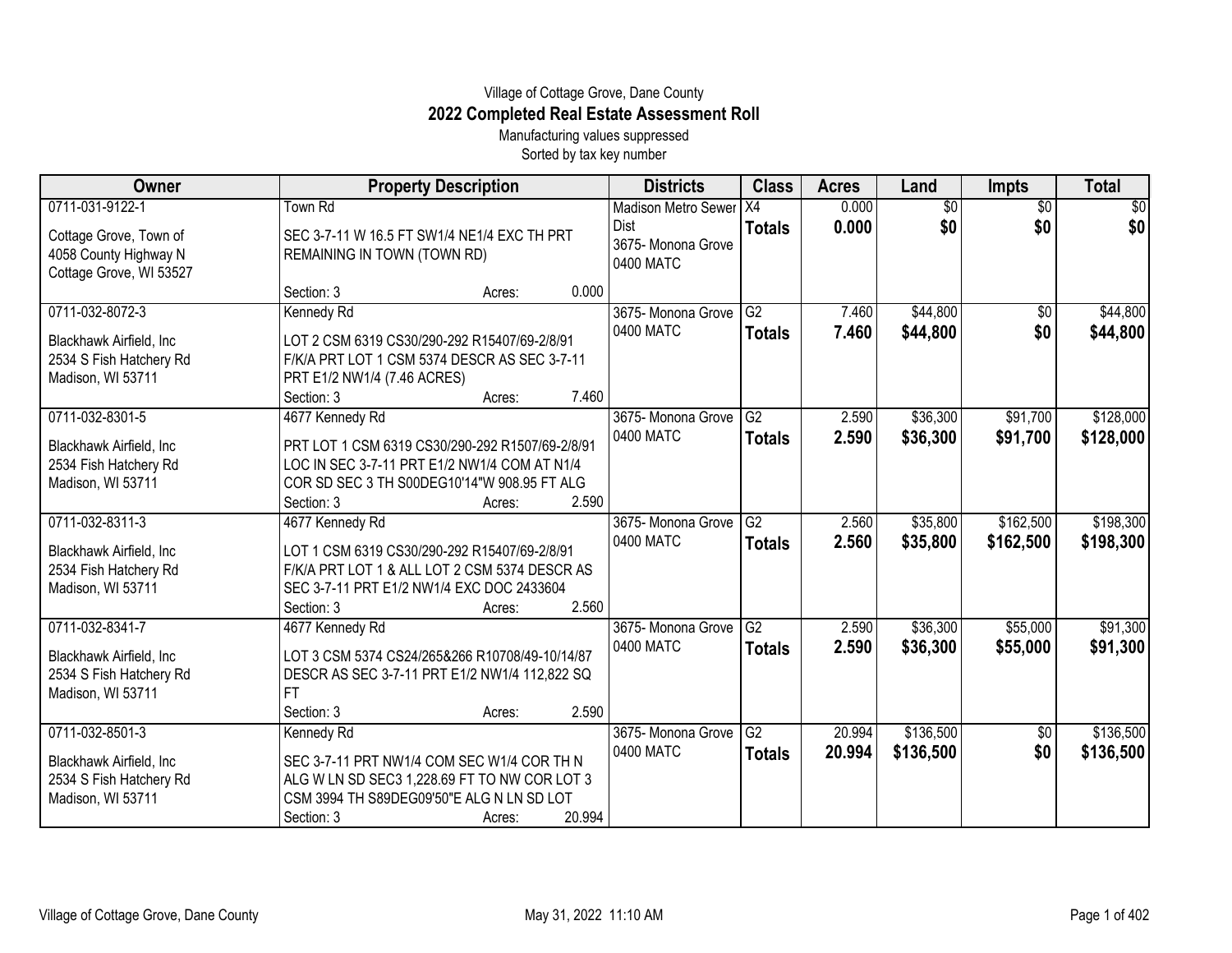| Owner                                           | <b>Property Description</b>                      | <b>Districts</b>           | <b>Class</b>    | <b>Acres</b> | Land      | <b>Impts</b> | <b>Total</b> |
|-------------------------------------------------|--------------------------------------------------|----------------------------|-----------------|--------------|-----------|--------------|--------------|
| 0711-032-8551-3                                 | 4677 Kennedy Rd                                  | 3675- Monona Grove         | $\overline{G2}$ | 23.283       | \$128,100 | \$2,000      | \$130,100    |
| Blackhawk Airfield, Inc                         | SEC 3-7-11 PRT NW1/4NW1/4 & PRT SW1/4NW1/4       | 0400 MATC                  | <b>Totals</b>   | 23.283       | \$128,100 | \$2,000      | \$130,100    |
| 2534 S Fish Hatchery Rd                         | COM SEC W1/4 COR TH N ALG W LN SD SEC 1228.68    |                            |                 |              |           |              |              |
| Madison, WI 53711                               | FT TO POB TH CON N ALG SD W LN 1209.15 FT TO     |                            |                 |              |           |              |              |
|                                                 | 23.283<br>Section: 3<br>Acres:                   |                            |                 |              |           |              |              |
| 0711-032-9141-7                                 | 4677 Kennedy Rd                                  | 3675- Monona Grove         | G2              | 18.757       | \$262,600 | \$269,500    | \$532,100    |
|                                                 |                                                  | 0400 MATC                  | G4              | 9.000        | \$2,500   | \$0          | \$2,500      |
| Blackhawk Airfield, Inc                         | LOT 3 CSM 3994 CS16/297&298 R3954/40-10/29/82    |                            | <b>Totals</b>   | 27.757       | \$265,100 | \$269,500    | \$534,600    |
| 2534 S Fish Hatchery Rd                         | DESCR AS SEC 3 -7-11 PRT S1/2 NW1/4 SUBJ TO R/W  |                            |                 |              |           |              |              |
| Madison, WI 53711                               | <b>AGRMT IN R4979/74</b><br>27.757               |                            |                 |              |           |              |              |
| 0711-032-9182-8                                 | Section: 3<br>Acres:                             | 3675- Monona Grove         | G2              | 32.197       | \$193,200 |              | \$193,200    |
|                                                 | Kennedy Rd                                       | 0400 MATC                  |                 |              |           | \$0          |              |
| Blackhawk Airfield, Inc                         | LOT 2 CSM 3994 CS16/297&298 R3954/40-10/29/82    |                            | <b>Totals</b>   | 32.197       | \$193,200 | \$0          | \$193,200    |
| 2534 S Fish Hatchery Rd                         | DESCR AS SEC 3-7-11 PRT S1/2 NW1/4 & NE1/4SW1/4  |                            |                 |              |           |              |              |
| Madison, WI 53711                               | EXC TH PRT REMAINING IN TOWN                     |                            |                 |              |           |              |              |
|                                                 | 32.197<br>Section: 3<br>Acres:                   |                            |                 |              |           |              |              |
| 0711-032-9502-0                                 | Town Rd                                          | Madison Metro Sewer X4     |                 | 0.000        | \$0       | \$0          | \$0          |
|                                                 | SEC 3-7-11 E 16.5 FT SE1/4 NW1/4 EXC TH PRT      | Dist                       | <b>Totals</b>   | 0.000        | \$0       | \$0          | \$0          |
| Cottage Grove, Town of<br>4058 County Highway N | REMAINING IN TOWN (TOWN RD)                      | 3675- Monona Grove         |                 |              |           |              |              |
| Cottage Grove, WI 53527                         |                                                  | 0400 MATC                  |                 |              |           |              |              |
|                                                 | 0.000<br>Section: 3<br>Acres:                    |                            |                 |              |           |              |              |
| 0711-041-2010-1                                 | 1401 Landmark Dr                                 | <b>Madison Metro Sewer</b> | $\overline{G2}$ | 4.080        | \$535,500 | \$2,448,500  | \$2,984,000  |
|                                                 |                                                  | <b>Dist</b>                | <b>Totals</b>   | 4.080        | \$535,500 | \$2,448,500  | \$2,984,000  |
| Landmark Services Cooperative                   | LOT 1 CSM 12857 CS81/268-270 02-16-2010 F/K/A    | 3675- Monona Grove         |                 |              |           |              |              |
| 1401 Landmark Dr                                | COTTAGE GROVE INTERSTATE COMMERCE PARK           | TID <sub>5</sub>           |                 |              |           |              |              |
| Cottage Grove, WI 53527                         | LOT 1 DESCR AS SEC 04-07-11 PRT OF SW1/4 NE1/4   | 0400 MATC                  |                 |              |           |              |              |
|                                                 | Section: 4<br>4.080<br>Acres:                    |                            |                 |              |           |              |              |
| 0711-041-2025-1                                 | 1599 Landmark Dr                                 | Madison Metro Sewer G2     |                 | 2.179        | \$497,000 | \$1,060,500  | \$1,557,500  |
| Bojo Properties, LLC                            | LOT 1 CSM 14220 CS96/217&219-4/14/2016 F/K/A LOT | Dist                       | <b>Totals</b>   | 2.179        | \$497,000 | \$1,060,500  | \$1,557,500  |
| 2024 Meadow Dr                                  | 2 CSM 12857 CS81/268&270-2/16/2010 F/K/A         | 3675- Monona Grove         |                 |              |           |              |              |
| Stoughton, WI 53589                             | COTTAGE GROVE INTERSTATE COMMERCE PARK           | TID <sub>5</sub>           |                 |              |           |              |              |
|                                                 | 2.179<br>Section: 4<br>Acres:                    | 0400 MATC                  |                 |              |           |              |              |
| 0711-041-2050-1                                 | 1579 Landmark Dr                                 | Madison Metro Sewer G2     |                 | 0.785        | \$137,000 | \$679,500    | \$816,500    |
|                                                 |                                                  | Dist                       | <b>Totals</b>   | 0.785        | \$137,000 | \$679,500    | \$816,500    |
| Jsb Enterprises, LLC                            | LOT 1 CSM 14758 CS103/57&59-4/4/2018 F/K/A LOT 2 | 3675- Monona Grove         |                 |              |           |              |              |
| 3595 E Glacier Pl                               | CSM 14220 CS96/217&219-4/14/2016 F/K/A LOT 2     | TID <sub>5</sub>           |                 |              |           |              |              |
| Chandler, AZ 85249                              | CSM 12857 CS81/268&270-2/16/2010 F/K/A COTTAGE   | 0400 MATC                  |                 |              |           |              |              |
|                                                 | 0.785<br>Section: 4<br>Acres:                    |                            |                 |              |           |              |              |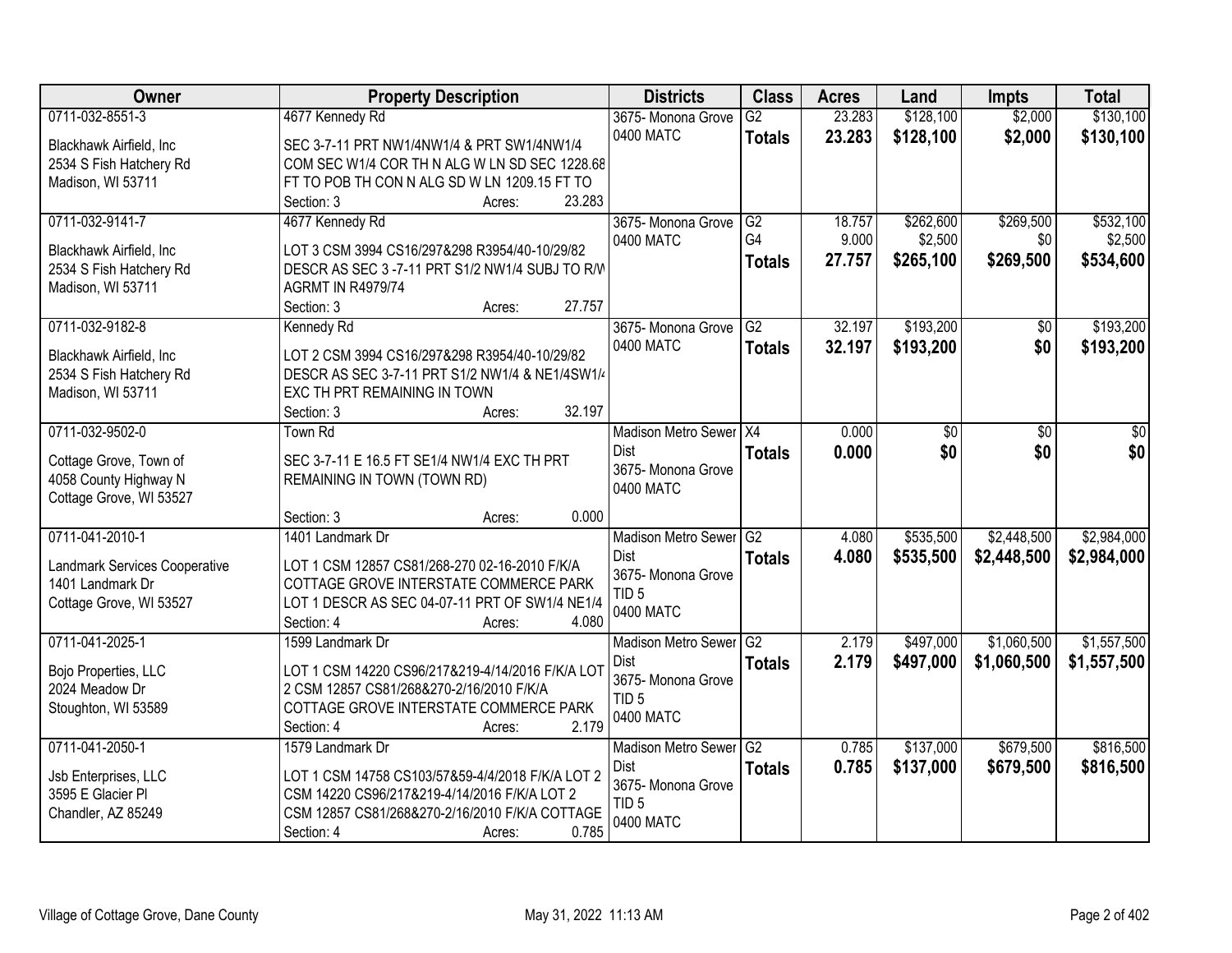| Owner                                               | <b>Property Description</b>                                                                      | <b>Districts</b>                 | <b>Class</b>  | <b>Acres</b> | Land            | Impts                                        | <b>Total</b>    |
|-----------------------------------------------------|--------------------------------------------------------------------------------------------------|----------------------------------|---------------|--------------|-----------------|----------------------------------------------|-----------------|
| 0711-041-2100-1                                     | 1603 Landmark Dr                                                                                 | <b>Madison Metro Sewer</b>       | G2            | 1.340        | \$338,500       | \$812,500                                    | \$1,151,000     |
| Alb Restaurants Properties, LLC                     | LOT 1 CSM 11128 CS67/67&70-7/20/2004 F/K/A                                                       | Dist                             | <b>Totals</b> | 1.340        | \$338,500       | \$812,500                                    | \$1,151,000     |
| 5324 N 134 Ave                                      | COTTAGE GROVE INTERSTATE COMMERCE PARK                                                           | 3675- Monona Grove               |               |              |                 |                                              |                 |
| Omaha, NE 68164                                     | LOTS 2 & 3 DESCR AS SEC 4-7-11 PRT NW1/4NE1/4                                                    | TID <sub>5</sub>                 |               |              |                 |                                              |                 |
|                                                     | 1.340<br>Section: 4<br>Acres:                                                                    | 0400 MATC                        |               |              |                 |                                              |                 |
| 0711-041-2125-1                                     | 1601 Landmark Dr                                                                                 | Madison Metro Sewer G2           |               | 1.560        | \$394,000       | \$1,153,500                                  | \$1,547,500     |
| <b>Convenience Store Investments</b>                | LOT 2 CSM 12520 CS 78/186-187 09/19/2008 F/K/A                                                   | <b>Dist</b>                      | <b>Totals</b> | 1.560        | \$394,000       | \$1,153,500                                  | \$1,547,500     |
| c/o Kt Real Estate Holdings, LLC                    | LOTS 2 & 3 CSM 11128 67/67-70 7/20/2004 F/K/A                                                    | 3675- Monona Grove               |               |              |                 |                                              |                 |
| 1626 Oak St                                         | COTTAGE GROVE INTERSTATE COMMERCE PARK                                                           | TID <sub>5</sub>                 |               |              |                 |                                              |                 |
| Lacrosse, WI 54603                                  | 1.560<br>Section: 4<br>Acres:                                                                    | 0400 MATC                        |               |              |                 |                                              |                 |
| 0711-041-2155-1                                     | 1609 Landmark Dr                                                                                 | Madison Metro Sewer G2           |               | 2.785        | \$703,500       | \$2,658,000                                  | \$3,361,500     |
| Cg Silver Badger, LLC                               | LOT 1 CSM 15405 CS110/243&249-5/21/2020 F/K/A                                                    | <b>Dist</b>                      | <b>Totals</b> | 2.785        | \$703,500       | \$2,658,000                                  | \$3,361,500     |
| 1609 Landmark Dr Ste 106                            | LOT 1 CSM 12520 CS78/186&187-8/19/2008 F/K/A                                                     | 3675- Monona Grove               |               |              |                 |                                              |                 |
| Cottage Grove, WI 53527                             | LOTS 1, 2 & 3 CSM 11128 CS67/67&70 7/20/2004 &                                                   | TID <sub>5</sub>                 |               |              |                 |                                              |                 |
|                                                     | 2.785<br>Section: 4<br>Acres:                                                                    | 0400 MATC                        |               |              |                 |                                              |                 |
| 0711-041-2175-1                                     | 1607 Landmark Dr                                                                                 | Madison Metro Sewer G2           |               | 1.403        | \$354,500       | \$5,256,500                                  | \$5,611,000     |
|                                                     |                                                                                                  | Dist                             | <b>Totals</b> | 1.403        | \$354,500       | \$5,256,500                                  | \$5,611,000     |
| Badger Hotel Group, LLC<br>1609 Landmark Dr Ste 106 | LOT 2 CSM 15405 CS110/243&249-5/21/2020 F/K/A<br>LOT 1 CSM 12520 CS78/186&187-8/19/2008 F/K/A    | 3675- Monona Grove               |               |              |                 |                                              |                 |
| Cottage Grove, WI 53527                             | LOTS 1, 2 & 3 CSM 11128 CS67/67&70 7/20/2004 &                                                   | TID <sub>5</sub>                 |               |              |                 |                                              |                 |
|                                                     | 1.403<br>Section: 4<br>Acres:                                                                    | 0400 MATC                        |               |              |                 |                                              |                 |
| 0711-041-2210-1                                     | 110 Limestone Pass                                                                               | Madison Metro Sewer   X4         |               | 2.845        | $\overline{50}$ | $\overline{50}$                              | $\overline{50}$ |
|                                                     |                                                                                                  | Dist                             | <b>Totals</b> | 2.845        | \$0             | \$0                                          | \$0             |
| Cottage Grove, Village of                           | LOT 1 CSM 15889 CS116/127-129 12/29/2021 F/K/A                                                   | 3675- Monona Grove               |               |              |                 |                                              |                 |
| 221 E Cottage Grove Rd<br>Cottage Grove, WI 53527   | LOT 2 CSM 14758 CS103/57&59-4/4/2018 F/K/A LOT 2<br>CSM 14220 CS96/217&219-4/14/2016 F/K/A LOT 2 | TID <sub>5</sub>                 |               |              |                 |                                              |                 |
|                                                     | Section: 4<br>2.844<br>Acres:                                                                    | 0400 MATC                        |               |              |                 |                                              |                 |
| 0711-041-2220-1                                     | 110 Limestone Pass                                                                               | Madison Metro Sewer G2           |               | 2.775        | \$493,000       | $\overline{50}$                              | \$493,000       |
|                                                     |                                                                                                  | <b>Dist</b>                      | <b>Totals</b> | 2.775        | \$493,000       | \$0                                          | \$493,000       |
| Jek Cre, LLC                                        | LOT 2 CSM 15889 CS116/127-129 12/29/2021 F/K/A                                                   | 3675- Monona Grove               |               |              |                 |                                              |                 |
| 4562 Oak Springs Cir                                | LOT 2 CSM 14758 CS103/57&59-4/4/2018 F/K/A LOT 2                                                 | TID <sub>5</sub>                 |               |              |                 |                                              |                 |
| Deforest, WI 53532                                  | CSM 14220 CS96/217&219-4/14/2016 F/K/A LOT 2                                                     | 0400 MATC                        |               |              |                 |                                              |                 |
|                                                     | 2.776<br>Section: 4<br>Acres:                                                                    |                                  |               |              |                 |                                              |                 |
| 0711-041-2365-1                                     | 1709 Landmark Dr                                                                                 | Madison Metro Sewer G2           |               | 11.520       | \$1,877,500     | \$26,439,500                                 | \$28,317,000    |
| Summit Credit Union                                 | LOT 1 CSM 15093 CS106/339&343-4/5/2019 F/K/A LOT                                                 | <b>Dist</b><br>3675-Monona Grove | <b>Totals</b> |              |                 | 11.520 \$1,877,500 \$26,439,500 \$28,317,000 |                 |
| PO Box 8046                                         | 1 CSM 11264 CS68/87&88-11/22/2004 F/K/A LOT 5                                                    | TID <sub>5</sub>                 |               |              |                 |                                              |                 |
| Madison, WI 53718                                   | CSM 11127 CS67/64&66-7/20/2004 F/K/A LOT 4                                                       | 0400 MATC                        |               |              |                 |                                              |                 |
|                                                     | 11.520<br>Section: 4<br>Acres:                                                                   |                                  |               |              |                 |                                              |                 |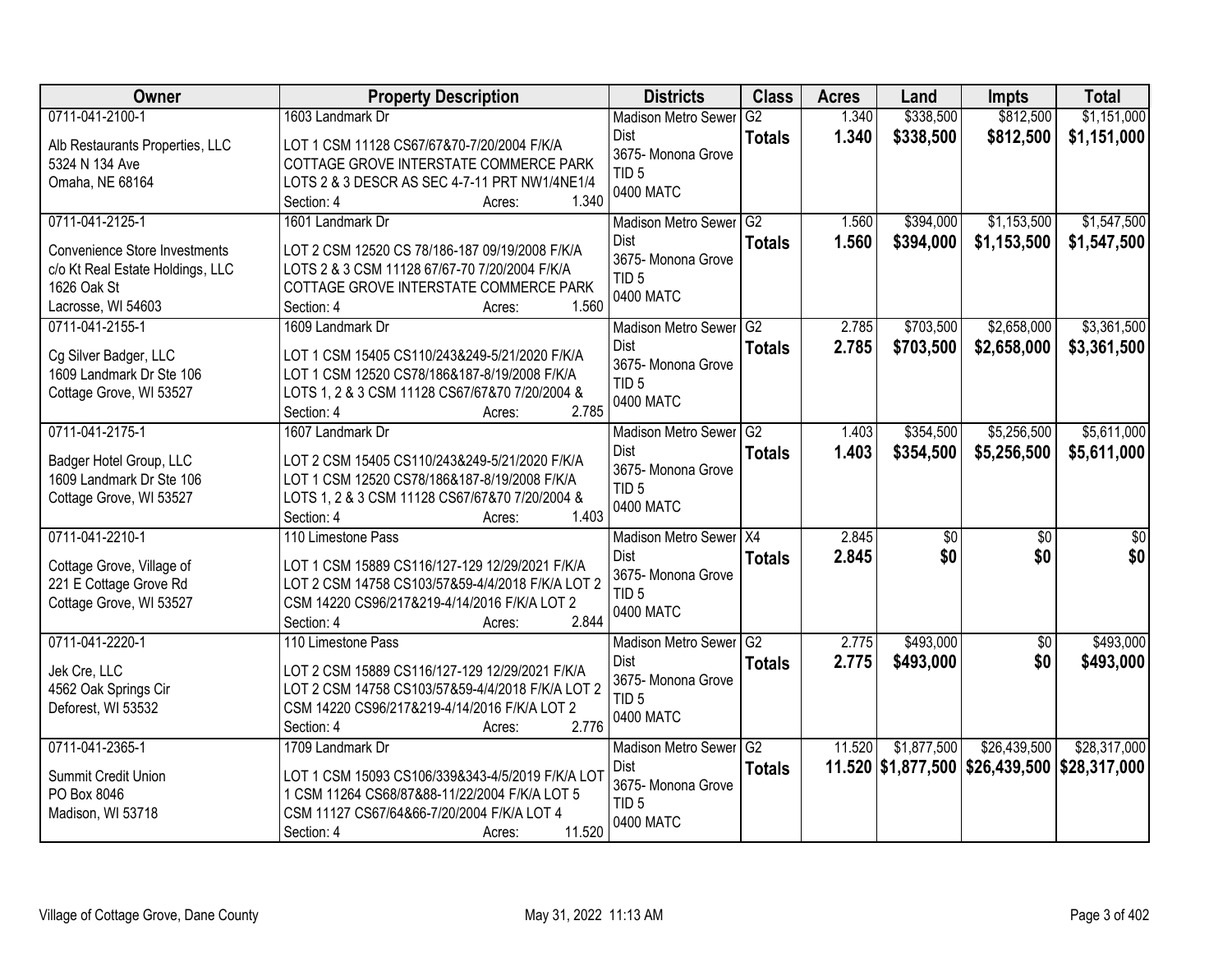| <b>Owner</b>                                                                            | <b>Property Description</b>                                                                                                                                                                                     | <b>Districts</b>                                                                                 | <b>Class</b>        | <b>Acres</b>   | Land                   | <b>Impts</b>               | <b>Total</b>               |
|-----------------------------------------------------------------------------------------|-----------------------------------------------------------------------------------------------------------------------------------------------------------------------------------------------------------------|--------------------------------------------------------------------------------------------------|---------------------|----------------|------------------------|----------------------------|----------------------------|
| 0711-041-2800-1                                                                         | 1600 Landmark Dr                                                                                                                                                                                                | <b>Madison Metro Sewer</b>                                                                       | $\overline{G2}$     | 14.710         | \$993,000              | \$9,099,000                | \$10,092,000               |
| 1600 Landmark Dr                                                                        | Johnson Health Tech North America, In( LOT 10 CSM 11474 CS70/25-28 08-01-05 F/K/A<br>COTTAGE GROVE INTERSTATE COMMERCE PARK                                                                                     | Dist<br>3675- Monona Grove                                                                       | <b>Totals</b>       | 14.710         | \$993,000              |                            | \$9,099,000   \$10,092,000 |
| Cottage Grove, WI 53527                                                                 | LOTS 7, 8, 9 & 10 DESCR AS SEC 04-07-11 PRT OF<br>14.710<br>Section: 4<br>Acres:                                                                                                                                | TID <sub>5</sub><br>0400 MATC                                                                    |                     |                |                        |                            |                            |
| 0711-041-3060-1                                                                         | 207 Commerce Pkwy                                                                                                                                                                                               | Madison Metro Sewer G2                                                                           |                     | 1.400          | \$244,000              | \$1,757,200                | \$2,001,200                |
| 773 N Water St Unit 32<br>Milwaukee, WI 53202                                           | Caring Center-Kids Safari Holdings, LLC   LOT 1 CSM 11189 CS67/236 & 237 09-29-04 F/K/A<br>COTTAGE GROVE INTERSTATE COMMERCE PARK<br>LOT 12 DESCR AS SEC 04-07-11 PRT OF SW1/4<br>2.577<br>Section: 4<br>Acres: | Dist<br>3675- Monona Grove<br>TID <sub>5</sub><br>0400 MATC                                      | <b>Totals</b>       | 1.400          | \$244,000              | \$1,757,200                | \$2,001,200                |
| 0711-041-3075-1                                                                         | 209 Commerce Pkwy                                                                                                                                                                                               | Madison Metro Sewer G2                                                                           |                     | 1.884          | \$328,000              | \$1,297,000                | \$1,625,000                |
| Madison Golf and Development Group,<br>LLC<br>PO Box 620856                             | LOT 1 CSM 11262 CS68/81-83 11-18-04 DESCR AS<br>SEC 04-07-11 PRT OF SW1/4 NE1/4 & PRT SE1/4<br>NE1/4 F/K/A OUTLOT 1 CSM CSM 11189 CS67/236 &                                                                    | <b>Dist</b><br>3675- Monona Grove<br>TID <sub>5</sub><br>0400 MATC                               | <b>Totals</b>       | 1.884          | \$328,000              | \$1,297,000                | \$1,625,000                |
| Middleton, WI 53562                                                                     | Section: 4<br>1.884<br>Acres:                                                                                                                                                                                   |                                                                                                  |                     |                |                        |                            |                            |
| 0711-041-3090-1<br>MC Swanson Properties, LLC<br>3321 Mound View Rd<br>Verona, WI 53593 | 300 Commerce Pkwy<br>LOT 1 CSM 11263 CS68/84&86-11/18/2004 F/K/A LOT<br>3 CSM 11262 CS68/81&83-11/18/2004 F/K/A OUTLOTS<br>4 & 6 COTTAGE GROVE INTERSTATE COMMERCE<br>3.580<br>Section: 4<br>Acres:             | <b>Madison Metro Sewer</b><br><b>Dist</b><br>3675- Monona Grove<br>TID <sub>5</sub><br>0400 MATC | G2<br><b>Totals</b> | 3.580<br>3.580 | \$312,000<br>\$312,000 | \$1,354,000<br>\$1,354,000 | \$1,666,000<br>\$1,666,000 |
| 0711-041-3095-1                                                                         | 304 Commerce Pkwy                                                                                                                                                                                               | Madison Metro Sewer                                                                              | G2                  | 2.020          | \$350,500              | \$1,876,500                | \$2,227,000                |
| Punzarella, LLC<br>323 Oakbrook Dr<br>Lake Mills, WI 53551                              | LOT 2 CSM 11263 CS68/84&86-11/18/2004 F/K/A LOT<br>3 CSM 11262 CS68/81&83-11/18/2004 F/K/A OUTLOT 1<br>CSM CSM 11189 CS67/236&237-9/29/2004 & F/K/A<br>Section: 4<br>2.020<br>Acres:                            | Dist<br>3675- Monona Grove<br>TID <sub>5</sub><br>0400 MATC                                      | <b>Totals</b>       | 2.020          | \$350,500              | \$1,876,500                | \$2,227,000                |
| 0711-041-3100-1                                                                         | 303 Commerce Pkwy                                                                                                                                                                                               | Madison Metro Sewer G2                                                                           |                     | 5.340          | \$480,000              | $\overline{50}$            | \$480,000                  |
| MC Swanson Properties, LLC<br>3321 Mound View Rd<br>Verona, WI 53593                    | LOT 3 CSM 11263 CS68/84-86 11-15-04 DESCR AS<br>SEC 04-07-11 PRT OF NE1/4 NE1/4 & PRT SE1/4<br>NE1/4 F/K/A LOT 3 CSM 11262 CS68/81-83 11-15-04<br>5.340<br>Section: 4<br>Acres:                                 | Dist<br>3675- Monona Grove<br>TID <sub>5</sub><br>0400 MATC                                      | <b>Totals</b>       | 5.340          | \$480,000              | \$0                        | \$480,000                  |
| 0711-041-3105-1                                                                         | 301 Commerce Pkwy                                                                                                                                                                                               | Madison Metro Sewer G2                                                                           |                     | 9.420          | \$733,500              | \$3,926,000                | \$4,659,500                |
| Stihl, Inc<br>d.b.a. Mid-West STIHL<br>536 Viking Dr<br>Virginia Beach, VA 23452        | LOT 4 CSM 11263 CS68/84-86 11-15-04 DESCR AS<br>SEC 04-07-11 PRT OF NE1/4 NE1/4 & PRT SE1/4<br>NE1/4 F/K/A LOT 3 CSM 11262 CS68/81-83 11-15-04<br>9.420<br>Section: 4<br>Acres:                                 | <b>Dist</b><br>3675- Monona Grove<br>TID <sub>5</sub><br>0400 MATC                               | <b>Totals</b>       | 9.420          | \$733,500              | \$3,926,000                | \$4,659,500                |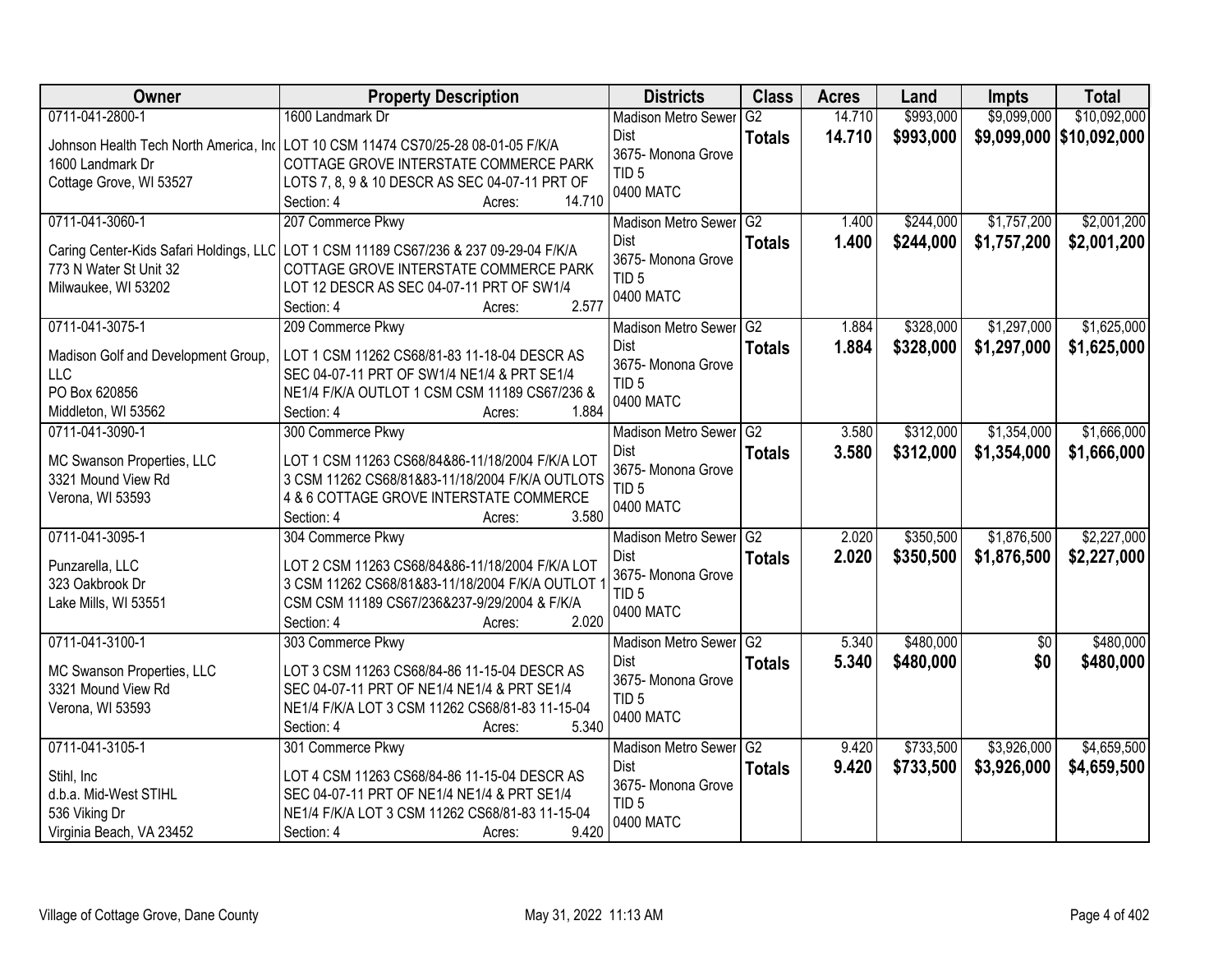| Owner                                                                                             | <b>Property Description</b>                                                                                                                                                                                 | <b>Districts</b>                                                                          | <b>Class</b>                     | <b>Acres</b>   | Land                   | <b>Impts</b>               | <b>Total</b>               |
|---------------------------------------------------------------------------------------------------|-------------------------------------------------------------------------------------------------------------------------------------------------------------------------------------------------------------|-------------------------------------------------------------------------------------------|----------------------------------|----------------|------------------------|----------------------------|----------------------------|
| 0711-041-3135-1                                                                                   | 1507 Landmark Dr                                                                                                                                                                                            | <b>Madison Metro Sewer</b>                                                                | IX4                              | 0.517          | $\overline{60}$        | $\overline{50}$            | \$0                        |
| Cottage Grove, Village of<br>221 E Cottage Grove Rd<br>Cottage Grove, WI 53527                    | COTTAGE GROVE INTERSTATE COMMERCE PARK<br><b>OUTLOT 1</b>                                                                                                                                                   | Dist<br>3675- Monona Grove<br>TID <sub>5</sub><br>0400 MATC                               | <b>Totals</b>                    | 0.517          | \$0                    | \$0                        | \$0                        |
|                                                                                                   | 0.517<br>Section: 4<br>Acres:                                                                                                                                                                               |                                                                                           |                                  |                |                        |                            |                            |
| 0711-041-3150-1<br>Limestone Pass Holdings, LLC<br>209 Limestone pass<br>Cottage Grove, WI 53527  | 209 Limestone Pass<br>LOT 13 CSM 11622 CS71/64-66 12-07-05 F/K/A LOT 2<br>CSM 11262 CS68/81-83 11-18-04 DESCR AS SEC<br>04-07-11 PRT OF SW1/4 & SE1/4 OF NE1/4 (5.369<br>5.369<br>Section: 4<br>Acres:      | Madison Metro Sewer G2<br>Dist<br>3675- Monona Grove<br>TID <sub>5</sub><br>0400 MATC     | <b>Totals</b>                    | 5.369<br>5.369 | \$471,000<br>\$471,000 | \$2,129,000<br>\$2,129,000 | \$2,600,000<br>\$2,600,000 |
| 0711-041-3160-1                                                                                   | 201 Limestone Pass                                                                                                                                                                                          | Madison Metro Sewer G2                                                                    |                                  | 2.554          | \$398,500              | \$479,000                  | \$877,500                  |
| Rgh Cottage Grove, LLC<br>10301 Enterprise Way<br>Sturtevant, WI 53177                            | LOT 14 CSM 11622 CS71/64&66-12/7/2005 F/K/A LOT<br>2 CSM 11262 CS68/81&83-11/18/2004 F/K/A COTTAGE<br>GROVE INTERSTATE COMMERCE PARK OUTLOTS 4<br>Section: 4<br>2.554<br>Acres:                             | Dist<br>3675- Monona Grove<br>TID <sub>5</sub><br>0400 MATC                               | <b>Totals</b>                    | 2.554          | \$398,500              | \$479,000                  | \$877,500                  |
| 0711-041-3165-1                                                                                   | 1500 Landmark Dr                                                                                                                                                                                            | Madison Metro Sewer G2                                                                    |                                  | 2.660          | \$408,000              | \$441,500                  | \$849,500                  |
| Porpoiseful Planning, LLC<br>1500 Landmark Dr<br>Cottage Grove, WI 53527                          | LOT 15 CSM 11633 CS71/94&96-12/20/2005 F/K/A LOT<br>15 CSM 11622 CS71/64&66-12/7/2005 F/K/A LOT 2<br>CSM 11262 CS68/81&83-11/18/2004 F/K/A OUTLOT 1<br>2.660<br>Section: 4<br>Acres:                        | Dist<br>3675- Monona Grove<br>TID <sub>5</sub><br>0400 MATC                               | <b>Totals</b>                    | 2.660          | \$408,000              | \$441,500                  | \$849,500                  |
| 0711-041-3171-1<br>Jump Around Building Company, LLC<br>4410 School Rd<br>Madison, WI 53704       | 202 Limestone Pass<br>LOT 16 CSM 11633 CS71/94&96-12/20/2005 F/K/A LOT<br>2 CSM 11262 CS68/81&83-11/18/04 F/K/A OUTLOT 1<br>CSM CSM 11189 CS67/236 & 237 09-29-04 & OL 4 &<br>1.400<br>Section: 4<br>Acres: | <b>Madison Metro Sewer</b><br>Dist<br>3675- Monona Grove<br>TID <sub>5</sub><br>0400 MATC | $\overline{G2}$<br><b>Totals</b> | 1.400<br>1.400 | \$171,000<br>\$171,000 | $\overline{50}$<br>\$0     | \$171,000<br>\$171,000     |
| 0711-041-3175-1                                                                                   | 1507 Matt Pass                                                                                                                                                                                              | Madison Metro Sewer G2                                                                    |                                  | 3.440          | \$478,000              | \$2,479,300                | \$2,957,300                |
| PFS Corp<br>1507 Matt pass<br>Cottage Grove, WI 53527                                             | LOT 17 CSM 11633 CS71/94&96-12/20/2005 F/K/A LOT<br>2 CSM 11262 CS68/81&83-11/18/04 F/K/A OUTLOT 1<br>CSM CSM 11189 CS67/236 & 237 09-29-04 & OL 4 &<br>3.440<br>Section: 4<br>Acres:                       | Dist<br>3675- Monona Grove<br>TID <sub>5</sub><br>0400 MATC                               | <b>Totals</b>                    | 3.440          | \$478,000              | \$2,479,300                | \$2,957,300                |
| 0711-041-3180-1<br>Cottage Grove, Village of<br>221 E Cottage Grove Rd<br>Cottage Grove, WI 53527 | <b>Matt Pass</b><br>OUTLOT 1 CSM 11622 CS71/64-66 12-07-05 F/K/A<br>LOT 2 CSM 11262 CS68/81-83 11-18-04 DESCR AS<br>SEC 04-07-11 PRT OF SW1/4 & SE1/4 OF NE1/4 (0.786<br>0.786<br>Section: 4<br>Acres:      | Madison Metro Sewer X4<br>Dist<br>3675- Monona Grove<br>TID <sub>5</sub><br>0400 MATC     | <b>Totals</b>                    | 0.786<br>0.786 | $\sqrt{$0}$<br>\$0     | $\overline{30}$<br>\$0     | $\overline{50}$<br>\$0     |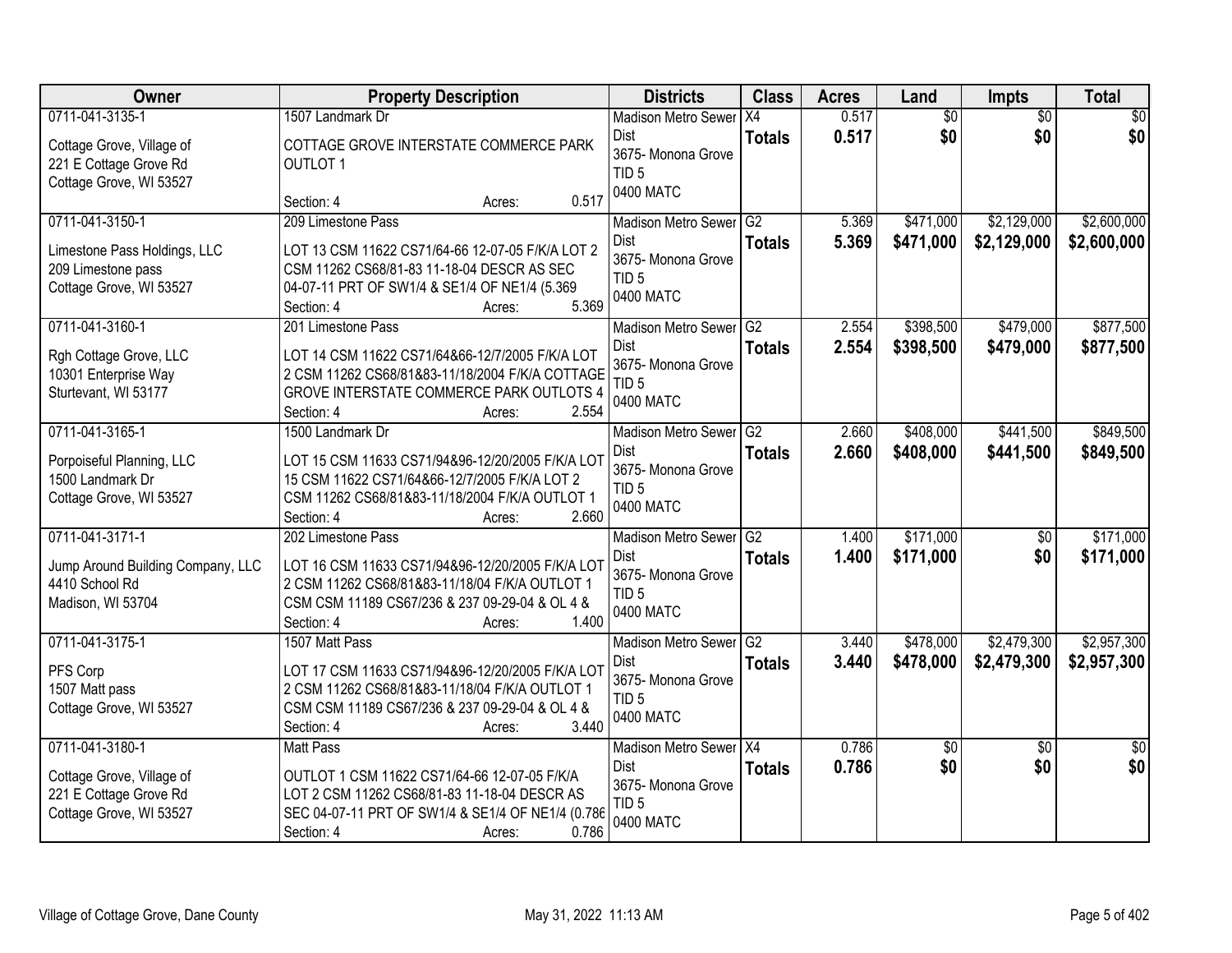| Owner                                         | <b>Property Description</b>                     | <b>Districts</b>           | <b>Class</b>    | <b>Acres</b> | Land            | <b>Impts</b>    | <b>Total</b> |
|-----------------------------------------------|-------------------------------------------------|----------------------------|-----------------|--------------|-----------------|-----------------|--------------|
| 0711-041-3190-1                               | <b>Limestone Pass</b>                           | <b>Madison Metro Sewer</b> | X4              | 1.630        | $\overline{50}$ | $\overline{50}$ | \$0          |
| Cottage Grove, Village of                     | LIMESTONE PASS CSM 11622 CS71/64-66 12-07-05    | Dist<br>3675- Monona Grove | <b>Totals</b>   | 1.630        | \$0             | \$0             | \$0          |
| 221 E Cottage Grove Rd                        | F/K/A LOT 2 CSM 11262 CS68/81-83 11-18-04 DESCR | TID <sub>5</sub>           |                 |              |                 |                 |              |
| Cottage Grove, WI 53527                       | AS SEC 04-07-11 PRT OF SW1/4 & SE1/4 OF NE1/4   | 0400 MATC                  |                 |              |                 |                 |              |
|                                               | 1.630<br>Section: 4<br>Acres:                   |                            |                 |              |                 |                 |              |
| 0711-041-3216-1                               | Gaston Cir                                      | Madison Metro Sewer X4     |                 | 1.488        | $\overline{50}$ | $\overline{50}$ | \$0          |
| Cottage Grove, Village of                     | COTTAGE GROVE INTERSTATE COMMERCE PARK          | Dist                       | <b>Totals</b>   | 1.488        | \$0             | \$0             | \$0          |
| 221 E Cottage Grove Rd                        | <b>OUTLOT 2</b>                                 | 3675- Monona Grove         |                 |              |                 |                 |              |
| Cottage Grove, WI 53527                       |                                                 | TID <sub>5</sub>           |                 |              |                 |                 |              |
|                                               | 1.488<br>Section: 4<br>Acres:                   | 0400 MATC                  |                 |              |                 |                 |              |
| 0711-041-3378-1                               | Gaston Cir                                      | Madison Metro Sewer X4     |                 | 10.197       | $\overline{50}$ | \$0             | $\sqrt{50}$  |
| Cottage Grove, Village of                     | COTTAGE GROVE INTERSTATE COMMERCE PARK          | <b>Dist</b>                | <b>Totals</b>   | 10.197       | \$0             | \$0             | \$0          |
| 221 E Cottage Grove Rd                        | <b>OUTLOT 3</b>                                 | 3675- Monona Grove         |                 |              |                 |                 |              |
| Cottage Grove, WI 53527                       |                                                 | TID <sub>5</sub>           |                 |              |                 |                 |              |
|                                               | 10.197<br>Section: 4<br>Acres:                  | 0400 MATC                  |                 |              |                 |                 |              |
| 0711-041-3540-1                               | <b>Commerce Pkwy</b>                            | Madison Metro Sewer X4     |                 | 0.156        | \$0             | $\sqrt[6]{3}$   | \$0          |
| Cottage Grove, Village of                     | COTTAGE GROVE INTERSTATE COMMERCE PARK          | Dist                       | <b>Totals</b>   | 0.156        | \$0             | \$0             | \$0          |
| 221 E Cottage Grove Rd                        | <b>OUTLOT 5</b>                                 | 3675- Monona Grove         |                 |              |                 |                 |              |
| Cottage Grove, WI 53527                       |                                                 | TID <sub>5</sub>           |                 |              |                 |                 |              |
|                                               | 0.156<br>Section: 4<br>Acres:                   | 0400 MATC                  |                 |              |                 |                 |              |
| 0711-041-3650-1                               | County Rd N                                     | <b>Madison Metro Sewer</b> | G2              | 0.000        | \$100           | \$0             | \$100        |
|                                               |                                                 | Dist                       | <b>Totals</b>   | 0.000        | \$100           | \$0             | \$100        |
| Landmark Services Cooperative                 | COTTAGE GROVE INTERSTATE COMMERCE PARK          | 3675- Monona Grove         |                 |              |                 |                 |              |
| Cottage Grove, Village of<br>1401 Landmark Dr | FUTURE CTH N R/W                                | TID <sub>5</sub>           |                 |              |                 |                 |              |
| Cottage Grove, WI 53527                       | 0.000<br>Section: 4<br>Acres:                   | 0400 MATC                  |                 |              |                 |                 |              |
| 0711-041-3651-1                               | Matt Pass                                       | Madison Metro Sewer X4     |                 | 4.890        | $\sqrt{$0}$     | \$0             | \$0          |
|                                               |                                                 | Dist                       | <b>Totals</b>   | 4.890        | \$0             | \$0             | \$0          |
| Cottage Grove, Village of                     | OUTLOT 1 CSM 11262 CS68/81-83 11-18-04 DESCR    | 3675- Monona Grove         |                 |              |                 |                 |              |
| 221 E Cottage Grove Rd                        | AS SEC 04-07-11 PRT OF SW1/4 NE1/4 & PRT SE1/4  | TID <sub>5</sub>           |                 |              |                 |                 |              |
| Cottage Grove, WI 53527                       | NE1/4 F/K/A OUTLOT 1 CSM CSM 11189 CS67/236 &   | 0400 MATC                  |                 |              |                 |                 |              |
|                                               | 4.890<br>Section: 4<br>Acres:                   |                            |                 |              |                 |                 |              |
| 0711-041-3675-1                               | $I-94$                                          | <b>Madison Metro Sewer</b> | $\overline{G2}$ | 0.000        | \$100           | $\overline{30}$ | \$100        |
| Landmark Services Cooperative                 | COTTAGE GROVE INTERSTATE COMMERCE PARK          | Dist<br>3675- Monona Grove | <b>Totals</b>   | 0.000        | \$100           | \$0             | \$100        |
| 1401 Landmark Dr                              | FUTURE INTERSTATE I-94 R/W                      | 0400 MATC                  |                 |              |                 |                 |              |
| Cottage Grove, WI 53527                       |                                                 |                            |                 |              |                 |                 |              |
|                                               | 0.000<br>Section: 33<br>Acres:                  |                            |                 |              |                 |                 |              |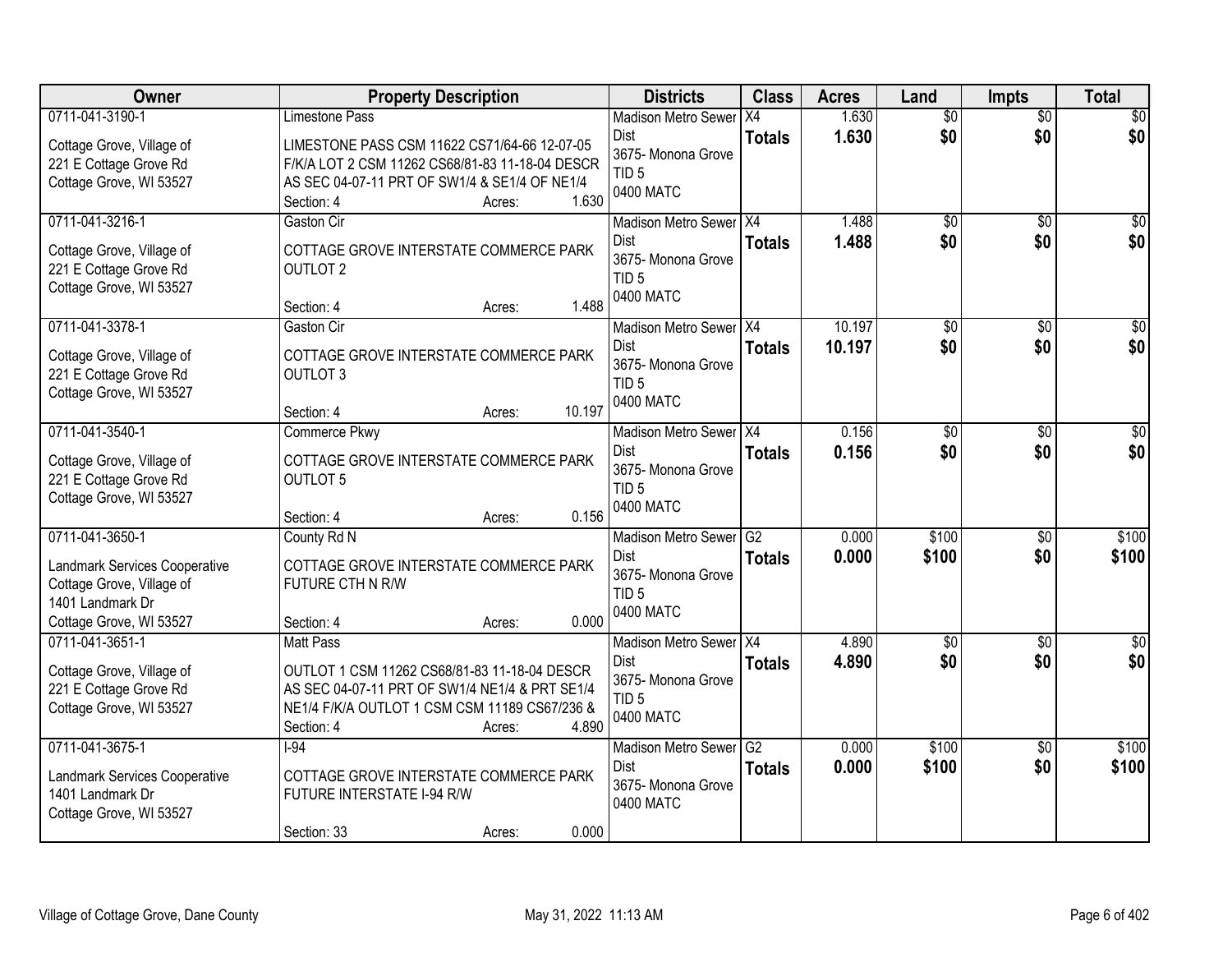| Owner                                  | <b>Property Description</b>                 |                 | <b>Districts</b>                       | <b>Class</b>  | <b>Acres</b> | Land      | <b>Impts</b>    | <b>Total</b> |
|----------------------------------------|---------------------------------------------|-----------------|----------------------------------------|---------------|--------------|-----------|-----------------|--------------|
| 0711-041-9030-1                        | 201 Commerce Pkwy                           |                 | <b>Madison Metro Sewer</b>             | G2            | 2.473        | \$391,000 | $\overline{50}$ | \$391,000    |
| Avid Real Estate Cottage Grove, LLC    | LOT 1 CSM 15197 CS108/60&62-7/26/2019 F/K/A |                 | Dist                                   | <b>Totals</b> | 2.473        | \$391,000 | \$0             | \$391,000    |
| 2501 Parmenter St Ste 200a             | COTTAGE GROVE INTERSTATE COMMERCE PARK      |                 | 3675- Monona Grove<br>TID <sub>5</sub> |               |              |           |                 |              |
| Middleton, WI 53562                    | LOT 11 DESCR AS SEC 4-7-11 PRT SW1/4NE1/4   |                 | 0400 MATC                              |               |              |           |                 |              |
|                                        | Section: 4                                  | 2.473<br>Acres: |                                        |               |              |           |                 |              |
| 0711-041-9045-1                        | 205 Commerce Pkwy                           |                 | Madison Metro Sewer                    | G2            | 2.020        | \$350,500 | \$748,000       | \$1,098,500  |
| Weger Enterprises, LLC                 | LOT 2 CSM 15197 CS108/60&62-7/26/2019 F/K/A |                 | <b>Dist</b>                            | <b>Totals</b> | 2.020        | \$350,500 | \$748,000       | \$1,098,500  |
| 205 Commerce Pkwy                      | COTTAGE GROVE INTERSTATE COMMERCE PARK      |                 | 3675- Monona Grove                     |               |              |           |                 |              |
| Cottage Grove, WI 53527                | LOT 11 DESCR AS SEC 4-7-11 PRT SW1/4NE1/4   |                 | TID <sub>5</sub>                       |               |              |           |                 |              |
|                                        | Section: 4                                  | 2.020<br>Acres: | 0400 MATC                              |               |              |           |                 |              |
| 0711-042-6129-1                        | 1901 N Windsor Ave                          |                 | Madison Metro Sewer G1                 |               | 0.048        | \$19,500  | \$228,500       | \$248,000    |
|                                        | THE CONDOS AT CG COMMONS UNIT 1901          |                 | <b>Dist</b>                            | <b>Totals</b> | 0.048        | \$19,500  | \$228,500       | \$248,000    |
| Ann E. Mccartney<br>1901 N Windsor Ave |                                             |                 | 3675- Monona Grove                     |               |              |           |                 |              |
| Cottage Grove, WI 53527                |                                             |                 | TID <sub>5</sub>                       |               |              |           |                 |              |
|                                        | Section: 4                                  | 0.000<br>Acres: | 0400 MATC                              |               |              |           |                 |              |
| 0711-042-6132-1                        | 1903 N Windsor Ave                          |                 | Madison Metro Sewer G1                 |               | 0.048        | \$19,500  | \$213,500       | \$233,000    |
|                                        |                                             |                 | Dist                                   | <b>Totals</b> | 0.048        | \$19,500  | \$213,500       | \$233,000    |
| <b>Grant Stenerson</b>                 | THE CONDOS AT CG COMMONS UNIT 1903          |                 | 3675- Monona Grove                     |               |              |           |                 |              |
| 1903 N Windsor Ave                     |                                             |                 | TID <sub>5</sub>                       |               |              |           |                 |              |
| Cottage Grove, WI 53527                | Section: 4                                  | 0.000<br>Acres: | 0400 MATC                              |               |              |           |                 |              |
| 0711-042-6135-1                        | 1905 N Windsor Ave                          |                 | Madison Metro Sewer G1                 |               | 0.048        | \$19,500  | \$226,500       | \$246,000    |
|                                        |                                             |                 | <b>Dist</b>                            | <b>Totals</b> | 0.048        | \$19,500  | \$226,500       | \$246,000    |
| <b>Christopher Terstriep</b>           | THE CONDOS AT CG COMMONS UNIT 1905          |                 | 3675- Monona Grove                     |               |              |           |                 |              |
| Caitlyn Whitchurch                     |                                             |                 | TID <sub>5</sub>                       |               |              |           |                 |              |
| 1905 N Windsor Ave                     |                                             |                 | 0400 MATC                              |               |              |           |                 |              |
| Cottage Grove, WI 53527                | Section: 4                                  | 0.000<br>Acres: |                                        |               |              |           |                 |              |
| 0711-042-6138-1                        | 1907 N Windsor Ave                          |                 | Madison Metro Sewer <sup>G1</sup>      |               | 0.048        | \$19,500  | \$222,500       | \$242,000    |
| Clark Rev Tr, Jolene D                 | THE CONDOS AT CG COMMONS UNIT 1907          |                 | <b>Dist</b><br>3675- Monona Grove      | <b>Totals</b> | 0.048        | \$19,500  | \$222,500       | \$242,000    |
| 1907 N Windsor Ave                     |                                             |                 | TID <sub>5</sub>                       |               |              |           |                 |              |
| Cottage Grove, WI 53527                |                                             |                 | 0400 MATC                              |               |              |           |                 |              |
|                                        | Section: 4                                  | 0.000<br>Acres: |                                        |               |              |           |                 |              |
| 0711-042-6141-1                        | 1909 N Windsor Ave                          |                 | Madison Metro Sewer G1                 |               | 0.048        | \$19,500  | \$222,500       | \$242,000    |
| Lee D. Piscioneri                      | THE CONDOS AT CG COMMONS UNIT 1909          |                 | Dist                                   | <b>Totals</b> | 0.048        | \$19,500  | \$222,500       | \$242,000    |
| 1909 N Windsor Ave                     |                                             |                 | 3675- Monona Grove                     |               |              |           |                 |              |
| Cottage Grove, WI 53527                |                                             |                 | TID <sub>5</sub>                       |               |              |           |                 |              |
|                                        | Section: 4                                  | 0.000<br>Acres: | 0400 MATC                              |               |              |           |                 |              |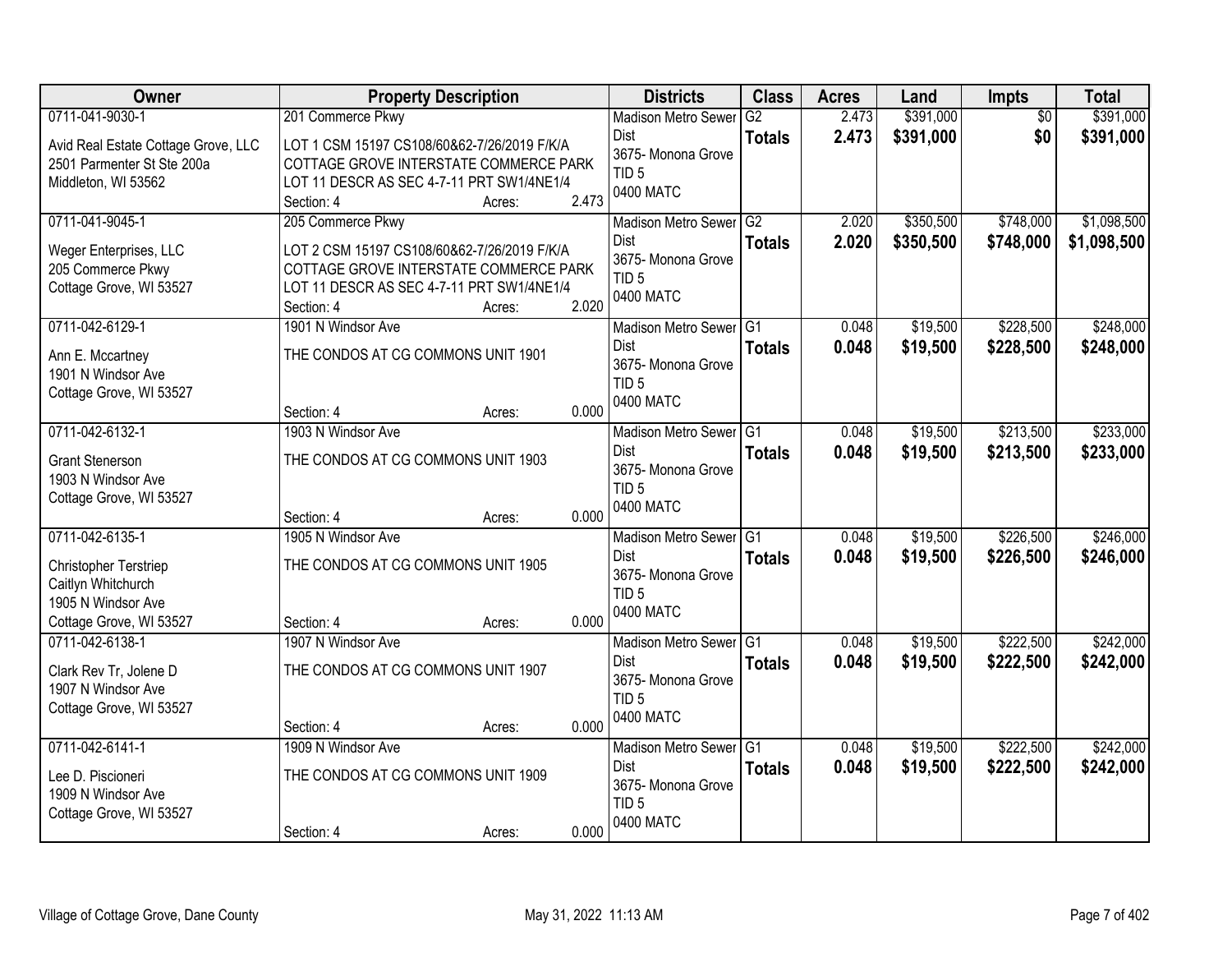| Owner                                                                              |                                                                        | <b>Property Description</b>        |       | <b>Districts</b>                                                                             | <b>Class</b>  | <b>Acres</b>   | Land                 | <b>Impts</b>           | <b>Total</b>           |
|------------------------------------------------------------------------------------|------------------------------------------------------------------------|------------------------------------|-------|----------------------------------------------------------------------------------------------|---------------|----------------|----------------------|------------------------|------------------------|
| 0711-042-6144-1                                                                    | 1911 N Windsor Ave                                                     |                                    |       | <b>Madison Metro Sewer</b>                                                                   | G1            | 0.048          | \$19,500             | \$226,500              | \$246,000              |
| Arjun Sharma<br>1911 N Windsor Ave<br>Cottage Grove, WI 53527                      |                                                                        | THE CONDOS AT CG COMMONS UNIT 1911 |       | Dist<br>3675- Monona Grove<br>TID <sub>5</sub>                                               | <b>Totals</b> | 0.048          | \$19,500             | \$226,500              | \$246,000              |
|                                                                                    | Section: 4                                                             | Acres:                             | 0.000 | 0400 MATC                                                                                    |               |                |                      |                        |                        |
| 0711-042-6147-1                                                                    | 1913 N Windsor Ave                                                     |                                    |       | Madison Metro Sewer G1                                                                       |               | 0.048          | \$19,500             | \$213,500              | \$233,000              |
| Jeri Wolfe<br>1913 N Windsor Ave<br>Cottage Grove, WI 53527                        | THE CONDOS AT CG COMMONS UNIT 1913                                     |                                    |       | <b>Dist</b><br>3675- Monona Grove<br>TID <sub>5</sub><br>0400 MATC                           | <b>Totals</b> | 0.048          | \$19,500             | \$213,500              | \$233,000              |
|                                                                                    | Section: 4                                                             | Acres:                             | 0.000 |                                                                                              |               |                |                      |                        |                        |
| 0711-042-6150-1                                                                    | 1915 N Windsor Ave                                                     |                                    |       | Madison Metro Sewer G1<br>Dist                                                               |               | 0.048          | \$19,500             | \$228,500              | \$248,000              |
| Kimberly K. Stelzer<br>3008 Mourning Dove Dr<br>Cottage Grove, WI 53527            | THE CONDOS AT CG COMMONS UNIT 1915                                     |                                    |       | 3675- Monona Grove<br>TID <sub>5</sub>                                                       | <b>Totals</b> | 0.048          | \$19,500             | \$228,500              | \$248,000              |
|                                                                                    | Section: 4                                                             | Acres:                             | 0.000 | 0400 MATC                                                                                    |               |                |                      |                        |                        |
| 0711-042-6153-1                                                                    | 1921 N Windsor Ave                                                     |                                    |       | Madison Metro Sewer G1                                                                       |               | 0.048          | \$19,500             | \$222,500              | \$242,000              |
| Jaime Gogola<br>1921 N Windsor Ave<br>Cottage Grove, WI 53527                      | THE CONDOS AT CG COMMONS UNIT 1921                                     |                                    |       | Dist<br>3675- Monona Grove<br>TID <sub>5</sub>                                               | <b>Totals</b> | 0.048          | \$19,500             | \$222,500              | \$242,000              |
|                                                                                    | Section: 4                                                             | Acres:                             | 0.000 | 0400 MATC                                                                                    |               |                |                      |                        |                        |
| 0711-042-6156-1                                                                    | 1923 N Windsor Ave                                                     |                                    |       | Madison Metro Sewer <sup>G1</sup>                                                            |               | 0.048          | \$19,500             | \$210,500              | \$230,000              |
| Ross W. Harmon<br>1923 N Windsor Ave<br>Cottage Grove, WI 53527                    | THE CONDOS AT CG COMMONS UNIT 1923<br>Section: 4                       | Acres:                             | 0.000 | <b>Dist</b><br>3675- Monona Grove<br>TID <sub>5</sub><br>0400 MATC                           | <b>Totals</b> | 0.048          | \$19,500             | \$210,500              | \$230,000              |
| 0711-042-6159-1                                                                    | 1925 N Windsor Ave                                                     |                                    |       | Madison Metro Sewer G1                                                                       |               | 0.048          | \$19,500             | \$226,500              | \$246,000              |
| Ryan M. Krebs<br>1925 N Windsor Ave<br>Cottage Grove, WI 53527                     | THE CONDOS AT CG COMMONS UNIT 1925                                     |                                    |       | Dist<br>3675- Monona Grove<br>TID <sub>5</sub><br>0400 MATC                                  | <b>Totals</b> | 0.048          | \$19,500             | \$226,500              | \$246,000              |
|                                                                                    | Section: 4                                                             | Acres:                             | 0.000 |                                                                                              |               |                |                      |                        |                        |
| 0711-042-6162-1<br>Jennifer Burns<br>1927 N Windsor Ave<br>Cottage Grove, WI 53527 | 1927 N Windsor Ave<br>THE CONDOS AT CG COMMONS UNIT 1927<br>Section: 4 | Acres:                             | 0.000 | Madison Metro Sewer G1<br><b>Dist</b><br>3675- Monona Grove<br>TID <sub>5</sub><br>0400 MATC | <b>Totals</b> | 0.048<br>0.048 | \$19,500<br>\$19,500 | \$230,000<br>\$230,000 | \$249,500<br>\$249,500 |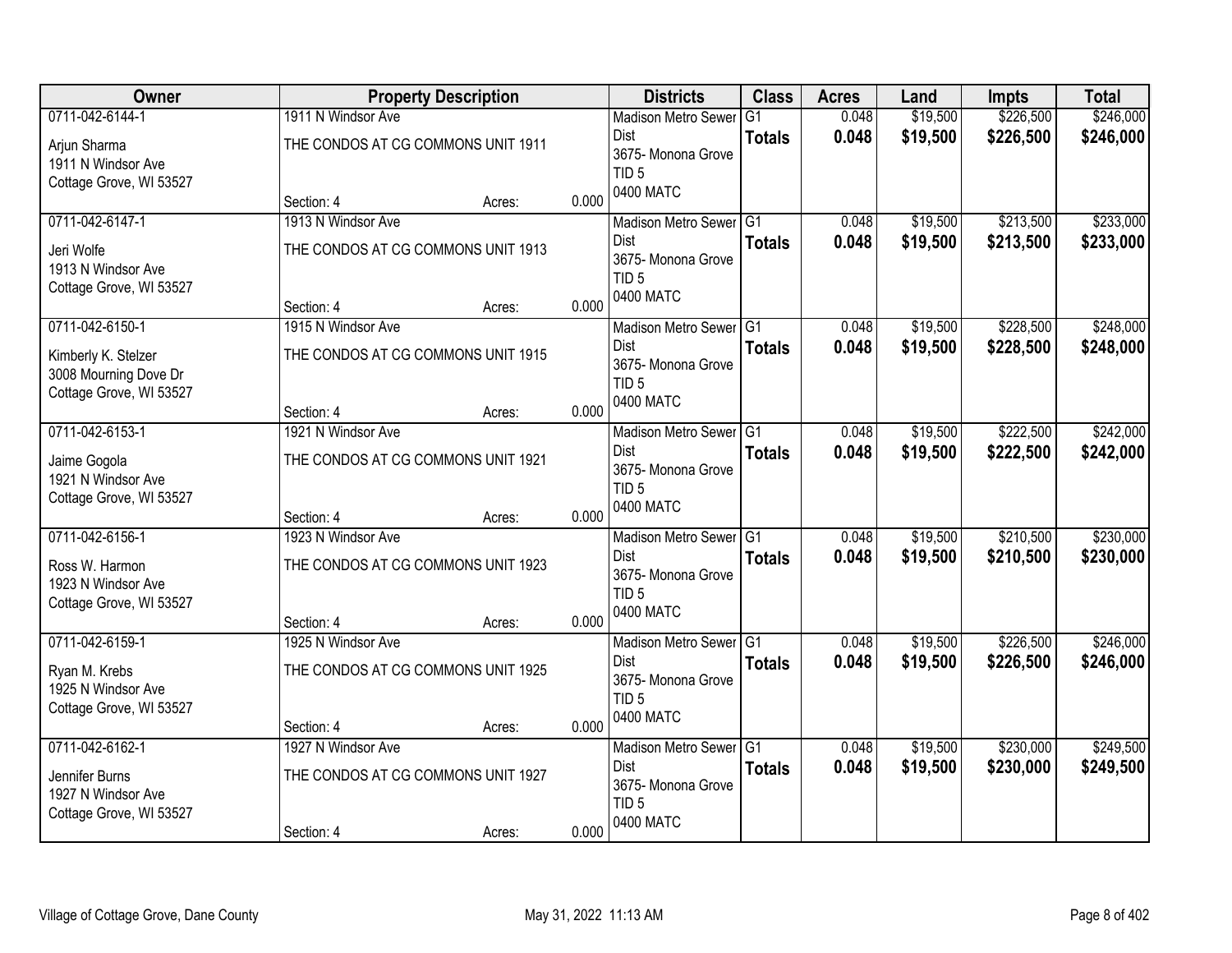| Owner                               |                                    | <b>Property Description</b> |       | <b>Districts</b>                       | <b>Class</b>  | <b>Acres</b> | Land     | <b>Impts</b> | <b>Total</b> |
|-------------------------------------|------------------------------------|-----------------------------|-------|----------------------------------------|---------------|--------------|----------|--------------|--------------|
| 0711-042-6165-1                     | 1929 N Windsor Ave                 |                             |       | <b>Madison Metro Sewer</b>             | G1            | 0.048        | \$19,500 | \$222,500    | \$242,000    |
| Michael P. Shanahan                 | THE CONDOS AT CG COMMONS UNIT 1929 |                             |       | Dist                                   | <b>Totals</b> | 0.048        | \$19,500 | \$222,500    | \$242,000    |
| 1929 N Windsor Ave                  |                                    |                             |       | 3675- Monona Grove                     |               |              |          |              |              |
| Cottage Grove, WI 53527             |                                    |                             |       | TID <sub>5</sub>                       |               |              |          |              |              |
|                                     | Section: 4                         | Acres:                      | 0.000 | 0400 MATC                              |               |              |          |              |              |
| 0711-042-6168-1                     | 1931 N Windsor Ave                 |                             |       | Madison Metro Sewer G1                 |               | 0.048        | \$19,500 | \$226,500    | \$246,000    |
| Trenton M. Jordan                   | THE CONDOS AT CG COMMONS UNIT 1931 |                             |       | Dist                                   | <b>Totals</b> | 0.048        | \$19,500 | \$226,500    | \$246,000    |
| Kelsey Kendziora                    |                                    |                             |       | 3675- Monona Grove                     |               |              |          |              |              |
| 1931 N Windsor Ave                  |                                    |                             |       | TID <sub>5</sub>                       |               |              |          |              |              |
| Cottage Grove, WI 53527             | Section: 4                         | Acres:                      | 0.000 | 0400 MATC                              |               |              |          |              |              |
| 0711-042-6171-1                     | 1933 N Windsor Ave                 |                             |       | Madison Metro Sewer G1                 |               | 0.048        | \$19,500 | \$213,500    | \$233,000    |
| Mitchell A. Macarthur               | THE CONDOS AT CG COMMONS UNIT 1933 |                             |       | Dist                                   | <b>Totals</b> | 0.048        | \$19,500 | \$213,500    | \$233,000    |
| Elizabeth A. Macarthur              |                                    |                             |       | 3675- Monona Grove                     |               |              |          |              |              |
| 1933 N Windsor Ave                  |                                    |                             |       | TID <sub>5</sub>                       |               |              |          |              |              |
| Cottage Grove, WI 53527             | Section: 4                         | Acres:                      | 0.000 | 0400 MATC                              |               |              |          |              |              |
| 0711-042-6174-1                     | 1935 N Windsor Ave                 |                             |       | Madison Metro Sewer G1                 |               | 0.047        | \$19,500 | \$228,500    | \$248,000    |
|                                     | THE CONDOS AT CG COMMONS UNIT 1935 |                             |       | Dist                                   | <b>Totals</b> | 0.047        | \$19,500 | \$228,500    | \$248,000    |
| David T. Mackey<br>Jorden A. Mackey |                                    |                             |       | 3675- Monona Grove                     |               |              |          |              |              |
| 1935 N Windsor Ave                  |                                    |                             |       | TID <sub>5</sub>                       |               |              |          |              |              |
| Cottage Grove, WI 53527             | Section: 4                         | Acres:                      | 0.000 | 0400 MATC                              |               |              |          |              |              |
| 0711-042-6177-1                     | 1941 N Windsor Ave                 |                             |       | <b>Madison Metro Sewer</b>             | G1            | 0.042        | \$19,500 | \$228,500    | \$248,000    |
|                                     |                                    |                             |       | Dist                                   | <b>Totals</b> | 0.042        | \$19,500 | \$228,500    | \$248,000    |
| Teresa Werhane                      | THE CONDOS AT CG COMMONS UNIT 1941 |                             |       | 3675- Monona Grove                     |               |              |          |              |              |
| 1941 N Windsor Ave                  |                                    |                             |       | TID <sub>5</sub>                       |               |              |          |              |              |
| Cottage Grove, WI 53527             |                                    |                             |       | 0400 MATC                              |               |              |          |              |              |
|                                     | Section: 4                         | Acres:                      | 0.000 |                                        |               |              |          |              |              |
| 0711-042-6180-1                     | 1943 N Windsor Ave                 |                             |       | Madison Metro Sewer G1<br>Dist         |               | 0.042        | \$19,500 | \$213,500    | \$233,000    |
| Marc J. Vandewettering              | THE CONDOS AT CG COMMONS UNIT 1943 |                             |       | 3675- Monona Grove                     | <b>Totals</b> | 0.042        | \$19,500 | \$213,500    | \$233,000    |
| 1943 N Windsor Ave                  |                                    |                             |       | TID <sub>5</sub>                       |               |              |          |              |              |
| Cottage Grove, WI 53527             |                                    |                             |       | 0400 MATC                              |               |              |          |              |              |
|                                     | Section: 4                         | Acres:                      | 0.000 |                                        |               |              |          |              |              |
| 0711-042-6183-1                     | 1945 N Windsor Ave                 |                             |       | Madison Metro Sewer G1                 |               | 0.042        | \$19,500 | \$226,500    | \$246,000    |
| <b>Tarik Oujjilal</b>               | THE CONDOS AT CG COMMONS UNIT 1945 |                             |       | Dist                                   | <b>Totals</b> | 0.042        | \$19,500 | \$226,500    | \$246,000    |
| Shaina Wales                        |                                    |                             |       | 3675- Monona Grove<br>TID <sub>5</sub> |               |              |          |              |              |
| 1945 N Windsor Ave                  |                                    |                             |       | 0400 MATC                              |               |              |          |              |              |
| Cottage Grove, WI 53527             | Section: 4                         | Acres:                      | 0.000 |                                        |               |              |          |              |              |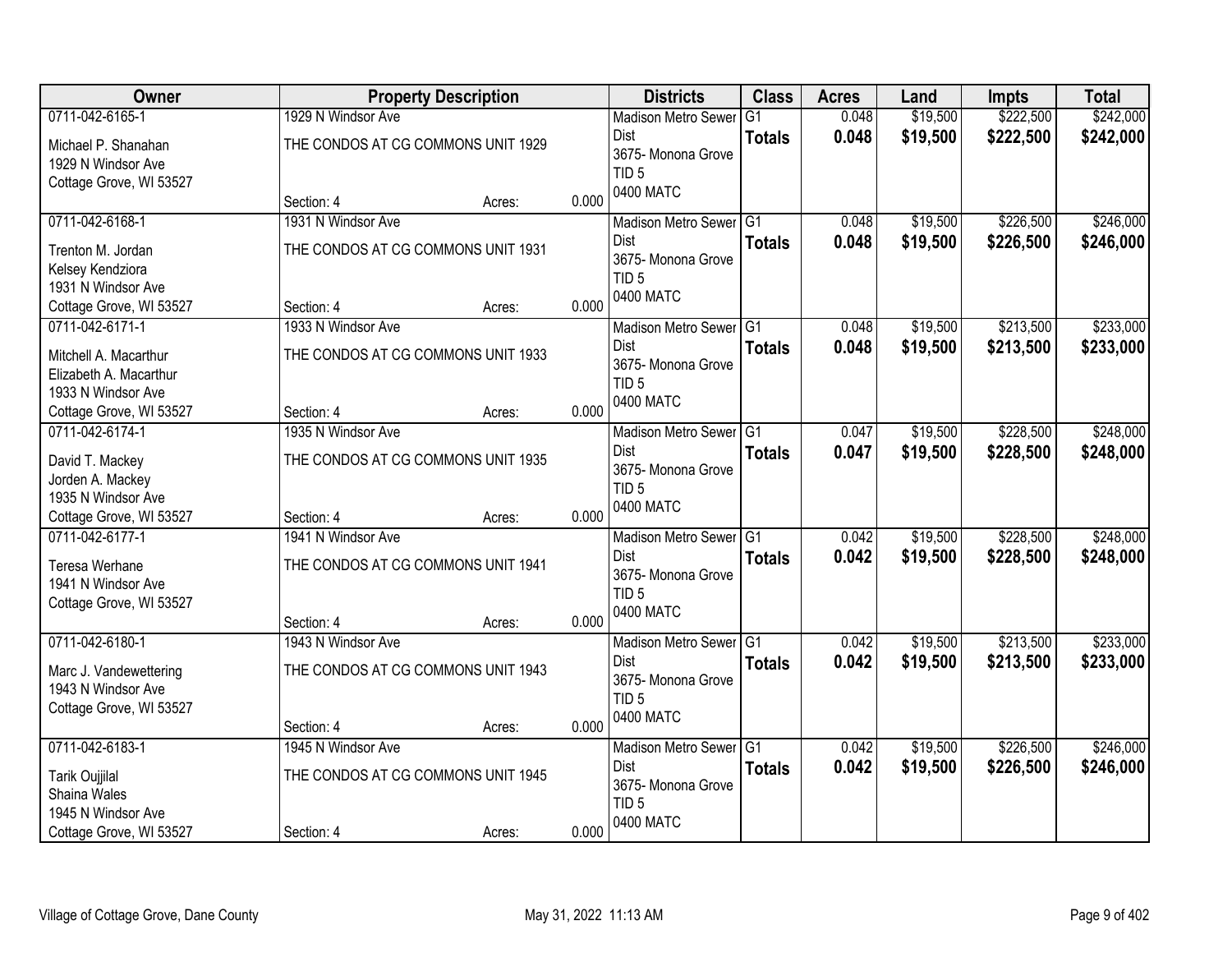| Owner                   |                                    | <b>Property Description</b> |       | <b>Districts</b>           | <b>Class</b>  | <b>Acres</b> | Land     | <b>Impts</b> | <b>Total</b> |
|-------------------------|------------------------------------|-----------------------------|-------|----------------------------|---------------|--------------|----------|--------------|--------------|
| 0711-042-6186-1         | 1947 N Windsor Ave                 |                             |       | <b>Madison Metro Sewer</b> | G1            | 0.042        | \$19,500 | \$222,500    | \$242,000    |
| Kevin A. Stuessi        | THE CONDOS AT CG COMMONS UNIT 1947 |                             |       | Dist                       | <b>Totals</b> | 0.042        | \$19,500 | \$222,500    | \$242,000    |
| Peggy L. Stuessi        |                                    |                             |       | 3675- Monona Grove         |               |              |          |              |              |
| 1947 N Windsor Ave      |                                    |                             |       | TID <sub>5</sub>           |               |              |          |              |              |
| Cottage Grove, WI 53527 | Section: 4                         | Acres:                      | 0.000 | 0400 MATC                  |               |              |          |              |              |
| 0711-042-6189-1         | 1949 N Windsor Ave                 |                             |       | Madison Metro Sewer G1     |               | 0.042        | \$19,500 | \$222,500    | \$242,000    |
| Roger D. Tineco         | THE CONDOS AT CG COMMONS UNIT 1949 |                             |       | Dist                       | <b>Totals</b> | 0.042        | \$19,500 | \$222,500    | \$242,000    |
| 1949 N Windsor Ave      |                                    |                             |       | 3675- Monona Grove         |               |              |          |              |              |
| Cottage Grove, WI 53527 |                                    |                             |       | TID <sub>5</sub>           |               |              |          |              |              |
|                         | Section: 4                         | Acres:                      | 0.000 | 0400 MATC                  |               |              |          |              |              |
| 0711-042-6192-1         | 1951 N Windsor Ave                 |                             |       | Madison Metro Sewer G1     |               | 0.042        | \$19,500 | \$226,500    | \$246,000    |
| Megan Donar             | THE CONDOS AT CG COMMONS UNIT 1951 |                             |       | Dist                       | <b>Totals</b> | 0.042        | \$19,500 | \$226,500    | \$246,000    |
| 1951 N Windsor Ave      |                                    |                             |       | 3675- Monona Grove         |               |              |          |              |              |
| Cottage Grove, WI 53527 |                                    |                             |       | TID <sub>5</sub>           |               |              |          |              |              |
|                         | Section: 4                         | Acres:                      | 0.000 | 0400 MATC                  |               |              |          |              |              |
| 0711-042-6195-1         | 1953 N Windsor Ave                 |                             |       | Madison Metro Sewer G1     |               | 0.042        | \$19,500 | \$213,500    | \$233,000    |
| Lacey Moreland          | THE CONDOS AT CG COMMONS UNIT 1953 |                             |       | Dist                       | <b>Totals</b> | 0.042        | \$19,500 | \$213,500    | \$233,000    |
| 1953 N Windsor Ave      |                                    |                             |       | 3675- Monona Grove         |               |              |          |              |              |
| Cottage Grove, WI 53527 |                                    |                             |       | TID <sub>5</sub>           |               |              |          |              |              |
|                         | Section: 4                         | Acres:                      | 0.000 | 0400 MATC                  |               |              |          |              |              |
| 0711-042-6198-1         | 1955 N Windsor Ave                 |                             |       | <b>Madison Metro Sewer</b> | G1            | 0.042        | \$19,500 | \$225,500    | \$245,000    |
| Karthik Vuppala         | THE CONDOS AT CG COMMONS UNIT 1955 |                             |       | Dist                       | <b>Totals</b> | 0.042        | \$19,500 | \$225,500    | \$245,000    |
| Parimala Malempati      |                                    |                             |       | 3675- Monona Grove         |               |              |          |              |              |
| 1955 N Windsor Ave      |                                    |                             |       | TID <sub>5</sub>           |               |              |          |              |              |
| Cottage Grove, WI 53527 | Section: 4                         | Acres:                      | 0.000 | 0400 MATC                  |               |              |          |              |              |
| 0711-042-6201-1         | 1961 N Windsor Ave                 |                             |       | Madison Metro Sewer G1     |               | 0.041        | \$19,500 | \$228,500    | \$248,000    |
| <b>Scott Mueller</b>    | THE CONDOS AT CG COMMONS UNIT 1961 |                             |       | <b>Dist</b>                | <b>Totals</b> | 0.041        | \$19,500 | \$228,500    | \$248,000    |
| Jessica Mueller         |                                    |                             |       | 3675- Monona Grove         |               |              |          |              |              |
| 1961 N Windsor Ave      |                                    |                             |       | TID <sub>5</sub>           |               |              |          |              |              |
| Cottage Grove, WI 53527 | Section: 4                         | Acres:                      | 0.664 | 0400 MATC                  |               |              |          |              |              |
| 0711-042-6204-1         | 1963 N Windsor Ave                 |                             |       | Madison Metro Sewer G1     |               | 0.041        | \$19,500 | \$213,500    | \$233,000    |
| Daniel W. Jansen        | THE CONDOS AT CG COMMONS UNIT 1963 |                             |       | Dist                       | <b>Totals</b> | 0.041        | \$19,500 | \$213,500    | \$233,000    |
| 1963 N Windsor Ave      |                                    |                             |       | 3675- Monona Grove         |               |              |          |              |              |
| Cottage Grove, WI 53527 |                                    |                             |       | TID <sub>5</sub>           |               |              |          |              |              |
|                         | Section: 4                         | Acres:                      | 0.664 | 0400 MATC                  |               |              |          |              |              |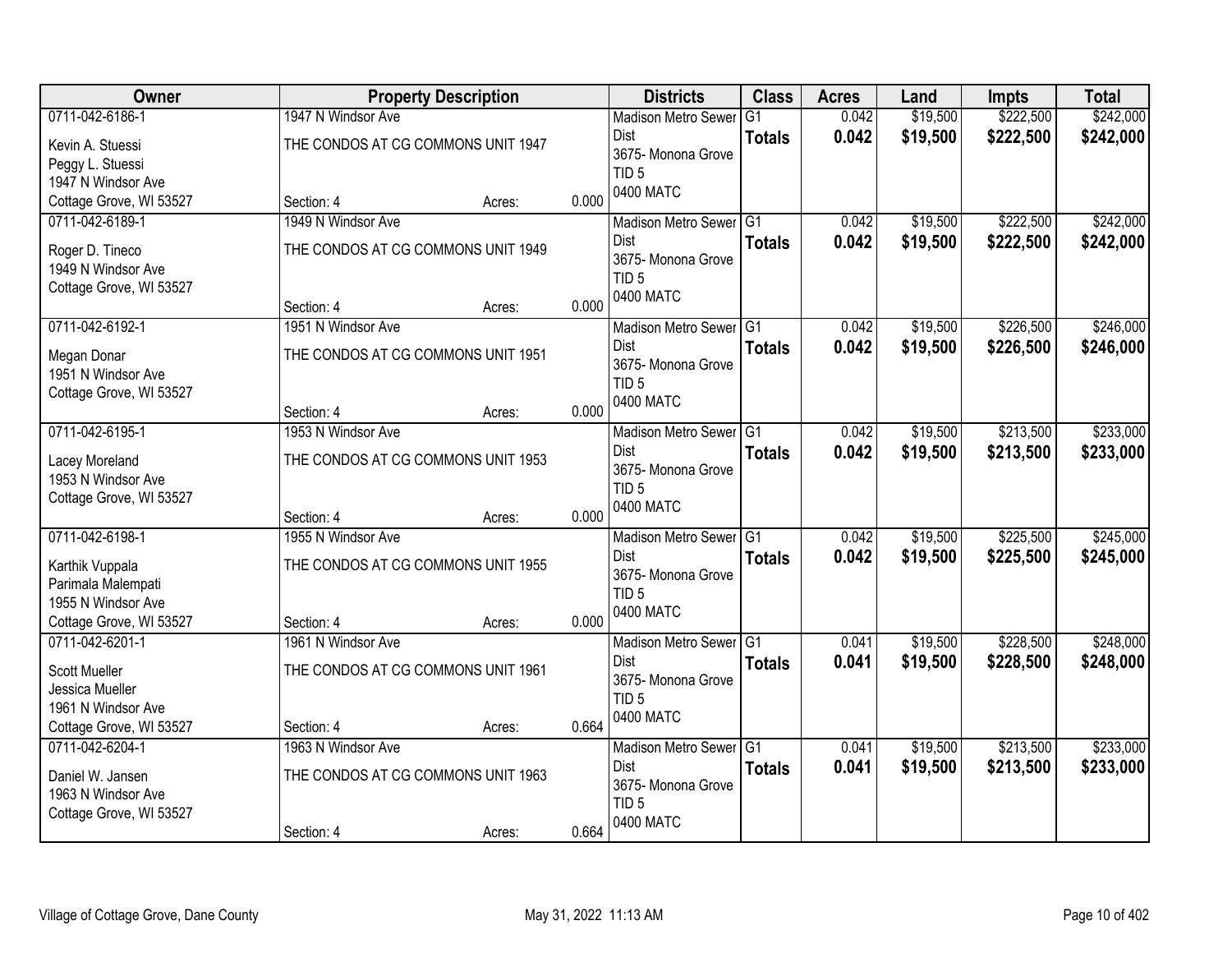| <b>Owner</b>                |                                    | <b>Property Description</b> |       | <b>Districts</b>              | <b>Class</b>    | <b>Acres</b> | Land      | <b>Impts</b> | <b>Total</b> |
|-----------------------------|------------------------------------|-----------------------------|-------|-------------------------------|-----------------|--------------|-----------|--------------|--------------|
| 0711-042-6207-1             | 1965 N Windsor Ave                 |                             |       | <b>Madison Metro Sewer</b>    | G1              | 0.041        | \$19,500  | \$226,500    | \$246,000    |
| Corey Fischbach             | THE CONDOS AT CG COMMONS UNIT 1965 |                             |       | <b>Dist</b>                   | <b>Totals</b>   | 0.041        | \$19,500  | \$226,500    | \$246,000    |
| Dulce Fischbach             |                                    |                             |       | 3675- Monona Grove            |                 |              |           |              |              |
| 1965 N Windsor Ave          |                                    |                             |       | TID <sub>5</sub><br>0400 MATC |                 |              |           |              |              |
| Cottage Grove, WI 53527     | Section: 4                         | Acres:                      | 0.000 |                               |                 |              |           |              |              |
| 0711-042-6210-1             | 1967 N Windsor Ave                 |                             |       | Madison Metro Sewer G1        |                 | 0.041        | \$19,500  | \$222,500    | \$242,000    |
| Griffin Dobson              | THE CONDOS AT CG COMMONS UNIT 1967 |                             |       | Dist                          | <b>Totals</b>   | 0.041        | \$19,500  | \$222,500    | \$242,000    |
| Sarah Jimieson              |                                    |                             |       | 3675- Monona Grove            |                 |              |           |              |              |
| 1967 N Windsor Ave          |                                    |                             |       | TID <sub>5</sub><br>0400 MATC |                 |              |           |              |              |
| Cottage Grove, WI 53527     | Section: 4                         | Acres:                      | 0.000 |                               |                 |              |           |              |              |
| 0711-042-6213-1             | 1969 N Windsor Ave                 |                             |       | Madison Metro Sewer G1        |                 | 0.041        | \$19,500  | \$222,500    | \$242,000    |
| Rachel Mott                 | THE CONDOS AT CG COMMONS UNIT 1969 |                             |       | <b>Dist</b>                   | <b>Totals</b>   | 0.041        | \$19,500  | \$222,500    | \$242,000    |
| 1969 N Windsor Ave          |                                    |                             |       | 3675- Monona Grove            |                 |              |           |              |              |
| Cottage Grove, WI 53527     |                                    |                             |       | TID <sub>5</sub><br>0400 MATC |                 |              |           |              |              |
|                             | Section: 4                         | Acres:                      | 0.000 |                               |                 |              |           |              |              |
| 0711-042-6216-1             | 1971 N Windsor Ave                 |                             |       | Madison Metro Sewer G1        |                 | 0.041        | \$19,500  | \$226,500    | \$246,000    |
| Joseph T. Vetter            | THE CONDOS AT CG COMMONS UNIT 1971 |                             |       | <b>Dist</b>                   | <b>Totals</b>   | 0.041        | \$19,500  | \$226,500    | \$246,000    |
| 1971 N Windsor Ave          |                                    |                             |       | 3675- Monona Grove            |                 |              |           |              |              |
| Cottage Grove, WI 53527     |                                    |                             |       | TID <sub>5</sub>              |                 |              |           |              |              |
|                             | Section: 4                         | Acres:                      | 0.000 | 0400 MATC                     |                 |              |           |              |              |
| 0711-042-6219-1             | 1973 N Windsor Ave                 |                             |       | Madison Metro Sewer           | IG <sub>1</sub> | 0.041        | \$19,500  | \$213,500    | \$233,000    |
| Molli Gering                | THE CONDOS AT CG COMMONS UNIT 1973 |                             |       | Dist                          | <b>Totals</b>   | 0.041        | \$19,500  | \$213,500    | \$233,000    |
| Jordan Heiting              |                                    |                             |       | 3675- Monona Grove            |                 |              |           |              |              |
| 1973 N Windsor Ave          |                                    |                             |       | TID <sub>5</sub>              |                 |              |           |              |              |
| Cottage Grove, WI 53527     | Section: 4                         | Acres:                      | 0.000 | 0400 MATC                     |                 |              |           |              |              |
| 0711-042-6222-1             | 1975 N Windsor Ave                 |                             |       | Madison Metro Sewer G1        |                 | 0.041        | \$19,500  | \$225,500    | \$245,000    |
| Akhila Murthyraju           | THE CONDOS AT CG COMMONS UNIT 1975 |                             |       | <b>Dist</b>                   | <b>Totals</b>   | 0.041        | \$19,500  | \$225,500    | \$245,000    |
| 1975 N Windsor Ave          |                                    |                             |       | 3675- Monona Grove            |                 |              |           |              |              |
| Cottage Grove, WI 53527     |                                    |                             |       | TID <sub>5</sub>              |                 |              |           |              |              |
|                             | Section: 4                         | Acres:                      | 0.664 | 0400 MATC                     |                 |              |           |              |              |
| 0711-042-7523-1             | 1701 N Windsor Ave                 |                             |       | Madison Metro Sewer G2        |                 | 0.454        | \$102,000 | \$1,033,000  | \$1,135,000  |
| Cottage Grove Commons,, LLC | COTTAGE GROVE COMMONS LOT 3        |                             |       | Dist                          | <b>Totals</b>   | 0.454        | \$102,000 | \$1,033,000  | \$1,135,000  |
| 3636 Skytop Rd              |                                    |                             |       | 3675- Monona Grove            |                 |              |           |              |              |
| Mcfarland, WI 53558         |                                    |                             |       | TID <sub>5</sub>              |                 |              |           |              |              |
|                             | Section: 4                         | Acres:                      | 0.000 | 0400 MATC                     |                 |              |           |              |              |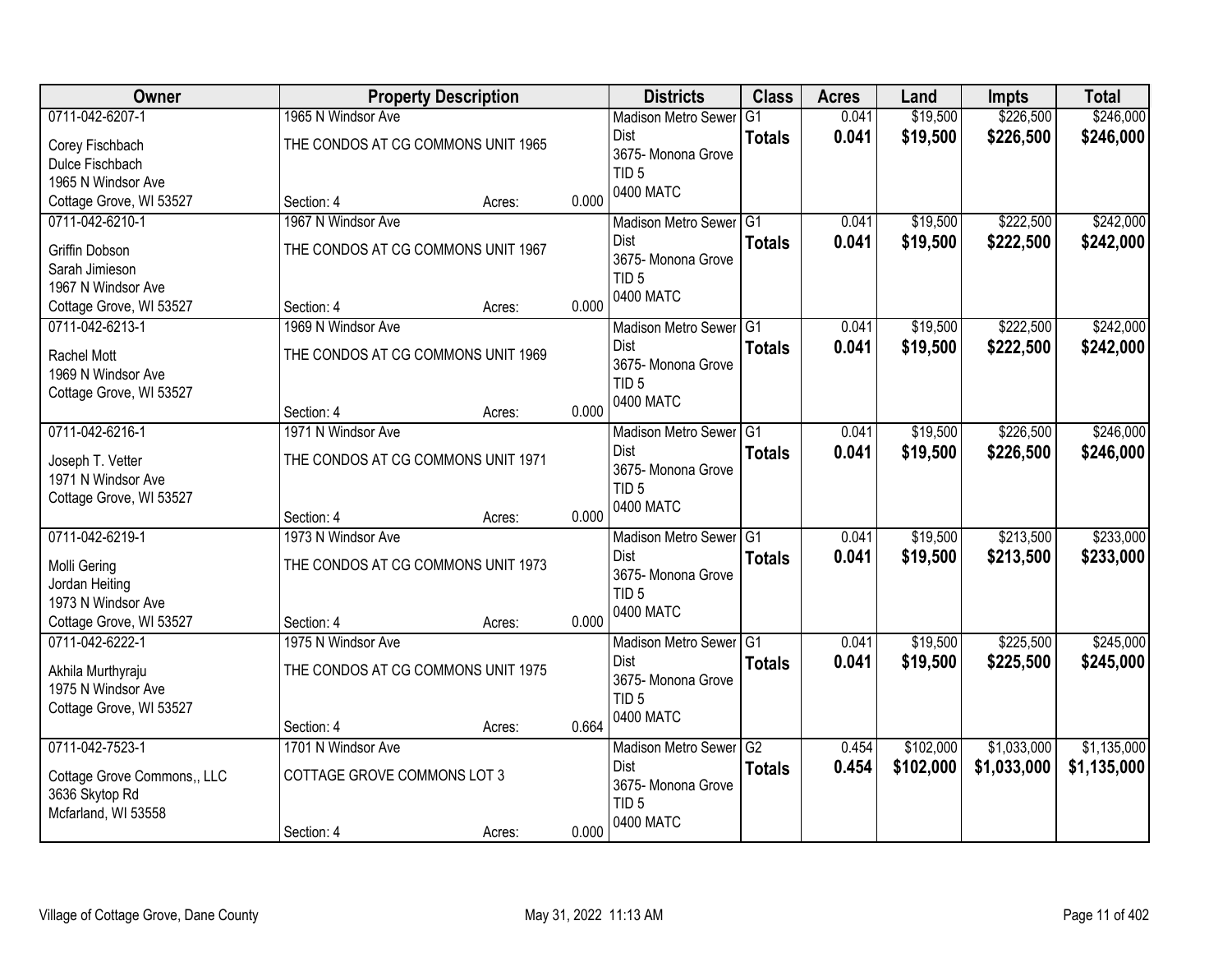| Owner                                               |                                | <b>Property Description</b> |       | <b>Districts</b>                      | <b>Class</b>    | <b>Acres</b> | Land                   | Impts                                          | <b>Total</b>    |
|-----------------------------------------------------|--------------------------------|-----------------------------|-------|---------------------------------------|-----------------|--------------|------------------------|------------------------------------------------|-----------------|
| 0711-042-7534-1                                     | 1601 N Windsor Ave             |                             |       | <b>Madison Metro Sewer</b>            | G2              | 0.606        | \$136,500              | \$2,261,500                                    | \$2,398,000     |
| Cottage Grove Commons,, LLC                         | COTTAGE GROVE COMMONS LOT 4    |                             |       | Dist                                  | <b>Totals</b>   | 0.606        | \$136,500              | \$2,261,500                                    | \$2,398,000     |
| 3636 Skytop Rd                                      |                                |                             |       | 3675-Monona Grove<br>TID <sub>5</sub> |                 |              |                        |                                                |                 |
| Mcfarland, WI 53558                                 |                                |                             |       | 0400 MATC                             |                 |              |                        |                                                |                 |
|                                                     | Section: 4                     | Acres:                      | 0.000 |                                       |                 |              |                        |                                                |                 |
| 0711-042-7556-1                                     | N Windsor Ave                  |                             |       | Madison Metro Sewer G2<br>Dist        |                 | 0.707        | \$1,000                | $\overline{50}$                                | \$1,000         |
| Cottage Grove Commons,, LLC                         | COTTAGE GROVE COMMONS LOT 6    |                             |       | 3675- Monona Grove                    | <b>Totals</b>   | 0.707        | \$1,000                | \$0                                            | \$1,000         |
| 3636 Skytop Rd                                      |                                |                             |       | TID <sub>5</sub>                      |                 |              |                        |                                                |                 |
| Mcfarland, WI 53558                                 | Section: 4                     |                             | 0.000 | 0400 MATC                             |                 |              |                        |                                                |                 |
| 0711-042-7567-1                                     | 1300 N Windsor Ave             | Acres:                      |       | Madison Metro Sewer G2                |                 | 0.910        | \$205,000              | \$1,500,000                                    | \$1,705,000     |
|                                                     |                                |                             |       | <b>Dist</b>                           | <b>Totals</b>   | 0.910        | \$205,000              | \$1,500,000                                    | \$1,705,000     |
| Cottage Grove Commons,, LLC                         | COTTAGE GROVE COMMONS LOT 7    |                             |       | 3675- Monona Grove                    |                 |              |                        |                                                |                 |
| 3636 Skytop Rd<br>Mcfarland, WI 53558               |                                |                             |       | TID <sub>5</sub>                      |                 |              |                        |                                                |                 |
|                                                     | Section: 4                     | Acres:                      | 0.000 | 0400 MATC                             |                 |              |                        |                                                |                 |
| 0711-042-7578-1                                     | 1400 N Windsor Ave             |                             |       | <b>Madison Metro Sewer</b>            | G2              | 0.918        | \$207,000              | \$2,000,000                                    | \$2,207,000     |
| Cottage Grove Commons,, LLC                         | COTTAGE GROVE COMMONS LOT 8    |                             |       | <b>Dist</b>                           | <b>Totals</b>   | 0.918        | \$207,000              | \$2,000,000                                    | \$2,207,000     |
| 3636 Skytop Rd                                      |                                |                             |       | 3675-Monona Grove                     |                 |              |                        |                                                |                 |
| Mcfarland, WI 53558                                 |                                |                             |       | TID <sub>5</sub><br>0400 MATC         |                 |              |                        |                                                |                 |
|                                                     | Section: 4                     | Acres:                      | 0.000 |                                       |                 |              |                        |                                                |                 |
| 0711-042-7589-1                                     | 100W Limestone Pass            |                             |       | Madison Metro Sewer                   | $\overline{G2}$ | 2.932        | \$341,000              | \$13,300,000                                   | \$13,641,000    |
| Cottage Grove Commons,, LLC                         | COTTAGE GROVE COMMONS LOT 9    |                             |       | Dist<br>3675- Monona Grove            | <b>Totals</b>   | 2.932        |                        | $$341,000 \, \, $13,300,000 \, \, $13,641,000$ |                 |
| 3636 Skytop Rd                                      |                                |                             |       | TID <sub>5</sub>                      |                 |              |                        |                                                |                 |
| Mcfarland, WI 53558                                 |                                |                             |       | 0400 MATC                             |                 |              |                        |                                                |                 |
| 0711-042-7625-1                                     | Section: 4                     | Acres:                      | 0.000 |                                       |                 | 1.066        |                        |                                                |                 |
|                                                     | N Windsor Ave                  |                             |       | Madison Metro Sewer X4<br><b>Dist</b> | <b>Totals</b>   | 1.066        | $\overline{60}$<br>\$0 | $\overline{50}$<br>\$0                         | \$0<br>\$0      |
| Cottage Grove, Village of                           | COTTAGE GROVE COMMONS OUTLOT 1 |                             |       | 3675- Monona Grove                    |                 |              |                        |                                                |                 |
| 221 E Cottage Grove Rd                              |                                |                             |       | TID <sub>5</sub>                      |                 |              |                        |                                                |                 |
| Cottage Grove, WI 53527                             | Section: 4                     | Acres:                      | 0.000 | 0400 MATC                             |                 |              |                        |                                                |                 |
| 0711-042-7650-1                                     | N Windsor Ave                  |                             |       | Madison Metro Sewer X4                |                 | 0.178        | $\overline{60}$        | $\overline{30}$                                | $\overline{50}$ |
|                                                     |                                |                             |       | Dist                                  | <b>Totals</b>   | 0.178        | \$0                    | \$0                                            | \$0             |
| Cottage Grove, Village of<br>221 E Cottage Grove Rd | COTTAGE GROVE COMMONS OUTLOT 2 |                             |       | 3675- Monona Grove                    |                 |              |                        |                                                |                 |
| Cottage Grove, WI 53527                             |                                |                             |       | TID <sub>5</sub>                      |                 |              |                        |                                                |                 |
|                                                     | Section: 4                     | Acres:                      | 0.000 | 0400 MATC                             |                 |              |                        |                                                |                 |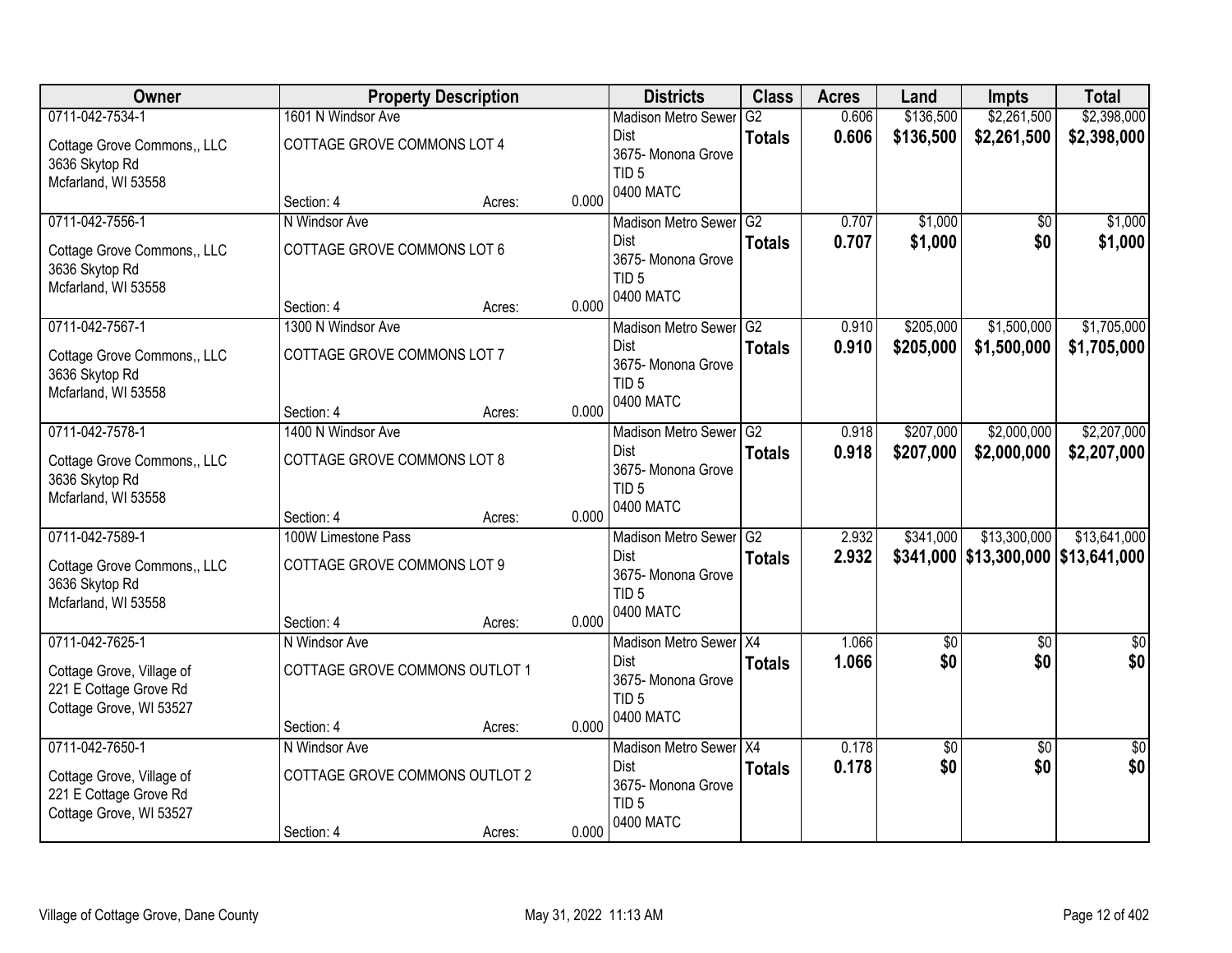| Owner                                                                                  |                                                                          | <b>Property Description</b> |       | <b>Districts</b>                                                                      | <b>Class</b>  | <b>Acres</b>   | Land                 | <b>Impts</b>           | <b>Total</b>           |
|----------------------------------------------------------------------------------------|--------------------------------------------------------------------------|-----------------------------|-------|---------------------------------------------------------------------------------------|---------------|----------------|----------------------|------------------------|------------------------|
| 0711-042-7701-1                                                                        | 1801 N Windsor Ave                                                       |                             |       | <b>Madison Metro Sewer</b>                                                            | G1            | 0.200          | \$30,000             | \$219,000              | \$249,000              |
| John S. Stefanski<br>1801 N Windsor Ave<br>Cottage Grove, WI 53527                     | THE CONDOS AT CG COMMONS 2 UNIT 1801                                     |                             |       | Dist<br>3675- Monona Grove<br>TID <sub>5</sub>                                        | <b>Totals</b> | 0.200          | \$30,000             | \$219,000              | \$249,000              |
|                                                                                        | Section: 4                                                               | Acres:                      | 0.000 | 0400 MATC                                                                             |               |                |                      |                        |                        |
| 0711-042-7703-1                                                                        | 1803 N Windsor Ave                                                       |                             |       | Madison Metro Sewer G1                                                                |               | 0.200          | \$30,000             | \$206,500              | \$236,500              |
| Victoria L. Wiganowsky<br>1803 N Windsor Ave<br>Cottage Grove, WI 53527                | THE CONDOS AT CG COMMONS 2 UNIT 1803                                     |                             |       | Dist<br>3675- Monona Grove<br>TID <sub>5</sub>                                        | <b>Totals</b> | 0.200          | \$30,000             | \$206,500              | \$236,500              |
|                                                                                        | Section: 4                                                               | Acres:                      | 0.000 | 0400 MATC                                                                             |               |                |                      |                        |                        |
| 0711-042-7705-1                                                                        | 1805 N Windsor Ave                                                       |                             |       | Madison Metro Sewer G1                                                                |               | 0.200          | \$30,000             | \$218,000              | \$248,000              |
| Sara A. Tome<br>1805 N Windsor Ave<br>Cottage Grove, WI 53527                          | THE CONDOS AT CG COMMONS 2 UNIT 1805                                     |                             |       | Dist<br>3675- Monona Grove<br>TID <sub>5</sub>                                        | <b>Totals</b> | 0.200          | \$30,000             | \$218,000              | \$248,000              |
|                                                                                        | Section: 4                                                               | Acres:                      | 0.000 | 0400 MATC                                                                             |               |                |                      |                        |                        |
| 0711-042-7707-1                                                                        | 1807 N Windsor Ave                                                       |                             |       | Madison Metro Sewer G1                                                                |               | 0.200          | \$30,000             | \$216,500              | \$246,500              |
| Logan Nguyen<br>1807 N Windsor Ave<br>Cottage Grove, WI 53527                          | THE CONDOS AT CG COMMONS 2 UNIT 1807                                     |                             |       | Dist<br>3675- Monona Grove<br>TID <sub>5</sub>                                        | <b>Totals</b> | 0.200          | \$30,000             | \$216,500              | \$246,500              |
|                                                                                        | Section: 4                                                               | Acres:                      | 0.000 | 0400 MATC                                                                             |               |                |                      |                        |                        |
| 0711-042-7709-1                                                                        | 1809 N Windsor Ave                                                       |                             |       | Madison Metro Sewer <sup>G1</sup>                                                     |               | 0.200          | \$30,000             | \$216,500              | \$246,500              |
| Msgz Rev Living Tr<br>1809 N Windsor Ave<br>Cottage Grove, WI 53527                    | THE CONDOS AT CG COMMONS 2 UNIT 1809                                     |                             |       | Dist<br>3675- Monona Grove<br>TID <sub>5</sub><br>0400 MATC                           | <b>Totals</b> | 0.200          | \$30,000             | \$216,500              | \$246,500              |
|                                                                                        | Section: 4                                                               | Acres:                      | 0.000 |                                                                                       |               |                |                      |                        |                        |
| 0711-042-7711-1<br>Indraja Patnam<br>1811 N Windsor Ave<br>Cottage Grove, WI 53527     | 1811 N Windsor Ave<br>THE CONDOS AT CG COMMONS 2 UNIT 1811               |                             |       | Madison Metro Sewer G1<br>Dist<br>3675- Monona Grove<br>TID <sub>5</sub>              | <b>Totals</b> | 0.200<br>0.200 | \$30,000<br>\$30,000 | \$218,000<br>\$218,000 | \$248,000<br>\$248,000 |
|                                                                                        | Section: 4                                                               | Acres:                      | 0.000 | 0400 MATC                                                                             |               |                |                      |                        |                        |
| 0711-042-7713-1<br>Carolyn P. Averill<br>1813 N Windsor Ave<br>Cottage Grove, WI 53527 | 1813 N Windsor Ave<br>THE CONDOS AT CG COMMONS 2 UNIT 1813<br>Section: 4 |                             | 0.000 | Madison Metro Sewer G1<br>Dist<br>3675- Monona Grove<br>TID <sub>5</sub><br>0400 MATC | <b>Totals</b> | 0.200<br>0.200 | \$30,000<br>\$30,000 | \$206,500<br>\$206,500 | \$236,500<br>\$236,500 |
|                                                                                        |                                                                          | Acres:                      |       |                                                                                       |               |                |                      |                        |                        |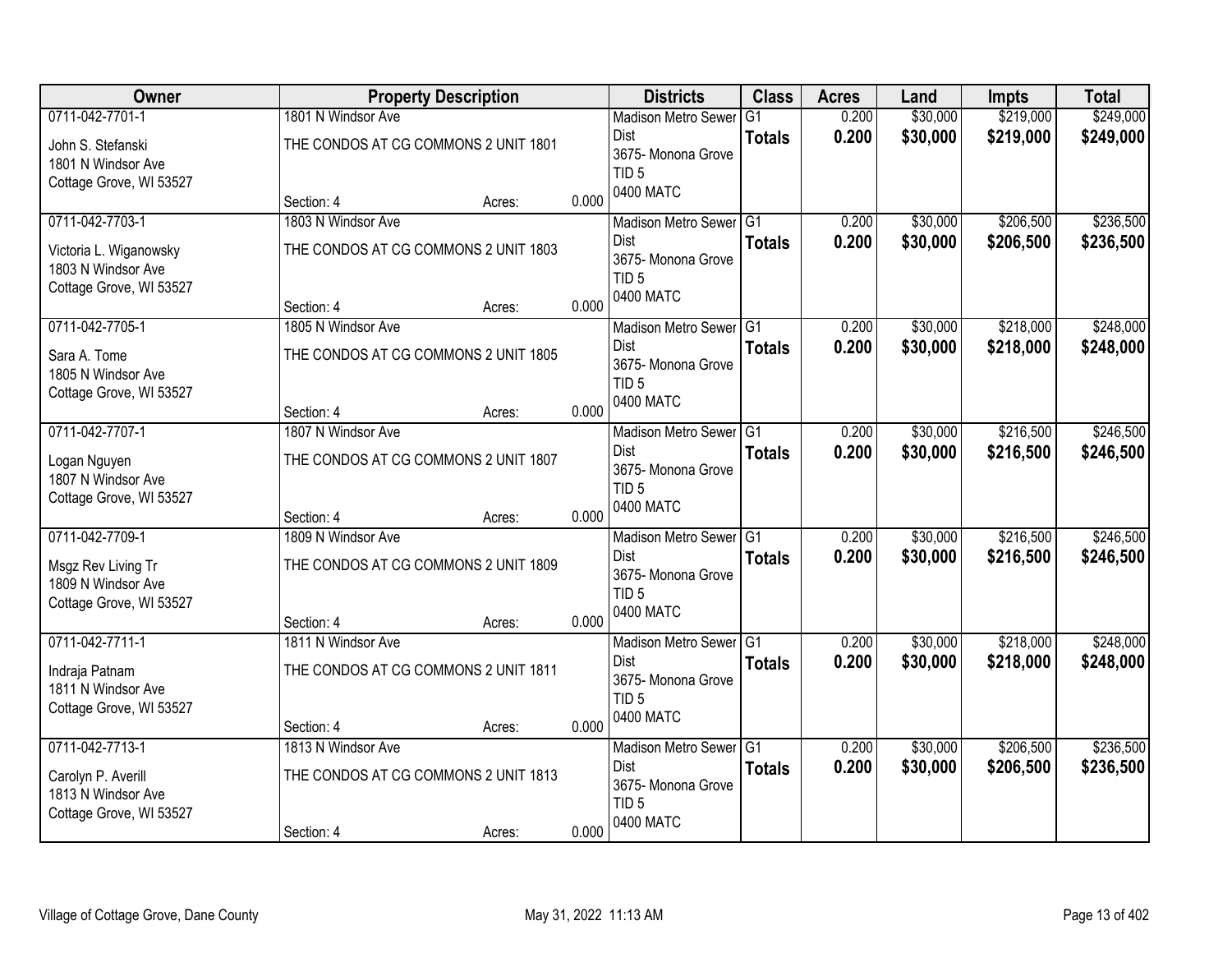| Owner                   |                                      | <b>Property Description</b> |       | <b>Districts</b>                  | <b>Class</b>   | <b>Acres</b> | Land     | <b>Impts</b> | <b>Total</b> |
|-------------------------|--------------------------------------|-----------------------------|-------|-----------------------------------|----------------|--------------|----------|--------------|--------------|
| 0711-042-7715-1         | 1815 N Windsor Ave                   |                             |       | <b>Madison Metro Sewer</b>        | G <sub>1</sub> | 0.200        | \$30,000 | \$219,000    | \$249,000    |
| Scott A. Schultz        | THE CONDOS AT CG COMMONS 2 UNIT 1815 |                             |       | Dist                              | <b>Totals</b>  | 0.200        | \$30,000 | \$219,000    | \$249,000    |
| 1815 N Windsor Ave      |                                      |                             |       | 3675- Monona Grove                |                |              |          |              |              |
| Cottage Grove, WI 53527 |                                      |                             |       | TID <sub>5</sub><br>0400 MATC     |                |              |          |              |              |
|                         | Section: 4                           | Acres:                      | 0.000 |                                   |                |              |          |              |              |
| 0711-042-7717-1         | 1851 N Windsor Ave                   |                             |       | Madison Metro Sewer G1            |                | 0.200        | \$30,000 | \$225,000    | \$255,000    |
| Dean Slaugenhoup        | THE CONDOS AT CG COMMONS 2 UNIT 1851 |                             |       | Dist                              | <b>Totals</b>  | 0.200        | \$30,000 | \$225,000    | \$255,000    |
| 1851 N Windsor Ave      |                                      |                             |       | 3675- Monona Grove                |                |              |          |              |              |
| Cottage Grove, WI 53527 |                                      |                             |       | TID <sub>5</sub>                  |                |              |          |              |              |
|                         | Section: 4                           | Acres:                      | 0.000 | 0400 MATC                         |                |              |          |              |              |
| 0711-042-7719-1         | 1853 N Windsor Ave                   |                             |       | Madison Metro Sewer <sup>G1</sup> |                | 0.200        | \$30,000 | \$212,500    | \$242,500    |
| Allison M. Bauer        | THE CONDOS AT CG COMMONS 2 UNIT 1853 |                             |       | Dist                              | <b>Totals</b>  | 0.200        | \$30,000 | \$212,500    | \$242,500    |
| Adrianna R. Mena        |                                      |                             |       | 3675- Monona Grove                |                |              |          |              |              |
| 1853 N Windsor Ave      |                                      |                             |       | TID <sub>5</sub>                  |                |              |          |              |              |
| Cottage Grove, WI 53527 | Section: 4                           | Acres:                      | 0.000 | 0400 MATC                         |                |              |          |              |              |
| 0711-042-7721-1         | 1855 N Windsor Ave                   |                             |       | Madison Metro Sewer G1            |                | 0.200        | \$30,000 | \$224,500    | \$254,500    |
| Brittany M. Palak       | THE CONDOS AT CG COMMONS 2 UNIT 1855 |                             |       | Dist                              | <b>Totals</b>  | 0.200        | \$30,000 | \$224,500    | \$254,500    |
| Kyle J. Palak           |                                      |                             |       | 3675- Monona Grove                |                |              |          |              |              |
| 1855 N Windsor Ave      |                                      |                             |       | TID <sub>5</sub>                  |                |              |          |              |              |
| Cottage Grove, WI 53527 | Section: 4                           | Acres:                      | 0.000 | 0400 MATC                         |                |              |          |              |              |
| 0711-042-7723-1         | 1857 N Windsor Ave                   |                             |       | Madison Metro Sewer G1            |                | 0.200        | \$30,000 | \$222,500    | \$252,500    |
| Rachel M. Krejchi       | THE CONDOS AT CG COMMONS 2 UNIT 1857 |                             |       | Dist                              | <b>Totals</b>  | 0.200        | \$30,000 | \$222,500    | \$252,500    |
| Jack D. Shelton         |                                      |                             |       | 3675- Monona Grove                |                |              |          |              |              |
| 1857 N Windsor Ave      |                                      |                             |       | TID <sub>5</sub>                  |                |              |          |              |              |
| Cottage Grove, WI 53527 | Section: 4                           | Acres:                      | 0.000 | 0400 MATC                         |                |              |          |              |              |
| 0711-042-7725-1         | 1859 N Windsor Ave                   |                             |       | Madison Metro Sewer G1            |                | 0.200        | \$30,000 | \$222,500    | \$252,500    |
| Jessica Collins         | THE CONDOS AT CG COMMONS 2 UNIT 1859 |                             |       | Dist                              | <b>Totals</b>  | 0.200        | \$30,000 | \$222,500    | \$252,500    |
| 1859 N Windsor Ave      |                                      |                             |       | 3675- Monona Grove                |                |              |          |              |              |
| Cottage Grove, WI 53527 |                                      |                             |       | TID <sub>5</sub>                  |                |              |          |              |              |
|                         | Section: 4                           | Acres:                      | 0.000 | 0400 MATC                         |                |              |          |              |              |
| 0711-042-7727-1         | 1861 N Windsor Ave                   |                             |       | Madison Metro Sewer G1            |                | 0.200        | \$30,000 | \$224,500    | \$254,500    |
|                         |                                      |                             |       | Dist                              | <b>Totals</b>  | 0.200        | \$30,000 | \$224,500    | \$254,500    |
| Stephanie L. Dummer     | THE CONDOS AT CG COMMONS 2 UNIT 1861 |                             |       | 3675- Monona Grove                |                |              |          |              |              |
| 1861 N Windsor Ave      |                                      |                             |       | TID <sub>5</sub>                  |                |              |          |              |              |
| Cottage Grove, WI 53527 |                                      |                             | 0.000 | 0400 MATC                         |                |              |          |              |              |
|                         | Section: 4                           | Acres:                      |       |                                   |                |              |          |              |              |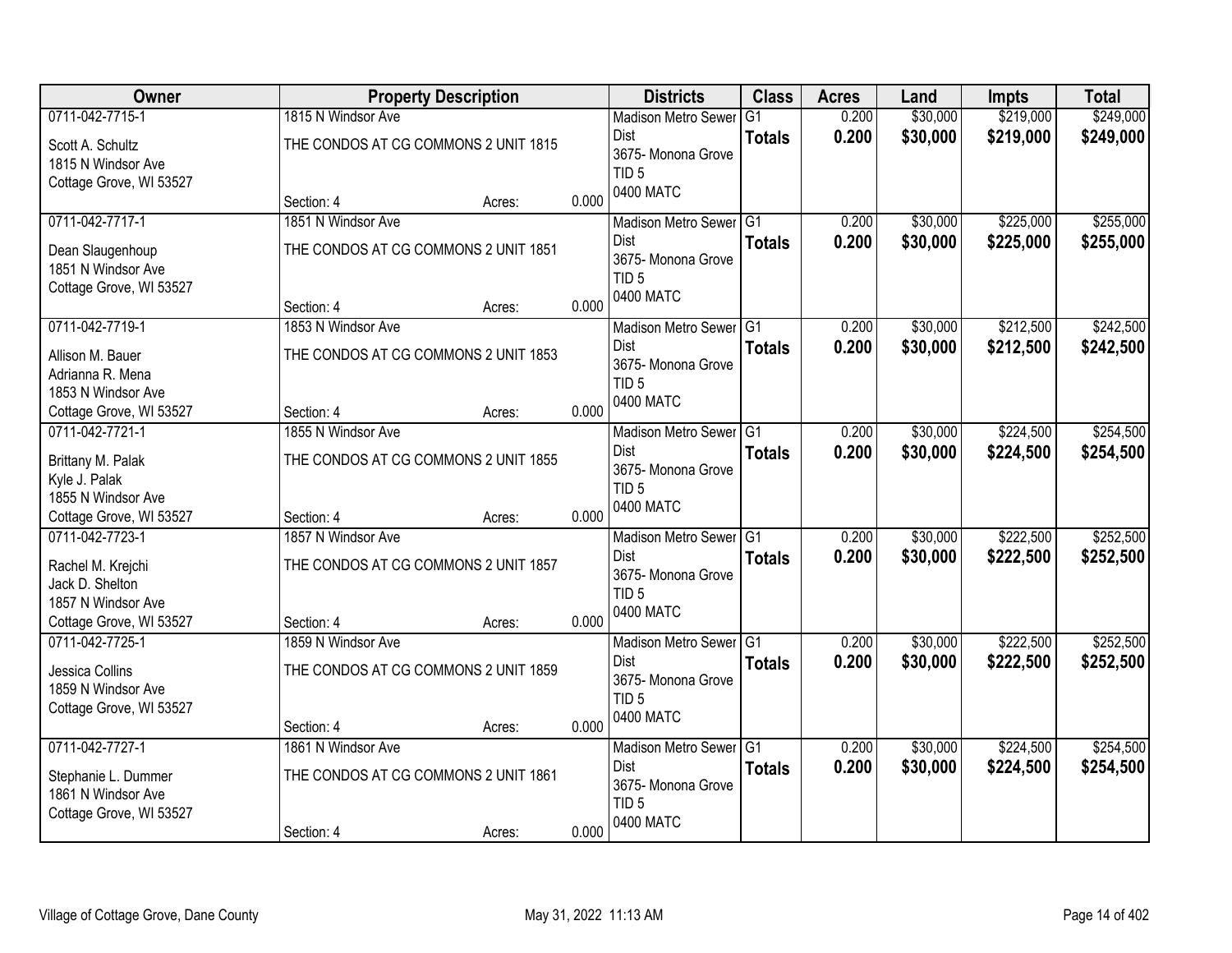| Owner                       |                                      | <b>Property Description</b> |       | <b>Districts</b>                       | <b>Class</b>  | <b>Acres</b> | Land     | <b>Impts</b> | <b>Total</b> |
|-----------------------------|--------------------------------------|-----------------------------|-------|----------------------------------------|---------------|--------------|----------|--------------|--------------|
| 0711-042-7729-1             | 1863 N Windsor Ave                   |                             |       | <b>Madison Metro Sewer</b>             | G1            | 0.200        | \$30,000 | \$212,500    | \$242,500    |
| Dalton A. Books             | THE CONDOS AT CG COMMONS 2 UNIT 1863 |                             |       | Dist                                   | <b>Totals</b> | 0.200        | \$30,000 | \$212,500    | \$242,500    |
| 1863 N Windsor Ave          |                                      |                             |       | 3675- Monona Grove                     |               |              |          |              |              |
| Cottage Grove, WI 53527     |                                      |                             |       | TID <sub>5</sub>                       |               |              |          |              |              |
|                             | Section: 4                           | Acres:                      | 0.000 | 0400 MATC                              |               |              |          |              |              |
| 0711-042-7731-1             | 1865 N Windsor Ave                   |                             |       | Madison Metro Sewer G1                 |               | 0.200        | \$30,000 | \$225,000    | \$255,000    |
| Mikayla N. Severson         | THE CONDOS AT CG COMMONS 2 UNIT 1865 |                             |       | Dist                                   | <b>Totals</b> | 0.200        | \$30,000 | \$225,000    | \$255,000    |
| 1865 N Windsor Ave          |                                      |                             |       | 3675- Monona Grove                     |               |              |          |              |              |
| Cottage Grove, WI 53527     |                                      |                             |       | TID <sub>5</sub><br>0400 MATC          |               |              |          |              |              |
|                             | Section: 4                           | Acres:                      | 0.000 |                                        |               |              |          |              |              |
| 0711-042-7740-1             | 1501 N Windsor Ave Unit 101          |                             |       | Madison Metro Sewer G1                 |               | 0.200        | \$30,000 | \$187,000    | \$217,000    |
| Kyle Wischnefski            | THE CONDOS AT CG COMMONS 3 UNIT 101  |                             |       | Dist                                   | <b>Totals</b> | 0.200        | \$30,000 | \$187,000    | \$217,000    |
| Autumn Reppe                |                                      |                             |       | 3675- Monona Grove<br>TID <sub>5</sub> |               |              |          |              |              |
| 1501 N Windsor Ave Unit 101 |                                      |                             |       | 0400 MATC                              |               |              |          |              |              |
| Cottage Grove, WI 53527     | Section: 4                           | Acres:                      | 0.000 |                                        |               |              |          |              |              |
| 0711-042-7742-1             | 1501 N Windsor Ave Unit 102          |                             |       | Madison Metro Sewer G1                 |               | 0.200        | \$30,000 | \$151,000    | \$181,000    |
| Elizabeth A. Waldinger      | THE CONDOS AT CG COMMONS 3 UNIT 102  |                             |       | Dist                                   | <b>Totals</b> | 0.200        | \$30,000 | \$151,000    | \$181,000    |
| 1501 N Windsor Ave Unit 102 |                                      |                             |       | 3675- Monona Grove<br>TID <sub>5</sub> |               |              |          |              |              |
| Cottage Grove, WI 53527     |                                      |                             |       | 0400 MATC                              |               |              |          |              |              |
|                             | Section: 4                           | Acres:                      | 0.000 |                                        |               |              |          |              |              |
| 0711-042-7744-1             | 1501 N Windsor Ave Unit 103          |                             |       | Madison Metro Sewer G1                 |               | 0.200        | \$30,000 | \$134,500    | \$164,500    |
| Sheila A. Jacobson-Gaines   | THE CONDOS AT CG COMMONS 3 UNIT 103  |                             |       | Dist                                   | <b>Totals</b> | 0.200        | \$30,000 | \$134,500    | \$164,500    |
| Debra L. Fruit-Gaines       |                                      |                             |       | 3675- Monona Grove<br>TID <sub>5</sub> |               |              |          |              |              |
| 1501 N Windsor Ave Unit 103 |                                      |                             |       | 0400 MATC                              |               |              |          |              |              |
| Cottage Grove, WI 53527     | Section: 4                           | Acres:                      | 0.000 |                                        |               |              |          |              |              |
| 0711-042-7746-1             | 1501 N Windsor Ave Unit 104          |                             |       | Madison Metro Sewer G1                 |               | 0.200        | \$30,000 | \$185,500    | \$215,500    |
| Deana Preble                | THE CONDOS AT CG COMMONS 3 UNIT 104  |                             |       | Dist                                   | <b>Totals</b> | 0.200        | \$30,000 | \$185,500    | \$215,500    |
| 1501 N Windsor Ave Unit 104 |                                      |                             |       | 3675- Monona Grove<br>TID <sub>5</sub> |               |              |          |              |              |
| Cottage Grove, WI 53527     |                                      |                             |       | 0400 MATC                              |               |              |          |              |              |
|                             | Section: 4                           | Acres:                      | 0.000 |                                        |               |              |          |              |              |
| 0711-042-7748-1             | 1501 N Windsor Ave Unit 105          |                             |       | Madison Metro Sewer G1                 |               | 0.200        | \$30,000 | \$186,000    | \$216,000    |
| Kathleen M. Riphon          | THE CONDOS AT CG COMMONS 3 UNIT 105  |                             |       | Dist                                   | <b>Totals</b> | 0.200        | \$30,000 | \$186,000    | \$216,000    |
| 1501 N Windsor Ave Unit 105 |                                      |                             |       | 3675- Monona Grove                     |               |              |          |              |              |
| Cottage Grove, WI 53527     |                                      |                             |       | TID <sub>5</sub><br>0400 MATC          |               |              |          |              |              |
|                             | Section: 4                           | Acres:                      | 0.000 |                                        |               |              |          |              |              |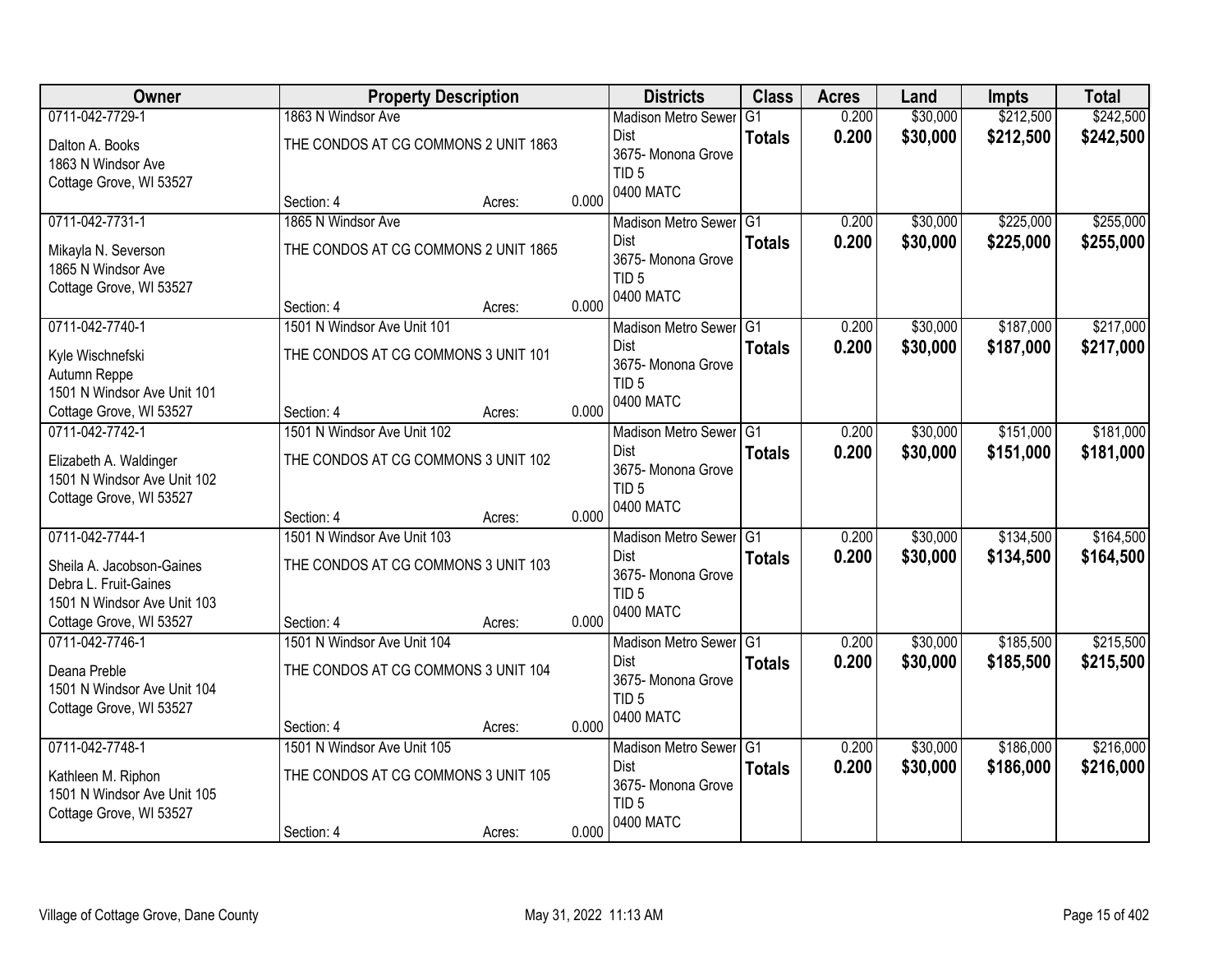| Owner                       |                                     | <b>Property Description</b> |       | <b>Districts</b>                       | <b>Class</b>  | <b>Acres</b> | Land     | <b>Impts</b> | <b>Total</b> |
|-----------------------------|-------------------------------------|-----------------------------|-------|----------------------------------------|---------------|--------------|----------|--------------|--------------|
| 0711-042-7750-1             | 1501 N Windsor Ave Unit 106         |                             |       | <b>Madison Metro Sewer</b>             | G1            | 0.200        | \$30,000 | \$176,000    | \$206,000    |
| Adam R. Lee                 | THE CONDOS AT CG COMMONS 3 UNIT 106 |                             |       | Dist                                   | <b>Totals</b> | 0.200        | \$30,000 | \$176,000    | \$206,000    |
| Ruth A. Person              |                                     |                             |       | 3675- Monona Grove                     |               |              |          |              |              |
| 1501 N Windsor Ave Unit 106 |                                     |                             |       | TID <sub>5</sub>                       |               |              |          |              |              |
| Cottage Grove, WI 53527     | Section: 4                          | Acres:                      | 0.000 | 0400 MATC                              |               |              |          |              |              |
| 0711-042-7752-1             | 1501 N Windsor Ave Unit 107         |                             |       | Madison Metro Sewer G1                 |               | 0.200        | \$30,000 | \$124,000    | \$154,000    |
| Valerie Burks               | THE CONDOS AT CG COMMONS 3 UNIT 107 |                             |       | Dist                                   | <b>Totals</b> | 0.200        | \$30,000 | \$124,000    | \$154,000    |
| 1501 N Windsor Ave Unit 107 |                                     |                             |       | 3675- Monona Grove                     |               |              |          |              |              |
| Cottage Grove, WI 53527     |                                     |                             |       | TID <sub>5</sub>                       |               |              |          |              |              |
|                             | Section: 4                          | Acres:                      | 0.000 | 0400 MATC                              |               |              |          |              |              |
| 0711-042-7754-1             | 1501 N Windsor Ave Unit 108         |                             |       | Madison Metro Sewer G1                 |               | 0.200        | \$30,000 | \$124,500    | \$154,500    |
| John T. Hack                | THE CONDOS AT CG COMMONS 3 UNIT 108 |                             |       | Dist                                   | <b>Totals</b> | 0.200        | \$30,000 | \$124,500    | \$154,500    |
| 1501 N Windsor Ave Unit 108 |                                     |                             |       | 3675- Monona Grove                     |               |              |          |              |              |
| Cottage Grove, WI 53527     |                                     |                             |       | TID <sub>5</sub>                       |               |              |          |              |              |
|                             | Section: 4                          | Acres:                      | 0.000 | 0400 MATC                              |               |              |          |              |              |
| 0711-042-7756-1             | 1501 N Windsor Ave Unit 109         |                             |       | Madison Metro Sewer G1                 |               | 0.200        | \$30,000 | \$186,000    | \$216,000    |
| Barbara Nemesi              | THE CONDOS AT CG COMMONS 3 UNIT 109 |                             |       | Dist                                   | <b>Totals</b> | 0.200        | \$30,000 | \$186,000    | \$216,000    |
| 1501 N Windsor Ave #109     |                                     |                             |       | 3675- Monona Grove                     |               |              |          |              |              |
| Cottage Grove, WI 53527     |                                     |                             |       | TID <sub>5</sub>                       |               |              |          |              |              |
|                             | Section: 4                          | Acres:                      | 0.000 | 0400 MATC                              |               |              |          |              |              |
| 0711-042-7758-1             | 1501 N Windsor Ave Unit 201         |                             |       | Madison Metro Sewer G1                 |               | 0.200        | \$30,000 | \$187,000    | \$217,000    |
| <b>Heather Groff</b>        | THE CONDOS AT CG COMMONS 3 UNIT 201 |                             |       | <b>Dist</b>                            | <b>Totals</b> | 0.200        | \$30,000 | \$187,000    | \$217,000    |
| 1501 N Windsor Ave Unit 201 |                                     |                             |       | 3675- Monona Grove                     |               |              |          |              |              |
| Cottage Grove, WI 53527     |                                     |                             |       | TID <sub>5</sub>                       |               |              |          |              |              |
|                             | Section: 4                          | Acres:                      | 0.000 | 0400 MATC                              |               |              |          |              |              |
| 0711-042-7760-1             | 1501 N Windsor Ave Unit 202         |                             |       | Madison Metro Sewer G1                 |               | 0.200        | \$30,000 | \$151,500    | \$181,500    |
| Sonja E. Klocke             | THE CONDOS AT CG COMMONS 3 UNIT 202 |                             |       | Dist                                   | <b>Totals</b> | 0.200        | \$30,000 | \$151,500    | \$181,500    |
| 1501 N Windsor Ave Unit 202 |                                     |                             |       | 3675- Monona Grove                     |               |              |          |              |              |
| Cottage Grove, WI 53527     |                                     |                             |       | TID <sub>5</sub><br>0400 MATC          |               |              |          |              |              |
|                             | Section: 4                          | Acres:                      | 0.000 |                                        |               |              |          |              |              |
| 0711-042-7762-1             | 1501 N Windsor Ave Unit 203         |                             |       | Madison Metro Sewer G1                 |               | 0.200        | \$30,000 | \$134,500    | \$164,500    |
| Michael Smith               | THE CONDOS AT CG COMMONS 3 UNIT 203 |                             |       | Dist                                   | <b>Totals</b> | 0.200        | \$30,000 | \$134,500    | \$164,500    |
| 1501 N Windsor Ave Unit 203 |                                     |                             |       | 3675- Monona Grove<br>TID <sub>5</sub> |               |              |          |              |              |
| Cottage Grove, WI 53527     |                                     |                             |       | 0400 MATC                              |               |              |          |              |              |
|                             | Section: 4                          | Acres:                      | 0.000 |                                        |               |              |          |              |              |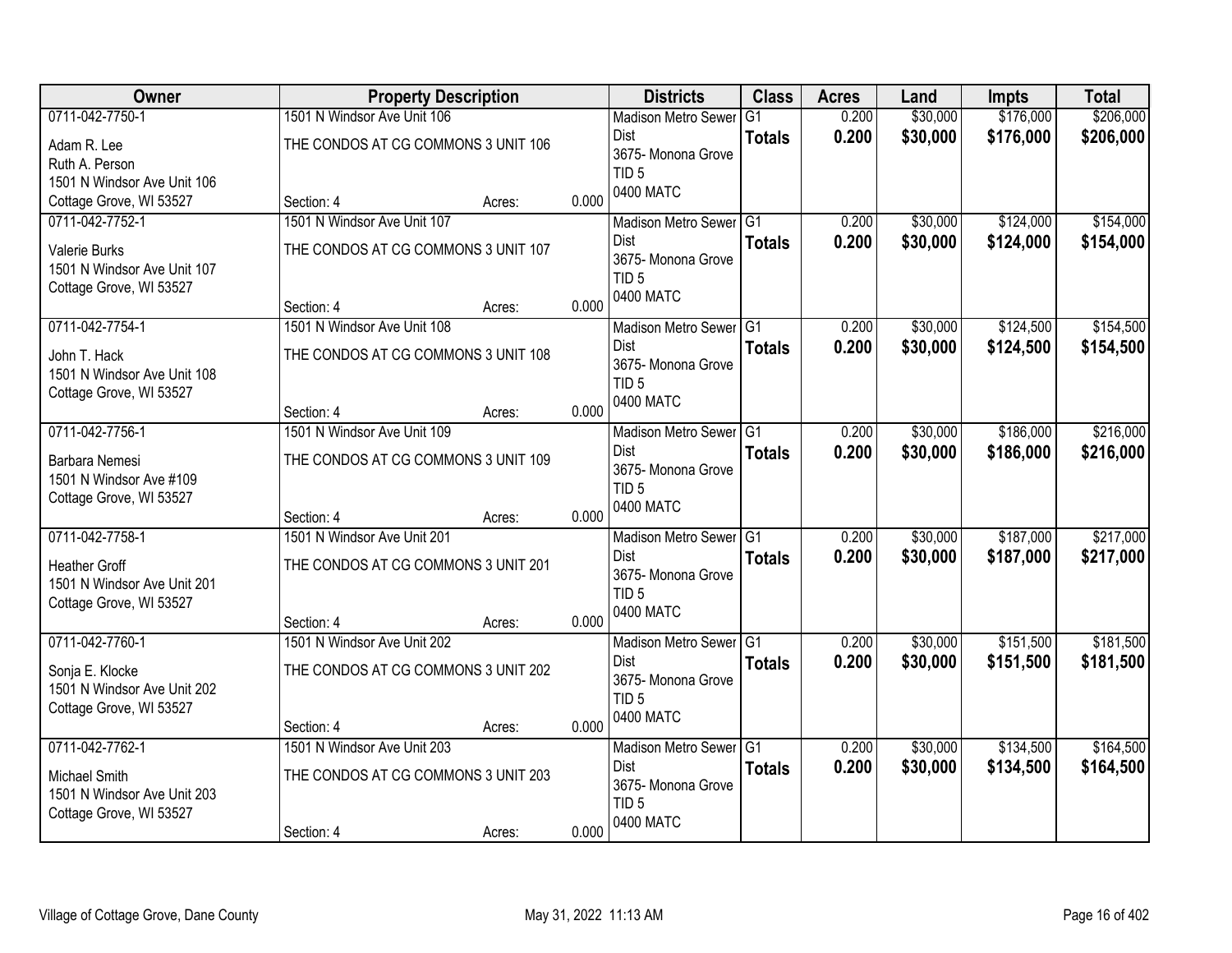| Owner                                                                              |                                                   | <b>Property Description</b> |       | <b>Districts</b>                                                   | <b>Class</b>    | <b>Acres</b> | Land     | <b>Impts</b> | <b>Total</b> |
|------------------------------------------------------------------------------------|---------------------------------------------------|-----------------------------|-------|--------------------------------------------------------------------|-----------------|--------------|----------|--------------|--------------|
| 0711-042-7764-1                                                                    | 1501 N Windsor Ave Unit 204                       |                             |       | <b>Madison Metro Sewer</b>                                         | G1              | 0.200        | \$30,000 | \$185,500    | \$215,500    |
| David R. Cordie<br>1501 N Windsor Ave Unit 204<br>Cottage Grove, WI 53527          | THE CONDOS AT CG COMMONS 3 UNIT 204               |                             |       | <b>Dist</b><br>3675-Monona Grove<br>TID <sub>5</sub>               | <b>Totals</b>   | 0.200        | \$30,000 | \$185,500    | \$215,500    |
|                                                                                    | Section: 4                                        | Acres:                      | 0.000 | 0400 MATC                                                          |                 |              |          |              |              |
| 0711-042-7766-1                                                                    | 1501 N Windsor Ave Unit 205                       |                             |       | Madison Metro Sewer G1                                             |                 | 0.200        | \$30,000 | \$186,000    | \$216,000    |
| Jerome Flowers<br><b>Rosemery Flowers</b><br>1501 N Windsor Ave Unit 205           | THE CONDOS AT CG COMMONS 3 UNIT 205               |                             |       | Dist<br>3675- Monona Grove<br>TID <sub>5</sub>                     | <b>Totals</b>   | 0.200        | \$30,000 | \$186,000    | \$216,000    |
| Cottage Grove, WI 53527                                                            | Section: 4                                        | Acres:                      | 0.000 | 0400 MATC                                                          |                 |              |          |              |              |
| 0711-042-7768-1                                                                    | 1501 N Windsor Ave Unit 206                       |                             |       | Madison Metro Sewer G1                                             |                 | 0.200        | \$30,000 | \$168,500    | \$198,500    |
| Pablo Mancera<br>1501 N Windsor Ave Unit 206<br>Cottage Grove, WI 53527            | THE CONDOS AT CG COMMONS 3 UNIT 206               |                             |       | <b>Dist</b><br>3675- Monona Grove<br>TID <sub>5</sub><br>0400 MATC | <b>Totals</b>   | 0.200        | \$30,000 | \$168,500    | \$198,500    |
|                                                                                    | Section: 4                                        | Acres:                      | 0.000 |                                                                    |                 |              |          |              |              |
| 0711-042-7770-1                                                                    | 1501 N Windsor Ave Unit 207                       |                             |       | Madison Metro Sewer G1                                             |                 | 0.200        | \$30,000 | \$124,000    | \$154,000    |
| Jacob M. Grinwald<br>1501 N Windsor Ave Unit 207<br>Cottage Grove, WI 53527        | THE CONDOS AT CG COMMONS 3 UNIT 207               |                             |       | <b>Dist</b><br>3675- Monona Grove<br>TID <sub>5</sub>              | <b>Totals</b>   | 0.200        | \$30,000 | \$124,000    | \$154,000    |
|                                                                                    | Section: 4                                        | Acres:                      | 0.000 | 0400 MATC                                                          |                 |              |          |              |              |
| 0711-042-7772-1                                                                    | 1501 N Windsor Ave Unit 208                       |                             |       | <b>Madison Metro Sewer</b>                                         | IG <sub>1</sub> | 0.200        | \$30,000 | \$124,000    | \$154,000    |
| Linda Carreon<br>1501 N Windsor Ave Unit 208<br>Cottage Grove, WI 53527            | THE CONDOS AT CG COMMONS 3 UNIT 208<br>Section: 4 | Acres:                      | 0.000 | Dist<br>3675- Monona Grove<br>TID <sub>5</sub><br>0400 MATC        | <b>Totals</b>   | 0.200        | \$30,000 | \$124,000    | \$154,000    |
| 0711-042-7774-1                                                                    | 1501 N Windsor Ave Unit 209                       |                             |       | Madison Metro Sewer G1                                             |                 | 0.200        | \$30,000 | \$186,000    | \$216,000    |
| Christopher D. Zimmerman<br>1501 N Windsor Ave Unit 209<br>Cottage Grove, WI 53527 | THE CONDOS AT CG COMMONS 3 UNIT 209               |                             |       | Dist<br>3675- Monona Grove<br>TID <sub>5</sub><br>0400 MATC        | <b>Totals</b>   | 0.200        | \$30,000 | \$186,000    | \$216,000    |
|                                                                                    | Section: 4                                        | Acres:                      | 0.000 |                                                                    |                 |              |          |              |              |
| 0711-042-7776-1                                                                    | 1501 N Windsor Ave Unit 301                       |                             |       | Madison Metro Sewer G1                                             |                 | 0.200        | \$30,000 | \$187,000    | \$217,000    |
| Somana R. Dharam<br>Jennifer G. Veerasingham<br>1501 N Windsor Ave Unit 301        | THE CONDOS AT CG COMMONS 3 UNIT 301               |                             |       | Dist<br>3675- Monona Grove<br>TID <sub>5</sub><br>0400 MATC        | <b>Totals</b>   | 0.200        | \$30,000 | \$187,000    | \$217,000    |
| Cottage Grove, WI 53527                                                            | Section: 4                                        | Acres:                      | 0.000 |                                                                    |                 |              |          |              |              |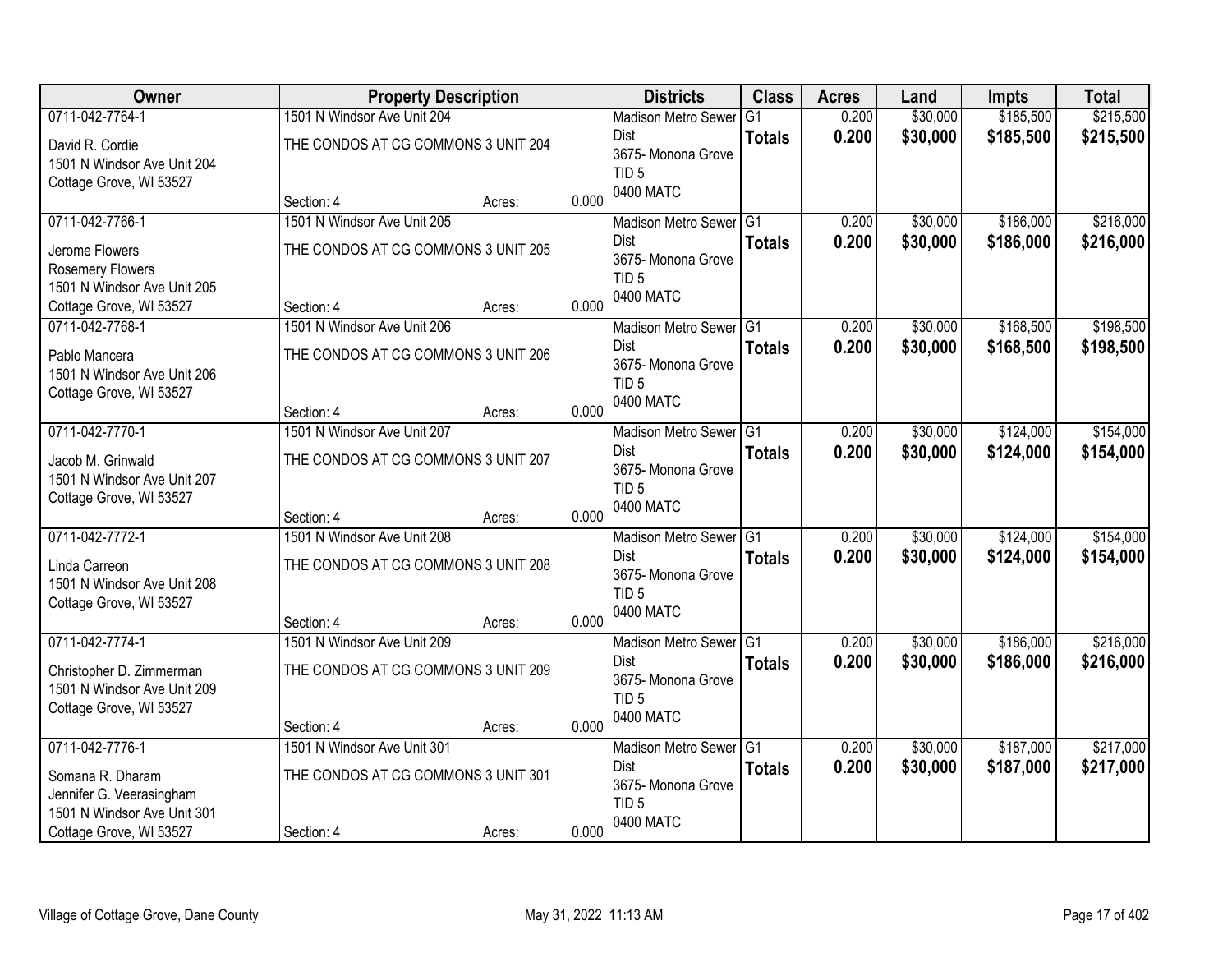| <b>Owner</b>                                   |                                     | <b>Property Description</b> |       | <b>Districts</b>              | <b>Class</b>    | <b>Acres</b> | Land     | <b>Impts</b> | <b>Total</b> |
|------------------------------------------------|-------------------------------------|-----------------------------|-------|-------------------------------|-----------------|--------------|----------|--------------|--------------|
| 0711-042-7778-1                                | 1501 N Windsor Ave Unit 302         |                             |       | <b>Madison Metro Sewer</b>    | G <sub>1</sub>  | 0.200        | \$30,000 | \$151,500    | \$181,500    |
| Gracie De Broux<br>1501 N Windsor Ave Unit 302 | THE CONDOS AT CG COMMONS 3 UNIT 302 |                             |       | Dist<br>3675- Monona Grove    | <b>Totals</b>   | 0.200        | \$30,000 | \$151,500    | \$181,500    |
| Cottage Grove, WI 53527                        |                                     |                             |       | TID <sub>5</sub><br>0400 MATC |                 |              |          |              |              |
|                                                | Section: 4                          | Acres:                      | 0.000 |                               |                 |              |          |              |              |
| 0711-042-7780-1                                | 1501 N Windsor Ave Unit 303         |                             |       | Madison Metro Sewer G1        |                 | 0.200        | \$30,000 | \$134,500    | \$164,500    |
| <b>Kent Ellis</b>                              | THE CONDOS AT CG COMMONS 3 UNIT 303 |                             |       | Dist                          | <b>Totals</b>   | 0.200        | \$30,000 | \$134,500    | \$164,500    |
| 1501 N Windsor Ave Unit 303                    |                                     |                             |       | 3675- Monona Grove            |                 |              |          |              |              |
| Cottage Grove, WI 53527                        |                                     |                             |       | TID <sub>5</sub><br>0400 MATC |                 |              |          |              |              |
|                                                | Section: 4                          | Acres:                      | 0.000 |                               |                 |              |          |              |              |
| 0711-042-7782-1                                | 1501 N Windsor Ave Unit 304         |                             |       | Madison Metro Sewer G1        |                 | 0.200        | \$30,000 | \$185,500    | \$215,500    |
| America Saldana                                | THE CONDOS AT CG COMMONS 3 UNIT 304 |                             |       | Dist                          | <b>Totals</b>   | 0.200        | \$30,000 | \$185,500    | \$215,500    |
| Jose S. Adonis Ayala                           |                                     |                             |       | 3675- Monona Grove            |                 |              |          |              |              |
| 1501 N Windsor Ave Unit 304                    |                                     |                             |       | TID <sub>5</sub><br>0400 MATC |                 |              |          |              |              |
| Cottage Grove, WI 53527                        | Section: 4                          | Acres:                      | 0.000 |                               |                 |              |          |              |              |
| 0711-042-7784-1                                | 1501 N Windsor Ave Unit 305         |                             |       | Madison Metro Sewer G1        |                 | 0.200        | \$30,000 | \$185,500    | \$215,500    |
| Scott Ditmarsen                                | THE CONDOS AT CG COMMONS 3 UNIT 305 |                             |       | Dist                          | <b>Totals</b>   | 0.200        | \$30,000 | \$185,500    | \$215,500    |
| Julie Ditmarsen                                |                                     |                             |       | 3675- Monona Grove            |                 |              |          |              |              |
| 332 Otter Creek Dr                             |                                     |                             |       | TID <sub>5</sub>              |                 |              |          |              |              |
| Venice, FL 34292                               | Section: 4                          | Acres:                      | 0.000 | 0400 MATC                     |                 |              |          |              |              |
| 0711-042-7786-1                                | 1501 N Windsor Ave Unit 306         |                             |       | <b>Madison Metro Sewer</b>    | $\overline{G1}$ | 0.200        | \$30,000 | \$176,000    | \$206,000    |
| <b>Bradlee Wienholtz</b>                       | THE CONDOS AT CG COMMONS 3 UNIT 306 |                             |       | <b>Dist</b>                   | <b>Totals</b>   | 0.200        | \$30,000 | \$176,000    | \$206,000    |
| 1501 N Windsor Ave Unit 306                    |                                     |                             |       | 3675- Monona Grove            |                 |              |          |              |              |
| Cottage Grove, WI 53527                        |                                     |                             |       | TID <sub>5</sub>              |                 |              |          |              |              |
|                                                | Section: 4                          | Acres:                      | 0.000 | 0400 MATC                     |                 |              |          |              |              |
| 0711-042-7788-1                                | 1501 N Windsor Ave Unit 307         |                             |       | Madison Metro Sewer G1        |                 | 0.200        | \$30,000 | \$124,000    | \$154,000    |
| Sara K. Gomez-Maier                            | THE CONDOS AT CG COMMONS 3 UNIT 307 |                             |       | Dist                          | <b>Totals</b>   | 0.200        | \$30,000 | \$124,000    | \$154,000    |
| 1501 N Windsor Ave Unit 307                    |                                     |                             |       | 3675- Monona Grove            |                 |              |          |              |              |
| Cottage Grove, WI 53527                        |                                     |                             |       | TID <sub>5</sub>              |                 |              |          |              |              |
|                                                | Section: 4                          | Acres:                      | 0.000 | 0400 MATC                     |                 |              |          |              |              |
| 0711-042-7790-1                                | 1501 N Windsor Ave Unit 308         |                             |       | Madison Metro Sewer G1        |                 | 0.200        | \$30,000 | \$124,000    | \$154,000    |
| Janet R. Weaseman-Slaughter                    | THE CONDOS AT CG COMMONS 3 UNIT 308 |                             |       | Dist                          | <b>Totals</b>   | 0.200        | \$30,000 | \$124,000    | \$154,000    |
| 1501 N Windsor Ave Unit 308                    |                                     |                             |       | 3675- Monona Grove            |                 |              |          |              |              |
| Cottage Grove, WI 53527                        |                                     |                             |       | TID <sub>5</sub>              |                 |              |          |              |              |
|                                                | Section: 4                          | Acres:                      | 0.000 | 0400 MATC                     |                 |              |          |              |              |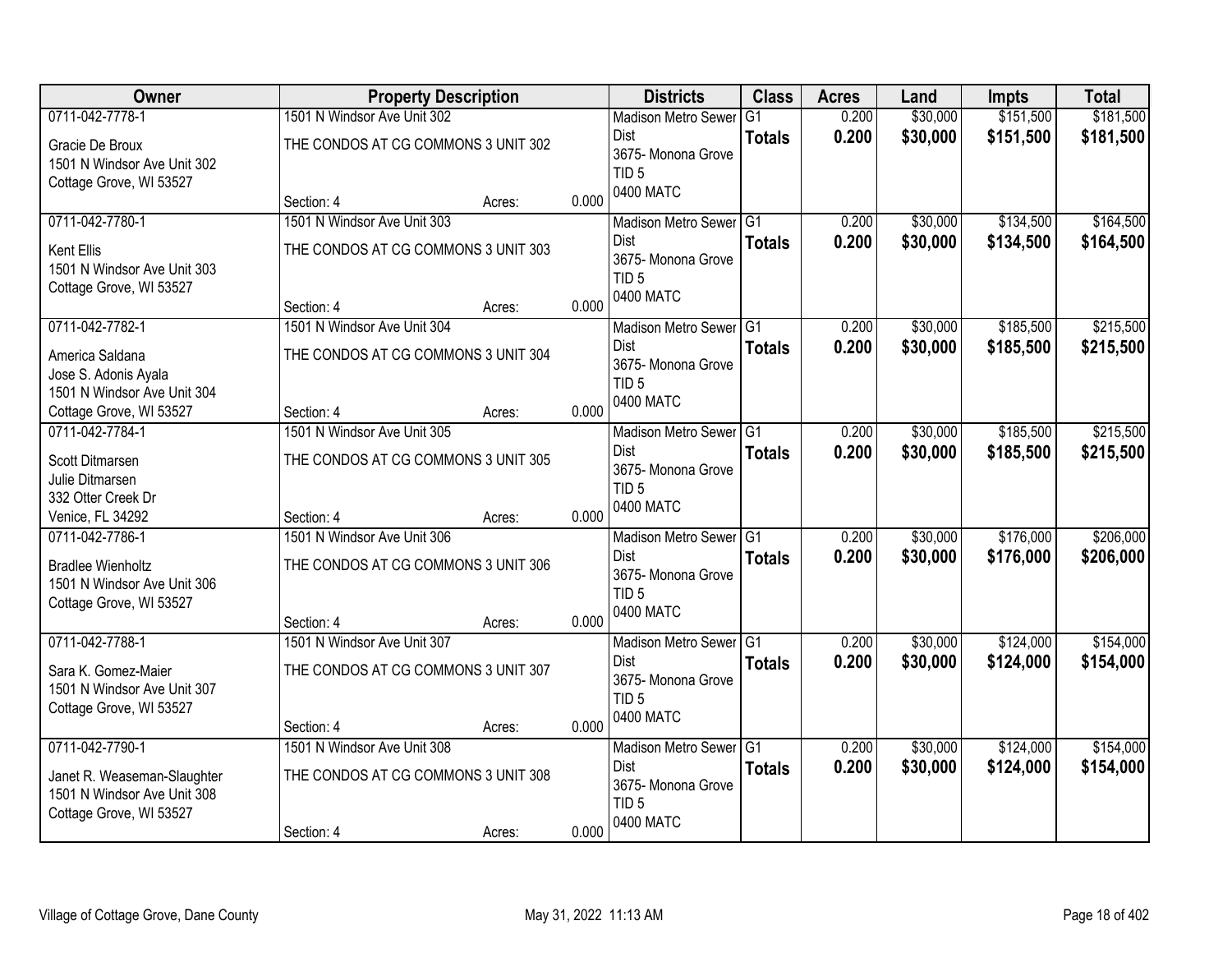| Owner                                        | <b>Property Description</b>                    |                  | <b>Districts</b>                      | <b>Class</b>   | <b>Acres</b> | Land                   | <b>Impts</b>                        | <b>Total</b>           |
|----------------------------------------------|------------------------------------------------|------------------|---------------------------------------|----------------|--------------|------------------------|-------------------------------------|------------------------|
| 0711-042-7792-1                              | 1501 N Windsor Ave Unit 309                    |                  | <b>Madison Metro Sewer</b>            | G <sub>1</sub> | 0.200        | \$30,000               | \$186,000                           | \$216,000              |
| Kelly M. Bird<br>1501 N Windsor St Unit 309  | THE CONDOS AT CG COMMONS 3 UNIT 309            |                  | <b>Dist</b><br>3675-Monona Grove      | <b>Totals</b>  | 0.200        | \$30,000               | \$186,000                           | \$216,000              |
| Cottage Grove, WI 53527                      |                                                |                  | TID <sub>5</sub>                      |                |              |                        |                                     |                        |
|                                              | Section: 4                                     | 0.000<br>Acres:  | 0400 MATC                             |                |              |                        |                                     |                        |
| 0711-042-8055-1                              | 4722 Gaston Cir                                |                  | 3675- Monona Grove                    | X4             | 2.079        | \$0                    | $\overline{30}$                     | \$0                    |
| Cottage Grove, Village of                    | LOT 1 CSM 13715 CS90/182-184 05/12/2014 F/K/A  |                  | 0400 MATC                             | <b>Totals</b>  | 2.079        | \$0                    | \$0                                 | \$0                    |
| 221 E Cottage Grove Rd                       | SEC 4-7-11 PRT NE1/4NW1/4 & SEC 33-8-11 PRT    |                  |                                       |                |              |                        |                                     |                        |
| Cottage Grove, WI 53527                      | SE1/4SW1/4 DESCR AS COM AT N1/4 COR OF SD      |                  |                                       |                |              |                        |                                     |                        |
|                                              | Section: 4                                     | 2.079<br>Acres:  |                                       |                |              |                        |                                     |                        |
| 0711-042-8365-1                              | 4691 County Highway N                          |                  | Madison Metro Sewer   X4              |                | 0.640        | $\overline{50}$        | $\overline{50}$                     | $\overline{50}$        |
| Misty River House Builders, LLC              | LOT 1 CSM 14807 CS103/252&254-5/16/2018 DESCR  |                  | Dist                                  | <b>Totals</b>  | 0.640        | \$0                    | \$0                                 | \$0                    |
| 4667 Meadowlark St                           | AS SEC 4-7-11 PRT NE1/4NW1/4 & PRT SE1/4NW1/4  |                  | 3675- Monona Grove                    |                |              |                        |                                     |                        |
| Cottage Grove, WI 53527                      | (0.640 ACRES EXCL R/W)                         |                  | 0400 MATC                             |                |              |                        |                                     |                        |
|                                              | Section: 4                                     | 0.640<br>Acres:  |                                       |                |              |                        |                                     |                        |
| 0711-042-9061-1                              | Gaston Rd                                      |                  | 3675- Monona Grove                    | G4             | 20.600       | \$6,700                | \$0                                 | \$6,700                |
|                                              |                                                |                  | 0400 MATC                             | G <sub>5</sub> | 0.500        | \$100                  | \$0                                 | \$100                  |
| Homburg Equipment, Inc.<br>6106 Milwaukee St | SEC 4-7-11 W1/2 SW1/4 NW1/4                    |                  |                                       | <b>Totals</b>  | 21.100       | \$6,800                | \$0                                 | \$6,800                |
| Madison, WI 53718                            |                                                |                  |                                       |                |              |                        |                                     |                        |
|                                              | Section: 4                                     | 21.100<br>Acres: |                                       |                |              |                        |                                     |                        |
| 0711-042-9560-1                              | 2515 Gaston Rd                                 |                  | <b>Madison Metro Sewer</b>            | G2             | 3.660        | \$637,500              | \$15,225,000                        | \$15,862,500           |
|                                              |                                                |                  | Dist                                  | <b>Totals</b>  | 3.660        |                        | \$637,500 \$15,225,000 \$15,862,500 |                        |
| Cg Commons 105, LLC                          | LOT 4 CSM 15283 CS109/100&102-11/13/2019 DESCR |                  | 3675- Monona Grove                    |                |              |                        |                                     |                        |
| 3636 Skytop Rd                               | AS SEC 4-7-11 PRT SE1/4NW1/4 (3.66 ACRES)      |                  | TID <sub>5</sub>                      |                |              |                        |                                     |                        |
| Mcfarland, WI 53558                          |                                                |                  | 0400 MATC                             |                |              |                        |                                     |                        |
|                                              | Section: 4                                     | 3.660<br>Acres:  |                                       |                |              |                        |                                     |                        |
| 0711-042-9575-1                              | Gaston Cir                                     |                  | Madison Metro Sewer X4<br><b>Dist</b> |                | 1.000        | $\overline{60}$<br>\$0 | $\overline{50}$                     | $\overline{50}$<br>\$0 |
| Cottage Grove, Village of                    | OUTLOT 1 CSM 15283 CS109/100&102-11/13/2019    |                  | 3675- Monona Grove                    | <b>Totals</b>  | 1.000        |                        | \$0                                 |                        |
| 221 E Cottage Grove Rd                       | DESCR AS SEC 4-7-11 PRT SE1/4NW1/4 (1.00       |                  | TID <sub>5</sub>                      |                |              |                        |                                     |                        |
| Cottage Grove, WI 53527                      | ACRES)                                         |                  | 0400 MATC                             |                |              |                        |                                     |                        |
|                                              | Section: 4                                     | 1.000<br>Acres:  |                                       |                |              |                        |                                     |                        |
| 0711-042-9941-7                              | County Rd N                                    |                  | Madison Metro Sewer   X4              |                | 1.039        | $\sqrt{$0}$            | $\overline{30}$                     | $\overline{50}$        |
| <b>Prairie Cemetery Assoc</b>                | SEC 4-7-11 PRT SE1/4 NW1/4 BEG 40 RODS N OF SE |                  | Dist                                  | <b>Totals</b>  | 1.039        | \$0                    | \$0                                 | \$0                    |
| Not Provided                                 | COR TH W 219.5 FT (13 RDS 5 FT) TH N 206.2 FT  |                  | 3675- Monona Grove                    |                |              |                        |                                     |                        |
| Not Provided, WI 99999                       | (12.5 RODS) TH E 219.5 FT TH S 206.2 FT TO POB |                  | 0400 MATC                             |                |              |                        |                                     |                        |
|                                              | Section: 4                                     | 1.039<br>Acres:  |                                       |                |              |                        |                                     |                        |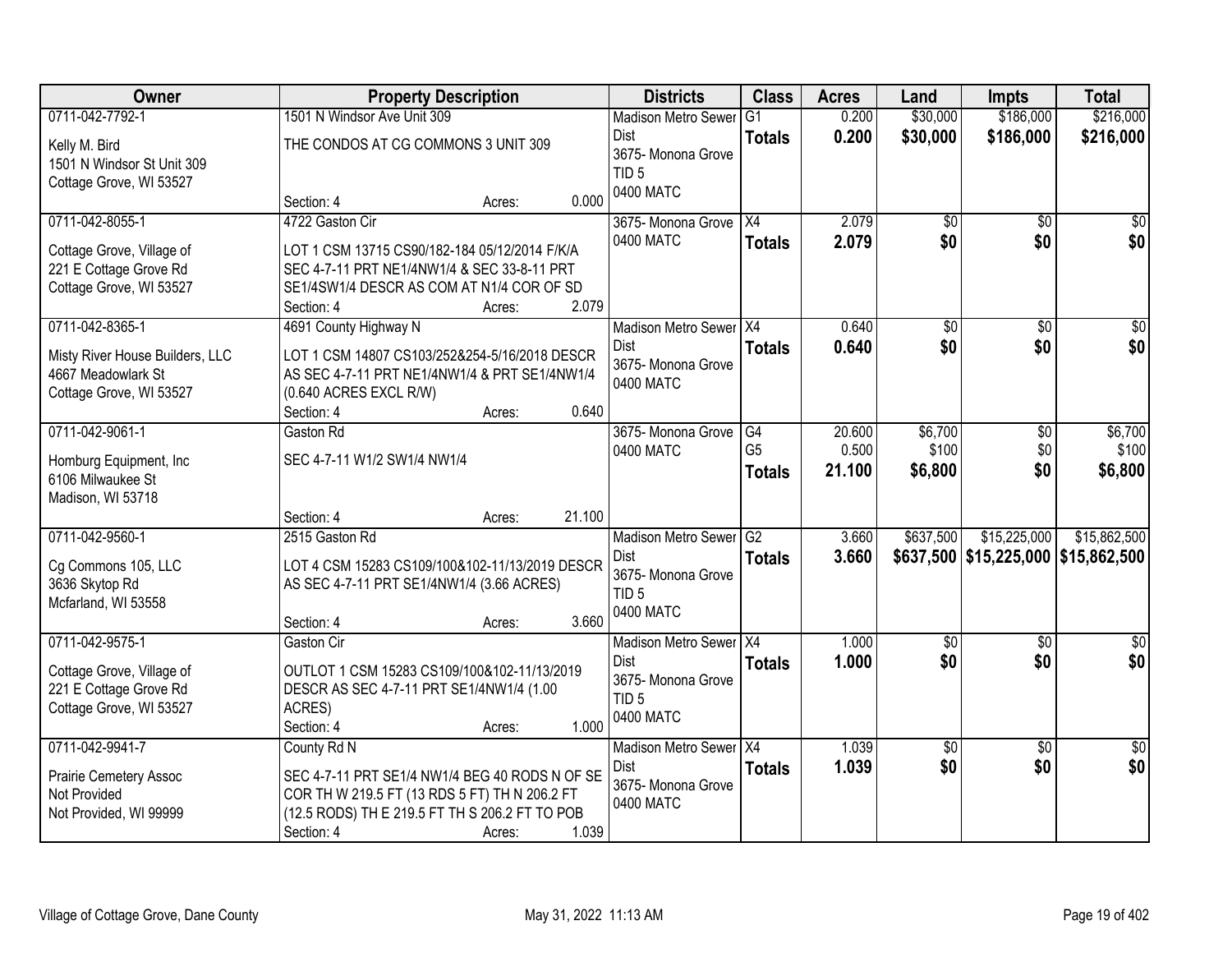| Owner                                                                                                   | <b>Property Description</b>                                                                                                                                               | <b>Districts</b>                                                  | <b>Class</b>  | <b>Acres</b>   | Land                 | <b>Impts</b>           | <b>Total</b>           |
|---------------------------------------------------------------------------------------------------------|---------------------------------------------------------------------------------------------------------------------------------------------------------------------------|-------------------------------------------------------------------|---------------|----------------|----------------------|------------------------|------------------------|
| 0711-043-0019-1                                                                                         | 1120 N Windsor Ave                                                                                                                                                        | <b>Madison Metro Sewer</b>                                        | G2            | 3.157          | \$649,500            | \$2,550,000            | \$3,199,500            |
| Movin' Out Glen Grove Cottage Grove,<br><b>LLC</b><br>902 Royster Oaks Dr Ste 105<br>Madison, WI 53714  | LOT 1 CSM 15624 CS113/105&108-2/24/2021 F/K/A<br>NORTHLAWN ESTATES-1ST ADDN LOTS 86, 87 & 88<br>DESCR AS SEC 4-7-11 PRT NE1/4SW1/4 (3.15<br>3.150<br>Section: 4<br>Acres: | Dist<br>3675- Monona Grove<br>TID <sub>5</sub><br>0400 MATC       | <b>Totals</b> | 3.157          | \$649,500            | \$2,550,000            | \$3,199,500            |
| 0711-043-0039-7                                                                                         | 1100 N Windsor Ave                                                                                                                                                        | Madison Metro Sewer G2                                            |               | 1.018          | \$266,500            | \$922,800              | \$1,189,300            |
| Kwik Trip, Inc<br>1626 Oak St<br>La Crosse, WI 54603                                                    | NORTHLAWN ESTATES-1ST ADDN LOT 89<br>1.018<br>Section: 4<br>Acres:                                                                                                        | Dist<br>3675- Monona Grove<br>TID <sub>5</sub><br>0400 MATC       | <b>Totals</b> | 1.018          | \$266,500            | \$922,800              | \$1,189,300            |
| 0711-043-0049-1                                                                                         | 1020 N Windsor Ave                                                                                                                                                        | Madison Metro Sewer G2                                            |               | 1.142          | \$315,900            | \$1,507,000            | \$1,822,900            |
| Mdc Coast 16, LLC<br>c/o Kindercare Education, LLC<br>650 NE Holladay St Ste 1400<br>Portland, OR 97232 | LOT 1 CSM 14280 CS97/138&141-6/29/2016 F/K/A<br>LOTS 90 & 91 1ST ADDN TO NORTHLAWN ESTATES<br>DESCR AS SEC 4-7-11 PRT NE1/4SW1/4 (1.142)<br>1.142<br>Section: 4<br>Acres: | Dist<br>3675- Monona Grove<br>TID <sub>5</sub><br>0400 MATC       | <b>Totals</b> | 1.142          | \$315,900            | \$1,507,000            | \$1,822,900            |
| 0711-043-0059-1                                                                                         | County Rd N                                                                                                                                                               | Madison Metro Sewer G2                                            |               | 1.331          | \$150,500            | \$0                    | \$150,500              |
| Homburg Equipment, Inc.<br>6106 Milwaukee St<br>Madison, WI 53718                                       | LOT 2 CSM 14280 CS97/138&141-6/29/2016 F/K/A<br>LOTS 90 & 91 1ST ADDN TO NORTHLAWN ESTATES<br>DESCR AS SEC 4-7-11 PRT NE1/4SW1/4 (1.331<br>1.331<br>Section: 4<br>Acres:  | Dist<br>3675- Monona Grove<br>TID <sub>5</sub><br>0400 MATC       | <b>Totals</b> | 1.331          | \$150,500            | \$0                    | \$150,500              |
| 0711-043-0069-1                                                                                         | 100 W Windsor Ave                                                                                                                                                         | Madison Metro Sewer G1                                            |               | 0.000          | \$30,000             | \$142,500              | \$172,500              |
| Jodi K. Chamberlain<br>100 W Windsor<br>Cottage Grove, WI 53527                                         | WEST WINDSOR CONDOMINIUM UNIT 1                                                                                                                                           | Dist<br>3675-Monona Grove<br>0400 MATC                            | <b>Totals</b> | 0.000          | \$30,000             | \$142,500              | \$172,500              |
|                                                                                                         | 0.000<br>Section: 4<br>Acres:                                                                                                                                             |                                                                   |               |                |                      |                        |                        |
| 0711-043-0071-7<br>Christina Vue<br>102 W Windsor Ave 2<br>Cottage Grove, WI 53527                      | 102 W Windsor Ave<br>WEST WINDSOR CONDOMINIUM UNIT 2                                                                                                                      | Madison Metro Sewer G1<br>Dist<br>3675- Monona Grove<br>0400 MATC | <b>Totals</b> | 0.000<br>0.000 | \$30,000<br>\$30,000 | \$137,500<br>\$137,500 | \$167,500<br>\$167,500 |
|                                                                                                         | 0.000<br>Section: 4<br>Acres:                                                                                                                                             |                                                                   |               |                |                      |                        |                        |
| 0711-043-0073-5<br>Kathleen Baun<br>104 W Windsor St<br>Cottage Grove, WI 53527                         | 104 W Windsor Ave<br>WEST WINDSOR CONDOMINIUM UNIT 3<br>0.000<br>Section: 4<br>Acres:                                                                                     | Madison Metro Sewer G1<br>Dist<br>3675- Monona Grove<br>0400 MATC | <b>Totals</b> | 0.000<br>0.000 | \$30,000<br>\$30,000 | \$137,500<br>\$137,500 | \$167,500<br>\$167,500 |
|                                                                                                         |                                                                                                                                                                           |                                                                   |               |                |                      |                        |                        |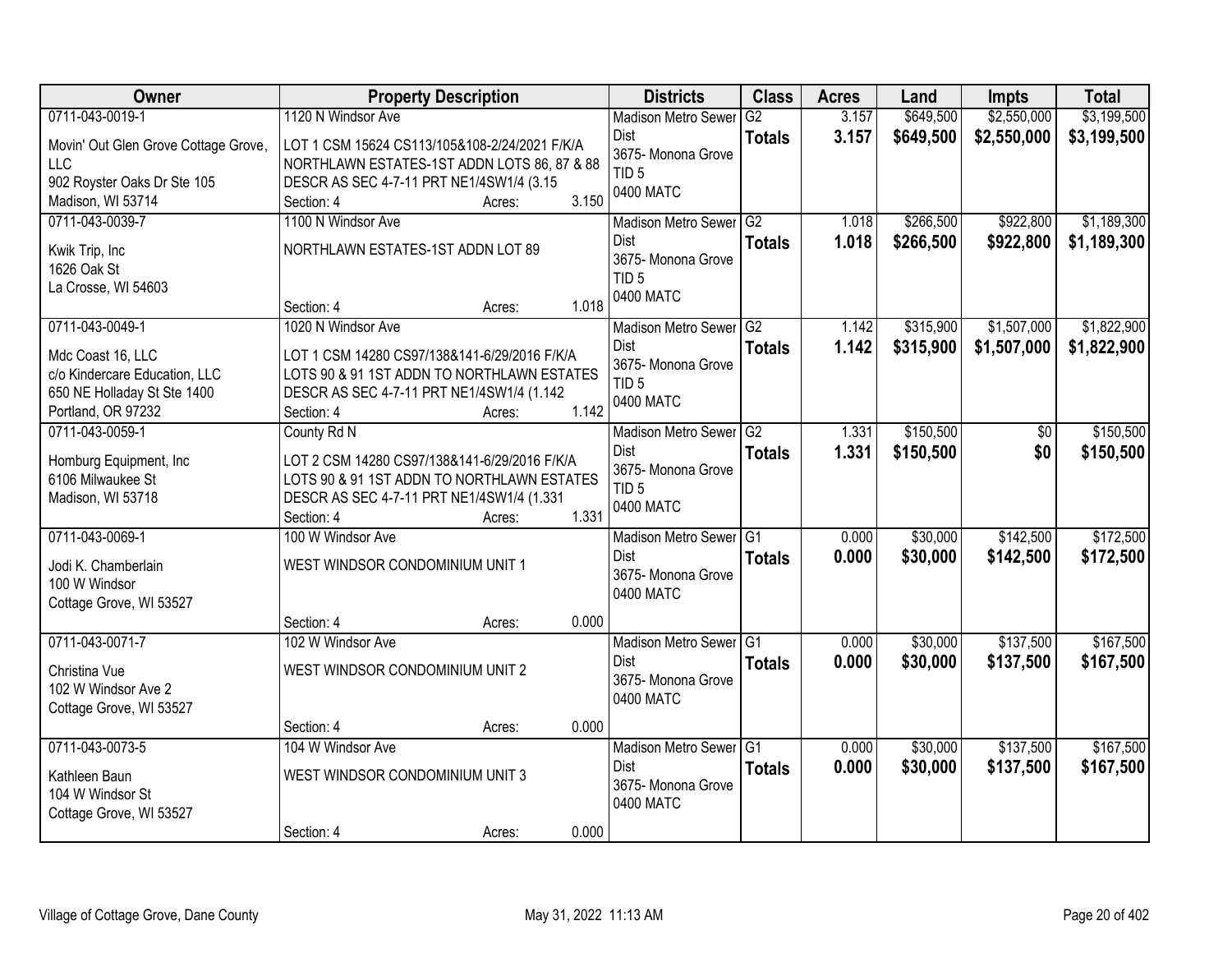| Owner                         |                                                  | <b>Property Description</b> |       | <b>Districts</b>           | <b>Class</b>  | <b>Acres</b> | Land     | <b>Impts</b> | <b>Total</b> |
|-------------------------------|--------------------------------------------------|-----------------------------|-------|----------------------------|---------------|--------------|----------|--------------|--------------|
| 0711-043-0075-3               | 106 W Windsor Ave                                |                             |       | <b>Madison Metro Sewer</b> | G1            | 0.000        | \$30,000 | \$151,000    | \$181,000    |
| Lynn Tresner                  | WEST WINDSOR CONDOMINIUM UNIT 4                  |                             |       | Dist                       | <b>Totals</b> | 0.000        | \$30,000 | \$151,000    | \$181,000    |
| 106 W Windsor Ave             |                                                  |                             |       | 3675-Monona Grove          |               |              |          |              |              |
| Cottage Grove, WI 53527       |                                                  |                             |       | 0400 MATC                  |               |              |          |              |              |
|                               | Section: 4                                       | Acres:                      | 0.000 |                            |               |              |          |              |              |
| 0711-043-0083-3               | 112 W Windsor Ave                                |                             |       | Madison Metro Sewer G2     |               | 0.410        | \$92,500 | \$347,000    | \$439,500    |
| Sponem Properties, LLC        | NORTHLAWN ESTATES-1ST ADDN LOT 93                |                             |       | Dist                       | <b>Totals</b> | 0.410        | \$92,500 | \$347,000    | \$439,500    |
| 298 Southing Grange           |                                                  |                             |       | 3675- Monona Grove         |               |              |          |              |              |
| Cottage Grove, WI 53527       |                                                  |                             |       | 0400 MATC                  |               |              |          |              |              |
|                               | Section: 4                                       | Acres:                      | 0.410 |                            |               |              |          |              |              |
| 0711-043-0094-0               | 116 W Windsor Ave                                |                             |       | Madison Metro Sewer G2     |               | 0.387        | \$87,000 | \$347,000    | \$434,000    |
| Windsor Grove Properties, LLC | NORTHLAWN ESTATES-1ST ADDN LOT 94                |                             |       | Dist                       | <b>Totals</b> | 0.387        | \$87,000 | \$347,000    | \$434,000    |
| 3657 T Bird Way               |                                                  |                             |       | 3675- Monona Grove         |               |              |          |              |              |
| Cottage Grove, WI 53527       |                                                  |                             |       | 0400 MATC                  |               |              |          |              |              |
|                               | Section: 4                                       | Acres:                      | 0.387 |                            |               |              |          |              |              |
| 0711-043-0101-1               | 126 W Windsor Ave                                |                             |       | Madison Metro Sewer G1     |               | 0.157        | \$45,000 | \$202,500    | \$247,500    |
| Justin A. Gaddis              | LOT 1 CSM 9691 CS56/43&44-5/19/2000 F/K/A LOT 95 |                             |       | Dist                       | <b>Totals</b> | 0.157        | \$45,000 | \$202,500    | \$247,500    |
| Cindy J. Gaddis               | FIRST ADDN TO NORTHLAWN ESTATES DESCR AS         |                             |       | 3675- Monona Grove         |               |              |          |              |              |
| 126 W Windsor Ave             | SEC 4-7-11 PRT NE1/4SW1/4 (0.157 ACRES)          |                             |       | 0400 MATC                  |               |              |          |              |              |
| Cottage Grove, WI 53527       | Section: 4                                       | Acres:                      | 0.157 |                            |               |              |          |              |              |
| 0711-043-0108-1               | 124 W Windsor Ave                                |                             |       | Madison Metro Sewer G1     |               | 0.170        | \$46,000 | \$149,500    | \$195,500    |
| Ashley R. Kopp                | LOT 2 CSM 9691 CS56/43&44-5/19/2000 F/K/A LOT 95 |                             |       | <b>Dist</b>                | <b>Totals</b> | 0.170        | \$46,000 | \$149,500    | \$195,500    |
| 124 W Windsor Ave             | FIRST ADDN TO NORTHLAWN ESTATES DESCR AS         |                             |       | 3675- Monona Grove         |               |              |          |              |              |
| Cottage Grove, WI 53527       | SEC 4-7-11 PRT NE1/4SW1/4 (0.170 ACRES)          |                             |       | 0400 MATC                  |               |              |          |              |              |
|                               | Section: 4                                       | Acres:                      | 0.170 |                            |               |              |          |              |              |
| 0711-043-0116-3               | 128 W Windsor Ave                                |                             |       | Madison Metro Sewer G1     |               | 0.233        | \$83,000 | \$172,000    | \$255,000    |
| Guy E. Bollfrass              | NORTHLAWN ESTATES-1ST ADDN LOT 96                |                             |       | Dist                       | <b>Totals</b> | 0.233        | \$83,000 | \$172,000    | \$255,000    |
| Linda S. Bollfrass            |                                                  |                             |       | 3675- Monona Grove         |               |              |          |              |              |
| 128 W Windsor Ave             |                                                  |                             |       | 0400 MATC                  |               |              |          |              |              |
| Cottage Grove, WI 53527       | Section: 4                                       | Acres:                      | 0.233 |                            |               |              |          |              |              |
| 0711-043-0127-0               | 130 W Windsor Ave                                |                             |       | Madison Metro Sewer G1     |               | 0.259        | \$86,000 | \$164,500    | \$250,500    |
| Garrett Gardner               | NORTHLAWN ESTATES-1ST ADDN LOT 97                |                             |       | Dist                       | <b>Totals</b> | 0.259        | \$86,000 | \$164,500    | \$250,500    |
| 130 W Windsor Ave             |                                                  |                             |       | 3675- Monona Grove         |               |              |          |              |              |
| Cottage Grove, WI 53527       |                                                  |                             |       | 0400 MATC                  |               |              |          |              |              |
|                               | Section: 4                                       | Acres:                      | 0.259 |                            |               |              |          |              |              |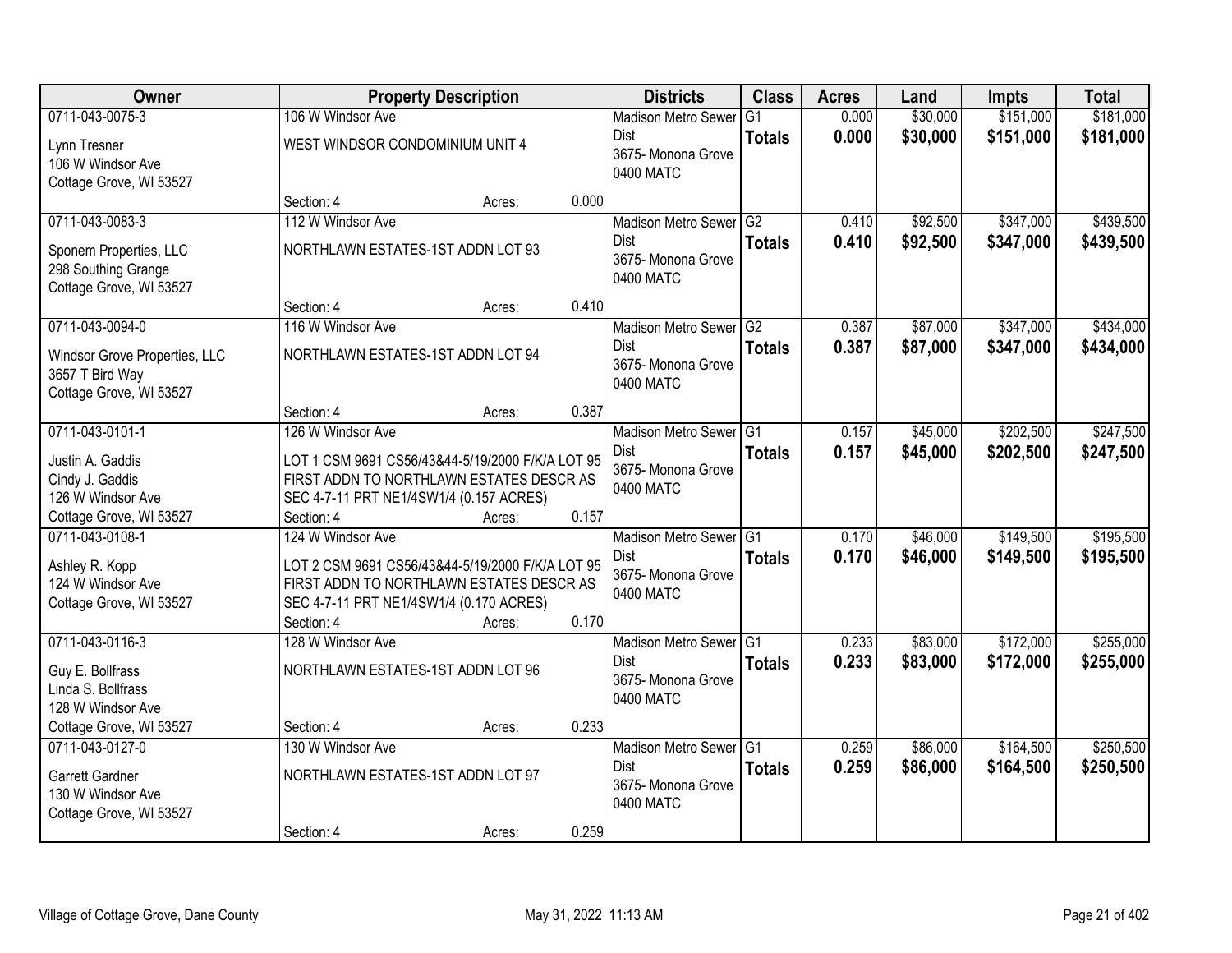| Owner                   |                                    | <b>Property Description</b> |       | <b>Districts</b>                | <b>Class</b>  | <b>Acres</b> | Land     | <b>Impts</b> | <b>Total</b> |
|-------------------------|------------------------------------|-----------------------------|-------|---------------------------------|---------------|--------------|----------|--------------|--------------|
| 0711-043-0138-7         | 921 Sunset Dr                      |                             |       | <b>Madison Metro Sewer</b>      | G1            | 0.294        | \$88,000 | \$151,000    | \$239,000    |
| Thomas E. Clay          | NORTHLAWN ESTATES-1ST ADDN LOT 98  |                             |       | Dist                            | <b>Totals</b> | 0.294        | \$88,000 | \$151,000    | \$239,000    |
| Cynthia C. Clay         |                                    |                             |       | 3675- Monona Grove              |               |              |          |              |              |
| 921 Sunset Dr           |                                    |                             |       | 0400 MATC                       |               |              |          |              |              |
| Cottage Grove, WI 53527 | Section: 4                         | Acres:                      | 0.294 |                                 |               |              |          |              |              |
| 0711-043-0149-4         | 925 Sunset Dr                      |                             |       | Madison Metro Sewer G1          |               | 0.229        | \$82,000 | \$230,500    | \$312,500    |
| Kimberly R. Schultz     | NORTHLAWN ESTATES-1ST ADDN LOT 99  |                             |       | Dist                            | <b>Totals</b> | 0.229        | \$82,000 | \$230,500    | \$312,500    |
| Benjamin O. Lillegard   |                                    |                             |       | 3675- Monona Grove<br>0400 MATC |               |              |          |              |              |
| 925 Sunset Dr           |                                    |                             |       |                                 |               |              |          |              |              |
| Cottage Grove, WI 53527 | Section: 4                         | Acres:                      | 0.229 |                                 |               |              |          |              |              |
| 0711-043-0160-9         | 1001 Sunset Dr                     |                             |       | Madison Metro Sewer G1          |               | 0.229        | \$82,000 | \$173,500    | \$255,500    |
| Jordan Geil             | NORTHLAWN ESTATES-1ST ADDN LOT 100 |                             |       | Dist                            | <b>Totals</b> | 0.229        | \$82,000 | \$173,500    | \$255,500    |
| Ava Soehnlein           |                                    |                             |       | 3675- Monona Grove              |               |              |          |              |              |
| 1001 Sunset Dr          |                                    |                             |       | 0400 MATC                       |               |              |          |              |              |
| Cottage Grove, WI 53527 | Section: 4                         | Acres:                      | 0.229 |                                 |               |              |          |              |              |
| 0711-043-0171-6         | 1005 Sunset Dr                     |                             |       | Madison Metro Sewer G1          |               | 0.229        | \$82,000 | \$184,500    | \$266,500    |
| Janet L. Heinemann      | NORTHLAWN ESTATES-1ST ADDN LOT 101 |                             |       | Dist                            | <b>Totals</b> | 0.229        | \$82,000 | \$184,500    | \$266,500    |
| 1005 Sunset Dr          |                                    |                             |       | 3675- Monona Grove              |               |              |          |              |              |
| Cottage Grove, WI 53527 |                                    |                             |       | 0400 MATC                       |               |              |          |              |              |
|                         | Section: 4                         | Acres:                      | 0.229 |                                 |               |              |          |              |              |
| 0711-043-0182-3         | 1009 Sunset Dr                     |                             |       | Madison Metro Sewer G1          |               | 0.253        | \$85,500 | \$187,000    | \$272,500    |
| Jennifer L. Cassiman    | NORTHLAWN ESTATES-1ST ADDN LOT 102 |                             |       | <b>Dist</b>                     | <b>Totals</b> | 0.253        | \$85,500 | \$187,000    | \$272,500    |
| 1009 Sunset Dr          |                                    |                             |       | 3675- Monona Grove              |               |              |          |              |              |
| Cottage Grove, WI 53527 |                                    |                             |       | 0400 MATC                       |               |              |          |              |              |
|                         | Section: 4                         | Acres:                      | 0.253 |                                 |               |              |          |              |              |
| 0711-043-0193-0         | 304 School Rd                      |                             |       | Madison Metro Sewer G1          |               | 0.242        | \$85,000 | \$197,400    | \$282,400    |
| Craig Erickson          | NORTHLAWN ESTATES-1ST ADDN LOT 103 |                             |       | Dist                            | <b>Totals</b> | 0.242        | \$85,000 | \$197,400    | \$282,400    |
| Cole Erickson           |                                    |                             |       | 3675- Monona Grove<br>0400 MATC |               |              |          |              |              |
| 304 School Rd           |                                    |                             |       |                                 |               |              |          |              |              |
| Cottage Grove, WI 53527 | Section: 4                         | Acres:                      | 0.242 |                                 |               |              |          |              |              |
| 0711-043-0204-6         | 308 School Rd                      |                             |       | Madison Metro Sewer G1          |               | 0.229        | \$82,000 | \$169,500    | \$251,500    |
| Joseph J. Cullison      | NORTHLAWN ESTATES-1ST ADDN LOT 104 |                             |       | <b>Dist</b>                     | <b>Totals</b> | 0.229        | \$82,000 | \$169,500    | \$251,500    |
| Michelle L. March       |                                    |                             |       | 3675- Monona Grove              |               |              |          |              |              |
| 308 School Rd           |                                    |                             |       | 0400 MATC                       |               |              |          |              |              |
| Cottage Grove, WI 53527 | Section: 4                         | Acres:                      | 0.229 |                                 |               |              |          |              |              |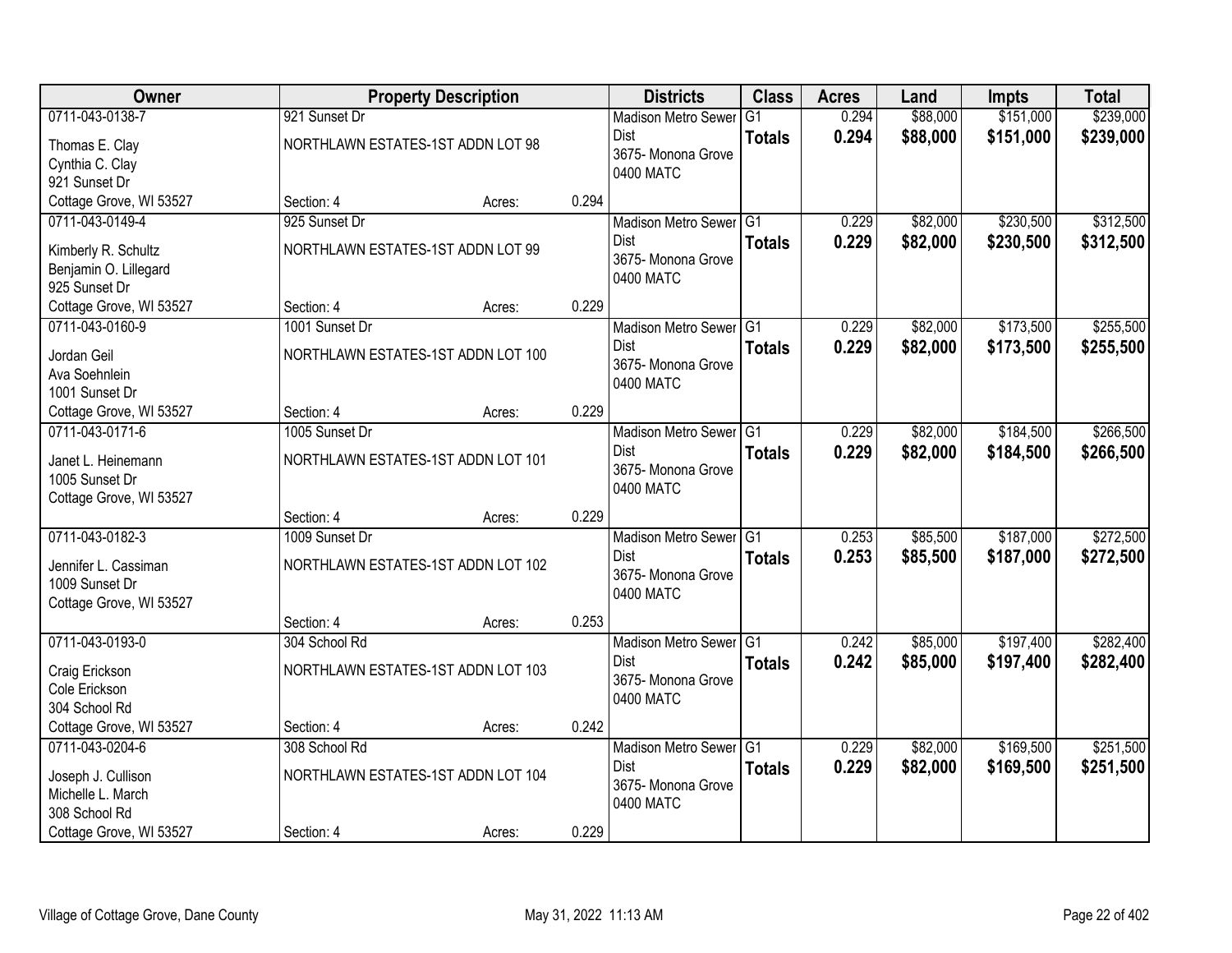| Owner                                                                               |                  | <b>Property Description</b>        |       | <b>Districts</b>                                                         | <b>Class</b>  | <b>Acres</b>   | Land                 | <b>Impts</b>           | <b>Total</b>           |
|-------------------------------------------------------------------------------------|------------------|------------------------------------|-------|--------------------------------------------------------------------------|---------------|----------------|----------------------|------------------------|------------------------|
| 0711-043-0215-3                                                                     | 312 School Rd    |                                    |       | <b>Madison Metro Sewer</b>                                               | G1            | 0.246          | \$85,500             | \$217,000              | \$302,500              |
| Joseph J. Cullison<br>308 School Rd<br>Cottage Grove, WI 53527                      |                  | NORTHLAWN ESTATES-1ST ADDN LOT 105 |       | Dist<br>3675- Monona Grove<br>0400 MATC                                  | <b>Totals</b> | 0.246          | \$85,500             | \$217,000              | \$302,500              |
|                                                                                     | Section: 4       | Acres:                             | 0.246 |                                                                          |               |                |                      |                        |                        |
| 0711-043-0226-0                                                                     | 400 School Rd    |                                    |       | Madison Metro Sewer G1                                                   |               | 0.236          | \$83,500             | \$217,000              | \$300,500              |
| Patricia A. Ertel<br>400 School Rd<br>Cottage Grove, WI 53527-9143                  |                  | NORTHLAWN ESTATES-1ST ADDN LOT 106 |       | <b>Dist</b><br>3675- Monona Grove<br>0400 MATC                           | <b>Totals</b> | 0.236          | \$83,500             | \$217,000              | \$300,500              |
|                                                                                     | Section: 4       | Acres:                             | 0.236 |                                                                          |               |                |                      |                        |                        |
| 0711-043-0237-7                                                                     | 401 School Rd    |                                    |       | Madison Metro Sewer G1                                                   |               | 0.235          | \$83,500             | \$158,000              | \$241,500              |
| Rebecca A. Cardarella<br>401 School Rd<br>Cottage Grove, WI 53527                   |                  | NORTHLAWN ESTATES-1ST ADDN LOT 107 |       | Dist<br>3675- Monona Grove<br>0400 MATC                                  | <b>Totals</b> | 0.235          | \$83,500             | \$158,000              | \$241,500              |
|                                                                                     | Section: 4       | Acres:                             | 0.235 |                                                                          |               |                |                      |                        |                        |
| 0711-043-0248-4                                                                     | 1107 Chillion St |                                    |       | Madison Metro Sewer G1                                                   |               | 0.231          | \$82,500             | \$169,500              | \$252,000              |
| Anthony J. Klinkner II<br>Donna K. Klinkner<br>1107 Chillion St                     |                  | NORTHLAWN ESTATES-1ST ADDN LOT 108 |       | Dist<br>3675- Monona Grove<br>0400 MATC                                  | <b>Totals</b> | 0.231          | \$82,500             | \$169,500              | \$252,000              |
| Cottage Grove, WI 53527                                                             | Section: 4       | Acres:                             | 0.231 |                                                                          |               |                |                      |                        |                        |
| 0711-043-0259-1<br>Ashley M. Robinson<br>Christopher P. Carnitz<br>1111 Chillion St | 1111 Chillion St | NORTHLAWN ESTATES-1ST ADDN LOT 109 |       | Madison Metro Sewer G1<br><b>Dist</b><br>3675- Monona Grove<br>0400 MATC | <b>Totals</b> | 0.231<br>0.231 | \$82,500<br>\$82,500 | \$157,000<br>\$157,000 | \$239,500<br>\$239,500 |
| Cottage Grove, WI 53527                                                             | Section: 4       | Acres:                             | 0.231 |                                                                          |               |                |                      |                        |                        |
| 0711-043-0270-6                                                                     | 1201 Chillion St |                                    |       | Madison Metro Sewer G1                                                   |               | 0.231          | \$82,500             | \$187,500              | \$270,000              |
| Chad S. Martin<br>Jacquelyn K. Martin<br>1201 Chillion St                           |                  | NORTHLAWN ESTATES-1ST ADDN LOT 110 |       | Dist<br>3675- Monona Grove<br>0400 MATC                                  | <b>Totals</b> | 0.231          | \$82,500             | \$187,500              | \$270,000              |
| Cottage Grove, WI 53527                                                             | Section: 4       | Acres:                             | 0.231 |                                                                          |               |                |                      |                        |                        |
| 0711-043-0281-3                                                                     | 1205 Chillion St |                                    |       | Madison Metro Sewer G1                                                   |               | 0.231          | \$82,500             | \$250,500              | \$333,000              |
| Daniel R. Strum<br>1205 Chillion St<br>Cottage Grove, WI 53527                      |                  | NORTHLAWN ESTATES-1ST ADDN LOT 111 |       | <b>Dist</b><br>3675-Monona Grove<br>0400 MATC                            | <b>Totals</b> | 0.231          | \$82,500             | \$250,500              | \$333,000              |
|                                                                                     | Section: 4       | Acres:                             | 0.231 |                                                                          |               |                |                      |                        |                        |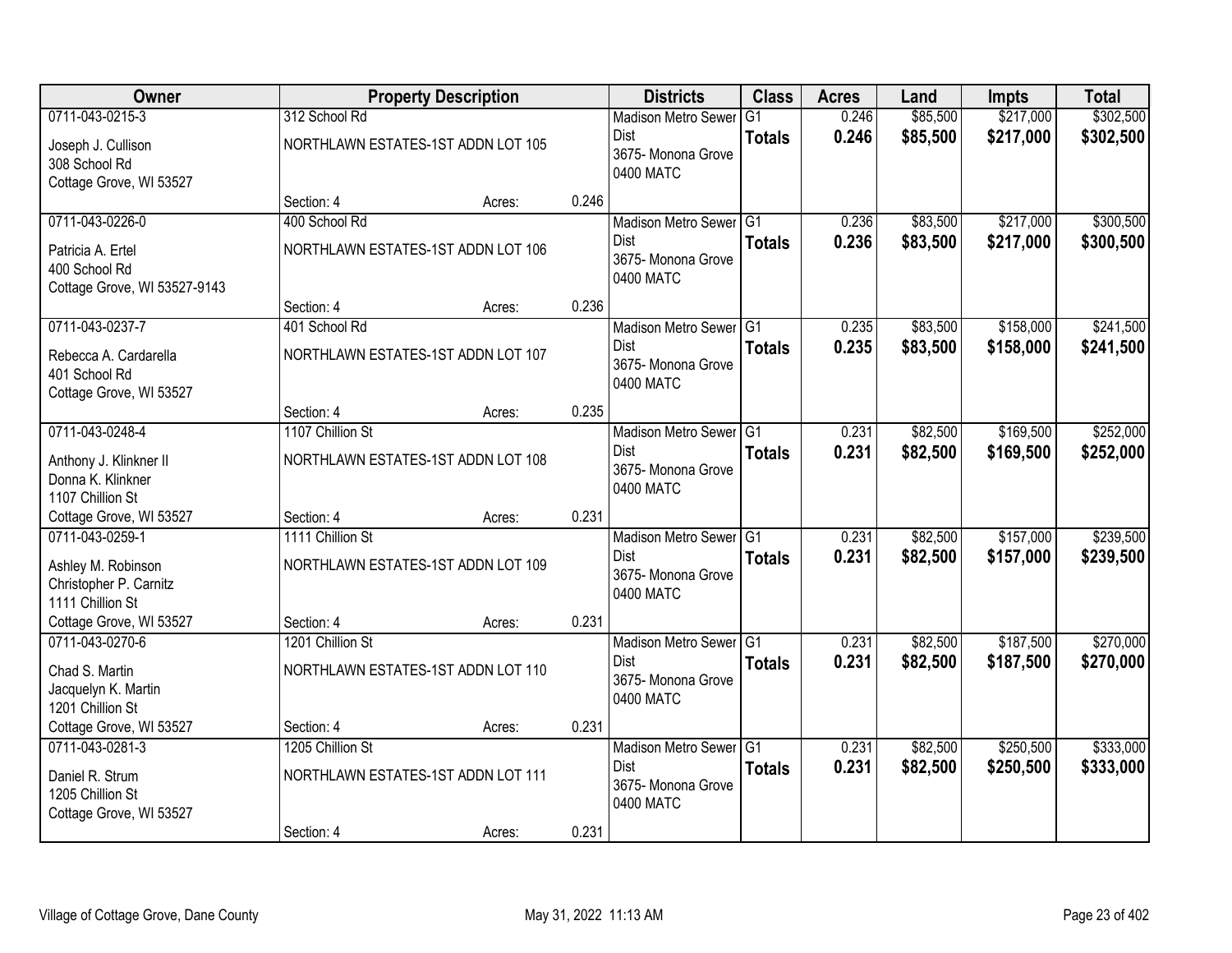| Owner                   |                                    | <b>Property Description</b> |       | <b>Districts</b>                | <b>Class</b>  | <b>Acres</b> | Land     | <b>Impts</b> | <b>Total</b> |
|-------------------------|------------------------------------|-----------------------------|-------|---------------------------------|---------------|--------------|----------|--------------|--------------|
| 0711-043-0292-0         | 1209 Chillion St                   |                             |       | <b>Madison Metro Sewer</b>      | G1            | 0.232        | \$82,500 | \$195,500    | \$278,000    |
| Richard S. Hinaus       | NORTHLAWN ESTATES-1ST ADDN LOT 112 |                             |       | Dist                            | <b>Totals</b> | 0.232        | \$82,500 | \$195,500    | \$278,000    |
| Tracy L. Hinaus         |                                    |                             |       | 3675- Monona Grove              |               |              |          |              |              |
| 1209 Chillion St        |                                    |                             |       | 0400 MATC                       |               |              |          |              |              |
| Cottage Grove, WI 53527 | Section: 4                         | Acres:                      | 0.232 |                                 |               |              |          |              |              |
| 0711-043-0303-6         | 1301 Chillion St                   |                             |       | Madison Metro Sewer G1          |               | 0.232        | \$82,500 | \$256,000    | \$338,500    |
| Adam C. Ronchetti       | NORTHLAWN ESTATES-1ST ADDN LOT 113 |                             |       | <b>Dist</b>                     | <b>Totals</b> | 0.232        | \$82,500 | \$256,000    | \$338,500    |
| Lisa M. Frinzi          |                                    |                             |       | 3675- Monona Grove<br>0400 MATC |               |              |          |              |              |
| 1301 Chillion St        |                                    |                             |       |                                 |               |              |          |              |              |
| Cottage Grove, WI 53527 | Section: 4                         | Acres:                      | 0.232 |                                 |               |              |          |              |              |
| 0711-043-0314-3         | 1305 Chillion St                   |                             |       | Madison Metro Sewer G1          |               | 0.232        | \$82,500 | \$214,000    | \$296,500    |
| Kim Stanton             | NORTHLAWN ESTATES-1ST ADDN LOT 114 |                             |       | Dist                            | <b>Totals</b> | 0.232        | \$82,500 | \$214,000    | \$296,500    |
| 1305 Chillion St        |                                    |                             |       | 3675- Monona Grove<br>0400 MATC |               |              |          |              |              |
| Cottage Grove, WI 53527 |                                    |                             |       |                                 |               |              |          |              |              |
|                         | Section: 4                         | Acres:                      | 0.232 |                                 |               |              |          |              |              |
| 0711-043-0325-0         | 243 Parador Pl                     |                             |       | Madison Metro Sewer G1          |               | 0.245        | \$85,000 | \$199,000    | \$284,000    |
| Jeremy R. Reichhoff     | NORTHLAWN ESTATES-1ST ADDN LOT 115 |                             |       | Dist                            | <b>Totals</b> | 0.245        | \$85,000 | \$199,000    | \$284,000    |
| Anne B. Reichhoff       |                                    |                             |       | 3675- Monona Grove<br>0400 MATC |               |              |          |              |              |
| 243 Parador Pl          |                                    |                             |       |                                 |               |              |          |              |              |
| Cottage Grove, WI 53527 | Section: 4                         | Acres:                      | 0.245 |                                 |               |              |          |              |              |
| 0711-043-0336-7         | 239 Parador PI                     |                             |       | Madison Metro Sewer G1          |               | 0.230        | \$82,000 | \$146,000    | \$228,000    |
| Todd A. Drake           | NORTHLAWN ESTATES-1ST ADDN LOT 116 |                             |       | <b>Dist</b>                     | <b>Totals</b> | 0.230        | \$82,000 | \$146,000    | \$228,000    |
| Kristin A. Drake        |                                    |                             |       | 3675- Monona Grove<br>0400 MATC |               |              |          |              |              |
| 239 Parador Pl          |                                    |                             |       |                                 |               |              |          |              |              |
| Cottage Grove, WI 53527 | Section: 4                         | Acres:                      | 0.230 |                                 |               |              |          |              |              |
| 0711-043-0347-4         | 235 Parador PI                     |                             |       | Madison Metro Sewer G1          |               | 0.230        | \$82,000 | \$179,500    | \$261,500    |
| Strother Rev Tr         | NORTHLAWN ESTATES-1ST ADDN LOT 117 |                             |       | Dist                            | <b>Totals</b> | 0.230        | \$82,000 | \$179,500    | \$261,500    |
| 235 Parador Pl          |                                    |                             |       | 3675- Monona Grove<br>0400 MATC |               |              |          |              |              |
| Cottage Grove, WI 53527 |                                    |                             |       |                                 |               |              |          |              |              |
|                         | Section: 4                         | Acres:                      | 0.230 |                                 |               |              |          |              |              |
| 0711-043-0358-1         | 231 Parador PI                     |                             |       | Madison Metro Sewer G1          |               | 0.230        | \$82,000 | \$205,000    | \$287,000    |
| Jack D. Ralph           | NORTHLAWN ESTATES-1ST ADDN LOT 118 |                             |       | <b>Dist</b>                     | <b>Totals</b> | 0.230        | \$82,000 | \$205,000    | \$287,000    |
| Emily J. Garrison       |                                    |                             |       | 3675- Monona Grove<br>0400 MATC |               |              |          |              |              |
| 231 Parador Pl          |                                    |                             |       |                                 |               |              |          |              |              |
| Cottage Grove, WI 53527 | Section: 4                         | Acres:                      | 0.230 |                                 |               |              |          |              |              |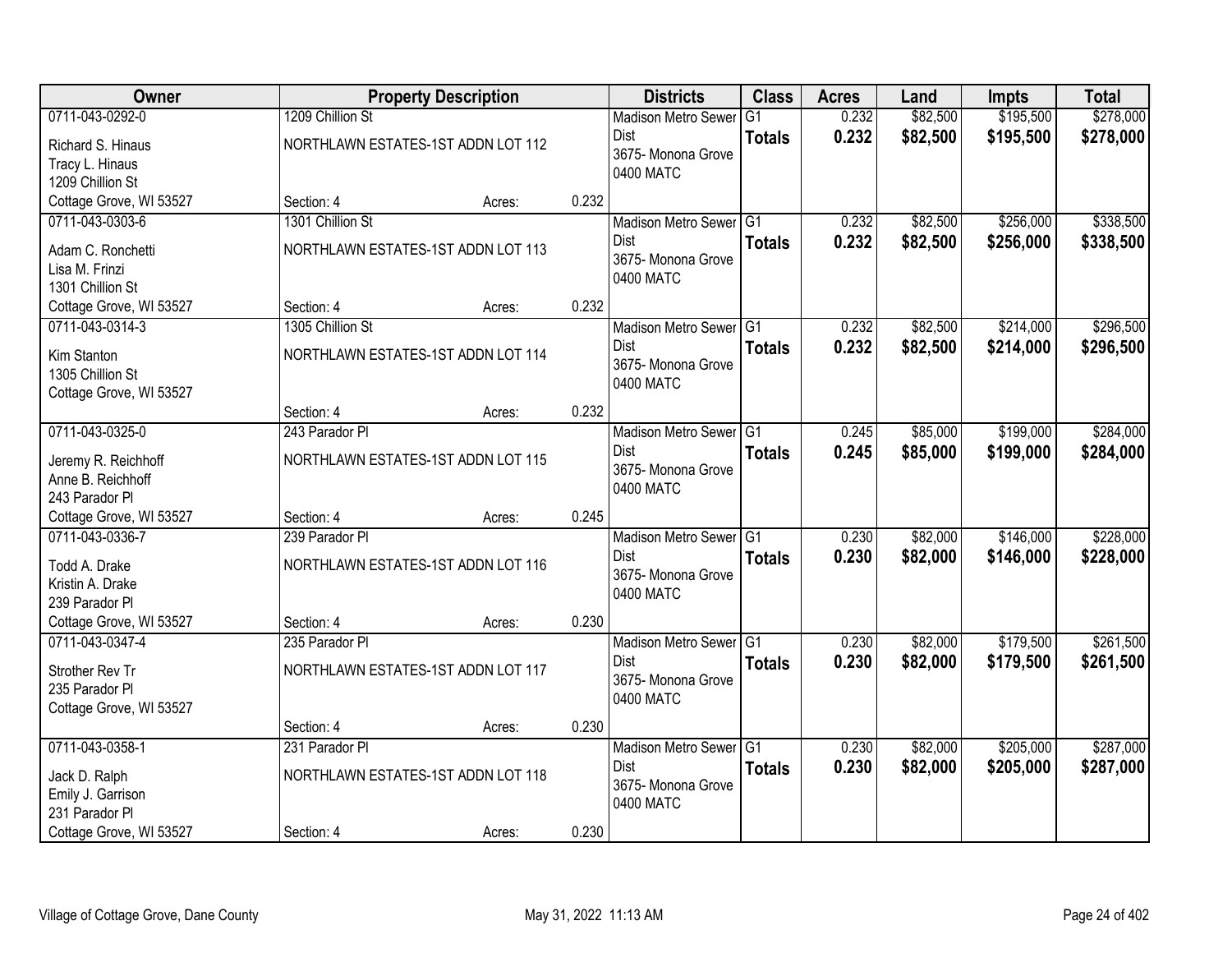| Owner                   |                              | <b>Property Description</b>                 |       | <b>Districts</b>                      | <b>Class</b>    | <b>Acres</b> | Land     | <b>Impts</b> | <b>Total</b> |
|-------------------------|------------------------------|---------------------------------------------|-------|---------------------------------------|-----------------|--------------|----------|--------------|--------------|
| 0711-043-0369-8         | 227 Parador Pl               |                                             |       | <b>Madison Metro Sewer</b>            | $\overline{G1}$ | 0.230        | \$82,000 | \$179,000    | \$261,000    |
| <b>Brett Dollar</b>     |                              | NORTHLAWN ESTATES-1ST ADDN LOT 119          |       | Dist                                  | <b>Totals</b>   | 0.230        | \$82,000 | \$179,000    | \$261,000    |
| Laura Dollar            |                              |                                             |       | 3675- Monona Grove                    |                 |              |          |              |              |
| 3111 Siggelkow Rd       |                              |                                             |       | 0400 MATC                             |                 |              |          |              |              |
| Mcfarland, WI 53558     | Section: 4                   | Acres:                                      | 0.230 |                                       |                 |              |          |              |              |
| 0711-043-0380-3         | 223 Parador Pl               |                                             |       | Madison Metro Sewer G1                |                 | 0.230        | \$82,000 | \$208,500    | \$290,500    |
|                         |                              |                                             |       | <b>Dist</b>                           | <b>Totals</b>   | 0.230        | \$82,000 | \$208,500    | \$290,500    |
| Shannon Dorn            |                              | NORTHLAWN ESTATES-1ST ADDN LOT 120          |       | 3675- Monona Grove                    |                 |              |          |              |              |
| 223 Parador Pl          |                              |                                             |       | 0400 MATC                             |                 |              |          |              |              |
| Cottage Grove, WI 53527 |                              |                                             | 0.230 |                                       |                 |              |          |              |              |
| 0711-043-0387-1         | Section: 4<br>219 Parador Pl | Acres:                                      |       |                                       |                 |              | \$44,000 | \$198,500    | \$242,500    |
|                         |                              |                                             |       | Madison Metro Sewer G1<br><b>Dist</b> |                 | 0.143        |          |              |              |
| Lori L. Hamilton        |                              | LOT 1 CSM 10668 CS63/193&194-2/4/2003 F/K/A |       | 3675- Monona Grove                    | <b>Totals</b>   | 0.143        | \$44,000 | \$198,500    | \$242,500    |
| 219 Parador Pl          |                              | NORTHLAWN ESTATES-1ST ADDN LOT 121 DESCR    |       | 0400 MATC                             |                 |              |          |              |              |
| Cottage Grove, WI 53527 |                              | AS SEC 4-7-11 PRT NE1/4SW1/4 (0.143 ACRES)  |       |                                       |                 |              |          |              |              |
|                         | Section: 4                   | Acres:                                      | 0.143 |                                       |                 |              |          |              |              |
| 0711-043-0394-1         | 217 Parador Pl               |                                             |       | Madison Metro Sewer G1                |                 | 0.180        | \$46,500 | \$198,500    | \$245,000    |
| Judah B. Rinzel         |                              | LOT 2 CSM 10668 CS63/193&194-2/4/2003 F/K/A |       | <b>Dist</b>                           | <b>Totals</b>   | 0.180        | \$46,500 | \$198,500    | \$245,000    |
| 217 Parador Pl          |                              | NORTHLAWN ESTATES-1ST ADDN LOT 121 DESCR    |       | 3675- Monona Grove                    |                 |              |          |              |              |
| Cottage Grove, WI 53527 |                              | AS SEC 4-7-11 PRT NE1/4SW1/4 (0.180 ACRES)  |       | 0400 MATC                             |                 |              |          |              |              |
|                         | Section: 4                   | Acres:                                      | 0.180 |                                       |                 |              |          |              |              |
| 0711-043-0402-6         | 209 Parador Pl               |                                             |       | Madison Metro Sewer                   | G2              | 0.369        | \$83,000 | \$350,800    | \$433,800    |
|                         |                              |                                             |       | Dist                                  | <b>Totals</b>   | 0.369        | \$83,000 | \$350,800    | \$433,800    |
| Leonard V. Kaplan V     |                              | NORTHLAWN ESTATES-1ST ADDN LOT 122          |       | 3675- Monona Grove                    |                 |              |          |              |              |
| Martha A. Kaplan        |                              |                                             |       | 0400 MATC                             |                 |              |          |              |              |
| 1410 Seminole Hwy       |                              |                                             |       |                                       |                 |              |          |              |              |
| Madison, WI 53711       | Section: 4                   | Acres:                                      | 0.369 |                                       |                 |              |          |              |              |
| 0711-043-0413-3         | 201 Parador Pl               |                                             |       | Madison Metro Sewer G2                |                 | 0.389        | \$87,500 | \$350,500    | \$438,000    |
| Richard F. Schmitz      |                              | NORTHLAWN ESTATES-1ST ADDN LOT 123          |       | Dist<br>3675- Monona Grove            | <b>Totals</b>   | 0.389        | \$87,500 | \$350,500    | \$438,000    |
| Catherine C. Schmitz    |                              |                                             |       | 0400 MATC                             |                 |              |          |              |              |
| 818 N Parkview St       |                              |                                             |       |                                       |                 |              |          |              |              |
| Cottage Grove, WI 53527 | Section: 4                   | Acres:                                      | 0.389 |                                       |                 |              |          |              |              |
| 0711-043-0424-0         | 242 Parador PI               |                                             |       | Madison Metro Sewer G1                |                 | 0.234        | \$83,000 | \$257,500    | \$340,500    |
| Paul A. Sutter          |                              | NORTHLAWN ESTATES-1ST ADDN LOT 124          |       | <b>Dist</b>                           | <b>Totals</b>   | 0.234        | \$83,000 | \$257,500    | \$340,500    |
| Lisa S. Sutter          |                              |                                             |       | 3675-Monona Grove                     |                 |              |          |              |              |
| 242 Parador Pl          |                              |                                             |       | 0400 MATC                             |                 |              |          |              |              |
| Cottage Grove, WI 53527 | Section: 4                   | Acres:                                      | 0.234 |                                       |                 |              |          |              |              |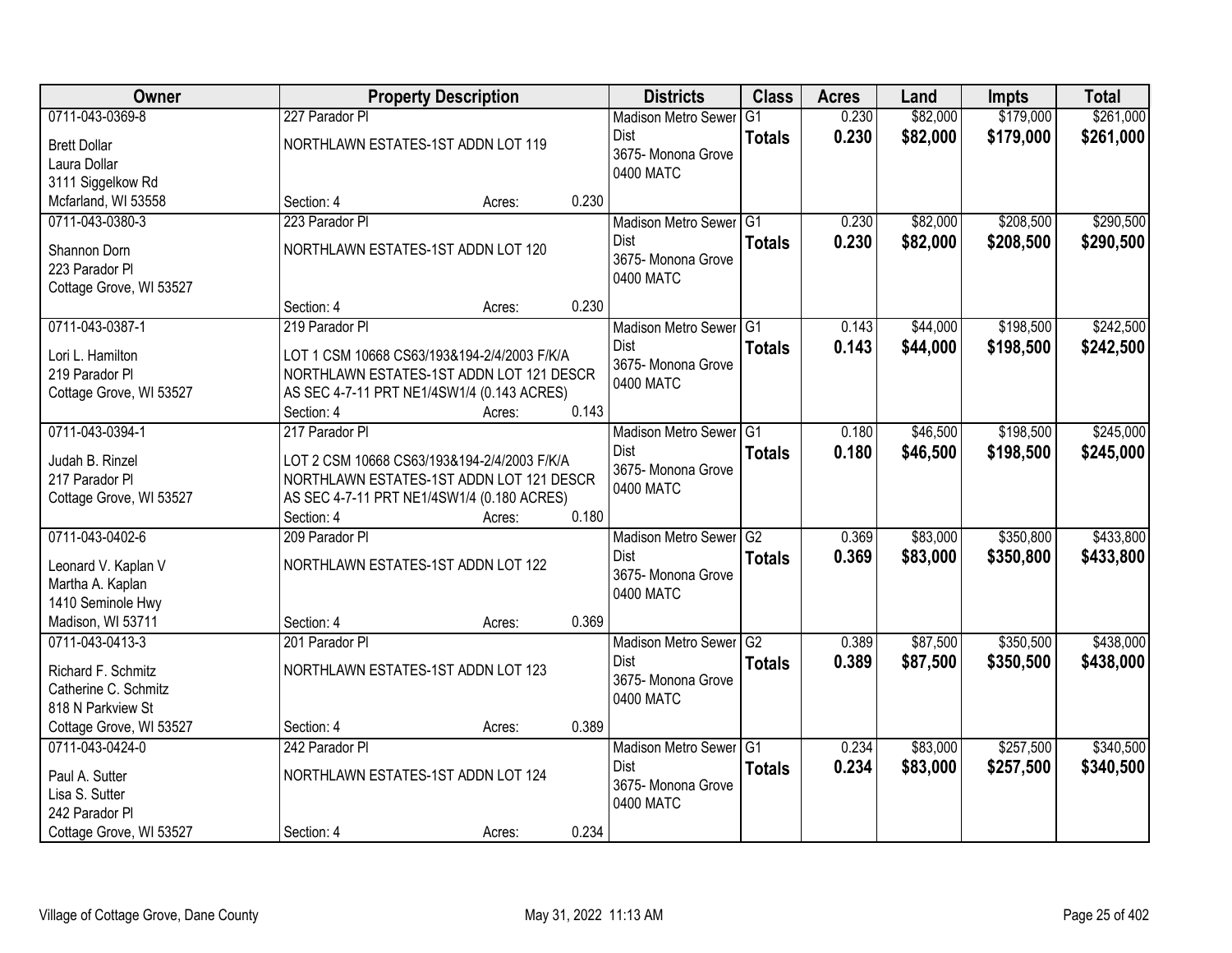| <b>Owner</b>                              |                                    | <b>Property Description</b>                    |       | <b>Districts</b>                | <b>Class</b>  | <b>Acres</b> | Land            | <b>Impts</b>    | <b>Total</b>    |
|-------------------------------------------|------------------------------------|------------------------------------------------|-------|---------------------------------|---------------|--------------|-----------------|-----------------|-----------------|
| 0711-043-0435-7                           | 238 Parador Pl                     |                                                |       | <b>Madison Metro Sewer</b>      | G1            | 0.229        | \$82,000        | \$229,500       | \$311,500       |
| <b>Thomas Rosemeyer</b>                   | NORTHLAWN ESTATES-1ST ADDN LOT 125 |                                                |       | Dist                            | <b>Totals</b> | 0.229        | \$82,000        | \$229,500       | \$311,500       |
| Michelle Rosemeyer                        |                                    |                                                |       | 3675-Monona Grove               |               |              |                 |                 |                 |
| 238 Parador PI                            |                                    |                                                |       | 0400 MATC                       |               |              |                 |                 |                 |
| Cottage Grove, WI 53527                   | Section: 4                         | Acres:                                         | 0.229 |                                 |               |              |                 |                 |                 |
| 0711-043-0446-4                           | 234 Parador Pl                     |                                                |       | Madison Metro Sewer G1          |               | 0.230        | \$82,000        | \$220,500       | \$302,500       |
| David A. Wenzel                           | NORTHLAWN ESTATES-1ST ADDN LOT 126 |                                                |       | Dist                            | <b>Totals</b> | 0.230        | \$82,000        | \$220,500       | \$302,500       |
|                                           |                                    |                                                |       | 3675- Monona Grove              |               |              |                 |                 |                 |
| Kimberly Bauer-Hillison<br>234 Parador Pl |                                    |                                                |       | 0400 MATC                       |               |              |                 |                 |                 |
| Cottage Grove, WI 53527                   | Section: 4                         | Acres:                                         | 0.230 |                                 |               |              |                 |                 |                 |
| 0711-043-0457-1                           | 230 Parador Pl                     |                                                |       | Madison Metro Sewer G1          |               | 0.230        | \$82,000        | \$212,500       | \$294,500       |
|                                           |                                    |                                                |       | <b>Dist</b>                     | <b>Totals</b> | 0.230        | \$82,000        | \$212,500       | \$294,500       |
| Lonnie M. Crosson                         | NORTHLAWN ESTATES-1ST ADDN LOT 127 |                                                |       | 3675- Monona Grove              |               |              |                 |                 |                 |
| Gordon G. Crosson                         |                                    |                                                |       | 0400 MATC                       |               |              |                 |                 |                 |
| 230 Parador Pl                            |                                    |                                                |       |                                 |               |              |                 |                 |                 |
| Cottage Grove, WI 53527                   | Section: 4                         | Acres:                                         | 0.230 |                                 |               |              |                 |                 |                 |
| 0711-043-0468-8                           | 226 Parador PI                     |                                                |       | Madison Metro Sewer G1          |               | 0.230        | \$82,000        | \$267,000       | \$349,000       |
| Katie L. Ganshert                         | NORTHLAWN ESTATES-1ST ADDN LOT 128 |                                                |       | Dist                            | <b>Totals</b> | 0.230        | \$82,000        | \$267,000       | \$349,000       |
| Chad M. Ganshert                          |                                    |                                                |       | 3675- Monona Grove              |               |              |                 |                 |                 |
| 226 Parador Pl                            |                                    |                                                |       | 0400 MATC                       |               |              |                 |                 |                 |
| Cottage Grove, WI 53527                   | Section: 4                         | Acres:                                         | 0.230 |                                 |               |              |                 |                 |                 |
| 0711-043-0479-5                           | 224 Parador Pl                     |                                                |       | Madison Metro Sewer G1          |               | 0.230        | \$82,000        | \$189,000       | \$271,000       |
| Neng Yang                                 | NORTHLAWN ESTATES-1ST ADDN LOT 129 |                                                |       | <b>Dist</b>                     | <b>Totals</b> | 0.230        | \$82,000        | \$189,000       | \$271,000       |
| Kazoua X. Yang X                          |                                    |                                                |       | 3675- Monona Grove              |               |              |                 |                 |                 |
| 224 Parador Pl                            |                                    |                                                |       | 0400 MATC                       |               |              |                 |                 |                 |
| Cottage Grove, WI 53527                   | Section: 4                         | Acres:                                         | 0.230 |                                 |               |              |                 |                 |                 |
| 0711-043-0486-1                           | 218 Parador Pl                     |                                                |       | Madison Metro Sewer G1          |               | 0.140        | \$50,000        | \$176,500       | \$226,500       |
|                                           |                                    |                                                |       | <b>Dist</b>                     | <b>Totals</b> | 0.140        | \$50,000        | \$176,500       | \$226,500       |
| Jordan Her-Simonis                        |                                    | LOT 1 CSM 15546 CS112/157&159-11/12/2020 F/K/A |       | 3675- Monona Grove              |               |              |                 |                 |                 |
| Rebecca Her-Simonis                       |                                    | NORTHLAWN ESTATES-1ST ADDN LOT 130 DESCR       |       | 0400 MATC                       |               |              |                 |                 |                 |
| 218 Parador PI                            |                                    | AS SEC 4-7-11 PRT NE1/4SW1/4 (0.14 ACRES)      |       |                                 |               |              |                 |                 |                 |
| Cottage Grove, WI 53527                   | Section: 4                         | Acres:                                         | 0.140 |                                 |               |              |                 |                 |                 |
| 0711-043-0493-1                           | 216 Parador Pl                     |                                                |       | Madison Metro Sewer X4          |               | 0.183        | $\overline{50}$ | $\overline{30}$ | $\overline{50}$ |
| Victory Hmong Alliance Church, Inc        |                                    | LOT 2 CSM 15546 CS112/157&159-11/12/2020 F/K/A |       | <b>Dist</b>                     | <b>Totals</b> | 0.183        | \$0             | \$0             | \$0             |
| 602 Acewood Blvd                          |                                    | NORTHLAWN ESTATES-1ST ADDN LOT 130 DESCR       |       | 3675- Monona Grove<br>0400 MATC |               |              |                 |                 |                 |
| Madison, WI 53714                         |                                    | AS SEC 4-7-11 PRT NE1/4SW1/4 (0.18 ACRES)      |       |                                 |               |              |                 |                 |                 |
|                                           | Section: 4                         | Acres:                                         | 0.180 |                                 |               |              |                 |                 |                 |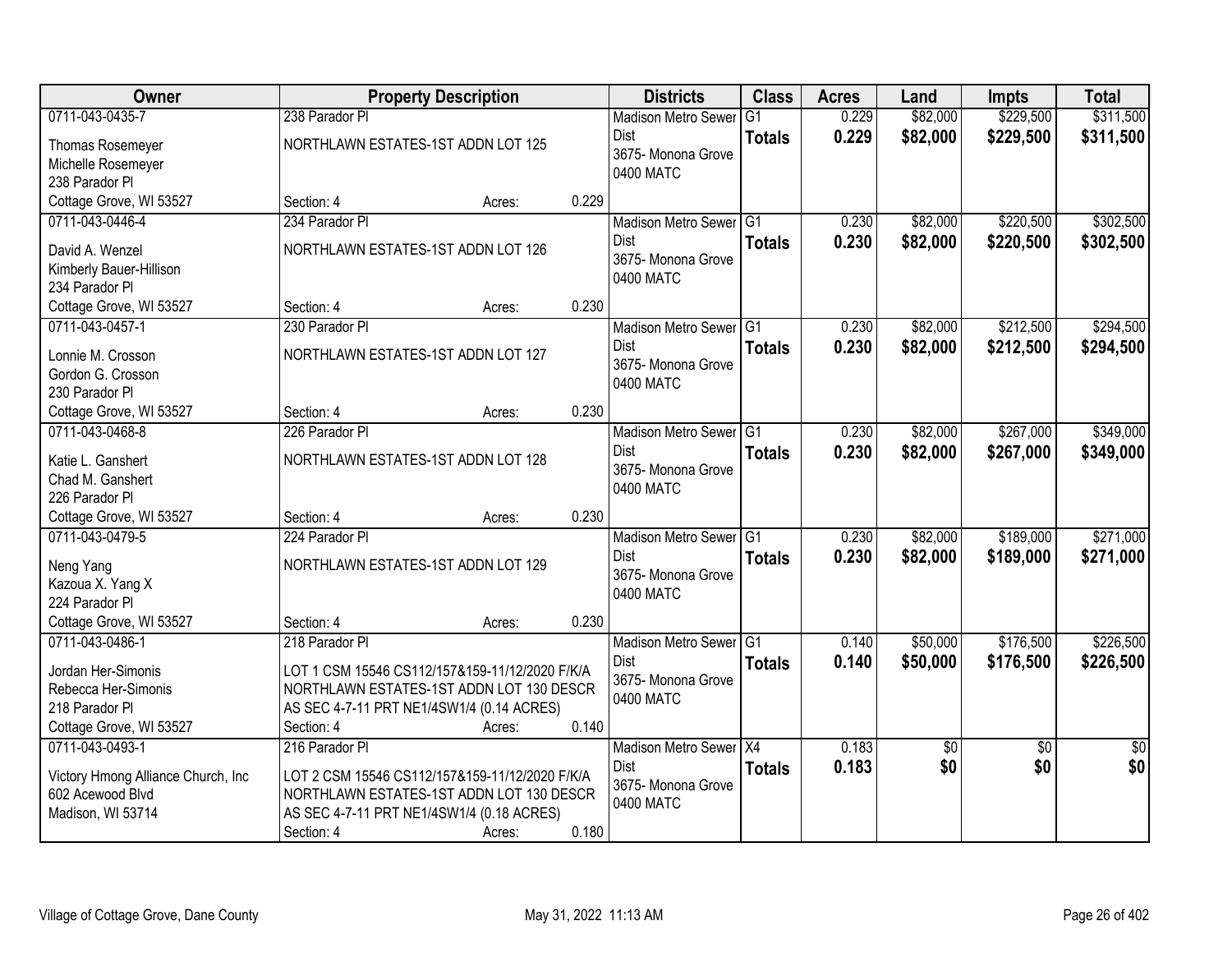| Owner                                                                                             |                                                  | <b>Property Description</b>                                                                                                                      |       | <b>Districts</b>                                                         | <b>Class</b>    | <b>Acres</b>   | Land                 | <b>Impts</b>           | <b>Total</b>           |
|---------------------------------------------------------------------------------------------------|--------------------------------------------------|--------------------------------------------------------------------------------------------------------------------------------------------------|-------|--------------------------------------------------------------------------|-----------------|----------------|----------------------|------------------------|------------------------|
| 0711-043-0501-6                                                                                   | 208 Parador Pl                                   |                                                                                                                                                  |       | <b>Madison Metro Sewer</b>                                               | $\overline{G2}$ | 0.365          | \$82,000             | \$408,000              | \$490,000              |
| Bruce A. Langer<br>9518 N Kidder Rd<br>Edgerton, WI 53534                                         | NORTHLAWN ESTATES-1ST ADDN LOT 131               |                                                                                                                                                  |       | Dist<br>3675- Monona Grove<br>0400 MATC                                  | <b>Totals</b>   | 0.365          | \$82,000             | \$408,000              | \$490,000              |
|                                                                                                   | Section: 4                                       | Acres:                                                                                                                                           | 0.365 |                                                                          |                 |                |                      |                        |                        |
| 0711-043-0512-3                                                                                   | 1209 N Windsor Ave                               |                                                                                                                                                  |       | Madison Metro Sewer G2                                                   |                 | 0.371          | \$83,500             | \$351,800              | \$435,300              |
| Cac Properties, LLC<br>PO Box 258<br>Lodi, WI 53555-0258                                          | NORTHLAWN ESTATES-1ST ADDN LOT 132               |                                                                                                                                                  |       | Dist<br>3675- Monona Grove<br>0400 MATC                                  | <b>Totals</b>   | 0.371          | \$83,500             | \$351,800              | \$435,300              |
|                                                                                                   | Section: 4                                       | Acres:                                                                                                                                           | 0.371 |                                                                          |                 |                |                      |                        |                        |
| 0711-043-0523-0                                                                                   | 1201 N Windsor Ave                               |                                                                                                                                                  |       | Madison Metro Sewer G2                                                   |                 | 0.369          | \$83,000             | \$333,500              | \$416,500              |
| Peter V. Doll<br>901 Stoney Hill Ln<br>Cottage Grove, WI 53527                                    | NORTHLAWN ESTATES-1ST ADDN LOT 133               |                                                                                                                                                  |       | <b>Dist</b><br>3675- Monona Grove<br>0400 MATC                           | <b>Totals</b>   | 0.369          | \$83,000             | \$333,500              | \$416,500              |
|                                                                                                   | Section: 4                                       | Acres:                                                                                                                                           | 0.369 |                                                                          |                 |                |                      |                        |                        |
| 0711-043-0534-7                                                                                   | 209 Chateau Dr                                   |                                                                                                                                                  |       | Madison Metro Sewer G2                                                   |                 | 0.366          | \$82,500             | \$323,400              | \$405,900              |
| Matthew W. Kornstedt<br>Jennifer S. Kornstedt<br>5604 Bremer Rd                                   | NORTHLAWN ESTATES-1ST ADDN LOT 134               |                                                                                                                                                  |       | Dist<br>3675- Monona Grove<br>0400 MATC                                  | <b>Totals</b>   | 0.366          | \$82,500             | \$323,400              | \$405,900              |
| Mcfarland, WI 53558                                                                               | Section: 4                                       | Acres:                                                                                                                                           | 0.366 |                                                                          |                 |                |                      |                        |                        |
| 0711-043-0541-1<br>Constance Dreger<br>Chandra Kleinsmith<br>5474 Patriot Dr<br>Madison, WI 53718 | 219 Chateau Dr<br>Section: 4                     | LOT 1 CSM 10790 CS64/172&173-6/25/2003 F/K/A<br>NORTHLAWN ESTATES-1ST ADDN LOT 135 DESCR<br>AS SEC 4-7-11 PRT NE1/4SW1/4 (0.139 ACRES)<br>Acres: | 0.139 | Madison Metro Sewer G1<br><b>Dist</b><br>3675- Monona Grove<br>0400 MATC | <b>Totals</b>   | 0.139<br>0.139 | \$44,000<br>\$44,000 | \$180,000<br>\$180,000 | \$224,000<br>\$224,000 |
| 0711-043-0548-1                                                                                   | 217 Chateau Dr                                   |                                                                                                                                                  |       | Madison Metro Sewer G1                                                   |                 | 0.183          | \$46,500             | \$202,000              | \$248,500              |
| Angela Miggins<br>Marlene Miggins<br>217 Chateau Dr<br>Cottage Grove, WI 53527                    | Section: 4                                       | LOT 2 CSM 10790 CS64/172&173-6/25/2003 F/K/A<br>NORTHLAWN ESTATES-1ST ADDN LOT 135 DESCR<br>AS SEC 4-7-11 PRT NE1/4SW1/4 (0.183 ACRES)<br>Acres: | 0.183 | <b>Dist</b><br>3675- Monona Grove<br>0400 MATC                           | <b>Totals</b>   | 0.183          | \$46,500             | \$202,000              | \$248,500              |
| 0711-043-0556-1                                                                                   | 223 Chateau Dr                                   |                                                                                                                                                  |       | Madison Metro Sewer G1                                                   |                 | 0.230          | \$82,000             | \$257,000              | \$339,000              |
| Lance H. Cook<br>Stephanie J. Cook<br>223 Chateau Dr<br>Cottage Grove, WI 53527                   | NORTHLAWN ESTATES-1ST ADDN LOT 136<br>Section: 4 | Acres:                                                                                                                                           | 0.230 | <b>Dist</b><br>3675-Monona Grove<br>0400 MATC                            | <b>Totals</b>   | 0.230          | \$82,000             | \$257,000              | \$339,000              |
|                                                                                                   |                                                  |                                                                                                                                                  |       |                                                                          |                 |                |                      |                        |                        |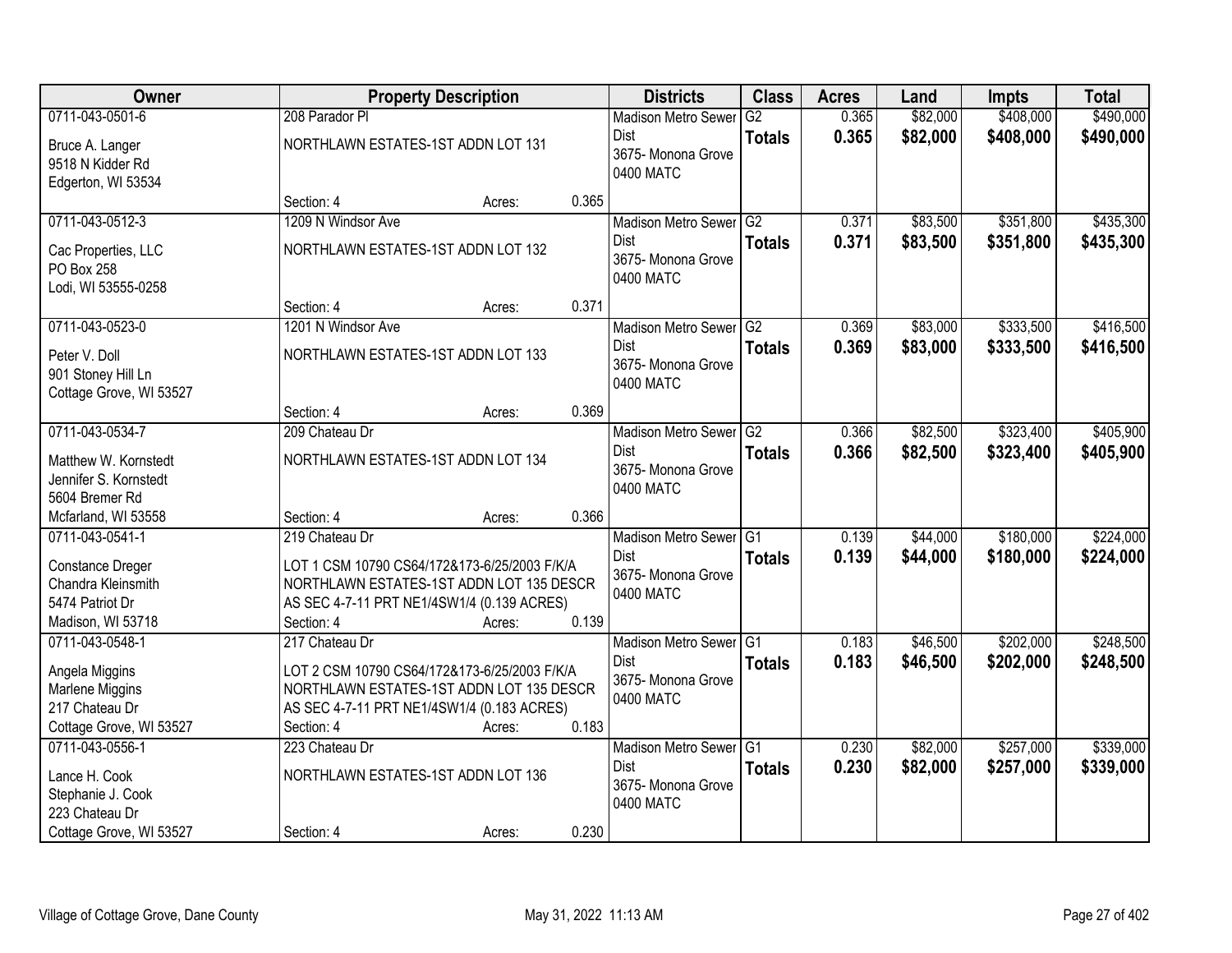| Owner                       |                                    | <b>Property Description</b> |       | <b>Districts</b>                    | <b>Class</b>   | <b>Acres</b> | Land     | <b>Impts</b> | <b>Total</b> |
|-----------------------------|------------------------------------|-----------------------------|-------|-------------------------------------|----------------|--------------|----------|--------------|--------------|
| 0711-043-0567-8             | 227 Chateau Dr                     |                             |       | <b>Madison Metro Sewer</b>          | G <sub>1</sub> | 0.230        | \$82,000 | \$205,500    | \$287,500    |
| Frank C. Mittermeyer        | NORTHLAWN ESTATES-1ST ADDN LOT 137 |                             |       | Dist                                | <b>Totals</b>  | 0.230        | \$82,000 | \$205,500    | \$287,500    |
| Sandra J. Mittermeyer       |                                    |                             |       | 3675- Monona Grove                  |                |              |          |              |              |
| 227 Chateau Dr              |                                    |                             |       | 0400 MATC                           |                |              |          |              |              |
| Cottage Grove, WI 53527     | Section: 4                         | Acres:                      | 0.230 |                                     |                |              |          |              |              |
| 0711-043-0578-5             | 231 Chateau Dr                     |                             |       | Madison Metro Sewer G1              |                | 0.230        | \$82,000 | \$172,000    | \$254,000    |
| Matthew D. Ballweg          | NORTHLAWN ESTATES-1ST ADDN LOT 138 |                             |       | <b>Dist</b>                         | <b>Totals</b>  | 0.230        | \$82,000 | \$172,000    | \$254,000    |
| Jennifer L. Seabury-Ballweg |                                    |                             |       | 3675- Monona Grove                  |                |              |          |              |              |
| 231 Chateau Dr              |                                    |                             |       | 0400 MATC                           |                |              |          |              |              |
| Cottage Grove, WI 53527     | Section: 4                         | Acres:                      | 0.230 |                                     |                |              |          |              |              |
| 0711-043-0589-2             | 235 Chateau Dr                     |                             |       | Madison Metro Sewer G1              |                | 0.230        | \$82,000 | \$157,500    | \$239,500    |
| Scott Anderson              | NORTHLAWN ESTATES-1ST ADDN LOT 139 |                             |       | Dist                                | <b>Totals</b>  | 0.230        | \$82,000 | \$157,500    | \$239,500    |
| Melissa Anderson            |                                    |                             |       | 3675-Monona Grove                   |                |              |          |              |              |
| 235 Chateau Dr              |                                    |                             |       | 0400 MATC                           |                |              |          |              |              |
| Cottage Grove, WI 53527     | Section: 4                         | Acres:                      | 0.230 |                                     |                |              |          |              |              |
| 0711-043-0600-6             | 239 Chateau Dr                     |                             |       | Madison Metro Sewer G1              |                | 0.229        | \$82,000 | \$204,000    | \$286,000    |
| Eric Landen                 | NORTHLAWN ESTATES-1ST ADDN LOT 140 |                             |       | Dist                                | <b>Totals</b>  | 0.229        | \$82,000 | \$204,000    | \$286,000    |
| Nicole Landen               |                                    |                             |       | 3675- Monona Grove                  |                |              |          |              |              |
| 239 Chateau Dr              |                                    |                             |       | 0400 MATC                           |                |              |          |              |              |
| Cottage Grove, WI 53527     | Section: 4                         | Acres:                      | 0.229 |                                     |                |              |          |              |              |
| 0711-043-0611-3             | 243 Chateau Dr                     |                             |       | Madison Metro Sewer <sup>1</sup> G1 |                | 0.234        | \$83,500 | \$184,000    | \$267,500    |
| Ema M. Mackesey             | NORTHLAWN ESTATES-1ST ADDN LOT 141 |                             |       | Dist                                | <b>Totals</b>  | 0.234        | \$83,500 | \$184,000    | \$267,500    |
| 243 Chateau Dr              |                                    |                             |       | 3675- Monona Grove                  |                |              |          |              |              |
| Cottage Grove, WI 53527     |                                    |                             |       | 0400 MATC                           |                |              |          |              |              |
|                             | Section: 4                         | Acres:                      | 0.234 |                                     |                |              |          |              |              |
| 0711-043-0622-0             | 242 Chateau Dr                     |                             |       | Madison Metro Sewer G1              |                | 0.240        | \$85,000 | \$169,000    | \$254,000    |
| Mark E. Spahos              | NORTHLAWN ESTATES-1ST ADDN LOT 142 |                             |       | Dist                                | <b>Totals</b>  | 0.240        | \$85,000 | \$169,000    | \$254,000    |
| Sara H. Spahos              |                                    |                             |       | 3675- Monona Grove                  |                |              |          |              |              |
| 242 Chateau Dr              |                                    |                             |       | 0400 MATC                           |                |              |          |              |              |
| Cottage Grove, WI 53527     | Section: 4                         | Acres:                      | 0.240 |                                     |                |              |          |              |              |
| 0711-043-0633-7             | 238 Chateau Dr                     |                             |       | Madison Metro Sewer G1              |                | 0.229        | \$82,000 | \$170,000    | \$252,000    |
| Bryan A. Manke              | NORTHLAWN ESTATES-1ST ADDN LOT 143 |                             |       | Dist                                | <b>Totals</b>  | 0.229        | \$82,000 | \$170,000    | \$252,000    |
| 238 Chateau Dr              |                                    |                             |       | 3675- Monona Grove                  |                |              |          |              |              |
| Cottage Grove, WI 53527     |                                    |                             |       | 0400 MATC                           |                |              |          |              |              |
|                             | Section: 4                         | Acres:                      | 0.229 |                                     |                |              |          |              |              |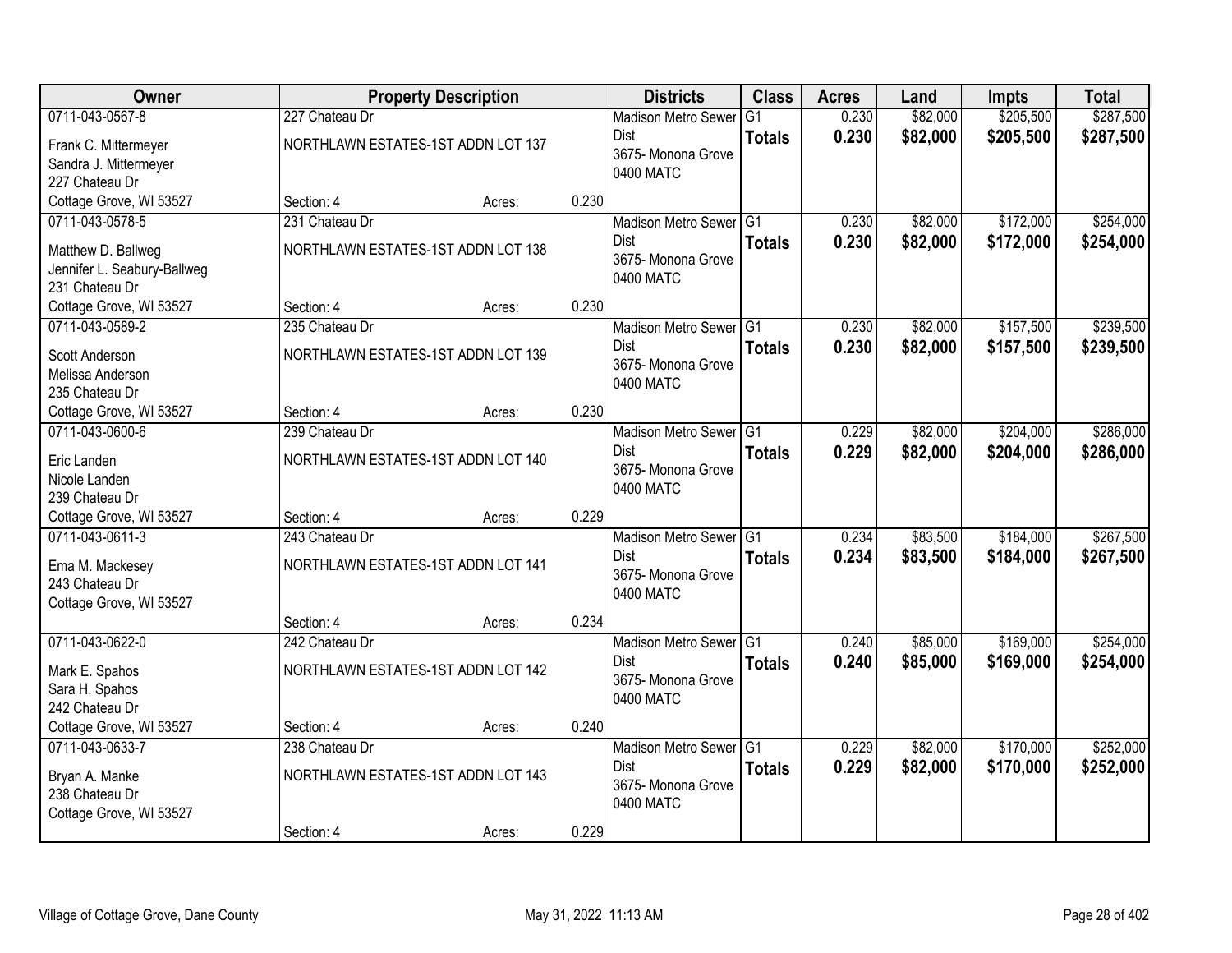| Owner                                                                          |                                    | <b>Property Description</b>                                                                                                                       |       | <b>Districts</b>                                                         | <b>Class</b>  | <b>Acres</b>   | Land                 | <b>Impts</b>           | <b>Total</b>           |
|--------------------------------------------------------------------------------|------------------------------------|---------------------------------------------------------------------------------------------------------------------------------------------------|-------|--------------------------------------------------------------------------|---------------|----------------|----------------------|------------------------|------------------------|
| 0711-043-0644-4                                                                | 234 Chateau Dr                     |                                                                                                                                                   |       | <b>Madison Metro Sewer</b>                                               | G1            | 0.230          | \$82,000             | \$191,000              | \$273,000              |
| Sokgem Chhith<br>234 Chateau Dr<br>Cottage Grove, WI 53527                     | NORTHLAWN ESTATES-1ST ADDN LOT 144 |                                                                                                                                                   |       | Dist<br>3675- Monona Grove<br>0400 MATC                                  | <b>Totals</b> | 0.230          | \$82,000             | \$191,000              | \$273,000              |
|                                                                                | Section: 4                         | Acres:                                                                                                                                            | 0.230 |                                                                          |               |                |                      |                        |                        |
| 0711-043-0655-1                                                                | 230 Chateau Dr                     |                                                                                                                                                   |       | Madison Metro Sewer G1                                                   |               | 0.230          | \$82,000             | \$189,500              | \$271,500              |
| Mark R. Stiffler<br>Cynthia G. Stiffler<br>230 Chateau Dr                      | NORTHLAWN ESTATES-1ST ADDN LOT 145 |                                                                                                                                                   |       | <b>Dist</b><br>3675- Monona Grove<br>0400 MATC                           | <b>Totals</b> | 0.230          | \$82,000             | \$189,500              | \$271,500              |
| Cottage Grove, WI 53527                                                        | Section: 4                         | Acres:                                                                                                                                            | 0.230 |                                                                          |               |                |                      |                        |                        |
| 0711-043-0666-8                                                                | 226 Chateau Dr                     |                                                                                                                                                   |       | Madison Metro Sewer G1                                                   |               | 0.230          | \$82,000             | \$215,500              | \$297,500              |
| Renner Castro<br>Maria C. Gizelle Castro<br>226 Chateau Dr                     | NORTHLAWN ESTATES-1ST ADDN LOT 146 |                                                                                                                                                   |       | Dist<br>3675- Monona Grove<br>0400 MATC                                  | <b>Totals</b> | 0.230          | \$82,000             | \$215,500              | \$297,500              |
| Cottage Grove, WI 53527                                                        | Section: 4                         | Acres:                                                                                                                                            | 0.230 |                                                                          |               |                |                      |                        |                        |
| 0711-043-0677-5                                                                | 224 Chateau Dr                     |                                                                                                                                                   |       | Madison Metro Sewer G1                                                   |               | 0.230          | \$82,000             | \$224,000              | \$306,000              |
| Patrick Hawker<br>Anke Keuser<br>224 Chateau Dr                                | NORTHLAWN ESTATES-1ST ADDN LOT 147 |                                                                                                                                                   |       | <b>Dist</b><br>3675- Monona Grove<br>0400 MATC                           | <b>Totals</b> | 0.230          | \$82,000             | \$224,000              | \$306,000              |
| Cottage Grove, WI 53527                                                        | Section: 4                         | Acres:                                                                                                                                            | 0.230 |                                                                          |               |                |                      |                        |                        |
| 0711-043-0684-6<br>Jeffry L. Miller<br>Stephanie M. Smith-Miller               | 218 Chateau Dr                     | LOT 1 CSM 8916 CS49/297&298-5/20/98 F/K/A LOT<br>148 FIRST ADDN TO NORTHLAWN ESTATES DESCR                                                        |       | Madison Metro Sewer G1<br><b>Dist</b><br>3675- Monona Grove<br>0400 MATC | <b>Totals</b> | 0.142<br>0.142 | \$44,000<br>\$44,000 | \$173,000<br>\$173,000 | \$217,000<br>\$217,000 |
| 218 Chateau Dr                                                                 |                                    | AS SEC 4-7-11 PRT NE1/4SW1/4 (.142 ACRES)                                                                                                         |       |                                                                          |               |                |                      |                        |                        |
| Cottage Grove, WI 53527<br>0711-043-0691-7                                     | Section: 4<br>216 Chateau Dr       | Acres:                                                                                                                                            | 0.142 | Madison Metro Sewer G1                                                   |               | 0.181          | \$46,500             | \$178,000              | \$224,500              |
| Nicole Mathweg<br>216 Chateau Dr<br>Cottage Grove, WI 53527                    | Section: 4                         | LOT 2 CSM 8916 CS49/297&298-5/20/98 F/K/A LOT<br>148 FIRST ADDN TO NORTHLAWN ESTATES DESCR<br>AS SEC 4-7-11 PRT NE1/4SW1/4 (.181 ACRES)<br>Acres: | 0.181 | Dist<br>3675- Monona Grove<br>0400 MATC                                  | <b>Totals</b> | 0.181          | \$46,500             | \$178,000              | \$224,500              |
| 0711-043-0710-3                                                                | 1113 N Windsor Ave                 |                                                                                                                                                   |       | Madison Metro Sewer G2                                                   |               | 0.352          | \$79,500             | \$466,000              | \$545,500              |
| Christopher Alexander et al<br>1238 Van Ells Way<br>Sun Prairie, WI 53590-9525 | NORTHLAWN ESTATES-1ST ADDN LOT 150 |                                                                                                                                                   |       | <b>Dist</b><br>3675- Monona Grove<br>0400 MATC                           | <b>Totals</b> | 0.352          | \$79,500             | \$466,000              | \$545,500              |
|                                                                                | Section: 4                         | Acres:                                                                                                                                            | 0.352 |                                                                          |               |                |                      |                        |                        |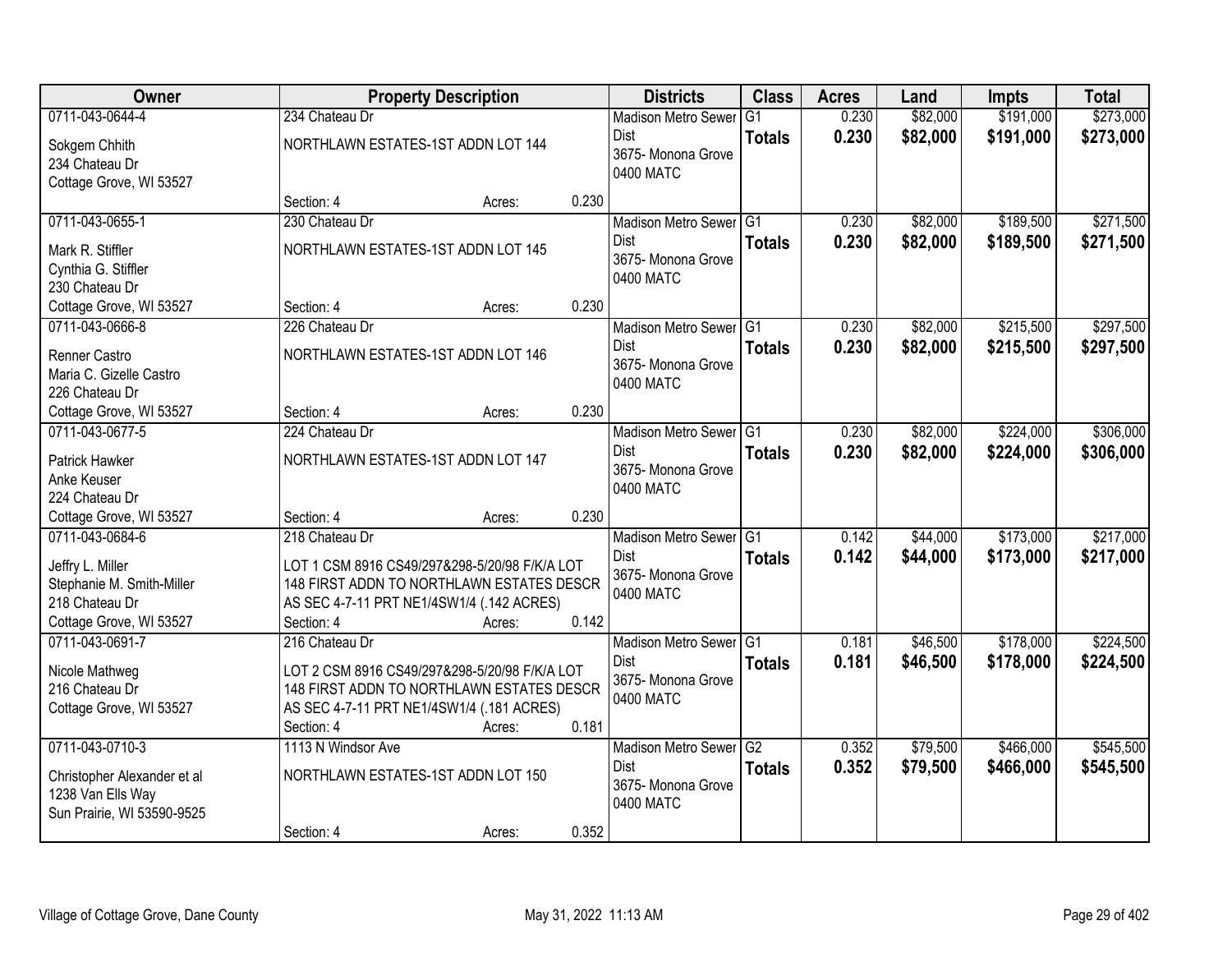| Owner                        |                                              | <b>Property Description</b> |       | <b>Districts</b>           | <b>Class</b>  | <b>Acres</b> | Land     | <b>Impts</b> | <b>Total</b> |
|------------------------------|----------------------------------------------|-----------------------------|-------|----------------------------|---------------|--------------|----------|--------------|--------------|
| 0711-043-0721-0              | 201 School Rd                                |                             |       | <b>Madison Metro Sewer</b> | G2            | 0.366        | \$82,500 | \$408,500    | \$491,000    |
| Weber & Weber II, LLC        | NORTHLAWN ESTATES-1ST ADDN LOT 151           |                             |       | Dist                       | <b>Totals</b> | 0.366        | \$82,500 | \$408,500    | \$491,000    |
| PO Box 10c                   |                                              |                             |       | 3675-Monona Grove          |               |              |          |              |              |
| Cottage Grove, WI 53527      |                                              |                             |       | 0400 MATC                  |               |              |          |              |              |
|                              | Section: 4                                   | Acres:                      | 0.366 |                            |               |              |          |              |              |
| 0711-043-0732-7              | 209 School Rd                                |                             |       | Madison Metro Sewer G2     |               | 0.370        | \$83,500 | \$338,500    | \$422,000    |
| Weber & Weber II, LLC        | NORTHLAWN ESTATES-1ST ADDN LOT 152           |                             |       | Dist                       | <b>Totals</b> | 0.370        | \$83,500 | \$338,500    | \$422,000    |
| PO Box 10c                   |                                              |                             |       | 3675- Monona Grove         |               |              |          |              |              |
| Cottage Grove, WI 53527      |                                              |                             |       | 0400 MATC                  |               |              |          |              |              |
|                              | Section: 4                                   | Acres:                      | 0.370 |                            |               |              |          |              |              |
| 0711-043-0739-1              | 219 School Rd                                |                             |       | Madison Metro Sewer G1     |               | 0.144        | \$44,000 | \$153,000    | \$197,000    |
| Daniel S. Roman              | LOT 1 CSM 10665 CS63/186&187-1/30/2003 F/K/A |                             |       | Dist                       | <b>Totals</b> | 0.144        | \$44,000 | \$153,000    | \$197,000    |
| Jennifer A. Roman            | NORTHLAWN ESTATES-1ST ADDN LOT 153 DESCR     |                             |       | 3675- Monona Grove         |               |              |          |              |              |
| 2022 Koshkonong Rd           | AS SEC 4-7-11 PRT NE1/4SW1/4 (0.144 ACRES)   |                             |       | 0400 MATC                  |               |              |          |              |              |
| Cottage Grove, WI 53527-9592 | Section: 4                                   | Acres:                      | 0.144 |                            |               |              |          |              |              |
| 0711-043-0746-1              | 217 School Rd                                |                             |       | Madison Metro Sewer G1     |               | 0.322        | \$52,500 | \$151,500    | \$204,000    |
| Daniel S. Roman              | LOT 2 CSM 10665 CS63/186&187-1/30/2003 F/K/A |                             |       | Dist                       | <b>Totals</b> | 0.322        | \$52,500 | \$151,500    | \$204,000    |
| Jennifer A. Roman            | NORTHLAWN ESTATES-1ST ADDN LOT 153 DESCR     |                             |       | 3675- Monona Grove         |               |              |          |              |              |
| 2022 Koshkonong Rd           | AS SEC 4-7-11 PRT NE1/4SW1/4 (0.322 ACRES)   |                             |       | 0400 MATC                  |               |              |          |              |              |
| Cottage Grove, WI 53527-9592 | Section: 4                                   | Acres:                      | 0.322 |                            |               |              |          |              |              |
| 0711-043-0754-1              | 223 School Rd                                |                             |       | Madison Metro Sewer G1     |               | 0.234        | \$83,500 | \$186,000    | \$269,500    |
| <b>Matthew Stauss</b>        | NORTHLAWN ESTATES-1ST ADDN LOT 154           |                             |       | <b>Dist</b>                | <b>Totals</b> | 0.234        | \$83,500 | \$186,000    | \$269,500    |
| Amanda Henne                 |                                              |                             |       | 3675-Monona Grove          |               |              |          |              |              |
| 223 School Rd                |                                              |                             |       | 0400 MATC                  |               |              |          |              |              |
| Cottage Grove, WI 53527      | Section: 4                                   | Acres:                      | 0.234 |                            |               |              |          |              |              |
| 0711-043-0765-8              | 227 School Rd                                |                             |       | Madison Metro Sewer G1     |               | 0.238        | \$84,500 | \$147,000    | \$231,500    |
| Salah Semia                  | NORTHLAWN ESTATES-1ST ADDN LOT 155           |                             |       | Dist                       | <b>Totals</b> | 0.238        | \$84,500 | \$147,000    | \$231,500    |
| Nadia Motrib                 |                                              |                             |       | 3675- Monona Grove         |               |              |          |              |              |
| 227 School Rd                |                                              |                             |       | 0400 MATC                  |               |              |          |              |              |
| Cottage Grove, WI 53527      | Section: 4                                   | Acres:                      | 0.238 |                            |               |              |          |              |              |
| 0711-043-0776-5              | 231 School Rd                                |                             |       | Madison Metro Sewer G1     |               | 0.242        | \$85,000 | \$185,000    | \$270,000    |
| Steven R. Theisen            | NORTHLAWN ESTATES-1ST ADDN LOT 156           |                             |       | Dist                       | <b>Totals</b> | 0.242        | \$85,000 | \$185,000    | \$270,000    |
| Erin T. Theisen              |                                              |                             |       | 3675- Monona Grove         |               |              |          |              |              |
| 231 School Rd                |                                              |                             |       | 0400 MATC                  |               |              |          |              |              |
| Cottage Grove, WI 53527      | Section: 4                                   | Acres:                      | 0.242 |                            |               |              |          |              |              |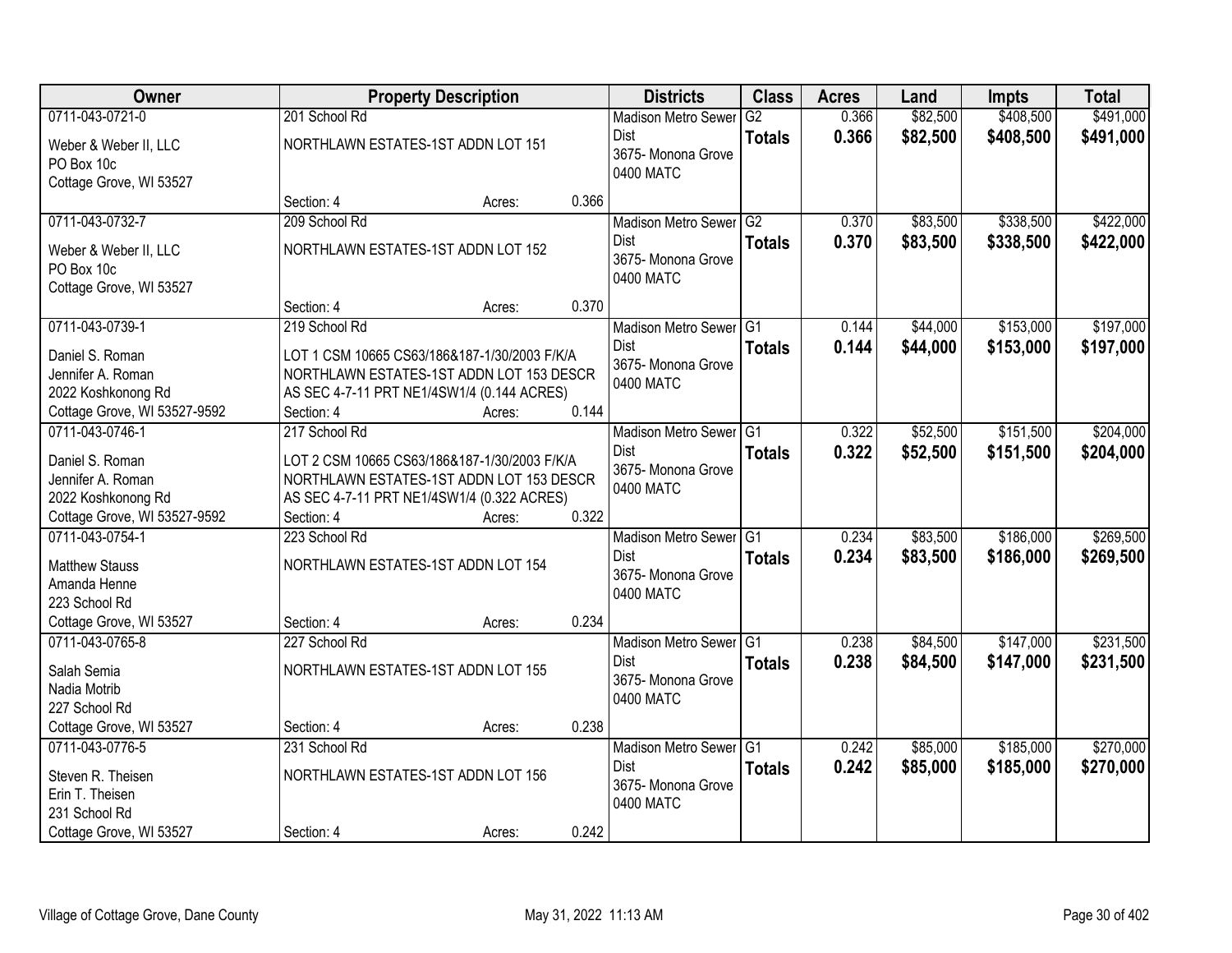| Owner                   |                                                 | <b>Property Description</b> |       | <b>Districts</b>                | <b>Class</b>  | <b>Acres</b> | Land     | <b>Impts</b> | <b>Total</b> |
|-------------------------|-------------------------------------------------|-----------------------------|-------|---------------------------------|---------------|--------------|----------|--------------|--------------|
| 0711-043-0787-2         | 301 School Rd                                   |                             |       | <b>Madison Metro Sewer</b>      | G1            | 0.243        | \$85,000 | \$174,500    | \$259,500    |
| Kerry J. Steinagel      | NORTHLAWN ESTATES-1ST ADDN LOT 157              |                             |       | Dist                            | <b>Totals</b> | 0.243        | \$85,000 | \$174,500    | \$259,500    |
| Stefanie J. Pingel      |                                                 |                             |       | 3675- Monona Grove              |               |              |          |              |              |
| 301 School Rd           |                                                 |                             |       | 0400 MATC                       |               |              |          |              |              |
| Cottage Grove, WI 53527 | Section: 4                                      | Acres:                      | 0.243 |                                 |               |              |          |              |              |
| 0711-043-0798-9         | 305 School Rd                                   |                             |       | Madison Metro Sewer G1          |               | 0.234        | \$83,000 | \$188,500    | \$271,500    |
| Christopher J. Miller   | NORTHLAWN ESTATES-1ST ADDN LOT 158              |                             |       | Dist                            | <b>Totals</b> | 0.234        | \$83,000 | \$188,500    | \$271,500    |
| Rebecca K. Miller       |                                                 |                             |       | 3675- Monona Grove<br>0400 MATC |               |              |          |              |              |
| 305 School Rd           |                                                 |                             |       |                                 |               |              |          |              |              |
| Cottage Grove, WI 53527 | Section: 4                                      | Acres:                      | 0.234 |                                 |               |              |          |              |              |
| 0711-043-0809-5         | 309 School Rd                                   |                             |       | Madison Metro Sewer G1          |               | 0.229        | \$82,000 | \$159,500    | \$241,500    |
| Steve Heizman           | NORTHLAWN ESTATES-1ST ADDN LOT 159              |                             |       | Dist                            | <b>Totals</b> | 0.229        | \$82,000 | \$159,500    | \$241,500    |
| 309 School Rd           |                                                 |                             |       | 3675- Monona Grove<br>0400 MATC |               |              |          |              |              |
| Cottage Grove, WI 53527 |                                                 |                             |       |                                 |               |              |          |              |              |
|                         | Section: 4                                      | Acres:                      | 0.229 |                                 |               |              |          |              |              |
| 0711-043-0820-0         | 226 School Rd                                   |                             |       | Madison Metro Sewer G1          |               | 0.245        | \$85,500 | \$181,000    | \$266,500    |
| Edward L. Kreul         | NORTHLAWN ESTATES-1ST ADDN LOT 160              |                             |       | Dist                            | <b>Totals</b> | 0.245        | \$85,500 | \$181,000    | \$266,500    |
| Kristi M. Kreul         |                                                 |                             |       | 3675- Monona Grove<br>0400 MATC |               |              |          |              |              |
| 226 School Rd           |                                                 |                             |       |                                 |               |              |          |              |              |
| Cottage Grove, WI 53527 | Section: 4                                      | Acres:                      | 0.245 |                                 |               |              |          |              |              |
| 0711-043-0831-7         | 224 School Rd                                   |                             |       | Madison Metro Sewer G1          |               | 0.235        | \$83,500 | \$172,500    | \$256,000    |
| Lucy L. Gilles-Khouri   | NORTHLAWN ESTATES-1ST ADDN LOT 161              |                             |       | Dist                            | <b>Totals</b> | 0.235        | \$83,500 | \$172,500    | \$256,000    |
| 16455 Georgetown Dr 309 |                                                 |                             |       | 3675- Monona Grove<br>0400 MATC |               |              |          |              |              |
| Brookfield, WI 53005    |                                                 |                             |       |                                 |               |              |          |              |              |
|                         | Section: 4                                      | Acres:                      | 0.235 |                                 |               |              |          |              |              |
| 0711-043-0838-0         | 218 School Rd                                   |                             |       | Madison Metro Sewer G1          |               | 0.144        | \$44,000 | \$156,500    | \$200,500    |
| Zachary Willborn        | LOT 1 CSM 8574 CS47/79&80-5/15/97 F/K/A LOT 162 |                             |       | Dist<br>3675- Monona Grove      | <b>Totals</b> | 0.144        | \$44,000 | \$156,500    | \$200,500    |
| 218 School Rd           | FIRST ADDN TO NORTHLAWN ESTATES DESCR AS        |                             |       | 0400 MATC                       |               |              |          |              |              |
| Cottage Grove, WI 53527 | SEC 4-7-11 PRT NE1/4SW1/4 (0.144 ACRES)         |                             |       |                                 |               |              |          |              |              |
|                         | Section: 4                                      | Acres:                      | 0.144 |                                 |               |              |          |              |              |
| 0711-043-0845-1         | 216 School Rd                                   |                             |       | Madison Metro Sewer G1          |               | 0.177        | \$46,000 | \$160,000    | \$206,000    |
| Matthew T. Lange        | LOT 2 CSM 8574 CS47/79&80-5/15/97 F/K/A LOT 162 |                             |       | Dist<br>3675- Monona Grove      | <b>Totals</b> | 0.177        | \$46,000 | \$160,000    | \$206,000    |
| 216 School Rd           | FIRST ADDN TO NORTHLAWN ESTATES DESCR AS        |                             |       | 0400 MATC                       |               |              |          |              |              |
| Cottage Grove, WI 53527 | SEC 4-7-11 PRT NE1/4SW1/4 (.177 ACRES)          |                             |       |                                 |               |              |          |              |              |
|                         | Section: 4                                      | Acres:                      | 0.177 |                                 |               |              |          |              |              |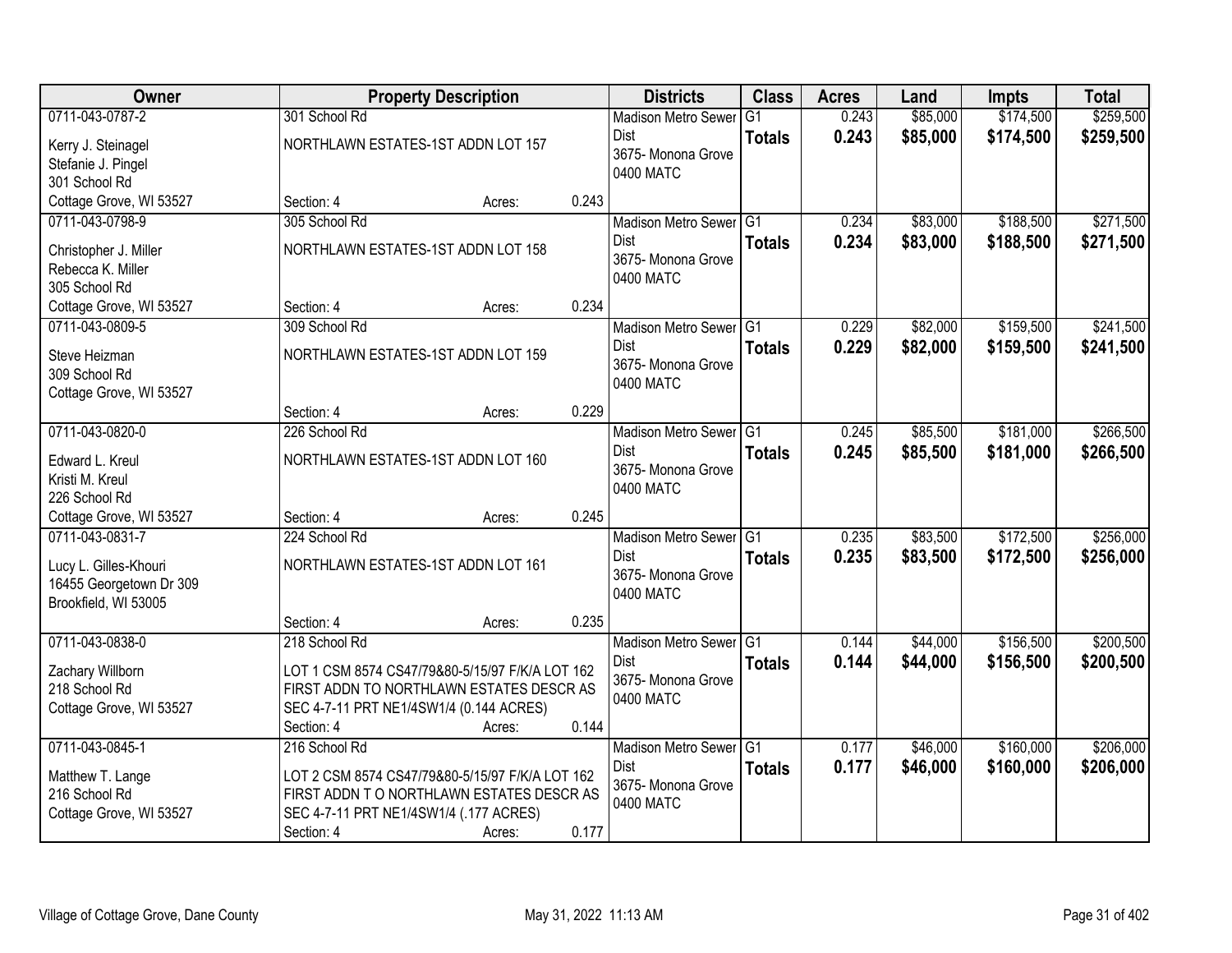| Owner                                                                               |                                    | <b>Property Description</b>                                                                                                                           |       | <b>Districts</b>                               | <b>Class</b>  | <b>Acres</b>   | Land                 | <b>Impts</b>           | <b>Total</b>           |
|-------------------------------------------------------------------------------------|------------------------------------|-------------------------------------------------------------------------------------------------------------------------------------------------------|-------|------------------------------------------------|---------------|----------------|----------------------|------------------------|------------------------|
| 0711-043-0853-1                                                                     | 208 School Rd                      |                                                                                                                                                       |       | <b>Madison Metro Sewer</b>                     | G2            | 0.365          | \$92,500             | \$336,500              | \$429,000              |
| Friedsch Properties, LLC<br>6701 Raymond Rd<br>Madison, WI 53719                    | NORTHLAWN ESTATES-1ST ADDN LOT 163 |                                                                                                                                                       |       | Dist<br>3675- Monona Grove<br>0400 MATC        | <b>Totals</b> | 0.365          | \$92,500             | \$336,500              | \$429,000              |
|                                                                                     | Section: 4                         | Acres:                                                                                                                                                | 0.365 |                                                |               |                |                      |                        |                        |
| 0711-043-0864-8                                                                     | 1011 N Windsor Ave                 |                                                                                                                                                       |       | Madison Metro Sewer G2                         |               | 0.377          | \$85,000             | \$360,500              | \$445,500              |
| Friedsch Properties, LLC<br>6701 Raymond Rd<br>Madison, WI 53719                    | NORTHLAWN ESTATES-1ST ADDN LOT 164 |                                                                                                                                                       |       | Dist<br>3675- Monona Grove<br>0400 MATC        | <b>Totals</b> | 0.377          | \$85,000             | \$360,500              | \$445,500              |
|                                                                                     | Section: 4                         | Acres:                                                                                                                                                | 0.377 |                                                |               |                |                      |                        |                        |
| 0711-043-0875-5                                                                     | 1001 N Windsor Ave                 |                                                                                                                                                       |       | Madison Metro Sewer G2                         |               | 0.395          | \$89,000             | \$341,000              | \$430,000              |
| Friedsch Properties, LLC<br>6701 Raymond Rd<br>Madison, WI 53719                    | NORTHLAWN ESTATES-1ST ADDN LOT 165 |                                                                                                                                                       |       | <b>Dist</b><br>3675- Monona Grove<br>0400 MATC | <b>Totals</b> | 0.395          | \$89,000             | \$341,000              | \$430,000              |
|                                                                                     | Section: 4                         | Acres:                                                                                                                                                | 0.395 |                                                |               |                |                      |                        |                        |
| 0711-043-0886-2                                                                     | 113 W Windsor Ave                  |                                                                                                                                                       |       | Madison Metro Sewer G2                         |               | 0.365          | \$82,000             | \$296,800              | \$378,800              |
| Matthew W. Kornstedt<br>Jennifer S. Kornstedt<br>5604 Bremer Rd                     | NORTHLAWN ESTATES-1ST ADDN LOT 166 |                                                                                                                                                       |       | Dist<br>3675- Monona Grove<br>0400 MATC        | <b>Totals</b> | 0.365          | \$82,000             | \$296,800              | \$378,800              |
| Mcfarland, WI 53558                                                                 | Section: 4                         | Acres:                                                                                                                                                | 0.365 |                                                |               |                |                      |                        |                        |
| 0711-043-0893-1                                                                     | 125 W Windsor Ave                  |                                                                                                                                                       |       | Madison Metro Sewer <sup>G1</sup><br>Dist      | <b>Totals</b> | 0.141<br>0.141 | \$44,000<br>\$44,000 | \$170,000<br>\$170,000 | \$214,000<br>\$214,000 |
| Janice M. Faivre<br>125 W Windsor Ave<br>Cottage Grove, WI 53527                    | Section: 4                         | LOT 1 CSM 10021 CS58/238&239-4/24/2001 F/K/A LOT<br>167 FIRST ADDN TO NORTHLAWN ESTATES DESCR<br>AS SEC 4-7-11 PRT NE1/4SW1/4 (0.141 ACRES)<br>Acres: | 0.141 | 3675- Monona Grove<br>0400 MATC                |               |                |                      |                        |                        |
| 0711-043-0900-1                                                                     | 123 W Windsor Ave                  |                                                                                                                                                       |       | Madison Metro Sewer G1                         |               | 0.179          | \$46,500             | \$167,000              | \$213,500              |
| Kasey Schneider<br>Joseph Schneider<br>123 W Windsor Ave<br>Cottage Grove, WI 53527 | Section: 4                         | LOT 2 CSM 10021 CS58/238&239-4/24/2001 F/K/A LOT<br>167 FIRST ADDN TO NORTHLAWN ESTATES DESCR<br>AS SEC 4-7-11 PRT NE1/4SW1/4 (0.179 ACRES)<br>Acres: | 0.179 | <b>Dist</b><br>3675- Monona Grove<br>0400 MATC | <b>Totals</b> | 0.179          | \$46,500             | \$167,000              | \$213,500              |
| 0711-043-0908-5                                                                     | 129 W Windsor Ave                  |                                                                                                                                                       |       | Madison Metro Sewer G1                         |               | 0.234          | \$83,000             | \$168,000              | \$251,000              |
| Gary J. Loeffler<br>Betty K. Loeffler<br>2566 Hupmobile Dr                          | NORTHLAWN ESTATES-1ST ADDN LOT 168 |                                                                                                                                                       |       | <b>Dist</b><br>3675-Monona Grove<br>0400 MATC  | <b>Totals</b> | 0.234          | \$83,000             | \$168,000              | \$251,000              |
| Cottage Grove, WI 53527                                                             | Section: 4                         | Acres:                                                                                                                                                | 0.234 |                                                |               |                |                      |                        |                        |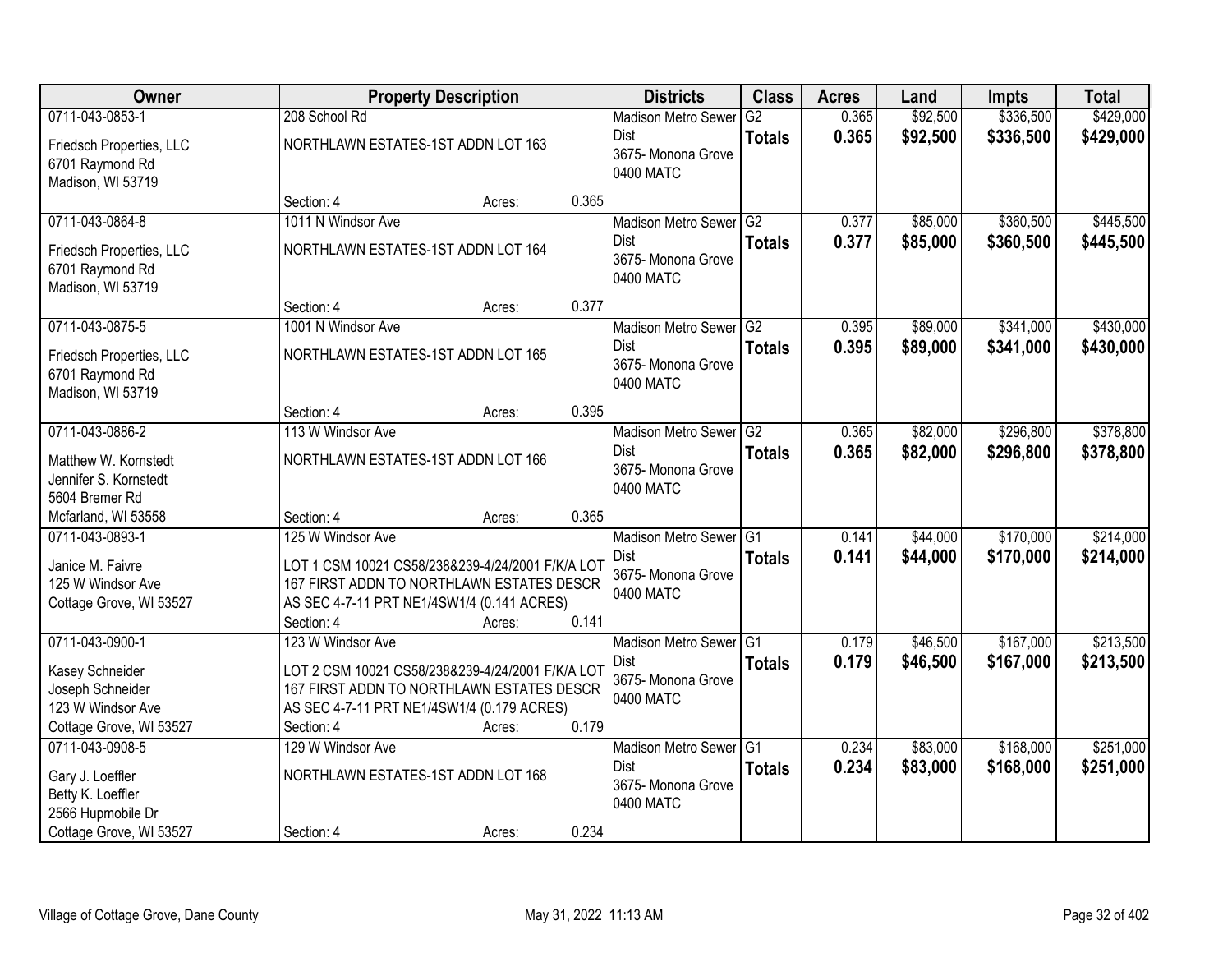| <b>Owner</b>                             | <b>Property Description</b>          |        |       | <b>Districts</b>                | <b>Class</b>   | <b>Acres</b> | Land     | <b>Impts</b>    | <b>Total</b>    |
|------------------------------------------|--------------------------------------|--------|-------|---------------------------------|----------------|--------------|----------|-----------------|-----------------|
| 0711-043-0919-2                          | 131 W Windsor Ave                    |        |       | <b>Madison Metro Sewer</b>      | G <sub>1</sub> | 0.244        | \$85,000 | \$170,000       | \$255,000       |
| Daniel Post<br>131 W Windsor Ave         | NORTHLAWN ESTATES-1ST ADDN LOT 169   |        |       | Dist<br>3675- Monona Grove      | <b>Totals</b>  | 0.244        | \$85,000 | \$170,000       | \$255,000       |
| Cottage Grove, WI 53527                  |                                      |        |       | 0400 MATC                       |                |              |          |                 |                 |
|                                          | Section: 4                           | Acres: | 0.244 |                                 |                |              |          |                 |                 |
| 0711-043-1025-1                          | <b>Parkview St</b>                   |        |       | Madison Metro Sewer X4          |                | 2.630        | \$0      | $\overline{50}$ | $\overline{50}$ |
| Cottage Grove, Village of                | NORTHLAWN ESTATES-1ST ADDN OUTLOT 1  |        |       | Dist<br>3675- Monona Grove      | <b>Totals</b>  | 2.630        | \$0      | \$0             | \$0             |
| 221 E Cottage Grove Rd                   |                                      |        |       | 0400 MATC                       |                |              |          |                 |                 |
| Cottage Grove, WI 53527                  |                                      |        |       |                                 |                |              |          |                 |                 |
|                                          | Section: 4                           | Acres: | 2.630 |                                 |                |              |          |                 |                 |
| 0711-043-1052-1                          | 208 Chateau Dr                       |        |       | Madison Metro Sewer G1<br>Dist  |                | 0.000        | \$30,000 | \$151,000       | \$181,000       |
| Schleif Jt Rev Living Tr, Dean S & Heler | CHATEAU CONDOMINIUM OF COTTAGE GROVE |        |       | 3675-Monona Grove               | <b>Totals</b>  | 0.000        | \$30,000 | \$151,000       | \$181,000       |
| A                                        | <b>UNIT 208</b>                      |        |       | 0400 MATC                       |                |              |          |                 |                 |
| 208 Chateau Dr                           |                                      |        |       |                                 |                |              |          |                 |                 |
| Cottage Grove, WI 53527                  | Section: 4                           | Acres: | 0.000 |                                 |                |              |          |                 |                 |
| 0711-043-1054-1                          | 210 Chateau Dr                       |        |       | Madison Metro Sewer G1          |                | 0.000        | \$30,000 | \$139,500       | \$169,500       |
| Mark R. Briggs                           | CHATEAU CONDOMINIUM OF COTTAGE GROVE |        |       | Dist<br>3675- Monona Grove      | <b>Totals</b>  | 0.000        | \$30,000 | \$139,500       | \$169,500       |
| 36 Stone Haven Dr Apt 1                  | <b>UNIT 210</b>                      |        |       | 0400 MATC                       |                |              |          |                 |                 |
| New Lisbon, WI 53950                     |                                      |        |       |                                 |                |              |          |                 |                 |
|                                          | Section: 4                           | Acres: | 0.000 |                                 |                |              |          |                 |                 |
| 0711-043-1056-1                          | 212 Chateau Dr                       |        |       | Madison Metro Sewer G1          |                | 0.000        | \$30,000 | \$139,500       | \$169,500       |
| Robert M. Thoma                          | CHATEAU CONDOMINIUM OF COTTAGE GROVE |        |       | Dist<br>3675- Monona Grove      | <b>Totals</b>  | 0.000        | \$30,000 | \$139,500       | \$169,500       |
| 212 Chateau Dr                           | <b>UNIT 212</b>                      |        |       | 0400 MATC                       |                |              |          |                 |                 |
| Cottage Grove, WI 53527                  |                                      |        |       |                                 |                |              |          |                 |                 |
|                                          | Section: 4                           | Acres: | 0.000 |                                 |                |              |          |                 |                 |
| 0711-043-1058-1                          | 214 Chateau Dr                       |        |       | Madison Metro Sewer G1          |                | 0.000        | \$30,000 | \$144,500       | \$174,500       |
| Steven Manske                            | CHATEAU CONDOMINIUM OF COTTAGE GROVE |        |       | Dist                            | <b>Totals</b>  | 0.000        | \$30,000 | \$144,500       | \$174,500       |
| 543 Feather Trl                          | <b>UNIT 214</b>                      |        |       | 3675- Monona Grove<br>0400 MATC |                |              |          |                 |                 |
| Nekoosa, WI 54457                        |                                      |        |       |                                 |                |              |          |                 |                 |
|                                          | Section: 4                           | Acres: | 0.000 |                                 |                |              |          |                 |                 |
| 0711-043-2006-2                          | 1000 Starlight Ln                    |        |       | Madison Metro Sewer G1          |                | 0.311        | \$89,500 | \$238,000       | \$327,500       |
| Bradley J. Homan                         | WESTLAWN ESTATES 1ST ADDN LOT 86     |        |       | Dist                            | <b>Totals</b>  | 0.311        | \$89,500 | \$238,000       | \$327,500       |
| Julie A. Homan                           |                                      |        |       | 3675- Monona Grove              |                |              |          |                 |                 |
| 1000 Starlight Ln                        |                                      |        |       | 0400 MATC                       |                |              |          |                 |                 |
| Cottage Grove, WI 53527                  | Section: 4                           | Acres: | 0.311 |                                 |                |              |          |                 |                 |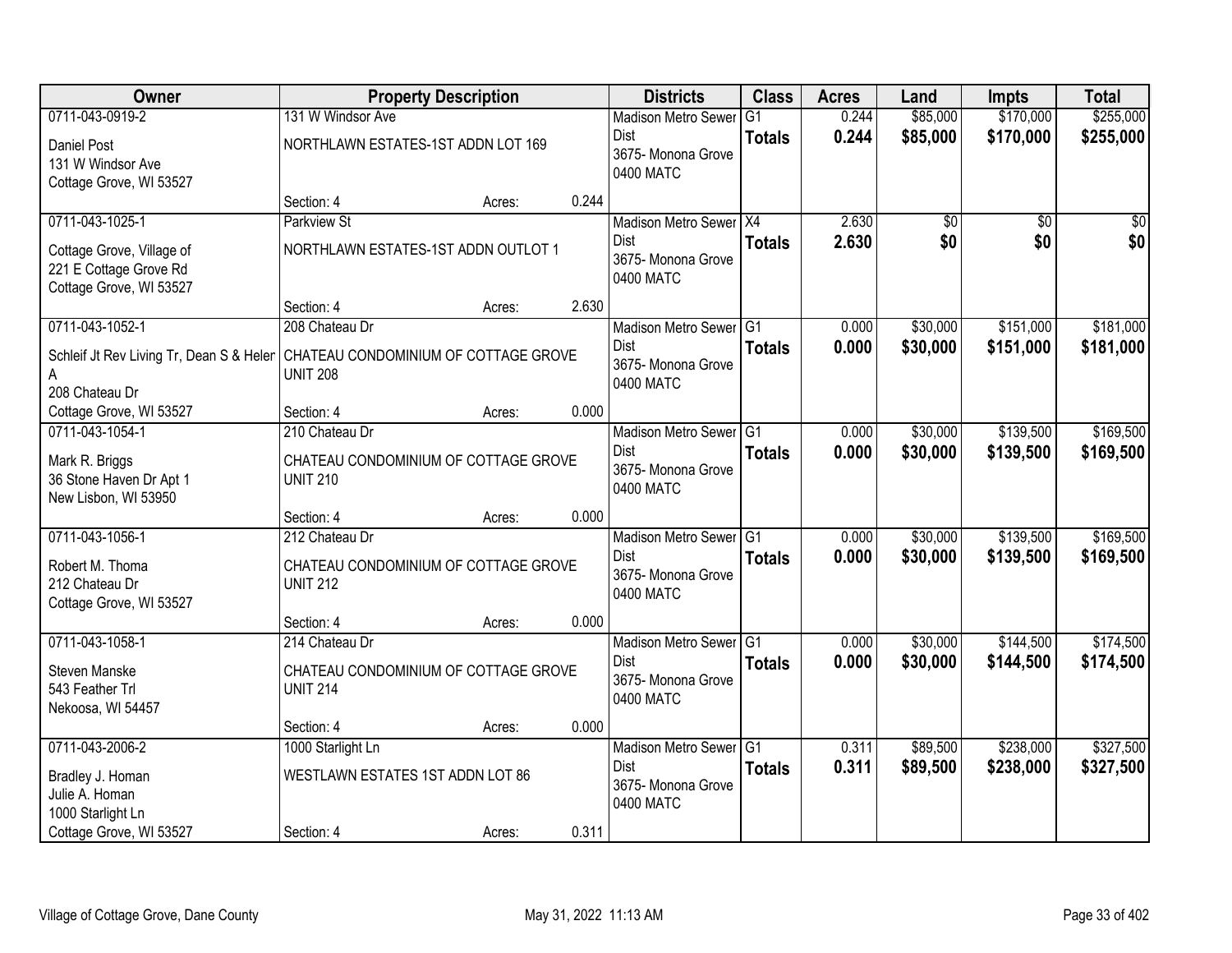| Owner                                                                                              |                                                                                               | <b>Property Description</b> |       | <b>Districts</b>                                                      | <b>Class</b>         | <b>Acres</b>   | Land                 | <b>Impts</b>           | <b>Total</b>           |
|----------------------------------------------------------------------------------------------------|-----------------------------------------------------------------------------------------------|-----------------------------|-------|-----------------------------------------------------------------------|----------------------|----------------|----------------------|------------------------|------------------------|
| 0711-043-2017-9                                                                                    | 1004 Starlight Ln                                                                             |                             |       | <b>Madison Metro Sewer</b>                                            | $\overline{G1}$      | 0.285          | \$87,500             | \$284,000              | \$371,500              |
| Chris R. Manz<br>1004 Starlight Ln<br>Cottage Grove, WI 53527                                      | WESTLAWN ESTATES 1ST ADDN LOT 87                                                              |                             |       | <b>Dist</b><br>3675- Monona Grove<br>0400 MATC                        | <b>Totals</b>        | 0.285          | \$87,500             | \$284,000              | \$371,500              |
|                                                                                                    | Section: 4                                                                                    | Acres:                      | 0.285 |                                                                       |                      |                |                      |                        |                        |
| 0711-043-2028-6                                                                                    | 1008 Starlight Ln                                                                             |                             |       | Madison Metro Sewer G1                                                |                      | 0.278          | \$87,500             | \$356,500              | \$444,000              |
| <b>Tyler Kuehl</b><br>Clare Kuehl<br>1008 Starlight Ln                                             | WESTLAWN ESTATES 1ST ADDN LOT 88                                                              |                             |       | Dist<br>3675- Monona Grove<br>0400 MATC                               | <b>Totals</b>        | 0.278          | \$87,500             | \$356,500              | \$444,000              |
| Cottage Grove, WI 53527                                                                            | Section: 4                                                                                    | Acres:                      | 0.278 |                                                                       |                      |                |                      |                        |                        |
| 0711-043-2039-3                                                                                    | 1012 Starlight Ln                                                                             |                             |       | Madison Metro Sewer G1                                                |                      | 0.317          | \$89,500             | \$262,500              | \$352,000              |
| Zachary R. Herro<br><b>Brooke Herro</b><br>1012 Starlight Ln                                       | WESTLAWN ESTATES 1ST ADDN LOT 89                                                              |                             |       | <b>Dist</b><br>3675- Monona Grove<br>0400 MATC                        | <b>Totals</b>        | 0.317          | \$89,500             | \$262,500              | \$352,000              |
| Cottage Grove, WI 53527                                                                            | Section: 4                                                                                    | Acres:                      | 0.317 |                                                                       |                      |                |                      |                        |                        |
| 0711-043-2050-8                                                                                    | 1016 Starlight Ln                                                                             |                             |       | Madison Metro Sewer G1                                                |                      | 0.473          | \$98,000             | \$310,000              | \$408,000              |
| Gregory S. Dockter<br>Rebecca L. Dockter<br>1016 Starlight Ln                                      | WESTLAWN ESTATES 1ST ADDN LOT 90                                                              |                             |       | <b>Dist</b><br>3675- Monona Grove<br>0400 MATC                        | <b>Totals</b>        | 0.473          | \$98,000             | \$310,000              | \$408,000              |
| Cottage Grove, WI 53527                                                                            | Section: 4                                                                                    | Acres:                      | 0.473 |                                                                       |                      |                |                      |                        |                        |
| 0711-043-2061-5<br>Brenden J. Pautsch<br>April L. Pautsch<br>1020 Starlight Ln                     | 1020 Starlight Ln<br>WESTLAWN ESTATES 1ST ADDN LOT 91 SUBJ TO<br><b>ACCESS ESMT</b>           |                             |       | <b>Madison Metro Sewer</b><br>Dist<br>3675- Monona Grove<br>0400 MATC | TG1<br><b>Totals</b> | 0.416<br>0.416 | \$95,000<br>\$95,000 | \$232,500<br>\$232,500 | \$327,500<br>\$327,500 |
| Cottage Grove, WI 53527                                                                            | Section: 4                                                                                    | Acres:                      | 0.416 |                                                                       |                      |                |                      |                        |                        |
| 0711-043-2072-2                                                                                    | 1026 Starlight Ln                                                                             |                             |       | Madison Metro Sewer G1                                                |                      | 0.313          | \$89,500             | \$214,500              | \$304,000              |
| Richard C. Lande<br>Jean A. Lande<br>1026 Starlight Ln                                             | WESTLAWN ESTATES 1ST ADDN LOT 92 SUBJ TO<br><b>ACCESS ESMT</b>                                |                             |       | <b>Dist</b><br>3675- Monona Grove<br>0400 MATC                        | <b>Totals</b>        | 0.313          | \$89,500             | \$214,500              | \$304,000              |
| Cottage Grove, WI 53527                                                                            | Section: 4                                                                                    | Acres:                      | 0.313 |                                                                       |                      |                |                      |                        |                        |
| 0711-043-2083-9<br>Michael G. Vavrus<br>Lori H. Vavrus<br>504 School Rd<br>Cottage Grove, WI 53527 | 504 School Rd<br>WESTLAWN ESTATES 1ST ADDN LOT 93 SUBJ TO<br><b>ACCESS ESMT</b><br>Section: 4 | Acres:                      | 0.272 | Madison Metro Sewer G1<br>Dist<br>3675- Monona Grove<br>0400 MATC     | <b>Totals</b>        | 0.272<br>0.272 | \$87,000<br>\$87,000 | \$242,000<br>\$242,000 | \$329,000<br>\$329,000 |
|                                                                                                    |                                                                                               |                             |       |                                                                       |                      |                |                      |                        |                        |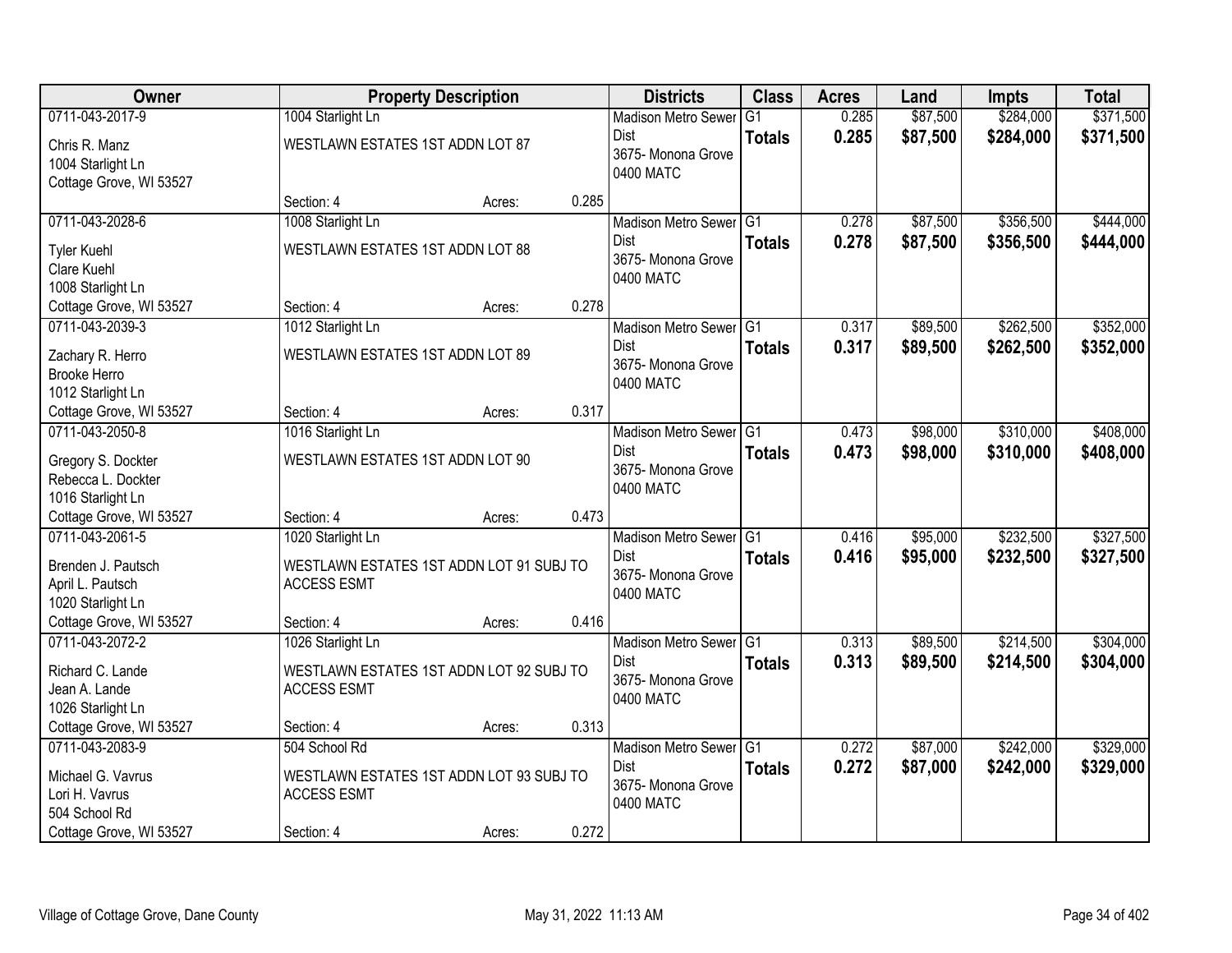| Owner                   |                                              | <b>Property Description</b> |       | <b>Districts</b>           | <b>Class</b>   | <b>Acres</b> | Land     | <b>Impts</b> | <b>Total</b> |
|-------------------------|----------------------------------------------|-----------------------------|-------|----------------------------|----------------|--------------|----------|--------------|--------------|
| 0711-043-2094-6         | 500 School Rd                                |                             |       | <b>Madison Metro Sewer</b> | G <sub>1</sub> | 0.272        | \$87,000 | \$251,000    | \$338,000    |
| Mark A. Nelson          | WESTLAWN ESTATES 1ST ADDN LOT 94             |                             |       | Dist                       | <b>Totals</b>  | 0.272        | \$87,000 | \$251,000    | \$338,000    |
| Kimberly A. Nelson      |                                              |                             |       | 3675-Monona Grove          |                |              |          |              |              |
| 500 School Rd           |                                              |                             |       | 0400 MATC                  |                |              |          |              |              |
| Cottage Grove, WI 53527 | Section: 4                                   | Acres:                      | 0.272 |                            |                |              |          |              |              |
| 0711-043-2105-2         | 408 School Rd                                |                             |       | Madison Metro Sewer G1     |                | 0.272        | \$87,000 | \$212,500    | \$299,500    |
| David W. Payne          | WESTLAWN ESTATES 1ST ADDN LOT 95             |                             |       | Dist                       | <b>Totals</b>  | 0.272        | \$87,000 | \$212,500    | \$299,500    |
| Daniele C. Payne        |                                              |                             |       | 3675- Monona Grove         |                |              |          |              |              |
| 408 School Rd           |                                              |                             |       | 0400 MATC                  |                |              |          |              |              |
| Cottage Grove, WI 53527 | Section: 4                                   | Acres:                      | 0.272 |                            |                |              |          |              |              |
| 0711-043-2116-9         | 404 School Rd                                |                             |       | Madison Metro Sewer G1     |                | 0.328        | \$90,500 | \$353,000    | \$443,500    |
| Jeffrey C. Carruthers   | WESTLAWN ESTATES 1ST ADDN LOT 96 SUBJ TO     |                             |       | Dist                       | <b>Totals</b>  | 0.328        | \$90,500 | \$353,000    | \$443,500    |
| <b>Toni Carruthers</b>  | <b>ACCESS ESMT</b>                           |                             |       | 3675- Monona Grove         |                |              |          |              |              |
| 404 School Rd           |                                              |                             |       | 0400 MATC                  |                |              |          |              |              |
| Cottage Grove, WI 53527 | Section: 4                                   | Acres:                      | 0.328 |                            |                |              |          |              |              |
| 0711-043-2127-6         | 1100 Starlight Ln                            |                             |       | Madison Metro Sewer G1     |                | 0.308        | \$89,000 | \$239,500    | \$328,500    |
| Thomas Rev Tr           | WESTLAWN ESTATES 1ST ADDN LOT 97             |                             |       | Dist                       | <b>Totals</b>  | 0.308        | \$89,000 | \$239,500    | \$328,500    |
| 1100 Starlight Ln       |                                              |                             |       | 3675- Monona Grove         |                |              |          |              |              |
| Cottage Grove, WI 53527 |                                              |                             |       | 0400 MATC                  |                |              |          |              |              |
|                         | Section: 4                                   | Acres:                      | 0.308 |                            |                |              |          |              |              |
| 0711-043-2138-3         | 1106 Starlight Ln                            |                             |       | <b>Madison Metro Sewer</b> | TG1            | 0.309        | \$89,000 | \$248,000    | \$337,000    |
|                         |                                              |                             |       | Dist                       | <b>Totals</b>  | 0.309        | \$89,000 | \$248,000    | \$337,000    |
| Brian D. Heilman        | WESTLAWN ESTATES 1ST ADDN LOT 98             |                             |       | 3675- Monona Grove         |                |              |          |              |              |
| 1106 Starlight Ln       |                                              |                             |       | 0400 MATC                  |                |              |          |              |              |
| Cottage Grove, WI 53527 |                                              |                             | 0.309 |                            |                |              |          |              |              |
| 0711-043-2149-0         | Section: 4<br>1114 Starlight Ln              | Acres:                      |       | Madison Metro Sewer G1     |                | 0.309        | \$89,000 | \$233,000    | \$322,000    |
|                         |                                              |                             |       | Dist                       | <b>Totals</b>  | 0.309        | \$89,000 | \$233,000    | \$322,000    |
| Shane A. Genschaw       | WESTLAWN ESTATES 1ST ADDN LOT 99             |                             |       | 3675- Monona Grove         |                |              |          |              |              |
| Sarah M. Genschaw       |                                              |                             |       | 0400 MATC                  |                |              |          |              |              |
| 1114 Starlight Ln       |                                              |                             |       |                            |                |              |          |              |              |
| Cottage Grove, WI 53527 | Section: 4                                   | Acres:                      | 0.309 |                            |                |              |          |              |              |
| 0711-043-2156-1         | 1120 Starlight Ln                            |                             |       | Madison Metro Sewer G1     |                | 0.163        | \$45,500 | \$196,000    | \$241,500    |
| Douglas Swenson         | LOT 1 CSM 9809 CS57/1-9/1/2000 F/K/A LOT 100 |                             |       | Dist                       | <b>Totals</b>  | 0.163        | \$45,500 | \$196,000    | \$241,500    |
| 1120 Starlight Ln       | WESTLAWN ESTATES 1ST ADDITION DESCR AS SEC   |                             |       | 3675- Monona Grove         |                |              |          |              |              |
| Cottage Grove, WI 53527 | 4-7-11 PRT NW1/4SW1/4 (0.163 ACRES)          |                             |       | 0400 MATC                  |                |              |          |              |              |
|                         | Section: 4                                   | Acres:                      | 0.163 |                            |                |              |          |              |              |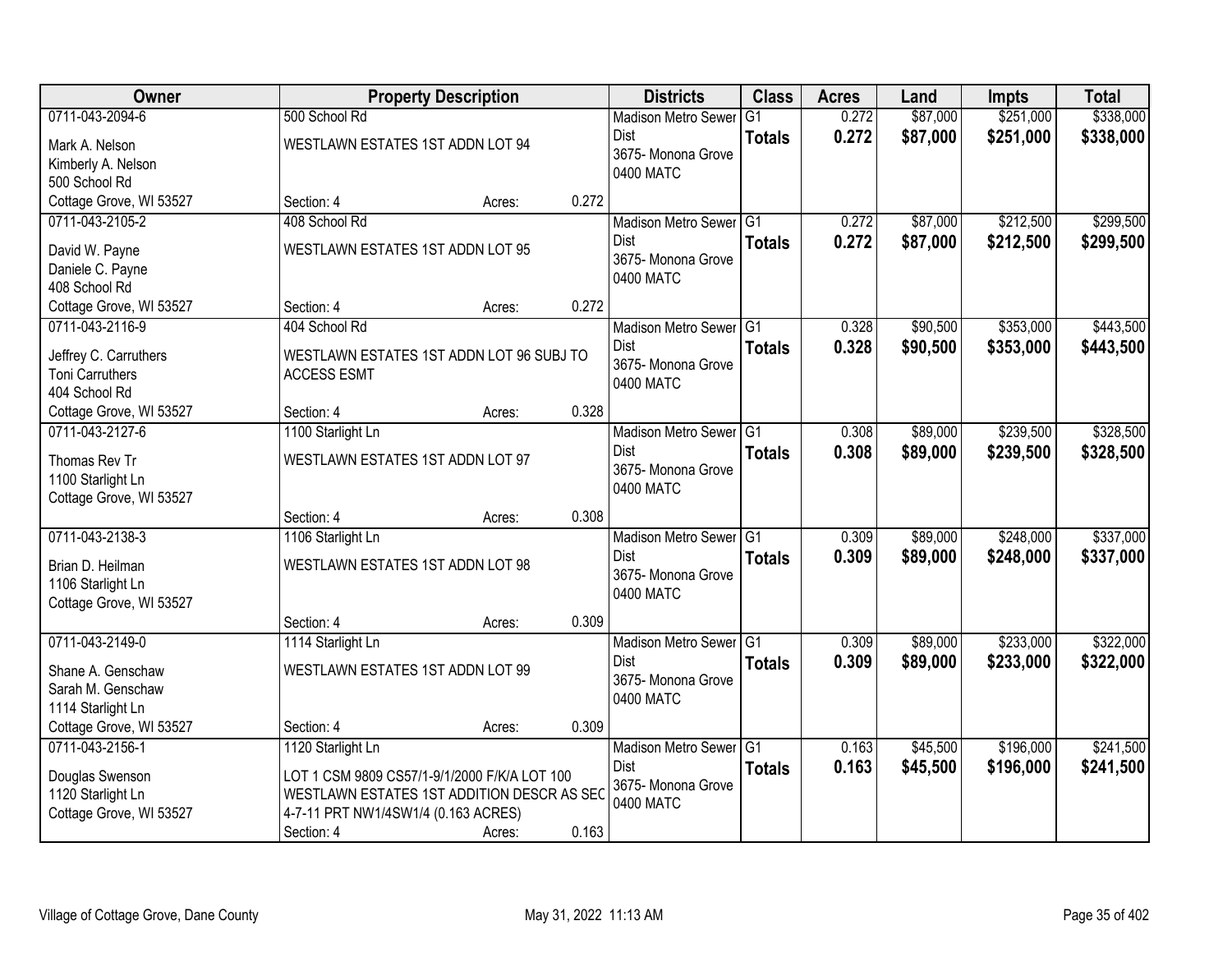| Owner                               | <b>Property Description</b>                           |                 | <b>Districts</b>           | <b>Class</b>  | <b>Acres</b> | Land     | <b>Impts</b> | <b>Total</b> |
|-------------------------------------|-------------------------------------------------------|-----------------|----------------------------|---------------|--------------|----------|--------------|--------------|
| 0711-043-2163-1                     | 510 Nightingale Ln                                    |                 | <b>Madison Metro Sewer</b> | G1            | 0.197        | \$47,000 | \$216,500    | \$263,500    |
| Adam Huston                         | LOT 2 CSM 9809 CS57/1-9/1/2000 F/K/A LOT 100          |                 | Dist                       | <b>Totals</b> | 0.197        | \$47,000 | \$216,500    | \$263,500    |
| Jessica A. Weimert                  | WESTLAWN ESTATES 1ST ADDITION DESCR AS SEC            |                 | 3675- Monona Grove         |               |              |          |              |              |
| 510 Nightingale Ln                  | 4-7-11 PRT NW1/4SW1/4 (0.197 ACRES)                   |                 | 0400 MATC                  |               |              |          |              |              |
| Cottage Grove, WI 53527             | Section: 4                                            | 0.197<br>Acres: |                            |               |              |          |              |              |
| 0711-043-2169-1                     | 502 Nightingale Ln                                    |                 | Madison Metro Sewer G1     |               | 0.147        | \$44,500 | \$246,000    | \$290,500    |
|                                     |                                                       |                 | Dist                       | <b>Totals</b> | 0.147        | \$44,500 | \$246,000    | \$290,500    |
| Pungnou Her                         | LOT 1 CSM 10123 CS59/152-7/27/2001 F/K/A              |                 | 3675- Monona Grove         |               |              |          |              |              |
| 502 Nightingale Ln                  | WESTLAWN ESTATES 1ST ADDN LOT 101 DESCR AS            |                 | 0400 MATC                  |               |              |          |              |              |
| Cottage Grove, WI 53527             | SEC 4-7-11 PRT NW1/4SW1/4 (0.147 ACRES)<br>Section: 4 | 0.147<br>Acres: |                            |               |              |          |              |              |
| 0711-043-2176-1                     | 500 Nightingale Ln                                    |                 | Madison Metro Sewer G1     |               | 0.203        | \$47,500 | \$238,000    | \$285,500    |
|                                     |                                                       |                 | Dist                       | <b>Totals</b> | 0.203        | \$47,500 | \$238,000    | \$285,500    |
| Kennith A. Dimmick                  | LOT 2 CSM 10123 CS59/152-7/27/2001 F/K/A              |                 | 3675- Monona Grove         |               |              |          |              |              |
| Cynthia B. Jimenez                  | WESTLAWN ESTATES 1ST ADDN LOT 101 DESCR AS            |                 | 0400 MATC                  |               |              |          |              |              |
| 500 Nightingale Ln                  | SEC 4-7-11 PRT NW1/4SW1/4 (0.203 ACRES)               |                 |                            |               |              |          |              |              |
| Cottage Grove, WI 53527             | Section: 4                                            | 0.203<br>Acres: |                            |               |              |          |              |              |
| 0711-043-2182-9                     | 413 Nightingale Ln                                    |                 | Madison Metro Sewer G1     |               | 0.309        | \$89,000 | \$158,500    | \$247,500    |
| Brian A. Stachowiak                 | WESTLAWN ESTATES 1ST ADDN LOT 102                     |                 | Dist                       | <b>Totals</b> | 0.309        | \$89,000 | \$158,500    | \$247,500    |
| Darla K. Fraser                     |                                                       |                 | 3675-Monona Grove          |               |              |          |              |              |
| 413 Nightingale Ln                  |                                                       |                 | 0400 MATC                  |               |              |          |              |              |
| Cottage Grove, WI 53527             | Section: 4                                            | 0.309<br>Acres: |                            |               |              |          |              |              |
| 0711-043-2193-6                     | 407 Nightingale Ln                                    |                 | Madison Metro Sewer G1     |               | 0.309        | \$89,000 | \$177,000    | \$266,000    |
| Kara L. Clark                       | WESTLAWN ESTATES 1ST ADDN LOT 103                     |                 | <b>Dist</b>                | <b>Totals</b> | 0.309        | \$89,000 | \$177,000    | \$266,000    |
| 407 Nightingale Ln                  |                                                       |                 | 3675- Monona Grove         |               |              |          |              |              |
| Cottage Grove, WI 53527             |                                                       |                 | 0400 MATC                  |               |              |          |              |              |
|                                     | Section: 4                                            | 0.309<br>Acres: |                            |               |              |          |              |              |
| 0711-043-2204-2                     | 401 Nightingale Ln                                    |                 | Madison Metro Sewer G1     |               | 0.308        | \$89,000 | \$169,000    | \$258,000    |
|                                     | WESTLAWN ESTATES 1ST ADDN LOT 104                     |                 | Dist                       | <b>Totals</b> | 0.308        | \$89,000 | \$169,000    | \$258,000    |
| Peter G. Geiger                     |                                                       |                 | 3675- Monona Grove         |               |              |          |              |              |
| Amy L. Geiger<br>401 Nightingale Ln |                                                       |                 | 0400 MATC                  |               |              |          |              |              |
| Cottage Grove, WI 53527             | Section: 4                                            | 0.308<br>Acres: |                            |               |              |          |              |              |
| 0711-043-2215-9                     | 400 Nightingale Ln                                    |                 | Madison Metro Sewer G1     |               | 0.277        | \$87,000 | \$225,000    | \$312,000    |
|                                     |                                                       |                 | Dist                       | <b>Totals</b> | 0.277        | \$87,000 | \$225,000    | \$312,000    |
| Marc J. Haberli                     | WESTLAWN ESTATES 1ST ADDN LOT 105                     |                 | 3675- Monona Grove         |               |              |          |              |              |
| Kelly J. Mauntler                   |                                                       |                 | 0400 MATC                  |               |              |          |              |              |
| 400 Nightingale Ln                  |                                                       |                 |                            |               |              |          |              |              |
| Cottage Grove, WI 53527             | Section: 4                                            | 0.277<br>Acres: |                            |               |              |          |              |              |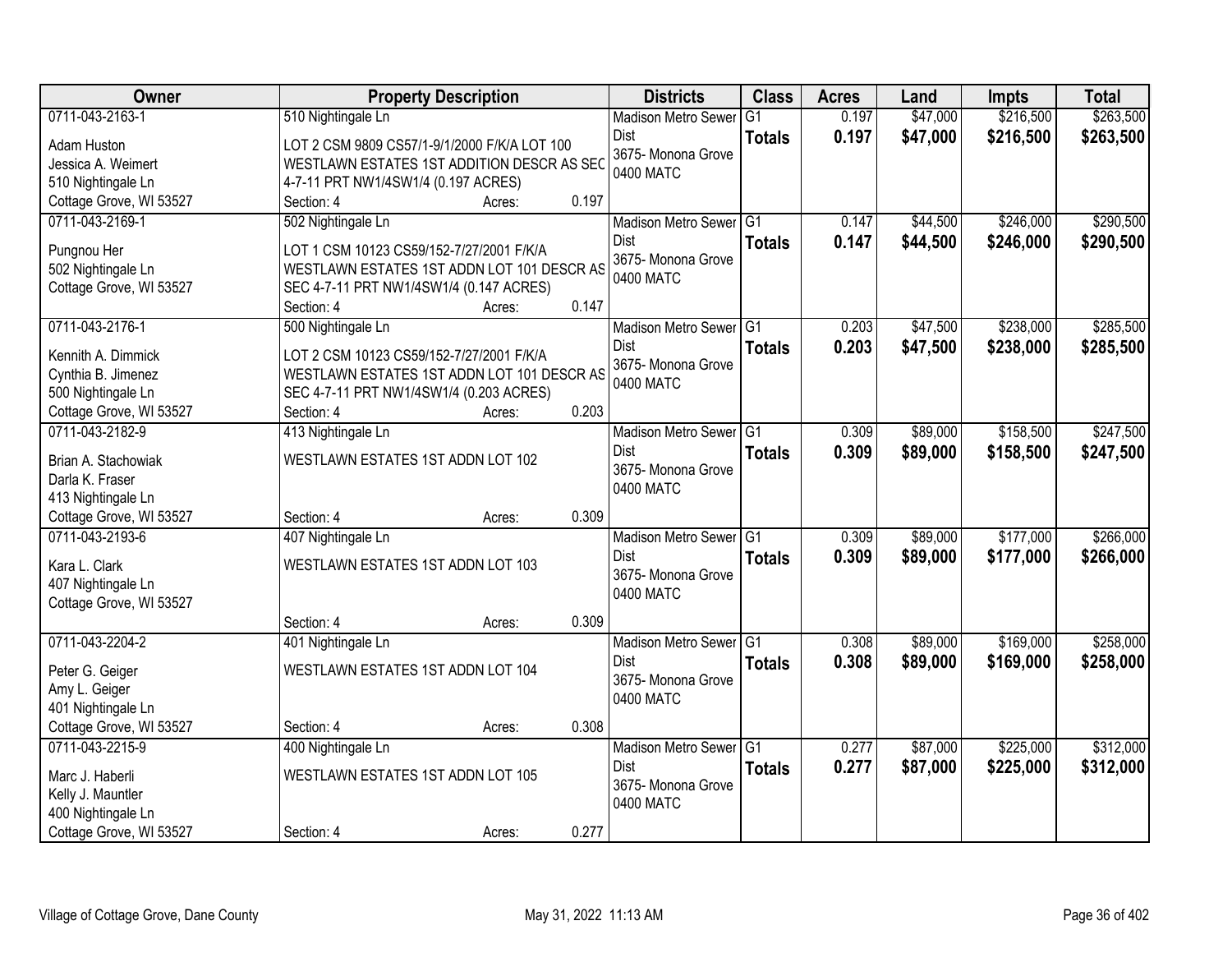| Owner                                                                |                                   | <b>Property Description</b> |       | <b>Districts</b>                               | <b>Class</b>  | <b>Acres</b> | Land     | <b>Impts</b> | <b>Total</b> |
|----------------------------------------------------------------------|-----------------------------------|-----------------------------|-------|------------------------------------------------|---------------|--------------|----------|--------------|--------------|
| 0711-043-2226-6                                                      | 404 Nightingale Ln                |                             |       | <b>Madison Metro Sewer</b>                     | G1            | 0.263        | \$86,500 | \$210,500    | \$297,000    |
| Kip D. Wilson<br>404 Nightingale Ln<br>Cottage Grove, WI 53527       | WESTLAWN ESTATES 1ST ADDN LOT 106 |                             |       | <b>Dist</b><br>3675- Monona Grove<br>0400 MATC | <b>Totals</b> | 0.263        | \$86,500 | \$210,500    | \$297,000    |
|                                                                      | Section: 4                        | Acres:                      | 0.263 |                                                |               |              |          |              |              |
| 0711-043-2237-3                                                      | 408 Nightingale Ln                |                             |       | Madison Metro Sewer G1                         |               | 0.263        | \$86,500 | \$215,500    | \$302,000    |
| Stephen C. Erb<br>Roberta K. Erb<br>408 Nightingale Ln               | WESTLAWN ESTATES 1ST ADDN LOT 107 |                             |       | Dist<br>3675- Monona Grove<br>0400 MATC        | <b>Totals</b> | 0.263        | \$86,500 | \$215,500    | \$302,000    |
| Cottage Grove, WI 53527                                              | Section: 4                        | Acres:                      | 0.263 |                                                |               |              |          |              |              |
| 0711-043-2248-0                                                      | 412 Nightingale Ln                |                             |       | Madison Metro Sewer G1                         |               | 0.263        | \$86,500 | \$209,500    | \$296,000    |
| Vicki L. Schumacher<br>412 Nightingale Ln<br>Cottage Grove, WI 53527 | WESTLAWN ESTATES 1ST ADDN LOT 108 |                             |       | <b>Dist</b><br>3675- Monona Grove<br>0400 MATC | <b>Totals</b> | 0.263        | \$86,500 | \$209,500    | \$296,000    |
|                                                                      | Section: 4                        | Acres:                      | 0.263 |                                                |               |              |          |              |              |
| 0711-043-2259-7                                                      | 416 Nightingale Ln                |                             |       | Madison Metro Sewer G1                         |               | 0.467        | \$97,500 | \$251,000    | \$348,500    |
| Weber & Weber I, LLC<br>PO Box 10<br>Cottage Grove, WI 53527         | WESTLAWN ESTATES 1ST ADDN LOT 109 |                             |       | <b>Dist</b><br>3675- Monona Grove<br>0400 MATC | <b>Totals</b> | 0.467        | \$97,500 | \$251,000    | \$348,500    |
|                                                                      | Section: 4                        | Acres:                      | 0.467 |                                                |               |              |          |              |              |
| 0711-043-2380-9                                                      | 630 Nightingale Ln                |                             |       | <b>Madison Metro Sewer</b>                     | TG1           | 0.334        | \$90,500 | \$334,500    | \$425,000    |
| Tanya E. Mcdonnell<br>Wayne A. Fritz<br>630 Nightingale Ln           | WESTLAWN ESTATES 1ST ADDN LOT 120 |                             |       | Dist<br>3675- Monona Grove<br>0400 MATC        | <b>Totals</b> | 0.334        | \$90,500 | \$334,500    | \$425,000    |
| Cottage Grove, WI 53527                                              | Section: 4                        | Acres:                      | 0.334 |                                                |               |              |          |              |              |
| 0711-043-2391-6                                                      | 624 Nightingale Ln                |                             |       | Madison Metro Sewer G1                         |               | 0.289        | \$88,000 | \$211,500    | \$299,500    |
| Daniel D. Weaver<br>Tracey A. Weaver<br>624 Nightingale Ln           | WESTLAWN ESTATES 1ST ADDN LOT 121 |                             |       | <b>Dist</b><br>3675- Monona Grove<br>0400 MATC | <b>Totals</b> | 0.289        | \$88,000 | \$211,500    | \$299,500    |
| Cottage Grove, WI 53527                                              | Section: 4                        | Acres:                      | 0.289 |                                                |               |              |          |              |              |
| 0711-043-2402-2                                                      | 620 Nightingale Ln                |                             |       | Madison Metro Sewer G1                         |               | 0.289        | \$88,000 | \$254,500    | \$342,500    |
| Glenn A. Korn<br>Susan E. Korn<br>620 Nightingale Ln                 | WESTLAWN ESTATES 1ST ADDN LOT 122 |                             |       | <b>Dist</b><br>3675- Monona Grove<br>0400 MATC | <b>Totals</b> | 0.289        | \$88,000 | \$254,500    | \$342,500    |
| Cottage Grove, WI 53527                                              | Section: 4                        | Acres:                      | 0.289 |                                                |               |              |          |              |              |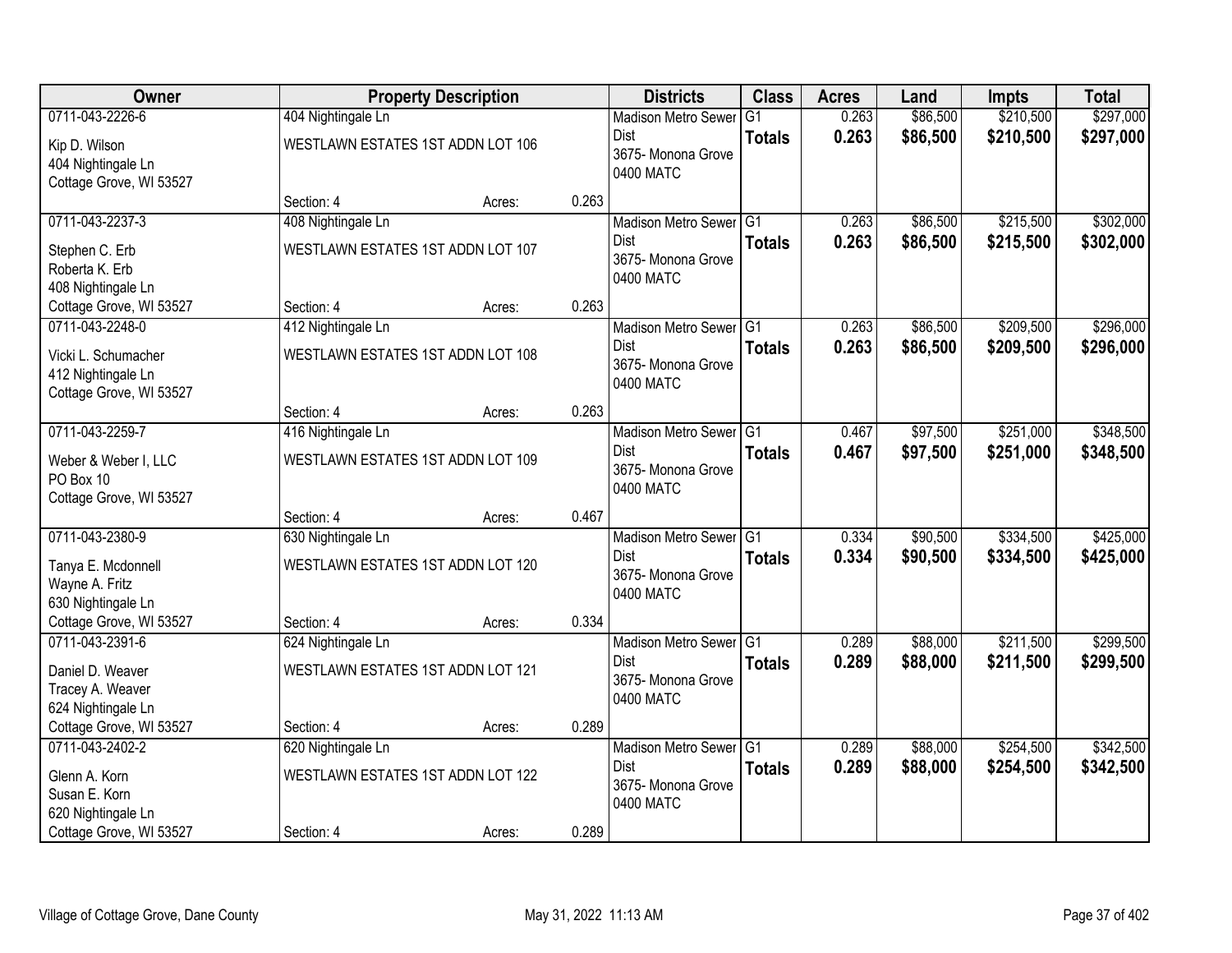| Owner                                         |                                                                                           | <b>Property Description</b> |       | <b>Districts</b>           | <b>Class</b>   | <b>Acres</b> | Land     | Impts     | <b>Total</b> |
|-----------------------------------------------|-------------------------------------------------------------------------------------------|-----------------------------|-------|----------------------------|----------------|--------------|----------|-----------|--------------|
| 0711-043-2413-9                               | 616 Nightingale Ln                                                                        |                             |       | <b>Madison Metro Sewer</b> | G <sub>1</sub> | 0.289        | \$88,000 | \$269,500 | \$357,500    |
| Jacob M. Reno                                 | WESTLAWN ESTATES 1ST ADDN LOT 123                                                         |                             |       | Dist                       | <b>Totals</b>  | 0.289        | \$88,000 | \$269,500 | \$357,500    |
| Denise M. Reno                                |                                                                                           |                             |       | 3675- Monona Grove         |                |              |          |           |              |
| 616 Nightingale Ln                            |                                                                                           |                             |       | 0400 MATC                  |                |              |          |           |              |
| Cottage Grove, WI 53527                       | Section: 4                                                                                | Acres:                      | 0.289 |                            |                |              |          |           |              |
| 0711-043-2424-6                               | 608 Nightingale Ln                                                                        |                             |       | Madison Metro Sewer G1     |                | 0.289        | \$88,000 | \$257,000 | \$345,000    |
| Theodore C. Hoch                              | WESTLAWN ESTATES 1ST ADDN LOT 124                                                         |                             |       | Dist                       | <b>Totals</b>  | 0.289        | \$88,000 | \$257,000 | \$345,000    |
| Tricia L. Hoch                                |                                                                                           |                             |       | 3675- Monona Grove         |                |              |          |           |              |
| 608 Nightingale Ln                            |                                                                                           |                             |       | 0400 MATC                  |                |              |          |           |              |
| Cottage Grove, WI 53527                       | Section: 4                                                                                | Acres:                      | 0.289 |                            |                |              |          |           |              |
| 0711-043-2431-1                               | 600 Nightingale Ln                                                                        |                             |       | Madison Metro Sewer G1     |                | 0.154        | \$45,000 | \$240,000 | \$285,000    |
|                                               |                                                                                           |                             |       | <b>Dist</b>                | <b>Totals</b>  | 0.154        | \$45,000 | \$240,000 | \$285,000    |
| Dennis Thompson                               | LOT 1 CSM 10618 CS63/55&56-12/19/2002 F/K/A<br>WESTLAWN ESTATES 1ST ADDN LOT 125 DESCR AS |                             |       | 3675- Monona Grove         |                |              |          |           |              |
| Jayne Thompson                                |                                                                                           |                             |       | 0400 MATC                  |                |              |          |           |              |
| 600 Nightingale Ln<br>Cottage Grove, WI 53527 | SEC 4-7-11 PRT NW1/4SW1/4 (0.154 ACRES)<br>Section: 4                                     | Acres:                      | 0.154 |                            |                |              |          |           |              |
| 0711-043-2438-1                               | 1119 Starlight Ln                                                                         |                             |       | Madison Metro Sewer G1     |                | 0.169        | \$45,500 | \$213,500 | \$259,000    |
|                                               |                                                                                           |                             |       | Dist                       | <b>Totals</b>  | 0.169        | \$45,500 | \$213,500 | \$259,000    |
| Jordan A. Bishop                              | LOT 2 CSM 10618 CS63/55&56-12/19/2002 F/K/A                                               |                             |       | 3675- Monona Grove         |                |              |          |           |              |
| 3985 Mueller Rd                               | WESTLAWN ESTATES 1ST ADDN LOT 125 DESCR AS                                                |                             |       | 0400 MATC                  |                |              |          |           |              |
| Deforest, WI 53532                            | SEC 4-7-11 PRT NW1/4SW1/4 (0.169 ACRES)                                                   |                             |       |                            |                |              |          |           |              |
|                                               | Section: 4                                                                                | Acres:                      | 0.169 |                            |                |              |          |           |              |
| 0711-043-2446-0                               | 1111 Starlight Ln                                                                         |                             |       | <b>Madison Metro Sewer</b> | TG1            | 0.303        | \$89,000 | \$231,000 | \$320,000    |
| Keith Frydenlund                              | WESTLAWN ESTATES 1ST ADDN LOT 126                                                         |                             |       | <b>Dist</b>                | <b>Totals</b>  | 0.303        | \$89,000 | \$231,000 | \$320,000    |
| Kelly Frydenlund                              |                                                                                           |                             |       | 3675- Monona Grove         |                |              |          |           |              |
| 1111 Starlight Ln                             |                                                                                           |                             |       | 0400 MATC                  |                |              |          |           |              |
| Cottage Grove, WI 53527                       | Section: 4                                                                                | Acres:                      | 0.303 |                            |                |              |          |           |              |
| 0711-043-2457-7                               | 1105 Starlight Ln                                                                         |                             |       | Madison Metro Sewer G1     |                | 0.294        | \$88,500 | \$255,500 | \$344,000    |
| Donald B. Hagen                               | WESTLAWN ESTATES 1ST ADDN LOT 127                                                         |                             |       | <b>Dist</b>                | <b>Totals</b>  | 0.294        | \$88,500 | \$255,500 | \$344,000    |
| Vicki L. Hagen                                |                                                                                           |                             |       | 3675- Monona Grove         |                |              |          |           |              |
| 1105 Starlight Ln                             |                                                                                           |                             |       | 0400 MATC                  |                |              |          |           |              |
| Cottage Grove, WI 53527                       | Section: 4                                                                                | Acres:                      | 0.294 |                            |                |              |          |           |              |
| 0711-043-2468-4                               | 1101 Starlight Ln                                                                         |                             |       | Madison Metro Sewer G1     |                | 0.294        | \$88,500 | \$265,500 | \$354,000    |
| John Kimani                                   | WESTLAWN ESTATES 1ST ADDN LOT 128                                                         |                             |       | Dist                       | <b>Totals</b>  | 0.294        | \$88,500 | \$265,500 | \$354,000    |
| Loise Thuku                                   |                                                                                           |                             |       | 3675- Monona Grove         |                |              |          |           |              |
| 1101 Starlight Ln                             |                                                                                           |                             |       | 0400 MATC                  |                |              |          |           |              |
| Cottage Grove, WI 53527                       | Section: 4                                                                                | Acres:                      | 0.294 |                            |                |              |          |           |              |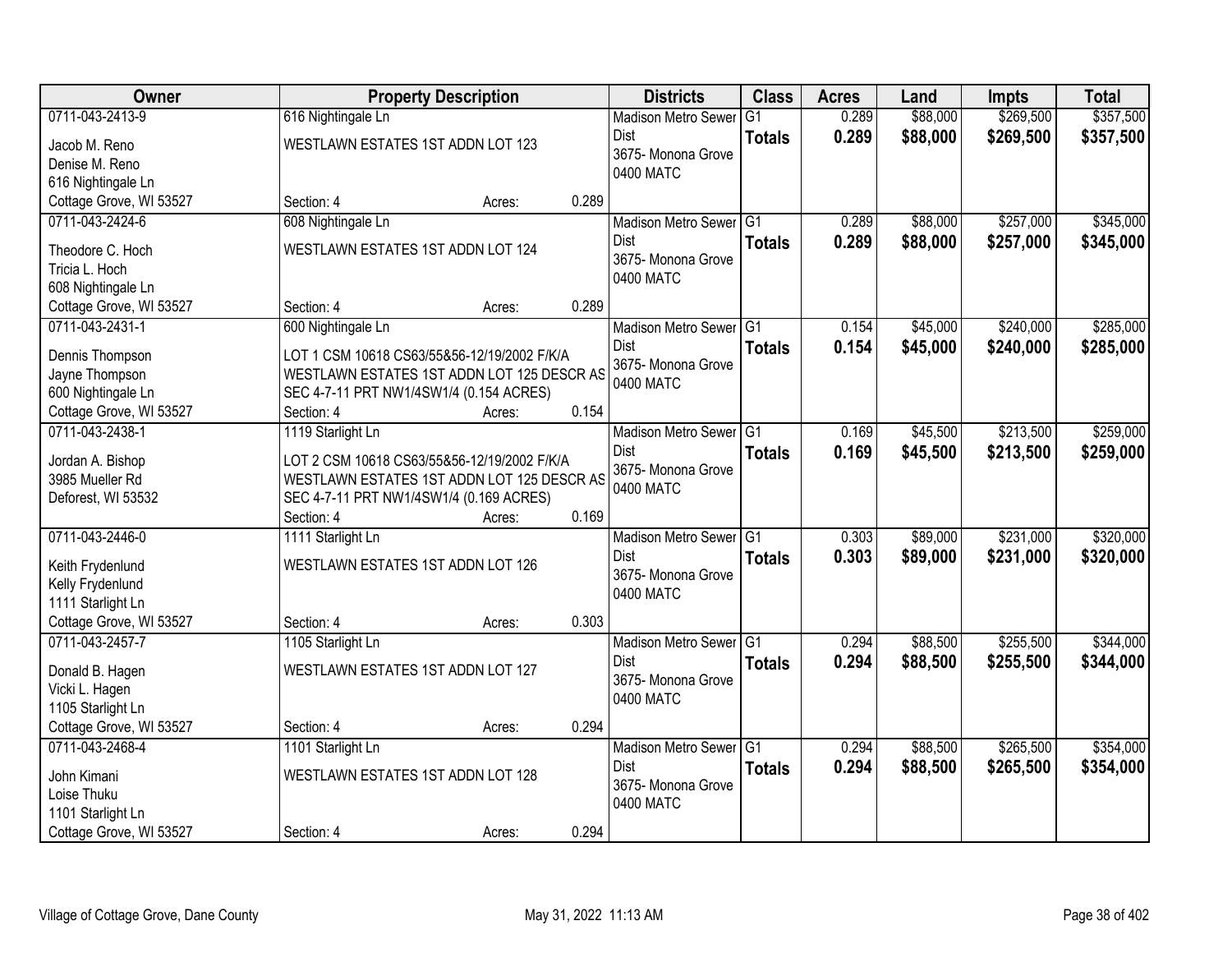| Owner                                                                                  | <b>Property Description</b>                                       |        |       | <b>Districts</b>                                                                    | <b>Class</b>  | <b>Acres</b>   | Land                 | <b>Impts</b>           | <b>Total</b>           |
|----------------------------------------------------------------------------------------|-------------------------------------------------------------------|--------|-------|-------------------------------------------------------------------------------------|---------------|----------------|----------------------|------------------------|------------------------|
| 0711-043-2479-1                                                                        | 1033 Starlight Ln                                                 |        |       | <b>Madison Metro Sewer</b>                                                          | G1            | 0.294          | \$88,500             | \$245,000              | \$333,500              |
| Cleatus J. Killgallon Jr<br>Susan T. Killgallon<br>1033 Starlight Ln                   | WESTLAWN ESTATES 1ST ADDN LOT 129                                 |        |       | Dist<br>3675- Monona Grove<br>0400 MATC                                             | <b>Totals</b> | 0.294          | \$88,500             | \$245,000              | \$333,500              |
| Cottage Grove, WI 53527                                                                | Section: 4                                                        | Acres: | 0.294 |                                                                                     |               |                |                      |                        |                        |
| 0711-043-2490-6<br>Chih-Hung Chen<br>Susan A. Riccio Dechen<br>1019 Starlight Ln       | 1019 Starlight Ln<br>WESTLAWN ESTATES 1ST ADDN LOT 130            |        |       | Madison Metro Sewer G1<br><b>Dist</b><br>3675- Monona Grove<br>0400 MATC            | <b>Totals</b> | 0.330<br>0.330 | \$90,500<br>\$90,500 | \$209,700<br>\$209,700 | \$300,200<br>\$300,200 |
| Cottage Grove, WI 53527                                                                | Section: 4                                                        | Acres: | 0.330 |                                                                                     |               |                |                      |                        |                        |
| 0711-043-2501-2<br>Jonathan M. Vetter<br>1013 Starlight Ln<br>Cottage Grove, WI 53527  | 1013 Starlight Ln<br>WESTLAWN ESTATES 1ST ADDN LOT 131            |        |       | Madison Metro Sewer G1<br>Dist<br>3675- Monona Grove<br>0400 MATC                   | <b>Totals</b> | 0.363<br>0.363 | \$92,500<br>\$92,500 | \$215,500<br>\$215,500 | \$308,000<br>\$308,000 |
|                                                                                        | Section: 4                                                        | Acres: | 0.363 |                                                                                     |               |                |                      |                        |                        |
| 0711-043-2512-9<br>Kimberly J. Devault<br>1011 Starlight Ln<br>Cottage Grove, WI 53527 | 1011 Starlight Ln<br>WESTLAWN ESTATES 1ST ADDN LOT 132            |        |       | Madison Metro Sewer G1<br>Dist<br>3675- Monona Grove<br>0400 MATC                   | <b>Totals</b> | 0.366<br>0.366 | \$92,500<br>\$92,500 | \$252,500<br>\$252,500 | \$345,000<br>\$345,000 |
|                                                                                        | Section: 4                                                        | Acres: | 0.366 |                                                                                     |               |                |                      |                        |                        |
| 0711-043-2523-6<br>James D. Gothard<br>Amy E. Gothard<br>1005 Starlight Ln             | 1005 Starlight Ln<br>WESTLAWN ESTATES 1ST ADDN LOT 133            |        |       | Madison Metro Sewer <sup>G1</sup><br><b>Dist</b><br>3675- Monona Grove<br>0400 MATC | <b>Totals</b> | 0.300<br>0.300 | \$88,500<br>\$88,500 | \$233,500<br>\$233,500 | \$322,000<br>\$322,000 |
| Cottage Grove, WI 53527                                                                | Section: 4                                                        | Acres: | 0.300 |                                                                                     |               |                |                      |                        |                        |
| 0711-043-2534-3<br>Eion Hess<br>Cayla Hess<br>1000 N Parkview St                       | 1000 N Parkview St<br>WESTLAWN ESTATES 1ST ADDN LOT 134           |        |       | Madison Metro Sewer G1<br>Dist<br>3675- Monona Grove<br>0400 MATC                   | <b>Totals</b> | 0.304<br>0.304 | \$89,000<br>\$89,000 | \$269,500<br>\$269,500 | \$358,500<br>\$358,500 |
| Cottage Grove, WI 53527                                                                | Section: 4                                                        | Acres: | 0.304 |                                                                                     |               |                |                      |                        |                        |
| 0711-043-2545-0<br>Petersen Tr<br>600 Cottage Ct<br>Cottage Grove, WI 53527            | 600 Cottage Ct<br>WESTLAWN ESTATES 1ST ADDN LOT 135<br>Section: 4 | Acres: | 0.325 | Madison Metro Sewer G1<br><b>Dist</b><br>3675- Monona Grove<br>0400 MATC            | <b>Totals</b> | 0.325<br>0.325 | \$90,000<br>\$90,000 | \$300,000<br>\$300,000 | \$390,000<br>\$390,000 |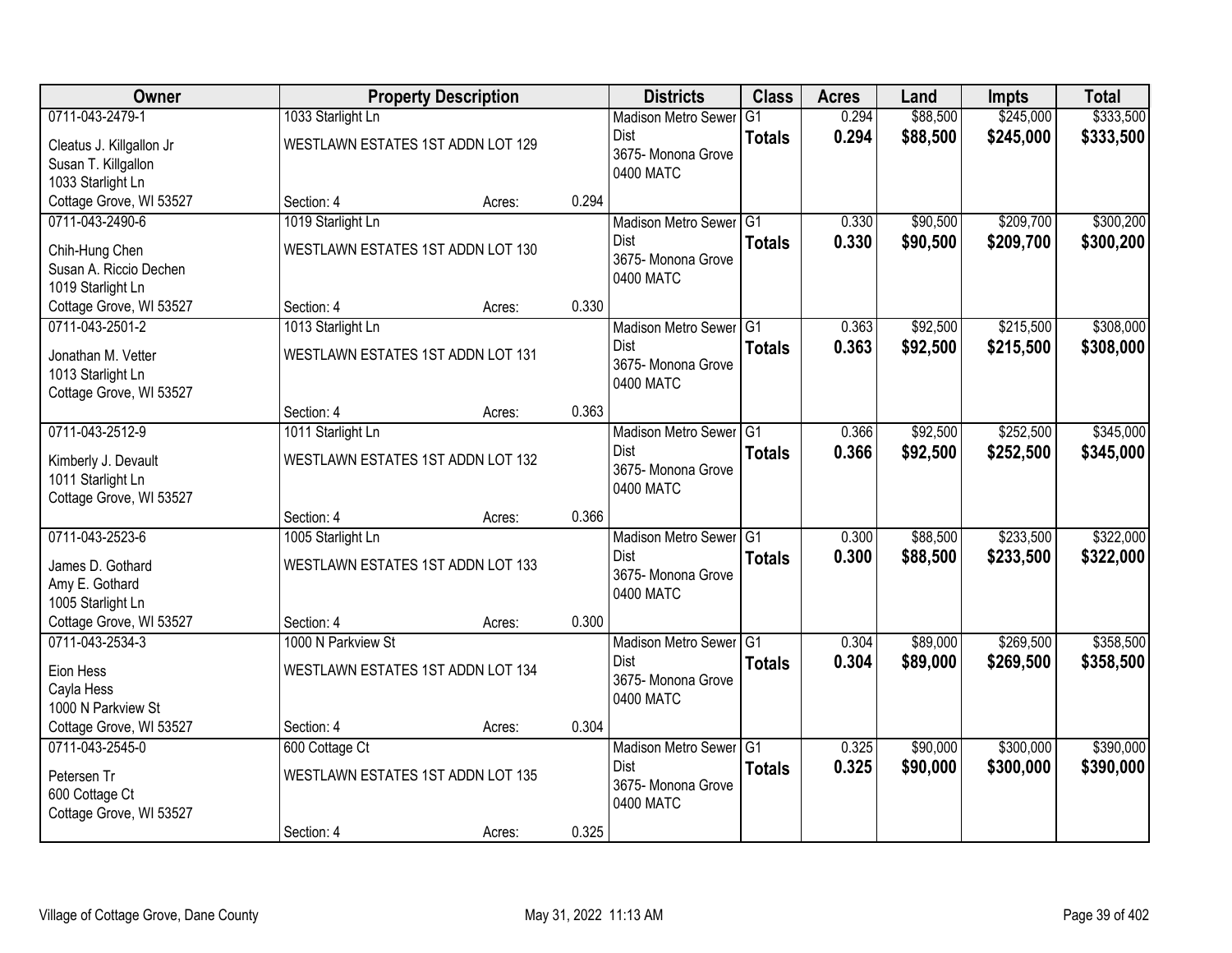| Owner                                                                     |                                   | <b>Property Description</b> |       | <b>Districts</b>                               | <b>Class</b>  | <b>Acres</b> | Land      | <b>Impts</b> | <b>Total</b> |
|---------------------------------------------------------------------------|-----------------------------------|-----------------------------|-------|------------------------------------------------|---------------|--------------|-----------|--------------|--------------|
| 0711-043-2556-7                                                           | 604 Cottage Ct                    |                             |       | <b>Madison Metro Sewer</b>                     | G1            | 0.289        | \$88,000  | \$280,000    | \$368,000    |
| Lochner Living Tr, Richard J<br>604 Cottage Ct<br>Cottage Grove, WI 53527 | WESTLAWN ESTATES 1ST ADDN LOT 136 |                             |       | Dist<br>3675- Monona Grove<br>0400 MATC        | <b>Totals</b> | 0.289        | \$88,000  | \$280,000    | \$368,000    |
|                                                                           | Section: 4                        | Acres:                      | 0.289 |                                                |               |              |           |              |              |
| 0711-043-2567-4                                                           | 608 Cottage Ct                    |                             |       | Madison Metro Sewer G1                         |               | 0.288        | \$88,000  | \$286,000    | \$374,000    |
| Bertera Living Tr<br>608 Cottage Ct<br>Cottage Grove, WI 53527            | WESTLAWN ESTATES 1ST ADDN LOT 137 |                             |       | Dist<br>3675- Monona Grove<br>0400 MATC        | <b>Totals</b> | 0.288        | \$88,000  | \$286,000    | \$374,000    |
|                                                                           | Section: 4                        | Acres:                      | 0.288 |                                                |               |              |           |              |              |
| 0711-043-2578-1                                                           | 612 Cottage Ct                    |                             |       | Madison Metro Sewer G1                         |               | 0.538        | \$100,500 | \$321,000    | \$421,500    |
| Randal D. Stevenson<br>Kari Stevenson<br>612 Cottage Ct                   | WESTLAWN ESTATES 1ST ADDN LOT 138 |                             |       | <b>Dist</b><br>3675- Monona Grove<br>0400 MATC | <b>Totals</b> | 0.538        | \$100,500 | \$321,000    | \$421,500    |
| Cottage Grove, WI 53527                                                   | Section: 4                        | Acres:                      | 0.538 |                                                |               |              |           |              |              |
| 0711-043-2589-8                                                           | 616 Cottage Ct                    |                             |       | Madison Metro Sewer G1                         |               | 0.376        | \$93,000  | \$249,500    | \$342,500    |
| Evan J. Norgord III<br>Helen M. Norgord                                   | WESTLAWN ESTATES 1ST ADDN LOT 139 |                             |       | Dist<br>3675- Monona Grove<br>0400 MATC        | <b>Totals</b> | 0.376        | \$93,000  | \$249,500    | \$342,500    |
| 616 Cottage Ct                                                            |                                   |                             |       |                                                |               |              |           |              |              |
| Cottage Grove, WI 53527                                                   | Section: 4                        | Acres:                      | 0.376 |                                                |               |              |           |              |              |
| 0711-043-2600-2                                                           | 620 Cottage Ct                    |                             |       | Madison Metro Sewer G1                         |               | 0.419        | \$95,000  | \$313,500    | \$408,500    |
| Paul Antonson                                                             | WESTLAWN ESTATES 1ST ADDN LOT 140 |                             |       | Dist<br>3675- Monona Grove                     | <b>Totals</b> | 0.419        | \$95,000  | \$313,500    | \$408,500    |
| Kelly Antonson                                                            |                                   |                             |       | 0400 MATC                                      |               |              |           |              |              |
| 620 Cottage Ct                                                            |                                   |                             |       |                                                |               |              |           |              |              |
| Cottage Grove, WI 53527                                                   | Section: 4                        | Acres:                      | 0.419 |                                                |               |              |           |              |              |
| 0711-043-2611-9                                                           | 624 Cottage Ct                    |                             |       | Madison Metro Sewer G1                         |               | 0.624        | \$102,500 | \$305,500    | \$408,000    |
| Matthew C. Nelson                                                         | WESTLAWN ESTATES 1ST ADDN LOT 141 |                             |       | Dist<br>3675- Monona Grove                     | <b>Totals</b> | 0.624        | \$102,500 | \$305,500    | \$408,000    |
| Jessie L. Nelson                                                          |                                   |                             |       | 0400 MATC                                      |               |              |           |              |              |
| 624 Cottage Ct                                                            |                                   |                             |       |                                                |               |              |           |              |              |
| Cottage Grove, WI 53527                                                   | Section: 4                        | Acres:                      | 0.624 |                                                |               |              |           |              |              |
| 0711-043-2622-6                                                           | 621 Cottage Ct                    |                             |       | Madison Metro Sewer G1                         |               | 0.568        | \$101,000 | \$330,500    | \$431,500    |
| Richard A. Smith                                                          | WESTLAWN ESTATES 1ST ADDN LOT 142 |                             |       | <b>Dist</b><br>3675-Monona Grove               | <b>Totals</b> | 0.568        | \$101,000 | \$330,500    | \$431,500    |
| Amy T. Smith                                                              |                                   |                             |       | 0400 MATC                                      |               |              |           |              |              |
| 621 Cottage Ct                                                            |                                   |                             |       |                                                |               |              |           |              |              |
| Cottage Grove, WI 53527                                                   | Section: 4                        | Acres:                      | 0.568 |                                                |               |              |           |              |              |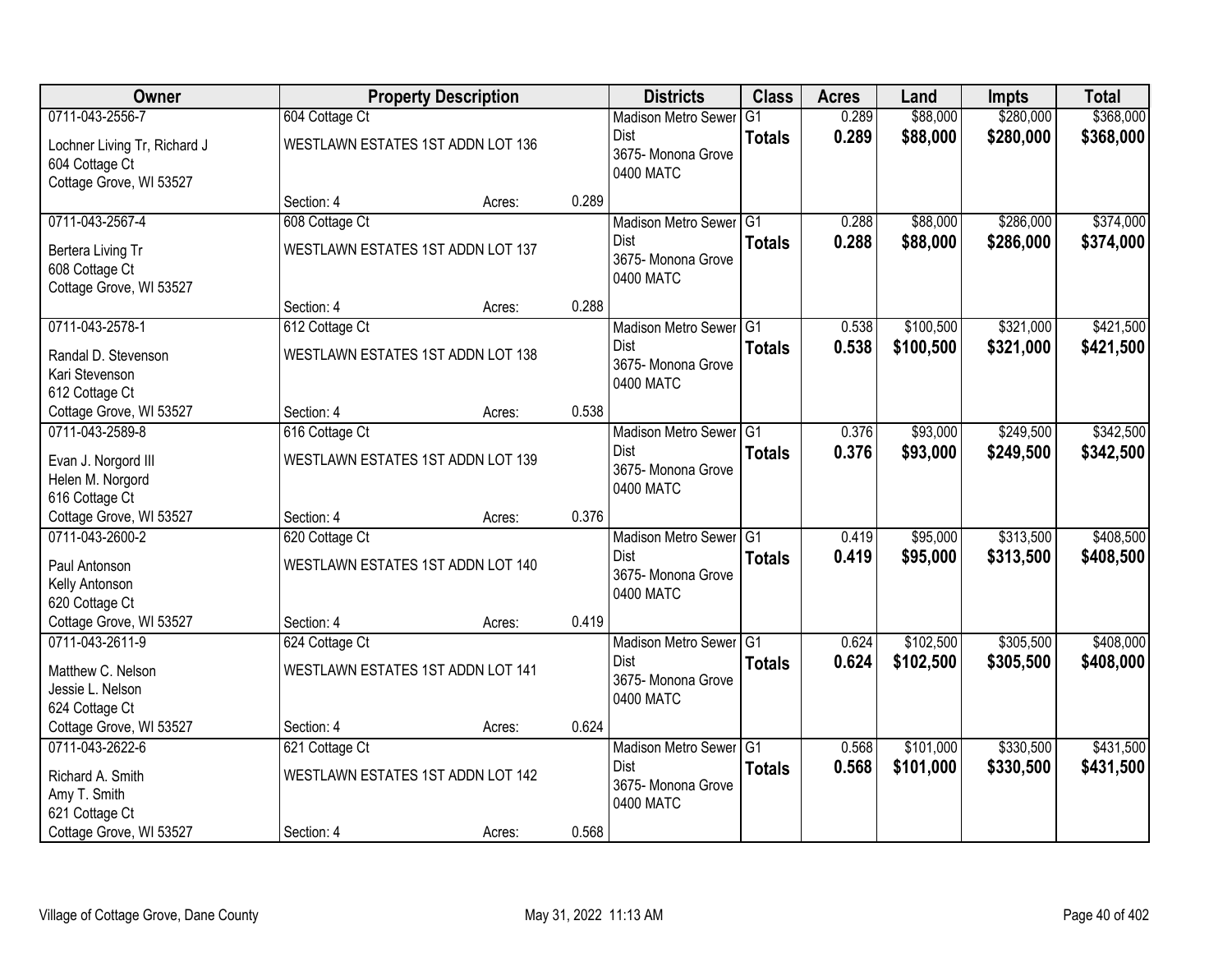| Owner                       | <b>Property Description</b>                  |        |       | <b>Districts</b>           | <b>Class</b>  | <b>Acres</b> | Land      | <b>Impts</b> | <b>Total</b> |
|-----------------------------|----------------------------------------------|--------|-------|----------------------------|---------------|--------------|-----------|--------------|--------------|
| 0711-043-2633-3             | 617 Cottage Ct                               |        |       | <b>Madison Metro Sewer</b> | G1            | 0.432        | \$96,000  | \$305,500    | \$401,500    |
| Brian Schumann              | WESTLAWN ESTATES 1ST ADDN LOT 143            |        |       | Dist                       | <b>Totals</b> | 0.432        | \$96,000  | \$305,500    | \$401,500    |
| Casey Schumann              |                                              |        |       | 3675-Monona Grove          |               |              |           |              |              |
| 1739 N Sunnyslope Dr        |                                              |        |       | 0400 MATC                  |               |              |           |              |              |
| Mount Pleasant, WI 53406    | Section: 4                                   | Acres: | 0.432 |                            |               |              |           |              |              |
| 0711-043-2644-0             | 613 Cottage Ct                               |        |       | Madison Metro Sewer G1     |               | 0.373        | \$93,000  | \$330,500    | \$423,500    |
| <b>Breihan Living Trust</b> | WESTLAWN ESTATES 1ST ADDN LOT 144            |        |       | Dist                       | <b>Totals</b> | 0.373        | \$93,000  | \$330,500    | \$423,500    |
| 613 Cottage Ct              |                                              |        |       | 3675- Monona Grove         |               |              |           |              |              |
| Cottage Grove, WI 53527     |                                              |        |       | 0400 MATC                  |               |              |           |              |              |
|                             | Section: 4                                   | Acres: | 0.373 |                            |               |              |           |              |              |
| 0711-043-2655-7             | 605 Cottage Ct                               |        |       | Madison Metro Sewer G1     |               | 0.525        | \$100,000 | \$359,500    | \$459,500    |
| Victoria M. Jacques         | WESTLAWN ESTATES 1ST ADDN LOT 145            |        |       | Dist                       | <b>Totals</b> | 0.525        | \$100,000 | \$359,500    | \$459,500    |
| 605 Cottage Ct              |                                              |        |       | 3675- Monona Grove         |               |              |           |              |              |
| Cottage Grove, WI 53527     |                                              |        |       | 0400 MATC                  |               |              |           |              |              |
|                             | Section: 4                                   | Acres: | 0.525 |                            |               |              |           |              |              |
| 0711-043-2662-1             | 1205 N Parkview St                           |        |       | Madison Metro Sewer G1     |               | 0.177        | \$46,000  | \$218,000    | \$264,000    |
| Sherry C. Ackerman          | LOT 1 CSM 11029 CS66/137&138-4/13/2004 F/K/A |        |       | Dist                       | <b>Totals</b> | 0.177        | \$46,000  | \$218,000    | \$264,000    |
| 1205 N Parkview St          | WESTLAWN ESTATES 1ST ADDN LOT 146 DESCR AS   |        |       | 3675- Monona Grove         |               |              |           |              |              |
| Cottage Grove, WI 53527     | SEC 4-7-11 PRT NW1/4SW1/4 (0.177 ACRES)      |        |       | 0400 MATC                  |               |              |           |              |              |
|                             | Section: 4                                   | Acres: | 0.177 |                            |               |              |           |              |              |
| 0711-043-2669-1             | 1207 N Parkview St                           |        |       | Madison Metro Sewer G1     |               | 0.176        | \$46,000  | \$223,500    | \$269,500    |
| Michael J. Shaul            | LOT 2 CSM 11029 CS66/137&138-4/13/2004 F/K/A |        |       | <b>Dist</b>                | <b>Totals</b> | 0.176        | \$46,000  | \$223,500    | \$269,500    |
| 1207 N Parkview St          | WESTLAWN ESTATES 1ST ADDN LOT 146 DESCR AS   |        |       | 3675- Monona Grove         |               |              |           |              |              |
| Cottage Grove, WI 53527     | SEC 4-7-11 PRT NW1/4SW1/4 (0.176 ACRES)      |        |       | 0400 MATC                  |               |              |           |              |              |
|                             | Section: 4                                   | Acres: | 0.176 |                            |               |              |           |              |              |
| 0711-043-2671-1             | 701 Nightingale Ln                           |        |       | Madison Metro Sewer G1     |               | 0.000        | \$50,000  | \$215,000    | \$265,000    |
| Lisa R. Syse                | PARKGALE CONDOMINIUM UNIT 1                  |        |       | Dist                       | <b>Totals</b> | 0.000        | \$50,000  | \$215,000    | \$265,000    |
| Douglas W. Syse             |                                              |        |       | 3675- Monona Grove         |               |              |           |              |              |
| 701 Nightingale Ln          |                                              |        |       | 0400 MATC                  |               |              |           |              |              |
| Cottage Grove, WI 53527     | Section: 4                                   | Acres: | 0.000 |                            |               |              |           |              |              |
| 0711-043-2675-1             | 1201 N Parkview St                           |        |       | Madison Metro Sewer G1     |               | 0.000        | \$50,000  | \$208,500    | \$258,500    |
| Kimberly A. Shaul           | PARKGALE CONDOMINIUM UNIT 2                  |        |       | Dist                       | <b>Totals</b> | 0.000        | \$50,000  | \$208,500    | \$258,500    |
| 1173 Farwell Dr             |                                              |        |       | 3675- Monona Grove         |               |              |           |              |              |
| Madison, WI 53704           |                                              |        |       | 0400 MATC                  |               |              |           |              |              |
|                             | Section: 4                                   | Acres: | 0.000 |                            |               |              |           |              |              |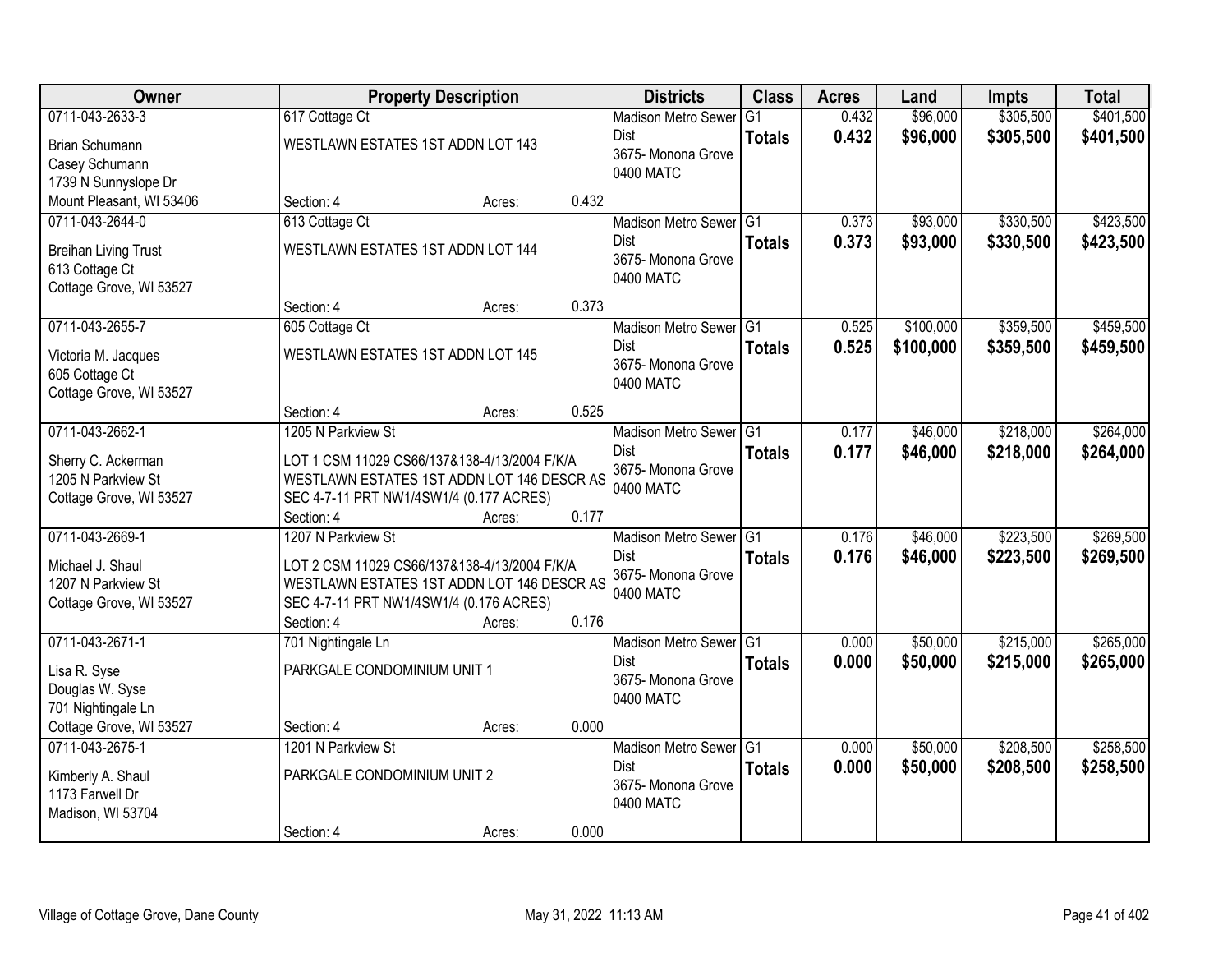| Owner                                    |                                   | <b>Property Description</b> |       | <b>Districts</b>                    | <b>Class</b>  | <b>Acres</b> | Land     | <b>Impts</b>    | <b>Total</b> |
|------------------------------------------|-----------------------------------|-----------------------------|-------|-------------------------------------|---------------|--------------|----------|-----------------|--------------|
| 0711-043-2688-8                          | <b>Parkview St</b>                |                             |       | <b>Madison Metro Sewer</b>          | G1            | 0.403        | \$94,500 | $\overline{50}$ | \$94,500     |
| Douglas W. Noot<br>200 River PI Unit 130 | WESTLAWN ESTATES 1ST ADDN LOT 148 |                             |       | Dist<br>3675-Monona Grove           | <b>Totals</b> | 0.403        | \$94,500 | \$0             | \$94,500     |
| Monona, WI 53716                         |                                   |                             |       | 0400 MATC                           |               |              |          |                 |              |
|                                          | Section: 4                        | Acres:                      | 0.403 |                                     |               |              |          |                 |              |
| 0711-043-2699-5                          | 1121 N Parkview St                |                             |       | Madison Metro Sewer G1              |               | 0.358        | \$93,000 | \$289,000       | \$382,000    |
| <b>Andrew Richel</b>                     | WESTLAWN ESTATES 1ST ADDN LOT 149 |                             |       | Dist                                | <b>Totals</b> | 0.358        | \$93,000 | \$289,000       | \$382,000    |
| Alyssa Richel                            |                                   |                             |       | 3675- Monona Grove                  |               |              |          |                 |              |
| 1121 N Parkview St                       |                                   |                             |       | 0400 MATC                           |               |              |          |                 |              |
| Cottage Grove, WI 53527                  | Section: 4                        | Acres:                      | 0.358 |                                     |               |              |          |                 |              |
| 0711-043-2710-9                          | 1117 N Parkview St                |                             |       | Madison Metro Sewer G1              |               | 0.360        | \$93,000 | \$291,500       | \$384,500    |
| Vial Rev Tr, Steven M & Karen K          | WESTLAWN ESTATES 1ST ADDN LOT 150 |                             |       | Dist                                | <b>Totals</b> | 0.360        | \$93,000 | \$291,500       | \$384,500    |
| 1117 N Parkview St                       |                                   |                             |       | 3675- Monona Grove                  |               |              |          |                 |              |
| Cottage Grove, WI 53527                  |                                   |                             |       | 0400 MATC                           |               |              |          |                 |              |
|                                          | Section: 4                        | Acres:                      | 0.360 |                                     |               |              |          |                 |              |
| 0711-043-2721-6                          | 1113 N Parkview St                |                             |       | Madison Metro Sewer G1              |               | 0.362        | \$93,000 | \$314,000       | \$407,000    |
| Ronald Wollner                           | WESTLAWN ESTATES 1ST ADDN LOT 151 |                             |       | Dist                                | <b>Totals</b> | 0.362        | \$93,000 | \$314,000       | \$407,000    |
| Margaret E. Wollner                      |                                   |                             |       | 3675- Monona Grove                  |               |              |          |                 |              |
| 1113 N Parkview St                       |                                   |                             |       | 0400 MATC                           |               |              |          |                 |              |
| Cottage Grove, WI 53527                  | Section: 4                        | Acres:                      | 0.362 |                                     |               |              |          |                 |              |
| 0711-043-2732-3                          | 1109 N Parkview St                |                             |       | Madison Metro Sewer <sup>1</sup> G1 |               | 0.365        | \$93,000 | \$293,000       | \$386,000    |
| Timothy J. Musick                        | WESTLAWN ESTATES 1ST ADDN LOT 152 |                             |       | <b>Dist</b>                         | <b>Totals</b> | 0.365        | \$93,000 | \$293,000       | \$386,000    |
| Cara D. Musick                           |                                   |                             |       | 3675- Monona Grove<br>0400 MATC     |               |              |          |                 |              |
| 1109 N Parkview St                       |                                   |                             |       |                                     |               |              |          |                 |              |
| Cottage Grove, WI 53527                  | Section: 4                        | Acres:                      | 0.365 |                                     |               |              |          |                 |              |
| 0711-043-2743-0                          | 1107 N Parkview St                |                             |       | Madison Metro Sewer G1              |               | 0.367        | \$93,000 | \$275,000       | \$368,000    |
| Zachary Klein                            | WESTLAWN ESTATES 1ST ADDN LOT 153 |                             |       | Dist                                | <b>Totals</b> | 0.367        | \$93,000 | \$275,000       | \$368,000    |
| Amanda Klein                             |                                   |                             |       | 3675- Monona Grove<br>0400 MATC     |               |              |          |                 |              |
| 1107 N Parkview St                       |                                   |                             |       |                                     |               |              |          |                 |              |
| Cottage Grove, WI 53527                  | Section: 4                        | Acres:                      | 0.367 |                                     |               |              |          |                 |              |
| 0711-043-2754-7                          | 1103 N Parkview St                |                             |       | Madison Metro Sewer G1              |               | 0.495        | \$99,000 | \$361,500       | \$460,500    |
| Tyler J. Wischnefski                     | WESTLAWN ESTATES 1ST ADDN LOT 154 |                             |       | Dist                                | <b>Totals</b> | 0.495        | \$99,000 | \$361,500       | \$460,500    |
| Lindsey C. Wischnefski                   |                                   |                             |       | 3675- Monona Grove<br>0400 MATC     |               |              |          |                 |              |
| 1103 N Parkview St                       |                                   |                             |       |                                     |               |              |          |                 |              |
| Cottage Grove, WI 53527                  | Section: 4                        | Acres:                      | 0.495 |                                     |               |              |          |                 |              |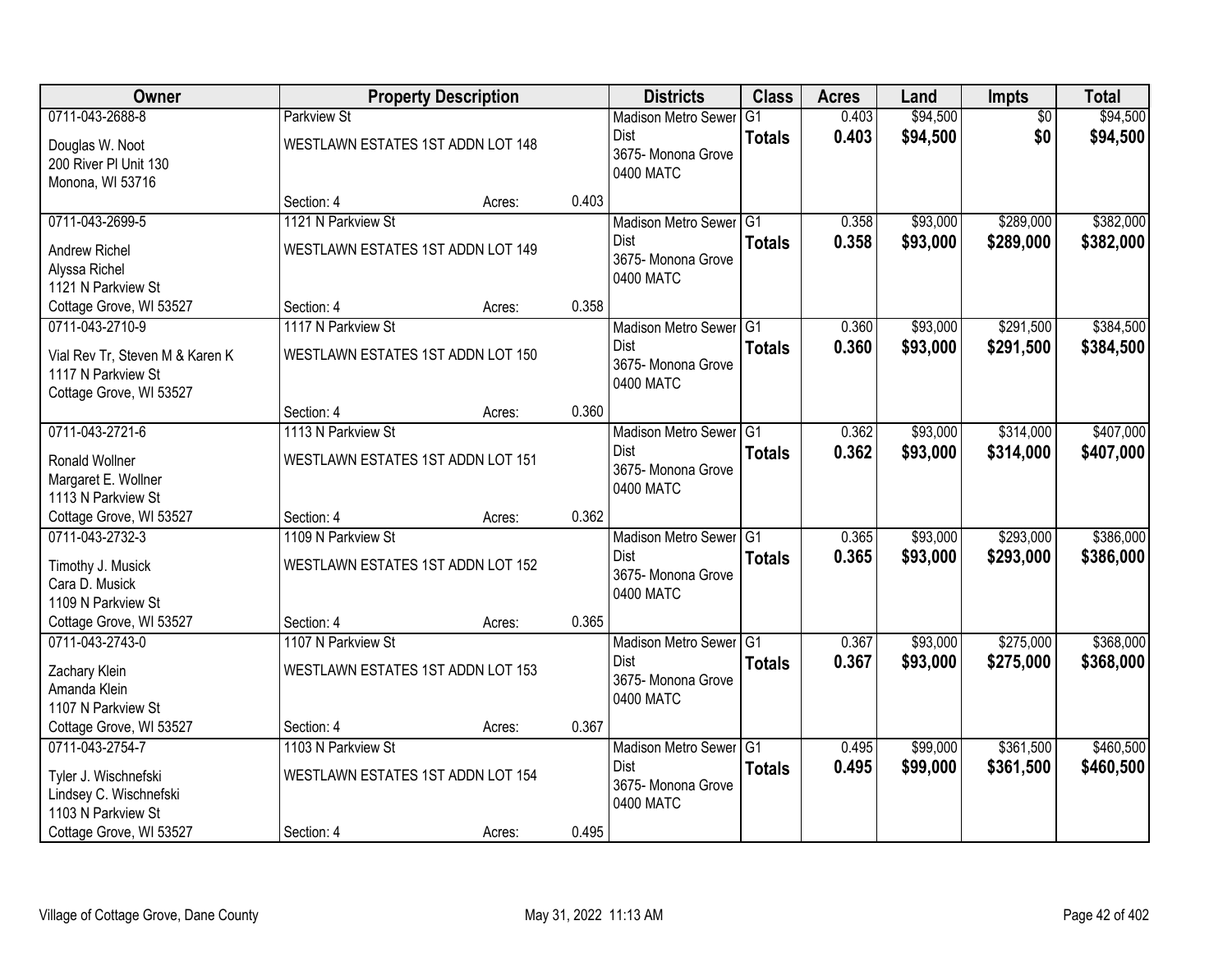| <b>Owner</b>              |                                   | <b>Property Description</b>                |       | <b>Districts</b>                | <b>Class</b>  | <b>Acres</b> | Land       | <b>Impts</b>    | <b>Total</b>    |
|---------------------------|-----------------------------------|--------------------------------------------|-------|---------------------------------|---------------|--------------|------------|-----------------|-----------------|
| 0711-043-2765-4           | 1017 N Parkview St                |                                            |       | <b>Madison Metro Sewer</b>      | G1            | 0.593        | \$101,500  | \$381,000       | \$482,500       |
| Shawn K. Steenhagen       | WESTLAWN ESTATES 1ST ADDN LOT 155 |                                            |       | Dist                            | <b>Totals</b> | 0.593        | \$101,500  | \$381,000       | \$482,500       |
| Rhonda Holler-Steenhagen  |                                   |                                            |       | 3675-Monona Grove               |               |              |            |                 |                 |
| 1017 N Parkview St        |                                   |                                            |       | 0400 MATC                       |               |              |            |                 |                 |
| Cottage Grove, WI 53527   | Section: 4                        | Acres:                                     | 0.593 |                                 |               |              |            |                 |                 |
| 0711-043-2776-1           | 1013 N Parkview St                |                                            |       | Madison Metro Sewer G1          |               | 0.692        | \$103,500  | \$358,500       | \$462,000       |
| Blaine R. Neupert         | WESTLAWN ESTATES 1ST ADDN LOT 156 |                                            |       | Dist                            | <b>Totals</b> | 0.692        | \$103,500  | \$358,500       | \$462,000       |
| 1013 N Parkview St        |                                   |                                            |       | 3675- Monona Grove<br>0400 MATC |               |              |            |                 |                 |
| Cottage Grove, WI 53527   |                                   |                                            |       |                                 |               |              |            |                 |                 |
|                           | Section: 4                        | Acres:                                     | 0.692 |                                 |               |              |            |                 |                 |
| 0711-043-2787-8           | 1009 N Parkview St                |                                            |       | Madison Metro Sewer G1          |               | 0.341        | \$92,000   | \$535,200       | \$627,200       |
| Patrick Baldwin           | WESTLAWN ESTATES 1ST ADDN LOT 157 |                                            |       | <b>Dist</b>                     | <b>Totals</b> | 0.341        | \$92,000   | \$535,200       | \$627,200       |
| Misty Baldwin             |                                   |                                            |       | 3675- Monona Grove<br>0400 MATC |               |              |            |                 |                 |
| 1009 N Parkview St        |                                   |                                            |       |                                 |               |              |            |                 |                 |
| Cottage Grove, WI 53527   | Section: 4                        | Acres:                                     | 0.341 |                                 |               |              |            |                 |                 |
| 0711-043-2798-5           | 701 Starlight Ct                  |                                            |       | Madison Metro Sewer G1          |               | 0.308        | \$90,000   | \$285,000       | \$375,000       |
| Felix D. Banks            | WESTLAWN ESTATES 1ST ADDN LOT 158 |                                            |       | <b>Dist</b>                     | <b>Totals</b> | 0.308        | \$90,000   | \$285,000       | \$375,000       |
| Janice M. Block Banks     |                                   |                                            |       | 3675- Monona Grove<br>0400 MATC |               |              |            |                 |                 |
| 701 Starlight Ct          |                                   |                                            |       |                                 |               |              |            |                 |                 |
| Cottage Grove, WI 53527   | Section: 4                        | Acres:                                     | 0.308 |                                 |               |              |            |                 |                 |
| 0711-043-2809-1           | 705 Starlight Ct                  |                                            |       | Madison Metro Sewer G1          |               | 0.274        | \$87,500   | \$304,000       | \$391,500       |
| Bruce R. Buss             | WESTLAWN ESTATES 1ST ADDN LOT 159 |                                            |       | <b>Dist</b>                     | <b>Totals</b> | 0.274        | \$87,500   | \$304,000       | \$391,500       |
| Kathleen M. Buss          |                                   |                                            |       | 3675-Monona Grove<br>0400 MATC  |               |              |            |                 |                 |
| 705 Starlight Ct          |                                   |                                            |       |                                 |               |              |            |                 |                 |
| Cottage Grove, WI 53527   | Section: 4                        | Acres:                                     | 0.274 |                                 |               |              |            |                 |                 |
| 0711-043-2820-6           | 709 Starlight Ln                  |                                            |       | Madison Metro Sewer G1          |               | 0.533        | \$100,000  | \$259,000       | \$359,000       |
| Wendy K. Wittwer          | WESTLAWN ESTATES 1ST ADDN LOT 160 |                                            |       | Dist                            | <b>Totals</b> | 0.533        | \$100,000  | \$259,000       | \$359,000       |
| 709 Starlight Ct          |                                   |                                            |       | 3675- Monona Grove<br>0400 MATC |               |              |            |                 |                 |
| Cottage Grove, WI 53527   |                                   |                                            |       |                                 |               |              |            |                 |                 |
|                           | Section: 4                        | Acres:                                     | 0.533 |                                 |               |              |            |                 |                 |
| 0711-043-2835-9           | 900 N Parkview St                 |                                            |       | Madison Metro Sewer X4          |               | 7.508        | $\sqrt{6}$ | $\overline{50}$ | $\overline{50}$ |
| Cottage Grove, Village of |                                   | WESTLAWN ESTATES 1ST ADDN OUTLOT 1 SUBJ TO |       | <b>Dist</b>                     | <b>Totals</b> | 7.508        | \$0        | \$0             | \$0             |
| 221 E Cottage Grove Rd    | <b>ACCESS ESMT</b>                |                                            |       | 3675- Monona Grove<br>0400 MATC |               |              |            |                 |                 |
| Cottage Grove, WI 53527   |                                   |                                            |       |                                 |               |              |            |                 |                 |
|                           | Section: 4                        | Acres:                                     | 7.508 |                                 |               |              |            |                 |                 |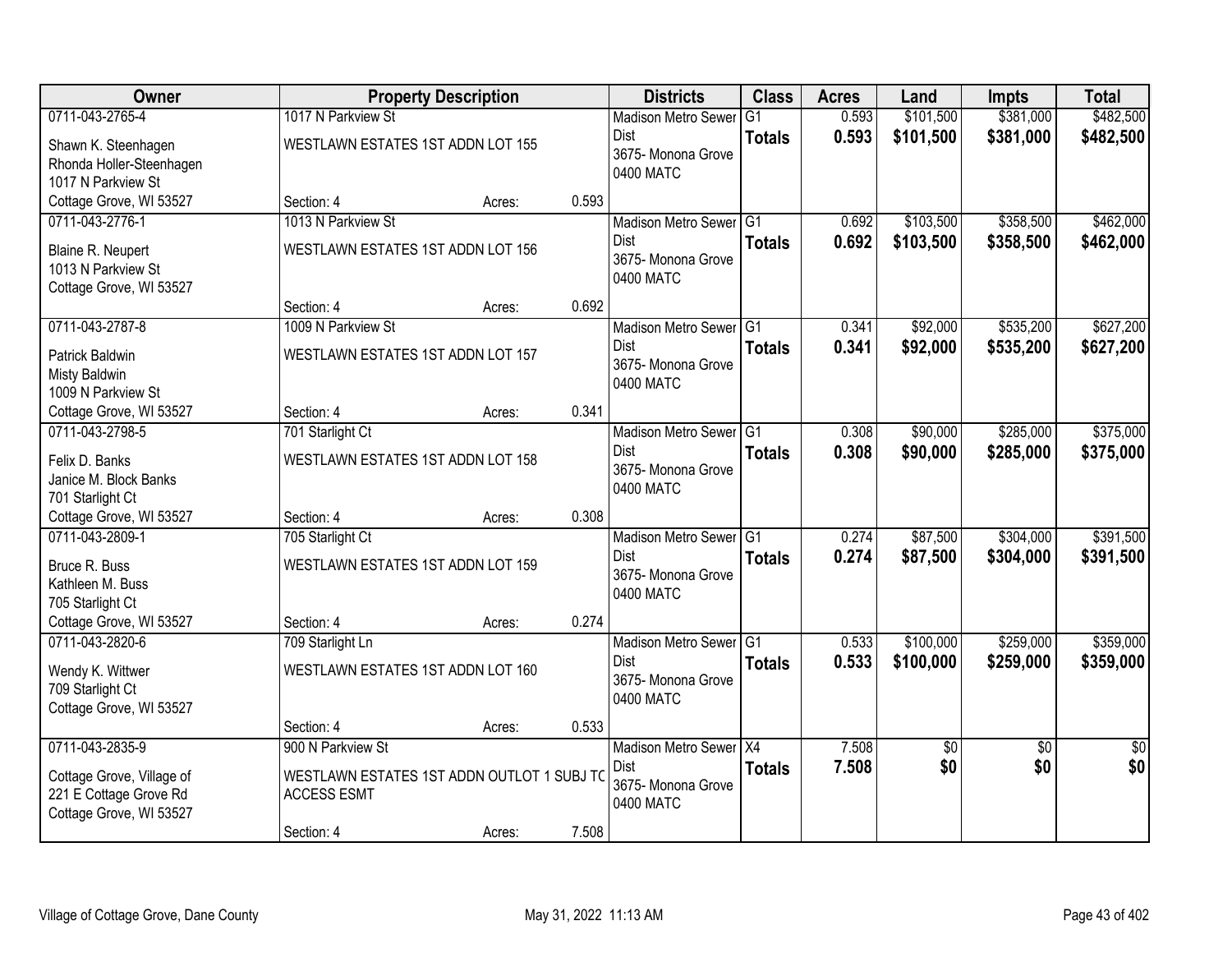| Owner                   |                                  | <b>Property Description</b> |       | <b>Districts</b>           | <b>Class</b>    | <b>Acres</b> | Land     | <b>Impts</b> | <b>Total</b> |
|-------------------------|----------------------------------|-----------------------------|-------|----------------------------|-----------------|--------------|----------|--------------|--------------|
| 0711-043-3000-1         | 420 Nightingale Ln               |                             |       | <b>Madison Metro Sewer</b> | $\overline{G1}$ | 0.000        | \$30,000 | \$193,500    | \$223,500    |
| Harold T. Theisen       | NIGHTINGALE CONDOMINIUM UNIT 420 |                             |       | Dist                       | <b>Totals</b>   | 0.000        | \$30,000 | \$193,500    | \$223,500    |
| Jeanne M. Theisen       |                                  |                             |       | 3675- Monona Grove         |                 |              |          |              |              |
| 420 Nightingale Ln      |                                  |                             |       | 0400 MATC                  |                 |              |          |              |              |
| Cottage Grove, WI 53527 | Section: 4                       | Acres:                      | 0.000 |                            |                 |              |          |              |              |
| 0711-043-3002-1         | 422 Nightingale Ln               |                             |       | Madison Metro Sewer G1     |                 | 0.000        | \$30,000 | \$180,000    | \$210,000    |
| Nicole M. Cullen        | NIGHTINGALE CONDOMINIUM UNIT 422 |                             |       | Dist                       | <b>Totals</b>   | 0.000        | \$30,000 | \$180,000    | \$210,000    |
| 422 Nightingale Ln      |                                  |                             |       | 3675- Monona Grove         |                 |              |          |              |              |
| Cottage Grove, WI 53527 |                                  |                             |       | 0400 MATC                  |                 |              |          |              |              |
|                         | Section: 4                       | Acres:                      | 0.000 |                            |                 |              |          |              |              |
| 0711-043-3004-1         | 424 Nightingale Ln               |                             |       | Madison Metro Sewer G1     |                 | 0.000        | \$30,000 | \$177,000    | \$207,000    |
| Carol C. Endres         | NIGHTINGALE CONDOMINIUM UNIT 424 |                             |       | <b>Dist</b>                | <b>Totals</b>   | 0.000        | \$30,000 | \$177,000    | \$207,000    |
| 424 Nightingale Ln      |                                  |                             |       | 3675- Monona Grove         |                 |              |          |              |              |
| Cottage Grove, WI 53527 |                                  |                             |       | 0400 MATC                  |                 |              |          |              |              |
|                         | Section: 4                       | Acres:                      | 0.000 |                            |                 |              |          |              |              |
| 0711-043-3006-1         | 426 Nightingale Ln               |                             |       | Madison Metro Sewer G1     |                 | 0.000        | \$30,000 | \$190,500    | \$220,500    |
| Erik V. Braun           | NIGHTINGALE CONDOMINIUM UNIT 426 |                             |       | Dist                       | <b>Totals</b>   | 0.000        | \$30,000 | \$190,500    | \$220,500    |
| Jennifer S. Braun       |                                  |                             |       | 3675- Monona Grove         |                 |              |          |              |              |
| 426 Nighingale Ln       |                                  |                             |       | 0400 MATC                  |                 |              |          |              |              |
| Cottage Grove, WI 53527 | Section: 4                       | Acres:                      | 0.000 |                            |                 |              |          |              |              |
| 0711-043-3008-1         | 501 Nightingale Ln               |                             |       | Madison Metro Sewer G1     |                 | 0.000        | \$30,000 | \$228,000    | \$258,000    |
| Edwin K. Baumann        | NIGHTINGALE CONDOMINIUM UNIT 501 |                             |       | Dist                       | <b>Totals</b>   | 0.000        | \$30,000 | \$228,000    | \$258,000    |
| Marilyn G. Baumann      |                                  |                             |       | 3675- Monona Grove         |                 |              |          |              |              |
| 501 Nightingale Ln      |                                  |                             |       | 0400 MATC                  |                 |              |          |              |              |
| Cottage Grove, WI 53527 | Section: 4                       | Acres:                      | 0.000 |                            |                 |              |          |              |              |
| 0711-043-3010-1         | 503 Nightingale Ln               |                             |       | Madison Metro Sewer G1     |                 | 0.000        | \$30,000 | \$196,500    | \$226,500    |
| Robert J. Conner        | NIGHTINGALE CONDOMINIUM UNIT 503 |                             |       | Dist                       | <b>Totals</b>   | 0.000        | \$30,000 | \$196,500    | \$226,500    |
| 503 Nightingale Ln      |                                  |                             |       | 3675- Monona Grove         |                 |              |          |              |              |
| Cottage Grove, WI 53527 |                                  |                             |       | 0400 MATC                  |                 |              |          |              |              |
|                         | Section: 4                       | Acres:                      | 0.000 |                            |                 |              |          |              |              |
| 0711-043-3012-1         | 505 Nightingale Ln               |                             |       | Madison Metro Sewer G1     |                 | 0.000        | \$30,000 | \$236,000    | \$266,000    |
| <b>Bald Rev Tr</b>      | NIGHTINGALE CONDOMINIUM UNIT 505 |                             |       | <b>Dist</b>                | <b>Totals</b>   | 0.000        | \$30,000 | \$236,000    | \$266,000    |
| 505 Nightingale Ln      |                                  |                             |       | 3675-Monona Grove          |                 |              |          |              |              |
| Cottage Grove, WI 53527 |                                  |                             |       | 0400 MATC                  |                 |              |          |              |              |
|                         | Section: 4                       | Acres:                      | 0.000 |                            |                 |              |          |              |              |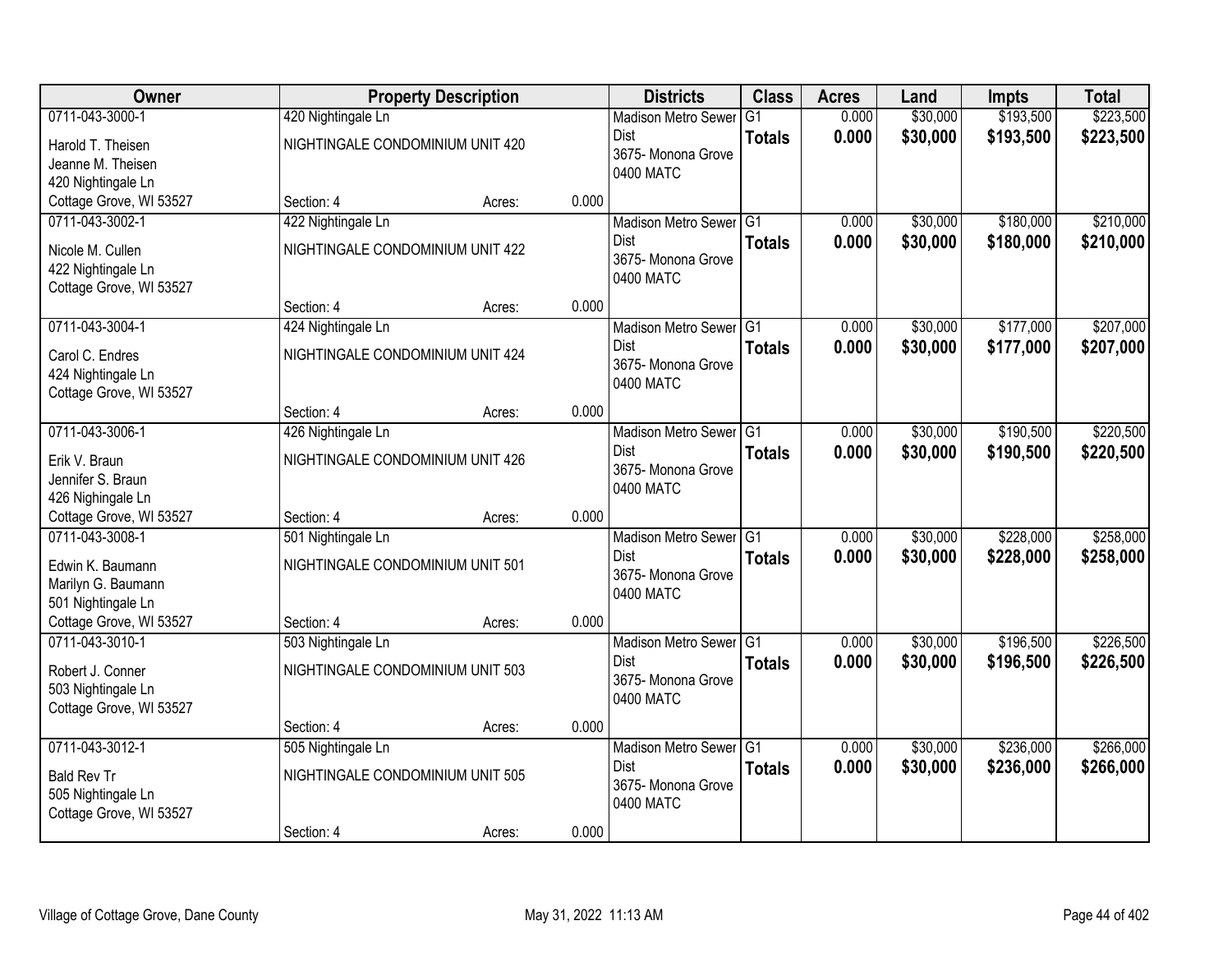| <b>Owner</b>                         |                                   | <b>Property Description</b> |       | <b>Districts</b>                  | <b>Class</b>    | <b>Acres</b> | Land     | <b>Impts</b> | <b>Total</b> |
|--------------------------------------|-----------------------------------|-----------------------------|-------|-----------------------------------|-----------------|--------------|----------|--------------|--------------|
| 0711-043-3014-1                      | 507 Nightingale Ln                |                             |       | <b>Madison Metro Sewer</b>        | $\overline{G1}$ | 0.000        | \$30,000 | \$220,500    | \$250,500    |
| Marcie M. Marquardt                  | NIGHTINGALE CONDOMINIUM UNIT 507  |                             |       | Dist                              | <b>Totals</b>   | 0.000        | \$30,000 | \$220,500    | \$250,500    |
| 507 Nightingale Ln                   |                                   |                             |       | 3675-Monona Grove<br>0400 MATC    |                 |              |          |              |              |
| Cottage Grove, WI 53527              |                                   |                             |       |                                   |                 |              |          |              |              |
|                                      | Section: 4                        | Acres:                      | 0.000 |                                   |                 |              |          |              |              |
| 0711-043-3016-2                      | 509 Nightingale Ln                |                             |       | Madison Metro Sewer G1            |                 | 0.000        | \$30,000 | \$226,500    | \$256,500    |
| Lowrey Rev Living Tr                 | NIGHTINGALE CONDOMINIUM UNIT 509  |                             |       | Dist                              | <b>Totals</b>   | 0.000        | \$30,000 | \$226,500    | \$256,500    |
| 509 Nightingale Ln                   |                                   |                             |       | 3675- Monona Grove<br>0400 MATC   |                 |              |          |              |              |
| Cottage Grove, WI 53527              |                                   |                             |       |                                   |                 |              |          |              |              |
|                                      | Section: 4                        | Acres:                      | 0.000 |                                   |                 |              |          |              |              |
| 0711-043-3018-2                      | 511 Nightingale Ln                |                             |       | Madison Metro Sewer G1            |                 | 0.000        | \$30,000 | \$234,000    | \$264,000    |
| Titus & Zit Rev Living Tr, Diane Y & | NIGHTINGALE CONDOMINIUM UNIT 511  |                             |       | <b>Dist</b><br>3675- Monona Grove | <b>Totals</b>   | 0.000        | \$30,000 | \$234,000    | \$264,000    |
| Raymond E                            |                                   |                             |       | 0400 MATC                         |                 |              |          |              |              |
| 511 Nightingale Ln                   |                                   |                             |       |                                   |                 |              |          |              |              |
| Cottage Grove, WI 53527              | Section: 4                        | Acres:                      | 0.000 |                                   |                 |              |          |              |              |
| 0711-043-3020-2                      | 513 Nightingale Ln                |                             |       | Madison Metro Sewer G1            |                 | 0.000        | \$30,000 | \$198,500    | \$228,500    |
| Helen A. Carriveau                   | NIGHTINGALE CONDOMINIUM UNIT 513  |                             |       | <b>Dist</b><br>3675- Monona Grove | <b>Totals</b>   | 0.000        | \$30,000 | \$198,500    | \$228,500    |
| 513 Nightingale Ln                   |                                   |                             |       | 0400 MATC                         |                 |              |          |              |              |
| Cottage Grove, WI 53527              |                                   |                             |       |                                   |                 |              |          |              |              |
|                                      | Section: 4                        | Acres:                      | 0.000 |                                   |                 |              |          |              |              |
| 0711-043-3022-1                      | 515 Nightingale Ln                |                             |       | Madison Metro Sewer G1            |                 | 0.000        | \$30,000 | \$233,500    | \$263,500    |
| Donald W. Parker                     | NIGHTINGALE CONDOMINIUM UNIT 515  |                             |       | <b>Dist</b><br>3675-Monona Grove  | <b>Totals</b>   | 0.000        | \$30,000 | \$233,500    | \$263,500    |
| Terry L. Parker                      |                                   |                             |       | 0400 MATC                         |                 |              |          |              |              |
| 515 Nightingale Ln                   |                                   |                             |       |                                   |                 |              |          |              |              |
| Cottage Grove, WI 53527              | Section: 4                        | Acres:                      | 0.000 |                                   |                 |              |          |              |              |
| 0711-043-3024-1                      | 517 Nightingale Ln                |                             |       | Madison Metro Sewer G1            |                 | 0.000        | \$30,000 | \$265,500    | \$295,500    |
| Timothy C. Mueser                    | NIGHTINGALE CONDOMINIUMS UNIT 517 |                             |       | Dist<br>3675- Monona Grove        | <b>Totals</b>   | 0.000        | \$30,000 | \$265,500    | \$295,500    |
| Shannon H. Lagrimini                 |                                   |                             |       | 0400 MATC                         |                 |              |          |              |              |
| 813 Corey St                         |                                   |                             |       |                                   |                 |              |          |              |              |
| Maumee, OH 43537                     | Section: 4                        | Acres:                      | 0.000 |                                   |                 |              |          |              |              |
| 0711-043-3026-1                      | 519 Nightingale Ln                |                             |       | Madison Metro Sewer G1            |                 | 0.000        | \$30,000 | \$202,000    | \$232,000    |
| <b>Christine Moerke</b>              | NIGHTINGALE CONDOMINIUMS UNIT 519 |                             |       | Dist<br>3675- Monona Grove        | <b>Totals</b>   | 0.000        | \$30,000 | \$202,000    | \$232,000    |
| 519 Nightingale Ln                   |                                   |                             |       | 0400 MATC                         |                 |              |          |              |              |
| Cottage Grove, WI 53527              |                                   |                             |       |                                   |                 |              |          |              |              |
|                                      | Section: 4                        | Acres:                      | 0.000 |                                   |                 |              |          |              |              |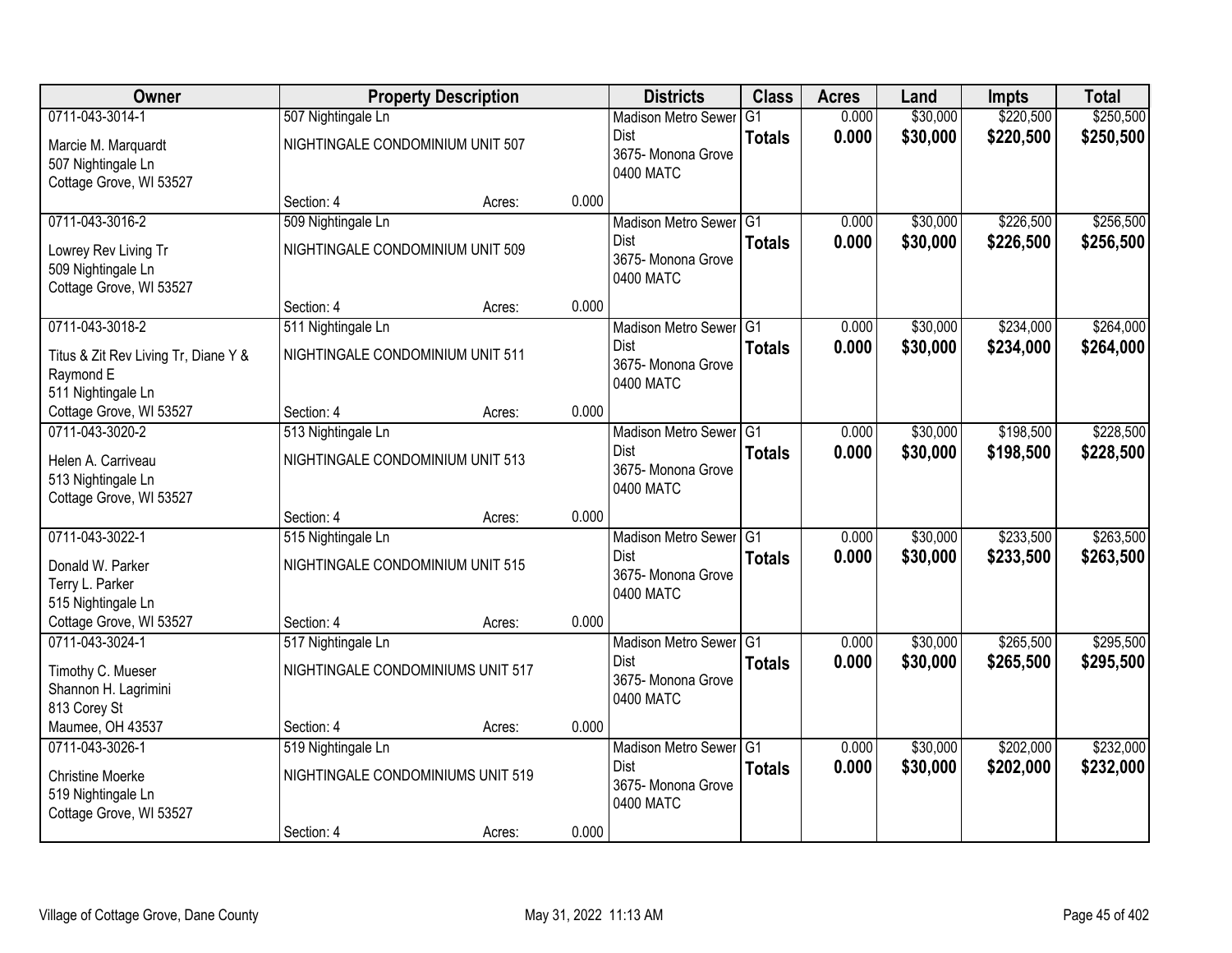| Owner                                       |                                   | <b>Property Description</b> |       | <b>Districts</b>           | <b>Class</b>    | <b>Acres</b> | Land     | <b>Impts</b> | <b>Total</b> |
|---------------------------------------------|-----------------------------------|-----------------------------|-------|----------------------------|-----------------|--------------|----------|--------------|--------------|
| 0711-043-3028-1                             | 521 Nightingale Ln                |                             |       | <b>Madison Metro Sewer</b> | $\overline{G1}$ | 0.000        | \$30,000 | \$246,500    | \$276,500    |
| Paul W. Swalve                              | NIGHTINGALE CONDOMINIUMS UNIT 521 |                             |       | Dist                       | <b>Totals</b>   | 0.000        | \$30,000 | \$246,500    | \$276,500    |
| Patricia A. Swalve                          |                                   |                             |       | 3675- Monona Grove         |                 |              |          |              |              |
| 521 Nightingale Ln                          |                                   |                             |       | 0400 MATC                  |                 |              |          |              |              |
| Cottage Grove, WI 53527                     | Section: 4                        | Acres:                      | 0.000 |                            |                 |              |          |              |              |
| 0711-043-3030-1                             | 523 Nightingale Ln                |                             |       | Madison Metro Sewer G1     |                 | 0.000        | \$30,000 | \$215,000    | \$245,000    |
|                                             | NIGHTINGALE CONDOMINIUMS UNIT 523 |                             |       | Dist                       | <b>Totals</b>   | 0.000        | \$30,000 | \$215,000    | \$245,000    |
| Dale L. Bauerkemper<br>Debra J. Bauerkemper |                                   |                             |       | 3675- Monona Grove         |                 |              |          |              |              |
| 523 Nightingale Ln                          |                                   |                             |       | 0400 MATC                  |                 |              |          |              |              |
| Cottage Grove, WI 53527                     | Section: 4                        | Acres:                      | 0.000 |                            |                 |              |          |              |              |
| 0711-043-3032-1                             | 525 Nightingale Ln                |                             |       | Madison Metro Sewer G1     |                 | 0.000        | \$30,000 | \$230,000    | \$260,000    |
|                                             |                                   |                             |       | Dist                       | <b>Totals</b>   | 0.000        | \$30,000 | \$230,000    | \$260,000    |
| Ivan G. Thies                               | NIGHTINGALE CONDOMINIUM UNIT 525  |                             |       | 3675- Monona Grove         |                 |              |          |              |              |
| Reta D. Thies                               |                                   |                             |       | 0400 MATC                  |                 |              |          |              |              |
| 525 Nightingale Ln                          |                                   |                             |       |                            |                 |              |          |              |              |
| Cottage Grove, WI 53527                     | Section: 4                        | Acres:                      | 0.000 |                            |                 |              |          |              |              |
| 0711-043-3034-1                             | 527 Nightingale Ln                |                             |       | Madison Metro Sewer G1     |                 | 0.000        | \$30,000 | \$251,000    | \$281,000    |
| James R. Doyle                              | NIGHTINGALE CONDOMINIUM UNIT 527  |                             |       | Dist                       | <b>Totals</b>   | 0.000        | \$30,000 | \$251,000    | \$281,000    |
| Lynne M. Doyle                              |                                   |                             |       | 3675- Monona Grove         |                 |              |          |              |              |
| 527 Nightingale Ln                          |                                   |                             |       | 0400 MATC                  |                 |              |          |              |              |
| Cottage Grove, WI 53527                     | Section: 4                        | Acres:                      | 0.000 |                            |                 |              |          |              |              |
| 0711-043-3036-1                             | 529 Nightingale Ln                |                             |       | <b>Madison Metro Sewer</b> | IG1             | 0.000        | \$30,000 | \$221,500    | \$251,500    |
| Lisa M. Kish                                | NIGHTINGALE CONDOMINIUM UNIT 529  |                             |       | <b>Dist</b>                | <b>Totals</b>   | 0.000        | \$30,000 | \$221,500    | \$251,500    |
| 529 Nightingale Ln                          |                                   |                             |       | 3675- Monona Grove         |                 |              |          |              |              |
| Cottage Grove, WI 53527                     |                                   |                             |       | 0400 MATC                  |                 |              |          |              |              |
|                                             | Section: 4                        | Acres:                      | 0.000 |                            |                 |              |          |              |              |
| 0711-043-3038-1                             | 531 Nightingale Ln                |                             |       | Madison Metro Sewer G1     |                 | 0.000        | \$30,000 | \$220,000    | \$250,000    |
| Haak Rev Living Tr, Sandra K                | NIGHTINGALE CONDOMINIUM UNIT 531  |                             |       | Dist                       | <b>Totals</b>   | 0.000        | \$30,000 | \$220,000    | \$250,000    |
| 531 Nightingale Ln                          |                                   |                             |       | 3675- Monona Grove         |                 |              |          |              |              |
| Cottage Grove, WI 53527                     |                                   |                             |       | 0400 MATC                  |                 |              |          |              |              |
|                                             | Section: 4                        | Acres:                      | 0.000 |                            |                 |              |          |              |              |
| 0711-043-3040-1                             | 601 Nightingale Ln                |                             |       | Madison Metro Sewer G1     |                 | 0.000        | \$30,000 | \$217,000    | \$247,000    |
|                                             |                                   |                             |       | Dist                       | <b>Totals</b>   | 0.000        | \$30,000 | \$217,000    | \$247,000    |
| James L. Nemke                              | NIGHTINGALE CONDOMINIUM UNIT 601  |                             |       | 3675- Monona Grove         |                 |              |          |              |              |
| Karen A. Nemke                              |                                   |                             |       | 0400 MATC                  |                 |              |          |              |              |
| 601 Nightingale Ln                          |                                   |                             |       |                            |                 |              |          |              |              |
| Cottage Grove, WI 53527                     | Section: 4                        | Acres:                      | 0.000 |                            |                 |              |          |              |              |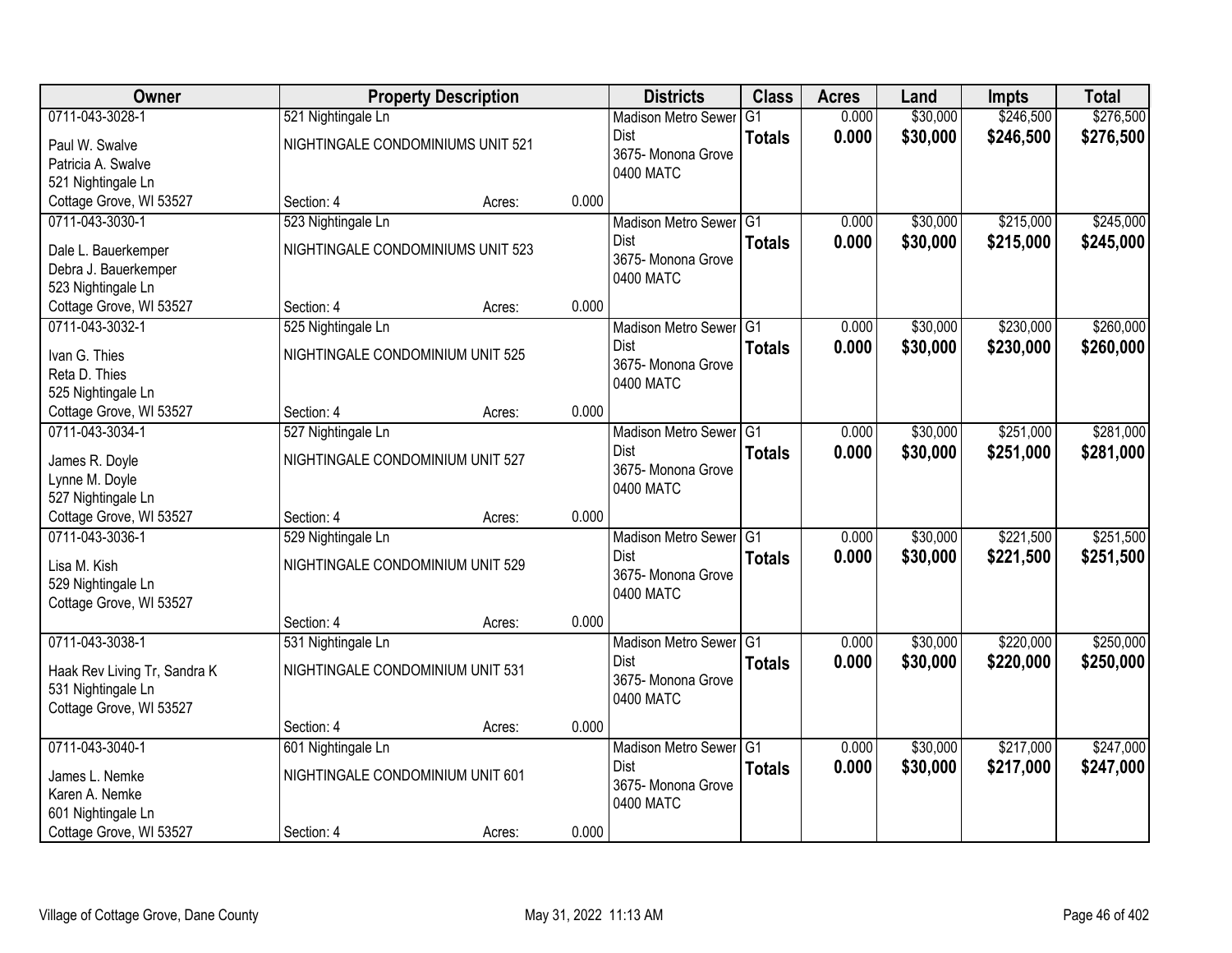| <b>Owner</b>                    |                                  | <b>Property Description</b> |       | <b>Districts</b>                      | <b>Class</b>  | <b>Acres</b>   | Land                 | <b>Impts</b>           | <b>Total</b>           |
|---------------------------------|----------------------------------|-----------------------------|-------|---------------------------------------|---------------|----------------|----------------------|------------------------|------------------------|
| 0711-043-3042-1                 | 603 Nightingale Ln               |                             |       | <b>Madison Metro Sewer</b>            | G1            | 0.000          | \$30,000             | \$194,500              | \$224,500              |
| Daniel W. Dyer et al            | NIGHTINGALE CONDOMINIUM UNIT 603 |                             |       | Dist                                  | <b>Totals</b> | 0.000          | \$30,000             | \$194,500              | \$224,500              |
| 603 Nightingale Ln              |                                  |                             |       | 3675- Monona Grove                    |               |                |                      |                        |                        |
| Cottage Grove, WI 53527         |                                  |                             |       | 0400 MATC                             |               |                |                      |                        |                        |
|                                 | Section: 4                       | Acres:                      | 0.000 |                                       |               |                |                      |                        |                        |
| 0711-043-3044-1                 | 605 Nightingale Ln               |                             |       | Madison Metro Sewer G1                |               | 0.000          | \$30,000             | \$206,500              | \$236,500              |
| Jana K. Gallagher               | NIGHTINGALE CONDOMINIUM UNIT 605 |                             |       | Dist                                  | <b>Totals</b> | 0.000          | \$30,000             | \$206,500              | \$236,500              |
| 605 Nightingale Ln              |                                  |                             |       | 3675- Monona Grove<br>0400 MATC       |               |                |                      |                        |                        |
| Cottage Grove, WI 53527         |                                  |                             |       |                                       |               |                |                      |                        |                        |
|                                 | Section: 4                       | Acres:                      | 0.000 |                                       |               |                |                      |                        |                        |
| 0711-043-3046-1                 | 607 Nightingale Ln               |                             |       | Madison Metro Sewer G1                |               | 0.000          | \$30,000             | \$277,000              | \$307,000              |
| Douglas Evans                   | NIGHTINGALE CONDOMINIUM UNIT 607 |                             |       | Dist<br>3675- Monona Grove            | <b>Totals</b> | 0.000          | \$30,000             | \$277,000              | \$307,000              |
| Constance Evans                 |                                  |                             |       | 0400 MATC                             |               |                |                      |                        |                        |
| 607 Nightingale Ln              |                                  |                             |       |                                       |               |                |                      |                        |                        |
| Cottage Grove, WI 53527         | Section: 4                       | Acres:                      | 0.000 |                                       |               |                |                      |                        |                        |
| 0711-043-3048-1                 | 609 Nightingale Ln               |                             |       | Madison Metro Sewer G1                |               | 0.000          | \$30,000             | \$272,500              | \$302,500              |
| Browne Rev Living Tr, Dorothy J | NIGHTINGALE CONDOMINIUM UNIT 609 |                             |       | Dist<br>3675- Monona Grove            | <b>Totals</b> | 0.000          | \$30,000             | \$272,500              | \$302,500              |
| 609 Nightingale Ln              |                                  |                             |       | 0400 MATC                             |               |                |                      |                        |                        |
| Cottage Grove, WI 53527         |                                  |                             |       |                                       |               |                |                      |                        |                        |
|                                 | Section: 4                       | Acres:                      | 0.000 |                                       |               |                |                      |                        |                        |
| 0711-043-3050-1                 | 611 Nightingale Ln               |                             |       | <b>Madison Metro Sewer</b>            | G1            | 0.000          | \$30,000             | \$196,500              | \$226,500              |
| Jacob M. Reno et al             | NIGHTINGALE CONDOMINIUM UNIT 611 |                             |       | Dist<br>3675- Monona Grove            | <b>Totals</b> | 0.000          | \$30,000             | \$196,500              | \$226,500              |
| 616 Nightingale Ln              |                                  |                             |       | 0400 MATC                             |               |                |                      |                        |                        |
| Cottage Grove, WI 53527         |                                  |                             |       |                                       |               |                |                      |                        |                        |
|                                 | Section: 4                       | Acres:                      | 0.000 |                                       |               |                |                      |                        |                        |
| 0711-043-3052-1                 | 613 Nightingale Ln               |                             |       | Madison Metro Sewer G1<br><b>Dist</b> |               | 0.000<br>0.000 | \$30,000             | \$197,500              | \$227,500              |
| Daniel W. Dyer                  | NIGHTINGALE CONDOMINIUM UNIT 613 |                             |       | 3675- Monona Grove                    | <b>Totals</b> |                | \$30,000             | \$197,500              | \$227,500              |
| Debbie A. Dyer                  |                                  |                             |       | 0400 MATC                             |               |                |                      |                        |                        |
| 613 Nightingale Ln              |                                  |                             |       |                                       |               |                |                      |                        |                        |
| Cottage Grove, WI 53527         | Section: 4                       | Acres:                      | 0.000 |                                       |               |                |                      |                        |                        |
| 0711-043-3054-1                 | 615 Nightingale Ln               |                             |       | Madison Metro Sewer G1<br>Dist        | <b>Totals</b> | 0.000<br>0.000 | \$30,000<br>\$30,000 | \$267,500<br>\$267,500 | \$297,500<br>\$297,500 |
| Dennis W. Eley                  | NIGHTINGALE CONDOMINIUM UNIT 615 |                             |       | 3675- Monona Grove                    |               |                |                      |                        |                        |
| Sharon A. Eley                  |                                  |                             |       | 0400 MATC                             |               |                |                      |                        |                        |
| 615 Nightingale Ln              |                                  |                             | 0.000 |                                       |               |                |                      |                        |                        |
| Cottage Grove, WI 53527         | Section: 4                       | Acres:                      |       |                                       |               |                |                      |                        |                        |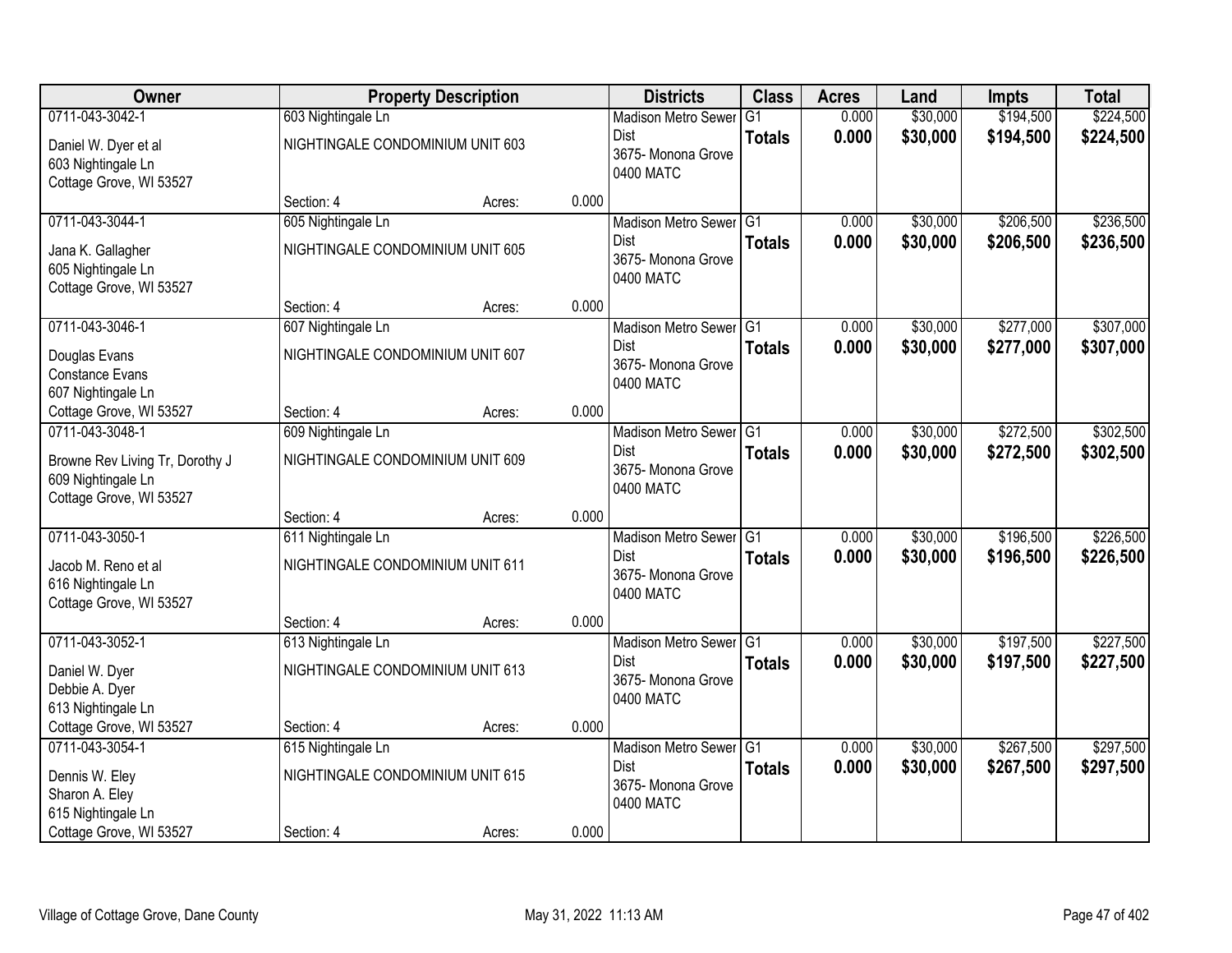| Owner                   |                                  | <b>Property Description</b> |       | <b>Districts</b>           | <b>Class</b>    | <b>Acres</b> | Land     | <b>Impts</b> | <b>Total</b> |
|-------------------------|----------------------------------|-----------------------------|-------|----------------------------|-----------------|--------------|----------|--------------|--------------|
| 0711-043-3056-1         | 617 Nightingale Ln               |                             |       | <b>Madison Metro Sewer</b> | $\overline{G1}$ | 0.000        | \$30,000 | \$273,500    | \$303,500    |
| Curtis F. Witte         | NIGHTINGALE CONDOMINIUM UNIT 617 |                             |       | Dist                       | <b>Totals</b>   | 0.000        | \$30,000 | \$273,500    | \$303,500    |
| Susan A. Witte          |                                  |                             |       | 3675- Monona Grove         |                 |              |          |              |              |
| 617 Nightingale Ln      |                                  |                             |       | 0400 MATC                  |                 |              |          |              |              |
| Cottage Grove, WI 53527 | Section: 4                       | Acres:                      | 0.000 |                            |                 |              |          |              |              |
| 0711-043-3058-1         | 619 Nightingale Ln               |                             |       | Madison Metro Sewer G1     |                 | 0.000        | \$30,000 | \$273,000    | \$303,000    |
| Jeffrey S. Ostry        | NIGHTINGALE CONDOMINIUM UNIT 619 |                             |       | <b>Dist</b>                | <b>Totals</b>   | 0.000        | \$30,000 | \$273,000    | \$303,000    |
| Laurie L. Ostry         |                                  |                             |       | 3675- Monona Grove         |                 |              |          |              |              |
| 619 Nightingale Ln      |                                  |                             |       | 0400 MATC                  |                 |              |          |              |              |
| Cottage Grove, WI 53527 | Section: 4                       | Acres:                      | 0.000 |                            |                 |              |          |              |              |
| 0711-043-3060-1         | 621 Nightingale Ln               |                             |       | Madison Metro Sewer G1     |                 | 0.000        | \$30,000 | \$269,500    | \$299,500    |
| Larry W. Thompson       | NIGHTINGALE CONDOMINIUM UNIT 621 |                             |       | Dist                       | <b>Totals</b>   | 0.000        | \$30,000 | \$269,500    | \$299,500    |
| Bonnie K. Thompson      |                                  |                             |       | 3675- Monona Grove         |                 |              |          |              |              |
| 621 Nightingale Ln      |                                  |                             |       | 0400 MATC                  |                 |              |          |              |              |
| Cottage Grove, WI 53527 | Section: 4                       | Acres:                      | 0.000 |                            |                 |              |          |              |              |
| 0711-043-3062-1         | 623 Nightingale Ln               |                             |       | Madison Metro Sewer G1     |                 | 0.000        | \$30,000 | \$277,000    | \$307,000    |
| Cooper Tr, George & Ann | NIGHTINGALE CONDOMINIUM UNIT 623 |                             |       | Dist                       | <b>Totals</b>   | 0.000        | \$30,000 | \$277,000    | \$307,000    |
| 623 Nightingale Ln      |                                  |                             |       | 3675- Monona Grove         |                 |              |          |              |              |
| Cottage Grove, WI 53527 |                                  |                             |       | 0400 MATC                  |                 |              |          |              |              |
|                         | Section: 4                       | Acres:                      | 0.000 |                            |                 |              |          |              |              |
| 0711-043-3064-1         | 625 Nightingale Ln               |                             |       | Madison Metro Sewer G1     |                 | 0.000        | \$30,000 | \$259,500    | \$289,500    |
| James H. Depass         | NIGHTINGALE CONDOMINIUM UNIT 625 |                             |       | <b>Dist</b>                | <b>Totals</b>   | 0.000        | \$30,000 | \$259,500    | \$289,500    |
| Margo R. Mcbain         |                                  |                             |       | 3675- Monona Grove         |                 |              |          |              |              |
| 625 Nightingale Ln      |                                  |                             |       | 0400 MATC                  |                 |              |          |              |              |
| Cottage Grove, WI 53527 | Section: 4                       | Acres:                      | 0.000 |                            |                 |              |          |              |              |
| 0711-043-3066-1         | 627 Nightingale Ln               |                             |       | Madison Metro Sewer G1     |                 | 0.000        | \$30,000 | \$261,500    | \$291,500    |
| Linda D. Mcnelly        | NIGHTINGALE CONDOMINIUM UNIT 627 |                             |       | Dist                       | <b>Totals</b>   | 0.000        | \$30,000 | \$261,500    | \$291,500    |
| 627 Nightingale Ln      |                                  |                             |       | 3675- Monona Grove         |                 |              |          |              |              |
| Cottage Grove, WI 53527 |                                  |                             |       | 0400 MATC                  |                 |              |          |              |              |
|                         | Section: 4                       | Acres:                      | 0.000 |                            |                 |              |          |              |              |
| 0711-043-4001-3         | 810 N Parkview St                |                             |       | Madison Metro Sewer G1     |                 | 0.301        | \$88,500 | \$207,000    | \$295,500    |
| Michael R. Brault       | WESTLAWN ESTATES 1ST ADDN LOT 81 |                             |       | <b>Dist</b>                | <b>Totals</b>   | 0.301        | \$88,500 | \$207,000    | \$295,500    |
| Irina S. Brault         |                                  |                             |       | 3675- Monona Grove         |                 |              |          |              |              |
| 810 N Parkview St       |                                  |                             |       | 0400 MATC                  |                 |              |          |              |              |
| Cottage Grove, WI 53527 | Section: 4                       | Acres:                      | 0.301 |                            |                 |              |          |              |              |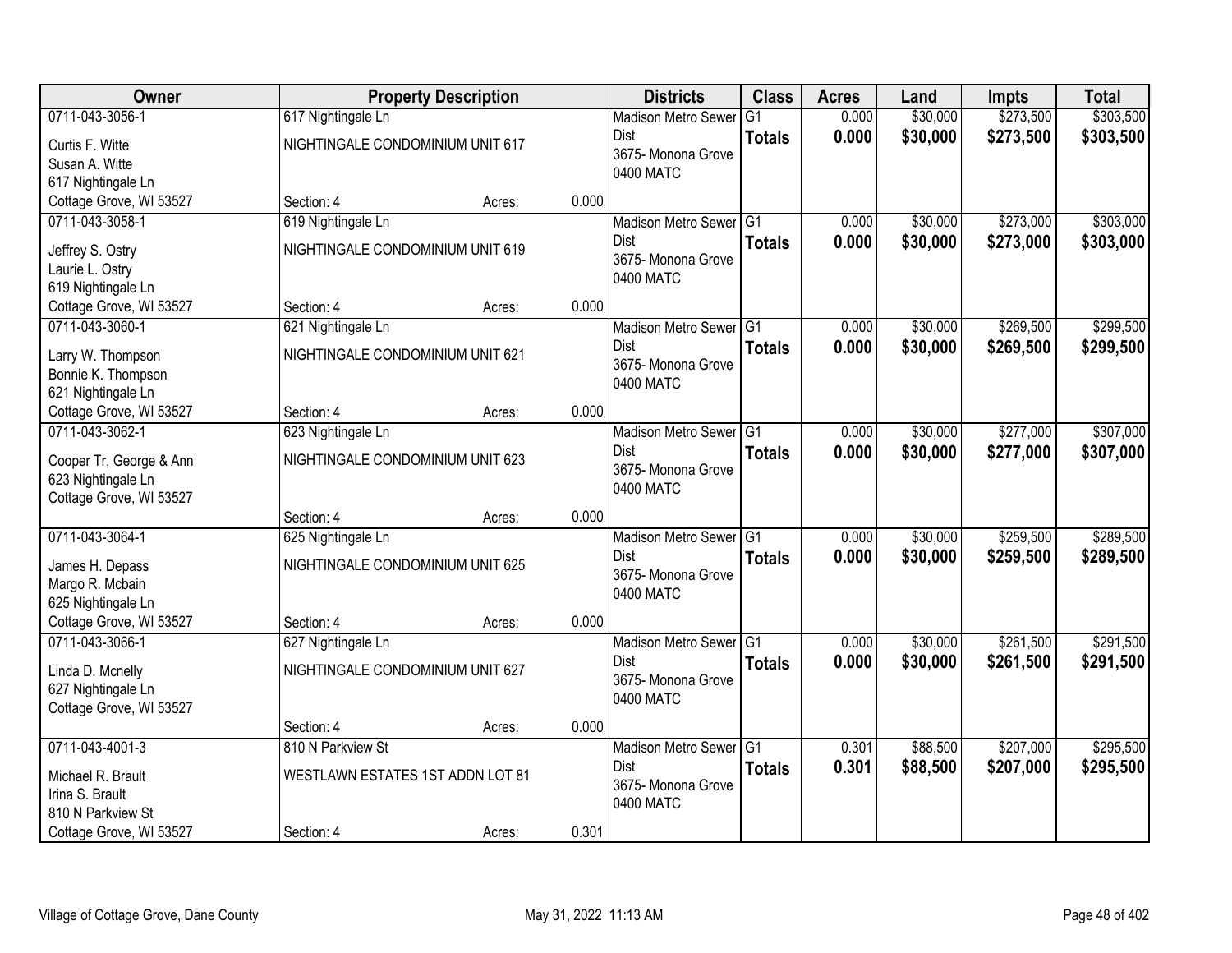| Owner                                                              |                                   | <b>Property Description</b> |       | <b>Districts</b>                               | <b>Class</b>  | <b>Acres</b> | Land      | <b>Impts</b> | <b>Total</b> |
|--------------------------------------------------------------------|-----------------------------------|-----------------------------|-------|------------------------------------------------|---------------|--------------|-----------|--------------|--------------|
| 0711-043-4012-0                                                    | 814 N Parkview St                 |                             |       | <b>Madison Metro Sewer</b>                     | G1            | 0.310        | \$89,000  | \$207,000    | \$296,000    |
| Robert M. Williams<br>814 N Parkview St<br>Cottage Grove, WI 53527 | WESTLAWN ESTATES 1ST ADDN LOT 82  |                             |       | Dist<br>3675- Monona Grove<br>0400 MATC        | <b>Totals</b> | 0.310        | \$89,000  | \$207,000    | \$296,000    |
|                                                                    | Section: 4                        | Acres:                      | 0.310 |                                                |               |              |           |              |              |
| 0711-043-4023-7                                                    | 818 N Parkview St                 |                             |       | Madison Metro Sewer G1                         |               | 0.308        | \$89,000  | \$226,000    | \$315,000    |
| Richard F. Schmitz<br>Catherine C. Schmitz<br>818 N Parkview St    | WESTLAWN ESTATES 1ST ADDN LOT 83  |                             |       | <b>Dist</b><br>3675- Monona Grove<br>0400 MATC | <b>Totals</b> | 0.308        | \$89,000  | \$226,000    | \$315,000    |
| Cottage Grove, WI 53527                                            | Section: 4                        | Acres:                      | 0.308 |                                                |               |              |           |              |              |
| 0711-043-4034-4                                                    | 822 N Parkview St                 |                             |       | Madison Metro Sewer G1                         |               | 0.307        | \$89,000  | \$187,500    | \$276,500    |
| Robert W. Houghton<br>Kyle L. Houghton<br>822 N Parkview St        | WESTLAWN ESTATES 1ST ADDN LOT 84  |                             |       | Dist<br>3675- Monona Grove<br>0400 MATC        | <b>Totals</b> | 0.307        | \$89,000  | \$187,500    | \$276,500    |
| Cottage Grove, WI 53527                                            | Section: 4                        | Acres:                      | 0.307 |                                                |               |              |           |              |              |
| 0711-043-4045-1                                                    | 826 N Parkview St                 |                             |       | Madison Metro Sewer G1                         |               | 0.310        | \$89,000  | \$294,500    | \$383,500    |
| Cliffe Lawton<br>Rose M. Lawton<br>826 N Parkview St               | WESTLAWN ESTATES 1ST ADDN LOT 85  |                             |       | Dist<br>3675- Monona Grove<br>0400 MATC        | <b>Totals</b> | 0.310        | \$89,000  | \$294,500    | \$383,500    |
| Cottage Grove, WI 53527                                            | Section: 4                        | Acres:                      | 0.310 |                                                |               |              |           |              |              |
| 0711-043-4061-1                                                    | 713 Starlight Ct                  |                             |       | Madison Metro Sewer G1                         |               | 0.536        | \$100,000 | \$355,500    | \$455,500    |
| Frank J. Vaughan<br>Michele A. Vaughan<br>713 Starlight Ct         | WESTLAWN ESTATES 1ST ADDN LOT 161 |                             |       | <b>Dist</b><br>3675- Monona Grove<br>0400 MATC | <b>Totals</b> | 0.536        | \$100,000 | \$355,500    | \$455,500    |
| Cottage Grove, WI 53527                                            | Section: 4                        | Acres:                      | 0.536 |                                                |               |              |           |              |              |
| 0711-043-4072-8                                                    | 716 Starlight Ct                  |                             |       | Madison Metro Sewer G1                         |               | 0.666        | \$103,500 | \$326,600    | \$430,100    |
| Michael R. Crawford<br>Diane L. Crawford<br>716 Starlight Ct       | WESTLAWN ESTATES 1ST ADDN LOT 162 |                             |       | Dist<br>3675- Monona Grove<br>0400 MATC        | <b>Totals</b> | 0.666        | \$103,500 | \$326,600    | \$430,100    |
| Cottage Grove, WI 53527                                            | Section: 4                        | Acres:                      | 0.666 |                                                |               |              |           |              |              |
| 0711-043-4083-5                                                    | 712 Starlight Ct                  |                             |       | Madison Metro Sewer G1                         |               | 0.457        | \$97,000  | \$345,500    | \$442,500    |
| Sherry L. Melde<br>Stephen M. Melde<br>712 Starlight Ct            | WESTLAWN ESTATES 1ST ADDN LOT 163 |                             |       | <b>Dist</b><br>3675- Monona Grove<br>0400 MATC | <b>Totals</b> | 0.457        | \$97,000  | \$345,500    | \$442,500    |
| Cottage Grove, WI 53527                                            | Section: 4                        | Acres:                      | 0.457 |                                                |               |              |           |              |              |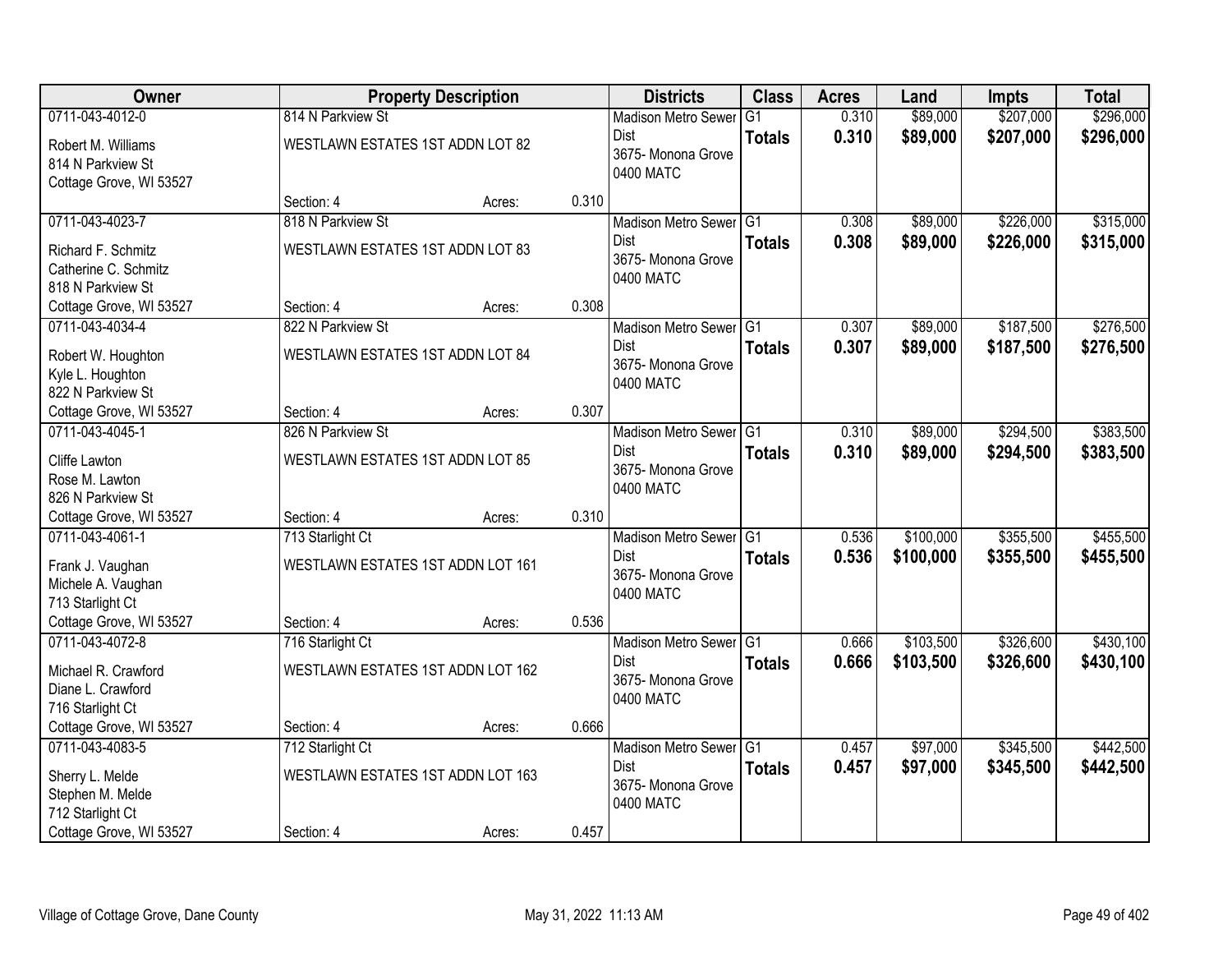| Owner                                                                     |                                   | <b>Property Description</b> |       | <b>Districts</b>                               | <b>Class</b>  | <b>Acres</b> | Land     | <b>Impts</b> | <b>Total</b> |
|---------------------------------------------------------------------------|-----------------------------------|-----------------------------|-------|------------------------------------------------|---------------|--------------|----------|--------------|--------------|
| 0711-043-4094-2                                                           | 708 Starlight Ct                  |                             |       | <b>Madison Metro Sewer</b>                     | G1            | 0.402        | \$95,000 | \$361,500    | \$456,500    |
| Brian A. Jones<br>708 Starlight Ct<br>Cottage Grove, WI 53527             | WESTLAWN ESTATES 1ST ADDN LOT 164 |                             |       | <b>Dist</b><br>3675- Monona Grove<br>0400 MATC | <b>Totals</b> | 0.402        | \$95,000 | \$361,500    | \$456,500    |
|                                                                           | Section: 4                        | Acres:                      | 0.402 |                                                |               |              |          |              |              |
| 0711-043-4105-8                                                           | 704 Starlight Ct                  |                             |       | Madison Metro Sewer G1                         |               | 0.293        | \$89,000 | \$267,000    | \$356,000    |
| Arlan Debeir<br>Audrey Debeir<br>704 Starlight Ct                         | WESTLAWN ESTATES 1ST ADDN LOT 165 |                             |       | <b>Dist</b><br>3675- Monona Grove<br>0400 MATC | <b>Totals</b> | 0.293        | \$89,000 | \$267,000    | \$356,000    |
| Cottage Grove, WI 53527                                                   | Section: 4                        | Acres:                      | 0.293 |                                                |               |              |          |              |              |
| 0711-043-4116-5                                                           | 700 Starlight Ct                  |                             |       | Madison Metro Sewer G1                         |               | 0.365        | \$93,000 | \$329,000    | \$422,000    |
| Daniel R. Dye<br>700 Starlight Ct<br>Cottage Grove, WI 53527              | WESTLAWN ESTATES 1ST ADDN LOT 166 |                             |       | Dist<br>3675- Monona Grove<br>0400 MATC        | <b>Totals</b> | 0.365        | \$93,000 | \$329,000    | \$422,000    |
|                                                                           | Section: 4                        | Acres:                      | 0.365 |                                                |               |              |          |              |              |
| 0711-043-4127-2                                                           | 701 Mourning Dove Dr              |                             |       | Madison Metro Sewer G1                         |               | 0.339        | \$92,000 | \$272,000    | \$364,000    |
| Randall K. Stulken<br>Lana J. Stulken<br>701 Mourning Dove Dr             | WESTLAWN ESTATES 1ST ADDN LOT 167 |                             |       | <b>Dist</b><br>3675- Monona Grove<br>0400 MATC | <b>Totals</b> | 0.339        | \$92,000 | \$272,000    | \$364,000    |
| Cottage Grove, WI 53527                                                   | Section: 4                        | Acres:                      | 0.339 |                                                |               |              |          |              |              |
| 0711-043-4138-9                                                           | 705 Mourning Dove Dr              |                             |       | Madison Metro Sewer <sup>G1</sup>              |               | 0.276        | \$88,000 | \$336,000    | \$424,000    |
| Paula M. Kull<br>705 Mourning Dove Dr<br>Cottage Grove, WI 53527          | WESTLAWN ESTATES 1ST ADDN LOT 168 |                             |       | Dist<br>3675- Monona Grove<br>0400 MATC        | <b>Totals</b> | 0.276        | \$88,000 | \$336,000    | \$424,000    |
|                                                                           | Section: 4                        | Acres:                      | 0.276 |                                                |               |              |          |              |              |
| 0711-043-4149-6                                                           | 709 Mourning Dove Dr              |                             |       | Madison Metro Sewer G1                         |               | 0.276        | \$88,000 | \$248,000    | \$336,000    |
| Aaron P. Warnke<br>Tressa Warnke<br>709 Mourning Dove Dr                  | WESTLAWN ESTATES 1ST ADDN LOT 169 |                             |       | Dist<br>3675- Monona Grove<br>0400 MATC        | <b>Totals</b> | 0.276        | \$88,000 | \$248,000    | \$336,000    |
| Cottage Grove, WI 53527                                                   | Section: 4                        | Acres:                      | 0.276 |                                                |               |              |          |              |              |
| 0711-043-4160-1                                                           | 715 Mourning Dove Dr              |                             |       | Madison Metro Sewer G1                         |               | 0.319        | \$90,500 | \$312,000    | \$402,500    |
| Gertrude I. Hermsmeier<br>715 Mourning Dove Dr<br>Cottage Grove, WI 53527 | WESTLAWN ESTATES 1ST ADDN LOT 170 |                             |       | <b>Dist</b><br>3675- Monona Grove<br>0400 MATC | <b>Totals</b> | 0.319        | \$90,500 | \$312,000    | \$402,500    |
|                                                                           | Section: 4                        | Acres:                      | 0.319 |                                                |               |              |          |              |              |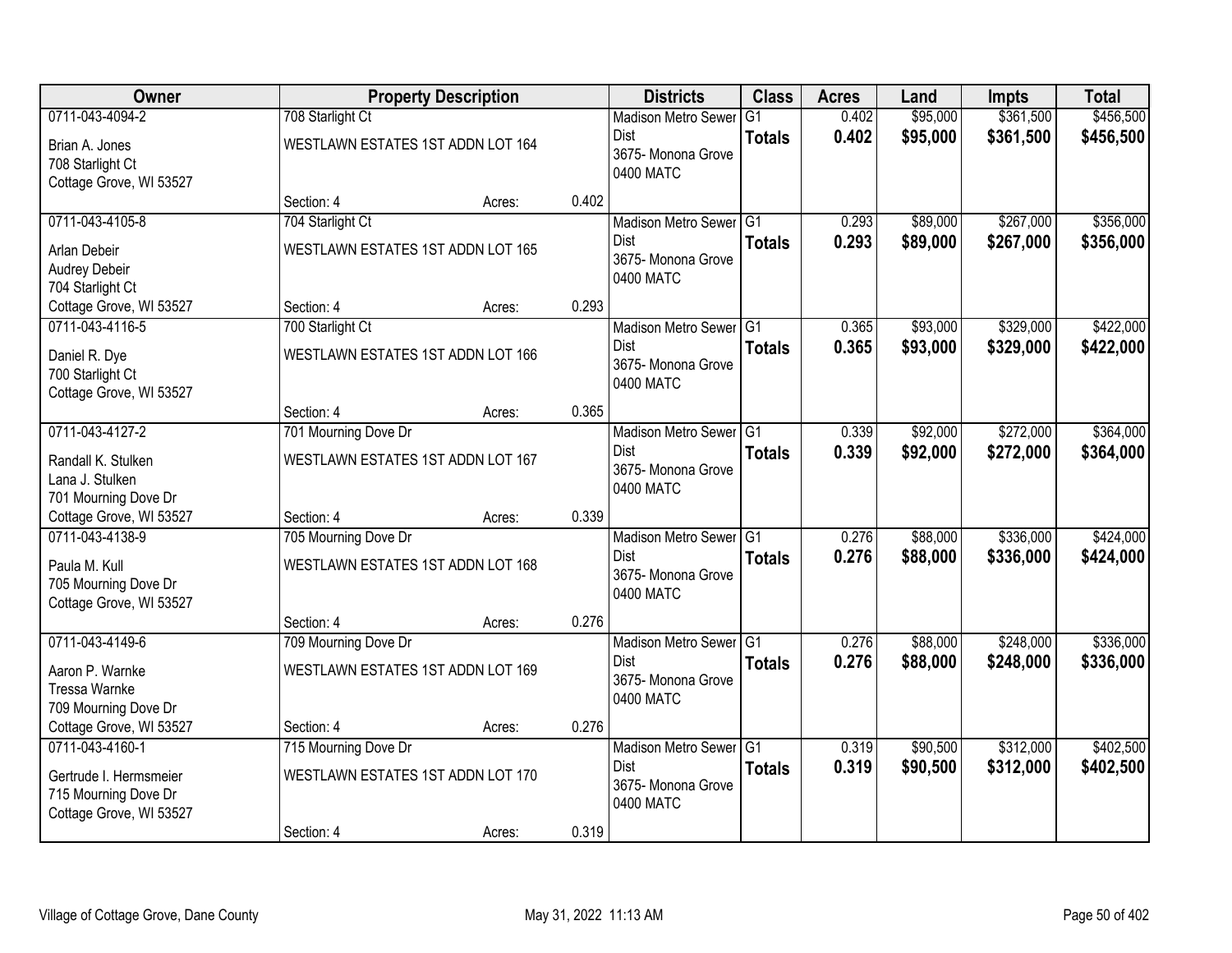| <b>Owner</b>                               |                                   | <b>Property Description</b> |       | <b>Districts</b>                  | <b>Class</b>   | <b>Acres</b> | Land     | <b>Impts</b> | <b>Total</b> |
|--------------------------------------------|-----------------------------------|-----------------------------|-------|-----------------------------------|----------------|--------------|----------|--------------|--------------|
| 0711-043-4171-8                            | 721 Mourning Dove Dr              |                             |       | <b>Madison Metro Sewer</b>        | G <sub>1</sub> | 0.385        | \$94,000 | \$338,000    | \$432,000    |
| Scott A. Hepler                            | WESTLAWN ESTATES 1ST ADDN LOT 171 |                             |       | Dist                              | <b>Totals</b>  | 0.385        | \$94,000 | \$338,000    | \$432,000    |
| Kristi Prazak-Hepler                       |                                   |                             |       | 3675- Monona Grove                |                |              |          |              |              |
| 721 Mourning Dove Dr                       |                                   |                             |       | 0400 MATC                         |                |              |          |              |              |
| Cottage Grove, WI 53527                    | Section: 4                        | Acres:                      | 0.385 |                                   |                |              |          |              |              |
| 0711-043-4182-5                            | 725 Mourning Dove Dr              |                             |       | Madison Metro Sewer G1            |                | 0.345        | \$92,500 | \$414,500    | \$507,000    |
| Jaime Maestre                              | WESTLAWN ESTATES 1ST ADDN LOT 172 |                             |       | <b>Dist</b>                       | <b>Totals</b>  | 0.345        | \$92,500 | \$414,500    | \$507,000    |
| Paola Moya                                 |                                   |                             |       | 3675- Monona Grove                |                |              |          |              |              |
| 725 Mourning Dove Dr                       |                                   |                             |       | 0400 MATC                         |                |              |          |              |              |
| Cottage Grove, WI 53527                    | Section: 4                        | Acres:                      | 0.345 |                                   |                |              |          |              |              |
| 0711-043-4193-2                            | 731 Mourning Dove Dr              |                             |       | Madison Metro Sewer G1            |                | 0.484        | \$98,500 | \$272,000    | \$370,500    |
|                                            |                                   |                             |       | Dist                              | <b>Totals</b>  | 0.484        | \$98,500 | \$272,000    | \$370,500    |
| Steven Hahn                                | WESTLAWN ESTATES 1ST ADDN LOT 173 |                             |       | 3675-Monona Grove                 |                |              |          |              |              |
| Sheryl Hahn                                |                                   |                             |       | 0400 MATC                         |                |              |          |              |              |
| 731 Mourning Dove Dr                       |                                   |                             | 0.484 |                                   |                |              |          |              |              |
| Cottage Grove, WI 53527<br>0711-043-4204-8 | Section: 4                        | Acres:                      |       |                                   |                |              | \$99,000 | \$433,500    | \$532,500    |
|                                            | 730 Mourning Dove Dr              |                             |       | Madison Metro Sewer G1<br>Dist    |                | 0.500        |          |              |              |
| Brandon C. Buell                           | WESTLAWN ESTATES 1ST ADDN LOT 174 |                             |       | 3675- Monona Grove                | <b>Totals</b>  | 0.500        | \$99,000 | \$433,500    | \$532,500    |
| <b>Bridget Buell</b>                       |                                   |                             |       | 0400 MATC                         |                |              |          |              |              |
| 730 Mourning Dove Dr                       |                                   |                             |       |                                   |                |              |          |              |              |
| Cottage Grove, WI 53527                    | Section: 4                        | Acres:                      | 0.500 |                                   |                |              |          |              |              |
| 0711-043-4215-5                            | 726 Mourning Dove Dr              |                             |       | Madison Metro Sewer <sup>G1</sup> |                | 0.356        | \$93,000 | \$378,500    | \$471,500    |
| John E. Miller                             | WESTLAWN ESTATES 1ST ADDN LOT 175 |                             |       | <b>Dist</b>                       | <b>Totals</b>  | 0.356        | \$93,000 | \$378,500    | \$471,500    |
| Charlotte M. Miller                        |                                   |                             |       | 3675- Monona Grove                |                |              |          |              |              |
| 726 Mourning Dove Dr                       |                                   |                             |       | 0400 MATC                         |                |              |          |              |              |
| Cottage Grove, WI 53527                    | Section: 4                        | Acres:                      | 0.356 |                                   |                |              |          |              |              |
| 0711-043-4226-2                            | 722 Mourning Dove Dr              |                             |       | Madison Metro Sewer G1            |                | 0.431        | \$96,000 | \$344,500    | \$440,500    |
| Held Tr, John & Kari                       | WESTLAWN ESTATES 1ST ADDN LOT 176 |                             |       | Dist                              | <b>Totals</b>  | 0.431        | \$96,000 | \$344,500    | \$440,500    |
| 722 Mourning Dove Dr                       |                                   |                             |       | 3675- Monona Grove                |                |              |          |              |              |
| Cottage Grove, WI 53527                    |                                   |                             |       | 0400 MATC                         |                |              |          |              |              |
|                                            | Section: 4                        | Acres:                      | 0.431 |                                   |                |              |          |              |              |
| 0711-043-4237-9                            | 718 Mourning Dove Dr              |                             |       | Madison Metro Sewer G1            |                | 0.428        | \$96,000 | \$322,500    | \$418,500    |
|                                            |                                   |                             |       | <b>Dist</b>                       | <b>Totals</b>  | 0.428        | \$96,000 | \$322,500    | \$418,500    |
| Christopher G. Hibner<br>Tamra J. Hibner   | WESTLAWN ESTATES 1ST ADDN LOT 177 |                             |       | 3675- Monona Grove                |                |              |          |              |              |
| 718 Mourning Dove Dr                       |                                   |                             |       | 0400 MATC                         |                |              |          |              |              |
| Cottage Grove, WI 53527                    | Section: 4                        |                             | 0.428 |                                   |                |              |          |              |              |
|                                            |                                   | Acres:                      |       |                                   |                |              |          |              |              |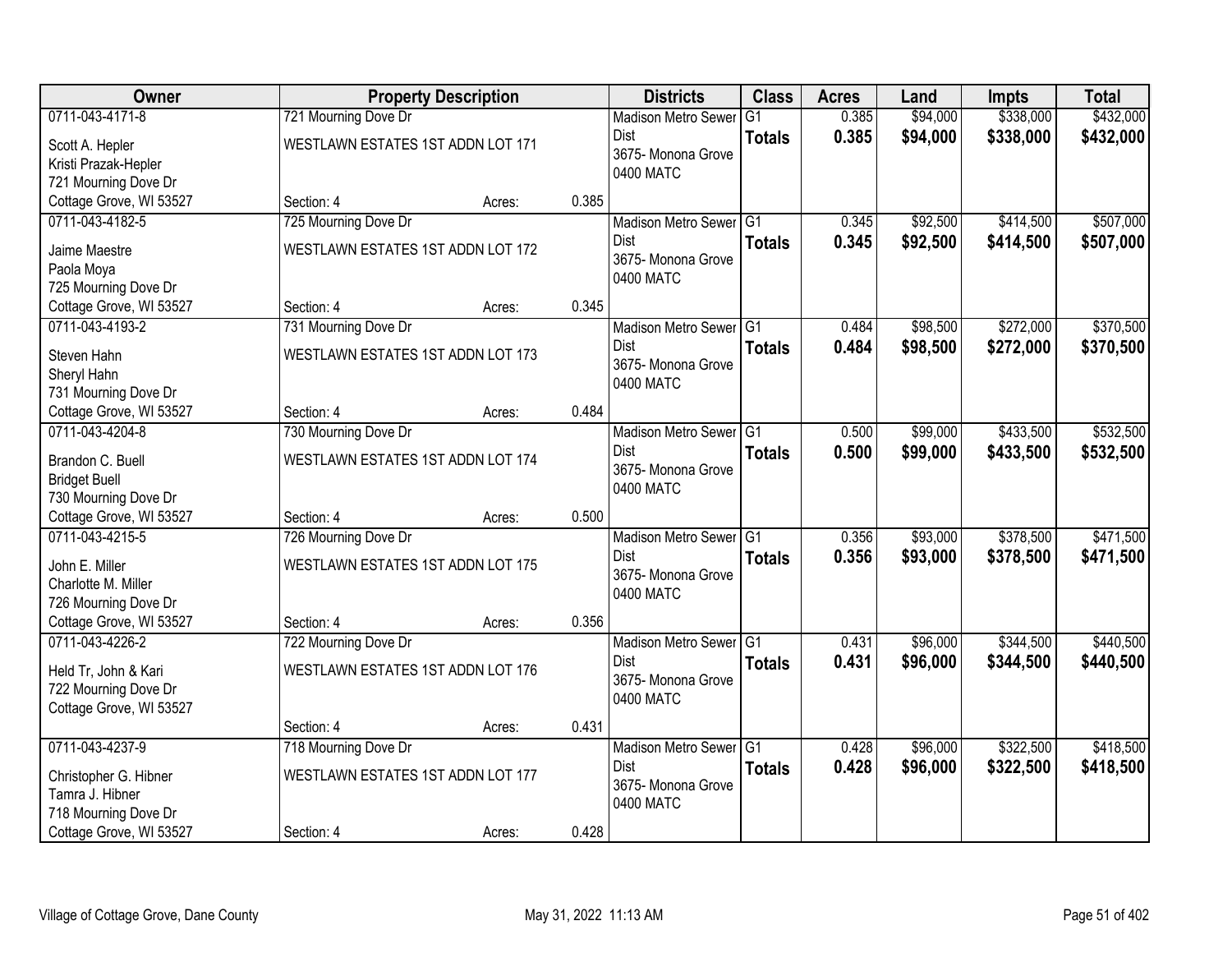| <b>Owner</b>                               |                                           | <b>Property Description</b> |       | <b>Districts</b>                | <b>Class</b>  | <b>Acres</b> | Land     | <b>Impts</b> | <b>Total</b> |
|--------------------------------------------|-------------------------------------------|-----------------------------|-------|---------------------------------|---------------|--------------|----------|--------------|--------------|
| 0711-043-4248-6                            | 714 Mourning Dove Dr                      |                             |       | <b>Madison Metro Sewer</b>      | G1            | 0.313        | \$90,000 | \$361,500    | \$451,500    |
| Joseph W. Schuchardt                       | WESTLAWN ESTATES 1ST ADDN LOT 178         |                             |       | Dist                            | <b>Totals</b> | 0.313        | \$90,000 | \$361,500    | \$451,500    |
| Kim I. Schuchardt                          |                                           |                             |       | 3675-Monona Grove               |               |              |          |              |              |
| 714 Mourning Dove Dr                       |                                           |                             |       | 0400 MATC                       |               |              |          |              |              |
| Cottage Grove, WI 53527                    | Section: 4                                | Acres:                      | 0.313 |                                 |               |              |          |              |              |
| 0711-043-4259-3                            | 710 Mourning Dove Dr                      |                             |       | Madison Metro Sewer G1          |               | 0.299        | \$89,500 | \$329,000    | \$418,500    |
|                                            |                                           |                             |       | Dist                            | <b>Totals</b> | 0.299        | \$89,500 | \$329,000    | \$418,500    |
| Nicholas J. Anger                          | WESTLAWN ESTATES 1ST ADDN LOT 179         |                             |       | 3675- Monona Grove              |               |              |          |              |              |
| Alison M. Anger                            |                                           |                             |       | 0400 MATC                       |               |              |          |              |              |
| 710 Mourning Dove Dr                       |                                           |                             | 0.299 |                                 |               |              |          |              |              |
| Cottage Grove, WI 53527<br>0711-043-4270-8 | Section: 4                                | Acres:                      |       |                                 |               |              |          |              | \$409,000    |
|                                            | 706 Mourning Dove Dr                      |                             |       | Madison Metro Sewer G1          |               | 0.329        | \$91,500 | \$317,500    |              |
| Scott D. Borchert                          | WESTLAWN ESTATES 1ST ADDN LOT 180         |                             |       | <b>Dist</b>                     | <b>Totals</b> | 0.329        | \$91,500 | \$317,500    | \$409,000    |
| Donna J. Borchert                          |                                           |                             |       | 3675- Monona Grove<br>0400 MATC |               |              |          |              |              |
| 706 Mourning Dove Dr                       |                                           |                             |       |                                 |               |              |          |              |              |
| Cottage Grove, WI 53527                    | Section: 4                                | Acres:                      | 0.329 |                                 |               |              |          |              |              |
| 0711-043-4281-5                            | 847 N Parkview St                         |                             |       | Madison Metro Sewer G1          |               | 0.347        | \$92,500 | \$355,000    | \$447,500    |
| James A. Christianson                      | WESTLAWN ESTATES 1ST ADDN LOT 181 SUBJ TO |                             |       | <b>Dist</b>                     | <b>Totals</b> | 0.347        | \$92,500 | \$355,000    | \$447,500    |
| Heidi L. Christianson                      | <b>ACCESS ESMT</b>                        |                             |       | 3675- Monona Grove              |               |              |          |              |              |
| 847 N Parkview St                          |                                           |                             |       | 0400 MATC                       |               |              |          |              |              |
| Cottage Grove, WI 53527                    | Section: 4                                | Acres:                      | 0.347 |                                 |               |              |          |              |              |
| 0711-043-4292-2                            | 837 N Parkview St                         |                             |       | Madison Metro Sewer G1          |               | 0.300        | \$89,500 | \$332,000    | \$421,500    |
|                                            |                                           |                             |       | Dist                            | <b>Totals</b> | 0.300        | \$89,500 | \$332,000    | \$421,500    |
| <b>Blhjmc Tr</b>                           | WESTLAWN ESTATES 1ST ADDN LOT 182 SUBJ TO |                             |       | 3675- Monona Grove              |               |              |          |              |              |
| 837 N Park View St                         | <b>ACCESS ESMT</b>                        |                             |       | 0400 MATC                       |               |              |          |              |              |
| Cottage Grove, WI 53527                    |                                           |                             |       |                                 |               |              |          |              |              |
|                                            | Section: 4                                | Acres:                      | 0.300 |                                 |               |              |          |              |              |
| 0711-043-4303-8                            | 827 N Parkview St                         |                             |       | Madison Metro Sewer G1          |               | 0.306        | \$89,500 | \$239,500    | \$329,000    |
| Jeffery J. Mccord                          | WESTLAWN ESTATES 1ST ADDN LOT 183 SUBJ TO |                             |       | <b>Dist</b>                     | <b>Totals</b> | 0.306        | \$89,500 | \$239,500    | \$329,000    |
| Anna J. Mccord                             | <b>ACCESS ESMT</b>                        |                             |       | 3675- Monona Grove              |               |              |          |              |              |
| 827 N Parkview St                          |                                           |                             |       | 0400 MATC                       |               |              |          |              |              |
| Cottage Grove, WI 53527                    | Section: 4                                | Acres:                      | 0.306 |                                 |               |              |          |              |              |
| 0711-043-4314-5                            | 821 N Parkview St                         |                             |       | Madison Metro Sewer G1          |               | 0.278        | \$88,000 | \$316,000    | \$404,000    |
|                                            |                                           |                             |       | Dist                            | <b>Totals</b> | 0.278        | \$88,000 | \$316,000    | \$404,000    |
| John J. Dolan                              | WESTLAWN ESTATES 1ST ADDN LOT 184 SUBJ TO |                             |       | 3675- Monona Grove              |               |              |          |              |              |
| Elisabeth C. Dolan                         | <b>ACCESS ESMT</b>                        |                             |       | 0400 MATC                       |               |              |          |              |              |
| 821 N Parkview St                          |                                           |                             |       |                                 |               |              |          |              |              |
| Cottage Grove, WI 53527                    | Section: 4                                | Acres:                      | 0.278 |                                 |               |              |          |              |              |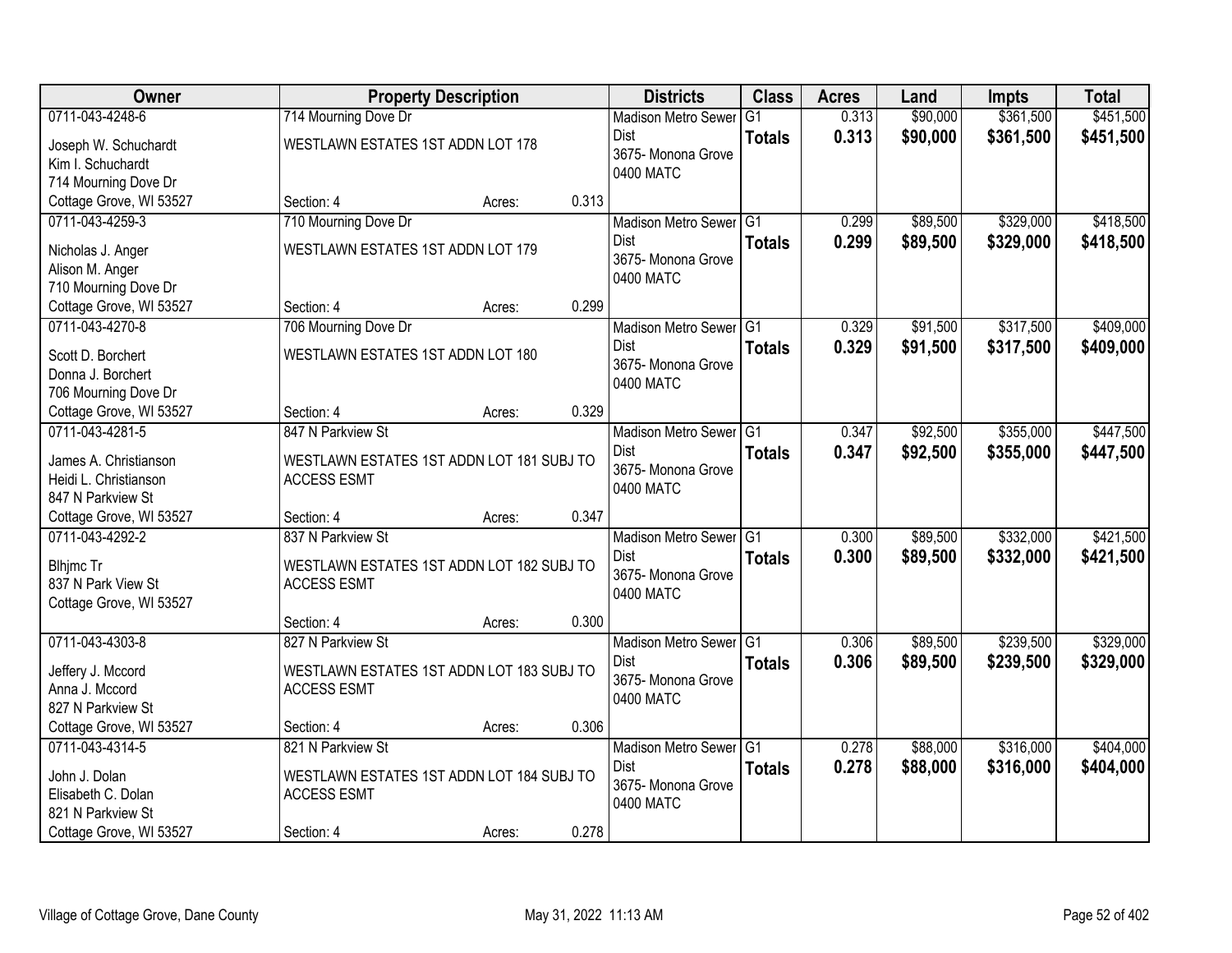| Owner                     | <b>Property Description</b>               |        |        | <b>Districts</b>                | <b>Class</b>  | <b>Acres</b> | Land     | <b>Impts</b> | <b>Total</b> |
|---------------------------|-------------------------------------------|--------|--------|---------------------------------|---------------|--------------|----------|--------------|--------------|
| 0711-043-4325-2           | 817 N Parkview St                         |        |        | <b>Madison Metro Sewer</b>      | G1            | 0.278        | \$88,000 | \$244,000    | \$332,000    |
| Fjelstad Living Tr        | WESTLAWN ESTATES 1ST ADDN LOT 185         |        |        | Dist                            | <b>Totals</b> | 0.278        | \$88,000 | \$244,000    | \$332,000    |
| 817 N Parkview St         |                                           |        |        | 3675- Monona Grove              |               |              |          |              |              |
| Cottage Grove, WI 53527   |                                           |        |        | 0400 MATC                       |               |              |          |              |              |
|                           | Section: 4                                | Acres: | 0.278  |                                 |               |              |          |              |              |
| 0711-043-4336-9           | 813 N Parkview St                         |        |        | Madison Metro Sewer G1          |               | 0.278        | \$88,000 | \$264,000    | \$352,000    |
| Djvw Tr                   | WESTLAWN ESTATES 1ST ADDN LOT 186 SUBJ TO |        |        | Dist                            | <b>Totals</b> | 0.278        | \$88,000 | \$264,000    | \$352,000    |
| 813 N Parkview St         | <b>ACCESS ESMT</b>                        |        |        | 3675- Monona Grove<br>0400 MATC |               |              |          |              |              |
| Cottage Grove, WI 53527   |                                           |        |        |                                 |               |              |          |              |              |
|                           | Section: 4                                | Acres: | 0.278  |                                 |               |              |          |              |              |
| 0711-043-4347-6           | 809 N Parkview St                         |        |        | Madison Metro Sewer G1          |               | 0.287        | \$88,500 | \$248,000    | \$336,500    |
| John J. Provenzano        | WESTLAWN ESTATES 1ST ADDN LOT 187 SUBJ TO |        |        | Dist                            | <b>Totals</b> | 0.287        | \$88,500 | \$248,000    | \$336,500    |
| Kristin K. Provenzano     | <b>ACCESS ESMT</b>                        |        |        | 3675- Monona Grove<br>0400 MATC |               |              |          |              |              |
| 809 N Parkview St         |                                           |        |        |                                 |               |              |          |              |              |
| Cottage Grove, WI 53527   | Section: 4                                | Acres: | 0.287  |                                 |               |              |          |              |              |
| 0711-043-4365-4           | <b>Parkview St</b>                        |        |        | Madison Metro Sewer X4          |               | 10.834       | \$0      | \$0          | \$0          |
| Cottage Grove, Village of | WESTLAWN ESTATES 1ST ADDN STORM WATER     |        |        | Dist                            | <b>Totals</b> | 10.834       | \$0      | \$0          | \$0          |
| 221 E Cottage Grove Rd    | <b>DETENTION AREA</b>                     |        |        | 3675- Monona Grove<br>0400 MATC |               |              |          |              |              |
| Cottage Grove, WI 53527   |                                           |        |        |                                 |               |              |          |              |              |
|                           | Section: 4                                | Acres: | 10.834 |                                 |               |              |          |              |              |
| 0711-043-5505-2           | 717 N Parkview St                         |        |        | Madison Metro Sewer G1          |               | 0.327        | \$91,000 | \$232,200    | \$323,200    |
| Jay J. Hollenstein        | <b>WESTLAWN ESTATES LOT 25</b>            |        |        | <b>Dist</b>                     | <b>Totals</b> | 0.327        | \$91,000 | \$232,200    | \$323,200    |
| Carolyn S. Hollenstein    |                                           |        |        | 3675- Monona Grove<br>0400 MATC |               |              |          |              |              |
| 717 N Parkview St         |                                           |        |        |                                 |               |              |          |              |              |
| Cottage Grove, WI 53527   | Section: 4                                | Acres: | 0.327  |                                 |               |              |          |              |              |
| 0711-043-5516-9           | 721 N Parkview St                         |        |        | Madison Metro Sewer G1          |               | 0.257        | \$86,500 | \$228,000    | \$314,500    |
| Steven E. Vicen           | WESTLAWN ESTATES LOT 26                   |        |        | Dist<br>3675- Monona Grove      | <b>Totals</b> | 0.257        | \$86,500 | \$228,000    | \$314,500    |
| Brenda J. Vicen           |                                           |        |        | 0400 MATC                       |               |              |          |              |              |
| 721 N Parkview St         |                                           |        |        |                                 |               |              |          |              |              |
| Cottage Grove, WI 53527   | Section: 4                                | Acres: | 0.257  |                                 |               |              |          |              |              |
| 0711-043-5527-6           | 801 N Parkview St                         |        |        | Madison Metro Sewer G1          |               | 0.253        | \$86,500 | \$247,100    | \$333,600    |
| Marcio R. Saban           | <b>WESTLAWN ESTATES LOT 27</b>            |        |        | Dist<br>3675- Monona Grove      | <b>Totals</b> | 0.253        | \$86,500 | \$247,100    | \$333,600    |
| Abigail L. Saban          |                                           |        |        | 0400 MATC                       |               |              |          |              |              |
| 801 N Parkview St         |                                           |        |        |                                 |               |              |          |              |              |
| Cottage Grove, WI 53527   | Section: 4                                | Acres: | 0.253  |                                 |               |              |          |              |              |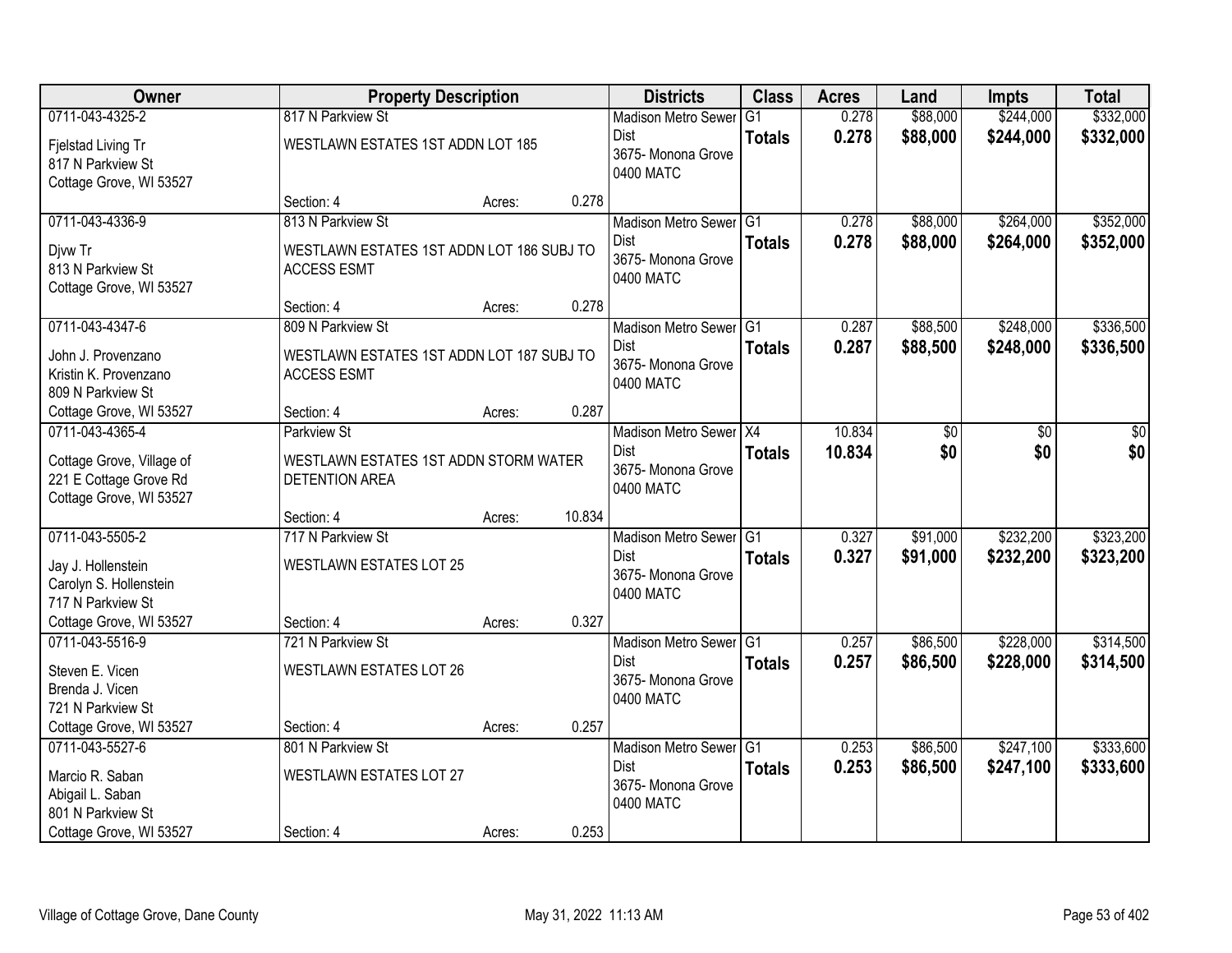| <b>Owner</b>                               | <b>Property Description</b>                      |        |       | <b>Districts</b>           | <b>Class</b>  | <b>Acres</b> | Land     | <b>Impts</b> | <b>Total</b> |
|--------------------------------------------|--------------------------------------------------|--------|-------|----------------------------|---------------|--------------|----------|--------------|--------------|
| 0711-043-5538-3                            | 805 N Parkview St                                |        |       | <b>Madison Metro Sewer</b> | G1            | 0.243        | \$85,500 | \$252,500    | \$338,000    |
| Foley Living Tr, J Michael & Margaret      | <b>WESTLAWN ESTATES LOT 28</b>                   |        |       | Dist                       | <b>Totals</b> | 0.243        | \$85,500 | \$252,500    | \$338,000    |
| 805 N Parkview St                          |                                                  |        |       | 3675-Monona Grove          |               |              |          |              |              |
| Cottage Grove, WI 53527                    |                                                  |        |       | 0400 MATC                  |               |              |          |              |              |
|                                            | Section: 4                                       | Acres: | 0.243 |                            |               |              |          |              |              |
| 0711-043-5549-0                            | 806 N Parkview St                                |        |       | Madison Metro Sewer G1     |               | 0.373        | \$93,000 | \$190,500    | \$283,500    |
| Erik T. Schneider                          | WESTLAWN ESTATES LOT 29 TOG W/PEDESTRIAN         |        |       | Dist                       | <b>Totals</b> | 0.373        | \$93,000 | \$190,500    | \$283,500    |
| 806 N Parkview St                          | ACCESS ESMT IN R29634/2                          |        |       | 3675- Monona Grove         |               |              |          |              |              |
| Cottage Grove, WI 53527                    |                                                  |        |       | 0400 MATC                  |               |              |          |              |              |
|                                            | Section: 4                                       | Acres: | 0.373 |                            |               |              |          |              |              |
| 0711-043-5560-5                            | 431 W Clover Ln                                  |        |       | Madison Metro Sewer G1     |               | 0.314        | \$89,500 | \$148,500    | \$238,000    |
| Annie M. Minor                             | WESTLAWN ESTATES LOT 30 SUBJ TO PEDESTRIAN       |        |       | Dist                       | <b>Totals</b> | 0.314        | \$89,500 | \$148,500    | \$238,000    |
| Ryan E. Minor                              | ACCESS ESMT IN R29634/2                          |        |       | 3675- Monona Grove         |               |              |          |              |              |
| 431 W Clover Ln                            |                                                  |        |       | 0400 MATC                  |               |              |          |              |              |
| Cottage Grove, WI 53527                    | Section: 4                                       | Acres: | 0.314 |                            |               |              |          |              |              |
| 0711-043-5571-2                            | 427 W Clover Ln                                  |        |       | Madison Metro Sewer G1     |               | 0.311        | \$89,500 | \$180,000    | \$269,500    |
| Kelly J. Griseta                           | <b>WESTLAWN ESTATES LOT 31</b>                   |        |       | <b>Dist</b>                | <b>Totals</b> | 0.311        | \$89,500 | \$180,000    | \$269,500    |
| Micah J. Griseta                           |                                                  |        |       | 3675- Monona Grove         |               |              |          |              |              |
| 427 W Clover Ln                            |                                                  |        |       | 0400 MATC                  |               |              |          |              |              |
| Cottage Grove, WI 53527                    | Section: 4                                       | Acres: | 0.311 |                            |               |              |          |              |              |
| 0711-043-5582-9                            | 423 W Clover Ln                                  |        |       | Madison Metro Sewer G1     |               | 0.317        | \$89,500 | \$198,000    | \$287,500    |
|                                            |                                                  |        |       | <b>Dist</b>                | <b>Totals</b> | 0.317        | \$89,500 | \$198,000    | \$287,500    |
| Josh Truss<br><b>Hattie Truss</b>          | WESTLAWN ESTATES LOT 32                          |        |       | 3675- Monona Grove         |               |              |          |              |              |
| 423 W Clover Ln                            |                                                  |        |       | 0400 MATC                  |               |              |          |              |              |
| Cottage Grove, WI 53527                    | Section: 4                                       | Acres: | 0.317 |                            |               |              |          |              |              |
| 0711-043-5593-6                            | 419 W Clover Ln                                  |        |       | Madison Metro Sewer G1     |               | 0.319        | \$90,000 | \$205,500    | \$295,500    |
|                                            |                                                  |        |       | <b>Dist</b>                | <b>Totals</b> | 0.319        | \$90,000 | \$205,500    | \$295,500    |
| Adam S. Pulkrabek                          | <b>WESTLAWN ESTATES LOT 33</b>                   |        |       | 3675- Monona Grove         |               |              |          |              |              |
| Jennifer L. Tranmer                        |                                                  |        |       | 0400 MATC                  |               |              |          |              |              |
| 419 W Clover Ln<br>Cottage Grove, WI 53527 | Section: 4                                       |        | 0.319 |                            |               |              |          |              |              |
| 0711-043-5600-6                            | 420 W Clover Ln                                  | Acres: |       | Madison Metro Sewer G1     |               | 0.169        | \$45,500 | \$151,500    | \$197,000    |
|                                            |                                                  |        |       | Dist                       |               | 0.169        |          |              |              |
| Lee Rev Tr, Rodney J & Cheryl K            | LOT 1 CSM 8339 CS45/131&132-9/10/96 F/K/A LOT 34 |        |       | 3675- Monona Grove         | <b>Totals</b> |              | \$45,500 | \$151,500    | \$197,000    |
| 430 Bilstad Rd                             | WESTLAWN ESTATES DESCR AS SEC 4-7-11 PRT         |        |       | 0400 MATC                  |               |              |          |              |              |
| Cambridge, WI 53523                        | SW1/4SW1/4 (.169 ACRES)                          |        |       |                            |               |              |          |              |              |
|                                            | Section: 4                                       | Acres: | 0.169 |                            |               |              |          |              |              |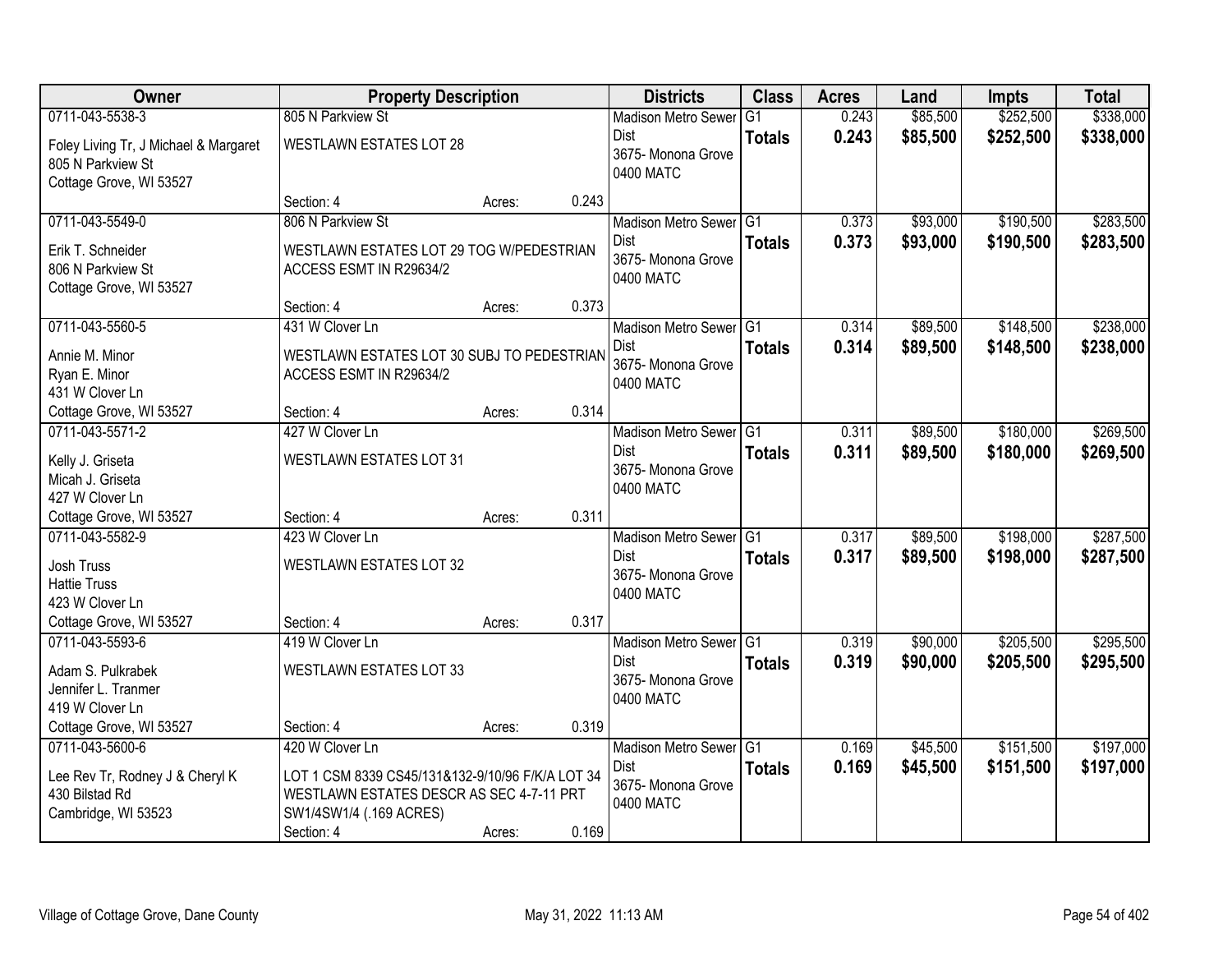| <b>Owner</b>                       | <b>Property Description</b>                      |        |       | <b>Districts</b>           | <b>Class</b>  | <b>Acres</b> | Land     | <b>Impts</b> | <b>Total</b> |
|------------------------------------|--------------------------------------------------|--------|-------|----------------------------|---------------|--------------|----------|--------------|--------------|
| 0711-043-5607-9                    | 420 W Clover Ln                                  |        |       | <b>Madison Metro Sewer</b> | G1            | 0.169        | \$45,500 | \$151,500    | \$197,000    |
| Lee Rev Tr, Rodney J & Cheryl K    | LOT 2 CSM 8339 CS45/131&132-9/10/96 F/K/A LOT 34 |        |       | Dist                       | <b>Totals</b> | 0.169        | \$45,500 | \$151,500    | \$197,000    |
| 430 Bilstad Rd                     | WESTLAWN ESTATES DESCR AS SEC 4-7-11 PRT         |        |       | 3675-Monona Grove          |               |              |          |              |              |
| Cambridge, WI 53523                | SW1/4SW1/4 (.169 ACRES)                          |        |       | 0400 MATC                  |               |              |          |              |              |
|                                    | Section: 4                                       | Acres: | 0.169 |                            |               |              |          |              |              |
| 0711-043-5615-9                    | 424 W Clover Ln                                  |        |       | Madison Metro Sewer G1     |               | 0.309        | \$89,000 | \$157,000    | \$246,000    |
| <b>Brandon Hiebing</b>             | <b>WESTLAWN ESTATES LOT 35</b>                   |        |       | Dist                       | <b>Totals</b> | 0.309        | \$89,000 | \$157,000    | \$246,000    |
| Briana E. Hiebing                  |                                                  |        |       | 3675- Monona Grove         |               |              |          |              |              |
| 424 W Clover Ln                    |                                                  |        |       | 0400 MATC                  |               |              |          |              |              |
| Cottage Grove, WI 53527            | Section: 4                                       | Acres: | 0.309 |                            |               |              |          |              |              |
| 0711-043-5626-6                    | 428 W Clover Ln                                  |        |       | Madison Metro Sewer G1     |               | 0.306        | \$89,000 | \$209,000    | \$298,000    |
| Nicholas Whalen                    | WESTLAWN ESTATES LOT 36                          |        |       | <b>Dist</b>                | <b>Totals</b> | 0.306        | \$89,000 | \$209,000    | \$298,000    |
| 428 W Clover Ln                    |                                                  |        |       | 3675- Monona Grove         |               |              |          |              |              |
| Cottage Grove, WI 53527            |                                                  |        |       | 0400 MATC                  |               |              |          |              |              |
|                                    | Section: 4                                       | Acres: | 0.306 |                            |               |              |          |              |              |
| 0711-043-5637-3                    | 432 W Clover Ln                                  |        |       | Madison Metro Sewer G1     |               | 0.316        | \$89,500 | \$210,000    | \$299,500    |
| <b>Christopher Ross</b>            | <b>WESTLAWN ESTATES LOT 37</b>                   |        |       | Dist                       | <b>Totals</b> | 0.316        | \$89,500 | \$210,000    | \$299,500    |
| Laura Yurs                         |                                                  |        |       | 3675- Monona Grove         |               |              |          |              |              |
| 432 W Clover Ln                    |                                                  |        |       | 0400 MATC                  |               |              |          |              |              |
| Cottage Grove, WI 53527            | Section: 4                                       | Acres: | 0.316 |                            |               |              |          |              |              |
| 0711-043-5648-0                    | 436 W Clover Ln                                  |        |       | Madison Metro Sewer G1     |               | 0.343        | \$91,000 | \$167,500    | \$258,500    |
| Nicholas Hillman                   | <b>WESTLAWN ESTATES LOT 38</b>                   |        |       | <b>Dist</b>                | <b>Totals</b> | 0.343        | \$91,000 | \$167,500    | \$258,500    |
| Ashley Hillman                     |                                                  |        |       | 3675-Monona Grove          |               |              |          |              |              |
| 436 W Clover Ln                    |                                                  |        |       | 0400 MATC                  |               |              |          |              |              |
| Cottage Grove, WI 53527            | Section: 4                                       | Acres: | 0.343 |                            |               |              |          |              |              |
| 0711-043-6001-9                    | 416 W Clover Ln                                  |        |       | Madison Metro Sewer G1     |               | 0.340        | \$91,000 | \$238,500    | \$329,500    |
| Weber & Weber I, LLC               | NORTHLAWN ESTATES LOT 1                          |        |       | Dist                       | <b>Totals</b> | 0.340        | \$91,000 | \$238,500    | \$329,500    |
| PO Box 10                          |                                                  |        |       | 3675- Monona Grove         |               |              |          |              |              |
| Cottage Grove, WI 53527            |                                                  |        |       | 0400 MATC                  |               |              |          |              |              |
|                                    | Section: 4                                       | Acres: | 0.340 |                            |               |              |          |              |              |
| 0711-043-6012-6                    | 412 W Clover Ln                                  |        |       | Madison Metro Sewer G1     |               | 0.340        | \$91,000 | \$229,500    | \$320,500    |
|                                    | NORTHLAWN ESTATES LOT 2                          |        |       | <b>Dist</b>                | <b>Totals</b> | 0.340        | \$91,000 | \$229,500    | \$320,500    |
| Young Rentals, LLC<br>16 Quinn Cir |                                                  |        |       | 3675- Monona Grove         |               |              |          |              |              |
| Madison, WI 53713                  |                                                  |        |       | 0400 MATC                  |               |              |          |              |              |
|                                    | Section: 4                                       | Acres: | 0.340 |                            |               |              |          |              |              |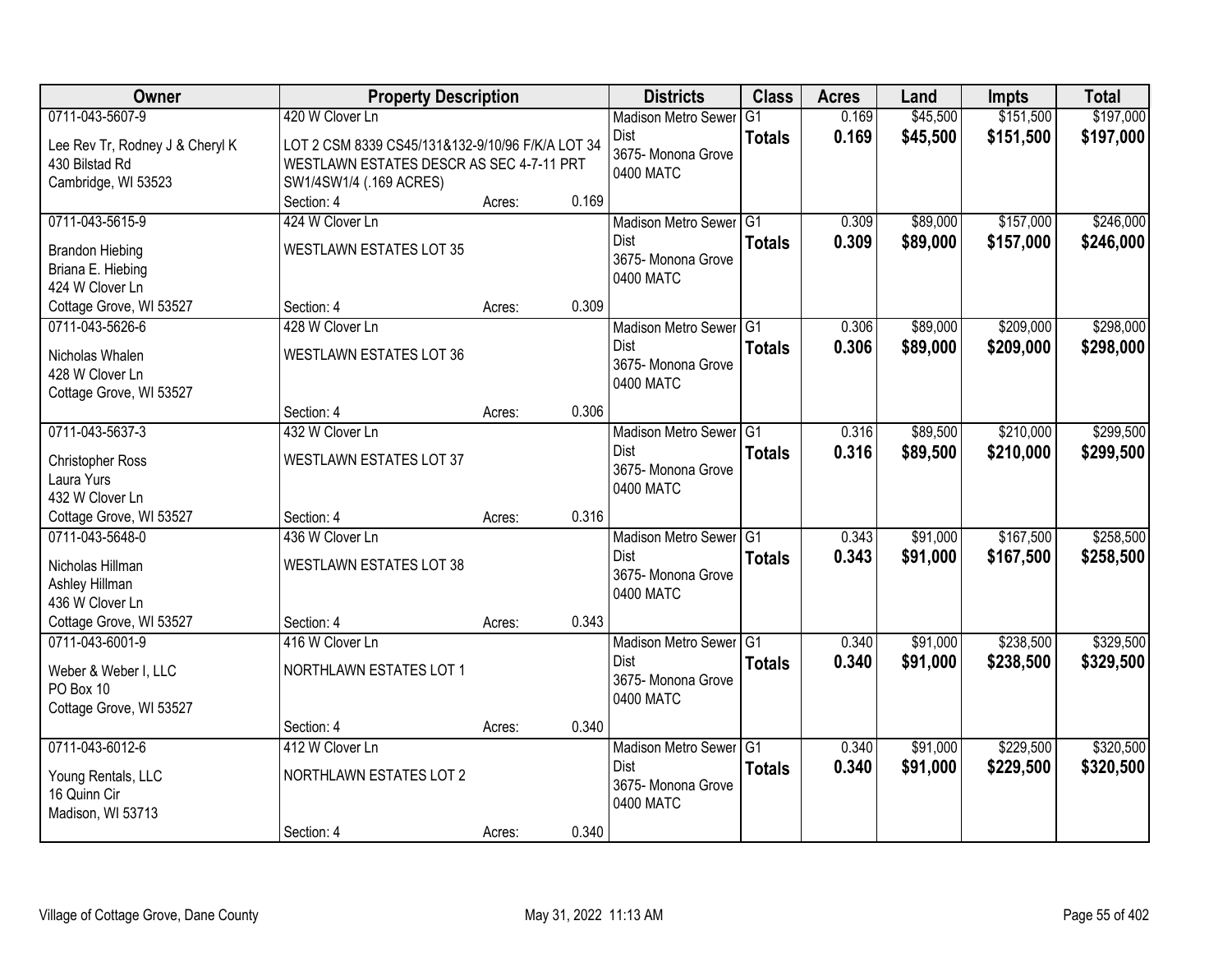| Owner                                         |                                                                                            | <b>Property Description</b> |       | <b>Districts</b>               | <b>Class</b>  | <b>Acres</b> | Land     | <b>Impts</b> | <b>Total</b> |
|-----------------------------------------------|--------------------------------------------------------------------------------------------|-----------------------------|-------|--------------------------------|---------------|--------------|----------|--------------|--------------|
| 0711-043-6023-3                               | 408 W Clover Ln                                                                            |                             |       | <b>Madison Metro Sewer</b>     | G1            | 0.344        | \$91,500 | \$265,500    | \$357,000    |
| Patten Real Estate, LLC                       | NORTHLAWN ESTATES LOT 3                                                                    |                             |       | Dist                           | <b>Totals</b> | 0.344        | \$91,500 | \$265,500    | \$357,000    |
| 3675 Stockbury St                             |                                                                                            |                             |       | 3675-Monona Grove<br>0400 MATC |               |              |          |              |              |
| Green Bay, WI 54313                           |                                                                                            |                             |       |                                |               |              |          |              |              |
|                                               | Section: 4                                                                                 | Acres:                      | 0.344 |                                |               |              |          |              |              |
| 0711-043-6034-0                               | 404 W Clover Ln                                                                            |                             |       | Madison Metro Sewer G1         |               | 0.347        | \$91,500 | \$280,000    | \$371,500    |
| Travis J. Dobson                              | NORTHLAWN ESTATES LOT 4                                                                    |                             |       | <b>Dist</b>                    | <b>Totals</b> | 0.347        | \$91,500 | \$280,000    | \$371,500    |
| 404 W Clover Ln                               |                                                                                            |                             |       | 3675- Monona Grove             |               |              |          |              |              |
| Cottage Grove, WI 53527                       |                                                                                            |                             |       | 0400 MATC                      |               |              |          |              |              |
|                                               | Section: 4                                                                                 | Acres:                      | 0.347 |                                |               |              |          |              |              |
| 0711-043-6045-7                               | 400 W Clover Ln                                                                            |                             |       | Madison Metro Sewer G1         |               | 0.344        | \$91,500 | \$274,000    | \$365,500    |
| <b>Emmet Lukasik</b>                          | NORTHLAWN ESTATES LOT 5                                                                    |                             |       | <b>Dist</b>                    | <b>Totals</b> | 0.344        | \$91,500 | \$274,000    | \$365,500    |
| 402 W Clover Ln                               |                                                                                            |                             |       | 3675- Monona Grove             |               |              |          |              |              |
| Cottage Grove, WI 53527                       |                                                                                            |                             |       | 0400 MATC                      |               |              |          |              |              |
|                                               | Section: 4                                                                                 | Acres:                      | 0.344 |                                |               |              |          |              |              |
| 0711-043-6052-1                               | 310 W Clover Ln                                                                            |                             |       | Madison Metro Sewer G1         |               | 0.170        | \$46,000 | \$184,000    | \$230,000    |
| Shari Kassube                                 | LOT 1 CSM 10229 CS60/57&58-11/12/2001 F/K/A                                                |                             |       | <b>Dist</b>                    | <b>Totals</b> | 0.170        | \$46,000 | \$184,000    | \$230,000    |
| Eric Knudson                                  | NORTHLAWN ESTATES LOT 6 DESCR AS SEC 4-7-11                                                |                             |       | 3675- Monona Grove             |               |              |          |              |              |
| 310 W Clover Ln                               | PRT SE1/4SW1/4 (0.170 ACRES)                                                               |                             |       | 0400 MATC                      |               |              |          |              |              |
| Cottage Grove, WI 53527                       | Section: 4                                                                                 | Acres:                      | 0.170 |                                |               |              |          |              |              |
| 0711-043-6059-1                               | 308 W Clover Ln                                                                            |                             |       | Madison Metro Sewer G1         |               | 0.170        | \$46,000 | \$193,500    | \$239,500    |
|                                               |                                                                                            |                             |       | Dist                           | <b>Totals</b> | 0.170        | \$46,000 | \$193,500    | \$239,500    |
| Patten Real Estate, LLC<br>3675 Stockbury St  | LOT 2 CSM 10229 CS60/57&58-11/12/2001 F/K/A<br>NORTHLAWN ESTATES LOT 6 DESCR AS SEC 4-7-11 |                             |       | 3675- Monona Grove             |               |              |          |              |              |
| Green Bay, WI 54313                           | PRT SE1/4SW1/4 (0.170 ACRES)                                                               |                             |       | 0400 MATC                      |               |              |          |              |              |
|                                               | Section: 4                                                                                 | Acres:                      | 0.170 |                                |               |              |          |              |              |
| 0711-043-6067-1                               | 304 W Clover Ln                                                                            |                             |       | Madison Metro Sewer G1         |               | 0.173        | \$46,000 | \$149,500    | \$195,500    |
|                                               |                                                                                            |                             |       | <b>Dist</b>                    | <b>Totals</b> | 0.173        | \$46,000 | \$149,500    | \$195,500    |
| Andrea J. Uher<br>304 W Clover Ln             | LOT 1 CSM 7167 CS36/197&198<br>R23733/22&23-7/20/93 DESCR AS LO T 7 NORTH                  |                             |       | 3675- Monona Grove             |               |              |          |              |              |
| Cottage Grove, WI 53527                       | LAWN ESTATES LOC SEC 4-7-11 SE1/4SW1/4 CONT                                                |                             |       | 0400 MATC                      |               |              |          |              |              |
|                                               | Section: 4                                                                                 | Acres:                      | 0.173 |                                |               |              |          |              |              |
| 0711-043-6072-4                               | 304 W Clover Ln Unit A                                                                     |                             |       | Madison Metro Sewer G1         |               | 0.170        | \$46,000 | \$165,500    | \$211,500    |
|                                               |                                                                                            |                             |       | Dist                           | <b>Totals</b> | 0.170        | \$46,000 | \$165,500    | \$211,500    |
| Jason M. Fieweger                             | LOT 2 CSM 7167 CS36/197&198                                                                |                             |       | 3675- Monona Grove             |               |              |          |              |              |
| Tracy L. French-Fieweger<br>304 W Clover Ln A | R23733/22&23-7/20/93 DESCR AS LOT 7 NORTH                                                  |                             |       | 0400 MATC                      |               |              |          |              |              |
| Cottage Grove, WI 53527                       | LAWN ESTATES LOC SEC 4-7-11 SE1/4SW1/4 CONT<br>Section: 4                                  | Acres:                      | 0.170 |                                |               |              |          |              |              |
|                                               |                                                                                            |                             |       |                                |               |              |          |              |              |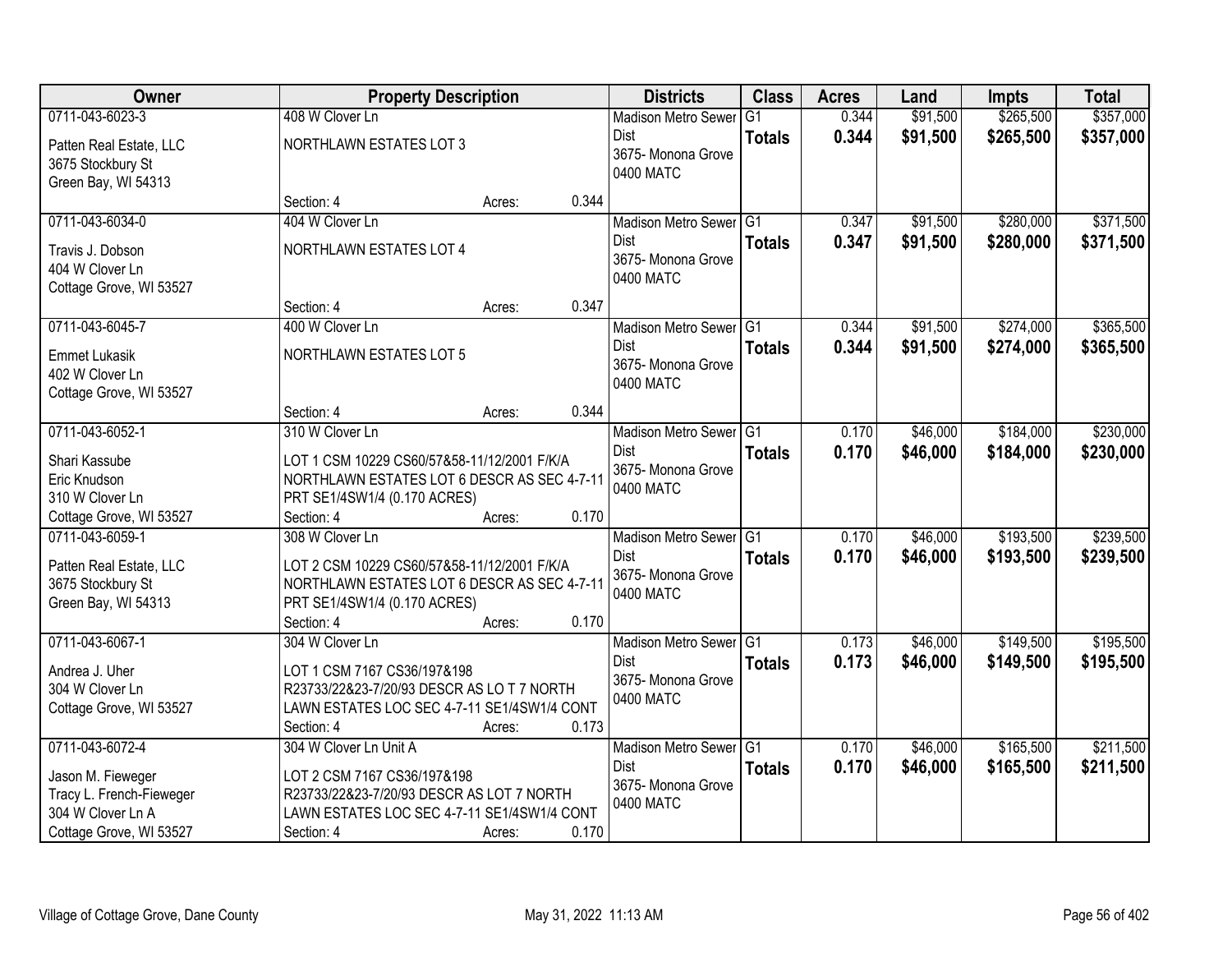| Owner                    |                                            | <b>Property Description</b> |       | <b>Districts</b>           | <b>Class</b>  | <b>Acres</b> | Land     | <b>Impts</b> | <b>Total</b> |
|--------------------------|--------------------------------------------|-----------------------------|-------|----------------------------|---------------|--------------|----------|--------------|--------------|
| 0711-043-6078-8          | 300 W Clover Ln                            |                             |       | <b>Madison Metro Sewer</b> | G1            | 0.347        | \$91,500 | \$256,500    | \$348,000    |
| Bz Living Tr             | NORTHLAWN ESTATES LOT 8                    |                             |       | Dist                       | <b>Totals</b> | 0.347        | \$91,500 | \$256,500    | \$348,000    |
| 3307 Nelson Rd           |                                            |                             |       | 3675-Monona Grove          |               |              |          |              |              |
| Sun Prairie, WI 53590    |                                            |                             |       | 0400 MATC                  |               |              |          |              |              |
|                          | Section: 4                                 | Acres:                      | 0.347 |                            |               |              |          |              |              |
| 0711-043-6089-5          | 212 W Clover Ln                            |                             |       | Madison Metro Sewer G1     |               | 0.344        | \$91,500 | \$256,500    | \$348,000    |
| Garret J. Larson         | NORTHLAWN ESTATES LOT 9                    |                             |       | <b>Dist</b>                | <b>Totals</b> | 0.344        | \$91,500 | \$256,500    | \$348,000    |
| 212 W Clover Ln          |                                            |                             |       | 3675- Monona Grove         |               |              |          |              |              |
| Cottage Grove, WI 53527  |                                            |                             |       | 0400 MATC                  |               |              |          |              |              |
|                          | Section: 4                                 | Acres:                      | 0.344 |                            |               |              |          |              |              |
| 0711-043-6099-1          | 208 W Clover Ln Unit A                     |                             |       | Madison Metro Sewer G1     |               | 0.000        | \$42,000 | \$147,000    | \$189,000    |
| Alan Brown               | CLOVER LANE CONDOMINIUM II UNIT 1          |                             |       | <b>Dist</b>                | <b>Totals</b> | 0.000        | \$42,000 | \$147,000    | \$189,000    |
| Teresa Brown             |                                            |                             |       | 3675- Monona Grove         |               |              |          |              |              |
| 702 Ross St              |                                            |                             |       | 0400 MATC                  |               |              |          |              |              |
| Mineral Point, WI 53565  | Section: 4                                 | Acres:                      | 0.000 |                            |               |              |          |              |              |
| 0711-043-6101-1          | 208 W Clover Ln Unit B                     |                             |       | Madison Metro Sewer G1     |               | 0.000        | \$42,000 | \$162,000    | \$204,000    |
| Kayla Viney              | CLOVER LANE CONDOMINIUM II UNIT 2          |                             |       | <b>Dist</b>                | <b>Totals</b> | 0.000        | \$42,000 | \$162,000    | \$204,000    |
| 208 W Clover Ln #8       |                                            |                             |       | 3675- Monona Grove         |               |              |          |              |              |
| Cottage Grove, WI 53527  |                                            |                             |       | 0400 MATC                  |               |              |          |              |              |
|                          | Section: 4                                 | Acres:                      | 0.000 |                            |               |              |          |              |              |
| 0711-043-6110-1          | 204 W Clover Ln Unit A                     |                             |       | Madison Metro Sewer G1     |               | 0.000        | \$42,000 | \$165,000    | \$207,000    |
| Maria R. Ramirez Mendoza | CLOVER LANE CONDOMINIUM I UNIT 1           |                             |       | <b>Dist</b>                | <b>Totals</b> | 0.000        | \$42,000 | \$165,000    | \$207,000    |
| 204 W Clover Ln Unit a   |                                            |                             |       | 3675- Monona Grove         |               |              |          |              |              |
| Cottage Grove, WI 53527  |                                            |                             |       | 0400 MATC                  |               |              |          |              |              |
|                          | Section: 4                                 | Acres:                      | 0.000 |                            |               |              |          |              |              |
| 0711-043-6112-1          | 204 W Clover Ln Unit B                     |                             |       | Madison Metro Sewer G1     |               | 0.000        | \$42,000 | \$149,500    | \$191,500    |
| L Connor, LLC            | CLOVER LANE CONDOMINIUM I UNIT 2           |                             |       | <b>Dist</b>                | <b>Totals</b> | 0.000        | \$42,000 | \$149,500    | \$191,500    |
| 6578 Wendell Way         |                                            |                             |       | 3675- Monona Grove         |               |              |          |              |              |
| Deforest, WI 53532       |                                            |                             |       | 0400 MATC                  |               |              |          |              |              |
|                          | Section: 4                                 | Acres:                      | 0.000 |                            |               |              |          |              |              |
| 0711-043-6123-2          | 202 W Clover Ln                            |                             |       | Madison Metro Sewer G1     |               | 0.247        | \$50,000 | \$154,500    | \$204,500    |
| Michael Verhagen         | LOT 1 CSM 7290 CS37/139&140-11/19/93 F/K/A |                             |       | Dist                       | <b>Totals</b> | 0.247        | \$50,000 | \$154,500    | \$204,500    |
| 202 Clover Ln            | NORTHLAWN ESTATES LOT 12 DESCR AS SEC      |                             |       | 3675- Monona Grove         |               |              |          |              |              |
| Cottage Grove, WI 53527  | 4-7-11 PRT SE1/4SW1/4 CONT 10,742 SQ FT    |                             |       | 0400 MATC                  |               |              |          |              |              |
|                          | Section: 4                                 | Acres:                      | 0.247 |                            |               |              |          |              |              |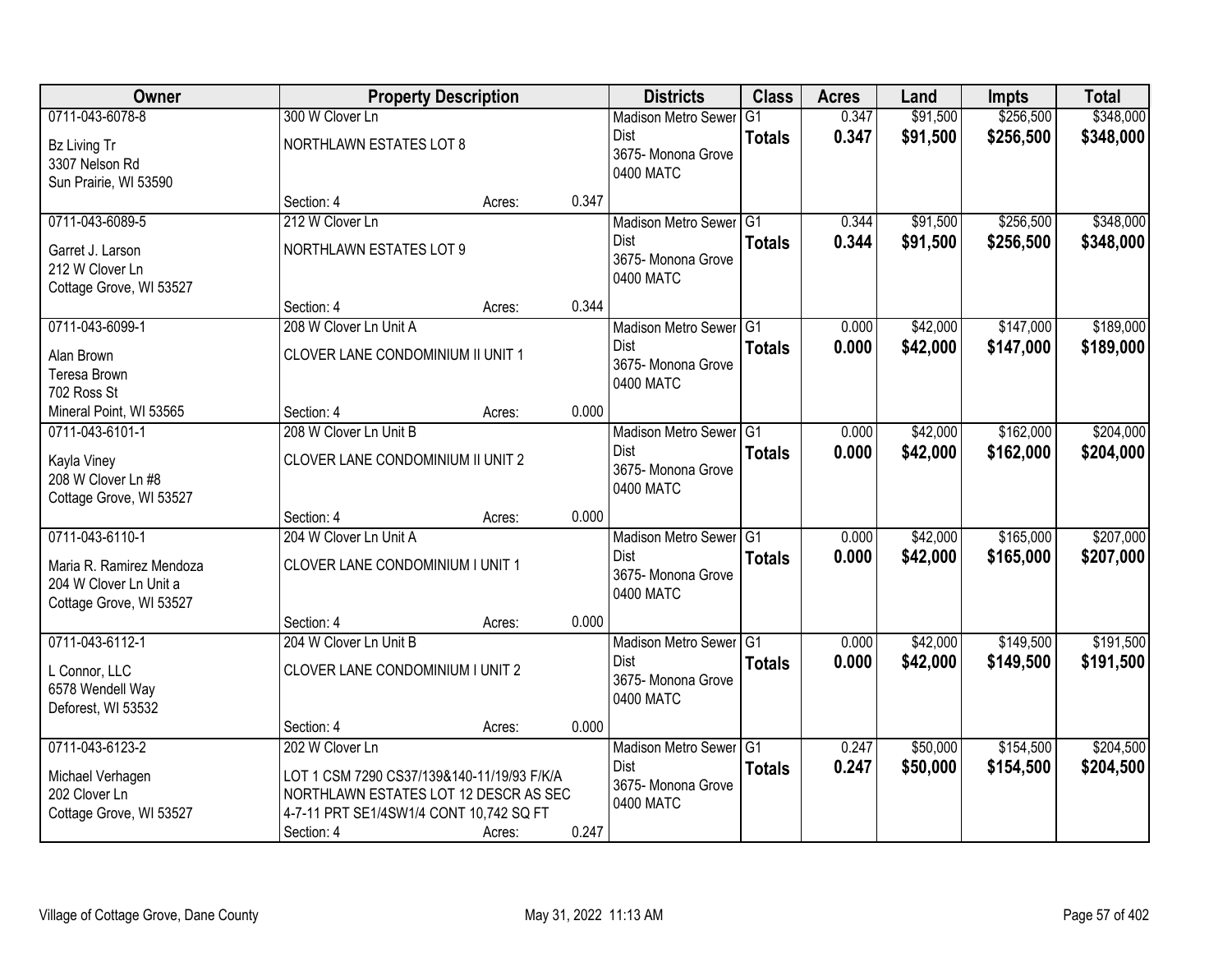| Owner                                     | <b>Property Description</b>                         | <b>Districts</b>                      | <b>Class</b>  | <b>Acres</b>   | Land     | <b>Impts</b> | <b>Total</b> |
|-------------------------------------------|-----------------------------------------------------|---------------------------------------|---------------|----------------|----------|--------------|--------------|
| 0711-043-6128-7                           | 200 W Clover Ln                                     | <b>Madison Metro Sewer</b>            | G1            | 0.284          | \$51,000 | \$161,000    | \$212,000    |
| Larissa Furger                            | LOT 2 CSM 7290 CS37/139&140-11/19/93 F/K/A          | Dist                                  | <b>Totals</b> | 0.284          | \$51,000 | \$161,000    | \$212,000    |
| Cory Reinen                               | NORTHLAWN ESTATES LOT 12 DESCR AS SEC               | 3675- Monona Grove                    |               |                |          |              |              |
| 200 W Clover Ln                           | 4-7-11 PRT SE1/4SW1/4 CONT 12,350 SQ FT             | 0400 MATC                             |               |                |          |              |              |
| Cottage Grove, WI 53527                   | 0.284<br>Section: 4<br>Acres:                       |                                       |               |                |          |              |              |
| 0711-043-6134-1                           | 800 N Clover Ln Unit B                              | Madison Metro Sewer G1                |               | 0.201          | \$47,500 | \$170,500    | \$218,000    |
| Samuel Smith                              | LOT 1 CSM 12285 CS76/106&107-10/17/2007 F/K/A       | Dist                                  | <b>Totals</b> | 0.201          | \$47,500 | \$170,500    | \$218,000    |
| 800 A N Clover Ln                         | NORTHLAWN ESTATES LOT 13 DESCR AS SEC               | 3675- Monona Grove                    |               |                |          |              |              |
| Cottage Grove, WI 53527                   | 4-7-11 PRT SE1/4SW1/4 (0.201 ACRES)                 | 0400 MATC                             |               |                |          |              |              |
|                                           | 0.201<br>Section: 4<br>Acres:                       |                                       |               |                |          |              |              |
| 0711-043-6139-1                           | 800 N Clover Ln Unit A                              | Madison Metro Sewer G1                |               | 0.305          | \$52,000 | \$163,500    | \$215,500    |
| Samuel Smith                              | LOT 2 CSM 12285 CS76/106&107-10/17/2007 F/K/A       | Dist                                  | <b>Totals</b> | 0.305          | \$52,000 | \$163,500    | \$215,500    |
| 800 A N Clover Ln                         | NORTHLAWN ESTATES LOT 13 DESCR AS SEC               | 3675- Monona Grove                    |               |                |          |              |              |
| Cottage Grove, WI 53527                   | 4-7-11 PRT SE1/4SW1/4 (0.305 ACRES)                 | 0400 MATC                             |               |                |          |              |              |
|                                           | 0.305<br>Section: 4<br>Acres:                       |                                       |               |                |          |              |              |
| 0711-043-6144-7                           | 804 N Clover Ln                                     | Madison Metro Sewer G1                |               | 0.279          | \$87,500 | \$209,500    | \$297,000    |
|                                           |                                                     | Dist                                  | <b>Totals</b> | 0.279          | \$87,500 | \$209,500    | \$297,000    |
| Ho-Chunk Nation                           | NORTHLAWN ESTATES LOT 14                            | 3675- Monona Grove                    |               |                |          |              |              |
| PO Box 310<br>Black River Falls, WI 54615 |                                                     | 0400 MATC                             |               |                |          |              |              |
|                                           | 0.279<br>Section: 4<br>Acres:                       |                                       |               |                |          |              |              |
| 0711-043-6157-1                           | 808B N Clover Ln                                    | Madison Metro Sewer G1                |               | 0.140          | \$39,500 | \$142,000    | \$181,500    |
|                                           |                                                     | <b>Dist</b>                           | <b>Totals</b> | 0.140          | \$39,500 | \$142,000    | \$181,500    |
| Sarah M. Zellmer                          | LOT 1 CSM 11047 CS66/193&194-4/26/2004 F/K/A LOT    | 3675-Monona Grove                     |               |                |          |              |              |
| W1351 Sunnyside Ln                        | 15 NORTHLAWN ESTATES DESCR AS SEC 4-7-11            | 0400 MATC                             |               |                |          |              |              |
| Wisconsin Dells, WI 53965                 | PRT SE1/4 SW1/4 (0.14 ACRES)<br>0.140<br>Section: 4 |                                       |               |                |          |              |              |
| 0711-043-6159-1                           | Acres:<br>808A N Clover Ln                          | Madison Metro Sewer G1                |               | 0.140          | \$39,500 | \$141,000    | \$180,500    |
|                                           |                                                     | <b>Dist</b>                           | <b>Totals</b> | 0.140          | \$39,500 | \$141,000    | \$180,500    |
| Sarah M. Zellmer                          | LOT 2 CSM 11047 CS66/193&194-4/26/2004 F/K/A LOT    | 3675- Monona Grove                    |               |                |          |              |              |
| W1351 Sunnyside Ln                        | 15 NORTHLAWN ESTATES DESCR AS SEC 4-7-11            | 0400 MATC                             |               |                |          |              |              |
| Wisconsin Dells, WI 53965                 | PRT SE1/4 SW1/4S (0.14 ACRES)                       |                                       |               |                |          |              |              |
|                                           | 0.140<br>Section: 4<br>Acres:                       |                                       |               |                |          |              |              |
| 0711-043-6166-1                           | 812 N Clover Ln Unit B                              | Madison Metro Sewer G1<br><b>Dist</b> |               | 0.278<br>0.278 | \$87,500 | \$229,500    | \$317,000    |
| John E. Barr                              | <b>NORTHLAWN ESTATES LOT 16</b>                     | 3675- Monona Grove                    | <b>Totals</b> |                | \$87,500 | \$229,500    | \$317,000    |
| 812 N Clover Ln Unit b                    |                                                     | 0400 MATC                             |               |                |          |              |              |
| Cottage Grove, WI 53527                   |                                                     |                                       |               |                |          |              |              |
|                                           | 0.278<br>Section: 4<br>Acres:                       |                                       |               |                |          |              |              |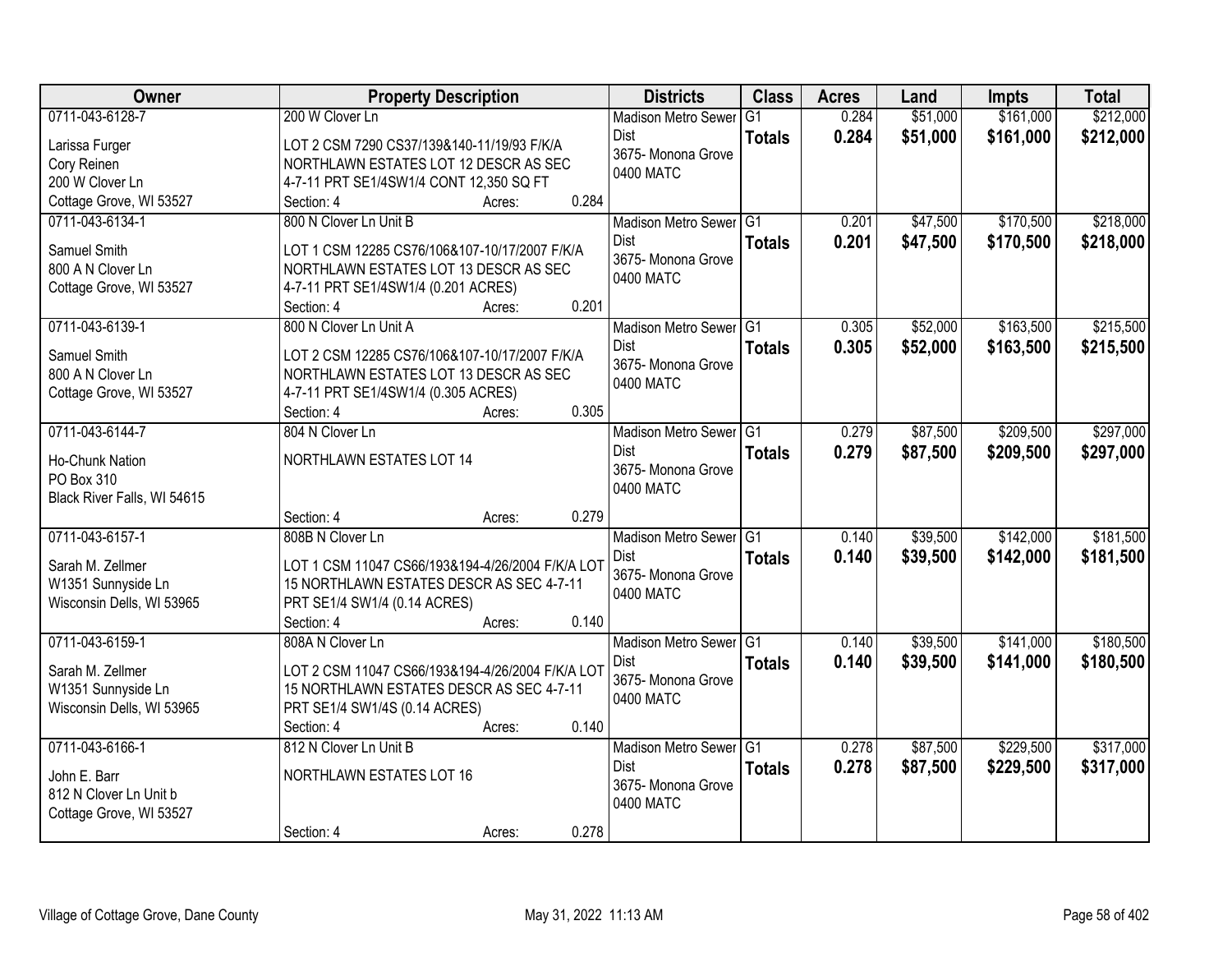| Owner                               | <b>Property Description</b>                 |                 | <b>Districts</b>                  | <b>Class</b>    | <b>Acres</b> | Land     | <b>Impts</b> | <b>Total</b> |
|-------------------------------------|---------------------------------------------|-----------------|-----------------------------------|-----------------|--------------|----------|--------------|--------------|
| 0711-043-6177-8                     | 816 N Clover Ln                             |                 | <b>Madison Metro Sewer</b>        | $\overline{G1}$ | 0.275        | \$87,000 | \$225,000    | \$312,000    |
| Ramji Cottage Grove, LLC            | NORTHLAWN ESTATES LOT 17                    |                 | <b>Dist</b>                       | <b>Totals</b>   | 0.275        | \$87,000 | \$225,000    | \$312,000    |
| 1077 Gas Light Dr                   |                                             |                 | 3675- Monona Grove                |                 |              |          |              |              |
| Sun Prairie, WI 53590               |                                             |                 | 0400 MATC                         |                 |              |          |              |              |
|                                     | Section: 4                                  | 0.275<br>Acres: |                                   |                 |              |          |              |              |
| 0711-043-6188-5                     | 820 N Clover Ln                             |                 | Madison Metro Sewer G1            |                 | 0.278        | \$87,500 | \$264,000    | \$351,500    |
| 820 North Clover Cottage Grove, LLC | <b>NORTHLAWN ESTATES LOT 18</b>             |                 | Dist                              | <b>Totals</b>   | 0.278        | \$87,500 | \$264,000    | \$351,500    |
| N4647 Oak Rd                        |                                             |                 | 3675- Monona Grove<br>0400 MATC   |                 |              |          |              |              |
| Princeton, WI 54968                 |                                             |                 |                                   |                 |              |          |              |              |
|                                     | Section: 4                                  | 0.278<br>Acres: |                                   |                 |              |          |              |              |
| 0711-043-6199-2                     | 824 N Clover Ln                             |                 | Madison Metro Sewer G1            |                 | 0.308        | \$89,000 | \$253,500    | \$342,500    |
| Red Oak Management, LLC             | NORTHLAWN ESTATES LOT 19                    |                 | Dist                              | <b>Totals</b>   | 0.308        | \$89,000 | \$253,500    | \$342,500    |
| 6022 Fairfax Ln                     |                                             |                 | 3675- Monona Grove<br>0400 MATC   |                 |              |          |              |              |
| Madison, WI 53718                   |                                             |                 |                                   |                 |              |          |              |              |
|                                     | Section: 4                                  | 0.308<br>Acres: |                                   |                 |              |          |              |              |
| 0711-043-6206-2                     | 101 Northlawn Dr Unit B                     |                 | Madison Metro Sewer G1            |                 | 0.145        | \$44,000 | \$138,500    | \$182,500    |
| Leetz Properties Cottage Grove, LLC | LOT 1 CSM 7957 CS42/147&148                 |                 | <b>Dist</b>                       | <b>Totals</b>   | 0.145        | \$44,000 | \$138,500    | \$182,500    |
| 6122 Dell Dr                        | R30836/16&17-9/15/95 F/K/A LOT 20 NORTHLAWN |                 | 3675- Monona Grove<br>0400 MATC   |                 |              |          |              |              |
| Madison, WI 53718                   | ESTATES DESCR AS SEC 4-7-11 PRT SE1/4SW1/4  |                 |                                   |                 |              |          |              |              |
|                                     | Section: 4                                  | 0.145<br>Acres: |                                   |                 |              |          |              |              |
| 0711-043-6213-3                     | 101 Northlawn Dr Unit A                     |                 | Madison Metro Sewer <sup>G1</sup> |                 | 0.157        | \$45,000 | \$138,500    | \$183,500    |
| Leetz Properties Cottage Grove, LLC | LOT 2 CSM 7957 CS42/147&148                 |                 | <b>Dist</b>                       | <b>Totals</b>   | 0.157        | \$45,000 | \$138,500    | \$183,500    |
| 6122 Dell Dr                        | R30836/16&17-9/15/95 F/K/A LOT 20 NORTHLAWN |                 | 3675- Monona Grove<br>0400 MATC   |                 |              |          |              |              |
| Madison, WI 53718                   | ESTATES DESCR AS SEC 4-7-11 PRT SE1/4SW1/4  |                 |                                   |                 |              |          |              |              |
|                                     | Section: 4                                  | 0.157<br>Acres: |                                   |                 |              |          |              |              |
| 0711-043-6221-3                     | 904 N Clover Ln                             |                 | Madison Metro Sewer G1            |                 | 0.272        | \$87,000 | \$252,000    | \$339,000    |
| Daniel E. Adler                     | NORTHLAWN ESTATES LOT 21                    |                 | <b>Dist</b><br>3675- Monona Grove | <b>Totals</b>   | 0.272        | \$87,000 | \$252,000    | \$339,000    |
| Eugenie L. Adler                    |                                             |                 | 0400 MATC                         |                 |              |          |              |              |
| 35 Claremont Ave                    |                                             |                 |                                   |                 |              |          |              |              |
| Long Beach, CA 90803                | Section: 4                                  | 0.272<br>Acres: |                                   |                 |              |          |              |              |
| 0711-043-6232-0                     | 908 N Clover Ln                             |                 | Madison Metro Sewer G1            |                 | 0.261        | \$86,000 | \$275,500    | \$361,500    |
| Daniel E. Adler                     | NORTHLAWN ESTATES LOT 22                    |                 | Dist<br>3675- Monona Grove        | <b>Totals</b>   | 0.261        | \$86,000 | \$275,500    | \$361,500    |
| Eugenie L. Adler                    |                                             |                 | 0400 MATC                         |                 |              |          |              |              |
| 35 Claremont Ave                    |                                             |                 |                                   |                 |              |          |              |              |
| Long Beach, CA 90803                | Section: 4                                  | 0.261<br>Acres: |                                   |                 |              |          |              |              |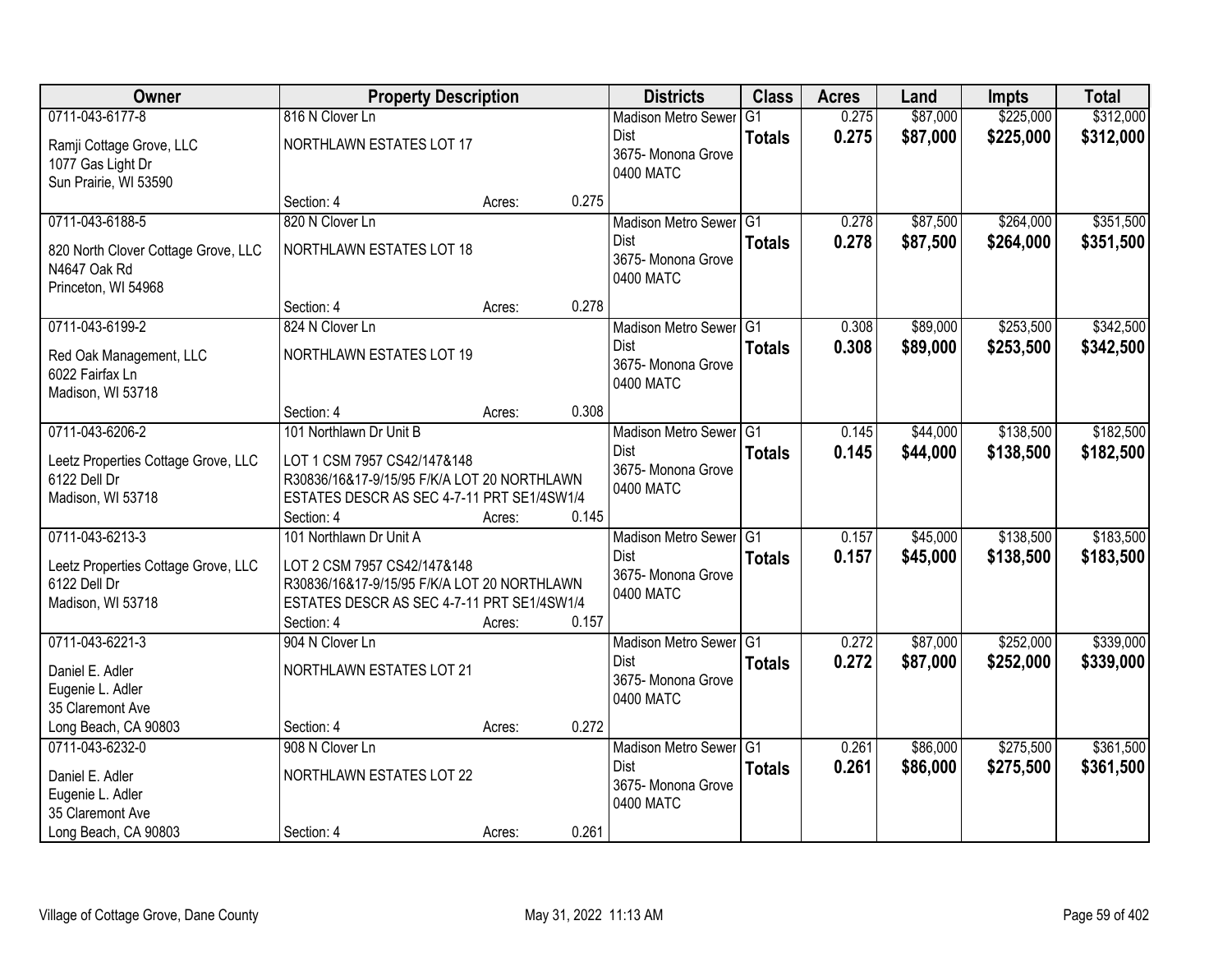| Owner                                      | <b>Property Description</b>                                           | <b>Districts</b>           | <b>Class</b>  | <b>Acres</b> | Land     | <b>Impts</b> | <b>Total</b> |
|--------------------------------------------|-----------------------------------------------------------------------|----------------------------|---------------|--------------|----------|--------------|--------------|
| 0711-043-6239-3                            | 912A N Clover Ln                                                      | <b>Madison Metro Sewer</b> | G1            | 0.206        | \$47,500 | \$140,500    | \$188,000    |
| Shawnda Hensley                            | LOT 1 CSM 7958 CS42/149&150                                           | Dist                       | <b>Totals</b> | 0.206        | \$47,500 | \$140,500    | \$188,000    |
| 912 N Clover Ln                            | R30836/18&19-9/15/95 F/K/A LOT 23 NORTHLAWN                           | 3675- Monona Grove         |               |              |          |              |              |
| Cottage Grove, WI 53527                    | ESTATES DESCR AS SEC 4-7-11 PRT SE1/4SW1/4                            | 0400 MATC                  |               |              |          |              |              |
|                                            | 0.206<br>Section: 4<br>Acres:                                         |                            |               |              |          |              |              |
| 0711-043-6246-4                            | 912 N Clover Ln Unit B                                                | Madison Metro Sewer G1     |               | 0.123        | \$42,500 | \$140,500    | \$183,000    |
|                                            |                                                                       | Dist                       | <b>Totals</b> | 0.123        | \$42,500 | \$140,500    | \$183,000    |
| Alex J. Chamberlain                        | LOT 2 CSM 7958 CS42/149&150-9/15/95 F/K/A LOT 23                      | 3675- Monona Grove         |               |              |          |              |              |
| 912 Clover Ln B<br>Cottage Grove, WI 53527 | NORTHLAWN ESTATES DESCR AS SEC 4-7-11 PRT<br>SE1/4SW1/4 (0.123 ACRES) | 0400 MATC                  |               |              |          |              |              |
|                                            | 0.123<br>Section: 4<br>Acres:                                         |                            |               |              |          |              |              |
| 0711-043-6254-4                            | 916 N Clover Ln                                                       | Madison Metro Sewer G1     |               | 0.339        | \$91,000 | \$274,000    | \$365,000    |
|                                            |                                                                       | <b>Dist</b>                | <b>Totals</b> | 0.339        | \$91,000 | \$274,000    | \$365,000    |
| Robert W. Dehner Jr                        | NORTHLAWN ESTATES LOT 24                                              | 3675- Monona Grove         |               |              |          |              |              |
| Lisa M. Dehner                             |                                                                       | 0400 MATC                  |               |              |          |              |              |
| 102 Coyle Pkwy                             |                                                                       |                            |               |              |          |              |              |
| Cottage Grove, WI 53527                    | 0.339<br>Section: 4<br>Acres:                                         |                            |               |              |          |              |              |
| 0711-043-6257-1                            | 909A N Clover Ln                                                      | Madison Metro Sewer G1     |               | 0.000        | \$30,000 | \$170,000    | \$200,000    |
| Diane Neuman                               | COUNTRY VIEW HILL CONDOMINIUM BLDG 909 UNIT                           | Dist                       | <b>Totals</b> | 0.000        | \$30,000 | \$170,000    | \$200,000    |
| 909A N Clover Ln                           | 909 A                                                                 | 3675- Monona Grove         |               |              |          |              |              |
| Cottage Grove, WI 53527                    |                                                                       | 0400 MATC                  |               |              |          |              |              |
|                                            | 0.000<br>Section: 4<br>Acres:                                         |                            |               |              |          |              |              |
| 0711-043-6260-6                            | 909B N Clover Ln                                                      | Madison Metro Sewer G1     |               | 0.000        | \$30,000 | \$123,500    | \$153,500    |
|                                            |                                                                       | Dist                       | <b>Totals</b> | 0.000        | \$30,000 | \$123,500    | \$153,500    |
| Randy Beck<br>Rachel Beck                  | COUNTRY VIEW HILL CONDOMINIUM BLDG 909 UNIT<br>909 B                  | 3675- Monona Grove         |               |              |          |              |              |
| 909B N Clover Ln                           |                                                                       | 0400 MATC                  |               |              |          |              |              |
| Cottage Grove, WI 53527                    | 0.000<br>Section: 4<br>Acres:                                         |                            |               |              |          |              |              |
| 0711-043-6263-3                            | 909C N Clover Ln                                                      | Madison Metro Sewer G1     |               | 0.000        | \$30,000 | \$123,500    | \$153,500    |
|                                            |                                                                       | Dist                       | <b>Totals</b> | 0.000        | \$30,000 | \$123,500    | \$153,500    |
| David A. Remmele                           | COUNTRY VIEW HILL CONDOMINIUM BLDG 909 UNIT                           | 3675- Monona Grove         |               |              |          |              |              |
| Thuy B. Pham-Remmele                       | 909 C                                                                 | 0400 MATC                  |               |              |          |              |              |
| 5406 Benton Pl                             |                                                                       |                            |               |              |          |              |              |
| Madison, WI 53711                          | 0.000<br>Section: 4<br>Acres:                                         |                            |               |              |          |              |              |
| 0711-043-6266-0                            | 909D N Clover Ln                                                      | Madison Metro Sewer G1     |               | 0.000        | \$30,000 | \$131,500    | \$161,500    |
| John Huston                                | COUNTRY VIEW HILL CONDOMINIUM BLDG 909 UNIT                           | Dist                       | <b>Totals</b> | 0.000        | \$30,000 | \$131,500    | \$161,500    |
| 3845 Warrenst St                           | 909 <sub>D</sub>                                                      | 3675- Monona Grove         |               |              |          |              |              |
| Cottage Grove, WI 53527                    |                                                                       | 0400 MATC                  |               |              |          |              |              |
|                                            | 0.000<br>Section: 4<br>Acres:                                         |                            |               |              |          |              |              |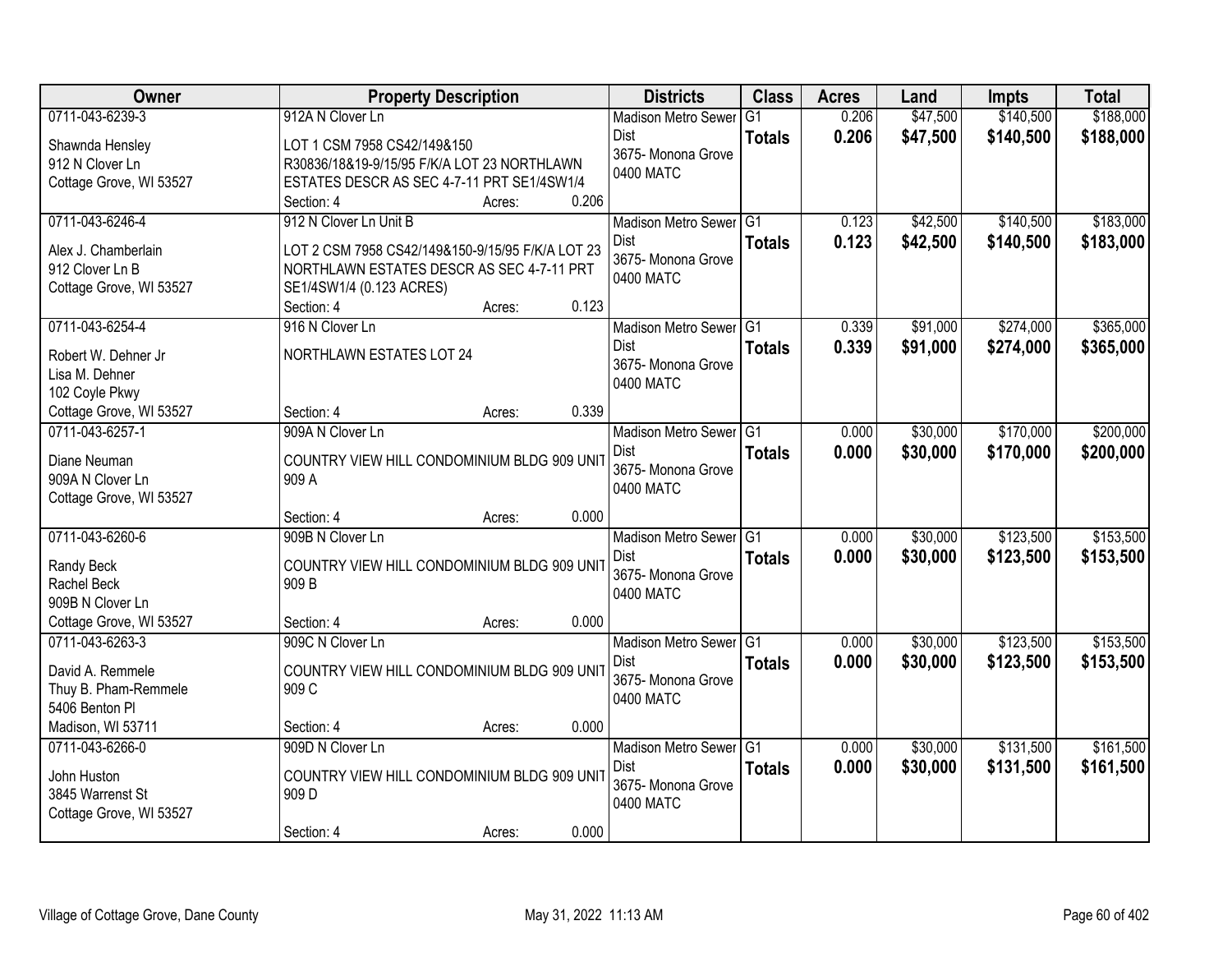| Owner                                                                                  | <b>Property Description</b>                                                                                                                             |                 | <b>Districts</b>                                                      | <b>Class</b>                    | <b>Acres</b>   | Land                 | <b>Impts</b>           | <b>Total</b>           |
|----------------------------------------------------------------------------------------|---------------------------------------------------------------------------------------------------------------------------------------------------------|-----------------|-----------------------------------------------------------------------|---------------------------------|----------------|----------------------|------------------------|------------------------|
| 0711-043-6269-7                                                                        | 913A N Clover Ln                                                                                                                                        |                 | <b>Madison Metro Sewer</b>                                            | G <sub>1</sub>                  | 0.000          | \$30,000             | \$133,500              | \$163,500              |
| Amy S. Mayer<br>913A N Clover Ln<br>Cottage Grove, WI 53527                            | COUNTRY VIEW HILL CONDOMINIUM BLDG 913 UNIT<br>913A                                                                                                     |                 | Dist<br>3675- Monona Grove<br>0400 MATC                               | <b>Totals</b>                   | 0.000          | \$30,000             | \$133,500              | \$163,500              |
|                                                                                        | Section: 4                                                                                                                                              | 0.000<br>Acres: |                                                                       |                                 |                |                      |                        |                        |
| 0711-043-6272-2                                                                        | 913B N Clover Ln                                                                                                                                        |                 | Madison Metro Sewer G1                                                |                                 | 0.000          | \$30,000             | \$133,500              | \$163,500              |
| Brandon N. Montford<br>Paula C. Montford<br>913 N Clover Ln Unit b                     | COUNTRY VIEW HILL CONDOMINIUM BLDG 913 UNIT<br>913 B                                                                                                    |                 | Dist<br>3675- Monona Grove<br>0400 MATC                               | <b>Totals</b>                   | 0.000          | \$30,000             | \$133,500              | \$163,500              |
| Cottage Grove, WI 53527                                                                | Section: 4                                                                                                                                              | 0.000<br>Acres: |                                                                       |                                 |                |                      |                        |                        |
| 0711-043-6275-9                                                                        | 913C N Clover Ln                                                                                                                                        |                 | Madison Metro Sewer G1                                                |                                 | 0.000          | \$30,000             | \$129,000              | \$159,000              |
| Aaron L. Jewett<br>913C N Clover Ln<br>Cottage Grove, WI 53527                         | COUNTRY VIEW HILL CONDOMINIUM BLDG 913 UNIT<br>913 C                                                                                                    |                 | <b>Dist</b><br>3675- Monona Grove<br>0400 MATC                        | <b>Totals</b>                   | 0.000          | \$30,000             | \$129,000              | \$159,000              |
|                                                                                        | Section: 4                                                                                                                                              | 0.000<br>Acres: |                                                                       |                                 |                |                      |                        |                        |
| 0711-043-6278-6                                                                        | 913D N Clover Ln                                                                                                                                        |                 | Madison Metro Sewer G1                                                |                                 | 0.000          | \$30,000             | \$129,000              | \$159,000              |
| Becky R. Last<br>913 N Clover Ln D<br>Cottage Grove, WI 53527                          | COUNTRY VIEW HILL CONDOMINIUM BLDG 913 UNIT<br>913D                                                                                                     |                 | <b>Dist</b><br>3675- Monona Grove<br>0400 MATC                        | <b>Totals</b>                   | 0.000          | \$30,000             | \$129,000              | \$159,000              |
|                                                                                        | Section: 4                                                                                                                                              | 0.000<br>Acres: |                                                                       |                                 |                |                      |                        |                        |
| 0711-043-6287-5<br>Robert W. Evans<br>Donna J. Evans<br>3825 Skyhigh Rd                | 905 N Clover Ln<br>NORTHLAWN ESTATES LOT 27                                                                                                             |                 | <b>Madison Metro Sewer</b><br>Dist<br>3675- Monona Grove<br>0400 MATC | G <sub>2</sub><br><b>Totals</b> | 0.406<br>0.406 | \$94,500<br>\$94,500 | \$231,700<br>\$231,700 | \$326,200<br>\$326,200 |
| Cottage Grove, WI 53527                                                                | Section: 4                                                                                                                                              | 0.406<br>Acres: |                                                                       |                                 |                |                      |                        |                        |
| 0711-043-6298-2                                                                        | 901 N Clover Ln                                                                                                                                         |                 | Madison Metro Sewer G1                                                |                                 | 0.305          | \$89,000             | \$248,500              | \$337,500              |
| Joseph N. O'Donnell<br>Rebecca L. O'Donnell<br>1013 W 3rd St                           | NORTHLAWN ESTATES LOT 28                                                                                                                                |                 | <b>Dist</b><br>3675- Monona Grove<br>0400 MATC                        | <b>Totals</b>                   | 0.305          | \$89,000             | \$248,500              | \$337,500              |
| Dixon, IL 61021                                                                        | Section: 4                                                                                                                                              | 0.305<br>Acres: |                                                                       |                                 |                |                      |                        |                        |
| 0711-043-6305-1<br>Liza G. Ingrilli<br>900 Whispering Way B<br>Cottage Grove, WI 53527 | 900 Whispering Way Unit B<br>LOT 1 CSM 11383 CS69/83&84-4/19/2005 F/K/A<br>NORTHLAWN ESTATES LOT 29 DESCR AS SEC<br>4-7-11 PRT SE1/4SW1/4 (0.145 ACRES) |                 | Madison Metro Sewer G1<br>Dist<br>3675- Monona Grove<br>0400 MATC     | <b>Totals</b>                   | 0.145<br>0.145 | \$37,500<br>\$37,500 | \$144,000<br>\$144,000 | \$181,500<br>\$181,500 |
|                                                                                        | Section: 4                                                                                                                                              | 0.145<br>Acres: |                                                                       |                                 |                |                      |                        |                        |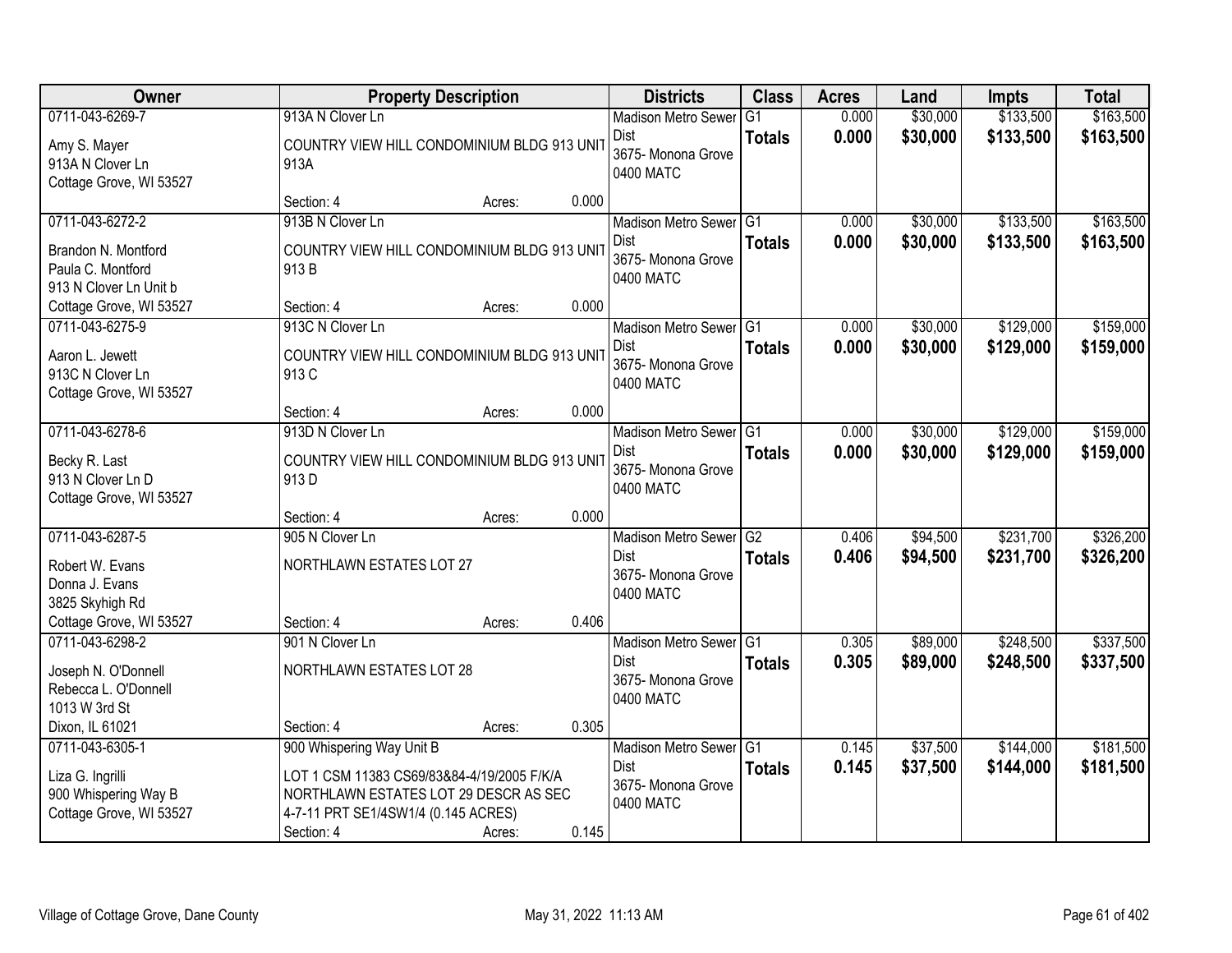| Owner                         |                                            | <b>Property Description</b> |       | <b>Districts</b>           | <b>Class</b>  | <b>Acres</b> | Land     | <b>Impts</b> | <b>Total</b> |
|-------------------------------|--------------------------------------------|-----------------------------|-------|----------------------------|---------------|--------------|----------|--------------|--------------|
| 0711-043-6312-1               | 900 Whispering Way Unit A                  |                             |       | <b>Madison Metro Sewer</b> | G1            | 0.161        | \$38,500 | \$144,000    | \$182,500    |
| Rowan Lane Rentals, LLC       | LOT 2 CSM 11383 CS69/83&84-4/19/2005 F/K/A |                             |       | Dist                       | <b>Totals</b> | 0.161        | \$38,500 | \$144,000    | \$182,500    |
| 4901 Academy Dr               | NORTHLAWN ESTATES LOT 29 DESCR AS SEC      |                             |       | 3675- Monona Grove         |               |              |          |              |              |
| Madison, WI 53716             | 4-7-11 PRT SE1/4SW1/4 (0.161 ACRES)        |                             |       | 0400 MATC                  |               |              |          |              |              |
|                               | Section: 4                                 | Acres:                      | 0.161 |                            |               |              |          |              |              |
| 0711-043-6320-3               | 904 Whispering Way                         |                             |       | Madison Metro Sewer G2     |               | 0.353        | \$92,000 | \$331,200    | \$423,200    |
| Donna J. Evans                | NORTHLAWN ESTATES LOT 30                   |                             |       | Dist                       | <b>Totals</b> | 0.353        | \$92,000 | \$331,200    | \$423,200    |
| Robert W. Evans               |                                            |                             |       | 3675- Monona Grove         |               |              |          |              |              |
| 3825 Sky High Rd              |                                            |                             |       | 0400 MATC                  |               |              |          |              |              |
| Cottage Grove, WI 53527       | Section: 4                                 | Acres:                      | 0.353 |                            |               |              |          |              |              |
| 0711-043-6331-0               | 908 Whispering Way                         |                             |       | Madison Metro Sewer G2     |               | 0.373        | \$93,000 | \$331,200    | \$424,200    |
| Fair Living Rev Tr, Willett T | NORTHLAWN ESTATES LOT 31                   |                             |       | <b>Dist</b>                | <b>Totals</b> | 0.373        | \$93,000 | \$331,200    | \$424,200    |
| 8458 Radcliffe Ter #101       |                                            |                             |       | 3675- Monona Grove         |               |              |          |              |              |
| Naples, FL 34120              |                                            |                             |       | 0400 MATC                  |               |              |          |              |              |
|                               | Section: 4                                 | Acres:                      | 0.373 |                            |               |              |          |              |              |
| 0711-043-6342-7               | 912 Whispering Way                         |                             |       | Madison Metro Sewer X4     |               | 0.502        | \$0      | \$0          | \$0          |
| Hhcda, Inc                    | NORTHLAWN ESTATES LOT 32                   |                             |       | Dist                       | <b>Totals</b> | 0.502        | \$0      | \$0          | \$0          |
| PO Box 730                    |                                            |                             |       | 3675- Monona Grove         |               |              |          |              |              |
| Tomah, WI 54660               |                                            |                             |       | 0400 MATC                  |               |              |          |              |              |
|                               | Section: 4                                 | Acres:                      | 0.502 |                            |               |              |          |              |              |
| 0711-043-6353-4               | 913 Whispering Way                         |                             |       | Madison Metro Sewer G2     |               | 0.484        | \$98,500 | \$282,000    | \$380,500    |
| 913 Whispering Way, LLC       | NORTHLAWN ESTATES LOT 33                   |                             |       | Dist                       | <b>Totals</b> | 0.484        | \$98,500 | \$282,000    | \$380,500    |
| 825 Jupiter Dr                |                                            |                             |       | 3675- Monona Grove         |               |              |          |              |              |
| Madison, WI 53718             |                                            |                             |       | 0400 MATC                  |               |              |          |              |              |
|                               | Section: 4                                 | Acres:                      | 0.484 |                            |               |              |          |              |              |
| 0711-043-6385-6               | 301 Northlawn Dr Unit A                    |                             |       | Madison Metro Sewer G1     |               | 0.000        | \$42,000 | \$149,000    | \$191,000    |
| Angela R. Romero              | WHISPERING WAY CONDO UNIT A                |                             |       | Dist                       | <b>Totals</b> | 0.000        | \$42,000 | \$149,000    | \$191,000    |
| 301 Northlawn Dr #a           |                                            |                             |       | 3675- Monona Grove         |               |              |          |              |              |
| Cottage Grove, WI 53527       |                                            |                             |       | 0400 MATC                  |               |              |          |              |              |
|                               | Section: 4                                 | Acres:                      | 0.000 |                            |               |              |          |              |              |
| 0711-043-6387-4               | 301 Northlawn Dr Unit B                    |                             |       | Madison Metro Sewer G1     |               | 0.000        | \$42,000 | \$149,000    | \$191,000    |
| Mark G. Hennes                | WHISPERING WAY CONDO UNIT B                |                             |       | <b>Dist</b>                | <b>Totals</b> | 0.000        | \$42,000 | \$149,000    | \$191,000    |
| 5604 Silverleaf Ct            |                                            |                             |       | 3675-Monona Grove          |               |              |          |              |              |
| Haslett, MI 48840-9798        |                                            |                             |       | 0400 MATC                  |               |              |          |              |              |
|                               | Section: 4                                 | Acres:                      | 0.000 |                            |               |              |          |              |              |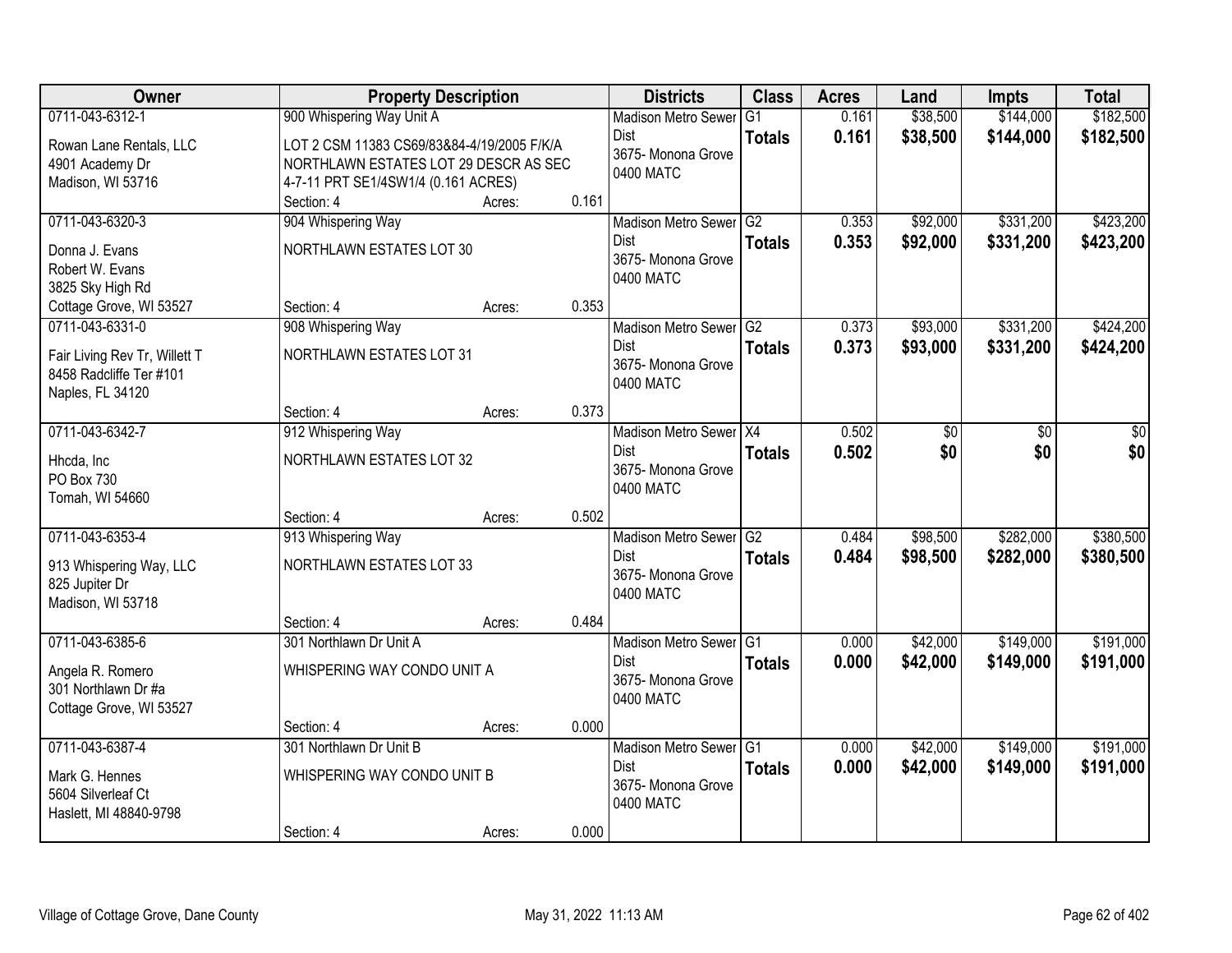| Owner                                                                                   | <b>Property Description</b>                                                                                                                |        |       | <b>Districts</b>                                                         | <b>Class</b>  | <b>Acres</b>   | Land                 | <b>Impts</b>           | <b>Total</b>           |
|-----------------------------------------------------------------------------------------|--------------------------------------------------------------------------------------------------------------------------------------------|--------|-------|--------------------------------------------------------------------------|---------------|----------------|----------------------|------------------------|------------------------|
| 0711-043-6401-1                                                                         | 311 Northlawn Dr                                                                                                                           |        |       | <b>Madison Metro Sewer</b>                                               | G1            | 0.315          | \$112,500            | \$308,000              | \$420,500              |
| Gashwin A. Saleno<br>900 Sunset Dr<br>Cottage Grove, WI 53527-2886                      | LOT 1 CSM 13137 CS 84/180-181 07/26/2011 F/K/A<br>LOTS 1 & 2 CSM 8375 CS45/219&220-10/15/96 (0.31 A)                                       |        |       | Dist<br>3675- Monona Grove<br>0400 MATC                                  | <b>Totals</b> | 0.315          | \$112,500            | \$308,000              | \$420,500              |
|                                                                                         | Section: 4                                                                                                                                 | Acres: | 0.310 |                                                                          |               |                |                      |                        |                        |
| 0711-043-6408-8                                                                         | 904 Sunset Dr                                                                                                                              |        |       | Madison Metro Sewer G1                                                   |               | 0.232          | \$82,500             | \$270,500              | \$353,000              |
| F&F Properties, LLP<br>PO Box 258<br>Lodi, WI 53555-0258                                | <b>NORTHLAWN ESTATES LOT 38</b>                                                                                                            |        |       | <b>Dist</b><br>3675- Monona Grove<br>0400 MATC                           | <b>Totals</b> | 0.232          | \$82,500             | \$270,500              | \$353,000              |
|                                                                                         | Section: 4                                                                                                                                 | Acres: | 0.232 |                                                                          |               |                |                      |                        |                        |
| 0711-043-6415-1                                                                         | 908B Sunset Dr                                                                                                                             |        |       | Madison Metro Sewer G1                                                   |               | 0.131          | \$43,000             | \$161,500              | \$204,500              |
| Kathleen D. Giese<br>PO Box 395<br>Cottage Grove, WI 53527                              | LOT 1 CSM 9889 CS57/220&221-11/28/2000 F/K/A<br>NORTHLAWN ESTATES LOT 39 DESCR AS SEC<br>4-7-11 PRT SE1/4SW1/4 (0.131 ACRES)<br>Section: 4 | Acres: | 0.131 | Dist<br>3675- Monona Grove<br>0400 MATC                                  | <b>Totals</b> | 0.131          | \$43,000             | \$161,500              | \$204,500              |
| 0711-043-6422-1                                                                         | 908A Sunset Dr                                                                                                                             |        |       | Madison Metro Sewer G1                                                   |               | 0.137          | \$43,500             | \$164,000              | \$207,500              |
| Wayne Winter<br>Patricia Winter<br>908 Sunset Dr Unit a                                 | LOT 2 CSM 9889 CS57/220&221-11/28/2000 F/K/A<br>NORTHLAWN ESTATES LOT 39 DESCR AS SEC<br>4-7-11 PRT SE1/4SW1/4 (0.137 ACRES)               |        |       | Dist<br>3675- Monona Grove<br>0400 MATC                                  | <b>Totals</b> | 0.137          | \$43,500             | \$164,000              | \$207,500              |
| Cottage Grove, WI 53527                                                                 | Section: 4                                                                                                                                 | Acres: | 0.137 |                                                                          |               |                |                      |                        |                        |
| 0711-043-6430-0<br>Kyle T. Obrien<br>Laura M. Obrien<br>368 Oakmont St                  | 912 Sunset Dr<br>NORTHLAWN ESTATES LOT 40                                                                                                  |        |       | Madison Metro Sewer G1<br><b>Dist</b><br>3675- Monona Grove<br>0400 MATC | <b>Totals</b> | 0.272<br>0.272 | \$87,000<br>\$87,000 | \$243,500<br>\$243,500 | \$330,500<br>\$330,500 |
| Oregon, WI 53575                                                                        | Section: 4                                                                                                                                 | Acres: | 0.272 |                                                                          |               |                |                      |                        |                        |
| 0711-043-6439-1<br>Elderberry, LLC<br>24 44th Rd<br>Long Island City, NY 11101          | 916A Sunset Dr<br>SUNSET GROVE CONDOMINIUM UNIT 1                                                                                          |        |       | Madison Metro Sewer G1<br>Dist<br>3675- Monona Grove<br>0400 MATC        | <b>Totals</b> | 0.000<br>0.000 | \$42,000<br>\$42,000 | \$183,500<br>\$183,500 | \$225,500<br>\$225,500 |
|                                                                                         | Section: 4                                                                                                                                 | Acres: | 0.000 |                                                                          |               |                |                      |                        |                        |
| 0711-043-6442-1<br>Christopher J. Lacriola<br>916B Sunset Dr<br>Cottage Grove, WI 53527 | 916B Sunset Dr<br>SUNSET GROVE CONDOMINIUM UNIT 2                                                                                          |        |       | Madison Metro Sewer G1<br><b>Dist</b><br>3675- Monona Grove<br>0400 MATC | <b>Totals</b> | 0.000<br>0.000 | \$42,000<br>\$42,000 | \$182,500<br>\$182,500 | \$224,500<br>\$224,500 |
|                                                                                         | Section: 4                                                                                                                                 | Acres: | 0.000 |                                                                          |               |                |                      |                        |                        |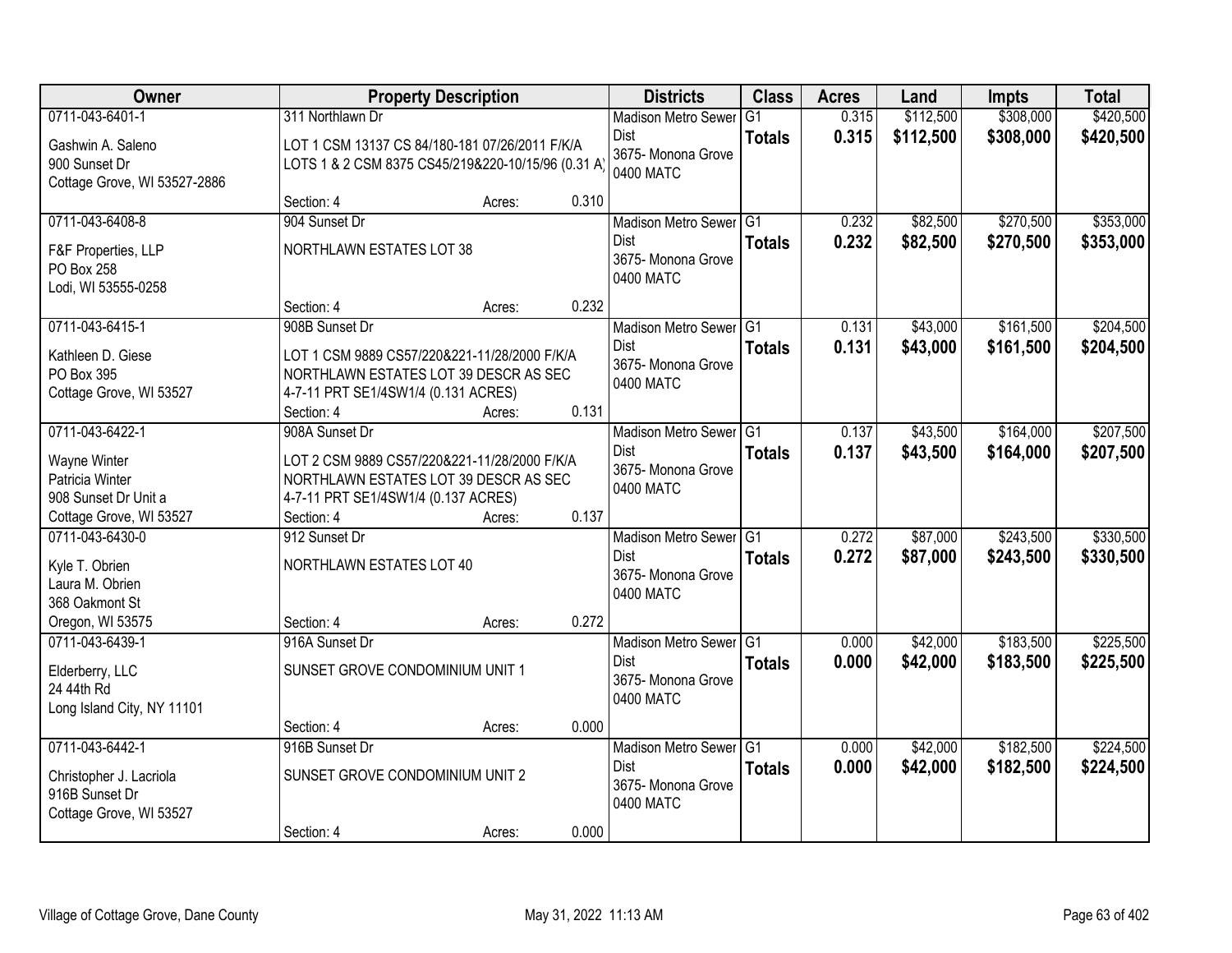| Owner                                      | <b>Property Description</b>   |        |       | <b>Districts</b>           | <b>Class</b>  | <b>Acres</b> | Land     | <b>Impts</b> | <b>Total</b> |
|--------------------------------------------|-------------------------------|--------|-------|----------------------------|---------------|--------------|----------|--------------|--------------|
| 0711-043-6452-4                            | 824 Whispering Way            |        |       | <b>Madison Metro Sewer</b> | G1            | 0.277        | \$87,000 | \$180,000    | \$267,000    |
| Phillip P. Landini                         | NORTHLAWN ESTATES LOT 42      |        |       | Dist                       | <b>Totals</b> | 0.277        | \$87,000 | \$180,000    | \$267,000    |
| Jennifer J. Landini                        |                               |        |       | 3675- Monona Grove         |               |              |          |              |              |
| 824 Whispering Way                         |                               |        |       | 0400 MATC                  |               |              |          |              |              |
| Cottage Grove, WI 53527                    | Section: 4                    | Acres: | 0.277 |                            |               |              |          |              |              |
| 0711-043-6463-1                            | 825 N Clover Ln               |        |       | Madison Metro Sewer G1     |               | 0.277        | \$87,000 | \$192,500    | \$279,500    |
| John A. Ivanov                             | NORTHLAWN ESTATES LOT 43      |        |       | Dist                       | <b>Totals</b> | 0.277        | \$87,000 | \$192,500    | \$279,500    |
| 825 N Clover Ln                            |                               |        |       | 3675- Monona Grove         |               |              |          |              |              |
| Cottage Grove, WI 53527                    |                               |        |       | 0400 MATC                  |               |              |          |              |              |
|                                            | Section: 4                    | Acres: | 0.277 |                            |               |              |          |              |              |
| 0711-043-6474-8                            | 821 N Clover Ln               |        |       | Madison Metro Sewer G1     |               | 0.247        | \$85,500 | \$170,000    | \$255,500    |
| James Payton                               | NORTHLAWN ESTATES LOT 44      |        |       | <b>Dist</b>                | <b>Totals</b> | 0.247        | \$85,500 | \$170,000    | \$255,500    |
| Sarah Payton                               |                               |        |       | 3675- Monona Grove         |               |              |          |              |              |
| 821 N Clover Ln                            |                               |        |       | 0400 MATC                  |               |              |          |              |              |
| Cottage Grove, WI 53527                    | Section: 4                    | Acres: | 0.247 |                            |               |              |          |              |              |
| 0711-043-6485-5                            | 817 N Clover Ln               |        |       | Madison Metro Sewer G1     |               | 0.251        | \$85,500 | \$175,000    | \$260,500    |
|                                            | NORTHLAWN ESTATES LOT 45      |        |       | Dist                       | <b>Totals</b> | 0.251        | \$85,500 | \$175,000    | \$260,500    |
| Kathleen A. Oneill<br>817 N Clover Ln      |                               |        |       | 3675- Monona Grove         |               |              |          |              |              |
| Cottage Grove, WI 53527                    |                               |        |       | 0400 MATC                  |               |              |          |              |              |
|                                            | Section: 4                    | Acres: | 0.251 |                            |               |              |          |              |              |
| 0711-043-6496-2                            | 813 N Clover Ln               |        |       | Madison Metro Sewer G1     |               | 0.247        | \$85,500 | \$176,500    | \$262,000    |
|                                            |                               |        |       | <b>Dist</b>                | <b>Totals</b> | 0.247        | \$85,500 | \$176,500    | \$262,000    |
| Javier Font                                | NORTHLAWN ESTATES LOT 46      |        |       | 3675- Monona Grove         |               |              |          |              |              |
| Carmen Font                                |                               |        |       | 0400 MATC                  |               |              |          |              |              |
| 813 N Clover Ln                            |                               |        |       |                            |               |              |          |              |              |
| Cottage Grove, WI 53527<br>0711-043-6507-8 | Section: 4<br>809 N Clover Ln | Acres: | 0.247 | Madison Metro Sewer G1     |               | 0.251        | \$85,500 | \$162,000    | \$247,500    |
|                                            |                               |        |       | Dist                       |               |              |          |              |              |
| Larry H. True                              | NORTHLAWN ESTATES LOT 47      |        |       | 3675- Monona Grove         | <b>Totals</b> | 0.251        | \$85,500 | \$162,000    | \$247,500    |
| Meghan M. True                             |                               |        |       | 0400 MATC                  |               |              |          |              |              |
| 809 N Clover Ln                            |                               |        |       |                            |               |              |          |              |              |
| Cottage Grove, WI 53527                    | Section: 4                    | Acres: | 0.251 |                            |               |              |          |              |              |
| 0711-043-6518-5                            | 805 N Clover Ln               |        |       | Madison Metro Sewer G1     |               | 0.247        | \$85,500 | \$180,000    | \$265,500    |
| Devin K. Gulrud                            | NORTHLAWN ESTATES LOT 48      |        |       | <b>Dist</b>                | <b>Totals</b> | 0.247        | \$85,500 | \$180,000    | \$265,500    |
| 805 N Clover Ln                            |                               |        |       | 3675-Monona Grove          |               |              |          |              |              |
| Cottage Grove, WI 53527                    |                               |        |       | 0400 MATC                  |               |              |          |              |              |
|                                            | Section: 4                    | Acres: | 0.247 |                            |               |              |          |              |              |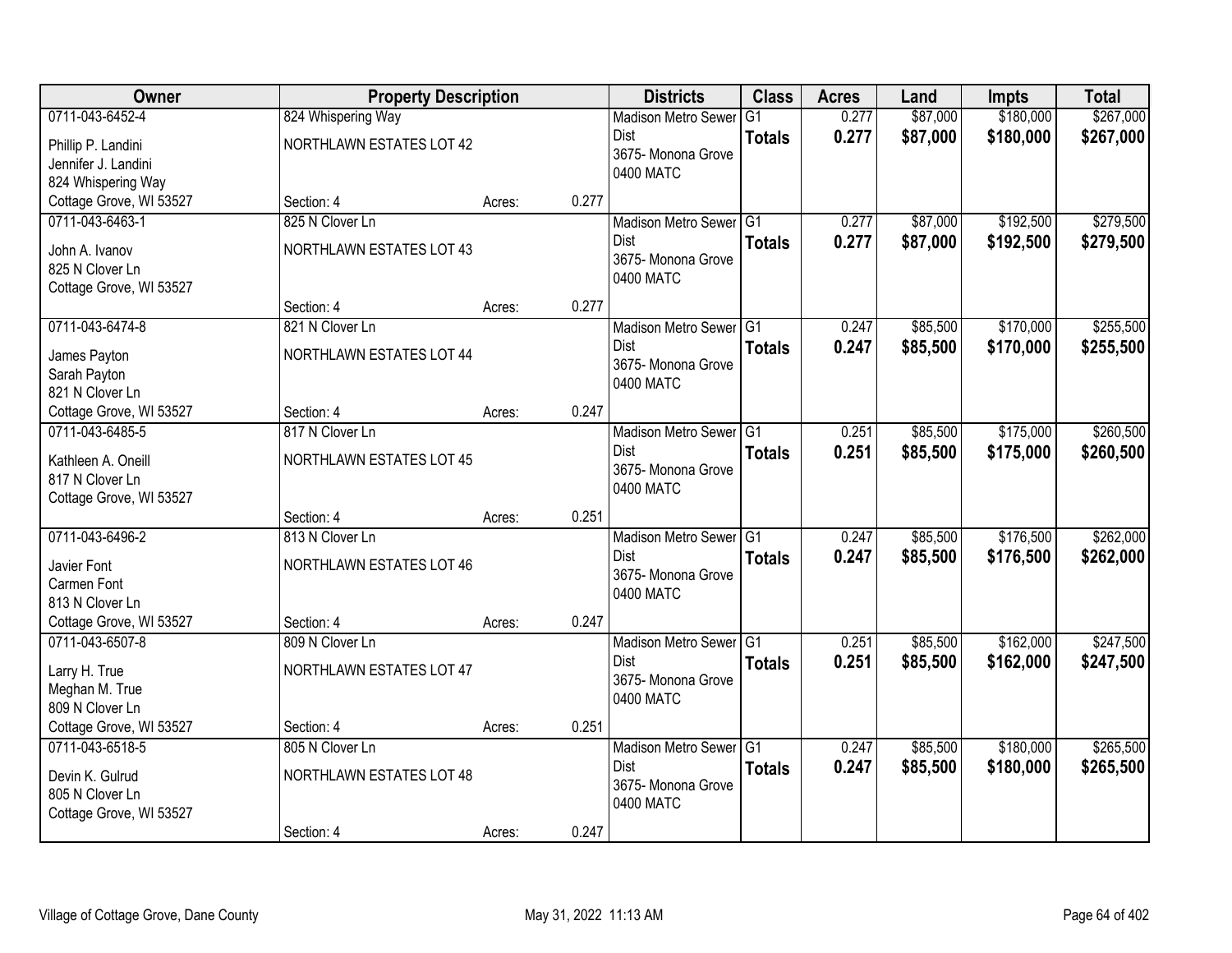| <b>Owner</b>                                | <b>Property Description</b>     |        |       | <b>Districts</b>           | <b>Class</b>   | <b>Acres</b> | Land     | <b>Impts</b> | <b>Total</b> |
|---------------------------------------------|---------------------------------|--------|-------|----------------------------|----------------|--------------|----------|--------------|--------------|
| 0711-043-6529-2                             | 801 N Clover Ln                 |        |       | <b>Madison Metro Sewer</b> | G <sub>1</sub> | 0.274        | \$87,000 | \$168,500    | \$255,500    |
| Eric J. Leja                                | NORTHLAWN ESTATES LOT 49        |        |       | Dist                       | <b>Totals</b>  | 0.274        | \$87,000 | \$168,500    | \$255,500    |
| Ellen R. Leja                               |                                 |        |       | 3675-Monona Grove          |                |              |          |              |              |
| 801 N Clover Ln                             |                                 |        |       | 0400 MATC                  |                |              |          |              |              |
| Cottage Grove, WI 53527                     | Section: 4                      | Acres: | 0.274 |                            |                |              |          |              |              |
| 0711-043-6540-7                             | 800 Whispering Way              |        |       | Madison Metro Sewer G1     |                | 0.312        | \$89,500 | \$170,500    | \$260,000    |
| Ervin H. Cox Jr                             | NORTHLAWN ESTATES LOT 50        |        |       | <b>Dist</b>                | <b>Totals</b>  | 0.312        | \$89,500 | \$170,500    | \$260,000    |
| Donna Sutton-Cox                            |                                 |        |       | 3675- Monona Grove         |                |              |          |              |              |
| 800 Whispering Way                          |                                 |        |       | 0400 MATC                  |                |              |          |              |              |
| Cottage Grove, WI 53527                     | Section: 4                      | Acres: | 0.312 |                            |                |              |          |              |              |
| 0711-043-6551-4                             | 804 Whispering Way              |        |       | Madison Metro Sewer G1     |                | 0.247        | \$85,500 | \$167,500    | \$253,000    |
|                                             | NORTHLAWN ESTATES LOT 51        |        |       | Dist                       | <b>Totals</b>  | 0.247        | \$85,500 | \$167,500    | \$253,000    |
| <b>Thomas Mcnair</b><br><b>Bailee Krull</b> |                                 |        |       | 3675- Monona Grove         |                |              |          |              |              |
| 804 Whispering Way                          |                                 |        |       | 0400 MATC                  |                |              |          |              |              |
| Cottage Grove, WI 53527                     | Section: 4                      | Acres: | 0.247 |                            |                |              |          |              |              |
| 0711-043-6562-1                             | 808 Whispering Way              |        |       | Madison Metro Sewer G1     |                | 0.251        | \$85,500 | \$167,500    | \$253,000    |
|                                             |                                 |        |       | Dist                       | <b>Totals</b>  | 0.251        | \$85,500 | \$167,500    | \$253,000    |
| Lonnie J. Hauge                             | NORTHLAWN ESTATES LOT 52        |        |       | 3675- Monona Grove         |                |              |          |              |              |
| Tracy L. Hauge                              |                                 |        |       | 0400 MATC                  |                |              |          |              |              |
| 808 Whispering Way                          |                                 |        |       |                            |                |              |          |              |              |
| Cottage Grove, WI 53527                     | Section: 4                      | Acres: | 0.251 |                            |                |              |          |              |              |
| 0711-043-6573-8                             | 812 Whispering Way              |        |       | <b>Madison Metro Sewer</b> | TG1            | 0.247        | \$85,500 | \$207,000    | \$292,500    |
| Benjamin A. Langer                          | NORTHLAWN ESTATES LOT 53        |        |       | Dist<br>3675- Monona Grove | <b>Totals</b>  | 0.247        | \$85,500 | \$207,000    | \$292,500    |
| Chelsey K. Langer                           |                                 |        |       | 0400 MATC                  |                |              |          |              |              |
| 812 Whispering Way                          |                                 |        |       |                            |                |              |          |              |              |
| Cottage Grove, WI 53527                     | Section: 4                      | Acres: | 0.247 |                            |                |              |          |              |              |
| 0711-043-6584-5                             | 816 Whispering Way              |        |       | Madison Metro Sewer G1     |                | 0.251        | \$85,500 | \$182,000    | \$267,500    |
| Patrick J. Breen                            | NORTHLAWN ESTATES LOT 54        |        |       | <b>Dist</b>                | <b>Totals</b>  | 0.251        | \$85,500 | \$182,000    | \$267,500    |
| Jeri L. Breen                               |                                 |        |       | 3675- Monona Grove         |                |              |          |              |              |
| 816 Whispering Way                          |                                 |        |       | 0400 MATC                  |                |              |          |              |              |
| Cottage Grove, WI 53527                     | Section: 4                      | Acres: | 0.251 |                            |                |              |          |              |              |
| 0711-043-6595-2                             | 820 Whispering Way              |        |       | Madison Metro Sewer G1     |                | 0.247        | \$85,500 | \$170,000    | \$255,500    |
| Klabacka Living Tr, John L & Dede R         | <b>NORTHLAWN ESTATES LOT 55</b> |        |       | Dist                       | <b>Totals</b>  | 0.247        | \$85,500 | \$170,000    | \$255,500    |
| 820 Whispering Way                          |                                 |        |       | 3675- Monona Grove         |                |              |          |              |              |
| Cottage Grove, WI 53527                     |                                 |        |       | 0400 MATC                  |                |              |          |              |              |
|                                             | Section: 4                      | Acres: | 0.247 |                            |                |              |          |              |              |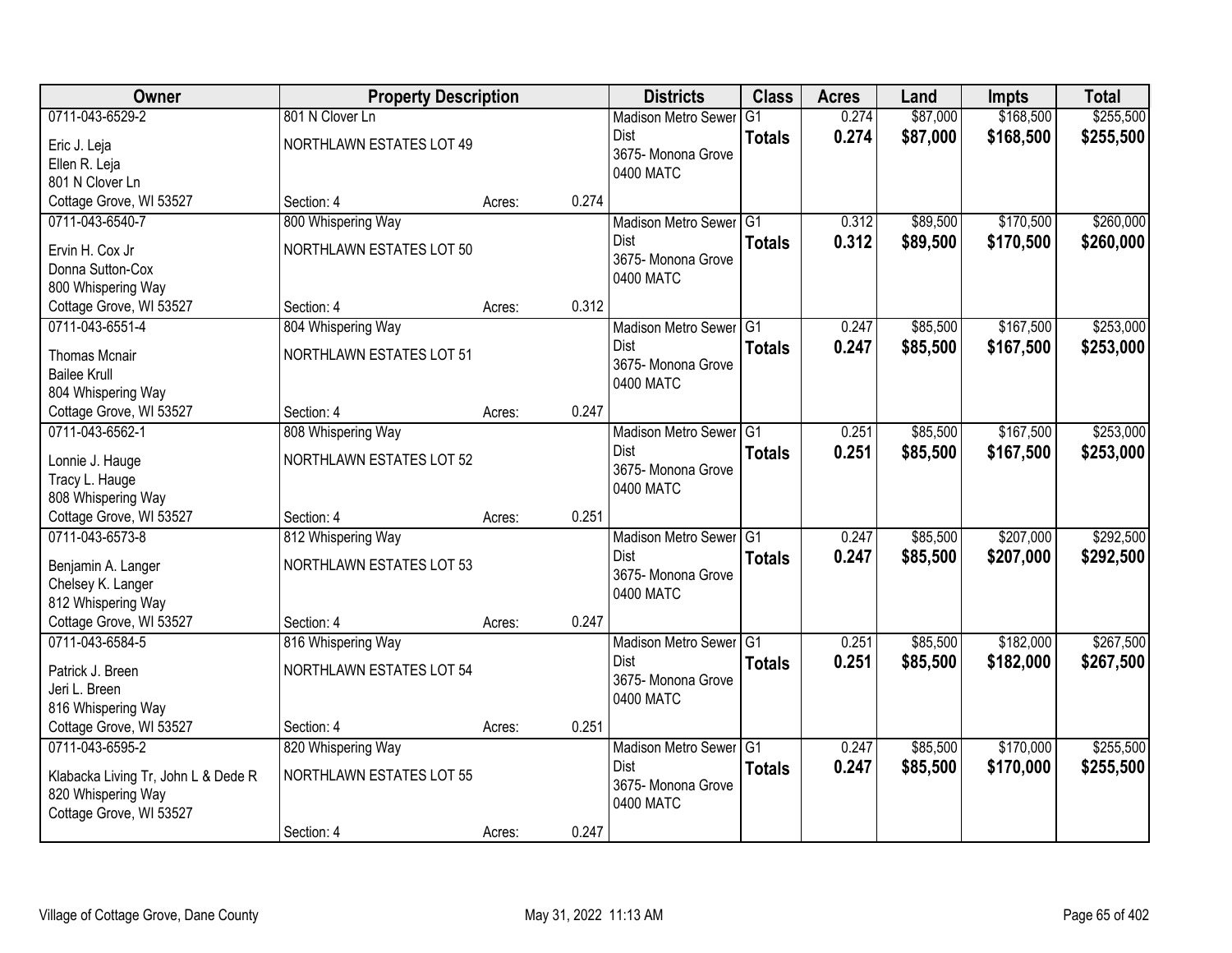| Owner                                                                                                    | <b>Property Description</b>                                         |        |       | <b>Districts</b>                                                                      | <b>Class</b>  | <b>Acres</b>   | Land                 | <b>Impts</b>           | <b>Total</b>           |
|----------------------------------------------------------------------------------------------------------|---------------------------------------------------------------------|--------|-------|---------------------------------------------------------------------------------------|---------------|----------------|----------------------|------------------------|------------------------|
| 0711-043-6606-8                                                                                          | 825 Whispering Way                                                  |        |       | <b>Madison Metro Sewer</b>                                                            | G1            | 0.277          | \$87,000             | \$173,500              | \$260,500              |
| Steven D. Easland<br>825 Whispering Way<br>Cottage Grove, WI 53527                                       | NORTHLAWN ESTATES LOT 56                                            |        |       | Dist<br>3675- Monona Grove<br>0400 MATC                                               | <b>Totals</b> | 0.277          | \$87,000             | \$173,500              | \$260,500              |
|                                                                                                          | Section: 4                                                          | Acres: | 0.277 |                                                                                       |               |                |                      |                        |                        |
| 0711-043-6617-5<br>Kurt E. Kuwitzky<br>Lisa Borchert<br>821 Whispering Way                               | 821 Whispering Way<br>NORTHLAWN ESTATES LOT 57                      |        |       | Madison Metro Sewer G1<br><b>Dist</b><br>3675- Monona Grove<br>0400 MATC              | <b>Totals</b> | 0.254<br>0.254 | \$86,000<br>\$86,000 | \$170,000<br>\$170,000 | \$256,000<br>\$256,000 |
| Cottage Grove, WI 53527                                                                                  | Section: 4                                                          | Acres: | 0.254 |                                                                                       |               |                |                      |                        |                        |
| 0711-043-6628-2<br>Dan V. Vo<br>Ashley M. Vo<br>817 Whispering Way                                       | 817 Whispering Way<br><b>NORTHLAWN ESTATES LOT 58</b>               |        |       | Madison Metro Sewer G1<br>Dist<br>3675-Monona Grove<br>0400 MATC                      | <b>Totals</b> | 0.257<br>0.257 | \$86,000<br>\$86,000 | \$168,500<br>\$168,500 | \$254,500<br>\$254,500 |
| Cottage Grove, WI 53527                                                                                  | Section: 4                                                          | Acres: | 0.257 |                                                                                       |               |                |                      |                        |                        |
| 0711-043-6639-9<br>Mark D. Hofbauer<br>Beth A. Hofbauer<br>813 Whispering Way                            | 813 Whispering Way<br>NORTHLAWN ESTATES LOT 59                      |        |       | Madison Metro Sewer G1<br>Dist<br>3675- Monona Grove<br>0400 MATC                     | <b>Totals</b> | 0.251<br>0.251 | \$85,500<br>\$85,500 | \$191,500<br>\$191,500 | \$277,000<br>\$277,000 |
| Cottage Grove, WI 53527                                                                                  | Section: 4                                                          | Acres: | 0.251 |                                                                                       |               |                |                      |                        |                        |
| 0711-043-6650-4<br><b>Todd Wunderlin</b><br>809 Whispering Way<br>Cottage Grove, WI 53527                | 809 Whispering Way<br>NORTHLAWN ESTATES LOT 60<br>Section: 4        |        | 0.254 | Madison Metro Sewer <sup>1</sup> G1<br><b>Dist</b><br>3675- Monona Grove<br>0400 MATC | <b>Totals</b> | 0.254<br>0.254 | \$86,000<br>\$86,000 | \$170,000<br>\$170,000 | \$256,000<br>\$256,000 |
| 0711-043-6661-1                                                                                          | 805 Whispering Way                                                  | Acres: |       | Madison Metro Sewer G1                                                                |               | 0.251          | \$85,500             | \$162,000              | \$247,500              |
| <b>Brian Schauer</b><br>Margaret Schauer<br>805 Whispering Way                                           | NORTHLAWN ESTATES LOT 61                                            |        |       | <b>Dist</b><br>3675- Monona Grove<br>0400 MATC                                        | <b>Totals</b> | 0.251          | \$85,500             | \$162,000              | \$247,500              |
| Cottage Grove, WI 53527                                                                                  | Section: 4                                                          | Acres: | 0.251 |                                                                                       |               |                |                      |                        |                        |
| 0711-043-6672-8<br>Michael J. Miller<br>Janet A. Miller<br>801 Whispering Way<br>Cottage Grove, WI 53527 | 801 Whispering Way<br><b>NORTHLAWN ESTATES LOT 62</b><br>Section: 4 | Acres: | 0.317 | Madison Metro Sewer G1<br>Dist<br>3675- Monona Grove<br>0400 MATC                     | <b>Totals</b> | 0.317<br>0.317 | \$89,500<br>\$89,500 | \$186,500<br>\$186,500 | \$276,000<br>\$276,000 |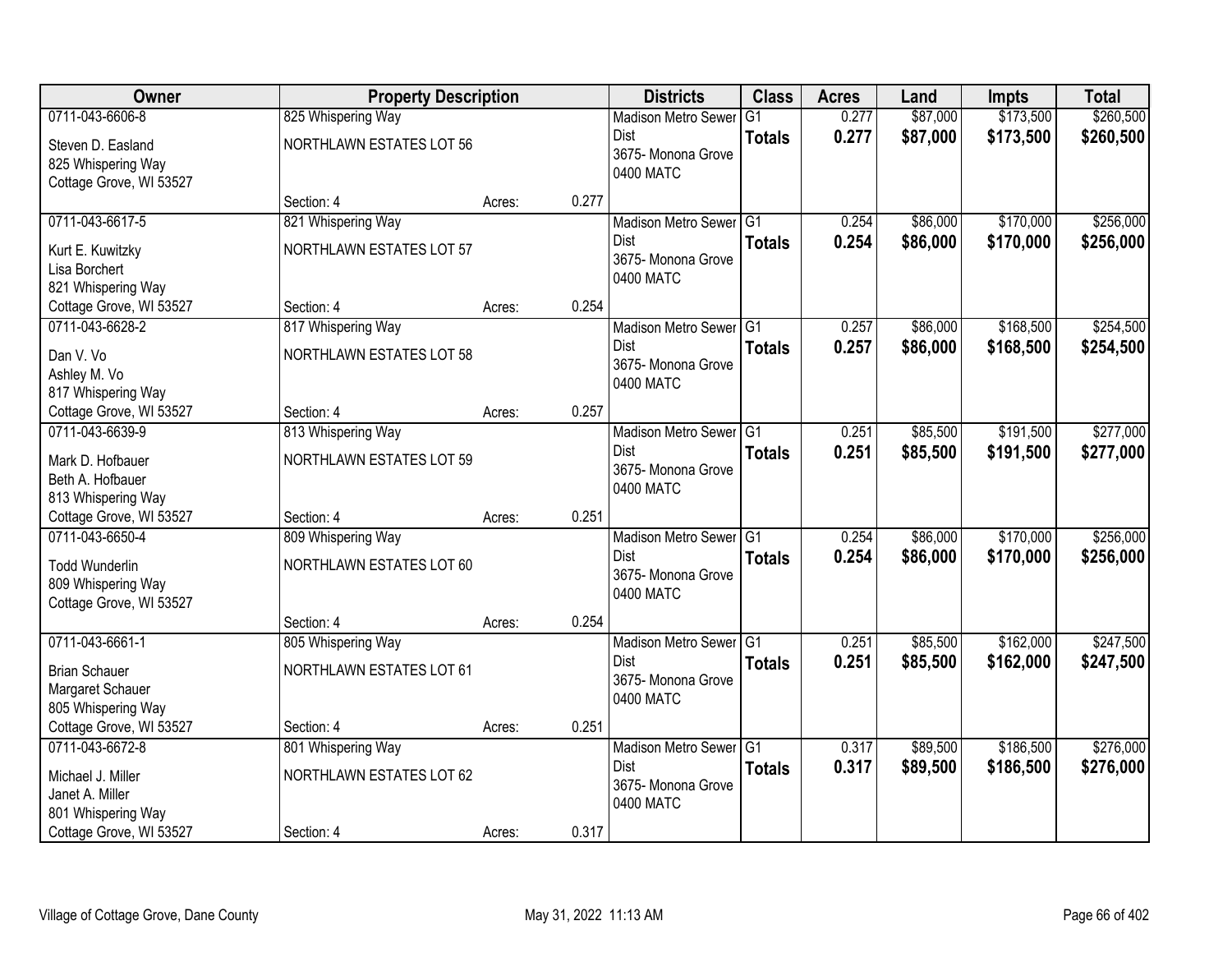| Owner                   | <b>Property Description</b> |        |       | <b>Districts</b>                | <b>Class</b>  | <b>Acres</b> | Land     | <b>Impts</b> | <b>Total</b> |
|-------------------------|-----------------------------|--------|-------|---------------------------------|---------------|--------------|----------|--------------|--------------|
| 0711-043-6683-5         | 800 Sunset Dr               |        |       | <b>Madison Metro Sewer</b>      | G1            | 0.334        | \$90,500 | \$199,000    | \$289,500    |
| Donald K. Johnson       | NORTHLAWN ESTATES LOT 63    |        |       | Dist                            | <b>Totals</b> | 0.334        | \$90,500 | \$199,000    | \$289,500    |
| Marilyn Johnson         |                             |        |       | 3675- Monona Grove              |               |              |          |              |              |
| 800 Sunset Dr           |                             |        |       | 0400 MATC                       |               |              |          |              |              |
| Cottage Grove, WI 53527 | Section: 4                  | Acres: | 0.334 |                                 |               |              |          |              |              |
| 0711-043-6694-2         | 804 Sunset Dr               |        |       | Madison Metro Sewer G1          |               | 0.251        | \$85,500 | \$190,000    | \$275,500    |
| Fred J. Schulze         | NORTHLAWN ESTATES LOT 64    |        |       | <b>Dist</b>                     | <b>Totals</b> | 0.251        | \$85,500 | \$190,000    | \$275,500    |
| Toni L. Schulze         |                             |        |       | 3675- Monona Grove<br>0400 MATC |               |              |          |              |              |
| 804 Sunset Dr           |                             |        |       |                                 |               |              |          |              |              |
| Cottage Grove, WI 53527 | Section: 4                  | Acres: | 0.251 |                                 |               |              |          |              |              |
| 0711-043-6705-8         | 808 Sunset Dr               |        |       | Madison Metro Sewer G1          |               | 0.254        | \$86,000 | \$164,000    | \$250,000    |
| Paul G. Wendricks       | NORTHLAWN ESTATES LOT 65    |        |       | Dist                            | <b>Totals</b> | 0.254        | \$86,000 | \$164,000    | \$250,000    |
| Shannon M. Wendricks    |                             |        |       | 3675- Monona Grove              |               |              |          |              |              |
| 808 Sunset Dr           |                             |        |       | 0400 MATC                       |               |              |          |              |              |
| Cottage Grove, WI 53527 | Section: 4                  | Acres: | 0.254 |                                 |               |              |          |              |              |
| 0711-043-6716-5         | 812 Sunset Dr               |        |       | Madison Metro Sewer G1          |               | 0.251        | \$85,500 | \$188,500    | \$274,000    |
| Michael P. Wagner       | NORTHLAWN ESTATES LOT 66    |        |       | Dist                            | <b>Totals</b> | 0.251        | \$85,500 | \$188,500    | \$274,000    |
| Lynette E. Wagner       |                             |        |       | 3675- Monona Grove              |               |              |          |              |              |
| 812 Sunset Dr           |                             |        |       | 0400 MATC                       |               |              |          |              |              |
| Cottage Grove, WI 53527 | Section: 4                  | Acres: | 0.251 |                                 |               |              |          |              |              |
| 0711-043-6727-2         | 816 Sunset Dr               |        |       | Madison Metro Sewer G1          |               | 0.257        | \$86,000 | \$171,500    | \$257,500    |
| Peter V. Borbiro        | NORTHLAWN ESTATES LOT 67    |        |       | <b>Dist</b>                     | <b>Totals</b> | 0.257        | \$86,000 | \$171,500    | \$257,500    |
| 816 Sunset Dr           |                             |        |       | 3675- Monona Grove              |               |              |          |              |              |
| Cottage Grove, WI 53527 |                             |        |       | 0400 MATC                       |               |              |          |              |              |
|                         | Section: 4                  | Acres: | 0.257 |                                 |               |              |          |              |              |
| 0711-043-6738-9         | 820 Sunset Dr               |        |       | Madison Metro Sewer G1          |               | 0.254        | \$86,000 | \$169,000    | \$255,000    |
| Nathan F. Lovich        | NORTHLAWN ESTATES LOT 68    |        |       | Dist                            | <b>Totals</b> | 0.254        | \$86,000 | \$169,000    | \$255,000    |
| Rebekah Lovich          |                             |        |       | 3675- Monona Grove              |               |              |          |              |              |
| 820 Sunset Dr           |                             |        |       | 0400 MATC                       |               |              |          |              |              |
| Cottage Grove, WI 53527 | Section: 4                  | Acres: | 0.254 |                                 |               |              |          |              |              |
| 0711-043-6749-6         | 824 Sunset Dr               |        |       | Madison Metro Sewer G1          |               | 0.277        | \$87,000 | \$203,900    | \$290,900    |
| <b>Gregory Cline</b>    | NORTHLAWN ESTATES LOT 69    |        |       | <b>Dist</b>                     | <b>Totals</b> | 0.277        | \$87,000 | \$203,900    | \$290,900    |
| Carrie Cline            |                             |        |       | 3675- Monona Grove              |               |              |          |              |              |
| 824 Sunset Dr           |                             |        |       | 0400 MATC                       |               |              |          |              |              |
| Cottage Grove, WI 53527 | Section: 4                  | Acres: | 0.277 |                                 |               |              |          |              |              |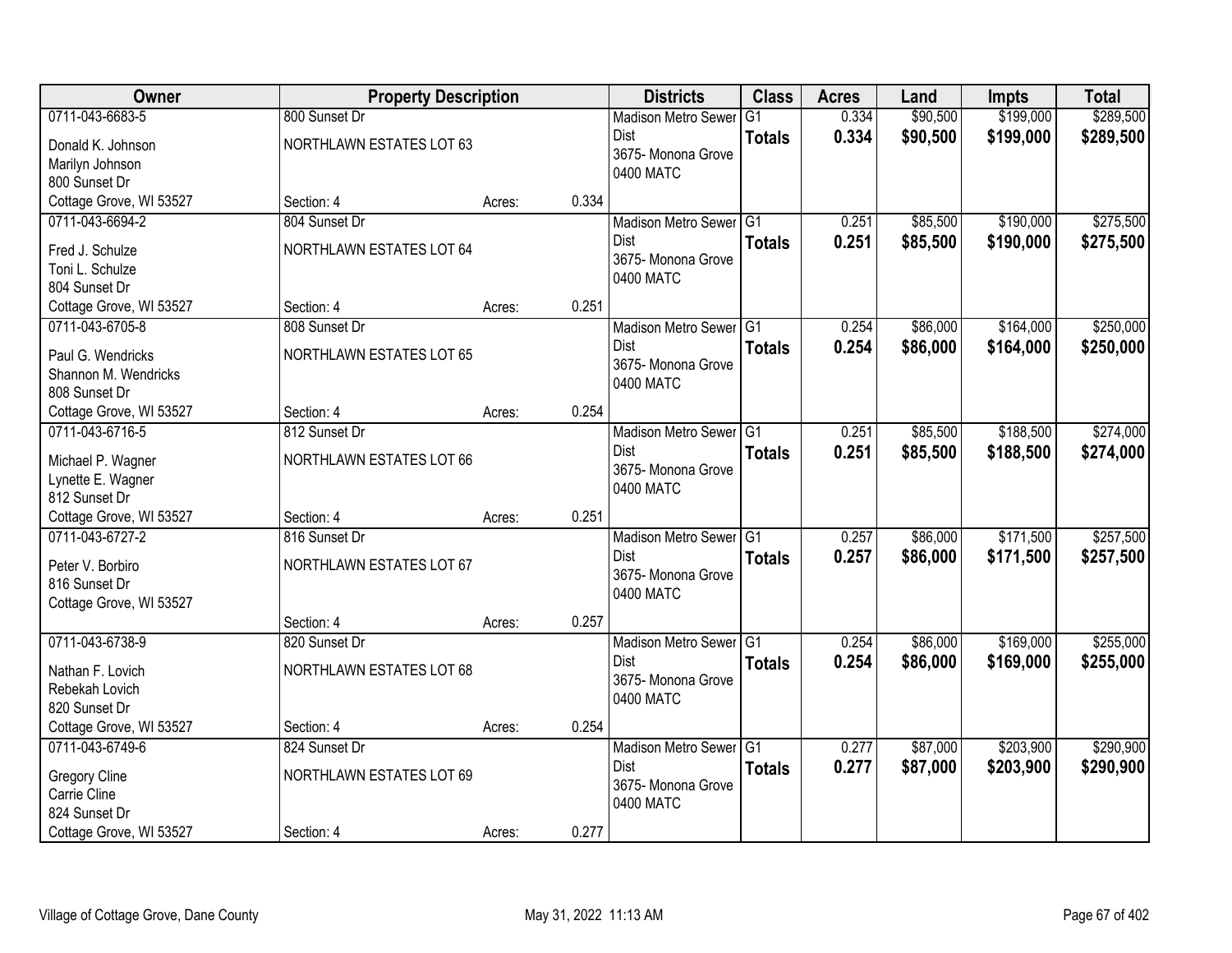| Owner                   | <b>Property Description</b> |        |       | <b>Districts</b>           | <b>Class</b>  | <b>Acres</b> | Land     | <b>Impts</b> | <b>Total</b> |
|-------------------------|-----------------------------|--------|-------|----------------------------|---------------|--------------|----------|--------------|--------------|
| 0711-043-6760-1         | 917 Sunset Dr               |        |       | <b>Madison Metro Sewer</b> | G1            | 0.270        | \$87,000 | \$145,500    | \$232,500    |
| John P. Walters         | NORTHLAWN ESTATES LOT 70    |        |       | Dist                       | <b>Totals</b> | 0.270        | \$87,000 | \$145,500    | \$232,500    |
| 917 Sunset Dr           |                             |        |       | 3675- Monona Grove         |               |              |          |              |              |
| Cottage Grove, WI 53527 |                             |        |       | 0400 MATC                  |               |              |          |              |              |
|                         | Section: 4                  | Acres: | 0.270 |                            |               |              |          |              |              |
| 0711-043-6771-8         | 913 Sunset Dr               |        |       | Madison Metro Sewer G1     |               | 0.264        | \$86,500 | \$221,500    | \$308,000    |
| Xiong Vang              | NORTHLAWN ESTATES LOT 71    |        |       | <b>Dist</b>                | <b>Totals</b> | 0.264        | \$86,500 | \$221,500    | \$308,000    |
| Mai Xiong               |                             |        |       | 3675- Monona Grove         |               |              |          |              |              |
| 913 Sunset Dr           |                             |        |       | 0400 MATC                  |               |              |          |              |              |
| Cottage Grove, WI 53527 | Section: 4                  | Acres: | 0.264 |                            |               |              |          |              |              |
| 0711-043-6782-5         | 909 Sunset Dr               |        |       | Madison Metro Sewer G1     |               | 0.256        | \$86,000 | \$156,000    | \$242,000    |
| Scott A. Munise         | NORTHLAWN ESTATES LOT 72    |        |       | Dist                       | <b>Totals</b> | 0.256        | \$86,000 | \$156,000    | \$242,000    |
| Angela M. Munise        |                             |        |       | 3675- Monona Grove         |               |              |          |              |              |
| 909 Sunset Dr           |                             |        |       | 0400 MATC                  |               |              |          |              |              |
| Cottage Grove, WI 53527 | Section: 4                  | Acres: | 0.256 |                            |               |              |          |              |              |
| 0711-043-6793-2         | 905 Sunset Dr               |        |       | Madison Metro Sewer G1     |               | 0.261        | \$86,000 | \$209,500    | \$295,500    |
| Marc Sachtjen           | NORTHLAWN ESTATES LOT 73    |        |       | Dist                       | <b>Totals</b> | 0.261        | \$86,000 | \$209,500    | \$295,500    |
| Deborah Hackl           |                             |        |       | 3675- Monona Grove         |               |              |          |              |              |
| 905 Sunset Dr           |                             |        |       | 0400 MATC                  |               |              |          |              |              |
| Cottage Grove, WI 53527 | Section: 4                  | Acres: | 0.261 |                            |               |              |          |              |              |
| 0711-043-6804-8         | 901 Sunset Dr               |        |       | Madison Metro Sewer G1     |               | 0.275        | \$87,000 | \$178,000    | \$265,000    |
| Jonathan R. Eldridge    | NORTHLAWN ESTATES LOT 74    |        |       | <b>Dist</b>                | <b>Totals</b> | 0.275        | \$87,000 | \$178,000    | \$265,000    |
| 901 Sunset Dr           |                             |        |       | 3675- Monona Grove         |               |              |          |              |              |
| Cottage Grove, WI 53527 |                             |        |       | 0400 MATC                  |               |              |          |              |              |
|                         | Section: 4                  | Acres: | 0.275 |                            |               |              |          |              |              |
| 0711-043-6815-5         | 829 Sunset Dr               |        |       | Madison Metro Sewer G1     |               | 0.262        | \$86,500 | \$168,500    | \$255,000    |
| Patricia Mendez-Smith   | NORTHLAWN ESTATES LOT 75    |        |       | Dist                       | <b>Totals</b> | 0.262        | \$86,500 | \$168,500    | \$255,000    |
| Wilbur K. Smith         |                             |        |       | 3675- Monona Grove         |               |              |          |              |              |
| 829 Sunset Dr           |                             |        |       | 0400 MATC                  |               |              |          |              |              |
| Cottage Grove, WI 53527 | Section: 4                  | Acres: | 0.262 |                            |               |              |          |              |              |
| 0711-043-6826-2         | 825 Sunset Dr               |        |       | Madison Metro Sewer G1     |               | 0.269        | \$86,500 | \$176,500    | \$263,000    |
| Timothy M. Barnes       | NORTHLAWN ESTATES LOT 76    |        |       | <b>Dist</b>                | <b>Totals</b> | 0.269        | \$86,500 | \$176,500    | \$263,000    |
| Kristen A. Barnes       |                             |        |       | 3675- Monona Grove         |               |              |          |              |              |
| 825 Sunset Dr           |                             |        |       | 0400 MATC                  |               |              |          |              |              |
| Cottage Grove, WI 53527 | Section: 4                  | Acres: | 0.269 |                            |               |              |          |              |              |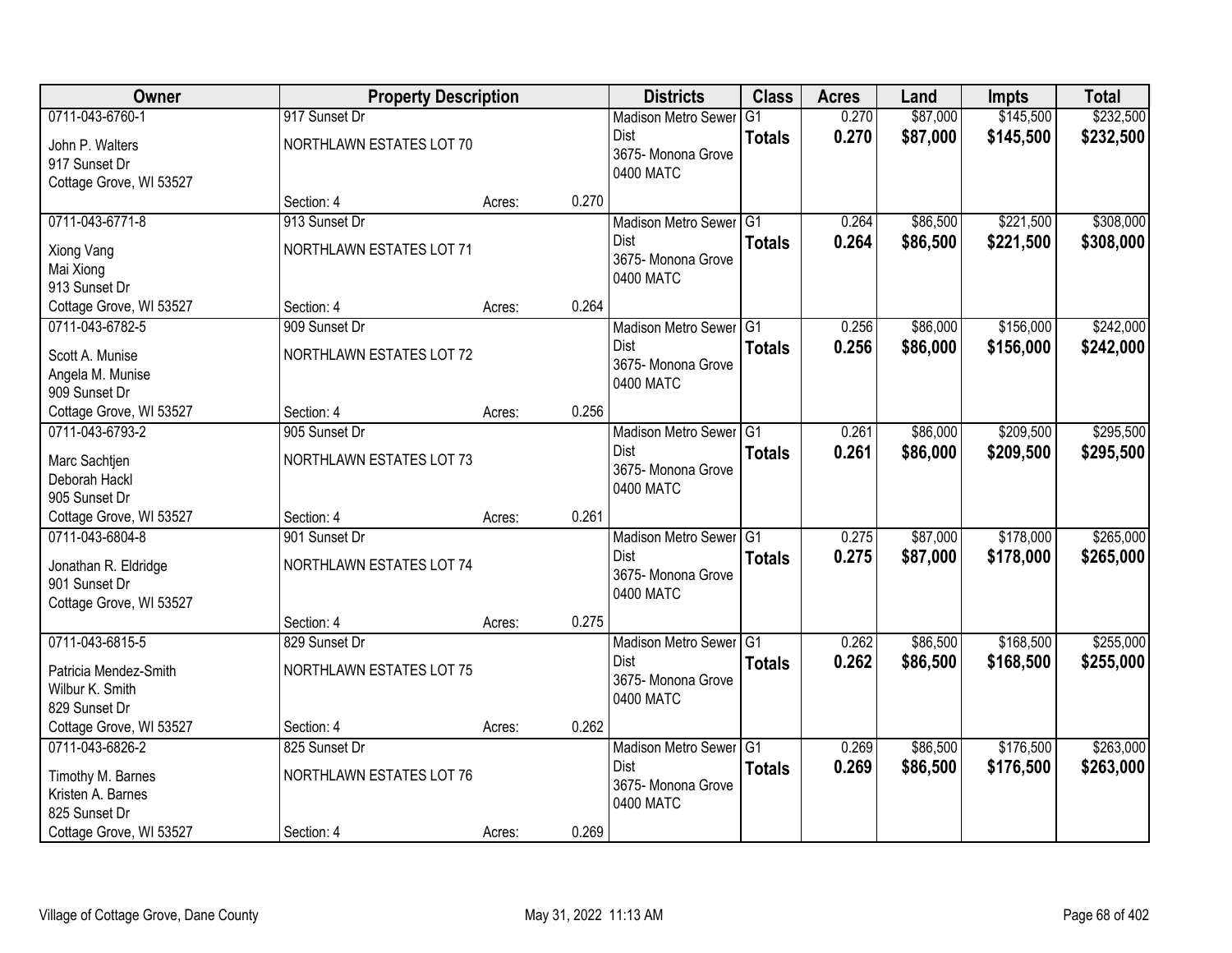| Owner                                      | <b>Property Description</b>               |                 | <b>Districts</b>                      | <b>Class</b>  | <b>Acres</b> | Land     | <b>Impts</b> | <b>Total</b> |
|--------------------------------------------|-------------------------------------------|-----------------|---------------------------------------|---------------|--------------|----------|--------------|--------------|
| 0711-043-6837-9                            | 821 Sunset Dr                             |                 | <b>Madison Metro Sewer</b>            | G1            | 0.256        | \$86,000 | \$202,500    | \$288,500    |
| Peter T. Boll                              | NORTHLAWN ESTATES LOT 77                  |                 | Dist                                  | <b>Totals</b> | 0.256        | \$86,000 | \$202,500    | \$288,500    |
| Jennifer L. Boll                           |                                           |                 | 3675- Monona Grove                    |               |              |          |              |              |
| 821 Sunset Dr                              |                                           |                 | 0400 MATC                             |               |              |          |              |              |
| Cottage Grove, WI 53527                    | Section: 4                                | 0.256<br>Acres: |                                       |               |              |          |              |              |
| 0711-043-6848-6                            | 817 Sunset Dr                             |                 | Madison Metro Sewer G1                |               | 0.253        | \$85,500 | \$175,500    | \$261,000    |
| Terrence M. Reynolds                       | NORTHLAWN ESTATES LOT 78                  |                 | <b>Dist</b>                           | <b>Totals</b> | 0.253        | \$85,500 | \$175,500    | \$261,000    |
| 817 Sunset Dr                              |                                           |                 | 3675- Monona Grove                    |               |              |          |              |              |
| Cottage Grove, WI 53527                    |                                           |                 | 0400 MATC                             |               |              |          |              |              |
|                                            | Section: 4                                | 0.253<br>Acres: |                                       |               |              |          |              |              |
| 0711-043-6859-3                            | 813 Sunset Dr                             |                 | Madison Metro Sewer G1                |               | 0.268        | \$86,500 | \$201,500    | \$288,000    |
|                                            | NORTHLAWN ESTATES LOT 79                  |                 | Dist                                  | <b>Totals</b> | 0.268        | \$86,500 | \$201,500    | \$288,000    |
| Nancy L. Reichenbach<br>Charles Faga       |                                           |                 | 3675- Monona Grove                    |               |              |          |              |              |
| 813 Sunset Dr                              |                                           |                 | 0400 MATC                             |               |              |          |              |              |
| Cottage Grove, WI 53527                    | Section: 4                                | 0.268<br>Acres: |                                       |               |              |          |              |              |
| 0711-043-6870-8                            | 809 Sunset Dr                             |                 | Madison Metro Sewer G1                |               | 0.259        | \$86,000 | \$169,500    | \$255,500    |
|                                            |                                           |                 | Dist                                  | <b>Totals</b> | 0.259        | \$86,000 | \$169,500    | \$255,500    |
| Todd P. Toycen                             | NORTHLAWN ESTATES LOT 80                  |                 | 3675- Monona Grove                    |               |              |          |              |              |
| Ranee M. Williams-Toycen                   |                                           |                 | 0400 MATC                             |               |              |          |              |              |
| 809 Sunset Dr                              | Section: 4                                | 0.259           |                                       |               |              |          |              |              |
| Cottage Grove, WI 53527<br>0711-043-6881-5 | 805 Sunset Dr                             | Acres:          |                                       |               | 0.256        | \$86,000 | \$188,500    | \$274,500    |
|                                            |                                           |                 | Madison Metro Sewer G1<br><b>Dist</b> |               |              |          |              |              |
| <b>Brian Mckenzie</b>                      | NORTHLAWN ESTATES LOT 81 SUBJ TO          |                 | 3675- Monona Grove                    | <b>Totals</b> | 0.256        | \$86,000 | \$188,500    | \$274,500    |
| Rebecca L. Mckenzie                        | PEDESTRIAN ACCESS ESMT IN R29219/20       |                 | 0400 MATC                             |               |              |          |              |              |
| 805 Sunset Dr                              |                                           |                 |                                       |               |              |          |              |              |
| Cottage Grove, WI 53527                    | Section: 4                                | 0.256<br>Acres: |                                       |               |              |          |              |              |
| 0711-043-6892-2                            | 801 Sunset Dr                             |                 | Madison Metro Sewer G1                |               | 0.273        | \$87,000 | \$185,500    | \$272,500    |
| Douglas J. Janssen                         | NORTHLAWN ESTATES LOT 82 TOG W/PEDESTRIAN |                 | Dist                                  | <b>Totals</b> | 0.273        | \$87,000 | \$185,500    | \$272,500    |
| 801 Sunset Dr                              | ACCESS ESMT IN R29219/20                  |                 | 3675- Monona Grove                    |               |              |          |              |              |
| Cottage Grove, WI 53527                    |                                           |                 | 0400 MATC                             |               |              |          |              |              |
|                                            | Section: 4                                | 0.273<br>Acres: |                                       |               |              |          |              |              |
| 0711-043-6903-8                            | 407 W Clover Ln                           |                 | Madison Metro Sewer G1                |               | 0.252        | \$85,500 | \$179,500    | \$265,000    |
| Jeffery S. Boyd                            | NORTHLAWN ESTATES LOT 83                  |                 | <b>Dist</b>                           | <b>Totals</b> | 0.252        | \$85,500 | \$179,500    | \$265,000    |
| Laura M. Plet Boyd                         |                                           |                 | 3675- Monona Grove                    |               |              |          |              |              |
| 407 W Clover Ln                            |                                           |                 | 0400 MATC                             |               |              |          |              |              |
| Cottage Grove, WI 53527                    | Section: 4                                | 0.252<br>Acres: |                                       |               |              |          |              |              |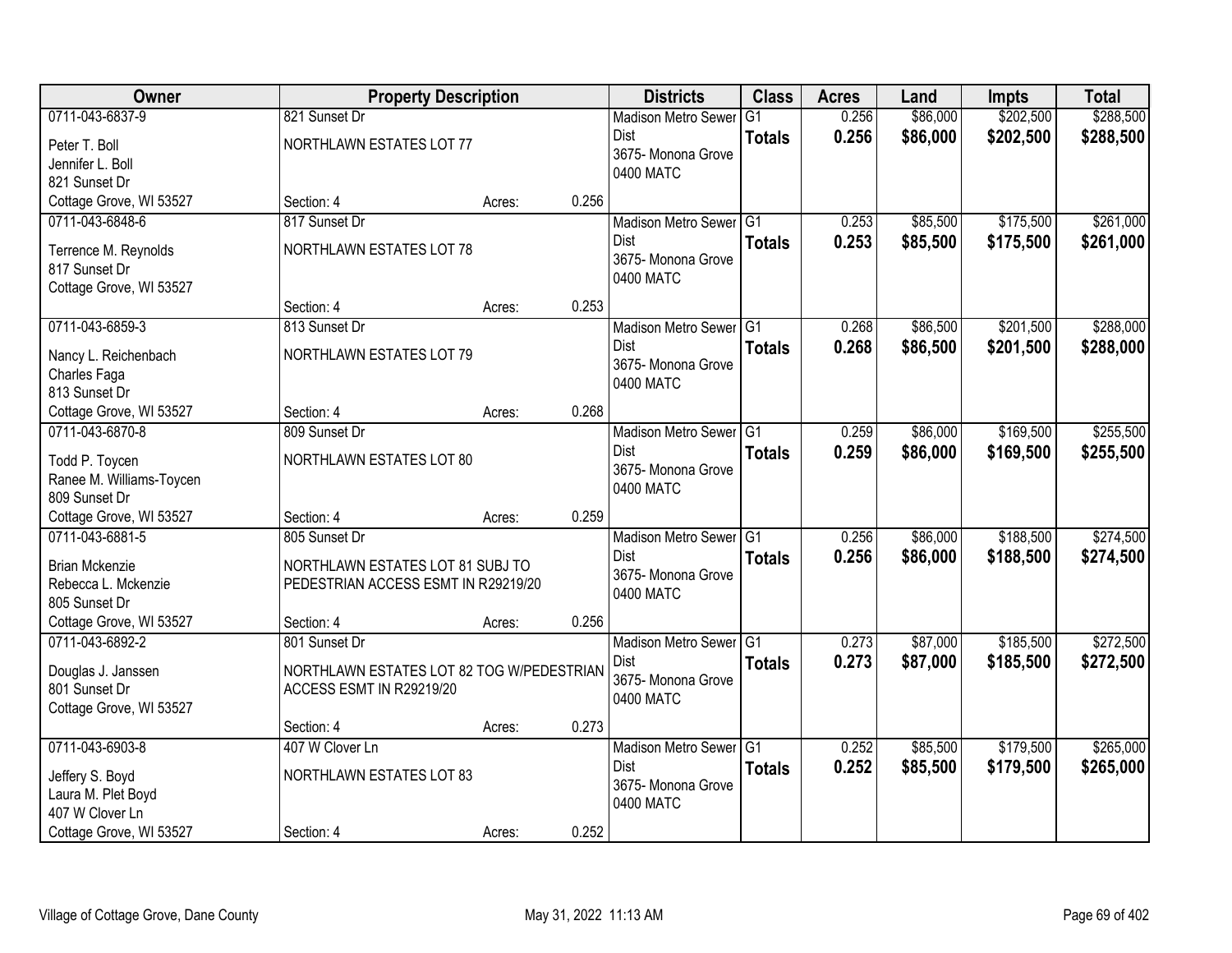| Owner                                                                          | <b>Property Description</b>                               |        |       | <b>Districts</b>                               | <b>Class</b>  | <b>Acres</b> | Land     | <b>Impts</b> | <b>Total</b> |
|--------------------------------------------------------------------------------|-----------------------------------------------------------|--------|-------|------------------------------------------------|---------------|--------------|----------|--------------|--------------|
| 0711-043-6914-5                                                                | 411 W Clover Ln                                           |        |       | <b>Madison Metro Sewer</b>                     | G1            | 0.253        | \$85,500 | \$165,500    | \$251,000    |
| Gary J. Ferron<br>411 W Clover Ln<br>Cottage Grove, WI 53527                   | NORTHLAWN ESTATES LOT 84                                  |        |       | Dist<br>3675- Monona Grove<br>0400 MATC        | <b>Totals</b> | 0.253        | \$85,500 | \$165,500    | \$251,000    |
|                                                                                | Section: 4                                                | Acres: | 0.253 |                                                |               |              |          |              |              |
| 0711-043-6925-2                                                                | 415 W Clover Ln                                           |        |       | Madison Metro Sewer G1                         |               | 0.271        | \$87,000 | \$190,000    | \$277,000    |
| Darin W. Blang<br>405 Meadow Crest Trl<br>Cottage Grove, WI 53527              | <b>NORTHLAWN ESTATES LOT 85</b>                           |        |       | <b>Dist</b><br>3675- Monona Grove<br>0400 MATC | <b>Totals</b> | 0.271        | \$87,000 | \$190,000    | \$277,000    |
|                                                                                | Section: 4                                                | Acres: | 0.271 |                                                |               |              |          |              |              |
| 0711-043-6936-9                                                                | Clover Ln                                                 |        |       | Madison Metro Sewer X4                         |               | 6.837        | \$0      | \$0          | \$0          |
| Cottage Grove, Village of<br>221 E Cottage Grove Rd<br>Cottage Grove, WI 53527 | NORTHLAWN ESTATES PARK                                    |        |       | Dist<br>3675- Monona Grove<br>0400 MATC        | <b>Totals</b> | 6.837        | \$0      | \$0          | \$0          |
|                                                                                | Section: 4                                                | Acres: | 6.837 |                                                |               |              |          |              |              |
| 0711-043-6950-1                                                                | 905 Whispering Way Unit 1                                 |        |       | Madison Metro Sewer G1                         |               | 0.000        | \$30,000 | \$130,000    | \$160,000    |
| Kaylee N. Tipton<br>905 Whispering Way Unit 1<br>Cottage Grove, WI 53527       | WHISPERING WAY TOWNHOME CONDOMINIUM UNIT                  |        |       | Dist<br>3675- Monona Grove<br>0400 MATC        | <b>Totals</b> | 0.000        | \$30,000 | \$130,000    | \$160,000    |
|                                                                                | Section: 4                                                | Acres: | 0.000 |                                                |               |              |          |              |              |
| 0711-043-6953-1                                                                | 905 Whispering Way Unit 2                                 |        |       | Madison Metro Sewer G1                         |               | 0.000        | \$30,000 | \$122,500    | \$152,500    |
| Thomas C. Taake<br>905 Whispering Way Unit 2<br>Cottage Grove, WI 53527        | WHISPERING WAY TOWNHOME CONDOMINIUM UNI<br>$\overline{2}$ |        |       | Dist<br>3675- Monona Grove<br>0400 MATC        | <b>Totals</b> | 0.000        | \$30,000 | \$122,500    | \$152,500    |
|                                                                                | Section: 4                                                | Acres: | 0.000 |                                                |               |              |          |              |              |
| 0711-043-6956-1                                                                | 905 Whispering Way Unit 3                                 |        |       | Madison Metro Sewer G1                         |               | 0.000        | \$30,000 | \$124,000    | \$154,000    |
| Anne M. Melis<br>905 Whispering Way Unit 3<br>Cottage Grove, WI 53527          | WHISPERING WAY TOWNHOME CONDOMINIUM UNI<br>3              |        |       | Dist<br>3675- Monona Grove<br>0400 MATC        | <b>Totals</b> | 0.000        | \$30,000 | \$124,000    | \$154,000    |
|                                                                                | Section: 4                                                | Acres: | 0.000 |                                                |               |              |          |              |              |
| 0711-043-6959-1                                                                | 905 Whispering Way Unit 4                                 |        |       | Madison Metro Sewer G1                         |               | 0.000        | \$30,000 | \$147,000    | \$177,000    |
| Christopher Cota<br>905 Whispering Way Unit 4<br>Cottage Grove, WI 53527       | WHISPERING WAY TOWNHOME CONDOMINIUM UNI<br>4              |        |       | Dist<br>3675- Monona Grove<br>0400 MATC        | <b>Totals</b> | 0.000        | \$30,000 | \$147,000    | \$177,000    |
|                                                                                | Section: 4                                                | Acres: | 0.000 |                                                |               |              |          |              |              |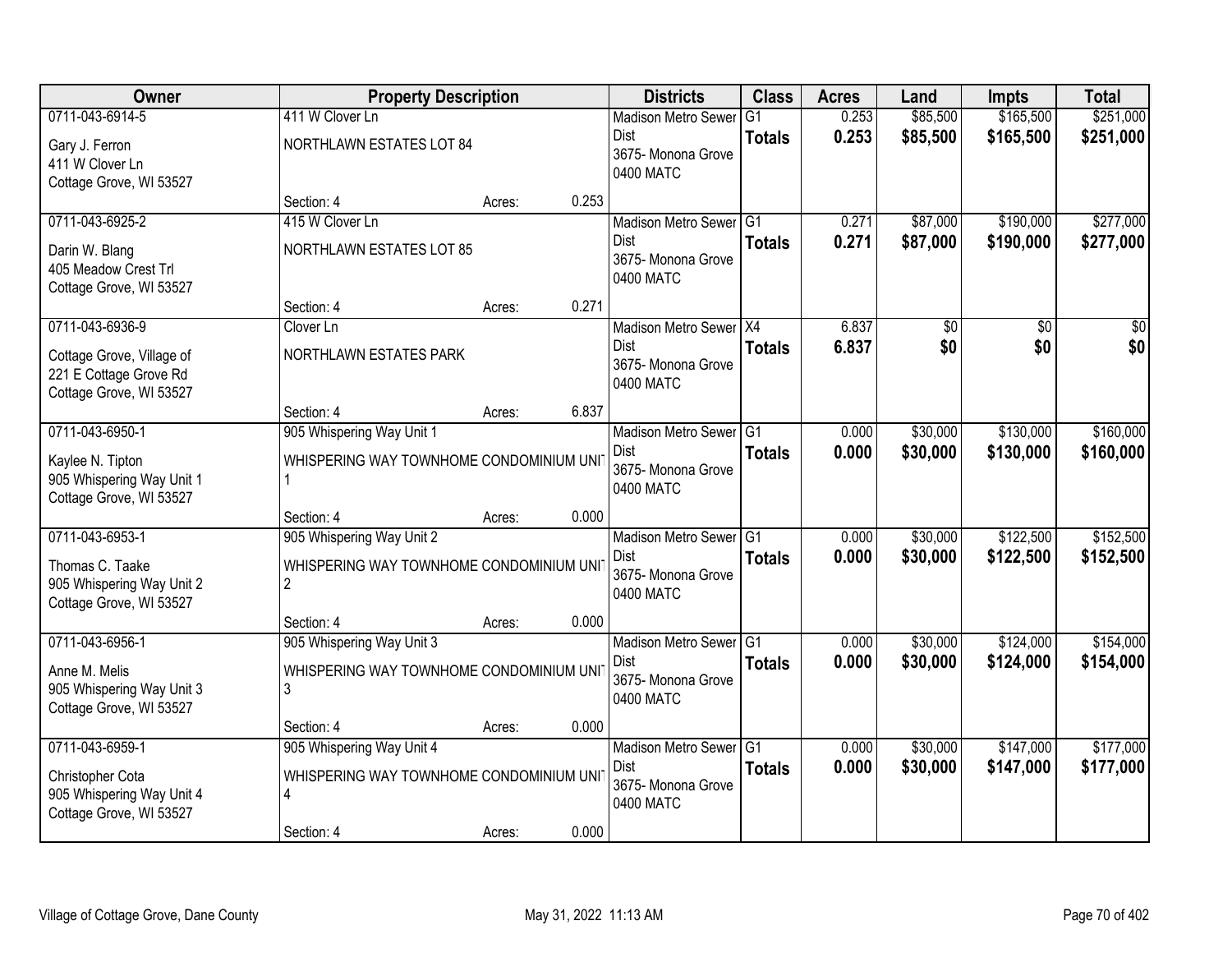| Owner                                                                          |                                                                                                             | <b>Property Description</b> |       | <b>Districts</b>                               | <b>Class</b>  | <b>Acres</b> | Land     | <b>Impts</b>    | <b>Total</b>    |
|--------------------------------------------------------------------------------|-------------------------------------------------------------------------------------------------------------|-----------------------------|-------|------------------------------------------------|---------------|--------------|----------|-----------------|-----------------|
| 0711-043-6962-1                                                                | 909 Whispering Way Unit 5                                                                                   |                             |       | <b>Madison Metro Sewer</b>                     | G1            | 0.000        | \$30,000 | \$122,500       | \$152,500       |
| Timothy R. Petersoa<br>Anna J. Peterson<br>909 Whispering Way #5               | WHISPERING WAY TOWNHOME CONDOMINIUM UNI<br>5                                                                |                             |       | Dist<br>3675-Monona Grove<br>0400 MATC         | <b>Totals</b> | 0.000        | \$30,000 | \$122,500       | \$152,500       |
| Cottage Grove, WI 53527                                                        | Section: 4                                                                                                  | Acres:                      | 0.000 |                                                |               |              |          |                 |                 |
| 0711-043-6965-1                                                                | 909 Whispering Way Unit 6                                                                                   |                             |       | Madison Metro Sewer G1                         |               | 0.000        | \$30,000 | \$122,500       | \$152,500       |
| Heather Unger<br>909 Whispering Way Unit 6<br>Cottage Grove, WI 53527          | WHISPERING WAY TOWNHOME CONDOMINIUM UNI<br>6                                                                |                             |       | Dist<br>3675- Monona Grove<br>0400 MATC        | <b>Totals</b> | 0.000        | \$30,000 | \$122,500       | \$152,500       |
|                                                                                | Section: 4                                                                                                  | Acres:                      | 0.000 |                                                |               |              |          |                 |                 |
| 0711-043-6968-1                                                                | 909 Whispering Way Unit 7                                                                                   |                             |       | Madison Metro Sewer G1                         |               | 0.000        | \$30,000 | \$122,500       | \$152,500       |
| Hannah Mahr<br>909 Whispering Way Unit 7<br>Cottage Grove, WI 53527            | WHISPERING WAY TOWNHOME CONDOMINIUM UNI                                                                     |                             |       | <b>Dist</b><br>3675- Monona Grove<br>0400 MATC | <b>Totals</b> | 0.000        | \$30,000 | \$122,500       | \$152,500       |
|                                                                                | Section: 4                                                                                                  | Acres:                      | 0.000 |                                                |               |              |          |                 |                 |
| 0711-043-6971-1                                                                | 909 Whispering Way Unit 8                                                                                   |                             |       | Madison Metro Sewer G1                         |               | 0.000        | \$30,000 | \$129,000       | \$159,000       |
| Michael V. Lochner<br>909 Whispering Way #8<br>Cottage Grove, WI 53527         | WHISPERING WAY TOWNHOME CONDOMINIUM UNIT<br>8                                                               |                             |       | <b>Dist</b><br>3675-Monona Grove<br>0400 MATC  | <b>Totals</b> | 0.000        | \$30,000 | \$129,000       | \$159,000       |
|                                                                                | Section: 4                                                                                                  | Acres:                      | 0.000 |                                                |               |              |          |                 |                 |
| 0711-043-9400-0                                                                | <b>Parkview St</b>                                                                                          |                             |       | Madison Metro Sewer   X4                       |               | 7.278        | \$0      | $\overline{50}$ | $\overline{50}$ |
| Cottage Grove, Village of<br>221 E Cottage Grove Rd<br>Cottage Grove, WI 53527 | LOT 1 CSM 7047 CS35/231&232<br>R22009/65&66-3/18/93 DESCR AS SE C 4-7-11 PRT<br>SW1/4SW1/4 CONT 7.278 ACRES |                             |       | Dist<br>3675- Monona Grove<br>0400 MATC        | <b>Totals</b> | 7.278        | \$0      | \$0             | \$0             |
|                                                                                | Section: 4                                                                                                  | Acres:                      | 7.278 |                                                |               |              |          |                 |                 |
| 0711-044-0010-1                                                                | 401 Molly Ln                                                                                                |                             |       | Madison Metro Sewer G1<br><b>Dist</b>          |               | 0.336        | \$91,000 | \$299,500       | \$390,500       |
| Robert J. Wood<br>Margaret E. Wood<br>401 Molly Ln                             | <b>QUARRY RIDGE ESTATES FIRST ADDN LOT 40</b>                                                               |                             |       | 3675- Monona Grove<br>0400 MATC                | <b>Totals</b> | 0.336        | \$91,000 | \$299,500       | \$390,500       |
| Cottage Grove, WI 53527                                                        | Section: 4                                                                                                  | Acres:                      | 0.336 |                                                |               |              |          |                 |                 |
| 0711-044-0021-1                                                                | 403 Molly Ln                                                                                                |                             |       | Madison Metro Sewer G1                         |               | 0.281        | \$87,500 | $\overline{50}$ | \$87,500        |
| <b>Brandon Mortensen</b><br>Cassie Mortensen<br>9601 Harvest Moon Ln Unit 204  | QUARRY RIDGE ESTATES FIRST ADDN LOT 41                                                                      |                             |       | <b>Dist</b><br>3675- Monona Grove<br>0400 MATC | <b>Totals</b> | 0.281        | \$87,500 | \$0             | \$87,500        |
| Verona, WI 53593                                                               | Section: 4                                                                                                  | Acres:                      | 0.281 |                                                |               |              |          |                 |                 |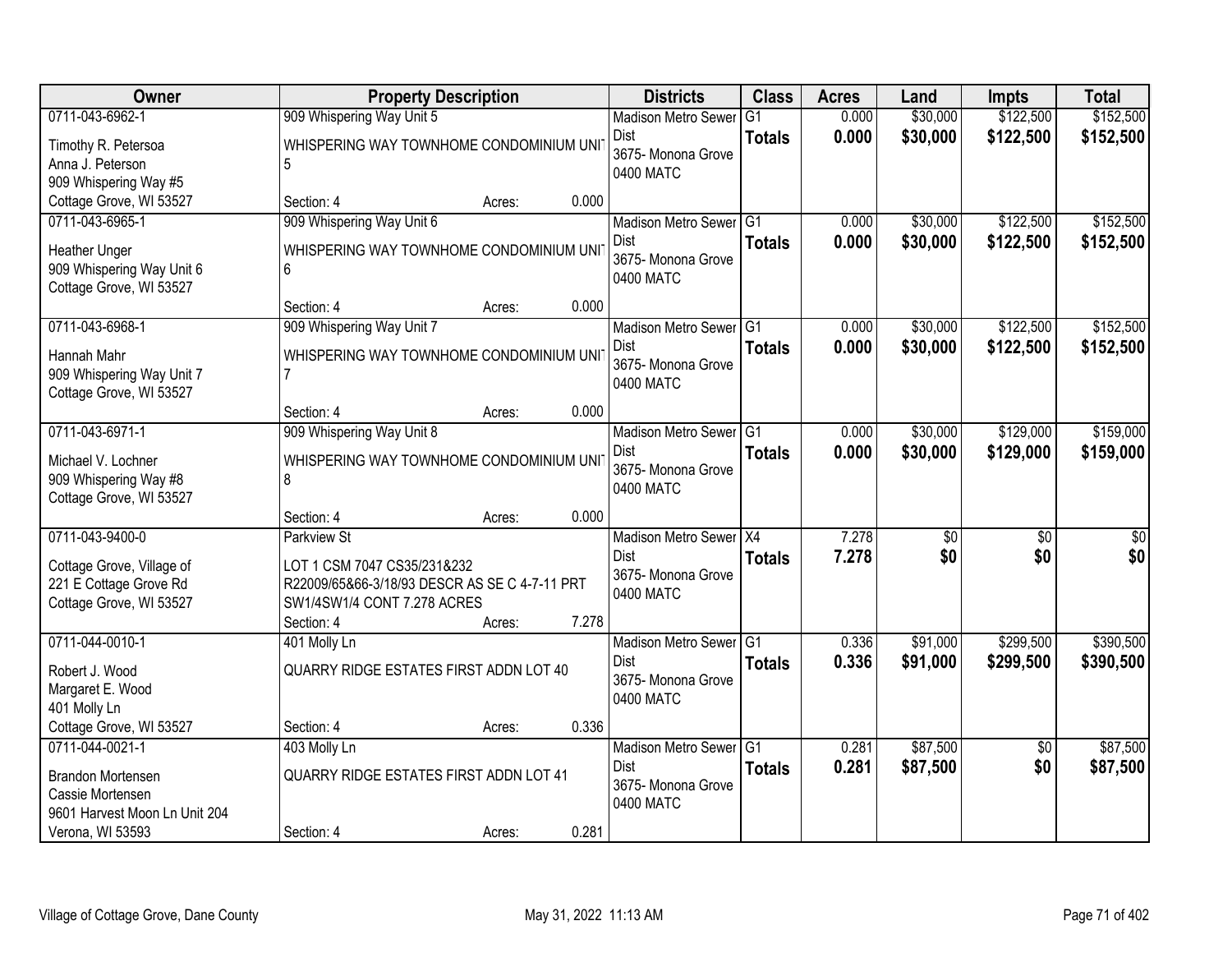| Owner                                                                                   |                            | <b>Property Description</b>                             |       | <b>Districts</b>                                                         | <b>Class</b>  | <b>Acres</b>   | Land                 | <b>Impts</b>           | <b>Total</b>           |
|-----------------------------------------------------------------------------------------|----------------------------|---------------------------------------------------------|-------|--------------------------------------------------------------------------|---------------|----------------|----------------------|------------------------|------------------------|
| 0711-044-0032-1                                                                         | 405 Molly Ln               |                                                         |       | <b>Madison Metro Sewer</b>                                               | G1            | 0.282          | \$87,500             | \$367,500              | \$455,000              |
| John C. Gifford<br>Kathleen M. Gifford<br>405 Molly Ln                                  |                            | QUARRY RIDGE ESTATES FIRST ADDN LOT 42                  |       | <b>Dist</b><br>3675- Monona Grove<br>0400 MATC                           | <b>Totals</b> | 0.282          | \$87,500             | \$367,500              | \$455,000              |
| Cottage Grove, WI 53527                                                                 | Section: 4                 | Acres:                                                  | 0.282 |                                                                          |               |                |                      |                        |                        |
| 0711-044-0043-1<br>Natalie Brunk<br>407 Molly Ln<br>Cottage Grove, WI 53527             | 407 Molly Ln               | <b>QUARRY RIDGE ESTATES FIRST ADDN LOT 43</b>           |       | Madison Metro Sewer G1<br>Dist<br>3675- Monona Grove<br>0400 MATC        | <b>Totals</b> | 0.282<br>0.282 | \$87,500<br>\$87,500 | $\sqrt{$0}$<br>\$0     | \$87,500<br>\$87,500   |
|                                                                                         | Section: 4                 | Acres:                                                  | 0.282 |                                                                          |               |                |                      |                        |                        |
| 0711-044-0054-1<br>A&M Management, LLC<br>4312 Vilas Hope Rd<br>Cottage Grove, WI 53527 | 409 Molly Ln               | <b>QUARRY RIDGE ESTATES FIRST ADDN LOT 44</b>           |       | Madison Metro Sewer G1<br><b>Dist</b><br>3675- Monona Grove<br>0400 MATC | <b>Totals</b> | 0.282<br>0.282 | \$87,500<br>\$87,500 | \$0<br>\$0             | \$87,500<br>\$87,500   |
|                                                                                         | Section: 4                 | Acres:                                                  | 0.282 |                                                                          |               |                |                      |                        |                        |
| 0711-044-0065-1<br>A&M Management, LLC<br>4312 Vilas Hope Rd<br>Cottage Grove, WI 53527 | 411 Molly Ln               | QUARRY RIDGE ESTATES FIRST ADDN LOT 45                  |       | Madison Metro Sewer G1<br>Dist<br>3675- Monona Grove<br>0400 MATC        | <b>Totals</b> | 0.283<br>0.283 | \$87,500<br>\$87,500 | \$0<br>\$0             | \$87,500<br>\$87,500   |
|                                                                                         | Section: 4                 | Acres:                                                  | 0.283 |                                                                          |               |                |                      |                        |                        |
| 0711-044-0076-1<br>A&M Management, LLC<br>4312 Vilas Hope Rd<br>Cottage Grove, WI 53527 | 413 Molly Ln               | QUARRY RIDGE ESTATES FIRST ADDN LOT 46                  |       | Madison Metro Sewer G1<br>Dist<br>3675- Monona Grove<br>0400 MATC        | <b>Totals</b> | 0.283<br>0.283 | \$87,500<br>\$87,500 | $\overline{50}$<br>\$0 | \$87,500<br>\$87,500   |
|                                                                                         | Section: 4                 | Acres:                                                  | 0.283 |                                                                          |               |                |                      |                        |                        |
| 0711-044-0087-1<br>A&M Management, LLC<br>4312 Vilas Hope Rd<br>Cottage Grove, WI 53527 | 415 Molly Ln               | QUARRY RIDGE ESTATES FIRST ADDN LOT 47                  |       | Madison Metro Sewer G1<br><b>Dist</b><br>3675- Monona Grove<br>0400 MATC | <b>Totals</b> | 0.283<br>0.283 | \$87,500<br>\$87,500 | \$0<br>\$0             | \$87,500<br>\$87,500   |
|                                                                                         | Section: 4                 | Acres:                                                  | 0.283 |                                                                          |               |                |                      |                        |                        |
| 0711-044-0098-1<br>Benjamin Jarona<br>417 Molly Ln<br>Cottage Grove, WI 53527           | 417 Molly Ln<br>Section: 4 | <b>QUARRY RIDGE ESTATES FIRST ADDN LOT 48</b><br>Acres: | 0.284 | Madison Metro Sewer G1<br>Dist<br>3675- Monona Grove<br>0400 MATC        | <b>Totals</b> | 0.284<br>0.284 | \$87,500<br>\$87,500 | \$445,000<br>\$445,000 | \$532,500<br>\$532,500 |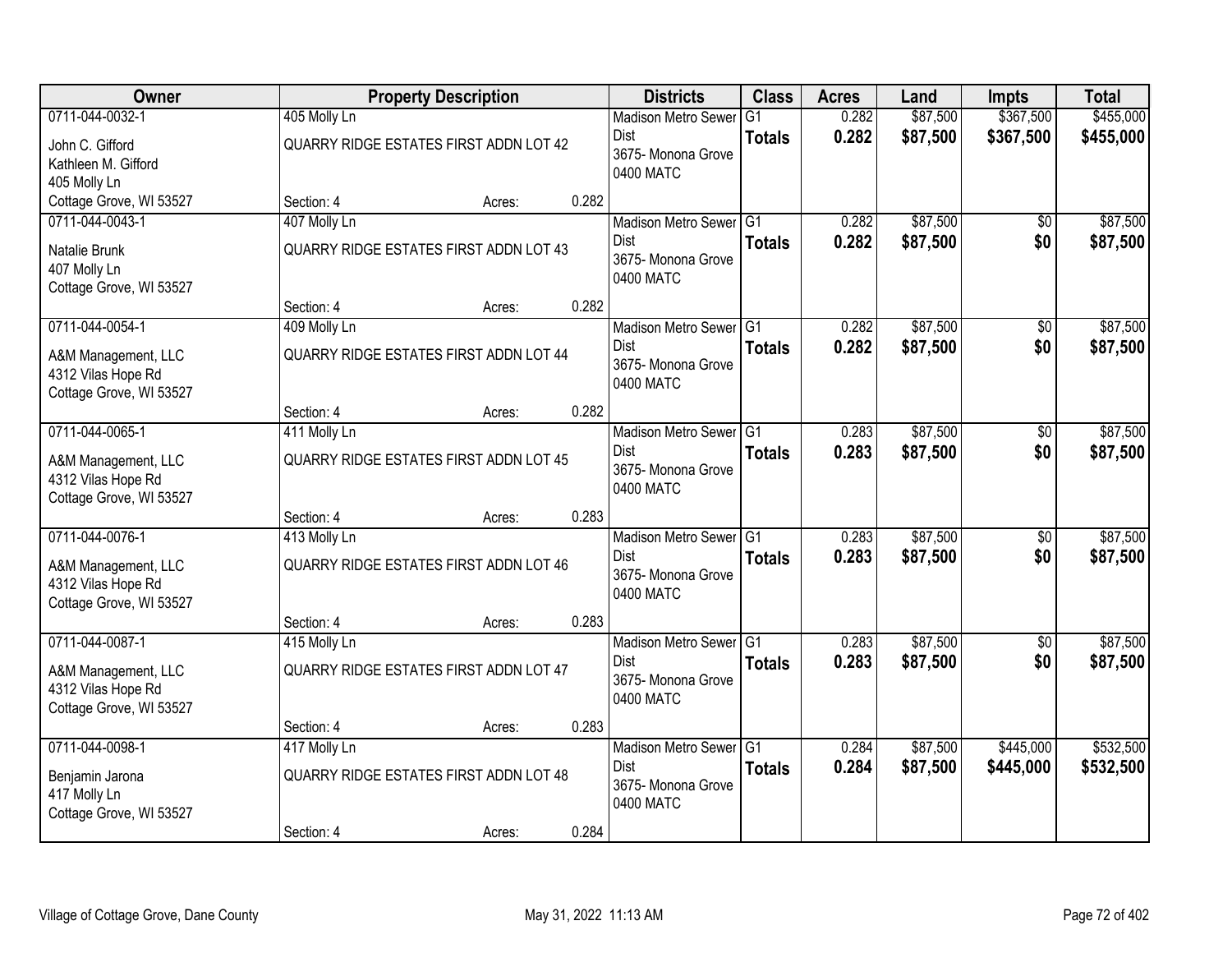| Owner                                                                                   | <b>Property Description</b>                                              |        |       | <b>Districts</b>                                                               | <b>Class</b>                    | <b>Acres</b>   | Land                   | <b>Impts</b>           | <b>Total</b>           |
|-----------------------------------------------------------------------------------------|--------------------------------------------------------------------------|--------|-------|--------------------------------------------------------------------------------|---------------------------------|----------------|------------------------|------------------------|------------------------|
| 0711-044-0109-1<br>Jeremy White<br>Ashley White<br>419 Molly Ln                         | 419 Molly Ln<br>QUARRY RIDGE ESTATES FIRST ADDN LOT 49                   |        |       | <b>Madison Metro Sewer</b><br>Dist<br>3675- Monona Grove<br>0400 MATC          | G <sub>1</sub><br><b>Totals</b> | 0.284<br>0.284 | \$87,500<br>\$87,500   | $\overline{50}$<br>\$0 | \$87,500<br>\$87,500   |
| Cottage Grove, WI 53527                                                                 | Section: 4                                                               | Acres: | 0.284 |                                                                                |                                 |                |                        |                        |                        |
| 0711-044-0120-1<br><b>Mckinley Beyer</b><br>Kristine Beyer<br>501 Molly Ln              | 501 Molly Ln<br>QUARRY RIDGE ESTATES FIRST ADDN LOT 50                   |        |       | Madison Metro Sewer G1<br>Dist<br>3675- Monona Grove<br>0400 MATC              | <b>Totals</b>                   | 0.695<br>0.695 | \$130,000<br>\$130,000 | \$433,000<br>\$433,000 | \$563,000<br>\$563,000 |
| Cottage Grove, WI 53527                                                                 | Section: 4                                                               | Acres: | 0.695 |                                                                                |                                 |                |                        |                        |                        |
| 0711-044-0131-1<br>Anthony M. Kudrna<br><b>Ashley Neitzel</b><br>502 Molly Ln           | 502 Molly Ln<br><b>QUARRY RIDGE ESTATES FIRST ADDN LOT 51</b>            |        |       | Madison Metro Sewer G1<br>Dist<br>3675-Monona Grove<br>0400 MATC               | <b>Totals</b>                   | 0.474<br>0.474 | \$122,500<br>\$122,500 | \$471,000<br>\$471,000 | \$593,500<br>\$593,500 |
| Cottage Grove, WI 53527                                                                 | Section: 4                                                               | Acres: | 0.474 |                                                                                |                                 |                |                        |                        |                        |
| 0711-044-0142-1<br>A&M Management, LLC<br>4312 Vilas Hope Rd<br>Cottage Grove, WI 53527 | 501 E School Rd<br>QUARRY RIDGE ESTATES FIRST ADDN LOT 52                |        |       | Madison Metro Sewer G1<br>Dist<br>3675- Monona Grove<br>0400 MATC              | <b>Totals</b>                   | 0.474<br>0.474 | \$12,000<br>\$12,000   | \$0<br>\$0             | \$12,000<br>\$12,000   |
|                                                                                         | Section: 4                                                               | Acres: | 0.474 |                                                                                |                                 |                |                        |                        |                        |
| 0711-044-0153-1<br>A&M Management, LLC<br>4312 Vilas Hope Rd<br>Cottage Grove, WI 53527 | 502 E School Rd<br><b>QUARRY RIDGE ESTATES FIRST ADDN LOT 53</b>         |        |       | Madison Metro Sewer <sup>1</sup> G1<br>Dist<br>3675- Monona Grove<br>0400 MATC | <b>Totals</b>                   | 0.361<br>0.361 | \$12,000<br>\$12,000   | $\overline{50}$<br>\$0 | \$12,000<br>\$12,000   |
|                                                                                         | Section: 4                                                               | Acres: | 0.361 |                                                                                |                                 |                |                        |                        |                        |
| 0711-044-0164-1<br>A&M Management, LLC<br>4312 Vilas Hope Rd<br>Cottage Grove, WI 53527 | 1303 Michelle Ln<br>QUARRY RIDGE ESTATES FIRST ADDN LOT 54               |        |       | Madison Metro Sewer G1<br>Dist<br>3675- Monona Grove<br>0400 MATC              | <b>Totals</b>                   | 0.304<br>0.304 | \$12,000<br>\$12,000   | $\overline{50}$<br>\$0 | \$12,000<br>\$12,000   |
|                                                                                         | Section: 4                                                               | Acres: | 0.304 |                                                                                |                                 |                |                        |                        |                        |
| 0711-044-0175-1<br>A&M Management, LLC<br>4312 Vilas Hope Rd<br>Cottage Grove, WI 53527 | 1305 Michelle Ln<br>QUARRY RIDGE ESTATES FIRST ADDN LOT 55<br>Section: 4 | Acres: | 0.349 | Madison Metro Sewer G1<br>Dist<br>3675-Monona Grove<br>0400 MATC               | <b>Totals</b>                   | 0.349<br>0.349 | \$12,000<br>\$12,000   | $\overline{50}$<br>\$0 | \$12,000<br>\$12,000   |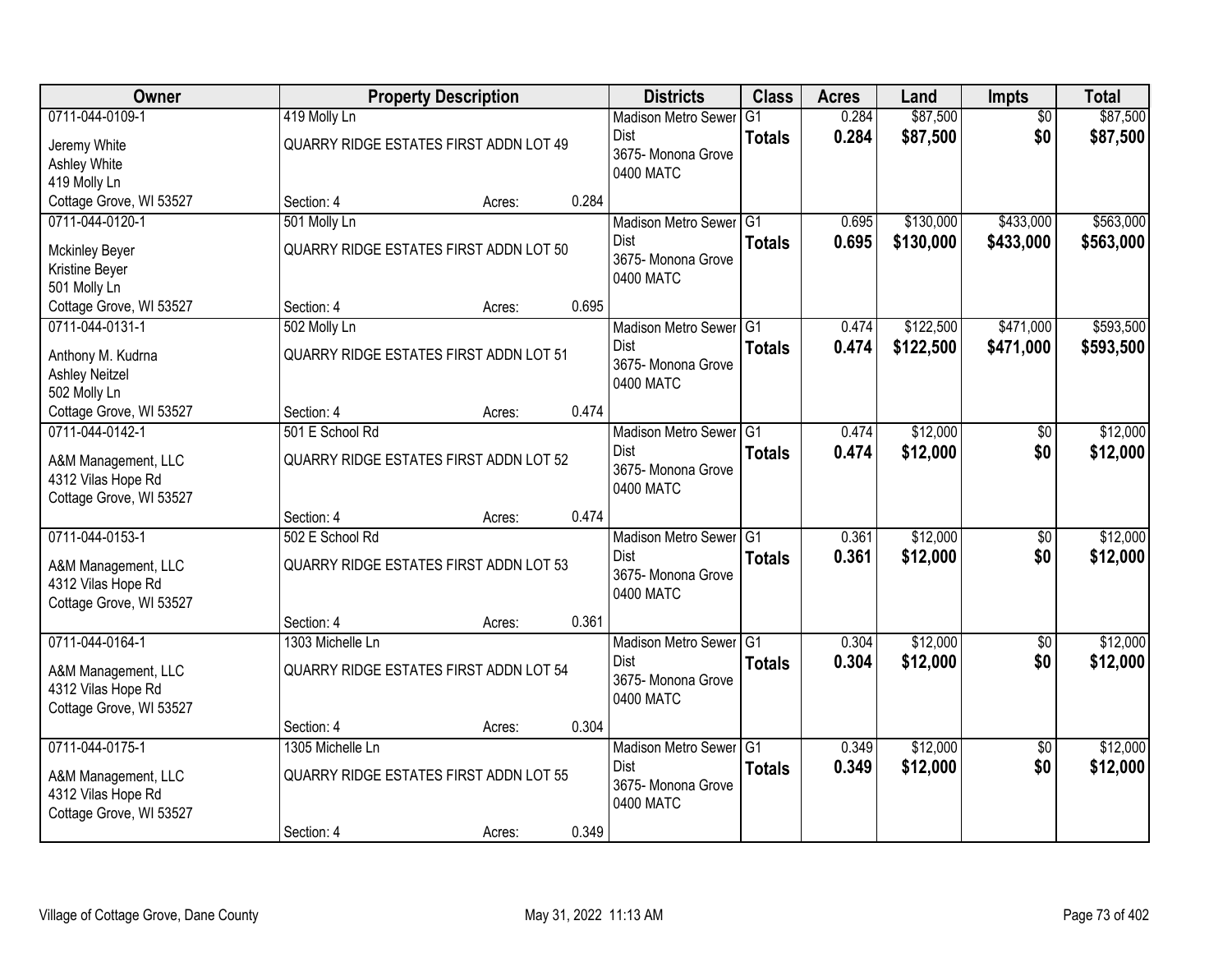| Owner                                                                |                                        | <b>Property Description</b> |       | <b>Districts</b>                               | <b>Class</b>  | <b>Acres</b> | Land     | <b>Impts</b>    | <b>Total</b> |
|----------------------------------------------------------------------|----------------------------------------|-----------------------------|-------|------------------------------------------------|---------------|--------------|----------|-----------------|--------------|
| 0711-044-0186-1                                                      | 1307 Michelle Ln                       |                             |       | <b>Madison Metro Sewer</b>                     | G1            | 0.267        | \$12,000 | $\overline{50}$ | \$12,000     |
| A&M Management, LLC<br>4312 Vilas Hope Rd<br>Cottage Grove, WI 53527 | QUARRY RIDGE ESTATES FIRST ADDN LOT 56 |                             |       | Dist<br>3675- Monona Grove<br>0400 MATC        | <b>Totals</b> | 0.267        | \$12,000 | \$0             | \$12,000     |
|                                                                      | Section: 4                             | Acres:                      | 0.267 |                                                |               |              |          |                 |              |
| 0711-044-0197-1                                                      | 1309 Michelle Ln                       |                             |       | Madison Metro Sewer G1                         |               | 0.240        | \$12,000 | \$0             | \$12,000     |
| A&M Management, LLC<br>4312 Vilas Hope Rd<br>Cottage Grove, WI 53527 | QUARRY RIDGE ESTATES FIRST ADDN LOT 57 |                             |       | <b>Dist</b><br>3675- Monona Grove<br>0400 MATC | <b>Totals</b> | 0.240        | \$12,000 | \$0             | \$12,000     |
|                                                                      | Section: 4                             | Acres:                      | 0.240 |                                                |               |              |          |                 |              |
| 0711-044-0208-1                                                      | 414 Michelle Ln                        |                             |       | Madison Metro Sewer G1                         |               | 0.248        | \$12,000 | \$0             | \$12,000     |
| A&M Management, LLC<br>4312 Vilas Hope Rd<br>Cottage Grove, WI 53527 | QUARRY RIDGE ESTATES FIRST ADDN LOT 58 |                             |       | Dist<br>3675- Monona Grove<br>0400 MATC        | <b>Totals</b> | 0.248        | \$12,000 | \$0             | \$12,000     |
|                                                                      | Section: 4                             | Acres:                      | 0.248 |                                                |               |              |          |                 |              |
| 0711-044-0219-1                                                      | 412 Michelle Ln                        |                             |       | Madison Metro Sewer G1                         |               | 0.243        | \$12,000 | \$0             | \$12,000     |
| A&M Management, LLC<br>4312 Vilas Hope Rd<br>Cottage Grove, WI 53527 | QUARRY RIDGE ESTATES FIRST ADDN LOT 59 |                             |       | Dist<br>3675-Monona Grove<br>0400 MATC         | <b>Totals</b> | 0.243        | \$12,000 | \$0             | \$12,000     |
|                                                                      | Section: 4                             | Acres:                      | 0.243 |                                                |               |              |          |                 |              |
| 0711-044-0230-1                                                      | 410 Michelle Ln                        |                             |       | Madison Metro Sewer G1                         |               | 0.229        | \$12,000 | \$0             | \$12,000     |
| A&M Management, LLC<br>4312 Vilas Hope Rd<br>Cottage Grove, WI 53527 | QUARRY RIDGE ESTATES FIRST ADDN LOT 60 |                             |       | Dist<br>3675- Monona Grove<br>0400 MATC        | <b>Totals</b> | 0.229        | \$12,000 | \$0             | \$12,000     |
|                                                                      | Section: 4                             | Acres:                      | 0.229 |                                                |               |              |          |                 |              |
| 0711-044-0241-1                                                      | 408 Michelle Ln                        |                             |       | Madison Metro Sewer G1                         |               | 0.229        | \$12,000 | $\sqrt{6}$      | \$12,000     |
| A&M Management, LLC<br>4312 Vilas Hope Rd<br>Cottage Grove, WI 53527 | QUARRY RIDGE ESTATES FIRST ADDN LOT 61 |                             |       | Dist<br>3675- Monona Grove<br>0400 MATC        | <b>Totals</b> | 0.229        | \$12,000 | \$0             | \$12,000     |
|                                                                      | Section: 4                             | Acres:                      | 0.229 |                                                |               |              |          |                 |              |
| 0711-044-0252-1                                                      | 406 Michelle Ln                        |                             |       | Madison Metro Sewer G1                         |               | 0.247        | \$12,000 | $\overline{50}$ | \$12,000     |
| A&M Management, LLC<br>4312 Vilas Hope Rd<br>Cottage Grove, WI 53527 | QUARRY RIDGE ESTATES FIRST ADDN LOT 62 |                             |       | Dist<br>3675-Monona Grove<br>0400 MATC         | <b>Totals</b> | 0.247        | \$12,000 | \$0             | \$12,000     |
|                                                                      | Section: 4                             | Acres:                      | 0.247 |                                                |               |              |          |                 |              |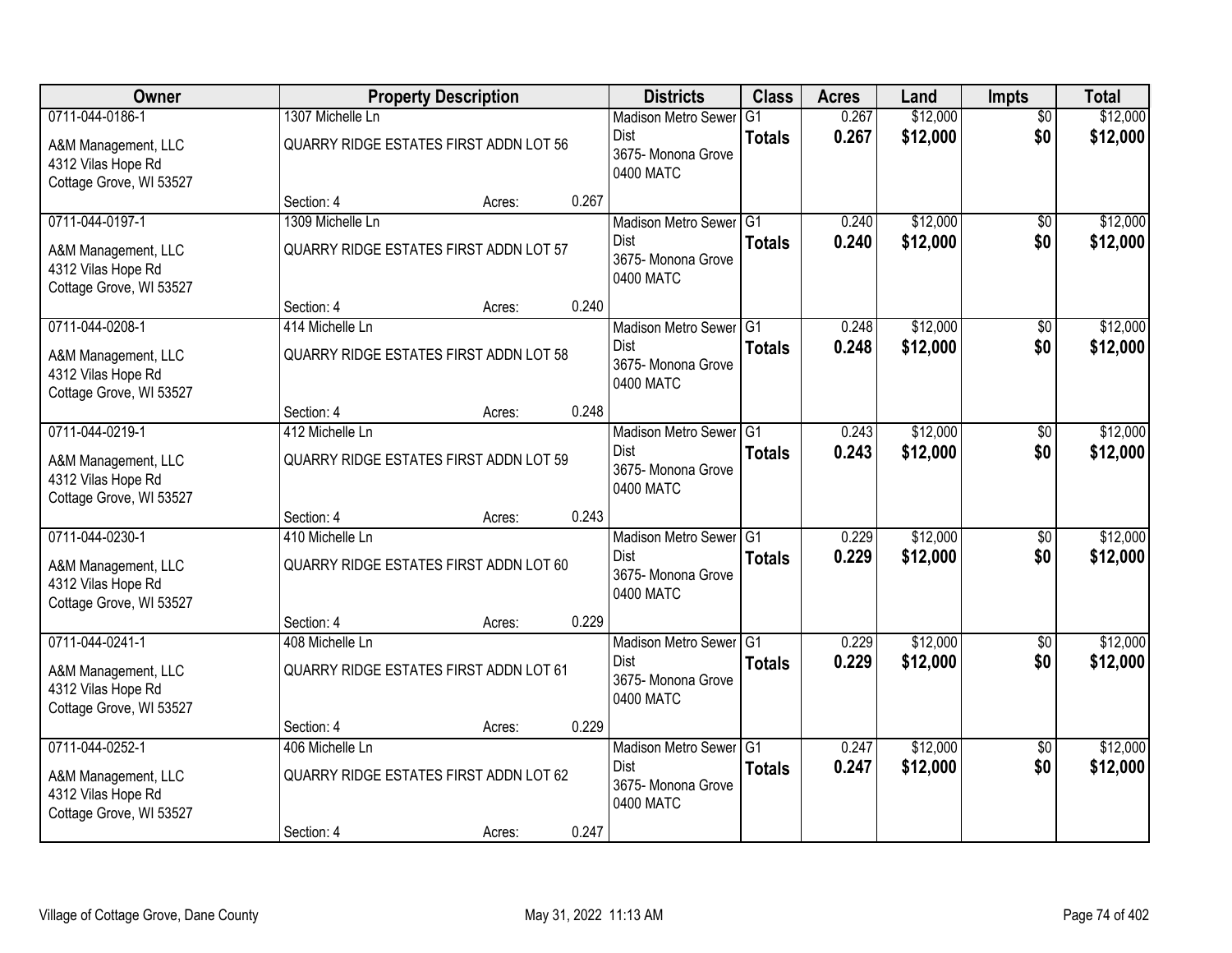| Owner                                                                |                                               | <b>Property Description</b> |       | <b>Districts</b>                               | <b>Class</b>  | <b>Acres</b> | Land     | <b>Impts</b>    | <b>Total</b> |
|----------------------------------------------------------------------|-----------------------------------------------|-----------------------------|-------|------------------------------------------------|---------------|--------------|----------|-----------------|--------------|
| 0711-044-0263-1                                                      | 404 Michelle Ln                               |                             |       | <b>Madison Metro Sewer</b>                     | G1            | 0.239        | \$12,000 | $\overline{50}$ | \$12,000     |
| A&M Management, LLC<br>4312 Vilas Hope Rd<br>Cottage Grove, WI 53527 | QUARRY RIDGE ESTATES FIRST ADDN LOT 63        |                             |       | Dist<br>3675- Monona Grove<br>0400 MATC        | <b>Totals</b> | 0.239        | \$12,000 | \$0             | \$12,000     |
|                                                                      | Section: 4                                    | Acres:                      | 0.239 |                                                |               |              |          |                 |              |
| 0711-044-0274-1                                                      | 402 Michelle Ln                               |                             |       | Madison Metro Sewer G1                         |               | 0.236        | \$12,000 | \$0             | \$12,000     |
| A&M Management, LLC<br>4312 Vilas Hope Rd<br>Cottage Grove, WI 53527 | <b>QUARRY RIDGE ESTATES FIRST ADDN LOT 64</b> |                             |       | <b>Dist</b><br>3675- Monona Grove<br>0400 MATC | <b>Totals</b> | 0.236        | \$12,000 | \$0             | \$12,000     |
|                                                                      | Section: 4                                    | Acres:                      | 0.236 |                                                |               |              |          |                 |              |
| 0711-044-0285-1                                                      | 1500 Matt Pass                                |                             |       | Madison Metro Sewer G1                         |               | 0.357        | \$12,000 | \$0             | \$12,000     |
| A&M Management, LLC<br>4312 Vilas Hope Rd<br>Cottage Grove, WI 53527 | QUARRY RIDGE ESTATES FIRST ADDN LOT 65        |                             |       | Dist<br>3675- Monona Grove<br>0400 MATC        | <b>Totals</b> | 0.357        | \$12,000 | \$0             | \$12,000     |
|                                                                      | Section: 4                                    | Acres:                      | 0.357 |                                                |               |              |          |                 |              |
| 0711-044-0296-1                                                      | 1402 Matt Pass                                |                             |       | Madison Metro Sewer G1                         |               | 0.276        | \$12,000 | \$0             | \$12,000     |
| A&M Management, LLC<br>4312 Vilas Hope Rd<br>Cottage Grove, WI 53527 | QUARRY RIDGE ESTATES FIRST ADDN LOT 66        |                             |       | Dist<br>3675-Monona Grove<br>0400 MATC         | <b>Totals</b> | 0.276        | \$12,000 | \$0             | \$12,000     |
|                                                                      | Section: 4                                    | Acres:                      | 0.276 |                                                |               |              |          |                 |              |
| 0711-044-0307-1                                                      | 403 Michelle Ln                               |                             |       | Madison Metro Sewer G1                         |               | 0.229        | \$12,000 | \$0             | \$12,000     |
| A&M Management, LLC<br>4312 Vilas Hope Rd<br>Cottage Grove, WI 53527 | QUARRY RIDGE ESTATES FIRST ADDN LOT 67        |                             |       | Dist<br>3675- Monona Grove<br>0400 MATC        | <b>Totals</b> | 0.229        | \$12,000 | \$0             | \$12,000     |
|                                                                      | Section: 4                                    | Acres:                      | 0.229 |                                                |               |              |          |                 |              |
| 0711-044-0318-1                                                      | 405 Michelle Ln                               |                             |       | Madison Metro Sewer G1                         |               | 0.284        | \$12,000 | $\sqrt{6}$      | \$12,000     |
| A&M Management, LLC<br>4312 Vilas Hope Rd<br>Cottage Grove, WI 53527 | QUARRY RIDGE ESTATES FIRST ADDN LOT 68        |                             |       | Dist<br>3675- Monona Grove<br>0400 MATC        | <b>Totals</b> | 0.284        | \$12,000 | \$0             | \$12,000     |
|                                                                      | Section: 4                                    | Acres:                      | 0.284 |                                                |               |              |          |                 |              |
| 0711-044-0329-1                                                      | 407 Michelle Ln                               |                             |       | Madison Metro Sewer G1                         |               | 0.283        | \$12,000 | $\overline{50}$ | \$12,000     |
| A&M Management, LLC<br>4312 Vilas Hope Rd<br>Cottage Grove, WI 53527 | QUARRY RIDGE ESTATES FIRST ADDN LOT 69        |                             |       | Dist<br>3675- Monona Grove<br>0400 MATC        | <b>Totals</b> | 0.283        | \$12,000 | \$0             | \$12,000     |
|                                                                      | Section: 4                                    | Acres:                      | 0.283 |                                                |               |              |          |                 |              |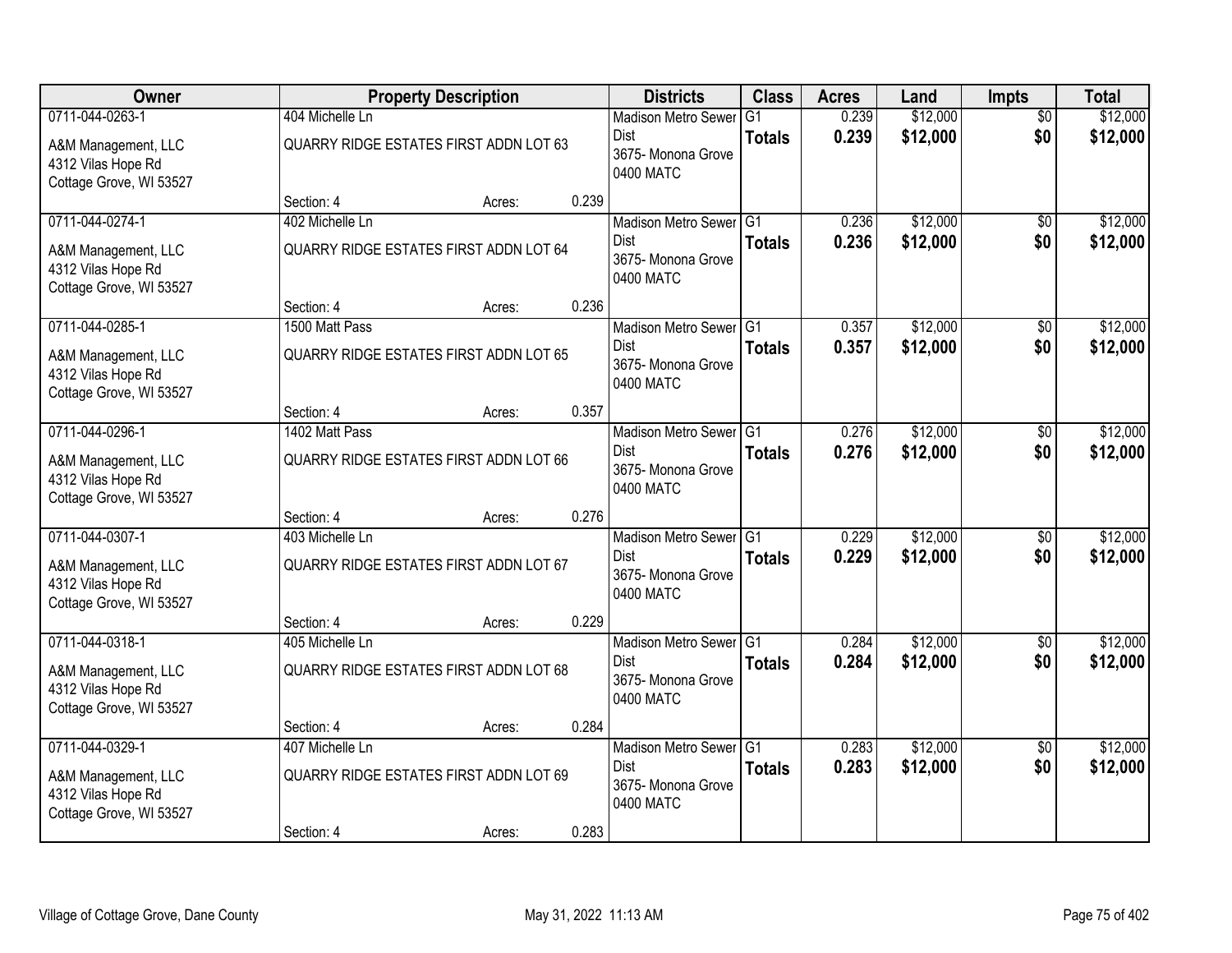| Owner                                                                |                                        | <b>Property Description</b> |       | <b>Districts</b>                               | <b>Class</b>  | <b>Acres</b> | Land     | <b>Impts</b>    | <b>Total</b> |
|----------------------------------------------------------------------|----------------------------------------|-----------------------------|-------|------------------------------------------------|---------------|--------------|----------|-----------------|--------------|
| 0711-044-0340-1                                                      | 409 Michelle Ln                        |                             |       | <b>Madison Metro Sewer</b>                     | G1            | 0.266        | \$12,000 | $\overline{50}$ | \$12,000     |
| A&M Management, LLC<br>4312 Vilas Hope Rd<br>Cottage Grove, WI 53527 | QUARRY RIDGE ESTATES FIRST ADDN LOT 70 |                             |       | Dist<br>3675- Monona Grove<br>0400 MATC        | <b>Totals</b> | 0.266        | \$12,000 | \$0             | \$12,000     |
|                                                                      | Section: 4                             | Acres:                      | 0.266 |                                                |               |              |          |                 |              |
| 0711-044-0351-1                                                      | 406 Melissa Ln                         |                             |       | Madison Metro Sewer G1                         |               | 0.303        | \$12,000 | \$0             | \$12,000     |
| A&M Management, LLC<br>4312 Vilas Hope Rd<br>Cottage Grove, WI 53527 | QUARRY RIDGE ESTATES FIRST ADDN LOT 71 |                             |       | <b>Dist</b><br>3675- Monona Grove<br>0400 MATC | <b>Totals</b> | 0.303        | \$12,000 | \$0             | \$12,000     |
|                                                                      | Section: 4                             | Acres:                      | 0.303 |                                                |               |              |          |                 |              |
| 0711-044-0362-1                                                      | 404 Melissa Ln                         |                             |       | Madison Metro Sewer G1                         |               | 0.243        | \$12,000 | \$0             | \$12,000     |
| A&M Management, LLC<br>4312 Vilas Hope Rd<br>Cottage Grove, WI 53527 | QUARRY RIDGE ESTATES FIRST ADDN LOT 72 |                             |       | Dist<br>3675- Monona Grove<br>0400 MATC        | <b>Totals</b> | 0.243        | \$12,000 | \$0             | \$12,000     |
|                                                                      | Section: 4                             | Acres:                      | 0.243 |                                                |               |              |          |                 |              |
| 0711-044-0373-1                                                      | 402 Melissa Ln                         |                             |       | Madison Metro Sewer G1                         |               | 0.243        | \$12,000 | \$0             | \$12,000     |
| A&M Management, LLC<br>4312 Vilas Hope Rd<br>Cottage Grove, WI 53527 | QUARRY RIDGE ESTATES FIRST ADDN LOT 73 |                             |       | Dist<br>3675-Monona Grove<br>0400 MATC         | <b>Totals</b> | 0.243        | \$12,000 | \$0             | \$12,000     |
|                                                                      | Section: 4                             | Acres:                      | 0.243 |                                                |               |              |          |                 |              |
| 0711-044-0384-1                                                      | 1400 Matt Pass                         |                             |       | Madison Metro Sewer G1                         |               | 0.280        | \$12,000 | \$0             | \$12,000     |
| A&M Management, LLC<br>4312 Vilas Hope Rd<br>Cottage Grove, WI 53527 | QUARRY RIDGE ESTATES FIRST ADDN LOT 74 |                             |       | Dist<br>3675- Monona Grove<br>0400 MATC        | <b>Totals</b> | 0.280        | \$12,000 | \$0             | \$12,000     |
|                                                                      | Section: 4                             | Acres:                      | 0.280 |                                                |               |              |          |                 |              |
| 0711-044-0395-1                                                      | 1302 Matt Pass                         |                             |       | Madison Metro Sewer G1                         |               | 0.313        | \$89,500 | \$237,000       | \$326,500    |
| Two Lee Acres Living Tr<br>1302 Matt pass<br>Cottage Grove, WI 53527 | QUARRY RIDGE ESTATES FIRST ADDN LOT 75 |                             |       | Dist<br>3675- Monona Grove<br>0400 MATC        | <b>Totals</b> | 0.313        | \$89,500 | \$237,000       | \$326,500    |
|                                                                      | Section: 4                             | Acres:                      | 0.313 |                                                |               |              |          |                 |              |
| 0711-044-0406-1                                                      | 403 Melissa Ln                         |                             |       | Madison Metro Sewer G1                         |               | 0.243        | \$12,000 | $\overline{50}$ | \$12,000     |
| A&M Management, LLC<br>4312 Vilas Hope Rd<br>Cottage Grove, WI 53527 | QUARRY RIDGE ESTATES FIRST ADDN LOT 76 |                             |       | Dist<br>3675-Monona Grove<br>0400 MATC         | <b>Totals</b> | 0.243        | \$12,000 | \$0             | \$12,000     |
|                                                                      | Section: 4                             | Acres:                      | 0.243 |                                                |               |              |          |                 |              |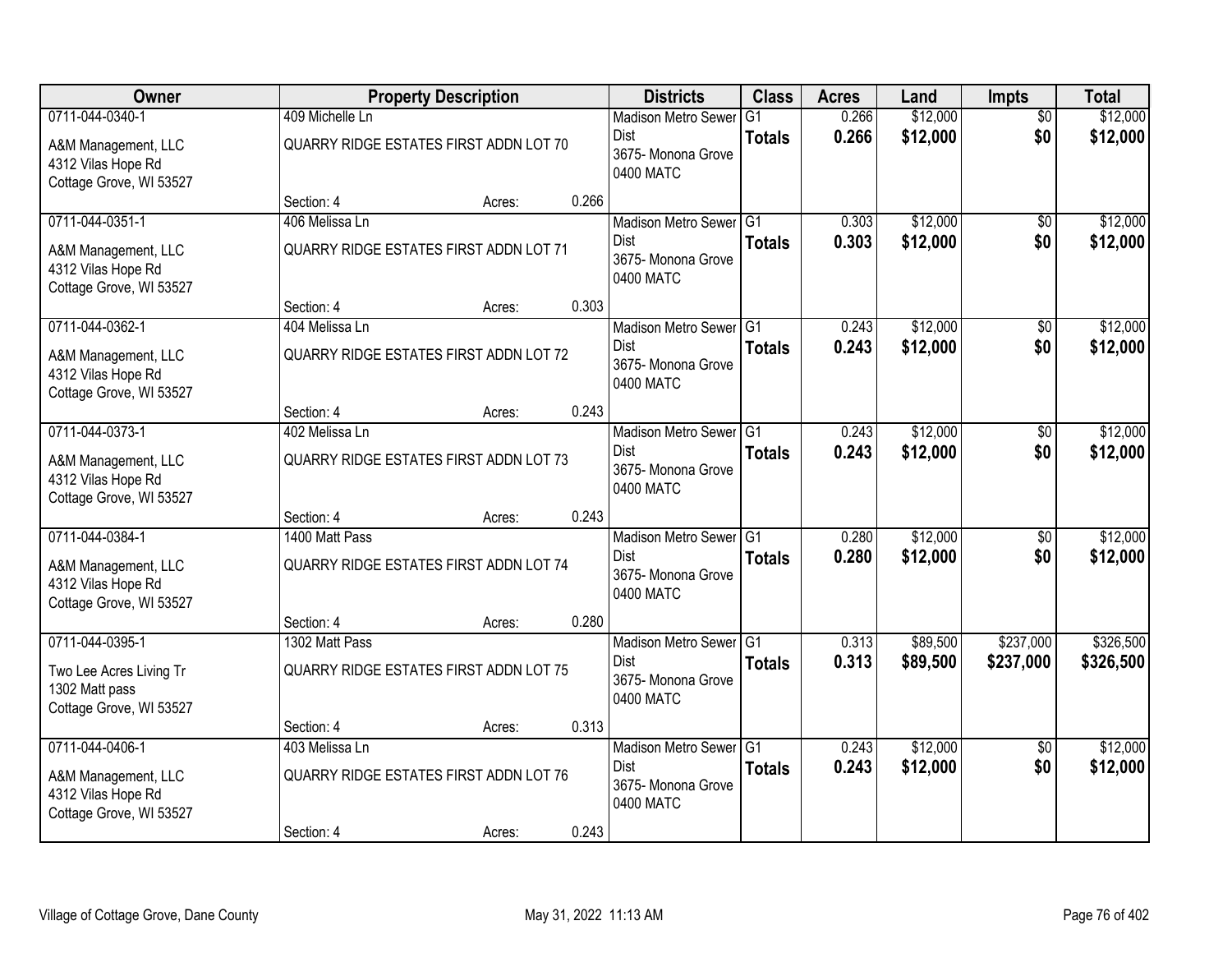| Owner                                                                |                                               | <b>Property Description</b> |       | <b>Districts</b>                               | <b>Class</b>  | <b>Acres</b> | Land     | <b>Impts</b>    | <b>Total</b> |
|----------------------------------------------------------------------|-----------------------------------------------|-----------------------------|-------|------------------------------------------------|---------------|--------------|----------|-----------------|--------------|
| 0711-044-0417-1                                                      | 405 Melissa Ln                                |                             |       | <b>Madison Metro Sewer</b>                     | G1            | 0.243        | \$12,000 | $\overline{50}$ | \$12,000     |
| A&M Management, LLC<br>4312 Vilas Hope Rd<br>Cottage Grove, WI 53527 | QUARRY RIDGE ESTATES FIRST ADDN LOT 77        |                             |       | Dist<br>3675- Monona Grove<br>0400 MATC        | <b>Totals</b> | 0.243        | \$12,000 | \$0             | \$12,000     |
|                                                                      | Section: 4                                    | Acres:                      | 0.243 |                                                |               |              |          |                 |              |
| 0711-044-0428-1                                                      | 407 Melissa Ln                                |                             |       | Madison Metro Sewer G1                         |               | 0.243        | \$12,000 | \$0             | \$12,000     |
| A&M Management, LLC<br>4312 Vilas Hope Rd<br>Cottage Grove, WI 53527 | <b>QUARRY RIDGE ESTATES FIRST ADDN LOT 78</b> |                             |       | <b>Dist</b><br>3675- Monona Grove<br>0400 MATC | <b>Totals</b> | 0.243        | \$12,000 | \$0             | \$12,000     |
|                                                                      | Section: 4                                    | Acres:                      | 0.243 |                                                |               |              |          |                 |              |
| 0711-044-0439-1                                                      | 409 Melissa Ln                                |                             |       | Madison Metro Sewer G1                         |               | 0.243        | \$12,000 | \$0             | \$12,000     |
| A&M Management, LLC<br>4312 Vilas Hope Rd<br>Cottage Grove, WI 53527 | QUARRY RIDGE ESTATES FIRST ADDN LOT 79        |                             |       | Dist<br>3675- Monona Grove<br>0400 MATC        | <b>Totals</b> | 0.243        | \$12,000 | \$0             | \$12,000     |
|                                                                      | Section: 4                                    | Acres:                      | 0.243 |                                                |               |              |          |                 |              |
| 0711-044-0450-1                                                      | 411 Melissa Ln                                |                             |       | Madison Metro Sewer G1                         |               | 0.250        | \$12,000 | \$0             | \$12,000     |
| A&M Management, LLC<br>4312 Vilas Hope Rd<br>Cottage Grove, WI 53527 | QUARRY RIDGE ESTATES FIRST ADDN LOT 80        |                             |       | Dist<br>3675-Monona Grove<br>0400 MATC         | <b>Totals</b> | 0.250        | \$12,000 | \$0             | \$12,000     |
|                                                                      | Section: 4                                    | Acres:                      | 0.250 |                                                |               |              |          |                 |              |
| 0711-044-0461-1                                                      | 1304 Michelle Ln                              |                             |       | Madison Metro Sewer G1                         |               | 0.300        | \$12,000 | \$0             | \$12,000     |
| A&M Management, LLC<br>4312 Vilas Hope Rd<br>Cottage Grove, WI 53527 | <b>QUARRY RIDGE ESTATES FIRST ADDN LOT 81</b> |                             |       | Dist<br>3675-Monona Grove<br>0400 MATC         | <b>Totals</b> | 0.300        | \$12,000 | \$0             | \$12,000     |
|                                                                      | Section: 4                                    | Acres:                      | 0.300 |                                                |               |              |          |                 |              |
| 0711-044-0472-1                                                      | 1302 Michelle Ln                              |                             |       | Madison Metro Sewer G1                         |               | 0.269        | \$86,500 | \$46,000        | \$132,500    |
| Peter F. Becker<br>Julie A. Becker<br>1302 Michelle Ln               | QUARRY RIDGE ESTATES FIRST ADDN LOT 82        |                             |       | Dist<br>3675- Monona Grove<br>0400 MATC        | <b>Totals</b> | 0.269        | \$86,500 | \$46,000        | \$132,500    |
| Cottage Grove, WI 53527                                              | Section: 4                                    | Acres:                      | 0.269 |                                                |               |              |          |                 |              |
| 0711-044-0483-1                                                      | 1300 Michelle Ln                              |                             |       | Madison Metro Sewer G1                         |               | 0.273        | \$12,000 | $\overline{50}$ | \$12,000     |
| A&M Management, LLC<br>4312 Vilas Hope Rd<br>Cottage Grove, WI 53527 | <b>QUARRY RIDGE ESTATES FIRST ADDN LOT 83</b> |                             |       | Dist<br>3675- Monona Grove<br>0400 MATC        | <b>Totals</b> | 0.273        | \$12,000 | \$0             | \$12,000     |
|                                                                      | Section: 4                                    | Acres:                      | 0.273 |                                                |               |              |          |                 |              |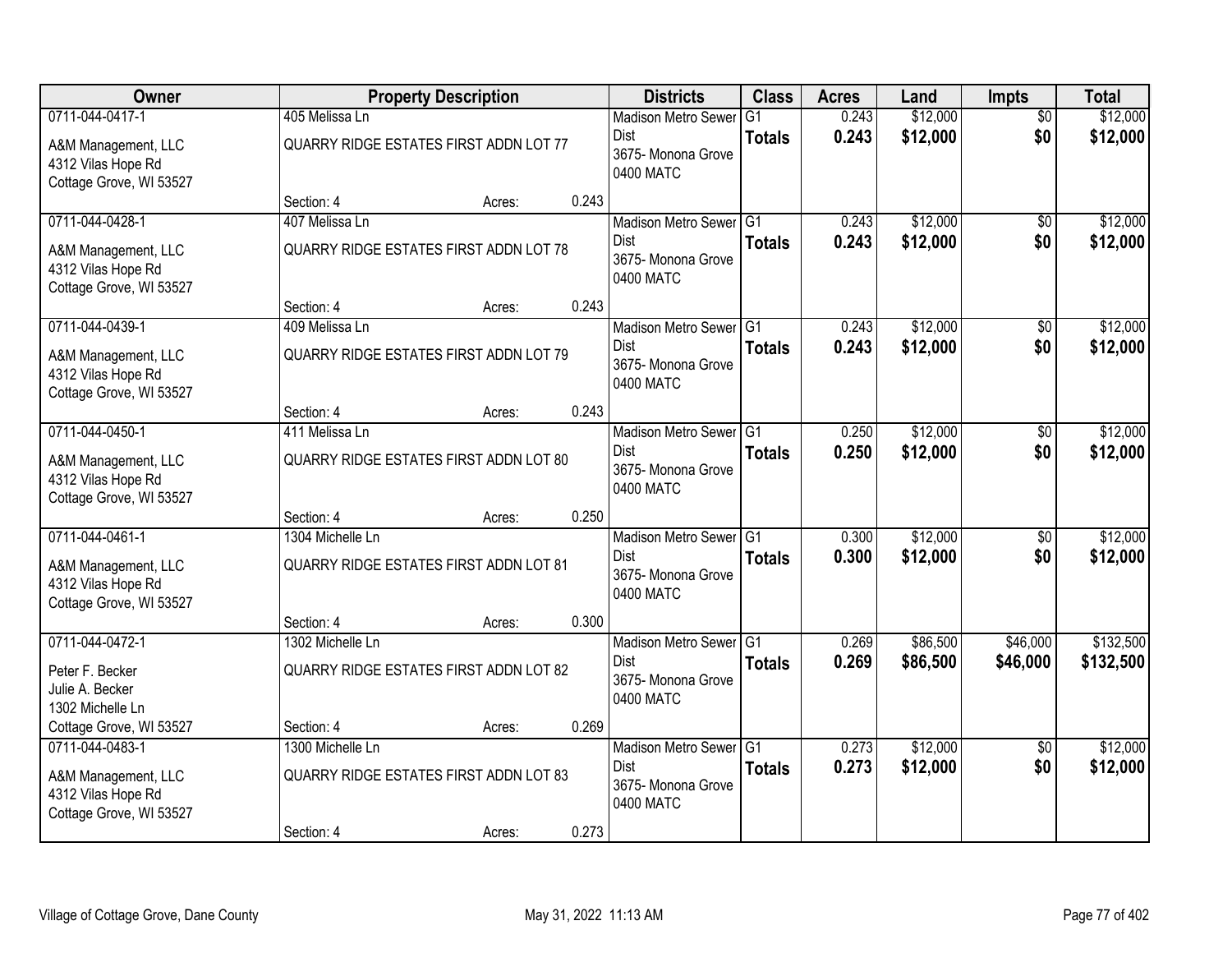| Owner                                                                |                                               | <b>Property Description</b> |       | <b>Districts</b>                               | <b>Class</b>  | <b>Acres</b> | Land     | <b>Impts</b>    | <b>Total</b> |
|----------------------------------------------------------------------|-----------------------------------------------|-----------------------------|-------|------------------------------------------------|---------------|--------------|----------|-----------------|--------------|
| 0711-044-0494-1                                                      | 412 E School Rd                               |                             |       | <b>Madison Metro Sewer</b>                     | G1            | 0.249        | \$12,000 | $\overline{50}$ | \$12,000     |
| A&M Management, LLC<br>4312 Vilas Hope Rd<br>Cottage Grove, WI 53527 | QUARRY RIDGE ESTATES FIRST ADDN LOT 84        |                             |       | Dist<br>3675- Monona Grove<br>0400 MATC        | <b>Totals</b> | 0.249        | \$12,000 | \$0             | \$12,000     |
|                                                                      | Section: 4                                    | Acres:                      | 0.249 |                                                |               |              |          |                 |              |
| 0711-044-0505-1                                                      | 410 E School Rd                               |                             |       | Madison Metro Sewer G1                         |               | 0.249        | \$12,000 | \$0             | \$12,000     |
| Bill Weber Jr Homes, Inc<br>PO Box 10<br>Cottage Grove, WI 53527     | <b>QUARRY RIDGE ESTATES FIRST ADDN LOT 85</b> |                             |       | <b>Dist</b><br>3675- Monona Grove<br>0400 MATC | <b>Totals</b> | 0.249        | \$12,000 | \$0             | \$12,000     |
|                                                                      | Section: 4                                    | Acres:                      | 0.249 |                                                |               |              |          |                 |              |
| 0711-044-0516-1                                                      | 408 E School Rd                               |                             |       | Madison Metro Sewer G1                         |               | 0.249        | \$12,000 | \$0             | \$12,000     |
| Bill Weber Jr Homes, Inc<br>PO Box 10<br>Cottage Grove, WI 53527     | QUARRY RIDGE ESTATES FIRST ADDN LOT 86        |                             |       | Dist<br>3675- Monona Grove<br>0400 MATC        | <b>Totals</b> | 0.249        | \$12,000 | \$0             | \$12,000     |
|                                                                      | Section: 4                                    | Acres:                      | 0.249 |                                                |               |              |          |                 |              |
| 0711-044-0527-1                                                      | 406 E School Rd                               |                             |       | Madison Metro Sewer G1                         |               | 0.249        | \$85,500 | \$0             | \$85,500     |
| Bill Weber Jr Homes, Inc<br>PO Box 10<br>Cottage Grove, WI 53527     | QUARRY RIDGE ESTATES FIRST ADDN LOT 87        |                             |       | Dist<br>3675- Monona Grove<br>0400 MATC        | <b>Totals</b> | 0.249        | \$85,500 | \$0             | \$85,500     |
|                                                                      | Section: 4                                    | Acres:                      | 0.249 |                                                |               |              |          |                 |              |
| 0711-044-0538-1                                                      | 404 E School Rd                               |                             |       | Madison Metro Sewer G1                         |               | 0.249        | \$85,500 | \$0             | \$85,500     |
| Bill Weber Jr Homes, Inc<br>PO Box 10<br>Cottage Grove, WI 53527     | <b>QUARRY RIDGE ESTATES FIRST ADDN LOT 88</b> |                             |       | <b>Dist</b><br>3675- Monona Grove<br>0400 MATC | <b>Totals</b> | 0.249        | \$85,500 | \$0             | \$85,500     |
|                                                                      | Section: 4                                    | Acres:                      | 0.249 |                                                |               |              |          |                 |              |
| 0711-044-0549-1                                                      | 402 E School Rd                               |                             |       | Madison Metro Sewer G1                         |               | 0.249        | \$12,000 | $\sqrt{6}$      | \$12,000     |
| Bill Weber Jr Homes, Inc<br>PO Box 10<br>Cottage Grove, WI 53527     | QUARRY RIDGE ESTATES FIRST ADDN LOT 89        |                             |       | Dist<br>3675- Monona Grove<br>0400 MATC        | <b>Totals</b> | 0.249        | \$12,000 | \$0             | \$12,000     |
|                                                                      | Section: 4                                    | Acres:                      | 0.249 |                                                |               |              |          |                 |              |
| 0711-044-0560-1                                                      | 400 E School Rd                               |                             |       | Madison Metro Sewer G1                         |               | 0.280        | \$87,500 | \$242,000       | \$329,500    |
| Sean T. Walker<br>Maggie C. Walker<br>400 E School Rd                | QUARRY RIDGE ESTATES FIRST ADDN LOT 90        |                             |       | Dist<br>3675- Monona Grove<br>0400 MATC        | <b>Totals</b> | 0.280        | \$87,500 | \$242,000       | \$329,500    |
| Cottage Grove, WI 53527                                              | Section: 4                                    | Acres:                      | 0.280 |                                                |               |              |          |                 |              |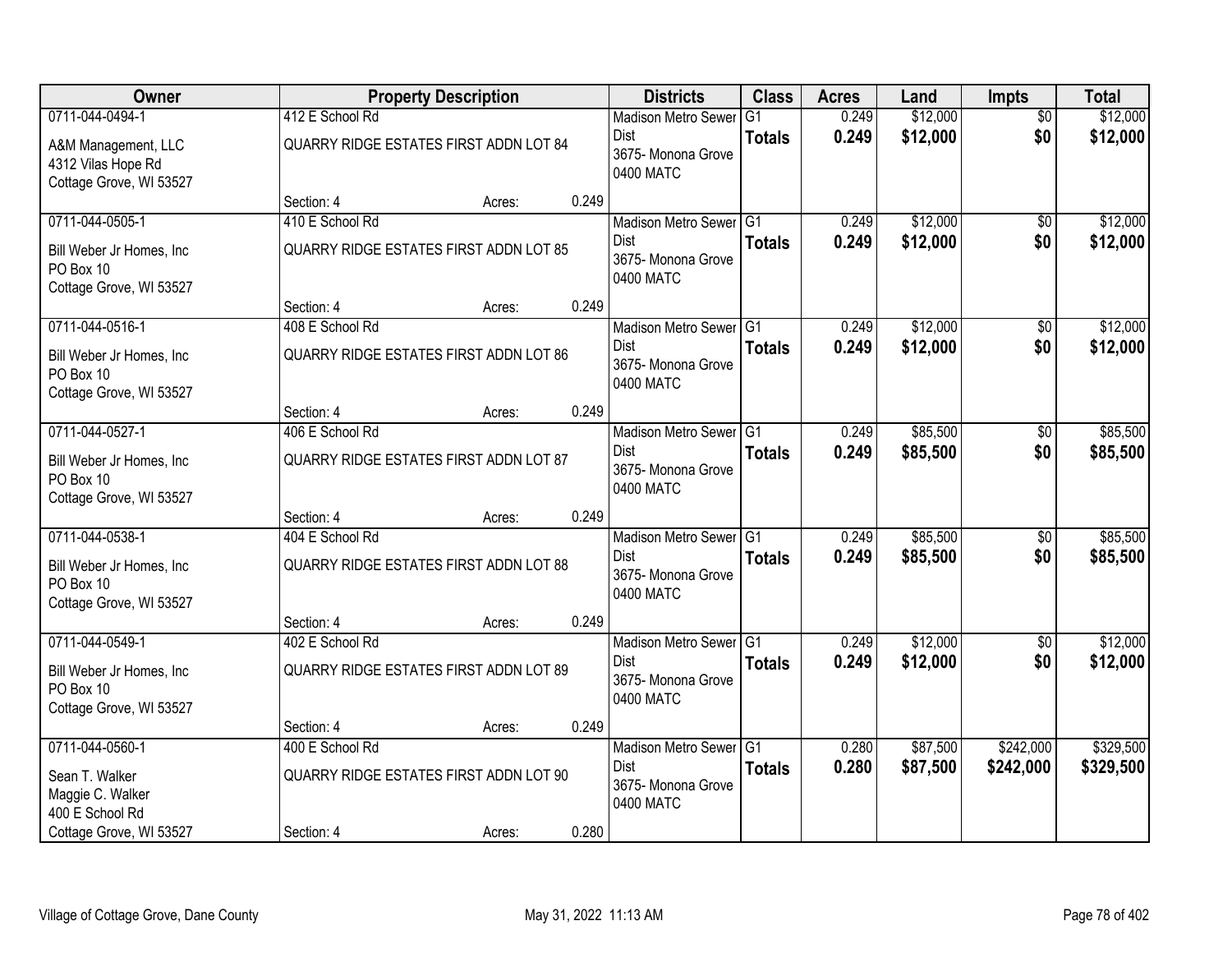| Owner                    |                                               | <b>Property Description</b> |       | <b>Districts</b>                | <b>Class</b>  | <b>Acres</b> | Land     | <b>Impts</b>    | <b>Total</b> |
|--------------------------|-----------------------------------------------|-----------------------------|-------|---------------------------------|---------------|--------------|----------|-----------------|--------------|
| 0711-044-0571-1          | 1202 Matt Pass                                |                             |       | <b>Madison Metro Sewer</b>      | G1            | 0.292        | \$88,000 | \$279,500       | \$367,500    |
| Lucas B. Marshall        | QUARRY RIDGE ESTATES FIRST ADDN LOT 91        |                             |       | Dist                            | <b>Totals</b> | 0.292        | \$88,000 | \$279,500       | \$367,500    |
| Stephanie R. Marshall    |                                               |                             |       | 3675- Monona Grove              |               |              |          |                 |              |
| 1202 Matt pass           |                                               |                             |       | 0400 MATC                       |               |              |          |                 |              |
| Cottage Grove, WI 53527  | Section: 4                                    | Acres:                      | 0.292 |                                 |               |              |          |                 |              |
| 0711-044-0582-1          | 403 E School Rd                               |                             |       | Madison Metro Sewer G1          |               | 0.230        | \$12,000 | \$0             | \$12,000     |
| A&M Management, LLC      | <b>QUARRY RIDGE ESTATES FIRST ADDN LOT 92</b> |                             |       | <b>Dist</b>                     | <b>Totals</b> | 0.230        | \$12,000 | \$0             | \$12,000     |
| 4312 Vilas Hope Rd       |                                               |                             |       | 3675- Monona Grove              |               |              |          |                 |              |
| Cottage Grove, WI 53527  |                                               |                             |       | 0400 MATC                       |               |              |          |                 |              |
|                          | Section: 4                                    | Acres:                      | 0.230 |                                 |               |              |          |                 |              |
| 0711-044-0593-1          | 405 E School Rd                               |                             |       | Madison Metro Sewer G1          |               | 0.230        | \$82,000 | \$259,000       | \$341,000    |
| Kimberly Balderas        | QUARRY RIDGE ESTATES FIRST ADDN LOT 93        |                             |       | Dist                            | <b>Totals</b> | 0.230        | \$82,000 | \$259,000       | \$341,000    |
| Jose J. Balderas Jr      |                                               |                             |       | 3675- Monona Grove              |               |              |          |                 |              |
| 405 E School Rd          |                                               |                             |       | 0400 MATC                       |               |              |          |                 |              |
| Cottage Grove, WI 53527  | Section: 4                                    | Acres:                      | 0.230 |                                 |               |              |          |                 |              |
| 0711-044-0604-1          | 407E School Rd                                |                             |       | Madison Metro Sewer G1          |               | 0.230        | \$82,000 | \$125,500       | \$207,500    |
| Bill Weber Jr Homes, Inc | QUARRY RIDGE ESTATES FIRST ADDN LOT 94        |                             |       | Dist                            | <b>Totals</b> | 0.230        | \$82,000 | \$125,500       | \$207,500    |
| PO Box 10                |                                               |                             |       | 3675- Monona Grove<br>0400 MATC |               |              |          |                 |              |
| Cottage Grove, WI 53527  |                                               |                             |       |                                 |               |              |          |                 |              |
|                          | Section: 4                                    | Acres:                      | 0.230 |                                 |               |              |          |                 |              |
| 0711-044-0615-1          | 409 E School Rd                               |                             |       | Madison Metro Sewer G1          |               | 0.230        | \$82,000 | \$0             | \$82,000     |
| Erlette N. Mazur         | <b>QUARRY RIDGE ESTATES FIRST ADDN LOT 95</b> |                             |       | <b>Dist</b>                     | <b>Totals</b> | 0.230        | \$82,000 | \$0             | \$82,000     |
| Mark A. Mazur            |                                               |                             |       | 3675- Monona Grove<br>0400 MATC |               |              |          |                 |              |
| 1568 Hammond Rd          |                                               |                             |       |                                 |               |              |          |                 |              |
| Edgerton, WI 53534       | Section: 4                                    | Acres:                      | 0.230 |                                 |               |              |          |                 |              |
| 0711-044-0626-1          | 411 E School Rd                               |                             |       | Madison Metro Sewer G1          |               | 0.230        | \$82,000 | $\sqrt{6}$      | \$82,000     |
| Bill Weber Jr Homes, Inc | QUARRY RIDGE ESTATES FIRST ADDN LOT 96        |                             |       | Dist                            | <b>Totals</b> | 0.230        | \$82,000 | \$0             | \$82,000     |
| PO Box 10                |                                               |                             |       | 3675- Monona Grove<br>0400 MATC |               |              |          |                 |              |
| Cottage Grove, WI 53527  |                                               |                             |       |                                 |               |              |          |                 |              |
|                          | Section: 4                                    | Acres:                      | 0.230 |                                 |               |              |          |                 |              |
| 0711-044-0637-1          | 413 E School Rd                               |                             |       | Madison Metro Sewer G1          |               | 0.230        | \$12,000 | $\overline{30}$ | \$12,000     |
| Bill Weber Jr Homes, Inc | QUARRY RIDGE ESTATES FIRST ADDN LOT 97        |                             |       | Dist                            | <b>Totals</b> | 0.230        | \$12,000 | \$0             | \$12,000     |
| PO Box 10                |                                               |                             |       | 3675- Monona Grove<br>0400 MATC |               |              |          |                 |              |
| Cottage Grove, WI 53527  |                                               |                             |       |                                 |               |              |          |                 |              |
|                          | Section: 4                                    | Acres:                      | 0.230 |                                 |               |              |          |                 |              |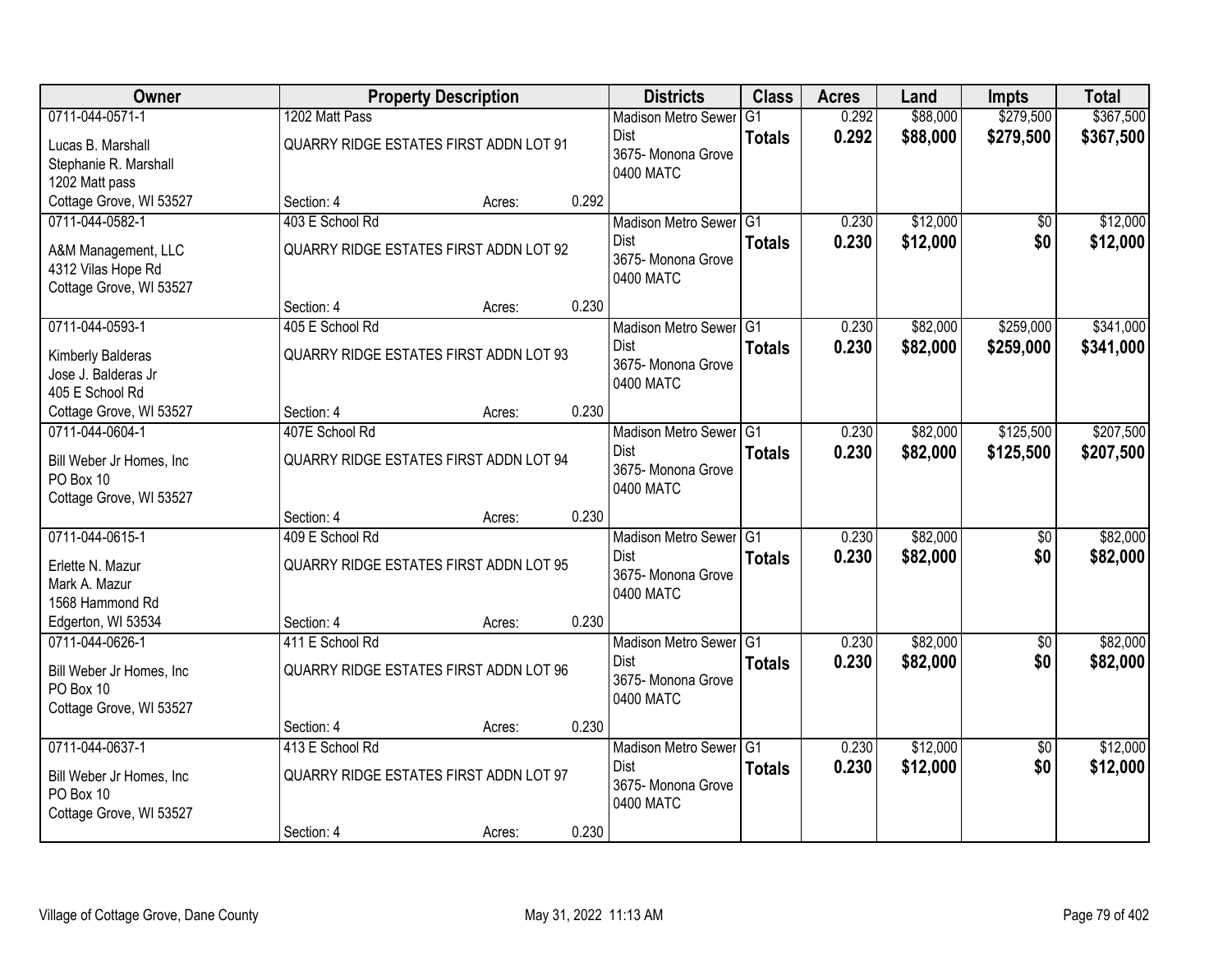| Owner                                                                             |                                                         | <b>Property Description</b> |       | <b>Districts</b>                                                         | <b>Class</b>  | <b>Acres</b>   | Land                 | <b>Impts</b>           | <b>Total</b>           |
|-----------------------------------------------------------------------------------|---------------------------------------------------------|-----------------------------|-------|--------------------------------------------------------------------------|---------------|----------------|----------------------|------------------------|------------------------|
| 0711-044-0648-1                                                                   | 415 E School Rd                                         |                             |       | <b>Madison Metro Sewer</b>                                               | G1            | 0.230          | \$12,000             | $\overline{50}$        | \$12,000               |
| Bill Weber Jr Homes, Inc<br>PO Box 10<br>Cottage Grove, WI 53527                  | QUARRY RIDGE ESTATES FIRST ADDN LOT 98                  |                             |       | <b>Dist</b><br>3675- Monona Grove<br>0400 MATC                           | <b>Totals</b> | 0.230          | \$12,000             | \$0                    | \$12,000               |
|                                                                                   | Section: 4                                              | Acres:                      | 0.230 |                                                                          |               |                |                      |                        |                        |
| 0711-044-0659-1                                                                   | 417 E School Rd                                         |                             |       | Madison Metro Sewer G1                                                   |               | 0.290          | \$88,000             | \$276,000              | \$364,000              |
| Thomas P. Casey<br>Cristina F. Soto<br>417 E School Rd                            | QUARRY RIDGE ESTATES FIRST ADDN LOT 99                  |                             |       | Dist<br>3675- Monona Grove<br>0400 MATC                                  | <b>Totals</b> | 0.290          | \$88,000             | \$276,000              | \$364,000              |
| Cottage Grove, WI 53527                                                           | Section: 4                                              | Acres:                      | 0.290 |                                                                          |               |                |                      |                        |                        |
| 0711-044-0670-1                                                                   | 416 Molly Ln                                            |                             |       | Madison Metro Sewer G1                                                   |               | 0.295          | \$88,500             | \$369,500              | \$458,000              |
| Michael E. Ringstad<br>Maria F. Ringstad<br>416 Molly Ln                          | QUARRY RIDGE ESTATES FIRST ADDN LOT 100                 |                             |       | Dist<br>3675- Monona Grove<br>0400 MATC                                  | <b>Totals</b> | 0.295          | \$88,500             | \$369,500              | \$458,000              |
| Cottage Grove, WI 53527                                                           | Section: 4                                              | Acres:                      | 0.295 |                                                                          |               |                |                      |                        |                        |
| 0711-044-0681-1                                                                   | 414 Molly Ln                                            |                             |       | Madison Metro Sewer G1                                                   |               | 0.241          | \$85,000             | \$314,000              | \$399,000              |
| David M. Krueger<br>Mikayla M. Frick<br>414 Molly Ln                              | QUARRY RIDGE ESTATES FIRST ADDN LOT 101                 |                             |       | <b>Dist</b><br>3675- Monona Grove<br>0400 MATC                           | <b>Totals</b> | 0.241          | \$85,000             | \$314,000              | \$399,000              |
| Cottage Grove, WI 53527                                                           | Section: 4                                              | Acres:                      | 0.241 |                                                                          |               |                |                      |                        |                        |
| 0711-044-0692-1<br>Richard S. Ortiz<br>Brenda A. Ortiz<br>412 Molly Ln            | 412 Molly Ln<br>QUARRY RIDGE ESTATES FIRST ADDN LOT 102 |                             |       | Madison Metro Sewer G1<br><b>Dist</b><br>3675- Monona Grove<br>0400 MATC | <b>Totals</b> | 0.241<br>0.241 | \$85,000<br>\$85,000 | \$440,500<br>\$440,500 | \$525,500<br>\$525,500 |
| Cottage Grove, WI 53527                                                           | Section: 4                                              | Acres:                      | 0.241 |                                                                          |               |                |                      |                        |                        |
| 0711-044-0703-1                                                                   | 410 Molly Ln                                            |                             |       | Madison Metro Sewer G1                                                   |               | 0.241          | \$85,000             | \$368,000              | \$453,000              |
| Fox Living Tr, Ariana<br>410 Molly Ln<br>Cottage Grove, WI 53527                  | QUARRY RIDGE ESTATES FIRST ADDN LOT 103                 |                             |       | Dist<br>3675- Monona Grove<br>0400 MATC                                  | <b>Totals</b> | 0.241          | \$85,000             | \$368,000              | \$453,000              |
|                                                                                   | Section: 4                                              | Acres:                      | 0.241 |                                                                          |               |                |                      |                        |                        |
| 0711-044-0714-1<br>Brett W. Eliszewski<br>Mackenzie L. Eliszewski<br>408 Molly Ln | 408 Molly Ln<br>QUARRY RIDGE ESTATES FIRST ADDN LOT 104 |                             |       | Madison Metro Sewer G1<br><b>Dist</b><br>3675- Monona Grove<br>0400 MATC | <b>Totals</b> | 0.241<br>0.241 | \$85,000<br>\$85,000 | \$382,500<br>\$382,500 | \$467,500<br>\$467,500 |
| Cottage Grove, WI 53527                                                           | Section: 4                                              | Acres:                      | 0.241 |                                                                          |               |                |                      |                        |                        |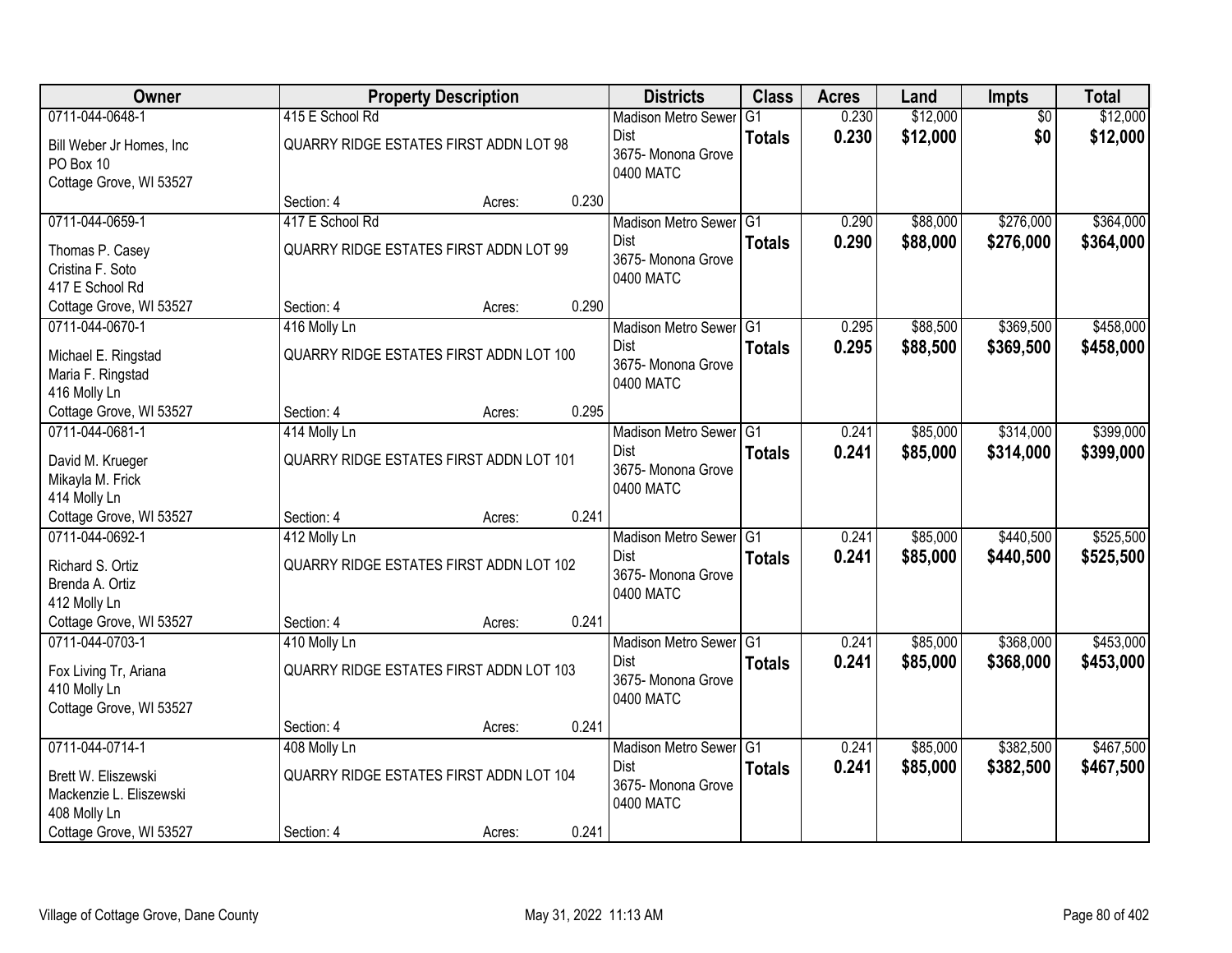| Owner                                      |                                         | <b>Property Description</b> |       | <b>Districts</b>           | <b>Class</b>    | <b>Acres</b> | Land     | <b>Impts</b>    | <b>Total</b> |
|--------------------------------------------|-----------------------------------------|-----------------------------|-------|----------------------------|-----------------|--------------|----------|-----------------|--------------|
| 0711-044-0725-1                            | 406 Molly Ln                            |                             |       | <b>Madison Metro Sewer</b> | $\overline{G1}$ | 0.241        | \$85,000 | \$361,000       | \$446,000    |
| Renee Robinson                             | QUARRY RIDGE ESTATES FIRST ADDN LOT 105 |                             |       | <b>Dist</b>                | <b>Totals</b>   | 0.241        | \$85,000 | \$361,000       | \$446,000    |
| Michelle Reints                            |                                         |                             |       | 3675- Monona Grove         |                 |              |          |                 |              |
| 406 Molly Ln                               |                                         |                             |       | 0400 MATC                  |                 |              |          |                 |              |
| Cottage Grove, WI 53527                    | Section: 4                              | Acres:                      | 0.241 |                            |                 |              |          |                 |              |
| 0711-044-0736-1                            | 404 Molly Ln                            |                             |       | Madison Metro Sewer G1     |                 | 0.241        | \$85,000 | \$367,500       | \$452,500    |
| Chad J. Anderson                           | QUARRY RIDGE ESTATES FIRST ADDN LOT 106 |                             |       | Dist                       | <b>Totals</b>   | 0.241        | \$85,000 | \$367,500       | \$452,500    |
| Stephanie L. Anderson                      |                                         |                             |       | 3675- Monona Grove         |                 |              |          |                 |              |
| 404 Molly Ln                               |                                         |                             |       | 0400 MATC                  |                 |              |          |                 |              |
| Cottage Grove, WI 53527                    | Section: 4                              | Acres:                      | 0.241 |                            |                 |              |          |                 |              |
| 0711-044-0747-1                            | 402 Molly Ln                            |                             |       | Madison Metro Sewer G1     |                 | 0.241        | \$85,000 | \$359,500       | \$444,500    |
| Yuanbo Wang                                | QUARRY RIDGE ESTATES FIRST ADDN LOT 107 |                             |       | <b>Dist</b>                | <b>Totals</b>   | 0.241        | \$85,000 | \$359,500       | \$444,500    |
| Qing Sun                                   |                                         |                             |       | 3675- Monona Grove         |                 |              |          |                 |              |
| 402 Molly Ln                               |                                         |                             |       | 0400 MATC                  |                 |              |          |                 |              |
| Cottage Grove, WI 53527                    | Section: 4                              | Acres:                      | 0.241 |                            |                 |              |          |                 |              |
| 0711-044-0758-1                            | 400 Molly Ln                            |                             |       | Madison Metro Sewer G1     |                 | 0.280        | \$87,500 | \$248,000       | \$335,500    |
|                                            |                                         |                             |       | <b>Dist</b>                | <b>Totals</b>   | 0.280        | \$87,500 | \$248,000       | \$335,500    |
| Jessica A. Vetter                          | QUARRY RIDGE ESTATES FIRST ADDN LOT 108 |                             |       | 3675- Monona Grove         |                 |              |          |                 |              |
| 400 Molly Ln<br>Cottage Grove, WI 53527    |                                         |                             |       | 0400 MATC                  |                 |              |          |                 |              |
|                                            | Section: 4                              | Acres:                      | 0.280 |                            |                 |              |          |                 |              |
| 0711-044-0777-1                            | 308 Melissa Ln                          |                             |       | <b>Madison Metro Sewer</b> | TG1             | 0.290        | \$88,000 | \$223,500       | \$311,500    |
|                                            |                                         |                             |       | Dist                       | <b>Totals</b>   | 0.290        | \$88,000 | \$223,500       | \$311,500    |
| Beau D. Meyer                              | QUARRY RIDGE ESTATES FIRST ADDN LOT 157 |                             |       | 3675- Monona Grove         |                 |              |          |                 |              |
| Jennifer L. Meyer<br>308 Melissa Ln        |                                         |                             |       | 0400 MATC                  |                 |              |          |                 |              |
| Cottage Grove, WI 53527                    | Section: 4                              | Acres:                      | 0.290 |                            |                 |              |          |                 |              |
| 0711-044-0788-1                            | 306 Melissa Ln                          |                             |       | Madison Metro Sewer G1     |                 | 0.229        | \$82,000 | \$200,500       | \$282,500    |
|                                            |                                         |                             |       | <b>Dist</b>                | <b>Totals</b>   | 0.229        | \$82,000 | \$200,500       | \$282,500    |
| Jonathan J. Luchetti                       | QUARRY RIDGE ESTATES FIRST ADDN LOT 158 |                             |       | 3675- Monona Grove         |                 |              |          |                 |              |
| Tina M. Luchetti                           |                                         |                             |       | 0400 MATC                  |                 |              |          |                 |              |
| 306 Melissa Ln                             |                                         |                             |       |                            |                 |              |          |                 |              |
| Cottage Grove, WI 53527<br>0711-044-0802-1 | Section: 4<br>309 Michelle Ln           | Acres:                      | 0.229 | Madison Metro Sewer G1     |                 | 0.273        | \$12,000 | $\overline{50}$ | \$12,000     |
|                                            |                                         |                             |       | <b>Dist</b>                | <b>Totals</b>   | 0.273        | \$12,000 | \$0             | \$12,000     |
| A&M Management, LLC                        | QUARRY RIDGE ESTATES FIRST ADDN LOT 172 |                             |       | 3675- Monona Grove         |                 |              |          |                 |              |
| 4312 Vilas Hope Rd                         |                                         |                             |       | 0400 MATC                  |                 |              |          |                 |              |
| Cottage Grove, WI 53527                    |                                         |                             |       |                            |                 |              |          |                 |              |
|                                            | Section: 4                              | Acres:                      | 0.273 |                            |                 |              |          |                 |              |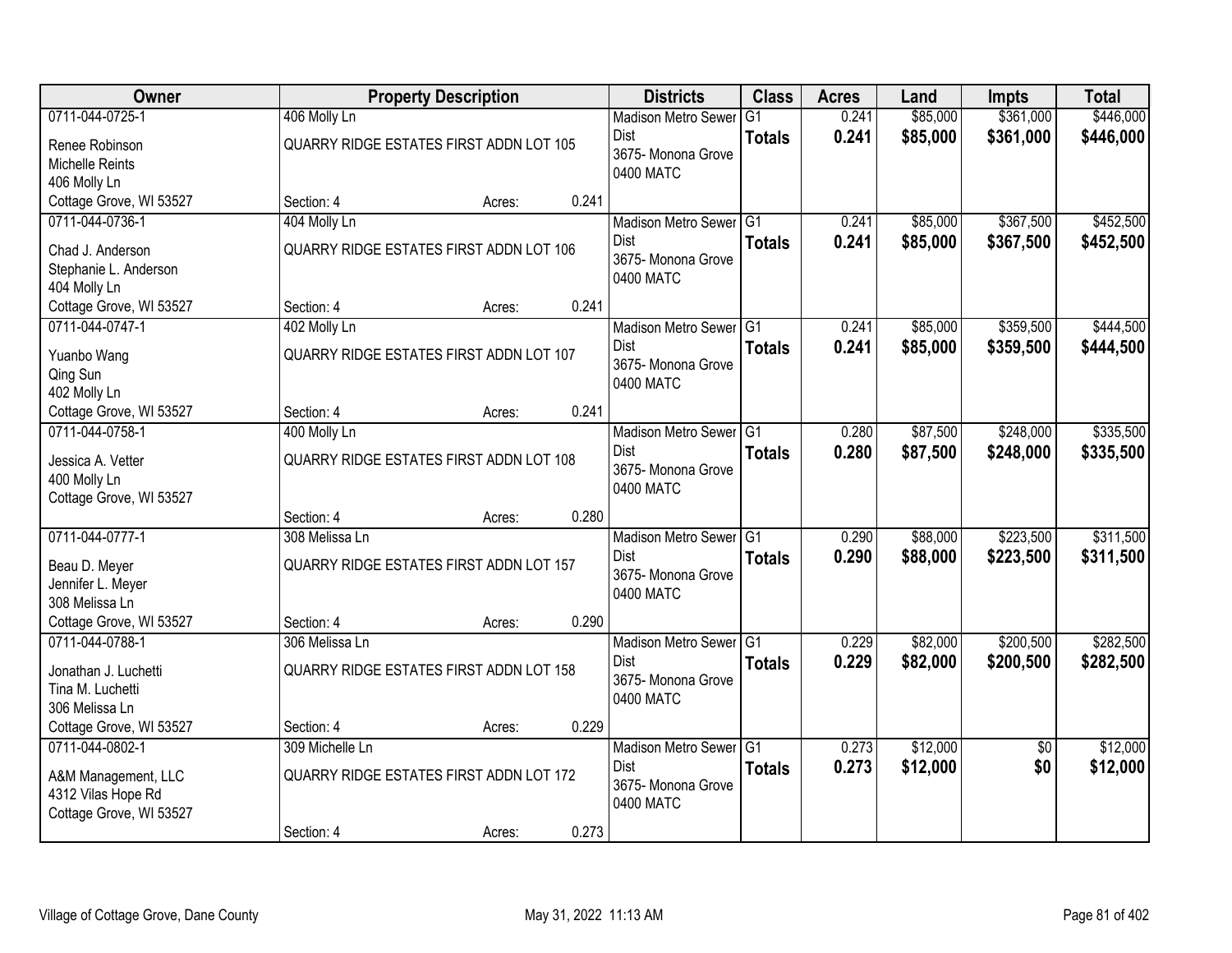| Owner                                                                           |                 | <b>Property Description</b>                   |       | <b>Districts</b>                                                         | <b>Class</b>  | <b>Acres</b>   | Land                 | <b>Impts</b>           | <b>Total</b>           |
|---------------------------------------------------------------------------------|-----------------|-----------------------------------------------|-------|--------------------------------------------------------------------------|---------------|----------------|----------------------|------------------------|------------------------|
| 0711-044-0813-1                                                                 | 308 Michelle Ln |                                               |       | <b>Madison Metro Sewer</b>                                               | G1            | 0.271          | \$12,000             | $\overline{50}$        | \$12,000               |
| A&M Management, LLC<br>4312 Vilas Hope Rd<br>Cottage Grove, WI 53527            |                 | QUARRY RIDGE ESTATES FIRST ADDN LOT 173       |       | Dist<br>3675- Monona Grove<br>0400 MATC                                  | <b>Totals</b> | 0.271          | \$12,000             | \$0                    | \$12,000               |
|                                                                                 | Section: 4      | Acres:                                        | 0.271 |                                                                          |               |                |                      |                        |                        |
| 0711-044-0824-1                                                                 | 306 Michelle Ln |                                               |       | Madison Metro Sewer G1                                                   |               | 0.229          | \$12,000             | \$0                    | \$12,000               |
| A&M Management, LLC<br>4312 Vilas Hope Rd<br>Cottage Grove, WI 53527            |                 | QUARRY RIDGE ESTATES FIRST ADDN LOT 174       |       | <b>Dist</b><br>3675- Monona Grove<br>0400 MATC                           | <b>Totals</b> | 0.229          | \$12,000             | \$0                    | \$12,000               |
|                                                                                 | Section: 4      | Acres:                                        | 0.229 |                                                                          |               |                |                      |                        |                        |
| 0711-044-0850-1                                                                 | Michelle Ln     |                                               |       | Madison Metro Sewer X4                                                   |               | 2.673          | \$0                  | $\overline{50}$        | \$0                    |
| Cottage Grove, Village of<br>221 E Cottage Grove Rd<br>Cottage Grove, WI 53527  |                 | QUARRY RIDGE ESTATES FIRST ADDN OUTLOT 2      |       | Dist<br>3675- Monona Grove<br>0400 MATC                                  | <b>Totals</b> | 2.673          | \$0                  | \$0                    | \$0                    |
|                                                                                 | Section: 4      | Acres:                                        | 2.673 |                                                                          |               |                |                      |                        |                        |
| 0711-044-2004-1                                                                 | 1100 Crysta Trl |                                               |       | Madison Metro Sewer G1                                                   |               | 0.329          | \$90,500             | \$270,000              | \$360,500              |
| Gordon E. Thompson<br>Bobbi A. Thompson<br>1100 Crysta Trl                      |                 | QUARRY RIDGE ESTATES FIRST ADDN LOT 34        |       | Dist<br>3675- Monona Grove<br>0400 MATC                                  | <b>Totals</b> | 0.329          | \$90,500             | \$270,000              | \$360,500              |
| Cottage Grove, WI 53527                                                         | Section: 4      | Acres:                                        | 0.329 |                                                                          |               |                |                      |                        |                        |
| 0711-044-2015-1<br>Mary E. Morrow<br>1102 Crysta Trl<br>Cottage Grove, WI 53527 | 1102 Crysta Trl | <b>QUARRY RIDGE ESTATES FIRST ADDN LOT 35</b> |       | Madison Metro Sewer G1<br><b>Dist</b><br>3675- Monona Grove<br>0400 MATC | <b>Totals</b> | 0.318<br>0.318 | \$89,500<br>\$89,500 | \$227,500<br>\$227,500 | \$317,000<br>\$317,000 |
|                                                                                 | Section: 4      | Acres:                                        | 0.318 |                                                                          |               |                |                      |                        |                        |
| 0711-044-2026-1                                                                 | 303 Molly Ln    |                                               |       | Madison Metro Sewer G1                                                   |               | 0.285          | \$87,500             | \$219,500              | \$307,000              |
| Daniel R. Weber<br>303 Molly Ln<br>Cottage Grove, WI 53527                      |                 | QUARRY RIDGE ESTATES FIRST ADDN LOT 36        |       | Dist<br>3675- Monona Grove<br>0400 MATC                                  | <b>Totals</b> | 0.285          | \$87,500             | \$219,500              | \$307,000              |
|                                                                                 | Section: 4      | Acres:                                        | 0.285 |                                                                          |               |                |                      |                        |                        |
| 0711-044-2037-1                                                                 | 305 Molly Ln    |                                               |       | Madison Metro Sewer G1                                                   |               | 0.279          | \$87,500             | \$264,500              | \$352,000              |
| Dale W. Hinthorn<br>Amanda J. Hinthorn<br>305 Molly Ln                          |                 | QUARRY RIDGE ESTATES FIRST ADDN LOT 37        |       | Dist<br>3675- Monona Grove<br>0400 MATC                                  | <b>Totals</b> | 0.279          | \$87,500             | \$264,500              | \$352,000              |
| Cottage Grove, WI 53527                                                         | Section: 4      | Acres:                                        | 0.279 |                                                                          |               |                |                      |                        |                        |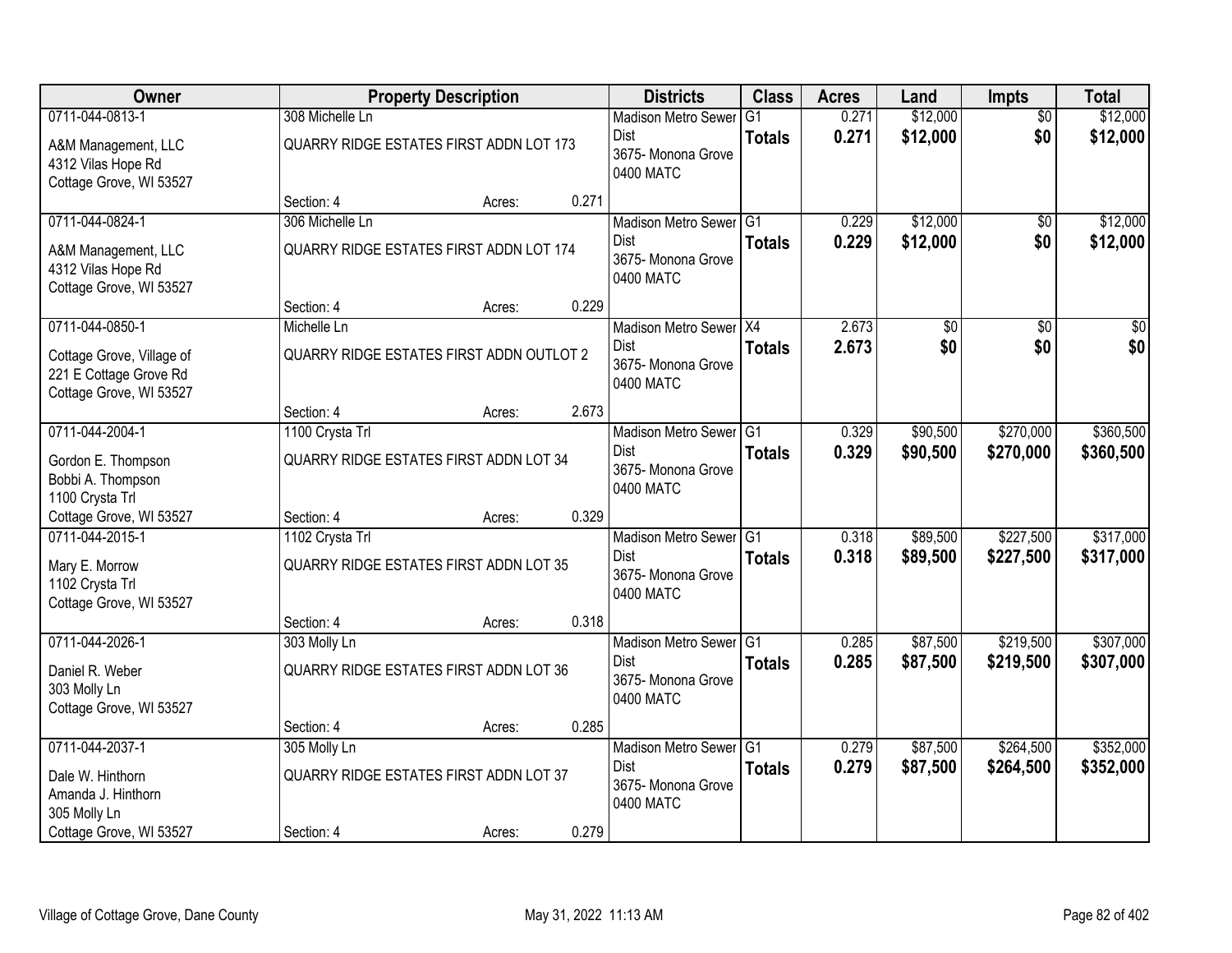| Owner                                      |                                               | <b>Property Description</b> |       | <b>Districts</b>                      | <b>Class</b>  | <b>Acres</b>   | Land     | <b>Impts</b> | <b>Total</b> |
|--------------------------------------------|-----------------------------------------------|-----------------------------|-------|---------------------------------------|---------------|----------------|----------|--------------|--------------|
| 0711-044-2048-1                            | 307 Molly Ln                                  |                             |       | <b>Madison Metro Sewer</b>            | G1            | 0.280          | \$87,500 | \$284,500    | \$372,000    |
| Thanh H. Thi Phan                          | QUARRY RIDGE ESTATES FIRST ADDN LOT 38        |                             |       | <b>Dist</b>                           | <b>Totals</b> | 0.280          | \$87,500 | \$284,500    | \$372,000    |
| Luong B. Nguyen                            |                                               |                             |       | 3675- Monona Grove<br>0400 MATC       |               |                |          |              |              |
| 307 Molly Ln                               |                                               |                             |       |                                       |               |                |          |              |              |
| Cottage Grove, WI 53527                    | Section: 4                                    | Acres:                      | 0.280 |                                       |               |                |          |              |              |
| 0711-044-2059-1                            | 309 Molly Ln                                  |                             |       | Madison Metro Sewer G1                |               | 0.327          | \$90,000 | \$190,000    | \$280,000    |
| Christopher W. Gingher                     | <b>QUARRY RIDGE ESTATES FIRST ADDN LOT 39</b> |                             |       | Dist<br>3675- Monona Grove            | <b>Totals</b> | 0.327          | \$90,000 | \$190,000    | \$280,000    |
| Colleen K. Gingher                         |                                               |                             |       | 0400 MATC                             |               |                |          |              |              |
| 309 Molly Ln                               |                                               |                             |       |                                       |               |                |          |              |              |
| Cottage Grove, WI 53527                    | Section: 4                                    | Acres:                      | 0.327 |                                       |               |                |          |              |              |
| 0711-044-2079-1                            | 1201 Matt Pass                                |                             |       | Madison Metro Sewer G1                |               | 0.296          | \$88,500 | \$202,000    | \$290,500    |
| Joseph S. Schmitz                          | QUARRY RIDGE ESTATES FIRST ADDN LOT 109       |                             |       | <b>Dist</b><br>3675- Monona Grove     | <b>Totals</b> | 0.296          | \$88,500 | \$202,000    | \$290,500    |
| Lindsay L. Schmitz                         |                                               |                             |       | 0400 MATC                             |               |                |          |              |              |
| 1201 Matt pass                             |                                               |                             |       |                                       |               |                |          |              |              |
| Cottage Grove, WI 53527                    | Section: 4                                    | Acres:                      | 0.296 |                                       |               |                |          |              |              |
| 0711-044-2090-1                            | 306 Molly Ln                                  |                             |       | Madison Metro Sewer G1<br><b>Dist</b> |               | 0.237<br>0.237 | \$84,000 | \$231,000    | \$315,000    |
| Daniel E. Hengst                           | QUARRY RIDGE ESTATES FIRST ADDN LOT 110       |                             |       | 3675- Monona Grove                    | <b>Totals</b> |                | \$84,000 | \$231,000    | \$315,000    |
| Lisa M. Krause-Hengst                      |                                               |                             |       | 0400 MATC                             |               |                |          |              |              |
| 306 Molly Ln                               |                                               |                             | 0.237 |                                       |               |                |          |              |              |
| Cottage Grove, WI 53527<br>0711-044-2101-1 | Section: 4<br>304 Molly Ln                    | Acres:                      |       | Madison Metro Sewer G1                |               | 0.233          | \$83,000 | \$248,500    | \$331,500    |
|                                            |                                               |                             |       | Dist                                  | <b>Totals</b> | 0.233          | \$83,000 | \$248,500    | \$331,500    |
| Robert J. Bostedt                          | QUARRY RIDGE ESTATES FIRST ADDN LOT 111       |                             |       | 3675- Monona Grove                    |               |                |          |              |              |
| Kelly J. Bostedt                           |                                               |                             |       | 0400 MATC                             |               |                |          |              |              |
| 304 Molly Ln<br>Cottage Grove, WI 53527    | Section: 4                                    | Acres:                      | 0.233 |                                       |               |                |          |              |              |
| 0711-044-2112-1                            | 302 Molly Ln                                  |                             |       | Madison Metro Sewer G1                |               | 0.229          | \$82,000 | \$290,500    | \$372,500    |
|                                            |                                               |                             |       | <b>Dist</b>                           | <b>Totals</b> | 0.229          | \$82,000 | \$290,500    | \$372,500    |
| Jeremy S. Kuehni                           | QUARRY RIDGE ESTATES FIRST ADDN LOT 112       |                             |       | 3675- Monona Grove                    |               |                |          |              |              |
| 302 Molly Ln<br>Cottage Grove, WI 53527    |                                               |                             |       | 0400 MATC                             |               |                |          |              |              |
|                                            | Section: 4                                    | Acres:                      | 0.229 |                                       |               |                |          |              |              |
| 0711-044-2123-1                            | 300 Molly Ln                                  |                             |       | Madison Metro Sewer G1                |               | 0.236          | \$83,500 | \$331,500    | \$415,000    |
| Rachel S. Stensaas                         | QUARRY RIDGE ESTATES FIRST ADDN LOT 113       |                             |       | Dist                                  | <b>Totals</b> | 0.236          | \$83,500 | \$331,500    | \$415,000    |
| 300 Molly Ln                               |                                               |                             |       | 3675- Monona Grove                    |               |                |          |              |              |
| Cottage Grove, WI 53527                    |                                               |                             |       | 0400 MATC                             |               |                |          |              |              |
|                                            | Section: 4                                    | Acres:                      | 0.236 |                                       |               |                |          |              |              |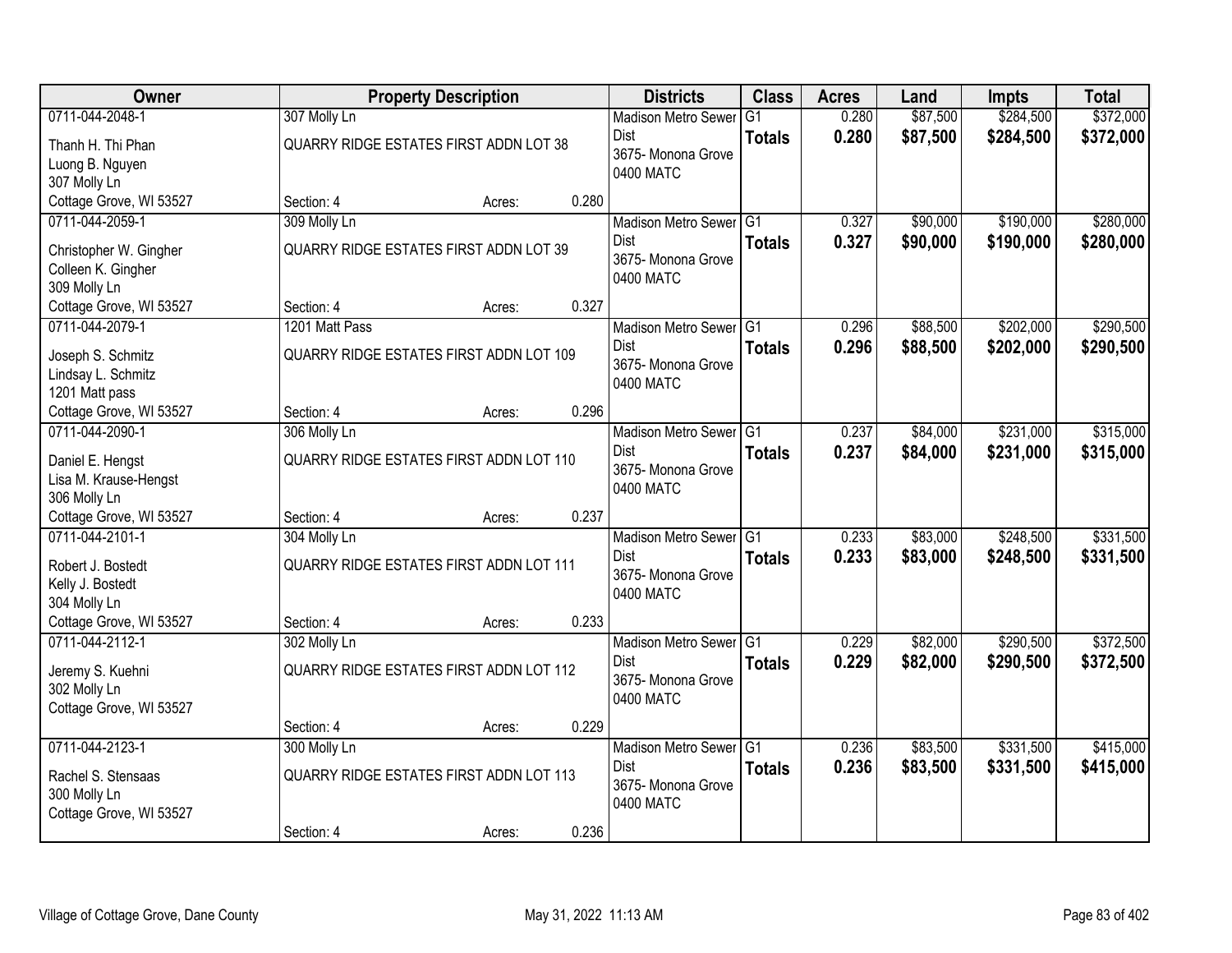| Owner                     |                                                | <b>Property Description</b> |       | <b>Districts</b>           | <b>Class</b>  | <b>Acres</b> | Land     | <b>Impts</b> | <b>Total</b> |
|---------------------------|------------------------------------------------|-----------------------------|-------|----------------------------|---------------|--------------|----------|--------------|--------------|
| 0711-044-2134-1           | 208 Molly Ln                                   |                             |       | <b>Madison Metro Sewer</b> | G1            | 0.244        | \$85,000 | \$271,500    | \$356,500    |
| Dominic Lombardo          | QUARRY RIDGE ESTATES FIRST ADDN LOT 114        |                             |       | Dist                       | <b>Totals</b> | 0.244        | \$85,000 | \$271,500    | \$356,500    |
| Laura Lombardo            |                                                |                             |       | 3675-Monona Grove          |               |              |          |              |              |
| 208 Molly Ln              |                                                |                             |       | 0400 MATC                  |               |              |          |              |              |
| Cottage Grove, WI 53527   | Section: 4                                     | Acres:                      | 0.244 |                            |               |              |          |              |              |
| 0711-044-2145-1           | 206 Molly Ln                                   |                             |       | Madison Metro Sewer G1     |               | 0.239        | \$84,500 | \$289,000    | \$373,500    |
| Kyle Harris               | <b>QUARRY RIDGE ESTATES FIRST ADDN LOT 115</b> |                             |       | Dist                       | <b>Totals</b> | 0.239        | \$84,500 | \$289,000    | \$373,500    |
| 206 Molly Ln              |                                                |                             |       | 3675- Monona Grove         |               |              |          |              |              |
| Cottage Grove, WI 53527   |                                                |                             |       | 0400 MATC                  |               |              |          |              |              |
|                           | Section: 4                                     | Acres:                      | 0.239 |                            |               |              |          |              |              |
| 0711-044-2156-1           | 204 Molly Ln                                   |                             |       | Madison Metro Sewer G1     |               | 0.234        | \$83,000 | \$216,500    | \$299,500    |
| Daniel A. Glynn           | QUARRY RIDGE ESTATES FIRST ADDN LOT 116        |                             |       | Dist                       | <b>Totals</b> | 0.234        | \$83,000 | \$216,500    | \$299,500    |
| Carissa L. Glynn          |                                                |                             |       | 3675- Monona Grove         |               |              |          |              |              |
| 204 Molly Ln              |                                                |                             |       | 0400 MATC                  |               |              |          |              |              |
| Cottage Grove, WI 53527   | Section: 4                                     | Acres:                      | 0.234 |                            |               |              |          |              |              |
| 0711-044-2167-1           | 202 Molly Ln                                   |                             |       | Madison Metro Sewer G1     |               | 0.238        | \$84,000 | \$222,000    | \$306,000    |
| Robert M. Lonergan        | QUARRY RIDGE ESTATES FIRST ADDN LOT 117        |                             |       | Dist                       | <b>Totals</b> | 0.238        | \$84,000 | \$222,000    | \$306,000    |
| Sharon S. Lonergan        |                                                |                             |       | 3675- Monona Grove         |               |              |          |              |              |
| 202 Molly Ln              |                                                |                             |       | 0400 MATC                  |               |              |          |              |              |
| Cottage Grove, WI 53527   | Section: 4                                     | Acres:                      | 0.238 |                            |               |              |          |              |              |
| 0711-044-2178-1           | 200 Molly Ln                                   |                             |       | Madison Metro Sewer G1     |               | 0.294        | \$88,000 | \$247,500    | \$335,500    |
| Michael R. Stiller        | <b>QUARRY RIDGE ESTATES FIRST ADDN LOT 118</b> |                             |       | <b>Dist</b>                | <b>Totals</b> | 0.294        | \$88,000 | \$247,500    | \$335,500    |
| Jill M. Stiller           |                                                |                             |       | 3675-Monona Grove          |               |              |          |              |              |
| 200 Molly Ln              |                                                |                             |       | 0400 MATC                  |               |              |          |              |              |
| Cottage Grove, WI 53527   | Section: 4                                     | Acres:                      | 0.294 |                            |               |              |          |              |              |
| 0711-044-2189-1           | 1202 Saint John St                             |                             |       | Madison Metro Sewer G1     |               | 0.270        | \$87,000 | \$192,000    | \$279,000    |
| Kelvin J. Schoenfeld      | <b>QUARRY RIDGE ESTATES FIRST ADDN LOT 119</b> |                             |       | Dist                       | <b>Totals</b> | 0.270        | \$87,000 | \$192,000    | \$279,000    |
| Brenda L. Schoenfeld      |                                                |                             |       | 3675- Monona Grove         |               |              |          |              |              |
| 1202 St John St           |                                                |                             |       | 0400 MATC                  |               |              |          |              |              |
| Cottage Grove, WI 53527   | Section: 4                                     | Acres:                      | 0.270 |                            |               |              |          |              |              |
| 0711-044-2200-1           | 203 E School Rd                                |                             |       | Madison Metro Sewer G1     |               | 0.231        | \$82,500 | \$244,000    | \$326,500    |
| Friedman J. Warren        | QUARRY RIDGE ESTATES FIRST ADDN LOT 120        |                             |       | Dist                       | <b>Totals</b> | 0.231        | \$82,500 | \$244,000    | \$326,500    |
| Joanna E. Halliday-Warren |                                                |                             |       | 3675- Monona Grove         |               |              |          |              |              |
| 203 E School Rd           |                                                |                             |       | 0400 MATC                  |               |              |          |              |              |
| Cottage Grove, WI 53527   | Section: 4                                     | Acres:                      | 0.231 |                            |               |              |          |              |              |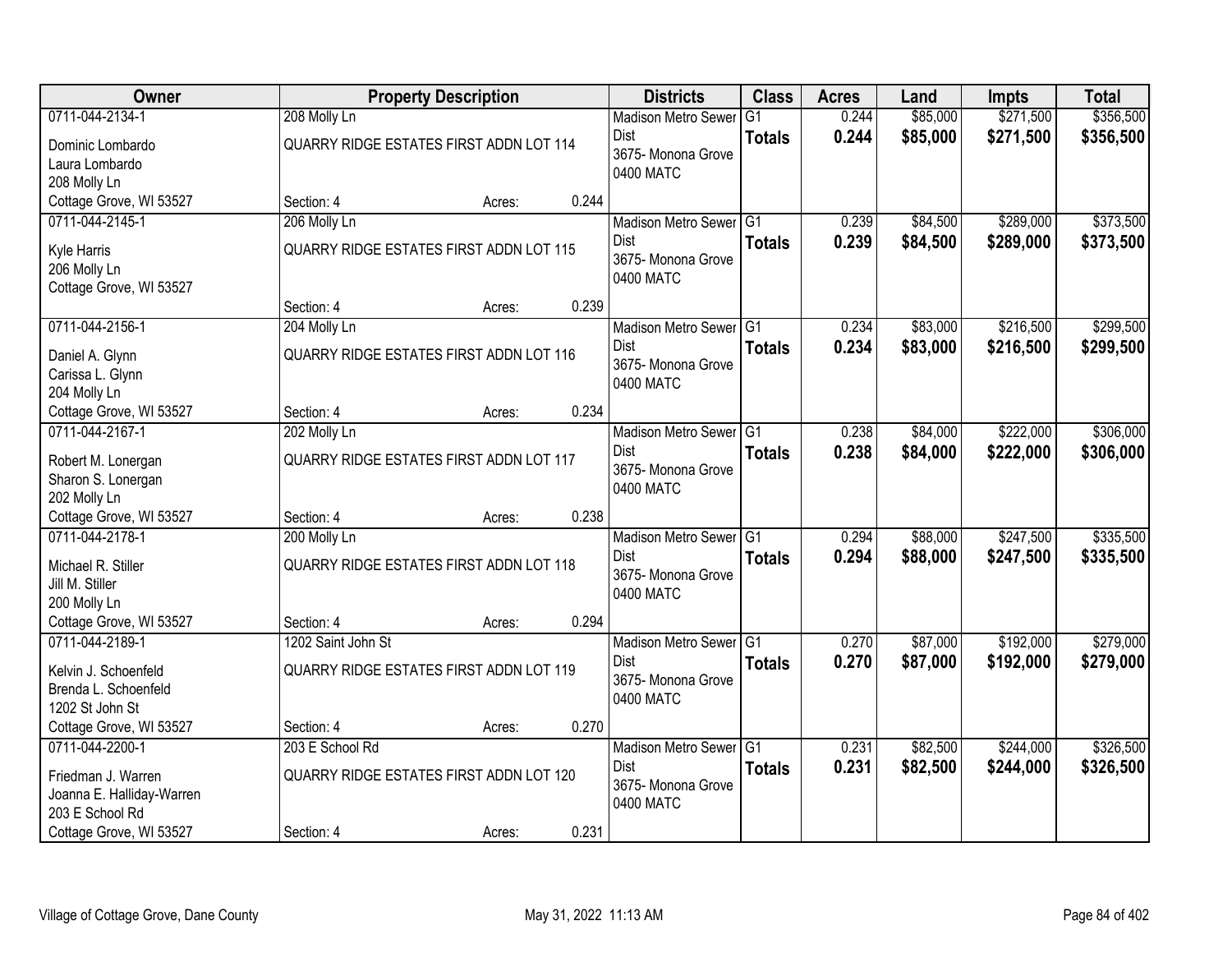| <b>Owner</b>                                                                             |                                                            | <b>Property Description</b> |       | <b>Districts</b>                                                         | <b>Class</b>  | <b>Acres</b>   | Land                 | <b>Impts</b>           | <b>Total</b>           |
|------------------------------------------------------------------------------------------|------------------------------------------------------------|-----------------------------|-------|--------------------------------------------------------------------------|---------------|----------------|----------------------|------------------------|------------------------|
| 0711-044-2211-1                                                                          | 205 E School Rd                                            |                             |       | <b>Madison Metro Sewer</b>                                               | G1            | 0.239          | \$84,500             | \$196,500              | \$281,000              |
| Guofeng Zhang<br>Yinghua Bian                                                            | QUARRY RIDGE ESTATES FIRST ADDN LOT 121                    |                             |       | <b>Dist</b><br>3675- Monona Grove<br>0400 MATC                           | <b>Totals</b> | 0.239          | \$84,500             | \$196,500              | \$281,000              |
| 205 E School Rd                                                                          |                                                            |                             |       |                                                                          |               |                |                      |                        |                        |
| Cottage Grove, WI 53527                                                                  | Section: 4                                                 | Acres:                      | 0.239 |                                                                          |               |                |                      |                        |                        |
| 0711-044-2222-1                                                                          | 207 E School Rd                                            |                             |       | Madison Metro Sewer G1<br><b>Dist</b>                                    |               | 0.237          | \$84,000             | \$199,500              | \$283,500              |
| Dedric Justice<br>Michelle Justice<br>207 E School Rd                                    | QUARRY RIDGE ESTATES FIRST ADDN LOT 122                    |                             |       | 3675- Monona Grove<br>0400 MATC                                          | <b>Totals</b> | 0.237          | \$84,000             | \$199,500              | \$283,500              |
| Cottage Grove, WI 53527                                                                  | Section: 4                                                 | Acres:                      | 0.237 |                                                                          |               |                |                      |                        |                        |
| 0711-044-2233-1                                                                          | 209 E School Rd                                            |                             |       | Madison Metro Sewer G1                                                   |               | 0.231          | \$82,500             | \$226,000              | \$308,500              |
| Michelle L. Kerhin<br>209 E School Rd<br>Cottage Grove, WI 53527                         | QUARRY RIDGE ESTATES FIRST ADDN LOT 123                    |                             |       | <b>Dist</b><br>3675- Monona Grove<br>0400 MATC                           | <b>Totals</b> | 0.231          | \$82,500             | \$226,000              | \$308,500              |
|                                                                                          | Section: 4                                                 | Acres:                      | 0.231 |                                                                          |               |                |                      |                        |                        |
| 0711-044-2244-1                                                                          | 211 E School Rd                                            |                             |       | Madison Metro Sewer G1                                                   |               | 0.232          | \$82,500             | \$229,500              | \$312,000              |
| Pao Vang<br>Vanessa Y. Vang<br>211 E School Rd                                           | QUARRY RIDGE ESTATES FIRST ADDN LOT 124                    |                             |       | <b>Dist</b><br>3675- Monona Grove<br>0400 MATC                           | <b>Totals</b> | 0.232          | \$82,500             | \$229,500              | \$312,000              |
| Cottage Grove, WI 53527                                                                  | Section: 4                                                 | Acres:                      | 0.232 |                                                                          |               |                |                      |                        |                        |
| 0711-044-2255-1<br>Bishop Living Tr, Susan<br>301 E School Rd<br>Cottage Grove, WI 53527 | 301 E School Rd<br>QUARRY RIDGE ESTATES FIRST ADDN LOT 125 |                             |       | Madison Metro Sewer G1<br><b>Dist</b><br>3675- Monona Grove<br>0400 MATC | <b>Totals</b> | 0.230<br>0.230 | \$82,000<br>\$82,000 | \$243,000<br>\$243,000 | \$325,000<br>\$325,000 |
|                                                                                          | Section: 4                                                 | Acres:                      | 0.230 |                                                                          |               |                |                      |                        |                        |
| 0711-044-2266-1                                                                          | 305 E School Rd                                            |                             |       | Madison Metro Sewer G1                                                   |               | 0.252          | \$85,500             | \$224,500              | \$310,000              |
| Kevin P. Neville<br>305 E School Rd<br>Cottage Grove, WI 53527                           | QUARRY RIDGE ESTATES FIRST ADDN LOT 126                    |                             |       | Dist<br>3675- Monona Grove<br>0400 MATC                                  | <b>Totals</b> | 0.252          | \$85,500             | \$224,500              | \$310,000              |
|                                                                                          | Section: 4                                                 | Acres:                      | 0.252 |                                                                          |               |                |                      |                        |                        |
| 0711-044-2277-1                                                                          | 307 E School Rd                                            |                             |       | Madison Metro Sewer G1                                                   |               | 0.261          | \$86,000             | \$235,000              | \$321,000              |
| Jason P. Adrians<br>Katherine M. Adrians<br>307 E School Rd                              | QUARRY RIDGE ESTATES FIRST ADDN LOT 127                    |                             |       | <b>Dist</b><br>3675- Monona Grove<br>0400 MATC                           | <b>Totals</b> | 0.261          | \$86,000             | \$235,000              | \$321,000              |
| Cottage Grove, WI 53527                                                                  | Section: 4                                                 | Acres:                      | 0.261 |                                                                          |               |                |                      |                        |                        |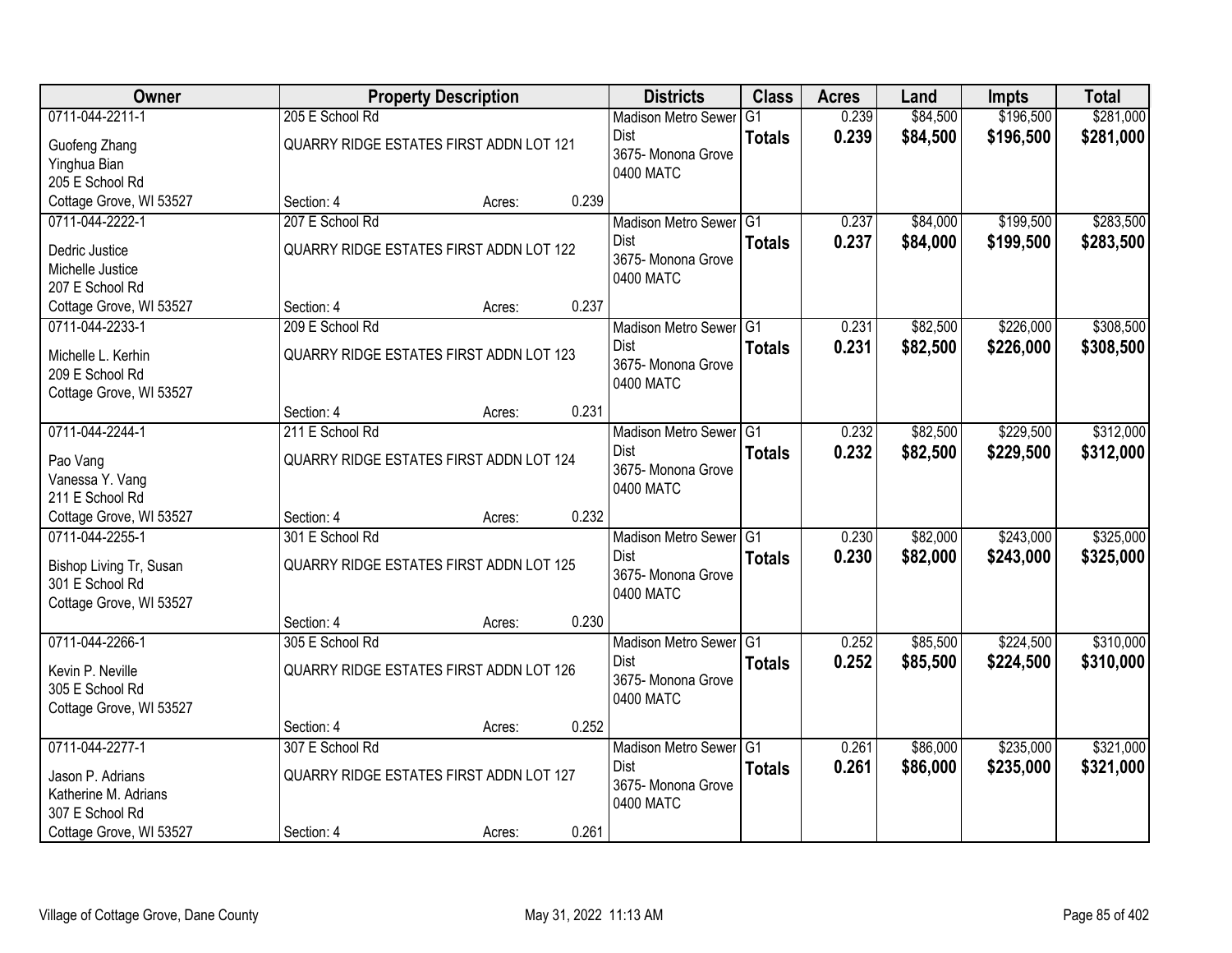| Owner                   |                                         | <b>Property Description</b> |       | <b>Districts</b>           | <b>Class</b>  | <b>Acres</b> | Land     | <b>Impts</b> | <b>Total</b> |
|-------------------------|-----------------------------------------|-----------------------------|-------|----------------------------|---------------|--------------|----------|--------------|--------------|
| 0711-044-2288-1         | 309 E School Rd                         |                             |       | <b>Madison Metro Sewer</b> | G1            | 0.331        | \$90,500 | \$242,500    | \$333,000    |
| Steven L. Dulmes        | QUARRY RIDGE ESTATES FIRST ADDN LOT 128 |                             |       | Dist                       | <b>Totals</b> | 0.331        | \$90,500 | \$242,500    | \$333,000    |
| Renee Dulmes            |                                         |                             |       | 3675- Monona Grove         |               |              |          |              |              |
| 309 E School Rd         |                                         |                             |       | 0400 MATC                  |               |              |          |              |              |
| Cottage Grove, WI 53527 | Section: 4                              | Acres:                      | 0.331 |                            |               |              |          |              |              |
| 0711-044-2299-1         | 1301 Matt Pass                          |                             |       | Madison Metro Sewer G1     |               | 0.292        | \$88,000 | \$188,500    | \$276,500    |
| Kyle J. Bruley          | QUARRY RIDGE ESTATES FIRST ADDN LOT 129 |                             |       | <b>Dist</b>                | <b>Totals</b> | 0.292        | \$88,000 | \$188,500    | \$276,500    |
| 1301 Matt pass          |                                         |                             |       | 3675- Monona Grove         |               |              |          |              |              |
| Cottage Grove, WI 53527 |                                         |                             |       | 0400 MATC                  |               |              |          |              |              |
|                         | Section: 4                              | Acres:                      | 0.292 |                            |               |              |          |              |              |
| 0711-044-2310-1         | 306 E School Rd                         |                             |       | Madison Metro Sewer G1     |               | 0.252        | \$85,500 | \$242,000    | \$327,500    |
| Tyler A. Imhoff         | QUARRY RIDGE ESTATES FIRST ADDN LOT 130 |                             |       | Dist                       | <b>Totals</b> | 0.252        | \$85,500 | \$242,000    | \$327,500    |
| Tiana M. Imhoff         |                                         |                             |       | 3675- Monona Grove         |               |              |          |              |              |
| 306 E School Rd         |                                         |                             |       | 0400 MATC                  |               |              |          |              |              |
| Cottage Grove, WI 53527 | Section: 4                              | Acres:                      | 0.252 |                            |               |              |          |              |              |
| 0711-044-2321-1         | 304 E School Rd                         |                             |       | Madison Metro Sewer G1     |               | 0.252        | \$85,500 | \$203,500    | \$289,000    |
| Nikki Buchholz          | QUARRY RIDGE ESTATES FIRST ADDN LOT 131 |                             |       | Dist                       | <b>Totals</b> | 0.252        | \$85,500 | \$203,500    | \$289,000    |
| 304 E School Rd         |                                         |                             |       | 3675- Monona Grove         |               |              |          |              |              |
| Cottage Grove, WI 53527 |                                         |                             |       | 0400 MATC                  |               |              |          |              |              |
|                         | Section: 4                              | Acres:                      | 0.252 |                            |               |              |          |              |              |
| 0711-044-2332-1         | 302 E School Rd                         |                             |       | Madison Metro Sewer G1     |               | 0.261        | \$86,000 | \$237,500    | \$323,500    |
| Brian E. Learned        | QUARRY RIDGE ESTATES FIRST ADDN LOT 132 |                             |       | <b>Dist</b>                | <b>Totals</b> | 0.261        | \$86,000 | \$237,500    | \$323,500    |
| Julie A. Learned        |                                         |                             |       | 3675- Monona Grove         |               |              |          |              |              |
| 302 E School Rd         |                                         |                             |       | 0400 MATC                  |               |              |          |              |              |
| Cottage Grove, WI 53527 | Section: 4                              | Acres:                      | 0.261 |                            |               |              |          |              |              |
| 0711-044-2343-1         | 300 E School Rd                         |                             |       | Madison Metro Sewer G1     |               | 0.260        | \$86,000 | \$197,000    | \$283,000    |
| Jeffrey A. Linderman    | QUARRY RIDGE ESTATES FIRST ADDN LOT 133 |                             |       | Dist                       | <b>Totals</b> | 0.260        | \$86,000 | \$197,000    | \$283,000    |
| Tracy L. Linderman      |                                         |                             |       | 3675- Monona Grove         |               |              |          |              |              |
| 300 E School Rd         |                                         |                             |       | 0400 MATC                  |               |              |          |              |              |
| Cottage Grove, WI 53527 | Section: 4                              | Acres:                      | 0.260 |                            |               |              |          |              |              |
| 0711-044-2354-1         | 210 E School Rd                         |                             |       | Madison Metro Sewer G1     |               | 0.248        | \$85,500 | \$210,500    | \$296,000    |
| Rick M. Dunsirn         | QUARRY RIDGE ESTATES FIRST ADDN LOT 134 |                             |       | Dist                       | <b>Totals</b> | 0.248        | \$85,500 | \$210,500    | \$296,000    |
| 210 E School Rd         |                                         |                             |       | 3675-Monona Grove          |               |              |          |              |              |
| Cottage Grove, WI 53527 |                                         |                             |       | 0400 MATC                  |               |              |          |              |              |
|                         | Section: 4                              | Acres:                      | 0.248 |                            |               |              |          |              |              |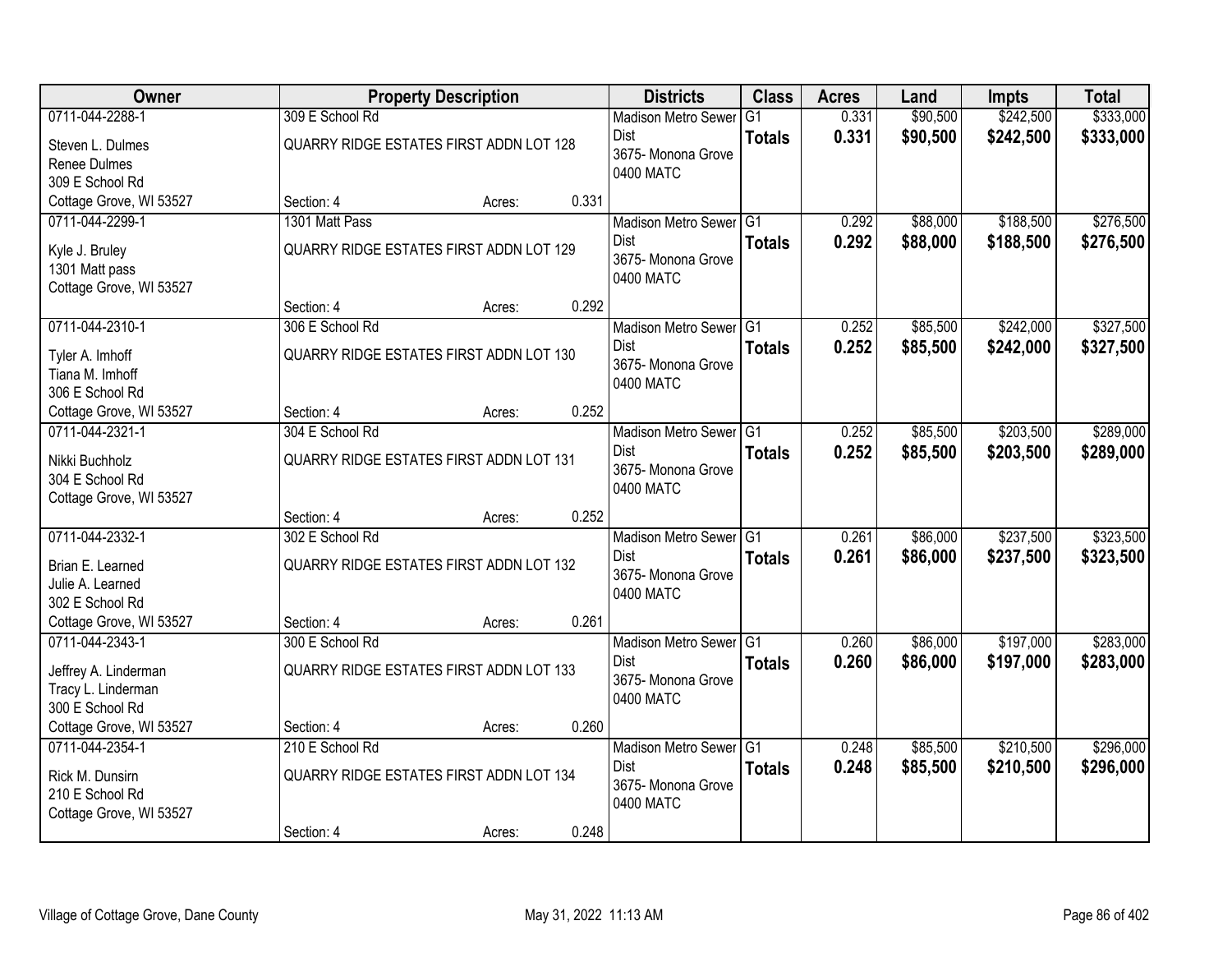| Owner                              |                                                | <b>Property Description</b> |       | <b>Districts</b>           | <b>Class</b>  | <b>Acres</b> | Land     | <b>Impts</b> | <b>Total</b> |
|------------------------------------|------------------------------------------------|-----------------------------|-------|----------------------------|---------------|--------------|----------|--------------|--------------|
| 0711-044-2365-1                    | 208 E School Rd                                |                             |       | <b>Madison Metro Sewer</b> | G1            | 0.244        | \$85,000 | \$204,500    | \$289,500    |
| Michael J. Holl<br>208 E School Rd | QUARRY RIDGE ESTATES FIRST ADDN LOT 135        |                             |       | Dist<br>3675- Monona Grove | <b>Totals</b> | 0.244        | \$85,000 | \$204,500    | \$289,500    |
| Cottage Grove, WI 53527            |                                                |                             |       | 0400 MATC                  |               |              |          |              |              |
|                                    | Section: 4                                     | Acres:                      | 0.244 |                            |               |              |          |              |              |
| 0711-044-2376-1                    | 206 E School Rd                                |                             |       | Madison Metro Sewer G1     |               | 0.263        | \$86,500 | \$234,500    | \$321,000    |
| Michael J. Lindeman                | <b>QUARRY RIDGE ESTATES FIRST ADDN LOT 136</b> |                             |       | <b>Dist</b>                | <b>Totals</b> | 0.263        | \$86,500 | \$234,500    | \$321,000    |
| Mary K. Lindeman                   |                                                |                             |       | 3675- Monona Grove         |               |              |          |              |              |
| 206 E School Rd                    |                                                |                             |       | 0400 MATC                  |               |              |          |              |              |
| Cottage Grove, WI 53527            | Section: 4                                     | Acres:                      | 0.263 |                            |               |              |          |              |              |
| 0711-044-2387-1                    | 204 E School Rd                                |                             |       | Madison Metro Sewer G1     |               | 0.296        | \$88,500 | \$220,500    | \$309,000    |
| Thomas L. Purcell                  | QUARRY RIDGE ESTATES FIRST ADDN LOT 137        |                             |       | Dist                       | <b>Totals</b> | 0.296        | \$88,500 | \$220,500    | \$309,000    |
| Shari L. Purcell                   |                                                |                             |       | 3675- Monona Grove         |               |              |          |              |              |
| 204 E School Rd                    |                                                |                             |       | 0400 MATC                  |               |              |          |              |              |
| Cottage Grove, WI 53527            | Section: 4                                     | Acres:                      | 0.296 |                            |               |              |          |              |              |
| 0711-044-2398-1                    | 202 E School Rd                                |                             |       | Madison Metro Sewer G1     |               | 0.311        | \$89,500 | \$190,000    | \$279,500    |
| George A. Sperfslage               | QUARRY RIDGE ESTATES FIRST ADDN LOT 138        |                             |       | Dist                       | <b>Totals</b> | 0.311        | \$89,500 | \$190,000    | \$279,500    |
| Lauri A. Sperfslage                |                                                |                             |       | 3675- Monona Grove         |               |              |          |              |              |
| 202 E School Rd                    |                                                |                             |       | 0400 MATC                  |               |              |          |              |              |
| Cottage Grove, WI 53527            | Section: 4                                     | Acres:                      | 0.311 |                            |               |              |          |              |              |
| 0711-044-2409-1                    | 1300 Landmark Dr                               |                             |       | Madison Metro Sewer G1     |               | 0.342        | \$91,000 | \$232,000    | \$323,000    |
| Ryan J. Mordini                    | QUARRY RIDGE ESTATES FIRST ADDN LOT 139        |                             |       | <b>Dist</b>                | <b>Totals</b> | 0.342        | \$91,000 | \$232,000    | \$323,000    |
| 1300 Landmark Dr                   |                                                |                             |       | 3675- Monona Grove         |               |              |          |              |              |
| Cottage Grove, WI 53527            |                                                |                             |       | 0400 MATC                  |               |              |          |              |              |
|                                    | Section: 4                                     | Acres:                      | 0.342 |                            |               |              |          |              |              |
| 0711-044-2420-1                    | 1302 Landmark Dr                               |                             |       | Madison Metro Sewer G1     |               | 0.286        | \$87,500 | \$259,000    | \$346,500    |
| Jeff Endres                        | QUARRY RIDGE ESTATES FIRST ADDN LOT 140        |                             |       | Dist                       | <b>Totals</b> | 0.286        | \$87,500 | \$259,000    | \$346,500    |
| Maria-Elise Atkinson               |                                                |                             |       | 3675- Monona Grove         |               |              |          |              |              |
| 1302 Landmark Dr                   |                                                |                             |       | 0400 MATC                  |               |              |          |              |              |
| Cottage Grove, WI 53527            | Section: 4                                     | Acres:                      | 0.286 |                            |               |              |          |              |              |
| 0711-044-2431-1                    | 1304 Landmark Dr                               |                             |       | Madison Metro Sewer G1     |               | 0.312        | \$89,500 | \$279,000    | \$368,500    |
| Jason Laffin                       | QUARRY RIDGE ESTATES FIRST ADDN LOT 141        |                             |       | Dist                       | <b>Totals</b> | 0.312        | \$89,500 | \$279,000    | \$368,500    |
| Jennifer Laffin                    |                                                |                             |       | 3675-Monona Grove          |               |              |          |              |              |
| 1304 Landmark Dr                   |                                                |                             |       | 0400 MATC                  |               |              |          |              |              |
| Cottage Grove, WI 53527            | Section: 4                                     | Acres:                      | 0.312 |                            |               |              |          |              |              |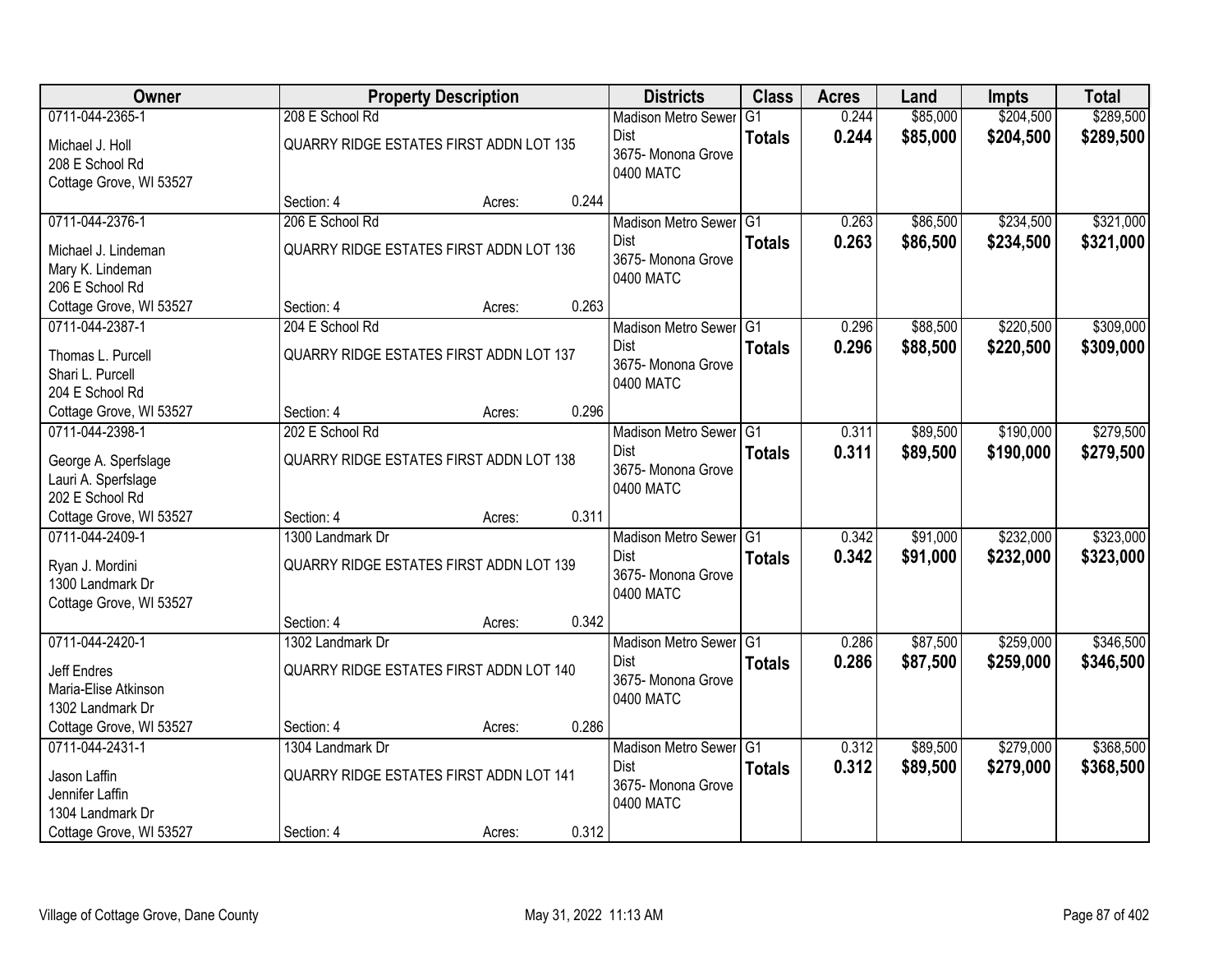| Owner                    |                                                | <b>Property Description</b> |       | <b>Districts</b>           | <b>Class</b>  | <b>Acres</b> | Land     | <b>Impts</b> | <b>Total</b> |
|--------------------------|------------------------------------------------|-----------------------------|-------|----------------------------|---------------|--------------|----------|--------------|--------------|
| 0711-044-2442-1          | 1306 Landmark Dr                               |                             |       | <b>Madison Metro Sewer</b> | G1            | 0.312        | \$89,500 | \$316,000    | \$405,500    |
| Stephen J. Greidanus     | QUARRY RIDGE ESTATES FIRST ADDN LOT 142        |                             |       | Dist                       | <b>Totals</b> | 0.312        | \$89,500 | \$316,000    | \$405,500    |
| Shara L. Greidanus       |                                                |                             |       | 3675- Monona Grove         |               |              |          |              |              |
| 1306 Landmark Dr         |                                                |                             |       | 0400 MATC                  |               |              |          |              |              |
| Cottage Grove, WI 53527  | Section: 4                                     | Acres:                      | 0.312 |                            |               |              |          |              |              |
| 0711-044-2453-1          | 1308 Landmark Dr                               |                             |       | Madison Metro Sewer G1     |               | 0.312        | \$89,500 | \$310,000    | \$399,500    |
| Dale J. Miller           | <b>QUARRY RIDGE ESTATES FIRST ADDN LOT 143</b> |                             |       | <b>Dist</b>                | <b>Totals</b> | 0.312        | \$89,500 | \$310,000    | \$399,500    |
| Valerie L. Klitzke       |                                                |                             |       | 3675- Monona Grove         |               |              |          |              |              |
| 1308 Landmark Dr         |                                                |                             |       | 0400 MATC                  |               |              |          |              |              |
| Cottage Grove, WI 53527  | Section: 4                                     | Acres:                      | 0.312 |                            |               |              |          |              |              |
| 0711-044-2464-1          | 1310 Landmark Dr                               |                             |       | Madison Metro Sewer G1     |               | 0.302        | \$88,500 | \$256,500    | \$345,000    |
| Andrew Mazar             | QUARRY RIDGE ESTATES FIRST ADDN LOT 144        |                             |       | Dist                       | <b>Totals</b> | 0.302        | \$88,500 | \$256,500    | \$345,000    |
| 598 Rockefeller Dr       |                                                |                             |       | 3675- Monona Grove         |               |              |          |              |              |
| Lake Forest, IL 60045    |                                                |                             |       | 0400 MATC                  |               |              |          |              |              |
|                          | Section: 4                                     | Acres:                      | 0.302 |                            |               |              |          |              |              |
| 0711-044-2475-1          | 205 Michelle Ln                                |                             |       | Madison Metro Sewer G1     |               | 0.282        | \$87,500 | \$201,500    | \$289,000    |
| Ann L. Mcnulty           | QUARRY RIDGE ESTATES FIRST ADDN LOT 145        |                             |       | Dist                       | <b>Totals</b> | 0.282        | \$87,500 | \$201,500    | \$289,000    |
| 205 Michelle Ln          |                                                |                             |       | 3675- Monona Grove         |               |              |          |              |              |
| Cottage Grove, WI 53527  |                                                |                             |       | 0400 MATC                  |               |              |          |              |              |
|                          | Section: 4                                     | Acres:                      | 0.282 |                            |               |              |          |              |              |
| 0711-044-2486-1          | 201 Melissa Ln                                 |                             |       | Madison Metro Sewer G1     |               | 0.317        | \$89,500 | \$211,000    | \$300,500    |
| Rachel A. Jaeb           | <b>QUARRY RIDGE ESTATES FIRST ADDN LOT 146</b> |                             |       | <b>Dist</b>                | <b>Totals</b> | 0.317        | \$89,500 | \$211,000    | \$300,500    |
| Stephen D. Jaeb          |                                                |                             |       | 3675- Monona Grove         |               |              |          |              |              |
| 201 Melissa Ln           |                                                |                             |       | 0400 MATC                  |               |              |          |              |              |
| Cottage Grove, WI 53527  | Section: 4                                     | Acres:                      | 0.317 |                            |               |              |          |              |              |
| 0711-044-2497-1          | 203 Melissa Ln                                 |                             |       | Madison Metro Sewer G1     |               | 0.384        | \$93,500 | \$219,500    | \$313,000    |
| Lukas Schumacher         | QUARRY RIDGE ESTATES FIRST ADDN LOT 147        |                             |       | Dist                       | <b>Totals</b> | 0.384        | \$93,500 | \$219,500    | \$313,000    |
| Karen Schumacher         |                                                |                             |       | 3675- Monona Grove         |               |              |          |              |              |
| 203 Melissa Ln           |                                                |                             |       | 0400 MATC                  |               |              |          |              |              |
| Cottage Grove, WI 53527  | Section: 4                                     | Acres:                      | 0.384 |                            |               |              |          |              |              |
| 0711-044-2508-1          | 205 Melissa Ln                                 |                             |       | Madison Metro Sewer G1     |               | 0.472        | \$98,000 | \$282,000    | \$380,000    |
| Michael J. Blair         | QUARRY RIDGE ESTATES FIRST ADDN LOT 148        |                             |       | Dist                       | <b>Totals</b> | 0.472        | \$98,000 | \$282,000    | \$380,000    |
| Karolyn A. Overton Blair |                                                |                             |       | 3675-Monona Grove          |               |              |          |              |              |
| 205 Melissa Ln           |                                                |                             |       | 0400 MATC                  |               |              |          |              |              |
| Cottage Grove, WI 53527  | Section: 4                                     | Acres:                      | 0.472 |                            |               |              |          |              |              |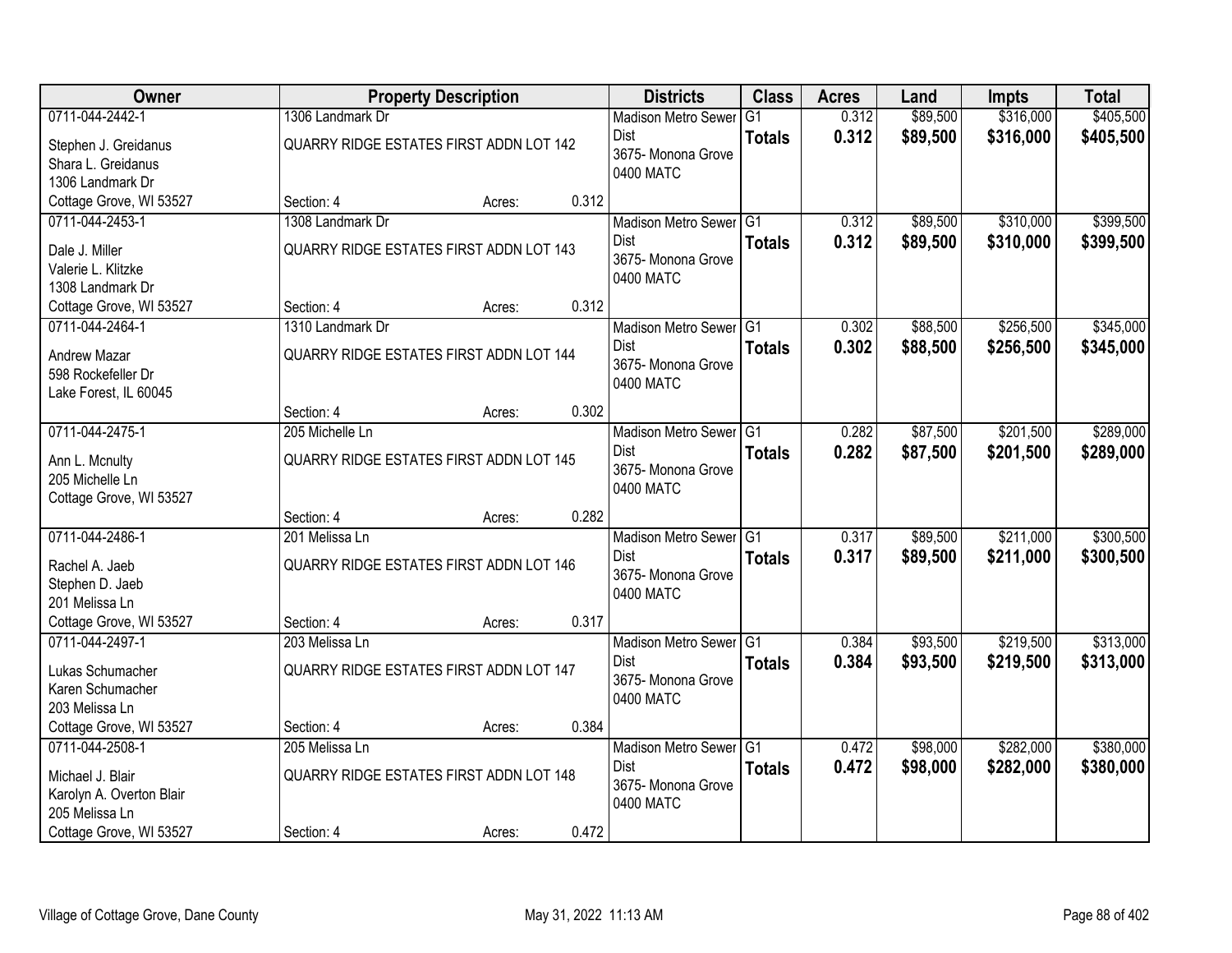| Owner                                      |                                                | <b>Property Description</b> |       | <b>Districts</b>                      | <b>Class</b>  | <b>Acres</b>   | Land     | <b>Impts</b> | <b>Total</b> |
|--------------------------------------------|------------------------------------------------|-----------------------------|-------|---------------------------------------|---------------|----------------|----------|--------------|--------------|
| 0711-044-2519-1                            | 207 Melissa Ln                                 |                             |       | <b>Madison Metro Sewer</b>            | G1            | 0.314          | \$89,500 | \$269,000    | \$358,500    |
| Cara L. Martell                            | QUARRY RIDGE ESTATES FIRST ADDN LOT 149        |                             |       | Dist                                  | <b>Totals</b> | 0.314          | \$89,500 | \$269,000    | \$358,500    |
| 207 Melissa Ln                             |                                                |                             |       | 3675- Monona Grove                    |               |                |          |              |              |
| Cottage Grove, WI 53527                    |                                                |                             |       | 0400 MATC                             |               |                |          |              |              |
|                                            | Section: 4                                     | Acres:                      | 0.314 |                                       |               |                |          |              |              |
| 0711-044-2530-1                            | 209 Melissa Ln                                 |                             |       | Madison Metro Sewer G1                |               | 0.272          | \$87,000 | \$168,500    | \$255,500    |
| Jared S. Woerth                            | QUARRY RIDGE ESTATES FIRST ADDN LOT 150        |                             |       | <b>Dist</b>                           | <b>Totals</b> | 0.272          | \$87,000 | \$168,500    | \$255,500    |
| Betsy L. Woerth                            |                                                |                             |       | 3675- Monona Grove<br>0400 MATC       |               |                |          |              |              |
| 209 Melissa Ln                             |                                                |                             |       |                                       |               |                |          |              |              |
| Cottage Grove, WI 53527                    | Section: 4                                     | Acres:                      | 0.272 |                                       |               |                |          |              |              |
| 0711-044-2541-1                            | 211 Melissa Ln                                 |                             |       | Madison Metro Sewer G1                |               | 0.242          | \$85,000 | \$253,000    | \$338,000    |
| Gregg J. Motelet                           | QUARRY RIDGE ESTATES FIRST ADDN LOT 151        |                             |       | Dist<br>3675- Monona Grove            | <b>Totals</b> | 0.242          | \$85,000 | \$253,000    | \$338,000    |
| Lisa M. Motelet                            |                                                |                             |       | 0400 MATC                             |               |                |          |              |              |
| 211 Melissa Ln                             |                                                |                             |       |                                       |               |                |          |              |              |
| Cottage Grove, WI 53527                    | Section: 4                                     | Acres:                      | 0.242 |                                       |               |                |          |              |              |
| 0711-044-2552-1                            | 301 Melissa Ln                                 |                             |       | Madison Metro Sewer G1<br>Dist        |               | 0.229<br>0.229 | \$82,000 | \$251,500    | \$333,500    |
| Ritchie L. Williams                        | QUARRY RIDGE ESTATES FIRST ADDN LOT 152        |                             |       | 3675- Monona Grove                    | <b>Totals</b> |                | \$82,000 | \$251,500    | \$333,500    |
| Danielle E. Williams                       |                                                |                             |       | 0400 MATC                             |               |                |          |              |              |
| 301 Melissa Ln                             |                                                |                             |       |                                       |               |                |          |              |              |
| Cottage Grove, WI 53527<br>0711-044-2563-1 | Section: 4<br>303 Melissa Ln                   | Acres:                      | 0.229 |                                       |               | 0.229          | \$82,000 | \$246,000    | \$328,000    |
|                                            |                                                |                             |       | Madison Metro Sewer G1<br><b>Dist</b> |               | 0.229          | \$82,000 | \$246,000    | \$328,000    |
| Jill M. Pfeil                              | <b>QUARRY RIDGE ESTATES FIRST ADDN LOT 153</b> |                             |       | 3675- Monona Grove                    | <b>Totals</b> |                |          |              |              |
| 303 Melissa Ln                             |                                                |                             |       | 0400 MATC                             |               |                |          |              |              |
| Cottage Grove, WI 53527                    | Section: 4                                     |                             | 0.229 |                                       |               |                |          |              |              |
| 0711-044-2574-1                            | 305 Melissa Ln                                 | Acres:                      |       | Madison Metro Sewer G1                |               | 0.229          | \$82,000 | \$270,000    | \$352,000    |
|                                            |                                                |                             |       | Dist                                  | <b>Totals</b> | 0.229          | \$82,000 | \$270,000    | \$352,000    |
| Stephanie A. Schilling                     | QUARRY RIDGE ESTATES FIRST ADDN LOT 154        |                             |       | 3675- Monona Grove                    |               |                |          |              |              |
| James J. Schilling<br>305 Melissa Ln       |                                                |                             |       | 0400 MATC                             |               |                |          |              |              |
| Cottage Grove, WI 53527                    | Section: 4                                     | Acres:                      | 0.229 |                                       |               |                |          |              |              |
| 0711-044-2585-1                            | 307 Melissa Ln                                 |                             |       | Madison Metro Sewer G1                |               | 0.229          | \$82,000 | \$242,000    | \$324,000    |
|                                            | QUARRY RIDGE ESTATES FIRST ADDN LOT 155        |                             |       | <b>Dist</b>                           | <b>Totals</b> | 0.229          | \$82,000 | \$242,000    | \$324,000    |
| Brandt L. Wessel<br>Gretchen L. Wessel     |                                                |                             |       | 3675-Monona Grove                     |               |                |          |              |              |
| 307 Melissa Ln                             |                                                |                             |       | 0400 MATC                             |               |                |          |              |              |
| Cottage Grove, WI 53527                    | Section: 4                                     | Acres:                      | 0.229 |                                       |               |                |          |              |              |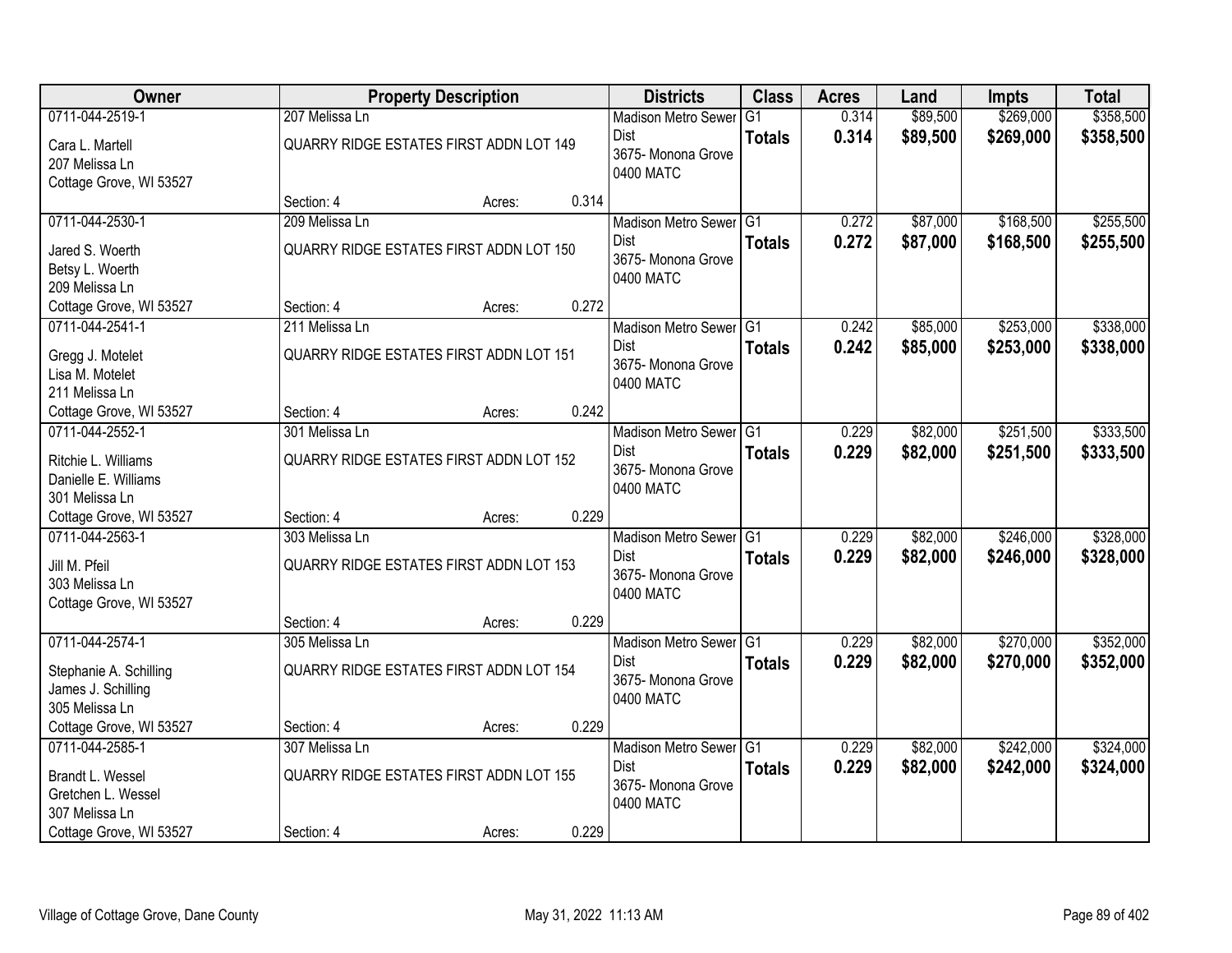| Owner                                     |                                         | <b>Property Description</b> |       | <b>Districts</b>           | <b>Class</b>  | <b>Acres</b> | Land     | <b>Impts</b> | <b>Total</b> |
|-------------------------------------------|-----------------------------------------|-----------------------------|-------|----------------------------|---------------|--------------|----------|--------------|--------------|
| 0711-044-2596-1                           | 309 Melissa Ln                          |                             |       | <b>Madison Metro Sewer</b> | G1            | 0.289        | \$88,000 | \$227,000    | \$315,000    |
| <b>Todd Traeder</b>                       | QUARRY RIDGE ESTATES FIRST ADDN LOT 156 |                             |       | Dist                       | <b>Totals</b> | 0.289        | \$88,000 | \$227,000    | \$315,000    |
| 309 Melissa Ln                            |                                         |                             |       | 3675- Monona Grove         |               |              |          |              |              |
| Cottage Grove, WI 53527                   |                                         |                             |       | 0400 MATC                  |               |              |          |              |              |
|                                           | Section: 4                              | Acres:                      | 0.289 |                            |               |              |          |              |              |
| 0711-044-2609-1                           | 304 Melissa Ln                          |                             |       | Madison Metro Sewer G1     |               | 0.229        | \$82,000 | \$290,500    | \$372,500    |
| Jesse H. Widen                            | QUARRY RIDGE ESTATES FIRST ADDN LOT 159 |                             |       | <b>Dist</b>                | <b>Totals</b> | 0.229        | \$82,000 | \$290,500    | \$372,500    |
| Allison L. Widen                          |                                         |                             |       | 3675- Monona Grove         |               |              |          |              |              |
| 304 Melissa Ln                            |                                         |                             |       | 0400 MATC                  |               |              |          |              |              |
| Cottage Grove, WI 53527                   | Section: 4                              | Acres:                      | 0.229 |                            |               |              |          |              |              |
| 0711-044-2620-1                           | 302 Melissa Ln                          |                             |       | Madison Metro Sewer G1     |               | 0.229        | \$82,000 | \$245,500    | \$327,500    |
| Michael T. Breunig                        | QUARRY RIDGE ESTATES FIRST ADDN LOT 160 |                             |       | Dist                       | <b>Totals</b> | 0.229        | \$82,000 | \$245,500    | \$327,500    |
| Casandra L. Breunig                       |                                         |                             |       | 3675- Monona Grove         |               |              |          |              |              |
| 302 Melissa Ln                            |                                         |                             |       | 0400 MATC                  |               |              |          |              |              |
| Cottage Grove, WI 53527                   | Section: 4                              | Acres:                      | 0.229 |                            |               |              |          |              |              |
| 0711-044-2631-1                           | 300 Melissa Ln                          |                             |       | Madison Metro Sewer G1     |               | 0.229        | \$82,000 | \$219,000    | \$301,000    |
| <b>Travis Ludy</b>                        | QUARRY RIDGE ESTATES FIRST ADDN LOT 161 |                             |       | Dist                       | <b>Totals</b> | 0.229        | \$82,000 | \$219,000    | \$301,000    |
| Eva Zealy                                 |                                         |                             |       | 3675- Monona Grove         |               |              |          |              |              |
| 300 Melissa Ln                            |                                         |                             |       | 0400 MATC                  |               |              |          |              |              |
| Cottage Grove, WI 53527                   | Section: 4                              | Acres:                      | 0.229 |                            |               |              |          |              |              |
| 0711-044-2642-1                           | 206 Melissa Ln                          |                             |       | Madison Metro Sewer G1     |               | 0.229        | \$82,000 | \$199,500    | \$281,500    |
|                                           |                                         |                             |       | <b>Dist</b>                | <b>Totals</b> | 0.229        | \$82,000 | \$199,500    | \$281,500    |
| <b>Tiffany Huemmer</b>                    | QUARRY RIDGE ESTATES FIRST ADDN LOT 162 |                             |       | 3675- Monona Grove         |               |              |          |              |              |
| 206 Melissa Ln<br>Cottage Grove, WI 53527 |                                         |                             |       | 0400 MATC                  |               |              |          |              |              |
|                                           | Section: 4                              | Acres:                      | 0.229 |                            |               |              |          |              |              |
| 0711-044-2653-1                           | 204 Melissa Ln                          |                             |       | Madison Metro Sewer G1     |               | 0.249        | \$85,500 | \$201,500    | \$287,000    |
|                                           |                                         |                             |       | Dist                       | <b>Totals</b> | 0.249        | \$85,500 | \$201,500    | \$287,000    |
| Alec West                                 | QUARRY RIDGE ESTATES FIRST ADDN LOT 163 |                             |       | 3675- Monona Grove         |               |              |          |              |              |
| 204 Melissa Ln                            |                                         |                             |       | 0400 MATC                  |               |              |          |              |              |
| Cottage Grove, WI 53527                   | Section: 4                              | Acres:                      | 0.249 |                            |               |              |          |              |              |
| 0711-044-2664-1                           | 202 Melissa Ln                          |                             |       | Madison Metro Sewer G1     |               | 0.282        | \$87,500 | \$163,500    | \$251,000    |
|                                           |                                         |                             |       | <b>Dist</b>                | <b>Totals</b> | 0.282        | \$87,500 | \$163,500    | \$251,000    |
| Weizhong Yu                               | QUARRY RIDGE ESTATES FIRST ADDN LOT 164 |                             |       | 3675-Monona Grove          |               |              |          |              |              |
| Duangdao Yu                               |                                         |                             |       | 0400 MATC                  |               |              |          |              |              |
| 202 Melissa Ln                            |                                         |                             |       |                            |               |              |          |              |              |
| Cottage Grove, WI 53527                   | Section: 4                              | Acres:                      | 0.282 |                            |               |              |          |              |              |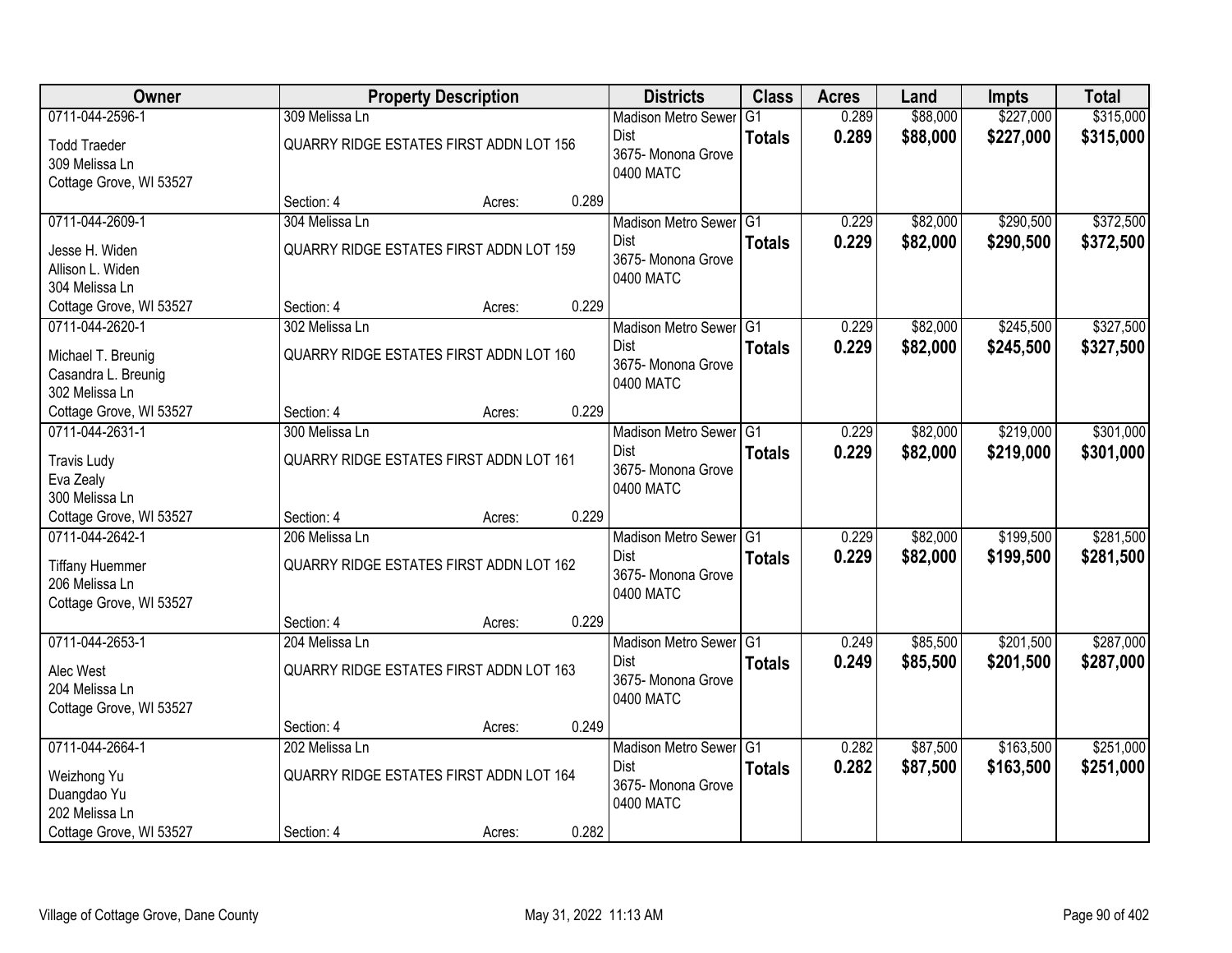| Owner                                                                                   |                                                                          | <b>Property Description</b> |       | <b>Districts</b>                                                         | <b>Class</b>  | <b>Acres</b>   | Land                 | <b>Impts</b>           | <b>Total</b>         |
|-----------------------------------------------------------------------------------------|--------------------------------------------------------------------------|-----------------------------|-------|--------------------------------------------------------------------------|---------------|----------------|----------------------|------------------------|----------------------|
| 0711-044-2675-1                                                                         | 200 Melissa Ln                                                           |                             |       | <b>Madison Metro Sewer</b>                                               | G1            | 0.284          | \$87,500             | \$178,500              | \$266,000            |
| Christopher M. Zachman<br>Meghan J. Zachman<br>200 Melissa Ln                           | QUARRY RIDGE ESTATES FIRST ADDN LOT 165                                  |                             |       | Dist<br>3675- Monona Grove<br>0400 MATC                                  | <b>Totals</b> | 0.284          | \$87,500             | \$178,500              | \$266,000            |
| Cottage Grove, WI 53527                                                                 | Section: 4                                                               | Acres:                      | 0.284 |                                                                          |               |                |                      |                        |                      |
| 0711-044-2686-1<br>A&M Management, LLC<br>4312 Vilas Hope Rd<br>Cottage Grove, WI 53527 | 209 Michelle Ln<br><b>QUARRY RIDGE ESTATES FIRST ADDN LOT 166</b>        |                             |       | Madison Metro Sewer G1<br><b>Dist</b><br>3675- Monona Grove<br>0400 MATC | <b>Totals</b> | 0.229<br>0.229 | \$12,000<br>\$12,000 | \$0<br>\$0             | \$12,000<br>\$12,000 |
| 0711-044-2697-1                                                                         | Section: 4                                                               | Acres:                      | 0.229 |                                                                          |               | 0.229          | \$12,000             |                        |                      |
| A&M Management, LLC<br>4312 Vilas Hope Rd<br>Cottage Grove, WI 53527                    | 211 Michelle Ln<br>QUARRY RIDGE ESTATES FIRST ADDN LOT 167               |                             |       | Madison Metro Sewer G1<br>Dist<br>3675- Monona Grove<br>0400 MATC        | <b>Totals</b> | 0.229          | \$12,000             | \$0<br>\$0             | \$12,000<br>\$12,000 |
|                                                                                         | Section: 4                                                               | Acres:                      | 0.229 |                                                                          |               |                |                      |                        |                      |
| 0711-044-2708-1                                                                         | 301 Michelle Ln                                                          |                             |       | Madison Metro Sewer G1                                                   |               | 0.229          | \$12,000             | \$0                    | \$12,000             |
| A&M Management, LLC<br>4312 Vilas Hope Rd<br>Cottage Grove, WI 53527                    | QUARRY RIDGE ESTATES FIRST ADDN LOT 168                                  |                             |       | Dist<br>3675-Monona Grove<br>0400 MATC                                   | <b>Totals</b> | 0.229          | \$12,000             | \$0                    | \$12,000             |
|                                                                                         | Section: 4                                                               | Acres:                      | 0.229 |                                                                          |               |                |                      |                        |                      |
| 0711-044-2719-1<br>A&M Management, LLC<br>4312 Vilas Hope Rd<br>Cottage Grove, WI 53527 | 303 Michelle Ln<br>QUARRY RIDGE ESTATES FIRST ADDN LOT 169               |                             |       | Madison Metro Sewer G1<br><b>Dist</b><br>3675- Monona Grove<br>0400 MATC | <b>Totals</b> | 0.229<br>0.229 | \$12,000<br>\$12,000 | \$0<br>\$0             | \$12,000<br>\$12,000 |
|                                                                                         | Section: 4                                                               | Acres:                      | 0.229 |                                                                          |               |                |                      |                        |                      |
| 0711-044-2730-1<br>A&M Management, LLC<br>4312 Vilas Hope Rd<br>Cottage Grove, WI 53527 | 305 Michelle Ln<br>QUARRY RIDGE ESTATES FIRST ADDN LOT 170               |                             |       | Madison Metro Sewer G1<br>Dist<br>3675- Monona Grove<br>0400 MATC        | <b>Totals</b> | 0.229<br>0.229 | \$12,000<br>\$12,000 | $\sqrt{6}$<br>\$0      | \$12,000<br>\$12,000 |
|                                                                                         | Section: 4                                                               | Acres:                      | 0.229 |                                                                          |               |                |                      |                        |                      |
| 0711-044-2741-1<br>A&M Management, LLC<br>4312 Vilas Hope Rd<br>Cottage Grove, WI 53527 | 307 Michelle Ln<br>QUARRY RIDGE ESTATES FIRST ADDN LOT 171<br>Section: 4 | Acres:                      | 0.229 | Madison Metro Sewer G1<br>Dist<br>3675-Monona Grove<br>0400 MATC         | <b>Totals</b> | 0.229<br>0.229 | \$12,000<br>\$12,000 | $\overline{50}$<br>\$0 | \$12,000<br>\$12,000 |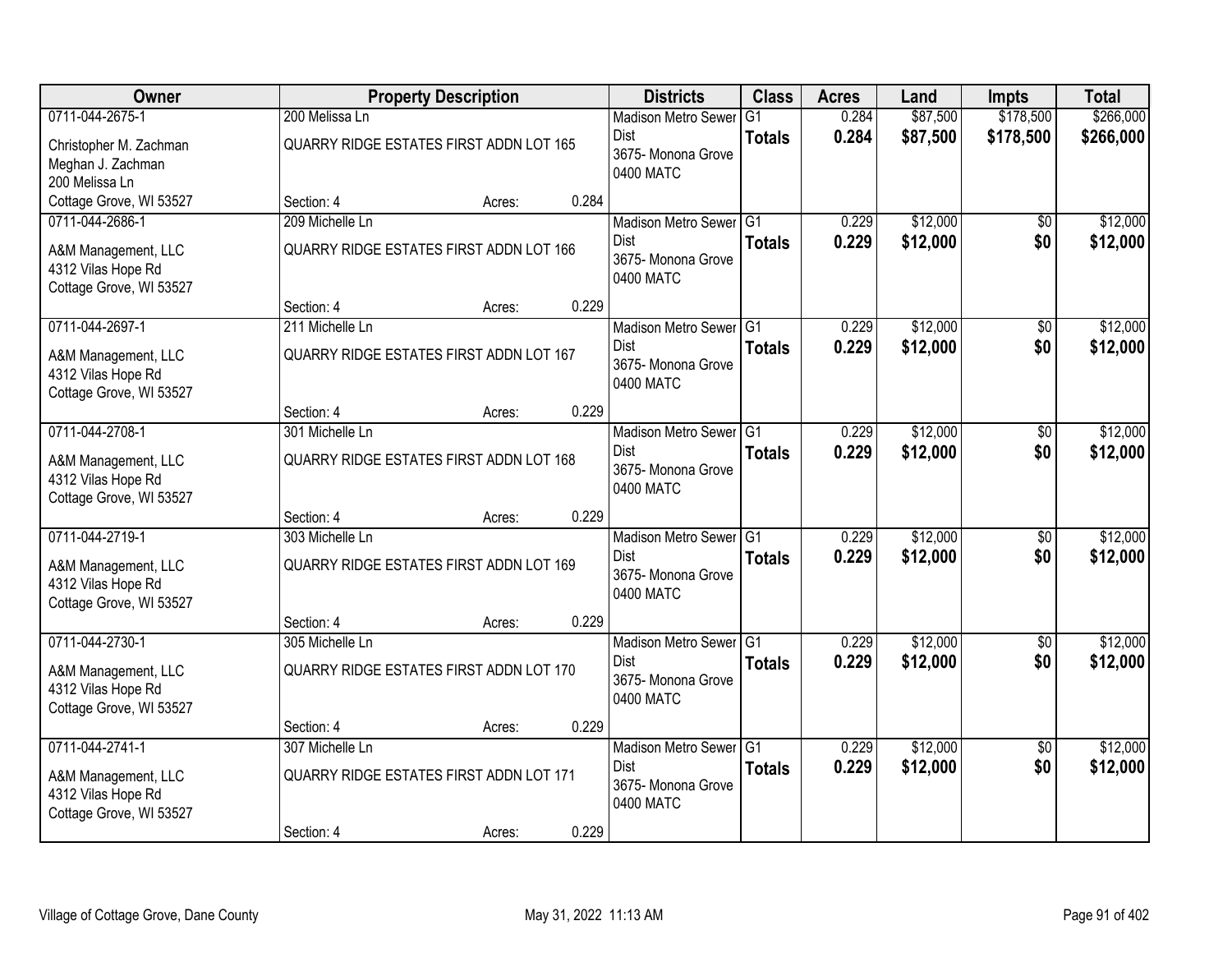| Owner                                                                |                                         | <b>Property Description</b> |       | <b>Districts</b>                               | <b>Class</b>  | <b>Acres</b> | Land     | <b>Impts</b>    | <b>Total</b> |
|----------------------------------------------------------------------|-----------------------------------------|-----------------------------|-------|------------------------------------------------|---------------|--------------|----------|-----------------|--------------|
| 0711-044-2755-1                                                      | 304 Michelle Ln                         |                             |       | <b>Madison Metro Sewer</b>                     | G1            | 0.235        | \$12,000 | $\overline{50}$ | \$12,000     |
| A&M Management, LLC<br>4312 Vilas Hope Rd<br>Cottage Grove, WI 53527 | QUARRY RIDGE ESTATES FIRST ADDN LOT 175 |                             |       | Dist<br>3675- Monona Grove<br>0400 MATC        | <b>Totals</b> | 0.235        | \$12,000 | \$0             | \$12,000     |
|                                                                      | Section: 4                              | Acres:                      | 0.235 |                                                |               |              |          |                 |              |
| 0711-044-2766-1                                                      | 302 Michelle Ln                         |                             |       | Madison Metro Sewer G1                         |               | 0.229        | \$12,000 | $\overline{50}$ | \$12,000     |
| A&M Management, LLC<br>4312 Vilas Hope Rd<br>Cottage Grove, WI 53527 | QUARRY RIDGE ESTATES FIRST ADDN LOT 176 |                             |       | <b>Dist</b><br>3675- Monona Grove<br>0400 MATC | <b>Totals</b> | 0.229        | \$12,000 | \$0             | \$12,000     |
|                                                                      | Section: 4                              | Acres:                      | 0.229 |                                                |               |              |          |                 |              |
| 0711-044-2777-1                                                      | 300 Michelle Ln                         |                             |       | Madison Metro Sewer G1                         |               | 0.229        | \$12,000 | \$0             | \$12,000     |
| A&M Management, LLC<br>4312 Vilas Hope Rd<br>Cottage Grove, WI 53527 | QUARRY RIDGE ESTATES FIRST ADDN LOT 177 |                             |       | Dist<br>3675- Monona Grove<br>0400 MATC        | <b>Totals</b> | 0.229        | \$12,000 | \$0             | \$12,000     |
|                                                                      | Section: 4                              | Acres:                      | 0.229 |                                                |               |              |          |                 |              |
| 0711-044-2788-1                                                      | 210 Michelle Ln                         |                             |       | Madison Metro Sewer G1                         |               | 0.229        | \$12,000 | \$0             | \$12,000     |
| A&M Management, LLC<br>4312 Vilas Hope Rd<br>Cottage Grove, WI 53527 | QUARRY RIDGE ESTATES FIRST ADDN LOT 178 |                             |       | Dist<br>3675- Monona Grove<br>0400 MATC        | <b>Totals</b> | 0.229        | \$12,000 | \$0             | \$12,000     |
|                                                                      | Section: 4                              | Acres:                      | 0.229 |                                                |               |              |          |                 |              |
| 0711-044-2799-1                                                      | 208 Michelle Ln                         |                             |       | Madison Metro Sewer G1                         |               | 0.229        | \$12,000 | $\overline{50}$ | \$12,000     |
| A&M Management, LLC<br>4312 Vilas Hope Rd<br>Cottage Grove, WI 53527 | QUARRY RIDGE ESTATES FIRST ADDN LOT 179 |                             |       | <b>Dist</b><br>3675- Monona Grove<br>0400 MATC | <b>Totals</b> | 0.229        | \$12,000 | \$0             | \$12,000     |
|                                                                      | Section: 4                              | Acres:                      | 0.229 |                                                |               |              |          |                 |              |
| 0711-044-2810-1                                                      | 206 Michelle Ln                         |                             |       | Madison Metro Sewer G1                         |               | 0.229        | \$12,000 | \$0             | \$12,000     |
| A&M Management, LLC<br>4312 Vilas Hope Rd<br>Cottage Grove, WI 53527 | QUARRY RIDGE ESTATES FIRST ADDN LOT 180 |                             |       | Dist<br>3675- Monona Grove<br>0400 MATC        | <b>Totals</b> | 0.229        | \$12,000 | \$0             | \$12,000     |
|                                                                      | Section: 4                              | Acres:                      | 0.229 |                                                |               |              |          |                 |              |
| 0711-044-2821-1                                                      | 204 Michelle Ln                         |                             |       | Madison Metro Sewer G1                         |               | 0.229        | \$82,000 | \$236,500       | \$318,500    |
| Joel Jacklin<br><b>Brittney Jacklin</b><br>204 Michelle Ln           | QUARRY RIDGE ESTATES FIRST ADDN LOT 181 |                             |       | <b>Dist</b><br>3675- Monona Grove<br>0400 MATC | <b>Totals</b> | 0.229        | \$82,000 | \$236,500       | \$318,500    |
| Cottage Grove, WI 53527                                              | Section: 4                              | Acres:                      | 0.229 |                                                |               |              |          |                 |              |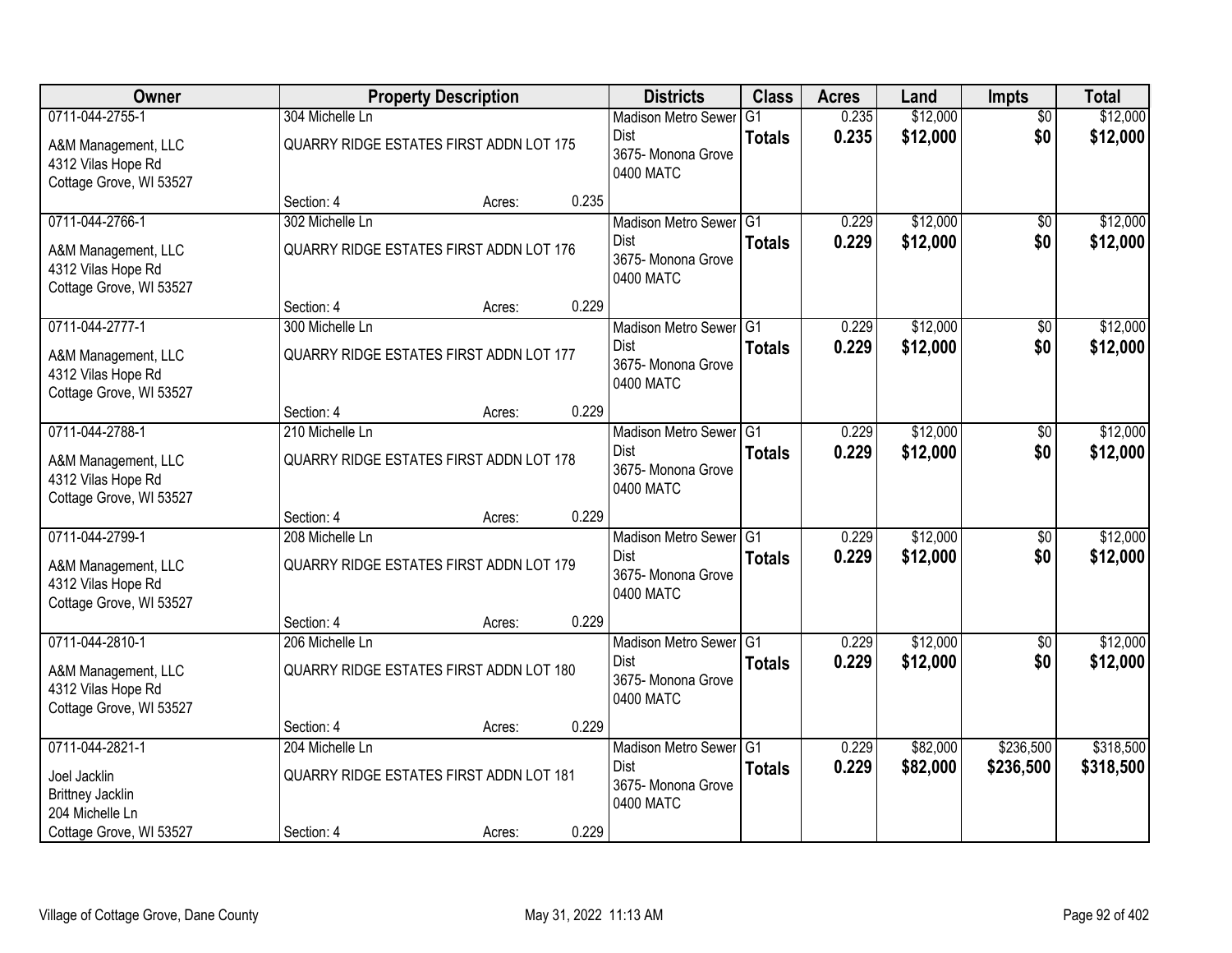| Owner                                                                             |                                                             | <b>Property Description</b> |       | <b>Districts</b>                                                         | <b>Class</b>  | <b>Acres</b>   | Land                 | <b>Impts</b>           | <b>Total</b>           |
|-----------------------------------------------------------------------------------|-------------------------------------------------------------|-----------------------------|-------|--------------------------------------------------------------------------|---------------|----------------|----------------------|------------------------|------------------------|
| 0711-044-2832-1                                                                   | 202 Michelle Ln                                             |                             |       | <b>Madison Metro Sewer</b>                                               | G1            | 0.232          | \$82,500             | \$236,500              | \$319,000              |
| MCK CONSULTING,, LLC<br>221 Overlook Ter<br>Marshall, WI 53559                    | QUARRY RIDGE ESTATES FIRST ADDN LOT 182                     |                             |       | Dist<br>3675- Monona Grove<br>0400 MATC                                  | <b>Totals</b> | 0.232          | \$82,500             | \$236,500              | \$319,000              |
|                                                                                   | Section: 4                                                  | Acres:                      | 0.232 |                                                                          |               |                |                      |                        |                        |
| 0711-044-2843-1                                                                   | 200 Michelle Ln                                             |                             |       | Madison Metro Sewer G1                                                   |               | 0.263          | \$86,500             | \$207,000              | \$293,500              |
| Darren Meyer<br>200 Michelle Ln<br>Cottage Grove, WI 53527                        | QUARRY RIDGE ESTATES FIRST ADDN LOT 183                     |                             |       | <b>Dist</b><br>3675- Monona Grove<br>0400 MATC                           | <b>Totals</b> | 0.263          | \$86,500             | \$207,000              | \$293,500              |
|                                                                                   | Section: 4                                                  | Acres:                      | 0.263 |                                                                          |               |                |                      |                        |                        |
| 0711-044-2854-1                                                                   | 1315 Landmark Dr                                            |                             |       | Madison Metro Sewer G1                                                   |               | 0.344          | \$91,500             | \$245,500              | \$337,000              |
| Paul P. Hansen<br>1315 Landmark Dr<br>Cottage Grove, WI 53527                     | QUARRY RIDGE ESTATES FIRST ADDN LOT 184                     |                             |       | <b>Dist</b><br>3675- Monona Grove<br>0400 MATC                           | <b>Totals</b> | 0.344          | \$91,500             | \$245,500              | \$337,000              |
|                                                                                   | Section: 4                                                  | Acres:                      | 0.344 |                                                                          |               |                |                      |                        |                        |
| 0711-044-2865-1                                                                   | 1313 Landmark Dr                                            |                             |       | Madison Metro Sewer G1                                                   |               | 0.533          | \$100,000            | \$297,000              | \$397,000              |
| Todd W. Loushine<br>Tara L. Loushine<br>1313 Landmark Dr                          | QUARRY RIDGE ESTATES FIRST ADDN LOT 185                     |                             |       | <b>Dist</b><br>3675- Monona Grove<br>0400 MATC                           | <b>Totals</b> | 0.533          | \$100,000            | \$297,000              | \$397,000              |
| Cottage Grove, WI 53527                                                           | Section: 4                                                  | Acres:                      | 0.533 |                                                                          |               |                |                      |                        |                        |
| 0711-044-2876-1<br>Jeffry W. Chase<br>Rebecca L. Tarver Chase<br>1311 Landmark Dr | 1311 Landmark Dr<br>QUARRY RIDGE ESTATES FIRST ADDN LOT 186 |                             |       | Madison Metro Sewer G1<br><b>Dist</b><br>3675- Monona Grove<br>0400 MATC | <b>Totals</b> | 0.351<br>0.351 | \$46,000<br>\$46,000 | \$306,500<br>\$306,500 | \$352,500<br>\$352,500 |
| Cottage Grove, WI 53527                                                           | Section: 4                                                  | Acres:                      | 0.351 |                                                                          |               |                |                      |                        |                        |
| 0711-044-2887-1                                                                   | 1309 Landmark Dr                                            |                             |       | Madison Metro Sewer G1                                                   |               | 0.238          | \$84,000             | \$311,500              | \$395,500              |
| Mark J. Pahs<br>Maggie L. Pahs<br>1309 Landmark Dr                                | QUARRY RIDGE ESTATES FIRST ADDN LOT 187                     |                             |       | Dist<br>3675- Monona Grove<br>0400 MATC                                  | <b>Totals</b> | 0.238          | \$84,000             | \$311,500              | \$395,500              |
| Cottage Grove, WI 53527                                                           | Section: 4                                                  | Acres:                      | 0.238 |                                                                          |               |                |                      |                        |                        |
| 0711-044-2898-1                                                                   | 1307 Landmark Dr                                            |                             |       | Madison Metro Sewer G1                                                   |               | 0.238          | \$84,000             | \$221,000              | \$305,000              |
| Salah Semia<br>Nadia Motrib<br>1307 Landmark Dr                                   | QUARRY RIDGE ESTATES FIRST ADDN LOT 188                     |                             |       | <b>Dist</b><br>3675-Monona Grove<br>0400 MATC                            | <b>Totals</b> | 0.238          | \$84,000             | \$221,000              | \$305,000              |
| Cottage Grove, WI 53527                                                           | Section: 4                                                  | Acres:                      | 0.238 |                                                                          |               |                |                      |                        |                        |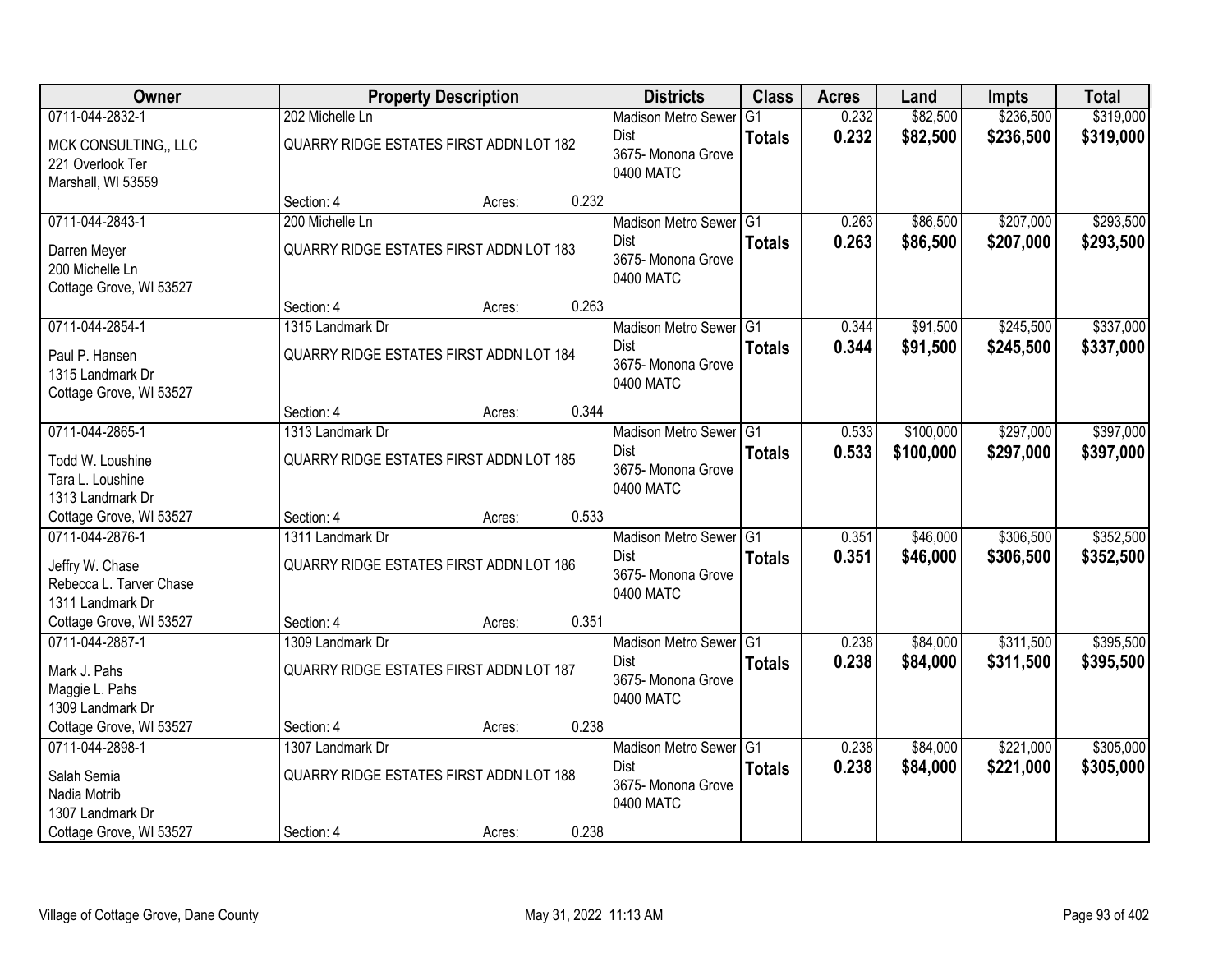| <b>Owner</b>                                                              |                                                            | <b>Property Description</b> |       | <b>Districts</b>                                                         | <b>Class</b>  | <b>Acres</b>   | Land                 | <b>Impts</b>           | <b>Total</b>           |
|---------------------------------------------------------------------------|------------------------------------------------------------|-----------------------------|-------|--------------------------------------------------------------------------|---------------|----------------|----------------------|------------------------|------------------------|
| 0711-044-2909-1                                                           | 1305 Landmark Dr                                           |                             |       | <b>Madison Metro Sewer</b>                                               | G1            | 0.238          | \$84,000             | \$262,000              | \$346,000              |
| Beth E. Luebke-Jones<br>1305 Landmark Dr<br>Cottage Grove, WI 53527       | QUARRY RIDGE ESTATES FIRST ADDN LOT 189                    |                             |       | Dist<br>3675- Monona Grove<br>0400 MATC                                  | <b>Totals</b> | 0.238          | \$84,000             | \$262,000              | \$346,000              |
|                                                                           | Section: 4                                                 | Acres:                      | 0.238 |                                                                          |               |                |                      |                        |                        |
| 0711-044-2920-1                                                           | 1303 Landmark Dr                                           |                             |       | Madison Metro Sewer G1<br>Dist                                           | <b>Totals</b> | 0.238<br>0.238 | \$84,000<br>\$84,000 | \$258,000<br>\$258,000 | \$342,000<br>\$342,000 |
| Inger L. Couture<br>1303 Landmark Dr<br>Cottage Grove, WI 53527           | QUARRY RIDGE ESTATES FIRST ADDN LOT 190                    |                             |       | 3675- Monona Grove<br>0400 MATC                                          |               |                |                      |                        |                        |
|                                                                           | Section: 4                                                 | Acres:                      | 0.238 |                                                                          |               |                |                      |                        |                        |
| 0711-044-2931-2                                                           | 1301 Landmark Dr                                           |                             |       | Madison Metro Sewer G1                                                   |               | 0.330          | \$90,500             | \$216,500              | \$307,000              |
| Douglas A. Moen<br>Nancy A. Moen<br>1301 Landmark Dr                      | QUARRY RIDGE ESTATES FIRST ADDN LOT 191                    |                             |       | Dist<br>3675-Monona Grove<br>0400 MATC                                   | <b>Totals</b> | 0.330          | \$90,500             | \$216,500              | \$307,000              |
| Cottage Grove, WI 53527                                                   | Section: 4                                                 | Acres:                      | 0.330 |                                                                          |               |                |                      |                        |                        |
| 0711-044-2942-1                                                           | 101 E School Rd                                            |                             |       | Madison Metro Sewer G1                                                   |               | 0.802          | \$106,500            | \$340,000              | \$446,500              |
| 3 Willow Lake, LLC<br>c/o Steven & Stacy Randall<br>1972 Barber Dr Unit 5 | QUARRY RIDGE ESTATES FIRST ADDN LOT 192                    |                             |       | Dist<br>3675- Monona Grove<br>0400 MATC                                  | <b>Totals</b> | 0.802          | \$106,500            | \$340,000              | \$446,500              |
| Stoughton, WI 53589                                                       | Section: 4                                                 | Acres:                      | 0.802 |                                                                          |               |                |                      |                        |                        |
| 0711-044-2953-1<br>Mcfarland Meadows, LLC<br>1972 Barber Dr #5            | 105 E School Rd<br>QUARRY RIDGE ESTATES FIRST ADDN LOT 193 |                             |       | Madison Metro Sewer <sup>1</sup> G1<br><b>Dist</b><br>3675- Monona Grove | <b>Totals</b> | 0.346<br>0.346 | \$91,500<br>\$91,500 | \$340,500<br>\$340,500 | \$432,000<br>\$432,000 |
| Stoughton, WI 53589                                                       |                                                            |                             |       | 0400 MATC                                                                |               |                |                      |                        |                        |
|                                                                           | Section: 4                                                 | Acres:                      | 0.346 |                                                                          |               |                |                      |                        |                        |
| 0711-044-2964-1                                                           | 109 E School Rd                                            |                             |       | Madison Metro Sewer G1                                                   |               | 0.238          | \$84,000             | \$198,000              | \$282,000              |
| Allen A. Baker<br>Eileen K. Hillison<br>109 E School Rd                   | QUARRY RIDGE ESTATES FIRST ADDN LOT 194                    |                             |       | Dist<br>3675- Monona Grove<br>0400 MATC                                  | <b>Totals</b> | 0.238          | \$84,000             | \$198,000              | \$282,000              |
| Cottage Grove, WI 53527                                                   | Section: 4                                                 | Acres:                      | 0.238 |                                                                          |               |                |                      |                        |                        |
| 0711-044-2975-1                                                           | 111 E School Rd                                            |                             |       | Madison Metro Sewer G1                                                   |               | 0.238          | \$84,000             | \$219,000              | \$303,000              |
| Craig J. Spencer<br>111 E School Rd<br>Cottage Grove, WI 53527            | QUARRY RIDGE ESTATES FIRST ADDN LOT 195                    |                             |       | Dist<br>3675-Monona Grove<br>0400 MATC                                   | <b>Totals</b> | 0.238          | \$84,000             | \$219,000              | \$303,000              |
|                                                                           | Section: 4                                                 | Acres:                      | 0.238 |                                                                          |               |                |                      |                        |                        |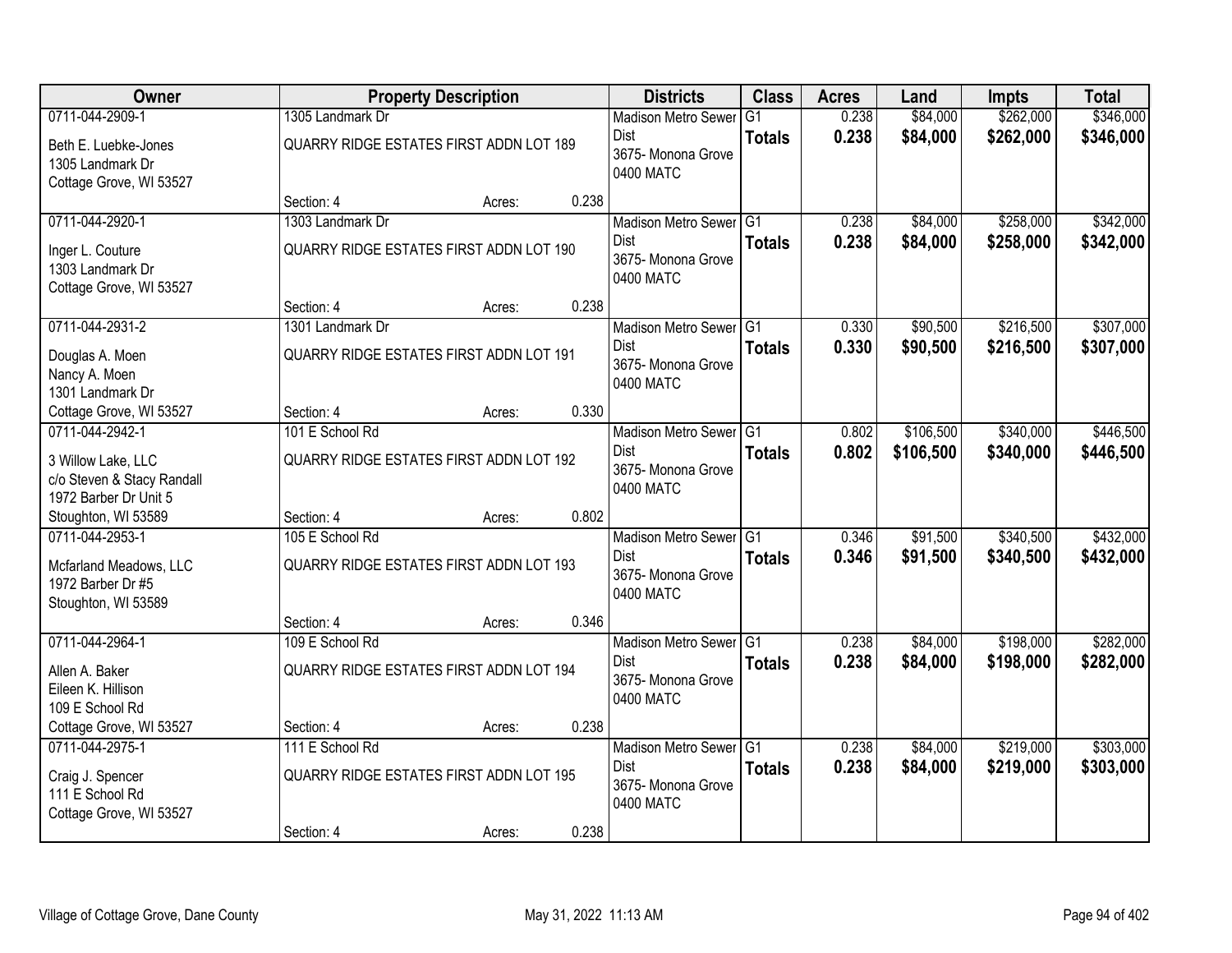| Owner                        |                                         | <b>Property Description</b> |       | <b>Districts</b>           | <b>Class</b>  | <b>Acres</b> | Land     | <b>Impts</b> | <b>Total</b> |
|------------------------------|-----------------------------------------|-----------------------------|-------|----------------------------|---------------|--------------|----------|--------------|--------------|
| 0711-044-2986-1              | 113 E School Rd                         |                             |       | <b>Madison Metro Sewer</b> | G1            | 0.238        | \$84,000 | \$235,500    | \$319,500    |
| Cody Danielshak              | QUARRY RIDGE ESTATES FIRST ADDN LOT 196 |                             |       | Dist                       | <b>Totals</b> | 0.238        | \$84,000 | \$235,500    | \$319,500    |
| Nathaniel Danielshak         |                                         |                             |       | 3675- Monona Grove         |               |              |          |              |              |
| 113 E School Rd              |                                         |                             |       | 0400 MATC                  |               |              |          |              |              |
| Cottage Grove, WI 53527      | Section: 4                              | Acres:                      | 0.238 |                            |               |              |          |              |              |
| 0711-044-2997-1              | 115 E School Rd                         |                             |       | Madison Metro Sewer G1     |               | 0.298        | \$88,500 | \$177,500    | \$266,000    |
| Susan L. Guzinski            | QUARRY RIDGE ESTATES FIRST ADDN LOT 197 |                             |       | <b>Dist</b>                | <b>Totals</b> | 0.298        | \$88,500 | \$177,500    | \$266,000    |
| 115 E School Rd              |                                         |                             |       | 3675- Monona Grove         |               |              |          |              |              |
| Cottage Grove, WI 53527      |                                         |                             |       | 0400 MATC                  |               |              |          |              |              |
|                              | Section: 4                              | Acres:                      | 0.298 |                            |               |              |          |              |              |
| 0711-044-3008-1              | 1201 Saint John St                      |                             |       | Madison Metro Sewer G1     |               | 0.324        | \$90,000 | \$198,000    | \$288,000    |
| Justin D. Meyer              | QUARRY RIDGE ESTATES FIRST ADDN LOT 198 |                             |       | <b>Dist</b>                | <b>Totals</b> | 0.324        | \$90,000 | \$198,000    | \$288,000    |
| Patricia A. Meyer            |                                         |                             |       | 3675- Monona Grove         |               |              |          |              |              |
| 1201 Saint John St           |                                         |                             |       | 0400 MATC                  |               |              |          |              |              |
| Cottage Grove, WI 53527      | Section: 4                              | Acres:                      | 0.324 |                            |               |              |          |              |              |
| 0711-044-3107-1              | 100 Maria Ln                            |                             |       | Madison Metro Sewer G1     |               | 0.273        | \$87,000 | \$190,500    | \$277,500    |
| <b>Jason Samens</b>          | QUARRY RIDGE ESTATES FIRST ADDN LOT 207 |                             |       | <b>Dist</b>                | <b>Totals</b> | 0.273        | \$87,000 | \$190,500    | \$277,500    |
| Anna-Lisa Dahlgren           |                                         |                             |       | 3675- Monona Grove         |               |              |          |              |              |
| 100 Maria Ln                 |                                         |                             |       | 0400 MATC                  |               |              |          |              |              |
| Cottage Grove, WI 53527      | Section: 4                              | Acres:                      | 0.273 |                            |               |              |          |              |              |
| 0711-044-3118-1              | 1103 Saint John St                      |                             |       | Madison Metro Sewer G1     |               | 0.238        | \$84,500 | \$166,500    | \$251,000    |
| Dushack Living Tr, Dolores a | QUARRY RIDGE ESTATES FIRST ADDN LOT 208 |                             |       | <b>Dist</b>                | <b>Totals</b> | 0.238        | \$84,500 | \$166,500    | \$251,000    |
| 1103 Saint John St           |                                         |                             |       | 3675- Monona Grove         |               |              |          |              |              |
| Cottage Grove, WI 53527      |                                         |                             |       | 0400 MATC                  |               |              |          |              |              |
|                              | Section: 4                              | Acres:                      | 0.238 |                            |               |              |          |              |              |
| 0711-044-3129-1              | 1101 Saint John St                      |                             |       | Madison Metro Sewer G1     |               | 0.255        | \$86,000 | \$214,500    | \$300,500    |
| Brian J. Elfers              | QUARRY RIDGE ESTATES FIRST ADDN LOT 209 |                             |       | Dist                       | <b>Totals</b> | 0.255        | \$86,000 | \$214,500    | \$300,500    |
| Julie L. Elfers              |                                         |                             |       | 3675- Monona Grove         |               |              |          |              |              |
| 1101 Saint John St           |                                         |                             |       | 0400 MATC                  |               |              |          |              |              |
| Cottage Grove, WI 53527      | Section: 4                              | Acres:                      | 0.255 |                            |               |              |          |              |              |
| 0711-044-3140-1              | 1100 Saint John St                      |                             |       | Madison Metro Sewer G1     |               | 0.292        | \$88,000 | \$185,000    | \$273,000    |
| Heather Kleinbrook           | QUARRY RIDGE ESTATES FIRST ADDN LOT 210 |                             |       | <b>Dist</b>                | <b>Totals</b> | 0.292        | \$88,000 | \$185,000    | \$273,000    |
| 1100 Saint John St           |                                         |                             |       | 3675-Monona Grove          |               |              |          |              |              |
| Cottage Grove, WI 53527      |                                         |                             |       | 0400 MATC                  |               |              |          |              |              |
|                              | Section: 4                              | Acres:                      | 0.292 |                            |               |              |          |              |              |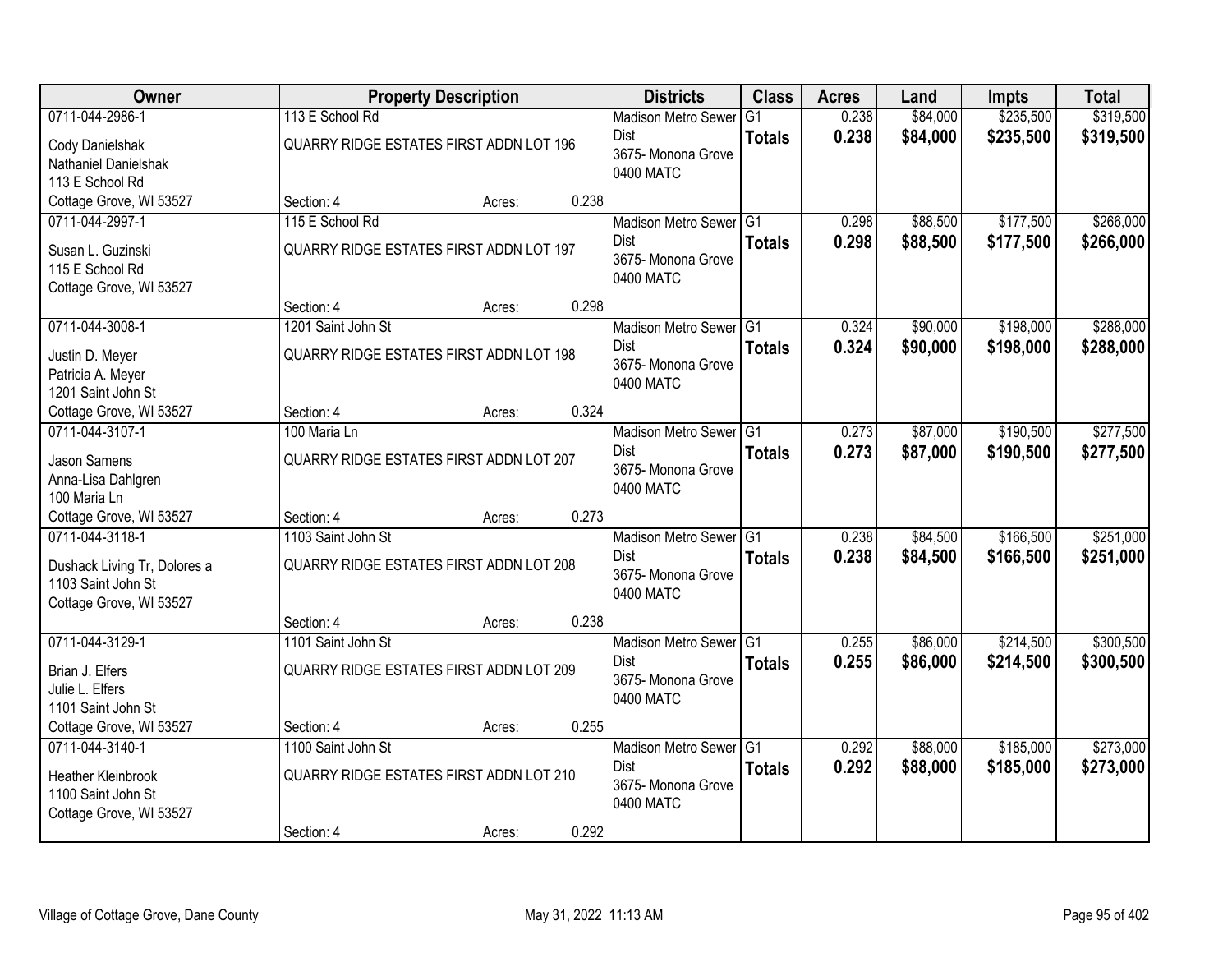| <b>Owner</b>            |                                         | <b>Property Description</b> |       | <b>Districts</b>           | <b>Class</b>   | <b>Acres</b> | Land     | <b>Impts</b> | <b>Total</b> |
|-------------------------|-----------------------------------------|-----------------------------|-------|----------------------------|----------------|--------------|----------|--------------|--------------|
| 0711-044-3151-1         | 203 Megan Ln                            |                             |       | <b>Madison Metro Sewer</b> | G <sub>1</sub> | 0.230        | \$82,000 | \$225,500    | \$307,500    |
| Linda S. Anderberg      | QUARRY RIDGE ESTATES FIRST ADDN LOT 211 |                             |       | Dist                       | <b>Totals</b>  | 0.230        | \$82,000 | \$225,500    | \$307,500    |
| 203 Megan Ln            |                                         |                             |       | 3675-Monona Grove          |                |              |          |              |              |
| Cottage Grove, WI 53527 |                                         |                             |       | 0400 MATC                  |                |              |          |              |              |
|                         | Section: 4                              | Acres:                      | 0.230 |                            |                |              |          |              |              |
| 0711-044-3162-1         | 205 Megan Ln                            |                             |       | Madison Metro Sewer G1     |                | 0.230        | \$82,000 | \$260,500    | \$342,500    |
| Thomas J. Reilly        | QUARRY RIDGE ESTATES FIRST ADDN LOT 212 |                             |       | Dist                       | <b>Totals</b>  | 0.230        | \$82,000 | \$260,500    | \$342,500    |
| Kristie L. Reilly       |                                         |                             |       | 3675- Monona Grove         |                |              |          |              |              |
| 205 Megan Ln            |                                         |                             |       | 0400 MATC                  |                |              |          |              |              |
| Cottage Grove, WI 53527 | Section: 4                              | Acres:                      | 0.230 |                            |                |              |          |              |              |
| 0711-044-3173-1         | 207 Megan Ln                            |                             |       | Madison Metro Sewer G1     |                | 0.257        | \$86,000 | \$250,000    | \$336,000    |
| Corey A. Kelleher       | QUARRY RIDGE ESTATES FIRST ADDN LOT 213 |                             |       | Dist                       | <b>Totals</b>  | 0.257        | \$86,000 | \$250,000    | \$336,000    |
| Bryony Kelleher         |                                         |                             |       | 3675- Monona Grove         |                |              |          |              |              |
| 207 Megan Ln            |                                         |                             |       | 0400 MATC                  |                |              |          |              |              |
| Cottage Grove, WI 53527 | Section: 4                              | Acres:                      | 0.257 |                            |                |              |          |              |              |
| 0711-044-3184-1         | 1103 Crysta Trl                         |                             |       | Madison Metro Sewer G1     |                | 0.236        | \$84,000 | \$197,000    | \$281,000    |
| Jeffrey W. Corcoran     | QUARRY RIDGE ESTATES FIRST ADDN LOT 214 |                             |       | Dist                       | <b>Totals</b>  | 0.236        | \$84,000 | \$197,000    | \$281,000    |
| Michelle A. Peterson    |                                         |                             |       | 3675- Monona Grove         |                |              |          |              |              |
| 1103 Crysta Trl         |                                         |                             |       | 0400 MATC                  |                |              |          |              |              |
| Cottage Grove, WI 53527 | Section: 4                              | Acres:                      | 0.236 |                            |                |              |          |              |              |
| 0711-044-3195-1         | 205 Molly Ln                            |                             |       | <b>Madison Metro Sewer</b> | IG1            | 0.246        | \$85,500 | \$256,000    | \$341,500    |
| <b>Brian Munch</b>      | QUARRY RIDGE ESTATES FIRST ADDN LOT 215 |                             |       | <b>Dist</b>                | <b>Totals</b>  | 0.246        | \$85,500 | \$256,000    | \$341,500    |
| Amy Mccormick           |                                         |                             |       | 3675- Monona Grove         |                |              |          |              |              |
| 205 Molly Ln            |                                         |                             |       | 0400 MATC                  |                |              |          |              |              |
| Cottage Grove, WI 53527 | Section: 4                              | Acres:                      | 0.246 |                            |                |              |          |              |              |
| 0711-044-3206-1         | 203 Molly Ln                            |                             |       | Madison Metro Sewer G1     |                | 0.238        | \$84,000 | \$264,000    | \$348,000    |
| Alexander D. Mcclain    | QUARRY RIDGE ESTATES FIRST ADDN LOT 216 |                             |       | <b>Dist</b>                | <b>Totals</b>  | 0.238        | \$84,000 | \$264,000    | \$348,000    |
| Danielle M. Mcclain     |                                         |                             |       | 3675- Monona Grove         |                |              |          |              |              |
| 203 Molly Ln            |                                         |                             |       | 0400 MATC                  |                |              |          |              |              |
| Cottage Grove, WI 53527 | Section: 4                              | Acres:                      | 0.238 |                            |                |              |          |              |              |
| 0711-044-3217-1         | 201 Molly Ln                            |                             |       | Madison Metro Sewer G1     |                | 0.253        | \$85,500 | \$204,000    | \$289,500    |
| Christopher P. Ramirez  | QUARRY RIDGE ESTATES FIRST ADDN LOT 217 |                             |       | Dist                       | <b>Totals</b>  | 0.253        | \$85,500 | \$204,000    | \$289,500    |
| Renee L. Kozak          |                                         |                             |       | 3675- Monona Grove         |                |              |          |              |              |
| 201 Molly Ln            |                                         |                             |       | 0400 MATC                  |                |              |          |              |              |
| Cottage Grove, WI 53527 | Section: 4                              | Acres:                      | 0.253 |                            |                |              |          |              |              |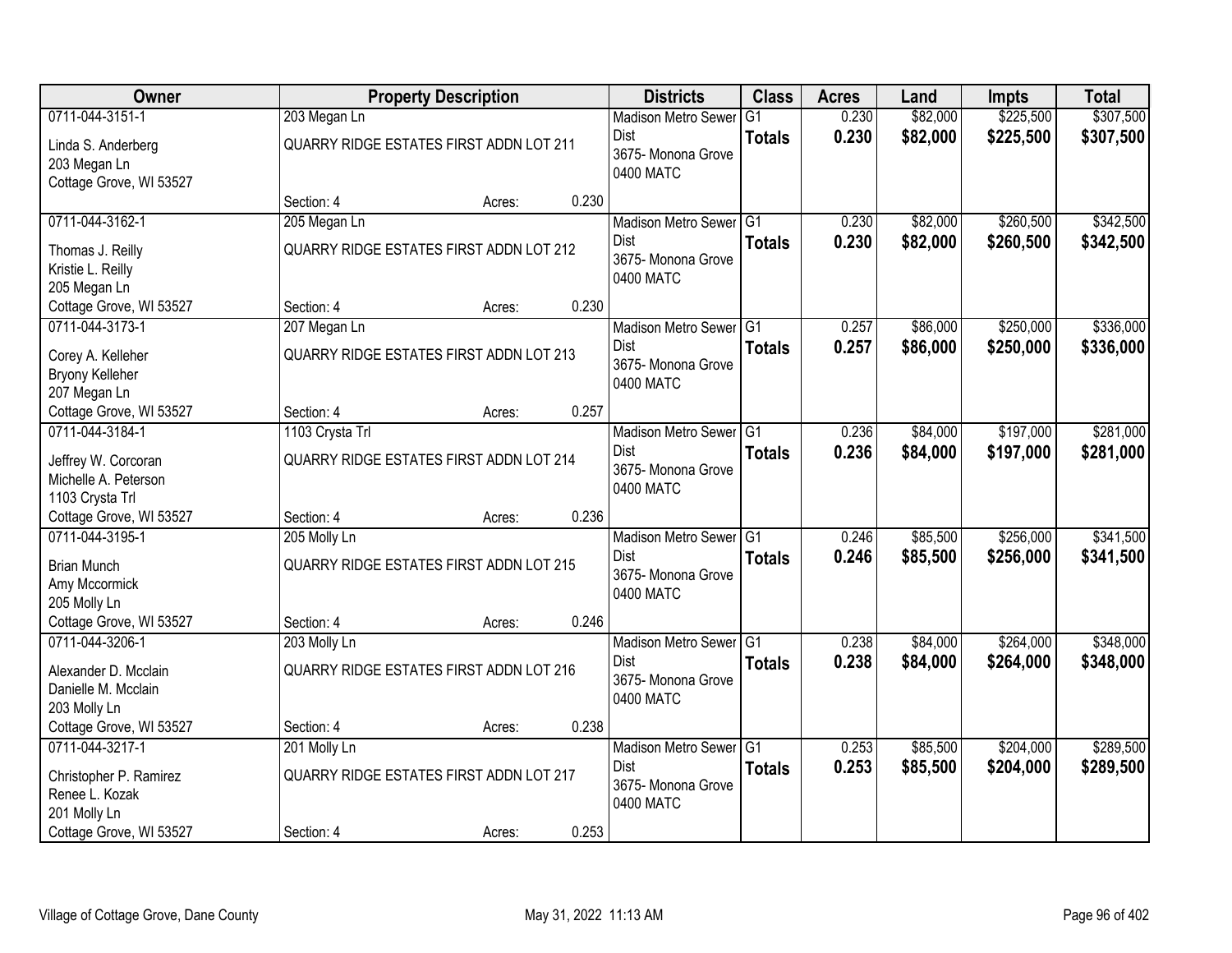| Owner                   | <b>Property Description</b>                                       | <b>Districts</b>           | <b>Class</b>   | <b>Acres</b> | Land     | <b>Impts</b> | <b>Total</b> |
|-------------------------|-------------------------------------------------------------------|----------------------------|----------------|--------------|----------|--------------|--------------|
| 0711-044-3401-1         | 104 Maria Ln                                                      | <b>Madison Metro Sewer</b> | G <sub>1</sub> | 0.000        | \$50,000 | \$170,000    | \$220,000    |
| Tin Buck 2, LLC         | LOT 1 CSM 13834 CS91/290&292-10/23/2014 F/K/A                     | Dist                       | <b>Totals</b>  | 0.000        | \$50,000 | \$170,000    | \$220,000    |
| 1972 Barber Dr Unit 5   | LOT 204 & PRT LOT 205 FIRST ADDN TO QUARRY                        | 3675- Monona Grove         |                |              |          |              |              |
| Stoughton, WI 53589     | HILL ESTATES F/K/A AUTUMN HILL CONDOMINIUM                        | 0400 MATC                  |                |              |          |              |              |
|                         | 0.205<br>Section: 4<br>Acres:                                     |                            |                |              |          |              |              |
| 0711-044-3407-1         | 106 Maria Ln                                                      | Madison Metro Sewer G1     |                | 0.000        | \$50,000 | \$170,000    | \$220,000    |
| Tin Buck 2, LLC         | LOT 2 CSM 13834 CS91/290&292-10/23/2014 F/K/A                     | <b>Dist</b>                | <b>Totals</b>  | 0.000        | \$50,000 | \$170,000    | \$220,000    |
| 1972 Barber Dr Unit 5   | LOT 204 & PRT LOT 205 FIRST ADDN TO QUARRY                        | 3675- Monona Grove         |                |              |          |              |              |
| Stoughton, WI 53589     | HILL ESTATES F/K/A AUTUMN HILL CONDOMINIUM                        | 0400 MATC                  |                |              |          |              |              |
|                         | 0.135<br>Section: 4<br>Acres:                                     |                            |                |              |          |              |              |
| 0711-044-3413-1         | 108 Maria Ln                                                      | Madison Metro Sewer G1     |                | 0.000        | \$50,000 | \$170,000    | \$220,000    |
|                         |                                                                   | Dist                       | <b>Totals</b>  | 0.000        | \$50,000 | \$170,000    | \$220,000    |
| Tin Buck 2, LLC         | LOT 3 CSM 13834 CS91/290&292-10/23/2014 F/K/A                     | 3675- Monona Grove         |                |              |          |              |              |
| 1972 Barber Dr Unit 5   | LOT 204 & PRT LOT 205 FIRST ADDN TO QUARRY                        | 0400 MATC                  |                |              |          |              |              |
| Stoughton, WI 53589     | HILL ESTATES F/K/A AUTUMN HILL CONDOMINIUM<br>0.184<br>Section: 4 |                            |                |              |          |              |              |
| 0711-044-3419-1         | Acres:<br>110 Maria Ln                                            | Madison Metro Sewer G1     |                | 0.000        | \$50,000 | \$170,000    | \$220,000    |
|                         |                                                                   | Dist                       |                |              |          |              |              |
| Tin Buck 2, LLC         | LOT 4 CSM 13834 CS91/290&292-10/23/2014 F/K/A                     | 3675- Monona Grove         | <b>Totals</b>  | 0.000        | \$50,000 | \$170,000    | \$220,000    |
| 1972 Barber Dr Unit 5   | LOT 204 & PRT LOT 205 FIRST ADDN TO QUARRY                        | 0400 MATC                  |                |              |          |              |              |
| Stoughton, WI 53589     | HILL ESTATES F/K/A AUTUMN HILL CONDOMINIUM                        |                            |                |              |          |              |              |
|                         | 0.216<br>Section: 4<br>Acres:                                     |                            |                |              |          |              |              |
| 0711-044-3425-1         | 105 Maria Ln                                                      | Madison Metro Sewer G1     |                | 0.000        | \$50,000 | \$208,500    | \$258,500    |
| Brett T. Lucey          | LOT 1 CSM 13835 CS91/293&298-10/23/2014 F/K/A                     | <b>Dist</b>                | <b>Totals</b>  | 0.000        | \$50,000 | \$208,500    | \$258,500    |
| Heidi Lucey             | LOTS 199 & 206 & PRT LOT 205 FIRST ADDN TO                        | 3675- Monona Grove         |                |              |          |              |              |
| 105 Maria Ln            | QUARRY RIDGE ESTATES F/K/A AUTUMN HILL                            | 0400 MATC                  |                |              |          |              |              |
| Cottage Grove, WI 53527 | 0.160<br>Section: 4<br>Acres:                                     |                            |                |              |          |              |              |
| 0711-044-3431-1         | 103 Maria Ln                                                      | Madison Metro Sewer G1     |                | 0.000        | \$50,000 | \$202,500    | \$252,500    |
| Michelle M. George      | LOT 2 CSM 13835 CS91/293&298-10/23/2014 F/K/A                     | <b>Dist</b>                | <b>Totals</b>  | 0.000        | \$50,000 | \$202,500    | \$252,500    |
| 103 Maria Ln            | LOTS 199 & 206 & PRT LOT 205 FIRST ADDN TO                        | 3675- Monona Grove         |                |              |          |              |              |
| Cottage Grove, WI 53527 | QUARRY RIDGE ESTATES F/K/A AUTUMN HILL                            | 0400 MATC                  |                |              |          |              |              |
|                         | 0.160<br>Section: 4<br>Acres:                                     |                            |                |              |          |              |              |
| 0711-044-3437-1         | 102B Maria Ln                                                     | Madison Metro Sewer G1     |                | 0.000        | \$50,000 | \$170,000    | \$220,000    |
|                         |                                                                   | Dist                       | <b>Totals</b>  | 0.000        | \$50,000 | \$170,000    | \$220,000    |
| Tin Buck 2, LLC         | LOT 3 CSM 13835 CS91/293&298-10/23/2014 F/K/A                     | 3675- Monona Grove         |                |              |          |              |              |
| 1972 Barber Dr Unit 5   | LOTS 199 & 206 & PRT LOT 205 FIRST ADDN TO                        | 0400 MATC                  |                |              |          |              |              |
| Stoughton, WI 53589     | QUARRY RIDGE ESTATES F/K/A AUTUMN HILL<br>0.169                   |                            |                |              |          |              |              |
|                         | Section: 4<br>Acres:                                              |                            |                |              |          |              |              |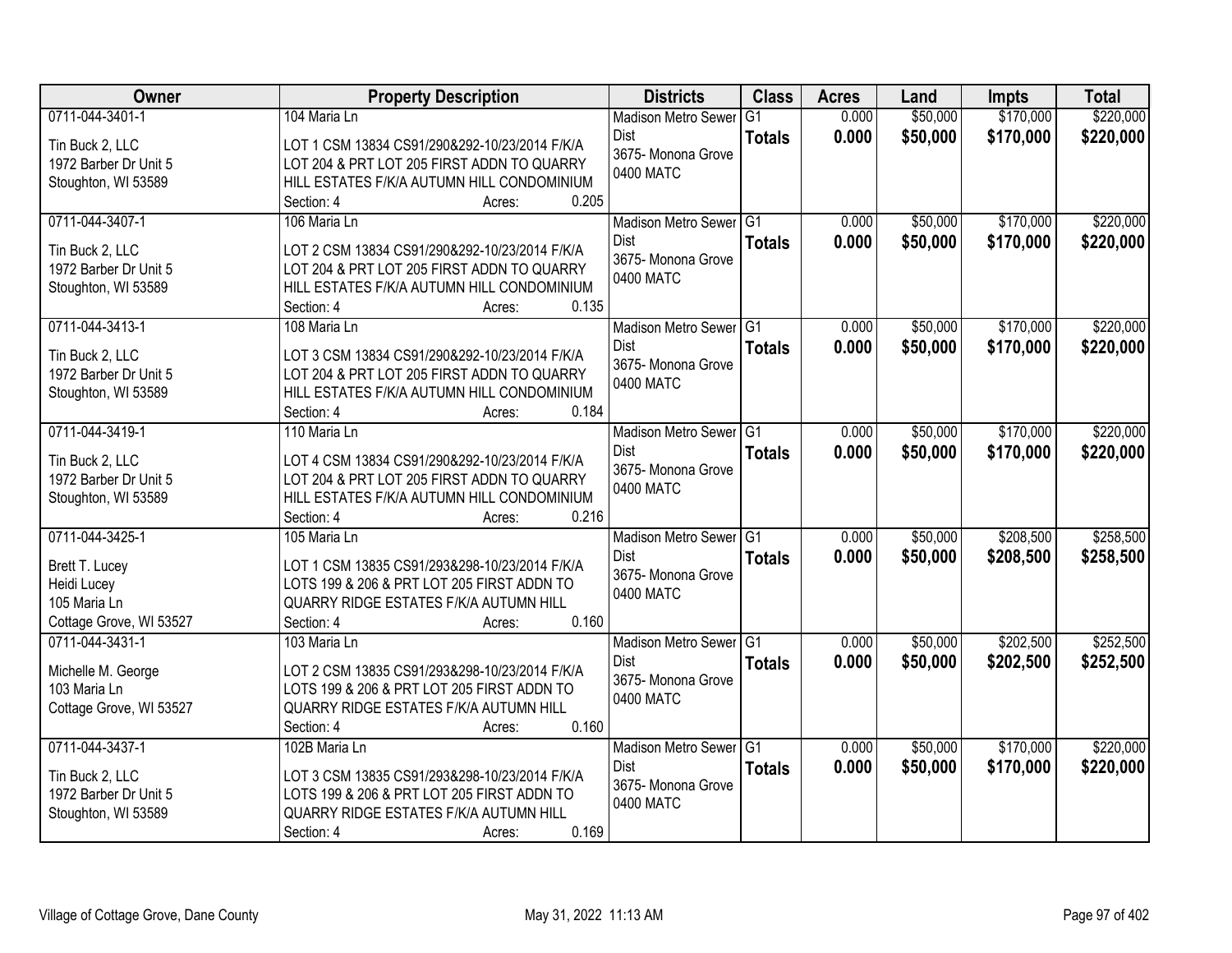| Owner                              | <b>Property Description</b>                         | <b>Districts</b>                  | <b>Class</b>    | <b>Acres</b> | Land     | <b>Impts</b> | <b>Total</b> |
|------------------------------------|-----------------------------------------------------|-----------------------------------|-----------------|--------------|----------|--------------|--------------|
| 0711-044-3443-1                    | 102A Maria Ln                                       | <b>Madison Metro Sewer</b>        | $\overline{G1}$ | 0.000        | \$50,000 | \$170,000    | \$220,000    |
| Tin Buck 2, LLC                    | LOT 4 CSM 13835 CS91/293&298-10/23/2014 F/K/A       | Dist                              | <b>Totals</b>   | 0.000        | \$50,000 | \$170,000    | \$220,000    |
| 1972 Barber Dr Unit 5              | LOTS 199 & 206 & PRT LOT 205 FIRST ADDN TO          | 3675-Monona Grove                 |                 |              |          |              |              |
| Stoughton, WI 53589                | QUARRY RIDGE ESTATES F/K/A AUTUMN HILL              | 0400 MATC                         |                 |              |          |              |              |
|                                    | 0.190<br>Section: 4<br>Acres:                       |                                   |                 |              |          |              |              |
| 0711-044-3449-1                    | 123 Maria Ln                                        | Madison Metro Sewer G1            |                 | 0.000        | \$50,000 | \$179,000    | \$229,000    |
|                                    | LOT 1 CSM 13836 CS91/299&302-10/23/2014 F/K/A       | <b>Dist</b>                       | <b>Totals</b>   | 0.000        | \$50,000 | \$179,000    | \$229,000    |
| Virginia K. Reppen<br>123 Maria Ln | LOT 1 QUARRY RIDGE ESTATES F/K/A AUTUMN HILL        | 3675- Monona Grove                |                 |              |          |              |              |
| Cottage Grove, WI 53527            | CONDOMINIUM DESCR AS SEC 4-7-11 PRT                 | 0400 MATC                         |                 |              |          |              |              |
|                                    | 0.177<br>Section: 4<br>Acres:                       |                                   |                 |              |          |              |              |
| 0711-044-3455-1                    | 125 Maria Ln                                        | Madison Metro Sewer G1            |                 | 0.000        | \$50,000 | \$212,500    | \$262,500    |
|                                    |                                                     | <b>Dist</b>                       | <b>Totals</b>   | 0.000        | \$50,000 | \$212,500    | \$262,500    |
| <b>Brandon Fritsch</b>             | LOT 2 CSM 13836 CS91/299&302-10/23/2014 F/K/A       | 3675- Monona Grove                |                 |              |          |              |              |
| Megan Fritsch                      | LOT 1 QUARRY RIDGE ESTATES F/K/A AUTUMN HILL        | 0400 MATC                         |                 |              |          |              |              |
| 125 Maria Ln                       | CONDOMINIUM DESCR AS SEC 4-7-11 PRT                 |                                   |                 |              |          |              |              |
| Cottage Grove, WI 53527            | 0.176<br>Section: 4<br>Acres:                       |                                   |                 |              |          |              |              |
| 0711-044-3461-1                    | 113 Maria Ln                                        | Madison Metro Sewer G1            |                 | 0.000        | \$50,000 | \$179,000    | \$229,000    |
| Daniel E. Semrow                   | LOT 1 CSM 13837 CS91/303&308-10/23/2014 F/K/A       | <b>Dist</b><br>3675- Monona Grove | <b>Totals</b>   | 0.000        | \$50,000 | \$179,000    | \$229,000    |
| Ann M. Semrow                      | <b>QUARRY RIDGE ESTATES 1ST ADDN LOTS 200 &amp;</b> | 0400 MATC                         |                 |              |          |              |              |
| 106 Esplanade Ave Apt 147          | 201 F/K/A AUTUMN HILL CONDOMINIUM DESCR AS          |                                   |                 |              |          |              |              |
| Pacifica, CA 94044-1307            | 0.188<br>Section: 4<br>Acres:                       |                                   |                 |              |          |              |              |
| 0711-044-3467-1                    | 111 Maria Ln                                        | Madison Metro Sewer G1            |                 | 0.000        | \$50,000 | \$191,000    | \$241,000    |
| Janice L. Holmblad                 | LOT 2 CSM 13837 CS91/303&308-10/23/2014 F/K/A       | Dist                              | <b>Totals</b>   | 0.000        | \$50,000 | \$191,000    | \$241,000    |
| 111 Maria Ln                       | QUARRY RIDGE ESTATES 1ST ADDN LOTS 200 &            | 3675-Monona Grove                 |                 |              |          |              |              |
| Cottage Grove, WI 53527            | 201 F/K/A AUTUMN HILL CONDOMINIUM DESCR AS          | 0400 MATC                         |                 |              |          |              |              |
|                                    | 0.217<br>Section: 4<br>Acres:                       |                                   |                 |              |          |              |              |
| 0711-044-3473-1                    | 109 Maria Ln                                        | Madison Metro Sewer G1            |                 | 0.000        | \$50,000 | \$199,000    | \$249,000    |
| Steven G. Brumm                    | LOT 3 CSM 13837 CS91/303&308-10/23/2014 F/K/A       | <b>Dist</b>                       | <b>Totals</b>   | 0.000        | \$50,000 | \$199,000    | \$249,000    |
| 109 Maria Ln                       | <b>QUARRY RIDGE ESTATES 1ST ADDN LOTS 200 &amp;</b> | 3675- Monona Grove                |                 |              |          |              |              |
| Cottage Grove, WI 53527            | 201 F/K/A AUTUMN HILL CONDOMINIUM DESCR AS          | 0400 MATC                         |                 |              |          |              |              |
|                                    | 0.192<br>Section: 4<br>Acres:                       |                                   |                 |              |          |              |              |
| 0711-044-3479-1                    | 107 Maria Ln                                        | Madison Metro Sewer G1            |                 | 0.000        | \$50,000 | \$195,500    | \$245,500    |
|                                    |                                                     | Dist                              | <b>Totals</b>   | 0.000        | \$50,000 | \$195,500    | \$245,500    |
| James Lemke                        | LOT 4 CSM 13837 CS91/303&308-10/23/2014 F/K/A       | 3675- Monona Grove                |                 |              |          |              |              |
| Laurie Lemke                       | QUARRY RIDGE ESTATES 1ST ADDN LOTS 200 &            | 0400 MATC                         |                 |              |          |              |              |
| 107 Maria Ln                       | 201 F/K/A AUTUMN HILL CONDOMINIUM DESCR AS          |                                   |                 |              |          |              |              |
| Cottage Grove, WI 53527            | 0.158<br>Section: 4<br>Acres:                       |                                   |                 |              |          |              |              |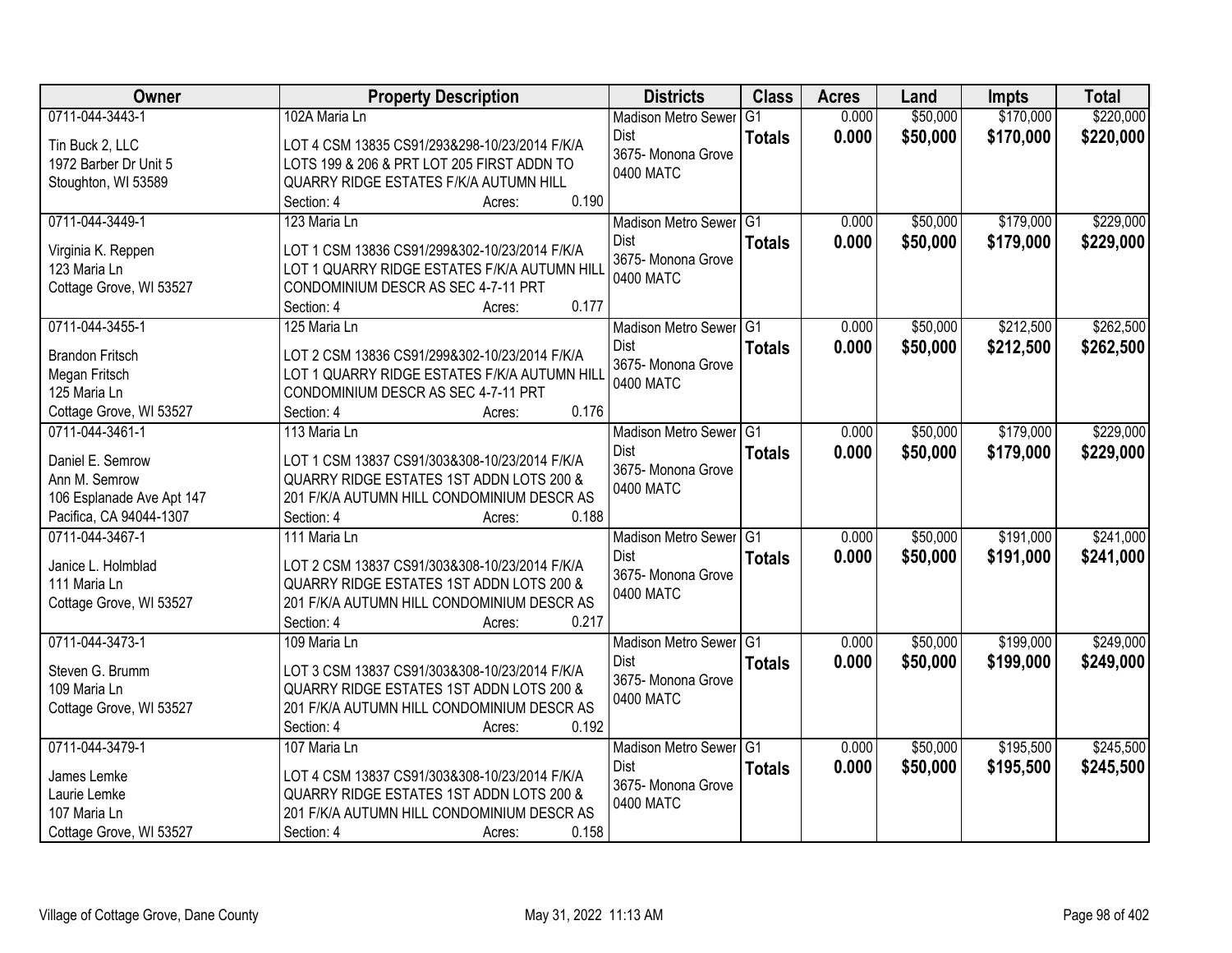| Owner                                        | <b>Property Description</b>                                                              | <b>Districts</b>               | <b>Class</b>    | <b>Acres</b> | Land     | <b>Impts</b> | <b>Total</b> |
|----------------------------------------------|------------------------------------------------------------------------------------------|--------------------------------|-----------------|--------------|----------|--------------|--------------|
| 0711-044-3485-1                              | 115 Maria Ln                                                                             | <b>Madison Metro Sewer</b>     | $\overline{G1}$ | 0.000        | \$50,000 | \$179,000    | \$229,000    |
| Nelson Living Tr                             | LOT 1 CSM 13838 CS91/309&313-10/23/2014 F/K/A                                            | Dist                           | <b>Totals</b>   | 0.000        | \$50,000 | \$179,000    | \$229,000    |
| 115 Maria Ln                                 | FIRST ADDN TO QUARRY RIDGE ESTATES LOTS 202                                              | 3675- Monona Grove             |                 |              |          |              |              |
| Cottage Grove, WI 53527                      | & 203 F/K/A AUTUMN HILL CONDOMINIUM DESCR                                                | 0400 MATC                      |                 |              |          |              |              |
|                                              | 0.202<br>Section: 4<br>Acres:                                                            |                                |                 |              |          |              |              |
| 0711-044-3491-1                              | 117 Maria Ln                                                                             | Madison Metro Sewer G1         |                 | 0.000        | \$50,000 | \$197,000    | \$247,000    |
| Donald R. Bohnsack                           | LOT 2 CSM 13838 CS91/309&313-10/23/2014 F/K/A                                            | Dist                           | <b>Totals</b>   | 0.000        | \$50,000 | \$197,000    | \$247,000    |
| Roberta M. Bohnsack                          | FIRST ADDN TO QUARRY RIDGE ESTATES LOTS 202                                              | 3675- Monona Grove             |                 |              |          |              |              |
| 117 Maria Ln                                 | & 203 F/K/A AUTUMN HILL CONDOMINIUM DESCR                                                | 0400 MATC                      |                 |              |          |              |              |
| Cottage Grove, WI 53527                      | 0.245<br>Section: 4<br>Acres:                                                            |                                |                 |              |          |              |              |
| 0711-044-3497-1                              | 119 Maria Ln                                                                             | Madison Metro Sewer G1         |                 | 0.000        | \$50,000 | \$213,500    | \$263,500    |
|                                              |                                                                                          | <b>Dist</b>                    | <b>Totals</b>   | 0.000        | \$50,000 | \$213,500    | \$263,500    |
| Amanda A. Hollar                             | LOT 3 CSM 13838 CS91/309&313-10/23/2014 F/K/A                                            | 3675- Monona Grove             |                 |              |          |              |              |
| 119 Maria Ln                                 | FIRST ADDN TO QUARRY RIDGE ESTATES LOTS 202                                              | 0400 MATC                      |                 |              |          |              |              |
| Cottage Grove, WI 53527                      | & 203 F/K/A AUTUMN HILL CONDOMINIUM DESCR                                                |                                |                 |              |          |              |              |
|                                              | 0.178<br>Section: 4<br>Acres:<br>121 Maria Ln                                            |                                |                 |              |          | \$217,000    |              |
| 0711-044-3503-1                              |                                                                                          | Madison Metro Sewer G1<br>Dist |                 | 0.000        | \$50,000 |              | \$267,000    |
| Ronald Elvidge                               | LOT 4 CSM 13838 CS91/309&313-10/23/2014 F/K/A                                            | 3675- Monona Grove             | <b>Totals</b>   | 0.000        | \$50,000 | \$217,000    | \$267,000    |
| Bonnie R. Elvidge                            | FIRST ADDN TO QUARRY RIDGE ESTATES LOTS 202                                              | 0400 MATC                      |                 |              |          |              |              |
| 121 Maria Ln                                 | & 203 F/K/A AUTUMN HILL CONDOMINIUM DESCR                                                |                                |                 |              |          |              |              |
| Cottage Grove, WI 53527                      | 0.175<br>Section: 4<br>Acres:                                                            |                                |                 |              |          |              |              |
| 0711-044-4009-1                              | 129 Maria Ln                                                                             | <b>Madison Metro Sewer</b>     | TG1             | 0.260        | \$40,500 | \$187,500    | \$228,000    |
| Jaryd J. Spalding                            | LOT 1 CSM 11076 CS66/273&274-5/25/2004 F/K/A LOT                                         | Dist                           | <b>Totals</b>   | 0.260        | \$40,500 | \$187,500    | \$228,000    |
| James W. Spalding                            | 2 QUARRY RIDGE ESTATES DESCR AS SEC 4-7-11                                               | 3675- Monona Grove             |                 |              |          |              |              |
| 129 Maria Ln                                 | PRT SW1/4SE1/4 (0.26 ACRES)                                                              | 0400 MATC                      |                 |              |          |              |              |
| Cottage Grove, WI 53527                      | Section: 4<br>0.260<br>Acres:                                                            |                                |                 |              |          |              |              |
| 0711-044-4016-1                              | 127 Maria Ln                                                                             | Madison Metro Sewer G1         |                 | 0.210        | \$38,500 | \$199,500    | \$238,000    |
| Scott Offerdahl                              | LOT 2 CSM 11076 CS66/273-274 05-25-04 DESCR AS                                           | <b>Dist</b>                    | <b>Totals</b>   | 0.210        | \$38,500 | \$199,500    | \$238,000    |
| Tricia Offerdahl                             | SEC 04-07-11 PRT OF SW1/4 SE1/4 (0.21 ACRE)                                              | 3675- Monona Grove             |                 |              |          |              |              |
| 3645 T-Bird Way                              |                                                                                          | 0400 MATC                      |                 |              |          |              |              |
| Cottage Grove, WI 53527                      | 0.210<br>Section: 4<br>Acres:                                                            |                                |                 |              |          |              |              |
| 0711-044-4019-1                              | 131 Maria Ln                                                                             | Madison Metro Sewer G1         |                 | 0.253        | \$50,000 | \$191,000    | \$241,000    |
|                                              |                                                                                          | <b>Dist</b>                    | <b>Totals</b>   | 0.253        | \$50,000 | \$191,000    | \$241,000    |
| Spalding Estates, LLC                        | LOT 1 CSM 11040 CS66/169&170-4/20/2004 F/K/A                                             | 3675- Monona Grove             |                 |              |          |              |              |
| 3734 Crestview Dr<br>Cottage Grove, WI 53527 | QUARRY RIDGE ESTATES LOT 3 DESCR AS SEC<br>4-7-11 PRT SW1/4SE1/4 (0.253 ACRES) SUBJ TO & | 0400 MATC                      |                 |              |          |              |              |
|                                              | 0.253<br>Section: 4<br>Acres:                                                            |                                |                 |              |          |              |              |
|                                              |                                                                                          |                                |                 |              |          |              |              |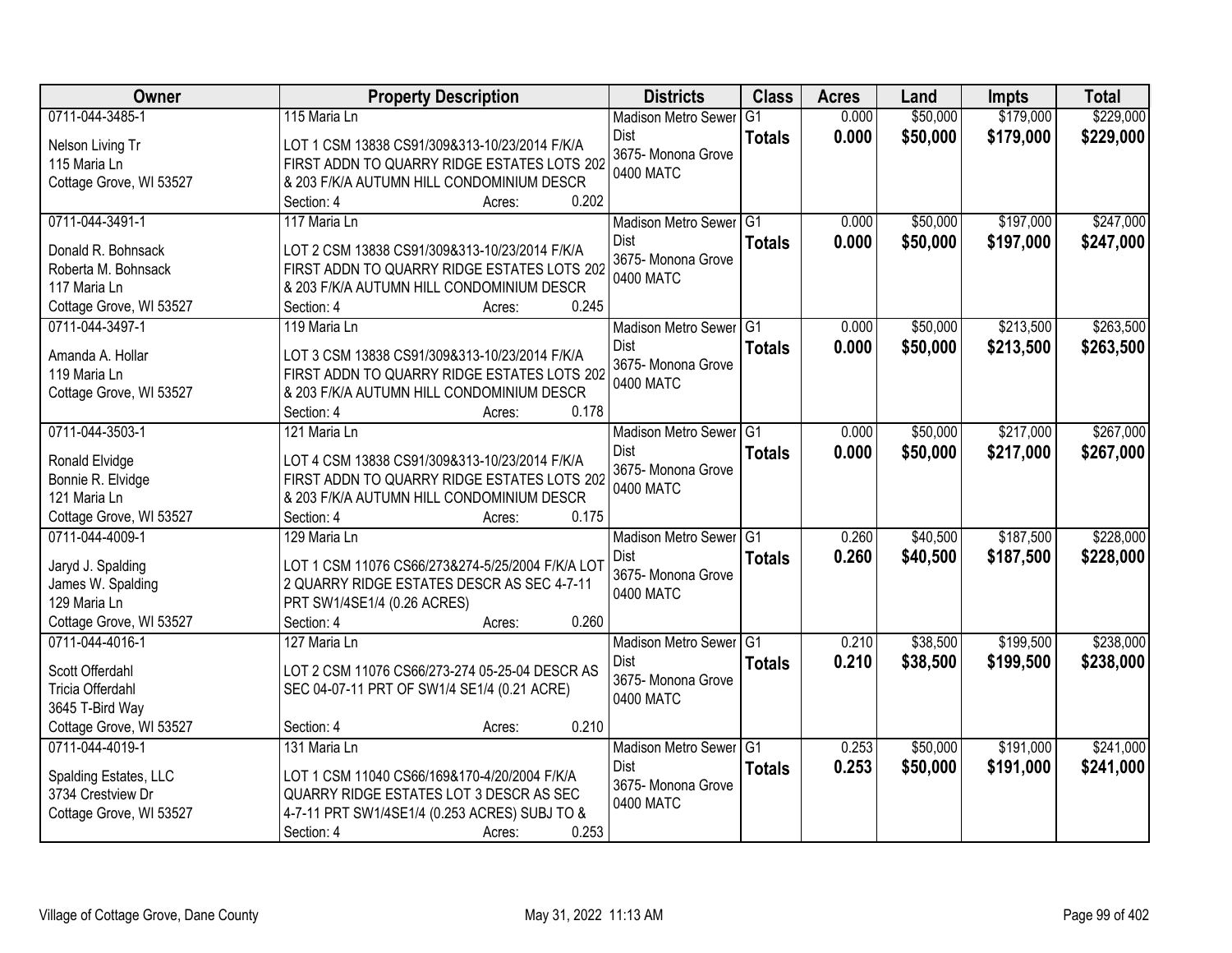| Owner                   | <b>Property Description</b>                     |        |       | <b>Districts</b>           | <b>Class</b>  | <b>Acres</b> | Land     | <b>Impts</b> | <b>Total</b> |
|-------------------------|-------------------------------------------------|--------|-------|----------------------------|---------------|--------------|----------|--------------|--------------|
| 0711-044-4026-1         | 133 Maria Ln                                    |        |       | <b>Madison Metro Sewer</b> | G1            | 0.197        | \$47,000 | \$195,000    | \$242,000    |
| Janet M. Koivisto       | LOT 2 CSM 11040 CS66/169&170-4/20/2004 F/K/A    |        |       | Dist                       | <b>Totals</b> | 0.197        | \$47,000 | \$195,000    | \$242,000    |
| 133 Maria Ln            | QUARRY RIDGE ESTATES LOT 3 DESCR AS SEC         |        |       | 3675- Monona Grove         |               |              |          |              |              |
| Cottage Grove, WI 53527 | 4-7-11 PRT SW1/4SE1/4 (0.197 ACRES) SUBJ TO &   |        |       | 0400 MATC                  |               |              |          |              |              |
|                         | Section: 4                                      | Acres: | 0.197 |                            |               |              |          |              |              |
| 0711-044-4032-1         | 135 Maria Ln                                    |        |       | Madison Metro Sewer G1     |               | 0.155        | \$45,000 | \$213,000    | \$258,000    |
| Michelle S. Cotroneo    | LOT 1 CSM 11103 CS67/1&2-6/18/2004 F/K/A QUARRY |        |       | Dist                       | <b>Totals</b> | 0.155        | \$45,000 | \$213,000    | \$258,000    |
| 135 Maria Ln            | RIDGE ESTATES LOT 4 DESCR AS SEC 4-7-11 PRT     |        |       | 3675- Monona Grove         |               |              |          |              |              |
| Cottage Grove, WI 53527 | SW1/4SE1/4 (0.155 ACRES)                        |        |       | 0400 MATC                  |               |              |          |              |              |
|                         | Section: 4                                      | Acres: | 0.155 |                            |               |              |          |              |              |
| 0711-044-4038-1         | 137 Maria Ln                                    |        |       | Madison Metro Sewer G1     |               | 0.150        | \$44,500 | \$218,000    | \$262,500    |
|                         |                                                 |        |       | Dist                       | <b>Totals</b> | 0.150        | \$44,500 | \$218,000    | \$262,500    |
| Lavon K. Thomas         | LOT 2 CSM 11103 CS67/1&2-6/18/2004 F/K/A QUARRY |        |       | 3675- Monona Grove         |               |              |          |              |              |
| Allen L. Thomas         | RIDGE ESTATES LOT 4 DESCR AS SEC 4-7-11 PRT     |        |       | 0400 MATC                  |               |              |          |              |              |
| 137 Mariane Ln          | SW1/4SE1/4 (0.150 ACRES)                        |        |       |                            |               |              |          |              |              |
| Cottage Grove, WI 53527 | Section: 4                                      | Acres: | 0.150 |                            |               |              |          |              |              |
| 0711-044-4045-1         | 139 Maria Ln                                    |        |       | Madison Metro Sewer G1     |               | 0.284        | \$87,500 | \$216,500    | \$304,000    |
| Melanie R. Seder        | <b>QUARRY RIDGE ESTATES LOT 5</b>               |        |       | Dist<br>3675- Monona Grove | <b>Totals</b> | 0.284        | \$87,500 | \$216,500    | \$304,000    |
| Kory Seder              |                                                 |        |       | 0400 MATC                  |               |              |          |              |              |
| 139 Maria Ln            |                                                 |        |       |                            |               |              |          |              |              |
| Cottage Grove, WI 53527 | Section: 4                                      | Acres: | 0.284 |                            |               |              |          |              |              |
| 0711-044-4056-1         | 903 Saint John St                               |        |       | Madison Metro Sewer G1     |               | 0.246        | \$85,500 | \$183,000    | \$268,500    |
| Shawn Campbell          | <b>QUARRY RIDGE ESTATES LOT 6</b>               |        |       | <b>Dist</b>                | <b>Totals</b> | 0.246        | \$85,500 | \$183,000    | \$268,500    |
| Amy Campbell            |                                                 |        |       | 3675- Monona Grove         |               |              |          |              |              |
| 903 Saint John St       |                                                 |        |       | 0400 MATC                  |               |              |          |              |              |
| Cottage Grove, WI 53527 | Section: 4                                      | Acres: | 0.246 |                            |               |              |          |              |              |
| 0711-044-4067-1         | 105 E Northlawn Dr                              |        |       | Madison Metro Sewer G1     |               | 0.235        | \$83,500 | \$199,000    | \$282,500    |
| Linda C. Drews          | <b>QUARRY RIDGE ESTATES LOT 7</b>               |        |       | Dist                       | <b>Totals</b> | 0.235        | \$83,500 | \$199,000    | \$282,500    |
| Harold E. Drews         |                                                 |        |       | 3675- Monona Grove         |               |              |          |              |              |
| 105 E Northlawn Dr      |                                                 |        |       | 0400 MATC                  |               |              |          |              |              |
| Cottage Grove, WI 53527 | Section: 4                                      | Acres: | 0.235 |                            |               |              |          |              |              |
| 0711-044-4078-1         | 103 E Northlawn Dr                              |        |       | Madison Metro Sewer G1     |               | 0.372        | \$92,500 | \$241,500    | \$334,000    |
|                         |                                                 |        |       | <b>Dist</b>                | <b>Totals</b> | 0.372        | \$92,500 | \$241,500    | \$334,000    |
| Harold L. Mouser        | <b>QUARRY RIDGE ESTATES LOT 8</b>               |        |       | 3675- Monona Grove         |               |              |          |              |              |
| Kathy A. Mouser         |                                                 |        |       | 0400 MATC                  |               |              |          |              |              |
| 103 E Northlawn Dr      |                                                 |        |       |                            |               |              |          |              |              |
| Cottage Grove, WI 53527 | Section: 4                                      | Acres: | 0.372 |                            |               |              |          |              |              |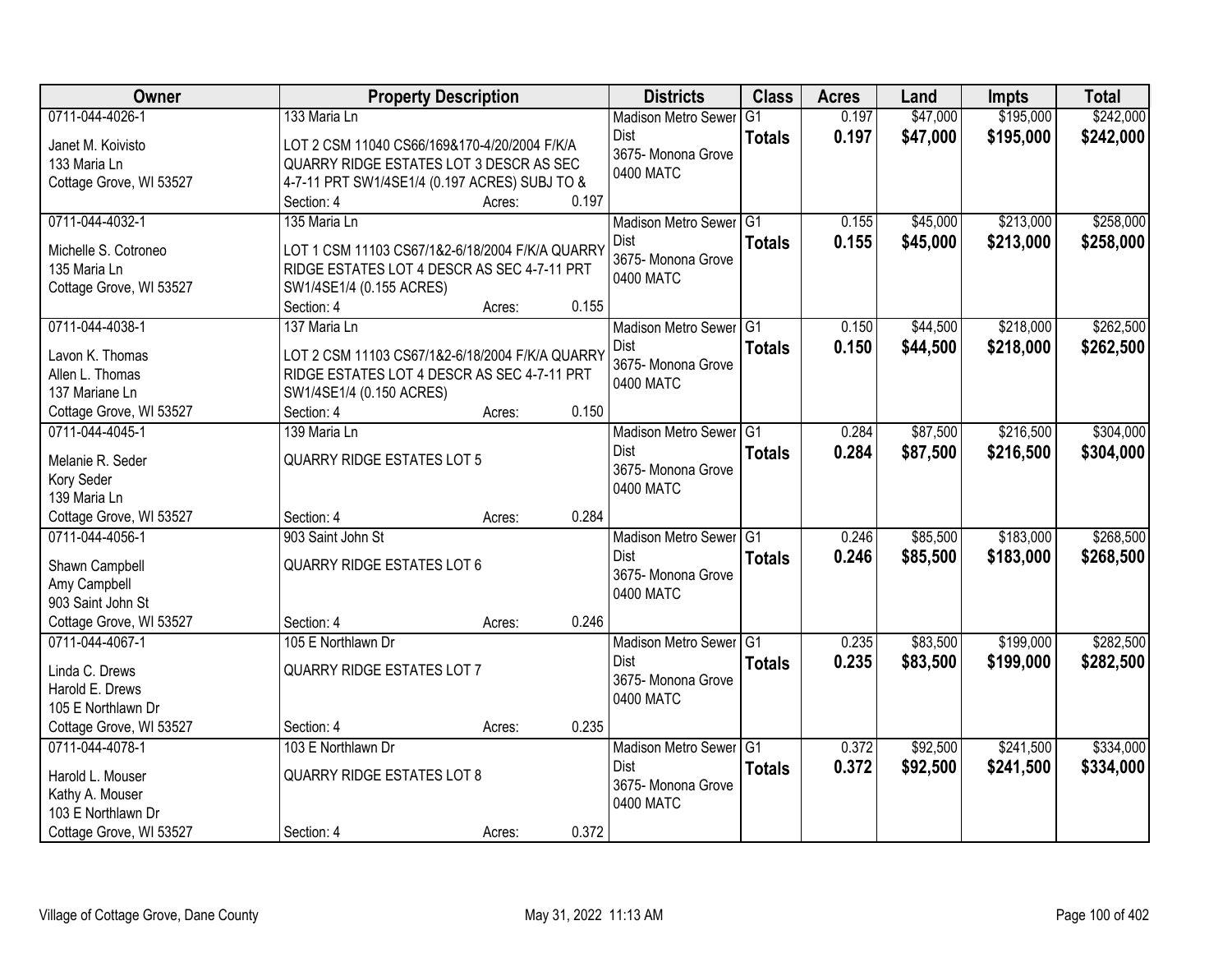| Owner                   |                                               | <b>Property Description</b> |       | <b>Districts</b>                    | <b>Class</b>    | <b>Acres</b> | Land     | <b>Impts</b> | <b>Total</b> |
|-------------------------|-----------------------------------------------|-----------------------------|-------|-------------------------------------|-----------------|--------------|----------|--------------|--------------|
| 0711-044-4089-1         | 101 E Northlawn Dr                            |                             |       | <b>Madison Metro Sewer</b>          | $\overline{G1}$ | 0.533        | \$75,000 | \$382,500    | \$457,500    |
| Jessica L. Grosso       | <b>QUARRY RIDGE ESTATES LOT 9</b>             |                             |       | <b>Dist</b>                         | <b>Totals</b>   | 0.533        | \$75,000 | \$382,500    | \$457,500    |
| 400 W Oak St            |                                               |                             |       | 3675- Monona Grove                  |                 |              |          |              |              |
| Cottage Grove, WI 53527 |                                               |                             |       | 0400 MATC                           |                 |              |          |              |              |
|                         | Section: 4                                    | Acres:                      | 0.533 |                                     |                 |              |          |              |              |
| 0711-044-4095-1         | 112 Maria Ln                                  |                             |       | Madison Metro Sewer G1              |                 | 0.228        | \$49,000 | \$192,000    | \$241,000    |
| Morgan Quick            | LOT 1 CSM 11018 CS66/103&104-3/24/2004 F/K/A  |                             |       | <b>Dist</b>                         | <b>Totals</b>   | 0.228        | \$49,000 | \$192,000    | \$241,000    |
| 112 Maria Ln            | QUARRY RIDGE ESTATES LOT 10 DESCR AS SEC      |                             |       | 3675- Monona Grove                  |                 |              |          |              |              |
| Cottage Grove, WI 53527 | 4-7-11 PRT SW1/4SE1/4 & PRT NW1/4SE1/4 (0.228 |                             |       | 0400 MATC                           |                 |              |          |              |              |
|                         | Section: 4                                    | Acres:                      | 0.228 |                                     |                 |              |          |              |              |
| 0711-044-4101-1         | 114 Maria Ln                                  |                             |       | Madison Metro Sewer G1              |                 | 0.152        | \$44,500 | \$193,000    | \$237,500    |
| Patrick H. Nee          | LOT 2 CSM 11018 CS66/103&104-3/24/2004 F/K/A  |                             |       | <b>Dist</b>                         | <b>Totals</b>   | 0.152        | \$44,500 | \$193,000    | \$237,500    |
| 114 Maria Ln            | QUARRY RIDGE ESTATES LOT 10 DESCR AS SEC      |                             |       | 3675- Monona Grove                  |                 |              |          |              |              |
| Cottage Grove, WI 53527 | 4-7-11 PRT SW1/4SE1/4 & PRT NW1/4SE1/4 (0.152 |                             |       | 0400 MATC                           |                 |              |          |              |              |
|                         | Section: 4                                    | Acres:                      | 0.152 |                                     |                 |              |          |              |              |
| 0711-044-4107-1         | 116 Maria Ln                                  |                             |       | Madison Metro Sewer G1              |                 | 0.179        | \$46,500 | \$204,000    | \$250,500    |
| Ashley J. Scholz        | LOT 1 CSM 11017 CS66/101&102-3/24/2004 F/K/A  |                             |       | <b>Dist</b>                         | <b>Totals</b>   | 0.179        | \$46,500 | \$204,000    | \$250,500    |
| 116 Maria Ln            | QUARRY RIDGE ESTATES LOT 11 DESCR AS SEC      |                             |       | 3675- Monona Grove                  |                 |              |          |              |              |
| Cottage Grove, WI 53527 | 4-7-11 PRT SW1/4SE1/4 & PRT NW1/4SE1/4 (0.179 |                             |       | 0400 MATC                           |                 |              |          |              |              |
|                         | Section: 4                                    | Acres:                      | 0.179 |                                     |                 |              |          |              |              |
| 0711-044-4113-1         | 118 Maria Ln                                  |                             |       | Madison Metro Sewer <sup>1</sup> G1 |                 | 0.211        | \$48,000 | \$208,500    | \$256,500    |
| Eric M. Janssen         | LOT 2 CSM 11017 CS66/101&102-3/24/2004 F/K/A  |                             |       | Dist                                | <b>Totals</b>   | 0.211        | \$48,000 | \$208,500    | \$256,500    |
| Megan K. Janssen        | QUARRY RIDGE ESTATES LOT 11 DESCR AS SEC      |                             |       | 3675- Monona Grove                  |                 |              |          |              |              |
| 118 Maria Ln            | 4-7-11 PRT SW1/4SE1/4 & PRT NW1/4SE1/4 (0.211 |                             |       | 0400 MATC                           |                 |              |          |              |              |
| Cottage Grove, WI 53527 | Section: 4                                    | Acres:                      | 0.211 |                                     |                 |              |          |              |              |
| 0711-044-4122-1         | 1001 Saint John St                            |                             |       | Madison Metro Sewer G1              |                 | 0.274        | \$87,000 | \$177,500    | \$264,500    |
|                         |                                               |                             |       | <b>Dist</b>                         | <b>Totals</b>   | 0.274        | \$87,000 | \$177,500    | \$264,500    |
| Scott J. Quamme         | <b>QUARRY RIDGE ESTATES LOT 12</b>            |                             |       | 3675- Monona Grove                  |                 |              |          |              |              |
| 1001 Saint John St      |                                               |                             |       | 0400 MATC                           |                 |              |          |              |              |
| Cottage Grove, WI 53527 | Section: 4                                    | Acres:                      | 0.274 |                                     |                 |              |          |              |              |
| 0711-044-4133-1         | 1003 Saint John St                            |                             |       | Madison Metro Sewer G1              |                 | 0.230        | \$82,000 | \$236,500    | \$318,500    |
|                         |                                               |                             |       | <b>Dist</b>                         | <b>Totals</b>   | 0.230        | \$82,000 | \$236,500    | \$318,500    |
| Bradley C. London       | <b>QUARRY RIDGE ESTATES LOT 13</b>            |                             |       | 3675- Monona Grove                  |                 |              |          |              |              |
| Miranda L. London       |                                               |                             |       | 0400 MATC                           |                 |              |          |              |              |
| 1003 Saint John St      |                                               |                             |       |                                     |                 |              |          |              |              |
| Cottage Grove, WI 53527 | Section: 4                                    | Acres:                      | 0.230 |                                     |                 |              |          |              |              |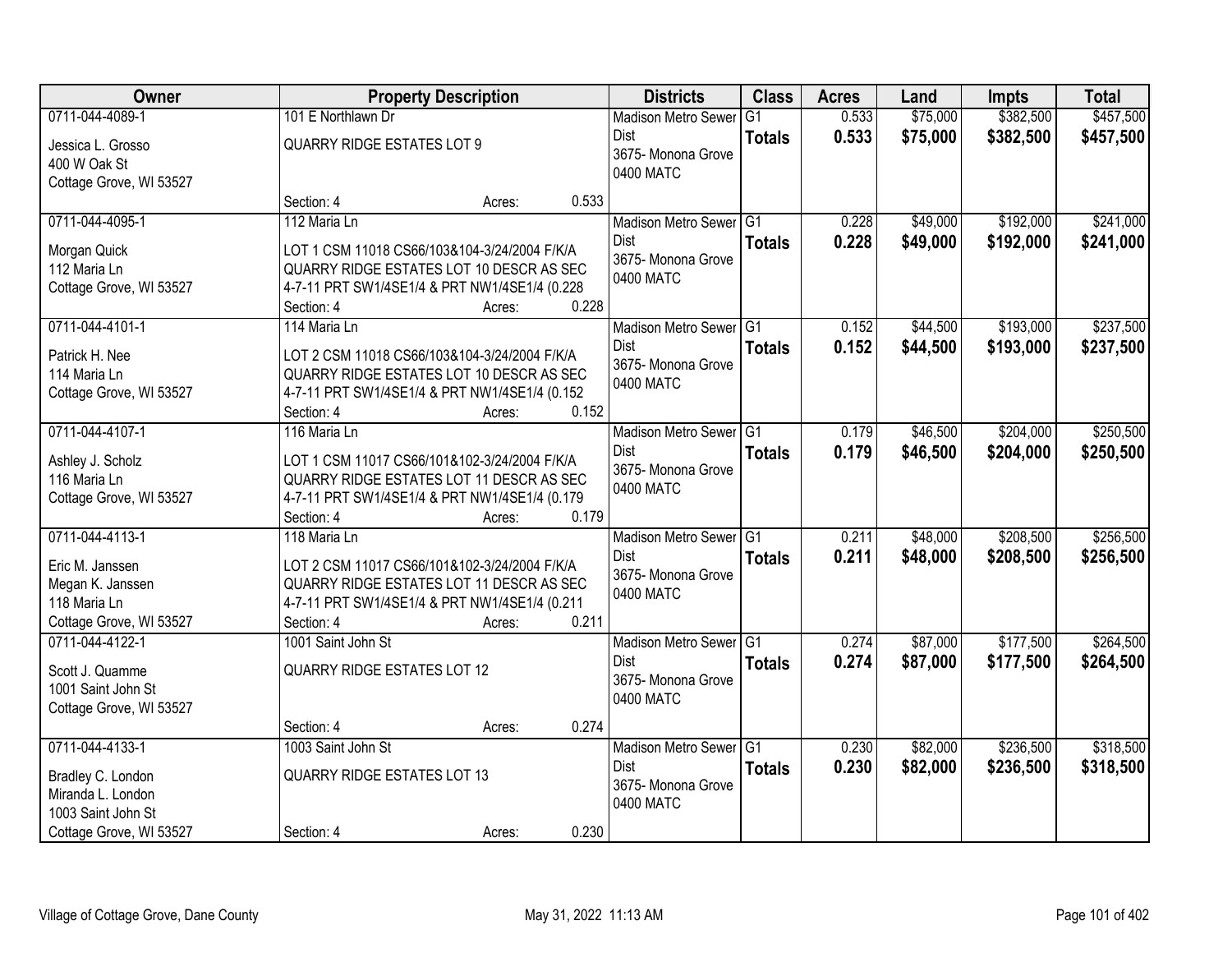| Owner                               |                                    | <b>Property Description</b> |       | <b>Districts</b>                    | <b>Class</b>  | <b>Acres</b> | Land     | <b>Impts</b> | <b>Total</b> |
|-------------------------------------|------------------------------------|-----------------------------|-------|-------------------------------------|---------------|--------------|----------|--------------|--------------|
| 0711-044-4144-1                     | 1005 Saint John St                 |                             |       | <b>Madison Metro Sewer</b>          | G1            | 0.254        | \$86,000 | \$216,000    | \$302,000    |
| January L. Vang                     | <b>QUARRY RIDGE ESTATES LOT 14</b> |                             |       | Dist                                | <b>Totals</b> | 0.254        | \$86,000 | \$216,000    | \$302,000    |
| Seng K. Vang                        |                                    |                             |       | 3675- Monona Grove                  |               |              |          |              |              |
| 1005 Saint John St                  |                                    |                             |       | 0400 MATC                           |               |              |          |              |              |
| Cottage Grove, WI 53527             | Section: 4                         | Acres:                      | 0.254 |                                     |               |              |          |              |              |
| 0711-044-4155-1                     | 1004 Saint John St                 |                             |       | Madison Metro Sewer G1              |               | 0.314        | \$89,500 | \$204,500    | \$294,000    |
| Scott R. Lueder                     | <b>QUARRY RIDGE ESTATES LOT 15</b> |                             |       | <b>Dist</b>                         | <b>Totals</b> | 0.314        | \$89,500 | \$204,500    | \$294,000    |
| Jennifer L. Lueder                  |                                    |                             |       | 3675- Monona Grove                  |               |              |          |              |              |
| 1004 Saint John St                  |                                    |                             |       | 0400 MATC                           |               |              |          |              |              |
| Cottage Grove, WI 53527             | Section: 4                         | Acres:                      | 0.314 |                                     |               |              |          |              |              |
| 0711-044-4166-1                     | 202 Megan Ln                       |                             |       | Madison Metro Sewer G1              |               | 0.241        | \$85,000 | \$220,500    | \$305,500    |
|                                     |                                    |                             |       | Dist                                | <b>Totals</b> | 0.241        | \$85,000 | \$220,500    | \$305,500    |
| Ellie E. Kalamarz                   | <b>QUARRY RIDGE ESTATES LOT 16</b> |                             |       | 3675- Monona Grove                  |               |              |          |              |              |
| Nicholas C. Spatola<br>202 Megan Ln |                                    |                             |       | 0400 MATC                           |               |              |          |              |              |
| Cottage Grove, WI 53527             | Section: 4                         | Acres:                      | 0.241 |                                     |               |              |          |              |              |
| 0711-044-4177-1                     | 204 Megan Ln                       |                             |       | Madison Metro Sewer G1              |               | 0.238        | \$84,000 | \$200,500    | \$284,500    |
|                                     |                                    |                             |       | Dist                                | <b>Totals</b> | 0.238        | \$84,000 | \$200,500    | \$284,500    |
| Andrew S. Augustin                  | <b>QUARRY RIDGE ESTATES LOT 17</b> |                             |       | 3675- Monona Grove                  |               |              |          |              |              |
| Jennifer R. Augustin                |                                    |                             |       | 0400 MATC                           |               |              |          |              |              |
| 204 Megan Ln                        |                                    |                             |       |                                     |               |              |          |              |              |
| Cottage Grove, WI 53527             | Section: 4                         | Acres:                      | 0.238 |                                     |               |              |          |              |              |
| 0711-044-4188-1                     | 206 Megan Ln                       |                             |       | Madison Metro Sewer <sup>1</sup> G1 |               | 0.266        | \$86,500 | \$197,500    | \$284,000    |
| Scott S. Gudgel                     | <b>QUARRY RIDGE ESTATES LOT 18</b> |                             |       | Dist                                | <b>Totals</b> | 0.266        | \$86,500 | \$197,500    | \$284,000    |
| Marcy L. Gudgel                     |                                    |                             |       | 3675- Monona Grove<br>0400 MATC     |               |              |          |              |              |
| 206 Megan Ln                        |                                    |                             |       |                                     |               |              |          |              |              |
| Cottage Grove, WI 53527             | Section: 4                         | Acres:                      | 0.266 |                                     |               |              |          |              |              |
| 0711-044-4199-1                     | 1001 Crysta Trl                    |                             |       | Madison Metro Sewer G1              |               | 0.287        | \$88,000 | \$186,000    | \$274,000    |
| Timmerman Living Tr, Bl             | <b>QUARRY RIDGE ESTATES LOT 19</b> |                             |       | Dist                                | <b>Totals</b> | 0.287        | \$88,000 | \$186,000    | \$274,000    |
| 1001 Crysta Trl                     |                                    |                             |       | 3675- Monona Grove                  |               |              |          |              |              |
| Cottage Grove, WI 53527             |                                    |                             |       | 0400 MATC                           |               |              |          |              |              |
|                                     | Section: 4                         | Acres:                      | 0.287 |                                     |               |              |          |              |              |
| 0711-044-4210-1                     | 207 Maria Ln                       |                             |       | Madison Metro Sewer G1              |               | 0.298        | \$88,500 | \$173,000    | \$261,500    |
| <b>Marcus Whitlock</b>              | <b>QUARRY RIDGE ESTATES LOT 20</b> |                             |       | Dist                                | <b>Totals</b> | 0.298        | \$88,500 | \$173,000    | \$261,500    |
| 207 Maria Ln                        |                                    |                             |       | 3675- Monona Grove                  |               |              |          |              |              |
| Cottage Grove, WI 53527             |                                    |                             |       | 0400 MATC                           |               |              |          |              |              |
|                                     | Section: 4                         | Acres:                      | 0.298 |                                     |               |              |          |              |              |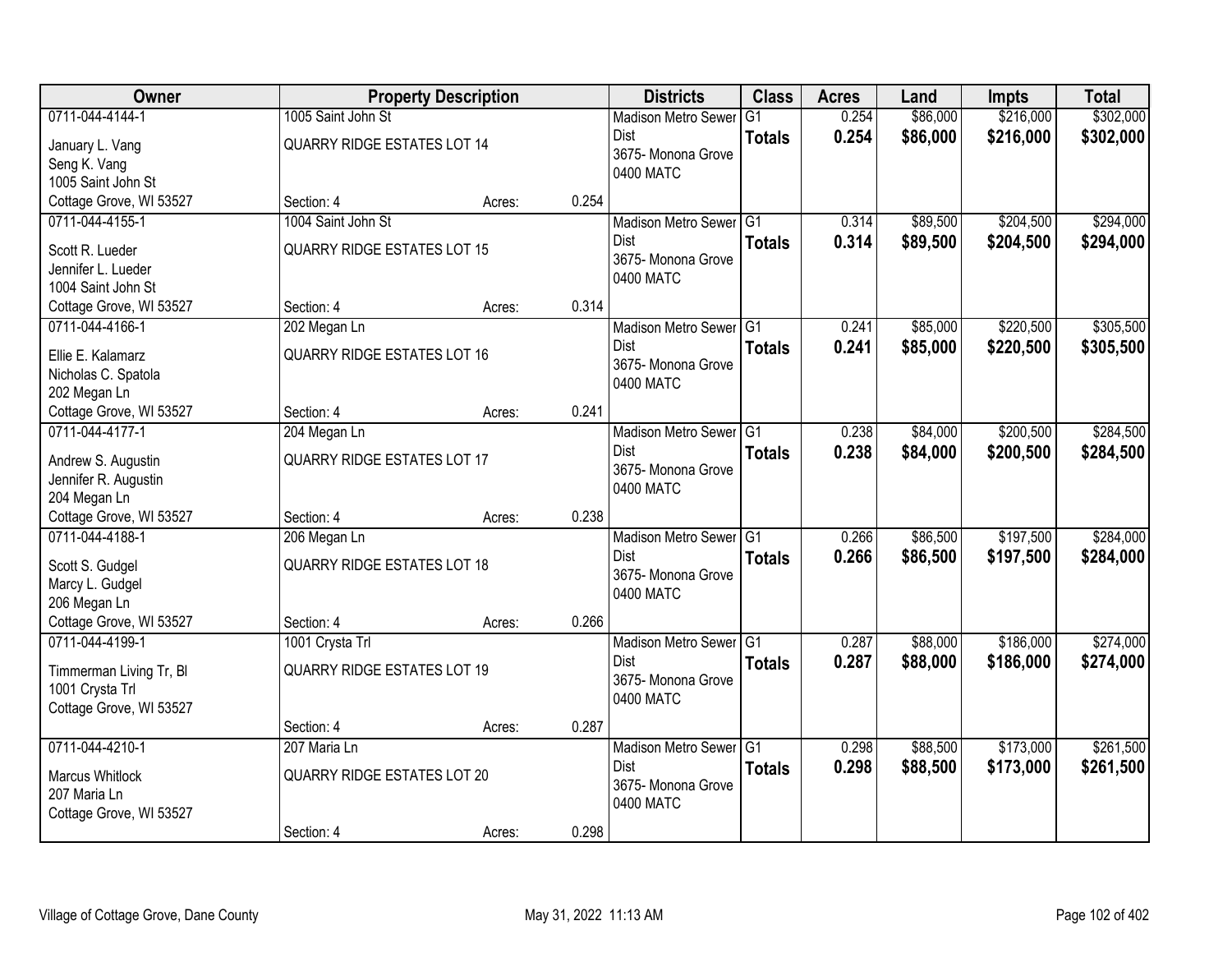| Owner                           |                                    | <b>Property Description</b> |       | <b>Districts</b>                  | <b>Class</b>  | <b>Acres</b> | Land     | <b>Impts</b> | <b>Total</b> |
|---------------------------------|------------------------------------|-----------------------------|-------|-----------------------------------|---------------|--------------|----------|--------------|--------------|
| 0711-044-4221-1                 | 205 Maria Ln                       |                             |       | <b>Madison Metro Sewer</b>        | G1            | 0.238        | \$84,000 | \$210,000    | \$294,000    |
| Bush Living Tr, Jeffrey & Susan | <b>QUARRY RIDGE ESTATES LOT 21</b> |                             |       | Dist                              | <b>Totals</b> | 0.238        | \$84,000 | \$210,000    | \$294,000    |
| 205 Maria Ln                    |                                    |                             |       | 3675- Monona Grove<br>0400 MATC   |               |              |          |              |              |
| Cottage Grove, WI 53527         |                                    |                             |       |                                   |               |              |          |              |              |
|                                 | Section: 4                         | Acres:                      | 0.238 |                                   |               |              |          |              |              |
| 0711-044-4232-1                 | 203 Maria Ln                       |                             |       | Madison Metro Sewer G1            |               | 0.235        | \$83,500 | \$252,000    | \$335,500    |
| Blaine D. Wuensch               | <b>QUARRY RIDGE ESTATES LOT 22</b> |                             |       | Dist                              | <b>Totals</b> | 0.235        | \$83,500 | \$252,000    | \$335,500    |
| Sara Imhoff                     |                                    |                             |       | 3675- Monona Grove<br>0400 MATC   |               |              |          |              |              |
| 203 Maria Ln                    |                                    |                             |       |                                   |               |              |          |              |              |
| Cottage Grove, WI 53527         | Section: 4                         | Acres:                      | 0.235 |                                   |               |              |          |              |              |
| 0711-044-4243-1                 | 1002 Saint John St                 |                             |       | Madison Metro Sewer G1            |               | 0.233        | \$83,000 | \$196,500    | \$279,500    |
| John Zwart                      | <b>QUARRY RIDGE ESTATES LOT 23</b> |                             |       | <b>Dist</b>                       | <b>Totals</b> | 0.233        | \$83,000 | \$196,500    | \$279,500    |
| Lisa A. Zwart                   |                                    |                             |       | 3675- Monona Grove<br>0400 MATC   |               |              |          |              |              |
| 1002 Saint John St              |                                    |                             |       |                                   |               |              |          |              |              |
| Cottage Grove, WI 53527         | Section: 4                         | Acres:                      | 0.233 |                                   |               |              |          |              |              |
| 0711-044-4254-1                 | 1000 Saint John St                 |                             |       | Madison Metro Sewer G1            |               | 0.333        | \$90,500 | \$183,500    | \$274,000    |
| Jingbo Zhang                    | <b>QUARRY RIDGE ESTATES LOT 24</b> |                             |       | Dist                              | <b>Totals</b> | 0.333        | \$90,500 | \$183,500    | \$274,000    |
| 1000 St John St                 |                                    |                             |       | 3675- Monona Grove<br>0400 MATC   |               |              |          |              |              |
| Cottage Grove, WI 53527         |                                    |                             |       |                                   |               |              |          |              |              |
|                                 | Section: 4                         | Acres:                      | 0.333 |                                   |               |              |          |              |              |
| 0711-044-4265-1                 | 200 Maria Ln                       |                             |       | Madison Metro Sewer G1            |               | 0.366        | \$92,500 | \$253,000    | \$345,500    |
| Peggy C. Nowicki                | <b>QUARRY RIDGE ESTATES LOT 25</b> |                             |       | <b>Dist</b>                       | <b>Totals</b> | 0.366        | \$92,500 | \$253,000    | \$345,500    |
| 200 Maria Ln                    |                                    |                             |       | 3675- Monona Grove<br>0400 MATC   |               |              |          |              |              |
| Cottage Grove, WI 53527         |                                    |                             |       |                                   |               |              |          |              |              |
|                                 | Section: 4                         | Acres:                      | 0.366 |                                   |               |              |          |              |              |
| 0711-044-4276-1                 | 202 Maria Ln                       |                             |       | Madison Metro Sewer G1            |               | 0.252        | \$85,500 | \$222,000    | \$307,500    |
| <b>Steven Wohlers</b>           | <b>QUARRY RIDGE ESTATES LOT 26</b> |                             |       | Dist                              | <b>Totals</b> | 0.252        | \$85,500 | \$222,000    | \$307,500    |
| 202 Maria Ln                    |                                    |                             |       | 3675- Monona Grove<br>0400 MATC   |               |              |          |              |              |
| Cottage Grove, WI 53527         |                                    |                             |       |                                   |               |              |          |              |              |
|                                 | Section: 4                         | Acres:                      | 0.252 |                                   |               |              |          |              |              |
| 0711-044-4287-1                 | 204 Maria Ln                       |                             |       | Madison Metro Sewer G1            |               | 0.250        | \$85,500 | \$275,000    | \$360,500    |
| Joshua D. Weier                 | <b>QUARRY RIDGE ESTATES LOT 27</b> |                             |       | <b>Dist</b><br>3675- Monona Grove | <b>Totals</b> | 0.250        | \$85,500 | \$275,000    | \$360,500    |
| Rhiannon O. Devine              |                                    |                             |       | 0400 MATC                         |               |              |          |              |              |
| 204 Maria Ln                    |                                    |                             |       |                                   |               |              |          |              |              |
| Cottage Grove, WI 53527         | Section: 4                         | Acres:                      | 0.250 |                                   |               |              |          |              |              |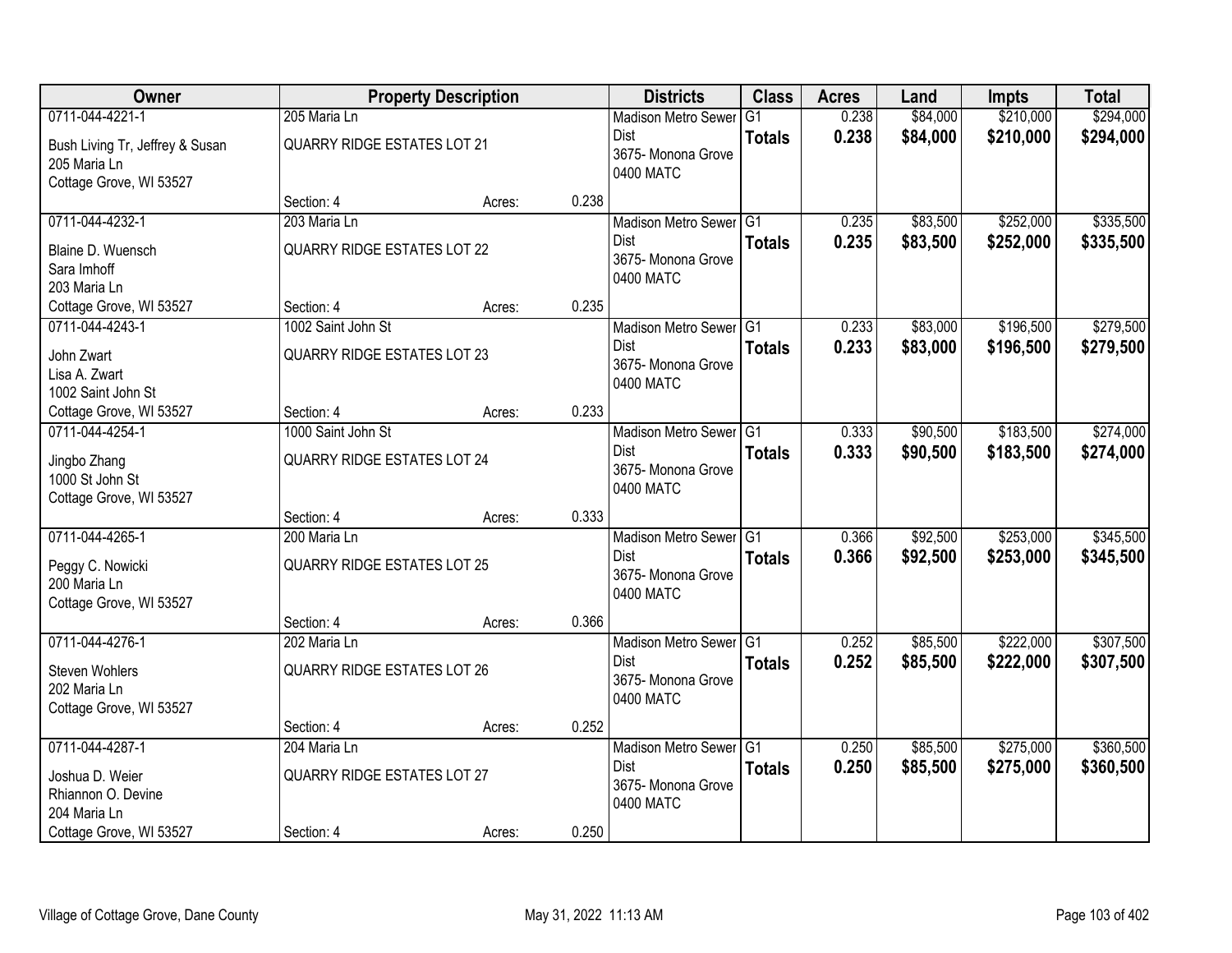| Owner                                                  |                                      | <b>Property Description</b> |       | <b>Districts</b>                  | <b>Class</b>  | <b>Acres</b> | Land       | <b>Impts</b>    | <b>Total</b>    |
|--------------------------------------------------------|--------------------------------------|-----------------------------|-------|-----------------------------------|---------------|--------------|------------|-----------------|-----------------|
| 0711-044-4298-1                                        | 206 Maria Ln                         |                             |       | <b>Madison Metro Sewer</b>        | G1            | 0.250        | \$85,500   | \$265,000       | \$350,500       |
| Michael Jeanette                                       | <b>QUARRY RIDGE ESTATES LOT 28</b>   |                             |       | Dist                              | <b>Totals</b> | 0.250        | \$85,500   | \$265,000       | \$350,500       |
| Lindsay Gustin                                         |                                      |                             |       | 3675- Monona Grove                |               |              |            |                 |                 |
| 206 Maria Ln                                           |                                      |                             |       | 0400 MATC                         |               |              |            |                 |                 |
| Cottage Grove, WI 53527                                | Section: 4                           | Acres:                      | 0.250 |                                   |               |              |            |                 |                 |
| 0711-044-4309-1                                        | 208 Maria Ln                         |                             |       | Madison Metro Sewer G1            |               | 0.250        | \$85,500   | \$278,500       | \$364,000       |
|                                                        | <b>QUARRY RIDGE ESTATES LOT 29</b>   |                             |       | Dist                              | <b>Totals</b> | 0.250        | \$85,500   | \$278,500       | \$364,000       |
| Randy M. Trzinski-Becker<br>Deborah L. Trzinski-Becker |                                      |                             |       | 3675- Monona Grove                |               |              |            |                 |                 |
| 208 Maria Ln                                           |                                      |                             |       | 0400 MATC                         |               |              |            |                 |                 |
| Cottage Grove, WI 53527                                | Section: 4                           | Acres:                      | 0.250 |                                   |               |              |            |                 |                 |
| 0711-044-4320-1                                        | 903 Crysta Trl                       |                             |       | Madison Metro Sewer G1            |               | 0.273        | \$87,000   | \$208,000       | \$295,000       |
|                                                        |                                      |                             |       | Dist                              | <b>Totals</b> | 0.273        | \$87,000   | \$208,000       | \$295,000       |
| Michael J. Jackson                                     | <b>QUARRY RIDGE ESTATES LOT 30</b>   |                             |       | 3675-Monona Grove                 |               |              |            |                 |                 |
| Linette R. Jackson                                     |                                      |                             |       | 0400 MATC                         |               |              |            |                 |                 |
| 903 Crysta Trl                                         |                                      |                             |       |                                   |               |              |            |                 |                 |
| Cottage Grove, WI 53527                                | Section: 4                           | Acres:                      | 0.273 |                                   |               |              |            |                 |                 |
| 0711-044-4331-1                                        | 1000 Crysta Trl                      |                             |       | Madison Metro Sewer G1            |               | 0.332        | \$90,500   | \$220,000       | \$310,500       |
| Jason A. Dolens                                        | <b>QUARRY RIDGE ESTATES LOT 31</b>   |                             |       | Dist<br>3675- Monona Grove        | <b>Totals</b> | 0.332        | \$90,500   | \$220,000       | \$310,500       |
| Carissa M. Walczak                                     |                                      |                             |       | 0400 MATC                         |               |              |            |                 |                 |
| 1000 Crysta Trl                                        |                                      |                             |       |                                   |               |              |            |                 |                 |
| Cottage Grove, WI 53527                                | Section: 4                           | Acres:                      | 0.332 |                                   |               |              |            |                 |                 |
| 0711-044-4342-1                                        | 1002 Crysta Trl                      |                             |       | Madison Metro Sewer <sup>G1</sup> |               | 0.306        | \$89,000   | \$315,500       | \$404,500       |
| Michael Kreuger                                        | <b>QUARRY RIDGE ESTATES LOT 32</b>   |                             |       | Dist                              | <b>Totals</b> | 0.306        | \$89,000   | \$315,500       | \$404,500       |
| Kristine Urban-Kreuger                                 |                                      |                             |       | 3675- Monona Grove                |               |              |            |                 |                 |
| 1002 Crysta Trl                                        |                                      |                             |       | 0400 MATC                         |               |              |            |                 |                 |
| Cottage Grove, WI 53527                                | Section: 4                           | Acres:                      | 0.306 |                                   |               |              |            |                 |                 |
| 0711-044-4353-1                                        | 1004 Crysta Trl                      |                             |       | Madison Metro Sewer G1            |               | 0.304        | \$89,000   | \$223,500       | \$312,500       |
| Diane V. Hartman V                                     | <b>QUARRY RIDGE ESTATES LOT 33</b>   |                             |       | Dist                              | <b>Totals</b> | 0.304        | \$89,000   | \$223,500       | \$312,500       |
| 1004 Crysta Trl                                        |                                      |                             |       | 3675- Monona Grove                |               |              |            |                 |                 |
| Cottage Grove, WI 53527                                |                                      |                             |       | 0400 MATC                         |               |              |            |                 |                 |
|                                                        | Section: 4                           | Acres:                      | 0.304 |                                   |               |              |            |                 |                 |
| 0711-044-4400-1                                        | 902 Crysta Trl                       |                             |       | Madison Metro Sewer X4            |               | 1.163        | $\sqrt{6}$ | $\overline{50}$ | $\overline{50}$ |
|                                                        |                                      |                             |       | Dist                              | <b>Totals</b> | 1.163        | \$0        | \$0             | \$0             |
| Cottage Grove, Village of                              | <b>QUARRY RIDGE ESTATES OUTLOT 1</b> |                             |       | 3675- Monona Grove                |               |              |            |                 |                 |
| 221 E Cottage Grove Rd                                 |                                      |                             |       | 0400 MATC                         |               |              |            |                 |                 |
| Cottage Grove, WI 53527                                |                                      |                             |       |                                   |               |              |            |                 |                 |
|                                                        | Section: 4                           | Acres:                      | 1.163 |                                   |               |              |            |                 |                 |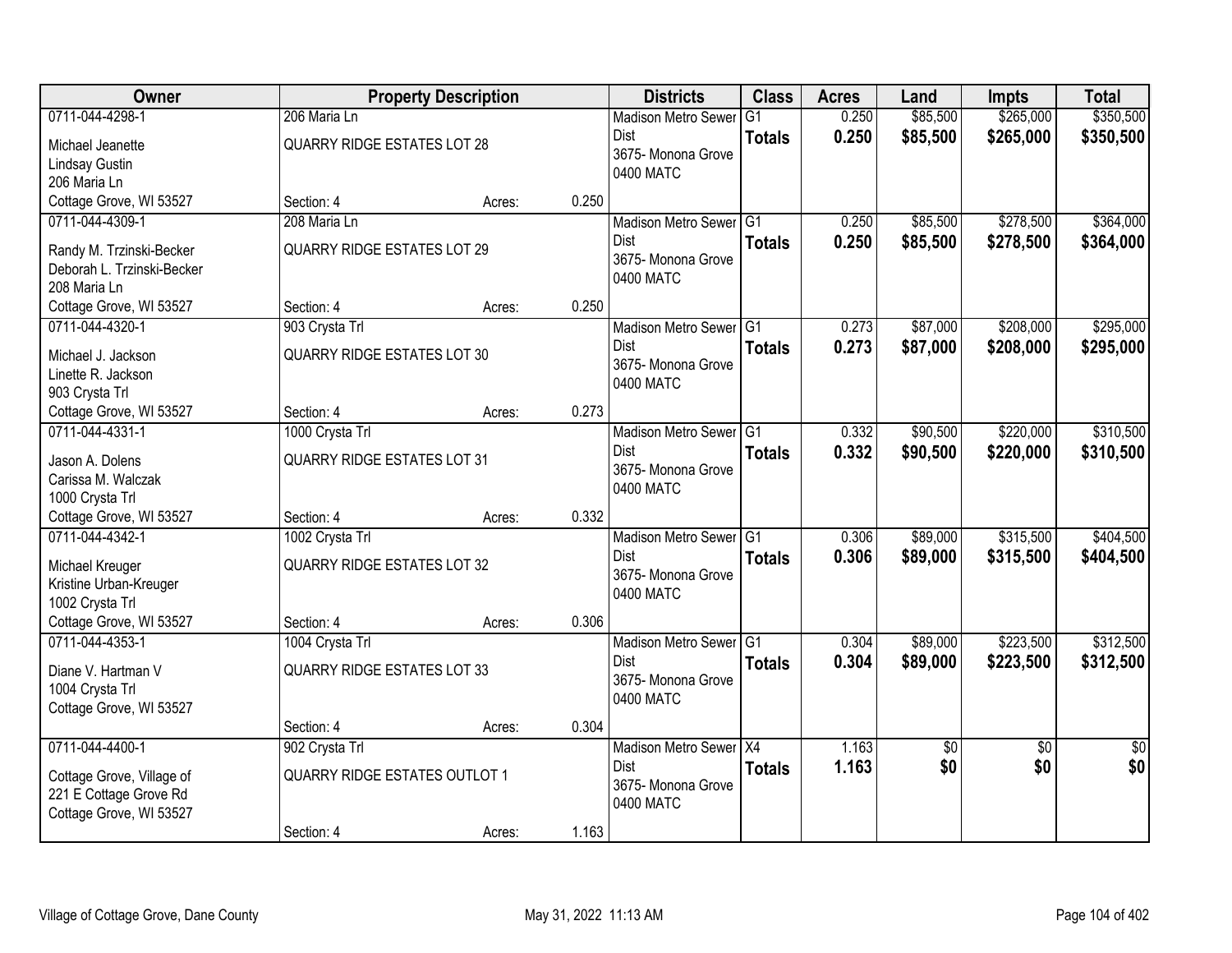| <b>Owner</b>            | <b>Property Description</b>     |        |       | <b>Districts</b>                      | <b>Class</b>    | <b>Acres</b> | Land     | <b>Impts</b> | <b>Total</b> |
|-------------------------|---------------------------------|--------|-------|---------------------------------------|-----------------|--------------|----------|--------------|--------------|
| 0711-044-4601-1         | 805 Saint John St               |        |       | <b>Madison Metro Sewer</b>            | $\overline{G1}$ | 0.484        | \$98,500 | \$223,000    | \$321,500    |
| Mai Saevang             | WILLOW RUN ESTATES LOT 1        |        |       | Dist                                  | <b>Totals</b>   | 0.484        | \$98,500 | \$223,000    | \$321,500    |
| Lia Vang                |                                 |        |       | 3675- Monona Grove                    |                 |              |          |              |              |
| 805 Saint John St       |                                 |        |       | 0400 MATC                             |                 |              |          |              |              |
| Cottage Grove, WI 53527 | Section: 4                      | Acres: | 0.484 |                                       |                 |              |          |              |              |
| 0711-044-4612-1         | 807 Saint John St               |        |       | Madison Metro Sewer G1                |                 | 0.266        | \$86,500 | \$132,500    | \$219,000    |
| Randall N. Molepske     | <b>WILLOW RUN ESTATES LOT 2</b> |        |       | <b>Dist</b>                           | <b>Totals</b>   | 0.266        | \$86,500 | \$132,500    | \$219,000    |
| Shannon M. Molepske     |                                 |        |       | 3675- Monona Grove                    |                 |              |          |              |              |
| 807 Saint John St       |                                 |        |       | 0400 MATC                             |                 |              |          |              |              |
| Cottage Grove, WI 53527 | Section: 4                      | Acres: | 0.266 |                                       |                 |              |          |              |              |
| 0711-044-4623-1         | 809 Saint John St               |        |       | Madison Metro Sewer G1                |                 | 0.266        | \$86,500 | \$174,000    | \$260,500    |
|                         |                                 |        |       | <b>Dist</b>                           | <b>Totals</b>   | 0.266        | \$86,500 | \$174,000    | \$260,500    |
| Karim Abroug            | <b>WILLOW RUN ESTATES LOT 3</b> |        |       | 3675-Monona Grove                     |                 |              |          |              |              |
| Wendy Brigham-Abrouq    |                                 |        |       | 0400 MATC                             |                 |              |          |              |              |
| 809 Saint John St       |                                 |        |       |                                       |                 |              |          |              |              |
| Cottage Grove, WI 53527 | Section: 4                      | Acres: | 0.266 |                                       |                 |              |          |              |              |
| 0711-044-4634-1         | 811 Saint John St               |        |       | Madison Metro Sewer G1                |                 | 0.266        | \$86,500 | \$198,000    | \$284,500    |
| Shawn L. Schaefer       | WILLOW RUN ESTATES LOT 4        |        |       | <b>Dist</b>                           | <b>Totals</b>   | 0.266        | \$86,500 | \$198,000    | \$284,500    |
| Amanda M. Schaefer      |                                 |        |       | 3675- Monona Grove<br>0400 MATC       |                 |              |          |              |              |
| 811 Saint John St       |                                 |        |       |                                       |                 |              |          |              |              |
| Cottage Grove, WI 53527 | Section: 4                      | Acres: | 0.266 |                                       |                 |              |          |              |              |
| 0711-044-4645-1         | 813 Saint John St               |        |       | Madison Metro Sewer <sup>G1</sup>     |                 | 0.266        | \$86,500 | \$163,500    | \$250,000    |
| Shownfu Yang            | <b>WILLOW RUN ESTATES LOT 5</b> |        |       | <b>Dist</b>                           | <b>Totals</b>   | 0.266        | \$86,500 | \$163,500    | \$250,000    |
| Dia H. Yang             |                                 |        |       | 3675- Monona Grove                    |                 |              |          |              |              |
| 813 Saint John St       |                                 |        |       | 0400 MATC                             |                 |              |          |              |              |
| Cottage Grove, WI 53527 | Section: 4                      | Acres: | 0.266 |                                       |                 |              |          |              |              |
| 0711-044-4656-1         | 815 Saint John St               |        |       | Madison Metro Sewer G1                |                 | 0.266        | \$86,500 | \$160,500    | \$247,000    |
|                         |                                 |        |       | Dist                                  | <b>Totals</b>   | 0.266        | \$86,500 | \$160,500    | \$247,000    |
| Lisa Gutzke             | <b>WILLOW RUN ESTATES LOT 6</b> |        |       | 3675- Monona Grove                    |                 |              |          |              |              |
| 815 St John St          |                                 |        |       | 0400 MATC                             |                 |              |          |              |              |
| Cottage Grove, WI 53527 |                                 |        | 0.266 |                                       |                 |              |          |              |              |
| 0711-044-4667-1         | Section: 4<br>817 Saint John St | Acres: |       |                                       |                 | 0.327        | \$90,000 |              | \$247,000    |
|                         |                                 |        |       | Madison Metro Sewer G1<br><b>Dist</b> |                 |              |          | \$157,000    |              |
| Aimee Theo              | <b>WILLOW RUN ESTATES LOT 7</b> |        |       | 3675- Monona Grove                    | <b>Totals</b>   | 0.327        | \$90,000 | \$157,000    | \$247,000    |
| Michael Theo            |                                 |        |       | 0400 MATC                             |                 |              |          |              |              |
| 817 St John St          |                                 |        |       |                                       |                 |              |          |              |              |
| Cottage Grove, WI 53527 | Section: 4                      | Acres: | 0.327 |                                       |                 |              |          |              |              |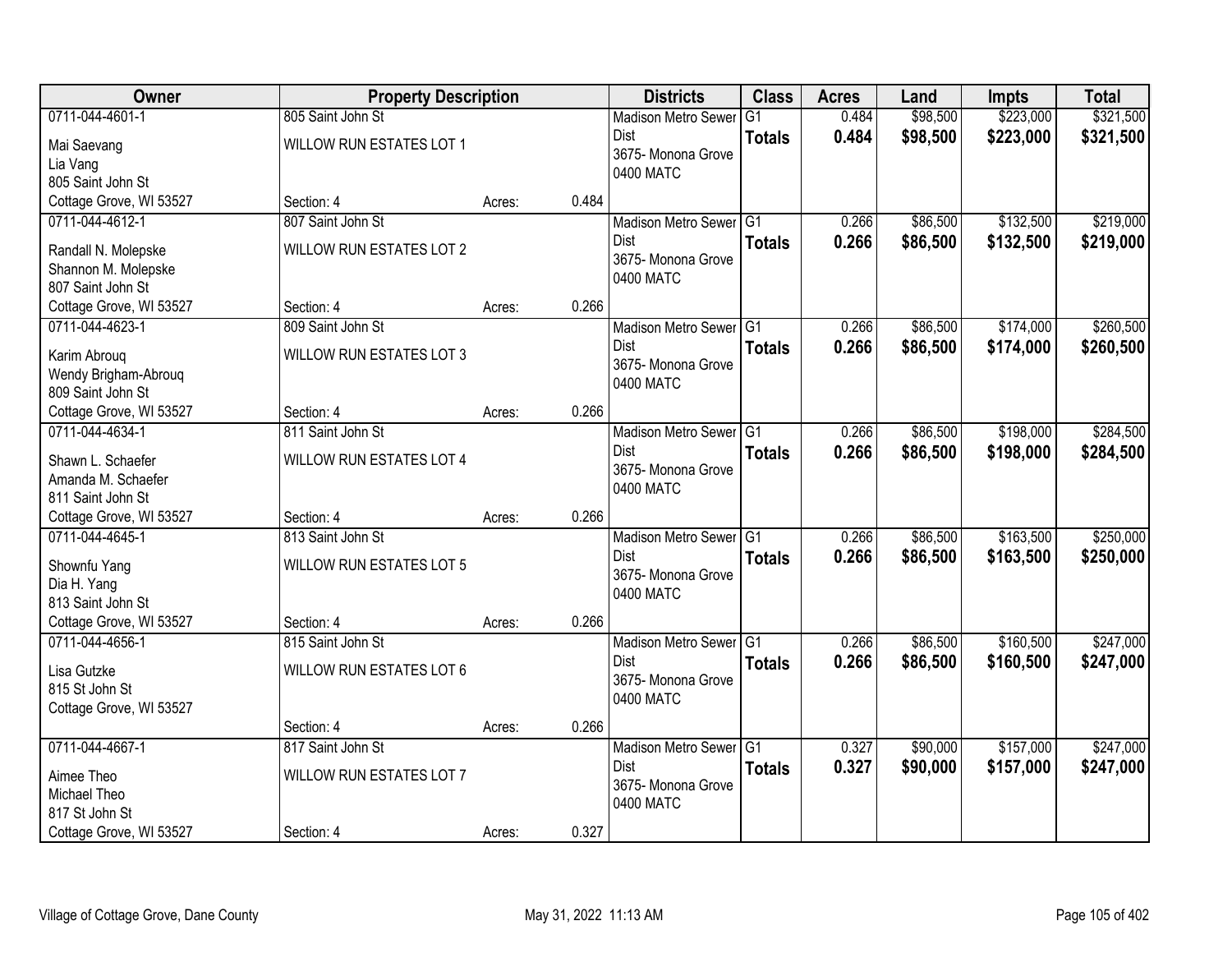| Owner                   | <b>Property Description</b>                    |        |       | <b>Districts</b>           | <b>Class</b>  | <b>Acres</b> | Land     | <b>Impts</b> | <b>Total</b> |
|-------------------------|------------------------------------------------|--------|-------|----------------------------|---------------|--------------|----------|--------------|--------------|
| 0711-044-4678-1         | 200 E Northlawn Dr                             |        |       | <b>Madison Metro Sewer</b> | G1            | 0.470        | \$98,000 | \$255,500    | \$353,500    |
| Weber & Weber I, LLC    | WILLOW RUN ESTATES LOT 8                       |        |       | Dist                       | <b>Totals</b> | 0.470        | \$98,000 | \$255,500    | \$353,500    |
| PO Box 10               |                                                |        |       | 3675- Monona Grove         |               |              |          |              |              |
| Cottage Grove, WI 53527 |                                                |        |       | 0400 MATC                  |               |              |          |              |              |
|                         | Section: 4                                     | Acres: | 0.470 |                            |               |              |          |              |              |
| 0711-044-4689-1         | 904 Saint John St                              |        |       | Madison Metro Sewer G1     |               | 0.255        | \$86,000 | \$182,500    | \$268,500    |
| <b>Scott Frank</b>      | <b>WILLOW RUN ESTATES LOT 9</b>                |        |       | Dist                       | <b>Totals</b> | 0.255        | \$86,000 | \$182,500    | \$268,500    |
| 904 Saint John St       |                                                |        |       | 3675- Monona Grove         |               |              |          |              |              |
| Cottage Grove, WI 53527 |                                                |        |       | 0400 MATC                  |               |              |          |              |              |
|                         | Section: 4                                     | Acres: | 0.255 |                            |               |              |          |              |              |
| 0711-044-4704-1         | 900 Saint John St                              |        |       | Madison Metro Sewer G1     |               | 0.125        | \$40,500 | \$191,000    | \$231,500    |
| Michael Johnson         | LOT 1 CSM 11357 CS69/15&16-3/28/2005 F/K/A LOT |        |       | Dist                       | <b>Totals</b> | 0.125        | \$40,500 | \$191,000    | \$231,500    |
| Stephanie Johnson       | 10 WILLOW RUN ESTATES DESCR AS SEC 4-7-11      |        |       | 3675- Monona Grove         |               |              |          |              |              |
| 900 Saint John St       | PRT OF SW1/4SE1/4 (0.125 ACRES)                |        |       | 0400 MATC                  |               |              |          |              |              |
| Cottage Grove, WI 53527 | Section: 4                                     | Acres: | 0.125 |                            |               |              |          |              |              |
| 0711-044-4708-1         | 201 Cory Ln                                    |        |       | Madison Metro Sewer G1     |               | 0.181        | \$42,500 | \$187,000    | \$229,500    |
| Ryan Bass-Jungbluth     | LOT 2 CSM 11357 CS69/15&16-3/28/2005 F/K/A LOT |        |       | Dist                       | <b>Totals</b> | 0.181        | \$42,500 | \$187,000    | \$229,500    |
| Alyssa Jungbluth-Bass   | 10 WILLOW RUN ESTATES DESCR AS SEC 4-7-11      |        |       | 3675- Monona Grove         |               |              |          |              |              |
| 201 Cory Ln             | PRT SW1/4SE1/4 (0.181 ACRES)                   |        |       | 0400 MATC                  |               |              |          |              |              |
| Cottage Grove, WI 53527 | Section: 4                                     | Acres: | 0.181 |                            |               |              |          |              |              |
| 0711-044-4711-1         | 205 Cory Ln                                    |        |       | Madison Metro Sewer G1     |               | 0.253        | \$86,000 | \$165,000    | \$251,000    |
| Suzanne K. Zinkel       | WILLOW RUN ESTATES LOT 11                      |        |       | Dist                       | <b>Totals</b> | 0.253        | \$86,000 | \$165,000    | \$251,000    |
| 205 Cory Ln             |                                                |        |       | 3675- Monona Grove         |               |              |          |              |              |
| Cottage Grove, WI 53527 |                                                |        |       | 0400 MATC                  |               |              |          |              |              |
|                         | Section: 4                                     | Acres: | 0.253 |                            |               |              |          |              |              |
| 0711-044-4722-1         | 207 Cory Ln                                    |        |       | Madison Metro Sewer G1     |               | 0.258        | \$86,000 | \$182,500    | \$268,500    |
| Roxanne C. Schnurbusch  | WILLOW RUN ESTATES LOT 12                      |        |       | Dist                       | <b>Totals</b> | 0.258        | \$86,000 | \$182,500    | \$268,500    |
| 207 Cory Ln             |                                                |        |       | 3675- Monona Grove         |               |              |          |              |              |
| Cottage Grove, WI 53527 |                                                |        |       | 0400 MATC                  |               |              |          |              |              |
|                         | Section: 4                                     | Acres: | 0.258 |                            |               |              |          |              |              |
| 0711-044-4733-1         | 209 Cory Ln                                    |        |       | Madison Metro Sewer G1     |               | 0.264        | \$86,500 | \$226,500    | \$313,000    |
| Paul M. Vander Velde    | <b>WILLOW RUN ESTATES LOT 13</b>               |        |       | Dist                       | <b>Totals</b> | 0.264        | \$86,500 | \$226,500    | \$313,000    |
| Shelly L. Vander Velde  |                                                |        |       | 3675- Monona Grove         |               |              |          |              |              |
| 209 Cory Ln             |                                                |        |       | 0400 MATC                  |               |              |          |              |              |
| Cottage Grove, WI 53527 | Section: 4                                     | Acres: | 0.264 |                            |               |              |          |              |              |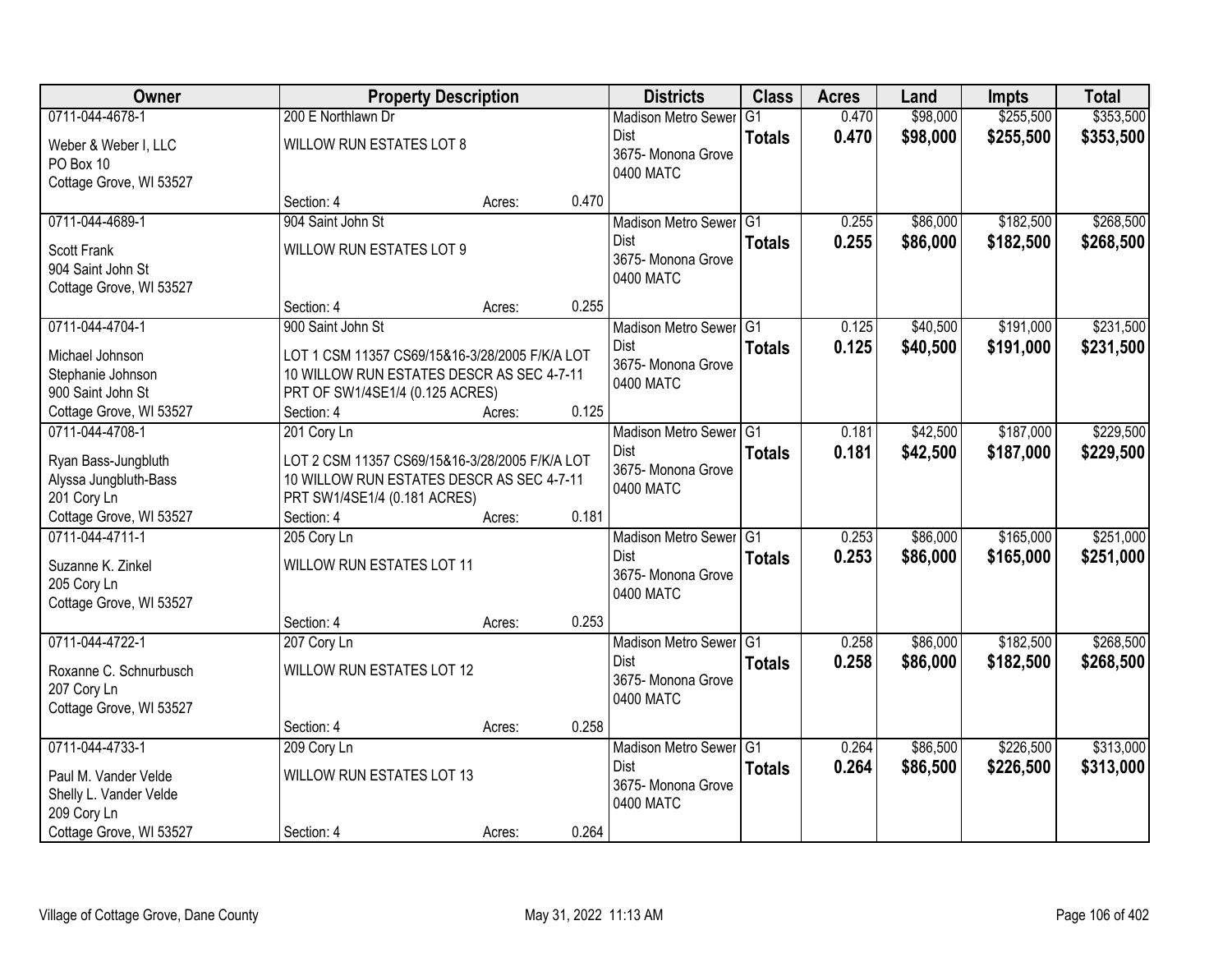| Owner                   |                                            | <b>Property Description</b> |       | <b>Districts</b>                  | <b>Class</b>   | <b>Acres</b> | Land     | <b>Impts</b> | <b>Total</b> |
|-------------------------|--------------------------------------------|-----------------------------|-------|-----------------------------------|----------------|--------------|----------|--------------|--------------|
| 0711-044-4744-1         | 211 Cory Ln                                |                             |       | <b>Madison Metro Sewer</b>        | G <sub>1</sub> | 0.420        | \$95,500 | \$220,000    | \$315,500    |
| Chertong X. Thao X      | WILLOW RUN ESTATES LOT 14                  |                             |       | Dist                              | <b>Totals</b>  | 0.420        | \$95,500 | \$220,000    | \$315,500    |
| 211 Cory Ln             |                                            |                             |       | 3675- Monona Grove                |                |              |          |              |              |
| Cottage Grove, WI 53527 |                                            |                             |       | 0400 MATC                         |                |              |          |              |              |
|                         | Section: 4                                 | Acres:                      | 0.420 |                                   |                |              |          |              |              |
| 0711-044-4755-1         | 210 E Northlawn Dr                         |                             |       | Madison Metro Sewer G1            |                | 0.282        | \$87,500 | \$198,500    | \$286,000    |
| Paul E. Davis           | WILLOW RUN ESTATES LOT 15                  |                             |       | <b>Dist</b>                       | <b>Totals</b>  | 0.282        | \$87,500 | \$198,500    | \$286,000    |
| 210 E Northlawn Dr      |                                            |                             |       | 3675- Monona Grove                |                |              |          |              |              |
| Cottage Grove, WI 53527 |                                            |                             |       | 0400 MATC                         |                |              |          |              |              |
|                         | Section: 4                                 | Acres:                      | 0.282 |                                   |                |              |          |              |              |
| 0711-044-4766-1         | 208 E Northlawn Dr                         |                             |       | Madison Metro Sewer G1            |                | 0.253        | \$85,500 | \$216,500    | \$302,000    |
| Brad P. Hetrick         | <b>WILLOW RUN ESTATES LOT 16</b>           |                             |       | <b>Dist</b>                       | <b>Totals</b>  | 0.253        | \$85,500 | \$216,500    | \$302,000    |
| Julie A. Block          |                                            |                             |       | 3675-Monona Grove                 |                |              |          |              |              |
| 208 E Northlawn Dr      |                                            |                             |       | 0400 MATC                         |                |              |          |              |              |
| Cottage Grove, WI 53527 | Section: 4                                 | Acres:                      | 0.253 |                                   |                |              |          |              |              |
| 0711-044-4777-1         | 206 E Northlawn Dr                         |                             |       | Madison Metro Sewer G1            |                | 0.253        | \$85,500 | \$173,500    | \$259,000    |
| Michael A. Guerten      | WILLOW RUN ESTATES LOT 17                  |                             |       | <b>Dist</b>                       | <b>Totals</b>  | 0.253        | \$85,500 | \$173,500    | \$259,000    |
| Amanda K. Guerten       |                                            |                             |       | 3675- Monona Grove                |                |              |          |              |              |
| 206 E Northlawn Dr      |                                            |                             |       | 0400 MATC                         |                |              |          |              |              |
| Cottage Grove, WI 53527 | Section: 4                                 | Acres:                      | 0.253 |                                   |                |              |          |              |              |
| 0711-044-4788-1         | 204 E Northlawn Dr                         |                             |       | Madison Metro Sewer <sup>G1</sup> |                | 0.324        | \$90,000 | \$184,500    | \$274,500    |
| Kevin Barth             | WILLOW RUN ESTATES LOT 18                  |                             |       | <b>Dist</b>                       | <b>Totals</b>  | 0.324        | \$90,000 | \$184,500    | \$274,500    |
| 204 E Northlawn Dr      |                                            |                             |       | 3675- Monona Grove                |                |              |          |              |              |
| Cottage Grove, WI 53527 |                                            |                             |       | 0400 MATC                         |                |              |          |              |              |
|                         | Section: 4                                 | Acres:                      | 0.324 |                                   |                |              |          |              |              |
| 0711-044-4795-1         | 910 Saint John St                          |                             |       | Madison Metro Sewer G1            |                | 0.206        | \$45,000 | \$184,500    | \$229,500    |
| <b>Todd Retzlaff</b>    | LOT 1 CSM 10758 CS64/72&73-5/22/2003 F/K/A |                             |       | <b>Dist</b>                       | <b>Totals</b>  | 0.206        | \$45,000 | \$184,500    | \$229,500    |
| 910 St John St          | WILLOW RUN ESTATES LOT 19 DESCR AS SEC     |                             |       | 3675- Monona Grove                |                |              |          |              |              |
| Cottage Grove, WI 53527 | 4-7-11 PRT SW1/4SE1/4 (0.206 ACRES)        |                             |       | 0400 MATC                         |                |              |          |              |              |
|                         | Section: 4                                 | Acres:                      | 0.206 |                                   |                |              |          |              |              |
| 0711-044-4802-1         | 203 E Northlawn Dr                         |                             |       | Madison Metro Sewer G1            |                | 0.189        | \$44,000 | \$174,500    | \$218,500    |
| Mackenzie J. Novak      | LOT 2 CSM 10758 CS64/72&73-5/22/2003 F/K/A |                             |       | <b>Dist</b>                       | <b>Totals</b>  | 0.189        | \$44,000 | \$174,500    | \$218,500    |
| 203 E Northlawn Ave     | WILLOW RUN ESTATES LOT 19 DESCR AS SEC     |                             |       | 3675-Monona Grove                 |                |              |          |              |              |
| Cottage Grove, WI 53527 | 4-7-11 PRT SW1/4SE1/4 (0.189 ACRES)        |                             |       | 0400 MATC                         |                |              |          |              |              |
|                         | Section: 4                                 | Acres:                      | 0.189 |                                   |                |              |          |              |              |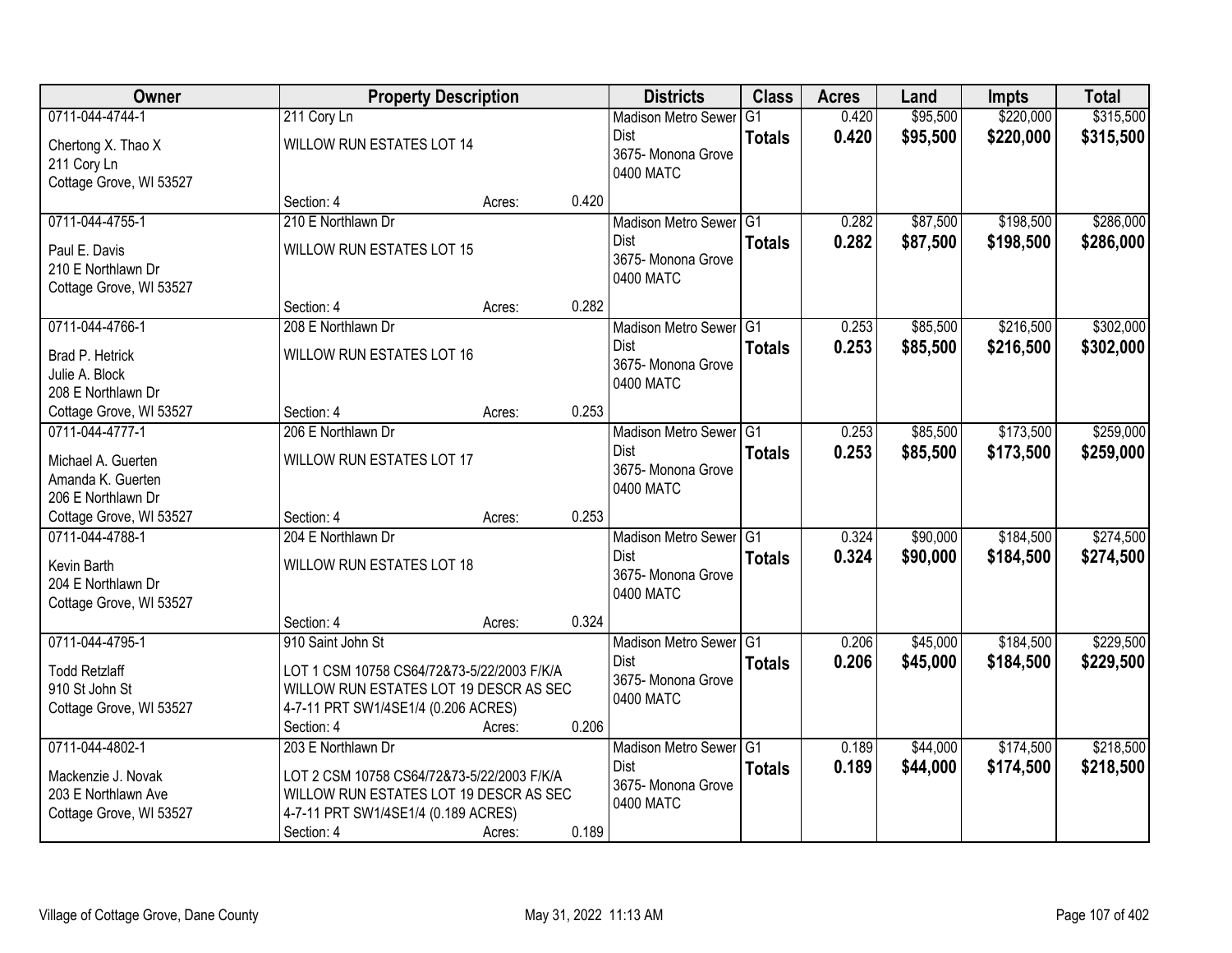| Owner                   | <b>Property Description</b>      |        |       | <b>Districts</b>                      | <b>Class</b>    | <b>Acres</b>   | Land                 | <b>Impts</b> | <b>Total</b> |
|-------------------------|----------------------------------|--------|-------|---------------------------------------|-----------------|----------------|----------------------|--------------|--------------|
| 0711-044-4810-1         | 205 E Northlawn Dr               |        |       | <b>Madison Metro Sewer</b>            | $\overline{G1}$ | 0.257          | \$86,000             | \$172,500    | \$258,500    |
| Brian J. Terry          | WILLOW RUN ESTATES LOT 20        |        |       | <b>Dist</b>                           | <b>Totals</b>   | 0.257          | \$86,000             | \$172,500    | \$258,500    |
| 205 E Northlawn Dr      |                                  |        |       | 3675- Monona Grove<br>0400 MATC       |                 |                |                      |              |              |
| Cottage Grove, WI 53527 |                                  |        |       |                                       |                 |                |                      |              |              |
|                         | Section: 4                       | Acres: | 0.257 |                                       |                 |                |                      |              |              |
| 0711-044-4821-1         | 207 E Northlawn Dr               |        |       | Madison Metro Sewer G1                |                 | 0.257          | \$86,000             | \$215,500    | \$301,500    |
| Anastasia M. Neal       | <b>WILLOW RUN ESTATES LOT 21</b> |        |       | <b>Dist</b>                           | <b>Totals</b>   | 0.257          | \$86,000             | \$215,500    | \$301,500    |
| 207 E Northlawn Dr      |                                  |        |       | 3675- Monona Grove<br>0400 MATC       |                 |                |                      |              |              |
| Cottage Grove, WI 53527 |                                  |        |       |                                       |                 |                |                      |              |              |
|                         | Section: 4                       | Acres: | 0.257 |                                       |                 |                |                      |              |              |
| 0711-044-4832-1         | 209 E Northlawn Dr               |        |       | Madison Metro Sewer G1                |                 | 0.257          | \$86,000             | \$157,000    | \$243,000    |
| <b>Travis Julius</b>    | WILLOW RUN ESTATES LOT 22        |        |       | Dist<br>3675- Monona Grove            | <b>Totals</b>   | 0.257          | \$86,000             | \$157,000    | \$243,000    |
| Jacqueline Julius       |                                  |        |       | 0400 MATC                             |                 |                |                      |              |              |
| 209 E Northlawn Dr      |                                  |        |       |                                       |                 |                |                      |              |              |
| Cottage Grove, WI 53527 | Section: 4                       | Acres: | 0.257 |                                       |                 |                |                      |              |              |
| 0711-044-4843-1         | 211 E Northlawn Dr               |        |       | Madison Metro Sewer G1                |                 | 0.257          | \$86,000             | \$179,500    | \$265,500    |
| Lisa A. Klug            | WILLOW RUN ESTATES LOT 23        |        |       | <b>Dist</b><br>3675- Monona Grove     | <b>Totals</b>   | 0.257          | \$86,000             | \$179,500    | \$265,500    |
| 211 E Northlawn Dr      |                                  |        |       | 0400 MATC                             |                 |                |                      |              |              |
| Cottage Grove, WI 53527 |                                  |        |       |                                       |                 |                |                      |              |              |
|                         | Section: 4                       | Acres: | 0.257 |                                       |                 |                |                      |              |              |
| 0711-044-4854-1         | 213 E Northlawn Dr               |        |       | Madison Metro Sewer G1                |                 | 0.257          | \$86,000             | \$235,500    | \$321,500    |
| Jean Quam               | <b>WILLOW RUN ESTATES LOT 24</b> |        |       | <b>Dist</b><br>3675- Monona Grove     | <b>Totals</b>   | 0.257          | \$86,000             | \$235,500    | \$321,500    |
| 213 E Northlawn Dr      |                                  |        |       | 0400 MATC                             |                 |                |                      |              |              |
| Cottage Grove, WI 53527 |                                  |        |       |                                       |                 |                |                      |              |              |
|                         | Section: 4                       | Acres: | 0.257 |                                       |                 |                |                      |              |              |
| 0711-044-4865-1         | 215 E Northlawn Dr               |        |       | Madison Metro Sewer G1<br><b>Dist</b> |                 | 0.288          | \$88,000             | \$275,000    | \$363,000    |
| Steven J. Conner        | WILLOW RUN ESTATES LOT 25        |        |       | 3675- Monona Grove                    | <b>Totals</b>   | 0.288          | \$88,000             | \$275,000    | \$363,000    |
| 5314 Healy Ln           |                                  |        |       | 0400 MATC                             |                 |                |                      |              |              |
| Monona, WI 53716        |                                  |        |       |                                       |                 |                |                      |              |              |
|                         | Section: 4                       | Acres: | 0.288 |                                       |                 |                |                      |              |              |
| 0711-044-4876-1         | 301 E Northlawn Dr               |        |       | Madison Metro Sewer G1<br><b>Dist</b> |                 | 0.288<br>0.288 | \$88,000<br>\$88,000 | \$191,500    | \$279,500    |
| Anthony Higgins         | WILLOW RUN ESTATES LOT 26        |        |       | 3675- Monona Grove                    | <b>Totals</b>   |                |                      | \$191,500    | \$279,500    |
| <b>Heather Higgins</b>  |                                  |        |       | 0400 MATC                             |                 |                |                      |              |              |
| 301 E Northlawn Dr      |                                  |        |       |                                       |                 |                |                      |              |              |
| Cottage Grove, WI 53527 | Section: 4                       | Acres: | 0.288 |                                       |                 |                |                      |              |              |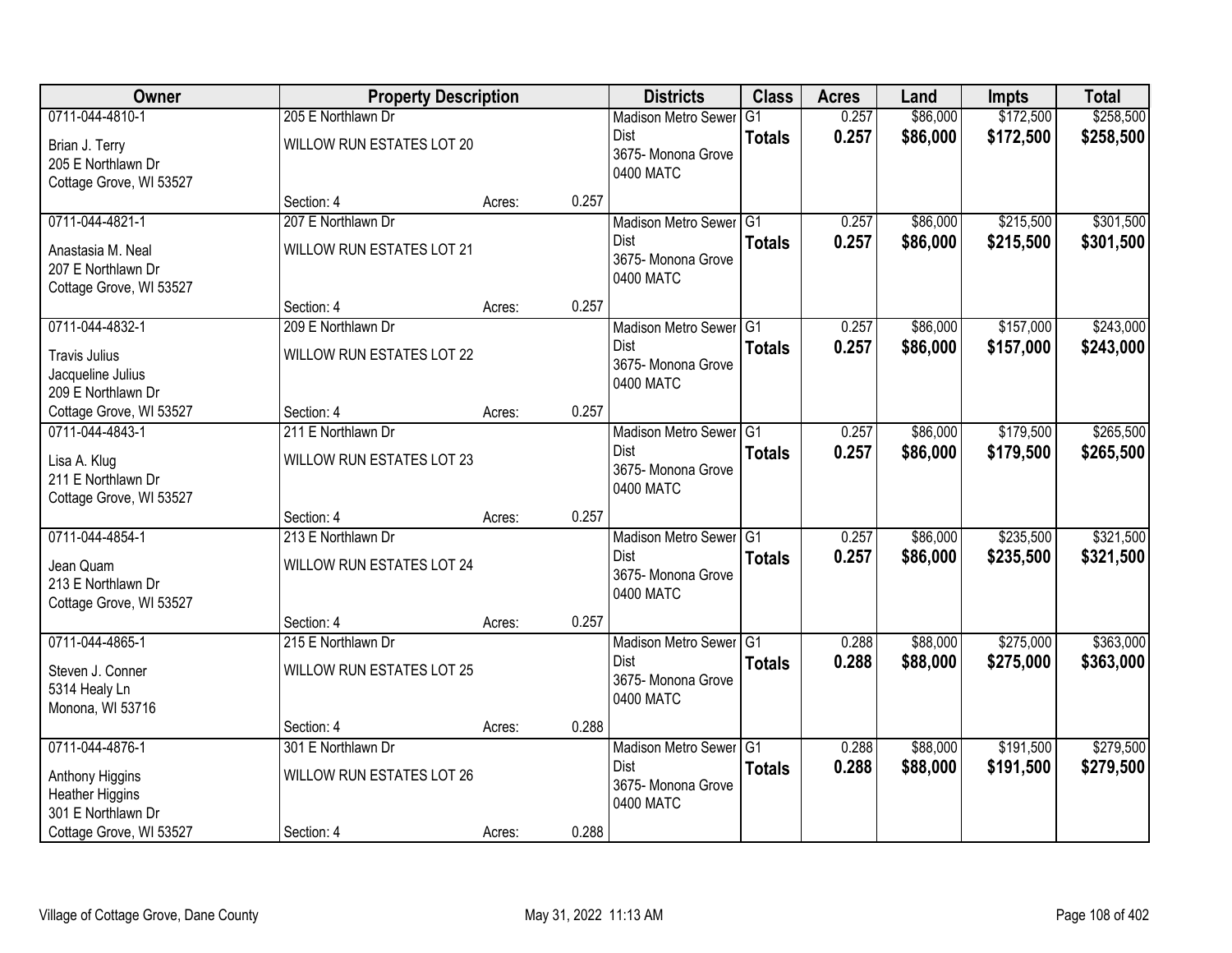| 0711-044-4887-1<br>303 E Northlawn Dr<br>\$97,500<br>\$284,500<br>\$382,000<br>0.463<br><b>Madison Metro Sewer</b><br>G1<br>0.463<br>\$97,500<br>\$284,500<br>\$382,000<br>Dist<br><b>Totals</b><br>WILLOW RUN ESTATES LOT 27<br>Michael A. Gilbertson<br>3675-Monona Grove<br>Marilyn J. Gilbertson<br>0400 MATC<br>303 E Northlawn Dr<br>Cottage Grove, WI 53527<br>0.463<br>Section: 4<br>Acres:<br>\$295,000<br>308 E Northlawn Dr<br>0.367<br>\$92,500<br>0711-044-4898-1<br>Madison Metro Sewer G1<br>0.367<br>\$92,500<br>\$295,000<br>Dist<br>\$387,500<br><b>Totals</b><br><b>WILLOW RUN ESTATES LOT 28</b><br>Jose L. Discua<br>3675- Monona Grove<br>Zaida M. Discua<br>0400 MATC<br>308 E Northlawn Dr<br>0.367<br>Cottage Grove, WI 53527<br>Section: 4<br>Acres:<br>\$264,500<br>0711-044-4909-1<br>306 E Northlawn Dr<br>Madison Metro Sewer G1<br>0.238<br>\$84,000<br><b>Dist</b><br>0.238<br>\$84,000<br>\$264,500<br><b>Totals</b><br><b>WILLOW RUN ESTATES LOT 29</b><br>Erek T. Kucher<br>3675- Monona Grove<br>Beth L. Kucher<br>0400 MATC<br>306 E Northlawn Dr<br>0.238<br>Cottage Grove, WI 53527<br>Section: 4<br>Acres:<br>0711-044-4920-1<br>304 E Northlawn Dr<br>\$84,000<br>\$250,500<br>Madison Metro Sewer G1<br>0.238<br>0.238<br><b>Dist</b><br>\$84,000<br>\$250,500<br>\$334,500<br><b>Totals</b><br>Nathan T. Sullivan<br>WILLOW RUN ESTATES LOT 30<br>3675- Monona Grove<br>Rachel L. Sullivan<br>0400 MATC<br>304 E Northlawn Dr<br>0.238<br>Cottage Grove, WI 53527<br>Section: 4<br>Acres:<br>302 E Northlawn Dr<br>\$263,500<br>0711-044-4931-1<br>Madison Metro Sewer G1<br>0.238<br>\$84,000<br>0.238<br><b>Dist</b><br>\$84,000<br>\$263,500<br>\$347,500<br><b>Totals</b><br>WILLOW RUN ESTATES LOT 31<br>Jamie N. Gennrich<br>3675-Monona Grove<br>Rodney J. Gennrich<br>0400 MATC<br>302 E Northlawn Dr<br>Cottage Grove, WI 53527<br>0.238<br>Section: 4<br>Acres:<br>\$229,500<br>0711-044-4942-1<br>Madison Metro Sewer G1<br>0.267<br>\$86,500<br>300 E Northlawn Dr<br>0.267<br>Dist<br>\$86,500<br>\$229,500<br><b>Totals</b><br>WILLOW RUN ESTATES LOT 32<br>Brian J. Geib<br>3675- Monona Grove<br>Amy M. Geib<br>0400 MATC | Owner              | <b>Property Description</b> | <b>Districts</b> | <b>Class</b> | <b>Acres</b> | Land | <b>Impts</b> | <b>Total</b> |
|--------------------------------------------------------------------------------------------------------------------------------------------------------------------------------------------------------------------------------------------------------------------------------------------------------------------------------------------------------------------------------------------------------------------------------------------------------------------------------------------------------------------------------------------------------------------------------------------------------------------------------------------------------------------------------------------------------------------------------------------------------------------------------------------------------------------------------------------------------------------------------------------------------------------------------------------------------------------------------------------------------------------------------------------------------------------------------------------------------------------------------------------------------------------------------------------------------------------------------------------------------------------------------------------------------------------------------------------------------------------------------------------------------------------------------------------------------------------------------------------------------------------------------------------------------------------------------------------------------------------------------------------------------------------------------------------------------------------------------------------------------------------------------------------------------------------------------------------------------------------------------------------------------------------------------------------------------------------------------------------------------------------------------------------------------------------------------------------------------------------------------------------------------------------------------------|--------------------|-----------------------------|------------------|--------------|--------------|------|--------------|--------------|
|                                                                                                                                                                                                                                                                                                                                                                                                                                                                                                                                                                                                                                                                                                                                                                                                                                                                                                                                                                                                                                                                                                                                                                                                                                                                                                                                                                                                                                                                                                                                                                                                                                                                                                                                                                                                                                                                                                                                                                                                                                                                                                                                                                                      |                    |                             |                  |              |              |      |              |              |
| \$387,500<br>\$348,500<br>\$348,500<br>\$334,500<br>\$347,500<br>\$316,000                                                                                                                                                                                                                                                                                                                                                                                                                                                                                                                                                                                                                                                                                                                                                                                                                                                                                                                                                                                                                                                                                                                                                                                                                                                                                                                                                                                                                                                                                                                                                                                                                                                                                                                                                                                                                                                                                                                                                                                                                                                                                                           |                    |                             |                  |              |              |      |              |              |
|                                                                                                                                                                                                                                                                                                                                                                                                                                                                                                                                                                                                                                                                                                                                                                                                                                                                                                                                                                                                                                                                                                                                                                                                                                                                                                                                                                                                                                                                                                                                                                                                                                                                                                                                                                                                                                                                                                                                                                                                                                                                                                                                                                                      |                    |                             |                  |              |              |      |              |              |
|                                                                                                                                                                                                                                                                                                                                                                                                                                                                                                                                                                                                                                                                                                                                                                                                                                                                                                                                                                                                                                                                                                                                                                                                                                                                                                                                                                                                                                                                                                                                                                                                                                                                                                                                                                                                                                                                                                                                                                                                                                                                                                                                                                                      |                    |                             |                  |              |              |      |              |              |
|                                                                                                                                                                                                                                                                                                                                                                                                                                                                                                                                                                                                                                                                                                                                                                                                                                                                                                                                                                                                                                                                                                                                                                                                                                                                                                                                                                                                                                                                                                                                                                                                                                                                                                                                                                                                                                                                                                                                                                                                                                                                                                                                                                                      |                    |                             |                  |              |              |      |              |              |
|                                                                                                                                                                                                                                                                                                                                                                                                                                                                                                                                                                                                                                                                                                                                                                                                                                                                                                                                                                                                                                                                                                                                                                                                                                                                                                                                                                                                                                                                                                                                                                                                                                                                                                                                                                                                                                                                                                                                                                                                                                                                                                                                                                                      |                    |                             |                  |              |              |      |              |              |
|                                                                                                                                                                                                                                                                                                                                                                                                                                                                                                                                                                                                                                                                                                                                                                                                                                                                                                                                                                                                                                                                                                                                                                                                                                                                                                                                                                                                                                                                                                                                                                                                                                                                                                                                                                                                                                                                                                                                                                                                                                                                                                                                                                                      |                    |                             |                  |              |              |      |              |              |
|                                                                                                                                                                                                                                                                                                                                                                                                                                                                                                                                                                                                                                                                                                                                                                                                                                                                                                                                                                                                                                                                                                                                                                                                                                                                                                                                                                                                                                                                                                                                                                                                                                                                                                                                                                                                                                                                                                                                                                                                                                                                                                                                                                                      |                    |                             |                  |              |              |      |              |              |
|                                                                                                                                                                                                                                                                                                                                                                                                                                                                                                                                                                                                                                                                                                                                                                                                                                                                                                                                                                                                                                                                                                                                                                                                                                                                                                                                                                                                                                                                                                                                                                                                                                                                                                                                                                                                                                                                                                                                                                                                                                                                                                                                                                                      |                    |                             |                  |              |              |      |              |              |
|                                                                                                                                                                                                                                                                                                                                                                                                                                                                                                                                                                                                                                                                                                                                                                                                                                                                                                                                                                                                                                                                                                                                                                                                                                                                                                                                                                                                                                                                                                                                                                                                                                                                                                                                                                                                                                                                                                                                                                                                                                                                                                                                                                                      |                    |                             |                  |              |              |      |              |              |
|                                                                                                                                                                                                                                                                                                                                                                                                                                                                                                                                                                                                                                                                                                                                                                                                                                                                                                                                                                                                                                                                                                                                                                                                                                                                                                                                                                                                                                                                                                                                                                                                                                                                                                                                                                                                                                                                                                                                                                                                                                                                                                                                                                                      |                    |                             |                  |              |              |      |              |              |
|                                                                                                                                                                                                                                                                                                                                                                                                                                                                                                                                                                                                                                                                                                                                                                                                                                                                                                                                                                                                                                                                                                                                                                                                                                                                                                                                                                                                                                                                                                                                                                                                                                                                                                                                                                                                                                                                                                                                                                                                                                                                                                                                                                                      |                    |                             |                  |              |              |      |              |              |
|                                                                                                                                                                                                                                                                                                                                                                                                                                                                                                                                                                                                                                                                                                                                                                                                                                                                                                                                                                                                                                                                                                                                                                                                                                                                                                                                                                                                                                                                                                                                                                                                                                                                                                                                                                                                                                                                                                                                                                                                                                                                                                                                                                                      |                    |                             |                  |              |              |      |              |              |
| \$316,000                                                                                                                                                                                                                                                                                                                                                                                                                                                                                                                                                                                                                                                                                                                                                                                                                                                                                                                                                                                                                                                                                                                                                                                                                                                                                                                                                                                                                                                                                                                                                                                                                                                                                                                                                                                                                                                                                                                                                                                                                                                                                                                                                                            |                    |                             |                  |              |              |      |              |              |
|                                                                                                                                                                                                                                                                                                                                                                                                                                                                                                                                                                                                                                                                                                                                                                                                                                                                                                                                                                                                                                                                                                                                                                                                                                                                                                                                                                                                                                                                                                                                                                                                                                                                                                                                                                                                                                                                                                                                                                                                                                                                                                                                                                                      |                    |                             |                  |              |              |      |              |              |
|                                                                                                                                                                                                                                                                                                                                                                                                                                                                                                                                                                                                                                                                                                                                                                                                                                                                                                                                                                                                                                                                                                                                                                                                                                                                                                                                                                                                                                                                                                                                                                                                                                                                                                                                                                                                                                                                                                                                                                                                                                                                                                                                                                                      |                    |                             |                  |              |              |      |              |              |
|                                                                                                                                                                                                                                                                                                                                                                                                                                                                                                                                                                                                                                                                                                                                                                                                                                                                                                                                                                                                                                                                                                                                                                                                                                                                                                                                                                                                                                                                                                                                                                                                                                                                                                                                                                                                                                                                                                                                                                                                                                                                                                                                                                                      |                    |                             |                  |              |              |      |              |              |
|                                                                                                                                                                                                                                                                                                                                                                                                                                                                                                                                                                                                                                                                                                                                                                                                                                                                                                                                                                                                                                                                                                                                                                                                                                                                                                                                                                                                                                                                                                                                                                                                                                                                                                                                                                                                                                                                                                                                                                                                                                                                                                                                                                                      |                    |                             |                  |              |              |      |              |              |
|                                                                                                                                                                                                                                                                                                                                                                                                                                                                                                                                                                                                                                                                                                                                                                                                                                                                                                                                                                                                                                                                                                                                                                                                                                                                                                                                                                                                                                                                                                                                                                                                                                                                                                                                                                                                                                                                                                                                                                                                                                                                                                                                                                                      |                    |                             |                  |              |              |      |              |              |
|                                                                                                                                                                                                                                                                                                                                                                                                                                                                                                                                                                                                                                                                                                                                                                                                                                                                                                                                                                                                                                                                                                                                                                                                                                                                                                                                                                                                                                                                                                                                                                                                                                                                                                                                                                                                                                                                                                                                                                                                                                                                                                                                                                                      |                    |                             |                  |              |              |      |              |              |
|                                                                                                                                                                                                                                                                                                                                                                                                                                                                                                                                                                                                                                                                                                                                                                                                                                                                                                                                                                                                                                                                                                                                                                                                                                                                                                                                                                                                                                                                                                                                                                                                                                                                                                                                                                                                                                                                                                                                                                                                                                                                                                                                                                                      |                    |                             |                  |              |              |      |              |              |
|                                                                                                                                                                                                                                                                                                                                                                                                                                                                                                                                                                                                                                                                                                                                                                                                                                                                                                                                                                                                                                                                                                                                                                                                                                                                                                                                                                                                                                                                                                                                                                                                                                                                                                                                                                                                                                                                                                                                                                                                                                                                                                                                                                                      |                    |                             |                  |              |              |      |              |              |
|                                                                                                                                                                                                                                                                                                                                                                                                                                                                                                                                                                                                                                                                                                                                                                                                                                                                                                                                                                                                                                                                                                                                                                                                                                                                                                                                                                                                                                                                                                                                                                                                                                                                                                                                                                                                                                                                                                                                                                                                                                                                                                                                                                                      |                    |                             |                  |              |              |      |              |              |
|                                                                                                                                                                                                                                                                                                                                                                                                                                                                                                                                                                                                                                                                                                                                                                                                                                                                                                                                                                                                                                                                                                                                                                                                                                                                                                                                                                                                                                                                                                                                                                                                                                                                                                                                                                                                                                                                                                                                                                                                                                                                                                                                                                                      |                    |                             |                  |              |              |      |              |              |
|                                                                                                                                                                                                                                                                                                                                                                                                                                                                                                                                                                                                                                                                                                                                                                                                                                                                                                                                                                                                                                                                                                                                                                                                                                                                                                                                                                                                                                                                                                                                                                                                                                                                                                                                                                                                                                                                                                                                                                                                                                                                                                                                                                                      |                    |                             |                  |              |              |      |              |              |
|                                                                                                                                                                                                                                                                                                                                                                                                                                                                                                                                                                                                                                                                                                                                                                                                                                                                                                                                                                                                                                                                                                                                                                                                                                                                                                                                                                                                                                                                                                                                                                                                                                                                                                                                                                                                                                                                                                                                                                                                                                                                                                                                                                                      |                    |                             |                  |              |              |      |              |              |
|                                                                                                                                                                                                                                                                                                                                                                                                                                                                                                                                                                                                                                                                                                                                                                                                                                                                                                                                                                                                                                                                                                                                                                                                                                                                                                                                                                                                                                                                                                                                                                                                                                                                                                                                                                                                                                                                                                                                                                                                                                                                                                                                                                                      |                    |                             |                  |              |              |      |              |              |
|                                                                                                                                                                                                                                                                                                                                                                                                                                                                                                                                                                                                                                                                                                                                                                                                                                                                                                                                                                                                                                                                                                                                                                                                                                                                                                                                                                                                                                                                                                                                                                                                                                                                                                                                                                                                                                                                                                                                                                                                                                                                                                                                                                                      |                    |                             |                  |              |              |      |              |              |
|                                                                                                                                                                                                                                                                                                                                                                                                                                                                                                                                                                                                                                                                                                                                                                                                                                                                                                                                                                                                                                                                                                                                                                                                                                                                                                                                                                                                                                                                                                                                                                                                                                                                                                                                                                                                                                                                                                                                                                                                                                                                                                                                                                                      | 300 E Northlawn Dr |                             |                  |              |              |      |              |              |
| Cottage Grove, WI 53527<br>0.267<br>Section: 4<br>Acres:                                                                                                                                                                                                                                                                                                                                                                                                                                                                                                                                                                                                                                                                                                                                                                                                                                                                                                                                                                                                                                                                                                                                                                                                                                                                                                                                                                                                                                                                                                                                                                                                                                                                                                                                                                                                                                                                                                                                                                                                                                                                                                                             |                    |                             |                  |              |              |      |              |              |
| \$241,500<br>\$330,500<br>0711-044-4953-1<br>218 Cory Ln<br>Madison Metro Sewer G1<br>0.308<br>\$89,000                                                                                                                                                                                                                                                                                                                                                                                                                                                                                                                                                                                                                                                                                                                                                                                                                                                                                                                                                                                                                                                                                                                                                                                                                                                                                                                                                                                                                                                                                                                                                                                                                                                                                                                                                                                                                                                                                                                                                                                                                                                                              |                    |                             |                  |              |              |      |              |              |
| <b>Dist</b><br>0.308<br>\$89,000<br>\$241,500<br>\$330,500<br><b>Totals</b>                                                                                                                                                                                                                                                                                                                                                                                                                                                                                                                                                                                                                                                                                                                                                                                                                                                                                                                                                                                                                                                                                                                                                                                                                                                                                                                                                                                                                                                                                                                                                                                                                                                                                                                                                                                                                                                                                                                                                                                                                                                                                                          |                    |                             |                  |              |              |      |              |              |
| <b>WILLOW RUN ESTATES LOT 33</b><br>Jared M. Hoffmann<br>3675- Monona Grove                                                                                                                                                                                                                                                                                                                                                                                                                                                                                                                                                                                                                                                                                                                                                                                                                                                                                                                                                                                                                                                                                                                                                                                                                                                                                                                                                                                                                                                                                                                                                                                                                                                                                                                                                                                                                                                                                                                                                                                                                                                                                                          |                    |                             |                  |              |              |      |              |              |
| Stephanie L. Hoffmann<br>0400 MATC<br>218 Cory Ln                                                                                                                                                                                                                                                                                                                                                                                                                                                                                                                                                                                                                                                                                                                                                                                                                                                                                                                                                                                                                                                                                                                                                                                                                                                                                                                                                                                                                                                                                                                                                                                                                                                                                                                                                                                                                                                                                                                                                                                                                                                                                                                                    |                    |                             |                  |              |              |      |              |              |
| 0.308<br>Cottage Grove, WI 53527<br>Section: 4<br>Acres:                                                                                                                                                                                                                                                                                                                                                                                                                                                                                                                                                                                                                                                                                                                                                                                                                                                                                                                                                                                                                                                                                                                                                                                                                                                                                                                                                                                                                                                                                                                                                                                                                                                                                                                                                                                                                                                                                                                                                                                                                                                                                                                             |                    |                             |                  |              |              |      |              |              |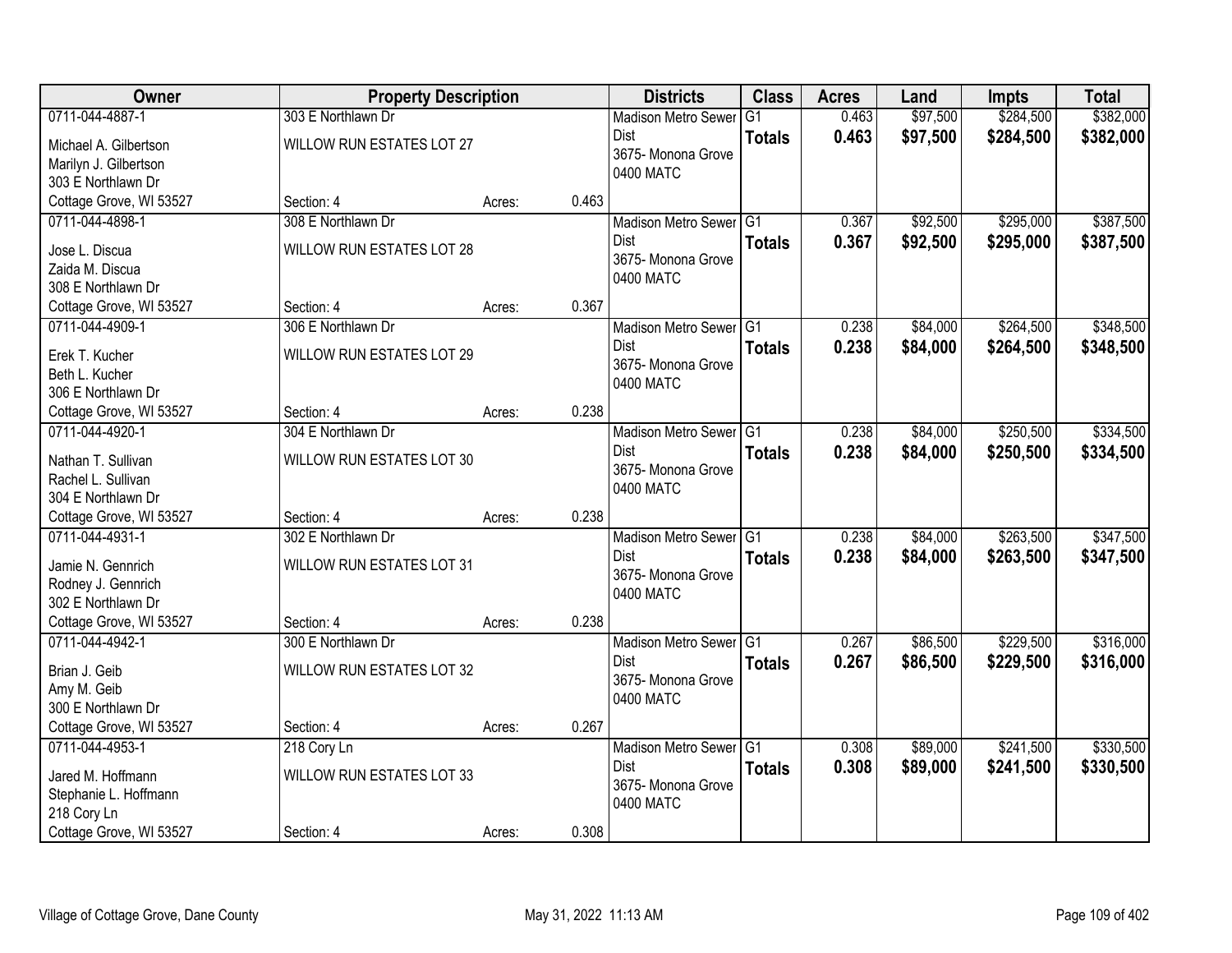| Owner                   | <b>Property Description</b>      |        |       | <b>Districts</b>                  | <b>Class</b>   | <b>Acres</b> | Land      | <b>Impts</b> | <b>Total</b> |
|-------------------------|----------------------------------|--------|-------|-----------------------------------|----------------|--------------|-----------|--------------|--------------|
| 0711-044-4964-1         | 216 Cory Ln                      |        |       | <b>Madison Metro Sewer</b>        | G <sub>1</sub> | 0.323        | \$90,000  | \$246,000    | \$336,000    |
| Steven Armstrong        | WILLOW RUN ESTATES LOT 34        |        |       | Dist                              | <b>Totals</b>  | 0.323        | \$90,000  | \$246,000    | \$336,000    |
| Allison Armstrong       |                                  |        |       | 3675- Monona Grove                |                |              |           |              |              |
| 216 Cory Ln             |                                  |        |       | 0400 MATC                         |                |              |           |              |              |
| Cottage Grove, WI 53527 | Section: 4                       | Acres: | 0.323 |                                   |                |              |           |              |              |
| 0711-044-4975-1         | 214 Cory Ln                      |        |       | Madison Metro Sewer G1            |                | 0.323        | \$90,000  | \$181,000    | \$271,000    |
| Jeffrey R. Halvorsen    | <b>WILLOW RUN ESTATES LOT 35</b> |        |       | Dist                              | <b>Totals</b>  | 0.323        | \$90,000  | \$181,000    | \$271,000    |
| 214 Cory Ln             |                                  |        |       | 3675- Monona Grove                |                |              |           |              |              |
| Cottage Grove, WI 53527 |                                  |        |       | 0400 MATC                         |                |              |           |              |              |
|                         | Section: 4                       | Acres: | 0.323 |                                   |                |              |           |              |              |
| 0711-044-4986-1         | 212 Cory Ln                      |        |       | Madison Metro Sewer G1            |                | 0.323        | \$90,000  | \$195,500    | \$285,500    |
| Toua C. Lee             | WILLOW RUN ESTATES LOT 36        |        |       | Dist                              | <b>Totals</b>  | 0.323        | \$90,000  | \$195,500    | \$285,500    |
| 212 Cory Ln             |                                  |        |       | 3675- Monona Grove                |                |              |           |              |              |
| Cottage Grove, WI 53527 |                                  |        |       | 0400 MATC                         |                |              |           |              |              |
|                         | Section: 4                       | Acres: | 0.323 |                                   |                |              |           |              |              |
| 0711-044-4997-1         | 210 Cory Ln                      |        |       | Madison Metro Sewer G1            |                | 0.574        | \$101,000 | \$192,000    | \$293,000    |
| Thomas C. Wiedenbeck    | WILLOW RUN ESTATES LOT 37        |        |       | Dist                              | <b>Totals</b>  | 0.574        | \$101,000 | \$192,000    | \$293,000    |
| Jodi A. Nelson          |                                  |        |       | 3675- Monona Grove                |                |              |           |              |              |
| 210 Cory Ln             |                                  |        |       | 0400 MATC                         |                |              |           |              |              |
| Cottage Grove, WI 53527 | Section: 4                       | Acres: | 0.574 |                                   |                |              |           |              |              |
| 0711-044-5008-1         | 208 Cory Ln                      |        |       | Madison Metro Sewer <sup>G1</sup> |                | 0.462        | \$97,500  | \$217,000    | \$314,500    |
| Rebecca Shearier        | WILLOW RUN ESTATES LOT 38        |        |       | Dist                              | <b>Totals</b>  | 0.462        | \$97,500  | \$217,000    | \$314,500    |
| <b>Brandon Shearier</b> |                                  |        |       | 3675- Monona Grove                |                |              |           |              |              |
| 208 Cory St             |                                  |        |       | 0400 MATC                         |                |              |           |              |              |
| Cottage Grove, WI 53527 | Section: 4                       | Acres: | 0.462 |                                   |                |              |           |              |              |
| 0711-044-5019-1         | 206 Cory Ln                      |        |       | Madison Metro Sewer G1            |                | 0.467        | \$97,500  | \$213,500    | \$311,000    |
| Alan Guetzke            | WILLOW RUN ESTATES LOT 39        |        |       | Dist                              | <b>Totals</b>  | 0.467        | \$97,500  | \$213,500    | \$311,000    |
| Dawn Kreuger            |                                  |        |       | 3675- Monona Grove                |                |              |           |              |              |
| 206 Cory Ln             |                                  |        |       | 0400 MATC                         |                |              |           |              |              |
| Cottage Grove, WI 53527 | Section: 4                       | Acres: | 0.467 |                                   |                |              |           |              |              |
| 0711-044-5030-1         | 204 Cory Ln                      |        |       | Madison Metro Sewer G1            |                | 0.472        | \$98,000  | \$190,500    | \$288,500    |
| Lynette A. Nickel       | WILLOW RUN ESTATES LOT 40        |        |       | Dist                              | <b>Totals</b>  | 0.472        | \$98,000  | \$190,500    | \$288,500    |
| 204 Cory Ln             |                                  |        |       | 3675- Monona Grove                |                |              |           |              |              |
| Cottage Grove, WI 53527 |                                  |        |       | 0400 MATC                         |                |              |           |              |              |
|                         | Section: 4                       | Acres: | 0.472 |                                   |                |              |           |              |              |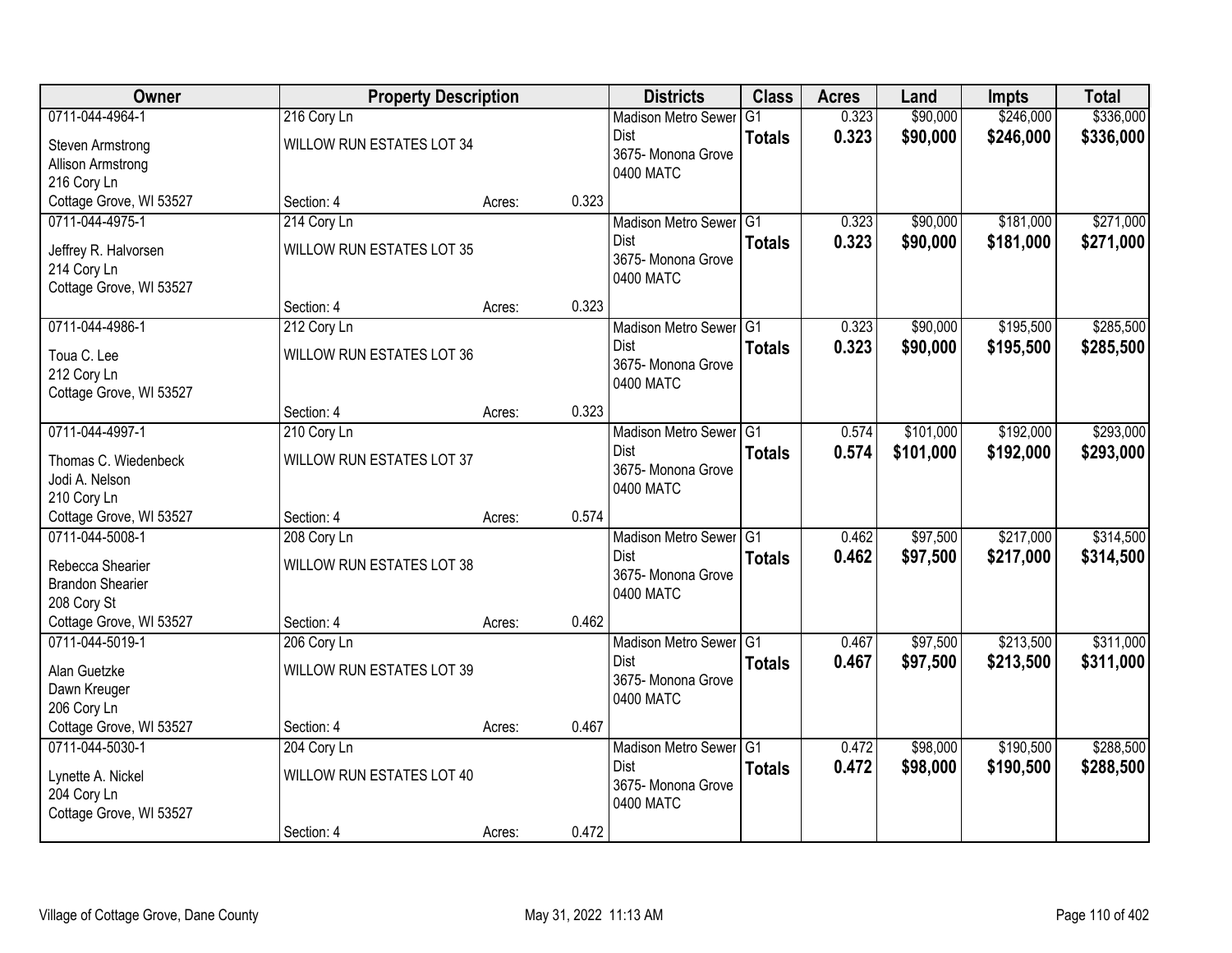| 0711-044-5041-1<br>\$352,500<br>0.303<br>\$89,000<br>\$263,500<br>200 Cory Ln<br><b>Madison Metro Sewer</b><br>G1<br>0.303<br>\$89,000<br>\$263,500<br>\$352,500<br><b>Dist</b><br><b>Totals</b><br><b>WILLOW RUN ESTATES LOT 41</b><br>Weber & Weber I, LLC<br>3675- Monona Grove<br>PO Box 10<br>0400 MATC<br>Cottage Grove, WI 53527<br>0.303<br>Section: 4<br>Acres:<br>\$347,500<br>802 Saint John St<br>\$72,500<br>\$275,000<br>0711-044-5052-1<br>0.460<br><b>Madison Metro Sewer</b><br>G1<br>Dist<br>0.460<br>\$72,500<br>\$275,000<br>\$347,500<br><b>Totals</b><br>WILLOW RUN ESTATES LOT 42<br><b>Hyatt Family Tr</b><br>3675- Monona Grove<br>804 Saint John St<br>0400 MATC<br>Cottage Grove, WI 53527<br>0.460<br>Section: 4<br>Acres:<br>\$262,500<br>0711-044-5075-1<br>\$90,000<br>\$172,500<br>100 E Northlawn Dr<br>Madison Metro Sewer G1<br>0.319<br><b>Dist</b><br>0.319<br>\$90,000<br>\$172,500<br>\$262,500<br><b>Totals</b><br>WILLOW RUN ESTATES OUTLOT 1<br>Riley L. Bruemmer<br>3675- Monona Grove<br>Caleb D. Bruemmer<br>0400 MATC<br>100 E Northlawn Dr<br>0.319<br>Cottage Grove, WI 53527<br>Section: 4<br>Acres:<br>0711-044-5100-1<br>102 E Northlawn Dr<br>\$90,500<br>\$239,000<br>\$329,500<br><b>Madison Metro Sewer</b><br>IG <sub>1</sub><br>0.329<br>0.329<br><b>Dist</b><br>\$90,500<br>\$239,000<br>\$329,500<br><b>Totals</b><br>WILLOW RUN ESTATES OUTLOT 2<br>Cf Investments, LLC<br>3675- Monona Grove<br>3636 Skytop Rd<br>0400 MATC<br>Mcfarland, WI 53558<br>0.329<br>Section: 4<br>Acres:<br>0.019<br>\$7,000<br>0711-044-5125-1<br>Northlawn Dr<br>G1<br>$\overline{30}$<br><b>Madison Metro Sewer</b><br>0.019<br>\$7,000<br>\$0<br>\$7,000<br>Dist<br><b>Totals</b><br>WILLOW RUN ESTATES OUTLOT 3<br>Harold E. Drews<br>3675- Monona Grove<br>105 E Northlawn Dr<br>0400 MATC<br>Cottage Grove, WI 53527<br>0.019<br>Section: 4<br>Acres:<br>0711-044-5150-1<br>Madison Metro Sewer X4<br>4.596<br>$\overline{60}$<br>$\overline{60}$<br>Northlawn Dr<br>\$0<br>\$0<br><b>Dist</b><br>4.596<br>\$0<br><b>Totals</b><br>WILLOW RUN ESTATES OUTLOT 4<br>Cottage Grove, Village of<br>3675- Monona Grove<br>221 E Cottage Grove Rd<br>0400 MATC<br>Cottage Grove, WI 53527<br>4.596<br>Section: 4<br>Acres:<br>0711-044-8670-1<br>4590 County Highway N<br>$\overline{G2}$<br>2.324<br>\$480,000<br>\$3,050,000<br><b>Madison Metro Sewer</b><br>2.324<br>\$3,530,000<br>Dist<br>\$480,000<br>\$3,050,000<br><b>Totals</b><br>Live Grove, LLC<br>LOT 1 CSM 13913 CS92/249&251-3/4/2015 F/K/A LOT<br>3675- Monona Grove<br>2248 Deming Way Ste 200<br>1 CSM 6103 CS29/150-153 R14179/61-5/14/90 DESCR<br>TID <sub>5</sub><br>AS SEC 4-7-11 PRT NW1/4SE1/4 (2.324 ACRES)<br>Middleton, WI 53562<br>0400 MATC | Owner |            | <b>Property Description</b> |       | <b>Districts</b> | <b>Class</b> | <b>Acres</b> | Land | <b>Impts</b> | <b>Total</b> |
|--------------------------------------------------------------------------------------------------------------------------------------------------------------------------------------------------------------------------------------------------------------------------------------------------------------------------------------------------------------------------------------------------------------------------------------------------------------------------------------------------------------------------------------------------------------------------------------------------------------------------------------------------------------------------------------------------------------------------------------------------------------------------------------------------------------------------------------------------------------------------------------------------------------------------------------------------------------------------------------------------------------------------------------------------------------------------------------------------------------------------------------------------------------------------------------------------------------------------------------------------------------------------------------------------------------------------------------------------------------------------------------------------------------------------------------------------------------------------------------------------------------------------------------------------------------------------------------------------------------------------------------------------------------------------------------------------------------------------------------------------------------------------------------------------------------------------------------------------------------------------------------------------------------------------------------------------------------------------------------------------------------------------------------------------------------------------------------------------------------------------------------------------------------------------------------------------------------------------------------------------------------------------------------------------------------------------------------------------------------------------------------------------------------------------------------------------------------------------------------------------------------------------------------------------------------------------------------------------------------------------------------------------------------------------------------------------------------------------------------------------------------------|-------|------------|-----------------------------|-------|------------------|--------------|--------------|------|--------------|--------------|
|                                                                                                                                                                                                                                                                                                                                                                                                                                                                                                                                                                                                                                                                                                                                                                                                                                                                                                                                                                                                                                                                                                                                                                                                                                                                                                                                                                                                                                                                                                                                                                                                                                                                                                                                                                                                                                                                                                                                                                                                                                                                                                                                                                                                                                                                                                                                                                                                                                                                                                                                                                                                                                                                                                                                                                    |       |            |                             |       |                  |              |              |      |              |              |
|                                                                                                                                                                                                                                                                                                                                                                                                                                                                                                                                                                                                                                                                                                                                                                                                                                                                                                                                                                                                                                                                                                                                                                                                                                                                                                                                                                                                                                                                                                                                                                                                                                                                                                                                                                                                                                                                                                                                                                                                                                                                                                                                                                                                                                                                                                                                                                                                                                                                                                                                                                                                                                                                                                                                                                    |       |            |                             |       |                  |              |              |      |              |              |
|                                                                                                                                                                                                                                                                                                                                                                                                                                                                                                                                                                                                                                                                                                                                                                                                                                                                                                                                                                                                                                                                                                                                                                                                                                                                                                                                                                                                                                                                                                                                                                                                                                                                                                                                                                                                                                                                                                                                                                                                                                                                                                                                                                                                                                                                                                                                                                                                                                                                                                                                                                                                                                                                                                                                                                    |       |            |                             |       |                  |              |              |      |              |              |
|                                                                                                                                                                                                                                                                                                                                                                                                                                                                                                                                                                                                                                                                                                                                                                                                                                                                                                                                                                                                                                                                                                                                                                                                                                                                                                                                                                                                                                                                                                                                                                                                                                                                                                                                                                                                                                                                                                                                                                                                                                                                                                                                                                                                                                                                                                                                                                                                                                                                                                                                                                                                                                                                                                                                                                    |       |            |                             |       |                  |              |              |      |              |              |
|                                                                                                                                                                                                                                                                                                                                                                                                                                                                                                                                                                                                                                                                                                                                                                                                                                                                                                                                                                                                                                                                                                                                                                                                                                                                                                                                                                                                                                                                                                                                                                                                                                                                                                                                                                                                                                                                                                                                                                                                                                                                                                                                                                                                                                                                                                                                                                                                                                                                                                                                                                                                                                                                                                                                                                    |       |            |                             |       |                  |              |              |      |              |              |
|                                                                                                                                                                                                                                                                                                                                                                                                                                                                                                                                                                                                                                                                                                                                                                                                                                                                                                                                                                                                                                                                                                                                                                                                                                                                                                                                                                                                                                                                                                                                                                                                                                                                                                                                                                                                                                                                                                                                                                                                                                                                                                                                                                                                                                                                                                                                                                                                                                                                                                                                                                                                                                                                                                                                                                    |       |            |                             |       |                  |              |              |      |              |              |
|                                                                                                                                                                                                                                                                                                                                                                                                                                                                                                                                                                                                                                                                                                                                                                                                                                                                                                                                                                                                                                                                                                                                                                                                                                                                                                                                                                                                                                                                                                                                                                                                                                                                                                                                                                                                                                                                                                                                                                                                                                                                                                                                                                                                                                                                                                                                                                                                                                                                                                                                                                                                                                                                                                                                                                    |       |            |                             |       |                  |              |              |      |              |              |
|                                                                                                                                                                                                                                                                                                                                                                                                                                                                                                                                                                                                                                                                                                                                                                                                                                                                                                                                                                                                                                                                                                                                                                                                                                                                                                                                                                                                                                                                                                                                                                                                                                                                                                                                                                                                                                                                                                                                                                                                                                                                                                                                                                                                                                                                                                                                                                                                                                                                                                                                                                                                                                                                                                                                                                    |       |            |                             |       |                  |              |              |      |              |              |
|                                                                                                                                                                                                                                                                                                                                                                                                                                                                                                                                                                                                                                                                                                                                                                                                                                                                                                                                                                                                                                                                                                                                                                                                                                                                                                                                                                                                                                                                                                                                                                                                                                                                                                                                                                                                                                                                                                                                                                                                                                                                                                                                                                                                                                                                                                                                                                                                                                                                                                                                                                                                                                                                                                                                                                    |       |            |                             |       |                  |              |              |      |              |              |
|                                                                                                                                                                                                                                                                                                                                                                                                                                                                                                                                                                                                                                                                                                                                                                                                                                                                                                                                                                                                                                                                                                                                                                                                                                                                                                                                                                                                                                                                                                                                                                                                                                                                                                                                                                                                                                                                                                                                                                                                                                                                                                                                                                                                                                                                                                                                                                                                                                                                                                                                                                                                                                                                                                                                                                    |       |            |                             |       |                  |              |              |      |              |              |
|                                                                                                                                                                                                                                                                                                                                                                                                                                                                                                                                                                                                                                                                                                                                                                                                                                                                                                                                                                                                                                                                                                                                                                                                                                                                                                                                                                                                                                                                                                                                                                                                                                                                                                                                                                                                                                                                                                                                                                                                                                                                                                                                                                                                                                                                                                                                                                                                                                                                                                                                                                                                                                                                                                                                                                    |       |            |                             |       |                  |              |              |      |              |              |
|                                                                                                                                                                                                                                                                                                                                                                                                                                                                                                                                                                                                                                                                                                                                                                                                                                                                                                                                                                                                                                                                                                                                                                                                                                                                                                                                                                                                                                                                                                                                                                                                                                                                                                                                                                                                                                                                                                                                                                                                                                                                                                                                                                                                                                                                                                                                                                                                                                                                                                                                                                                                                                                                                                                                                                    |       |            |                             |       |                  |              |              |      |              |              |
|                                                                                                                                                                                                                                                                                                                                                                                                                                                                                                                                                                                                                                                                                                                                                                                                                                                                                                                                                                                                                                                                                                                                                                                                                                                                                                                                                                                                                                                                                                                                                                                                                                                                                                                                                                                                                                                                                                                                                                                                                                                                                                                                                                                                                                                                                                                                                                                                                                                                                                                                                                                                                                                                                                                                                                    |       |            |                             |       |                  |              |              |      |              |              |
|                                                                                                                                                                                                                                                                                                                                                                                                                                                                                                                                                                                                                                                                                                                                                                                                                                                                                                                                                                                                                                                                                                                                                                                                                                                                                                                                                                                                                                                                                                                                                                                                                                                                                                                                                                                                                                                                                                                                                                                                                                                                                                                                                                                                                                                                                                                                                                                                                                                                                                                                                                                                                                                                                                                                                                    |       |            |                             |       |                  |              |              |      |              |              |
|                                                                                                                                                                                                                                                                                                                                                                                                                                                                                                                                                                                                                                                                                                                                                                                                                                                                                                                                                                                                                                                                                                                                                                                                                                                                                                                                                                                                                                                                                                                                                                                                                                                                                                                                                                                                                                                                                                                                                                                                                                                                                                                                                                                                                                                                                                                                                                                                                                                                                                                                                                                                                                                                                                                                                                    |       |            |                             |       |                  |              |              |      |              |              |
|                                                                                                                                                                                                                                                                                                                                                                                                                                                                                                                                                                                                                                                                                                                                                                                                                                                                                                                                                                                                                                                                                                                                                                                                                                                                                                                                                                                                                                                                                                                                                                                                                                                                                                                                                                                                                                                                                                                                                                                                                                                                                                                                                                                                                                                                                                                                                                                                                                                                                                                                                                                                                                                                                                                                                                    |       |            |                             |       |                  |              |              |      |              |              |
|                                                                                                                                                                                                                                                                                                                                                                                                                                                                                                                                                                                                                                                                                                                                                                                                                                                                                                                                                                                                                                                                                                                                                                                                                                                                                                                                                                                                                                                                                                                                                                                                                                                                                                                                                                                                                                                                                                                                                                                                                                                                                                                                                                                                                                                                                                                                                                                                                                                                                                                                                                                                                                                                                                                                                                    |       |            |                             |       |                  |              |              |      |              |              |
|                                                                                                                                                                                                                                                                                                                                                                                                                                                                                                                                                                                                                                                                                                                                                                                                                                                                                                                                                                                                                                                                                                                                                                                                                                                                                                                                                                                                                                                                                                                                                                                                                                                                                                                                                                                                                                                                                                                                                                                                                                                                                                                                                                                                                                                                                                                                                                                                                                                                                                                                                                                                                                                                                                                                                                    |       |            |                             |       |                  |              |              |      |              |              |
| \$7,000<br>$\sqrt{50}$<br>\$3,530,000                                                                                                                                                                                                                                                                                                                                                                                                                                                                                                                                                                                                                                                                                                                                                                                                                                                                                                                                                                                                                                                                                                                                                                                                                                                                                                                                                                                                                                                                                                                                                                                                                                                                                                                                                                                                                                                                                                                                                                                                                                                                                                                                                                                                                                                                                                                                                                                                                                                                                                                                                                                                                                                                                                                              |       |            |                             |       |                  |              |              |      |              |              |
|                                                                                                                                                                                                                                                                                                                                                                                                                                                                                                                                                                                                                                                                                                                                                                                                                                                                                                                                                                                                                                                                                                                                                                                                                                                                                                                                                                                                                                                                                                                                                                                                                                                                                                                                                                                                                                                                                                                                                                                                                                                                                                                                                                                                                                                                                                                                                                                                                                                                                                                                                                                                                                                                                                                                                                    |       |            |                             |       |                  |              |              |      |              |              |
|                                                                                                                                                                                                                                                                                                                                                                                                                                                                                                                                                                                                                                                                                                                                                                                                                                                                                                                                                                                                                                                                                                                                                                                                                                                                                                                                                                                                                                                                                                                                                                                                                                                                                                                                                                                                                                                                                                                                                                                                                                                                                                                                                                                                                                                                                                                                                                                                                                                                                                                                                                                                                                                                                                                                                                    |       |            |                             |       |                  |              |              |      |              |              |
|                                                                                                                                                                                                                                                                                                                                                                                                                                                                                                                                                                                                                                                                                                                                                                                                                                                                                                                                                                                                                                                                                                                                                                                                                                                                                                                                                                                                                                                                                                                                                                                                                                                                                                                                                                                                                                                                                                                                                                                                                                                                                                                                                                                                                                                                                                                                                                                                                                                                                                                                                                                                                                                                                                                                                                    |       |            |                             |       |                  |              |              |      |              |              |
|                                                                                                                                                                                                                                                                                                                                                                                                                                                                                                                                                                                                                                                                                                                                                                                                                                                                                                                                                                                                                                                                                                                                                                                                                                                                                                                                                                                                                                                                                                                                                                                                                                                                                                                                                                                                                                                                                                                                                                                                                                                                                                                                                                                                                                                                                                                                                                                                                                                                                                                                                                                                                                                                                                                                                                    |       |            |                             |       |                  |              |              |      |              |              |
|                                                                                                                                                                                                                                                                                                                                                                                                                                                                                                                                                                                                                                                                                                                                                                                                                                                                                                                                                                                                                                                                                                                                                                                                                                                                                                                                                                                                                                                                                                                                                                                                                                                                                                                                                                                                                                                                                                                                                                                                                                                                                                                                                                                                                                                                                                                                                                                                                                                                                                                                                                                                                                                                                                                                                                    |       |            |                             |       |                  |              |              |      |              |              |
|                                                                                                                                                                                                                                                                                                                                                                                                                                                                                                                                                                                                                                                                                                                                                                                                                                                                                                                                                                                                                                                                                                                                                                                                                                                                                                                                                                                                                                                                                                                                                                                                                                                                                                                                                                                                                                                                                                                                                                                                                                                                                                                                                                                                                                                                                                                                                                                                                                                                                                                                                                                                                                                                                                                                                                    |       |            |                             |       |                  |              |              |      |              |              |
|                                                                                                                                                                                                                                                                                                                                                                                                                                                                                                                                                                                                                                                                                                                                                                                                                                                                                                                                                                                                                                                                                                                                                                                                                                                                                                                                                                                                                                                                                                                                                                                                                                                                                                                                                                                                                                                                                                                                                                                                                                                                                                                                                                                                                                                                                                                                                                                                                                                                                                                                                                                                                                                                                                                                                                    |       |            |                             |       |                  |              |              |      |              |              |
|                                                                                                                                                                                                                                                                                                                                                                                                                                                                                                                                                                                                                                                                                                                                                                                                                                                                                                                                                                                                                                                                                                                                                                                                                                                                                                                                                                                                                                                                                                                                                                                                                                                                                                                                                                                                                                                                                                                                                                                                                                                                                                                                                                                                                                                                                                                                                                                                                                                                                                                                                                                                                                                                                                                                                                    |       |            |                             |       |                  |              |              |      |              |              |
|                                                                                                                                                                                                                                                                                                                                                                                                                                                                                                                                                                                                                                                                                                                                                                                                                                                                                                                                                                                                                                                                                                                                                                                                                                                                                                                                                                                                                                                                                                                                                                                                                                                                                                                                                                                                                                                                                                                                                                                                                                                                                                                                                                                                                                                                                                                                                                                                                                                                                                                                                                                                                                                                                                                                                                    |       |            |                             |       |                  |              |              |      |              |              |
|                                                                                                                                                                                                                                                                                                                                                                                                                                                                                                                                                                                                                                                                                                                                                                                                                                                                                                                                                                                                                                                                                                                                                                                                                                                                                                                                                                                                                                                                                                                                                                                                                                                                                                                                                                                                                                                                                                                                                                                                                                                                                                                                                                                                                                                                                                                                                                                                                                                                                                                                                                                                                                                                                                                                                                    |       |            |                             |       |                  |              |              |      |              |              |
|                                                                                                                                                                                                                                                                                                                                                                                                                                                                                                                                                                                                                                                                                                                                                                                                                                                                                                                                                                                                                                                                                                                                                                                                                                                                                                                                                                                                                                                                                                                                                                                                                                                                                                                                                                                                                                                                                                                                                                                                                                                                                                                                                                                                                                                                                                                                                                                                                                                                                                                                                                                                                                                                                                                                                                    |       |            |                             |       |                  |              |              |      |              |              |
|                                                                                                                                                                                                                                                                                                                                                                                                                                                                                                                                                                                                                                                                                                                                                                                                                                                                                                                                                                                                                                                                                                                                                                                                                                                                                                                                                                                                                                                                                                                                                                                                                                                                                                                                                                                                                                                                                                                                                                                                                                                                                                                                                                                                                                                                                                                                                                                                                                                                                                                                                                                                                                                                                                                                                                    |       |            |                             |       |                  |              |              |      |              |              |
|                                                                                                                                                                                                                                                                                                                                                                                                                                                                                                                                                                                                                                                                                                                                                                                                                                                                                                                                                                                                                                                                                                                                                                                                                                                                                                                                                                                                                                                                                                                                                                                                                                                                                                                                                                                                                                                                                                                                                                                                                                                                                                                                                                                                                                                                                                                                                                                                                                                                                                                                                                                                                                                                                                                                                                    |       |            |                             |       |                  |              |              |      |              |              |
|                                                                                                                                                                                                                                                                                                                                                                                                                                                                                                                                                                                                                                                                                                                                                                                                                                                                                                                                                                                                                                                                                                                                                                                                                                                                                                                                                                                                                                                                                                                                                                                                                                                                                                                                                                                                                                                                                                                                                                                                                                                                                                                                                                                                                                                                                                                                                                                                                                                                                                                                                                                                                                                                                                                                                                    |       |            |                             |       |                  |              |              |      |              |              |
|                                                                                                                                                                                                                                                                                                                                                                                                                                                                                                                                                                                                                                                                                                                                                                                                                                                                                                                                                                                                                                                                                                                                                                                                                                                                                                                                                                                                                                                                                                                                                                                                                                                                                                                                                                                                                                                                                                                                                                                                                                                                                                                                                                                                                                                                                                                                                                                                                                                                                                                                                                                                                                                                                                                                                                    |       | Section: 4 | Acres:                      | 2.324 |                  |              |              |      |              |              |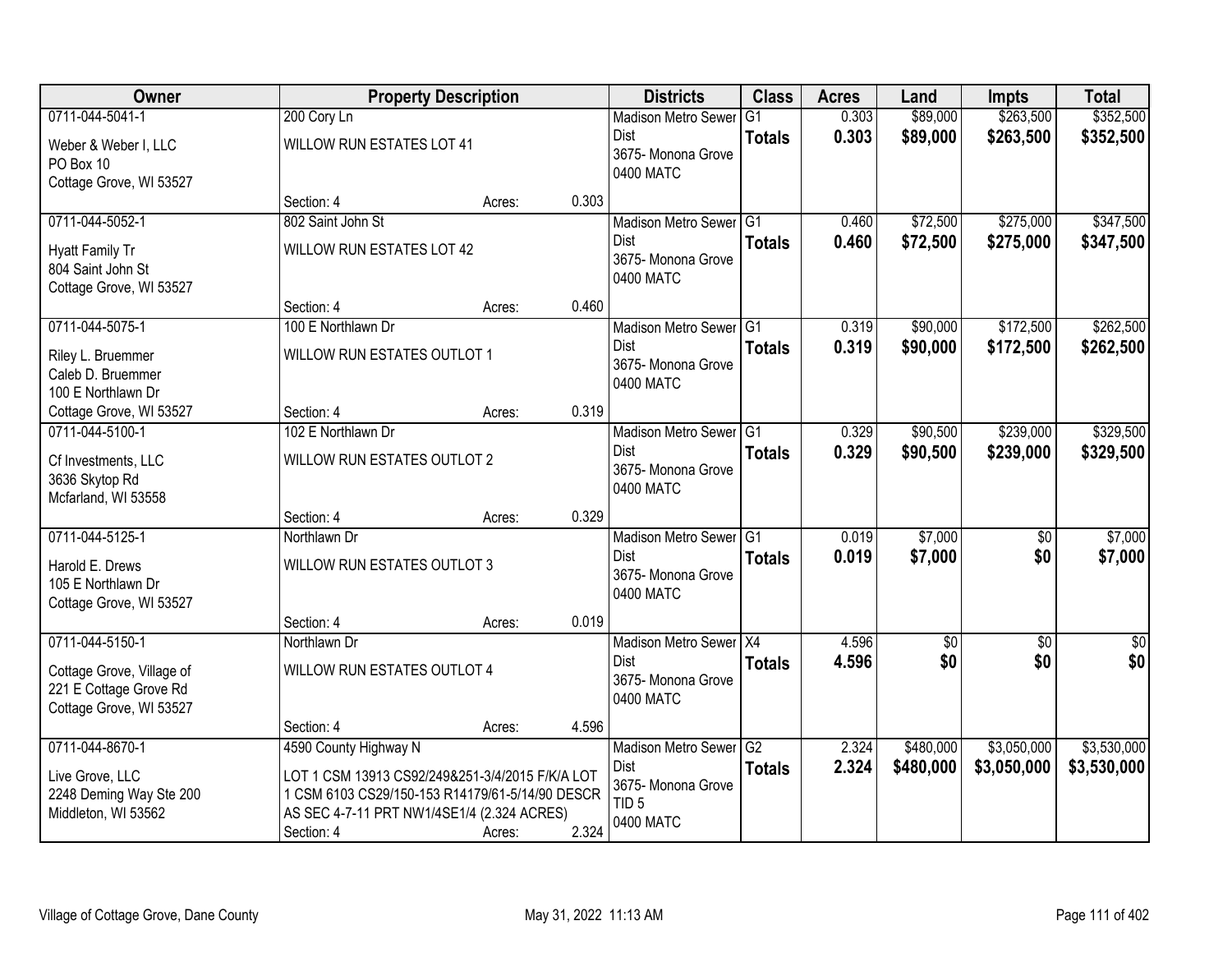| Owner                                 | <b>Property Description</b>                     |        | <b>Districts</b>                  | <b>Class</b>    | <b>Acres</b> | Land      | <b>Impts</b>    | <b>Total</b> |
|---------------------------------------|-------------------------------------------------|--------|-----------------------------------|-----------------|--------------|-----------|-----------------|--------------|
| 0711-051-9871-1<br>Gaston Rd          |                                                 |        | 3675- Monona Grove                | $\overline{G5}$ | 0.003        | \$100     | $\overline{50}$ | \$100        |
| Homburg Equipment, Inc.               | SEC 5-7-11 PRT SE1/4 NE1/4 BEG E1/4 COR TH N    |        | 0400 MATC                         | <b>Totals</b>   | 0.003        | \$100     | \$0             | \$100        |
| 6106 Milwaukee St                     | 16.5 FT TH SWLY TO PT ON 1/4 LN 16.5 FT W OF SD |        |                                   |                 |              |           |                 |              |
| Madison, WI 53718                     | 1/4 COR THE E ALG 1/4 LN TO POB                 |        |                                   |                 |              |           |                 |              |
| Section: 5                            | Acres:                                          | 0.000  |                                   |                 |              |           |                 |              |
| 0711-052-9001-1                       | 2841 Gaston Rd                                  |        | <b>Madison Metro Sewer</b>        | $\overline{G4}$ | 39.700       | \$12,800  | $\overline{50}$ | \$12,800     |
|                                       |                                                 |        | Dist                              | G <sub>5</sub>  | 0.500        | \$100     | \$0             | \$100        |
| Homburg Equipment, Inc                | SEC 5-7-11 SW1/4 NW1/4                          |        | 3675- Monona Grove                | G7              | 1.000        | \$10,000  | \$0             | \$10,000     |
| 6106 Milwaukee St                     |                                                 |        | 0400 MATC                         | <b>Totals</b>   | 41.200       | \$22,900  | \$0             | \$22,900     |
| Madison, WI 53718<br>Section: 5       | Acres:                                          | 41.200 |                                   |                 |              |           |                 |              |
| 0711-052-9503-1<br>2852 Gaston Rd     |                                                 |        | Madison Metro Sewer G4            |                 | 34.920       | \$11,300  | $\overline{50}$ | \$11,300     |
|                                       |                                                 |        | <b>Dist</b>                       | G <sub>5</sub>  | 1.000        | \$1,000   | \$0             | \$1,000      |
| Ellery R. Jensen Jr                   | SEC 5-7-11 SE1/4 NW1/4 EXC DOC #5536515         |        | 3675- Monona Grove                | G7              | 2.000        | \$80,000  | \$225,000       | \$305,000    |
| Margaret Jensen                       |                                                 |        | 0400 MATC                         | <b>Totals</b>   | 37.920       | \$92,300  | \$225,000       | \$317,300    |
| 2852 Gaston Rd                        |                                                 |        |                                   |                 |              |           |                 |              |
| Cottage Grove, WI 53527<br>Section: 5 | Acres:                                          | 37.920 |                                   |                 |              |           |                 |              |
| 0711-053-0001-1                       | 3000 London Ave                                 |        | <b>Madison Metro Sewer</b>        | G <sub>1</sub>  | 0.337        | \$106,000 | $\sqrt[6]{3}$   | \$106,000    |
| Homburg Equipment, Inc.               | WESTLAWN ESTATES 5TH ADDN LOT 380               |        | <b>Dist</b>                       | <b>Totals</b>   | 0.337        | \$106,000 | \$0             | \$106,000    |
| 6106 Milwaukee St                     |                                                 |        | 3675- Monona Grove                |                 |              |           |                 |              |
| Madison, WI 53718                     |                                                 |        | 0400 MATC                         |                 |              |           |                 |              |
| Section: 5                            | Acres:                                          | 0.000  |                                   |                 |              |           |                 |              |
| 0711-053-0012-1                       | 2998 London Ave                                 |        | <b>Madison Metro Sewer</b>        | G1              | 0.306        | \$104,500 | \$0             | \$104,500    |
|                                       |                                                 |        | Dist                              | <b>Totals</b>   | 0.306        | \$104,500 | \$0             | \$104,500    |
| Donald J. Imhoff                      | WESTLAWN ESTATES 5TH ADDN LOT 381               |        | 3675- Monona Grove                |                 |              |           |                 |              |
| Diana L. Imhoff                       |                                                 |        | 0400 MATC                         |                 |              |           |                 |              |
| 18 Lamplighter Way                    |                                                 |        |                                   |                 |              |           |                 |              |
| Madison, WI 53714<br>Section: 5       | Acres:                                          | 0.000  |                                   |                 |              |           |                 |              |
| 0711-053-0023-1                       | 2996 London Ave                                 |        | Madison Metro Sewer G1            |                 | 0.324        | \$124,500 | \$428,500       | \$553,000    |
| Corey R. Randl                        | WESTLAWN ESTATES 5TH ADDN LOT 382               |        | <b>Dist</b><br>3675- Monona Grove | <b>Totals</b>   | 0.324        | \$124,500 | \$428,500       | \$553,000    |
| Danielle L. Randl                     |                                                 |        | 0400 MATC                         |                 |              |           |                 |              |
| 2996 London Ave                       |                                                 |        |                                   |                 |              |           |                 |              |
| Cottage Grove, WI 53527<br>Section: 5 | Acres:                                          | 0.000  |                                   |                 |              |           |                 |              |
| 0711-053-0034-1                       | 2994 London Ave                                 |        | <b>Madison Metro Sewer</b>        | IG1             | 0.332        | \$100     | $\overline{30}$ | \$100        |
| Homburg Equipment, Inc.               | WESTLAWN ESTATES 5TH ADDN LOT 383               |        | <b>Dist</b>                       | <b>Totals</b>   | 0.332        | \$100     | \$0             | \$100        |
| 6106 Milwaukee St                     |                                                 |        | 3675- Monona Grove                |                 |              |           |                 |              |
| Madison, WI 53718                     |                                                 |        | 0400 MATC                         |                 |              |           |                 |              |
| Section: 5                            | Acres:                                          | 0.000  |                                   |                 |              |           |                 |              |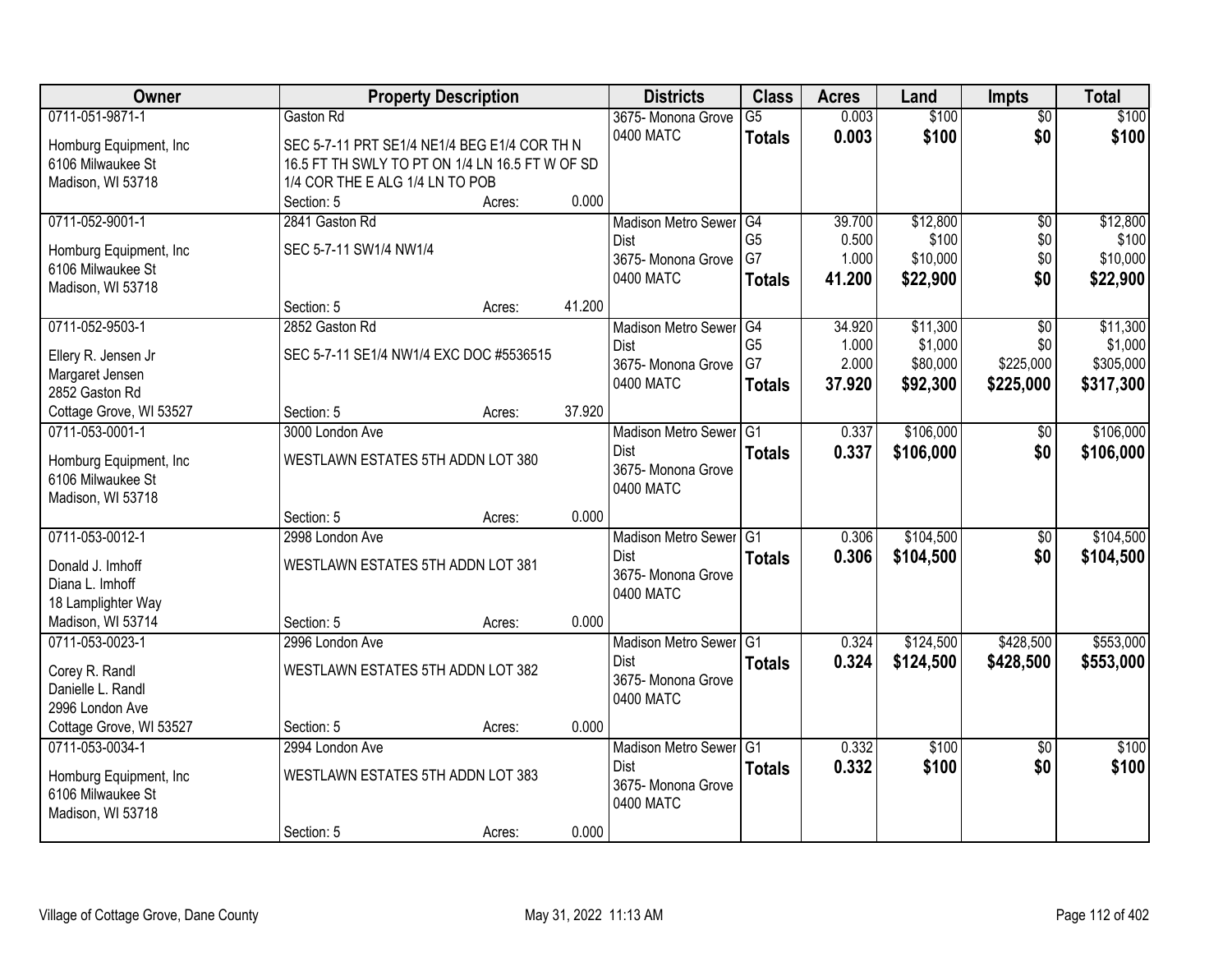| Owner                                                             |                                   | <b>Property Description</b> |       | <b>Districts</b>                               | <b>Class</b>  | <b>Acres</b> | Land  | <b>Impts</b>    | <b>Total</b> |
|-------------------------------------------------------------------|-----------------------------------|-----------------------------|-------|------------------------------------------------|---------------|--------------|-------|-----------------|--------------|
| 0711-053-0045-1                                                   | 2992 London Ave                   |                             |       | <b>Madison Metro Sewer</b>                     | G1            | 0.340        | \$100 | $\overline{50}$ | \$100        |
| Homburg Equipment, Inc.<br>6106 Milwaukee St<br>Madison, WI 53718 | WESTLAWN ESTATES 5TH ADDN LOT 384 |                             |       | Dist<br>3675- Monona Grove<br>0400 MATC        | <b>Totals</b> | 0.340        | \$100 | \$0             | \$100        |
|                                                                   | Section: 5                        | Acres:                      | 0.000 |                                                |               |              |       |                 |              |
| 0711-053-0056-1                                                   | 2990 London Ave                   |                             |       | Madison Metro Sewer G1                         |               | 0.348        | \$100 | $\overline{30}$ | \$100        |
| Homburg Equipment, Inc.<br>6106 Milwaukee St<br>Madison, WI 53718 | WESTLAWN ESTATES 5TH ADDN LOT 385 |                             |       | <b>Dist</b><br>3675- Monona Grove<br>0400 MATC | <b>Totals</b> | 0.348        | \$100 | \$0             | \$100        |
|                                                                   | Section: 5                        | Acres:                      | 0.000 |                                                |               |              |       |                 |              |
| 0711-053-0067-1                                                   | 2988 London Ave                   |                             |       | Madison Metro Sewer G1                         |               | 0.328        | \$100 | \$0             | \$100        |
| Homburg Equipment, Inc.<br>6106 Milwaukee St<br>Madison, WI 53718 | WESTLAWN ESTATES 5TH ADDN LOT 386 |                             |       | <b>Dist</b><br>3675- Monona Grove<br>0400 MATC | <b>Totals</b> | 0.328        | \$100 | \$0             | \$100        |
|                                                                   | Section: 5                        | Acres:                      | 0.000 |                                                |               |              |       |                 |              |
| 0711-053-0078-1                                                   | 2986 London Ave                   |                             |       | Madison Metro Sewer G1                         |               | 0.460        | \$100 | \$0             | \$100        |
| Homburg Equipment, Inc.<br>6106 Milwaukee St<br>Madison, WI 53718 | WESTLAWN ESTATES 5TH ADDN LOT 387 |                             |       | Dist<br>3675- Monona Grove<br>0400 MATC        | <b>Totals</b> | 0.460        | \$100 | \$0             | \$100        |
|                                                                   | Section: 5                        | Acres:                      | 0.000 |                                                |               |              |       |                 |              |
| 0711-053-0089-1                                                   | 2002 Wellington PI                |                             |       | Madison Metro Sewer G1                         |               | 0.417        | \$100 | \$0             | \$100        |
| Homburg Equipment, Inc.<br>6106 Milwaukee St<br>Madison, WI 53718 | WESTLAWN ESTATES 5TH ADDN LOT 388 |                             |       | <b>Dist</b><br>3675- Monona Grove<br>0400 MATC | <b>Totals</b> | 0.417        | \$100 | \$0             | \$100        |
|                                                                   | Section: 5                        | Acres:                      | 0.000 |                                                |               |              |       |                 |              |
| 0711-053-0100-1                                                   | 2004 Wellington PI                |                             |       | Madison Metro Sewer G1                         |               | 0.348        | \$100 | $\overline{50}$ | \$100        |
| Homburg Equipment, Inc.<br>6106 Milwaukee St<br>Madison, WI 53718 | WESTLAWN ESTATES 5TH ADDN LOT 389 |                             |       | Dist<br>3675- Monona Grove<br>0400 MATC        | <b>Totals</b> | 0.348        | \$100 | \$0             | \$100        |
|                                                                   | Section: 5                        | Acres:                      | 0.000 |                                                |               |              |       |                 |              |
| 0711-053-0111-1                                                   | 2006 Wellington PI                |                             |       | Madison Metro Sewer G1                         |               | 0.351        | \$100 | $\overline{30}$ | \$100        |
| Homburg Equipment, Inc.<br>6106 Milwaukee St<br>Madison, WI 53718 | WESTLAWN ESTATES 5TH ADDN LOT 390 |                             |       | <b>Dist</b><br>3675-Monona Grove<br>0400 MATC  | <b>Totals</b> | 0.351        | \$100 | \$0             | \$100        |
|                                                                   | Section: 5                        | Acres:                      | 0.000 |                                                |               |              |       |                 |              |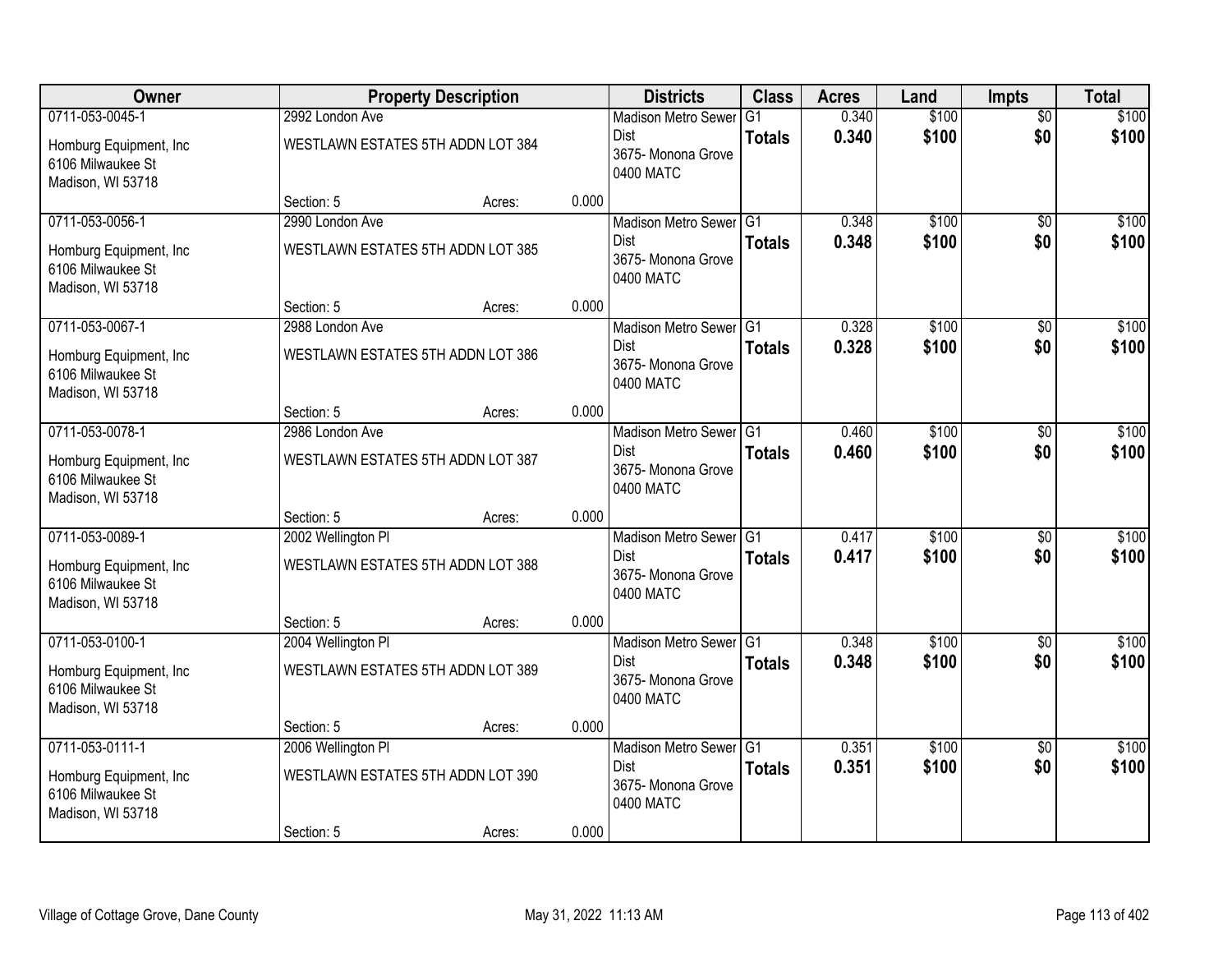| Owner                                                             |                                   | <b>Property Description</b> |       | <b>Districts</b>                               | <b>Class</b>   | <b>Acres</b> | Land  | <b>Impts</b>    | <b>Total</b> |
|-------------------------------------------------------------------|-----------------------------------|-----------------------------|-------|------------------------------------------------|----------------|--------------|-------|-----------------|--------------|
| 0711-053-0122-1                                                   | 2008 Wellington PI                |                             |       | <b>Madison Metro Sewer</b>                     | G <sub>1</sub> | 0.351        | \$100 | $\overline{50}$ | \$100        |
| Homburg Equipment, Inc.<br>6106 Milwaukee St<br>Madison, WI 53718 | WESTLAWN ESTATES 5TH ADDN LOT 391 |                             |       | Dist<br>3675- Monona Grove<br>0400 MATC        | <b>Totals</b>  | 0.351        | \$100 | \$0             | \$100        |
|                                                                   | Section: 5                        | Acres:                      | 0.000 |                                                |                |              |       |                 |              |
| 0711-053-0133-1                                                   | 2010 Wellington PI                |                             |       | Madison Metro Sewer G1                         |                | 0.351        | \$100 | $\overline{50}$ | \$100        |
| Homburg Equipment, Inc.<br>6106 Milwaukee St<br>Madison, WI 53718 | WESTLAWN ESTATES 5TH ADDN LOT 392 |                             |       | <b>Dist</b><br>3675- Monona Grove<br>0400 MATC | <b>Totals</b>  | 0.351        | \$100 | \$0             | \$100        |
|                                                                   | Section: 5                        | Acres:                      | 0.000 |                                                |                |              |       |                 |              |
| 0711-053-0144-1                                                   | 2016 Wellington PI                |                             |       | Madison Metro Sewer G1                         |                | 0.499        | \$100 | \$0             | \$100        |
| Homburg Equipment, Inc.<br>6106 Milwaukee St<br>Madison, WI 53718 | WESTLAWN ESTATES 5TH ADDN LOT 393 |                             |       | <b>Dist</b><br>3675-Monona Grove<br>0400 MATC  | <b>Totals</b>  | 0.499        | \$100 | \$0             | \$100        |
|                                                                   | Section: 5                        | Acres:                      | 0.000 |                                                |                |              |       |                 |              |
| 0711-053-0155-1                                                   | 2020 Wellington PI                |                             |       | Madison Metro Sewer G1                         |                | 0.759        | \$100 | \$0             | \$100        |
| Homburg Equipment, Inc.<br>6106 Milwaukee St<br>Madison, WI 53718 | WESTLAWN ESTATES 5TH ADDN LOT 394 |                             |       | <b>Dist</b><br>3675- Monona Grove<br>0400 MATC | <b>Totals</b>  | 0.759        | \$100 | \$0             | \$100        |
|                                                                   | Section: 5                        | Acres:                      | 0.000 |                                                |                |              |       |                 |              |
| 0711-053-0166-1                                                   | 2024 Meadowlark St                |                             |       | Madison Metro Sewer G1                         |                | 0.510        | \$100 | $\overline{50}$ | \$100        |
| Homburg Equipment, Inc.<br>6106 Milwaukee St<br>Madison, WI 53718 | WESTLAWN ESTATES 5TH ADDN LOT 395 |                             |       | <b>Dist</b><br>3675- Monona Grove<br>0400 MATC | <b>Totals</b>  | 0.510        | \$100 | \$0             | \$100        |
|                                                                   | Section: 5                        | Acres:                      | 0.000 |                                                |                |              |       |                 |              |
| 0711-053-0177-1                                                   | 2023 Meadowlark St                |                             |       | Madison Metro Sewer G1                         |                | 0.291        | \$100 | $\overline{50}$ | \$100        |
| Homburg Equipment, Inc.<br>6106 Milwaukee St<br>Madison, WI 53718 | WESTLAWN ESTATES 5TH ADDN LOT 396 |                             |       | Dist<br>3675- Monona Grove<br>0400 MATC        | <b>Totals</b>  | 0.291        | \$100 | \$0             | \$100        |
|                                                                   | Section: 5                        | Acres:                      | 0.000 |                                                |                |              |       |                 |              |
| 0711-053-0188-1                                                   | 2995 Wellington PI                |                             |       | Madison Metro Sewer G1                         |                | 0.281        | \$100 | $\overline{50}$ | \$100        |
| Homburg Equipment, Inc.<br>6106 Milwaukee St<br>Madison, WI 53718 | WESTLAWN ESTATES 5TH ADDN LOT 397 |                             |       | <b>Dist</b><br>3675-Monona Grove<br>0400 MATC  | <b>Totals</b>  | 0.281        | \$100 | \$0             | \$100        |
|                                                                   | Section: 5                        | Acres:                      | 0.000 |                                                |                |              |       |                 |              |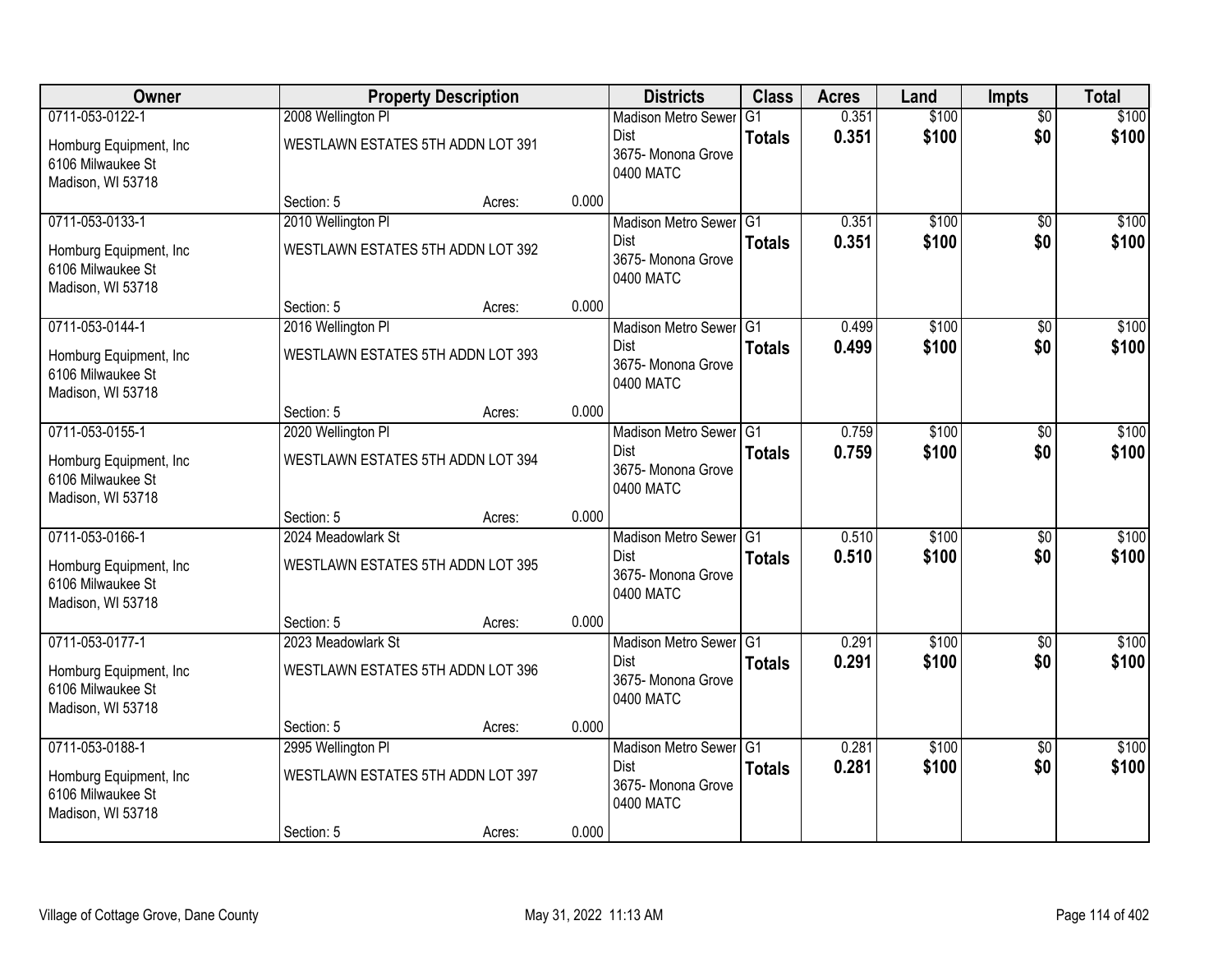| Owner                                                              |                                                         | <b>Property Description</b> |       | <b>Districts</b>                                         | <b>Class</b>                    | <b>Acres</b>   | Land           | <b>Impts</b>           | <b>Total</b>   |
|--------------------------------------------------------------------|---------------------------------------------------------|-----------------------------|-------|----------------------------------------------------------|---------------------------------|----------------|----------------|------------------------|----------------|
| 0711-053-0199-1<br>Homburg Equipment, Inc.                         | 2997 Wellington PI<br>WESTLAWN ESTATES 5TH ADDN LOT 398 |                             |       | <b>Madison Metro Sewer</b><br>Dist<br>3675- Monona Grove | G <sub>1</sub><br><b>Totals</b> | 0.280<br>0.280 | \$100<br>\$100 | $\overline{50}$<br>\$0 | \$100<br>\$100 |
| 6106 Milwaukee St<br>Madison, WI 53718                             |                                                         |                             |       | 0400 MATC                                                |                                 |                |                |                        |                |
|                                                                    | Section: 5                                              | Acres:                      | 0.000 |                                                          |                                 |                |                |                        |                |
| 0711-053-0210-1                                                    | 2999 Wellington PI                                      |                             |       | Madison Metro Sewer G1                                   |                                 | 0.300          | \$100          | $\overline{50}$        | \$100          |
| Homburg Equipment, Inc.<br>6106 Milwaukee St<br>Madison, WI 53718  | WESTLAWN ESTATES 5TH ADDN LOT 399                       |                             |       | Dist<br>3675- Monona Grove<br>0400 MATC                  | <b>Totals</b>                   | 0.300          | \$100          | \$0                    | \$100          |
|                                                                    | Section: 5                                              | Acres:                      | 0.000 |                                                          |                                 |                |                |                        |                |
| 0711-053-0221-1                                                    | 3001 Wellington PI                                      |                             |       | Madison Metro Sewer G1                                   |                                 | 0.390          | \$100          | \$0                    | \$100          |
| Homburg Equipment, Inc.<br>6106 Milwaukee St<br>Madison, WI 53718  | WESTLAWN ESTATES 5TH ADDN LOT 400                       |                             |       | <b>Dist</b><br>3675- Monona Grove<br>0400 MATC           | <b>Totals</b>                   | 0.390          | \$100          | \$0                    | \$100          |
|                                                                    | Section: 5                                              | Acres:                      | 0.000 |                                                          |                                 |                |                |                        |                |
| 0711-053-0232-1                                                    | 2991 London Ave                                         |                             |       | Madison Metro Sewer G1                                   |                                 | 0.316          | \$100          | \$0                    | \$100          |
| Homburg Equipment, Inc.<br>6106 Milwaukee St<br>Madison, WI 53718  | WESTLAWN ESTATES 5TH ADDN LOT 401                       |                             |       | <b>Dist</b><br>3675- Monona Grove<br>0400 MATC           | <b>Totals</b>                   | 0.316          | \$100          | \$0                    | \$100          |
|                                                                    | Section: 5                                              | Acres:                      | 0.000 |                                                          |                                 |                |                |                        |                |
| 0711-053-0243-1                                                    | 2993 London Ave                                         |                             |       | Madison Metro Sewer G1                                   |                                 | 0.283          | \$100          | \$0                    | \$100          |
| Homburg Equipment, Inc.<br>6106 Milwaukee St<br>Madison, WI 53718  | WESTLAWN ESTATES 5TH ADDN LOT 402                       |                             |       | Dist<br>3675- Monona Grove<br>0400 MATC                  | <b>Totals</b>                   | 0.283          | \$100          | \$0                    | \$100          |
|                                                                    | Section: 5                                              | Acres:                      | 0.000 |                                                          |                                 |                |                |                        |                |
| 0711-053-0254-1                                                    | 2995 London Ave                                         |                             |       | Madison Metro Sewer G1                                   |                                 | 0.257          | \$100          | \$0                    | \$100          |
| Homburg Equipment, Inc.<br>6106 Milwaukee St<br>Madison, WI 53718  | WESTLAWN ESTATES 5TH ADDN LOT 403                       |                             |       | Dist<br>3675- Monona Grove<br>0400 MATC                  | <b>Totals</b>                   | 0.257          | \$100          | \$0                    | \$100          |
|                                                                    | Section: 5                                              | Acres:                      | 0.000 |                                                          |                                 |                |                |                        |                |
| 0711-053-0265-1                                                    | 2997 London Ave                                         |                             |       | Madison Metro Sewer G1                                   |                                 | 0.257          | \$118,500      | \$476,000              | \$594,500      |
| Stephanie M. Pohlman<br>2997 London Ave<br>Cottage Grove, WI 53527 | WESTLAWN ESTATES 5TH ADDN LOT 404                       |                             |       | <b>Dist</b><br>3675- Monona Grove<br>0400 MATC           | <b>Totals</b>                   | 0.257          | \$118,500      | \$476,000              | \$594,500      |
|                                                                    | Section: 5                                              | Acres:                      | 0.000 |                                                          |                                 |                |                |                        |                |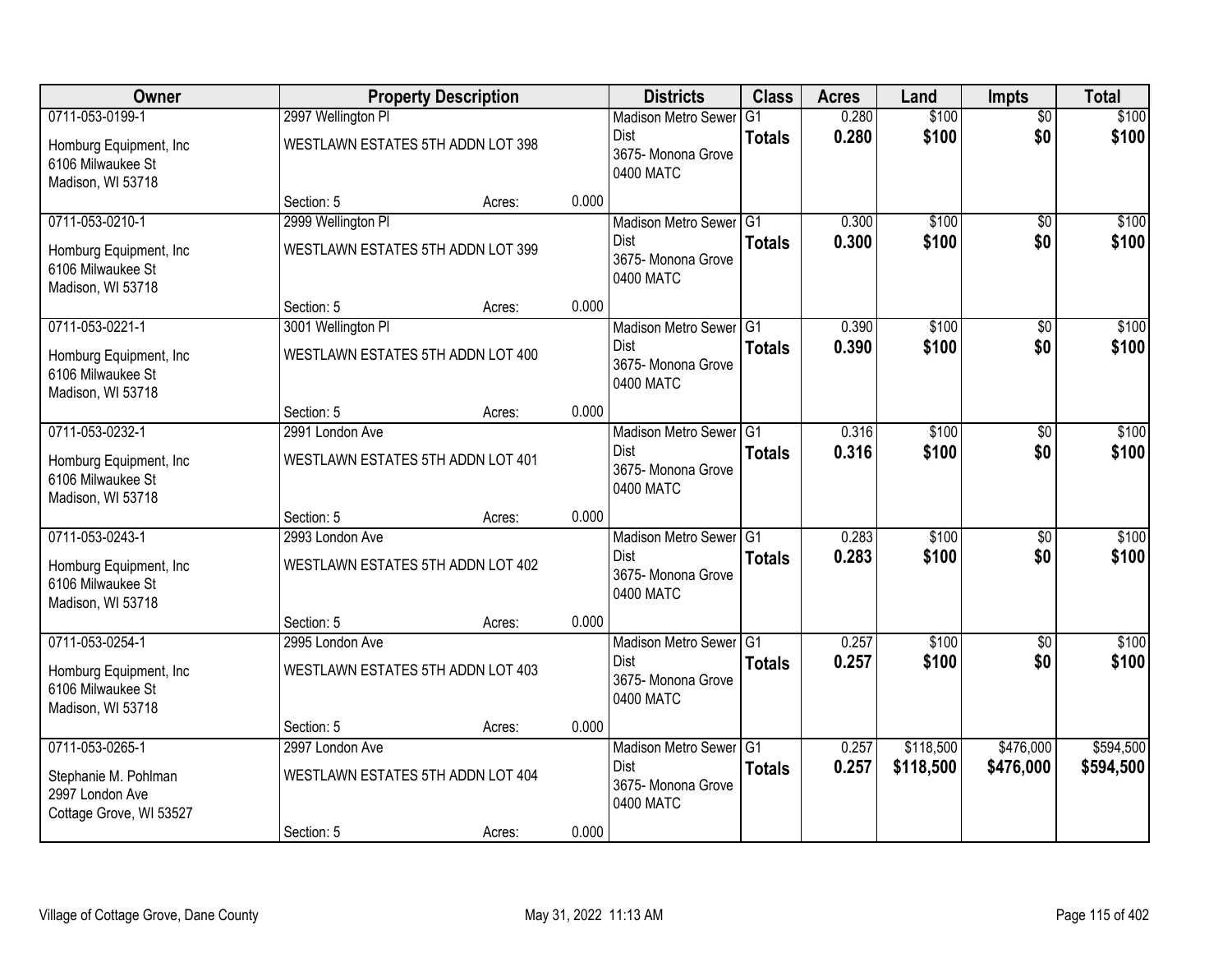| Owner                                        |                                   | <b>Property Description</b> |       | <b>Districts</b>           | <b>Class</b>   | <b>Acres</b> | Land      | <b>Impts</b>    | <b>Total</b> |
|----------------------------------------------|-----------------------------------|-----------------------------|-------|----------------------------|----------------|--------------|-----------|-----------------|--------------|
| 0711-053-0276-1                              | 2999 London Ave                   |                             |       | <b>Madison Metro Sewer</b> | G <sub>1</sub> | 0.259        | \$119,000 | \$424,000       | \$543,000    |
| Ryan M. Lee                                  | WESTLAWN ESTATES 5TH ADDN LOT 405 |                             |       | Dist                       | <b>Totals</b>  | 0.259        | \$119,000 | \$424,000       | \$543,000    |
| Angela L. Bong                               |                                   |                             |       | 3675- Monona Grove         |                |              |           |                 |              |
| 2999 London Ave                              |                                   |                             |       | 0400 MATC                  |                |              |           |                 |              |
| Cottage Grove, WI 53527                      | Section: 5                        | Acres:                      | 0.000 |                            |                |              |           |                 |              |
| 0711-053-0287-1                              | 3001 London Ave                   |                             |       | Madison Metro Sewer G1     |                | 0.335        | \$106,000 | \$0             | \$106,000    |
|                                              | WESTLAWN ESTATES 5TH ADDN LOT 406 |                             |       | <b>Dist</b>                | <b>Totals</b>  | 0.335        | \$106,000 | \$0             | \$106,000    |
| Homburg Equipment, Inc.<br>6106 Milwaukee St |                                   |                             |       | 3675- Monona Grove         |                |              |           |                 |              |
| Madison, WI 53718                            |                                   |                             |       | 0400 MATC                  |                |              |           |                 |              |
|                                              | Section: 5                        | Acres:                      | 0.000 |                            |                |              |           |                 |              |
| 0711-053-0298-1                              | 2004 Damascus Trl                 |                             |       | Madison Metro Sewer G1     |                | 0.305        | \$123,000 | \$531,500       | \$654,500    |
|                                              | WESTLAWN ESTATES 5TH ADDN LOT 407 |                             |       | <b>Dist</b>                | <b>Totals</b>  | 0.305        | \$123,000 | \$531,500       | \$654,500    |
| Daniel S. Perkins<br>Wendy J. Perkins        |                                   |                             |       | 3675-Monona Grove          |                |              |           |                 |              |
| 2004 Damascus Trl                            |                                   |                             |       | 0400 MATC                  |                |              |           |                 |              |
| Cottage Grove, WI 53527                      | Section: 5                        | Acres:                      | 0.000 |                            |                |              |           |                 |              |
| 0711-053-0309-1                              | 2006 Damascus Trl                 |                             |       | Madison Metro Sewer G1     |                | 0.305        | \$123,000 | \$66,000        | \$189,000    |
|                                              |                                   |                             |       | <b>Dist</b>                | <b>Totals</b>  | 0.305        | \$123,000 | \$66,000        | \$189,000    |
| Jasti Rao                                    | WESTLAWN ESTATES 5TH ADDN LOT 408 |                             |       | 3675- Monona Grove         |                |              |           |                 |              |
| Sivakumari Jasti                             |                                   |                             |       | 0400 MATC                  |                |              |           |                 |              |
| 4421 W Deermeadow Dr                         |                                   |                             |       |                            |                |              |           |                 |              |
| Peoria, IL 61615                             | Section: 5                        | Acres:                      | 0.000 |                            |                |              |           |                 |              |
| 0711-053-0320-1                              | 2008 Damascus Trl                 |                             |       | Madison Metro Sewer G1     |                | 0.289        | \$121,500 | \$269,000       | \$390,500    |
| Vosberg Family Tr, Tony J & Kacey A          | WESTLAWN ESTATES 5TH ADDN LOT 409 |                             |       | Dist                       | <b>Totals</b>  | 0.289        | \$121,500 | \$269,000       | \$390,500    |
| 704 Stoney Hill Ln                           |                                   |                             |       | 3675- Monona Grove         |                |              |           |                 |              |
| Cottage Grove, WI 53527                      |                                   |                             |       | 0400 MATC                  |                |              |           |                 |              |
|                                              | Section: 5                        | Acres:                      | 0.000 |                            |                |              |           |                 |              |
| 0711-053-0331-1                              | 2010 Damascus Trl                 |                             |       | Madison Metro Sewer G1     |                | 0.289        | \$121,500 | $\overline{50}$ | \$121,500    |
| Laurence E. Davies                           | WESTLAWN ESTATES 5TH ADDN LOT 410 |                             |       | Dist                       | <b>Totals</b>  | 0.289        | \$121,500 | \$0             | \$121,500    |
| Susan K. Davies                              |                                   |                             |       | 3675- Monona Grove         |                |              |           |                 |              |
| 6207 Indian Mound Dr                         |                                   |                             |       | 0400 MATC                  |                |              |           |                 |              |
| Mcfarland, WI 53558                          | Section: 5                        | Acres:                      | 0.000 |                            |                |              |           |                 |              |
| 0711-053-0342-1                              | 2012 Damascus Trl                 |                             |       | Madison Metro Sewer G1     |                | 0.329        | \$124,500 | \$339,500       | \$464,000    |
| Elizabeth Glynn                              | WESTLAWN ESTATES 5TH ADDN LOT 411 |                             |       | <b>Dist</b>                | <b>Totals</b>  | 0.329        | \$124,500 | \$339,500       | \$464,000    |
| Jessica Ward                                 |                                   |                             |       | 3675-Monona Grove          |                |              |           |                 |              |
| 2012 Damascus Trl                            |                                   |                             |       | 0400 MATC                  |                |              |           |                 |              |
| Cottage Grove, WI 53527                      | Section: 5                        | Acres:                      | 0.000 |                            |                |              |           |                 |              |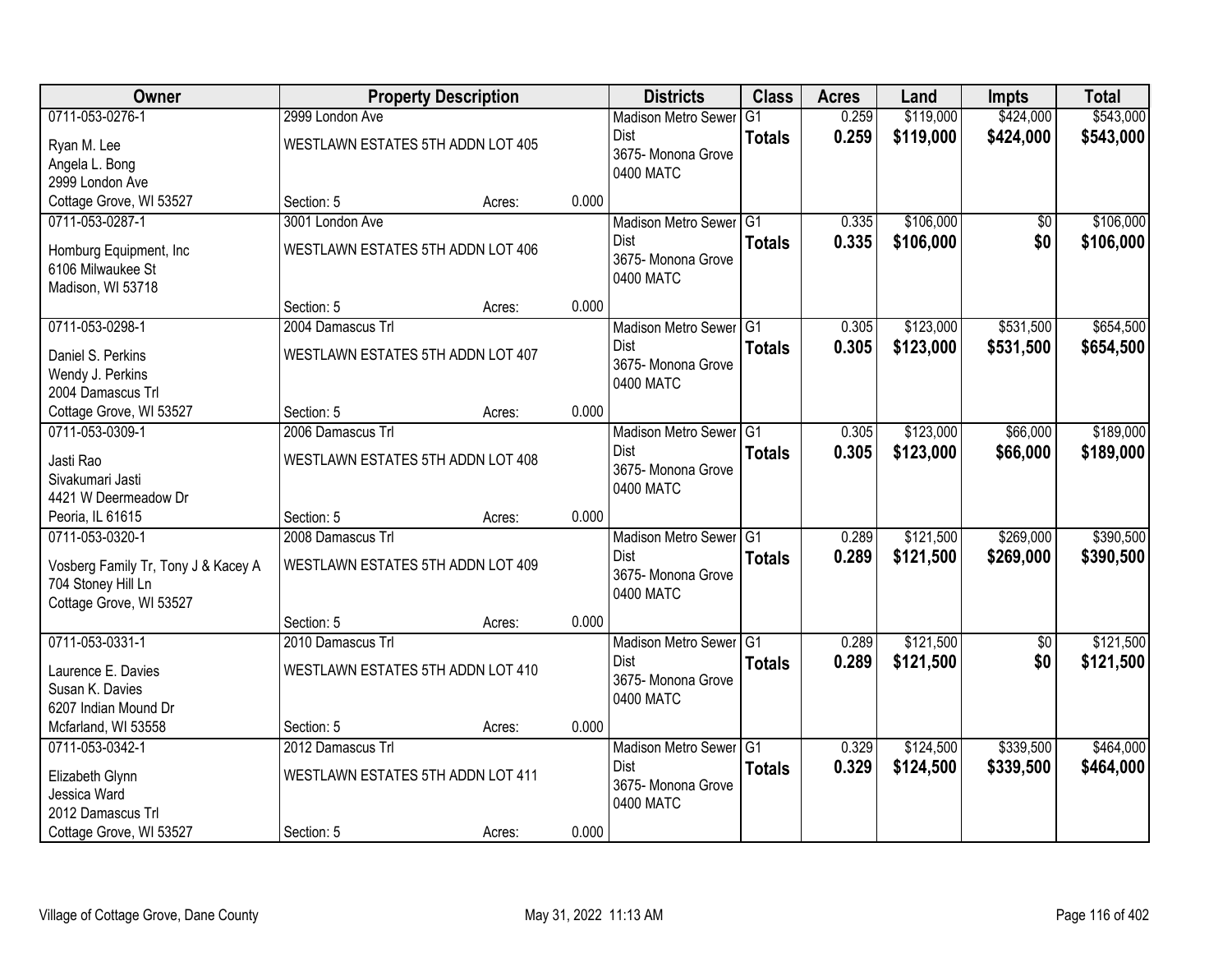| <b>Owner</b>                                                                                                        |                                   | <b>Property Description</b> |       | <b>Districts</b>                               | <b>Class</b>  | <b>Acres</b> | Land     | <b>Impts</b>    | <b>Total</b> |
|---------------------------------------------------------------------------------------------------------------------|-----------------------------------|-----------------------------|-------|------------------------------------------------|---------------|--------------|----------|-----------------|--------------|
| 0711-053-0353-1                                                                                                     | 2014 Damascus Trl                 |                             |       | <b>Madison Metro Sewer</b>                     | G1            | 0.289        | \$12,000 | $\overline{50}$ | \$12,000     |
| Classic Custom Homes of Waunakee, Ir   WESTLAWN ESTATES 5TH ADDN LOT 412<br>401 N Century Ave<br>Waunakee, WI 53597 |                                   |                             |       | Dist<br>3675- Monona Grove<br>0400 MATC        | <b>Totals</b> | 0.289        | \$12,000 | \$0             | \$12,000     |
|                                                                                                                     | Section: 5                        | Acres:                      | 0.000 |                                                |               |              |          |                 |              |
| 0711-053-0364-1                                                                                                     | 2016 Damascus Trl                 |                             |       | Madison Metro Sewer G1                         |               | 0.289        | \$12,000 | \$0             | \$12,000     |
| Urban Reinvestments, LLC<br>306 Erin Ct<br>Cottage Grove, WI 53527                                                  | WESTLAWN ESTATES 5TH ADDN LOT 413 |                             |       | <b>Dist</b><br>3675- Monona Grove<br>0400 MATC | <b>Totals</b> | 0.289        | \$12,000 | \$0             | \$12,000     |
|                                                                                                                     | Section: 5                        | Acres:                      | 0.000 |                                                |               |              |          |                 |              |
| 0711-053-0375-1                                                                                                     | 2018 Damascus Trl                 |                             |       | Madison Metro Sewer G1                         |               | 0.305        | \$100    | \$0             | \$100        |
| Homburg Equipment, Inc.<br>6106 Milwaukee St<br>Madison, WI 53718                                                   | WESTLAWN ESTATES 5TH ADDN LOT 414 |                             |       | <b>Dist</b><br>3675- Monona Grove<br>0400 MATC | <b>Totals</b> | 0.305        | \$100    | \$0             | \$100        |
|                                                                                                                     | Section: 5                        | Acres:                      | 0.000 |                                                |               |              |          |                 |              |
| 0711-053-0386-1                                                                                                     | 2020 Damascus Trl                 |                             |       | Madison Metro Sewer G1                         |               | 0.289        | \$100    | \$0             | \$100        |
| Homburg Equipment, Inc.<br>6106 Milwaukee St<br>Madison, WI 53718                                                   | WESTLAWN ESTATES 5TH ADDN LOT 415 |                             |       | Dist<br>3675- Monona Grove<br>0400 MATC        | <b>Totals</b> | 0.289        | \$100    | \$0             | \$100        |
|                                                                                                                     | Section: 5                        | Acres:                      | 0.000 |                                                |               |              |          |                 |              |
| 0711-053-0397-1                                                                                                     | 2022 Damascus Trl                 |                             |       | Madison Metro Sewer G1                         |               | 0.362        | \$100    | \$0             | \$100        |
| Homburg Equipment, Inc.<br>6106 Milwaukee St<br>Madison, WI 53718                                                   | WESTLAWN ESTATES 5TH ADDN LOT 416 |                             |       | <b>Dist</b><br>3675- Monona Grove<br>0400 MATC | <b>Totals</b> | 0.362        | \$100    | \$0             | \$100        |
|                                                                                                                     | Section: 5                        | Acres:                      | 0.000 |                                                |               |              |          |                 |              |
| 0711-053-0408-1                                                                                                     | 2998 Wellington PI                |                             |       | Madison Metro Sewer G1                         |               | 0.298        | \$100    | $\sqrt{6}$      | \$100        |
| Homburg Equipment, Inc.<br>6106 Milwaukee St<br>Madison, WI 53718                                                   | WESTLAWN ESTATES 5TH ADDN LOT 417 |                             |       | Dist<br>3675- Monona Grove<br>0400 MATC        | <b>Totals</b> | 0.298        | \$100    | \$0             | \$100        |
|                                                                                                                     | Section: 5                        | Acres:                      | 0.000 |                                                |               |              |          |                 |              |
| 0711-053-0419-1                                                                                                     | 2021 Canberra Cir                 |                             |       | Madison Metro Sewer G1                         |               | 0.288        | \$100    | $\overline{30}$ | \$100        |
| Homburg Equipment, Inc.<br>6106 Milwaukee St<br>Madison, WI 53718                                                   | WESTLAWN ESTATES 5TH ADDN LOT 418 |                             |       | <b>Dist</b><br>3675-Monona Grove<br>0400 MATC  | <b>Totals</b> | 0.288        | \$100    | \$0             | \$100        |
|                                                                                                                     | Section: 5                        | Acres:                      | 0.000 |                                                |               |              |          |                 |              |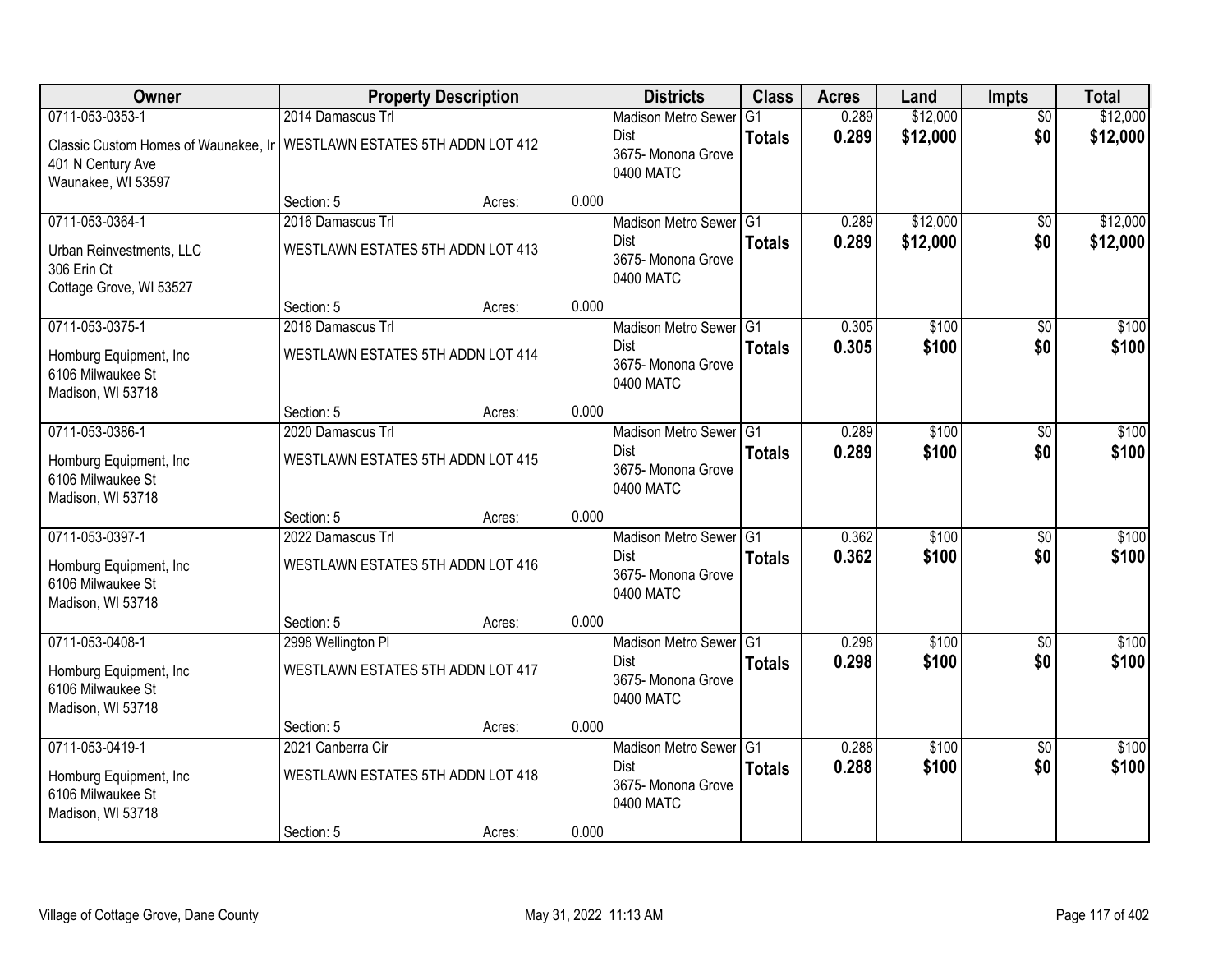| Owner                                                             |                                   | <b>Property Description</b> |       | <b>Districts</b>                               | <b>Class</b>  | <b>Acres</b> | Land  | <b>Impts</b>    | <b>Total</b> |
|-------------------------------------------------------------------|-----------------------------------|-----------------------------|-------|------------------------------------------------|---------------|--------------|-------|-----------------|--------------|
| 0711-053-0430-1                                                   | 2019 Canberra Cir                 |                             |       | <b>Madison Metro Sewer</b>                     | G1            | 0.306        | \$100 | $\overline{50}$ | \$100        |
| Homburg Equipment, Inc.<br>6106 Milwaukee St<br>Madison, WI 53718 | WESTLAWN ESTATES 5TH ADDN LOT 419 |                             |       | Dist<br>3675- Monona Grove<br>0400 MATC        | <b>Totals</b> | 0.306        | \$100 | \$0             | \$100        |
|                                                                   | Section: 5                        | Acres:                      | 0.000 |                                                |               |              |       |                 |              |
| 0711-053-0441-1                                                   | 2017 Canberra Cir                 |                             |       | Madison Metro Sewer G1                         |               | 0.274        | \$100 | $\overline{50}$ | \$100        |
| Homburg Equipment, Inc.<br>6106 Milwaukee St<br>Madison, WI 53718 | WESTLAWN ESTATES 5TH ADDN LOT 420 |                             |       | <b>Dist</b><br>3675- Monona Grove<br>0400 MATC | <b>Totals</b> | 0.274        | \$100 | \$0             | \$100        |
|                                                                   | Section: 5                        | Acres:                      | 0.000 |                                                |               |              |       |                 |              |
| 0711-053-0452-1                                                   | 2015 Canberra Cir                 |                             |       | Madison Metro Sewer G1                         |               | 0.281        | \$100 | \$0             | \$100        |
| Homburg Equipment, Inc.<br>6106 Milwaukee St<br>Madison, WI 53718 | WESTLAWN ESTATES 5TH ADDN LOT 421 |                             |       | <b>Dist</b><br>3675- Monona Grove<br>0400 MATC | <b>Totals</b> | 0.281        | \$100 | \$0             | \$100        |
|                                                                   | Section: 5                        | Acres:                      | 0.000 |                                                |               |              |       |                 |              |
| 0711-053-0463-1                                                   | 2013 Canberra Cir                 |                             |       | Madison Metro Sewer G1                         |               | 0.275        | \$100 | \$0             | \$100        |
| Homburg Equipment, Inc.<br>6106 Milwaukee St<br>Madison, WI 53718 | WESTLAWN ESTATES 5TH ADDN LOT 422 |                             |       | Dist<br>3675- Monona Grove<br>0400 MATC        | <b>Totals</b> | 0.275        | \$100 | \$0             | \$100        |
|                                                                   | Section: 5                        | Acres:                      | 0.000 |                                                |               |              |       |                 |              |
| 0711-053-0474-1                                                   | 2011 Canberra Cir                 |                             |       | Madison Metro Sewer G1                         |               | 0.349        | \$100 | \$0             | \$100        |
| Homburg Equipment, Inc.<br>6106 Milwaukee St<br>Madison, WI 53718 | WESTLAWN ESTATES 5TH ADDN LOT 423 |                             |       | <b>Dist</b><br>3675- Monona Grove<br>0400 MATC | <b>Totals</b> | 0.349        | \$100 | \$0             | \$100        |
|                                                                   | Section: 5                        | Acres:                      | 0.000 |                                                |               |              |       |                 |              |
| 0711-053-0485-1                                                   | 2010 Canberra Cir                 |                             |       | Madison Metro Sewer G1                         |               | 0.424        | \$100 | $\overline{50}$ | \$100        |
| Homburg Equipment, Inc.<br>6106 Milwaukee St<br>Madison, WI 53718 | WESTLAWN ESTATES 5TH ADDN LOT 424 |                             |       | Dist<br>3675- Monona Grove<br>0400 MATC        | <b>Totals</b> | 0.424        | \$100 | \$0             | \$100        |
|                                                                   | Section: 5                        | Acres:                      | 0.000 |                                                |               |              |       |                 |              |
| 0711-053-0496-1                                                   | 2012 Canberra Cir                 |                             |       | Madison Metro Sewer G1                         |               | 0.320        | \$100 | $\overline{30}$ | \$100        |
| Homburg Equipment, Inc.<br>6106 Milwaukee St<br>Madison, WI 53718 | WESTLAWN ESTATES 5TH ADDN LOT 425 |                             |       | <b>Dist</b><br>3675-Monona Grove<br>0400 MATC  | <b>Totals</b> | 0.320        | \$100 | \$0             | \$100        |
|                                                                   | Section: 5                        | Acres:                      | 0.000 |                                                |               |              |       |                 |              |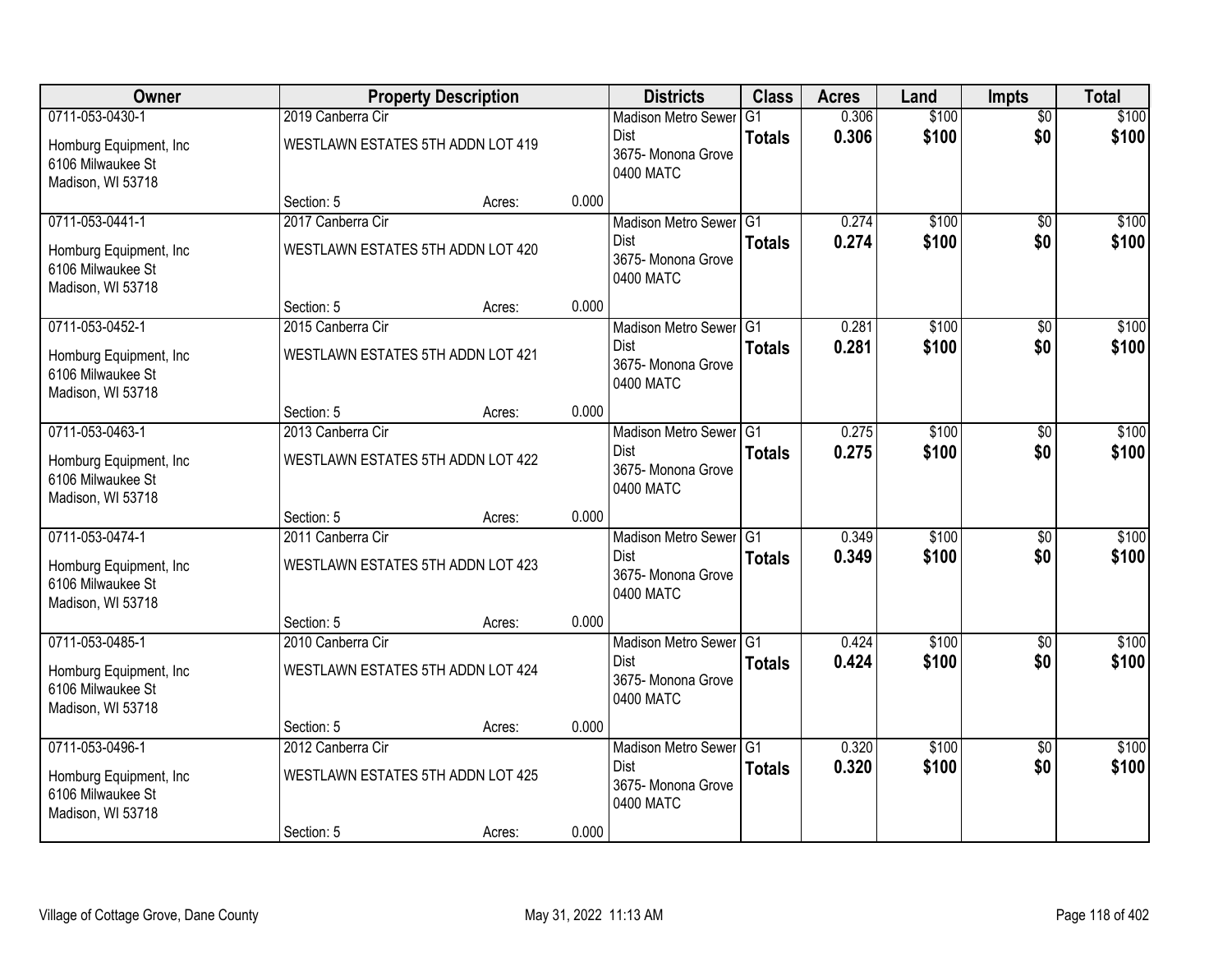| Owner                                                             |                                   | <b>Property Description</b> |       | <b>Districts</b>                               | <b>Class</b>  | <b>Acres</b> | Land  | <b>Impts</b>    | <b>Total</b> |
|-------------------------------------------------------------------|-----------------------------------|-----------------------------|-------|------------------------------------------------|---------------|--------------|-------|-----------------|--------------|
| 0711-053-0507-1                                                   | 2014 Canberra Cir                 |                             |       | <b>Madison Metro Sewer</b>                     | G1            | 0.297        | \$100 | $\overline{50}$ | \$100        |
| Homburg Equipment, Inc.<br>6106 Milwaukee St<br>Madison, WI 53718 | WESTLAWN ESTATES 5TH ADDN LOT 426 |                             |       | Dist<br>3675-Monona Grove<br>0400 MATC         | <b>Totals</b> | 0.297        | \$100 | \$0             | \$100        |
|                                                                   | Section: 5                        | Acres:                      | 0.000 |                                                |               |              |       |                 |              |
| 0711-053-0518-1                                                   | 2016 Canberra Cir                 |                             |       | Madison Metro Sewer G1                         |               | 0.278        | \$100 | $\overline{50}$ | \$100        |
| Homburg Equipment, Inc.<br>6106 Milwaukee St<br>Madison, WI 53718 | WESTLAWN ESTATES 5TH ADDN LOT 427 |                             |       | Dist<br>3675- Monona Grove<br>0400 MATC        | <b>Totals</b> | 0.278        | \$100 | \$0             | \$100        |
|                                                                   | Section: 5                        | Acres:                      | 0.000 |                                                |               |              |       |                 |              |
| 0711-053-0529-1                                                   | 2018 Canberra Cir                 |                             |       | Madison Metro Sewer G1                         |               | 0.278        | \$100 | \$0             | \$100        |
| Homburg Equipment, Inc.<br>6106 Milwaukee St<br>Madison, WI 53718 | WESTLAWN ESTATES 5TH ADDN LOT 428 |                             |       | <b>Dist</b><br>3675- Monona Grove<br>0400 MATC | <b>Totals</b> | 0.278        | \$100 | \$0             | \$100        |
|                                                                   | Section: 5                        | Acres:                      | 0.000 |                                                |               |              |       |                 |              |
| 0711-053-0540-1                                                   | 2020 Canberra Cir                 |                             |       | Madison Metro Sewer G1                         |               | 0.307        | \$100 | \$0             | \$100        |
| Homburg Equipment, Inc.<br>6106 Milwaukee St<br>Madison, WI 53718 | WESTLAWN ESTATES 5TH ADDN LOT 429 |                             |       | Dist<br>3675- Monona Grove<br>0400 MATC        | <b>Totals</b> | 0.307        | \$100 | \$0             | \$100        |
|                                                                   | Section: 5                        | Acres:                      | 0.000 |                                                |               |              |       |                 |              |
| 0711-053-0551-1                                                   | 2022 Canberra Cir                 |                             |       | Madison Metro Sewer G1                         |               | 0.288        | \$100 | $\overline{30}$ | \$100        |
| Homburg Equipment, Inc.<br>6106 Milwaukee St<br>Madison, WI 53718 | WESTLAWN ESTATES 5TH ADDN LOT 430 |                             |       | <b>Dist</b><br>3675-Monona Grove<br>0400 MATC  | <b>Totals</b> | 0.288        | \$100 | \$0             | \$100        |
|                                                                   | Section: 5                        | Acres:                      | 0.000 |                                                |               |              |       |                 |              |
| 0711-053-0562-1                                                   | 2992 Wellington PI                |                             |       | Madison Metro Sewer G1                         |               | 0.331        | \$100 | $\sqrt{6}$      | \$100        |
| Homburg Equipment, Inc.<br>6106 Milwaukee St<br>Madison, WI 53718 | WESTLAWN ESTATES 5TH ADDN LOT 431 |                             |       | Dist<br>3675- Monona Grove<br>0400 MATC        | <b>Totals</b> | 0.331        | \$100 | \$0             | \$100        |
|                                                                   | Section: 5                        | Acres:                      | 0.000 |                                                |               |              |       |                 |              |
| 0711-053-0573-1                                                   | 2019 Wellington PI                |                             |       | Madison Metro Sewer G1                         |               | 0.347        | \$100 | $\overline{50}$ | \$100        |
| Homburg Equipment, Inc.<br>6106 Milwaukee St<br>Madison, WI 53718 | WESTLAWN ESTATES 5TH ADDN LOT 432 |                             |       | Dist<br>3675- Monona Grove<br>0400 MATC        | <b>Totals</b> | 0.347        | \$100 | \$0             | \$100        |
|                                                                   | Section: 5                        | Acres:                      | 0.000 |                                                |               |              |       |                 |              |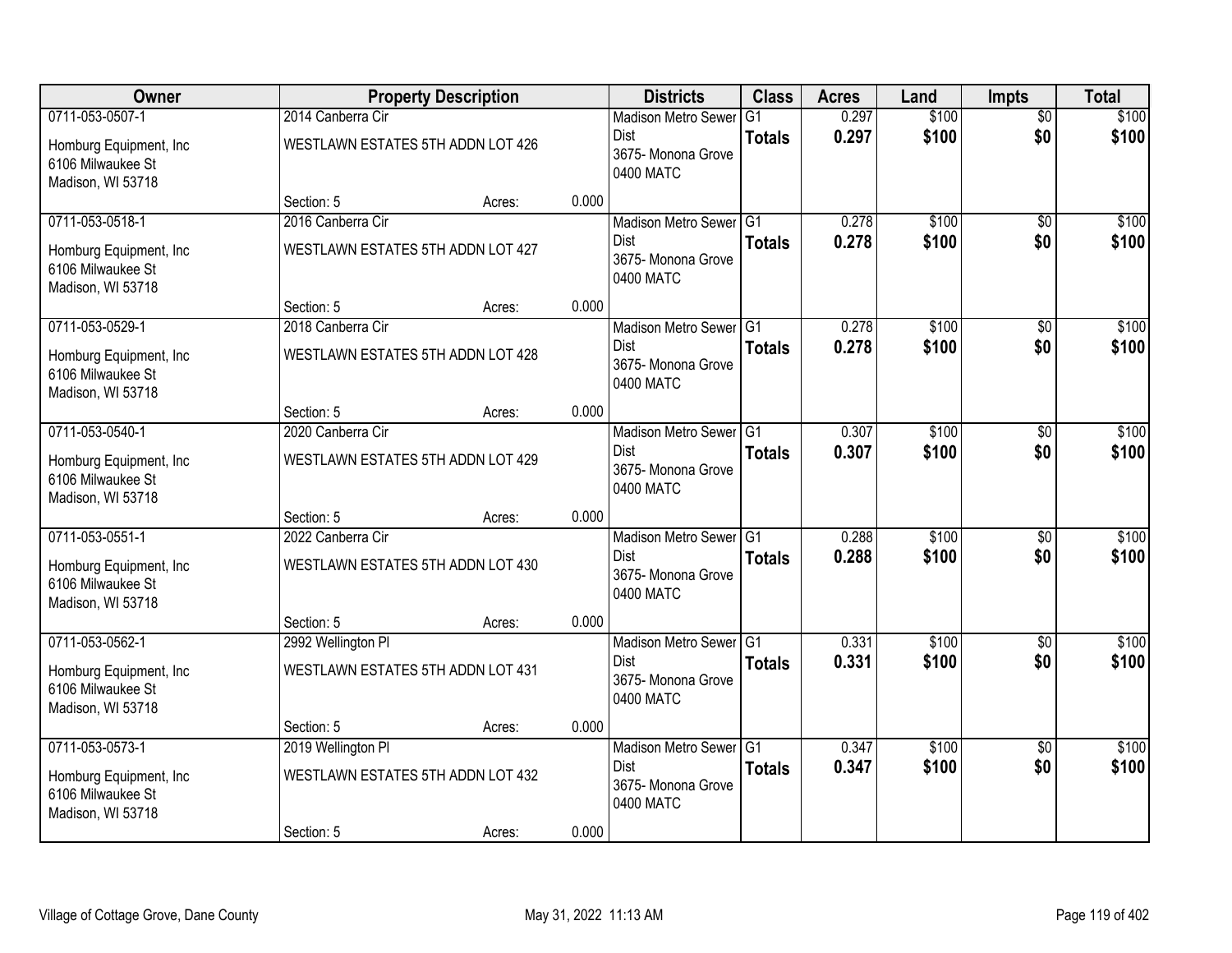| Owner                                                             |                                   | <b>Property Description</b> |       | <b>Districts</b>                               | <b>Class</b>  | <b>Acres</b> | Land  | <b>Impts</b>    | <b>Total</b> |
|-------------------------------------------------------------------|-----------------------------------|-----------------------------|-------|------------------------------------------------|---------------|--------------|-------|-----------------|--------------|
| 0711-053-0584-1                                                   | 2017 Wellington PI                |                             |       | <b>Madison Metro Sewer</b>                     | G1            | 0.257        | \$100 | $\overline{50}$ | \$100        |
| Homburg Equipment, Inc.<br>6106 Milwaukee St<br>Madison, WI 53718 | WESTLAWN ESTATES 5TH ADDN LOT 433 |                             |       | Dist<br>3675- Monona Grove<br>0400 MATC        | <b>Totals</b> | 0.257        | \$100 | \$0             | \$100        |
|                                                                   | Section: 5                        | Acres:                      | 0.000 |                                                |               |              |       |                 |              |
| 0711-053-0595-1                                                   | 2015 Wellington PI                |                             |       | Madison Metro Sewer G1                         |               | 0.257        | \$100 | $\overline{30}$ | \$100        |
| Homburg Equipment, Inc.<br>6106 Milwaukee St<br>Madison, WI 53718 | WESTLAWN ESTATES 5TH ADDN LOT 434 |                             |       | <b>Dist</b><br>3675- Monona Grove<br>0400 MATC | <b>Totals</b> | 0.257        | \$100 | \$0             | \$100        |
|                                                                   | Section: 5                        | Acres:                      | 0.000 |                                                |               |              |       |                 |              |
| 0711-053-0606-1                                                   | 2013 Wellington PI                |                             |       | Madison Metro Sewer G1                         |               | 0.269        | \$100 | \$0             | \$100        |
| Homburg Equipment, Inc.<br>6106 Milwaukee St<br>Madison, WI 53718 | WESTLAWN ESTATES 5TH ADDN LOT 435 |                             |       | <b>Dist</b><br>3675- Monona Grove<br>0400 MATC | <b>Totals</b> | 0.269        | \$100 | \$0             | \$100        |
|                                                                   | Section: 5                        | Acres:                      | 0.000 |                                                |               |              |       |                 |              |
| 0711-053-0617-1                                                   | 2023 Damascus Trl                 |                             |       | Madison Metro Sewer G1                         |               | 0.322        | \$100 | \$0             | \$100        |
| Homburg Equipment, Inc.<br>6106 Milwaukee St<br>Madison, WI 53718 | WESTLAWN ESTATES 5TH ADDN LOT 436 |                             |       | Dist<br>3675- Monona Grove<br>0400 MATC        | <b>Totals</b> | 0.322        | \$100 | \$0             | \$100        |
|                                                                   | Section: 5                        | Acres:                      | 0.000 |                                                |               |              |       |                 |              |
| 0711-053-0628-1                                                   | 3005 Wellington PI                |                             |       | Madison Metro Sewer G1                         |               | 0.289        | \$100 | \$0             | \$100        |
| Homburg Equipment, Inc.<br>6106 Milwaukee St<br>Madison, WI 53718 | WESTLAWN ESTATES 5TH ADDN LOT 437 |                             |       | <b>Dist</b><br>3675- Monona Grove<br>0400 MATC | <b>Totals</b> | 0.289        | \$100 | \$0             | \$100        |
|                                                                   | Section: 5                        | Acres:                      | 0.000 |                                                |               |              |       |                 |              |
| 0711-053-0639-1                                                   | 3007 Wellington PI                |                             |       | Madison Metro Sewer G1                         |               | 0.289        | \$100 | $\overline{50}$ | \$100        |
| Homburg Equipment, Inc.<br>6106 Milwaukee St<br>Madison, WI 53718 | WESTLAWN ESTATES 5TH ADDN LOT 438 |                             |       | Dist<br>3675- Monona Grove<br>0400 MATC        | <b>Totals</b> | 0.289        | \$100 | \$0             | \$100        |
|                                                                   | Section: 5                        | Acres:                      | 0.000 |                                                |               |              |       |                 |              |
| 0711-053-0650-1                                                   | 2024 Paris Ln                     |                             |       | Madison Metro Sewer G1                         |               | 0.318        | \$100 | $\overline{30}$ | \$100        |
| Homburg Equipment, Inc.<br>6106 Milwaukee St<br>Madison, WI 53718 | WESTLAWN ESTATES 5TH ADDN LOT 439 |                             |       | <b>Dist</b><br>3675-Monona Grove<br>0400 MATC  | <b>Totals</b> | 0.318        | \$100 | \$0             | \$100        |
|                                                                   | Section: 5                        | Acres:                      | 0.000 |                                                |               |              |       |                 |              |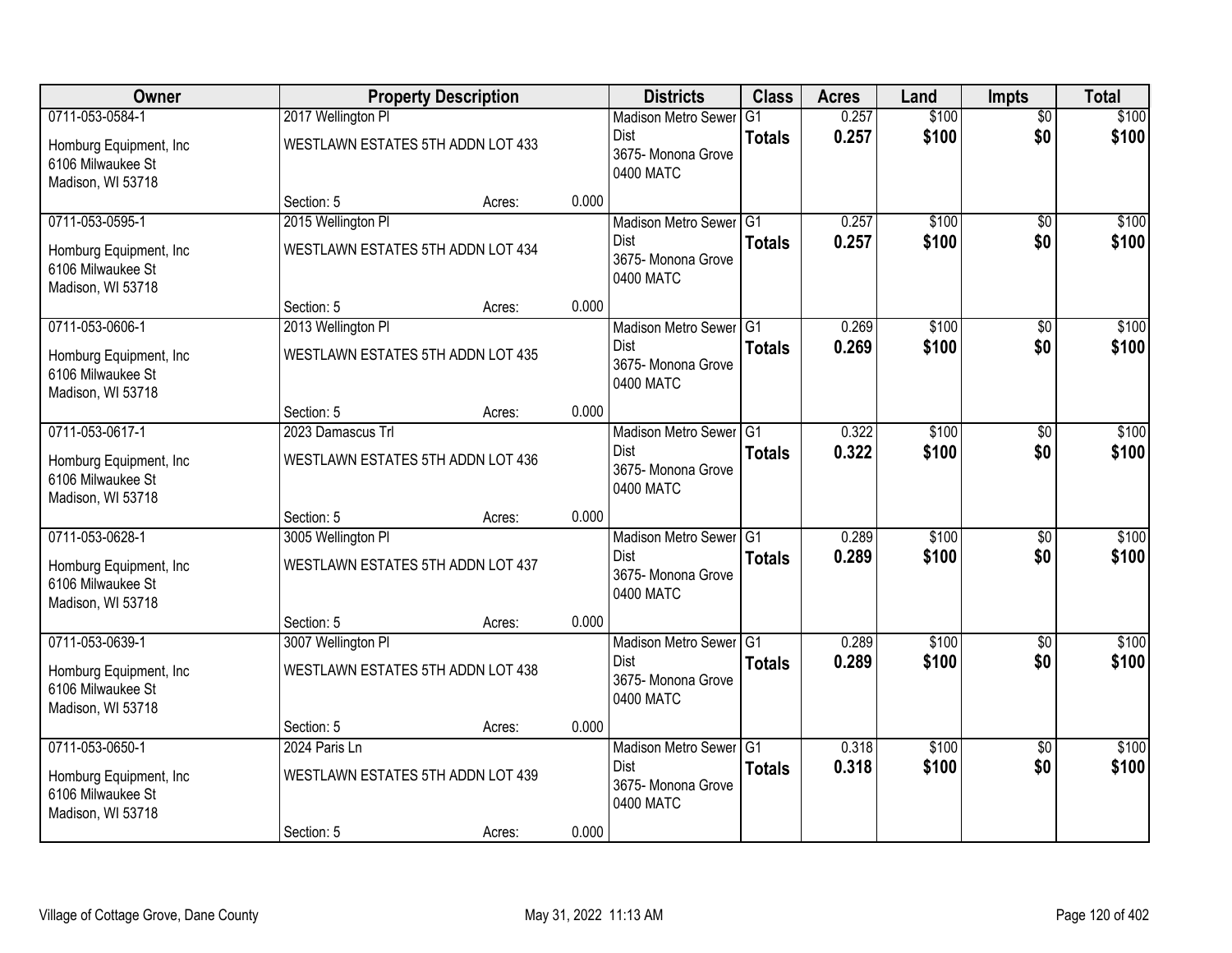| Owner                                                             |                                   | <b>Property Description</b> |       | <b>Districts</b>                               | <b>Class</b>   | <b>Acres</b> | Land      | <b>Impts</b>    | <b>Total</b> |
|-------------------------------------------------------------------|-----------------------------------|-----------------------------|-------|------------------------------------------------|----------------|--------------|-----------|-----------------|--------------|
| 0711-053-0661-1                                                   | 2023 Paris Ln                     |                             |       | <b>Madison Metro Sewer</b>                     | G <sub>1</sub> | 0.396        | \$100     | $\overline{50}$ | \$100        |
| Homburg Equipment, Inc.<br>6106 Milwaukee St<br>Madison, WI 53718 | WESTLAWN ESTATES 5TH ADDN LOT 440 |                             |       | Dist<br>3675- Monona Grove<br>0400 MATC        | <b>Totals</b>  | 0.396        | \$100     | \$0             | \$100        |
|                                                                   | Section: 5                        | Acres:                      | 0.000 |                                                |                |              |           |                 |              |
| 0711-053-0672-1                                                   | 3002 Wellington PI                |                             |       | Madison Metro Sewer G1                         |                | 0.397        | \$100     | $\overline{50}$ | \$100        |
| Homburg Equipment, Inc.<br>6106 Milwaukee St<br>Madison, WI 53718 | WESTLAWN ESTATES 5TH ADDN LOT 441 |                             |       | <b>Dist</b><br>3675- Monona Grove<br>0400 MATC | <b>Totals</b>  | 0.397        | \$100     | \$0             | \$100        |
|                                                                   | Section: 5                        | Acres:                      | 0.000 |                                                |                |              |           |                 |              |
| 0711-053-0683-1                                                   | 2019 Damascus Trl                 |                             |       | Madison Metro Sewer G1                         |                | 0.323        | \$100     | \$0             | \$100        |
| Homburg Equipment, Inc.<br>6106 Milwaukee St<br>Madison, WI 53718 | WESTLAWN ESTATES 5TH ADDN LOT 442 |                             |       | <b>Dist</b><br>3675-Monona Grove<br>0400 MATC  | <b>Totals</b>  | 0.323        | \$100     | \$0             | \$100        |
|                                                                   | Section: 5                        | Acres:                      | 0.000 |                                                |                |              |           |                 |              |
| 0711-053-0694-1                                                   | 2017 Damascus Trl                 |                             |       | Madison Metro Sewer G1                         |                | 0.319        | \$12,000  | \$0             | \$12,000     |
| Homburg Equipment, Inc.<br>6106 Milwaukee St<br>Madison, WI 53718 | WESTLAWN ESTATES 5TH ADDN LOT 443 |                             |       | <b>Dist</b><br>3675- Monona Grove<br>0400 MATC | <b>Totals</b>  | 0.319        | \$12,000  | \$0             | \$12,000     |
|                                                                   | Section: 5                        | Acres:                      | 0.000 |                                                |                |              |           |                 |              |
| 0711-053-0705-1                                                   | 2015 Damascus Trl                 |                             |       | Madison Metro Sewer G1                         |                | 0.315        | \$123,500 | \$37,000        | \$160,500    |
| Lana Armstrong<br>1213 Mclean Dr<br>Madison, WI 53718             | WESTLAWN ESTATES 5TH ADDN LOT 444 |                             |       | Dist<br>3675- Monona Grove<br>0400 MATC        | <b>Totals</b>  | 0.315        | \$123,500 | \$37,000        | \$160,500    |
|                                                                   | Section: 5                        | Acres:                      | 0.000 |                                                |                |              |           |                 |              |
| 0711-053-0716-1                                                   | 2013 Damascus Trl                 |                             |       | Madison Metro Sewer G1                         |                | 0.311        | \$12,000  | $\sqrt{6}$      | \$12,000     |
| Homburg Equipment, Inc.<br>6106 Milwaukee St<br>Madison, WI 53718 | WESTLAWN ESTATES 5TH ADDN LOT 445 |                             |       | Dist<br>3675- Monona Grove<br>0400 MATC        | <b>Totals</b>  | 0.311        | \$12,000  | \$0             | \$12,000     |
|                                                                   | Section: 5                        | Acres:                      | 0.000 |                                                |                |              |           |                 |              |
| 0711-053-0727-1                                                   | 2011 Damascus Trl                 |                             |       | Madison Metro Sewer G1                         |                | 0.342        | \$124,500 | \$231,500       | \$356,000    |
| Jared R. Weber<br>Alison R. Weber<br>726 Callisto Dr              | WESTLAWN ESTATES 5TH ADDN LOT 446 |                             |       | <b>Dist</b><br>3675-Monona Grove<br>0400 MATC  | <b>Totals</b>  | 0.342        | \$124,500 | \$231,500       | \$356,000    |
| Madison, WI 53718                                                 | Section: 5                        | Acres:                      | 0.000 |                                                |                |              |           |                 |              |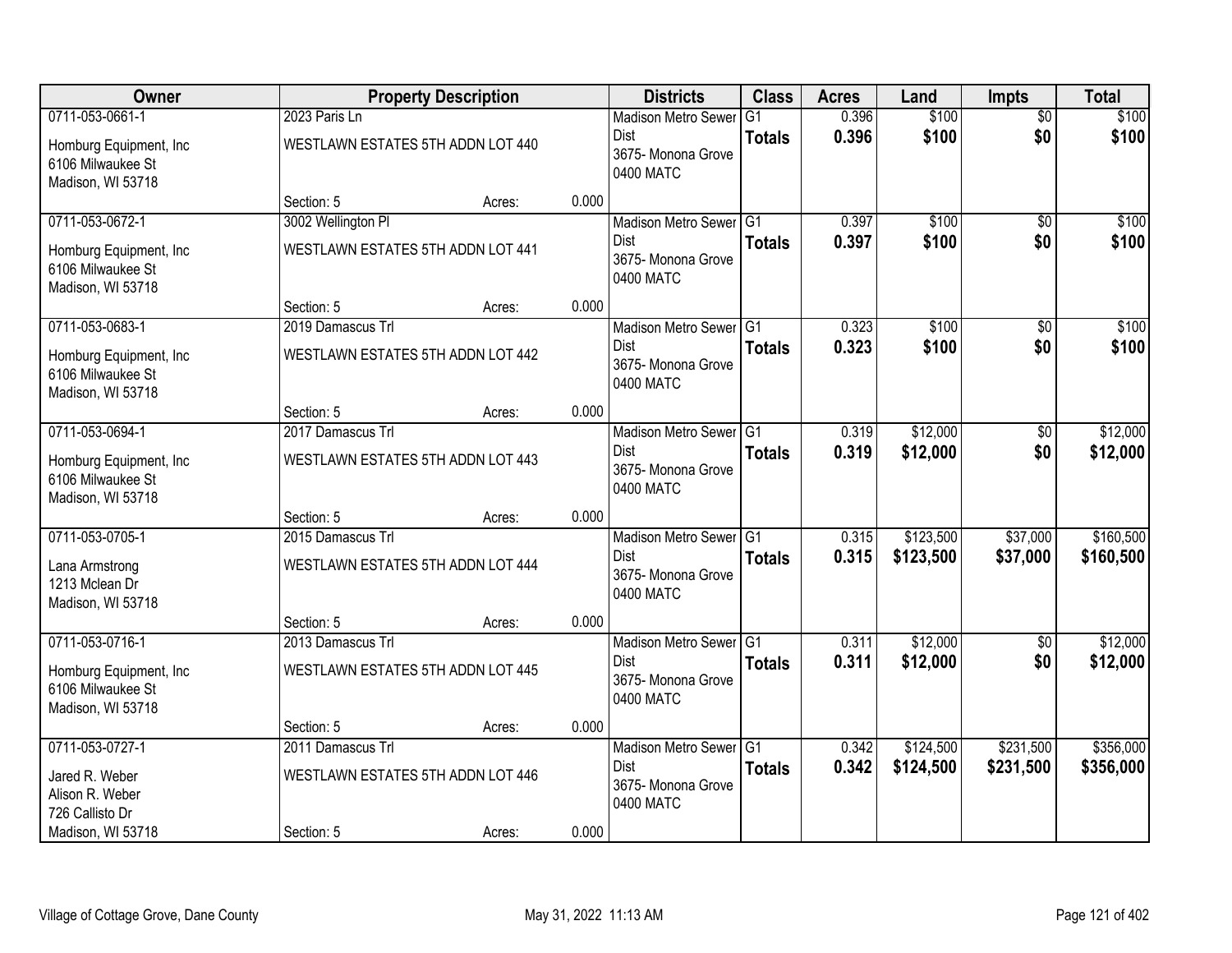| Owner                                        |                                   | <b>Property Description</b> |       | <b>Districts</b>           | <b>Class</b>   | <b>Acres</b> | Land      | Impts           | <b>Total</b> |
|----------------------------------------------|-----------------------------------|-----------------------------|-------|----------------------------|----------------|--------------|-----------|-----------------|--------------|
| 0711-053-0738-1                              | 2009 Damascus Trl                 |                             |       | <b>Madison Metro Sewer</b> | G <sub>1</sub> | 0.314        | \$12,000  | $\overline{50}$ | \$12,000     |
| Troy M. Hottmann                             | WESTLAWN ESTATES 5TH ADDN LOT 447 |                             |       | Dist                       | <b>Totals</b>  | 0.314        | \$12,000  | \$0             | \$12,000     |
| Katherine A. Miller Hottmann                 |                                   |                             |       | 3675- Monona Grove         |                |              |           |                 |              |
| 717 Callisto Dr                              |                                   |                             |       | 0400 MATC                  |                |              |           |                 |              |
| Madison, WI 53718                            | Section: 5                        | Acres:                      | 0.000 |                            |                |              |           |                 |              |
| 0711-053-0749-1                              | 2007 Damascus Trl                 |                             |       | Madison Metro Sewer G1     |                | 0.322        | \$12,000  | $\overline{50}$ | \$12,000     |
| Joseph Baltus                                | WESTLAWN ESTATES 5TH ADDN LOT 448 |                             |       | <b>Dist</b>                | <b>Totals</b>  | 0.322        | \$12,000  | \$0             | \$12,000     |
| Lauren Wypiszynski                           |                                   |                             |       | 3675- Monona Grove         |                |              |           |                 |              |
| 6137 Dominion Dr                             |                                   |                             |       | 0400 MATC                  |                |              |           |                 |              |
| Madison, WI 53718                            | Section: 5                        | Acres:                      | 0.000 |                            |                |              |           |                 |              |
| 0711-053-0760-1                              | 2005 Damascus Trl                 |                             |       | Madison Metro Sewer G1     |                | 0.329        | \$12,000  | \$0             | \$12,000     |
|                                              | WESTLAWN ESTATES 5TH ADDN LOT 449 |                             |       | <b>Dist</b>                | <b>Totals</b>  | 0.329        | \$12,000  | \$0             | \$12,000     |
| Homburg Equipment, Inc.<br>6106 Milwaukee St |                                   |                             |       | 3675-Monona Grove          |                |              |           |                 |              |
| Madison, WI 53718                            |                                   |                             |       | 0400 MATC                  |                |              |           |                 |              |
|                                              | Section: 5                        | Acres:                      | 0.000 |                            |                |              |           |                 |              |
| 0711-053-0771-1                              | 2003 Damascus Trl                 |                             |       | Madison Metro Sewer G1     |                | 0.337        | \$124,500 | \$435,000       | \$559,500    |
|                                              |                                   |                             |       | Dist                       | <b>Totals</b>  | 0.337        | \$124,500 | \$435,000       | \$559,500    |
| Michael Gilligan<br>Amber Gilligan           | WESTLAWN ESTATES 5TH ADDN LOT 450 |                             |       | 3675- Monona Grove         |                |              |           |                 |              |
| 2003 Damascus Trl                            |                                   |                             |       | 0400 MATC                  |                |              |           |                 |              |
| Cottage Grove, WI 53527                      | Section: 5                        | Acres:                      | 0.000 |                            |                |              |           |                 |              |
| 0711-053-0782-1                              | 2001 Damascus Trl                 |                             |       | Madison Metro Sewer G1     |                | 0.391        | \$126,000 | \$600,000       | \$726,000    |
|                                              |                                   |                             |       | <b>Dist</b>                | <b>Totals</b>  | 0.391        | \$126,000 | \$600,000       | \$726,000    |
| William M. Harris                            | WESTLAWN ESTATES 5TH ADDN LOT 451 |                             |       | 3675- Monona Grove         |                |              |           |                 |              |
| Jessica M. Harris<br>2001 Damascus Trl       |                                   |                             |       | 0400 MATC                  |                |              |           |                 |              |
| Cottage Grove, WI 53527                      | Section: 5                        | Acres:                      | 0.000 |                            |                |              |           |                 |              |
| 0711-053-0793-1                              | 2002 Paris Ln                     |                             |       | Madison Metro Sewer G1     |                | 0.361        | \$125,000 | \$423,500       | \$548,500    |
|                                              |                                   |                             |       | Dist                       | <b>Totals</b>  | 0.361        | \$125,000 | \$423,500       | \$548,500    |
| Alexandria N. Frank                          | WESTLAWN ESTATES 5TH ADDN LOT 452 |                             |       | 3675- Monona Grove         |                |              |           |                 |              |
| Daniel S. Rendon                             |                                   |                             |       | 0400 MATC                  |                |              |           |                 |              |
| 2002 Paris Ln<br>Cottage Grove, WI 53527     | Section: 5                        | Acres:                      | 0.000 |                            |                |              |           |                 |              |
| 0711-053-0804-1                              | 2004 Paris Ln                     |                             |       | Madison Metro Sewer G1     |                | 0.334        | \$124,500 | \$407,500       | \$532,000    |
|                                              |                                   |                             |       | <b>Dist</b>                | <b>Totals</b>  | 0.334        | \$124,500 | \$407,500       | \$532,000    |
| Derrick Rice                                 | WESTLAWN ESTATES 5TH ADDN LOT 453 |                             |       | 3675-Monona Grove          |                |              |           |                 |              |
| <b>Lindsey Rice</b>                          |                                   |                             |       | 0400 MATC                  |                |              |           |                 |              |
| 2004 Paris Ln                                |                                   |                             |       |                            |                |              |           |                 |              |
| Cottage Grove, WI 53527                      | Section: 5                        | Acres:                      | 0.000 |                            |                |              |           |                 |              |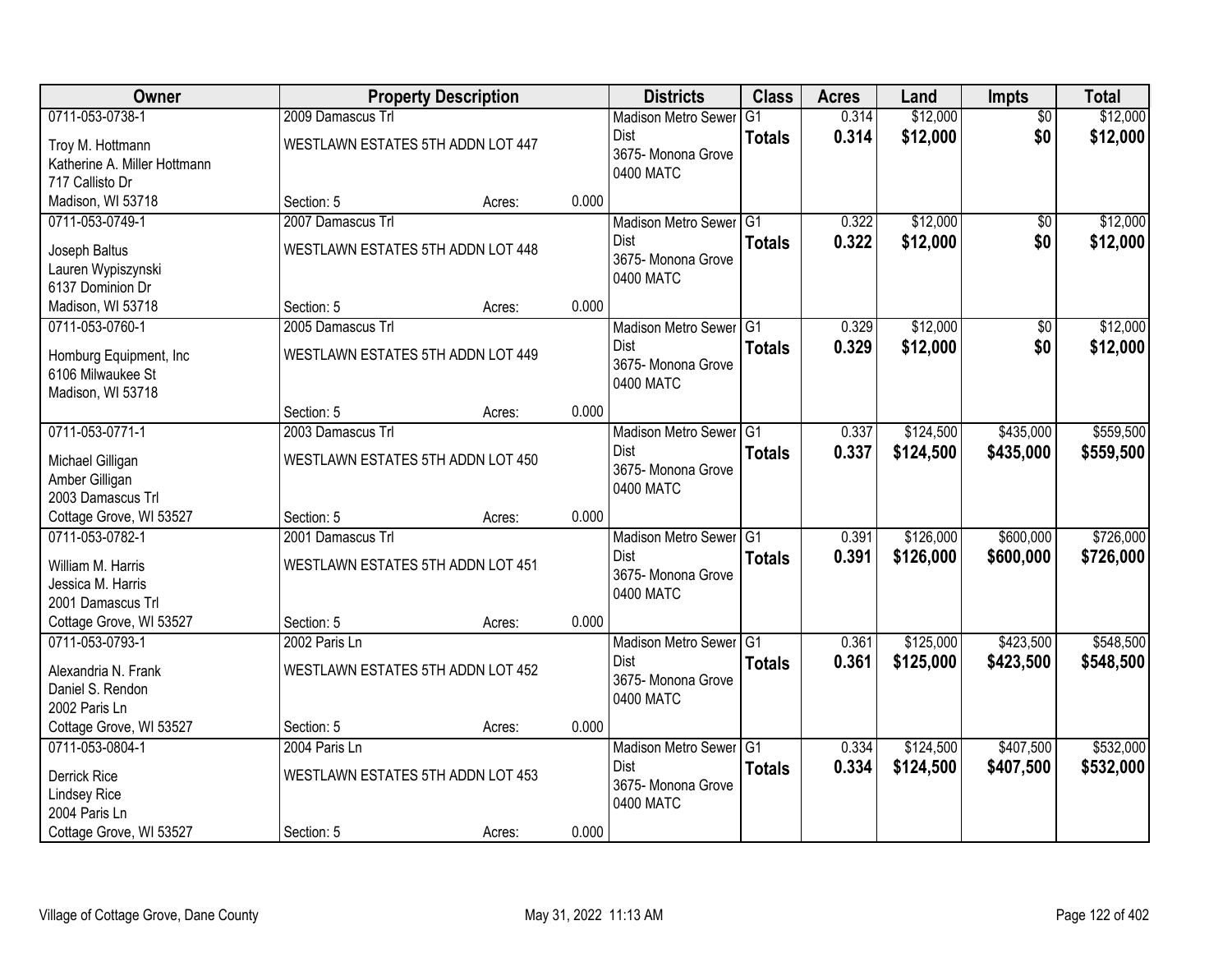| Owner                                                             |                                   | <b>Property Description</b> |       | <b>Districts</b>                               | <b>Class</b>  | <b>Acres</b> | Land  | <b>Impts</b>    | <b>Total</b> |
|-------------------------------------------------------------------|-----------------------------------|-----------------------------|-------|------------------------------------------------|---------------|--------------|-------|-----------------|--------------|
| 0711-053-0815-1                                                   | 2006 Paris Ln                     |                             |       | <b>Madison Metro Sewer</b>                     | G1            | 0.327        | \$100 | $\overline{50}$ | \$100        |
| Homburg Equipment, Inc.<br>6106 Milwaukee St<br>Madison, WI 53718 | WESTLAWN ESTATES 5TH ADDN LOT 454 |                             |       | Dist<br>3675-Monona Grove<br>0400 MATC         | <b>Totals</b> | 0.327        | \$100 | \$0             | \$100        |
|                                                                   | Section: 5                        | Acres:                      | 0.000 |                                                |               |              |       |                 |              |
| 0711-053-0826-1                                                   | 2008 Paris Ln                     |                             |       | Madison Metro Sewer G1                         |               | 0.319        | \$100 | $\overline{50}$ | \$100        |
| Homburg Equipment, Inc.<br>6106 Milwaukee St<br>Madison, WI 53718 | WESTLAWN ESTATES 5TH ADDN LOT 455 |                             |       | Dist<br>3675- Monona Grove<br>0400 MATC        | <b>Totals</b> | 0.319        | \$100 | \$0             | \$100        |
|                                                                   | Section: 5                        | Acres:                      | 0.000 |                                                |               |              |       |                 |              |
| 0711-053-0837-1                                                   | 2010 Paris Ln                     |                             |       | Madison Metro Sewer G1                         |               | 0.312        | \$100 | \$0             | \$100        |
| Homburg Equipment, Inc.<br>6106 Milwaukee St<br>Madison, WI 53718 | WESTLAWN ESTATES 5TH ADDN LOT 456 |                             |       | <b>Dist</b><br>3675- Monona Grove<br>0400 MATC | <b>Totals</b> | 0.312        | \$100 | \$0             | \$100        |
|                                                                   | Section: 5                        | Acres:                      | 0.000 |                                                |               |              |       |                 |              |
| 0711-053-0848-1                                                   | 2012 Paris Ln                     |                             |       | Madison Metro Sewer G1                         |               | 0.317        | \$100 | \$0             | \$100        |
| Yunsun Hun<br>Matthew W. Winden<br>657 Cork Xing                  | WESTLAWN ESTATES 5TH ADDN LOT 457 |                             |       | Dist<br>3675- Monona Grove<br>0400 MATC        | <b>Totals</b> | 0.317        | \$100 | \$0             | \$100        |
| Cottage Grove, WI 53527                                           | Section: 5                        | Acres:                      | 0.000 |                                                |               |              |       |                 |              |
| 0711-053-0859-1                                                   | 2014 Paris Ln                     |                             |       | Madison Metro Sewer G1                         |               | 0.304        | \$100 | $\overline{30}$ | \$100        |
| Homburg Equipment, Inc.<br>6106 Milwaukee St<br>Madison, WI 53718 | WESTLAWN ESTATES 5TH ADDN LOT 458 |                             |       | <b>Dist</b><br>3675-Monona Grove<br>0400 MATC  | <b>Totals</b> | 0.304        | \$100 | \$0             | \$100        |
|                                                                   | Section: 5                        | Acres:                      | 0.000 |                                                |               |              |       |                 |              |
| 0711-053-0870-1                                                   | 2016 Paris Ln                     |                             |       | Madison Metro Sewer G1                         |               | 0.310        | \$100 | $\sqrt{6}$      | \$100        |
| Homburg Equipment, Inc.<br>6106 Milwaukee St<br>Madison, WI 53718 | WESTLAWN ESTATES 5TH ADDN LOT 459 |                             |       | Dist<br>3675- Monona Grove<br>0400 MATC        | <b>Totals</b> | 0.310        | \$100 | \$0             | \$100        |
|                                                                   | Section: 5                        | Acres:                      | 0.000 |                                                |               |              |       |                 |              |
| 0711-053-0881-1                                                   | 2018 Paris Ln                     |                             |       | Madison Metro Sewer G1                         |               | 0.315        | \$100 | $\overline{50}$ | \$100        |
| Homburg Equipment, Inc.<br>6106 Milwaukee St<br>Madison, WI 53718 | WESTLAWN ESTATES 5TH ADDN LOT 460 |                             |       | <b>Dist</b><br>3675- Monona Grove<br>0400 MATC | <b>Totals</b> | 0.315        | \$100 | \$0             | \$100        |
|                                                                   | Section: 5                        | Acres:                      | 0.000 |                                                |               |              |       |                 |              |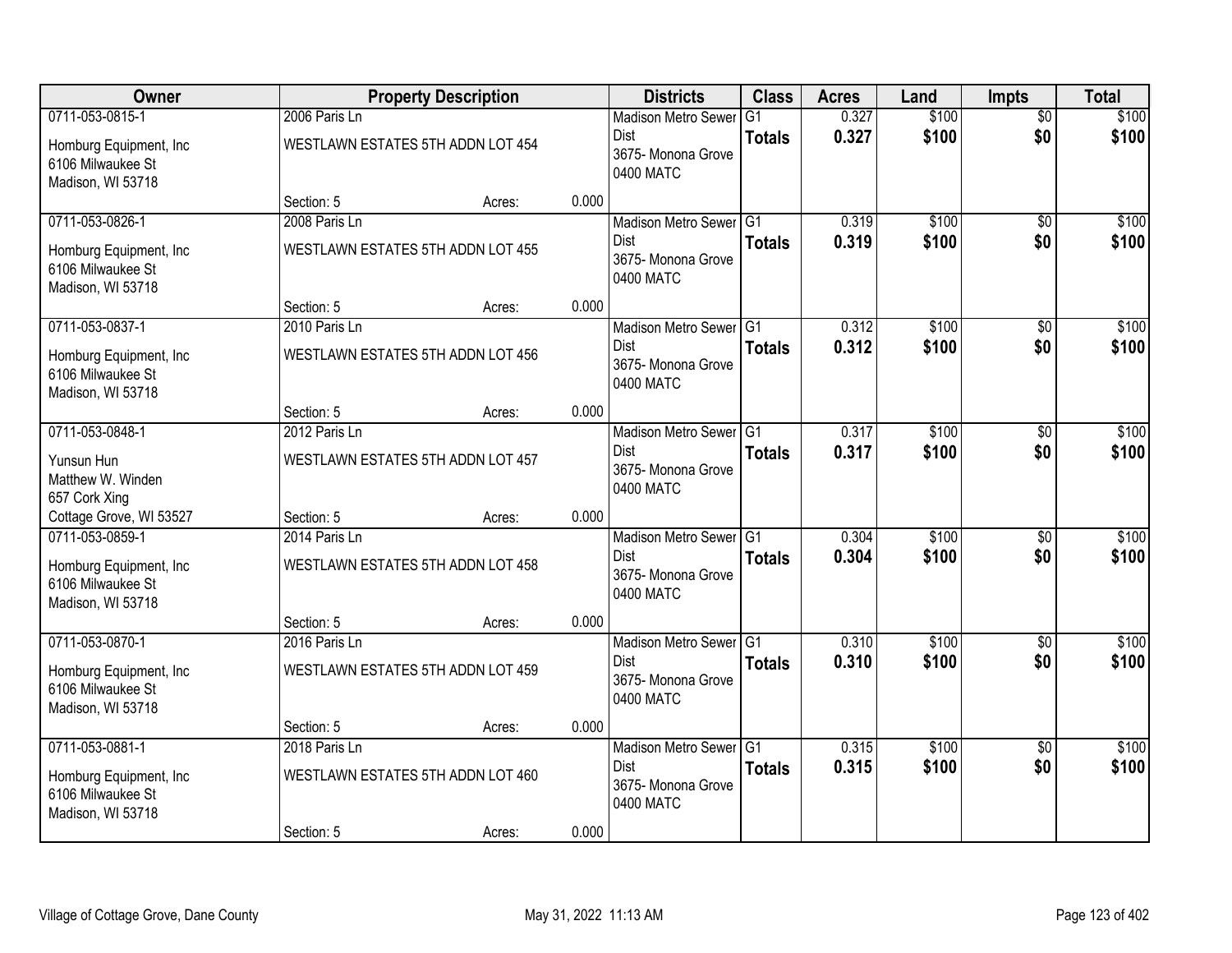| Owner                                                             |                                   | <b>Property Description</b> |       | <b>Districts</b>                               | <b>Class</b>  | <b>Acres</b> | Land  | <b>Impts</b>    | <b>Total</b> |
|-------------------------------------------------------------------|-----------------------------------|-----------------------------|-------|------------------------------------------------|---------------|--------------|-------|-----------------|--------------|
| 0711-053-0892-1                                                   | 2020 Paris Ln                     |                             |       | <b>Madison Metro Sewer</b>                     | G1            | 0.321        | \$100 | $\overline{50}$ | \$100        |
| Homburg Equipment, Inc.<br>6106 Milwaukee St<br>Madison, WI 53718 | WESTLAWN ESTATES 5TH ADDN LOT 461 |                             |       | Dist<br>3675- Monona Grove<br>0400 MATC        | <b>Totals</b> | 0.321        | \$100 | \$0             | \$100        |
|                                                                   | Section: 5                        | Acres:                      | 0.000 |                                                |               |              |       |                 |              |
| 0711-053-0903-1                                                   | 3008 Wellington PI                |                             |       | Madison Metro Sewer G1                         |               | 0.394        | \$100 | $\overline{50}$ | \$100        |
| Homburg Equipment, Inc.<br>6106 Milwaukee St<br>Madison, WI 53718 | WESTLAWN ESTATES 5TH ADDN LOT 462 |                             |       | <b>Dist</b><br>3675- Monona Grove<br>0400 MATC | <b>Totals</b> | 0.394        | \$100 | \$0             | \$100        |
|                                                                   | Section: 5                        | Acres:                      | 0.000 |                                                |               |              |       |                 |              |
| 0711-053-0914-1                                                   | 3010 Wellington PI                |                             |       | Madison Metro Sewer G1                         |               | 0.384        | \$100 | \$0             | \$100        |
| Homburg Equipment, Inc.<br>6106 Milwaukee St<br>Madison, WI 53718 | WESTLAWN ESTATES 5TH ADDN LOT 463 |                             |       | Dist<br>3675- Monona Grove<br>0400 MATC        | <b>Totals</b> | 0.384        | \$100 | \$0             | \$100        |
|                                                                   | Section: 5                        | Acres:                      | 0.000 |                                                |               |              |       |                 |              |
| 0711-053-0925-1                                                   | 2019 Paris Ln                     |                             |       | Madison Metro Sewer G1                         |               | 0.334        | \$100 | \$0             | \$100        |
| Homburg Equipment, Inc.<br>6106 Milwaukee St<br>Madison, WI 53718 | WESTLAWN ESTATES 5TH ADDN LOT 464 |                             |       | Dist<br>3675- Monona Grove<br>0400 MATC        | <b>Totals</b> | 0.334        | \$100 | \$0             | \$100        |
|                                                                   | Section: 5                        | Acres:                      | 0.000 |                                                |               |              |       |                 |              |
| 0711-053-0936-1                                                   | 2017 Paris Ln                     |                             |       | Madison Metro Sewer G1                         |               | 0.322        | \$100 | \$0             | \$100        |
| Jonathan E. Melone<br>Tamara A. Melone<br>311 Tanglewood Ct       | WESTLAWN ESTATES 5TH ADDN LOT 465 |                             |       | <b>Dist</b><br>3675- Monona Grove<br>0400 MATC | <b>Totals</b> | 0.322        | \$100 | \$0             | \$100        |
| Cottage Grove, WI 53527                                           | Section: 5                        | Acres:                      | 0.000 |                                                |               |              |       |                 |              |
| 0711-053-0947-1                                                   | 2015 Paris Ln                     |                             |       | Madison Metro Sewer G1                         |               | 0.310        | \$100 | $\overline{50}$ | \$100        |
| Homburg Equipment, Inc.<br>6106 Milwaukee St<br>Madison, WI 53718 | WESTLAWN ESTATES 5TH ADDN LOT 466 |                             |       | Dist<br>3675- Monona Grove<br>0400 MATC        | <b>Totals</b> | 0.310        | \$100 | \$0             | \$100        |
|                                                                   | Section: 5                        | Acres:                      | 0.000 |                                                |               |              |       |                 |              |
| 0711-053-0958-1                                                   | 2013 Paris Ln                     |                             |       | Madison Metro Sewer G1                         |               | 0.298        | \$100 | $\overline{30}$ | \$100        |
| Homburg Equipment, Inc.<br>6106 Milwaukee St<br>Madison, WI 53718 | WESTLAWN ESTATES 5TH ADDN LOT 467 |                             |       | <b>Dist</b><br>3675-Monona Grove<br>0400 MATC  | <b>Totals</b> | 0.298        | \$100 | \$0             | \$100        |
|                                                                   | Section: 5                        | Acres:                      | 0.000 |                                                |               |              |       |                 |              |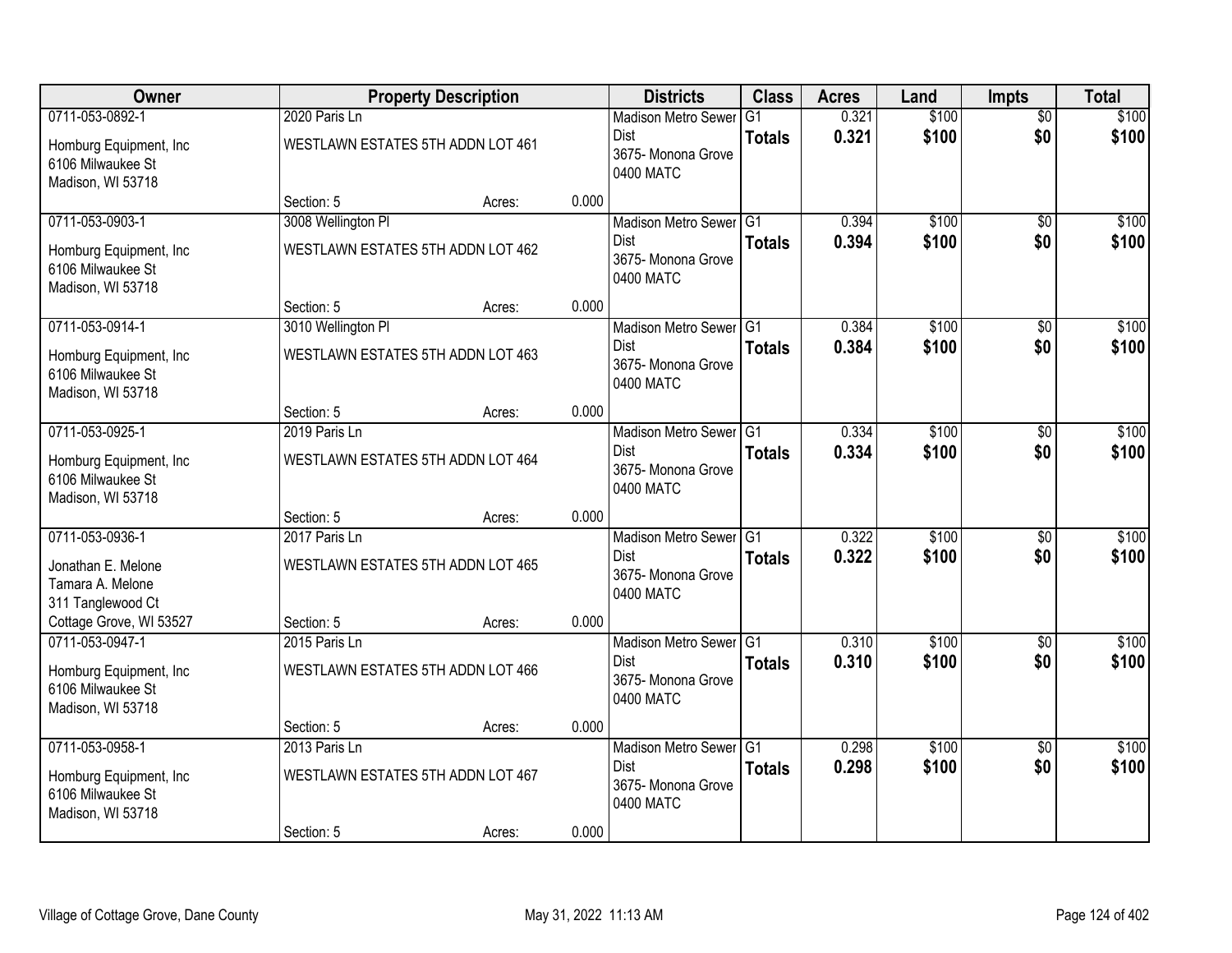| Owner                                                             |                                   | <b>Property Description</b> |       | <b>Districts</b>                               | <b>Class</b>   | <b>Acres</b> | Land      | <b>Impts</b>    | <b>Total</b> |
|-------------------------------------------------------------------|-----------------------------------|-----------------------------|-------|------------------------------------------------|----------------|--------------|-----------|-----------------|--------------|
| 0711-053-0969-1                                                   | 2011 Paris Ln                     |                             |       | <b>Madison Metro Sewer</b>                     | G <sub>1</sub> | 0.300        | \$100     | $\overline{50}$ | \$100        |
| Homburg Equipment, Inc.<br>6106 Milwaukee St<br>Madison, WI 53718 | WESTLAWN ESTATES 5TH ADDN LOT 468 |                             |       | Dist<br>3675- Monona Grove<br>0400 MATC        | <b>Totals</b>  | 0.300        | \$100     | \$0             | \$100        |
|                                                                   | Section: 5                        | Acres:                      | 0.000 |                                                |                |              |           |                 |              |
| 0711-053-0980-1                                                   | 2009 Paris Ln                     |                             |       | Madison Metro Sewer G1                         |                | 0.300        | \$100     | $\overline{50}$ | \$100        |
| Homburg Equipment, Inc.<br>6106 Milwaukee St<br>Madison, WI 53718 | WESTLAWN ESTATES 5TH ADDN LOT 469 |                             |       | <b>Dist</b><br>3675- Monona Grove<br>0400 MATC | <b>Totals</b>  | 0.300        | \$100     | \$0             | \$100        |
|                                                                   | Section: 5                        | Acres:                      | 0.000 |                                                |                |              |           |                 |              |
| 0711-053-0991-1                                                   | 2007 Paris Ln                     |                             |       | Madison Metro Sewer G1                         |                | 0.300        | \$100     | \$0             | \$100        |
| Homburg Equipment, Inc.<br>6106 Milwaukee St<br>Madison, WI 53718 | WESTLAWN ESTATES 5TH ADDN LOT 470 |                             |       | Dist<br>3675- Monona Grove<br>0400 MATC        | <b>Totals</b>  | 0.300        | \$100     | \$0             | \$100        |
|                                                                   | Section: 5                        | Acres:                      | 0.000 |                                                |                |              |           |                 |              |
| 0711-053-1002-1                                                   | 2005 Paris Ln                     |                             |       | Madison Metro Sewer G1                         |                | 0.300        | \$100     | \$0             | \$100        |
| Homburg Equipment, Inc.<br>6106 Milwaukee St<br>Madison, WI 53718 | WESTLAWN ESTATES 5TH ADDN LOT 471 |                             |       | Dist<br>3675- Monona Grove<br>0400 MATC        | <b>Totals</b>  | 0.300        | \$100     | \$0             | \$100        |
|                                                                   | Section: 5                        | Acres:                      | 0.000 |                                                |                |              |           |                 |              |
| 0711-053-1013-1                                                   | 2003 Paris Ln                     |                             |       | Madison Metro Sewer G1                         |                | 0.300        | \$104,000 | \$0             | \$104,000    |
| Homburg Equipment, Inc.<br>6106 Milwaukee St<br>Madison, WI 53718 | WESTLAWN ESTATES 5TH ADDN LOT 472 |                             |       | Dist<br>3675- Monona Grove<br>0400 MATC        | <b>Totals</b>  | 0.300        | \$104,000 | \$0             | \$104,000    |
|                                                                   | Section: 5                        | Acres:                      | 0.000 |                                                |                |              |           |                 |              |
| 0711-053-1024-1                                                   | 3011 London Ave                   |                             |       | Madison Metro Sewer G1                         |                | 0.326        | \$105,500 | $\sqrt{6}$      | \$105,500    |
| Homburg Equipment, Inc.<br>6106 Milwaukee St<br>Madison, WI 53718 | WESTLAWN ESTATES 5TH ADDN LOT 473 |                             |       | Dist<br>3675- Monona Grove<br>0400 MATC        | <b>Totals</b>  | 0.326        | \$105,500 | \$0             | \$105,500    |
|                                                                   | Section: 5                        | Acres:                      | 0.000 |                                                |                |              |           |                 |              |
| 0711-053-1035-1                                                   | 3002 London Ave                   |                             |       | Madison Metro Sewer G1                         |                | 0.357        | \$106,500 | $\overline{50}$ | \$106,500    |
| Gannon Construction, Inc<br>PO Box 75<br>McFarland, WI 53558      | WESTLAWN ESTATES 5TH ADDN LOT 474 |                             |       | <b>Dist</b><br>3675-Monona Grove<br>0400 MATC  | <b>Totals</b>  | 0.357        | \$106,500 | \$0             | \$106,500    |
|                                                                   | Section: 5                        | Acres:                      | 0.000 |                                                |                |              |           |                 |              |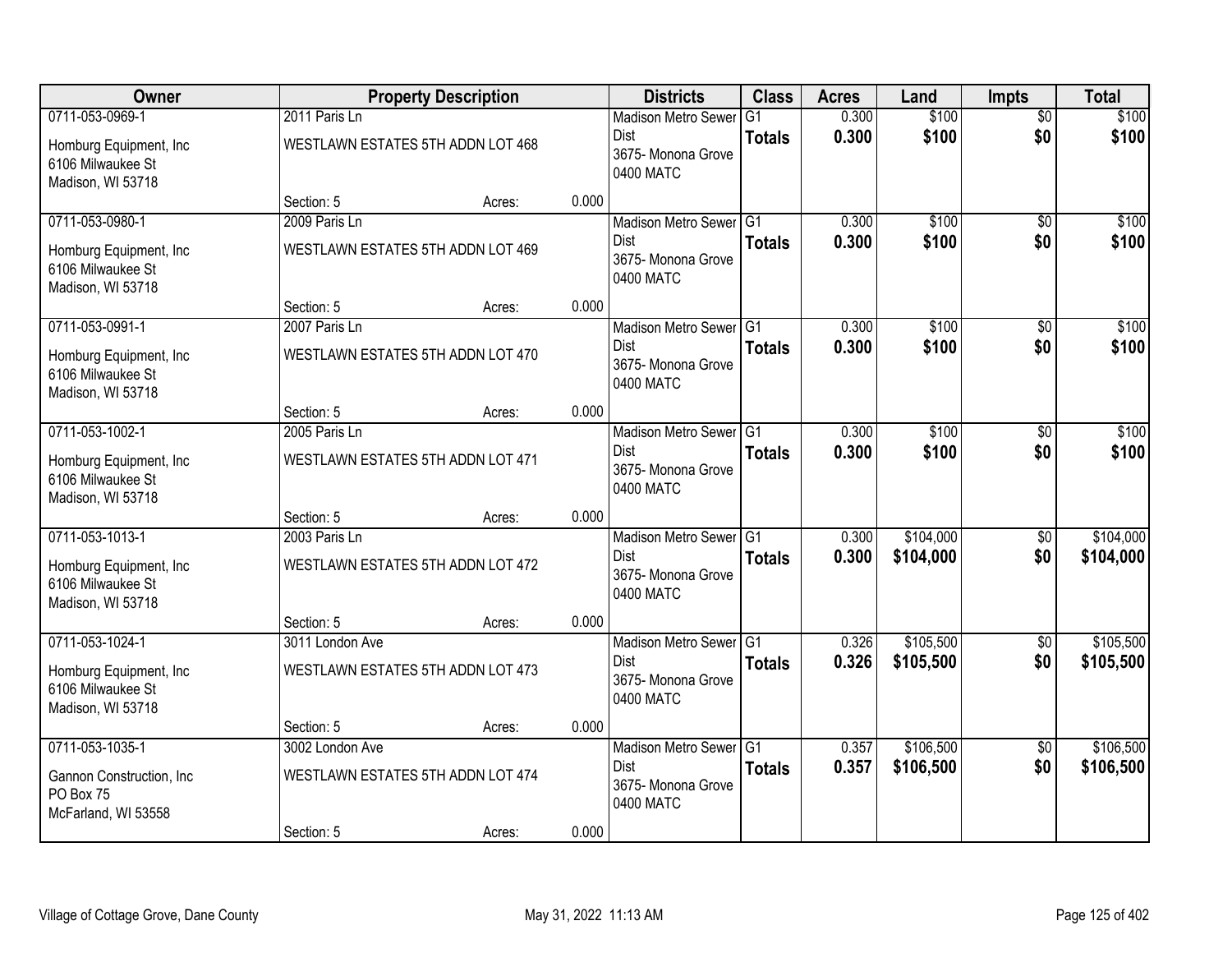| Owner                     |                                   | <b>Property Description</b>         |       | <b>Districts</b>               | <b>Class</b>  | <b>Acres</b>   | Land            | <b>Impts</b>    | <b>Total</b>    |
|---------------------------|-----------------------------------|-------------------------------------|-------|--------------------------------|---------------|----------------|-----------------|-----------------|-----------------|
| 0711-053-1046-1           | 3004 London Ave                   |                                     |       | <b>Madison Metro Sewer</b>     | G1            | 0.324          | \$124,500       | \$480,000       | \$604,500       |
| Naga B. Ram Vattumalli    | WESTLAWN ESTATES 5TH ADDN LOT 475 |                                     |       | Dist<br>3675- Monona Grove     | <b>Totals</b> | 0.324          | \$124,500       | \$480,000       | \$604,500       |
| 3004 London Ave           |                                   |                                     |       | 0400 MATC                      |               |                |                 |                 |                 |
| Cottage Grove, WI 53527   |                                   |                                     |       |                                |               |                |                 |                 |                 |
|                           | Section: 5                        | Acres:                              | 0.000 |                                |               |                |                 |                 |                 |
| 0711-053-1057-1           | 3006 London Ave                   |                                     |       | Madison Metro Sewer G1<br>Dist |               | 0.324<br>0.324 | \$124,500       | \$491,500       | \$616,000       |
| Ethan W. Fink             | WESTLAWN ESTATES 5TH ADDN LOT 476 |                                     |       | 3675- Monona Grove             | <b>Totals</b> |                | \$124,500       | \$491,500       | \$616,000       |
| Katie E. Fink             |                                   |                                     |       | 0400 MATC                      |               |                |                 |                 |                 |
| 3006 London Ave           |                                   |                                     |       |                                |               |                |                 |                 |                 |
| Cottage Grove, WI 53527   | Section: 5                        | Acres:                              | 0.000 |                                |               |                |                 |                 |                 |
| 0711-053-1068-1           | 3008 London Ave                   |                                     |       | Madison Metro Sewer G1<br>Dist |               | 0.324          | \$105,500       | \$43,000        | \$148,500       |
| Elliot D. Mueller         | WESTLAWN ESTATES 5TH ADDN LOT 477 |                                     |       | 3675- Monona Grove             | <b>Totals</b> | 0.324          | \$105,500       | \$43,000        | \$148,500       |
| Stephanie M. Mueller      |                                   |                                     |       | 0400 MATC                      |               |                |                 |                 |                 |
| 2014 Cedaridge Cir        |                                   |                                     |       |                                |               |                |                 |                 |                 |
| Superior, CO 80027        | Section: 5                        | Acres:                              | 0.000 |                                |               |                |                 |                 |                 |
| 0711-053-1079-1           | 3010 London Ave                   |                                     |       | Madison Metro Sewer G1         |               | 0.331          | \$106,000       | \$400,500       | \$506,500       |
| Jeffrey M. Brenner        | WESTLAWN ESTATES 5TH ADDN LOT 478 |                                     |       | Dist<br>3675- Monona Grove     | <b>Totals</b> | 0.331          | \$106,000       | \$400,500       | \$506,500       |
| Laura A. Perez-Brenner    |                                   |                                     |       | 0400 MATC                      |               |                |                 |                 |                 |
| 3010 London Ave           |                                   |                                     |       |                                |               |                |                 |                 |                 |
| Cottage Grove, WI 53527   | Section: 5                        | Acres:                              | 0.000 |                                |               |                |                 |                 |                 |
| 0711-053-1090-1           | 3012 London Ave                   |                                     |       | Madison Metro Sewer G1         |               | 0.344          | \$124,500       | \$31,000        | \$155,500       |
| Elizabeth M. Marshall     | WESTLAWN ESTATES 5TH ADDN LOT 479 |                                     |       | Dist<br>3675- Monona Grove     | <b>Totals</b> | 0.344          | \$124,500       | \$31,000        | \$155,500       |
| John D. Marshall          |                                   |                                     |       | 0400 MATC                      |               |                |                 |                 |                 |
| 523 Progress Dr           |                                   |                                     |       |                                |               |                |                 |                 |                 |
| Cottage Grove, WI 53527   | Section: 5                        | Acres:                              | 0.000 |                                |               |                |                 |                 |                 |
| 0711-053-1125-1           | 2012 Wellington PI                |                                     |       | Madison Metro Sewer X4         |               | 0.772          | \$0             | $\overline{50}$ | \$0             |
| Cottage Grove, Village of |                                   | WESTLAWN ESTATES 5TH ADDN OUTLOT 11 |       | Dist<br>3675- Monona Grove     | <b>Totals</b> | 0.772          | \$0             | \$0             | \$0             |
| 221 E Cottage Grove Rd    |                                   |                                     |       | 0400 MATC                      |               |                |                 |                 |                 |
| Cottage Grove, WI 53527   |                                   |                                     |       |                                |               |                |                 |                 |                 |
|                           | Section: 5                        | Acres:                              | 0.000 |                                |               |                |                 |                 |                 |
| 0711-053-1150-1           | 2014 Wellington PI                |                                     |       | Madison Metro Sewer X4         |               | 0.668          | $\overline{50}$ | $\overline{50}$ | $\overline{50}$ |
| Cottage Grove, Village of |                                   | WESTLAWN ESTATES 5TH ADDN OUTLOT 12 |       | Dist<br>3675- Monona Grove     | <b>Totals</b> | 0.668          | \$0             | \$0             | \$0             |
| 221 E Cottage Grove Rd    |                                   |                                     |       | 0400 MATC                      |               |                |                 |                 |                 |
| Cottage Grove, WI 53527   |                                   |                                     |       |                                |               |                |                 |                 |                 |
|                           | Section: 5                        | Acres:                              | 0.000 |                                |               |                |                 |                 |                 |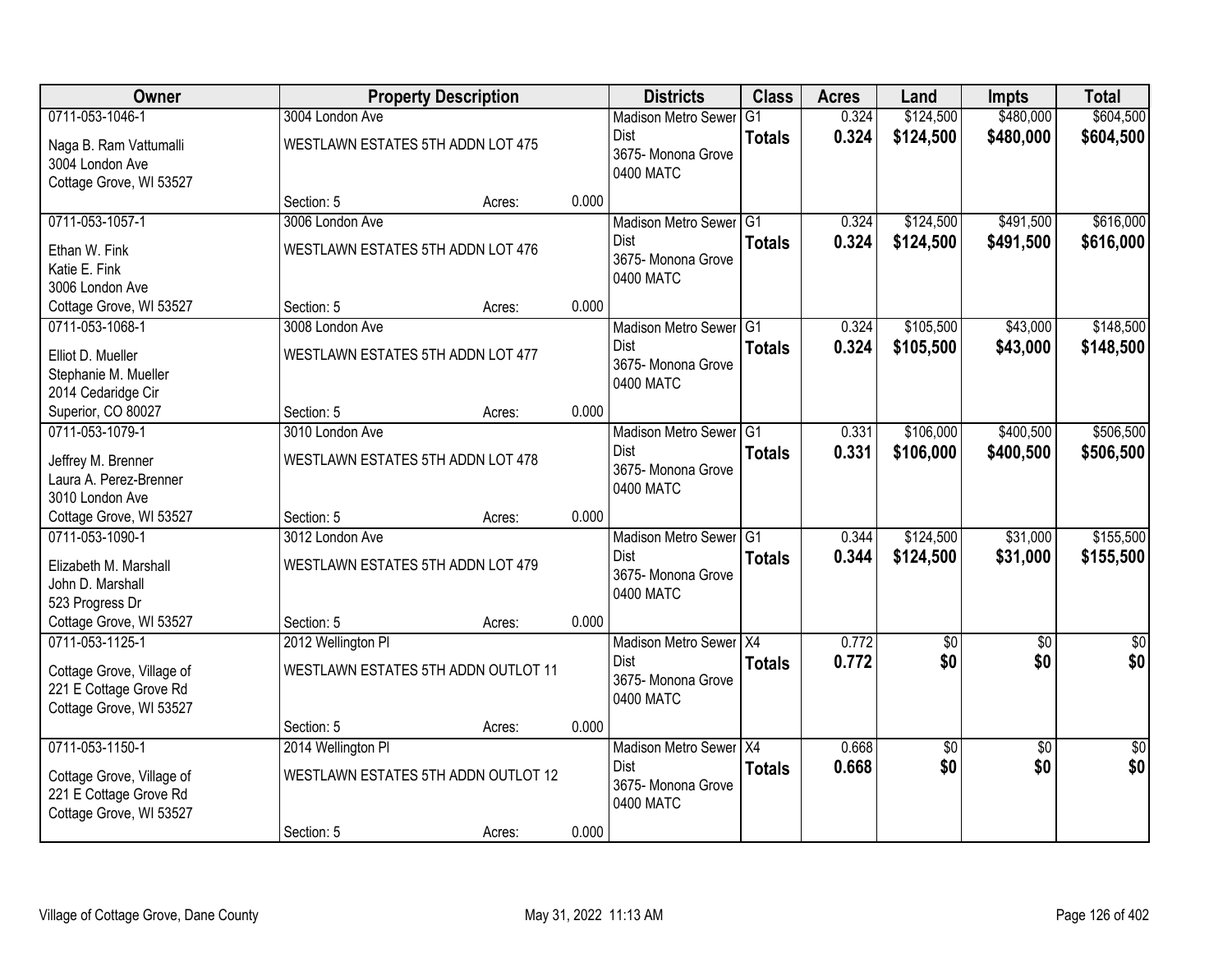| Owner                                                                            |                                                           | <b>Property Description</b> |       | <b>Districts</b>                                                                    | <b>Class</b>  | <b>Acres</b>   | Land                   | <b>Impts</b>           | <b>Total</b>           |
|----------------------------------------------------------------------------------|-----------------------------------------------------------|-----------------------------|-------|-------------------------------------------------------------------------------------|---------------|----------------|------------------------|------------------------|------------------------|
| 0711-053-1175-1                                                                  | <b>Wellington PI</b>                                      |                             |       | <b>Madison Metro Sewer</b>                                                          | X4            | 2.863          | $\overline{60}$        | $\overline{50}$        | \$0                    |
| Cottage Grove, Village of<br>223 E Cottage Grove Rd<br>Cottage Grove, WI 53527   | WESTLAWN ESTATES 5TH ADDN OUTLOT 13                       |                             |       | Dist<br>3675- Monona Grove<br>0400 MATC                                             | <b>Totals</b> | 2.863          | \$0                    | \$0                    | \$0                    |
|                                                                                  | Section: 5                                                | Acres:                      | 0.000 |                                                                                     |               |                |                        |                        |                        |
| 0711-053-6006-1                                                                  | 3002 Pheasant Run                                         |                             |       | Madison Metro Sewer G1                                                              |               | 0.421          | \$125,500              | \$451,000              | \$576,500              |
| Brian E. Murphy<br>Heidi M. Murphy<br>3002 Pheasant run                          | 4TH ADDN TO WESTLAWN ESTATES LOT 296                      |                             |       | <b>Dist</b><br>3675- Monona Grove<br>0400 MATC                                      | <b>Totals</b> | 0.421          | \$125,500              | \$451,000              | \$576,500              |
| Cottage Grove, WI 53527-9733                                                     | Section: 5                                                | Acres:                      | 0.421 |                                                                                     |               |                |                        |                        |                        |
| 0711-053-6017-1                                                                  | 3004 Pheasant Run                                         |                             |       | Madison Metro Sewer G1                                                              |               | 0.355          | \$124,500              | \$470,500              | \$595,000              |
| Donkersgoed Living Tr, Brandon &<br>Natalie<br>3004 Pheasant run                 | 4TH ADDN TO WESTLAWN ESTATES LOT 297                      |                             |       | Dist<br>3675- Monona Grove<br>0400 MATC                                             | <b>Totals</b> | 0.355          | \$124,500              | \$470,500              | \$595,000              |
| Cottage Grove, WI 53527                                                          | Section: 5                                                | Acres:                      | 0.355 |                                                                                     |               |                |                        |                        |                        |
| 0711-053-6028-1                                                                  | 3006 Pheasant Run                                         |                             |       | Madison Metro Sewer G1                                                              |               | 0.324          | \$124,500              | \$416,500              | \$541,000              |
| James A. Yinko<br>Rebecca A. Yinko<br>3006 Pheasant run                          | 4TH ADDN TO WESTLAWN ESTATES LOT 298                      |                             |       | Dist<br>3675- Monona Grove<br>0400 MATC                                             | <b>Totals</b> | 0.324          | \$124,500              | \$416,500              | \$541,000              |
| Cottage Grove, WI 53527                                                          | Section: 5                                                | Acres:                      | 0.324 |                                                                                     |               |                |                        |                        |                        |
| 0711-053-6039-1<br>Ronald L. Danowski<br>Sandra L. Danowski<br>3008 Pheasant run | 3008 Pheasant Run<br>4TH ADDN TO WESTLAWN ESTATES LOT 299 |                             |       | Madison Metro Sewer <sup>G1</sup><br><b>Dist</b><br>3675- Monona Grove<br>0400 MATC | <b>Totals</b> | 0.306<br>0.306 | \$123,000<br>\$123,000 | \$402,000<br>\$402,000 | \$525,000<br>\$525,000 |
| Cottage Grove, WI 53527                                                          | Section: 5                                                | Acres:                      | 0.306 |                                                                                     |               |                |                        |                        |                        |
| 0711-053-6050-1                                                                  | 3010 Pheasant Run                                         |                             |       | Madison Metro Sewer G1                                                              |               | 0.306          | \$123,000              | \$426,500              | \$549,500              |
| Brian A. Grady<br>Jessica M. Blaska<br>3010 Pheasant run                         | 4TH ADDN TO WESTLAWN ESTATES LOT 300                      |                             |       | Dist<br>3675- Monona Grove<br>0400 MATC                                             | <b>Totals</b> | 0.306          | \$123,000              | \$426,500              | \$549,500              |
| Cottage Grove, WI 53527                                                          | Section: 5                                                | Acres:                      | 0.306 |                                                                                     |               |                |                        |                        |                        |
| 0711-053-6061-1                                                                  | 3012 Pheasant Run                                         |                             |       | Madison Metro Sewer G1                                                              |               | 0.306          | \$123,000              | \$448,500              | \$571,500              |
| Michael S. White<br>Sara L. White<br>3012 Pheasant run                           | 4TH ADDN TO WESTLAWN ESTATES LOT 301                      |                             |       | <b>Dist</b><br>3675-Monona Grove<br>0400 MATC                                       | <b>Totals</b> | 0.306          | \$123,000              | \$448,500              | \$571,500              |
| Cottage Grove, WI 53527                                                          | Section: 5                                                | Acres:                      | 0.306 |                                                                                     |               |                |                        |                        |                        |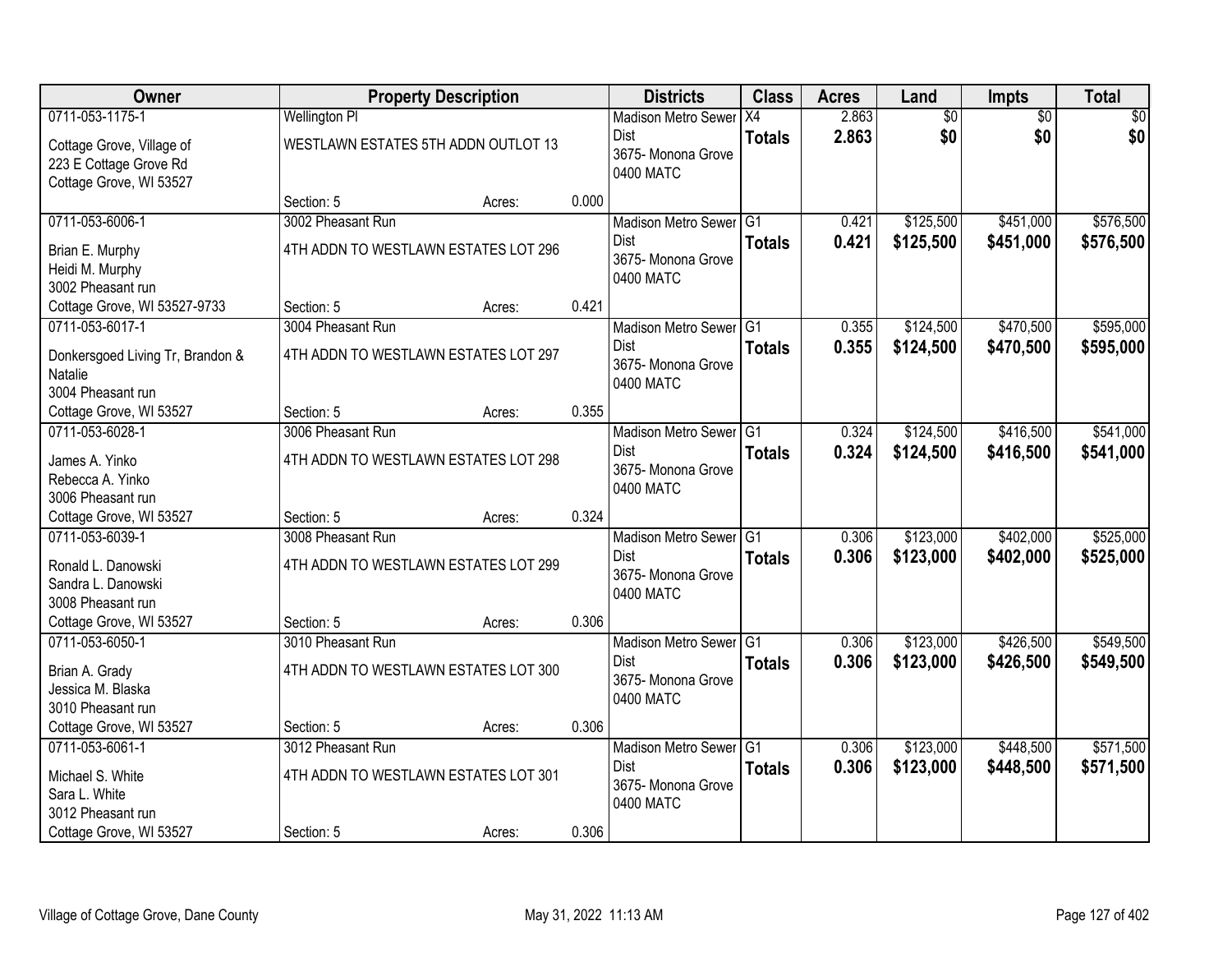| Owner                        |                                           | <b>Property Description</b> |       | <b>Districts</b>                  | <b>Class</b>  | <b>Acres</b> | Land      | <b>Impts</b> | <b>Total</b> |
|------------------------------|-------------------------------------------|-----------------------------|-------|-----------------------------------|---------------|--------------|-----------|--------------|--------------|
| 0711-053-6072-1              | 3014 Pheasant Run                         |                             |       | <b>Madison Metro Sewer</b>        | G1            | 0.306        | \$123,000 | \$402,500    | \$525,500    |
| Terry A. Ward                | 4TH ADDN TO WESTLAWN ESTATES LOT 302      |                             |       | Dist                              | <b>Totals</b> | 0.306        | \$123,000 | \$402,500    | \$525,500    |
| 3014 Pheasant run            |                                           |                             |       | 3675- Monona Grove                |               |              |           |              |              |
| Cottage Grove, WI 53527      |                                           |                             |       | 0400 MATC                         |               |              |           |              |              |
|                              | Section: 5                                | Acres:                      | 0.306 |                                   |               |              |           |              |              |
| 0711-053-6083-1              | 3016 Pheasant Run                         |                             |       | Madison Metro Sewer G1            |               | 0.371        | \$125,000 | \$455,500    | \$580,500    |
| Benjamin S. Majewski         | 4TH ADDN TO WESTLAWN ESTATES LOT 303 SUBJ |                             |       | <b>Dist</b>                       | <b>Totals</b> | 0.371        | \$125,000 | \$455,500    | \$580,500    |
| 3016 Pheasant run            | TO PUBL ACCESS PATH                       |                             |       | 3675- Monona Grove<br>0400 MATC   |               |              |           |              |              |
| Cottage Grove, WI 53527      |                                           |                             |       |                                   |               |              |           |              |              |
|                              | Section: 5                                | Acres:                      | 0.371 |                                   |               |              |           |              |              |
| 0711-053-6094-1              | 3018 Pheasant Run                         |                             |       | Madison Metro Sewer G1            |               | 0.401        | \$125,000 | \$418,500    | \$543,500    |
| Jeffrey P. Weber             | 4TH ADDN TO WESTLAWN ESTATES LOT 304 SUBJ |                             |       | <b>Dist</b>                       | <b>Totals</b> | 0.401        | \$125,000 | \$418,500    | \$543,500    |
| Eileen R. Weber              | TO PUBL ACCESS PATH                       |                             |       | 3675- Monona Grove                |               |              |           |              |              |
| 3018 Pheasant run            |                                           |                             |       | 0400 MATC                         |               |              |           |              |              |
| Cottage Grove, WI 53527-9733 | Section: 5                                | Acres:                      | 0.401 |                                   |               |              |           |              |              |
| 0711-053-6105-1              | 3020 Pheasant Run                         |                             |       | Madison Metro Sewer G1            |               | 0.344        | \$124,500 | \$499,000    | \$623,500    |
| Jaime A. Gonzalez            | 4TH ADDN TO WESTLAWN ESTATES LOT 305      |                             |       | Dist                              | <b>Totals</b> | 0.344        | \$124,500 | \$499,000    | \$623,500    |
| Megan M. Haberlein           |                                           |                             |       | 3675- Monona Grove                |               |              |           |              |              |
| 3020 Pheasant run            |                                           |                             |       | 0400 MATC                         |               |              |           |              |              |
| Cottage Grove, WI 53527      | Section: 5                                | Acres:                      | 0.344 |                                   |               |              |           |              |              |
| 0711-053-6116-1              | 3022 Pheasant Run                         |                             |       | Madison Metro Sewer <sup>G1</sup> |               | 0.324        | \$124,500 | \$449,000    | \$573,500    |
| Slawny Living Tr             | 4TH ADDN TO WESTLAWN ESTATES LOT 306      |                             |       | <b>Dist</b>                       | <b>Totals</b> | 0.324        | \$124,500 | \$449,000    | \$573,500    |
| 3022 Pheasant run            |                                           |                             |       | 3675- Monona Grove                |               |              |           |              |              |
| Cottage Grove, WI 53527      |                                           |                             |       | 0400 MATC                         |               |              |           |              |              |
|                              | Section: 5                                | Acres:                      | 0.324 |                                   |               |              |           |              |              |
| 0711-053-6127-1              | 3024 Pheasant Run                         |                             |       | Madison Metro Sewer G1            |               | 0.370        | \$125,000 | \$411,500    | \$536,500    |
| Daniel B. Szotkowski         | 4TH ADDN TO WESTLAWN ESTATES LOT 307      |                             |       | Dist                              | <b>Totals</b> | 0.370        | \$125,000 | \$411,500    | \$536,500    |
| Molly J. Szotkowski          |                                           |                             |       | 3675- Monona Grove                |               |              |           |              |              |
| 3024 Pheasant run            |                                           |                             |       | 0400 MATC                         |               |              |           |              |              |
| Cottage Grove, WI 53527      | Section: 5                                | Acres:                      | 0.370 |                                   |               |              |           |              |              |
| 0711-053-6138-1              | 3025 Pheasant Run                         |                             |       | Madison Metro Sewer G1            |               | 0.361        | \$124,500 | \$484,500    | \$609,000    |
| Daniel T. Conley             | 4TH ADDN TO WESTLAWN ESTATES LOT 308      |                             |       | <b>Dist</b>                       | <b>Totals</b> | 0.361        | \$124,500 | \$484,500    | \$609,000    |
| Katie L. Conley              |                                           |                             |       | 3675-Monona Grove                 |               |              |           |              |              |
| 3025 Pheasant run            |                                           |                             |       | 0400 MATC                         |               |              |           |              |              |
| Cottage Grove, WI 53527      | Section: 5                                | Acres:                      | 0.361 |                                   |               |              |           |              |              |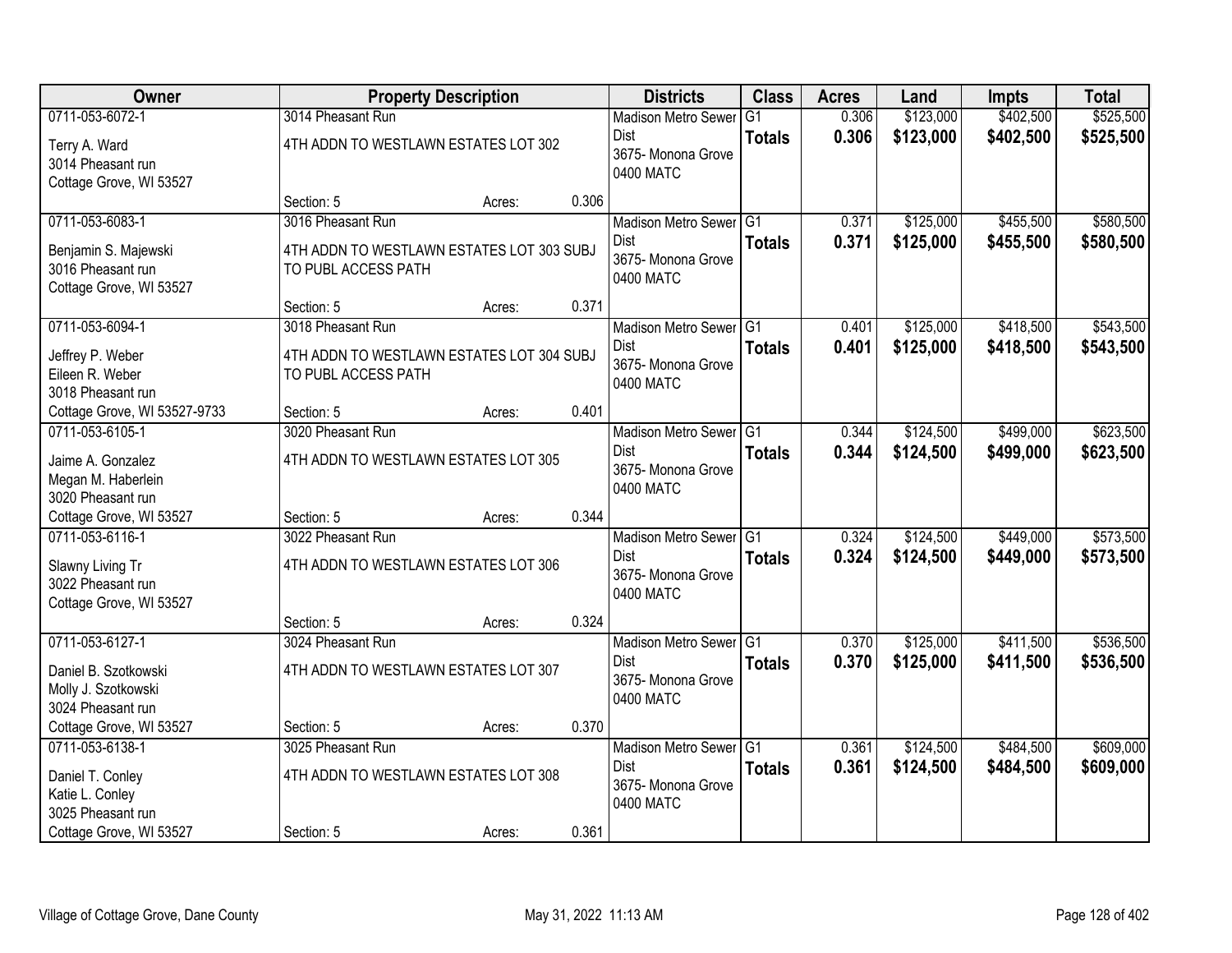| Owner                                |                                                                  | <b>Property Description</b> |       | <b>Districts</b>           | <b>Class</b>    | <b>Acres</b> | Land      | Impts     | <b>Total</b> |
|--------------------------------------|------------------------------------------------------------------|-----------------------------|-------|----------------------------|-----------------|--------------|-----------|-----------|--------------|
| 0711-053-6149-1                      | 3023 Pheasant Run                                                |                             |       | <b>Madison Metro Sewer</b> | $\overline{G1}$ | 0.332        | \$124,500 | \$74,000  | \$198,500    |
| Kenneth A. Mackenzie                 | 4TH ADDN TO WESTLAWN ESTATES LOT 309                             |                             |       | Dist                       | <b>Totals</b>   | 0.332        | \$124,500 | \$74,000  | \$198,500    |
| Deborah K. Mackenzie                 |                                                                  |                             |       | 3675- Monona Grove         |                 |              |           |           |              |
| 5 Portia Ct                          |                                                                  |                             |       | 0400 MATC                  |                 |              |           |           |              |
| Madison, WI 53718                    | Section: 5                                                       | Acres:                      | 0.332 |                            |                 |              |           |           |              |
| 0711-053-6160-1                      | 3021 Pheasant Run                                                |                             |       | Madison Metro Sewer G1     |                 | 0.306        | \$123,000 | \$488,500 | \$611,500    |
| Nathan Brendel                       | 4TH ADDN TO WESTLAWN ESTATES LOT 310                             |                             |       | Dist                       | <b>Totals</b>   | 0.306        | \$123,000 | \$488,500 | \$611,500    |
| <b>Briana Brendel</b>                |                                                                  |                             |       | 3675- Monona Grove         |                 |              |           |           |              |
| 3021 Pheasant run                    |                                                                  |                             |       | 0400 MATC                  |                 |              |           |           |              |
| Cottage Grove, WI 53527              | Section: 5                                                       | Acres:                      | 0.306 |                            |                 |              |           |           |              |
| 0711-053-6171-1                      | 3019 Pheasant Run                                                |                             |       | Madison Metro Sewer G1     |                 | 0.276        | \$120,500 | \$389,000 | \$509,500    |
| Tyler R. Lynch                       | 4TH ADDN TO WESTLAWN ESTATES LOT 311                             |                             |       | <b>Dist</b>                | <b>Totals</b>   | 0.276        | \$120,500 | \$389,000 | \$509,500    |
| Jill M. Lynch                        |                                                                  |                             |       | 3675- Monona Grove         |                 |              |           |           |              |
| 3019 Pheasant run                    |                                                                  |                             |       | 0400 MATC                  |                 |              |           |           |              |
| Cottage Grove, WI 53527              | Section: 5                                                       | Acres:                      | 0.276 |                            |                 |              |           |           |              |
| 0711-053-6182-1                      | 3017 Pheasant Run                                                |                             |       | Madison Metro Sewer G1     |                 | 0.302        | \$122,500 | \$355,000 | \$477,500    |
|                                      |                                                                  |                             |       | <b>Dist</b>                | <b>Totals</b>   | 0.302        | \$122,500 | \$355,000 | \$477,500    |
| Roger Lippitt                        | 4TH ADDN TO WESTLAWN ESTATES LOT 312 SUBJ<br>TO PUBL ACCESS PATH |                             |       | 3675-Monona Grove          |                 |              |           |           |              |
| Sarah Lippitt<br>3017 Pheasant run   |                                                                  |                             |       | 0400 MATC                  |                 |              |           |           |              |
| Cottage Grove, WI 53527              | Section: 5                                                       | Acres:                      | 0.302 |                            |                 |              |           |           |              |
| 0711-053-6193-1                      | 3015 Pheasant Run                                                |                             |       | Madison Metro Sewer G1     |                 | 0.314        | \$123,500 | \$372,000 | \$495,500    |
|                                      |                                                                  |                             |       | <b>Dist</b>                | <b>Totals</b>   | 0.314        | \$123,500 | \$372,000 | \$495,500    |
| Rory M. Endres                       | 4TH ADDN TO WESTLAWN ESTATES LOT 313 SUBJ                        |                             |       | 3675-Monona Grove          |                 |              |           |           |              |
| Emily A. Endres<br>3015 Pheasant run | TO PUBL ACCESS PATH                                              |                             |       | 0400 MATC                  |                 |              |           |           |              |
| Cottage Grove, WI 53527              | Section: 5                                                       | Acres:                      | 0.314 |                            |                 |              |           |           |              |
| 0711-053-6204-1                      | 3013 Pheasant Run                                                |                             |       | Madison Metro Sewer G1     |                 | 0.326        | \$124,500 | \$380,500 | \$505,000    |
|                                      |                                                                  |                             |       | Dist                       | <b>Totals</b>   | 0.326        | \$124,500 | \$380,500 | \$505,000    |
| William M. Bauler II                 | 4TH ADDN TO WESTLAWN ESTATES LOT 314                             |                             |       | 3675- Monona Grove         |                 |              |           |           |              |
| 3013 Pheasant run                    |                                                                  |                             |       | 0400 MATC                  |                 |              |           |           |              |
| Cottage Grove, WI 53527              | Section: 5                                                       |                             | 0.326 |                            |                 |              |           |           |              |
| 0711-053-6215-1                      | 3011 Pheasant Run                                                | Acres:                      |       | Madison Metro Sewer G1     |                 | 0.352        | \$124,500 | \$448,000 | \$572,500    |
|                                      |                                                                  |                             |       | Dist                       | <b>Totals</b>   | 0.352        | \$124,500 | \$448,000 | \$572,500    |
| Scott R. Dubenske                    | 4TH ADDN TO WESTLAWN ESTATES LOT 315                             |                             |       | 3675- Monona Grove         |                 |              |           |           |              |
| Lori L. Dubenske                     |                                                                  |                             |       | 0400 MATC                  |                 |              |           |           |              |
| 3011 Pheasant run                    |                                                                  |                             |       |                            |                 |              |           |           |              |
| Cottage Grove, WI 53527-9751         | Section: 5                                                       | Acres:                      | 0.352 |                            |                 |              |           |           |              |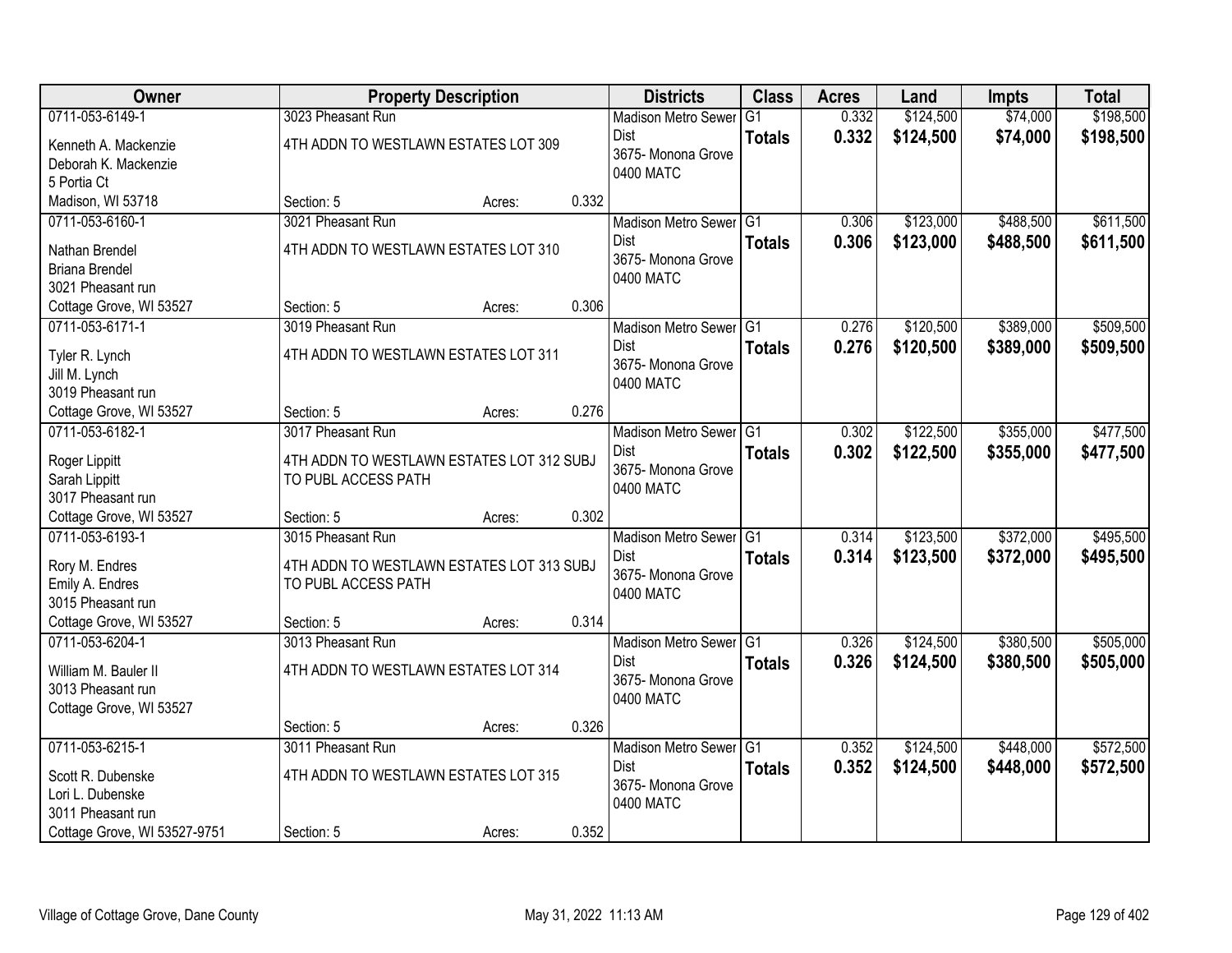| Owner                        |                                      | <b>Property Description</b> |       | <b>Districts</b>                | <b>Class</b>  | <b>Acres</b> | Land      | <b>Impts</b> | <b>Total</b> |
|------------------------------|--------------------------------------|-----------------------------|-------|---------------------------------|---------------|--------------|-----------|--------------|--------------|
| 0711-053-6226-1              | 3009 Pheasant Run                    |                             |       | <b>Madison Metro Sewer</b>      | G1            | 0.345        | \$124,500 | \$435,000    | \$559,500    |
| Brian W. Uelman              | 4TH ADDN TO WESTLAWN ESTATES LOT 316 |                             |       | Dist                            | <b>Totals</b> | 0.345        | \$124,500 | \$435,000    | \$559,500    |
| Rian E. Uelman               |                                      |                             |       | 3675- Monona Grove              |               |              |           |              |              |
| 3009 Pheasant run            |                                      |                             |       | 0400 MATC                       |               |              |           |              |              |
| Cottage Grove, WI 53527      | Section: 5                           | Acres:                      | 0.345 |                                 |               |              |           |              |              |
| 0711-053-6237-1              | 3007 Pheasant Run                    |                             |       | Madison Metro Sewer G1          |               | 0.329        | \$124,500 | \$459,500    | \$584,000    |
| Lloyd W. Mennenga            | 4TH ADDN TO WESTLAWN ESTATES LOT 317 |                             |       | <b>Dist</b>                     | <b>Totals</b> | 0.329        | \$124,500 | \$459,500    | \$584,000    |
| Katherine A. Mennenga        |                                      |                             |       | 3675- Monona Grove<br>0400 MATC |               |              |           |              |              |
| 3007 Pheasant run            |                                      |                             |       |                                 |               |              |           |              |              |
| Cottage Grove, WI 53527      | Section: 5                           | Acres:                      | 0.329 |                                 |               |              |           |              |              |
| 0711-053-6248-1              | 3005 Pheasant Run                    |                             |       | Madison Metro Sewer G1          |               | 0.313        | \$123,500 | \$338,500    | \$462,000    |
| Mark A. Gaudreau Jr          | 4TH ADDN TO WESTLAWN ESTATES LOT 318 |                             |       | Dist                            | <b>Totals</b> | 0.313        | \$123,500 | \$338,500    | \$462,000    |
| Amber L. Gaudreau            |                                      |                             |       | 3675- Monona Grove              |               |              |           |              |              |
| 3005 Pheasant run            |                                      |                             |       | 0400 MATC                       |               |              |           |              |              |
| Cottage Grove, WI 53527      | Section: 5                           | Acres:                      | 0.313 |                                 |               |              |           |              |              |
| 0711-053-6259-1              | 1003 Damascus Trl                    |                             |       | Madison Metro Sewer G1          |               | 0.373        | \$125,000 | \$426,000    | \$551,000    |
| Jeremy V. Schmidt            | 4TH ADDN TO WESTLAWN ESTATES LOT 319 |                             |       | Dist                            | <b>Totals</b> | 0.373        | \$125,000 | \$426,000    | \$551,000    |
| Dana E. Schmidt              |                                      |                             |       | 3675- Monona Grove              |               |              |           |              |              |
| 1003 Damascus Trl            |                                      |                             |       | 0400 MATC                       |               |              |           |              |              |
| Cottage Grove, WI 53527      | Section: 5                           | Acres:                      | 0.373 |                                 |               |              |           |              |              |
| 0711-053-6270-1              | 1005 Damascus Trl                    |                             |       | Madison Metro Sewer G1          |               | 0.306        | \$123,000 | \$421,500    | \$544,500    |
| Jemjz Tr                     | 4TH ADDN TO WESTLAWN ESTATES LOT 320 |                             |       | Dist                            | <b>Totals</b> | 0.306        | \$123,000 | \$421,500    | \$544,500    |
| 1005 Damascus Trl            |                                      |                             |       | 3675- Monona Grove              |               |              |           |              |              |
| Cottage Grove, WI 53527      |                                      |                             |       | 0400 MATC                       |               |              |           |              |              |
|                              | Section: 5                           | Acres:                      | 0.306 |                                 |               |              |           |              |              |
| 0711-053-6281-1              | 1007 Damascus Trl                    |                             |       | Madison Metro Sewer G1          |               | 0.391        | \$125,000 | \$363,000    | \$488,000    |
| Theresa L. Balsiger          | 4TH ADDN TO WESTLAWN ESTATES LOT 321 |                             |       | Dist                            | <b>Totals</b> | 0.391        | \$125,000 | \$363,000    | \$488,000    |
| Ryan E. Balsiger             |                                      |                             |       | 3675- Monona Grove              |               |              |           |              |              |
| 1007 Damascus Trl            |                                      |                             |       | 0400 MATC                       |               |              |           |              |              |
| Cottage Grove, WI 53527-0063 | Section: 5                           | Acres:                      | 0.391 |                                 |               |              |           |              |              |
| 0711-053-6292-1              | 3004 Mourning Dove Dr                |                             |       | Madison Metro Sewer G1          |               | 0.330        | \$124,500 | \$380,500    | \$505,000    |
| David H. Watson              | 4TH ADDN TO WESTLAWN ESTATES LOT 322 |                             |       | Dist                            | <b>Totals</b> | 0.330        | \$124,500 | \$380,500    | \$505,000    |
| Rebecca M. Ninke             |                                      |                             |       | 3675- Monona Grove              |               |              |           |              |              |
| 3004 Mourning Dove Dr        |                                      |                             |       | 0400 MATC                       |               |              |           |              |              |
| Cottage Grove, WI 53527      | Section: 5                           | Acres:                      | 0.330 |                                 |               |              |           |              |              |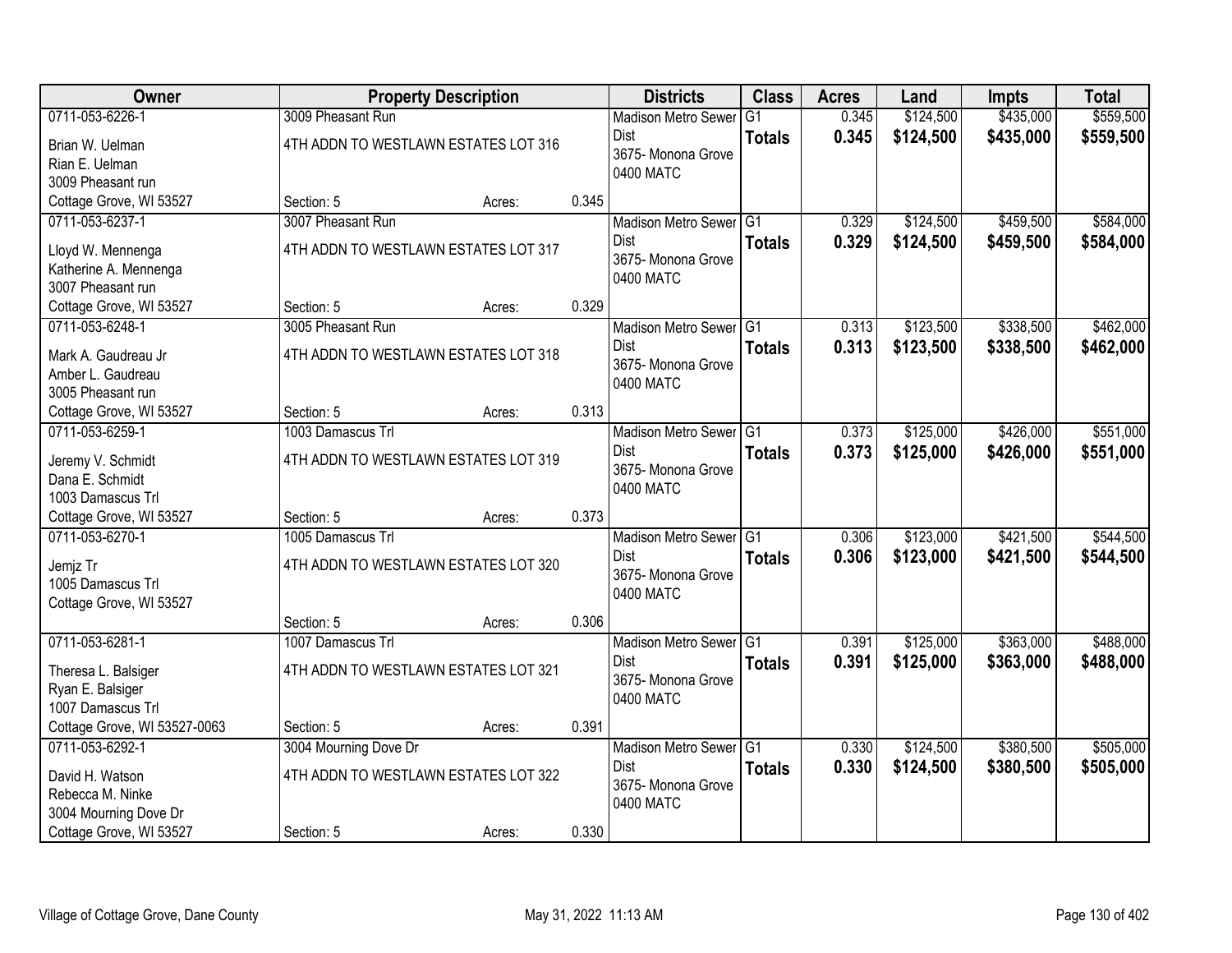| Owner                                    | <b>Property Description</b>               |        |       | <b>Districts</b>                  | <b>Class</b>  | <b>Acres</b> | Land      | <b>Impts</b> | <b>Total</b> |
|------------------------------------------|-------------------------------------------|--------|-------|-----------------------------------|---------------|--------------|-----------|--------------|--------------|
| 0711-053-6303-1                          | 3006 Mourning Dove Dr                     |        |       | <b>Madison Metro Sewer</b>        | G1            | 0.320        | \$124,000 | \$369,500    | \$493,500    |
| James R. Taylor                          | 4TH ADDN TO WESTLAWN ESTATES LOT 323      |        |       | Dist                              | <b>Totals</b> | 0.320        | \$124,000 | \$369,500    | \$493,500    |
| Candace E. Peterson                      |                                           |        |       | 3675- Monona Grove                |               |              |           |              |              |
| 3006 Mourning Dove Dr                    |                                           |        |       | 0400 MATC                         |               |              |           |              |              |
| Cottage Grove, WI 53527                  | Section: 5                                | Acres: | 0.320 |                                   |               |              |           |              |              |
| 0711-053-6314-1                          | 3008 Mourning Dove Dr                     |        |       | Madison Metro Sewer G1            |               | 0.340        | \$124,500 | \$403,500    | \$528,000    |
| Kelly Stelzer                            | 4TH ADDN TO WESTLAWN ESTATES LOT 324      |        |       | <b>Dist</b>                       | <b>Totals</b> | 0.340        | \$124,500 | \$403,500    | \$528,000    |
| 3008 Mourning Dove Dr                    |                                           |        |       | 3675- Monona Grove                |               |              |           |              |              |
| Cottage Grove, WI 53527-9625             |                                           |        |       | 0400 MATC                         |               |              |           |              |              |
|                                          | Section: 5                                | Acres: | 0.340 |                                   |               |              |           |              |              |
| 0711-053-6325-1                          | 3010 Mourning Dove Dr                     |        |       | Madison Metro Sewer G1            |               | 0.318        | \$124,000 | \$370,500    | \$494,500    |
| William D. Crooker                       | 4TH ADDN TO WESTLAWN ESTATES LOT 325      |        |       | <b>Dist</b>                       | <b>Totals</b> | 0.318        | \$124,000 | \$370,500    | \$494,500    |
| Rachel L. Crooker                        |                                           |        |       | 3675- Monona Grove                |               |              |           |              |              |
| 3010 Mourning Dove Dr                    |                                           |        |       | 0400 MATC                         |               |              |           |              |              |
| Cottage Grove, WI 53527                  | Section: 5                                | Acres: | 0.318 |                                   |               |              |           |              |              |
| 0711-053-6336-1                          | 3012 Mourning Dove Dr                     |        |       | Madison Metro Sewer G1            |               | 0.311        | \$123,500 | \$367,000    | \$490,500    |
| Matthew M. Selle                         | 4TH ADDN TO WESTLAWN ESTATES LOT 326      |        |       | <b>Dist</b>                       | <b>Totals</b> | 0.311        | \$123,500 | \$367,000    | \$490,500    |
| Kalie C. Peterson-Selle                  |                                           |        |       | 3675- Monona Grove                |               |              |           |              |              |
| 3012 Mourning Dove Dr                    |                                           |        |       | 0400 MATC                         |               |              |           |              |              |
| Cottage Grove, WI 53527                  | Section: 5                                | Acres: | 0.311 |                                   |               |              |           |              |              |
| 0711-053-6347-1                          | 3014 Mourning Dove Dr                     |        |       | Madison Metro Sewer <sup>G1</sup> |               | 0.320        | \$124,000 | \$393,500    | \$517,500    |
| Eric J. Erickson                         | 4TH ADDN TO WESTLAWN ESTATES LOT 327 SUBJ |        |       | <b>Dist</b>                       | <b>Totals</b> | 0.320        | \$124,000 | \$393,500    | \$517,500    |
| Charlene R. Erickson                     | TO PUBL ACCESS PATH                       |        |       | 3675- Monona Grove                |               |              |           |              |              |
| 3014 Mourning Dove Dr                    |                                           |        |       | 0400 MATC                         |               |              |           |              |              |
| Cottage Grove, WI 53527                  | Section: 5                                | Acres: | 0.320 |                                   |               |              |           |              |              |
| 0711-053-6358-1                          | 3016 Mourning Dove Dr                     |        |       | Madison Metro Sewer G1            |               | 0.323        | \$124,500 | \$473,000    | \$597,500    |
| Guidici Rev Living Tr, Anthony & Jenifer | 4TH ADDN TO WESTLAWN ESTATES LOT 328 SUBJ |        |       | Dist                              | <b>Totals</b> | 0.323        | \$124,500 | \$473,000    | \$597,500    |
| 3016 Mourning Dove Dr                    | TO PUBL ACCESS PATH                       |        |       | 3675- Monona Grove                |               |              |           |              |              |
| Cottage Grove, WI 53527                  |                                           |        |       | 0400 MATC                         |               |              |           |              |              |
|                                          | Section: 5                                | Acres: | 0.323 |                                   |               |              |           |              |              |
| 0711-053-6369-1                          | 3018 Mourning Dove Dr                     |        |       | Madison Metro Sewer G1            |               | 0.271        | \$120,000 | \$460,000    | \$580,000    |
| Anthony Quartuccio                       | 4TH ADDN TO WESTLAWN ESTATES LOT 329      |        |       | Dist                              | <b>Totals</b> | 0.271        | \$120,000 | \$460,000    | \$580,000    |
| Julie Quartuccio                         |                                           |        |       | 3675- Monona Grove                |               |              |           |              |              |
| 3018 Mourning Dove Dr                    |                                           |        |       | 0400 MATC                         |               |              |           |              |              |
| Cottage Grove, WI 53527                  | Section: 5                                | Acres: | 0.271 |                                   |               |              |           |              |              |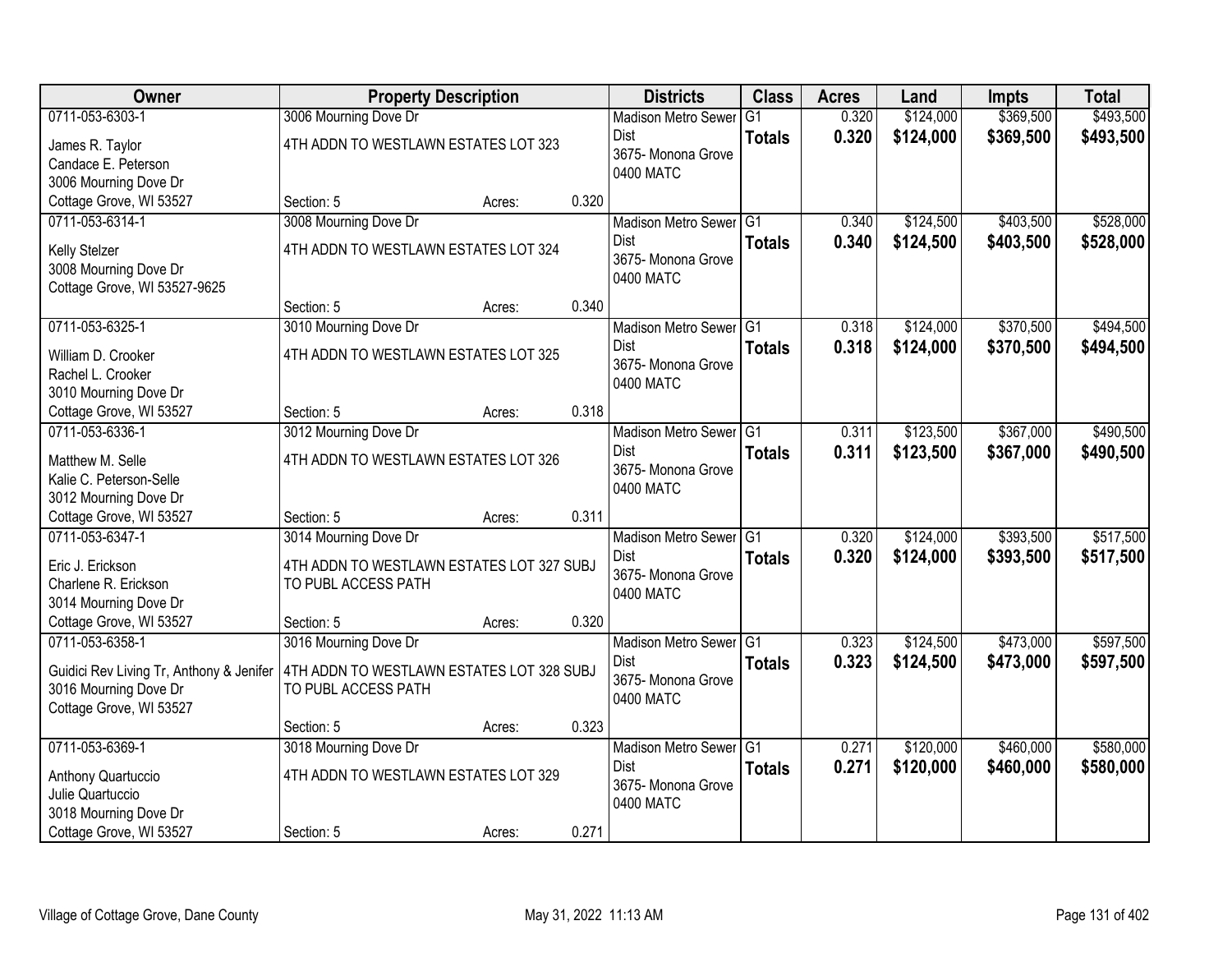| Owner                        |                                      | <b>Property Description</b> |       | <b>Districts</b>                  | <b>Class</b>  | <b>Acres</b> | Land      | <b>Impts</b> | <b>Total</b> |
|------------------------------|--------------------------------------|-----------------------------|-------|-----------------------------------|---------------|--------------|-----------|--------------|--------------|
| 0711-053-6380-1              | 3020 Mourning Dove Dr                |                             |       | <b>Madison Metro Sewer</b>        | G1            | 0.262        | \$119,000 | \$485,000    | \$604,000    |
| Karl T. Osman                | 4TH ADDN TO WESTLAWN ESTATES LOT 330 |                             |       | Dist                              | <b>Totals</b> | 0.262        | \$119,000 | \$485,000    | \$604,000    |
| Leslie M. Osman              |                                      |                             |       | 3675- Monona Grove<br>0400 MATC   |               |              |           |              |              |
| 320 W Broadway               |                                      |                             |       |                                   |               |              |           |              |              |
| Monona, WI 53716             | Section: 5                           | Acres:                      | 0.262 |                                   |               |              |           |              |              |
| 0711-053-6391-1              | 3022 Mourning Dove Dr                |                             |       | Madison Metro Sewer G1            |               | 0.294        | \$122,000 | \$460,500    | \$582,500    |
| Kevin M. Janke               | 4TH ADDN TO WESTLAWN ESTATES LOT 331 |                             |       | <b>Dist</b>                       | <b>Totals</b> | 0.294        | \$122,000 | \$460,500    | \$582,500    |
| 3022 Mourning Dove Dr        |                                      |                             |       | 3675- Monona Grove<br>0400 MATC   |               |              |           |              |              |
| Cottage Grove, WI 53527      |                                      |                             |       |                                   |               |              |           |              |              |
|                              | Section: 5                           | Acres:                      | 0.294 |                                   |               |              |           |              |              |
| 0711-053-6402-1              | 3024 Mourning Dove Dr                |                             |       | Madison Metro Sewer G1            |               | 0.329        | \$124,500 | \$397,500    | \$522,000    |
| Paul A. Tubbs                | 4TH ADDN TO WESTLAWN ESTATES LOT 332 |                             |       | <b>Dist</b>                       | <b>Totals</b> | 0.329        | \$124,500 | \$397,500    | \$522,000    |
| Sara M. Tubbs                |                                      |                             |       | 3675- Monona Grove<br>0400 MATC   |               |              |           |              |              |
| 3024 Mourning Dove Dr        |                                      |                             |       |                                   |               |              |           |              |              |
| Cottage Grove, WI 53527      | Section: 5                           | Acres:                      | 0.329 |                                   |               |              |           |              |              |
| 0711-053-6413-1              | 3023 Mourning Dove Dr                |                             |       | Madison Metro Sewer G1            |               | 0.317        | \$124,000 | \$271,500    | \$395,500    |
| William J. Blaser            | 4TH ADDN TO WESTLAWN ESTATES LOT 333 |                             |       | <b>Dist</b>                       | <b>Totals</b> | 0.317        | \$124,000 | \$271,500    | \$395,500    |
| Stephanie A. Blaser          |                                      |                             |       | 3675- Monona Grove<br>0400 MATC   |               |              |           |              |              |
| 3023 Mourning Dove Dr        |                                      |                             |       |                                   |               |              |           |              |              |
| Cottage Grove, WI 53527-9608 | Section: 5                           | Acres:                      | 0.317 |                                   |               |              |           |              |              |
| 0711-053-6424-1              | 3021 Mourning Dove Dr                |                             |       | Madison Metro Sewer <sup>G1</sup> |               | 0.310        | \$123,500 | \$398,500    | \$522,000    |
| Shane Sustr                  | 4TH ADDN TO WESTLAWN ESTATES LOT 334 |                             |       | <b>Dist</b>                       | <b>Totals</b> | 0.310        | \$123,500 | \$398,500    | \$522,000    |
| Niki Parker                  |                                      |                             |       | 3675-Monona Grove<br>0400 MATC    |               |              |           |              |              |
| 3021 Mourning Dove Dr        |                                      |                             |       |                                   |               |              |           |              |              |
| Cottage Grove, WI 53527      | Section: 5                           | Acres:                      | 0.310 |                                   |               |              |           |              |              |
| 0711-053-6435-1              | 3019 Mourning Dove Dr                |                             |       | Madison Metro Sewer G1            |               | 0.310        | \$123,500 | \$329,000    | \$452,500    |
| Brian J. Ellingson           | 4TH ADDN TO WESTLAWN ESTATES LOT 335 |                             |       | <b>Dist</b><br>3675- Monona Grove | <b>Totals</b> | 0.310        | \$123,500 | \$329,000    | \$452,500    |
| Kirsten E. Ellingson         |                                      |                             |       | 0400 MATC                         |               |              |           |              |              |
| 3017 Mourning Dove Dr        |                                      |                             |       |                                   |               |              |           |              |              |
| Cottage Grove, WI 53527      | Section: 5                           | Acres:                      | 0.310 |                                   |               |              |           |              |              |
| 0711-053-6446-1              | 3017 Mourning Dove Dr                |                             |       | Madison Metro Sewer G1            |               | 0.311        | \$123,500 | \$371,000    | \$494,500    |
| Paula Gile                   | 4TH ADDN TO WESTLAWN ESTATES LOT 336 |                             |       | Dist                              | <b>Totals</b> | 0.311        | \$123,500 | \$371,000    | \$494,500    |
| 3017 Mourning Dove Dr        |                                      |                             |       | 3675- Monona Grove<br>0400 MATC   |               |              |           |              |              |
| Cottage Grove, WI 53527      |                                      |                             |       |                                   |               |              |           |              |              |
|                              | Section: 5                           | Acres:                      | 0.311 |                                   |               |              |           |              |              |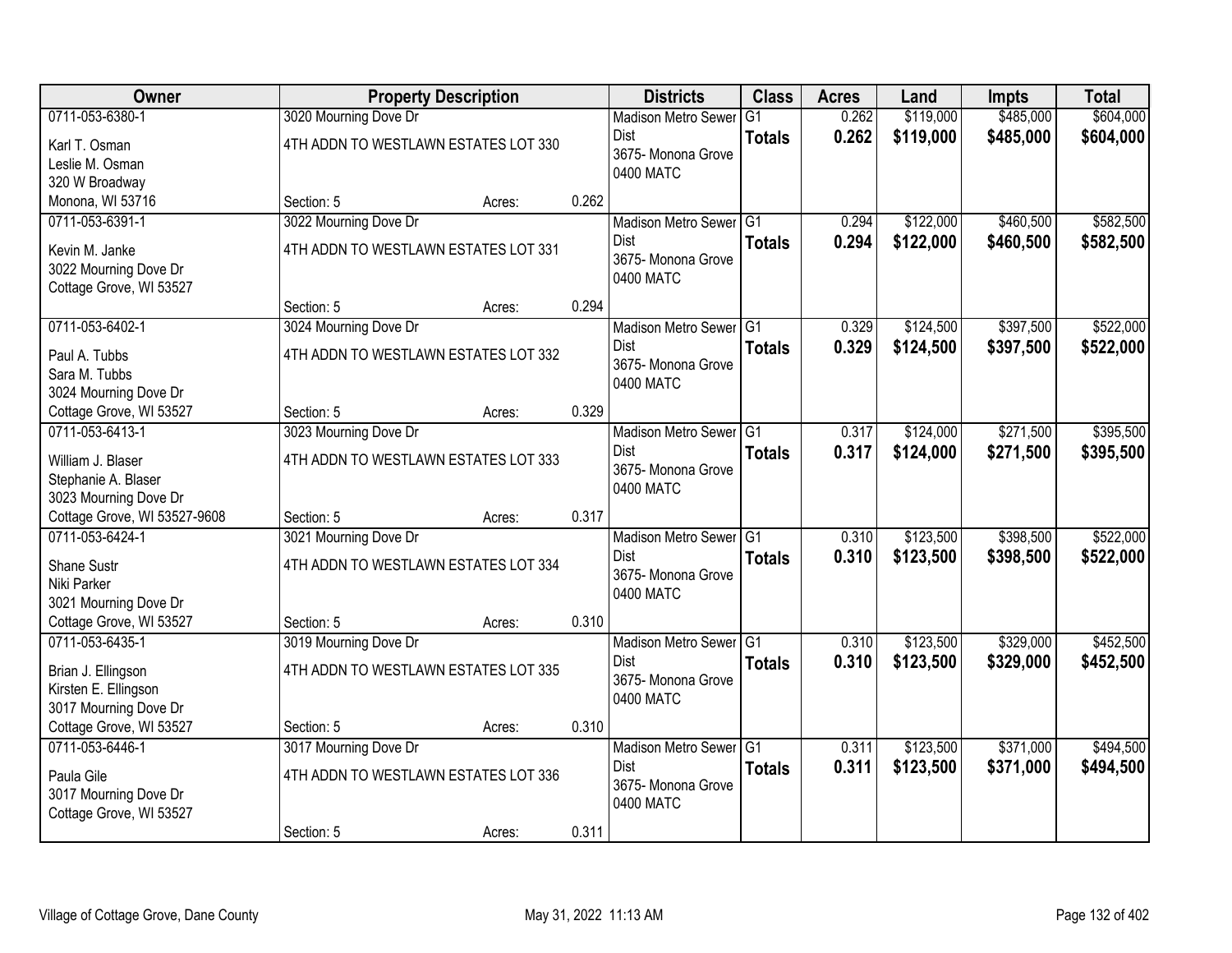| <b>Owner</b>                                              | <b>Property Description</b>               |        |       | <b>Districts</b>                  | <b>Class</b>   | <b>Acres</b> | Land      | <b>Impts</b> | <b>Total</b> |
|-----------------------------------------------------------|-------------------------------------------|--------|-------|-----------------------------------|----------------|--------------|-----------|--------------|--------------|
| 0711-053-6457-1                                           | 3015 Mourning Dove Dr                     |        |       | <b>Madison Metro Sewer</b>        | G <sub>1</sub> | 0.373        | \$125,000 | \$366,500    | \$491,500    |
| <b>Thomas Showers</b>                                     | 4TH ADDN TO WESTLAWN ESTATES LOT 337 SUBJ |        |       | Dist                              | <b>Totals</b>  | 0.373        | \$125,000 | \$366,500    | \$491,500    |
| <b>Betty Showers</b>                                      | TO PUBL PATH ESMT                         |        |       | 3675- Monona Grove                |                |              |           |              |              |
| 3015 Mourning Dove Dr                                     |                                           |        |       | 0400 MATC                         |                |              |           |              |              |
| Cottage Grove, WI 53527                                   | Section: 5                                | Acres: | 0.373 |                                   |                |              |           |              |              |
| 0711-053-6468-1                                           | 3013 Mourning Dove Dr                     |        |       | Madison Metro Sewer G1            |                | 0.366        | \$124,500 | \$409,000    | \$533,500    |
| David Zielke                                              | 4TH ADDN TO WESTLAWN ESTATES LOT 338 SUBJ |        |       | Dist                              | <b>Totals</b>  | 0.366        | \$124,500 | \$409,000    | \$533,500    |
| Stacy Zielke                                              | TO PUBL PATH ESMT                         |        |       | 3675- Monona Grove                |                |              |           |              |              |
| 3013 Mourning Dove Dr                                     |                                           |        |       | 0400 MATC                         |                |              |           |              |              |
| Cottage Grove, WI 53527                                   | Section: 5                                | Acres: | 0.366 |                                   |                |              |           |              |              |
| 0711-053-6479-1                                           | 3011 Mourning Dove Dr                     |        |       | Madison Metro Sewer G1            |                | 0.331        | \$124,500 | \$365,500    | \$490,000    |
| Jill M. Nemoir                                            | 4TH ADDN TO WESTLAWN ESTATES LOT 339      |        |       | Dist                              | <b>Totals</b>  | 0.331        | \$124,500 | \$365,500    | \$490,000    |
| 3011 Mourning Dove Dr                                     |                                           |        |       | 3675- Monona Grove                |                |              |           |              |              |
| Cottage Grove, WI 53527                                   |                                           |        |       | 0400 MATC                         |                |              |           |              |              |
|                                                           | Section: 5                                | Acres: | 0.331 |                                   |                |              |           |              |              |
| 0711-053-6490-1                                           | 3009 Mourning Dove Dr                     |        |       | Madison Metro Sewer G1            |                | 0.342        | \$124,500 | \$365,500    | \$490,000    |
|                                                           |                                           |        |       | Dist                              | <b>Totals</b>  | 0.342        | \$124,500 | \$365,500    | \$490,000    |
| Schwalbach to-Schwalbach Jt Rev Living<br>Tr, Michael S & | 4TH ADDN TO WESTLAWN ESTATES LOT 340      |        |       | 3675- Monona Grove                |                |              |           |              |              |
| 3009 Mourning Dove Dr                                     |                                           |        |       | 0400 MATC                         |                |              |           |              |              |
| Cottage Grove, WI 53527                                   | Section: 5                                | Acres: | 0.342 |                                   |                |              |           |              |              |
| 0711-053-6501-1                                           | 3007 Mourning Dove Dr                     |        |       | Madison Metro Sewer <sup>G1</sup> |                | 0.356        | \$124,500 | \$366,000    | \$490,500    |
|                                                           |                                           |        |       | Dist                              | <b>Totals</b>  | 0.356        | \$124,500 | \$366,000    | \$490,500    |
| Steven W. Schaefer                                        | 4TH ADDN TO WESTLAWN ESTATES LOT 341      |        |       | 3675- Monona Grove                |                |              |           |              |              |
| Jamie L. Schaefer                                         |                                           |        |       | 0400 MATC                         |                |              |           |              |              |
| 3007 Mourning Dove Dr                                     |                                           |        |       |                                   |                |              |           |              |              |
| Cottage Grove, WI 53527-9608                              | Section: 5                                | Acres: | 0.356 |                                   |                |              |           |              |              |
| 0711-053-6512-1                                           | 3005 Mourning Dove Dr                     |        |       | Madison Metro Sewer G1            |                | 0.374        | \$125,000 | \$324,500    | \$449,500    |
| Christopher D. Pollentier                                 | 4TH ADDN TO WESTLAWN ESTATES LOT 342      |        |       | Dist<br>3675- Monona Grove        | <b>Totals</b>  | 0.374        | \$125,000 | \$324,500    | \$449,500    |
| Brittany L. Pollentier                                    |                                           |        |       | 0400 MATC                         |                |              |           |              |              |
| 3005 Mourning Dove Dr                                     |                                           |        |       |                                   |                |              |           |              |              |
| Cottage Grove, WI 53527                                   | Section: 5                                | Acres: | 0.374 |                                   |                |              |           |              |              |
| 0711-053-6523-1                                           | 1009 Damascus Trl                         |        |       | Madison Metro Sewer G1            |                | 0.324        | \$124,500 | \$378,000    | \$502,500    |
| Michael Hill                                              | 4TH ADDN TO WESTLAWN ESTATES LOT 343      |        |       | Dist                              | <b>Totals</b>  | 0.324        | \$124,500 | \$378,000    | \$502,500    |
| Iris Hill                                                 |                                           |        |       | 3675- Monona Grove                |                |              |           |              |              |
| 1009 Damascus Trl                                         |                                           |        |       | 0400 MATC                         |                |              |           |              |              |
| Cottage Grove, WI 53527-9220                              | Section: 5                                | Acres: | 0.324 |                                   |                |              |           |              |              |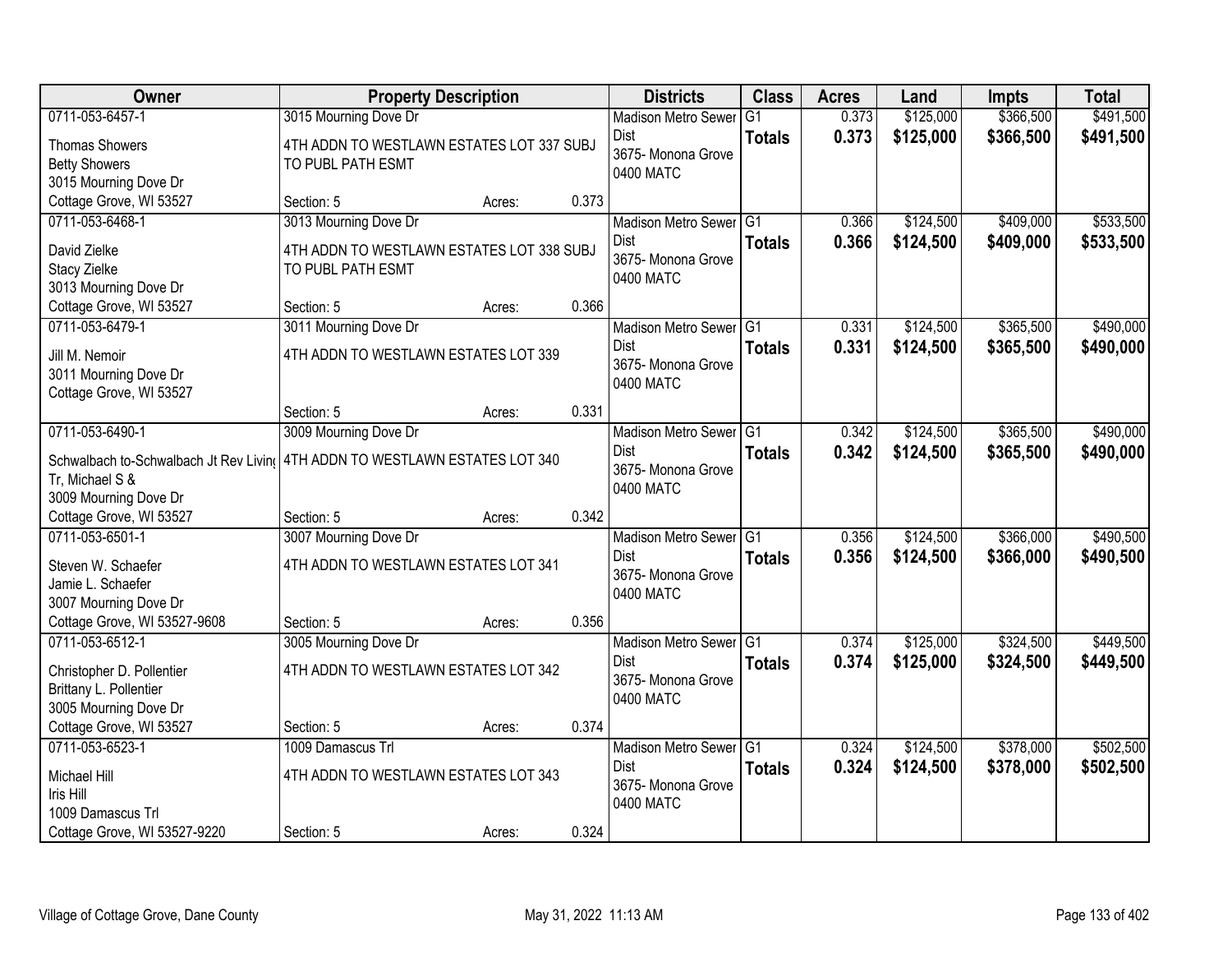| Owner                          |                                      | <b>Property Description</b> |       | <b>Districts</b>           | <b>Class</b>  | <b>Acres</b> | Land      | <b>Impts</b> | <b>Total</b> |
|--------------------------------|--------------------------------------|-----------------------------|-------|----------------------------|---------------|--------------|-----------|--------------|--------------|
| 0711-053-6534-1                | 1011 Damascus Trl                    |                             |       | <b>Madison Metro Sewer</b> | G1            | 0.307        | \$123,000 | \$363,500    | \$486,500    |
| Brett T. Jondle                | 4TH ADDN TO WESTLAWN ESTATES LOT 344 |                             |       | Dist                       | <b>Totals</b> | 0.307        | \$123,000 | \$363,500    | \$486,500    |
| Lisa A. Jondle                 |                                      |                             |       | 3675- Monona Grove         |               |              |           |              |              |
| 1011 Damascus Trl              |                                      |                             |       | 0400 MATC                  |               |              |           |              |              |
| Cottage Grove, WI 53527        | Section: 5                           | Acres:                      | 0.307 |                            |               |              |           |              |              |
| 0711-053-6545-1                | 1013 Damascus Trl                    |                             |       | Madison Metro Sewer G1     |               | 0.302        | \$122,500 | \$376,000    | \$498,500    |
| Dean J. Becker                 | 4TH ADDN TO WESTLAWN ESTATES LOT 345 |                             |       | Dist                       | <b>Totals</b> | 0.302        | \$122,500 | \$376,000    | \$498,500    |
| Traci L. Becker                |                                      |                             |       | 3675- Monona Grove         |               |              |           |              |              |
| 1013 Damascus Trl              |                                      |                             |       | 0400 MATC                  |               |              |           |              |              |
| Cottage Grove, WI 53527        | Section: 5                           | Acres:                      | 0.302 |                            |               |              |           |              |              |
| 0711-053-6556-1                | 1015 Damascus Trl                    |                             |       | Madison Metro Sewer G1     |               | 0.318        | \$124,000 | \$373,500    | \$497,500    |
| David R. Meyer                 | 4TH ADDN TO WESTLAWN ESTATES LOT 346 |                             |       | Dist                       | <b>Totals</b> | 0.318        | \$124,000 | \$373,500    | \$497,500    |
| Jennifer R. Doescher           |                                      |                             |       | 3675- Monona Grove         |               |              |           |              |              |
| 1015 Damascus Trl              |                                      |                             |       | 0400 MATC                  |               |              |           |              |              |
| Cottage Grove, WI 53527        | Section: 5                           | Acres:                      | 0.318 |                            |               |              |           |              |              |
| 0711-053-6567-1                | Damascus Trl                         |                             |       | Madison Metro Sewer G1     |               | 0.351        | \$143,500 | \$0          | \$143,500    |
| Plak Property Investments, LLC | 4TH ADDN TO WESTLAWN ESTATES LOT 347 |                             |       | Dist                       | <b>Totals</b> | 0.351        | \$143,500 | \$0          | \$143,500    |
| 809 Saint John St              |                                      |                             |       | 3675- Monona Grove         |               |              |           |              |              |
| Cottage Grove, WI 53527        |                                      |                             |       | 0400 MATC                  |               |              |           |              |              |
|                                | Section: 5                           | Acres:                      | 0.351 |                            |               |              |           |              |              |
| 0711-053-6578-1                | 3002 Red Hawk Trl                    |                             |       | Madison Metro Sewer G1     |               | 0.308        | \$123,000 | \$357,500    | \$480,500    |
| Benjamin J. Konruff            | 4TH ADDN TO WESTLAWN ESTATES LOT 348 |                             |       | <b>Dist</b>                | <b>Totals</b> | 0.308        | \$123,000 | \$357,500    | \$480,500    |
| Jenna R. Konruff               |                                      |                             |       | 3675- Monona Grove         |               |              |           |              |              |
| 3002 Red Hawk Trl              |                                      |                             |       | 0400 MATC                  |               |              |           |              |              |
| Cottage Grove, WI 53527        | Section: 5                           | Acres:                      | 0.308 |                            |               |              |           |              |              |
| 0711-053-6589-1                | 3004 Red Hawk Trl                    |                             |       | Madison Metro Sewer G1     |               | 0.326        | \$124,500 | \$492,500    | \$617,000    |
| Robert L. Davies               | 4TH ADDN TO WESTLAWN ESTATES LOT 349 |                             |       | Dist                       | <b>Totals</b> | 0.326        | \$124,500 | \$492,500    | \$617,000    |
| Carrie L. Davies               |                                      |                             |       | 3675- Monona Grove         |               |              |           |              |              |
| 3004 Red Hawk Trl              |                                      |                             |       | 0400 MATC                  |               |              |           |              |              |
| Cottage Grove, WI 53527        | Section: 5                           | Acres:                      | 0.326 |                            |               |              |           |              |              |
| 0711-053-6600-1                | 3006 Red Hawk Trl                    |                             |       | Madison Metro Sewer G1     |               | 0.351        | \$124,500 | \$362,000    | \$486,500    |
| Charles R. Pelleymounter       | 4TH ADDN TO WESTLAWN ESTATES LOT 350 |                             |       | Dist                       | <b>Totals</b> | 0.351        | \$124,500 | \$362,000    | \$486,500    |
| Cindy A. Pelleymounter         |                                      |                             |       | 3675- Monona Grove         |               |              |           |              |              |
| 3006 Red Hawk Trl              |                                      |                             |       | 0400 MATC                  |               |              |           |              |              |
| Cottage Grove, WI 53527        | Section: 5                           | Acres:                      | 0.351 |                            |               |              |           |              |              |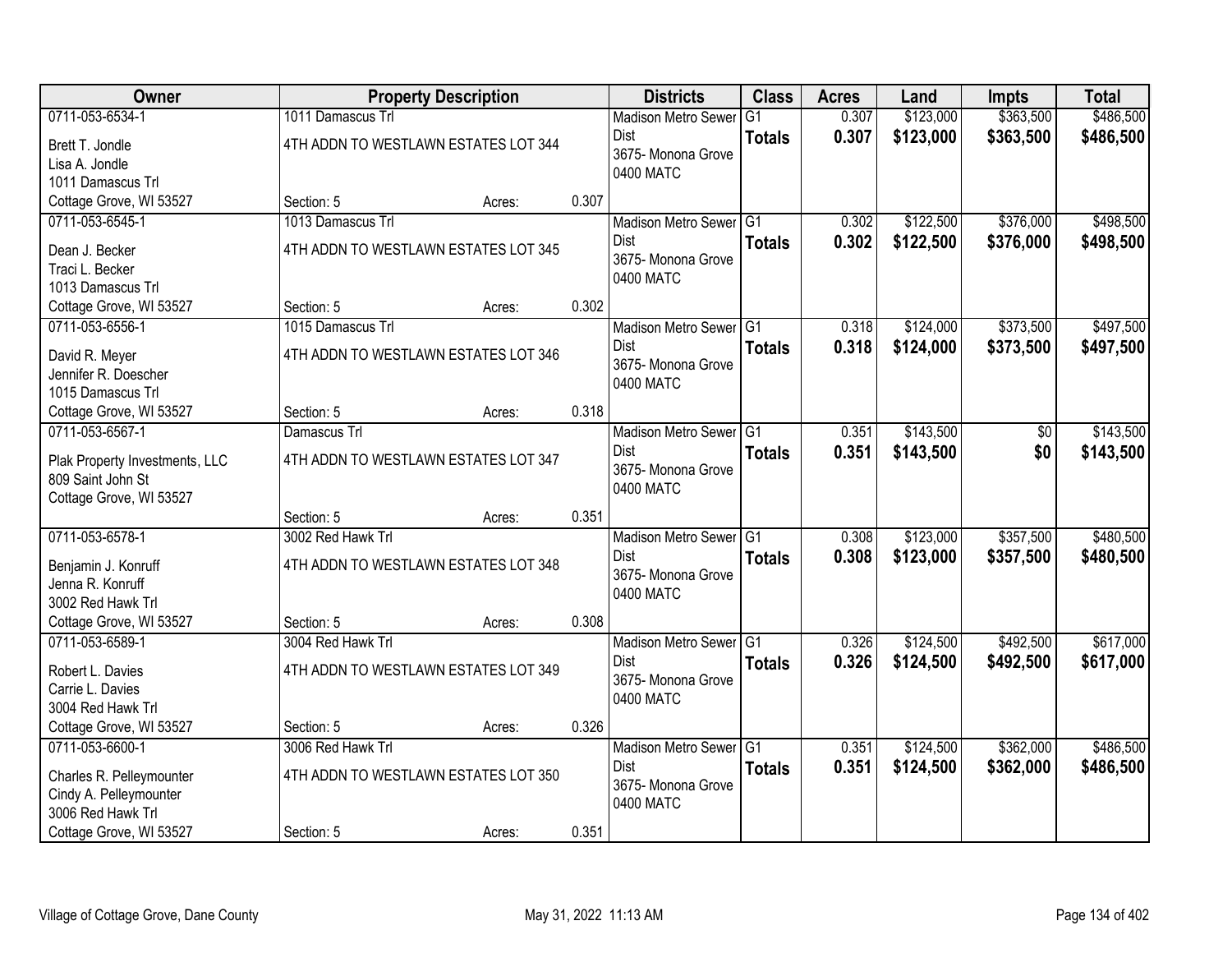| Owner                   |                                           | <b>Property Description</b> |       | <b>Districts</b>                | <b>Class</b>  | <b>Acres</b> | Land      | <b>Impts</b> | <b>Total</b> |
|-------------------------|-------------------------------------------|-----------------------------|-------|---------------------------------|---------------|--------------|-----------|--------------|--------------|
| 0711-053-6611-1         | 3008 Red Hawk Trl                         |                             |       | <b>Madison Metro Sewer</b>      | G1            | 0.329        | \$124,500 | \$453,500    | \$578,000    |
| Joshua Weber-Schimming  | 4TH ADDN TO WESTLAWN ESTATES LOT 351      |                             |       | Dist                            | <b>Totals</b> | 0.329        | \$124,500 | \$453,500    | \$578,000    |
| Erica Reuter            |                                           |                             |       | 3675- Monona Grove              |               |              |           |              |              |
| 3008 Red Hawk Trl       |                                           |                             |       | 0400 MATC                       |               |              |           |              |              |
| Cottage Grove, WI 53527 | Section: 5                                | Acres:                      | 0.329 |                                 |               |              |           |              |              |
| 0711-053-6622-1         | 3010 Red Hawk Trl                         |                             |       | Madison Metro Sewer G1          |               | 0.310        | \$123,500 | \$380,500    | \$504,000    |
| Laura King              | 4TH ADDN TO WESTLAWN ESTATES LOT 352      |                             |       | <b>Dist</b>                     | <b>Totals</b> | 0.310        | \$123,500 | \$380,500    | \$504,000    |
| 3010 Red Hawk Trl       |                                           |                             |       | 3675- Monona Grove              |               |              |           |              |              |
| Cottage Grove, WI 53527 |                                           |                             |       | 0400 MATC                       |               |              |           |              |              |
|                         | Section: 5                                | Acres:                      | 0.310 |                                 |               |              |           |              |              |
| 0711-053-6633-1         | 3012 Red Hawk Trl                         |                             |       | Madison Metro Sewer G1          |               | 0.327        | \$124,500 | \$431,000    | \$555,500    |
| <b>Brian Hillson</b>    | 4TH ADDN TO WESTLAWN ESTATES LOT 353 SUBJ |                             |       | <b>Dist</b>                     | <b>Totals</b> | 0.327        | \$124,500 | \$431,000    | \$555,500    |
| Kate Hillson            | TO PUBL PATH ESMT                         |                             |       | 3675- Monona Grove              |               |              |           |              |              |
| 3012 Red Hawk Trl       |                                           |                             |       | 0400 MATC                       |               |              |           |              |              |
| Cottage Grove, WI 53527 | Section: 5                                | Acres:                      | 0.327 |                                 |               |              |           |              |              |
| 0711-053-6644-1         | 3014 Red Hawk Trl                         |                             |       | Madison Metro Sewer G1          |               | 0.368        | \$125,000 | \$352,500    | \$477,500    |
| Daniel P. Hoppenjan     | 4TH ADDN TO WESTLAWN ESTATES LOT 354 SUBJ |                             |       | <b>Dist</b>                     | <b>Totals</b> | 0.368        | \$125,000 | \$352,500    | \$477,500    |
| Elizabeth M. Hoppenjan  | TO PUBL PATH ESMT                         |                             |       | 3675- Monona Grove              |               |              |           |              |              |
| 3014 Red Hawk Trl       |                                           |                             |       | 0400 MATC                       |               |              |           |              |              |
| Cottage Grove, WI 53527 | Section: 5                                | Acres:                      | 0.368 |                                 |               |              |           |              |              |
| 0711-053-6655-1         | 3016 Red Hawk Trl                         |                             |       | Madison Metro Sewer G1          |               | 0.311        | \$123,500 | \$403,000    | \$526,500    |
| Jesse P. Theiler        | 4TH ADDN TO WESTLAWN ESTATES LOT 355      |                             |       | <b>Dist</b>                     | <b>Totals</b> | 0.311        | \$123,500 | \$403,000    | \$526,500    |
| Sarah C. Theiler        |                                           |                             |       | 3675- Monona Grove              |               |              |           |              |              |
| 3016 Red Hawk Trl       |                                           |                             |       | 0400 MATC                       |               |              |           |              |              |
| Cottage Grove, WI 53527 | Section: 5                                | Acres:                      | 0.311 |                                 |               |              |           |              |              |
| 0711-053-6666-1         | 3018 Red Hawk Trl                         |                             |       | Madison Metro Sewer G1          |               | 0.310        | \$123,500 | \$490,500    | \$614,000    |
| Ken Boll                | 4TH ADDN TO WESTLAWN ESTATES LOT 356      |                             |       | Dist                            | <b>Totals</b> | 0.310        | \$123,500 | \$490,500    | \$614,000    |
| Jessica Boll            |                                           |                             |       | 3675- Monona Grove<br>0400 MATC |               |              |           |              |              |
| 3018 Red Hawk Trl       |                                           |                             |       |                                 |               |              |           |              |              |
| Cottage Grove, WI 53527 | Section: 5                                | Acres:                      | 0.310 |                                 |               |              |           |              |              |
| 0711-053-6677-1         | 3020 Red Hawk Trl                         |                             |       | Madison Metro Sewer G1          |               | 0.310        | \$123,500 | \$384,000    | \$507,500    |
| Grant R. Sharpee        | 4TH ADDN TO WESTLAWN ESTATES LOT 357      |                             |       | <b>Dist</b>                     | <b>Totals</b> | 0.310        | \$123,500 | \$384,000    | \$507,500    |
| Jaclyn S. Sharpee       |                                           |                             |       | 3675-Monona Grove               |               |              |           |              |              |
| 3020 Red Hawk Trl       |                                           |                             |       | 0400 MATC                       |               |              |           |              |              |
| Cottage Grove, WI 53527 | Section: 5                                | Acres:                      | 0.310 |                                 |               |              |           |              |              |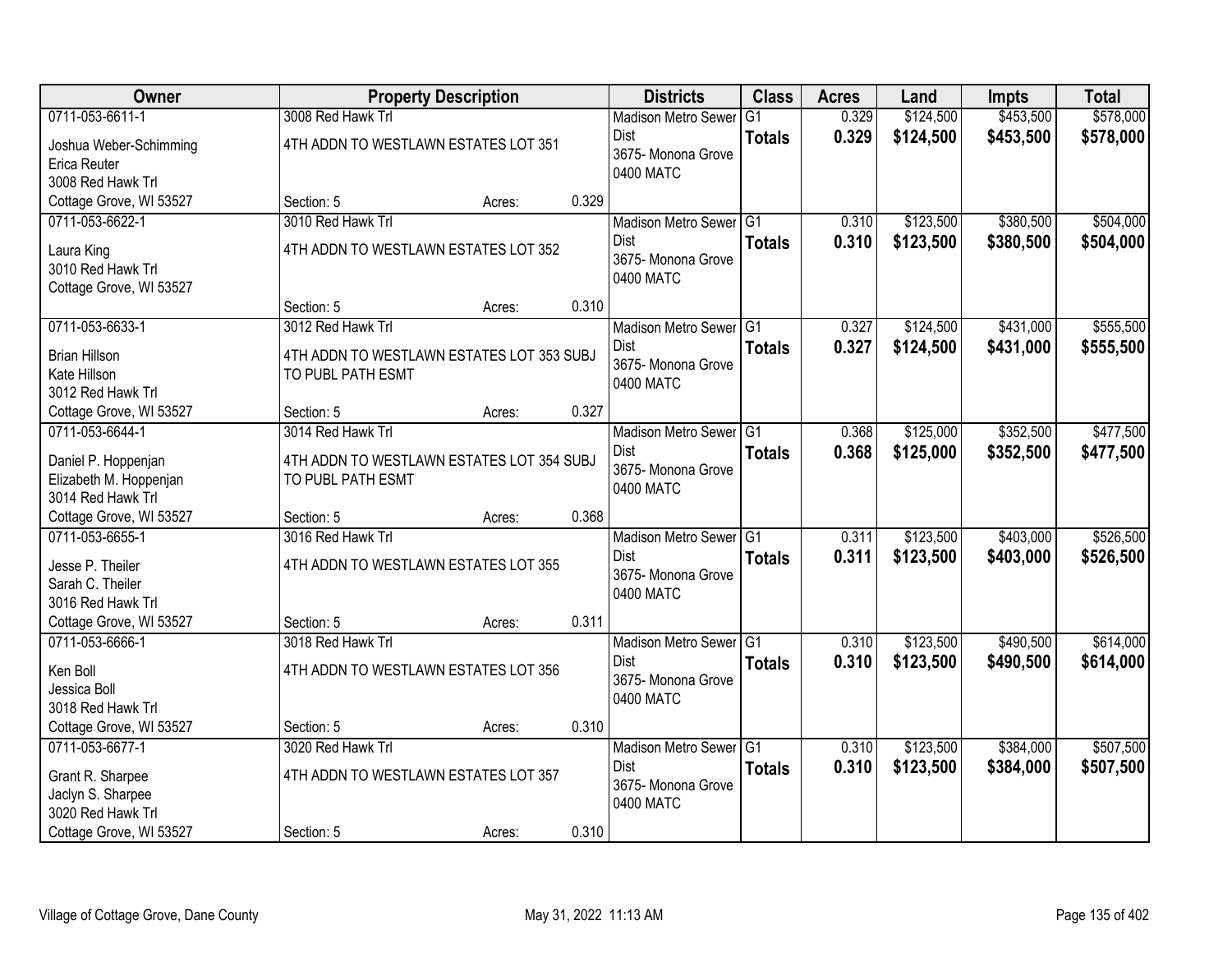| \$449,500<br>0711-053-6688-1<br>3022 Red Hawk Trl<br>\$123,500<br><b>Madison Metro Sewer</b><br>G <sub>1</sub><br>0.312<br>0.312<br>\$123,500<br>\$449,500<br>Dist<br><b>Totals</b><br>4TH ADDN TO WESTLAWN ESTATES LOT 358<br>Peter Zepke<br>3675- Monona Grove<br>Lauren Caruso | \$573,000<br>\$573,000 |
|-----------------------------------------------------------------------------------------------------------------------------------------------------------------------------------------------------------------------------------------------------------------------------------|------------------------|
|                                                                                                                                                                                                                                                                                   |                        |
|                                                                                                                                                                                                                                                                                   |                        |
|                                                                                                                                                                                                                                                                                   |                        |
| 0400 MATC<br>3022 Red Hawk Trl                                                                                                                                                                                                                                                    |                        |
| Cottage Grove, WI 53527<br>Section: 5<br>0.312<br>Acres:                                                                                                                                                                                                                          |                        |
| 3019 Red Hawk Trl<br>\$125,000<br>\$446,500<br>0711-053-6699-1<br>Madison Metro Sewer G1<br>0.413                                                                                                                                                                                 | \$571,500              |
| 0.413<br><b>Dist</b><br>\$125,000<br>\$446,500<br><b>Totals</b><br>4TH ADDN TO WESTLAWN ESTATES LOT 359<br>Marcie L. Schmidt                                                                                                                                                      | \$571,500              |
| 3675- Monona Grove<br>Matthew J. Schmidt                                                                                                                                                                                                                                          |                        |
| 0400 MATC<br>3019 Red Hawk Trl                                                                                                                                                                                                                                                    |                        |
| 0.413<br>Cottage Grove, WI 53527<br>Section: 5<br>Acres:                                                                                                                                                                                                                          |                        |
| \$381,000<br>0711-053-6710-1<br>3017 Red Hawk Trl<br>Madison Metro Sewer G1<br>\$125,500<br>0.417                                                                                                                                                                                 | \$506,500              |
| <b>Dist</b><br>0.417<br>\$125,500<br>\$381,000<br><b>Totals</b><br>4TH ADDN TO WESTLAWN ESTATES LOT 360<br>John M. Sinclair                                                                                                                                                       | \$506,500              |
| 3675-Monona Grove<br>Sara K. Sinclair                                                                                                                                                                                                                                             |                        |
| 0400 MATC<br>3017 Red Hawk Trl                                                                                                                                                                                                                                                    |                        |
| 0.417<br>Section: 5<br>Cottage Grove, WI 53527<br>Acres:                                                                                                                                                                                                                          |                        |
| 0711-053-6721-1<br>3015 Red Hawk Trl<br>\$125,000<br>\$375,000<br>Madison Metro Sewer G1<br>0.404                                                                                                                                                                                 | \$500,000              |
| Dist<br>0.404<br>\$125,000<br>\$375,000<br><b>Totals</b><br>4TH ADDN TO WESTLAWN ESTATES LOT 361                                                                                                                                                                                  | \$500,000              |
| Don Wigington<br>3675- Monona Grove<br>Teresa Wigington                                                                                                                                                                                                                           |                        |
| 0400 MATC<br>3015 Red Hawk Trl                                                                                                                                                                                                                                                    |                        |
| 0.404<br>Cottage Grove, WI 53527<br>Section: 5<br>Acres:                                                                                                                                                                                                                          |                        |
| \$327,500<br>0711-053-6732-1<br>3013 Red Hawk Trl<br>0.383<br>\$125,000<br>Madison Metro Sewer G1                                                                                                                                                                                 | \$452,500              |
| 0.383<br>\$125,000<br>\$327,500<br>Dist<br><b>Totals</b><br>4TH ADDN TO WESTLAWN ESTATES LOT 362                                                                                                                                                                                  | \$452,500              |
| William C. Foley<br>3675- Monona Grove<br>Candice L. Foley                                                                                                                                                                                                                        |                        |
| 0400 MATC<br>3013 Red Hawk Trl                                                                                                                                                                                                                                                    |                        |
| Cottage Grove, WI 53527-9146<br>0.383<br>Section: 5<br>Acres:                                                                                                                                                                                                                     |                        |
| 0711-053-6743-1<br>\$431,500<br>3011 Red Hawk Trl<br>Madison Metro Sewer G1<br>0.399<br>\$125,000                                                                                                                                                                                 | \$556,500              |
| 0.399<br>\$125,000<br>\$431,500<br>Dist<br><b>Totals</b><br>Reed W. Foster<br>4TH ADDN TO WESTLAWN ESTATES LOT 363                                                                                                                                                                | \$556,500              |
| 3675- Monona Grove<br>Emily E. Foster                                                                                                                                                                                                                                             |                        |
| 0400 MATC<br>3011 Red Hawk Trl                                                                                                                                                                                                                                                    |                        |
| Cottage Grove, WI 53527<br>0.399<br>Section: 5<br>Acres:                                                                                                                                                                                                                          |                        |
| 0711-053-6754-1<br>3009 Red Hawk Trl<br>\$124,500<br>\$400,000<br>Madison Metro Sewer G1<br>0.358                                                                                                                                                                                 | \$524,500              |
| <b>Dist</b><br>0.358<br>\$400,000<br>\$124,500<br><b>Totals</b>                                                                                                                                                                                                                   | \$524,500              |
| 4TH ADDN TO WESTLAWN ESTATES LOT 364<br>Katherine A. Gajda<br>3675-Monona Grove                                                                                                                                                                                                   |                        |
| 3009 Red Hawk Trl<br>0400 MATC<br>Cottage Grove, WI 53527                                                                                                                                                                                                                         |                        |
| 0.358<br>Section: 5<br>Acres:                                                                                                                                                                                                                                                     |                        |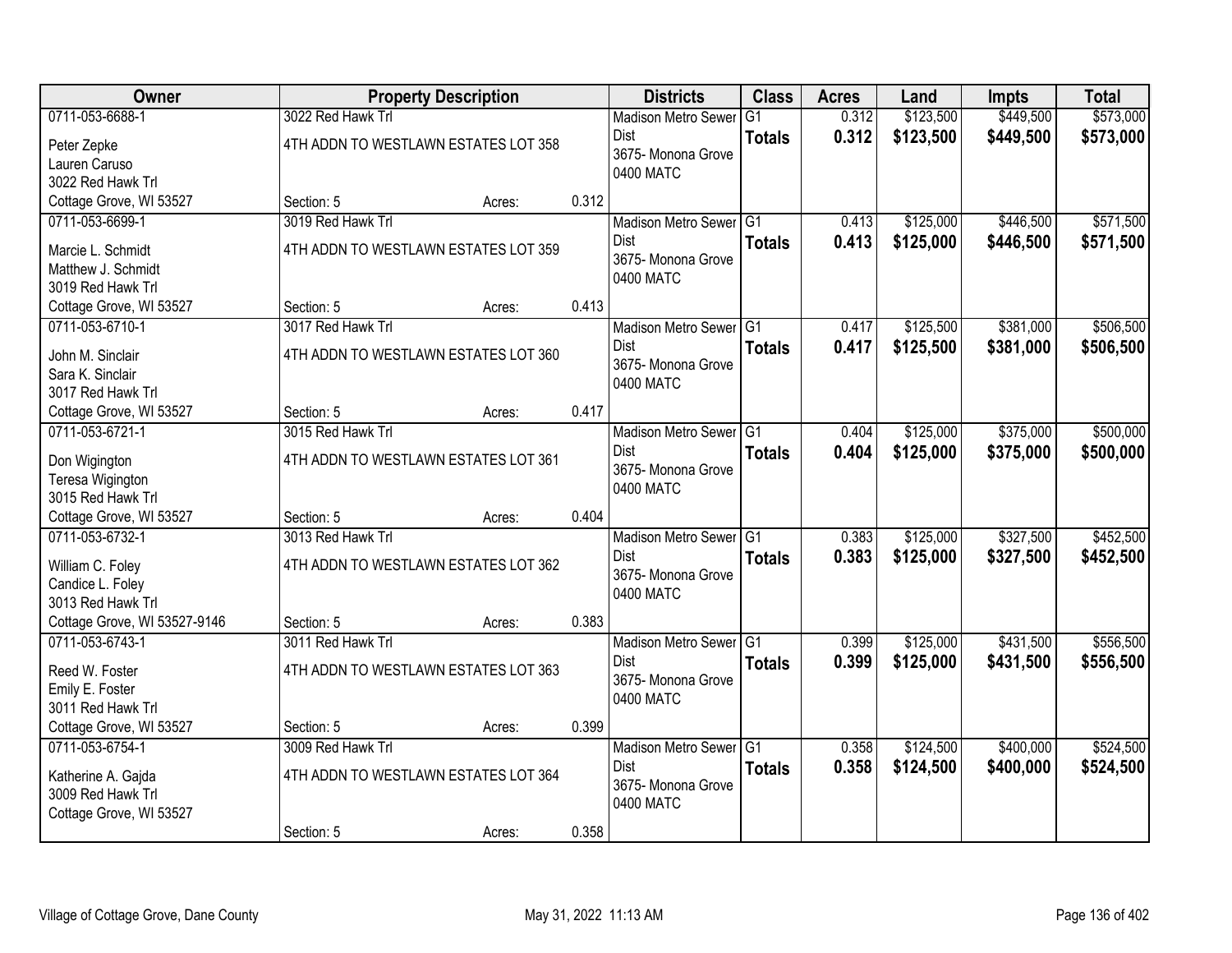| <b>Owner</b>                         |                                      | <b>Property Description</b>          |       | <b>Districts</b>                  | <b>Class</b>  | <b>Acres</b> | Land      | <b>Impts</b> | <b>Total</b> |
|--------------------------------------|--------------------------------------|--------------------------------------|-------|-----------------------------------|---------------|--------------|-----------|--------------|--------------|
| 0711-053-6765-1                      | 3007 Red Hawk Trl                    |                                      |       | <b>Madison Metro Sewer</b>        | G1            | 0.329        | \$124,500 | \$400,500    | \$525,000    |
| Brianne E. Ritter                    | 4TH ADDN TO WESTLAWN ESTATES LOT 365 |                                      |       | Dist                              | <b>Totals</b> | 0.329        | \$124,500 | \$400,500    | \$525,000    |
| David R. Wisneski                    |                                      |                                      |       | 3675- Monona Grove                |               |              |           |              |              |
| 3007 Red Hawk Trl                    |                                      |                                      |       | 0400 MATC                         |               |              |           |              |              |
| Cottage Grove, WI 53527              | Section: 5                           | Acres:                               | 0.329 |                                   |               |              |           |              |              |
| 0711-053-6776-1                      | 3005 Red Hawk Trl                    |                                      |       | Madison Metro Sewer G1            |               | 0.324        | \$124,500 | \$368,000    | \$492,500    |
| Wesley M. Moreau                     | 4TH ADDN TO WESTLAWN ESTATES LOT 366 |                                      |       | <b>Dist</b>                       | <b>Totals</b> | 0.324        | \$124,500 | \$368,000    | \$492,500    |
| Melissa M. Moreau                    |                                      |                                      |       | 3675- Monona Grove                |               |              |           |              |              |
| 3005 Red Hawk Trl                    |                                      |                                      |       | 0400 MATC                         |               |              |           |              |              |
| Cottage Grove, WI 53527              | Section: 5                           | Acres:                               | 0.324 |                                   |               |              |           |              |              |
| 0711-053-6787-1                      | 3003 Red Hawk Trl                    |                                      |       | Madison Metro Sewer G1            |               | 0.324        | \$124,500 | \$388,500    | \$513,000    |
| <b>Brian Wheeler</b>                 | 4TH ADDN TO WESTLAWN ESTATES LOT 367 |                                      |       | Dist                              | <b>Totals</b> | 0.324        | \$124,500 | \$388,500    | \$513,000    |
| Angela D. Wheeler                    |                                      |                                      |       | 3675- Monona Grove                |               |              |           |              |              |
| 3003 Red Hawk Trl                    |                                      |                                      |       | 0400 MATC                         |               |              |           |              |              |
| Cottage Grove, WI 53527              | Section: 5                           | Acres:                               | 0.324 |                                   |               |              |           |              |              |
| 0711-053-6798-1                      | 3001 Red Hawk Trl                    |                                      |       | Madison Metro Sewer G1            |               | 0.340        | \$124,500 | \$417,000    | \$541,500    |
| Peter Lemon                          | 4TH ADDN TO WESTLAWN ESTATES LOT 368 |                                      |       | <b>Dist</b>                       | <b>Totals</b> | 0.340        | \$124,500 | \$417,000    | \$541,500    |
| Katherine Lemon                      |                                      |                                      |       | 3675- Monona Grove                |               |              |           |              |              |
| 3001 Red Hawk Trl                    |                                      |                                      |       | 0400 MATC                         |               |              |           |              |              |
| Cottage Grove, WI 53527              | Section: 5                           | Acres:                               | 0.340 |                                   |               |              |           |              |              |
| 0711-053-6809-1                      | 1022 Damascus Trl                    |                                      |       | Madison Metro Sewer <sup>G1</sup> |               | 0.292        | \$121,500 | \$406,500    | \$528,000    |
|                                      | 4TH ADDN TO WESTLAWN ESTATES LOT 369 |                                      |       | <b>Dist</b>                       | <b>Totals</b> | 0.292        | \$121,500 | \$406,500    | \$528,000    |
| Keenan Jones<br>Bobbi Jones          |                                      |                                      |       | 3675- Monona Grove                |               |              |           |              |              |
| 1022 Damascus Trl                    |                                      |                                      |       | 0400 MATC                         |               |              |           |              |              |
| Cottage Grove, WI 53527              | Section: 5                           | Acres:                               | 0.292 |                                   |               |              |           |              |              |
| 0711-053-6820-1                      | 1020 Damascus Trl                    |                                      |       | Madison Metro Sewer G1            |               | 0.291        | \$121,500 | \$466,500    | \$588,000    |
|                                      |                                      |                                      |       | <b>Dist</b>                       | <b>Totals</b> | 0.291        | \$121,500 | \$466,500    | \$588,000    |
| Jeffrey R. Martin                    | 4TH ADDN TO WESTLAWN ESTATES LOT 370 |                                      |       | 3675- Monona Grove                |               |              |           |              |              |
| Jo El R. Martin<br>1020 Damascus Trl |                                      |                                      |       | 0400 MATC                         |               |              |           |              |              |
| Cottage Grove, WI 53527              | Section: 5                           | Acres:                               | 0.291 |                                   |               |              |           |              |              |
| 0711-053-6831-1                      | 1018 Damascus Trl                    |                                      |       | Madison Metro Sewer G1            |               | 0.308        | \$123,000 | \$398,500    | \$521,500    |
|                                      |                                      |                                      |       | <b>Dist</b>                       | <b>Totals</b> | 0.308        | \$123,000 | \$398,500    | \$521,500    |
| Nicole M. Martinek                   |                                      | 4TH ADDN TO WESTLAWN ESTATES LOT 371 |       |                                   |               |              |           |              |              |
| 1018 Damascus Trl                    |                                      |                                      |       | 3675- Monona Grove<br>0400 MATC   |               |              |           |              |              |
| Cottage Grove, WI 53527              | Section: 5                           | Acres:                               | 0.308 |                                   |               |              |           |              |              |
|                                      |                                      |                                      |       |                                   |               |              |           |              |              |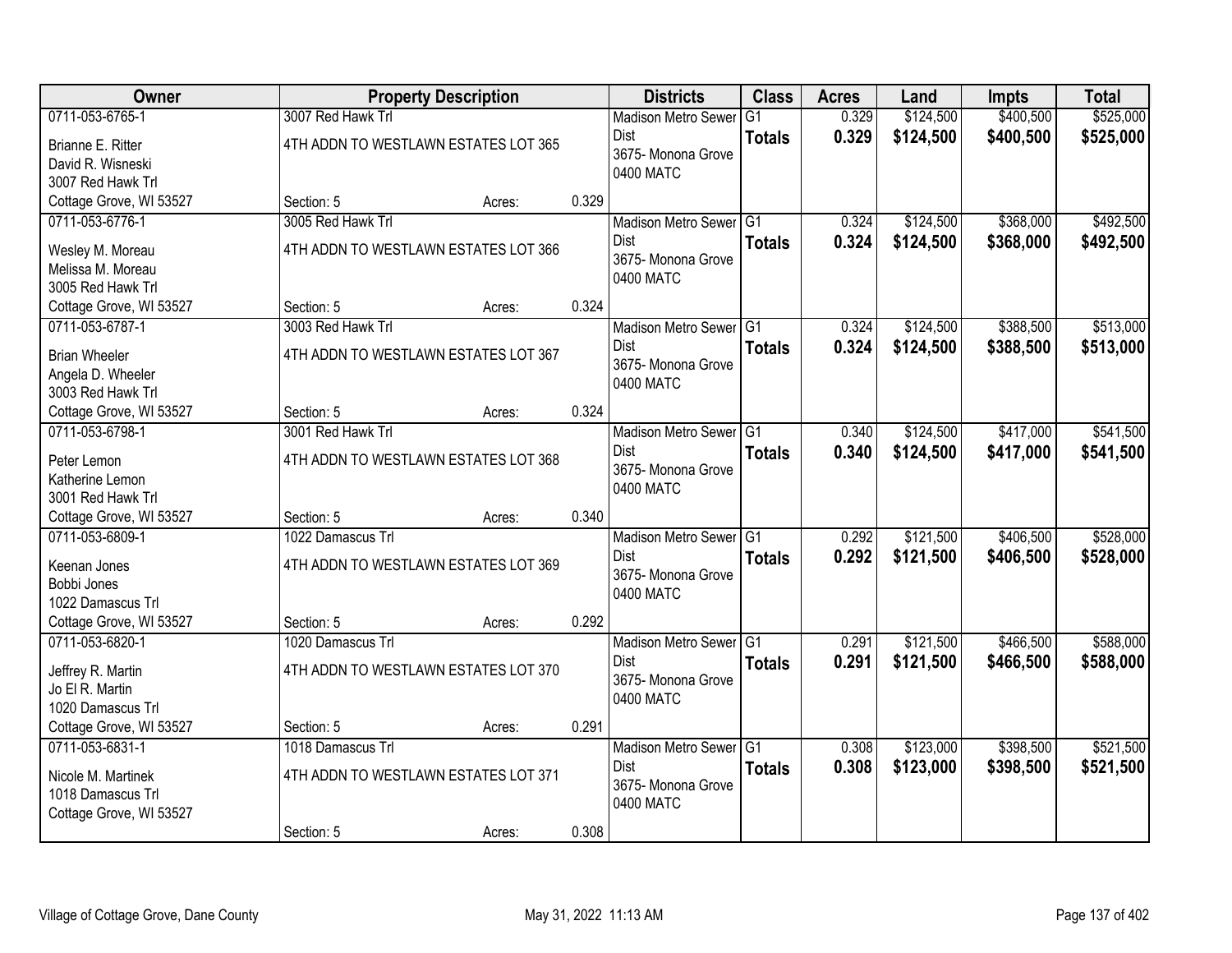| Owner                                   |                                      | <b>Property Description</b> |       | <b>Districts</b>                  | <b>Class</b>  | <b>Acres</b> | Land      | <b>Impts</b> | <b>Total</b> |
|-----------------------------------------|--------------------------------------|-----------------------------|-------|-----------------------------------|---------------|--------------|-----------|--------------|--------------|
| 0711-053-6842-1                         | 1016 Damascus Trl                    |                             |       | <b>Madison Metro Sewer</b>        | G1            | 0.308        | \$123,000 | \$412,000    | \$535,000    |
| David Witkowski                         | 4TH ADDN TO WESTLAWN ESTATES LOT 372 |                             |       | Dist                              | <b>Totals</b> | 0.308        | \$123,000 | \$412,000    | \$535,000    |
| Jacquelyn Witkowski                     |                                      |                             |       | 3675- Monona Grove                |               |              |           |              |              |
| 1016 Damascus Trl                       |                                      |                             |       | 0400 MATC                         |               |              |           |              |              |
| Cottage Grove, WI 53527                 | Section: 5                           | Acres:                      | 0.308 |                                   |               |              |           |              |              |
| 0711-053-6853-1                         | 1014 Damascus Trl                    |                             |       | Madison Metro Sewer G1            |               | 0.375        | \$125,000 | \$410,000    | \$535,000    |
| Curtis G. Wiegel                        | 4TH ADDN TO WESTLAWN ESTATES LOT 373 |                             |       | <b>Dist</b>                       | <b>Totals</b> | 0.375        | \$125,000 | \$410,000    | \$535,000    |
| Erin L. Eaton                           |                                      |                             |       | 3675- Monona Grove                |               |              |           |              |              |
| 1014 Damascus Trl                       |                                      |                             |       | 0400 MATC                         |               |              |           |              |              |
| Cottage Grove, WI 53527                 | Section: 5                           | Acres:                      | 0.375 |                                   |               |              |           |              |              |
| 0711-053-6864-1                         | 1012 Damascus Trl                    |                             |       | Madison Metro Sewer G1            |               | 0.408        | \$125,000 | \$386,500    | \$511,500    |
| David A. Peterson                       | 4TH ADDN TO WESTLAWN ESTATES LOT 374 |                             |       | <b>Dist</b>                       | <b>Totals</b> | 0.408        | \$125,000 | \$386,500    | \$511,500    |
| Dawn M. Peterson                        |                                      |                             |       | 3675- Monona Grove                |               |              |           |              |              |
| 1012 Damascus Trl                       |                                      |                             |       | 0400 MATC                         |               |              |           |              |              |
| Cottage Grove, WI 53527                 | Section: 5                           | Acres:                      | 0.408 |                                   |               |              |           |              |              |
| 0711-053-6875-1                         | 1010 Damascus Trl                    |                             |       | Madison Metro Sewer G1            |               | 0.429        | \$125,500 | \$382,000    | \$507,500    |
| Christopher J. Tisler                   | 4TH ADDN TO WESTLAWN ESTATES LOT 375 |                             |       | Dist                              | <b>Totals</b> | 0.429        | \$125,500 | \$382,000    | \$507,500    |
| Erika M. Berghauer                      |                                      |                             |       | 3675- Monona Grove                |               |              |           |              |              |
| 1010 Damascus Trl                       |                                      |                             |       | 0400 MATC                         |               |              |           |              |              |
| Cottage Grove, WI 53527-9203            | Section: 5                           | Acres:                      | 0.429 |                                   |               |              |           |              |              |
| 0711-053-6886-1                         | 1008 Damascus Trl                    |                             |       | Madison Metro Sewer <sup>G1</sup> |               | 0.454        | \$125,500 | \$384,500    | \$510,000    |
| Ryan D. Anderson                        | 4TH ADDN TO WESTLAWN ESTATES LOT 376 |                             |       | <b>Dist</b>                       | <b>Totals</b> | 0.454        | \$125,500 | \$384,500    | \$510,000    |
| Julie A. Anderson                       |                                      |                             |       | 3675- Monona Grove                |               |              |           |              |              |
| 1008 Damascus Trl                       |                                      |                             |       | 0400 MATC                         |               |              |           |              |              |
| Cottage Grove, WI 53527                 | Section: 5                           | Acres:                      | 0.454 |                                   |               |              |           |              |              |
| 0711-053-6897-1                         | 1006 Damascus Trl                    |                             |       | Madison Metro Sewer G1            |               | 0.455        | \$125,500 | \$362,000    | \$487,500    |
| Justin R. Jackson                       | 4TH ADDN TO WESTLAWN ESTATES LOT 377 |                             |       | Dist                              | <b>Totals</b> | 0.455        | \$125,500 | \$362,000    | \$487,500    |
| Stephanie K. Jackson                    |                                      |                             |       | 3675- Monona Grove                |               |              |           |              |              |
| 1006 Damascus Trl                       |                                      |                             |       | 0400 MATC                         |               |              |           |              |              |
| Cottage Grove, WI 53527-9203            | Section: 5                           | Acres:                      | 0.455 |                                   |               |              |           |              |              |
| 0711-053-6908-1                         | 1004 Damascus Trl                    |                             |       | Madison Metro Sewer G1            |               | 0.448        | \$125,500 | \$486,500    | \$612,000    |
|                                         | 4TH ADDN TO WESTLAWN ESTATES LOT 378 |                             |       | <b>Dist</b>                       | <b>Totals</b> | 0.448        | \$125,500 | \$486,500    | \$612,000    |
| Brian K. Rathgeber<br>Loan M. Rathgeber |                                      |                             |       | 3675-Monona Grove                 |               |              |           |              |              |
| 1004 Damascus Trl                       |                                      |                             |       | 0400 MATC                         |               |              |           |              |              |
| Cottage Grove, WI 53527-9203            | Section: 5                           | Acres:                      | 0.448 |                                   |               |              |           |              |              |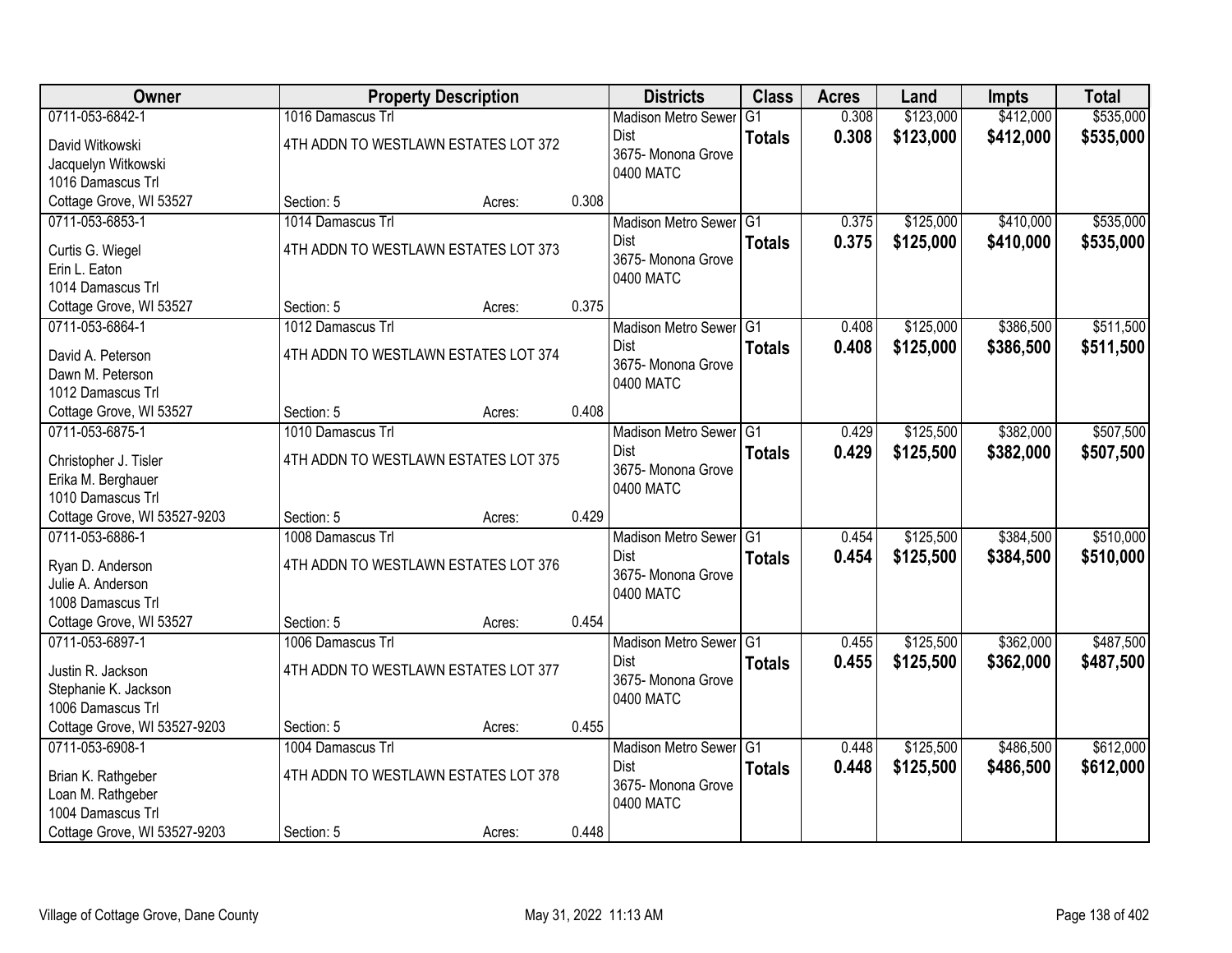| Owner                     | <b>Property Description</b>                   |        |        | <b>Districts</b>           | <b>Class</b>  | <b>Acres</b> | Land        | <b>Impts</b>    | <b>Total</b>    |
|---------------------------|-----------------------------------------------|--------|--------|----------------------------|---------------|--------------|-------------|-----------------|-----------------|
| 0711-053-6919-1           | 1002 Damascus Trl                             |        |        | <b>Madison Metro Sewer</b> | G1            | 0.450        | \$125,500   | \$437,500       | \$563,000       |
| Charles L. Leeck          | 4TH ADDN TO WESTLAWN ESTATES LOT 379          |        |        | Dist                       | <b>Totals</b> | 0.450        | \$125,500   | \$437,500       | \$563,000       |
| Jessica L. Lewis          |                                               |        |        | 3675- Monona Grove         |               |              |             |                 |                 |
| 1002 Damascus Trl         |                                               |        |        | 0400 MATC                  |               |              |             |                 |                 |
| Cottage Grove, WI 53527   | Section: 5                                    | Acres: | 0.450  |                            |               |              |             |                 |                 |
| 0711-053-6950-1           | 1000 Damascus Trl                             |        |        | Madison Metro Sewer X4     |               | 0.666        | $\sqrt{$0}$ | $\overline{50}$ | $\overline{50}$ |
| Cottage Grove, Village of | 4TH ADDN TO WESTLAWN ESTATES OUTLOT 6         |        |        | <b>Dist</b>                | <b>Totals</b> | 0.666        | \$0         | \$0             | \$0             |
| 221 E Cottage Grove Rd    |                                               |        |        | 3675- Monona Grove         |               |              |             |                 |                 |
| Cottage Grove, WI 53527   |                                               |        |        | 0400 MATC                  |               |              |             |                 |                 |
|                           | Section: 5                                    | Acres: | 0.666  |                            |               |              |             |                 |                 |
| 0711-053-6975-1           |                                               |        |        | Madison Metro Sewer X4     |               | 0.686        | \$0         | $\overline{50}$ | \$0             |
| Cottage Grove, Village of | 4TH ADDN TO WESTLAWN ESTATES OUTLOT 7         |        |        | Dist                       | <b>Totals</b> | 0.686        | \$0         | \$0             | \$0             |
| 221 E Cottage Grove Rd    |                                               |        |        | 3675- Monona Grove         |               |              |             |                 |                 |
| Cottage Grove, WI 53527   |                                               |        |        | 0400 MATC                  |               |              |             |                 |                 |
|                           | Section: 5                                    | Acres: | 0.686  |                            |               |              |             |                 |                 |
| 0711-053-7000-1           |                                               |        |        | Madison Metro Sewer   X4   |               | 1.353        | \$0         | \$0             | \$0             |
| Cottage Grove, Village of | 4TH ADDN TO WESTLAWN ESTATES OUTLOT 8         |        |        | Dist                       | <b>Totals</b> | 1.353        | \$0         | \$0             | \$0             |
| 221 E Cottage Grove Rd    |                                               |        |        | 3675-Monona Grove          |               |              |             |                 |                 |
| Cottage Grove, WI 53527   |                                               |        |        | 0400 MATC                  |               |              |             |                 |                 |
|                           | Section: 5                                    | Acres: | 1.353  |                            |               |              |             |                 |                 |
| 0711-053-7025-1           |                                               |        |        | Madison Metro Sewer X4     |               | 1.383        | \$0         | \$0             | \$0             |
| Cottage Grove, Village of | 4TH ADDN TO WESTLAWN ESTATES OUTLOT 9         |        |        | <b>Dist</b>                | <b>Totals</b> | 1.383        | \$0         | \$0             | \$0             |
| 221 E Cottage Grove Rd    |                                               |        |        | 3675-Monona Grove          |               |              |             |                 |                 |
| Cottage Grove, WI 53527   |                                               |        |        | 0400 MATC                  |               |              |             |                 |                 |
|                           | Section: 5                                    | Acres: | 1.383  |                            |               |              |             |                 |                 |
| 0711-053-7050-1           | 3021 Red Hawk Trl                             |        |        | Madison Metro Sewer X4     |               | 0.816        | \$0         | $\overline{50}$ | \$0             |
| Cottage Grove, Village of | 4TH ADDN TO WESTLAWN ESTATES OUTLOT 10        |        |        | Dist                       | <b>Totals</b> | 0.816        | \$0         | \$0             | \$0             |
| 221 E Cottage Grove Rd    |                                               |        |        | 3675- Monona Grove         |               |              |             |                 |                 |
| Cottage Grove, WI 53527   |                                               |        |        | 0400 MATC                  |               |              |             |                 |                 |
|                           | Section: 5                                    | Acres: | 0.816  |                            |               |              |             |                 |                 |
| 0711-053-8003-1           | Gaston Rd                                     |        |        | Madison Metro Sewer G4     |               | 12.473       | \$4,100     | $\overline{50}$ | \$4,100         |
| Homburg Equipment, Inc.   | SEC 5-7-11 NE1/4 SW1/4 EXC DOC #5331227 & EXC |        |        | Dist                       | <b>Totals</b> | 12.473       | \$4,100     | \$0             | \$4,100         |
| 6106 Milwaukee St         | WESTLAWN ESTATES 5TH ADDN                     |        |        | 3675- Monona Grove         |               |              |             |                 |                 |
| Madison, WI 53718         |                                               |        |        | 0400 MATC                  |               |              |             |                 |                 |
|                           | Section: 5                                    | Acres: | 12.473 |                            |               |              |             |                 |                 |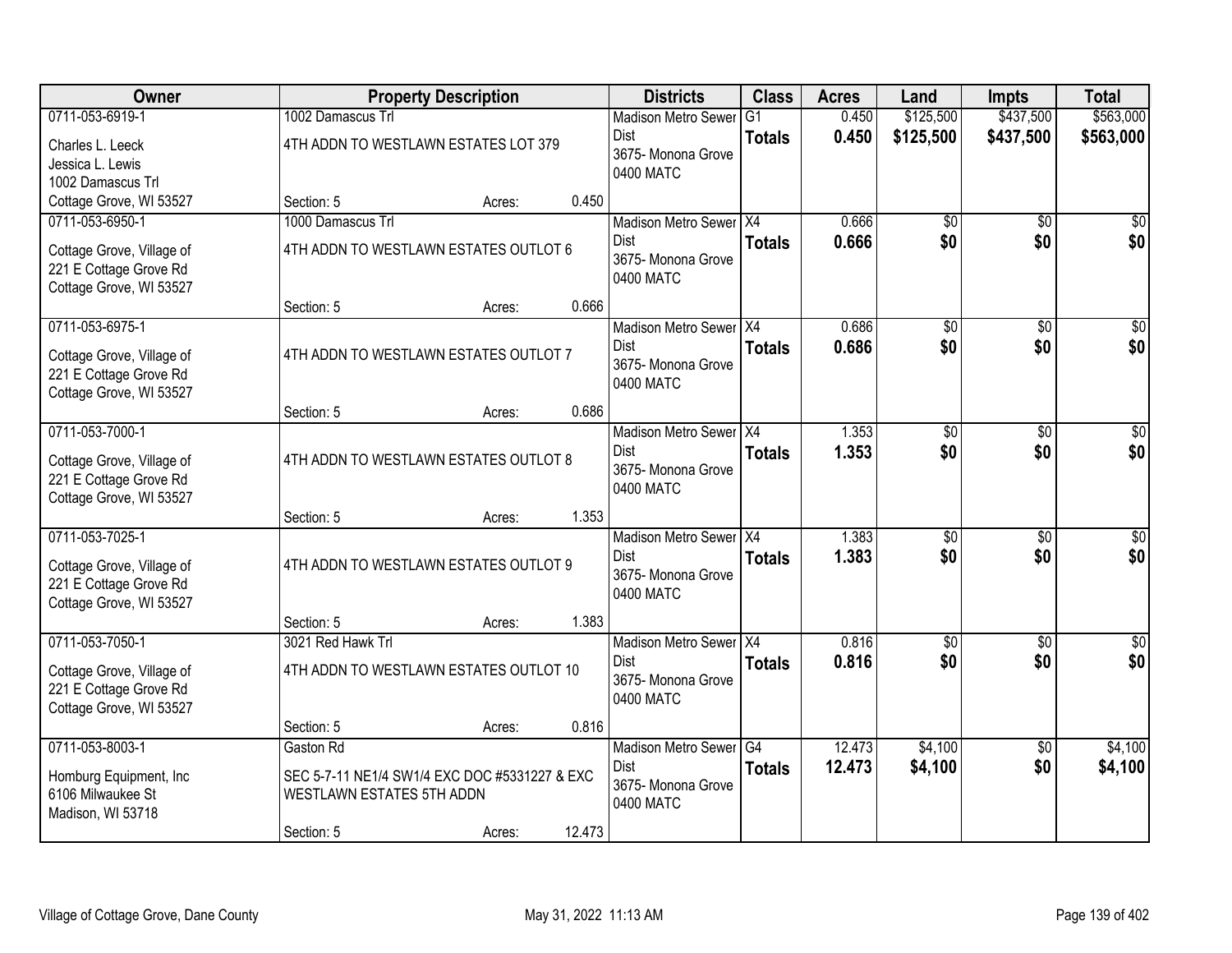| Owner                                        | <b>Property Description</b>                                                                      | <b>Districts</b>                        | <b>Class</b>   | <b>Acres</b> | Land     | Impts           | <b>Total</b> |
|----------------------------------------------|--------------------------------------------------------------------------------------------------|-----------------------------------------|----------------|--------------|----------|-----------------|--------------|
| 0711-053-8237-1                              | Gaston Rd                                                                                        | <b>Madison Metro Sewer</b>              | G4             | 4.155        | \$1,100  | $\overline{50}$ | \$1,100      |
| Homburg Equipment, Inc.<br>6106 Milwaukee St | SEC 5-7-11 S1/2 OF S1/2 OF NE1/4SW1/4 & S1/2 OF<br>S1/2 OF W1/2 OF NW1/4SE1/4 DESCR AS COM AT SW | Dist<br>3675- Monona Grove<br>0400 MATC | <b>Totals</b>  | 4.155        | \$1,100  | \$0             | \$1,100      |
| Madison, WI 53718                            | COR OF SD SEC 5 TH N87DEG38'07"E 1337.86 FT TH<br>4.155<br>Section: 5<br>Acres:                  |                                         |                |              |          |                 |              |
| 0711-053-8501-1                              | Gaston Rd                                                                                        | Madison Metro Sewer G4                  |                | 39.900       | \$12,900 | $\overline{50}$ | \$12,900     |
|                                              |                                                                                                  | <b>Dist</b>                             | G <sub>5</sub> | 1.000        | \$0      | \$0             | \$0          |
| Homburg Equipment, Inc.                      | SEC 5-7-11 NW1/4 SW1/4                                                                           | 3675- Monona Grove   Totals             |                | 40.900       | \$12,900 | \$0             | \$12,900     |
| 6106 Milwaukee St                            |                                                                                                  | 0400 MATC                               |                |              |          |                 |              |
| Madison, WI 53718                            |                                                                                                  |                                         |                |              |          |                 |              |
|                                              | 40.900<br>Section: 5<br>Acres:                                                                   |                                         |                |              |          |                 |              |
| 0711-053-9250-1                              | 4500 Buss Rd                                                                                     | Madison Metro Sewer X4                  |                | 29.759       | \$0      | \$0             | \$0          |
| Monona Grove School District                 | LOT 1 CSM 15782 CS115/73&79-8/10/2021 F/K/A PRT                                                  | <b>Dist</b><br>3675-Monona Grove        | <b>Totals</b>  | 29.759       | \$0      | \$0             | \$0          |
| 5301 Monona Dr                               | LOT 3 CSM 12884 CS82/10&12-4/14/2010 F/K/A LOT 1                                                 | 0400 MATC                               |                |              |          |                 |              |
| Madison, WI 53716                            | CSM 9787 CS56/281&282-8/18/2000 & ALSO INCL &                                                    |                                         |                |              |          |                 |              |
|                                              | 29.759<br>Section: 5<br>Acres:                                                                   |                                         |                |              |          |                 |              |
| 0711-053-9300-1                              | <b>Buss Rd</b>                                                                                   | 3675- Monona Grove                      | X4             | 23.984       | \$0      | \$0             | \$0          |
| Monona Grove School District                 | LOT 2 CSM 15782 CS115/73&79-8/10/2021 F/K/A PRT                                                  | 0400 MATC                               | <b>Totals</b>  | 23.984       | \$0      | \$0             | \$0          |
| 5301 Monona Dr                               | LOT 3 CSM 12884 CS82/10&12-4/14/2010 F/K/A LOT 1                                                 |                                         |                |              |          |                 |              |
| Madison, WI 53716                            | CSM 9787 CS56/281&282-8/18/2000 & ALSO INCL &                                                    |                                         |                |              |          |                 |              |
|                                              | 23.984<br>Section: 5<br>Acres:                                                                   |                                         |                |              |          |                 |              |
| 0711-054-4006-1                              | 901 Conservancy Ct                                                                               | <b>Madison Metro Sewer</b>              | TG1            | 0.329        | \$91,000 | \$372,500       | \$463,500    |
| Lorie L. Berkley                             | THIRD ADDITION TO WESTLAWN ESTATES LOT 216                                                       | <b>Dist</b>                             | <b>Totals</b>  | 0.329        | \$91,000 | \$372,500       | \$463,500    |
| 901 Conservancy Ct                           |                                                                                                  | 3675-Monona Grove                       |                |              |          |                 |              |
| Cottage Grove, WI 53527                      |                                                                                                  | 0400 MATC                               |                |              |          |                 |              |
|                                              | Section: 5<br>0.329<br>Acres:                                                                    |                                         |                |              |          |                 |              |
| 0711-054-4017-1                              | 903 Conservancy Ct                                                                               | Madison Metro Sewer G1                  |                | 0.317        | \$90,500 | \$416,500       | \$507,000    |
| Stephanie L. Peterson                        | THIRD ADDITION TO WESTLAWN ESTATES LOT 217                                                       | Dist                                    | <b>Totals</b>  | 0.317        | \$90,500 | \$416,500       | \$507,000    |
| 903 Conservancy Ct                           |                                                                                                  | 3675- Monona Grove                      |                |              |          |                 |              |
| Cottage Grove, WI 53527                      |                                                                                                  | 0400 MATC                               |                |              |          |                 |              |
|                                              | 0.317<br>Section: 5<br>Acres:                                                                    |                                         |                |              |          |                 |              |
| 0711-054-4028-1                              | 905 Conservancy Ct                                                                               | Madison Metro Sewer G1                  |                | 0.296        | \$89,000 | \$344,500       | \$433,500    |
| <b>Bradley Whalen</b>                        | THIRD ADDITION TO WESTLAWN ESTATES LOT 218                                                       | <b>Dist</b>                             | <b>Totals</b>  | 0.296        | \$89,000 | \$344,500       | \$433,500    |
| Kelly Whalen                                 |                                                                                                  | 3675-Monona Grove                       |                |              |          |                 |              |
| 905 Conservancy Ct                           |                                                                                                  | 0400 MATC                               |                |              |          |                 |              |
| Cottage Grove, WI 53527                      | 0.296<br>Section: 5<br>Acres:                                                                    |                                         |                |              |          |                 |              |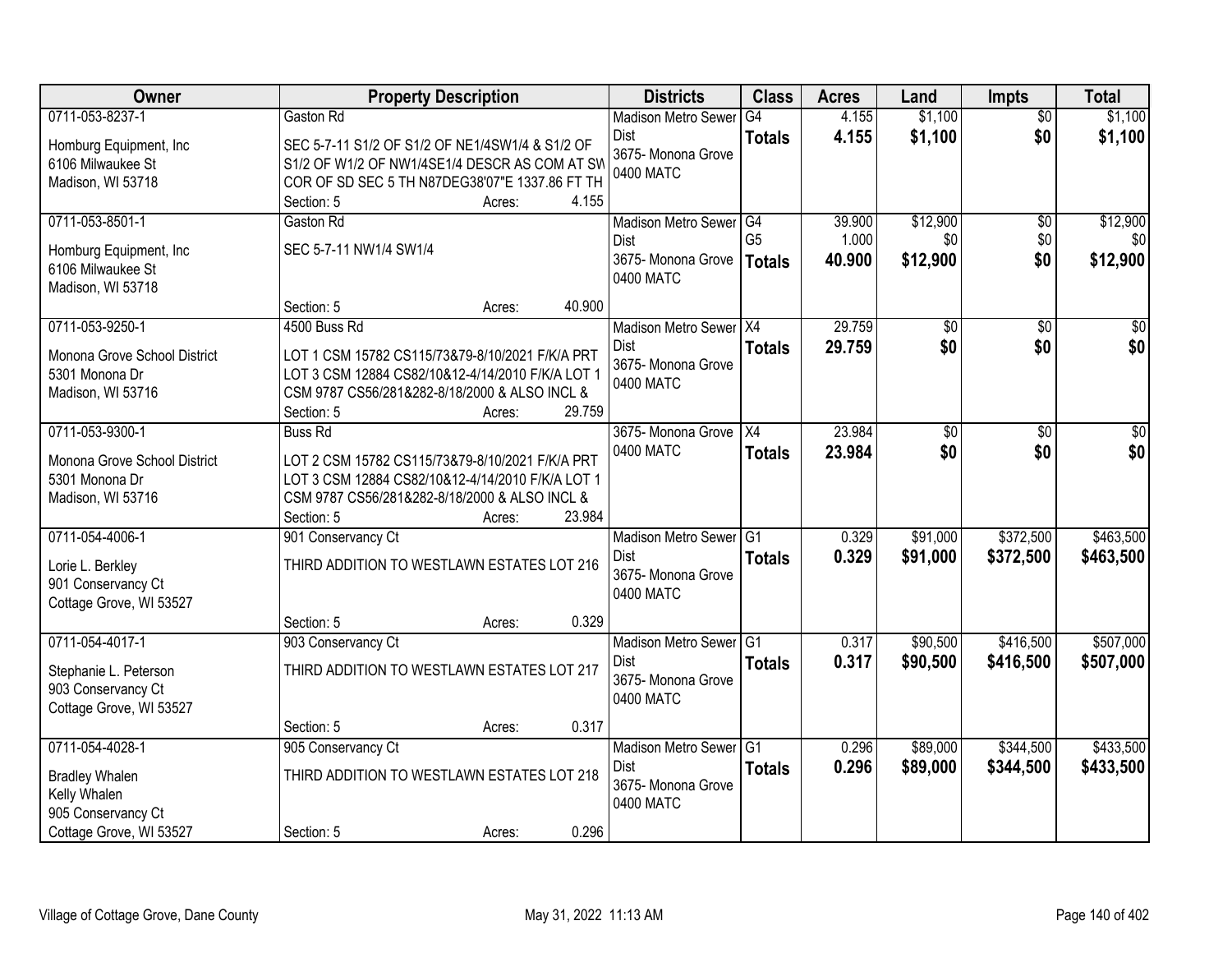| Owner                          |                                            | <b>Property Description</b> |       | <b>Districts</b>                        | <b>Class</b>   | <b>Acres</b> | Land      | Impts     | <b>Total</b> |
|--------------------------------|--------------------------------------------|-----------------------------|-------|-----------------------------------------|----------------|--------------|-----------|-----------|--------------|
| 0711-054-4039-1                | 907 Conservancy Ct                         |                             |       | <b>Madison Metro Sewer</b>              | G <sub>1</sub> | 0.297        | \$89,000  | \$354,500 | \$443,500    |
| Andrew Roe<br>Mary Roe         | THIRD ADDITION TO WESTLAWN ESTATES LOT 219 |                             |       | Dist<br>3675- Monona Grove<br>0400 MATC | <b>Totals</b>  | 0.297        | \$89,000  | \$354,500 | \$443,500    |
| 907 Conservancy Ct             |                                            |                             |       |                                         |                |              |           |           |              |
| Cottage Grove, WI 53527        | Section: 5                                 | Acres:                      | 0.297 |                                         |                |              |           |           |              |
| 0711-054-4050-1                | 909 Conservancy Ct                         |                             |       | Madison Metro Sewer G1                  |                | 0.432        | \$96,000  | \$356,000 | \$452,000    |
| Eric J. Sztuczko               | THIRD ADDITION TO WESTLAWN ESTATES LOT 220 |                             |       | Dist                                    | <b>Totals</b>  | 0.432        | \$96,000  | \$356,000 | \$452,000    |
| Theresa K. Sztuczko            |                                            |                             |       | 3675- Monona Grove                      |                |              |           |           |              |
| 909 Conservancy Ct             |                                            |                             |       | 0400 MATC                               |                |              |           |           |              |
| Cottage Grove, WI 53527        | Section: 5                                 | Acres:                      | 0.432 |                                         |                |              |           |           |              |
| 0711-054-4070-1                | 708 Smithland Ln                           |                             |       | Madison Metro Sewer G1                  |                | 0.805        | \$106,500 | \$624,000 | \$730,500    |
|                                |                                            |                             |       | Dist                                    | <b>Totals</b>  | 0.805        | \$106,500 | \$624,000 | \$730,500    |
| John P. Davis                  | THIRD ADDITION TO WESTLAWN ESTATES LOT 280 |                             |       | 3675- Monona Grove                      |                |              |           |           |              |
| Jeri Davis<br>708 Smithland Ln |                                            |                             |       | 0400 MATC                               |                |              |           |           |              |
| Cottage Grove, WI 53527        | Section: 5                                 | Acres:                      | 0.805 |                                         |                |              |           |           |              |
| 0711-054-4081-1                | 800 Smithland Ln                           |                             |       | Madison Metro Sewer G1                  |                | 0.459        | \$97,000  | \$323,000 | \$420,000    |
|                                |                                            |                             |       | Dist                                    |                | 0.459        | \$97,000  | \$323,000 | \$420,000    |
| <b>Brent Wood</b>              | THIRD ADDITION TO WESTLAWN ESTATES LOT 281 |                             |       | 3675- Monona Grove                      | <b>Totals</b>  |              |           |           |              |
| Dianne M. Wood                 |                                            |                             |       | 0400 MATC                               |                |              |           |           |              |
| 800 Smithland Ln               |                                            |                             |       |                                         |                |              |           |           |              |
| Cottage Grove, WI 53527        | Section: 5                                 | Acres:                      | 0.459 |                                         |                |              |           |           |              |
| 0711-054-4092-1                | 802 Smithland Ln                           |                             |       | Madison Metro Sewer G1                  |                | 0.404        | \$95,000  | \$392,500 | \$487,500    |
| <b>Kevin Masters</b>           | THIRD ADDITION TO WESTLAWN ESTATES LOT 282 |                             |       | <b>Dist</b>                             | <b>Totals</b>  | 0.404        | \$95,000  | \$392,500 | \$487,500    |
| <b>Janet Masters</b>           |                                            |                             |       | 3675- Monona Grove                      |                |              |           |           |              |
| 802 Smithland Ln               |                                            |                             |       | 0400 MATC                               |                |              |           |           |              |
| Cottage Grove, WI 53527        | Section: 5                                 | Acres:                      | 0.404 |                                         |                |              |           |           |              |
| 0711-054-4103-1                | 804 Smithland Ln                           |                             |       | Madison Metro Sewer G1                  |                | 0.394        | \$85,000  | \$325,000 | \$410,000    |
| Thomas J. Coogan               | THIRD ADDITION TO WESTLAWN ESTATES LOT 283 |                             |       | Dist                                    | <b>Totals</b>  | 0.394        | \$85,000  | \$325,000 | \$410,000    |
| Erin A. Coogan                 |                                            |                             |       | 3675- Monona Grove                      |                |              |           |           |              |
| 804 Smithland Ln               |                                            |                             |       | 0400 MATC                               |                |              |           |           |              |
| Cottage Grove, WI 53527        | Section: 5                                 | Acres:                      | 0.394 |                                         |                |              |           |           |              |
| 0711-054-4114-1                | 806 Smithland Ln                           |                             |       | Madison Metro Sewer G1                  |                | 0.404        | \$95,000  | \$348,000 | \$443,000    |
|                                |                                            |                             |       | Dist                                    | <b>Totals</b>  | 0.404        | \$95,000  | \$348,000 | \$443,000    |
| <b>Gary Poels</b>              | THIRD ADDITION TO WESTLAWN ESTATES LOT 284 |                             |       | 3675- Monona Grove                      |                |              |           |           |              |
| Jodi Poels                     |                                            |                             |       | 0400 MATC                               |                |              |           |           |              |
| 806 Smithland Ln               |                                            |                             |       |                                         |                |              |           |           |              |
| Cottage Grove, WI 53527-9192   | Section: 5                                 | Acres:                      | 0.404 |                                         |                |              |           |           |              |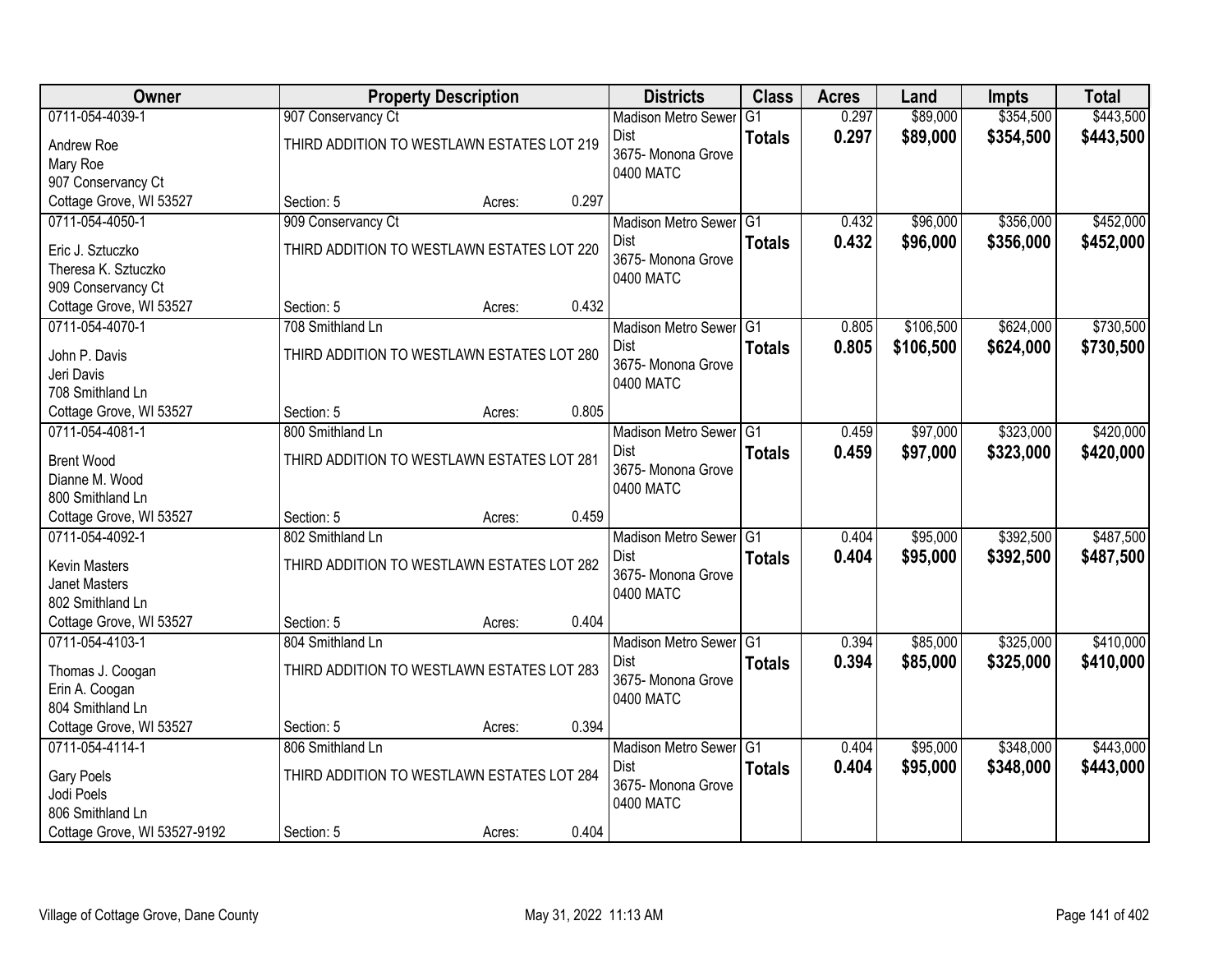| Owner                               |                                            | <b>Property Description</b> |       | <b>Districts</b>                  | <b>Class</b>  | <b>Acres</b> | Land      | <b>Impts</b> | <b>Total</b> |
|-------------------------------------|--------------------------------------------|-----------------------------|-------|-----------------------------------|---------------|--------------|-----------|--------------|--------------|
| 0711-054-4125-1                     | 808 Smithland Ln                           |                             |       | <b>Madison Metro Sewer</b>        | G1            | 0.365        | \$93,000  | \$457,500    | \$550,500    |
| Robert J. Voliva                    | THIRD ADDITION TO WESTLAWN ESTATES LOT 285 |                             |       | Dist                              | <b>Totals</b> | 0.365        | \$93,000  | \$457,500    | \$550,500    |
| Nicole N. Voliva                    |                                            |                             |       | 3675- Monona Grove                |               |              |           |              |              |
| 808 Smithland Ln                    |                                            |                             |       | 0400 MATC                         |               |              |           |              |              |
| Cottage Grove, WI 53527             | Section: 5                                 | Acres:                      | 0.365 |                                   |               |              |           |              |              |
| 0711-054-6001-1                     | 908 Conservancy Ct                         |                             |       | Madison Metro Sewer G1            |               | 0.871        | \$108,000 | \$457,000    | \$565,000    |
| Kim M. Sale                         | THIRD ADDITION TO WESTLAWN ESTATES LOT 221 |                             |       | <b>Dist</b>                       | <b>Totals</b> | 0.871        | \$108,000 | \$457,000    | \$565,000    |
| Karsten J. Sale                     |                                            |                             |       | 3675- Monona Grove<br>0400 MATC   |               |              |           |              |              |
| 908 Conservancy Ct                  |                                            |                             |       |                                   |               |              |           |              |              |
| Cottage Grove, WI 53527             | Section: 5                                 | Acres:                      | 0.871 |                                   |               |              |           |              |              |
| 0711-054-6012-1                     | 906 Conservancy Ct                         |                             |       | Madison Metro Sewer G1            |               | 0.498        | \$99,000  | \$464,500    | \$563,500    |
| Chehak Living Tr, Scott A & Sarah L | THIRD ADDITION TO WESTLAWN ESTATES LOT 222 |                             |       | Dist<br>3675- Monona Grove        | <b>Totals</b> | 0.498        | \$99,000  | \$464,500    | \$563,500    |
| 906 Conservancy Ct                  |                                            |                             |       | 0400 MATC                         |               |              |           |              |              |
| Cottage Grove, WI 53527             |                                            |                             |       |                                   |               |              |           |              |              |
|                                     | Section: 5                                 | Acres:                      | 0.498 |                                   |               |              |           |              |              |
| 0711-054-6023-1                     | 904 Conservancy Ct                         |                             |       | Madison Metro Sewer G1            |               | 0.369        | \$93,500  | \$438,500    | \$532,000    |
| Michael P. Hablewitz                | THIRD ADDITION TO WESTLAWN ESTATES LOT 223 |                             |       | Dist<br>3675- Monona Grove        | <b>Totals</b> | 0.369        | \$93,500  | \$438,500    | \$532,000    |
| Jennifer A. Hablewitz               |                                            |                             |       | 0400 MATC                         |               |              |           |              |              |
| 904 Conservancy Ct                  |                                            |                             |       |                                   |               |              |           |              |              |
| Cottage Grove, WI 53527             | Section: 5                                 | Acres:                      | 0.369 |                                   |               |              |           |              |              |
| 0711-054-6034-1                     | 902 Conservancy Ct                         |                             |       | Madison Metro Sewer G1            |               | 0.448        | \$97,000  | \$414,500    | \$511,500    |
| <b>Edward Rivera</b>                | THIRD ADDITION TO WESTLAWN ESTATES LOT 224 |                             |       | <b>Dist</b><br>3675- Monona Grove | <b>Totals</b> | 0.448        | \$97,000  | \$414,500    | \$511,500    |
| Pamela A. Rivera                    |                                            |                             |       | 0400 MATC                         |               |              |           |              |              |
| 902 Conservancy Ct                  |                                            |                             |       |                                   |               |              |           |              |              |
| Cottage Grove, WI 53527             | Section: 5                                 | Acres:                      | 0.448 |                                   |               |              |           |              |              |
| 0711-054-6045-1                     | 903 Mourning Dove Dr                       |                             |       | Madison Metro Sewer G1            |               | 0.562        | \$100,500 | \$521,000    | \$621,500    |
| Daniel Strum                        | THIRD ADDITION TO WESTLAWN ESTATES LOT 225 |                             |       | Dist<br>3675- Monona Grove        | <b>Totals</b> | 0.562        | \$100,500 | \$521,000    | \$621,500    |
| Carmen Strum                        |                                            |                             |       | 0400 MATC                         |               |              |           |              |              |
| 903 Mourning Dove Dr                |                                            |                             |       |                                   |               |              |           |              |              |
| Cottage Grove, WI 53527-9195        | Section: 5                                 | Acres:                      | 0.562 |                                   |               |              |           |              |              |
| 0711-054-6056-1                     | 901 Lindsay Ct                             |                             |       | Madison Metro Sewer G1<br>Dist    |               | 0.521        | \$99,500  | \$413,000    | \$512,500    |
| Tracy L. Chynoweth                  | THIRD ADDITION TO WESTLAWN ESTATES LOT 226 |                             |       | 3675- Monona Grove                | <b>Totals</b> | 0.521        | \$99,500  | \$413,000    | \$512,500    |
| Jan G. Chynoweth                    |                                            |                             |       | 0400 MATC                         |               |              |           |              |              |
| 901 Lindsay Ct                      |                                            |                             |       |                                   |               |              |           |              |              |
| Cottage Grove, WI 53527             | Section: 5                                 | Acres:                      | 0.521 |                                   |               |              |           |              |              |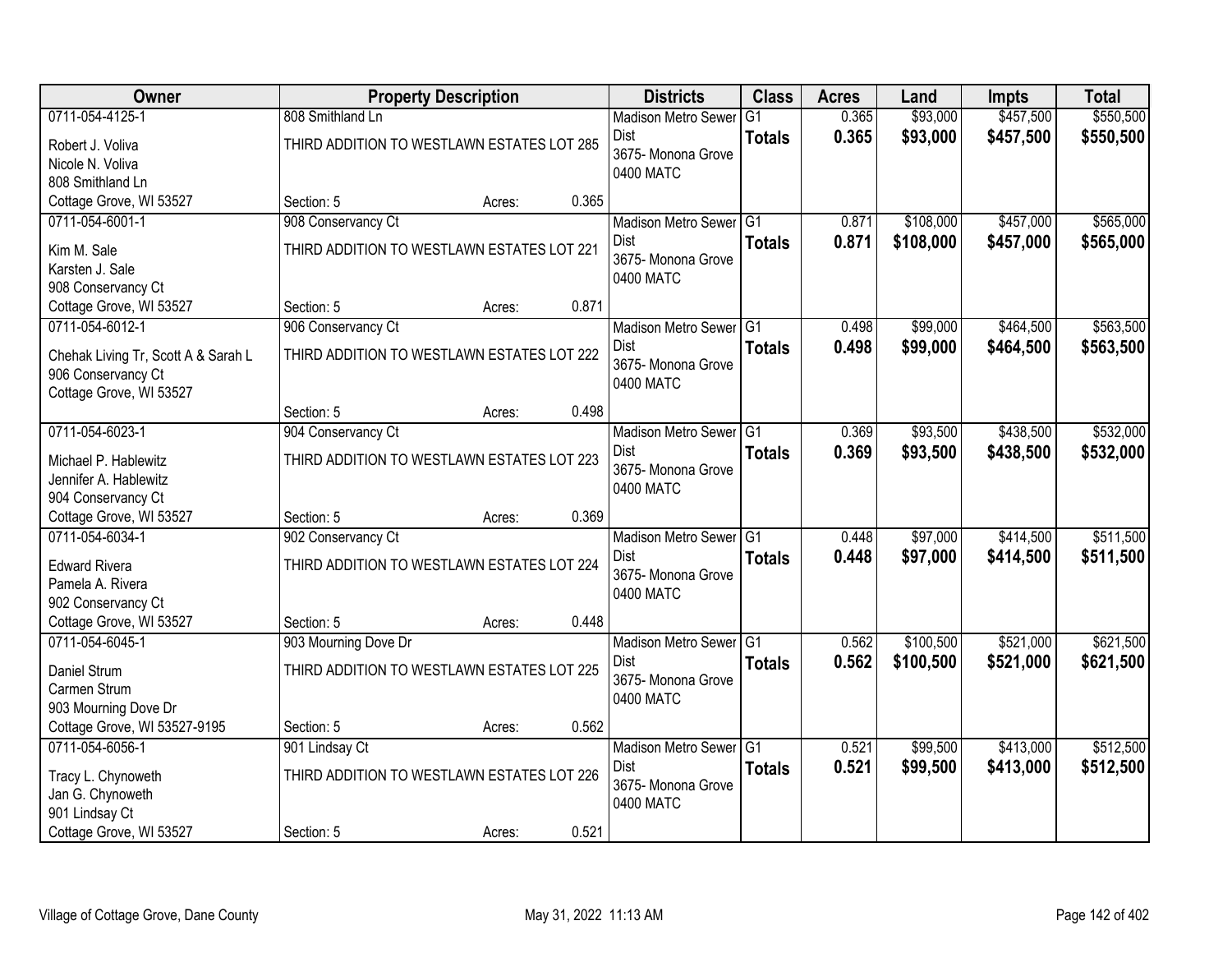| Owner                                 |                                            | <b>Property Description</b> |       | <b>Districts</b>                  | <b>Class</b>    | <b>Acres</b> | Land      | <b>Impts</b> | <b>Total</b> |
|---------------------------------------|--------------------------------------------|-----------------------------|-------|-----------------------------------|-----------------|--------------|-----------|--------------|--------------|
| 0711-054-6067-1                       | 903 Lindsay Ct                             |                             |       | <b>Madison Metro Sewer</b>        | $\overline{G1}$ | 0.480        | \$98,000  | \$417,500    | \$515,500    |
| Robert J. Fischer                     | THIRD ADDITION TO WESTLAWN ESTATES LOT 227 |                             |       | Dist                              | <b>Totals</b>   | 0.480        | \$98,000  | \$417,500    | \$515,500    |
| Shauna M. Fischer                     |                                            |                             |       | 3675- Monona Grove                |                 |              |           |              |              |
| 903 Lindsay Ct                        |                                            |                             |       | 0400 MATC                         |                 |              |           |              |              |
| Cottage Grove, WI 53527               | Section: 5                                 | Acres:                      | 0.480 |                                   |                 |              |           |              |              |
| 0711-054-6078-1                       | 905 Lindsay Ct                             |                             |       | Madison Metro Sewer G1            |                 | 0.359        | \$93,000  | \$372,000    | \$465,000    |
| Timothy J. Knoeck                     | THIRD ADDITION TO WESTLAWN ESTATES LOT 228 |                             |       | Dist                              | <b>Totals</b>   | 0.359        | \$93,000  | \$372,000    | \$465,000    |
| Kimberly R. Knoeck                    |                                            |                             |       | 3675- Monona Grove                |                 |              |           |              |              |
| 905 Lindsay Ct                        |                                            |                             |       | 0400 MATC                         |                 |              |           |              |              |
| Cottage Grove, WI 53527               | Section: 5                                 | Acres:                      | 0.359 |                                   |                 |              |           |              |              |
| 0711-054-6089-1                       | 907 Lindsay Ct                             |                             |       | Madison Metro Sewer G1            |                 | 0.367        | \$93,000  | \$331,000    | \$424,000    |
| Dustin C. Blotz                       | THIRD ADDITION TO WESTLAWN ESTATES LOT 229 |                             |       | <b>Dist</b>                       | <b>Totals</b>   | 0.367        | \$93,000  | \$331,000    | \$424,000    |
| Kristen A. Blotz                      |                                            |                             |       | 3675- Monona Grove                |                 |              |           |              |              |
| 907 Lindsay Ct                        |                                            |                             |       | 0400 MATC                         |                 |              |           |              |              |
| Cottage Grove, WI 53527               | Section: 5                                 | Acres:                      | 0.367 |                                   |                 |              |           |              |              |
| 0711-054-6100-1                       | 909 Lindsay Ct                             |                             |       | Madison Metro Sewer G1            |                 | 0.625        | \$102,000 | \$539,000    | \$641,000    |
| Thomas D. Waterworth                  | THIRD ADDITION TO WESTLAWN ESTATES LOT 230 |                             |       | Dist                              | <b>Totals</b>   | 0.625        | \$102,000 | \$539,000    | \$641,000    |
| Cheryl A. Waterworth                  |                                            |                             |       | 3675- Monona Grove                |                 |              |           |              |              |
| 909 Lindsay Ct                        |                                            |                             |       | 0400 MATC                         |                 |              |           |              |              |
| Cottage Grove, WI 53527               | Section: 5                                 | Acres:                      | 0.625 |                                   |                 |              |           |              |              |
| 0711-054-6111-1                       | 911 Lindsay Ct                             |                             |       | Madison Metro Sewer <sup>G1</sup> |                 | 0.496        | \$99,000  | \$377,500    | \$476,500    |
| Robert A. Weise                       | THIRD ADDITION TO WESTLAWN ESTATES LOT 231 |                             |       | Dist                              | <b>Totals</b>   | 0.496        | \$99,000  | \$377,500    | \$476,500    |
| 911 Lindsay Ct                        |                                            |                             |       | 3675- Monona Grove                |                 |              |           |              |              |
| Cottage Grove, WI 53527               |                                            |                             |       | 0400 MATC                         |                 |              |           |              |              |
|                                       | Section: 5                                 | Acres:                      | 0.496 |                                   |                 |              |           |              |              |
| 0711-054-6122-1                       | 913 Lindsay Ct                             |                             |       | Madison Metro Sewer G1            |                 | 0.333        | \$91,500  | \$377,000    | \$468,500    |
| Aaron L. Palmer                       | THIRD ADDITION TO WESTLAWN ESTATES LOT 232 |                             |       | <b>Dist</b>                       | <b>Totals</b>   | 0.333        | \$91,500  | \$377,000    | \$468,500    |
| Erinn J. Palmer                       |                                            |                             |       | 3675- Monona Grove                |                 |              |           |              |              |
| 913 Lindsay Ct                        |                                            |                             |       | 0400 MATC                         |                 |              |           |              |              |
| Cottage Grove, WI 53527               | Section: 5                                 | Acres:                      | 0.333 |                                   |                 |              |           |              |              |
| 0711-054-6133-1                       | 915 Lindsay Ct                             |                             |       | Madison Metro Sewer G1            |                 | 0.299        | \$89,500  | \$309,500    | \$399,000    |
|                                       | THIRD ADDITION TO WESTLAWN ESTATES LOT 233 |                             |       | Dist                              | <b>Totals</b>   | 0.299        | \$89,500  | \$309,500    | \$399,000    |
| Brent J. Wegner<br>Gretchen B. Wegner |                                            |                             |       | 3675- Monona Grove                |                 |              |           |              |              |
| 915 Lindsay Ct                        |                                            |                             |       | 0400 MATC                         |                 |              |           |              |              |
| Cottage Grove, WI 53527               | Section: 5                                 | Acres:                      | 0.299 |                                   |                 |              |           |              |              |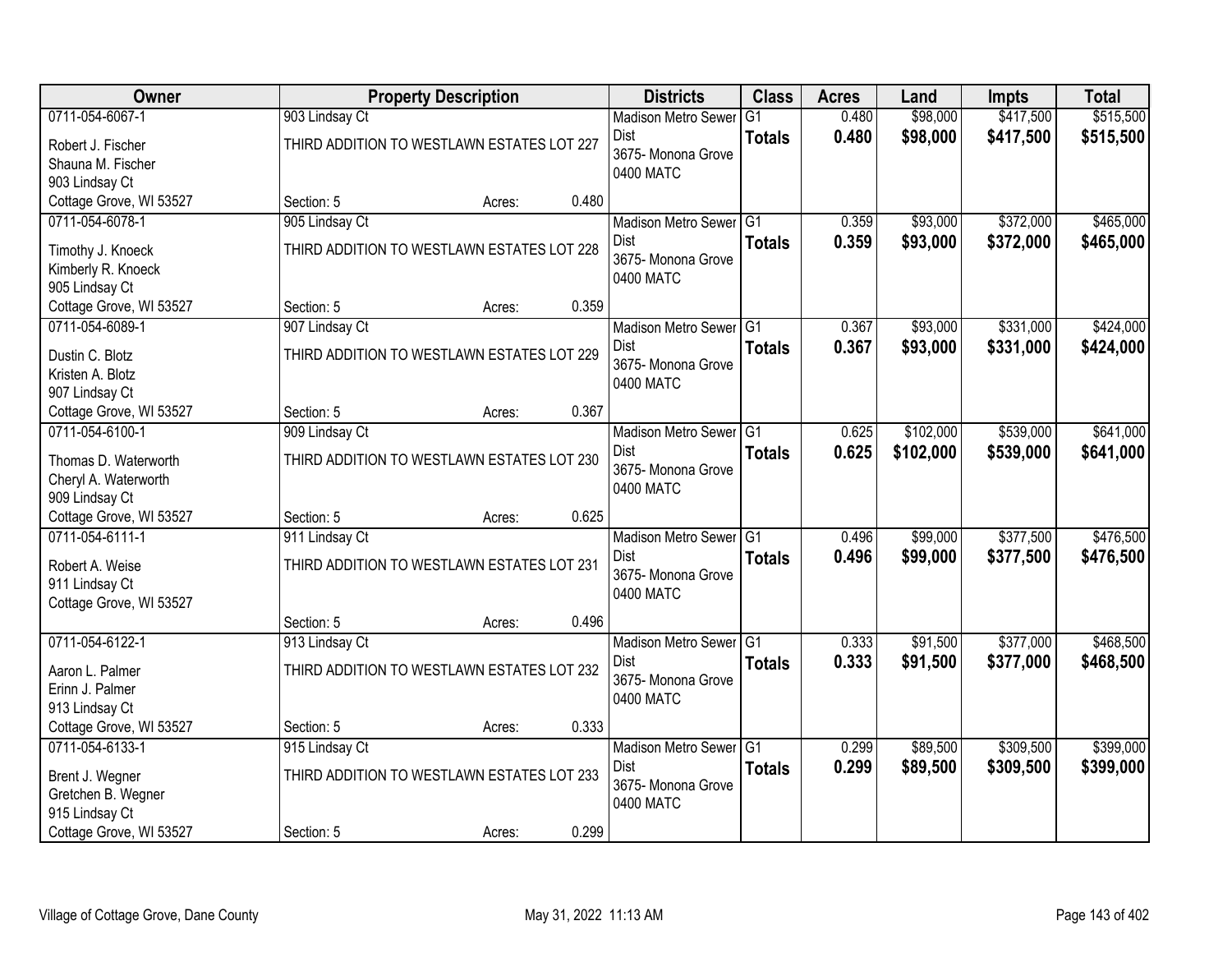| Owner                                     |                | <b>Property Description</b>                |       | <b>Districts</b>                  | <b>Class</b>    | <b>Acres</b> | Land      | <b>Impts</b> | <b>Total</b> |
|-------------------------------------------|----------------|--------------------------------------------|-------|-----------------------------------|-----------------|--------------|-----------|--------------|--------------|
| 0711-054-6144-1                           | 917 Lindsay Ct |                                            |       | <b>Madison Metro Sewer</b>        | $\overline{G1}$ | 0.558        | \$100,500 | \$403,500    | \$504,000    |
| John Hogan                                |                | THIRD ADDITION TO WESTLAWN ESTATES LOT 234 |       | Dist                              | <b>Totals</b>   | 0.558        | \$100,500 | \$403,500    | \$504,000    |
| Rebecca Hogan                             |                |                                            |       | 3675- Monona Grove                |                 |              |           |              |              |
| 917 Lindsay Ct                            |                |                                            |       | 0400 MATC                         |                 |              |           |              |              |
| Cottage Grove, WI 53527                   | Section: 5     | Acres:                                     | 0.558 |                                   |                 |              |           |              |              |
| 0711-054-6155-1                           | 910 Lindsay Ct |                                            |       | Madison Metro Sewer G1            |                 | 0.453        | \$97,000  | \$374,000    | \$471,000    |
| Shannon M. Koratko                        |                | THIRD ADDITION TO WESTLAWN ESTATES LOT 235 |       | Dist                              | <b>Totals</b>   | 0.453        | \$97,000  | \$374,000    | \$471,000    |
| 910 Lindsay Ct                            |                |                                            |       | 3675- Monona Grove                |                 |              |           |              |              |
| Cottage Grove, WI 53527                   |                |                                            |       | 0400 MATC                         |                 |              |           |              |              |
|                                           | Section: 5     | Acres:                                     | 0.453 |                                   |                 |              |           |              |              |
| 0711-054-6166-1                           | 908 Lindsay Ct |                                            |       | Madison Metro Sewer G1            |                 | 0.324        | \$91,000  | \$448,500    | \$539,500    |
|                                           |                | THIRD ADDITION TO WESTLAWN ESTATES LOT 236 |       | Dist                              | <b>Totals</b>   | 0.324        | \$91,000  | \$448,500    | \$539,500    |
| Bruce M. Dawalt<br>Julie M. Dawalt        |                |                                            |       | 3675- Monona Grove                |                 |              |           |              |              |
| 908 Lindsay Ct                            |                |                                            |       | 0400 MATC                         |                 |              |           |              |              |
| Cottage Grove, WI 53527                   | Section: 5     | Acres:                                     | 0.324 |                                   |                 |              |           |              |              |
| 0711-054-6177-1                           | 906 Lindsay Ct |                                            |       | Madison Metro Sewer G1            |                 | 0.401        | \$94,500  | \$319,500    | \$414,000    |
|                                           |                |                                            |       | Dist                              | <b>Totals</b>   | 0.401        | \$94,500  | \$319,500    | \$414,000    |
| Peter C. Premkumar                        |                | THIRD ADDITION TO WESTLAWN ESTATES LOT 237 |       | 3675- Monona Grove                |                 |              |           |              |              |
| <b>Malathy Peter</b>                      |                |                                            |       | 0400 MATC                         |                 |              |           |              |              |
| 906 Lindsay Ct<br>Cottage Grove, WI 53527 | Section: 5     |                                            | 0.401 |                                   |                 |              |           |              |              |
| 0711-054-6188-1                           | 904 Lindsay Ct | Acres:                                     |       | Madison Metro Sewer <sup>G1</sup> |                 | 0.376        | \$93,500  | \$412,000    | \$505,500    |
|                                           |                |                                            |       | Dist                              |                 | 0.376        | \$93,500  | \$412,000    | \$505,500    |
| Devoin Ruffin                             |                | THIRD ADDITION TO WESTLAWN ESTATES LOT 238 |       | 3675- Monona Grove                | <b>Totals</b>   |              |           |              |              |
| 904 Lindsay Ct                            |                |                                            |       | 0400 MATC                         |                 |              |           |              |              |
| Cottage Grove, WI 53527                   |                |                                            |       |                                   |                 |              |           |              |              |
|                                           | Section: 5     | Acres:                                     | 0.376 |                                   |                 |              |           |              |              |
| 0711-054-6199-1                           | 902 Lindsay Ct |                                            |       | Madison Metro Sewer G1            |                 | 0.290        | \$88,500  | \$400,000    | \$488,500    |
| Christopher G. Ivanov                     |                | THIRD ADDITION TO WESTLAWN ESTATES LOT 239 |       | Dist                              | <b>Totals</b>   | 0.290        | \$88,500  | \$400,000    | \$488,500    |
| Laura A. Ivanov                           |                |                                            |       | 3675- Monona Grove<br>0400 MATC   |                 |              |           |              |              |
| 902 Lindsay Ct                            |                |                                            |       |                                   |                 |              |           |              |              |
| Cottage Grove, WI 53527                   | Section: 5     | Acres:                                     | 0.290 |                                   |                 |              |           |              |              |
| 0711-054-6210-1                           | 900 Lindsay Ct |                                            |       | Madison Metro Sewer G1            |                 | 0.462        | \$97,500  | \$392,000    | \$489,500    |
| Joseph Weiss                              |                | THIRD ADDITION TO WESTLAWN ESTATES LOT 240 |       | Dist                              | <b>Totals</b>   | 0.462        | \$97,500  | \$392,000    | \$489,500    |
| Michelle L. Weiss                         |                |                                            |       | 3675- Monona Grove                |                 |              |           |              |              |
| 900 Lindsay Ct                            |                |                                            |       | 0400 MATC                         |                 |              |           |              |              |
| Cottage Grove, WI 53527                   | Section: 5     | Acres:                                     | 0.462 |                                   |                 |              |           |              |              |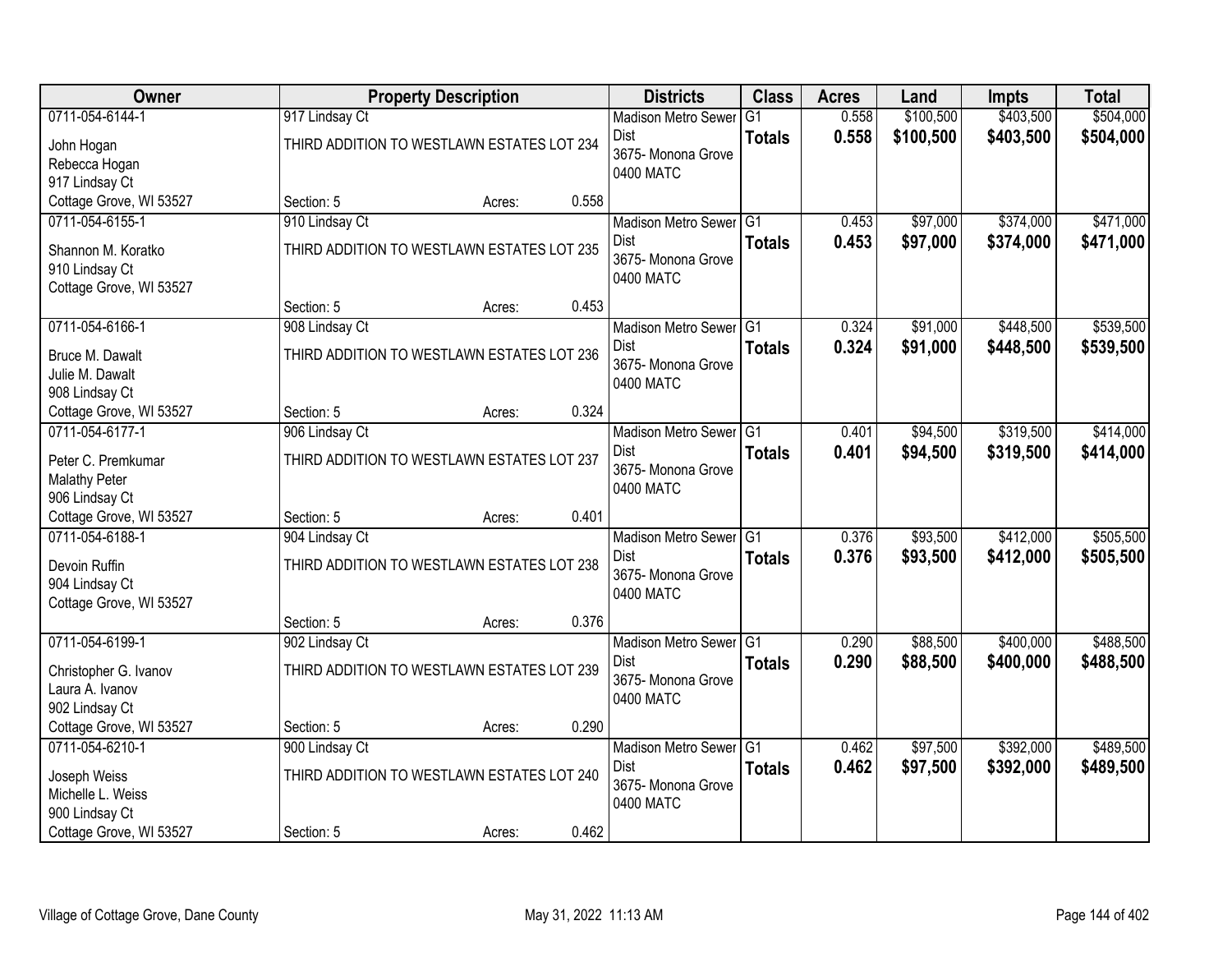| Owner                        |                                            | <b>Property Description</b> |       | <b>Districts</b>           | <b>Class</b>    | <b>Acres</b> | Land     | <b>Impts</b> | <b>Total</b> |
|------------------------------|--------------------------------------------|-----------------------------|-------|----------------------------|-----------------|--------------|----------|--------------|--------------|
| 0711-054-6221-1              | 807 Mourning Dove Dr                       |                             |       | <b>Madison Metro Sewer</b> | $\overline{G1}$ | 0.355        | \$92,500 | \$282,000    | \$374,500    |
| Joseph D. Busalacchi         | THIRD ADDITION TO WESTLAWN ESTATES LOT 241 |                             |       | Dist                       | <b>Totals</b>   | 0.355        | \$92,500 | \$282,000    | \$374,500    |
| Sarah L. Busalacchi          |                                            |                             |       | 3675- Monona Grove         |                 |              |          |              |              |
| 807 Mourning Dove Dr         |                                            |                             |       | 0400 MATC                  |                 |              |          |              |              |
| Cottage Grove, WI 53527      | Section: 5                                 | Acres:                      | 0.355 |                            |                 |              |          |              |              |
| 0711-054-6232-1              | 805 Mourning Dove Dr                       |                             |       | Madison Metro Sewer G1     |                 | 0.323        | \$91,000 | \$393,000    | \$484,000    |
| Thome Rev Living Tr, Kevin M | THIRD ADDITION TO WESTLAWN ESTATES LOT 242 |                             |       | Dist                       | <b>Totals</b>   | 0.323        | \$91,000 | \$393,000    | \$484,000    |
| 805 Mourning Dove Dr         |                                            |                             |       | 3675- Monona Grove         |                 |              |          |              |              |
| Cottage Grove, WI 53527      |                                            |                             |       | 0400 MATC                  |                 |              |          |              |              |
|                              | Section: 5                                 | Acres:                      | 0.323 |                            |                 |              |          |              |              |
| 0711-054-6243-1              | 803 Mourning Dove Dr                       |                             |       | Madison Metro Sewer G1     |                 | 0.356        | \$93,000 | \$301,500    | \$394,500    |
| Nicholas M. Douglas          | THIRD ADDITION TO WESTLAWN ESTATES LOT 243 |                             |       | Dist                       | <b>Totals</b>   | 0.356        | \$93,000 | \$301,500    | \$394,500    |
| Alia M. Schuster             |                                            |                             |       | 3675- Monona Grove         |                 |              |          |              |              |
| 803 Mourning Dove Dr         |                                            |                             |       | 0400 MATC                  |                 |              |          |              |              |
| Cottage Grove, WI 53527      | Section: 5                                 | Acres:                      | 0.356 |                            |                 |              |          |              |              |
| 0711-054-6254-1              | 901 Stoney Hill Ln                         |                             |       | Madison Metro Sewer G1     |                 | 0.377        | \$93,500 | \$405,000    | \$498,500    |
| Peter V. Doll V              | THIRD ADDITION TO WESTLAWN ESTATES LOT 244 |                             |       | Dist                       | <b>Totals</b>   | 0.377        | \$93,500 | \$405,000    | \$498,500    |
| Carol L. Doll                |                                            |                             |       | 3675-Monona Grove          |                 |              |          |              |              |
| 901 Stoney Hill Ln           |                                            |                             |       | 0400 MATC                  |                 |              |          |              |              |
| Cottage Grove, WI 53527      | Section: 5                                 | Acres:                      | 0.377 |                            |                 |              |          |              |              |
| 0711-054-6265-1              | 903 Stoney Hill Ln                         |                             |       | Madison Metro Sewer G1     |                 | 0.333        | \$91,500 | \$360,500    | \$452,000    |
| Garrett S. Matthys           | THIRD ADDITION TO WESTLAWN ESTATES LOT 245 |                             |       | Dist                       | <b>Totals</b>   | 0.333        | \$91,500 | \$360,500    | \$452,000    |
| Ashley K. Matthys            |                                            |                             |       | 3675- Monona Grove         |                 |              |          |              |              |
| 903 Stoney Hill Ln           |                                            |                             |       | 0400 MATC                  |                 |              |          |              |              |
| Cottage Grove, WI 53527      | Section: 5                                 | Acres:                      | 0.333 |                            |                 |              |          |              |              |
| 0711-054-6276-1              | 905 Stoney Hill Ln                         |                             |       | Madison Metro Sewer G1     |                 | 0.337        | \$92,000 | \$394,000    | \$486,000    |
| Jason Bierbrauer             | THIRD ADDITION TO WESTLAWN ESTATES LOT 246 |                             |       | Dist                       | <b>Totals</b>   | 0.337        | \$92,000 | \$394,000    | \$486,000    |
| Sarah Bierbrauer             |                                            |                             |       | 3675- Monona Grove         |                 |              |          |              |              |
| 905 Stoney Hill Ln           |                                            |                             |       | 0400 MATC                  |                 |              |          |              |              |
| Cottage Grove, WI 53527      | Section: 5                                 | Acres:                      | 0.337 |                            |                 |              |          |              |              |
| 0711-054-6287-1              | 907 Stoney Hill Ln                         |                             |       | Madison Metro Sewer G1     |                 | 0.311        | \$90,000 | \$314,000    | \$404,000    |
| Mark A. Storlid              | THIRD ADDITION TO WESTLAWN ESTATES LOT 247 |                             |       | Dist                       | <b>Totals</b>   | 0.311        | \$90,000 | \$314,000    | \$404,000    |
| Teresa L. Storlid            |                                            |                             |       | 3675-Monona Grove          |                 |              |          |              |              |
| 907 Stoney Hill Ln           |                                            |                             |       | 0400 MATC                  |                 |              |          |              |              |
| Cottage Grove, WI 53527      | Section: 5                                 | Acres:                      | 0.311 |                            |                 |              |          |              |              |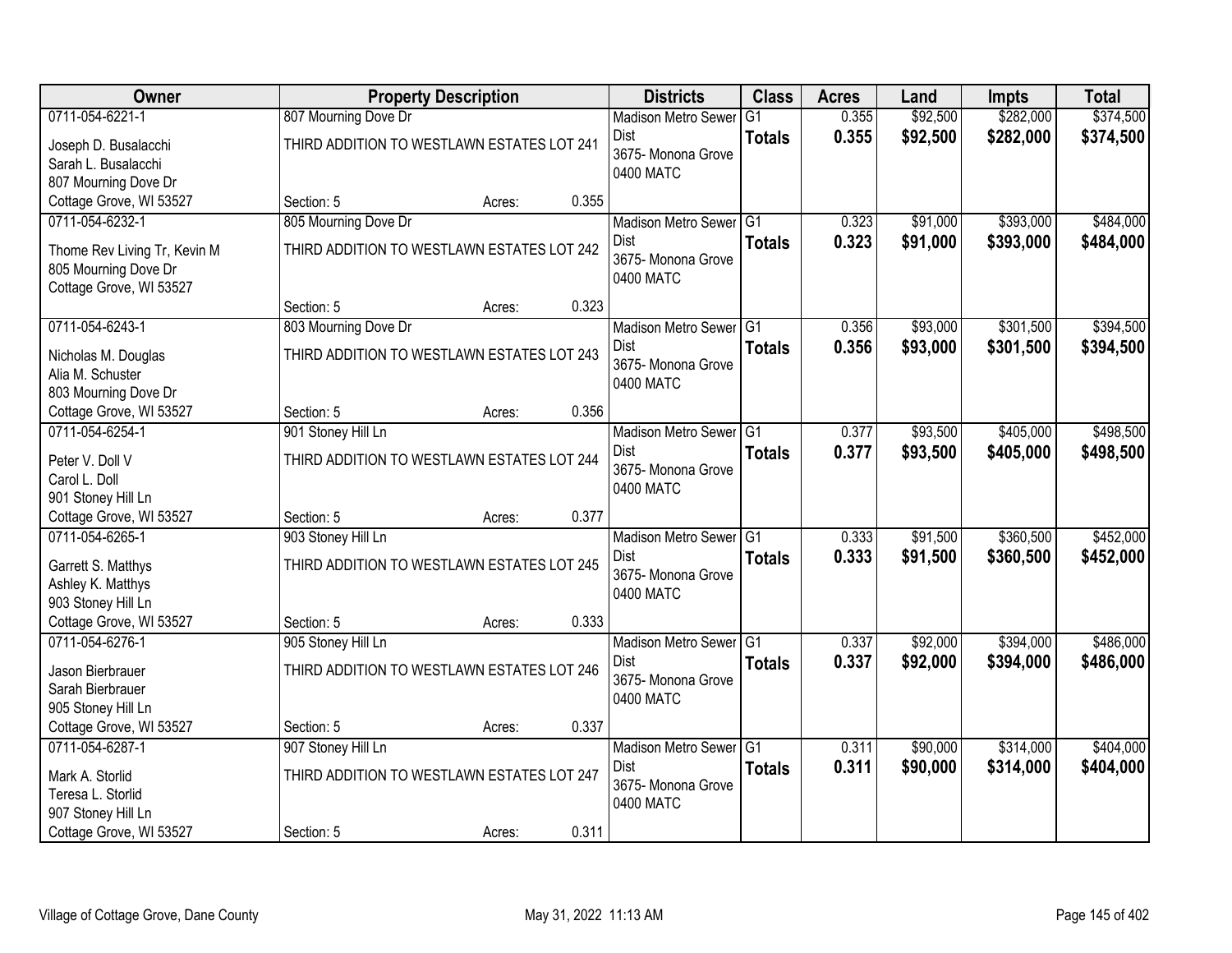| Owner                   |                                            | <b>Property Description</b> |       | <b>Districts</b>                  | <b>Class</b>  | <b>Acres</b>   | Land     | <b>Impts</b> | <b>Total</b> |
|-------------------------|--------------------------------------------|-----------------------------|-------|-----------------------------------|---------------|----------------|----------|--------------|--------------|
| 0711-054-6298-1         | 906 Stoney Hill Ln                         |                             |       | <b>Madison Metro Sewer</b>        | G1            | 0.382          | \$94,000 | \$338,000    | \$432,000    |
| Marissa K. Mayfield     | THIRD ADDITION TO WESTLAWN ESTATES LOT 248 |                             |       | Dist                              | <b>Totals</b> | 0.382          | \$94,000 | \$338,000    | \$432,000    |
| James A. Mayfield       |                                            |                             |       | 3675- Monona Grove                |               |                |          |              |              |
| 906 Stoney Hill Ln      |                                            |                             |       | 0400 MATC                         |               |                |          |              |              |
| Cottage Grove, WI 53527 | Section: 5                                 | Acres:                      | 0.382 |                                   |               |                |          |              |              |
| 0711-054-6309-1         | 904 Stoney Hill Ln                         |                             |       | Madison Metro Sewer G1            |               | 0.356          | \$93,000 | \$320,000    | \$413,000    |
| <b>Emily Shea</b>       | THIRD ADDITION TO WESTLAWN ESTATES LOT 249 |                             |       | <b>Dist</b>                       | <b>Totals</b> | 0.356          | \$93,000 | \$320,000    | \$413,000    |
| John Shea               |                                            |                             |       | 3675- Monona Grove<br>0400 MATC   |               |                |          |              |              |
| 904 Stoney Hill Ln      |                                            |                             |       |                                   |               |                |          |              |              |
| Cottage Grove, WI 53527 | Section: 5                                 | Acres:                      | 0.356 |                                   |               |                |          |              |              |
| 0711-054-6320-1         | 902 Stoney Hill Ln                         |                             |       | Madison Metro Sewer G1            |               | 0.356          | \$93,000 | \$335,000    | \$428,000    |
| Dawn M. Siewert         | THIRD ADDITION TO WESTLAWN ESTATES LOT 250 |                             |       | Dist<br>3675- Monona Grove        | <b>Totals</b> | 0.356          | \$93,000 | \$335,000    | \$428,000    |
| 902 Stoney Hill Ln      |                                            |                             |       | 0400 MATC                         |               |                |          |              |              |
| Cottage Grove, WI 53527 |                                            |                             |       |                                   |               |                |          |              |              |
|                         | Section: 5                                 | Acres:                      | 0.356 |                                   |               |                |          |              |              |
| 0711-054-6331-1         | 900 Stoney Hill Ln                         |                             |       | Madison Metro Sewer G1            |               | 0.386          | \$94,000 | \$295,500    | \$389,500    |
| Roger W. Howerton       | THIRD ADDITION TO WESTLAWN ESTATES LOT 251 |                             |       | Dist<br>3675- Monona Grove        | <b>Totals</b> | 0.386          | \$94,000 | \$295,500    | \$389,500    |
| Jean R. Howerton        |                                            |                             |       | 0400 MATC                         |               |                |          |              |              |
| 900 Stoney Hill Ln      |                                            |                             |       |                                   |               |                |          |              |              |
| Cottage Grove, WI 53527 | Section: 5                                 | Acres:                      | 0.386 |                                   |               |                |          |              |              |
| 0711-054-6342-1         | 732 Mourning Dove Dr                       |                             |       | Madison Metro Sewer G1            |               | 0.407          | \$95,000 | \$436,000    | \$531,000    |
| Arlene M. Hellenbrand   | THIRD ADDITION TO WESTLAWN ESTATES LOT 252 |                             |       | <b>Dist</b><br>3675- Monona Grove | <b>Totals</b> | 0.407          | \$95,000 | \$436,000    | \$531,000    |
| N7390 County Highway O  |                                            |                             |       | 0400 MATC                         |               |                |          |              |              |
| Marshall, WI 53559      |                                            |                             |       |                                   |               |                |          |              |              |
|                         | Section: 5                                 | Acres:                      | 0.407 |                                   |               |                |          |              |              |
| 0711-054-6353-1         | 810 Stoney Hill Ln                         |                             |       | Madison Metro Sewer G1            |               | 0.525          | \$99,500 | \$330,500    | \$430,000    |
| Mark J. Dieckhoff       | THIRD ADDITION TO WESTLAWN ESTATES LOT 253 |                             |       | Dist<br>3675- Monona Grove        | <b>Totals</b> | 0.525          | \$99,500 | \$330,500    | \$430,000    |
| Kelsy E. Dieckhoff      |                                            |                             |       | 0400 MATC                         |               |                |          |              |              |
| 810 Stoney Hill Ln      |                                            |                             |       |                                   |               |                |          |              |              |
| Cottage Grove, WI 53527 | Section: 5                                 | Acres:                      | 0.525 |                                   |               |                |          |              |              |
| 0711-054-6364-1         | 808 Stoney Hill Ln                         |                             |       | Madison Metro Sewer G1<br>Dist    |               | 0.512<br>0.512 | \$99,500 | \$451,000    | \$550,500    |
| Steven J. Klinke        | THIRD ADDITION TO WESTLAWN ESTATES LOT 254 |                             |       | 3675- Monona Grove                | <b>Totals</b> |                | \$99,500 | \$451,000    | \$550,500    |
| Rebecca A. Klinke       |                                            |                             |       | 0400 MATC                         |               |                |          |              |              |
| 808 Stoney Hill Ln      |                                            |                             |       |                                   |               |                |          |              |              |
| Cottage Grove, WI 53527 | Section: 5                                 | Acres:                      | 0.512 |                                   |               |                |          |              |              |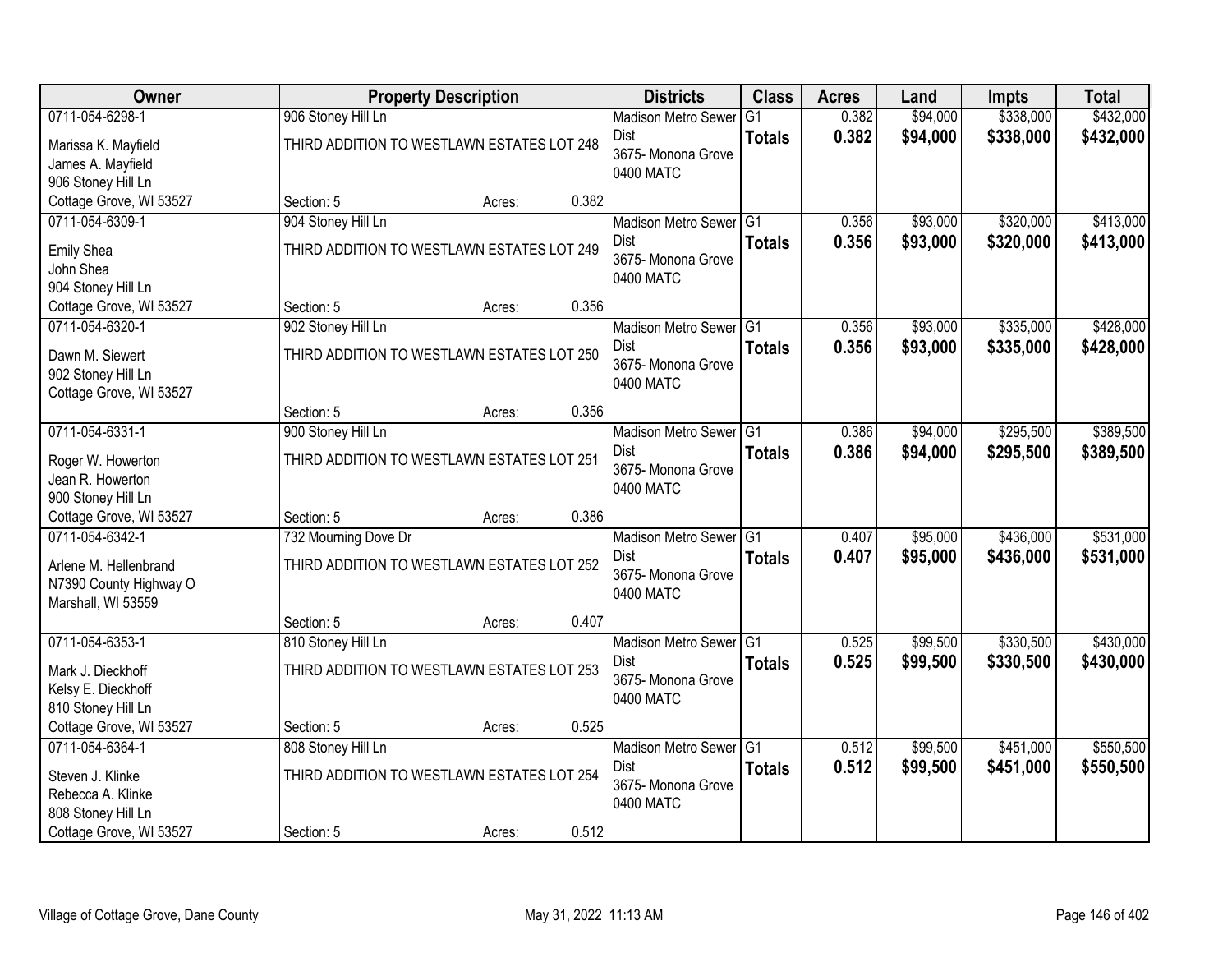| Owner                                      |                    | <b>Property Description</b>                |       | <b>Districts</b>                  | <b>Class</b>    | <b>Acres</b> | Land     | <b>Impts</b> | <b>Total</b> |
|--------------------------------------------|--------------------|--------------------------------------------|-------|-----------------------------------|-----------------|--------------|----------|--------------|--------------|
| 0711-054-6375-1                            | 806 Stoney Hill Ln |                                            |       | <b>Madison Metro Sewer</b>        | $\overline{G1}$ | 0.375        | \$93,500 | \$416,500    | \$510,000    |
| Terry A. Buenzow                           |                    | THIRD ADDITION TO WESTLAWN ESTATES LOT 255 |       | Dist                              | <b>Totals</b>   | 0.375        | \$93,500 | \$416,500    | \$510,000    |
| Rene L. Buenzow                            |                    |                                            |       | 3675- Monona Grove                |                 |              |          |              |              |
| 806 Stoney Hill Ln                         |                    |                                            |       | 0400 MATC                         |                 |              |          |              |              |
| Cottage Grove, WI 53527                    | Section: 5         | Acres:                                     | 0.375 |                                   |                 |              |          |              |              |
| 0711-054-6386-1                            | 804 Stoney Hill Ln |                                            |       | Madison Metro Sewer G1            |                 | 0.375        | \$93,500 | \$499,000    | \$592,500    |
|                                            |                    | THIRD ADDITION TO WESTLAWN ESTATES LOT 256 |       | Dist                              | <b>Totals</b>   | 0.375        | \$93,500 | \$499,000    | \$592,500    |
| <b>Betty Ruiz</b><br>Andrea Ruiz           |                    |                                            |       | 3675- Monona Grove                |                 |              |          |              |              |
| 804 Stoney Hill Ln                         |                    |                                            |       | 0400 MATC                         |                 |              |          |              |              |
| Cottage Grove, WI 53527                    | Section: 5         | Acres:                                     | 0.375 |                                   |                 |              |          |              |              |
| 0711-054-6397-1                            | 802 Stoney Hill Ln |                                            |       | Madison Metro Sewer G1            |                 | 0.326        | \$91,000 | \$441,000    | \$532,000    |
|                                            |                    |                                            |       | Dist                              | <b>Totals</b>   | 0.326        | \$91,000 | \$441,000    | \$532,000    |
| Philip G. Plourd                           |                    | THIRD ADDITION TO WESTLAWN ESTATES LOT 257 |       | 3675- Monona Grove                |                 |              |          |              |              |
| Rhonda K. Plourd                           |                    |                                            |       | 0400 MATC                         |                 |              |          |              |              |
| 802 Stoney Hill Ln                         |                    |                                            | 0.326 |                                   |                 |              |          |              |              |
| Cottage Grove, WI 53527<br>0711-054-6408-1 | Section: 5         | Acres:                                     |       |                                   |                 |              | \$91,000 |              | \$468,000    |
|                                            | 800 Stoney Hill Ln |                                            |       | Madison Metro Sewer G1<br>Dist    |                 | 0.322        |          | \$377,000    |              |
| Mussie Zerzghi                             |                    | THIRD ADDITION TO WESTLAWN ESTATES LOT 258 |       | 3675- Monona Grove                | <b>Totals</b>   | 0.322        | \$91,000 | \$377,000    | \$468,000    |
| <b>Asther Tekie</b>                        |                    |                                            |       | 0400 MATC                         |                 |              |          |              |              |
| 800 Stoney Hill Ln                         |                    |                                            |       |                                   |                 |              |          |              |              |
| Cottage Grove, WI 53527                    | Section: 5         | Acres:                                     | 0.322 |                                   |                 |              |          |              |              |
| 0711-054-6419-1                            | 706 Stoney Hill Ln |                                            |       | Madison Metro Sewer <sup>G1</sup> |                 | 0.342        | \$92,000 | \$440,500    | \$532,500    |
| Joseph Fielek                              |                    | THIRD ADDITION TO WESTLAWN ESTATES LOT 259 |       | Dist                              | <b>Totals</b>   | 0.342        | \$92,000 | \$440,500    | \$532,500    |
| <b>Ashley Fielek</b>                       |                    |                                            |       | 3675- Monona Grove                |                 |              |          |              |              |
| 706 Stoney Hill Ln                         |                    |                                            |       | 0400 MATC                         |                 |              |          |              |              |
| Cottage Grove, WI 53527                    | Section: 5         | Acres:                                     | 0.342 |                                   |                 |              |          |              |              |
| 0711-054-6430-1                            | 704 Stoney Hill Ln |                                            |       | Madison Metro Sewer G1            |                 | 0.463        | \$97,500 | \$424,500    | \$522,000    |
| Michael Tortorice                          |                    | THIRD ADDITION TO WESTLAWN ESTATES LOT 260 |       | Dist                              | <b>Totals</b>   | 0.463        | \$97,500 | \$424,500    | \$522,000    |
| <b>Heather Tortorice</b>                   |                    |                                            |       | 3675- Monona Grove                |                 |              |          |              |              |
| 704 Stoney Hill Ln                         |                    |                                            |       | 0400 MATC                         |                 |              |          |              |              |
| Cottage Grove, WI 53527                    | Section: 5         | Acres:                                     | 0.463 |                                   |                 |              |          |              |              |
| 0711-054-6441-1                            | 702 Stoney Hill Ln |                                            |       | Madison Metro Sewer G1            |                 | 0.378        | \$93,500 | \$433,000    | \$526,500    |
|                                            |                    |                                            |       | <b>Dist</b>                       | <b>Totals</b>   | 0.378        | \$93,500 | \$433,000    | \$526,500    |
| Michael P. Mcqueeney                       |                    | THIRD ADDITION TO WESTLAWN ESTATES LOT 261 |       | 3675-Monona Grove                 |                 |              |          |              |              |
| Jennifer L. Mcqueeney                      |                    |                                            |       | 0400 MATC                         |                 |              |          |              |              |
| 702 Stoney Hill Ln                         |                    |                                            | 0.378 |                                   |                 |              |          |              |              |
| Cottage Grove, WI 53527                    | Section: 5         | Acres:                                     |       |                                   |                 |              |          |              |              |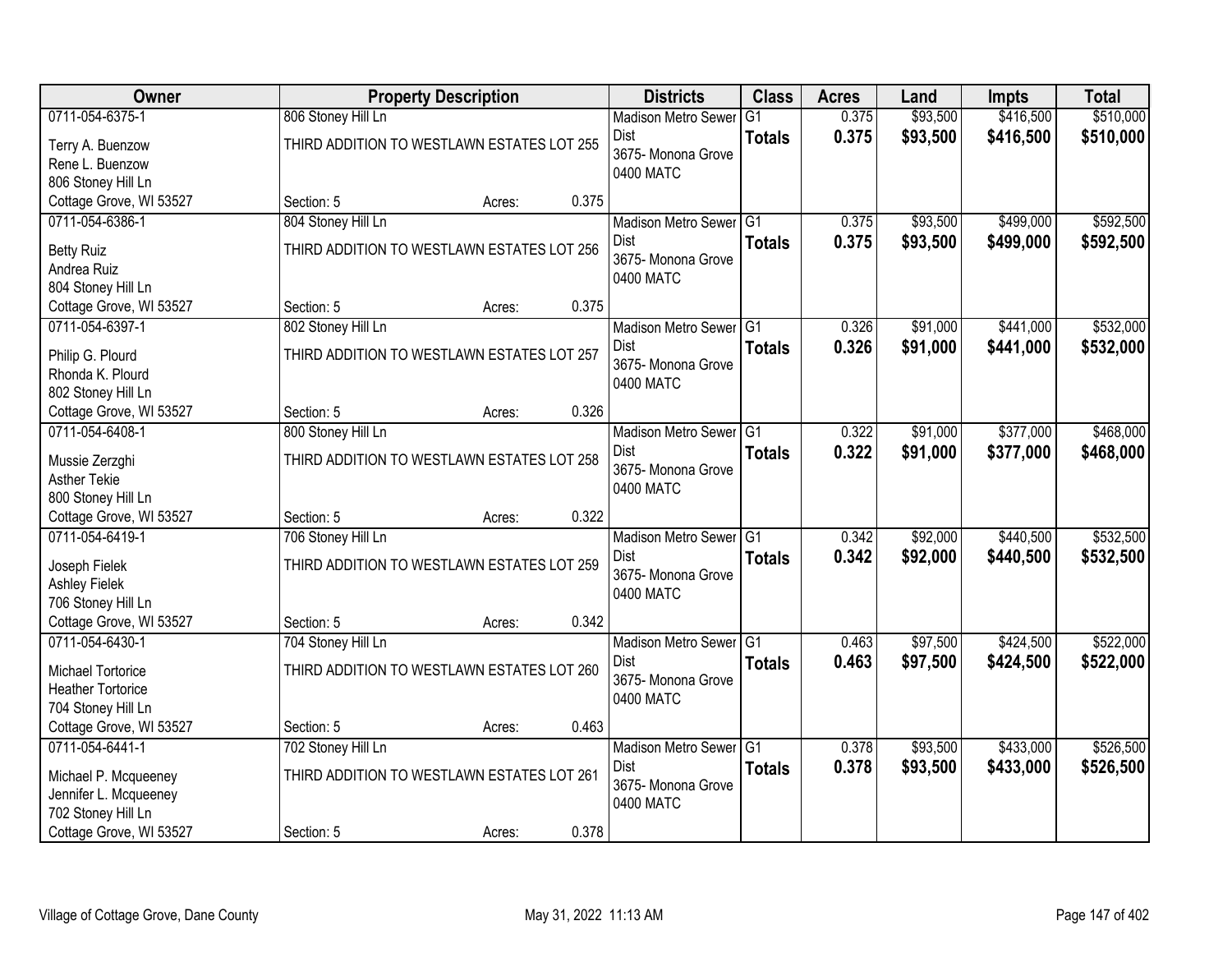| Owner                              |                                            | <b>Property Description</b> |       | <b>Districts</b>                  | <b>Class</b>  | <b>Acres</b> | Land     | <b>Impts</b> | <b>Total</b> |
|------------------------------------|--------------------------------------------|-----------------------------|-------|-----------------------------------|---------------|--------------|----------|--------------|--------------|
| 0711-054-6452-1                    | 700 Stoney Hill Ln                         |                             |       | <b>Madison Metro Sewer</b>        | G1            | 0.377        | \$93,500 | \$324,000    | \$417,500    |
| Cory M. Poole                      | THIRD ADDITION TO WESTLAWN ESTATES LOT 262 |                             |       | Dist                              | <b>Totals</b> | 0.377        | \$93,500 | \$324,000    | \$417,500    |
| Katie L. Poole                     |                                            |                             |       | 3675- Monona Grove                |               |              |          |              |              |
| 700 Stoney Hill Ln                 |                                            |                             |       | 0400 MATC                         |               |              |          |              |              |
| Cottage Grove, WI 53527            | Section: 5                                 | Acres:                      | 0.377 |                                   |               |              |          |              |              |
| 0711-054-6463-1                    | 800 Lindsay Way                            |                             |       | Madison Metro Sewer G1            |               | 0.289        | \$88,500 | \$357,000    | \$445,500    |
|                                    |                                            |                             |       | <b>Dist</b>                       | <b>Totals</b> | 0.289        | \$88,500 | \$357,000    | \$445,500    |
| Magestro Irrev Tr, Charles & Nancy | THIRD ADDITION TO WESTLAWN ESTATES LOT 263 |                             |       | 3675- Monona Grove                |               |              |          |              |              |
| 800 Lindsay Way                    |                                            |                             |       | 0400 MATC                         |               |              |          |              |              |
| Cottage Grove, WI 53527            |                                            |                             | 0.289 |                                   |               |              |          |              |              |
|                                    | Section: 5                                 | Acres:                      |       |                                   |               |              |          |              |              |
| 0711-054-6474-1                    | 802 Lindsay Way                            |                             |       | Madison Metro Sewer G1            |               | 0.305        | \$89,500 | \$322,000    | \$411,500    |
| Philip G. Spurley                  | THIRD ADDITION TO WESTLAWN ESTATES LOT 264 |                             |       | Dist<br>3675- Monona Grove        | <b>Totals</b> | 0.305        | \$89,500 | \$322,000    | \$411,500    |
| Sarah L. Spurley                   |                                            |                             |       | 0400 MATC                         |               |              |          |              |              |
| 802 Lindsay Way                    |                                            |                             |       |                                   |               |              |          |              |              |
| Cottage Grove, WI 53527            | Section: 5                                 | Acres:                      | 0.305 |                                   |               |              |          |              |              |
| 0711-054-6485-1                    | 804 Lindsay Way                            |                             |       | <b>Madison Metro Sewer</b>        | G1            | 0.309        | \$90,000 | \$325,500    | \$415,500    |
| <b>Travis Hanson</b>               | THIRD ADDITION TO WESTLAWN ESTATES LOT 265 |                             |       | Dist                              | <b>Totals</b> | 0.309        | \$90,000 | \$325,500    | \$415,500    |
| Kelli R. Hanson                    |                                            |                             |       | 3675- Monona Grove                |               |              |          |              |              |
| 804 Lindsay Way                    |                                            |                             |       | 0400 MATC                         |               |              |          |              |              |
| Cottage Grove, WI 53527            | Section: 5                                 | Acres:                      | 0.309 |                                   |               |              |          |              |              |
| 0711-054-6496-1                    | 806 Lindsay Way                            |                             |       | Madison Metro Sewer <sup>G1</sup> |               | 0.309        | \$90,000 | \$319,000    | \$409,000    |
|                                    |                                            |                             |       | Dist                              | <b>Totals</b> | 0.309        | \$90,000 | \$319,000    | \$409,000    |
| Robert M. Brose                    | THIRD ADDITION TO WESTLAWN ESTATES LOT 266 |                             |       | 3675- Monona Grove                |               |              |          |              |              |
| Cecily E. Brose                    |                                            |                             |       | 0400 MATC                         |               |              |          |              |              |
| 806 Lindsay Way                    |                                            |                             |       |                                   |               |              |          |              |              |
| Cottage Grove, WI 53527            | Section: 5                                 | Acres:                      | 0.309 |                                   |               |              |          |              |              |
| 0711-054-6507-1                    | 808 Mourning Dove Dr                       |                             |       | Madison Metro Sewer G1            |               | 0.342        | \$92,000 | \$283,000    | \$375,000    |
| Phillip W. Hammerand               | THIRD ADDITION TO WESTLAWN ESTATES LOT 267 |                             |       | <b>Dist</b>                       | <b>Totals</b> | 0.342        | \$92,000 | \$283,000    | \$375,000    |
| H D. Hammerand                     |                                            |                             |       | 3675- Monona Grove                |               |              |          |              |              |
| 808 Mourning Dove Dr               |                                            |                             |       | 0400 MATC                         |               |              |          |              |              |
| Cottage Grove, WI 53528            | Section: 5                                 | Acres:                      | 0.342 |                                   |               |              |          |              |              |
| 0711-054-6518-1                    | 806 Mourning Dove Dr                       |                             |       | Madison Metro Sewer G1            |               | 0.501        | \$99,000 | \$391,500    | \$490,500    |
|                                    |                                            |                             |       | Dist                              | <b>Totals</b> | 0.501        | \$99,000 | \$391,500    | \$490,500    |
| Nicholas Graham                    | THIRD ADDITION TO WESTLAWN ESTATES LOT 268 |                             |       | 3675- Monona Grove                |               |              |          |              |              |
| Tina Graham                        |                                            |                             |       | 0400 MATC                         |               |              |          |              |              |
| 806 Mourning Dove Dr               |                                            |                             |       |                                   |               |              |          |              |              |
| Cottage Grove, WI 53527            | Section: 5                                 | Acres:                      | 0.501 |                                   |               |              |          |              |              |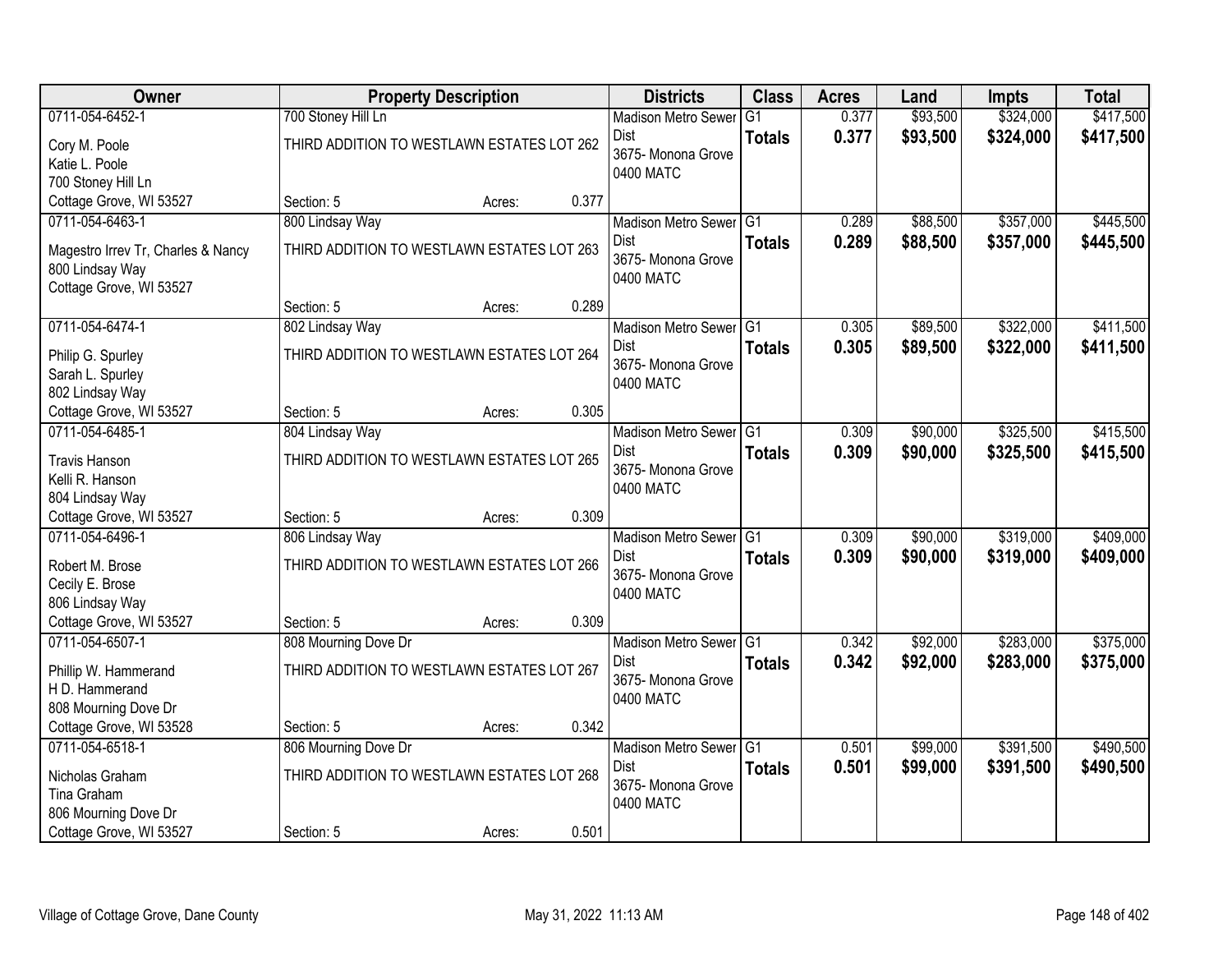| \$348,500<br>\$446,000<br>0711-054-6529-1<br>807 Stoney Hill Ln<br>0.469<br>\$97,500<br>$\overline{G1}$<br><b>Madison Metro Sewer</b><br>0.469<br>\$97,500<br>\$348,500<br>\$446,000<br>Dist<br><b>Totals</b><br>THIRD ADDITION TO WESTLAWN ESTATES LOT 269<br>Kevin Faulkner<br>3675- Monona Grove<br>Kimberly Faulkner<br>0400 MATC<br>807 Stoney Hill Ln<br>Cottage Grove, WI 53527<br>0.469<br>Section: 5<br>Acres:<br>809 Stoney Hill Ln<br>\$95,000<br>\$375,500<br>0711-054-6540-1<br>Madison Metro Sewer G1<br>0.408<br>0.408<br>\$95,000<br>\$375,500<br>Dist<br><b>Totals</b><br>THIRD ADDITION TO WESTLAWN ESTATES LOT 270<br>Marc A. Gerothanas<br>3675- Monona Grove<br>Rebecca L. Gerothanas<br>0400 MATC<br>809 Stony Hill Ln<br>0.408<br>Cottage Grove, WI 53527<br>Section: 5<br>Acres:<br>\$355,000<br>0711-054-6551-1<br>811 Stoney Hill Ln<br>Madison Metro Sewer G1<br>0.407<br>\$95,000<br><b>Dist</b><br>0.407<br>\$95,000<br>\$355,000<br><b>Totals</b><br>THIRD ADDITION TO WESTLAWN ESTATES LOT 271<br>Troy R. Larsen<br>3675- Monona Grove<br><b>Tracy Larsen</b><br>0400 MATC<br>811 Stoney Hill Ln<br>Cottage Grove, WI 53527<br>0.407<br>Section: 5<br>Acres:<br>0711-054-6562-1<br>805 Stoney Hill Ln<br>\$95,000<br>\$415,500<br>Madison Metro Sewer G1<br>0.406<br>0.406<br>Dist<br>\$95,000<br>\$415,500<br><b>Totals</b><br>THIRD ADDITION TO WESTLAWN ESTATES LOT 272<br>Chase A. Inda<br>3675- Monona Grove<br>Paula M. Inda<br>0400 MATC<br>805 Stoney Hill Ln<br>0.406<br>Cottage Grove, WI 53527<br>Section: 5<br>Acres:<br>\$341,000<br>0711-054-6573-1<br>803 Stoney Hill Ln<br>Madison Metro Sewer <sup>G1</sup><br>0.393<br>\$94,500<br>Dist<br>0.393<br>\$94,500<br>\$341,000<br><b>Totals</b><br>THIRD ADDITION TO WESTLAWN ESTATES LOT 273<br>Joel A. Holum<br>3675- Monona Grove<br>Shannon M. Holum<br>0400 MATC<br>803 Stoney Hill Ln<br>Cottage Grove, WI 53527<br>0.393<br>Section: 5<br>Acres:<br>0711-054-6584-1<br>\$91,500<br>\$276,500<br>801 Stoney Hill Ln<br>Madison Metro Sewer G1<br>0.333<br>0.333<br>\$91,500<br>\$276,500<br>Dist<br><b>Totals</b><br>THIRD ADDITION TO WESTLAWN ESTATES LOT 274<br>William J. Riederer<br>3675- Monona Grove<br>Michelle M. Drouin-Riederer<br>0400 MATC<br>801 Stoney Hill Ln<br>0.333<br>Cottage Grove, WI 53527<br>Section: 5<br>Acres:<br>0711-054-6595-1<br>705 Stoney Hill Ln<br>\$93,500<br>\$332,000<br>Madison Metro Sewer G1<br>0.377<br>0.377<br>\$93,500<br>\$332,000<br>Dist<br><b>Totals</b><br>THIRD ADDITION TO WESTLAWN ESTATES LOT 275<br>Troy T. Magestro<br>3675-Monona Grove<br>Joni L. Magestro<br>0400 MATC<br>705 Stoney Hill Ln | Owner                   |            | <b>Property Description</b> |       | <b>Districts</b> | <b>Class</b> | <b>Acres</b> | Land | Impts | <b>Total</b> |
|------------------------------------------------------------------------------------------------------------------------------------------------------------------------------------------------------------------------------------------------------------------------------------------------------------------------------------------------------------------------------------------------------------------------------------------------------------------------------------------------------------------------------------------------------------------------------------------------------------------------------------------------------------------------------------------------------------------------------------------------------------------------------------------------------------------------------------------------------------------------------------------------------------------------------------------------------------------------------------------------------------------------------------------------------------------------------------------------------------------------------------------------------------------------------------------------------------------------------------------------------------------------------------------------------------------------------------------------------------------------------------------------------------------------------------------------------------------------------------------------------------------------------------------------------------------------------------------------------------------------------------------------------------------------------------------------------------------------------------------------------------------------------------------------------------------------------------------------------------------------------------------------------------------------------------------------------------------------------------------------------------------------------------------------------------------------------------------------------------------------------------------------------------------------------------------------------------------------------------------------------------------------------------------------------------------------------------------------------------------------------------------------------------------------------------------------------------------------------------------------------------------------------------------------------------------------------------------------------------------------------------------------------------|-------------------------|------------|-----------------------------|-------|------------------|--------------|--------------|------|-------|--------------|
|                                                                                                                                                                                                                                                                                                                                                                                                                                                                                                                                                                                                                                                                                                                                                                                                                                                                                                                                                                                                                                                                                                                                                                                                                                                                                                                                                                                                                                                                                                                                                                                                                                                                                                                                                                                                                                                                                                                                                                                                                                                                                                                                                                                                                                                                                                                                                                                                                                                                                                                                                                                                                                                            |                         |            |                             |       |                  |              |              |      |       |              |
|                                                                                                                                                                                                                                                                                                                                                                                                                                                                                                                                                                                                                                                                                                                                                                                                                                                                                                                                                                                                                                                                                                                                                                                                                                                                                                                                                                                                                                                                                                                                                                                                                                                                                                                                                                                                                                                                                                                                                                                                                                                                                                                                                                                                                                                                                                                                                                                                                                                                                                                                                                                                                                                            |                         |            |                             |       |                  |              |              |      |       |              |
|                                                                                                                                                                                                                                                                                                                                                                                                                                                                                                                                                                                                                                                                                                                                                                                                                                                                                                                                                                                                                                                                                                                                                                                                                                                                                                                                                                                                                                                                                                                                                                                                                                                                                                                                                                                                                                                                                                                                                                                                                                                                                                                                                                                                                                                                                                                                                                                                                                                                                                                                                                                                                                                            |                         |            |                             |       |                  |              |              |      |       |              |
|                                                                                                                                                                                                                                                                                                                                                                                                                                                                                                                                                                                                                                                                                                                                                                                                                                                                                                                                                                                                                                                                                                                                                                                                                                                                                                                                                                                                                                                                                                                                                                                                                                                                                                                                                                                                                                                                                                                                                                                                                                                                                                                                                                                                                                                                                                                                                                                                                                                                                                                                                                                                                                                            |                         |            |                             |       |                  |              |              |      |       |              |
| \$470,500<br>\$470,500<br>\$450,000<br>\$450,000<br>\$510,500<br>\$510,500<br>\$435,500<br>\$435,500<br>\$368,000<br>\$425,500<br>\$425,500                                                                                                                                                                                                                                                                                                                                                                                                                                                                                                                                                                                                                                                                                                                                                                                                                                                                                                                                                                                                                                                                                                                                                                                                                                                                                                                                                                                                                                                                                                                                                                                                                                                                                                                                                                                                                                                                                                                                                                                                                                                                                                                                                                                                                                                                                                                                                                                                                                                                                                                |                         |            |                             |       |                  |              |              |      |       |              |
|                                                                                                                                                                                                                                                                                                                                                                                                                                                                                                                                                                                                                                                                                                                                                                                                                                                                                                                                                                                                                                                                                                                                                                                                                                                                                                                                                                                                                                                                                                                                                                                                                                                                                                                                                                                                                                                                                                                                                                                                                                                                                                                                                                                                                                                                                                                                                                                                                                                                                                                                                                                                                                                            |                         |            |                             |       |                  |              |              |      |       |              |
|                                                                                                                                                                                                                                                                                                                                                                                                                                                                                                                                                                                                                                                                                                                                                                                                                                                                                                                                                                                                                                                                                                                                                                                                                                                                                                                                                                                                                                                                                                                                                                                                                                                                                                                                                                                                                                                                                                                                                                                                                                                                                                                                                                                                                                                                                                                                                                                                                                                                                                                                                                                                                                                            |                         |            |                             |       |                  |              |              |      |       |              |
|                                                                                                                                                                                                                                                                                                                                                                                                                                                                                                                                                                                                                                                                                                                                                                                                                                                                                                                                                                                                                                                                                                                                                                                                                                                                                                                                                                                                                                                                                                                                                                                                                                                                                                                                                                                                                                                                                                                                                                                                                                                                                                                                                                                                                                                                                                                                                                                                                                                                                                                                                                                                                                                            |                         |            |                             |       |                  |              |              |      |       |              |
|                                                                                                                                                                                                                                                                                                                                                                                                                                                                                                                                                                                                                                                                                                                                                                                                                                                                                                                                                                                                                                                                                                                                                                                                                                                                                                                                                                                                                                                                                                                                                                                                                                                                                                                                                                                                                                                                                                                                                                                                                                                                                                                                                                                                                                                                                                                                                                                                                                                                                                                                                                                                                                                            |                         |            |                             |       |                  |              |              |      |       |              |
|                                                                                                                                                                                                                                                                                                                                                                                                                                                                                                                                                                                                                                                                                                                                                                                                                                                                                                                                                                                                                                                                                                                                                                                                                                                                                                                                                                                                                                                                                                                                                                                                                                                                                                                                                                                                                                                                                                                                                                                                                                                                                                                                                                                                                                                                                                                                                                                                                                                                                                                                                                                                                                                            |                         |            |                             |       |                  |              |              |      |       |              |
|                                                                                                                                                                                                                                                                                                                                                                                                                                                                                                                                                                                                                                                                                                                                                                                                                                                                                                                                                                                                                                                                                                                                                                                                                                                                                                                                                                                                                                                                                                                                                                                                                                                                                                                                                                                                                                                                                                                                                                                                                                                                                                                                                                                                                                                                                                                                                                                                                                                                                                                                                                                                                                                            |                         |            |                             |       |                  |              |              |      |       |              |
|                                                                                                                                                                                                                                                                                                                                                                                                                                                                                                                                                                                                                                                                                                                                                                                                                                                                                                                                                                                                                                                                                                                                                                                                                                                                                                                                                                                                                                                                                                                                                                                                                                                                                                                                                                                                                                                                                                                                                                                                                                                                                                                                                                                                                                                                                                                                                                                                                                                                                                                                                                                                                                                            |                         |            |                             |       |                  |              |              |      |       |              |
|                                                                                                                                                                                                                                                                                                                                                                                                                                                                                                                                                                                                                                                                                                                                                                                                                                                                                                                                                                                                                                                                                                                                                                                                                                                                                                                                                                                                                                                                                                                                                                                                                                                                                                                                                                                                                                                                                                                                                                                                                                                                                                                                                                                                                                                                                                                                                                                                                                                                                                                                                                                                                                                            |                         |            |                             |       |                  |              |              |      |       |              |
|                                                                                                                                                                                                                                                                                                                                                                                                                                                                                                                                                                                                                                                                                                                                                                                                                                                                                                                                                                                                                                                                                                                                                                                                                                                                                                                                                                                                                                                                                                                                                                                                                                                                                                                                                                                                                                                                                                                                                                                                                                                                                                                                                                                                                                                                                                                                                                                                                                                                                                                                                                                                                                                            |                         |            |                             |       |                  |              |              |      |       |              |
|                                                                                                                                                                                                                                                                                                                                                                                                                                                                                                                                                                                                                                                                                                                                                                                                                                                                                                                                                                                                                                                                                                                                                                                                                                                                                                                                                                                                                                                                                                                                                                                                                                                                                                                                                                                                                                                                                                                                                                                                                                                                                                                                                                                                                                                                                                                                                                                                                                                                                                                                                                                                                                                            |                         |            |                             |       |                  |              |              |      |       |              |
|                                                                                                                                                                                                                                                                                                                                                                                                                                                                                                                                                                                                                                                                                                                                                                                                                                                                                                                                                                                                                                                                                                                                                                                                                                                                                                                                                                                                                                                                                                                                                                                                                                                                                                                                                                                                                                                                                                                                                                                                                                                                                                                                                                                                                                                                                                                                                                                                                                                                                                                                                                                                                                                            |                         |            |                             |       |                  |              |              |      |       |              |
|                                                                                                                                                                                                                                                                                                                                                                                                                                                                                                                                                                                                                                                                                                                                                                                                                                                                                                                                                                                                                                                                                                                                                                                                                                                                                                                                                                                                                                                                                                                                                                                                                                                                                                                                                                                                                                                                                                                                                                                                                                                                                                                                                                                                                                                                                                                                                                                                                                                                                                                                                                                                                                                            |                         |            |                             |       |                  |              |              |      |       |              |
|                                                                                                                                                                                                                                                                                                                                                                                                                                                                                                                                                                                                                                                                                                                                                                                                                                                                                                                                                                                                                                                                                                                                                                                                                                                                                                                                                                                                                                                                                                                                                                                                                                                                                                                                                                                                                                                                                                                                                                                                                                                                                                                                                                                                                                                                                                                                                                                                                                                                                                                                                                                                                                                            |                         |            |                             |       |                  |              |              |      |       |              |
| \$368,000                                                                                                                                                                                                                                                                                                                                                                                                                                                                                                                                                                                                                                                                                                                                                                                                                                                                                                                                                                                                                                                                                                                                                                                                                                                                                                                                                                                                                                                                                                                                                                                                                                                                                                                                                                                                                                                                                                                                                                                                                                                                                                                                                                                                                                                                                                                                                                                                                                                                                                                                                                                                                                                  |                         |            |                             |       |                  |              |              |      |       |              |
|                                                                                                                                                                                                                                                                                                                                                                                                                                                                                                                                                                                                                                                                                                                                                                                                                                                                                                                                                                                                                                                                                                                                                                                                                                                                                                                                                                                                                                                                                                                                                                                                                                                                                                                                                                                                                                                                                                                                                                                                                                                                                                                                                                                                                                                                                                                                                                                                                                                                                                                                                                                                                                                            |                         |            |                             |       |                  |              |              |      |       |              |
|                                                                                                                                                                                                                                                                                                                                                                                                                                                                                                                                                                                                                                                                                                                                                                                                                                                                                                                                                                                                                                                                                                                                                                                                                                                                                                                                                                                                                                                                                                                                                                                                                                                                                                                                                                                                                                                                                                                                                                                                                                                                                                                                                                                                                                                                                                                                                                                                                                                                                                                                                                                                                                                            |                         |            |                             |       |                  |              |              |      |       |              |
|                                                                                                                                                                                                                                                                                                                                                                                                                                                                                                                                                                                                                                                                                                                                                                                                                                                                                                                                                                                                                                                                                                                                                                                                                                                                                                                                                                                                                                                                                                                                                                                                                                                                                                                                                                                                                                                                                                                                                                                                                                                                                                                                                                                                                                                                                                                                                                                                                                                                                                                                                                                                                                                            |                         |            |                             |       |                  |              |              |      |       |              |
|                                                                                                                                                                                                                                                                                                                                                                                                                                                                                                                                                                                                                                                                                                                                                                                                                                                                                                                                                                                                                                                                                                                                                                                                                                                                                                                                                                                                                                                                                                                                                                                                                                                                                                                                                                                                                                                                                                                                                                                                                                                                                                                                                                                                                                                                                                                                                                                                                                                                                                                                                                                                                                                            |                         |            |                             |       |                  |              |              |      |       |              |
|                                                                                                                                                                                                                                                                                                                                                                                                                                                                                                                                                                                                                                                                                                                                                                                                                                                                                                                                                                                                                                                                                                                                                                                                                                                                                                                                                                                                                                                                                                                                                                                                                                                                                                                                                                                                                                                                                                                                                                                                                                                                                                                                                                                                                                                                                                                                                                                                                                                                                                                                                                                                                                                            |                         |            |                             |       |                  |              |              |      |       |              |
|                                                                                                                                                                                                                                                                                                                                                                                                                                                                                                                                                                                                                                                                                                                                                                                                                                                                                                                                                                                                                                                                                                                                                                                                                                                                                                                                                                                                                                                                                                                                                                                                                                                                                                                                                                                                                                                                                                                                                                                                                                                                                                                                                                                                                                                                                                                                                                                                                                                                                                                                                                                                                                                            |                         |            |                             |       |                  |              |              |      |       |              |
|                                                                                                                                                                                                                                                                                                                                                                                                                                                                                                                                                                                                                                                                                                                                                                                                                                                                                                                                                                                                                                                                                                                                                                                                                                                                                                                                                                                                                                                                                                                                                                                                                                                                                                                                                                                                                                                                                                                                                                                                                                                                                                                                                                                                                                                                                                                                                                                                                                                                                                                                                                                                                                                            |                         |            |                             |       |                  |              |              |      |       |              |
|                                                                                                                                                                                                                                                                                                                                                                                                                                                                                                                                                                                                                                                                                                                                                                                                                                                                                                                                                                                                                                                                                                                                                                                                                                                                                                                                                                                                                                                                                                                                                                                                                                                                                                                                                                                                                                                                                                                                                                                                                                                                                                                                                                                                                                                                                                                                                                                                                                                                                                                                                                                                                                                            |                         |            |                             |       |                  |              |              |      |       |              |
|                                                                                                                                                                                                                                                                                                                                                                                                                                                                                                                                                                                                                                                                                                                                                                                                                                                                                                                                                                                                                                                                                                                                                                                                                                                                                                                                                                                                                                                                                                                                                                                                                                                                                                                                                                                                                                                                                                                                                                                                                                                                                                                                                                                                                                                                                                                                                                                                                                                                                                                                                                                                                                                            |                         |            |                             |       |                  |              |              |      |       |              |
|                                                                                                                                                                                                                                                                                                                                                                                                                                                                                                                                                                                                                                                                                                                                                                                                                                                                                                                                                                                                                                                                                                                                                                                                                                                                                                                                                                                                                                                                                                                                                                                                                                                                                                                                                                                                                                                                                                                                                                                                                                                                                                                                                                                                                                                                                                                                                                                                                                                                                                                                                                                                                                                            |                         |            |                             |       |                  |              |              |      |       |              |
|                                                                                                                                                                                                                                                                                                                                                                                                                                                                                                                                                                                                                                                                                                                                                                                                                                                                                                                                                                                                                                                                                                                                                                                                                                                                                                                                                                                                                                                                                                                                                                                                                                                                                                                                                                                                                                                                                                                                                                                                                                                                                                                                                                                                                                                                                                                                                                                                                                                                                                                                                                                                                                                            |                         |            |                             |       |                  |              |              |      |       |              |
|                                                                                                                                                                                                                                                                                                                                                                                                                                                                                                                                                                                                                                                                                                                                                                                                                                                                                                                                                                                                                                                                                                                                                                                                                                                                                                                                                                                                                                                                                                                                                                                                                                                                                                                                                                                                                                                                                                                                                                                                                                                                                                                                                                                                                                                                                                                                                                                                                                                                                                                                                                                                                                                            |                         |            |                             |       |                  |              |              |      |       |              |
|                                                                                                                                                                                                                                                                                                                                                                                                                                                                                                                                                                                                                                                                                                                                                                                                                                                                                                                                                                                                                                                                                                                                                                                                                                                                                                                                                                                                                                                                                                                                                                                                                                                                                                                                                                                                                                                                                                                                                                                                                                                                                                                                                                                                                                                                                                                                                                                                                                                                                                                                                                                                                                                            |                         |            |                             |       |                  |              |              |      |       |              |
|                                                                                                                                                                                                                                                                                                                                                                                                                                                                                                                                                                                                                                                                                                                                                                                                                                                                                                                                                                                                                                                                                                                                                                                                                                                                                                                                                                                                                                                                                                                                                                                                                                                                                                                                                                                                                                                                                                                                                                                                                                                                                                                                                                                                                                                                                                                                                                                                                                                                                                                                                                                                                                                            |                         |            |                             |       |                  |              |              |      |       |              |
|                                                                                                                                                                                                                                                                                                                                                                                                                                                                                                                                                                                                                                                                                                                                                                                                                                                                                                                                                                                                                                                                                                                                                                                                                                                                                                                                                                                                                                                                                                                                                                                                                                                                                                                                                                                                                                                                                                                                                                                                                                                                                                                                                                                                                                                                                                                                                                                                                                                                                                                                                                                                                                                            |                         |            |                             |       |                  |              |              |      |       |              |
|                                                                                                                                                                                                                                                                                                                                                                                                                                                                                                                                                                                                                                                                                                                                                                                                                                                                                                                                                                                                                                                                                                                                                                                                                                                                                                                                                                                                                                                                                                                                                                                                                                                                                                                                                                                                                                                                                                                                                                                                                                                                                                                                                                                                                                                                                                                                                                                                                                                                                                                                                                                                                                                            |                         |            |                             |       |                  |              |              |      |       |              |
| Acres:                                                                                                                                                                                                                                                                                                                                                                                                                                                                                                                                                                                                                                                                                                                                                                                                                                                                                                                                                                                                                                                                                                                                                                                                                                                                                                                                                                                                                                                                                                                                                                                                                                                                                                                                                                                                                                                                                                                                                                                                                                                                                                                                                                                                                                                                                                                                                                                                                                                                                                                                                                                                                                                     | Cottage Grove, WI 53527 | Section: 5 |                             | 0.377 |                  |              |              |      |       |              |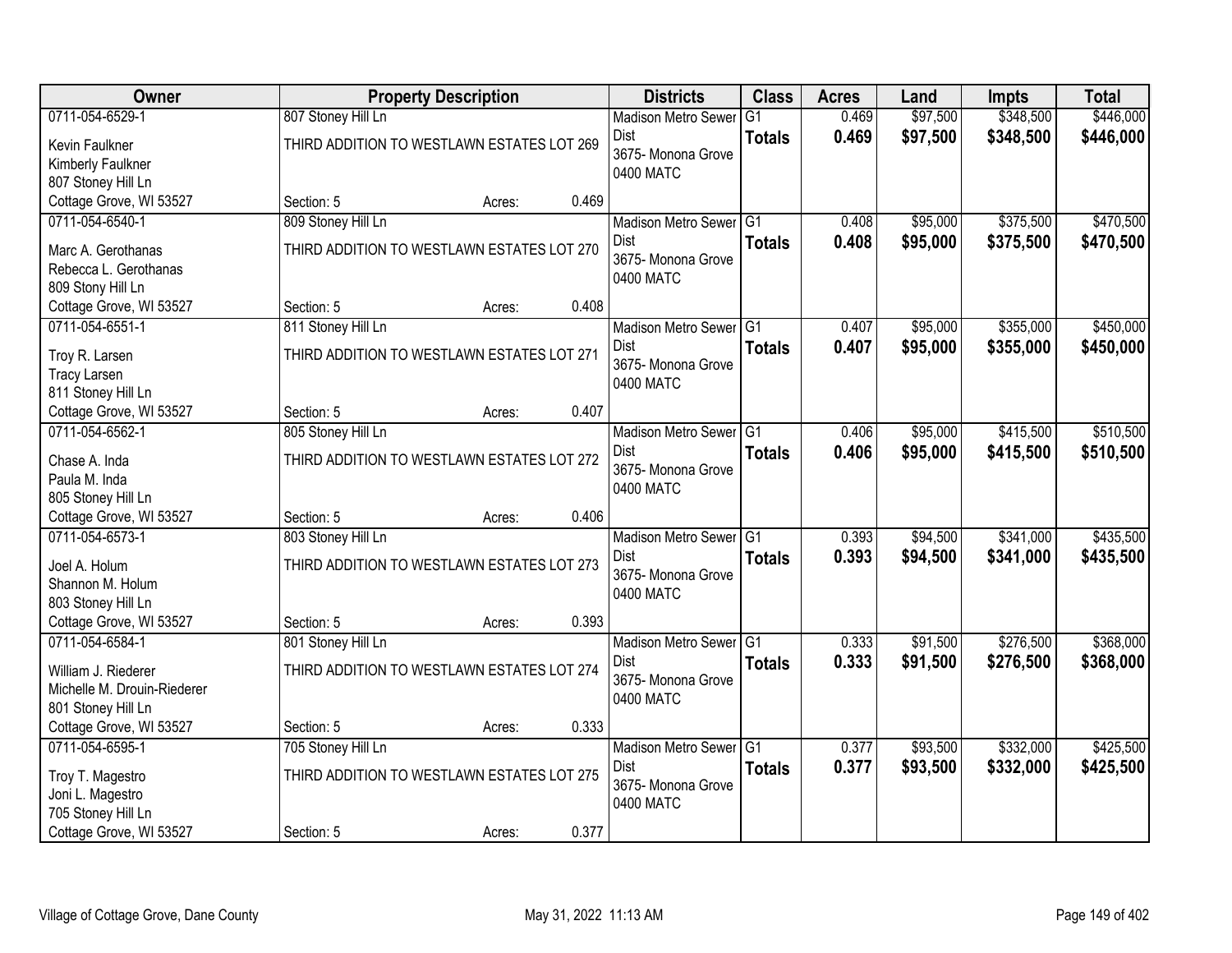| Owner                   |                                            | <b>Property Description</b> |       | <b>Districts</b>           | <b>Class</b>  | <b>Acres</b> | Land     | <b>Impts</b> | <b>Total</b> |
|-------------------------|--------------------------------------------|-----------------------------|-------|----------------------------|---------------|--------------|----------|--------------|--------------|
| 0711-054-6606-1         | 700 Smithland Ln                           |                             |       | <b>Madison Metro Sewer</b> | G1            | 0.326        | \$91,000 | \$401,500    | \$492,500    |
| Sjidf Tr                | THIRD ADDITION TO WESTLAWN ESTATES LOT 276 |                             |       | Dist                       | <b>Totals</b> | 0.326        | \$91,000 | \$401,500    | \$492,500    |
| 700 Smithland Ln        |                                            |                             |       | 3675- Monona Grove         |               |              |          |              |              |
| Cottage Grove, WI 53527 |                                            |                             |       | 0400 MATC                  |               |              |          |              |              |
|                         | Section: 5                                 | Acres:                      | 0.326 |                            |               |              |          |              |              |
| 0711-054-6617-1         | 702 Smithland Ln                           |                             |       | Madison Metro Sewer G1     |               | 0.421        | \$95,500 | \$303,500    | \$399,000    |
| <b>Michael Hiller</b>   | THIRD ADDITION TO WESTLAWN ESTATES LOT 277 |                             |       | <b>Dist</b>                | <b>Totals</b> | 0.421        | \$95,500 | \$303,500    | \$399,000    |
| 702 Smithland Dr        |                                            |                             |       | 3675- Monona Grove         |               |              |          |              |              |
| Cottage Grove, WI 53527 |                                            |                             |       | 0400 MATC                  |               |              |          |              |              |
|                         | Section: 5                                 | Acres:                      | 0.421 |                            |               |              |          |              |              |
| 0711-054-6628-1         | 704 Smithland Ln                           |                             |       | Madison Metro Sewer G1     |               | 0.421        | \$95,500 | \$347,000    | \$442,500    |
| Jeffrey J. Johnson      | THIRD ADDITION TO WESTLAWN ESTATES LOT 278 |                             |       | Dist                       | <b>Totals</b> | 0.421        | \$95,500 | \$347,000    | \$442,500    |
| Lisa R. Johnson         |                                            |                             |       | 3675- Monona Grove         |               |              |          |              |              |
| 704 Smithland Ln        |                                            |                             |       | 0400 MATC                  |               |              |          |              |              |
| Cottage Grove, WI 53527 | Section: 5                                 | Acres:                      | 0.421 |                            |               |              |          |              |              |
| 0711-054-6639-1         | 706 Smithland Ln                           |                             |       | Madison Metro Sewer G1     |               | 0.529        | \$99,500 | \$531,500    | \$631,000    |
| James R. Lee            | THIRD ADDITION TO WESTLAWN ESTATES LOT 279 |                             |       | Dist                       | <b>Totals</b> | 0.529        | \$99,500 | \$531,500    | \$631,000    |
| Karen J. Lee            |                                            |                             |       | 3675- Monona Grove         |               |              |          |              |              |
| 706 Smithland Ln        |                                            |                             |       | 0400 MATC                  |               |              |          |              |              |
| Cottage Grove, WI 53527 | Section: 5                                 | Acres:                      | 0.529 |                            |               |              |          |              |              |
| 0711-054-6656-1         | 807 Smithland Ln                           |                             |       | Madison Metro Sewer G1     |               | 0.390        | \$94,000 | \$421,000    | \$515,000    |
| Mitchell A. Kuhns       | THIRD ADDITION TO WESTLAWN ESTATES LOT 286 |                             |       | <b>Dist</b>                | <b>Totals</b> | 0.390        | \$94,000 | \$421,000    | \$515,000    |
| Danielle M. Kuhns       |                                            |                             |       | 3675- Monona Grove         |               |              |          |              |              |
| 807 Smithland Ln        |                                            |                             |       | 0400 MATC                  |               |              |          |              |              |
| Cottage Grove, WI 53527 | Section: 5                                 | Acres:                      | 0.390 |                            |               |              |          |              |              |
| 0711-054-6667-1         | 805 Smithland Ln                           |                             |       | Madison Metro Sewer G1     |               | 0.390        | \$94,000 | \$346,000    | \$440,000    |
| Jeffrey D. Schleis      | THIRD ADDITION TO WESTLAWN ESTATES LOT 287 |                             |       | Dist                       | <b>Totals</b> | 0.390        | \$94,000 | \$346,000    | \$440,000    |
| Lindsay R. Schleis      |                                            |                             |       | 3675- Monona Grove         |               |              |          |              |              |
| 805 Smithland Ln        |                                            |                             |       | 0400 MATC                  |               |              |          |              |              |
| Cottage Grove, WI 53527 | Section: 5                                 | Acres:                      | 0.390 |                            |               |              |          |              |              |
| 0711-054-6678-1         | 803 Smithland Ln                           |                             |       | Madison Metro Sewer G1     |               | 0.408        | \$95,000 | \$388,500    | \$483,500    |
| Brian C. Anderson       | THIRD ADDITION TO WESTLAWN ESTATES LOT 288 |                             |       | Dist                       | <b>Totals</b> | 0.408        | \$95,000 | \$388,500    | \$483,500    |
| Barbara M. Anderson     |                                            |                             |       | 3675- Monona Grove         |               |              |          |              |              |
| 803 Smithland Ln        |                                            |                             |       | 0400 MATC                  |               |              |          |              |              |
| Cottage Grove, WI 53527 | Section: 5                                 | Acres:                      | 0.408 |                            |               |              |          |              |              |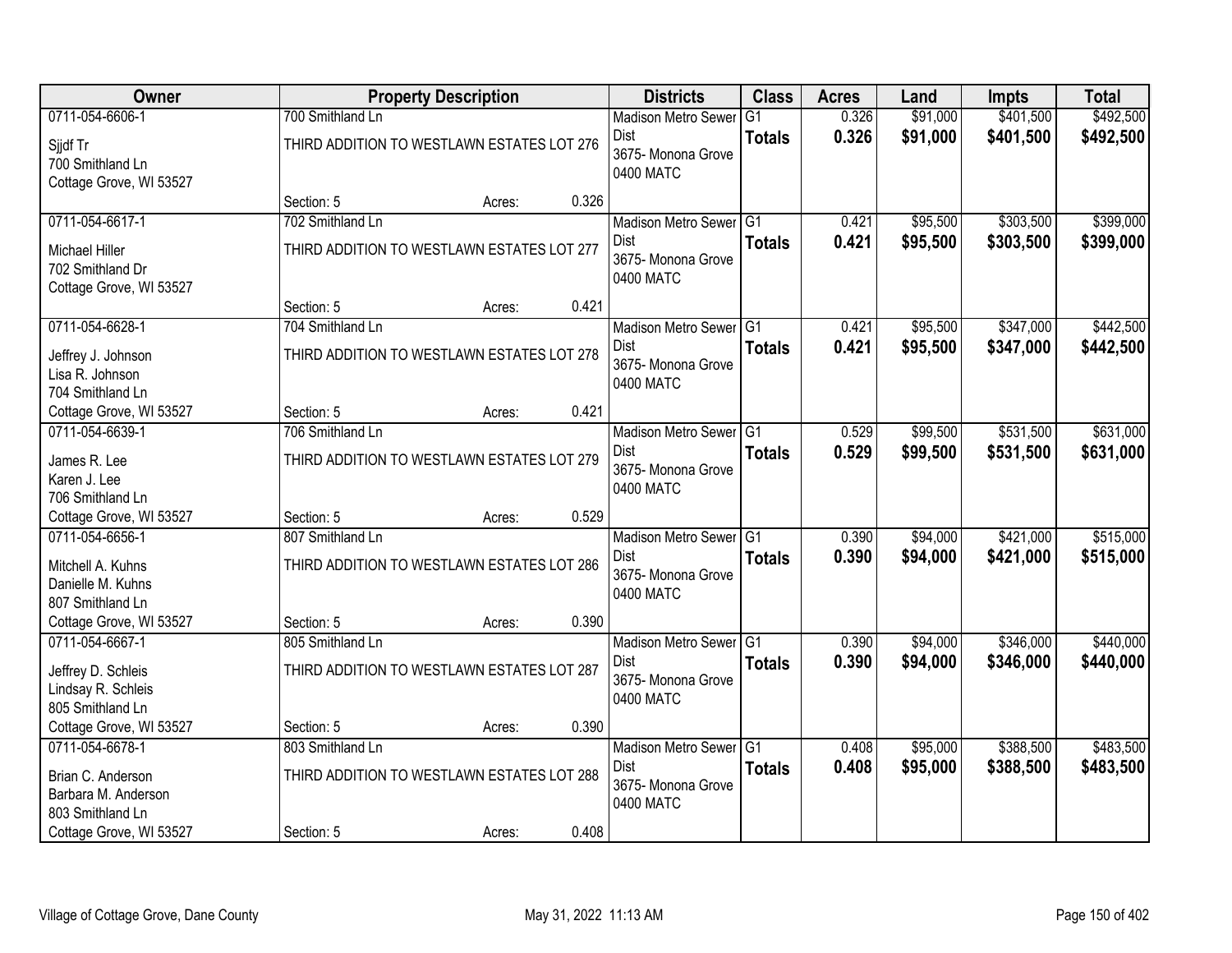| Owner                        |                                            | <b>Property Description</b> |       | <b>Districts</b>                | <b>Class</b>  | <b>Acres</b> | Land     | <b>Impts</b> | <b>Total</b> |
|------------------------------|--------------------------------------------|-----------------------------|-------|---------------------------------|---------------|--------------|----------|--------------|--------------|
| 0711-054-6689-1              | 801 Smithland Ln                           |                             |       | <b>Madison Metro Sewer</b>      | G1            | 0.421        | \$95,500 | \$504,000    | \$599,500    |
| Mariana B. Garcia            | THIRD ADDITION TO WESTLAWN ESTATES LOT 289 |                             |       | Dist                            | <b>Totals</b> | 0.421        | \$95,500 | \$504,000    | \$599,500    |
| Adam N. Morgan               |                                            |                             |       | 3675- Monona Grove              |               |              |          |              |              |
| 801 Smithland Ln             |                                            |                             |       | 0400 MATC                       |               |              |          |              |              |
| Cottage Grove, CO 53527      | Section: 5                                 | Acres:                      | 0.421 |                                 |               |              |          |              |              |
| 0711-054-6700-1              | 703 Smithland Ln                           |                             |       | Madison Metro Sewer G1          |               | 0.434        | \$96,000 | \$318,400    | \$414,400    |
| Scott E. Roth                | THIRD ADDITION TO WESTLAWN ESTATES LOT 290 |                             |       | <b>Dist</b>                     | <b>Totals</b> | 0.434        | \$96,000 | \$318,400    | \$414,400    |
| Candice M. Roth              |                                            |                             |       | 3675- Monona Grove<br>0400 MATC |               |              |          |              |              |
| 703 Smithland Ln             |                                            |                             |       |                                 |               |              |          |              |              |
| Cottage Grove, WI 53527      | Section: 5                                 | Acres:                      | 0.434 |                                 |               |              |          |              |              |
| 0711-054-6711-1              | 801 Lindsay Way                            |                             |       | Madison Metro Sewer G1          |               | 0.473        | \$98,000 | \$337,000    | \$435,000    |
| Daniel R. Pete               | THIRD ADDITION TO WESTLAWN ESTATES LOT 291 |                             |       | Dist                            | <b>Totals</b> | 0.473        | \$98,000 | \$337,000    | \$435,000    |
| Nicole C. Pete               |                                            |                             |       | 3675- Monona Grove              |               |              |          |              |              |
| 801 Lindsay Way              |                                            |                             |       | 0400 MATC                       |               |              |          |              |              |
| Cottage Grove, WI 53527-8164 | Section: 5                                 | Acres:                      | 0.473 |                                 |               |              |          |              |              |
| 0711-054-6722-1              | 803 Lindsay Way                            |                             |       | Madison Metro Sewer G1          |               | 0.449        | \$97,000 | \$341,500    | \$438,500    |
| Benjamin J. Paprocki         | THIRD ADDITION TO WESTLAWN ESTATES LOT 292 |                             |       | Dist                            | <b>Totals</b> | 0.449        | \$97,000 | \$341,500    | \$438,500    |
| Allison Paprocki             |                                            |                             |       | 3675- Monona Grove              |               |              |          |              |              |
| 803 Lindsay Way              |                                            |                             |       | 0400 MATC                       |               |              |          |              |              |
| Cottage Grove, WI 53527      | Section: 5                                 | Acres:                      | 0.449 |                                 |               |              |          |              |              |
| 0711-054-6733-1              | 805 Lindsay Way                            |                             |       | Madison Metro Sewer G1          |               | 0.449        | \$97,000 | \$284,000    | \$381,000    |
| Jeffrey L. Olson             | THIRD ADDITION TO WESTLAWN ESTATES LOT 293 |                             |       | <b>Dist</b>                     | <b>Totals</b> | 0.449        | \$97,000 | \$284,000    | \$381,000    |
| Tara L. Kading Olson         |                                            |                             |       | 3675- Monona Grove              |               |              |          |              |              |
| PO Box 177                   |                                            |                             |       | 0400 MATC                       |               |              |          |              |              |
| Cottage Grove, WI 53527      | Section: 5                                 | Acres:                      | 0.449 |                                 |               |              |          |              |              |
| 0711-054-6744-1              | 807 Lindsay Way                            |                             |       | Madison Metro Sewer G1          |               | 0.449        | \$97,000 | \$332,000    | \$429,000    |
| Brian R. Stearns             | THIRD ADDITION TO WESTLAWN ESTATES LOT 294 |                             |       | Dist                            | <b>Totals</b> | 0.449        | \$97,000 | \$332,000    | \$429,000    |
| Carrie L. Stearns            |                                            |                             |       | 3675- Monona Grove              |               |              |          |              |              |
| 807 Lindsay Way              |                                            |                             |       | 0400 MATC                       |               |              |          |              |              |
| Cottage Grove, WI 53527      | Section: 5                                 | Acres:                      | 0.449 |                                 |               |              |          |              |              |
| 0711-054-6755-1              | 809 Lindsay Way                            |                             |       | Madison Metro Sewer G1          |               | 0.480        | \$98,000 | \$314,500    | \$412,500    |
| Shaun R. Finley              | THIRD ADDITION TO WESTLAWN ESTATES LOT 295 |                             |       | Dist                            | <b>Totals</b> | 0.480        | \$98,000 | \$314,500    | \$412,500    |
| Erin R. Finley               |                                            |                             |       | 3675- Monona Grove              |               |              |          |              |              |
| 809 Lindsay Way              |                                            |                             |       | 0400 MATC                       |               |              |          |              |              |
| Cottage Grove, WI 53527      | Section: 5                                 | Acres:                      | 0.480 |                                 |               |              |          |              |              |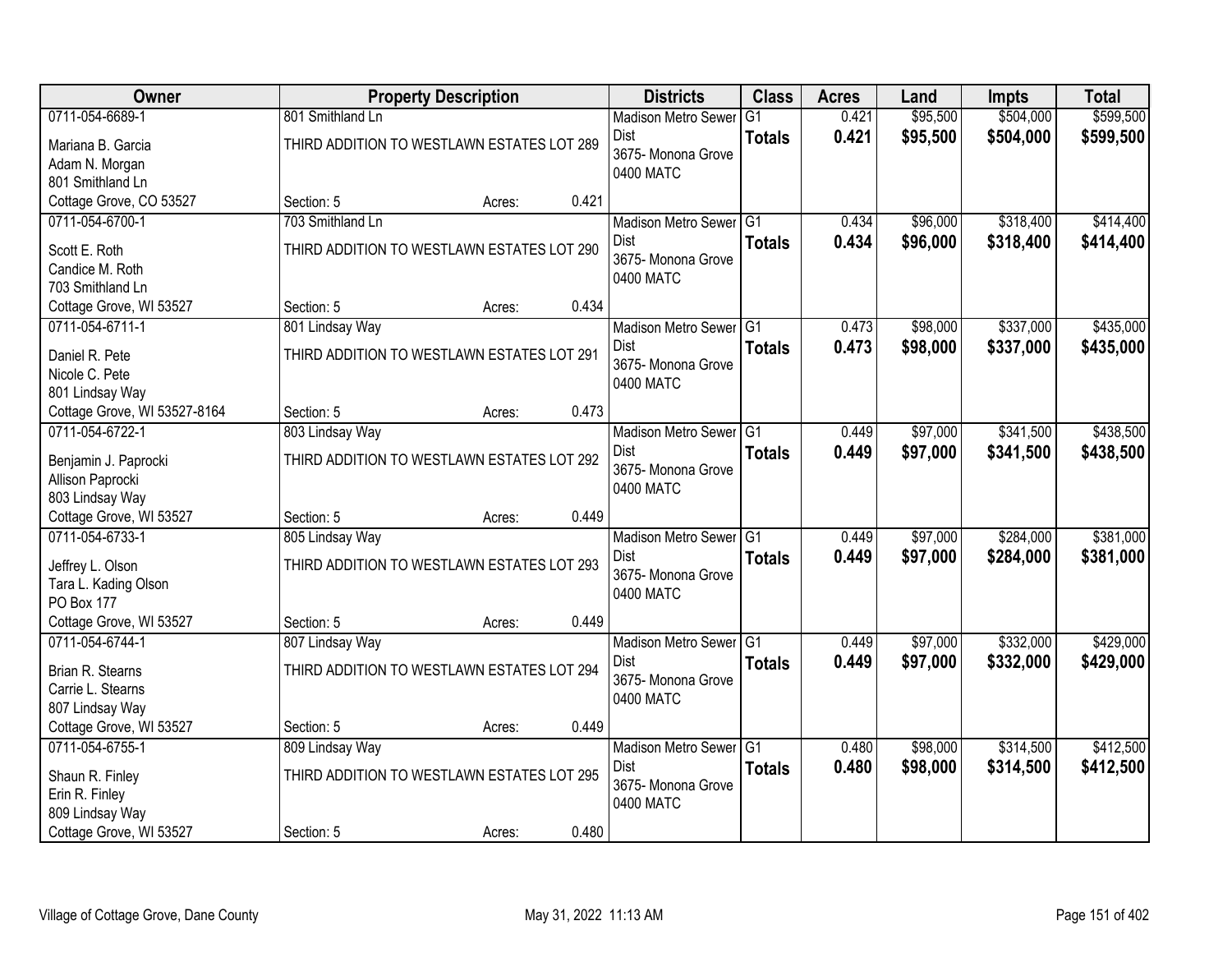| Owner                                                                          |                                                                                                 | <b>Property Description</b> |        | <b>Districts</b>                               | <b>Class</b>    | <b>Acres</b> | Land            | <b>Impts</b>    | <b>Total</b>    |
|--------------------------------------------------------------------------------|-------------------------------------------------------------------------------------------------|-----------------------------|--------|------------------------------------------------|-----------------|--------------|-----------------|-----------------|-----------------|
| 0711-054-6775-1                                                                | Mourning Dove Dr                                                                                |                             |        | <b>Madison Metro Sewer</b>                     | X4              | 1.625        | $\overline{50}$ | $\overline{50}$ | \$0             |
| Cottage Grove, Village of<br>221 E Cottage Grove Rd<br>Cottage Grove, WI 53527 | THIRD ADDITION TO WESTLAWN ESTATES OUTLOT                                                       |                             |        | <b>Dist</b><br>3675- Monona Grove<br>0400 MATC | <b>Totals</b>   | 1.625        | \$0             | \$0             | \$0             |
|                                                                                | Section: 5                                                                                      | Acres:                      | 1.625  |                                                |                 |              |                 |                 |                 |
| 0711-054-6800-1                                                                | Stoney Hill Ln                                                                                  |                             |        | Madison Metro Sewer   X4                       |                 | 3.617        | \$0             | $\overline{50}$ | \$0             |
| Cottage Grove, Village of<br>221 E Cottage Grove Rd<br>Cottage Grove, WI 53527 | THIRD ADDITION TO WESTLAWN ESTATES OUTLOT<br>5                                                  |                             |        | <b>Dist</b><br>3675- Monona Grove<br>0400 MATC | <b>Totals</b>   | 3.617        | \$0             | \$0             | \$0             |
|                                                                                | Section: 5                                                                                      | Acres:                      | 3.617  |                                                |                 |              |                 |                 |                 |
| 0711-054-8001-1                                                                | Nightingale Ln                                                                                  |                             |        | 3675- Monona Grove                             | G4              | 30.300       | \$9,900         | \$0             | \$9,900         |
| Homburg Equipment, Inc.<br>6106 Milwaukee St<br>Madison, WI 53718              | SEC 5-7-11 NE1/4 SE1/4 EXC CSM 2694 & CSM 3004                                                  |                             |        | 0400 MATC                                      | <b>Totals</b>   | 30.300       | \$9,900         | \$0             | \$9,900         |
|                                                                                | Section: 5                                                                                      | Acres:                      | 31.000 |                                                |                 |              |                 |                 |                 |
| 0711-064-8001-1                                                                | <b>Buss Rd</b>                                                                                  |                             |        | <b>Madison Metro Sewer</b>                     | G4              | 39.500       | \$12,900        | \$0             | \$12,900        |
| Homburg Equipment, Inc.                                                        | SEC 6-7-11 NE1/4 SE1/4                                                                          |                             |        | Dist                                           | G <sub>5</sub>  | 1.000        | \$100           | \$0             | \$100           |
| 6106 Milwaukee St<br>Madison, WI 53718                                         |                                                                                                 |                             |        | 3675- Monona Grove<br>0400 MATC                | <b>Totals</b>   | 40.500       | \$13,000        | \$0             | \$13,000        |
|                                                                                | Section: 6                                                                                      | Acres:                      | 40.500 |                                                |                 |              |                 |                 |                 |
| 0711-064-9505-1                                                                | 4555 Buss Rd                                                                                    |                             |        | 3675- Monona Grove                             | $\overline{G1}$ | 0.164        | $\overline{50}$ | $\overline{50}$ | $\overline{50}$ |
|                                                                                |                                                                                                 |                             |        | 0400 MATC                                      | <b>Totals</b>   | 0.164        | \$0             | \$0             | \$0             |
| Kelly E. Gallagher                                                             | SEC 6-7-11 PRT SE1/4SE1/4 COM SEC SE COR TH                                                     |                             |        |                                                |                 |              |                 |                 |                 |
| Carolyn O. Gallagher<br>4555 Buss Rd                                           | N1DEG08'E 1120.22 FT TO POB TH CONT N1DEG08'E<br>215.00 FT ALG C/L BUSS RD TH S87DEG19'W 825.00 |                             |        |                                                |                 |              |                 |                 |                 |
| Cottage Grove, WI 53527                                                        | Section: 6                                                                                      | Acres:                      | 0.164  |                                                |                 |              |                 |                 |                 |
| 0711-064-9865-1                                                                | Buss Rd                                                                                         |                             |        | 3675-Monona Grove                              | $\overline{G1}$ | 0.163        | $\sqrt{$0}$     | \$0             | $\sqrt{30}$     |
|                                                                                |                                                                                                 |                             |        | 0400 MATC                                      | <b>Totals</b>   | 0.163        | \$0             | \$0             | \$0             |
| Michael G. Goth                                                                | LOT 2 CSM 2520 CS10/70&71-8/9/77 DESCR AS PRT                                                   |                             |        |                                                |                 |              |                 |                 |                 |
| Bonnie S. Goth                                                                 | CSM 1467 CS6/160-6/26/74 F/K/A PRT LOT 93 FIFTH                                                 |                             |        |                                                |                 |              |                 |                 |                 |
| 4495 Buss Rd                                                                   | ADDN TO NONDAHL HEIGHTS DESCR AS SEC 6-7-11                                                     |                             |        |                                                |                 |              |                 |                 |                 |
| Cottage Grove, WI 53527                                                        | Section: 6                                                                                      | Acres:                      | 0.000  |                                                |                 |              |                 |                 |                 |
| 0711-064-9905-1                                                                | <b>Buss Rd</b>                                                                                  |                             |        | 3675- Monona Grove                             | G1              | 0.089        | $\overline{50}$ | $\overline{50}$ | $\overline{50}$ |
| Darcy L. Ellestad                                                              | LOT 1 CSM 2520 CS10/70&71-8/9/77 DESCR AS PRT                                                   |                             |        | 0400 MATC                                      | <b>Totals</b>   | 0.089        | \$0             | \$0             | \$0             |
| 4497 Buss Rd                                                                   | CSM 1467 CS6/160-6/26/74 F/K/A PRT LOT 93 FIFTH                                                 |                             |        |                                                |                 |              |                 |                 |                 |
| Cottage Grove, WI 53527                                                        | ADDN TO NONDAHL HEIGHTS DESCR AS SEC 6-7-11                                                     |                             |        |                                                |                 |              |                 |                 |                 |
|                                                                                | Section: 6                                                                                      | Acres:                      | 0.089  |                                                |                 |              |                 |                 |                 |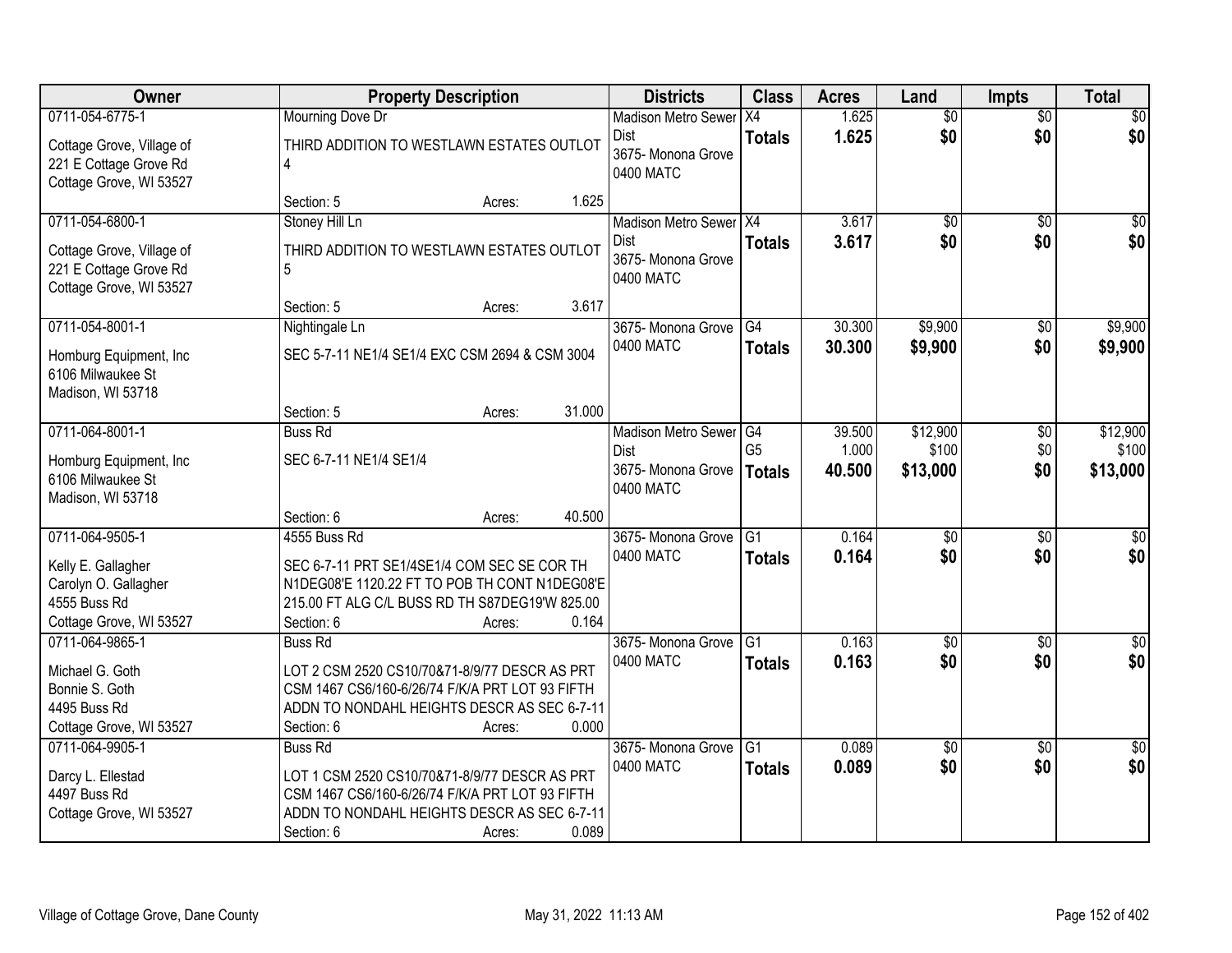| Owner                        | <b>Property Description</b>                                                                | <b>Districts</b>           | <b>Class</b>    | <b>Acres</b> | Land            | Impts           | <b>Total</b>     |
|------------------------------|--------------------------------------------------------------------------------------------|----------------------------|-----------------|--------------|-----------------|-----------------|------------------|
| 0711-064-9915-1              | <b>Buss Rd</b>                                                                             | 3675- Monona Grove         | $\overline{G1}$ | 0.115        | $\overline{50}$ | $\overline{50}$ | \$0              |
| Nicholas Ring                | SEC 6-7-11 PRT SE1/4 SE1/4 COM AT NE COR OF SD                                             | 0400 MATC                  | <b>Totals</b>   | 0.115        | \$0             | \$0             | \$0              |
| 4505 Buss Rd                 | 1/4 1/4 TH S1DEG08'W 862.18 FT TO POB TH CONT                                              |                            |                 |              |                 |                 |                  |
| Cottage Grove, WI 53527      | S1DEG08'W 150.00 FT TH S87DEG19'W 213.07 FT TH                                             |                            |                 |              |                 |                 |                  |
|                              | 0.000<br>Section: 6<br>Acres:                                                              |                            |                 |              |                 |                 |                  |
| 0711-064-9925-1              | <b>Buss Rd</b>                                                                             | 3675- Monona Grove         | $\overline{G1}$ | 0.116        | $\overline{50}$ | $\overline{50}$ | \$0              |
|                              |                                                                                            | 0400 MATC                  | <b>Totals</b>   | 0.116        | \$0             | \$0             | \$0              |
| David L. Ring                | SEC 6-7-11 PRT SE1/4 SE1/4 COM SE COR TH<br>N1DEG08'E 473.04 FT TO POB TH N1DEG08'E 150 FT |                            |                 |              |                 |                 |                  |
| Jane M. Ring<br>4513 Buss Rd | TH S87DEG19'W 213.07 FT TH S1DEG08'W 150 FT TH                                             |                            |                 |              |                 |                 |                  |
| Cottage Grove, WI 53527      | 0.000<br>Section: 6<br>Acres:                                                              |                            |                 |              |                 |                 |                  |
| 0711-064-9945-1              | <b>Buss Rd</b>                                                                             | 3675- Monona Grove         | G1              | 0.162        | \$0             | $\sqrt[6]{}$    | $\overline{\$0}$ |
|                              |                                                                                            | 0400 MATC                  |                 | 0.162        | \$0             | \$0             | \$0              |
| Laura A. Miller              | SEC 6-7-11 PRT SE1/4 SE1/4 COM SEC SE COR TH                                               |                            | <b>Totals</b>   |              |                 |                 |                  |
| 2908 Lane St                 | N1DEGE 689.19 FT TO POB TH CONT N1DEGE                                                     |                            |                 |              |                 |                 |                  |
| Madison, WI 53718            | 209.35 FT TH S87DEGW 213.07 FT TH S1DEGW                                                   |                            |                 |              |                 |                 |                  |
|                              | 0.000<br>Section: 6<br>Acres:                                                              |                            |                 |              |                 |                 |                  |
| 0711-064-9965-1              | <b>Buss Rd</b>                                                                             | 3675- Monona Grove         | G1              | 0.172        | \$0             | \$0             | $\sqrt{50}$      |
| Rj Barnes                    | SEC 6-7-11 PRT SE1/4SE1/4 COM SE COR SEC 6 TH                                              | 0400 MATC                  | <b>Totals</b>   | 0.172        | \$0             | \$0             | \$0              |
| Alicia Barnes                | N1DEG08'E 898.54 FT TO POB TH CONT N1DEG08'E                                               |                            |                 |              |                 |                 |                  |
| 4537 Buss Rd                 | 221.68 FT ALG C/L BUSS RD TH S87DEG19'W 393.07                                             |                            |                 |              |                 |                 |                  |
| Cottage Grove, WI 53527      | 0.000<br>Section: 6<br>Acres:                                                              |                            |                 |              |                 |                 |                  |
| 0711-081-0001-1              | 509 Killian Trl                                                                            | <b>Madison Metro Sewer</b> | G1              | 0.296        | \$89,000        | \$325,000       | \$414,000        |
|                              |                                                                                            | Dist                       | <b>Totals</b>   | 0.296        | \$89,000        | \$325,000       | \$414,000        |
| Brian P. Stollenwerk         | COYLE HIGHLANDS 2ND ADDITION LOT 111                                                       | 3675- Monona Grove         |                 |              |                 |                 |                  |
| Jill Stollenwerk             |                                                                                            | 0400 MATC                  |                 |              |                 |                 |                  |
| 509 Killian Trl              |                                                                                            |                            |                 |              |                 |                 |                  |
| Cottage Grove, WI 53527      | 0.296<br>Section: 8<br>Acres:                                                              |                            |                 |              |                 |                 |                  |
| 0711-081-0012-1              | 507 Killian Trl                                                                            | Madison Metro Sewer G1     |                 | 0.296        | \$89,000        | \$301,500       | \$390,500        |
| John D. Hoberg               | COYLE HIGHLANDS 2ND ADDITION LOT 112                                                       | <b>Dist</b>                | <b>Totals</b>   | 0.296        | \$89,000        | \$301,500       | \$390,500        |
| Dana L. Hoberg               |                                                                                            | 3675- Monona Grove         |                 |              |                 |                 |                  |
| 507 Killian Trl              |                                                                                            | 0400 MATC                  |                 |              |                 |                 |                  |
| Cottage Grove, WI 53527      | 0.296<br>Section: 8<br>Acres:                                                              |                            |                 |              |                 |                 |                  |
| 0711-081-0023-1              | 505 Killian Trl                                                                            | Madison Metro Sewer G1     |                 | 0.296        | \$89,000        | \$270,500       | \$359,500        |
|                              |                                                                                            | <b>Dist</b>                | <b>Totals</b>   | 0.296        | \$89,000        | \$270,500       | \$359,500        |
| Brian J. Sullivan            | COYLE HIGHLANDS 2ND ADDITION LOT 113                                                       | 3675- Monona Grove         |                 |              |                 |                 |                  |
| Cindy S. Richgels            |                                                                                            | 0400 MATC                  |                 |              |                 |                 |                  |
| 505 Killian Trl              |                                                                                            |                            |                 |              |                 |                 |                  |
| Cottage Grove, WI 53527      | 0.296<br>Section: 8<br>Acres:                                                              |                            |                 |              |                 |                 |                  |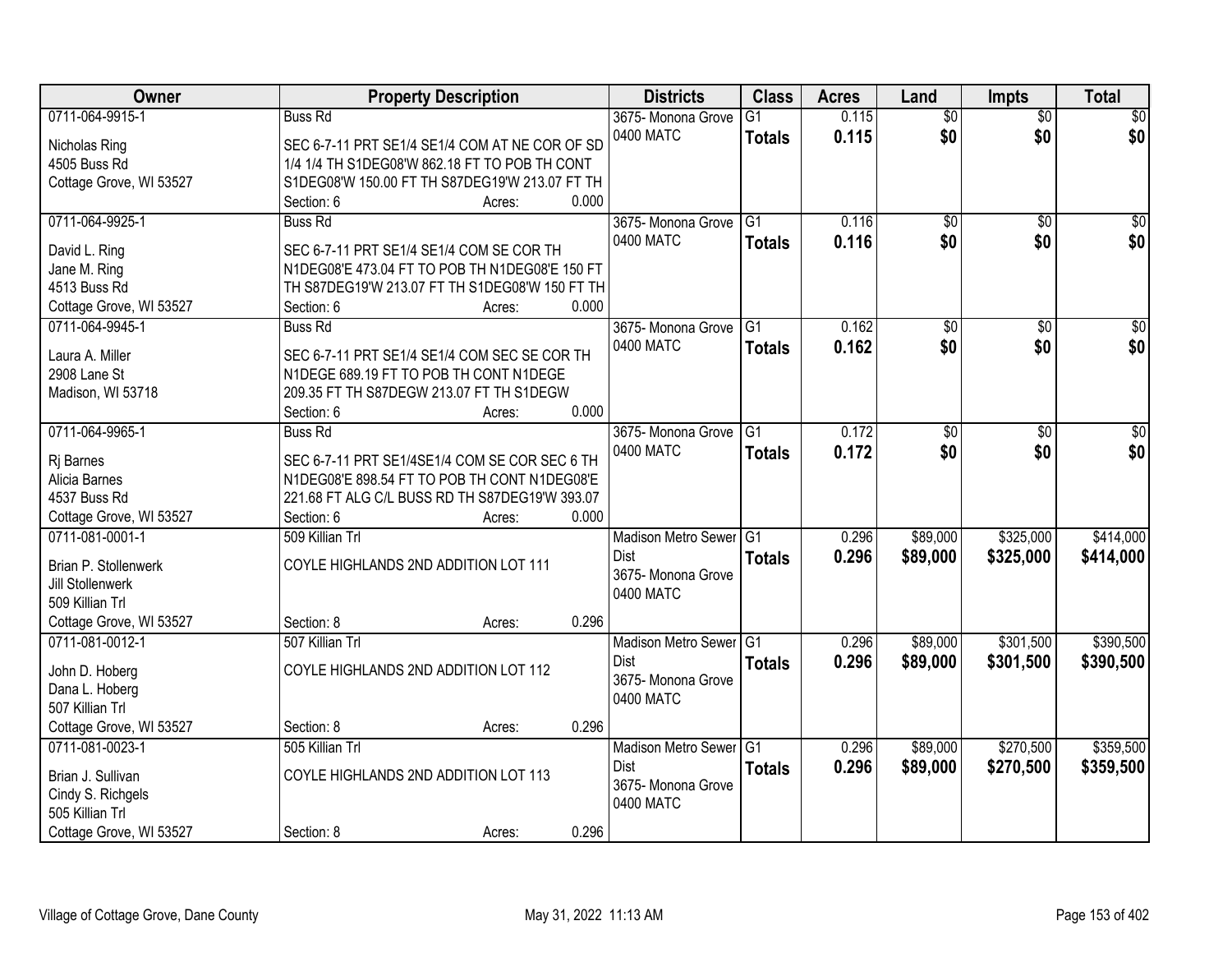| Owner                        |                 | <b>Property Description</b>          |       | <b>Districts</b>           | <b>Class</b>  | <b>Acres</b> | Land     | <b>Impts</b> | <b>Total</b> |
|------------------------------|-----------------|--------------------------------------|-------|----------------------------|---------------|--------------|----------|--------------|--------------|
| 0711-081-0034-1              | 503 Killian Trl |                                      |       | <b>Madison Metro Sewer</b> | G1            | 0.296        | \$89,000 | \$287,900    | \$376,900    |
| Bee Xiong                    |                 | COYLE HIGHLANDS 2ND ADDITION LOT 114 |       | Dist                       | <b>Totals</b> | 0.296        | \$89,000 | \$287,900    | \$376,900    |
| Zhen Yang                    |                 |                                      |       | 3675-Monona Grove          |               |              |          |              |              |
| 503 Killian Trl              |                 |                                      |       | 0400 MATC                  |               |              |          |              |              |
| Cottage Grove, WI 53527      | Section: 8      | Acres:                               | 0.296 |                            |               |              |          |              |              |
| 0711-081-0045-1              | 501 Killian Trl |                                      |       | Madison Metro Sewer G1     |               | 0.308        | \$90,000 | \$236,000    | \$326,000    |
| Alexander J. Jushchyshyn     |                 | COYLE HIGHLANDS 2ND ADDITION LOT 115 |       | Dist                       | <b>Totals</b> | 0.308        | \$90,000 | \$236,000    | \$326,000    |
| 501 Killian Trl              |                 |                                      |       | 3675- Monona Grove         |               |              |          |              |              |
| Cottage Grove, WI 53527      |                 |                                      |       | 0400 MATC                  |               |              |          |              |              |
|                              | Section: 8      | Acres:                               | 0.308 |                            |               |              |          |              |              |
| 0711-081-0056-1              | 421 Coyle Pkwy  |                                      |       | Madison Metro Sewer G1     |               | 0.308        | \$90,000 | \$286,000    | \$376,000    |
| Vincent W. Miller            |                 | COYLE HIGHLANDS 2ND ADDITION LOT 116 |       | Dist                       | <b>Totals</b> | 0.308        | \$90,000 | \$286,000    | \$376,000    |
| Julie K. Miller              |                 |                                      |       | 3675- Monona Grove         |               |              |          |              |              |
| 421 Coyle Pkwy               |                 |                                      |       | 0400 MATC                  |               |              |          |              |              |
| Cottage Grove, WI 53527      | Section: 8      | Acres:                               | 0.308 |                            |               |              |          |              |              |
| 0711-081-0067-1              | 419 Coyle Pkwy  |                                      |       | Madison Metro Sewer G1     |               | 0.308        | \$90,000 | \$233,000    | \$323,000    |
| Nhia Thao                    |                 | COYLE HIGHLANDS 2ND ADDITION LOT 117 |       | Dist                       | <b>Totals</b> | 0.308        | \$90,000 | \$233,000    | \$323,000    |
| Chong C. Thao                |                 |                                      |       | 3675- Monona Grove         |               |              |          |              |              |
| 419 Coyle Pkwy               |                 |                                      |       | 0400 MATC                  |               |              |          |              |              |
| Cottage Grove, WI 53527      | Section: 8      | Acres:                               | 0.308 |                            |               |              |          |              |              |
| 0711-081-0078-1              | 417 Coyle Pkwy  |                                      |       | <b>Madison Metro Sewer</b> | IG1           | 0.430        | \$96,000 | \$284,000    | \$380,000    |
| <b>Uhalt Living Tr</b>       |                 | COYLE HIGHLANDS 2ND ADDITION LOT 118 |       | <b>Dist</b>                | <b>Totals</b> | 0.430        | \$96,000 | \$284,000    | \$380,000    |
| 417 Coyle Pkwy               |                 |                                      |       | 3675- Monona Grove         |               |              |          |              |              |
| Cottage Grove, WI 53527      |                 |                                      |       | 0400 MATC                  |               |              |          |              |              |
|                              | Section: 8      | Acres:                               | 0.430 |                            |               |              |          |              |              |
| 0711-081-0089-1              | 415 Coyle Pkwy  |                                      |       | Madison Metro Sewer G1     |               | 0.423        | \$95,500 | \$237,000    | \$332,500    |
| Keith A. Bracken             |                 | COYLE HIGHLANDS 2ND ADDITION LOT 119 |       | Dist                       | <b>Totals</b> | 0.423        | \$95,500 | \$237,000    | \$332,500    |
| Stephanie M. Bracken         |                 |                                      |       | 3675- Monona Grove         |               |              |          |              |              |
| 415 Coyle Pkwy               |                 |                                      |       | 0400 MATC                  |               |              |          |              |              |
| Cottage Grove, WI 53527-8147 | Section: 8      | Acres:                               | 0.423 |                            |               |              |          |              |              |
| 0711-081-0100-1              | 412 Coyle Pkwy  |                                      |       | Madison Metro Sewer G1     |               | 0.333        | \$91,500 | \$274,500    | \$366,000    |
| Matthew L. Heacox            |                 | COYLE HIGHLANDS 2ND ADDITION LOT 120 |       | Dist                       | <b>Totals</b> | 0.333        | \$91,500 | \$274,500    | \$366,000    |
| Natalie A. Heacox            |                 |                                      |       | 3675- Monona Grove         |               |              |          |              |              |
| 412 Coyle Pkwy               |                 |                                      |       | 0400 MATC                  |               |              |          |              |              |
| Cottage Grove, WI 53527      | Section: 8      | Acres:                               | 0.333 |                            |               |              |          |              |              |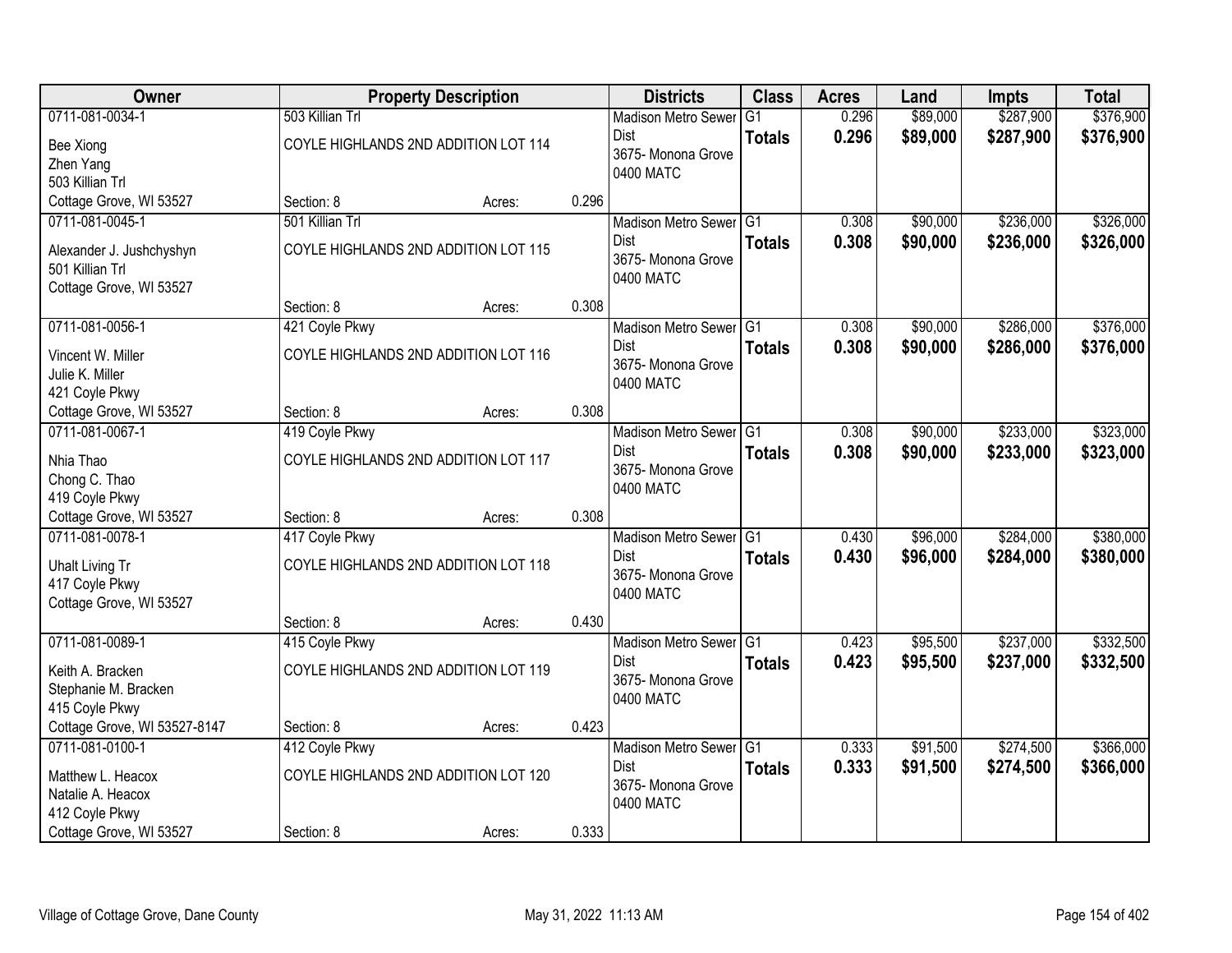| Owner                    |                | <b>Property Description</b>          |       | <b>Districts</b>           | <b>Class</b>  | <b>Acres</b> | Land     | <b>Impts</b> | <b>Total</b> |
|--------------------------|----------------|--------------------------------------|-------|----------------------------|---------------|--------------|----------|--------------|--------------|
| 0711-081-0111-1          | 410 Coyle Pkwy |                                      |       | <b>Madison Metro Sewer</b> | G1            | 0.364        | \$93,000 | \$277,000    | \$370,000    |
| Paul F. Blaser           |                | COYLE HIGHLANDS 2ND ADDITION LOT 121 |       | <b>Dist</b>                | <b>Totals</b> | 0.364        | \$93,000 | \$277,000    | \$370,000    |
| Kim E. Sippl             |                |                                      |       | 3675- Monona Grove         |               |              |          |              |              |
| 410 Coyle Pkwy           |                |                                      |       | 0400 MATC                  |               |              |          |              |              |
| Cottage Grove, WI 53527  | Section: 8     | Acres:                               | 0.364 |                            |               |              |          |              |              |
| 0711-081-0122-1          | 408 Coyle Pkwy |                                      |       | Madison Metro Sewer G1     |               | 0.321        | \$91,000 | \$267,500    | \$358,500    |
| David R. Quale           |                | COYLE HIGHLANDS 2ND ADDITION LOT 122 |       | Dist                       | <b>Totals</b> | 0.321        | \$91,000 | \$267,500    | \$358,500    |
| Joni A. Quale            |                |                                      |       | 3675- Monona Grove         |               |              |          |              |              |
| 408 Coyle Pkwy           |                |                                      |       | 0400 MATC                  |               |              |          |              |              |
| Cottage Grove, WI 53527  | Section: 8     | Acres:                               | 0.321 |                            |               |              |          |              |              |
| 0711-081-0133-1          | 406 Coyle Pkwy |                                      |       | Madison Metro Sewer G1     |               | 0.331        | \$91,500 | \$346,000    | \$437,500    |
| <b>Link Living Trust</b> |                | COYLE HIGHLANDS 2ND ADDITION LOT 123 |       | <b>Dist</b>                | <b>Totals</b> | 0.331        | \$91,500 | \$346,000    | \$437,500    |
| 406 Coyle Pkwy           |                |                                      |       | 3675- Monona Grove         |               |              |          |              |              |
| Cottage Grove, WI 53527  |                |                                      |       | 0400 MATC                  |               |              |          |              |              |
|                          | Section: 8     | Acres:                               | 0.331 |                            |               |              |          |              |              |
| 0711-081-0144-1          | 404 Coyle Pkwy |                                      |       | Madison Metro Sewer G1     |               | 0.401        | \$94,500 | \$250,500    | \$345,000    |
| Jon E. Daugherity        |                | COYLE HIGHLANDS 2ND ADDITION LOT 124 |       | <b>Dist</b>                | <b>Totals</b> | 0.401        | \$94,500 | \$250,500    | \$345,000    |
| Virginia T. Daugherity   |                |                                      |       | 3675- Monona Grove         |               |              |          |              |              |
| 404 Coyle Pkwy           |                |                                      |       | 0400 MATC                  |               |              |          |              |              |
| Cottage Grove, WI 53527  | Section: 8     | Acres:                               | 0.401 |                            |               |              |          |              |              |
| 0711-081-0155-1          | 702 Alyssa Dr  |                                      |       | <b>Madison Metro Sewer</b> | IG1           | 0.455        | \$97,000 | \$289,500    | \$386,500    |
| Kipp D. Hartman          |                | COYLE HIGHLANDS 2ND ADDITION LOT 125 |       | Dist                       | <b>Totals</b> | 0.455        | \$97,000 | \$289,500    | \$386,500    |
| Laura J. Hartman         |                |                                      |       | 3675- Monona Grove         |               |              |          |              |              |
| 702 Alyssa Dr            |                |                                      |       | 0400 MATC                  |               |              |          |              |              |
| Cottage Grove, WI 53527  | Section: 8     | Acres:                               | 0.455 |                            |               |              |          |              |              |
| 0711-081-0166-1          | 704 Alyssa Dr  |                                      |       | Madison Metro Sewer G1     |               | 0.382        | \$94,000 | \$312,500    | \$406,500    |
| Kurt R. Schwarting       |                | COYLE HIGHLANDS 2ND ADDITION LOT 126 |       | <b>Dist</b>                | <b>Totals</b> | 0.382        | \$94,000 | \$312,500    | \$406,500    |
| Tyann R. Schwarting      |                |                                      |       | 3675- Monona Grove         |               |              |          |              |              |
| 704 Alyssa Dr            |                |                                      |       | 0400 MATC                  |               |              |          |              |              |
| Cottage Grove, WI 53527  | Section: 8     | Acres:                               | 0.382 |                            |               |              |          |              |              |
| 0711-081-0177-1          | 706 Alyssa Dr  |                                      |       | Madison Metro Sewer G1     |               | 0.331        | \$91,500 | \$315,000    | \$406,500    |
| Thomas A. Schmidt        |                | COYLE HIGHLANDS 2ND ADDITION LOT 127 |       | <b>Dist</b>                | <b>Totals</b> | 0.331        | \$91,500 | \$315,000    | \$406,500    |
| Holly L. Schmidt         |                |                                      |       | 3675- Monona Grove         |               |              |          |              |              |
| 706 Alyssa Dr            |                |                                      |       | 0400 MATC                  |               |              |          |              |              |
| Cottage Grove, WI 53527  | Section: 8     | Acres:                               | 0.331 |                            |               |              |          |              |              |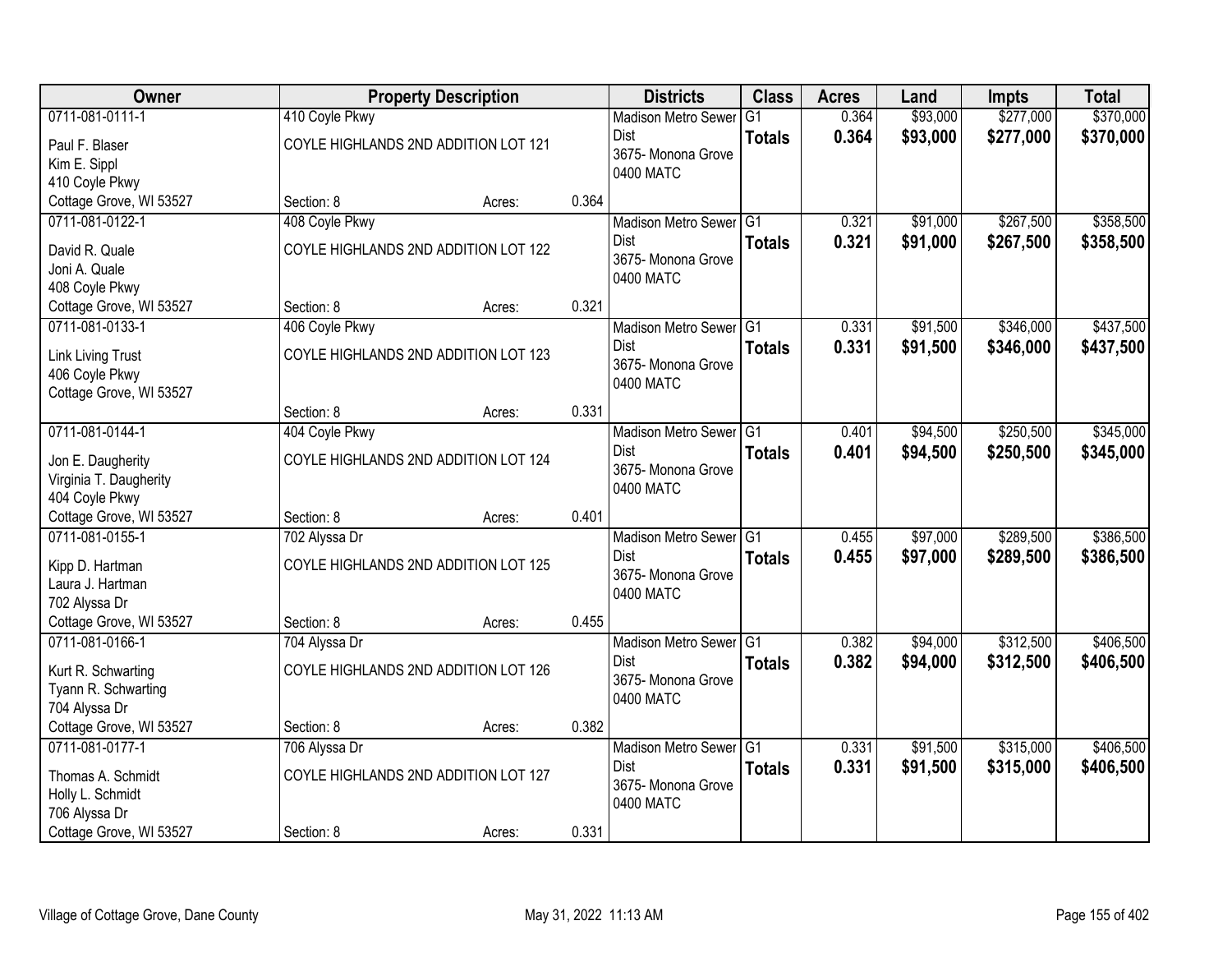| Owner                                      | <b>Property Description</b>                   |       | <b>Districts</b>           | <b>Class</b>  | <b>Acres</b> | Land     | Impts     | <b>Total</b> |
|--------------------------------------------|-----------------------------------------------|-------|----------------------------|---------------|--------------|----------|-----------|--------------|
| 0711-081-0188-1                            | 708 Alyssa Dr                                 |       | <b>Madison Metro Sewer</b> | G1            | 0.238        | \$84,500 | \$299,500 | \$384,000    |
| Christopher D. Johnson                     | COYLE HIGHLANDS 2ND ADDITION LOT 128          |       | Dist                       | <b>Totals</b> | 0.238        | \$84,500 | \$299,500 | \$384,000    |
| Lesley Bailey                              |                                               |       | 3675- Monona Grove         |               |              |          |           |              |
| 708 Alyssa Dr                              |                                               |       | 0400 MATC                  |               |              |          |           |              |
| Cottage Grove, WI 53527                    | Section: 8<br>Acres:                          | 0.238 |                            |               |              |          |           |              |
| 0711-081-0200-1                            | 105 Farwell Dr                                |       | Madison Metro Sewer G1     |               | 0.256        | \$16,500 | \$0       | \$16,500     |
|                                            |                                               |       | Dist                       | <b>Totals</b> | 0.256        | \$16,500 | \$0       | \$16,500     |
| John Radovan                               | THAT PRT OF COYLE HIGHLANDS 2ND ADDITION      |       | 3675- Monona Grove         |               |              |          |           |              |
| Kim Gethers                                | LOT 129 DESC IN DOC #4680646 AS COM NW COR    |       | 0400 MATC                  |               |              |          |           |              |
| 105 Farwell Dr                             | SD LOT 129 PT ALSO BEING ON SLY ROW LN        |       |                            |               |              |          |           |              |
| Cottage Grove, WI 53527                    | Section: 8<br>Acres:                          | 0.000 |                            |               |              |          |           |              |
| 0711-081-0210-1                            | 105 Farwell Dr                                |       | Madison Metro Sewer G1     |               | 0.251        | \$86,000 | \$377,000 | \$463,000    |
| John Radovan                               | COYLE HIGHLANDS 2ND ADDITION LOT 130          |       | Dist                       | <b>Totals</b> | 0.251        | \$86,000 | \$377,000 | \$463,000    |
| Kim Gethers                                |                                               |       | 3675- Monona Grove         |               |              |          |           |              |
| 105 Farwell Dr                             |                                               |       | 0400 MATC                  |               |              |          |           |              |
| Cottage Grove, WI 53527                    | Section: 8<br>Acres:                          | 0.251 |                            |               |              |          |           |              |
| 0711-081-0215-1                            | 103 Farwell Dr                                |       | Madison Metro Sewer G1     |               | 0.442        | \$96,500 | \$362,500 | \$459,000    |
|                                            |                                               |       | Dist                       | <b>Totals</b> | 0.442        | \$96,500 | \$362,500 | \$459,000    |
| Kyle Meinert                               | COYLE HIGHLANDS 2ND ADDITION LOT 129 EXC      |       | 3675- Monona Grove         |               |              |          |           |              |
| Jillian Meinert<br>103 Farwell Dr          | DOC #4680646                                  |       | 0400 MATC                  |               |              |          |           |              |
|                                            |                                               | 0.442 |                            |               |              |          |           |              |
| Cottage Grove, WI 53527<br>0711-081-0221-1 | Section: 8<br>Acres:<br>107 Farwell Dr        |       | Madison Metro Sewer G1     |               | 0.251        | \$86,000 | \$314,500 | \$400,500    |
|                                            |                                               |       | <b>Dist</b>                |               |              |          |           |              |
| <b>Brian Dunbar</b>                        | COYLE HIGHLANDS 2ND ADDITION LOT 131          |       | 3675-Monona Grove          | <b>Totals</b> | 0.251        | \$86,000 | \$314,500 | \$400,500    |
| Jessica Dunbar                             |                                               |       | 0400 MATC                  |               |              |          |           |              |
| 107 Farwell Dr                             |                                               |       |                            |               |              |          |           |              |
| Cottage Grove, WI 53527                    | Section: 8<br>Acres:                          | 0.251 |                            |               |              |          |           |              |
| 0711-081-0240-1                            | 312 Coyle Pkwy                                |       | Madison Metro Sewer G1     |               | 0.507        | \$99,000 | \$377,500 | \$476,500    |
| Roger R. Bird                              | LOT 1 CSM 13028 CS83/168&169-12/13/2010 F/K/A |       | <b>Dist</b>                | <b>Totals</b> | 0.507        | \$99,000 | \$377,500 | \$476,500    |
| 312 Coyle Pkwy                             | COYLE HIGHLANDS 2ND ADDITION LOTS 132 & 133   |       | 3675- Monona Grove         |               |              |          |           |              |
| Cottage Grove, WI 53527                    | DESCR AS SEC 8-7-11 PRT NE1/4NE1/4 (0.507     |       | 0400 MATC                  |               |              |          |           |              |
|                                            | Section: 8<br>Acres:                          | 0.507 |                            |               |              |          |           |              |
| 0711-081-0254-1                            | 310 Coyle Pkwy                                |       | Madison Metro Sewer G1     |               | 0.250        | \$86,000 | \$288,000 | \$374,000    |
|                                            |                                               |       | <b>Dist</b>                | <b>Totals</b> | 0.250        | \$86,000 | \$288,000 | \$374,000    |
| Kurt S. Lochner                            | COYLE HIGHLANDS 2ND ADDITION LOT 134          |       | 3675- Monona Grove         |               |              |          |           |              |
| Sheilagh L. Lochner                        |                                               |       | 0400 MATC                  |               |              |          |           |              |
| 310 Coyle Pkwy                             |                                               |       |                            |               |              |          |           |              |
| Cottage Grove, WI 53527-8139               | Section: 8<br>Acres:                          | 0.250 |                            |               |              |          |           |              |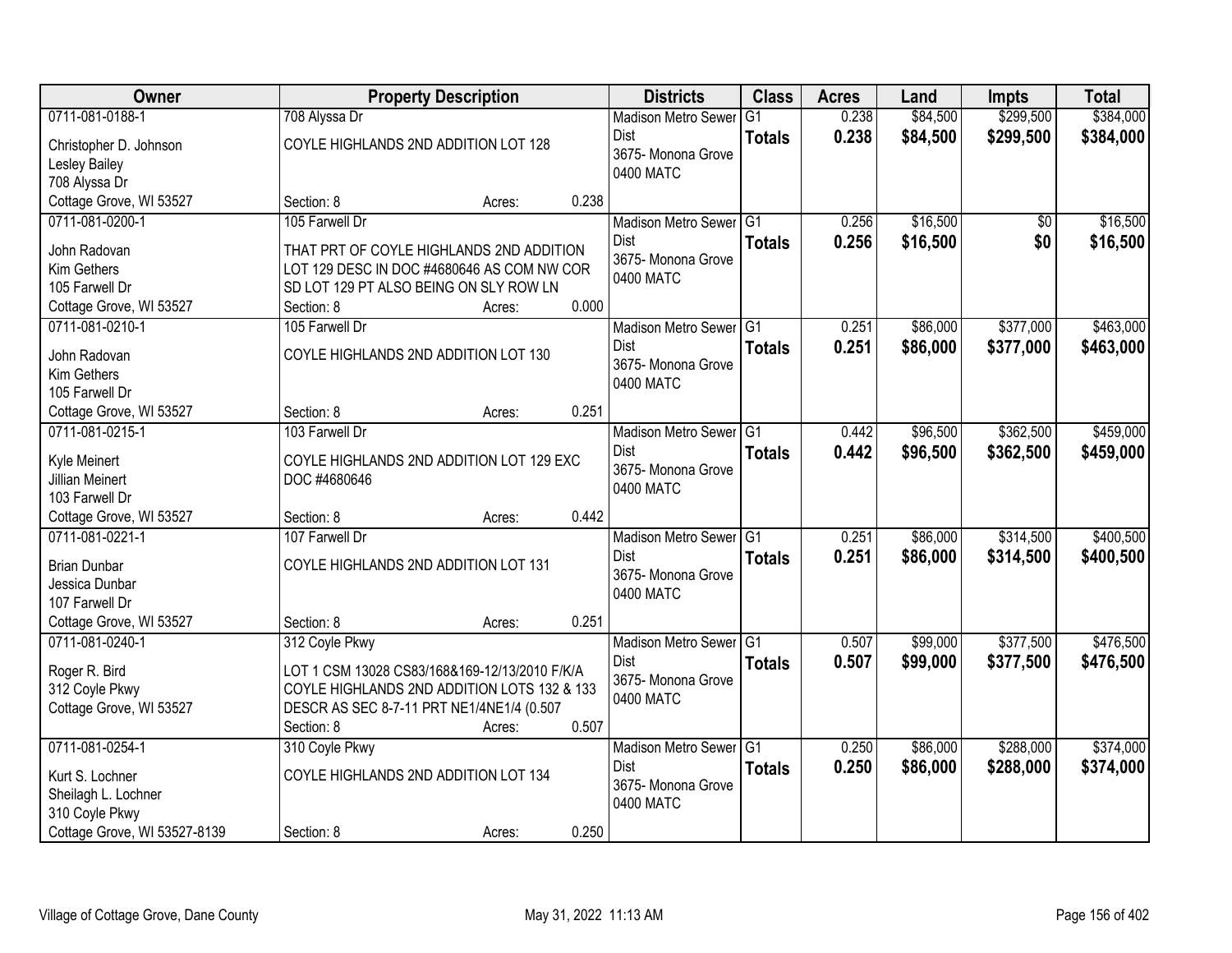| Owner                   |                | <b>Property Description</b>          |       | <b>Districts</b>                  | <b>Class</b>  | <b>Acres</b> | Land     | <b>Impts</b> | <b>Total</b> |
|-------------------------|----------------|--------------------------------------|-------|-----------------------------------|---------------|--------------|----------|--------------|--------------|
| 0711-081-0265-1         | 308 Coyle Pkwy |                                      |       | <b>Madison Metro Sewer</b>        | G1            | 0.310        | \$90,000 | \$336,500    | \$426,500    |
| Aimee C. Mccann         |                | COYLE HIGHLANDS 2ND ADDITION LOT 135 |       | Dist                              | <b>Totals</b> | 0.310        | \$90,000 | \$336,500    | \$426,500    |
| Dean J. Arnold          |                |                                      |       | 3675- Monona Grove                |               |              |          |              |              |
| 308 Coyle Pkwy          |                |                                      |       | 0400 MATC                         |               |              |          |              |              |
| Cottage Grove, WI 53527 | Section: 8     | Acres:                               | 0.310 |                                   |               |              |          |              |              |
| 0711-081-0276-1         | 306 Coyle Pkwy |                                      |       | Madison Metro Sewer G1            |               | 0.314        | \$90,500 | \$314,000    | \$404,500    |
| James W. Kachel         |                | COYLE HIGHLANDS 2ND ADDITION LOT 136 |       | Dist                              | <b>Totals</b> | 0.314        | \$90,500 | \$314,000    | \$404,500    |
| Julie K. Kachel         |                |                                      |       | 3675- Monona Grove                |               |              |          |              |              |
| 306 Coyle Pkwy          |                |                                      |       | 0400 MATC                         |               |              |          |              |              |
| Cottage Grove, WI 53527 | Section: 8     | Acres:                               | 0.314 |                                   |               |              |          |              |              |
| 0711-081-0287-1         | 304 Coyle Pkwy |                                      |       | Madison Metro Sewer G1            |               | 0.327        | \$91,000 | \$245,000    | \$336,000    |
| Andrew G. Deuchars      |                | COYLE HIGHLANDS 2ND ADDITION LOT 137 |       | <b>Dist</b>                       | <b>Totals</b> | 0.327        | \$91,000 | \$245,000    | \$336,000    |
| 304 Coyle Pkwy          |                |                                      |       | 3675- Monona Grove                |               |              |          |              |              |
| Cottage Grove, WI 53527 |                |                                      |       | 0400 MATC                         |               |              |          |              |              |
|                         | Section: 8     | Acres:                               | 0.327 |                                   |               |              |          |              |              |
| 0711-081-0298-1         | 302 Coyle Pkwy |                                      |       | Madison Metro Sewer G1            |               | 0.292        | \$89,000 | \$230,500    | \$319,500    |
| Shawn W. Ott            |                | COYLE HIGHLANDS 2ND ADDITION LOT 138 |       | <b>Dist</b>                       | <b>Totals</b> | 0.292        | \$89,000 | \$230,500    | \$319,500    |
| Danielle M. Ott         |                |                                      |       | 3675- Monona Grove                |               |              |          |              |              |
| 302 Coyle Pkwy          |                |                                      |       | 0400 MATC                         |               |              |          |              |              |
| Cottage Grove, WI 53527 | Section: 8     | Acres:                               | 0.292 |                                   |               |              |          |              |              |
| 0711-081-0310-1         | 303 Coyle Pkwy |                                      |       | <b>Madison Metro Sewer</b>        | IG1           | 0.230        | \$82,500 | \$401,500    | \$484,000    |
| Sharron Holtz           |                | COYLE HIGHLANDS 2ND ADDITION LOT 140 |       | Dist                              | <b>Totals</b> | 0.230        | \$82,500 | \$401,500    | \$484,000    |
| 303 Coyle Pkwy          |                |                                      |       | 3675- Monona Grove                |               |              |          |              |              |
| Cottage Grove, WI 53527 |                |                                      |       | 0400 MATC                         |               |              |          |              |              |
|                         | Section: 8     | Acres:                               | 0.230 |                                   |               |              |          |              |              |
| 0711-081-0321-1         | 305 Coyle Pkwy |                                      |       | Madison Metro Sewer <sup>G1</sup> |               | 0.229        | \$82,500 | \$341,500    | \$424,000    |
| Laura K. Heim           |                | COYLE HIGHLANDS 2ND ADDITION LOT 141 |       | <b>Dist</b>                       | <b>Totals</b> | 0.229        | \$82,500 | \$341,500    | \$424,000    |
| Jarrid L. Heim          |                |                                      |       | 3675- Monona Grove                |               |              |          |              |              |
| 305 Coyle Pkwy          |                |                                      |       | 0400 MATC                         |               |              |          |              |              |
| Cottage Grove, WI 53527 | Section: 8     | Acres:                               | 0.229 |                                   |               |              |          |              |              |
| 0711-081-0332-1         | 307 Coyle Pkwy |                                      |       | Madison Metro Sewer G1            |               | 0.237        | \$84,500 | \$223,000    | \$307,500    |
| <b>Garrick Smith</b>    |                | COYLE HIGHLANDS 2ND ADDITION LOT 142 |       | <b>Dist</b>                       | <b>Totals</b> | 0.237        | \$84,500 | \$223,000    | \$307,500    |
| Kimberly Smith          |                |                                      |       | 3675- Monona Grove                |               |              |          |              |              |
| 307 Coyle Pkwy          |                |                                      |       | 0400 MATC                         |               |              |          |              |              |
| Cottage Grove, WI 53527 | Section: 8     | Acres:                               | 0.237 |                                   |               |              |          |              |              |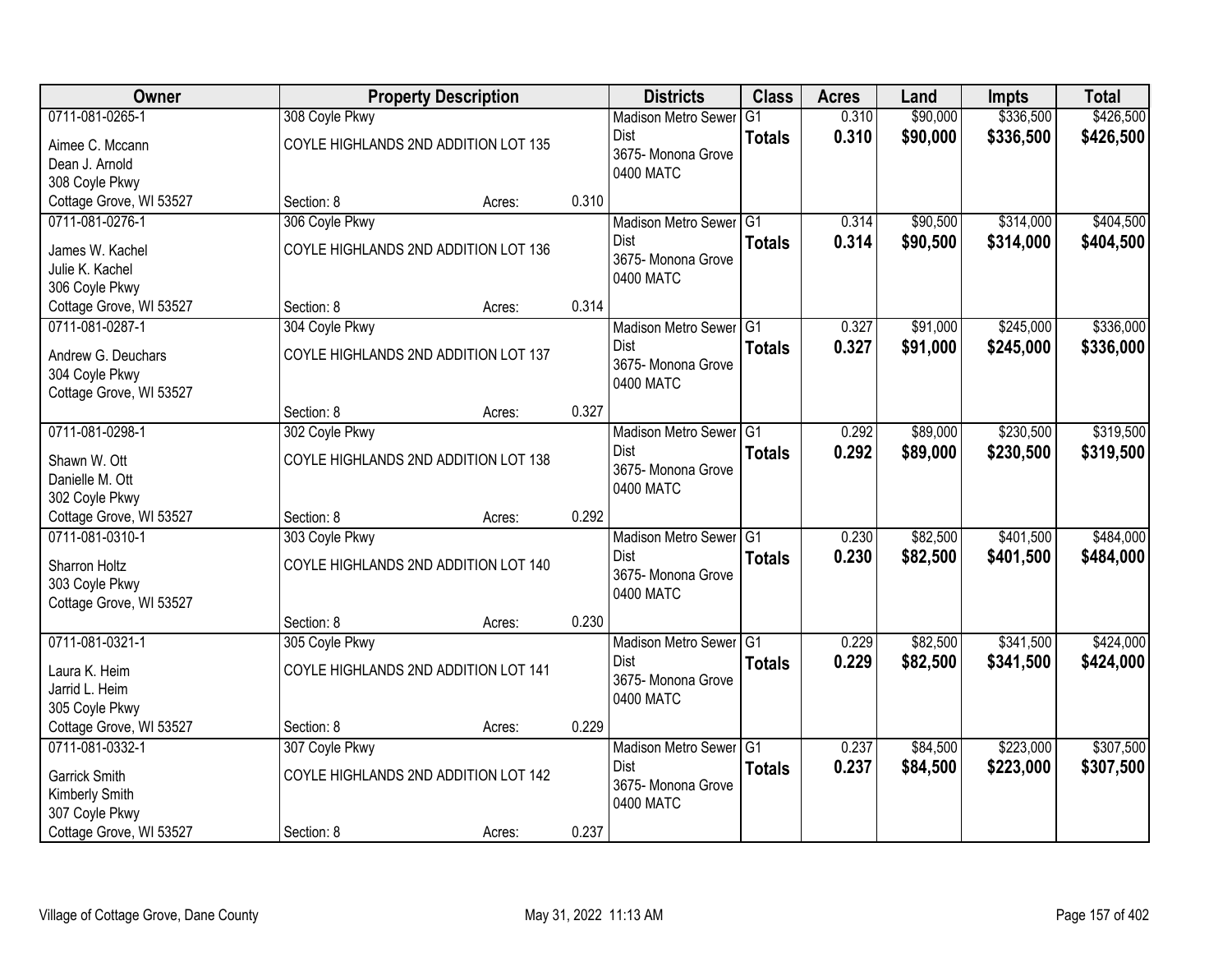| <b>Owner</b>                      |                                      | <b>Property Description</b> |       | <b>Districts</b>                  | <b>Class</b>  | <b>Acres</b> | Land     | Impts     | <b>Total</b> |
|-----------------------------------|--------------------------------------|-----------------------------|-------|-----------------------------------|---------------|--------------|----------|-----------|--------------|
| 0711-081-0343-1                   | 309 Coyle Pkwy                       |                             |       | <b>Madison Metro Sewer</b>        | G1            | 0.233        | \$83,500 | \$248,000 | \$331,500    |
| Sarah A. Radke                    | COYLE HIGHLANDS 2ND ADDITION LOT 143 |                             |       | Dist                              | <b>Totals</b> | 0.233        | \$83,500 | \$248,000 | \$331,500    |
| Shaun D. Sesvold                  |                                      |                             |       | 3675- Monona Grove                |               |              |          |           |              |
| 309 Coyle Pkwy                    |                                      |                             |       | 0400 MATC                         |               |              |          |           |              |
| Cottage Grove, WI 53527           | Section: 8                           | Acres:                      | 0.233 |                                   |               |              |          |           |              |
| 0711-081-0354-1                   | 311 Coyle Pkwy                       |                             |       | Madison Metro Sewer G1            |               | 0.230        | \$82,500 | \$254,000 | \$336,500    |
| Thomas C. Rosol                   | COYLE HIGHLANDS 2ND ADDITION LOT 144 |                             |       | <b>Dist</b>                       | <b>Totals</b> | 0.230        | \$82,500 | \$254,000 | \$336,500    |
| <b>Teresa Rosol</b>               |                                      |                             |       | 3675- Monona Grove                |               |              |          |           |              |
| 311 Coyle Pkwy                    |                                      |                             |       | 0400 MATC                         |               |              |          |           |              |
| Cottage Grove, WI 53527           | Section: 8                           | Acres:                      | 0.230 |                                   |               |              |          |           |              |
| 0711-081-0365-1                   | 313 Coyle Pkwy                       |                             |       | Madison Metro Sewer G1            |               | 0.276        | \$88,000 | \$197,000 | \$285,000    |
|                                   |                                      |                             |       | Dist                              | <b>Totals</b> | 0.276        | \$88,000 | \$197,000 | \$285,000    |
| Tiffany L. Ripp                   | COYLE HIGHLANDS 2ND ADDITION LOT 145 |                             |       | 3675-Monona Grove                 |               |              |          |           |              |
| 313 Coyle Pkwy                    |                                      |                             |       | 0400 MATC                         |               |              |          |           |              |
| Cottage Grove, WI 53527           |                                      |                             |       |                                   |               |              |          |           |              |
|                                   | Section: 8                           | Acres:                      | 0.276 |                                   |               |              |          |           |              |
| 0711-081-0376-1                   | 310 Lindsay Way                      |                             |       | Madison Metro Sewer G1            |               | 0.274        | \$87,500 | \$236,500 | \$324,000    |
| Timothy L. Peak                   | COYLE HIGHLANDS 2ND ADDITION LOT 146 |                             |       | Dist                              | <b>Totals</b> | 0.274        | \$87,500 | \$236,500 | \$324,000    |
| Juliana Peak                      |                                      |                             |       | 3675- Monona Grove                |               |              |          |           |              |
| 310 Lindsay Way                   |                                      |                             |       | 0400 MATC                         |               |              |          |           |              |
| Cottage Grove, WI 53527           | Section: 8                           | Acres:                      | 0.274 |                                   |               |              |          |           |              |
| 0711-081-0387-1                   | 308 Lindsay Way                      |                             |       | Madison Metro Sewer <sup>G1</sup> |               | 0.248        | \$86,000 | \$245,000 | \$331,000    |
|                                   | COYLE HIGHLANDS 2ND ADDITION LOT 147 |                             |       | Dist                              | <b>Totals</b> | 0.248        | \$86,000 | \$245,000 | \$331,000    |
| Jeffrey Lenzner<br>Amanda Lenzner |                                      |                             |       | 3675- Monona Grove                |               |              |          |           |              |
| 308 Lindsay Way                   |                                      |                             |       | 0400 MATC                         |               |              |          |           |              |
| Cottage Grove, WI 53527           | Section: 8                           | Acres:                      | 0.248 |                                   |               |              |          |           |              |
| 0711-081-0398-1                   | 306 Lindsay Way                      |                             |       | Madison Metro Sewer G1            |               | 0.237        | \$84,500 | \$287,500 | \$372,000    |
|                                   |                                      |                             |       | Dist                              | <b>Totals</b> | 0.237        | \$84,500 | \$287,500 | \$372,000    |
| James Vaughn                      | COYLE HIGHLANDS 2ND ADDITION LOT 148 |                             |       | 3675- Monona Grove                |               |              |          |           |              |
| Jean Vaughn                       |                                      |                             |       | 0400 MATC                         |               |              |          |           |              |
| 306 Lindsay Way                   |                                      |                             |       |                                   |               |              |          |           |              |
| Cottage Grove, WI 53527           | Section: 8                           | Acres:                      | 0.237 |                                   |               |              |          |           |              |
| 0711-081-0409-1                   | 304 Lindsay Way                      |                             |       | Madison Metro Sewer G1            |               | 0.260        | \$87,000 | \$225,500 | \$312,500    |
| Warren L. Heidrich                | COYLE HIGHLANDS 2ND ADDITION LOT 149 |                             |       | <b>Dist</b>                       | <b>Totals</b> | 0.260        | \$87,000 | \$225,500 | \$312,500    |
| Carol A. Heidrich                 |                                      |                             |       | 3675- Monona Grove                |               |              |          |           |              |
| 304 Lindsay Way                   |                                      |                             |       | 0400 MATC                         |               |              |          |           |              |
| Cottage Grove, WI 53527           | Section: 8                           | Acres:                      | 0.260 |                                   |               |              |          |           |              |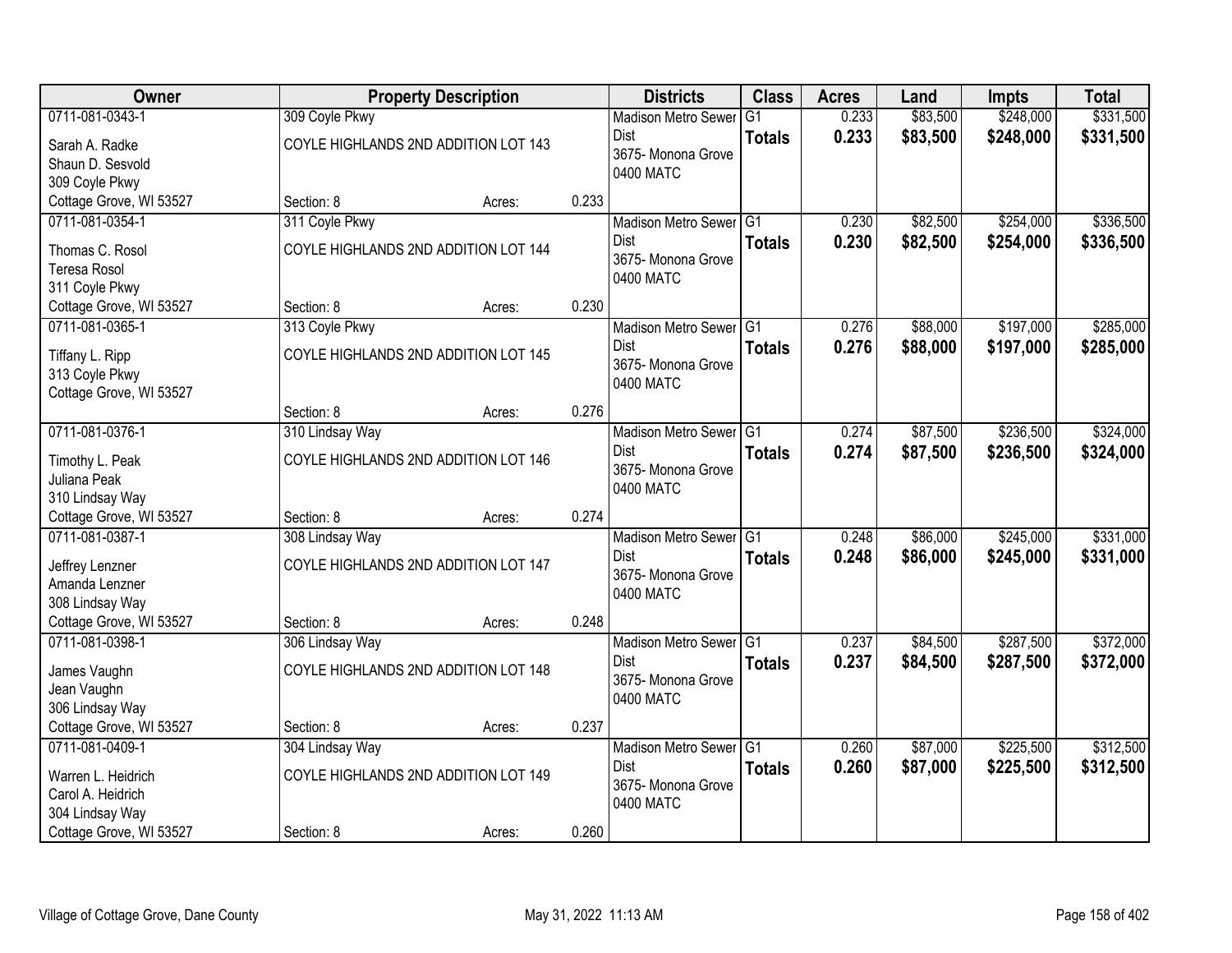| <b>Owner</b>                               | <b>Property Description</b>          |        |             | <b>Districts</b>                  | <b>Class</b>  | <b>Acres</b> | Land     | Impts     | <b>Total</b> |
|--------------------------------------------|--------------------------------------|--------|-------------|-----------------------------------|---------------|--------------|----------|-----------|--------------|
| 0711-081-0420-1                            | 302 Lindsay Way                      |        |             | <b>Madison Metro Sewer</b>        | G1            | 0.229        | \$82,500 | \$336,500 | \$419,000    |
| Michael J. Sturm                           | COYLE HIGHLANDS 2ND ADDITION LOT 150 |        | Dist        |                                   | <b>Totals</b> | 0.229        | \$82,500 | \$336,500 | \$419,000    |
| Jennifer Sturm                             |                                      |        |             | 3675- Monona Grove                |               |              |          |           |              |
| 302 Lindsay Way                            |                                      |        |             | 0400 MATC                         |               |              |          |           |              |
| Cottage Grove, WI 53527                    | Section: 8                           | Acres: | 0.229       |                                   |               |              |          |           |              |
| 0711-081-0431-1                            | 305 Lindsay Way                      |        |             | Madison Metro Sewer G1            |               | 0.237        | \$84,500 | \$257,500 | \$342,000    |
|                                            |                                      |        | <b>Dist</b> |                                   | <b>Totals</b> | 0.237        | \$84,500 | \$257,500 | \$342,000    |
| Matthew M. Stephenson                      | COYLE HIGHLANDS 2ND ADDITION LOT 151 |        |             | 3675- Monona Grove                |               |              |          |           |              |
| Shelly M. Stephenson                       |                                      |        |             | 0400 MATC                         |               |              |          |           |              |
| 305 Lindsay Way<br>Cottage Grove, WI 53527 | Section: 8                           | Acres: | 0.237       |                                   |               |              |          |           |              |
| 0711-081-0442-1                            | 307 Lindsay Way                      |        |             | Madison Metro Sewer G1            |               | 0.235        | \$84,000 | \$318,500 | \$402,500    |
|                                            |                                      |        | Dist        |                                   |               |              |          |           |              |
| Brian G. Redman                            | COYLE HIGHLANDS 2ND ADDITION LOT 152 |        |             | 3675-Monona Grove                 | <b>Totals</b> | 0.235        | \$84,000 | \$318,500 | \$402,500    |
| Jennifer L. Redman                         |                                      |        |             | 0400 MATC                         |               |              |          |           |              |
| 307 Lindsay Way                            |                                      |        |             |                                   |               |              |          |           |              |
| Cottage Grove, WI 53527                    | Section: 8                           | Acres: | 0.235       |                                   |               |              |          |           |              |
| 0711-081-0453-1                            | 309 Lindsay Way                      |        |             | Madison Metro Sewer G1            |               | 0.256        | \$86,500 | \$260,000 | \$346,500    |
| Christina M. Hastings                      | COYLE HIGHLANDS 2ND ADDITION LOT 153 |        | Dist        |                                   | <b>Totals</b> | 0.256        | \$86,500 | \$260,000 | \$346,500    |
| Aaron I. Lunderville                       |                                      |        |             | 3675- Monona Grove                |               |              |          |           |              |
| 309 Lindsay Way                            |                                      |        |             | 0400 MATC                         |               |              |          |           |              |
| Cottage Grove, WI 53527                    | Section: 8                           | Acres: | 0.256       |                                   |               |              |          |           |              |
| 0711-081-0464-1                            | 308 Dublin Cir                       |        |             | Madison Metro Sewer <sup>G1</sup> |               | 0.324        | \$91,000 | \$259,000 | \$350,000    |
|                                            |                                      |        | Dist        |                                   | <b>Totals</b> | 0.324        | \$91,000 | \$259,000 | \$350,000    |
| Anthony W. Steffens                        | COYLE HIGHLANDS 2ND ADDITION LOT 154 |        |             | 3675- Monona Grove                |               |              |          |           |              |
| Michelle L. Steffens                       |                                      |        |             | 0400 MATC                         |               |              |          |           |              |
| 308 Dublin Cir                             |                                      |        |             |                                   |               |              |          |           |              |
| Cottage Grove, WI 53527                    | Section: 8                           | Acres: | 0.324       |                                   |               |              |          |           |              |
| 0711-081-0475-1                            | 306 Dublin Cir                       |        |             | Madison Metro Sewer G1            |               | 0.287        | \$88,500 | \$240,000 | \$328,500    |
| Linsey Tennyson                            | COYLE HIGHLANDS 2ND ADDITION LOT 155 |        | Dist        |                                   | <b>Totals</b> | 0.287        | \$88,500 | \$240,000 | \$328,500    |
| Chrisshon Smith                            |                                      |        |             | 3675- Monona Grove                |               |              |          |           |              |
| 306 Dublin Cir                             |                                      |        |             | 0400 MATC                         |               |              |          |           |              |
| Cottage Grove, WI 53527                    | Section: 8                           | Acres: | 0.287       |                                   |               |              |          |           |              |
| 0711-081-0522-1                            | 800 Sandpiper Trl                    |        |             | Madison Metro Sewer G1            |               | 0.310        | \$90,000 | \$242,000 | \$332,000    |
| Brian H. Reamer                            | COYLE HIGHLANDS LOT 22               |        | <b>Dist</b> |                                   | <b>Totals</b> | 0.310        | \$90,000 | \$242,000 | \$332,000    |
| Carmen E. Reamer                           |                                      |        |             | 3675- Monona Grove                |               |              |          |           |              |
| 800 Sandpiper Trl                          |                                      |        |             | 0400 MATC                         |               |              |          |           |              |
| Cottage Grove, WI 53527                    | Section: 8                           | Acres: | 0.310       |                                   |               |              |          |           |              |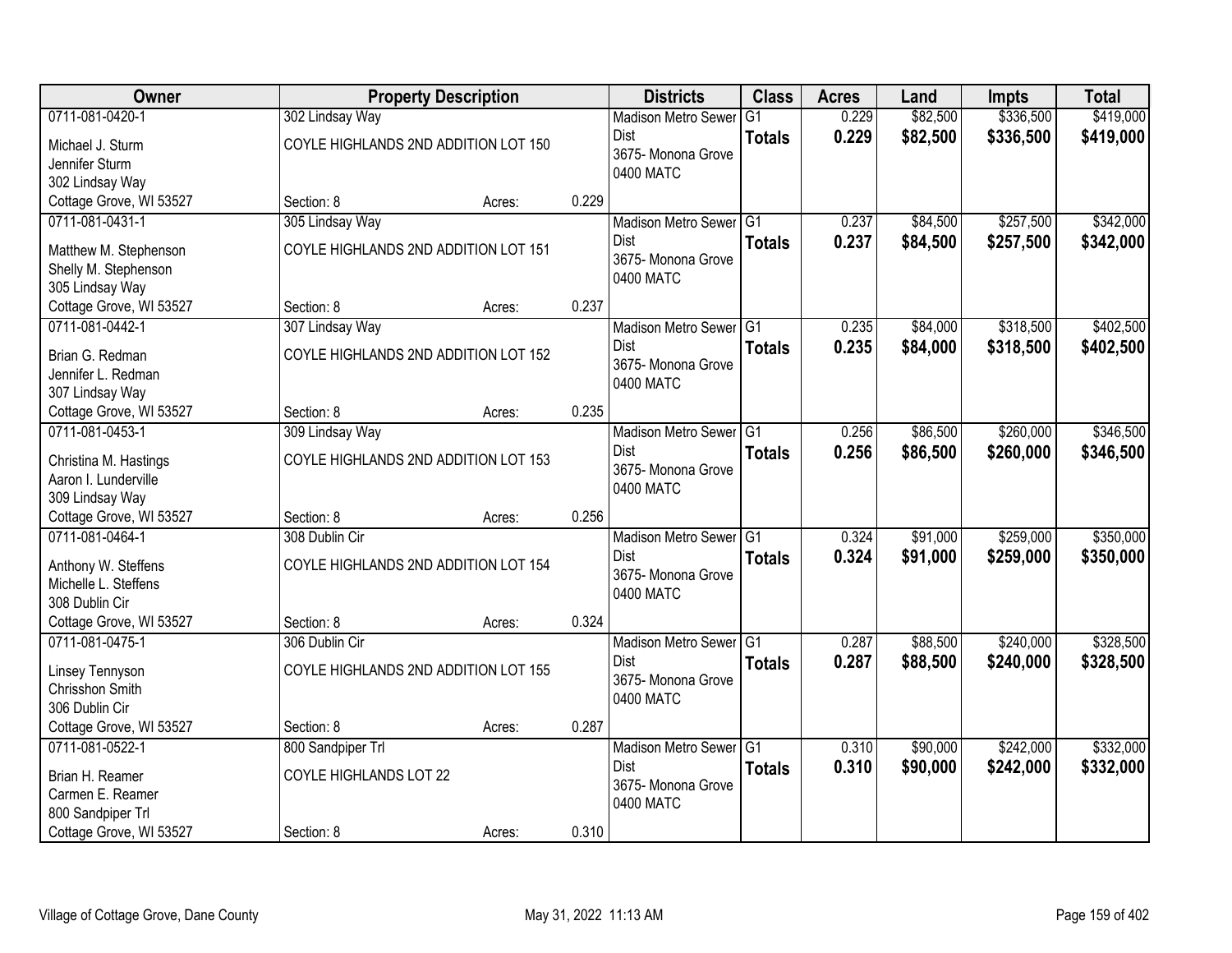| Owner                                 |                        | <b>Property Description</b>          |       | <b>Districts</b>                  | <b>Class</b>  | <b>Acres</b> | Land     | <b>Impts</b> | <b>Total</b> |
|---------------------------------------|------------------------|--------------------------------------|-------|-----------------------------------|---------------|--------------|----------|--------------|--------------|
| 0711-081-0533-1                       | 752 Sandpiper Trl      |                                      |       | <b>Madison Metro Sewer</b>        | G1            | 0.309        | \$90,000 | \$250,000    | \$340,000    |
| Micah Rinzel                          | COYLE HIGHLANDS LOT 23 |                                      |       | Dist                              | <b>Totals</b> | 0.309        | \$90,000 | \$250,000    | \$340,000    |
| Jill A. Rinzel                        |                        |                                      |       | 3675- Monona Grove                |               |              |          |              |              |
| 752 Sandpiper Trl                     |                        |                                      |       | 0400 MATC                         |               |              |          |              |              |
| Cottage Grove, WI 53527               | Section: 8             | Acres:                               | 0.309 |                                   |               |              |          |              |              |
| 0711-081-0601-1                       | 300 Farwell Dr         |                                      |       | Madison Metro Sewer G1            |               | 0.257        | \$86,500 | \$304,000    | \$390,500    |
|                                       |                        |                                      |       | <b>Dist</b>                       | <b>Totals</b> | 0.257        | \$86,500 | \$304,000    | \$390,500    |
| Christopher Verhaeghe                 |                        | COYLE HIGHLANDS 2ND ADDITION LOT 161 |       | 3675- Monona Grove                |               |              |          |              |              |
| <b>Brett Blomme</b><br>300 Farwell Dr |                        |                                      |       | 0400 MATC                         |               |              |          |              |              |
| Cottage Grove, WI 53527               | Section: 8             | Acres:                               | 0.257 |                                   |               |              |          |              |              |
| 0711-081-0612-1                       | 302 Farwell Dr         |                                      |       | Madison Metro Sewer G1            |               | 0.287        | \$88,500 | \$226,000    | \$314,500    |
|                                       |                        |                                      |       | Dist                              | <b>Totals</b> | 0.287        | \$88,500 | \$226,000    | \$314,500    |
| Kelli M. Pope                         |                        | COYLE HIGHLANDS 2ND ADDITION LOT 162 |       | 3675-Monona Grove                 |               |              |          |              |              |
| 302 Farwell Dr                        |                        |                                      |       | 0400 MATC                         |               |              |          |              |              |
| Cottage Grove, WI 53527               |                        |                                      |       |                                   |               |              |          |              |              |
|                                       | Section: 8             | Acres:                               | 0.287 |                                   |               |              |          |              |              |
| 0711-081-0623-1                       | 400 Dublin Cir         |                                      |       | Madison Metro Sewer G1            |               | 0.339        | \$87,500 | \$253,500    | \$341,000    |
| Kevin R. Laufenberg                   |                        | COYLE HIGHLANDS 2ND ADDITION LOT 163 |       | Dist                              | <b>Totals</b> | 0.339        | \$87,500 | \$253,500    | \$341,000    |
| Amanda M. Laufenberg                  |                        |                                      |       | 3675- Monona Grove<br>0400 MATC   |               |              |          |              |              |
| 400 Dublin Cir                        |                        |                                      |       |                                   |               |              |          |              |              |
| Cottage Grove, WI 53527               | Section: 8             | Acres:                               | 0.339 |                                   |               |              |          |              |              |
| 0711-081-0634-1                       | 402 Dublin Cir         |                                      |       | Madison Metro Sewer <sup>G1</sup> |               | 0.229        | \$82,500 | \$266,500    | \$349,000    |
| Tujama S. Kameeta                     |                        | COYLE HIGHLANDS 2ND ADDITION LOT 164 |       | Dist                              | <b>Totals</b> | 0.229        | \$82,500 | \$266,500    | \$349,000    |
| Jeannine K. Kameeta                   |                        |                                      |       | 3675- Monona Grove                |               |              |          |              |              |
| 402 Dublin Cir                        |                        |                                      |       | 0400 MATC                         |               |              |          |              |              |
| Cottage Grove, WI 53527               | Section: 8             | Acres:                               | 0.229 |                                   |               |              |          |              |              |
| 0711-081-0645-1                       | 504 Killian Trl        |                                      |       | Madison Metro Sewer G1            |               | 0.257        | \$86,500 | \$278,500    | \$365,000    |
| Matthew Schirmacher                   |                        | COYLE HIGHLANDS 2ND ADDITION LOT 165 |       | Dist                              | <b>Totals</b> | 0.257        | \$86,500 | \$278,500    | \$365,000    |
| Alexandra Schirmacher                 |                        |                                      |       | 3675- Monona Grove                |               |              |          |              |              |
| 504 Killian Trl                       |                        |                                      |       | 0400 MATC                         |               |              |          |              |              |
| Cottage Grove, WI 53527               | Section: 8             | Acres:                               | 0.257 |                                   |               |              |          |              |              |
| 0711-081-0656-1                       | 502 Killian Trl        |                                      |       | Madison Metro Sewer G1            |               | 0.312        | \$90,000 | \$203,500    | \$293,500    |
|                                       |                        |                                      |       | <b>Dist</b>                       | <b>Totals</b> | 0.312        | \$90,000 | \$203,500    | \$293,500    |
| Richard D. Blakely                    |                        | COYLE HIGHLANDS 2ND ADDITION LOT 166 |       | 3675-Monona Grove                 |               |              |          |              |              |
| Barbara J. Blakely                    |                        |                                      |       | 0400 MATC                         |               |              |          |              |              |
| 502 Killian Trl                       |                        |                                      |       |                                   |               |              |          |              |              |
| Cottage Grove, WI 53527               | Section: 8             | Acres:                               | 0.312 |                                   |               |              |          |              |              |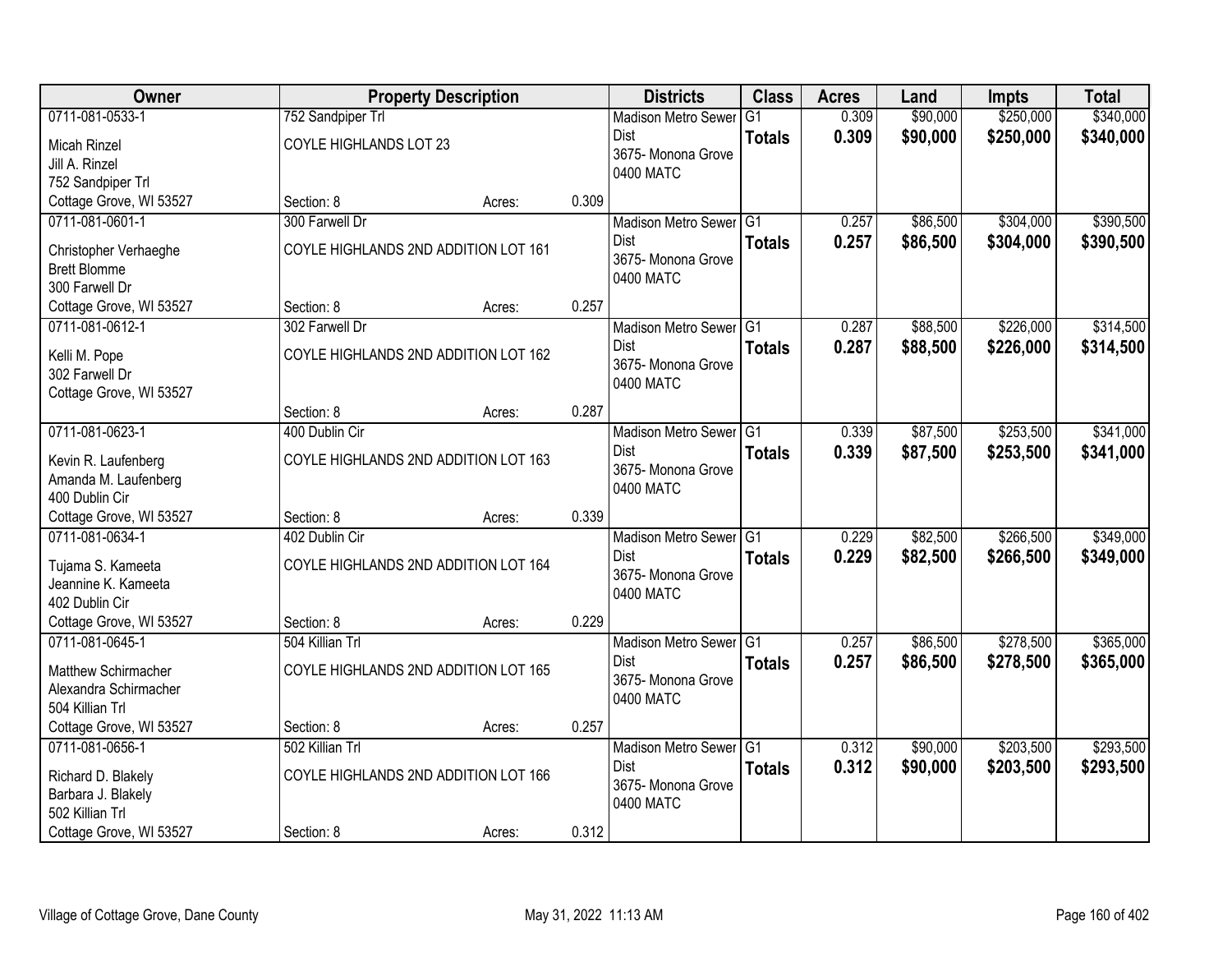| Owner                   |                                      | <b>Property Description</b> |       | <b>Districts</b>           | <b>Class</b>  | <b>Acres</b> | Land     | <b>Impts</b> | <b>Total</b> |
|-------------------------|--------------------------------------|-----------------------------|-------|----------------------------|---------------|--------------|----------|--------------|--------------|
| 0711-081-0667-1         | 500 Killian Trl                      |                             |       | <b>Madison Metro Sewer</b> | G1            | 0.291        | \$89,000 | \$283,500    | \$372,500    |
| Brian T. Kremer         | COYLE HIGHLANDS 2ND ADDITION LOT 167 |                             |       | Dist                       | <b>Totals</b> | 0.291        | \$89,000 | \$283,500    | \$372,500    |
| Suzanne M. Kremer       |                                      |                             |       | 3675-Monona Grove          |               |              |          |              |              |
| 500 Killian Trl         |                                      |                             |       | 0400 MATC                  |               |              |          |              |              |
| Cottage Grove, WI 53527 | Section: 8                           | Acres:                      | 0.291 |                            |               |              |          |              |              |
| 0711-081-0678-1         | 405 Lindsay Way                      |                             |       | Madison Metro Sewer G1     |               | 0.291        | \$89,000 | \$246,500    | \$335,500    |
| Vansby Rev Living Tr    | COYLE HIGHLANDS 2ND ADDITION LOT 168 |                             |       | Dist                       | <b>Totals</b> | 0.291        | \$89,000 | \$246,500    | \$335,500    |
| 405 Lindsay Way         |                                      |                             |       | 3675- Monona Grove         |               |              |          |              |              |
| Cottage Grove, WI 53527 |                                      |                             |       | 0400 MATC                  |               |              |          |              |              |
|                         | Section: 8                           | Acres:                      | 0.291 |                            |               |              |          |              |              |
| 0711-081-0689-1         | 403 Lindsay Way                      |                             |       | Madison Metro Sewer G1     |               | 0.238        | \$84,500 | \$290,500    | \$375,000    |
| John H. Daugherity      | COYLE HIGHLANDS 2ND ADDITION LOT 169 |                             |       | Dist                       | <b>Totals</b> | 0.238        | \$84,500 | \$290,500    | \$375,000    |
| Jo A. Daugherity        |                                      |                             |       | 3675- Monona Grove         |               |              |          |              |              |
| 403 Lindsay Way         |                                      |                             |       | 0400 MATC                  |               |              |          |              |              |
| Cottage Grove, WI 53527 | Section: 8                           | Acres:                      | 0.238 |                            |               |              |          |              |              |
| 0711-081-0700-1         | 400 Lindsay Way                      |                             |       | Madison Metro Sewer G1     |               | 0.259        | \$86,500 | \$288,500    | \$375,000    |
| Carmelle R. Martin      | COYLE HIGHLANDS 2ND ADDITION LOT 170 |                             |       | Dist                       | <b>Totals</b> | 0.259        | \$86,500 | \$288,500    | \$375,000    |
| Brian J. Martin         |                                      |                             |       | 3675- Monona Grove         |               |              |          |              |              |
| 400 Lindsay Way         |                                      |                             |       | 0400 MATC                  |               |              |          |              |              |
| Cottage Grove, WI 53527 | Section: 8                           | Acres:                      | 0.259 |                            |               |              |          |              |              |
| 0711-081-0711-1         | 402 Lindsay Way                      |                             |       | <b>Madison Metro Sewer</b> | TG1           | 0.258        | \$86,500 | \$284,000    | \$370,500    |
| Robert J. Zellmer       | COYLE HIGHLANDS 2ND ADDITION LOT 171 |                             |       | <b>Dist</b>                | <b>Totals</b> | 0.258        | \$86,500 | \$284,000    | \$370,500    |
| Lauren L. Zellmer       |                                      |                             |       | 3675- Monona Grove         |               |              |          |              |              |
| 402 Lindsay Way         |                                      |                             |       | 0400 MATC                  |               |              |          |              |              |
| Cottage Grove, WI 53527 | Section: 8                           | Acres:                      | 0.258 |                            |               |              |          |              |              |
| 0711-081-0722-1         | 404 Lindsay Way                      |                             |       | Madison Metro Sewer G1     |               | 0.261        | \$87,000 | \$246,500    | \$333,500    |
| Kong P. Vang            | COYLE HIGHLANDS 2ND ADDITION LOT 172 |                             |       | Dist                       | <b>Totals</b> | 0.261        | \$87,000 | \$246,500    | \$333,500    |
| Kia T. Vang             |                                      |                             |       | 3675- Monona Grove         |               |              |          |              |              |
| 404 Lindsay Way         |                                      |                             |       | 0400 MATC                  |               |              |          |              |              |
| Cottage Grove, WI 53527 | Section: 8                           | Acres:                      | 0.261 |                            |               |              |          |              |              |
| 0711-081-0733-1         | 406 Lindsay Way                      |                             |       | Madison Metro Sewer G1     |               | 0.241        | \$85,500 | \$269,000    | \$354,500    |
| Theodore H. Nellen      | COYLE HIGHLANDS 2ND ADDITION LOT 173 |                             |       | Dist                       | <b>Totals</b> | 0.241        | \$85,500 | \$269,000    | \$354,500    |
| Linda L. Geier          |                                      |                             |       | 3675- Monona Grove         |               |              |          |              |              |
| 406 Lindsay Way         |                                      |                             |       | 0400 MATC                  |               |              |          |              |              |
| Cottage Grove, WI 53527 | Section: 8                           | Acres:                      | 0.241 |                            |               |              |          |              |              |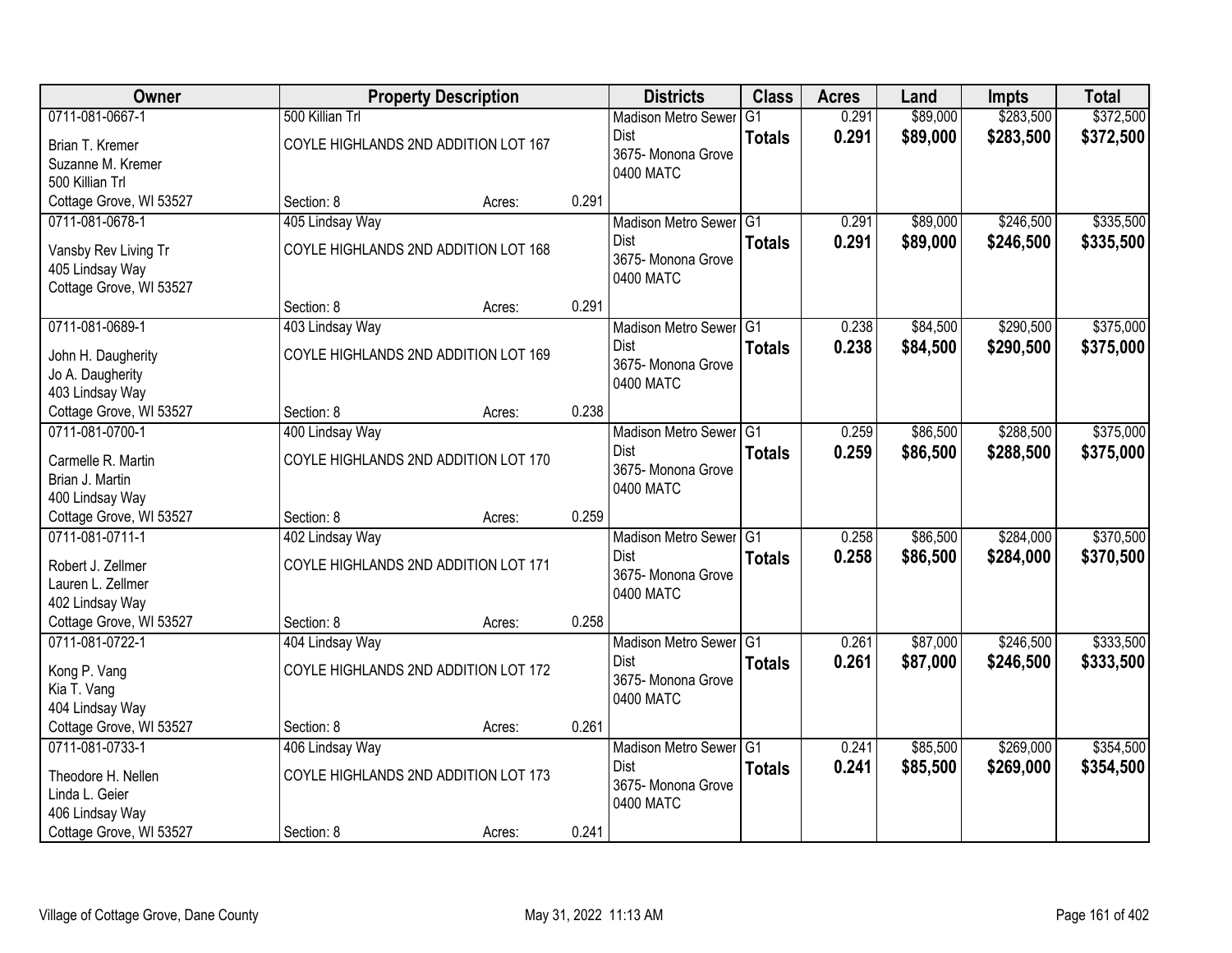| Owner                                 |                                      | <b>Property Description</b> |       | <b>Districts</b>           | <b>Class</b>  | <b>Acres</b> | Land     | Impts     | <b>Total</b> |
|---------------------------------------|--------------------------------------|-----------------------------|-------|----------------------------|---------------|--------------|----------|-----------|--------------|
| 0711-081-0744-1                       | 408 Lindsay Way                      |                             |       | <b>Madison Metro Sewer</b> | G1            | 0.244        | \$85,500 | \$278,000 | \$363,500    |
| Buzzell 2009 Rev Tr, Ronald L & Karen | COYLE HIGHLANDS 2ND ADDITION LOT 174 |                             |       | <b>Dist</b>                | <b>Totals</b> | 0.244        | \$85,500 | \$278,000 | \$363,500    |
| S                                     |                                      |                             |       | 3675-Monona Grove          |               |              |          |           |              |
| 408 Lindsay Way                       |                                      |                             |       | 0400 MATC                  |               |              |          |           |              |
| Cottage Grove, WI 53527               | Section: 8                           | Acres:                      | 0.244 |                            |               |              |          |           |              |
| 0711-081-0755-1                       | 418 Coyle Pkwy                       |                             |       | Madison Metro Sewer G1     |               | 0.305        | \$89,500 | \$265,000 | \$354,500    |
| Darren M. Halbersma                   | COYLE HIGHLANDS 2ND ADDITION LOT 175 |                             |       | Dist                       | <b>Totals</b> | 0.305        | \$89,500 | \$265,000 | \$354,500    |
| Bridget A. Halbersma                  |                                      |                             |       | 3675- Monona Grove         |               |              |          |           |              |
| 418 Coyle Pkwy                        |                                      |                             |       | 0400 MATC                  |               |              |          |           |              |
| Cottage Grove, WI 53527               | Section: 8                           | Acres:                      | 0.305 |                            |               |              |          |           |              |
| 0711-081-0766-1                       | 416 Coyle Pkwy                       |                             |       | Madison Metro Sewer G1     |               | 0.344        | \$92,000 | \$325,000 | \$417,000    |
| Gerrick G. Childs                     | COYLE HIGHLANDS 2ND ADDITION LOT 176 |                             |       | <b>Dist</b>                | <b>Totals</b> | 0.344        | \$92,000 | \$325,000 | \$417,000    |
| Sarah L. Childs                       |                                      |                             |       | 3675- Monona Grove         |               |              |          |           |              |
| 416 Coyle Pkwy                        |                                      |                             |       | 0400 MATC                  |               |              |          |           |              |
| Cottage Grove, WI 53527               | Section: 8                           | Acres:                      | 0.344 |                            |               |              |          |           |              |
| 0711-081-0777-1                       | 411 Coyle Pkwy                       |                             |       | <b>Madison Metro Sewer</b> | G1            | 0.280        | \$88,000 | \$235,000 | \$323,000    |
| Paul Vecchi                           | COYLE HIGHLANDS 2ND ADDITION LOT 177 |                             |       | <b>Dist</b>                | <b>Totals</b> | 0.280        | \$88,000 | \$235,000 | \$323,000    |
| Kimberly Vecchi                       |                                      |                             |       | 3675-Monona Grove          |               |              |          |           |              |
| 411 Coyle Pkwy                        |                                      |                             |       | 0400 MATC                  |               |              |          |           |              |
| Cottage Grove, WI 53527               | Section: 8                           | Acres:                      | 0.280 |                            |               |              |          |           |              |
| 0711-081-0788-1                       | 409 Coyle Pkwy                       |                             |       | Madison Metro Sewer G1     |               | 0.271        | \$87,500 | \$233,500 | \$321,000    |
| Kevin R. Kellogg                      | COYLE HIGHLANDS 2ND ADDITION LOT 178 |                             |       | Dist                       | <b>Totals</b> | 0.271        | \$87,500 | \$233,500 | \$321,000    |
| 409 Coyle Pkwy                        |                                      |                             |       | 3675-Monona Grove          |               |              |          |           |              |
| Cottage Grove, WI 53527               |                                      |                             |       | 0400 MATC                  |               |              |          |           |              |
|                                       | Section: 8                           | Acres:                      | 0.271 |                            |               |              |          |           |              |
| 0711-081-0799-1                       | 407 Coyle Pkwy                       |                             |       | Madison Metro Sewer G1     |               | 0.263        | \$87,000 | \$267,000 | \$354,000    |
| Nicole Melquist                       | COYLE HIGHLANDS 2ND ADDITION LOT 179 |                             |       | Dist                       | <b>Totals</b> | 0.263        | \$87,000 | \$267,000 | \$354,000    |
| Andy L. Melquist                      |                                      |                             |       | 3675- Monona Grove         |               |              |          |           |              |
| 407 Coyle Pkwy                        |                                      |                             |       | 0400 MATC                  |               |              |          |           |              |
| Cottage Grove, WI 53527               | Section: 8                           | Acres:                      | 0.263 |                            |               |              |          |           |              |
| 0711-081-0810-1                       | 405 Coyle Pkwy                       |                             |       | Madison Metro Sewer G1     |               | 0.263        | \$87,000 | \$280,000 | \$367,000    |
| Ahearn Jr Survivors Tr, James F       | COYLE HIGHLANDS 2ND ADDITION LOT 180 |                             |       | <b>Dist</b>                | <b>Totals</b> | 0.263        | \$87,000 | \$280,000 | \$367,000    |
| 405 Coyle Pkwy                        |                                      |                             |       | 3675- Monona Grove         |               |              |          |           |              |
| Cottage Grove, WI 53527               |                                      |                             |       | 0400 MATC                  |               |              |          |           |              |
|                                       | Section: 8                           | Acres:                      | 0.263 |                            |               |              |          |           |              |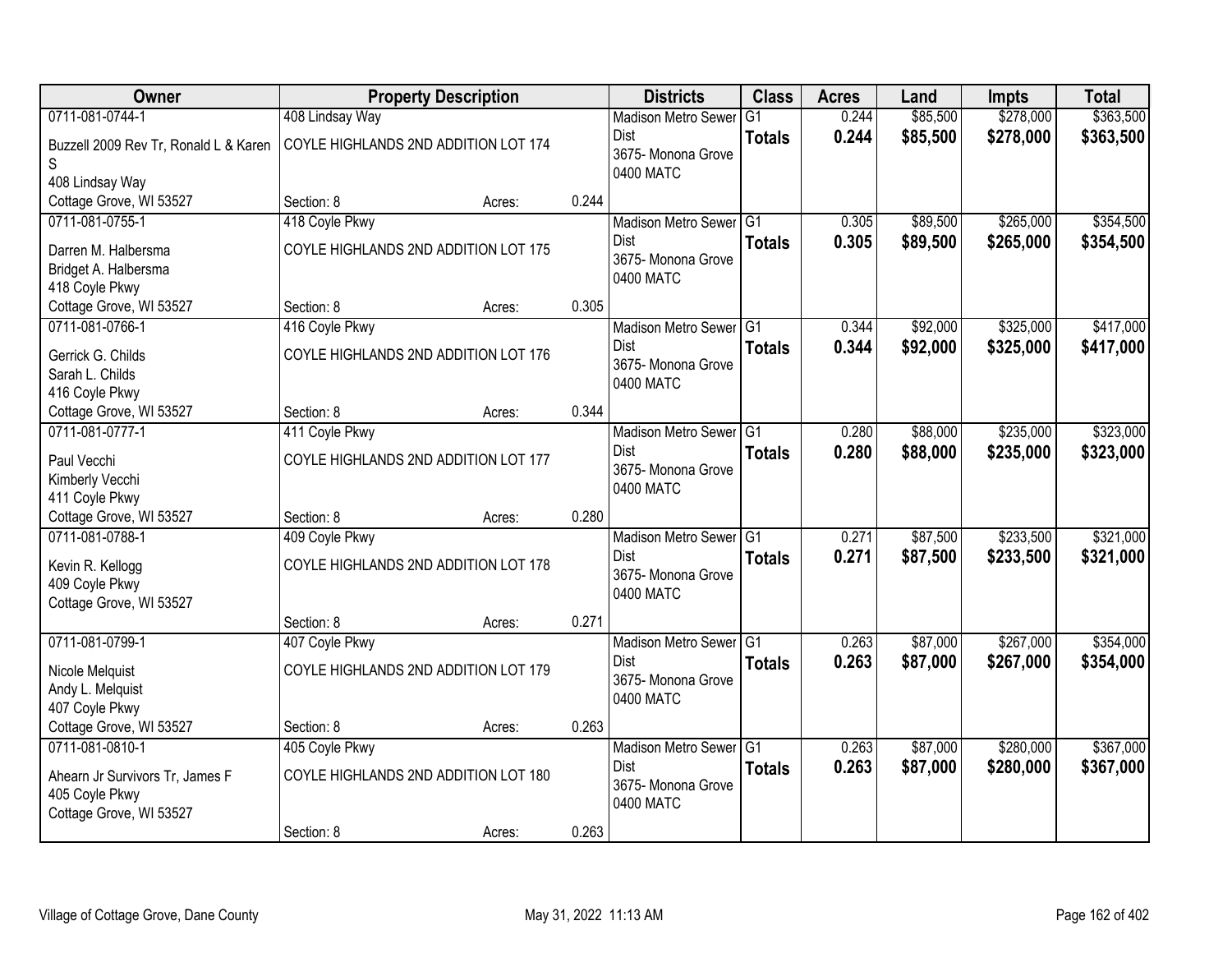| <b>Owner</b>                             |                | <b>Property Description</b>          |       | <b>Districts</b>           | <b>Class</b>  | <b>Acres</b> | Land     | Impts     | <b>Total</b> |
|------------------------------------------|----------------|--------------------------------------|-------|----------------------------|---------------|--------------|----------|-----------|--------------|
| 0711-081-0821-1                          | 403 Coyle Pkwy |                                      |       | <b>Madison Metro Sewer</b> | G1            | 0.258        | \$86,500 | \$242,000 | \$328,500    |
| Peter B. Newhall                         |                | COYLE HIGHLANDS 2ND ADDITION LOT 181 |       | Dist                       | <b>Totals</b> | 0.258        | \$86,500 | \$242,000 | \$328,500    |
| Deirbhle F. Coleman Newhall              |                |                                      |       | 3675- Monona Grove         |               |              |          |           |              |
| 403 Coyle Pkwy                           |                |                                      |       | 0400 MATC                  |               |              |          |           |              |
| Cottage Grove, WI 53527                  | Section: 8     | Acres:                               | 0.258 |                            |               |              |          |           |              |
| 0711-081-0832-1                          | 200 Farwell Dr |                                      |       | Madison Metro Sewer G1     |               | 0.259        | \$86,500 | \$241,000 | \$327,500    |
| Brooke C. Junkans                        |                | COYLE HIGHLANDS 2ND ADDITION LOT 182 |       | <b>Dist</b>                | <b>Totals</b> | 0.259        | \$86,500 | \$241,000 | \$327,500    |
| Daniel E. Junkans                        |                |                                      |       | 3675- Monona Grove         |               |              |          |           |              |
| 2005 Farwell Dr                          |                |                                      |       | 0400 MATC                  |               |              |          |           |              |
| Cottage Grove, WI 53527                  | Section: 8     | Acres:                               | 0.259 |                            |               |              |          |           |              |
| 0711-081-0843-1                          | 701 Alyssa Dr  |                                      |       | Madison Metro Sewer G1     |               | 0.250        | \$86,000 | \$240,500 | \$326,500    |
|                                          |                | COYLE HIGHLANDS 2ND ADDITION LOT 183 |       | Dist                       | <b>Totals</b> | 0.250        | \$86,000 | \$240,500 | \$326,500    |
| Michael C. Sweeney<br>Jill M. Jenks      |                |                                      |       | 3675-Monona Grove          |               |              |          |           |              |
| 701 Alyssa Dr                            |                |                                      |       | 0400 MATC                  |               |              |          |           |              |
| Cottage Grove, WI 53527                  | Section: 8     | Acres:                               | 0.250 |                            |               |              |          |           |              |
| 0711-081-0854-1                          | 703 Alyssa Dr  |                                      |       | Madison Metro Sewer G1     |               | 0.247        | \$86,000 | \$266,000 | \$352,000    |
|                                          |                |                                      |       | Dist                       | <b>Totals</b> | 0.247        | \$86,000 | \$266,000 | \$352,000    |
| <b>Charles Steward</b>                   |                | COYLE HIGHLANDS 2ND ADDITION LOT 184 |       | 3675- Monona Grove         |               |              |          |           |              |
| Amy Steward                              |                |                                      |       | 0400 MATC                  |               |              |          |           |              |
| 703 Alyssa Dr<br>Cottage Grove, WI 53527 | Section: 8     |                                      | 0.247 |                            |               |              |          |           |              |
| 0711-081-0865-1                          | 705 Alyssa Dr  | Acres:                               |       | <b>Madison Metro Sewer</b> | TG1           | 0.246        | \$86,000 | \$265,500 | \$351,500    |
|                                          |                |                                      |       | Dist                       | <b>Totals</b> | 0.246        | \$86,000 | \$265,500 | \$351,500    |
| Shrestha Tr                              |                | COYLE HIGHLANDS 2ND ADDITION LOT 185 |       | 3675- Monona Grove         |               |              |          |           |              |
| 705 Alyssa Dr                            |                |                                      |       | 0400 MATC                  |               |              |          |           |              |
| Cottage Grove, WI 53527                  |                |                                      |       |                            |               |              |          |           |              |
|                                          | Section: 8     | Acres:                               | 0.246 |                            |               |              |          |           |              |
| 0711-081-0876-1                          | 707 Alyssa Dr  |                                      |       | Madison Metro Sewer G1     |               | 0.291        | \$89,000 | \$258,500 | \$347,500    |
| Brian M. Fisch                           |                | COYLE HIGHLANDS 2ND ADDITION LOT 186 |       | Dist<br>3675- Monona Grove | <b>Totals</b> | 0.291        | \$89,000 | \$258,500 | \$347,500    |
| Rachel R. Fisch                          |                |                                      |       | 0400 MATC                  |               |              |          |           |              |
| 707 Alyssa Dr                            |                |                                      |       |                            |               |              |          |           |              |
| Cottage Grove, WI 53527                  | Section: 8     | Acres:                               | 0.291 |                            |               |              |          |           |              |
| 0711-081-0887-1                          | 100 Farwell Dr |                                      |       | Madison Metro Sewer G1     |               | 0.291        | \$89,000 | \$328,000 | \$417,000    |
| Tyler J. Oettinger                       |                | COYLE HIGHLANDS 2ND ADDITION LOT 187 |       | <b>Dist</b>                | <b>Totals</b> | 0.291        | \$89,000 | \$328,000 | \$417,000    |
| Michelle R. Oettinger                    |                |                                      |       | 3675- Monona Grove         |               |              |          |           |              |
| 100 Farwell Dr                           |                |                                      |       | 0400 MATC                  |               |              |          |           |              |
| Cottage Grove, WI 53527                  | Section: 8     | Acres:                               | 0.291 |                            |               |              |          |           |              |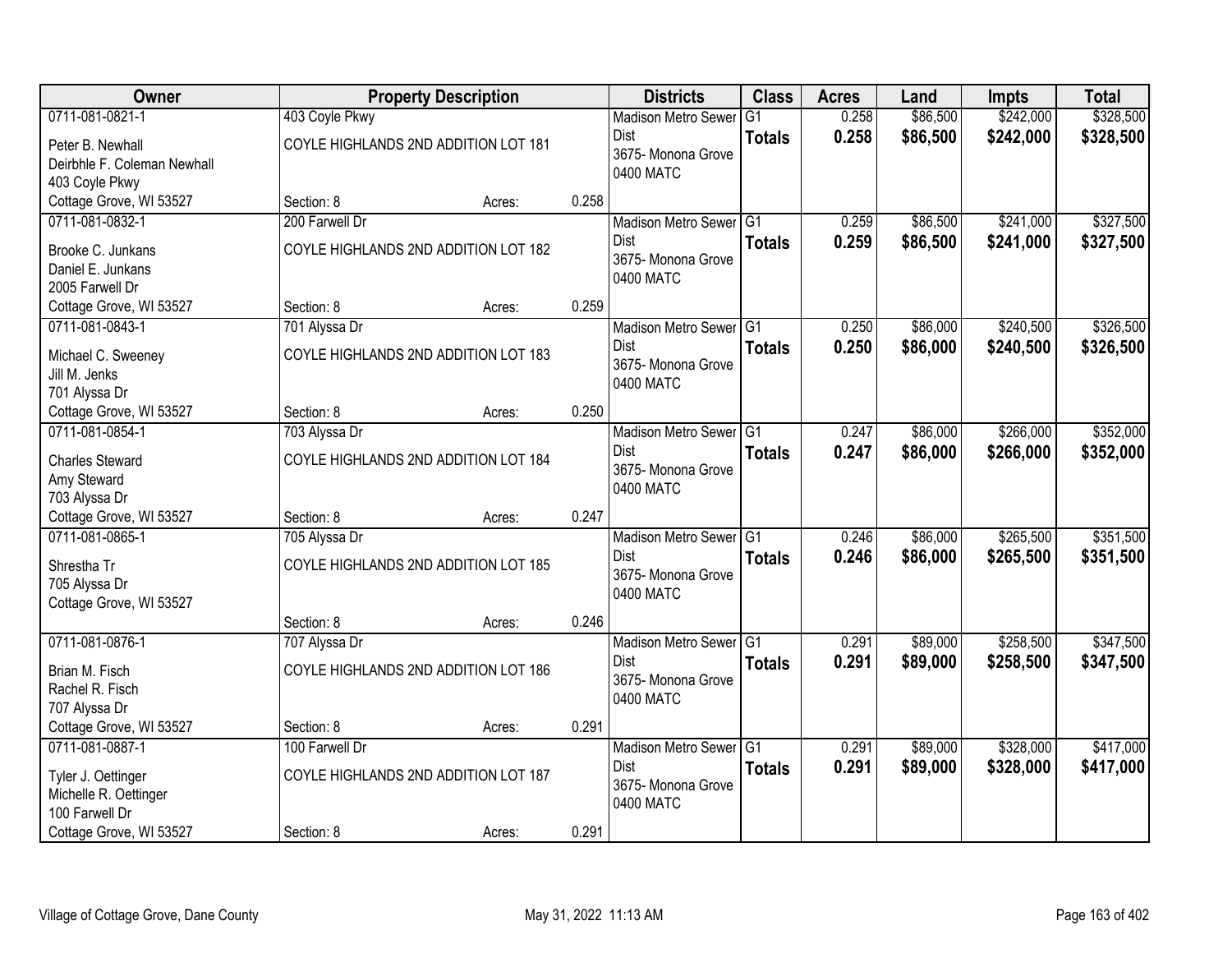| Owner                     |                   | <b>Property Description</b>           |       | <b>Districts</b>                | <b>Class</b>  | <b>Acres</b> | Land            | <b>Impts</b>    | <b>Total</b>    |
|---------------------------|-------------------|---------------------------------------|-------|---------------------------------|---------------|--------------|-----------------|-----------------|-----------------|
| 0711-081-0898-1           | 102 Farwell Dr    |                                       |       | <b>Madison Metro Sewer</b>      | G1            | 0.258        | \$86,500        | \$310,500       | \$397,000       |
| Arun Israel               |                   | COYLE HIGHLANDS 2ND ADDITION LOT 188  |       | Dist                            | <b>Totals</b> | 0.258        | \$86,500        | \$310,500       | \$397,000       |
| Caroline A. Lourdusamy    |                   |                                       |       | 3675- Monona Grove<br>0400 MATC |               |              |                 |                 |                 |
| 102 Farwell Dr            |                   |                                       |       |                                 |               |              |                 |                 |                 |
| Cottage Grove, WI 53527   | Section: 8        | Acres:                                | 0.258 |                                 |               |              |                 |                 |                 |
| 0711-081-0909-1           | 104 Farwell Dr    |                                       |       | Madison Metro Sewer G1          |               | 0.258        | \$86,500        | \$240,500       | \$327,000       |
| David A. Brice            |                   | COYLE HIGHLANDS 2ND ADDITION LOT 189  |       | Dist                            | <b>Totals</b> | 0.258        | \$86,500        | \$240,500       | \$327,000       |
| Amy J. Brice              |                   |                                       |       | 3675- Monona Grove<br>0400 MATC |               |              |                 |                 |                 |
| 104 Farwell Dr            |                   |                                       |       |                                 |               |              |                 |                 |                 |
| Cottage Grove, WI 53527   | Section: 8        | Acres:                                | 0.258 |                                 |               |              |                 |                 |                 |
| 0711-081-0920-1           | 106 Farwell Dr    |                                       |       | Madison Metro Sewer G1          |               | 0.254        | \$86,500        | \$275,500       | \$362,000       |
| Timothy J. Flanagan       |                   | COYLE HIGHLANDS 2ND ADDITION LOT 190  |       | <b>Dist</b>                     | <b>Totals</b> | 0.254        | \$86,500        | \$275,500       | \$362,000       |
| 106 Farwell Dr            |                   |                                       |       | 3675- Monona Grove              |               |              |                 |                 |                 |
| Cottage Grove, WI 53527   |                   |                                       |       | 0400 MATC                       |               |              |                 |                 |                 |
|                           | Section: 8        | Acres:                                | 0.254 |                                 |               |              |                 |                 |                 |
| 0711-081-0931-1           | 400 Coyle Pkwy    |                                       |       | Madison Metro Sewer G1          |               | 0.258        | \$86,500        | \$275,000       | \$361,500       |
| Chad Koonce               |                   | COYLE HIGHLANDS 2ND ADDITION LOT 191  |       | <b>Dist</b>                     | <b>Totals</b> | 0.258        | \$86,500        | \$275,000       | \$361,500       |
| Amy J. Koonce             |                   |                                       |       | 3675- Monona Grove              |               |              |                 |                 |                 |
| 400 Coyle Pkwy            |                   |                                       |       | 0400 MATC                       |               |              |                 |                 |                 |
| Cottage Grove, WI 53527   | Section: 8        | Acres:                                | 0.258 |                                 |               |              |                 |                 |                 |
| 0711-081-0975-1           | Alyssa Dr         |                                       |       | Madison Metro Sewer X4          |               | 5.485        | \$0             | \$0             | \$0             |
| Cottage Grove, Village of |                   | COYLE HIGHLANDS 2ND ADDITION OUTLOT 4 |       | <b>Dist</b>                     | <b>Totals</b> | 5.485        | \$0             | \$0             | \$0             |
| 221 E Cottage Grove Rd    |                   |                                       |       | 3675- Monona Grove              |               |              |                 |                 |                 |
| Cottage Grove, WI 53527   |                   |                                       |       | 0400 MATC                       |               |              |                 |                 |                 |
|                           | Section: 8        | Acres:                                | 5.485 |                                 |               |              |                 |                 |                 |
| 0711-081-1000-1           | <b>Farwell Dr</b> |                                       |       | Madison Metro Sewer X4          |               | 2.737        | $\overline{50}$ | $\overline{50}$ | \$0             |
| Cottage Grove, Village of |                   | COYLE HIGHLANDS 2ND ADDITION OUTLOT 5 |       | Dist                            | <b>Totals</b> | 2.737        | \$0             | \$0             | \$0             |
| 221 E Cottage Grove Rd    |                   |                                       |       | 3675- Monona Grove              |               |              |                 |                 |                 |
| Cottage Grove, WI 53527   |                   |                                       |       | 0400 MATC                       |               |              |                 |                 |                 |
|                           | Section: 8        | Acres:                                | 2.737 |                                 |               |              |                 |                 |                 |
| 0711-081-1025-1           | Dublin Cir        |                                       |       | Madison Metro Sewer X4          |               | 1.204        | $\overline{50}$ | $\overline{50}$ | $\overline{50}$ |
| Cottage Grove, Village of |                   | COYLE HIGHLANDS 2ND ADDITION OUTLOT 7 |       | <b>Dist</b>                     | <b>Totals</b> | 1.204        | \$0             | \$0             | \$0             |
| 221 E Cottage Grove Rd    |                   |                                       |       | 3675- Monona Grove              |               |              |                 |                 |                 |
| Cottage Grove, WI 53527   |                   |                                       |       | 0400 MATC                       |               |              |                 |                 |                 |
|                           | Section: 8        | Acres:                                | 1.204 |                                 |               |              |                 |                 |                 |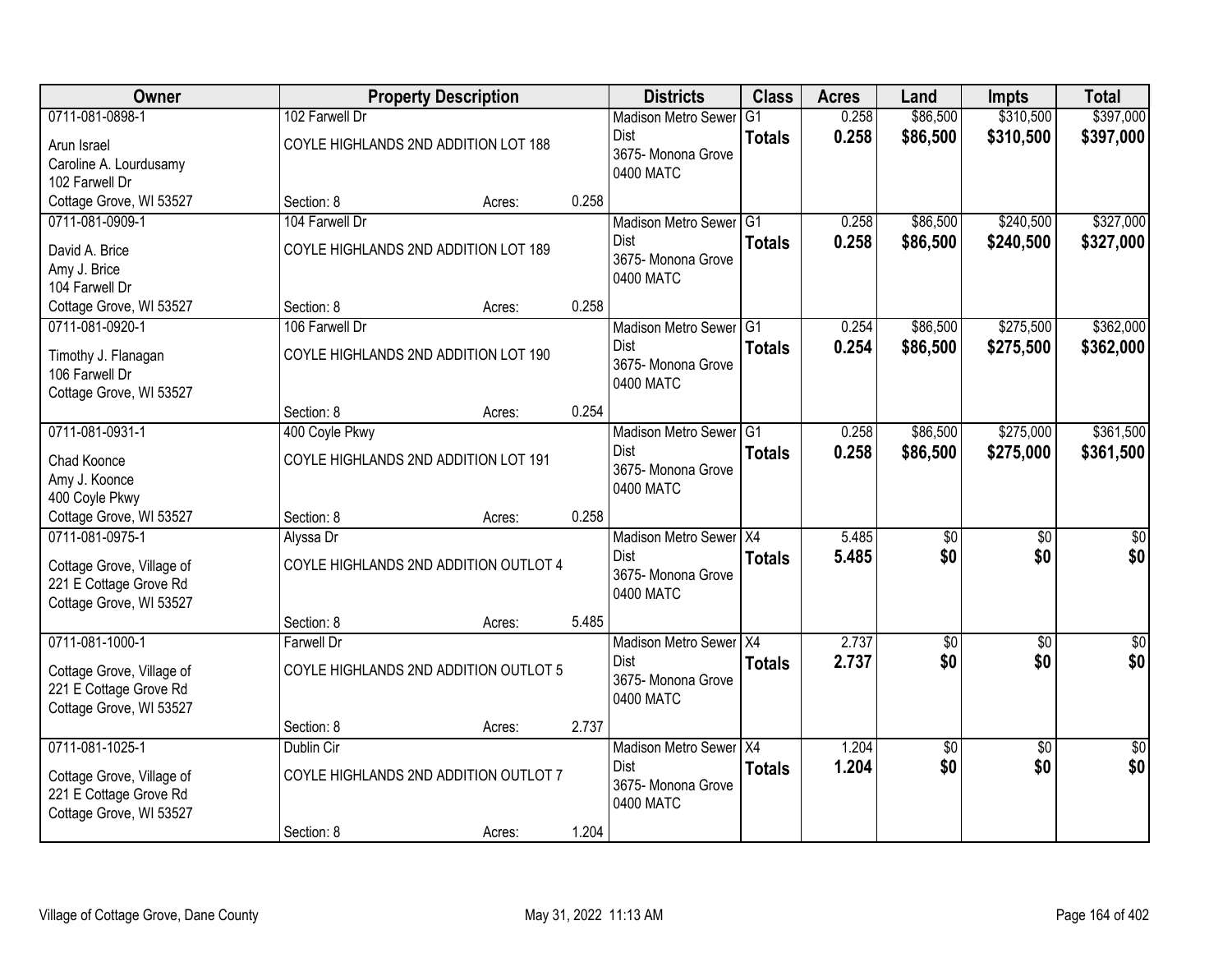| Owner                                    | <b>Property Description</b>                                                    | <b>Districts</b>                | <b>Class</b>   | <b>Acres</b> | Land     | Impts     | <b>Total</b> |
|------------------------------------------|--------------------------------------------------------------------------------|---------------------------------|----------------|--------------|----------|-----------|--------------|
| 0711-081-2008-1                          | 651 Cork Xing                                                                  | <b>Madison Metro Sewer</b>      | G <sub>1</sub> | 0.317        | \$90,500 | \$355,000 | \$445,500    |
| Steven J. Hansberry                      | LOT 1 CSM 11620 CS71/59-60 12-05-05 F/K/A COYLE                                | <b>Dist</b>                     | <b>Totals</b>  | 0.317        | \$90,500 | \$355,000 | \$445,500    |
| Molly C. Hansberry                       | HIGHLANDS LOTS 7 & 8 DESCR AS SEC 07-07-11                                     | 3675- Monona Grove              |                |              |          |           |              |
| 2144 County Highway T                    | PRT OF NW1/4 SE1/4 & PRT SW1/4 SE1/4 (0.317                                    | 0400 MATC                       |                |              |          |           |              |
| Sun Prairie, WI 53590                    | 0.317<br>Section: 8<br>Acres:                                                  |                                 |                |              |          |           |              |
| 0711-081-2019-1                          | 655 Cork Xing                                                                  | Madison Metro Sewer G1          |                | 0.307        | \$90,000 | \$340,000 | \$430,000    |
|                                          |                                                                                | <b>Dist</b>                     | <b>Totals</b>  | 0.307        | \$90,000 | \$340,000 | \$430,000    |
| Yunsun Huh                               | LOT 2 CSM 11620 CS71/59&60-12/5/2005 F/K/A                                     | 3675- Monona Grove              |                |              |          |           |              |
| Matthew W. Winden                        | COYLE HIGHLANDS LOTS 7 & 8 DESCR AS SEC                                        | 0400 MATC                       |                |              |          |           |              |
| 655 Cork Xing<br>Cottage Grove, WI 53527 | 8-7-11 PRT NW1/4NE1/4 & PRT SW1/4NE1/4 (0.307<br>0.307<br>Section: 8<br>Acres: |                                 |                |              |          |           |              |
| 0711-081-2025-1                          |                                                                                | Madison Metro Sewer G1          |                | 0.165        | \$59,000 | \$189,500 | \$248,500    |
|                                          | 701 Cork Xing                                                                  | <b>Dist</b>                     |                |              |          |           |              |
| <b>Mitchell Clement</b>                  | LOT 1 CSM 15757 CS114/317&318-7/12/2021 F/K/A                                  | 3675-Monona Grove               | <b>Totals</b>  | 0.165        | \$59,000 | \$189,500 | \$248,500    |
| Valarie Clement                          | COYLE HIGHLANDS LOT 9 DESCR AS SEC 8-7-11                                      | 0400 MATC                       |                |              |          |           |              |
| 703 Cork Xing                            | PRT NW1/4NE1/4 (7,207 SQ FT)                                                   |                                 |                |              |          |           |              |
| Cottage Grove, WI 53527                  | 0.000<br>Section: 8<br>Acres:                                                  |                                 |                |              |          |           |              |
| 0711-081-2031-1                          | 703 Cork Xing                                                                  | Madison Metro Sewer G1          |                | 0.172        | \$61,500 | \$187,500 | \$249,000    |
| <b>Mitchell Clement</b>                  | LOT 2 CSM 15757 CS114/317&318-7/12/2021 F/K/A                                  | <b>Dist</b>                     | <b>Totals</b>  | 0.172        | \$61,500 | \$187,500 | \$249,000    |
| Valarie Clement                          | COYLE HIGHLANDS LOT 9 DESCR AS SEC 8-7-11                                      | 3675- Monona Grove              |                |              |          |           |              |
| 703 Cork Xing                            | PRT NW1/4NE1/4 (7,495 SQ FT)                                                   | 0400 MATC                       |                |              |          |           |              |
| Cottage Grove, WI 53527                  | 0.000<br>Section: 8<br>Acres:                                                  |                                 |                |              |          |           |              |
| 0711-081-2036-1                          | 707 Cork Xing                                                                  | Madison Metro Sewer G1          |                | 0.164        | \$45,500 | \$200,500 | \$246,000    |
|                                          |                                                                                | <b>Dist</b>                     | <b>Totals</b>  | 0.164        | \$45,500 | \$200,500 | \$246,000    |
| Kitaik Jung                              | LOT 1 CSM 11539 CS70/189&190-9/28/2005 F/K/A                                   | 3675- Monona Grove              |                |              |          |           |              |
| 110 Emma Ct                              | COYLE HIGHLANDS LOT 10 DESCR AS SEC 8-7-11                                     | 0400 MATC                       |                |              |          |           |              |
| Madison, WI 53716                        | PRT NW1/4NE1/4 (0.164 ACRES)                                                   |                                 |                |              |          |           |              |
|                                          | 0.164<br>Section: 8<br>Acres:                                                  |                                 |                |              |          |           |              |
| 0711-081-2043-1                          | 705 Cork Xing                                                                  | Madison Metro Sewer G1          |                | 0.139        | \$45,500 | \$216,000 | \$261,500    |
| Tjf Investments, LLC                     | LOT 2 CSM 11539 CS70/189&190-9/28/2005 F/K/A                                   | Dist                            | <b>Totals</b>  | 0.139        | \$45,500 | \$216,000 | \$261,500    |
| 7103 Caneel Trl                          | COYLE HIGHLANDS LOT 10 DESCR AS SEC 8-7-11                                     | 3675- Monona Grove<br>0400 MATC |                |              |          |           |              |
| Middleton, WI 53562                      | PRT NW1/4NE1/4 (0.139 ACRES)                                                   |                                 |                |              |          |           |              |
|                                          | 0.139<br>Section: 8<br>Acres:                                                  |                                 |                |              |          |           |              |
| 0711-081-2051-1                          | 307 Manley Ln                                                                  | Madison Metro Sewer G1          |                | 0.289        | \$88,500 | \$201,000 | \$289,500    |
| Gregory Hoier                            | COYLE HIGHLANDS LOT 11                                                         | <b>Dist</b>                     | <b>Totals</b>  | 0.289        | \$88,500 | \$201,000 | \$289,500    |
| Margaret Hoier                           |                                                                                | 3675-Monona Grove               |                |              |          |           |              |
| 307 Manley Ln                            |                                                                                | 0400 MATC                       |                |              |          |           |              |
| Cottage Grove, WI 53527                  | 0.289<br>Section: 8<br>Acres:                                                  |                                 |                |              |          |           |              |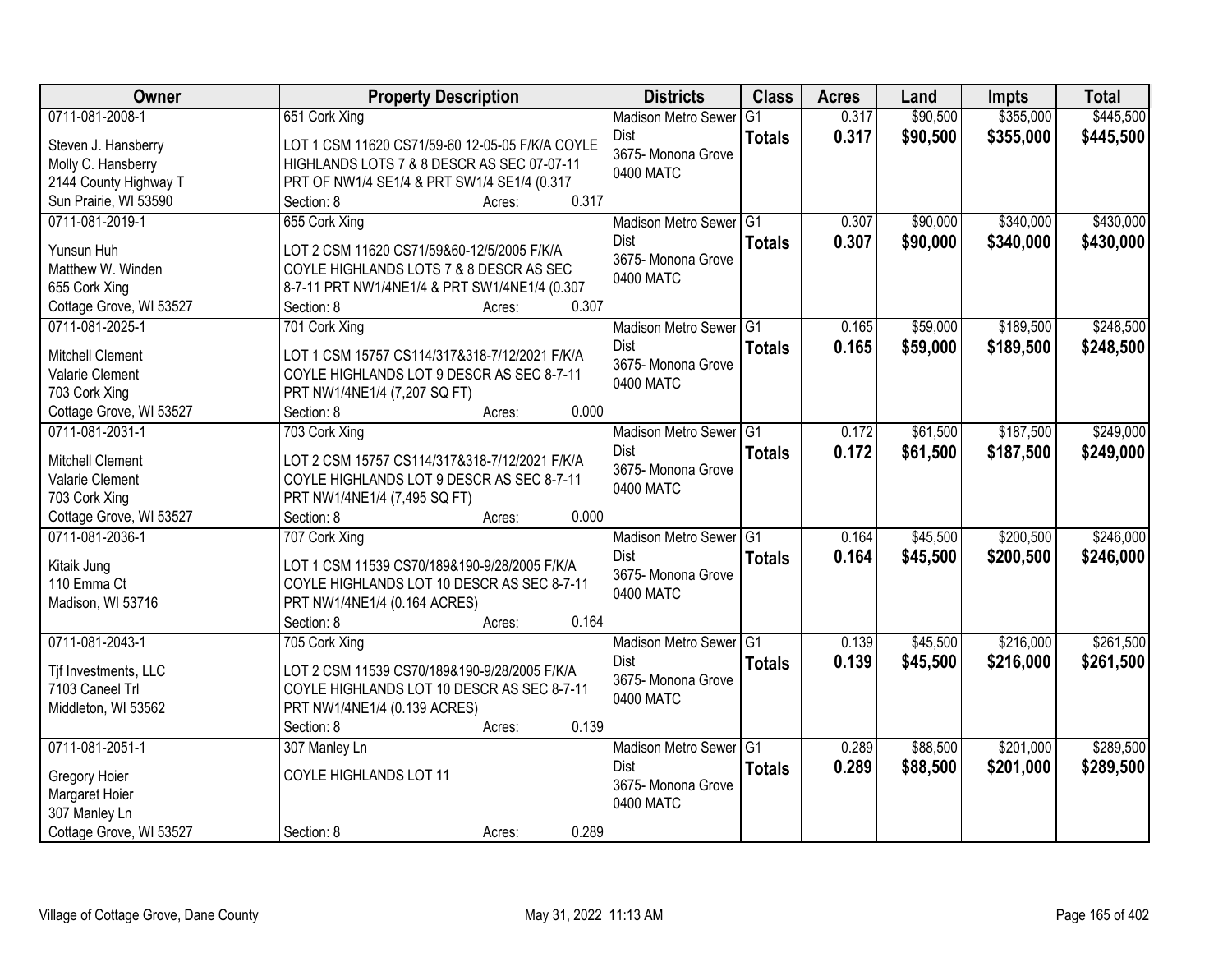| Owner                   | <b>Property Description</b> |        |       | <b>Districts</b>           | <b>Class</b>  | <b>Acres</b> | Land     | <b>Impts</b> | <b>Total</b> |
|-------------------------|-----------------------------|--------|-------|----------------------------|---------------|--------------|----------|--------------|--------------|
| 0711-081-2062-1         | 305 Manley Ln               |        |       | <b>Madison Metro Sewer</b> | G1            | 0.286        | \$88,500 | \$309,000    | \$397,500    |
| Andrew M. Tipton        | COYLE HIGHLANDS LOT 12      |        |       | Dist                       | <b>Totals</b> | 0.286        | \$88,500 | \$309,000    | \$397,500    |
| Michelle L. Tipton      |                             |        |       | 3675- Monona Grove         |               |              |          |              |              |
| 305 Manley Ln           |                             |        |       | 0400 MATC                  |               |              |          |              |              |
| Cottage Grove, WI 53527 | Section: 8                  | Acres: | 0.286 |                            |               |              |          |              |              |
| 0711-081-2073-1         | 303 Manley Ln               |        |       | Madison Metro Sewer G1     |               | 0.292        | \$89,000 | \$264,000    | \$353,000    |
| Song V. Thao            | COYLE HIGHLANDS LOT 13      |        |       | <b>Dist</b>                | <b>Totals</b> | 0.292        | \$89,000 | \$264,000    | \$353,000    |
| Chue Feing T. Thao      |                             |        |       | 3675- Monona Grove         |               |              |          |              |              |
| 303 Manley Ln           |                             |        |       | 0400 MATC                  |               |              |          |              |              |
| Cottage Grove, WI 53527 | Section: 8                  | Acres: | 0.292 |                            |               |              |          |              |              |
| 0711-081-2084-1         | 301 Manley Ln               |        |       | Madison Metro Sewer G1     |               | 0.316        | \$90,500 | \$227,500    | \$318,000    |
| Kip A. Zellmer          | COYLE HIGHLANDS LOT 14      |        |       | Dist                       | <b>Totals</b> | 0.316        | \$90,500 | \$227,500    | \$318,000    |
| 301 Manley Ln           |                             |        |       | 3675- Monona Grove         |               |              |          |              |              |
| Cottage Grove, WI 53527 |                             |        |       | 0400 MATC                  |               |              |          |              |              |
|                         | Section: 8                  | Acres: | 0.316 |                            |               |              |          |              |              |
| 0711-081-2095-1         | 109 Coyle Pkwy              |        |       | Madison Metro Sewer G1     |               | 0.281        | \$88,000 | \$241,000    | \$329,000    |
| Jeremy Hall             | COYLE HIGHLANDS LOT 15      |        |       | Dist                       | <b>Totals</b> | 0.281        | \$88,000 | \$241,000    | \$329,000    |
| Tricia R. Hall          |                             |        |       | 3675- Monona Grove         |               |              |          |              |              |
| 109 Coyle Pkwy          |                             |        |       | 0400 MATC                  |               |              |          |              |              |
| Cottage Grove, WI 53527 | Section: 8                  | Acres: | 0.281 |                            |               |              |          |              |              |
| 0711-081-2106-1         | 201 Coyle Pkwy              |        |       | Madison Metro Sewer G1     |               | 0.257        | \$86,500 | \$199,500    | \$286,000    |
| Charles D. Hilgers      | COYLE HIGHLANDS LOT 16      |        |       | <b>Dist</b>                | <b>Totals</b> | 0.257        | \$86,500 | \$199,500    | \$286,000    |
| Tammy R. Hilgers        |                             |        |       | 3675- Monona Grove         |               |              |          |              |              |
| 201 Coyle Pkwy          |                             |        |       | 0400 MATC                  |               |              |          |              |              |
| Cottage Grove, WI 53527 | Section: 8                  | Acres: | 0.257 |                            |               |              |          |              |              |
| 0711-081-2117-1         | 203 Coyle Pkwy              |        |       | Madison Metro Sewer G1     |               | 0.229        | \$82,500 | \$271,500    | \$354,000    |
| Caw Rev Tr              | COYLE HIGHLANDS LOT 17      |        |       | Dist                       | <b>Totals</b> | 0.229        | \$82,500 | \$271,500    | \$354,000    |
| 203 Coyle Pkwy          |                             |        |       | 3675- Monona Grove         |               |              |          |              |              |
| Cottage Grove, WI 53527 |                             |        |       | 0400 MATC                  |               |              |          |              |              |
|                         | Section: 8                  | Acres: | 0.229 |                            |               |              |          |              |              |
| 0711-081-2128-1         | 205 Coyle Pkwy              |        |       | Madison Metro Sewer G1     |               | 0.229        | \$82,500 | \$245,000    | \$327,500    |
| Daniel Babcock          | COYLE HIGHLANDS LOT 18      |        |       | <b>Dist</b>                | <b>Totals</b> | 0.229        | \$82,500 | \$245,000    | \$327,500    |
| <b>Brianne Babcock</b>  |                             |        |       | 3675- Monona Grove         |               |              |          |              |              |
| 205 Coyle Pkwy          |                             |        |       | 0400 MATC                  |               |              |          |              |              |
| Cottage Grove, WI 53527 | Section: 8                  | Acres: | 0.229 |                            |               |              |          |              |              |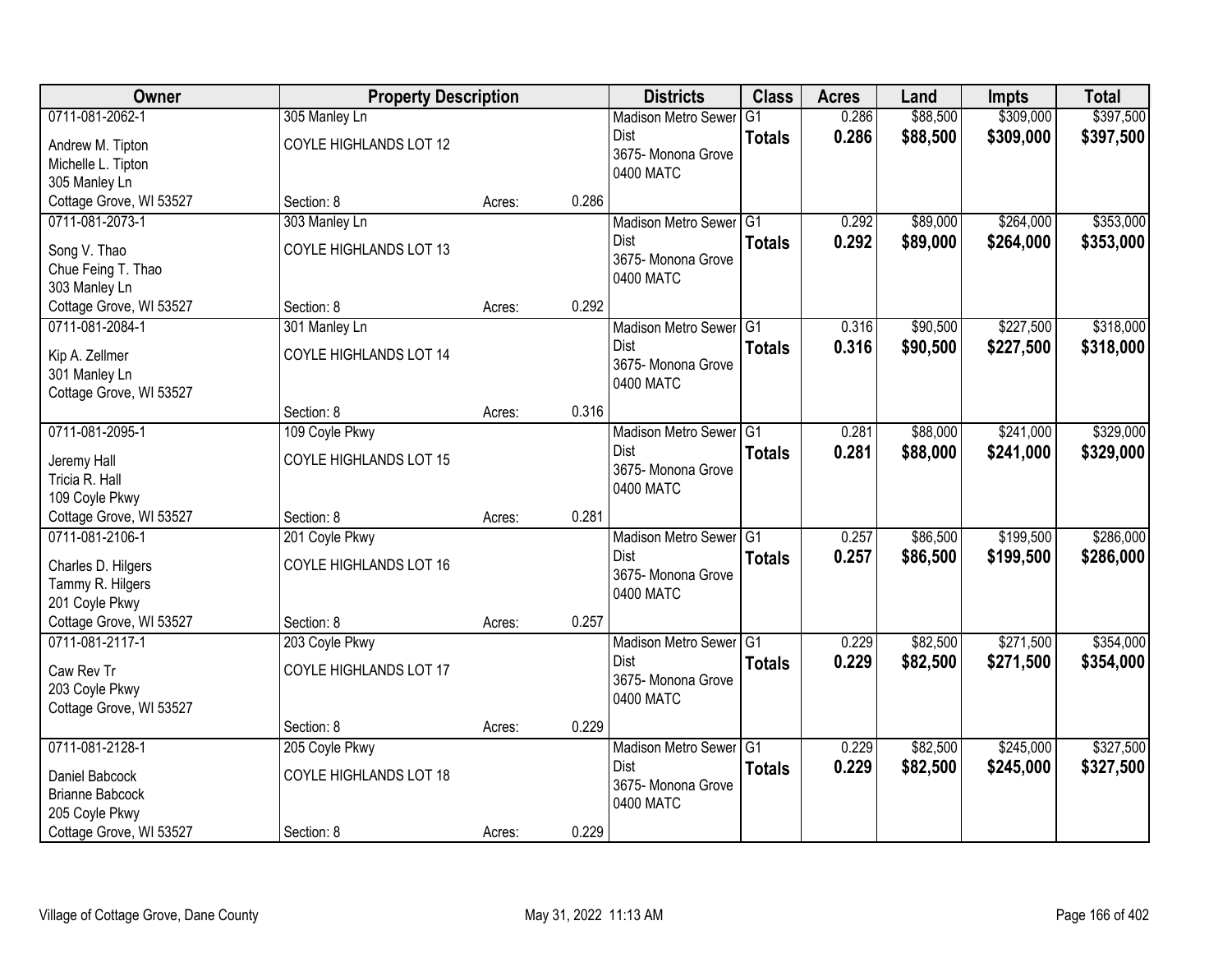| <b>Owner</b>                  | <b>Property Description</b> |        |       | <b>Districts</b>                  | <b>Class</b>   | <b>Acres</b> | Land     | Impts     | <b>Total</b> |
|-------------------------------|-----------------------------|--------|-------|-----------------------------------|----------------|--------------|----------|-----------|--------------|
| 0711-081-2139-1               | 207 Coyle Pkwy              |        |       | <b>Madison Metro Sewer</b>        | G <sub>1</sub> | 0.250        | \$86,000 | \$209,000 | \$295,000    |
| Scott C. Mohlman              | COYLE HIGHLANDS LOT 19      |        |       | Dist                              | <b>Totals</b>  | 0.250        | \$86,000 | \$209,000 | \$295,000    |
| Jill S. Mohlman               |                             |        |       | 3675- Monona Grove                |                |              |          |           |              |
| 207 Coyle Pkwy                |                             |        |       | 0400 MATC                         |                |              |          |           |              |
| Cottage Grove, WI 53527       | Section: 8                  | Acres: | 0.250 |                                   |                |              |          |           |              |
| 0711-081-2150-1               | 209 Coyle Pkwy              |        |       | Madison Metro Sewer G1            |                | 0.275        | \$87,500 | \$274,000 | \$361,500    |
| Collin J. Tarras              | COYLE HIGHLANDS LOT 20      |        |       | <b>Dist</b>                       | <b>Totals</b>  | 0.275        | \$87,500 | \$274,000 | \$361,500    |
| Emily J. Tarras               |                             |        |       | 3675- Monona Grove                |                |              |          |           |              |
| 209 Coyle Pkwy                |                             |        |       | 0400 MATC                         |                |              |          |           |              |
| Cottage Grove, WI 53527       | Section: 8                  | Acres: | 0.275 |                                   |                |              |          |           |              |
| 0711-081-2161-1               | 211 Coyle Pkwy              |        |       | Madison Metro Sewer G1            |                | 0.363        | \$93,000 | \$254,900 | \$347,900    |
|                               |                             |        |       | Dist                              | <b>Totals</b>  | 0.363        | \$93,000 | \$254,900 | \$347,900    |
| May V. Xiong                  | COYLE HIGHLANDS LOT 21      |        |       | 3675- Monona Grove                |                |              |          |           |              |
| Jeff V. Vue<br>211 Coyle Pkwy |                             |        |       | 0400 MATC                         |                |              |          |           |              |
| Cottage Grove, WI 53527       | Section: 8                  | Acres: | 0.363 |                                   |                |              |          |           |              |
| 0711-081-2185-1               | 701 Sandpiper Trl           |        |       | Madison Metro Sewer G1            |                | 0.301        | \$89,500 | \$193,500 | \$283,000    |
|                               |                             |        |       | Dist                              | <b>Totals</b>  | 0.301        | \$89,500 | \$193,500 | \$283,000    |
| Matthew J. Olson              | COYLE HIGHLANDS LOT 25      |        |       | 3675- Monona Grove                |                |              |          |           |              |
| Jill R. Olson                 |                             |        |       | 0400 MATC                         |                |              |          |           |              |
| 701 Sandpiper Trl             |                             |        |       |                                   |                |              |          |           |              |
| Cottage Grove, WI 53527       | Section: 8                  | Acres: | 0.301 |                                   |                |              |          |           |              |
| 0711-081-2196-1               | 503 Galway Ter              |        |       | <b>Madison Metro Sewer</b>        | TG1            | 0.256        | \$86,500 | \$197,500 | \$284,000    |
| Toni L. Gnewuch               | COYLE HIGHLANDS LOT 26      |        |       | <b>Dist</b><br>3675- Monona Grove | <b>Totals</b>  | 0.256        | \$86,500 | \$197,500 | \$284,000    |
| 503 Galway Ter                |                             |        |       | 0400 MATC                         |                |              |          |           |              |
| Cottage Grove, WI 53527       |                             |        |       |                                   |                |              |          |           |              |
|                               | Section: 8                  | Acres: | 0.256 |                                   |                |              |          |           |              |
| 0711-081-2207-1               | 505 Galway Ter              |        |       | Madison Metro Sewer G1            |                | 0.247        | \$86,000 | \$196,000 | \$282,000    |
| Stephanie A. Welsh            | COYLE HIGHLANDS LOT 27      |        |       | <b>Dist</b>                       | <b>Totals</b>  | 0.247        | \$86,000 | \$196,000 | \$282,000    |
| Kai A. Deering                |                             |        |       | 3675- Monona Grove                |                |              |          |           |              |
| 505 Galway Ter                |                             |        |       | 0400 MATC                         |                |              |          |           |              |
| Cottage Grove, WI 53527       | Section: 8                  | Acres: | 0.247 |                                   |                |              |          |           |              |
| 0711-081-2218-1               | 507 Galway Ter              |        |       | Madison Metro Sewer G1            |                | 0.244        | \$85,500 | \$169,500 | \$255,000    |
| Brianna Griesbach             | COYLE HIGHLANDS LOT 28      |        |       | Dist                              | <b>Totals</b>  | 0.244        | \$85,500 | \$169,500 | \$255,000    |
| Linda Griesbach               |                             |        |       | 3675- Monona Grove                |                |              |          |           |              |
| 507 Galway Ter                |                             |        |       | 0400 MATC                         |                |              |          |           |              |
| Cottage Grove, WI 53527       | Section: 8                  | Acres: | 0.244 |                                   |                |              |          |           |              |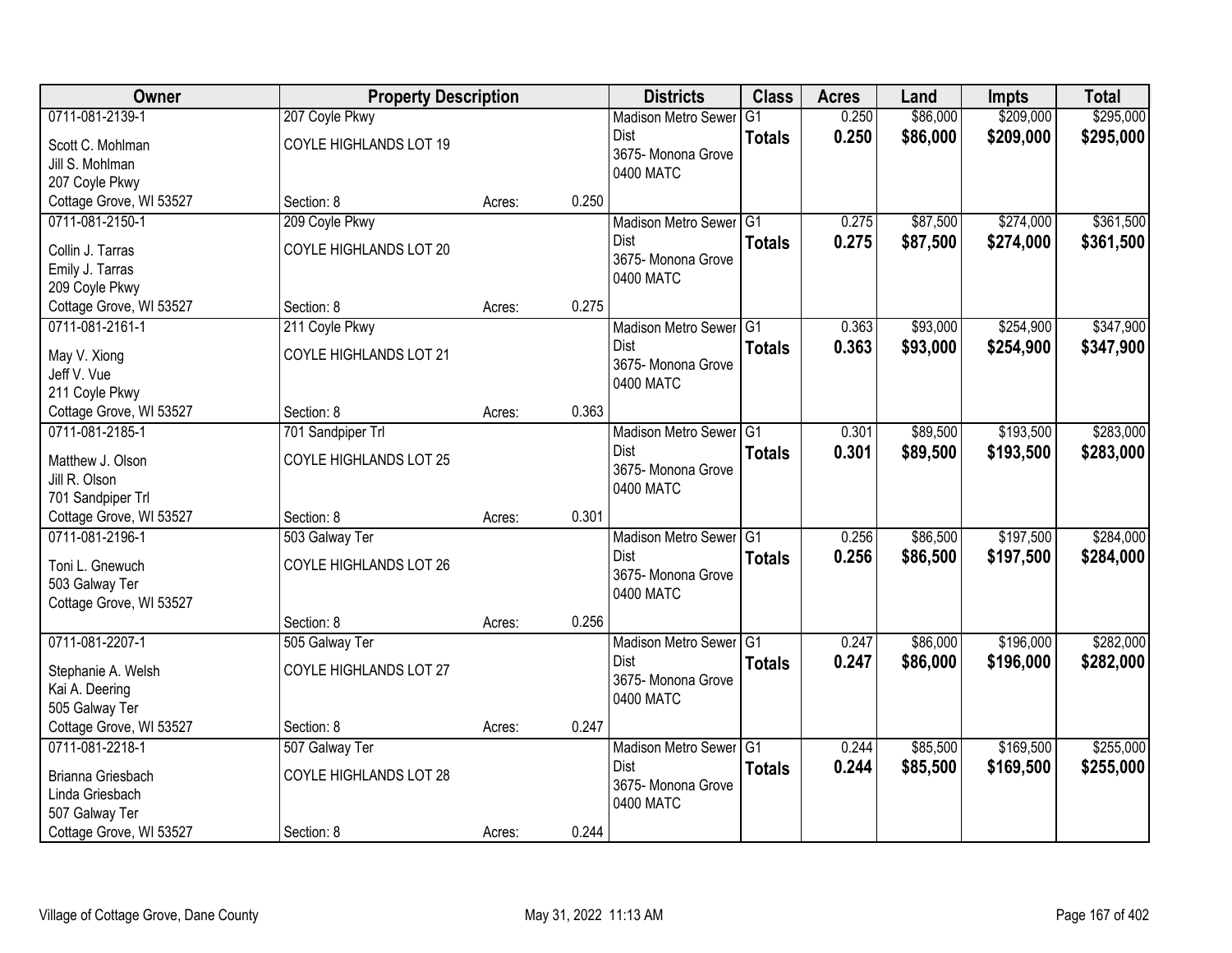| Owner                   | <b>Property Description</b> |        |       | <b>Districts</b>           | <b>Class</b>  | <b>Acres</b> | Land     | <b>Impts</b> | <b>Total</b> |
|-------------------------|-----------------------------|--------|-------|----------------------------|---------------|--------------|----------|--------------|--------------|
| 0711-081-2229-1         | 509 Galway Ter              |        |       | <b>Madison Metro Sewer</b> | G1            | 0.293        | \$89,000 | \$188,500    | \$277,500    |
| Lance D. Massie         | COYLE HIGHLANDS LOT 29      |        |       | Dist                       | <b>Totals</b> | 0.293        | \$89,000 | \$188,500    | \$277,500    |
| Stephanie M. Massie     |                             |        |       | 3675-Monona Grove          |               |              |          |              |              |
| 509 Galway Ter          |                             |        |       | 0400 MATC                  |               |              |          |              |              |
| Cottage Grove, WI 53527 | Section: 8                  | Acres: | 0.293 |                            |               |              |          |              |              |
| 0711-081-2240-1         | 511 Galway Ter              |        |       | Madison Metro Sewer G1     |               | 0.368        | \$93,500 | \$188,500    | \$282,000    |
| Charles S. Adams III    | COYLE HIGHLANDS LOT 30      |        |       | Dist                       | <b>Totals</b> | 0.368        | \$93,500 | \$188,500    | \$282,000    |
| Heidi A. Adams          |                             |        |       | 3675- Monona Grove         |               |              |          |              |              |
| 511 Galway Ter          |                             |        |       | 0400 MATC                  |               |              |          |              |              |
| Cottage Grove, WI 53527 | Section: 8                  | Acres: | 0.368 |                            |               |              |          |              |              |
| 0711-081-2251-1         | 700 Cork Xing               |        |       | Madison Metro Sewer G1     |               | 0.270        | \$87,500 | \$262,500    | \$350,000    |
| Virgil Kasys            | COYLE HIGHLANDS LOT 31      |        |       | Dist                       | <b>Totals</b> | 0.270        | \$87,500 | \$262,500    | \$350,000    |
| 700 Cork Xing           |                             |        |       | 3675- Monona Grove         |               |              |          |              |              |
| Cottage Grove, WI 53527 |                             |        |       | 0400 MATC                  |               |              |          |              |              |
|                         | Section: 8                  | Acres: | 0.270 |                            |               |              |          |              |              |
| 0711-081-2262-1         | 702 Cork Xing               |        |       | Madison Metro Sewer G1     |               | 0.350        | \$92,500 | \$206,000    | \$298,500    |
| Nicholas B. Pedracine   | COYLE HIGHLANDS LOT 32      |        |       | Dist                       | <b>Totals</b> | 0.350        | \$92,500 | \$206,000    | \$298,500    |
| 702 Cork Xing           |                             |        |       | 3675- Monona Grove         |               |              |          |              |              |
| Cottage Grove, WI 53527 |                             |        |       | 0400 MATC                  |               |              |          |              |              |
|                         | Section: 8                  | Acres: | 0.350 |                            |               |              |          |              |              |
| 0711-081-2273-1         | 704 Cork Xing               |        |       | Madison Metro Sewer G1     |               | 0.341        | \$92,000 | \$270,000    | \$362,000    |
| Michael R. Voss         | COYLE HIGHLANDS LOT 33      |        |       | <b>Dist</b>                | <b>Totals</b> | 0.341        | \$92,000 | \$270,000    | \$362,000    |
| Mishelle D. Voss        |                             |        |       | 3675- Monona Grove         |               |              |          |              |              |
| 704 Cork Xing           |                             |        |       | 0400 MATC                  |               |              |          |              |              |
| Cottage Grove, WI 53527 | Section: 8                  | Acres: | 0.341 |                            |               |              |          |              |              |
| 0711-081-2284-1         | 706 Cork Xing               |        |       | Madison Metro Sewer G1     |               | 0.289        | \$88,500 | \$226,000    | \$314,500    |
| Tom J. Kohr             | COYLE HIGHLANDS LOT 34      |        |       | Dist                       | <b>Totals</b> | 0.289        | \$88,500 | \$226,000    | \$314,500    |
| Mary A. Kohr            |                             |        |       | 3675- Monona Grove         |               |              |          |              |              |
| 706 Cork Xing           |                             |        |       | 0400 MATC                  |               |              |          |              |              |
| Cottage Grove, WI 53527 | Section: 8                  | Acres: | 0.289 |                            |               |              |          |              |              |
| 0711-081-2295-1         | 300 Manley Ln               |        |       | Madison Metro Sewer G1     |               | 0.295        | \$89,000 | \$245,000    | \$334,000    |
| Misty Maxson            | COYLE HIGHLANDS LOT 35      |        |       | <b>Dist</b>                | <b>Totals</b> | 0.295        | \$89,000 | \$245,000    | \$334,000    |
| 300 Manley Ln           |                             |        |       | 3675- Monona Grove         |               |              |          |              |              |
| Cottage Grove, WI 53527 |                             |        |       | 0400 MATC                  |               |              |          |              |              |
|                         | Section: 8                  | Acres: | 0.295 |                            |               |              |          |              |              |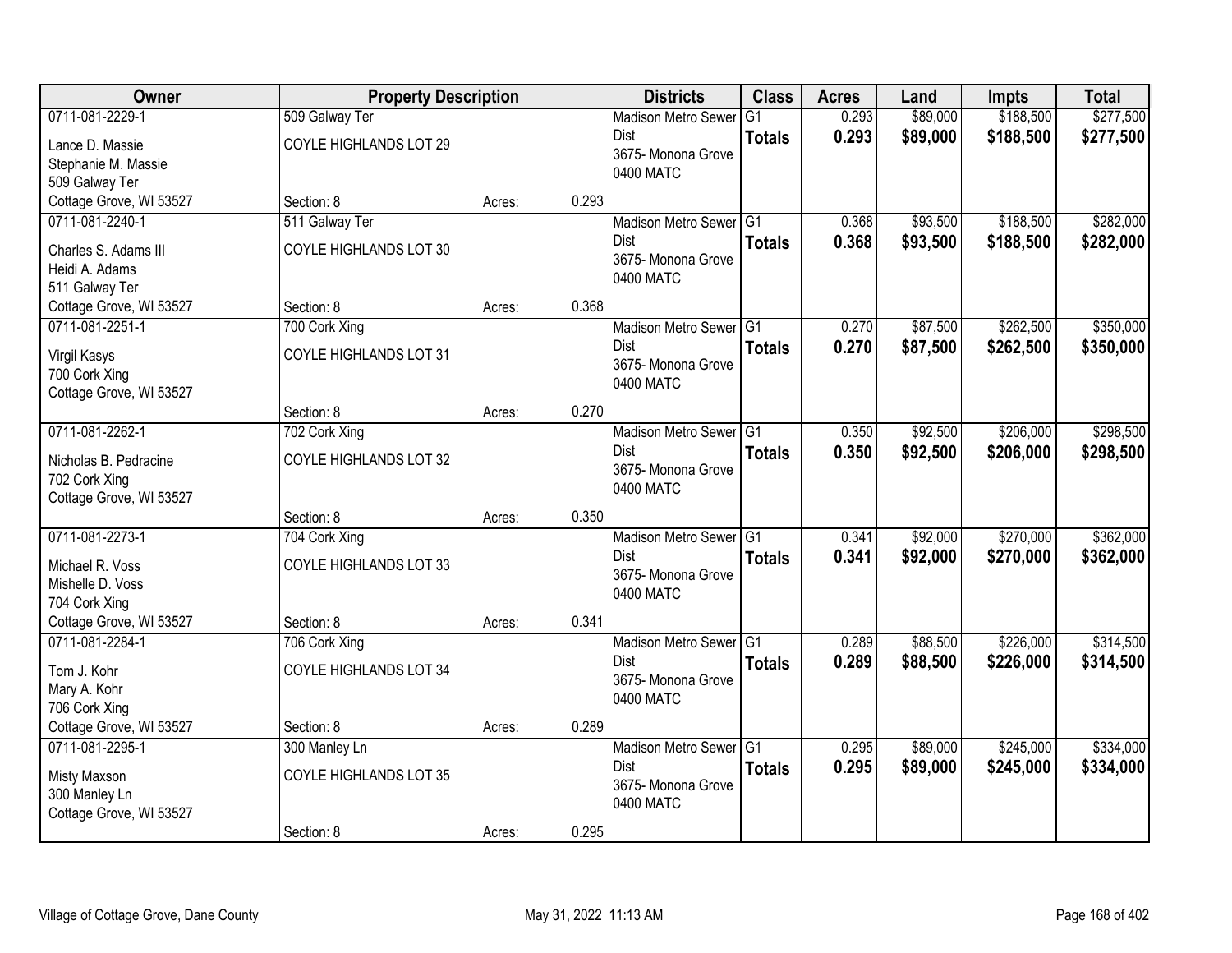| Owner                    | <b>Property Description</b> |        |       | <b>Districts</b>                    | <b>Class</b>  | <b>Acres</b> | Land     | <b>Impts</b> | <b>Total</b> |
|--------------------------|-----------------------------|--------|-------|-------------------------------------|---------------|--------------|----------|--------------|--------------|
| 0711-081-2306-1          | 202 Coyle Pkwy              |        |       | <b>Madison Metro Sewer</b>          | G1            | 0.257        | \$86,500 | \$196,000    | \$282,500    |
| Jeffrey R. Ketner        | COYLE HIGHLANDS LOT 36      |        |       | Dist                                | <b>Totals</b> | 0.257        | \$86,500 | \$196,000    | \$282,500    |
| Cecilia Brown-Ketner     |                             |        |       | 3675-Monona Grove                   |               |              |          |              |              |
| 202 Coyle Pkwy           |                             |        |       | 0400 MATC                           |               |              |          |              |              |
| Cottage Grove, WI 53527  | Section: 8                  | Acres: | 0.257 |                                     |               |              |          |              |              |
| 0711-081-2317-1          | 204 Coyle Pkwy              |        |       | Madison Metro Sewer G1              |               | 0.257        | \$86,500 | \$233,000    | \$319,500    |
| Tony R. Kriel            | COYLE HIGHLANDS LOT 37      |        |       | Dist                                | <b>Totals</b> | 0.257        | \$86,500 | \$233,000    | \$319,500    |
| Christina M. Kriel       |                             |        |       | 3675- Monona Grove                  |               |              |          |              |              |
| 204 Coyle Pkwy           |                             |        |       | 0400 MATC                           |               |              |          |              |              |
| Cottage Grove, WI 53527  | Section: 8                  | Acres: | 0.257 |                                     |               |              |          |              |              |
| 0711-081-2328-1          | 206 Coyle Pkwy              |        |       | Madison Metro Sewer G1              |               | 0.257        | \$86,500 | \$253,500    | \$340,000    |
| Douglas F. Parrott Jr    | COYLE HIGHLANDS LOT 38      |        |       | Dist                                | <b>Totals</b> | 0.257        | \$86,500 | \$253,500    | \$340,000    |
| Patricia A. Parrott      |                             |        |       | 3675- Monona Grove                  |               |              |          |              |              |
| 206 Coyle Pkwy           |                             |        |       | 0400 MATC                           |               |              |          |              |              |
| Cottage Grove, WI 53527  | Section: 8                  | Acres: | 0.257 |                                     |               |              |          |              |              |
| 0711-081-2339-1          | 208 Coyle Pkwy              |        |       | Madison Metro Sewer G1              |               | 0.304        | \$89,500 | \$246,000    | \$335,500    |
| Josh T. Harford          | COYLE HIGHLANDS LOT 39      |        |       | Dist                                | <b>Totals</b> | 0.304        | \$89,500 | \$246,000    | \$335,500    |
| Amanda L. Harford        |                             |        |       | 3675- Monona Grove                  |               |              |          |              |              |
| 208 Coyle Pkwy           |                             |        |       | 0400 MATC                           |               |              |          |              |              |
| Cottage Grove, WI 53527  | Section: 8                  | Acres: | 0.304 |                                     |               |              |          |              |              |
| 0711-081-2350-1          | 210 Coyle Pkwy              |        |       | Madison Metro Sewer G1              |               | 0.299        | \$89,500 | \$237,500    | \$327,000    |
| Kari Peronto             | COYLE HIGHLANDS LOT 40      |        |       | <b>Dist</b>                         | <b>Totals</b> | 0.299        | \$89,500 | \$237,500    | \$327,000    |
| 210 Coyle Pkwy           |                             |        |       | 3675- Monona Grove                  |               |              |          |              |              |
| Cottage Grove, WI 53527  |                             |        |       | 0400 MATC                           |               |              |          |              |              |
|                          | Section: 8                  | Acres: | 0.299 |                                     |               |              |          |              |              |
| 0711-081-2361-1          | 212 Coyle Pkwy              |        |       | Madison Metro Sewer <sup>1</sup> G1 |               | 0.296        | \$89,000 | \$279,500    | \$368,500    |
| Anthony K. Searvogel     | COYLE HIGHLANDS LOT 41      |        |       | Dist                                | <b>Totals</b> | 0.296        | \$89,000 | \$279,500    | \$368,500    |
| Amanda K. Kraft          |                             |        |       | 3675- Monona Grove                  |               |              |          |              |              |
| 212 Coyle Pkwy           |                             |        |       | 0400 MATC                           |               |              |          |              |              |
| Cottage Grove, WI 53527  | Section: 8                  | Acres: | 0.296 |                                     |               |              |          |              |              |
| 0711-081-2372-1          | 214 Coyle Pkwy              |        |       | Madison Metro Sewer G1              |               | 0.312        | \$90,000 | \$213,500    | \$303,500    |
| Eric A. Christianson     | COYLE HIGHLANDS LOT 42      |        |       | <b>Dist</b>                         | <b>Totals</b> | 0.312        | \$90,000 | \$213,500    | \$303,500    |
| Jennifer L. Christianson |                             |        |       | 3675- Monona Grove                  |               |              |          |              |              |
| 214 Coyle Pkwy           |                             |        |       | 0400 MATC                           |               |              |          |              |              |
| Cottage Grove, WI 53527  | Section: 8                  | Acres: | 0.312 |                                     |               |              |          |              |              |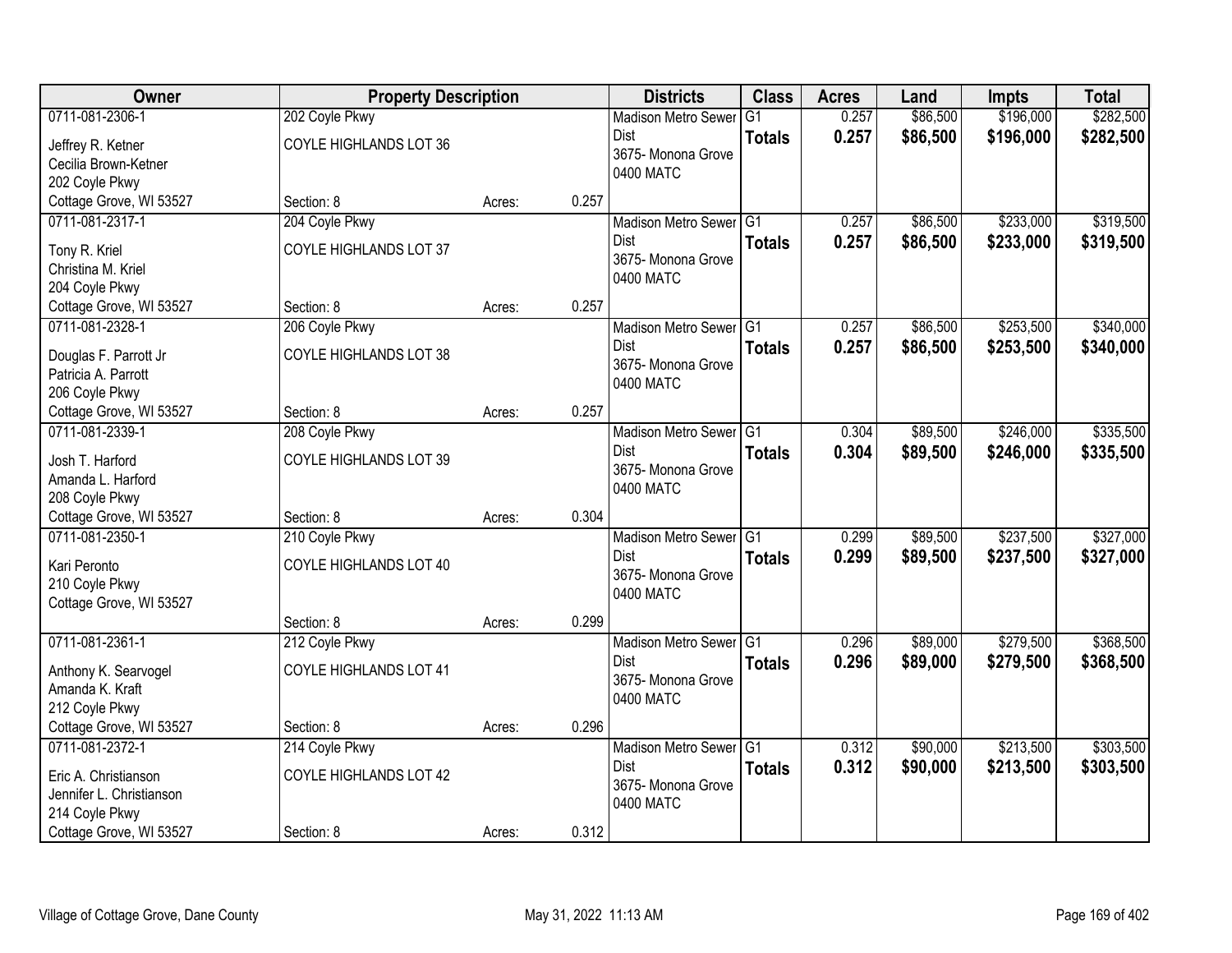| Owner                           | <b>Property Description</b>                     | <b>Districts</b>           | <b>Class</b>    | <b>Acres</b> | Land      | <b>Impts</b> | <b>Total</b> |
|---------------------------------|-------------------------------------------------|----------------------------|-----------------|--------------|-----------|--------------|--------------|
| 0711-081-2407-1                 | 605 W Cottage Grove Rd                          | <b>Madison Metro Sewer</b> | G2              | 1.884        | \$615,500 | \$1,223,000  | \$1,838,500  |
| Fdg C39 WI Cottage Grove, LLC   | LOT 1 CSM 13103 CS84/65-69 05-24-11 F/K/A FIRST | Dist                       | <b>Totals</b>   | 1.884        | \$615,500 | \$1,223,000  | \$1,838,500  |
| One Cvs Dr #5535-01             | ADDITION TO COYLE HIGHLANDS LOT 44 & LOT 5      | 3675- Monona Grove         |                 |              |           |              |              |
| Woonsocket, RI 02895            | CSM 12331 CS76/251&252-12/6/2007 DESCR AS SEC   | 0400 MATC                  |                 |              |           |              |              |
|                                 | 1.884<br>Section: 8<br>Acres:                   |                            |                 |              |           |              |              |
| 0711-081-2414-1                 | 649 Cork Xing                                   | <b>Madison Metro Sewer</b> | $\overline{G2}$ | 2.875        | \$375,700 | \$0          | \$375,700    |
| Coyle Holdings, LLC             | LOT 2 CSM 13103 CS84/65-69 05-24-11 F/K/A FIRST | Dist                       | <b>Totals</b>   | 2.875        | \$375,700 | \$0          | \$375,700    |
| 2 E Mifflin St Ste 200          | ADDITION TO COYLE HIGHLANDS LOT 44 & LOT 5      | 3675- Monona Grove         |                 |              |           |              |              |
| Madison, WI 53703               | CSM 12331 CS76/251&252-12/6/2007 DESCR AS SEC   | TID <sub>8</sub>           |                 |              |           |              |              |
|                                 | 2.875<br>Section: 8<br>Acres:                   | 0400 MATC                  |                 |              |           |              |              |
| 0711-081-2421-1                 | 649 Cork Xing                                   | Madison Metro Sewer G2     |                 | 1.718        | \$355,400 | \$0          | \$355,400    |
| Coyle Holdings, LLC             | LOT 3 CSM 13103 CS84/65-69 05-24-11 F/K/A FIRST | <b>Dist</b>                | <b>Totals</b>   | 1.718        | \$355,400 | \$0          | \$355,400    |
| 2 E Mifflin St Ste 200          | ADDITION TO COYLE HIGHLANDS LOT 44 & LOT 5      | 3675- Monona Grove         |                 |              |           |              |              |
| Madison, WI 53703               | CSM 12331 CS76/251&252-12/6/2007 DESCR AS SEC   | TID <sub>8</sub>           |                 |              |           |              |              |
|                                 | 1.718<br>Section: 8<br>Acres:                   | 0400 MATC                  |                 |              |           |              |              |
| 0711-081-2433-1                 | 406 Manley Ln                                   | Madison Metro Sewer G1     |                 | 0.311        | \$90,000  | \$300,500    | \$390,500    |
| Amber M. Huemmer                | FIRST ADDITION TO COYLE HIGHLANDS LOT 45        | <b>Dist</b>                | <b>Totals</b>   | 0.311        | \$90,000  | \$300,500    | \$390,500    |
| Ryan W. Huemmer                 |                                                 | 3675- Monona Grove         |                 |              |           |              |              |
| 4282 Vilas Hope Rd              |                                                 | 0400 MATC                  |                 |              |           |              |              |
| Cottage Grove, WI 53527         | 0.311<br>Section: 8<br>Acres:                   |                            |                 |              |           |              |              |
| 0711-081-2444-1                 | 410 Manley Ln                                   | <b>Madison Metro Sewer</b> | IG1             | 0.311        | \$90,000  | \$311,500    | \$401,500    |
|                                 | FIRST ADDITION TO COYLE HIGHLANDS LOT 46        | Dist                       | <b>Totals</b>   | 0.311        | \$90,000  | \$311,500    | \$401,500    |
| Mary K. Conant<br>408 Manley Ln |                                                 | 3675- Monona Grove         |                 |              |           |              |              |
| Cottage Grove, WI 53527         |                                                 | 0400 MATC                  |                 |              |           |              |              |
|                                 | 0.311<br>Section: 8<br>Acres:                   |                            |                 |              |           |              |              |
| 0711-081-2455-1                 | 412 Manley Ln                                   | Madison Metro Sewer G1     |                 | 0.314        | \$90,500  | \$358,000    | \$448,500    |
| Shreya P. Larson                | FIRST ADDITION TO COYLE HIGHLANDS LOT 47        | Dist                       | <b>Totals</b>   | 0.314        | \$90,500  | \$358,000    | \$448,500    |
| 414 Manley Ln                   |                                                 | 3675- Monona Grove         |                 |              |           |              |              |
| Cottage Grove, WI 53527         |                                                 | 0400 MATC                  |                 |              |           |              |              |
|                                 | 0.314<br>Section: 8<br>Acres:                   |                            |                 |              |           |              |              |
| 0711-081-2466-1                 | 500 Manley Ln                                   | Madison Metro Sewer G1     |                 | 0.298        | \$89,500  | \$350,500    | \$440,000    |
| Rodney A. Camren                | FIRST ADDITION TO COYLE HIGHLANDS LOT 48        | <b>Dist</b>                | <b>Totals</b>   | 0.298        | \$89,500  | \$350,500    | \$440,000    |
| PO Box 310                      |                                                 | 3675- Monona Grove         |                 |              |           |              |              |
| Edgerton, WI 53534              |                                                 | 0400 MATC                  |                 |              |           |              |              |
|                                 | 0.298<br>Section: 8<br>Acres:                   |                            |                 |              |           |              |              |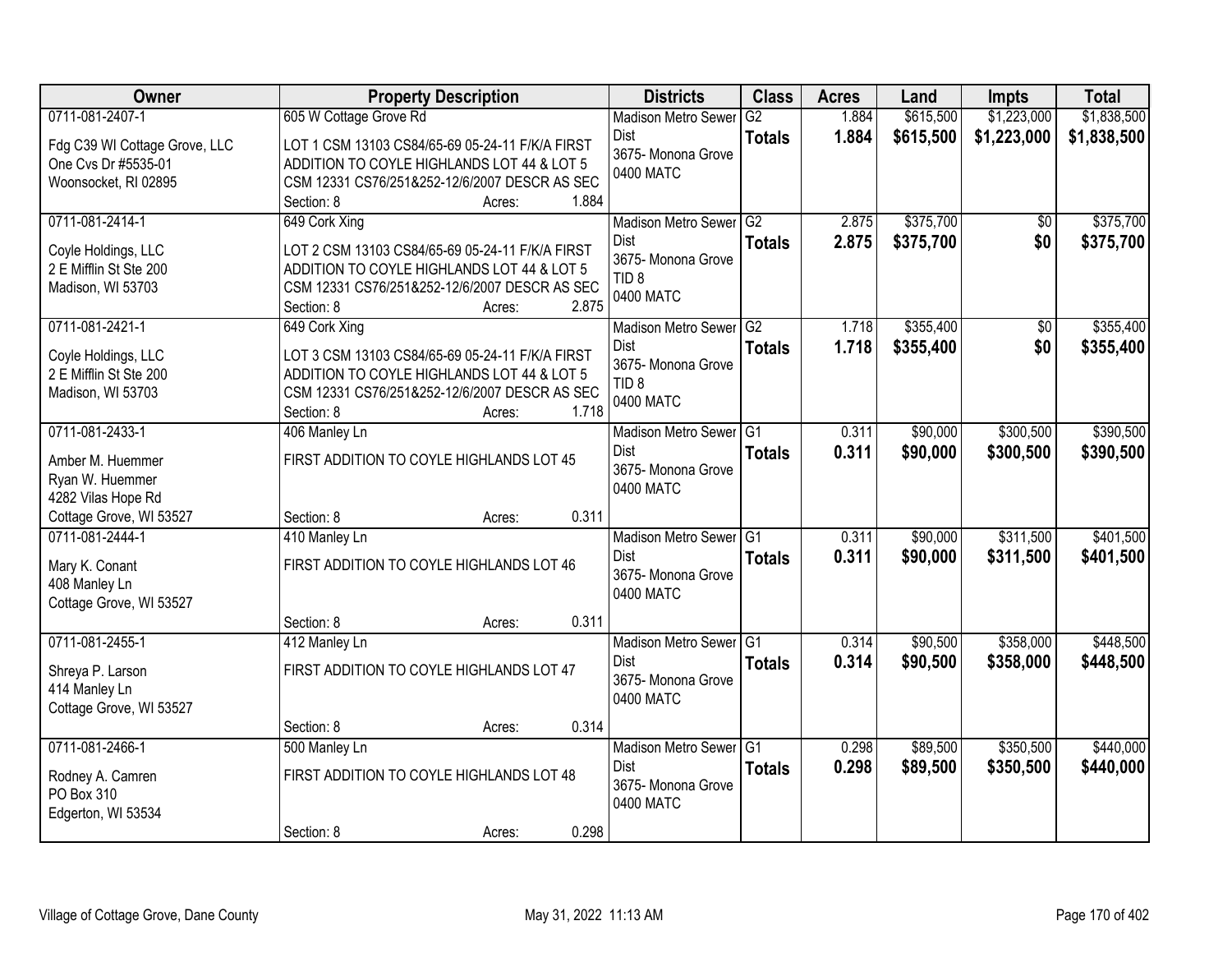| Owner                      |                | <b>Property Description</b>              |       | <b>Districts</b>                  | <b>Class</b>    | <b>Acres</b> | Land     | <b>Impts</b> | <b>Total</b> |
|----------------------------|----------------|------------------------------------------|-------|-----------------------------------|-----------------|--------------|----------|--------------|--------------|
| 0711-081-2477-1            | 206 Donegal Dr |                                          |       | <b>Madison Metro Sewer</b>        | $\overline{G1}$ | 0.257        | \$86,500 | \$297,600    | \$384,100    |
| Benjamin D. Larson         |                | FIRST ADDITION TO COYLE HIGHLANDS LOT 49 |       | Dist                              | <b>Totals</b>   | 0.257        | \$86,500 | \$297,600    | \$384,100    |
| Shreya P. Larson           |                |                                          |       | 3675- Monona Grove                |                 |              |          |              |              |
| 206 Donegal Dr             |                |                                          |       | 0400 MATC                         |                 |              |          |              |              |
| Cottage Grove, WI 53527    | Section: 8     | Acres:                                   | 0.257 |                                   |                 |              |          |              |              |
| 0711-081-2488-1            | 204 Donegal Dr |                                          |       | Madison Metro Sewer G1            |                 | 0.229        | \$82,500 | \$229,500    | \$312,000    |
| Michael D. Eck             |                | FIRST ADDITION TO COYLE HIGHLANDS LOT 50 |       | <b>Dist</b>                       | <b>Totals</b>   | 0.229        | \$82,500 | \$229,500    | \$312,000    |
| 204 Donegal Dr             |                |                                          |       | 3675- Monona Grove                |                 |              |          |              |              |
| Cottage Grove, WI 53527    |                |                                          |       | 0400 MATC                         |                 |              |          |              |              |
|                            | Section: 8     | Acres:                                   | 0.229 |                                   |                 |              |          |              |              |
| 0711-081-2499-1            | 202 Donegal Dr |                                          |       | Madison Metro Sewer G1            |                 | 0.229        | \$82,500 | \$289,500    | \$372,000    |
| Kevin M. Steffens          |                | FIRST ADDITION TO COYLE HIGHLANDS LOT 51 |       | <b>Dist</b>                       | <b>Totals</b>   | 0.229        | \$82,500 | \$289,500    | \$372,000    |
| Donna M. Steffens          |                |                                          |       | 3675- Monona Grove                |                 |              |          |              |              |
| 202 Donegal Dr             |                |                                          |       | 0400 MATC                         |                 |              |          |              |              |
| Cottage Grove, WI 53527    | Section: 8     | Acres:                                   | 0.229 |                                   |                 |              |          |              |              |
| 0711-081-2510-1            | 200 Donegal Dr |                                          |       | Madison Metro Sewer G1            |                 | 0.229        | \$82,500 | \$276,000    | \$358,500    |
| Scott A. Simonis           |                | FIRST ADDITION TO COYLE HIGHLANDS LOT 52 |       | <b>Dist</b>                       | <b>Totals</b>   | 0.229        | \$82,500 | \$276,000    | \$358,500    |
| Jennifer J. Simonis        |                |                                          |       | 3675- Monona Grove                |                 |              |          |              |              |
| 200 Donegal Dr             |                |                                          |       | 0400 MATC                         |                 |              |          |              |              |
| Cottage Grove, WI 53527    | Section: 8     | Acres:                                   | 0.229 |                                   |                 |              |          |              |              |
| 0711-081-2521-1            | 108 Donegal Dr |                                          |       | Madison Metro Sewer <sup>G1</sup> |                 | 0.229        | \$82,500 | \$271,000    | \$353,500    |
| Andrew R. Easland          |                | FIRST ADDITION TO COYLE HIGHLANDS LOT 53 |       | <b>Dist</b>                       | <b>Totals</b>   | 0.229        | \$82,500 | \$271,000    | \$353,500    |
| Carla K. Easland           |                |                                          |       | 3675- Monona Grove                |                 |              |          |              |              |
| 108 Donegal Dr             |                |                                          |       | 0400 MATC                         |                 |              |          |              |              |
| Cottage Grove, WI 53527    | Section: 8     | Acres:                                   | 0.229 |                                   |                 |              |          |              |              |
| 0711-081-2532-1            | 106 Donegal Dr |                                          |       | Madison Metro Sewer G1            |                 | 0.229        | \$82,500 | \$220,500    | \$303,000    |
| Patrick R and Karen Probst |                | FIRST ADDITION TO COYLE HIGHLANDS LOT 54 |       | Dist                              | <b>Totals</b>   | 0.229        | \$82,500 | \$220,500    | \$303,000    |
| 106 Donegal Dr             |                |                                          |       | 3675- Monona Grove                |                 |              |          |              |              |
| Cottage Grove, WI 53527    |                |                                          |       | 0400 MATC                         |                 |              |          |              |              |
|                            | Section: 8     | Acres:                                   | 0.229 |                                   |                 |              |          |              |              |
| 0711-081-2543-1            | 104 Donegal Dr |                                          |       | Madison Metro Sewer G1            |                 | 0.229        | \$82,500 | \$212,000    | \$294,500    |
| Daniel L. Kratochwill      |                | FIRST ADDITION TO COYLE HIGHLANDS LOT 55 |       | <b>Dist</b>                       | <b>Totals</b>   | 0.229        | \$82,500 | \$212,000    | \$294,500    |
| Becky J. Kratochwill       |                |                                          |       | 3675-Monona Grove                 |                 |              |          |              |              |
| 104 Donegal Dr             |                |                                          |       | 0400 MATC                         |                 |              |          |              |              |
| Cottage Grove, WI 53527    | Section: 8     | Acres:                                   | 0.229 |                                   |                 |              |          |              |              |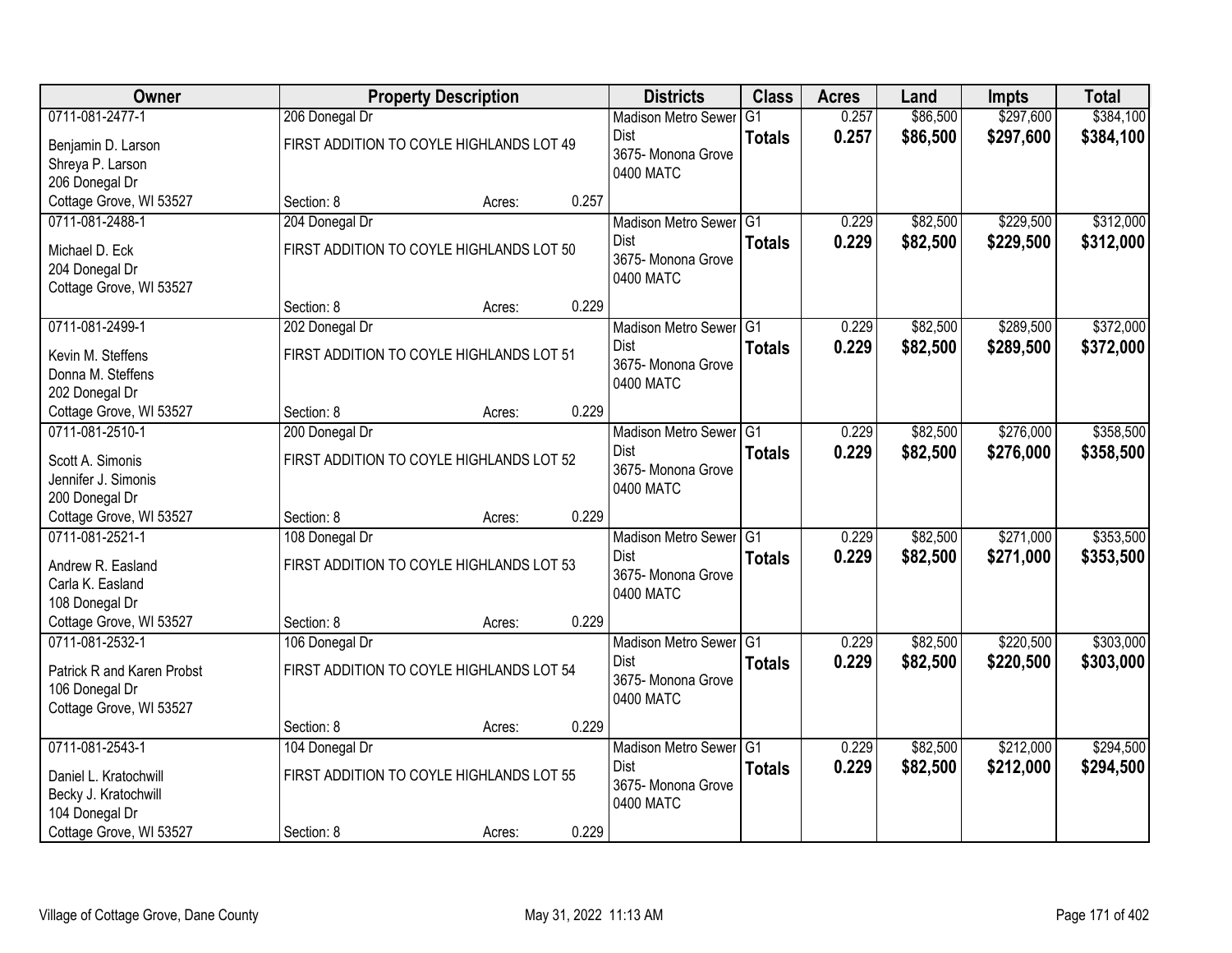| Owner                                                                                                |                                                            | <b>Property Description</b> |       | <b>Districts</b>                                                  | <b>Class</b>  | <b>Acres</b>   | Land                 | <b>Impts</b>           | <b>Total</b>           |
|------------------------------------------------------------------------------------------------------|------------------------------------------------------------|-----------------------------|-------|-------------------------------------------------------------------|---------------|----------------|----------------------|------------------------|------------------------|
| 0711-081-2554-1                                                                                      | 102 Donegal Dr                                             |                             |       | <b>Madison Metro Sewer</b>                                        | G1            | 0.229          | \$82,500             | \$270,000              | \$352,500              |
| Aaron Sarubbi<br>Wendy Sarubbi<br>102 Donegal Dr                                                     | FIRST ADDITION TO COYLE HIGHLANDS LOT 56                   |                             |       | <b>Dist</b><br>3675- Monona Grove<br>0400 MATC                    | <b>Totals</b> | 0.229          | \$82,500             | \$270,000              | \$352,500              |
| Cottage Grove, WI 53527                                                                              | Section: 8                                                 | Acres:                      | 0.229 |                                                                   |               |                |                      |                        |                        |
| 0711-081-2565-1                                                                                      | 100 Donegal Dr                                             |                             |       | Madison Metro Sewer G1                                            |               | 0.264          | \$87,000             | \$224,500              | \$311,500              |
| <b>Andrew Sengos</b><br>Pamela A. Sengos<br>100 Donegal Dr                                           | FIRST ADDITION TO COYLE HIGHLANDS LOT 57                   |                             |       | Dist<br>3675- Monona Grove<br>0400 MATC                           | <b>Totals</b> | 0.264          | \$87,000             | \$224,500              | \$311,500              |
| Cottage Grove, WI 53527                                                                              | Section: 8                                                 | Acres:                      | 0.264 |                                                                   |               |                |                      |                        |                        |
| 0711-081-2576-1                                                                                      | 401 Manley Ln                                              |                             |       | Madison Metro Sewer G1                                            |               | 0.322          | \$91,000             | \$315,500              | \$406,500              |
| Jeanne R. Christianson<br>401 Manley Ln<br>Cottage Grove, WI 53527                                   | FIRST ADDITION TO COYLE HIGHLANDS LOT 58                   |                             |       | <b>Dist</b><br>3675- Monona Grove<br>0400 MATC                    | <b>Totals</b> | 0.322          | \$91,000             | \$315,500              | \$406,500              |
|                                                                                                      | Section: 8                                                 | Acres:                      | 0.322 |                                                                   |               |                |                      |                        |                        |
| 0711-081-2587-1                                                                                      | 205 Donegal Dr                                             |                             |       | Madison Metro Sewer G1                                            |               | 0.300          | \$89,500             | \$255,000              | \$344,500              |
| Muhannad Abaza<br>Michelle Hartner-Abaza<br>205 Donegal Dr                                           | FIRST ADDITION TO COYLE HIGHLANDS LOT 59                   |                             |       | <b>Dist</b><br>3675- Monona Grove<br>0400 MATC                    | <b>Totals</b> | 0.300          | \$89,500             | \$255,000              | \$344,500              |
| Cottage Grove, WI 53527                                                                              | Section: 8                                                 | Acres:                      | 0.300 |                                                                   |               |                |                      |                        |                        |
| 0711-081-2598-1<br>Steve Juve<br>Bonnie Juve<br>203 Donegal Dr                                       | 203 Donegal Dr<br>FIRST ADDITION TO COYLE HIGHLANDS LOT 60 |                             |       | Madison Metro Sewer G1<br>Dist<br>3675- Monona Grove<br>0400 MATC | <b>Totals</b> | 0.238<br>0.238 | \$84,500<br>\$84,500 | \$213,000<br>\$213,000 | \$297,500<br>\$297,500 |
| Cottage Grove, WI 53527                                                                              | Section: 8                                                 | Acres:                      | 0.238 |                                                                   |               |                |                      |                        |                        |
| 0711-081-2609-1                                                                                      | 111 Ulster Ct                                              |                             |       | Madison Metro Sewer G1                                            |               | 0.276          | \$88,000             | \$288,500              | \$376,500              |
| Arturo Diaz<br>Jamer H. Maravilla<br>111 Ulster Ct                                                   | FIRST ADDITION TO COYLE HIGHLANDS LOT 61                   |                             |       | <b>Dist</b><br>3675- Monona Grove<br>0400 MATC                    | <b>Totals</b> | 0.276          | \$88,000             | \$288,500              | \$376,500              |
| Cottage Grove, WI 53527                                                                              | Section: 8                                                 | Acres:                      | 0.276 |                                                                   |               |                |                      |                        |                        |
| 0711-081-2620-1<br>Scott & Colleen Thomas Revocable Trus<br>109 Ulster Ct<br>Cottage Grove, WI 53527 | 109 Ulster Ct<br>FIRST ADDITION TO COYLE HIGHLANDS LOT 62  |                             |       | Madison Metro Sewer G1<br>Dist<br>3675- Monona Grove<br>0400 MATC | <b>Totals</b> | 0.339<br>0.339 | \$92,000<br>\$92,000 | \$328,500<br>\$328,500 | \$420,500<br>\$420,500 |
|                                                                                                      | Section: 8                                                 | Acres:                      | 0.339 |                                                                   |               |                |                      |                        |                        |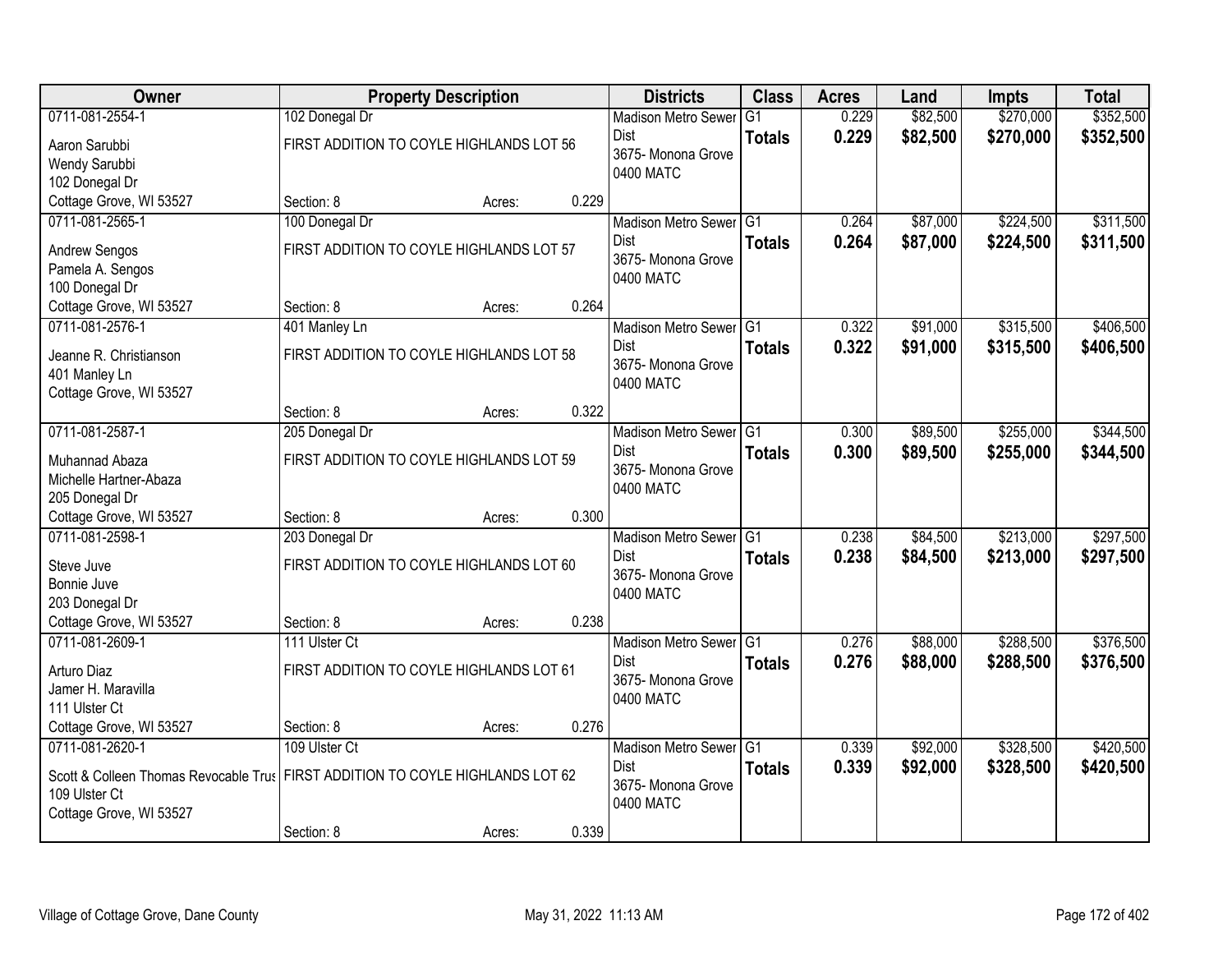| 0711-081-2631-1<br>Matthew Rodefeld<br>Jennifer Rodefeld<br>107 Uslter Ct            | 107 Ulster Ct<br>FIRST ADDITION TO COYLE HIGHLANDS LOT 63<br>Section: 8<br>105 Ulster Ct<br>FIRST ADDITION TO COYLE HIGHLANDS LOT 64 | Acres: | 0.465 | <b>Madison Metro Sewer</b><br>Dist<br>3675- Monona Grove<br>0400 MATC    | G <sub>1</sub><br><b>Totals</b> | 0.465<br>0.465 | \$97,500<br>\$97,500 | \$372,500<br>\$372,500 | \$470,000<br>\$470,000 |
|--------------------------------------------------------------------------------------|--------------------------------------------------------------------------------------------------------------------------------------|--------|-------|--------------------------------------------------------------------------|---------------------------------|----------------|----------------------|------------------------|------------------------|
|                                                                                      |                                                                                                                                      |        |       |                                                                          |                                 |                |                      |                        |                        |
|                                                                                      |                                                                                                                                      |        |       |                                                                          |                                 |                |                      |                        |                        |
| Cottage Grove, WI 53527                                                              |                                                                                                                                      |        |       |                                                                          |                                 |                |                      |                        |                        |
| 0711-081-2642-1<br>Jeffrey C. Lennberg<br>Gretchen Schultz-Lennberg<br>105 Ulster Ct |                                                                                                                                      |        |       | Madison Metro Sewer G1<br>Dist<br>3675- Monona Grove<br>0400 MATC        | <b>Totals</b>                   | 0.404<br>0.404 | \$95,000<br>\$95,000 | \$257,500<br>\$257,500 | \$352,500<br>\$352,500 |
| Cottage Grove, WI 53527                                                              | Section: 8                                                                                                                           | Acres: | 0.404 |                                                                          |                                 |                |                      |                        |                        |
| 0711-081-2653-1<br>Gretta S. Gribble<br>103 Ulster Ct<br>Cottage Grove, WI 53527     | 103 Ulster Ct<br>FIRST ADDITION TO COYLE HIGHLANDS LOT 65                                                                            |        |       | Madison Metro Sewer G1<br><b>Dist</b><br>3675- Monona Grove<br>0400 MATC | <b>Totals</b>                   | 0.395<br>0.395 | \$94,500<br>\$94,500 | \$225,500<br>\$225,500 | \$320,000<br>\$320,000 |
|                                                                                      | Section: 8                                                                                                                           | Acres: | 0.395 |                                                                          |                                 |                |                      |                        |                        |
| 0711-081-2664-1<br>Joshua G. Nault<br>Stephanie L. Nault<br>101 Ulster Ct            | 101 Ulster Ct<br>FIRST ADDITION TO COYLE HIGHLANDS LOT 66                                                                            |        |       | Madison Metro Sewer G1<br><b>Dist</b><br>3675- Monona Grove<br>0400 MATC | <b>Totals</b>                   | 0.277<br>0.277 | \$88,000<br>\$88,000 | \$280,000<br>\$280,000 | \$368,000<br>\$368,000 |
| Cottage Grove, WI 53527                                                              | Section: 8                                                                                                                           | Acres: | 0.277 |                                                                          |                                 |                |                      |                        |                        |
| 0711-081-2675-1<br>Silas A. Lind<br>Morgan M. Lind<br>103 Donegal Dr                 | 103 Donegal Dr<br>FIRST ADDITION TO COYLE HIGHLANDS LOT 67                                                                           |        |       | <b>Madison Metro Sewer</b><br>Dist<br>3675- Monona Grove<br>0400 MATC    | TG1<br><b>Totals</b>            | 0.238<br>0.238 | \$84,500<br>\$84,500 | \$287,000<br>\$287,000 | \$371,500<br>\$371,500 |
| Cottage Grove, WI 53527                                                              | Section: 8                                                                                                                           | Acres: | 0.238 |                                                                          |                                 |                |                      |                        |                        |
| 0711-081-2686-1<br>Matthew R. Marcum<br>Kris I. Mcdonald<br>101 Donegal Dr           | 101 Donegal Dr<br>FIRST ADDITION TO COYLE HIGHLANDS LOT 68                                                                           |        |       | Madison Metro Sewer G1<br><b>Dist</b><br>3675- Monona Grove<br>0400 MATC | <b>Totals</b>                   | 0.276<br>0.276 | \$88,000<br>\$88,000 | \$237,500<br>\$237,500 | \$325,500<br>\$325,500 |
| Cottage Grove, WI 53527                                                              | Section: 8                                                                                                                           | Acres: | 0.276 |                                                                          |                                 |                |                      |                        |                        |
| 0711-081-2697-1<br>Patrick Mcdowell<br>704 Killian Trl<br>Cottage Grove, WI 53527    | 704 Killian Trl<br>FIRST ADDITION TO COYLE HIGHLANDS LOT 69<br>Section: 8                                                            | Acres: | 0.346 | Madison Metro Sewer G1<br><b>Dist</b><br>3675- Monona Grove<br>0400 MATC | <b>Totals</b>                   | 0.346<br>0.346 | \$92,500<br>\$92,500 | \$182,000<br>\$182,000 | \$274,500<br>\$274,500 |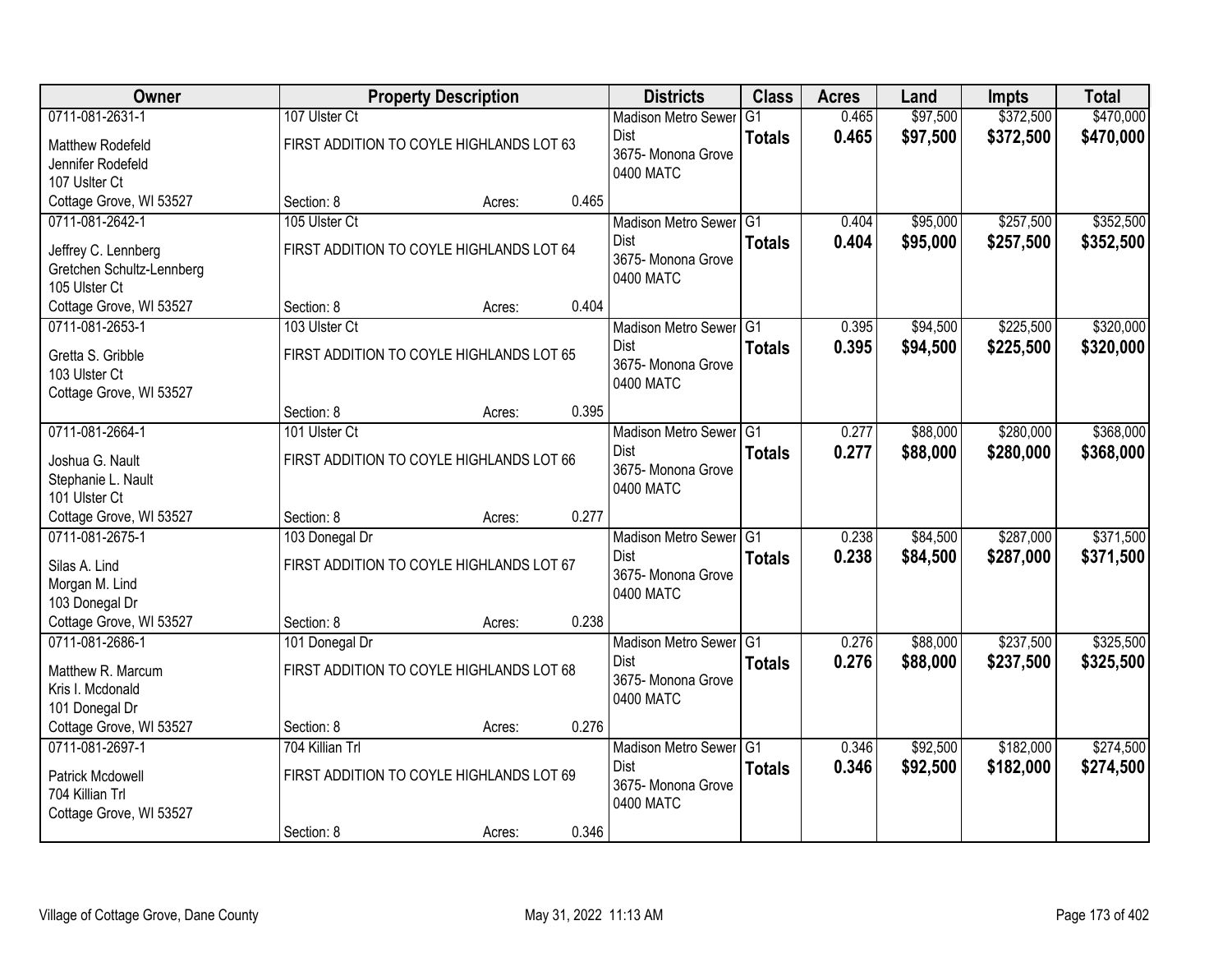| Owner                                |                                          | <b>Property Description</b> |       | <b>Districts</b>                        | <b>Class</b>   | <b>Acres</b> | Land     | <b>Impts</b> | <b>Total</b> |
|--------------------------------------|------------------------------------------|-----------------------------|-------|-----------------------------------------|----------------|--------------|----------|--------------|--------------|
| 0711-081-2708-1                      | 702 Killian Trl                          |                             |       | <b>Madison Metro Sewer</b>              | G <sub>1</sub> | 0.352        | \$92,500 | \$362,000    | \$454,500    |
| Andrew Butler<br><b>Tammy Butler</b> | FIRST ADDITION TO COYLE HIGHLANDS LOT 70 |                             |       | Dist<br>3675- Monona Grove<br>0400 MATC | <b>Totals</b>  | 0.352        | \$92,500 | \$362,000    | \$454,500    |
| 702 Killian Trl                      |                                          |                             |       |                                         |                |              |          |              |              |
| Cottage Grove, WI 53527              | Section: 8                               | Acres:                      | 0.352 |                                         |                |              |          |              |              |
| 0711-081-2719-1                      | 100 Coyle Pkwy                           |                             |       | Madison Metro Sewer G1                  |                | 0.422        | \$95,500 | \$331,500    | \$427,000    |
| Stefan M. Wahe                       | FIRST ADDITION TO COYLE HIGHLANDS LOT 71 |                             |       | Dist                                    | <b>Totals</b>  | 0.422        | \$95,500 | \$331,500    | \$427,000    |
| Michelle M. Rutta                    |                                          |                             |       | 3675- Monona Grove                      |                |              |          |              |              |
| 100 Coyle Pkwy                       |                                          |                             |       | 0400 MATC                               |                |              |          |              |              |
| Cottage Grove, WI 53527              | Section: 8                               | Acres:                      | 0.422 |                                         |                |              |          |              |              |
| 0711-081-2730-1                      | 102 Coyle Pkwy                           |                             |       | Madison Metro Sewer G1                  |                | 0.280        | \$88,000 | \$396,500    | \$484,500    |
| Robert W. Dehner Jr                  | FIRST ADDITION TO COYLE HIGHLANDS LOT 72 |                             |       | <b>Dist</b>                             | <b>Totals</b>  | 0.280        | \$88,000 | \$396,500    | \$484,500    |
| Lisa M. Dehner                       |                                          |                             |       | 3675- Monona Grove                      |                |              |          |              |              |
| 102 Coyle Pkwy                       |                                          |                             |       | 0400 MATC                               |                |              |          |              |              |
| Cottage Grove, WI 53527              | Section: 8                               | Acres:                      | 0.280 |                                         |                |              |          |              |              |
| 0711-081-2741-1                      | 104 Coyle Pkwy                           |                             |       | Madison Metro Sewer G1                  |                | 0.279        | \$88,000 | \$302,500    | \$390,500    |
| Jesse Patoka                         | FIRST ADDITION TO COYLE HIGHLANDS LOT 73 |                             |       | Dist                                    | <b>Totals</b>  | 0.279        | \$88,000 | \$302,500    | \$390,500    |
| 104 Coyle Pkwy                       |                                          |                             |       | 3675- Monona Grove                      |                |              |          |              |              |
| Cottage Grove, WI 53527              |                                          |                             |       | 0400 MATC                               |                |              |          |              |              |
|                                      | Section: 8                               | Acres:                      | 0.279 |                                         |                |              |          |              |              |
| 0711-081-2752-1                      | 106 Coyle Pkwy                           |                             |       | <b>Madison Metro Sewer</b>              | TG1            | 0.274        | \$87,500 | \$233,000    | \$320,500    |
|                                      | FIRST ADDITION TO COYLE HIGHLANDS LOT 74 |                             |       | Dist                                    | <b>Totals</b>  | 0.274        | \$87,500 | \$233,000    | \$320,500    |
| Thuy Tran<br>106 Coyle Pkwy          |                                          |                             |       | 3675- Monona Grove                      |                |              |          |              |              |
| Cottage Grove, WI 53527              |                                          |                             |       | 0400 MATC                               |                |              |          |              |              |
|                                      | Section: 8                               | Acres:                      | 0.274 |                                         |                |              |          |              |              |
| 0711-081-2763-1                      | 107 Coyle Pkwy                           |                             |       | Madison Metro Sewer G1                  |                | 0.275        | \$87,500 | \$236,000    | \$323,500    |
| <b>Andrew Mueller</b>                | FIRST ADDITION TO COYLE HIGHLANDS LOT 75 |                             |       | <b>Dist</b>                             | <b>Totals</b>  | 0.275        | \$87,500 | \$236,000    | \$323,500    |
| Elizabeth Mueller                    |                                          |                             |       | 3675- Monona Grove                      |                |              |          |              |              |
| 107 Coyle Pkwy                       |                                          |                             |       | 0400 MATC                               |                |              |          |              |              |
| Cottage Grove, WI 53527              | Section: 8                               | Acres:                      | 0.275 |                                         |                |              |          |              |              |
| 0711-081-2774-1                      | 105 Coyle Pkwy                           |                             |       | Madison Metro Sewer G1                  |                | 0.275        | \$87,500 | \$232,000    | \$319,500    |
| Timothy J. Bartzen                   | FIRST ADDITION TO COYLE HIGHLANDS LOT 76 |                             |       | Dist                                    | <b>Totals</b>  | 0.275        | \$87,500 | \$232,000    | \$319,500    |
| Sandra L. Bartzen                    |                                          |                             |       | 3675- Monona Grove                      |                |              |          |              |              |
| 105 Coyle Pkwy                       |                                          |                             |       | 0400 MATC                               |                |              |          |              |              |
| Cottage Grove, WI 53527              | Section: 8                               | Acres:                      | 0.275 |                                         |                |              |          |              |              |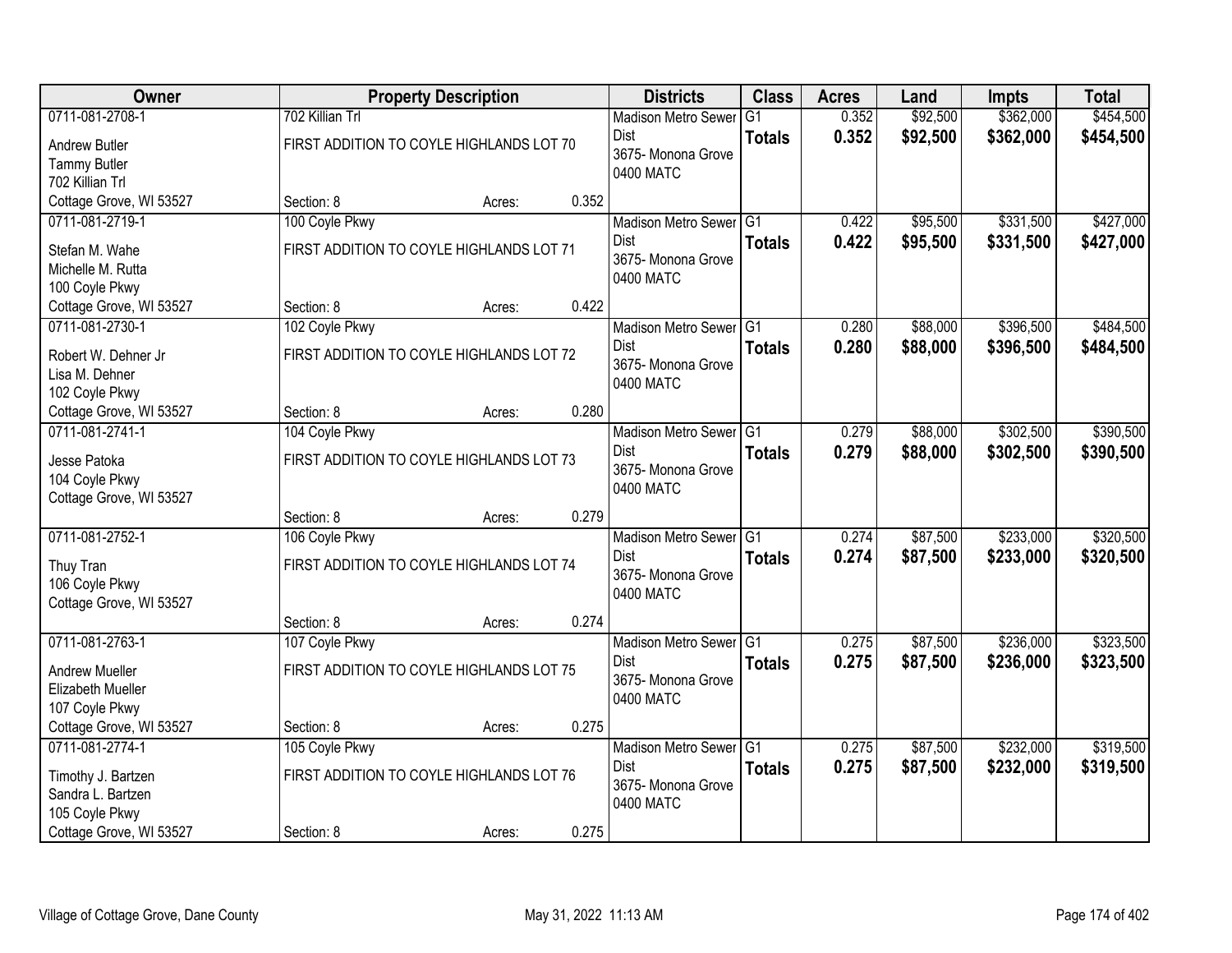| Owner                                                                                       |                                                                | <b>Property Description</b> |       | <b>Districts</b>                                                         | <b>Class</b>  | <b>Acres</b>   | Land                 | <b>Impts</b>           | <b>Total</b>           |
|---------------------------------------------------------------------------------------------|----------------------------------------------------------------|-----------------------------|-------|--------------------------------------------------------------------------|---------------|----------------|----------------------|------------------------|------------------------|
| 0711-081-2785-1                                                                             | 103 Coyle Pkwy                                                 |                             |       | <b>Madison Metro Sewer</b>                                               | G1            | 0.279          | \$88,000             | \$247,500              | \$335,500              |
| Thomas J. Tweedy<br>Marsha M. Tweedy<br>103 Coyle Pkwy                                      | FIRST ADDITION TO COYLE HIGHLANDS LOT 77                       |                             |       | Dist<br>3675- Monona Grove<br>0400 MATC                                  | <b>Totals</b> | 0.279          | \$88,000             | \$247,500              | \$335,500              |
| Cottage Grove, WI 53527                                                                     | Section: 8                                                     | Acres:                      | 0.279 |                                                                          |               |                |                      |                        |                        |
| 0711-081-2796-1                                                                             | 101 Coyle Pkwy                                                 |                             |       | Madison Metro Sewer G1                                                   |               | 0.274          | \$87,500             | \$220,000              | \$307,500              |
| John Gado<br>Jessica Gado<br>101 Coyle Pkwy                                                 | FIRST ADDITION TO COYLE HIGHLANDS LOT 78                       |                             |       | Dist<br>3675- Monona Grove<br>0400 MATC                                  | <b>Totals</b> | 0.274          | \$87,500             | \$220,000              | \$307,500              |
| Cottage Grove, WI 53527                                                                     | Section: 8                                                     | Acres:                      | 0.274 |                                                                          |               |                |                      |                        |                        |
| 0711-081-2807-1                                                                             | 1007 Sandpiper Trl                                             |                             |       | Madison Metro Sewer G1                                                   |               | 0.273          | \$87,500             | \$253,000              | \$340,500              |
| Gross Family Rev Tr No 2015<br>1007 Sandpiper Trl<br>Cottage Grove, WI 53527                | FIRST ADDITION TO COYLE HIGHLANDS LOT 79                       |                             |       | Dist<br>3675- Monona Grove<br>0400 MATC                                  | <b>Totals</b> | 0.273          | \$87,500             | \$253,000              | \$340,500              |
|                                                                                             | Section: 8                                                     | Acres:                      | 0.273 |                                                                          |               |                |                      |                        |                        |
| 0711-081-2818-1                                                                             | 1005 Sandpiper Trl                                             |                             |       | Madison Metro Sewer G1                                                   |               | 0.269          | \$87,500             | \$293,000              | \$380,500              |
| Jason Mccutchin<br>Linda Mccutchin<br>1005 Sandpiper Trl                                    | FIRST ADDITION TO COYLE HIGHLANDS LOT 80                       |                             |       | <b>Dist</b><br>3675- Monona Grove<br>0400 MATC                           | <b>Totals</b> | 0.269          | \$87,500             | \$293,000              | \$380,500              |
| Cottage Grove, WI 53528                                                                     | Section: 8                                                     | Acres:                      | 0.269 |                                                                          |               |                |                      |                        |                        |
| 0711-081-2829-1<br>Goulding Tr 6-02, Siv R<br>1003 Sandpiper Trl<br>Cottage Grove, WI 53527 | 1003 Sandpiper Trl<br>FIRST ADDITION TO COYLE HIGHLANDS LOT 81 |                             |       | Madison Metro Sewer G1<br><b>Dist</b><br>3675- Monona Grove<br>0400 MATC | <b>Totals</b> | 0.292<br>0.292 | \$89,000<br>\$89,000 | \$216,000<br>\$216,000 | \$305,000<br>\$305,000 |
|                                                                                             | Section: 8                                                     | Acres:                      | 0.292 |                                                                          |               |                |                      |                        |                        |
| 0711-081-2840-1                                                                             | 1001 Sandpiper Trl                                             |                             |       | Madison Metro Sewer G1                                                   |               | 0.286          | \$88,500             | \$212,500              | \$301,000              |
| Jennifer L. Siegel<br>1001 Sandpiper Trl<br>Cottage Grove, WI 53527                         | FIRST ADDITION TO COYLE HIGHLANDS LOT 82                       |                             |       | Dist<br>3675- Monona Grove<br>0400 MATC                                  | <b>Totals</b> | 0.286          | \$88,500             | \$212,500              | \$301,000              |
|                                                                                             | Section: 8                                                     | Acres:                      | 0.286 |                                                                          |               |                |                      |                        |                        |
| 0711-081-2851-1                                                                             | 905 Sandpiper Trl                                              |                             |       | Madison Metro Sewer G1                                                   |               | 0.257          | \$86,500             | \$209,000              | \$295,500              |
| Brian D. Neeley<br>Heidi H. Neeley<br>905 Sandpiper Trl                                     | FIRST ADDITION TO COYLE HIGHLANDS LOT 83                       |                             |       | <b>Dist</b><br>3675- Monona Grove<br>0400 MATC                           | <b>Totals</b> | 0.257          | \$86,500             | \$209,000              | \$295,500              |
| Cottage Grove, WI 53527                                                                     | Section: 8                                                     | Acres:                      | 0.257 |                                                                          |               |                |                      |                        |                        |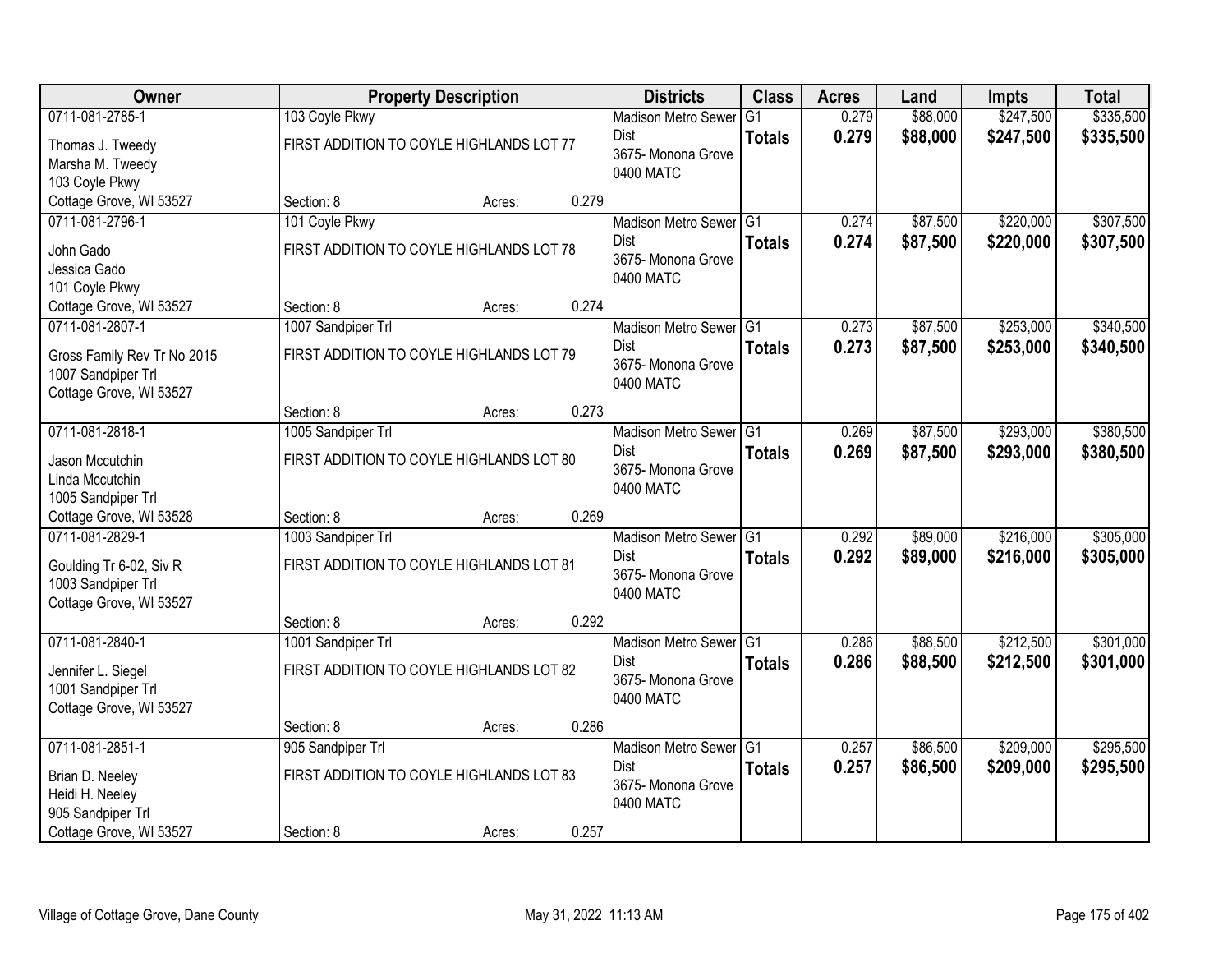| Owner                   |                   | <b>Property Description</b>              |       | <b>Districts</b>                  | <b>Class</b>  | <b>Acres</b> | Land     | <b>Impts</b> | <b>Total</b> |
|-------------------------|-------------------|------------------------------------------|-------|-----------------------------------|---------------|--------------|----------|--------------|--------------|
| 0711-081-2862-1         | 903 Sandpiper Trl |                                          |       | <b>Madison Metro Sewer</b>        | G1            | 0.229        | \$82,500 | \$244,500    | \$327,000    |
| Joseph R. Puccio        |                   | FIRST ADDITION TO COYLE HIGHLANDS LOT 84 |       | Dist                              | <b>Totals</b> | 0.229        | \$82,500 | \$244,500    | \$327,000    |
| Melanie M. Puccio       |                   |                                          |       | 3675- Monona Grove                |               |              |          |              |              |
| 903 Sandpiper Trl       |                   |                                          |       | 0400 MATC                         |               |              |          |              |              |
| Cottage Grove, WI 53527 | Section: 8        | Acres:                                   | 0.229 |                                   |               |              |          |              |              |
| 0711-081-2873-1         | 901 Sandpiper Trl |                                          |       | Madison Metro Sewer G1            |               | 0.229        | \$82,500 | \$234,500    | \$317,000    |
| Daniel C. Grotjan       |                   | FIRST ADDITION TO COYLE HIGHLANDS LOT 85 |       | <b>Dist</b>                       | <b>Totals</b> | 0.229        | \$82,500 | \$234,500    | \$317,000    |
| 901 Sandpiper Trl       |                   |                                          |       | 3675- Monona Grove<br>0400 MATC   |               |              |          |              |              |
| Cottage Grove, WI 53527 |                   |                                          |       |                                   |               |              |          |              |              |
|                         | Section: 8        | Acres:                                   | 0.229 |                                   |               |              |          |              |              |
| 0711-081-2884-1         | 803 Sandpiper Trl |                                          |       | Madison Metro Sewer G1            |               | 0.279        | \$82,000 | \$213,500    | \$295,500    |
| Peter J. Marino         |                   | FIRST ADDITION TO COYLE HIGHLANDS LOT 86 |       | Dist                              | <b>Totals</b> | 0.279        | \$82,000 | \$213,500    | \$295,500    |
| Kathleen R. Marino      |                   |                                          |       | 3675- Monona Grove<br>0400 MATC   |               |              |          |              |              |
| 803 Sandpiper Trl       |                   |                                          |       |                                   |               |              |          |              |              |
| Cottage Grove, WI 53527 | Section: 8        | Acres:                                   | 0.279 |                                   |               |              |          |              |              |
| 0711-081-2895-1         | 803 Killian Trl   |                                          |       | Madison Metro Sewer G1            |               | 0.299        | \$89,500 | \$268,000    | \$357,500    |
| Wade A. Finke           |                   | FIRST ADDITION TO COYLE HIGHLANDS LOT 87 |       | Dist                              | <b>Totals</b> | 0.299        | \$89,500 | \$268,000    | \$357,500    |
| Amy M. Finke            |                   |                                          |       | 3675- Monona Grove<br>0400 MATC   |               |              |          |              |              |
| 803 Killian Trl         |                   |                                          |       |                                   |               |              |          |              |              |
| Cottage Grove, WI 53527 | Section: 8        | Acres:                                   | 0.299 |                                   |               |              |          |              |              |
| 0711-081-2906-1         | 801 Killian Trl   |                                          |       | Madison Metro Sewer G1            |               | 0.275        | \$88,000 | \$243,500    | \$331,500    |
| Jennifer Koehler        |                   | FIRST ADDITION TO COYLE HIGHLANDS LOT 88 |       | <b>Dist</b>                       | <b>Totals</b> | 0.275        | \$88,000 | \$243,500    | \$331,500    |
| Nathaniel Koehler       |                   |                                          |       | 3675- Monona Grove<br>0400 MATC   |               |              |          |              |              |
| 801 Killian Trl         |                   |                                          |       |                                   |               |              |          |              |              |
| Cottage Grove, WI 53527 | Section: 8        | Acres:                                   | 0.275 |                                   |               |              |          |              |              |
| 0711-081-2917-1         | 711 Killian Trl   |                                          |       | Madison Metro Sewer G1            |               | 0.275        | \$88,000 | \$306,000    | \$394,000    |
| David C. Dudek          |                   | FIRST ADDITION TO COYLE HIGHLANDS LOT 89 |       | Dist<br>3675- Monona Grove        | <b>Totals</b> | 0.275        | \$88,000 | \$306,000    | \$394,000    |
| Jeanne M. Dudek         |                   |                                          |       | 0400 MATC                         |               |              |          |              |              |
| 711 Killian Trl         |                   |                                          |       |                                   |               |              |          |              |              |
| Cottage Grove, WI 53527 | Section: 8        | Acres:                                   | 0.275 |                                   |               |              |          |              |              |
| 0711-081-2928-1         | 709 Killian Trl   |                                          |       | Madison Metro Sewer G1            |               | 0.275        | \$88,000 | \$360,000    | \$448,000    |
| Ginette Peterson        |                   | FIRST ADDITION TO COYLE HIGHLANDS LOT 90 |       | <b>Dist</b><br>3675- Monona Grove | <b>Totals</b> | 0.275        | \$88,000 | \$360,000    | \$448,000    |
| 709 Killian Trl         |                   |                                          |       | 0400 MATC                         |               |              |          |              |              |
| Cottage Grove, WI 53527 |                   |                                          |       |                                   |               |              |          |              |              |
|                         | Section: 8        | Acres:                                   | 0.275 |                                   |               |              |          |              |              |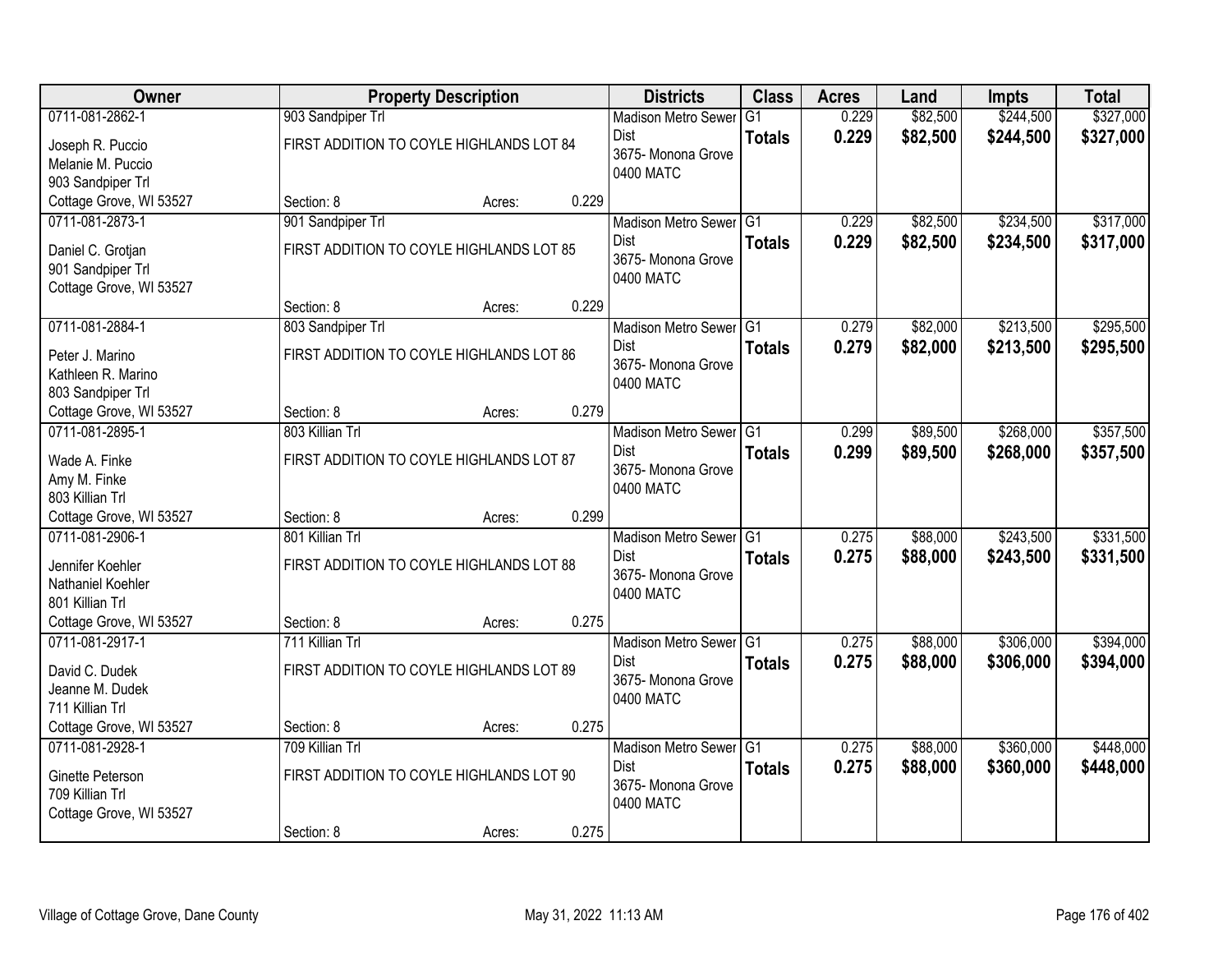| <b>Owner</b>                                  |                               | <b>Property Description</b>              |       | <b>Districts</b>                | <b>Class</b>  | <b>Acres</b> | Land     | <b>Impts</b> | <b>Total</b> |
|-----------------------------------------------|-------------------------------|------------------------------------------|-------|---------------------------------|---------------|--------------|----------|--------------|--------------|
| 0711-081-2939-1                               | 707 Killian Trl               |                                          |       | <b>Madison Metro Sewer</b>      | G1            | 0.275        | \$88,000 | \$267,000    | \$355,000    |
| Jake J. Vetter                                |                               | FIRST ADDITION TO COYLE HIGHLANDS LOT 91 |       | Dist<br>3675- Monona Grove      | <b>Totals</b> | 0.275        | \$88,000 | \$267,000    | \$355,000    |
| Kelly M. Vetter                               |                               |                                          |       | 0400 MATC                       |               |              |          |              |              |
| 707 Killian Trl                               |                               |                                          |       |                                 |               |              |          |              |              |
| Cottage Grove, WI 53527<br>0711-081-2950-1    | Section: 8<br>705 Killian Trl | Acres:                                   | 0.275 | Madison Metro Sewer G1          |               | 0.275        | \$88,000 | \$281,500    | \$369,500    |
|                                               |                               |                                          |       | Dist                            | <b>Totals</b> | 0.275        | \$88,000 | \$281,500    | \$369,500    |
| Justin Nettesheim                             |                               | FIRST ADDITION TO COYLE HIGHLANDS LOT 92 |       | 3675- Monona Grove              |               |              |          |              |              |
| Manz Jennifer                                 |                               |                                          |       | 0400 MATC                       |               |              |          |              |              |
| 705 Killian Trl<br>Cottage Grove, WI 53527    | Section: 8                    | Acres:                                   | 0.275 |                                 |               |              |          |              |              |
| 0711-081-2961-1                               | 703 Killian Trl               |                                          |       | Madison Metro Sewer G1          |               | 0.275        | \$88,000 | \$191,000    | \$279,000    |
|                                               |                               |                                          |       | <b>Dist</b>                     | <b>Totals</b> | 0.275        | \$88,000 | \$191,000    | \$279,000    |
| Brian J. Witt                                 |                               | FIRST ADDITION TO COYLE HIGHLANDS LOT 93 |       | 3675- Monona Grove              |               |              |          |              |              |
| Lori A. Witt<br>703 Killian Trl               |                               |                                          |       | 0400 MATC                       |               |              |          |              |              |
| Cottage Grove, WI 53527                       | Section: 8                    | Acres:                                   | 0.275 |                                 |               |              |          |              |              |
| 0711-081-2972-1                               | 701 Killian Trl               |                                          |       | Madison Metro Sewer G1          |               | 0.275        | \$88,000 | \$202,500    | \$290,500    |
|                                               |                               | FIRST ADDITION TO COYLE HIGHLANDS LOT 94 |       | <b>Dist</b>                     | <b>Totals</b> | 0.275        | \$88,000 | \$202,500    | \$290,500    |
| Marissa A. Tokarczyk<br>Benjamin J. Tokarczyk |                               |                                          |       | 3675- Monona Grove              |               |              |          |              |              |
| 701 Killian Trl                               |                               |                                          |       | 0400 MATC                       |               |              |          |              |              |
| Cottage Grove, WI 53527                       | Section: 8                    | Acres:                                   | 0.275 |                                 |               |              |          |              |              |
| 0711-081-2983-1                               | 605 Killian Trl               |                                          |       | Madison Metro Sewer G1          |               | 0.275        | \$88,000 | \$276,000    | \$364,000    |
| Daniel J. Jordan                              |                               | FIRST ADDITION TO COYLE HIGHLANDS LOT 95 |       | Dist                            | <b>Totals</b> | 0.275        | \$88,000 | \$276,000    | \$364,000    |
| Meagan M. Jordan                              |                               |                                          |       | 3675- Monona Grove              |               |              |          |              |              |
| 605 Killian Trl                               |                               |                                          |       | 0400 MATC                       |               |              |          |              |              |
| Cottage Grove, WI 53527                       | Section: 8                    | Acres:                                   | 0.275 |                                 |               |              |          |              |              |
| 0711-081-2994-1                               | 603 Killian Trl               |                                          |       | Madison Metro Sewer G1          |               | 0.275        | \$88,000 | \$212,500    | \$300,500    |
| Jolene B. Guberud                             |                               | FIRST ADDITION TO COYLE HIGHLANDS LOT 96 |       | Dist                            | <b>Totals</b> | 0.275        | \$88,000 | \$212,500    | \$300,500    |
| 603 Killian Trl                               |                               |                                          |       | 3675- Monona Grove<br>0400 MATC |               |              |          |              |              |
| Cottage Grove, WI 53527                       |                               |                                          |       |                                 |               |              |          |              |              |
|                                               | Section: 8                    | Acres:                                   | 0.275 |                                 |               |              |          |              |              |
| 0711-081-3005-1                               | 601 Killian Trl               |                                          |       | Madison Metro Sewer G1          |               | 0.326        | \$91,000 | \$219,500    | \$310,500    |
| Andrew J. Petersen                            |                               | FIRST ADDITION TO COYLE HIGHLANDS LOT 97 |       | Dist<br>3675- Monona Grove      | <b>Totals</b> | 0.326        | \$91,000 | \$219,500    | \$310,500    |
| Julianne E. Petersen                          |                               |                                          |       | 0400 MATC                       |               |              |          |              |              |
| 601 Killian Trl                               |                               |                                          |       |                                 |               |              |          |              |              |
| Cottage Grove, WI 53527                       | Section: 8                    | Acres:                                   | 0.326 |                                 |               |              |          |              |              |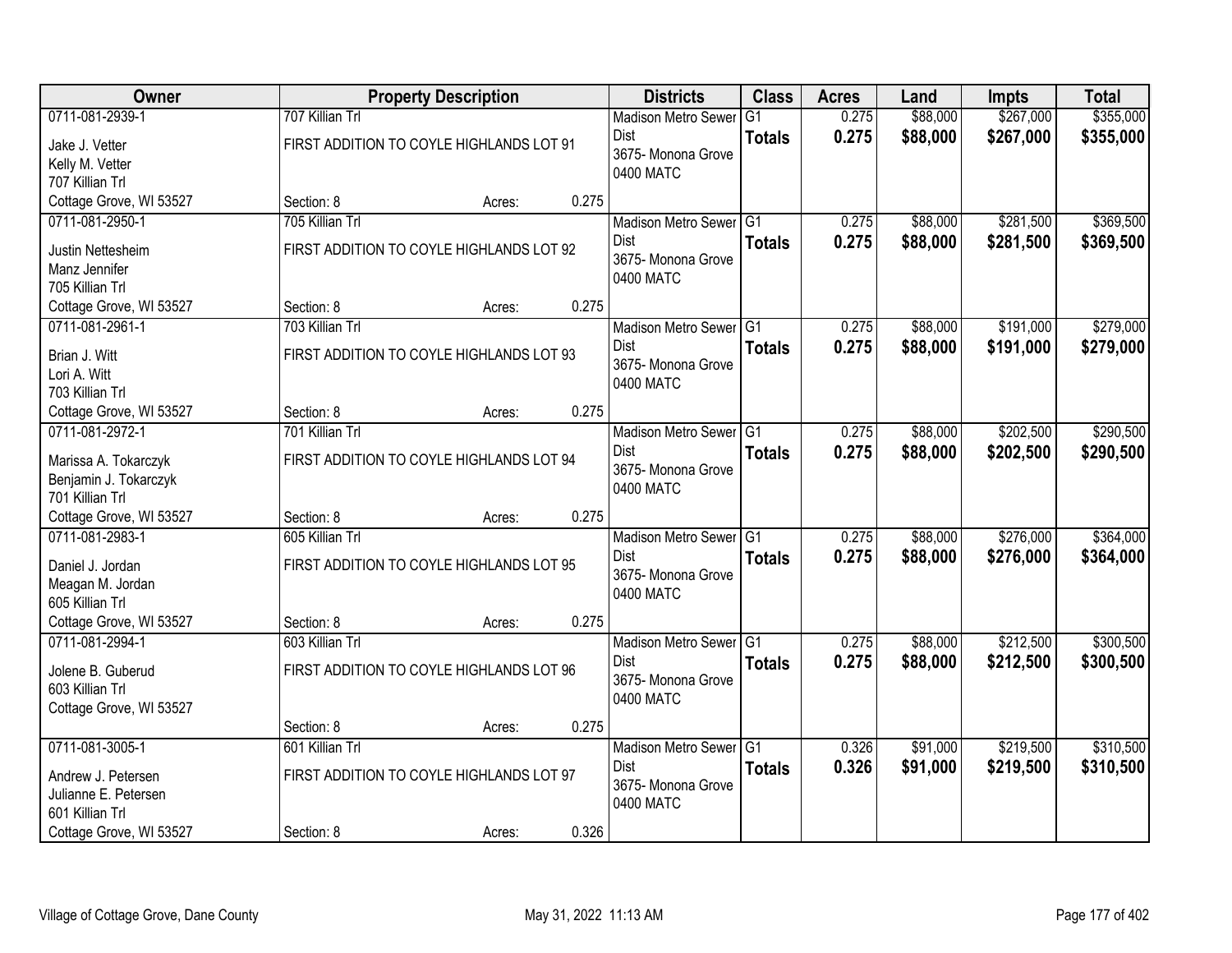| Owner                    |                    | <b>Property Description</b>               |       | <b>Districts</b>           | <b>Class</b>  | <b>Acres</b> | Land     | <b>Impts</b> | <b>Total</b> |
|--------------------------|--------------------|-------------------------------------------|-------|----------------------------|---------------|--------------|----------|--------------|--------------|
| 0711-081-3016-1          | 1100 Sandpiper Trl |                                           |       | <b>Madison Metro Sewer</b> | G1            | 0.292        | \$89,000 | \$302,000    | \$391,000    |
| <b>Michael Philipps</b>  |                    | FIRST ADDITION TO COYLE HIGHLANDS LOT 98  |       | Dist                       | <b>Totals</b> | 0.292        | \$89,000 | \$302,000    | \$391,000    |
| <b>Meredith Philipps</b> |                    |                                           |       | 3675- Monona Grove         |               |              |          |              |              |
| 1100 Sandpiper Trl       |                    |                                           |       | 0400 MATC                  |               |              |          |              |              |
| Cottage Grove, WI 53527  | Section: 8         | Acres:                                    | 0.292 |                            |               |              |          |              |              |
| 0711-081-3027-1          | 517 Killian Trl    |                                           |       | Madison Metro Sewer G1     |               | 0.296        | \$89,000 | \$280,000    | \$369,000    |
| Kyle J. Jorgenson        |                    | FIRST ADDITION TO COYLE HIGHLANDS LOT 99  |       | <b>Dist</b>                | <b>Totals</b> | 0.296        | \$89,000 | \$280,000    | \$369,000    |
| Patti S. Jorgenson       |                    |                                           |       | 3675- Monona Grove         |               |              |          |              |              |
| 517 Killian Trl          |                    |                                           |       | 0400 MATC                  |               |              |          |              |              |
| Cottage Grove, WI 53527  | Section: 8         | Acres:                                    | 0.296 |                            |               |              |          |              |              |
| 0711-081-3038-1          | 508 Killian Trl    |                                           |       | Madison Metro Sewer G1     |               | 0.307        | \$90,000 | \$321,500    | \$411,500    |
| Ryan Morrison            |                    | FIRST ADDITION TO COYLE HIGHLANDS LOT 100 |       | Dist                       | <b>Totals</b> | 0.307        | \$90,000 | \$321,500    | \$411,500    |
| Crystal Morrison         |                    |                                           |       | 3675- Monona Grove         |               |              |          |              |              |
| 508 Killian Trl          |                    |                                           |       | 0400 MATC                  |               |              |          |              |              |
| Cottage Grove, WI 53527  | Section: 8         | Acres:                                    | 0.307 |                            |               |              |          |              |              |
| 0711-081-3049-1          | 1002 Sandpiper Trl |                                           |       | Madison Metro Sewer G1     |               | 0.334        | \$91,500 | \$264,500    | \$356,000    |
| Rory R. Holland          |                    | FIRST ADDITION TO COYLE HIGHLANDS LOT 101 |       | Dist                       | <b>Totals</b> | 0.334        | \$91,500 | \$264,500    | \$356,000    |
| Michelle R. Holland      |                    |                                           |       | 3675- Monona Grove         |               |              |          |              |              |
| 1002 Sandpiper Trl       |                    |                                           |       | 0400 MATC                  |               |              |          |              |              |
| Cottage Grove, WI 53527  | Section: 8         | Acres:                                    | 0.334 |                            |               |              |          |              |              |
| 0711-081-3060-1          | 1000 Sandpiper Trl |                                           |       | Madison Metro Sewer G1     |               | 0.248        | \$86,000 | \$218,000    | \$304,000    |
| Alberto Rodriguez-Rivera |                    | FIRST ADDITION TO COYLE HIGHLANDS LOT 102 |       | <b>Dist</b>                | <b>Totals</b> | 0.248        | \$86,000 | \$218,000    | \$304,000    |
| Daisy M. Toro            |                    |                                           |       | 3675- Monona Grove         |               |              |          |              |              |
| 1000 Sandpiper Trl       |                    |                                           |       | 0400 MATC                  |               |              |          |              |              |
| Cottage Grove, WI 53527  | Section: 8         | Acres:                                    | 0.248 |                            |               |              |          |              |              |
| 0711-081-3071-1          | 102 Manley Ln      |                                           |       | Madison Metro Sewer G1     |               | 0.229        | \$82,500 | \$228,500    | \$311,000    |
| Michael A. Millage       |                    | FIRST ADDITION TO COYLE HIGHLANDS LOT 103 |       | Dist                       | <b>Totals</b> | 0.229        | \$82,500 | \$228,500    | \$311,000    |
| Jennifer E. Millage      |                    |                                           |       | 3675- Monona Grove         |               |              |          |              |              |
| 102 Manley Ln            |                    |                                           |       | 0400 MATC                  |               |              |          |              |              |
| Cottage Grove, WI 53527  | Section: 8         | Acres:                                    | 0.229 |                            |               |              |          |              |              |
| 0711-081-3082-1          | 900 Sandpiper Trl  |                                           |       | Madison Metro Sewer G1     |               | 0.238        | \$84,500 | \$249,500    | \$334,000    |
| David A. White           |                    | FIRST ADDITION TO COYLE HIGHLANDS LOT 104 |       | <b>Dist</b>                | <b>Totals</b> | 0.238        | \$84,500 | \$249,500    | \$334,000    |
| Susan M. Ihland-White    |                    |                                           |       | 3675-Monona Grove          |               |              |          |              |              |
| 900 Sandpiper Trl        |                    |                                           |       | 0400 MATC                  |               |              |          |              |              |
| Cottage Grove, WI 53527  | Section: 8         | Acres:                                    | 0.238 |                            |               |              |          |              |              |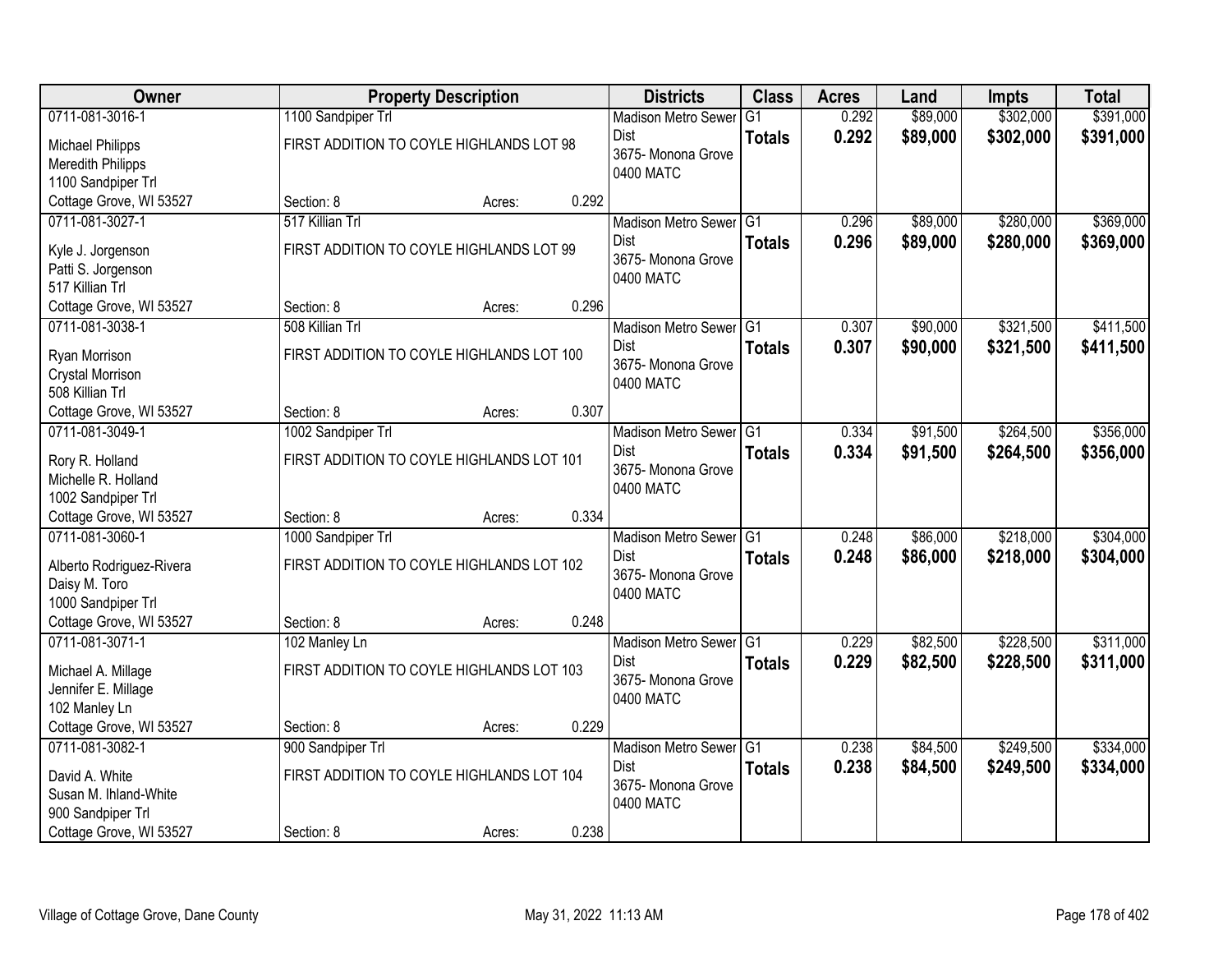| Owner                                                                                                    |                                           | <b>Property Description</b> |       | <b>Districts</b>           | <b>Class</b>  | <b>Acres</b> | Land     | <b>Impts</b> | <b>Total</b> |
|----------------------------------------------------------------------------------------------------------|-------------------------------------------|-----------------------------|-------|----------------------------|---------------|--------------|----------|--------------|--------------|
| 0711-081-3093-1                                                                                          | 301 Lindsay Way                           |                             |       | <b>Madison Metro Sewer</b> | G1            | 0.294        | \$89,000 | \$306,500    | \$395,500    |
| Shawn Killebrew                                                                                          | FIRST ADDITION TO COYLE HIGHLANDS LOT 105 |                             |       | Dist                       | <b>Totals</b> | 0.294        | \$89,000 | \$306,500    | \$395,500    |
| Katie Fisher                                                                                             |                                           |                             |       | 3675- Monona Grove         |               |              |          |              |              |
| 301 Lindsay Way                                                                                          |                                           |                             |       | 0400 MATC                  |               |              |          |              |              |
| Cottage Grove, WI 53527                                                                                  | Section: 8                                | Acres:                      | 0.294 |                            |               |              |          |              |              |
| 0711-081-3104-1                                                                                          | 303 Lindsay Way                           |                             |       | Madison Metro Sewer G1     |               | 0.239        | \$85,000 | \$281,000    | \$366,000    |
| Paul Veith                                                                                               | FIRST ADDITION TO COYLE HIGHLANDS LOT 106 |                             |       | Dist                       | <b>Totals</b> | 0.239        | \$85,000 | \$281,000    | \$366,000    |
| <b>Ginger Veith</b>                                                                                      |                                           |                             |       | 3675- Monona Grove         |               |              |          |              |              |
| 303 Lindsay Way                                                                                          |                                           |                             |       | 0400 MATC                  |               |              |          |              |              |
| Cottage Grove, WI 53527                                                                                  | Section: 8                                | Acres:                      | 0.239 |                            |               |              |          |              |              |
| 0711-081-3115-1                                                                                          | 300 Lindsay Way                           |                             |       | Madison Metro Sewer G1     |               | 0.264        | \$87,000 | \$240,000    | \$327,000    |
| James L. Huschka                                                                                         | FIRST ADDITION TO COYLE HIGHLANDS LOT 107 |                             |       | <b>Dist</b>                | <b>Totals</b> | 0.264        | \$87,000 | \$240,000    | \$327,000    |
| Kassy L. Coleman                                                                                         |                                           |                             |       | 3675- Monona Grove         |               |              |          |              |              |
| 300 Lindsay Way                                                                                          |                                           |                             |       | 0400 MATC                  |               |              |          |              |              |
| Cottage Grove, WI 53527                                                                                  | Section: 8                                | Acres:                      | 0.264 |                            |               |              |          |              |              |
| 0711-081-3126-1                                                                                          | <b>Ulster Ct</b>                          |                             |       | Madison Metro Sewer G1     |               | 0.073        | \$1,000  | $\sqrt[6]{}$ | \$1,000      |
|                                                                                                          |                                           |                             |       | Dist                       | <b>Totals</b> | 0.073        | \$1,000  | \$0          | \$1,000      |
| R Ament Investment Company, LLC et a FIRST ADDITION TO COYLE HIGHLANDS OUTLOT 2<br>2164 County Highway T |                                           |                             |       | 3675- Monona Grove         |               |              |          |              |              |
| Sun Prairie, WI 53590-9507                                                                               |                                           |                             |       | 0400 MATC                  |               |              |          |              |              |
|                                                                                                          | Section: 8                                | Acres:                      | 0.073 |                            |               |              |          |              |              |
| 0711-081-3208-1                                                                                          | 515 Killian Trl                           |                             |       | <b>Madison Metro Sewer</b> | TG1           | 0.296        | \$89,000 | \$290,500    | \$379,500    |
|                                                                                                          |                                           |                             |       | Dist                       | <b>Totals</b> | 0.296        | \$89,000 | \$290,500    | \$379,500    |
| Karma Fafendyk                                                                                           | COYLE HIGHLANDS 2ND ADDITION LOT 108      |                             |       | 3675- Monona Grove         |               |              |          |              |              |
| William S. Fafendyk<br>515 Killian Trl                                                                   |                                           |                             |       | 0400 MATC                  |               |              |          |              |              |
| Cottage Grove, WI 53527                                                                                  | Section: 8                                | Acres:                      | 0.296 |                            |               |              |          |              |              |
| 0711-081-3219-1                                                                                          | 513 Killian Trl                           |                             |       | Madison Metro Sewer G1     |               | 0.296        | \$89,000 | \$238,000    | \$327,000    |
|                                                                                                          |                                           |                             |       | Dist                       | <b>Totals</b> | 0.296        | \$89,000 | \$238,000    | \$327,000    |
| Andrew J. Herbert                                                                                        | COYLE HIGHLANDS 2ND ADDITION LOT 109      |                             |       | 3675- Monona Grove         |               |              |          |              |              |
| Trisha M. Herbert<br>513 Killian Trl                                                                     |                                           |                             |       | 0400 MATC                  |               |              |          |              |              |
| Cottage Grove, WI 53527                                                                                  | Section: 8                                | Acres:                      | 0.296 |                            |               |              |          |              |              |
| 0711-081-3230-1                                                                                          | 511 Killian Trl                           |                             |       | Madison Metro Sewer G1     |               | 0.296        | \$89,000 | \$338,000    | \$427,000    |
|                                                                                                          |                                           |                             |       | <b>Dist</b>                | <b>Totals</b> | 0.296        | \$89,000 | \$338,000    | \$427,000    |
| John Schroeckenthaler                                                                                    | COYLE HIGHLANDS 2ND ADDITION LOT 110      |                             |       | 3675- Monona Grove         |               |              |          |              |              |
| Tamra Schroeckenthaler                                                                                   |                                           |                             |       | 0400 MATC                  |               |              |          |              |              |
| 511 Killian Trl                                                                                          |                                           |                             |       |                            |               |              |          |              |              |
| Cottage Grove, WI 53527                                                                                  | Section: 8                                | Acres:                      | 0.296 |                            |               |              |          |              |              |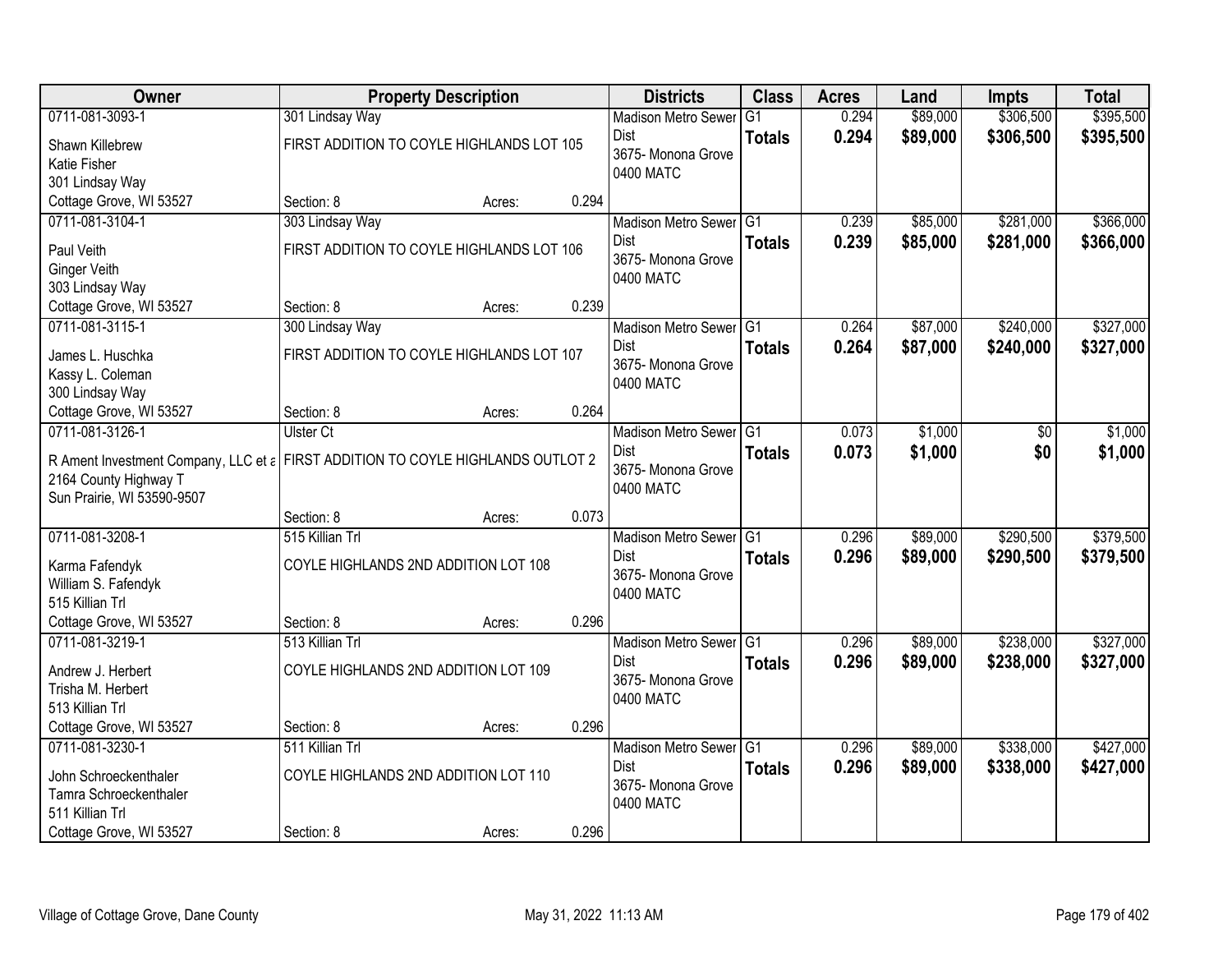| Owner                                      |                                               | <b>Property Description</b> |       | <b>Districts</b>                          | <b>Class</b>   | <b>Acres</b> | Land     | <b>Impts</b> | <b>Total</b> |
|--------------------------------------------|-----------------------------------------------|-----------------------------|-------|-------------------------------------------|----------------|--------------|----------|--------------|--------------|
| 0711-081-3246-1                            | 304 Dublin Cir                                |                             |       | <b>Madison Metro Sewer</b>                | G <sub>1</sub> | 0.361        | \$93,000 | \$258,000    | \$351,000    |
| Charles T. Timmons                         | COYLE HIGHLANDS 2ND ADDITION LOT 156          |                             |       | Dist                                      | <b>Totals</b>  | 0.361        | \$93,000 | \$258,000    | \$351,000    |
| Rebecca S. Timmons                         |                                               |                             |       | 3675- Monona Grove                        |                |              |          |              |              |
| 304 Dublin Cir                             |                                               |                             |       | 0400 MATC                                 |                |              |          |              |              |
| Cottage Grove, WI 53527                    | Section: 8                                    | Acres:                      | 0.361 |                                           |                |              |          |              |              |
| 0711-081-3257-1                            | 302 Dublin Cir                                |                             |       | Madison Metro Sewer G1                    |                | 0.306        | \$89,500 | \$205,500    | \$295,000    |
| Shannon J. Erb                             | COYLE HIGHLANDS 2ND ADDITION LOT 157          |                             |       | <b>Dist</b>                               | <b>Totals</b>  | 0.306        | \$89,500 | \$205,500    | \$295,000    |
| Jennifer L. Erb                            |                                               |                             |       | 3675- Monona Grove                        |                |              |          |              |              |
| 302 Dublin Cir                             |                                               |                             |       | 0400 MATC                                 |                |              |          |              |              |
| Cottage Grove, WI 53527                    | Section: 8                                    | Acres:                      | 0.306 |                                           |                |              |          |              |              |
| 0711-081-3268-1                            | 103 Manley Ln                                 |                             |       | Madison Metro Sewer G1                    |                | 0.242        | \$85,500 | \$321,500    | \$407,000    |
|                                            |                                               |                             |       | Dist                                      | <b>Totals</b>  | 0.242        | \$85,500 | \$321,500    | \$407,000    |
| Andrew C. Peterson                         | COYLE HIGHLANDS 2ND ADDITION LOT 158          |                             |       | 3675- Monona Grove                        |                |              |          |              |              |
| Ann P. Peterson<br>103 Manley Ln           |                                               |                             |       | 0400 MATC                                 |                |              |          |              |              |
| Cottage Grove, WI 53527                    | Section: 8                                    | Acres:                      | 0.242 |                                           |                |              |          |              |              |
| 0711-081-3279-1                            | 203 Dublin Cir                                |                             |       | Madison Metro Sewer G1                    |                | 0.268        | \$87,500 | \$296,000    | \$383,500    |
|                                            |                                               |                             |       | Dist                                      | <b>Totals</b>  | 0.268        | \$87,500 | \$296,000    | \$383,500    |
| <b>Brandon Godboldt</b>                    | COYLE HIGHLANDS 2ND ADDITION LOT 159          |                             |       | 3675- Monona Grove                        |                |              |          |              |              |
| Melissa Godboldt                           |                                               |                             |       | 0400 MATC                                 |                |              |          |              |              |
| 203 Dublin Cir                             |                                               |                             |       |                                           |                |              |          |              |              |
| Cottage Grove, WI 53527<br>0711-081-3290-1 | Section: 8                                    | Acres:                      | 0.268 |                                           | TG1            |              | \$89,500 | \$298,000    |              |
|                                            | 201 Dublin Cir                                |                             |       | <b>Madison Metro Sewer</b><br><b>Dist</b> |                | 0.298        |          |              | \$387,500    |
| Adam R. Zimmerman                          | COYLE HIGHLANDS 2ND ADDITION LOT 160          |                             |       | 3675- Monona Grove                        | <b>Totals</b>  | 0.298        | \$89,500 | \$298,000    | \$387,500    |
| 201 Dublin Cir                             |                                               |                             |       | 0400 MATC                                 |                |              |          |              |              |
| Cottage Grove, WI 53527                    |                                               |                             |       |                                           |                |              |          |              |              |
|                                            | Section: 8                                    | Acres:                      | 0.298 |                                           |                |              |          |              |              |
| 0711-081-4014-1                            | 651 Sandpiper Trl                             |                             |       | Madison Metro Sewer G1                    |                | 0.200        | \$47,500 | \$195,500    | \$243,000    |
| Ryan M. Whalen                             | LOT 1 CSM 11224 CS67/346&348-10/20/2004 F/K/A |                             |       | <b>Dist</b>                               | <b>Totals</b>  | 0.200        | \$47,500 | \$195,500    | \$243,000    |
| 651 Sandpiper Trl                          | COYLE HIGHLANDS LOT 2 DESCR AS SEC 8-7-11     |                             |       | 3675- Monona Grove<br>0400 MATC           |                |              |          |              |              |
| Cottage Grove, WI 53527                    | PRT SW1/4NE1/4 (0.20 ACRES)                   |                             |       |                                           |                |              |          |              |              |
|                                            | Section: 8                                    | Acres:                      | 0.200 |                                           |                |              |          |              |              |
| 0711-081-4016-1                            | 500 Galway Ter                                |                             |       | Madison Metro Sewer G1                    |                | 0.157        | \$47,500 | \$191,000    | \$238,500    |
| Shawn R. Peters                            | LOT 2 CSM 11224 CS67/346-348 10-20-04 F/K/A   |                             |       | Dist                                      | <b>Totals</b>  | 0.157        | \$47,500 | \$191,000    | \$238,500    |
| Kimberly J. Peters                         | COYLE HIGHLANDS LOT 2 DESCR AS SEC 08-07-11   |                             |       | 3675- Monona Grove                        |                |              |          |              |              |
| 500 Galway Ter                             | PRT OF SW1/4 NE1/4 (0.157 ACRE)               |                             |       | 0400 MATC                                 |                |              |          |              |              |
| Cottage Grove, WI 53527                    | Section: 8                                    | Acres:                      | 0.157 |                                           |                |              |          |              |              |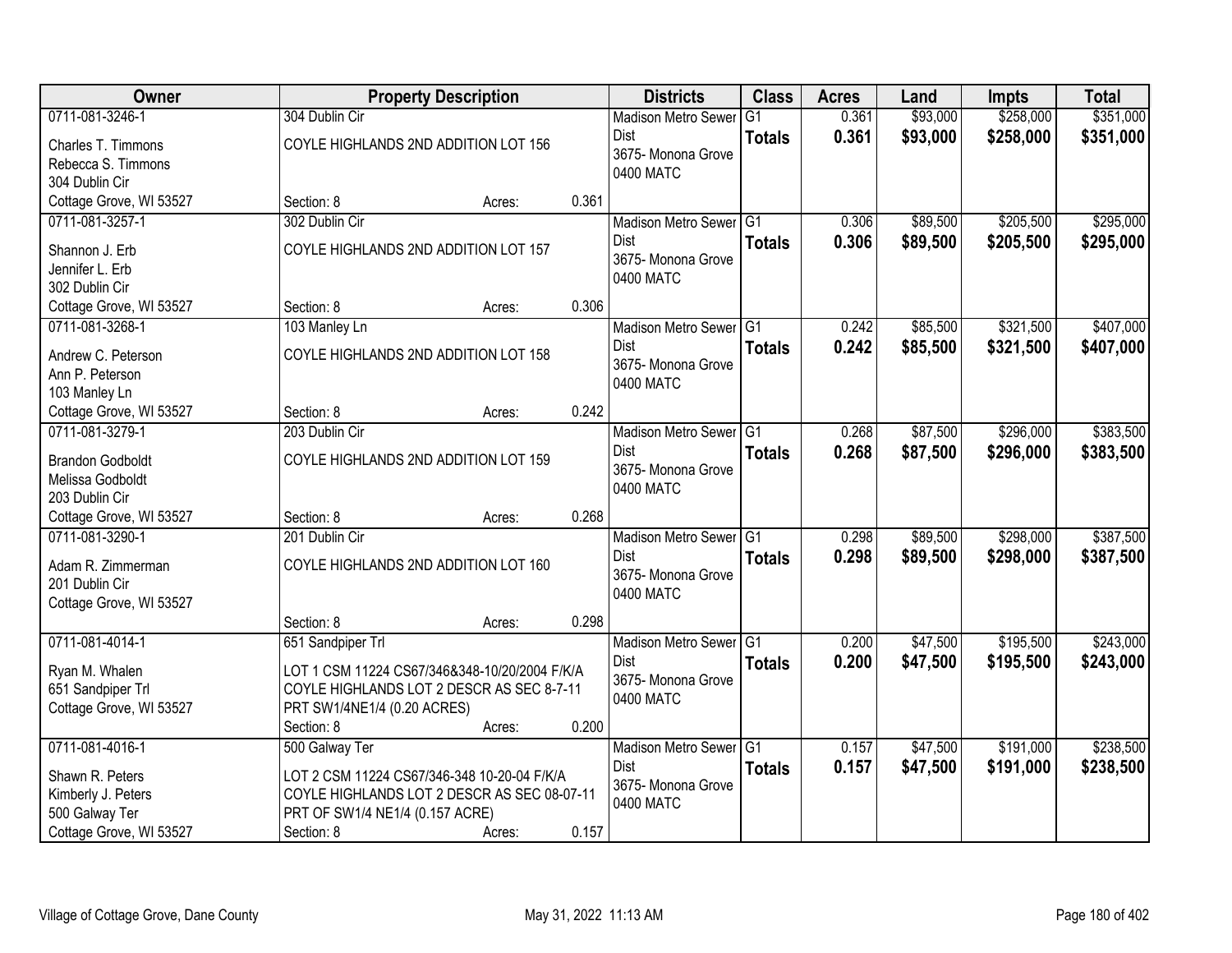| Owner                   | <b>Property Description</b>                   | <b>Districts</b>           | <b>Class</b>  | <b>Acres</b> | Land     | <b>Impts</b> | <b>Total</b> |
|-------------------------|-----------------------------------------------|----------------------------|---------------|--------------|----------|--------------|--------------|
| 0711-081-4024-1         | 504 Galway Ter                                | <b>Madison Metro Sewer</b> | G1            | 0.162        | \$49,000 | \$210,500    | \$259,500    |
| Diane E. Handrick       | LOT 1 CSM 11533 CS70/171&173-9/20/2005 F/K/A  | Dist                       | <b>Totals</b> | 0.162        | \$49,000 | \$210,500    | \$259,500    |
| 504 Galway Ter          | COYLE HIGHLANDS LOT 3 DESCR AS SEC 8-7-11     | 3675- Monona Grove         |               |              |          |              |              |
| Cottage Grove, WI 53527 | PRT OF SW1/4 NE1/4 (0.162 ACRES)              | 0400 MATC                  |               |              |          |              |              |
|                         | 0.162<br>Section: 8<br>Acres:                 |                            |               |              |          |              |              |
| 0711-081-4026-1         | 506 Galway Ter                                | Madison Metro Sewer G1     |               | 0.160        | \$49,000 | \$210,500    | \$259,500    |
|                         |                                               | <b>Dist</b>                | <b>Totals</b> | 0.160        | \$49,000 | \$210,500    | \$259,500    |
| Zachary Reithmeyer      | LOT 2 CSM 11533 CS70/171&173-9/20/2005 F/K/A  | 3675- Monona Grove         |               |              |          |              |              |
| Melissa Reithmeyer      | COYLE HIGHLANDS LOT 3 DESCR AS SEC 8-7-11     | 0400 MATC                  |               |              |          |              |              |
| 506 Galway Ter          | PRT SW1/4 NE1/4 (0.160 ACRE)                  |                            |               |              |          |              |              |
| Cottage Grove, WI 53527 | 0.160<br>Section: 8<br>Acres:                 |                            |               |              |          |              |              |
| 0711-081-4034-1         | 508 Galway Ter                                | Madison Metro Sewer G1     |               | 0.323        | \$91,000 | \$294,000    | \$385,000    |
| Galway Rentals, LLC     | COYLE HIGHLANDS LOT 4                         | Dist                       | <b>Totals</b> | 0.323        | \$91,000 | \$294,000    | \$385,000    |
| 5914 Cable Ave          |                                               | 3675- Monona Grove         |               |              |          |              |              |
| Madison, WI 53705       |                                               | 0400 MATC                  |               |              |          |              |              |
|                         | 0.323<br>Section: 8<br>Acres:                 |                            |               |              |          |              |              |
| 0711-081-4041-1         | 514 Galway Ter                                | Madison Metro Sewer G1     |               | 0.162        | \$49,000 | \$202,500    | \$251,500    |
| Vincent P. Williams     | LOT 1 CSM 11109 CS67/17&18-6/24/2004 F/K/A    | <b>Dist</b>                | <b>Totals</b> | 0.162        | \$49,000 | \$202,500    | \$251,500    |
| 514 Galway Ter          | COYLE HIGHLANDS LOT 5 DESCR AS SEC 8-7-11     | 3675- Monona Grove         |               |              |          |              |              |
| Cottage Grove, WI 53527 | PRT SW1/4NE1/4 (0.162 ACRES)                  | 0400 MATC                  |               |              |          |              |              |
|                         | 0.162<br>Section: 8<br>Acres:                 |                            |               |              |          |              |              |
| 0711-081-4048-1         | 512 Galway Ter                                | <b>Madison Metro Sewer</b> | IG1           | 0.162        | \$49,000 | \$200,500    | \$249,500    |
|                         |                                               | Dist                       |               |              |          |              |              |
| <b>Richard Norgord</b>  | LOT 2 CSM 11109 CS67/17&18-6/24/2004 F/K/A    | 3675- Monona Grove         | <b>Totals</b> | 0.162        | \$49,000 | \$200,500    | \$249,500    |
| Joan Norgord            | COYLE HIGHLANDS LOT 5 DESCR AS SEC 8-7-11     | 0400 MATC                  |               |              |          |              |              |
| 512 Galway Ter          | PRT SW1/4NE1/4 (0.162 ACRES)                  |                            |               |              |          |              |              |
| Cottage Grove, WI 53527 | Section: 8<br>0.162<br>Acres:                 |                            |               |              |          |              |              |
| 0711-081-4057-1         | 516 Galway Ter                                | Madison Metro Sewer G1     |               | 0.204        | \$51,500 | \$223,500    | \$275,000    |
| <b>Adrian Farrow</b>    | LOT 1 CSM 11132 CS67/79&7/21/2004 F/K/A COYLE | Dist                       | <b>Totals</b> | 0.204        | \$51,500 | \$223,500    | \$275,000    |
| Latrina Farrow          | HIGHLANDS LOT 6 DESCR AS SEC 8-7-11 PRT       | 3675- Monona Grove         |               |              |          |              |              |
| 516 Galway Ter          | SW1/4NE1/4 (0.204 ACRES)                      | 0400 MATC                  |               |              |          |              |              |
| Cottage Grove, WI 53527 | 0.204<br>Section: 8<br>Acres:                 |                            |               |              |          |              |              |
| 0711-081-4066-1         | 650 Cork Xing                                 | Madison Metro Sewer G1     |               | 0.169        | \$49,500 | \$211,500    | \$261,000    |
|                         |                                               | Dist                       | <b>Totals</b> | 0.169        | \$49,500 | \$211,500    | \$261,000    |
| Debra J. Teske          | LOT 2 CSM 11132 CS67/79&7/21/2004 F/K/A COYLE | 3675- Monona Grove         |               |              |          |              |              |
| Joanne G. Teske         | HIGHLANDS LOT 6 DESCR AS SEC 8-7-11 PRT       | 0400 MATC                  |               |              |          |              |              |
| 650 Cork Xing           | SW1/4NE1/4 (0.169 ACRES)                      |                            |               |              |          |              |              |
| Cottage Grove, WI 53527 | 0.169<br>Section: 8<br>Acres:                 |                            |               |              |          |              |              |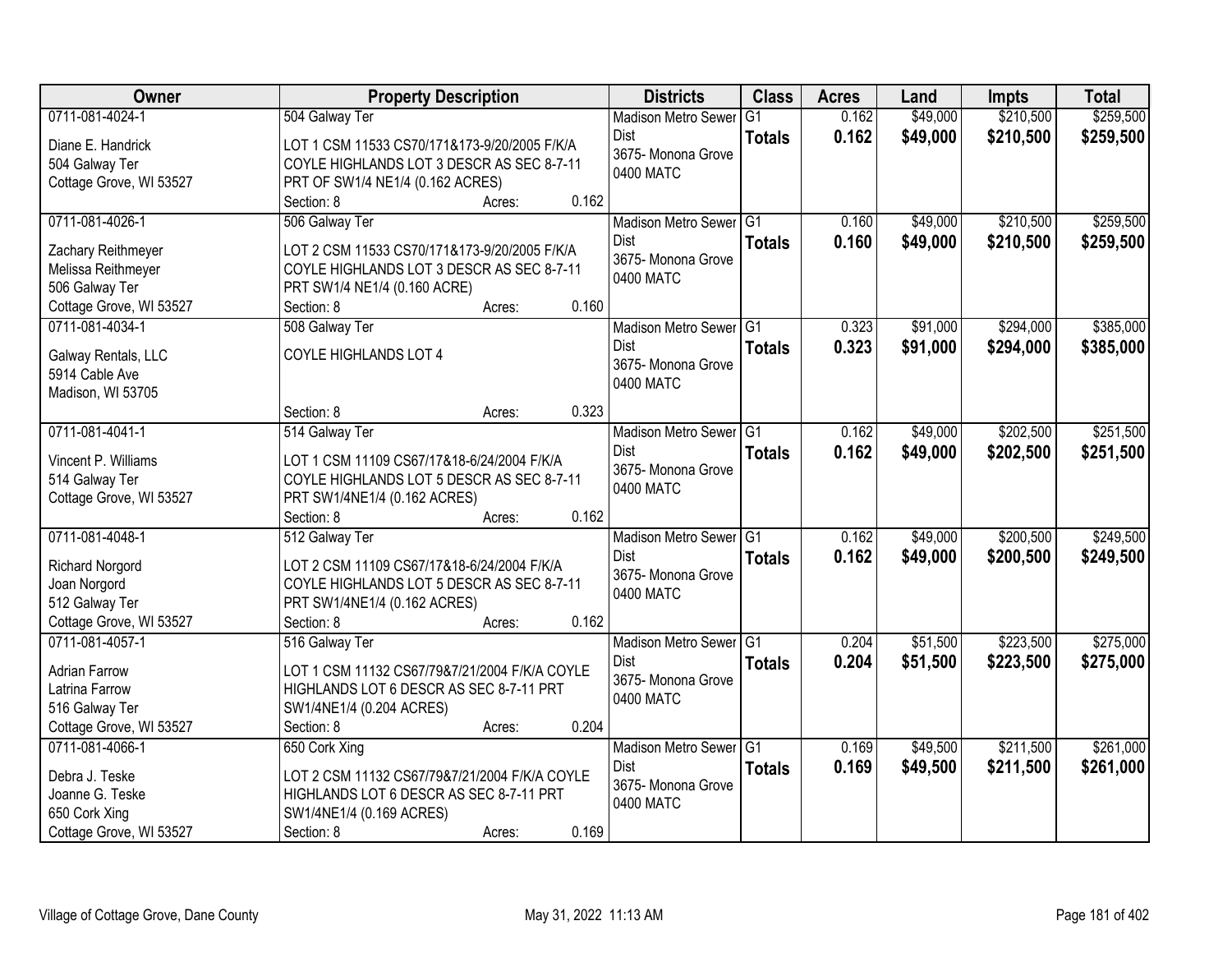| Owner                                | <b>Property Description</b>                    | <b>Districts</b>                       | <b>Class</b>  | <b>Acres</b> | Land      | Impts           | <b>Total</b> |
|--------------------------------------|------------------------------------------------|----------------------------------------|---------------|--------------|-----------|-----------------|--------------|
| 0711-081-4074-1                      | Cottage Grove Rd                               | <b>Madison Metro Sewer</b>             | G2            | 2.981        | \$750,000 | $\overline{50}$ | \$750,000    |
| Gunderson Investment Properties, LLC | COYLE HIGHLANDS LOT 24                         | Dist                                   | <b>Totals</b> | 2.981        | \$750,000 | \$0             | \$750,000    |
| 5203 Monona Dr                       |                                                | 3675- Monona Grove<br>TID <sub>8</sub> |               |              |           |                 |              |
| Monona, WI 53716                     |                                                | 0400 MATC                              |               |              |           |                 |              |
|                                      | 2.981<br>Section: 8<br>Acres:                  |                                        |               |              |           |                 |              |
| 0711-081-4181-1                      | 600 W Cottage Grove Rd                         | Madison Metro Sewer G4                 |               | 1.524        | \$500     | $\overline{50}$ | \$500        |
| Homburg Equipment, Inc.              | COYLE HIGHLANDS SOUTH ADDITION LOT 1           | Dist                                   | <b>Totals</b> | 1.524        | \$500     | \$0             | \$500        |
| 6106 Milwaukee St                    |                                                | 3675- Monona Grove<br>TID <sub>8</sub> |               |              |           |                 |              |
| Madison, WI 53718                    |                                                | 0400 MATC                              |               |              |           |                 |              |
|                                      | 1.524<br>Section: 8<br>Acres:                  |                                        |               |              |           |                 |              |
| 0711-081-4192-1                      | 552 W Cottage Grove Rd                         | Madison Metro Sewer G4                 |               | 1.678        | \$500     | $\overline{50}$ | \$500        |
| Homburg Equipment, Inc.              | COYLE HIGHLANDS SOUTH ADDITION LOT 2           | Dist                                   | <b>Totals</b> | 1.678        | \$500     | \$0             | \$500        |
| 6106 Milwaukee St                    |                                                | 3675- Monona Grove<br>TID <sub>8</sub> |               |              |           |                 |              |
| Madison, WI 53718                    |                                                | 0400 MATC                              |               |              |           |                 |              |
|                                      | 1.678<br>Section: 8<br>Acres:                  |                                        |               |              |           |                 |              |
| 0711-081-4214-1                      | 521 Sandpiper Trl                              | Madison Metro Sewer G4                 |               | 0.313        | \$100     | \$0             | \$100        |
| Homburg Equipment, Inc.              | COYLE HIGHLANDS SOUTH ADDITION LOT 4           | Dist                                   | <b>Totals</b> | 0.313        | \$100     | \$0             | \$100        |
| 6106 Milwaukee St                    |                                                | 3675- Monona Grove<br>TID <sub>8</sub> |               |              |           |                 |              |
| Madison, WI 53718                    |                                                | 0400 MATC                              |               |              |           |                 |              |
|                                      | 0.313<br>Section: 8<br>Acres:                  |                                        |               |              |           |                 |              |
| 0711-081-4223-1                      | Sandpiper Trl                                  | <b>Madison Metro Sewer</b>             | G4            | 1.966        | \$600     | $\overline{50}$ | \$600        |
| Homburg Equipment, Inc.              | LOT 1 CSM 15748 CS114/290&291-6/29/2021 F/K/A  | Dist                                   | <b>Totals</b> | 1.966        | \$600     | \$0             | \$600        |
| 6106 Milwaukee St                    | COYLE HIGHLANDS SOUTH ADDITION LOTS 3, 5, 6, 7 | 3675- Monona Grove                     |               |              |           |                 |              |
| Madison, WI 53718                    | & OUTLOT 1 DESCR AS SEC 8-7-11 PRT SW1/4NE1/4  | TID <sub>8</sub><br>0400 MATC          |               |              |           |                 |              |
|                                      | 0.000<br>Section: 8<br>Acres:                  |                                        |               |              |           |                 |              |
| 0711-081-4230-1                      | 303 Emerald Ct                                 | Madison Metro Sewer G4                 |               | 0.380        | \$100     | $\sqrt{6}$      | \$100        |
| Homburg Equipment, Inc.              | LOT 2 CSM 15748 CS114/290&291-6/29/2021 F/K/A  | Dist                                   | <b>Totals</b> | 0.380        | \$100     | \$0             | \$100        |
| 6106 Milwaukee St                    | COYLE HIGHLANDS SOUTH ADDITION LOTS 3, 5, 6, 7 | 3675- Monona Grove                     |               |              |           |                 |              |
| Madison, WI 53718                    | & OUTLOT 1 DESCR AS SEC 8-7-11 PRT SW1/4NE1/4  | TID <sub>8</sub><br>0400 MATC          |               |              |           |                 |              |
|                                      | 0.000<br>Section: 8<br>Acres:                  |                                        |               |              |           |                 |              |
| 0711-081-4237-1                      | 517 Sandpiper Trl                              | Madison Metro Sewer G4                 |               | 0.280        | \$100     | $\overline{50}$ | \$100        |
| Homburg Equipment, Inc.              | LOT 3 CSM 15748 CS114/290&291-6/29/2021 F/K/A  | Dist                                   | <b>Totals</b> | 0.280        | \$100     | \$0             | \$100        |
| 6106 Milwaukee St                    | COYLE HIGHLANDS SOUTH ADDITION LOTS 3, 5, 6, 7 | 3675- Monona Grove                     |               |              |           |                 |              |
| Madison, WI 53718                    | & OUTLOT 1 DESCR AS SEC 8-7-11 PRT SW1/4NE1/4  | TID <sub>8</sub>                       |               |              |           |                 |              |
|                                      | 0.000<br>Section: 8<br>Acres:                  | 0400 MATC                              |               |              |           |                 |              |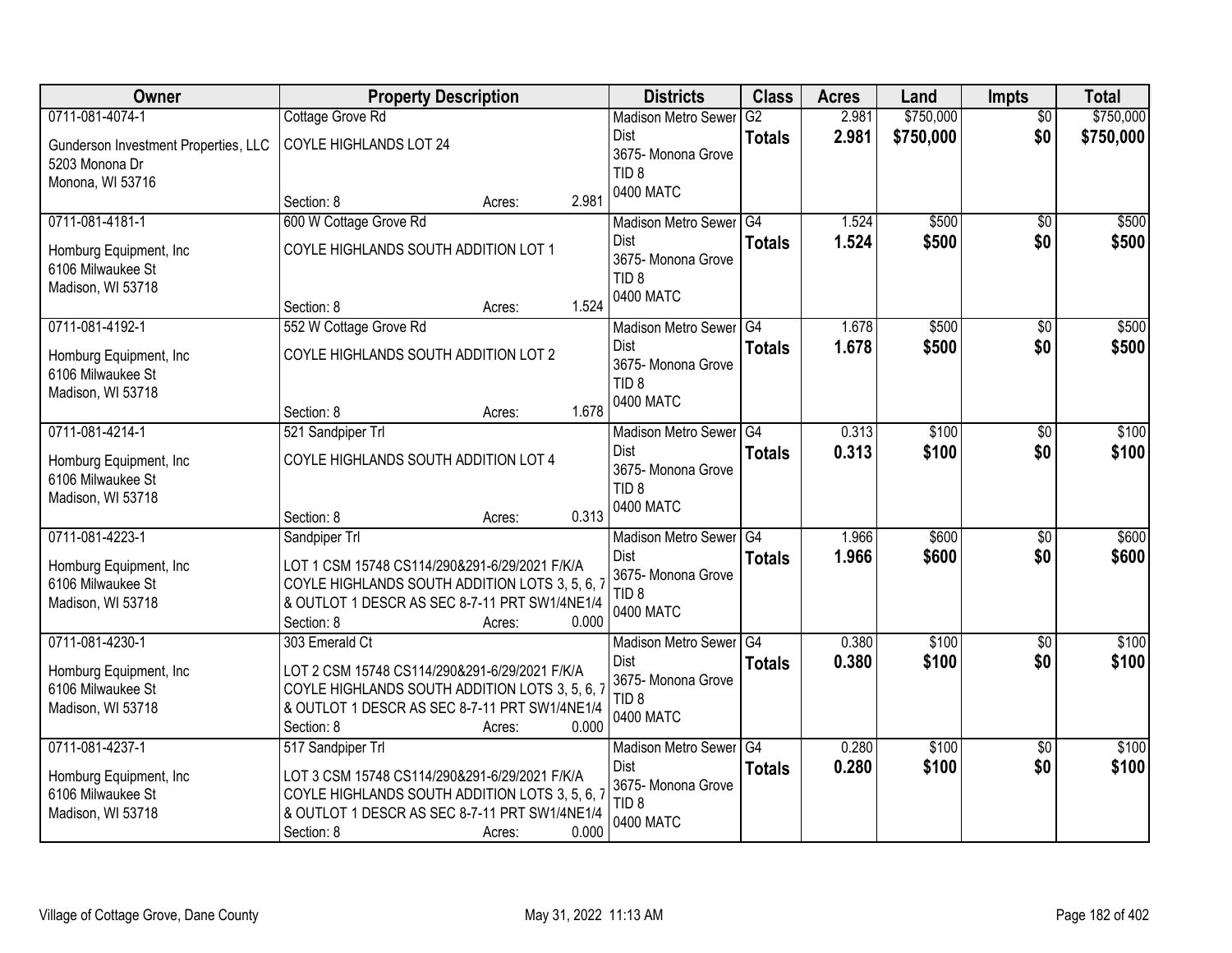| Owner                                        | <b>Property Description</b>                                                                    | <b>Districts</b>              | <b>Class</b>  | <b>Acres</b> | Land  | Impts           | <b>Total</b> |
|----------------------------------------------|------------------------------------------------------------------------------------------------|-------------------------------|---------------|--------------|-------|-----------------|--------------|
| 0711-081-4244-1                              | 519 Sandpiper Trl                                                                              | <b>Madison Metro Sewer</b>    | G4            | 0.258        | \$100 | $\overline{50}$ | \$100        |
| Homburg Equipment, Inc.                      | LOT 4 CSM 15748 CS114/290&291-6/29/2021 F/K/A                                                  | <b>Dist</b>                   | <b>Totals</b> | 0.258        | \$100 | \$0             | \$100        |
| 6106 Milwaukee St                            | COYLE HIGHLANDS SOUTH ADDITION LOTS 3, 5, 6, 7                                                 | 3675- Monona Grove            |               |              |       |                 |              |
| Madison, WI 53718                            | & OUTLOT 1 DESCR AS SEC 8-7-11 PRT SW1/4NE1/4                                                  | TID <sub>8</sub><br>0400 MATC |               |              |       |                 |              |
|                                              | 0.000<br>Section: 8<br>Acres:                                                                  |                               |               |              |       |                 |              |
| 0711-081-4263-1                              | 304 Emerald Ct                                                                                 | Madison Metro Sewer G4        |               | 0.375        | \$100 | \$0             | \$100        |
| Homburg Equipment, Inc.                      | LOT 1 CSM 15747 CS114/288&289-6/29/2021 F/K/A                                                  | <b>Dist</b>                   | <b>Totals</b> | 0.375        | \$100 | \$0             | \$100        |
| 6106 Milwaukee St                            | COYLE HIGHLANDS SOUTH ADDITION LOTS 8, 9, 10,                                                  | 3675- Monona Grove            |               |              |       |                 |              |
| Madison, WI 53718                            | 11 & 12 DESCR AS SEC 8-7-11 PRT SW1/4NE1/4                                                     | TID <sub>8</sub>              |               |              |       |                 |              |
|                                              | 0.000<br>Section: 8<br>Acres:                                                                  | 0400 MATC                     |               |              |       |                 |              |
| 0711-081-4274-1                              | Emerald Ct                                                                                     | Madison Metro Sewer G4        |               | 0.550        | \$200 | $\overline{50}$ | \$200        |
| Homburg Equipment, Inc.                      | LOT 2 CSM 15747 CS114/288&289-6/29/2021 F/K/A                                                  | <b>Dist</b>                   | <b>Totals</b> | 0.550        | \$200 | \$0             | \$200        |
| 6106 Milwaukee St                            | COYLE HIGHLANDS SOUTH ADDITION LOTS 8, 9, 10,                                                  | 3675- Monona Grove            |               |              |       |                 |              |
| Madison, WI 53718                            | 11 & 12 DESCR AS SEC 8-7-11 PRT SW1/4NE1/4                                                     | TID <sub>8</sub>              |               |              |       |                 |              |
|                                              | 0.000<br>Section: 8<br>Acres:                                                                  | 0400 MATC                     |               |              |       |                 |              |
| 0711-081-4285-1                              | Emerald Ct                                                                                     | Madison Metro Sewer G4        |               | 0.403        | \$100 | \$0             | \$100        |
| Homburg Equipment, Inc.                      | LOT 3 CSM 15747 CS114/288&289-6/29/2021 F/K/A                                                  | <b>Dist</b>                   | <b>Totals</b> | 0.403        | \$100 | \$0             | \$100        |
| 6106 Milwaukee St                            | COYLE HIGHLANDS SOUTH ADDITION LOTS 8, 9, 10,                                                  | 3675- Monona Grove            |               |              |       |                 |              |
| Madison, WI 53718                            | 11 & 12 DESCR AS SEC 8-7-11 PRT SW1/4NE1/4                                                     | TID <sub>8</sub>              |               |              |       |                 |              |
|                                              | 0.000<br>Section: 8<br>Acres:                                                                  | 0400 MATC                     |               |              |       |                 |              |
| 0711-081-4296-1                              | 305 Emerald Ct                                                                                 | <b>Madison Metro Sewer</b>    | G4            | 0.318        | \$100 | $\overline{50}$ | \$100        |
|                                              |                                                                                                | <b>Dist</b>                   | <b>Totals</b> | 0.318        | \$100 | \$0             | \$100        |
| Homburg Equipment, Inc.<br>6106 Milwaukee St | LOT 4 CSM 15747 CS114/288&289-6/29/2021 F/K/A<br>COYLE HIGHLANDS SOUTH ADDITION LOTS 8, 9, 10, | 3675-Monona Grove             |               |              |       |                 |              |
| Madison, WI 53718                            | 11 & 12 DESCR AS SEC 8-7-11 PRT SW1/4NE1/4                                                     | TID <sub>8</sub>              |               |              |       |                 |              |
|                                              | Section: 8<br>0.000<br>Acres:                                                                  | 0400 MATC                     |               |              |       |                 |              |
| 0711-081-4357-1                              | 514 Sandpiper Trl                                                                              | Madison Metro Sewer G4        |               | 0.276        | \$100 | $\sqrt{6}$      | \$100        |
|                                              |                                                                                                | Dist                          | <b>Totals</b> | 0.276        | \$100 | \$0             | \$100        |
| Homburg Equipment, Inc.                      | COYLE HIGHLANDS SOUTH ADDITION LOT 17                                                          | 3675-Monona Grove             |               |              |       |                 |              |
| 6106 Milwaukee St<br>Madison, WI 53718       |                                                                                                | TID <sub>8</sub>              |               |              |       |                 |              |
|                                              | 0.276<br>Section: 8<br>Acres:                                                                  | 0400 MATC                     |               |              |       |                 |              |
| 0711-081-4368-1                              | 516 Sandpiper Trl                                                                              | Madison Metro Sewer G4        |               | 0.336        | \$100 | $\overline{50}$ | \$100        |
|                                              |                                                                                                | Dist                          | <b>Totals</b> | 0.336        | \$100 | \$0             | \$100        |
| Homburg Equipment, Inc.                      | COYLE HIGHLANDS SOUTH ADDITION LOT 18                                                          | 3675- Monona Grove            |               |              |       |                 |              |
| 6106 Milwaukee St                            |                                                                                                | TID <sub>8</sub>              |               |              |       |                 |              |
| Madison, WI 53718                            | 0.336                                                                                          | 0400 MATC                     |               |              |       |                 |              |
|                                              | Section: 8<br>Acres:                                                                           |                               |               |              |       |                 |              |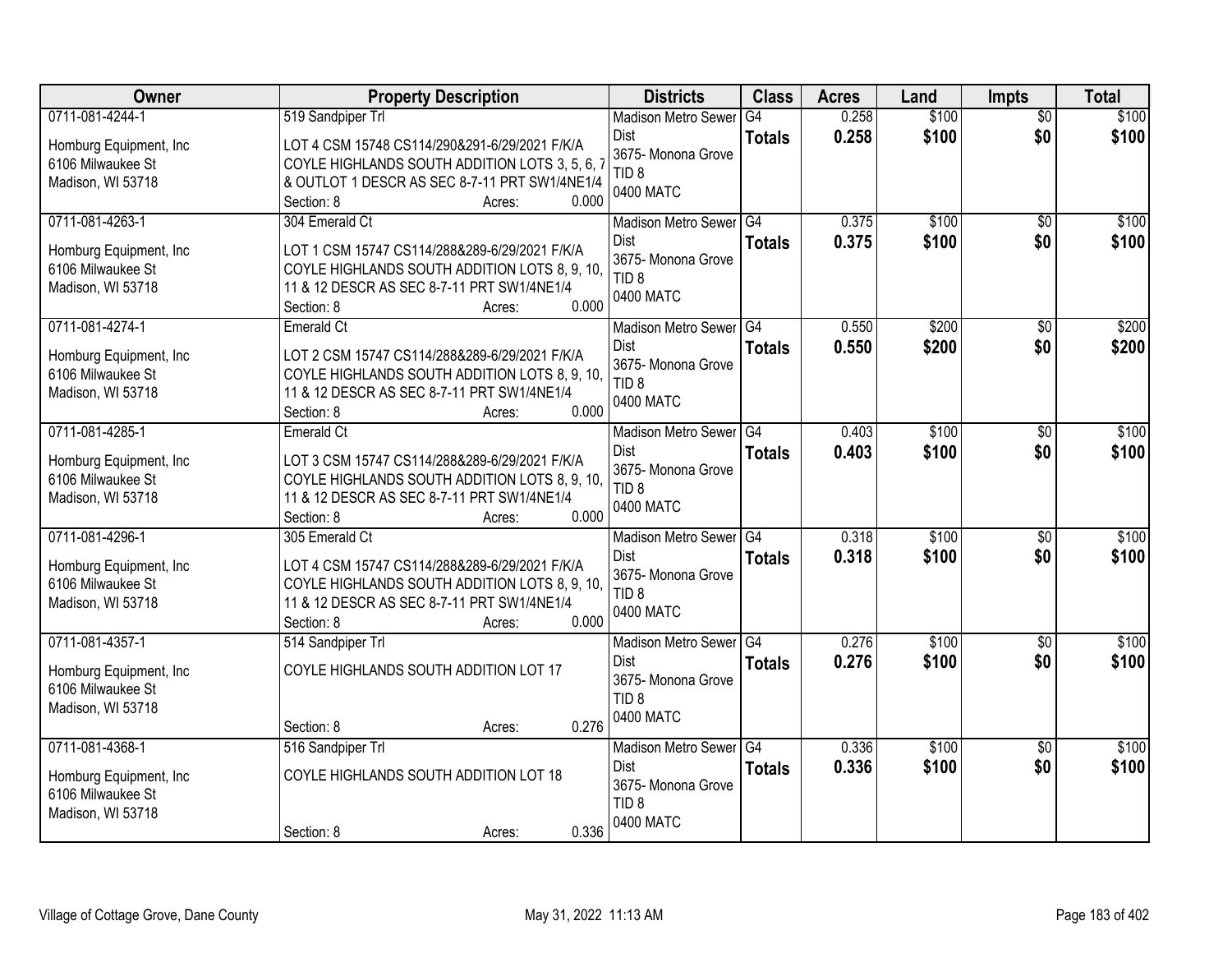| Owner                                  |                                         | <b>Property Description</b> |       | <b>Districts</b>                  | <b>Class</b>  | <b>Acres</b> | Land      | Impts           | <b>Total</b> |
|----------------------------------------|-----------------------------------------|-----------------------------|-------|-----------------------------------|---------------|--------------|-----------|-----------------|--------------|
| 0711-081-4379-1                        | 518 Sandpiper Trl                       |                             |       | <b>Madison Metro Sewer</b>        | G4            | 0.338        | \$100     | $\overline{50}$ | \$100        |
| Homburg Equipment, Inc.                | COYLE HIGHLANDS SOUTH ADDITION LOT 19   |                             |       | Dist<br>3675- Monona Grove        | <b>Totals</b> | 0.338        | \$100     | \$0             | \$100        |
| 6106 Milwaukee St                      |                                         |                             |       | TID <sub>8</sub>                  |               |              |           |                 |              |
| Madison, WI 53718                      | Section: 8                              | Acres:                      | 0.338 | 0400 MATC                         |               |              |           |                 |              |
| 0711-081-4390-1                        | 520 Sandpiper Trl                       |                             |       | Madison Metro Sewer G4            |               | 0.472        | \$200     | $\overline{50}$ | \$200        |
|                                        |                                         |                             |       | Dist                              | <b>Totals</b> | 0.472        | \$200     | \$0             | \$200        |
| Homburg Equipment, Inc.                | COYLE HIGHLANDS SOUTH ADDITION LOT 20   |                             |       | 3675- Monona Grove                |               |              |           |                 |              |
| 6106 Milwaukee St<br>Madison, WI 53718 |                                         |                             |       | TID <sub>8</sub>                  |               |              |           |                 |              |
|                                        | Section: 8                              | Acres:                      | 0.472 | 0400 MATC                         |               |              |           |                 |              |
| 0711-081-4401-1                        | 404 Limerick Dr                         |                             |       | Madison Metro Sewer G1            |               | 0.411        | \$111,500 | \$347,000       | \$458,500    |
| Collin Clark                           | COYLE HIGHLANDS SOUTH ADDITION LOT 21   |                             |       | Dist                              | <b>Totals</b> | 0.411        | \$111,500 | \$347,000       | \$458,500    |
| Amber Clark                            |                                         |                             |       | 3675-Monona Grove                 |               |              |           |                 |              |
| 404 Limerick Dr                        |                                         |                             |       | 0400 MATC                         |               |              |           |                 |              |
| Cottage Grove, WI 53527-8106           | Section: 8                              | Acres:                      | 0.411 |                                   |               |              |           |                 |              |
| 0711-081-4412-1                        | 406 Limerick Dr                         |                             |       | Madison Metro Sewer G1            |               | 0.299        | \$108,500 | \$371,000       | \$479,500    |
| Nicholas S. Krahn                      | COYLE HIGHLANDS SOUTH ADDITION LOT 22   |                             |       | Dist                              | <b>Totals</b> | 0.299        | \$108,500 | \$371,000       | \$479,500    |
| Sarah Krahn                            |                                         |                             |       | 3675- Monona Grove                |               |              |           |                 |              |
| 406 Limerick Dr                        |                                         |                             |       | 0400 MATC                         |               |              |           |                 |              |
| Cottage Grove, WI 53527                | Section: 8                              | Acres:                      | 0.299 |                                   |               |              |           |                 |              |
| 0711-081-4423-1                        | 408 Limerick Dr                         |                             |       | Madison Metro Sewer G1            |               | 0.299        | \$108,500 | \$319,000       | \$427,500    |
| Adam P. Marabelli                      | COYLE HIGHLANDS SOUTH ADDITION LOT 23   |                             |       | Dist                              | <b>Totals</b> | 0.299        | \$108,500 | \$319,000       | \$427,500    |
| Alyssa R. Riphon                       |                                         |                             |       | 3675- Monona Grove                |               |              |           |                 |              |
| 408 Limerick Dr                        |                                         |                             |       | 0400 MATC                         |               |              |           |                 |              |
| Cottage Grove, WI 53527                | Section: 8                              | Acres:                      | 0.299 |                                   |               |              |           |                 |              |
| 0711-081-4439-1                        | County Rd BB                            |                             |       | Madison Metro Sewer <sup>G4</sup> |               | 1.225        | \$400     | $\overline{50}$ | \$400        |
| Homburg Equipment, Inc.                | COYLE HIGHLANDS SOUTH ADDITION LOT 49   |                             |       | Dist                              | <b>Totals</b> | 1.225        | \$400     | \$0             | \$400        |
| 6106 Milwaukee St                      |                                         |                             |       | 3675- Monona Grove                |               |              |           |                 |              |
| Madison, WI 53718                      |                                         |                             |       | TID <sub>8</sub><br>0400 MATC     |               |              |           |                 |              |
|                                        | Section: 8                              | Acres:                      | 1.225 |                                   |               |              |           |                 |              |
| 0711-081-4500-1                        | 512 Sandpiper Trl                       |                             |       | Madison Metro Sewer G4            |               | 0.204        | \$100     | $\overline{50}$ | \$100        |
| Homburg Equipment, Inc.                | COYLE HIGHLANDS SOUTH ADDITION OUTLOT 2 |                             |       | Dist                              | <b>Totals</b> | 0.204        | \$100     | \$0             | \$100        |
| 6106 Milwaukee St                      |                                         |                             |       | 3675-Monona Grove                 |               |              |           |                 |              |
| Madison, WI 53718                      |                                         |                             |       | TID <sub>8</sub><br>0400 MATC     |               |              |           |                 |              |
|                                        | Section: 8                              | Acres:                      | 0.204 |                                   |               |              |           |                 |              |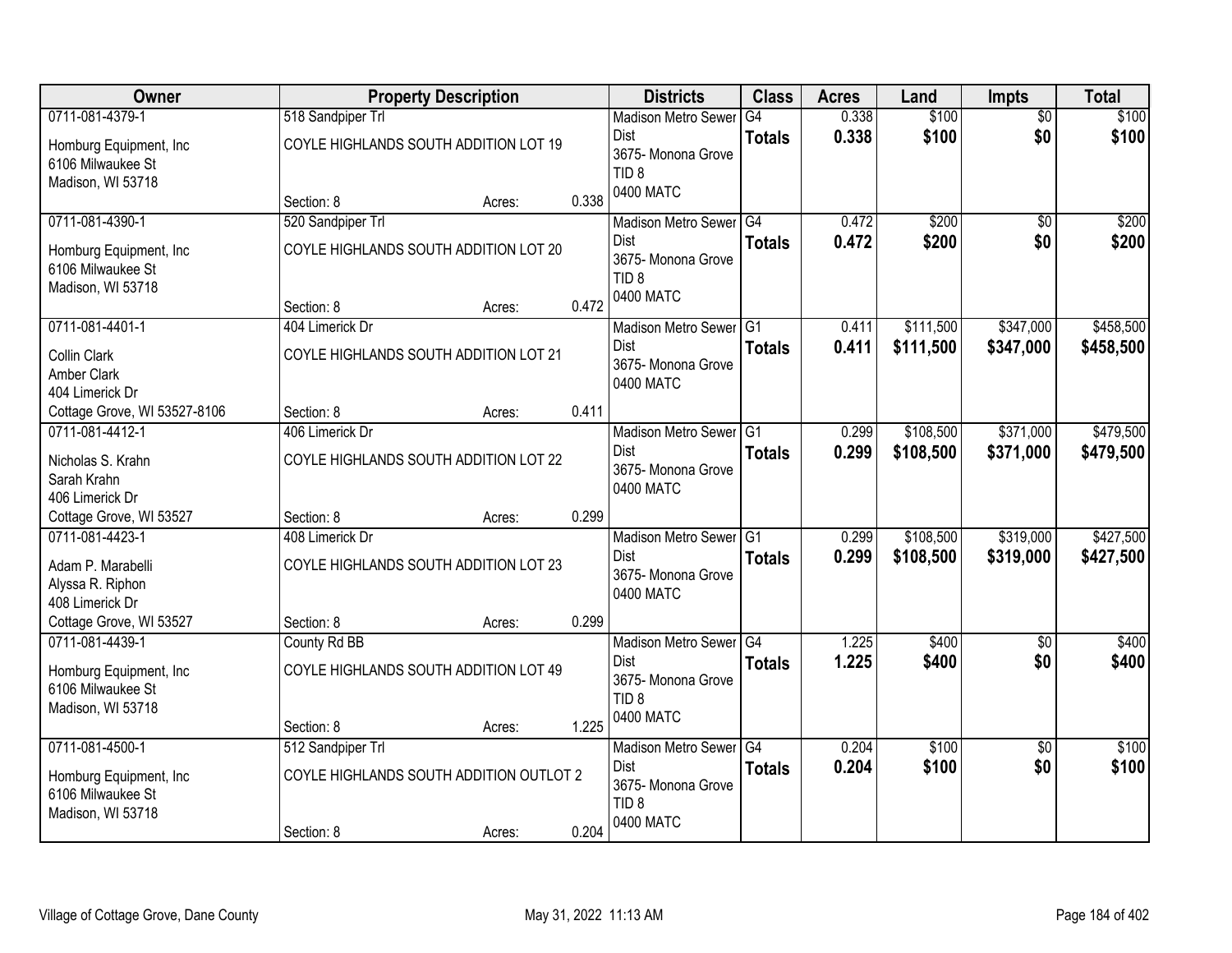| Owner                                                                                             | <b>Property Description</b>                                                                                                                                                                  | <b>Districts</b>                                                                             | <b>Class</b>        | <b>Acres</b>   | Land                   | <b>Impts</b>           | <b>Total</b>            |
|---------------------------------------------------------------------------------------------------|----------------------------------------------------------------------------------------------------------------------------------------------------------------------------------------------|----------------------------------------------------------------------------------------------|---------------------|----------------|------------------------|------------------------|-------------------------|
| 0711-081-4525-1<br>Cottage Grove, Village of<br>221 E Cottage Grove Rd<br>Cottage Grove, WI 53527 | 402 Limerick Dr<br>COYLE HIGHLANDS SOUTH ADDITION OUTLOT 3                                                                                                                                   | <b>Madison Metro Sewer</b><br>Dist<br>3675- Monona Grove<br>0400 MATC                        | X4<br><b>Totals</b> | 0.807<br>0.807 | $\overline{50}$<br>\$0 | $\overline{50}$<br>\$0 | $\frac{1}{2}$<br>\$0    |
|                                                                                                   | 0.807<br>Section: 8<br>Acres:                                                                                                                                                                |                                                                                              |                     |                |                        |                        |                         |
| 0711-081-4550-1<br>Cottage Grove, Village of<br>221 E Cottage Grove Rd<br>Cottage Grove, WI 53527 | 452 W Cottage Grove Rd<br>COYLE HIGHLANDS SOUTH ADDITION OUTLOT 5<br>2.057<br>Section: 8<br>Acres:                                                                                           | Madison Metro Sewer X4<br>Dist<br>3675- Monona Grove<br>TID <sub>8</sub><br>0400 MATC        | <b>Totals</b>       | 2.057<br>2.057 | $\overline{50}$<br>\$0 | $\overline{50}$<br>\$0 | $\overline{\$0}$<br>\$0 |
| 0711-081-4601-1<br>Homburg Equipment, Inc.<br>6106 Milwaukee St<br>Madison, WI 53718              | Sandpiper Trl<br>LOT 1 CSM 15746 CS114/286&287-6/29/2021 F/K/A<br>COYLE HIGHLANDS SOUTH ADDITION LOTS 13, 14,<br>15 & 16 DESCR AS SEC 8-7-11 PRT SW1/4NE1/4<br>0.000<br>Section: 8<br>Acres: | Madison Metro Sewer G4<br><b>Dist</b><br>3675-Monona Grove<br>TID <sub>8</sub><br>0400 MATC  | <b>Totals</b>       | 0.458<br>0.458 | \$100<br>\$100         | \$0<br>\$0             | \$100<br>\$100          |
| 0711-081-4607-1<br>Homburg Equipment, Inc<br>6106 Milwaukee St<br>Madison, WI 53718               | Emerald Ct<br>LOT 2 CSM 15746 CS114/286&287-6/29/2021 F/K/A<br>COYLE HIGHLANDS SOUTH ADDITION LOTS 13, 14,<br>15 & 16 DESCR AS SEC 8-7-11 PRT SW1/4NE1/4<br>0.000<br>Section: 8<br>Acres:    | 3675- Monona Grove<br>TID <sub>8</sub><br>0400 MATC                                          | G4<br><b>Totals</b> | 0.470<br>0.470 | \$200<br>\$200         | $\sqrt{6}$<br>\$0      | \$200<br>\$200          |
| 0711-081-4613-1<br>Homburg Equipment, Inc.<br>6106 Milwaukee St<br>Madison, WI 53718              | Sandpiper Trl<br>LOT 3 CSM 15746 CS114/286&287-6/29/2021 F/K/A<br>COYLE HIGHLANDS SOUTH ADDITION LOTS 13, 14,<br>15 & 16 DESCR AS SEC 8-7-11 PRT SW1/4NE1/4<br>0.000<br>Section: 8<br>Acres: | Madison Metro Sewer G4<br><b>Dist</b><br>3675- Monona Grove<br>TID <sub>8</sub><br>0400 MATC | <b>Totals</b>       | 0.280<br>0.280 | \$100<br>\$100         | $\overline{50}$<br>\$0 | \$100<br>\$100          |
| 0711-081-4619-1<br>Homburg Equipment, Inc.<br>6106 Milwaukee St<br>Madison, WI 53718              | Sandpiper Trl<br>LOT 4 CSM 15746 CS114/286&287-6/29/2021 F/K/A<br>COYLE HIGHLANDS SOUTH ADDITION LOTS 13, 14,<br>15 & 16 DESCR AS SEC 8-7-11 PRT SW1/4NE1/4<br>0.000<br>Section: 8<br>Acres: | Madison Metro Sewer G4<br>Dist<br>3675- Monona Grove<br>TID <sub>8</sub><br>0400 MATC        | <b>Totals</b>       | 0.258<br>0.258 | \$100<br>\$100         | $\overline{50}$<br>\$0 | \$100<br>\$100          |
| 0711-081-4710-1<br>Sandpiper Development, LLC<br>726 N Midvale Blvd<br>Madison, WI 53705          | Sandpiper Trl<br>HIGHLAND VILLAGE TO COTTAGE GROVE LOT 1<br>0.000<br>Section: 8<br>Acres:                                                                                                    | Madison Metro Sewer G2<br><b>Dist</b><br>3675-Monona Grove<br>TID <sub>8</sub><br>0400 MATC  | <b>Totals</b>       | 0.279<br>0.279 | \$49,000<br>\$49,000   | $\overline{50}$<br>\$0 | \$49,000<br>\$49,000    |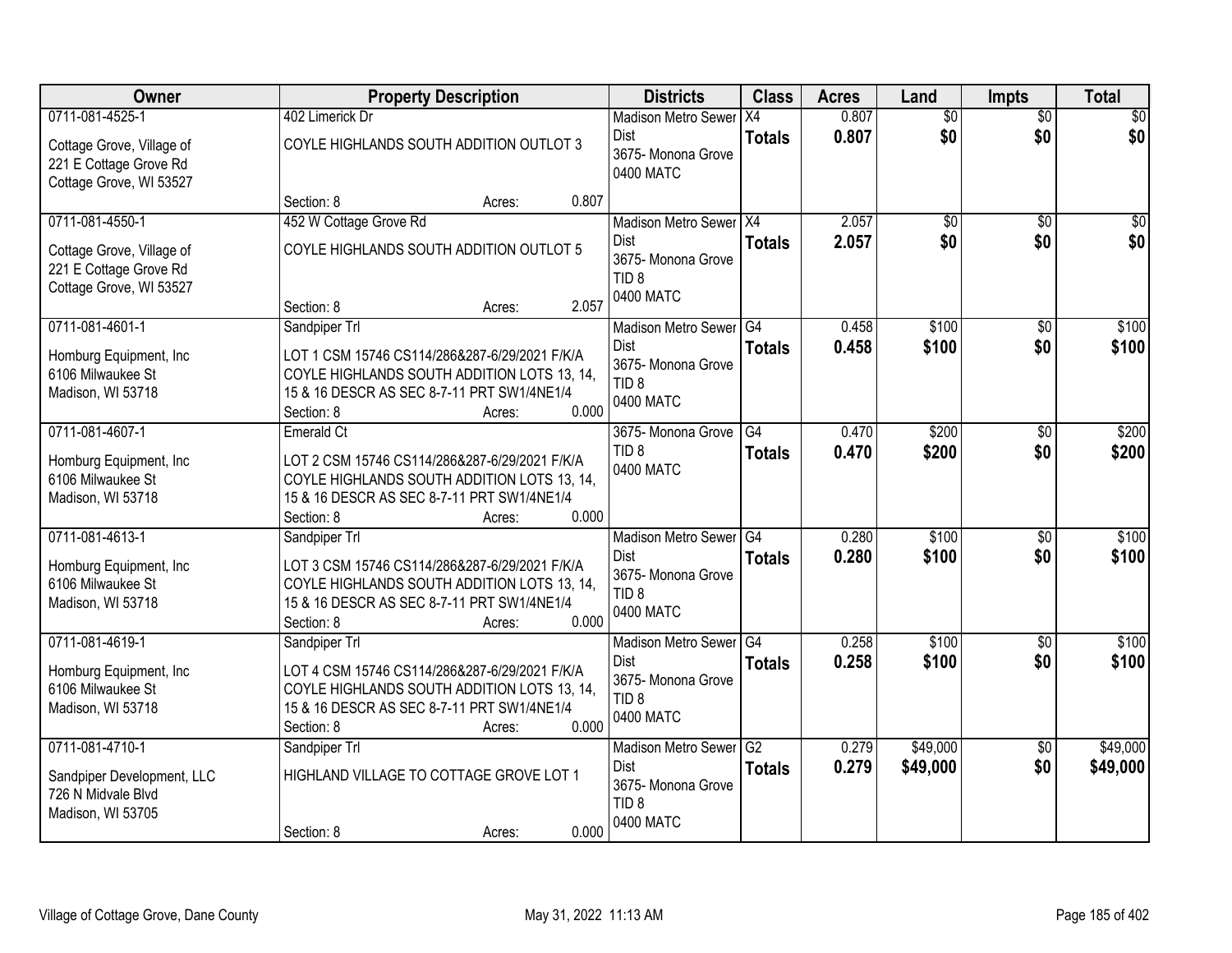| Owner                      |                                         | <b>Property Description</b>             |       | <b>Districts</b>              | <b>Class</b>    | <b>Acres</b> | Land     | <b>Impts</b>    | <b>Total</b> |
|----------------------------|-----------------------------------------|-----------------------------------------|-------|-------------------------------|-----------------|--------------|----------|-----------------|--------------|
| 0711-081-4720-1            | Cottage Grove Rd                        |                                         |       | <b>Madison Metro Sewer</b>    | $\overline{G2}$ | 0.362        | \$63,000 | $\overline{50}$ | \$63,000     |
| Sandpiper Development, LLC | HIGHLAND VILLAGE TO COTTAGE GROVE LOT 2 |                                         |       | Dist                          | <b>Totals</b>   | 0.362        | \$63,000 | \$0             | \$63,000     |
| Umj Investments, LLC       |                                         |                                         |       | 3675-Monona Grove             |                 |              |          |                 |              |
| 726 N Midvale Blvd         |                                         |                                         |       | TID <sub>8</sub><br>0400 MATC |                 |              |          |                 |              |
| Madison, WI 53705          | Section: 8                              | Acres:                                  | 0.000 |                               |                 |              |          |                 |              |
| 0711-081-4730-1            | Cottage Grove Rd                        |                                         |       | Madison Metro Sewer G2        |                 | 0.357        | \$62,500 | \$0             | \$62,500     |
| Sandpiper Development, LLC | HIGHLAND VILLAGE TO COTTAGE GROVE LOT 3 |                                         |       | Dist                          | <b>Totals</b>   | 0.357        | \$62,500 | \$0             | \$62,500     |
| Umj Investments, LLC       |                                         |                                         |       | 3675- Monona Grove            |                 |              |          |                 |              |
| 726 N Midvale Blvd         |                                         |                                         |       | TID <sub>8</sub><br>0400 MATC |                 |              |          |                 |              |
| Madison, WI 53705          | Section: 8                              | Acres:                                  | 0.000 |                               |                 |              |          |                 |              |
| 0711-081-4740-1            | Cottage Grove Rd                        |                                         |       | Madison Metro Sewer G2        |                 | 0.361        | \$63,000 | \$0             | \$63,000     |
| Sandpiper Development, LLC | HIGHLAND VILLAGE TO COTTAGE GROVE LOT 4 |                                         |       | <b>Dist</b>                   | <b>Totals</b>   | 0.361        | \$63,000 | \$0             | \$63,000     |
| Umj Investments, LLC       |                                         |                                         |       | 3675- Monona Grove            |                 |              |          |                 |              |
| 726 N Midvale Blvd         |                                         |                                         |       | TID <sub>8</sub>              |                 |              |          |                 |              |
| Madison, WI 53705          | Section: 8                              | Acres:                                  | 0.000 | 0400 MATC                     |                 |              |          |                 |              |
| 0711-081-4750-1            | <b>Cork Xing</b>                        |                                         |       | <b>Madison Metro Sewer</b>    | G2              | 0.263        | \$46,000 | \$0             | \$46,000     |
| Umj Investments, LLC       | HIGHLAND VILLAGE TO COTTAGE GROVE LOT 5 |                                         |       | Dist                          | <b>Totals</b>   | 0.263        | \$46,000 | \$0             | \$46,000     |
| 124 W Broadway Ste 200     |                                         |                                         |       | 3675- Monona Grove            |                 |              |          |                 |              |
| Monona, WI 53716           |                                         |                                         |       | TID <sub>8</sub>              |                 |              |          |                 |              |
|                            | Section: 8                              | Acres:                                  | 0.000 | 0400 MATC                     |                 |              |          |                 |              |
| 0711-081-4760-1            | <b>Cork Xing</b>                        |                                         |       | <b>Madison Metro Sewer</b>    | $\overline{G2}$ | 0.255        | \$44,500 | $\overline{50}$ | \$44,500     |
| Sandpiper Development, LLC | HIGHLAND VILLAGE TO COTTAGE GROVE LOT 6 |                                         |       | Dist                          | <b>Totals</b>   | 0.255        | \$44,500 | \$0             | \$44,500     |
| Umj Investments, LLC       |                                         |                                         |       | 3675- Monona Grove            |                 |              |          |                 |              |
| 726 N Midvale Blvd         |                                         |                                         |       | TID <sub>8</sub>              |                 |              |          |                 |              |
| Madison, WI 53705          | Section: 8                              | Acres:                                  | 0.000 | 0400 MATC                     |                 |              |          |                 |              |
| 0711-081-4770-1            |                                         |                                         |       | Madison Metro Sewer G2        |                 | 0.418        | \$73,000 | $\overline{60}$ | \$73,000     |
| Sandpiper Development, LLC | HIGHLAND VILLAGE TO COTTAGE GROVE LOT 7 |                                         |       | Dist                          | <b>Totals</b>   | 0.418        | \$73,000 | \$0             | \$73,000     |
| Umj Investments, LLC       |                                         |                                         |       | 3675- Monona Grove            |                 |              |          |                 |              |
| 726 N Midvale Blvd         |                                         |                                         |       | TID <sub>8</sub>              |                 |              |          |                 |              |
| Madison, WI 53705          | Section: 8                              | Acres:                                  | 0.000 | 0400 MATC                     |                 |              |          |                 |              |
| 0711-081-4780-1            |                                         |                                         |       | Madison Metro Sewer G2        |                 | 0.385        | \$67,000 | $\overline{50}$ | \$67,000     |
| Sandpiper Development, LLC |                                         |                                         |       | <b>Dist</b>                   | <b>Totals</b>   | 0.385        | \$67,000 | \$0             | \$67,000     |
| Umj Investments, LLC       |                                         | HIGHLAND VILLAGE TO COTTAGE GROVE LOT 8 |       | 3675- Monona Grove            |                 |              |          |                 |              |
| 726 N Midvale Blvd         |                                         |                                         |       | TID <sub>8</sub>              |                 |              |          |                 |              |
| Madison, WI 53705          | Section: 8                              | Acres:                                  | 0.000 | 0400 MATC                     |                 |              |          |                 |              |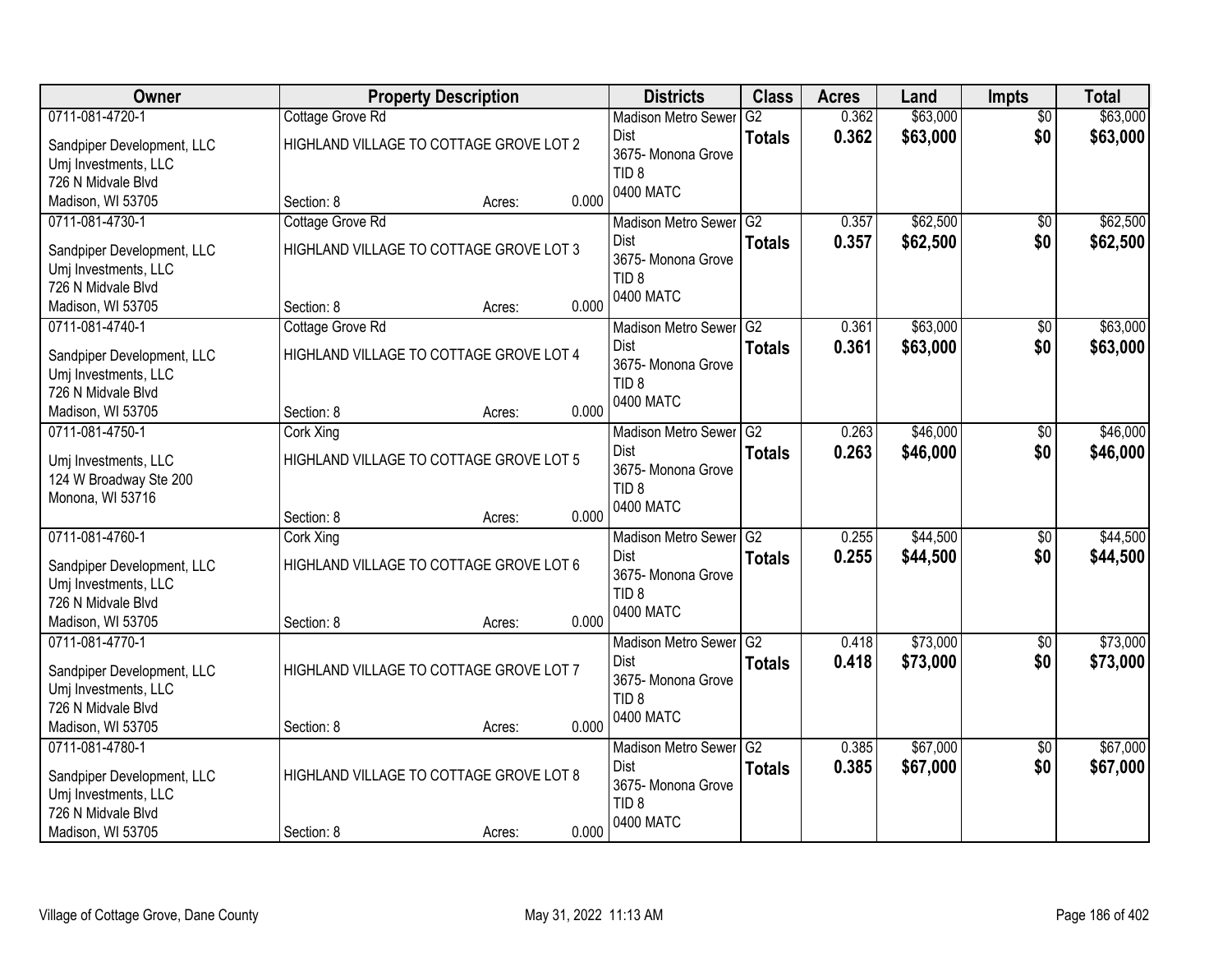| <b>Owner</b>                                                                                                                         |                                                                                                                                                                          | <b>Property Description</b> |        | <b>Districts</b>                                                                      | <b>Class</b>                     | <b>Acres</b>     | Land                   | Impts                      | <b>Total</b>               |
|--------------------------------------------------------------------------------------------------------------------------------------|--------------------------------------------------------------------------------------------------------------------------------------------------------------------------|-----------------------------|--------|---------------------------------------------------------------------------------------|----------------------------------|------------------|------------------------|----------------------------|----------------------------|
| 0711-081-4790-1<br>Sandpiper Development, LLC<br>726 N Midvale Blvd<br>Madison, WI 53705                                             | HIGHLAND VILLAGE TO COTTAGE GROVE LOT 9                                                                                                                                  |                             |        | <b>Madison Metro Sewer</b><br>Dist<br>3675- Monona Grove<br>TID <sub>8</sub>          | G2<br><b>Totals</b>              | 0.412<br>0.412   | \$72,000<br>\$72,000   | $\overline{50}$<br>\$0     | \$72,000<br>\$72,000       |
|                                                                                                                                      | Section: 8                                                                                                                                                               | Acres:                      | 0.000  | 0400 MATC                                                                             |                                  |                  |                        |                            |                            |
| 0711-081-4800-1<br>Sandpiper Development, LLC<br>726 N Midvale Blvd<br>Madison, WI 53705                                             | Sandpiper Trl<br>HIGHLAND VILLAGE TO COTTAGE GROVE LOT 10<br>Section: 8                                                                                                  | Acres:                      | 0.000  | Madison Metro Sewer G2<br>Dist<br>3675- Monona Grove<br>TID <sub>8</sub><br>0400 MATC | <b>Totals</b>                    | 0.305<br>0.305   | \$53,500<br>\$53,500   | $\overline{50}$<br>\$0     | \$53,500<br>\$53,500       |
| 0711-081-6009-1                                                                                                                      | 700 Sandpiper Trl                                                                                                                                                        |                             |        | Madison Metro Sewer G2                                                                |                                  | 4.116            | \$374,500              | \$4,825,000                | \$5,199,500                |
| Cambridge Holdings, LLC<br>826 N Star Dr<br>Madison, WI 53718-3006                                                                   | COYLE HIGHLANDS 2ND ADDITION LOT 139                                                                                                                                     |                             |        | Dist<br>3675- Monona Grove<br>0400 MATC                                               | <b>Totals</b>                    | 4.116            | \$374,500              | \$4,825,000                | \$5,199,500                |
|                                                                                                                                      | Section: 8                                                                                                                                                               | Acres:                      | 4.116  |                                                                                       |                                  |                  |                        |                            |                            |
| 0711-081-6050-1<br>Cottage Grove, Village of<br>221 E Cottage Grove Rd<br>Cottage Grove, WI 53527                                    | Sandpiper Trl<br>COYLE HIGHLANDS 2ND ADDITION OUTLOT 6                                                                                                                   |                             |        | Madison Metro Sewer X4<br>Dist<br>3675- Monona Grove<br>0400 MATC                     | <b>Totals</b>                    | 12.868<br>12.868 | \$0<br>\$0             | \$0<br>\$0                 | \$0<br>\$0                 |
|                                                                                                                                      | Section: 8                                                                                                                                                               | Acres:                      | 12.868 |                                                                                       |                                  |                  |                        |                            |                            |
| 0711-081-6104-1<br>Heather Arroyo<br>Andrew Arroyo<br>410 Limerick Dr                                                                | 410 Limerick Dr<br>COYLE HIGHLANDS SOUTH ADDITION LOT 24                                                                                                                 |                             |        | <b>Madison Metro Sewer</b><br>Dist<br>3675- Monona Grove<br>0400 MATC                 | IG <sub>1</sub><br><b>Totals</b> | 0.470<br>0.470   | \$112,000<br>\$112,000 | \$508,000<br>\$508,000     | \$620,000<br>\$620,000     |
| Cottage Grove, WI 53527                                                                                                              | Section: 8                                                                                                                                                               | Acres:                      | 0.470  |                                                                                       |                                  |                  |                        |                            |                            |
| 0711-081-6115-1<br>Michael Banas<br>Monique Banas<br>313 Erin Ct                                                                     | 313 Erin Ct<br>COYLE HIGHLANDS SOUTH ADDITION LOT 45                                                                                                                     |                             |        | Madison Metro Sewer G1<br><b>Dist</b><br>3675- Monona Grove<br>0400 MATC              | <b>Totals</b>                    | 0.337<br>0.337   | \$110,500<br>\$110,500 | \$332,500<br>\$332,500     | \$443,000<br>\$443,000     |
| Cottage Grove, WI 53527                                                                                                              | Section: 8                                                                                                                                                               | Acres:                      | 0.337  |                                                                                       |                                  |                  |                        |                            |                            |
| 0711-081-6140-1<br>Artisan Square Apartments, LLC<br>c/o Forward Management, Inc<br>10206 Rustling Birch Rd<br>Verona, WI 53593-5114 | 520 Limerick Dr<br>LOT 1 CSM 13749 CS90/325&327-6/30/2014 F/K/A<br>COYLE HIGHLANDS SOUTH ADDITION LOTS 46 & 47<br>DESCR AS SEC 8-7-11 PRT SE1/4NE1/4 & PRT<br>Section: 8 | Acres:                      | 2.622  | Madison Metro Sewer G2<br>Dist<br>3675- Monona Grove<br>0400 MATC                     | <b>Totals</b>                    | 2.662<br>2.662   | \$463,800<br>\$463,800 | \$4,610,200<br>\$4,610,200 | \$5,074,000<br>\$5,074,000 |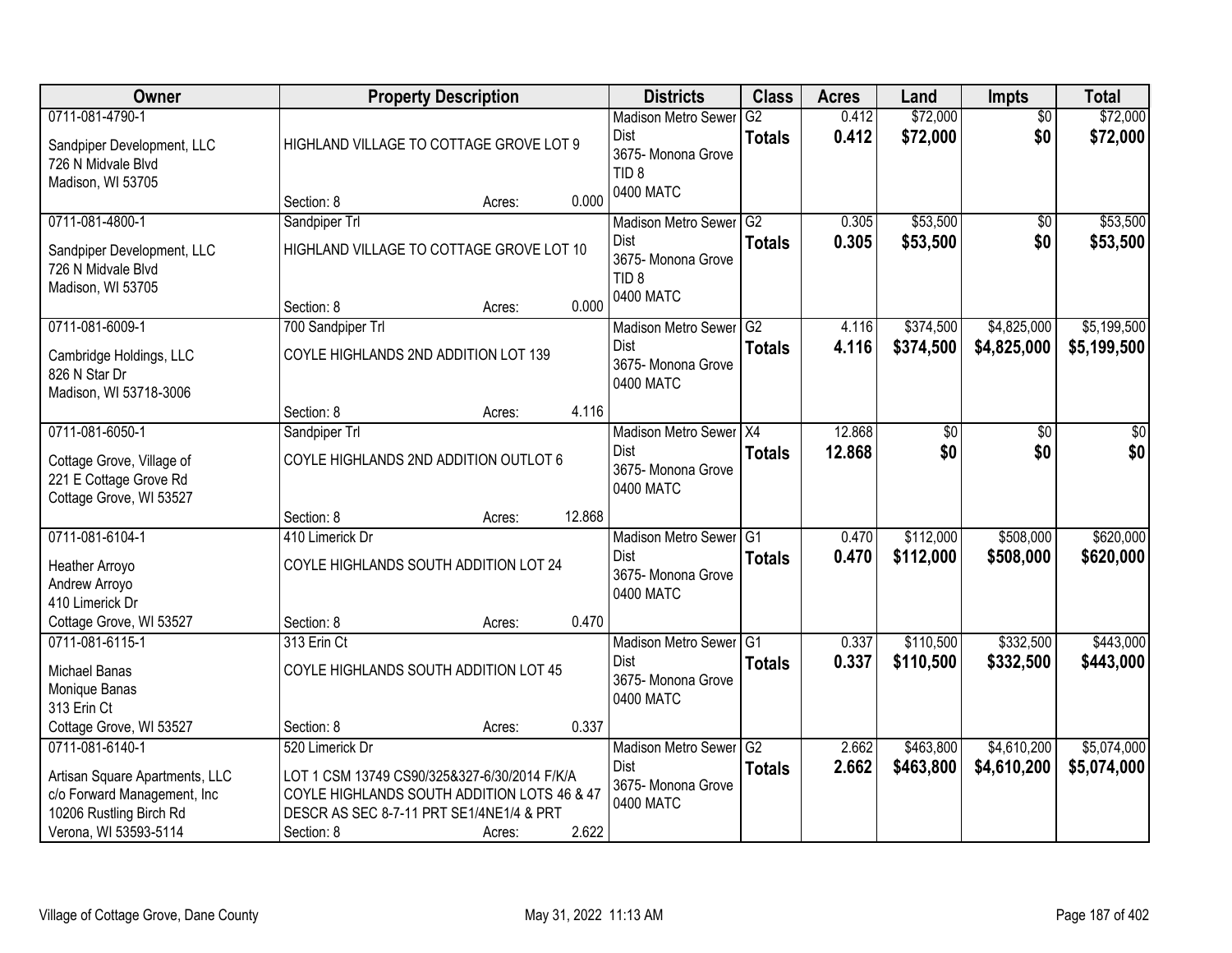| Owner                                   | <b>Property Description</b>                                                             |                                   |                             |                 | <b>Acres</b> | Land      | <b>Impts</b>    | <b>Total</b>    |
|-----------------------------------------|-----------------------------------------------------------------------------------------|-----------------------------------|-----------------------------|-----------------|--------------|-----------|-----------------|-----------------|
| 0711-081-6148-1                         | 409 Limerick Dr                                                                         |                                   | <b>Madison Metro Sewer</b>  | G2              | 1.062        | \$185,500 | $\overline{30}$ | \$185,500       |
| County BB Holdings, LLC                 | COYLE HIGHLANDS SOUTH ADDITION LOT 48                                                   | <b>Dist</b><br>3675- Monona Grove | <b>Totals</b>               | 1.062           | \$185,500    | \$0       | \$185,500       |                 |
| 2 E Mifflin St Ste 200                  |                                                                                         |                                   | TID <sub>8</sub>            |                 |              |           |                 |                 |
| Madison, WI 53703                       | Section: 8                                                                              | 1.062                             | 0400 MATC                   |                 |              |           |                 |                 |
| 0711-081-9560-1                         | Acres:<br>County Rd BB                                                                  |                                   |                             | G2              | 1.740        | \$4,400   | $\overline{50}$ | \$4,400         |
|                                         |                                                                                         |                                   | Madison Metro Sewer<br>Dist |                 | 1.740        | \$4,400   | \$0             | \$4,400         |
| T-Squared, LLC                          | SEC 8-7-11 PRT SE1/4NE1/4 DESCR AS COM AT E1/4                                          |                                   | 3675- Monona Grove          | <b>Totals</b>   |              |           |                 |                 |
| 5301 Voges Rd                           | COR OF SD SEC 8 TH N00DEG20'40"E 597.02 FT ALG                                          |                                   | 0400 MATC                   |                 |              |           |                 |                 |
| Madison, WI 53718-6937                  | ELN OF SD SEC 8 & ELN OF CSM 8762 TO N LN OF                                            |                                   |                             |                 |              |           |                 |                 |
|                                         | Section: 8<br>Acres:                                                                    | 1.740                             |                             |                 |              |           |                 |                 |
| 0711-081-9841-1                         | 412 W Cottage Grove Rd                                                                  |                                   | Madison Metro Sewer   X4    |                 | 0.765        | \$0       | \$0             | $\overline{50}$ |
| Cottage Grove Cemetery Assn             | SEC 8-7-11 PRT SE1/4NE1/4 COM INTERS SEC E1/4                                           |                                   | Dist<br>3675- Monona Grove  | <b>Totals</b>   | 0.765        | \$0       | \$0             | \$0             |
| Not Provided                            | COR & C/L CTH BB TH ALG SD C/L WLY 165 FT &                                             |                                   | 0400 MATC                   |                 |              |           |                 |                 |
| Not Provided, WI 99999                  | NWLY 151.7 FT TO POB TH CON ALG SD C/L NWLY                                             |                                   |                             |                 |              |           |                 |                 |
|                                         | Section: 8<br>Acres:                                                                    | 0.765                             |                             |                 |              |           |                 |                 |
| 0711-081-9855-1                         | 421 W Cottage Grove Rd                                                                  |                                   | <b>Madison Metro Sewer</b>  | G2              | 3.841        | \$627,400 | \$2,149,000     | \$2,776,400     |
| T-Squared, LLC                          | LOT 1 CSM 11146 CS67/118&121-8/10/2004 F/K/A LOT                                        |                                   | Dist                        | <b>Totals</b>   | 3.841        | \$627,400 | \$2,149,000     | \$2,776,400     |
| 5301 Voges Rd                           | 1 CSM 9703 CS56/71&74-5/25/2000 F/K/A LOT 1 CSM                                         |                                   | 3675- Monona Grove          |                 |              |           |                 |                 |
| Madison, WI 53718-6937                  | 9249 CS52/175&176 F/K/A LOT 1 CSM 8762                                                  |                                   | 0400 MATC                   |                 |              |           |                 |                 |
|                                         | Section: 8<br>Acres:                                                                    | 3.841                             |                             |                 |              |           |                 |                 |
| 0711-081-9870-1                         | 419 W Cottage Grove Rd                                                                  |                                   | <b>Madison Metro Sewer</b>  | $\overline{G2}$ | 0.651        | \$113,500 | \$472,500       | \$586,000       |
| Bank of Sun Prairie                     | LOT 2 CSM 11146 CS67/118&121-8/10/2004 F/K/A LOT                                        |                                   | Dist                        | <b>Totals</b>   | 0.651        | \$113,500 | \$472,500       | \$586,000       |
| 228 E Main St                           | 1 CSM 9703 CS56/71&74-5/25/2000 F/K/A LOT 1 CSM                                         |                                   | 3675- Monona Grove          |                 |              |           |                 |                 |
| Sun Prairie, WI 53590                   | 9249 CS52/175&176 F/K/A LOT 1 CSM 8762                                                  |                                   | 0400 MATC                   |                 |              |           |                 |                 |
|                                         | Section: 8<br>Acres:                                                                    | 0.651                             |                             |                 |              |           |                 |                 |
| 0711-081-9895-1                         | 425 W Cottage Grove Rd Unit B                                                           |                                   | Madison Metro Sewer G2      |                 | 4.713        | \$769,900 | \$1,412,700     | \$2,182,600     |
|                                         | LOT 2 CSM 9703 CS56/71&74-5/25/2000 F/K/A LOT 1                                         |                                   | Dist                        | <b>Totals</b>   | 4.713        | \$769,900 | \$1,412,700     | \$2,182,600     |
| T-Squared, LLC<br>5301 Voges Rd         | CSM 9249 CS52/175&176 F/K/A LOT 1 CSM 8762                                              |                                   | 3675- Monona Grove          |                 |              |           |                 |                 |
| Madison, WI 53718-6937                  | CS48/222&223 DESCR AS SEC 8-7-11 PRT                                                    |                                   | 0400 MATC                   |                 |              |           |                 |                 |
|                                         | Section: 8<br>Acres:                                                                    | 4.713                             |                             |                 |              |           |                 |                 |
| 0711-081-9920-5                         | 451 W Cottage Grove Rd                                                                  |                                   | <b>Madison Metro Sewer</b>  | $\overline{G2}$ | 1.329        | \$217,100 | \$405,000       | \$622,100       |
|                                         |                                                                                         |                                   | <b>Dist</b>                 | <b>Totals</b>   | 1.329        | \$217,100 | \$405,000       | \$622,100       |
| T-Squared, LLC                          | LOT 2 CSM 9249 CS52/175&176-4/5/99 F/K/A LOT 1                                          |                                   | 3675- Monona Grove          |                 |              |           |                 |                 |
| 5301 Voges Rd<br>Madison, WI 53718-6937 | CSM 8762 CS48/222&223 DESCR AS SEC 8-7-11 PRT<br>SE1/4NE1/4 (1.329 ACRES) SUBJ TO & TOG |                                   | 0400 MATC                   |                 |              |           |                 |                 |
|                                         | Section: 8<br>Acres:                                                                    | 1.329                             |                             |                 |              |           |                 |                 |
|                                         |                                                                                         |                                   |                             |                 |              |           |                 |                 |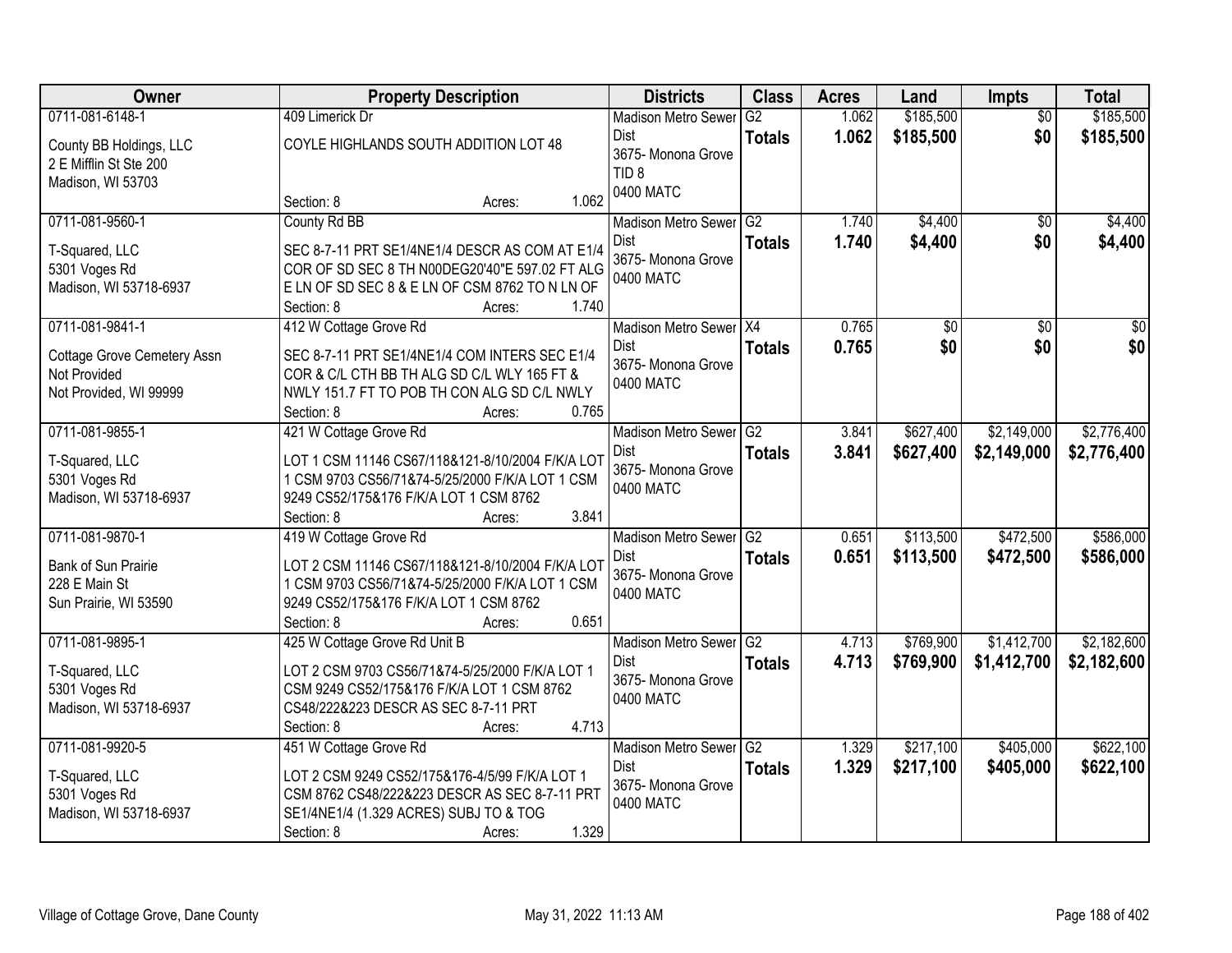| Owner                                        | <b>Property Description</b>                    |                 | <b>Districts</b>           | <b>Class</b>  | <b>Acres</b> | Land      | <b>Impts</b>    | <b>Total</b> |
|----------------------------------------------|------------------------------------------------|-----------------|----------------------------|---------------|--------------|-----------|-----------------|--------------|
| 0711-081-9930-3                              | 405 W Cottage Grove Rd                         |                 | <b>Madison Metro Sewer</b> | G2            | 2.129        | \$349,000 | \$1,373,500     | \$1,722,500  |
| Arlington Investments WI-XV Ltd              | LOT 2 CSM 8762 CS48/222&223-12/2/97 DESCR AS   |                 | <b>Dist</b>                | <b>Totals</b> | 2.129        | \$349,000 | \$1,373,500     | \$1,722,500  |
| Partnership                                  | SEC 8-7-11 PRT SE1/4NE1/4 (2.129 ACRES) TOG    |                 | 3675- Monona Grove         |               |              |           |                 |              |
| c/o Metes & Bounds Management                | W/ACCESS ESMT IN DOC #2912960 SUBJ TO & TOG    |                 | 0400 MATC                  |               |              |           |                 |              |
| Company                                      | Section: 8                                     | 2.129<br>Acres: |                            |               |              |           |                 |              |
| 6640 Lyndale Ave S Ste 100                   |                                                |                 |                            |               |              |           |                 |              |
| Richfield, MN 55423-2385                     |                                                |                 |                            |               |              |           |                 |              |
| 0711-081-9950-9                              | Cottage Grove Rd                               |                 | Madison Metro Sewer G2     |               | 2.050        | \$5,100   | $\overline{50}$ | \$5,100      |
| T-Squared, LLC                               | SEC 8-7-11 PRT SE1/4NE1/4 DESCR AS COM AT E1/4 |                 | Dist                       | <b>Totals</b> | 2.050        | \$5,100   | \$0             | \$5,100      |
| 5301 Voges Rd                                | COR OF SD SEC 8 TH N00DEG20'40"E 597.02 FT ALG |                 | 3675- Monona Grove         |               |              |           |                 |              |
| Madison, WI 53718-6937                       | ELN OF SD SEC 8 & ELN OF CSM 8762 TO N LN OF   |                 | 0400 MATC                  |               |              |           |                 |              |
|                                              | Section: 8                                     | 2.050<br>Acres: |                            |               |              |           |                 |              |
| 0711-082-0010-1                              | 800 Damascus Trl                               |                 | Madison Metro Sewer G1     |               | 0.314        | \$123,500 | \$274,000       | \$397,500    |
|                                              | WEST DRUMLIN LOT 1                             |                 | Dist                       | <b>Totals</b> | 0.314        | \$123,500 | \$274,000       | \$397,500    |
| JSBC Development, LLC<br>4211 W Beltline Hwy |                                                |                 | 3675-Monona Grove          |               |              |           |                 |              |
| Madison, WI 53711                            |                                                |                 | 0400 MATC                  |               |              |           |                 |              |
|                                              | Section: 8                                     | 0.313<br>Acres: |                            |               |              |           |                 |              |
| 0711-082-0021-1                              | 804 Damascus Trl                               |                 | Madison Metro Sewer G1     |               | 0.291        | \$121,500 | \$324,000       | \$445,500    |
| Mary L. Strope                               | <b>WEST DRUMLIN LOT 2</b>                      |                 | Dist                       | <b>Totals</b> | 0.291        | \$121,500 | \$324,000       | \$445,500    |
| 804 Damascus Trl                             |                                                |                 | 3675- Monona Grove         |               |              |           |                 |              |
| Cottage Grove, WI 53527                      |                                                |                 | 0400 MATC                  |               |              |           |                 |              |
|                                              | Section: 8                                     | 0.290<br>Acres: |                            |               |              |           |                 |              |
| 0711-082-0032-1                              | 808 Damascus Trl                               |                 | Madison Metro Sewer G1     |               | 0.288        | \$121,500 | \$361,500       | \$483,000    |
|                                              |                                                |                 | <b>Dist</b>                | <b>Totals</b> | 0.288        | \$121,500 | \$361,500       | \$483,000    |
| <b>Troy Fiedler</b>                          | <b>WEST DRUMLIN LOT 3</b>                      |                 | 3675- Monona Grove         |               |              |           |                 |              |
| Jodi R. Fiedler                              |                                                |                 | 0400 MATC                  |               |              |           |                 |              |
| 808 Damascus Trl                             | Section: 8                                     | 0.288           |                            |               |              |           |                 |              |
| Cottage Grove, WI 53527<br>0711-082-0043-1   | 812 Damascus Trl                               | Acres:          | Madison Metro Sewer G1     |               | 0.293        | \$122,000 | \$373,000       | \$495,000    |
|                                              |                                                |                 | Dist                       | <b>Totals</b> | 0.293        | \$122,000 | \$373,000       | \$495,000    |
| David M. Kraus                               | <b>WEST DRUMLIN LOT 4</b>                      |                 | 3675- Monona Grove         |               |              |           |                 |              |
| Brooke A. Kraus                              |                                                |                 | 0400 MATC                  |               |              |           |                 |              |
| 812 Damascus Trl                             |                                                |                 |                            |               |              |           |                 |              |
| Cottage Grove, WI 53527                      | Section: 8                                     | 0.293<br>Acres: |                            |               |              |           |                 |              |
| 0711-082-0054-1                              | 816 Damascus Trl                               |                 | Madison Metro Sewer G1     |               | 0.291        | \$121,500 | \$376,500       | \$498,000    |
| Mitat Ibrahim                                | <b>WEST DRUMLIN LOT 5</b>                      |                 | Dist<br>3675- Monona Grove | <b>Totals</b> | 0.291        | \$121,500 | \$376,500       | \$498,000    |
| Munira Ibrahim                               |                                                |                 | 0400 MATC                  |               |              |           |                 |              |
| 816 Damascus Trl                             |                                                |                 |                            |               |              |           |                 |              |
| Cottage Grove, WI 53527                      | Section: 8                                     | 0.290<br>Acres: |                            |               |              |           |                 |              |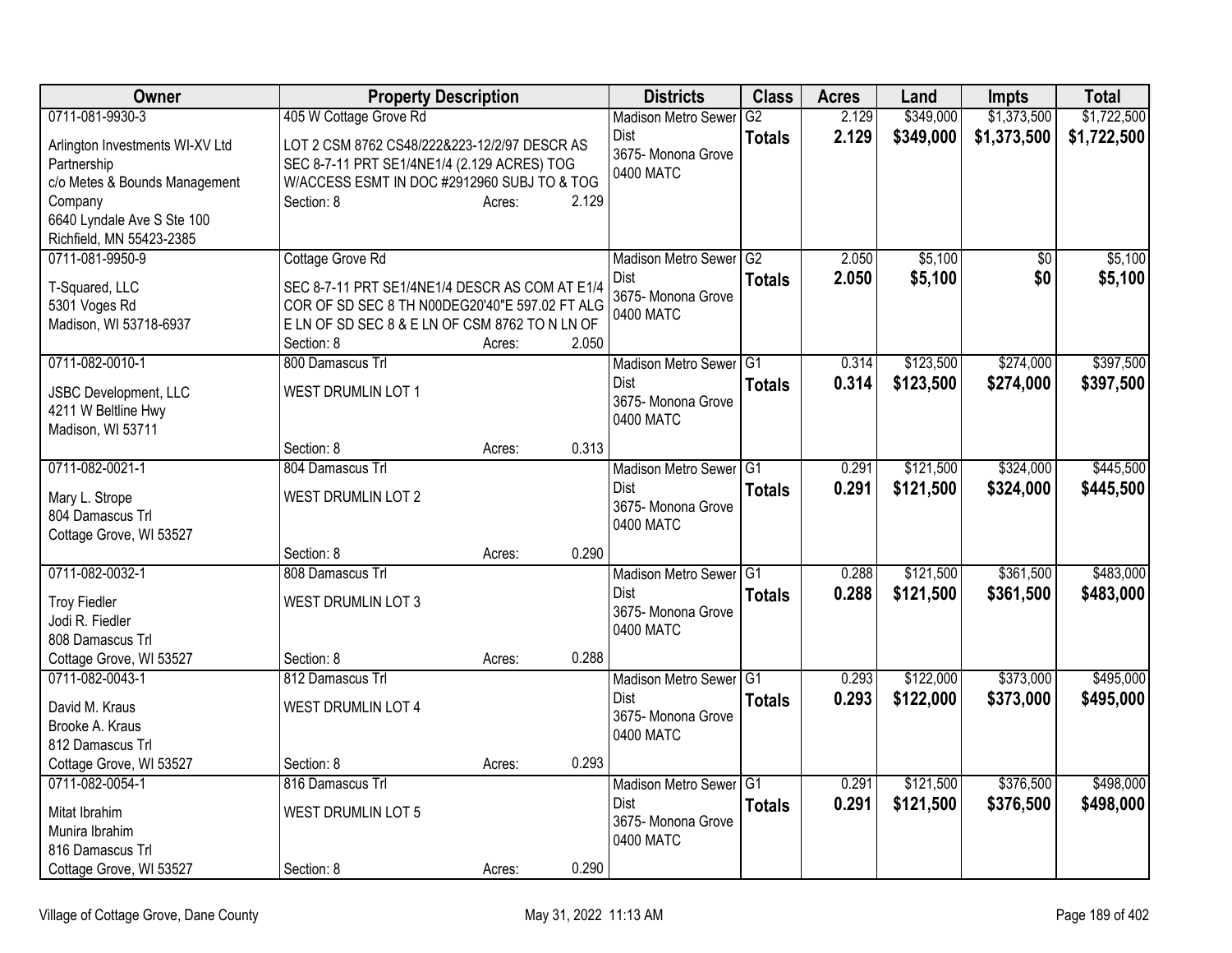| Owner                              | <b>Property Description</b> |        |       | <b>Districts</b>           | <b>Class</b>  | <b>Acres</b> | Land      | <b>Impts</b>    | <b>Total</b> |
|------------------------------------|-----------------------------|--------|-------|----------------------------|---------------|--------------|-----------|-----------------|--------------|
| 0711-082-0065-1                    | 820 Damascus Trl            |        |       | <b>Madison Metro Sewer</b> | G1            | 0.293        | \$122,000 | \$337,500       | \$459,500    |
| Jose Martinez Jr                   | <b>WEST DRUMLIN LOT 6</b>   |        |       | Dist                       | <b>Totals</b> | 0.293        | \$122,000 | \$337,500       | \$459,500    |
| Dawn N. Martinez                   |                             |        |       | 3675- Monona Grove         |               |              |           |                 |              |
| 820 Damascus Trl                   |                             |        |       | 0400 MATC                  |               |              |           |                 |              |
| Cottage Grove, WI 53527            | Section: 8                  | Acres: | 0.293 |                            |               |              |           |                 |              |
| 0711-082-0076-1                    | 824 Damascus Trl            |        |       | Madison Metro Sewer G1     |               | 0.291        | \$121,500 | \$386,000       | \$507,500    |
| Kenneth Barnes                     | WEST DRUMLIN LOT 7          |        |       | <b>Dist</b>                | <b>Totals</b> | 0.291        | \$121,500 | \$386,000       | \$507,500    |
| Mary Oneyear                       |                             |        |       | 3675- Monona Grove         |               |              |           |                 |              |
| 824 Damascus Trl                   |                             |        |       | 0400 MATC                  |               |              |           |                 |              |
| Cottage Grove, WI 53527            | Section: 8                  | Acres: | 0.291 |                            |               |              |           |                 |              |
| 0711-082-0087-1                    | 828 Damascus Trl            |        |       | Madison Metro Sewer G1     |               | 0.291        | \$121,500 | \$383,000       | \$504,500    |
| Daniel Novak                       | <b>WEST DRUMLIN LOT 8</b>   |        |       | Dist                       | <b>Totals</b> | 0.291        | \$121,500 | \$383,000       | \$504,500    |
| <b>Wendy Novak</b>                 |                             |        |       | 3675- Monona Grove         |               |              |           |                 |              |
| 828 Damascus Trl                   |                             |        |       | 0400 MATC                  |               |              |           |                 |              |
| Cottage Grove, WI 53527            | Section: 8                  | Acres: | 0.291 |                            |               |              |           |                 |              |
| 0711-082-0098-1                    | 832 Damascus Trl            |        |       | Madison Metro Sewer G1     |               | 0.295        | \$122,000 | \$345,000       | \$467,000    |
|                                    |                             |        |       | Dist                       | <b>Totals</b> | 0.295        | \$122,000 | \$345,000       | \$467,000    |
| Callie Ward<br>832 Damascus Trl    | <b>WEST DRUMLIN LOT 9</b>   |        |       | 3675- Monona Grove         |               |              |           |                 |              |
| Cottage Grove, WI 53527            |                             |        |       | 0400 MATC                  |               |              |           |                 |              |
|                                    | Section: 8                  | Acres: | 0.301 |                            |               |              |           |                 |              |
| 0711-082-4010-1                    | Fundamental Way Unit 1      |        |       | Madison Metro Sewer G1     |               | 0.778        | \$127,000 | \$0             | \$127,000    |
|                                    |                             |        |       | <b>Dist</b>                | <b>Totals</b> | 0.778        | \$127,000 | \$0             | \$127,000    |
| Hdp Shady Grove, LLC               | SHADY GROVE LOT 1           |        |       | 3675- Monona Grove         |               |              |           |                 |              |
| 708 Main St<br>Evanston, IL 60202  |                             |        |       | 0400 MATC                  |               |              |           |                 |              |
|                                    | Section: 8                  | Acres: | 0.778 |                            |               |              |           |                 |              |
| 0711-082-4021-1                    | 550 Fundamental Way         |        |       | Madison Metro Sewer G1     |               | 0.530        | \$118,000 | $\overline{50}$ | \$118,000    |
|                                    |                             |        |       | Dist                       | <b>Totals</b> | 0.530        | \$118,000 | \$0             | \$118,000    |
| William Ryan Homes Wisconsin, Inc  | SHADY GROVE LOT 2           |        |       | 3675- Monona Grove         |               |              |           |                 |              |
| 5989 Monona Dr<br>Monona, WI 53716 |                             |        |       | 0400 MATC                  |               |              |           |                 |              |
|                                    | Section: 8                  | Acres: | 0.530 |                            |               |              |           |                 |              |
| 0711-082-4032-1                    | 544 Fundamental Way         |        |       | Madison Metro Sewer G1     |               | 0.535        | \$118,500 | $\overline{50}$ | \$118,500    |
|                                    |                             |        |       | Dist                       | <b>Totals</b> | 0.535        | \$118,500 | \$0             | \$118,500    |
| Hdp Shady Grove, LLC               | SHADY GROVE LOT 3           |        |       | 3675- Monona Grove         |               |              |           |                 |              |
| 708 Main St                        |                             |        |       | 0400 MATC                  |               |              |           |                 |              |
| Evanston, IL 60202                 | Section: 8                  |        | 0.535 |                            |               |              |           |                 |              |
|                                    |                             | Acres: |       |                            |               |              |           |                 |              |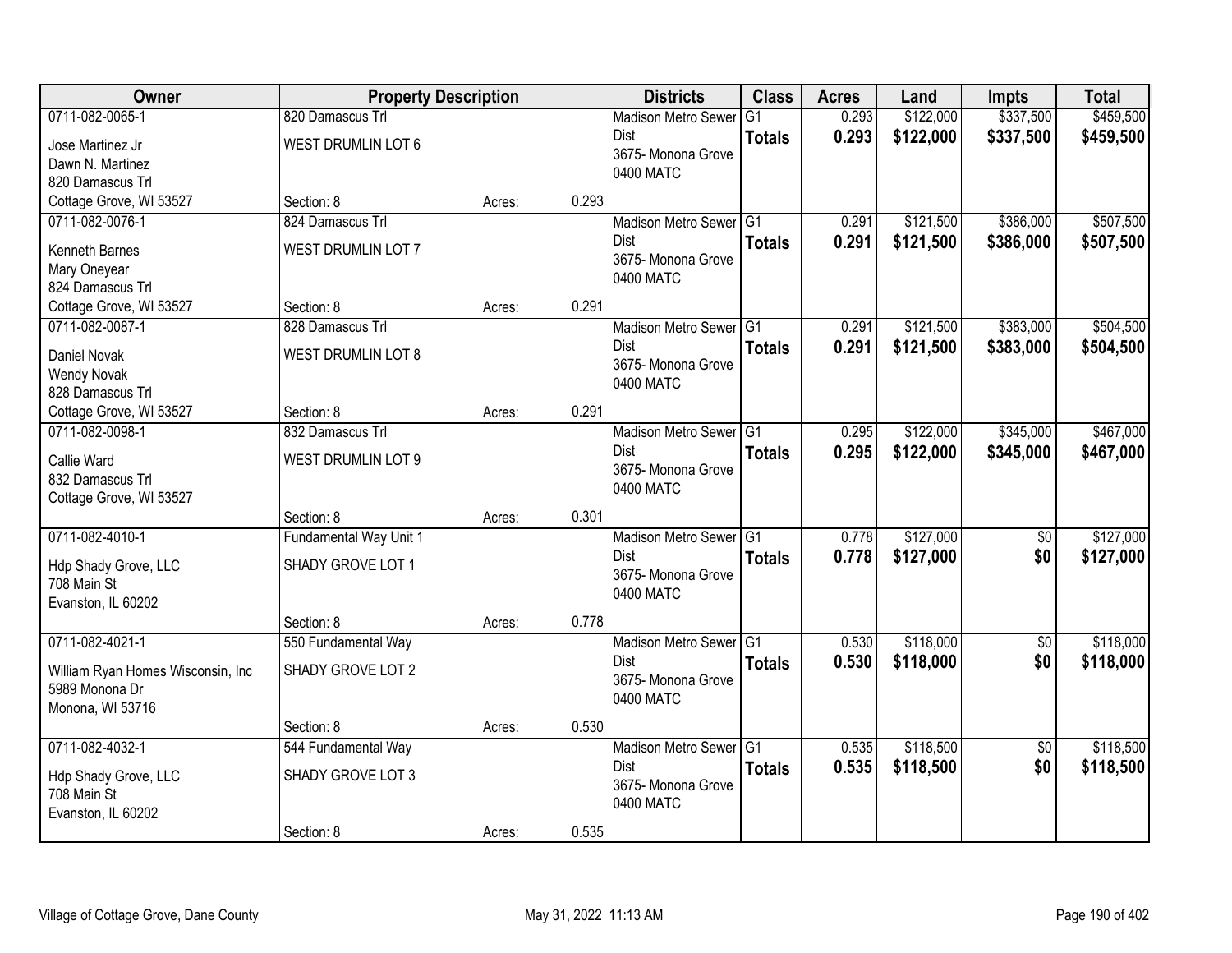| Owner                               | <b>Property Description</b> |        |       | <b>Districts</b>                  | <b>Class</b>  | <b>Acres</b>   | Land                   | <b>Impts</b>           | <b>Total</b> |
|-------------------------------------|-----------------------------|--------|-------|-----------------------------------|---------------|----------------|------------------------|------------------------|--------------|
| 0711-082-4043-1                     | 538 Fundamental Way         |        |       | <b>Madison Metro Sewer</b>        | G1            | 0.363          | \$112,000              | $\overline{50}$        | \$112,000    |
| Hdp Shady Grove, LLC                | SHADY GROVE LOT 4           |        |       | Dist<br>3675- Monona Grove        | <b>Totals</b> | 0.363          | \$112,000              | \$0                    | \$112,000    |
| 708 Main St                         |                             |        |       | 0400 MATC                         |               |                |                        |                        |              |
| Evanston, IL 60202                  |                             |        |       |                                   |               |                |                        |                        |              |
|                                     | Section: 8                  | Acres: | 0.363 |                                   |               |                |                        |                        |              |
| 0711-082-4054-1                     | 532 Fundamental Way         |        |       | Madison Metro Sewer G1<br>Dist    |               | 0.382<br>0.382 | \$113,000<br>\$113,000 | \$0<br>\$0             | \$113,000    |
| Hdp Shady Grove, LLC                | SHADY GROVE LOT 5           |        |       | 3675- Monona Grove                | <b>Totals</b> |                |                        |                        | \$113,000    |
| 708 Main St                         |                             |        |       | 0400 MATC                         |               |                |                        |                        |              |
| Evanston, IL 60202                  | Section: 8                  | Acres: | 0.382 |                                   |               |                |                        |                        |              |
| 0711-082-4065-1                     | 526 Fundamental Way         |        |       | Madison Metro Sewer G1            |               | 0.382          | \$113,000              | \$0                    | \$113,000    |
|                                     |                             |        |       | Dist                              | <b>Totals</b> | 0.382          | \$113,000              | \$0                    | \$113,000    |
| Hdp Shady Grove, LLC<br>708 Main St | SHADY GROVE LOT 6           |        |       | 3675- Monona Grove                |               |                |                        |                        |              |
| Evanston, IL 60202                  |                             |        |       | 0400 MATC                         |               |                |                        |                        |              |
|                                     | Section: 8                  | Acres: | 0.382 |                                   |               |                |                        |                        |              |
| 0711-082-4076-1                     | 520 Fundamental Way         |        |       | Madison Metro Sewer G1            |               | 0.382          | \$113,000              | \$0                    | \$113,000    |
| Hdp Shady Grove, LLC                | SHADY GROVE LOT 7           |        |       | Dist                              | <b>Totals</b> | 0.382          | \$113,000              | \$0                    | \$113,000    |
| 708 Main St                         |                             |        |       | 3675- Monona Grove                |               |                |                        |                        |              |
| Evanston, IL 60202                  |                             |        |       | 0400 MATC                         |               |                |                        |                        |              |
|                                     | Section: 8                  | Acres: | 0.382 |                                   |               |                |                        |                        |              |
| 0711-082-4087-1                     | 514 Fundamental Way         |        |       | Madison Metro Sewer G1            |               | 0.382          | \$113,000              | $\overline{50}$        | \$113,000    |
| Hdp Shady Grove, LLC                | SHADY GROVE LOT 8           |        |       | <b>Dist</b><br>3675- Monona Grove | <b>Totals</b> | 0.382          | \$113,000              | \$0                    | \$113,000    |
| 708 Main St                         |                             |        |       | 0400 MATC                         |               |                |                        |                        |              |
| Evanston, IL 60202                  |                             |        |       |                                   |               |                |                        |                        |              |
| 0711-082-4098-1                     | Section: 8                  | Acres: | 0.382 |                                   |               |                | \$112,500              |                        | \$112,500    |
|                                     | 508 Fundamental Way         |        |       | Madison Metro Sewer G1<br>Dist    | <b>Totals</b> | 0.381<br>0.381 | \$112,500              | $\overline{50}$<br>\$0 | \$112,500    |
| Hdp Shady Grove, LLC                | SHADY GROVE LOT 9           |        |       | 3675- Monona Grove                |               |                |                        |                        |              |
| 708 Main St<br>Evanston, IL 60202   |                             |        |       | 0400 MATC                         |               |                |                        |                        |              |
|                                     | Section: 8                  | Acres: | 0.381 |                                   |               |                |                        |                        |              |
| 0711-082-4109-1                     | 502 Fundamental Way         |        |       | Madison Metro Sewer G1            |               | 0.490          | \$116,500              | $\overline{50}$        | \$116,500    |
| Hdp Shady Grove, LLC                | SHADY GROVE LOT 10          |        |       | Dist                              | <b>Totals</b> | 0.490          | \$116,500              | \$0                    | \$116,500    |
| 708 Main St                         |                             |        |       | 3675- Monona Grove                |               |                |                        |                        |              |
| Evanston, IL 60202                  |                             |        |       | 0400 MATC                         |               |                |                        |                        |              |
|                                     | Section: 8                  | Acres: | 0.490 |                                   |               |                |                        |                        |              |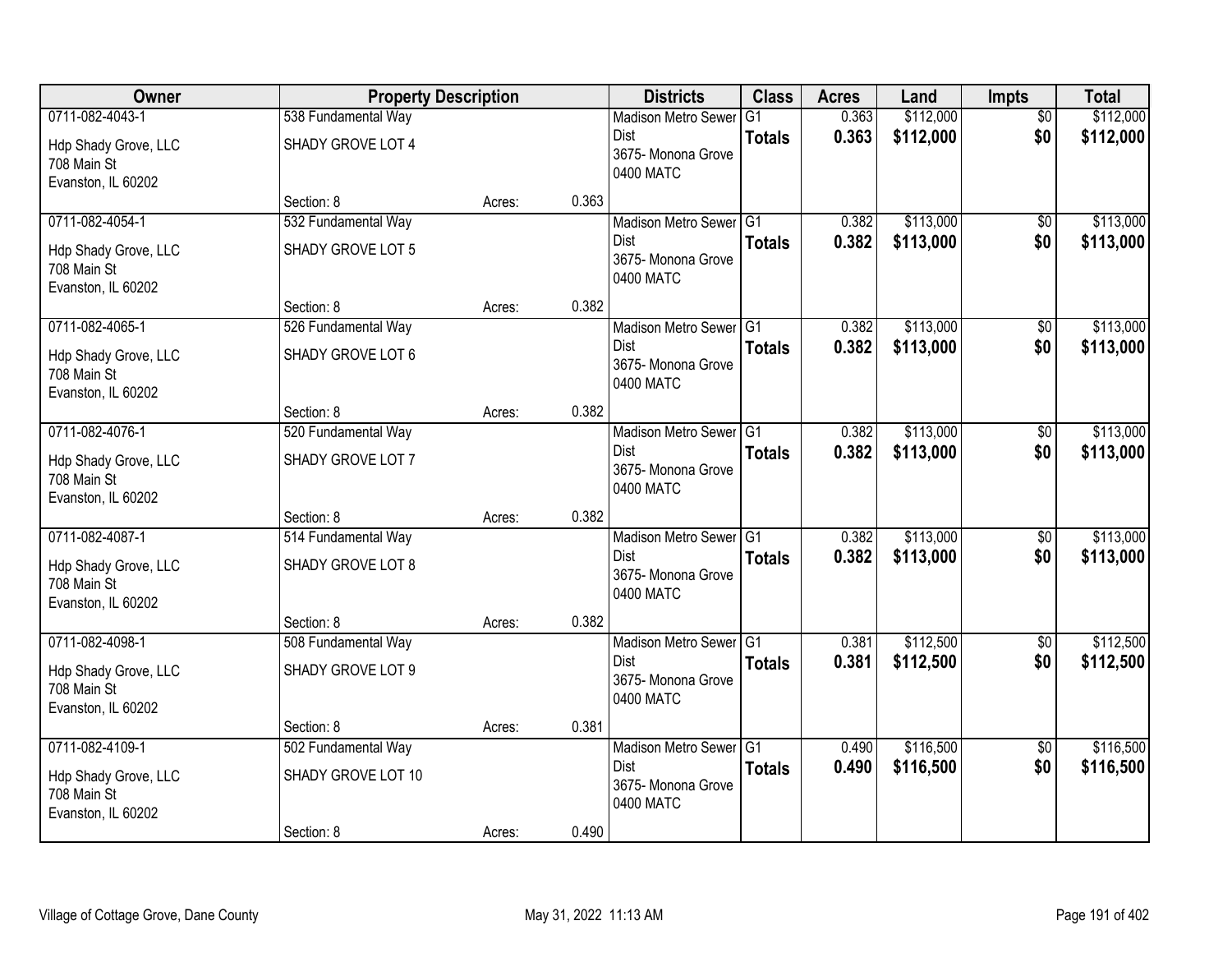| Owner                                                                        | <b>Property Description</b>               |        |       | <b>Districts</b>                                                         | <b>Class</b>   | <b>Acres</b>   | Land                   | <b>Impts</b>           | <b>Total</b>           |
|------------------------------------------------------------------------------|-------------------------------------------|--------|-------|--------------------------------------------------------------------------|----------------|----------------|------------------------|------------------------|------------------------|
| 0711-082-4110-1                                                              | Fundamental Way Unit 11                   |        |       | <b>Madison Metro Sewer</b>                                               | G <sub>1</sub> | 0.293          | \$108,500              | $\overline{50}$        | \$108,500              |
| Hdp Shady Grove, LLC<br>708 Main St<br>Evanston, IL 60202                    | SHADY GROVE LOT 11                        |        |       | Dist<br>3675- Monona Grove<br>0400 MATC                                  | <b>Totals</b>  | 0.293          | \$108,500              | \$0                    | \$108,500              |
|                                                                              | Section: 8                                | Acres: | 0.293 |                                                                          |                |                |                        |                        |                        |
| 0711-082-4121-1<br>Hdp Shady Grove, LLC<br>708 Main St<br>Evanston, IL 60202 | 509 Fundamental Way<br>SHADY GROVE LOT 12 |        |       | Madison Metro Sewer G1<br>Dist<br>3675- Monona Grove<br>0400 MATC        | <b>Totals</b>  | 0.246<br>0.246 | \$102,500<br>\$102,500 | \$0<br>\$0             | \$102,500<br>\$102,500 |
|                                                                              | Section: 8                                | Acres: | 0.246 |                                                                          |                |                |                        |                        |                        |
| 0711-082-4132-1<br>Hdp Shady Grove, LLC<br>708 Main St<br>Evanston, IL 60202 | 515 Fundamental Way<br>SHADY GROVE LOT 13 |        |       | Madison Metro Sewer G1<br><b>Dist</b><br>3675- Monona Grove<br>0400 MATC | <b>Totals</b>  | 0.230<br>0.230 | \$95,500<br>\$95,500   | \$0<br>\$0             | \$95,500<br>\$95,500   |
|                                                                              | Section: 8                                | Acres: | 0.230 |                                                                          |                |                |                        |                        |                        |
| 0711-082-4143-1<br>Hdp Shady Grove, LLC<br>708 Main St<br>Evanston, IL 60202 | 521 Fundamental Way<br>SHADY GROVE LOT 14 |        |       | Madison Metro Sewer G1<br><b>Dist</b><br>3675- Monona Grove<br>0400 MATC | <b>Totals</b>  | 0.230<br>0.230 | \$95,500<br>\$95,500   | \$0<br>\$0             | \$95,500<br>\$95,500   |
|                                                                              | Section: 8                                | Acres: | 0.230 |                                                                          |                |                |                        |                        |                        |
| 0711-082-4154-1<br>Hdp Shady Grove, LLC<br>708 Main St<br>Evanston, IL 60202 | 527 Fundamental Way<br>SHADY GROVE LOT 15 |        |       | Madison Metro Sewer G1<br>Dist<br>3675- Monona Grove<br>0400 MATC        | <b>Totals</b>  | 0.230<br>0.230 | \$95,500<br>\$95,500   | \$0<br>\$0             | \$95,500<br>\$95,500   |
|                                                                              | Section: 8                                | Acres: | 0.230 |                                                                          |                |                |                        |                        |                        |
| 0711-082-4165-1<br>Hdp Shady Grove, LLC<br>708 Main St<br>Evanston, IL 60202 | 533 Fundamental Way<br>SHADY GROVE LOT 16 |        |       | Madison Metro Sewer G1<br><b>Dist</b><br>3675- Monona Grove<br>0400 MATC | <b>Totals</b>  | 0.230<br>0.230 | \$95,500<br>\$95,500   | $\overline{60}$<br>\$0 | \$95,500<br>\$95,500   |
|                                                                              | Section: 8                                | Acres: | 0.230 |                                                                          |                |                |                        |                        |                        |
| 0711-082-4176-1<br>Hdp Shady Grove, LLC<br>708 Main St<br>Evanston, IL 60202 | 539 Fundamental Way<br>SHADY GROVE LOT 17 |        |       | Madison Metro Sewer G1<br>Dist<br>3675- Monona Grove<br>0400 MATC        | <b>Totals</b>  | 0.230<br>0.230 | \$95,500<br>\$95,500   | $\overline{50}$<br>\$0 | \$95,500<br>\$95,500   |
|                                                                              | Section: 8                                | Acres: | 0.230 |                                                                          |                |                |                        |                        |                        |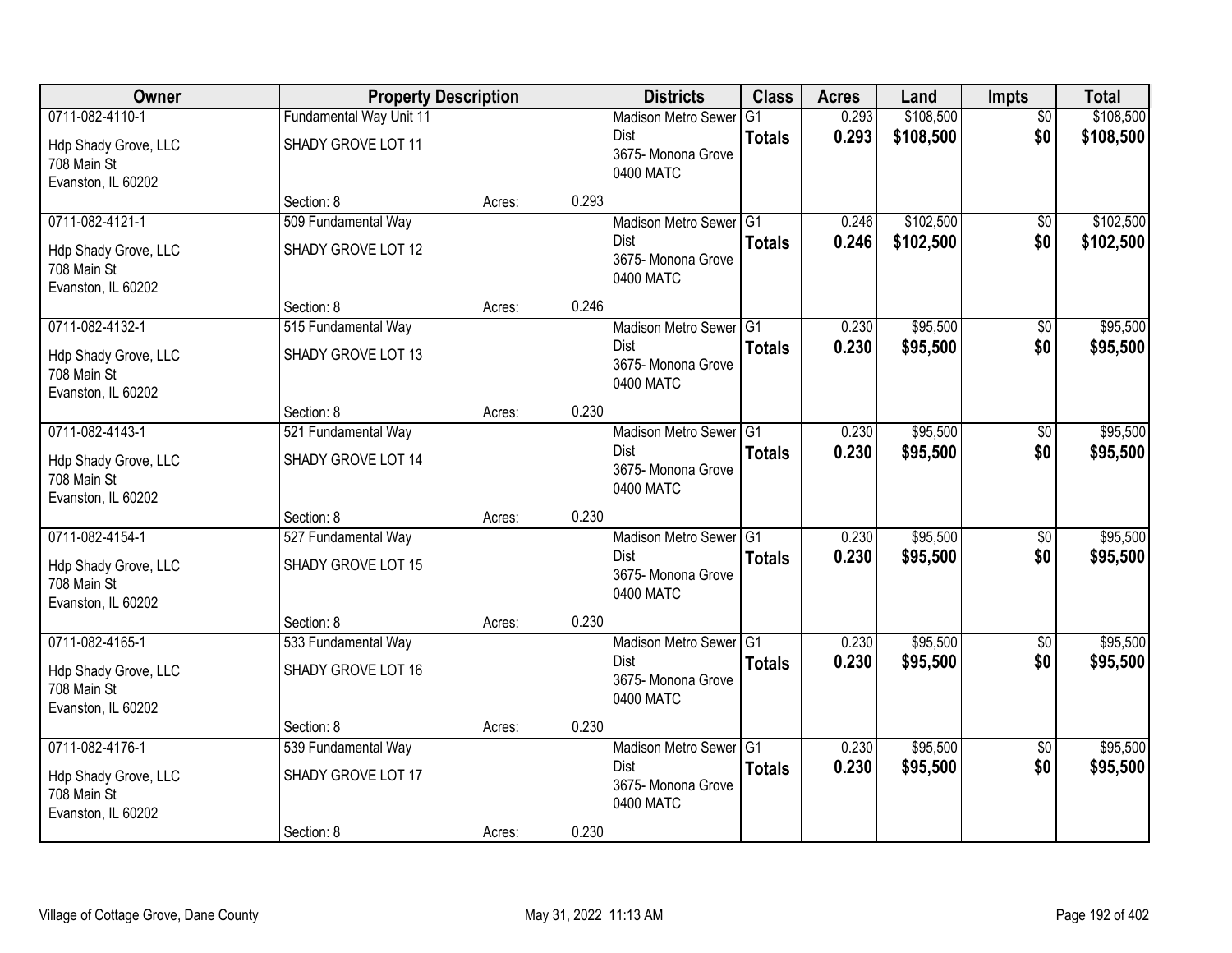| Owner                                                                   | <b>Property Description</b>            |        |       | <b>Districts</b>                               | <b>Class</b>   | <b>Acres</b>   | Land                 | Impts           | <b>Total</b>         |
|-------------------------------------------------------------------------|----------------------------------------|--------|-------|------------------------------------------------|----------------|----------------|----------------------|-----------------|----------------------|
| 0711-082-4187-1                                                         | 545 Fundamental Way                    |        |       | <b>Madison Metro Sewer</b>                     | G <sub>1</sub> | 0.346          | \$111,500            | $\overline{50}$ | \$111,500            |
| William Ryan Homes Wisconsin, Inc<br>5989 Monona Dr<br>Monona, WI 53716 | SHADY GROVE LOT 18                     |        |       | Dist<br>3675- Monona Grove<br>0400 MATC        | <b>Totals</b>  | 0.346          | \$111,500            | \$0             | \$111,500            |
|                                                                         | Section: 8                             | Acres: | 0.346 |                                                |                |                |                      |                 |                      |
| 0711-082-4197-1<br>Hdp Shady Grove, LLC                                 | Shady St Unit 19<br>SHADY GROVE LOT 19 |        |       | Madison Metro Sewer G1<br><b>Dist</b>          | <b>Totals</b>  | 0.238<br>0.238 | \$99,000<br>\$99,000 | \$0<br>\$0      | \$99,000<br>\$99,000 |
| 708 Main St<br>Evanston, IL 60202                                       |                                        |        |       | 3675- Monona Grove<br>0400 MATC                |                |                |                      |                 |                      |
|                                                                         | Section: 8                             | Acres: | 0.238 |                                                |                |                |                      |                 |                      |
| 0711-082-4209-1                                                         | 536 Shady St                           |        |       | Madison Metro Sewer G1                         |                | 0.239          | \$99,500             | $\overline{50}$ | \$99,500             |
| Hdp Shady Grove, LLC<br>708 Main St<br>Evanston, IL 60202               | SHADY GROVE LOT 20                     |        |       | Dist<br>3675- Monona Grove<br>0400 MATC        | <b>Totals</b>  | 0.239          | \$99,500             | \$0             | \$99,500             |
|                                                                         | Section: 8                             | Acres: | 0.239 |                                                |                |                |                      |                 |                      |
| 0711-082-4210-1                                                         | 530 Shady St                           |        |       | Madison Metro Sewer G1                         |                | 0.230          | \$95,500             | \$0             | \$95,500             |
| Hdp Shady Grove, LLC<br>708 Main St<br>Evanston, IL 60202               | SHADY GROVE LOT 21                     |        |       | Dist<br>3675- Monona Grove<br>0400 MATC        | <b>Totals</b>  | 0.230          | \$95,500             | \$0             | \$95,500             |
|                                                                         | Section: 8                             | Acres: | 0.230 |                                                |                |                |                      |                 |                      |
| 0711-082-4221-1                                                         | 524 Shady St                           |        |       | Madison Metro Sewer <sup>G1</sup>              |                | 0.230          | \$95,500             | $\overline{50}$ | \$95,500             |
| Hdp Shady Grove, LLC<br>708 Main St<br>Evanston, IL 60202               | SHADY GROVE LOT 22                     |        |       | <b>Dist</b><br>3675- Monona Grove<br>0400 MATC | <b>Totals</b>  | 0.230          | \$95,500             | \$0             | \$95,500             |
|                                                                         | Section: 8                             | Acres: | 0.230 |                                                |                |                |                      |                 |                      |
| 0711-082-4232-1                                                         | 518 Shady St                           |        |       | Madison Metro Sewer G1                         |                | 0.230          | \$95,500             | $\sqrt{6}$      | \$95,500             |
| Hdp Shady Grove, LLC<br>708 Main St<br>Evanston, IL 60202               | SHADY GROVE LOT 23                     |        |       | <b>Dist</b><br>3675- Monona Grove<br>0400 MATC | <b>Totals</b>  | 0.230          | \$95,500             | \$0             | \$95,500             |
|                                                                         | Section: 8                             | Acres: | 0.230 |                                                |                |                |                      |                 |                      |
| 0711-082-4243-1                                                         | 512 Shady St                           |        |       | Madison Metro Sewer G1                         |                | 0.239          | \$99,500             | $\overline{50}$ | \$99,500             |
| Hdp Shady Grove, LLC<br>708 Main St<br>Evanston, IL 60202               | SHADY GROVE LOT 24                     |        |       | Dist<br>3675- Monona Grove<br>0400 MATC        | <b>Totals</b>  | 0.239          | \$99,500             | \$0             | \$99,500             |
|                                                                         | Section: 8                             | Acres: | 0.239 |                                                |                |                |                      |                 |                      |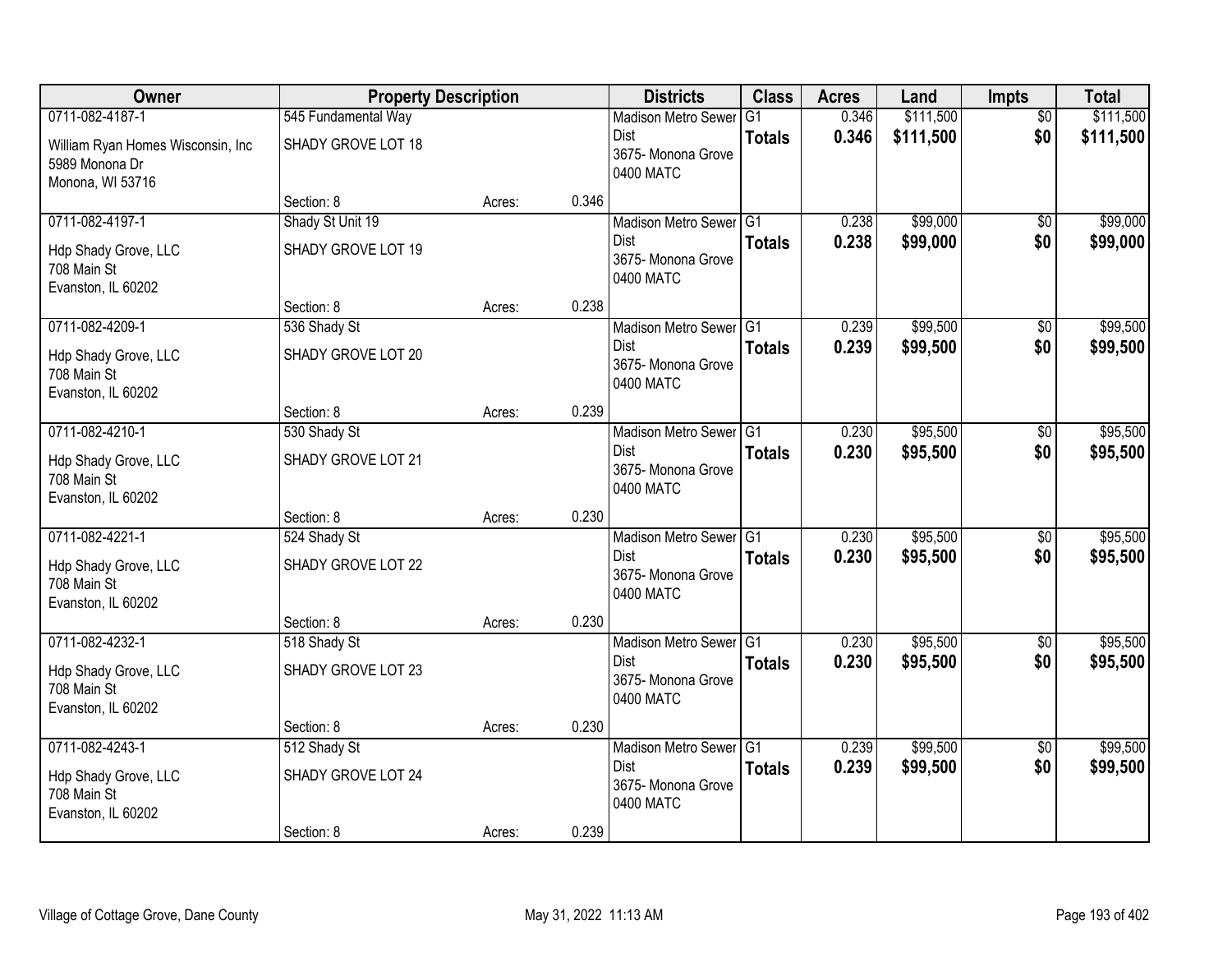| Owner                                                                        | <b>Property Description</b>                      |        |       | <b>Districts</b>                                                                    | <b>Class</b>   | <b>Acres</b>   | Land                   | Impts                  | <b>Total</b>           |
|------------------------------------------------------------------------------|--------------------------------------------------|--------|-------|-------------------------------------------------------------------------------------|----------------|----------------|------------------------|------------------------|------------------------|
| 0711-082-4254-1                                                              | 506 Shady St                                     |        |       | <b>Madison Metro Sewer</b>                                                          | G <sub>1</sub> | 0.252          | \$105,000              | $\overline{50}$        | \$105,000              |
| Hdp Shady Grove, LLC<br>708 Main St<br>Evanston, IL 60202                    | SHADY GROVE LOT 25                               |        |       | Dist<br>3675- Monona Grove<br>0400 MATC                                             | <b>Totals</b>  | 0.252          | \$105,000              | \$0                    | \$105,000              |
|                                                                              | Section: 8                                       | Acres: | 0.252 |                                                                                     |                |                |                        |                        |                        |
| 0711-082-4265-1<br>Hdp Shady Grove, LLC<br>708 Main St<br>Evanston, IL 60202 | Shady St Unit 26<br>SHADY GROVE LOT 26           |        |       | Madison Metro Sewer G1<br><b>Dist</b><br>3675- Monona Grove<br>0400 MATC            | <b>Totals</b>  | 0.315<br>0.315 | \$110,000<br>\$110,000 | \$0<br>\$0             | \$110,000<br>\$110,000 |
|                                                                              | Section: 8                                       | Acres: | 0.315 |                                                                                     |                |                |                        |                        |                        |
| 0711-082-4276-1<br>Hdp Shady Grove, LLC<br>708 Main St<br>Evanston, IL 60202 | Shady St Unit 27<br>SHADY GROVE LOT 27           |        |       | Madison Metro Sewer G1<br>Dist<br>3675- Monona Grove<br>0400 MATC                   | <b>Totals</b>  | 0.292<br>0.292 | \$108,000<br>\$108,000 | $\overline{50}$<br>\$0 | \$108,000<br>\$108,000 |
|                                                                              | Section: 8                                       | Acres: | 0.292 |                                                                                     |                |                |                        |                        |                        |
| 0711-082-4287-1<br>Hdp Shady Grove, LLC<br>708 Main St<br>Evanston, IL 60202 | 507 Shady St<br>SHADY GROVE LOT 28               |        |       | Madison Metro Sewer G1<br>Dist<br>3675- Monona Grove<br>0400 MATC                   | <b>Totals</b>  | 0.232<br>0.232 | \$96,500<br>\$96,500   | $\sqrt[6]{3}$<br>\$0   | \$96,500<br>\$96,500   |
|                                                                              | Section: 8                                       | Acres: | 0.232 |                                                                                     |                |                |                        |                        |                        |
| 0711-082-4298-1<br>Hdp Shady Grove, LLC<br>708 Main St<br>Evanston, IL 60202 | 513 Shady St<br>SHADY GROVE LOT 29               |        |       | Madison Metro Sewer <sup>G1</sup><br><b>Dist</b><br>3675- Monona Grove<br>0400 MATC | <b>Totals</b>  | 0.232<br>0.232 | \$96,500<br>\$96,500   | $\overline{50}$<br>\$0 | \$96,500<br>\$96,500   |
|                                                                              | Section: 8                                       | Acres: | 0.232 |                                                                                     |                |                |                        |                        |                        |
| 0711-082-4309-1<br>Hdp Shady Grove, LLC<br>708 Main St<br>Evanston, IL 60202 | 519 Shady St<br>SHADY GROVE LOT 30               |        |       | Madison Metro Sewer G1<br><b>Dist</b><br>3675- Monona Grove<br>0400 MATC            | <b>Totals</b>  | 0.232<br>0.232 | \$96,500<br>\$96,500   | $\sqrt{6}$<br>\$0      | \$96,500<br>\$96,500   |
|                                                                              | Section: 8                                       | Acres: | 0.232 |                                                                                     |                |                |                        |                        |                        |
| 0711-082-4310-1<br>Hdp Shady Grove, LLC<br>708 Main St<br>Evanston, IL 60202 | 525 Shady St<br>SHADY GROVE LOT 31<br>Section: 8 | Acres: | 0.234 | Madison Metro Sewer G1<br>Dist<br>3675- Monona Grove<br>0400 MATC                   | <b>Totals</b>  | 0.234<br>0.234 | \$97,500<br>\$97,500   | $\overline{50}$<br>\$0 | \$97,500<br>\$97,500   |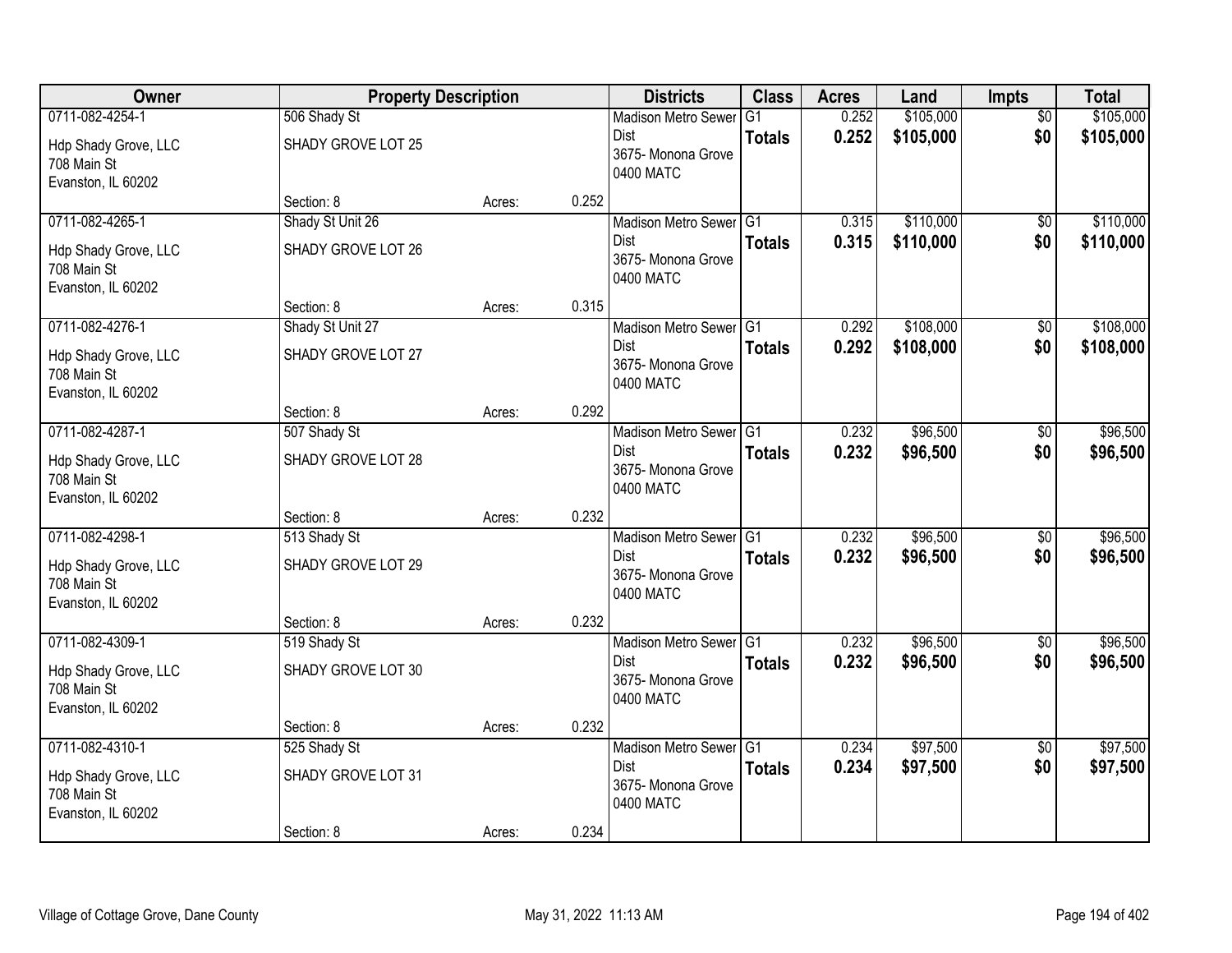| Owner                               | <b>Property Description</b> |        |       | <b>Districts</b>                | <b>Class</b>  | <b>Acres</b>   | Land                   | <b>Impts</b>    | <b>Total</b> |
|-------------------------------------|-----------------------------|--------|-------|---------------------------------|---------------|----------------|------------------------|-----------------|--------------|
| 0711-082-4321-1                     | Shady St Unit 32            |        |       | <b>Madison Metro Sewer</b>      | G1            | 0.281          | \$107,500              | $\overline{50}$ | \$107,500    |
| Hdp Shady Grove, LLC                | SHADY GROVE LOT 32          |        |       | Dist                            | <b>Totals</b> | 0.281          | \$107,500              | \$0             | \$107,500    |
| 708 Main St                         |                             |        |       | 3675- Monona Grove<br>0400 MATC |               |                |                        |                 |              |
| Evanston, IL 60202                  |                             |        |       |                                 |               |                |                        |                 |              |
|                                     | Section: 8                  | Acres: | 0.281 |                                 |               |                |                        |                 |              |
| 0711-082-4332-1                     | 3160 Drumlin Ridge Dr       |        |       | Madison Metro Sewer G1          |               | 0.319          | \$110,500              | \$0             | \$110,500    |
| Hdp Shady Grove, LLC                | SHADY GROVE LOT 33          |        |       | Dist<br>3675- Monona Grove      | <b>Totals</b> | 0.319          | \$110,500              | \$0             | \$110,500    |
| 708 Main St                         |                             |        |       | 0400 MATC                       |               |                |                        |                 |              |
| Evanston, IL 60202                  |                             |        |       |                                 |               |                |                        |                 |              |
|                                     | Section: 8                  | Acres: | 0.319 |                                 |               |                |                        |                 | \$109,000    |
| 0711-082-4343-1                     | 3180 Drumlin Ridge Dr       |        |       | Madison Metro Sewer G1<br>Dist  |               | 0.305<br>0.305 | \$109,000<br>\$109,000 | \$0<br>\$0      |              |
| Hdp Shady Grove, LLC                | SHADY GROVE LOT 34          |        |       | 3675- Monona Grove              | <b>Totals</b> |                |                        |                 | \$109,000    |
| 708 Main St                         |                             |        |       | 0400 MATC                       |               |                |                        |                 |              |
| Evanston, IL 60202                  | Section: 8                  |        | 0.305 |                                 |               |                |                        |                 |              |
| 0711-082-4354-1                     | 3190 Drumlin Ridge Dr       | Acres: |       | Madison Metro Sewer G1          |               | 0.347          | \$111,500              | \$187,000       | \$298,500    |
|                                     |                             |        |       | Dist                            | <b>Totals</b> | 0.347          | \$111,500              | \$187,000       | \$298,500    |
| William Ryan Homes Wisconsin, Inc   | SHADY GROVE LOT 35          |        |       | 3675- Monona Grove              |               |                |                        |                 |              |
| 5989 Monona Dr<br>Monona, WI 53716  |                             |        |       | 0400 MATC                       |               |                |                        |                 |              |
|                                     | Section: 8                  | Acres: | 0.347 |                                 |               |                |                        |                 |              |
| 0711-082-4365-1                     | 546 Buss Rd                 |        |       | Madison Metro Sewer G1          |               | 0.255          | \$105,000              | \$0             | \$105,000    |
|                                     |                             |        |       | <b>Dist</b>                     | <b>Totals</b> | 0.255          | \$105,000              | \$0             | \$105,000    |
| Hdp Shady Grove, LLC<br>708 Main St | SHADY GROVE LOT 36          |        |       | 3675- Monona Grove              |               |                |                        |                 |              |
| Evanston, IL 60202                  |                             |        |       | 0400 MATC                       |               |                |                        |                 |              |
|                                     | Section: 8                  | Acres: | 0.255 |                                 |               |                |                        |                 |              |
| 0711-082-4376-1                     | 540 Buss Rd                 |        |       | Madison Metro Sewer G1          |               | 0.235          | \$98,000               | $\overline{60}$ | \$98,000     |
| Hdp Shady Grove, LLC                | SHADY GROVE LOT 37          |        |       | <b>Dist</b>                     | <b>Totals</b> | 0.235          | \$98,000               | \$0             | \$98,000     |
| 708 Main St                         |                             |        |       | 3675- Monona Grove              |               |                |                        |                 |              |
| Evanston, IL 60202                  |                             |        |       | 0400 MATC                       |               |                |                        |                 |              |
|                                     | Section: 8                  | Acres: | 0.235 |                                 |               |                |                        |                 |              |
| 0711-082-4387-1                     | Buss Rd Unit 38             |        |       | Madison Metro Sewer G1          |               | 0.234          | \$97,500               | $\overline{50}$ | \$97,500     |
| Hdp Shady Grove, LLC                | SHADY GROVE LOT 38          |        |       | Dist                            | <b>Totals</b> | 0.234          | \$97,500               | \$0             | \$97,500     |
| 708 Main St                         |                             |        |       | 3675- Monona Grove<br>0400 MATC |               |                |                        |                 |              |
| Evanston, IL 60202                  |                             |        |       |                                 |               |                |                        |                 |              |
|                                     | Section: 8                  | Acres: | 0.234 |                                 |               |                |                        |                 |              |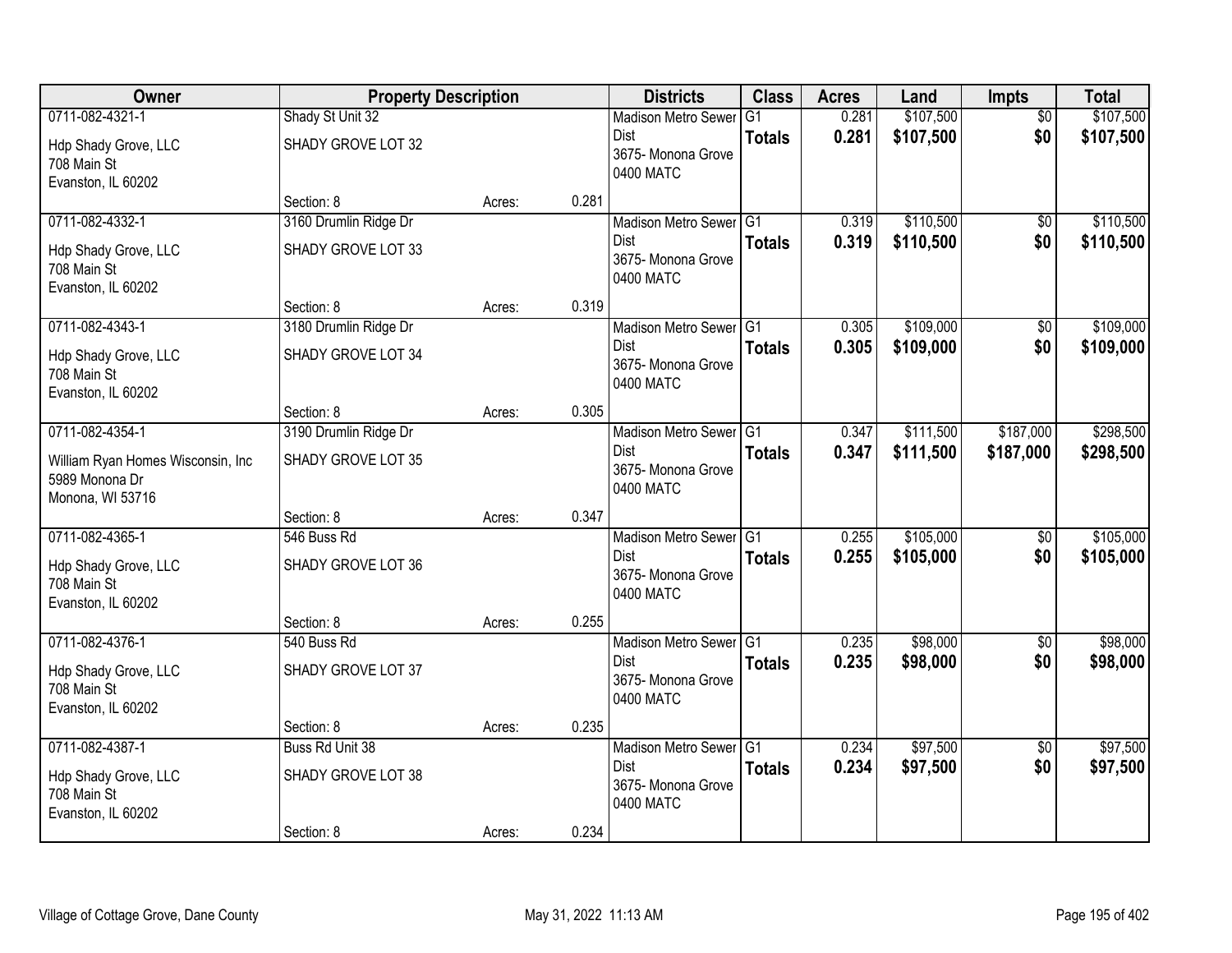| Owner                                                                        | <b>Property Description</b>                           |        |       | <b>Districts</b>                                                                    | <b>Class</b>   | <b>Acres</b>   | Land                   | Impts                  | <b>Total</b>           |
|------------------------------------------------------------------------------|-------------------------------------------------------|--------|-------|-------------------------------------------------------------------------------------|----------------|----------------|------------------------|------------------------|------------------------|
| 0711-082-4398-1                                                              | 505 Buss Rd                                           |        |       | <b>Madison Metro Sewer</b>                                                          | G <sub>1</sub> | 0.265          | \$106,000              | $\overline{50}$        | \$106,000              |
| Hdp Shady Grove, LLC<br>708 Main St<br>Evanston, IL 60202                    | SHADY GROVE LOT 39                                    |        |       | Dist<br>3675- Monona Grove<br>0400 MATC                                             | <b>Totals</b>  | 0.265          | \$106,000              | \$0                    | \$106,000              |
|                                                                              | Section: 8                                            | Acres: | 0.265 |                                                                                     |                |                |                        |                        |                        |
| 0711-082-4409-1<br>Hdp Shady Grove, LLC<br>708 Main St<br>Evanston, IL 60202 | 511 Buss Rd<br>SHADY GROVE LOT 40                     |        |       | Madison Metro Sewer G1<br>Dist<br>3675- Monona Grove<br>0400 MATC                   | <b>Totals</b>  | 0.262<br>0.262 | \$106,000<br>\$106,000 | \$0<br>\$0             | \$106,000<br>\$106,000 |
|                                                                              | Section: 8                                            | Acres: | 0.262 |                                                                                     |                |                |                        |                        |                        |
| 0711-082-4410-1<br>Hdp Shady Grove, LLC<br>708 Main St<br>Evanston, IL 60202 | 517 Buss Rd<br>SHADY GROVE LOT 41                     |        |       | Madison Metro Sewer G1<br>Dist<br>3675- Monona Grove<br>0400 MATC                   | <b>Totals</b>  | 0.262<br>0.262 | \$106,000<br>\$106,000 | $\overline{50}$<br>\$0 | \$106,000<br>\$106,000 |
|                                                                              | Section: 8                                            | Acres: | 0.262 |                                                                                     |                |                |                        |                        |                        |
| 0711-082-4421-1<br>Hdp Shady Grove, LLC<br>708 Main St                       | Buss Rd Unit 42<br>SHADY GROVE LOT 42                 |        |       | Madison Metro Sewer G1<br>Dist<br>3675- Monona Grove<br>0400 MATC                   | <b>Totals</b>  | 0.261<br>0.261 | \$105,500<br>\$105,500 | \$0<br>\$0             | \$105,500<br>\$105,500 |
| Evanston, IL 60202                                                           | Section: 8                                            | Acres: | 0.261 |                                                                                     |                |                |                        |                        |                        |
| 0711-082-4432-1<br>Hdp Shady Grove, LLC<br>708 Main St<br>Evanston, IL 60202 | Max Kolbe Cir Unit 43<br>SHADY GROVE LOT 43           |        |       | Madison Metro Sewer <sup>G1</sup><br><b>Dist</b><br>3675- Monona Grove<br>0400 MATC | <b>Totals</b>  | 0.261<br>0.261 | \$105,500<br>\$105,500 | $\overline{50}$<br>\$0 | \$105,500<br>\$105,500 |
|                                                                              | Section: 8                                            | Acres: | 0.261 |                                                                                     |                |                |                        |                        |                        |
| 0711-082-4443-1<br>Hdp Shady Grove, LLC<br>708 Main St<br>Evanston, IL 60202 | 416 Max Kolbe Cir<br>SHADY GROVE LOT 44               |        |       | Madison Metro Sewer G1<br><b>Dist</b><br>3675- Monona Grove<br>0400 MATC            | <b>Totals</b>  | 0.251<br>0.251 | \$104,500<br>\$104,500 | $\sqrt{6}$<br>\$0      | \$104,500<br>\$104,500 |
|                                                                              | Section: 8                                            | Acres: | 0.251 |                                                                                     |                |                |                        |                        |                        |
| 0711-082-4454-1<br>Hdp Shady Grove, LLC<br>708 Main St<br>Evanston, IL 60202 | 410 Max Kolbe Cir<br>SHADY GROVE LOT 45<br>Section: 8 | Acres: | 0.230 | Madison Metro Sewer G1<br>Dist<br>3675- Monona Grove<br>0400 MATC                   | <b>Totals</b>  | 0.230<br>0.230 | \$95,500<br>\$95,500   | $\overline{50}$<br>\$0 | \$95,500<br>\$95,500   |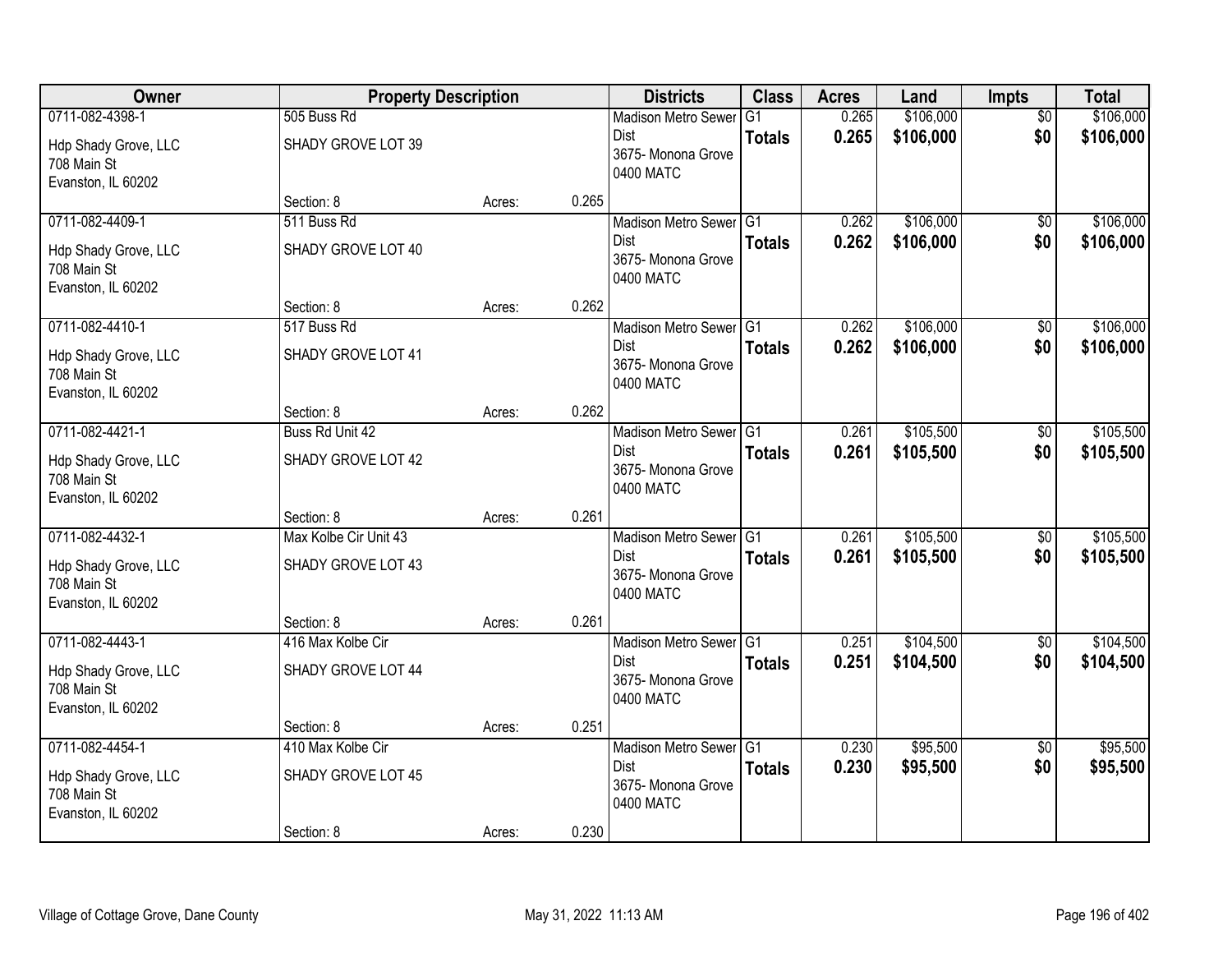| Owner                             | <b>Property Description</b>     |        |       | <b>Districts</b>               | <b>Class</b>  | <b>Acres</b> | Land      | <b>Impts</b>    | <b>Total</b> |
|-----------------------------------|---------------------------------|--------|-------|--------------------------------|---------------|--------------|-----------|-----------------|--------------|
| 0711-082-4465-1                   | 404 Max Kolbe Cir               |        |       | <b>Madison Metro Sewer</b>     | G1            | 0.371        | \$112,500 | $\overline{50}$ | \$112,500    |
| Hdp Shady Grove, LLC              | SHADY GROVE LOT 46              |        |       | Dist                           | <b>Totals</b> | 0.371        | \$112,500 | \$0             | \$112,500    |
| 708 Main St                       |                                 |        |       | 3675-Monona Grove<br>0400 MATC |               |              |           |                 |              |
| Evanston, IL 60202                |                                 |        |       |                                |               |              |           |                 |              |
|                                   | Section: 8                      | Acres: | 0.371 |                                |               |              |           |                 |              |
| 0711-082-4476-1                   | 403 Max Kolbe Cir               |        |       | Madison Metro Sewer G1         |               | 0.410        | \$114,000 | \$0             | \$114,000    |
| Hdp Shady Grove, LLC              | SHADY GROVE LOT 47              |        |       | Dist<br>3675- Monona Grove     | <b>Totals</b> | 0.410        | \$114,000 | \$0             | \$114,000    |
| 708 Main St                       |                                 |        |       | 0400 MATC                      |               |              |           |                 |              |
| Evanston, IL 60202                |                                 |        |       |                                |               |              |           |                 |              |
|                                   | Section: 8                      | Acres: | 0.410 |                                |               |              |           |                 |              |
| 0711-082-4487-1                   | 409 Max Kolbe Cir               |        |       | Madison Metro Sewer G1<br>Dist |               | 0.259        | \$105,500 | \$0<br>\$0      | \$105,500    |
| Hdp Shady Grove, LLC              | SHADY GROVE LOT 48              |        |       | 3675- Monona Grove             | <b>Totals</b> | 0.259        | \$105,500 |                 | \$105,500    |
| 708 Main St                       |                                 |        |       | 0400 MATC                      |               |              |           |                 |              |
| Evanston, IL 60202                |                                 |        | 0.259 |                                |               |              |           |                 |              |
| 0711-082-4498-1                   | Section: 8<br>415 Max Kolbe Cir | Acres: |       | Madison Metro Sewer G1         |               | 0.277        | \$107,000 | \$0             | \$107,000    |
|                                   |                                 |        |       | Dist                           | <b>Totals</b> | 0.277        | \$107,000 | \$0             | \$107,000    |
| Hdp Shady Grove, LLC              | SHADY GROVE LOT 49              |        |       | 3675- Monona Grove             |               |              |           |                 |              |
| 708 Main St                       |                                 |        |       | 0400 MATC                      |               |              |           |                 |              |
| Evanston, IL 60202                | Section: 8                      | Acres: | 0.277 |                                |               |              |           |                 |              |
| 0711-082-4509-1                   | Morning Star Way Unit 50        |        |       | Madison Metro Sewer G1         |               | 0.287        | \$108,000 | \$0             | \$108,000    |
|                                   |                                 |        |       | Dist                           | <b>Totals</b> | 0.287        | \$108,000 | \$0             | \$108,000    |
| Hdp Shady Grove, LLC              | SHADY GROVE LOT 50              |        |       | 3675- Monona Grove             |               |              |           |                 |              |
| 708 Main St<br>Evanston, IL 60202 |                                 |        |       | 0400 MATC                      |               |              |           |                 |              |
|                                   | Section: 8                      | Acres: | 0.287 |                                |               |              |           |                 |              |
| 0711-082-4510-1                   | 3171 Morning Star Way           |        |       | Madison Metro Sewer G1         |               | 0.230        | \$95,500  | $\overline{60}$ | \$95,500     |
| Hdp Shady Grove, LLC              | SHADY GROVE LOT 51              |        |       | <b>Dist</b>                    | <b>Totals</b> | 0.230        | \$95,500  | \$0             | \$95,500     |
| 708 Main St                       |                                 |        |       | 3675- Monona Grove             |               |              |           |                 |              |
| Evanston, IL 60202                |                                 |        |       | 0400 MATC                      |               |              |           |                 |              |
|                                   | Section: 8                      | Acres: | 0.230 |                                |               |              |           |                 |              |
| 0711-082-4521-1                   | 3165 Morning Star Way           |        |       | Madison Metro Sewer G1         |               | 0.230        | \$95,500  | $\overline{50}$ | \$95,500     |
| Hdp Shady Grove, LLC              | SHADY GROVE LOT 52              |        |       | Dist                           | <b>Totals</b> | 0.230        | \$95,500  | \$0             | \$95,500     |
| 708 Main St                       |                                 |        |       | 3675- Monona Grove             |               |              |           |                 |              |
| Evanston, IL 60202                |                                 |        |       | 0400 MATC                      |               |              |           |                 |              |
|                                   | Section: 8                      | Acres: | 0.230 |                                |               |              |           |                 |              |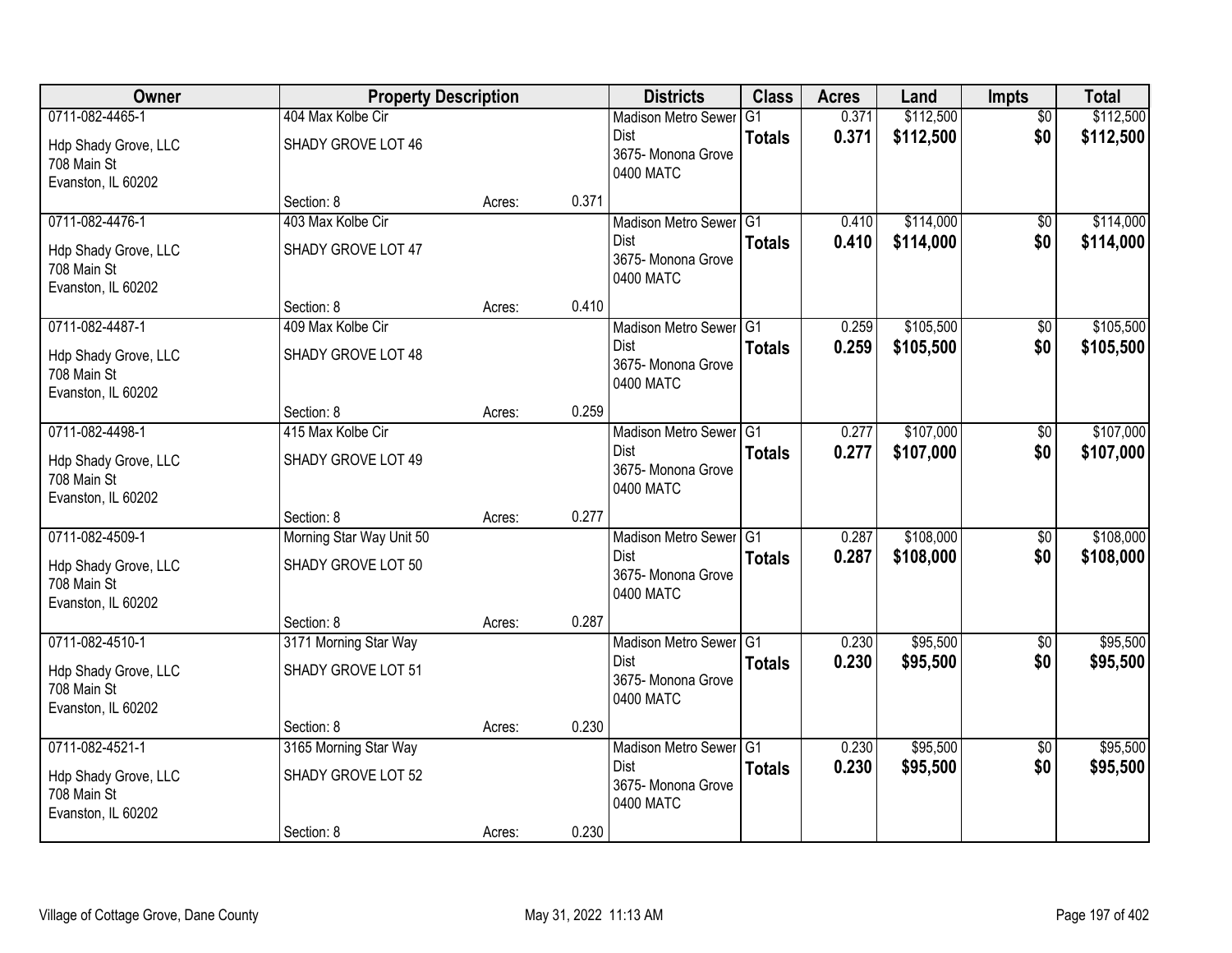| Owner                                                                        | <b>Property Description</b>                         |        |       | <b>Districts</b>                                                         | <b>Class</b>  | <b>Acres</b>   | Land                   | <b>Impts</b>           | <b>Total</b>           |
|------------------------------------------------------------------------------|-----------------------------------------------------|--------|-------|--------------------------------------------------------------------------|---------------|----------------|------------------------|------------------------|------------------------|
| 0711-082-4532-1                                                              | 3159 Morning Star Way                               |        |       | <b>Madison Metro Sewer</b>                                               | G1            | 0.301          | \$109,000              | $\overline{50}$        | \$109,000              |
| Hdp Shady Grove, LLC<br>708 Main St<br>Evanston, IL 60202                    | SHADY GROVE LOT 53                                  |        |       | Dist<br>3675- Monona Grove<br>0400 MATC                                  | <b>Totals</b> | 0.301          | \$109,000              | \$0                    | \$109,000              |
|                                                                              | Section: 8                                          | Acres: | 0.301 |                                                                          |               |                |                        |                        |                        |
| 0711-082-4543-1<br>Hdp Shady Grove, LLC<br>708 Main St<br>Evanston, IL 60202 | 3153 Morning Star Way<br>SHADY GROVE LOT 54         |        |       | Madison Metro Sewer G1<br>Dist<br>3675- Monona Grove<br>0400 MATC        | <b>Totals</b> | 0.296<br>0.296 | \$108,500<br>\$108,500 | \$0<br>\$0             | \$108,500<br>\$108,500 |
|                                                                              | Section: 8                                          | Acres: | 0.296 |                                                                          |               |                |                        |                        |                        |
| 0711-082-4554-1<br>Hdp Shady Grove, LLC<br>708 Main St<br>Evanston, IL 60202 | Morning Star Way Unit 55<br>SHADY GROVE LOT 55      |        |       | Madison Metro Sewer G1<br>Dist<br>3675- Monona Grove<br>0400 MATC        | <b>Totals</b> | 0.231<br>0.231 | \$96,000<br>\$96,000   | \$0<br>\$0             | \$96,000<br>\$96,000   |
|                                                                              | Section: 8                                          | Acres: | 0.231 |                                                                          |               |                |                        |                        |                        |
| 0711-082-4565-1<br>Hdp Shady Grove, LLC<br>708 Main St<br>Evanston, IL 60202 | 543 Buss Rd<br>SHADY GROVE LOT 56                   |        |       | Madison Metro Sewer G1<br>Dist<br>3675- Monona Grove<br>0400 MATC        | <b>Totals</b> | 0.250<br>0.250 | \$104,000<br>\$104,000 | \$0<br>\$0             | \$104,000<br>\$104,000 |
|                                                                              | Section: 8                                          | Acres: | 0.250 |                                                                          |               |                |                        |                        |                        |
| 0711-082-4576-1<br>Hdp Shady Grove, LLC<br>708 Main St<br>Evanston, IL 60202 | 555 Buss Rd<br>SHADY GROVE LOT 57                   |        |       | Madison Metro Sewer G1<br><b>Dist</b><br>3675- Monona Grove<br>0400 MATC | <b>Totals</b> | 0.258<br>0.258 | \$105,500<br>\$105,500 | $\overline{50}$<br>\$0 | \$105,500<br>\$105,500 |
|                                                                              | Section: 8                                          | Acres: | 0.258 |                                                                          |               |                |                        |                        |                        |
| 0711-082-4587-1<br>Hdp Shady Grove, LLC<br>708 Main St<br>Evanston, IL 60202 | Buss Rd Unit 58<br>SHADY GROVE LOT 58               |        |       | Madison Metro Sewer G1<br>Dist<br>3675- Monona Grove<br>0400 MATC        | <b>Totals</b> | 1.817<br>1.817 | \$107,500<br>\$107,500 | $\overline{50}$<br>\$0 | \$107,500<br>\$107,500 |
|                                                                              | Section: 8                                          | Acres: | 1.817 |                                                                          |               |                |                        |                        |                        |
| 0711-082-4598-1<br>Hdp Shady Grove, LLC<br>708 Main St<br>Evanston, IL 60202 | Buss Rd Unit 59<br>SHADY GROVE LOT 59<br>Section: 8 | Acres: | 0.574 | Madison Metro Sewer G1<br>Dist<br>3675- Monona Grove<br>0400 MATC        | <b>Totals</b> | 0.574<br>0.574 | \$120,000<br>\$120,000 | $\overline{50}$<br>\$0 | \$120,000<br>\$120,000 |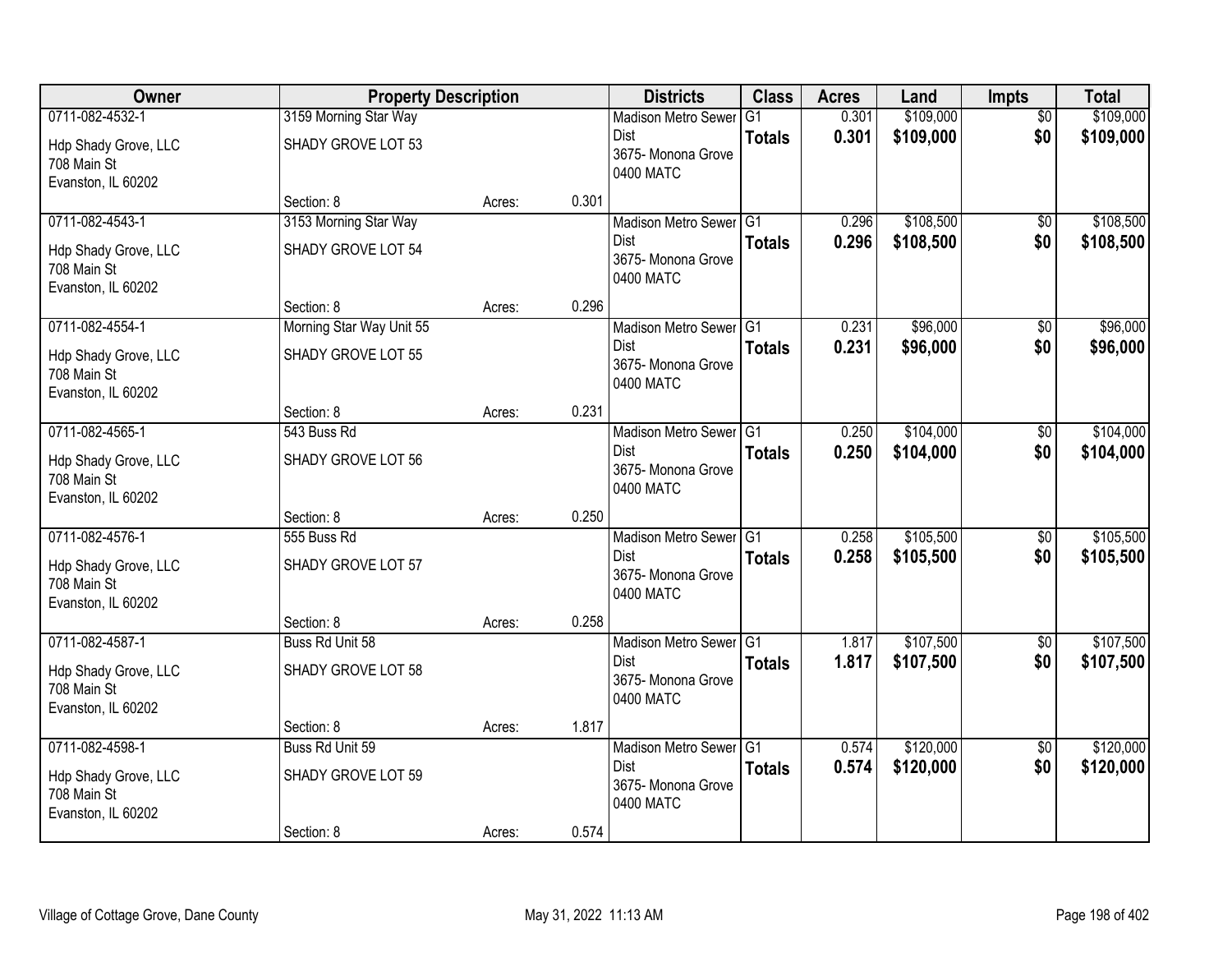| Owner                                                                                          | <b>Property Description</b>                       |        |       | <b>Districts</b>                                                         | <b>Class</b>   | <b>Acres</b>   | Land                   | <b>Impts</b>           | <b>Total</b>           |
|------------------------------------------------------------------------------------------------|---------------------------------------------------|--------|-------|--------------------------------------------------------------------------|----------------|----------------|------------------------|------------------------|------------------------|
| 0711-082-4609-1                                                                                | Buss Rd Unit 60                                   |        |       | <b>Madison Metro Sewer</b>                                               | G <sub>1</sub> | 0.818          | \$128,500              | $\overline{50}$        | \$128,500              |
| Hdp Shady Grove, LLC<br>708 Main St<br>Evanston, IL 60202                                      | SHADY GROVE LOT 60                                |        |       | Dist<br>3675- Monona Grove<br>0400 MATC                                  | <b>Totals</b>  | 0.818          | \$128,500              | \$0                    | \$128,500              |
|                                                                                                | Section: 8                                        | Acres: | 0.818 |                                                                          |                |                |                        |                        |                        |
| 0711-082-4610-1<br>Hdp Shady Grove, LLC<br>708 Main St<br>Evanston, IL 60202                   | Buss Rd Unit 61<br>SHADY GROVE LOT 61             |        |       | Madison Metro Sewer G1<br><b>Dist</b><br>3675- Monona Grove<br>0400 MATC | <b>Totals</b>  | 0.579<br>0.579 | \$120,000<br>\$120,000 | \$0<br>\$0             | \$120,000<br>\$120,000 |
|                                                                                                | Section: 8                                        | Acres: | 0.579 |                                                                          |                |                |                        |                        |                        |
| 0711-082-4621-1<br>Hdp Shady Grove, LLC<br>708 Main St<br>Evanston, IL 60202                   | Buss Rd Unit 62<br>SHADY GROVE LOT 62             |        |       | Madison Metro Sewer G1<br><b>Dist</b><br>3675- Monona Grove<br>0400 MATC | <b>Totals</b>  | 0.519<br>0.519 | \$118,000<br>\$118,000 | \$0<br>\$0             | \$118,000<br>\$118,000 |
|                                                                                                | Section: 8                                        | Acres: | 0.519 |                                                                          |                |                |                        |                        |                        |
| 0711-082-4710-1                                                                                | 3106 Morning Star Way                             |        |       | Madison Metro Sewer X4                                                   |                | 3.769          | \$0                    | \$0                    | \$0                    |
| Cottage Grove, Village of<br>221 E Cottage Gr Rd<br>Cottage Grove, WI 53527                    | SHADY GROVE OUTLOT 1                              |        |       | <b>Dist</b><br>3675- Monona Grove<br>0400 MATC                           | <b>Totals</b>  | 3.769          | \$0                    | \$0                    | \$0                    |
|                                                                                                | Section: 8                                        | Acres: | 3.769 |                                                                          |                |                |                        |                        |                        |
| 0711-082-4721-1<br>Cottage Grove, Village of<br>221 E Cottage Gr Rd<br>Cottage Grove, WI 53527 | Buss Rd Unit OL2<br>SHADY GROVE OUTLOT 2          |        |       | Madison Metro Sewer   X4<br>Dist<br>3675-Monona Grove<br>0400 MATC       | <b>Totals</b>  | 0.470<br>0.470 | \$0<br>\$0             | \$0<br>\$0             | \$0<br>\$0             |
|                                                                                                | Section: 8                                        | Acres: | 0.470 |                                                                          |                |                |                        |                        |                        |
| 0711-082-4732-1<br>Cottage Grove, Village of<br>221 E Cottage Gr Rd<br>Cottage Grove, WI 53527 | 510 Buss Rd<br>SHADY GROVE OUTLOT 3               |        |       | Madison Metro Sewer X4<br>Dist<br>3675- Monona Grove<br>0400 MATC        | <b>Totals</b>  | 0.034<br>0.034 | $\overline{50}$<br>\$0 | $\overline{50}$<br>\$0 | $\overline{50}$<br>\$0 |
|                                                                                                | Section: 8                                        | Acres: | 0.034 |                                                                          |                |                |                        |                        |                        |
| 0711-082-4743-1<br>Cottage Grove, Village of<br>221 E Cottage Gr Rd<br>Cottage Grove, WI 53527 | 571 Buss Rd<br>SHADY GROVE OUTLOT 4<br>Section: 8 | Acres: | 1.611 | Madison Metro Sewer X4<br><b>Dist</b><br>3675- Monona Grove<br>0400 MATC | <b>Totals</b>  | 1.611<br>1.611 | $\overline{60}$<br>\$0 | $\overline{30}$<br>\$0 | $\overline{50}$<br>\$0 |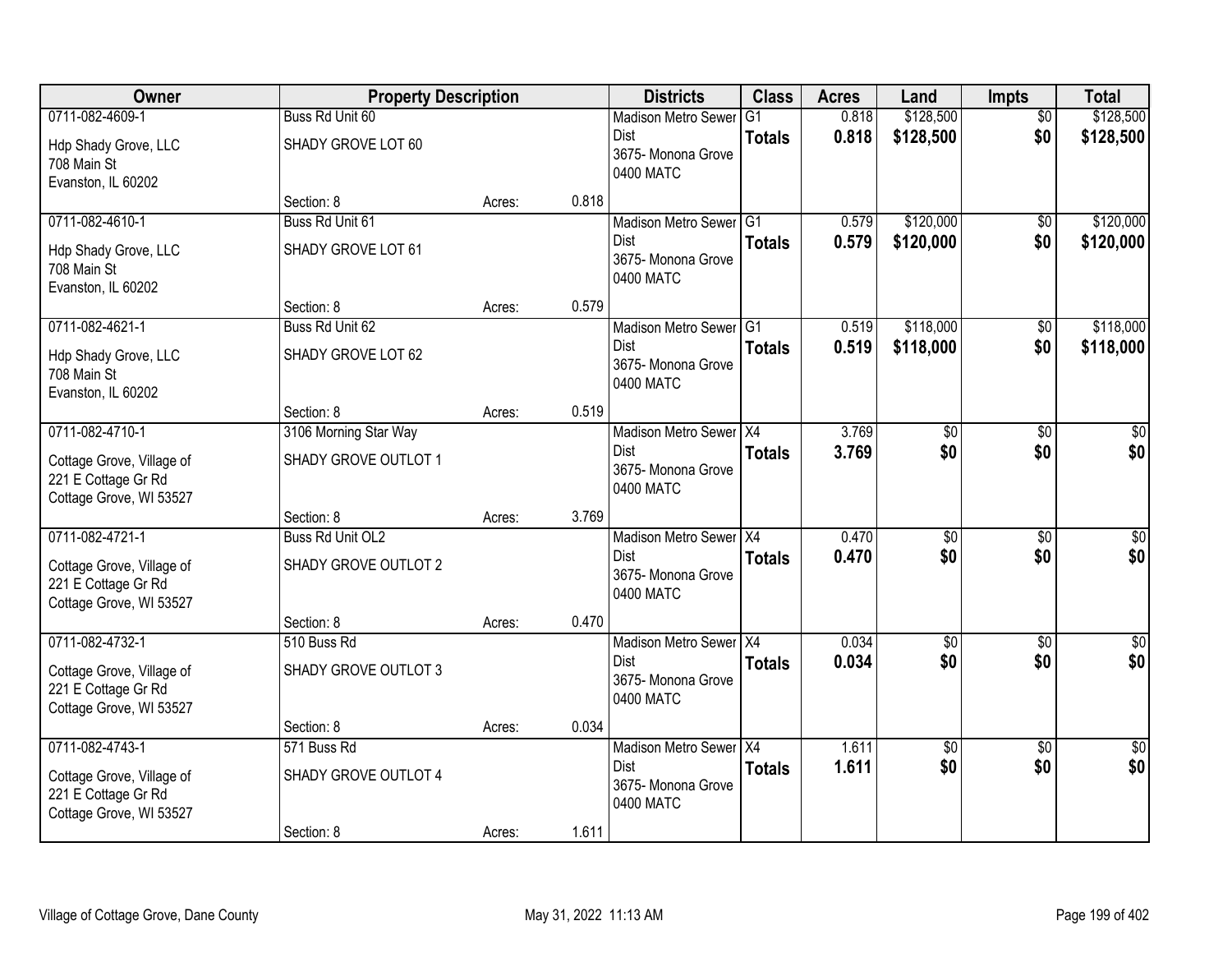| Owner                                 | <b>Property Description</b>                                                                     | <b>Districts</b>           | <b>Class</b>   | <b>Acres</b> | Land            | Impts           | <b>Total</b>    |
|---------------------------------------|-------------------------------------------------------------------------------------------------|----------------------------|----------------|--------------|-----------------|-----------------|-----------------|
| 0711-082-8005-1                       | 801 Damascus Trl                                                                                | <b>Madison Metro Sewer</b> | IX4            | 36.725       | $\overline{50}$ | $\overline{50}$ | $\overline{50}$ |
| Monona Grove School District          | LOT 1 CSM 12330 CS76/246-250 12/6/07 F/K/A LOT 1                                                | Dist                       | <b>Totals</b>  | 36.725       | \$0             | \$0             | \$0             |
| 5301 Monona Dr                        | CSM 12085 CS74/257-262 03-07-07 DESCR AS SEC                                                    | 3675- Monona Grove         |                |              |                 |                 |                 |
| Monona, WI 53716                      | 08-07-11 PRT OF NE1/4 NW1/4 & PRT SE1/4 NW1/4                                                   | 0400 MATC                  |                |              |                 |                 |                 |
|                                       | 36.725<br>Section: 8<br>Acres:                                                                  |                            |                |              |                 |                 |                 |
| 0711-082-8010-1                       | 900 Damascus Trl                                                                                | Madison Metro Sewer G1     |                | 0.537        | \$126,000       | \$331,000       | \$457,000       |
| Dale J. Feiner                        | LOT 2 CSM 12330 CS76/246&250-12/6/2007 F/K/A LOT                                                | Dist                       | <b>Totals</b>  | 0.537        | \$126,000       | \$331,000       | \$457,000       |
| Kimberly A. Feiner                    | 2 CSM 12085 CS74/257&262-3/7/2007 DESCR AS SEC                                                  | 3675- Monona Grove         |                |              |                 |                 |                 |
| 900 Damascus Trl                      | 8-7-11 PRT OF NE1/4 NW1/4 & PRT SE1/4 NW1/4                                                     | 0400 MATC                  |                |              |                 |                 |                 |
| Cottage Grove, WI 53527               | 0.537<br>Section: 8<br>Acres:                                                                   |                            |                |              |                 |                 |                 |
| 0711-082-8410-1                       | 652 Damascus Trl                                                                                | Madison Metro Sewer G1     |                | 0.204        | \$73,500        | \$182,000       | \$255,500       |
|                                       |                                                                                                 | Dist                       | <b>Totals</b>  | 0.204        | \$73,500        | \$182,000       | \$255,500       |
| Linda M. Wildes                       | LOT 1 CSM 14793 CS103/193&195-5/8/2018 F/K/A LOT                                                | 3675- Monona Grove         |                |              |                 |                 |                 |
| 652 Damascus Trl                      | 6 CSM 12331 CS76/251&252-12/6/2007 F/K/A LOT 4                                                  | 0400 MATC                  |                |              |                 |                 |                 |
| Cottage Grove, WI 53527               | CSM 12330 CS76/246&250-12/6/2007 F/K/A LOT 4                                                    |                            |                |              |                 |                 |                 |
|                                       | 0.204<br>Section: 8<br>Acres:                                                                   |                            |                |              |                 |                 |                 |
| 0711-082-8425-1                       | 504 Manley Ln                                                                                   | Madison Metro Sewer G1     |                | 0.261        | \$87,000        | \$169,000       | \$256,000       |
| Parimala Malempati                    | LOT 2 CSM 14793 CS103/193&195-5/8/2018 F/K/A LOT                                                | Dist<br>3675-Monona Grove  | <b>Totals</b>  | 0.261        | \$87,000        | \$169,000       | \$256,000       |
| 504 Manley Ln                         | 6 CSM 12331 CS76/251&252-12/6/2007 F/K/A LOT 4                                                  | 0400 MATC                  |                |              |                 |                 |                 |
| Cottage Grove, WI 53527               | CSM 12330 CS76/246&250-12/6/2007 F/K/A LOT 4                                                    |                            |                |              |                 |                 |                 |
|                                       | 0.261<br>Section: 8<br>Acres:                                                                   |                            |                |              |                 |                 |                 |
| 0711-082-8670-1                       | <b>Fundamental Way</b>                                                                          | <b>Madison Metro Sewer</b> | G4             | 15.067       | \$4,700         | \$0             | \$4,700         |
| Donald S. Blair                       | LOT 3 CSM 12884 CS82/10&12-4/14/2010 F/K/A LOT 1                                                | Dist                       | G <sub>5</sub> | 0.750        | \$500           | \$0             | \$500           |
| Michele T. Blair                      | CSM 9787 CS56/281&282-8/18/2000 & ALSO INCL                                                     | 3675- Monona Grove         | <b>Totals</b>  | 15.817       | \$5,200         | \$0             | \$5,200         |
| 803 Yorktown Rd                       | OTHER LANDS ALL DESCR AS SEC 8-7-11 PRT                                                         | 0400 MATC                  |                |              |                 |                 |                 |
| Deforest, WI 53532                    | 15.817<br>Section: 8<br>Acres:                                                                  |                            |                |              |                 |                 |                 |
| 0711-082-8861-1                       | 2848 Cottage Grove Rd                                                                           | Madison Metro Sewer G2     |                | 1.696        | \$148,000       | \$483,000       | \$631,000       |
|                                       |                                                                                                 | Dist                       | <b>Totals</b>  | 1.696        | \$148,000       | \$483,000       | \$631,000       |
| Trowbridge Dental, LLC                | LOT 1 CSM 12884 CS82/10&12-4/14/2010 F/K/A LOT 1<br>CSM 9787 CS56/281&282-8/18/2000 & ALSO INCL | 3675-Monona Grove          |                |              |                 |                 |                 |
| 6746 Kopp Rd<br>Waunakee, WI 53597    | OTHER LANDS ALL DESCR AS SEC 8-7-11 PRT                                                         | 0400 MATC                  |                |              |                 |                 |                 |
|                                       | 1.696<br>Section: 8<br>Acres:                                                                   |                            |                |              |                 |                 |                 |
| 0711-082-8920-1                       | Cottage Grove Rd                                                                                | Madison Metro Sewer X4     |                | 5.027        | $\overline{50}$ | $\overline{50}$ | $\overline{50}$ |
|                                       |                                                                                                 | Dist                       | <b>Totals</b>  | 5.027        | \$0             | \$0             | \$0             |
| Cottage Grove Community Library Board | LOT 2 CSM 12884 CS82/10-12 04-14-10 F/K/A LOT 1                                                 | 3675- Monona Grove         |                |              |                 |                 |                 |
| Inc, Friends of                       | CSM 9787 CS56/281-282 8-18-2000 & OTHER LANDS                                                   | 0400 MATC                  |                |              |                 |                 |                 |
| PO Box 136                            | DESCR AS SEC 08-07-11 PRT OF NW1/4 NW1/4 &                                                      |                            |                |              |                 |                 |                 |
| Cottage Grove, WI 53527               | 5.027<br>Section: 8<br>Acres:                                                                   |                            |                |              |                 |                 |                 |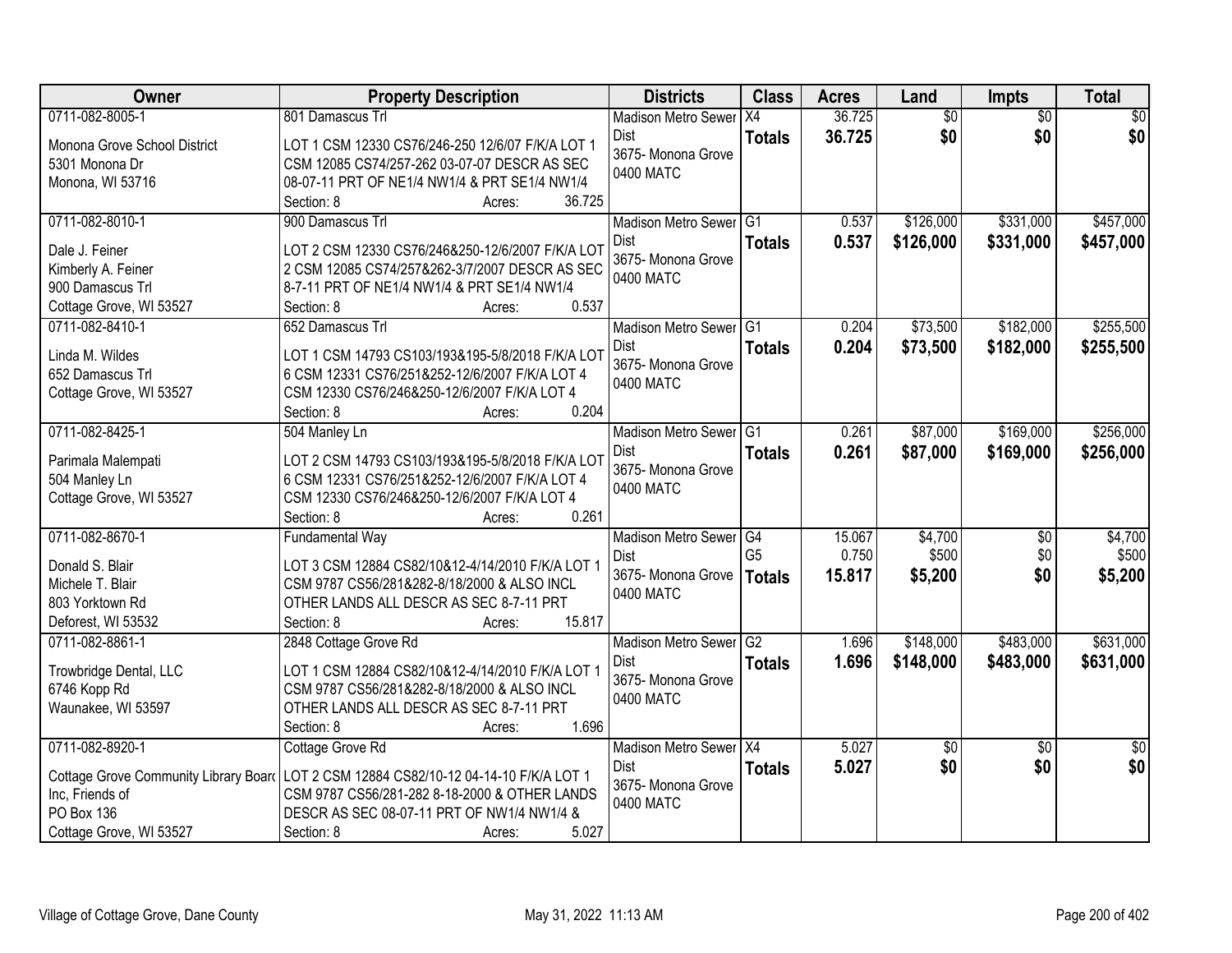| Owner                             |             | <b>Property Description</b>           |       | <b>Districts</b>           | <b>Class</b>  | <b>Acres</b> | Land      | <b>Impts</b> | <b>Total</b> |
|-----------------------------------|-------------|---------------------------------------|-------|----------------------------|---------------|--------------|-----------|--------------|--------------|
| 0711-084-0005-1                   | 314 Erin Ct |                                       |       | <b>Madison Metro Sewer</b> | G1            | 0.276        | \$106,500 | \$331,000    | \$437,500    |
| Kyle T. Wojta                     |             | COYLE HIGHLANDS SOUTH ADDITION LOT 25 |       | Dist                       | <b>Totals</b> | 0.276        | \$106,500 | \$331,000    | \$437,500    |
| Allison A. Wojta                  |             |                                       |       | 3675- Monona Grove         |               |              |           |              |              |
| 314 Erin Ct                       |             |                                       |       | 0400 MATC                  |               |              |           |              |              |
| Cottage Grove, WI 53527           | Section: 8  | Acres:                                | 0.276 |                            |               |              |           |              |              |
| 0711-084-0016-1                   | 312 Erin Ct |                                       |       | Madison Metro Sewer G1     |               | 0.293        | \$108,000 | \$378,500    | \$486,500    |
| Mark K. Dorn                      |             | COYLE HIGHLANDS SOUTH ADDITION LOT 26 |       | <b>Dist</b>                | <b>Totals</b> | 0.293        | \$108,000 | \$378,500    | \$486,500    |
| Laurie J. Grinnell                |             |                                       |       | 3675- Monona Grove         |               |              |           |              |              |
| 312 Erin Ct                       |             |                                       |       | 0400 MATC                  |               |              |           |              |              |
| Cottage Grove, WI 53527           | Section: 8  | Acres:                                | 0.293 |                            |               |              |           |              |              |
| 0711-084-0027-1                   | 310 Erin Ct |                                       |       | Madison Metro Sewer G1     |               | 0.293        | \$108,000 | \$287,500    | \$395,500    |
| Jeffrey J. Wiggen                 |             | COYLE HIGHLANDS SOUTH ADDITION LOT 27 |       | Dist                       | <b>Totals</b> | 0.293        | \$108,000 | \$287,500    | \$395,500    |
| Sally A. Bries                    |             |                                       |       | 3675- Monona Grove         |               |              |           |              |              |
| 310 Erin Ct                       |             |                                       |       | 0400 MATC                  |               |              |           |              |              |
| Cottage Grove, WI 53527           | Section: 8  | Acres:                                | 0.293 |                            |               |              |           |              |              |
| 0711-084-0038-1                   | 308 Erin Ct |                                       |       | Madison Metro Sewer G1     |               | 0.423        | \$111,500 | \$460,000    | \$571,500    |
| <b>Brandmeier Living Tr</b>       |             | COYLE HIGHLANDS SOUTH ADDITION LOT 28 |       | Dist                       | <b>Totals</b> | 0.423        | \$111,500 | \$460,000    | \$571,500    |
| 308 Erin Ct                       |             |                                       |       | 3675- Monona Grove         |               |              |           |              |              |
| Cottage Grove, WI 53527           |             |                                       |       | 0400 MATC                  |               |              |           |              |              |
|                                   | Section: 8  | Acres:                                | 0.423 |                            |               |              |           |              |              |
| 0711-084-0049-1                   | 306 Erin Ct |                                       |       | Madison Metro Sewer G1     |               | 0.794        | \$112,000 | \$381,000    | \$493,000    |
|                                   |             | COYLE HIGHLANDS SOUTH ADDITION LOT 29 |       | <b>Dist</b>                | <b>Totals</b> | 0.794        | \$112,000 | \$381,000    | \$493,000    |
| Benjamin Conklin<br>Karin Conklin |             |                                       |       | 3675- Monona Grove         |               |              |           |              |              |
| 306 Erin Ct                       |             |                                       |       | 0400 MATC                  |               |              |           |              |              |
| Cottage Grove, WI 53527           | Section: 8  | Acres:                                | 0.794 |                            |               |              |           |              |              |
| 0711-084-0060-1                   | 304 Erin Ct |                                       |       | Madison Metro Sewer G1     |               | 0.614        | \$112,000 | \$316,500    | \$428,500    |
| Jessica A. Zahn                   |             | COYLE HIGHLANDS SOUTH ADDITION LOT 30 |       | Dist                       | <b>Totals</b> | 0.614        | \$112,000 | \$316,500    | \$428,500    |
| James Grann                       |             |                                       |       | 3675- Monona Grove         |               |              |           |              |              |
| 304 Erin Ct                       |             |                                       |       | 0400 MATC                  |               |              |           |              |              |
| Cottage Grove, WI 53527           | Section: 8  | Acres:                                | 0.614 |                            |               |              |           |              |              |
| 0711-084-0071-1                   | 302 Erin Ct |                                       |       | Madison Metro Sewer G1     |               | 0.562        | \$112,000 | \$464,000    | \$576,000    |
| Jaren K. Christianson             |             | COYLE HIGHLANDS SOUTH ADDITION LOT 31 |       | <b>Dist</b>                | <b>Totals</b> | 0.562        | \$112,000 | \$464,000    | \$576,000    |
| Katie M. Christianson             |             |                                       |       | 3675- Monona Grove         |               |              |           |              |              |
| 302 Erin Ct                       |             |                                       |       | 0400 MATC                  |               |              |           |              |              |
| Cottage Grove, WI 53527           | Section: 8  | Acres:                                | 0.562 |                            |               |              |           |              |              |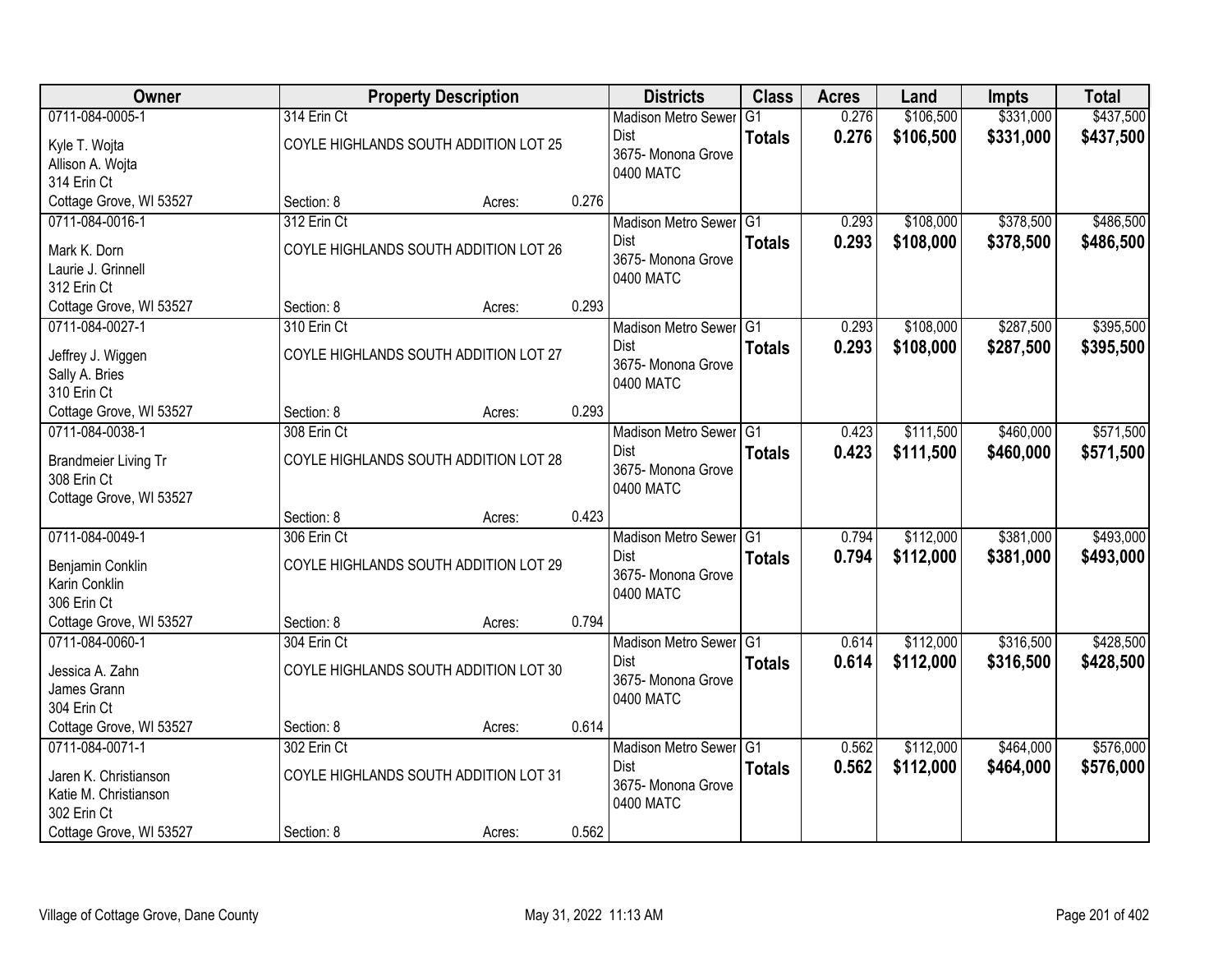| Owner                            |                                       | <b>Property Description</b> |       | <b>Districts</b>           | <b>Class</b>    | <b>Acres</b> | Land      | <b>Impts</b> | <b>Total</b> |
|----------------------------------|---------------------------------------|-----------------------------|-------|----------------------------|-----------------|--------------|-----------|--------------|--------------|
| 0711-084-0082-1                  | 300 Erin Ct                           |                             |       | <b>Madison Metro Sewer</b> | $\overline{G1}$ | 0.955        | \$112,000 | \$478,500    | \$590,500    |
| Adam Knickmeyer                  | COYLE HIGHLANDS SOUTH ADDITION LOT 32 |                             |       | Dist                       | <b>Totals</b>   | 0.955        | \$112,000 | \$478,500    | \$590,500    |
| Nicole Knickmeyer                |                                       |                             |       | 3675- Monona Grove         |                 |              |           |              |              |
| 300 Erin Ct                      |                                       |                             |       | 0400 MATC                  |                 |              |           |              |              |
| Cottage Grove, WI 53527-8107     | Section: 8                            | Acres:                      | 0.955 |                            |                 |              |           |              |              |
| 0711-084-0093-1                  | 405 Meadow Crest Trl                  |                             |       | Madison Metro Sewer G1     |                 | 0.413        | \$99,000  | \$265,500    | \$364,500    |
| Darin W. Blang                   | COYLE HIGHLANDS SOUTH ADDITION LOT 33 |                             |       | <b>Dist</b>                | <b>Totals</b>   | 0.413        | \$99,000  | \$265,500    | \$364,500    |
| 405 Meadow Crest Trl             |                                       |                             |       | 3675- Monona Grove         |                 |              |           |              |              |
| Cottage Grove, WI 53527          |                                       |                             |       | 0400 MATC                  |                 |              |           |              |              |
|                                  | Section: 8                            | Acres:                      | 0.413 |                            |                 |              |           |              |              |
| 0711-084-0104-1                  | 407 Meadow Crest Trl                  |                             |       | Madison Metro Sewer G1     |                 | 0.411        | \$98,500  | \$417,500    | \$516,000    |
| Corey J. Christiansen            | COYLE HIGHLANDS SOUTH ADDITION LOT 34 |                             |       | <b>Dist</b>                | <b>Totals</b>   | 0.411        | \$98,500  | \$417,500    | \$516,000    |
| Kathy D. Christiansen            |                                       |                             |       | 3675-Monona Grove          |                 |              |           |              |              |
| 407 Meadow Crest Trl             |                                       |                             |       | 0400 MATC                  |                 |              |           |              |              |
| Cottage Grove, WI 53527          | Section: 8                            | Acres:                      | 0.411 |                            |                 |              |           |              |              |
| 0711-084-0115-1                  | 409 Meadow Crest Trl                  |                             |       | Madison Metro Sewer G1     |                 | 0.652        | \$111,500 | \$526,500    | \$638,000    |
| Thomas C. Maskel                 | COYLE HIGHLANDS SOUTH ADDITION LOT 35 |                             |       | <b>Dist</b>                | <b>Totals</b>   | 0.652        | \$111,500 | \$526,500    | \$638,000    |
| Jennifer L. Maskel               |                                       |                             |       | 3675- Monona Grove         |                 |              |           |              |              |
| 409 Meadow Crest Trl             |                                       |                             |       | 0400 MATC                  |                 |              |           |              |              |
| Cottage Grove, WI 53527          | Section: 8                            | Acres:                      | 0.652 |                            |                 |              |           |              |              |
| 0711-084-0126-1                  | 410 Meadow Crest Trl                  |                             |       | Madison Metro Sewer G1     |                 | 0.741        | \$112,500 | \$604,000    | \$716,500    |
| David C. Zielke                  | COYLE HIGHLANDS SOUTH ADDITION LOT 36 |                             |       | Dist                       | <b>Totals</b>   | 0.741        | \$112,500 | \$604,000    | \$716,500    |
| Stacy L. Zielke                  |                                       |                             |       | 3675- Monona Grove         |                 |              |           |              |              |
| 410 Meadow Crest Trl             |                                       |                             |       | 0400 MATC                  |                 |              |           |              |              |
| Cottage Grove, WI 53527          | Section: 8                            | Acres:                      | 0.741 |                            |                 |              |           |              |              |
| 0711-084-0137-1                  | 408 Meadow Crest Trl                  |                             |       | Madison Metro Sewer G1     |                 | 0.402        | \$98,000  | \$392,000    | \$490,000    |
| James A. Patton                  | COYLE HIGHLANDS SOUTH ADDITION LOT 37 |                             |       | Dist                       | <b>Totals</b>   | 0.402        | \$98,000  | \$392,000    | \$490,000    |
| Joann L. Patton                  |                                       |                             |       | 3675- Monona Grove         |                 |              |           |              |              |
| 408 Meadow Crest Trl             |                                       |                             |       | 0400 MATC                  |                 |              |           |              |              |
| Cottage Grove, WI 53527          | Section: 8                            | Acres:                      | 0.402 |                            |                 |              |           |              |              |
| 0711-084-0148-1                  | 406 Meadow Crest Trl                  |                             |       | Madison Metro Sewer G1     |                 | 0.294        | \$90,000  | \$328,000    | \$418,000    |
|                                  | COYLE HIGHLANDS SOUTH ADDITION LOT 38 |                             |       | <b>Dist</b>                | <b>Totals</b>   | 0.294        | \$90,000  | \$328,000    | \$418,000    |
| John R. Haag<br>Kristine A. Haag |                                       |                             |       | 3675-Monona Grove          |                 |              |           |              |              |
| 406 Meadow Crest Trl             |                                       |                             |       | 0400 MATC                  |                 |              |           |              |              |
| Cottage Grove, WI 53527          | Section: 8                            | Acres:                      | 0.294 |                            |                 |              |           |              |              |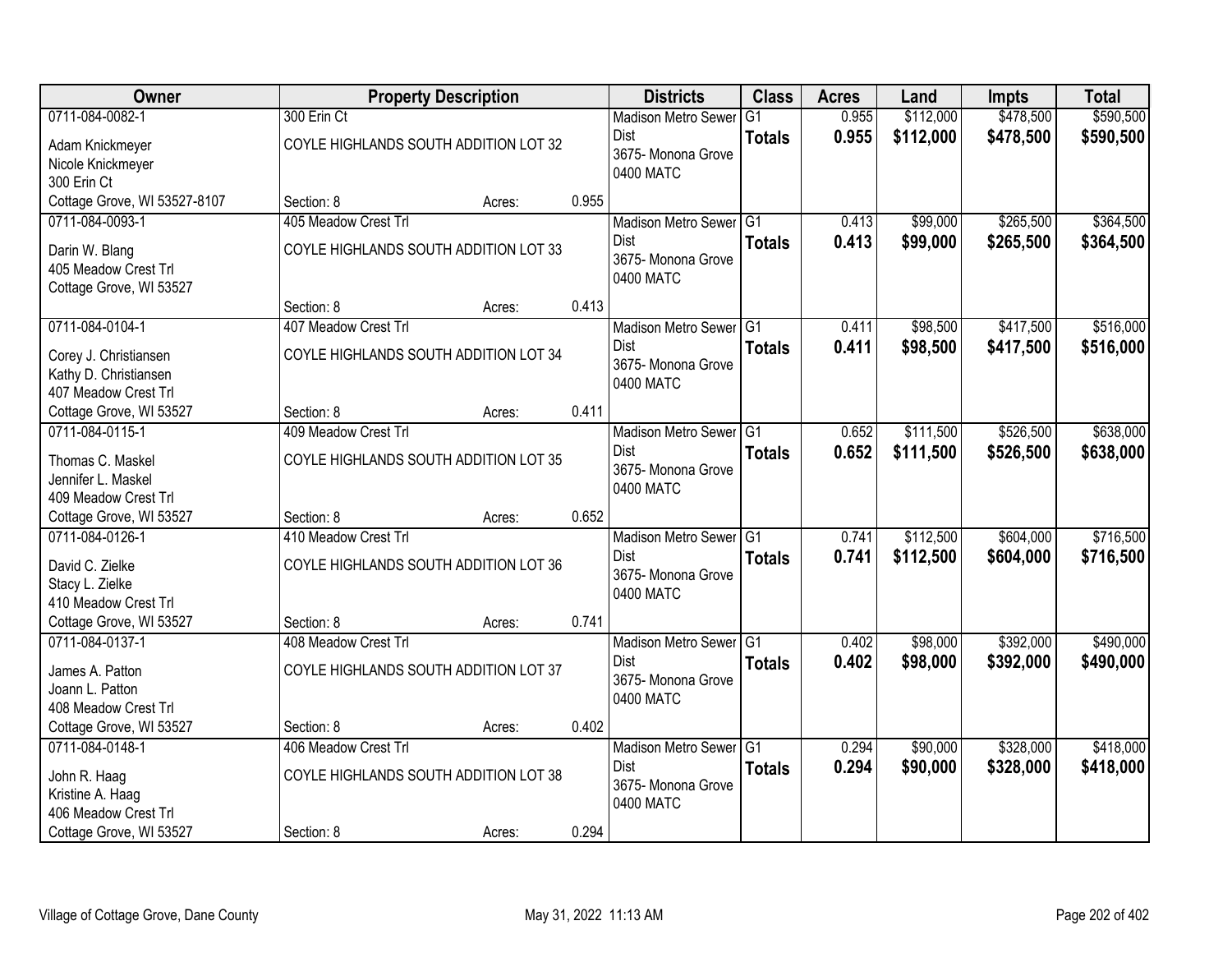| Owner                    |                         | <b>Property Description</b>             |        | <b>Districts</b>                    | <b>Class</b>    | <b>Acres</b> | Land      | <b>Impts</b>    | <b>Total</b> |
|--------------------------|-------------------------|-----------------------------------------|--------|-------------------------------------|-----------------|--------------|-----------|-----------------|--------------|
| 0711-084-0159-1          | 301 Erin Ct             |                                         |        | <b>Madison Metro Sewer</b>          | G1              | 1.446        | \$161,000 | \$655,500       | \$816,500    |
| Doucette Living Tr       |                         | COYLE HIGHLANDS SOUTH ADDITION LOT 39   |        | Dist                                | <b>Totals</b>   | 1.446        | \$161,000 | \$655,500       | \$816,500    |
| 301 Erin Ct              |                         |                                         |        | 3675-Monona Grove<br>0400 MATC      |                 |              |           |                 |              |
| Cottage Grove, WI 53527  |                         |                                         |        |                                     |                 |              |           |                 |              |
|                          | Section: 8              | Acres:                                  | 1.446  |                                     |                 |              |           |                 |              |
| 0711-084-0170-1          | 303 Erin Ct             |                                         |        | Madison Metro Sewer G1              |                 | 0.430        | \$111,500 | \$388,000       | \$499,500    |
| Peter Runhaar            |                         | COYLE HIGHLANDS SOUTH ADDITION LOT 40   |        | Dist                                | <b>Totals</b>   | 0.430        | \$111,500 | \$388,000       | \$499,500    |
| Amy Runhaar              |                         |                                         |        | 3675- Monona Grove<br>0400 MATC     |                 |              |           |                 |              |
| 303 Erin Ct              |                         |                                         |        |                                     |                 |              |           |                 |              |
| Cottage Grove, WI 53527  | Section: 8              | Acres:                                  | 0.430  |                                     |                 |              |           |                 |              |
| 0711-084-0181-1          | 305 Erin Ct             |                                         |        | Madison Metro Sewer G1              |                 | 0.378        | \$111,000 | \$320,000       | \$431,000    |
| Matthew D. Prellwitz     |                         | COYLE HIGHLANDS SOUTH ADDITION LOT 41   |        | Dist<br>3675- Monona Grove          | <b>Totals</b>   | 0.378        | \$111,000 | \$320,000       | \$431,000    |
| Kristine M. Prellwitz    |                         |                                         |        | 0400 MATC                           |                 |              |           |                 |              |
| 305 Erin Ct              |                         |                                         |        |                                     |                 |              |           |                 |              |
| Cottage Grove, WI 53527  | Section: 8              | Acres:                                  | 0.378  |                                     |                 |              |           |                 |              |
| 0711-084-0192-1          | 307 Erin Ct             |                                         |        | Madison Metro Sewer G1              |                 | 0.396        | \$111,500 | \$338,500       | \$450,000    |
| Joseph D. Haas           |                         | COYLE HIGHLANDS SOUTH ADDITION LOT 42   |        | Dist                                | <b>Totals</b>   | 0.396        | \$111,500 | \$338,500       | \$450,000    |
| Tiffany L. Haas          |                         |                                         |        | 3675- Monona Grove<br>0400 MATC     |                 |              |           |                 |              |
| 307 Erin Ct              |                         |                                         |        |                                     |                 |              |           |                 |              |
| Cottage Grove, WI 53527  | Section: 8              | Acres:                                  | 0.396  |                                     |                 |              |           |                 |              |
| 0711-084-0203-1          | 309 Erin Ct             |                                         |        | Madison Metro Sewer G1              |                 | 0.258        | \$105,000 | \$295,000       | \$400,000    |
| Ryan C. Nomura           |                         | COYLE HIGHLANDS SOUTH ADDITION LOT 43   |        | <b>Dist</b><br>3675-Monona Grove    | <b>Totals</b>   | 0.258        | \$105,000 | \$295,000       | \$400,000    |
| Sherry K. Nomura         |                         |                                         |        | 0400 MATC                           |                 |              |           |                 |              |
| 309 Erin Ct              |                         |                                         |        |                                     |                 |              |           |                 |              |
| Cottage Grove, WI 53527  | Section: 8              | Acres:                                  | 0.258  |                                     |                 |              |           |                 |              |
| 0711-084-0214-1          | 311 Erin Ct             |                                         |        | Madison Metro Sewer <sup>1</sup> G1 |                 | 0.258        | \$105,000 | \$304,500       | \$409,500    |
| John K. Kalk             |                         | COYLE HIGHLANDS SOUTH ADDITION LOT 44   |        | Dist<br>3675- Monona Grove          | <b>Totals</b>   | 0.258        | \$105,000 | \$304,500       | \$409,500    |
| Shannon E. Kalk          |                         |                                         |        | 0400 MATC                           |                 |              |           |                 |              |
| 311 Erin Ct              |                         |                                         |        |                                     |                 |              |           |                 |              |
| Cottage Grove, WI 53527  | Section: 8              | Acres:                                  | 0.258  |                                     |                 |              |           |                 |              |
| 0711-084-0275-1          | <b>Meadow Crest Trl</b> |                                         |        | <b>Madison Metro Sewer</b>          | $\overline{G5}$ | 20.671       | \$18,500  | $\overline{50}$ | \$18,500     |
| Windsor Development Corp |                         | COYLE HIGHLANDS SOUTH ADDITION OUTLOT 4 |        | Dist<br>3675- Monona Grove          | <b>Totals</b>   | 20.671       | \$18,500  | \$0             | \$18,500     |
| 804 Mcbride Rd           |                         |                                         |        | 0400 MATC                           |                 |              |           |                 |              |
| Madison, WI 53704        |                         |                                         |        |                                     |                 |              |           |                 |              |
|                          | Section: 8              | Acres:                                  | 20.671 |                                     |                 |              |           |                 |              |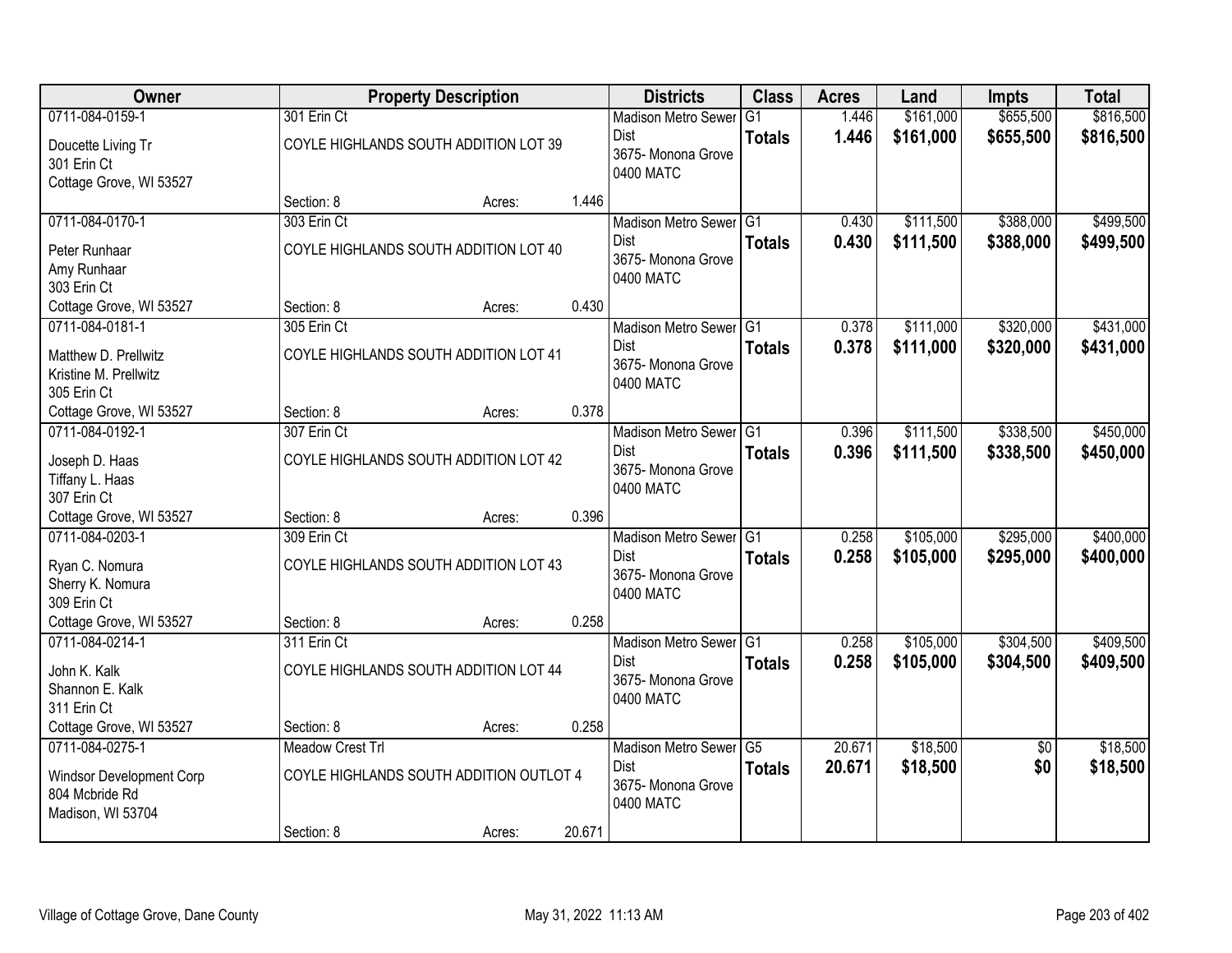| Owner                       |                                       | <b>Property Description</b> |       | <b>Districts</b>           | <b>Class</b>  | <b>Acres</b> | Land      | <b>Impts</b> | <b>Total</b> |
|-----------------------------|---------------------------------------|-----------------------------|-------|----------------------------|---------------|--------------|-----------|--------------|--------------|
| 0711-084-6003-1             | 400 Meadow Crest Trl                  |                             |       | <b>Madison Metro Sewer</b> | G1            | 0.499        | \$104,500 | \$268,000    | \$372,500    |
| Craig M. Hatfield           | SOUTHLAWN ESTATES 1ST ADDITION LOT 33 |                             |       | Dist                       | <b>Totals</b> | 0.499        | \$104,500 | \$268,000    | \$372,500    |
| Amy E. Kudrna               |                                       |                             |       | 3675- Monona Grove         |               |              |           |              |              |
| 400 Meadow Crest Trl        |                                       |                             |       | 0400 MATC                  |               |              |           |              |              |
| Cottage Grove, WI 53527     | Section: 8                            | Acres:                      | 0.499 |                            |               |              |           |              |              |
| 0711-084-6014-1             | 350 Meadow Crest Trl                  |                             |       | Madison Metro Sewer G1     |               | 0.417        | \$99,000  | \$385,000    | \$484,000    |
| Lamont Liefke               | SOUTHLAWN ESTATES 1ST ADDITION LOT 34 |                             |       | Dist                       | <b>Totals</b> | 0.417        | \$99,000  | \$385,000    | \$484,000    |
| Corinne Liefke              |                                       |                             |       | 3675- Monona Grove         |               |              |           |              |              |
| 350 Meadow Crest Trl        |                                       |                             |       | 0400 MATC                  |               |              |           |              |              |
| Cottage Grove, WI 53527     | Section: 8                            | Acres:                      | 0.417 |                            |               |              |           |              |              |
| 0711-084-6025-1             | 348 Meadow Crest Trl                  |                             |       | Madison Metro Sewer G1     |               | 0.379        | \$96,500  | \$332,000    | \$428,500    |
| Jeffrey M. Hicklin          | SOUTHLAWN ESTATES 1ST ADDITION LOT 35 |                             |       | Dist                       | <b>Totals</b> | 0.379        | \$96,500  | \$332,000    | \$428,500    |
| 348 Meadow Crest Trl        |                                       |                             |       | 3675- Monona Grove         |               |              |           |              |              |
| Cottage Grove, WI 53527     |                                       |                             |       | 0400 MATC                  |               |              |           |              |              |
|                             | Section: 8                            | Acres:                      | 0.379 |                            |               |              |           |              |              |
| 0711-084-6036-1             | 333 Southing Grange                   |                             |       | Madison Metro Sewer G1     |               | 0.480        | \$103,000 | \$244,500    | \$347,500    |
| Michael R. Hackel           | SOUTHLAWN ESTATES 1ST ADDITION LOT 36 |                             |       | Dist                       | <b>Totals</b> | 0.480        | \$103,000 | \$244,500    | \$347,500    |
| Jill A. Hackel              |                                       |                             |       | 3675- Monona Grove         |               |              |           |              |              |
| 333 Southing Grange         |                                       |                             |       | 0400 MATC                  |               |              |           |              |              |
| Cottage Grove, WI 53527     | Section: 8                            | Acres:                      | 0.480 |                            |               |              |           |              |              |
| 0711-084-6047-1             | 331 Southing Grange                   |                             |       | Madison Metro Sewer G1     |               | 0.331        | \$93,500  | \$258,000    | \$351,500    |
| Bradley J. Mcguire          | SOUTHLAWN ESTATES 1ST ADDITION LOT 37 |                             |       | <b>Dist</b>                | <b>Totals</b> | 0.331        | \$93,500  | \$258,000    | \$351,500    |
| Laura A. Koberstein-Caracas |                                       |                             |       | 3675- Monona Grove         |               |              |           |              |              |
| 331 Southing Grange         |                                       |                             |       | 0400 MATC                  |               |              |           |              |              |
| Cottage Grove, WI 53527     | Section: 8                            | Acres:                      | 0.331 |                            |               |              |           |              |              |
| 0711-084-6058-1             | 329 Southing Grange                   |                             |       | Madison Metro Sewer G1     |               | 0.309        | \$91,500  | \$297,000    | \$388,500    |
| <b>Brent R. Ruehlow</b>     | SOUTHLAWN ESTATES 1ST ADDITION LOT 38 |                             |       | Dist                       | <b>Totals</b> | 0.309        | \$91,500  | \$297,000    | \$388,500    |
| Amy L. Ruehlow              |                                       |                             |       | 3675- Monona Grove         |               |              |           |              |              |
| 329 Southing Grange         |                                       |                             |       | 0400 MATC                  |               |              |           |              |              |
| Cottage Grove, WI 53527     | Section: 8                            | Acres:                      | 0.309 |                            |               |              |           |              |              |
| 0711-084-6069-1             | 327 Southing Grange                   |                             |       | Madison Metro Sewer G1     |               | 0.299        | \$90,500  | \$231,000    | \$321,500    |
| Carmen L. Tortorici         | SOUTHLAWN ESTATES 1ST ADDITION LOT 39 |                             |       | <b>Dist</b>                | <b>Totals</b> | 0.299        | \$90,500  | \$231,000    | \$321,500    |
| Violet E. Tortorici         |                                       |                             |       | 3675- Monona Grove         |               |              |           |              |              |
| 327 Southing Grange         |                                       |                             |       | 0400 MATC                  |               |              |           |              |              |
| Cottage Grove, WI 53527     | Section: 8                            | Acres:                      | 0.299 |                            |               |              |           |              |              |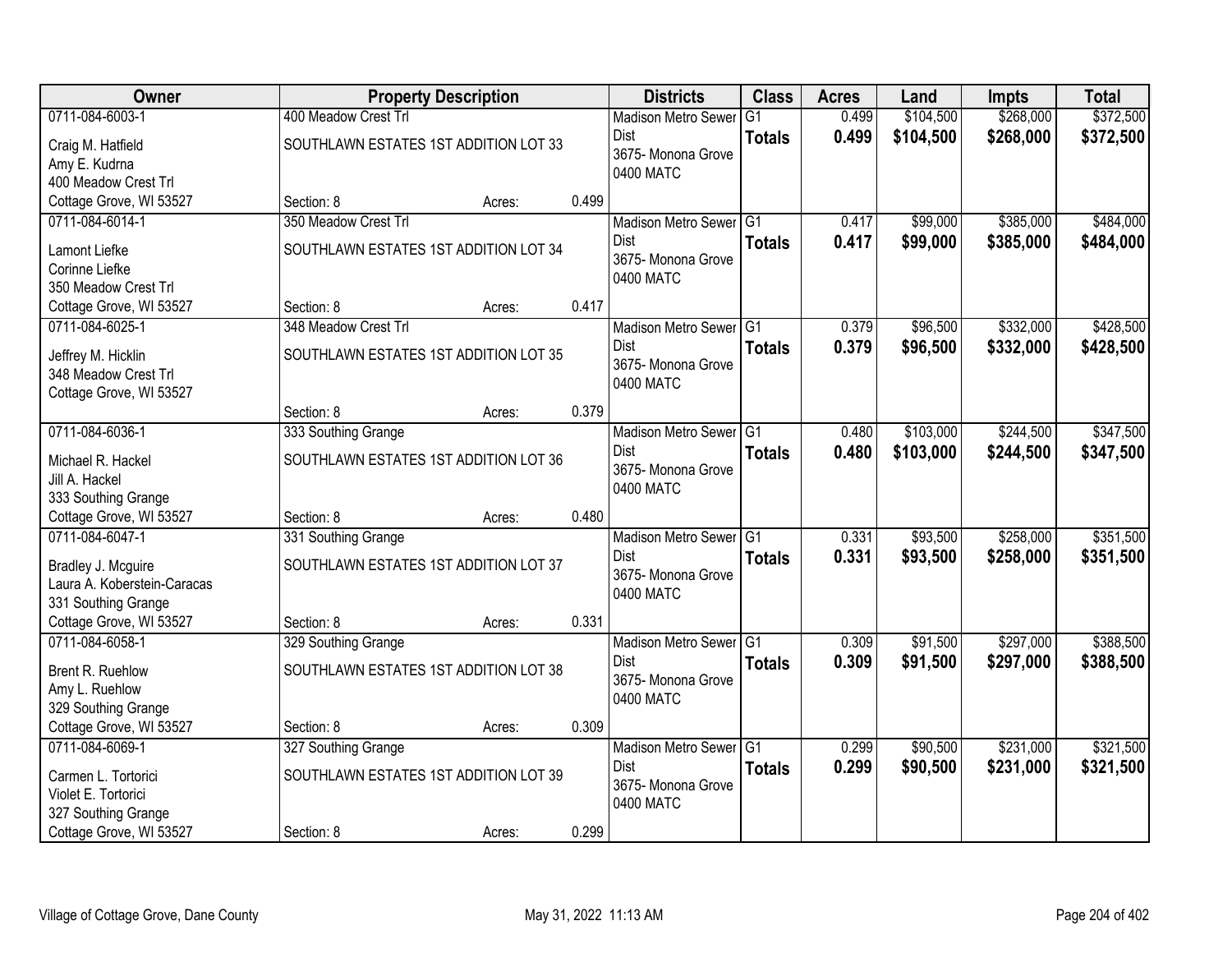| Owner                                | <b>Property Description</b>                  |                 | <b>Districts</b>                          | <b>Class</b>  | <b>Acres</b> | Land     | <b>Impts</b> | <b>Total</b> |
|--------------------------------------|----------------------------------------------|-----------------|-------------------------------------------|---------------|--------------|----------|--------------|--------------|
| 0711-084-6080-1                      | 325 Southing Grange                          |                 | <b>Madison Metro Sewer</b>                | G1            | 0.297        | \$90,500 | \$272,500    | \$363,000    |
| Kevin J. Trinastic                   | SOUTHLAWN ESTATES 1ST ADDITION LOT 40        |                 | Dist                                      | <b>Totals</b> | 0.297        | \$90,500 | \$272,500    | \$363,000    |
| Lucinda J. Trinastic                 |                                              |                 | 3675- Monona Grove                        |               |              |          |              |              |
| 325 Southing Grange                  |                                              |                 | 0400 MATC                                 |               |              |          |              |              |
| Cottage Grove, WI 53527              | Section: 8                                   | 0.297<br>Acres: |                                           |               |              |          |              |              |
| 0711-084-6091-1                      | 323 Southing Grange                          |                 | Madison Metro Sewer G1                    |               | 0.317        | \$92,000 | \$254,500    | \$346,500    |
| Thomas J. Earleywine                 | SOUTHLAWN ESTATES 1ST ADDITION LOT 41        |                 | <b>Dist</b>                               | <b>Totals</b> | 0.317        | \$92,000 | \$254,500    | \$346,500    |
| Deanna S. Earleywine                 |                                              |                 | 3675- Monona Grove                        |               |              |          |              |              |
| 323 Southing Grange                  |                                              |                 | 0400 MATC                                 |               |              |          |              |              |
| Cottage Grove, WI 53527              | Section: 8                                   | 0.317<br>Acres: |                                           |               |              |          |              |              |
| 0711-084-6102-1                      | 321 Southing Grange                          |                 | Madison Metro Sewer G1                    |               | 0.312        | \$91,500 | \$268,000    | \$359,500    |
|                                      | SOUTHLAWN ESTATES 1ST ADDITION LOT 42        |                 | Dist                                      | <b>Totals</b> | 0.312        | \$91,500 | \$268,000    | \$359,500    |
| Joseph R. Seifert<br>Dawn M. Seifert |                                              |                 | 3675- Monona Grove                        |               |              |          |              |              |
| 321 Southing Grange                  |                                              |                 | 0400 MATC                                 |               |              |          |              |              |
| Cottage Grove, WI 53527              | Section: 8                                   | 0.312<br>Acres: |                                           |               |              |          |              |              |
| 0711-084-6113-1                      | 319 Southing Grange                          |                 | Madison Metro Sewer G1                    |               | 0.309        | \$91,500 | \$244,000    | \$335,500    |
|                                      |                                              |                 | Dist                                      | <b>Totals</b> | 0.309        | \$91,500 | \$244,000    | \$335,500    |
| Paul C. Moureau                      | SOUTHLAWN ESTATES 1ST ADDITION LOT 43        |                 | 3675- Monona Grove                        |               |              |          |              |              |
| 319 Southing Grange                  |                                              |                 | 0400 MATC                                 |               |              |          |              |              |
| Cottage Grove, WI 53527              |                                              | 0.309           |                                           |               |              |          |              |              |
| 0711-084-6125-1                      | Section: 8<br>317 Southing Grange            | Acres:          |                                           | TG1           | 0.316        | \$92,000 | \$287,500    | \$379,500    |
|                                      |                                              |                 | <b>Madison Metro Sewer</b><br><b>Dist</b> |               |              |          |              |              |
| <b>Edward Stanek</b>                 | SOUTHLAWN ESTATES 1ST ADDITION LOT 44 EXC    |                 | 3675- Monona Grove                        | <b>Totals</b> | 0.316        | \$92,000 | \$287,500    | \$379,500    |
| Megan Belter                         | BEG AT S COR OF SD LOT 44 ON NWLY R/W LN OF  |                 | 0400 MATC                                 |               |              |          |              |              |
| 317 Southing Grange                  | SOUTHING GRANGE TH N49DEG37'00W 157.65 FT    |                 |                                           |               |              |          |              |              |
| Cottage Grove, WI 53527              | Section: 8                                   | 0.316<br>Acres: |                                           |               |              |          |              |              |
| 0711-084-6136-1                      | 315 Southing Grange                          |                 | Madison Metro Sewer G1                    |               | 0.331        | \$93,500 | \$303,500    | \$397,000    |
| Charles J. Ciccia                    | SOUTHLAWN ESTATES 1ST ADDITION LOT 45 & PRT  |                 | Dist                                      | <b>Totals</b> | 0.331        | \$93,500 | \$303,500    | \$397,000    |
| Sara L. Ciccia                       | OF LOT 44 DESCR AS BEG AT S COR OF SD LOT 44 |                 | 3675- Monona Grove<br>0400 MATC           |               |              |          |              |              |
| 315 Southing Grange                  | ON NWLY R/W LN OF SOUTHING GRANGE TH         |                 |                                           |               |              |          |              |              |
| Cottage Grove, WI 53527              | Section: 8                                   | 0.331<br>Acres: |                                           |               |              |          |              |              |
| 0711-084-6146-1                      | 313 Southing Grange                          |                 | Madison Metro Sewer G1                    |               | 0.329        | \$93,000 | \$332,500    | \$425,500    |
| Donald D. Mcclain                    | SOUTHLAWN ESTATES 1ST ADDITION LOT 46        |                 | <b>Dist</b>                               | <b>Totals</b> | 0.329        | \$93,000 | \$332,500    | \$425,500    |
| Joy L. Mcclain                       |                                              |                 | 3675- Monona Grove                        |               |              |          |              |              |
| 313 Southing Grange                  |                                              |                 | 0400 MATC                                 |               |              |          |              |              |
| Cottage Grove, WI 53527              | Section: 8                                   | 0.329<br>Acres: |                                           |               |              |          |              |              |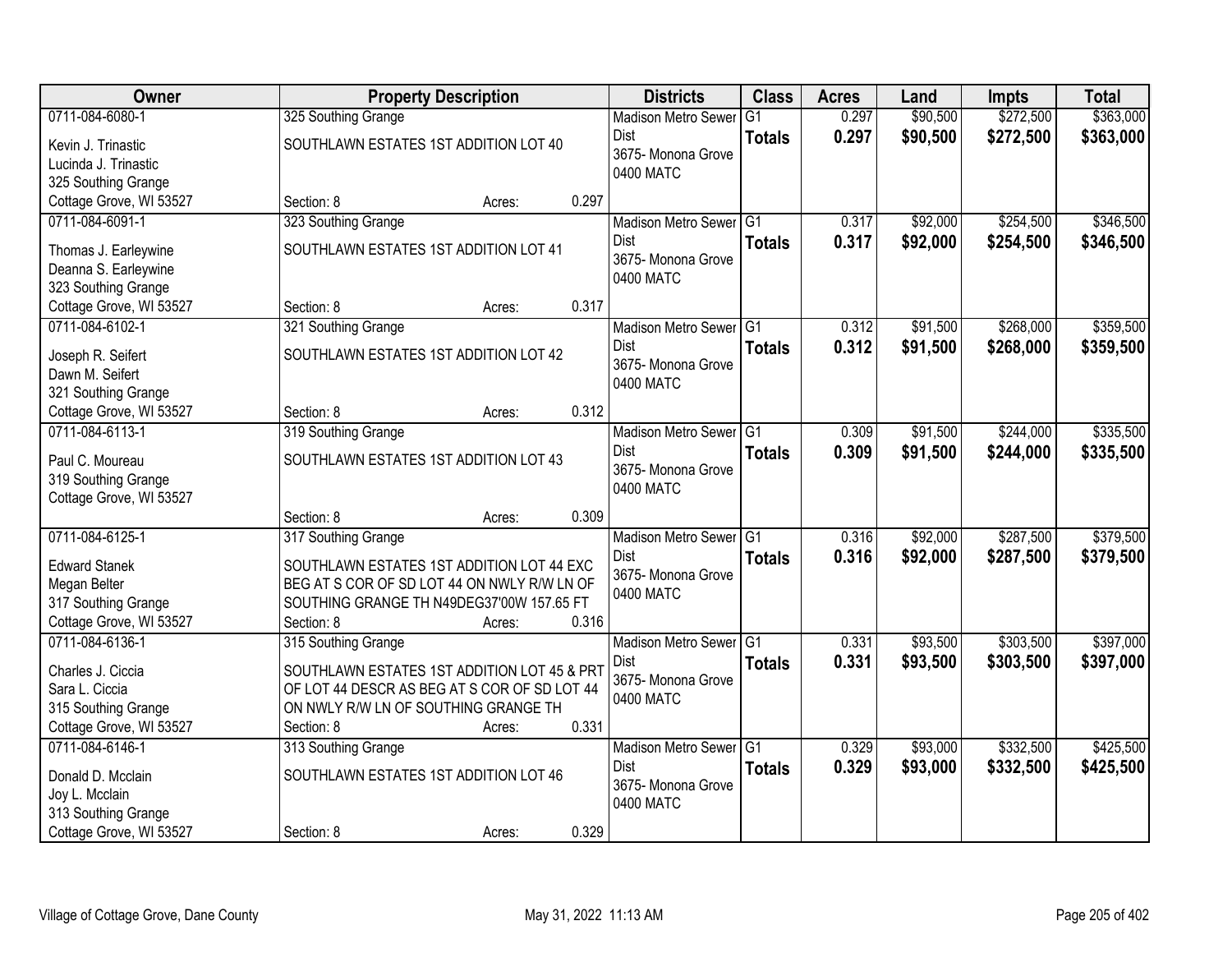| <b>Owner</b>                             |                                       | <b>Property Description</b> |       | <b>Districts</b>                      | <b>Class</b>   | <b>Acres</b> | Land     | <b>Impts</b> | <b>Total</b> |
|------------------------------------------|---------------------------------------|-----------------------------|-------|---------------------------------------|----------------|--------------|----------|--------------|--------------|
| 0711-084-6165-1                          | 324 Meadow Crest Trl                  |                             |       | <b>Madison Metro Sewer</b>            | G <sub>1</sub> | 0.323        | \$92,500 | \$366,000    | \$458,500    |
| Eric Hanna                               | SOUTHLAWN ESTATES 1ST ADDITION LOT 55 |                             |       | Dist                                  | <b>Totals</b>  | 0.323        | \$92,500 | \$366,000    | \$458,500    |
| Amber Hanna                              |                                       |                             |       | 3675- Monona Grove                    |                |              |          |              |              |
| 324 Meadow Crest Trl                     |                                       |                             |       | 0400 MATC                             |                |              |          |              |              |
| Cottage Grove, WI 53527                  | Section: 8                            | Acres:                      | 0.323 |                                       |                |              |          |              |              |
| 0711-084-6176-1                          | 326 Meadow Crest Trl                  |                             |       | Madison Metro Sewer G1                |                | 0.324        | \$92,500 | \$342,500    | \$435,000    |
|                                          | SOUTHLAWN ESTATES 1ST ADDITION LOT 56 |                             |       | <b>Dist</b>                           | <b>Totals</b>  | 0.324        | \$92,500 | \$342,500    | \$435,000    |
| Michael E. Martin                        |                                       |                             |       | 3675- Monona Grove                    |                |              |          |              |              |
| Leslie J. Martin<br>326 Meadow Crest Trl |                                       |                             |       | 0400 MATC                             |                |              |          |              |              |
| Cottage Grove, WI 53527                  | Section: 8                            | Acres:                      | 0.324 |                                       |                |              |          |              |              |
| 0711-084-6187-1                          | 328 Meadow Crest Trl                  |                             |       | Madison Metro Sewer G1                |                | 0.326        | \$93,000 | \$356,500    | \$449,500    |
|                                          |                                       |                             |       | Dist                                  | <b>Totals</b>  | 0.326        | \$93,000 | \$356,500    | \$449,500    |
| Alan C. Atwood                           | SOUTHLAWN ESTATES 1ST ADDITION LOT 57 |                             |       | 3675- Monona Grove                    |                |              |          |              |              |
| Amy L. Atwood                            |                                       |                             |       | 0400 MATC                             |                |              |          |              |              |
| 328 Meadow Crest Trl                     |                                       |                             |       |                                       |                |              |          |              |              |
| Cottage Grove, WI 53527                  | Section: 8                            | Acres:                      | 0.326 |                                       |                |              |          |              |              |
| 0711-084-6198-1                          | 330 Meadow Crest Trl                  |                             |       | Madison Metro Sewer G1                |                | 0.328        | \$93,000 | \$335,000    | \$428,000    |
| Stein Family Tr                          | SOUTHLAWN ESTATES 1ST ADDITION LOT 58 |                             |       | Dist                                  | <b>Totals</b>  | 0.328        | \$93,000 | \$335,000    | \$428,000    |
| 330 Meadow Crest Trl                     |                                       |                             |       | 3675- Monona Grove                    |                |              |          |              |              |
| Cottage Grove, WI 53527                  |                                       |                             |       | 0400 MATC                             |                |              |          |              |              |
|                                          | Section: 8                            | Acres:                      | 0.328 |                                       |                |              |          |              |              |
| 0711-084-6209-1                          | 332 Meadow Crest Trl                  |                             |       | Madison Metro Sewer <sup>G1</sup>     |                | 0.325        | \$93,000 | \$301,000    | \$394,000    |
| Travis P. Kaster                         | SOUTHLAWN ESTATES 1ST ADDITION LOT 59 |                             |       | Dist                                  | <b>Totals</b>  | 0.325        | \$93,000 | \$301,000    | \$394,000    |
| Nancy L. Johnson                         |                                       |                             |       | 3675- Monona Grove                    |                |              |          |              |              |
| 332 Meadow Crest Trl                     |                                       |                             |       | 0400 MATC                             |                |              |          |              |              |
| Cottage Grove, WI 53527                  | Section: 8                            | Acres:                      | 0.325 |                                       |                |              |          |              |              |
| 0711-084-6220-1                          | 334 Meadow Crest Trl                  |                             |       | Madison Metro Sewer G1                |                | 0.318        | \$92,000 | \$389,000    | \$481,000    |
|                                          |                                       |                             |       | Dist                                  | <b>Totals</b>  | 0.318        | \$92,000 | \$389,000    | \$481,000    |
| Hennessey Living Tr                      | SOUTHLAWN ESTATES 1ST ADDITION LOT 60 |                             |       | 3675- Monona Grove                    |                |              |          |              |              |
| 334 Meadow Crest Trl                     |                                       |                             |       | 0400 MATC                             |                |              |          |              |              |
| Cottage Grove, WI 53527                  |                                       |                             |       |                                       |                |              |          |              |              |
| 0711-084-6231-1                          | Section: 8<br>336 Meadow Crest Trl    | Acres:                      | 0.318 |                                       |                | 0.322        | \$92,500 | \$307,000    |              |
|                                          |                                       |                             |       | Madison Metro Sewer G1<br><b>Dist</b> |                |              |          |              | \$399,500    |
| Darrin D. Graham                         | SOUTHLAWN ESTATES 1ST ADDITION LOT 61 |                             |       | 3675- Monona Grove                    | <b>Totals</b>  | 0.322        | \$92,500 | \$307,000    | \$399,500    |
| Kris R. Graham                           |                                       |                             |       | 0400 MATC                             |                |              |          |              |              |
| 336 Meadow Crest Trl                     |                                       |                             |       |                                       |                |              |          |              |              |
| Cottage Grove, WI 53527                  | Section: 8                            | Acres:                      | 0.322 |                                       |                |              |          |              |              |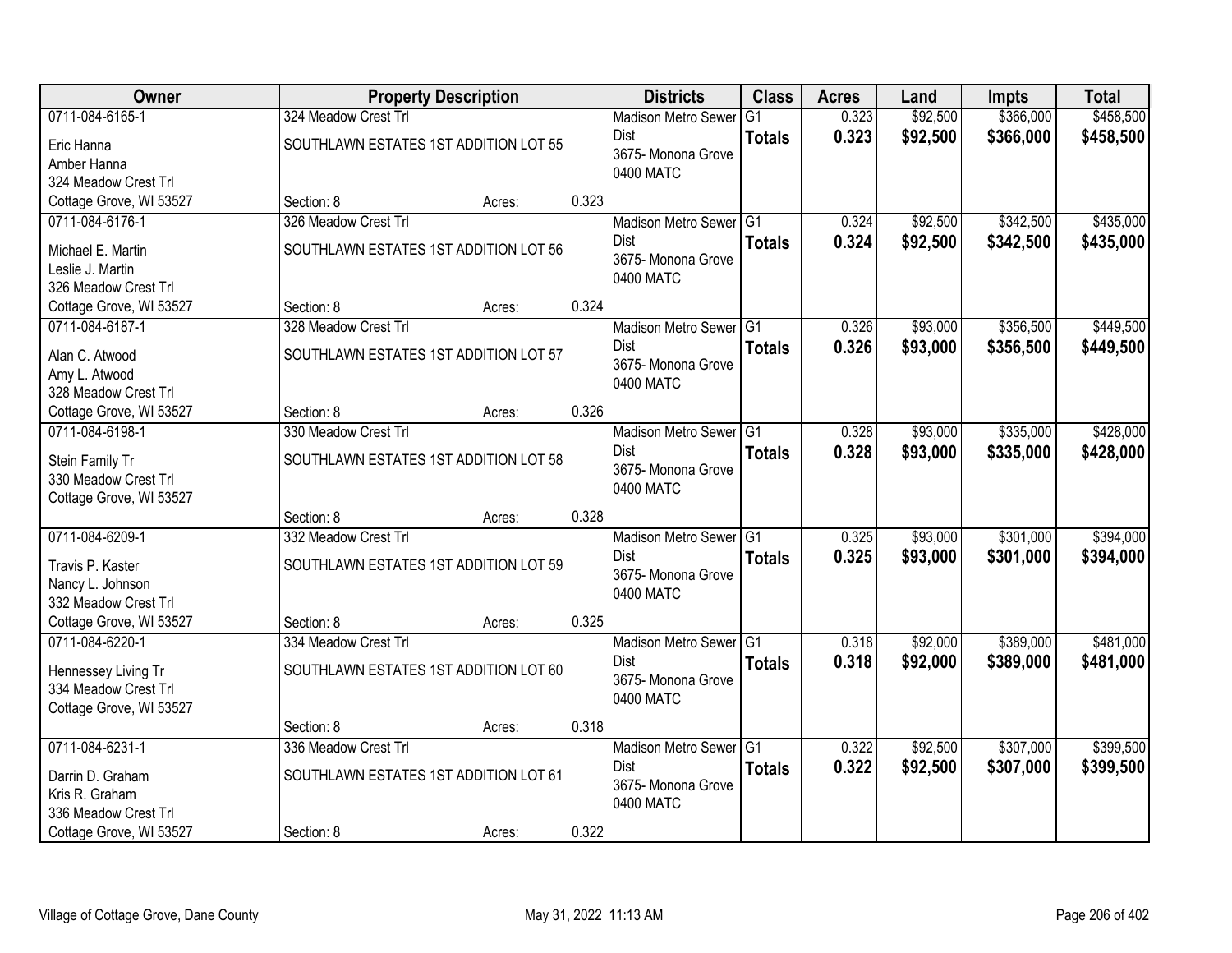| Owner                                           |                                       | <b>Property Description</b> |       | <b>Districts</b>           | <b>Class</b>   | <b>Acres</b> | Land     | <b>Impts</b> | <b>Total</b> |
|-------------------------------------------------|---------------------------------------|-----------------------------|-------|----------------------------|----------------|--------------|----------|--------------|--------------|
| 0711-084-6242-1                                 | 338 Meadow Crest Trl                  |                             |       | <b>Madison Metro Sewer</b> | G <sub>1</sub> | 0.336        | \$94,000 | \$384,500    | \$478,500    |
| Christopher L. Lindwall                         | SOUTHLAWN ESTATES 1ST ADDITION LOT 62 |                             |       | Dist                       | <b>Totals</b>  | 0.336        | \$94,000 | \$384,500    | \$478,500    |
| Jill E. Lindwall                                |                                       |                             |       | 3675- Monona Grove         |                |              |          |              |              |
| 338 Meadow Crest Trl                            |                                       |                             |       | 0400 MATC                  |                |              |          |              |              |
| Cottage Grove, WI 53527                         | Section: 8                            | Acres:                      | 0.336 |                            |                |              |          |              |              |
| 0711-084-6253-1                                 | 340 Meadow Crest Trl                  |                             |       | Madison Metro Sewer G1     |                | 0.314        | \$92,000 | \$314,000    | \$406,000    |
| Dean G. Davis-Troller                           | SOUTHLAWN ESTATES 1ST ADDITION LOT 63 |                             |       | <b>Dist</b>                | <b>Totals</b>  | 0.314        | \$92,000 | \$314,000    | \$406,000    |
| Sheryl A. Davis-Troller                         |                                       |                             |       | 3675- Monona Grove         |                |              |          |              |              |
| 340 Meadow Crest Trl                            |                                       |                             |       | 0400 MATC                  |                |              |          |              |              |
| Cottage Grove, WI 53527                         | Section: 8                            | Acres:                      | 0.314 |                            |                |              |          |              |              |
| 0711-084-6264-1                                 | 342 Meadow Crest Trl                  |                             |       | Madison Metro Sewer G1     |                | 0.310        | \$91,500 | \$298,500    | \$390,000    |
|                                                 | SOUTHLAWN ESTATES 1ST ADDITION LOT 64 |                             |       | Dist                       | <b>Totals</b>  | 0.310        | \$91,500 | \$298,500    | \$390,000    |
| Jeremy C. Krutsinger<br>Michelle D. Krutsinger  |                                       |                             |       | 3675- Monona Grove         |                |              |          |              |              |
| 342 Meadow Crest Trl                            |                                       |                             |       | 0400 MATC                  |                |              |          |              |              |
| Cottage Grove, WI 53527                         | Section: 8                            | Acres:                      | 0.310 |                            |                |              |          |              |              |
| 0711-084-6275-1                                 | 344 Meadow Crest Trl                  |                             |       | Madison Metro Sewer G1     |                | 0.294        | \$90,000 | \$382,500    | \$472,500    |
|                                                 |                                       |                             |       | Dist                       | <b>Totals</b>  | 0.294        | \$90,000 | \$382,500    | \$472,500    |
| Mark J. Jatczak                                 | SOUTHLAWN ESTATES 1ST ADDITION LOT 65 |                             |       | 3675- Monona Grove         |                |              |          |              |              |
| 344 Meadow Crest Trl<br>Cottage Grove, WI 53527 |                                       |                             |       | 0400 MATC                  |                |              |          |              |              |
|                                                 | Section: 8                            | Acres:                      | 0.294 |                            |                |              |          |              |              |
| 0711-084-6286-1                                 | 346 Meadow Crest Trl                  |                             |       | Madison Metro Sewer G1     |                | 0.283        | \$89,000 | \$406,000    | \$495,000    |
|                                                 |                                       |                             |       | Dist                       | <b>Totals</b>  | 0.283        | \$89,000 | \$406,000    | \$495,000    |
| Robert J. Zande                                 | SOUTHLAWN ESTATES 1ST ADDITION LOT 66 |                             |       | 3675- Monona Grove         |                |              |          |              |              |
| 346 Meadow Crest Trl                            |                                       |                             |       | 0400 MATC                  |                |              |          |              |              |
| Cottage Grove, WI 53527                         | Section: 8                            | Acres:                      | 0.283 |                            |                |              |          |              |              |
| 0711-084-6297-1                                 | 347 Meadow Crest Trl                  |                             |       | Madison Metro Sewer G1     |                | 0.274        | \$88,500 | \$428,000    | \$516,500    |
|                                                 |                                       |                             |       | Dist                       | <b>Totals</b>  | 0.274        | \$88,500 | \$428,000    | \$516,500    |
| Gregory S. Beale                                | SOUTHLAWN ESTATES 1ST ADDITION LOT 67 |                             |       | 3675- Monona Grove         |                |              |          |              |              |
| Nancy J. Beale                                  |                                       |                             |       | 0400 MATC                  |                |              |          |              |              |
| 347 Meadow Crest Trl                            | Section: 8                            |                             | 0.274 |                            |                |              |          |              |              |
| Cottage Grove, WI 53527<br>0711-084-6308-1      | 345 Meadow Crest Trl                  | Acres:                      |       | Madison Metro Sewer G1     |                | 0.314        | \$92,000 | \$366,500    | \$458,500    |
|                                                 |                                       |                             |       | <b>Dist</b>                | <b>Totals</b>  | 0.314        | \$92,000 | \$366,500    | \$458,500    |
| Daniel W. Olson                                 | SOUTHLAWN ESTATES 1ST ADDITION LOT 68 |                             |       | 3675- Monona Grove         |                |              |          |              |              |
| Tonya L. Olson                                  |                                       |                             |       | 0400 MATC                  |                |              |          |              |              |
| 345 Meadow Crest Trl                            |                                       |                             |       |                            |                |              |          |              |              |
| Cottage Grove, WI 53527                         | Section: 8                            | Acres:                      | 0.314 |                            |                |              |          |              |              |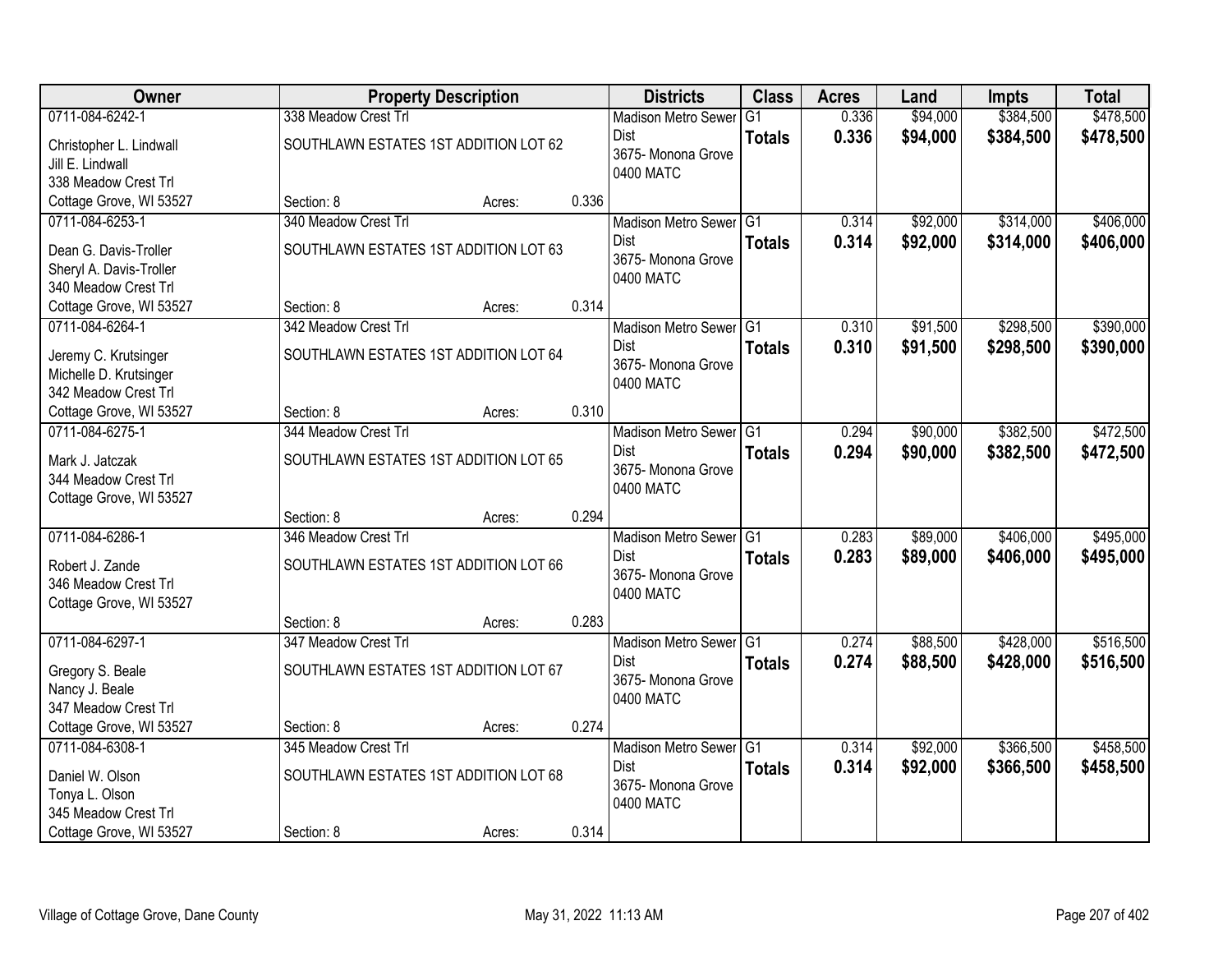| Owner                                      |                                       | <b>Property Description</b> |       | <b>Districts</b>                    | <b>Class</b>   | <b>Acres</b> | Land     | <b>Impts</b> | <b>Total</b> |
|--------------------------------------------|---------------------------------------|-----------------------------|-------|-------------------------------------|----------------|--------------|----------|--------------|--------------|
| 0711-084-6319-1                            | 343 Meadow Crest Trl                  |                             |       | <b>Madison Metro Sewer</b>          | G <sub>1</sub> | 0.300        | \$90,500 | \$365,500    | \$456,000    |
| Curt J. Kodl                               | SOUTHLAWN ESTATES 1ST ADDITION LOT 69 |                             |       | Dist                                | <b>Totals</b>  | 0.300        | \$90,500 | \$365,500    | \$456,000    |
| Paula K. Kodl                              |                                       |                             |       | 3675- Monona Grove                  |                |              |          |              |              |
| 343 Meadow Crest Trl                       |                                       |                             |       | 0400 MATC                           |                |              |          |              |              |
| Cottage Grove, WI 53527                    | Section: 8                            | Acres:                      | 0.300 |                                     |                |              |          |              |              |
| 0711-084-6330-1                            | 341 Meadow Crest Trl                  |                             |       | Madison Metro Sewer G1              |                | 0.290        | \$90,000 | \$368,000    | \$458,000    |
| James J. Soderholm                         | SOUTHLAWN ESTATES 1ST ADDITION LOT 70 |                             |       | <b>Dist</b>                         | <b>Totals</b>  | 0.290        | \$90,000 | \$368,000    | \$458,000    |
| Becky F. Soderholm                         |                                       |                             |       | 3675- Monona Grove                  |                |              |          |              |              |
| 341 Meadow Crest Trl                       |                                       |                             |       | 0400 MATC                           |                |              |          |              |              |
| Cottage Grove, WI 53527                    | Section: 8                            | Acres:                      | 0.290 |                                     |                |              |          |              |              |
| 0711-084-6341-1                            | 339 Meadow Crest Trl                  |                             |       | Madison Metro Sewer G1              |                | 0.303        | \$91,000 | \$283,500    | \$374,500    |
|                                            | SOUTHLAWN ESTATES 1ST ADDITION LOT 71 |                             |       | Dist                                | <b>Totals</b>  | 0.303        | \$91,000 | \$283,500    | \$374,500    |
| Susan L. Grady<br>M T. Schneider           |                                       |                             |       | 3675-Monona Grove                   |                |              |          |              |              |
| 339 Meadow Crest Trl                       |                                       |                             |       | 0400 MATC                           |                |              |          |              |              |
| Cottage Grove, WI 53527                    | Section: 8                            | Acres:                      | 0.303 |                                     |                |              |          |              |              |
| 0711-084-6352-1                            | 337 Meadow Crest Trl                  |                             |       | Madison Metro Sewer G1              |                | 0.304        | \$91,000 | \$279,000    | \$370,000    |
|                                            |                                       |                             |       | Dist                                | <b>Totals</b>  | 0.304        | \$91,000 | \$279,000    | \$370,000    |
| Ronald D. Hinson                           | SOUTHLAWN ESTATES 1ST ADDITION LOT 72 |                             |       | 3675- Monona Grove                  |                |              |          |              |              |
| Nancy L. Hinson<br>337 Meadowcrest Trl     |                                       |                             |       | 0400 MATC                           |                |              |          |              |              |
| Cottage Grove, WI 53527                    | Section: 8                            | Acres:                      | 0.304 |                                     |                |              |          |              |              |
| 0711-084-6363-1                            | 335 Meadow Crest Trl                  |                             |       | Madison Metro Sewer <sup>1</sup> G1 |                | 0.310        | \$91,500 | \$296,000    | \$387,500    |
|                                            |                                       |                             |       | Dist                                | <b>Totals</b>  | 0.310        | \$91,500 | \$296,000    | \$387,500    |
| Basil A. Koory                             | SOUTHLAWN ESTATES 1ST ADDITION LOT 73 |                             |       | 3675- Monona Grove                  |                |              |          |              |              |
| Annmarie P. Koory                          |                                       |                             |       | 0400 MATC                           |                |              |          |              |              |
| 335 Meadow Crest Trl                       |                                       |                             | 0.310 |                                     |                |              |          |              |              |
| Cottage Grove, WI 53527<br>0711-084-6374-1 | Section: 8<br>333 Meadow Crest Trl    | Acres:                      |       | Madison Metro Sewer G1              |                | 0.297        | \$90,500 | \$306,000    | \$396,500    |
|                                            |                                       |                             |       | Dist                                |                | 0.297        | \$90,500 | \$306,000    | \$396,500    |
| Anthony Steinhauer                         | SOUTHLAWN ESTATES 1ST ADDITION LOT 74 |                             |       | 3675- Monona Grove                  | <b>Totals</b>  |              |          |              |              |
| Angela Steinhauer                          |                                       |                             |       | 0400 MATC                           |                |              |          |              |              |
| 333 Meadow Crest Trl                       |                                       |                             |       |                                     |                |              |          |              |              |
| Cottage Grove, WI 53527                    | Section: 8                            | Acres:                      | 0.297 |                                     |                |              |          |              |              |
| 0711-084-6385-1                            | 331 Meadow Crest Trl                  |                             |       | Madison Metro Sewer G1              |                | 0.311        | \$91,500 | \$398,500    | \$490,000    |
| Kurt Pedersen                              | SOUTHLAWN ESTATES 1ST ADDITION LOT 75 |                             |       | Dist<br>3675- Monona Grove          | <b>Totals</b>  | 0.311        | \$91,500 | \$398,500    | \$490,000    |
| 331 Meadow Crest Trl                       |                                       |                             |       | 0400 MATC                           |                |              |          |              |              |
| Cottage Grove, WI 53527                    |                                       |                             |       |                                     |                |              |          |              |              |
|                                            | Section: 8                            | Acres:                      | 0.311 |                                     |                |              |          |              |              |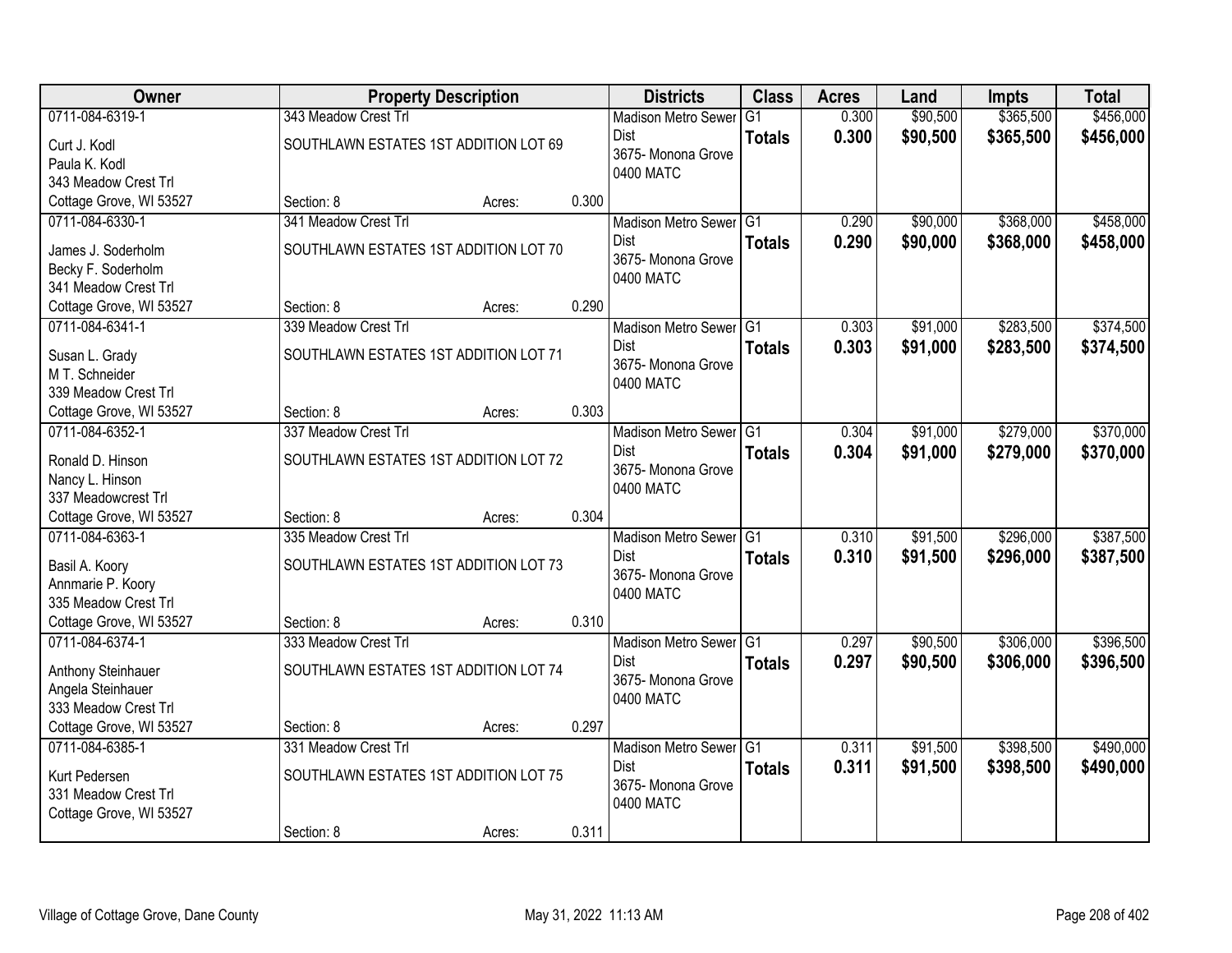| <b>Owner</b>                               |                                       | <b>Property Description</b> |       | <b>Districts</b>                  | <b>Class</b>  | <b>Acres</b> | Land     | <b>Impts</b> | <b>Total</b> |
|--------------------------------------------|---------------------------------------|-----------------------------|-------|-----------------------------------|---------------|--------------|----------|--------------|--------------|
| 0711-084-6396-1                            | 329 Meadow Crest Trl                  |                             |       | <b>Madison Metro Sewer</b>        | G1            | 0.310        | \$91,500 | \$344,500    | \$436,000    |
| Dan Andrews                                | SOUTHLAWN ESTATES 1ST ADDITION LOT 76 |                             |       | Dist                              | <b>Totals</b> | 0.310        | \$91,500 | \$344,500    | \$436,000    |
| <b>Tammy Andrews</b>                       |                                       |                             |       | 3675- Monona Grove                |               |              |          |              |              |
| 329 Meadow Crest Trl                       |                                       |                             |       | 0400 MATC                         |               |              |          |              |              |
| Cottage Grove, WI 53527                    | Section: 8                            | Acres:                      | 0.310 |                                   |               |              |          |              |              |
| 0711-084-6407-1                            | 327 Meadow Crest Trl                  |                             |       | Madison Metro Sewer G1            |               | 0.309        | \$91,500 | \$301,500    | \$393,000    |
| John D. Wendt                              | SOUTHLAWN ESTATES 1ST ADDITION LOT 77 |                             |       | Dist                              | <b>Totals</b> | 0.309        | \$91,500 | \$301,500    | \$393,000    |
| Madonna M. Wendt                           |                                       |                             |       | 3675- Monona Grove                |               |              |          |              |              |
| 327 Meadow Crest Trl                       |                                       |                             |       | 0400 MATC                         |               |              |          |              |              |
| Cottage Grove, WI 53527                    | Section: 8                            | Acres:                      | 0.309 |                                   |               |              |          |              |              |
| 0711-084-6418-1                            | 325 Meadow Crest Trl                  |                             |       | Madison Metro Sewer G1            |               | 0.290        | \$90,000 | \$346,500    | \$436,500    |
|                                            |                                       |                             |       | Dist                              | <b>Totals</b> | 0.290        | \$90,000 | \$346,500    | \$436,500    |
| Dennis Hamada                              | SOUTHLAWN ESTATES 1ST ADDITION LOT 78 |                             |       | 3675- Monona Grove                |               |              |          |              |              |
| Deborah Hamada                             |                                       |                             |       | 0400 MATC                         |               |              |          |              |              |
| 325 Meadow Crest Trl                       |                                       |                             | 0.290 |                                   |               |              |          |              |              |
| Cottage Grove, WI 53527<br>0711-084-6429-1 | Section: 8<br>323 Meadow Crest Trl    | Acres:                      |       |                                   |               | 0.277        | \$88,500 | \$349,500    | \$438,000    |
|                                            |                                       |                             |       | Madison Metro Sewer G1<br>Dist    |               |              |          |              |              |
| Emmerich Living Tr                         | SOUTHLAWN ESTATES 1ST ADDITION LOT 79 |                             |       | 3675- Monona Grove                | <b>Totals</b> | 0.277        | \$88,500 | \$349,500    | \$438,000    |
| 323 Meadow Crest Trl                       |                                       |                             |       | 0400 MATC                         |               |              |          |              |              |
| Cottage Grove, WI 53527                    |                                       |                             |       |                                   |               |              |          |              |              |
|                                            | Section: 8                            | Acres:                      | 0.277 |                                   |               |              |          |              |              |
| 0711-084-6440-1                            | 321 Meadow Crest Trl                  |                             |       | Madison Metro Sewer <sup>G1</sup> |               | 0.309        | \$91,500 | \$367,500    | \$459,000    |
| Anthony F. Molini                          | SOUTHLAWN ESTATES 1ST ADDITION LOT 80 |                             |       | Dist                              | <b>Totals</b> | 0.309        | \$91,500 | \$367,500    | \$459,000    |
| Tina M. Molini                             |                                       |                             |       | 3675- Monona Grove                |               |              |          |              |              |
| 321 Meadow Crest Trl                       |                                       |                             |       | 0400 MATC                         |               |              |          |              |              |
| Cottage Grove, WI 53527                    | Section: 8                            | Acres:                      | 0.309 |                                   |               |              |          |              |              |
| 0711-084-6451-1                            | 727 Weald Bridge Rd                   |                             |       | Madison Metro Sewer G1            |               | 0.313        | \$92,000 | \$285,500    | \$377,500    |
| Kyler S. Nixon                             | SOUTHLAWN ESTATES 1ST ADDITION LOT 81 |                             |       | Dist                              | <b>Totals</b> | 0.313        | \$92,000 | \$285,500    | \$377,500    |
| Brittany N. Nixon                          |                                       |                             |       | 3675- Monona Grove                |               |              |          |              |              |
| 727 Weald Bridge Rd                        |                                       |                             |       | 0400 MATC                         |               |              |          |              |              |
| Cottage Grove, WI 53527                    | Section: 8                            | Acres:                      | 0.313 |                                   |               |              |          |              |              |
| 0711-084-6462-1                            | 725 Weald Bridge Rd                   |                             |       | Madison Metro Sewer G1            |               | 0.325        | \$93,000 | \$260,000    | \$353,000    |
|                                            |                                       |                             |       | <b>Dist</b>                       | <b>Totals</b> | 0.325        | \$93,000 | \$260,000    | \$353,000    |
| Ryan L. Gibbons                            | SOUTHLAWN ESTATES 1ST ADDITION LOT 82 |                             |       | 3675- Monona Grove                |               |              |          |              |              |
| Tracy M. Gibbons                           |                                       |                             |       | 0400 MATC                         |               |              |          |              |              |
| 725 Weald Bridge Rd                        |                                       |                             |       |                                   |               |              |          |              |              |
| Cottage Grove, WI 53527                    | Section: 8                            | Acres:                      | 0.325 |                                   |               |              |          |              |              |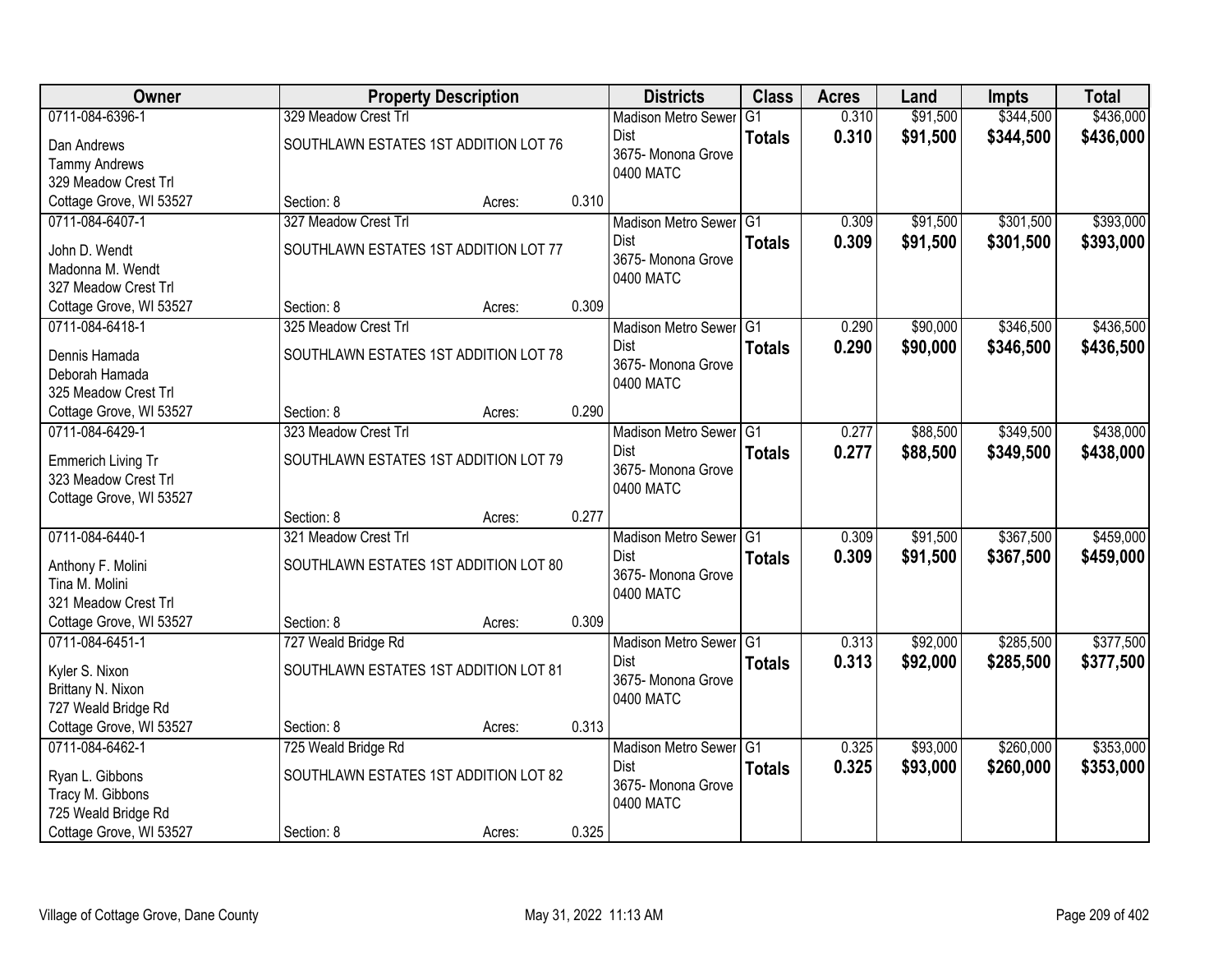| Owner                   |                                       | <b>Property Description</b> |       | <b>Districts</b>           | <b>Class</b>  | <b>Acres</b> | Land     | <b>Impts</b> | <b>Total</b> |
|-------------------------|---------------------------------------|-----------------------------|-------|----------------------------|---------------|--------------|----------|--------------|--------------|
| 0711-084-6473-1         | 723 Weald Bridge Rd                   |                             |       | <b>Madison Metro Sewer</b> | G1            | 0.318        | \$92,000 | \$311,500    | \$403,500    |
| John R. Nelson          | SOUTHLAWN ESTATES 1ST ADDITION LOT 83 |                             |       | Dist                       | <b>Totals</b> | 0.318        | \$92,000 | \$311,500    | \$403,500    |
| Sheila K. Nelson        |                                       |                             |       | 3675- Monona Grove         |               |              |          |              |              |
| 723 Weald Bridge Rd     |                                       |                             |       | 0400 MATC                  |               |              |          |              |              |
| Cottage Grove, WI 53527 | Section: 8                            | Acres:                      | 0.318 |                            |               |              |          |              |              |
| 0711-084-6484-1         | 721 Weald Bridge Rd                   |                             |       | Madison Metro Sewer G1     |               | 0.317        | \$92,000 | \$290,500    | \$382,500    |
| Robert W. Hubbard       | SOUTHLAWN ESTATES 1ST ADDITION LOT 84 |                             |       | <b>Dist</b>                | <b>Totals</b> | 0.317        | \$92,000 | \$290,500    | \$382,500    |
| Sandra L. Hubbard       |                                       |                             |       | 3675- Monona Grove         |               |              |          |              |              |
| 721 Weald Bridge Rd     |                                       |                             |       | 0400 MATC                  |               |              |          |              |              |
| Cottage Grove, WI 53527 | Section: 8                            | Acres:                      | 0.317 |                            |               |              |          |              |              |
| 0711-084-6495-1         | 719 Weald Bridge Rd                   |                             |       | Madison Metro Sewer G1     |               | 0.317        | \$92,000 | \$305,000    | \$397,000    |
| Robert J. Mason         | SOUTHLAWN ESTATES 1ST ADDITION LOT 85 |                             |       | Dist                       | <b>Totals</b> | 0.317        | \$92,000 | \$305,000    | \$397,000    |
| Theresa S. Mason        |                                       |                             |       | 3675- Monona Grove         |               |              |          |              |              |
| 719 Weald Bridge Rd     |                                       |                             |       | 0400 MATC                  |               |              |          |              |              |
| Cottage Grove, WI 53527 | Section: 8                            | Acres:                      | 0.317 |                            |               |              |          |              |              |
| 0711-084-6506-1         | 717 Weald Bridge Rd                   |                             |       | Madison Metro Sewer G1     |               | 0.325        | \$93,000 | \$305,000    | \$398,000    |
| Jeffrey A. Lehnherr     | SOUTHLAWN ESTATES 1ST ADDITION LOT 86 |                             |       | Dist                       | <b>Totals</b> | 0.325        | \$93,000 | \$305,000    | \$398,000    |
| 717 Weald Bridge Rd     |                                       |                             |       | 3675- Monona Grove         |               |              |          |              |              |
| Cottage Grove, WI 53527 |                                       |                             |       | 0400 MATC                  |               |              |          |              |              |
|                         | Section: 8                            | Acres:                      | 0.325 |                            |               |              |          |              |              |
| 0711-084-6517-1         | 715 Weald Bridge Rd                   |                             |       | Madison Metro Sewer G1     |               | 0.341        | \$94,000 | \$330,500    | \$424,500    |
| Thomas J. Ross Jr       | SOUTHLAWN ESTATES 1ST ADDITION LOT 87 |                             |       | <b>Dist</b>                | <b>Totals</b> | 0.341        | \$94,000 | \$330,500    | \$424,500    |
| Jacqueline M. Ross      |                                       |                             |       | 3675- Monona Grove         |               |              |          |              |              |
| 715 Weald Bridge Rd     |                                       |                             |       | 0400 MATC                  |               |              |          |              |              |
| Cottage Grove, WI 53527 | Section: 8                            | Acres:                      | 0.341 |                            |               |              |          |              |              |
| 0711-084-6528-1         | 713 Weald Bridge Rd                   |                             |       | Madison Metro Sewer G1     |               | 0.316        | \$92,000 | \$333,000    | \$425,000    |
| Christopher Churches    | SOUTHLAWN ESTATES 1ST ADDITION LOT 88 |                             |       | Dist                       | <b>Totals</b> | 0.316        | \$92,000 | \$333,000    | \$425,000    |
| Kathryn Churches        |                                       |                             |       | 3675- Monona Grove         |               |              |          |              |              |
| 713 Weald Bridge Rd     |                                       |                             |       | 0400 MATC                  |               |              |          |              |              |
| Cottage Grove, WI 53527 | Section: 8                            | Acres:                      | 0.316 |                            |               |              |          |              |              |
| 0711-084-6539-1         | 711 Weald Bridge Rd                   |                             |       | Madison Metro Sewer G1     |               | 0.293        | \$90,000 | \$302,500    | \$392,500    |
| Ashley K. Stanek        | SOUTHLAWN ESTATES 1ST ADDITION LOT 89 |                             |       | <b>Dist</b>                | <b>Totals</b> | 0.293        | \$90,000 | \$302,500    | \$392,500    |
| Travis O. Gauger        |                                       |                             |       | 3675- Monona Grove         |               |              |          |              |              |
| 711 Weald Bridge Rd     |                                       |                             |       | 0400 MATC                  |               |              |          |              |              |
| Cottage Grove, WI 53527 | Section: 8                            | Acres:                      | 0.293 |                            |               |              |          |              |              |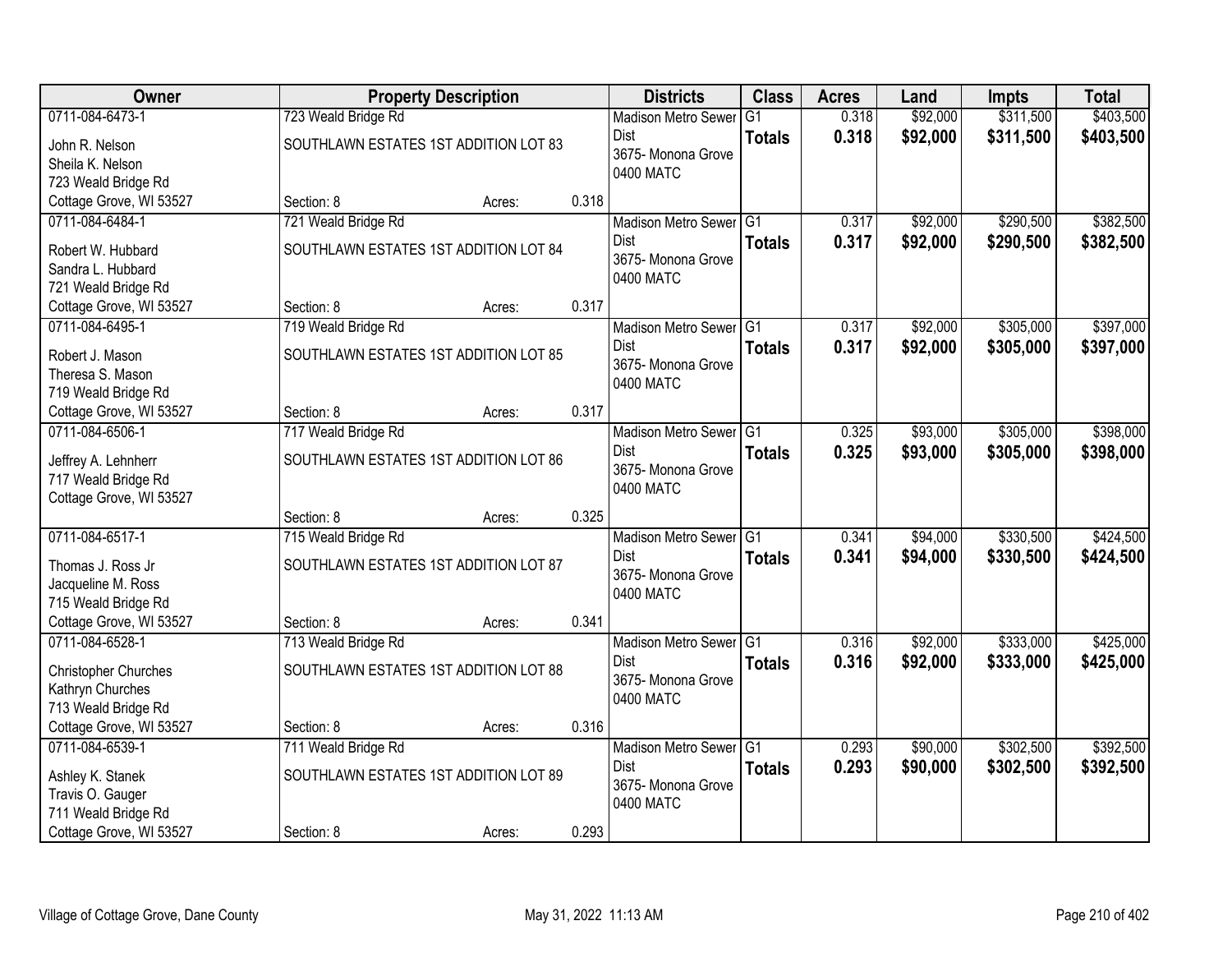| Owner                               |                                       | <b>Property Description</b> |       | <b>Districts</b>                  | <b>Class</b>    | <b>Acres</b> | Land     | <b>Impts</b> | <b>Total</b> |
|-------------------------------------|---------------------------------------|-----------------------------|-------|-----------------------------------|-----------------|--------------|----------|--------------|--------------|
| 0711-084-6550-1                     | 709 Weald Bridge Rd                   |                             |       | <b>Madison Metro Sewer</b>        | $\overline{G1}$ | 0.297        | \$90,500 | \$268,500    | \$359,000    |
| Margenau Rev Living Tr, Randall R & | SOUTHLAWN ESTATES 1ST ADDITION LOT 90 |                             |       | Dist                              | <b>Totals</b>   | 0.297        | \$90,500 | \$268,500    | \$359,000    |
| Mary C                              |                                       |                             |       | 3675- Monona Grove                |                 |              |          |              |              |
| 709 Weald Bridge Rd                 |                                       |                             |       | 0400 MATC                         |                 |              |          |              |              |
| Cottage Grove, WI 53527             | Section: 8                            | Acres:                      | 0.297 |                                   |                 |              |          |              |              |
| 0711-084-6561-1                     | 707 Weald Bridge Rd                   |                             |       | Madison Metro Sewer G1            |                 | 0.293        | \$90,000 | \$296,500    | \$386,500    |
| <b>Brett Schaal</b>                 | SOUTHLAWN ESTATES 1ST ADDITION LOT 91 |                             |       | <b>Dist</b>                       | <b>Totals</b>   | 0.293        | \$90,000 | \$296,500    | \$386,500    |
| Cindy Delarosa                      |                                       |                             |       | 3675- Monona Grove                |                 |              |          |              |              |
| 707 Weald Bridge Rd                 |                                       |                             |       | 0400 MATC                         |                 |              |          |              |              |
| Cottage Grove, WI 53527             | Section: 8                            | Acres:                      | 0.293 |                                   |                 |              |          |              |              |
| 0711-084-6572-1                     | 705 Weald Bridge Rd                   |                             |       | Madison Metro Sewer G1            |                 | 0.277        | \$88,500 | \$268,500    | \$357,000    |
| <b>Robert Welling</b>               | SOUTHLAWN ESTATES 1ST ADDITION LOT 92 |                             |       | <b>Dist</b>                       | <b>Totals</b>   | 0.277        | \$88,500 | \$268,500    | \$357,000    |
| Dana Welling                        |                                       |                             |       | 3675- Monona Grove                |                 |              |          |              |              |
| 705 Weald Bridge Rd                 |                                       |                             |       | 0400 MATC                         |                 |              |          |              |              |
| Cottage Grove, WI 53527             | Section: 8                            | Acres:                      | 0.277 |                                   |                 |              |          |              |              |
| 0711-084-6583-1                     | 703 Weald Bridge Rd                   |                             |       | Madison Metro Sewer G1            |                 | 0.271        | \$88,000 | \$357,000    | \$445,000    |
| Dave P. Nelson                      | SOUTHLAWN ESTATES 1ST ADDITION LOT 93 |                             |       | Dist                              | <b>Totals</b>   | 0.271        | \$88,000 | \$357,000    | \$445,000    |
| Lisa A. Nelson                      |                                       |                             |       | 3675- Monona Grove                |                 |              |          |              |              |
| 703 Weald Bridge Rd                 |                                       |                             |       | 0400 MATC                         |                 |              |          |              |              |
| Cottage Grove, WI 53527             | Section: 8                            | Acres:                      | 0.271 |                                   |                 |              |          |              |              |
| 0711-084-6594-1                     | 349 Meadow Crest Trl                  |                             |       | Madison Metro Sewer <sup>G1</sup> |                 | 0.300        | \$90,500 | \$390,500    | \$481,000    |
| Justin Ryback                       | SOUTHLAWN ESTATES 1ST ADDITION LOT 94 |                             |       | <b>Dist</b>                       | <b>Totals</b>   | 0.300        | \$90,500 | \$390,500    | \$481,000    |
| Jesse Ryback                        |                                       |                             |       | 3675- Monona Grove                |                 |              |          |              |              |
| 349 Meadow Crest Trl                |                                       |                             |       | 0400 MATC                         |                 |              |          |              |              |
| Cottage Grove, WI 53527             | Section: 8                            | Acres:                      | 0.300 |                                   |                 |              |          |              |              |
| 0711-084-6605-1                     | 700 Weald Bridge Rd                   |                             |       | Madison Metro Sewer G1            |                 | 0.316        | \$92,000 | \$386,500    | \$478,500    |
| Tracy J. Lark                       | SOUTHLAWN ESTATES 1ST ADDITION LOT 95 |                             |       | Dist                              | <b>Totals</b>   | 0.316        | \$92,000 | \$386,500    | \$478,500    |
| Kelly L. Lark                       |                                       |                             |       | 3675- Monona Grove                |                 |              |          |              |              |
| 700 Weald Bridge Rd                 |                                       |                             |       | 0400 MATC                         |                 |              |          |              |              |
| Cottage Grove, WI 53527             | Section: 8                            | Acres:                      | 0.316 |                                   |                 |              |          |              |              |
| 0711-084-6616-1                     | 702 Weald Bridge Rd                   |                             |       | Madison Metro Sewer G1            |                 | 0.289        | \$89,500 | \$430,000    | \$519,500    |
| John P. Villavicencio               | SOUTHLAWN ESTATES 1ST ADDITION LOT 96 |                             |       | <b>Dist</b>                       | <b>Totals</b>   | 0.289        | \$89,500 | \$430,000    | \$519,500    |
| Lindsay N. Villavicencio            |                                       |                             |       | 3675-Monona Grove                 |                 |              |          |              |              |
| 702 Weald Bridge Rd                 |                                       |                             |       | 0400 MATC                         |                 |              |          |              |              |
| Cottage Grove, WI 53527             | Section: 8                            | Acres:                      | 0.289 |                                   |                 |              |          |              |              |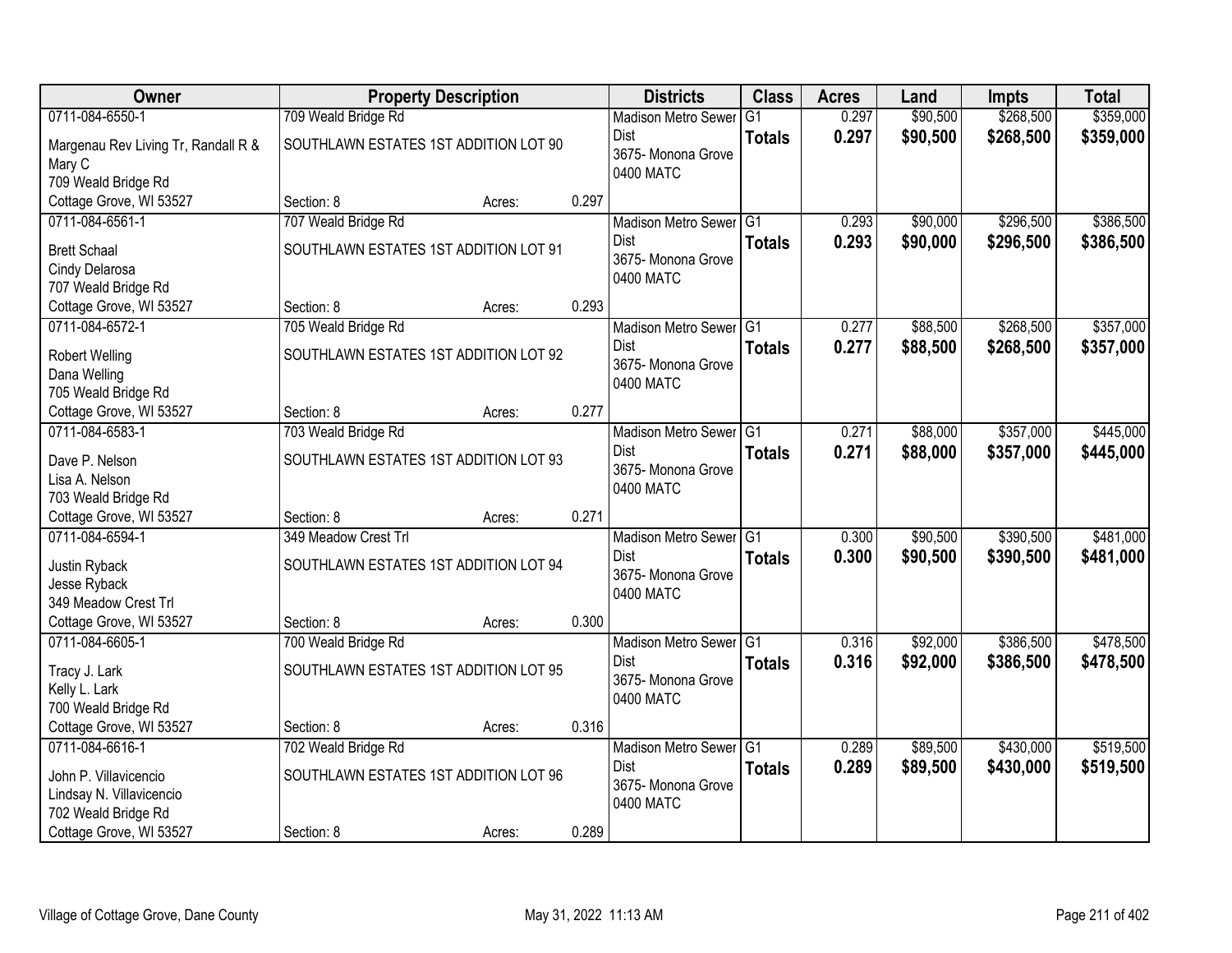| Owner                                                                              |                                                               | <b>Property Description</b> |       | <b>Districts</b>                                                         | <b>Class</b>  | <b>Acres</b>   | Land                   | <b>Impts</b>           | <b>Total</b>           |
|------------------------------------------------------------------------------------|---------------------------------------------------------------|-----------------------------|-------|--------------------------------------------------------------------------|---------------|----------------|------------------------|------------------------|------------------------|
| 0711-084-6627-1                                                                    | 704 Weald Bridge Rd                                           |                             |       | <b>Madison Metro Sewer</b>                                               | G1            | 0.328          | \$93,000               | \$363,000              | \$456,000              |
| Uschan Living Tr<br>704 Weald Bridge Rd<br>Cottage Grove, WI 53527                 | SOUTHLAWN ESTATES 1ST ADDITION LOT 97                         |                             |       | <b>Dist</b><br>3675- Monona Grove<br>0400 MATC                           | <b>Totals</b> | 0.328          | \$93,000               | \$363,000              | \$456,000              |
|                                                                                    | Section: 8                                                    | Acres:                      | 0.328 |                                                                          |               |                |                        |                        |                        |
| 0711-084-6638-1                                                                    | 706 Weald Bridge Rd                                           |                             |       | Madison Metro Sewer G1                                                   |               | 0.419          | \$99,000               | \$425,000              | \$524,000              |
| Stephen M. King<br>Danielle K. King<br>706 Weald Bridge Rd                         | SOUTHLAWN ESTATES 1ST ADDITION LOT 98                         |                             |       | Dist<br>3675- Monona Grove<br>0400 MATC                                  | <b>Totals</b> | 0.419          | \$99,000               | \$425,000              | \$524,000              |
| Cottage Grove, WI 53527                                                            | Section: 8                                                    | Acres:                      | 0.419 |                                                                          |               |                |                        |                        |                        |
| 0711-084-6649-1                                                                    | 708 Weald Bridge Rd                                           |                             |       | Madison Metro Sewer G1                                                   |               | 0.647          | \$106,000              | \$421,500              | \$527,500              |
| William K. Kyle Jr<br>Sue A. Kyle<br>708 Weald Bridge Rd                           | SOUTHLAWN ESTATES 1ST ADDITION LOT 99                         |                             |       | <b>Dist</b><br>3675- Monona Grove<br>0400 MATC                           | <b>Totals</b> | 0.647          | \$106,000              | \$421,500              | \$527,500              |
| Cottage Grove, WI 53527                                                            | Section: 8                                                    | Acres:                      | 0.647 |                                                                          |               |                |                        |                        |                        |
| 0711-084-6660-1                                                                    | 710 Weald Bridge Rd                                           |                             |       | Madison Metro Sewer G1                                                   |               | 1.902          | \$140,000              | \$593,000              | \$733,000              |
| Jacob Bryan<br>Michelle Bryan<br>710 Weald Bridge Rd                               | SOUTHLAWN ESTATES 1ST ADDITION LOT 100                        |                             |       | <b>Dist</b><br>3675- Monona Grove<br>0400 MATC                           | <b>Totals</b> | 1.902          | \$140,000              | \$593,000              | \$733,000              |
| Cottage Grove, WI 53527                                                            | Section: 8                                                    | Acres:                      | 1.902 |                                                                          |               |                |                        |                        |                        |
| 0711-084-6671-1<br>Arlin V. Maag<br>712 Weald Bridge Rd<br>Cottage Grove, WI 53527 | 712 Weald Bridge Rd<br>SOUTHLAWN ESTATES 1ST ADDITION LOT 101 |                             |       | Madison Metro Sewer G1<br><b>Dist</b><br>3675- Monona Grove<br>0400 MATC | <b>Totals</b> | 0.314<br>0.314 | \$101,000<br>\$101,000 | \$356,000<br>\$356,000 | \$457,000<br>\$457,000 |
|                                                                                    | Section: 8                                                    | Acres:                      | 0.314 |                                                                          |               |                |                        |                        |                        |
| 0711-084-6682-1                                                                    | 308 Watercress Ct                                             |                             |       | Madison Metro Sewer G1                                                   |               | 1.913          | \$140,500              | \$496,500              | \$637,000              |
| Justin Frey<br>Pamela Frey<br>308 Watercress Ct                                    | SOUTHLAWN ESTATES 1ST ADDITION LOT 102                        |                             |       | Dist<br>3675- Monona Grove<br>0400 MATC                                  | <b>Totals</b> | 1.913          | \$140,500              | \$496,500              | \$637,000              |
| Cottage Grove, WI 53527                                                            | Section: 8                                                    | Acres:                      | 1.913 |                                                                          |               |                |                        |                        |                        |
| 0711-084-6693-1                                                                    | 306 Watercress Ct                                             |                             |       | Madison Metro Sewer G1                                                   |               | 1.919          | \$141,000              | \$383,500              | \$524,500              |
| Mackesey Rev Tr, Kathryn A<br>306 Watercress Ct<br>Cottage Grove, WI 53527         | SOUTHLAWN ESTATES 1ST ADDITION LOT 103                        |                             |       | <b>Dist</b><br>3675- Monona Grove<br>0400 MATC                           | <b>Totals</b> | 1.919          | \$141,000              | \$383,500              | \$524,500              |
|                                                                                    | Section: 8                                                    | Acres:                      | 1.919 |                                                                          |               |                |                        |                        |                        |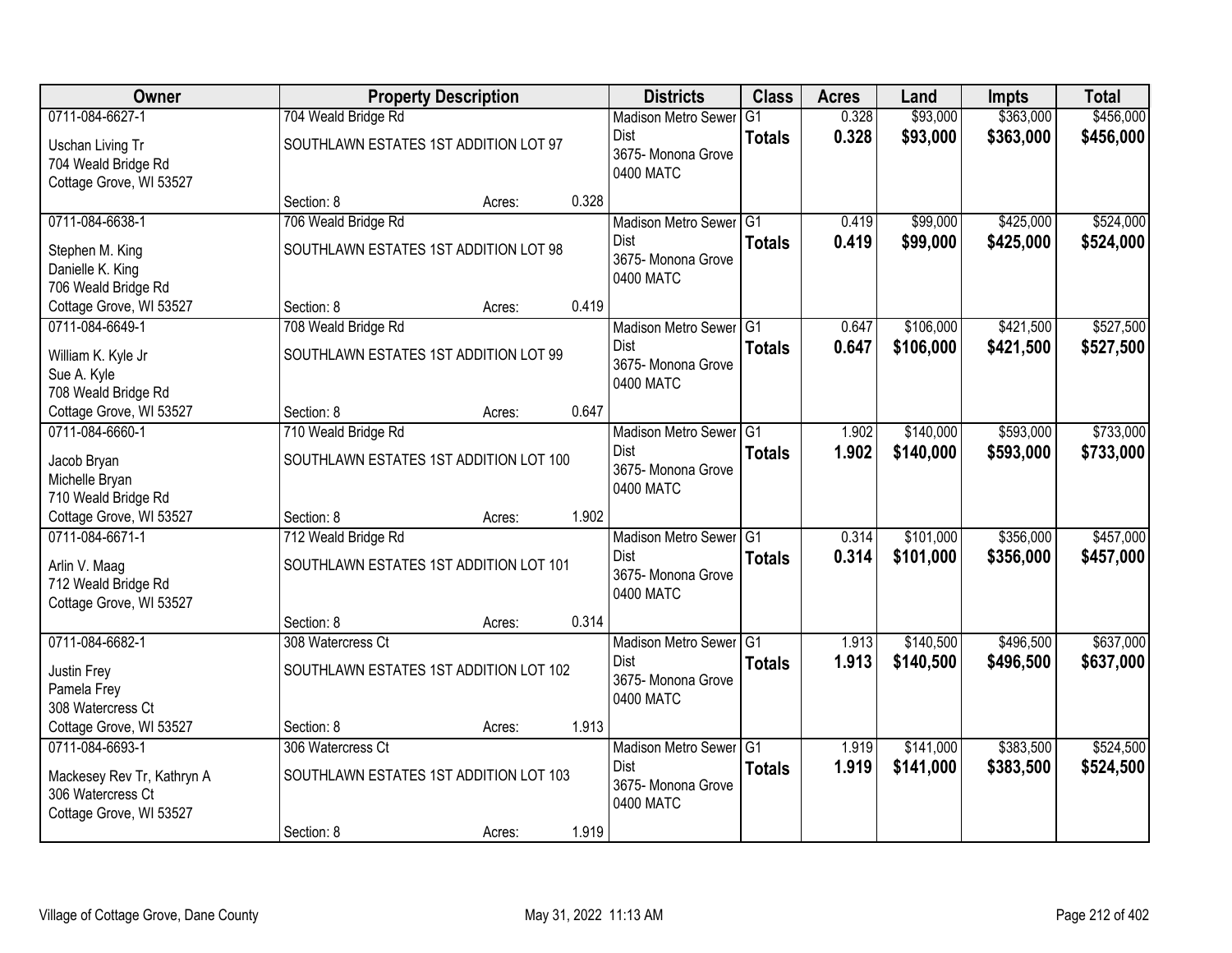| Owner                                          |                                             | <b>Property Description</b> |       | <b>Districts</b>                          | <b>Class</b>   | <b>Acres</b> | Land      | <b>Impts</b> | <b>Total</b> |
|------------------------------------------------|---------------------------------------------|-----------------------------|-------|-------------------------------------------|----------------|--------------|-----------|--------------|--------------|
| 0711-084-6704-1                                | 304 Watercress Ct                           |                             |       | <b>Madison Metro Sewer</b>                | G <sub>1</sub> | 1.596        | \$130,000 | \$554,500    | \$684,500    |
| Daniel J. Obrien                               | SOUTHLAWN ESTATES 1ST ADDITION LOT 104      |                             |       | Dist                                      | <b>Totals</b>  | 1.596        | \$130,000 | \$554,500    | \$684,500    |
| Lenore Obrien                                  |                                             |                             |       | 3675- Monona Grove                        |                |              |           |              |              |
| 304 Watercress Ct                              |                                             |                             |       | 0400 MATC                                 |                |              |           |              |              |
| Cottage Grove, WI 53527                        | Section: 8                                  | Acres:                      | 1.596 |                                           |                |              |           |              |              |
| 0711-084-6715-1                                | 714 Weald Bridge Rd                         |                             |       | Madison Metro Sewer G1                    |                | 0.337        | \$103,000 | \$337,500    | \$440,500    |
| Mary B. Banovetz                               | SOUTHLAWN ESTATES 1ST ADDITION LOT 105      |                             |       | <b>Dist</b>                               | <b>Totals</b>  | 0.337        | \$103,000 | \$337,500    | \$440,500    |
| Steven J. Banovetz Sr                          |                                             |                             |       | 3675- Monona Grove                        |                |              |           |              |              |
| 714 Weald Bridge Rd                            |                                             |                             |       | 0400 MATC                                 |                |              |           |              |              |
| Cottage Grove, WI 53527                        | Section: 8                                  | Acres:                      | 0.337 |                                           |                |              |           |              |              |
| 0711-084-6726-1                                | 716 Weald Bridge Rd                         |                             |       | Madison Metro Sewer G1                    |                | 0.319        | \$101,500 | \$346,500    | \$448,000    |
|                                                |                                             |                             |       | Dist                                      | <b>Totals</b>  | 0.319        | \$101,500 | \$346,500    | \$448,000    |
| Hojem Tr, Glenn N & Margaret a                 | SOUTHLAWN ESTATES 1ST ADDITION LOT 106 SUB. |                             |       | 3675- Monona Grove                        |                |              |           |              |              |
| 716 Weald Bridge Rd<br>Cottage Grove, WI 53527 | TO ACCESS ESMT                              |                             |       | 0400 MATC                                 |                |              |           |              |              |
|                                                | Section: 8                                  | Acres:                      | 0.319 |                                           |                |              |           |              |              |
| 0711-084-6737-1                                | 718 Weald Bridge Rd                         |                             |       | Madison Metro Sewer G1                    |                | 0.309        | \$100,500 | \$357,500    | \$458,000    |
|                                                |                                             |                             |       | Dist                                      | <b>Totals</b>  | 0.309        | \$100,500 | \$357,500    | \$458,000    |
| Kevin P. Connor                                | SOUTHLAWN ESTATES 1ST ADDITION LOT 107 SUBJ |                             |       | 3675- Monona Grove                        |                |              |           |              |              |
| Wendy R. Connor                                | TO ACCESS ESMT                              |                             |       | 0400 MATC                                 |                |              |           |              |              |
| 718 Weald Bridge Rd                            |                                             |                             | 0.309 |                                           |                |              |           |              |              |
| Cottage Grove, WI 53527<br>0711-084-6748-1     | Section: 8<br>720 Weald Bridge Rd           | Acres:                      |       |                                           | TG1            | 0.309        | \$100,500 | \$410,500    | \$511,000    |
|                                                |                                             |                             |       | <b>Madison Metro Sewer</b><br><b>Dist</b> |                |              |           |              |              |
| Joshua E. Knops                                | SOUTHLAWN ESTATES 1ST ADDITION LOT 108 SUBJ |                             |       | 3675- Monona Grove                        | <b>Totals</b>  | 0.309        | \$100,500 | \$410,500    | \$511,000    |
| Cathryn M. Knops                               | TO ACCESS ESMT                              |                             |       | 0400 MATC                                 |                |              |           |              |              |
| 720 Weald Bridge Rd                            |                                             |                             |       |                                           |                |              |           |              |              |
| Cottage Grove, WI 53527                        | Section: 8                                  | Acres:                      | 0.309 |                                           |                |              |           |              |              |
| 0711-084-6759-1                                | 722 Weald Bridge Rd                         |                             |       | Madison Metro Sewer G1                    |                | 0.309        | \$100,500 | \$361,500    | \$462,000    |
| John R. Scheffler                              | SOUTHLAWN ESTATES 1ST ADDITION LOT 109 SUB. |                             |       | Dist                                      | <b>Totals</b>  | 0.309        | \$100,500 | \$361,500    | \$462,000    |
| Michelle L. Scheffler                          | TO ACCESS ESMT                              |                             |       | 3675- Monona Grove<br>0400 MATC           |                |              |           |              |              |
| 722 Weald Bridge Rd                            |                                             |                             |       |                                           |                |              |           |              |              |
| Cottage Grove, WI 53527                        | Section: 8                                  | Acres:                      | 0.309 |                                           |                |              |           |              |              |
| 0711-084-6770-1                                | 724 Weald Bridge Rd                         |                             |       | Madison Metro Sewer G1                    |                | 0.310        | \$100,500 | \$370,500    | \$471,000    |
| Saksewski & Hagene Rev Living Tr,              | SOUTHLAWN ESTATES 1ST ADDITION LOT 110 SUBJ |                             |       | Dist                                      | <b>Totals</b>  | 0.310        | \$100,500 | \$370,500    | \$471,000    |
| David B & Marjorie K                           | TO ACCESS ESMT                              |                             |       | 3675- Monona Grove                        |                |              |           |              |              |
| 724 Weald Bridge Rd                            |                                             |                             |       | 0400 MATC                                 |                |              |           |              |              |
| Cottage Grove, WI 53527                        | Section: 8                                  | Acres:                      | 0.310 |                                           |                |              |           |              |              |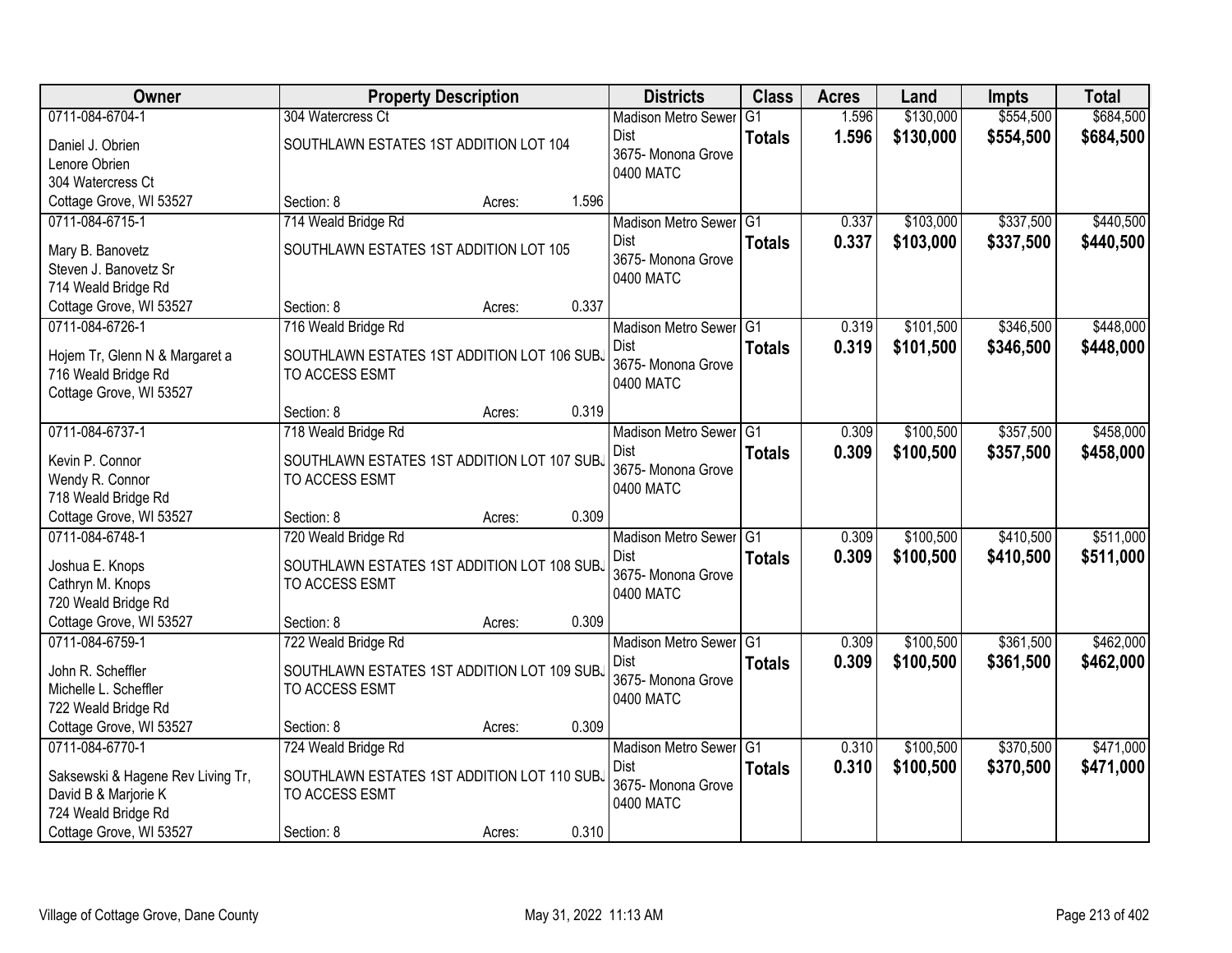| <b>Owner</b>                                                                                              |                                                                             | <b>Property Description</b> |       | <b>Districts</b>                                                             | <b>Class</b>   | <b>Acres</b>   | Land                   | <b>Impts</b>           | <b>Total</b>           |
|-----------------------------------------------------------------------------------------------------------|-----------------------------------------------------------------------------|-----------------------------|-------|------------------------------------------------------------------------------|----------------|----------------|------------------------|------------------------|------------------------|
| 0711-084-6781-1                                                                                           | 726 Weald Bridge Rd                                                         |                             |       | <b>Madison Metro Sewer</b>                                                   | G <sub>1</sub> | 0.837          | \$119,000              | \$425,000              | \$544,000              |
| Halverson Jt Rev Tr, Bruce & Cheryl<br>726 Weald Bridge Rd<br>Cottage Grove, WI 53527                     | SOUTHLAWN ESTATES 1ST ADDITION LOT 111 SUBJ<br>TO ACCESS ESMT               |                             |       | Dist<br>3675- Monona Grove<br>0400 MATC                                      | <b>Totals</b>  | 0.837          | \$119,000              | \$425,000              | \$544,000              |
|                                                                                                           | Section: 8                                                                  | Acres:                      | 0.837 |                                                                              |                |                |                        |                        |                        |
| 0711-084-6792-1<br>Steven E. Tinker<br>Deborah D. Tinker<br>728 Weald Bridge Rd                           | 728 Weald Bridge Rd<br>SOUTHLAWN ESTATES 1ST ADDITION LOT 112               |                             |       | Madison Metro Sewer G1<br><b>Dist</b><br>3675- Monona Grove<br>0400 MATC     | <b>Totals</b>  | 0.516<br>0.516 | \$115,000<br>\$115,000 | \$362,500<br>\$362,500 | \$477,500<br>\$477,500 |
| Cottage Grove, WI 53527                                                                                   | Section: 8                                                                  | Acres:                      | 0.516 |                                                                              |                |                |                        |                        |                        |
| 0711-084-6803-1<br>Casey G. Endres<br>Chelsea E. Endres<br>730 Weald Bridge Rd                            | 730 Weald Bridge Rd<br>SOUTHLAWN ESTATES 1ST ADDITION LOT 113               |                             |       | Madison Metro Sewer G1<br>Dist<br>3675-Monona Grove<br>0400 MATC             | <b>Totals</b>  | 0.379<br>0.379 | \$106,500<br>\$106,500 | \$372,000<br>\$372,000 | \$478,500<br>\$478,500 |
| Cottage Grove, WI 53527                                                                                   | Section: 8                                                                  | Acres:                      | 0.379 |                                                                              |                |                |                        |                        |                        |
| 0711-084-6814-1<br>Haase 2002 Rev Tr, Paul & Tanya M<br>732 Weald Bridge Rd<br>Cottage Grove, WI 53527    | 732 Weald Bridge Rd<br>SOUTHLAWN ESTATES 1ST ADDITION LOT 114               |                             |       | Madison Metro Sewer G1<br>Dist<br>3675- Monona Grove<br>0400 MATC            | <b>Totals</b>  | 0.323<br>0.323 | \$102,000<br>\$102,000 | \$371,000<br>\$371,000 | \$473,000<br>\$473,000 |
|                                                                                                           | Section: 8                                                                  | Acres:                      | 0.323 |                                                                              |                |                |                        |                        |                        |
| 0711-084-6825-1<br>Roderick R. Marron<br>Lisa A. Marron<br>734 Weald Bridge Rd                            | 734 Weald Bridge Rd<br>SOUTHLAWN ESTATES 1ST ADDITION LOT 115               |                             |       | Madison Metro Sewer <sup>G1</sup><br>Dist<br>3675- Monona Grove<br>0400 MATC | <b>Totals</b>  | 0.296<br>0.296 | \$99,500<br>\$99,500   | \$330,000<br>\$330,000 | \$429,500<br>\$429,500 |
| Cottage Grove, WI 53527                                                                                   | Section: 8                                                                  | Acres:                      | 0.296 |                                                                              |                |                |                        |                        |                        |
| 0711-084-6845-1<br>Scott F. Sullivan<br>320 Southing Grange<br>Cottage Grove, WI 53527                    | 320 Southing Grange<br>SOUTHLAWN ESTATES 1ST ADDITION LOT 135               |                             |       | Madison Metro Sewer G1<br>Dist<br>3675- Monona Grove<br>0400 MATC            | <b>Totals</b>  | 0.505<br>0.505 | \$104,500<br>\$104,500 | \$435,000<br>\$435,000 | \$539,500<br>\$539,500 |
|                                                                                                           | Section: 8                                                                  | Acres:                      | 0.505 |                                                                              |                |                |                        |                        |                        |
| 0711-084-6856-1<br>Susan L. Efinger<br>Brian L. Efinger<br>322 Southing Grange<br>Cottage Grove, WI 53527 | 322 Southing Grange<br>SOUTHLAWN ESTATES 1ST ADDITION LOT 136<br>Section: 8 | Acres:                      | 0.537 | Madison Metro Sewer G1<br><b>Dist</b><br>3675- Monona Grove<br>0400 MATC     | <b>Totals</b>  | 0.537<br>0.537 | \$104,500<br>\$104,500 | \$346,500<br>\$346,500 | \$451,000<br>\$451,000 |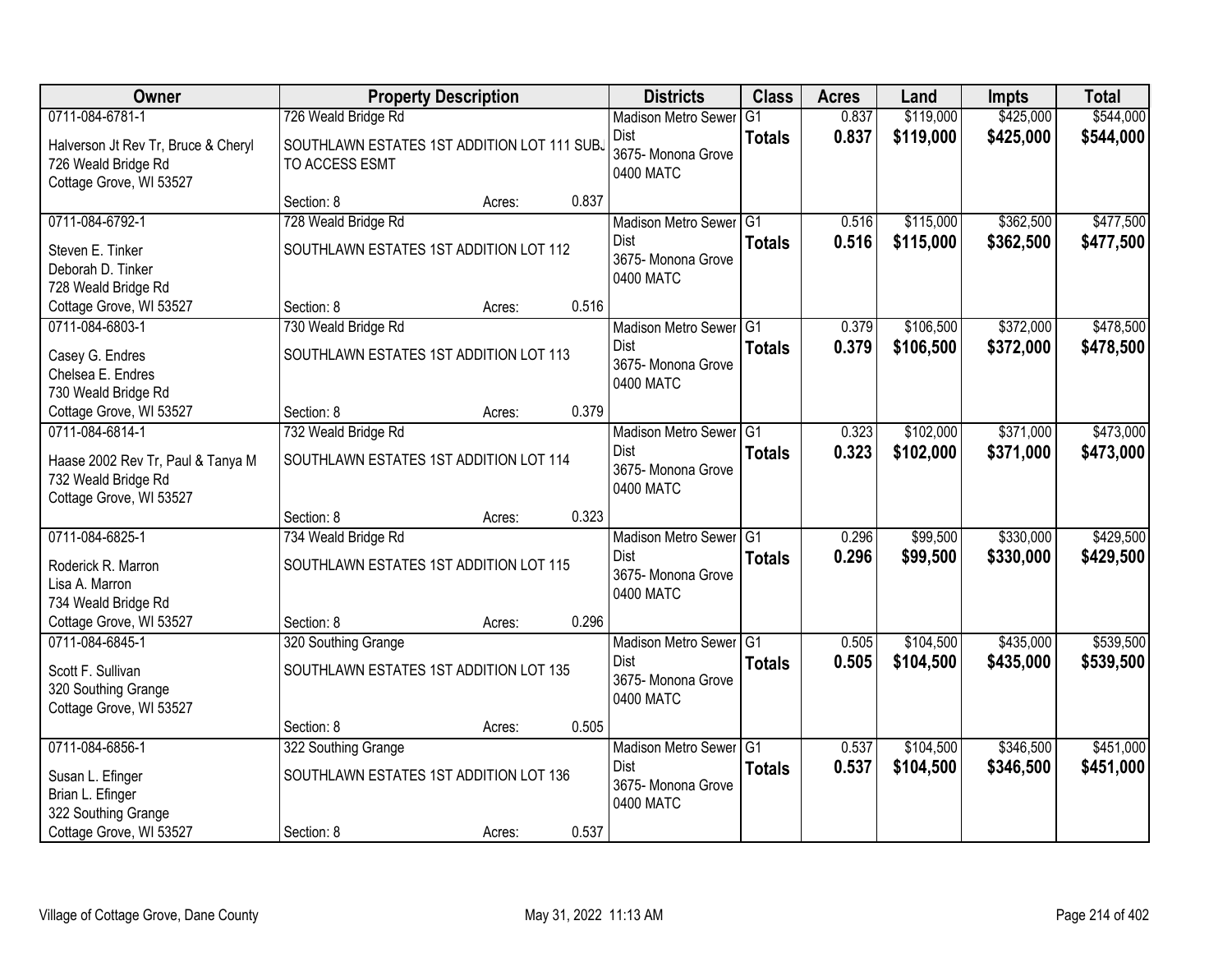| Owner                                  | <b>Property Description</b>                                                        |                  | <b>Districts</b>           | <b>Class</b>   | <b>Acres</b> | Land            | <b>Impts</b>    | <b>Total</b> |
|----------------------------------------|------------------------------------------------------------------------------------|------------------|----------------------------|----------------|--------------|-----------------|-----------------|--------------|
| 0711-084-6875-1                        | <b>Weald Bridge Rd</b>                                                             |                  | <b>Madison Metro Sewer</b> | X4             | 1.033        | $\overline{50}$ | $\overline{50}$ | \$0          |
| Cottage Grove, Village of              | SOUTHLAWN ESTATES 1ST ADDITION OUTLOT 5                                            |                  | Dist                       | <b>Totals</b>  | 1.033        | \$0             | \$0             | \$0          |
| 221 E Cottage Grove Rd                 |                                                                                    |                  | 3675- Monona Grove         |                |              |                 |                 |              |
| Cottage Grove, WI 53527                |                                                                                    |                  | 0400 MATC                  |                |              |                 |                 |              |
|                                        | Section: 8                                                                         | 1.033<br>Acres:  |                            |                |              |                 |                 |              |
| 0711-084-8041-1                        | Cottage Grove Rd                                                                   |                  | Madison Metro Sewer X4     |                | 3.020        | \$0             | \$0             | \$0          |
| <b>Cottage Grove Cemetery Assn</b>     | SEC 8-7-11 PRT NE1/4SE1/4 COM SEC E1/4 COR &                                       |                  | <b>Dist</b>                | <b>Totals</b>  | 3.020        | \$0             | \$0             | \$0          |
| Not Provided                           | C/L CTH BB TH S2DEG18'W 275.6 FT TH W 445.2 FT                                     |                  | 3675- Monona Grove         |                |              |                 |                 |              |
| Not Provided, WI 99999                 | TO POB TH S25DEG27'W 123 FT TH N65DEG44'W                                          |                  | 0400 MATC                  |                |              |                 |                 |              |
|                                        | Section: 8                                                                         | 3.020<br>Acres:  |                            |                |              |                 |                 |              |
| 0711-084-8080-1                        | 406 W Cottage Grove Rd                                                             |                  | Madison Metro Sewer   X4   |                | 3.794        | $\overline{50}$ | \$0             | $\sqrt{50}$  |
| Abiding Shepherd Evangelical Lutheran  | SEC 8-7-11 PRT NE1/4 SE1/4 DESC AS COM E1/4 SD                                     |                  | Dist                       | <b>Totals</b>  | 3.794        | \$0             | \$0             | \$0          |
| Church                                 | SEC 8 TH S0DEG5'0"E 275.60 FT ALG E LN SE1/4 SD                                    |                  | 3675- Monona Grove         |                |              |                 |                 |              |
| 406 W Cottage Grove Rd                 | SEC 8 & W LN LOTS 12 & 13 SOUTHLAWN ESTATES;                                       |                  | 0400 MATC                  |                |              |                 |                 |              |
| Cottage Grove, WI 53527                | Section: 8                                                                         | 3.794<br>Acres:  |                            |                |              |                 |                 |              |
| 0711-084-9376-1                        | Vilas Rd                                                                           |                  | 3675- Monona Grove         | G4             | 9.489        | \$3,100         | $\sqrt[6]{3}$   | \$3,100      |
|                                        |                                                                                    |                  | 0400 MATC                  | G <sub>5</sub> | 1.340        | \$1,100         | \$0             | \$1,100      |
| Pine Meadow Farms, LLC<br>3564 Egre Rd | LOT 1 CSM 13225 CS85/120&123-1/20/2012 F/K/A<br>LOTS 1, 3 & PRT OF LOT 2 CSM 13185 |                  |                            | G5M            | 4.800        | \$9,000         | \$0             | \$9,000      |
| Deforest, WI 53532                     | CS84/334&337-11/2/2011 F/K/A LOTS 1, 2 & 3 CSM                                     |                  |                            | <b>Totals</b>  | 15.629       | \$13,200        | \$0             | \$13,200     |
|                                        | Section: 8                                                                         | 15.629<br>Acres: |                            |                |              |                 |                 |              |
| 0711-084-9396-1                        | 4226 Vilas Rd                                                                      |                  | 3675- Monona Grove         | G4             | 66.800       | \$20,700        | \$0             | \$20,700     |
|                                        |                                                                                    |                  | 0400 MATC                  | G <sub>5</sub> | 15.357       | \$13,800        | \$0             | \$13,800     |
| Pine Meadow Farms, LLC                 | LOT 2 CSM 13225 CS85/120&123-1/20/2012 F/K/A                                       |                  |                            | <b>Totals</b>  | 82.157       | \$34,500        | \$0             | \$34,500     |
| 3564 Egre Rd                           | LOTS 1, 3 & PRT OF LOT 2 CSM 13185                                                 |                  |                            |                |              |                 |                 |              |
| Deforest, WI 53532                     | CS84/334&337-11/2/2011 F/K/A LOTS 1, 2 & 3 CSM                                     |                  |                            |                |              |                 |                 |              |
|                                        | Section: 8                                                                         | 82.157<br>Acres: |                            |                |              |                 |                 |              |
| 0711-084-9416-1                        | 4226 Vilas Rd                                                                      |                  | 3675- Monona Grove         | G2             | 3.803        | \$116,000       | \$193,500       | \$309,500    |
| Pine Meadow Farms, LLC                 | LOT 3 CSM 13225 CS85/120&123-1/20/2012 F/K/A                                       |                  | 0400 MATC                  | <b>Totals</b>  | 3.803        | \$116,000       | \$193,500       | \$309,500    |
| 3564 Egre Rd                           | LOTS 1, 3 & PRT OF LOT 2 CSM 13185                                                 |                  |                            |                |              |                 |                 |              |
| Deforest, WI 53532                     | CS84/334&337-11/2/2011 F/K/A LOTS 1, 2 & 3 CSM                                     |                  |                            |                |              |                 |                 |              |
|                                        | Section: 8                                                                         | 3.803<br>Acres:  |                            |                |              |                 |                 |              |
| 0711-091-2004-6                        | 761B Saint John St                                                                 |                  | <b>Madison Metro Sewer</b> | G1             | 0.159        | \$45,000        | \$173,500       | \$218,500    |
| Nicolette Hopson                       | LOT 1 CSM 8338 CS45/129&130-9/10/96 F/K/A LOT 1                                    |                  | Dist                       | <b>Totals</b>  | 0.159        | \$45,000        | \$173,500       | \$218,500    |
| 761 B Saint John St                    | MARINO MEADO WS DESCR AS SEC 9-7-11 PRT                                            |                  | 3675- Monona Grove         |                |              |                 |                 |              |
| Cottage Grove, WI 53527                | NW1/4NE1/4 (.159 ACRES)                                                            |                  | 0400 MATC                  |                |              |                 |                 |              |
|                                        | Section: 9                                                                         | 0.159<br>Acres:  |                            |                |              |                 |                 |              |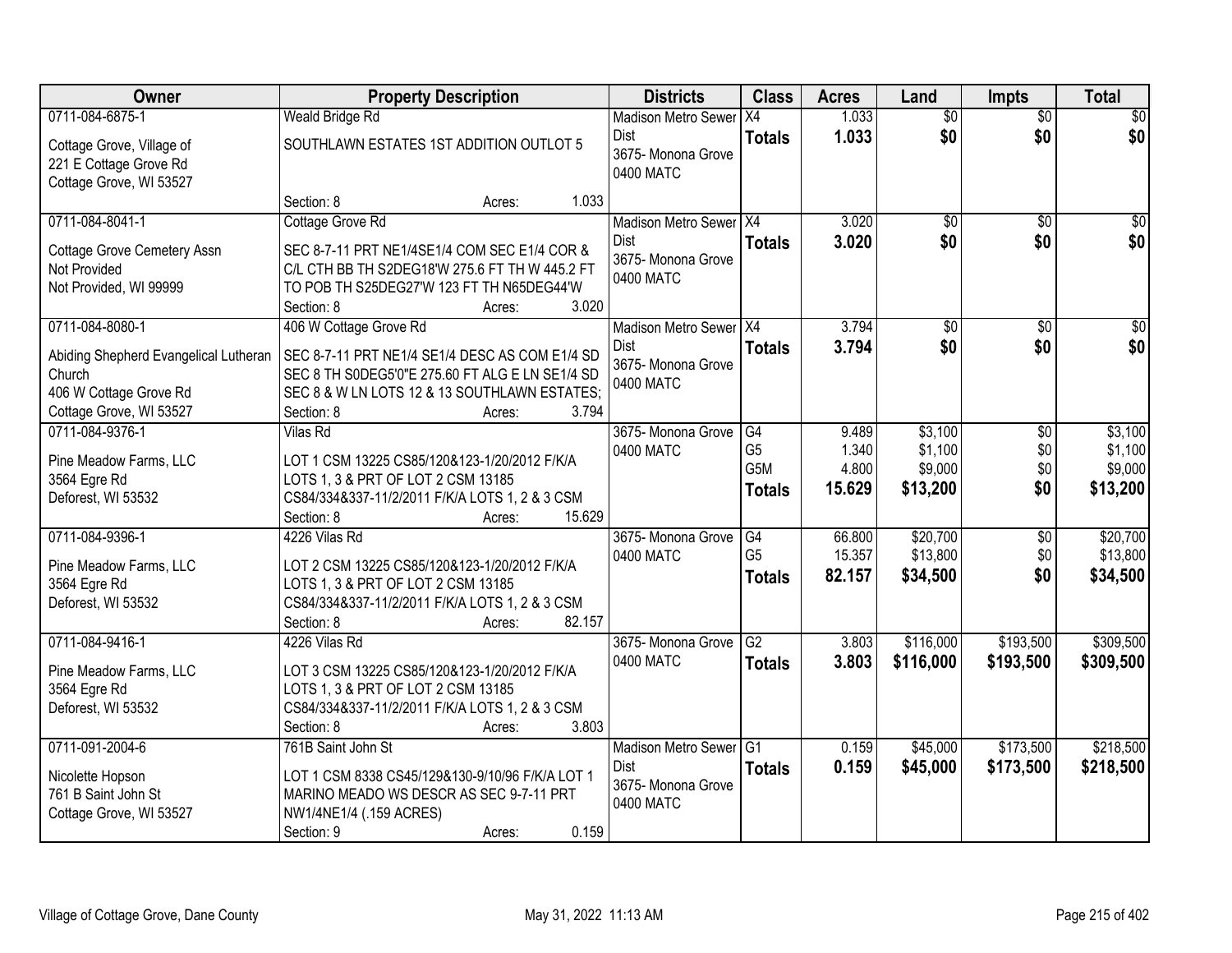| Owner                   |                                                 | <b>Property Description</b> |       | <b>Districts</b>                | <b>Class</b>  | <b>Acres</b> | Land      | <b>Impts</b> | <b>Total</b> |
|-------------------------|-------------------------------------------------|-----------------------------|-------|---------------------------------|---------------|--------------|-----------|--------------|--------------|
| 0711-091-2008-2         | 761A Saint John St                              |                             |       | <b>Madison Metro Sewer</b>      | G1            | 0.159        | \$45,000  | \$175,000    | \$220,000    |
| Veronica Munoz          | LOT 2 CSM 8338 CS45/129&130-9/10/96 F/K/A LOT 1 |                             |       | <b>Dist</b>                     | <b>Totals</b> | 0.159        | \$45,000  | \$175,000    | \$220,000    |
| Bryan M. Amador         | MARINO MEADOWS DESCR AS SEC 9-7-11 PRT          |                             |       | 3675- Monona Grove              |               |              |           |              |              |
| 761 Saint John St A     | NW1/4NE1/4 (0.159 ACRES)                        |                             |       | 0400 MATC                       |               |              |           |              |              |
| Cottage Grove, WI 53527 | Section: 9                                      | Acres:                      | 0.159 |                                 |               |              |           |              |              |
| 0711-091-2012-6         | 100 E Parkview St                               |                             |       | Madison Metro Sewer G2          |               | 0.547        | \$100,500 | \$322,000    | \$422,500    |
| Matthew W. Kornstedt    | MARINO MEADOWS LOT 2                            |                             |       | <b>Dist</b>                     | <b>Totals</b> | 0.547        | \$100,500 | \$322,000    | \$422,500    |
| Jennifer S. Kornstedt   |                                                 |                             |       | 3675- Monona Grove              |               |              |           |              |              |
| 5604 Bremer Rd          |                                                 |                             |       | 0400 MATC                       |               |              |           |              |              |
| Mcfarland, WI 53558     | Section: 9                                      | Acres:                      | 0.547 |                                 |               |              |           |              |              |
| 0711-091-2020-6         | 101 E Parkview St                               |                             |       | Madison Metro Sewer G1          |               | 0.000        | \$40,000  | \$134,500    | \$174,500    |
|                         |                                                 |                             |       | <b>Dist</b>                     | <b>Totals</b> | 0.000        | \$40,000  | \$134,500    | \$174,500    |
| Steven R. Covoloskie    | EAST GROVE CONDOMINIUMS UNIT 1                  |                             |       | 3675- Monona Grove              |               |              |           |              |              |
| 101 E Parkview St       |                                                 |                             |       | 0400 MATC                       |               |              |           |              |              |
| Cottage Grove, WI 53527 | Section: 9                                      | Acres:                      | 0.000 |                                 |               |              |           |              |              |
| 0711-091-2022-4         | 103 E Parkview St                               |                             |       | Madison Metro Sewer G1          |               | 0.000        | \$40,000  | \$137,000    | \$177,000    |
|                         |                                                 |                             |       | <b>Dist</b>                     | <b>Totals</b> | 0.000        | \$40,000  | \$137,000    | \$177,000    |
| Denis Bollinger         | EAST GROVE CONDOMINIUMS UNIT 2                  |                             |       | 3675- Monona Grove              |               |              |           |              |              |
| 103 E Parkview St       |                                                 |                             |       | 0400 MATC                       |               |              |           |              |              |
| Cottage Grove, WI 53527 |                                                 |                             |       |                                 |               |              |           |              |              |
|                         | Section: 9                                      | Acres:                      | 0.000 |                                 |               |              |           |              |              |
| 0711-091-2024-2         | 801 Saint John St                               |                             |       | Madison Metro Sewer G1          |               | 0.000        | \$40,000  | \$138,000    | \$178,000    |
| Rita Heyerholm          | EAST GROVE CONDOMINIUMS UNIT 3                  |                             |       | Dist                            | <b>Totals</b> | 0.000        | \$40,000  | \$138,000    | \$178,000    |
| 801 Saint John St       |                                                 |                             |       | 3675- Monona Grove<br>0400 MATC |               |              |           |              |              |
| Cottage Grove, WI 53527 |                                                 |                             |       |                                 |               |              |           |              |              |
|                         | Section: 9                                      | Acres:                      | 0.000 |                                 |               |              |           |              |              |
| 0711-091-2026-0         | 803 Saint John St                               |                             |       | Madison Metro Sewer G1          |               | 0.000        | \$40,000  | \$138,000    | \$178,000    |
| Kari L. Nettenstrom     | EAST GROVE CONDOMINIUMS UNIT 4                  |                             |       | Dist                            | <b>Totals</b> | 0.000        | \$40,000  | \$138,000    | \$178,000    |
| 803 Saint John St       |                                                 |                             |       | 3675- Monona Grove              |               |              |           |              |              |
| Cottage Grove, WI 53527 |                                                 |                             |       | 0400 MATC                       |               |              |           |              |              |
|                         | Section: 9                                      | Acres:                      | 0.000 |                                 |               |              |           |              |              |
| 0711-091-2034-0         | 203 E Parkview St                               |                             |       | Madison Metro Sewer G2          |               | 0.459        | \$97,500  | \$299,500    | \$397,000    |
| Donna J. Evans          | MARINO MEADOWS LOT 4                            |                             |       | <b>Dist</b>                     | <b>Totals</b> | 0.459        | \$97,500  | \$299,500    | \$397,000    |
| Robert W. Evans         |                                                 |                             |       | 3675- Monona Grove              |               |              |           |              |              |
| 3825 Skyhigh Rd         |                                                 |                             |       | 0400 MATC                       |               |              |           |              |              |
| Cottage Grove, WI 53527 | Section: 9                                      | Acres:                      | 0.459 |                                 |               |              |           |              |              |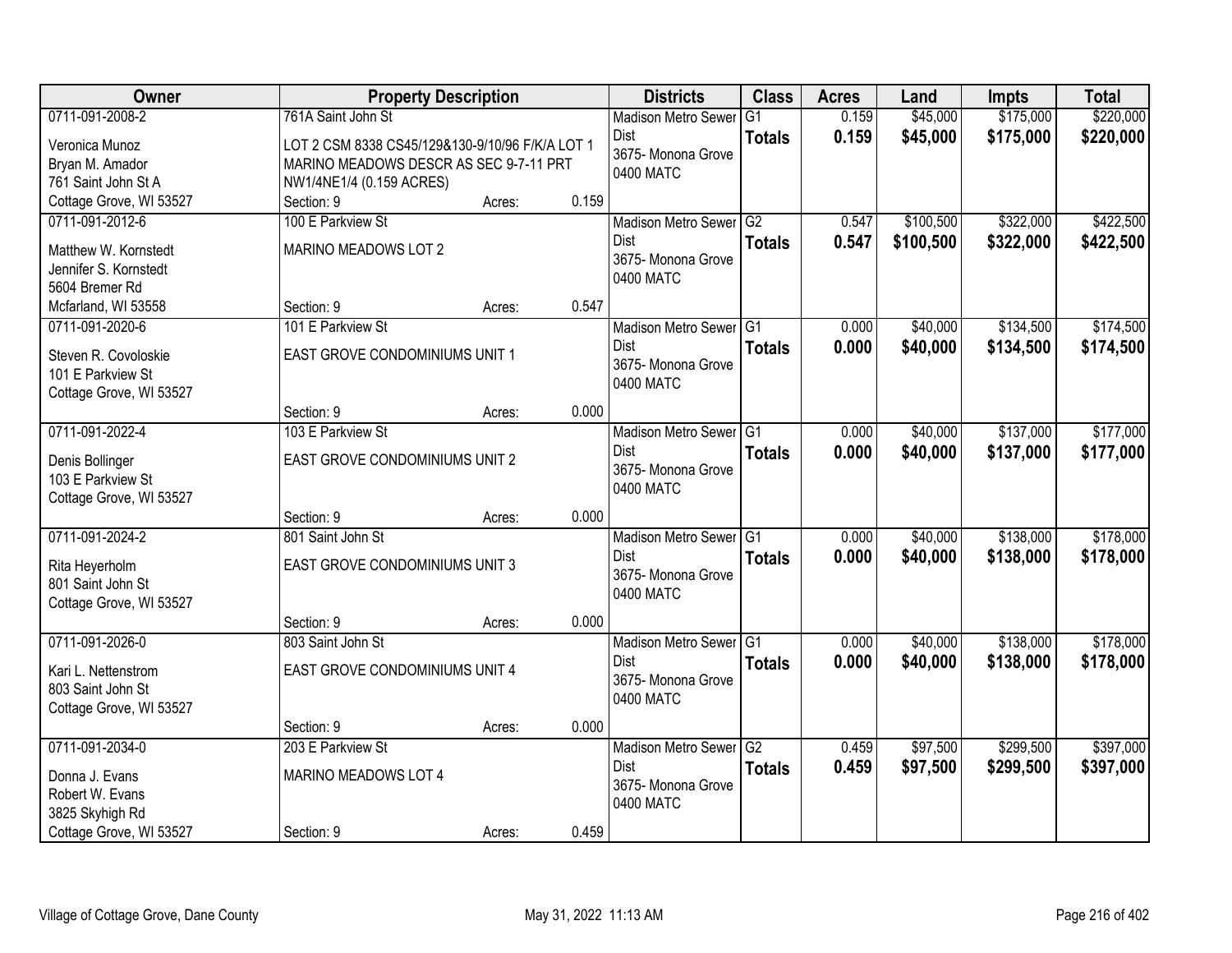| <b>Owner</b>                                                               |                                | <b>Property Description</b>            |       | <b>Districts</b>                               | <b>Class</b>  | <b>Acres</b> | Land     | <b>Impts</b> | <b>Total</b> |
|----------------------------------------------------------------------------|--------------------------------|----------------------------------------|-------|------------------------------------------------|---------------|--------------|----------|--------------|--------------|
| 0711-091-2042-0                                                            | 209 E Parkview St Unit D       |                                        |       | <b>Madison Metro Sewer</b>                     | G1            | 0.000        | \$30,000 | \$169,000    | \$199,000    |
| Dana L. Coshenet<br>209 E Parkview St Unit d<br>Cottage Grove, WI 53527    | MARINO PARK CONDOMINIUM UNIT 1 |                                        |       | Dist<br>3675- Monona Grove<br>0400 MATC        | <b>Totals</b> | 0.000        | \$30,000 | \$169,000    | \$199,000    |
|                                                                            | Section: 9                     | Acres:                                 | 0.000 |                                                |               |              |          |              |              |
| 0711-091-2044-8                                                            | 209 E Parkview St Unit C       |                                        |       | Madison Metro Sewer G1                         |               | 0.000        | \$30,000 | \$169,000    | \$199,000    |
| Georgann Kramer<br>209 E Parkview St C<br>Cottage Grove, WI 53527          | MARINO PARK CONDOMINIUM UNIT 2 |                                        |       | Dist<br>3675- Monona Grove<br>0400 MATC        | <b>Totals</b> | 0.000        | \$30,000 | \$169,000    | \$199,000    |
|                                                                            | Section: 9                     | Acres:                                 | 0.000 |                                                |               |              |          |              |              |
| 0711-091-2046-6                                                            | 209 E Parkview St Unit B       |                                        |       | Madison Metro Sewer G1                         |               | 0.000        | \$30,000 | \$172,500    | \$202,500    |
| Paul J. Wiesner<br>Roberta L. Wiesner<br>209 E Parkview St Unit b          | MARINO PARK CONDOMINIUM UNIT 3 |                                        |       | <b>Dist</b><br>3675- Monona Grove<br>0400 MATC | <b>Totals</b> | 0.000        | \$30,000 | \$172,500    | \$202,500    |
| Cottage Grove, WI 53527                                                    | Section: 9                     | Acres:                                 | 0.000 |                                                |               |              |          |              |              |
| 0711-091-2048-4                                                            | 209 E Parkview St Unit A       |                                        |       | Madison Metro Sewer G1                         |               | 0.000        | \$30,000 | \$169,000    | \$199,000    |
| Sarah J. Bartkowiak<br>209 E Parkview St Unit A<br>Cottage Grove, WI 53527 | MARINO PARK CONDOMINIUM UNIT 4 |                                        |       | Dist<br>3675- Monona Grove<br>0400 MATC        | <b>Totals</b> | 0.000        | \$30,000 | \$169,000    | \$199,000    |
|                                                                            | Section: 9                     | Acres:                                 | 0.000 |                                                |               |              |          |              |              |
| 0711-091-2051-1                                                            | 215D E Parkview St             |                                        |       | Madison Metro Sewer G1                         |               | 0.000        | \$40,000 | \$153,000    | \$193,000    |
| Carol R. Blajeski<br>215 D E Parkview St<br>Cottage Grove, WI 53527        |                                | WILLOW RUN VILLAGE CONDOMINIUMS UNIT 1 |       | <b>Dist</b><br>3675- Monona Grove<br>0400 MATC | <b>Totals</b> | 0.000        | \$40,000 | \$153,000    | \$193,000    |
|                                                                            | Section: 9                     | Acres:                                 | 0.000 |                                                |               |              |          |              |              |
| 0711-091-2053-1                                                            | 215 E Parkview St Unit 2       |                                        |       | Madison Metro Sewer G1                         |               | 0.000        | \$40,000 | \$147,000    | \$187,000    |
| Laurel A. Stiever<br>215 Parkview St Unit 2<br>Cottage Grove, WI 53527     |                                | WILLOW RUN VILLAGE CONDOMINIUMS UNIT 2 |       | Dist<br>3675- Monona Grove<br>0400 MATC        | <b>Totals</b> | 0.000        | \$40,000 | \$147,000    | \$187,000    |
|                                                                            | Section: 9                     | Acres:                                 | 0.000 |                                                |               |              |          |              |              |
| 0711-091-2055-1                                                            | 215B E Parkview St             |                                        |       | Madison Metro Sewer G1                         |               | 0.000        | \$40,000 | \$147,000    | \$187,000    |
| Artur Baluch<br>215 E Parkview St B<br>Cottage Grove, WI 53527             |                                | WILLOW RUN VILLAGE CONDOMINIUMS UNIT 3 |       | <b>Dist</b><br>3675-Monona Grove<br>0400 MATC  | <b>Totals</b> | 0.000        | \$40,000 | \$147,000    | \$187,000    |
|                                                                            | Section: 9                     | Acres:                                 | 0.000 |                                                |               |              |          |              |              |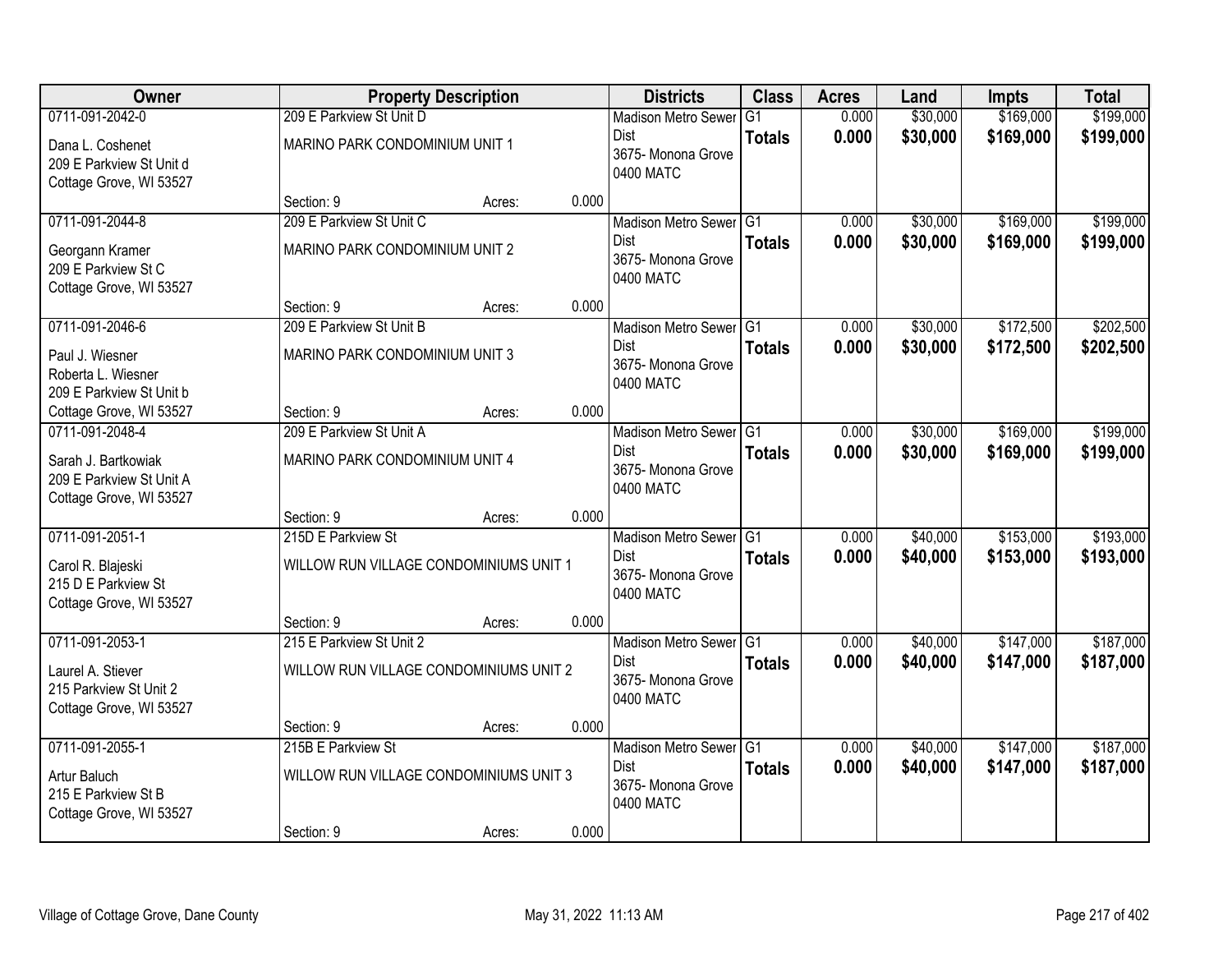| Owner                                                                                                        | <b>Property Description</b>                                                                                                                                                |        |       | <b>Districts</b>                                                         | <b>Class</b>  | <b>Acres</b>   | Land                 | <b>Impts</b>           | <b>Total</b>           |
|--------------------------------------------------------------------------------------------------------------|----------------------------------------------------------------------------------------------------------------------------------------------------------------------------|--------|-------|--------------------------------------------------------------------------|---------------|----------------|----------------------|------------------------|------------------------|
| 0711-091-2057-1                                                                                              | 215 E Parkview St Unit 4                                                                                                                                                   |        |       | <b>Madison Metro Sewer</b>                                               | G1            | 0.000          | \$40,000             | \$153,000              | \$193,000              |
| Daniel L. Nellen<br>215 E Parkview St Apt a<br>Cottage Grove, WI 53527                                       | WILLOW RUN VILLAGE CONDOMINIUMS UNIT 4                                                                                                                                     |        |       | Dist<br>3675- Monona Grove<br>0400 MATC                                  | <b>Totals</b> | 0.000          | \$40,000             | \$153,000              | \$193,000              |
|                                                                                                              | Section: 9                                                                                                                                                                 | Acres: | 0.000 |                                                                          |               |                |                      |                        |                        |
| 0711-091-2062-6<br>Walz Rev Living Tr, Connie K<br>303B E Parkview St<br>Cottage Grove, WI 53527             | 303 E Parkview St Unit B<br>LOT 1 CSM 8067 CS43/94&95-1/12/96 F/K/A LOT 7<br>MARINO MEADOWS DESCR AS SEC 9-7-11 PRT<br>NW1/4NE1/4 (0.146 ACRES)<br>Section: 9              | Acres: | 0.146 | Madison Metro Sewer G1<br><b>Dist</b><br>3675- Monona Grove<br>0400 MATC | <b>Totals</b> | 0.146<br>0.146 | \$44,000<br>\$44,000 | \$163,300<br>\$163,300 | \$207,300<br>\$207,300 |
| 0711-091-2068-0                                                                                              | 303 E Parkview St Unit A                                                                                                                                                   |        |       | Madison Metro Sewer G1                                                   |               | 0.146          | \$44,000             | \$163,000              | \$207,000              |
| Walz Rev Living Tr, Connie K<br>303B E Parkview St<br>Cottage Grove, WI 53527                                | LOT 2 CSM 8067 CS43/94&95-1/12/96 F/K/A LOT 7<br>MARINO MEADOWS DESCR AS SEC 9-7-11 PRT<br>NW1/4NE1/4 (0.146 ACRES)<br>Section: 9                                          | Acres: | 0.146 | Dist<br>3675- Monona Grove<br>0400 MATC                                  | <b>Totals</b> | 0.146          | \$44,000             | \$163,000              | \$207,000              |
| 0711-091-2074-2                                                                                              | 307 E Parkview St Unit B                                                                                                                                                   |        |       | Madison Metro Sewer G1                                                   |               | 0.175          | \$46,000             | \$147,500              | \$193,500              |
| Robert Wambach<br>307B E Parkview St<br>Cottage Grove, WI 53527                                              | LOT 1 CSM 7935 CS42/84&85 R30693/24&25-8/30/95<br>F/K/A LOT 8 MARINO MEADOWS DESCR AS SEC<br>9-7-11 PRT NW1/4NE1/4 (.175 ACRES)<br>Section: 9                              | Acres: | 0.175 | Dist<br>3675- Monona Grove<br>0400 MATC                                  | <b>Totals</b> | 0.175          | \$46,000             | \$147,500              | \$193,500              |
| 0711-091-2081-3<br>Sharon A. Habeck<br>307A E Parkview St<br>Cottage Grove, WI 53527                         | 307 E Parkview St Unit A<br>LOT 2 CSM 7935 CS42/84&85 R30693/24&25-8/30/95<br>F/K/A LOT 8 M ARINO MEADOWS DESCR AS SEC<br>9-7-11 PRT NW1/4NE1/4 (.175 ACRES)<br>Section: 9 | Acres: | 0.175 | Madison Metro Sewer G1<br><b>Dist</b><br>3675- Monona Grove<br>0400 MATC | <b>Totals</b> | 0.175<br>0.175 | \$46,000<br>\$46,000 | \$146,500<br>\$146,500 | \$192,500<br>\$192,500 |
| 0711-091-2089-5<br>Darren D. Johnson<br>Julie A. Johnson<br>400 E Parkview St<br>Cottage Grove, WI 53527     | 400 E Parkview St<br>MARINO MEADOWS LOT 9<br>Section: 9                                                                                                                    | Acres: | 0.376 | Madison Metro Sewer G1<br><b>Dist</b><br>3675- Monona Grove<br>0400 MATC | <b>Totals</b> | 0.376<br>0.376 | \$93,000<br>\$93,000 | \$165,000<br>\$165,000 | \$258,000<br>\$258,000 |
| 0711-091-2100-9<br>John P. Puccinelli<br>Tracy J. Puccinelli<br>404 E Parkview St<br>Cottage Grove, WI 53527 | 404 E Parkview St<br>MARINO MEADOWS LOT 10<br>Section: 9                                                                                                                   | Acres: | 0.340 | Madison Metro Sewer G1<br>Dist<br>3675- Monona Grove<br>0400 MATC        | <b>Totals</b> | 0.340<br>0.340 | \$91,000<br>\$91,000 | \$256,500<br>\$256,500 | \$347,500<br>\$347,500 |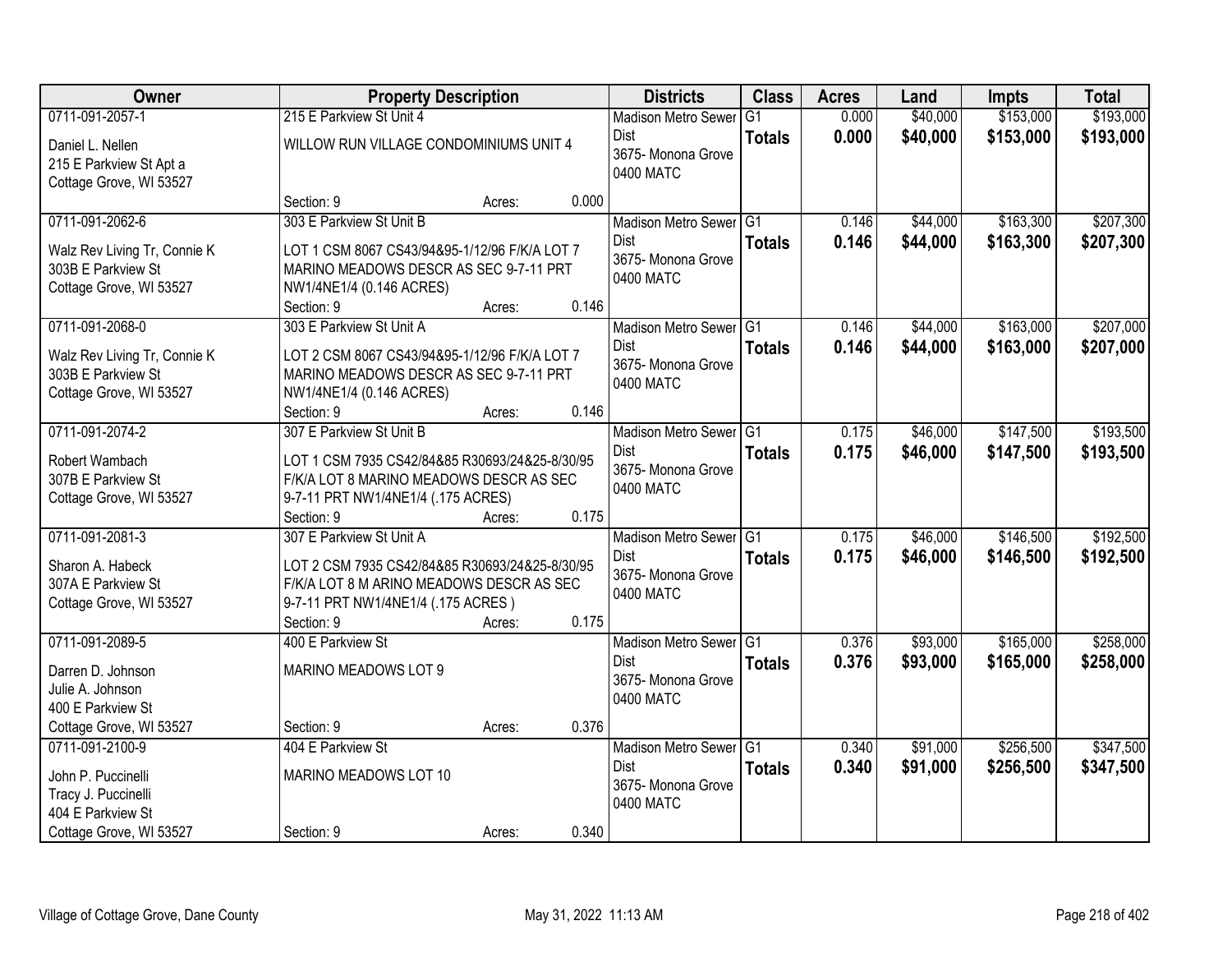| Owner                                    | <b>Property Description</b>                      |        |       | <b>Districts</b>           | <b>Class</b>  | <b>Acres</b> | Land     | <b>Impts</b> | <b>Total</b> |
|------------------------------------------|--------------------------------------------------|--------|-------|----------------------------|---------------|--------------|----------|--------------|--------------|
| 0711-091-2111-6                          | 760 Willow Run St                                |        |       | <b>Madison Metro Sewer</b> | G1            | 0.373        | \$93,000 | \$166,000    | \$259,000    |
| Kelly Carpenter                          | MARINO MEADOWS LOT 11                            |        |       | Dist                       | <b>Totals</b> | 0.373        | \$93,000 | \$166,000    | \$259,000    |
| 760 Willow run                           |                                                  |        |       | 3675-Monona Grove          |               |              |          |              |              |
| Cottage Grove, WI 53527                  |                                                  |        |       | 0400 MATC                  |               |              |          |              |              |
|                                          | Section: 9                                       | Acres: | 0.373 |                            |               |              |          |              |              |
| 0711-091-2122-3                          | 761 Willow Run St                                |        |       | Madison Metro Sewer G1     |               | 0.251        | \$85,500 | \$165,900    | \$251,400    |
| Christopher W. Blodgett                  | MARINO MEADOWS LOT 12                            |        |       | Dist                       | <b>Totals</b> | 0.251        | \$85,500 | \$165,900    | \$251,400    |
| Jenifer K. Blodgett                      |                                                  |        |       | 3675- Monona Grove         |               |              |          |              |              |
| 761 Willow Run St                        |                                                  |        |       | 0400 MATC                  |               |              |          |              |              |
| Cottage Grove, WI 53527                  | Section: 9                                       | Acres: | 0.251 |                            |               |              |          |              |              |
| 0711-091-2133-0                          | 765 Willow Run St                                |        |       | Madison Metro Sewer G1     |               | 0.245        | \$85,500 | \$179,000    | \$264,500    |
| Peyton L. Graber Nelson                  | MARINO MEADOWS LOT 13                            |        |       | Dist                       | <b>Totals</b> | 0.245        | \$85,500 | \$179,000    | \$264,500    |
| Laurie A. Nelson                         |                                                  |        |       | 3675- Monona Grove         |               |              |          |              |              |
| 765 Willow Run St                        |                                                  |        |       | 0400 MATC                  |               |              |          |              |              |
| Cottage Grove, WI 53527                  | Section: 9                                       | Acres: | 0.245 |                            |               |              |          |              |              |
| 0711-091-2144-7                          | 769 Willow Run St                                |        |       | Madison Metro Sewer G1     |               | 0.274        | \$87,000 | \$189,500    | \$276,500    |
|                                          |                                                  |        |       | Dist                       | <b>Totals</b> | 0.274        | \$87,000 | \$189,500    | \$276,500    |
| Justin A. Braddock                       | MARINO MEADOWS LOT 14                            |        |       | 3675- Monona Grove         |               |              |          |              |              |
| Katelyn E. Braddock<br>769 Willow Run St |                                                  |        |       | 0400 MATC                  |               |              |          |              |              |
| Cottage Grove, WI 53527                  | Section: 9                                       |        | 0.274 |                            |               |              |          |              |              |
| 0711-091-2151-8                          | 310 E Parkview St Unit A                         | Acres: |       | Madison Metro Sewer G1     |               | 0.231        | \$49,000 | \$151,000    | \$200,000    |
|                                          |                                                  |        |       | <b>Dist</b>                |               |              |          |              |              |
| Cody J. Woods                            | LOT 2 CSM 7754 CS40/311&312-3/2/95 F/K/A LOT 15  |        |       | 3675- Monona Grove         | <b>Totals</b> | 0.231        | \$49,000 | \$151,000    | \$200,000    |
| 310 E Parkview St Unit a                 | MARINO MEADOWS DESCR AS SEC 9-7-11 PRT           |        |       | 0400 MATC                  |               |              |          |              |              |
| Cottage Grove, WI 53527                  | NW1/4NE1/4 (0.231 ACRES)                         |        |       |                            |               |              |          |              |              |
|                                          | Section: 9                                       | Acres: | 0.231 |                            |               |              |          |              |              |
| 0711-091-2158-1                          | 310 E Parkview St Unit B                         |        |       | Madison Metro Sewer G1     |               | 0.231        | \$49,000 | \$146,500    | \$195,500    |
| Tina A. Rogers                           | LOT 1 CSM 7754 CS40/311&312                      |        |       | <b>Dist</b>                | <b>Totals</b> | 0.231        | \$49,000 | \$146,500    | \$195,500    |
| Jennifer L. Carlson                      | R29433/41&42-2/23/95 F/K/A LOT 15 MARINO         |        |       | 3675- Monona Grove         |               |              |          |              |              |
| 310 E Parkview St B                      | MEADOWS DESCR AS SEC 9-7-11 PRT NW1/4NE1/4       |        |       | 0400 MATC                  |               |              |          |              |              |
| Cottage Grove, WI 53527                  | Section: 9                                       | Acres: | 0.231 |                            |               |              |          |              |              |
| 0711-091-2165-2                          | 304 E Parkview St                                |        |       | Madison Metro Sewer G1     |               | 0.231        | \$49,000 | \$135,000    | \$184,000    |
| Frystak Properties, LLC                  | LOT 1 CSM 8274 CS44/286&287-7/16/96 F/K/A LOT 16 |        |       | Dist                       | <b>Totals</b> | 0.231        | \$49,000 | \$135,000    | \$184,000    |
| N5052 County Highway U                   | MARINO MEADOWS DESCR AS SEC 9-7-11 PRT           |        |       | 3675- Monona Grove         |               |              |          |              |              |
| Portage, WI 53901                        | NW1/4NE1/4 (.231 ACRES)                          |        |       | 0400 MATC                  |               |              |          |              |              |
|                                          | Section: 9                                       | Acres: | 0.231 |                            |               |              |          |              |              |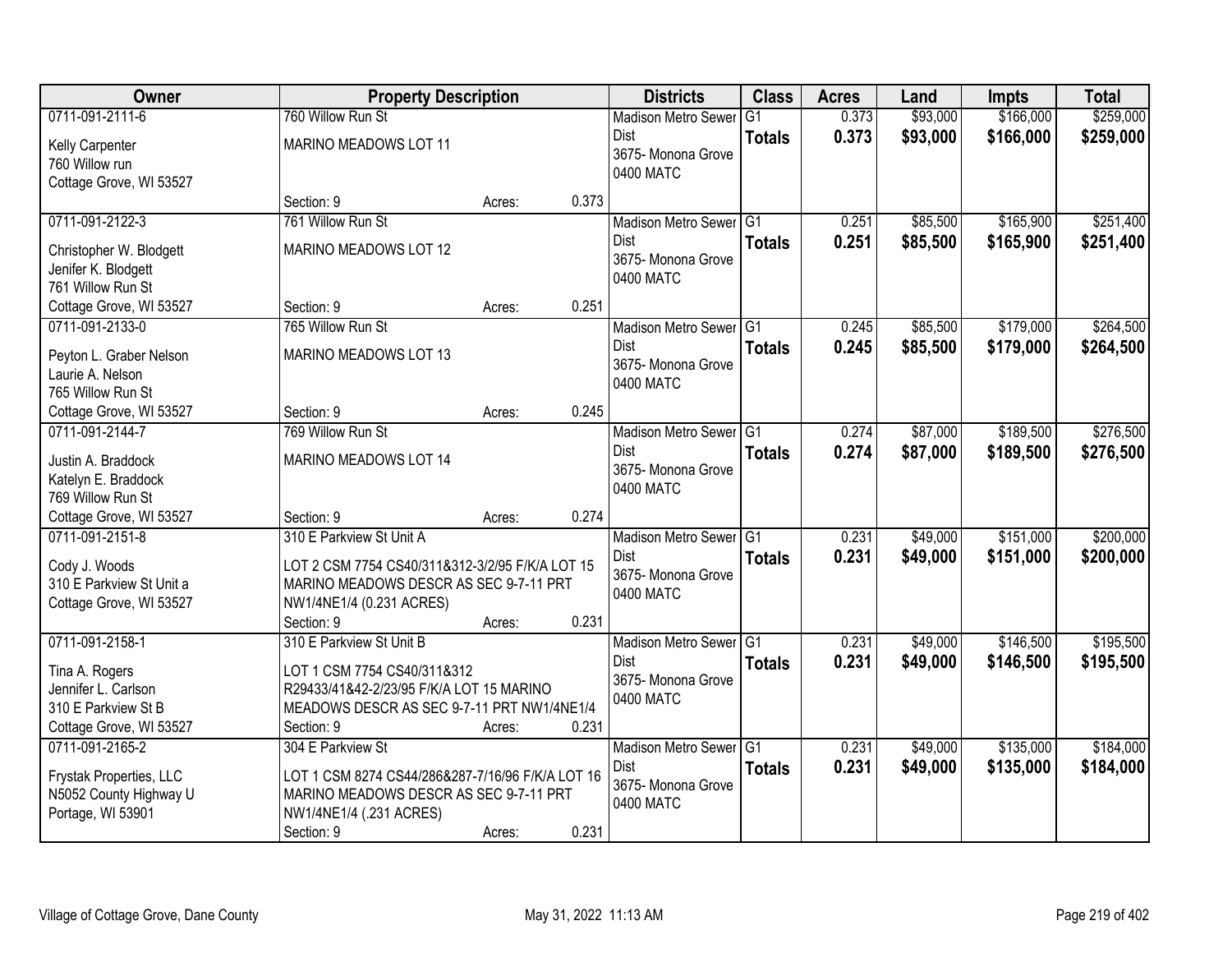| Owner                             | <b>Property Description</b>                      | <b>Districts</b>           | <b>Class</b>  | <b>Acres</b> | Land     | <b>Impts</b> | <b>Total</b> |
|-----------------------------------|--------------------------------------------------|----------------------------|---------------|--------------|----------|--------------|--------------|
| 0711-091-2172-3                   | 306 E Parkview St                                | <b>Madison Metro Sewer</b> | G1            | 0.230        | \$49,000 | \$136,000    | \$185,000    |
| Gregory J Frystak Properties, LLC | LOT 2 CSM 8274 CS44/286&287-7/16/96 F/K/A LOT 16 | Dist                       | <b>Totals</b> | 0.230        | \$49,000 | \$136,000    | \$185,000    |
| N5052 County Highway U            | MARINO MEADOWS DESCR AS SEC 9-7-11 PRT           | 3675- Monona Grove         |               |              |          |              |              |
| Portage, WI 53901                 | NW1/4NE1/4 (0.230 ACRES)                         | 0400 MATC                  |               |              |          |              |              |
|                                   | 0.230<br>Section: 9<br>Acres:                    |                            |               |              |          |              |              |
| 0711-091-2176-1                   | 760B Saint James St                              | Madison Metro Sewer G1     |               | 0.172        | \$61,500 | \$150,000    | \$211,500    |
| Jeffrey Nelson                    | LOT 1 CSM 15357 CS110/43&44-2/19/2020 F/K/A      | <b>Dist</b>                | <b>Totals</b> | 0.172        | \$61,500 | \$150,000    | \$211,500    |
| Lana Nelson                       | MARINO MEADOWS LOT 17 DESCR AS SEC 9-7-11        | 3675- Monona Grove         |               |              |          |              |              |
| 760 B Saint James St              | PRT NW1/4NE1/4 (7,499 SQ FT)                     | 0400 MATC                  |               |              |          |              |              |
| Cotttage Grove, WI 53527          | 0.172<br>Section: 9<br>Acres:                    |                            |               |              |          |              |              |
| 0711-091-2180-1                   | 760A Saint James St                              | Madison Metro Sewer G1     |               | 0.174        | \$62,000 | \$149,500    | \$211,500    |
|                                   |                                                  | Dist                       | <b>Totals</b> | 0.174        | \$62,000 | \$149,500    | \$211,500    |
| Ashly Shelke                      | LOT 2 CSM 15357 CS110/43&44-2/19/2020 F/K/A      | 3675- Monona Grove         |               |              |          |              |              |
| <b>Nikhil Shelke</b>              | MARINO MEADOWS LOT 17 DESCR AS SEC 9-7-11        | 0400 MATC                  |               |              |          |              |              |
| 760 A Saint James St              | PRT NW1/4NE1/4 (7,573 SQ FT)                     |                            |               |              |          |              |              |
| Cottage Grove, WI 53527           | 0.174<br>Section: 9<br>Acres:                    |                            |               |              |          |              |              |
| 0711-091-2184-1                   | 764 Saint James St Unit B                        | Madison Metro Sewer G1     |               | 0.234        | \$49,000 | \$148,000    | \$197,000    |
| Megan L. Homburg                  | LOT 1 CSM 10047 CS58/309&310-5/23/2001 F/K/A     | Dist<br>3675- Monona Grove | <b>Totals</b> | 0.234        | \$49,000 | \$148,000    | \$197,000    |
| 764 Saint James St Unit b         | MARINO MEADOWS LOT 18 DESCR AS SEC 9-7-11        | 0400 MATC                  |               |              |          |              |              |
| Cottage Grove, WI 53527           | PRT NW1/4NE1/4 (0.234 ACRES)                     |                            |               |              |          |              |              |
|                                   | 0.234<br>Section: 9<br>Acres:                    |                            |               |              |          |              |              |
| 0711-091-2191-1                   | 764 Saint James St Unit A                        | Madison Metro Sewer G1     |               | 0.136        | \$43,500 | \$149,000    | \$192,500    |
| Nancy M. Hacker                   | LOT 2 CSM 10047 CS58/309&310-5/23/2001 F/K/A     | <b>Dist</b>                | <b>Totals</b> | 0.136        | \$43,500 | \$149,000    | \$192,500    |
| 100 Arbury Ct                     | MARINO MEADOWS LOT 18 DESCR AS SEC 9-7-11        | 3675- Monona Grove         |               |              |          |              |              |
| Cottage Grove, WI 53527           | PRT NW1/4NE1/4 (0.136 ACRES)                     | 0400 MATC                  |               |              |          |              |              |
|                                   | Section: 9<br>0.136<br>Acres:                    |                            |               |              |          |              |              |
| 0711-091-2197-1                   | 208 E Parkview St                                | Madison Metro Sewer G1     |               | 0.136        | \$43,500 | \$157,000    | \$200,500    |
| Courtney J. Noel                  | LOT 1 CSM 10159 CS59/236-9/4/2001 F/K/A MARINO   | <b>Dist</b>                | <b>Totals</b> | 0.136        | \$43,500 | \$157,000    | \$200,500    |
| 208 E Parkview St                 | MEADOWS LOT 19 DESCR AS SEC 9-7-11 PRT           | 3675- Monona Grove         |               |              |          |              |              |
| Cottage Grove, WI 53527           | NW1/4NE1/4 (0.136 ACRES)                         | 0400 MATC                  |               |              |          |              |              |
|                                   | 0.136<br>Section: 9<br>Acres:                    |                            |               |              |          |              |              |
| 0711-091-2203-1                   | 765 Saint James St                               | Madison Metro Sewer G1     |               | 0.254        | \$50,000 | \$155,500    | \$205,500    |
|                                   |                                                  | Dist                       | <b>Totals</b> | 0.254        | \$50,000 | \$155,500    | \$205,500    |
| Kathryn A. Gilbertson             | LOT 2 CSM 10159 CS59/236-9/4/2001 F/K/A MARINO   | 3675- Monona Grove         |               |              |          |              |              |
| 765 Saint James St                | MEADOWS LOT 19 DESCR AS SEC 9-7-11 PRT           | 0400 MATC                  |               |              |          |              |              |
| Cottage Grove, WI 53527           | NW1/4NE1/4 (0.254 ACRES)<br>0.254                |                            |               |              |          |              |              |
|                                   | Section: 9<br>Acres:                             |                            |               |              |          |              |              |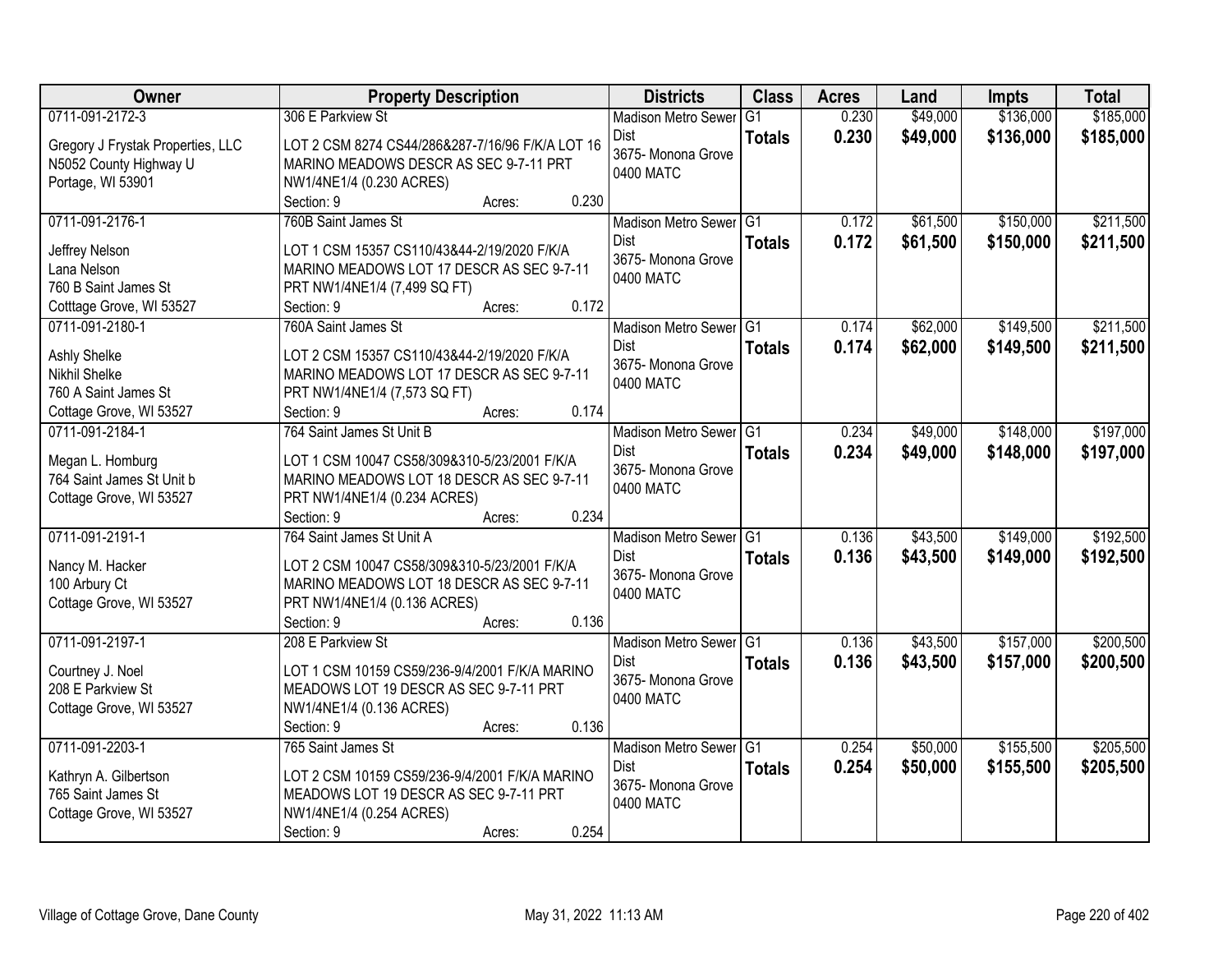| Owner                                      | <b>Property Description</b>                      |                 | <b>Districts</b>           | <b>Class</b>    | <b>Acres</b> | Land     | <b>Impts</b> | <b>Total</b> |
|--------------------------------------------|--------------------------------------------------|-----------------|----------------------------|-----------------|--------------|----------|--------------|--------------|
| 0711-091-2210-6                            | 761A Saint James St                              |                 | <b>Madison Metro Sewer</b> | $\overline{G1}$ | 0.341        | \$91,000 | \$228,500    | \$319,500    |
| Thomas P. Sheridan                         | MARINO MEADOWS LOT 20                            |                 | <b>Dist</b>                | <b>Totals</b>   | 0.341        | \$91,000 | \$228,500    | \$319,500    |
| Lou A. Sheridan                            |                                                  |                 | 3675- Monona Grove         |                 |              |          |              |              |
| 761 St James St                            |                                                  |                 | 0400 MATC                  |                 |              |          |              |              |
| Cottage Grove, WI 53527                    | Section: 9                                       | 0.341<br>Acres: |                            |                 |              |          |              |              |
| 0711-091-2217-9                            | 204B E Parkview St                               |                 | Madison Metro Sewer G1     |                 | 0.178        | \$46,000 | \$148,500    | \$194,500    |
|                                            |                                                  |                 | <b>Dist</b>                | <b>Totals</b>   | 0.178        | \$46,000 | \$148,500    | \$194,500    |
| Park View 204, LLC                         | LOT 1 CSM 7936 CS42/86&87-8/30/95 F/K/A LOT 21   |                 | 3675- Monona Grove         |                 |              |          |              |              |
| 2116 Peaceful Valley Pkwy                  | MARINO MEADOWS DESCR AS SEC 9-7-11 PRT           |                 | 0400 MATC                  |                 |              |          |              |              |
| Waunakee, WI 53597                         | NW1/4NE1/4 (.178 ACRES)<br>Section: 9            | 0.178<br>Acres: |                            |                 |              |          |              |              |
| 0711-091-2224-0                            | 204A E Parkview St                               |                 | Madison Metro Sewer G1     |                 | 0.178        | \$46,000 | \$148,500    | \$194,500    |
|                                            |                                                  |                 | <b>Dist</b>                |                 | 0.178        | \$46,000 | \$148,500    | \$194,500    |
| Park View 204, LLC                         | LOT 2 CSM 7936 CS42/86&87-8/30/95 F/K/A LOT 21   |                 | 3675- Monona Grove         | <b>Totals</b>   |              |          |              |              |
| 2116 Peaceful Valley Pkwy                  | MARINO MEADOWS DESCR AS SEC 9-7-11 PRT           |                 | 0400 MATC                  |                 |              |          |              |              |
| Waunakee, WI 53597                         | NW1/4NE1/4 (.178 ACRES)                          |                 |                            |                 |              |          |              |              |
|                                            | Section: 9                                       | 0.178<br>Acres: |                            |                 |              |          |              |              |
| 0711-091-2230-2                            | 760B Saint John St                               |                 | Madison Metro Sewer G1     |                 | 0.173        | \$46,000 | \$173,500    | \$219,500    |
| Kathleen C. Endres                         | LOT 1 CSM 8081 CS43/124&125                      |                 | <b>Dist</b>                | <b>Totals</b>   | 0.173        | \$46,000 | \$173,500    | \$219,500    |
| 760 B Saint John St                        | R31886/43&44-1/29/96 F/K/A LOT 2 2 MARINO        |                 | 3675- Monona Grove         |                 |              |          |              |              |
| Cottage Grove, WI 53527                    | MEADOWS DESCR AS SEC 9-7-11 PRT NW1/4NE1/4       |                 | 0400 MATC                  |                 |              |          |              |              |
|                                            | Section: 9                                       | 0.173<br>Acres: |                            |                 |              |          |              |              |
| 0711-091-2236-6                            | 760A Saint John St                               |                 | Madison Metro Sewer G1     |                 | 0.178        | \$46,000 | \$188,500    | \$234,500    |
| Yieng-Kong Ly                              | LOT 2 CSM 8081 CS43/124&125-1/29/96 F/K/A LOT 22 |                 | Dist                       | <b>Totals</b>   | 0.178        | \$46,000 | \$188,500    | \$234,500    |
| 760A Saint John St                         | MARINO MEADOWS DESCR AS SEC 9-7-11 PRT           |                 | 3675- Monona Grove         |                 |              |          |              |              |
| Cottage Grove, WI 53527                    | NW1/4NE1/4 (0.178 ACRES)                         |                 | 0400 MATC                  |                 |              |          |              |              |
|                                            | Section: 9                                       | 0.178<br>Acres: |                            |                 |              |          |              |              |
| 0711-091-2244-1                            | 200 E Parkview St                                |                 | Madison Metro Sewer G1     |                 | 0.126        | \$43,000 | \$149,000    | \$192,000    |
|                                            |                                                  |                 | Dist                       | <b>Totals</b>   | 0.126        | \$43,000 | \$149,000    | \$192,000    |
| Nicholas Hess                              | LOT 1 CSM 10160 CS59/237-9/4/2001 F/K/A MARINO   |                 | 3675- Monona Grove         |                 |              |          |              |              |
| Katie J. Molohon Hess                      | MEADOWS LOT 23 DESCR AS SEC 9-7-11 PRT           |                 | 0400 MATC                  |                 |              |          |              |              |
| 200 E Parkview St                          | NW1/4NE1/4 (0.126 ACRES)                         | 0.126           |                            |                 |              |          |              |              |
| Cottage Grove, WI 53527<br>0711-091-2252-1 | Section: 9                                       | Acres:          |                            |                 |              |          | \$157,000    |              |
|                                            | 768 Saint John St                                |                 | Madison Metro Sewer G1     |                 | 0.255        | \$50,000 |              | \$207,000    |
| Jeffrey W. Hallmark                        | LOT 2 CSM 10160 CS59/237-9/4/2001 F/K/A MARINO   |                 | Dist<br>3675- Monona Grove | <b>Totals</b>   | 0.255        | \$50,000 | \$157,000    | \$207,000    |
| Jean C. Dudley                             | MEADOWS LOT 23 DESCR AS SEC 9-7-11 PRT           |                 | 0400 MATC                  |                 |              |          |              |              |
| 768 Saint John St                          | NW1/4NE1/4 (0.255 ACRES)                         |                 |                            |                 |              |          |              |              |
| Cottage Grove, WI 53527                    | Section: 9                                       | 0.255<br>Acres: |                            |                 |              |          |              |              |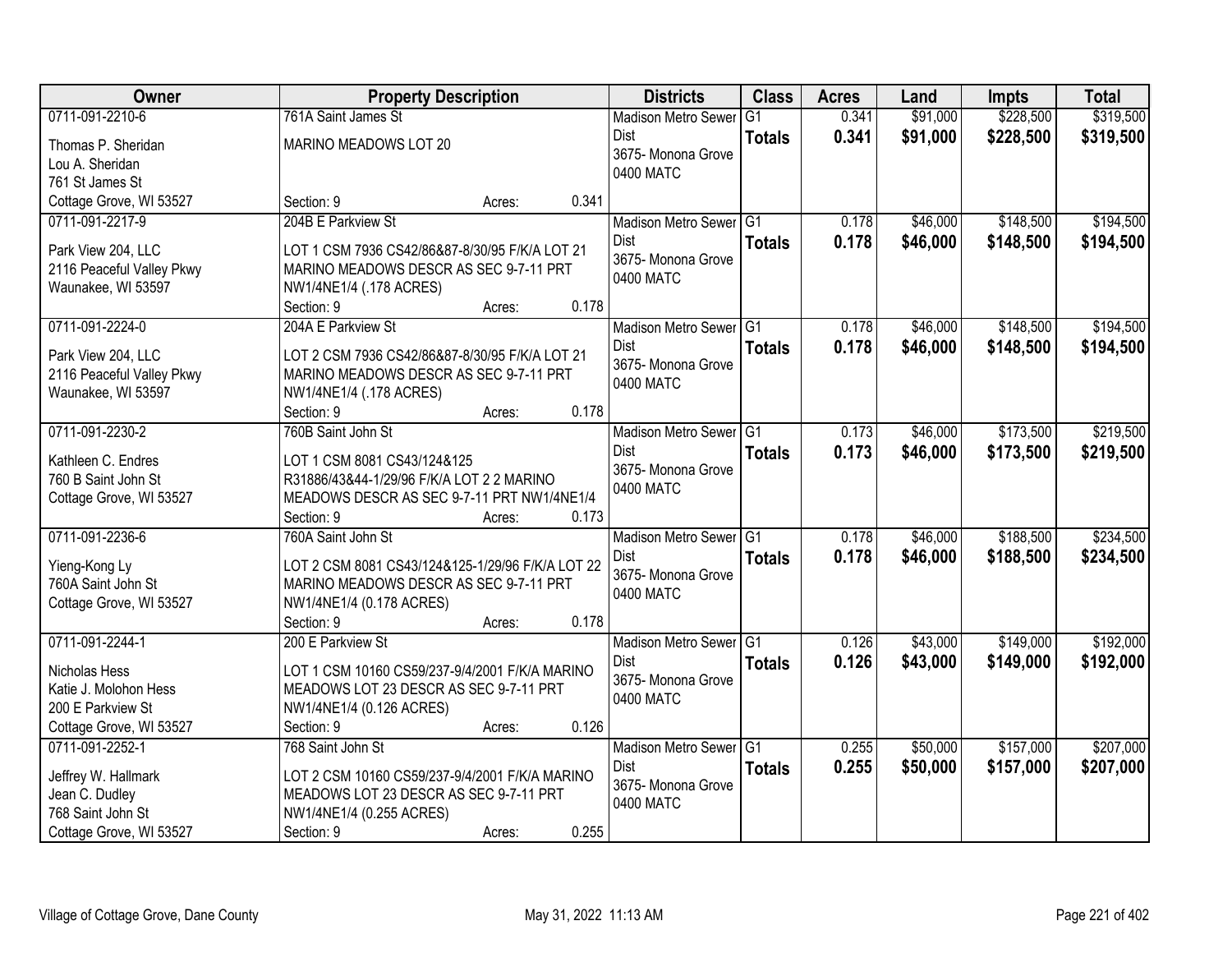| Owner                                                                          |                                      | <b>Property Description</b> |       | <b>Districts</b>                               | <b>Class</b>  | <b>Acres</b>   | Land                 | Impts                  | <b>Total</b>           |
|--------------------------------------------------------------------------------|--------------------------------------|-----------------------------|-------|------------------------------------------------|---------------|----------------|----------------------|------------------------|------------------------|
| 0711-091-2260-6                                                                | 403 E Parkview St                    |                             |       | <b>Madison Metro Sewer</b>                     | X4            | 1.220          | $\overline{50}$      | $\overline{50}$        | \$0                    |
| Cottage Grove, Village of<br>221 E Cottage Grove Rd<br>Cottage Grove, WI 53527 | MARINO MEADOWS PARK & DETENTION AREA |                             |       | Dist<br>3675-Monona Grove<br>0400 MATC         | <b>Totals</b> | 1.220          | \$0                  | \$0                    | \$0                    |
|                                                                                | Section: 9                           | Acres:                      | 1.220 |                                                |               |                |                      |                        |                        |
| 0711-091-2419-5                                                                | 756 Saint James St                   |                             |       | Madison Metro Sewer G1                         |               | 1.721          | \$118,000            | \$163,000              | \$281,000              |
| Larry D. Wilson<br>Amy L. Wilson<br>756 Saint James St                         | BISBEE PLAT-1ST ADDITION LOT 19      |                             |       | Dist<br>3675- Monona Grove<br>0400 MATC        | <b>Totals</b> | 1.721          | \$118,000            | \$163,000              | \$281,000              |
| Cottage Grove, WI 53527                                                        | Section: 9                           | Acres:                      | 1.721 |                                                |               |                |                      |                        |                        |
| 0711-091-2430-0                                                                | 752 Saint James St                   |                             |       | Madison Metro Sewer G1                         |               | 0.266          | \$86,500             | \$162,000              | \$248,500              |
| Jeremy R. O'Brien<br>Fawn E. O'Brien<br>5206 Prairie Rose Rd                   | BISBEE PLAT-1ST ADDITION LOT 20      |                             |       | Dist<br>3675- Monona Grove<br>0400 MATC        | <b>Totals</b> | 0.266          | \$86,500             | \$162,000              | \$248,500              |
| Madison, WI 53704-8556                                                         | Section: 9                           | Acres:                      | 0.266 |                                                |               |                |                      |                        |                        |
| 0711-091-2441-7                                                                | 748 Saint James St                   |                             |       | Madison Metro Sewer G1                         |               | 0.269          | \$86,500             | \$138,000              | \$224,500              |
| Crystal A. Nipp<br>748 Saint James St<br>Cottage Grove, WI 53527-8903          | BISBEE PLAT-1ST ADDITION LOT 21      |                             |       | Dist<br>3675- Monona Grove<br>0400 MATC        | <b>Totals</b> | 0.269          | \$86,500             | \$138,000              | \$224,500              |
|                                                                                | Section: 9                           | Acres:                      | 0.269 |                                                |               |                |                      |                        |                        |
| 0711-091-2452-4                                                                | 744 Saint James St                   |                             |       | Madison Metro Sewer G1<br>Dist                 |               | 0.436<br>0.436 | \$96,000<br>\$96,000 | \$164,000<br>\$164,000 | \$260,000<br>\$260,000 |
| Amy Fortner<br>Allen Jacobson<br>744 Saint James St                            | BISBEE PLAT-1ST ADDITION LOT 22      |                             |       | 3675- Monona Grove<br>0400 MATC                | <b>Totals</b> |                |                      |                        |                        |
| Cottage Grove, WI 53527                                                        | Section: 9                           | Acres:                      | 0.436 |                                                |               |                |                      |                        |                        |
| 0711-091-2463-1                                                                | 745 Saint James St                   |                             |       | Madison Metro Sewer G1                         |               | 0.339          | \$91,000             | \$171,000              | \$262,000              |
| Jesse R. Shunk<br>Rachel A. Shunk<br>745 Saint James St                        | BISBEE PLAT-1ST ADDITION LOT 23      |                             |       | <b>Dist</b><br>3675- Monona Grove<br>0400 MATC | <b>Totals</b> | 0.339          | \$91,000             | \$171,000              | \$262,000              |
| Cottage Grove, WI 53527                                                        | Section: 9                           | Acres:                      | 0.339 |                                                |               |                |                      |                        |                        |
| 0711-091-2474-8                                                                | 749 Saint James St                   |                             |       | Madison Metro Sewer G1                         |               | 0.247          | \$85,500             | \$179,500              | \$265,000              |
| William J. Howard<br>Lianne M. Howard<br>749 St James St                       | BISBEE PLAT-1ST ADDITION LOT 24      |                             |       | Dist<br>3675- Monona Grove<br>0400 MATC        | <b>Totals</b> | 0.247          | \$85,500             | \$179,500              | \$265,000              |
| Cottage Grove, WI 53572                                                        | Section: 9                           | Acres:                      | 0.247 |                                                |               |                |                      |                        |                        |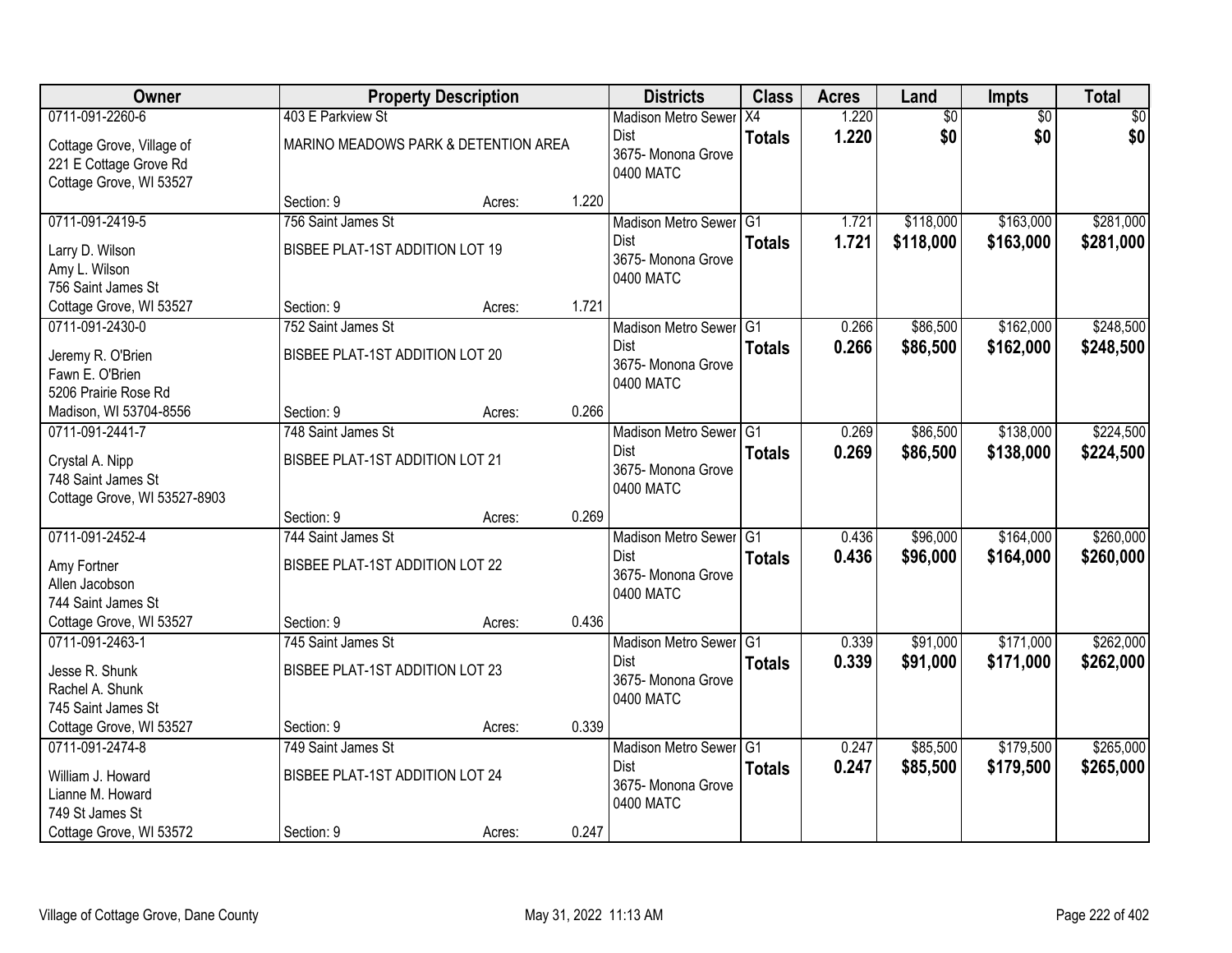| Owner                                | <b>Property Description</b>                                                            |                 | <b>Districts</b>               | <b>Class</b>   | <b>Acres</b> | Land     | <b>Impts</b> | <b>Total</b> |
|--------------------------------------|----------------------------------------------------------------------------------------|-----------------|--------------------------------|----------------|--------------|----------|--------------|--------------|
| 0711-091-2485-5                      | 753 Saint James St                                                                     |                 | <b>Madison Metro Sewer</b>     | G <sub>1</sub> | 0.278        | \$87,500 | \$168,900    | \$256,400    |
| Kurt Vinge                           | BISBEE PLAT-1ST ADDITION LOT 25                                                        |                 | Dist                           | <b>Totals</b>  | 0.278        | \$87,500 | \$168,900    | \$256,400    |
| Wendy Zelinski                       |                                                                                        |                 | 3675- Monona Grove             |                |              |          |              |              |
| 753 Saint James St                   |                                                                                        |                 | 0400 MATC                      |                |              |          |              |              |
| Cottage Grove, WI 53527              | Section: 9                                                                             | 0.278<br>Acres: |                                |                |              |          |              |              |
| 0711-091-2496-2                      | 757 Saint James St                                                                     |                 | Madison Metro Sewer G1         |                | 0.272        | \$87,000 | \$169,500    | \$256,500    |
|                                      |                                                                                        |                 | <b>Dist</b>                    | <b>Totals</b>  | 0.272        | \$87,000 | \$169,500    | \$256,500    |
| Joseph R. Clough                     | BISBEE PLAT-1ST ADDITION LOT 26                                                        |                 | 3675- Monona Grove             |                |              |          |              |              |
| Betsy J. Clough                      |                                                                                        |                 | 0400 MATC                      |                |              |          |              |              |
| 757 Saint James St                   |                                                                                        |                 |                                |                |              |          |              |              |
| Cottage Grove, WI 53527              | Section: 9                                                                             | 0.272<br>Acres: |                                |                |              |          |              |              |
| 0711-091-2503-2                      | 756 Saint John St                                                                      |                 | Madison Metro Sewer G1         |                | 0.119        | \$42,000 | \$152,500    | \$194,500    |
| Farwell Family Investment Company,   | LOT 1 CSM 8245 CS44/219&220                                                            |                 | <b>Dist</b>                    | <b>Totals</b>  | 0.119        | \$42,000 | \$152,500    | \$194,500    |
| LLC                                  | R33235/71&72-6/18/96 F/K/A LOT 27 FIRST ADDN TO                                        |                 | 3675- Monona Grove             |                |              |          |              |              |
| 4073 Ridge Rd                        | BISBEE PLAT DESCR AS SEC 9-7-11 PRT                                                    |                 | 0400 MATC                      |                |              |          |              |              |
| Deerfield, WI 53531                  | Section: 9                                                                             | 0.119<br>Acres: |                                |                |              |          |              |              |
| 0711-091-2510-3                      | 752 Saint John St                                                                      |                 | Madison Metro Sewer G1         |                | 0.115        | \$41,000 | \$155,000    | \$196,000    |
|                                      |                                                                                        |                 | <b>Dist</b>                    | <b>Totals</b>  | 0.115        | \$41,000 | \$155,000    | \$196,000    |
| Farwell Family Investment Company,   | LOT 2 CSM 8245 CS44/219&220                                                            |                 | 3675- Monona Grove             |                |              |          |              |              |
| <b>LLC</b>                           | R33235/71&72-6/18/96 F/K/A LOT 27 FIRST ADDN TO<br>BISBEE PLAT DESCR AS SEC 9-7-11 PRT |                 | 0400 MATC                      |                |              |          |              |              |
| 4073 Ridge Rd<br>Deerfield, WI 53531 | Section: 9                                                                             | 0.115<br>Acres: |                                |                |              |          |              |              |
| 0711-091-2516-7                      | 748 Saint John St                                                                      |                 |                                |                | 0.115        | \$41,000 | \$149,500    | \$190,500    |
|                                      |                                                                                        |                 | Madison Metro Sewer G1<br>Dist |                |              |          |              |              |
| Abigail B. King                      | LOT 1 CSM 8439 CS46/54&55-12/12/96 F/K/A LOT 28                                        |                 | 3675- Monona Grove             | <b>Totals</b>  | 0.115        | \$41,000 | \$149,500    | \$190,500    |
| 748 Saint Johnt St                   | FIRST ADDN TO BISBEE PLAT DESCR AS SEC 9-7-11                                          |                 | 0400 MATC                      |                |              |          |              |              |
| Cottage Grove, WI 53527              | PRT NW1/4NE1/4 (0.115 ACRES)                                                           |                 |                                |                |              |          |              |              |
|                                      | Section: 9                                                                             | 0.115<br>Acres: |                                |                |              |          |              |              |
| 0711-091-2522-9                      | 744 Saint John St                                                                      |                 | Madison Metro Sewer G1         |                | 0.115        | \$41,000 | \$147,000    | \$188,000    |
| Offer Rev Living Tr, Patricia A      | LOT 2 CSM 8439 CS46/54&55-12/12/96 F/K/A LOT 28                                        |                 | Dist                           | <b>Totals</b>  | 0.115        | \$41,000 | \$147,000    | \$188,000    |
| 744 Saint John St                    | FIRST ADDN TO BISBEE PLAT DESCR AS SEC 9-7-11                                          |                 | 3675- Monona Grove             |                |              |          |              |              |
| Cottage Grove, WI 53527              | PRT NW1/4NE1/4 (0.115 ACRES)                                                           |                 | 0400 MATC                      |                |              |          |              |              |
|                                      | Section: 9                                                                             | 0.115<br>Acres: |                                |                |              |          |              |              |
| 0711-091-2527-1                      | 740 Saint John St                                                                      |                 | Madison Metro Sewer G1         |                | 0.115        | \$41,000 | \$152,500    | \$193,500    |
|                                      |                                                                                        |                 | Dist                           | <b>Totals</b>  | 0.115        | \$41,000 | \$152,500    | \$193,500    |
| Jessica Patch                        | LOT 1 CSM 9707 CS56/82&83-5/31/2000 F/K/A LOT 29                                       |                 | 3675- Monona Grove             |                |              |          |              |              |
| 740 Saint John St                    | FIRST ADDN TO BISBEE PLAT DESCR AS SEC 9-7-11                                          |                 | 0400 MATC                      |                |              |          |              |              |
| Cottage Grove, WI 53527              | PRT NW1/4NE1/4 (0.115 ACRES)                                                           |                 |                                |                |              |          |              |              |
|                                      | Section: 9                                                                             | 0.115<br>Acres: |                                |                |              |          |              |              |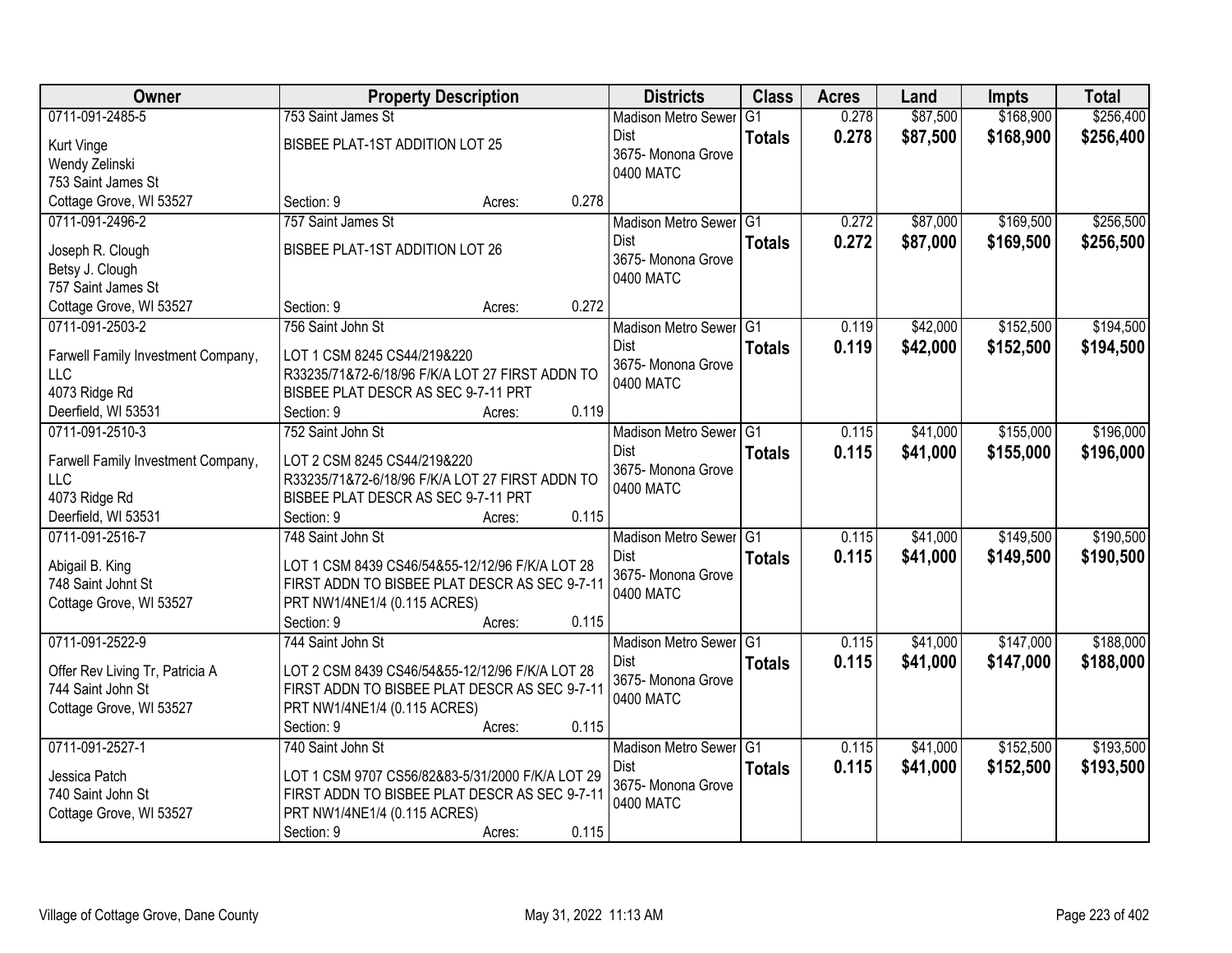| Owner                   | <b>Property Description</b>                      | <b>Districts</b>           | <b>Class</b>    | <b>Acres</b> | Land     | <b>Impts</b> | <b>Total</b> |
|-------------------------|--------------------------------------------------|----------------------------|-----------------|--------------|----------|--------------|--------------|
| 0711-091-2532-1         | 736 Saint John St                                | <b>Madison Metro Sewer</b> | $\overline{G1}$ | 0.115        | \$41,000 | \$147,500    | \$188,500    |
| Gretchen E. Zechzer     | LOT 2 CSM 9707 CS56/82&83-5/31/2000 F/K/A LOT 29 | <b>Dist</b>                | <b>Totals</b>   | 0.115        | \$41,000 | \$147,500    | \$188,500    |
| 736 St John St          | FIRST ADDN TO BISBEE PLAT DESCR AS SEC 9-7-11    | 3675- Monona Grove         |                 |              |          |              |              |
| Cottage Grove, WI 53527 | PRT NW1/4NE1/4 (0.115 ACRES)                     | 0400 MATC                  |                 |              |          |              |              |
|                         | 0.115<br>Section: 9<br>Acres:                    |                            |                 |              |          |              |              |
| 0711-091-2536-3         | 732 Saint John St                                | Madison Metro Sewer G1     |                 | 0.115        | \$41,000 | \$147,000    | \$188,000    |
| Glen T. Meland          | LOT 1 CSM 8337 CS45/127&128-9/10/96 F/K/A LOT 30 | Dist                       | <b>Totals</b>   | 0.115        | \$41,000 | \$147,000    | \$188,000    |
| 732 Saint John St       | FIRST ADDN TO BISBEE PLAT DESCR AS SEC 9-7-11    | 3675- Monona Grove         |                 |              |          |              |              |
| Cottage Grove, WI 53527 | PRT NW1/4NE1/4 (.115 ACRE S)                     | 0400 MATC                  |                 |              |          |              |              |
|                         | 0.115<br>Section: 9<br>Acres:                    |                            |                 |              |          |              |              |
| 0711-091-2543-4         | 728 Saint John St                                | Madison Metro Sewer G1     |                 | 0.115        | \$41,000 | \$157,500    | \$198,500    |
|                         |                                                  | <b>Dist</b>                | <b>Totals</b>   | 0.115        | \$41,000 | \$157,500    | \$198,500    |
| Nicholas L. Meske et al | LOT 2 CSM 8337 CS45/127&128-9/10/96 F/K/A LOT 30 | 3675- Monona Grove         |                 |              |          |              |              |
| 728 Saint John St       | FIRST ADDN TO BISBEE PLAT DESCR AS SEC 9-7-11    | 0400 MATC                  |                 |              |          |              |              |
| Cottage Grove, WI 53527 | PRT NW1/4NE1/4 (0.115 ACRES)                     |                            |                 |              |          |              |              |
|                         | 0.115<br>Section: 9<br>Acres:                    |                            |                 |              |          |              |              |
| 0711-091-2550-5         | 720 Saint John St                                | Madison Metro Sewer G1     |                 | 0.230        | \$44,000 | \$172,000    | \$216,000    |
| Nancee K. Gulesserian   | LOT 1 CSM 8522 CS46/276&277-3/24/97 F/K/A LOT 31 | <b>Dist</b>                | <b>Totals</b>   | 0.230        | \$44,000 | \$172,000    | \$216,000    |
| 720 Saint John St       | FIRST ADDN TO BISBEE PLAT DESCR AS SEC 9-7-11    | 3675- Monona Grove         |                 |              |          |              |              |
| Cottage Grove, WI 53527 | PRT NW1/4NE1/4 (.228 ACRE S)                     | 0400 MATC                  |                 |              |          |              |              |
|                         | 0.230<br>Section: 9<br>Acres:                    |                            |                 |              |          |              |              |
| 0711-091-2557-8         | 724 Saint John St                                | <b>Madison Metro Sewer</b> | IG <sub>1</sub> | 0.171        | \$41,500 | \$150,500    | \$192,000    |
| Darren Jenkins          | LOT 2 CSM 8522 CS46/276&277-3/24/97 F/K/A LOT 31 | Dist                       | <b>Totals</b>   | 0.171        | \$41,500 | \$150,500    | \$192,000    |
| Oshiona Miggins         | FIRST ADDN TO BISBEE PLAT DESCR AS SEC 9-7-11    | 3675- Monona Grove         |                 |              |          |              |              |
| 724 Saint John St       | PRT NW1/4NE1/4 (0.171 ACRES)                     | 0400 MATC                  |                 |              |          |              |              |
| Cottage Grove, WI 53527 | Section: 9<br>0.171<br>Acres:                    |                            |                 |              |          |              |              |
| 0711-091-2561-2         | 716 Saint John St                                | Madison Metro Sewer G1     |                 | 0.310        | \$52,000 | \$155,000    | \$207,000    |
|                         |                                                  | <b>Dist</b>                | <b>Totals</b>   | 0.310        | \$52,000 | \$155,000    | \$207,000    |
| Jenel Heise             | LOT 1 CSM 9016 CS50/216&217-9/9/98 F/K/A LOT 32  | 3675- Monona Grove         |                 |              |          |              |              |
| 716 St John St          | FIRST ADDN TO BISBEE PLAT DESCR AS SEC 9-7-11    | 0400 MATC                  |                 |              |          |              |              |
| Cottage Grove, WI 53527 | PRT NW1/4NE1/4 (0.31 ACRES)                      |                            |                 |              |          |              |              |
|                         | 0.310<br>Section: 9<br>Acres:                    |                            |                 |              |          |              |              |
| 0711-091-2566-7         | 712 Saint John St                                | Madison Metro Sewer G1     |                 | 0.289        | \$51,500 | \$153,000    | \$204,500    |
| Edward S. Teixeira      | LOT 2 CSM 9016 CS50/216&217-9/9/98 F/K/A LOT 32  | <b>Dist</b>                | <b>Totals</b>   | 0.289        | \$51,500 | \$153,000    | \$204,500    |
| Sharyl A. Teixeira      | FIRST ADDN TO BISBEE PLAT DESCR AS SEC 9-7-11    | 3675- Monona Grove         |                 |              |          |              |              |
| 105 W Oak St            | PRT NW1/4NE1/4 (.289 ACRES)                      | 0400 MATC                  |                 |              |          |              |              |
| Cottage Grove, WI 53527 | 0.289<br>Section: 9<br>Acres:                    |                            |                 |              |          |              |              |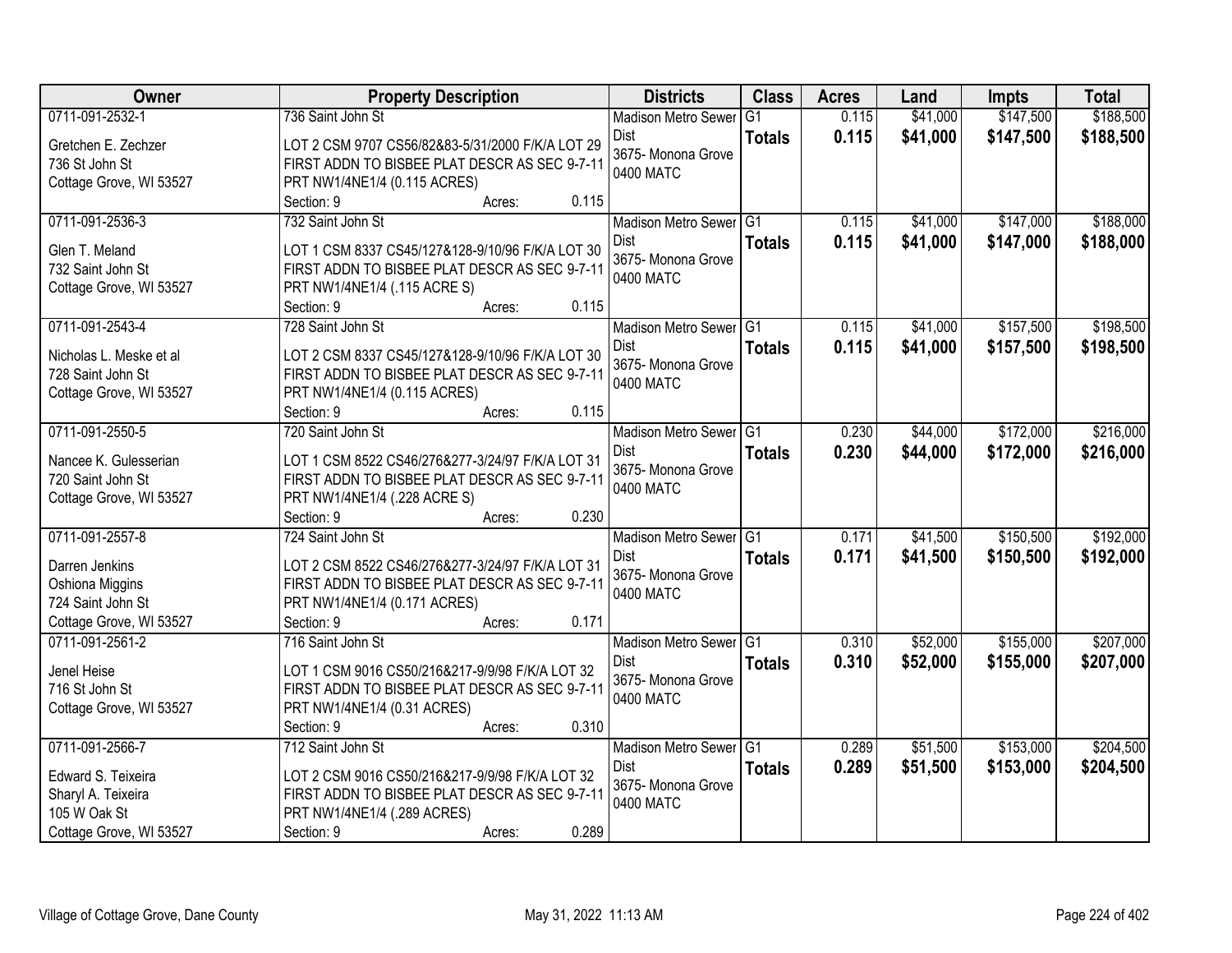| <b>Owner</b>                    | <b>Property Description</b>                                                                      | <b>Districts</b>           | <b>Class</b>  | <b>Acres</b> | Land     | <b>Impts</b> | <b>Total</b> |
|---------------------------------|--------------------------------------------------------------------------------------------------|----------------------------|---------------|--------------|----------|--------------|--------------|
| 0711-091-2572-9                 | 708 Saint John St                                                                                | <b>Madison Metro Sewer</b> | G1            | 0.249        | \$50,000 | \$156,500    | \$206,500    |
| Jean A. Frank                   | LOT 1 CSM 9017 CS50/218&219-9/9/98 F/K/A LOT 33                                                  | Dist                       | <b>Totals</b> | 0.249        | \$50,000 | \$156,500    | \$206,500    |
| 708 Saint John St               | FIRST ADDN TO BISBEE PLAT DESCR AS SEC 9-7-11                                                    | 3675- Monona Grove         |               |              |          |              |              |
| Cottage Grove, WI 53527         | PRT NW1/4NE1/4 (0.249 ACRES)                                                                     | 0400 MATC                  |               |              |          |              |              |
|                                 | 0.249<br>Section: 9<br>Acres:                                                                    |                            |               |              |          |              |              |
| 0711-091-2578-3                 | 704 Saint John St                                                                                | Madison Metro Sewer G1     |               | 0.277        | \$51,000 | \$154,500    | \$205,500    |
|                                 |                                                                                                  | Dist                       | <b>Totals</b> | 0.277        | \$51,000 | \$154,500    | \$205,500    |
| <b>Andrew Barnes</b>            | LOT 2 CSM 9017 CS50/218&219-9/9/98 F/K/A LOT 33                                                  | 3675- Monona Grove         |               |              |          |              |              |
| 704 Saint John St               | FIRST ADDN TO BISBEE PLAT DESCR AS SEC 9-7-11                                                    | 0400 MATC                  |               |              |          |              |              |
| Cottage Grove, WI 53527         | PRT NW1/4NE1/4 (.277 ACRES)<br>0.277                                                             |                            |               |              |          |              |              |
| 0711-091-2583-6                 | Section: 9<br>Acres:                                                                             |                            |               |              | \$52,000 | \$140,500    | \$192,500    |
|                                 | 700 Saint John St                                                                                | Madison Metro Sewer G1     |               | 0.303        |          |              |              |
| Jillian Mizzen                  | LOT 1 CSM 9018 CS50/220&221-9/9/98 F/K/A LOT 34                                                  | Dist<br>3675- Monona Grove | <b>Totals</b> | 0.303        | \$52,000 | \$140,500    | \$192,500    |
| Myron Adams                     | FIRST ADDN TO BISBEE PLAT DESCR AS SEC 9-7-11                                                    | 0400 MATC                  |               |              |          |              |              |
| 700 Saint John St               | PRT NW1/4NE1/4 (0.303 ACRES)                                                                     |                            |               |              |          |              |              |
| Cottage Grove, WI 53527         | 0.303<br>Section: 9<br>Acres:                                                                    |                            |               |              |          |              |              |
| 0711-091-2588-1                 | 696 Saint John St                                                                                | Madison Metro Sewer G1     |               | 0.355        | \$54,000 | \$142,500    | \$196,500    |
|                                 |                                                                                                  | Dist                       | <b>Totals</b> | 0.355        | \$54,000 | \$142,500    | \$196,500    |
| Sawyer Walter<br>Heidi Peterson | LOT 2 CSM 9018 CS50/220&221-9/9/98 F/K/A LOT 34<br>FIRST ADDN TO BISBEE PLAT DESCR AS SEC 9-7-11 | 3675- Monona Grove         |               |              |          |              |              |
| 696 Saint John St               |                                                                                                  | 0400 MATC                  |               |              |          |              |              |
| Cottage Grove, WI 53527         | PRT NW1/4NE1/4 (0.355 ACRES)<br>0.355<br>Section: 9                                              |                            |               |              |          |              |              |
| 0711-091-2593-4                 | Acres:<br>693 Saint John St                                                                      | Madison Metro Sewer G1     |               | 0.200        | \$47,500 | \$144,000    | \$191,500    |
|                                 |                                                                                                  | Dist                       |               |              |          |              |              |
| Cesar J. Cortes                 | LOT 1 CSM 9019 CS50/222&223-9/9/98 F/K/A LOT 35                                                  | 3675- Monona Grove         | <b>Totals</b> | 0.200        | \$47,500 | \$144,000    | \$191,500    |
| 693 Saint John St               | FIRST ADDN TO BISBEE PLAT DESCR AS SEC 9-7-11                                                    | 0400 MATC                  |               |              |          |              |              |
| Cottage Grove, WI 53527         | PRT NW1/4NE1/4 (.200 ACRES)                                                                      |                            |               |              |          |              |              |
|                                 | 0.200<br>Section: 9<br>Acres:                                                                    |                            |               |              |          |              |              |
| 0711-091-2598-9                 | 689 Saint John St                                                                                | Madison Metro Sewer G1     |               | 0.226        | \$49,000 | \$144,000    | \$193,000    |
| Huyen V. Bauknecht              | LOT 2 CSM 9019 CS50/222&223-9/9/98 F/K/A LOT 35                                                  | Dist                       | <b>Totals</b> | 0.226        | \$49,000 | \$144,000    | \$193,000    |
| 18 Kings Mill Cir 315           | FIRST ADDN TO BISBEE PLAT DESCR AS SEC 9-7-11                                                    | 3675- Monona Grove         |               |              |          |              |              |
| Madison, WI 53718               | PRT NW1/4NE1/4 (0.226 ACRES)                                                                     | 0400 MATC                  |               |              |          |              |              |
|                                 | 0.226<br>Section: 9<br>Acres:                                                                    |                            |               |              |          |              |              |
| 0711-091-2602-2                 | 701 Saint John St                                                                                | Madison Metro Sewer G1     |               | 0.152        | \$44,500 | \$170,700    | \$215,200    |
|                                 |                                                                                                  | Dist                       | <b>Totals</b> | 0.152        | \$44,500 | \$170,700    | \$215,200    |
| Richard G. Giallombardo         | LOT 1 CSM 8604 CS47/153&154-6/17/97 F/K/A LOT 36                                                 | 3675- Monona Grove         |               |              |          |              |              |
| Cozette L. Giallombardo         | FIRST ADDN TO BISBEE PLAT DESCR AS SEC 9-7-11                                                    | 0400 MATC                  |               |              |          |              |              |
| 697 St John St                  | PRT NW1/4NE1/4 (.152 ACRES)                                                                      |                            |               |              |          |              |              |
| Cottage Grove, WI 53527         | 0.152<br>Section: 9<br>Acres:                                                                    |                            |               |              |          |              |              |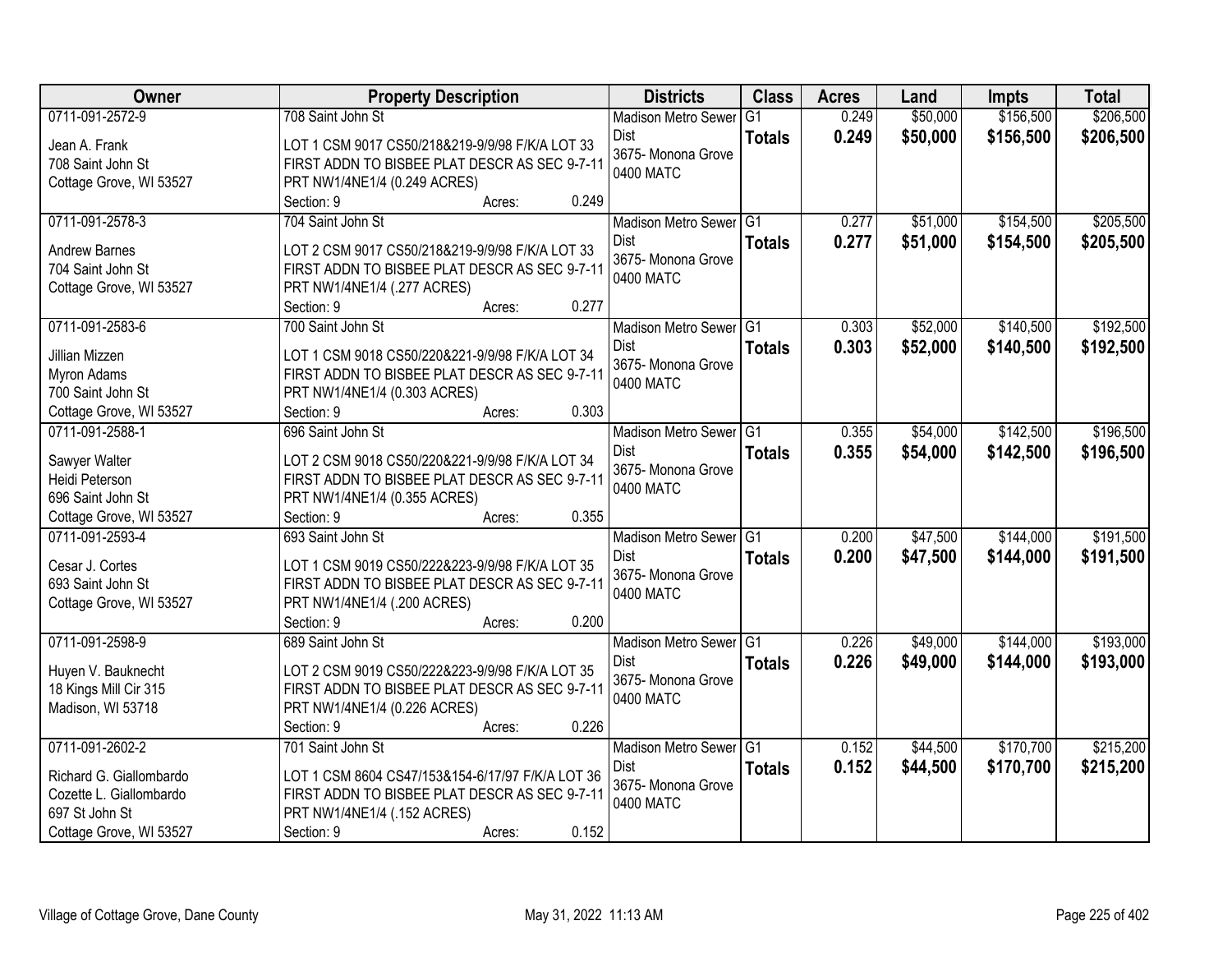| Owner                                 | <b>Property Description</b>                                                  | <b>Districts</b>                | <b>Class</b>  | <b>Acres</b> | Land     | <b>Impts</b> | <b>Total</b> |
|---------------------------------------|------------------------------------------------------------------------------|---------------------------------|---------------|--------------|----------|--------------|--------------|
| 0711-091-2609-5                       | 697 Saint John St                                                            | <b>Madison Metro Sewer</b>      | G1            | 0.116        | \$41,500 | \$157,500    | \$199,000    |
| Richard G. Giallombardo               | LOT 2 CSM 8604 CS47/153&154-6/17/97 F/K/A LOT 36                             | Dist                            | <b>Totals</b> | 0.116        | \$41,500 | \$157,500    | \$199,000    |
| Cozette L. Giallombardo               | FIRST ADDN TO BISBEE PLAT DESCR AS SEC 9-7-11                                | 3675- Monona Grove              |               |              |          |              |              |
| 697 Saint John St                     | PRT NW1/4NE1/4 (.116 ACRES)                                                  | 0400 MATC                       |               |              |          |              |              |
| Cottage Grove, WI 53527               | Section: 9<br>0.116<br>Acres:                                                |                                 |               |              |          |              |              |
| 0711-091-2614-8                       | 709 Saint John St                                                            | Madison Metro Sewer G1          |               | 0.138        | \$43,500 | \$157,500    | \$201,000    |
|                                       |                                                                              | Dist                            | <b>Totals</b> | 0.138        | \$43,500 | \$157,500    | \$201,000    |
| Randy E. Chapman<br>709 Saint John St | LOT 1 CSM 8603 CS47/151&152-6/17/97 F/K/A LOT 37                             | 3675- Monona Grove              |               |              |          |              |              |
| Cottage Grove, WI 53527               | FIRST ADDN TO BISBEE PLAT DESCR AS SEC 9-7-11<br>PRT NW1/4NE1/4 (.138 ACRES) | 0400 MATC                       |               |              |          |              |              |
|                                       | 0.138<br>Section: 9<br>Acres:                                                |                                 |               |              |          |              |              |
| 0711-091-2621-9                       | 705 Saint John St                                                            | Madison Metro Sewer G1          |               | 0.166        | \$45,500 | \$168,500    | \$214,000    |
|                                       |                                                                              | Dist                            | <b>Totals</b> | 0.166        | \$45,500 | \$168,500    | \$214,000    |
| Patrick A. Killerlain                 | LOT 2 CSM 8603 CS47/151&152-6/17/97 F/K/A LOT 37                             | 3675- Monona Grove              |               |              |          |              |              |
| 705 Saint John St                     | FIRST ADDN TO BISBEE PLAT DESCR AS SEC 9-7-11                                | 0400 MATC                       |               |              |          |              |              |
| Cottage Grove, WI 53527               | PRT NW1/4NE1/4 (.166 ACRES)                                                  |                                 |               |              |          |              |              |
|                                       | 0.166<br>Section: 9<br>Acres:                                                |                                 |               |              |          |              |              |
| 0711-091-2627-3                       | 713 Saint John St                                                            | Madison Metro Sewer G1          |               | 0.145        | \$44,000 | \$156,500    | \$200,500    |
| Jolyne P. Pedracine                   | LOT 1 CSM 8729 CS48/143&144-10/21/97 F/K/A LOT                               | Dist                            | <b>Totals</b> | 0.145        | \$44,000 | \$156,500    | \$200,500    |
| 713 Saint John St                     | 38 BISBEE PLAT-1ST ADDN DESCR AS SEC 9-7-11                                  | 3675- Monona Grove<br>0400 MATC |               |              |          |              |              |
| Cottage Grove, WI 53527               | PRT NW1/4NE1/4 (0.145 ACRES)                                                 |                                 |               |              |          |              |              |
|                                       | Section: 9<br>0.145<br>Acres:                                                |                                 |               |              |          |              |              |
| 0711-091-2633-5                       | 717 Saint John St                                                            | Madison Metro Sewer G1          |               | 0.140        | \$44,000 | \$157,000    | \$201,000    |
| Ramiro Hernandez Nunez                | LOT 2 CSM 8729 CS48/143&144-10/21/97 F/K/A LOT                               | <b>Dist</b>                     | <b>Totals</b> | 0.140        | \$44,000 | \$157,000    | \$201,000    |
| 717 Saint John St                     | 38 BISBEE PLAT-1ST ADDN DESCR AS SEC 9-7-11                                  | 3675- Monona Grove              |               |              |          |              |              |
| Cottage Grove, WI 53527               | PRT NW1/4NE1/4 (.14 ACRES)                                                   | 0400 MATC                       |               |              |          |              |              |
|                                       | Section: 9<br>0.140<br>Acres:                                                |                                 |               |              |          |              |              |
| 0711-091-2637-1                       | 725 Saint John St                                                            | Madison Metro Sewer G1          |               | 0.143        | \$44,000 | \$177,000    | \$221,000    |
| Linda X. Vue                          | LOT 1 CSM 10733 CS64/14&15-4/25/2003 F/K/A                                   | <b>Dist</b>                     | <b>Totals</b> | 0.143        | \$44,000 | \$177,000    | \$221,000    |
| 725 Saint John St                     | BISBEE PLAT-1ST ADDITION LOT 39 DESCR AS SEC                                 | 3675- Monona Grove              |               |              |          |              |              |
| Cottage Grove, WI 53527               | 9-7-11 PRT NW1/4NE1/4 (0.143 ACRES)                                          | 0400 MATC                       |               |              |          |              |              |
|                                       | 0.143<br>Section: 9<br>Acres:                                                |                                 |               |              |          |              |              |
| 0711-091-2641-1                       | 721 Saint John St                                                            | Madison Metro Sewer G1          |               | 0.141        | \$44,000 | \$176,800    | \$220,800    |
|                                       |                                                                              | Dist                            | <b>Totals</b> | 0.141        | \$44,000 | \$176,800    | \$220,800    |
| Maurice J. Tomczak                    | LOT 2 CSM 10733 CS64/14&15-4/25/2003 F/K/A                                   | 3675- Monona Grove              |               |              |          |              |              |
| Sharon A. Tomczak                     | BISBEE PLAT-1ST ADDITION LOT 39 DESCR AS SEC                                 | 0400 MATC                       |               |              |          |              |              |
| 1026 Hathaway Dr                      | 9-7-11 PRT NW1/4NE1/4 (0.141 ACRES)<br>0.141                                 |                                 |               |              |          |              |              |
| Madison, WI 53711                     | Section: 9<br>Acres:                                                         |                                 |               |              |          |              |              |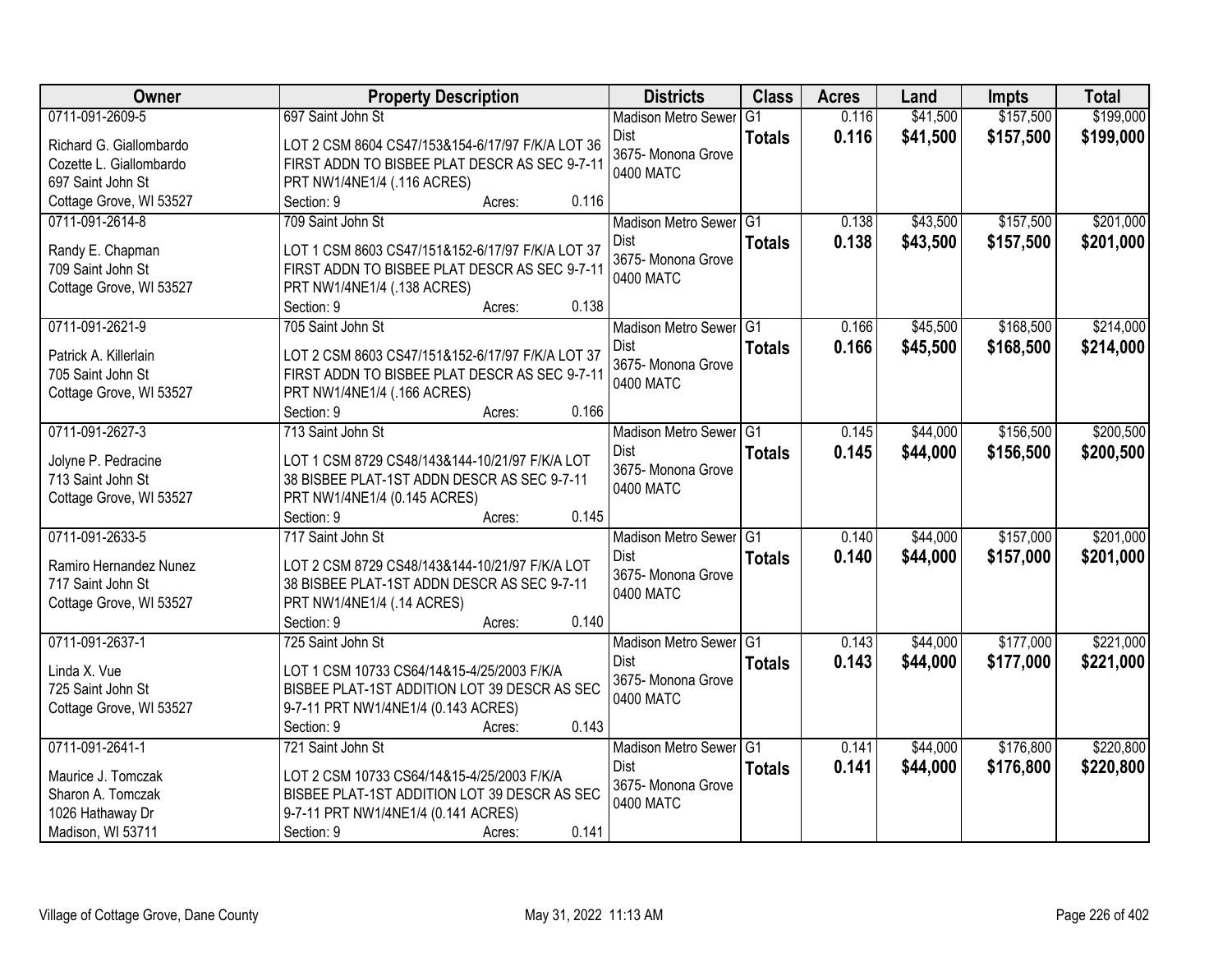| Owner                       | <b>Property Description</b>                        | <b>Districts</b>                   | <b>Class</b>    | <b>Acres</b> | Land     | <b>Impts</b> | <b>Total</b> |
|-----------------------------|----------------------------------------------------|------------------------------------|-----------------|--------------|----------|--------------|--------------|
| 0711-091-2645-1             | 729 Saint John St                                  | <b>Madison Metro Sewer</b>         | $\overline{G1}$ | 0.144        | \$44,000 | \$149,500    | \$193,500    |
| David T. Strand             | LOT 1 CSM 10022 CS58/240&241-4/24/2001 F/K/A LOT   | Dist                               | <b>Totals</b>   | 0.144        | \$44,000 | \$149,500    | \$193,500    |
| 729 Saint John St           | 40 FIRST ADDN TO BISBEE PLAT DESCR AS SEC          | 3675- Monona Grove                 |                 |              |          |              |              |
| Cottage Grove, WI 53527     | 9-7-11 PRT NW1/4NE1/4 (0.144 ACRES)                | 0400 MATC                          |                 |              |          |              |              |
|                             | 0.144<br>Section: 9<br>Acres:                      |                                    |                 |              |          |              |              |
| 0711-091-2651-1             | 733 Saint John St                                  | Madison Metro Sewer G1             |                 | 0.141        | \$44,000 | \$149,500    | \$193,500    |
|                             |                                                    | Dist                               | <b>Totals</b>   | 0.141        | \$44,000 | \$149,500    | \$193,500    |
| Dorothy Ward                | LOT 2 CSM 10022 CS58/240&241-4/24/2001 F/K/A LOT   | 3675- Monona Grove                 |                 |              |          |              |              |
| 733 Saint John St           | 40 FIRST ADDN TO BISBEE PLAT DESCR AS SEC          | 0400 MATC                          |                 |              |          |              |              |
| Cottage Grove, WI 53527     | 9-7-11 PRT NW1/4NE1/4 (0.141 ACRES)<br>0.141       |                                    |                 |              |          |              |              |
|                             | Section: 9<br>Acres:                               |                                    |                 |              |          |              |              |
| 0711-091-2657-7             | 741 Saint John St                                  | Madison Metro Sewer G1             |                 | 0.142        | \$44,000 | \$156,000    | \$200,000    |
| Jessica Neuenschwander      | LOT 1 CSM 9020 CS50/224&225-9/9/98 F/K/A LOT 41    | Dist                               | <b>Totals</b>   | 0.142        | \$44,000 | \$156,000    | \$200,000    |
| 741 Saint John St           | FIRST ADDN TO BISBEE PLAT DESCR AS SEC 9-7-11      | 3675- Monona Grove                 |                 |              |          |              |              |
| Cottage Grove, WI 53527     | PRT NW1/4NE1/4 (0.142 ACRES)                       | 0400 MATC                          |                 |              |          |              |              |
|                             | 0.142<br>Section: 9<br>Acres:                      |                                    |                 |              |          |              |              |
| 0711-091-2664-8             | 737 Saint John St                                  | Madison Metro Sewer G1             |                 | 0.142        | \$44,000 | \$169,000    | \$213,000    |
|                             |                                                    | Dist                               | <b>Totals</b>   | 0.142        | \$44,000 | \$169,000    | \$213,000    |
| Matthew Altenberger         | LOT 2 CSM 9020 CS50/224&225-9/9/98 F/K/A LOT 41    | 3675- Monona Grove                 |                 |              |          |              |              |
| 1169 Black Oak Trl          | FIRST ADDN TO BISBEE PLAT DESCR AS SEC 9-7-11      | 0400 MATC                          |                 |              |          |              |              |
| Deerfield, WI 53531-9651    | PRT NW1/4NE1/4 (.142 ACRES)<br>0.142<br>Section: 9 |                                    |                 |              |          |              |              |
| 0711-091-2669-3             | Acres:<br>749 Saint John St                        |                                    | TG1             | 0.142        | \$44,000 | \$157,500    | \$201,500    |
|                             |                                                    | <b>Madison Metro Sewer</b><br>Dist |                 |              |          |              |              |
| Bowers Irrev Tr, Marylou    | LOT 1 CSM 9021 CS50/226&227-9/9/98 F/K/A LOT 42    |                                    | <b>Totals</b>   | 0.142        | \$44,000 | \$157,500    | \$201,500    |
| 749 St John St              | FIRST ADDN TO BISBEE PLAT DESCR AS SEC 9-7-11      | 3675- Monona Grove<br>0400 MATC    |                 |              |          |              |              |
| Cottage Grove, WI 53527     | PRT NW1/4NE1/4 (.142 ACRES)                        |                                    |                 |              |          |              |              |
|                             | 0.142<br>Section: 9<br>Acres:                      |                                    |                 |              |          |              |              |
| 0711-091-2674-6             | 745 Saint John St                                  | Madison Metro Sewer G1             |                 | 0.142        | \$44,000 | \$156,000    | \$200,000    |
| Heather L. Wendtland-Nelson | LOT 2 CSM 9021 CS50/226&227-9/9/98 F/K/A LOT 42    | <b>Dist</b>                        | <b>Totals</b>   | 0.142        | \$44,000 | \$156,000    | \$200,000    |
| Romar D. Nelson             | FIRST ADDN TO BISBEE PLAT DESCR AS SEC 9-7-11      | 3675- Monona Grove                 |                 |              |          |              |              |
| 745 Saint John St           | PRT NW1/4NE1/4 (.142 ACRES)                        | 0400 MATC                          |                 |              |          |              |              |
| Cottage Grove, WI 53527     | 0.142<br>Section: 9<br>Acres:                      |                                    |                 |              |          |              |              |
| 0711-091-2679-1             | 753 Saint John St                                  | Madison Metro Sewer G1             |                 | 0.142        | \$44,000 | \$158,500    | \$202,500    |
|                             |                                                    | <b>Dist</b>                        | <b>Totals</b>   | 0.142        | \$44,000 | \$158,500    | \$202,500    |
| Manuel M. Espinoza          | LOT 1 CSM 8246 CS44/221&222                        | 3675- Monona Grove                 |                 |              |          |              |              |
| Dorothy J. Ward             | R33235/73&74-6/19/96 F/K/A LOT 43 FIRST ADDN TO    | 0400 MATC                          |                 |              |          |              |              |
| 753 Saint John St           | BISBEE PLAT DESCR AS SEC 9-7-11 PRT                |                                    |                 |              |          |              |              |
| Cottage Grove, WI 53527     | 0.142<br>Section: 9<br>Acres:                      |                                    |                 |              |          |              |              |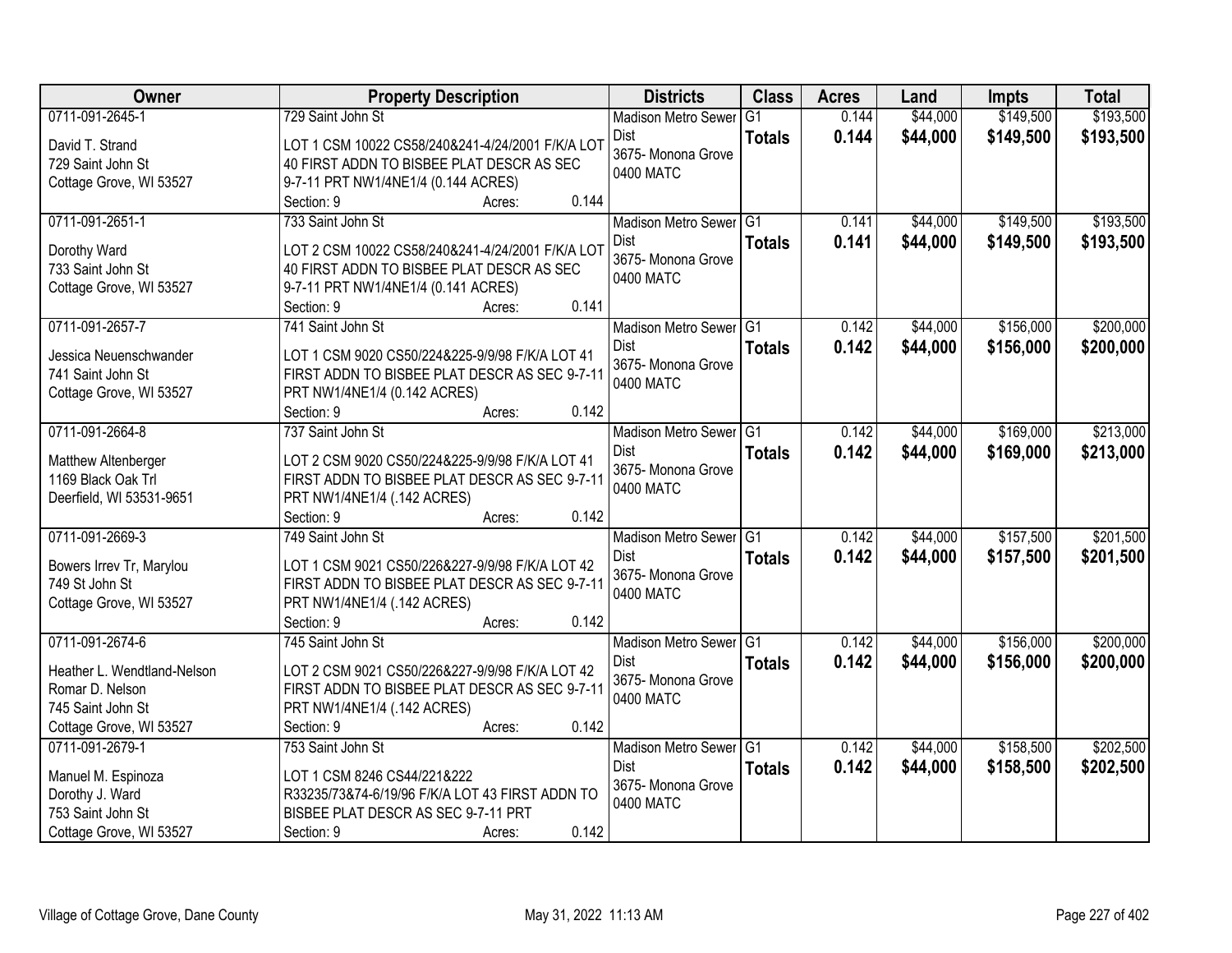| <b>Owner</b>                                | <b>Property Description</b>                     |        |       | <b>Districts</b>                  | <b>Class</b>  | <b>Acres</b> | Land     | <b>Impts</b> | <b>Total</b> |
|---------------------------------------------|-------------------------------------------------|--------|-------|-----------------------------------|---------------|--------------|----------|--------------|--------------|
| 0711-091-2686-2                             | 757 Saint John St                               |        |       | <b>Madison Metro Sewer</b>        | G1            | 0.142        | \$44,000 | \$146,500    | \$190,500    |
| Dennis S. Murray                            | LOT 2 CSM 8246 CS44/221&222                     |        |       | Dist                              | <b>Totals</b> | 0.142        | \$44,000 | \$146,500    | \$190,500    |
| Lisa M. Murray                              | R33235/73&74-6/19/96 F/K/A LOT 43 FIRST ADDN TO |        |       | 3675- Monona Grove                |               |              |          |              |              |
| 757 Saint John St                           | BISBEE PLAT DESCR AS SEC 9-7-11 PRT             |        |       | 0400 MATC                         |               |              |          |              |              |
| Cottage Grove, WI 53527                     | Section: 9                                      | Acres: | 0.142 |                                   |               |              |          |              |              |
| 0711-091-3701-0                             | 724 Willow Run St                               |        |       | Madison Metro Sewer G1            |               | 0.257        | \$86,000 | \$217,400    | \$303,400    |
| Dugney T. Prazak                            | <b>BISBEE PLAT LOT 1</b>                        |        |       | <b>Dist</b>                       | <b>Totals</b> | 0.257        | \$86,000 | \$217,400    | \$303,400    |
| 724 Willow Run St                           |                                                 |        |       | 3675- Monona Grove                |               |              |          |              |              |
| Cottage Grove, WI 53527                     |                                                 |        |       | 0400 MATC                         |               |              |          |              |              |
|                                             | Section: 9                                      | Acres: | 0.257 |                                   |               |              |          |              |              |
| 0711-091-3712-7                             | 728 Willow Run St                               |        |       | Madison Metro Sewer G1            |               | 0.272        | \$87,000 | \$190,000    | \$277,000    |
|                                             | <b>BISBEE PLAT LOT 2</b>                        |        |       | Dist                              | <b>Totals</b> | 0.272        | \$87,000 | \$190,000    | \$277,000    |
| David H. Bernhard Jr<br>Heather M. Bernhard |                                                 |        |       | 3675-Monona Grove                 |               |              |          |              |              |
| 728 Willow Run St                           |                                                 |        |       | 0400 MATC                         |               |              |          |              |              |
| Cottage Grove, WI 53527                     | Section: 9                                      | Acres: | 0.272 |                                   |               |              |          |              |              |
| 0711-091-3723-4                             | 732 Willow Run St                               |        |       | Madison Metro Sewer G1            |               | 0.313        | \$89,500 | \$224,500    | \$314,000    |
|                                             |                                                 |        |       | Dist                              | <b>Totals</b> | 0.313        | \$89,500 | \$224,500    | \$314,000    |
| Deborah A. Goodsell                         | <b>BISBEE PLAT LOT 3</b>                        |        |       | 3675- Monona Grove                |               |              |          |              |              |
| Jennifer R. Goodsell                        |                                                 |        |       | 0400 MATC                         |               |              |          |              |              |
| 732 Willow Run St                           |                                                 |        |       |                                   |               |              |          |              |              |
| Cottage Grove, WI 53527                     | Section: 9                                      | Acres: | 0.313 |                                   |               |              |          |              |              |
| 0711-091-3734-1                             | 736 Willow Run St                               |        |       | Madison Metro Sewer G1            |               | 0.337        | \$91,000 | \$193,000    | \$284,000    |
| Linda Kudrna                                | <b>BISBEE PLAT LOT 4</b>                        |        |       | <b>Dist</b><br>3675- Monona Grove | <b>Totals</b> | 0.337        | \$91,000 | \$193,000    | \$284,000    |
| Catherine Kudrna                            |                                                 |        |       | 0400 MATC                         |               |              |          |              |              |
| 736 Willow Run St                           |                                                 |        |       |                                   |               |              |          |              |              |
| Cottage Grove, WI 53527                     | Section: 9                                      | Acres: | 0.337 |                                   |               |              |          |              |              |
| 0711-091-3745-8                             | 740 Willow Run St                               |        |       | Madison Metro Sewer G1            |               | 0.314        | \$89,500 | \$206,500    | \$296,000    |
| Thomas Hess                                 | <b>BISBEE PLAT LOT 5</b>                        |        |       | Dist                              | <b>Totals</b> | 0.314        | \$89,500 | \$206,500    | \$296,000    |
| 740 Willow Run St                           |                                                 |        |       | 3675- Monona Grove                |               |              |          |              |              |
| Cottage Grove, WI 53527                     |                                                 |        |       | 0400 MATC                         |               |              |          |              |              |
|                                             | Section: 9                                      | Acres: | 0.314 |                                   |               |              |          |              |              |
| 0711-091-3756-5                             | 744 Willow Run St                               |        |       | Madison Metro Sewer G1            |               | 0.285        | \$87,500 | \$188,500    | \$276,000    |
| Jamie M. Renz                               | <b>BISBEE PLAT LOT 6</b>                        |        |       | Dist                              | <b>Totals</b> | 0.285        | \$87,500 | \$188,500    | \$276,000    |
| 744 Willow run                              |                                                 |        |       | 3675- Monona Grove                |               |              |          |              |              |
| Cottage Grove, WI 53527                     |                                                 |        |       | 0400 MATC                         |               |              |          |              |              |
|                                             | Section: 9                                      | Acres: | 0.285 |                                   |               |              |          |              |              |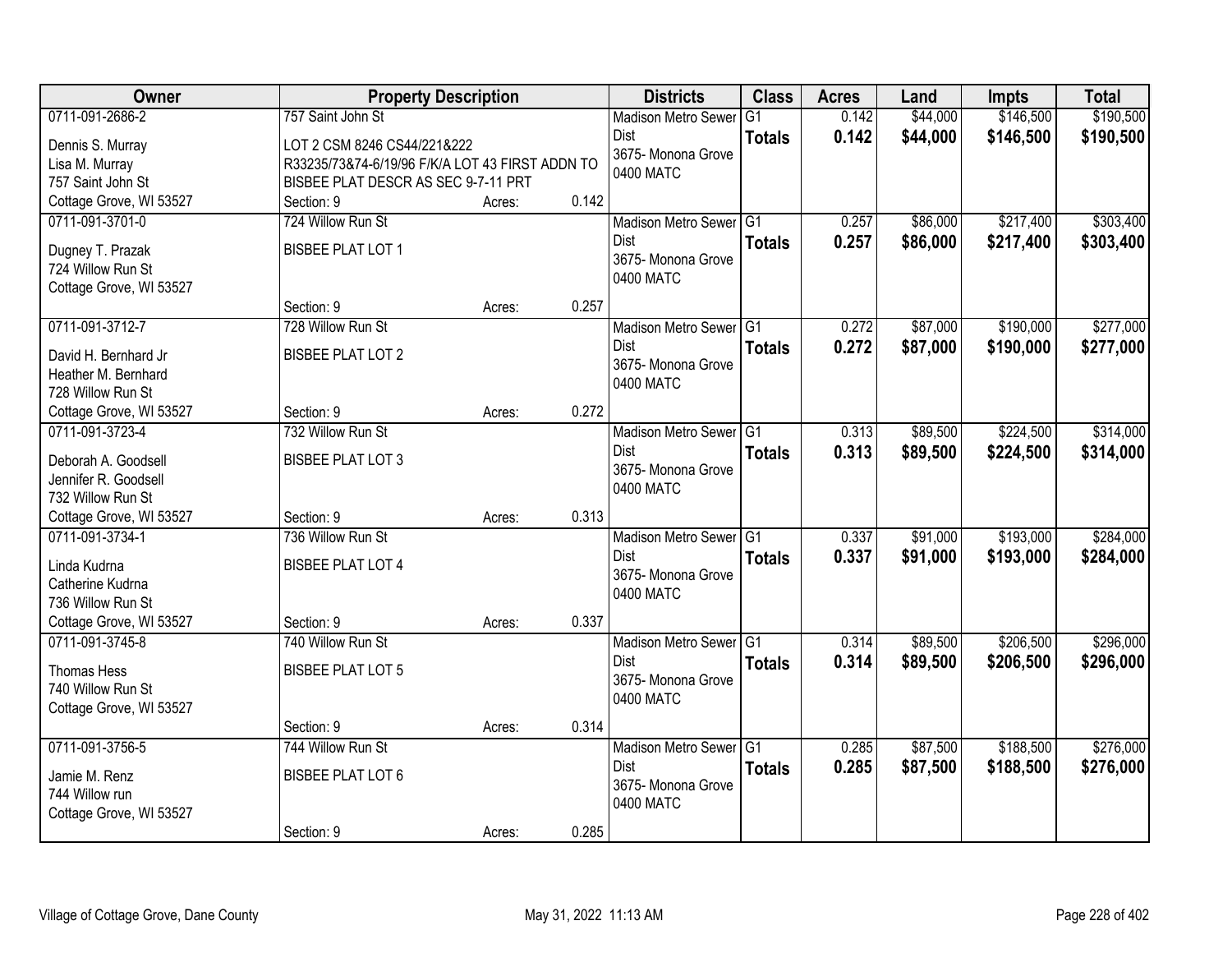| \$192,500<br>\$279,500<br>0711-091-3767-2<br>748 Willow Run St<br>0.272<br>\$87,000<br>G1<br><b>Madison Metro Sewer</b><br>0.272<br>\$87,000<br>\$192,500<br>Dist<br>\$279,500<br><b>Totals</b><br><b>BISBEE PLAT LOT 7</b><br>Brett K. Myers<br>3675- Monona Grove<br>Shannon Myers<br>0400 MATC<br>748 Willow Run St<br>0.272<br>Cottage Grove, WI 53527<br>Section: 9<br>Acres:<br>0711-091-3778-9<br>752 Willow Run St<br>\$83,000<br>\$172,000<br>Madison Metro Sewer G1<br>0.233<br>0.233<br>Dist<br>\$83,000<br>\$172,000<br><b>Totals</b><br><b>BISBEE PLAT LOT 8</b><br>Gary L. Johnson<br>3675- Monona Grove<br>Suzanne M. Koskoski<br>0400 MATC<br>752 Willow Run St<br>0.233<br>Section: 9<br>Cottage Grove, WI 53527<br>Acres:<br>\$168,000<br>0711-091-3789-6<br>756 Willow Run St<br>Madison Metro Sewer G1<br>0.254<br>\$86,000<br>Dist<br>0.254<br>\$86,000<br>\$168,000<br><b>Totals</b><br><b>BISBEE PLAT LOT 9</b><br>Kari L. Gault<br>3675-Monona Grove<br>N3615 Birchwood Dr<br>0400 MATC<br>Poynette, WI 53955<br>0.254<br>Section: 9<br>Acres:<br>0711-091-3800-0<br>723 Willow Run St<br>\$89,000<br>\$173,000<br>Madison Metro Sewer G1<br>0.305<br>Dist<br>0.305<br>\$89,000<br>\$173,000<br><b>Totals</b><br><b>BISBEE PLAT LOT 10</b><br>James M. Leach<br>3675- Monona Grove<br>Britt A. Leach<br>0400 MATC<br>723 Willow Run St<br>0.305<br>Cottage Grove, WI 53527<br>Section: 9<br>Acres:<br>\$181,100<br>0711-091-3811-7<br>727 Willow Run St<br>Madison Metro Sewer <sup>G1</sup><br>1.198<br>\$113,000<br>Dist<br>1.198<br>\$113,000<br>\$181,100<br><b>Totals</b><br><b>BISBEE PLAT LOT 11</b><br>Jon L. Hudson<br>3675- Monona Grove<br>Angela J. Hudson<br>0400 MATC<br>727 Willow Run St<br>Cottage Grove, WI 53527<br>Section: 9<br>1.198<br>Acres:<br>0711-091-3822-4<br>\$110,000<br>\$182,000<br>733 Willow Run St<br>Madison Metro Sewer G1<br>0.938<br>0.938<br>\$110,000<br>\$182,000<br>Dist<br><b>Totals</b><br>Nayith P. Uitz<br>BISBEE PLAT LOT 12 SUBJ TO PUBLIC WALKWAY<br>3675- Monona Grove<br>733 Willow Run St<br>0400 MATC<br>Cottage Grove, WI 53527<br>0.938<br>Section: 9<br>Acres:<br>0711-091-3833-1<br>737 Willow Run St<br>\$92,000<br>\$181,500<br>Madison Metro Sewer G1<br>0.362<br>Dist<br>0.362<br>\$92,000<br>\$181,500<br><b>Totals</b><br>BISBEE PLAT LOT 13 SUBJ TO PUBLIC WALKWAY<br>Mark E. Mcdonald<br>3675-Monona Grove<br>Traci L. Mcdonald | Owner | <b>Property Description</b> | <b>Districts</b> | <b>Class</b> | <b>Acres</b> | Land | <b>Impts</b> | <b>Total</b> |
|----------------------------------------------------------------------------------------------------------------------------------------------------------------------------------------------------------------------------------------------------------------------------------------------------------------------------------------------------------------------------------------------------------------------------------------------------------------------------------------------------------------------------------------------------------------------------------------------------------------------------------------------------------------------------------------------------------------------------------------------------------------------------------------------------------------------------------------------------------------------------------------------------------------------------------------------------------------------------------------------------------------------------------------------------------------------------------------------------------------------------------------------------------------------------------------------------------------------------------------------------------------------------------------------------------------------------------------------------------------------------------------------------------------------------------------------------------------------------------------------------------------------------------------------------------------------------------------------------------------------------------------------------------------------------------------------------------------------------------------------------------------------------------------------------------------------------------------------------------------------------------------------------------------------------------------------------------------------------------------------------------------------------------------------------------------------------------------------------------------------------------------------------------------------------------------------------------------------------------------------------------------------------------------------------------------------------------------------------------------------------------------------------------------------------|-------|-----------------------------|------------------|--------------|--------------|------|--------------|--------------|
|                                                                                                                                                                                                                                                                                                                                                                                                                                                                                                                                                                                                                                                                                                                                                                                                                                                                                                                                                                                                                                                                                                                                                                                                                                                                                                                                                                                                                                                                                                                                                                                                                                                                                                                                                                                                                                                                                                                                                                                                                                                                                                                                                                                                                                                                                                                                                                                                                            |       |                             |                  |              |              |      |              |              |
|                                                                                                                                                                                                                                                                                                                                                                                                                                                                                                                                                                                                                                                                                                                                                                                                                                                                                                                                                                                                                                                                                                                                                                                                                                                                                                                                                                                                                                                                                                                                                                                                                                                                                                                                                                                                                                                                                                                                                                                                                                                                                                                                                                                                                                                                                                                                                                                                                            |       |                             |                  |              |              |      |              |              |
| \$255,000<br>\$255,000<br>\$254,000<br>\$254,000<br>\$262,000<br>\$273,500                                                                                                                                                                                                                                                                                                                                                                                                                                                                                                                                                                                                                                                                                                                                                                                                                                                                                                                                                                                                                                                                                                                                                                                                                                                                                                                                                                                                                                                                                                                                                                                                                                                                                                                                                                                                                                                                                                                                                                                                                                                                                                                                                                                                                                                                                                                                                 |       |                             |                  |              |              |      |              |              |
|                                                                                                                                                                                                                                                                                                                                                                                                                                                                                                                                                                                                                                                                                                                                                                                                                                                                                                                                                                                                                                                                                                                                                                                                                                                                                                                                                                                                                                                                                                                                                                                                                                                                                                                                                                                                                                                                                                                                                                                                                                                                                                                                                                                                                                                                                                                                                                                                                            |       |                             |                  |              |              |      |              |              |
|                                                                                                                                                                                                                                                                                                                                                                                                                                                                                                                                                                                                                                                                                                                                                                                                                                                                                                                                                                                                                                                                                                                                                                                                                                                                                                                                                                                                                                                                                                                                                                                                                                                                                                                                                                                                                                                                                                                                                                                                                                                                                                                                                                                                                                                                                                                                                                                                                            |       |                             |                  |              |              |      |              |              |
|                                                                                                                                                                                                                                                                                                                                                                                                                                                                                                                                                                                                                                                                                                                                                                                                                                                                                                                                                                                                                                                                                                                                                                                                                                                                                                                                                                                                                                                                                                                                                                                                                                                                                                                                                                                                                                                                                                                                                                                                                                                                                                                                                                                                                                                                                                                                                                                                                            |       |                             |                  |              |              |      |              |              |
|                                                                                                                                                                                                                                                                                                                                                                                                                                                                                                                                                                                                                                                                                                                                                                                                                                                                                                                                                                                                                                                                                                                                                                                                                                                                                                                                                                                                                                                                                                                                                                                                                                                                                                                                                                                                                                                                                                                                                                                                                                                                                                                                                                                                                                                                                                                                                                                                                            |       |                             |                  |              |              |      |              |              |
|                                                                                                                                                                                                                                                                                                                                                                                                                                                                                                                                                                                                                                                                                                                                                                                                                                                                                                                                                                                                                                                                                                                                                                                                                                                                                                                                                                                                                                                                                                                                                                                                                                                                                                                                                                                                                                                                                                                                                                                                                                                                                                                                                                                                                                                                                                                                                                                                                            |       |                             |                  |              |              |      |              |              |
|                                                                                                                                                                                                                                                                                                                                                                                                                                                                                                                                                                                                                                                                                                                                                                                                                                                                                                                                                                                                                                                                                                                                                                                                                                                                                                                                                                                                                                                                                                                                                                                                                                                                                                                                                                                                                                                                                                                                                                                                                                                                                                                                                                                                                                                                                                                                                                                                                            |       |                             |                  |              |              |      |              |              |
|                                                                                                                                                                                                                                                                                                                                                                                                                                                                                                                                                                                                                                                                                                                                                                                                                                                                                                                                                                                                                                                                                                                                                                                                                                                                                                                                                                                                                                                                                                                                                                                                                                                                                                                                                                                                                                                                                                                                                                                                                                                                                                                                                                                                                                                                                                                                                                                                                            |       |                             |                  |              |              |      |              |              |
|                                                                                                                                                                                                                                                                                                                                                                                                                                                                                                                                                                                                                                                                                                                                                                                                                                                                                                                                                                                                                                                                                                                                                                                                                                                                                                                                                                                                                                                                                                                                                                                                                                                                                                                                                                                                                                                                                                                                                                                                                                                                                                                                                                                                                                                                                                                                                                                                                            |       |                             |                  |              |              |      |              |              |
|                                                                                                                                                                                                                                                                                                                                                                                                                                                                                                                                                                                                                                                                                                                                                                                                                                                                                                                                                                                                                                                                                                                                                                                                                                                                                                                                                                                                                                                                                                                                                                                                                                                                                                                                                                                                                                                                                                                                                                                                                                                                                                                                                                                                                                                                                                                                                                                                                            |       |                             |                  |              |              |      |              |              |
|                                                                                                                                                                                                                                                                                                                                                                                                                                                                                                                                                                                                                                                                                                                                                                                                                                                                                                                                                                                                                                                                                                                                                                                                                                                                                                                                                                                                                                                                                                                                                                                                                                                                                                                                                                                                                                                                                                                                                                                                                                                                                                                                                                                                                                                                                                                                                                                                                            |       |                             |                  |              |              |      |              |              |
|                                                                                                                                                                                                                                                                                                                                                                                                                                                                                                                                                                                                                                                                                                                                                                                                                                                                                                                                                                                                                                                                                                                                                                                                                                                                                                                                                                                                                                                                                                                                                                                                                                                                                                                                                                                                                                                                                                                                                                                                                                                                                                                                                                                                                                                                                                                                                                                                                            |       |                             |                  |              |              |      |              |              |
| \$262,000<br>\$294,100<br>\$294,100<br>\$292,000<br>\$292,000<br>\$273,500                                                                                                                                                                                                                                                                                                                                                                                                                                                                                                                                                                                                                                                                                                                                                                                                                                                                                                                                                                                                                                                                                                                                                                                                                                                                                                                                                                                                                                                                                                                                                                                                                                                                                                                                                                                                                                                                                                                                                                                                                                                                                                                                                                                                                                                                                                                                                 |       |                             |                  |              |              |      |              |              |
|                                                                                                                                                                                                                                                                                                                                                                                                                                                                                                                                                                                                                                                                                                                                                                                                                                                                                                                                                                                                                                                                                                                                                                                                                                                                                                                                                                                                                                                                                                                                                                                                                                                                                                                                                                                                                                                                                                                                                                                                                                                                                                                                                                                                                                                                                                                                                                                                                            |       |                             |                  |              |              |      |              |              |
|                                                                                                                                                                                                                                                                                                                                                                                                                                                                                                                                                                                                                                                                                                                                                                                                                                                                                                                                                                                                                                                                                                                                                                                                                                                                                                                                                                                                                                                                                                                                                                                                                                                                                                                                                                                                                                                                                                                                                                                                                                                                                                                                                                                                                                                                                                                                                                                                                            |       |                             |                  |              |              |      |              |              |
|                                                                                                                                                                                                                                                                                                                                                                                                                                                                                                                                                                                                                                                                                                                                                                                                                                                                                                                                                                                                                                                                                                                                                                                                                                                                                                                                                                                                                                                                                                                                                                                                                                                                                                                                                                                                                                                                                                                                                                                                                                                                                                                                                                                                                                                                                                                                                                                                                            |       |                             |                  |              |              |      |              |              |
|                                                                                                                                                                                                                                                                                                                                                                                                                                                                                                                                                                                                                                                                                                                                                                                                                                                                                                                                                                                                                                                                                                                                                                                                                                                                                                                                                                                                                                                                                                                                                                                                                                                                                                                                                                                                                                                                                                                                                                                                                                                                                                                                                                                                                                                                                                                                                                                                                            |       |                             |                  |              |              |      |              |              |
|                                                                                                                                                                                                                                                                                                                                                                                                                                                                                                                                                                                                                                                                                                                                                                                                                                                                                                                                                                                                                                                                                                                                                                                                                                                                                                                                                                                                                                                                                                                                                                                                                                                                                                                                                                                                                                                                                                                                                                                                                                                                                                                                                                                                                                                                                                                                                                                                                            |       |                             |                  |              |              |      |              |              |
|                                                                                                                                                                                                                                                                                                                                                                                                                                                                                                                                                                                                                                                                                                                                                                                                                                                                                                                                                                                                                                                                                                                                                                                                                                                                                                                                                                                                                                                                                                                                                                                                                                                                                                                                                                                                                                                                                                                                                                                                                                                                                                                                                                                                                                                                                                                                                                                                                            |       |                             |                  |              |              |      |              |              |
|                                                                                                                                                                                                                                                                                                                                                                                                                                                                                                                                                                                                                                                                                                                                                                                                                                                                                                                                                                                                                                                                                                                                                                                                                                                                                                                                                                                                                                                                                                                                                                                                                                                                                                                                                                                                                                                                                                                                                                                                                                                                                                                                                                                                                                                                                                                                                                                                                            |       |                             |                  |              |              |      |              |              |
|                                                                                                                                                                                                                                                                                                                                                                                                                                                                                                                                                                                                                                                                                                                                                                                                                                                                                                                                                                                                                                                                                                                                                                                                                                                                                                                                                                                                                                                                                                                                                                                                                                                                                                                                                                                                                                                                                                                                                                                                                                                                                                                                                                                                                                                                                                                                                                                                                            |       |                             |                  |              |              |      |              |              |
|                                                                                                                                                                                                                                                                                                                                                                                                                                                                                                                                                                                                                                                                                                                                                                                                                                                                                                                                                                                                                                                                                                                                                                                                                                                                                                                                                                                                                                                                                                                                                                                                                                                                                                                                                                                                                                                                                                                                                                                                                                                                                                                                                                                                                                                                                                                                                                                                                            |       |                             |                  |              |              |      |              |              |
|                                                                                                                                                                                                                                                                                                                                                                                                                                                                                                                                                                                                                                                                                                                                                                                                                                                                                                                                                                                                                                                                                                                                                                                                                                                                                                                                                                                                                                                                                                                                                                                                                                                                                                                                                                                                                                                                                                                                                                                                                                                                                                                                                                                                                                                                                                                                                                                                                            |       |                             |                  |              |              |      |              |              |
|                                                                                                                                                                                                                                                                                                                                                                                                                                                                                                                                                                                                                                                                                                                                                                                                                                                                                                                                                                                                                                                                                                                                                                                                                                                                                                                                                                                                                                                                                                                                                                                                                                                                                                                                                                                                                                                                                                                                                                                                                                                                                                                                                                                                                                                                                                                                                                                                                            |       |                             |                  |              |              |      |              |              |
|                                                                                                                                                                                                                                                                                                                                                                                                                                                                                                                                                                                                                                                                                                                                                                                                                                                                                                                                                                                                                                                                                                                                                                                                                                                                                                                                                                                                                                                                                                                                                                                                                                                                                                                                                                                                                                                                                                                                                                                                                                                                                                                                                                                                                                                                                                                                                                                                                            |       |                             |                  |              |              |      |              |              |
|                                                                                                                                                                                                                                                                                                                                                                                                                                                                                                                                                                                                                                                                                                                                                                                                                                                                                                                                                                                                                                                                                                                                                                                                                                                                                                                                                                                                                                                                                                                                                                                                                                                                                                                                                                                                                                                                                                                                                                                                                                                                                                                                                                                                                                                                                                                                                                                                                            |       |                             |                  |              |              |      |              |              |
|                                                                                                                                                                                                                                                                                                                                                                                                                                                                                                                                                                                                                                                                                                                                                                                                                                                                                                                                                                                                                                                                                                                                                                                                                                                                                                                                                                                                                                                                                                                                                                                                                                                                                                                                                                                                                                                                                                                                                                                                                                                                                                                                                                                                                                                                                                                                                                                                                            |       |                             |                  |              |              |      |              |              |
|                                                                                                                                                                                                                                                                                                                                                                                                                                                                                                                                                                                                                                                                                                                                                                                                                                                                                                                                                                                                                                                                                                                                                                                                                                                                                                                                                                                                                                                                                                                                                                                                                                                                                                                                                                                                                                                                                                                                                                                                                                                                                                                                                                                                                                                                                                                                                                                                                            |       |                             |                  |              |              |      |              |              |
|                                                                                                                                                                                                                                                                                                                                                                                                                                                                                                                                                                                                                                                                                                                                                                                                                                                                                                                                                                                                                                                                                                                                                                                                                                                                                                                                                                                                                                                                                                                                                                                                                                                                                                                                                                                                                                                                                                                                                                                                                                                                                                                                                                                                                                                                                                                                                                                                                            |       |                             |                  |              |              |      |              |              |
|                                                                                                                                                                                                                                                                                                                                                                                                                                                                                                                                                                                                                                                                                                                                                                                                                                                                                                                                                                                                                                                                                                                                                                                                                                                                                                                                                                                                                                                                                                                                                                                                                                                                                                                                                                                                                                                                                                                                                                                                                                                                                                                                                                                                                                                                                                                                                                                                                            |       |                             |                  |              |              |      |              |              |
|                                                                                                                                                                                                                                                                                                                                                                                                                                                                                                                                                                                                                                                                                                                                                                                                                                                                                                                                                                                                                                                                                                                                                                                                                                                                                                                                                                                                                                                                                                                                                                                                                                                                                                                                                                                                                                                                                                                                                                                                                                                                                                                                                                                                                                                                                                                                                                                                                            |       |                             |                  |              |              |      |              |              |
|                                                                                                                                                                                                                                                                                                                                                                                                                                                                                                                                                                                                                                                                                                                                                                                                                                                                                                                                                                                                                                                                                                                                                                                                                                                                                                                                                                                                                                                                                                                                                                                                                                                                                                                                                                                                                                                                                                                                                                                                                                                                                                                                                                                                                                                                                                                                                                                                                            |       |                             |                  |              |              |      |              |              |
| 737 Willow Run St                                                                                                                                                                                                                                                                                                                                                                                                                                                                                                                                                                                                                                                                                                                                                                                                                                                                                                                                                                                                                                                                                                                                                                                                                                                                                                                                                                                                                                                                                                                                                                                                                                                                                                                                                                                                                                                                                                                                                                                                                                                                                                                                                                                                                                                                                                                                                                                                          |       |                             | 0400 MATC        |              |              |      |              |              |
| 0.362<br>Cottage Grove, WI 53527<br>Section: 9<br>Acres:                                                                                                                                                                                                                                                                                                                                                                                                                                                                                                                                                                                                                                                                                                                                                                                                                                                                                                                                                                                                                                                                                                                                                                                                                                                                                                                                                                                                                                                                                                                                                                                                                                                                                                                                                                                                                                                                                                                                                                                                                                                                                                                                                                                                                                                                                                                                                                   |       |                             |                  |              |              |      |              |              |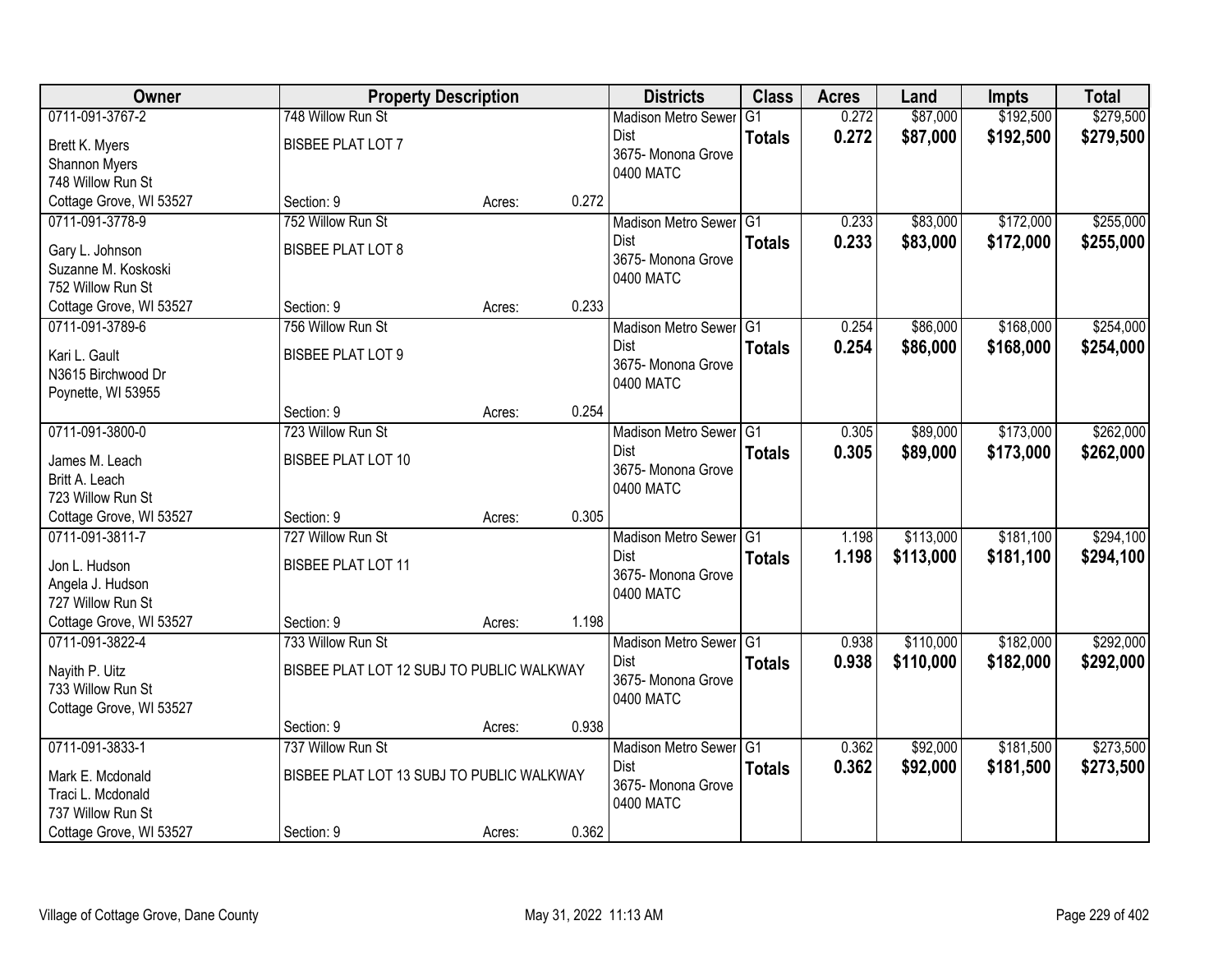| Owner                                      | <b>Property Description</b> |        |       | <b>Districts</b>                | <b>Class</b>  | <b>Acres</b>   | Land               | <b>Impts</b>           | <b>Total</b> |
|--------------------------------------------|-----------------------------|--------|-------|---------------------------------|---------------|----------------|--------------------|------------------------|--------------|
| 0711-091-3844-8                            | 741 Willow Run St           |        |       | <b>Madison Metro Sewer</b>      | G1            | 0.418          | \$95,000           | \$153,500              | \$248,500    |
| Karen G. Hardrath                          | <b>BISBEE PLAT LOT 14</b>   |        |       | Dist                            | <b>Totals</b> | 0.418          | \$95,000           | \$153,500              | \$248,500    |
| 741 Willow Run St                          |                             |        |       | 3675-Monona Grove<br>0400 MATC  |               |                |                    |                        |              |
| Cottage Grove, WI 53527                    |                             |        |       |                                 |               |                |                    |                        |              |
|                                            | Section: 9                  | Acres: | 0.418 |                                 |               |                |                    |                        |              |
| 0711-091-3855-5                            | 745 Willow Run St           |        |       | Madison Metro Sewer G1          |               | 0.292          | \$88,000           | \$155,000              | \$243,000    |
| Daniel W. Sampson                          | <b>BISBEE PLAT LOT 15</b>   |        |       | Dist                            | <b>Totals</b> | 0.292          | \$88,000           | \$155,000              | \$243,000    |
| Kelly L. Sampson                           |                             |        |       | 3675- Monona Grove<br>0400 MATC |               |                |                    |                        |              |
| 745 Willow Run St                          |                             |        |       |                                 |               |                |                    |                        |              |
| Cottage Grove, WI 53527                    | Section: 9                  | Acres: | 0.292 |                                 |               |                |                    |                        |              |
| 0711-091-3866-2                            | 749 Willow Run St           |        |       | Madison Metro Sewer G1          |               | 0.305          | \$89,000           | \$184,000              | \$273,000    |
| Nicholas W. Brown                          | <b>BISBEE PLAT LOT 16</b>   |        |       | Dist<br>3675- Monona Grove      | <b>Totals</b> | 0.305          | \$89,000           | \$184,000              | \$273,000    |
| 749 Willow Run St                          |                             |        |       | 0400 MATC                       |               |                |                    |                        |              |
| Cottage Grove, WI 53527                    |                             |        |       |                                 |               |                |                    |                        |              |
|                                            | Section: 9                  | Acres: | 0.305 |                                 |               |                |                    |                        |              |
| 0711-091-3877-9                            | 753 Willow Run St           |        |       | Madison Metro Sewer G1          |               | 0.300          | \$88,500           | \$153,000              | \$241,500    |
| Mary J. Smolarek                           | <b>BISBEE PLAT LOT 17</b>   |        |       | Dist<br>3675- Monona Grove      | <b>Totals</b> | 0.300          | \$88,500           | \$153,000              | \$241,500    |
| 753 Willow Run St                          |                             |        |       | 0400 MATC                       |               |                |                    |                        |              |
| Cottage Grove, WI 53527                    |                             |        |       |                                 |               |                |                    |                        |              |
|                                            | Section: 9                  | Acres: | 0.300 |                                 |               |                |                    |                        |              |
| 0711-091-3888-6                            | 757 Willow Run St           |        |       | Madison Metro Sewer G1<br>Dist  |               | 0.279          | \$87,500           | \$163,500              | \$251,000    |
| Alan D. Hayden                             | <b>BISBEE PLAT LOT 18</b>   |        |       | 3675- Monona Grove              | <b>Totals</b> | 0.279          | \$87,500           | \$163,500              | \$251,000    |
| Kara M. Syreini                            |                             |        |       | 0400 MATC                       |               |                |                    |                        |              |
| 757 Willow Run St                          |                             |        |       |                                 |               |                |                    |                        |              |
| Cottage Grove, WI 53527<br>0711-091-3899-3 | Section: 9                  | Acres: | 0.279 |                                 |               |                |                    |                        |              |
|                                            | <b>Willow Run St</b>        |        |       | Madison Metro Sewer G1<br>Dist  |               | 0.209<br>0.209 | \$1,000<br>\$1,000 | $\overline{60}$<br>\$0 | \$1,000      |
| David W. Bisbee                            | <b>BISBEE PLAT GREENWAY</b> |        |       | 3675- Monona Grove              | <b>Totals</b> |                |                    |                        | \$1,000      |
| c/o Treasurer                              |                             |        |       | 0400 MATC                       |               |                |                    |                        |              |
| 221 E Cottage Grove Rd                     |                             |        |       |                                 |               |                |                    |                        |              |
| Cottage Grove, WI 53527<br>0711-091-4001-5 | Section: 9                  | Acres: | 0.209 |                                 |               | 0.482          | \$108,500          | \$422,500              | \$531,000    |
|                                            | 601 E Oak St                |        |       | Madison Metro Sewer G2<br>Dist  |               | 0.482          | \$108,500          | \$422,500              | \$531,000    |
| Double S Land Co, LLC                      | <b>GROVE HEIGHTS LOT 1</b>  |        |       | 3675- Monona Grove              | <b>Totals</b> |                |                    |                        |              |
| 3524 Deerfield Rd                          |                             |        |       | TID <sub>9</sub>                |               |                |                    |                        |              |
| Deerfield, WI 53531                        |                             |        | 0.241 | 0400 MATC                       |               |                |                    |                        |              |
|                                            | Section: 9                  | Acres: |       |                                 |               |                |                    |                        |              |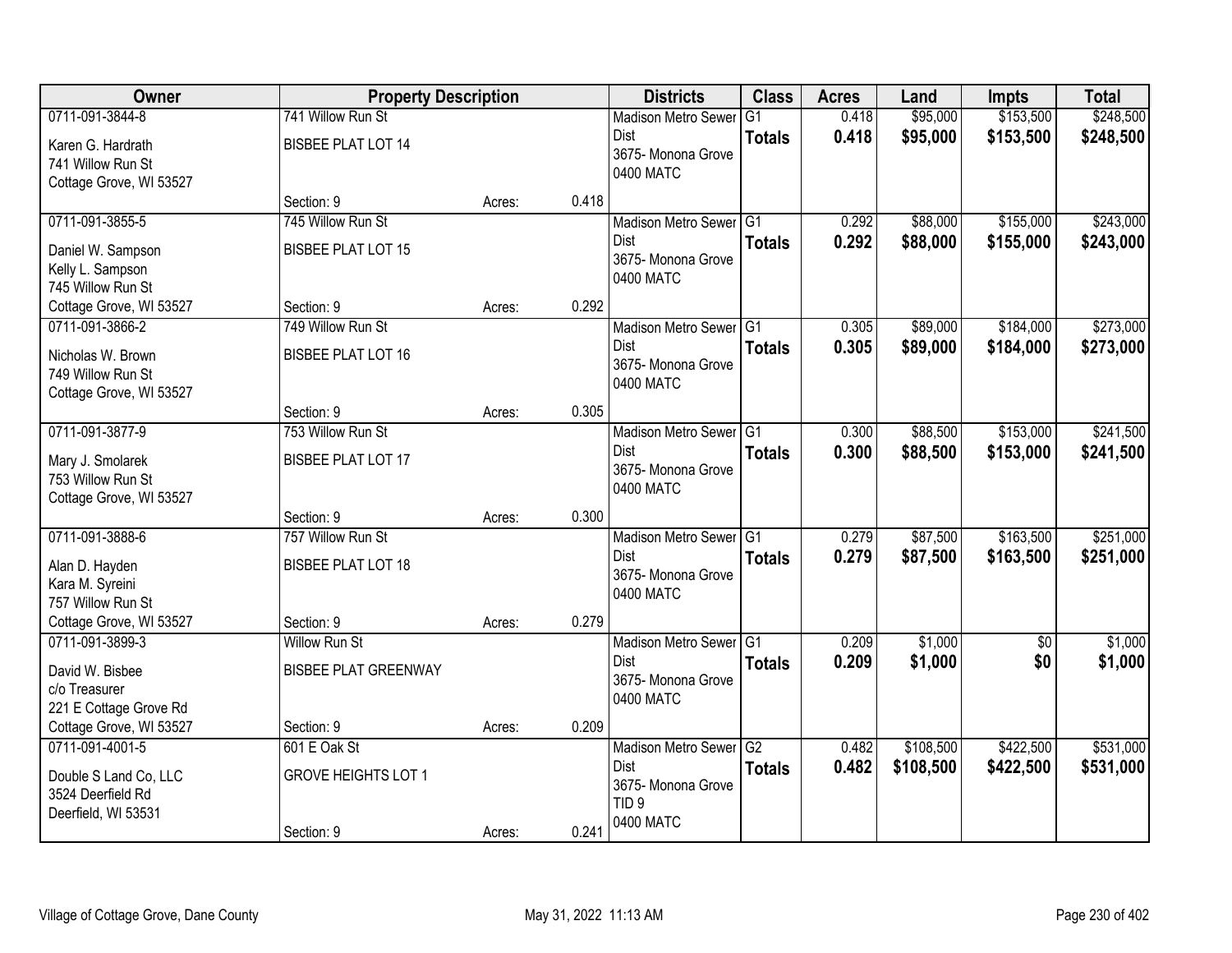| Owner                                                                                     | <b>Property Description</b>                                               |        |       | <b>Districts</b>                                                                                           | <b>Class</b>  | <b>Acres</b>   | Land                 | <b>Impts</b>           | <b>Total</b>           |
|-------------------------------------------------------------------------------------------|---------------------------------------------------------------------------|--------|-------|------------------------------------------------------------------------------------------------------------|---------------|----------------|----------------------|------------------------|------------------------|
| 0711-091-4012-2<br>Double S Land Co, LLC<br>3524 Deerfield Rd<br>Deerfield, WI 53531      | 601 E Oak St<br><b>GROVE HEIGHTS LOT 2</b>                                |        |       | Madison Metro Sewer Assessed with 0711-091-4001-5<br><b>Dist</b><br>3675- Monona Grove<br>TID <sub>9</sub> |               |                |                      |                        |                        |
|                                                                                           | Section: 9                                                                | Acres: | 0.241 | 0400 MATC                                                                                                  |               |                |                      |                        |                        |
| 0711-091-4023-9<br>Dwyer Brothers Properties, LLC<br>5318 Norma Rd<br>Mcfarland, WI 53558 | 605 E Oak St Unit A<br>GROVE HEIGHTS LOT 3 SUBJ TO UTIL ESMT IN<br>R353/1 |        |       | Madison Metro Sewer G1<br>Dist<br>3675- Monona Grove<br>0400 MATC                                          | <b>Totals</b> | 0.288<br>0.288 | \$79,000<br>\$79,000 | \$171,000<br>\$171,000 | \$250,000<br>\$250,000 |
|                                                                                           | Section: 9                                                                | Acres: | 0.288 |                                                                                                            |               |                |                      |                        |                        |
| 0711-091-4034-6<br>Bruce A. Barlow<br>228 E Adams St<br>Cambridge, WI 53523-9217          | 607 E Oak St Unit A<br><b>GROVE HEIGHTS LOT 4</b>                         |        |       | Madison Metro Sewer G1<br>Dist<br>3675- Monona Grove<br>0400 MATC                                          | <b>Totals</b> | 0.407<br>0.407 | \$85,000<br>\$85,000 | \$175,000<br>\$175,000 | \$260,000<br>\$260,000 |
|                                                                                           | Section: 9                                                                | Acres: | 0.407 |                                                                                                            |               |                |                      |                        |                        |
| 0711-091-4045-3<br>Spalding Estates, LLC<br>3734 Crestview Dr<br>Cottage Grove, WI 53527  | 609 E Oak St Unit A<br><b>GROVE HEIGHTS LOT 5</b>                         |        |       | Madison Metro Sewer G1<br><b>Dist</b><br>3675- Monona Grove<br>0400 MATC                                   | <b>Totals</b> | 0.382<br>0.382 | \$88,500<br>\$88,500 | \$148,500<br>\$148,500 | \$237,000<br>\$237,000 |
|                                                                                           | Section: 9                                                                | Acres: | 0.382 |                                                                                                            |               |                |                      |                        |                        |
| 0711-091-4056-0<br>Rachel Ackerman<br>611 E Oak St<br>Cottage Grove, WI 53527             | 611 E Oak St<br>GROVE HEIGHTS LOT 6 SUBJ TO UTIL ESMT IN<br>R353/1        |        |       | Madison Metro Sewer G1<br><b>Dist</b><br>3675- Monona Grove<br>0400 MATC                                   | <b>Totals</b> | 0.377<br>0.377 | \$88,500<br>\$88,500 | \$135,800<br>\$135,800 | \$224,300<br>\$224,300 |
|                                                                                           | Section: 9                                                                | Acres: | 0.377 |                                                                                                            |               |                |                      |                        |                        |
| 0711-091-4067-7<br>Walter D. Reinhardt<br>Donna J. Reinhardt<br>613 E Oak St              | 613 E Oak St<br>GROVE HEIGHTS LOT 7 SUBJ TO UTIL ESMT IN<br>R353/1        |        |       | Madison Metro Sewer G1<br>Dist<br>3675- Monona Grove<br>0400 MATC                                          | <b>Totals</b> | 0.330<br>0.330 | \$86,000<br>\$86,000 | \$153,500<br>\$153,500 | \$239,500<br>\$239,500 |
| Cottage Grove, WI 53527                                                                   | Section: 9                                                                | Acres: | 0.330 |                                                                                                            |               |                |                      |                        |                        |
| 0711-091-4078-4<br>Keith H. Russell<br>Terry L. Russell<br>615 E Oak St                   | 615 E Oak St<br><b>GROVE HEIGHTS LOT 8</b>                                |        |       | Madison Metro Sewer G1<br>Dist<br>3675- Monona Grove<br>0400 MATC                                          | <b>Totals</b> | 0.264<br>0.264 | \$82,000<br>\$82,000 | \$150,700<br>\$150,700 | \$232,700<br>\$232,700 |
| Cottage Grove, WI 53527                                                                   | Section: 9                                                                | Acres: | 0.264 |                                                                                                            |               |                |                      |                        |                        |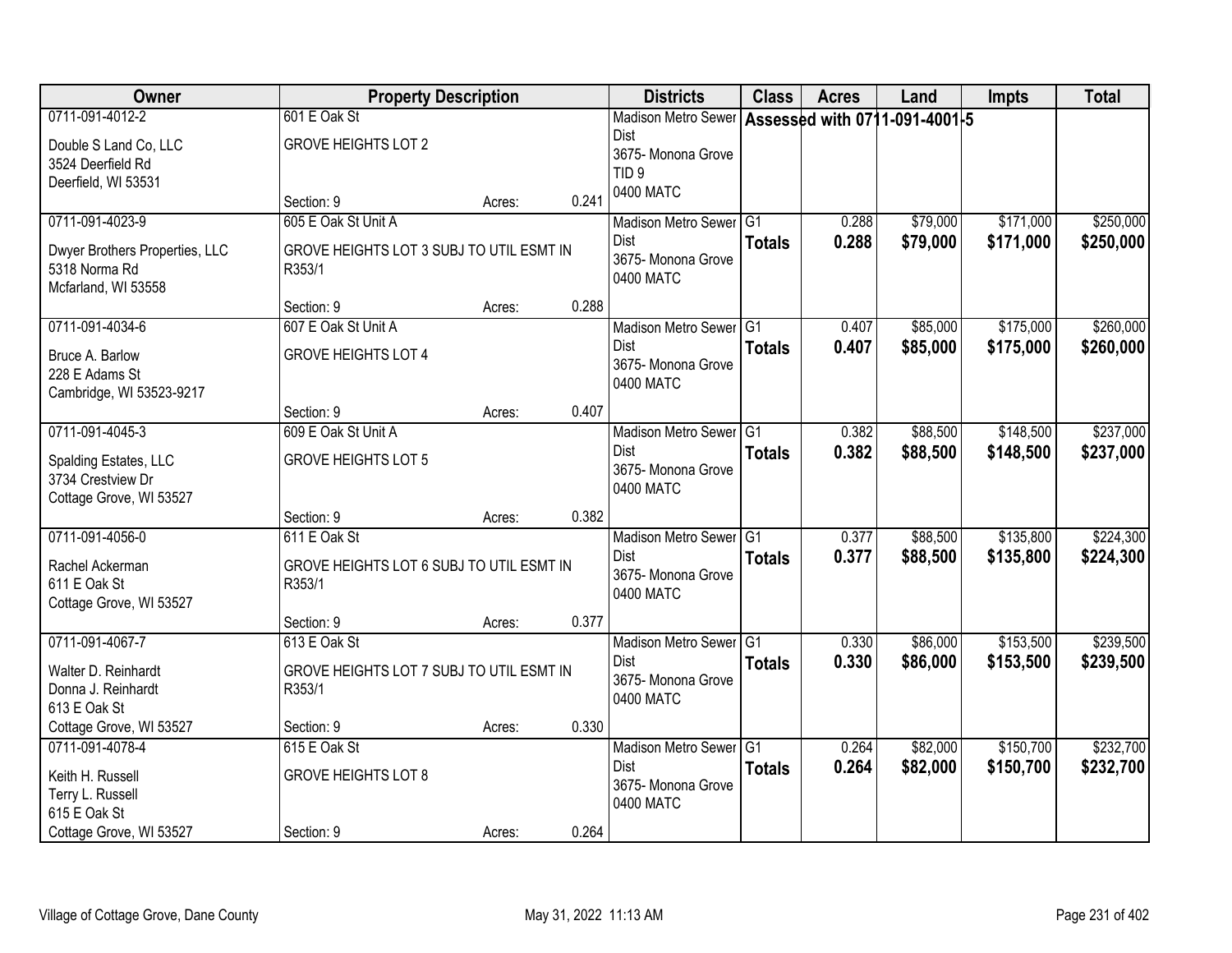| Owner                        | <b>Property Description</b>               |        |       | <b>Districts</b>           | <b>Class</b>  | <b>Acres</b> | Land     | <b>Impts</b>    | <b>Total</b>    |
|------------------------------|-------------------------------------------|--------|-------|----------------------------|---------------|--------------|----------|-----------------|-----------------|
| 0711-091-4089-1              | 617 E Oak St                              |        |       | <b>Madison Metro Sewer</b> | G1            | 0.250        | \$81,500 | \$198,500       | \$280,000       |
| Colleen A. Obrion            | GROVE HEIGHTS LOT 9 SUBJ TO UTIL ESMT IN  |        |       | Dist                       | <b>Totals</b> | 0.250        | \$81,500 | \$198,500       | \$280,000       |
| John J. Richardson           | R353/1                                    |        |       | 3675-Monona Grove          |               |              |          |                 |                 |
| 617 E Oak St                 |                                           |        |       | 0400 MATC                  |               |              |          |                 |                 |
| Cottage Grove, WI 53527      | Section: 9                                | Acres: | 0.250 |                            |               |              |          |                 |                 |
| 0711-091-4100-5              | 619 E Oak St                              |        |       | Madison Metro Sewer G1     |               | 0.305        | \$84,500 | \$118,500       | \$203,000       |
| Dean L. Thunstrom            | <b>GROVE HEIGHTS LOT 10</b>               |        |       | Dist                       | <b>Totals</b> | 0.305        | \$84,500 | \$118,500       | \$203,000       |
| Patricia Thunstrom           |                                           |        |       | 3675- Monona Grove         |               |              |          |                 |                 |
| 619 E Oak St                 |                                           |        |       | 0400 MATC                  |               |              |          |                 |                 |
| Cottage Grove, WI 53527      | Section: 9                                | Acres: | 0.305 |                            |               |              |          |                 |                 |
| 0711-091-4111-2              | 700 N Main St                             |        |       | Madison Metro Sewer G1     |               | 0.280        | \$78,500 | \$145,300       | \$223,800       |
| Lori L. Ray                  | GROVE HEIGHTS LOT 11 SUBJ TO UTIL ESMT IN |        |       | Dist                       | <b>Totals</b> | 0.280        | \$78,500 | \$145,300       | \$223,800       |
| 700 N Main St                | R353/1                                    |        |       | 3675- Monona Grove         |               |              |          |                 |                 |
| Cottage Grove, WI 53527      |                                           |        |       | 0400 MATC                  |               |              |          |                 |                 |
|                              | Section: 9                                | Acres: | 0.280 |                            |               |              |          |                 |                 |
| 0711-091-4122-9              | 626 E Oak St                              |        |       | Madison Metro Sewer G1     |               | 0.280        | \$87,500 | \$132,500       | \$220,000       |
| Adam R. Kittleson            | <b>GROVE HEIGHTS LOT 12</b>               |        |       | Dist                       | <b>Totals</b> | 0.280        | \$87,500 | \$132,500       | \$220,000       |
| Stacey L. Kittleson          |                                           |        |       | 3675- Monona Grove         |               |              |          |                 |                 |
| 626 E Oak St                 |                                           |        |       | 0400 MATC                  |               |              |          |                 |                 |
| Cottage Grove, WI 53527      | Section: 9                                | Acres: | 0.280 |                            |               |              |          |                 |                 |
| 0711-091-4133-6              | 624 E Oak St                              |        |       | Madison Metro Sewer G1     |               | 0.403        | \$88,500 | \$143,600       | \$232,100       |
| James A. Haasch              | GROVE HEIGHTS LOT 13 SUBJ TO UTIL ESMT IN |        |       | Dist                       | <b>Totals</b> | 0.403        | \$88,500 | \$143,600       | \$232,100       |
| Lindsay A. Haasch            | R353/1                                    |        |       | 3675- Monona Grove         |               |              |          |                 |                 |
| 624 E Oak St                 |                                           |        |       | 0400 MATC                  |               |              |          |                 |                 |
| Cottage Grove, WI 53527      | Section: 9                                | Acres: | 0.403 |                            |               |              |          |                 |                 |
| 0711-091-4144-3              | 622 E Oak St                              |        |       | Madison Metro Sewer G1     |               | 0.619        | \$87,000 | \$164,000       | \$251,000       |
| Brown Rev Living Tr, Carol A | GROVE HEIGHTS LOT 14 SUBJ TO UTIL ESMT IN |        |       | Dist                       | <b>Totals</b> | 0.619        | \$87,000 | \$164,000       | \$251,000       |
| 622 E Oak St                 | R353/1                                    |        |       | 3675- Monona Grove         |               |              |          |                 |                 |
| Cottage Grove, WI 53527      |                                           |        |       | 0400 MATC                  |               |              |          |                 |                 |
|                              | Section: 9                                | Acres: | 0.619 |                            |               |              |          |                 |                 |
| 0711-091-4155-0              | Oak St                                    |        |       | Madison Metro Sewer X4     |               | 0.230        | \$0      | $\overline{30}$ | $\overline{50}$ |
| Cottage Grove, Village of    | GROVE HEIGHTS LOT 15 SUBJ TO UTIL ESMT IN |        |       | Dist                       | <b>Totals</b> | 0.230        | \$0      | \$0             | \$0             |
| 221 E Cottage Grove Rd       | R353/1                                    |        |       | 3675- Monona Grove         |               |              |          |                 |                 |
| Cottage Grove, WI 53527      |                                           |        |       | 0400 MATC                  |               |              |          |                 |                 |
|                              | Section: 9                                | Acres: | 0.230 |                            |               |              |          |                 |                 |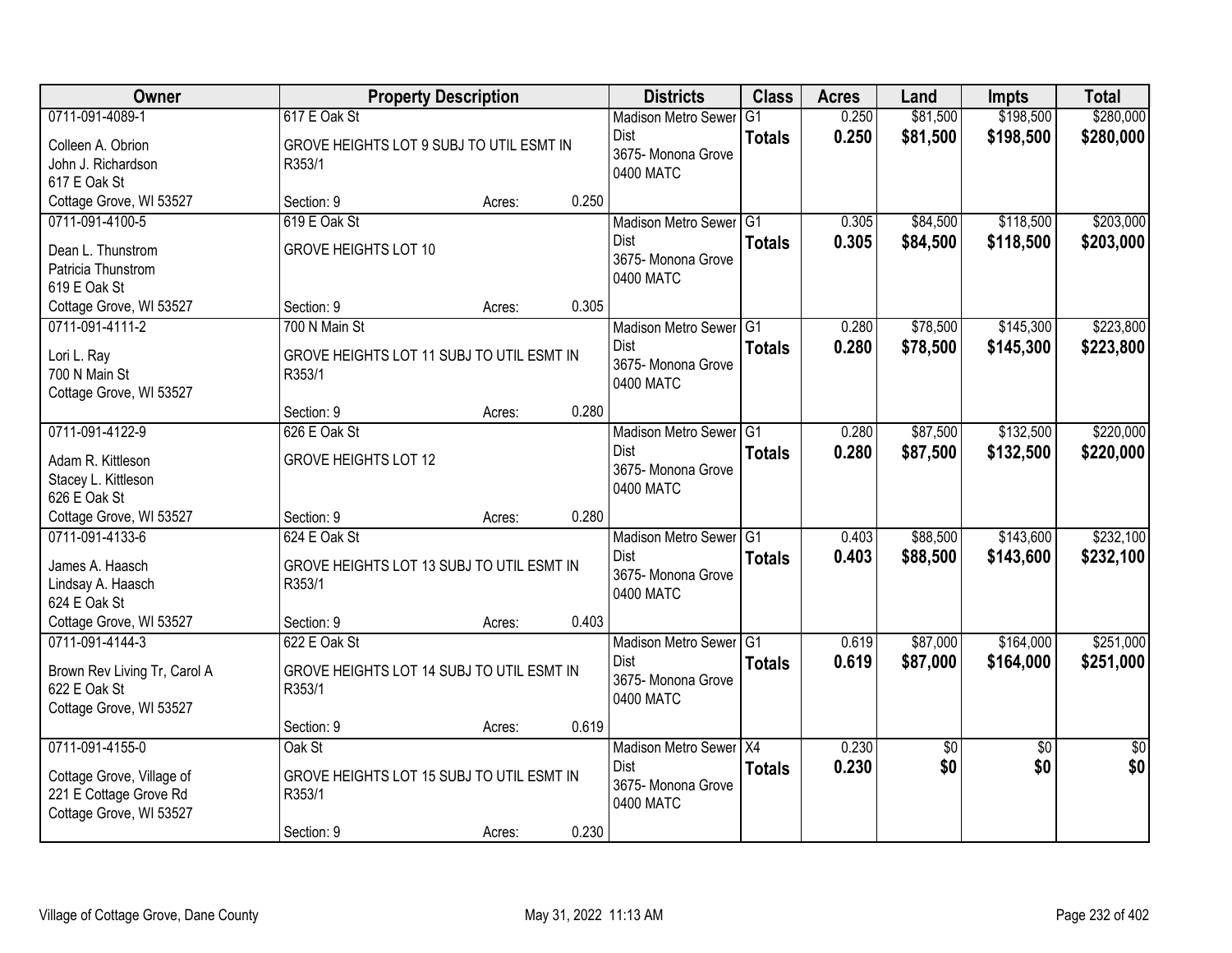| Owner                      | <b>Property Description</b>                  |        |       | <b>Districts</b>           | <b>Class</b>  | <b>Acres</b> | Land     | <b>Impts</b> | <b>Total</b> |
|----------------------------|----------------------------------------------|--------|-------|----------------------------|---------------|--------------|----------|--------------|--------------|
| 0711-091-4166-7            | 620 E Oak St                                 |        |       | <b>Madison Metro Sewer</b> | G1            | 0.421        | \$90,500 | \$156,500    | \$247,000    |
| Kurt Keller                | <b>GROVE HEIGHTS LOT 16</b>                  |        |       | Dist                       | <b>Totals</b> | 0.421        | \$90,500 | \$156,500    | \$247,000    |
| 620 Oak St                 |                                              |        |       | 3675-Monona Grove          |               |              |          |              |              |
| Cottage Grove, WI 53527    |                                              |        |       | 0400 MATC                  |               |              |          |              |              |
|                            | Section: 9                                   | Acres: | 0.421 |                            |               |              |          |              |              |
| 0711-091-4177-4            | 618 E Oak St                                 |        |       | Madison Metro Sewer G1     |               | 0.345        | \$87,000 | \$131,000    | \$218,000    |
| Amanda Martinez            | <b>GROVE HEIGHTS LOT 17</b>                  |        |       | Dist                       | <b>Totals</b> | 0.345        | \$87,000 | \$131,000    | \$218,000    |
| Eduardo M. Gonzalez        |                                              |        |       | 3675- Monona Grove         |               |              |          |              |              |
| 618 E Oak St               |                                              |        |       | 0400 MATC                  |               |              |          |              |              |
| Cottage Grove, WI 53527    | Section: 9                                   | Acres: | 0.345 |                            |               |              |          |              |              |
| 0711-091-4188-1            | 616 E Oak St                                 |        |       | Madison Metro Sewer G1     |               | 0.283        | \$83,000 | \$154,100    | \$237,100    |
| Chad E. Smith              | <b>GROVE HEIGHTS LOT 18</b>                  |        |       | <b>Dist</b>                | <b>Totals</b> | 0.283        | \$83,000 | \$154,100    | \$237,100    |
| Alison J. Smith            |                                              |        |       | 3675- Monona Grove         |               |              |          |              |              |
| 616 E Oak St               |                                              |        |       | 0400 MATC                  |               |              |          |              |              |
| Cottage Grove, WI 53527    | Section: 9                                   | Acres: | 0.283 |                            |               |              |          |              |              |
| 0711-091-4199-8            | 612 E Oak St                                 |        |       | Madison Metro Sewer G1     |               | 0.387        | \$89,000 | \$153,000    | \$242,000    |
| Kevin J. Rood              | <b>GROVE HEIGHTS LOT 19</b>                  |        |       | <b>Dist</b>                | <b>Totals</b> | 0.387        | \$89,000 | \$153,000    | \$242,000    |
| 612 E Oak St               |                                              |        |       | 3675- Monona Grove         |               |              |          |              |              |
| Cottage Grove, WI 53527    |                                              |        |       | 0400 MATC                  |               |              |          |              |              |
|                            | Section: 9                                   | Acres: | 0.387 |                            |               |              |          |              |              |
| 0711-091-4210-2            | 604 E Oak St                                 |        |       | Madison Metro Sewer G1     |               | 0.253        | \$85,500 | \$147,000    | \$232,500    |
|                            |                                              |        |       | <b>Dist</b>                | <b>Totals</b> | 0.253        | \$85,500 | \$147,000    | \$232,500    |
| Walz Property, LLC         | <b>GROVE HEIGHTS LOT 20</b>                  |        |       | 3675- Monona Grove         |               |              |          |              |              |
| 415 Falcon Cir             |                                              |        |       | 0400 MATC                  |               |              |          |              |              |
| Monona, WI 53716           | Section: 9                                   |        | 0.253 |                            |               |              |          |              |              |
| 0711-091-4216-1            | 701 Willow Run St Unit A                     | Acres: |       | Madison Metro Sewer G1     |               | 0.121        | \$42,500 | \$125,500    | \$168,000    |
|                            |                                              |        |       | <b>Dist</b>                | <b>Totals</b> | 0.121        | \$42,500 | \$125,500    | \$168,000    |
| Esteban Flores Perez et al | LOT 1 CSM 12405 CS77/165&166-2/29/2008 F/K/A |        |       | 3675- Monona Grove         |               |              |          |              |              |
| 701A Willow Run St         | FIRST ADDITION TO GROVE HEIGHTS LOT 21       |        |       | 0400 MATC                  |               |              |          |              |              |
| Cottage Grove, WI 53527    | DESCR AS SEC 9-7-11 PRT SW1/4NE1/4 (0.121    |        |       |                            |               |              |          |              |              |
|                            | Section: 9                                   | Acres: | 0.121 |                            |               |              |          |              |              |
| 0711-091-4222-1            | 701 Willow Run St Unit B                     |        |       | Madison Metro Sewer G1     |               | 0.118        | \$42,000 | \$125,500    | \$167,500    |
| Thomas J. Duell            | LOT 2 CSM 12405 CS77/165&166-2/29/2008 F/K/A |        |       | Dist                       | <b>Totals</b> | 0.118        | \$42,000 | \$125,500    | \$167,500    |
| Stephanie L. Koroch-Duell  | FIRST ADDITION TO GROVE HEIGHTS LOT 21       |        |       | 3675- Monona Grove         |               |              |          |              |              |
| 701 Willow run Unit b      | DESCR AS SEC 9-7-11 PRT SW1/4NE1/4 (0.119    |        |       | 0400 MATC                  |               |              |          |              |              |
| Cottage Grove, WI 53527    | Section: 9                                   | Acres: | 0.119 |                            |               |              |          |              |              |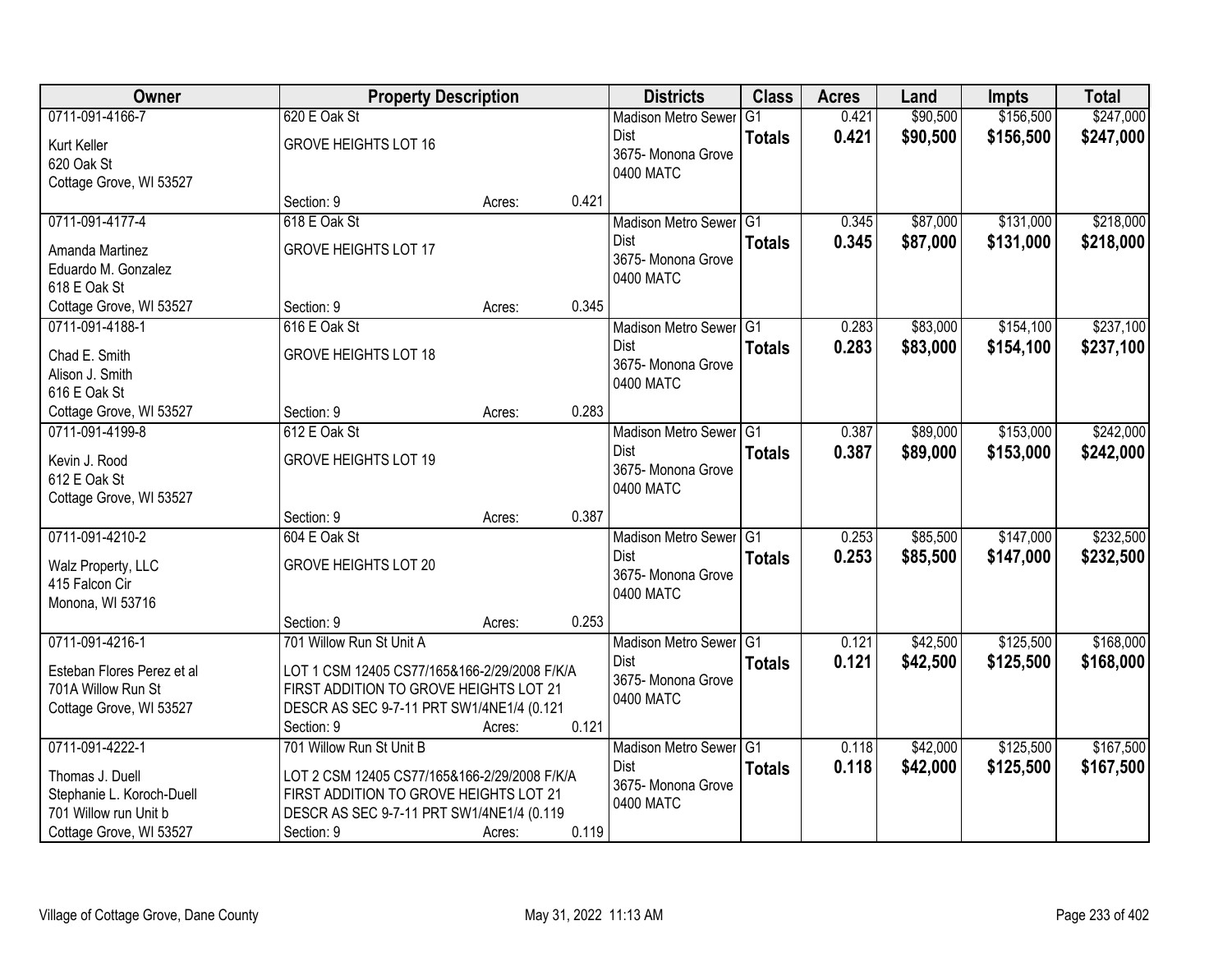| Owner                         | <b>Property Description</b>                     | <b>Districts</b>           | <b>Class</b>    | <b>Acres</b> | Land      | <b>Impts</b>    | <b>Total</b> |
|-------------------------------|-------------------------------------------------|----------------------------|-----------------|--------------|-----------|-----------------|--------------|
| 0711-091-4228-2               | 703 Willow Run St Unit A                        | <b>Madison Metro Sewer</b> | $\overline{G1}$ | 0.119        | \$42,000  | \$137,000       | \$179,000    |
| Jeffery D. Mccord             | LOT 1 CSM 8531 CS46/305&306-4/7/97 F/K/A LOT 22 | <b>Dist</b>                | <b>Totals</b>   | 0.119        | \$42,000  | \$137,000       | \$179,000    |
| Gloria J. Mccord              | FIRST ADDN TO GROVE HEIGHTS DESCR AS SEC        | 3675- Monona Grove         |                 |              |           |                 |              |
| 229 Dentaria Dr               | 9-7-11 PRT SW1/4NE1/4 (0.119 ACRES)             | 0400 MATC                  |                 |              |           |                 |              |
| Cottage Grove, WI 53527       | 0.119<br>Section: 9<br>Acres:                   |                            |                 |              |           |                 |              |
| 0711-091-4235-3               | 703 Willow Run St Unit B                        | Madison Metro Sewer G1     |                 | 0.120        | \$42,500  | \$119,500       | \$162,000    |
| Dedo Homes, LLC               | LOT 2 CSM 8531 CS46/305&306-4/7/97 F/K/A LOT 22 | Dist                       | <b>Totals</b>   | 0.120        | \$42,500  | \$119,500       | \$162,000    |
| 1173 Gunderson Ln             | FIRST ADDN TO GROVE HEIGHTS DESCR AS SEC        | 3675- Monona Grove         |                 |              |           |                 |              |
| Deerfield, WI 53531           | 9-7-11 PRT SW1/4NE1/4 (0.120 ACRES)             | 0400 MATC                  |                 |              |           |                 |              |
|                               | 0.120<br>Section: 9<br>Acres:                   |                            |                 |              |           |                 |              |
| 0711-091-4243-3               | 705 Willow Run St                               | Madison Metro Sewer G1     |                 | 0.253        | \$86,000  | \$229,000       | \$315,000    |
| Nicolas V. Wipperfurth        | FIRST ADDITION TO GROVE HEIGHTS LOT 23          | <b>Dist</b>                | <b>Totals</b>   | 0.253        | \$86,000  | \$229,000       | \$315,000    |
| 705 Willow Run St A           |                                                 | 3675- Monona Grove         |                 |              |           |                 |              |
| Cottage Grove, WI 53527       |                                                 | 0400 MATC                  |                 |              |           |                 |              |
|                               | 0.253<br>Section: 9<br>Acres:                   |                            |                 |              |           |                 |              |
| 0711-091-4254-0               | 704 Willow Run Ct                               | Madison Metro Sewer G1     |                 | 0.482        | \$88,500  | \$139,000       | \$227,500    |
| Echeverria-Martinez Living Tr | FIRST ADDITION TO GROVE HEIGHTS LOT 24          | <b>Dist</b>                | <b>Totals</b>   | 0.482        | \$88,500  | \$139,000       | \$227,500    |
| 704 Willow Run Ct             |                                                 | 3675- Monona Grove         |                 |              |           |                 |              |
| Cottage Grove, WI 53527       |                                                 | 0400 MATC                  |                 |              |           |                 |              |
|                               | 0.482<br>Section: 9<br>Acres:                   |                            |                 |              |           |                 |              |
| 0711-091-4261-1               | 706 Willow Run Ct                               | <b>Madison Metro Sewer</b> | TG1             | 0.660        | \$93,000  | \$157,000       | \$250,000    |
| Grosse Rev Tr, Kathleen A     | LOT 1 CSM 1518 CS6/231 DESCR AS FIRST           | Dist                       | <b>Totals</b>   | 0.660        | \$93,000  | \$157,000       | \$250,000    |
| 706 Willow Run Ct             | ADDITION TO GROVE HEIGHTS PRT LOT 25            | 3675- Monona Grove         |                 |              |           |                 |              |
| Cottage Grove, WI 53527       |                                                 | 0400 MATC                  |                 |              |           |                 |              |
|                               | 0.660<br>Section: 9<br>Acres:                   |                            |                 |              |           |                 |              |
| 0711-091-4272-8               | 708 Willow Run Ct                               | Madison Metro Sewer G1     |                 | 1.234        | \$102,000 | \$176,300       | \$278,300    |
| Rachel A. Beck                | LOT 2 CSM 1518 CS6/231-9/10/74 F/K/A FIRST      | <b>Dist</b>                | <b>Totals</b>   | 1.234        | \$102,000 | \$176,300       | \$278,300    |
| 708 Willow Run Ct             | ADDITION TO GROVE HEIGHTS LOT 25 DESCR AS       | 3675- Monona Grove         |                 |              |           |                 |              |
| Cottage Grove, WI 53527       | SEC 9-7-11 PRT NW1/4NE1/4 & PRT SW1/4 NE1/4 EXO | 0400 MATC                  |                 |              |           |                 |              |
|                               | 1.234<br>Section: 9<br>Acres:                   |                            |                 |              |           |                 |              |
| 0711-091-4282-6               | <b>Willow Run Ct</b>                            | Madison Metro Sewer G1     |                 | 0.154        | \$3,500   | $\overline{30}$ | \$3,500      |
| Brent J. Cook                 | PRT LOT 2 CSM 1518 CS6/231 DESCR AS FIRST ADD   | Dist                       | <b>Totals</b>   | 0.154        | \$3,500   | \$0             | \$3,500      |
| 710 Willow Run Ct             | TO GROVE HEIGHTS PRT LOT 25 BEG NE COR SD       | 3675- Monona Grove         |                 |              |           |                 |              |
| Cottage Grove, WI 53527       | LOT 25 TH S3DEGW 85 FT TO POB TH S3DEGW 84.1    | 0400 MATC                  |                 |              |           |                 |              |
|                               | 0.154<br>Section: 9<br>Acres:                   |                            |                 |              |           |                 |              |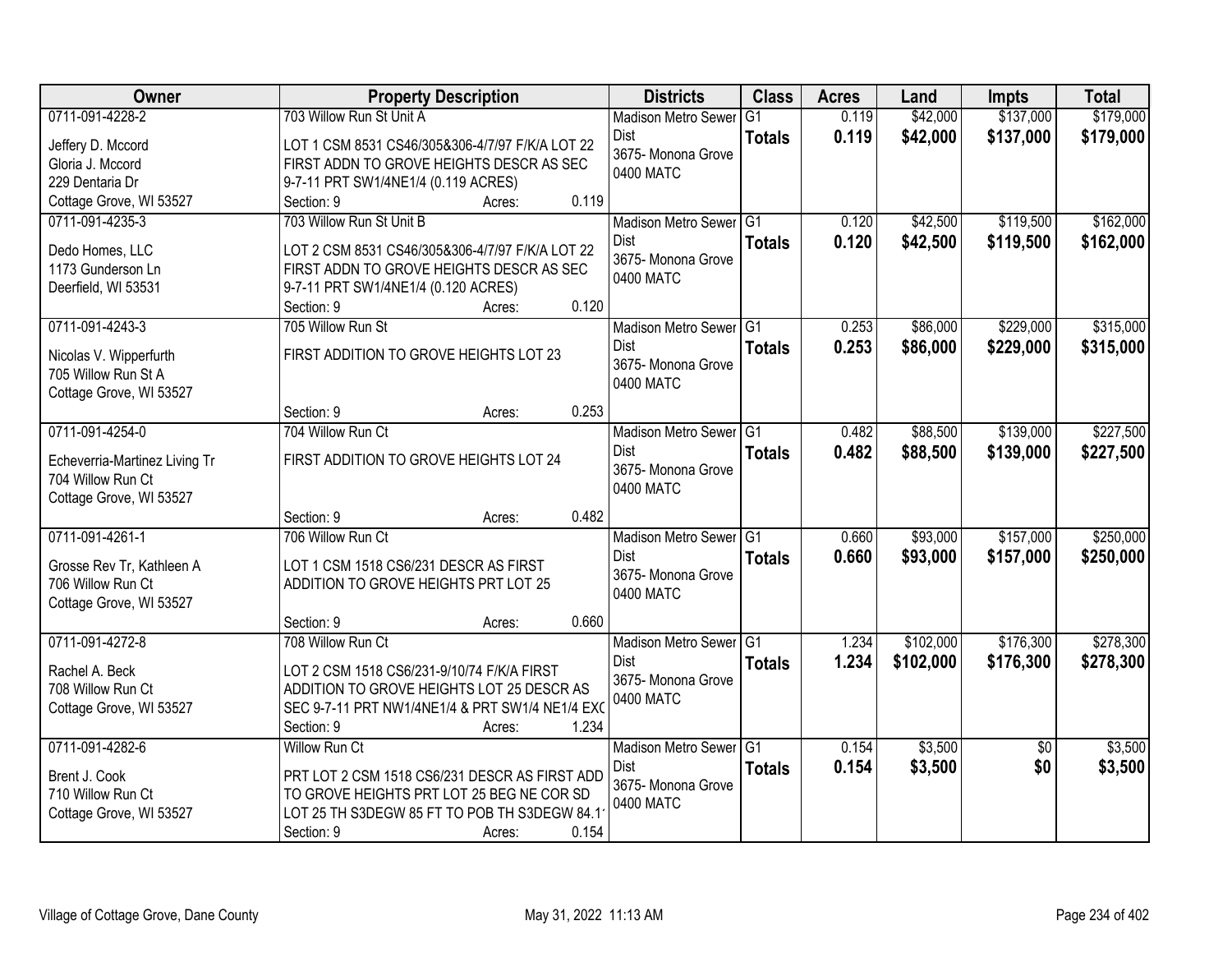| Owner                                                                               |                                    | <b>Property Description</b>            |       | <b>Districts</b>                                                         | <b>Class</b>  | <b>Acres</b>   | Land                 | <b>Impts</b>           | <b>Total</b>           |
|-------------------------------------------------------------------------------------|------------------------------------|----------------------------------------|-------|--------------------------------------------------------------------------|---------------|----------------|----------------------|------------------------|------------------------|
| 0711-091-4296-0                                                                     | 710 Willow Run Ct                  |                                        |       | <b>Madison Metro Sewer</b>                                               | G1            | 0.410          | \$85,500             | \$183,000              | \$268,500              |
| Brent J. Cook<br>710 Willow Run Ct<br>Cottage Grove, WI 53527                       |                                    | FIRST ADDITION TO GROVE HEIGHTS LOT 26 |       | Dist<br>3675- Monona Grove<br>0400 MATC                                  | <b>Totals</b> | 0.410          | \$85,500             | \$183,000              | \$268,500              |
|                                                                                     | Section: 9                         | Acres:                                 | 0.410 |                                                                          |               |                |                      |                        |                        |
| 0711-091-4307-6                                                                     | 712 Willow Run Ct                  |                                        |       | Madison Metro Sewer G1                                                   |               | 0.253          | \$86,000             | \$169,500              | \$255,500              |
| Michael F. Ziemann<br>Cheryl A. Bachey<br>712 Willow Run Ct                         |                                    | FIRST ADDITION TO GROVE HEIGHTS LOT 27 |       | <b>Dist</b><br>3675- Monona Grove<br>0400 MATC                           | <b>Totals</b> | 0.253          | \$86,000             | \$169,500              | \$255,500              |
| Cottage Grove, WI 53527                                                             | Section: 9                         | Acres:                                 | 0.253 |                                                                          |               |                |                      |                        |                        |
| 0711-091-4318-3                                                                     | 707 Willow Run St                  |                                        |       | Madison Metro Sewer G1                                                   |               | 0.239          | \$84,500             | \$157,500              | \$242,000              |
| Elizabeth A. Blum<br>707 Willow Run St<br>Cottage Grove, WI 53527                   | FIRST ADDN TO GROVE HEIGHTS LOT 28 |                                        |       | Dist<br>3675- Monona Grove<br>0400 MATC                                  | <b>Totals</b> | 0.239          | \$84,500             | \$157,500              | \$242,000              |
|                                                                                     | Section: 9                         | Acres:                                 | 0.239 |                                                                          |               |                |                      |                        |                        |
| 0711-091-4329-0                                                                     | 711 Willow Run St                  |                                        |       | Madison Metro Sewer G1                                                   |               | 0.239          | \$84,500             | \$152,000              | \$236,500              |
| Linda Zapata<br>711 Willow Run St<br>Cottage Grove, WI 53527                        |                                    | FIRST ADDITION TO GROVE HEIGHTS LOT 29 |       | Dist<br>3675- Monona Grove<br>0400 MATC                                  | <b>Totals</b> | 0.239          | \$84,500             | \$152,000              | \$236,500              |
|                                                                                     | Section: 9                         | Acres:                                 | 0.239 |                                                                          |               |                |                      |                        |                        |
| 0711-091-4340-5<br>Kirk D. Thomas<br>Elizabeth J. Thomas                            | 713 Willow Run St                  | FIRST ADDITION TO GROVE HEIGHTS LOT 30 |       | Madison Metro Sewer G1<br>Dist<br>3675- Monona Grove<br>0400 MATC        | <b>Totals</b> | 0.278<br>0.278 | \$87,000<br>\$87,000 | \$153,500<br>\$153,500 | \$240,500<br>\$240,500 |
| 713 Willow Run St                                                                   |                                    |                                        |       |                                                                          |               |                |                      |                        |                        |
| Cottage Grove, WI 53527                                                             | Section: 9                         | Acres:                                 | 0.278 |                                                                          |               |                |                      |                        |                        |
| 0711-091-4351-2<br>Carol M. Yoemans<br>715 Willow Run St<br>Cottage Grove, WI 53527 | 715 Willow Run St                  | FIRST ADDITION TO GROVE HEIGHTS LOT 31 |       | Madison Metro Sewer G1<br><b>Dist</b><br>3675- Monona Grove<br>0400 MATC | <b>Totals</b> | 0.322<br>0.322 | \$90,000<br>\$90,000 | \$147,500<br>\$147,500 | \$237,500<br>\$237,500 |
|                                                                                     | Section: 9                         | Acres:                                 | 0.322 |                                                                          |               |                |                      |                        |                        |
| 0711-091-4362-9                                                                     | 717 Willow Run St                  |                                        |       | Madison Metro Sewer G1                                                   |               | 0.326          | \$90,000             | \$172,000              | \$262,000              |
| Michael D. Schmit<br>Kelli M. Schmit<br>717 Willow Run St                           |                                    | FIRST ADDITION TO GROVE HEIGHTS LOT 32 |       | <b>Dist</b><br>3675- Monona Grove<br>0400 MATC                           | <b>Totals</b> | 0.326          | \$90,000             | \$172,000              | \$262,000              |
| Cottage Grove, WI 53527                                                             | Section: 9                         | Acres:                                 | 0.326 |                                                                          |               |                |                      |                        |                        |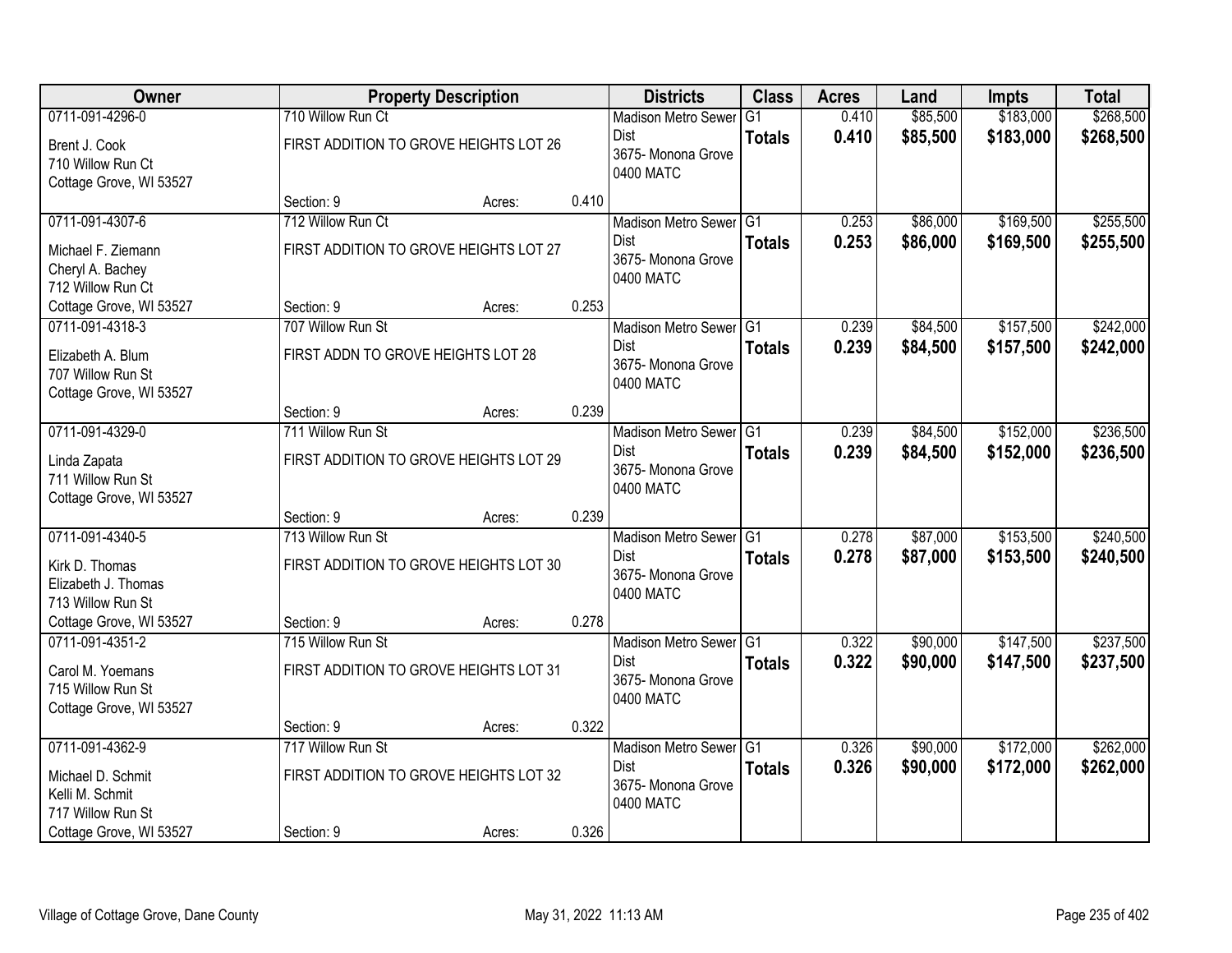| <b>Owner</b>                                                                                 |                                                                                                                                                         | <b>Property Description</b> |       | <b>Districts</b>                                                                             | <b>Class</b>  | <b>Acres</b>   | Land                 | <b>Impts</b>           | <b>Total</b>           |
|----------------------------------------------------------------------------------------------|---------------------------------------------------------------------------------------------------------------------------------------------------------|-----------------------------|-------|----------------------------------------------------------------------------------------------|---------------|----------------|----------------------|------------------------|------------------------|
| 0711-091-4373-6                                                                              | 718 Willow Run St                                                                                                                                       |                             |       | <b>Madison Metro Sewer</b>                                                                   | G1            | 0.263          | \$86,500             | \$149,700              | \$236,200              |
| Michael J. Garity<br>Michelle K. Olsher<br>718 Willow Run St                                 | FIRST ADDITION TO GROVE HEIGHTS LOT 33                                                                                                                  |                             |       | Dist<br>3675- Monona Grove<br>0400 MATC                                                      | <b>Totals</b> | 0.263          | \$86,500             | \$149,700              | \$236,200              |
| Cottage Grove, WI 53527                                                                      | Section: 9                                                                                                                                              | Acres:                      | 0.263 |                                                                                              |               |                |                      |                        |                        |
| 0711-091-4384-3                                                                              | 716 Willow Run St                                                                                                                                       |                             |       | Madison Metro Sewer G1                                                                       |               | 0.248          | \$85,500             | \$188,500              | \$274,000              |
| Justin Prey<br>Jamie M. Prey<br>716 Willow Run St                                            | FIRST ADDITION TO GROVE HEIGHTS LOT 34                                                                                                                  |                             |       | Dist<br>3675- Monona Grove<br>0400 MATC                                                      | <b>Totals</b> | 0.248          | \$85,500             | \$188,500              | \$274,000              |
| Cottage Grove, WI 53527                                                                      | Section: 9                                                                                                                                              | Acres:                      | 0.248 |                                                                                              |               |                |                      |                        |                        |
| 0711-091-4395-0                                                                              | 714 Willow Run St                                                                                                                                       |                             |       | Madison Metro Sewer G1                                                                       |               | 0.306          | \$89,000             | \$162,500              | \$251,500              |
| Carolyn M. Pohlman<br>714 Willow Run St<br>Cottage Grove, WI 53527                           | FIRST ADDITION TO GROVE HEIGHTS LOT 35                                                                                                                  |                             |       | <b>Dist</b><br>3675- Monona Grove<br>0400 MATC                                               | <b>Totals</b> | 0.306          | \$89,000             | \$162,500              | \$251,500              |
|                                                                                              | Section: 9                                                                                                                                              | Acres:                      | 0.306 |                                                                                              |               |                |                      |                        |                        |
| 0711-091-4406-6                                                                              | 712 Willow Run St                                                                                                                                       |                             |       | Madison Metro Sewer G1                                                                       |               | 0.387          | \$82,500             | \$153,000              | \$235,500              |
| Loretta L. Johnson<br>712 Willow Run St<br>Cottage Grove, WI 53527                           | FIRST ADDITION TO GROVE HEIGHTS LOT 36                                                                                                                  |                             |       | <b>Dist</b><br>3675- Monona Grove<br>0400 MATC                                               | <b>Totals</b> | 0.387          | \$82,500             | \$153,000              | \$235,500              |
|                                                                                              | Section: 9                                                                                                                                              | Acres:                      | 0.387 |                                                                                              |               |                |                      |                        |                        |
| 0711-091-4421-7<br>Jb Enterprises, Inc.<br>205 E Cottage Grove Rd<br>Cottage Grove, WI 53527 | 205 E Cottage Grove Rd<br>LOT 1 CSM 4106 CS17/154 R4498/3-5/19/83 DESCR<br>AS PRT LOT 38 SECOND ADDN TO GROVE HEIGHTS<br>SEC 9-7-11 NE1/4<br>Section: 9 | Acres:                      | 0.531 | Madison Metro Sewer G2<br><b>Dist</b><br>3675- Monona Grove<br>TID <sub>9</sub><br>0400 MATC | <b>Totals</b> | 0.531<br>0.531 | \$92,500<br>\$92,500 | \$192,500<br>\$192,500 | \$285,000<br>\$285,000 |
| 0711-091-4433-3                                                                              | 221 E Cottage Grove Rd                                                                                                                                  |                             |       | Madison Metro Sewer X4                                                                       |               | 1.330          | \$0                  | \$0                    | \$0                    |
| Cottage Grove, Village of<br>221 E Cottage Grove Rd<br>Cottage Grove, WI 53527               | LOT 1 CSM 7115 CS36/70-72 R22891/65&67-5/25/93<br>DESCR AS LOT 2 CSM 4106 & LOT 39 SECOND<br>ADDITION TO GROVE HEIGHTS CONT 1.33 ACRES<br>Section: 9    | Acres:                      | 1.330 | <b>Dist</b><br>3675- Monona Grove<br>0400 MATC                                               | <b>Totals</b> | 1.330          | \$0                  | \$0                    | \$0                    |
| 0711-091-4450-2                                                                              | 706 Willow Run St                                                                                                                                       |                             |       | Madison Metro Sewer G1                                                                       |               | 0.245          | \$85,000             | \$172,500              | \$257,500              |
| Stanley D. Koopmans<br>Rebecca A. Koopmans<br>424 Clearbrooke Ter<br>Cottage Grove, WI 53527 | SECOND ADDN TO GROVE HEIGHTS LOT 40<br>Section: 9                                                                                                       | Acres:                      | 0.245 | Dist<br>3675- Monona Grove<br>0400 MATC                                                      | <b>Totals</b> | 0.245          | \$85,000             | \$172,500              | \$257,500              |
|                                                                                              |                                                                                                                                                         |                             |       |                                                                                              |               |                |                      |                        |                        |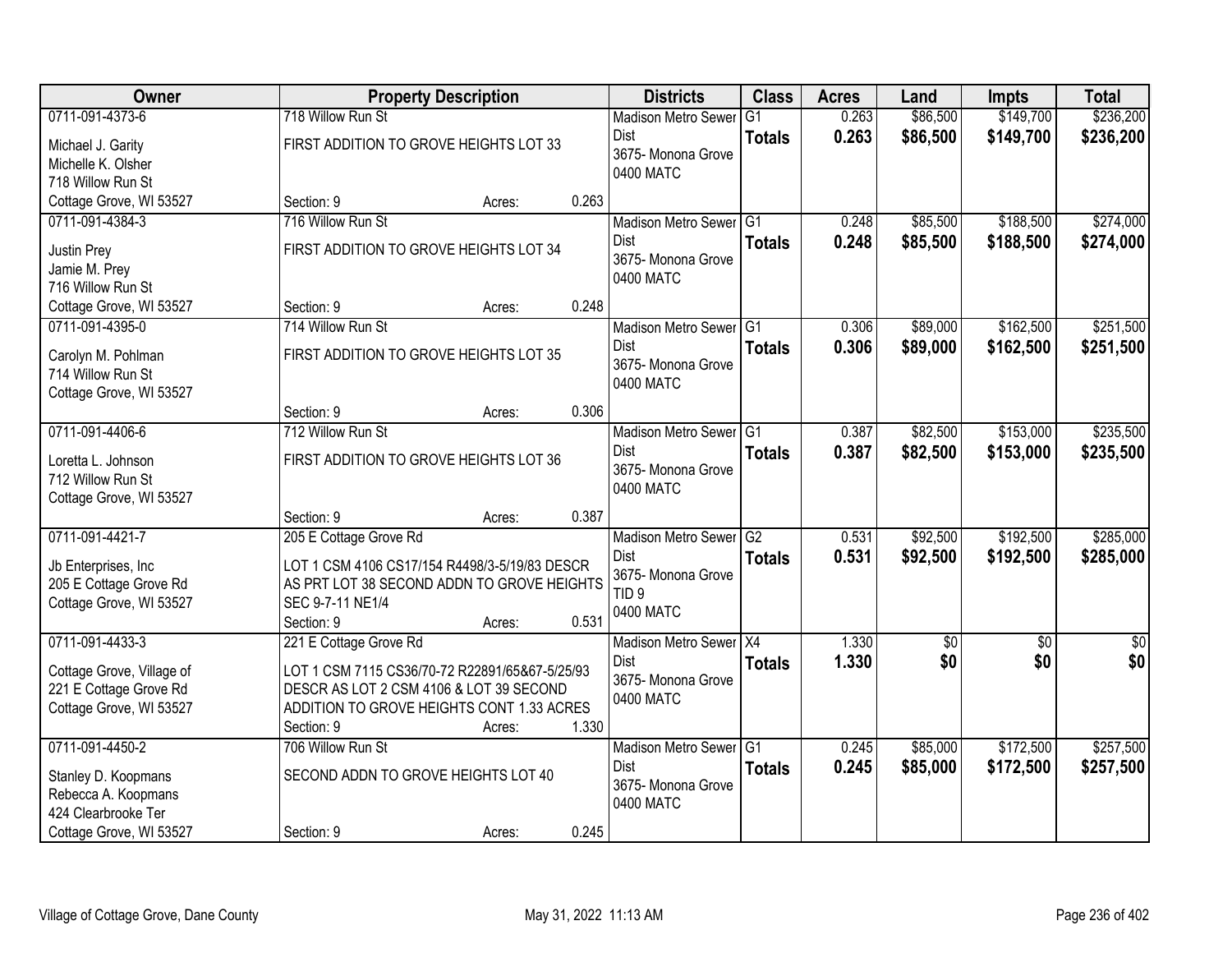| <b>Owner</b>              | <b>Property Description</b>                     |                 | <b>Districts</b>           | <b>Class</b>  | <b>Acres</b> | Land            | <b>Impts</b>    | <b>Total</b>    |
|---------------------------|-------------------------------------------------|-----------------|----------------------------|---------------|--------------|-----------------|-----------------|-----------------|
| 0711-091-4461-9           | 708 Willow Run St                               |                 | <b>Madison Metro Sewer</b> | G1            | 0.252        | \$85,500        | \$149,500       | \$235,000       |
| Randal J. Blakley         | SECOND ADDITION TO GROVE HEIGHTS LOT 41         |                 | Dist                       | <b>Totals</b> | 0.252        | \$85,500        | \$149,500       | \$235,000       |
| Heidi Denlinger-Blakley   |                                                 |                 | 3675-Monona Grove          |               |              |                 |                 |                 |
| 708 Willow run            |                                                 |                 | 0400 MATC                  |               |              |                 |                 |                 |
| Cottage Grove, WI 53527   | Section: 9                                      | 0.252<br>Acres: |                            |               |              |                 |                 |                 |
| 0711-091-4472-6           | 710 Willow Run St                               |                 | Madison Metro Sewer G1     |               | 0.249        | \$85,500        | \$174,500       | \$260,000       |
| Thomas D. Craig           | SECOND ADDITION TO GROVE HEIGHTS LOT 42         |                 | Dist                       | <b>Totals</b> | 0.249        | \$85,500        | \$174,500       | \$260,000       |
| Virginia Craig            |                                                 |                 | 3675- Monona Grove         |               |              |                 |                 |                 |
| 710 Willow Run St         |                                                 |                 | 0400 MATC                  |               |              |                 |                 |                 |
| Cottage Grove, WI 53527   | Section: 9                                      | 0.249<br>Acres: |                            |               |              |                 |                 |                 |
| 0711-091-4483-3           | 249 E Cottage Grove Rd                          |                 | Madison Metro Sewer G1     |               | 0.452        | \$79,500        | \$184,300       | \$263,800       |
| Dennis Schauff            | SECOND ADDITION TO GROVE HEIGHTS LOT 43         |                 | <b>Dist</b>                | <b>Totals</b> | 0.452        | \$79,500        | \$184,300       | \$263,800       |
| Marcia K. Schauff         |                                                 |                 | 3675- Monona Grove         |               |              |                 |                 |                 |
| 249 E Cottage Grove Rd    |                                                 |                 | 0400 MATC                  |               |              |                 |                 |                 |
| Cottage Grove, WI 53527   | Section: 9                                      | 0.452<br>Acres: |                            |               |              |                 |                 |                 |
| 0711-091-4494-0           | 245 E Cottage Grove Rd                          |                 | Madison Metro Sewer G1     |               | 0.271        | \$76,500        | \$124,700       | \$201,200       |
| Jeffrey P. Schepp         | SECOND ADDITION TO GROVE HEIGHTS LOT 44         |                 | Dist                       | <b>Totals</b> | 0.271        | \$76,500        | \$124,700       | \$201,200       |
| Joann L. Schepp           |                                                 |                 | 3675- Monona Grove         |               |              |                 |                 |                 |
| 245 E Cottage Grove Rd    |                                                 |                 | 0400 MATC                  |               |              |                 |                 |                 |
| Cottage Grove, WI 53527   | Section: 9                                      | 0.271<br>Acres: |                            |               |              |                 |                 |                 |
| 0711-091-4510-1           | 241 E Cottage Grove Rd Unit A                   |                 | Madison Metro Sewer G1     |               | 0.246        | \$75,000        | \$251,000       | \$326,000       |
| Luke Berry                | SECOND ADDN TO GROVE HEIGHTS LOT 45             |                 | <b>Dist</b>                | <b>Totals</b> | 0.246        | \$75,000        | \$251,000       | \$326,000       |
| Evelinda Berry            |                                                 |                 | 3675-Monona Grove          |               |              |                 |                 |                 |
| 2305 Catalpa Rd           |                                                 |                 | 0400 MATC                  |               |              |                 |                 |                 |
| Madison, WI 53713         | Section: 9                                      | 0.246<br>Acres: |                            |               |              |                 |                 |                 |
| 0711-091-8750-1           | County Rd N                                     |                 | Madison Metro Sewer X4     |               | 0.540        | $\sqrt{50}$     | $\sqrt{6}$      | \$0             |
| Cottage Grove, Village of | LOT 1 CSM 6789 CS33/381 R19384/8-7/2/92 DESCR   |                 | Dist                       | <b>Totals</b> | 0.540        | \$0             | \$0             | \$0             |
| 221 E Cottage Grove Rd    | AS SEC 9-7-11 PRT NW1/4NE1/4 CONT 23,530 SQ FT  |                 | 3675- Monona Grove         |               |              |                 |                 |                 |
| Cottage Grove, WI 53527   | SUBJ TO ACCESS ESMT ALG SLY 33 FT               |                 | 0400 MATC                  |               |              |                 |                 |                 |
|                           | Section: 9                                      | 0.540<br>Acres: |                            |               |              |                 |                 |                 |
| 0711-091-8800-0           | Saint James St                                  |                 | Madison Metro Sewer X4     |               | 2.070        | $\overline{60}$ | $\overline{50}$ | $\overline{50}$ |
| Cottage Grove, Village of | LOT 1 CSM 4253 CS18/100 R5202/51 SEC 9-7-11 PRT |                 | <b>Dist</b>                | <b>Totals</b> | 2.070        | \$0             | \$0             | \$0             |
| 221 E Cottage Grove Rd    | NW1/4 NE1/4 COM W1/4 COR SD SEC 9 TH            |                 | 3675- Monona Grove         |               |              |                 |                 |                 |
| Cottage Grove, WI 53527   | N80DEG29MIN17SECE 2781.62 FT TH N3D             |                 | 0400 MATC                  |               |              |                 |                 |                 |
|                           | Section: 9                                      | 2.070<br>Acres: |                            |               |              |                 |                 |                 |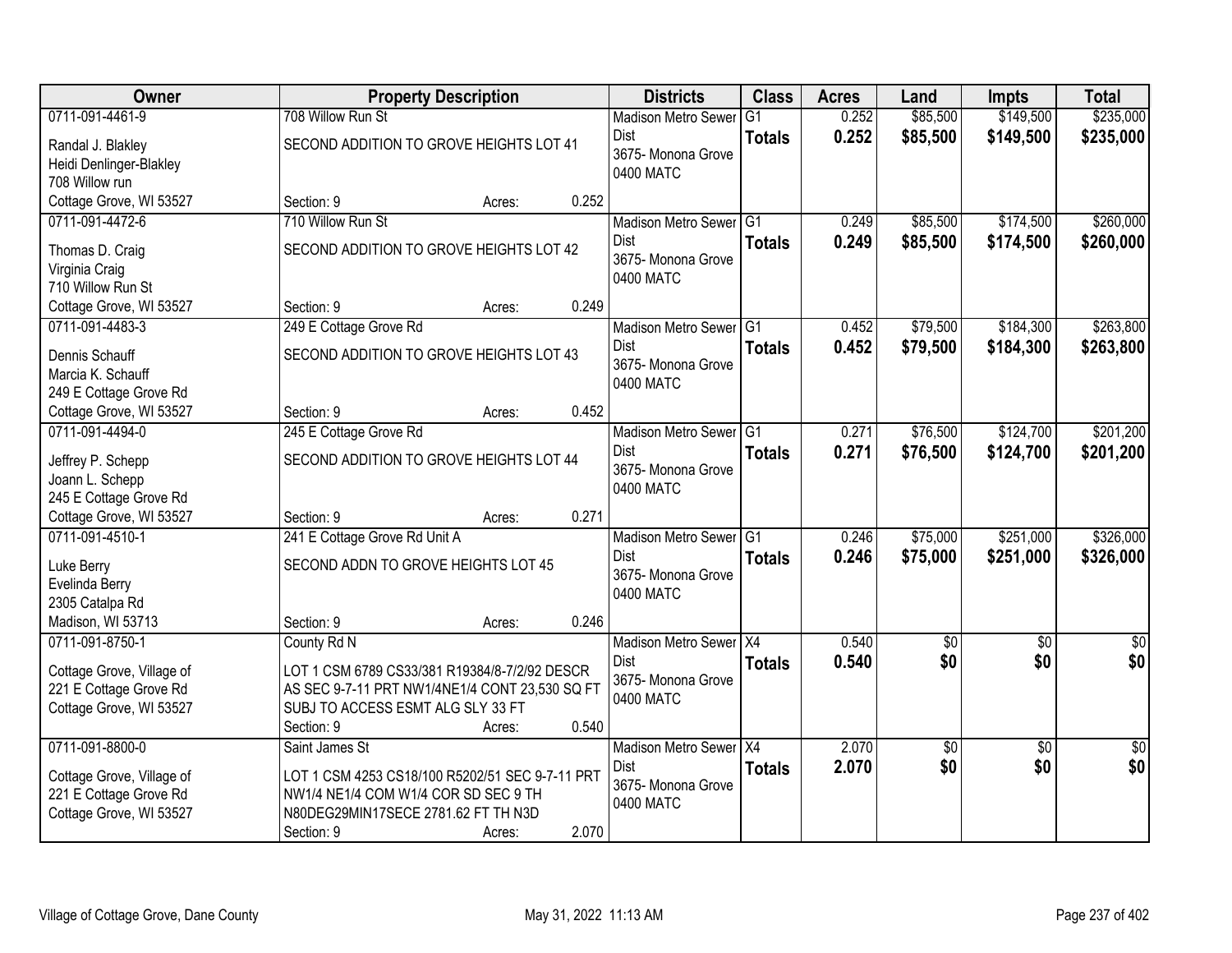| Owner                           | <b>Property Description</b>                                                                     | <b>Districts</b>           | <b>Class</b>  | <b>Acres</b> | Land            | Impts           | <b>Total</b>    |
|---------------------------------|-------------------------------------------------------------------------------------------------|----------------------------|---------------|--------------|-----------------|-----------------|-----------------|
| 0711-091-8815-3                 | Saint James St                                                                                  | <b>Madison Metro Sewer</b> | X4            | 0.230        | $\overline{50}$ | $\overline{50}$ | $\overline{50}$ |
| Cottage Grove, Village of       | LOT 2 CSM 4253 CS18/100 R5202/51 SEC 9-7-11 PRT                                                 | Dist                       | <b>Totals</b> | 0.230        | \$0             | \$0             | \$0             |
| 221 E Cottage Grove Rd          | NW1/4 NE1/4 COM W1/4 COR SD SEC 9 TH                                                            | 3675- Monona Grove         |               |              |                 |                 |                 |
| Cottage Grove, WI 53527         | N80DEG29MIN17SECE 2781.62 FT TH N3D                                                             | 0400 MATC                  |               |              |                 |                 |                 |
|                                 | 0.230<br>Section: 9<br>Acres:                                                                   |                            |               |              |                 |                 |                 |
| 0711-091-9120-1                 | 634 N Main St                                                                                   | Madison Metro Sewer G1     |               | 0.310        | \$89,000        | \$154,500       | \$243,500       |
|                                 |                                                                                                 | <b>Dist</b>                | <b>Totals</b> | 0.310        | \$89,000        | \$154,500       | \$243,500       |
| Justin Makowan<br>634 N Main St | SEC 9-7-11 PRT NE1/4 COM W1/4 COR TH<br>N80DEG29'17"E 2781.62 FT TH N3DEG30'22"E 680 FT         | 3675- Monona Grove         |               |              |                 |                 |                 |
|                                 | TH S86DEG29'38"E 7 FT TO POB TH N3DEG30'22"E                                                    | 0400 MATC                  |               |              |                 |                 |                 |
| Cottage Grove, WI 53527         | 0.310<br>Section: 9<br>Acres:                                                                   |                            |               |              |                 |                 |                 |
| 0711-091-9130-9                 | 630 N Main St                                                                                   | Madison Metro Sewer G1     |               | 0.344        | \$91,500        | \$179,900       | \$271,400       |
|                                 |                                                                                                 | Dist                       | <b>Totals</b> | 0.344        | \$91,500        | \$179,900       | \$271,400       |
| Nathanael Abrahamson            | SEC 9-7-11 PRT SW1/4NE1/4 COM SEC W1/4 COR TH                                                   | 3675- Monona Grove         |               |              |                 |                 |                 |
| Stella Abrahamson               | N80DEG29'17"E 2781.62 FT TH N3DEG30'22"E 580.0                                                  | 0400 MATC                  |               |              |                 |                 |                 |
| 630 N Main St                   | FT TH S86DEG29'38"E 7 FT TO POB TH                                                              |                            |               |              |                 |                 |                 |
| Cottage Grove, WI 53527         | 0.344<br>Section: 9<br>Acres:                                                                   |                            |               |              |                 |                 |                 |
| 0711-091-9140-7                 | 626 N Main St                                                                                   | Madison Metro Sewer G1     |               | 0.344        | \$91,500        | \$204,200       | \$295,700       |
| Eric Volkey                     | SEC 9-7-11 PRT SW1/4NE1/4 COM SEC W1/4 COR TH                                                   | Dist                       | <b>Totals</b> | 0.344        | \$91,500        | \$204,200       | \$295,700       |
| Jaylyn Volkey                   | N80DEG29'17"E 2781.62 FT TH N3DEG30'22"E 480 FT                                                 | 3675- Monona Grove         |               |              |                 |                 |                 |
| 626 N Main St                   | TH S86DEG29'38"E 7 FT TO POB TH N3DEG30'22"E                                                    | 0400 MATC                  |               |              |                 |                 |                 |
| Cottage Grove, WI 53527         | 0.344<br>Section: 9<br>Acres:                                                                   |                            |               |              |                 |                 |                 |
| 0711-091-9150-5                 | 622 N Main St                                                                                   | <b>Madison Metro Sewer</b> | IG1           | 0.344        | \$91,500        | \$197,700       | \$289,200       |
|                                 |                                                                                                 | Dist                       | <b>Totals</b> | 0.344        | \$91,500        | \$197,700       | \$289,200       |
| Calvin M. Steiner               | SEC 9-7-11 PRT NE1/4 COM AT W1/4 COR TH                                                         | 3675- Monona Grove         |               |              |                 |                 |                 |
| Ruth E. Steiner                 | N80DEGE 2781.62 FT T H N03DEGE 88.73 FT TH                                                      | 0400 MATC                  |               |              |                 |                 |                 |
| 622 N Main St                   | S86DEGE 7 FT TH N03DEGE 291.27 FT TO P OB TH                                                    |                            |               |              |                 |                 |                 |
| Cottage Grove, WI 53527         | 0.344<br>Section: 9<br>Acres:                                                                   |                            |               |              |                 |                 |                 |
| 0711-091-9170-1                 | 618 N Main St                                                                                   | Madison Metro Sewer G1     |               | 0.344        | \$80,500        | \$170,500       | \$251,000       |
| Taiya L. Withers                | SEC 9-7-11 PRT SW1/4NE1/4 DESCR AS COM AT                                                       | Dist                       | <b>Totals</b> | 0.344        | \$80,500        | \$170,500       | \$251,000       |
| Carlos V. Holewinski            | W1/4 COR OF SEC 9 TH N80DEG29'17"E 2781.62 FT                                                   | 3675- Monona Grove         |               |              |                 |                 |                 |
| 618 N Main St                   | TH N03DEG30'22"E 88.73 FT TH S86DEG29'38"E 7.00                                                 | 0400 MATC                  |               |              |                 |                 |                 |
| Cottage Grove, WI 53527         | 0.344<br>Section: 9<br>Acres:                                                                   |                            |               |              |                 |                 |                 |
| 0711-091-9180-9                 | 616 N Main St                                                                                   | Madison Metro Sewer G1     |               | 0.898        | \$78,000        | \$169,600       | \$247,600       |
|                                 |                                                                                                 | Dist                       | <b>Totals</b> | 0.898        | \$78,000        | \$169,600       | \$247,600       |
| Elizabeth M. Marick             | SEC 9-7-11 PRT NE1/4 COM N80DEG29'17"E 2781.62                                                  | 3675- Monona Grove         |               |              |                 |                 |                 |
| 616 N Main St                   | FT FR W1/4 COR TH N03DEG30'22"E 88.73 FT TH<br>S86DEG29'38"E 7.00 FT TH N03DEG30'22"E 785.00 F1 | TID <sub>6</sub>           |               |              |                 |                 |                 |
| Cottage Grove, WI 53527         | 0.898                                                                                           | 0400 MATC                  |               |              |                 |                 |                 |
|                                 | Section: 9<br>Acres:                                                                            |                            |               |              |                 |                 |                 |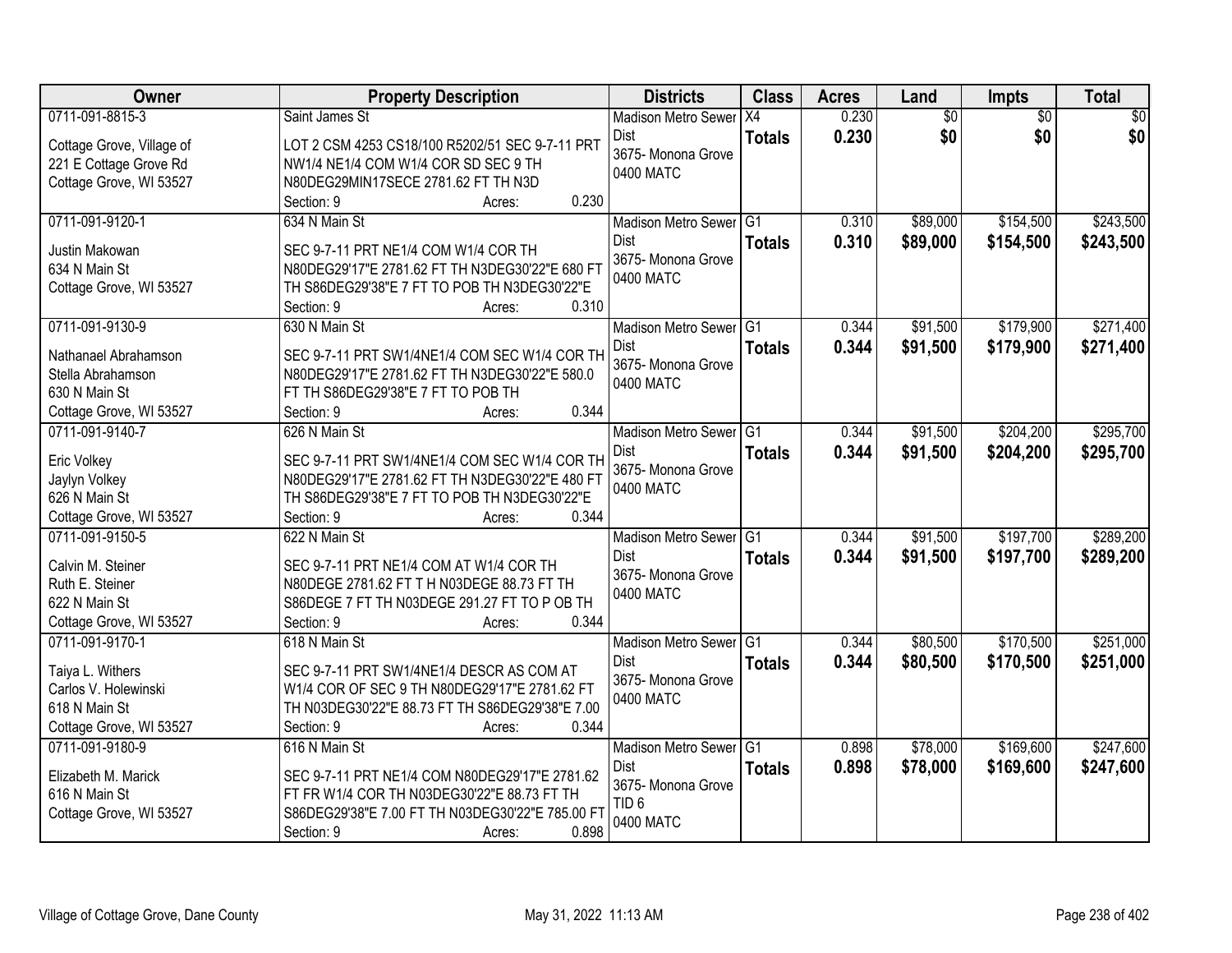| <b>Owner</b>             | <b>Property Description</b>                      | <b>Districts</b>              | <b>Class</b>    | <b>Acres</b> | Land      | <b>Impts</b> | <b>Total</b> |
|--------------------------|--------------------------------------------------|-------------------------------|-----------------|--------------|-----------|--------------|--------------|
| 0711-091-9187-1          | 123 E Cottage Grove Rd                           | <b>Madison Metro Sewer</b>    | G2              | 1.115        | \$147,300 | \$157,700    | \$305,000    |
| Michael J. Davis         | LOT 1 CSM 14718 CS102/228&230-2/9/2018 DESCR     | Dist                          | <b>Totals</b>   | 1.115        | \$147,300 | \$157,700    | \$305,000    |
| 4207 Vilas Rd            | AS SEC 9-7-11 PRT SW1/4NE1/4 (1.115 ACRES)       | 3675- Monona Grove            |                 |              |           |              |              |
| Cottage Grove, WI 53527  |                                                  | TID <sub>9</sub><br>0400 MATC |                 |              |           |              |              |
|                          | 1.115<br>Section: 9<br>Acres:                    |                               |                 |              |           |              |              |
| 0711-091-9194-1          | 123 E Cottage Grove Rd                           | <b>Madison Metro Sewer</b>    | G2              | 1.183        | \$206,000 | \$186,800    | \$392,800    |
| Hensiak Holdings, LLC    | LOT 2 CSM 14718 CS102/228&230-2/9/2018 DESCR     | Dist                          | <b>Totals</b>   | 1.183        | \$206,000 | \$186,800    | \$392,800    |
| 123 E Cottage Grove Rd   | AS SEC 9-7-11 PRT SW1/4NE1/4 (1.183 ACRES)       | 3675- Monona Grove            |                 |              |           |              |              |
| Cottage Grove, WI 53527  |                                                  | TID <sub>9</sub>              |                 |              |           |              |              |
|                          | 1.183<br>Section: 9<br>Acres:                    | 0400 MATC                     |                 |              |           |              |              |
| 0711-091-9201-3          | 608A N Main St                                   | Madison Metro Sewer G1        |                 | 0.433        | \$57,000  | \$187,000    | \$244,000    |
| Sherie L. Dybevik        | SEC 9-7-11 PRT SW1/4NE1/4 BEG 303 FT N OF        | Dist                          | <b>Totals</b>   | 0.433        | \$57,000  | \$187,000    | \$244,000    |
| 608 N Main St            | INTERS C/L CTH BB & N TH N3DEGE ALG C/L CTH N    | 3675- Monona Grove            |                 |              |           |              |              |
| Cottage Grove, WI 53527  | 143.03 FT TH S89DEGE 215.84 FT TH S34DEGE        | TID <sub>9</sub>              |                 |              |           |              |              |
|                          | 0.433<br>Section: 9<br>Acres:                    | 0400 MATC                     |                 |              |           |              |              |
| 0711-091-9210-2          | 604 N Main St                                    | Madison Metro Sewer G1        |                 | 0.093        | \$4,000   | $\sqrt[6]{}$ | \$4,000      |
| John U. Marick           | SEC 9-7-11 PRT SW1/4NE1/4 COM SEC W1/4 COR TH    | Dist                          | <b>Totals</b>   | 0.093        | \$4,000   | \$0          | \$4,000      |
| 604 N Main St            | S89DEGE 2082.05 FT TH N62DEGE 737.29 FT TO       | 3675- Monona Grove            |                 |              |           |              |              |
| Cottage Grove, WI 53527  | POB TH S85DEGE 119 FT TH S3DEGW 98.8 FT TH       | TID <sub>9</sub>              |                 |              |           |              |              |
|                          | 0.093<br>Section: 9<br>Acres:                    | 0400 MATC                     |                 |              |           |              |              |
| 0711-091-9221-1          | 604 N Main St                                    | <b>Madison Metro Sewer</b>    | IG <sub>1</sub> | 0.161        | \$55,500  | \$116,000    | \$171,500    |
| John U. Marick           | SEC 9-7-11 PRT SW1/4 NE1/4 COM INTS CTHS N &     | Dist                          | <b>Totals</b>   | 0.161        | \$55,500  | \$116,000    | \$171,500    |
| 604 N Main St            | BB TH NLY ALG CL 160 FT TO POB TH NLY 66 FT      | 3675- Monona Grove            |                 |              |           |              |              |
| Cottage Grove, WI 53527  | S86DEGE 156 FT S 66 FT N86DEGW 156 FT TO POB     | TID <sub>9</sub>              |                 |              |           |              |              |
|                          | Section: 9<br>0.161<br>Acres:                    | 0400 MATC                     |                 |              |           |              |              |
| 0711-091-9230-8          | 101 E Cottage Grove Rd                           | Madison Metro Sewer G1        |                 | 0.250        | \$59,500  | \$190,000    | \$249,500    |
| Henry D. Forbes Jr       | SEC 9-7-11 PRT SW1/4NE1/4 COM INTERS CTH N &     | <b>Dist</b>                   | <b>Totals</b>   | 0.250        | \$59,500  | \$190,000    | \$249,500    |
| Ellen E. Forbes          | CTH BB TH N 160 FT TH E 156 FT TH S 84 FT TO C/L | 3675- Monona Grove            |                 |              |           |              |              |
| 101 E Cottage Grove Rd   | CTH BB TH SWLY 183 FT TO POB EXC TO DANE CO      | TID <sub>9</sub><br>0400 MATC |                 |              |           |              |              |
| Cottage Grove, WI 53527  | 0.250<br>Section: 9<br>Acres:                    |                               |                 |              |           |              |              |
| 0711-091-9260-2          | 580 N Main St                                    | Madison Metro Sewer G2        |                 | 2.000        | \$436,500 | \$677,000    | \$1,113,500  |
| Cottage Grove State Bank | SEC 9-7-11 PRT SW1/4NE1/4 COM SEC W1/4 CORTH     | Dist                          | <b>Totals</b>   | 2.000        | \$436,500 | \$677,000    | \$1,113,500  |
| 8240 Mineral Point Rd    | N89DEG E 2713.63 FT TO PT A TH N29DEG E TO S     | 3675- Monona Grove            |                 |              |           |              |              |
| Madison, WI 53719        | LN SD 1/41/4 & POB TH CON N29DEG E TO PT 151.52  | TID <sub>9</sub>              |                 |              |           |              |              |
|                          | 2.551<br>Section: 9<br>Acres:                    | 0400 MATC                     |                 |              |           |              |              |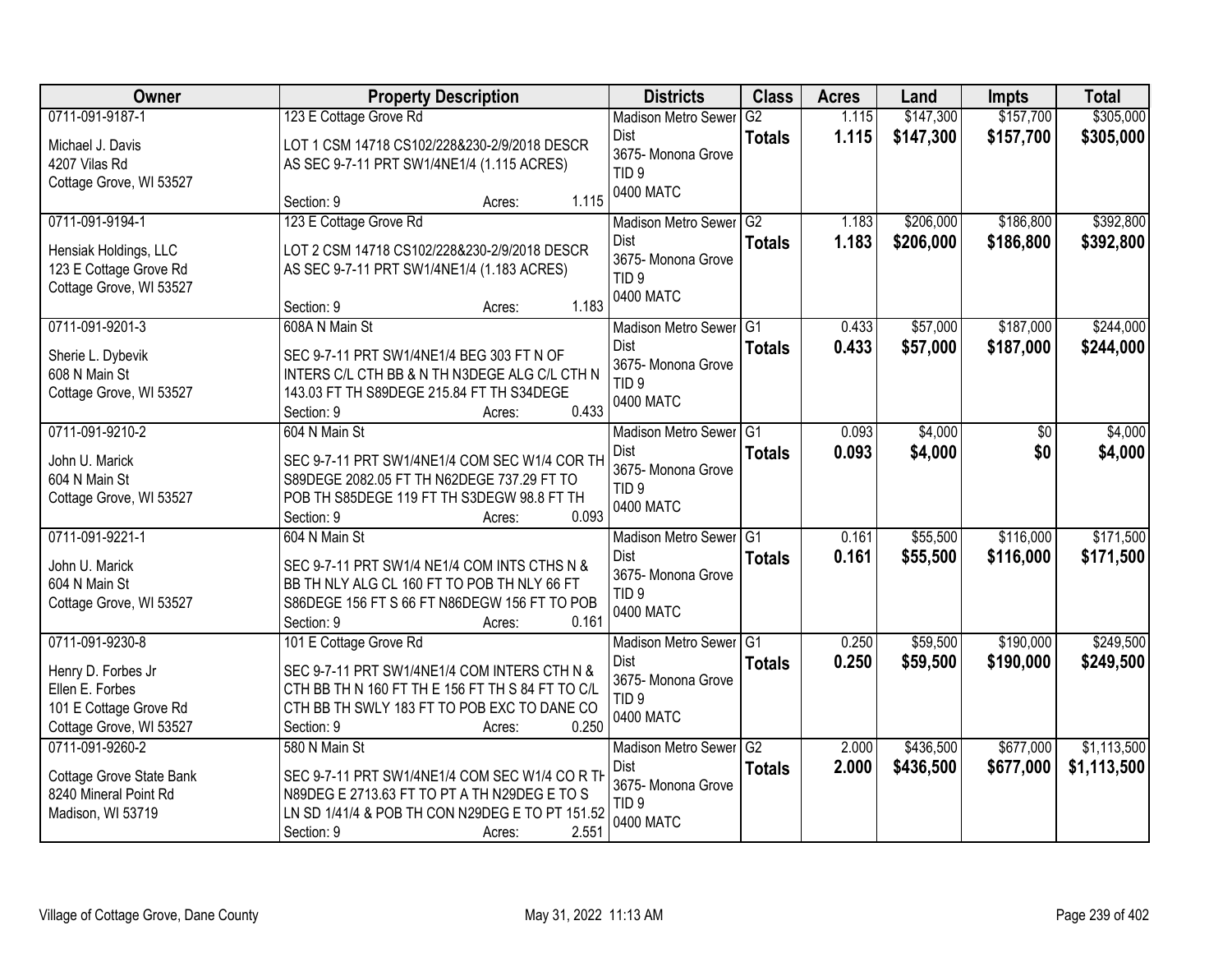| Owner                                    | <b>Property Description</b>                    | <b>Districts</b>           | <b>Class</b>   | <b>Acres</b> | Land       | <b>Impts</b>    | <b>Total</b>    |
|------------------------------------------|------------------------------------------------|----------------------------|----------------|--------------|------------|-----------------|-----------------|
| 0711-091-9265-7                          | 107 E Cottage Grove Rd                         | <b>Madison Metro Sewer</b> | G <sub>1</sub> | 0.253        | \$59,500   | \$139,000       | \$198,500       |
| Patricia M. Debower                      | R732/170 SEC 9-7-11 PRT SW1/4NE1/4 COM SEC     | Dist                       | <b>Totals</b>  | 0.253        | \$59,500   | \$139,000       | \$198,500       |
| 870 N Michigan St                        | W1/4 COR TH S89DEGE 2082.05 FT TH N62DEGE      | 3675- Monona Grove         |                |              |            |                 |                 |
| Prairie Du Chien, WI 53821-1016          | 737.29 FT TH S85DEGE 119 FT TO POB TH CON      | TID <sub>9</sub>           |                |              |            |                 |                 |
|                                          | 0.253<br>Section: 9<br>Acres:                  | 0400 MATC                  |                |              |            |                 |                 |
| 0711-091-9275-5                          | 113 E Cottage Grove Rd                         | Madison Metro Sewer G1     |                | 0.228        | \$59,000   | \$124,500       | \$183,500       |
| Rona B. Bollig                           | SEC 9-7-11 PRT NE1/4 COM SEC W1/4 COR TH       | Dist                       | <b>Totals</b>  | 0.228        | \$59,000   | \$124,500       | \$183,500       |
| 113 E Cottage Grove Rd                   | N80DEG29'17"E 2781.62 FT TH S89DEG11'E 177.84  | 3675- Monona Grove         |                |              |            |                 |                 |
| Cottage Grove, WI 53527                  | FT TH S34DEG4'40"E 123.68 FT TO POB TH CONT    | TID <sub>9</sub>           |                |              |            |                 |                 |
|                                          | 0.228<br>Section: 9<br>Acres:                  | 0400 MATC                  |                |              |            |                 |                 |
| 0711-091-9315-1                          | County Rd BB                                   | Madison Metro Sewer G4     |                | 1.056        | \$300      | $\overline{50}$ | \$300           |
| <b>Wisconsin Community Bank</b>          | SEC 9-7-11 PRT SW1/4NE1/4 S OF HWY DESCR AS    | Dist                       | <b>Totals</b>  | 1.056        | \$300      | \$0             | \$300           |
| 580 N Main St                            | COM SEC W1/4 COR TH N89DEG10'53"E 2713.63 FT   | 3675- Monona Grove         |                |              |            |                 |                 |
| Cottage Grove, WI 53527                  | TH N29DEG17'43"E 151.52 FT TH NELY ON CRV TO L | TID <sub>9</sub>           |                |              |            |                 |                 |
|                                          | Section: 9<br>1.000<br>Acres:                  | 0400 MATC                  |                |              |            |                 |                 |
| 0711-091-9525-1                          | 251 E Cottage Grove Rd                         | Madison Metro Sewer G2     |                | 2.396        | \$385,000  | \$1,738,500     | \$2,123,500     |
| <b>Wildwood Cottage Grove Properties</b> | LOT 1 CSM 12614 CS79/176&179-1/6/2009 DESCR AS | Dist                       | <b>Totals</b>  | 2.396        | \$385,000  | \$1,738,500     | \$2,123,500     |
| Association, LLC                         | SEC 9-7-11 PRT SE1/4NE1/4 (2.395 ACRES)        | 3675- Monona Grove         |                |              |            |                 |                 |
| 4901 Cottage Grove Rd                    |                                                | 0400 MATC                  |                |              |            |                 |                 |
| Madison, WI 53716                        | 2.395<br>Section: 9<br>Acres:                  |                            |                |              |            |                 |                 |
| 0711-091-9540-1                          | Cottage Grove Rd                               | <b>Madison Metro Sewer</b> | G2             | 0.718        | \$188,000  | $\overline{50}$ | \$188,000       |
| Wildwood Cottage Grove Properties        | LOT 2 CSM 12614 CS79/176&179-1/6/2009 DESCR AS | Dist                       | <b>Totals</b>  | 0.718        | \$188,000  | \$0             | \$188,000       |
| Association II, LLC                      | SEC 9-7-11 PRT SE1/4NE1/4 (0.717 ACRES)        | 3675- Monona Grove         |                |              |            |                 |                 |
| 4901 Cottage Grove Rd                    |                                                | 0400 MATC                  |                |              |            |                 |                 |
| Madison, WI 53716                        | 0.717<br>Section: 9<br>Acres:                  |                            |                |              |            |                 |                 |
| 0711-091-9555-1                          | Cottage Grove Rd                               | Madison Metro Sewer G2     |                | 1.784        | \$233,000  | $\overline{60}$ | \$233,000       |
| <b>Wildwood Cottage Grove Properties</b> | LOT 3 CSM 12614 CS79/176&179-1/6/2009 DESCR AS | Dist                       | <b>Totals</b>  | 1.784        | \$233,000  | \$0             | \$233,000       |
| Association II, LLC                      | SEC 9-7-11 PRT SE1/4NE1/4 (1.783 ACRES)        | 3675- Monona Grove         |                |              |            |                 |                 |
| 4901 Cottage Grove Rd                    |                                                | 0400 MATC                  |                |              |            |                 |                 |
| Madison, WI 53716                        | 1.783<br>Section: 9<br>Acres:                  |                            |                |              |            |                 |                 |
| 0711-091-9570-1                          | Cottage Grove Rd                               | Madison Metro Sewer X4     |                | 0.399        | $\sqrt{6}$ | $\overline{30}$ | $\overline{50}$ |
| Cottage Grove, Village of                | OUTLOT 1 CSM 12614 CS79/176&179-1/6/2009       | Dist                       | <b>Totals</b>  | 0.399        | \$0        | \$0             | \$0             |
| 221 E Cottage Grove Rd                   | DESCR AS SEC 9-7-11 PRT SE1/4NE1/4 (0.398      | 3675- Monona Grove         |                |              |            |                 |                 |
| Cottage Grove, WI 53527                  | ACRES) (FUTURE RD R/W)                         | 0400 MATC                  |                |              |            |                 |                 |
|                                          | 0.398<br>Section: 9<br>Acres:                  |                            |                |              |            |                 |                 |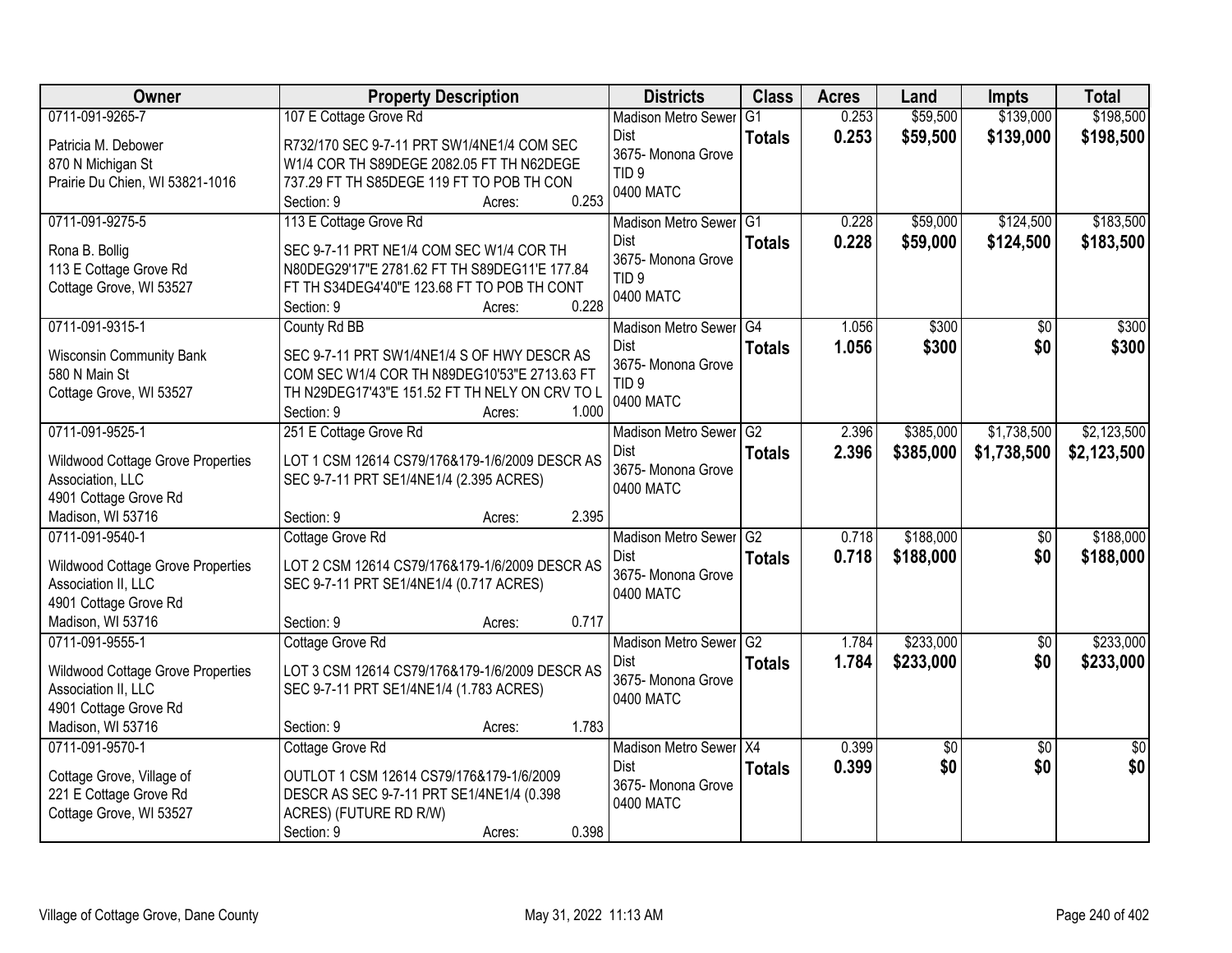| <b>Owner</b>                               | <b>Property Description</b> |        |       | <b>Districts</b>                  | <b>Class</b>   | <b>Acres</b> | Land      | <b>Impts</b> | <b>Total</b> |
|--------------------------------------------|-----------------------------|--------|-------|-----------------------------------|----------------|--------------|-----------|--------------|--------------|
| 0711-092-0008-5                            | 211 W Oak St                |        |       | <b>Madison Metro Sewer</b>        | G <sub>1</sub> | 0.290        | \$88,000  | \$156,000    | \$244,000    |
| Craig Holler                               | <b>CRAWFORD PLAT LOT 58</b> |        |       | Dist                              | <b>Totals</b>  | 0.290        | \$88,000  | \$156,000    | \$244,000    |
| <b>Emily Davidson</b>                      |                             |        |       | 3675- Monona Grove                |                |              |           |              |              |
| 211 W Oak St                               |                             |        |       | 0400 MATC                         |                |              |           |              |              |
| Cottage Grove, WI 53527                    | Section: 9                  | Acres: | 0.290 |                                   |                |              |           |              |              |
| 0711-092-0019-2                            | 701 Terrace Ridge Dr        |        |       | Madison Metro Sewer G1            |                | 0.307        | \$89,000  | \$237,500    | \$326,500    |
| Gregory T. Galbraith                       | <b>CRAWFORD PLAT LOT 59</b> |        |       | <b>Dist</b>                       | <b>Totals</b>  | 0.307        | \$89,000  | \$237,500    | \$326,500    |
| Roylene A. Galbraith                       |                             |        |       | 3675- Monona Grove                |                |              |           |              |              |
| 701 Terrace Ridge Dr                       |                             |        |       | 0400 MATC                         |                |              |           |              |              |
| Cottage Grove, WI 53527                    | Section: 9                  | Acres: | 0.307 |                                   |                |              |           |              |              |
| 0711-092-0030-7                            | 705 Terrace Ridge Dr        |        |       | Madison Metro Sewer G1            |                | 0.392        | \$94,000  | \$202,300    | \$296,300    |
| Teresa A. Raffel Kleist                    | CRAWFORD PLAT LOT 60        |        |       | Dist                              | <b>Totals</b>  | 0.392        | \$94,000  | \$202,300    | \$296,300    |
| 705 Terrace Ridge Dr                       |                             |        |       | 3675-Monona Grove                 |                |              |           |              |              |
| Cottage Grove, WI 53527                    |                             |        |       | 0400 MATC                         |                |              |           |              |              |
|                                            | Section: 9                  | Acres: | 0.392 |                                   |                |              |           |              |              |
| 0711-092-0041-4                            | 709 Terrace Ridge Dr        |        |       | Madison Metro Sewer G1            |                | 0.584        | \$101,500 | \$194,500    | \$296,000    |
|                                            |                             |        |       | Dist                              | <b>Totals</b>  | 0.584        | \$101,500 | \$194,500    | \$296,000    |
| Duane E. Mcgowan                           | CRAWFORD PLAT LOT 61        |        |       | 3675- Monona Grove                |                |              |           |              |              |
| Heather L. Mcgowan<br>709 Terrace Ridge Dr |                             |        |       | 0400 MATC                         |                |              |           |              |              |
| Cottage Grove, WI 53527                    | Section: 9                  | Acres: | 0.584 |                                   |                |              |           |              |              |
| 0711-092-0052-1                            | 711 Terrace Ridge Dr        |        |       | Madison Metro Sewer <sup>G1</sup> |                | 0.427        | \$95,500  | \$221,500    | \$317,000    |
|                                            |                             |        |       | <b>Dist</b>                       | <b>Totals</b>  | 0.427        | \$95,500  | \$221,500    | \$317,000    |
| Ronald P. Imhoff                           | CRAWFORD PLAT LOT 62        |        |       | 3675- Monona Grove                |                |              |           |              |              |
| Cindy A. Imhoff                            |                             |        |       | 0400 MATC                         |                |              |           |              |              |
| 711 Terrace Ridge Dr                       |                             |        |       |                                   |                |              |           |              |              |
| Cottage Grove, WI 53527                    | Section: 9                  | Acres: | 0.427 |                                   |                |              |           |              |              |
| 0711-092-0063-8                            | 713 Terrace Ridge Dr        |        |       | Madison Metro Sewer G1            |                | 0.354        | \$92,000  | \$264,500    | \$356,500    |
| Melinda S. Allhands                        | <b>CRAWFORD PLAT LOT 63</b> |        |       | Dist<br>3675- Monona Grove        | <b>Totals</b>  | 0.354        | \$92,000  | \$264,500    | \$356,500    |
| Eric C. Dowse                              |                             |        |       | 0400 MATC                         |                |              |           |              |              |
| 713 Terrace Ridge Dr                       |                             |        |       |                                   |                |              |           |              |              |
| Cottage Grove, WI 53527                    | Section: 9                  | Acres: | 0.354 |                                   |                |              |           |              |              |
| 0711-092-0074-5                            | 717 Terrace Ridge Dr        |        |       | Madison Metro Sewer G1            |                | 0.288        | \$88,000  | \$206,000    | \$294,000    |
| Jerome Dubin                               | <b>CRAWFORD PLAT LOT 64</b> |        |       | <b>Dist</b>                       | <b>Totals</b>  | 0.288        | \$88,000  | \$206,000    | \$294,000    |
| Meggan Dubin                               |                             |        |       | 3675- Monona Grove                |                |              |           |              |              |
| 717 Terrace Ridge Dr                       |                             |        |       | 0400 MATC                         |                |              |           |              |              |
| Cottage Grove, WI 53527                    | Section: 9                  | Acres: | 0.288 |                                   |                |              |           |              |              |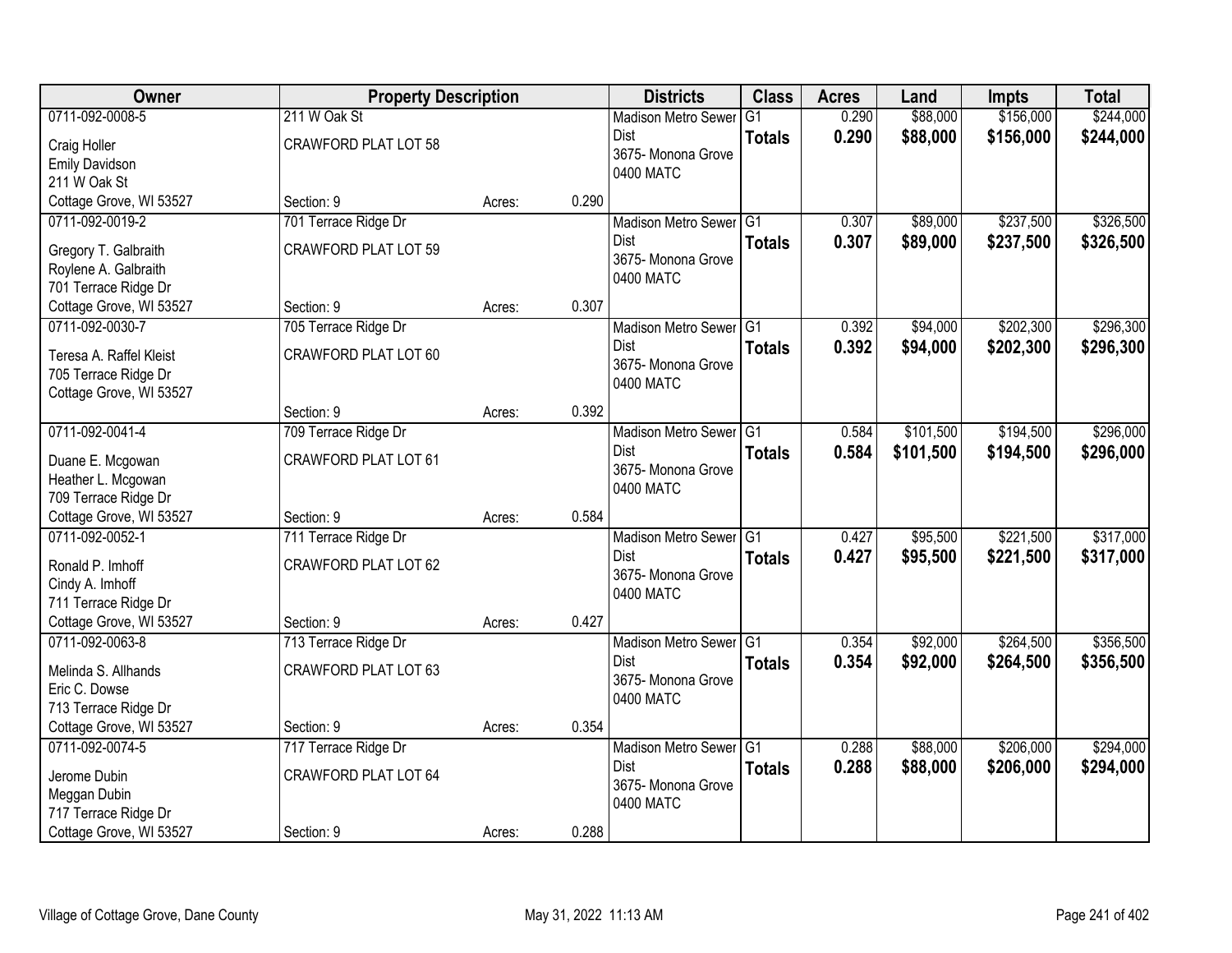| Owner                                    | <b>Property Description</b> |        |       | <b>Districts</b>           | <b>Class</b>  | <b>Acres</b> | Land      | <b>Impts</b> | <b>Total</b> |
|------------------------------------------|-----------------------------|--------|-------|----------------------------|---------------|--------------|-----------|--------------|--------------|
| 0711-092-0085-2                          | 721 Terrace Ridge Dr        |        |       | <b>Madison Metro Sewer</b> | G1            | 0.351        | \$91,500  | \$184,500    | \$276,000    |
| Alireza K. Nahavandi                     | <b>CRAWFORD PLAT LOT 65</b> |        |       | Dist                       | <b>Totals</b> | 0.351        | \$91,500  | \$184,500    | \$276,000    |
| Marlene K. Nahavandi                     |                             |        |       | 3675- Monona Grove         |               |              |           |              |              |
| 721 Terrace Ridge Dr                     |                             |        |       | 0400 MATC                  |               |              |           |              |              |
| Cottage Grove, WI 53527                  | Section: 9                  | Acres: | 0.351 |                            |               |              |           |              |              |
| 0711-092-0096-9                          | 725 Terrace Ridge Dr        |        |       | Madison Metro Sewer G1     |               | 0.519        | \$100,000 | \$255,500    | \$355,500    |
| <b>Brandon Ferrier</b>                   | <b>CRAWFORD PLAT LOT 66</b> |        |       | <b>Dist</b>                | <b>Totals</b> | 0.519        | \$100,000 | \$255,500    | \$355,500    |
| Wynn Ferrier                             |                             |        |       | 3675- Monona Grove         |               |              |           |              |              |
| 725 Terrace Ridge Dr                     |                             |        |       | 0400 MATC                  |               |              |           |              |              |
| Cottage Grove, WI 53527                  | Section: 9                  | Acres: | 0.519 |                            |               |              |           |              |              |
| 0711-092-0107-5                          | 729 Terrace Ridge Dr        |        |       | Madison Metro Sewer G1     |               | 0.547        | \$100,500 | \$161,500    | \$262,000    |
| Matthew J. Gaudreau                      | CRAWFORD PLAT LOT 67        |        |       | Dist                       | <b>Totals</b> | 0.547        | \$100,500 | \$161,500    | \$262,000    |
| Renee E. Gaudreau                        |                             |        |       | 3675- Monona Grove         |               |              |           |              |              |
| 729 Terrace Ridge Dr                     |                             |        |       | 0400 MATC                  |               |              |           |              |              |
| Cottage Grove, WI 53527                  | Section: 9                  | Acres: | 0.547 |                            |               |              |           |              |              |
| 0711-092-0118-2                          | 733 Terrace Ridge Dr        |        |       | Madison Metro Sewer G1     |               | 0.304        | \$89,000  | \$168,000    | \$257,000    |
| Justin M. Leistikow                      | <b>CRAWFORD PLAT LOT 68</b> |        |       | Dist                       | <b>Totals</b> | 0.304        | \$89,000  | \$168,000    | \$257,000    |
| Melanie L. Leistikow                     |                             |        |       | 3675- Monona Grove         |               |              |           |              |              |
| 733 Terrace Ridge Dr                     |                             |        |       | 0400 MATC                  |               |              |           |              |              |
| Cottage Grove, WI 53527                  | Section: 9                  | Acres: | 0.304 |                            |               |              |           |              |              |
| 0711-092-0129-9                          | 737 Terrace Ridge Dr        |        |       | Madison Metro Sewer G1     |               | 0.235        | \$75,000  | \$210,500    | \$285,500    |
|                                          | CRAWFORD PLAT LOT 69        |        |       | <b>Dist</b>                | <b>Totals</b> | 0.235        | \$75,000  | \$210,500    | \$285,500    |
| James K. Tennant<br>737 Terrace Ridge Dr |                             |        |       | 3675- Monona Grove         |               |              |           |              |              |
| Cottage Grove, WI 53527                  |                             |        |       | 0400 MATC                  |               |              |           |              |              |
|                                          | Section: 9                  | Acres: | 0.235 |                            |               |              |           |              |              |
| 0711-092-0140-4                          | 745 Terrace Ridge Dr        |        |       | Madison Metro Sewer G1     |               | 0.260        | \$86,000  | \$177,000    | \$263,000    |
| Ken Potrykus                             | CRAWFORD PLAT LOT 70        |        |       | Dist                       | <b>Totals</b> | 0.260        | \$86,000  | \$177,000    | \$263,000    |
| Michaele Potrykus                        |                             |        |       | 3675- Monona Grove         |               |              |           |              |              |
| 745 Terrace Ridge Dr                     |                             |        |       | 0400 MATC                  |               |              |           |              |              |
| Cottage Grove, WI 53527                  | Section: 9                  | Acres: | 0.260 |                            |               |              |           |              |              |
| 0711-092-0151-1                          | 749 Terrace Ridge Dr        |        |       | Madison Metro Sewer G1     |               | 0.322        | \$90,000  | \$158,000    | \$248,000    |
| Sarah S. Romanchak                       | <b>CRAWFORD PLAT LOT 71</b> |        |       | <b>Dist</b>                | <b>Totals</b> | 0.322        | \$90,000  | \$158,000    | \$248,000    |
| Joshua A. Hammond                        |                             |        |       | 3675- Monona Grove         |               |              |           |              |              |
| 749 Terrrace Ridge Dr                    |                             |        |       | 0400 MATC                  |               |              |           |              |              |
| Cottage Grove, WI 53527                  | Section: 9                  | Acres: | 0.322 |                            |               |              |           |              |              |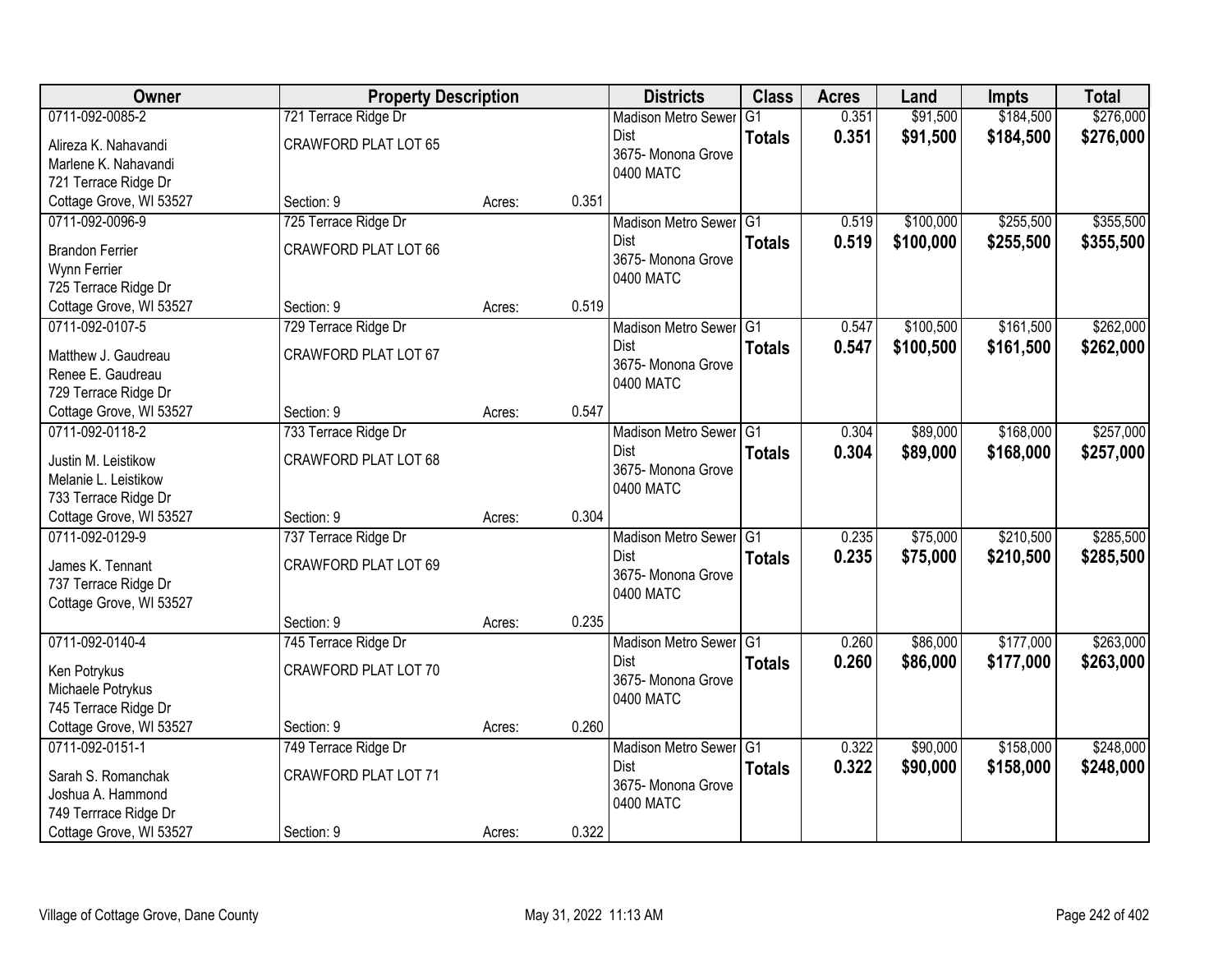| <b>Owner</b>                       | <b>Property Description</b>        |        |       | <b>Districts</b>                  | <b>Class</b>  | <b>Acres</b> | Land     | <b>Impts</b> | <b>Total</b> |
|------------------------------------|------------------------------------|--------|-------|-----------------------------------|---------------|--------------|----------|--------------|--------------|
| 0711-092-0162-8                    | 224 W Parkview St                  |        |       | <b>Madison Metro Sewer</b>        | G1            | 0.340        | \$91,000 | \$239,500    | \$330,500    |
| Keng Yang                          | <b>CRAWFORD PLAT LOT 72</b>        |        |       | Dist<br>3675- Monona Grove        | <b>Totals</b> | 0.340        | \$91,000 | \$239,500    | \$330,500    |
| Bao Yang                           |                                    |        |       | 0400 MATC                         |               |              |          |              |              |
| 224 W Parkview St                  |                                    |        |       |                                   |               |              |          |              |              |
| Cottage Grove, WI 53527            | Section: 9                         | Acres: | 0.340 |                                   |               |              |          |              |              |
| 0711-092-0173-5                    | 228 W Parkview St                  |        |       | Madison Metro Sewer G1            |               | 0.340        | \$91,000 | \$217,500    | \$308,500    |
| Mark A. Guenthner                  | <b>CRAWFORD PLAT LOT 73</b>        |        |       | <b>Dist</b>                       | <b>Totals</b> | 0.340        | \$91,000 | \$217,500    | \$308,500    |
| Amy S. Guenthner                   |                                    |        |       | 3675- Monona Grove                |               |              |          |              |              |
| 228 W Parkview St                  |                                    |        |       | 0400 MATC                         |               |              |          |              |              |
| Cottage Grove, WI 53527            | Section: 9                         | Acres: | 0.340 |                                   |               |              |          |              |              |
| 0711-092-0184-2                    | 232 W Parkview St                  |        |       | Madison Metro Sewer G1            |               | 0.345        | \$91,500 | \$170,000    | \$261,500    |
| Bradford Y. Hogue                  | <b>CRAWFORD PLAT LOT 74</b>        |        |       | Dist                              | <b>Totals</b> | 0.345        | \$91,500 | \$170,000    | \$261,500    |
| Perri A. Hogue                     |                                    |        |       | 3675-Monona Grove                 |               |              |          |              |              |
| 232 W Parkview St                  |                                    |        |       | 0400 MATC                         |               |              |          |              |              |
| Cottage Grove, WI 53527            | Section: 9                         | Acres: | 0.345 |                                   |               |              |          |              |              |
| 0711-092-0195-9                    | 752 Terrace Ridge Dr               |        |       | Madison Metro Sewer G1            |               | 0.297        | \$88,500 | \$166,000    | \$254,500    |
|                                    |                                    |        |       | Dist                              | <b>Totals</b> | 0.297        | \$88,500 | \$166,000    | \$254,500    |
| Cole Bible<br>752 Terrace Ridge Dr | <b>CRAWFORD PLAT LOT 75</b>        |        |       | 3675- Monona Grove                |               |              |          |              |              |
| Cottage Grove, WI 53527            |                                    |        |       | 0400 MATC                         |               |              |          |              |              |
|                                    | Section: 9                         | Acres: | 0.297 |                                   |               |              |          |              |              |
| 0711-092-0206-5                    | 748 Terrace Ridge Dr               |        |       | Madison Metro Sewer <sup>G1</sup> |               | 0.257        | \$86,000 | \$159,500    | \$245,500    |
|                                    |                                    |        |       | <b>Dist</b>                       | <b>Totals</b> | 0.257        | \$86,000 | \$159,500    | \$245,500    |
| Karen S. Neville                   | <b>CRAWFORD PLAT LOT 76</b>        |        |       | 3675- Monona Grove                |               |              |          |              |              |
| 748 Terrace Ridge Dr               |                                    |        |       | 0400 MATC                         |               |              |          |              |              |
| Cottage Grove, WI 53527            |                                    |        | 0.257 |                                   |               |              |          |              |              |
| 0711-092-0217-2                    | Section: 9<br>744 Terrace Ridge Dr | Acres: |       | Madison Metro Sewer G1            |               | 0.325        | \$90,000 | \$162,500    | \$252,500    |
|                                    |                                    |        |       | Dist                              | <b>Totals</b> | 0.325        | \$90,000 | \$162,500    | \$252,500    |
| Duane A. Ellefson                  | <b>CRAWFORD PLAT LOT 77</b>        |        |       | 3675- Monona Grove                |               |              |          |              |              |
| Tamika M. Ellefson                 |                                    |        |       | 0400 MATC                         |               |              |          |              |              |
| 744 Terrace Ridge Dr               |                                    |        |       |                                   |               |              |          |              |              |
| Cottage Grove, WI 53527            | Section: 9                         | Acres: | 0.325 |                                   |               |              |          |              |              |
| 0711-092-0228-9                    | 740 Terrace Ridge Dr               |        |       | Madison Metro Sewer G1            |               | 0.419        | \$95,000 | \$196,000    | \$291,000    |
| Joseph Meister                     | <b>CRAWFORD PLAT LOT 78</b>        |        |       | <b>Dist</b>                       | <b>Totals</b> | 0.419        | \$95,000 | \$196,000    | \$291,000    |
| Melissa Meister                    |                                    |        |       | 3675- Monona Grove<br>0400 MATC   |               |              |          |              |              |
| 740 Terrace Ridge Dr               |                                    |        |       |                                   |               |              |          |              |              |
| Cottage Grove, WI 53527            | Section: 9                         | Acres: | 0.419 |                                   |               |              |          |              |              |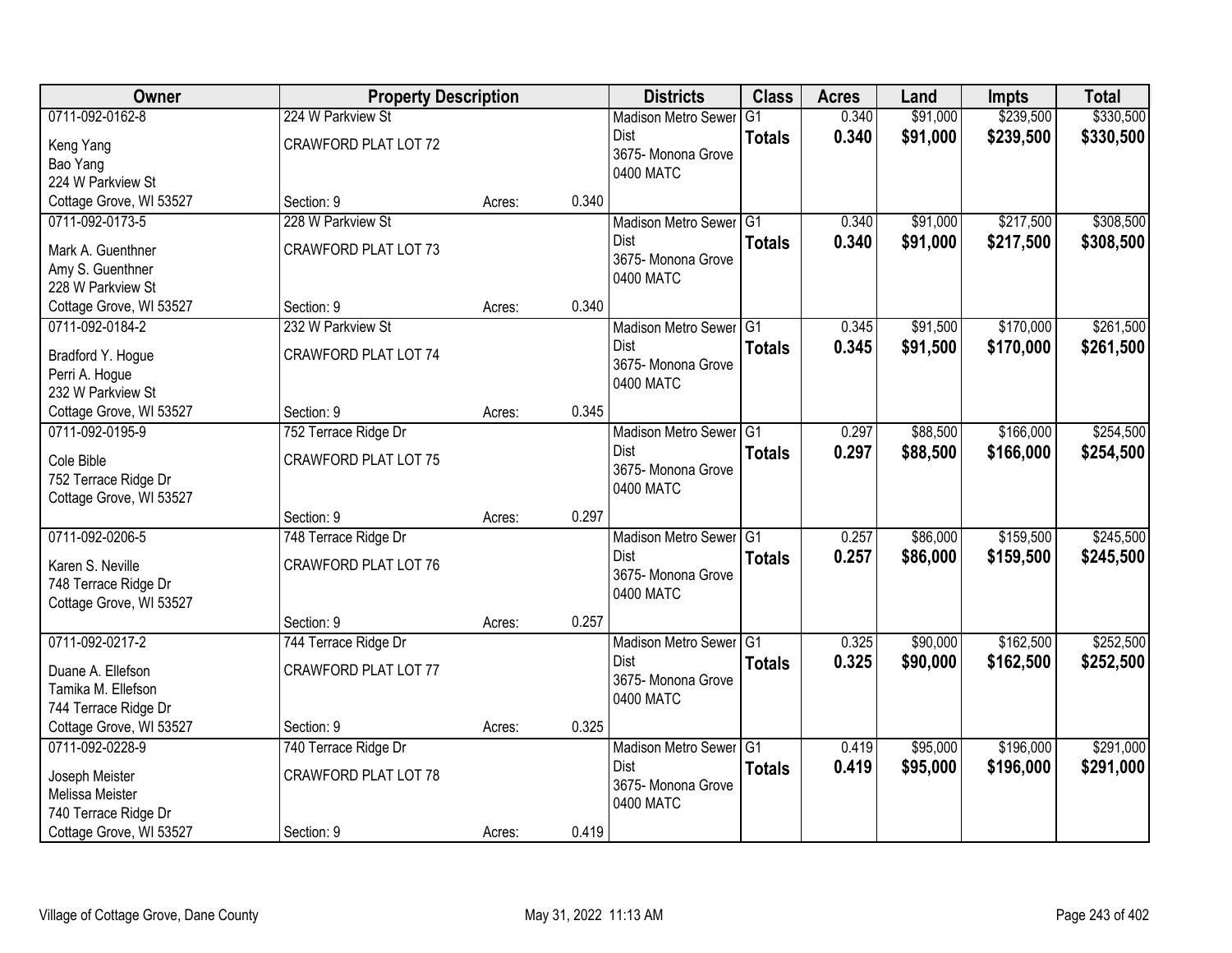| Owner                   | <b>Property Description</b> |        |       | <b>Districts</b>                | <b>Class</b>  | <b>Acres</b> | Land     | <b>Impts</b> | <b>Total</b> |
|-------------------------|-----------------------------|--------|-------|---------------------------------|---------------|--------------|----------|--------------|--------------|
| 0711-092-0239-6         | 736 Terrace Ridge Dr        |        |       | <b>Madison Metro Sewer</b>      | G1            | 0.332        | \$90,500 | \$194,500    | \$285,000    |
| Susan C. Deon           | <b>CRAWFORD PLAT LOT 79</b> |        |       | Dist                            | <b>Totals</b> | 0.332        | \$90,500 | \$194,500    | \$285,000    |
| 736 Terrace Ridge Dr    |                             |        |       | 3675- Monona Grove              |               |              |          |              |              |
| Cottage Grove, WI 53527 |                             |        |       | 0400 MATC                       |               |              |          |              |              |
|                         | Section: 9                  | Acres: | 0.332 |                                 |               |              |          |              |              |
| 0711-092-0250-1         | 732 Terrace Ridge Dr        |        |       | Madison Metro Sewer G1          |               | 0.273        | \$87,000 | \$153,400    | \$240,400    |
| <b>Alfred Kaas</b>      | CRAWFORD PLAT LOT 80        |        |       | <b>Dist</b>                     | <b>Totals</b> | 0.273        | \$87,000 | \$153,400    | \$240,400    |
| Beverly J. Kaas         |                             |        |       | 3675- Monona Grove<br>0400 MATC |               |              |          |              |              |
| 732 Terrace Ridge Dr    |                             |        |       |                                 |               |              |          |              |              |
| Cottage Grove, WI 53527 | Section: 9                  | Acres: | 0.273 |                                 |               |              |          |              |              |
| 0711-092-0261-8         | 724 Terrace Ridge Dr        |        |       | Madison Metro Sewer G1          |               | 0.299        | \$88,500 | \$174,500    | \$263,000    |
| Derrick J. Bechel       | CRAWFORD PLAT LOT 81        |        |       | Dist                            | <b>Totals</b> | 0.299        | \$88,500 | \$174,500    | \$263,000    |
| Jennifer G. Bechel      |                             |        |       | 3675- Monona Grove              |               |              |          |              |              |
| 724 Terrace Ridge Dr    |                             |        |       | 0400 MATC                       |               |              |          |              |              |
| Cottage Grove, WI 53527 | Section: 9                  | Acres: | 0.299 |                                 |               |              |          |              |              |
| 0711-092-0272-5         | 720 Terrace Ridge Dr        |        |       | Madison Metro Sewer G1          |               | 0.305        | \$89,000 | \$179,500    | \$268,500    |
| Kevin J. Kuffel         | <b>CRAWFORD PLAT LOT 82</b> |        |       | Dist                            | <b>Totals</b> | 0.305        | \$89,000 | \$179,500    | \$268,500    |
| Lynn A. Kuffel          |                             |        |       | 3675- Monona Grove              |               |              |          |              |              |
| 720 Terrace Ridge Dr    |                             |        |       | 0400 MATC                       |               |              |          |              |              |
| Cottage Grove, WI 53527 | Section: 9                  | Acres: | 0.305 |                                 |               |              |          |              |              |
| 0711-092-0283-2         | 716 Terrace Ridge Dr        |        |       | Madison Metro Sewer G1          |               | 0.276        | \$87,000 | \$185,500    | \$272,500    |
| Craig Anderson          | <b>CRAWFORD PLAT LOT 83</b> |        |       | <b>Dist</b>                     | <b>Totals</b> | 0.276        | \$87,000 | \$185,500    | \$272,500    |
| Melissa R. Anderson     |                             |        |       | 3675- Monona Grove              |               |              |          |              |              |
| 716 Terrace Ridge Dr    |                             |        |       | 0400 MATC                       |               |              |          |              |              |
| Cottage Grove, WI 53527 | Section: 9                  | Acres: | 0.276 |                                 |               |              |          |              |              |
| 0711-092-0294-9         | 708 Terrace Ridge Dr        |        |       | Madison Metro Sewer G1          |               | 0.309        | \$89,000 | \$197,000    | \$286,000    |
| Amanda Lease            | <b>CRAWFORD PLAT LOT 84</b> |        |       | Dist                            | <b>Totals</b> | 0.309        | \$89,000 | \$197,000    | \$286,000    |
| 708 Terrace Ridge Dr    |                             |        |       | 3675- Monona Grove              |               |              |          |              |              |
| Cottage Grove, WI 53527 |                             |        |       | 0400 MATC                       |               |              |          |              |              |
|                         | Section: 9                  | Acres: | 0.309 |                                 |               |              |          |              |              |
| 0711-092-0305-5         | 713 Cresthaven Dr           |        |       | Madison Metro Sewer G1          |               | 0.332        | \$90,500 | \$165,500    | \$256,000    |
| Jeffrey R. Fritsche     | <b>CRAWFORD PLAT LOT 85</b> |        |       | <b>Dist</b>                     | <b>Totals</b> | 0.332        | \$90,500 | \$165,500    | \$256,000    |
| Catherine L. Barrance   |                             |        |       | 3675- Monona Grove              |               |              |          |              |              |
| 713 Cresthaven Dr       |                             |        |       | 0400 MATC                       |               |              |          |              |              |
| Cottage Grove, WI 53527 | Section: 9                  | Acres: | 0.332 |                                 |               |              |          |              |              |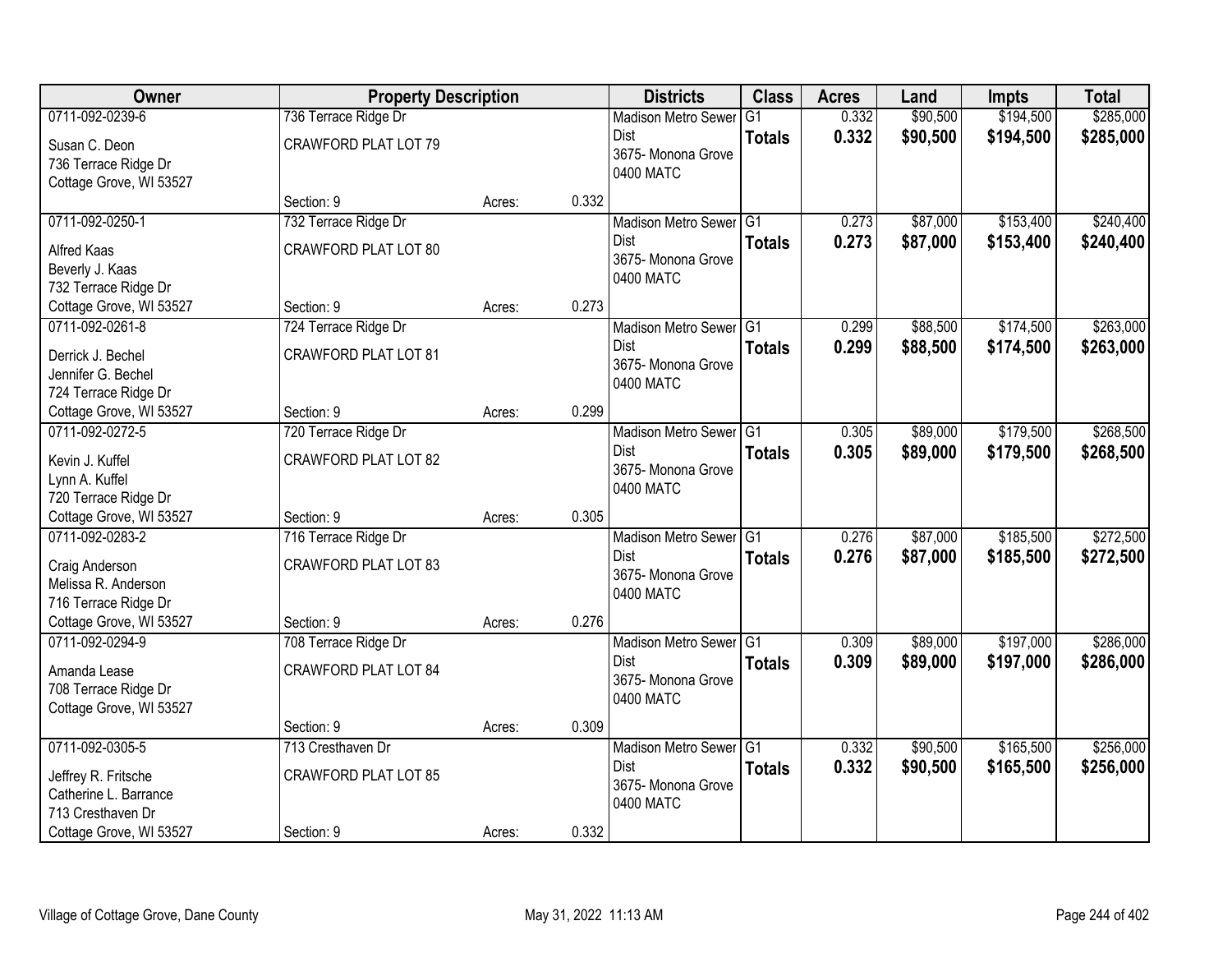| Owner                   | <b>Property Description</b> |        |       | <b>Districts</b>                  | <b>Class</b>  | <b>Acres</b> | Land     | <b>Impts</b> | <b>Total</b> |
|-------------------------|-----------------------------|--------|-------|-----------------------------------|---------------|--------------|----------|--------------|--------------|
| 0711-092-0316-2         | 717 Cresthaven Dr           |        |       | <b>Madison Metro Sewer</b>        | G1            | 0.321        | \$90,000 | \$193,500    | \$283,500    |
| Roger L. Palecek        | <b>CRAWFORD PLAT LOT 86</b> |        |       | Dist                              | <b>Totals</b> | 0.321        | \$90,000 | \$193,500    | \$283,500    |
| Elizabeth A. Fredricks  |                             |        |       | 3675- Monona Grove                |               |              |          |              |              |
| 717 Cresthaven Dr       |                             |        |       | 0400 MATC                         |               |              |          |              |              |
| Cottage Grove, WI 53527 | Section: 9                  | Acres: | 0.321 |                                   |               |              |          |              |              |
| 0711-092-0327-9         | 721 Cresthaven Dr           |        |       | Madison Metro Sewer G1            |               | 0.392        | \$94,000 | \$213,000    | \$307,000    |
| Casey Erlandson         | <b>CRAWFORD PLAT LOT 87</b> |        |       | <b>Dist</b>                       | <b>Totals</b> | 0.392        | \$94,000 | \$213,000    | \$307,000    |
| Jennifer Heyrman        |                             |        |       | 3675- Monona Grove                |               |              |          |              |              |
| 721 Cresthaven Dr       |                             |        |       | 0400 MATC                         |               |              |          |              |              |
| Cottage Grove, WI 53527 | Section: 9                  | Acres: | 0.392 |                                   |               |              |          |              |              |
| 0711-092-0338-6         | 725 Cresthaven Dr           |        |       | Madison Metro Sewer G1            |               | 0.297        | \$88,500 | \$197,500    | \$286,000    |
| Patrick E. Barker       | <b>CRAWFORD PLAT LOT 88</b> |        |       | Dist                              | <b>Totals</b> | 0.297        | \$88,500 | \$197,500    | \$286,000    |
| 725 Cresthaven Dr       |                             |        |       | 3675-Monona Grove                 |               |              |          |              |              |
| Cottage Grove, WI 53527 |                             |        |       | 0400 MATC                         |               |              |          |              |              |
|                         | Section: 9                  | Acres: | 0.297 |                                   |               |              |          |              |              |
| 0711-092-0349-3         | 729 Cresthaven Dr           |        |       | Madison Metro Sewer G1            |               | 0.270        | \$87,000 | \$177,000    | \$264,000    |
|                         |                             |        |       | Dist                              | <b>Totals</b> | 0.270        | \$87,000 | \$177,000    | \$264,000    |
| Scott P. Brickson       | <b>CRAWFORD PLAT LOT 89</b> |        |       | 3675- Monona Grove                |               |              |          |              |              |
| 729 Cresthaven Dr       |                             |        |       | 0400 MATC                         |               |              |          |              |              |
| Cottage Grove, WI 53527 | Section: 9                  | Acres: | 0.270 |                                   |               |              |          |              |              |
| 0711-092-0360-8         | 733 Cresthaven Dr           |        |       | Madison Metro Sewer <sup>G1</sup> |               | 0.285        | \$87,500 | \$171,500    | \$259,000    |
|                         |                             |        |       | <b>Dist</b>                       | <b>Totals</b> | 0.285        | \$87,500 | \$171,500    | \$259,000    |
| Ryan W. Rohn            | CRAWFORD PLAT LOT 90        |        |       | 3675- Monona Grove                |               |              |          |              |              |
| Patricia A. Rohn        |                             |        |       | 0400 MATC                         |               |              |          |              |              |
| 733 Cresthaven Dr       |                             |        |       |                                   |               |              |          |              |              |
| Cottage Grove, WI 53527 | Section: 9                  | Acres: | 0.285 |                                   |               |              |          |              |              |
| 0711-092-0371-5         | 741 Cresthaven Dr           |        |       | Madison Metro Sewer G1            |               | 0.273        | \$87,000 | \$173,000    | \$260,000    |
| Michael L. Ziegler      | CRAWFORD PLAT LOT 91        |        |       | <b>Dist</b>                       | <b>Totals</b> | 0.273        | \$87,000 | \$173,000    | \$260,000    |
| 741 Cresthaven Dr       |                             |        |       | 3675- Monona Grove<br>0400 MATC   |               |              |          |              |              |
| Cottage Grove, WI 53527 |                             |        |       |                                   |               |              |          |              |              |
|                         | Section: 9                  | Acres: | 0.273 |                                   |               |              |          |              |              |
| 0711-092-0382-2         | 745 Cresthaven Dr           |        |       | Madison Metro Sewer G1            |               | 0.273        | \$87,000 | \$202,500    | \$289,500    |
| Kevin Sankbeil          | CRAWFORD PLAT LOT 92        |        |       | <b>Dist</b>                       | <b>Totals</b> | 0.273        | \$87,000 | \$202,500    | \$289,500    |
| Kimberly Noltner        |                             |        |       | 3675- Monona Grove                |               |              |          |              |              |
| 745 Cresthaven Dr       |                             |        |       | 0400 MATC                         |               |              |          |              |              |
| Cottage Grove, WI 53527 | Section: 9                  | Acres: | 0.273 |                                   |               |              |          |              |              |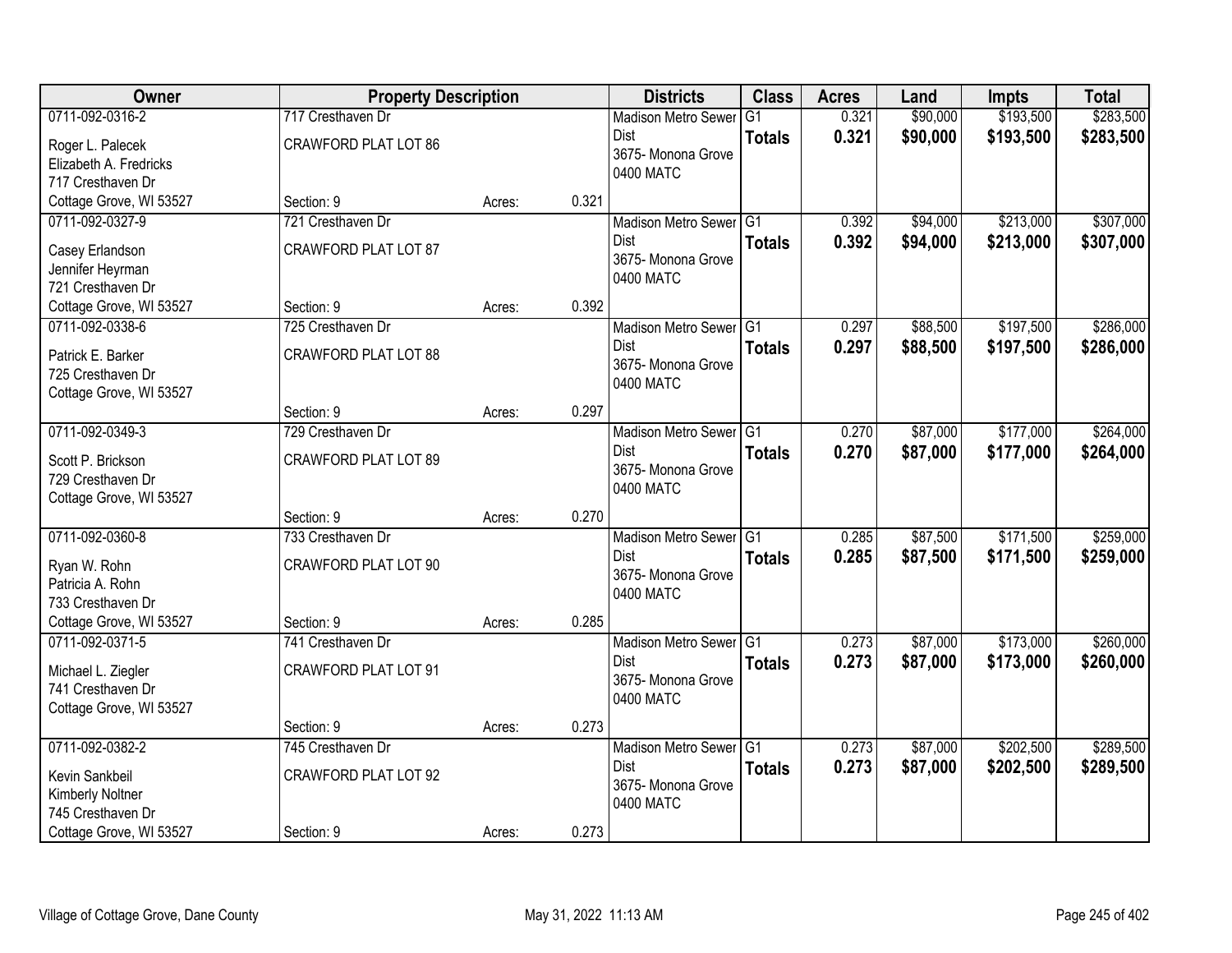| Owner                   | <b>Property Description</b> |        |       | <b>Districts</b>                | <b>Class</b>  | <b>Acres</b> | Land     | <b>Impts</b> | <b>Total</b> |
|-------------------------|-----------------------------|--------|-------|---------------------------------|---------------|--------------|----------|--------------|--------------|
| 0711-092-0393-9         | 749 Cresthaven Dr           |        |       | <b>Madison Metro Sewer</b>      | G1            | 0.273        | \$87,000 | \$171,000    | \$258,000    |
| Karen L. Poley          | <b>CRAWFORD PLAT LOT 93</b> |        |       | Dist                            | <b>Totals</b> | 0.273        | \$87,000 | \$171,000    | \$258,000    |
| PO Box 107              |                             |        |       | 3675- Monona Grove              |               |              |          |              |              |
| Cottage Grove, WI 53527 |                             |        |       | 0400 MATC                       |               |              |          |              |              |
|                         | Section: 9                  | Acres: | 0.273 |                                 |               |              |          |              |              |
| 0711-092-0404-5         | 200 W Parkview St           |        |       | Madison Metro Sewer G1          |               | 0.315        | \$89,500 | \$143,500    | \$233,000    |
| Mattea Grumke           | <b>CRAWFORD PLAT LOT 94</b> |        |       | <b>Dist</b>                     | <b>Totals</b> | 0.315        | \$89,500 | \$143,500    | \$233,000    |
| Jeremy D. Delao         |                             |        |       | 3675- Monona Grove<br>0400 MATC |               |              |          |              |              |
| 200 W Parkview St       |                             |        |       |                                 |               |              |          |              |              |
| Cottage Grove, WI 53527 | Section: 9                  | Acres: | 0.315 |                                 |               |              |          |              |              |
| 0711-092-0415-2         | 754 Cresthaven Dr           |        |       | Madison Metro Sewer G1          |               | 0.301        | \$88,500 | \$165,500    | \$254,000    |
| <b>Andrew Everix</b>    | <b>CRAWFORD PLAT LOT 95</b> |        |       | Dist                            | <b>Totals</b> | 0.301        | \$88,500 | \$165,500    | \$254,000    |
| Sheena Everix           |                             |        |       | 3675- Monona Grove              |               |              |          |              |              |
| 754 Cresthaven Dr       |                             |        |       | 0400 MATC                       |               |              |          |              |              |
| Cottage Grove, WI 53527 | Section: 9                  | Acres: | 0.301 |                                 |               |              |          |              |              |
| 0711-092-0426-9         | 750 Cresthaven Dr           |        |       | Madison Metro Sewer G1          |               | 0.273        | \$87,000 | \$154,500    | \$241,500    |
| Todd E. Matuszak        | <b>CRAWFORD PLAT LOT 96</b> |        |       | Dist                            | <b>Totals</b> | 0.273        | \$87,000 | \$154,500    | \$241,500    |
| Michelle M. Matuszak    |                             |        |       | 3675- Monona Grove              |               |              |          |              |              |
| 750 Cresthaven Dr       |                             |        |       | 0400 MATC                       |               |              |          |              |              |
| Cottage Grove, WI 53527 | Section: 9                  | Acres: | 0.273 |                                 |               |              |          |              |              |
| 0711-092-0437-6         | 746 Cresthaven Dr           |        |       | Madison Metro Sewer G1          |               | 0.273        | \$87,000 | \$136,500    | \$223,500    |
| Carolyn K. Hedlund      | <b>CRAWFORD PLAT LOT 97</b> |        |       | Dist                            | <b>Totals</b> | 0.273        | \$87,000 | \$136,500    | \$223,500    |
| 746 Cresthaven Dr       |                             |        |       | 3675- Monona Grove              |               |              |          |              |              |
| Cottage Grove, WI 53527 |                             |        |       | 0400 MATC                       |               |              |          |              |              |
|                         | Section: 9                  | Acres: | 0.273 |                                 |               |              |          |              |              |
| 0711-092-0448-3         | 742 Cresthaven Dr           |        |       | Madison Metro Sewer G1          |               | 0.273        | \$87,000 | \$146,500    | \$233,500    |
| Morgan M. Vacha         | <b>CRAWFORD PLAT LOT 98</b> |        |       | Dist                            | <b>Totals</b> | 0.273        | \$87,000 | \$146,500    | \$233,500    |
| 742 Cresthaven Dr       |                             |        |       | 3675- Monona Grove              |               |              |          |              |              |
| Cottage Grove, WI 53527 |                             |        |       | 0400 MATC                       |               |              |          |              |              |
|                         | Section: 9                  | Acres: | 0.273 |                                 |               |              |          |              |              |
| 0711-092-0459-0         | 738 Cresthaven Dr           |        |       | Madison Metro Sewer G1          |               | 0.314        | \$89,500 | \$176,000    | \$265,500    |
| Christopher M. Hagen    | <b>CRAWFORD PLAT LOT 99</b> |        |       | <b>Dist</b>                     | <b>Totals</b> | 0.314        | \$89,500 | \$176,000    | \$265,500    |
| Molly M. Mcmanus        |                             |        |       | 3675- Monona Grove              |               |              |          |              |              |
| 738 Cresthaven Dr       |                             |        |       | 0400 MATC                       |               |              |          |              |              |
| Cottage Grove, WI 53527 | Section: 9                  | Acres: | 0.314 |                                 |               |              |          |              |              |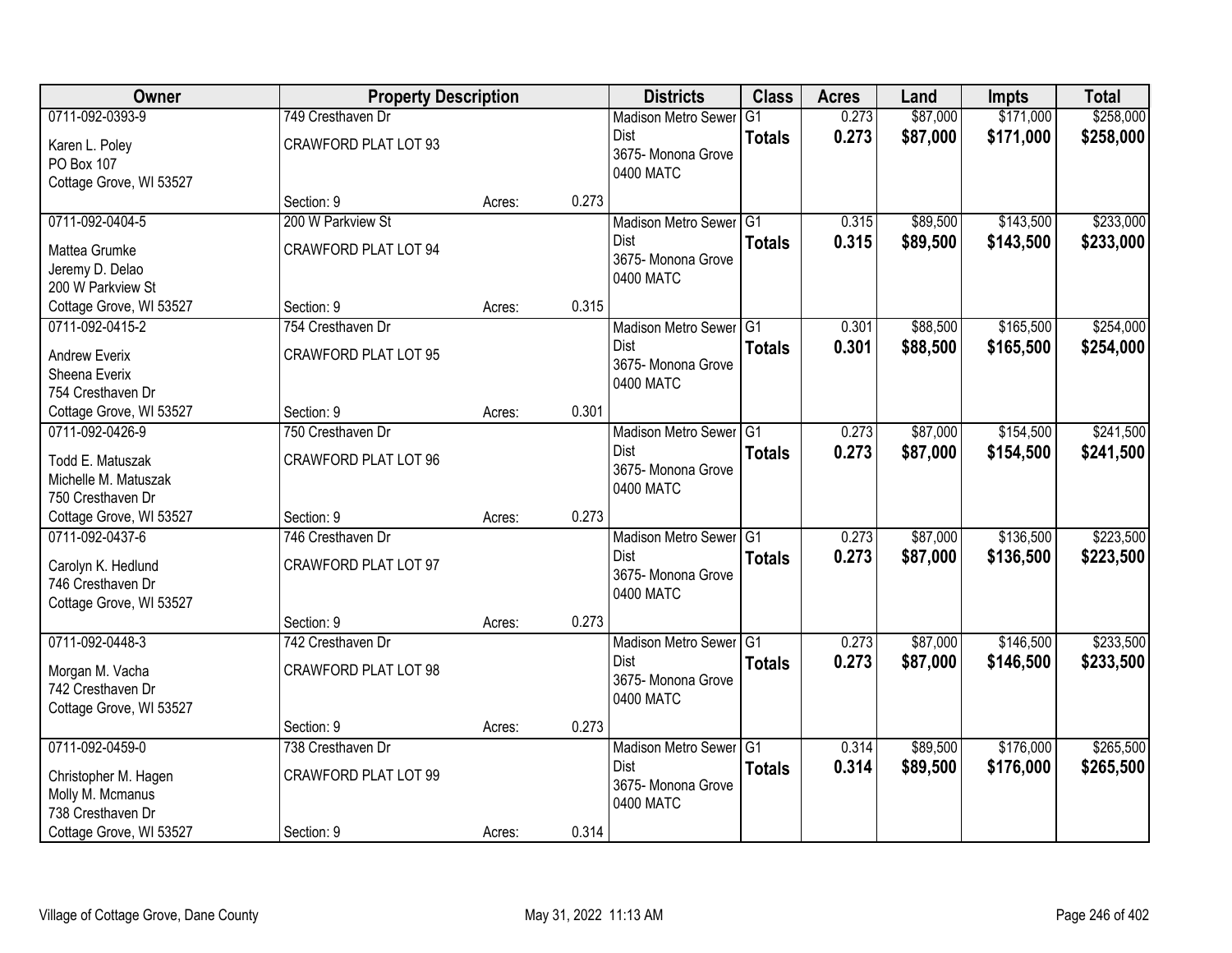| Owner                                                                       | <b>Property Description</b>                |        |       | <b>Districts</b>                                                                    | <b>Class</b>  | <b>Acres</b>   | Land                 | <b>Impts</b>           | <b>Total</b>           |
|-----------------------------------------------------------------------------|--------------------------------------------|--------|-------|-------------------------------------------------------------------------------------|---------------|----------------|----------------------|------------------------|------------------------|
| 0711-092-0470-5                                                             | 734 Cresthaven Dr                          |        |       | <b>Madison Metro Sewer</b>                                                          | G1            | 0.417          | \$95,000             | \$164,500              | \$259,500              |
| Kayla M. Van Beek<br>Hunter A. Van Beek<br>734 Cresthaven Dr                | CRAWFORD PLAT LOT 100                      |        |       | Dist<br>3675- Monona Grove<br>0400 MATC                                             | <b>Totals</b> | 0.417          | \$95,000             | \$164,500              | \$259,500              |
| Cottage Grove, WI 53527                                                     | Section: 9                                 | Acres: | 0.417 |                                                                                     |               |                |                      |                        |                        |
| 0711-092-0481-2                                                             | 730 Cresthaven Dr                          |        |       | Madison Metro Sewer G1                                                              |               | 0.353          | \$91,500             | \$171,000              | \$262,500              |
| Dale R. Carson<br>Tamra L. Carson<br>730 Cresthaven Dr                      | CRAWFORD PLAT LOT 101                      |        |       | Dist<br>3675- Monona Grove<br>0400 MATC                                             | <b>Totals</b> | 0.353          | \$91,500             | \$171,000              | \$262,500              |
| Cottage Grove, WI 53527                                                     | Section: 9                                 | Acres: | 0.353 |                                                                                     |               |                |                      |                        |                        |
| 0711-092-0492-9                                                             | 726 Cresthaven Dr                          |        |       | Madison Metro Sewer G1                                                              |               | 0.293          | \$88,000             | \$185,600              | \$273,600              |
| Blake D. Patton<br>Mary C. Love-Patton<br>726 Cresthaven Dr                 | CRAWFORD PLAT LOT 102                      |        |       | <b>Dist</b><br>3675- Monona Grove<br>0400 MATC                                      | <b>Totals</b> | 0.293          | \$88,000             | \$185,600              | \$273,600              |
| Cottage Grove, WI 53527                                                     | Section: 9                                 | Acres: | 0.293 |                                                                                     |               |                |                      |                        |                        |
| 0711-092-0503-5                                                             | 722 Cresthaven Dr                          |        |       | Madison Metro Sewer G1                                                              |               | 0.282          | \$87,500             | \$189,000              | \$276,500              |
| Andrew Fritsch<br>722 Cresthaven<br>Cottage Grove, WI 53527                 | CRAWFORD PLAT LOT 103                      |        |       | Dist<br>3675- Monona Grove<br>0400 MATC                                             | <b>Totals</b> | 0.282          | \$87,500             | \$189,000              | \$276,500              |
|                                                                             | Section: 9                                 | Acres: | 0.282 |                                                                                     |               |                |                      |                        |                        |
| 0711-092-0514-2<br>Keith W. Benzine<br>Lori A. Benzine<br>718 Cresthaven Dr | 718 Cresthaven Dr<br>CRAWFORD PLAT LOT 104 |        |       | Madison Metro Sewer <sup>G1</sup><br><b>Dist</b><br>3675- Monona Grove<br>0400 MATC | <b>Totals</b> | 0.261<br>0.261 | \$86,000<br>\$86,000 | \$190,500<br>\$190,500 | \$276,500<br>\$276,500 |
| Cottage Grove, WI 53527                                                     | Section: 9                                 | Acres: | 0.261 |                                                                                     |               |                |                      |                        |                        |
| 0711-092-0525-9                                                             | 714 Cresthaven Dr                          |        |       | Madison Metro Sewer G1                                                              |               | 0.265          | \$86,500             | \$239,000              | \$325,500              |
| Beverly N. Wilcox<br>714 Cresthaven Dr<br>Cottage Grove, WI 53527           | CRAWFORD PLAT LOT 105                      |        |       | Dist<br>3675- Monona Grove<br>0400 MATC                                             | <b>Totals</b> | 0.265          | \$86,500             | \$239,000              | \$325,500              |
|                                                                             | Section: 9                                 | Acres: | 0.265 |                                                                                     |               |                |                      |                        |                        |
| 0711-092-0536-6                                                             | 710 Cresthaven Dr                          |        |       | Madison Metro Sewer G1                                                              |               | 0.263          | \$86,500             | \$217,000              | \$303,500              |
| Michael K. Fisch<br>Gail D. Herbel<br>710 Cresthaven Dr                     | CRAWFORD PLAT LOT 106                      |        |       | <b>Dist</b><br>3675-Monona Grove<br>0400 MATC                                       | <b>Totals</b> | 0.263          | \$86,500             | \$217,000              | \$303,500              |
| Cottage Grove, WI 53527                                                     | Section: 9                                 | Acres: | 0.263 |                                                                                     |               |                |                      |                        |                        |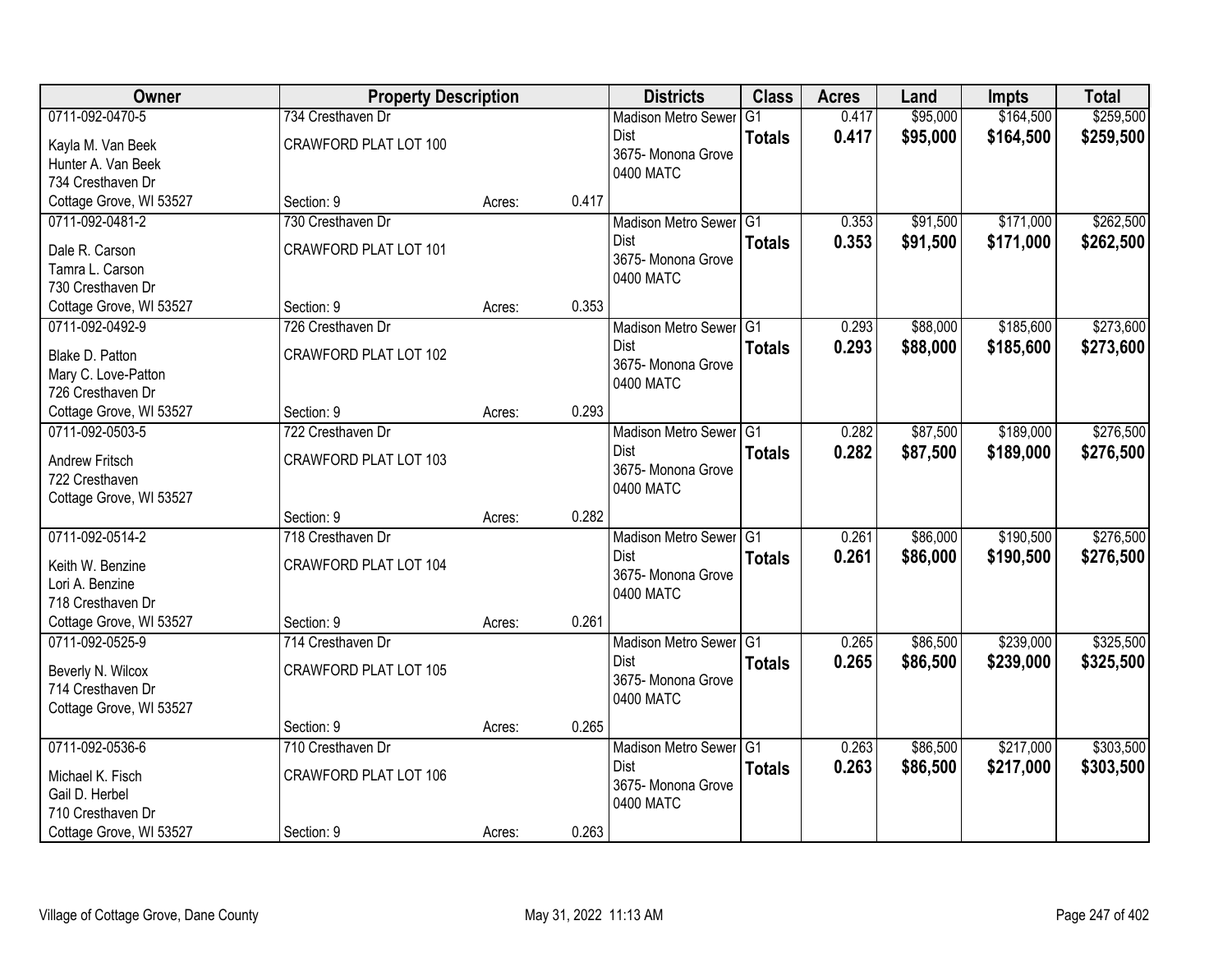| Owner                   | <b>Property Description</b>  |        |       | <b>Districts</b>           | <b>Class</b>  | <b>Acres</b> | Land     | <b>Impts</b> | <b>Total</b> |
|-------------------------|------------------------------|--------|-------|----------------------------|---------------|--------------|----------|--------------|--------------|
| 0711-092-0547-3         | 704 Cresthaven Dr            |        |       | <b>Madison Metro Sewer</b> | G1            | 0.280        | \$87,500 | \$201,500    | \$289,000    |
| Robert R. Brimble       | CRAWFORD PLAT LOT 107        |        |       | Dist                       | <b>Totals</b> | 0.280        | \$87,500 | \$201,500    | \$289,000    |
| Sarah E. Brimble        |                              |        |       | 3675- Monona Grove         |               |              |          |              |              |
| 704 Cresthaven Dr       |                              |        |       | 0400 MATC                  |               |              |          |              |              |
| Cottage Grove, WI 53527 | Section: 9                   | Acres: | 0.280 |                            |               |              |          |              |              |
| 0711-092-0558-0         | 207 W Oak St                 |        |       | Madison Metro Sewer G1     |               | 0.288        | \$88,000 | \$162,000    | \$250,000    |
| Catherine D. Henke      | CRAWFORD PLAT LOT 108        |        |       | <b>Dist</b>                | <b>Totals</b> | 0.288        | \$88,000 | \$162,000    | \$250,000    |
| 207 W Oak St            |                              |        |       | 3675- Monona Grove         |               |              |          |              |              |
| Cottage Grove, WI 53527 |                              |        |       | 0400 MATC                  |               |              |          |              |              |
|                         | Section: 9                   | Acres: | 0.288 |                            |               |              |          |              |              |
| 0711-092-0569-7         | 203 W Oak St                 |        |       | Madison Metro Sewer G1     |               | 0.288        | \$88,000 | \$137,500    | \$225,500    |
| Ellie J. Barnes         | CRAWFORD PLAT LOT 109        |        |       | Dist                       | <b>Totals</b> | 0.288        | \$88,000 | \$137,500    | \$225,500    |
| 203 W Oak St            |                              |        |       | 3675- Monona Grove         |               |              |          |              |              |
| Cottage Grove, WI 53527 |                              |        |       | 0400 MATC                  |               |              |          |              |              |
|                         | Section: 9                   | Acres: | 0.288 |                            |               |              |          |              |              |
| 0711-092-0580-2         | 705 Crawford Dr              |        |       | Madison Metro Sewer G1     |               | 0.306        | \$89,000 | \$151,500    | \$240,500    |
| Jimmy D. Milton         | CRAWFORD PLAT LOT 110        |        |       | Dist                       | <b>Totals</b> | 0.306        | \$89,000 | \$151,500    | \$240,500    |
| 705 Crawford Dr         |                              |        |       | 3675- Monona Grove         |               |              |          |              |              |
| Cottage Grove, WI 53527 |                              |        |       | 0400 MATC                  |               |              |          |              |              |
|                         | Section: 9                   | Acres: | 0.306 |                            |               |              |          |              |              |
| 0711-092-0591-9         | 709 Crawford Dr              |        |       | Madison Metro Sewer G1     |               | 0.317        | \$89,500 | \$150,500    | \$240,000    |
| David Berndt            | <b>CRAWFORD PLAT LOT 111</b> |        |       | <b>Dist</b>                | <b>Totals</b> | 0.317        | \$89,500 | \$150,500    | \$240,000    |
| Suzanne Berndt          |                              |        |       | 3675- Monona Grove         |               |              |          |              |              |
| 709 Crawford Dr         |                              |        |       | 0400 MATC                  |               |              |          |              |              |
| Cottage Grove, WI 53527 | Section: 9                   | Acres: | 0.317 |                            |               |              |          |              |              |
| 0711-092-0602-5         | 713 Crawford Dr Unit A       |        |       | Madison Metro Sewer G1     |               | 0.317        | \$89,500 | \$238,000    | \$327,500    |
| Gregory Vohs et al      | CRAWFORD PLAT LOT 112        |        |       | Dist                       | <b>Totals</b> | 0.317        | \$89,500 | \$238,000    | \$327,500    |
| PO Box 8764             |                              |        |       | 3675- Monona Grove         |               |              |          |              |              |
| Madison, WI 53708       |                              |        |       | 0400 MATC                  |               |              |          |              |              |
|                         | Section: 9                   | Acres: | 0.317 |                            |               |              |          |              |              |
| 0711-092-0613-2         | 717 Crawford Dr Unit B       |        |       | Madison Metro Sewer G1     |               | 0.281        | \$87,500 | \$228,000    | \$315,500    |
| Cletus A. Meinholz      | <b>CRAWFORD PLAT LOT 113</b> |        |       | <b>Dist</b>                | <b>Totals</b> | 0.281        | \$87,500 | \$228,000    | \$315,500    |
| Priscilla A. Meinholz   |                              |        |       | 3675- Monona Grove         |               |              |          |              |              |
| 1351 County Highway T   |                              |        |       | 0400 MATC                  |               |              |          |              |              |
| Marshall, WI 53559      | Section: 9                   | Acres: | 0.281 |                            |               |              |          |              |              |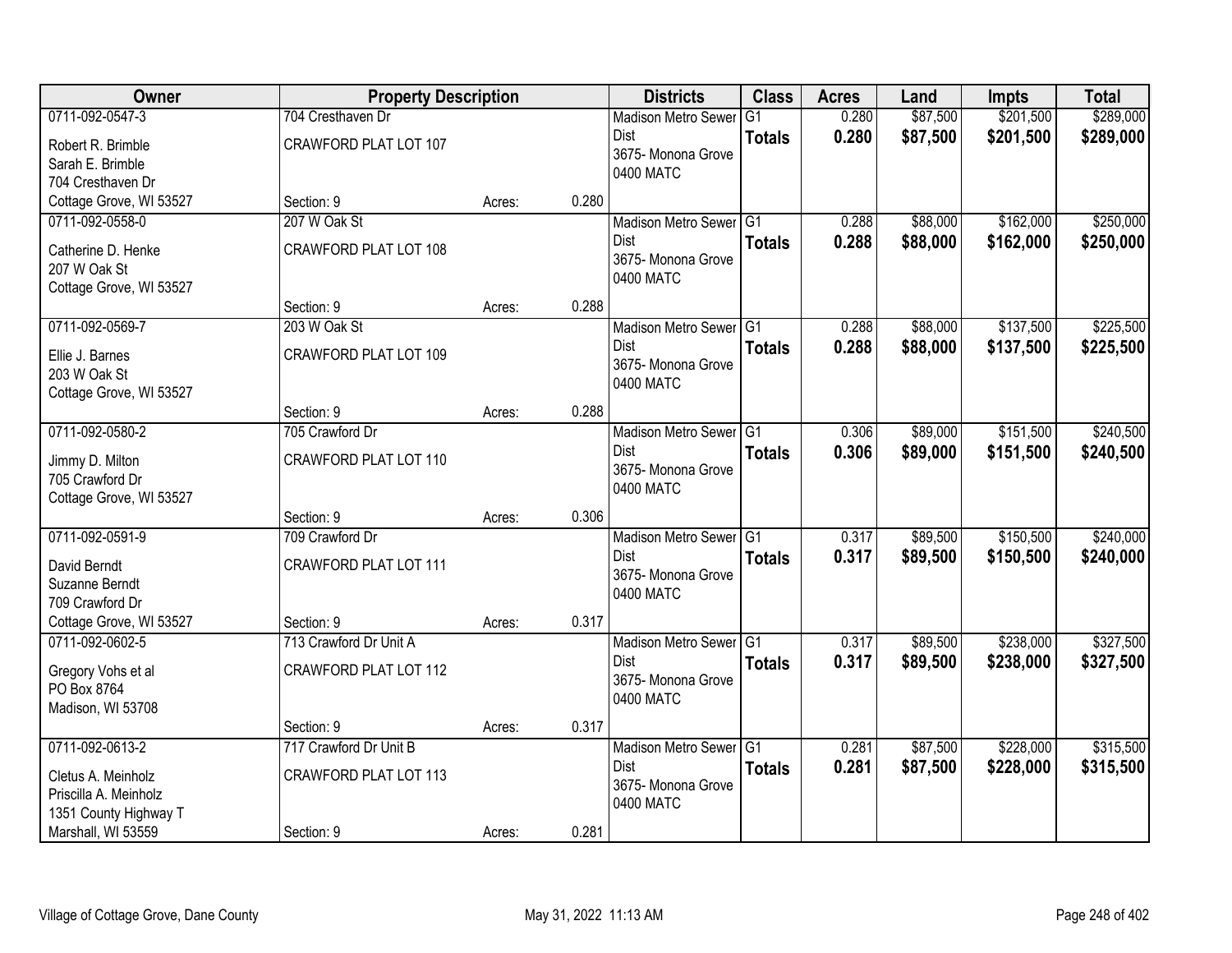| <b>Owner</b>                                  | <b>Property Description</b>                |        |       | <b>Districts</b>           | <b>Class</b>  | <b>Acres</b> | Land     | <b>Impts</b> | <b>Total</b> |
|-----------------------------------------------|--------------------------------------------|--------|-------|----------------------------|---------------|--------------|----------|--------------|--------------|
| 0711-092-0624-9                               | 721 Crawford Dr Unit A                     |        |       | <b>Madison Metro Sewer</b> | G1            | 0.273        | \$87,000 | \$238,000    | \$325,000    |
| Kevin P. Neville                              | CRAWFORD PLAT LOT 114                      |        |       | Dist                       | <b>Totals</b> | 0.273        | \$87,000 | \$238,000    | \$325,000    |
| 305 E School Rd                               |                                            |        |       | 3675-Monona Grove          |               |              |          |              |              |
| Cottage Grove, WI 53527                       |                                            |        |       | 0400 MATC                  |               |              |          |              |              |
|                                               | Section: 9                                 | Acres: | 0.273 |                            |               |              |          |              |              |
| 0711-092-0635-6                               | 723 Crawford Dr Unit A                     |        |       | Madison Metro Sewer G1     |               | 0.273        | \$87,000 | \$226,000    | \$313,000    |
| Cletus A. Meinholz                            | CRAWFORD PLAT LOT 115                      |        |       | Dist                       | <b>Totals</b> | 0.273        | \$87,000 | \$226,000    | \$313,000    |
| Priscilla A. Meinholz                         |                                            |        |       | 3675- Monona Grove         |               |              |          |              |              |
| 1351 County Highway T                         |                                            |        |       | 0400 MATC                  |               |              |          |              |              |
| Marshall, WI 53559                            | Section: 9                                 | Acres: | 0.273 |                            |               |              |          |              |              |
| 0711-092-0646-3                               | 731 Crawford Dr Unit A                     |        |       | Madison Metro Sewer G1     |               | 0.360        | \$92,000 | \$219,500    | \$311,500    |
| Hellenbrand Asset Management, LLC             | CRAWFORD PLAT LOT 116                      |        |       | <b>Dist</b>                | <b>Totals</b> | 0.360        | \$92,000 | \$219,500    | \$311,500    |
| 3122 Horton St                                |                                            |        |       | 3675- Monona Grove         |               |              |          |              |              |
| Holmen, WI 54636                              |                                            |        |       | 0400 MATC                  |               |              |          |              |              |
|                                               | Section: 9                                 | Acres: | 0.360 |                            |               |              |          |              |              |
| 0711-092-0657-0                               | 739 Crawford Dr Unit A                     |        |       | Madison Metro Sewer G1     |               | 0.273        | \$87,000 | \$151,000    | \$238,000    |
| Brad R. Nelson                                | CRAWFORD PLAT LOT 117                      |        |       | <b>Dist</b>                | <b>Totals</b> | 0.273        | \$87,000 | \$151,000    | \$238,000    |
| 739 Crawford Dr                               |                                            |        |       | 3675- Monona Grove         |               |              |          |              |              |
| Cottage Grove, WI 53527                       |                                            |        |       | 0400 MATC                  |               |              |          |              |              |
|                                               | Section: 9                                 | Acres: | 0.273 |                            |               |              |          |              |              |
| 0711-092-0668-7                               | 743 Crawford Dr Unit A                     |        |       | Madison Metro Sewer G1     |               | 0.273        | \$87,000 | \$199,500    | \$286,500    |
|                                               |                                            |        |       | <b>Dist</b>                | <b>Totals</b> | 0.273        | \$87,000 | \$199,500    | \$286,500    |
| Peter V. Doll                                 | CRAWFORD PLAT LOT 118                      |        |       | 3675- Monona Grove         |               |              |          |              |              |
| Carol L. Doll                                 |                                            |        |       | 0400 MATC                  |               |              |          |              |              |
| 901 Stoney Hill Ln<br>Cottage Grove, WI 53527 | Section: 9                                 | Acres: | 0.273 |                            |               |              |          |              |              |
| 0711-092-0675-1                               | 747 Crawford Dr Unit B                     |        |       | Madison Metro Sewer G1     |               | 0.140        | \$44,000 | \$160,000    | \$204,000    |
|                                               |                                            |        |       | <b>Dist</b>                | <b>Totals</b> | 0.140        | \$44,000 | \$160,000    | \$204,000    |
| Dennis D. Goedken                             | LOT 1 CSM 11138 CS67/94&95-7/28/2004 F/K/A |        |       | 3675- Monona Grove         |               |              |          |              |              |
| Ann M. Goedken                                | CRAWFORD PLAT LOT 119 DESCR AS SEC 9-7-11  |        |       | 0400 MATC                  |               |              |          |              |              |
| 747 Crawford Dr B                             | PRT NE1/4NW1/4 (0.140 ACRES)               |        |       |                            |               |              |          |              |              |
| Cottage Grove, WI 53527                       | Section: 9                                 | Acres: | 0.140 |                            |               |              |          |              |              |
| 0711-092-0682-1                               | 747 Crawford Dr Unit A                     |        |       | Madison Metro Sewer G1     |               | 0.131        | \$43,000 | \$163,000    | \$206,000    |
| Krystal A. Kimmerly                           | LOT 2 CSM 11138 CS67/94&95-7/28/2004 F/K/A |        |       | Dist                       | <b>Totals</b> | 0.131        | \$43,000 | \$163,000    | \$206,000    |
| 747 Crawford Dr A                             | CRAWFORD PLAT LOT 119 DESCR AS SEC 9-7-11  |        |       | 3675- Monona Grove         |               |              |          |              |              |
| Cottage Grove, WI 53527                       | PRT NE1/4NW1/4 (0.131 ACRES)               |        |       | 0400 MATC                  |               |              |          |              |              |
|                                               | Section: 9                                 | Acres: | 0.131 |                            |               |              |          |              |              |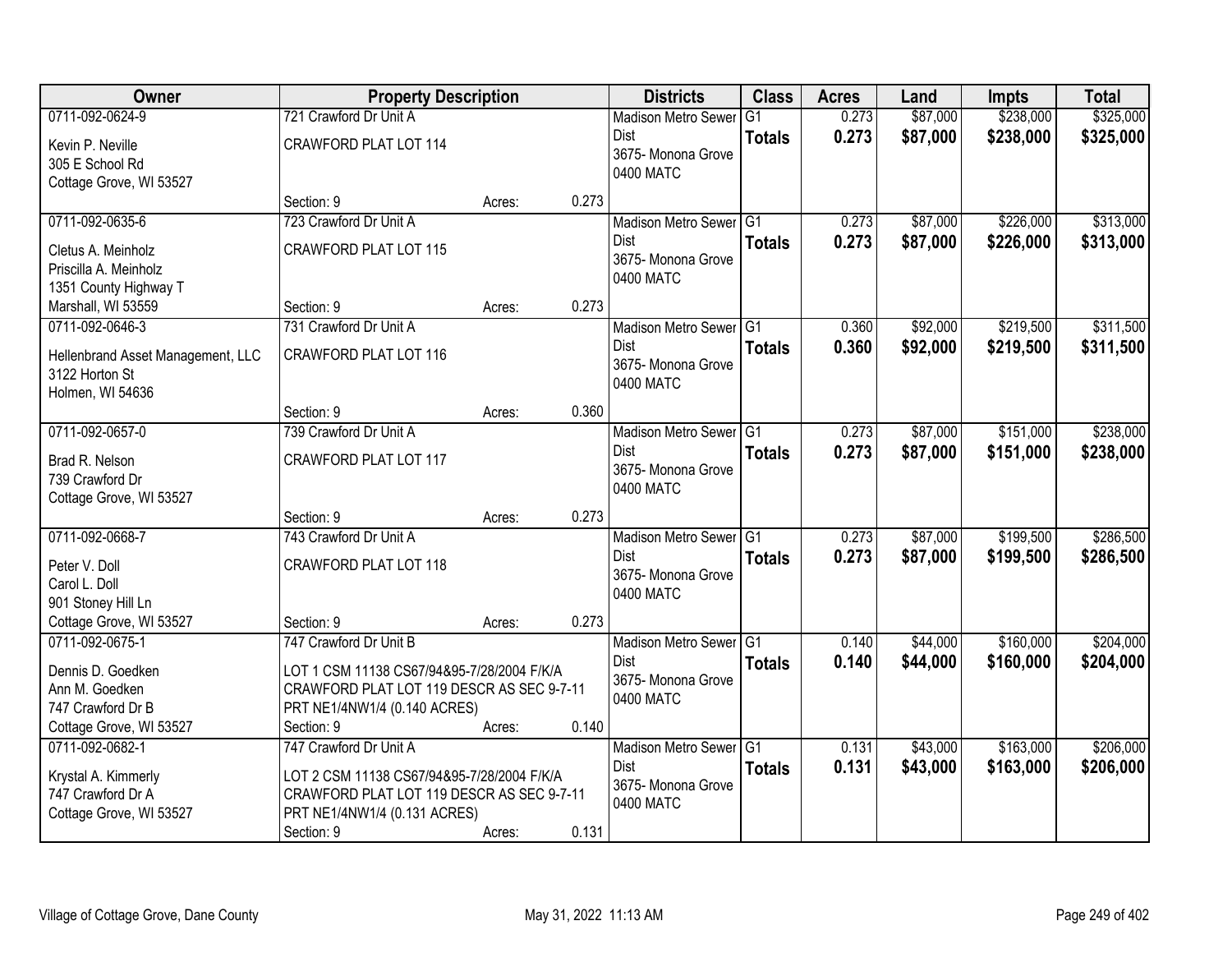| \$196,000<br>0711-092-0690-9<br>751 Crawford Dr Unit A<br>0.273<br>\$87,000<br><b>Madison Metro Sewer</b><br>G <sub>1</sub><br>0.273<br>\$87,000<br>\$196,000<br>Dist<br><b>Totals</b><br>CRAWFORD PLAT LOT 120<br>Peter V. Doll<br>3675- Monona Grove<br>Carol L. Doll<br>0400 MATC<br>901 Stoney Hill Ln<br>Cottage Grove, WI 53527<br>Section: 9<br>0.273<br>Acres:<br>0711-092-0701-5<br>\$87,000<br>\$217,500<br>755 Crawford Dr<br>Madison Metro Sewer G1<br>0.273<br>0.273<br><b>Dist</b><br>\$87,000<br>\$217,500<br><b>Totals</b><br>CRAWFORD PLAT LOT 121<br>Robert W. Evans<br>3675- Monona Grove<br>3825 Skyhigh<br>0400 MATC<br>Cottage Grove, WI 53527<br>0.273<br>Section: 9<br>Acres:<br>0711-092-0712-2<br>\$225,500<br>108 W Parkview St<br>Madison Metro Sewer G1<br>0.311<br>\$89,500<br><b>Dist</b><br>\$89,500<br>\$225,500<br>0.311<br><b>Totals</b><br>CRAWFORD PLAT LOT 122<br>William D. Crooker<br>3675-Monona Grove<br>Rachel L. Crooker<br>0400 MATC<br>3010 Mourning Dove Dr<br>0.311<br>Cottage Grove, WI 53527<br>Section: 9<br>Acres:<br>0711-092-0724-1<br>\$45,000<br>\$144,000<br>103 W Oak St<br>Madison Metro Sewer G1<br>0.207 | Owner | <b>Property Description</b> |  | <b>Districts</b> | <b>Class</b>  | <b>Acres</b> | Land     | <b>Impts</b> | <b>Total</b> |
|-----------------------------------------------------------------------------------------------------------------------------------------------------------------------------------------------------------------------------------------------------------------------------------------------------------------------------------------------------------------------------------------------------------------------------------------------------------------------------------------------------------------------------------------------------------------------------------------------------------------------------------------------------------------------------------------------------------------------------------------------------------------------------------------------------------------------------------------------------------------------------------------------------------------------------------------------------------------------------------------------------------------------------------------------------------------------------------------------------------------------------------------------------------------------|-------|-----------------------------|--|------------------|---------------|--------------|----------|--------------|--------------|
| \$283,000<br>\$304,500<br>\$304,500<br>\$315,000<br>\$315,000<br>\$189,000                                                                                                                                                                                                                                                                                                                                                                                                                                                                                                                                                                                                                                                                                                                                                                                                                                                                                                                                                                                                                                                                                            |       |                             |  |                  |               |              |          |              | \$283,000    |
|                                                                                                                                                                                                                                                                                                                                                                                                                                                                                                                                                                                                                                                                                                                                                                                                                                                                                                                                                                                                                                                                                                                                                                       |       |                             |  |                  |               |              |          |              |              |
|                                                                                                                                                                                                                                                                                                                                                                                                                                                                                                                                                                                                                                                                                                                                                                                                                                                                                                                                                                                                                                                                                                                                                                       |       |                             |  |                  |               |              |          |              |              |
|                                                                                                                                                                                                                                                                                                                                                                                                                                                                                                                                                                                                                                                                                                                                                                                                                                                                                                                                                                                                                                                                                                                                                                       |       |                             |  |                  |               |              |          |              |              |
|                                                                                                                                                                                                                                                                                                                                                                                                                                                                                                                                                                                                                                                                                                                                                                                                                                                                                                                                                                                                                                                                                                                                                                       |       |                             |  |                  |               |              |          |              |              |
|                                                                                                                                                                                                                                                                                                                                                                                                                                                                                                                                                                                                                                                                                                                                                                                                                                                                                                                                                                                                                                                                                                                                                                       |       |                             |  |                  |               |              |          |              |              |
|                                                                                                                                                                                                                                                                                                                                                                                                                                                                                                                                                                                                                                                                                                                                                                                                                                                                                                                                                                                                                                                                                                                                                                       |       |                             |  |                  |               |              |          |              |              |
|                                                                                                                                                                                                                                                                                                                                                                                                                                                                                                                                                                                                                                                                                                                                                                                                                                                                                                                                                                                                                                                                                                                                                                       |       |                             |  |                  |               |              |          |              |              |
|                                                                                                                                                                                                                                                                                                                                                                                                                                                                                                                                                                                                                                                                                                                                                                                                                                                                                                                                                                                                                                                                                                                                                                       |       |                             |  |                  |               |              |          |              |              |
|                                                                                                                                                                                                                                                                                                                                                                                                                                                                                                                                                                                                                                                                                                                                                                                                                                                                                                                                                                                                                                                                                                                                                                       |       |                             |  |                  |               |              |          |              |              |
|                                                                                                                                                                                                                                                                                                                                                                                                                                                                                                                                                                                                                                                                                                                                                                                                                                                                                                                                                                                                                                                                                                                                                                       |       |                             |  |                  |               |              |          |              |              |
|                                                                                                                                                                                                                                                                                                                                                                                                                                                                                                                                                                                                                                                                                                                                                                                                                                                                                                                                                                                                                                                                                                                                                                       |       |                             |  |                  |               |              |          |              |              |
|                                                                                                                                                                                                                                                                                                                                                                                                                                                                                                                                                                                                                                                                                                                                                                                                                                                                                                                                                                                                                                                                                                                                                                       |       |                             |  |                  |               |              |          |              |              |
|                                                                                                                                                                                                                                                                                                                                                                                                                                                                                                                                                                                                                                                                                                                                                                                                                                                                                                                                                                                                                                                                                                                                                                       |       |                             |  |                  |               |              |          |              |              |
|                                                                                                                                                                                                                                                                                                                                                                                                                                                                                                                                                                                                                                                                                                                                                                                                                                                                                                                                                                                                                                                                                                                                                                       |       |                             |  |                  |               |              |          |              |              |
|                                                                                                                                                                                                                                                                                                                                                                                                                                                                                                                                                                                                                                                                                                                                                                                                                                                                                                                                                                                                                                                                                                                                                                       |       |                             |  |                  |               |              |          |              |              |
|                                                                                                                                                                                                                                                                                                                                                                                                                                                                                                                                                                                                                                                                                                                                                                                                                                                                                                                                                                                                                                                                                                                                                                       |       |                             |  |                  |               |              |          |              |              |
| Robert F. Ohly<br>GRIEPENTROG-TEPPO CONDOMINIUM UNIT 1<br>3675- Monona Grove                                                                                                                                                                                                                                                                                                                                                                                                                                                                                                                                                                                                                                                                                                                                                                                                                                                                                                                                                                                                                                                                                          |       |                             |  | <b>Dist</b>      | <b>Totals</b> | 0.207        | \$45,000 | \$144,000    | \$189,000    |
| 103 W Oak St<br>0400 MATC                                                                                                                                                                                                                                                                                                                                                                                                                                                                                                                                                                                                                                                                                                                                                                                                                                                                                                                                                                                                                                                                                                                                             |       |                             |  |                  |               |              |          |              |              |
| Cottage Grove, WI 53527                                                                                                                                                                                                                                                                                                                                                                                                                                                                                                                                                                                                                                                                                                                                                                                                                                                                                                                                                                                                                                                                                                                                               |       |                             |  |                  |               |              |          |              |              |
| 0.207<br>Section: 9<br>Acres:                                                                                                                                                                                                                                                                                                                                                                                                                                                                                                                                                                                                                                                                                                                                                                                                                                                                                                                                                                                                                                                                                                                                         |       |                             |  |                  |               |              |          |              |              |
| 101 W Oak St<br>\$189,000<br>0711-092-0726-1<br>Madison Metro Sewer <sup>1</sup> G1<br>0.207<br>\$45,000<br>\$144,000                                                                                                                                                                                                                                                                                                                                                                                                                                                                                                                                                                                                                                                                                                                                                                                                                                                                                                                                                                                                                                                 |       |                             |  |                  |               |              |          |              |              |
| 0.207<br><b>Dist</b><br>\$45,000<br>\$144,000<br>\$189,000<br><b>Totals</b><br>GRIEPENTROG-TEPPO CONDOMINIUM UNIT 2<br>Sara M. Steele                                                                                                                                                                                                                                                                                                                                                                                                                                                                                                                                                                                                                                                                                                                                                                                                                                                                                                                                                                                                                                 |       |                             |  |                  |               |              |          |              |              |
| 3675- Monona Grove<br>101 W Oak St                                                                                                                                                                                                                                                                                                                                                                                                                                                                                                                                                                                                                                                                                                                                                                                                                                                                                                                                                                                                                                                                                                                                    |       |                             |  |                  |               |              |          |              |              |
| 0400 MATC<br>Cottage Grove, WI 53527                                                                                                                                                                                                                                                                                                                                                                                                                                                                                                                                                                                                                                                                                                                                                                                                                                                                                                                                                                                                                                                                                                                                  |       |                             |  |                  |               |              |          |              |              |
| 0.207<br>Section: 9<br>Acres:                                                                                                                                                                                                                                                                                                                                                                                                                                                                                                                                                                                                                                                                                                                                                                                                                                                                                                                                                                                                                                                                                                                                         |       |                             |  |                  |               |              |          |              |              |
| 0711-092-0734-6<br>\$181,500<br>105 W Oak St<br>Madison Metro Sewer G1<br>0.310<br>\$89,000                                                                                                                                                                                                                                                                                                                                                                                                                                                                                                                                                                                                                                                                                                                                                                                                                                                                                                                                                                                                                                                                           |       |                             |  |                  |               |              |          |              | \$270,500    |
| Dist<br>0.310<br>\$89,000<br>\$181,500<br>\$270,500<br><b>Totals</b><br>CRAWFORD PLAT LOT 124<br>Sharyl A. Teixeira                                                                                                                                                                                                                                                                                                                                                                                                                                                                                                                                                                                                                                                                                                                                                                                                                                                                                                                                                                                                                                                   |       |                             |  |                  |               |              |          |              |              |
| 3675- Monona Grove<br>Edward S. Teixeira                                                                                                                                                                                                                                                                                                                                                                                                                                                                                                                                                                                                                                                                                                                                                                                                                                                                                                                                                                                                                                                                                                                              |       |                             |  |                  |               |              |          |              |              |
| 0400 MATC<br>105 W Oak St                                                                                                                                                                                                                                                                                                                                                                                                                                                                                                                                                                                                                                                                                                                                                                                                                                                                                                                                                                                                                                                                                                                                             |       |                             |  |                  |               |              |          |              |              |
| Cottage Grove, WI 53527<br>0.310<br>Section: 9<br>Acres:                                                                                                                                                                                                                                                                                                                                                                                                                                                                                                                                                                                                                                                                                                                                                                                                                                                                                                                                                                                                                                                                                                              |       |                             |  |                  |               |              |          |              |              |
| 0711-092-0745-3<br>109 W Oak St<br>\$89,000<br>\$182,500<br>\$271,500<br>Madison Metro Sewer G1<br>0.310                                                                                                                                                                                                                                                                                                                                                                                                                                                                                                                                                                                                                                                                                                                                                                                                                                                                                                                                                                                                                                                              |       |                             |  |                  |               |              |          |              |              |
| <b>Dist</b><br>0.310<br>\$89,000<br>\$182,500<br>\$271,500<br><b>Totals</b>                                                                                                                                                                                                                                                                                                                                                                                                                                                                                                                                                                                                                                                                                                                                                                                                                                                                                                                                                                                                                                                                                           |       |                             |  |                  |               |              |          |              |              |
| <b>CRAWFORD PLAT LOT 125</b><br>Justin B. Sills<br>3675-Monona Grove<br>Megan Sills                                                                                                                                                                                                                                                                                                                                                                                                                                                                                                                                                                                                                                                                                                                                                                                                                                                                                                                                                                                                                                                                                   |       |                             |  |                  |               |              |          |              |              |
| 0400 MATC<br>109 W Oak St                                                                                                                                                                                                                                                                                                                                                                                                                                                                                                                                                                                                                                                                                                                                                                                                                                                                                                                                                                                                                                                                                                                                             |       |                             |  |                  |               |              |          |              |              |
| 0.310<br>Cottage Grove, WI 53527<br>Section: 9<br>Acres:                                                                                                                                                                                                                                                                                                                                                                                                                                                                                                                                                                                                                                                                                                                                                                                                                                                                                                                                                                                                                                                                                                              |       |                             |  |                  |               |              |          |              |              |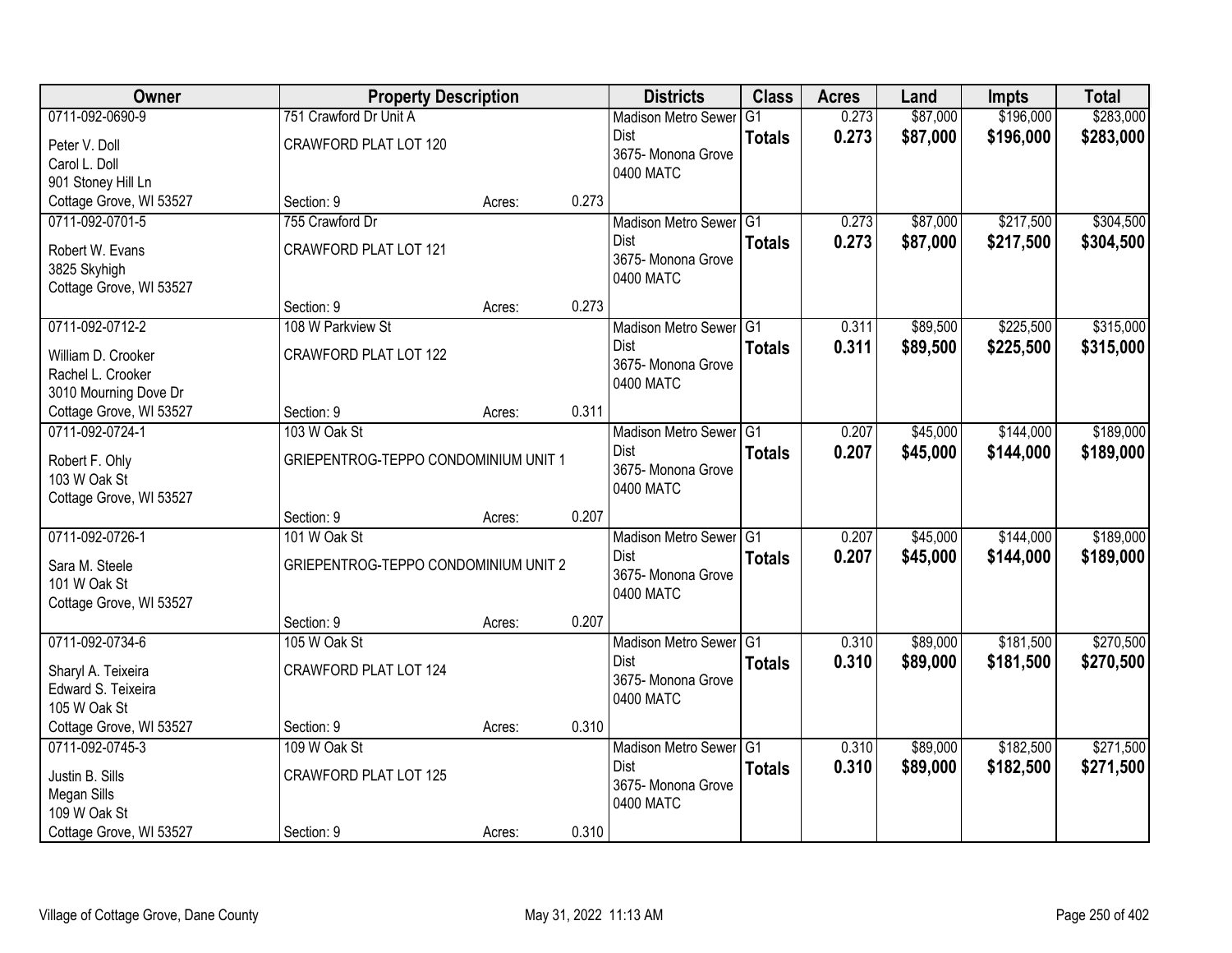| Owner                    | <b>Property Description</b> |        |       | <b>Districts</b>           | <b>Class</b>  | <b>Acres</b> | Land      | <b>Impts</b> | <b>Total</b> |
|--------------------------|-----------------------------|--------|-------|----------------------------|---------------|--------------|-----------|--------------|--------------|
| 0711-092-0756-0          | 113 W Oak St                |        |       | <b>Madison Metro Sewer</b> | G1            | 0.310        | \$89,000  | \$194,500    | \$283,500    |
| Shilah Conklin           | CRAWFORD PLAT LOT 126       |        |       | Dist                       | <b>Totals</b> | 0.310        | \$89,000  | \$194,500    | \$283,500    |
| 113 W Oak St             |                             |        |       | 3675- Monona Grove         |               |              |           |              |              |
| Cottage Grove, WI 53527  |                             |        |       | 0400 MATC                  |               |              |           |              |              |
|                          | Section: 9                  | Acres: | 0.310 |                            |               |              |           |              |              |
| 0711-092-0767-7          | 117 W Oak St                |        |       | Madison Metro Sewer G1     |               | 0.330        | \$90,500  | \$222,000    | \$312,500    |
| Daniel C. Zoern          | CRAWFORD PLAT LOT 127       |        |       | Dist                       | <b>Totals</b> | 0.330        | \$90,500  | \$222,000    | \$312,500    |
| Diane C. Zoern           |                             |        |       | 3675- Monona Grove         |               |              |           |              |              |
| 117 W Oak St             |                             |        |       | 0400 MATC                  |               |              |           |              |              |
| Cottage Grove, WI 53527  | Section: 9                  | Acres: | 0.330 |                            |               |              |           |              |              |
| 0711-092-0778-4          | 708 Crawford Dr             |        |       | Madison Metro Sewer G1     |               | 0.316        | \$89,500  | \$165,500    | \$255,000    |
| Rodney M. Lewis          | CRAWFORD PLAT LOT 128       |        |       | <b>Dist</b>                | <b>Totals</b> | 0.316        | \$89,500  | \$165,500    | \$255,000    |
| Sherry Stanford-Lewis    |                             |        |       | 3675- Monona Grove         |               |              |           |              |              |
| 708 Crawford Dr          |                             |        |       | 0400 MATC                  |               |              |           |              |              |
| Cottage Grove, WI 53527  | Section: 9                  | Acres: | 0.316 |                            |               |              |           |              |              |
| 0711-092-0789-1          | 716 Crawford Dr             |        |       | Madison Metro Sewer G1     |               | 0.348        | \$91,500  | \$129,500    | \$221,000    |
| Zachary J. Arndt         | CRAWFORD PLAT LOT 129       |        |       | <b>Dist</b>                | <b>Totals</b> | 0.348        | \$91,500  | \$129,500    | \$221,000    |
| Margaret E. Arndt        |                             |        |       | 3675- Monona Grove         |               |              |           |              |              |
| 716 Crawford Dr          |                             |        |       | 0400 MATC                  |               |              |           |              |              |
| Cottage Grove, WI 53527  | Section: 9                  | Acres: | 0.348 |                            |               |              |           |              |              |
| 0711-092-0800-5          | 720 Crawford Dr             |        |       | Madison Metro Sewer G1     |               | 0.446        | \$96,500  | \$165,500    | \$262,000    |
| Michael J. Henes         | CRAWFORD PLAT LOT 130       |        |       | <b>Dist</b>                | <b>Totals</b> | 0.446        | \$96,500  | \$165,500    | \$262,000    |
| Sharon M. Henes          |                             |        |       | 3675- Monona Grove         |               |              |           |              |              |
| 720 Crawford Dr          |                             |        |       | 0400 MATC                  |               |              |           |              |              |
| Cottage Grove, WI 53527  | Section: 9                  | Acres: | 0.446 |                            |               |              |           |              |              |
| 0711-092-0811-2          | 724 Crawford Dr             |        |       | Madison Metro Sewer G1     |               | 0.758        | \$105,500 | \$229,500    | \$335,000    |
| Ruth Her                 | CRAWFORD PLAT LOT 131       |        |       | <b>Dist</b>                | <b>Totals</b> | 0.758        | \$105,500 | \$229,500    | \$335,000    |
| Chong W. Thao            |                             |        |       | 3675- Monona Grove         |               |              |           |              |              |
| 724 Crawford Dr          |                             |        |       | 0400 MATC                  |               |              |           |              |              |
| Cottage Grove, WI 53527  | Section: 9                  | Acres: | 0.758 |                            |               |              |           |              |              |
| 0711-092-0822-9          | 730 Crawford Dr             |        |       | Madison Metro Sewer G1     |               | 0.496        | \$99,000  | \$236,000    | \$335,000    |
| Christopher N. Owen      | CRAWFORD PLAT LOT 132       |        |       | <b>Dist</b>                | <b>Totals</b> | 0.496        | \$99,000  | \$236,000    | \$335,000    |
| Isaac V. Dahl            |                             |        |       | 3675- Monona Grove         |               |              |           |              |              |
| 1635 E Stratford Ave     |                             |        |       | 0400 MATC                  |               |              |           |              |              |
| Salt Lake City, UT 84106 | Section: 9                  | Acres: | 0.496 |                            |               |              |           |              |              |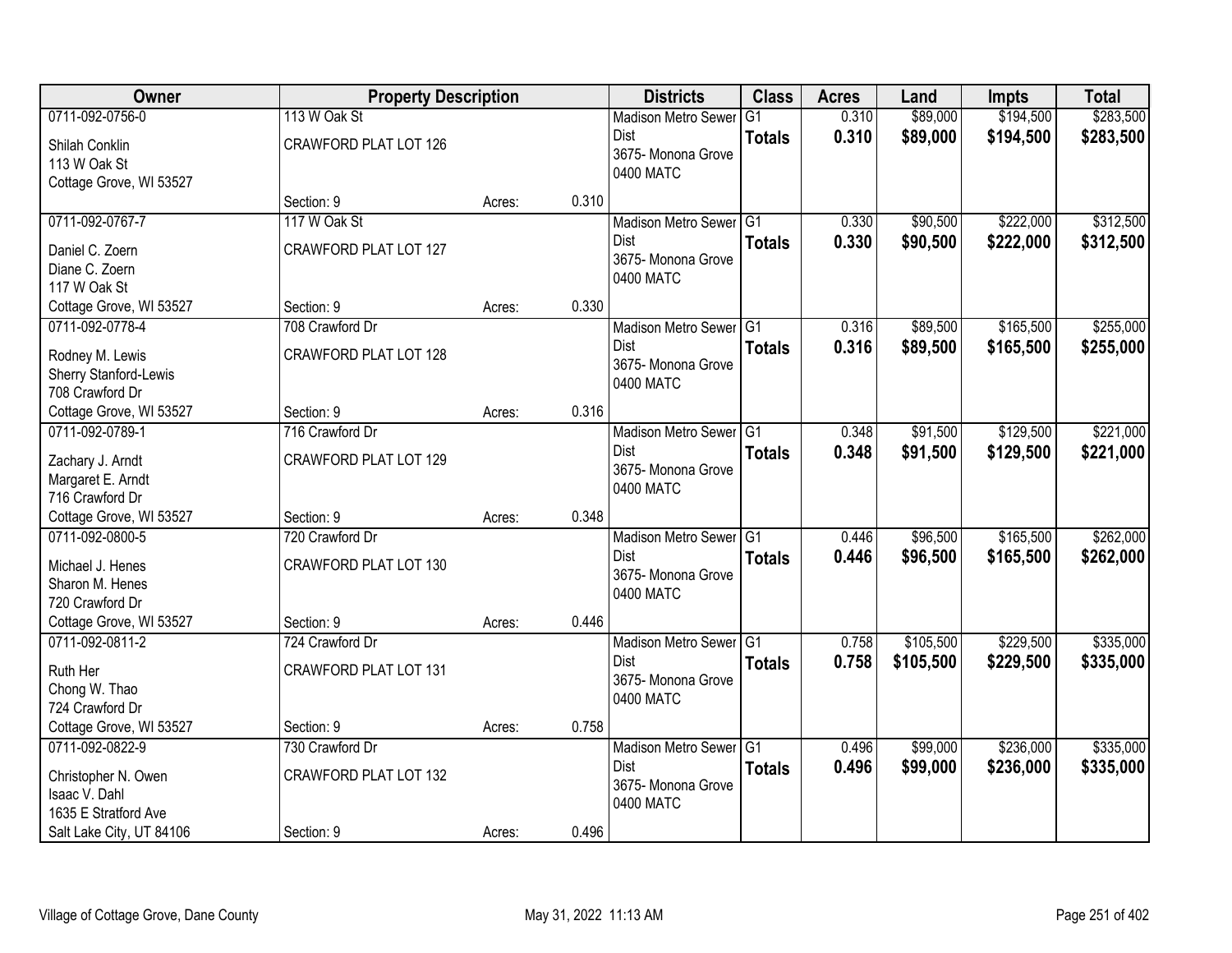| <b>Owner</b>            | <b>Property Description</b>                     |        |       | <b>Districts</b>                    | <b>Class</b>  | <b>Acres</b> | Land     | <b>Impts</b> | <b>Total</b> |
|-------------------------|-------------------------------------------------|--------|-------|-------------------------------------|---------------|--------------|----------|--------------|--------------|
| 0711-092-0833-6         | 734 Crawford Dr                                 |        |       | <b>Madison Metro Sewer</b>          | G1            | 0.335        | \$90,500 | \$218,000    | \$308,500    |
| Red Oak Management, LLC | CRAWFORD PLAT LOT 133                           |        |       | Dist                                | <b>Totals</b> | 0.335        | \$90,500 | \$218,000    | \$308,500    |
| 6022 Fairfax Ln         |                                                 |        |       | 3675-Monona Grove                   |               |              |          |              |              |
| Madison, WI 53718       |                                                 |        |       | 0400 MATC                           |               |              |          |              |              |
|                         | Section: 9                                      | Acres: | 0.335 |                                     |               |              |          |              |              |
| 0711-092-0844-3         | 738 Crawford Dr                                 |        |       | Madison Metro Sewer G1              |               | 0.257        | \$86,000 | \$216,000    | \$302,000    |
| Donna J. Evans          | CRAWFORD PLAT LOT 134                           |        |       | Dist                                | <b>Totals</b> | 0.257        | \$86,000 | \$216,000    | \$302,000    |
| Robert W. Evans         |                                                 |        |       | 3675- Monona Grove                  |               |              |          |              |              |
| 3825 Skyhigh Rd         |                                                 |        |       | 0400 MATC                           |               |              |          |              |              |
| Cottage Grove, WI 53527 | Section: 9                                      | Acres: | 0.257 |                                     |               |              |          |              |              |
| 0711-092-0855-0         | 742B Crawford Dr                                |        |       | Madison Metro Sewer G1              |               | 0.257        | \$86,000 | \$222,500    | \$308,500    |
| Allan N. Beauchaine     | <b>CRAWFORD PLAT LOT 135</b>                    |        |       | <b>Dist</b>                         | <b>Totals</b> | 0.257        | \$86,000 | \$222,500    | \$308,500    |
| Paul A. Dougall         |                                                 |        |       | 3675- Monona Grove                  |               |              |          |              |              |
| 742 Crawford Dr B       |                                                 |        |       | 0400 MATC                           |               |              |          |              |              |
| Cottage Grove, WI 53527 | Section: 9                                      | Acres: | 0.257 |                                     |               |              |          |              |              |
| 0711-092-0866-7         | 746 Crawford Dr                                 |        |       | Madison Metro Sewer G1              |               | 0.257        | \$86,000 | \$224,000    | \$310,000    |
| Donna J. Evans          | CRAWFORD PLAT LOT 136                           |        |       | Dist                                | <b>Totals</b> | 0.257        | \$86,000 | \$224,000    | \$310,000    |
| Robert W. Evans         |                                                 |        |       | 3675- Monona Grove                  |               |              |          |              |              |
| 3825 Skyhigh Rd         |                                                 |        |       | 0400 MATC                           |               |              |          |              |              |
| Cottage Grove, WI 53527 | Section: 9                                      | Acres: | 0.257 |                                     |               |              |          |              |              |
| 0711-092-0877-4         | 750 Crawford Dr                                 |        |       | Madison Metro Sewer <sup>1</sup> G1 |               | 0.257        | \$86,000 | \$250,500    | \$336,500    |
| Ryan W. Huemmer         | CRAWFORD PLAT LOT 137                           |        |       | <b>Dist</b>                         | <b>Totals</b> | 0.257        | \$86,000 | \$250,500    | \$336,500    |
| Amber M. Huemmer        |                                                 |        |       | 3675- Monona Grove                  |               |              |          |              |              |
| 4282 Vilas Hope Rd      |                                                 |        |       | 0400 MATC                           |               |              |          |              |              |
| Cottage Grove, WI 53527 | Section: 9                                      | Acres: | 0.257 |                                     |               |              |          |              |              |
| 0711-092-0888-1         | 754 Crawford Dr                                 |        |       | Madison Metro Sewer G1              |               | 0.257        | \$86,000 | \$215,500    | \$301,500    |
| James G. Hanson         | CRAWFORD PLAT LOT 138                           |        |       | <b>Dist</b>                         | <b>Totals</b> | 0.257        | \$86,000 | \$215,500    | \$301,500    |
| Patti M. Hanson         |                                                 |        |       | 3675- Monona Grove                  |               |              |          |              |              |
| 348 Southing Grange     |                                                 |        |       | 0400 MATC                           |               |              |          |              |              |
| Cottage Grove, WI 53527 | Section: 9                                      | Acres: | 0.257 |                                     |               |              |          |              |              |
| 0711-092-0895-2         | 758 Crawford Dr Unit B                          |        |       | Madison Metro Sewer G1              |               | 0.129        | \$43,000 | \$131,000    | \$174,000    |
| Daniel Baumgarten       | LOT 1 CSM 7629 CS39/325&326 R28650/7&8-10/18/94 |        |       | Dist                                | <b>Totals</b> | 0.129        | \$43,000 | \$131,000    | \$174,000    |
| Jennifer A. Baumgarten  | F/K/A LOT 139 CRAWFORD PLAT DESCR AS SEC        |        |       | 3675- Monona Grove                  |               |              |          |              |              |
| 758B Crawford Dr        | 9-7-11 PRT NE1/4NW1/4 (.129 ACRES)              |        |       | 0400 MATC                           |               |              |          |              |              |
| Cottage Grove, WI 53527 | Section: 9                                      | Acres: | 0.129 |                                     |               |              |          |              |              |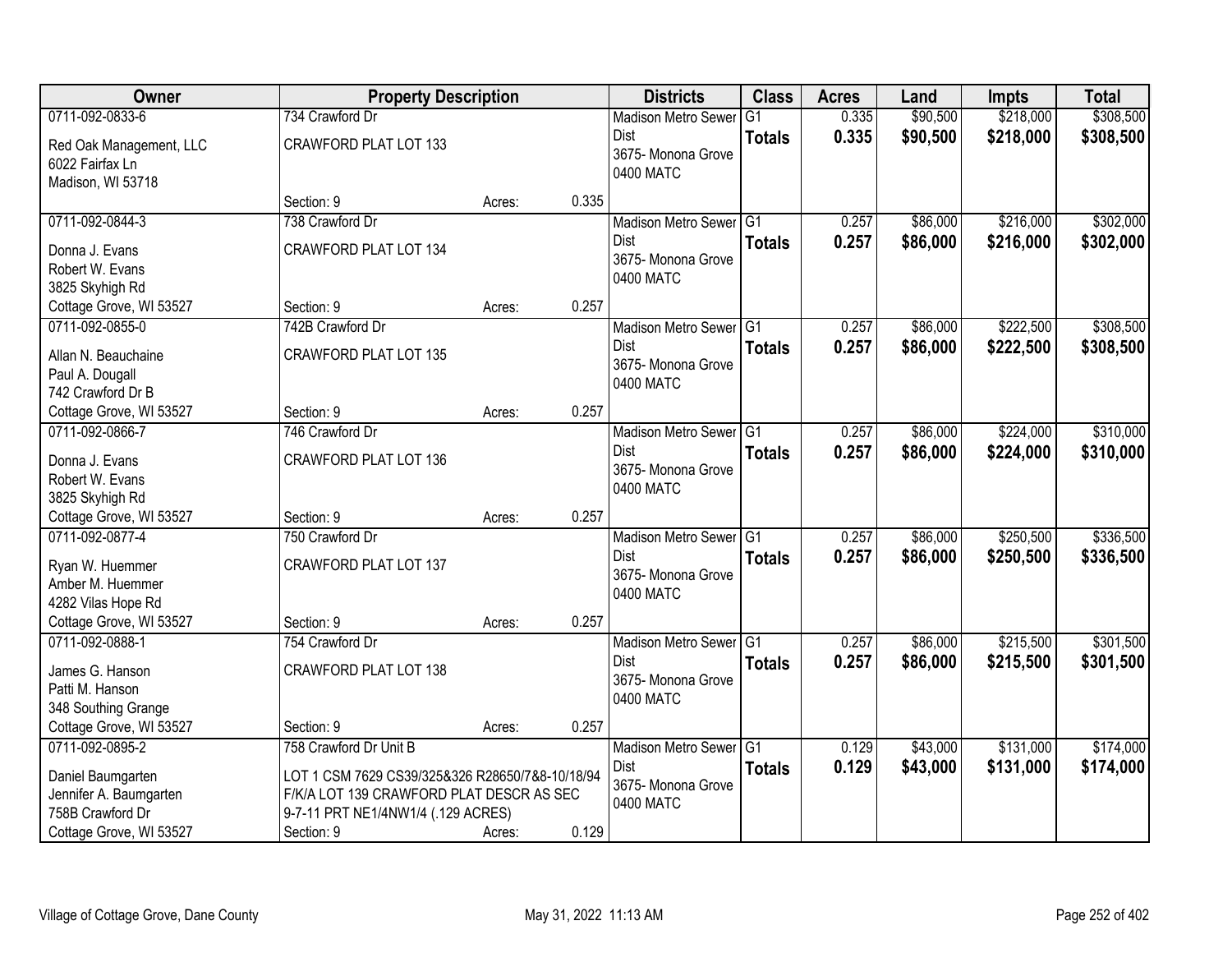| Owner                                                                                   | <b>Property Description</b>                                                                                                       |                 | <b>Districts</b>                                                         | <b>Class</b>   | <b>Acres</b>   | Land                 | <b>Impts</b>           | <b>Total</b>           |
|-----------------------------------------------------------------------------------------|-----------------------------------------------------------------------------------------------------------------------------------|-----------------|--------------------------------------------------------------------------|----------------|----------------|----------------------|------------------------|------------------------|
| 0711-092-0903-1                                                                         | 758 Crawford Dr Unit A                                                                                                            |                 | <b>Madison Metro Sewer</b>                                               | G <sub>1</sub> | 0.129          | \$43,000             | \$131,000              | \$174,000              |
| Jane M. Hewitt<br>758A Crawford Dr<br>Cottage Grove, WI 53527                           | LOT 2 CSM 7629 CS39/325&326 R28650/7&8-10/18/94<br>F/K/A LOT 139 CRAWFORD PLAT DESCR AS SEC<br>9-7-11 PRT NE1/4NW1/4 (.129 ACRES) |                 | Dist<br>3675- Monona Grove<br>0400 MATC                                  | <b>Totals</b>  | 0.129          | \$43,000             | \$131,000              | \$174,000              |
|                                                                                         | Section: 9                                                                                                                        | 0.129<br>Acres: |                                                                          |                |                |                      |                        |                        |
| 0711-092-0910-2<br>Matthew M. Lindow                                                    | 100 W Parkview St<br>CRAWFORD PLAT LOT 140                                                                                        |                 | Madison Metro Sewer G1<br>Dist                                           | <b>Totals</b>  | 0.300<br>0.300 | \$88,500<br>\$88,500 | \$232,500<br>\$232,500 | \$321,000<br>\$321,000 |
| Mark W. Lindow<br>100 W Parkview St                                                     |                                                                                                                                   |                 | 3675- Monona Grove<br>0400 MATC                                          |                |                |                      |                        |                        |
| Cottage Grove, WI 53527                                                                 | Section: 9<br>103 W Parkview St                                                                                                   | 0.300<br>Acres: |                                                                          |                |                |                      |                        |                        |
| 0711-092-0916-6<br>Albert L. Wheeler Jr<br>103 W Parkview St<br>Cottage Grove, WI 53527 | LOT 1 CSM 7438 CS38/177&178-5/2/94 F/K/A<br>CRAWFORD PLAT LOT 141 DESCR AS SEC 9-7-11<br>PRT NE1/4NW1/4 (0.154 ACRES)             |                 | Madison Metro Sewer G1<br><b>Dist</b><br>3675- Monona Grove<br>0400 MATC | <b>Totals</b>  | 0.154<br>0.154 | \$45,000<br>\$45,000 | \$173,500<br>\$173,500 | \$218,500<br>\$218,500 |
|                                                                                         | Section: 9                                                                                                                        | 0.154<br>Acres: |                                                                          |                |                |                      |                        |                        |
| 0711-092-0926-4<br>Gary L. Martin                                                       | 101 W Parkview St<br>LOT 2 CSM 7438 CS38/177&178 R27284/30&31-5/2/94                                                              |                 | Madison Metro Sewer G1<br>Dist                                           | <b>Totals</b>  | 0.240<br>0.240 | \$49,500<br>\$49,500 | \$137,000<br>\$137,000 | \$186,500<br>\$186,500 |
| Donna L. Beckwith<br>101 W Parkview St                                                  | DESCR AS CRA WFORD PLAT LOT 141 (.237 ACRES)                                                                                      |                 | 3675- Monona Grove<br>0400 MATC                                          |                |                |                      |                        |                        |
| Cottage Grove, WI 53527                                                                 | Section: 9                                                                                                                        | 0.240<br>Acres: |                                                                          |                |                |                      |                        |                        |
| 0711-092-0932-6                                                                         | 105 W Parkview St                                                                                                                 |                 | Madison Metro Sewer <sup>G1</sup>                                        |                | 0.286          | \$87,500             | \$212,500              | \$300,000              |
| Clair A. Oren                                                                           | CRAWFORD PLAT LOT 142                                                                                                             |                 | <b>Dist</b><br>3675- Monona Grove                                        | <b>Totals</b>  | 0.286          | \$87,500             | \$212,500              | \$300,000              |
| Nancy B. Oren                                                                           |                                                                                                                                   |                 | 0400 MATC                                                                |                |                |                      |                        |                        |
| 105B W Parkview St                                                                      |                                                                                                                                   |                 |                                                                          |                |                |                      |                        |                        |
| Cottage Grove, WI 53527                                                                 | Section: 9                                                                                                                        | 0.286<br>Acres: |                                                                          |                |                |                      |                        |                        |
| 0711-092-0943-3                                                                         | 109 W Parkview St                                                                                                                 |                 | Madison Metro Sewer G1                                                   |                | 0.286          | \$87,500             | \$262,500              | \$350,000              |
| David C. Bryan                                                                          | CRAWFORD PLAT LOT 143                                                                                                             |                 | <b>Dist</b><br>3675- Monona Grove                                        | <b>Totals</b>  | 0.286          | \$87,500             | \$262,500              | \$350,000              |
| Darci Bryan                                                                             |                                                                                                                                   |                 | 0400 MATC                                                                |                |                |                      |                        |                        |
| 109A Parkside St                                                                        |                                                                                                                                   |                 |                                                                          |                |                |                      |                        |                        |
| Cottage Grove, WI 53527                                                                 | Section: 9                                                                                                                        | 0.286<br>Acres: |                                                                          |                |                |                      |                        |                        |
| 0711-092-0954-0                                                                         | 113 W Parkview St                                                                                                                 |                 | Madison Metro Sewer G1                                                   |                | 0.286          | \$87,500             | \$220,000              | \$307,500              |
| <b>Robert Evans</b>                                                                     | CRAWFORD PLAT LOT 144                                                                                                             |                 | <b>Dist</b><br>3675- Monona Grove                                        | <b>Totals</b>  | 0.286          | \$87,500             | \$220,000              | \$307,500              |
| Donna Evans                                                                             |                                                                                                                                   |                 | 0400 MATC                                                                |                |                |                      |                        |                        |
| 3825 Sky High                                                                           |                                                                                                                                   |                 |                                                                          |                |                |                      |                        |                        |
| Cottage Grove, WI 53527                                                                 | Section: 9                                                                                                                        | 0.286<br>Acres: |                                                                          |                |                |                      |                        |                        |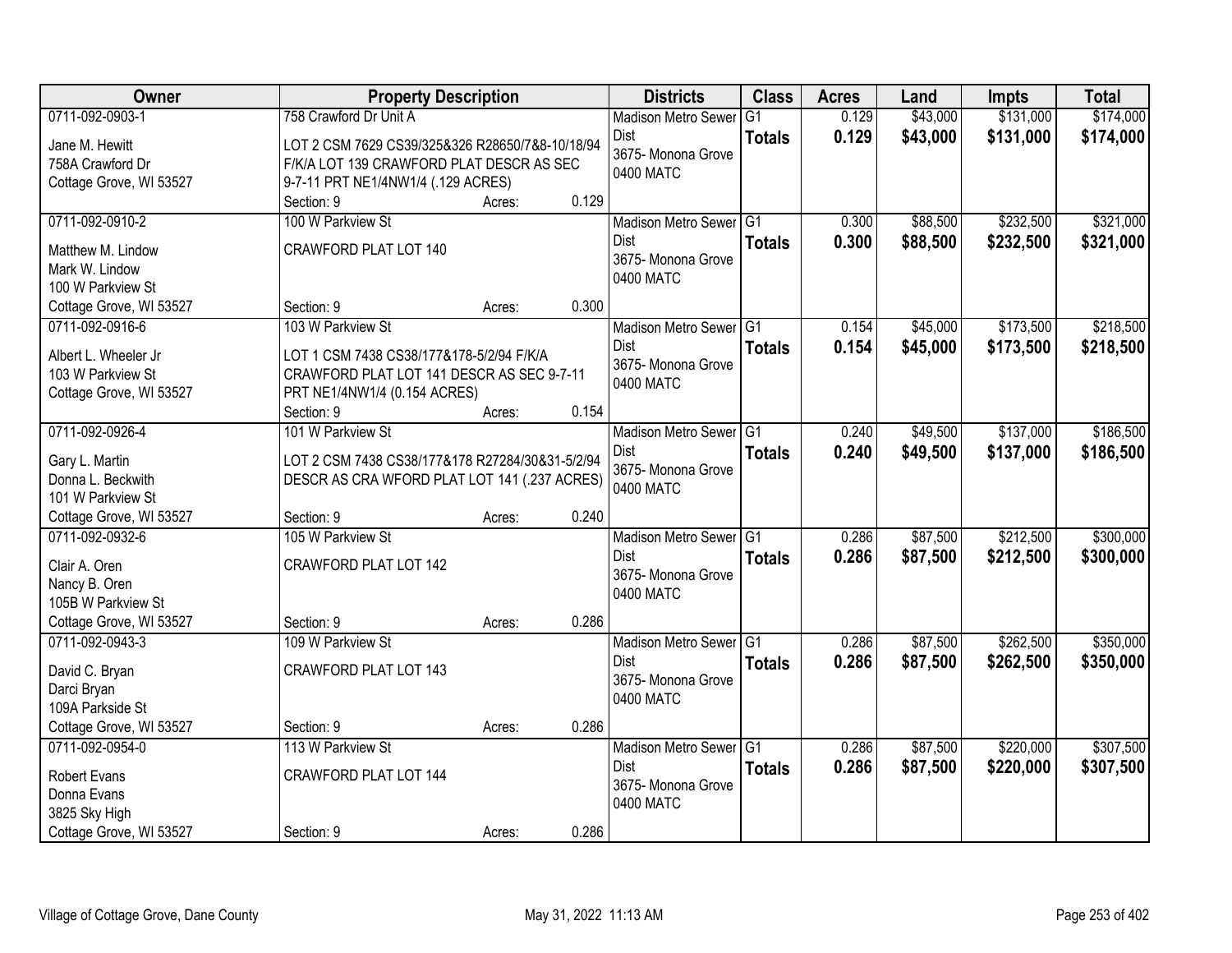| \$268,000<br>0711-092-0964-1<br>800 Cresthaven Dr<br>0.309<br>\$89,000<br><b>Madison Metro Sewer</b><br>G <sub>1</sub><br>0.309<br>\$89,000<br>\$268,000<br>Dist<br><b>Totals</b><br>James H. Fisher<br>LOT 1 CSM 13198 CS85/33-34 11-22-11 F/K/A LOTS 1<br>3675- Monona Grove<br>& 2 CSM 12629 CS 79-218-219 02/02/2009 PREV<br>Kendra L. Fisher<br>0400 MATC<br>DESCR AS PT CRAWFORD PLAT LOT 145 DESCR AS<br>1256 Hawthorne Dr<br>Delafield, WI 53018-1334<br>0.308<br>Section: 9<br>Acres:<br>201 W Parkview St Unit B<br>\$89,000<br>\$216,500<br>0711-092-0976-4<br>Madison Metro Sewer G1<br>0.308<br>0.308<br><b>Dist</b><br>\$89,000<br>\$216,500<br><b>Totals</b><br>CRAWFORD PLAT LOT 146<br>Ron Laufenberg<br>3675- Monona Grove<br>Jean Laufenberg<br>0400 MATC<br>6228 Balzer Rd<br>0.308<br>Section: 9<br>Waunakee, WI 53597<br>Acres:<br>\$230,000<br>0711-092-0987-1<br>205 W Parkview St<br>Madison Metro Sewer G1<br>0.265<br>\$86,500 | Owner | <b>Property Description</b> |  | <b>Districts</b> | <b>Class</b>  | <b>Acres</b> | Land     | Impts     | <b>Total</b> |
|-----------------------------------------------------------------------------------------------------------------------------------------------------------------------------------------------------------------------------------------------------------------------------------------------------------------------------------------------------------------------------------------------------------------------------------------------------------------------------------------------------------------------------------------------------------------------------------------------------------------------------------------------------------------------------------------------------------------------------------------------------------------------------------------------------------------------------------------------------------------------------------------------------------------------------------------------------------|-------|-----------------------------|--|------------------|---------------|--------------|----------|-----------|--------------|
|                                                                                                                                                                                                                                                                                                                                                                                                                                                                                                                                                                                                                                                                                                                                                                                                                                                                                                                                                           |       |                             |  |                  |               |              |          |           | \$357,000    |
|                                                                                                                                                                                                                                                                                                                                                                                                                                                                                                                                                                                                                                                                                                                                                                                                                                                                                                                                                           |       |                             |  |                  |               |              |          |           | \$357,000    |
|                                                                                                                                                                                                                                                                                                                                                                                                                                                                                                                                                                                                                                                                                                                                                                                                                                                                                                                                                           |       |                             |  |                  |               |              |          |           |              |
|                                                                                                                                                                                                                                                                                                                                                                                                                                                                                                                                                                                                                                                                                                                                                                                                                                                                                                                                                           |       |                             |  |                  |               |              |          |           |              |
|                                                                                                                                                                                                                                                                                                                                                                                                                                                                                                                                                                                                                                                                                                                                                                                                                                                                                                                                                           |       |                             |  |                  |               |              |          |           |              |
|                                                                                                                                                                                                                                                                                                                                                                                                                                                                                                                                                                                                                                                                                                                                                                                                                                                                                                                                                           |       |                             |  |                  |               |              |          |           | \$305,500    |
|                                                                                                                                                                                                                                                                                                                                                                                                                                                                                                                                                                                                                                                                                                                                                                                                                                                                                                                                                           |       |                             |  |                  |               |              |          |           | \$305,500    |
|                                                                                                                                                                                                                                                                                                                                                                                                                                                                                                                                                                                                                                                                                                                                                                                                                                                                                                                                                           |       |                             |  |                  |               |              |          |           |              |
|                                                                                                                                                                                                                                                                                                                                                                                                                                                                                                                                                                                                                                                                                                                                                                                                                                                                                                                                                           |       |                             |  |                  |               |              |          |           |              |
|                                                                                                                                                                                                                                                                                                                                                                                                                                                                                                                                                                                                                                                                                                                                                                                                                                                                                                                                                           |       |                             |  |                  |               |              |          |           |              |
|                                                                                                                                                                                                                                                                                                                                                                                                                                                                                                                                                                                                                                                                                                                                                                                                                                                                                                                                                           |       |                             |  |                  |               |              |          |           | \$316,500    |
|                                                                                                                                                                                                                                                                                                                                                                                                                                                                                                                                                                                                                                                                                                                                                                                                                                                                                                                                                           |       |                             |  | Dist             | <b>Totals</b> | 0.265        | \$86,500 | \$230,000 | \$316,500    |
| CRAWFORD PLAT LOT 147<br>Gregory A. Main<br>3675-Monona Grove<br>Robin R. Main                                                                                                                                                                                                                                                                                                                                                                                                                                                                                                                                                                                                                                                                                                                                                                                                                                                                            |       |                             |  |                  |               |              |          |           |              |
| 0400 MATC<br>2812 Lakewood Cir                                                                                                                                                                                                                                                                                                                                                                                                                                                                                                                                                                                                                                                                                                                                                                                                                                                                                                                            |       |                             |  |                  |               |              |          |           |              |
| 0.265<br>Section: 9<br>Stoughton, WI 53589<br>Acres:                                                                                                                                                                                                                                                                                                                                                                                                                                                                                                                                                                                                                                                                                                                                                                                                                                                                                                      |       |                             |  |                  |               |              |          |           |              |
| 209 W Parkview St Unit A<br>\$42,000<br>\$141,500<br>0711-092-1001-1<br>Madison Metro Sewer G1<br>0.135                                                                                                                                                                                                                                                                                                                                                                                                                                                                                                                                                                                                                                                                                                                                                                                                                                                   |       |                             |  |                  |               |              |          |           | \$183,500    |
| 0.135<br>Dist<br>\$42,000<br>\$141,500<br><b>Totals</b>                                                                                                                                                                                                                                                                                                                                                                                                                                                                                                                                                                                                                                                                                                                                                                                                                                                                                                   |       |                             |  |                  |               |              |          |           | \$183,500    |
| Patrick T. Stutz<br>PARKVIEW MEADOWS UNIT 209-1<br>3675- Monona Grove                                                                                                                                                                                                                                                                                                                                                                                                                                                                                                                                                                                                                                                                                                                                                                                                                                                                                     |       |                             |  |                  |               |              |          |           |              |
| Christina M. St John<br>0400 MATC                                                                                                                                                                                                                                                                                                                                                                                                                                                                                                                                                                                                                                                                                                                                                                                                                                                                                                                         |       |                             |  |                  |               |              |          |           |              |
| 209 W Parkview St Unit a                                                                                                                                                                                                                                                                                                                                                                                                                                                                                                                                                                                                                                                                                                                                                                                                                                                                                                                                  |       |                             |  |                  |               |              |          |           |              |
| 0.000<br>Cottage Grove, WI 53527<br>Section: 9<br>Acres:                                                                                                                                                                                                                                                                                                                                                                                                                                                                                                                                                                                                                                                                                                                                                                                                                                                                                                  |       |                             |  |                  |               |              |          |           |              |
| 0711-092-1003-1<br>209 W Parkview St Unit B<br>0.135<br>\$42,000<br>\$141,500<br>Madison Metro Sewer G1                                                                                                                                                                                                                                                                                                                                                                                                                                                                                                                                                                                                                                                                                                                                                                                                                                                   |       |                             |  |                  |               |              |          |           | \$183,500    |
| <b>Dist</b><br>0.135<br>\$42,000<br>\$141,500<br><b>Totals</b><br>PARKVIEW MEADOWS UNIT 209-2<br>Kevin Stutz                                                                                                                                                                                                                                                                                                                                                                                                                                                                                                                                                                                                                                                                                                                                                                                                                                              |       |                             |  |                  |               |              |          |           | \$183,500    |
| 3675- Monona Grove<br>Kelli Stutz                                                                                                                                                                                                                                                                                                                                                                                                                                                                                                                                                                                                                                                                                                                                                                                                                                                                                                                         |       |                             |  |                  |               |              |          |           |              |
| 0400 MATC<br>209 W Parkview St Unit b                                                                                                                                                                                                                                                                                                                                                                                                                                                                                                                                                                                                                                                                                                                                                                                                                                                                                                                     |       |                             |  |                  |               |              |          |           |              |
| Cottage Grove, WI 53527<br>Section: 9<br>0.000<br>Acres:                                                                                                                                                                                                                                                                                                                                                                                                                                                                                                                                                                                                                                                                                                                                                                                                                                                                                                  |       |                             |  |                  |               |              |          |           |              |
| 213 W Parkview St Unit A<br>\$157,000<br>0711-092-1011-1<br>Madison Metro Sewer G1<br>0.135<br>\$42,000                                                                                                                                                                                                                                                                                                                                                                                                                                                                                                                                                                                                                                                                                                                                                                                                                                                   |       |                             |  |                  |               |              |          |           | \$199,000    |
| 0.135<br>\$42,000<br>\$157,000<br>Dist<br><b>Totals</b><br>Adam Bruner<br>PARKVIEW PLACE CONDOMINIUM UNIT 213-1                                                                                                                                                                                                                                                                                                                                                                                                                                                                                                                                                                                                                                                                                                                                                                                                                                           |       |                             |  |                  |               |              |          |           | \$199,000    |
| 3675- Monona Grove<br>Amy Splide                                                                                                                                                                                                                                                                                                                                                                                                                                                                                                                                                                                                                                                                                                                                                                                                                                                                                                                          |       |                             |  |                  |               |              |          |           |              |
| 0400 MATC<br>213 W Parkview St #a                                                                                                                                                                                                                                                                                                                                                                                                                                                                                                                                                                                                                                                                                                                                                                                                                                                                                                                         |       |                             |  |                  |               |              |          |           |              |
| Cottage Grove, WI 53527<br>0.000<br>Section: 9<br>Acres:                                                                                                                                                                                                                                                                                                                                                                                                                                                                                                                                                                                                                                                                                                                                                                                                                                                                                                  |       |                             |  |                  |               |              |          |           |              |
| 0711-092-1013-1<br>213 W Parkview St Unit B<br>\$42,000<br>\$152,500<br>Madison Metro Sewer G1<br>0.135                                                                                                                                                                                                                                                                                                                                                                                                                                                                                                                                                                                                                                                                                                                                                                                                                                                   |       |                             |  |                  |               |              |          |           | \$194,500    |
| <b>Dist</b><br>0.135<br>\$42,000<br>\$152,500<br><b>Totals</b><br>PARKVIEW PLACE CONDOMINIUM UNIT 213-2<br>Maria L. Packard                                                                                                                                                                                                                                                                                                                                                                                                                                                                                                                                                                                                                                                                                                                                                                                                                               |       |                             |  |                  |               |              |          |           | \$194,500    |
| 3675-Monona Grove<br>213 W Parkview St #b                                                                                                                                                                                                                                                                                                                                                                                                                                                                                                                                                                                                                                                                                                                                                                                                                                                                                                                 |       |                             |  |                  |               |              |          |           |              |
| 0400 MATC<br>Cottage Grove, WI 53527                                                                                                                                                                                                                                                                                                                                                                                                                                                                                                                                                                                                                                                                                                                                                                                                                                                                                                                      |       |                             |  |                  |               |              |          |           |              |
| 0.000<br>Section: 9<br>Acres:                                                                                                                                                                                                                                                                                                                                                                                                                                                                                                                                                                                                                                                                                                                                                                                                                                                                                                                             |       |                             |  |                  |               |              |          |           |              |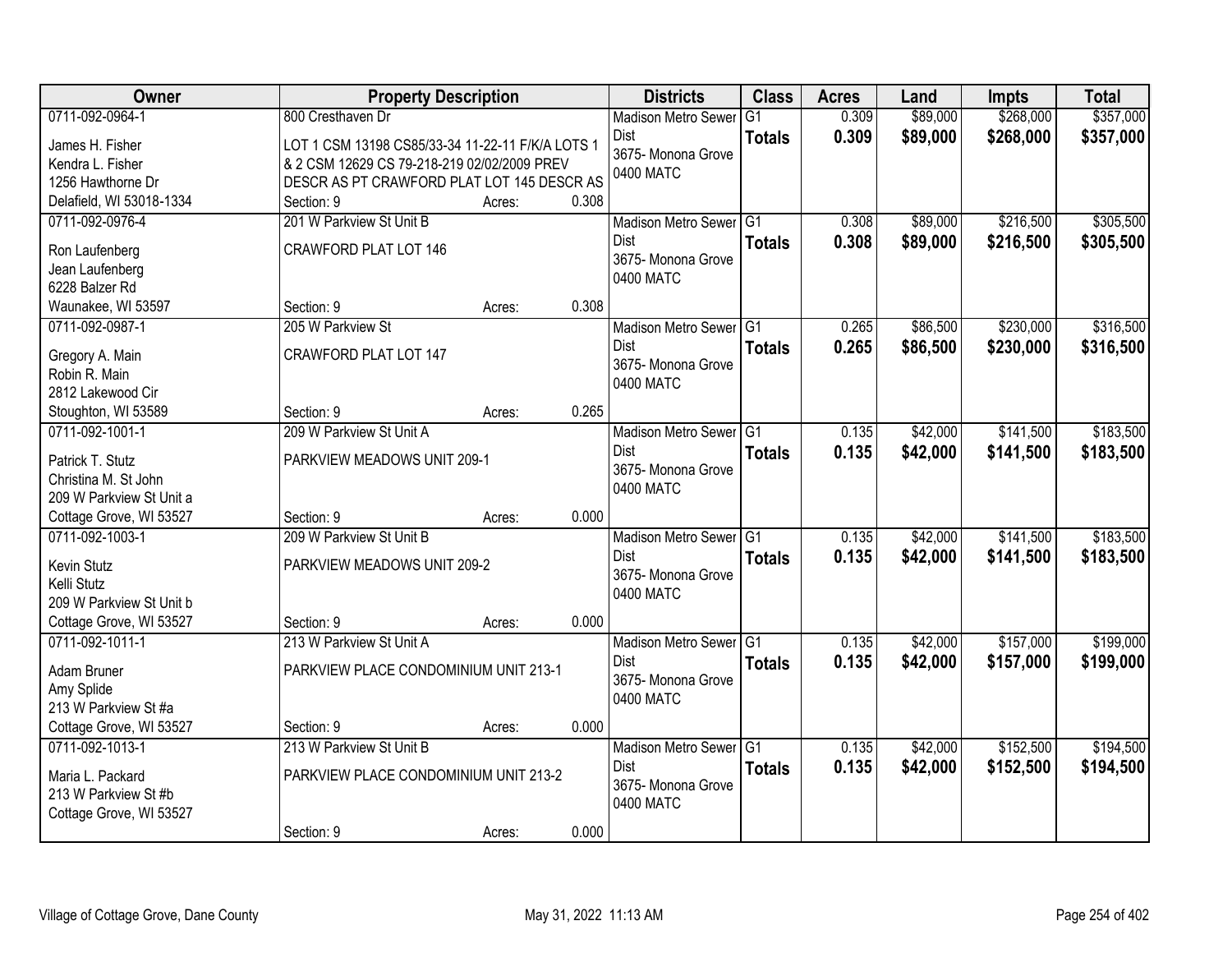| Owner                                                                                      |                                                                                                                                             | <b>Property Description</b> |       | <b>Districts</b>                                                  | <b>Class</b>   | <b>Acres</b>   | Land                 | Impts                  | <b>Total</b>           |
|--------------------------------------------------------------------------------------------|---------------------------------------------------------------------------------------------------------------------------------------------|-----------------------------|-------|-------------------------------------------------------------------|----------------|----------------|----------------------|------------------------|------------------------|
| 0711-092-1020-7                                                                            | 217 W Parkview St                                                                                                                           |                             |       | <b>Madison Metro Sewer</b>                                        | G <sub>1</sub> | 0.264          | \$86,500             | \$228,500              | \$315,000              |
| Gregory R. Spry<br>425 W Beech St Unit 1307<br>San Diego, CA 92101-2961                    | CRAWFORD PLAT LOT 150                                                                                                                       |                             |       | Dist<br>3675- Monona Grove<br>0400 MATC                           | <b>Totals</b>  | 0.264          | \$86,500             | \$228,500              | \$315,000              |
|                                                                                            | Section: 9                                                                                                                                  | Acres:                      | 0.264 |                                                                   |                |                |                      |                        |                        |
| 0711-092-1031-4                                                                            | 233 W Parkview St                                                                                                                           |                             |       | Madison Metro Sewer G1<br>Dist                                    | <b>Totals</b>  | 0.257<br>0.257 | \$86,000<br>\$86,000 | \$224,000<br>\$224,000 | \$310,000<br>\$310,000 |
| Cletus A. Meinholz<br>Priscilla A. Meinholz<br>1351 County Highway T<br>Marshall, WI 53559 | LOT 1 CSM 3966 CS16/246&247 R3835/63&64-9/8/82<br>DESCR AS PRT CRAWFORD PLAT PARK SEC 9-7-11<br>PRT NE1/4NW1/4 11,200.2 SQ FT<br>Section: 9 | Acres:                      | 0.257 | 3675- Monona Grove<br>0400 MATC                                   |                |                |                      |                        |                        |
| 0711-092-1042-1                                                                            | 229 W Parkview St                                                                                                                           |                             |       | Madison Metro Sewer G1                                            |                | 0.257          | \$86,000             | \$221,000              | \$307,000              |
| Frystak Properties, LLC<br>N5052 County Highway U<br>Portage, WI 53901                     | LOT 2 CSM 3966 CS16/246&247 R3835/63&64-9/8/82<br>DESCR AS PRT CRAWFORD PLAT PARK SEC 9-7-11<br>PRT NE1/4NW1/4 11,200.2 SQ FT               |                             |       | Dist<br>3675-Monona Grove<br>0400 MATC                            | <b>Totals</b>  | 0.257          | \$86,000             | \$221,000              | \$307,000              |
| 0711-092-1053-8                                                                            | Section: 9<br>225 W Parkview St                                                                                                             | Acres:                      | 0.257 |                                                                   |                | 0.257          | \$86,000             | \$245,000              | \$331,000              |
| Quinn P. Conn<br>2156 Hillebrand Dr<br>Cross Plains, WI 53528-9122                         | LOT 3 CSM 3966 CS16/246&247 R3835/63&64-9/8/82<br>DESCR AS PRT CRAWFORD PLAT PARK SEC 9-7-11<br>PRT NE1/4NW1/4 11,200.2 SQ FT               |                             |       | Madison Metro Sewer G1<br>Dist<br>3675- Monona Grove<br>0400 MATC | <b>Totals</b>  | 0.257          | \$86,000             | \$245,000              | \$331,000              |
| 0711-092-1064-5                                                                            | Section: 9<br>221 W Parkview St Unit B                                                                                                      | Acres:                      | 0.257 |                                                                   |                | 0.257          |                      | \$220,000              | \$306,000              |
| Joseph Gillham<br>Kimyanna N. Veng<br>221 B W Parkview St<br>Cottage Grove, WI 53527       | LOT 4 CSM 3966 CS16/246&247 R3835/63&64-9/8/82<br>F/K/A PRT CRAWFORD PLAT PARK DESCR AS SEC<br>9-7-11 PRT NE1/4NW1/4<br>Section: 9          | Acres:                      | 0.257 | Madison Metro Sewer G1<br>Dist<br>3675- Monona Grove<br>0400 MATC | <b>Totals</b>  | 0.257          | \$86,000<br>\$86,000 | \$220,000              | \$306,000              |
| 0711-092-2008-1                                                                            | 701 Westlawn Dr                                                                                                                             |                             |       | Madison Metro Sewer G1                                            |                | 0.265          | \$87,000             | \$242,500              | \$329,500              |
| Jaime Burkhart<br>Aaron Stone<br>602 Cherrywood Ct 11<br>Madison, WI 53714                 | <b>WESTLAWN ESTATES LOT 8</b><br>Section: 9                                                                                                 | Acres:                      | 0.265 | <b>Dist</b><br>3675- Monona Grove<br>0400 MATC                    | <b>Totals</b>  | 0.265          | \$87,000             | \$242,500              | \$329,500              |
| 0711-092-2019-8                                                                            | 705 Westlawn Dr                                                                                                                             |                             |       | Madison Metro Sewer G1                                            |                | 0.255          | \$86,500             | \$245,500              | \$332,000              |
| Scott Dahlhauser<br>705 Westlawn Dr<br>Cottage Grove, WI 53527                             | <b>WESTLAWN ESTATES LOT 9</b><br>Section: 9                                                                                                 | Acres:                      | 0.255 | <b>Dist</b><br>3675- Monona Grove<br>0400 MATC                    | <b>Totals</b>  | 0.255          | \$86,500             | \$245,500              | \$332,000              |
|                                                                                            |                                                                                                                                             |                             |       |                                                                   |                |                |                      |                        |                        |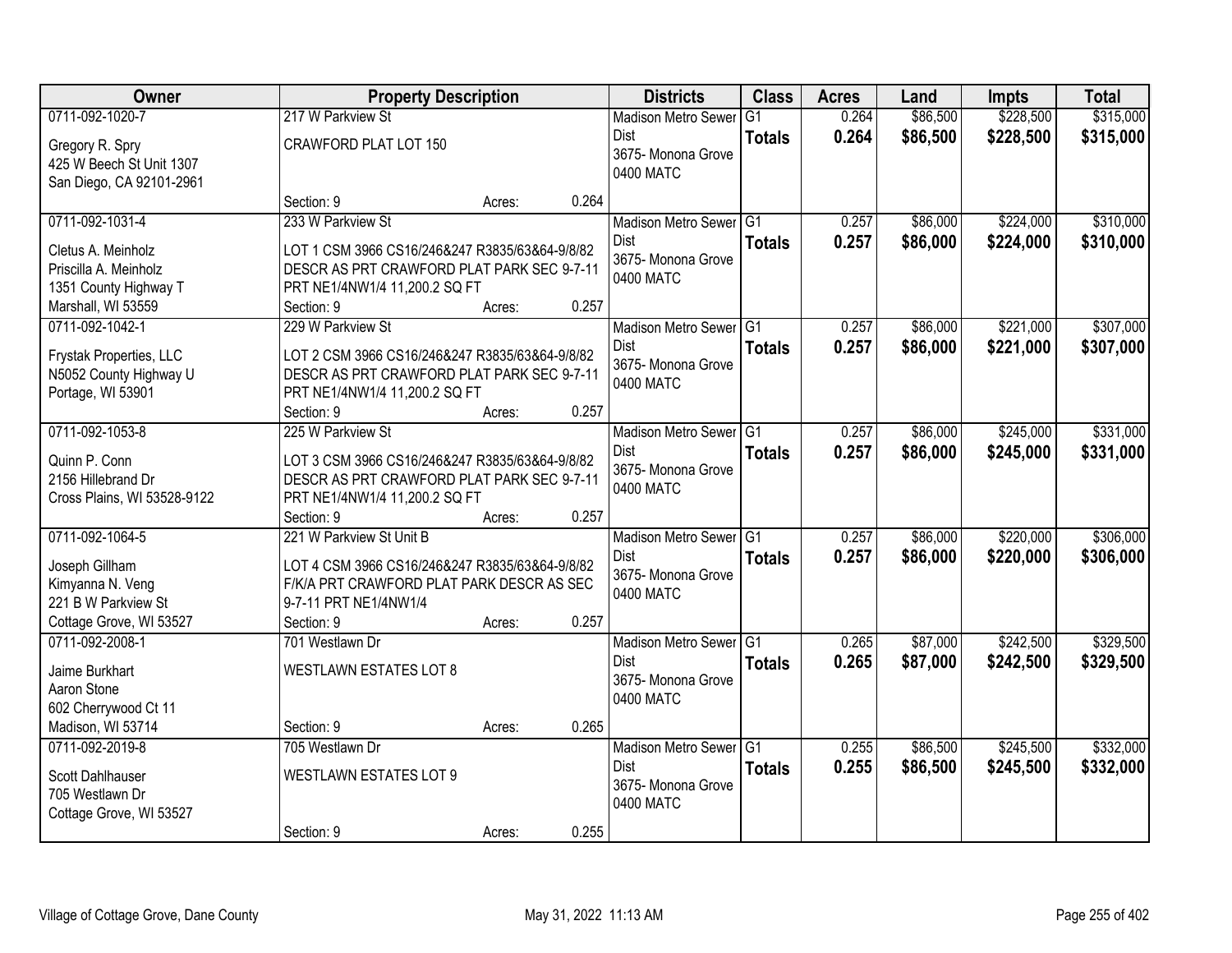| Owner                                                            | <b>Property Description</b>    |                 | <b>Districts</b>           | <b>Class</b>  | <b>Acres</b> | Land     | <b>Impts</b> | <b>Total</b> |
|------------------------------------------------------------------|--------------------------------|-----------------|----------------------------|---------------|--------------|----------|--------------|--------------|
| 0711-092-2030-3                                                  | 709 Westlawn Dr                |                 | <b>Madison Metro Sewer</b> | G1            | 0.307        | \$90,000 | \$238,000    | \$328,000    |
| Sheryl S. Pochel                                                 | WESTLAWN ESTATES LOT 10        |                 | Dist                       | <b>Totals</b> | 0.307        | \$90,000 | \$238,000    | \$328,000    |
| 709 Westlawn Dr                                                  |                                |                 | 3675- Monona Grove         |               |              |          |              |              |
| Cottage Grove, WI 53527                                          |                                |                 | 0400 MATC                  |               |              |          |              |              |
|                                                                  | Section: 9                     | 0.307<br>Acres: |                            |               |              |          |              |              |
| 0711-092-2041-0                                                  | 713 Westlawn Dr                |                 | Madison Metro Sewer G1     |               | 0.267        | \$87,000 | \$251,000    | \$338,000    |
| <b>Heather Luedke</b>                                            | <b>WESTLAWN ESTATES LOT 11</b> |                 | Dist                       | <b>Totals</b> | 0.267        | \$87,000 | \$251,000    | \$338,000    |
| 713 Westlawn Dr                                                  |                                |                 | 3675- Monona Grove         |               |              |          |              |              |
| Cottage Grove, WI 53527                                          |                                |                 | 0400 MATC                  |               |              |          |              |              |
|                                                                  | Section: 9                     | 0.267<br>Acres: |                            |               |              |          |              |              |
| 0711-092-2052-7                                                  | 717 Westlawn Dr                |                 | Madison Metro Sewer G1     |               | 0.269        | \$87,500 | \$255,500    | \$343,000    |
| Federico M. Vargas                                               | <b>WESTLAWN ESTATES LOT 12</b> |                 | Dist                       | <b>Totals</b> | 0.269        | \$87,500 | \$255,500    | \$343,000    |
| 717 Westlawn Dr                                                  |                                |                 | 3675- Monona Grove         |               |              |          |              |              |
| Cottage Grove, WI 53527                                          |                                |                 | 0400 MATC                  |               |              |          |              |              |
|                                                                  | Section: 9                     | 0.269<br>Acres: |                            |               |              |          |              |              |
| 0711-092-2063-4                                                  | 721 Westlawn Dr                |                 | Madison Metro Sewer G1     |               | 0.253        | \$86,500 | \$211,500    | \$298,000    |
| Olson Irrev Income Tr, Duane A & Linda   WESTLAWN ESTATES LOT 13 |                                |                 | Dist                       | <b>Totals</b> | 0.253        | \$86,500 | \$211,500    | \$298,000    |
| R                                                                |                                |                 | 3675- Monona Grove         |               |              |          |              |              |
| 721 Westlawn Dr                                                  |                                |                 | 0400 MATC                  |               |              |          |              |              |
| Cottage Grove, WI 53527                                          | Section: 9                     | 0.253<br>Acres: |                            |               |              |          |              |              |
| 0711-092-2074-1                                                  | 725 Westlawn Dr                |                 | Madison Metro Sewer G1     |               | 0.262        | \$87,000 | \$293,000    | \$380,000    |
| Leroy K. Torgerud Jr                                             | <b>WESTLAWN ESTATES LOT 14</b> |                 | <b>Dist</b>                | <b>Totals</b> | 0.262        | \$87,000 | \$293,000    | \$380,000    |
| Lisa M. Torgerud                                                 |                                |                 | 3675- Monona Grove         |               |              |          |              |              |
| 725 Westlawn Dr                                                  |                                |                 | 0400 MATC                  |               |              |          |              |              |
| Cottage Grove, WI 53527                                          | Section: 9                     | 0.262<br>Acres: |                            |               |              |          |              |              |
| 0711-092-2085-8                                                  | 729 Westlawn Dr                |                 | Madison Metro Sewer G1     |               | 0.254        | \$86,500 | \$216,500    | \$303,000    |
| Evan A. Sparks                                                   | <b>WESTLAWN ESTATES LOT 15</b> |                 | Dist                       | <b>Totals</b> | 0.254        | \$86,500 | \$216,500    | \$303,000    |
| Lisa A. Sparks                                                   |                                |                 | 3675- Monona Grove         |               |              |          |              |              |
| 729 Westlawn Ave                                                 |                                |                 | 0400 MATC                  |               |              |          |              |              |
| Cottage Grove, WI 53527                                          | Section: 9                     | 0.254<br>Acres: |                            |               |              |          |              |              |
| 0711-092-2096-5                                                  | 404 Westlawn Cir               |                 | Madison Metro Sewer G1     |               | 0.323        | \$91,000 | \$232,000    | \$323,000    |
| Daniel G. Mohan                                                  | <b>WESTLAWN ESTATES LOT 16</b> |                 | <b>Dist</b>                | <b>Totals</b> | 0.323        | \$91,000 | \$232,000    | \$323,000    |
| Frances L. Pogue                                                 |                                |                 | 3675- Monona Grove         |               |              |          |              |              |
| 404 Westlawn Cir                                                 |                                |                 | 0400 MATC                  |               |              |          |              |              |
| Cottage Grove, WI 53527                                          | Section: 9                     | 0.323<br>Acres: |                            |               |              |          |              |              |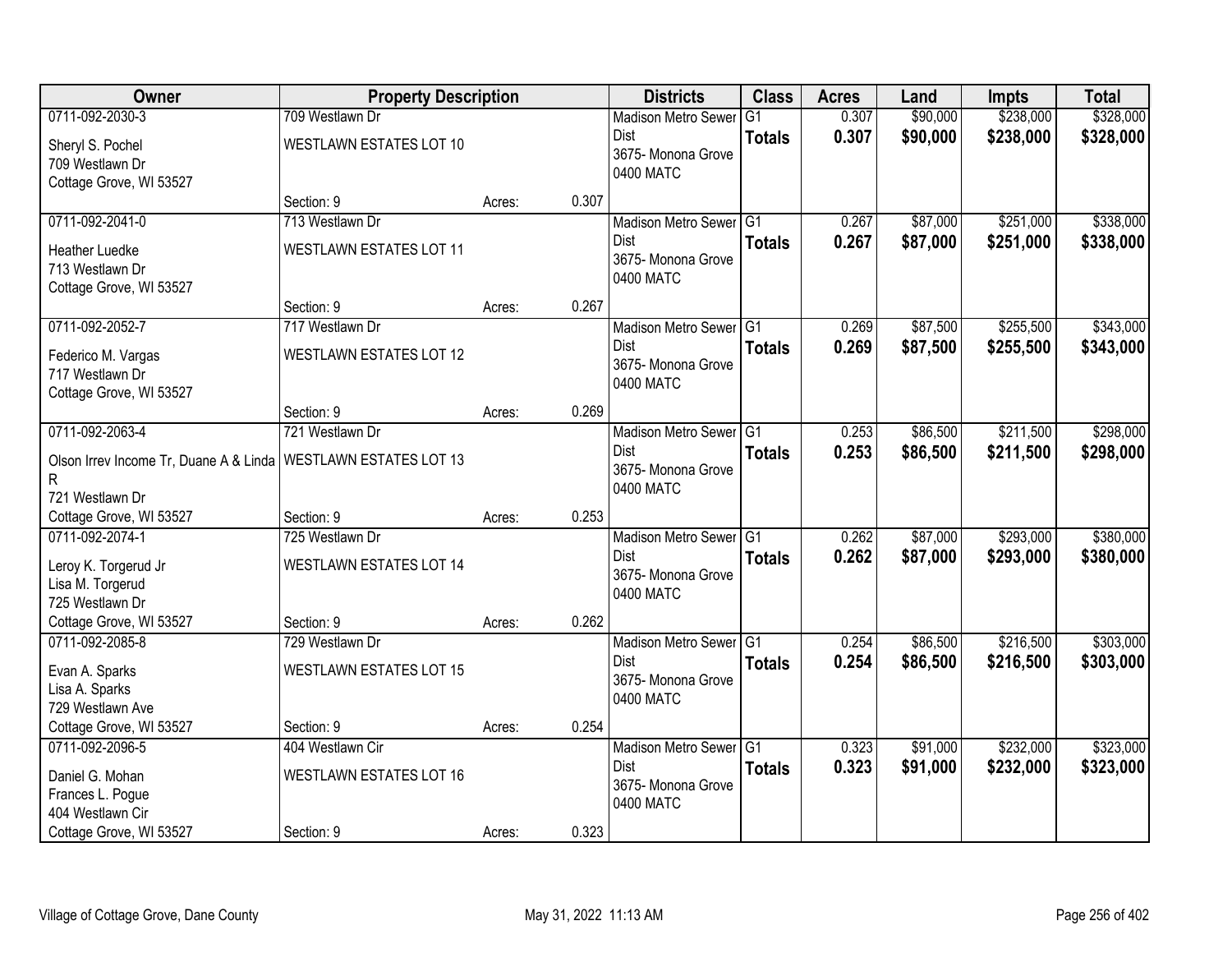| Owner                                        | <b>Property Description</b>     |        |       | <b>Districts</b>                  | <b>Class</b>    | <b>Acres</b> | Land     | <b>Impts</b> | <b>Total</b> |
|----------------------------------------------|---------------------------------|--------|-------|-----------------------------------|-----------------|--------------|----------|--------------|--------------|
| 0711-092-2107-1                              | 409 Westlawn Cir                |        |       | <b>Madison Metro Sewer</b>        | $\overline{G1}$ | 0.364        | \$93,000 | \$282,000    | \$375,000    |
| Theisen Rev Tr, Joseph a and Stacy J         | <b>WESTLAWN ESTATES LOT 17</b>  |        |       | <b>Dist</b>                       | <b>Totals</b>   | 0.364        | \$93,000 | \$282,000    | \$375,000    |
| 409 Westlawn Cir                             |                                 |        |       | 3675- Monona Grove<br>0400 MATC   |                 |              |          |              |              |
| Cottage Grove, WI 53527                      |                                 |        |       |                                   |                 |              |          |              |              |
|                                              | Section: 9                      | Acres: | 0.364 |                                   |                 |              |          |              |              |
| 0711-092-2118-8                              | 405 Westlawn Cir                |        |       | Madison Metro Sewer G1            |                 | 0.438        | \$96,500 | \$277,000    | \$373,500    |
| Stephanie L. Carney                          | WESTLAWN ESTATES LOT 18         |        |       | Dist<br>3675- Monona Grove        | <b>Totals</b>   | 0.438        | \$96,500 | \$277,000    | \$373,500    |
| 405 Westlawn Cir                             |                                 |        |       | 0400 MATC                         |                 |              |          |              |              |
| Cottage Grove, WI 53527                      |                                 |        |       |                                   |                 |              |          |              |              |
|                                              | Section: 9                      | Acres: | 0.438 |                                   |                 |              |          |              |              |
| 0711-092-2129-5                              | 743 Westlawn Dr                 |        |       | Madison Metro Sewer G1            |                 | 0.328        | \$91,000 | \$272,500    | \$363,500    |
| <b>Brian Lex</b>                             | <b>WESTLAWN ESTATES LOT 19</b>  |        |       | <b>Dist</b><br>3675- Monona Grove | <b>Totals</b>   | 0.328        | \$91,000 | \$272,500    | \$363,500    |
| Vickie Lex                                   |                                 |        |       | 0400 MATC                         |                 |              |          |              |              |
| 743 Westlawn Dr                              |                                 |        |       |                                   |                 |              |          |              |              |
| Cottage Grove, WI 53527                      | Section: 9                      | Acres: | 0.328 |                                   |                 |              |          |              |              |
| 0711-092-2140-0                              | 749 Westlawn Dr                 |        |       | Madison Metro Sewer G1<br>Dist    |                 | 0.286        | \$88,500 | \$202,500    | \$291,000    |
| Eric Pearson                                 | WESTLAWN ESTATES LOT 20         |        |       | 3675- Monona Grove                | <b>Totals</b>   | 0.286        | \$88,500 | \$202,500    | \$291,000    |
| 749 Westlawn Dr                              |                                 |        |       | 0400 MATC                         |                 |              |          |              |              |
| Cottage Grove, WI 53527                      |                                 |        |       |                                   |                 |              |          |              |              |
| 0711-092-2151-7                              | Section: 9<br>304 W Parkview St | Acres: | 0.286 | Madison Metro Sewer G1            |                 | 0.273        | \$87,500 | \$325,000    | \$412,500    |
|                                              |                                 |        |       | <b>Dist</b>                       | <b>Totals</b>   | 0.273        | \$87,500 | \$325,000    | \$412,500    |
| Richard J. Beyer                             | <b>WESTLAWN ESTATES LOT 21</b>  |        |       | 3675-Monona Grove                 |                 |              |          |              |              |
| Sharon L. Beyer                              |                                 |        |       | 0400 MATC                         |                 |              |          |              |              |
| 304 W Parkview St<br>Cottage Grove, WI 53527 | Section: 9                      |        | 0.273 |                                   |                 |              |          |              |              |
| 0711-092-2162-4                              | 308 W Parkview St               | Acres: |       | Madison Metro Sewer G1            |                 | 0.345        | \$92,500 | \$262,500    | \$355,000    |
|                                              |                                 |        |       | Dist                              | <b>Totals</b>   | 0.345        | \$92,500 | \$262,500    | \$355,000    |
| Joyce R. Hastings                            | WESTLAWN ESTATES LOT 22         |        |       | 3675- Monona Grove                |                 |              |          |              |              |
| 308 W Parkview St                            |                                 |        |       | 0400 MATC                         |                 |              |          |              |              |
| Cottage Grove, WI 53527                      | Section: 9                      | Acres: | 0.345 |                                   |                 |              |          |              |              |
| 0711-092-2173-1                              | 312 W Parkview St               |        |       | Madison Metro Sewer G1            |                 | 0.385        | \$94,000 | \$291,500    | \$385,500    |
|                                              |                                 |        |       | Dist                              | <b>Totals</b>   | 0.385        | \$94,000 | \$291,500    | \$385,500    |
| Richard E. Bindley                           | <b>WESTLAWN ESTATES LOT 23</b>  |        |       | 3675- Monona Grove                |                 |              |          |              |              |
| Jeanne Bindley<br>312 W Parkview St          |                                 |        |       | 0400 MATC                         |                 |              |          |              |              |
| Cottage Grove, WI 53527                      | Section: 9                      | Acres: | 0.385 |                                   |                 |              |          |              |              |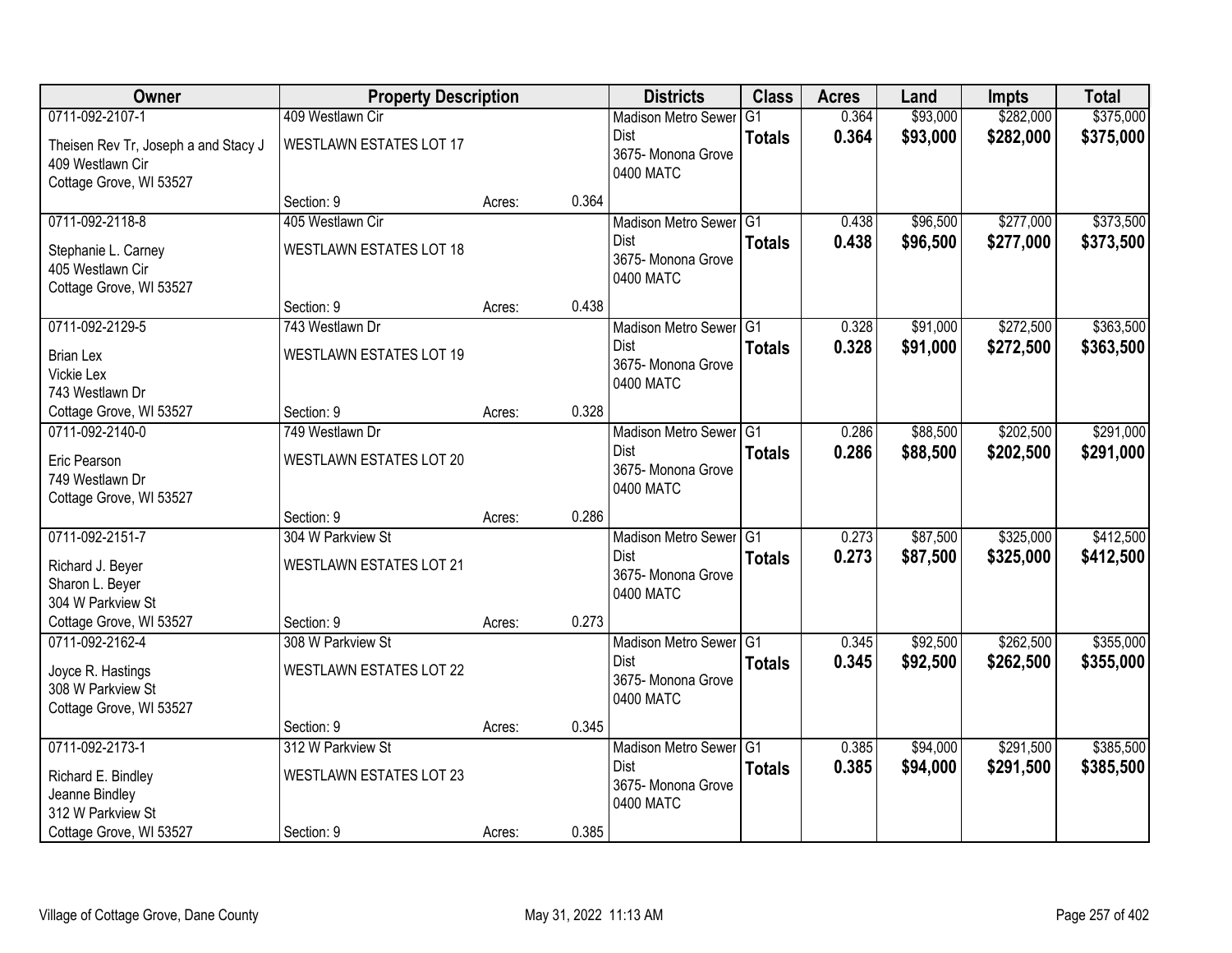| <b>Owner</b>                          | <b>Property Description</b>                   |                 | <b>Districts</b>           | <b>Class</b>  | <b>Acres</b> | Land      | <b>Impts</b> | <b>Total</b> |
|---------------------------------------|-----------------------------------------------|-----------------|----------------------------|---------------|--------------|-----------|--------------|--------------|
| 0711-092-2184-8                       | 709 N Parkview St                             |                 | <b>Madison Metro Sewer</b> | G1            | 0.539        | \$100,000 | \$287,500    | \$387,500    |
| Timothy M. Jones                      | <b>WESTLAWN ESTATES LOT 24</b>                |                 | Dist                       | <b>Totals</b> | 0.539        | \$100,000 | \$287,500    | \$387,500    |
| Jill Heckman-Jones                    |                                               |                 | 3675-Monona Grove          |               |              |           |              |              |
| 709 N Parkview St                     |                                               |                 | 0400 MATC                  |               |              |           |              |              |
| Cottage Grove, WI 53527               | Section: 9                                    | 0.539<br>Acres: |                            |               |              |           |              |              |
| 0711-092-2209-8                       | 309 W Parkview St                             |                 | Madison Metro Sewer G1     |               | 0.299        | \$88,500  | \$167,500    | \$256,000    |
|                                       | WESTLAWN ESTATES LOT 39                       |                 | Dist                       | <b>Totals</b> | 0.299        | \$88,500  | \$167,500    | \$256,000    |
| Jimmie L. Oakley                      |                                               |                 | 3675- Monona Grove         |               |              |           |              |              |
| Janet M. Oakley<br>309 W Parkview St  |                                               |                 | 0400 MATC                  |               |              |           |              |              |
| Cottage Grove, WI 53527               | Section: 9                                    | 0.299<br>Acres: |                            |               |              |           |              |              |
| 0711-092-2220-3                       | 305 W Parkview St                             |                 | Madison Metro Sewer G1     |               | 0.289        | \$88,000  | \$202,000    | \$290,000    |
|                                       |                                               |                 | <b>Dist</b>                | <b>Totals</b> | 0.289        | \$88,000  | \$202,000    | \$290,000    |
| Carolyn A. Voeck                      | <b>WESTLAWN ESTATES LOT 40</b>                |                 | 3675- Monona Grove         |               |              |           |              |              |
| 305 W Parkview St                     |                                               |                 | 0400 MATC                  |               |              |           |              |              |
| Cottage Grove, WI 53527               |                                               |                 |                            |               |              |           |              |              |
|                                       | Section: 9                                    | 0.289<br>Acres: |                            |               |              |           |              |              |
| 0711-092-2231-0                       | 301 W Parkview St                             |                 | Madison Metro Sewer G1     |               | 0.286        | \$87,500  | \$184,500    | \$272,000    |
| Matthew B. Olsen                      | <b>WESTLAWN ESTATES LOT 41</b>                |                 | Dist                       | <b>Totals</b> | 0.286        | \$87,500  | \$184,500    | \$272,000    |
| Kelly M. Olson                        |                                               |                 | 3675- Monona Grove         |               |              |           |              |              |
| 301 W Parkview St                     |                                               |                 | 0400 MATC                  |               |              |           |              |              |
| Cottage Grove, WI 53527               | Section: 9                                    | 0.286<br>Acres: |                            |               |              |           |              |              |
| 0711-092-2242-7                       | 241 W Parkview St                             |                 | Madison Metro Sewer G1     |               | 0.289        | \$88,000  | \$182,500    | \$270,500    |
|                                       |                                               |                 | <b>Dist</b>                | <b>Totals</b> | 0.289        | \$88,000  | \$182,500    | \$270,500    |
| David K. Schmidt<br>241 W Parkview St | WESTLAWN ESTATES LOT 42                       |                 | 3675- Monona Grove         |               |              |           |              |              |
| Cottage Grove, WI 53527               |                                               |                 | 0400 MATC                  |               |              |           |              |              |
|                                       | Section: 9                                    | 0.289<br>Acres: |                            |               |              |           |              |              |
| 0711-092-2249-0                       | 237 W Parkview St Unit B                      |                 | Madison Metro Sewer G1     |               | 0.140        | \$44,000  | \$157,000    | \$201,000    |
|                                       |                                               |                 | <b>Dist</b>                | <b>Totals</b> | 0.140        | \$44,000  | \$157,000    | \$201,000    |
| Bruce A. Frey                         | LOT 1 CSM 7907 CS42/8-10 R30407/34&36-7/28/95 |                 | 3675- Monona Grove         |               |              |           |              |              |
| Nancy L. Frey                         | F/K/A LOT 43 WESTLAWN ESTATES DESCR AS SEC    |                 | 0400 MATC                  |               |              |           |              |              |
| 237B W Parkview St                    | 4-7-11 PRT SW1/4SW1/4 & SEC 9-7-11 PRT        |                 |                            |               |              |           |              |              |
| Cottage Grove, WI 53527               | Section: 9                                    | 0.140<br>Acres: |                            |               |              |           |              |              |
| 0711-092-2258-9                       | 237 W Parkview St Unit A                      |                 | Madison Metro Sewer G1     |               | 0.158        | \$45,000  | \$170,500    | \$215,500    |
| Sandra A. Lopez                       | LOT 2 CSM 7907 CS42/8&10-7/28/95 F/K/A LOT 43 |                 | <b>Dist</b>                | <b>Totals</b> | 0.158        | \$45,000  | \$170,500    | \$215,500    |
| 237 W Parkview St Unit a              | WESTLAWN ESTATES DESCR AS SEC 4-7-11 PRT      |                 | 3675- Monona Grove         |               |              |           |              |              |
| Cottage Grove, WI 53527               | SW1/4SW1/4 & SEC 9-7-11 PRT NW1/4NW1/4 (0.158 |                 | 0400 MATC                  |               |              |           |              |              |
|                                       | Section: 9                                    | 0.158<br>Acres: |                            |               |              |           |              |              |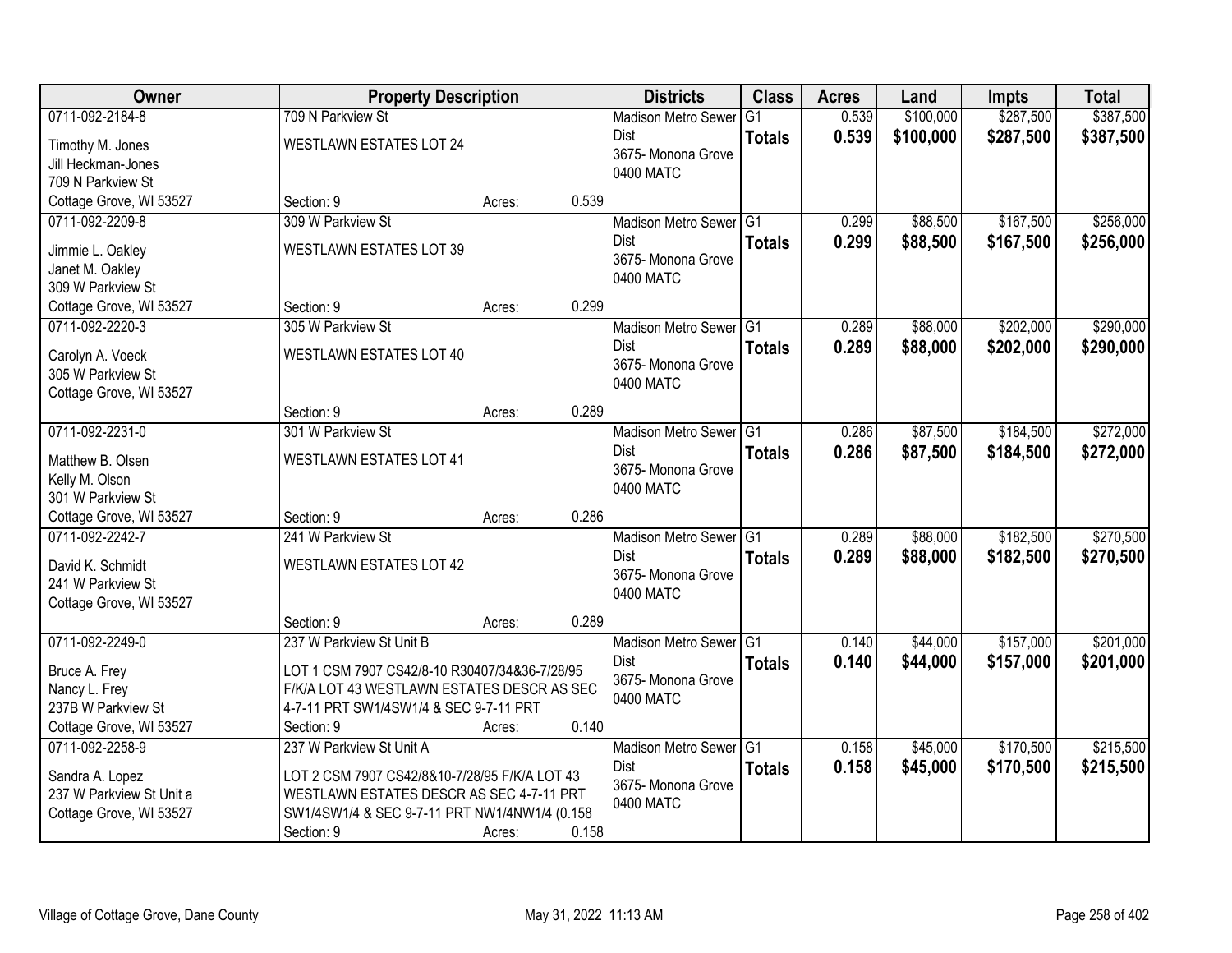| Owner                   | <b>Property Description</b>    |                 | <b>Districts</b>                | <b>Class</b>   | <b>Acres</b> | Land     | <b>Impts</b> | <b>Total</b> |
|-------------------------|--------------------------------|-----------------|---------------------------------|----------------|--------------|----------|--------------|--------------|
| 0711-092-2264-1         | 752 Westlawn Dr                |                 | <b>Madison Metro Sewer</b>      | G <sub>1</sub> | 0.260        | \$86,000 | \$192,000    | \$278,000    |
| Helen M. Martin         | <b>WESTLAWN ESTATES LOT 44</b> |                 | Dist<br>3675- Monona Grove      | <b>Totals</b>  | 0.260        | \$86,000 | \$192,000    | \$278,000    |
| 752 Westlawn Dr         |                                |                 | 0400 MATC                       |                |              |          |              |              |
| Cottage Grove, WI 53527 |                                |                 |                                 |                |              |          |              |              |
|                         | Section: 9                     | 0.260<br>Acres: |                                 |                |              |          |              |              |
| 0711-092-2275-8         | 748 Westlawn Dr                |                 | Madison Metro Sewer G1          |                | 0.245        | \$85,500 | \$201,000    | \$286,500    |
| Timothy P. Holtzman     | <b>WESTLAWN ESTATES LOT 45</b> |                 | <b>Dist</b>                     | <b>Totals</b>  | 0.245        | \$85,500 | \$201,000    | \$286,500    |
| Christine Holtzman      |                                |                 | 3675- Monona Grove<br>0400 MATC |                |              |          |              |              |
| 748 Westlawn Dr         |                                |                 |                                 |                |              |          |              |              |
| Cottage Grove, WI 53527 | Section: 9                     | 0.245<br>Acres: |                                 |                |              |          |              |              |
| 0711-092-2286-5         | 744 Westlawn Dr                |                 | Madison Metro Sewer G1          |                | 0.291        | \$88,000 | \$185,500    | \$273,500    |
| James A. Frisque        | <b>WESTLAWN ESTATES LOT 46</b> |                 | <b>Dist</b>                     | <b>Totals</b>  | 0.291        | \$88,000 | \$185,500    | \$273,500    |
| Donna M. Frisque        |                                |                 | 3675- Monona Grove              |                |              |          |              |              |
| 744 Westlawn Dr         |                                |                 | 0400 MATC                       |                |              |          |              |              |
| Cottage Grove, WI 53527 | Section: 9                     | 0.291<br>Acres: |                                 |                |              |          |              |              |
| 0711-092-2297-2         | 740 Westlawn Dr                |                 | Madison Metro Sewer G1          |                | 0.360        | \$92,000 | \$217,000    | \$309,000    |
| Cory J. Painter         | <b>WESTLAWN ESTATES LOT 47</b> |                 | <b>Dist</b>                     | <b>Totals</b>  | 0.360        | \$92,000 | \$217,000    | \$309,000    |
| 740 Westlawn Dr         |                                |                 | 3675- Monona Grove              |                |              |          |              |              |
| Cottage Grove, WI 53527 |                                |                 | 0400 MATC                       |                |              |          |              |              |
|                         | Section: 9                     | 0.360<br>Acres: |                                 |                |              |          |              |              |
| 0711-092-2308-8         | 736 Westlawn Dr                |                 | Madison Metro Sewer G1          |                | 0.445        | \$96,500 | \$201,500    | \$298,000    |
| Cody J. Cook            | <b>WESTLAWN ESTATES LOT 48</b> |                 | <b>Dist</b>                     | <b>Totals</b>  | 0.445        | \$96,500 | \$201,500    | \$298,000    |
| Tracie A. Cook          |                                |                 | 3675- Monona Grove              |                |              |          |              |              |
| 736 Westlawn Dr         |                                |                 | 0400 MATC                       |                |              |          |              |              |
| Cottage Grove, WI 53527 | Section: 9                     | 0.445<br>Acres: |                                 |                |              |          |              |              |
| 0711-092-2319-5         | 732 Chestnut Crst              |                 | Madison Metro Sewer G1          |                | 0.277        | \$87,000 | \$249,000    | \$336,000    |
| Ivory Ross              | WESTLAWN ESTATES LOT 49        |                 | Dist                            | <b>Totals</b>  | 0.277        | \$87,000 | \$249,000    | \$336,000    |
| Joan M. Ross            |                                |                 | 3675- Monona Grove              |                |              |          |              |              |
| 732 Chestnut Crest      |                                |                 | 0400 MATC                       |                |              |          |              |              |
| Cottage Grove, WI 53527 | Section: 9                     | 0.277<br>Acres: |                                 |                |              |          |              |              |
| 0711-092-2330-0         | 728 Chestnut Crst              |                 | Madison Metro Sewer G1          |                | 0.343        | \$91,000 | \$276,500    | \$367,500    |
| Joseph W. Baker         | <b>WESTLAWN ESTATES LOT 50</b> |                 | <b>Dist</b>                     | <b>Totals</b>  | 0.343        | \$91,000 | \$276,500    | \$367,500    |
| 728 Chestnut Crst       |                                |                 | 3675- Monona Grove              |                |              |          |              |              |
| Cottage Grove, WI 53527 |                                |                 | 0400 MATC                       |                |              |          |              |              |
|                         | Section: 9                     | 0.343<br>Acres: |                                 |                |              |          |              |              |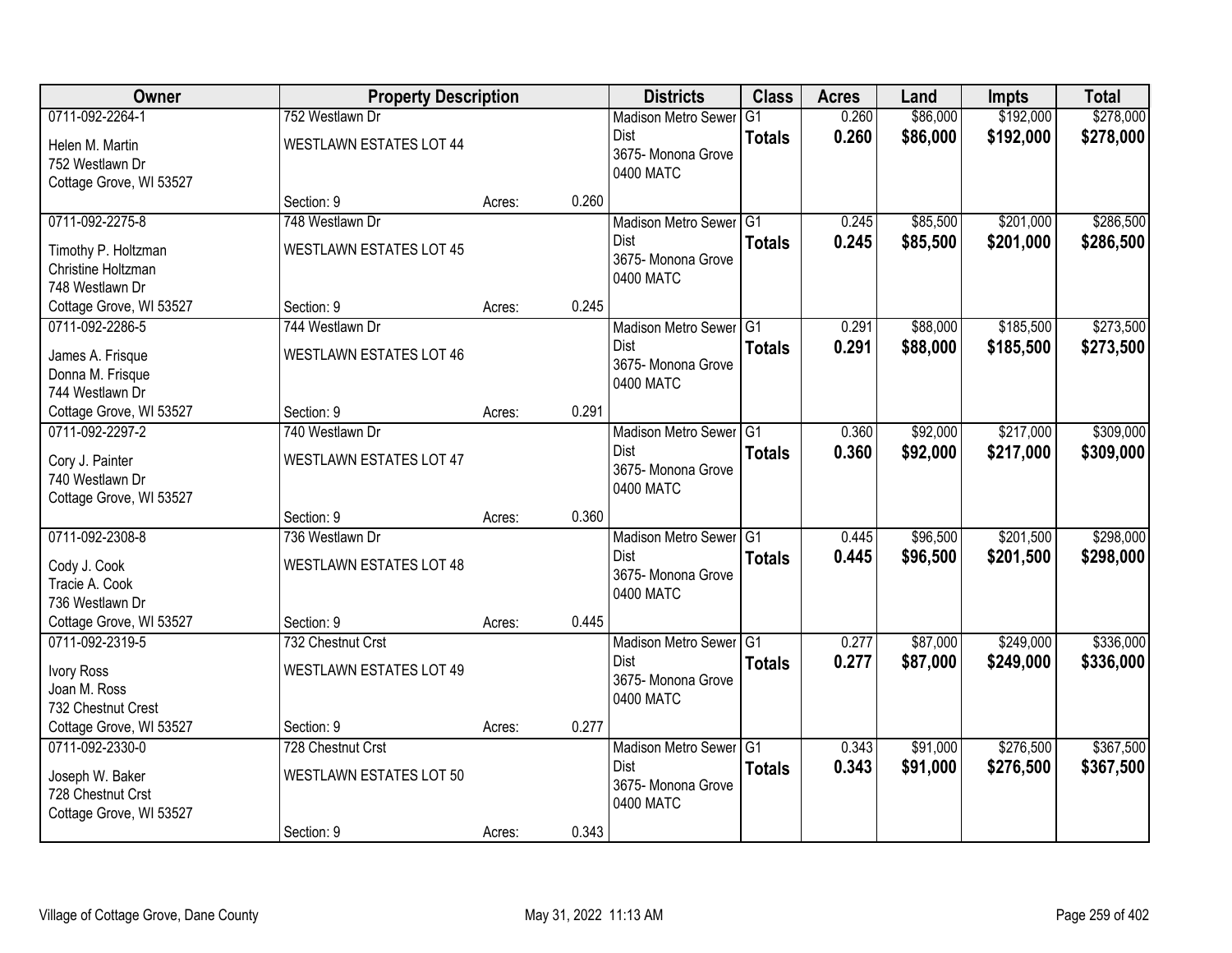| Owner                          | <b>Property Description</b>    |        |       | <b>Districts</b>                  | <b>Class</b>  | <b>Acres</b> | Land     | <b>Impts</b> | <b>Total</b> |
|--------------------------------|--------------------------------|--------|-------|-----------------------------------|---------------|--------------|----------|--------------|--------------|
| 0711-092-2341-7                | 724 Chestnut Crst              |        |       | <b>Madison Metro Sewer</b>        | G1            | 0.313        | \$89,500 | \$291,000    | \$380,500    |
| Kathleen Kenny                 | <b>WESTLAWN ESTATES LOT 51</b> |        |       | Dist                              | <b>Totals</b> | 0.313        | \$89,500 | \$291,000    | \$380,500    |
| 724 Chestnut Crest             |                                |        |       | 3675-Monona Grove                 |               |              |          |              |              |
| Cottage Grove, WI 53527        |                                |        |       | 0400 MATC                         |               |              |          |              |              |
|                                | Section: 9                     | Acres: | 0.313 |                                   |               |              |          |              |              |
| 0711-092-2352-4                | 720 Chestnut Crst              |        |       | Madison Metro Sewer G1            |               | 0.254        | \$86,000 | \$220,000    | \$306,000    |
| Redmann Tr, John J and Diane F | <b>WESTLAWN ESTATES LOT 52</b> |        |       | Dist                              | <b>Totals</b> | 0.254        | \$86,000 | \$220,000    | \$306,000    |
| 720 Chestnut Crst              |                                |        |       | 3675- Monona Grove<br>0400 MATC   |               |              |          |              |              |
| Cottage Grove, WI 53527        |                                |        |       |                                   |               |              |          |              |              |
|                                | Section: 9                     | Acres: | 0.254 |                                   |               |              |          |              |              |
| 0711-092-2363-1                | 716 Chestnut Crst              |        |       | Madison Metro Sewer G1            |               | 0.256        | \$86,000 | \$270,000    | \$356,000    |
| Michael C. Sokoloski           | <b>WESTLAWN ESTATES LOT 53</b> |        |       | <b>Dist</b>                       | <b>Totals</b> | 0.256        | \$86,000 | \$270,000    | \$356,000    |
| 716 Chestnut Crst              |                                |        |       | 3675- Monona Grove<br>0400 MATC   |               |              |          |              |              |
| Cottage Grove, WI 53527        |                                |        |       |                                   |               |              |          |              |              |
|                                | Section: 9                     | Acres: | 0.256 |                                   |               |              |          |              |              |
| 0711-092-2374-8                | 712 Chestnut Crst              |        |       | Madison Metro Sewer G1            |               | 0.250        | \$85,500 | \$185,500    | \$271,000    |
| Montgomery T. Ruhde            | <b>WESTLAWN ESTATES LOT 54</b> |        |       | <b>Dist</b>                       | <b>Totals</b> | 0.250        | \$85,500 | \$185,500    | \$271,000    |
| Rainbow V. Ruhde               |                                |        |       | 3675- Monona Grove<br>0400 MATC   |               |              |          |              |              |
| 712 Chestnut Crst              |                                |        |       |                                   |               |              |          |              |              |
| Cottage Grove, WI 53527        | Section: 9                     | Acres: | 0.250 |                                   |               |              |          |              |              |
| 0711-092-2385-5                | 704 Chestnut Crst              |        |       | Madison Metro Sewer G1            |               | 0.253        | \$85,500 | \$216,000    | \$301,500    |
| William D. Olson               | <b>WESTLAWN ESTATES LOT 55</b> |        |       | <b>Dist</b>                       | <b>Totals</b> | 0.253        | \$85,500 | \$216,000    | \$301,500    |
| Kay L. Olson                   |                                |        |       | 3675-Monona Grove<br>0400 MATC    |               |              |          |              |              |
| 704 Chestnut Crst              |                                |        |       |                                   |               |              |          |              |              |
| Cottage Grove, WI 53527-9116   | Section: 9                     | Acres: | 0.253 |                                   |               |              |          |              |              |
| 0711-092-2396-2                | 700 Chestnut Crst              |        |       | Madison Metro Sewer G1            |               | 0.268        | \$86,500 | \$210,500    | \$297,000    |
| Vincent K. Johnson             | WESTLAWN ESTATES LOT 56        |        |       | Dist<br>3675- Monona Grove        | <b>Totals</b> | 0.268        | \$86,500 | \$210,500    | \$297,000    |
| Karissa L. Berggren            |                                |        |       | 0400 MATC                         |               |              |          |              |              |
| 700 Chestnut Crst              |                                |        |       |                                   |               |              |          |              |              |
| Cottage Grove, WI 53527        | Section: 9                     | Acres: | 0.268 |                                   |               |              |          |              |              |
| 0711-092-2407-8                | 701 Chestnut Crst              |        |       | Madison Metro Sewer G1            |               | 0.277        | \$87,000 | \$257,000    | \$344,000    |
| Karl Schweitz                  | <b>WESTLAWN ESTATES LOT 57</b> |        |       | <b>Dist</b><br>3675- Monona Grove | <b>Totals</b> | 0.277        | \$87,000 | \$257,000    | \$344,000    |
| Kathryn Schweitz               |                                |        |       | 0400 MATC                         |               |              |          |              |              |
| 701 Chestnut Crst              |                                |        |       |                                   |               |              |          |              |              |
| Cottage Grove, WI 53527        | Section: 9                     | Acres: | 0.277 |                                   |               |              |          |              |              |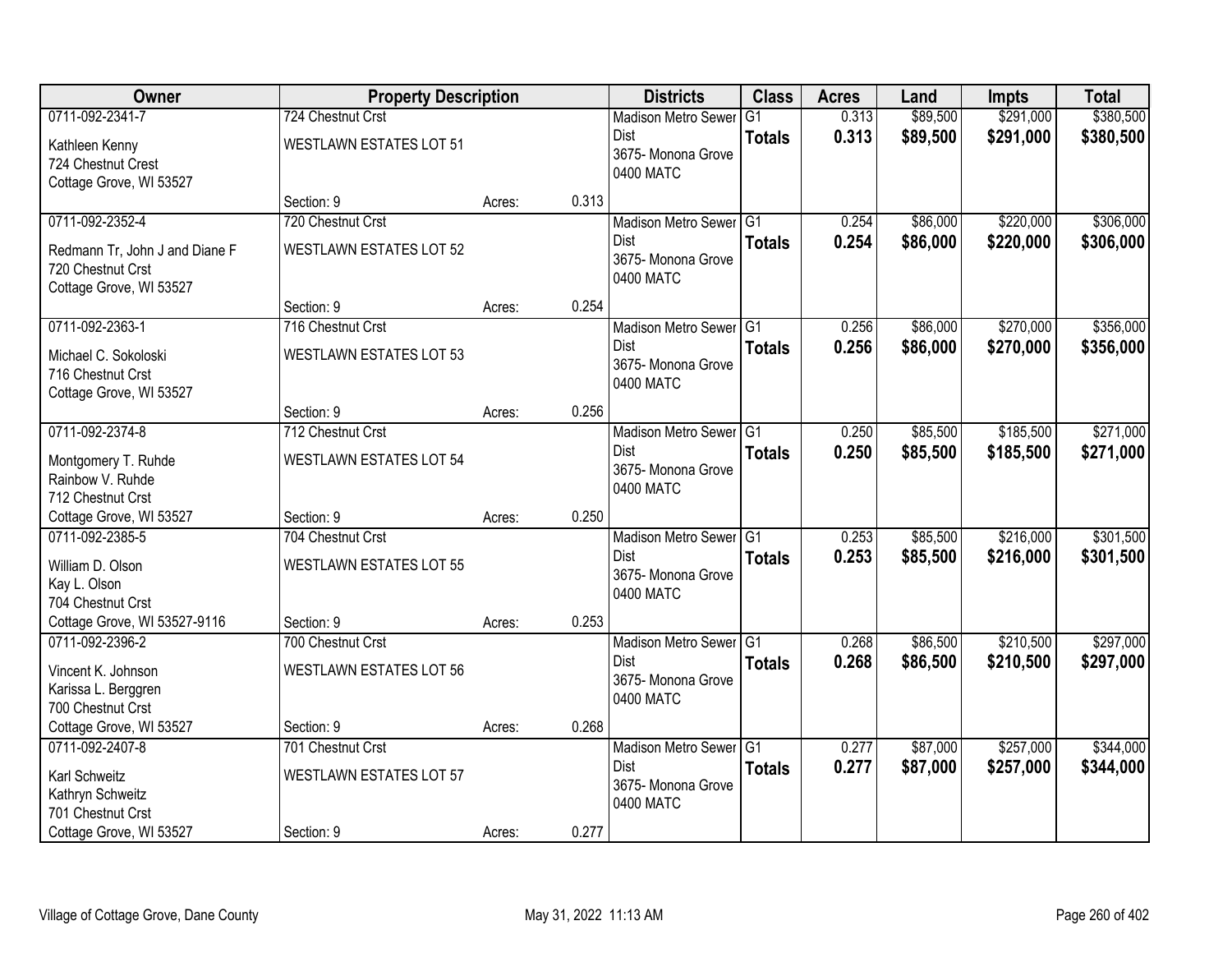| Owner                   | <b>Property Description</b>    |        |       | <b>Districts</b>                  | <b>Class</b>  | <b>Acres</b> | Land     | <b>Impts</b> | <b>Total</b> |
|-------------------------|--------------------------------|--------|-------|-----------------------------------|---------------|--------------|----------|--------------|--------------|
| 0711-092-2418-5         | 705 Chestnut Crst              |        |       | <b>Madison Metro Sewer</b>        | G1            | 0.263        | \$86,500 | \$242,000    | \$328,500    |
| David P. Kinsler        | <b>WESTLAWN ESTATES LOT 58</b> |        |       | Dist                              | <b>Totals</b> | 0.263        | \$86,500 | \$242,000    | \$328,500    |
| Jennifer M. Kinsler     |                                |        |       | 3675- Monona Grove                |               |              |          |              |              |
| 705 Chestnut Crst       |                                |        |       | 0400 MATC                         |               |              |          |              |              |
| Cottage Grove, WI 53527 | Section: 9                     | Acres: | 0.263 |                                   |               |              |          |              |              |
| 0711-092-2429-2         | 709 Chestnut Crst              |        |       | Madison Metro Sewer G1            |               | 0.251        | \$85,500 | \$278,500    | \$364,000    |
| Christopher D. Rains    | WESTLAWN ESTATES LOT 59        |        |       | Dist                              | <b>Totals</b> | 0.251        | \$85,500 | \$278,500    | \$364,000    |
| Stacey J. Rains         |                                |        |       | 3675- Monona Grove                |               |              |          |              |              |
| 709 Chestnut Crst       |                                |        |       | 0400 MATC                         |               |              |          |              |              |
| Cottage Grove, WI 53527 | Section: 9                     | Acres: | 0.251 |                                   |               |              |          |              |              |
| 0711-092-2440-7         | 713 Chestnut Crst              |        |       | Madison Metro Sewer G1            |               | 0.245        | \$85,000 | \$232,000    | \$317,000    |
| Bradley R. Hamer        | <b>WESTLAWN ESTATES LOT 60</b> |        |       | Dist                              | <b>Totals</b> | 0.245        | \$85,000 | \$232,000    | \$317,000    |
| Allison S. Hamer        |                                |        |       | 3675- Monona Grove                |               |              |          |              |              |
| 713 Chestnut Crst       |                                |        |       | 0400 MATC                         |               |              |          |              |              |
| Cottage Grove, WI 53527 | Section: 9                     | Acres: | 0.245 |                                   |               |              |          |              |              |
| 0711-092-2451-4         | 727 Chestnut Crst              |        |       | Madison Metro Sewer G1            |               | 0.327        | \$90,000 | \$294,000    | \$384,000    |
| Leeland Payne           | <b>WESTLAWN ESTATES LOT 61</b> |        |       | Dist                              | <b>Totals</b> | 0.327        | \$90,000 | \$294,000    | \$384,000    |
| Elizabeth Payne         |                                |        |       | 3675- Monona Grove                |               |              |          |              |              |
| 727 Chestnut Crst       |                                |        |       | 0400 MATC                         |               |              |          |              |              |
| Cottage Grove, WI 53527 | Section: 9                     | Acres: | 0.327 |                                   |               |              |          |              |              |
| 0711-092-2462-1         | 718 Westlawn Dr                |        |       | Madison Metro Sewer <sup>G1</sup> |               | 0.312        | \$89,500 | \$196,500    | \$286,000    |
| Karen A. Nondahl        | WESTLAWN ESTATES LOT 62        |        |       | <b>Dist</b>                       | <b>Totals</b> | 0.312        | \$89,500 | \$196,500    | \$286,000    |
| 718 Westlawn Dr         |                                |        |       | 3675- Monona Grove                |               |              |          |              |              |
| Cottage Grove, WI 53527 |                                |        |       | 0400 MATC                         |               |              |          |              |              |
|                         | Section: 9                     | Acres: | 0.312 |                                   |               |              |          |              |              |
| 0711-092-2473-8         | 712 Westlawn Dr                |        |       | Madison Metro Sewer G1            |               | 0.336        | \$91,000 | \$234,000    | \$325,000    |
| John C. Stangler        | WESTLAWN ESTATES LOT 63        |        |       | Dist                              | <b>Totals</b> | 0.336        | \$91,000 | \$234,000    | \$325,000    |
| Lisa M. Stangler        |                                |        |       | 3675- Monona Grove                |               |              |          |              |              |
| 712 Westlawn Dr         |                                |        |       | 0400 MATC                         |               |              |          |              |              |
| Cottage Grove, WI 53527 | Section: 9                     | Acres: | 0.336 |                                   |               |              |          |              |              |
| 0711-092-2484-5         | 704 Westlawn Dr                |        |       | Madison Metro Sewer G1            |               | 0.260        | \$86,000 | \$207,500    | \$293,500    |
| Phillip M. Sheets       | <b>WESTLAWN ESTATES LOT 64</b> |        |       | <b>Dist</b>                       | <b>Totals</b> | 0.260        | \$86,000 | \$207,500    | \$293,500    |
| Cartherine M. Sheets    |                                |        |       | 3675-Monona Grove                 |               |              |          |              |              |
| 704 Westlawn Dr         |                                |        |       | 0400 MATC                         |               |              |          |              |              |
| Cottage Grove, WI 53527 | Section: 9                     | Acres: | 0.260 |                                   |               |              |          |              |              |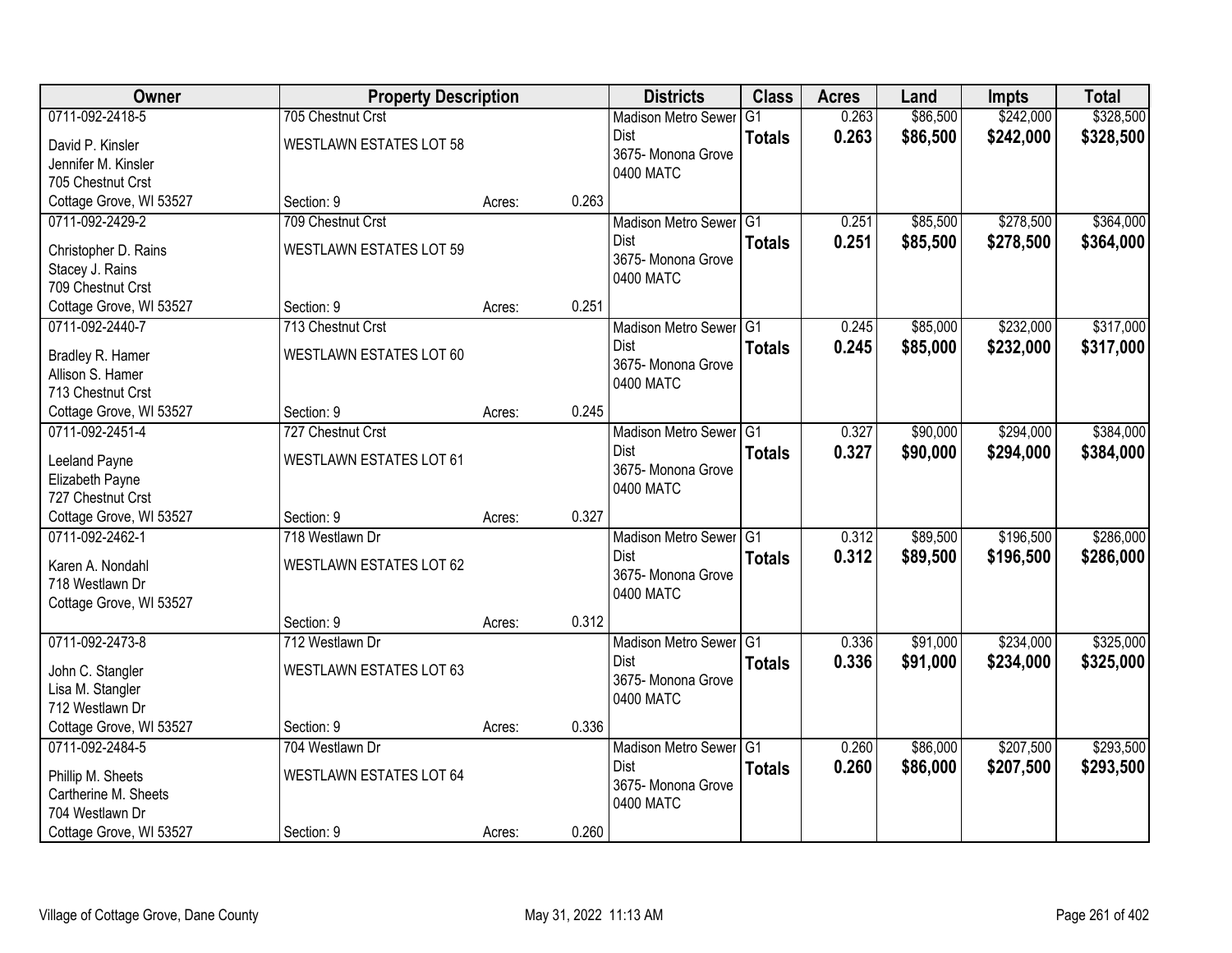| Owner                           | <b>Property Description</b>     |        |       | <b>Districts</b>           | <b>Class</b>  | <b>Acres</b> | Land            | <b>Impts</b>    | <b>Total</b>    |
|---------------------------------|---------------------------------|--------|-------|----------------------------|---------------|--------------|-----------------|-----------------|-----------------|
| 0711-092-2495-2                 | 307 W Oak St                    |        |       | <b>Madison Metro Sewer</b> | G1            | 0.278        | \$87,500        | \$216,000       | \$303,500       |
| Nicholas P. Hyatt               | <b>WESTLAWN ESTATES LOT 65</b>  |        |       | Dist                       | <b>Totals</b> | 0.278        | \$87,500        | \$216,000       | \$303,500       |
| 307 W Oak St                    |                                 |        |       | 3675- Monona Grove         |               |              |                 |                 |                 |
| Cottage Grove, WI 53527         |                                 |        |       | 0400 MATC                  |               |              |                 |                 |                 |
|                                 | Section: 9                      | Acres: | 0.278 |                            |               |              |                 |                 |                 |
| 0711-092-2510-2                 | <b>Westlawn Cir</b>             |        |       | Madison Metro Sewer X4     |               | 2.409        | $\overline{50}$ | $\overline{50}$ | $\overline{50}$ |
| Cottage Grove, Village of       | WESTLAWN ESTATES DETENTION AREA |        |       | Dist                       | <b>Totals</b> | 2.409        | \$0             | \$0             | \$0             |
| 221 E Cottage Grove Rd          |                                 |        |       | 3675- Monona Grove         |               |              |                 |                 |                 |
| Cottage Grove, WI 53527         |                                 |        |       | 0400 MATC                  |               |              |                 |                 |                 |
|                                 | Section: 9                      | Acres: | 2.409 |                            |               |              |                 |                 |                 |
| 0711-092-4001-4                 | 513 Westlawn Dr                 |        |       | Madison Metro Sewer G1     |               | 0.271        | \$87,000        | \$246,000       | \$333,000       |
| Greer Rev Tr, James R & Rosie J | <b>WESTLAWN ESTATES LOT 1</b>   |        |       | Dist                       | <b>Totals</b> | 0.271        | \$87,000        | \$246,000       | \$333,000       |
| 513 Westlawn Dr                 |                                 |        |       | 3675- Monona Grove         |               |              |                 |                 |                 |
| Cottage Grove, WI 53527         |                                 |        |       | 0400 MATC                  |               |              |                 |                 |                 |
|                                 | Section: 9                      | Acres: | 0.271 |                            |               |              |                 |                 |                 |
| 0711-092-4012-1                 | 517 Westlawn Dr                 |        |       | Madison Metro Sewer G1     |               | 0.253        | \$86,000        | \$202,000       | \$288,000       |
| Robert O. Bane                  | <b>WESTLAWN ESTATES LOT 2</b>   |        |       | Dist                       | <b>Totals</b> | 0.253        | \$86,000        | \$202,000       | \$288,000       |
| 517 Westlawn Dr                 |                                 |        |       | 3675- Monona Grove         |               |              |                 |                 |                 |
| Cottage Grove, WI 53527         |                                 |        |       | 0400 MATC                  |               |              |                 |                 |                 |
|                                 | Section: 9                      | Acres: | 0.253 |                            |               |              |                 |                 |                 |
| 0711-092-4023-8                 | 521 Westlawn Dr                 |        |       | Madison Metro Sewer G1     |               | 0.258        | \$86,000        | \$257,000       | \$343,000       |
| Joseph C. Puccio                | <b>WESTLAWN ESTATES LOT 3</b>   |        |       | Dist                       | <b>Totals</b> | 0.258        | \$86,000        | \$257,000       | \$343,000       |
| Karen K. Puccio                 |                                 |        |       | 3675- Monona Grove         |               |              |                 |                 |                 |
| 521 Westlawn Dr                 |                                 |        |       | 0400 MATC                  |               |              |                 |                 |                 |
| Cottage Grove, WI 53527         | Section: 9                      | Acres: | 0.258 |                            |               |              |                 |                 |                 |
| 0711-092-4034-5                 | 601 Westlawn Dr                 |        |       | Madison Metro Sewer G1     |               | 0.255        | \$86,000        | \$249,000       | \$335,000       |
| James D. Breitbach              | <b>WESTLAWN ESTATES LOT 4</b>   |        |       | Dist                       | <b>Totals</b> | 0.255        | \$86,000        | \$249,000       | \$335,000       |
| Barbara A. Gould                |                                 |        |       | 3675- Monona Grove         |               |              |                 |                 |                 |
| 601 Westlawn Dr                 |                                 |        |       | 0400 MATC                  |               |              |                 |                 |                 |
| Cottage Grove, WI 53527         | Section: 9                      | Acres: | 0.255 |                            |               |              |                 |                 |                 |
| 0711-092-4045-2                 | 605 Westlawn Dr                 |        |       | Madison Metro Sewer G1     |               | 0.253        | \$85,500        | \$213,000       | \$298,500       |
| Caitlin J. Bedford              | <b>WESTLAWN ESTATES LOT 5</b>   |        |       | <b>Dist</b>                | <b>Totals</b> | 0.253        | \$85,500        | \$213,000       | \$298,500       |
| Jason P. Bedford                |                                 |        |       | 3675- Monona Grove         |               |              |                 |                 |                 |
| 605 Westlawn Dr                 |                                 |        |       | 0400 MATC                  |               |              |                 |                 |                 |
| Cottage Grove, WI 53527         | Section: 9                      | Acres: | 0.253 |                            |               |              |                 |                 |                 |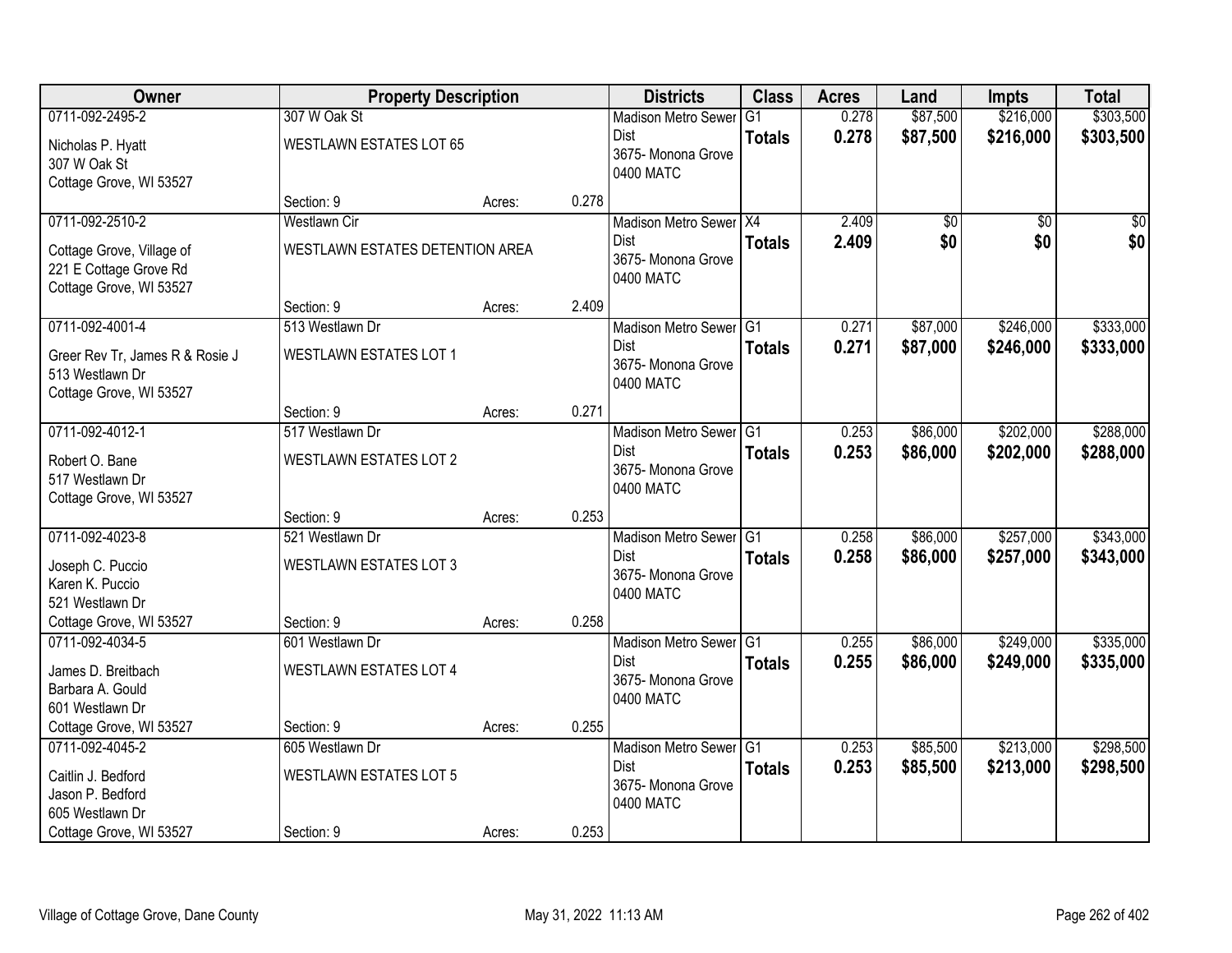| <b>Owner</b>                       | <b>Property Description</b>    |        |       | <b>Districts</b>                | <b>Class</b>  | <b>Acres</b> | Land     | <b>Impts</b> | <b>Total</b> |
|------------------------------------|--------------------------------|--------|-------|---------------------------------|---------------|--------------|----------|--------------|--------------|
| 0711-092-4056-9                    | 609 Westlawn Dr                |        |       | <b>Madison Metro Sewer</b>      | G1            | 0.250        | \$85,500 | \$208,000    | \$293,500    |
| Mark J. Dziedzic                   | <b>WESTLAWN ESTATES LOT 6</b>  |        |       | Dist                            | <b>Totals</b> | 0.250        | \$85,500 | \$208,000    | \$293,500    |
| Jennifer A. Dziedzic               |                                |        |       | 3675- Monona Grove              |               |              |          |              |              |
| 609 Westlawn Dr                    |                                |        |       | 0400 MATC                       |               |              |          |              |              |
| Cottage Grove, WI 53527            | Section: 9                     | Acres: | 0.250 |                                 |               |              |          |              |              |
| 0711-092-4067-6                    | 613 Westlawn Dr                |        |       | Madison Metro Sewer G1          |               | 0.264        | \$86,500 | \$239,000    | \$325,500    |
| Cathy K. Severson                  | <b>WESTLAWN ESTATES LOT 7</b>  |        |       | Dist                            | <b>Totals</b> | 0.264        | \$86,500 | \$239,000    | \$325,500    |
| Tim A. Severson                    |                                |        |       | 3675- Monona Grove<br>0400 MATC |               |              |          |              |              |
| 613 Westlawn Dr                    |                                |        |       |                                 |               |              |          |              |              |
| Cotage Grove, WI 53527             | Section: 9                     | Acres: | 0.264 |                                 |               |              |          |              |              |
| 0711-092-4106-8                    | 228 W Oak St                   |        |       | Madison Metro Sewer G1          |               | 0.325        | \$90,000 | \$268,000    | \$358,000    |
| Osborn Living Tr, E Kurt & Anita H | <b>WESTLAWN ESTATES LOT 66</b> |        |       | Dist                            | <b>Totals</b> | 0.325        | \$90,000 | \$268,000    | \$358,000    |
| 228 W Oak St                       |                                |        |       | 3675- Monona Grove              |               |              |          |              |              |
| Cottage Grove, WI 53527            |                                |        |       | 0400 MATC                       |               |              |          |              |              |
|                                    | Section: 9                     | Acres: | 0.325 |                                 |               |              |          |              |              |
| 0711-092-4117-5                    | 232 W Oak St                   |        |       | Madison Metro Sewer G1          |               | 0.329        | \$90,500 | \$209,500    | \$300,000    |
| Andrew L. Lopez                    | <b>WESTLAWN ESTATES LOT 67</b> |        |       | Dist                            | <b>Totals</b> | 0.329        | \$90,500 | \$209,500    | \$300,000    |
| 232 W Oak St                       |                                |        |       | 3675- Monona Grove              |               |              |          |              |              |
| Cottage Grove, WI 53527            |                                |        |       | 0400 MATC                       |               |              |          |              |              |
|                                    | Section: 9                     | Acres: | 0.329 |                                 |               |              |          |              |              |
| 0711-092-4128-2                    | 300 W Oak St                   |        |       | Madison Metro Sewer G1          |               | 0.315        | \$89,500 | \$241,000    | \$330,500    |
| <b>Thomas Carroll</b>              | WESTLAWN ESTATES LOT 68        |        |       | <b>Dist</b>                     | <b>Totals</b> | 0.315        | \$89,500 | \$241,000    | \$330,500    |
| Patricia Carroll                   |                                |        |       | 3675- Monona Grove              |               |              |          |              |              |
| 300 W Oak St                       |                                |        |       | 0400 MATC                       |               |              |          |              |              |
| Cottage Grove, WI 53527            | Section: 9                     | Acres: | 0.315 |                                 |               |              |          |              |              |
| 0711-092-4139-9                    | 304 W Oak St                   |        |       | Madison Metro Sewer G1          |               | 0.308        | \$89,000 | \$281,500    | \$370,500    |
| Christopher Gilsdorf               | WESTLAWN ESTATES LOT 69        |        |       | Dist                            | <b>Totals</b> | 0.308        | \$89,000 | \$281,500    | \$370,500    |
| Nicole Gilsdorf                    |                                |        |       | 3675- Monona Grove              |               |              |          |              |              |
| 304 W Oak St                       |                                |        |       | 0400 MATC                       |               |              |          |              |              |
| Cottage Grove, WI 53527            | Section: 9                     | Acres: | 0.308 |                                 |               |              |          |              |              |
| 0711-092-4150-4                    | 612 Westlawn Dr                |        |       | Madison Metro Sewer G1          |               | 0.319        | \$90,000 | \$202,000    | \$292,000    |
| Rathert Living Tr                  | <b>WESTLAWN ESTATES LOT 70</b> |        |       | <b>Dist</b>                     | <b>Totals</b> | 0.319        | \$90,000 | \$202,000    | \$292,000    |
| 612 Westlawn Dr                    |                                |        |       | 3675-Monona Grove               |               |              |          |              |              |
| Cottage Grove, WI 53527            |                                |        |       | 0400 MATC                       |               |              |          |              |              |
|                                    | Section: 9                     | Acres: | 0.319 |                                 |               |              |          |              |              |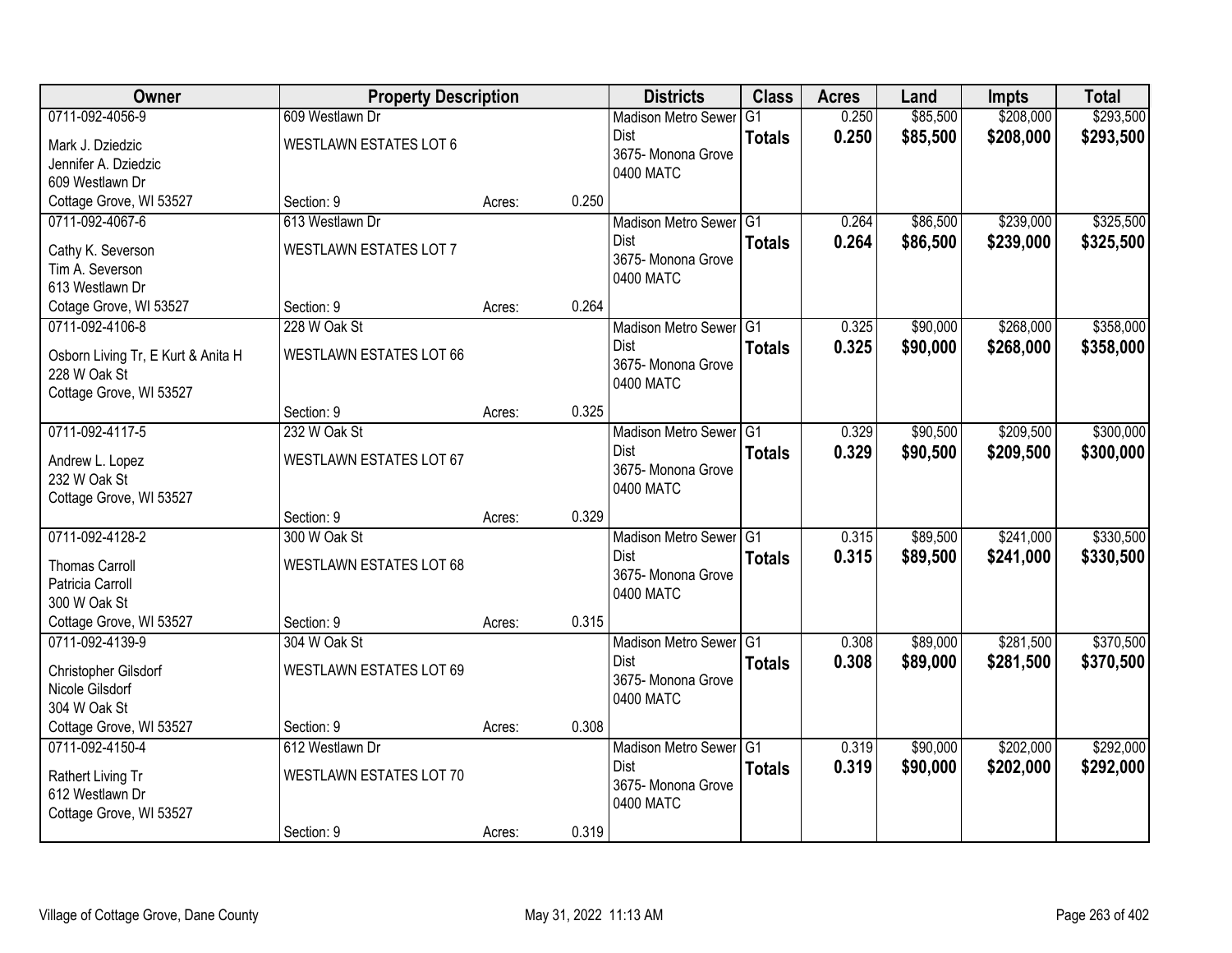| Owner                                                                                             | <b>Property Description</b>                                 |        |       | <b>Districts</b>                                                                    | <b>Class</b>                    | <b>Acres</b>   | Land                 | <b>Impts</b>           | <b>Total</b>           |
|---------------------------------------------------------------------------------------------------|-------------------------------------------------------------|--------|-------|-------------------------------------------------------------------------------------|---------------------------------|----------------|----------------------|------------------------|------------------------|
| 0711-092-4161-1                                                                                   | 317 Fox Cir                                                 |        |       | <b>Madison Metro Sewer</b><br>Dist                                                  | G <sub>1</sub><br><b>Totals</b> | 0.399<br>0.399 | \$94,000<br>\$94,000 | \$270,500<br>\$270,500 | \$364,500<br>\$364,500 |
| Brian A. Hayes<br>Krista Ewers-Hayes<br>317 Fox Cir                                               | WESTLAWN ESTATES LOT 71                                     |        |       | 3675- Monona Grove<br>0400 MATC                                                     |                                 |                |                      |                        |                        |
| Cottage Grove, WI 53527                                                                           | Section: 9                                                  | Acres: | 0.399 |                                                                                     |                                 |                |                      |                        |                        |
| 0711-092-4172-8<br>Richard K. Garland Jr<br>Deanna L. Garland<br>313 Fox Cir                      | 313 Fox Cir<br>WESTLAWN ESTATES LOT 72                      |        |       | Madison Metro Sewer G1<br><b>Dist</b><br>3675- Monona Grove<br>0400 MATC            | <b>Totals</b>                   | 0.386<br>0.386 | \$93,500<br>\$93,500 | \$390,000<br>\$390,000 | \$483,500<br>\$483,500 |
| Cottage Grove, WI 53527                                                                           | Section: 9                                                  | Acres: | 0.386 |                                                                                     |                                 |                |                      |                        |                        |
| 0711-092-4183-5<br>Anthony P. Vallon<br>309 Fox Cir<br>Cottage Grove, WI 53527                    | 309 Fox Cir<br><b>WESTLAWN ESTATES LOT 73</b>               |        |       | Madison Metro Sewer G1<br><b>Dist</b><br>3675-Monona Grove<br>0400 MATC             | <b>Totals</b>                   | 0.373<br>0.373 | \$93,500<br>\$93,500 | \$347,500<br>\$347,500 | \$441,000<br>\$441,000 |
|                                                                                                   | Section: 9                                                  | Acres: | 0.373 |                                                                                     |                                 |                |                      |                        |                        |
| 0711-092-4194-2<br>Robert Ohagan<br>Brittany Ohagan<br>305 Fox Cir                                | 305 Fox Cir<br>WESTLAWN ESTATES LOT 74                      |        |       | Madison Metro Sewer G1<br>Dist<br>3675- Monona Grove<br>0400 MATC                   | <b>Totals</b>                   | 0.452<br>0.452 | \$97,000<br>\$97,000 | \$366,500<br>\$366,500 | \$463,500<br>\$463,500 |
| Cottage Grove, WI 53527                                                                           | Section: 9                                                  | Acres: | 0.452 |                                                                                     |                                 |                |                      |                        |                        |
| 0711-092-4205-8<br>Olivier R. Hiers<br>Marissabel T. Valencia<br>Fox Cir                          | 301 Fox Cir<br><b>WESTLAWN ESTATES LOT 75</b>               |        |       | Madison Metro Sewer <sup>G1</sup><br><b>Dist</b><br>3675- Monona Grove<br>0400 MATC | <b>Totals</b>                   | 0.444<br>0.444 | \$96,500<br>\$96,500 | \$375,000<br>\$375,000 | \$471,500<br>\$471,500 |
| Cottage Grove, WI 53527                                                                           | Section: 9                                                  | Acres: | 0.444 |                                                                                     |                                 |                |                      |                        |                        |
| 0711-092-4216-5<br>Maelea Martin<br>David Skupas<br>300 Fox Cir                                   | 300 Fox Cir<br><b>WESTLAWN ESTATES LOT 76</b>               |        |       | Madison Metro Sewer G1<br>Dist<br>3675- Monona Grove<br>0400 MATC                   | <b>Totals</b>                   | 0.444<br>0.444 | \$96,500<br>\$96,500 | \$437,000<br>\$437,000 | \$533,500<br>\$533,500 |
| Cottage Grove, WI 53526                                                                           | Section: 9                                                  | Acres: | 0.444 |                                                                                     |                                 |                |                      |                        |                        |
| 0711-092-4227-2<br>Mark W. Rinehart<br>Leah L. Rinehart<br>302 Fox Cir<br>Cottage Grove, WI 53527 | 302 Fox Cir<br><b>WESTLAWN ESTATES LOT 77</b><br>Section: 9 | Acres: | 0.467 | Madison Metro Sewer G1<br><b>Dist</b><br>3675-Monona Grove<br>0400 MATC             | <b>Totals</b>                   | 0.467<br>0.467 | \$97,500<br>\$97,500 | \$318,000<br>\$318,000 | \$415,500<br>\$415,500 |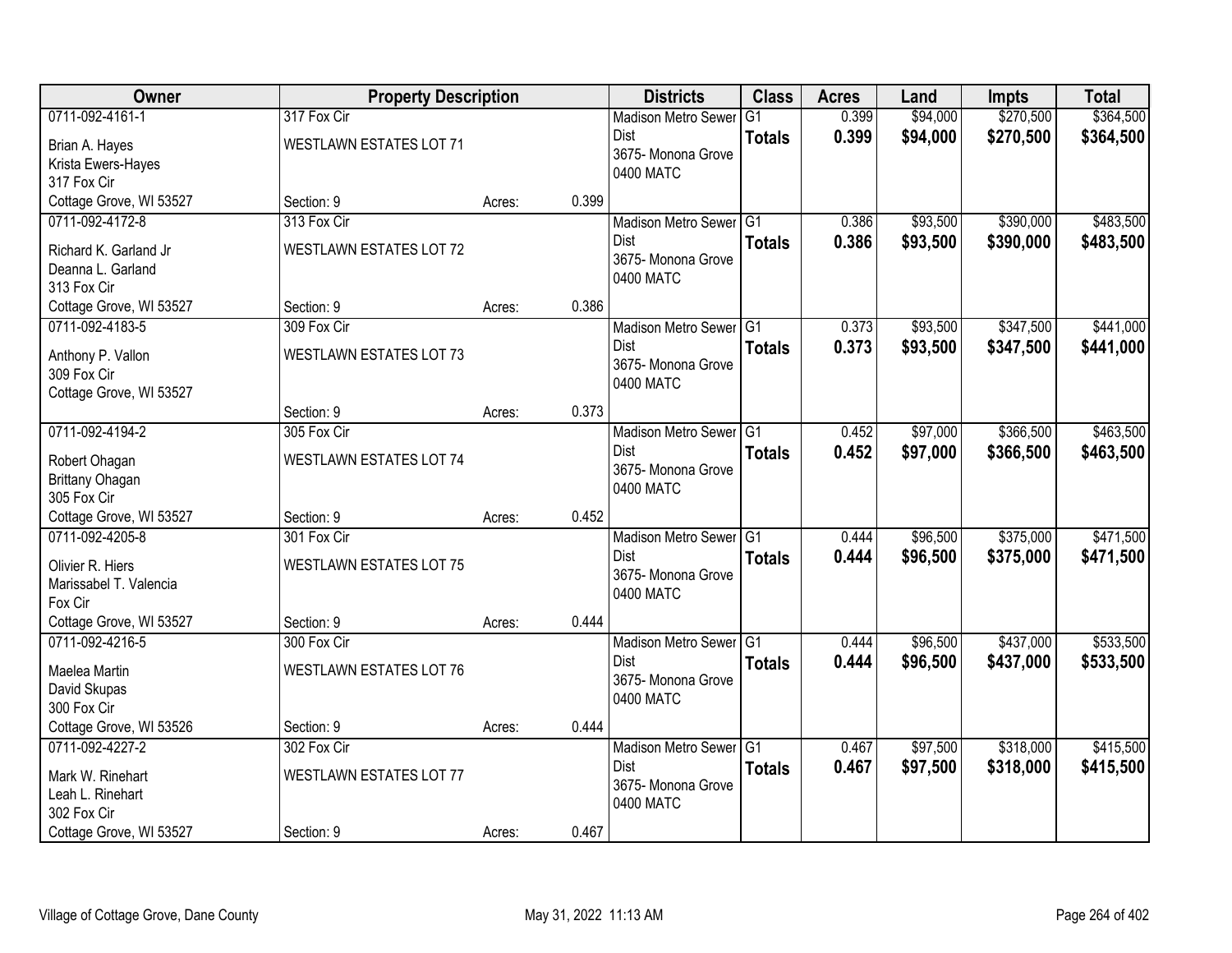| Owner                     |                                           | <b>Property Description</b> |       | <b>Districts</b>                  | <b>Class</b>  | <b>Acres</b> | Land      | <b>Impts</b> | <b>Total</b> |
|---------------------------|-------------------------------------------|-----------------------------|-------|-----------------------------------|---------------|--------------|-----------|--------------|--------------|
| 0711-092-4238-9           | 308 Fox Cir                               |                             |       | <b>Madison Metro Sewer</b>        | G1            | 0.383        | \$94,000  | \$243,500    | \$337,500    |
| Ryan L. Wetley            | <b>WESTLAWN ESTATES LOT 78</b>            |                             |       | Dist                              | <b>Totals</b> | 0.383        | \$94,000  | \$243,500    | \$337,500    |
| Karla A. Wetley           |                                           |                             |       | 3675- Monona Grove                |               |              |           |              |              |
| 308 Fox Cir               |                                           |                             |       | 0400 MATC                         |               |              |           |              |              |
| Cottage Grove, WI 53527   | Section: 9                                | Acres:                      | 0.383 |                                   |               |              |           |              |              |
| 0711-092-4249-6           | 312 Fox Cir                               |                             |       | Madison Metro Sewer G1            |               | 0.419        | \$95,000  | \$320,500    | \$415,500    |
| Devon C. Anders           | <b>WESTLAWN ESTATES LOT 79</b>            |                             |       | <b>Dist</b>                       | <b>Totals</b> | 0.419        | \$95,000  | \$320,500    | \$415,500    |
| Marissa J. Anders         |                                           |                             |       | 3675- Monona Grove                |               |              |           |              |              |
| 312 Fox Cir               |                                           |                             |       | 0400 MATC                         |               |              |           |              |              |
| Cottage Grove, WI 53527   | Section: 9                                | Acres:                      | 0.419 |                                   |               |              |           |              |              |
| 0711-092-4260-1           | 316 Fox Cir                               |                             |       | Madison Metro Sewer G1            |               | 0.448        | \$96,500  | \$315,500    | \$412,000    |
| Timothy J. Gollup         | WESTLAWN ESTATES LOT 80                   |                             |       | <b>Dist</b>                       | <b>Totals</b> | 0.448        | \$96,500  | \$315,500    | \$412,000    |
| Andrea L. Bertone         |                                           |                             |       | 3675- Monona Grove                |               |              |           |              |              |
| 316 Fox Cir               |                                           |                             |       | 0400 MATC                         |               |              |           |              |              |
| Cottage Grove, WI 53527   | Section: 9                                | Acres:                      | 0.448 |                                   |               |              |           |              |              |
| 0711-092-4288-9           | 401 W Cottage Grove Rd                    |                             |       | Madison Metro Sewer <sup>G2</sup> |               | 1.160        | \$253,500 | \$847,000    | \$1,100,500  |
| Strategic Locations, LLC  | WESTLAWN ESTATES 2ND ADDN LOT 188 SUBJ TO |                             |       | Dist                              | <b>Totals</b> | 1.160        | \$253,500 | \$847,000    | \$1,100,500  |
| 2906 Marketplace Dr Ste a | <b>ACCESS ESMT</b>                        |                             |       | 3675- Monona Grove                |               |              |           |              |              |
| Fitchburg, WI 53719-5330  |                                           |                             |       | 0400 MATC                         |               |              |           |              |              |
|                           | Section: 9                                | Acres:                      | 1.160 |                                   |               |              |           |              |              |
| 0711-092-4299-6           | 425 W Oak St                              |                             |       | Madison Metro Sewer G2            |               | 1.280        | \$167,600 | \$634,700    | \$802,300    |
| Cash Investments, LLC     | WESTLAWN ESTATES 2ND ADDN LOT 189 SUBJ TO |                             |       | <b>Dist</b>                       | <b>Totals</b> | 1.280        | \$167,600 | \$634,700    | \$802,300    |
| 6106 Milwaukee St         | <b>ACCESS ESMT</b>                        |                             |       | 3675- Monona Grove                |               |              |           |              |              |
| Madison, WI 53704         |                                           |                             |       | 0400 MATC                         |               |              |           |              |              |
|                           | Section: 9                                | Acres:                      | 1.280 |                                   |               |              |           |              |              |
| 0711-092-4310-0           | 423 W Oak St                              |                             |       | Madison Metro Sewer G1            |               | 0.392        | \$94,500  | \$215,500    | \$310,000    |
| Matt Buhler               | WESTLAWN ESTATES 2ND ADDN LOT 190         |                             |       | <b>Dist</b>                       | <b>Totals</b> | 0.392        | \$94,500  | \$215,500    | \$310,000    |
| Christina Bailey          |                                           |                             |       | 3675- Monona Grove                |               |              |           |              |              |
| 423 W Oak St              |                                           |                             |       | 0400 MATC                         |               |              |           |              |              |
| Cottage Grove, WI 53527   | Section: 9                                | Acres:                      | 0.392 |                                   |               |              |           |              |              |
| 0711-092-4321-7           | 421 W Oak St                              |                             |       | Madison Metro Sewer G1            |               | 0.370        | \$93,500  | \$224,000    | \$317,500    |
| Dawn M. Huss              | WESTLAWN ESTATES 2ND ADDN LOT 191         |                             |       | <b>Dist</b>                       | <b>Totals</b> | 0.370        | \$93,500  | \$224,000    | \$317,500    |
| 421 W Oak St              |                                           |                             |       | 3675- Monona Grove                |               |              |           |              |              |
| Cottage Grove, WI 53527   |                                           |                             |       | 0400 MATC                         |               |              |           |              |              |
|                           | Section: 9                                | Acres:                      | 0.370 |                                   |               |              |           |              |              |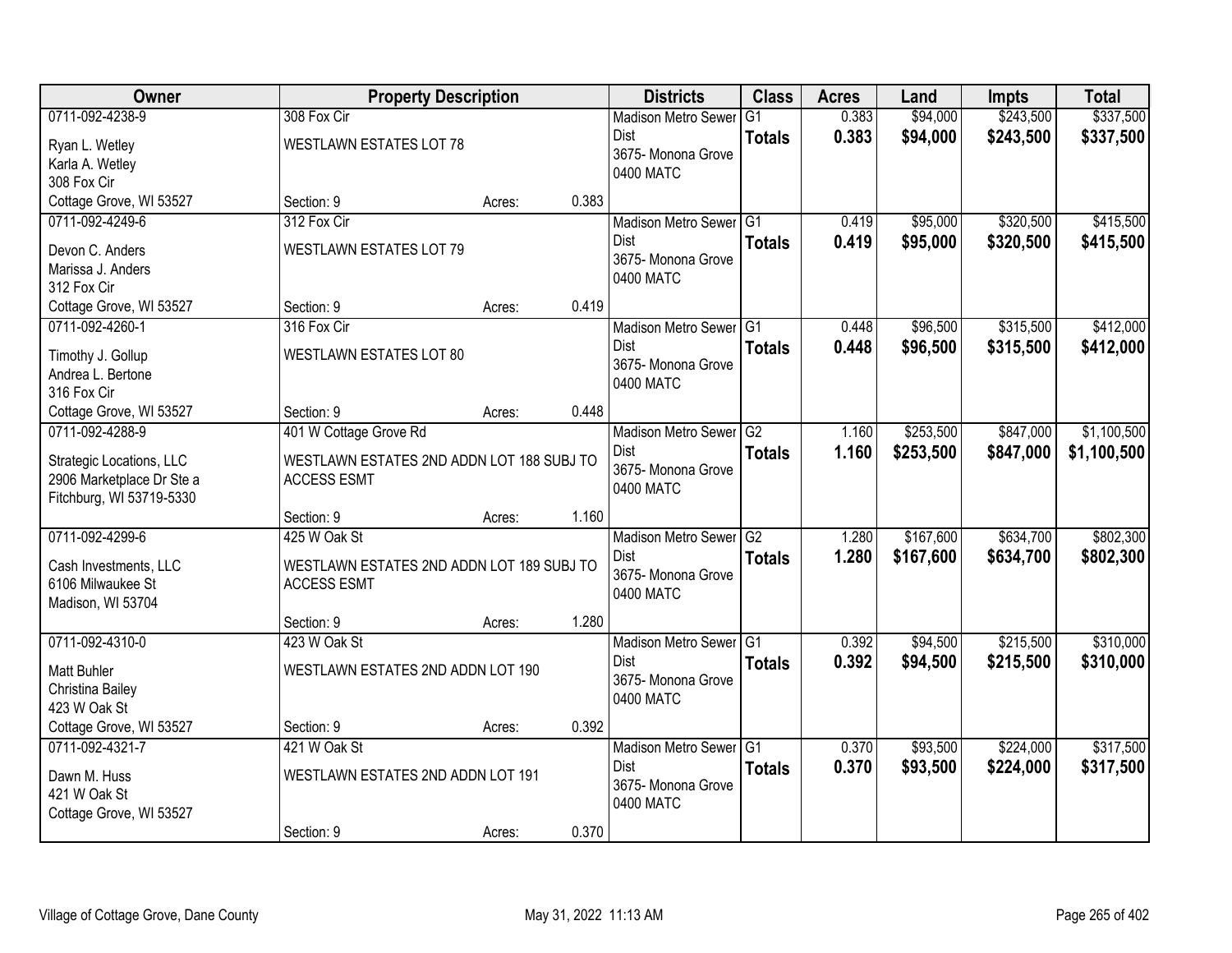| <b>Owner</b>                |              | <b>Property Description</b>       |       | <b>Districts</b>                | <b>Class</b>  | <b>Acres</b> | Land     | <b>Impts</b> | <b>Total</b> |
|-----------------------------|--------------|-----------------------------------|-------|---------------------------------|---------------|--------------|----------|--------------|--------------|
| 0711-092-4332-4             | 419 W Oak St |                                   |       | <b>Madison Metro Sewer</b>      | G1            | 0.390        | \$94,000 | \$303,000    | \$397,000    |
| Matthew T. Pinkston         |              | WESTLAWN ESTATES 2ND ADDN LOT 192 |       | Dist                            | <b>Totals</b> | 0.390        | \$94,000 | \$303,000    | \$397,000    |
| Melanie L. Pinkston         |              |                                   |       | 3675- Monona Grove              |               |              |          |              |              |
| 419 W Oak St                |              |                                   |       | 0400 MATC                       |               |              |          |              |              |
| Cottage Grove, WI 53527     | Section: 9   | Acres:                            | 0.390 |                                 |               |              |          |              |              |
| 0711-092-4343-1             | 417 W Oak St |                                   |       | Madison Metro Sewer G1          |               | 0.370        | \$93,500 | \$368,500    | \$462,000    |
| Tyler A. Thompson           |              | WESTLAWN ESTATES 2ND ADDN LOT 193 |       | <b>Dist</b>                     | <b>Totals</b> | 0.370        | \$93,500 | \$368,500    | \$462,000    |
| Emily G. Pendleton          |              |                                   |       | 3675- Monona Grove<br>0400 MATC |               |              |          |              |              |
| 417 W Oak St                |              |                                   |       |                                 |               |              |          |              |              |
| Cottage Groce, WI 53527     | Section: 9   | Acres:                            | 0.370 |                                 |               |              |          |              |              |
| 0711-092-4354-8             | 415 W Oak St |                                   |       | Madison Metro Sewer G1          |               | 0.320        | \$90,500 | \$271,500    | \$362,000    |
| Brewer Living Tr, Michael J |              | WESTLAWN ESTATES 2ND ADDN LOT 194 |       | Dist                            | <b>Totals</b> | 0.320        | \$90,500 | \$271,500    | \$362,000    |
| 415 W Oak St                |              |                                   |       | 3675-Monona Grove<br>0400 MATC  |               |              |          |              |              |
| Cottage Grove, WI 53527     |              |                                   |       |                                 |               |              |          |              |              |
|                             | Section: 9   | Acres:                            | 0.320 |                                 |               |              |          |              |              |
| 0711-092-4365-5             | 413 W Oak St |                                   |       | Madison Metro Sewer G1          |               | 0.286        | \$88,500 | \$260,500    | \$349,000    |
| Jerrud Rossing              |              | WESTLAWN ESTATES 2ND ADDN LOT 195 |       | Dist                            | <b>Totals</b> | 0.286        | \$88,500 | \$260,500    | \$349,000    |
| Stephanie A. Rossing        |              |                                   |       | 3675- Monona Grove<br>0400 MATC |               |              |          |              |              |
| 413 W Oak St                |              |                                   |       |                                 |               |              |          |              |              |
| Cottage Grove, WI 53527     | Section: 9   | Acres:                            | 0.286 |                                 |               |              |          |              |              |
| 0711-092-4376-2             | 411 W Oak St |                                   |       | Madison Metro Sewer G1          |               | 0.290        | \$88,500 | \$375,000    | \$463,500    |
| Paul M. Mamelka             |              | WESTLAWN ESTATES 2ND ADDN LOT 196 |       | Dist                            | <b>Totals</b> | 0.290        | \$88,500 | \$375,000    | \$463,500    |
| Charlene -. Blohm           |              |                                   |       | 3675- Monona Grove<br>0400 MATC |               |              |          |              |              |
| 411 W Oak St                |              |                                   |       |                                 |               |              |          |              |              |
| Cottage Grove, WI 53527     | Section: 9   | Acres:                            | 0.290 |                                 |               |              |          |              |              |
| 0711-092-4387-9             | 409 W Oak St |                                   |       | Madison Metro Sewer G1          |               | 0.290        | \$88,500 | \$330,000    | \$418,500    |
| Lisa M. Nackers             |              | WESTLAWN ESTATES 2ND ADDN LOT 197 |       | Dist                            | <b>Totals</b> | 0.290        | \$88,500 | \$330,000    | \$418,500    |
| 409 W Oak St                |              |                                   |       | 3675- Monona Grove<br>0400 MATC |               |              |          |              |              |
| Cottage Grove, WI 53527     |              |                                   |       |                                 |               |              |          |              |              |
|                             | Section: 9   | Acres:                            | 0.290 |                                 |               |              |          |              |              |
| 0711-092-4398-6             | 407 W Oak St |                                   |       | Madison Metro Sewer G1          |               | 0.310        | \$90,000 | \$212,500    | \$302,500    |
| Paul A. Kohn                |              | WESTLAWN ESTATES 2ND ADDN LOT 198 |       | <b>Dist</b>                     | <b>Totals</b> | 0.310        | \$90,000 | \$212,500    | \$302,500    |
| 407 W Oak St                |              |                                   |       | 3675- Monona Grove              |               |              |          |              |              |
| Cottage Grove, WI 53527     |              |                                   |       | 0400 MATC                       |               |              |          |              |              |
|                             | Section: 9   | Acres:                            | 0.310 |                                 |               |              |          |              |              |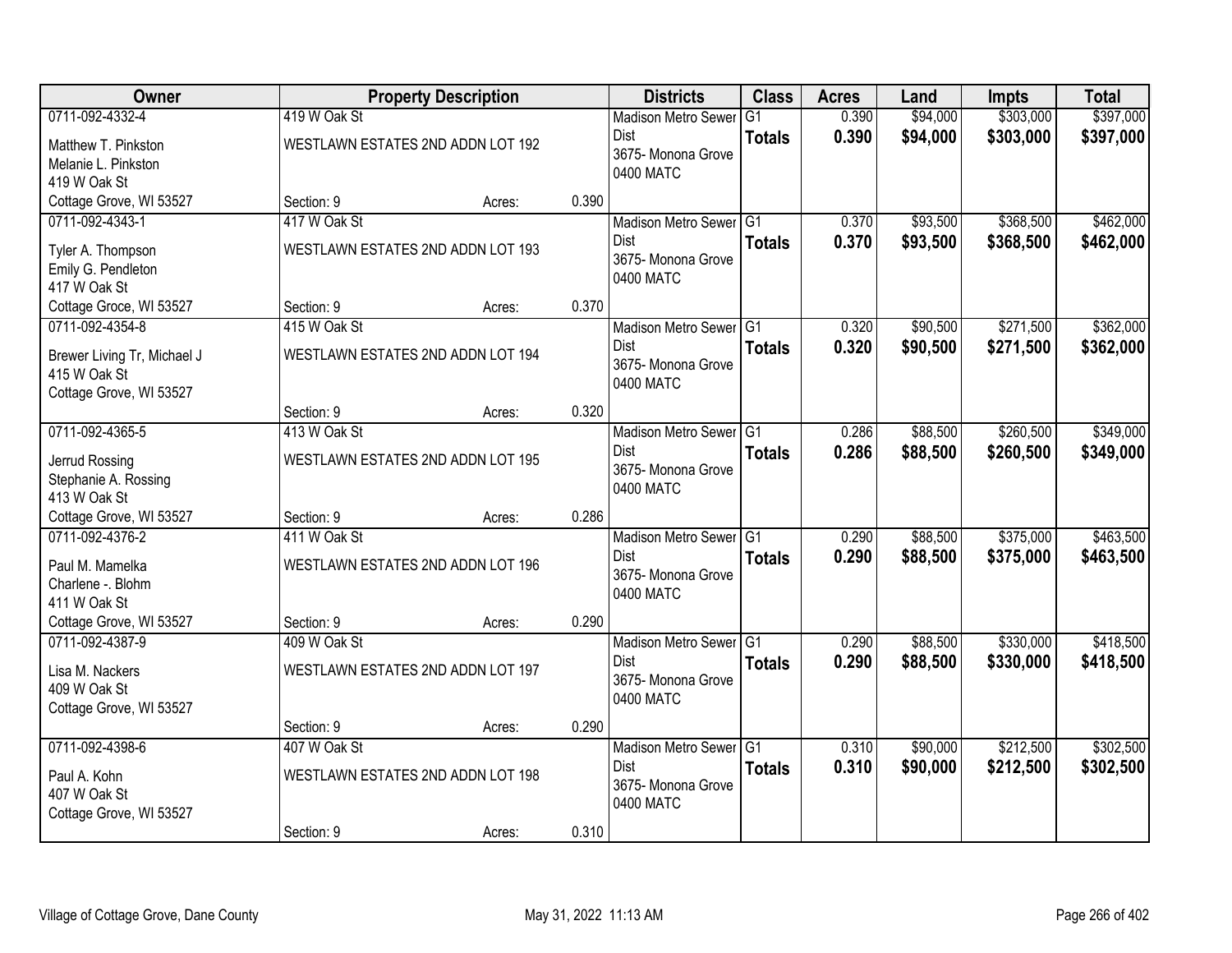| <b>Owner</b>                 |                                   | <b>Property Description</b>               |        | <b>Districts</b>           | <b>Class</b>  | <b>Acres</b> | Land      | <b>Impts</b>    | <b>Total</b>    |
|------------------------------|-----------------------------------|-------------------------------------------|--------|----------------------------|---------------|--------------|-----------|-----------------|-----------------|
| 0711-092-4409-2              | 405 W Oak St                      |                                           |        | <b>Madison Metro Sewer</b> | G1            | 0.540        | \$100,000 | \$269,000       | \$369,000       |
| Gary A. Kraus                | WESTLAWN ESTATES 2ND ADDN LOT 199 |                                           |        | Dist                       | <b>Totals</b> | 0.540        | \$100,000 | \$269,000       | \$369,000       |
| Lynn Kraus                   |                                   |                                           |        | 3675- Monona Grove         |               |              |           |                 |                 |
| 405 W Oak St                 |                                   |                                           |        | 0400 MATC                  |               |              |           |                 |                 |
| Cottage Grove, WI 53527-9399 | Section: 9                        | Acres:                                    | 0.540  |                            |               |              |           |                 |                 |
| 0711-092-4420-7              | 403 W Oak St                      |                                           |        | Madison Metro Sewer G1     |               | 0.630        | \$102,000 | \$456,500       | \$558,500       |
| Christopher S. Goplen        | WESTLAWN ESTATES 2ND ADDN LOT 200 |                                           |        | <b>Dist</b>                | <b>Totals</b> | 0.630        | \$102,000 | \$456,500       | \$558,500       |
| Kelley A. Goplen             |                                   |                                           |        | 3675- Monona Grove         |               |              |           |                 |                 |
| 403 W Oak St                 |                                   |                                           |        | 0400 MATC                  |               |              |           |                 |                 |
| Cottage Grove, WI 53527      | Section: 9                        | Acres:                                    | 0.630  |                            |               |              |           |                 |                 |
| 0711-092-4431-4              | Oak St                            |                                           |        | Madison Metro Sewer X4     |               | 15.390       | \$0       | $\overline{50}$ | $\overline{50}$ |
| Cottage Grove, Village of    |                                   | WESTLAWN ESTATES 2ND ADDN LOT 201 SUBJ TO |        | Dist                       | <b>Totals</b> | 15.390       | \$0       | \$0             | \$0             |
| 221 E Cottage Grove Rd       | <b>ACCESS ESMT</b>                |                                           |        | 3675- Monona Grove         |               |              |           |                 |                 |
| Cottage Grove, WI 53527      |                                   |                                           |        | 0400 MATC                  |               |              |           |                 |                 |
|                              | Section: 9                        | Acres:                                    | 15.390 |                            |               |              |           |                 |                 |
| 0711-092-4442-1              | 401 W Oak St                      |                                           |        | Madison Metro Sewer G1     |               | 0.330        | \$91,500  | \$338,000       | \$429,500       |
| Patrick J. Shanahan          | WESTLAWN ESTATES 2ND ADDN LOT 202 |                                           |        | Dist                       | <b>Totals</b> | 0.330        | \$91,500  | \$338,000       | \$429,500       |
| Lori H. Shanahan             |                                   |                                           |        | 3675- Monona Grove         |               |              |           |                 |                 |
| 401 W Oak St                 |                                   |                                           |        | 0400 MATC                  |               |              |           |                 |                 |
| Cottage Grove, WI 53527      | Section: 9                        | Acres:                                    | 0.330  |                            |               |              |           |                 |                 |
| 0711-092-4453-8              | 400 W Oak St                      |                                           |        | Madison Metro Sewer G1     |               | 0.320        | \$90,000  | \$273,500       | \$363,500       |
| Ronald J. Grosso             | WESTLAWN ESTATES 2ND ADDN LOT 203 |                                           |        | <b>Dist</b>                | <b>Totals</b> | 0.320        | \$90,000  | \$273,500       | \$363,500       |
| Katherine M. Grosso          |                                   |                                           |        | 3675- Monona Grove         |               |              |           |                 |                 |
| 400 W Oak St                 |                                   |                                           |        | 0400 MATC                  |               |              |           |                 |                 |
| Cottage Grove, WI 53527      | Section: 9                        | Acres:                                    | 0.320  |                            |               |              |           |                 |                 |
| 0711-092-4464-5              | 402 W Oak St                      |                                           |        | Madison Metro Sewer G1     |               | 0.280        | \$87,500  | \$309,500       | \$397,000       |
| Patrick J. Schrader          | WESTLAWN ESTATES 2ND ADDN LOT 204 |                                           |        | <b>Dist</b>                | <b>Totals</b> | 0.280        | \$87,500  | \$309,500       | \$397,000       |
| Cynthia R. Schrader          |                                   |                                           |        | 3675- Monona Grove         |               |              |           |                 |                 |
| 402 W Oak St                 |                                   |                                           |        | 0400 MATC                  |               |              |           |                 |                 |
| Cottage Grove, WI 53527      | Section: 9                        | Acres:                                    | 0.280  |                            |               |              |           |                 |                 |
| 0711-092-4475-2              | 404 W Oak St                      |                                           |        | Madison Metro Sewer G1     |               | 0.280        | \$87,500  | \$227,500       | \$315,000       |
| Ronald E. Lehmann            | WESTLAWN ESTATES 2ND ADDN LOT 205 |                                           |        | Dist                       | <b>Totals</b> | 0.280        | \$87,500  | \$227,500       | \$315,000       |
| Maureen A. Lehmann           |                                   |                                           |        | 3675- Monona Grove         |               |              |           |                 |                 |
| 404 W Oak St                 |                                   |                                           |        | 0400 MATC                  |               |              |           |                 |                 |
| Cottage Grove, WI 53527      | Section: 9                        | Acres:                                    | 0.280  |                            |               |              |           |                 |                 |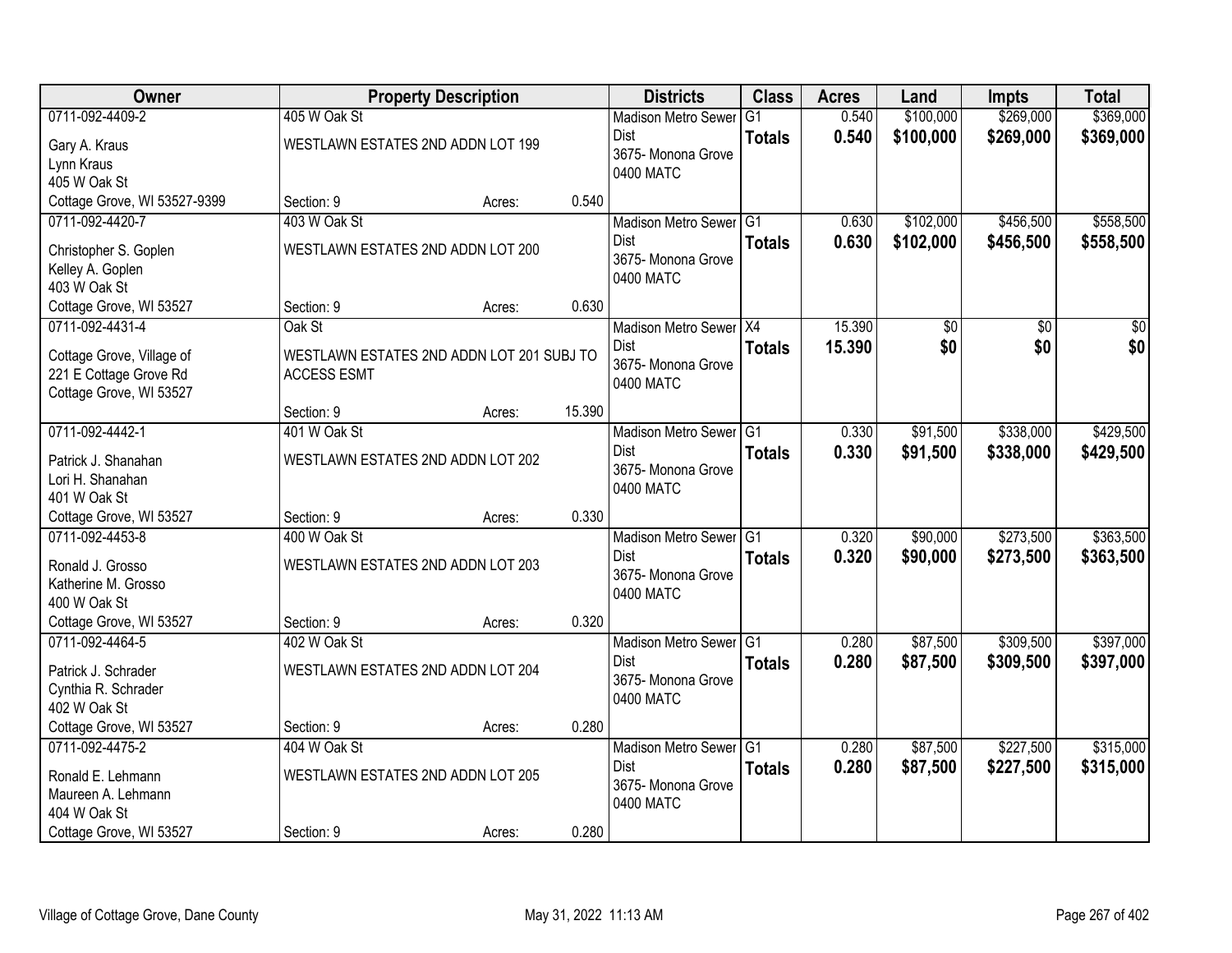| <b>Owner</b>            |              | <b>Property Description</b>       |       | <b>Districts</b>                  | <b>Class</b>  | <b>Acres</b> | Land     | <b>Impts</b> | <b>Total</b> |
|-------------------------|--------------|-----------------------------------|-------|-----------------------------------|---------------|--------------|----------|--------------|--------------|
| 0711-092-4486-9         | 406 W Oak St |                                   |       | <b>Madison Metro Sewer</b>        | G1            | 0.280        | \$87,500 | \$222,500    | \$310,000    |
| Christopher A. Davis    |              | WESTLAWN ESTATES 2ND ADDN LOT 206 |       | Dist                              | <b>Totals</b> | 0.280        | \$87,500 | \$222,500    | \$310,000    |
| Dana M. Davis           |              |                                   |       | 3675- Monona Grove                |               |              |          |              |              |
| 406 W Oak St            |              |                                   |       | 0400 MATC                         |               |              |          |              |              |
| Cottage Grove, WI 53527 | Section: 9   | Acres:                            | 0.280 |                                   |               |              |          |              |              |
| 0711-092-4497-6         | 408 W Oak St |                                   |       | Madison Metro Sewer G1            |               | 0.280        | \$87,500 | \$229,500    | \$317,000    |
| Diane L. Pospyhalla     |              | WESTLAWN ESTATES 2ND ADDN LOT 207 |       | Dist                              | <b>Totals</b> | 0.280        | \$87,500 | \$229,500    | \$317,000    |
| 408 W Oak St            |              |                                   |       | 3675- Monona Grove                |               |              |          |              |              |
| Cottage Grove, WI 53527 |              |                                   |       | 0400 MATC                         |               |              |          |              |              |
|                         | Section: 9   | Acres:                            | 0.280 |                                   |               |              |          |              |              |
| 0711-092-4508-2         | 410 W Oak St |                                   |       | Madison Metro Sewer <sup>G1</sup> |               | 0.300        | \$88,500 | \$199,500    | \$288,000    |
| Michael J. Peterson     |              | WESTLAWN ESTATES 2ND ADDN LOT 208 |       | <b>Dist</b>                       | <b>Totals</b> | 0.300        | \$88,500 | \$199,500    | \$288,000    |
| Susan M. Peterson       |              |                                   |       | 3675- Monona Grove                |               |              |          |              |              |
| 410 W Oak St            |              |                                   |       | 0400 MATC                         |               |              |          |              |              |
| Cottage Grove, WI 53527 | Section: 9   | Acres:                            | 0.300 |                                   |               |              |          |              |              |
| 0711-092-4519-9         | 412 W Oak St |                                   |       | Madison Metro Sewer G1            |               | 0.310        | \$89,000 | \$228,500    | \$317,500    |
| Robert Varnell          |              | WESTLAWN ESTATES 2ND ADDN LOT 209 |       | <b>Dist</b>                       | <b>Totals</b> | 0.310        | \$89,000 | \$228,500    | \$317,500    |
| Danielle Varnell        |              |                                   |       | 3675- Monona Grove                |               |              |          |              |              |
| 412 W Oak St            |              |                                   |       | 0400 MATC                         |               |              |          |              |              |
| Cottage Grove, WI 53527 | Section: 9   | Acres:                            | 0.310 |                                   |               |              |          |              |              |
| 0711-092-4530-4         | 414 W Oak St |                                   |       | Madison Metro Sewer G1            |               | 0.330        | \$90,500 | \$284,500    | \$375,000    |
| Julie M. Dimaggio       |              | WESTLAWN ESTATES 2ND ADDN LOT 210 |       | <b>Dist</b>                       | <b>Totals</b> | 0.330        | \$90,500 | \$284,500    | \$375,000    |
| Nathan A. Maxwell       |              |                                   |       | 3675- Monona Grove                |               |              |          |              |              |
| 414 W Oak St            |              |                                   |       | 0400 MATC                         |               |              |          |              |              |
| Cottage Grove, WI 53527 | Section: 9   | Acres:                            | 0.330 |                                   |               |              |          |              |              |
| 0711-092-4541-1         | 416 W Oak St |                                   |       | Madison Metro Sewer G1            |               | 0.350        | \$91,500 | \$199,000    | \$290,500    |
| James W. Deane          |              | WESTLAWN ESTATES 2ND ADDN LOT 211 |       | Dist                              | <b>Totals</b> | 0.350        | \$91,500 | \$199,000    | \$290,500    |
| Terri L. Deane          |              |                                   |       | 3675- Monona Grove                |               |              |          |              |              |
| 416 W Oak St            |              |                                   |       | 0400 MATC                         |               |              |          |              |              |
| Cottage Grove, WI 53527 | Section: 9   | Acres:                            | 0.350 |                                   |               |              |          |              |              |
| 0711-092-4552-8         | 418 W Oak St |                                   |       | Madison Metro Sewer G1            |               | 0.450        | \$97,000 | \$221,500    | \$318,500    |
| Jason M. Verhulst       |              | WESTLAWN ESTATES 2ND ADDN LOT 212 |       | Dist                              | <b>Totals</b> | 0.450        | \$97,000 | \$221,500    | \$318,500    |
| Michaela Messina        |              |                                   |       | 3675- Monona Grove                |               |              |          |              |              |
| 418 W Oak St            |              |                                   |       | 0400 MATC                         |               |              |          |              |              |
| Cottage Grove, WI 53527 | Section: 9   | Acres:                            | 0.450 |                                   |               |              |          |              |              |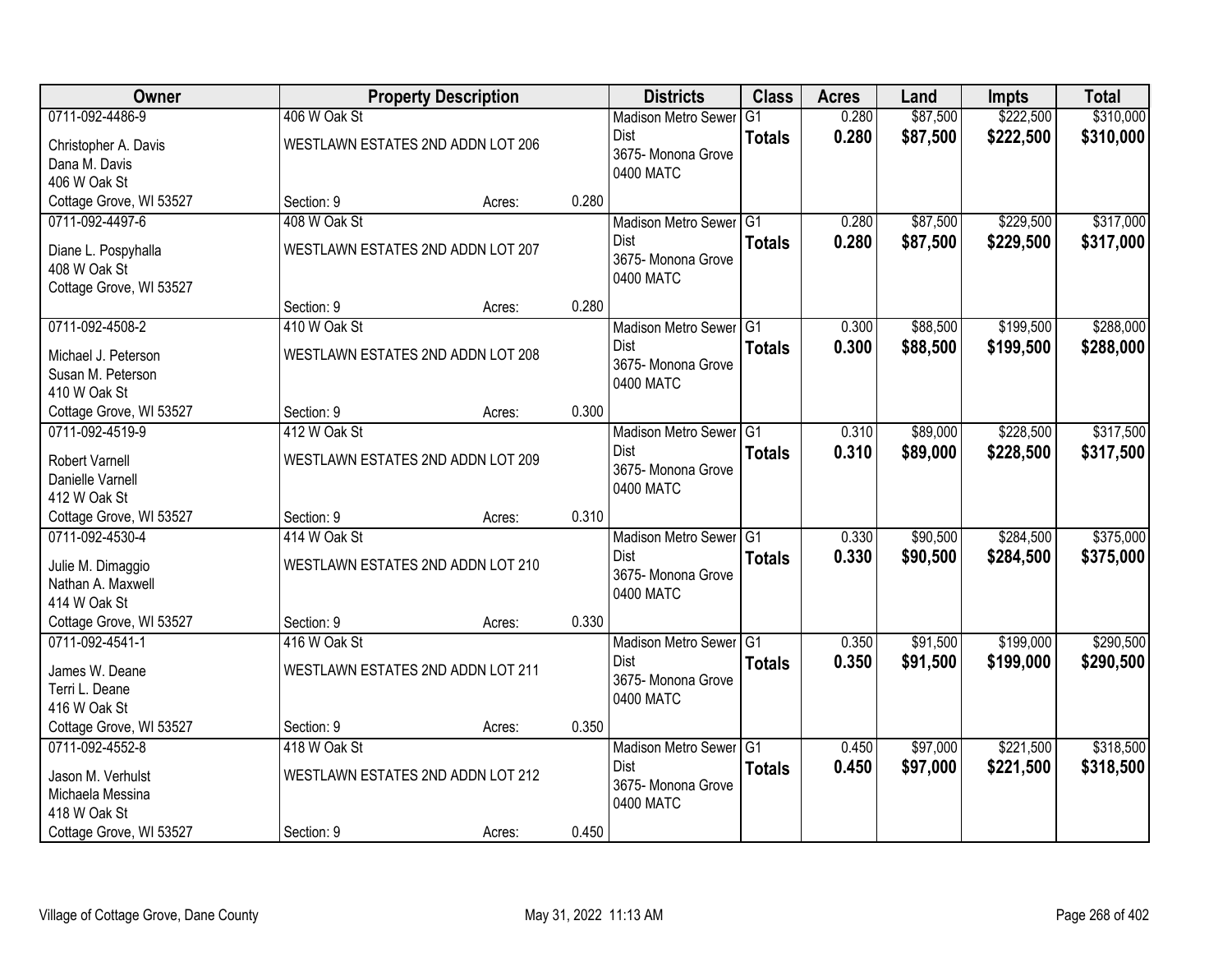| Owner                                                                                              |                                                           | <b>Property Description</b> |       | <b>Districts</b>                               | <b>Class</b>  | <b>Acres</b> | Land      | <b>Impts</b>    | <b>Total</b> |
|----------------------------------------------------------------------------------------------------|-----------------------------------------------------------|-----------------------------|-------|------------------------------------------------|---------------|--------------|-----------|-----------------|--------------|
| 0711-092-4563-5                                                                                    | 341 W Cottage Grove Rd                                    |                             |       | <b>Madison Metro Sewer</b>                     | G2            | 1.280        | \$279,500 | \$700,900       | \$980,400    |
| Monona State Bank, Inc<br>5515 Monona Dr<br>Monona, WI 53716                                       | WESTLAWN ESTATES 2ND ADDN LOT 213                         |                             |       | Dist<br>3675- Monona Grove<br>0400 MATC        | <b>Totals</b> | 1.280        | \$279,500 | \$700,900       | \$980,400    |
|                                                                                                    | Section: 9                                                | Acres:                      | 1.280 |                                                |               |              |           |                 |              |
| 0711-092-4574-2                                                                                    | 329 W Cottage Grove Rd                                    |                             |       | Madison Metro Sewer G2                         |               | 1.060        | \$230,900 | \$0             | \$230,900    |
| Monona State Bank, Inc<br>5515 Monona Dr<br>Monona, WI 53716                                       | WESTLAWN ESTATES 2ND ADDN LOT 214                         |                             |       | <b>Dist</b><br>3675- Monona Grove<br>0400 MATC | <b>Totals</b> | 1.060        | \$230,900 | \$0             | \$230,900    |
|                                                                                                    | Section: 9                                                | Acres:                      | 1.060 |                                                |               |              |           |                 |              |
| 0711-092-4585-9                                                                                    | 325 W Cottage Grove Rd                                    |                             |       | Madison Metro Sewer G2                         |               | 0.540        | \$118,000 | \$1,054,500     | \$1,172,500  |
| Partners in Community Eldercare, LLC<br>5936 Seminole Centre Ct Ste 21<br>Fitchburg, WI 53711-5131 | WESTLAWN ESTATES 2ND ADDN LOT 215                         |                             |       | Dist<br>3675- Monona Grove<br>0400 MATC        | <b>Totals</b> | 0.540        | \$118,000 | \$1,054,500     | \$1,172,500  |
|                                                                                                    | Section: 9                                                | Acres:                      | 0.540 |                                                |               |              |           |                 |              |
| 0711-092-4600-9                                                                                    | Southing Grange                                           |                             |       | Madison Metro Sewer X4                         |               | 8.910        | \$0       | \$0             | \$0          |
| Cottage Grove, Village of<br>221 E Cottage Grove Rd<br>Cottage Grove, WI 53527                     | WESTLAWN ESTATES 2ND ADDN OUTLOT 2 SUBJ<br>TO ACCESS ESMT |                             |       | Dist<br>3675-Monona Grove<br>0400 MATC         | <b>Totals</b> | 8.910        | \$0       | \$0             | \$0          |
|                                                                                                    | Section: 9                                                | Acres:                      | 8.910 |                                                |               |              |           |                 |              |
| 0711-092-4615-2                                                                                    | Southing Grange                                           |                             |       | Madison Metro Sewer X4                         |               | 0.740        | \$0       | $\overline{60}$ | \$0          |
| Cottage Grove, Village of<br>221 E Cottage Grove Rd<br>Cottage Grove, WI 53527                     | WESTLAWN ESTATES 2ND ADDN OUTLOT 3                        |                             |       | Dist<br>3675- Monona Grove<br>0400 MATC        | <b>Totals</b> | 0.740        | \$0       | \$0             | \$0          |
|                                                                                                    | Section: 9                                                | Acres:                      | 0.740 |                                                |               |              |           |                 |              |
| 0711-092-5601-6                                                                                    | 509 Westlawn Dr Unit 1                                    |                             |       | Madison Metro Sewer G1                         |               | 0.000        | \$30,000  | \$160,500       | \$190,500    |
| Welsh Tiemann Living Tr, Joyce<br>509 Westlawn Dr 1<br>Cottage Grove, WI 53527                     | TAYLOR CREST CONDOMINIUMS UNIT 1                          |                             |       | Dist<br>3675- Monona Grove<br>0400 MATC        | <b>Totals</b> | 0.000        | \$30,000  | \$160,500       | \$190,500    |
|                                                                                                    | Section: 9                                                | Acres:                      | 0.000 |                                                |               |              |           |                 |              |
| 0711-092-5603-4                                                                                    | 509 Westlawn Dr Unit 2                                    |                             |       | Madison Metro Sewer G1                         |               | 0.000        | \$30,000  | \$161,500       | \$191,500    |
| Mckenna Survivor Tr, Mary L<br>509 Westlawn Dr #2<br>Cottage Grove, WI 53527                       | TAYLOR CREST CONDOMINIUMS UNIT 2                          |                             |       | <b>Dist</b><br>3675- Monona Grove<br>0400 MATC | <b>Totals</b> | 0.000        | \$30,000  | \$161,500       | \$191,500    |
|                                                                                                    | Section: 9                                                | Acres:                      | 0.000 |                                                |               |              |           |                 |              |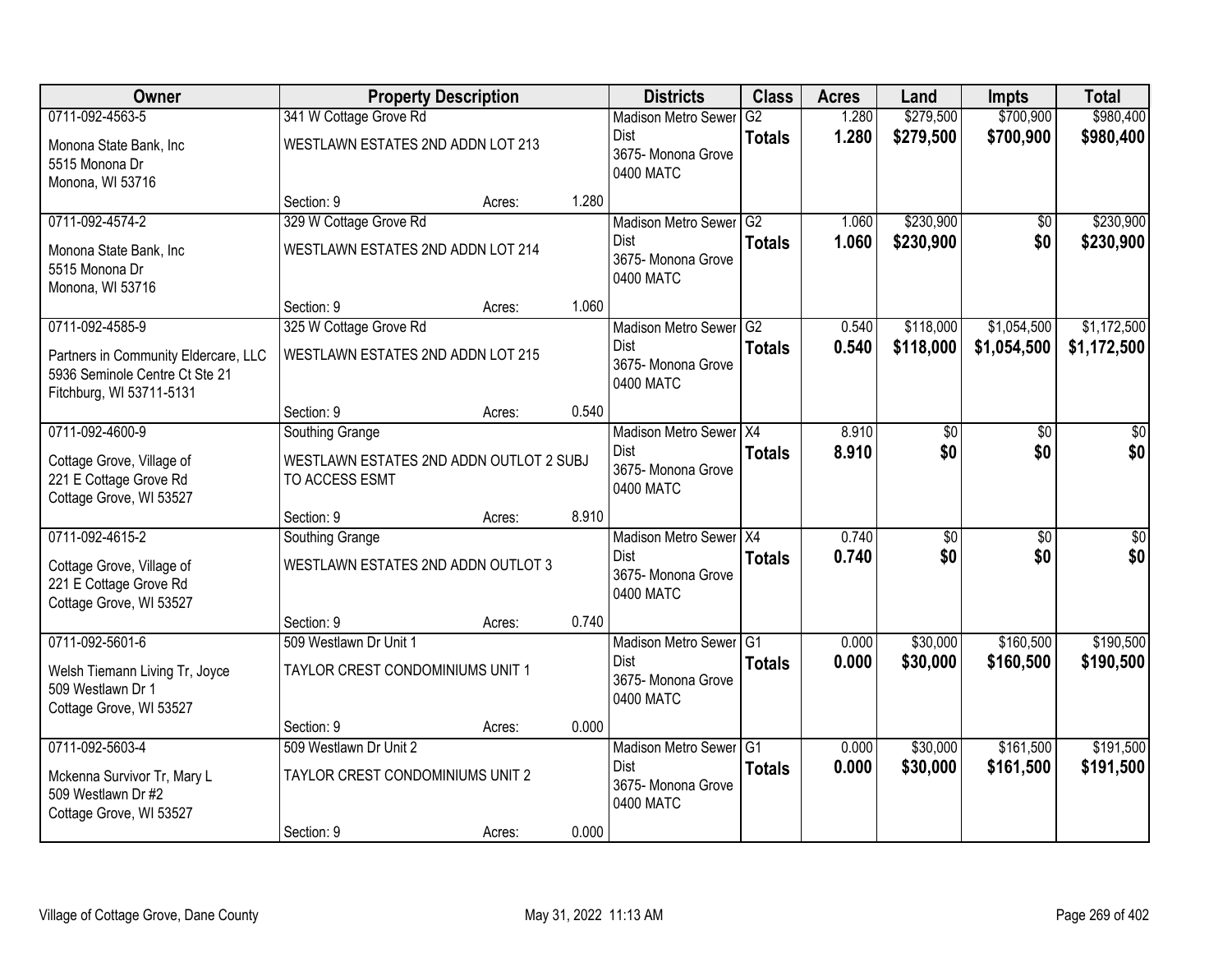| Owner                                                                                              |                                                            | <b>Property Description</b> |       | <b>Districts</b>                                                         | <b>Class</b>   | <b>Acres</b>   | Land                 | <b>Impts</b>           | <b>Total</b>           |
|----------------------------------------------------------------------------------------------------|------------------------------------------------------------|-----------------------------|-------|--------------------------------------------------------------------------|----------------|----------------|----------------------|------------------------|------------------------|
| 0711-092-5605-2                                                                                    | 509 Westlawn Dr Unit 3                                     |                             |       | <b>Madison Metro Sewer</b>                                               | G <sub>1</sub> | 0.000          | \$30,000             | \$161,000              | \$191,000              |
| Nancy Liboy<br>509 Westlawn Dr 3<br>Cottage Grove, WI 53527                                        | TAYLOR CREST CONDOMINIUMS UNIT 3                           |                             |       | Dist<br>3675- Monona Grove<br>0400 MATC                                  | <b>Totals</b>  | 0.000          | \$30,000             | \$161,000              | \$191,000              |
|                                                                                                    | Section: 9                                                 | Acres:                      | 0.000 |                                                                          |                |                |                      |                        |                        |
| 0711-092-5607-0<br>Deanna J. Finley<br>509 Westlawn Dr 4<br>Cottage Grove, WI 53527                | 509 Westlawn Dr Unit 4<br>TAYLOR CREST CONDOMINIUMS UNIT 4 |                             |       | Madison Metro Sewer G1<br><b>Dist</b><br>3675- Monona Grove<br>0400 MATC | <b>Totals</b>  | 0.000<br>0.000 | \$30,000<br>\$30,000 | \$161,000<br>\$161,000 | \$191,000<br>\$191,000 |
|                                                                                                    | Section: 9                                                 | Acres:                      | 0.000 |                                                                          |                |                |                      |                        |                        |
| 0711-092-5609-8<br>Priscilla C. Brown<br>509 Westlawn Dr 5<br>Cottage Grove, WI 53527              | 509 Westlawn Dr Unit 5<br>TAYLOR CREST CONDOMINIUMS UNIT 5 |                             |       | Madison Metro Sewer G1<br>Dist<br>3675-Monona Grove<br>0400 MATC         | <b>Totals</b>  | 0.000<br>0.000 | \$30,000<br>\$30,000 | \$159,000<br>\$159,000 | \$189,000<br>\$189,000 |
|                                                                                                    | Section: 9                                                 | Acres:                      | 0.000 |                                                                          |                |                |                      |                        |                        |
| 0711-092-5611-4<br>Roberts Rev Tr, Beverly J                                                       | 509 Westlawn Dr Unit 6<br>TAYLOR CREST CONDOMINIUMS UNIT 6 |                             |       | Madison Metro Sewer G1<br>Dist<br>3675- Monona Grove                     | <b>Totals</b>  | 0.000<br>0.000 | \$30,000<br>\$30,000 | \$161,500<br>\$161,500 | \$191,500<br>\$191,500 |
| 509 Westlawn Dr 6<br>Cottage Grove, WI 53527                                                       |                                                            |                             |       | 0400 MATC                                                                |                |                |                      |                        |                        |
| 0711-092-5613-2                                                                                    | Section: 9<br>509 Westlawn Dr Unit 7                       | Acres:                      | 0.000 | Madison Metro Sewer <sup>G1</sup>                                        |                | 0.000          | \$30,000             | \$161,500              | \$191,500              |
| Mitchell E. Johnson<br>Judith A. Tegtman<br>509 Westlawn Dr 7                                      | TAYLOR CREST CONDOMINIUMS UNIT 7                           |                             |       | Dist<br>3675- Monona Grove<br>0400 MATC                                  | <b>Totals</b>  | 0.000          | \$30,000             | \$161,500              | \$191,500              |
| Cottage Grove, WI 53527                                                                            | Section: 9                                                 | Acres:                      | 0.000 |                                                                          |                |                |                      |                        |                        |
| 0711-092-5615-0<br>Ament Rev Living Tr, Rosemary L<br>509 Westlawn Dr 8<br>Cottage Grove, WI 53527 | 509 Westlawn Dr Unit 8<br>TAYLOR CREST CONDOMINIUMS UNIT 8 |                             |       | Madison Metro Sewer G1<br>Dist<br>3675- Monona Grove<br>0400 MATC        | <b>Totals</b>  | 0.000<br>0.000 | \$30,000<br>\$30,000 | \$163,500<br>\$163,500 | \$193,500<br>\$193,500 |
|                                                                                                    | Section: 9                                                 | Acres:                      | 0.000 |                                                                          |                |                |                      |                        |                        |
| 0711-092-5617-8<br>Lillian S. Hermsdorf<br>509 Westlawn Dr 9<br>Cottage Grove, WI 53527            | 509 Westlawn Dr Unit 9<br>TAYLOR CREST CONDOMINIUMS UNIT 9 |                             |       | Madison Metro Sewer G1<br><b>Dist</b><br>3675- Monona Grove<br>0400 MATC | <b>Totals</b>  | 0.000<br>0.000 | \$30,000<br>\$30,000 | \$165,500<br>\$165,500 | \$195,500<br>\$195,500 |
|                                                                                                    | Section: 9                                                 | Acres:                      | 0.000 |                                                                          |                |                |                      |                        |                        |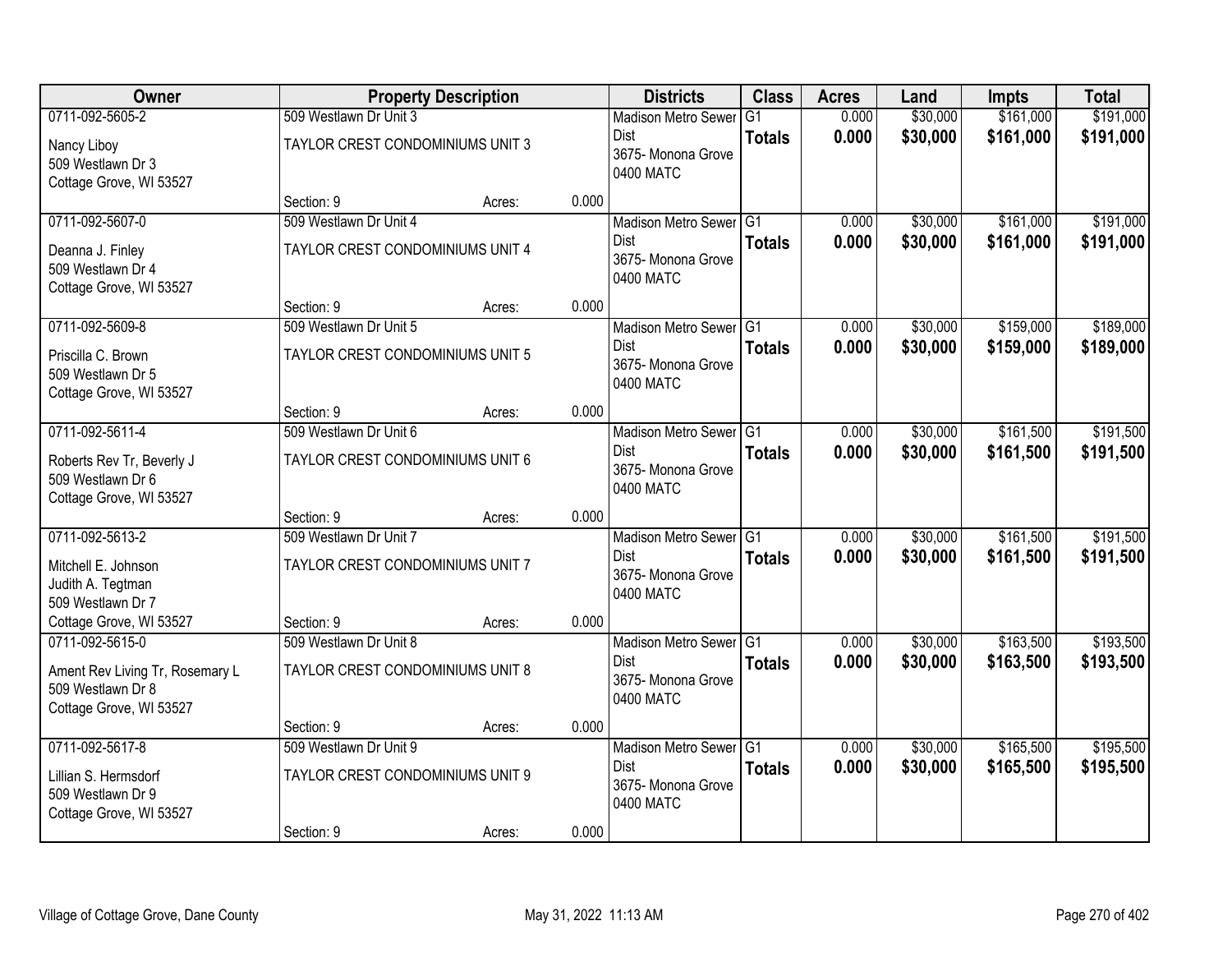| Owner                           |                                   | <b>Property Description</b> |       | <b>Districts</b>           | <b>Class</b>   | <b>Acres</b> | Land     | <b>Impts</b> | <b>Total</b> |
|---------------------------------|-----------------------------------|-----------------------------|-------|----------------------------|----------------|--------------|----------|--------------|--------------|
| 0711-092-5619-6                 | 509 Westlawn Dr Unit 10           |                             |       | <b>Madison Metro Sewer</b> | G <sub>1</sub> | 0.000        | \$30,000 | \$161,000    | \$191,000    |
| Paul R. Nelson                  | TAYLOR CREST CONDOMINIUMS UNIT 10 |                             |       | Dist                       | <b>Totals</b>  | 0.000        | \$30,000 | \$161,000    | \$191,000    |
| Sharon D. Nelson                |                                   |                             |       | 3675- Monona Grove         |                |              |          |              |              |
| 11845 Tevare Ln 1068            |                                   |                             |       | 0400 MATC                  |                |              |          |              |              |
| Las Vegas, NV 89138             | Section: 9                        | Acres:                      | 0.000 |                            |                |              |          |              |              |
| 0711-092-5621-2                 | 509 Westlawn Dr Unit 11           |                             |       | Madison Metro Sewer G1     |                | 0.000        | \$30,000 | \$158,500    | \$188,500    |
| Spencer Rev Living Tr, Donald G | TAYLOR CREST CONDOMINIUMS UNIT 11 |                             |       | <b>Dist</b>                | <b>Totals</b>  | 0.000        | \$30,000 | \$158,500    | \$188,500    |
| 509 Westlawn Dr #11             |                                   |                             |       | 3675- Monona Grove         |                |              |          |              |              |
| Cottage Grove, WI 53527         |                                   |                             |       | 0400 MATC                  |                |              |          |              |              |
|                                 | Section: 9                        | Acres:                      | 0.000 |                            |                |              |          |              |              |
| 0711-092-5623-0                 | 509 Westlawn Dr Unit 12           |                             |       | Madison Metro Sewer G1     |                | 0.000        | \$30,000 | \$158,400    | \$188,400    |
| James V. Thompson V             | TAYLOR CREST CONDOMINIUMS UNIT 12 |                             |       | <b>Dist</b>                | <b>Totals</b>  | 0.000        | \$30,000 | \$158,400    | \$188,400    |
| Carol A. Thompson               |                                   |                             |       | 3675-Monona Grove          |                |              |          |              |              |
| 509 Westlawn Dr Unit 12         |                                   |                             |       | 0400 MATC                  |                |              |          |              |              |
| Cottage Grove, WI 53527         | Section: 9                        | Acres:                      | 0.000 |                            |                |              |          |              |              |
| 0711-092-5625-8                 | 509 Westlawn Dr Unit 14           |                             |       | Madison Metro Sewer G1     |                | 0.000        | \$30,000 | \$158,400    | \$188,400    |
| Pachal Living Tr                | TAYLOR CREST CONDOMINIUMS UNIT 14 |                             |       | Dist                       | <b>Totals</b>  | 0.000        | \$30,000 | \$158,400    | \$188,400    |
| W7682 Winter Rd                 |                                   |                             |       | 3675- Monona Grove         |                |              |          |              |              |
| Tomahawk, WI 54482              |                                   |                             |       | 0400 MATC                  |                |              |          |              |              |
|                                 | Section: 9                        | Acres:                      | 0.000 |                            |                |              |          |              |              |
| 0711-092-5627-6                 | 509 Westlawn Dr Unit 15           |                             |       | Madison Metro Sewer G1     |                | 0.000        | \$30,000 | \$158,400    | \$188,400    |
| Marlene H. Barnes               | TAYLOR CREST CONDOMINIUMS UNIT 15 |                             |       | Dist                       | <b>Totals</b>  | 0.000        | \$30,000 | \$158,400    | \$188,400    |
| 509 Westlawn Dr #15             |                                   |                             |       | 3675- Monona Grove         |                |              |          |              |              |
| Cottage Grove, WI 53527         |                                   |                             |       | 0400 MATC                  |                |              |          |              |              |
|                                 | Section: 9                        | Acres:                      | 0.000 |                            |                |              |          |              |              |
| 0711-092-6001-0                 | 616 Crawford Dr                   |                             |       | Madison Metro Sewer G1     |                | 0.324        | \$90,000 | \$206,500    | \$296,500    |
| Joshua M. Fassl                 | <b>CRAWFORD PLAT LOT 1</b>        |                             |       | Dist                       | <b>Totals</b>  | 0.324        | \$90,000 | \$206,500    | \$296,500    |
| Angela M. Fassl                 |                                   |                             |       | 3675- Monona Grove         |                |              |          |              |              |
| 604 W Dean Ave                  |                                   |                             |       | 0400 MATC                  |                |              |          |              |              |
| Monona, WI 53716-2036           | Section: 9                        | Acres:                      | 0.324 |                            |                |              |          |              |              |
| 0711-092-6012-7                 | 140A Woodview Dr                  |                             |       | Madison Metro Sewer G1     |                | 0.304        | \$89,000 | \$188,500    | \$277,500    |
| White L. Le, Myron et al        | <b>CRAWFORD PLAT LOT 2</b>        |                             |       | <b>Dist</b>                | <b>Totals</b>  | 0.304        | \$89,000 | \$188,500    | \$277,500    |
| 5406 Bremer Rd                  |                                   |                             |       | 3675-Monona Grove          |                |              |          |              |              |
| Mcfarland, WI 53558             |                                   |                             |       | 0400 MATC                  |                |              |          |              |              |
|                                 | Section: 9                        | Acres:                      | 0.304 |                            |                |              |          |              |              |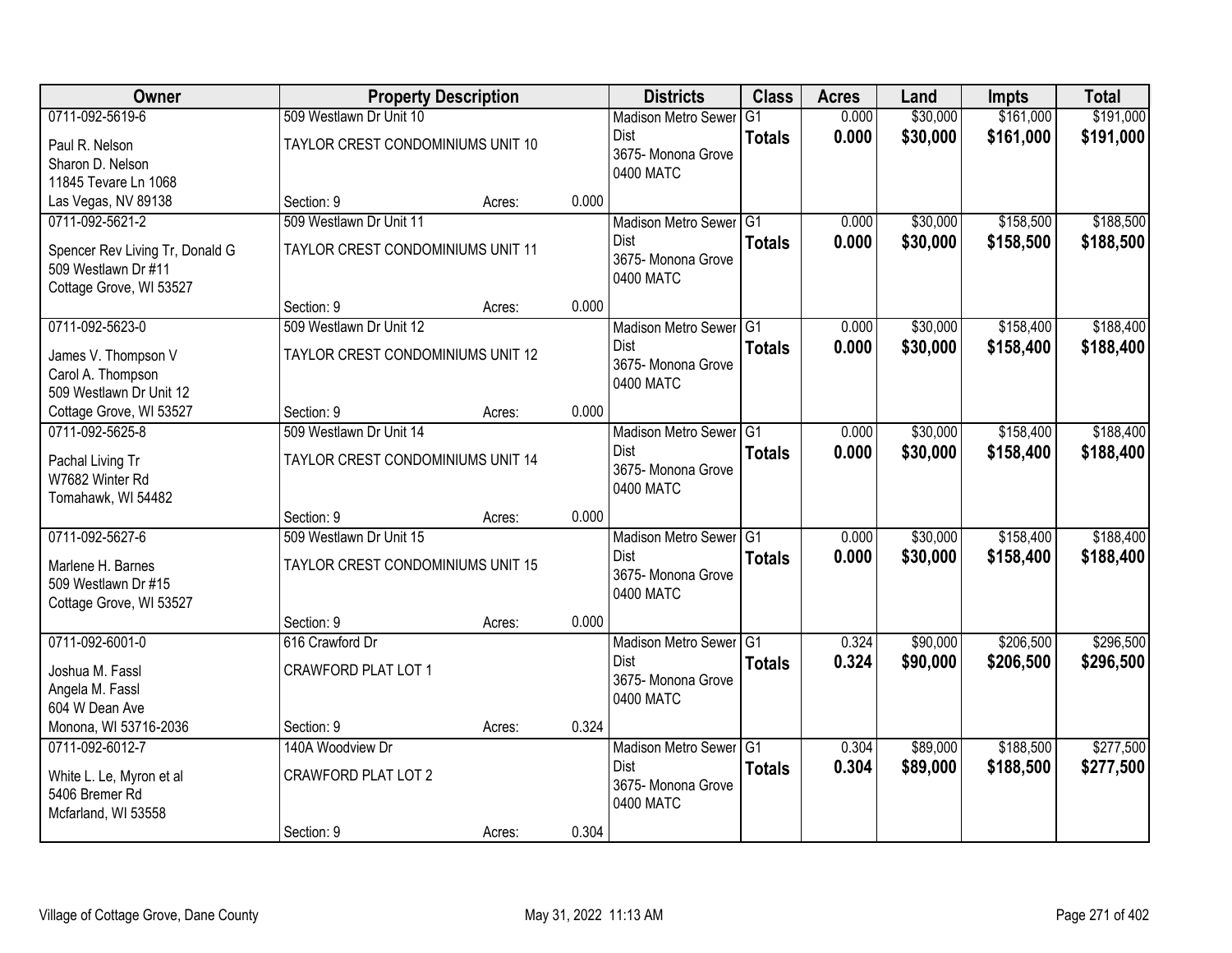| Owner                        | <b>Property Description</b>                 |        |       | <b>Districts</b>           | <b>Class</b>  | <b>Acres</b> | Land      | <b>Impts</b> | <b>Total</b> |
|------------------------------|---------------------------------------------|--------|-------|----------------------------|---------------|--------------|-----------|--------------|--------------|
| 0711-092-6023-4              | 134 Woodview Dr                             |        |       | <b>Madison Metro Sewer</b> | G1            | 0.399        | \$94,000  | \$237,500    | \$331,500    |
| Christina M. Bachmann        | <b>CRAWFORD PLAT LOT 3</b>                  |        |       | Dist                       | <b>Totals</b> | 0.399        | \$94,000  | \$237,500    | \$331,500    |
| 136 Woodview Dr              |                                             |        |       | 3675- Monona Grove         |               |              |           |              |              |
| Cottage Grove, WI 53527      |                                             |        |       | 0400 MATC                  |               |              |           |              |              |
|                              | Section: 9                                  | Acres: | 0.399 |                            |               |              |           |              |              |
| 0711-092-6034-1              | 132 Woodview Dr                             |        |       | Madison Metro Sewer G1     |               | 0.663        | \$103,500 | \$178,000    | \$281,500    |
| Michael H. Schraufnagel      | <b>CRAWFORD PLAT LOT 4</b>                  |        |       | Dist                       | <b>Totals</b> | 0.663        | \$103,500 | \$178,000    | \$281,500    |
| Jean M. Schraufnagel         |                                             |        |       | 3675- Monona Grove         |               |              |           |              |              |
| 132 Woodview Dr              |                                             |        |       | 0400 MATC                  |               |              |           |              |              |
| Cottage Grove, WI 53527      | Section: 9                                  | Acres: | 0.663 |                            |               |              |           |              |              |
| 0711-092-6046-1              | 128 Woodview Dr Unit A                      |        |       | Madison Metro Sewer G1     |               | 0.000        | \$45,000  | \$126,000    | \$171,000    |
| Derric Junakin               | WOODVIEW CONDOMINIUMS OF COTTAGE GROVE      |        |       | Dist                       | <b>Totals</b> | 0.000        | \$45,000  | \$126,000    | \$171,000    |
| Danae Junakin                | <b>UNIT 128-1</b>                           |        |       | 3675- Monona Grove         |               |              |           |              |              |
| 128 Woodview Dr Unit a       |                                             |        |       | 0400 MATC                  |               |              |           |              |              |
| Cottage Grove, WI 53527      | Section: 9                                  | Acres: | 0.000 |                            |               |              |           |              |              |
| 0711-092-6048-1              | 128 Woodview Dr Unit B                      |        |       | Madison Metro Sewer G1     |               | 0.000        | \$45,000  | \$123,500    | \$168,500    |
|                              |                                             |        |       | Dist                       | <b>Totals</b> | 0.000        | \$45,000  | \$123,500    | \$168,500    |
| James B. Warn                | WOODVIEW CONDOMINIUMS OF COTTAGE GROVE      |        |       | 3675- Monona Grove         |               |              |           |              |              |
| Laurie J. Warn               | <b>UNIT 128-2</b>                           |        |       | 0400 MATC                  |               |              |           |              |              |
| 128 B Woodview Dr            |                                             |        |       |                            |               |              |           |              |              |
| Cottage Grove, WI 53527      | Section: 9                                  | Acres: | 0.000 |                            |               |              |           |              |              |
| 0711-092-6056-5              | 124A Woodview Dr                            |        |       | Madison Metro Sewer G1     |               | 0.318        | \$89,500  | \$196,500    | \$286,000    |
| Jason Kuske                  | CRAWFORD PLAT LOT 6                         |        |       | Dist<br>3675- Monona Grove | <b>Totals</b> | 0.318        | \$89,500  | \$196,500    | \$286,000    |
| Jeanette A. Kuske            |                                             |        |       | 0400 MATC                  |               |              |           |              |              |
| 4495 Maple Ln                |                                             |        |       |                            |               |              |           |              |              |
| Windsor, WI 53598            | Section: 9                                  | Acres: | 0.318 |                            |               |              |           |              |              |
| 0711-092-6067-2              | 122 Woodview Dr                             |        |       | Madison Metro Sewer G1     |               | 0.278        | \$87,000  | \$214,500    | \$301,500    |
| Dale A. Klaas                | CRAWFORD PLAT LOT 7                         |        |       | <b>Dist</b>                | <b>Totals</b> | 0.278        | \$87,000  | \$214,500    | \$301,500    |
| 122 Woodview Dr              |                                             |        |       | 3675- Monona Grove         |               |              |           |              |              |
| Cottage Grove, WI 53527-9644 |                                             |        |       | 0400 MATC                  |               |              |           |              |              |
|                              | Section: 9                                  | Acres: | 0.278 |                            |               |              |           |              |              |
| 0711-092-6074-3              | 118 Woodview Dr                             |        |       | Madison Metro Sewer G1     |               | 0.136        | \$43,500  | \$137,500    | \$181,000    |
| Norman L. Scoville           | LOT 1 CSM 8427 CS46/22-12/10/96 F/K/A LOT 8 |        |       | Dist                       | <b>Totals</b> | 0.136        | \$43,500  | \$137,500    | \$181,000    |
| Christine M. Scoville        | CRAWFORD PLAT DESCR AS SEC 9-7-11 PRT       |        |       | 3675- Monona Grove         |               |              |           |              |              |
| 118 Woodview Dr Unit 2       | SE1/4NW1/4 (.136 ACRES)                     |        |       | 0400 MATC                  |               |              |           |              |              |
| Cottage Grove, WI 53527      | Section: 9                                  | Acres: | 0.136 |                            |               |              |           |              |              |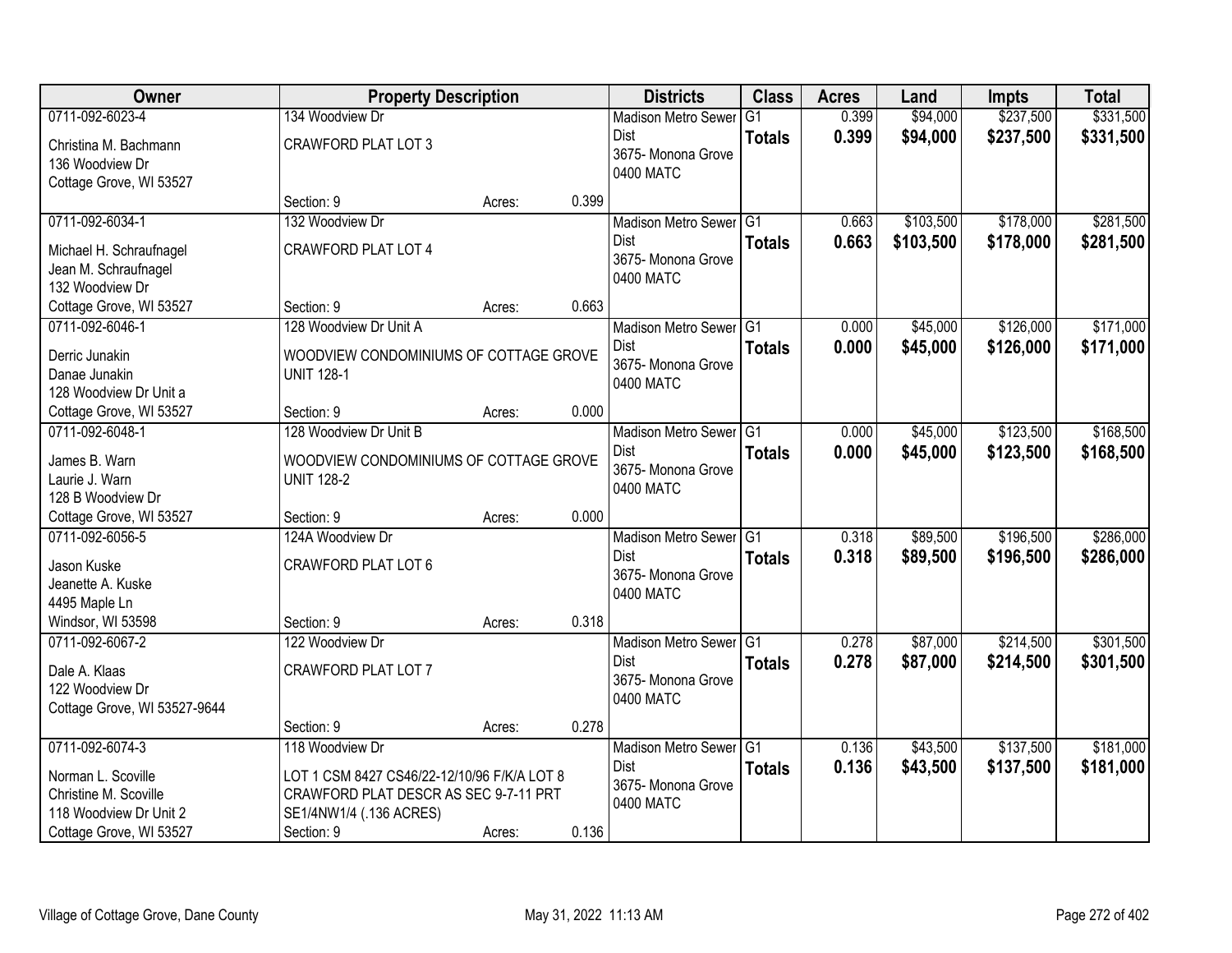| <b>Owner</b>                                                                                                | <b>Property Description</b>                                                                                                                                                                | <b>Districts</b>                                                         | <b>Class</b>  | <b>Acres</b>   | Land                 | <b>Impts</b>           | <b>Total</b>           |
|-------------------------------------------------------------------------------------------------------------|--------------------------------------------------------------------------------------------------------------------------------------------------------------------------------------------|--------------------------------------------------------------------------|---------------|----------------|----------------------|------------------------|------------------------|
| 0711-092-6081-4                                                                                             | 116 Woodview Dr                                                                                                                                                                            | <b>Madison Metro Sewer</b>                                               | G1            | 0.136          | \$43,500             | \$153,000              | \$196,500              |
| Rachel B. Sherman<br>116 Woodview Dr A<br>Cottage Grove, WI 53527                                           | LOT 2 CSM 8427 CS46/22-12/10/96 F/K/A LOT 8<br>CRAWFORD PLAT DESCR AS SEC 9-7-11 PRT<br>SE1/4NW1/4 (.136 ACRES)                                                                            | Dist<br>3675- Monona Grove<br>0400 MATC                                  | <b>Totals</b> | 0.136          | \$43,500             | \$153,000              | \$196,500              |
|                                                                                                             | 0.136<br>Section: 9<br>Acres:                                                                                                                                                              |                                                                          |               |                |                      |                        |                        |
| 0711-092-6089-6<br><b>Blhjmc Tr</b>                                                                         | 112A Woodview Dr<br><b>CRAWFORD PLAT LOT 9</b>                                                                                                                                             | Madison Metro Sewer G1<br>Dist<br>3675- Monona Grove                     | <b>Totals</b> | 0.273<br>0.273 | \$87,000<br>\$87,000 | \$209,000<br>\$209,000 | \$296,000<br>\$296,000 |
| 837 N Park View St<br>Cottage Grove, WI 53527                                                               | 0.273<br>Section: 9                                                                                                                                                                        | 0400 MATC                                                                |               |                |                      |                        |                        |
| 0711-092-6094-9                                                                                             | Acres:<br>102 Woodview Dr                                                                                                                                                                  | Madison Metro Sewer G1                                                   |               | 0.175          | \$46,000             | \$174,000              | \$220,000              |
| Kimberly L. Sauk<br>102 Woodview Dr<br>Cottage Grove, WI 53527                                              | LOT 1 CSM 7437 CS38/175&176 R27264/4&5-4/29/94<br>F/K/A CRAWFORD PLAT LOTS 10 & 11 DESCR AS<br>SEC 9-7-11 PRT SE1/4NW1/4 (0.175 ACRES)                                                     | Dist<br>3675- Monona Grove<br>0400 MATC                                  | <b>Totals</b> | 0.175          | \$46,000             | \$174,000              | \$220,000              |
|                                                                                                             | 0.175<br>Section: 9<br>Acres:                                                                                                                                                              |                                                                          |               |                |                      |                        |                        |
| 0711-092-6098-5<br>Bao Vang<br>Toumo Vue<br>104 Woodview Dr                                                 | 104 Woodview Dr<br>LOT 2 CSM 7437 CS38/175&176 R27264/4&5-4/29/94<br>F/K/A CRAWFORD PLAT LOTS 10 & 11 DESCR AS<br>SEC 9-7-11 PRT NE1/4NW1/4 & PRT SE1/4NW1/4                               | Madison Metro Sewer G1<br>Dist<br>3675- Monona Grove<br>0400 MATC        | <b>Totals</b> | 0.129<br>0.129 | \$43,000<br>\$43,000 | \$176,500<br>\$176,500 | \$219,500<br>\$219,500 |
| Cottage Grove, WI 53527                                                                                     | 0.129<br>Section: 9<br>Acres:                                                                                                                                                              |                                                                          |               |                |                      |                        |                        |
| 0711-092-6102-8<br>Tom R. Sawyer<br>440 Clearbrooke Ter<br>Cottage Grove, WI 53527                          | 108 Woodview Dr<br>LOT 3 CSM 7437 CS38/175&176 R27264/4&5-4/29/94<br>F/K/A CRAWFORD PLAT LOTS 10 & 11 DESCR AS<br>SEC 9-7-11 PRT SE1/4NW1/4 (0.144 ACRES)<br>Section: 9<br>0.144<br>Acres: | Madison Metro Sewer G1<br><b>Dist</b><br>3675- Monona Grove<br>0400 MATC | <b>Totals</b> | 0.144<br>0.144 | \$44,000<br>\$44,000 | \$180,500<br>\$180,500 | \$224,500<br>\$224,500 |
| 0711-092-6106-4                                                                                             | 110 Woodview Dr                                                                                                                                                                            | Madison Metro Sewer G1                                                   |               | 0.130          | \$43,000             | \$179,500              | \$222,500              |
| Elyse M. Morschauser<br>Morschauser Suppl Needs Tr, Gregory .<br>110 Woodview Dr<br>Cottage Grove, WI 53527 | LOT 4 CSM 7437 CS38/175&176 R27264/4&5-4/29/94<br>F/K/A CRAWFORD PLAT LOTS 10 & 11 DESCR AS<br>SEC 9-7-11 PRT SE1/4NW1/4 (0.130 ACRES)<br>0.130<br>Section: 9<br>Acres:                    | Dist<br>3675- Monona Grove<br>0400 MATC                                  | <b>Totals</b> | 0.130          | \$43,000             | \$179,500              | \$222,500              |
| 0711-092-6122-4<br>Richard E. Paulson<br>Cheryl K. Paulson<br>108 W Oak St                                  | 108 W Oak St<br><b>CRAWFORD PLAT LOT 12</b>                                                                                                                                                | Madison Metro Sewer G1<br><b>Dist</b><br>3675-Monona Grove<br>0400 MATC  | <b>Totals</b> | 0.288<br>0.288 | \$88,000<br>\$88,000 | \$174,000<br>\$174,000 | \$262,000<br>\$262,000 |
| Cottage Grove, WI 53527                                                                                     | 0.288<br>Section: 9<br>Acres:                                                                                                                                                              |                                                                          |               |                |                      |                        |                        |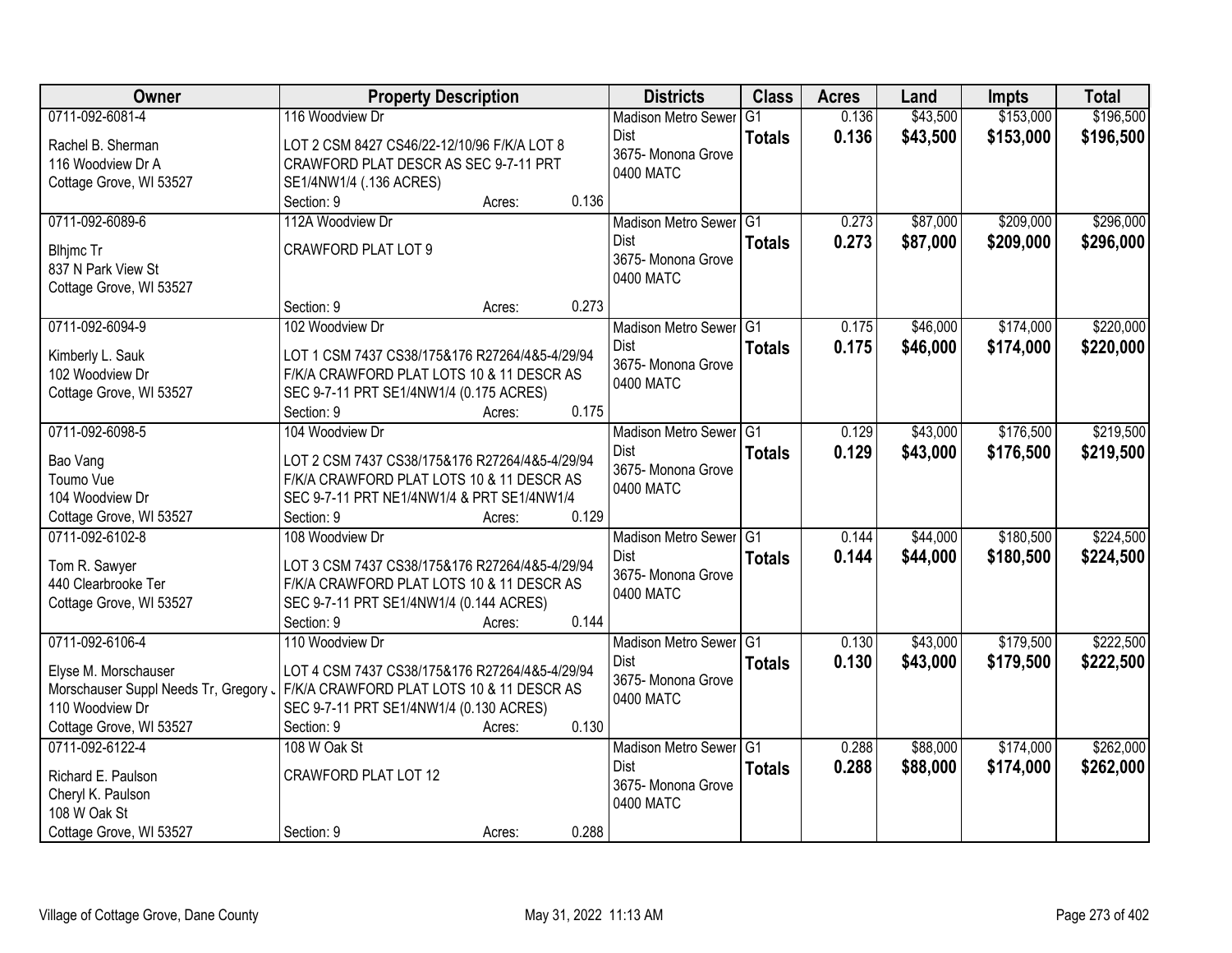| Owner                             | <b>Property Description</b>                     |        |       | <b>Districts</b>           | <b>Class</b>  | <b>Acres</b> | Land     | <b>Impts</b> | <b>Total</b> |
|-----------------------------------|-------------------------------------------------|--------|-------|----------------------------|---------------|--------------|----------|--------------|--------------|
| 0711-092-6133-1                   | 105 Woodview Dr                                 |        |       | <b>Madison Metro Sewer</b> | G1            | 0.257        | \$86,000 | \$220,000    | \$306,000    |
| Matthew J. Stohr                  | <b>CRAWFORD PLAT LOT 13</b>                     |        |       | Dist                       | <b>Totals</b> | 0.257        | \$86,000 | \$220,000    | \$306,000    |
| Kelly J. Stohr                    |                                                 |        |       | 3675- Monona Grove         |               |              |          |              |              |
| 5941 Peninsula Way                |                                                 |        |       | 0400 MATC                  |               |              |          |              |              |
| Mcfarland, WI 53558               | Section: 9                                      | Acres: | 0.257 |                            |               |              |          |              |              |
| 0711-092-6144-8                   | 109 Woodview Dr                                 |        |       | Madison Metro Sewer G1     |               | 0.257        | \$86,000 | \$212,500    | \$298,500    |
| Hellenbrand Asset Management, LLC | <b>CRAWFORD PLAT LOT 14</b>                     |        |       | Dist                       | <b>Totals</b> | 0.257        | \$86,000 | \$212,500    | \$298,500    |
| 3122 Horton St                    |                                                 |        |       | 3675- Monona Grove         |               |              |          |              |              |
| Holmen, WI 54636                  |                                                 |        |       | 0400 MATC                  |               |              |          |              |              |
|                                   | Section: 9                                      | Acres: | 0.257 |                            |               |              |          |              |              |
| 0711-092-6155-5                   | 115 Woodview Dr                                 |        |       | Madison Metro Sewer G1     |               | 0.257        | \$86,000 | \$240,000    | \$326,000    |
| Reason Rev Tr                     | <b>CRAWFORD PLAT LOT 15</b>                     |        |       | Dist                       | <b>Totals</b> | 0.257        | \$86,000 | \$240,000    | \$326,000    |
| 644 Crawford Dr                   |                                                 |        |       | 3675- Monona Grove         |               |              |          |              |              |
| Cottage Grove, WI 53527           |                                                 |        |       | 0400 MATC                  |               |              |          |              |              |
|                                   | Section: 9                                      | Acres: | 0.257 |                            |               |              |          |              |              |
| 0711-092-6161-7                   | 117 Woodview Dr                                 |        |       | Madison Metro Sewer G1     |               | 0.129        | \$43,000 | \$136,500    | \$179,500    |
| Christopher Olsen                 | LOT 1 CSM 4068 CS17/85,86 R4282/67-3/9/83 DESCR |        |       | <b>Dist</b>                | <b>Totals</b> | 0.129        | \$43,000 | \$136,500    | \$179,500    |
| Sara J. Low-Olsen                 | AS N1/2 LOT 16 CRAWFORD PLAT                    |        |       | 3675- Monona Grove         |               |              |          |              |              |
| 117 Woodview Dr                   |                                                 |        |       | 0400 MATC                  |               |              |          |              |              |
| Cottage Grove, WI 53527           | Section: 9                                      | Acres: | 0.129 |                            |               |              |          |              |              |
| 0711-092-6172-4                   | 119 Woodview Dr                                 |        |       | Madison Metro Sewer G1     |               | 0.128        | \$43,000 | \$122,000    | \$165,000    |
| Martha F. Hanfeld                 | LOT 2 CSM 4068 CS17/85&86 R4282/67-3/9/83 F/K/A |        |       | <b>Dist</b>                | <b>Totals</b> | 0.128        | \$43,000 | \$122,000    | \$165,000    |
| 119 Woodview Dr                   | LOT 16 CRAWFORD PLAT DESCR AS SEC 9-7-11        |        |       | 3675- Monona Grove         |               |              |          |              |              |
| Cottage Grove, WI 53527           | PRT SE1/4NW1/4                                  |        |       | 0400 MATC                  |               |              |          |              |              |
|                                   | Section: 9                                      | Acres: | 0.128 |                            |               |              |          |              |              |
| 0711-092-6185-1                   | 121 Woodview Dr                                 |        |       | Madison Metro Sewer G1     |               | 0.260        | \$86,000 | \$316,000    | \$402,000    |
| Marsha F. Anderson                | <b>CRAWFORD PLAT LOT 17</b>                     |        |       | <b>Dist</b>                | <b>Totals</b> | 0.260        | \$86,000 | \$316,000    | \$402,000    |
| 20385 Enright Way                 |                                                 |        |       | 3675- Monona Grove         |               |              |          |              |              |
| Farmington, MN 55024              |                                                 |        |       | 0400 MATC                  |               |              |          |              |              |
|                                   | Section: 9                                      | Acres: | 0.000 |                            |               |              |          |              |              |
| 0711-092-6198-4                   | 133 Woodview Dr                                 |        |       | Madison Metro Sewer G1     |               | 0.297        | \$88,500 | \$248,000    | \$336,500    |
| Beau T. Crawley                   | <b>CRAWFORD PLAT LOT 18</b>                     |        |       | <b>Dist</b>                | <b>Totals</b> | 0.297        | \$88,500 | \$248,000    | \$336,500    |
| 135 Woodview Dr                   |                                                 |        |       | 3675- Monona Grove         |               |              |          |              |              |
| Cottage Grove, WI 53527           |                                                 |        |       | 0400 MATC                  |               |              |          |              |              |
|                                   | Section: 9                                      | Acres: | 0.297 |                            |               |              |          |              |              |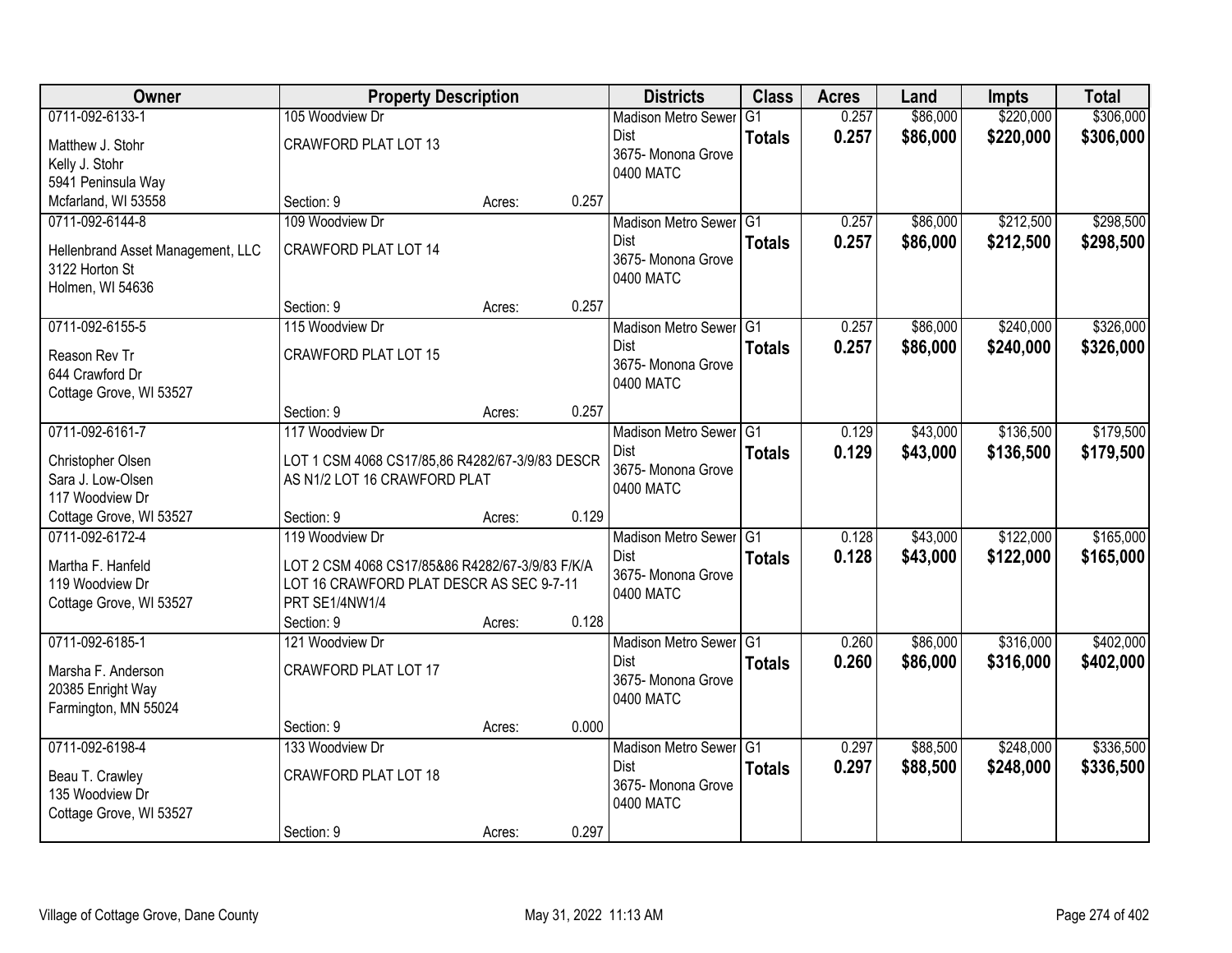| Owner                                | <b>Property Description</b> |        |       | <b>Districts</b>                  | <b>Class</b>  | <b>Acres</b> | Land     | <b>Impts</b> | <b>Total</b> |
|--------------------------------------|-----------------------------|--------|-------|-----------------------------------|---------------|--------------|----------|--------------|--------------|
| 0711-092-6209-0                      | 620 Crawford Dr             |        |       | <b>Madison Metro Sewer</b>        | G1            | 0.308        | \$89,000 | \$145,300    | \$234,300    |
| Jamine J. Curran                     | <b>CRAWFORD PLAT LOT 19</b> |        |       | Dist<br>3675- Monona Grove        | <b>Totals</b> | 0.308        | \$89,000 | \$145,300    | \$234,300    |
| 620 Crawford Dr                      |                             |        |       | 0400 MATC                         |               |              |          |              |              |
| Cottage Grove, WI 53527              |                             |        |       |                                   |               |              |          |              |              |
|                                      | Section: 9                  | Acres: | 0.308 |                                   |               |              |          |              |              |
| 0711-092-6220-5                      | 624 Crawford Dr             |        |       | Madison Metro Sewer G1            |               | 0.267        | \$86,500 | \$139,500    | \$226,000    |
| Krvld Tr                             | CRAWFORD PLAT LOT 20        |        |       | Dist<br>3675- Monona Grove        | <b>Totals</b> | 0.267        | \$86,500 | \$139,500    | \$226,000    |
| 624 Crawford Dr                      |                             |        |       | 0400 MATC                         |               |              |          |              |              |
| Cottage Grove, WI 53527              |                             |        |       |                                   |               |              |          |              |              |
|                                      | Section: 9                  | Acres: | 0.267 |                                   |               |              |          |              |              |
| 0711-092-6231-2                      | 628 Crawford Dr             |        |       | Madison Metro Sewer G1            |               | 0.267        | \$86,500 | \$129,900    | \$216,400    |
| Erik L. Severson                     | <b>CRAWFORD PLAT LOT 21</b> |        |       | <b>Dist</b><br>3675- Monona Grove | <b>Totals</b> | 0.267        | \$86,500 | \$129,900    | \$216,400    |
| Paula J. Severson                    |                             |        |       | 0400 MATC                         |               |              |          |              |              |
| 628 Crawford Dr                      |                             |        |       |                                   |               |              |          |              |              |
| Cottage Grove, WI 53527              | Section: 9                  | Acres: | 0.267 |                                   |               |              |          |              |              |
| 0711-092-6242-9                      | 632 Crawford Dr             |        |       | Madison Metro Sewer G1            |               | 0.267        | \$86,500 | \$169,000    | \$255,500    |
| Rhonda Brodbeck                      | <b>CRAWFORD PLAT LOT 22</b> |        |       | Dist<br>3675- Monona Grove        | <b>Totals</b> | 0.267        | \$86,500 | \$169,000    | \$255,500    |
| 632 Crawford Dr                      |                             |        |       | 0400 MATC                         |               |              |          |              |              |
| Cottage Grove, WI 53527              |                             |        |       |                                   |               |              |          |              |              |
|                                      | Section: 9                  | Acres: | 0.267 |                                   |               |              |          |              |              |
| 0711-092-6253-6                      | 636 Crawford Dr             |        |       | Madison Metro Sewer G1            |               | 0.267        | \$86,500 | \$219,000    | \$305,500    |
| Schramka Jt Rev Tr, Patrick & Nicole | <b>CRAWFORD PLAT LOT 23</b> |        |       | <b>Dist</b><br>3675- Monona Grove | <b>Totals</b> | 0.267        | \$86,500 | \$219,000    | \$305,500    |
| 636 Crawford Dr                      |                             |        |       | 0400 MATC                         |               |              |          |              |              |
| Madison, WI 53527                    |                             |        |       |                                   |               |              |          |              |              |
|                                      | Section: 9                  | Acres: | 0.267 |                                   |               |              |          |              |              |
| 0711-092-6264-3                      | 640 Crawford Dr             |        |       | Madison Metro Sewer G1            |               | 0.267        | \$86,500 | \$174,000    | \$260,500    |
| Thomas A. Walsh                      | <b>CRAWFORD PLAT LOT 24</b> |        |       | Dist<br>3675- Monona Grove        | <b>Totals</b> | 0.267        | \$86,500 | \$174,000    | \$260,500    |
| Sherry L. Walsh                      |                             |        |       | 0400 MATC                         |               |              |          |              |              |
| 640 Crawford Dr                      |                             |        |       |                                   |               |              |          |              |              |
| Cottage Grove, WI 53527              | Section: 9                  | Acres: | 0.267 |                                   |               |              |          |              |              |
| 0711-092-6275-0                      | 644 Crawford Dr             |        |       | Madison Metro Sewer G1            |               | 0.301        | \$88,500 | \$200,000    | \$288,500    |
| Reason Rev Tr                        | <b>CRAWFORD PLAT LOT 25</b> |        |       | <b>Dist</b><br>3675-Monona Grove  | <b>Totals</b> | 0.301        | \$88,500 | \$200,000    | \$288,500    |
| 644 Crawford Dr                      |                             |        |       | 0400 MATC                         |               |              |          |              |              |
| Cottage Grove, WI 53527              |                             |        |       |                                   |               |              |          |              |              |
|                                      | Section: 9                  | Acres: | 0.301 |                                   |               |              |          |              |              |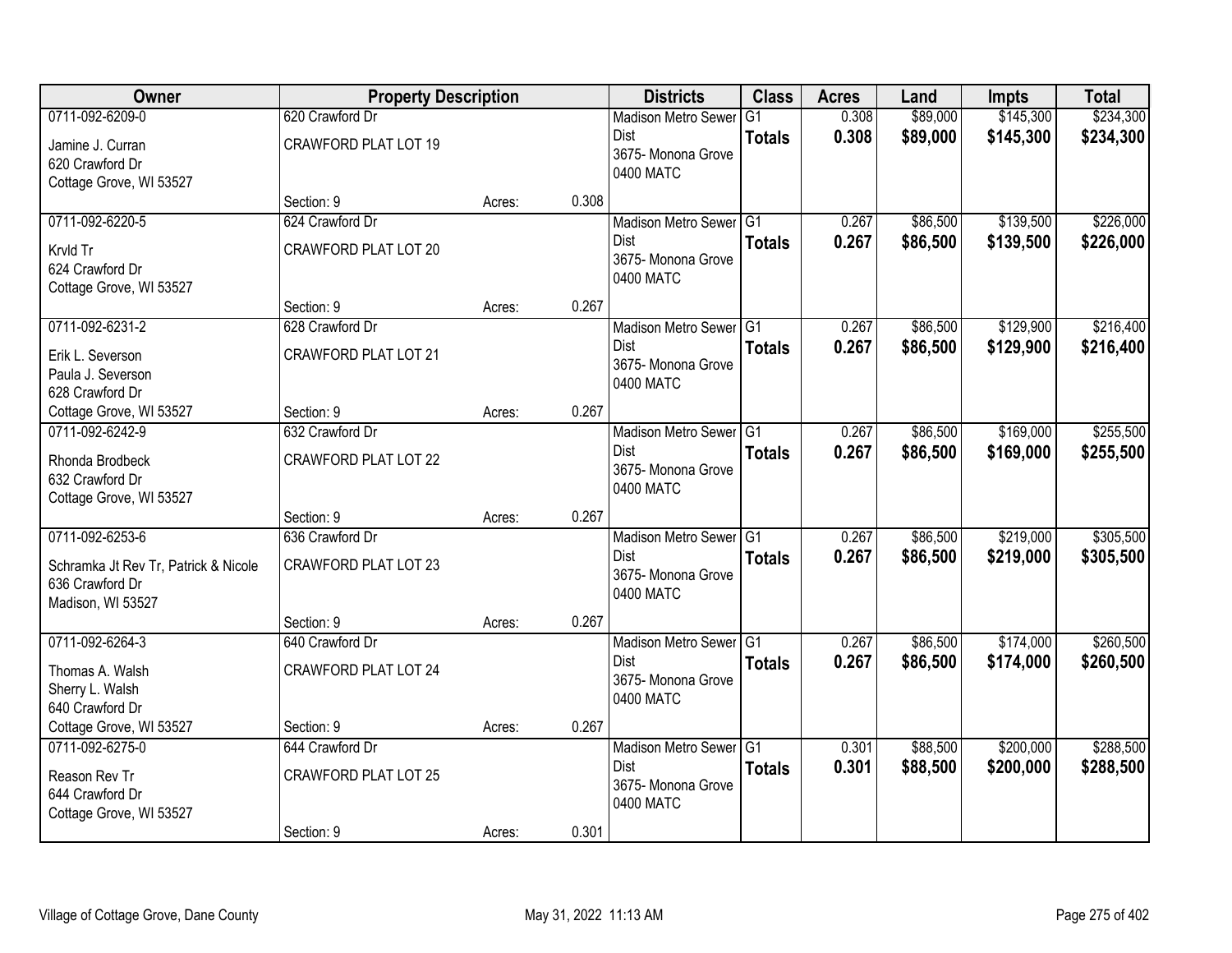| Owner                                | <b>Property Description</b> |        |       | <b>Districts</b>                               | <b>Class</b>  | <b>Acres</b> | Land     | <b>Impts</b> | <b>Total</b> |
|--------------------------------------|-----------------------------|--------|-------|------------------------------------------------|---------------|--------------|----------|--------------|--------------|
| 0711-092-6286-7                      | 204 W Oak St                |        |       | <b>Madison Metro Sewer</b>                     | G1            | 0.301        | \$88,500 | \$158,500    | \$247,000    |
| Thomas J. Rennicke<br>204 W Oak St   | <b>CRAWFORD PLAT LOT 26</b> |        |       | Dist<br>3675- Monona Grove                     | <b>Totals</b> | 0.301        | \$88,500 | \$158,500    | \$247,000    |
| Cottage Grove, WI 53527              |                             |        |       | 0400 MATC                                      |               |              |          |              |              |
|                                      | Section: 9                  | Acres: | 0.301 |                                                |               |              |          |              |              |
| 0711-092-6297-4                      | 639 Crawford Dr             |        |       | Madison Metro Sewer G1                         |               | 0.270        | \$87,000 | \$169,000    | \$256,000    |
| Patricia Donovan<br>639 Crawford Dr  | <b>CRAWFORD PLAT LOT 27</b> |        |       | <b>Dist</b><br>3675- Monona Grove<br>0400 MATC | <b>Totals</b> | 0.270        | \$87,000 | \$169,000    | \$256,000    |
| Cottage Grove, WI 53527              | Section: 9                  | Acres: | 0.270 |                                                |               |              |          |              |              |
| 0711-092-6308-0                      | 635 Crawford Dr             |        |       | Madison Metro Sewer G1                         |               | 0.270        | \$87,000 | \$193,500    | \$280,500    |
|                                      |                             |        |       | Dist                                           | <b>Totals</b> | 0.270        | \$87,000 | \$193,500    | \$280,500    |
| Jack M. Collier                      | <b>CRAWFORD PLAT LOT 28</b> |        |       | 3675- Monona Grove                             |               |              |          |              |              |
| Sonja L. Collier<br>635 Crawford Dr  |                             |        |       | 0400 MATC                                      |               |              |          |              |              |
| Cottage Grove, WI 53527              | Section: 9                  | Acres: | 0.270 |                                                |               |              |          |              |              |
| 0711-092-6319-7                      | 631 Crawford Dr             |        |       | Madison Metro Sewer G1                         |               | 0.270        | \$87,000 | \$200,500    | \$287,500    |
|                                      |                             |        |       | Dist                                           | <b>Totals</b> | 0.270        | \$87,000 | \$200,500    | \$287,500    |
| Thomas D. Johnson<br>Jyll M. Johnson | <b>CRAWFORD PLAT LOT 29</b> |        |       | 3675- Monona Grove                             |               |              |          |              |              |
| 631 Crawford Dr                      |                             |        |       | 0400 MATC                                      |               |              |          |              |              |
| Cottage Grove, WI 53527              | Section: 9                  | Acres: | 0.270 |                                                |               |              |          |              |              |
| 0711-092-6330-2                      | 627 Crawford Dr             |        |       | Madison Metro Sewer G1                         |               | 0.270        | \$87,000 | \$159,000    | \$246,000    |
|                                      | <b>CRAWFORD PLAT LOT 30</b> |        |       | <b>Dist</b>                                    | <b>Totals</b> | 0.270        | \$87,000 | \$159,000    | \$246,000    |
| Peter J. Hampton<br>Margaret Hampton |                             |        |       | 3675- Monona Grove                             |               |              |          |              |              |
| 627 Crawford Dr                      |                             |        |       | 0400 MATC                                      |               |              |          |              |              |
| Cottage Grove, WI 53527              | Section: 9                  | Acres: | 0.270 |                                                |               |              |          |              |              |
| 0711-092-6341-9                      | 623 Crawford Dr             |        |       | Madison Metro Sewer G1                         |               | 0.270        | \$87,000 | \$159,000    | \$246,000    |
| Susan B. O'Kroley                    | <b>CRAWFORD PLAT LOT 31</b> |        |       | Dist                                           | <b>Totals</b> | 0.270        | \$87,000 | \$159,000    | \$246,000    |
| 623 Crawford Dr                      |                             |        |       | 3675- Monona Grove                             |               |              |          |              |              |
| Cottage Grove, WI 53527              |                             |        |       | 0400 MATC                                      |               |              |          |              |              |
|                                      | Section: 9                  | Acres: | 0.270 |                                                |               |              |          |              |              |
| 0711-092-6352-6                      | 201 Woodview Dr             |        |       | Madison Metro Sewer G1                         |               | 0.304        | \$89,000 | \$167,500    | \$256,500    |
| Verne J. Long                        | CRAWFORD PLAT LOT 32        |        |       | <b>Dist</b>                                    | <b>Totals</b> | 0.304        | \$89,000 | \$167,500    | \$256,500    |
| Mary L. Garcia                       |                             |        |       | 3675- Monona Grove                             |               |              |          |              |              |
| 201 Woodview Dr                      |                             |        |       | 0400 MATC                                      |               |              |          |              |              |
| Cottage Grove, WI 53527              | Section: 9                  | Acres: | 0.304 |                                                |               |              |          |              |              |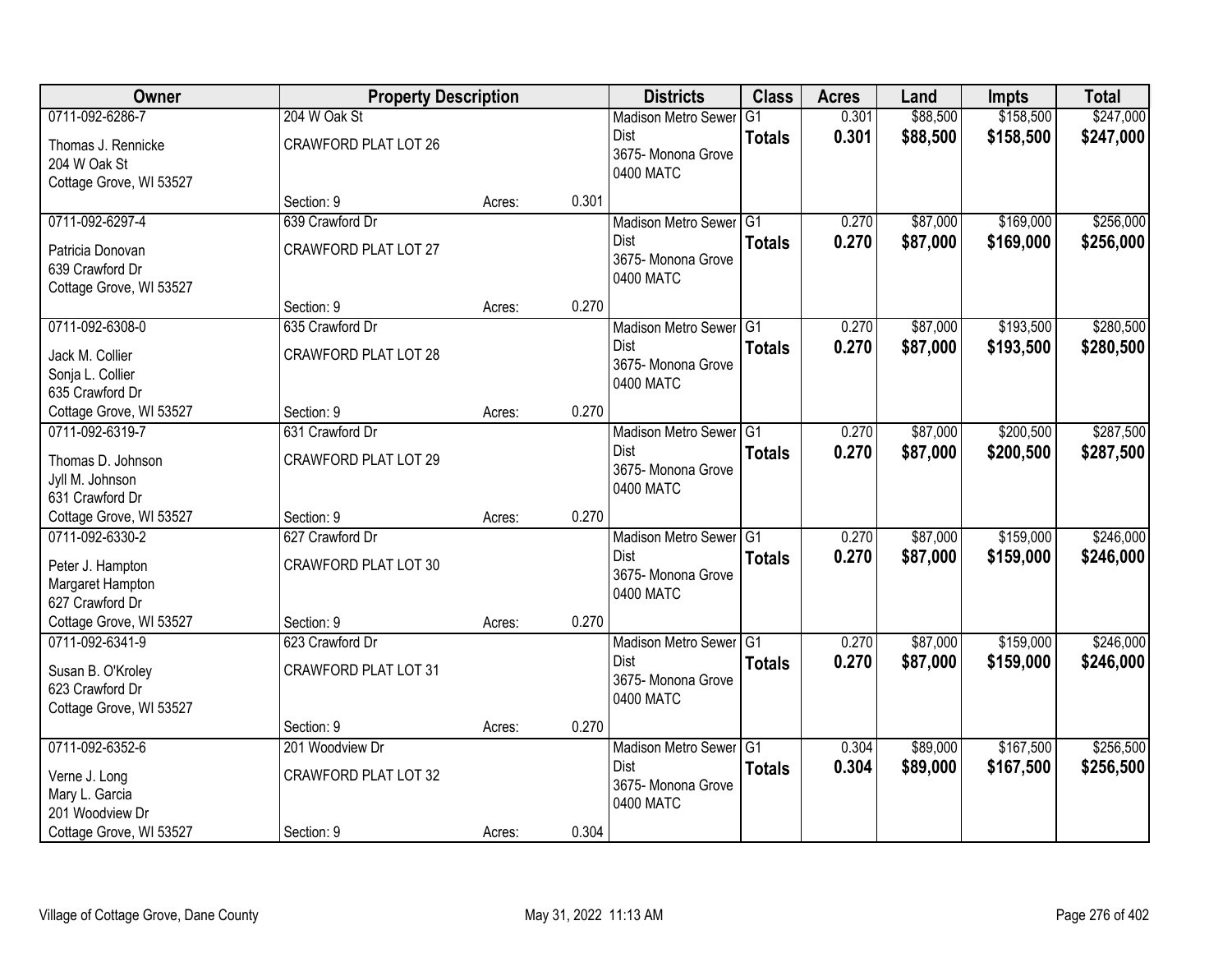| Owner                                | <b>Property Description</b> |        |       | <b>Districts</b>                    | <b>Class</b>  | <b>Acres</b> | Land     | <b>Impts</b> | <b>Total</b> |
|--------------------------------------|-----------------------------|--------|-------|-------------------------------------|---------------|--------------|----------|--------------|--------------|
| 0711-092-6363-3                      | 205 Woodview Dr             |        |       | <b>Madison Metro Sewer</b>          | G1            | 0.315        | \$89,500 | \$225,000    | \$314,500    |
| Rhiannon T. Friedel                  | <b>CRAWFORD PLAT LOT 33</b> |        |       | Dist                                | <b>Totals</b> | 0.315        | \$89,500 | \$225,000    | \$314,500    |
| 205 Woodview Dr                      |                             |        |       | 3675- Monona Grove                  |               |              |          |              |              |
| Cottage Grove, WI 53527              |                             |        |       | 0400 MATC                           |               |              |          |              |              |
|                                      | Section: 9                  | Acres: | 0.315 |                                     |               |              |          |              |              |
| 0711-092-6374-0                      | 626 Cresthaven Dr           |        |       | Madison Metro Sewer G1              |               | 0.270        | \$87,000 | \$194,000    | \$281,000    |
| Robert H. Herro                      | <b>CRAWFORD PLAT LOT 34</b> |        |       | Dist                                | <b>Totals</b> | 0.270        | \$87,000 | \$194,000    | \$281,000    |
| Barbara J. Herro                     |                             |        |       | 3675- Monona Grove<br>0400 MATC     |               |              |          |              |              |
| 626 Cresthaven Dr                    |                             |        |       |                                     |               |              |          |              |              |
| Cottage Grove, WI 53527              | Section: 9                  | Acres: | 0.270 |                                     |               |              |          |              |              |
| 0711-092-6385-7                      | 630 Cresthaven Dr           |        |       | Madison Metro Sewer G1              |               | 0.270        | \$87,000 | \$175,500    | \$262,500    |
| Patrick J. Frank                     | <b>CRAWFORD PLAT LOT 35</b> |        |       | Dist                                | <b>Totals</b> | 0.270        | \$87,000 | \$175,500    | \$262,500    |
| Debra A. Frank                       |                             |        |       | 3675- Monona Grove                  |               |              |          |              |              |
| 630 Cresthaven Dr                    |                             |        |       | 0400 MATC                           |               |              |          |              |              |
| Cottage Grove, WI 53527              | Section: 9                  | Acres: | 0.270 |                                     |               |              |          |              |              |
| 0711-092-6396-4                      | 634 Cresthaven Dr           |        |       | Madison Metro Sewer G1              |               | 0.270        | \$87,000 | \$139,500    | \$226,500    |
| David B. Stilwell                    | <b>CRAWFORD PLAT LOT 36</b> |        |       | Dist                                | <b>Totals</b> | 0.270        | \$87,000 | \$139,500    | \$226,500    |
| Nancy L. Stilwell                    |                             |        |       | 3675- Monona Grove                  |               |              |          |              |              |
| 634 Cresthaven Dr                    |                             |        |       | 0400 MATC                           |               |              |          |              |              |
| Cottage Grove, WI 53527              | Section: 9                  | Acres: | 0.270 |                                     |               |              |          |              |              |
| 0711-092-6407-0                      | 638 Cresthaven Dr           |        |       | Madison Metro Sewer G1              |               | 0.270        | \$87,000 | \$142,000    | \$229,000    |
| Dellamater Irrev Living Tr, Judith A | CRAWFORD PLAT LOT 37        |        |       | <b>Dist</b>                         | <b>Totals</b> | 0.270        | \$87,000 | \$142,000    | \$229,000    |
| 638 Cresthaven Dr                    |                             |        |       | 3675- Monona Grove                  |               |              |          |              |              |
| Cottage Grove, WI 53527              |                             |        |       | 0400 MATC                           |               |              |          |              |              |
|                                      | Section: 9                  | Acres: | 0.270 |                                     |               |              |          |              |              |
| 0711-092-6418-7                      | 642 Cresthaven Dr           |        |       | Madison Metro Sewer <sup>1</sup> G1 |               | 0.270        | \$87,000 | \$208,000    | \$295,000    |
| Beau Bingham                         | <b>CRAWFORD PLAT LOT 38</b> |        |       | Dist                                | <b>Totals</b> | 0.270        | \$87,000 | \$208,000    | \$295,000    |
| Jessica Bingham                      |                             |        |       | 3675- Monona Grove                  |               |              |          |              |              |
| 642 Cresthaven Dr                    |                             |        |       | 0400 MATC                           |               |              |          |              |              |
| Cottage Grove, WI 53527              | Section: 9                  | Acres: | 0.270 |                                     |               |              |          |              |              |
| 0711-092-6429-4                      | 646 Cresthaven Dr           |        |       | Madison Metro Sewer G1              |               | 0.301        | \$88,500 | \$200,000    | \$288,500    |
| David J. Hardiman                    | <b>CRAWFORD PLAT LOT 39</b> |        |       | Dist                                | <b>Totals</b> | 0.301        | \$88,500 | \$200,000    | \$288,500    |
| Kathleen M. Hardiman                 |                             |        |       | 3675- Monona Grove                  |               |              |          |              |              |
| 646 Cresthaven Dr                    |                             |        |       | 0400 MATC                           |               |              |          |              |              |
| Cottage Grove, WI 53527              | Section: 9                  | Acres: | 0.301 |                                     |               |              |          |              |              |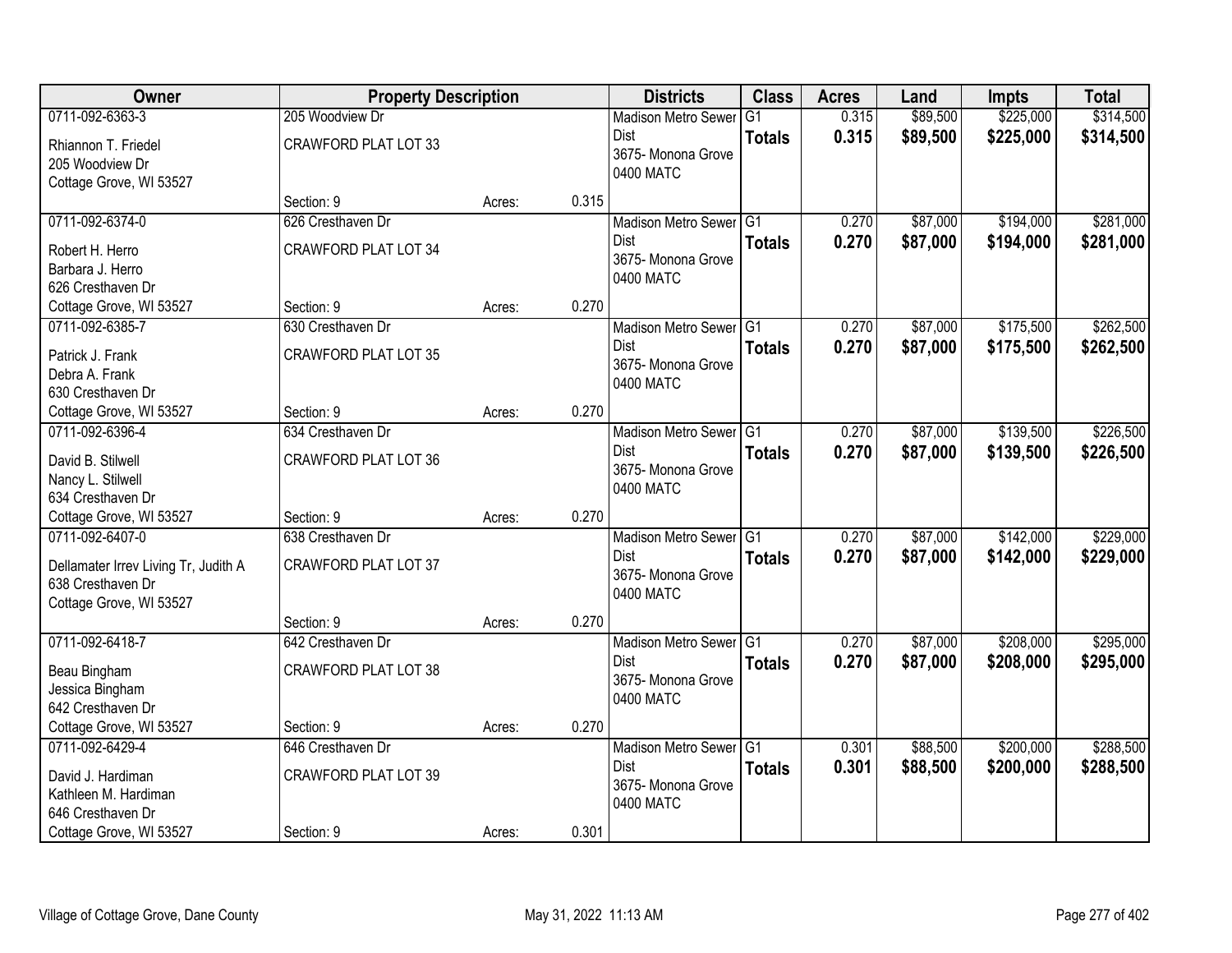| <b>Class</b><br>Owner<br><b>Property Description</b><br><b>Districts</b><br><b>Acres</b><br>Land<br><b>Impts</b>                 | <b>Total</b> |
|----------------------------------------------------------------------------------------------------------------------------------|--------------|
| \$178,000<br>0711-092-6440-9<br>615 Crawford Dr<br>\$91,000<br>$\overline{G1}$<br>0.341<br><b>Madison Metro Sewer</b>            | \$269,000    |
| 0.341<br>\$91,000<br>\$178,000<br><b>Dist</b><br><b>Totals</b><br>CRAWFORD PLAT LOT 40<br>Cletus A. Meinholz                     | \$269,000    |
| 3675- Monona Grove<br>Priscilla A. Meinholz                                                                                      |              |
| 0400 MATC<br>1351 County Highway T                                                                                               |              |
| Marshall, WI 53559<br>0.341<br>Section: 9<br>Acres:                                                                              |              |
| \$128,500<br>0711-092-6453-1<br>206A Woodview Dr<br>Madison Metro Sewer G1<br>\$45,000<br>0.000                                  | \$173,500    |
| Dist<br>0.000<br>\$45,000<br>\$128,500<br><b>Totals</b><br>WOODVIEW CONDOMINIUM UNIT 206-1<br>Alex Drucker                       | \$173,500    |
| 3675- Monona Grove<br>Mary Drucker                                                                                               |              |
| 0400 MATC<br>2909 Irvington Way                                                                                                  |              |
| 0.000<br>Madison, WI 53713<br>Section: 9<br>Acres:                                                                               |              |
| \$45,000<br>\$128,500<br>0711-092-6455-1<br>206B Woodview Dr<br>Madison Metro Sewer G1<br>0.000                                  | \$173,500    |
| <b>Dist</b><br>0.000<br>\$45,000<br>\$128,500<br><b>Totals</b>                                                                   | \$173,500    |
| WOODVIEW CONDOMINIUM UNIT 206-2<br>Alex Drucker<br>3675- Monona Grove                                                            |              |
| Mary Drucker<br>0400 MATC                                                                                                        |              |
| 2909 Irvington Way<br>0.000<br>Madison, WI 53713<br>Section: 9<br>Acres:                                                         |              |
| \$118,500<br>0.315<br>\$89,500<br>0711-092-6462-3<br>208 Woodview Dr<br>Madison Metro Sewer G1                                   | \$208,000    |
| Dist<br>0.315<br>\$89,500<br>\$118,500                                                                                           | \$208,000    |
| <b>Totals</b><br><b>CRAWFORD PLAT LOT 42</b><br>Carrie Davis<br>3675- Monona Grove                                               |              |
| Michael J. Davis<br>0400 MATC                                                                                                    |              |
| 4207 Vilas Rd                                                                                                                    |              |
| Section: 9<br>0.315<br>Cottage Grove, WI 53527<br>Acres:                                                                         |              |
| 0711-092-6474-9<br>\$150,500<br>Madison Metro Sewer <sup>G1</sup><br>\$45,000<br>216 Woodview Dr<br>0.155                        | \$195,500    |
| Dist<br>0.155<br>\$150,500<br>\$45,000<br><b>Totals</b><br>LOT 1 CSM 6540 CS32/84 R16766/57-9/23/91 F/K/A<br>Christine L. Tormey | \$195,500    |
| 3675- Monona Grove<br>Andrew J. Tormey<br>LOT 43 CRAWFORD PLAT F/K/A LOYAL-DEN                                                   |              |
| 0400 MATC<br>216 Woodview Dr<br>CONDOMINIUM DESCR AS SEC 9-7-11 PRT                                                              |              |
| Cottage Grove, WI 53527<br>0.155<br>Section: 9<br>Acres:                                                                         |              |
| 0711-092-6479-4<br>\$137,500<br>214 Woodview Dr<br>\$45,000<br>Madison Metro Sewer G1<br>0.160                                   | \$182,500    |
| 0.160<br>\$45,000<br>\$137,500<br>Dist<br><b>Totals</b><br>Sheila L. Bachmann<br>LOT 2 CSM 6540 CS32/84 R16766/57-9/23/91 F/K/A  | \$182,500    |
| 3675- Monona Grove<br>214 Woodview Dr<br>LOT 43 CRAWFORD PLAT F/K/A LOYAL-DEN                                                    |              |
| 0400 MATC<br>CONDOMINIUM DESCR AS SEC 9-7-11 PRT<br>Cottage Grove, WI 53527                                                      |              |
| 0.160<br>Section: 9<br>Acres:                                                                                                    |              |
| 0711-092-6484-7<br>\$196,000<br>218 Woodview Dr<br>Madison Metro Sewer G1<br>0.314<br>\$89,500                                   | \$285,500    |
| 0.314<br>Dist<br>\$89,500<br>\$196,000<br><b>Totals</b><br><b>CRAWFORD PLAT LOT 44</b>                                           | \$285,500    |
| Demetrius Wainwright<br>3675- Monona Grove<br>Olufe S. Baker                                                                     |              |
| 0400 MATC<br>218 Woodview Dr                                                                                                     |              |
| 0.314<br>Cottage Grove, WI 53527<br>Section: 9<br>Acres:                                                                         |              |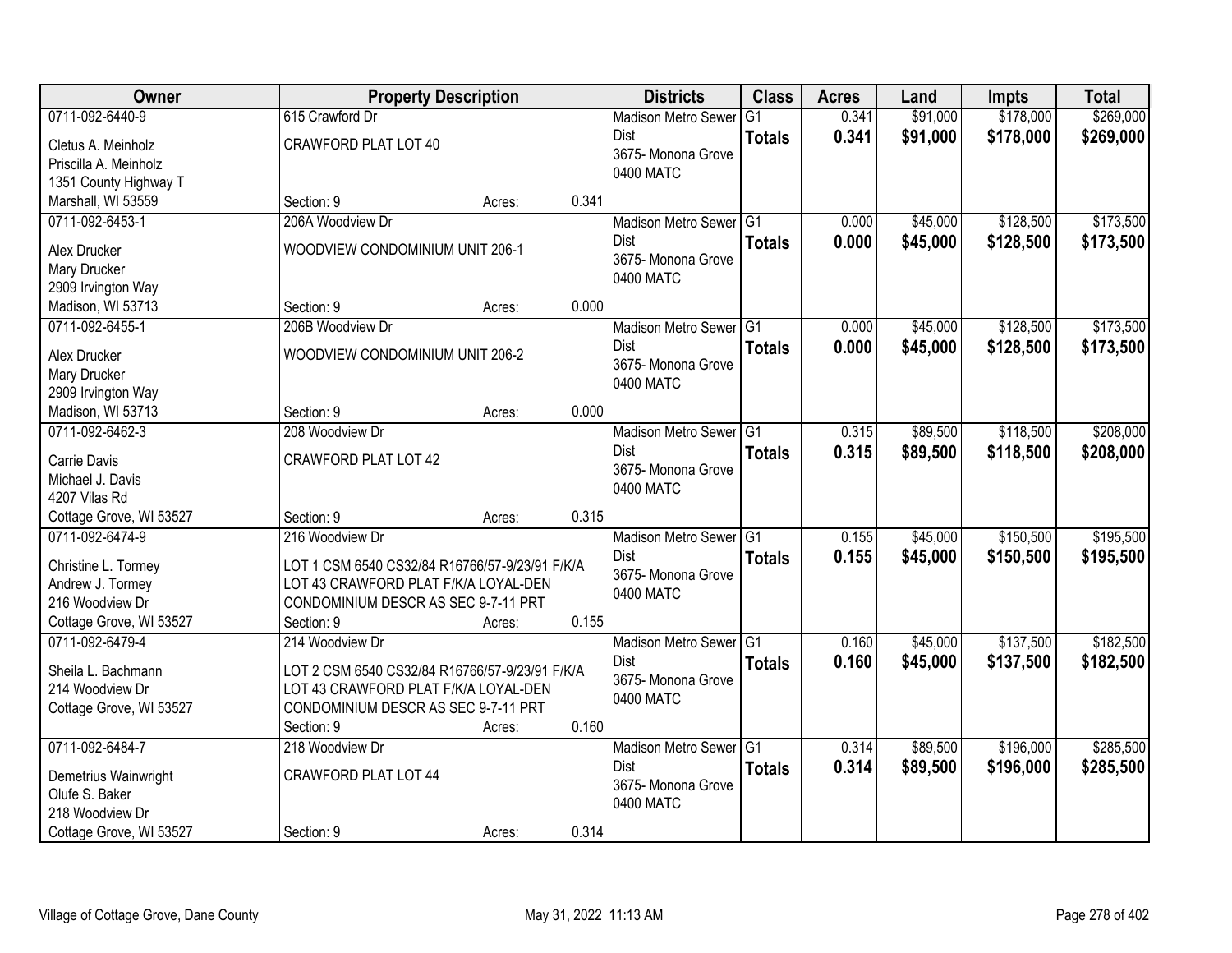| Owner                     | <b>Property Description</b> |        |       | <b>Districts</b>           | <b>Class</b>  | <b>Acres</b> | Land     | <b>Impts</b> | <b>Total</b> |
|---------------------------|-----------------------------|--------|-------|----------------------------|---------------|--------------|----------|--------------|--------------|
| 0711-092-6495-4           | 215 Woodview Dr             |        |       | <b>Madison Metro Sewer</b> | G1            | 0.335        | \$90,500 | \$204,500    | \$295,000    |
| William J. Morrison       | <b>CRAWFORD PLAT LOT 45</b> |        |       | Dist                       | <b>Totals</b> | 0.335        | \$90,500 | \$204,500    | \$295,000    |
| Phyllis T. Jones-Morrison |                             |        |       | 3675-Monona Grove          |               |              |          |              |              |
| 215 Woodview Dr           |                             |        |       | 0400 MATC                  |               |              |          |              |              |
| Cottage Grove, WI 53527   | Section: 9                  | Acres: | 0.335 |                            |               |              |          |              |              |
| 0711-092-6506-0           | 625 Cresthaven Dr           |        |       | Madison Metro Sewer G1     |               | 0.292        | \$88,000 | \$149,000    | \$237,000    |
| Jeffrey J. Lauer          | <b>CRAWFORD PLAT LOT 46</b> |        |       | Dist                       | <b>Totals</b> | 0.292        | \$88,000 | \$149,000    | \$237,000    |
| Constance M. Lauer        |                             |        |       | 3675- Monona Grove         |               |              |          |              |              |
| 625 Cresthaven Dr         |                             |        |       | 0400 MATC                  |               |              |          |              |              |
| Cottage Grove, WI 53527   | Section: 9                  | Acres: | 0.292 |                            |               |              |          |              |              |
| 0711-092-6517-7           | 629 Cresthaven Dr           |        |       | Madison Metro Sewer G1     |               | 0.291        | \$88,000 | \$133,500    | \$221,500    |
| Daniel W. Sainsbury       | CRAWFORD PLAT LOT 47        |        |       | <b>Dist</b>                | <b>Totals</b> | 0.291        | \$88,000 | \$133,500    | \$221,500    |
| Keea I. Sainsbury         |                             |        |       | 3675- Monona Grove         |               |              |          |              |              |
| 629 Cresthaven Dr         |                             |        |       | 0400 MATC                  |               |              |          |              |              |
| Cottage Grove, WI 53527   | Section: 9                  | Acres: | 0.291 |                            |               |              |          |              |              |
| 0711-092-6528-4           | 633 Cresthaven Dr           |        |       | Madison Metro Sewer G1     |               | 0.289        | \$88,000 | \$163,000    | \$251,000    |
| Cee Thao                  | <b>CRAWFORD PLAT LOT 48</b> |        |       | <b>Dist</b>                | <b>Totals</b> | 0.289        | \$88,000 | \$163,000    | \$251,000    |
| Misty Xiong               |                             |        |       | 3675- Monona Grove         |               |              |          |              |              |
| 633 Cresthaven Dr         |                             |        |       | 0400 MATC                  |               |              |          |              |              |
| Cottage Grove, WI 53527   | Section: 9                  | Acres: | 0.289 |                            |               |              |          |              |              |
| 0711-092-6539-1           | 637 Cresthaven Dr           |        |       | Madison Metro Sewer G1     |               | 0.288        | \$88,000 | \$195,500    | \$283,500    |
| Robert D. Leggett         | <b>CRAWFORD PLAT LOT 49</b> |        |       | <b>Dist</b>                | <b>Totals</b> | 0.288        | \$88,000 | \$195,500    | \$283,500    |
| Cynthia Leggett           |                             |        |       | 3675-Monona Grove          |               |              |          |              |              |
| 637 Cresthaven Dr         |                             |        |       | 0400 MATC                  |               |              |          |              |              |
| Cottage Grove, WI 53527   | Section: 9                  | Acres: | 0.288 |                            |               |              |          |              |              |
| 0711-092-6550-6           | 641 Cresthaven Dr           |        |       | Madison Metro Sewer G1     |               | 0.286        | \$88,000 | \$133,500    | \$221,500    |
| Bernard S. Heit           | <b>CRAWFORD PLAT LOT 50</b> |        |       | Dist                       | <b>Totals</b> | 0.286        | \$88,000 | \$133,500    | \$221,500    |
| Kathleen Heit             |                             |        |       | 3675- Monona Grove         |               |              |          |              |              |
| 641 Cresthaven Dr         |                             |        |       | 0400 MATC                  |               |              |          |              |              |
| Cottage Grove, WI 53527   | Section: 9                  | Acres: | 0.286 |                            |               |              |          |              |              |
| 0711-092-6561-3           | 645 Cresthaven Dr           |        |       | Madison Metro Sewer G1     |               | 0.315        | \$89,500 | \$246,500    | \$336,000    |
| Aaron T. Reason           | <b>CRAWFORD PLAT LOT 51</b> |        |       | <b>Dist</b>                | <b>Totals</b> | 0.315        | \$89,500 | \$246,500    | \$336,000    |
| Jennifer L. Reason        |                             |        |       | 3675- Monona Grove         |               |              |          |              |              |
| 645 Cresthaven Dr         |                             |        |       | 0400 MATC                  |               |              |          |              |              |
| Cottage Grove, WI 53527   | Section: 9                  | Acres: | 0.315 |                            |               |              |          |              |              |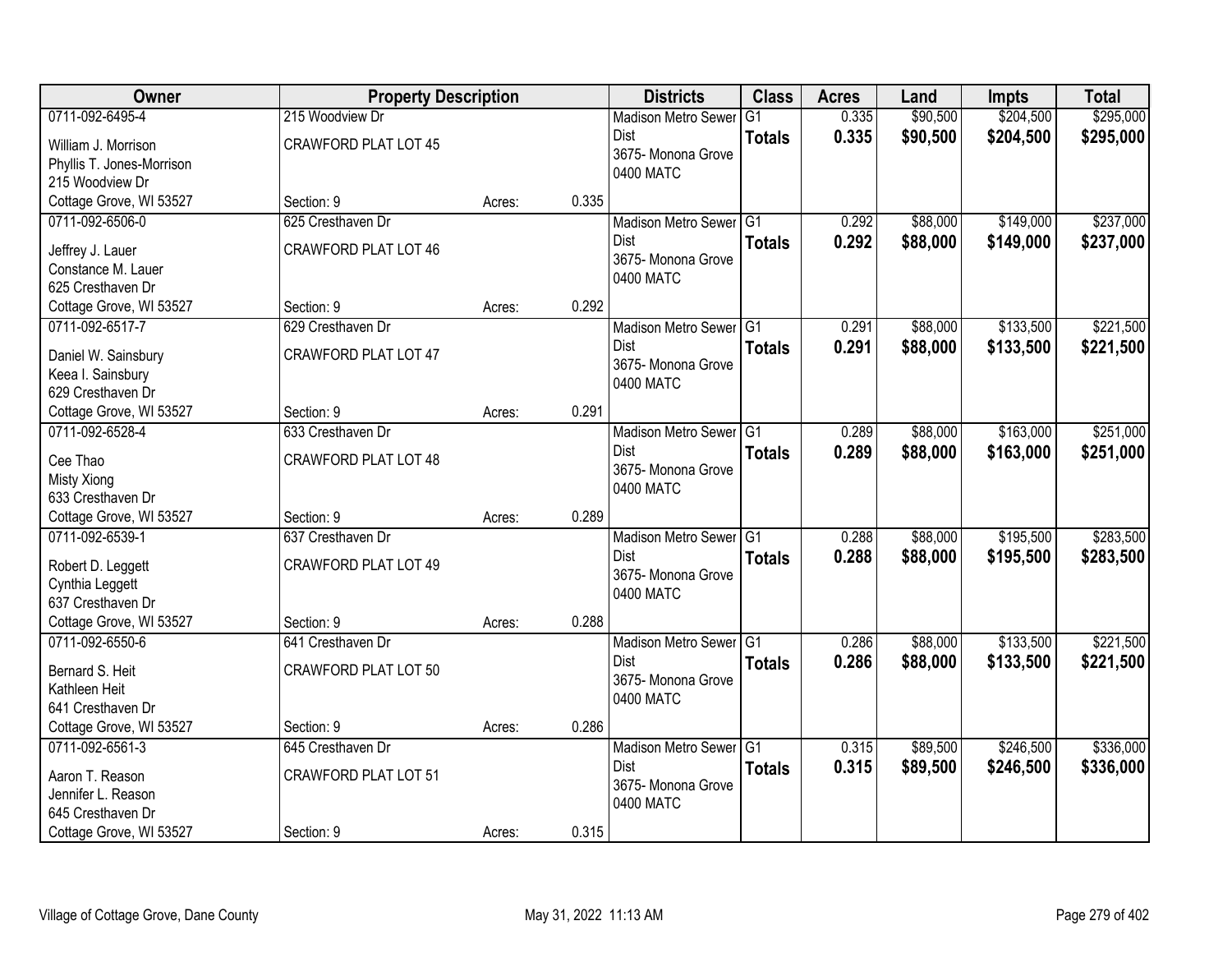| Owner                                               | <b>Property Description</b>                             | <b>Districts</b>                  | <b>Class</b>   | <b>Acres</b> | Land            | <b>Impts</b>    | <b>Total</b> |
|-----------------------------------------------------|---------------------------------------------------------|-----------------------------------|----------------|--------------|-----------------|-----------------|--------------|
| 0711-092-6571-1                                     | 223 W Oak St                                            | <b>Madison Metro Sewer</b>        | G <sub>1</sub> | 0.265        | \$86,500        | \$253,200       | \$339,700    |
| Bruce F. Labuda                                     | LOT 1 CSM 3198 CS12/268-272 R3703/7-11-6/13/79          | Dist                              | <b>Totals</b>  | 0.265        | \$86,500        | \$253,200       | \$339,700    |
| Kathryn T. Labuda                                   | F/K/A CRAWFORD PLAT LOTS 52 THROUGH 57 &                | 3675- Monona Grove                |                |              |                 |                 |              |
| 223 W Oak St                                        | PRT VAC OAK ST ALL DESCR AS SEC 9-7-11 PRT              | 0400 MATC                         |                |              |                 |                 |              |
| Cottage Grove, WI 53527                             | 0.265<br>Section: 9<br>Acres:                           |                                   |                |              |                 |                 |              |
| 0711-092-6582-8                                     | 219 W Oak St                                            | Madison Metro Sewer G1            |                | 0.267        | \$86,500        | \$214,000       | \$300,500    |
|                                                     |                                                         | Dist                              | <b>Totals</b>  | 0.267        | \$86,500        | \$214,000       | \$300,500    |
| John D. Gerbitz                                     | LOT 2 CSM 3198 CS12/268&272-6/13/79 F/K/A               | 3675- Monona Grove                |                |              |                 |                 |              |
| Christine A. Gerbitz                                | CRAWFORD PLAT LOTS 52 THROUGH 57 & PRT VAC              | 0400 MATC                         |                |              |                 |                 |              |
| 219 W Oak St                                        | OAK ST ALL DESCR AS SEC 9-7-11 PRT NE1/4NW1/4,<br>0.267 |                                   |                |              |                 |                 |              |
| Cottage Grove, WI 53527<br>0711-092-6593-5          | Section: 9<br>Acres:                                    |                                   |                | 0.267        |                 |                 |              |
|                                                     | 215 W Oak St                                            | Madison Metro Sewer G1            |                |              | \$86,500        | \$200,000       | \$286,500    |
| Michael Schulze                                     | LOT 3 CSM 3198 CS12/268&272-6/13/79 F/K/A               | <b>Dist</b><br>3675- Monona Grove | <b>Totals</b>  | 0.267        | \$86,500        | \$200,000       | \$286,500    |
| Laura Schulze                                       | CRAWFORD PLAT LOTS 52 THROUGH 57 & PRT VAC              | 0400 MATC                         |                |              |                 |                 |              |
| 215 W Oak St                                        | OAK ST ALL DESCR AS SEC 9-7-11 PRT NE1/4NW1/4.          |                                   |                |              |                 |                 |              |
| Cottage Grove, WI 53527                             | Section: 9<br>0.267<br>Acres:                           |                                   |                |              |                 |                 |              |
| 0711-092-6604-1                                     | Cresthaven Dr                                           | Madison Metro Sewer X4            |                | 1.345        | $\sqrt[6]{3}$   | \$0             | \$0          |
|                                                     | LOT 4 CSM 3198 CS12/268-272 R3703/7-11-6/13/79          | <b>Dist</b>                       | <b>Totals</b>  | 1.345        | \$0             | \$0             | \$0          |
| Cottage Grove, Village of<br>221 E Cottage Grove Rd | F/K/A CRAWFORD PLAT LOTS 52 THROUGH 57 &                | 3675- Monona Grove                |                |              |                 |                 |              |
| Cottage Grove, WI 53527                             | PRT VAC OAK ST ALL DESCR AS SEC 9-7-11 PRT              | 0400 MATC                         |                |              |                 |                 |              |
|                                                     | 1.345<br>Section: 9<br>Acres:                           |                                   |                |              |                 |                 |              |
| 0711-092-6615-8                                     | <b>Woodview Dr</b>                                      | Madison Metro Sewer   X4          |                | 3.385        | $\overline{50}$ | $\overline{50}$ | \$0          |
|                                                     |                                                         | Dist                              | <b>Totals</b>  | 3.385        | \$0             | \$0             | \$0          |
| Cottage Grove, Village of                           | CRAWFORD PLAT GOVERNOR TAYLOR PARK -                    | 3675- Monona Grove                |                |              |                 |                 |              |
| 221 E Cottage Grove Rd                              | <b>PUBLIC</b>                                           | 0400 MATC                         |                |              |                 |                 |              |
| Cottage Grove, WI 53527                             |                                                         |                                   |                |              |                 |                 |              |
|                                                     | 3.385<br>Section: 9<br>Acres:                           |                                   |                |              |                 |                 |              |
| 0711-092-6621-0                                     | 611 Crawford Dr                                         | Madison Metro Sewer G2            |                | 0.311        | \$89,500        | \$273,000       | \$362,500    |
| Dci Property Management, LLC                        | LOT 1 CSM 5182 CS23/248&249 R9591/49&50-2/27/87         | <b>Dist</b>                       | <b>Totals</b>  | 0.311        | \$89,500        | \$273,000       | \$362,500    |
| 903 Mourning Dove Dr                                | F/K/A PRT OL 1 CRAWFORD PLAT DESCR AS SEC               | 3675- Monona Grove                |                |              |                 |                 |              |
| Cottage Grove, WI 53527                             | 9-7-11 PRT SE1/4NW1/4                                   | 0400 MATC                         |                |              |                 |                 |              |
|                                                     | 0.311<br>Section: 9<br>Acres:                           |                                   |                |              |                 |                 |              |
| 0711-092-6632-7                                     | 607 Crawford Dr                                         | Madison Metro Sewer G2            |                | 0.284        | \$87,500        | \$264,000       | \$351,500    |
|                                                     |                                                         | Dist                              | <b>Totals</b>  | 0.284        | \$87,500        | \$264,000       | \$351,500    |
| Cletus A. Meinholz                                  | LOT 2 CSM 5182 CS23/248&249 R9591/49&50 F/K/A           | 3675- Monona Grove                |                |              |                 |                 |              |
| Priscilla A. Meinholz                               | PRT OL 1 CRAWFORD PLAT DESCR AS SEC 9-7-11              | 0400 MATC                         |                |              |                 |                 |              |
| 1351 County Highway T                               | PRT SE1/4NW1/4                                          |                                   |                |              |                 |                 |              |
| Marshall, WI 53559                                  | 0.284<br>Section: 9<br>Acres:                           |                                   |                |              |                 |                 |              |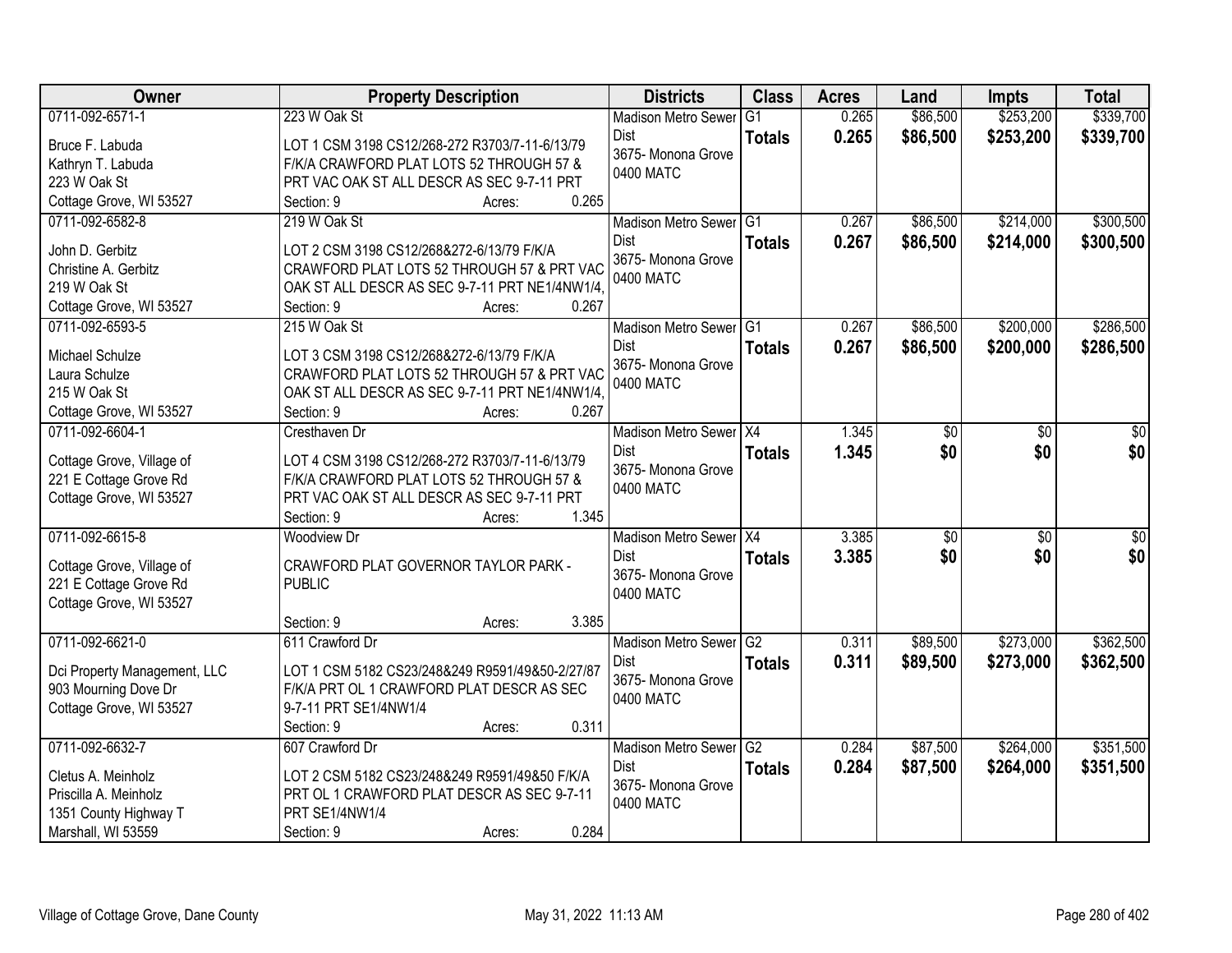| Owner                                      | <b>Property Description</b>                                                 |        |       | <b>Districts</b>           | <b>Class</b>  | <b>Acres</b> | Land      | <b>Impts</b>    | <b>Total</b> |
|--------------------------------------------|-----------------------------------------------------------------------------|--------|-------|----------------------------|---------------|--------------|-----------|-----------------|--------------|
| 0711-092-6643-4                            | 603 Crawford Dr                                                             |        |       | <b>Madison Metro Sewer</b> | G2            | 0.284        | \$87,500  | \$264,000       | \$351,500    |
| Cletus A. Meinholz                         | LOT 3 CSM 5182 CS23/248&249 R9591/49&50 F/K/A                               |        |       | Dist                       | <b>Totals</b> | 0.284        | \$87,500  | \$264,000       | \$351,500    |
| Priscilla A. Meinholz                      | PRT OL 1 CRAWFORD PLAT DESCR AS SEC 9-7-11                                  |        |       | 3675- Monona Grove         |               |              |           |                 |              |
| 1351 County Highway T                      | PRT SE1/4NW1/4                                                              |        |       | 0400 MATC                  |               |              |           |                 |              |
| Marshall, WI 53559                         | Section: 9                                                                  | Acres: | 0.284 |                            |               |              |           |                 |              |
| 0711-092-6654-1                            | 213 W Cottage Grove Rd                                                      |        |       | Madison Metro Sewer G2     |               | 0.385        | \$84,000  | \$400,000       | \$484,000    |
|                                            |                                                                             |        |       | Dist                       | <b>Totals</b> | 0.385        | \$84,000  | \$400,000       | \$484,000    |
| Jls Enterprises, LLC<br>2638 Coffeytown Rd | LOT 4 CSM 5182 CS23/248&249 R9591/49&50 DESCR<br>AS PRT OL 1 CR AWFORD PLAT |        |       | 3675- Monona Grove         |               |              |           |                 |              |
| Cottage Grove, WI 53527                    |                                                                             |        |       | 0400 MATC                  |               |              |           |                 |              |
|                                            | Section: 9                                                                  | Acres: | 0.385 |                            |               |              |           |                 |              |
| 0711-092-6661-2                            | Cottage Grove Rd                                                            |        |       | Madison Metro Sewer G2     |               | 5.926        | \$14,800  | \$0             | \$14,800     |
| A&M Management, LLC                        | CRAWFORD PLAT OUTLOT 1 EXC CSM 5182                                         |        |       | <b>Dist</b>                | <b>Totals</b> | 5.926        | \$14,800  | \$0             | \$14,800     |
| 4312 Vilas Hope Rd                         |                                                                             |        |       | 3675- Monona Grove         |               |              |           |                 |              |
| Cottage Grove, WI 53527                    |                                                                             |        |       | 0400 MATC                  |               |              |           |                 |              |
|                                            | Section: 9                                                                  | Acres: | 5.926 |                            |               |              |           |                 |              |
| 0711-092-6671-1                            | 207 W Cottage Grove Rd                                                      |        |       | Madison Metro Sewer        | G2            | 0.896        | \$195,500 | \$423,000       | \$618,500    |
|                                            |                                                                             |        |       | <b>Dist</b>                | <b>Totals</b> | 0.896        | \$195,500 | \$423,000       | \$618,500    |
| Landmark Services Cooperative              | LOT 1 CSM 12020 CS74/68&69-12/15/2006 F/K/A                                 |        |       | 3675- Monona Grove         |               |              |           |                 |              |
| 1401 Landmark Dr                           | CRAWFORD PLAT OUTLOT 2 DESCR AS SEC 9-7-11                                  |        |       | 0400 MATC                  |               |              |           |                 |              |
| Cottage Grove, WI 53527                    | PRT SE1/4NW1/4 (0.896 ACRES) SUBJ TO & TOG<br>Section: 9                    | Acres: | 0.896 |                            |               |              |           |                 |              |
| 0711-092-6681-1                            | 203 W Cottage Grove Rd Unit B                                               |        |       | Madison Metro Sewer        | G2            | 2.571        | \$504,000 | \$721,000       | \$1,225,000  |
|                                            |                                                                             |        |       | <b>Dist</b>                | <b>Totals</b> | 2.571        | \$504,000 | \$721,000       | \$1,225,000  |
| Galway Ventures, LLC                       | LOT 2 CSM 12020 CS74/68&69-12/15/2006 F/K/A                                 |        |       | 3675- Monona Grove         |               |              |           |                 |              |
| PO Box 45                                  | CRAWFORD PLAT OUTLOT 2 DESCR AS SEC 9-7-11                                  |        |       | 0400 MATC                  |               |              |           |                 |              |
| Mcfarland, WI 53558                        | PRT SE1/4NW1/4 (2.571 ACRES) SUBJ TO & TOG                                  |        |       |                            |               |              |           |                 |              |
|                                            | Section: 9                                                                  | Acres: | 2.571 |                            |               |              |           |                 |              |
| 0711-092-6694-3                            | Main St                                                                     |        |       | Madison Metro Sewer G1     |               | 0.079        | \$1,500   | $\sqrt{6}$      | \$1,500      |
| Eugene M. Homburg                          | CRAWFORD PLAT OUTLOT 4                                                      |        |       | Dist                       | <b>Totals</b> | 0.079        | \$1,500   | \$0             | \$1,500      |
| Diane E. Homburg                           |                                                                             |        |       | 3675- Monona Grove         |               |              |           |                 |              |
| 605 N Main St                              |                                                                             |        |       | 0400 MATC                  |               |              |           |                 |              |
| Cottage Grove, WI 53527                    | Section: 9                                                                  | Acres: | 0.079 |                            |               |              |           |                 |              |
| 0711-092-6706-1                            | Main St                                                                     |        |       | Madison Metro Sewer G1     |               | 0.196        | \$10,000  | $\overline{50}$ | \$10,000     |
| Eugene M. Homburg                          | CRAWFORD PLAT OUTLOT 5 EXC DOC #4605012                                     |        |       | <b>Dist</b>                | <b>Totals</b> | 0.196        | \$10,000  | \$0             | \$10,000     |
| Diane E. Homburg                           |                                                                             |        |       | 3675- Monona Grove         |               |              |           |                 |              |
| 605 N Main St                              |                                                                             |        |       | TID <sub>9</sub>           |               |              |           |                 |              |
| Cottage Grove, WI 53527                    | Section: 9                                                                  | Acres: | 0.000 | 0400 MATC                  |               |              |           |                 |              |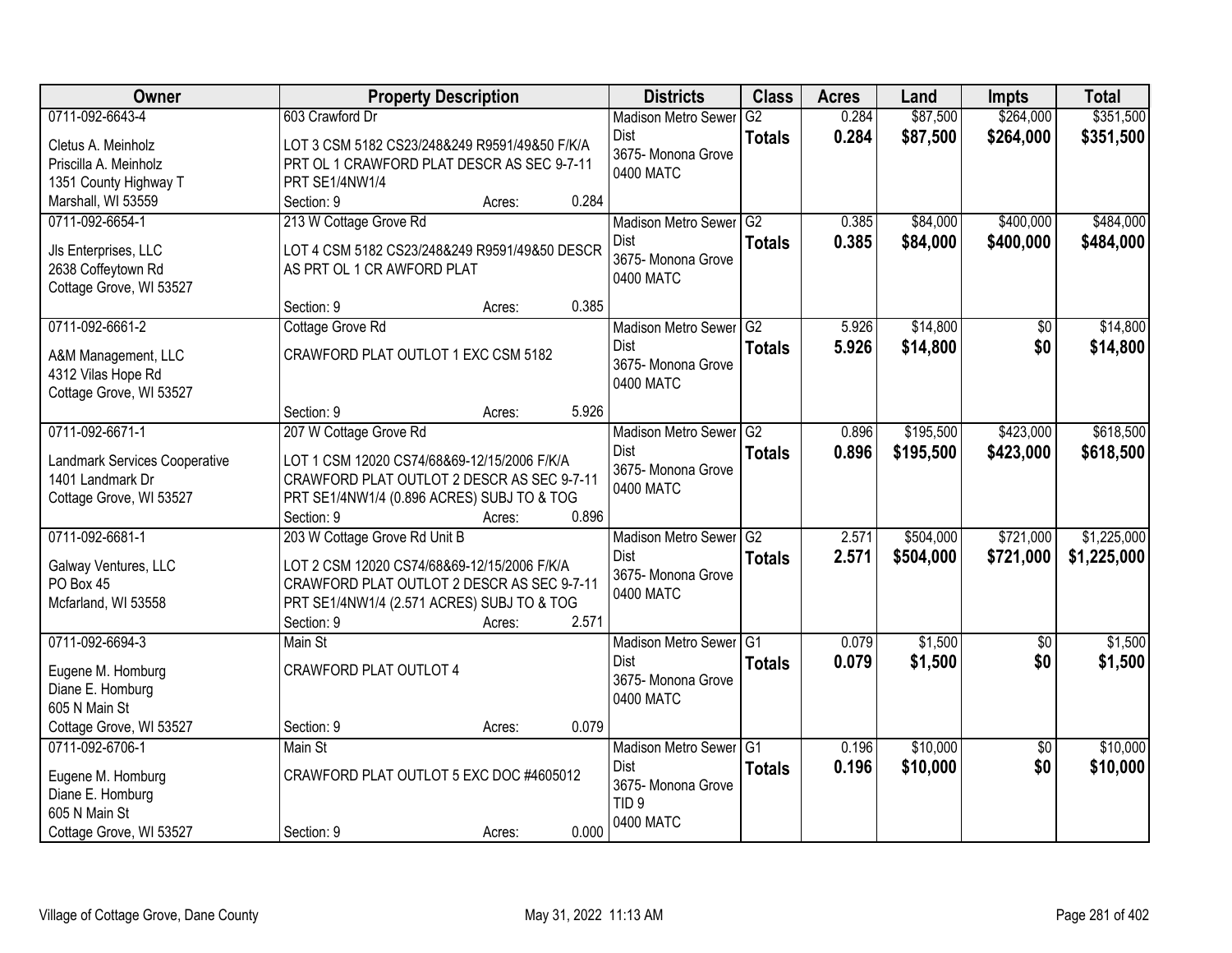| 0711-092-9220-9<br>3.822<br>$\overline{60}$<br>510 Westlawn Dr<br>$\overline{50}$<br>$\overline{50}$<br><b>Madison Metro Sewer</b><br>X4<br>\$0<br>\$0<br>\$0<br>3.822<br><b>Dist</b><br><b>Totals</b><br>Whpc-Taylor Ridge-Cottage Grove, LLC LOT 1 CSM 7146 CS36/146&147<br>3675- Monona Grove<br>150 E Gilman St Ste 1500<br>R23416/48&49-6/28/93 DESCR AS SEC 9-7-11 PRT<br>0400 MATC<br>Madison, WI 53703<br>SW1/4NW1/4 CONT 3.822 ACRES<br>Section: 9<br>3.822<br>Acres:<br>\$246,600<br>\$166,300<br>\$412,900<br>0711-092-9240-5<br>500 Westlawn Dr<br>Madison Metro Sewer G2<br>1.889<br>1.889<br>Dist<br>\$246,600<br>\$166,300<br>\$412,900<br><b>Totals</b><br>LOT 2 CSM 7146 CS36/146&147-6/28/93 DESCR AS<br>500 Westlawn, LLC<br>3675- Monona Grove<br>500 Westlawn Dr<br>SEC 9-7-11 PRT E1/2 SW1/4NW1/4 (1.887 ACRES)<br>TID <sub>9</sub><br>Cottage Grove, WI 53527<br>0400 MATC<br>1.188<br>Section: 9<br>Acres:<br>\$1,206,500<br>0711-092-9255-8<br>Madison Metro Sewer G2<br>0.674<br>\$147,000<br>\$1,059,500<br>505 Westlawn Dr<br><b>Dist</b><br>0.674<br>\$147,000<br>\$1,059,500<br>\$1,206,500<br><b>Totals</b><br>LOT 2 CSM 7721 CS40/227&228<br>Partners in Community Eldercare, LLC<br>3675- Monona Grove<br>5936 Seminole Centre Ct Ste 21<br>R29248/50&51-1/24/95 F/K/A LOTS 3 & 4 CSM 7146<br>0400 MATC<br>Fitchburg, WI 53711-5131<br>CS36/146&147-6/28/93 DESCR AS SEC 9-7-11 PRT<br>0.674<br>Section: 9<br>Acres:<br>0711-092-9891-1<br>\$60,500<br>\$152,300<br>\$212,800<br>605 N Main St<br><b>Madison Metro Sewer</b><br>IG1<br>0.288<br>0.288<br><b>Dist</b><br>\$60,500<br>\$152,300<br><b>Totals</b><br>SEC 9-7-11 PRT SE1/4 NW1/4 COM INTS HWY N & BB<br>Eugene M. Homburg<br>3675- Monona Grove<br>Diane E. Homburg<br>TH N 100.45 FT TO POB TH N 132 FT W 133 FT S 132<br>TID <sub>9</sub><br>605 N Main St<br>FT E 133 FT TO C/L HWY & POB EXC DOC #4605012<br>0400 MATC<br>0.000<br>Cottage Grove, WI 53527<br>Section: 9<br>Acres:<br>\$309,000<br>\$369,000<br>0711-092-9910-4<br>0.342<br>\$60,000<br>611 N Main St<br>G2<br><b>Madison Metro Sewer</b><br>0.342<br>Dist<br>\$60,000<br>\$309,000<br>\$369,000<br><b>Totals</b><br>Ryan W. Huemmer<br>SEC 9-7-11 PRT SE1/4NW1/4 BEG 232.45 FT N OF<br>3675-Monona Grove<br>Amber M. Huemmer<br>INTERS CTH N & BB TH N 132 FT TH W 133 FT TH S<br>TID <sub>9</sub><br>4282 Vilas Hope Rd<br>132 FT TH E 133 FT TO POB & CRAWFORD PLAT<br>0400 MATC<br>0.342<br>Cottage Grove, WI 53527<br>Section: 9<br>Acres:<br>\$399,500<br>0711-093-0001-1<br>202 W Cottage Grove Rd<br>Madison Metro Sewer G2<br>\$163,000<br>0.747<br>0.747<br>\$163,000<br>\$399,500<br>Dist<br><b>Totals</b><br>SELDAL PLAT LOT 1 & ALSO LOT 2 CSM 4737<br>Daniel G. Kessenich<br>3675- Monona Grove<br>CS21/50 SEC 9-7-11 PRT NE1/4SW1/4 ALG W/ACCESS<br>Jeanne L. Kessenich<br>TID <sub>9</sub><br>ESMT IN R10794/1-4<br>4623 Tonyawatha Trl<br>0400 MATC<br>0.747<br>Monona, WI 53716<br>Section: 9<br>Acres:<br>\$193,000<br>0711-093-0012-8<br>\$78,000<br>\$115,000<br>556 Ollie St<br>Madison Metro Sewer G1<br>0.296<br>0.296<br>\$78,000<br><b>Dist</b><br>\$115,000<br>\$193,000<br><b>Totals</b><br>SELDAL PLAT LOT 2<br>Daniel L. Andreson<br>3675- Monona Grove<br>Christine D. Perkins<br>TID <sub>6</sub><br>556 Ollie St | Owner | <b>Property Description</b> | <b>Districts</b> | <b>Class</b> | <b>Acres</b> | Land | Impts | <b>Total</b> |
|--------------------------------------------------------------------------------------------------------------------------------------------------------------------------------------------------------------------------------------------------------------------------------------------------------------------------------------------------------------------------------------------------------------------------------------------------------------------------------------------------------------------------------------------------------------------------------------------------------------------------------------------------------------------------------------------------------------------------------------------------------------------------------------------------------------------------------------------------------------------------------------------------------------------------------------------------------------------------------------------------------------------------------------------------------------------------------------------------------------------------------------------------------------------------------------------------------------------------------------------------------------------------------------------------------------------------------------------------------------------------------------------------------------------------------------------------------------------------------------------------------------------------------------------------------------------------------------------------------------------------------------------------------------------------------------------------------------------------------------------------------------------------------------------------------------------------------------------------------------------------------------------------------------------------------------------------------------------------------------------------------------------------------------------------------------------------------------------------------------------------------------------------------------------------------------------------------------------------------------------------------------------------------------------------------------------------------------------------------------------------------------------------------------------------------------------------------------------------------------------------------------------------------------------------------------------------------------------------------------------------------------------------------------------------------------------------------------------------------------------------------------------------------------------------------------------------------------------------------------------------------------------------------------------------------------------------------------------------------------------------------------------------------------------------------------------------------------------------------------------------------------------------------------------------------------------------------------------------------------------------------------------------------------------------------------------|-------|-----------------------------|------------------|--------------|--------------|------|-------|--------------|
|                                                                                                                                                                                                                                                                                                                                                                                                                                                                                                                                                                                                                                                                                                                                                                                                                                                                                                                                                                                                                                                                                                                                                                                                                                                                                                                                                                                                                                                                                                                                                                                                                                                                                                                                                                                                                                                                                                                                                                                                                                                                                                                                                                                                                                                                                                                                                                                                                                                                                                                                                                                                                                                                                                                                                                                                                                                                                                                                                                                                                                                                                                                                                                                                                                                                                                                    |       |                             |                  |              |              |      |       |              |
|                                                                                                                                                                                                                                                                                                                                                                                                                                                                                                                                                                                                                                                                                                                                                                                                                                                                                                                                                                                                                                                                                                                                                                                                                                                                                                                                                                                                                                                                                                                                                                                                                                                                                                                                                                                                                                                                                                                                                                                                                                                                                                                                                                                                                                                                                                                                                                                                                                                                                                                                                                                                                                                                                                                                                                                                                                                                                                                                                                                                                                                                                                                                                                                                                                                                                                                    |       |                             |                  |              |              |      |       |              |
| \$212,800<br>\$562,500<br>\$562,500                                                                                                                                                                                                                                                                                                                                                                                                                                                                                                                                                                                                                                                                                                                                                                                                                                                                                                                                                                                                                                                                                                                                                                                                                                                                                                                                                                                                                                                                                                                                                                                                                                                                                                                                                                                                                                                                                                                                                                                                                                                                                                                                                                                                                                                                                                                                                                                                                                                                                                                                                                                                                                                                                                                                                                                                                                                                                                                                                                                                                                                                                                                                                                                                                                                                                |       |                             |                  |              |              |      |       |              |
|                                                                                                                                                                                                                                                                                                                                                                                                                                                                                                                                                                                                                                                                                                                                                                                                                                                                                                                                                                                                                                                                                                                                                                                                                                                                                                                                                                                                                                                                                                                                                                                                                                                                                                                                                                                                                                                                                                                                                                                                                                                                                                                                                                                                                                                                                                                                                                                                                                                                                                                                                                                                                                                                                                                                                                                                                                                                                                                                                                                                                                                                                                                                                                                                                                                                                                                    |       |                             |                  |              |              |      |       |              |
|                                                                                                                                                                                                                                                                                                                                                                                                                                                                                                                                                                                                                                                                                                                                                                                                                                                                                                                                                                                                                                                                                                                                                                                                                                                                                                                                                                                                                                                                                                                                                                                                                                                                                                                                                                                                                                                                                                                                                                                                                                                                                                                                                                                                                                                                                                                                                                                                                                                                                                                                                                                                                                                                                                                                                                                                                                                                                                                                                                                                                                                                                                                                                                                                                                                                                                                    |       |                             |                  |              |              |      |       |              |
|                                                                                                                                                                                                                                                                                                                                                                                                                                                                                                                                                                                                                                                                                                                                                                                                                                                                                                                                                                                                                                                                                                                                                                                                                                                                                                                                                                                                                                                                                                                                                                                                                                                                                                                                                                                                                                                                                                                                                                                                                                                                                                                                                                                                                                                                                                                                                                                                                                                                                                                                                                                                                                                                                                                                                                                                                                                                                                                                                                                                                                                                                                                                                                                                                                                                                                                    |       |                             |                  |              |              |      |       |              |
|                                                                                                                                                                                                                                                                                                                                                                                                                                                                                                                                                                                                                                                                                                                                                                                                                                                                                                                                                                                                                                                                                                                                                                                                                                                                                                                                                                                                                                                                                                                                                                                                                                                                                                                                                                                                                                                                                                                                                                                                                                                                                                                                                                                                                                                                                                                                                                                                                                                                                                                                                                                                                                                                                                                                                                                                                                                                                                                                                                                                                                                                                                                                                                                                                                                                                                                    |       |                             |                  |              |              |      |       |              |
|                                                                                                                                                                                                                                                                                                                                                                                                                                                                                                                                                                                                                                                                                                                                                                                                                                                                                                                                                                                                                                                                                                                                                                                                                                                                                                                                                                                                                                                                                                                                                                                                                                                                                                                                                                                                                                                                                                                                                                                                                                                                                                                                                                                                                                                                                                                                                                                                                                                                                                                                                                                                                                                                                                                                                                                                                                                                                                                                                                                                                                                                                                                                                                                                                                                                                                                    |       |                             |                  |              |              |      |       |              |
|                                                                                                                                                                                                                                                                                                                                                                                                                                                                                                                                                                                                                                                                                                                                                                                                                                                                                                                                                                                                                                                                                                                                                                                                                                                                                                                                                                                                                                                                                                                                                                                                                                                                                                                                                                                                                                                                                                                                                                                                                                                                                                                                                                                                                                                                                                                                                                                                                                                                                                                                                                                                                                                                                                                                                                                                                                                                                                                                                                                                                                                                                                                                                                                                                                                                                                                    |       |                             |                  |              |              |      |       |              |
|                                                                                                                                                                                                                                                                                                                                                                                                                                                                                                                                                                                                                                                                                                                                                                                                                                                                                                                                                                                                                                                                                                                                                                                                                                                                                                                                                                                                                                                                                                                                                                                                                                                                                                                                                                                                                                                                                                                                                                                                                                                                                                                                                                                                                                                                                                                                                                                                                                                                                                                                                                                                                                                                                                                                                                                                                                                                                                                                                                                                                                                                                                                                                                                                                                                                                                                    |       |                             |                  |              |              |      |       |              |
|                                                                                                                                                                                                                                                                                                                                                                                                                                                                                                                                                                                                                                                                                                                                                                                                                                                                                                                                                                                                                                                                                                                                                                                                                                                                                                                                                                                                                                                                                                                                                                                                                                                                                                                                                                                                                                                                                                                                                                                                                                                                                                                                                                                                                                                                                                                                                                                                                                                                                                                                                                                                                                                                                                                                                                                                                                                                                                                                                                                                                                                                                                                                                                                                                                                                                                                    |       |                             |                  |              |              |      |       |              |
|                                                                                                                                                                                                                                                                                                                                                                                                                                                                                                                                                                                                                                                                                                                                                                                                                                                                                                                                                                                                                                                                                                                                                                                                                                                                                                                                                                                                                                                                                                                                                                                                                                                                                                                                                                                                                                                                                                                                                                                                                                                                                                                                                                                                                                                                                                                                                                                                                                                                                                                                                                                                                                                                                                                                                                                                                                                                                                                                                                                                                                                                                                                                                                                                                                                                                                                    |       |                             |                  |              |              |      |       |              |
|                                                                                                                                                                                                                                                                                                                                                                                                                                                                                                                                                                                                                                                                                                                                                                                                                                                                                                                                                                                                                                                                                                                                                                                                                                                                                                                                                                                                                                                                                                                                                                                                                                                                                                                                                                                                                                                                                                                                                                                                                                                                                                                                                                                                                                                                                                                                                                                                                                                                                                                                                                                                                                                                                                                                                                                                                                                                                                                                                                                                                                                                                                                                                                                                                                                                                                                    |       |                             |                  |              |              |      |       |              |
|                                                                                                                                                                                                                                                                                                                                                                                                                                                                                                                                                                                                                                                                                                                                                                                                                                                                                                                                                                                                                                                                                                                                                                                                                                                                                                                                                                                                                                                                                                                                                                                                                                                                                                                                                                                                                                                                                                                                                                                                                                                                                                                                                                                                                                                                                                                                                                                                                                                                                                                                                                                                                                                                                                                                                                                                                                                                                                                                                                                                                                                                                                                                                                                                                                                                                                                    |       |                             |                  |              |              |      |       |              |
|                                                                                                                                                                                                                                                                                                                                                                                                                                                                                                                                                                                                                                                                                                                                                                                                                                                                                                                                                                                                                                                                                                                                                                                                                                                                                                                                                                                                                                                                                                                                                                                                                                                                                                                                                                                                                                                                                                                                                                                                                                                                                                                                                                                                                                                                                                                                                                                                                                                                                                                                                                                                                                                                                                                                                                                                                                                                                                                                                                                                                                                                                                                                                                                                                                                                                                                    |       |                             |                  |              |              |      |       |              |
|                                                                                                                                                                                                                                                                                                                                                                                                                                                                                                                                                                                                                                                                                                                                                                                                                                                                                                                                                                                                                                                                                                                                                                                                                                                                                                                                                                                                                                                                                                                                                                                                                                                                                                                                                                                                                                                                                                                                                                                                                                                                                                                                                                                                                                                                                                                                                                                                                                                                                                                                                                                                                                                                                                                                                                                                                                                                                                                                                                                                                                                                                                                                                                                                                                                                                                                    |       |                             |                  |              |              |      |       |              |
|                                                                                                                                                                                                                                                                                                                                                                                                                                                                                                                                                                                                                                                                                                                                                                                                                                                                                                                                                                                                                                                                                                                                                                                                                                                                                                                                                                                                                                                                                                                                                                                                                                                                                                                                                                                                                                                                                                                                                                                                                                                                                                                                                                                                                                                                                                                                                                                                                                                                                                                                                                                                                                                                                                                                                                                                                                                                                                                                                                                                                                                                                                                                                                                                                                                                                                                    |       |                             |                  |              |              |      |       |              |
|                                                                                                                                                                                                                                                                                                                                                                                                                                                                                                                                                                                                                                                                                                                                                                                                                                                                                                                                                                                                                                                                                                                                                                                                                                                                                                                                                                                                                                                                                                                                                                                                                                                                                                                                                                                                                                                                                                                                                                                                                                                                                                                                                                                                                                                                                                                                                                                                                                                                                                                                                                                                                                                                                                                                                                                                                                                                                                                                                                                                                                                                                                                                                                                                                                                                                                                    |       |                             |                  |              |              |      |       |              |
|                                                                                                                                                                                                                                                                                                                                                                                                                                                                                                                                                                                                                                                                                                                                                                                                                                                                                                                                                                                                                                                                                                                                                                                                                                                                                                                                                                                                                                                                                                                                                                                                                                                                                                                                                                                                                                                                                                                                                                                                                                                                                                                                                                                                                                                                                                                                                                                                                                                                                                                                                                                                                                                                                                                                                                                                                                                                                                                                                                                                                                                                                                                                                                                                                                                                                                                    |       |                             |                  |              |              |      |       |              |
|                                                                                                                                                                                                                                                                                                                                                                                                                                                                                                                                                                                                                                                                                                                                                                                                                                                                                                                                                                                                                                                                                                                                                                                                                                                                                                                                                                                                                                                                                                                                                                                                                                                                                                                                                                                                                                                                                                                                                                                                                                                                                                                                                                                                                                                                                                                                                                                                                                                                                                                                                                                                                                                                                                                                                                                                                                                                                                                                                                                                                                                                                                                                                                                                                                                                                                                    |       |                             |                  |              |              |      |       |              |
|                                                                                                                                                                                                                                                                                                                                                                                                                                                                                                                                                                                                                                                                                                                                                                                                                                                                                                                                                                                                                                                                                                                                                                                                                                                                                                                                                                                                                                                                                                                                                                                                                                                                                                                                                                                                                                                                                                                                                                                                                                                                                                                                                                                                                                                                                                                                                                                                                                                                                                                                                                                                                                                                                                                                                                                                                                                                                                                                                                                                                                                                                                                                                                                                                                                                                                                    |       |                             |                  |              |              |      |       |              |
|                                                                                                                                                                                                                                                                                                                                                                                                                                                                                                                                                                                                                                                                                                                                                                                                                                                                                                                                                                                                                                                                                                                                                                                                                                                                                                                                                                                                                                                                                                                                                                                                                                                                                                                                                                                                                                                                                                                                                                                                                                                                                                                                                                                                                                                                                                                                                                                                                                                                                                                                                                                                                                                                                                                                                                                                                                                                                                                                                                                                                                                                                                                                                                                                                                                                                                                    |       |                             |                  |              |              |      |       |              |
|                                                                                                                                                                                                                                                                                                                                                                                                                                                                                                                                                                                                                                                                                                                                                                                                                                                                                                                                                                                                                                                                                                                                                                                                                                                                                                                                                                                                                                                                                                                                                                                                                                                                                                                                                                                                                                                                                                                                                                                                                                                                                                                                                                                                                                                                                                                                                                                                                                                                                                                                                                                                                                                                                                                                                                                                                                                                                                                                                                                                                                                                                                                                                                                                                                                                                                                    |       |                             |                  |              |              |      |       |              |
|                                                                                                                                                                                                                                                                                                                                                                                                                                                                                                                                                                                                                                                                                                                                                                                                                                                                                                                                                                                                                                                                                                                                                                                                                                                                                                                                                                                                                                                                                                                                                                                                                                                                                                                                                                                                                                                                                                                                                                                                                                                                                                                                                                                                                                                                                                                                                                                                                                                                                                                                                                                                                                                                                                                                                                                                                                                                                                                                                                                                                                                                                                                                                                                                                                                                                                                    |       |                             |                  |              |              |      |       |              |
|                                                                                                                                                                                                                                                                                                                                                                                                                                                                                                                                                                                                                                                                                                                                                                                                                                                                                                                                                                                                                                                                                                                                                                                                                                                                                                                                                                                                                                                                                                                                                                                                                                                                                                                                                                                                                                                                                                                                                                                                                                                                                                                                                                                                                                                                                                                                                                                                                                                                                                                                                                                                                                                                                                                                                                                                                                                                                                                                                                                                                                                                                                                                                                                                                                                                                                                    |       |                             |                  |              |              |      |       |              |
|                                                                                                                                                                                                                                                                                                                                                                                                                                                                                                                                                                                                                                                                                                                                                                                                                                                                                                                                                                                                                                                                                                                                                                                                                                                                                                                                                                                                                                                                                                                                                                                                                                                                                                                                                                                                                                                                                                                                                                                                                                                                                                                                                                                                                                                                                                                                                                                                                                                                                                                                                                                                                                                                                                                                                                                                                                                                                                                                                                                                                                                                                                                                                                                                                                                                                                                    |       |                             |                  |              |              |      |       |              |
|                                                                                                                                                                                                                                                                                                                                                                                                                                                                                                                                                                                                                                                                                                                                                                                                                                                                                                                                                                                                                                                                                                                                                                                                                                                                                                                                                                                                                                                                                                                                                                                                                                                                                                                                                                                                                                                                                                                                                                                                                                                                                                                                                                                                                                                                                                                                                                                                                                                                                                                                                                                                                                                                                                                                                                                                                                                                                                                                                                                                                                                                                                                                                                                                                                                                                                                    |       |                             |                  |              |              |      |       |              |
|                                                                                                                                                                                                                                                                                                                                                                                                                                                                                                                                                                                                                                                                                                                                                                                                                                                                                                                                                                                                                                                                                                                                                                                                                                                                                                                                                                                                                                                                                                                                                                                                                                                                                                                                                                                                                                                                                                                                                                                                                                                                                                                                                                                                                                                                                                                                                                                                                                                                                                                                                                                                                                                                                                                                                                                                                                                                                                                                                                                                                                                                                                                                                                                                                                                                                                                    |       |                             |                  |              |              |      |       |              |
|                                                                                                                                                                                                                                                                                                                                                                                                                                                                                                                                                                                                                                                                                                                                                                                                                                                                                                                                                                                                                                                                                                                                                                                                                                                                                                                                                                                                                                                                                                                                                                                                                                                                                                                                                                                                                                                                                                                                                                                                                                                                                                                                                                                                                                                                                                                                                                                                                                                                                                                                                                                                                                                                                                                                                                                                                                                                                                                                                                                                                                                                                                                                                                                                                                                                                                                    |       |                             |                  |              |              |      |       |              |
|                                                                                                                                                                                                                                                                                                                                                                                                                                                                                                                                                                                                                                                                                                                                                                                                                                                                                                                                                                                                                                                                                                                                                                                                                                                                                                                                                                                                                                                                                                                                                                                                                                                                                                                                                                                                                                                                                                                                                                                                                                                                                                                                                                                                                                                                                                                                                                                                                                                                                                                                                                                                                                                                                                                                                                                                                                                                                                                                                                                                                                                                                                                                                                                                                                                                                                                    |       |                             |                  |              |              |      |       |              |
|                                                                                                                                                                                                                                                                                                                                                                                                                                                                                                                                                                                                                                                                                                                                                                                                                                                                                                                                                                                                                                                                                                                                                                                                                                                                                                                                                                                                                                                                                                                                                                                                                                                                                                                                                                                                                                                                                                                                                                                                                                                                                                                                                                                                                                                                                                                                                                                                                                                                                                                                                                                                                                                                                                                                                                                                                                                                                                                                                                                                                                                                                                                                                                                                                                                                                                                    |       |                             |                  |              |              |      |       |              |
|                                                                                                                                                                                                                                                                                                                                                                                                                                                                                                                                                                                                                                                                                                                                                                                                                                                                                                                                                                                                                                                                                                                                                                                                                                                                                                                                                                                                                                                                                                                                                                                                                                                                                                                                                                                                                                                                                                                                                                                                                                                                                                                                                                                                                                                                                                                                                                                                                                                                                                                                                                                                                                                                                                                                                                                                                                                                                                                                                                                                                                                                                                                                                                                                                                                                                                                    |       |                             |                  |              |              |      |       |              |
|                                                                                                                                                                                                                                                                                                                                                                                                                                                                                                                                                                                                                                                                                                                                                                                                                                                                                                                                                                                                                                                                                                                                                                                                                                                                                                                                                                                                                                                                                                                                                                                                                                                                                                                                                                                                                                                                                                                                                                                                                                                                                                                                                                                                                                                                                                                                                                                                                                                                                                                                                                                                                                                                                                                                                                                                                                                                                                                                                                                                                                                                                                                                                                                                                                                                                                                    |       |                             |                  |              |              |      |       |              |
|                                                                                                                                                                                                                                                                                                                                                                                                                                                                                                                                                                                                                                                                                                                                                                                                                                                                                                                                                                                                                                                                                                                                                                                                                                                                                                                                                                                                                                                                                                                                                                                                                                                                                                                                                                                                                                                                                                                                                                                                                                                                                                                                                                                                                                                                                                                                                                                                                                                                                                                                                                                                                                                                                                                                                                                                                                                                                                                                                                                                                                                                                                                                                                                                                                                                                                                    |       |                             |                  |              |              |      |       |              |
|                                                                                                                                                                                                                                                                                                                                                                                                                                                                                                                                                                                                                                                                                                                                                                                                                                                                                                                                                                                                                                                                                                                                                                                                                                                                                                                                                                                                                                                                                                                                                                                                                                                                                                                                                                                                                                                                                                                                                                                                                                                                                                                                                                                                                                                                                                                                                                                                                                                                                                                                                                                                                                                                                                                                                                                                                                                                                                                                                                                                                                                                                                                                                                                                                                                                                                                    |       |                             |                  |              |              |      |       |              |
| 0.296<br>Cottage Grove, WI 53527<br>Section: 9<br>Acres:                                                                                                                                                                                                                                                                                                                                                                                                                                                                                                                                                                                                                                                                                                                                                                                                                                                                                                                                                                                                                                                                                                                                                                                                                                                                                                                                                                                                                                                                                                                                                                                                                                                                                                                                                                                                                                                                                                                                                                                                                                                                                                                                                                                                                                                                                                                                                                                                                                                                                                                                                                                                                                                                                                                                                                                                                                                                                                                                                                                                                                                                                                                                                                                                                                                           |       |                             | 0400 MATC        |              |              |      |       |              |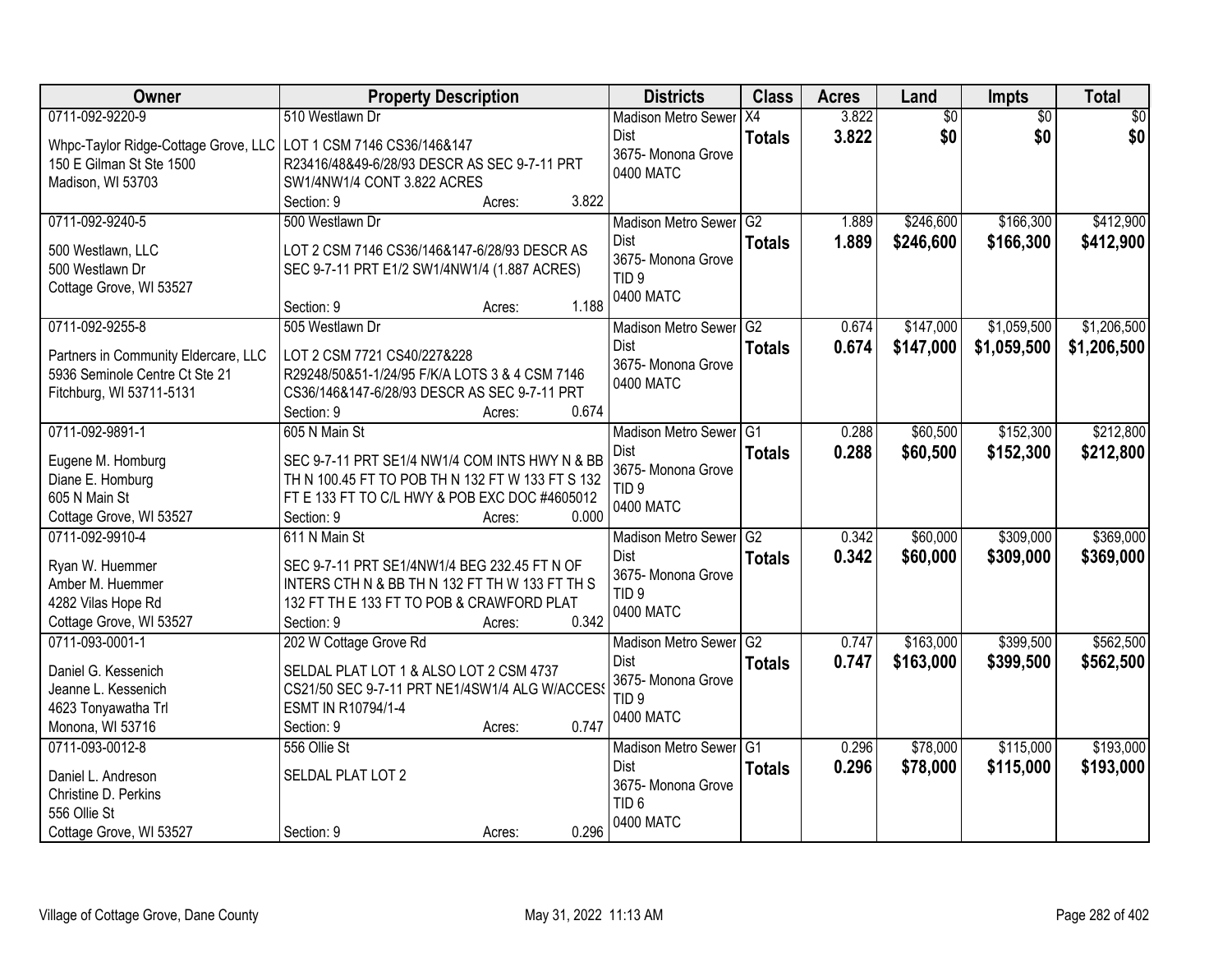| Owner                                          | <b>Property Description</b>       |        |       | <b>Districts</b>           | <b>Class</b>  | <b>Acres</b> | Land     | <b>Impts</b> | <b>Total</b> |
|------------------------------------------------|-----------------------------------|--------|-------|----------------------------|---------------|--------------|----------|--------------|--------------|
| 0711-093-0023-5                                | 552 Ollie St                      |        |       | <b>Madison Metro Sewer</b> | G1            | 0.287        | \$77,500 | \$146,500    | \$224,000    |
| Kelly L. Price                                 | SELDAL PLAT LOT 3                 |        |       | Dist                       | <b>Totals</b> | 0.287        | \$77,500 | \$146,500    | \$224,000    |
| 552 Ollie St                                   |                                   |        |       | 3675- Monona Grove         |               |              |          |              |              |
| Cottage Grove, WI 53527                        |                                   |        |       | 0400 MATC                  |               |              |          |              |              |
|                                                | Section: 9                        | Acres: | 0.287 |                            |               |              |          |              |              |
| 0711-093-0034-2                                | 548 Ollie St                      |        |       | Madison Metro Sewer G1     |               | 0.304        | \$78,000 | \$171,500    | \$249,500    |
| Damon A. Okeson                                | SELDAL PLAT LOT 4                 |        |       | Dist                       | <b>Totals</b> | 0.304        | \$78,000 | \$171,500    | \$249,500    |
| Michelle M. Okeson                             |                                   |        |       | 3675- Monona Grove         |               |              |          |              |              |
| 548 Ollie St                                   |                                   |        |       | 0400 MATC                  |               |              |          |              |              |
| Cottage Grove, WI 53527                        | Section: 9                        | Acres: | 0.304 |                            |               |              |          |              |              |
| 0711-093-0045-9                                | 544 Ollie St                      |        |       | Madison Metro Sewer G1     |               | 0.358        | \$79,000 | \$113,000    | \$192,000    |
| David W. Hanke                                 | SELDAL PLAT LOT 5                 |        |       | Dist                       | <b>Totals</b> | 0.358        | \$79,000 | \$113,000    | \$192,000    |
| Patrice Hanke                                  |                                   |        |       | 3675- Monona Grove         |               |              |          |              |              |
| 544 Ollie St                                   |                                   |        |       | 0400 MATC                  |               |              |          |              |              |
| Cottage Grove, WI 53527                        | Section: 9                        | Acres: | 0.358 |                            |               |              |          |              |              |
| 0711-093-0056-6                                | 537 N Main St                     |        |       | Madison Metro Sewer G1     |               | 0.092        | \$2,500  | \$0          | \$2,500      |
| Jason N. Boynton                               | SELDAL PLAT PRT LOT 6 N 27 FT THF |        |       | Dist                       | <b>Totals</b> | 0.092        | \$2,500  | \$0          | \$2,500      |
| Angela J. Boynton                              |                                   |        |       | 3675- Monona Grove         |               |              |          |              |              |
| 537 N Main St                                  |                                   |        |       | 0400 MATC                  |               |              |          |              |              |
| Cottage Grove, WI 53527                        | Section: 9                        | Acres: | 0.092 |                            |               |              |          |              |              |
| 0711-093-0066-4                                | 529 N Main St                     |        |       | Madison Metro Sewer G1     |               | 0.381        | \$62,500 | \$181,900    | \$244,400    |
|                                                |                                   |        |       | Dist                       | <b>Totals</b> | 0.381        | \$62,500 | \$181,900    | \$244,400    |
| Anderson Rev Living Tr, Timothy J &<br>Irene L | SELDAL PLAT LOT 6 EXC N 27 FT THF |        |       | 3675- Monona Grove         |               |              |          |              |              |
| N1703 Kohn Rd                                  |                                   |        |       | 0400 MATC                  |               |              |          |              |              |
| Lodi, WI 53555                                 | Section: 9                        | Acres: | 0.381 |                            |               |              |          |              |              |
| 0711-093-0077-1                                | 540 Ollie St                      |        |       | Madison Metro Sewer G1     |               | 0.405        | \$79,500 | \$247,000    | \$326,500    |
|                                                |                                   |        |       | Dist                       | <b>Totals</b> | 0.405        | \$79,500 | \$247,000    | \$326,500    |
| Chue F. Moua<br>Pahoua Thao                    | SELDAL PLAT LOT 7                 |        |       | 3675- Monona Grove         |               |              |          |              |              |
| 540 Ollie St                                   |                                   |        |       | 0400 MATC                  |               |              |          |              |              |
| Cottage Grove, WI 53527                        | Section: 9                        | Acres: | 0.405 |                            |               |              |          |              |              |
| 0711-093-0099-5                                | 454 Ollie St                      |        |       | Madison Metro Sewer G1     |               | 0.278        | \$77,500 | \$141,700    | \$219,200    |
|                                                |                                   |        |       | Dist                       | <b>Totals</b> | 0.278        | \$77,500 | \$141,700    | \$219,200    |
| Andrew A. Nevar<br>454 Ollie St                | SELDAL PLAT LOT 9                 |        |       | 3675- Monona Grove         |               |              |          |              |              |
| Cottage Grove, WI 53527                        |                                   |        |       | 0400 MATC                  |               |              |          |              |              |
|                                                | Section: 9                        | Acres: | 0.278 |                            |               |              |          |              |              |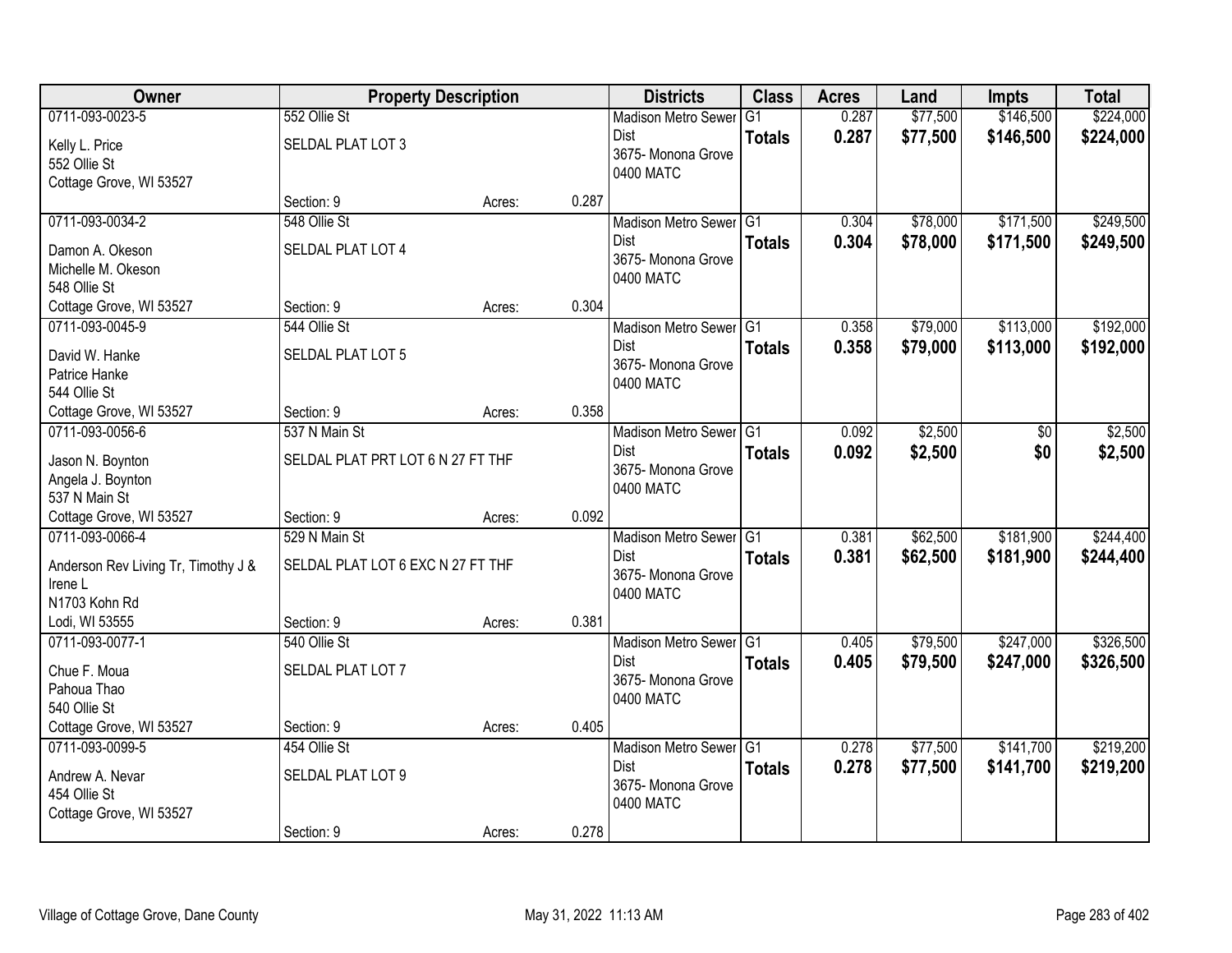| Owner                                | <b>Property Description</b> |        |       | <b>Districts</b>                | <b>Class</b>  | <b>Acres</b> | Land     | <b>Impts</b> | <b>Total</b> |
|--------------------------------------|-----------------------------|--------|-------|---------------------------------|---------------|--------------|----------|--------------|--------------|
| 0711-093-0110-9                      | 450 Ollie St                |        |       | <b>Madison Metro Sewer</b>      | G1            | 0.283        | \$77,500 | \$187,500    | \$265,000    |
| Kou Thao                             | SELDAL PLAT LOT 10          |        |       | Dist<br>3675- Monona Grove      | <b>Totals</b> | 0.283        | \$77,500 | \$187,500    | \$265,000    |
| Duachi Yang                          |                             |        |       | 0400 MATC                       |               |              |          |              |              |
| 450 Ollie St                         |                             |        |       |                                 |               |              |          |              |              |
| Cottage Grove, WI 53527              | Section: 9                  | Acres: | 0.283 |                                 |               |              |          |              |              |
| 0711-093-0121-6                      | 446 Ollie St                |        |       | Madison Metro Sewer G1<br>Dist  |               | 0.281        | \$77,500 | \$133,500    | \$211,000    |
| Margaret A. Larson                   | SELDAL PLAT LOT 11          |        |       | 3675- Monona Grove              | <b>Totals</b> | 0.281        | \$77,500 | \$133,500    | \$211,000    |
| PO Box 103                           |                             |        |       | 0400 MATC                       |               |              |          |              |              |
| Cottage Grove, WI 53527              |                             |        |       |                                 |               |              |          |              |              |
|                                      | Section: 9                  | Acres: | 0.281 |                                 |               |              |          |              |              |
| 0711-093-0132-3                      | 442 Ollie St                |        |       | Madison Metro Sewer G1          |               | 0.279        | \$77,500 | \$149,500    | \$227,000    |
| David W. Robertson                   | SELDAL PLAT LOT 12          |        |       | Dist<br>3675- Monona Grove      | <b>Totals</b> | 0.279        | \$77,500 | \$149,500    | \$227,000    |
| Leah Robertson                       |                             |        |       | 0400 MATC                       |               |              |          |              |              |
| 442 Ollie St                         |                             |        |       |                                 |               |              |          |              |              |
| Cottage Grove, WI 53527              | Section: 9                  | Acres: | 0.279 |                                 |               |              |          |              |              |
| 0711-093-0143-0                      | 438 Ollie St                |        |       | Madison Metro Sewer G1          |               | 0.277        | \$77,500 | \$168,100    | \$245,600    |
| Robert A. Steffel                    | SELDAL PLAT LOT 13          |        |       | Dist<br>3675- Monona Grove      | <b>Totals</b> | 0.277        | \$77,500 | \$168,100    | \$245,600    |
| Kathryn A. Steffel                   |                             |        |       | 0400 MATC                       |               |              |          |              |              |
| 438 Ollie St                         |                             |        |       |                                 |               |              |          |              |              |
| Cottage Grove, WI 53527              | Section: 9                  | Acres: | 0.277 |                                 |               |              |          |              |              |
| 0711-093-0154-7                      | 434 Ollie St                |        |       | Madison Metro Sewer G1          |               | 0.261        | \$77,000 | \$132,000    | \$209,000    |
| Patten Real Estate, LLC              | SELDAL PLAT LOT 14          |        |       | <b>Dist</b>                     | <b>Totals</b> | 0.261        | \$77,000 | \$132,000    | \$209,000    |
| 3675 Stockbury St                    |                             |        |       | 3675- Monona Grove<br>0400 MATC |               |              |          |              |              |
| Green Bay, WI 54313                  |                             |        |       |                                 |               |              |          |              |              |
|                                      | Section: 9                  | Acres: | 0.261 |                                 |               |              |          |              |              |
| 0711-093-0165-4                      | 435 Ollie St                |        |       | Madison Metro Sewer G1          |               | 0.271        | \$77,500 | \$150,000    | \$227,500    |
| Miller Income Trust, Joann C         | SELDAL PLAT LOT 15          |        |       | Dist<br>3675- Monona Grove      | <b>Totals</b> | 0.271        | \$77,500 | \$150,000    | \$227,500    |
| 435 Ollie St                         |                             |        |       | 0400 MATC                       |               |              |          |              |              |
| Cottage Grove, WI 53527              |                             |        |       |                                 |               |              |          |              |              |
|                                      | Section: 9                  | Acres: | 0.271 |                                 |               |              |          |              |              |
| 0711-093-0176-1                      | 439 Ollie St                |        |       | Madison Metro Sewer G1          |               | 0.263        | \$77,000 | \$136,500    | \$213,500    |
| Hessling Rev Tr, William E & Norma J | SELDAL PLAT LOT 16          |        |       | Dist                            | <b>Totals</b> | 0.263        | \$77,000 | \$136,500    | \$213,500    |
| 439 Ollie St                         |                             |        |       | 3675- Monona Grove<br>0400 MATC |               |              |          |              |              |
| Cottage Grove, WI 53527              |                             |        |       |                                 |               |              |          |              |              |
|                                      | Section: 9                  | Acres: | 0.263 |                                 |               |              |          |              |              |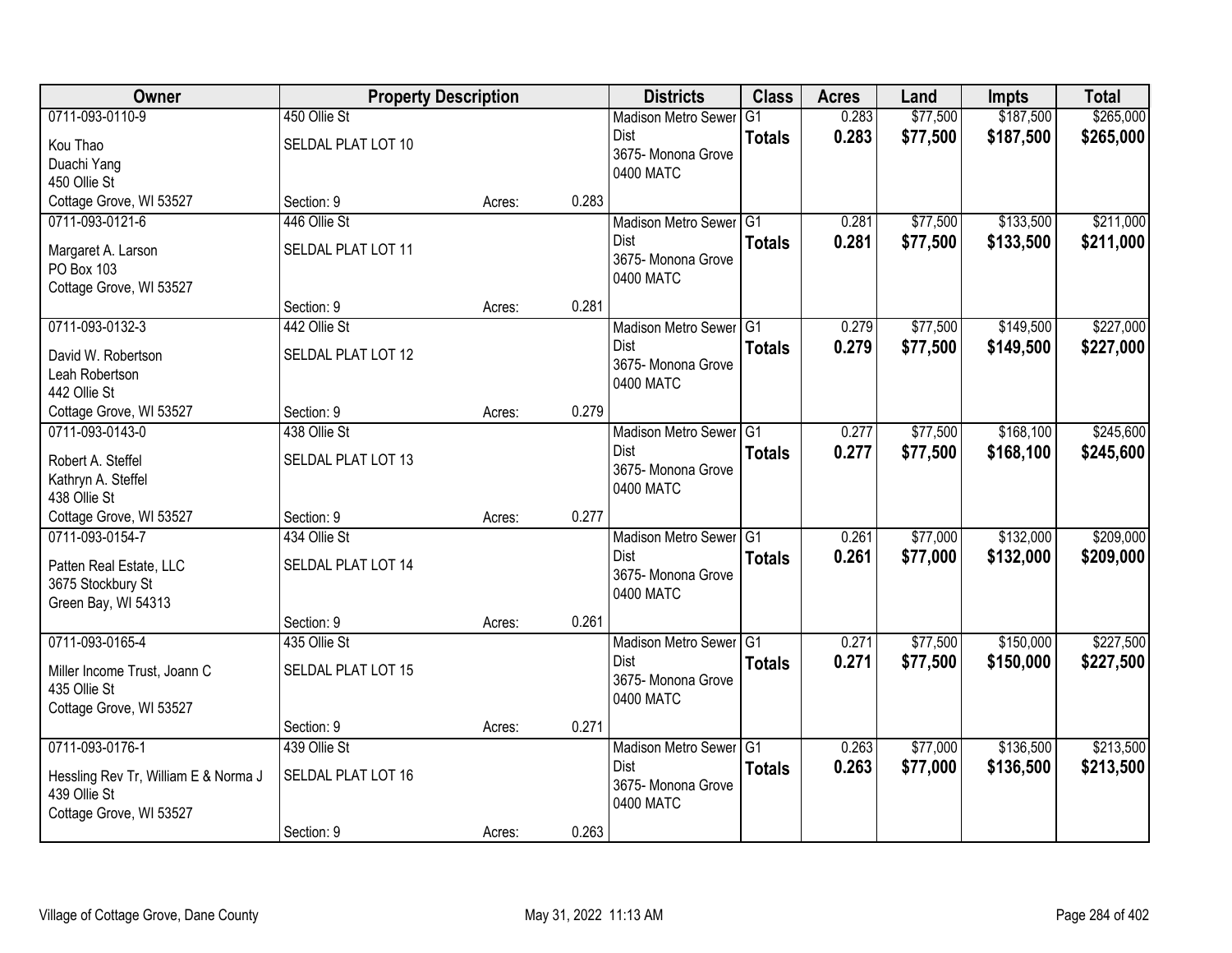| <b>Owner</b>                      | <b>Property Description</b>                 |        |       | <b>Districts</b>                  | <b>Class</b>  | <b>Acres</b> | Land     | <b>Impts</b>    | <b>Total</b> |
|-----------------------------------|---------------------------------------------|--------|-------|-----------------------------------|---------------|--------------|----------|-----------------|--------------|
| 0711-093-0187-8                   | 443 Ollie St                                |        |       | <b>Madison Metro Sewer</b>        | G1            | 0.263        | \$77,000 | \$114,200       | \$191,200    |
| James L. Wickline<br>443 Ollie St | SELDAL PLAT LOT 17                          |        |       | Dist<br>3675- Monona Grove        | <b>Totals</b> | 0.263        | \$77,000 | \$114,200       | \$191,200    |
| Cottage Grove, WI 53527           |                                             |        |       | 0400 MATC                         |               |              |          |                 |              |
|                                   | Section: 9                                  | Acres: | 0.263 |                                   |               |              |          |                 |              |
| 0711-093-0198-5                   | 447 Ollie St                                |        |       | Madison Metro Sewer G1            |               | 0.263        | \$77,000 | \$117,700       | \$194,700    |
| Gregg D. Hugill                   | SELDAL PLAT LOT 18 SUBJ TO SIDEWALK ESMT IN |        |       | Dist                              | <b>Totals</b> | 0.263        | \$77,000 | \$117,700       | \$194,700    |
| 447 Ollie St                      | DOC #3172245                                |        |       | 3675- Monona Grove                |               |              |          |                 |              |
| Cottage Grove, WI 53527           |                                             |        |       | 0400 MATC                         |               |              |          |                 |              |
|                                   | Section: 9                                  | Acres: | 0.263 |                                   |               |              |          |                 |              |
| 0711-093-0209-1                   | 451 Ollie St                                |        |       | Madison Metro Sewer G1            |               | 0.263        | \$77,000 | \$155,000       | \$232,000    |
| Karl E. Korth et al               | SELDAL PLAT LOT 19                          |        |       | Dist                              | <b>Totals</b> | 0.263        | \$77,000 | \$155,000       | \$232,000    |
| 451 Ollie St                      |                                             |        |       | 3675-Monona Grove                 |               |              |          |                 |              |
| Cottage Grove, WI 53527           |                                             |        |       | 0400 MATC                         |               |              |          |                 |              |
|                                   | Section: 9                                  | Acres: | 0.263 |                                   |               |              |          |                 |              |
| 0711-093-0220-6                   | 455 Ollie St                                |        |       | Madison Metro Sewer G1            |               | 0.273        | \$77,500 | \$148,500       | \$226,000    |
| Jeremy Ahrens                     | SELDAL PLAT LOT 20                          |        |       | Dist                              | <b>Totals</b> | 0.273        | \$77,500 | \$148,500       | \$226,000    |
| Kelly Burd                        |                                             |        |       | 3675- Monona Grove<br>0400 MATC   |               |              |          |                 |              |
| 455 Ollie St                      |                                             |        |       |                                   |               |              |          |                 |              |
| Cottage Grove, WI 53527           | Section: 9                                  | Acres: | 0.273 |                                   |               |              |          |                 |              |
| 0711-093-0231-3                   | 202 Donna St                                |        |       | Madison Metro Sewer <sup>G1</sup> |               | 0.420        | \$80,000 | \$186,500       | \$266,500    |
| James J. Guy Jr                   | SELDAL PLAT LOT 21                          |        |       | Dist                              | <b>Totals</b> | 0.420        | \$80,000 | \$186,500       | \$266,500    |
| Elizabeth A. Guy                  |                                             |        |       | 3675- Monona Grove<br>0400 MATC   |               |              |          |                 |              |
| 202 Donna St                      |                                             |        |       |                                   |               |              |          |                 |              |
| Cottage Grove, WI 53527           | Section: 9                                  | Acres: | 0.420 |                                   |               |              |          |                 |              |
| 0711-093-0262-6                   | 543 Ollie St                                |        |       | Madison Metro Sewer G1            |               | 0.371        | \$79,000 | \$202,500       | \$281,500    |
| Earl M. Williams                  | SELDAL PLAT LOT 22                          |        |       | Dist<br>3675- Monona Grove        | <b>Totals</b> | 0.371        | \$79,000 | \$202,500       | \$281,500    |
| 543 Ollie St                      |                                             |        |       | 0400 MATC                         |               |              |          |                 |              |
| Cottage Grove, WI 53527           |                                             |        |       |                                   |               |              |          |                 |              |
|                                   | Section: 9                                  | Acres: | 0.371 |                                   |               |              |          |                 |              |
| 0711-093-0271-5                   | 543 Ollie St                                |        |       | Madison Metro Sewer G1            |               | 0.072        | \$11,000 | $\overline{50}$ | \$11,000     |
| Earl M. Williams                  | FIRST ADDN TO SELDAL PLAT OUTLOT 1          |        |       | Dist<br>3675- Monona Grove        | <b>Totals</b> | 0.072        | \$11,000 | \$0             | \$11,000     |
| 543 Ollie St                      |                                             |        |       | 0400 MATC                         |               |              |          |                 |              |
| Cottage Grove, WI 53527           |                                             |        |       |                                   |               |              |          |                 |              |
|                                   | Section: 9                                  | Acres: | 0.072 |                                   |               |              |          |                 |              |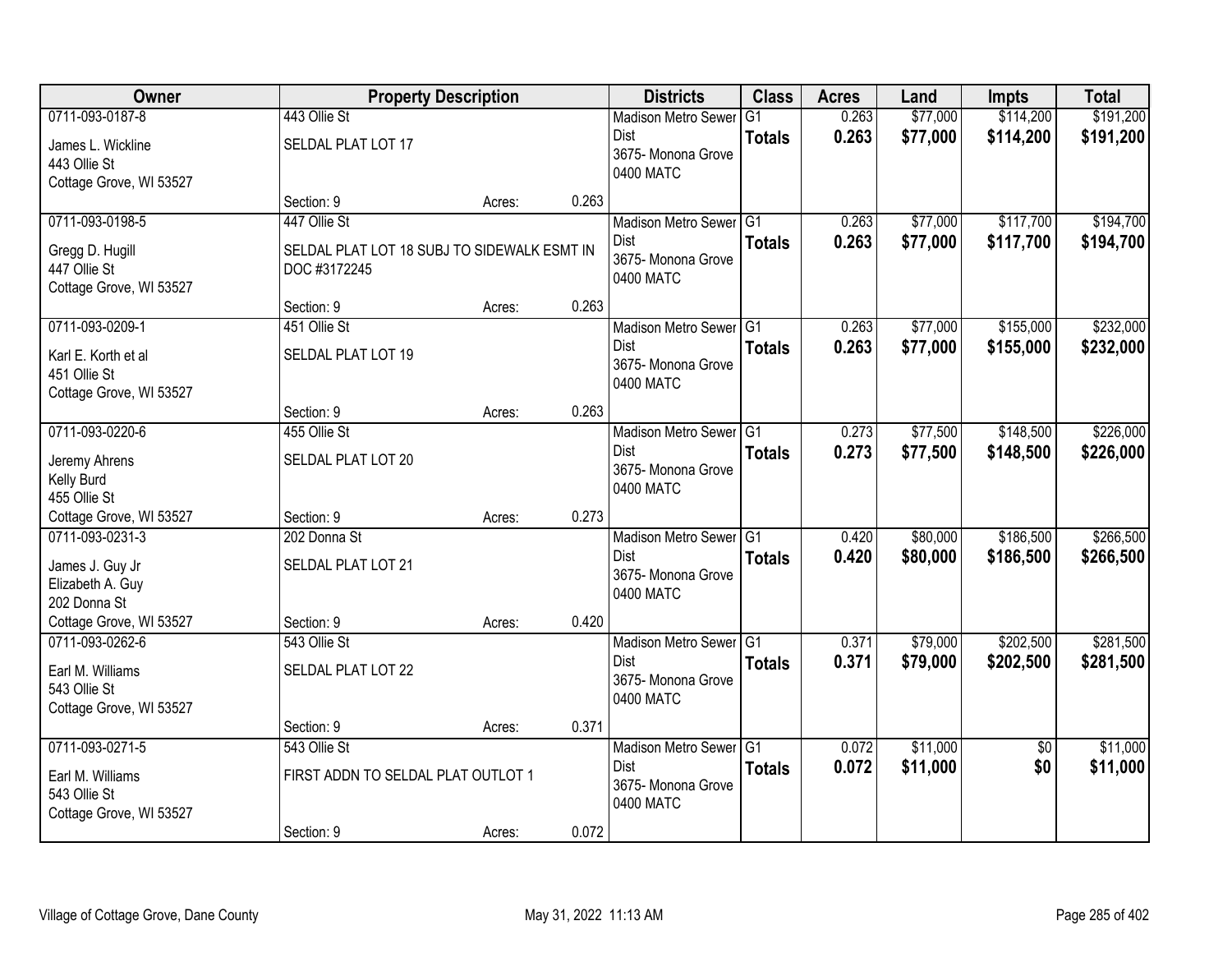| Owner                                                                                     |                                                              | <b>Property Description</b> |       | <b>Districts</b>                                                         | <b>Class</b>  | <b>Acres</b>   | Land                 | <b>Impts</b>           | <b>Total</b>           |
|-------------------------------------------------------------------------------------------|--------------------------------------------------------------|-----------------------------|-------|--------------------------------------------------------------------------|---------------|----------------|----------------------|------------------------|------------------------|
| 0711-093-0283-1                                                                           | Donna St                                                     |                             |       | <b>Madison Metro Sewer</b>                                               | X4            | 0.116          | $\overline{60}$      | $\overline{50}$        | \$0                    |
| Cottage Grove, Village of<br>221 E Cottage Grove Rd<br>Cottage Grove, WI 53527            | FIRST ADDITION TO SELDAL PLAT OUTLOT 2 WELL<br>SITE R503/631 |                             |       | Dist<br>3675- Monona Grove<br>0400 MATC                                  | <b>Totals</b> | 0.116          | \$0                  | \$0                    | \$0                    |
|                                                                                           | Section: 9                                                   | Acres:                      | 0.116 |                                                                          |               |                |                      |                        |                        |
| 0711-093-0288-1                                                                           | Donna St                                                     |                             |       | Madison Metro Sewer G1                                                   |               | 0.005          | \$0                  | \$0                    | \$0                    |
| Oliver Seldal et al<br>c/o Treasurer<br>221 E Cottage Grove Rd                            | FIRST ADDITION TO SELDAL PLAT OUTLOT 3                       |                             |       | Dist<br>3675- Monona Grove<br>0400 MATC                                  | <b>Totals</b> | 0.005          | \$0                  | \$0                    | \$0                    |
| Cottage Grove, WI 53527                                                                   | Section: 9                                                   | Acres:                      | 0.005 |                                                                          |               |                |                      |                        |                        |
| 0711-093-0293-9                                                                           | 547 Ollie St                                                 |                             |       | Madison Metro Sewer G1                                                   |               | 0.362          | \$79,000             | \$129,600              | \$208,600              |
| Lisa M. Holzman<br>Michael J. Annen<br>547 Ollie St                                       | SELDAL PLAT LOT 23                                           |                             |       | Dist<br>3675- Monona Grove<br>0400 MATC                                  | <b>Totals</b> | 0.362          | \$79,000             | \$129,600              | \$208,600              |
| Cottage Grove, WI 53527                                                                   | Section: 9                                                   | Acres:                      | 0.362 |                                                                          |               |                |                      |                        |                        |
| 0711-093-0304-5                                                                           | 551 Ollie St                                                 |                             |       | Madison Metro Sewer G1                                                   |               | 0.388          | \$71,500             | \$115,500              | \$187,000              |
| Michael L. Milbradt<br>Deborah A. Milbradt<br>551 Ollie St                                | SELDAL PLAT LOT 24                                           |                             |       | Dist<br>3675- Monona Grove<br>0400 MATC                                  | <b>Totals</b> | 0.388          | \$71,500             | \$115,500              | \$187,000              |
| Cottage Grove, WI 53527                                                                   | Section: 9                                                   | Acres:                      | 0.388 |                                                                          |               |                |                      |                        |                        |
| 0711-093-0315-2<br>Meicher Living Tr, Denis M<br>444 Connie St<br>Cottage Grove, WI 53527 | 444 Connie St<br>FIRST ADDITION TO SELDAL PLAT LOT 25        |                             |       | Madison Metro Sewer G1<br><b>Dist</b><br>3675- Monona Grove<br>0400 MATC | <b>Totals</b> | 0.350<br>0.350 | \$78,500<br>\$78,500 | \$156,700<br>\$156,700 | \$235,200<br>\$235,200 |
|                                                                                           | Section: 9                                                   | Acres:                      | 0.350 |                                                                          |               |                |                      |                        |                        |
| 0711-093-0326-9                                                                           | 442 Connie St                                                |                             |       | Madison Metro Sewer G1                                                   |               | 0.316          | \$78,000             | \$161,300              | \$239,300              |
| David R. Jones<br>Susan J. Jones<br>442 Connie St                                         | FIRST ADDITION TO SELDAL PLAT LOT 26                         |                             |       | Dist<br>3675- Monona Grove<br>0400 MATC                                  | <b>Totals</b> | 0.316          | \$78,000             | \$161,300              | \$239,300              |
| Cottage Grove, WI 53527                                                                   | Section: 9                                                   | Acres:                      | 0.316 |                                                                          |               |                |                      |                        |                        |
| 0711-093-0337-6                                                                           | 440 Connie St                                                |                             |       | Madison Metro Sewer G1                                                   |               | 0.316          | \$78,000             | \$147,000              | \$225,000              |
| Steven M. Loniello<br>Kathleen M. Loniello<br>440 Connie St                               | FIRST ADDITION TO SELDAL PLAT LOT 27                         |                             |       | Dist<br>3675- Monona Grove<br>0400 MATC                                  | <b>Totals</b> | 0.316          | \$78,000             | \$147,000              | \$225,000              |
| Cottage Grove, WI 53527                                                                   | Section: 9                                                   | Acres:                      | 0.316 |                                                                          |               |                |                      |                        |                        |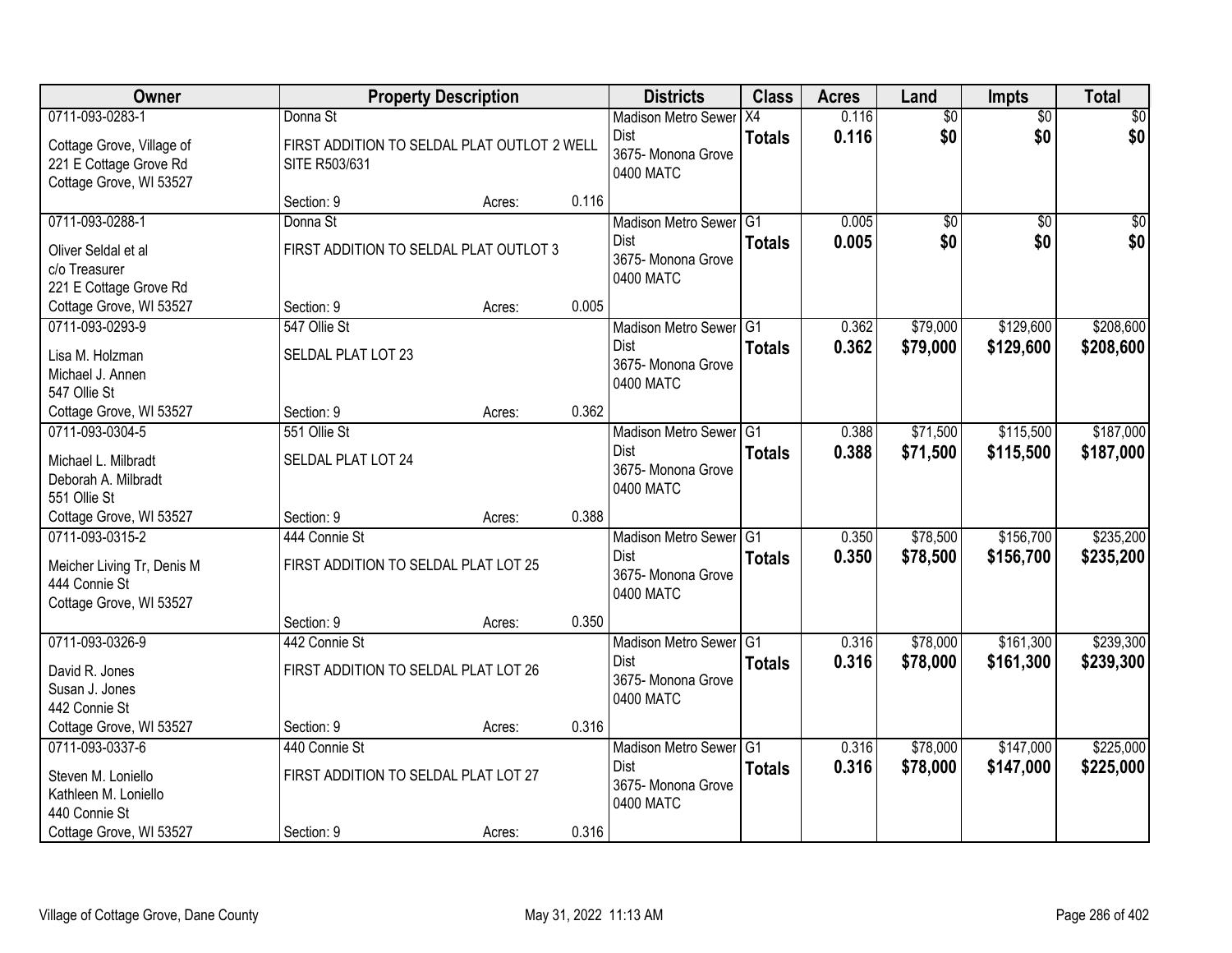| <b>Owner</b>                    |                   | <b>Property Description</b>                  |       | <b>Districts</b>           | <b>Class</b>  | <b>Acres</b> | Land     | <b>Impts</b> | <b>Total</b> |
|---------------------------------|-------------------|----------------------------------------------|-------|----------------------------|---------------|--------------|----------|--------------|--------------|
| 0711-093-0348-3                 | 438 Connie St     |                                              |       | <b>Madison Metro Sewer</b> | G1            | 0.316        | \$78,000 | \$167,000    | \$245,000    |
| James J. Lanouette              |                   | FIRST ADDITION TO SELDAL PLAT LOT 28         |       | Dist                       | <b>Totals</b> | 0.316        | \$78,000 | \$167,000    | \$245,000    |
| Rebecca S. Schneider            |                   |                                              |       | 3675-Monona Grove          |               |              |          |              |              |
| 438 Connie St                   |                   |                                              |       | 0400 MATC                  |               |              |          |              |              |
| Cottage Grove, WI 53527         | Section: 9        | Acres:                                       | 0.316 |                            |               |              |          |              |              |
| 0711-093-0359-0                 | 436 Connie St     |                                              |       | Madison Metro Sewer G1     |               | 0.335        | \$78,500 | \$161,000    | \$239,500    |
| Swalheim 2011 Rev Tr, Duane P & |                   | FIRST ADDITION TO SELDAL PLAT LOT 29         |       | Dist                       | <b>Totals</b> | 0.335        | \$78,500 | \$161,000    | \$239,500    |
| Candace J                       |                   |                                              |       | 3675- Monona Grove         |               |              |          |              |              |
| 1721 Palo Duro Blvd             |                   |                                              |       | 0400 MATC                  |               |              |          |              |              |
| North Fort Myers, FL 33917      | Section: 9        | Acres:                                       | 0.335 |                            |               |              |          |              |              |
| 0711-093-0370-5                 | 434 Connie St     |                                              |       | Madison Metro Sewer G1     |               | 0.585        | \$82,000 | \$216,500    | \$298,500    |
| Matthew S. Eddington            |                   | FIRST ADDITION TO SELDAL PLAT LOT 30         |       | <b>Dist</b>                | <b>Totals</b> | 0.585        | \$82,000 | \$216,500    | \$298,500    |
| Abigail J. Eddington            |                   |                                              |       | 3675- Monona Grove         |               |              |          |              |              |
| 434 Connie St                   |                   |                                              |       | 0400 MATC                  |               |              |          |              |              |
| Cottage Grove, WI 53527         | Section: 9        | Acres:                                       | 0.585 |                            |               |              |          |              |              |
| 0711-093-0381-2                 | 430 Lori Ln       |                                              |       | Madison Metro Sewer G1     |               | 0.449        | \$80,000 | \$188,000    | \$268,000    |
| Nathan Gerlach                  |                   | FIRST ADDITION TO SELDAL PLAT LOT 31         |       | <b>Dist</b>                | <b>Totals</b> | 0.449        | \$80,000 | \$188,000    | \$268,000    |
| Kathryn Gerlach                 |                   |                                              |       | 3675- Monona Grove         |               |              |          |              |              |
| 430 Lori Ln                     |                   |                                              |       | 0400 MATC                  |               |              |          |              |              |
| Cottage Grove, WI 53527         | Section: 9        | Acres:                                       | 0.449 |                            |               |              |          |              |              |
| 0711-093-0392-9                 | 432 Lori Ln       |                                              |       | Madison Metro Sewer G1     |               | 0.328        | \$78,500 | \$194,000    | \$272,500    |
| Jonathan Kroll                  |                   | FIRST ADDITION TO SELDAL PLAT LOT 32         |       | <b>Dist</b>                | <b>Totals</b> | 0.328        | \$78,500 | \$194,000    | \$272,500    |
| <b>Heather Kroll</b>            |                   |                                              |       | 3675-Monona Grove          |               |              |          |              |              |
| 432 Lori Ln                     |                   |                                              |       | 0400 MATC                  |               |              |          |              |              |
| Cottage Grove, WI 53527         | Section: 9        | Acres:                                       | 0.328 |                            |               |              |          |              |              |
| 0711-093-0403-5                 | 434 Lori Ln       |                                              |       | Madison Metro Sewer G1     |               | 0.328        | \$78,500 | \$195,900    | \$274,400    |
| Dwayne P. Hoffmann              |                   | FIRST ADDITION TO SELDAL PLAT LOT 33         |       | Dist                       | <b>Totals</b> | 0.328        | \$78,500 | \$195,900    | \$274,400    |
| Judy Hoffmann                   |                   |                                              |       | 3675- Monona Grove         |               |              |          |              |              |
| 434 Lori Ln                     |                   |                                              |       | 0400 MATC                  |               |              |          |              |              |
| Cottage Grove, WI 53527         | Section: 9        | Acres:                                       | 0.328 |                            |               |              |          |              |              |
| 0711-093-0418-8                 | 436 Lori Ln       |                                              |       | Madison Metro Sewer G1     |               | 0.284        | \$77,500 | \$130,000    | \$207,500    |
| William E. Ray Jr               |                   | REPLAT OF FIRST ADDITION TO SELDAL PLAT LOTS |       | <b>Dist</b>                | <b>Totals</b> | 0.284        | \$77,500 | \$130,000    | \$207,500    |
| 436 Lori Ln                     | 34 THRU 37 LOT 68 |                                              |       | 3675- Monona Grove         |               |              |          |              |              |
| Cottage Grove, WI 53527         |                   |                                              |       | 0400 MATC                  |               |              |          |              |              |
|                                 | Section: 9        | Acres:                                       | 0.284 |                            |               |              |          |              |              |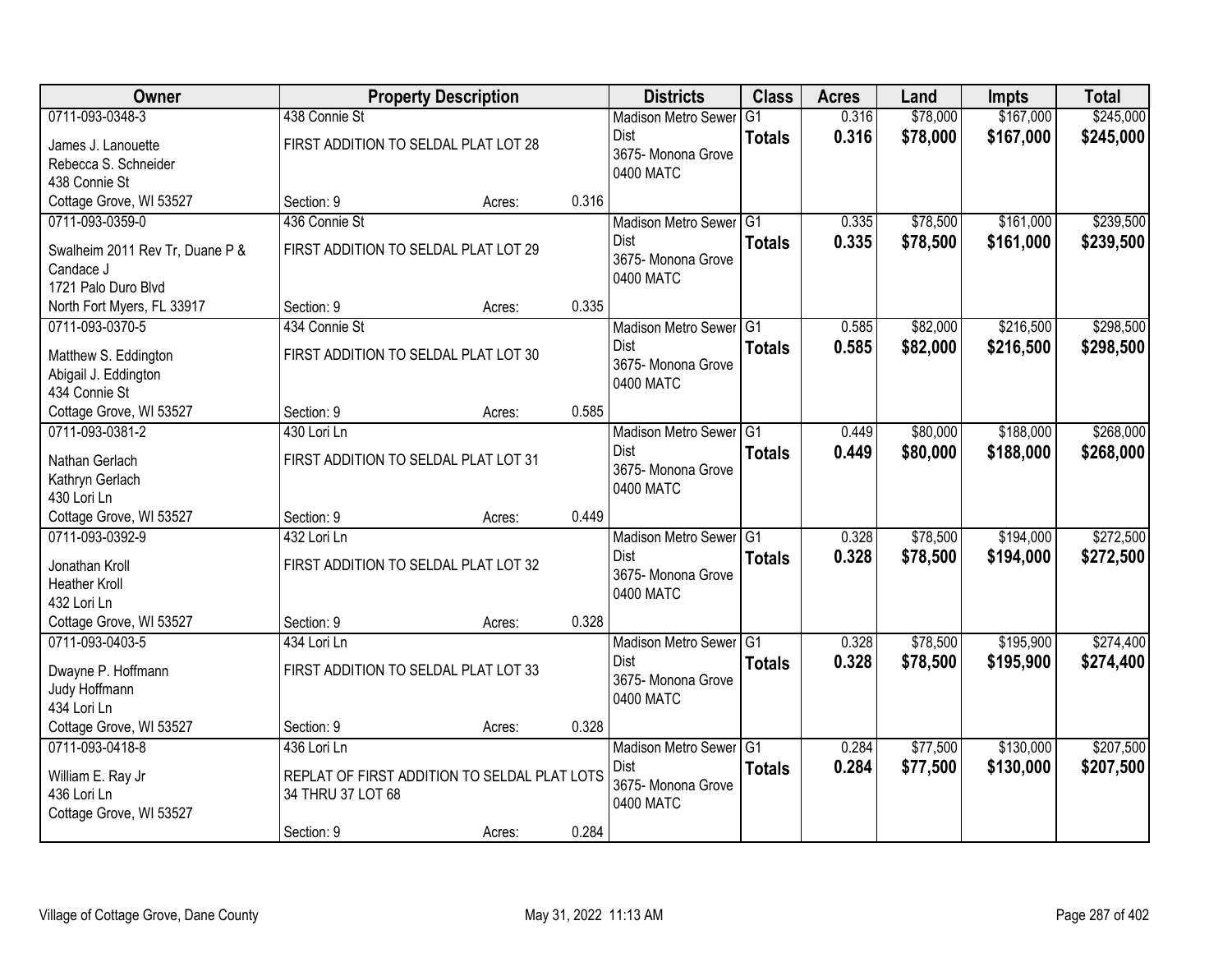| Owner                                    |                                      | <b>Property Description</b>                  |       | <b>Districts</b>                | <b>Class</b>  | <b>Acres</b> | Land     | <b>Impts</b> | <b>Total</b> |
|------------------------------------------|--------------------------------------|----------------------------------------------|-------|---------------------------------|---------------|--------------|----------|--------------|--------------|
| 0711-093-0427-7                          | 438 Lori Ln                          |                                              |       | <b>Madison Metro Sewer</b>      | G1            | 0.284        | \$77,500 | \$172,000    | \$249,500    |
| William H. Hutson                        |                                      | REPLAT OF FIRST ADDITION TO SELDAL PLAT LOTS |       | Dist                            | <b>Totals</b> | 0.284        | \$77,500 | \$172,000    | \$249,500    |
| Penny A. Hutson                          | 34 THRU 37 LOT 67                    |                                              |       | 3675- Monona Grove<br>0400 MATC |               |              |          |              |              |
| 438 Lori Ln                              |                                      |                                              |       |                                 |               |              |          |              |              |
| Cottage Grove, WI 53527                  | Section: 9                           | Acres:                                       | 0.284 |                                 |               |              |          |              |              |
| 0711-093-0436-6                          | 440 Lori Ln                          |                                              |       | Madison Metro Sewer G1          |               | 0.296        | \$78,000 | \$196,000    | \$274,000    |
| Nancy J. Zingg                           |                                      | REPLAT OF FIRST ADDN TO SELDAL PLAT LOTS 34  |       | Dist                            | <b>Totals</b> | 0.296        | \$78,000 | \$196,000    | \$274,000    |
| 440 Lori Ln                              | THRU 37 LOT 66                       |                                              |       | 3675- Monona Grove              |               |              |          |              |              |
| Cottage Grove, WI 53527                  |                                      |                                              |       | 0400 MATC                       |               |              |          |              |              |
|                                          | Section: 9                           | Acres:                                       | 0.296 |                                 |               |              |          |              |              |
| 0711-093-0445-5                          | 435 Cheryl St                        |                                              |       | Madison Metro Sewer G1          |               | 0.351        | \$78,500 | \$164,000    | \$242,500    |
| Bradley W. Klahn                         |                                      | REPLAT OF FIRST ADDITION TO SELDAL PLAT LOTS |       | Dist                            | <b>Totals</b> | 0.351        | \$78,500 | \$164,000    | \$242,500    |
| Lila C. Klahn                            | 34 THRU 37 LOT 65                    |                                              |       | 3675- Monona Grove              |               |              |          |              |              |
| 435 Cheryl St                            |                                      |                                              |       | 0400 MATC                       |               |              |          |              |              |
| Cottage Grove, WI 53527                  | Section: 9                           | Acres:                                       | 0.351 |                                 |               |              |          |              |              |
| 0711-093-0454-4                          | 437 Cheryl St                        |                                              |       | Madison Metro Sewer G1          |               | 0.351        | \$78,500 | \$202,000    | \$280,500    |
| Jordan Lemanski                          |                                      | LOT 64 REPLAT OF FIRST ADDITION TO SELDAL    |       | Dist                            | <b>Totals</b> | 0.351        | \$78,500 | \$202,000    | \$280,500    |
| Nicole Osman                             | PLAT LOTS 34 THRU 37                 |                                              |       | 3675- Monona Grove              |               |              |          |              |              |
| 437 Cheryl St                            |                                      |                                              |       | 0400 MATC                       |               |              |          |              |              |
| Cottage Grove, WI 53527                  | Section: 9                           | Acres:                                       | 0.351 |                                 |               |              |          |              |              |
| 0711-093-0468-8                          | 439 Cheryl St                        |                                              |       | Madison Metro Sewer G1          |               | 0.351        | \$78,500 | \$172,500    | \$251,000    |
|                                          |                                      |                                              |       | Dist                            | <b>Totals</b> | 0.351        | \$78,500 | \$172,500    | \$251,000    |
| Jean L. Hagerstrom<br>439 Cheryl St      | FIRST ADDN TO SELDAL PLAT LOT 38     |                                              |       | 3675- Monona Grove              |               |              |          |              |              |
| Cottage Grove, WI 53527                  |                                      |                                              |       | 0400 MATC                       |               |              |          |              |              |
|                                          | Section: 9                           | Acres:                                       | 0.351 |                                 |               |              |          |              |              |
| 0711-093-0479-5                          | 441 Cheryl St                        |                                              |       | Madison Metro Sewer G1          |               | 0.351        | \$78,500 | \$219,500    | \$298,000    |
|                                          |                                      |                                              |       | Dist                            | <b>Totals</b> | 0.351        | \$78,500 | \$219,500    | \$298,000    |
| James Jett                               | FIRST ADDITION TO SELDAL PLAT LOT 39 |                                              |       | 3675- Monona Grove              |               |              |          |              |              |
| Chynse Jett                              |                                      |                                              |       | 0400 MATC                       |               |              |          |              |              |
| 441 Cheryl St<br>Cottage Grove, WI 53527 | Section: 9                           | Acres:                                       | 0.351 |                                 |               |              |          |              |              |
| 0711-093-0490-0                          | 443 Cheryl St                        |                                              |       | Madison Metro Sewer G1          |               | 0.351        | \$78,500 | \$198,000    | \$276,500    |
|                                          |                                      |                                              |       | Dist                            | <b>Totals</b> | 0.351        | \$78,500 | \$198,000    | \$276,500    |
| Joshua Cowles                            | FIRST ADDN TO SELDAL PLAT LOT 40     |                                              |       | 3675- Monona Grove              |               |              |          |              |              |
| <b>Alison Cowles</b>                     |                                      |                                              |       | 0400 MATC                       |               |              |          |              |              |
| 443 Cheryl St                            |                                      |                                              |       |                                 |               |              |          |              |              |
| Cottage Grove, WI 53527                  | Section: 9                           | Acres:                                       | 0.351 |                                 |               |              |          |              |              |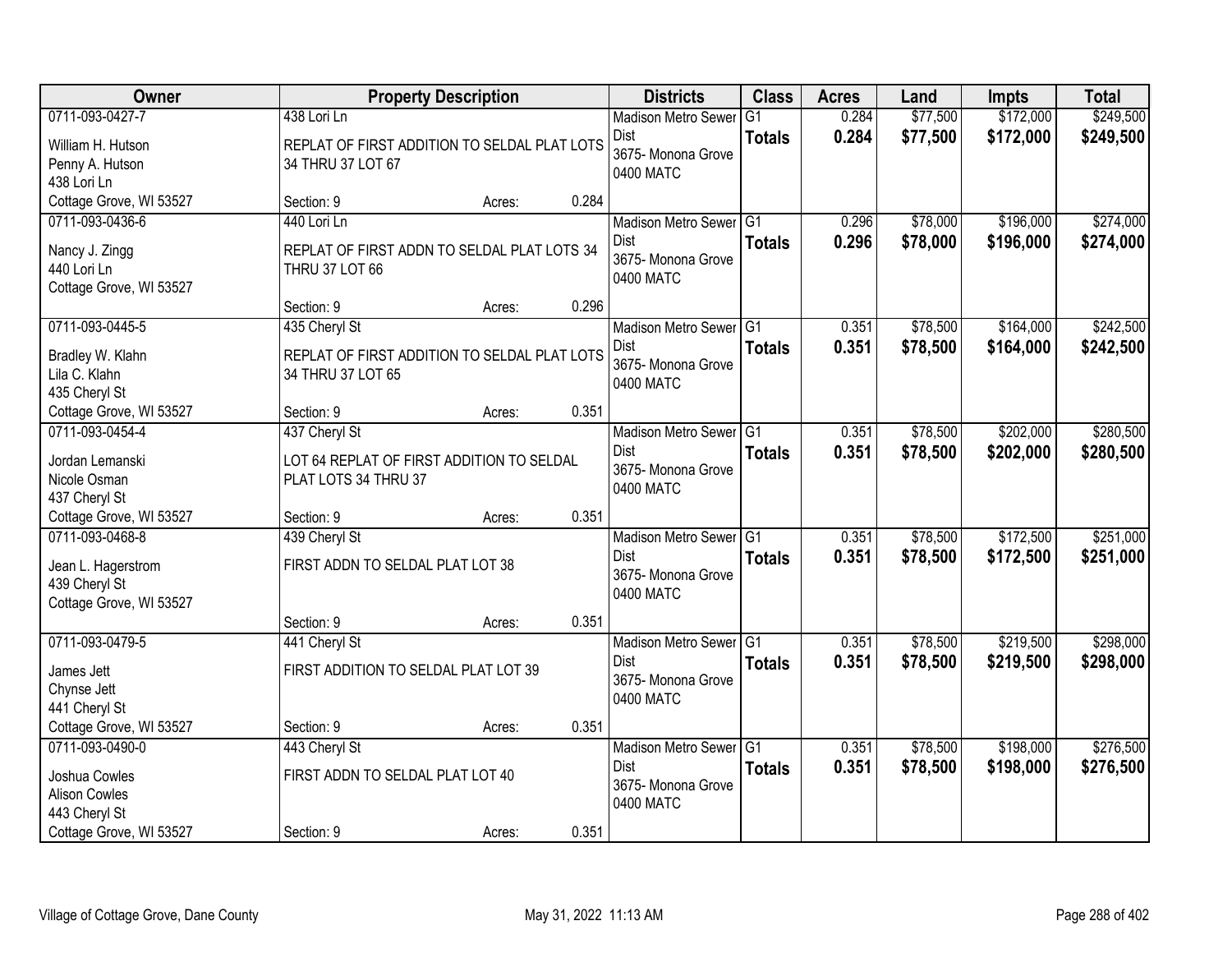| Owner                                                                  |                                      | <b>Property Description</b> |       | <b>Districts</b>                               | <b>Class</b>   | <b>Acres</b> | Land     | <b>Impts</b> | <b>Total</b> |
|------------------------------------------------------------------------|--------------------------------------|-----------------------------|-------|------------------------------------------------|----------------|--------------|----------|--------------|--------------|
| 0711-093-0501-6                                                        | 445 Cheryl St                        |                             |       | <b>Madison Metro Sewer</b>                     | G <sub>1</sub> | 0.351        | \$78,500 | \$153,000    | \$231,500    |
| Hughes Living Tr, Sylvia M<br>445 Cheryl St<br>Cottage Grove, WI 53527 | FIRST ADDITION TO SELDAL PLAT LOT 41 |                             |       | <b>Dist</b><br>3675- Monona Grove<br>0400 MATC | <b>Totals</b>  | 0.351        | \$78,500 | \$153,000    | \$231,500    |
|                                                                        | Section: 9                           | Acres:                      | 0.351 |                                                |                |              |          |              |              |
| 0711-093-0512-3                                                        | 450 Bonnie Rd                        |                             |       | Madison Metro Sewer G1                         |                | 0.360        | \$79,000 | \$196,500    | \$275,500    |
| Sandra J. Wiersma<br>James R. Holtz<br>450 Bonnie Rd                   | FIRST ADDITION TO SELDAL PLAT LOT 42 |                             |       | <b>Dist</b><br>3675- Monona Grove<br>0400 MATC | <b>Totals</b>  | 0.360        | \$79,000 | \$196,500    | \$275,500    |
| Cottage Grove, WI 53527                                                | Section: 9                           | Acres:                      | 0.360 |                                                |                |              |          |              |              |
| 0711-093-0523-0                                                        | 448 Bonnie Rd                        |                             |       | Madison Metro Sewer G1                         |                | 0.358        | \$79,000 | \$163,500    | \$242,500    |
| Heather L. Killerlain<br>Pamela S. Pedracine<br>448 Bonnie Rd          | FIRST ADDITION TO SELDAL PLAT LOT 43 |                             |       | <b>Dist</b><br>3675- Monona Grove<br>0400 MATC | <b>Totals</b>  | 0.358        | \$79,000 | \$163,500    | \$242,500    |
| Cottage Grove, WI 53527                                                | Section: 9                           | Acres:                      | 0.358 |                                                |                |              |          |              |              |
| 0711-093-0534-7                                                        | 446 Cheryl St                        |                             |       | Madison Metro Sewer G1                         |                | 0.324        | \$78,000 | \$148,400    | \$226,400    |
| Daniel J. Hurley<br>446 Cheryl St<br>Cottage Grove, WI 53527           | FIRST ADDITION TO SELDAL PLAT LOT 44 |                             |       | <b>Dist</b><br>3675- Monona Grove<br>0400 MATC | <b>Totals</b>  | 0.324        | \$78,000 | \$148,400    | \$226,400    |
|                                                                        | Section: 9                           | Acres:                      | 0.324 |                                                |                |              |          |              |              |
| 0711-093-0545-4                                                        | 444 Cheryl St                        |                             |       | Madison Metro Sewer G1                         |                | 0.324        | \$78,500 | \$168,300    | \$246,800    |
| Dean D. Busse<br>444 Cheryl St<br>Cottage Grove, WI 53527              | FIRST ADDN TO SELDAL PLAT LOT 45     |                             |       | Dist<br>3675- Monona Grove<br>0400 MATC        | <b>Totals</b>  | 0.324        | \$78,500 | \$168,300    | \$246,800    |
|                                                                        | Section: 9                           | Acres:                      | 0.324 |                                                |                |              |          |              |              |
| 0711-093-0556-1                                                        | 442 Cheryl St                        |                             |       | Madison Metro Sewer G1                         |                | 0.354        | \$79,000 | \$161,400    | \$240,400    |
| John E. Streber Jr<br>Darlene A. Streber<br>442 Cheryl St              | FIRST ADDITION TO SELDAL PLAT LOT 46 |                             |       | Dist<br>3675- Monona Grove<br>0400 MATC        | <b>Totals</b>  | 0.354        | \$79,000 | \$161,400    | \$240,400    |
| Cottage Grove, WI 53527                                                | Section: 9                           | Acres:                      | 0.354 |                                                |                |              |          |              |              |
| 0711-093-0567-8                                                        | 440 Cheryl St                        |                             |       | Madison Metro Sewer G1                         |                | 0.356        | \$79,000 | \$150,000    | \$229,000    |
| Geraldine K. Giegerich<br>440 Cheryl St<br>Cottage Grove, WI 53527     | FIRST ADDITION TO SELDAL PLAT LOT 47 |                             |       | <b>Dist</b><br>3675- Monona Grove<br>0400 MATC | <b>Totals</b>  | 0.356        | \$79,000 | \$150,000    | \$229,000    |
|                                                                        | Section: 9                           | Acres:                      | 0.356 |                                                |                |              |          |              |              |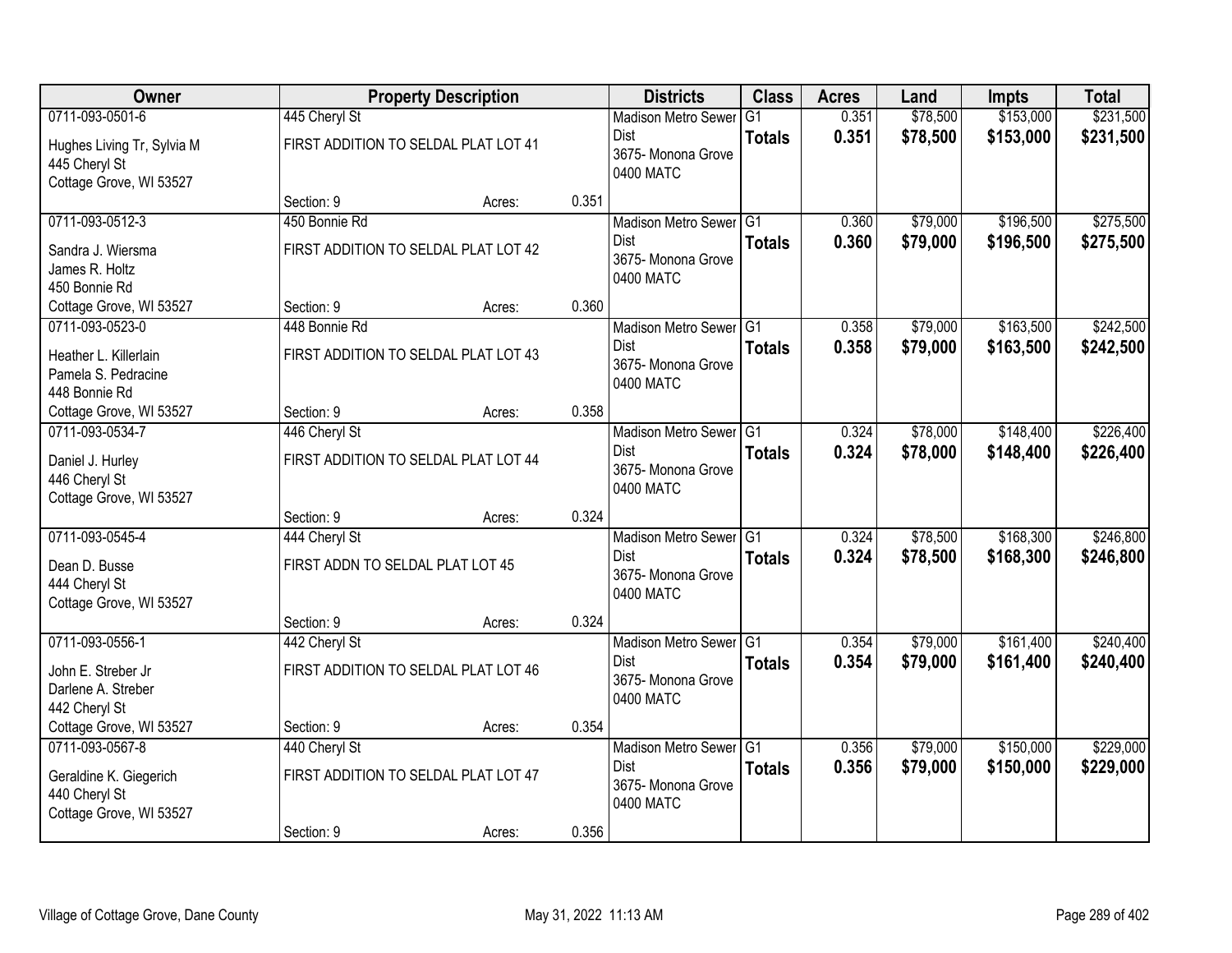| Owner                   |               | <b>Property Description</b>          |       | <b>Districts</b>                | <b>Class</b>  | <b>Acres</b> | Land     | <b>Impts</b> | <b>Total</b> |
|-------------------------|---------------|--------------------------------------|-------|---------------------------------|---------------|--------------|----------|--------------|--------------|
| 0711-093-0578-5         | 438 Cheryl St |                                      |       | <b>Madison Metro Sewer</b>      | G1            | 0.357        | \$79,000 | \$177,000    | \$256,000    |
| Gerald W. Martin        |               | FIRST ADDITION TO SELDAL PLAT LOT 48 |       | Dist                            | <b>Totals</b> | 0.357        | \$79,000 | \$177,000    | \$256,000    |
| Sara J. Martin          |               |                                      |       | 3675- Monona Grove              |               |              |          |              |              |
| 438 Cheryl St           |               |                                      |       | 0400 MATC                       |               |              |          |              |              |
| Cottage Grove, WI 53527 | Section: 9    | Acres:                               | 0.357 |                                 |               |              |          |              |              |
| 0711-093-0589-2         | 435 Lori Ln   |                                      |       | Madison Metro Sewer G1          |               | 0.379        | \$79,000 | \$211,000    | \$290,000    |
| Sarah Roberts           |               | FIRST ADDITION TO SELDAL PLAT LOT 49 |       | <b>Dist</b>                     | <b>Totals</b> | 0.379        | \$79,000 | \$211,000    | \$290,000    |
| <b>Brian Roberts</b>    |               |                                      |       | 3675- Monona Grove<br>0400 MATC |               |              |          |              |              |
| 435 Lori Ln             |               |                                      |       |                                 |               |              |          |              |              |
| Cottage Grove, WI 53527 | Section: 9    | Acres:                               | 0.379 |                                 |               |              |          |              |              |
| 0711-093-0600-6         | 431 Lori Ln   |                                      |       | Madison Metro Sewer G1          |               | 0.356        | \$79,000 | \$193,000    | \$272,000    |
| Pete Penzenstadler      |               | FIRST ADDITION TO SELDAL PLAT LOT 50 |       | Dist                            | <b>Totals</b> | 0.356        | \$79,000 | \$193,000    | \$272,000    |
| 431 Lori Ln             |               |                                      |       | 3675- Monona Grove              |               |              |          |              |              |
| Cottage Grove, WI 53527 |               |                                      |       | 0400 MATC                       |               |              |          |              |              |
|                         | Section: 9    | Acres:                               | 0.356 |                                 |               |              |          |              |              |
| 0711-093-0611-3         | 437 Connie St |                                      |       | Madison Metro Sewer G1          |               | 0.351        | \$78,500 | \$168,500    | \$247,000    |
| Lazaro M. Medrano       |               | FIRST ADDITION TO SELDAL PLAT LOT 51 |       | Dist                            | <b>Totals</b> | 0.351        | \$78,500 | \$168,500    | \$247,000    |
| Veronica Martinez       |               |                                      |       | 3675- Monona Grove<br>0400 MATC |               |              |          |              |              |
| 437 Connie St           |               |                                      |       |                                 |               |              |          |              |              |
| Cottage Grove, WI 53527 | Section: 9    | Acres:                               | 0.351 |                                 |               |              |          |              |              |
| 0711-093-0622-0         | 439 Connie St |                                      |       | Madison Metro Sewer G1          |               | 0.351        | \$78,500 | \$199,500    | \$278,000    |
| Ronald B. Mabie         |               | FIRST ADDITION TO SELDAL PLAT LOT 52 |       | <b>Dist</b>                     | <b>Totals</b> | 0.351        | \$78,500 | \$199,500    | \$278,000    |
| Susan M. Mabie          |               |                                      |       | 3675- Monona Grove<br>0400 MATC |               |              |          |              |              |
| 439 Connie St           |               |                                      |       |                                 |               |              |          |              |              |
| Cottage Grove, WI 53527 | Section: 9    | Acres:                               | 0.351 |                                 |               |              |          |              |              |
| 0711-093-0633-7         | 441 Connie St |                                      |       | Madison Metro Sewer G1          |               | 0.351        | \$78,500 | \$172,700    | \$251,200    |
| Joseph J. Milanese      |               | FIRST ADDITION TO SELDAL PLAT LOT 53 |       | Dist                            | <b>Totals</b> | 0.351        | \$78,500 | \$172,700    | \$251,200    |
| Diane A. Milanese       |               |                                      |       | 3675- Monona Grove<br>0400 MATC |               |              |          |              |              |
| 441 Connie St           |               |                                      |       |                                 |               |              |          |              |              |
| Cottage Grove, WI 53527 | Section: 9    | Acres:                               | 0.351 |                                 |               |              |          |              |              |
| 0711-093-0644-4         | 443 Connie St |                                      |       | Madison Metro Sewer G1          |               | 0.323        | \$78,000 | \$197,500    | \$275,500    |
| Marc Hagen              |               | FIRST ADDITION TO SELDAL PLAT LOT 54 |       | Dist                            | <b>Totals</b> | 0.323        | \$78,000 | \$197,500    | \$275,500    |
| Lindsay Frazier         |               |                                      |       | 3675- Monona Grove              |               |              |          |              |              |
| 443 Connie St           |               |                                      |       | 0400 MATC                       |               |              |          |              |              |
| Cottage Grove, WI 53527 | Section: 9    | Acres:                               | 0.323 |                                 |               |              |          |              |              |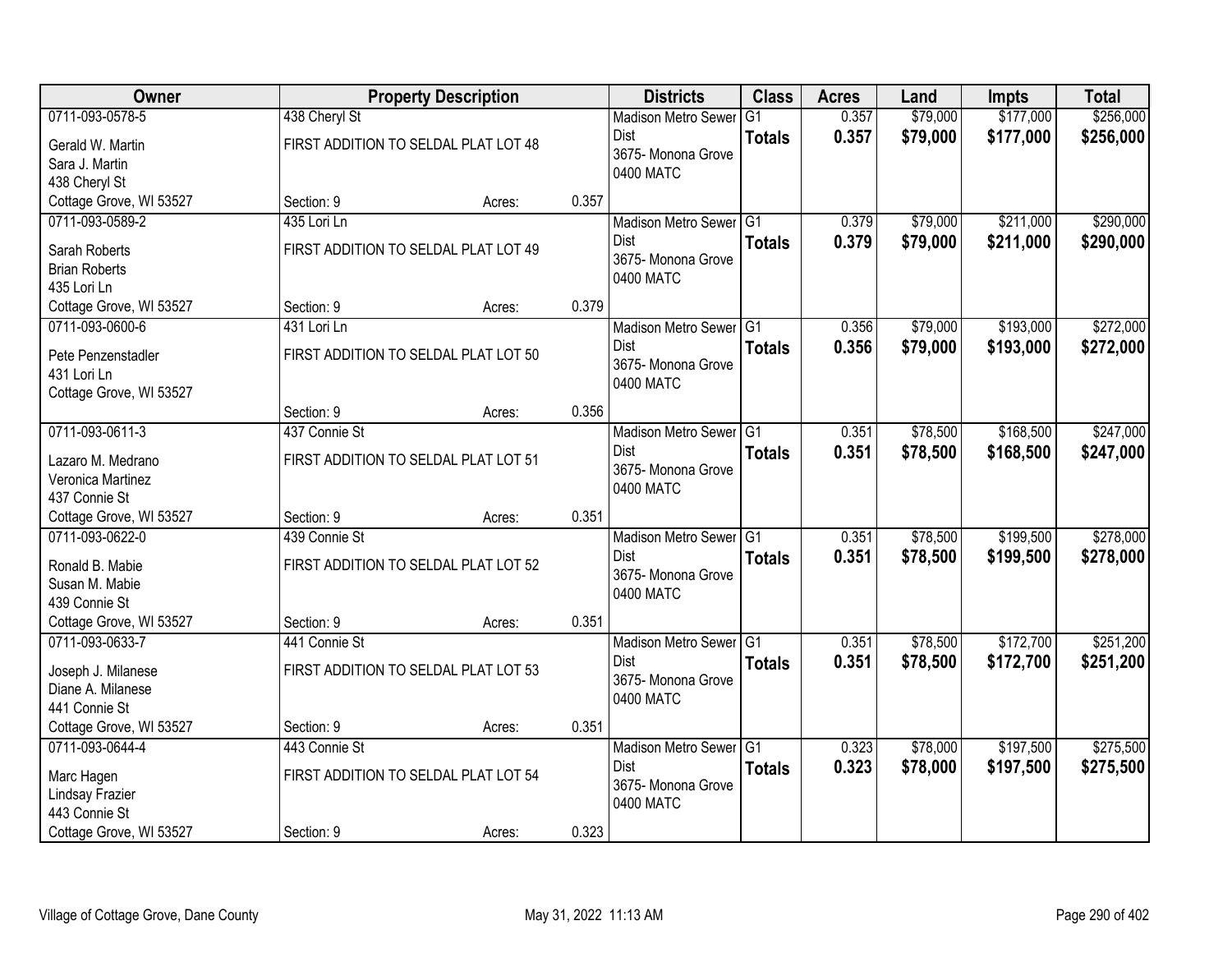| Owner                                         |                                      | <b>Property Description</b> |       | <b>Districts</b>                      | <b>Class</b>  | <b>Acres</b> | Land     | <b>Impts</b> | <b>Total</b> |
|-----------------------------------------------|--------------------------------------|-----------------------------|-------|---------------------------------------|---------------|--------------|----------|--------------|--------------|
| 0711-093-0655-1                               | 445 Connie St                        |                             |       | <b>Madison Metro Sewer</b>            | G1            | 0.340        | \$78,500 | \$198,000    | \$276,500    |
| Hillmer Living Tr, Warren J                   | FIRST ADDN TO SELDAL PLAT LOT 55     |                             |       | Dist                                  | <b>Totals</b> | 0.340        | \$78,500 | \$198,000    | \$276,500    |
| Dickey Living Tr, Sheila M                    |                                      |                             |       | 3675- Monona Grove<br>0400 MATC       |               |              |          |              |              |
| 445 Connie St                                 |                                      |                             |       |                                       |               |              |          |              |              |
| Cottage Grove, WI 53527                       | Section: 9                           | Acres:                      | 0.340 |                                       |               |              |          |              |              |
| 0711-093-0666-8                               | 444 Bonnie Rd                        |                             |       | Madison Metro Sewer G1                |               | 0.356        | \$79,000 | \$131,500    | \$210,500    |
| Joel Strassman                                | FIRST ADDITION TO SELDAL PLAT LOT 56 |                             |       | Dist<br>3675- Monona Grove            | <b>Totals</b> | 0.356        | \$79,000 | \$131,500    | \$210,500    |
| 444 Bonnie Rd                                 |                                      |                             |       | 0400 MATC                             |               |              |          |              |              |
| Cottage Grove, WI 53527                       |                                      |                             |       |                                       |               |              |          |              |              |
| 0711-093-0677-5                               | Section: 9<br>451 Bonnie Rd          | Acres:                      | 0.356 |                                       |               | 0.391        | \$71,500 | \$166,500    | \$238,000    |
|                                               |                                      |                             |       | Madison Metro Sewer G1<br><b>Dist</b> |               | 0.391        | \$71,500 | \$166,500    | \$238,000    |
| J Lloyd Property, LLC                         | FIRST ADDITION TO SELDAL PLAT LOT 57 |                             |       | 3675- Monona Grove                    | <b>Totals</b> |              |          |              |              |
| N5482 2nd Ave                                 |                                      |                             |       | 0400 MATC                             |               |              |          |              |              |
| Oxford, WI 53952-9274                         | Section: 9                           | Acres:                      | 0.391 |                                       |               |              |          |              |              |
| 0711-093-0688-2                               | 449 Bonnie Rd Unit A                 |                             |       | Madison Metro Sewer G1                |               | 0.399        | \$71,500 | \$152,000    | \$223,500    |
|                                               |                                      |                             |       | Dist                                  | <b>Totals</b> | 0.399        | \$71,500 | \$152,000    | \$223,500    |
| Teachers Properties, LLP                      | FIRST ADDITION TO SELDAL PLAT LOT 58 |                             |       | 3675- Monona Grove                    |               |              |          |              |              |
| 300 Stoneheath End<br>Cottage Grove, WI 53527 |                                      |                             |       | 0400 MATC                             |               |              |          |              |              |
|                                               | Section: 9                           | Acres:                      | 0.399 |                                       |               |              |          |              |              |
| 0711-093-0699-9                               | 447A Bonnie Rd                       |                             |       | Madison Metro Sewer <sup>G1</sup>     |               | 0.399        | \$71,500 | \$187,000    | \$258,500    |
|                                               | FIRST ADDITION TO SELDAL PLAT LOT 59 |                             |       | <b>Dist</b>                           | <b>Totals</b> | 0.399        | \$71,500 | \$187,000    | \$258,500    |
| Chezzy Properties, LLC<br>205 W Railroad Ave  |                                      |                             |       | 3675- Monona Grove                    |               |              |          |              |              |
| Saint Cloud, WI 53079                         |                                      |                             |       | 0400 MATC                             |               |              |          |              |              |
|                                               | Section: 9                           | Acres:                      | 0.399 |                                       |               |              |          |              |              |
| 0711-093-0710-3                               | 445 Bonnie Rd                        |                             |       | Madison Metro Sewer G1                |               | 0.399        | \$71,500 | \$165,500    | \$237,000    |
| Tj Vitense                                    | FIRST ADDITION TO SELDAL PLAT LOT 60 |                             |       | Dist                                  | <b>Totals</b> | 0.399        | \$71,500 | \$165,500    | \$237,000    |
| Elizabeth Behl Jr                             |                                      |                             |       | 3675- Monona Grove                    |               |              |          |              |              |
| 2820 Lakewood Cir                             |                                      |                             |       | 0400 MATC                             |               |              |          |              |              |
| Stoughton, WI 53589                           | Section: 9                           | Acres:                      | 0.399 |                                       |               |              |          |              |              |
| 0711-093-0721-0                               | 443 Bonnie Rd Unit B                 |                             |       | Madison Metro Sewer G1                |               | 0.653        | \$74,500 | \$135,000    | \$209,500    |
| Kevin P. Hinz                                 | FIRST ADDITION TO SELDAL PLAT LOT 61 |                             |       | <b>Dist</b>                           | <b>Totals</b> | 0.653        | \$74,500 | \$135,000    | \$209,500    |
| Stacy L. Hinz                                 |                                      |                             |       | 3675-Monona Grove<br>0400 MATC        |               |              |          |              |              |
| 5608 Conway Gln                               |                                      |                             |       |                                       |               |              |          |              |              |
| Waunakee, WI 53597                            | Section: 9                           | Acres:                      | 0.653 |                                       |               |              |          |              |              |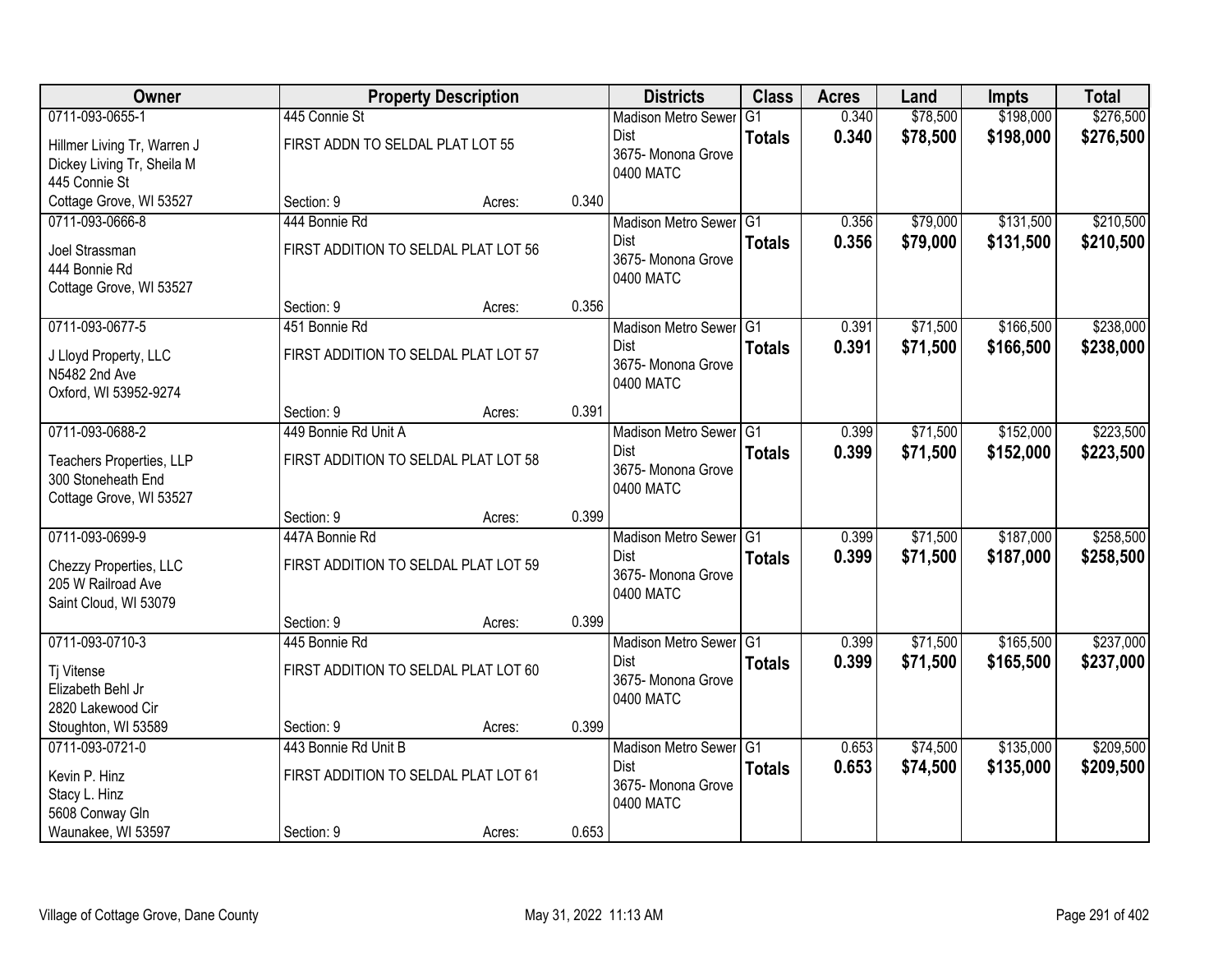| Owner                            |                                       | <b>Property Description</b> |       | <b>Districts</b>                                    | <b>Class</b>  | <b>Acres</b> | Land      | <b>Impts</b> | <b>Total</b> |
|----------------------------------|---------------------------------------|-----------------------------|-------|-----------------------------------------------------|---------------|--------------|-----------|--------------|--------------|
| 0711-093-0732-7                  | 448A Connie St                        |                             |       | <b>Madison Metro Sewer</b>                          | G1            | 0.648        | \$83,000  | \$243,000    | \$326,000    |
| Brett J. Jacobson                | FIRST ADDITION TO SELDAL PLAT LOT 62  |                             |       | Dist                                                | <b>Totals</b> | 0.648        | \$83,000  | \$243,000    | \$326,000    |
| Danielle R. Jacobson             |                                       |                             |       | 3675- Monona Grove                                  |               |              |           |              |              |
| 6301 Winnequah Rd #2             |                                       |                             |       | 0400 MATC                                           |               |              |           |              |              |
| Madison, WI 53716                | Section: 9                            | Acres:                      | 0.648 |                                                     |               |              |           |              |              |
| 0711-093-0743-4                  | 446 Connie St                         |                             |       | Madison Metro Sewer G1                              |               | 0.440        | \$78,500  | \$141,500    | \$220,000    |
| Tari Eschenburg                  | FIRST ADDITION TO SELDAL PLAT LOT 63  |                             |       | <b>Dist</b>                                         | <b>Totals</b> | 0.440        | \$78,500  | \$141,500    | \$220,000    |
| 446 Connie St                    |                                       |                             |       | 3675- Monona Grove                                  |               |              |           |              |              |
| Cottage Grove, WI 53527          |                                       |                             |       | 0400 MATC                                           |               |              |           |              |              |
|                                  | Section: 9                            | Acres:                      | 0.440 |                                                     |               |              |           |              |              |
| 0711-093-0759-6                  | Cottage Grove Rd                      |                             |       | Madison Metro Sewer   Assessed with 0711-093-0770-1 |               |              |           |              |              |
| Vcm Cottage Grove, LLC           | SECOND ADDITION TO SELDAL PLAT LOT 69 |                             |       | <b>Dist</b>                                         |               |              |           |              |              |
| 6430 Bridge Rd Ste 230           |                                       |                             |       | 3675- Monona Grove                                  |               |              |           |              |              |
| Madison, WI 53713                |                                       |                             |       | TID <sub>9</sub><br>0400 MATC                       |               |              |           |              |              |
|                                  | Section: 9                            | Acres:                      | 0.000 |                                                     |               |              |           |              |              |
| 0711-093-0770-1                  | 214 W Cottage Grove Rd Unit A         |                             |       | Madison Metro Sewer G2                              |               | 1.717        | \$375,000 | \$813,000    | \$1,188,000  |
| Vcm Cottage Grove, LLC           | SECOND ADDITION TO SELDAL PLAT LOT 70 |                             |       | Dist                                                | <b>Totals</b> | 1.717        | \$375,000 | \$813,000    | \$1,188,000  |
| 6430 Bridge Rd Ste 230           |                                       |                             |       | 3675-Monona Grove<br>TID <sub>9</sub>               |               |              |           |              |              |
| Madison, WI 53713                |                                       |                             |       | 0400 MATC                                           |               |              |           |              |              |
|                                  | Section: 9                            | Acres:                      | 1.717 |                                                     |               |              |           |              |              |
| 0711-093-0781-8                  | Cottage Grove Rd                      |                             |       | Madison Metro Sewer   Assessed with 0711-093-0770-1 |               |              |           |              |              |
| Vcm Cottage Grove, LLC           | SECOND ADDITION TO SELDAL PLAT LOT 71 |                             |       | <b>Dist</b>                                         |               |              |           |              |              |
| 6430 Bridge Rd Ste 230           |                                       |                             |       | 3675- Monona Grove<br>TID <sub>9</sub>              |               |              |           |              |              |
| Madison, WI 53713                |                                       |                             |       | 0400 MATC                                           |               |              |           |              |              |
|                                  | Section: 9                            | Acres:                      | 0.000 |                                                     |               |              |           |              |              |
| 0711-093-0792-5                  | Cottage Grove Rd                      |                             |       | Madison Metro Sewer Assessed with 0711-093-0770-1   |               |              |           |              |              |
| Vcm Cottage Grove, LLC           | SECOND ADDITION TO SELDAL PLAT LOT 72 |                             |       | <b>Dist</b>                                         |               |              |           |              |              |
| 6430 Bridge Rd Ste 230           |                                       |                             |       | 3675- Monona Grove<br>TID <sub>9</sub>              |               |              |           |              |              |
| Madison, WI 53713                |                                       |                             |       | 0400 MATC                                           |               |              |           |              |              |
|                                  | Section: 9                            | Acres:                      | 0.000 |                                                     |               |              |           |              |              |
| 0711-093-0803-1                  | 222 W Cottage Grove Rd                |                             |       | Madison Metro Sewer G2                              |               | 0.412        | \$90,000  | \$260,800    | \$350,800    |
| Jacs Property Cottage Grove, LLC | SECOND ADDITION TO SELDAL PLAT LOT 73 |                             |       | Dist<br>3675- Monona Grove                          | <b>Totals</b> | 0.412        | \$90,000  | \$260,800    | \$350,800    |
| 222 W Cottage Grove Rd           |                                       |                             |       | TID <sub>9</sub>                                    |               |              |           |              |              |
| Cottage Grove, WI 53527          |                                       |                             |       | 0400 MATC                                           |               |              |           |              |              |
|                                  | Section: 9                            | Acres:                      | 0.412 |                                                     |               |              |           |              |              |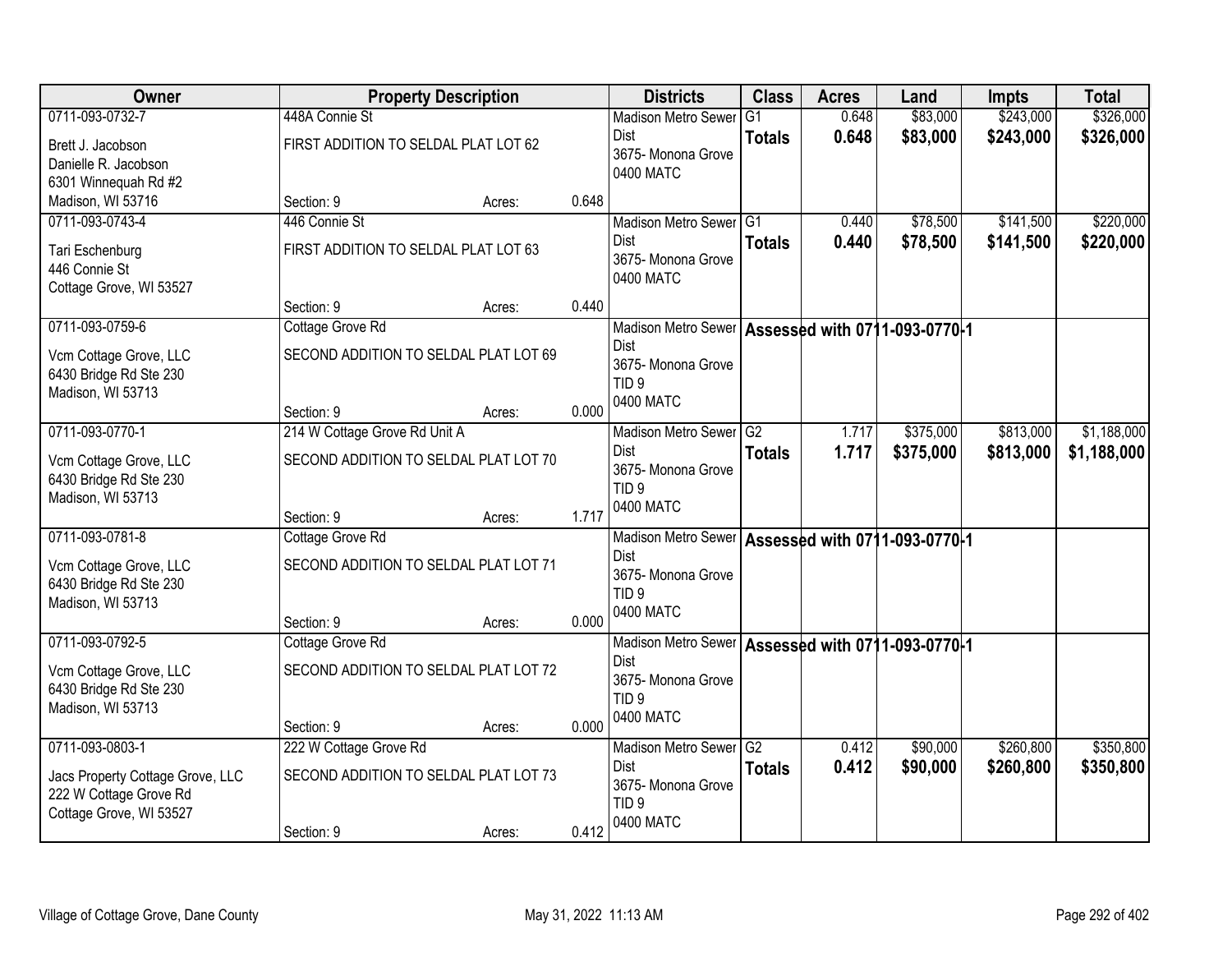| Owner                                                                                             | <b>Property Description</b>                                                                                                                        |                 | <b>Districts</b>                                                               | <b>Class</b>        | <b>Acres</b>   | Land                 | <b>Impts</b>           | <b>Total</b>           |
|---------------------------------------------------------------------------------------------------|----------------------------------------------------------------------------------------------------------------------------------------------------|-----------------|--------------------------------------------------------------------------------|---------------------|----------------|----------------------|------------------------|------------------------|
| 0711-093-0820-1                                                                                   | 226 W Cottage Grove Rd                                                                                                                             |                 | <b>Madison Metro Sewer</b>                                                     | $\overline{G2}$     | 0.436          | \$93,500             | \$249,700              | \$343,200              |
| 226 West Cottage Grove Road, LLC<br>8333 Globe Dr 401<br>Madison, WI 53717                        | LOT 1 CSM 12904 CS82/71-72 05-14-10 F/K/A SELDAL<br>SECOND ADD LOTS 74 & 75 DESCR AS SEC 09-07-11<br>PRT OF NE1/4 SW1/4 (0.436 ACRE)<br>Section: 9 | 0.436<br>Acres: | Dist<br>3675- Monona Grove<br>TID <sub>9</sub><br>0400 MATC                    | <b>Totals</b>       | 0.436          | \$93,500             | \$249,700              | \$343,200              |
| 0711-093-0830-1                                                                                   | 224 W Cottage Grove Rd                                                                                                                             |                 | Madison Metro Sewer                                                            | G2                  | 0.382          | \$83,500             | \$210,500              | \$294,000              |
| Spalding Investments, LLC<br>224 W Cottage Grove Rd<br>Cottage Grove, WI 53527                    | LOT 2 CSM 12904 CS82/71-72 05-14-10 F/K/A SELDAL<br>SECOND ADD LOTS 74 & 75 DESCR AS SEC 09-07-11<br>PRT OF NE1/4 SW1/4 (0.382 ACRE)<br>Section: 9 | 0.382<br>Acres: | <b>Dist</b><br>3675- Monona Grove<br>TID <sub>9</sub><br>0400 MATC             | <b>Totals</b>       | 0.382          | \$83,500             | \$210,500              | \$294,000              |
| 0711-093-2006-2                                                                                   | 471 Uphoff Dr                                                                                                                                      |                 | Madison Metro Sewer G1                                                         |                     | 0.372          | \$79,000             | \$170,000              | \$249,000              |
| Ashley L. Anderson<br>471 Uphoff Dr<br>Cottage Grove, WI 53527                                    | SECOND ADDITION TO SELDAL PLAT LOT 76                                                                                                              |                 | <b>Dist</b><br>3675- Monona Grove<br>TID <sub>9</sub><br>0400 MATC             | <b>Totals</b>       | 0.372          | \$79,000             | \$170,000              | \$249,000              |
|                                                                                                   | Section: 9                                                                                                                                         | 0.372<br>Acres: |                                                                                |                     |                |                      |                        |                        |
| 0711-093-2017-9<br>David L. Conklin<br>Eileen B. Conklin<br>469 Uphoff Dr                         | 469 Uphoff Dr<br>SECOND ADDITION TO SELDAL PLAT LOT 77                                                                                             |                 | <b>Madison Metro Sewer</b><br>Dist<br>3675- Monona Grove<br>TID <sub>9</sub>   | G1<br><b>Totals</b> | 0.344<br>0.344 | \$78,500<br>\$78,500 | \$216,000<br>\$216,000 | \$294,500<br>\$294,500 |
| Cottage Grove, WI 53527                                                                           | Section: 9                                                                                                                                         | 0.344<br>Acres: | 0400 MATC                                                                      |                     |                |                      |                        |                        |
| 0711-093-2028-6<br>Allan R. Bakken<br>Debra L. Bakken<br>467 Uphoff Dr                            | 467 Uphoff Dr<br>SECOND ADDITION TO SELDAL PLAT LOT 78                                                                                             |                 | Madison Metro Sewer <sup>1</sup> G1<br>Dist<br>3675- Monona Grove<br>0400 MATC | <b>Totals</b>       | 0.417<br>0.417 | \$79,500<br>\$79,500 | \$204,100<br>\$204,100 | \$283,600<br>\$283,600 |
| Cottage Grove, WI 53527                                                                           | Section: 9                                                                                                                                         | 0.417<br>Acres: |                                                                                |                     |                |                      |                        |                        |
| 0711-093-2039-3<br>Buckley Tr, Dennis A & Linda K<br>465 Bonnie Rd<br>Cottage Grove, WI 53527     | 465 Bonnie Rd<br>SECOND ADDITION TO SELDAL PLAT LOT 79                                                                                             |                 | Madison Metro Sewer G1<br><b>Dist</b><br>3675- Monona Grove<br>0400 MATC       | <b>Totals</b>       | 0.438<br>0.438 | \$80,000<br>\$80,000 | \$197,500<br>\$197,500 | \$277,500<br>\$277,500 |
|                                                                                                   | Section: 9                                                                                                                                         | 0.438<br>Acres: |                                                                                |                     |                |                      |                        |                        |
| 0711-093-2050-8<br>Gregory R. Statz<br>Kathleen Statz<br>463 Bonnie Rd<br>Cottage Grove, WI 53527 | 463 Bonnie Rd<br>SECOND ADDN TO SELDAL PLAT LOT 80<br>Section: 9                                                                                   | 0.422<br>Acres: | Madison Metro Sewer G1<br>Dist<br>3675-Monona Grove<br>0400 MATC               | <b>Totals</b>       | 0.422<br>0.422 | \$80,000<br>\$80,000 | \$166,000<br>\$166,000 | \$246,000<br>\$246,000 |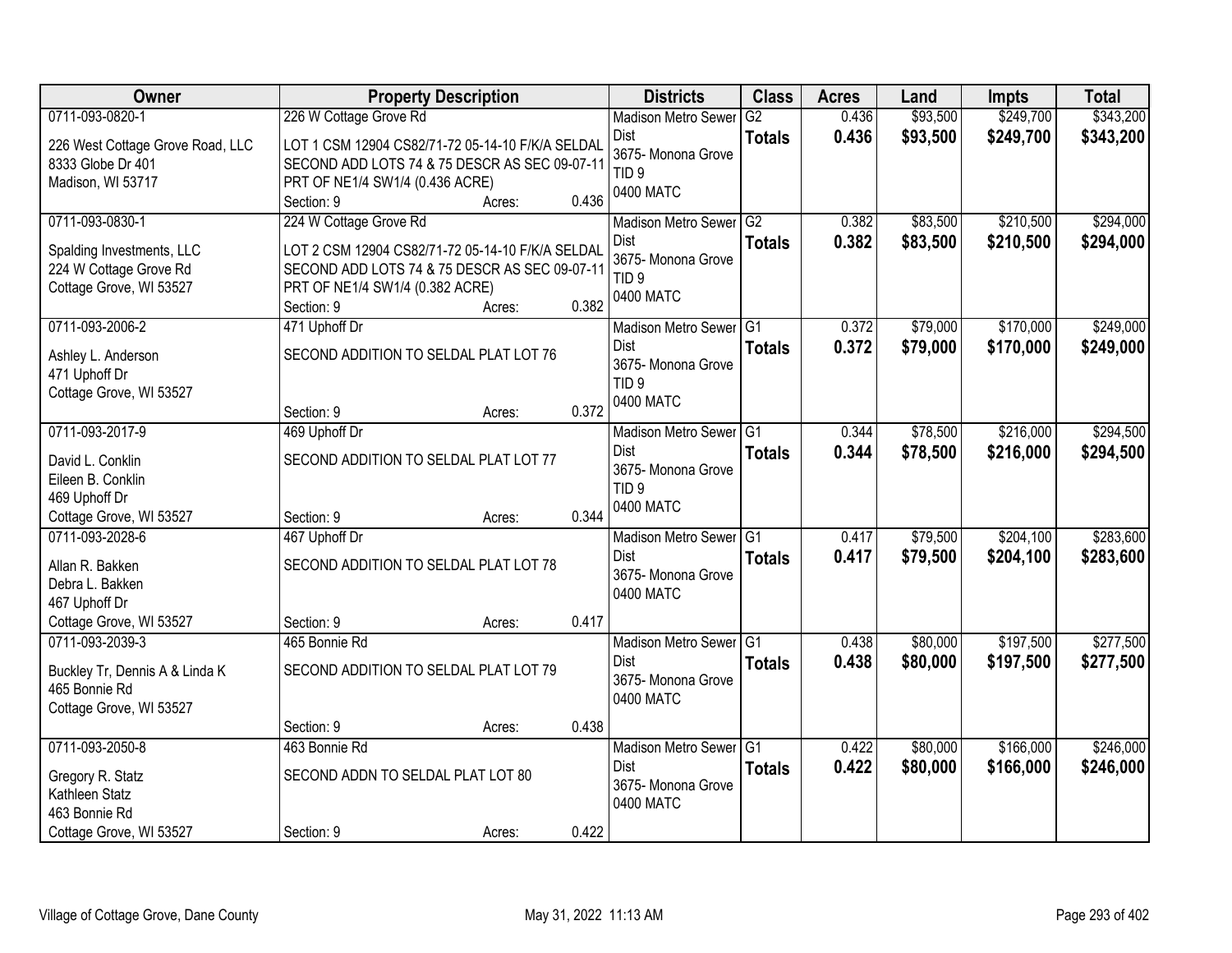| <b>Owner</b>            |                                   | <b>Property Description</b>           |       | <b>Districts</b>                  | <b>Class</b>  | <b>Acres</b> | Land     | <b>Impts</b> | <b>Total</b> |
|-------------------------|-----------------------------------|---------------------------------------|-------|-----------------------------------|---------------|--------------|----------|--------------|--------------|
| 0711-093-2061-5         | 461 Bonnie Rd                     |                                       |       | <b>Madison Metro Sewer</b>        | G1            | 0.344        | \$78,500 | \$170,400    | \$248,900    |
| Paul C. Donohue         |                                   | SECOND ADDITION TO SELDAL PLAT LOT 81 |       | Dist                              | <b>Totals</b> | 0.344        | \$78,500 | \$170,400    | \$248,900    |
| Rachel J. Donohue       |                                   |                                       |       | 3675- Monona Grove<br>0400 MATC   |               |              |          |              |              |
| 461 Bonnie Rd           |                                   |                                       |       |                                   |               |              |          |              |              |
| Cottage Grove, WI 53527 | Section: 9                        | Acres:                                | 0.344 |                                   |               |              |          |              |              |
| 0711-093-2072-2         | 459 Bonnie Rd                     |                                       |       | Madison Metro Sewer G1            |               | 0.344        | \$78,500 | \$178,000    | \$256,500    |
| Jeremiah Johnson        |                                   | SECOND ADDITION TO SELDAL PLAT LOT 82 |       | <b>Dist</b>                       | <b>Totals</b> | 0.344        | \$78,500 | \$178,000    | \$256,500    |
| Raquel Johnson          |                                   |                                       |       | 3675- Monona Grove<br>0400 MATC   |               |              |          |              |              |
| 459 Bonnie Rd           |                                   |                                       |       |                                   |               |              |          |              |              |
| Cottage Grove, WI 53527 | Section: 9                        | Acres:                                | 0.344 |                                   |               |              |          |              |              |
| 0711-093-2083-9         | 457 Bonnie Rd                     |                                       |       | Madison Metro Sewer G1            |               | 0.310        | \$78,000 | \$153,500    | \$231,500    |
| Robin A. Strommen       | SECOND ADDN TO SELDAL PLAT LOT 83 |                                       |       | <b>Dist</b>                       | <b>Totals</b> | 0.310        | \$78,000 | \$153,500    | \$231,500    |
| Sheryl A. Strommen      |                                   |                                       |       | 3675- Monona Grove                |               |              |          |              |              |
| 457 Bonnie Rd           |                                   |                                       |       | 0400 MATC                         |               |              |          |              |              |
| Cottage Grove, WI 53527 | Section: 9                        | Acres:                                | 0.310 |                                   |               |              |          |              |              |
| 0711-093-2094-6         | 455 Bonnie Rd                     |                                       |       | Madison Metro Sewer G1            |               | 0.310        | \$78,000 | \$171,400    | \$249,400    |
| Timothy R. Wurgler      | SECOND ADDN TO SELDAL PLAT LOT 84 |                                       |       | Dist                              | <b>Totals</b> | 0.310        | \$78,000 | \$171,400    | \$249,400    |
| Kristen M. Wurgler      |                                   |                                       |       | 3675- Monona Grove                |               |              |          |              |              |
| 455 Bonnie Rd           |                                   |                                       |       | 0400 MATC                         |               |              |          |              |              |
| Cottage Grove, WI 53527 | Section: 9                        | Acres:                                | 0.310 |                                   |               |              |          |              |              |
| 0711-093-2105-2         | 453 Bonnie Rd                     |                                       |       | Madison Metro Sewer <sup>G1</sup> |               | 0.310        | \$78,000 | \$143,000    | \$221,000    |
| Jose L. Diaz            | SECOND ADDN TO SELDAL PLAT LOT 85 |                                       |       | <b>Dist</b>                       | <b>Totals</b> | 0.310        | \$78,000 | \$143,000    | \$221,000    |
| Michelle N. Diaz        |                                   |                                       |       | 3675- Monona Grove                |               |              |          |              |              |
| 453 Bonnie Rd           |                                   |                                       |       | 0400 MATC                         |               |              |          |              |              |
| Cottage Grove, WI 53527 | Section: 9                        | Acres:                                | 0.310 |                                   |               |              |          |              |              |
| 0711-093-2116-9         | 455 Lori Ln                       |                                       |       | Madison Metro Sewer G1            |               | 0.352        | \$78,500 | \$176,000    | \$254,500    |
| Jason D. Saari          |                                   | SECOND ADDITION TO SELDAL PLAT LOT 86 |       | Dist                              | <b>Totals</b> | 0.352        | \$78,500 | \$176,000    | \$254,500    |
| Stacey L. Saari         |                                   |                                       |       | 3675- Monona Grove                |               |              |          |              |              |
| 455 Lori Ln             |                                   |                                       |       | 0400 MATC                         |               |              |          |              |              |
| Cottage Grove, WI 53527 | Section: 9                        | Acres:                                | 0.352 |                                   |               |              |          |              |              |
| 0711-093-2127-6         | 444 Lori Ln                       |                                       |       | Madison Metro Sewer G1            |               | 0.445        | \$80,000 | \$207,000    | \$287,000    |
| Louis Cantieri          |                                   | SECOND ADDITION TO SELDAL PLAT LOT 87 |       | <b>Dist</b>                       | <b>Totals</b> | 0.445        | \$80,000 | \$207,000    | \$287,000    |
| Rachel Cantieri         |                                   |                                       |       | 3675-Monona Grove                 |               |              |          |              |              |
| 444 Lori Ln             |                                   |                                       |       | 0400 MATC                         |               |              |          |              |              |
| Cottage Grove, WI 53527 | Section: 9                        | Acres:                                | 0.445 |                                   |               |              |          |              |              |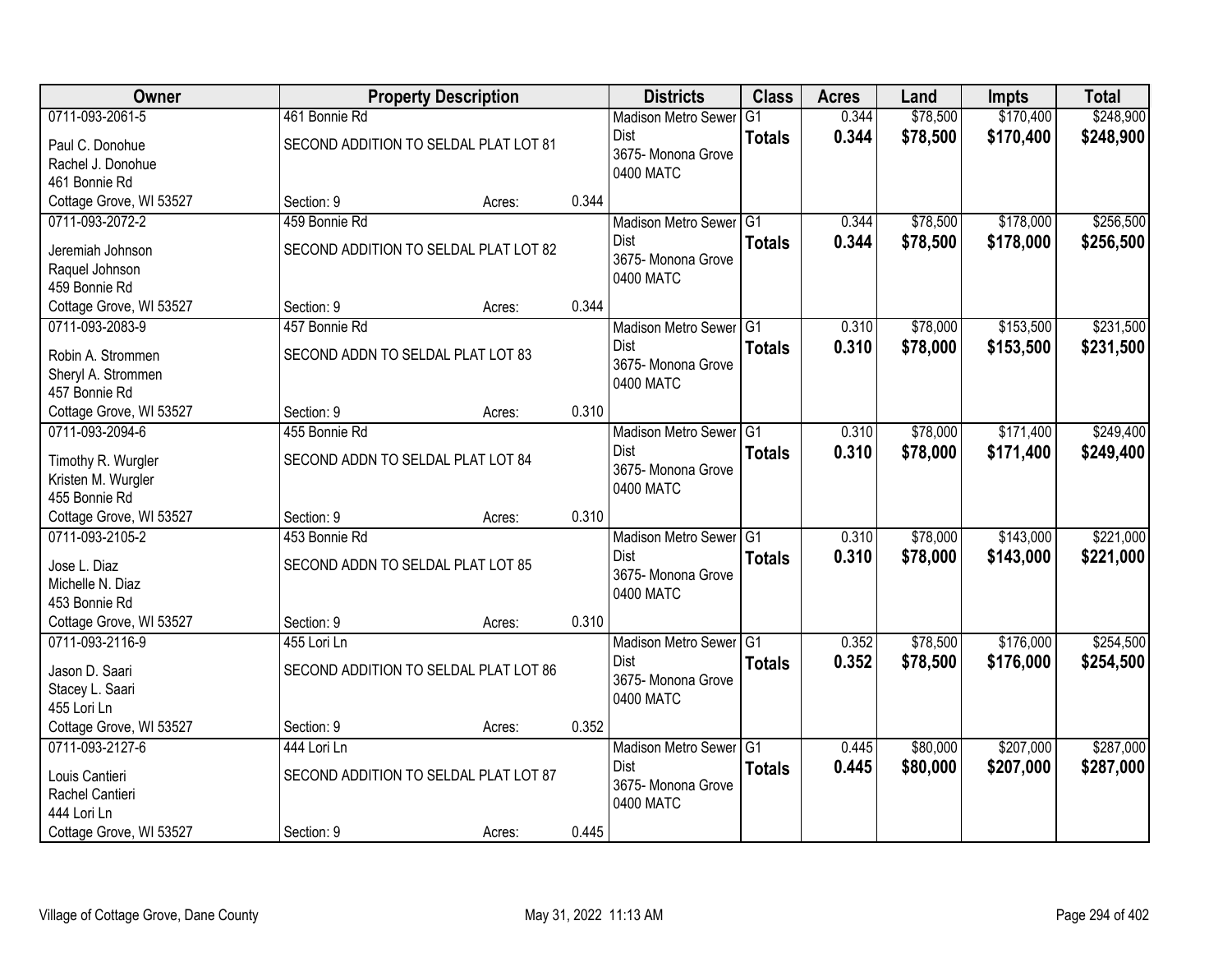| Owner                                                                            |                                                                        | <b>Property Description</b> |       | <b>Districts</b>                                                         | <b>Class</b>  | <b>Acres</b>   | Land                 | <b>Impts</b>           | <b>Total</b>           |
|----------------------------------------------------------------------------------|------------------------------------------------------------------------|-----------------------------|-------|--------------------------------------------------------------------------|---------------|----------------|----------------------|------------------------|------------------------|
| 0711-093-2138-3                                                                  | 442 Lori Ln                                                            |                             |       | <b>Madison Metro Sewer</b>                                               | G1            | 0.372          | \$79,000             | \$190,300              | \$269,300              |
| Michael C. Terasa<br>Judy A. Terasa<br>442 Lori Ln                               | SECOND ADDITION TO SELDAL PLAT LOT 88 EXC E<br>25.01 FT THF            |                             |       | Dist<br>3675- Monona Grove<br>0400 MATC                                  | <b>Totals</b> | 0.372          | \$79,000             | \$190,300              | \$269,300              |
| Cottage Grove, WI 53527                                                          | Section: 9                                                             | Acres:                      | 0.372 |                                                                          |               |                |                      |                        |                        |
| 0711-093-2148-1<br>Nancy J. Zingg<br>440 Lori Ln<br>Cottage Grove, WI 53527      | Lori Ln<br>SECOND ADDITION TO SELDAL PLAT PRT LOT 88 E<br>25.01 FT THF |                             |       | Madison Metro Sewer G1<br><b>Dist</b><br>3675- Monona Grove<br>0400 MATC | <b>Totals</b> | 0.075<br>0.075 | \$3,500<br>\$3,500   | \$0<br>\$0             | \$3,500<br>\$3,500     |
|                                                                                  | Section: 9                                                             | Acres:                      | 0.075 |                                                                          |               |                |                      |                        |                        |
| 0711-093-2159-8<br>David J. Kerznar<br>Nancy E. Kerznar<br>452 Bonnie Rd         | 452 Bonnie Rd<br>SECOND ADDITION TO SELDAL PLAT LOT 89                 |                             |       | Madison Metro Sewer G1<br>Dist<br>3675- Monona Grove<br>0400 MATC        | <b>Totals</b> | 0.352<br>0.352 | \$78,500<br>\$78,500 | \$164,400<br>\$164,400 | \$242,900<br>\$242,900 |
| Cottage Grove, WI 53527                                                          | Section: 9                                                             | Acres:                      | 0.352 |                                                                          |               |                |                      |                        |                        |
| 0711-093-2170-3<br>Kevin L. Cornwall<br>454 Bonnie Rd<br>Cottage Grove, WI 53527 | 454 Bonnie Rd<br>SECOND ADDITION TO SELDAL PLAT LOT 90                 |                             |       | Madison Metro Sewer G1<br>Dist<br>3675- Monona Grove<br>0400 MATC        | <b>Totals</b> | 0.310<br>0.310 | \$78,000<br>\$78,000 | \$112,500<br>\$112,500 | \$190,500<br>\$190,500 |
|                                                                                  | Section: 9                                                             | Acres:                      | 0.310 |                                                                          |               |                |                      |                        |                        |
| 0711-093-2181-0<br>Jordan H. Archer<br>Bernadette L. Archer<br>456 Bonnie Rd     | 456 Bonnie Rd<br>SECOND ADDITION TO SELDAL PLAT LOT 91                 |                             |       | Madison Metro Sewer G1<br><b>Dist</b><br>3675- Monona Grove<br>0400 MATC | <b>Totals</b> | 0.310<br>0.310 | \$78,000<br>\$78,000 | \$129,000<br>\$129,000 | \$207,000<br>\$207,000 |
| Cottage Grove, WI 53527                                                          | Section: 9                                                             | Acres:                      | 0.310 |                                                                          |               |                |                      |                        |                        |
| 0711-093-2192-7<br>Tammy Kluetzman<br>458 Bonnie Rd<br>Cottage Grove, WI 53527   | 458 Bonnie Rd<br>SECOND ADDITION TO SELDAL PLAT LOT 92                 |                             |       | Madison Metro Sewer G1<br>Dist<br>3675- Monona Grove<br>0400 MATC        | <b>Totals</b> | 0.310<br>0.310 | \$78,000<br>\$78,000 | \$132,000<br>\$132,000 | \$210,000<br>\$210,000 |
|                                                                                  | Section: 9                                                             | Acres:                      | 0.310 |                                                                          |               |                |                      |                        |                        |
| 0711-093-2203-3<br>Aaron J. Hunt<br>Erin E. Hunt<br>460 Bonnie Rd                | 460 Bonnie Rd<br>SECOND ADDN TO SELDAL PLAT LOT 93                     |                             | 0.310 | Madison Metro Sewer G1<br><b>Dist</b><br>3675- Monona Grove<br>0400 MATC | <b>Totals</b> | 0.310<br>0.310 | \$78,000<br>\$78,000 | \$139,000<br>\$139,000 | \$217,000<br>\$217,000 |
| Cottage Grove, WI 53527                                                          | Section: 9                                                             | Acres:                      |       |                                                                          |               |                |                      |                        |                        |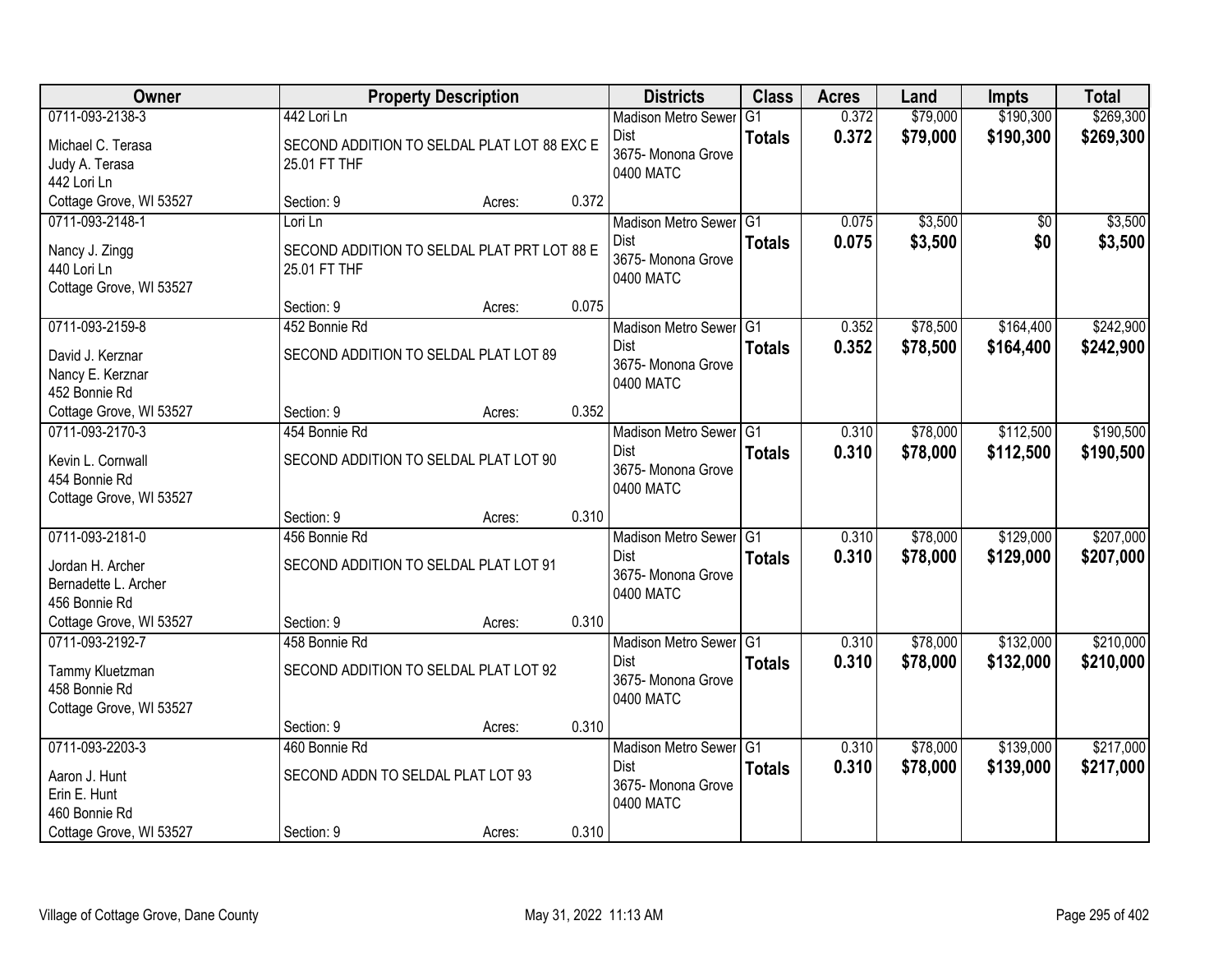| Owner                                                                                  | <b>Property Description</b>                    |        |       | <b>Districts</b>                                                            | <b>Class</b>   | <b>Acres</b>   | Land                 | <b>Impts</b>           | <b>Total</b>           |
|----------------------------------------------------------------------------------------|------------------------------------------------|--------|-------|-----------------------------------------------------------------------------|----------------|----------------|----------------------|------------------------|------------------------|
| 0711-093-2214-0                                                                        | 462 Bonnie Rd                                  |        |       | <b>Madison Metro Sewer</b>                                                  | G <sub>1</sub> | 0.310          | \$78,000             | \$153,500              | \$231,500              |
| Allen S. Porter<br>462 Bonnie Rd<br>Cottage Grove, WI 53527                            | SECOND ADDN TO SELDAL PLAT LOT 94              |        |       | <b>Dist</b><br>3675- Monona Grove<br>0400 MATC                              | <b>Totals</b>  | 0.310          | \$78,000             | \$153,500              | \$231,500              |
|                                                                                        | Section: 9                                     | Acres: | 0.310 |                                                                             |                |                |                      |                        |                        |
| 0711-093-2225-7                                                                        | 464 Bonnie Rd                                  |        |       | Madison Metro Sewer G1                                                      |                | 0.421          | \$80,000             | \$142,700              | \$222,700              |
| Peter L. Strommen<br>Rebekah J. Brandt<br>464 Bonnie Rd                                | SECOND ADDITION TO SELDAL PLAT LOT 95          |        |       | Dist<br>3675- Monona Grove<br>0400 MATC                                     | <b>Totals</b>  | 0.421          | \$80,000             | \$142,700              | \$222,700              |
| Cottage Grove, WI 53527                                                                | Section: 9                                     | Acres: | 0.421 |                                                                             |                |                |                      |                        |                        |
| 0711-093-3001-5                                                                        | 409 Southing Grange                            |        |       | Madison Metro Sewer G1                                                      |                | 0.400          | \$90,000             | \$293,500              | \$383,500              |
| Phillip H. Adler<br>Mary L. Adler<br>409 Southing Grange                               | SOUTHLAWN ESTATES LOT 1                        |        |       | <b>Dist</b><br>3675- Monona Grove<br>0400 MATC                              | <b>Totals</b>  | 0.400          | \$90,000             | \$293,500              | \$383,500              |
| Cottage Grove, WI 53527                                                                | Section: 9                                     | Acres: | 0.400 |                                                                             |                |                |                      |                        |                        |
| 0711-093-3012-2                                                                        | 413 Southing Grange                            |        |       | Madison Metro Sewer G1                                                      |                | 0.344          | \$91,500             | \$232,500              | \$324,000              |
| Kevin W. Rauscher<br>Wendy L. Rauscher<br>413 Southing Grange                          | SOUTHLAWN ESTATES LOT 2                        |        |       | <b>Dist</b><br>3675- Monona Grove<br>0400 MATC                              | <b>Totals</b>  | 0.344          | \$91,500             | \$232,500              | \$324,000              |
| Cottage Grove, WI 53527                                                                | Section: 9                                     | Acres: | 0.344 |                                                                             |                |                |                      |                        |                        |
| 0711-093-3023-9<br>Michael D. Taylor<br>417 Southing Grange<br>Cottage Grove, WI 53527 | 417 Southing Grange<br>SOUTHLAWN ESTATES LOT 3 |        |       | Madison Metro Sewer <sup>G1</sup><br>Dist<br>3675-Monona Grove<br>0400 MATC | <b>Totals</b>  | 0.281<br>0.281 | \$88,000<br>\$88,000 | \$212,500<br>\$212,500 | \$300,500<br>\$300,500 |
|                                                                                        | Section: 9                                     | Acres: | 0.281 |                                                                             |                |                |                      |                        |                        |
| 0711-093-3034-6                                                                        | 421 Southing Grange                            |        |       | Madison Metro Sewer G1                                                      |                | 0.252          | \$86,000             | \$261,500              | \$347,500              |
| Anne M. Hughey<br>421 Southing Grange<br>Cottage Grove, WI 53527                       | SOUTHLAWN ESTATES LOT 4                        |        |       | Dist<br>3675- Monona Grove<br>0400 MATC                                     | <b>Totals</b>  | 0.252          | \$86,000             | \$261,500              | \$347,500              |
|                                                                                        | Section: 9                                     | Acres: | 0.252 |                                                                             |                |                |                      |                        |                        |
| 0711-093-3045-3                                                                        | 425 Southing Grange                            |        |       | Madison Metro Sewer G1                                                      |                | 0.258          | \$86,500             | \$228,000              | \$314,500              |
| Paulson Living Tr<br>425 Southing Grange<br>Cottage Grove, WI 53527                    | SOUTHLAWN ESTATES LOT 5                        |        |       | <b>Dist</b><br>3675- Monona Grove<br>0400 MATC                              | <b>Totals</b>  | 0.258          | \$86,500             | \$228,000              | \$314,500              |
|                                                                                        | Section: 9                                     | Acres: | 0.258 |                                                                             |                |                |                      |                        |                        |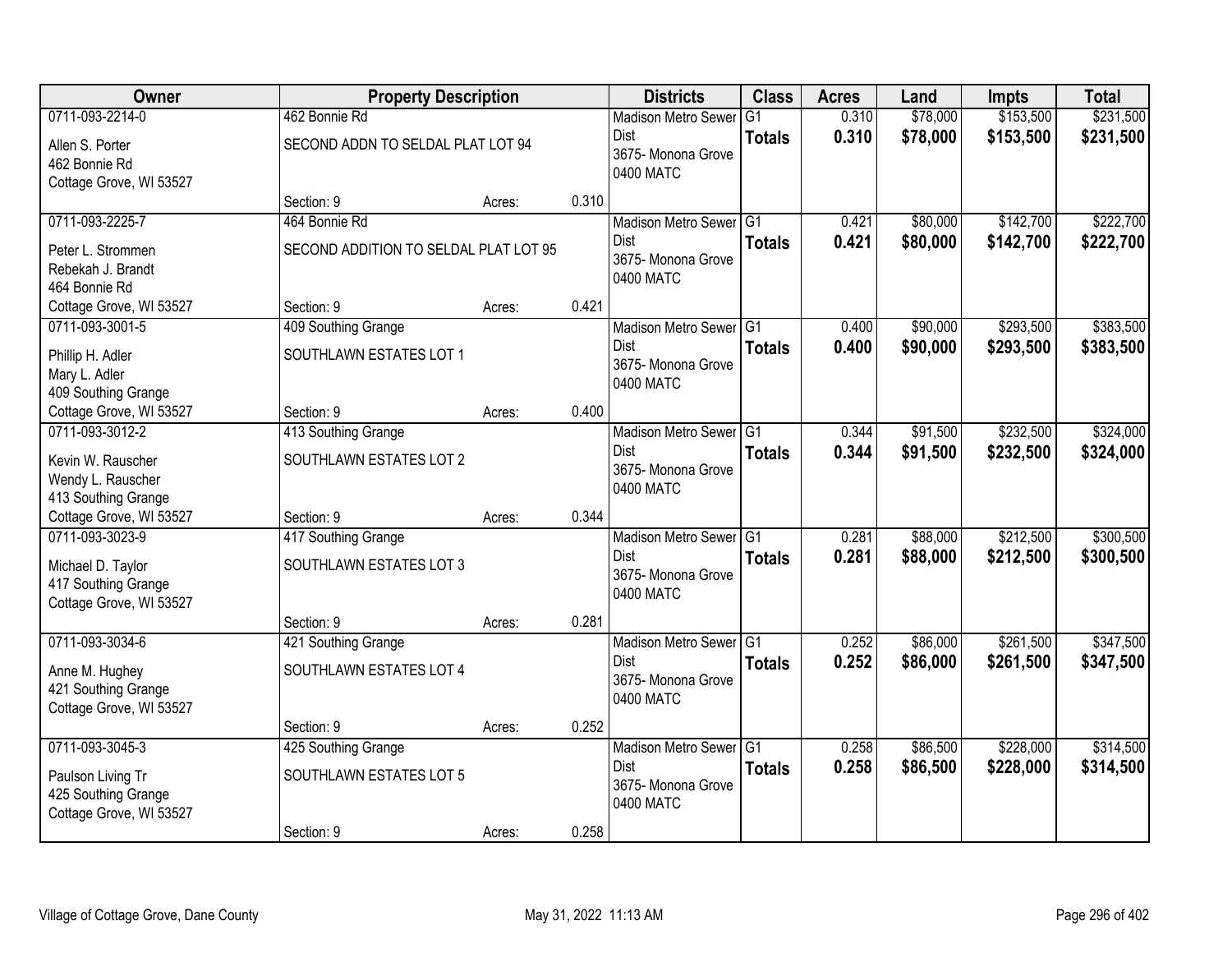| Owner                                                            | <b>Property Description</b> |                 | <b>Districts</b>           | <b>Class</b>    | <b>Acres</b> | Land     | <b>Impts</b> | <b>Total</b> |
|------------------------------------------------------------------|-----------------------------|-----------------|----------------------------|-----------------|--------------|----------|--------------|--------------|
| 0711-093-3056-0                                                  | 429 Southing Grange         |                 | <b>Madison Metro Sewer</b> | $\overline{G1}$ | 0.258        | \$86,500 | \$240,500    | \$327,000    |
| Robert J. Robertson                                              | SOUTHLAWN ESTATES LOT 6     |                 | <b>Dist</b>                | <b>Totals</b>   | 0.258        | \$86,500 | \$240,500    | \$327,000    |
| Debra A. Robertson                                               |                             |                 | 3675- Monona Grove         |                 |              |          |              |              |
| 429 Southing Grange                                              |                             |                 | 0400 MATC                  |                 |              |          |              |              |
| Cottage Grove, WI 53527                                          | Section: 9                  | 0.258<br>Acres: |                            |                 |              |          |              |              |
| 0711-093-3067-7                                                  | 501 Southing Grange         |                 | Madison Metro Sewer G1     |                 | 0.258        | \$86,500 | \$217,500    | \$304,000    |
| Krall Rev Living Tr, David P & Patricia J                        | SOUTHLAWN ESTATES LOT 7     |                 | Dist                       | <b>Totals</b>   | 0.258        | \$86,500 | \$217,500    | \$304,000    |
| 501 Southing Grange                                              |                             |                 | 3675- Monona Grove         |                 |              |          |              |              |
| Cottage Grove, WI 53527                                          |                             |                 | 0400 MATC                  |                 |              |          |              |              |
|                                                                  | Section: 9                  | 0.258<br>Acres: |                            |                 |              |          |              |              |
| 0711-093-3078-4                                                  | 505 Southing Grange         |                 | Madison Metro Sewer G1     |                 | 0.258        | \$86,500 | \$210,000    | \$296,500    |
| John J. Rice                                                     | SOUTHLAWN ESTATES LOT 8     |                 | <b>Dist</b>                | <b>Totals</b>   | 0.258        | \$86,500 | \$210,000    | \$296,500    |
| Rita A. Rice                                                     |                             |                 | 3675- Monona Grove         |                 |              |          |              |              |
| 505 Southing Grange                                              |                             |                 | 0400 MATC                  |                 |              |          |              |              |
| Cottage Grove, WI 53527                                          | Section: 9                  | 0.258<br>Acres: |                            |                 |              |          |              |              |
| 0711-093-3089-1                                                  | 509 Southing Grange         |                 | Madison Metro Sewer G1     |                 | 0.258        | \$86,500 | \$225,000    | \$311,500    |
| Wiedenbeck Rev Tr, William G & Diane                             | SOUTHLAWN ESTATES LOT 9     |                 | <b>Dist</b>                | <b>Totals</b>   | 0.258        | \$86,500 | \$225,000    | \$311,500    |
| 509 Southing Grange                                              |                             |                 | 3675- Monona Grove         |                 |              |          |              |              |
| Cottage Grove, WI 53527                                          |                             |                 | 0400 MATC                  |                 |              |          |              |              |
|                                                                  | Section: 9                  | 0.258<br>Acres: |                            |                 |              |          |              |              |
| 0711-093-3100-5                                                  | 513 Southing Grange         |                 | Madison Metro Sewer G1     |                 | 0.262        | \$86,500 | \$249,000    | \$335,500    |
| Raymond E. Nigon                                                 | SOUTHLAWN ESTATES LOT 10    |                 | Dist                       | <b>Totals</b>   | 0.262        | \$86,500 | \$249,000    | \$335,500    |
| Susan E. Nigon                                                   |                             |                 | 3675- Monona Grove         |                 |              |          |              |              |
| 513 Southing Grange                                              |                             |                 | 0400 MATC                  |                 |              |          |              |              |
| Cottage Grove, WI 53527                                          | Section: 9                  | 0.262<br>Acres: |                            |                 |              |          |              |              |
| 0711-093-3111-2                                                  | 517 Southing Grange         |                 | Madison Metro Sewer G1     |                 | 0.271        | \$87,500 | \$231,500    | \$319,000    |
| Shaw Rev Living Tr, Patrick J & Diane N SOUTHLAWN ESTATES LOT 11 |                             |                 | Dist                       | <b>Totals</b>   | 0.271        | \$87,500 | \$231,500    | \$319,000    |
| 517 Southing Grange                                              |                             |                 | 3675- Monona Grove         |                 |              |          |              |              |
| Cottage Grove, WI 53527-9335                                     |                             |                 | 0400 MATC                  |                 |              |          |              |              |
|                                                                  | Section: 9                  | 0.271<br>Acres: |                            |                 |              |          |              |              |
| 0711-093-3122-9                                                  | 521 Southing Grange         |                 | Madison Metro Sewer G1     |                 | 0.324        | \$81,500 | \$245,500    | \$327,000    |
| William J. Dennis                                                | SOUTHLAWN ESTATES LOT 12    |                 | Dist                       | <b>Totals</b>   | 0.324        | \$81,500 | \$245,500    | \$327,000    |
| Marcene P. Dennis                                                |                             |                 | 3675- Monona Grove         |                 |              |          |              |              |
| 521 Southing Grange                                              |                             |                 | 0400 MATC                  |                 |              |          |              |              |
| Cottage Grove, WI 53527                                          | Section: 9                  | 0.324<br>Acres: |                            |                 |              |          |              |              |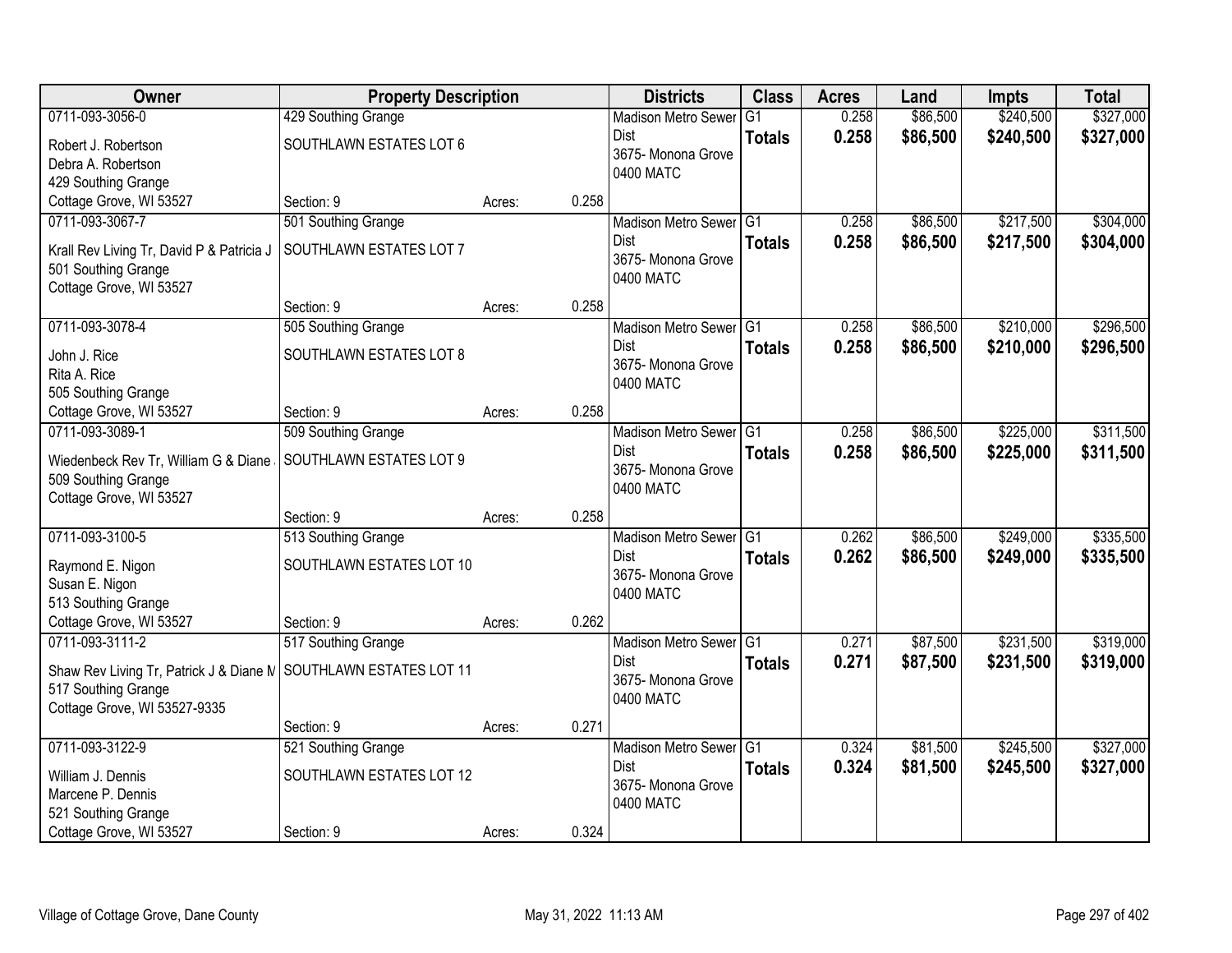| Owner                                     | <b>Property Description</b>               |        |       | <b>Districts</b>           | <b>Class</b>  | <b>Acres</b> | Land      | <b>Impts</b> | <b>Total</b> |
|-------------------------------------------|-------------------------------------------|--------|-------|----------------------------|---------------|--------------|-----------|--------------|--------------|
| 0711-093-3133-6                           | 535 Southing Grange                       |        |       | <b>Madison Metro Sewer</b> | G2            | 0.958        | \$209,000 | \$513,000    | \$722,000    |
| James Gang, LLC                           | SOUTHLAWN ESTATES LOT 13                  |        |       | Dist                       | <b>Totals</b> | 0.958        | \$209,000 | \$513,000    | \$722,000    |
| 4022 Bannon Rd                            |                                           |        |       | 3675- Monona Grove         |               |              |           |              |              |
| Marshall, WI 53559                        |                                           |        |       | 0400 MATC                  |               |              |           |              |              |
|                                           | Section: 9                                | Acres: | 0.958 |                            |               |              |           |              |              |
| 0711-093-3144-3                           | 536 Southing Grange                       |        |       | Madison Metro Sewer G2     |               | 1.047        | \$228,500 | \$606,500    | \$835,000    |
| Cottage Grove Clock Tower, LLC            | SOUTHLAWN ESTATES LOT 14                  |        |       | Dist                       | <b>Totals</b> | 1.047        | \$228,500 | \$606,500    | \$835,000    |
| Clock Tower Mall, LLC                     |                                           |        |       | 3675- Monona Grove         |               |              |           |              |              |
| 6415 County Highway C                     |                                           |        |       | 0400 MATC                  |               |              |           |              |              |
| Sun Prairie, WI 53590                     | Section: 9                                | Acres: | 1.047 |                            |               |              |           |              |              |
| 0711-093-3155-0                           | 520 Southing Grange                       |        |       | Madison Metro Sewer G1     |               | 0.290        | \$88,500  | \$193,000    | \$281,500    |
| Ribble Living Tr                          | SOUTHLAWN ESTATES LOT 15 SUBJ TO ENTRANCE |        |       | Dist                       | <b>Totals</b> | 0.290        | \$88,500  | \$193,000    | \$281,500    |
| 520 Southing Grange                       | ESMT IN R29634/1                          |        |       | 3675- Monona Grove         |               |              |           |              |              |
| Cottage Grove, WI 53527                   |                                           |        |       | 0400 MATC                  |               |              |           |              |              |
|                                           | Section: 9                                | Acres: | 0.290 |                            |               |              |           |              |              |
| 0711-093-3166-7                           | 405 Roland Ct                             |        |       | Madison Metro Sewer G1     |               | 0.231        | \$83,000  | \$213,500    | \$296,500    |
| Douglas E. Orton                          | SOUTHLAWN ESTATES LOT 16                  |        |       | Dist                       | <b>Totals</b> | 0.231        | \$83,000  | \$213,500    | \$296,500    |
| Vickie L. Orton                           |                                           |        |       | 3675- Monona Grove         |               |              |           |              |              |
| 405 Roland Ct                             |                                           |        |       | 0400 MATC                  |               |              |           |              |              |
| Cottage Grove, WI 53527                   | Section: 9                                | Acres: | 0.231 |                            |               |              |           |              |              |
| 0711-093-3177-4                           | 401 Roland Ct                             |        |       | Madison Metro Sewer G1     |               | 0.323        | \$90,500  | \$248,500    | \$339,000    |
| Tod L. Bernarde                           | SOUTHLAWN ESTATES LOT 17                  |        |       | <b>Dist</b>                | <b>Totals</b> | 0.323        | \$90,500  | \$248,500    | \$339,000    |
| Darlene M. Bernarde                       |                                           |        |       | 3675- Monona Grove         |               |              |           |              |              |
| 401 Roland Ct                             |                                           |        |       | 0400 MATC                  |               |              |           |              |              |
| Cottage Grove, WI 53527                   | Section: 9                                | Acres: | 0.323 |                            |               |              |           |              |              |
| 0711-093-3188-1                           | 400 Roland Ct                             |        |       | Madison Metro Sewer G1     |               | 0.725        | \$101,000 | \$208,000    | \$309,000    |
|                                           | SOUTHLAWN ESTATES LOT 18 SUBJ TO PUBLIC   |        |       | <b>Dist</b>                | <b>Totals</b> | 0.725        | \$101,000 | \$208,000    | \$309,000    |
| Laura A. Armstrong et al<br>400 Roland Ct | <b>ACCESS ESMT</b>                        |        |       | 3675- Monona Grove         |               |              |           |              |              |
| Cottage Grove, WI 53527                   |                                           |        |       | 0400 MATC                  |               |              |           |              |              |
|                                           | Section: 9                                | Acres: | 0.725 |                            |               |              |           |              |              |
| 0711-093-3199-8                           | 404 Roland Ct                             |        |       | Madison Metro Sewer G1     |               | 0.254        | \$86,500  | \$226,900    | \$313,400    |
| Matthew A. Boyd                           | SOUTHLAWN ESTATES LOT 19 SUBJ TO PUBLIC   |        |       | Dist                       | <b>Totals</b> | 0.254        | \$86,500  | \$226,900    | \$313,400    |
| Melinda L. Boyd                           | <b>ACCESS ESMT</b>                        |        |       | 3675- Monona Grove         |               |              |           |              |              |
| 404 Roland Ct                             |                                           |        |       | 0400 MATC                  |               |              |           |              |              |
| Cottage Grove, WI 53527                   | Section: 9                                | Acres: | 0.254 |                            |               |              |           |              |              |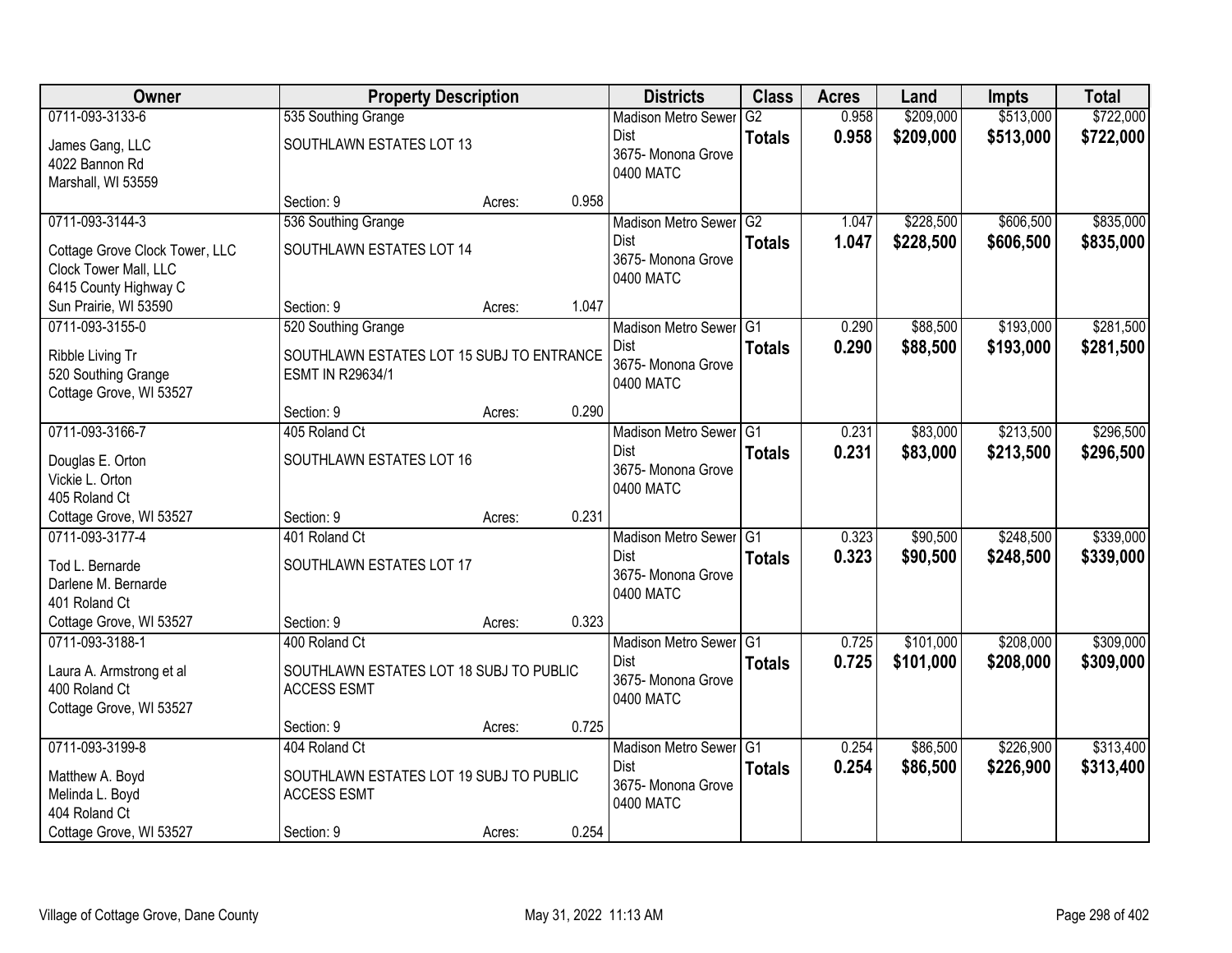| <b>Owner</b>                             | <b>Property Description</b>                                       |        | <b>Districts</b>           |                        | <b>Class</b>  | <b>Acres</b> | Land     | <b>Impts</b> | <b>Total</b> |
|------------------------------------------|-------------------------------------------------------------------|--------|----------------------------|------------------------|---------------|--------------|----------|--------------|--------------|
| 0711-093-3210-2                          | 408 Roland Ct                                                     |        | <b>Madison Metro Sewer</b> |                        | G1            | 0.249        | \$86,000 | \$193,000    | \$279,000    |
| Michelle Lakner                          | SOUTHLAWN ESTATES LOT 20                                          |        | Dist                       |                        | <b>Totals</b> | 0.249        | \$86,000 | \$193,000    | \$279,000    |
| Christopher Lakner                       |                                                                   |        | 3675- Monona Grove         |                        |               |              |          |              |              |
| 408 Roland Ct                            |                                                                   |        | 0400 MATC                  |                        |               |              |          |              |              |
| Cottage Grove, WI 53527                  | Section: 9                                                        | Acres: | 0.249                      |                        |               |              |          |              |              |
| 0711-093-3221-9                          | 512 Southing Grange                                               |        |                            | Madison Metro Sewer G1 |               | 0.249        | \$86,000 | \$212,000    | \$298,000    |
| Corey Hahn                               | SOUTHLAWN ESTATES LOT 21                                          |        | <b>Dist</b>                |                        | <b>Totals</b> | 0.249        | \$86,000 | \$212,000    | \$298,000    |
| Emily A. Meyers                          |                                                                   |        | 3675- Monona Grove         |                        |               |              |          |              |              |
| 512 Southing Grange                      |                                                                   |        | 0400 MATC                  |                        |               |              |          |              |              |
| Cottage Grove, WI 53527                  | Section: 9                                                        | Acres: | 0.249                      |                        |               |              |          |              |              |
| 0711-093-3232-6                          | 508 Southing Grange                                               |        |                            | Madison Metro Sewer G1 |               | 0.230        | \$82,500 | \$203,500    | \$286,000    |
| Charles M. Foss                          | SOUTHLAWN ESTATES LOT 22                                          |        | Dist                       |                        | <b>Totals</b> | 0.230        | \$82,500 | \$203,500    | \$286,000    |
| Alyssa J. Foss                           |                                                                   |        | 3675-Monona Grove          |                        |               |              |          |              |              |
| 508 Southing Grange                      |                                                                   |        | 0400 MATC                  |                        |               |              |          |              |              |
| Cottage Grove, WI 53527                  | Section: 9                                                        | Acres: | 0.230                      |                        |               |              |          |              |              |
| 0711-093-3243-3                          | 409 Tyanna Ct                                                     |        |                            | Madison Metro Sewer G1 |               | 0.245        | \$85,500 | \$192,000    | \$277,500    |
| Stefan Ciobanu                           | SOUTHLAWN ESTATES LOT 23                                          |        | Dist                       |                        | <b>Totals</b> | 0.245        | \$85,500 | \$192,000    | \$277,500    |
| Jodie Ciobanu                            |                                                                   |        | 3675- Monona Grove         |                        |               |              |          |              |              |
| 409 Tyanna Ct                            |                                                                   |        | 0400 MATC                  |                        |               |              |          |              |              |
| Cottage Grove, WI 53527                  | Section: 9                                                        | Acres: | 0.245                      |                        |               |              |          |              |              |
| 0711-093-3254-0                          | 405 Tyanna Ct                                                     |        | <b>Madison Metro Sewer</b> |                        | TG1           | 0.232        | \$83,000 | \$239,500    | \$322,500    |
|                                          |                                                                   |        | <b>Dist</b>                |                        | <b>Totals</b> | 0.232        | \$83,000 | \$239,500    | \$322,500    |
| David Pietrowiak<br>Lisa Pietrowiak      | SOUTHLAWN ESTATES LOT 24 SUBJ TO DRIVEWAY<br>ESMT IN DOC #4750398 |        | 3675- Monona Grove         |                        |               |              |          |              |              |
| 405 Tyanna Ct                            |                                                                   |        | 0400 MATC                  |                        |               |              |          |              |              |
| Cottage Grove, WI 53527                  | Section: 9                                                        | Acres: | 0.232                      |                        |               |              |          |              |              |
| 0711-093-3265-7                          | 401 Tyanna Ct                                                     |        |                            | Madison Metro Sewer G1 |               | 0.248        | \$86,000 | \$281,000    | \$367,000    |
|                                          |                                                                   |        | Dist                       |                        | <b>Totals</b> | 0.248        | \$86,000 | \$281,000    | \$367,000    |
| Lori Bulman<br>Lee Bulman                | SOUTHLAWN ESTATES LOT 25 TOG W/DRIVEWAY<br>ESMT IN DOC #4750398   |        | 3675- Monona Grove         |                        |               |              |          |              |              |
| 401 Tyanna Ct                            |                                                                   |        | 0400 MATC                  |                        |               |              |          |              |              |
| Cottage Grove, WI 53527                  | Section: 9                                                        | Acres: | 0.248                      |                        |               |              |          |              |              |
| 0711-093-3276-4                          | 400 Tyanna Ct                                                     |        |                            | Madison Metro Sewer G1 |               | 1.135        | \$96,500 | \$279,000    | \$375,500    |
|                                          |                                                                   |        | <b>Dist</b>                |                        | <b>Totals</b> | 1.135        | \$96,500 | \$279,000    | \$375,500    |
| Terese Johnson                           | SOUTHLAWN ESTATES LOT 26                                          |        | 3675- Monona Grove         |                        |               |              |          |              |              |
| 400 Tyanna Ct<br>Cottage Grove, WI 53527 |                                                                   |        | 0400 MATC                  |                        |               |              |          |              |              |
|                                          | Section: 9                                                        | Acres: | 1.135                      |                        |               |              |          |              |              |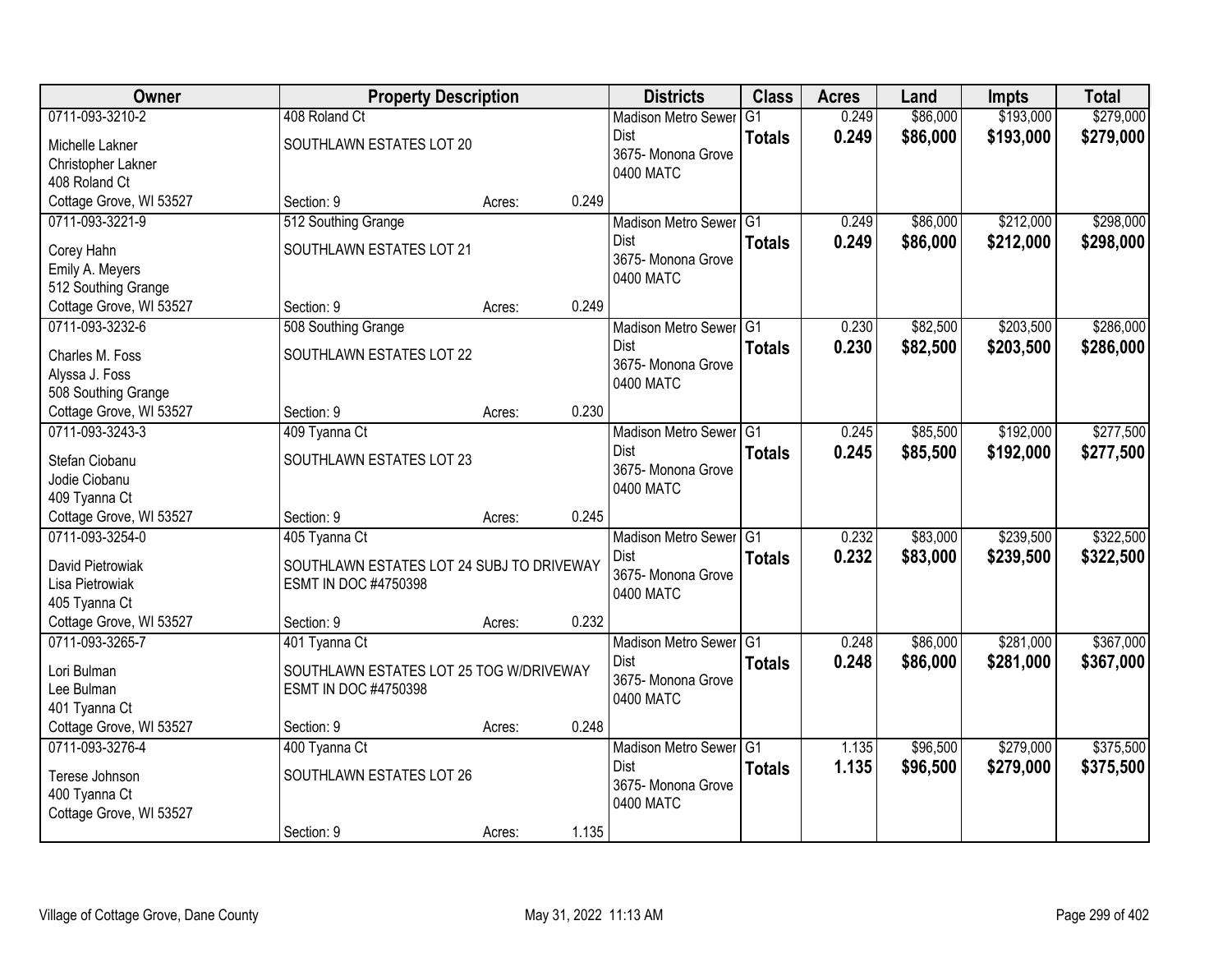| Owner                                                                                             | <b>Property Description</b>                                   |        |       | <b>Districts</b>                                                             | <b>Class</b>         | <b>Acres</b>   | Land                   | <b>Impts</b>           | <b>Total</b>           |
|---------------------------------------------------------------------------------------------------|---------------------------------------------------------------|--------|-------|------------------------------------------------------------------------------|----------------------|----------------|------------------------|------------------------|------------------------|
| 0711-093-3287-1                                                                                   | 404 Tyanna Ct                                                 |        |       | <b>Madison Metro Sewer</b>                                                   | G <sub>1</sub>       | 1.052          | \$112,500              | \$220,000              | \$332,500              |
| Rottscheit Living Tr<br>404 Tyanna Ct<br>Cottage Grove, WI 53527                                  | SOUTHLAWN ESTATES LOT 27 SUBJ TO PUBLIC<br><b>ACCESS ESMT</b> |        |       | Dist<br>3675-Monona Grove<br>0400 MATC                                       | <b>Totals</b>        | 1.052          | \$112,500              | \$220,000              | \$332,500              |
|                                                                                                   | Section: 9                                                    | Acres: | 1.052 |                                                                              |                      |                |                        |                        |                        |
| 0711-093-3298-8                                                                                   | 408 Tyanna Ct                                                 |        |       | Madison Metro Sewer G1                                                       |                      | 0.256          | \$86,500               | \$207,000              | \$293,500              |
| Ann M. Mader<br>Thomas G. Mader<br>408 Tyanna Ct                                                  | SOUTHLAWN ESTATES LOT 28 SUBJ TO PUBLIC<br><b>ACCESS ESMT</b> |        |       | Dist<br>3675- Monona Grove<br>0400 MATC                                      | <b>Totals</b>        | 0.256          | \$86,500               | \$207,000              | \$293,500              |
| Cottage Grove, WI 53527                                                                           | Section: 9                                                    | Acres: | 0.256 |                                                                              |                      |                |                        |                        |                        |
| 0711-093-3309-4                                                                                   | 412 Tyanna Ct                                                 |        |       | Madison Metro Sewer G1                                                       |                      | 0.263          | \$87,000               | \$191,000              | \$278,000              |
| Martin Living Tr<br>412 Tyanna Ct<br>Cottage Grove, WI 53527                                      | SOUTHLAWN ESTATES LOT 29                                      |        |       | Dist<br>3675- Monona Grove<br>0400 MATC                                      | <b>Totals</b>        | 0.263          | \$87,000               | \$191,000              | \$278,000              |
|                                                                                                   | Section: 9                                                    | Acres: | 0.263 |                                                                              |                      |                |                        |                        |                        |
| 0711-093-3320-9                                                                                   | 424 Southing Grange                                           |        |       | Madison Metro Sewer G1                                                       |                      | 0.230          | \$82,500               | \$258,500              | \$341,000              |
| Michael J. Young<br>Kaitlyn L. Gaynor<br>424 Southing Grange                                      | SOUTHLAWN ESTATES LOT 30                                      |        |       | Dist<br>3675- Monona Grove<br>0400 MATC                                      | <b>Totals</b>        | 0.230          | \$82,500               | \$258,500              | \$341,000              |
| Cottage Grove, WI 53527                                                                           | Section: 9                                                    | Acres: | 0.230 |                                                                              |                      |                |                        |                        |                        |
| 0711-093-3331-6<br>Brian C. Truman<br>Jennifer L. Truman<br>420 Southing Grange                   | 420 Southing Grange<br>SOUTHLAWN ESTATES LOT 31               |        |       | <b>Madison Metro Sewer</b><br><b>Dist</b><br>3675- Monona Grove<br>0400 MATC | TG1<br><b>Totals</b> | 0.229<br>0.229 | \$82,500<br>\$82,500   | \$267,500<br>\$267,500 | \$350,000<br>\$350,000 |
| Cottage Grove, WI 53527                                                                           | Section: 9                                                    | Acres: | 0.229 |                                                                              |                      |                |                        |                        |                        |
| 0711-093-3342-3                                                                                   | 416 Southing Grange                                           |        |       | Madison Metro Sewer G1                                                       |                      | 2.164          | \$123,500              | \$289,500              | \$413,000              |
| Nelson Rev Tr, Thomas & Marcia<br>416 Southing Grange<br>Cottage Grove, WI 53527                  | SOUTHLAWN ESTATES LOT 32                                      |        |       | Dist<br>3675- Monona Grove<br>0400 MATC                                      | <b>Totals</b>        | 2.164          | \$123,500              | \$289,500              | \$413,000              |
|                                                                                                   | Section: 9                                                    | Acres: | 2.164 |                                                                              |                      |                |                        |                        |                        |
| 0711-093-3375-4<br>Cottage Grove, Village of<br>221 E Cottage Grove Rd<br>Cottage Grove, WI 53527 | Tyanna Ct<br>SOUTHLAWN ESTATES OUTLOT 1<br>Section: 9         |        | 0.346 | Madison Metro Sewer X4<br>Dist<br>3675- Monona Grove<br>0400 MATC            | <b>Totals</b>        | 0.346<br>0.346 | $\overline{50}$<br>\$0 | $\overline{30}$<br>\$0 | $\overline{30}$<br>\$0 |
|                                                                                                   |                                                               | Acres: |       |                                                                              |                      |                |                        |                        |                        |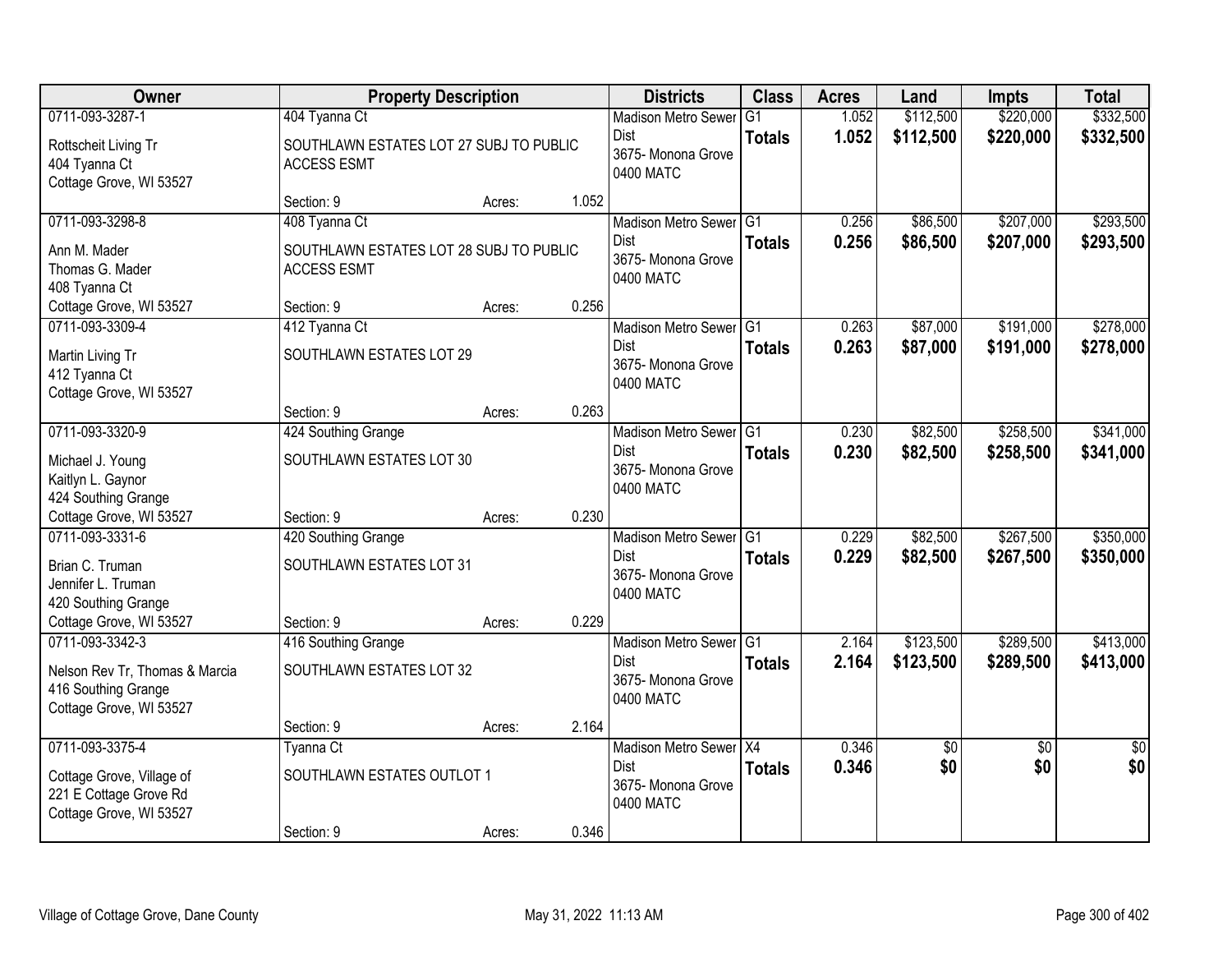| Owner                                                                            |                                  | <b>Property Description</b> |       | <b>Districts</b>                                                         | <b>Class</b>  | <b>Acres</b>   | Land                 | Impts                  | <b>Total</b>           |
|----------------------------------------------------------------------------------|----------------------------------|-----------------------------|-------|--------------------------------------------------------------------------|---------------|----------------|----------------------|------------------------|------------------------|
| 0711-093-3385-2                                                                  | <b>Tyanna Ct</b>                 |                             |       | Madison Metro Sewer X4                                                   |               | 0.229          | $\overline{60}$      | $\overline{50}$        | \$0                    |
| Cottage Grove, Village of<br>221 E Cottage Grove Rd<br>Cottage Grove, WI 53527   | SOUTHLAWN ESTATES OUTLOT 2       |                             |       | Dist<br>3675- Monona Grove<br>0400 MATC                                  | <b>Totals</b> | 0.229          | \$0                  | \$0                    | \$0                    |
|                                                                                  | Section: 9                       | Acres:                      | 0.229 |                                                                          |               |                |                      |                        |                        |
| 0711-093-3395-0                                                                  | 412 Southing Grange              |                             |       | Madison Metro Sewer X4                                                   |               | 0.168          | $\overline{50}$      | $\overline{50}$        | $\overline{50}$        |
| Cottage Grove, Village of<br>221 E Cottage Grove Rd<br>Cottage Grove, WI 53527   | SOUTHLAWN ESTATES OUTLOT 3       |                             |       | <b>Dist</b><br>3675- Monona Grove<br>0400 MATC                           | <b>Totals</b> | 0.168          | \$0                  | \$0                    | \$0                    |
|                                                                                  | Section: 9                       | Acres:                      | 0.168 |                                                                          |               |                |                      |                        |                        |
| 0711-093-4001-3                                                                  | 416 Bonnie Rd                    |                             |       | Madison Metro Sewer G1                                                   |               | 0.284          | \$88,000             | \$245,500              | \$333,500              |
| Mark L. Rodwell<br>Beth T. Rodwell<br>416 Bonnie Rd                              | OAKENGATE LOT 1                  |                             |       | <b>Dist</b><br>3675-Monona Grove<br>0400 MATC                            | <b>Totals</b> | 0.284          | \$88,000             | \$245,500              | \$333,500              |
| Cottage Grove, WI 53527                                                          | Section: 9                       | Acres:                      | 0.284 |                                                                          |               |                |                      |                        |                        |
| 0711-093-4012-0                                                                  | 412 Bonnie Rd                    |                             |       | Madison Metro Sewer G1                                                   |               | 0.272          | \$87,500             | \$248,500              | \$336,000              |
| John Sternad<br>Patricia Sternad<br>412 Bonnie Rd                                | OAKENGATE LOT 2                  |                             |       | <b>Dist</b><br>3675- Monona Grove<br>0400 MATC                           | <b>Totals</b> | 0.272          | \$87,500             | \$248,500              | \$336,000              |
| Cottage Grove, WI 53527                                                          | Section: 9                       | Acres:                      | 0.272 |                                                                          |               |                |                      |                        |                        |
| 0711-093-4023-7<br>Kelly A. Sullivan<br>408 Bonnie Rd<br>Cottage Grove, WI 53527 | 408 Bonnie Rd<br>OAKENGATE LOT 3 |                             |       | Madison Metro Sewer G1<br><b>Dist</b><br>3675- Monona Grove<br>0400 MATC | <b>Totals</b> | 0.261<br>0.261 | \$86,500<br>\$86,500 | \$199,500<br>\$199,500 | \$286,000<br>\$286,000 |
|                                                                                  | Section: 9                       | Acres:                      | 0.261 |                                                                          |               |                |                      |                        |                        |
| 0711-093-4034-4                                                                  | 402 Bonnie Rd                    |                             |       | Madison Metro Sewer G1                                                   |               | 0.337          | \$91,000             | \$231,500              | \$322,500              |
| Kelly R. Peterson<br>Heather L. Verhelst<br>402 Bonnie Rd                        | OAKENGATE LOT 4                  |                             |       | Dist<br>3675- Monona Grove<br>0400 MATC                                  | <b>Totals</b> | 0.337          | \$91,000             | \$231,500              | \$322,500              |
| Cottage Grove, WI 53527                                                          | Section: 9                       | Acres:                      | 0.337 |                                                                          |               |                |                      |                        |                        |
| 0711-093-4045-1                                                                  | 330 Bonnie Rd                    |                             |       | Madison Metro Sewer G1                                                   |               | 0.284          | \$88,000             | \$232,000              | \$320,000              |
| Joanna M. Schmidt<br>330 Bonnie Rd<br>Cottage Grove, WI 53527                    | OAKENGATE LOT 5                  |                             |       | <b>Dist</b><br>3675-Monona Grove<br>0400 MATC                            | <b>Totals</b> | 0.284          | \$88,000             | \$232,000              | \$320,000              |
|                                                                                  | Section: 9                       | Acres:                      | 0.284 |                                                                          |               |                |                      |                        |                        |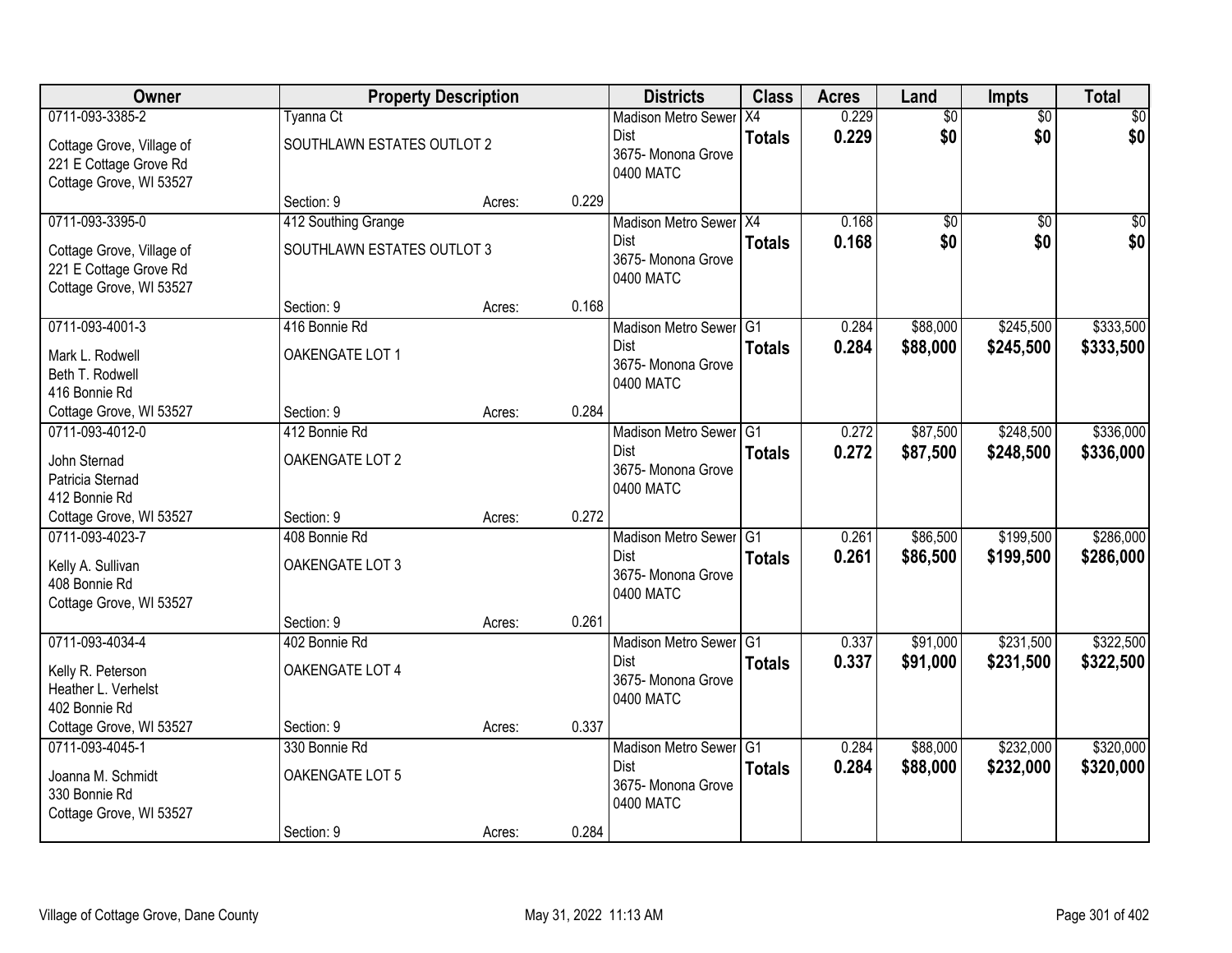| Owner                   | <b>Property Description</b> |        |       | <b>Districts</b>                | <b>Class</b>   | <b>Acres</b> | Land     | <b>Impts</b> | <b>Total</b> |
|-------------------------|-----------------------------|--------|-------|---------------------------------|----------------|--------------|----------|--------------|--------------|
| 0711-093-4056-8         | 326 Bonnie Rd               |        |       | <b>Madison Metro Sewer</b>      | G <sub>1</sub> | 0.252        | \$86,000 | \$213,500    | \$299,500    |
| Lisa K. Gasser          | OAKENGATE LOT 6             |        |       | <b>Dist</b>                     | <b>Totals</b>  | 0.252        | \$86,000 | \$213,500    | \$299,500    |
| 326 Bonnie Rd           |                             |        |       | 3675- Monona Grove              |                |              |          |              |              |
| Cottage Grove, WI 53527 |                             |        |       | 0400 MATC                       |                |              |          |              |              |
|                         | Section: 9                  | Acres: | 0.252 |                                 |                |              |          |              |              |
| 0711-093-4067-5         | 322 Bonnie Rd               |        |       | Madison Metro Sewer G1          |                | 0.252        | \$86,000 | \$258,000    | \$344,000    |
| Brian P. Devine         | OAKENGATE LOT 7             |        |       | Dist                            | <b>Totals</b>  | 0.252        | \$86,000 | \$258,000    | \$344,000    |
| Jennifer M. Devine      |                             |        |       | 3675- Monona Grove<br>0400 MATC |                |              |          |              |              |
| 322 Bonnie Rd           |                             |        |       |                                 |                |              |          |              |              |
| Cottage Grove, WI 53527 | Section: 9                  | Acres: | 0.252 |                                 |                |              |          |              |              |
| 0711-093-4078-2         | 318 Bonnie Rd               |        |       | Madison Metro Sewer G1          |                | 0.252        | \$86,000 | \$321,500    | \$407,500    |
| Dpt Investments, LLC    | OAKENGATE LOT 8             |        |       | <b>Dist</b>                     | <b>Totals</b>  | 0.252        | \$86,000 | \$321,500    | \$407,500    |
| PO Box 8521             |                             |        |       | 3675- Monona Grove              |                |              |          |              |              |
| Madison, WI 53708       |                             |        |       | 0400 MATC                       |                |              |          |              |              |
|                         | Section: 9                  | Acres: | 0.252 |                                 |                |              |          |              |              |
| 0711-093-4089-9         | 314 Bonnie Rd               |        |       | Madison Metro Sewer G1          |                | 0.252        | \$86,000 | \$233,000    | \$319,000    |
| <b>Bernadette Cole</b>  | OAKENGATE LOT 9             |        |       | <b>Dist</b>                     | <b>Totals</b>  | 0.252        | \$86,000 | \$233,000    | \$319,000    |
| 314 Bonnie Rd           |                             |        |       | 3675- Monona Grove              |                |              |          |              |              |
| Cottage Grove, WI 53527 |                             |        |       | 0400 MATC                       |                |              |          |              |              |
|                         | Section: 9                  | Acres: | 0.252 |                                 |                |              |          |              |              |
| 0711-093-4100-3         | 310 Bonnie Rd               |        |       | Madison Metro Sewer G1          |                | 0.252        | \$86,000 | \$192,000    | \$278,000    |
| Brandon P. Moran        | OAKENGATE LOT 10            |        |       | Dist                            | <b>Totals</b>  | 0.252        | \$86,000 | \$192,000    | \$278,000    |
| Deborah L. Moran        |                             |        |       | 3675- Monona Grove              |                |              |          |              |              |
| 310 Bonnie Rd           |                             |        |       | 0400 MATC                       |                |              |          |              |              |
| Cottage Grove, WI 53527 | Section: 9                  | Acres: | 0.252 |                                 |                |              |          |              |              |
| 0711-093-4111-0         | 306 Bonnie Rd               |        |       | Madison Metro Sewer G1          |                | 0.252        | \$86,000 | \$254,500    | \$340,500    |
| David M. Thwing         | OAKENGATE LOT 11            |        |       | <b>Dist</b>                     | <b>Totals</b>  | 0.252        | \$86,000 | \$254,500    | \$340,500    |
| lileen C. Thwing        |                             |        |       | 3675- Monona Grove              |                |              |          |              |              |
| 306 Bonnie Rd           |                             |        |       | 0400 MATC                       |                |              |          |              |              |
| Cottage Grove, WI 53527 | Section: 9                  | Acres: | 0.252 |                                 |                |              |          |              |              |
| 0711-093-4122-7         | 302 Bonnie Rd               |        |       | Madison Metro Sewer G1          |                | 0.252        | \$86,000 | \$343,000    | \$429,000    |
| Gary N. True            | OAKENGATE LOT 12            |        |       | Dist                            | <b>Totals</b>  | 0.252        | \$86,000 | \$343,000    | \$429,000    |
| Amy J. Darling True     |                             |        |       | 3675- Monona Grove              |                |              |          |              |              |
| 302 Bonnie Rd           |                             |        |       | 0400 MATC                       |                |              |          |              |              |
| Cottage Grove, WI 53527 | Section: 9                  | Acres: | 0.252 |                                 |                |              |          |              |              |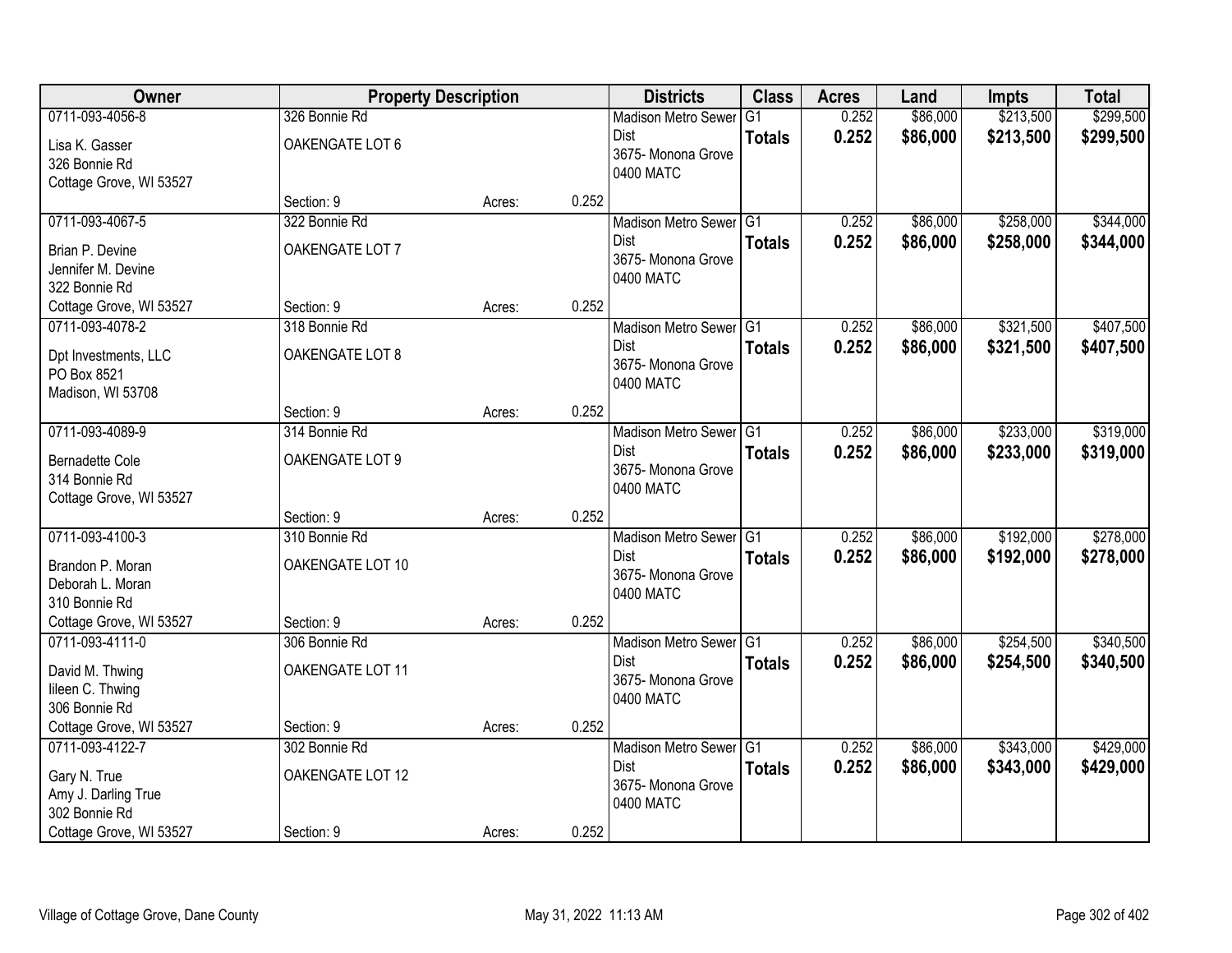| Owner                                            | <b>Property Description</b>       |        |       | <b>Districts</b>                  | <b>Class</b>  | <b>Acres</b> | Land      | <b>Impts</b> | <b>Total</b> |
|--------------------------------------------------|-----------------------------------|--------|-------|-----------------------------------|---------------|--------------|-----------|--------------|--------------|
| 0711-093-4133-4                                  | 252 Bonnie Rd                     |        |       | <b>Madison Metro Sewer</b>        | G1            | 0.252        | \$86,000  | \$192,000    | \$278,000    |
| Stuart K. Keith                                  | OAKENGATE LOT 13                  |        |       | Dist                              | <b>Totals</b> | 0.252        | \$86,000  | \$192,000    | \$278,000    |
| Nancy C. Keith                                   |                                   |        |       | 3675- Monona Grove                |               |              |           |              |              |
| 252 Bonnie Rd                                    |                                   |        |       | 0400 MATC                         |               |              |           |              |              |
| Cottage Grove, WI 53527                          | Section: 9                        | Acres: | 0.252 |                                   |               |              |           |              |              |
| 0711-093-4144-1                                  | 248 Bonnie Rd                     |        |       | Madison Metro Sewer G1            |               | 0.255        | \$86,500  | \$206,000    | \$292,500    |
| Kevin D. Gorton                                  | OAKENGATE LOT 14                  |        |       | <b>Dist</b>                       | <b>Totals</b> | 0.255        | \$86,500  | \$206,000    | \$292,500    |
| Susan K. Gorton                                  |                                   |        |       | 3675- Monona Grove                |               |              |           |              |              |
| 248 Bonnie Rd A                                  |                                   |        |       | 0400 MATC                         |               |              |           |              |              |
| Cottage Grove, WI 53527                          | Section: 9                        | Acres: | 0.255 |                                   |               |              |           |              |              |
| 0711-093-4155-8                                  | 401 Clearbrooke Ter               |        |       | Madison Metro Sewer G1            |               | 0.279        | \$66,500  | \$305,500    | \$372,000    |
|                                                  | OAKENGATE LOT 15                  |        |       | Dist                              | <b>Totals</b> | 0.279        | \$66,500  | \$305,500    | \$372,000    |
| Jeffrey K. Stadtmueller<br>Paula K. Stadtmueller |                                   |        |       | 3675-Monona Grove                 |               |              |           |              |              |
| 401 Clearbrooke Ter                              |                                   |        |       | 0400 MATC                         |               |              |           |              |              |
| Cottage Grove, WI 53527                          | Section: 9                        | Acres: | 0.279 |                                   |               |              |           |              |              |
| 0711-093-4166-5                                  | 405 Clearbrook Ter                |        |       | Madison Metro Sewer G1            |               | 0.257        | \$87,000  | \$244,000    | \$331,000    |
|                                                  |                                   |        |       | Dist                              | <b>Totals</b> | 0.257        | \$87,000  | \$244,000    | \$331,000    |
| Jodi L. Ray<br>405 Clearbrooke Ter               | OAKENGATE LOT 16                  |        |       | 3675- Monona Grove                |               |              |           |              |              |
| Cottage Grove, WI 53527                          |                                   |        |       | 0400 MATC                         |               |              |           |              |              |
|                                                  | Section: 9                        | Acres: | 0.257 |                                   |               |              |           |              |              |
| 0711-093-4177-2                                  | 409 Clearbrooke Ter               |        |       | Madison Metro Sewer <sup>G1</sup> |               | 0.293        | \$90,000  | \$286,000    | \$376,000    |
|                                                  |                                   |        |       | <b>Dist</b>                       | <b>Totals</b> | 0.293        | \$90,000  | \$286,000    | \$376,000    |
| Lauren Mchugh                                    | OAKENGATE LOT 17                  |        |       | 3675- Monona Grove                |               |              |           |              |              |
| <b>Timothy Morsa</b>                             |                                   |        |       | 0400 MATC                         |               |              |           |              |              |
| 409 Clearbrooke Ter                              |                                   |        |       |                                   |               |              |           |              |              |
| Cottage Grove, WI 53527<br>0711-093-4188-9       | Section: 9<br>413 Clearbrooke Ter | Acres: | 0.293 | Madison Metro Sewer G1            |               | 0.390        | \$97,500  | \$252,500    | \$350,000    |
|                                                  |                                   |        |       | Dist                              |               | 0.390        | \$97,500  | \$252,500    | \$350,000    |
| Rmkjd Tr                                         | OAKENGATE LOT 18                  |        |       | 3675- Monona Grove                | <b>Totals</b> |              |           |              |              |
| 413 Clearbrooke Ter                              |                                   |        |       | 0400 MATC                         |               |              |           |              |              |
| Cottage Grove, WI 53527                          |                                   |        |       |                                   |               |              |           |              |              |
|                                                  | Section: 9                        | Acres: | 0.390 |                                   |               |              |           |              |              |
| 0711-093-4199-6                                  | 417 Clearbrooke Ter               |        |       | Madison Metro Sewer G1            |               | 0.452        | \$101,500 | \$353,000    | \$454,500    |
| Vincent R. Wittig                                | OAKENGATE LOT 19                  |        |       | <b>Dist</b>                       | <b>Totals</b> | 0.452        | \$101,500 | \$353,000    | \$454,500    |
| Katherine E. Wittig                              |                                   |        |       | 3675- Monona Grove<br>0400 MATC   |               |              |           |              |              |
| 417 Clearbrooke Ter                              |                                   |        |       |                                   |               |              |           |              |              |
| Cottage Grove, WI 53527                          | Section: 9                        | Acres: | 0.452 |                                   |               |              |           |              |              |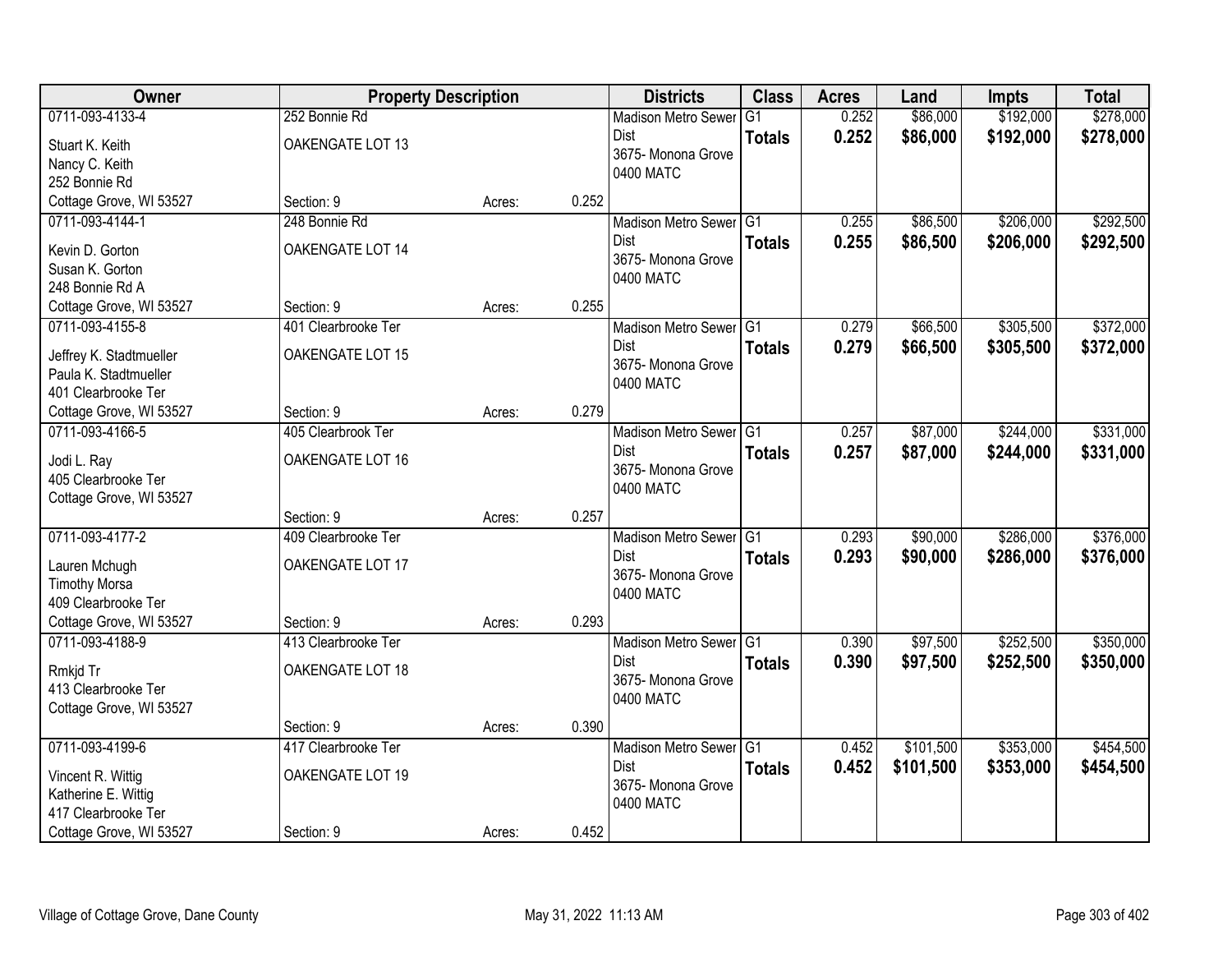| Owner                                    | <b>Property Description</b>             |        |       | <b>Districts</b>           | <b>Class</b>  | <b>Acres</b> | Land      | Impts     | <b>Total</b> |
|------------------------------------------|-----------------------------------------|--------|-------|----------------------------|---------------|--------------|-----------|-----------|--------------|
| 0711-093-4210-0                          | 421 Clearbrooke Ter                     |        |       | <b>Madison Metro Sewer</b> | G1            | 0.474        | \$102,500 | \$301,500 | \$404,000    |
| Brian A. Johnson                         | OAKENGATE LOT 20                        |        |       | Dist                       | <b>Totals</b> | 0.474        | \$102,500 | \$301,500 | \$404,000    |
| Jennifer M. Johnson                      |                                         |        |       | 3675- Monona Grove         |               |              |           |           |              |
| 421 Clearbrooke Ter                      |                                         |        |       | 0400 MATC                  |               |              |           |           |              |
| Cottage Grove, WI 53527                  | Section: 9                              | Acres: | 0.474 |                            |               |              |           |           |              |
| 0711-093-4221-7                          | 425 Clearbrooke Ter                     |        |       | Madison Metro Sewer G1     |               | 0.658        | \$106,000 | \$326,000 | \$432,000    |
| Cody Kleven                              | OAKENGATE LOT 21                        |        |       | <b>Dist</b>                | <b>Totals</b> | 0.658        | \$106,000 | \$326,000 | \$432,000    |
| Toni Kaiser                              |                                         |        |       | 3675- Monona Grove         |               |              |           |           |              |
| 425 Clearbrooke Ter                      |                                         |        |       | 0400 MATC                  |               |              |           |           |              |
| Cottage Grove, WI 53527                  | Section: 9                              | Acres: | 0.658 |                            |               |              |           |           |              |
| 0711-093-4232-4                          | 429 Clearbrooke Ter                     |        |       | Madison Metro Sewer G1     |               | 1.480        | \$126,000 | \$301,500 | \$427,500    |
|                                          |                                         |        |       | Dist                       | <b>Totals</b> | 1.480        | \$126,000 | \$301,500 | \$427,500    |
| Geovani Arteaga                          | OAKENGATE LOT 22 SUBJ TO 200 FT PUBLIC  |        |       | 3675- Monona Grove         |               |              |           |           |              |
| Otovindel Arteaga<br>429 Clearbrooke Ter | <b>GREENWAY &amp; BUFFER STRIP ESMT</b> |        |       | 0400 MATC                  |               |              |           |           |              |
| Cottage Grove, WI 53527                  | Section: 9                              | Acres: | 1.480 |                            |               |              |           |           |              |
| 0711-093-4243-1                          | 433 Clearbrooke Ter                     |        |       | Madison Metro Sewer G1     |               | 0.563        | \$105,000 | \$297,000 | \$402,000    |
|                                          |                                         |        |       | Dist                       |               | 0.563        |           |           |              |
| Todd A. Thormann                         | OAKENGATE LOT 23 SUBJ TO 200 FT PUBLIC  |        |       | 3675- Monona Grove         | <b>Totals</b> |              | \$105,000 | \$297,000 | \$402,000    |
| Sheryl L. Thormann                       | <b>GREENWAY &amp; BUFFER STRIP ESMT</b> |        |       | 0400 MATC                  |               |              |           |           |              |
| 433 Clearbrooke Ter                      |                                         |        |       |                            |               |              |           |           |              |
| Cottage Grove, WI 53527                  | Section: 9                              | Acres: | 0.563 |                            |               |              |           |           |              |
| 0711-093-4254-8                          | 437 Clearbrooke Ter                     |        |       | Madison Metro Sewer G1     |               | 0.509        | \$99,000  | \$342,000 | \$441,000    |
| Matthew Kamphuis                         | OAKENGATE LOT 24 SUBJ TO 200 FT PUBLIC  |        |       | Dist                       | <b>Totals</b> | 0.509        | \$99,000  | \$342,000 | \$441,000    |
| Callirae Kamphuis                        | <b>GREENWAY &amp; BUFFER STRIP ESMT</b> |        |       | 3675- Monona Grove         |               |              |           |           |              |
| 437 Clearbrooke Ter                      |                                         |        |       | 0400 MATC                  |               |              |           |           |              |
| Cottage Grove, WI 53527                  | Section: 9                              | Acres: | 0.509 |                            |               |              |           |           |              |
| 0711-093-4265-5                          | 441 Clearbrooke Ter                     |        |       | Madison Metro Sewer G1     |               | 0.565        | \$105,000 | \$371,000 | \$476,000    |
| Gregory M. Sefcik                        | OAKENGATE LOT 25 SUBJ TO 200 FT PUBLIC  |        |       | Dist                       | <b>Totals</b> | 0.565        | \$105,000 | \$371,000 | \$476,000    |
| Allison M. Sefcik                        | <b>GREENWAY &amp; BUFFER STRIP ESMT</b> |        |       | 3675- Monona Grove         |               |              |           |           |              |
| 441 Clearbrooke Ter                      |                                         |        |       | 0400 MATC                  |               |              |           |           |              |
| Cottage Grove, WI 53527                  | Section: 9                              | Acres: | 0.565 |                            |               |              |           |           |              |
| 0711-093-4276-2                          | 445 Clearbrooke Ter                     |        |       | Madison Metro Sewer G1     |               | 0.581        | \$105,000 | \$255,000 | \$360,000    |
| Michael A. Boehm                         | OAKENGATE LOT 26 SUBJ TO 200 FT PUBLIC  |        |       | <b>Dist</b>                | <b>Totals</b> | 0.581        | \$105,000 | \$255,000 | \$360,000    |
| Sonja Boehm                              | <b>GREENWAY &amp; BUFFER STRIP ESMT</b> |        |       | 3675- Monona Grove         |               |              |           |           |              |
| 445 Clearbrooke Ter                      |                                         |        |       | 0400 MATC                  |               |              |           |           |              |
| Cottage Grove, WI 53527                  | Section: 9                              | Acres: | 0.581 |                            |               |              |           |           |              |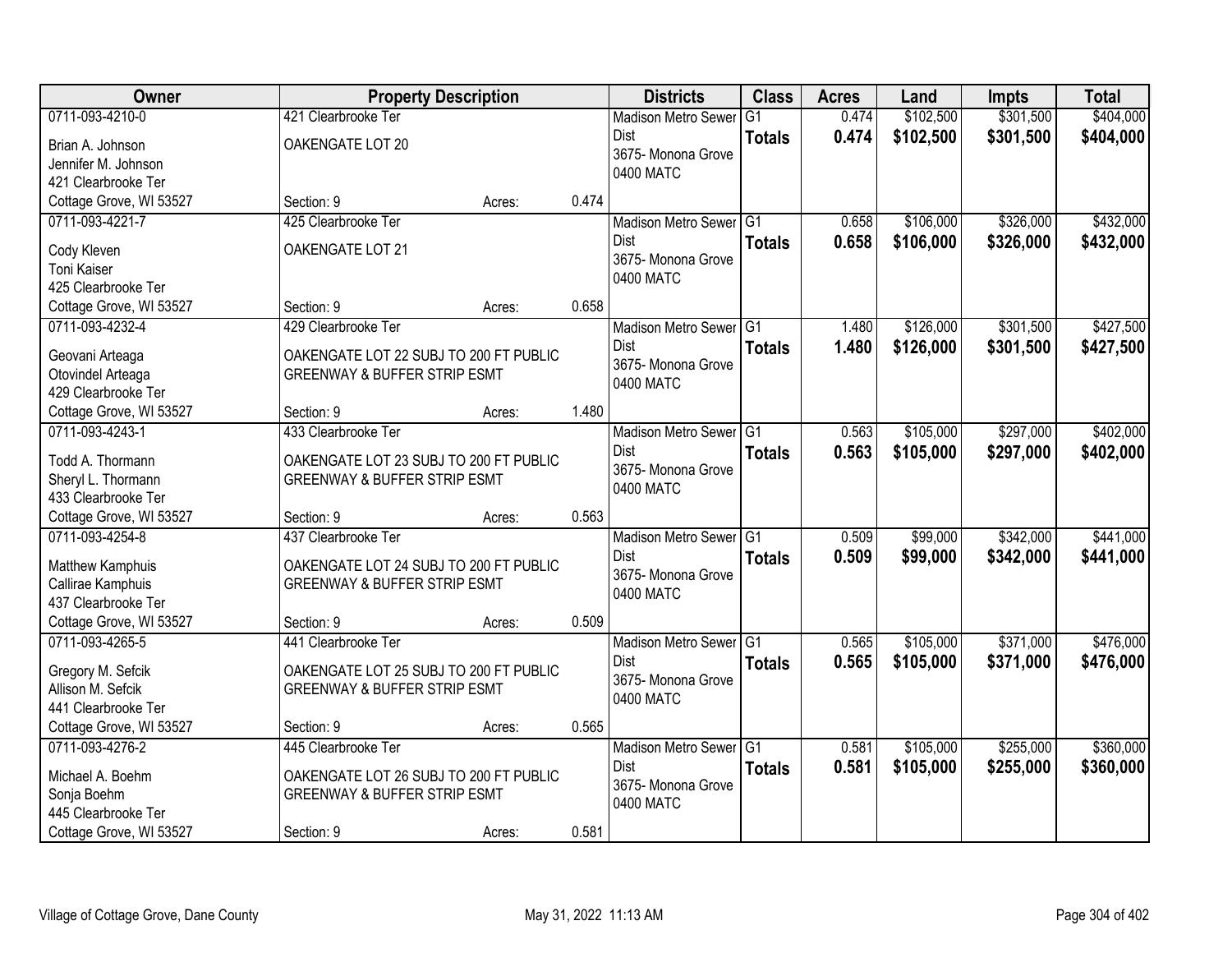| Owner                                |                                         | <b>Property Description</b> |       | <b>Districts</b>                  | <b>Class</b>  | <b>Acres</b> | Land      | Impts     | <b>Total</b> |
|--------------------------------------|-----------------------------------------|-----------------------------|-------|-----------------------------------|---------------|--------------|-----------|-----------|--------------|
| 0711-093-4287-9                      | 449 Clearbrooke Ter                     |                             |       | <b>Madison Metro Sewer</b>        | G1            | 0.471        | \$95,500  | \$274,500 | \$370,000    |
| Marcus Germain                       | OAKENGATE LOT 27 SUBJ TO 200 FT PUBLIC  |                             |       | Dist                              | <b>Totals</b> | 0.471        | \$95,500  | \$274,500 | \$370,000    |
| Jill Germain                         | <b>GREENWAY &amp; BUFFER STRIP ESMT</b> |                             |       | 3675- Monona Grove<br>0400 MATC   |               |              |           |           |              |
| 449 Clearbrooke Ter                  |                                         |                             |       |                                   |               |              |           |           |              |
| Cottage Grove, WI 53527              | Section: 9                              | Acres:                      | 0.471 |                                   |               |              |           |           |              |
| 0711-093-4298-6                      | 451 Clearbrooke Ter                     |                             |       | Madison Metro Sewer G1            |               | 0.264        | \$87,500  | \$369,500 | \$457,000    |
| Joey E. Simler                       | OAKENGATE LOT 28                        |                             |       | <b>Dist</b>                       | <b>Totals</b> | 0.264        | \$87,500  | \$369,500 | \$457,000    |
| Jill M. Simler                       |                                         |                             |       | 3675- Monona Grove                |               |              |           |           |              |
| 451 Clearbrooke Ter                  |                                         |                             |       | 0400 MATC                         |               |              |           |           |              |
| Cottage Grove, WI 53527              | Section: 9                              | Acres:                      | 0.264 |                                   |               |              |           |           |              |
| 0711-093-4309-2                      | 455 Clearbrooke Ter                     |                             |       | Madison Metro Sewer G1            |               | 0.265        | \$87,500  | \$238,000 | \$325,500    |
| Robert E. Crofoot                    | OAKENGATE LOT 29                        |                             |       | Dist                              | <b>Totals</b> | 0.265        | \$87,500  | \$238,000 | \$325,500    |
| 455 Clearbrooke Ter                  |                                         |                             |       | 3675- Monona Grove                |               |              |           |           |              |
| Cottage Grove, WI 53527              |                                         |                             |       | 0400 MATC                         |               |              |           |           |              |
|                                      | Section: 9                              | Acres:                      | 0.265 |                                   |               |              |           |           |              |
| 0711-093-4320-7                      | 501 Clearbrooke Ter                     |                             |       | Madison Metro Sewer G1            |               | 0.259        | \$87,000  | \$232,000 | \$319,000    |
|                                      |                                         |                             |       | Dist                              | <b>Totals</b> | 0.259        | \$87,000  | \$232,000 | \$319,000    |
| Mitchell R. Olson                    | OAKENGATE LOT 30                        |                             |       | 3675- Monona Grove                |               |              |           |           |              |
| Sara J. Olson<br>501 Clearbrooke Ter |                                         |                             |       | 0400 MATC                         |               |              |           |           |              |
| Cottage Grove, WI 53527              | Section: 9                              | Acres:                      | 0.259 |                                   |               |              |           |           |              |
| 0711-093-4331-4                      | 505 Clearbrooke Ter                     |                             |       | Madison Metro Sewer <sup>G1</sup> |               | 0.262        | \$87,500  | \$327,500 | \$415,000    |
|                                      |                                         |                             |       | <b>Dist</b>                       | <b>Totals</b> | 0.262        | \$87,500  | \$327,500 | \$415,000    |
| Alan R. Zoellner                     | OAKENGATE LOT 31                        |                             |       | 3675- Monona Grove                |               |              |           |           |              |
| Rene E. Staskal                      |                                         |                             |       | 0400 MATC                         |               |              |           |           |              |
| 505 Clearbrooke Ter                  |                                         |                             |       |                                   |               |              |           |           |              |
| Cottage Grove, WI 53527              | Section: 9                              | Acres:                      | 0.262 |                                   |               |              |           |           |              |
| 0711-093-4342-1                      | 505 Weald Bridge Rd                     |                             |       | Madison Metro Sewer G1            |               | 0.275        | \$88,500  | \$252,500 | \$341,000    |
| Douglas E. Clark                     | OAKENGATE LOT 32                        |                             |       | <b>Dist</b>                       | <b>Totals</b> | 0.275        | \$88,500  | \$252,500 | \$341,000    |
| Carol A. Clark                       |                                         |                             |       | 3675- Monona Grove<br>0400 MATC   |               |              |           |           |              |
| 505 Weald Bridge Rd                  |                                         |                             |       |                                   |               |              |           |           |              |
| Cottage Grove, WI 53527              | Section: 9                              | Acres:                      | 0.275 |                                   |               |              |           |           |              |
| 0711-093-4353-8                      | 348 Southing Grange                     |                             |       | Madison Metro Sewer G1            |               | 0.465        | \$102,000 | \$279,500 | \$381,500    |
| James G. Hanson                      | OAKENGATE LOT 33 SUBJ TO 200 FT PUBLIC  |                             |       | Dist                              | <b>Totals</b> | 0.465        | \$102,000 | \$279,500 | \$381,500    |
| Patti M. Hanson                      | <b>GREENWAY &amp; BUFFER STRIP ESMT</b> |                             |       | 3675- Monona Grove                |               |              |           |           |              |
| 348 Southing Grange                  |                                         |                             |       | 0400 MATC                         |               |              |           |           |              |
| Cottage Grove, WI 53527              | Section: 9                              | Acres:                      | 0.465 |                                   |               |              |           |           |              |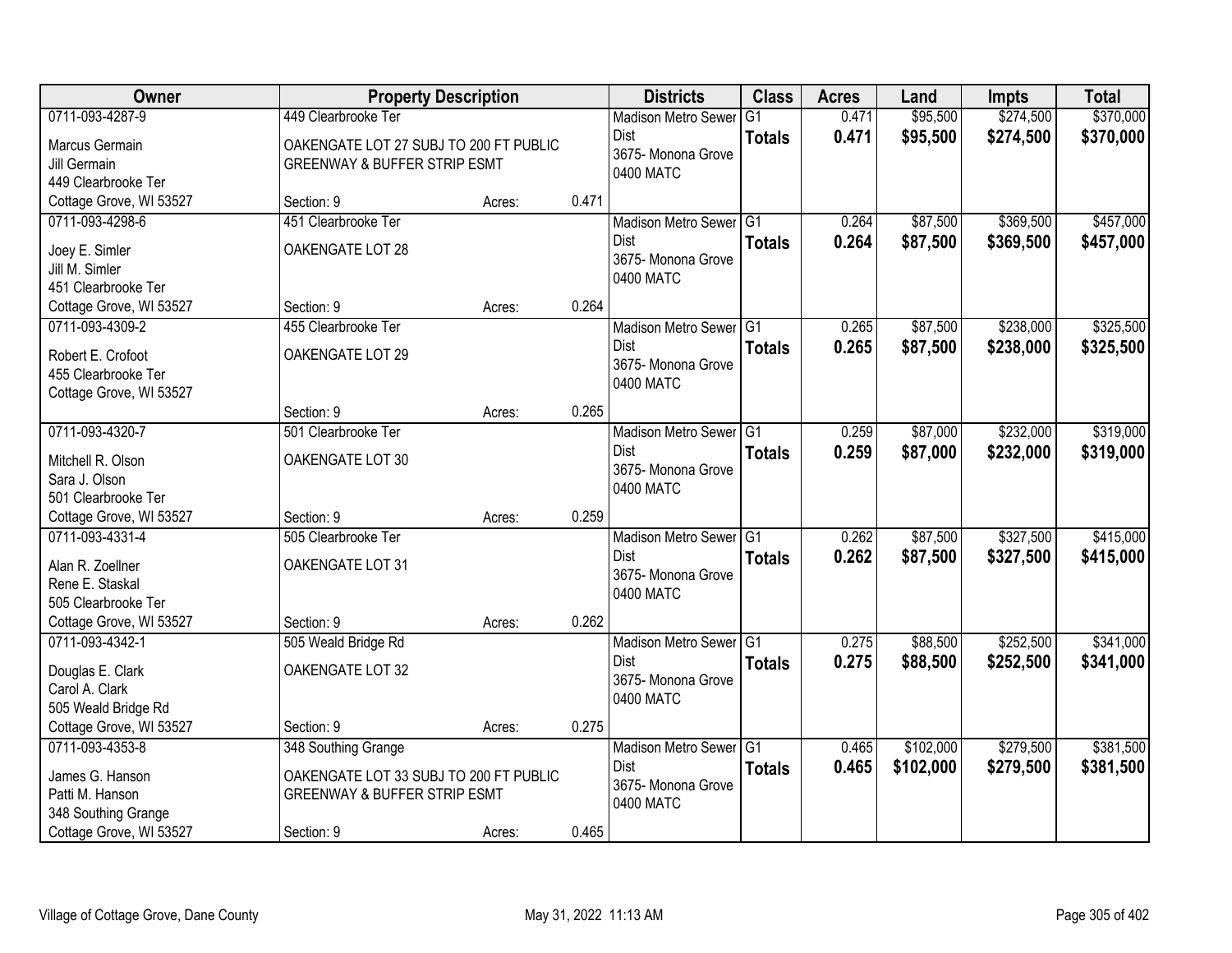| Owner                                          |                                                                                   | <b>Property Description</b> |       | <b>Districts</b>                    | <b>Class</b>    | <b>Acres</b> | Land      | Impts     | <b>Total</b> |
|------------------------------------------------|-----------------------------------------------------------------------------------|-----------------------------|-------|-------------------------------------|-----------------|--------------|-----------|-----------|--------------|
| 0711-093-4364-5                                | 344 Southing Grange                                                               |                             |       | <b>Madison Metro Sewer</b>          | $\overline{G1}$ | 0.441        | \$100,500 | \$253,000 | \$353,500    |
| Ronald D. Nelson                               | OAKENGATE LOT 34 SUBJ TO 200 FT PUBLIC                                            |                             |       | Dist                                | <b>Totals</b>   | 0.441        | \$100,500 | \$253,000 | \$353,500    |
| Kristine L. Nelson                             | <b>GREENWAY &amp; BUFFER STRIP ESMT</b>                                           |                             |       | 3675- Monona Grove                  |                 |              |           |           |              |
| 344 Southing Grange                            |                                                                                   |                             |       | 0400 MATC                           |                 |              |           |           |              |
| Cottage Grove, WI 53527                        | Section: 9                                                                        | Acres:                      | 0.441 |                                     |                 |              |           |           |              |
| 0711-093-4375-2                                | 340 Southing Grange                                                               |                             |       | Madison Metro Sewer G1              |                 | 0.390        | \$97,500  | \$271,500 | \$369,000    |
| Matthew T. Jahnke                              | OAKENGATE LOT 35 SUBJ TO 200 FT PUBLIC                                            |                             |       | Dist                                | <b>Totals</b>   | 0.390        | \$97,500  | \$271,500 | \$369,000    |
| Erica U. Jahnke                                | <b>GREENWAY &amp; BUFFER STRIP ESMT</b>                                           |                             |       | 3675- Monona Grove                  |                 |              |           |           |              |
| 340 Southing Grange                            |                                                                                   |                             |       | 0400 MATC                           |                 |              |           |           |              |
| Cottage Grove, WI 53527                        | Section: 9                                                                        | Acres:                      | 0.390 |                                     |                 |              |           |           |              |
| 0711-093-4386-9                                | 336 Southing Grange                                                               |                             |       | Madison Metro Sewer G1              |                 | 0.394        | \$97,500  | \$293,000 | \$390,500    |
| Derek E. Clevidence                            | OAKENGATE LOT 36 SUBJ TO 200 FT PUBLIC                                            |                             |       | <b>Dist</b>                         | <b>Totals</b>   | 0.394        | \$97,500  | \$293,000 | \$390,500    |
| Brenda E. Clevidence                           | <b>GREENWAY &amp; BUFFER STRIP ESMT</b>                                           |                             |       | 3675- Monona Grove                  |                 |              |           |           |              |
| 336 Southing Grange                            |                                                                                   |                             |       | 0400 MATC                           |                 |              |           |           |              |
| Cottage Grove, WI 53527                        | Section: 9                                                                        | Acres:                      | 0.394 |                                     |                 |              |           |           |              |
| 0711-093-4397-6                                | 332 Southing Grange                                                               |                             |       | Madison Metro Sewer G1              |                 | 0.362        | \$95,500  | \$252,000 | \$347,500    |
|                                                |                                                                                   |                             |       | <b>Dist</b>                         | <b>Totals</b>   | 0.362        | \$95,500  | \$252,000 | \$347,500    |
| William J. Carlson<br>Mary A. Carlson          | OAKENGATE LOT 37 SUBJ TO 200 FT PUBLIC<br><b>GREENWAY &amp; BUFFER STRIP ESMT</b> |                             |       | 3675- Monona Grove                  |                 |              |           |           |              |
| 332 Southing Grange                            |                                                                                   |                             |       | 0400 MATC                           |                 |              |           |           |              |
| Cottage Grove, WI 53527                        | Section: 9                                                                        | Acres:                      | 0.362 |                                     |                 |              |           |           |              |
| 0711-093-4408-2                                | 345 Southing Grange                                                               |                             |       | Madison Metro Sewer <sup>1</sup> G1 |                 | 0.246        | \$86,000  | \$237,000 | \$323,000    |
|                                                |                                                                                   |                             |       | <b>Dist</b>                         | <b>Totals</b>   | 0.246        | \$86,000  | \$237,000 | \$323,000    |
| Charles D. Wendt                               | OAKENGATE LOT 38                                                                  |                             |       | 3675- Monona Grove                  |                 |              |           |           |              |
| Stacy M. Wendt<br>345 Southing Grange          |                                                                                   |                             |       | 0400 MATC                           |                 |              |           |           |              |
| Cottage Grove, WI 53527                        | Section: 9                                                                        | Acres:                      | 0.246 |                                     |                 |              |           |           |              |
| 0711-093-4419-9                                | 601 Weald Bridge Rd                                                               |                             |       | Madison Metro Sewer G1              |                 | 0.325        | \$93,000  | \$290,000 | \$383,000    |
|                                                |                                                                                   |                             |       | <b>Dist</b>                         | <b>Totals</b>   | 0.325        | \$93,000  | \$290,000 | \$383,000    |
| Nikola Tomev                                   | OAKENGATE LOT 39                                                                  |                             |       | 3675- Monona Grove                  |                 |              |           |           |              |
| Elizabeth A. Tomev                             |                                                                                   |                             |       | 0400 MATC                           |                 |              |           |           |              |
| 601 Weald Bridge Rd<br>Cottage Grove, WI 53527 | Section: 9                                                                        | Acres:                      | 0.325 |                                     |                 |              |           |           |              |
| 0711-093-4430-4                                | 600 Weald Bridge Rd                                                               |                             |       | Madison Metro Sewer G1              |                 | 0.381        | \$97,000  | \$271,000 | \$368,000    |
|                                                |                                                                                   |                             |       | Dist                                | <b>Totals</b>   | 0.381        | \$97,000  | \$271,000 | \$368,000    |
| <b>Thomas Skeens</b>                           | OAKENGATE LOT 40                                                                  |                             |       | 3675- Monona Grove                  |                 |              |           |           |              |
| Kristian Clark-Skeens                          |                                                                                   |                             |       | 0400 MATC                           |                 |              |           |           |              |
| 600 Weald Bridge Rd                            |                                                                                   |                             | 0.381 |                                     |                 |              |           |           |              |
| Cottage Grove, WI 53527                        | Section: 9                                                                        | Acres:                      |       |                                     |                 |              |           |           |              |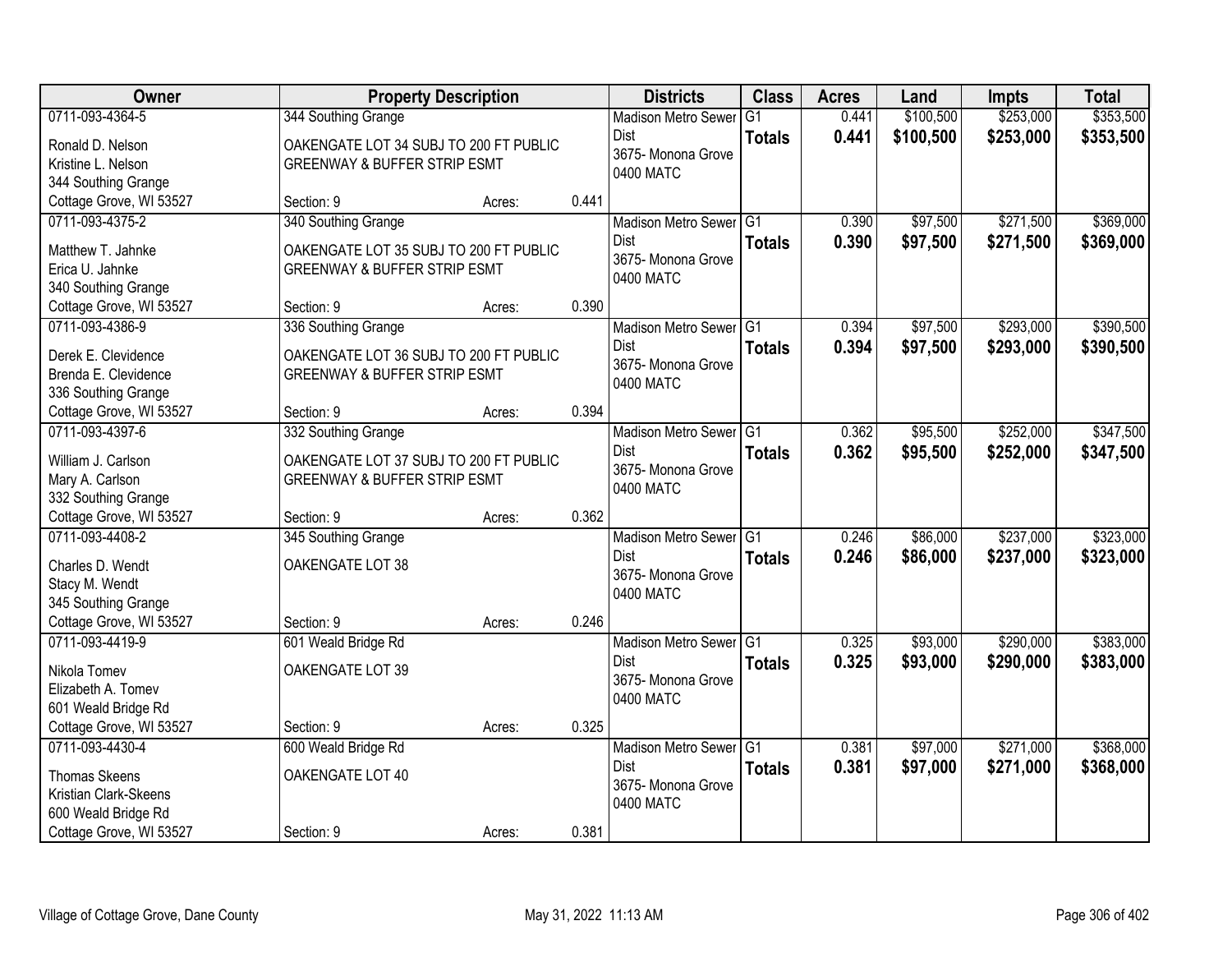| Owner                                                                                   |                                                                                   | <b>Property Description</b> |       | <b>Districts</b>                                                                    | <b>Class</b>  | <b>Acres</b>   | Land                 | Impts                  | <b>Total</b>           |
|-----------------------------------------------------------------------------------------|-----------------------------------------------------------------------------------|-----------------------------|-------|-------------------------------------------------------------------------------------|---------------|----------------|----------------------|------------------------|------------------------|
| 0711-093-4441-1                                                                         | 405 Southing Grange                                                               |                             |       | <b>Madison Metro Sewer</b>                                                          | G1            | 0.351          | \$80,500             | \$295,000              | \$375,500              |
| Kurt J. Kaspar<br>405 Southing Grange<br>Cottage Grove, WI 53527                        | OAKENGATE LOT 41                                                                  |                             |       | Dist<br>3675- Monona Grove<br>0400 MATC                                             | <b>Totals</b> | 0.351          | \$80,500             | \$295,000              | \$375,500              |
|                                                                                         | Section: 9                                                                        | Acres:                      | 0.351 |                                                                                     |               |                |                      |                        |                        |
| 0711-093-4452-8                                                                         | 404 Southing Grange                                                               |                             |       | Madison Metro Sewer G1                                                              |               | 0.822          | \$108,000            | \$283,500              | \$391,500              |
| Kimberly A. Miller<br>404 Southing Grange<br>Cottage Grove, WI 53527                    | OAKENGATE LOT 42 SUBJ TO 200 FT PUBLIC<br><b>GREENWAY &amp; BUFFER STRIP ESMT</b> |                             |       | <b>Dist</b><br>3675- Monona Grove<br>0400 MATC                                      | <b>Totals</b> | 0.822          | \$108,000            | \$283,500              | \$391,500              |
|                                                                                         | Section: 9                                                                        | Acres:                      | 0.822 |                                                                                     |               |                |                      |                        |                        |
| 0711-093-4463-5                                                                         | 400 Southing Grange                                                               |                             |       | Madison Metro Sewer G1                                                              |               | 0.676          | \$106,500            | \$246,500              | \$353,000              |
| Troy E. Allen<br>400 Southing Grange<br>Cottage Grove, WI 53527                         | OAKENGATE LOT 43 SUBJ TO 200 FT PUBLIC<br><b>GREENWAY &amp; BUFFER STRIP ESMT</b> |                             |       | <b>Dist</b><br>3675-Monona Grove<br>0400 MATC                                       | <b>Totals</b> | 0.676          | \$106,500            | \$246,500              | \$353,000              |
|                                                                                         | Section: 9                                                                        | Acres:                      | 0.676 |                                                                                     |               |                |                      |                        |                        |
| 0711-093-4474-2                                                                         | 508 Weald Bridge Rd                                                               |                             |       | Madison Metro Sewer G1                                                              |               | 0.362          | \$95,500             | \$279,000              | \$374,500              |
| Joseph S. Broadfoot<br>Jennifer M. Broadfoot<br>508 Weald Bridge Rd                     | OAKENGATE LOT 44 SUBJ TO 200 FT PUBLIC<br><b>GREENWAY &amp; BUFFER STRIP ESMT</b> |                             |       | <b>Dist</b><br>3675- Monona Grove<br>0400 MATC                                      | <b>Totals</b> | 0.362          | \$95,500             | \$279,000              | \$374,500              |
| Cottage Grove, WI 53527                                                                 | Section: 9                                                                        | Acres:                      | 0.362 |                                                                                     |               |                |                      |                        |                        |
| 0711-093-4485-9<br>John P. Williams<br>Jean M. Williams<br>504 Weald Bridge Rd          | 504 Weald Bridge Rd<br>OAKENGATE LOT 45                                           |                             |       | Madison Metro Sewer <sup>G1</sup><br><b>Dist</b><br>3675- Monona Grove<br>0400 MATC | <b>Totals</b> | 0.264<br>0.264 | \$87,500<br>\$87,500 | \$252,000<br>\$252,000 | \$339,500<br>\$339,500 |
| Cottage Grove, WI 53527                                                                 | Section: 9                                                                        | Acres:                      | 0.264 |                                                                                     |               |                |                      |                        |                        |
| 0711-093-4496-6                                                                         | 409 Weald Bridge Rd                                                               |                             |       | Madison Metro Sewer G1                                                              |               | 0.277          | \$79,000             | \$193,000              | \$272,000              |
| Bradley R. Brown<br>Sonya E. Brown<br>409 Weald Bridge Rd                               | OAKENGATE LOT 46                                                                  |                             |       | <b>Dist</b><br>3675- Monona Grove<br>0400 MATC                                      | <b>Totals</b> | 0.277          | \$79,000             | \$193,000              | \$272,000              |
| Cottage Grove, WI 53527                                                                 | Section: 9                                                                        | Acres:                      | 0.277 |                                                                                     |               |                |                      |                        |                        |
| 0711-093-4507-2<br>Matthew J. Douglas<br>504 Clearbrooke Ter<br>Cottage Grove, WI 53527 | 504 Clearbrooke Ter<br>OAKENGATE LOT 47                                           |                             |       | Madison Metro Sewer G1<br><b>Dist</b><br>3675-Monona Grove<br>0400 MATC             | <b>Totals</b> | 0.311<br>0.311 | \$89,500<br>\$89,500 | \$258,000<br>\$258,000 | \$347,500<br>\$347,500 |
|                                                                                         | Section: 9                                                                        | Acres:                      | 0.311 |                                                                                     |               |                |                      |                        |                        |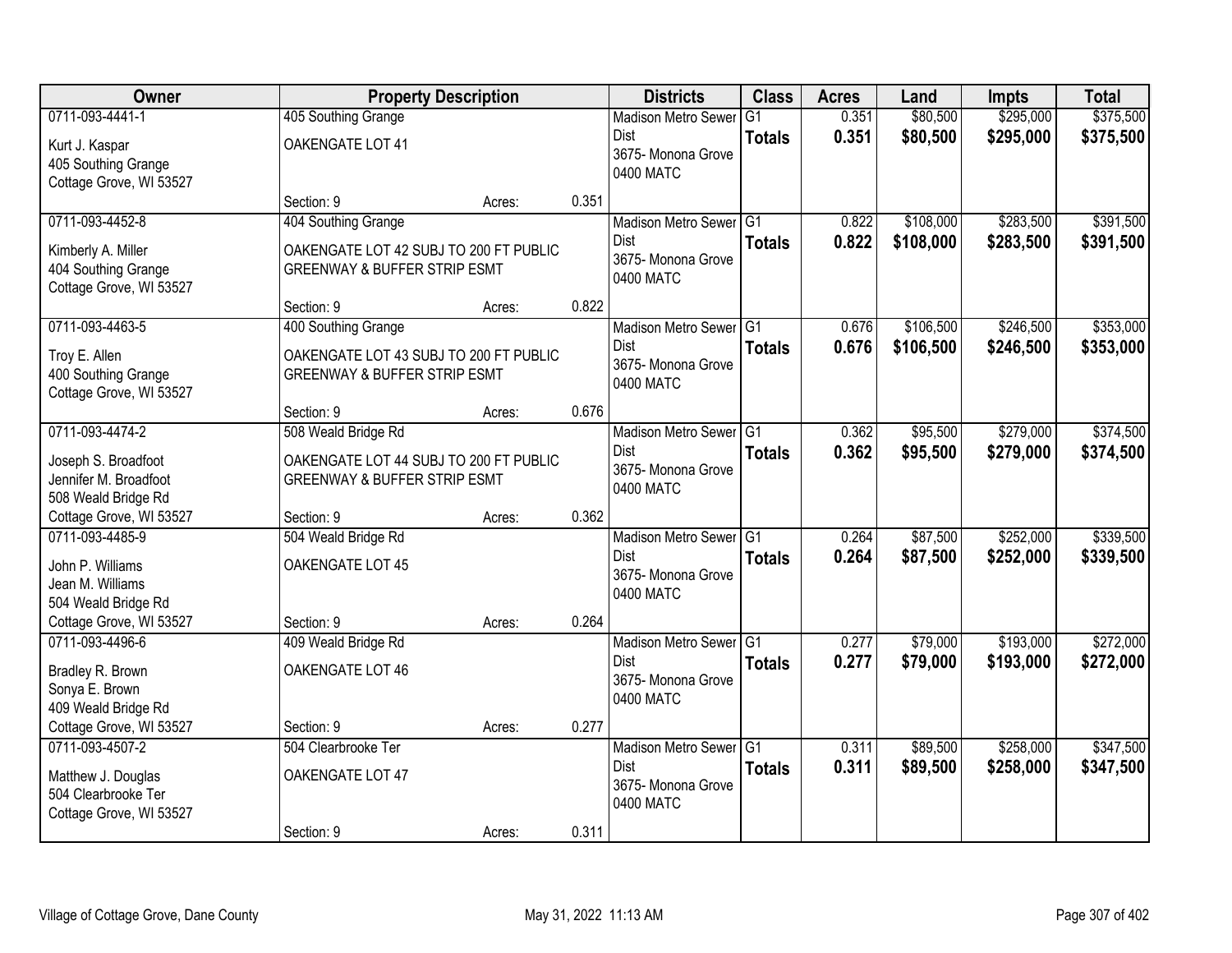| <b>Owner</b>                                  | <b>Property Description</b> |        |       | <b>Districts</b>                  | <b>Class</b>  | <b>Acres</b> | Land     | Impts     | <b>Total</b> |
|-----------------------------------------------|-----------------------------|--------|-------|-----------------------------------|---------------|--------------|----------|-----------|--------------|
| 0711-093-4518-9                               | 500 Clearbrooke Ter         |        |       | <b>Madison Metro Sewer</b>        | G1            | 0.357        | \$92,000 | \$244,500 | \$336,500    |
| Gerald T. Gullickson                          | OAKENGATE LOT 48            |        |       | Dist                              | <b>Totals</b> | 0.357        | \$92,000 | \$244,500 | \$336,500    |
| Ellen Gullickson                              |                             |        |       | 3675- Monona Grove                |               |              |          |           |              |
| 500 Clearbrooke Ter                           |                             |        |       | 0400 MATC                         |               |              |          |           |              |
| Cottage Grove, WI 53527                       | Section: 9                  | Acres: | 0.357 |                                   |               |              |          |           |              |
| 0711-093-4529-6                               | 312 Stoneheath End          |        |       | Madison Metro Sewer G1            |               | 0.349        | \$92,000 | \$255,500 | \$347,500    |
| Merle P. Vandervelde                          | OAKENGATE LOT 49            |        |       | <b>Dist</b>                       | <b>Totals</b> | 0.349        | \$92,000 | \$255,500 | \$347,500    |
| Mabel I. Vandervelde                          |                             |        |       | 3675- Monona Grove                |               |              |          |           |              |
| 312 Stoneheath End                            |                             |        |       | 0400 MATC                         |               |              |          |           |              |
| Cottage Grove, WI 53527                       | Section: 9                  | Acres: | 0.349 |                                   |               |              |          |           |              |
| 0711-093-4540-1                               | 308 Stoneheath End          |        |       | Madison Metro Sewer G1            |               | 0.452        | \$96,500 | \$275,000 | \$371,500    |
|                                               | OAKENGATE LOT 50            |        |       | Dist                              | <b>Totals</b> | 0.452        | \$96,500 | \$275,000 | \$371,500    |
| Christopher Stoa<br>Jessica Stoa              |                             |        |       | 3675-Monona Grove                 |               |              |          |           |              |
| 308 Stoneheath End                            |                             |        |       | 0400 MATC                         |               |              |          |           |              |
| Cottage Grove, WI 53527                       | Section: 9                  | Acres: | 0.452 |                                   |               |              |          |           |              |
| 0711-093-4551-8                               | 304 Stoneheath End          |        |       | Madison Metro Sewer G1            |               | 0.360        | \$92,500 | \$324,400 | \$416,900    |
|                                               |                             |        |       | Dist                              | <b>Totals</b> | 0.360        | \$92,500 | \$324,400 | \$416,900    |
| Benjamin Hovde                                | OAKENGATE LOT 51            |        |       | 3675- Monona Grove                |               |              |          |           |              |
| Leah D. Hovde                                 |                             |        |       | 0400 MATC                         |               |              |          |           |              |
| 304 Stoneheath End<br>Cottage Grove, WI 53527 | Section: 9                  | Acres: | 0.360 |                                   |               |              |          |           |              |
| 0711-093-4562-5                               | 300 Stoneheath End          |        |       | Madison Metro Sewer G1            |               | 0.394        | \$93,500 | \$272,500 | \$366,000    |
|                                               |                             |        |       | <b>Dist</b>                       |               | 0.394        | \$93,500 | \$272,500 | \$366,000    |
| Knott Living Tr                               | OAKENGATE LOT 52            |        |       | 3675- Monona Grove                | <b>Totals</b> |              |          |           |              |
| 300 Stoneheath End                            |                             |        |       | 0400 MATC                         |               |              |          |           |              |
| Cottage Grove, WI 53527                       |                             |        |       |                                   |               |              |          |           |              |
|                                               | Section: 9                  | Acres: | 0.394 |                                   |               |              |          |           |              |
| 0711-093-4573-2                               | 450 Clearbrooke Ter         |        |       | Madison Metro Sewer G1            |               | 0.307        | \$91,000 | \$260,000 | \$351,000    |
| Donald Smith                                  | OAKENGATE LOT 53            |        |       | <b>Dist</b><br>3675- Monona Grove | <b>Totals</b> | 0.307        | \$91,000 | \$260,000 | \$351,000    |
| Deanna Kinney-Smith                           |                             |        |       | 0400 MATC                         |               |              |          |           |              |
| 450 Clearbrooke Ter                           |                             |        |       |                                   |               |              |          |           |              |
| Cottage Grove, WI 53527                       | Section: 9                  | Acres: | 0.307 |                                   |               |              |          |           |              |
| 0711-093-4584-9                               | 440 Clearbrooke Ter         |        |       | Madison Metro Sewer G1            |               | 0.304        | \$91,000 | \$227,500 | \$318,500    |
| Tom R. Sawyer                                 | OAKENGATE LOT 54            |        |       | <b>Dist</b>                       | <b>Totals</b> | 0.304        | \$91,000 | \$227,500 | \$318,500    |
| 440 Clearbrooke Ter                           |                             |        |       | 3675- Monona Grove                |               |              |          |           |              |
| Cottage Grove, WI 53527                       |                             |        |       | 0400 MATC                         |               |              |          |           |              |
|                                               | Section: 9                  | Acres: | 0.304 |                                   |               |              |          |           |              |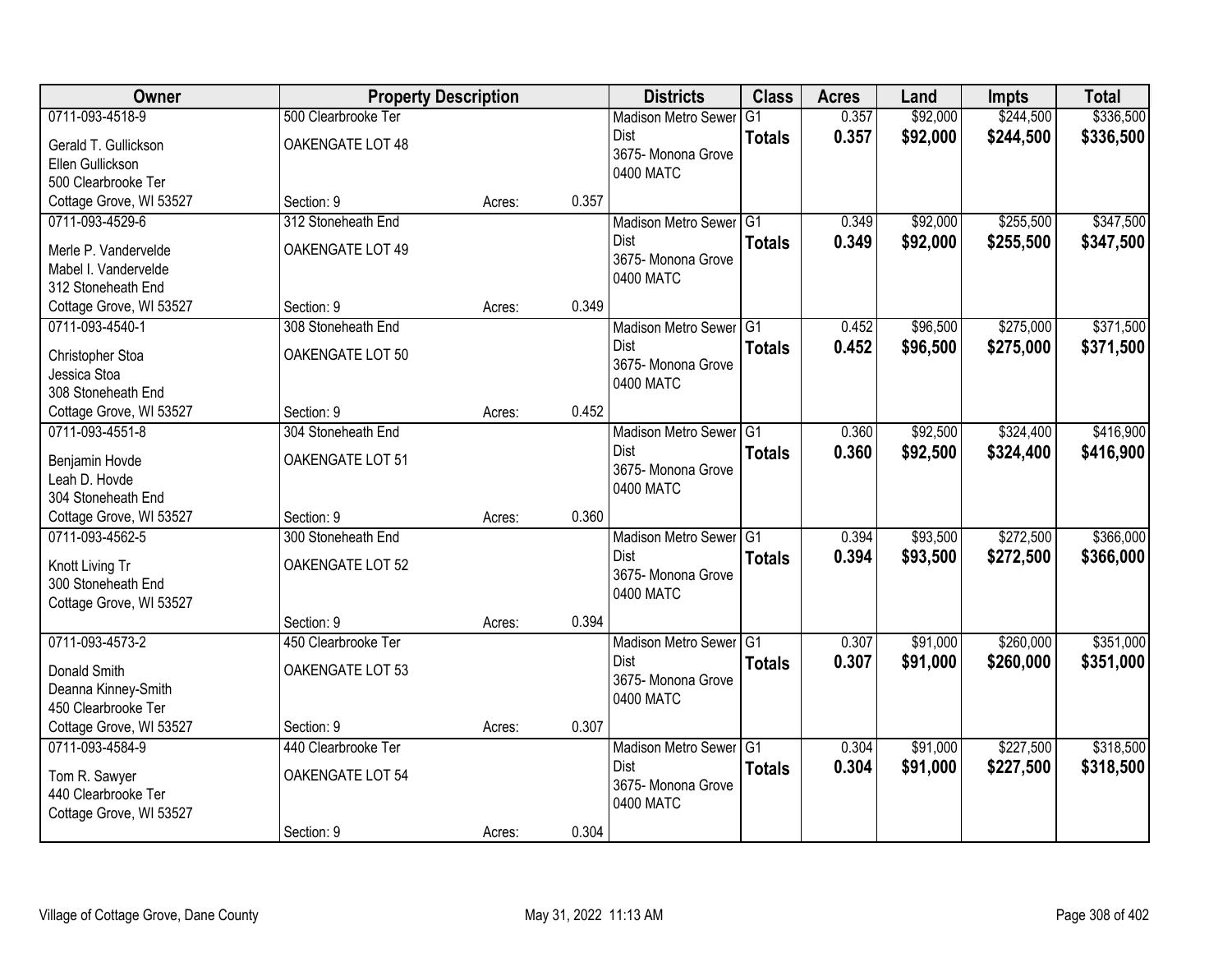| Owner                   | <b>Property Description</b> |        |       | <b>Districts</b>                    | <b>Class</b>  | <b>Acres</b> | Land     | <b>Impts</b> | <b>Total</b> |
|-------------------------|-----------------------------|--------|-------|-------------------------------------|---------------|--------------|----------|--------------|--------------|
| 0711-093-4595-6         | 430 Clearbrooke Ter         |        |       | <b>Madison Metro Sewer</b>          | G1            | 0.302        | \$91,000 | \$303,500    | \$394,500    |
| Seth J. Smekal          | OAKENGATE LOT 55            |        |       | Dist                                | <b>Totals</b> | 0.302        | \$91,000 | \$303,500    | \$394,500    |
| Robin M. Smekal         |                             |        |       | 3675- Monona Grove                  |               |              |          |              |              |
| 430 Clearbrooke Ter     |                             |        |       | 0400 MATC                           |               |              |          |              |              |
| Cottage Grove, WI 53527 | Section: 9                  | Acres: | 0.302 |                                     |               |              |          |              |              |
| 0711-093-4606-2         | 424 Clearbrooke Ter         |        |       | Madison Metro Sewer G1              |               | 0.279        | \$89,000 | \$355,000    | \$444,000    |
| Stanley D. Koopmans     | OAKENGATE LOT 56            |        |       | <b>Dist</b>                         | <b>Totals</b> | 0.279        | \$89,000 | \$355,000    | \$444,000    |
| Rebecca A. Koopmans     |                             |        |       | 3675- Monona Grove                  |               |              |          |              |              |
| 424 Clearbrooke Ter     |                             |        |       | 0400 MATC                           |               |              |          |              |              |
| Cottage Grove, WI 53527 | Section: 9                  | Acres: | 0.279 |                                     |               |              |          |              |              |
| 0711-093-4617-9         | 420 Clearbrooke Ter         |        |       | Madison Metro Sewer G1              |               | 0.308        | \$91,500 | \$283,500    | \$375,000    |
|                         |                             |        |       | <b>Dist</b>                         | <b>Totals</b> | 0.308        | \$91,500 | \$283,500    | \$375,000    |
| Richard J. Mulhern      | OAKENGATE LOT 57            |        |       | 3675-Monona Grove                   |               |              |          |              |              |
| Debra L. Mulhern        |                             |        |       | 0400 MATC                           |               |              |          |              |              |
| 420 Clearbrooke Ter     |                             |        |       |                                     |               |              |          |              |              |
| Cottage Grove, WI 53527 | Section: 9                  | Acres: | 0.308 |                                     |               |              |          |              |              |
| 0711-093-4628-6         | 416 Clearbrooke Ter         |        |       | Madison Metro Sewer G1              |               | 0.261        | \$87,500 | \$217,000    | \$304,500    |
| Craig T. Anderson       | OAKENGATE LOT 58            |        |       | <b>Dist</b>                         | <b>Totals</b> | 0.261        | \$87,500 | \$217,000    | \$304,500    |
| Jan G. Anderson         |                             |        |       | 3675- Monona Grove<br>0400 MATC     |               |              |          |              |              |
| 416 Clearbrooke Ter     |                             |        |       |                                     |               |              |          |              |              |
| Cottage Grove, WI 53527 | Section: 9                  | Acres: | 0.261 |                                     |               |              |          |              |              |
| 0711-093-4639-3         | 412 Clearbrooke Ter         |        |       | Madison Metro Sewer <sup>1</sup> G1 |               | 0.276        | \$88,500 | \$276,000    | \$364,500    |
| Bertha Rodriguez        | OAKENGATE LOT 59            |        |       | <b>Dist</b>                         | <b>Totals</b> | 0.276        | \$88,500 | \$276,000    | \$364,500    |
| Ruben A. Bautista       |                             |        |       | 3675- Monona Grove                  |               |              |          |              |              |
| 412 Clearbrooke Ter     |                             |        |       | 0400 MATC                           |               |              |          |              |              |
| Cottage Grove, WI 53527 | Section: 9                  | Acres: | 0.276 |                                     |               |              |          |              |              |
| 0711-093-4650-8         | 408 Clearbrooke Ter         |        |       | Madison Metro Sewer G1              |               | 0.312        | \$91,500 | \$296,500    | \$388,000    |
| James A. Williams       | OAKENGATE LOT 60            |        |       | Dist                                | <b>Totals</b> | 0.312        | \$91,500 | \$296,500    | \$388,000    |
| Linda M. Williams       |                             |        |       | 3675- Monona Grove                  |               |              |          |              |              |
| 408 Clearbrooke Ter     |                             |        |       | 0400 MATC                           |               |              |          |              |              |
| Cottage Grove, WI 53527 | Section: 9                  | Acres: | 0.312 |                                     |               |              |          |              |              |
| 0711-093-4661-5         | 400 Clearbrooke Ter         |        |       | Madison Metro Sewer G1              |               | 0.275        | \$88,500 | \$255,500    | \$344,000    |
|                         |                             |        |       | <b>Dist</b>                         | <b>Totals</b> | 0.275        | \$88,500 | \$255,500    | \$344,000    |
| <b>Justin Neal</b>      | OAKENGATE LOT 61            |        |       | 3675-Monona Grove                   |               |              |          |              |              |
| Anna Neal               |                             |        |       | 0400 MATC                           |               |              |          |              |              |
| 400 Clearbrooke Ter     |                             |        |       |                                     |               |              |          |              |              |
| Cottage Grove, WI 53527 | Section: 9                  | Acres: | 0.275 |                                     |               |              |          |              |              |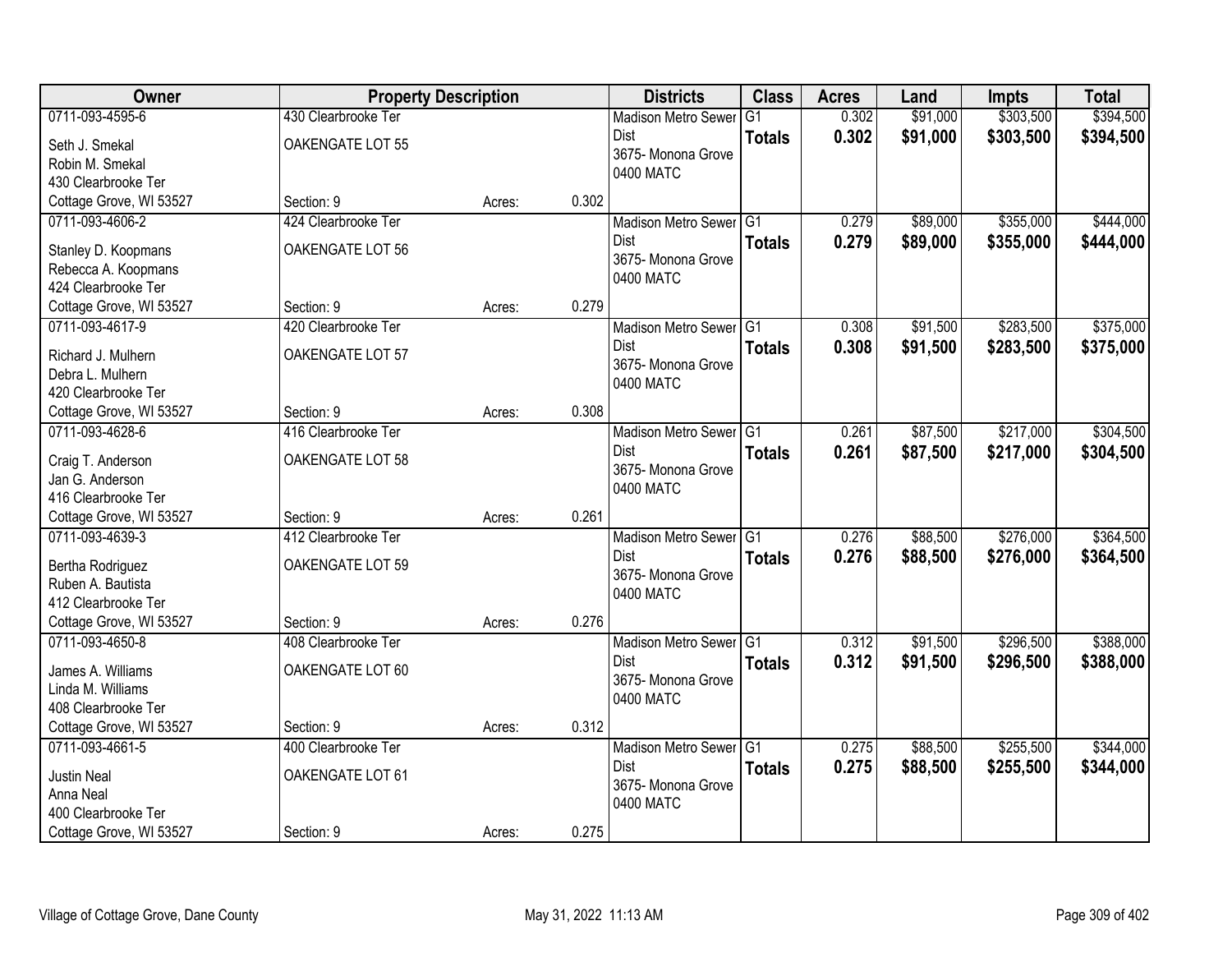| Owner                                      | <b>Property Description</b> |        |       | <b>Districts</b>               | <b>Class</b>  | <b>Acres</b> | Land     | <b>Impts</b> | <b>Total</b> |
|--------------------------------------------|-----------------------------|--------|-------|--------------------------------|---------------|--------------|----------|--------------|--------------|
| 0711-093-4672-2                            | 307 Bonnie Rd               |        |       | <b>Madison Metro Sewer</b>     | G1            | 0.301        | \$89,000 | \$225,500    | \$314,500    |
| Theodore T. Ryan                           | OAKENGATE LOT 62            |        |       | Dist                           | <b>Totals</b> | 0.301        | \$89,000 | \$225,500    | \$314,500    |
| Jodie L. Daleiden                          |                             |        |       | 3675- Monona Grove             |               |              |          |              |              |
| 307 Bonnie Rd                              |                             |        |       | 0400 MATC                      |               |              |          |              |              |
| Cottage Grove, WI 53527                    | Section: 9                  | Acres: | 0.301 |                                |               |              |          |              |              |
| 0711-093-4683-9                            | 311 Bonnie Rd               |        |       | Madison Metro Sewer G1         |               | 0.298        | \$89,000 | \$257,500    | \$346,500    |
| Gino Siragusa                              | OAKENGATE LOT 63            |        |       | <b>Dist</b>                    | <b>Totals</b> | 0.298        | \$89,000 | \$257,500    | \$346,500    |
| Jenifer Siragusa                           |                             |        |       | 3675- Monona Grove             |               |              |          |              |              |
| 311 Bonnie Rd                              |                             |        |       | 0400 MATC                      |               |              |          |              |              |
| Cottage Grove, WI 53527                    | Section: 9                  | Acres: | 0.298 |                                |               |              |          |              |              |
| 0711-093-4694-6                            | 315 Bonnie Rd               |        |       | Madison Metro Sewer G1         |               | 0.274        | \$87,500 | \$240,500    | \$328,000    |
| Scott Ottman                               | OAKENGATE LOT 64            |        |       | Dist                           | <b>Totals</b> | 0.274        | \$87,500 | \$240,500    | \$328,000    |
| Melody Ottman                              |                             |        |       | 3675- Monona Grove             |               |              |          |              |              |
| 315 Bonnie Rd                              |                             |        |       | 0400 MATC                      |               |              |          |              |              |
| Cottage Grove, WI 53527                    | Section: 9                  | Acres: | 0.274 |                                |               |              |          |              |              |
| 0711-093-4705-2                            | 319 Bonnie Rd               |        |       | Madison Metro Sewer G1         |               | 0.263        | \$87,000 | \$240,000    | \$327,000    |
|                                            |                             |        |       | Dist                           | <b>Totals</b> | 0.263        | \$87,000 | \$240,000    | \$327,000    |
| Thompson Living Tr                         | OAKENGATE LOT 65            |        |       | 3675- Monona Grove             |               |              |          |              |              |
| 319 Bonnie Rd<br>Cottage Grove, WI 53527   |                             |        |       | 0400 MATC                      |               |              |          |              |              |
|                                            | Section: 9                  | Acres: | 0.263 |                                |               |              |          |              |              |
| 0711-093-4716-9                            | 323 Bonnie Rd               |        |       | Madison Metro Sewer G1         |               | 0.313        | \$89,500 | \$254,000    | \$343,500    |
|                                            |                             |        |       | Dist                           | <b>Totals</b> | 0.313        | \$89,500 | \$254,000    | \$343,500    |
| Alexander D. Dederich                      | OAKENGATE LOT 66            |        |       | 3675- Monona Grove             |               |              |          |              |              |
| Abigail N. Dederich                        |                             |        |       | 0400 MATC                      |               |              |          |              |              |
| 323 Bonnie Rd                              |                             |        |       |                                |               |              |          |              |              |
| Cottage Grove, WI 53527<br>0711-093-4727-6 | Section: 9                  | Acres: | 0.313 |                                |               |              |          |              |              |
|                                            | 327 Bonnie Rd               |        |       | Madison Metro Sewer G1<br>Dist |               | 0.276        | \$87,500 | \$243,500    | \$331,000    |
| Patrick Winge                              | OAKENGATE LOT 67            |        |       | 3675- Monona Grove             | <b>Totals</b> | 0.276        | \$87,500 | \$243,500    | \$331,000    |
| Amy Winge                                  |                             |        |       | 0400 MATC                      |               |              |          |              |              |
| 327 Bonnie Rd                              |                             |        |       |                                |               |              |          |              |              |
| Cottage Grove, WI 53527                    | Section: 9                  | Acres: | 0.276 |                                |               |              |          |              |              |
| 0711-093-4738-3                            | 337 Bonnie Rd               |        |       | Madison Metro Sewer G1         |               | 0.274        | \$87,500 | \$295,500    | \$383,000    |
| Joseph Sergenian                           | OAKENGATE LOT 68            |        |       | Dist                           | <b>Totals</b> | 0.274        | \$87,500 | \$295,500    | \$383,000    |
| Katlyn Sergenian                           |                             |        |       | 3675- Monona Grove             |               |              |          |              |              |
| 337 Bonnie Rd                              |                             |        |       | 0400 MATC                      |               |              |          |              |              |
| Cottage Grove, WI 53527                    | Section: 9                  | Acres: | 0.274 |                                |               |              |          |              |              |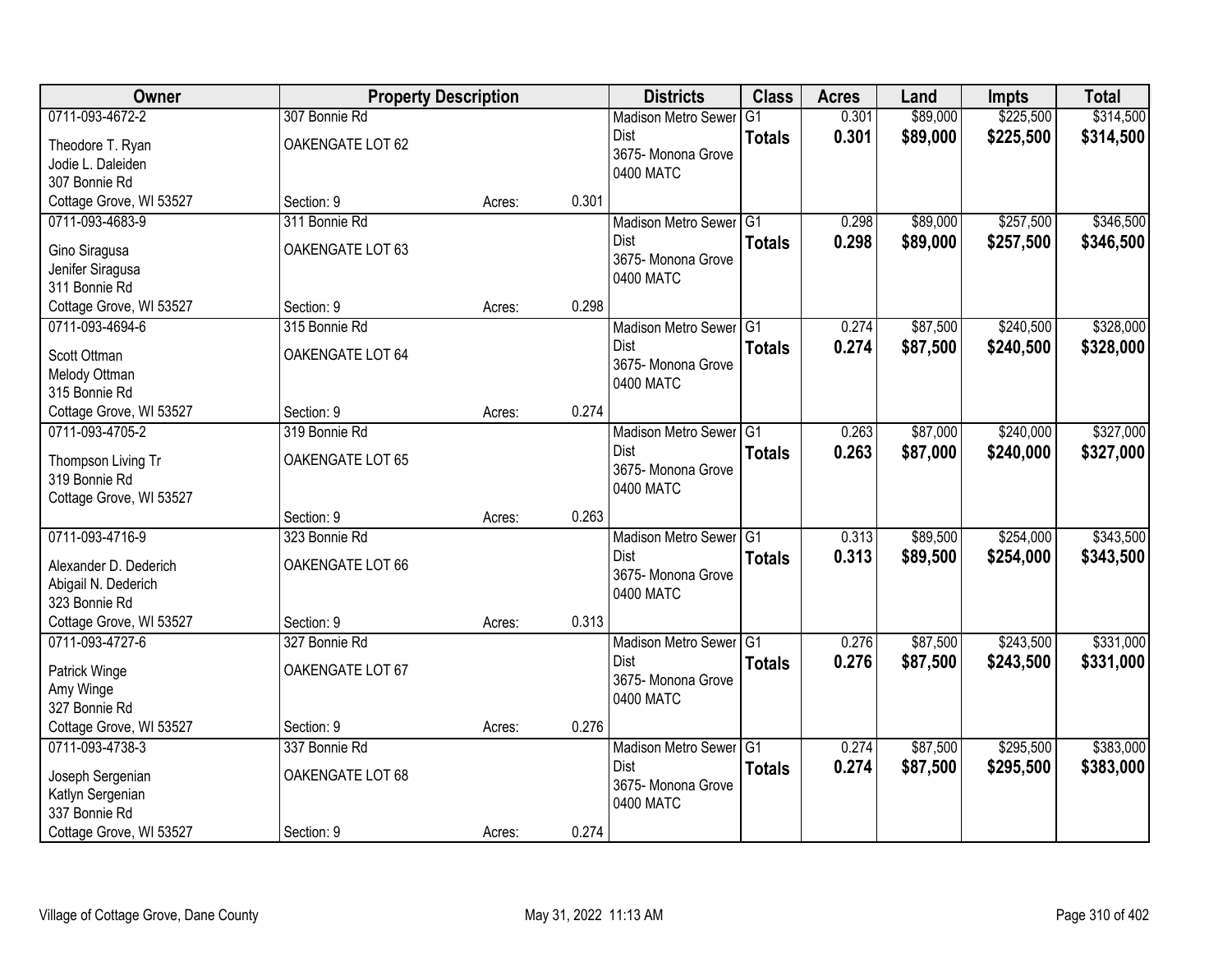| Owner                                      | <b>Property Description</b>              |        |       | <b>Districts</b>                  | <b>Class</b>  | <b>Acres</b> | Land            | Impts           | <b>Total</b>    |
|--------------------------------------------|------------------------------------------|--------|-------|-----------------------------------|---------------|--------------|-----------------|-----------------|-----------------|
| 0711-093-4749-0                            | 405 Weald Bridge Rd                      |        |       | <b>Madison Metro Sewer</b>        | G1            | 0.400        | \$94,000        | \$250,500       | \$344,500       |
| Jess Macleod                               | OAKENGATE LOT 69                         |        |       | Dist                              | <b>Totals</b> | 0.400        | \$94,000        | \$250,500       | \$344,500       |
| <b>Bess Macleod</b>                        |                                          |        |       | 3675- Monona Grove                |               |              |                 |                 |                 |
| 405 Weald Bridge Rd                        |                                          |        |       | 0400 MATC                         |               |              |                 |                 |                 |
| Cottage Grove, WI 53527                    | Section: 9                               | Acres: | 0.400 |                                   |               |              |                 |                 |                 |
| 0711-093-4760-5                            | 405 Bonnie Rd                            |        |       | Madison Metro Sewer G1            |               | 0.291        | \$88,500        | \$253,500       | \$342,000       |
| Christopher L. Buelow                      | OAKENGATE LOT 70                         |        |       | <b>Dist</b>                       | <b>Totals</b> | 0.291        | \$88,500        | \$253,500       | \$342,000       |
| Jessica L. Buelow                          |                                          |        |       | 3675- Monona Grove                |               |              |                 |                 |                 |
| 405 Bonnie Rd                              |                                          |        |       | 0400 MATC                         |               |              |                 |                 |                 |
| Cottage Grove, WI 53527                    | Section: 9                               | Acres: | 0.291 |                                   |               |              |                 |                 |                 |
| 0711-093-4771-2                            | 409 Bonnie Rd                            |        |       | Madison Metro Sewer G1            |               | 0.247        | \$86,000        | \$209,500       | \$295,500       |
|                                            |                                          |        |       | Dist                              | <b>Totals</b> | 0.247        | \$86,000        | \$209,500       | \$295,500       |
| Gregory A. Severson                        | OAKENGATE LOT 71                         |        |       | 3675-Monona Grove                 |               |              |                 |                 |                 |
| Jeanne Severson                            |                                          |        |       | 0400 MATC                         |               |              |                 |                 |                 |
| 409 Bonnie Rd                              |                                          |        | 0.247 |                                   |               |              |                 |                 |                 |
| Cottage Grove, WI 53527<br>0711-093-4782-9 | Section: 9<br>413 Bonnie Rd              | Acres: |       | Madison Metro Sewer G1            |               | 0.242        | \$85,500        | \$272,500       | \$358,000       |
|                                            |                                          |        |       | Dist                              |               | 0.242        |                 |                 |                 |
| Michael Lardinois                          | OAKENGATE LOT 72                         |        |       | 3675- Monona Grove                | <b>Totals</b> |              | \$85,500        | \$272,500       | \$358,000       |
| Leah Murphy                                |                                          |        |       | 0400 MATC                         |               |              |                 |                 |                 |
| 413 Bonnie Rd                              |                                          |        |       |                                   |               |              |                 |                 |                 |
| Cottage Grove, WI 53527                    | Section: 9                               | Acres: | 0.242 |                                   |               |              |                 |                 |                 |
| 0711-093-4793-6                            | 417 Bonnie Rd                            |        |       | Madison Metro Sewer <sup>G1</sup> |               | 0.239        | \$85,000        | \$235,500       | \$320,500       |
| Clark Osborn                               | OAKENGATE LOT 73                         |        |       | <b>Dist</b>                       | <b>Totals</b> | 0.239        | \$85,000        | \$235,500       | \$320,500       |
| Julie A. Osborn                            |                                          |        |       | 3675- Monona Grove                |               |              |                 |                 |                 |
| 417 Bonnie Rd                              |                                          |        |       | 0400 MATC                         |               |              |                 |                 |                 |
| Cottage Grove, WI 53527                    | Section: 9                               | Acres: | 0.239 |                                   |               |              |                 |                 |                 |
| 0711-093-4801-5                            | 509 Weald Bridge Rd                      |        |       | Madison Metro Sewer X4            |               | 1.257        | $\overline{50}$ | $\overline{50}$ | $\overline{50}$ |
| Cottage Grove, Village of                  | OAKENGATE OUTLOT 1 SUBJ TO 200 FT PUBLIC |        |       | Dist                              | <b>Totals</b> | 1.257        | \$0             | \$0             | \$0             |
| 221 E Cottage Grove Rd                     | <b>GREENWAY &amp; BUFFER STRIP ESMT</b>  |        |       | 3675- Monona Grove                |               |              |                 |                 |                 |
| Cottage Grove, WI 53527                    |                                          |        |       | 0400 MATC                         |               |              |                 |                 |                 |
|                                            | Section: 9                               | Acres: | 1.257 |                                   |               |              |                 |                 |                 |
| 0711-093-4867-7                            | <b>Weald Bridge Rd</b>                   |        |       | Madison Metro Sewer X4            |               | 3.037        | $\sqrt{6}$      | $\overline{50}$ | $\overline{50}$ |
|                                            |                                          |        |       | <b>Dist</b>                       | <b>Totals</b> | 3.037        | \$0             | \$0             | \$0             |
| Cottage Grove, Village of                  | OAKENGATE OUTLOT 7 SUBJ TO 200 FT PUBLIC |        |       | 3675- Monona Grove                |               |              |                 |                 |                 |
| 221 E Cottage Grove Rd                     | <b>GREENWAY &amp; BUFFER STRIP ESMT</b>  |        |       | 0400 MATC                         |               |              |                 |                 |                 |
| Cottage Grove, WI 53527                    |                                          |        |       |                                   |               |              |                 |                 |                 |
|                                            | Section: 9                               | Acres: | 3.037 |                                   |               |              |                 |                 |                 |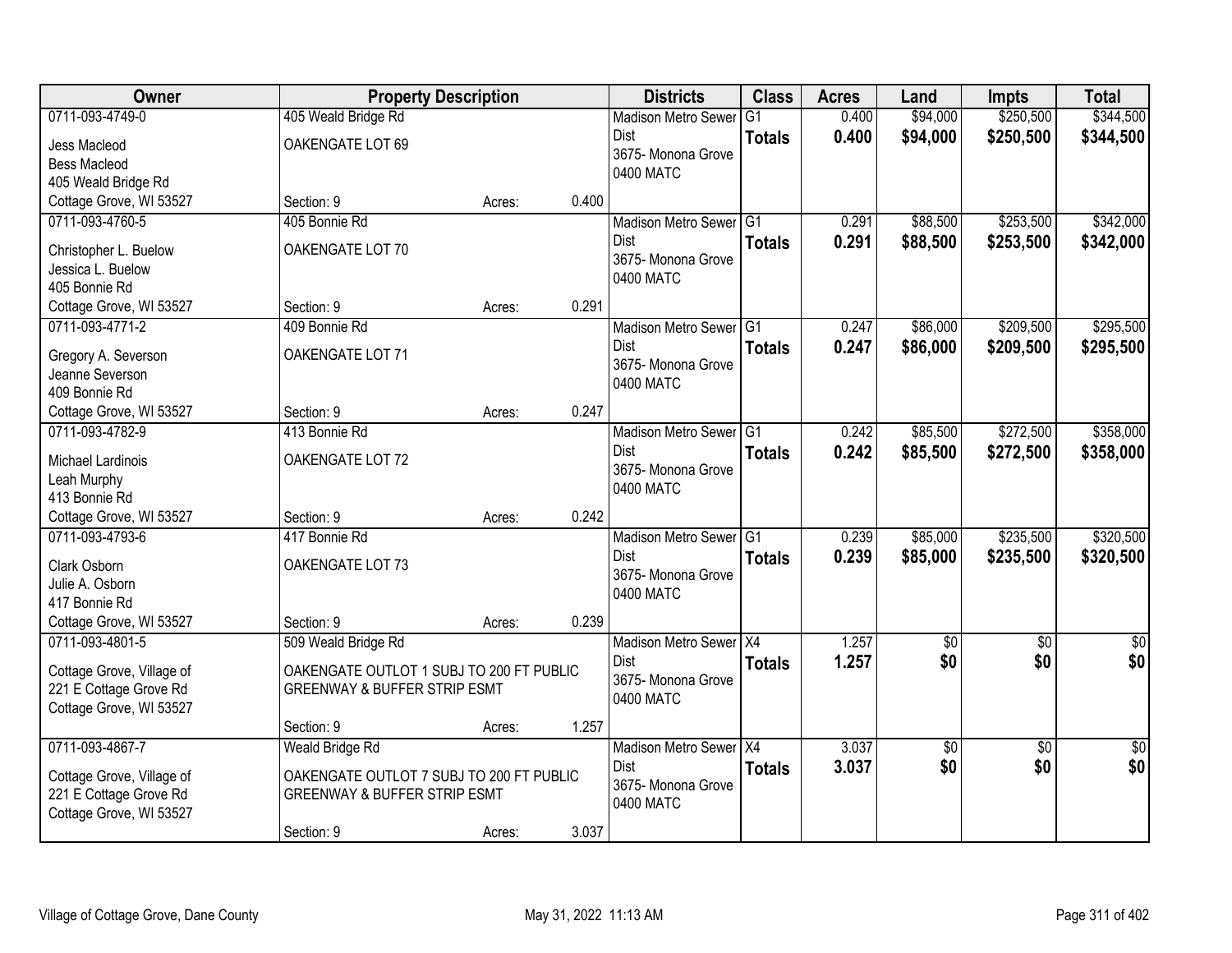| Owner                                        | <b>Property Description</b>     |        |       | <b>Districts</b>                      | <b>Class</b>  | <b>Acres</b> | Land     | <b>Impts</b> | <b>Total</b> |
|----------------------------------------------|---------------------------------|--------|-------|---------------------------------------|---------------|--------------|----------|--------------|--------------|
| 0711-093-6001-9                              | 22 Vista Dr                     |        |       | <b>Madison Metro Sewer</b>            | G1            | 0.380        | \$93,000 | \$197,500    | \$290,500    |
| Andrea P. Bird                               | TANGLEWOOD LOT 1                |        |       | Dist                                  | <b>Totals</b> | 0.380        | \$93,000 | \$197,500    | \$290,500    |
| 22 Vista Dr                                  |                                 |        |       | 3675- Monona Grove                    |               |              |          |              |              |
| Cottage Grove, WI 53527                      |                                 |        |       | 0400 MATC                             |               |              |          |              |              |
|                                              | Section: 9                      | Acres: | 0.380 |                                       |               |              |          |              |              |
| 0711-093-6012-6                              | 100 Vista Dr                    |        |       | Madison Metro Sewer G1                |               | 0.616        | \$99,500 | \$223,500    | \$323,000    |
| Megan Beld                                   | TANGLEWOOD LOT 2                |        |       | Dist                                  | <b>Totals</b> | 0.616        | \$99,500 | \$223,500    | \$323,000    |
| Roy Aaroen                                   |                                 |        |       | 3675- Monona Grove<br>0400 MATC       |               |              |          |              |              |
| 100 Vista Dr                                 |                                 |        |       |                                       |               |              |          |              |              |
| Cottage Grove, WI 53527                      | Section: 9                      | Acres: | 0.616 |                                       |               |              |          |              |              |
| 0711-093-6023-3                              | 104 Vista Dr                    |        |       | Madison Metro Sewer G1                |               | 0.520        | \$98,500 | \$195,500    | \$294,000    |
| Debra M. Salverson                           | TANGLEWOOD LOT 3                |        |       | Dist<br>3675- Monona Grove            | <b>Totals</b> | 0.520        | \$98,500 | \$195,500    | \$294,000    |
| 104 Vista Dr                                 |                                 |        |       | 0400 MATC                             |               |              |          |              |              |
| Cottage Grove, WI 53527                      |                                 |        |       |                                       |               |              |          |              |              |
|                                              | Section: 9                      | Acres: | 0.520 |                                       |               |              |          |              |              |
| 0711-093-6034-0                              | 108 Vista Dr                    |        |       | Madison Metro Sewer G1                |               | 0.453        | \$96,500 | \$179,000    | \$275,500    |
| Jay A. Kiefer                                | TANGLEWOOD LOT 4                |        |       | Dist<br>3675- Monona Grove            | <b>Totals</b> | 0.453        | \$96,500 | \$179,000    | \$275,500    |
| Michele D. Kiefer                            |                                 |        |       | 0400 MATC                             |               |              |          |              |              |
| 108 Vista Dr                                 |                                 |        |       |                                       |               |              |          |              |              |
| Cottage Grove, WI 53527<br>0711-093-6045-7   | Section: 9<br>112 Vista Dr      | Acres: | 0.453 |                                       |               | 0.274        | \$87,500 | \$230,000    | \$317,500    |
|                                              |                                 |        |       | Madison Metro Sewer G1<br><b>Dist</b> |               | 0.274        | \$87,500 | \$230,000    | \$317,500    |
| Daniel W. Lindert                            | TANGLEWOOD LOT 5                |        |       | 3675- Monona Grove                    | <b>Totals</b> |              |          |              |              |
| Marina J. Olivencia                          |                                 |        |       | 0400 MATC                             |               |              |          |              |              |
| 112 Vista Dr                                 |                                 |        | 0.274 |                                       |               |              |          |              |              |
| Cottage Grove, WI 53527<br>0711-093-6056-4   | Section: 9<br>316 Tanglewood Ct | Acres: |       | Madison Metro Sewer G1                |               | 0.232        | \$83,000 | \$203,500    | \$286,500    |
|                                              |                                 |        |       | Dist                                  | <b>Totals</b> | 0.232        | \$83,000 | \$203,500    | \$286,500    |
| Javier A. Castaneda                          | TANGLEWOOD LOT 6                |        |       | 3675- Monona Grove                    |               |              |          |              |              |
| Jodie L. Castaneda                           |                                 |        |       | 0400 MATC                             |               |              |          |              |              |
| 316 Tanglewood Ct<br>Cottage Grove, WI 53527 | Section: 9                      | Acres: | 0.232 |                                       |               |              |          |              |              |
| 0711-093-6067-1                              | 312 Tanglewood Ct               |        |       | Madison Metro Sewer G1                |               | 0.232        | \$83,000 | \$204,300    | \$287,300    |
|                                              |                                 |        |       | Dist                                  | <b>Totals</b> | 0.232        | \$83,000 | \$204,300    | \$287,300    |
| Daniel C. Michalski                          | TANGLEWOOD LOT 7                |        |       | 3675- Monona Grove                    |               |              |          |              |              |
| Laura S. Michalski<br>312 Tanglewood Ct      |                                 |        |       | 0400 MATC                             |               |              |          |              |              |
| Cottage Grove, WI 53527                      | Section: 9                      | Acres: | 0.232 |                                       |               |              |          |              |              |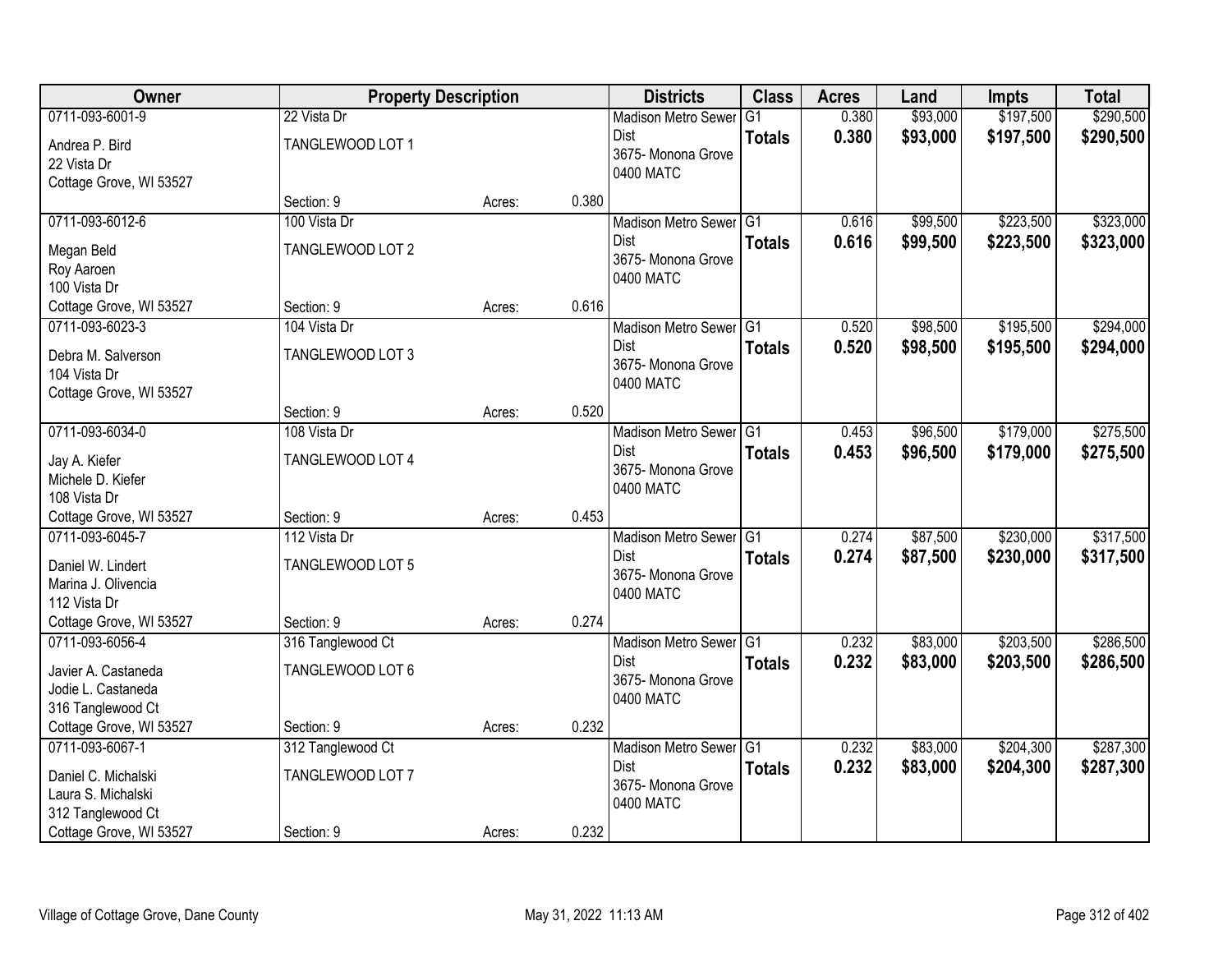| Owner                   | <b>Property Description</b> |        |       | <b>Districts</b>                  | <b>Class</b>  | <b>Acres</b> | Land     | Impts     | <b>Total</b> |
|-------------------------|-----------------------------|--------|-------|-----------------------------------|---------------|--------------|----------|-----------|--------------|
| 0711-093-6078-8         | 308 Tanglewood Ct           |        |       | <b>Madison Metro Sewer</b>        | G1            | 0.243        | \$85,500 | \$205,500 | \$291,000    |
| Randy L. Aguilera       | TANGLEWOOD LOT 8            |        |       | Dist                              | <b>Totals</b> | 0.243        | \$85,500 | \$205,500 | \$291,000    |
| Penny L. Aguilera       |                             |        |       | 3675- Monona Grove                |               |              |          |           |              |
| 308 Tanglewood Ct       |                             |        |       | 0400 MATC                         |               |              |          |           |              |
| Cottage Grove, WI 53527 | Section: 9                  | Acres: | 0.243 |                                   |               |              |          |           |              |
| 0711-093-6089-5         | 304 Tanglewood Ct           |        |       | Madison Metro Sewer G1            |               | 0.348        | \$91,500 | \$184,500 | \$276,000    |
| Nickolas Meyer          | TANGLEWOOD LOT 9            |        |       | Dist                              | <b>Totals</b> | 0.348        | \$91,500 | \$184,500 | \$276,000    |
| Erika C. Meyer          |                             |        |       | 3675- Monona Grove                |               |              |          |           |              |
| 304 Tanglewood Ct       |                             |        |       | 0400 MATC                         |               |              |          |           |              |
| Cottage Grove, WI 53527 | Section: 9                  | Acres: | 0.348 |                                   |               |              |          |           |              |
| 0711-093-6100-9         | 300 Tanglewood Ct           |        |       | Madison Metro Sewer G1            |               | 0.285        | \$88,000 | \$214,000 | \$302,000    |
| Ryan F. Planert         | TANGLEWOOD LOT 10           |        |       | Dist                              | <b>Totals</b> | 0.285        | \$88,000 | \$214,000 | \$302,000    |
| Carrie E. Planert       |                             |        |       | 3675- Monona Grove                |               |              |          |           |              |
| 300 Tanglewood Ct       |                             |        |       | 0400 MATC                         |               |              |          |           |              |
| Cottage Grove, WI 53527 | Section: 9                  | Acres: | 0.285 |                                   |               |              |          |           |              |
| 0711-093-6111-6         | 301 Tanglewood Ct           |        |       | Madison Metro Sewer G1            |               | 0.301        | \$89,000 | \$205,500 | \$294,500    |
|                         |                             |        |       | Dist                              | <b>Totals</b> | 0.301        | \$89,000 | \$205,500 | \$294,500    |
| Phillip J. Gadke        | TANGLEWOOD LOT 11           |        |       | 3675- Monona Grove                |               |              |          |           |              |
| Toni M. Gadke           |                             |        |       | 0400 MATC                         |               |              |          |           |              |
| 301 Tanglewood Ct       |                             |        |       |                                   |               |              |          |           |              |
| Cottage Grove, WI 53527 | Section: 9                  | Acres: | 0.301 |                                   |               |              |          |           |              |
| 0711-093-6122-3         | 307 Tanglewood Ct           |        |       | <b>Madison Metro Sewer</b>        | TG1           | 0.327        | \$90,500 | \$194,500 | \$285,000    |
| Jeffrey S. Neustadter   | TANGLEWOOD LOT 12           |        |       | <b>Dist</b><br>3675- Monona Grove | <b>Totals</b> | 0.327        | \$90,500 | \$194,500 | \$285,000    |
| Donna J. Neustadter     |                             |        |       | 0400 MATC                         |               |              |          |           |              |
| 307 Tanglewood Ct       |                             |        |       |                                   |               |              |          |           |              |
| Cottage Grove, WI 53527 | Section: 9                  | Acres: | 0.327 |                                   |               |              |          |           |              |
| 0711-093-6133-0         | 311 Tanglewood Ct           |        |       | Madison Metro Sewer G1            |               | 0.232        | \$83,000 | \$206,500 | \$289,500    |
| Jonathon E. Melone      | TANGLEWOOD LOT 13           |        |       | <b>Dist</b>                       | <b>Totals</b> | 0.232        | \$83,000 | \$206,500 | \$289,500    |
| Tamara A. Melone        |                             |        |       | 3675- Monona Grove                |               |              |          |           |              |
| 311 Tanglewood Ct       |                             |        |       | 0400 MATC                         |               |              |          |           |              |
| Cottage Grove, WI 53527 | Section: 9                  | Acres: | 0.232 |                                   |               |              |          |           |              |
| 0711-093-6144-7         | 315 Tanglewood Ct           |        |       | Madison Metro Sewer G1            |               | 0.233        | \$83,500 | \$198,500 | \$282,000    |
| Michael A. Mcculloch    | TANGLEWOOD LOT 14           |        |       | Dist                              | <b>Totals</b> | 0.233        | \$83,500 | \$198,500 | \$282,000    |
| Lisa M. Mcculloch       |                             |        |       | 3675- Monona Grove                |               |              |          |           |              |
| 315 Tanglewood Ct       |                             |        |       | 0400 MATC                         |               |              |          |           |              |
| Cottage Grove, WI 53527 | Section: 9                  | Acres: | 0.233 |                                   |               |              |          |           |              |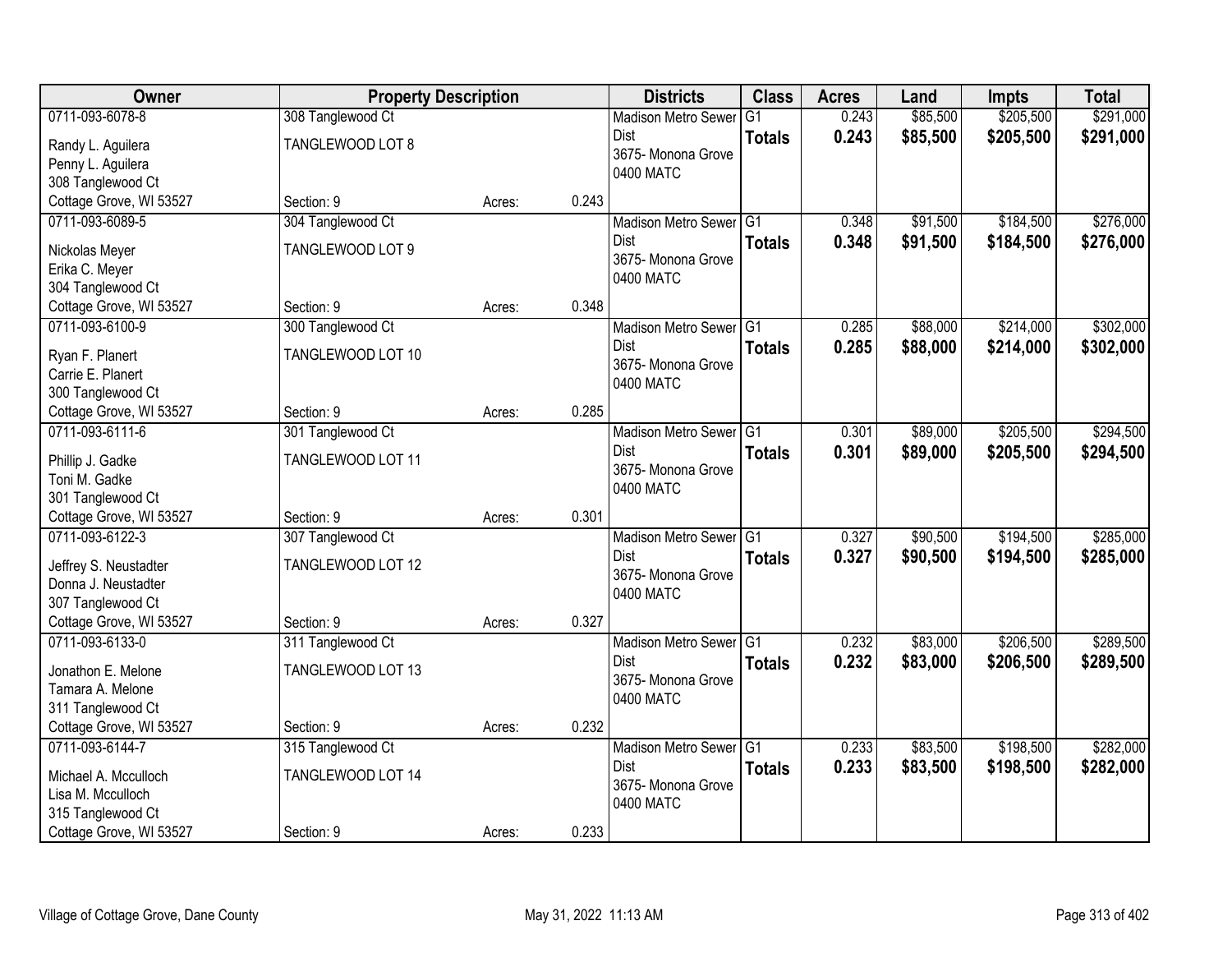| Owner                   | <b>Property Description</b> |        |       | <b>Districts</b>                | <b>Class</b>  | <b>Acres</b> | Land     | <b>Impts</b> | <b>Total</b> |
|-------------------------|-----------------------------|--------|-------|---------------------------------|---------------|--------------|----------|--------------|--------------|
| 0711-093-6155-4         | 319 Tanglewood Ct           |        |       | <b>Madison Metro Sewer</b>      | G1            | 0.244        | \$85,500 | \$199,500    | \$285,000    |
| Jennifer Lynch          | TANGLEWOOD LOT 15           |        |       | Dist                            | <b>Totals</b> | 0.244        | \$85,500 | \$199,500    | \$285,000    |
| 319 Tanglewood Ct       |                             |        |       | 3675-Monona Grove<br>0400 MATC  |               |              |          |              |              |
| Cottage Grove, WI 53527 |                             |        |       |                                 |               |              |          |              |              |
|                         | Section: 9                  | Acres: | 0.244 |                                 |               |              |          |              |              |
| 0711-093-6166-1         | 204 Vista Dr                |        |       | Madison Metro Sewer G1          |               | 0.229        | \$82,500 | \$188,500    | \$271,000    |
| Victoria M. Chung       | TANGLEWOOD LOT 16           |        |       | Dist                            | <b>Totals</b> | 0.229        | \$82,500 | \$188,500    | \$271,000    |
| Timothy J. Maier        |                             |        |       | 3675- Monona Grove<br>0400 MATC |               |              |          |              |              |
| 204 Vista Dr            |                             |        |       |                                 |               |              |          |              |              |
| Cottage Grove, WI 53527 | Section: 9                  | Acres: | 0.229 |                                 |               |              |          |              |              |
| 0711-093-6177-8         | 208 Vista Dr                |        |       | Madison Metro Sewer G1          |               | 0.231        | \$83,000 | \$212,500    | \$295,500    |
| Jennifer Keller-Farwell | TANGLEWOOD LOT 17           |        |       | Dist                            | <b>Totals</b> | 0.231        | \$83,000 | \$212,500    | \$295,500    |
| 208 Vista Dr            |                             |        |       | 3675- Monona Grove<br>0400 MATC |               |              |          |              |              |
| Cottage Grove, WI 53527 |                             |        |       |                                 |               |              |          |              |              |
|                         | Section: 9                  | Acres: | 0.231 |                                 |               |              |          |              |              |
| 0711-093-6188-5         | 212 Vista Dr                |        |       | Madison Metro Sewer G1          |               | 0.231        | \$83,000 | \$194,500    | \$277,500    |
| Kyle J. Broom           | TANGLEWOOD LOT 18           |        |       | Dist                            | <b>Totals</b> | 0.231        | \$83,000 | \$194,500    | \$277,500    |
| Jacquelynn M. Broom     |                             |        |       | 3675- Monona Grove<br>0400 MATC |               |              |          |              |              |
| 212 Vista Dr            |                             |        |       |                                 |               |              |          |              |              |
| Cottage Grove, WI 53527 | Section: 9                  | Acres: | 0.231 |                                 |               |              |          |              |              |
| 0711-093-6199-2         | 216 Vista Dr                |        |       | Madison Metro Sewer G1          |               | 0.278        | \$87,500 | \$171,500    | \$259,000    |
| Michael D. Taylor       | TANGLEWOOD LOT 19           |        |       | Dist                            | <b>Totals</b> | 0.278        | \$87,500 | \$171,500    | \$259,000    |
| Raven R. Taylor         |                             |        |       | 3675- Monona Grove<br>0400 MATC |               |              |          |              |              |
| 216 Vista Dr            |                             |        |       |                                 |               |              |          |              |              |
| Cottage Grove, WI 53527 | Section: 9                  | Acres: | 0.278 |                                 |               |              |          |              |              |
| 0711-093-6210-6         | 220 Vista Dr                |        |       | Madison Metro Sewer G1          |               | 0.421        | \$95,000 | \$198,000    | \$293,000    |
| Dean C. Serio           | TANGLEWOOD LOT 20           |        |       | <b>Dist</b>                     | <b>Totals</b> | 0.421        | \$95,000 | \$198,000    | \$293,000    |
| Carianne M. Serio       |                             |        |       | 3675- Monona Grove<br>0400 MATC |               |              |          |              |              |
| 220 Vista Dr            |                             |        |       |                                 |               |              |          |              |              |
| Cottage Grove, WI 53527 | Section: 9                  | Acres: | 0.421 |                                 |               |              |          |              |              |
| 0711-093-6221-3         | 301 Carriage Dr             |        |       | Madison Metro Sewer G1          |               | 0.431        | \$95,500 | \$249,000    | \$344,500    |
| Douglas R. Ferge        | TANGLEWOOD LOT 21           |        |       | Dist                            | <b>Totals</b> | 0.431        | \$95,500 | \$249,000    | \$344,500    |
| Patricia K. Ferge       |                             |        |       | 3675- Monona Grove<br>0400 MATC |               |              |          |              |              |
| 301 Carriage Dr         |                             |        |       |                                 |               |              |          |              |              |
| Cottage Grove, WI 53527 | Section: 9                  | Acres: | 0.431 |                                 |               |              |          |              |              |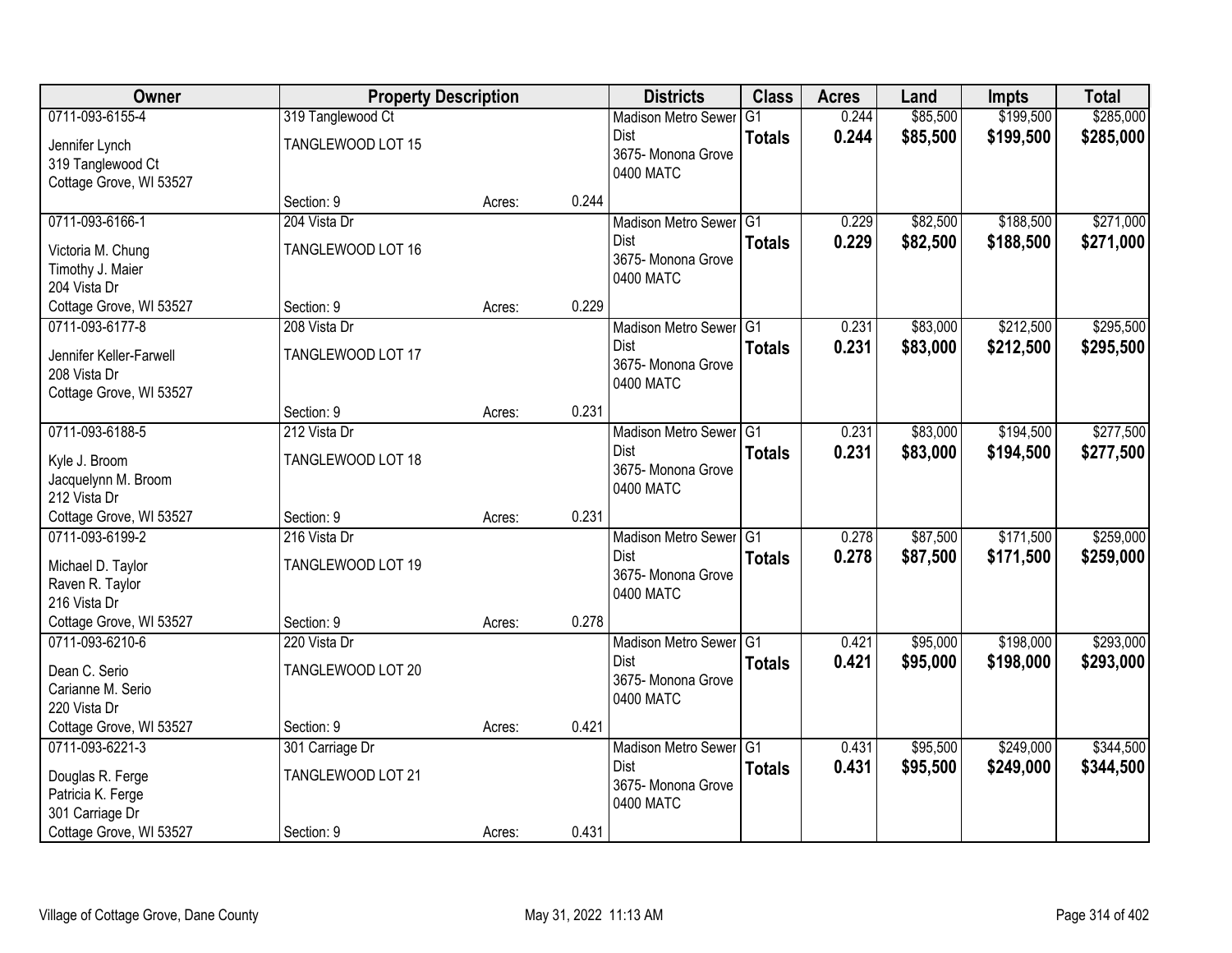| Owner                                      | <b>Property Description</b> |        |       | <b>Districts</b>                                 | <b>Class</b>    | <b>Acres</b> | Land     | Impts     | <b>Total</b> |
|--------------------------------------------|-----------------------------|--------|-------|--------------------------------------------------|-----------------|--------------|----------|-----------|--------------|
| 0711-093-6232-0                            | 305 Carriage Dr             |        |       | <b>Madison Metro Sewer</b>                       | $\overline{G1}$ | 0.258        | \$86,500 | \$215,000 | \$301,500    |
| Joseph D. Phelan                           | TANGLEWOOD LOT 22           |        |       | Dist                                             | <b>Totals</b>   | 0.258        | \$86,500 | \$215,000 | \$301,500    |
| Anna C. Phelan                             |                             |        |       | 3675- Monona Grove                               |                 |              |          |           |              |
| 305 Carriage Dr                            |                             |        |       | 0400 MATC                                        |                 |              |          |           |              |
| Cottage Grove, WI 53527                    | Section: 9                  | Acres: | 0.258 |                                                  |                 |              |          |           |              |
| 0711-093-6243-7                            | 309 Carriage Dr             |        |       | Madison Metro Sewer G1                           |                 | 0.235        | \$84,000 | \$186,000 | \$270,000    |
| Thomas J. Cappaert                         | TANGLEWOOD LOT 23           |        |       | Dist                                             | <b>Totals</b>   | 0.235        | \$84,000 | \$186,000 | \$270,000    |
| Jenny J. Cappaert                          |                             |        |       | 3675- Monona Grove                               |                 |              |          |           |              |
| 309 Carriage Dr                            |                             |        |       | 0400 MATC                                        |                 |              |          |           |              |
| Cottage Grove, WI 53527                    | Section: 9                  | Acres: | 0.235 |                                                  |                 |              |          |           |              |
| 0711-093-6254-4                            | 313 Carriage Dr             |        |       | Madison Metro Sewer G1                           |                 | 0.269        | \$87,000 | \$159,500 | \$246,500    |
|                                            |                             |        |       | Dist                                             | <b>Totals</b>   | 0.269        | \$87,000 | \$159,500 | \$246,500    |
| Larry G. Long                              | TANGLEWOOD LOT 24           |        |       | 3675- Monona Grove                               |                 |              |          |           |              |
| Judith A. Long<br>313 Carriage Dr          |                             |        |       | 0400 MATC                                        |                 |              |          |           |              |
| Cottage Grove, WI 53527                    | Section: 9                  | Acres: | 0.269 |                                                  |                 |              |          |           |              |
| 0711-093-6265-1                            | 403 Carriage Dr             |        |       | Madison Metro Sewer G1                           |                 | 0.289        | \$88,500 | \$174,500 | \$263,000    |
|                                            |                             |        |       | Dist                                             | <b>Totals</b>   | 0.289        | \$88,500 | \$174,500 | \$263,000    |
| Jeffrey G. Williamson                      | TANGLEWOOD LOT 25           |        |       | 3675- Monona Grove                               |                 |              |          |           |              |
| Sarah M. Williamson                        |                             |        |       | 0400 MATC                                        |                 |              |          |           |              |
| 403 Carriage Dr                            |                             |        |       |                                                  |                 |              |          |           |              |
| Cottage Grove, WI 53527<br>0711-093-6276-8 | Section: 9                  | Acres: | 0.289 |                                                  |                 | 0.262        | \$86,500 | \$156,500 | \$243,000    |
|                                            | 407 Carriage Dr             |        |       | Madison Metro Sewer <sup>G1</sup><br><b>Dist</b> |                 |              |          |           |              |
| Lindsay K. Jensen                          | TANGLEWOOD LOT 26           |        |       | 3675- Monona Grove                               | <b>Totals</b>   | 0.262        | \$86,500 | \$156,500 | \$243,000    |
| Ryan L. Guelzow                            |                             |        |       | 0400 MATC                                        |                 |              |          |           |              |
| 407 Carriage Dr                            |                             |        |       |                                                  |                 |              |          |           |              |
| Cottage Grove, WI 53527                    | Section: 9                  | Acres: | 0.262 |                                                  |                 |              |          |           |              |
| 0711-093-6287-5                            | 411 Carriage Dr             |        |       | Madison Metro Sewer G1                           |                 | 0.354        | \$92,000 | \$171,000 | \$263,000    |
| Jeffrey A. Misfeldt                        | TANGLEWOOD LOT 27           |        |       | <b>Dist</b>                                      | <b>Totals</b>   | 0.354        | \$92,000 | \$171,000 | \$263,000    |
| Leslie A. Misfeldt                         |                             |        |       | 3675- Monona Grove                               |                 |              |          |           |              |
| 411 Carriage Dr                            |                             |        |       | 0400 MATC                                        |                 |              |          |           |              |
| Cottage Grove, WI 53527                    | Section: 9                  | Acres: | 0.354 |                                                  |                 |              |          |           |              |
| 0711-093-6298-2                            | 221 Vintage Ln              |        |       | Madison Metro Sewer G1                           |                 | 0.479        | \$88,500 | \$197,000 | \$285,500    |
| Eric L. Arnold                             | TANGLEWOOD LOT 28           |        |       | Dist                                             | <b>Totals</b>   | 0.479        | \$88,500 | \$197,000 | \$285,500    |
| Brianne R. Arnold                          |                             |        |       | 3675- Monona Grove                               |                 |              |          |           |              |
| 221 Vintage Ln                             |                             |        |       | 0400 MATC                                        |                 |              |          |           |              |
| Cottage Grove, WI 53527                    | Section: 9                  | Acres: | 0.479 |                                                  |                 |              |          |           |              |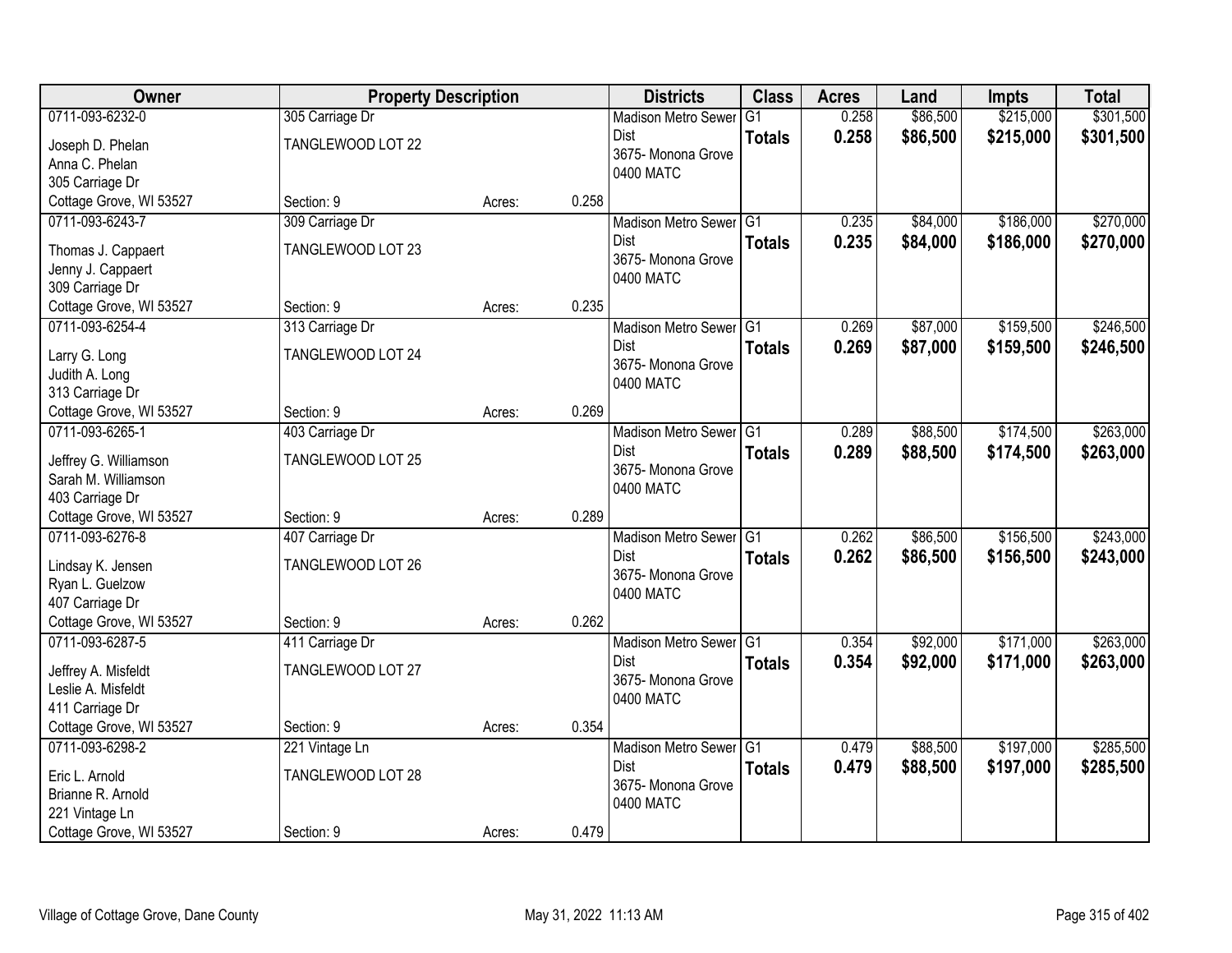| <b>Owner</b>            | <b>Property Description</b> |        |       | <b>Districts</b>           | <b>Class</b>  | <b>Acres</b> | Land     | <b>Impts</b> | <b>Total</b> |
|-------------------------|-----------------------------|--------|-------|----------------------------|---------------|--------------|----------|--------------|--------------|
| 0711-093-6309-8         | 217 Vintage Ln              |        |       | <b>Madison Metro Sewer</b> | G1            | 0.277        | \$87,500 | \$174,000    | \$261,500    |
| Garrett W. Haise        | TANGLEWOOD LOT 29           |        |       | Dist                       | <b>Totals</b> | 0.277        | \$87,500 | \$174,000    | \$261,500    |
| 217 Vintage Ln          |                             |        |       | 3675- Monona Grove         |               |              |          |              |              |
| Cottage Grove, WI 53527 |                             |        |       | 0400 MATC                  |               |              |          |              |              |
|                         | Section: 9                  | Acres: | 0.277 |                            |               |              |          |              |              |
| 0711-093-6320-3         | 213 Vintage Ln              |        |       | Madison Metro Sewer G1     |               | 0.233        | \$83,500 | \$212,500    | \$296,000    |
| James Crockett          | TANGLEWOOD LOT 30           |        |       | Dist                       | <b>Totals</b> | 0.233        | \$83,500 | \$212,500    | \$296,000    |
| Robynn Crockett         |                             |        |       | 3675- Monona Grove         |               |              |          |              |              |
| 213 Vintage Ln          |                             |        |       | 0400 MATC                  |               |              |          |              |              |
| Cottage Grove, WI 53527 | Section: 9                  | Acres: | 0.233 |                            |               |              |          |              |              |
| 0711-093-6331-0         | 209 Vintage Ln              |        |       | Madison Metro Sewer G1     |               | 0.233        | \$83,500 | \$209,500    | \$293,000    |
| Daniel S. Schiro        | TANGLEWOOD LOT 31           |        |       | Dist                       | <b>Totals</b> | 0.233        | \$83,500 | \$209,500    | \$293,000    |
| Michelle N. Hillmer     |                             |        |       | 3675- Monona Grove         |               |              |          |              |              |
| 209 Vintage Ln          |                             |        |       | 0400 MATC                  |               |              |          |              |              |
| Cottage Grove, WI 53527 | Section: 9                  | Acres: | 0.233 |                            |               |              |          |              |              |
| 0711-093-6342-7         | 205 Vintage Ln              |        |       | Madison Metro Sewer G1     |               | 0.233        | \$83,500 | \$208,000    | \$291,500    |
| Ralph A. Vrooman        | TANGLEWOOD LOT 32           |        |       | Dist                       | <b>Totals</b> | 0.233        | \$83,500 | \$208,000    | \$291,500    |
| 205 Vintage Ln          |                             |        |       | 3675- Monona Grove         |               |              |          |              |              |
| Cottage Grove, WI 53527 |                             |        |       | 0400 MATC                  |               |              |          |              |              |
|                         | Section: 9                  | Acres: | 0.233 |                            |               |              |          |              |              |
| 0711-093-6353-4         | 201 Vintage Ln              |        |       | <b>Madison Metro Sewer</b> | TG1           | 0.233        | \$83,500 | \$173,500    | \$257,000    |
| Marilyn Henrich         | TANGLEWOOD LOT 33           |        |       | <b>Dist</b>                | <b>Totals</b> | 0.233        | \$83,500 | \$173,500    | \$257,000    |
| 201 Vintage Ln          |                             |        |       | 3675- Monona Grove         |               |              |          |              |              |
| Cottage Grove, WI 53527 |                             |        |       | 0400 MATC                  |               |              |          |              |              |
|                         | Section: 9                  | Acres: | 0.233 |                            |               |              |          |              |              |
| 0711-093-6364-1         | 109 Vintage Ln              |        |       | Madison Metro Sewer G1     |               | 0.233        | \$83,500 | \$182,000    | \$265,500    |
| Brian K. Engleson       | TANGLEWOOD LOT 34           |        |       | Dist                       | <b>Totals</b> | 0.233        | \$83,500 | \$182,000    | \$265,500    |
| Brenda A. Engleson      |                             |        |       | 3675- Monona Grove         |               |              |          |              |              |
| 109 Vintage Ln          |                             |        |       | 0400 MATC                  |               |              |          |              |              |
| Cottage Grove, WI 53527 | Section: 9                  | Acres: | 0.233 |                            |               |              |          |              |              |
| 0711-093-6375-8         | 105 Vintage Ln              |        |       | Madison Metro Sewer G1     |               | 0.229        | \$82,500 | \$273,700    | \$356,200    |
| Jennifer L. Khamphouy   | TANGLEWOOD LOT 35           |        |       | <b>Dist</b>                | <b>Totals</b> | 0.229        | \$82,500 | \$273,700    | \$356,200    |
| Kykham Khamphouy        |                             |        |       | 3675- Monona Grove         |               |              |          |              |              |
| 105 Vintage Ln          |                             |        |       | 0400 MATC                  |               |              |          |              |              |
| Cottage Grove, WI 53527 | Section: 9                  | Acres: | 0.229 |                            |               |              |          |              |              |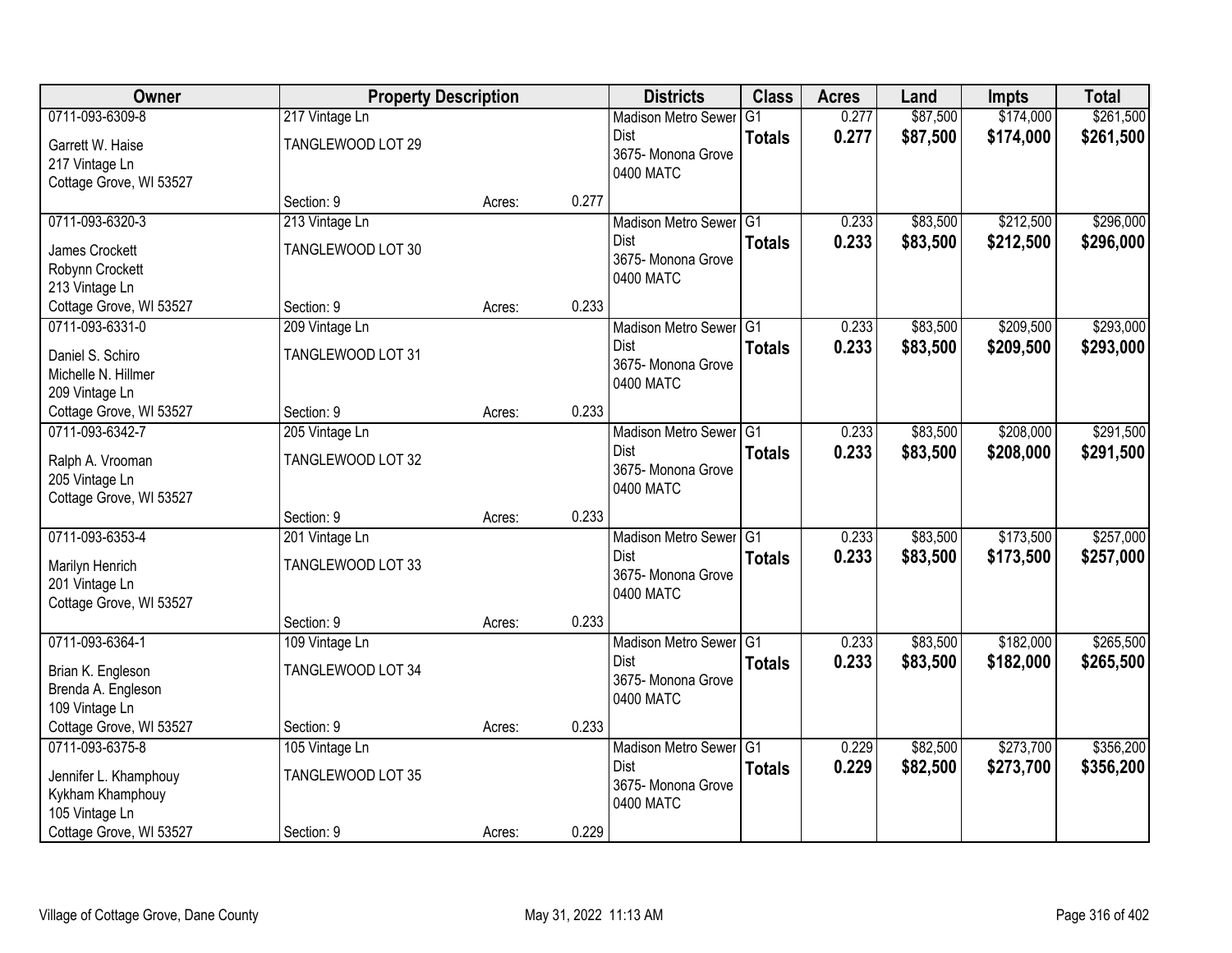| Owner                   | <b>Property Description</b> |        |       | <b>Districts</b>                    | <b>Class</b>  | <b>Acres</b> | Land     | <b>Impts</b> | <b>Total</b> |
|-------------------------|-----------------------------|--------|-------|-------------------------------------|---------------|--------------|----------|--------------|--------------|
| 0711-093-6386-5         | 101 Vintage Ln              |        |       | <b>Madison Metro Sewer</b>          | G1            | 0.311        | \$89,500 | \$160,500    | \$250,000    |
| Madhura S. Kadambi      | TANGLEWOOD LOT 36           |        |       | Dist                                | <b>Totals</b> | 0.311        | \$89,500 | \$160,500    | \$250,000    |
| 101 Vintage Ln          |                             |        |       | 3675- Monona Grove<br>0400 MATC     |               |              |          |              |              |
| Cottage Grove, WI 53527 |                             |        |       |                                     |               |              |          |              |              |
|                         | Section: 9                  | Acres: | 0.311 |                                     |               |              |          |              |              |
| 0711-093-6397-2         | 430 Ollie St                |        |       | Madison Metro Sewer G1              |               | 0.362        | \$92,500 | \$214,000    | \$306,500    |
| Mark Fetzer             | TANGLEWOOD LOT 37           |        |       | Dist                                | <b>Totals</b> | 0.362        | \$92,500 | \$214,000    | \$306,500    |
| Kimberly A. Fetzer      |                             |        |       | 3675- Monona Grove<br>0400 MATC     |               |              |          |              |              |
| 430 Ollie St            |                             |        |       |                                     |               |              |          |              |              |
| Cottage Grove, WI 53527 | Section: 9                  | Acres: | 0.362 |                                     |               |              |          |              |              |
| 0711-093-6408-8         | 310 Ollie St                |        |       | Madison Metro Sewer G1              |               | 0.432        | \$95,500 | \$190,000    | \$285,500    |
| Nicole Scheunemann      | TANGLEWOOD LOT 38           |        |       | Dist                                | <b>Totals</b> | 0.432        | \$95,500 | \$190,000    | \$285,500    |
| Dpcs Tr                 |                             |        |       | 3675- Monona Grove<br>0400 MATC     |               |              |          |              |              |
| 310 Ollie St            |                             |        |       |                                     |               |              |          |              |              |
| Cottage Grove, WI 53527 | Section: 9                  | Acres: | 0.432 |                                     |               |              |          |              |              |
| 0711-093-6419-5         | 19 Weald Bridge Rd          |        |       | Madison Metro Sewer G1              |               | 0.424        | \$95,000 | \$207,500    | \$302,500    |
| Bill E. Heintz          | TANGLEWOOD LOT 39           |        |       | Dist                                | <b>Totals</b> | 0.424        | \$95,000 | \$207,500    | \$302,500    |
| Kelli J. Heintz         |                             |        |       | 3675- Monona Grove<br>0400 MATC     |               |              |          |              |              |
| 19 Weald Bridge Rd      |                             |        |       |                                     |               |              |          |              |              |
| Cottage Grove, WI 53527 | Section: 9                  | Acres: | 0.424 |                                     |               |              |          |              |              |
| 0711-093-6430-0         | 101 Weald Bridge Rd         |        |       | Madison Metro Sewer G1              |               | 0.269        | \$87,000 | \$199,000    | \$286,000    |
| Ross Cummings           | TANGLEWOOD LOT 40           |        |       | <b>Dist</b>                         | <b>Totals</b> | 0.269        | \$87,000 | \$199,000    | \$286,000    |
| Sarah Cummings          |                             |        |       | 3675- Monona Grove<br>0400 MATC     |               |              |          |              |              |
| 101 Weald Bridge Rd     |                             |        |       |                                     |               |              |          |              |              |
| Cottage Grove, WI 53527 | Section: 9                  | Acres: | 0.269 |                                     |               |              |          |              |              |
| 0711-093-6441-7         | 105 Weald Bridge Rd         |        |       | Madison Metro Sewer <sup>1</sup> G1 |               | 0.244        | \$85,500 | \$169,500    | \$255,000    |
| Carl Gloede             | TANGLEWOOD LOT 41           |        |       | Dist                                | <b>Totals</b> | 0.244        | \$85,500 | \$169,500    | \$255,000    |
| <b>Haley Gloede</b>     |                             |        |       | 3675- Monona Grove<br>0400 MATC     |               |              |          |              |              |
| 105 Weald Bridge Rd     |                             |        |       |                                     |               |              |          |              |              |
| Cottage Grove, WI 53527 | Section: 9                  | Acres: | 0.244 |                                     |               |              |          |              |              |
| 0711-093-6452-4         | 109 Weald Bridge Rd         |        |       | Madison Metro Sewer G1              |               | 0.251        | \$86,000 | \$180,900    | \$266,900    |
| Thomas P. Gaieck        | TANGLEWOOD LOT 42           |        |       | <b>Dist</b>                         | <b>Totals</b> | 0.251        | \$86,000 | \$180,900    | \$266,900    |
| Kristine K. Anderson    |                             |        |       | 3675- Monona Grove<br>0400 MATC     |               |              |          |              |              |
| 109 Weald Bridge Rd     |                             |        |       |                                     |               |              |          |              |              |
| Cottage Grove, WI 53527 | Section: 9                  | Acres: | 0.251 |                                     |               |              |          |              |              |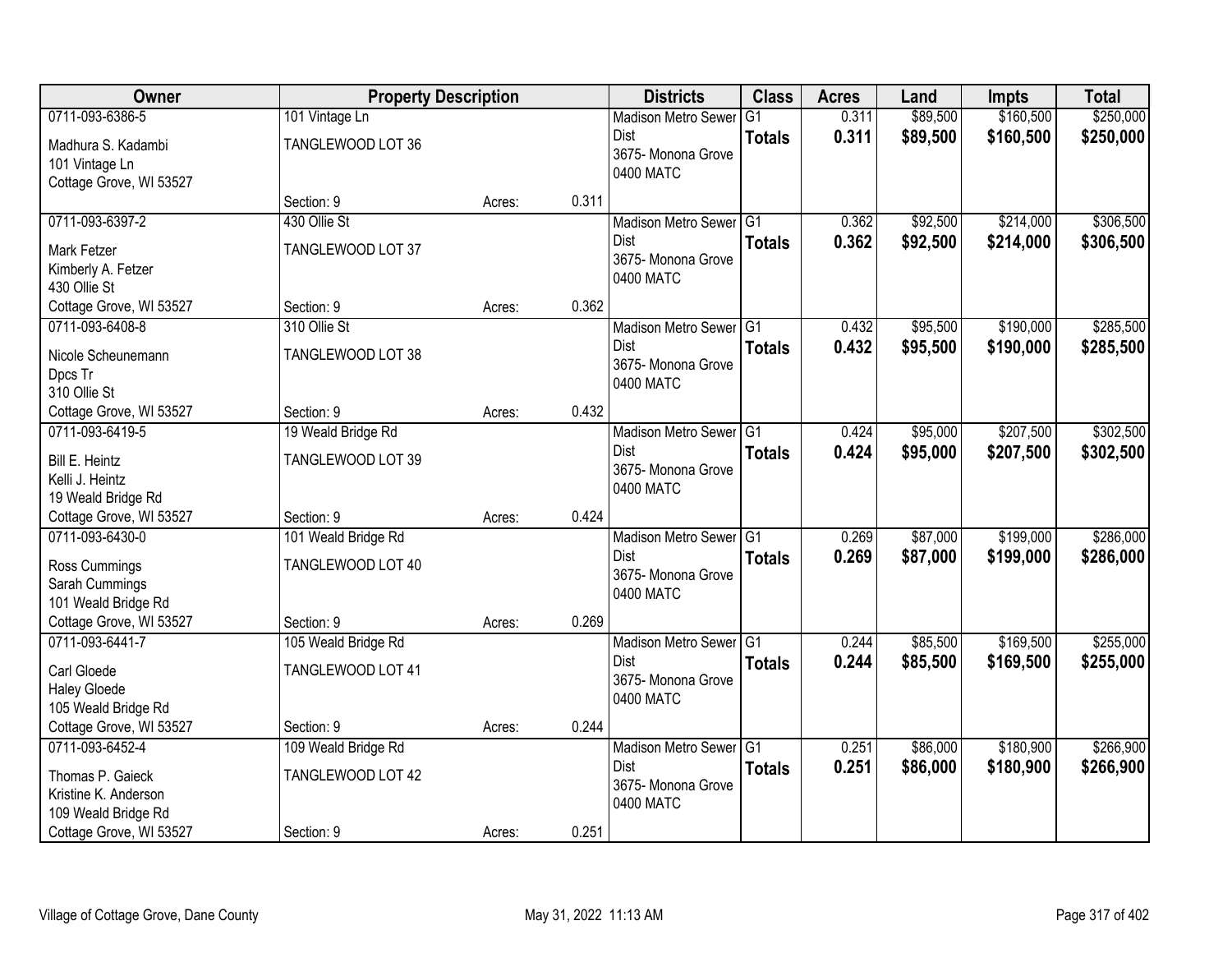| <b>Owner</b>                      | <b>Property Description</b> |        |       | <b>Districts</b>                | <b>Class</b>   | <b>Acres</b> | Land     | Impts     | <b>Total</b> |
|-----------------------------------|-----------------------------|--------|-------|---------------------------------|----------------|--------------|----------|-----------|--------------|
| 0711-093-6463-1                   | 113 Weald Bridge Rd         |        |       | <b>Madison Metro Sewer</b>      | G <sub>1</sub> | 0.256        | \$86,500 | \$175,000 | \$261,500    |
| Evan A. Kerns                     | TANGLEWOOD LOT 43           |        |       | Dist                            | <b>Totals</b>  | 0.256        | \$86,500 | \$175,000 | \$261,500    |
| Bethany K. Kerns                  |                             |        |       | 3675- Monona Grove              |                |              |          |           |              |
| 113 Weald Bridge Rd               |                             |        |       | 0400 MATC                       |                |              |          |           |              |
| Cottage Grove, WI 53527           | Section: 9                  | Acres: | 0.256 |                                 |                |              |          |           |              |
| 0711-093-6474-8                   | 201 Weald Bridge Rd         |        |       | Madison Metro Sewer G1          |                | 0.249        | \$86,000 | \$206,000 | \$292,000    |
| George E. Blair                   | TANGLEWOOD LOT 44           |        |       | Dist                            | <b>Totals</b>  | 0.249        | \$86,000 | \$206,000 | \$292,000    |
| Josephine A. Blair                |                             |        |       | 3675- Monona Grove              |                |              |          |           |              |
| 201 Weald Bridge Rd               |                             |        |       | 0400 MATC                       |                |              |          |           |              |
| Cottage Grove, WI 53527           | Section: 9                  | Acres: | 0.249 |                                 |                |              |          |           |              |
| 0711-093-6485-5                   | 205 Weald Bridge Rd         |        |       | Madison Metro Sewer G1          |                | 0.251        | \$86,000 | \$162,500 | \$248,500    |
| Donna J. Cross                    | TANGLEWOOD LOT 45           |        |       | Dist                            | <b>Totals</b>  | 0.251        | \$86,000 | \$162,500 | \$248,500    |
| Leo Cross Jr                      |                             |        |       | 3675- Monona Grove              |                |              |          |           |              |
| 205 Weald Bridge Rd               |                             |        |       | 0400 MATC                       |                |              |          |           |              |
| Cottage Grove, WI 53527           | Section: 9                  | Acres: | 0.251 |                                 |                |              |          |           |              |
| 0711-093-6496-2                   | 209 Weald Bridge Rd         |        |       | Madison Metro Sewer G1          |                | 0.251        | \$86,000 | \$172,500 | \$258,500    |
|                                   |                             |        |       | Dist                            | <b>Totals</b>  | 0.251        | \$86,000 | \$172,500 | \$258,500    |
| Timothy P. Fitch<br>Lisa M. Fitch | TANGLEWOOD LOT 46           |        |       | 3675- Monona Grove              |                |              |          |           |              |
| 209 Weald Bridge Rd               |                             |        |       | 0400 MATC                       |                |              |          |           |              |
| Cottage Grove, WI 53527           | Section: 9                  | Acres: | 0.251 |                                 |                |              |          |           |              |
| 0711-093-6507-8                   | 213 Weald Bridge Rd         |        |       | <b>Madison Metro Sewer</b>      | TG1            | 0.251        | \$86,000 | \$164,000 | \$250,000    |
|                                   |                             |        |       | <b>Dist</b>                     | <b>Totals</b>  | 0.251        | \$86,000 | \$164,000 | \$250,000    |
| Sarah Valencia                    | TANGLEWOOD LOT 47           |        |       | 3675- Monona Grove              |                |              |          |           |              |
| Rene H. Valencia Alvarez          |                             |        |       | 0400 MATC                       |                |              |          |           |              |
| 213 Weald Bridge Rd               |                             |        |       |                                 |                |              |          |           |              |
| Cottage Grove, WI 53527           | Section: 9                  | Acres: | 0.251 |                                 |                |              |          |           |              |
| 0711-093-6518-5                   | 217 Weald Bridge Rd         |        |       | Madison Metro Sewer G1          |                | 0.311        | \$89,500 | \$172,500 | \$262,000    |
| Shelley S. Miller                 | TANGLEWOOD LOT 48           |        |       | <b>Dist</b>                     | <b>Totals</b>  | 0.311        | \$89,500 | \$172,500 | \$262,000    |
| 217 Weald Bridge Rd               |                             |        |       | 3675- Monona Grove<br>0400 MATC |                |              |          |           |              |
| Cottage Grove, WI 53527           |                             |        |       |                                 |                |              |          |           |              |
|                                   | Section: 9                  | Acres: | 0.311 |                                 |                |              |          |           |              |
| 0711-093-6529-2                   | 216 Vintage Ln              |        |       | Madison Metro Sewer G1          |                | 0.281        | \$88,000 | \$179,500 | \$267,500    |
| Stuart N. Rittenhouse             | TANGLEWOOD LOT 49           |        |       | Dist                            | <b>Totals</b>  | 0.281        | \$88,000 | \$179,500 | \$267,500    |
| Michele A. Rittenhouse            |                             |        |       | 3675- Monona Grove              |                |              |          |           |              |
| 216 Vintage Ln                    |                             |        |       | 0400 MATC                       |                |              |          |           |              |
| Cottage Grove, WI 53527           | Section: 9                  | Acres: | 0.281 |                                 |                |              |          |           |              |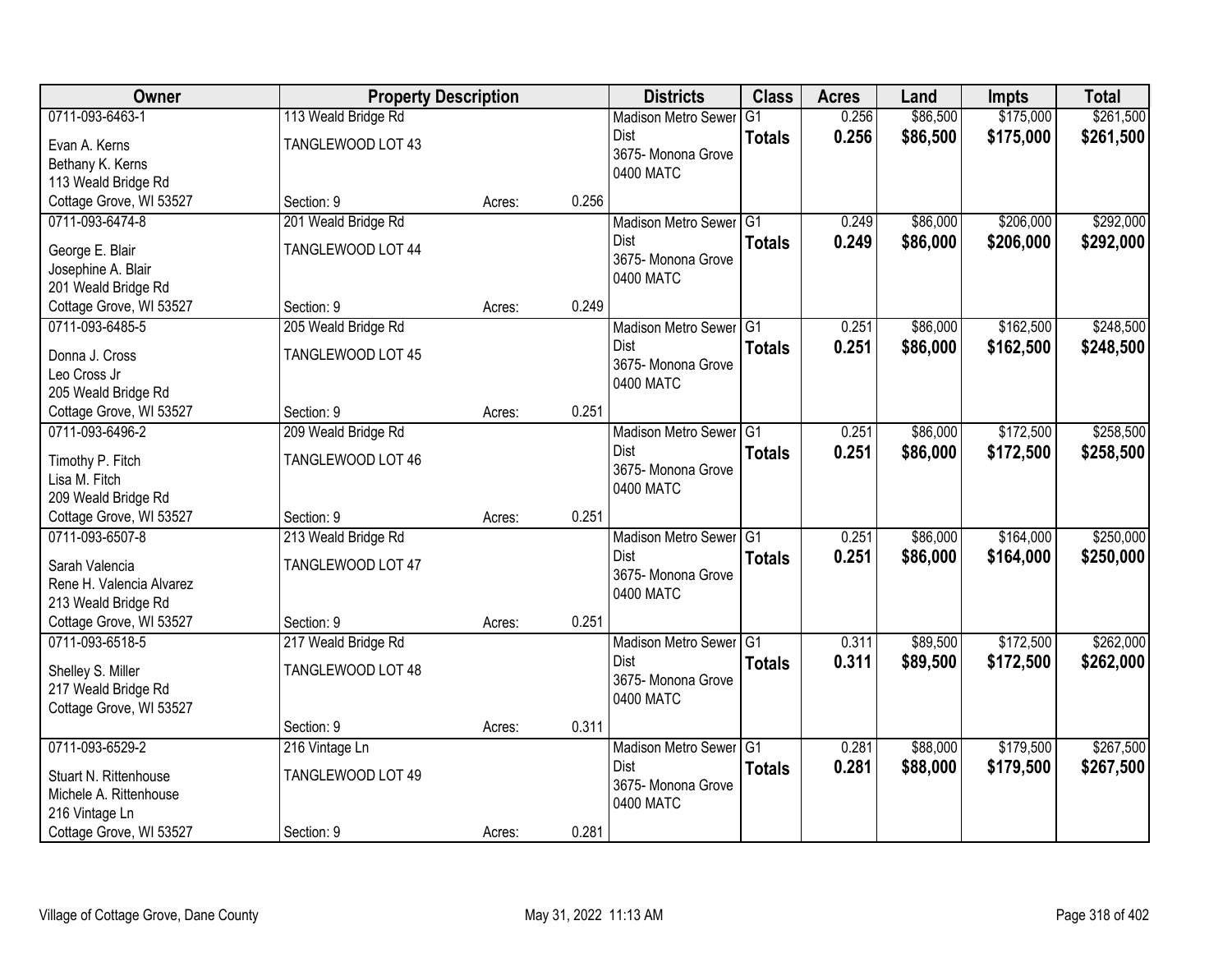| Owner                                      | <b>Property Description</b> |        |       | <b>Districts</b>                    | <b>Class</b>   | <b>Acres</b> | Land     | Impts     | <b>Total</b> |
|--------------------------------------------|-----------------------------|--------|-------|-------------------------------------|----------------|--------------|----------|-----------|--------------|
| 0711-093-6540-7                            | 212 Vintage Ln              |        |       | <b>Madison Metro Sewer</b>          | G <sub>1</sub> | 0.251        | \$86,000 | \$171,500 | \$257,500    |
| Micah Vanden Branden                       | TANGLEWOOD LOT 50           |        |       | Dist<br>3675- Monona Grove          | <b>Totals</b>  | 0.251        | \$86,000 | \$171,500 | \$257,500    |
| Brandi L. Vanden Branden                   |                             |        |       | 0400 MATC                           |                |              |          |           |              |
| 212 Vintage Ln                             | Section: 9                  |        | 0.251 |                                     |                |              |          |           |              |
| Cottage Grove, WI 53527<br>0711-093-6551-4 |                             | Acres: |       |                                     |                |              |          | \$200,000 | \$286,000    |
|                                            | 208 Vintage Ln              |        |       | Madison Metro Sewer G1<br>Dist      |                | 0.251        | \$86,000 |           |              |
| Sue Xiong                                  | TANGLEWOOD LOT 51           |        |       | 3675- Monona Grove                  | <b>Totals</b>  | 0.251        | \$86,000 | \$200,000 | \$286,000    |
| Vong Thao                                  |                             |        |       | 0400 MATC                           |                |              |          |           |              |
| 208 Vintage Ln                             |                             |        |       |                                     |                |              |          |           |              |
| Cottage Grove, WI 53527                    | Section: 9                  | Acres: | 0.251 |                                     |                |              |          |           |              |
| 0711-093-6562-1                            | 204 Vintage Ln              |        |       | Madison Metro Sewer G1              |                | 0.251        | \$86,000 | \$179,000 | \$265,000    |
| Gregory A. Newman                          | TANGLEWOOD LOT 52           |        |       | <b>Dist</b>                         | <b>Totals</b>  | 0.251        | \$86,000 | \$179,000 | \$265,000    |
| Maria J. Newman                            |                             |        |       | 3675- Monona Grove                  |                |              |          |           |              |
| 204 Vintage Ln                             |                             |        |       | 0400 MATC                           |                |              |          |           |              |
| Cottage Grove, WI 53527                    | Section: 9                  | Acres: | 0.251 |                                     |                |              |          |           |              |
| 0711-093-6573-8                            | 200 Vintage Ln              |        |       | Madison Metro Sewer G1              |                | 0.246        | \$86,000 | \$169,500 | \$255,500    |
|                                            |                             |        |       | Dist                                | <b>Totals</b>  | 0.246        | \$86,000 | \$169,500 | \$255,500    |
| Kenneth P. Conant                          | TANGLEWOOD LOT 53           |        |       | 3675- Monona Grove                  |                |              |          |           |              |
| Sharon M. Conant                           |                             |        |       | 0400 MATC                           |                |              |          |           |              |
| 200 Vintage Ln                             |                             |        |       |                                     |                |              |          |           |              |
| Cottage Grove, WI 53527                    | Section: 9                  | Acres: | 0.246 |                                     |                |              |          |           |              |
| 0711-093-6584-5                            | 108 Vintage Ln              |        |       | Madison Metro Sewer <sup>1</sup> G1 |                | 0.241        | \$85,500 | \$264,500 | \$350,000    |
| Jonah Reason                               | TANGLEWOOD LOT 54           |        |       | <b>Dist</b><br>3675- Monona Grove   | <b>Totals</b>  | 0.241        | \$85,500 | \$264,500 | \$350,000    |
| Kelsey Reason                              |                             |        |       | 0400 MATC                           |                |              |          |           |              |
| 108 Vintage Ln                             |                             |        |       |                                     |                |              |          |           |              |
| Cottage Grove, WI 53527                    | Section: 9                  | Acres: | 0.241 |                                     |                |              |          |           |              |
| 0711-093-6595-2                            | 104 Vintage Ln              |        |       | Madison Metro Sewer G1              |                | 0.257        | \$86,500 | \$223,000 | \$309,500    |
| Craig S. Bruesewitz                        | TANGLEWOOD LOT 55           |        |       | Dist                                | <b>Totals</b>  | 0.257        | \$86,500 | \$223,000 | \$309,500    |
| Tracy L. Bruesewitz                        |                             |        |       | 3675- Monona Grove                  |                |              |          |           |              |
| 104 Vintage Ln                             |                             |        |       | 0400 MATC                           |                |              |          |           |              |
| Cottage Grove, WI 53527                    | Section: 9                  | Acres: | 0.257 |                                     |                |              |          |           |              |
| 0711-093-6606-8                            | 100 Vintage Ln              |        |       | Madison Metro Sewer G1              |                | 0.308        | \$89,500 | \$186,500 | \$276,000    |
|                                            |                             |        |       | Dist                                | <b>Totals</b>  | 0.308        | \$89,500 | \$186,500 | \$276,000    |
| David A. Gerszewski                        | TANGLEWOOD LOT 56           |        |       | 3675- Monona Grove                  |                |              |          |           |              |
| Krista R. Gerszewski                       |                             |        |       | 0400 MATC                           |                |              |          |           |              |
| 100 Vintage Ln                             |                             |        |       |                                     |                |              |          |           |              |
| Cottage Grove, WI 53527                    | Section: 9                  | Acres: | 0.308 |                                     |                |              |          |           |              |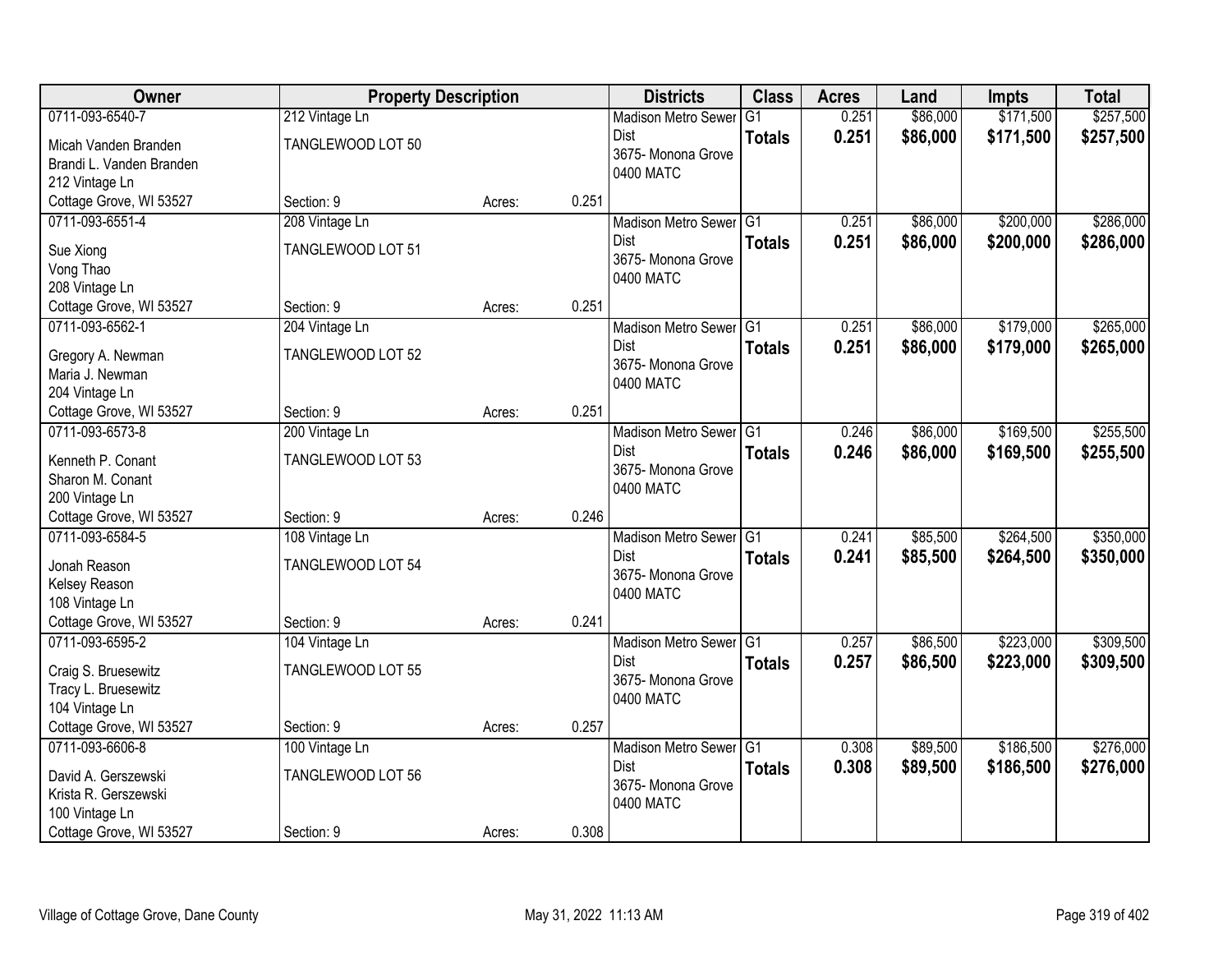| Owner                   | <b>Property Description</b> |        |       | <b>Districts</b>                  | <b>Class</b>  | <b>Acres</b> | Land     | <b>Impts</b> | <b>Total</b> |
|-------------------------|-----------------------------|--------|-------|-----------------------------------|---------------|--------------|----------|--------------|--------------|
| 0711-093-6617-5         | 19 Vista Dr                 |        |       | <b>Madison Metro Sewer</b>        | G1            | 0.269        | \$87,000 | \$185,500    | \$272,500    |
| Kyle P. Hooper          | TANGLEWOOD LOT 57           |        |       | Dist<br>3675- Monona Grove        | <b>Totals</b> | 0.269        | \$87,000 | \$185,500    | \$272,500    |
| <b>Isobel Maciver</b>   |                             |        |       | 0400 MATC                         |               |              |          |              |              |
| 19 Vista Dr             |                             |        |       |                                   |               |              |          |              |              |
| Cottage Grove, WI 53527 | Section: 9                  | Acres: | 0.269 |                                   |               |              |          |              |              |
| 0711-093-6628-2         | 23 Vista Dr                 |        |       | Madison Metro Sewer G1            |               | 0.242        | \$85,500 | \$175,500    | \$261,000    |
| Shane L. Davis          | TANGLEWOOD LOT 58           |        |       | <b>Dist</b>                       | <b>Totals</b> | 0.242        | \$85,500 | \$175,500    | \$261,000    |
| Wendy K. Davis          |                             |        |       | 3675- Monona Grove<br>0400 MATC   |               |              |          |              |              |
| 23 Vista Dr             |                             |        |       |                                   |               |              |          |              |              |
| Cottage Grove, WI 53527 | Section: 9                  | Acres: | 0.242 |                                   |               |              |          |              |              |
| 0711-093-6639-9         | 101 Vista Dr                |        |       | Madison Metro Sewer G1            |               | 0.236        | \$84,500 | \$185,600    | \$270,100    |
| Justin Belmarez         | TANGLEWOOD LOT 59           |        |       | Dist                              | <b>Totals</b> | 0.236        | \$84,500 | \$185,600    | \$270,100    |
| Kimberly M. Belmarez    |                             |        |       | 3675- Monona Grove                |               |              |          |              |              |
| 101 Vista Dr            |                             |        |       | 0400 MATC                         |               |              |          |              |              |
| Cottage Grove, WI 53527 | Section: 9                  | Acres: | 0.236 |                                   |               |              |          |              |              |
| 0711-093-6650-4         | 105 Vista Dr                |        |       | Madison Metro Sewer G1            |               | 0.230        | \$82,500 | \$171,500    | \$254,000    |
| Mustapha Kambi          | TANGLEWOOD LOT 60           |        |       | Dist                              | <b>Totals</b> | 0.230        | \$82,500 | \$171,500    | \$254,000    |
| 105 Vista Dr            |                             |        |       | 3675- Monona Grove                |               |              |          |              |              |
| Cottage Grove, WI 53527 |                             |        |       | 0400 MATC                         |               |              |          |              |              |
|                         | Section: 9                  | Acres: | 0.230 |                                   |               |              |          |              |              |
| 0711-093-6661-1         | 109 Vista Dr                |        |       | Madison Metro Sewer <sup>G1</sup> |               | 0.235        | \$84,000 | \$186,000    | \$270,000    |
| Briana M. Mccarville    | TANGLEWOOD LOT 61           |        |       | <b>Dist</b>                       | <b>Totals</b> | 0.235        | \$84,000 | \$186,000    | \$270,000    |
| 109 Vista Dr            |                             |        |       | 3675- Monona Grove                |               |              |          |              |              |
| Cottage Grove, WI 53527 |                             |        |       | 0400 MATC                         |               |              |          |              |              |
|                         | Section: 9                  | Acres: | 0.235 |                                   |               |              |          |              |              |
| 0711-093-6672-8         | 113 Vista Dr                |        |       | Madison Metro Sewer G1            |               | 0.238        | \$85,000 | \$187,000    | \$272,000    |
| Qian W. Li              | TANGLEWOOD LOT 62           |        |       | Dist                              | <b>Totals</b> | 0.238        | \$85,000 | \$187,000    | \$272,000    |
| 113 Vista Dr            |                             |        |       | 3675- Monona Grove                |               |              |          |              |              |
| Cottage Grove, WI 53527 |                             |        |       | 0400 MATC                         |               |              |          |              |              |
|                         | Section: 9                  | Acres: | 0.238 |                                   |               |              |          |              |              |
| 0711-093-6683-5         | 117 Vista Dr                |        |       | Madison Metro Sewer G1            |               | 0.238        | \$85,000 | \$209,000    | \$294,000    |
| Paul H. Bratland        | TANGLEWOOD LOT 63           |        |       | <b>Dist</b>                       | <b>Totals</b> | 0.238        | \$85,000 | \$209,000    | \$294,000    |
| Carol E. Bratland       |                             |        |       | 3675- Monona Grove                |               |              |          |              |              |
| 117 Vista Dr            |                             |        |       | 0400 MATC                         |               |              |          |              |              |
| Cottage Grove, WI 53527 | Section: 9                  | Acres: | 0.238 |                                   |               |              |          |              |              |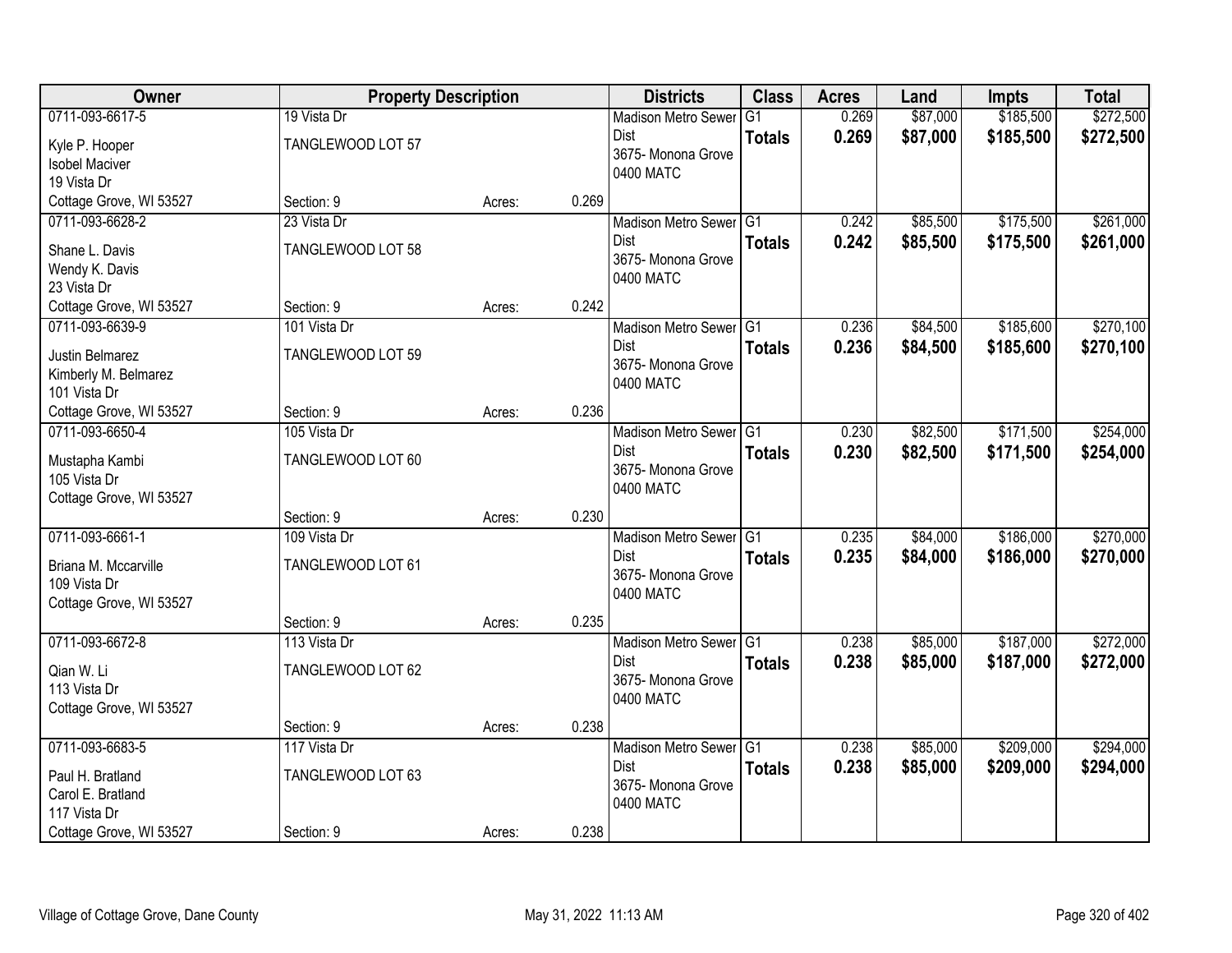| 0711-093-6694-2<br>\$165,500<br>\$250,500<br>201 Vista Dr<br>0.238<br>\$85,000<br><b>Madison Metro Sewer</b><br>G1<br>0.238<br>\$85,000<br>\$165,500<br>\$250,500<br>Dist<br><b>Totals</b><br>TANGLEWOOD LOT 64<br>Kenneth L. Karnovsky<br>3675- Monona Grove<br>Sandra M. Karnovsky<br>0400 MATC<br>201 Vista Dr<br>Cottage Grove, WI 53527<br>0.238<br>Section: 9<br>Acres:<br>\$284,000<br>0711-093-6705-8<br>205 Vista Dr<br>\$85,000<br>\$199,000<br>Madison Metro Sewer G1<br>0.238<br>0.238<br>\$85,000<br>\$199,000<br><b>Dist</b><br>\$284,000<br><b>Totals</b><br>TANGLEWOOD LOT 65<br>Charles S. Lueck<br>3675- Monona Grove<br>205 Vista Dr<br>0400 MATC<br>Cottage Grove, WI 53527<br>0.238<br>Section: 9<br>Acres:<br>0711-093-6716-5<br>0.238<br>\$85,000<br>\$177,000<br>\$262,000<br>209 Vista Dr<br>Madison Metro Sewer G1<br>Dist<br>0.238<br>\$85,000<br>\$177,000<br>\$262,000<br><b>Totals</b><br>TANGLEWOOD LOT 66<br>Kenneth R. Fasking<br>3675- Monona Grove<br>Joann L. Fasking<br>0400 MATC<br>209 Vista Dr<br>0.238<br>Cottage Grove, WI 53527<br>Section: 9<br>Acres:<br>\$88,500<br>\$182,500<br>\$271,000<br>0711-093-6727-2<br>Madison Metro Sewer G1<br>0.291<br>215 Vista Dr<br>Dist<br>0.291<br>\$88,500<br>\$182,500<br>\$271,000<br><b>Totals</b><br>Susan E. Allen<br>TANGLEWOOD LOT 67<br>3675- Monona Grove<br>James W. Allen III<br>0400 MATC<br>215 Vista Dr<br>0.291<br>Cottage Grove, WI 53527<br>Section: 9<br>Acres:<br>\$293,000<br>0711-093-6738-9<br>Madison Metro Sewer <sup>G1</sup><br>0.271<br>\$87,500<br>\$205,500<br>306 Carriage Dr<br>0.271<br>\$87,500<br>\$205,500<br>\$293,000<br><b>Dist</b><br><b>Totals</b><br>Teresa A. Johnson<br>TANGLEWOOD LOT 68<br>3675- Monona Grove<br>306 Carriage Dr<br>0400 MATC<br>Cottage Grove, WI 53527<br>0.271<br>Section: 9<br>Acres:<br>\$283,500<br>0711-093-6749-6<br>Madison Metro Sewer G1<br>0.263<br>\$87,000<br>\$196,500<br>312 Carriage Dr<br>0.263<br>\$87,000<br>\$196,500<br>\$283,500<br>Dist<br><b>Totals</b><br>TANGLEWOOD LOT 69<br>Lori Genschaw et al<br>3675- Monona Grove<br>312 Carriage Dr<br>0400 MATC | <b>Owner</b>            | <b>Property Description</b> |  | <b>Districts</b> | <b>Class</b> | <b>Acres</b> | Land | <b>Impts</b> | <b>Total</b> |
|----------------------------------------------------------------------------------------------------------------------------------------------------------------------------------------------------------------------------------------------------------------------------------------------------------------------------------------------------------------------------------------------------------------------------------------------------------------------------------------------------------------------------------------------------------------------------------------------------------------------------------------------------------------------------------------------------------------------------------------------------------------------------------------------------------------------------------------------------------------------------------------------------------------------------------------------------------------------------------------------------------------------------------------------------------------------------------------------------------------------------------------------------------------------------------------------------------------------------------------------------------------------------------------------------------------------------------------------------------------------------------------------------------------------------------------------------------------------------------------------------------------------------------------------------------------------------------------------------------------------------------------------------------------------------------------------------------------------------------------------------------------------------------------------------------------------------------------------------------------------------------------------------------------------------------------------------------------------------------------------------------------------------------------------------------------------------------------------------------------------------------|-------------------------|-----------------------------|--|------------------|--------------|--------------|------|--------------|--------------|
|                                                                                                                                                                                                                                                                                                                                                                                                                                                                                                                                                                                                                                                                                                                                                                                                                                                                                                                                                                                                                                                                                                                                                                                                                                                                                                                                                                                                                                                                                                                                                                                                                                                                                                                                                                                                                                                                                                                                                                                                                                                                                                                                  |                         |                             |  |                  |              |              |      |              |              |
|                                                                                                                                                                                                                                                                                                                                                                                                                                                                                                                                                                                                                                                                                                                                                                                                                                                                                                                                                                                                                                                                                                                                                                                                                                                                                                                                                                                                                                                                                                                                                                                                                                                                                                                                                                                                                                                                                                                                                                                                                                                                                                                                  |                         |                             |  |                  |              |              |      |              |              |
|                                                                                                                                                                                                                                                                                                                                                                                                                                                                                                                                                                                                                                                                                                                                                                                                                                                                                                                                                                                                                                                                                                                                                                                                                                                                                                                                                                                                                                                                                                                                                                                                                                                                                                                                                                                                                                                                                                                                                                                                                                                                                                                                  |                         |                             |  |                  |              |              |      |              |              |
|                                                                                                                                                                                                                                                                                                                                                                                                                                                                                                                                                                                                                                                                                                                                                                                                                                                                                                                                                                                                                                                                                                                                                                                                                                                                                                                                                                                                                                                                                                                                                                                                                                                                                                                                                                                                                                                                                                                                                                                                                                                                                                                                  |                         |                             |  |                  |              |              |      |              |              |
|                                                                                                                                                                                                                                                                                                                                                                                                                                                                                                                                                                                                                                                                                                                                                                                                                                                                                                                                                                                                                                                                                                                                                                                                                                                                                                                                                                                                                                                                                                                                                                                                                                                                                                                                                                                                                                                                                                                                                                                                                                                                                                                                  |                         |                             |  |                  |              |              |      |              |              |
|                                                                                                                                                                                                                                                                                                                                                                                                                                                                                                                                                                                                                                                                                                                                                                                                                                                                                                                                                                                                                                                                                                                                                                                                                                                                                                                                                                                                                                                                                                                                                                                                                                                                                                                                                                                                                                                                                                                                                                                                                                                                                                                                  |                         |                             |  |                  |              |              |      |              |              |
|                                                                                                                                                                                                                                                                                                                                                                                                                                                                                                                                                                                                                                                                                                                                                                                                                                                                                                                                                                                                                                                                                                                                                                                                                                                                                                                                                                                                                                                                                                                                                                                                                                                                                                                                                                                                                                                                                                                                                                                                                                                                                                                                  |                         |                             |  |                  |              |              |      |              |              |
|                                                                                                                                                                                                                                                                                                                                                                                                                                                                                                                                                                                                                                                                                                                                                                                                                                                                                                                                                                                                                                                                                                                                                                                                                                                                                                                                                                                                                                                                                                                                                                                                                                                                                                                                                                                                                                                                                                                                                                                                                                                                                                                                  |                         |                             |  |                  |              |              |      |              |              |
|                                                                                                                                                                                                                                                                                                                                                                                                                                                                                                                                                                                                                                                                                                                                                                                                                                                                                                                                                                                                                                                                                                                                                                                                                                                                                                                                                                                                                                                                                                                                                                                                                                                                                                                                                                                                                                                                                                                                                                                                                                                                                                                                  |                         |                             |  |                  |              |              |      |              |              |
|                                                                                                                                                                                                                                                                                                                                                                                                                                                                                                                                                                                                                                                                                                                                                                                                                                                                                                                                                                                                                                                                                                                                                                                                                                                                                                                                                                                                                                                                                                                                                                                                                                                                                                                                                                                                                                                                                                                                                                                                                                                                                                                                  |                         |                             |  |                  |              |              |      |              |              |
|                                                                                                                                                                                                                                                                                                                                                                                                                                                                                                                                                                                                                                                                                                                                                                                                                                                                                                                                                                                                                                                                                                                                                                                                                                                                                                                                                                                                                                                                                                                                                                                                                                                                                                                                                                                                                                                                                                                                                                                                                                                                                                                                  |                         |                             |  |                  |              |              |      |              |              |
|                                                                                                                                                                                                                                                                                                                                                                                                                                                                                                                                                                                                                                                                                                                                                                                                                                                                                                                                                                                                                                                                                                                                                                                                                                                                                                                                                                                                                                                                                                                                                                                                                                                                                                                                                                                                                                                                                                                                                                                                                                                                                                                                  |                         |                             |  |                  |              |              |      |              |              |
|                                                                                                                                                                                                                                                                                                                                                                                                                                                                                                                                                                                                                                                                                                                                                                                                                                                                                                                                                                                                                                                                                                                                                                                                                                                                                                                                                                                                                                                                                                                                                                                                                                                                                                                                                                                                                                                                                                                                                                                                                                                                                                                                  |                         |                             |  |                  |              |              |      |              |              |
|                                                                                                                                                                                                                                                                                                                                                                                                                                                                                                                                                                                                                                                                                                                                                                                                                                                                                                                                                                                                                                                                                                                                                                                                                                                                                                                                                                                                                                                                                                                                                                                                                                                                                                                                                                                                                                                                                                                                                                                                                                                                                                                                  |                         |                             |  |                  |              |              |      |              |              |
|                                                                                                                                                                                                                                                                                                                                                                                                                                                                                                                                                                                                                                                                                                                                                                                                                                                                                                                                                                                                                                                                                                                                                                                                                                                                                                                                                                                                                                                                                                                                                                                                                                                                                                                                                                                                                                                                                                                                                                                                                                                                                                                                  |                         |                             |  |                  |              |              |      |              |              |
|                                                                                                                                                                                                                                                                                                                                                                                                                                                                                                                                                                                                                                                                                                                                                                                                                                                                                                                                                                                                                                                                                                                                                                                                                                                                                                                                                                                                                                                                                                                                                                                                                                                                                                                                                                                                                                                                                                                                                                                                                                                                                                                                  |                         |                             |  |                  |              |              |      |              |              |
|                                                                                                                                                                                                                                                                                                                                                                                                                                                                                                                                                                                                                                                                                                                                                                                                                                                                                                                                                                                                                                                                                                                                                                                                                                                                                                                                                                                                                                                                                                                                                                                                                                                                                                                                                                                                                                                                                                                                                                                                                                                                                                                                  |                         |                             |  |                  |              |              |      |              |              |
|                                                                                                                                                                                                                                                                                                                                                                                                                                                                                                                                                                                                                                                                                                                                                                                                                                                                                                                                                                                                                                                                                                                                                                                                                                                                                                                                                                                                                                                                                                                                                                                                                                                                                                                                                                                                                                                                                                                                                                                                                                                                                                                                  |                         |                             |  |                  |              |              |      |              |              |
|                                                                                                                                                                                                                                                                                                                                                                                                                                                                                                                                                                                                                                                                                                                                                                                                                                                                                                                                                                                                                                                                                                                                                                                                                                                                                                                                                                                                                                                                                                                                                                                                                                                                                                                                                                                                                                                                                                                                                                                                                                                                                                                                  |                         |                             |  |                  |              |              |      |              |              |
|                                                                                                                                                                                                                                                                                                                                                                                                                                                                                                                                                                                                                                                                                                                                                                                                                                                                                                                                                                                                                                                                                                                                                                                                                                                                                                                                                                                                                                                                                                                                                                                                                                                                                                                                                                                                                                                                                                                                                                                                                                                                                                                                  |                         |                             |  |                  |              |              |      |              |              |
|                                                                                                                                                                                                                                                                                                                                                                                                                                                                                                                                                                                                                                                                                                                                                                                                                                                                                                                                                                                                                                                                                                                                                                                                                                                                                                                                                                                                                                                                                                                                                                                                                                                                                                                                                                                                                                                                                                                                                                                                                                                                                                                                  |                         |                             |  |                  |              |              |      |              |              |
|                                                                                                                                                                                                                                                                                                                                                                                                                                                                                                                                                                                                                                                                                                                                                                                                                                                                                                                                                                                                                                                                                                                                                                                                                                                                                                                                                                                                                                                                                                                                                                                                                                                                                                                                                                                                                                                                                                                                                                                                                                                                                                                                  |                         |                             |  |                  |              |              |      |              |              |
|                                                                                                                                                                                                                                                                                                                                                                                                                                                                                                                                                                                                                                                                                                                                                                                                                                                                                                                                                                                                                                                                                                                                                                                                                                                                                                                                                                                                                                                                                                                                                                                                                                                                                                                                                                                                                                                                                                                                                                                                                                                                                                                                  |                         |                             |  |                  |              |              |      |              |              |
|                                                                                                                                                                                                                                                                                                                                                                                                                                                                                                                                                                                                                                                                                                                                                                                                                                                                                                                                                                                                                                                                                                                                                                                                                                                                                                                                                                                                                                                                                                                                                                                                                                                                                                                                                                                                                                                                                                                                                                                                                                                                                                                                  |                         |                             |  |                  |              |              |      |              |              |
|                                                                                                                                                                                                                                                                                                                                                                                                                                                                                                                                                                                                                                                                                                                                                                                                                                                                                                                                                                                                                                                                                                                                                                                                                                                                                                                                                                                                                                                                                                                                                                                                                                                                                                                                                                                                                                                                                                                                                                                                                                                                                                                                  |                         |                             |  |                  |              |              |      |              |              |
|                                                                                                                                                                                                                                                                                                                                                                                                                                                                                                                                                                                                                                                                                                                                                                                                                                                                                                                                                                                                                                                                                                                                                                                                                                                                                                                                                                                                                                                                                                                                                                                                                                                                                                                                                                                                                                                                                                                                                                                                                                                                                                                                  |                         |                             |  |                  |              |              |      |              |              |
|                                                                                                                                                                                                                                                                                                                                                                                                                                                                                                                                                                                                                                                                                                                                                                                                                                                                                                                                                                                                                                                                                                                                                                                                                                                                                                                                                                                                                                                                                                                                                                                                                                                                                                                                                                                                                                                                                                                                                                                                                                                                                                                                  |                         |                             |  |                  |              |              |      |              |              |
|                                                                                                                                                                                                                                                                                                                                                                                                                                                                                                                                                                                                                                                                                                                                                                                                                                                                                                                                                                                                                                                                                                                                                                                                                                                                                                                                                                                                                                                                                                                                                                                                                                                                                                                                                                                                                                                                                                                                                                                                                                                                                                                                  |                         |                             |  |                  |              |              |      |              |              |
|                                                                                                                                                                                                                                                                                                                                                                                                                                                                                                                                                                                                                                                                                                                                                                                                                                                                                                                                                                                                                                                                                                                                                                                                                                                                                                                                                                                                                                                                                                                                                                                                                                                                                                                                                                                                                                                                                                                                                                                                                                                                                                                                  | Cottage Grove, WI 53527 |                             |  |                  |              |              |      |              |              |
| 0.263<br>Section: 9<br>Acres:                                                                                                                                                                                                                                                                                                                                                                                                                                                                                                                                                                                                                                                                                                                                                                                                                                                                                                                                                                                                                                                                                                                                                                                                                                                                                                                                                                                                                                                                                                                                                                                                                                                                                                                                                                                                                                                                                                                                                                                                                                                                                                    |                         |                             |  |                  |              |              |      |              |              |
| 0711-093-6760-1<br>\$86,000<br>\$206,500<br>\$292,500<br>212 Weald Bridge Rd<br>Madison Metro Sewer G1<br>0.249                                                                                                                                                                                                                                                                                                                                                                                                                                                                                                                                                                                                                                                                                                                                                                                                                                                                                                                                                                                                                                                                                                                                                                                                                                                                                                                                                                                                                                                                                                                                                                                                                                                                                                                                                                                                                                                                                                                                                                                                                  |                         |                             |  |                  |              |              |      |              |              |
| <b>Dist</b><br>0.249<br>\$86,000<br>\$292,500<br>\$206,500<br><b>Totals</b>                                                                                                                                                                                                                                                                                                                                                                                                                                                                                                                                                                                                                                                                                                                                                                                                                                                                                                                                                                                                                                                                                                                                                                                                                                                                                                                                                                                                                                                                                                                                                                                                                                                                                                                                                                                                                                                                                                                                                                                                                                                      |                         |                             |  |                  |              |              |      |              |              |
| TANGLEWOOD LOT 70<br>Brian R. Borchert<br>3675- Monona Grove<br>Janet E. Borchert                                                                                                                                                                                                                                                                                                                                                                                                                                                                                                                                                                                                                                                                                                                                                                                                                                                                                                                                                                                                                                                                                                                                                                                                                                                                                                                                                                                                                                                                                                                                                                                                                                                                                                                                                                                                                                                                                                                                                                                                                                                |                         |                             |  |                  |              |              |      |              |              |
| 0400 MATC<br>212 Weald Bridge Rd                                                                                                                                                                                                                                                                                                                                                                                                                                                                                                                                                                                                                                                                                                                                                                                                                                                                                                                                                                                                                                                                                                                                                                                                                                                                                                                                                                                                                                                                                                                                                                                                                                                                                                                                                                                                                                                                                                                                                                                                                                                                                                 |                         |                             |  |                  |              |              |      |              |              |
| 0.249<br>Cottage Grove, WI 53527<br>Section: 9<br>Acres:                                                                                                                                                                                                                                                                                                                                                                                                                                                                                                                                                                                                                                                                                                                                                                                                                                                                                                                                                                                                                                                                                                                                                                                                                                                                                                                                                                                                                                                                                                                                                                                                                                                                                                                                                                                                                                                                                                                                                                                                                                                                         |                         |                             |  |                  |              |              |      |              |              |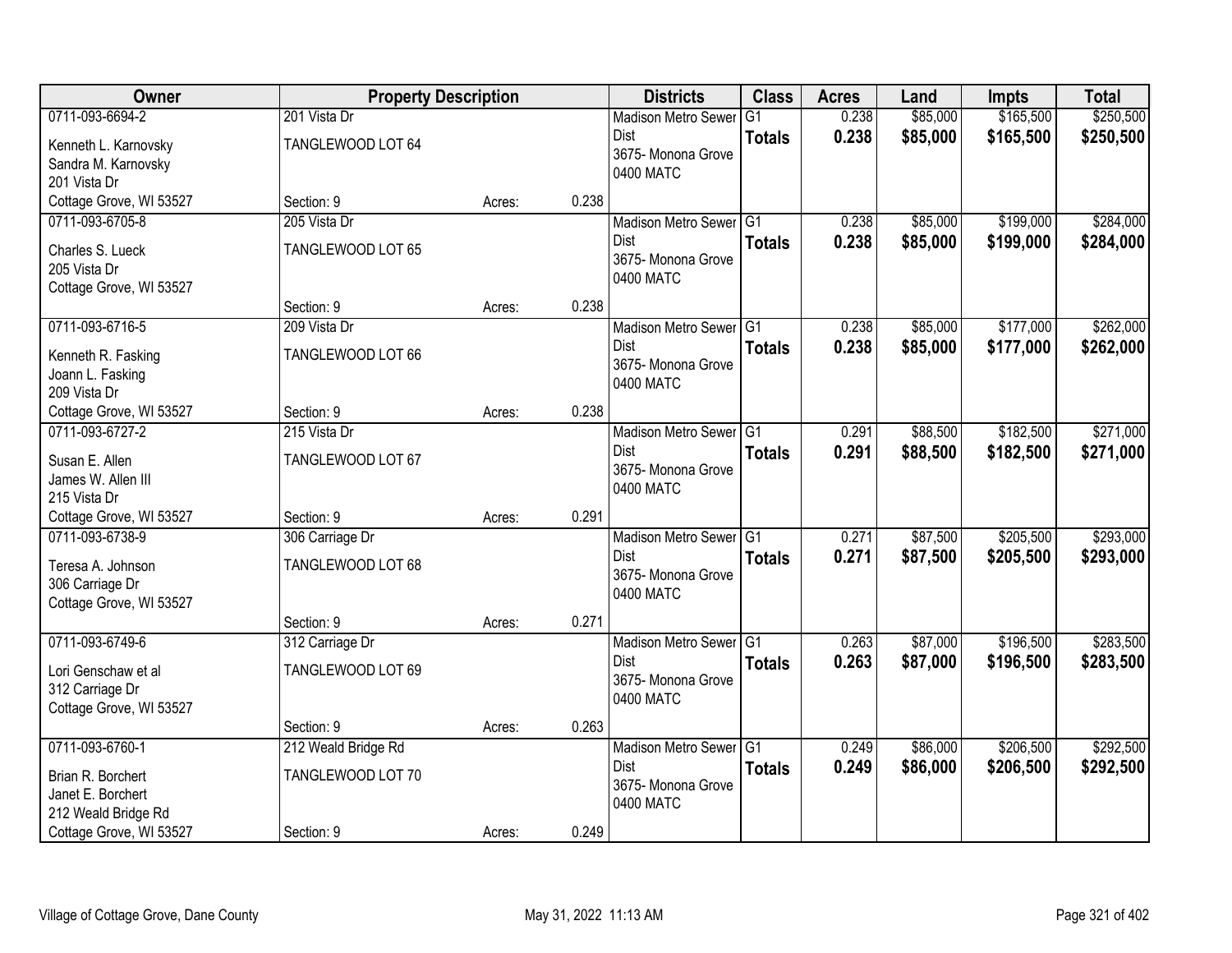| Owner                   | <b>Property Description</b> |        |       | <b>Districts</b>                    | <b>Class</b>  | <b>Acres</b> | Land     | <b>Impts</b> | <b>Total</b> |
|-------------------------|-----------------------------|--------|-------|-------------------------------------|---------------|--------------|----------|--------------|--------------|
| 0711-093-6771-8         | 208 Weald Bridge Rd         |        |       | <b>Madison Metro Sewer</b>          | G1            | 0.249        | \$86,000 | \$159,500    | \$245,500    |
| Douglas A. Paull        | TANGLEWOOD LOT 71           |        |       | Dist                                | <b>Totals</b> | 0.249        | \$86,000 | \$159,500    | \$245,500    |
| Jill M. Paull           |                             |        |       | 3675- Monona Grove                  |               |              |          |              |              |
| 208 Weald Bridge Rd     |                             |        |       | 0400 MATC                           |               |              |          |              |              |
| Cottage Grove, WI 53527 | Section: 9                  | Acres: | 0.249 |                                     |               |              |          |              |              |
| 0711-093-6782-5         | 204 Weald Bridge Rd         |        |       | Madison Metro Sewer G1              |               | 0.249        | \$86,000 | \$177,000    | \$263,000    |
| Daniel C. Bormann       | TANGLEWOOD LOT 72           |        |       | Dist                                | <b>Totals</b> | 0.249        | \$86,000 | \$177,000    | \$263,000    |
| Sara A. Heaton          |                             |        |       | 3675- Monona Grove                  |               |              |          |              |              |
| 204 Weald Bridge Rd     |                             |        |       | 0400 MATC                           |               |              |          |              |              |
| Cottage Grove, WI 53527 | Section: 9                  | Acres: | 0.249 |                                     |               |              |          |              |              |
| 0711-093-6793-2         | 200 Weald Bridge Rd         |        |       | Madison Metro Sewer G1              |               | 0.249        | \$86,000 | \$191,500    | \$277,500    |
| Dischler Living Tr      | TANGLEWOOD LOT 73           |        |       | Dist                                | <b>Totals</b> | 0.249        | \$86,000 | \$191,500    | \$277,500    |
| 200 Weald Bridge Rd     |                             |        |       | 3675- Monona Grove                  |               |              |          |              |              |
| Cottage Grove, WI 53527 |                             |        |       | 0400 MATC                           |               |              |          |              |              |
|                         | Section: 9                  | Acres: | 0.249 |                                     |               |              |          |              |              |
| 0711-093-6804-8         | 116 Weald Bridge Rd         |        |       | Madison Metro Sewer G1              |               | 0.249        | \$86,000 | \$196,500    | \$282,500    |
| John J. Hamm            | TANGLEWOOD LOT 74           |        |       | Dist                                | <b>Totals</b> | 0.249        | \$86,000 | \$196,500    | \$282,500    |
| Rebecca L. Hamm         |                             |        |       | 3675- Monona Grove                  |               |              |          |              |              |
| 116 Weald Bridge Rd     |                             |        |       | 0400 MATC                           |               |              |          |              |              |
| Cottage Grove, WI 53527 | Section: 9                  | Acres: | 0.249 |                                     |               |              |          |              |              |
| 0711-093-6815-5         | 112 Weald Bridge Rd         |        |       | Madison Metro Sewer G1              |               | 0.252        | \$86,000 | \$153,000    | \$239,000    |
| Sharlene M. Williams    | TANGLEWOOD LOT 75           |        |       | <b>Dist</b>                         | <b>Totals</b> | 0.252        | \$86,000 | \$153,000    | \$239,000    |
| 112 Weald Bridge Rd     |                             |        |       | 3675- Monona Grove                  |               |              |          |              |              |
| Cottage Grove, WI 53527 |                             |        |       | 0400 MATC                           |               |              |          |              |              |
|                         | Section: 9                  | Acres: | 0.252 |                                     |               |              |          |              |              |
| 0711-093-6826-2         | 108 Weald Bridge Rd         |        |       | Madison Metro Sewer <sup>1</sup> G1 |               | 0.294        | \$88,500 | \$179,500    | \$268,000    |
| Nathan T. Osowski       | TANGLEWOOD LOT 76           |        |       | Dist                                | <b>Totals</b> | 0.294        | \$88,500 | \$179,500    | \$268,000    |
| Sarah L. Holcomb        |                             |        |       | 3675- Monona Grove                  |               |              |          |              |              |
| 108 Weald Bridge Rd     |                             |        |       | 0400 MATC                           |               |              |          |              |              |
| Cottage Grove, WI 53527 | Section: 9                  | Acres: | 0.294 |                                     |               |              |          |              |              |
| 0711-093-6837-9         | 104 Weald Bridge Rd         |        |       | Madison Metro Sewer G1              |               | 0.257        | \$86,500 | \$165,500    | \$252,000    |
| Roy R. Kinney           | TANGLEWOOD LOT 77           |        |       | Dist                                | <b>Totals</b> | 0.257        | \$86,500 | \$165,500    | \$252,000    |
| Susan I. Kinney         |                             |        |       | 3675- Monona Grove                  |               |              |          |              |              |
| 104 Weald Bridge Rd     |                             |        |       | 0400 MATC                           |               |              |          |              |              |
| Cottage Grove, WI 53527 | Section: 9                  | Acres: | 0.257 |                                     |               |              |          |              |              |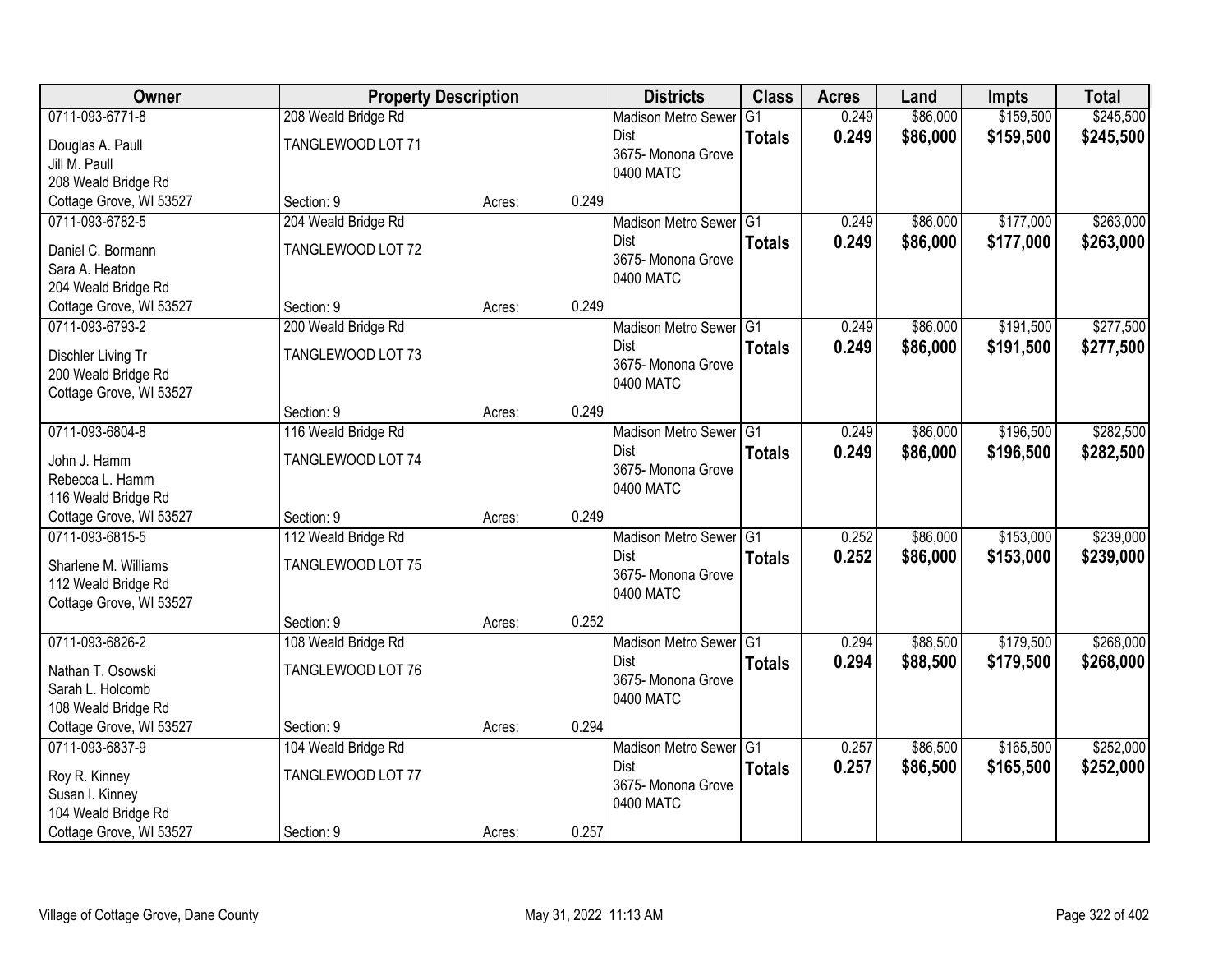| <b>Owner</b>                                                                                                  | <b>Property Description</b>                                                                                                                                               |        |       | <b>Districts</b>                                                                          | <b>Class</b>        | <b>Acres</b>   | Land                   | Impts                  | <b>Total</b>           |
|---------------------------------------------------------------------------------------------------------------|---------------------------------------------------------------------------------------------------------------------------------------------------------------------------|--------|-------|-------------------------------------------------------------------------------------------|---------------------|----------------|------------------------|------------------------|------------------------|
| 0711-093-6848-6                                                                                               | 100 Weald Bridge Rd                                                                                                                                                       |        |       | <b>Madison Metro Sewer</b>                                                                | G1                  | 0.245          | \$85,500               | \$167,500              | \$253,000              |
| Scott Statz<br>100 Weald Bridge Rd<br>Cottage Grove, WI 53527                                                 | TANGLEWOOD LOT 78                                                                                                                                                         |        |       | Dist<br>3675- Monona Grove<br>0400 MATC                                                   | <b>Totals</b>       | 0.245          | \$85,500               | \$167,500              | \$253,000              |
|                                                                                                               | Section: 9                                                                                                                                                                | Acres: | 0.245 |                                                                                           |                     |                |                        |                        |                        |
| 0711-093-6859-3<br>Jennifer L. Royston<br>20 Weald Bridge Rd<br>Cottage Grove, WI 53527                       | 20 Weald Bridge Rd<br>TANGLEWOOD LOT 79                                                                                                                                   |        |       | Madison Metro Sewer G1<br>Dist<br>3675- Monona Grove<br>0400 MATC                         | <b>Totals</b>       | 0.291<br>0.291 | \$88,500<br>\$88,500   | \$186,500<br>\$186,500 | \$275,000<br>\$275,000 |
|                                                                                                               | Section: 9                                                                                                                                                                | Acres: | 0.291 |                                                                                           |                     |                |                        |                        |                        |
| 0711-093-6875-3<br>Cottage Grove, Village of<br>221 E Cottage Grove Rd<br>Cottage Grove, WI 53527             | Tanglewood Ct<br>TANGLEWOOD OUTLOT 1                                                                                                                                      |        |       | Madison Metro Sewer X4<br>Dist<br>3675- Monona Grove<br>0400 MATC                         | <b>Totals</b>       | 4.523<br>4.523 | \$0<br>\$0             | \$0<br>\$0             | \$0<br>\$0             |
|                                                                                                               | Section: 9                                                                                                                                                                | Acres: | 4.523 |                                                                                           |                     |                |                        |                        |                        |
| 0711-093-8000-6<br>Daniel G. Kessenich<br>Jeanne L. Kessenich<br>4623 Tonyawatha Trl<br>Monona, WI 53716      | 585 N Main St<br>LOT 1 CSM 4737 CS21/50 R7158/89-8/20/85 DESCR<br>AS SEC 9-7-11 PRT NE1/4SW1/4 (18,631 SQ FT) SUBJ<br>TO ACCESS ESMT IN R10794/1-4<br>Section: 9          | Acres: | 0.428 | <b>Madison Metro Sewer</b><br>Dist<br>3675- Monona Grove<br>TID <sub>9</sub><br>0400 MATC | G2<br><b>Totals</b> | 0.428<br>0.428 | \$93,500<br>\$93,500   | \$284,500<br>\$284,500 | \$378,000<br>\$378,000 |
| 0711-093-8025-7<br><b>Oliver Seldal</b><br>c/o Treasurer<br>221 E Cottage Grove Rd<br>Cottage Grove, WI 53527 | Ollie St<br>SEC 9-7-11 PRT NE1/4SW1/4 COM NE COR 1/41/4 TH<br>N89DEGW 355 F T TH S3DEGW 177 FT TO POB TH<br>S3DEGW 131 FT TH N89DEGW 6 FT T H N3DEGE 131<br>Section: 9    | Acres: | 0.018 | Madison Metro Sewer G2<br>Dist<br>3675- Monona Grove<br>0400 MATC                         | <b>Totals</b>       | 0.018<br>0.018 | \$500<br>\$500         | $\overline{50}$<br>\$0 | \$500<br>\$500         |
| 0711-093-8030-0<br>Lsm Real Estate, LLC<br>105 Clarmar Dr<br>Sun Prairie, WI 53590                            | 204 W Cottage Grove Rd<br>SEC 9-7-11 PRT NE1/4SW1/4 BEG 361 FT W OF NE<br>COR TH S3DEGW 177 FT TH N89DEGW 60 FT TH<br>N3DEGE 177 FT TH S89DEGE 60 FT TO POB<br>Section: 9 | Acres: | 0.244 | Madison Metro Sewer G2<br>Dist<br>3675- Monona Grove<br>TID <sub>9</sub><br>0400 MATC     | <b>Totals</b>       | 0.244<br>0.244 | \$74,300<br>\$74,300   | \$184,600<br>\$184,600 | \$258,900<br>\$258,900 |
| 0711-093-8043-5<br>Cottage Grove Property, LLC<br>212 W Cottage Grove Rd<br>Cottage Grove, WI 53527           | 212 W Cottage Grove Rd Unit A<br>LOT 1 CSM 7851 CS41/213&215 R29979/19 &21-6/5/95<br>DESCR AS SEC 9-7-11 PRT NE1/4SW1/4 (0.664<br>ACRES)<br>Section: 9                    | Acres: | 0.664 | Madison Metro Sewer G2<br>Dist<br>3675- Monona Grove<br>TID <sub>9</sub><br>0400 MATC     | <b>Totals</b>       | 0.664<br>0.664 | \$145,000<br>\$145,000 | \$21,500<br>\$21,500   | \$166,500<br>\$166,500 |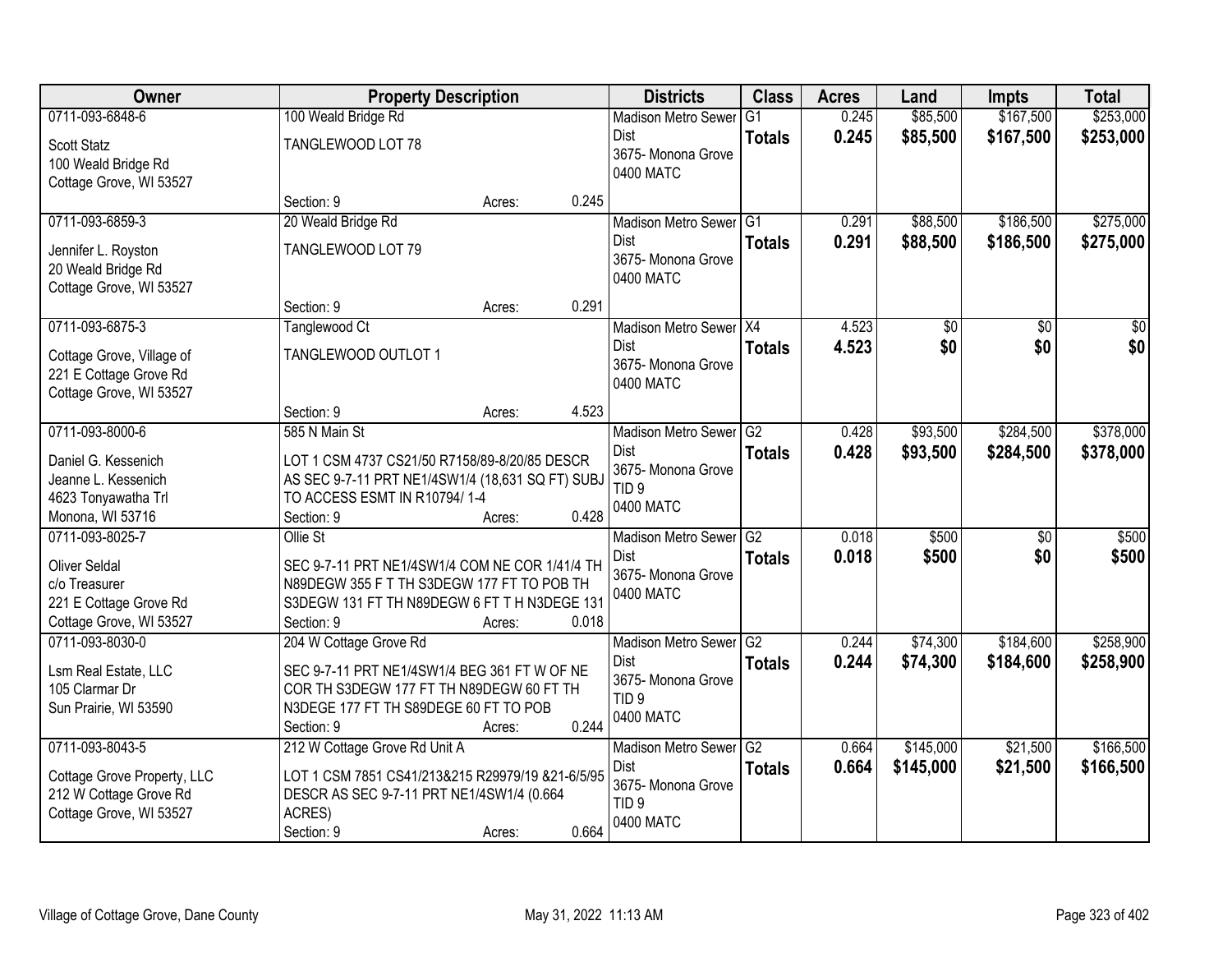| Owner                                      | <b>Property Description</b>                                                               | <b>Districts</b>           | <b>Class</b>  | <b>Acres</b> | Land            | <b>Impts</b>    | <b>Total</b>    |
|--------------------------------------------|-------------------------------------------------------------------------------------------|----------------------------|---------------|--------------|-----------------|-----------------|-----------------|
| 0711-093-8053-3                            | 212 W Cottage Grove Rd                                                                    | <b>Madison Metro Sewer</b> | G2            | 0.746        | \$163,000       | \$157,100       | \$320,100       |
| Cottage Grove Property, LLC                | LOT 2 CSM 7851 CS41/213&215 R29979/19&21-6/5/95                                           | <b>Dist</b>                | <b>Totals</b> | 0.746        | \$163,000       | \$157,100       | \$320,100       |
| 212 W Cottage Grove Rd                     | DESCR AS SEC 9-7-11 PRT NE1/4SW1/4 (0.746                                                 | 3675- Monona Grove         |               |              |                 |                 |                 |
| Cottage Grove, WI 53527                    | ACRES)                                                                                    | TID <sub>9</sub>           |               |              |                 |                 |                 |
|                                            | 0.746<br>Section: 9<br>Acres:                                                             | 0400 MATC                  |               |              |                 |                 |                 |
| 0711-093-8350-3                            | 435 N Main St                                                                             | Madison Metro Sewer G1     |               | 0.430        | \$63,500        | \$122,000       | \$185,500       |
| Barbara J. Kessler                         | SEC 9-7-11 PRT NE1/4SW1/4 BEG SE COR SD 1/41/4                                            | Dist                       | <b>Totals</b> | 0.430        | \$63,500        | \$122,000       | \$185,500       |
| 435 N Main St                              | TH ALG S LN S D 1/41/4 W 264 FT TH N 71 FT TH E                                           | 3675- Monona Grove         |               |              |                 |                 |                 |
| Cottage Grove, WI 53527                    | 264 FT TH S 71 FT TO POB                                                                  | 0400 MATC                  |               |              |                 |                 |                 |
|                                            | 0.430<br>Section: 9<br>Acres:                                                             |                            |               |              |                 |                 |                 |
| 0711-093-8380-7                            | 441 N Main St                                                                             | Madison Metro Sewer X4     |               | 0.400        | $\overline{50}$ | $\overline{50}$ | $\overline{50}$ |
| St Patricks Cong                           | SEC 9-7-11 PRT NE1/4 SW1/4 COM ON E LN 71 FT N                                            | Dist                       | <b>Totals</b> | 0.400        | \$0             | \$0             | \$0             |
| 434 N Main St                              | OF SE COR TH W PARA S LN 264 FT N 66 FT PARA E                                            | 3675- Monona Grove         |               |              |                 |                 |                 |
| Cottage Grove, WI 53527                    | LN S 66 FT TO POB                                                                         | 0400 MATC                  |               |              |                 |                 |                 |
|                                            | 0.400<br>Section: 9<br>Acres:                                                             |                            |               |              |                 |                 |                 |
| 0711-093-8390-5                            | 451 N Main St                                                                             | Madison Metro Sewer G1     |               | 0.727        | \$70,000        | \$159,000       | \$229,000       |
| Cottage Quarter, LLC                       | SEC 9-7-11 PRT NE1/4 SW1/4 BEG 137 FT N OF SE                                             | <b>Dist</b>                | <b>Totals</b> | 0.727        | \$70,000        | \$159,000       | \$229,000       |
| 5203 Schluter Rd                           | CR THW PARA S LN 264 FT N PARA E LN 120 FT E                                              | 3675- Monona Grove         |               |              |                 |                 |                 |
| Monona, WI 53716                           | 264 FT TO E LN S 120 FT TO POB                                                            | 0400 MATC                  |               |              |                 |                 |                 |
|                                            | 0.727<br>Section: 9<br>Acres:                                                             |                            |               |              |                 |                 |                 |
| 0711-093-8401-1                            | 465 N Main St                                                                             | Madison Metro Sewer G1     |               | 0.550        | \$66,000        | \$199,600       | \$265,600       |
| Lee R. Tauchen                             | LOT 1 CSM 6329 CS30/312&313                                                               | Dist                       | <b>Totals</b> | 0.550        | \$66,000        | \$199,600       | \$265,600       |
| Aleksandra Y. Tauchen                      | R15461/26&27-2/25/91 DESCR AS SEC 9-7-11 PRT                                              | 3675- Monona Grove         |               |              |                 |                 |                 |
| 465 N Main St                              | NE1/4SW1/4 CONT 23,940 SQ FT INCL RD R/W                                                  | 0400 MATC                  |               |              |                 |                 |                 |
| Cottage Grove, WI 53527                    | 0.550<br>Section: 9<br>Acres:                                                             |                            |               |              |                 |                 |                 |
| 0711-093-8411-9                            | 459 N Main St                                                                             | Madison Metro Sewer G2     |               | 0.460        | \$64,000        | \$199,500       | \$263,500       |
|                                            | LOT 2 CSM 6329 CS30/312&313                                                               | <b>Dist</b>                | <b>Totals</b> | 0.460        | \$64,000        | \$199,500       | \$263,500       |
| Kozy Kids Koral, Inc, LLC<br>459 N Main St | R15461/26&27-2/25/91 DESCR AS SEC 9-7-11 PRT                                              | 3675-Monona Grove          |               |              |                 |                 |                 |
| Cottage Grove, WI 53527                    | NE1/4SW1/4 CONT 20,040 SQ FT INCL RD R/W                                                  | 0400 MATC                  |               |              |                 |                 |                 |
|                                            | 0.460<br>Section: 9<br>Acres:                                                             |                            |               |              |                 |                 |                 |
| 0711-093-8420-8                            | 471 N Main St                                                                             | Madison Metro Sewer G1     |               | 0.515        | \$65,000        | \$105,000       | \$170,000       |
|                                            |                                                                                           | Dist                       | <b>Totals</b> | 0.515        | \$65,000        | \$105,000       | \$170,000       |
| Michael D. Hewitt                          | SEC 9-7-11 PRT NE1/4SW1/4 DESCR AS S1/2 OF<br>FOLL DESCR: BEG AT PT ON E LN OF NE1/4SW1/4 | 3675- Monona Grove         |               |              |                 |                 |                 |
| 4522 Diamond Dr<br>Madison, WI 53714       | OF SD SEC 9 424 FT N OF SE COR THF TH W PARA                                              | 0400 MATC                  |               |              |                 |                 |                 |
|                                            | 0.515<br>Section: 9<br>Acres:                                                             |                            |               |              |                 |                 |                 |
|                                            |                                                                                           |                            |               |              |                 |                 |                 |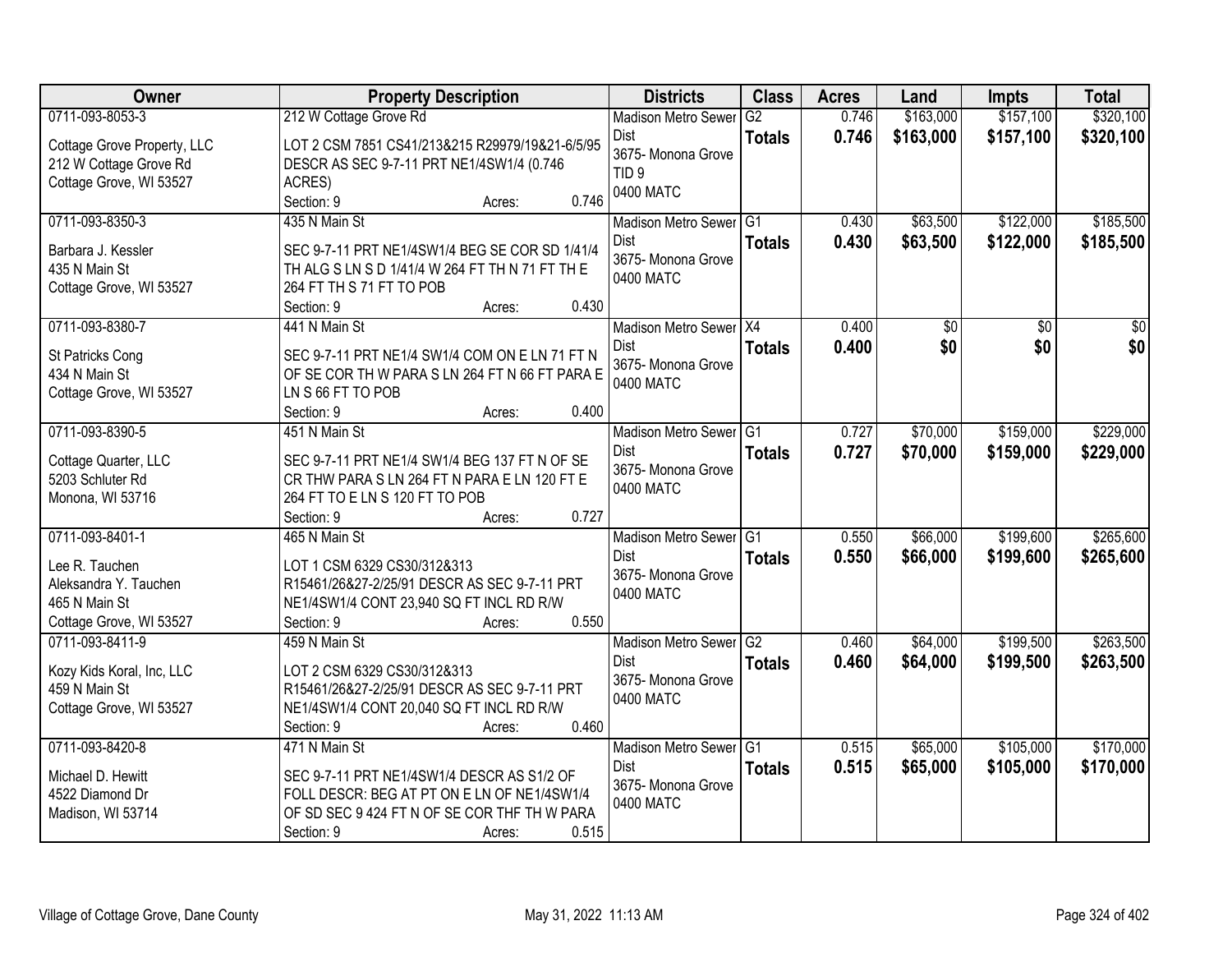| <b>Owner</b>                       | <b>Property Description</b>                                                                    | <b>Districts</b>                | <b>Class</b>   | <b>Acres</b> | Land     | <b>Impts</b> | <b>Total</b> |
|------------------------------------|------------------------------------------------------------------------------------------------|---------------------------------|----------------|--------------|----------|--------------|--------------|
| 0711-093-8431-5                    | 458 Ollie St                                                                                   | <b>Madison Metro Sewer</b>      | G <sub>1</sub> | 0.377        | \$79,000 | \$291,500    | \$370,500    |
| Brian G. Bentler                   | LOT 1 CSM 6382 CS31/60 R15715/14-4/17/91 F/K/A                                                 | Dist                            | <b>Totals</b>  | 0.377        | \$79,000 | \$291,500    | \$370,500    |
| Teresa L. Bentler                  | LOT 8 SELDAL PLAT & ALSO INCL & DESCR AS SEC                                                   | 3675- Monona Grove              |                |              |          |              |              |
| 458 Ollie St                       | 9-7-11 PRT NE1/4SW1/4 CONT 16,420 SQ FT                                                        | 0400 MATC                       |                |              |          |              |              |
| Cottage Grove, WI 53527            | 0.377<br>Section: 9<br>Acres:                                                                  |                                 |                |              |          |              |              |
| 0711-093-8436-0                    | 477 N Main St                                                                                  | Madison Metro Sewer G1          |                | 0.437        | \$63,500 | \$187,800    | \$251,300    |
|                                    |                                                                                                | <b>Dist</b>                     | <b>Totals</b>  | 0.437        | \$63,500 | \$187,800    | \$251,300    |
| Jeffery M. Huston<br>477 N Main St | LOT 2 CSM 6382 CS31/60 R15715/14-4/17/91 F/K/A<br>LOT 8 SELDAL PLAT & ALSO INCL & DESCR AS SEC | 3675- Monona Grove              |                |              |          |              |              |
| Cottage Grove, WI 53527            | 9-7-11 PRT NE1/4SW1/4 CONT 0.437 ACRES                                                         | 0400 MATC                       |                |              |          |              |              |
|                                    | 0.437<br>Section: 9<br>Acres:                                                                  |                                 |                |              |          |              |              |
| 0711-093-8440-4                    | 537 N Main St                                                                                  | Madison Metro Sewer G1          |                | 0.220        | \$58,500 | \$169,000    | \$227,500    |
|                                    |                                                                                                | Dist                            | <b>Totals</b>  | 0.220        | \$58,500 | \$169,000    | \$227,500    |
| Jason N. Boynton                   | SEC 9-7-11 PRT NE1/4SW1/4 COM NE COR                                                           | 3675- Monona Grove              |                |              |          |              |              |
| Angela J. Boynton                  | NE1/4SW1/4 TH S03DEG08'W 434.5 FT N89DEG05'W                                                   | 0400 MATC                       |                |              |          |              |              |
| 537 N Main St                      | 33.00 FT TH S03DEG08'W 92.00 FT TO POB TH                                                      |                                 |                |              |          |              |              |
| Cottage Grove, WI 53527            | 0.220<br>Section: 9<br>Acres:                                                                  |                                 |                |              |          |              |              |
| 0711-093-8450-2                    | 541 N Main St                                                                                  | Madison Metro Sewer G1          |                | 0.277        | \$60,000 | \$182,500    | \$242,500    |
| Trevor R. Bane                     | SEC 9-7-11 PRT NE1/4SW1/4 COM NE COR OF SD                                                     | Dist                            | <b>Totals</b>  | 0.277        | \$60,000 | \$182,500    | \$242,500    |
| 541 N Main St                      | 1/41/4 TH S3DEGW 434.5 FT TH N89DEGW 33 FT TO                                                  | 3675- Monona Grove<br>0400 MATC |                |              |          |              |              |
| Cottage Grove, WI 53527            | POB TH CONT N89DEGW 131 FT TH S3DEGW 92 FT                                                     |                                 |                |              |          |              |              |
|                                    | 0.277<br>Section: 9<br>Acres:                                                                  |                                 |                |              |          |              |              |
| 0711-093-8460-0                    | 549 N Main St                                                                                  | <b>Madison Metro Sewer</b>      | TG1            | 0.248        | \$59,500 | \$156,100    | \$215,600    |
| Myles E. Safford                   | SEC 9-7-11 PRT NE1/4 SW1/4 BEG 352.0 FT S OF SEC                                               | <b>Dist</b>                     | <b>Totals</b>  | 0.248        | \$59,500 | \$156,100    | \$215,600    |
| 549 N Main St                      | CTR TH S 82.5 FT TH W 164.0 FT TH N 82.5 FT TH E                                               | 3675- Monona Grove              |                |              |          |              |              |
| Cottage Grove, WI 53527            | 164.0 FT TO POB                                                                                | 0400 MATC                       |                |              |          |              |              |
|                                    | Section: 9<br>0.248<br>Acres:                                                                  |                                 |                |              |          |              |              |
| 0711-093-8470-8                    | 555 N Main St                                                                                  | Madison Metro Sewer G1          |                | 0.250        | \$59,500 | \$91,500     | \$151,000    |
| Alan W. Nelson                     | SEC 9-7-11 PRT NE1/4SW1/4 COM SEC CTR TH S 286                                                 | Dist                            | <b>Totals</b>  | 0.250        | \$59,500 | \$91,500     | \$151,000    |
| 555 N Main St                      | FT TO POB TH CON S 66 FT TH W 165 FT TH N 66 FT                                                | 3675- Monona Grove              |                |              |          |              |              |
| Cottage Grove, WI 53527            | THE 165 FT TO POB                                                                              | TID <sub>6</sub>                |                |              |          |              |              |
|                                    | 0.250<br>Section: 9<br>Acres:                                                                  | 0400 MATC                       |                |              |          |              |              |
| 0711-093-8480-6                    | 563 N Main St                                                                                  | Madison Metro Sewer G1          |                | 0.250        | \$59,500 | \$119,500    | \$179,000    |
|                                    |                                                                                                | Dist                            | <b>Totals</b>  | 0.250        | \$59,500 | \$119,500    | \$179,000    |
| Laura J. Riedl                     | SEC 9-7-11 PRT NE1/4SW1/4 COM SEC CTR TH S 220                                                 | 3675- Monona Grove              |                |              |          |              |              |
| 563 N Main St                      | FT TO POB TH CON S 66 FT TH W 165 FT TH N 66 FT                                                | TID <sub>6</sub>                |                |              |          |              |              |
| Cottage Grove, WI 53527            | THE 165 FT TO POB SUBJ TO GENL TELE CO ESMT                                                    | 0400 MATC                       |                |              |          |              |              |
|                                    | 0.250<br>Section: 9<br>Acres:                                                                  |                                 |                |              |          |              |              |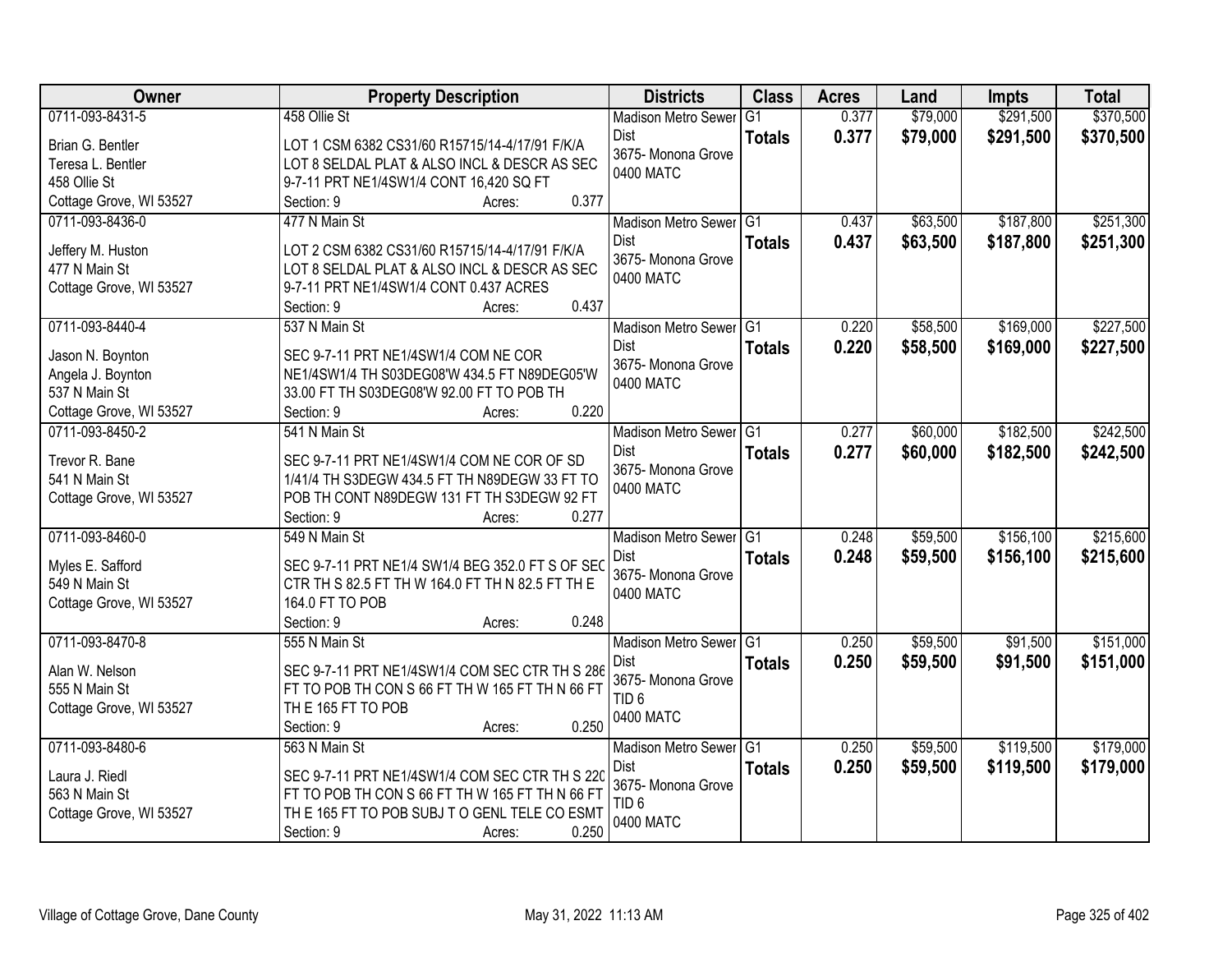| Owner                     | <b>Property Description</b>                     |                 | <b>Districts</b>           | <b>Class</b>  | <b>Acres</b> | Land            | <b>Impts</b>    | <b>Total</b>    |
|---------------------------|-------------------------------------------------|-----------------|----------------------------|---------------|--------------|-----------------|-----------------|-----------------|
| 0711-093-8530-5           | 312 W Cottage Grove Rd                          |                 | <b>Madison Metro Sewer</b> | G2            | 1.920        | \$335,500       | \$680,500       | \$1,016,000     |
| L&L Real Estate, LLC      | LOT 4 CSM 4478 CS19/197&198 BEING PRT LOT 2     |                 | Dist                       | <b>Totals</b> | 1.920        | \$335,500       | \$680,500       | \$1,016,000     |
| 312 W Cottage Grove Rd    | CSM 3572 LOC IN SEC 9-7-11 PRT NW1/4 SW1/4 1.92 |                 | 3675- Monona Grove         |               |              |                 |                 |                 |
| Cottage Grove, WI 53527   | ACRES SUBJ TO 30 FT ESMT OVE R N 30 FT THF      |                 | 0400 MATC                  |               |              |                 |                 |                 |
|                           | Section: 9                                      | 1.920<br>Acres: |                            |               |              |                 |                 |                 |
| 0711-093-8550-1           | Cottage Grove Rd                                |                 | Madison Metro Sewer X4     |               | 0.600        | $\overline{50}$ | $\overline{30}$ | $\overline{50}$ |
|                           |                                                 |                 | <b>Dist</b>                | <b>Totals</b> | 0.600        | \$0             | \$0             | \$0             |
| Cottage Grove, Village of | LOT 3 CSM 4478 CS19/197&198 BEING PRT LOT 2     |                 | 3675- Monona Grove         |               |              |                 |                 |                 |
| 221 E Cottage Grove Rd    | CSM 3572 LOC IN SEC 9-7-11 PRT NW1/4 SW1/4 0.60 |                 | 0400 MATC                  |               |              |                 |                 |                 |
| Cottage Grove, WI 53527   | ACRES ALSO 30 FT ESMT OVER N 30 FT LOT 4 CSM    |                 |                            |               |              |                 |                 |                 |
|                           | Section: 9                                      | 0.600<br>Acres: |                            |               |              |                 |                 |                 |
| 0711-093-8565-1           | 320 W Cottage Grove Rd                          |                 | Madison Metro Sewer G2     |               | 2.566        | \$322,500       | \$297,000       | \$619,500       |
| Dominick D. Derosa        | LOT 1 CSM 10617 CS63/53&54-12/18/2002 F/K/A LOT |                 | Dist                       | <b>Totals</b> | 2.566        | \$322,500       | \$297,000       | \$619,500       |
| 320 W Cottage Grove Rd    | 1 CSM 3572 CS14/185-187 R2325/24-26-10/22/80    |                 | 3675- Monona Grove         |               |              |                 |                 |                 |
| Cottage Grove, WI 53527   | DESCR AS SEC 9-7-11 PRT NW1/4SW1/4 (11.685      |                 | 0400 MATC                  |               |              |                 |                 |                 |
|                           | Section: 9                                      | 2.566<br>Acres: |                            |               |              |                 |                 |                 |
| 0711-093-8580-1           | 316 W Cottage Grove Rd                          |                 | Madison Metro Sewer G2     |               | 0.377        | \$82,500        | \$294,000       | \$376,500       |
|                           |                                                 |                 | Dist                       | <b>Totals</b> | 0.377        | \$82,500        | \$294,000       | \$376,500       |
| Willow Crest, LLC         | LOT 2 CSM 10617 CS63/53&54-12/18/2002 F/K/A LOT |                 | 3675- Monona Grove         |               |              |                 |                 |                 |
| 909 N Clover Ln B         | 1 CSM 3572 CS14/185-187 R2325/24-26-10/22/80    |                 | 0400 MATC                  |               |              |                 |                 |                 |
| Cottage Grove, WI 53527   | DESCR AS SEC 9-7-11 PRT NW1/4SW1/4 (0.377       |                 |                            |               |              |                 |                 |                 |
|                           | Section: 9                                      | 0.377<br>Acres: |                            |               |              |                 |                 |                 |
| 0711-093-8801-7           | Cottage Grove Rd                                |                 | Madison Metro Sewer X4     |               | 5.900        | \$0             | $\overline{50}$ | \$0             |
| Cottage Grove, Village of | SEC 9-7-11 PRT NW1/4SW1/4 COM SEC W1/4 COR TH   |                 | Dist                       | <b>Totals</b> | 5.900        | \$0             | \$0             | \$0             |
| 221 E Cottage Grove Rd    | S 1322.18 FT T H N88DEGE 551.03 FT TO POB TH    |                 | 3675- Monona Grove         |               |              |                 |                 |                 |
| Cottage Grove, WI 53527   | N28DEGE 341.27 FT TH N 460 FT TH N14DEGW 60     |                 | 0400 MATC                  |               |              |                 |                 |                 |
|                           | Section: 9                                      | 5.900<br>Acres: |                            |               |              |                 |                 |                 |
| 0711-093-9500-9           | 425 N Main St                                   |                 | Madison Metro Sewer G1     |               | 0.303        | \$60,500        | \$142,500       | \$203,000       |
| Paul N. Peters            | LOT 3 CSM 624 CS3/138-8/24/71 DESCR AS SEC      |                 | Dist                       | <b>Totals</b> | 0.303        | \$60,500        | \$142,500       | \$203,000       |
| 425 N Main St             | 9-7-11 PRT SE1/4SW1/4                           |                 | 3675- Monona Grove         |               |              |                 |                 |                 |
| Cottage Grove, WI 53527   |                                                 |                 | 0400 MATC                  |               |              |                 |                 |                 |
|                           | Section: 9                                      | 0.303<br>Acres: |                            |               |              |                 |                 |                 |
| 0711-093-9510-7           | 415 N Main St                                   |                 | Madison Metro Sewer G1     |               | 0.431        | \$63,500        | \$190,000       | \$253,500       |
|                           |                                                 |                 | Dist                       | <b>Totals</b> | 0.431        | \$63,500        | \$190,000       | \$253,500       |
| Denise K. Snorek          | LOT 2 CSM 624 CS3/138-8/24/71 DESCR AS SEC      |                 | 3675- Monona Grove         |               |              |                 |                 |                 |
| Gary A. Snorek            | 9-7-11 PRT SE1/4SW1/4                           |                 | 0400 MATC                  |               |              |                 |                 |                 |
| 415 N Main St             |                                                 |                 |                            |               |              |                 |                 |                 |
| Cottage Grove, WI 53527   | Section: 9                                      | 0.431<br>Acres: |                            |               |              |                 |                 |                 |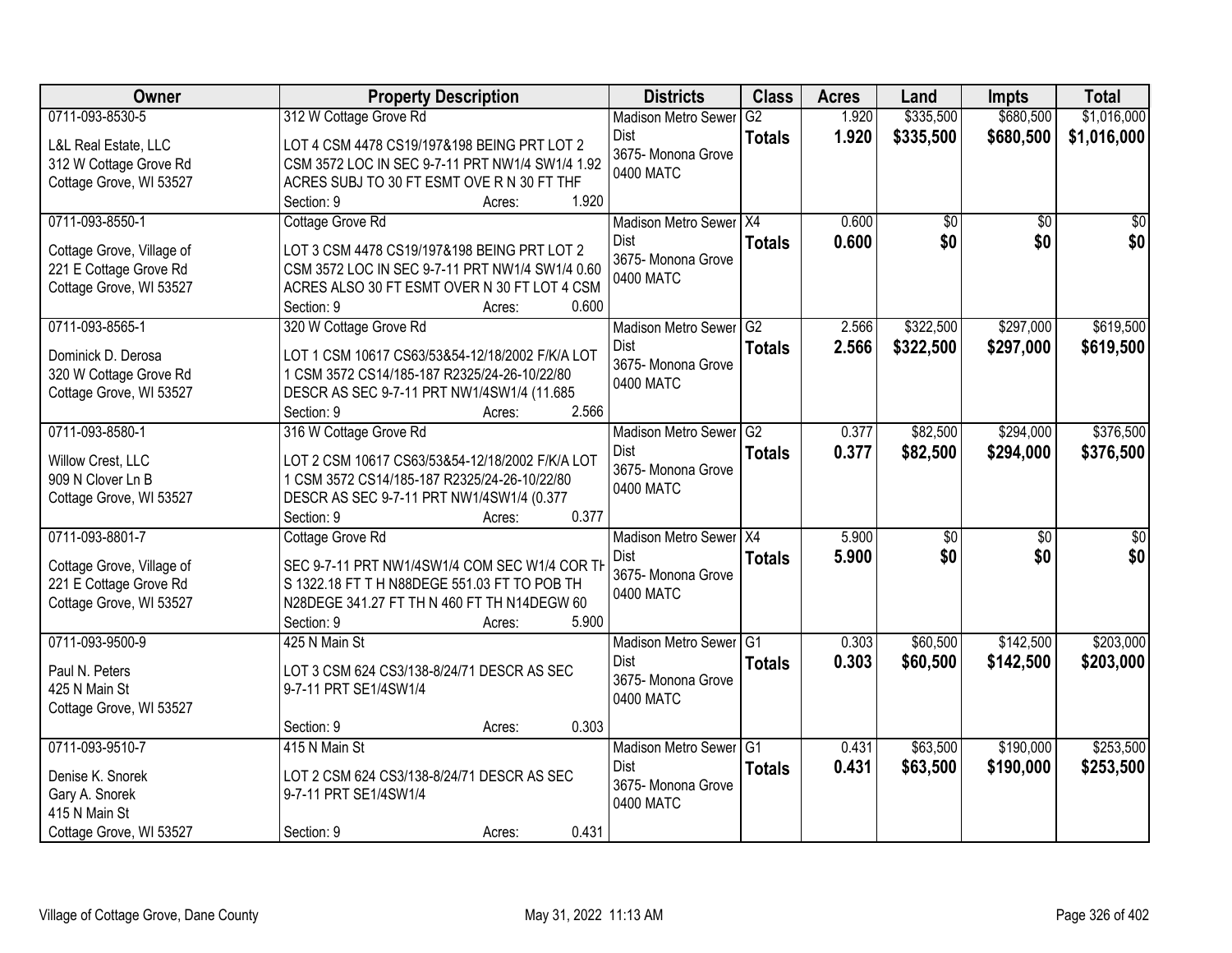| <b>Owner</b>                                                                                         | <b>Property Description</b>                                                                                                                                             | <b>Districts</b>                                                                      | <b>Class</b>  | <b>Acres</b>   | Land                   | <b>Impts</b>           | <b>Total</b>           |
|------------------------------------------------------------------------------------------------------|-------------------------------------------------------------------------------------------------------------------------------------------------------------------------|---------------------------------------------------------------------------------------|---------------|----------------|------------------------|------------------------|------------------------|
| 0711-093-9520-5                                                                                      | 375 N Main St                                                                                                                                                           | <b>Madison Metro Sewer</b>                                                            | G1            | 0.199          | \$57,500               | \$188,500              | \$246,000              |
| Clayton T. Grow<br>Stephanie E. Grow<br>375 N Main St                                                | LOT 1 CSM 624 CS3/138-8/24/71 DESCR AS SEC<br>9-7-11 PRT SE1/4SW1/4                                                                                                     | Dist<br>3675- Monona Grove<br>0400 MATC                                               | <b>Totals</b> | 0.199          | \$57,500               | \$188,500              | \$246,000              |
| Cottage Grove, WI 53527                                                                              | 0.199<br>Section: 9<br>Acres:                                                                                                                                           |                                                                                       |               |                |                        |                        |                        |
| 0711-093-9840-8<br>Bryn Mawr Presbyteri Chrch<br>229 N Main St<br>Cottage Grove, WI 53527            | 229 N Main St<br>PRT SE1/4 SW1/4 OF S 297 FT W 330 FT OF E 495 FT<br><b>SECTION 9 R 155/80</b>                                                                          | Madison Metro Sewer X4<br>Dist<br>3675-Monona Grove<br>0400 MATC                      | <b>Totals</b> | 2.200<br>2.200 | $\overline{50}$<br>\$0 | $\overline{30}$<br>\$0 | $\sqrt{50}$<br>\$0     |
|                                                                                                      | 2.200<br>Section: 9<br>Acres:                                                                                                                                           |                                                                                       |               |                |                        |                        |                        |
| 0711-093-9860-4<br>Presbyterian Church<br>229 N Main St<br>Cottage Grove, WI 53527                   | 229 N Main St<br>PRT SE1/4 SW1/4 COM SE COR N 99 FT W 165 FT<br>SWLY TO PT 214.5 FT W OF POB E 214.5 FT TO POB<br>0.355<br>Section: 9<br>Acres:                         | Madison Metro Sewer X4<br>Dist<br>3675- Monona Grove<br>TID <sub>7</sub><br>0400 MATC | <b>Totals</b> | 0.355<br>0.355 | \$0<br>\$0             | $\overline{50}$<br>\$0 | $\overline{50}$<br>\$0 |
| 0711-093-9880-0                                                                                      | 237 N Main St                                                                                                                                                           | Madison Metro Sewer G1                                                                |               | 0.200          | \$57,500               | \$82,500               | \$140,000              |
| Bryn Mawr Presbyterian Church<br>229 N Main St<br>Cottage Grove, WI 53527                            | SEC 9-7-11 PRT SE1/4 SW1/4 BEG IN C/L OF HWY ON<br>ELN 99 FT N OF SE COR TH W 165 FT N 66 FT E 165<br>FT TO CL SD HWY S 68 FT TO POB<br>0.250<br>Section: 9<br>Acres:   | Dist<br>3675- Monona Grove<br>TID <sub>7</sub><br>0400 MATC                           | <b>Totals</b> | 0.200          | \$57,500               | \$82,500               | \$140,000              |
| 0711-093-9895-3<br>Sean P. Stephan<br>Katrina K. Stehan<br>243 N Main St                             | 243 N Main St<br>LOT 1 CSM 8284 CS44/311-7/25/96 DESCR AS SEC<br>9-7-11 PRT SE1/4SW1/4 (.375 ACRES INCL R/W)                                                            | Madison Metro Sewer G1<br>Dist<br>3675- Monona Grove<br>0400 MATC                     | <b>Totals</b> | 0.375<br>0.375 | \$62,000<br>\$62,000   | \$159,500<br>\$159,500 | \$221,500<br>\$221,500 |
| Cottage Grove, WI 53527                                                                              | 0.375<br>Section: 9<br>Acres:                                                                                                                                           |                                                                                       |               |                |                        |                        |                        |
| 0711-093-9910-3<br>Parker H. Sperle<br>Colleen K. Sperle<br>255 N Main St<br>Cottage Grove, WI 53527 | 255 N Main St<br>SEC 9-7-11 PRT SE1/4SW1/4 BEG 264 FT N OF SE<br>COR SD 1/41/4 TH W 165 FT TH N 99 FT TH E 165 FT<br>TH S 99 FT TO POB<br>0.375<br>Section: 9<br>Acres: | Madison Metro Sewer G1<br>Dist<br>3675- Monona Grove<br>0400 MATC                     | <b>Totals</b> | 0.375<br>0.375 | \$62,000<br>\$62,000   | \$129,600<br>\$129,600 | \$191,600<br>\$191,600 |
| 0711-093-9917-1                                                                                      | 269 N Main St                                                                                                                                                           | Madison Metro Sewer G1                                                                |               | 0.199          | \$57,500               | \$130,000              | \$187,500              |
| Michael D. Northouse<br>Jeannine Northouse<br>3882 Loudon Rd<br>Cottage Grove, WI 53527              | LOT 1 CSM 13327 CS86/139&140-7/20/2012 DESCR<br>AS SEC 9-7-11 PRT SE1/4SW1/4 (0.199 ACRES)<br>0.199<br>Section: 9<br>Acres:                                             | Dist<br>3675- Monona Grove<br>0400 MATC                                               | <b>Totals</b> | 0.199          | \$57,500               | \$130,000              | \$187,500              |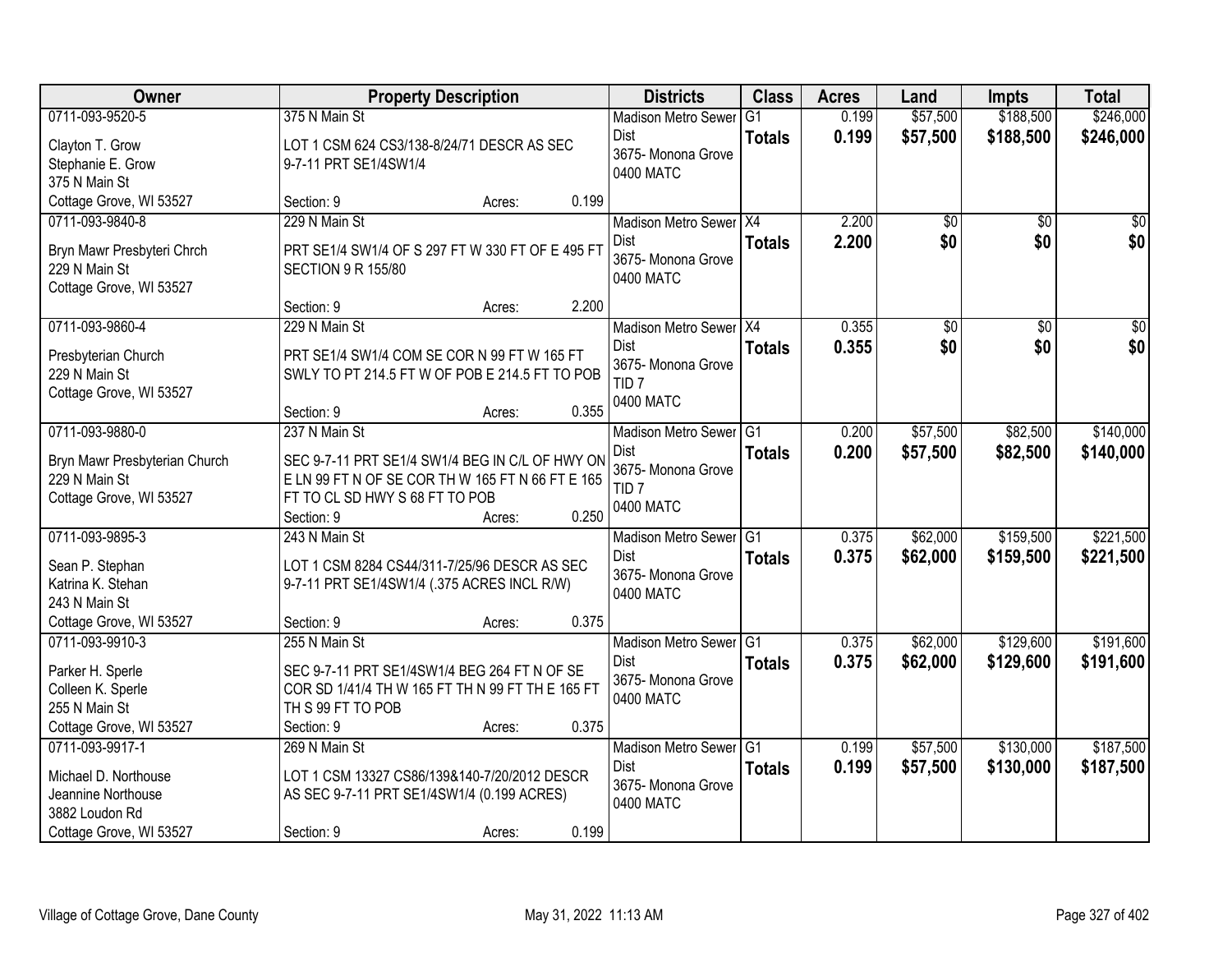| Owner                   | <b>Property Description</b>                      |        |       | <b>Districts</b>                | <b>Class</b>   | <b>Acres</b> | Land     | Impts           | <b>Total</b> |
|-------------------------|--------------------------------------------------|--------|-------|---------------------------------|----------------|--------------|----------|-----------------|--------------|
| 0711-093-9923-1         | N Main St                                        |        |       | <b>Madison Metro Sewer</b>      | G <sub>1</sub> | 0.199        | \$51,500 | $\overline{50}$ | \$51,500     |
| Michael D. Northouse    | LOT 2 CSM 13327 CS86/139&140-7/20/2012 DESCR     |        |       | Dist                            | <b>Totals</b>  | 0.199        | \$51,500 | \$0             | \$51,500     |
| Jeannine Northouse      | AS SEC 9-7-11 PRT SE1/4SW1/4 (0.199 ACRES)       |        |       | 3675- Monona Grove<br>0400 MATC |                |              |          |                 |              |
| 3882 Loudon Rd          |                                                  |        |       |                                 |                |              |          |                 |              |
| Cottage Grove, WI 53527 | Section: 9                                       | Acres: | 0.199 |                                 |                |              |          |                 |              |
| 0711-093-9930-9         | 275 N Main St                                    |        |       | Madison Metro Sewer G1          |                | 0.391        | \$54,900 | \$182,000       | \$236,900    |
| Catherine M. Mccoy      | SEC 9-7-11 PRT SE1/4SW1/4 COM 495 FT N OF SE     |        |       | <b>Dist</b>                     | <b>Totals</b>  | 0.391        | \$54,900 | \$182,000       | \$236,900    |
| 275 N Main St           | COR SD 1/41/4 TH W 165 FT TH N 132 FT TH E 165   |        |       | 3675- Monona Grove              |                |              |          |                 |              |
| Cottage Grove, WI 53527 | FT TH S 132 FT TO POB                            |        |       | 0400 MATC                       |                |              |          |                 |              |
|                         | Section: 9                                       | Acres: | 0.500 |                                 |                |              |          |                 |              |
| 0711-093-9940-7         | 305 N Main St                                    |        |       | Madison Metro Sewer G1          |                | 0.250        | \$59,500 | \$123,000       | \$182,500    |
| <b>Brent Lesley</b>     | R1067/374 SEC 9-7-11 PRT SE1/4 SW1/4 BEG ON E    |        |       | Dist                            | <b>Totals</b>  | 0.250        | \$59,500 | \$123,000       | \$182,500    |
| 305 N Main St           | LN 693 FT N OF SE COR TH W 165 FT N 66 FT E 165  |        |       | 3675- Monona Grove              |                |              |          |                 |              |
| Cottage Grove, WI 53527 | FT S 66 FT TO POB                                |        |       | 0400 MATC                       |                |              |          |                 |              |
|                         | Section: 9                                       | Acres: | 0.250 |                                 |                |              |          |                 |              |
| 0711-093-9950-5         | 313 N Main St                                    |        |       | Madison Metro Sewer G1          |                | 0.250        | \$59,500 | \$137,400       | \$196,900    |
| Benjamin D. Van Lanen   | SEC 9-7-11 PRT SE1/4SW1/4 BEG E LN 759 FT N OF   |        |       | Dist                            | <b>Totals</b>  | 0.250        | \$59,500 | \$137,400       | \$196,900    |
| Nichole L. Van Lanen    | SE COR TH W 165 FT N 66 FT E 165 S 66 FT TO POB  |        |       | 3675- Monona Grove              |                |              |          |                 |              |
| 313 N Main St           |                                                  |        |       | 0400 MATC                       |                |              |          |                 |              |
| Cottage Grove, WI 53527 | Section: 9                                       | Acres: | 0.250 |                                 |                |              |          |                 |              |
| 0711-093-9960-3         | 317 N Main St                                    |        |       | Madison Metro Sewer G1          |                | 0.250        | \$59,500 | \$82,500        | \$142,000    |
| Chad M. Larson          | SEC 9-7-11 PRT SE1/4SW1/4 BEG 825 FT N SE COR    |        |       | Dist                            | <b>Totals</b>  | 0.250        | \$59,500 | \$82,500        | \$142,000    |
| 317 N Main St           | SD 1/41/4 TH W 165 FT TH N 66 FT TH E 165 FT TO  |        |       | 3675- Monona Grove              |                |              |          |                 |              |
| Cottage Grove, WI 53527 | HWY C/L TH S 66 FT TO POB                        |        |       | 0400 MATC                       |                |              |          |                 |              |
|                         | Section: 9                                       | Acres: | 0.250 |                                 |                |              |          |                 |              |
| 0711-093-9970-1         | 325 N Main St                                    |        |       | Madison Metro Sewer G1          |                | 0.250        | \$59,500 | \$124,600       | \$184,100    |
| Larry P. Hildebrandt    | SEC 9-7-11 PRT SE1/4SW1/4 COM SEC S1/4 COR TH    |        |       | Dist                            | <b>Totals</b>  | 0.250        | \$59,500 | \$124,600       | \$184,100    |
| 325 N Main St           | N 891 FT TO PO B TH W 165 FT TH N 66 FT TH E 165 |        |       | 3675- Monona Grove              |                |              |          |                 |              |
| Cottage Grove, WI 53527 | FT TO S 66 FT TO POB                             |        |       | 0400 MATC                       |                |              |          |                 |              |
|                         | Section: 9                                       | Acres: | 0.250 |                                 |                |              |          |                 |              |
| 0711-094-5001-0         | 320 Forreston Dr                                 |        |       | Madison Metro Sewer G1          |                | 0.371        | \$83,500 | \$307,500       | \$391,000    |
| <b>Browen Dosch</b>     | FOREST RIDGE LOT 1                               |        |       | Dist                            | <b>Totals</b>  | 0.371        | \$83,500 | \$307,500       | \$391,000    |
| Michael Dosch           |                                                  |        |       | 3675- Monona Grove              |                |              |          |                 |              |
| 320 Forreston Dr        |                                                  |        |       | 0400 MATC                       |                |              |          |                 |              |
| Cottage Grove, WI 53527 | Section: 9                                       | Acres: | 0.371 |                                 |                |              |          |                 |              |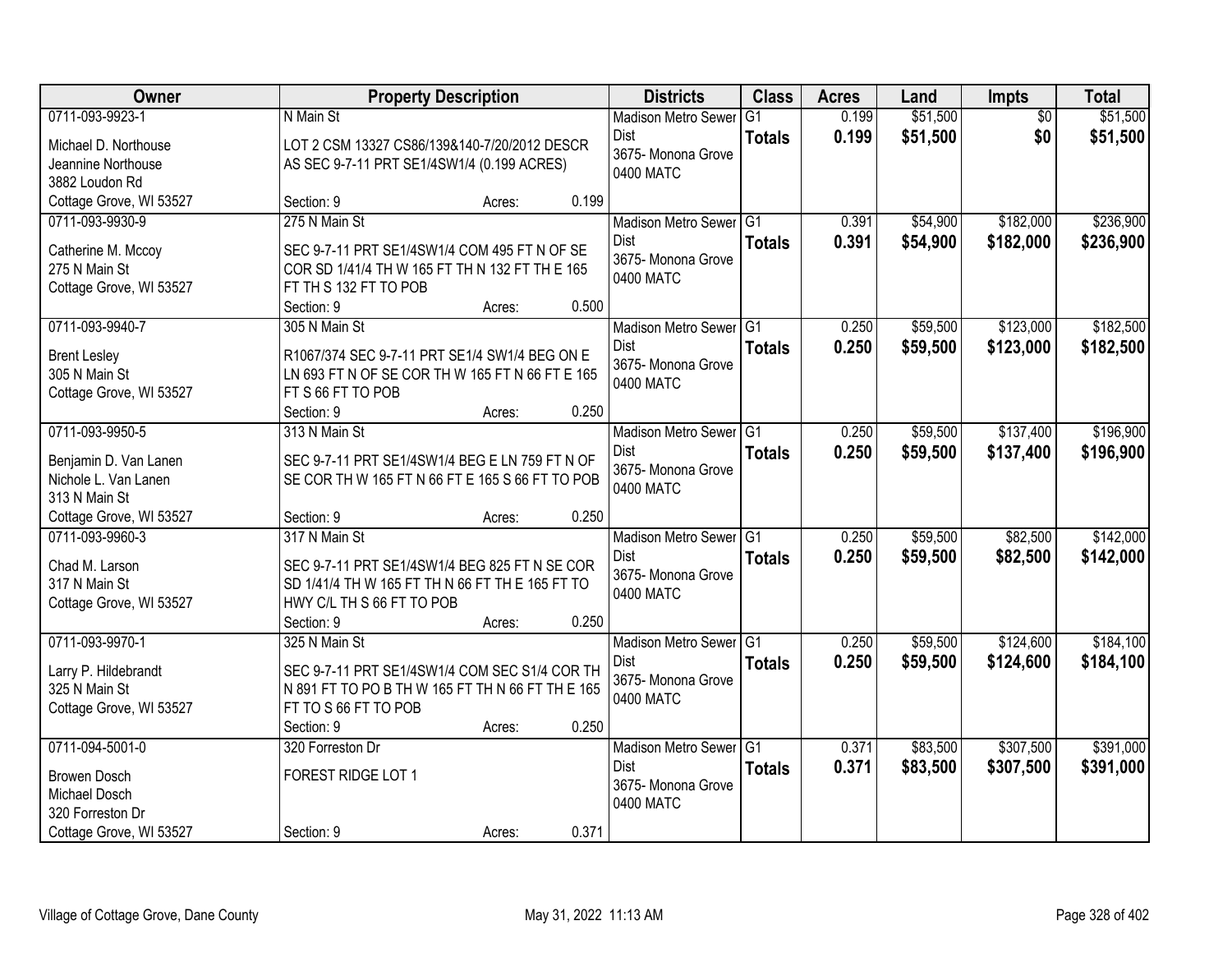| <b>Owner</b>                                 | <b>Property Description</b> |        |       | <b>Districts</b>                  | <b>Class</b>  | <b>Acres</b> | Land     | <b>Impts</b>    | <b>Total</b> |
|----------------------------------------------|-----------------------------|--------|-------|-----------------------------------|---------------|--------------|----------|-----------------|--------------|
| 0711-094-5012-7                              | 316 Forreston Dr            |        |       | <b>Madison Metro Sewer</b>        | G1            | 0.487        | \$83,000 | \$176,000       | \$259,000    |
| Kevin J. Geary                               | <b>FOREST RIDGE LOT 2</b>   |        |       | <b>Dist</b>                       | <b>Totals</b> | 0.487        | \$83,000 | \$176,000       | \$259,000    |
| Susan C. Fiscus                              |                             |        |       | 3675- Monona Grove                |               |              |          |                 |              |
| 316 Forreston Dr                             |                             |        |       | 0400 MATC                         |               |              |          |                 |              |
| Cottage Grove, WI 53527                      | Section: 9                  | Acres: | 0.487 |                                   |               |              |          |                 |              |
| 0711-094-5023-4                              | 227 Windham HI              |        |       | Madison Metro Sewer G1            |               | 0.500        | \$98,500 | \$298,500       | \$397,000    |
| Andrew L. Milkowski                          | FOREST RIDGE LOT 3          |        |       | Dist                              | <b>Totals</b> | 0.500        | \$98,500 | \$298,500       | \$397,000    |
| Kathlyn F. Milkowski                         |                             |        |       | 3675- Monona Grove                |               |              |          |                 |              |
| 227 Windham HI                               |                             |        |       | 0400 MATC                         |               |              |          |                 |              |
| Cottage Grove, WI 53527                      | Section: 9                  | Acres: | 0.500 |                                   |               |              |          |                 |              |
| 0711-094-5034-1                              | 216 Windham HI              |        |       | Madison Metro Sewer G1            |               | 0.268        | \$87,000 | \$274,500       | \$361,500    |
| Douglas L. Kinney                            | FOREST RIDGE LOT 4          |        |       | <b>Dist</b>                       | <b>Totals</b> | 0.268        | \$87,000 | \$274,500       | \$361,500    |
| 216 Windham HI                               |                             |        |       | 3675- Monona Grove                |               |              |          |                 |              |
| Cottage Grove, WI 53527                      |                             |        |       | 0400 MATC                         |               |              |          |                 |              |
|                                              | Section: 9                  | Acres: | 0.268 |                                   |               |              |          |                 |              |
| 0711-094-5045-8                              | 212 Windham HI              |        |       | Madison Metro Sewer G1            |               | 0.341        | \$91,500 | \$227,000       | \$318,500    |
|                                              | FOREST RIDGE LOT 5          |        |       | <b>Dist</b>                       | <b>Totals</b> | 0.341        | \$91,500 | \$227,000       | \$318,500    |
| Steven D. Campbell<br><b>Bonnie Campbell</b> |                             |        |       | 3675- Monona Grove                |               |              |          |                 |              |
| 212 Windham HI                               |                             |        |       | 0400 MATC                         |               |              |          |                 |              |
| Cottage Grove, WI 53527                      | Section: 9                  | Acres: | 0.341 |                                   |               |              |          |                 |              |
| 0711-094-5056-5                              | 208 Windham HI              |        |       | Madison Metro Sewer G1            |               | 0.465        | \$97,000 | \$284,000       | \$381,000    |
|                                              |                             |        |       | <b>Dist</b>                       | <b>Totals</b> | 0.465        | \$97,000 | \$284,000       | \$381,000    |
| Mark L. Hepfinger                            | FOREST RIDGE LOT 6          |        |       | 3675- Monona Grove                |               |              |          |                 |              |
| 208 Windham Hill                             |                             |        |       | 0400 MATC                         |               |              |          |                 |              |
| Cottage Grove, WI 53527                      | Section: 9                  |        | 0.465 |                                   |               |              |          |                 |              |
| 0711-094-5067-2                              | 204 Windham HI              | Acres: |       | Madison Metro Sewer G1            |               | 0.426        | \$10,000 | $\overline{50}$ | \$10,000     |
|                                              |                             |        |       | Dist                              | <b>Totals</b> | 0.426        | \$10,000 | \$0             | \$10,000     |
| Mark L. Hepfinger                            | FOREST RIDGE LOT 7          |        |       | 3675- Monona Grove                |               |              |          |                 |              |
| 208 Windham Hill                             |                             |        |       | 0400 MATC                         |               |              |          |                 |              |
| Cottage Grove, WI 53527                      |                             |        |       |                                   |               |              |          |                 |              |
|                                              | Section: 9                  | Acres: | 0.426 |                                   |               |              |          |                 |              |
| 0711-094-5078-9                              | 224 Forreston Dr            |        |       | Madison Metro Sewer G1            |               | 0.379        | \$93,000 | \$270,000       | \$363,000    |
| Shane M. O'Connor                            | FOREST RIDGE LOT 8          |        |       | <b>Dist</b><br>3675- Monona Grove | <b>Totals</b> | 0.379        | \$93,000 | \$270,000       | \$363,000    |
| Jessica A. O'Connor                          |                             |        |       | 0400 MATC                         |               |              |          |                 |              |
| 224 Forreston Dr                             |                             |        |       |                                   |               |              |          |                 |              |
| Cottage Grove, WI 53527                      | Section: 9                  | Acres: | 0.379 |                                   |               |              |          |                 |              |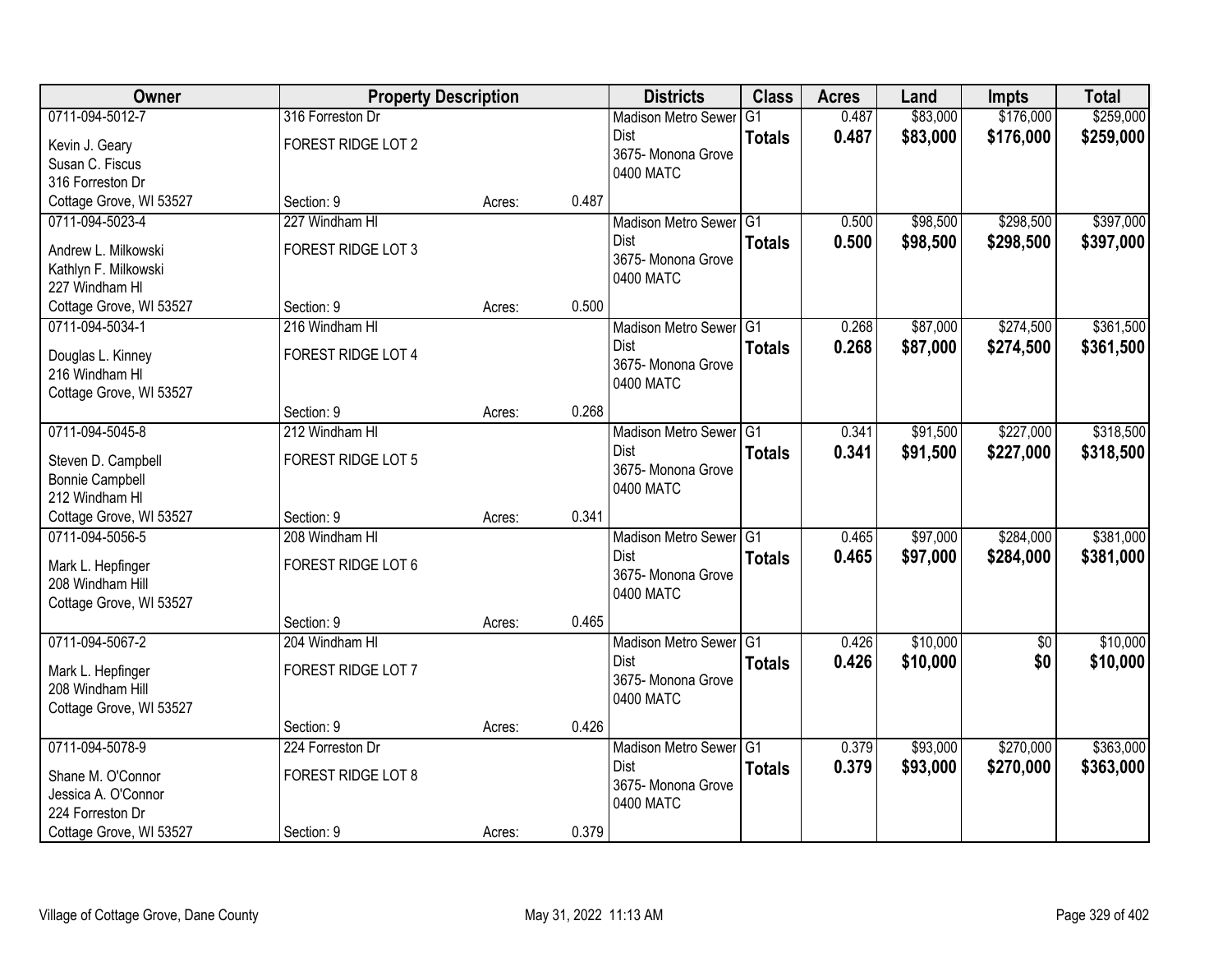| Owner                                      | <b>Property Description</b> |        |       | <b>Districts</b>               | <b>Class</b>  | <b>Acres</b> | Land     | <b>Impts</b> | <b>Total</b> |
|--------------------------------------------|-----------------------------|--------|-------|--------------------------------|---------------|--------------|----------|--------------|--------------|
| 0711-094-5089-6                            | 207 Windham HI              |        |       | <b>Madison Metro Sewer</b>     | G1            | 0.431        | \$95,500 | \$385,000    | \$480,500    |
| William M. Kahl                            | FOREST RIDGE LOT 9          |        |       | Dist                           | <b>Totals</b> | 0.431        | \$95,500 | \$385,000    | \$480,500    |
| Diane F. Kahl                              |                             |        |       | 3675- Monona Grove             |               |              |          |              |              |
| 207 Windham HI                             |                             |        |       | 0400 MATC                      |               |              |          |              |              |
| Cottage Grove, WI 53527                    | Section: 9                  | Acres: | 0.431 |                                |               |              |          |              |              |
| 0711-094-5100-0                            | 203 Windham HI              |        |       | Madison Metro Sewer G1         |               | 0.379        | \$93,000 | \$316,500    | \$409,500    |
| Glen W. Allen                              | FOREST RIDGE LOT 10         |        |       | Dist                           | <b>Totals</b> | 0.379        | \$93,000 | \$316,500    | \$409,500    |
| Margie J. Allen                            |                             |        |       | 3675- Monona Grove             |               |              |          |              |              |
| 203 Windham HI                             |                             |        |       | 0400 MATC                      |               |              |          |              |              |
| Cottage Grove, WI 53527                    | Section: 9                  | Acres: | 0.379 |                                |               |              |          |              |              |
| 0711-094-5111-7                            | 234 Forreston Dr            |        |       | Madison Metro Sewer G1         |               | 0.283        | \$88,000 | \$237,000    | \$325,000    |
| Jay J. Kohr                                | FOREST RIDGE LOT 11         |        |       | Dist                           | <b>Totals</b> | 0.283        | \$88,000 | \$237,000    | \$325,000    |
| Elaina A. Kohr                             |                             |        |       | 3675- Monona Grove             |               |              |          |              |              |
| 234 Forreston Dr                           |                             |        |       | 0400 MATC                      |               |              |          |              |              |
| Cottage Grove, WI 53527                    | Section: 9                  | Acres: | 0.283 |                                |               |              |          |              |              |
| 0711-094-5122-4                            | 238 Forreston Dr            |        |       | Madison Metro Sewer G1         |               | 0.325        | \$90,500 | \$268,500    | \$359,000    |
|                                            |                             |        |       | Dist                           | <b>Totals</b> | 0.325        | \$90,500 | \$268,500    | \$359,000    |
| Matthew E. Kohl<br>Becky L. Kohl           | FOREST RIDGE LOT 12         |        |       | 3675- Monona Grove             |               |              |          |              |              |
| 238 Forreston Dr                           |                             |        |       | 0400 MATC                      |               |              |          |              |              |
| Cottage Grove, WI 53527                    | Section: 9                  | Acres: | 0.325 |                                |               |              |          |              |              |
| 0711-094-5133-1                            | 242 Forreston Dr            |        |       | Madison Metro Sewer G1         |               | 0.309        | \$89,500 | \$223,000    | \$312,500    |
|                                            |                             |        |       | Dist                           | <b>Totals</b> | 0.309        | \$89,500 | \$223,000    | \$312,500    |
| Melissa A. Ratcliff                        | FOREST RIDGE LOT 13         |        |       | 3675- Monona Grove             |               |              |          |              |              |
| Philip G. Ratcliff                         |                             |        |       | 0400 MATC                      |               |              |          |              |              |
| 242 Forreston Dr                           |                             |        | 0.309 |                                |               |              |          |              |              |
| Cottage Grove, WI 53527<br>0711-094-5144-8 | Section: 9                  | Acres: |       |                                |               | 0.452        | \$96,500 | \$278,500    | \$375,000    |
|                                            | 211 Windham HI              |        |       | Madison Metro Sewer G1<br>Dist |               | 0.452        | \$96,500 | \$278,500    |              |
| Kenneth M. Dvorak                          | FOREST RIDGE LOT 14         |        |       | 3675- Monona Grove             | <b>Totals</b> |              |          |              | \$375,000    |
| Janelle V. Dvorak                          |                             |        |       | 0400 MATC                      |               |              |          |              |              |
| 211 Windham HI                             |                             |        |       |                                |               |              |          |              |              |
| Cottage Grove, WI 53527                    | Section: 9                  | Acres: | 0.452 |                                |               |              |          |              |              |
| 0711-094-5155-5                            | 215 Windham HI              |        |       | Madison Metro Sewer G1         |               | 0.408        | \$94,500 | \$270,000    | \$364,500    |
| Denver Raemisch                            | FOREST RIDGE LOT 15         |        |       | Dist                           | <b>Totals</b> | 0.408        | \$94,500 | \$270,000    | \$364,500    |
| Lindsay Plummer                            |                             |        |       | 3675- Monona Grove             |               |              |          |              |              |
| 215 Windham HI                             |                             |        |       | 0400 MATC                      |               |              |          |              |              |
| Cottage Grove, WI 53527                    | Section: 9                  | Acres: | 0.408 |                                |               |              |          |              |              |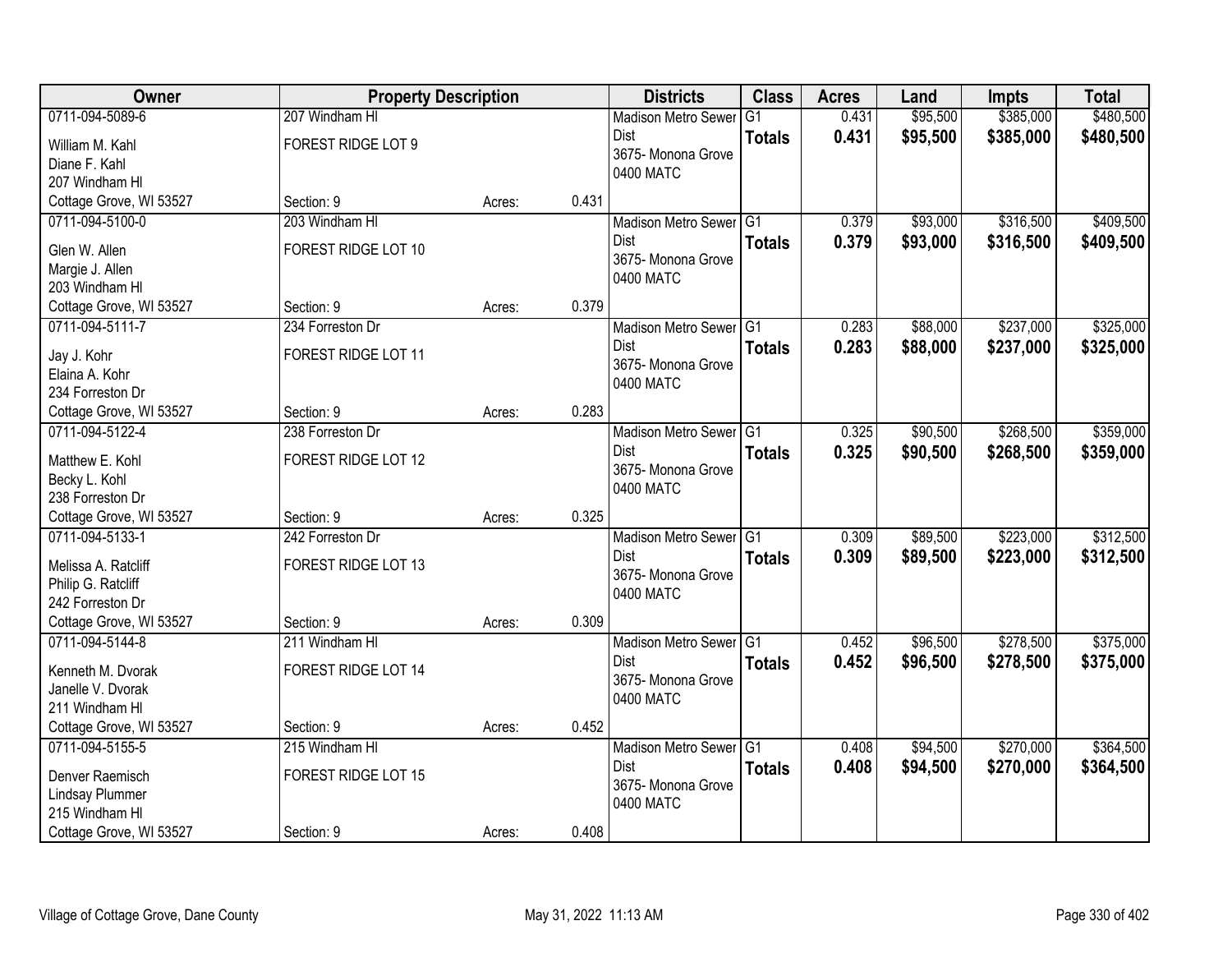| Owner                   | <b>Property Description</b> |        |       | <b>Districts</b>           | <b>Class</b>  | <b>Acres</b> | Land     | <b>Impts</b> | <b>Total</b> |
|-------------------------|-----------------------------|--------|-------|----------------------------|---------------|--------------|----------|--------------|--------------|
| 0711-094-5166-2         | 300 Forreston Dr            |        |       | <b>Madison Metro Sewer</b> | G1            | 0.309        | \$89,500 | \$250,500    | \$340,000    |
| Charles J. Guastella    | FOREST RIDGE LOT 16         |        |       | Dist                       | <b>Totals</b> | 0.309        | \$89,500 | \$250,500    | \$340,000    |
| Susan Peschel           |                             |        |       | 3675- Monona Grove         |               |              |          |              |              |
| 300 Forreston Dr        |                             |        |       | 0400 MATC                  |               |              |          |              |              |
| Cottage Grove, WI 53527 | Section: 9                  | Acres: | 0.309 |                            |               |              |          |              |              |
| 0711-094-5177-9         | 304 Forreston Dr            |        |       | Madison Metro Sewer G1     |               | 0.309        | \$89,500 | \$219,000    | \$308,500    |
| Jonathan Bilitz         | FOREST RIDGE LOT 17         |        |       | Dist                       | <b>Totals</b> | 0.309        | \$89,500 | \$219,000    | \$308,500    |
| Mary Bilitz             |                             |        |       | 3675- Monona Grove         |               |              |          |              |              |
| 304 Forreston Dr        |                             |        |       | 0400 MATC                  |               |              |          |              |              |
| Cottage Grove, WI 53527 | Section: 9                  | Acres: | 0.309 |                            |               |              |          |              |              |
| 0711-094-5188-6         | 219 Windham HI              |        |       | Madison Metro Sewer G1     |               | 0.341        | \$91,500 | \$312,000    | \$403,500    |
| Dana J. Hendricks       | FOREST RIDGE LOT 18         |        |       | <b>Dist</b>                | <b>Totals</b> | 0.341        | \$91,500 | \$312,000    | \$403,500    |
| <b>Todd Hendricks</b>   |                             |        |       | 3675- Monona Grove         |               |              |          |              |              |
| 219 Windham HI          |                             |        |       | 0400 MATC                  |               |              |          |              |              |
| Cottage Grove, WI 53527 | Section: 9                  | Acres: | 0.341 |                            |               |              |          |              |              |
| 0711-094-5199-3         | 223 Windham HI              |        |       | Madison Metro Sewer G1     |               | 0.331        | \$91,000 | \$317,000    | \$408,000    |
| Ryan Russell            | FOREST RIDGE LOT 19         |        |       | <b>Dist</b>                | <b>Totals</b> | 0.331        | \$91,000 | \$317,000    | \$408,000    |
| Rachel Russell          |                             |        |       | 3675- Monona Grove         |               |              |          |              |              |
| 223 Winidham HI         |                             |        |       | 0400 MATC                  |               |              |          |              |              |
| Cottage Grove, WI 53527 | Section: 9                  | Acres: | 0.331 |                            |               |              |          |              |              |
| 0711-094-5210-7         | 308 Forreston Dr            |        |       | Madison Metro Sewer G1     |               | 0.294        | \$88,500 | \$224,000    | \$312,500    |
| Jacob N. Parish         | FOREST RIDGE LOT 20         |        |       | <b>Dist</b>                | <b>Totals</b> | 0.294        | \$88,500 | \$224,000    | \$312,500    |
| 308 Forreston Dr        |                             |        |       | 3675-Monona Grove          |               |              |          |              |              |
| Cottage Grove, WI 53527 |                             |        |       | 0400 MATC                  |               |              |          |              |              |
|                         | Section: 9                  | Acres: | 0.294 |                            |               |              |          |              |              |
| 0711-094-5221-4         | 312 Forreston Dr            |        |       | Madison Metro Sewer G1     |               | 0.309        | \$89,500 | \$196,500    | \$286,000    |
| Gregory P. Horstmeier   | FOREST RIDGE LOT 21         |        |       | Dist                       | <b>Totals</b> | 0.309        | \$89,500 | \$196,500    | \$286,000    |
| Beth M. Horstmeier      |                             |        |       | 3675- Monona Grove         |               |              |          |              |              |
| 312 Forreston Dr        |                             |        |       | 0400 MATC                  |               |              |          |              |              |
| Cottage Grove, WI 53527 | Section: 9                  | Acres: | 0.309 |                            |               |              |          |              |              |
| 0711-094-5232-1         | 315 Forreston Dr            |        |       | Madison Metro Sewer G1     |               | 0.232        | \$83,000 | \$295,000    | \$378,000    |
| Kevin J. Bruesewitz     | FOREST RIDGE LOT 22         |        |       | <b>Dist</b>                | <b>Totals</b> | 0.232        | \$83,000 | \$295,000    | \$378,000    |
| Jennifer Williamson     |                             |        |       | 3675- Monona Grove         |               |              |          |              |              |
| 315 Forreston Dr        |                             |        |       | 0400 MATC                  |               |              |          |              |              |
| Cottage Grove, WI 53527 | Section: 9                  | Acres: | 0.232 |                            |               |              |          |              |              |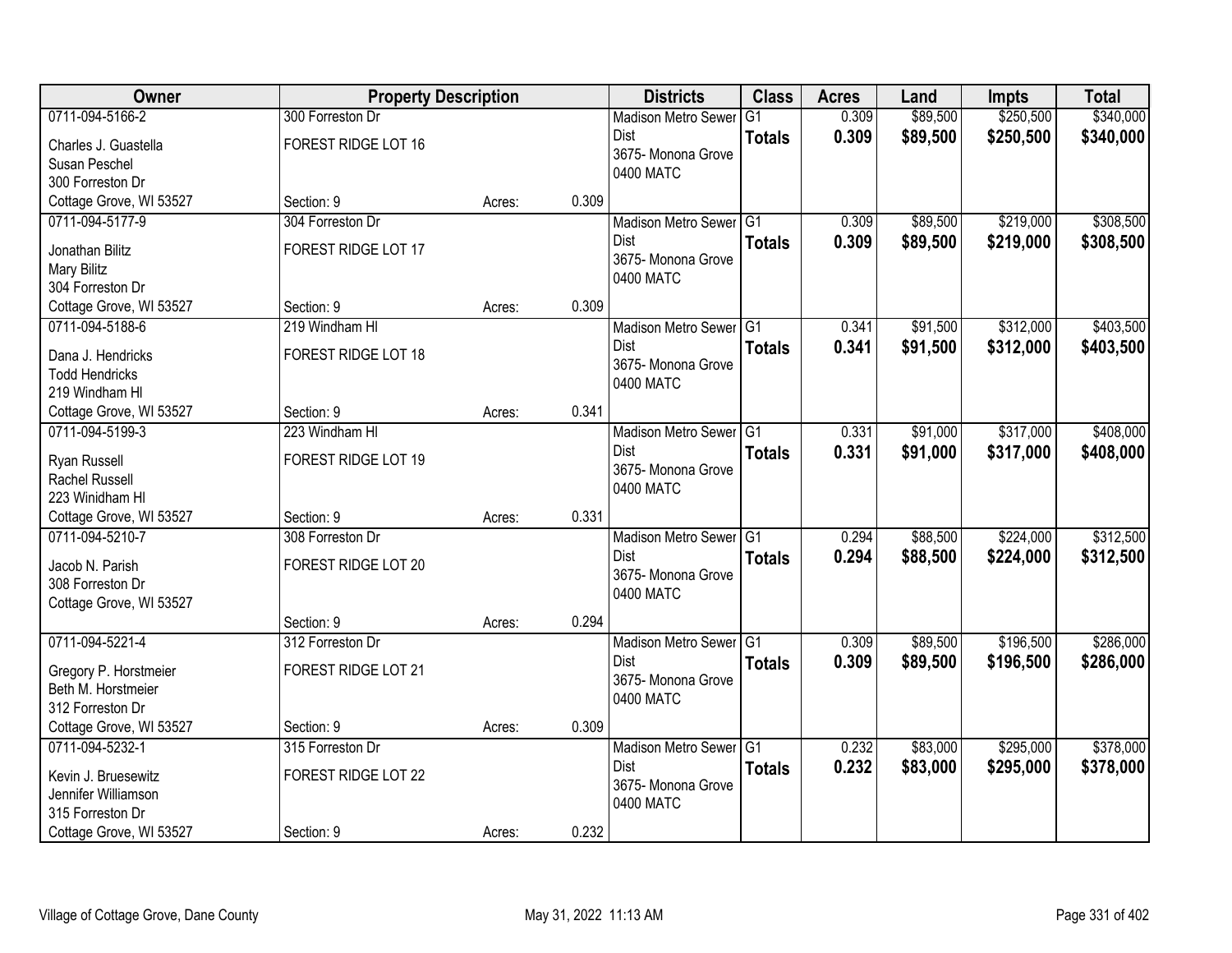| Owner                   | <b>Property Description</b> |        |       | <b>Districts</b>                    | <b>Class</b>  | <b>Acres</b> | Land     | <b>Impts</b> | <b>Total</b> |
|-------------------------|-----------------------------|--------|-------|-------------------------------------|---------------|--------------|----------|--------------|--------------|
| 0711-094-5243-8         | 311 Forreston Dr            |        |       | <b>Madison Metro Sewer</b>          | G1            | 0.383        | \$93,500 | \$303,000    | \$396,500    |
| Jason E. Russell        | FOREST RIDGE LOT 23         |        |       | Dist                                | <b>Totals</b> | 0.383        | \$93,500 | \$303,000    | \$396,500    |
| Amy J. Russell          |                             |        |       | 3675- Monona Grove                  |               |              |          |              |              |
| 311 Forreston Dr        |                             |        |       | 0400 MATC                           |               |              |          |              |              |
| Cottage Grove, WI 53527 | Section: 9                  | Acres: | 0.383 |                                     |               |              |          |              |              |
| 0711-094-5254-5         | 307 Forreston Dr            |        |       | Madison Metro Sewer G1              |               | 0.261        | \$86,500 | \$225,000    | \$311,500    |
| David Yang              | FOREST RIDGE LOT 24         |        |       | Dist                                | <b>Totals</b> | 0.261        | \$86,500 | \$225,000    | \$311,500    |
| Mary Moua               |                             |        |       | 3675- Monona Grove                  |               |              |          |              |              |
| 307 Forreston Dr        |                             |        |       | 0400 MATC                           |               |              |          |              |              |
| Cottage Grove, WI 53527 | Section: 9                  | Acres: | 0.261 |                                     |               |              |          |              |              |
| 0711-094-5265-2         | 303 Forreston Dr            |        |       | Madison Metro Sewer G1              |               | 0.315        | \$90,000 | \$237,000    | \$327,000    |
| <b>Matthew Dunning</b>  | FOREST RIDGE LOT 25         |        |       | Dist                                | <b>Totals</b> | 0.315        | \$90,000 | \$237,000    | \$327,000    |
| Abigail Dunning         |                             |        |       | 3675- Monona Grove                  |               |              |          |              |              |
| 303 Forreston Dr        |                             |        |       | 0400 MATC                           |               |              |          |              |              |
| Cottage Grove, WI 53527 | Section: 9                  | Acres: | 0.315 |                                     |               |              |          |              |              |
| 0711-094-5276-9         | 107 Arbury Ct               |        |       | Madison Metro Sewer G1              |               | 0.421        | \$89,000 | \$216,000    | \$305,000    |
| Sharon A. Russell       | FOREST RIDGE LOT 26         |        |       | Dist                                | <b>Totals</b> | 0.421        | \$89,000 | \$216,000    | \$305,000    |
| 107 Arbury Ct           |                             |        |       | 3675- Monona Grove                  |               |              |          |              |              |
| Cottage Grove, WI 53527 |                             |        |       | 0400 MATC                           |               |              |          |              |              |
|                         | Section: 9                  | Acres: | 0.421 |                                     |               |              |          |              |              |
| 0711-094-5287-6         | 111 Arbury Ct               |        |       | Madison Metro Sewer G1              |               | 0.424        | \$92,000 | \$241,500    | \$333,500    |
| Gundlach Tr             | FOREST RIDGE LOT 27         |        |       | Dist                                | <b>Totals</b> | 0.424        | \$92,000 | \$241,500    | \$333,500    |
| 111 Arbury Ct           |                             |        |       | 3675- Monona Grove                  |               |              |          |              |              |
| Cottage Grove, WI 53527 |                             |        |       | 0400 MATC                           |               |              |          |              |              |
|                         | Section: 9                  | Acres: | 0.424 |                                     |               |              |          |              |              |
| 0711-094-5298-3         | 115 Arbury Ct               |        |       | Madison Metro Sewer <sup>1</sup> G1 |               | 0.473        | \$97,000 | \$282,500    | \$379,500    |
| Andrew L. Fredrick      | FOREST RIDGE LOT 28         |        |       | Dist                                | <b>Totals</b> | 0.473        | \$97,000 | \$282,500    | \$379,500    |
| Anna M. Forsyth         |                             |        |       | 3675- Monona Grove                  |               |              |          |              |              |
| 115 Arbury Ct           |                             |        |       | 0400 MATC                           |               |              |          |              |              |
| Cottage Grove, WI 53527 | Section: 9                  | Acres: | 0.473 |                                     |               |              |          |              |              |
| 0711-094-5309-9         | 112 Arbury Ct               |        |       | Madison Metro Sewer G1              |               | 0.350        | \$92,000 | \$283,500    | \$375,500    |
| Matthew J. Severson     | FOREST RIDGE LOT 29         |        |       | Dist                                | <b>Totals</b> | 0.350        | \$92,000 | \$283,500    | \$375,500    |
| Nicole Severson         |                             |        |       | 3675- Monona Grove                  |               |              |          |              |              |
| 112 Arbury Ct           |                             |        |       | 0400 MATC                           |               |              |          |              |              |
| Cottage Grove, WI 53527 | Section: 9                  | Acres: | 0.350 |                                     |               |              |          |              |              |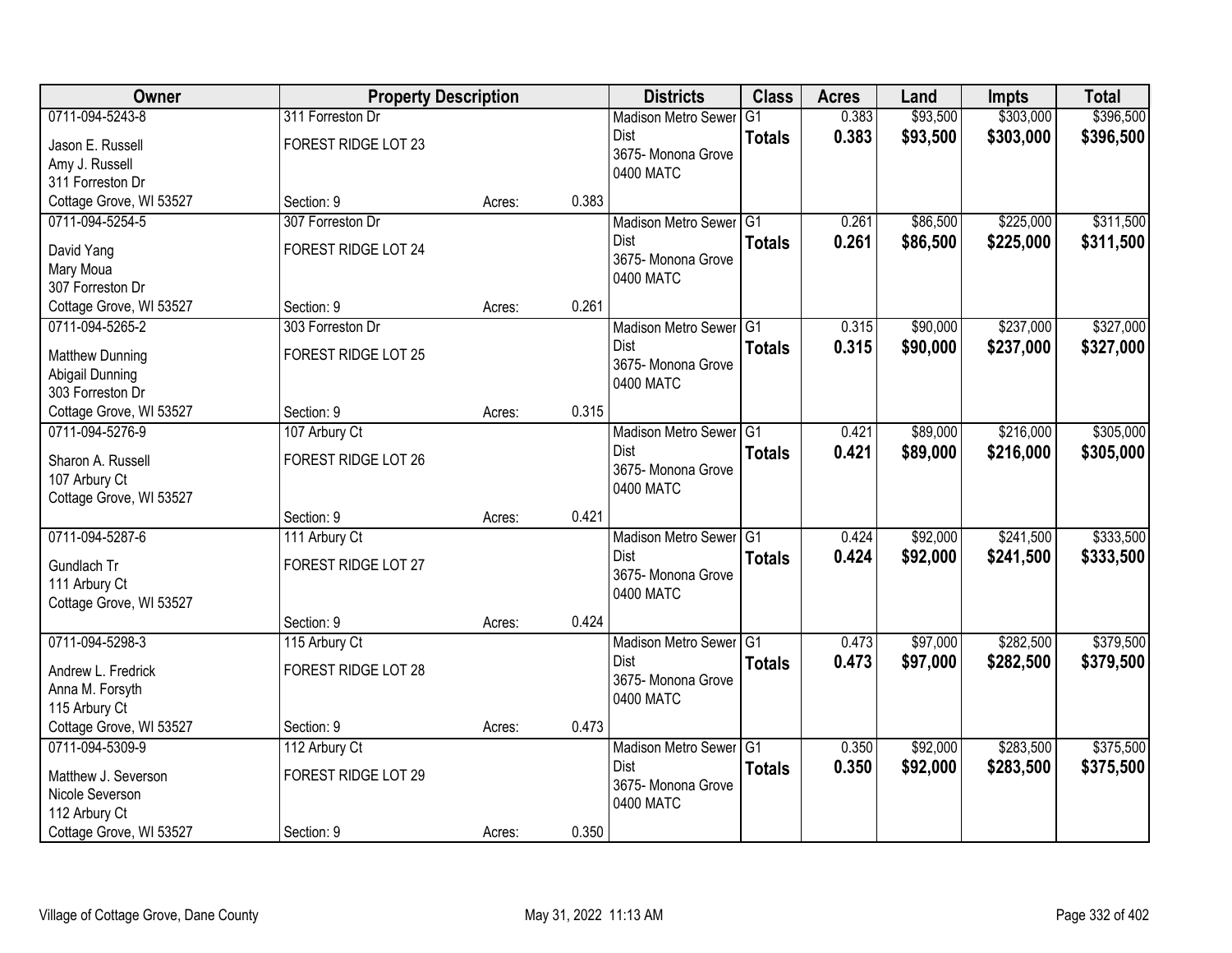| Owner                   | <b>Property Description</b>             |        |       | <b>Districts</b>           | <b>Class</b>  | <b>Acres</b> | Land     | <b>Impts</b> | <b>Total</b> |
|-------------------------|-----------------------------------------|--------|-------|----------------------------|---------------|--------------|----------|--------------|--------------|
| 0711-094-5320-4         | 108 Arbury Ct                           |        |       | <b>Madison Metro Sewer</b> | G1            | 0.360        | \$92,500 | \$196,500    | \$289,000    |
| Benedict Tr, Michelle J | FOREST RIDGE LOT 30                     |        |       | Dist                       | <b>Totals</b> | 0.360        | \$92,500 | \$196,500    | \$289,000    |
| 108 Arbury Ct           |                                         |        |       | 3675- Monona Grove         |               |              |          |              |              |
| Cottage Grove, WI 53527 |                                         |        |       | 0400 MATC                  |               |              |          |              |              |
|                         | Section: 9                              | Acres: | 0.360 |                            |               |              |          |              |              |
| 0711-094-5331-1         | 104 Arbury Ct                           |        |       | Madison Metro Sewer G1     |               | 0.339        | \$91,500 | \$249,500    | \$341,000    |
| Jeffery E. Hanson       | FOREST RIDGE LOT 31                     |        |       | <b>Dist</b>                | <b>Totals</b> | 0.339        | \$91,500 | \$249,500    | \$341,000    |
| Carol J. Hanson         |                                         |        |       | 3675- Monona Grove         |               |              |          |              |              |
| 104 Arbury Ct           |                                         |        |       | 0400 MATC                  |               |              |          |              |              |
| Cottage Grove, WI 53527 | Section: 9                              | Acres: | 0.339 |                            |               |              |          |              |              |
| 0711-094-5342-8         | 100 Arbury Ct                           |        |       | Madison Metro Sewer G1     |               | 0.264        | \$78,000 | \$252,500    | \$330,500    |
| Michael A. Sletten      | FOREST RIDGE LOT 32                     |        |       | Dist                       | <b>Totals</b> | 0.264        | \$78,000 | \$252,500    | \$330,500    |
| Nancy M. Hacker         |                                         |        |       | 3675- Monona Grove         |               |              |          |              |              |
| 100 Arbury Ct           |                                         |        |       | 0400 MATC                  |               |              |          |              |              |
| Cottage Grove, WI 53527 | Section: 9                              | Acres: | 0.264 |                            |               |              |          |              |              |
| 0711-094-5353-5         | 237 Forreston Dr                        |        |       | Madison Metro Sewer G1     |               | 0.258        | \$86,500 | \$273,500    | \$360,000    |
| Brian P. Stickney       | FOREST RIDGE LOT 33 SUBJ TO ACCESS ESMT |        |       | Dist                       | <b>Totals</b> | 0.258        | \$86,500 | \$273,500    | \$360,000    |
| Courtney K. Stickney    |                                         |        |       | 3675- Monona Grove         |               |              |          |              |              |
| 237 Forreston Dr        |                                         |        |       | 0400 MATC                  |               |              |          |              |              |
| Cottage Grove, WI 53527 | Section: 9                              | Acres: | 0.258 |                            |               |              |          |              |              |
| 0711-094-5364-2         | 233 Forreston Dr                        |        |       | Madison Metro Sewer G1     |               | 0.281        | \$88,000 | \$259,000    | \$347,000    |
| Cynthia A. Kelm-Nelson  | FOREST RIDGE LOT 34 SUBJ TO ACCESS ESMT |        |       | <b>Dist</b>                | <b>Totals</b> | 0.281        | \$88,000 | \$259,000    | \$347,000    |
| James R. Nelson         |                                         |        |       | 3675- Monona Grove         |               |              |          |              |              |
| 233 Forreston Dr        |                                         |        |       | 0400 MATC                  |               |              |          |              |              |
| Cottage Grove, WI 53527 | Section: 9                              | Acres: | 0.281 |                            |               |              |          |              |              |
| 0711-094-5375-9         | 229 Forreston Dr                        |        |       | Madison Metro Sewer G1     |               | 0.241        | \$85,500 | \$227,500    | \$313,000    |
| Suzanne Warborg         | FOREST RIDGE LOT 35                     |        |       | Dist                       | <b>Totals</b> | 0.241        | \$85,500 | \$227,500    | \$313,000    |
| Forresston Dr           |                                         |        |       | 3675- Monona Grove         |               |              |          |              |              |
| Cottage Grove, WI 53527 |                                         |        |       | 0400 MATC                  |               |              |          |              |              |
|                         | Section: 9                              | Acres: | 0.241 |                            |               |              |          |              |              |
| 0711-094-5386-6         | 225 Forreston Dr                        |        |       | Madison Metro Sewer G1     |               | 0.231        | \$83,000 | \$241,000    | \$324,000    |
| <b>Steven Buss</b>      | FOREST RIDGE LOT 36                     |        |       | <b>Dist</b>                | <b>Totals</b> | 0.231        | \$83,000 | \$241,000    | \$324,000    |
| <b>Kristine Buss</b>    |                                         |        |       | 3675- Monona Grove         |               |              |          |              |              |
| 225 Forreston Dr        |                                         |        |       | 0400 MATC                  |               |              |          |              |              |
| Cottage Grove, WI 53527 | Section: 9                              | Acres: | 0.231 |                            |               |              |          |              |              |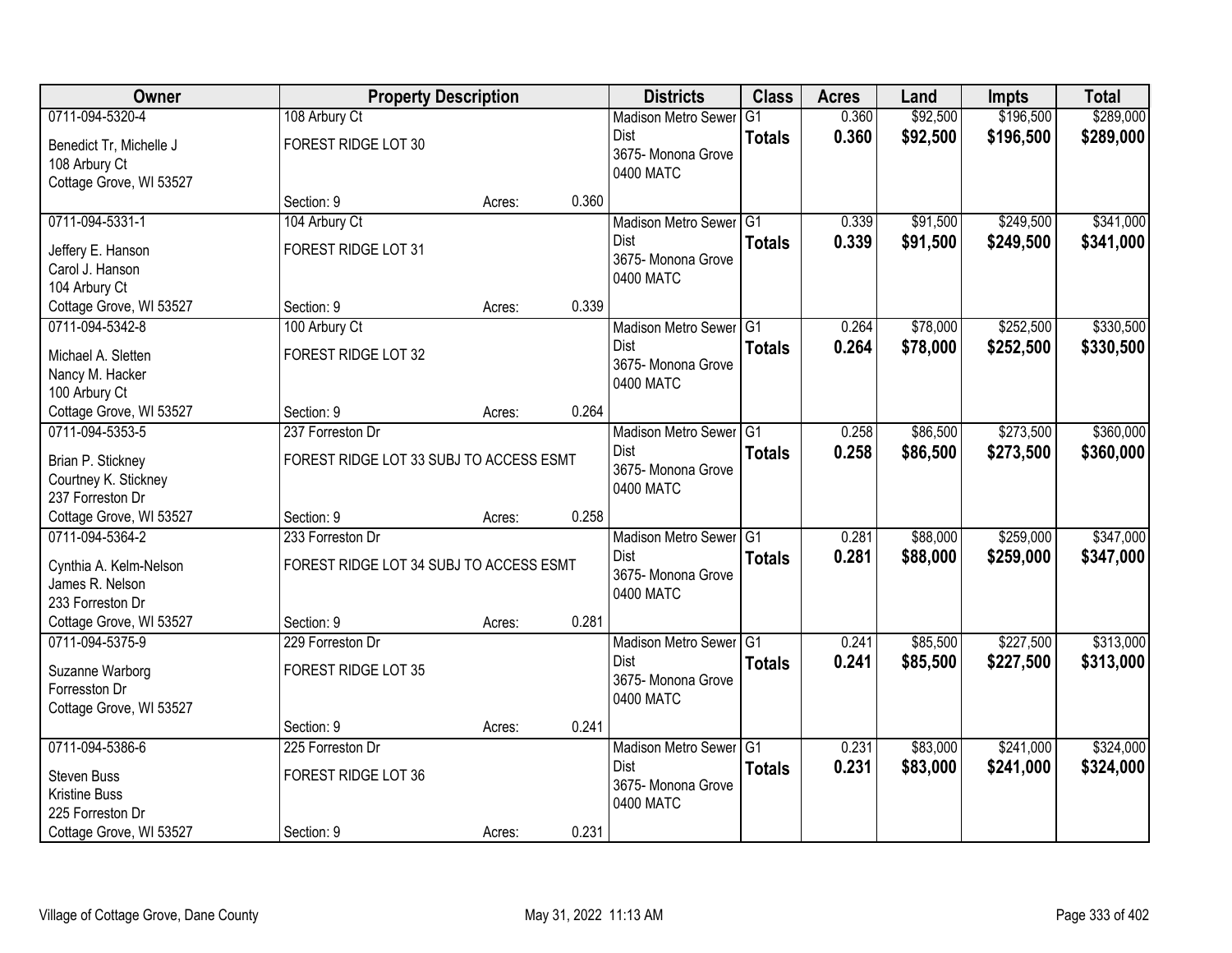| Owner                     | <b>Property Description</b> |        |       | <b>Districts</b>           | <b>Class</b>  | <b>Acres</b> | Land     | <b>Impts</b>    | <b>Total</b>    |
|---------------------------|-----------------------------|--------|-------|----------------------------|---------------|--------------|----------|-----------------|-----------------|
| 0711-094-5397-3           | 221 Forreston Dr            |        |       | <b>Madison Metro Sewer</b> | G1            | 0.236        | \$84,000 | \$262,000       | \$346,000       |
| Susan M. Larson           | FOREST RIDGE LOT 37         |        |       | Dist                       | <b>Totals</b> | 0.236        | \$84,000 | \$262,000       | \$346,000       |
| David J. Viken            |                             |        |       | 3675- Monona Grove         |               |              |          |                 |                 |
| 221 Forreston Dr          |                             |        |       | 0400 MATC                  |               |              |          |                 |                 |
| Cottage Grove, WI 53527   | Section: 9                  | Acres: | 0.236 |                            |               |              |          |                 |                 |
| 0711-094-5408-9           | <b>Windham Hill</b>         |        |       | Madison Metro Sewer G1     |               | 0.004        | \$500    | $\overline{50}$ | \$500           |
| Donald K. Brinkmeyer      | FOREST RIDGE OUTLOT 1       |        |       | <b>Dist</b>                | <b>Totals</b> | 0.004        | \$500    | \$0             | \$500           |
| 225 Yarrow Hill Dr        |                             |        |       | 3675- Monona Grove         |               |              |          |                 |                 |
| Cottage Grove, WI 53527   |                             |        |       | 0400 MATC                  |               |              |          |                 |                 |
|                           | Section: 9                  | Acres: | 0.004 |                            |               |              |          |                 |                 |
| 0711-094-5419-6           | Forreston Dr                |        |       | Madison Metro Sewer X4     |               | 1.090        | \$0      | $\overline{50}$ | $\overline{50}$ |
| Cottage Grove, Village of | FOREST RIDGE GREEN AREA     |        |       | Dist                       | <b>Totals</b> | 1.090        | \$0      | \$0             | \$0             |
| 221 E Cottage Grove Rd    |                             |        |       | 3675- Monona Grove         |               |              |          |                 |                 |
| Cottage Grove, WI 53527   |                             |        |       | 0400 MATC                  |               |              |          |                 |                 |
|                           | Section: 9                  | Acres: | 1.090 |                            |               |              |          |                 |                 |
| 0711-094-6001-8           | 300 Heather Dr              |        |       | Madison Metro Sewer G1     |               | 0.372        | \$83,500 | \$141,000       | \$224,500       |
| Gavin Hallman             | ARROWWOOD HILLS LOT 1       |        |       | Dist                       | <b>Totals</b> | 0.372        | \$83,500 | \$141,000       | \$224,500       |
| 300 Heather Dr            |                             |        |       | 3675- Monona Grove         |               |              |          |                 |                 |
| Cottage Grove, WI 53527   |                             |        |       | 0400 MATC                  |               |              |          |                 |                 |
|                           | Section: 9                  | Acres: | 0.372 |                            |               |              |          |                 |                 |
| 0711-094-6012-5           | 256 Heather Dr              |        |       | Madison Metro Sewer G1     |               | 0.286        | \$88,000 | \$196,500       | \$284,500       |
| Brandon J. Gingher        | ARROWWOOD HILLS LOT 2       |        |       | <b>Dist</b>                | <b>Totals</b> | 0.286        | \$88,000 | \$196,500       | \$284,500       |
| 256 Heather Dr            |                             |        |       | 3675- Monona Grove         |               |              |          |                 |                 |
| Cottage Grove, WI 53527   |                             |        |       | 0400 MATC                  |               |              |          |                 |                 |
|                           | Section: 9                  | Acres: | 0.286 |                            |               |              |          |                 |                 |
| 0711-094-6023-2           | 252 Heather Dr              |        |       | Madison Metro Sewer G1     |               | 0.286        | \$88,000 | \$196,500       | \$284,500       |
| William M. Henry          | ARROWWOOD HILLS LOT 3       |        |       | Dist                       | <b>Totals</b> | 0.286        | \$88,000 | \$196,500       | \$284,500       |
| Courtney Henry            |                             |        |       | 3675- Monona Grove         |               |              |          |                 |                 |
| 252 Heather Dr            |                             |        |       | 0400 MATC                  |               |              |          |                 |                 |
| Cottage Grove, WI 53527   | Section: 9                  | Acres: | 0.286 |                            |               |              |          |                 |                 |
| 0711-094-6034-9           | 248 Heather Dr              |        |       | Madison Metro Sewer G1     |               | 0.287        | \$88,000 | \$175,000       | \$263,000       |
| Tony S. Mennenga          | ARROWWOOD HILLS LOT 4       |        |       | <b>Dist</b>                | <b>Totals</b> | 0.287        | \$88,000 | \$175,000       | \$263,000       |
| Joanna Mennenga           |                             |        |       | 3675- Monona Grove         |               |              |          |                 |                 |
| 248 Heather Dr            |                             |        |       | 0400 MATC                  |               |              |          |                 |                 |
| Cottage Grove, WI 53527   | Section: 9                  | Acres: | 0.287 |                            |               |              |          |                 |                 |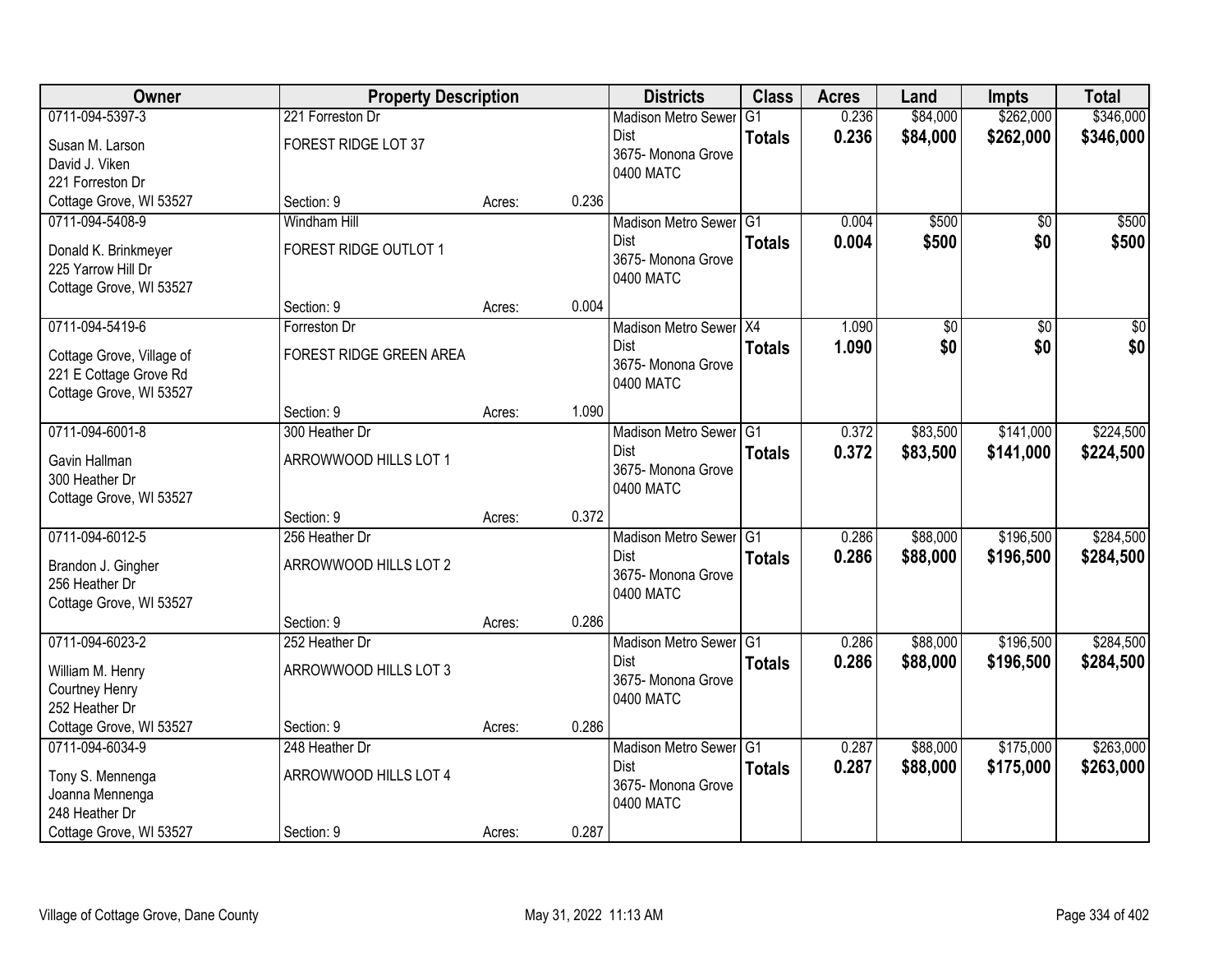| Owner                   | <b>Property Description</b> |        |       | <b>Districts</b>                    | <b>Class</b>  | <b>Acres</b> | Land     | <b>Impts</b> | <b>Total</b> |
|-------------------------|-----------------------------|--------|-------|-------------------------------------|---------------|--------------|----------|--------------|--------------|
| 0711-094-6045-6         | 244 Heather Dr              |        |       | <b>Madison Metro Sewer</b>          | G1            | 0.287        | \$88,000 | \$174,500    | \$262,500    |
| Susan A. Egan           | ARROWWOOD HILLS LOT 5       |        |       | Dist                                | <b>Totals</b> | 0.287        | \$88,000 | \$174,500    | \$262,500    |
| 244 Heather Dr          |                             |        |       | 3675- Monona Grove                  |               |              |          |              |              |
| Cottage Grove, WI 53527 |                             |        |       | 0400 MATC                           |               |              |          |              |              |
|                         | Section: 9                  | Acres: | 0.287 |                                     |               |              |          |              |              |
| 0711-094-6056-3         | 240 Heather Dr              |        |       | Madison Metro Sewer G1              |               | 0.287        | \$88,000 | \$203,500    | \$291,500    |
| Philip D. Kier          | ARROWWOOD HILLS LOT 6       |        |       | Dist                                | <b>Totals</b> | 0.287        | \$88,000 | \$203,500    | \$291,500    |
| Angela C. Kier          |                             |        |       | 3675- Monona Grove<br>0400 MATC     |               |              |          |              |              |
| 240 Heather Dr          |                             |        |       |                                     |               |              |          |              |              |
| Cottage Grove, WI 53527 | Section: 9                  | Acres: | 0.287 |                                     |               |              |          |              |              |
| 0711-094-6067-0         | 236 Heather Dr              |        |       | Madison Metro Sewer G1              |               | 0.288        | \$88,500 | \$209,000    | \$297,500    |
| Jeffrey A. Badour       | ARROWWOOD HILLS LOT 7       |        |       | Dist                                | <b>Totals</b> | 0.288        | \$88,500 | \$209,000    | \$297,500    |
| Sally C. Badour         |                             |        |       | 3675- Monona Grove                  |               |              |          |              |              |
| 236 Heather Dr          |                             |        |       | 0400 MATC                           |               |              |          |              |              |
| Cottage Grove, WI 53527 | Section: 9                  | Acres: | 0.288 |                                     |               |              |          |              |              |
| 0711-094-6078-7         | 232 Heather Dr              |        |       | Madison Metro Sewer G1              |               | 0.288        | \$88,500 | \$192,900    | \$281,400    |
| Amanda S. Poli          | ARROWWOOD HILLS LOT 8       |        |       | Dist                                | <b>Totals</b> | 0.288        | \$88,500 | \$192,900    | \$281,400    |
| 232 Heather Dr          |                             |        |       | 3675- Monona Grove                  |               |              |          |              |              |
| Cottage Grove, WI 53527 |                             |        |       | 0400 MATC                           |               |              |          |              |              |
|                         | Section: 9                  | Acres: | 0.288 |                                     |               |              |          |              |              |
| 0711-094-6089-4         | 228 Heather Dr              |        |       | Madison Metro Sewer G1              |               | 0.288        | \$88,500 | \$224,500    | \$313,000    |
| Richard W. Behling      | ARROWWOOD HILLS LOT 9       |        |       | <b>Dist</b>                         | <b>Totals</b> | 0.288        | \$88,500 | \$224,500    | \$313,000    |
| Judy A. Behling         |                             |        |       | 3675- Monona Grove                  |               |              |          |              |              |
| 228 Heather Dr          |                             |        |       | 0400 MATC                           |               |              |          |              |              |
| Cottage Grove, WI 53527 | Section: 9                  | Acres: | 0.288 |                                     |               |              |          |              |              |
| 0711-094-6100-8         | 224 Heather Dr              |        |       | Madison Metro Sewer <sup>1</sup> G1 |               | 0.289        | \$88,500 | \$229,300    | \$317,800    |
| Roger Hunerdosse        | ARROWWOOD HILLS LOT 10      |        |       | Dist                                | <b>Totals</b> | 0.289        | \$88,500 | \$229,300    | \$317,800    |
| Janet Hunerdosse        |                             |        |       | 3675- Monona Grove                  |               |              |          |              |              |
| 224 Heather Dr          |                             |        |       | 0400 MATC                           |               |              |          |              |              |
| Cottage Grove, WI 53527 | Section: 9                  | Acres: | 0.289 |                                     |               |              |          |              |              |
| 0711-094-6111-5         | 220 Heather Dr              |        |       | Madison Metro Sewer G1              |               | 0.289        | \$88,500 | \$188,500    | \$277,000    |
| Wade L. Anderson        | ARROWWOOD HILLS LOT 11      |        |       | Dist                                | <b>Totals</b> | 0.289        | \$88,500 | \$188,500    | \$277,000    |
| Kari A. Anderson        |                             |        |       | 3675- Monona Grove                  |               |              |          |              |              |
| 220 Heather Dr          |                             |        |       | 0400 MATC                           |               |              |          |              |              |
| Cottage Grove, WI 53527 | Section: 9                  | Acres: | 0.289 |                                     |               |              |          |              |              |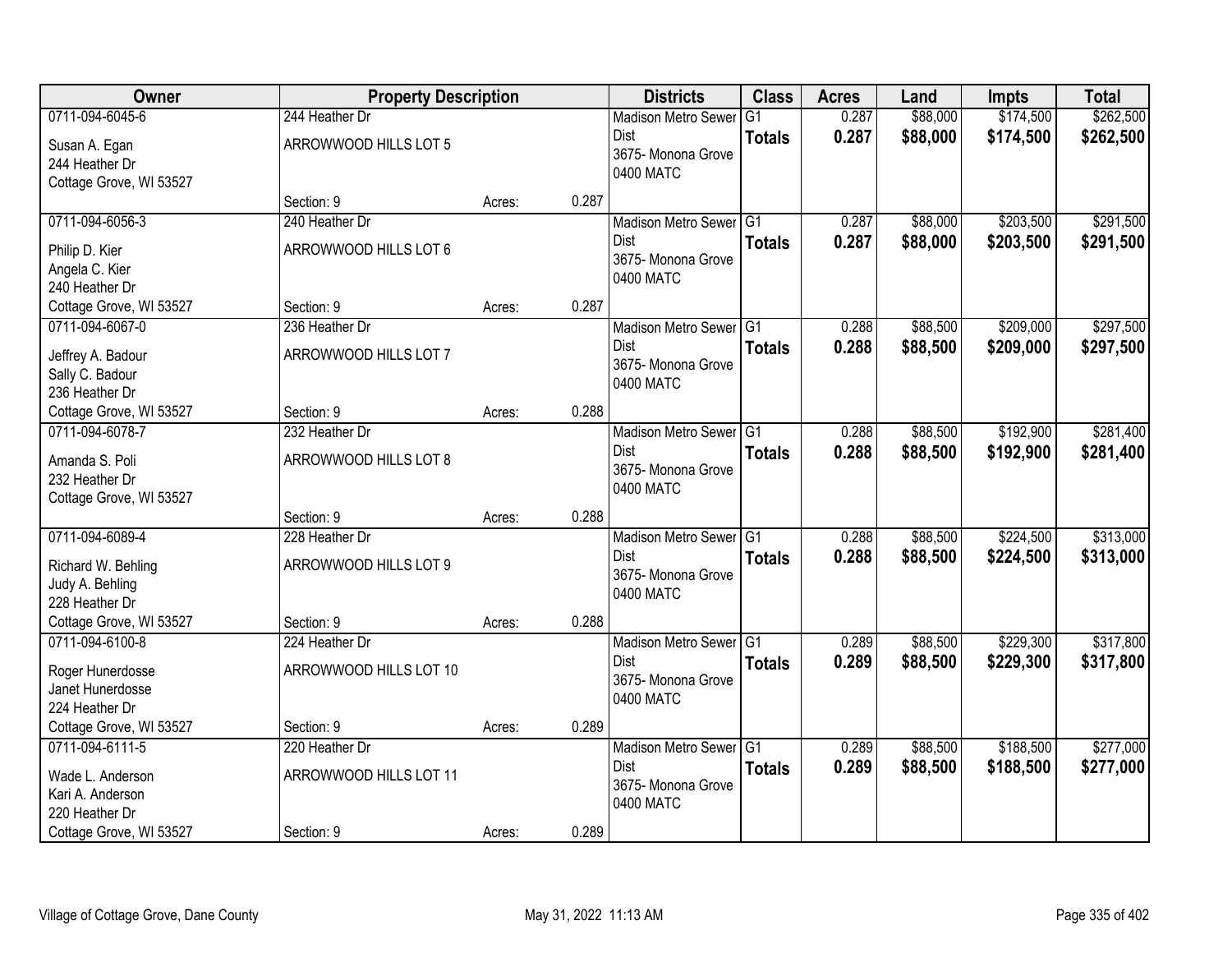| Owner                                      | <b>Property Description</b> |        |       | <b>Districts</b>                      | <b>Class</b>  | <b>Acres</b> | Land     | <b>Impts</b> | <b>Total</b> |
|--------------------------------------------|-----------------------------|--------|-------|---------------------------------------|---------------|--------------|----------|--------------|--------------|
| 0711-094-6208-9                            | 213 Dentaria Dr             |        |       | <b>Madison Metro Sewer</b>            | G1            | 0.289        | \$88,500 | \$249,500    | \$338,000    |
| Kyle A. West                               | ARROWWOOD HILLS LOT 48      |        |       | Dist                                  | <b>Totals</b> | 0.289        | \$88,500 | \$249,500    | \$338,000    |
| 213 Dentaria Dr                            |                             |        |       | 3675- Monona Grove                    |               |              |          |              |              |
| Cottage Grove, WI 53527                    |                             |        |       | 0400 MATC                             |               |              |          |              |              |
|                                            | Section: 9                  | Acres: | 0.289 |                                       |               |              |          |              |              |
| 0711-094-6219-6                            | 217 Dentaria Dr             |        |       | Madison Metro Sewer G1                |               | 0.289        | \$88,500 | \$270,000    | \$358,500    |
| <b>Travis Mancl</b>                        | ARROWWOOD HILLS LOT 49      |        |       | <b>Dist</b>                           | <b>Totals</b> | 0.289        | \$88,500 | \$270,000    | \$358,500    |
| <b>Allison Mancl</b>                       |                             |        |       | 3675- Monona Grove                    |               |              |          |              |              |
| 217 Dentaria Dr                            |                             |        |       | 0400 MATC                             |               |              |          |              |              |
| Cottage Grove, WI 53527                    | Section: 9                  | Acres: | 0.289 |                                       |               |              |          |              |              |
| 0711-094-6230-1                            | 221 Dentaria Dr             |        |       | Madison Metro Sewer G1                |               | 0.289        | \$88,500 | \$215,000    | \$303,500    |
| Dan F. Redlin                              | ARROWWOOD HILLS LOT 50      |        |       | Dist                                  | <b>Totals</b> | 0.289        | \$88,500 | \$215,000    | \$303,500    |
| Ana F. Redlin                              |                             |        |       | 3675- Monona Grove                    |               |              |          |              |              |
| 221 Dentaria Dr                            |                             |        |       | 0400 MATC                             |               |              |          |              |              |
| Cottage Grove, WI 53527                    | Section: 9                  | Acres: | 0.289 |                                       |               |              |          |              |              |
| 0711-094-6241-8                            | 225 Dentaria Dr             |        |       | Madison Metro Sewer G1                |               | 0.289        | \$88,500 | \$189,000    | \$277,500    |
| Christian J. Grove                         | ARROWWOOD HILLS LOT 51      |        |       | Dist                                  | <b>Totals</b> | 0.289        | \$88,500 | \$189,000    | \$277,500    |
| Kathryn A. Grove                           |                             |        |       | 3675- Monona Grove                    |               |              |          |              |              |
| 225 Dentaria Dr                            |                             |        |       | 0400 MATC                             |               |              |          |              |              |
| Cottage Grove, WI 53527                    | Section: 9                  | Acres: | 0.289 |                                       |               |              |          |              |              |
| 0711-094-6252-5                            | 229 Dentaria Dr             |        |       | Madison Metro Sewer <sup>G1</sup>     |               | 0.289        | \$88,500 | \$301,900    | \$390,400    |
|                                            |                             |        |       | <b>Dist</b>                           | <b>Totals</b> | 0.289        | \$88,500 | \$301,900    | \$390,400    |
| Jeffrey D. Mccord<br>Gloria J. Mccord      | ARROWWOOD HILLS LOT 52      |        |       | 3675- Monona Grove                    |               |              |          |              |              |
| 229 Dentaria Dr                            |                             |        |       | 0400 MATC                             |               |              |          |              |              |
| Cottage Grove, WI 53527                    | Section: 9                  | Acres: | 0.289 |                                       |               |              |          |              |              |
| 0711-094-6263-2                            | 233 Dentaria Dr             |        |       | Madison Metro Sewer G1                |               | 0.290        | \$88,500 | \$245,000    | \$333,500    |
|                                            |                             |        |       | <b>Dist</b>                           | <b>Totals</b> | 0.290        | \$88,500 | \$245,000    | \$333,500    |
| Nancy Vang                                 | ARROWWOOD HILLS LOT 53      |        |       | 3675- Monona Grove                    |               |              |          |              |              |
| Sue L. Lee                                 |                             |        |       | 0400 MATC                             |               |              |          |              |              |
| 233 Dentaria Dr                            | Section: 9                  |        | 0.290 |                                       |               |              |          |              |              |
| Cottage Grove, WI 53527<br>0711-094-6274-9 | 237 Dentaria Dr             | Acres: |       |                                       |               | 0.372        | \$93,000 | \$192,000    | \$285,000    |
|                                            |                             |        |       | Madison Metro Sewer G1<br><b>Dist</b> |               | 0.372        |          |              | \$285,000    |
| Michael R. Hynek                           | ARROWWOOD HILLS LOT 54      |        |       | 3675- Monona Grove                    | <b>Totals</b> |              | \$93,000 | \$192,000    |              |
| Alicia J. Hynek                            |                             |        |       | 0400 MATC                             |               |              |          |              |              |
| 237 Dentaria Dr                            |                             |        |       |                                       |               |              |          |              |              |
| Cottage Grove, WI 53527                    | Section: 9                  | Acres: | 0.372 |                                       |               |              |          |              |              |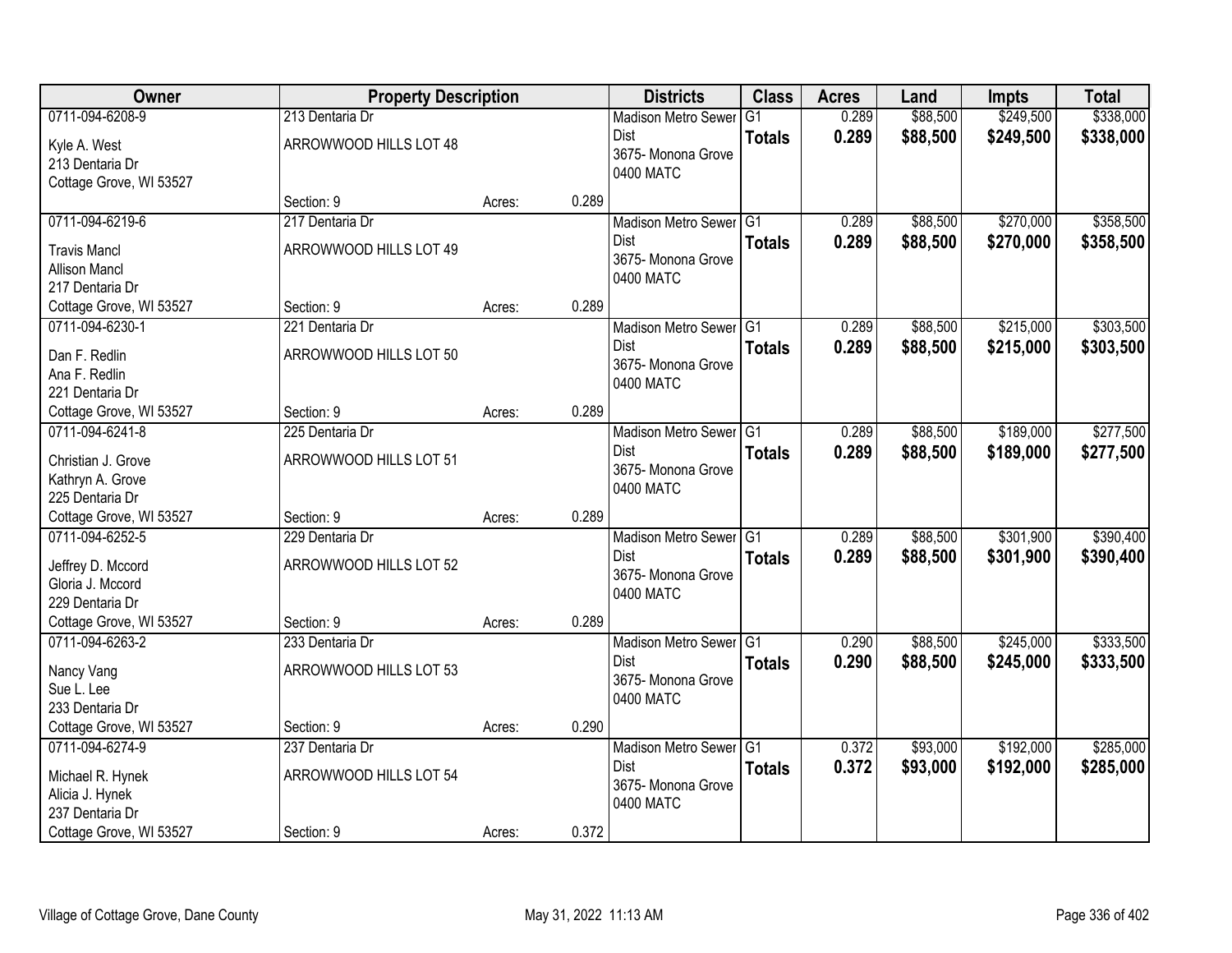| Owner                   | <b>Property Description</b>      |        |       | <b>Districts</b>                      | <b>Class</b>   | <b>Acres</b> | Land      | <b>Impts</b> | <b>Total</b> |
|-------------------------|----------------------------------|--------|-------|---------------------------------------|----------------|--------------|-----------|--------------|--------------|
| 0711-094-6285-6         | 241 Dentaria Dr                  |        |       | <b>Madison Metro Sewer</b>            | G <sub>1</sub> | 0.664        | \$100,000 | \$272,500    | \$372,500    |
| Roger A. Beck           | ARROWWOOD HILLS LOT 55           |        |       | Dist                                  | <b>Totals</b>  | 0.664        | \$100,000 | \$272,500    | \$372,500    |
| Cynthia D. Beck         |                                  |        |       | 3675- Monona Grove                    |                |              |           |              |              |
| 241 Dentaria Dr         |                                  |        |       | 0400 MATC                             |                |              |           |              |              |
| Cottage Grove, WI 53527 | Section: 9                       | Acres: | 0.664 |                                       |                |              |           |              |              |
| 0711-094-6296-3         | 245 Heather Dr                   |        |       | Madison Metro Sewer G1                |                | 0.472        | \$97,000  | \$224,500    | \$321,500    |
| Alyssa M. Maiers        | ARROWWOOD HILLS LOT 56           |        |       | <b>Dist</b>                           | <b>Totals</b>  | 0.472        | \$97,000  | \$224,500    | \$321,500    |
| Nicholas Yuknis         |                                  |        |       | 3675- Monona Grove                    |                |              |           |              |              |
| 245 Heather Dr          |                                  |        |       | 0400 MATC                             |                |              |           |              |              |
| Cottage Grove, WI 53527 | Section: 9                       | Acres: | 0.472 |                                       |                |              |           |              |              |
| 0711-094-6307-9         | 416 Tiarella Trl                 |        |       | Madison Metro Sewer G1                |                | 0.319        | \$90,000  | \$211,500    | \$301,500    |
|                         |                                  |        |       | <b>Dist</b>                           | <b>Totals</b>  | 0.319        | \$90,000  | \$211,500    | \$301,500    |
| Timothy J. Hallock      | ARROWWOOD HILLS LOT 57           |        |       | 3675-Monona Grove                     |                |              |           |              |              |
| Kim M. Hallock          |                                  |        |       | 0400 MATC                             |                |              |           |              |              |
| 416 Tiarella Trl        |                                  |        |       |                                       |                |              |           |              |              |
| Cottage Grove, WI 53527 | Section: 9                       | Acres: | 0.319 |                                       |                |              |           |              |              |
| 0711-094-6318-6         | 412 Tiarella Trl                 |        |       | Madison Metro Sewer G1                |                | 0.305        | \$89,500  | \$162,500    | \$252,000    |
| Daniel L. Hauge         | ARROWWOOD HILLS LOT 58           |        |       | <b>Dist</b>                           | <b>Totals</b>  | 0.305        | \$89,500  | \$162,500    | \$252,000    |
| Dorea R. Hauge          |                                  |        |       | 3675- Monona Grove<br>0400 MATC       |                |              |           |              |              |
| 412 Tiarella Trl        |                                  |        |       |                                       |                |              |           |              |              |
| Cottage Grove, WI 53527 | Section: 9                       | Acres: | 0.305 |                                       |                |              |           |              |              |
| 0711-094-6329-3         | 408 Tiarella Trl                 |        |       | Madison Metro Sewer <sup>1</sup> G1   |                | 0.305        | \$89,500  | \$186,000    | \$275,500    |
| Jennifer L. Keeley      | ARROWWOOD HILLS LOT 59           |        |       | <b>Dist</b>                           | <b>Totals</b>  | 0.305        | \$89,500  | \$186,000    | \$275,500    |
| Kenneth M. Keeley       |                                  |        |       | 3675- Monona Grove                    |                |              |           |              |              |
| 408 Tiarella Trl        |                                  |        |       | 0400 MATC                             |                |              |           |              |              |
| Cottage Grove, WI 53527 | Section: 9                       | Acres: | 0.305 |                                       |                |              |           |              |              |
| 0711-094-6340-8         | 244 Yarrow Hill Dr               |        |       | Madison Metro Sewer G1                |                | 0.367        | \$92,500  | \$207,500    | \$300,000    |
|                         |                                  |        |       | Dist                                  | <b>Totals</b>  | 0.367        | \$92,500  | \$207,500    | \$300,000    |
| Kelle M. Postawa        | ARROWWOOD HILLS LOT 60           |        |       | 3675- Monona Grove                    |                |              |           |              |              |
| 244 Yarrow Hill Dr      |                                  |        |       | 0400 MATC                             |                |              |           |              |              |
| Cottage Grove, WI 53527 |                                  |        |       |                                       |                |              |           |              |              |
| 0711-094-6351-5         | Section: 9<br>240 Yarrow Hill Dr | Acres: | 0.367 |                                       |                |              | \$91,000  | \$226,500    |              |
|                         |                                  |        |       | Madison Metro Sewer G1<br><b>Dist</b> |                | 0.336        |           |              | \$317,500    |
| John D. Molstad         | ARROWWOOD HILLS LOT 61           |        |       | 3675-Monona Grove                     | <b>Totals</b>  | 0.336        | \$91,000  | \$226,500    | \$317,500    |
| Gina C. Molstad         |                                  |        |       | 0400 MATC                             |                |              |           |              |              |
| 240 Yarrow Hill Dr      |                                  |        |       |                                       |                |              |           |              |              |
| Cottage Grove, WI 53527 | Section: 9                       | Acres: | 0.336 |                                       |                |              |           |              |              |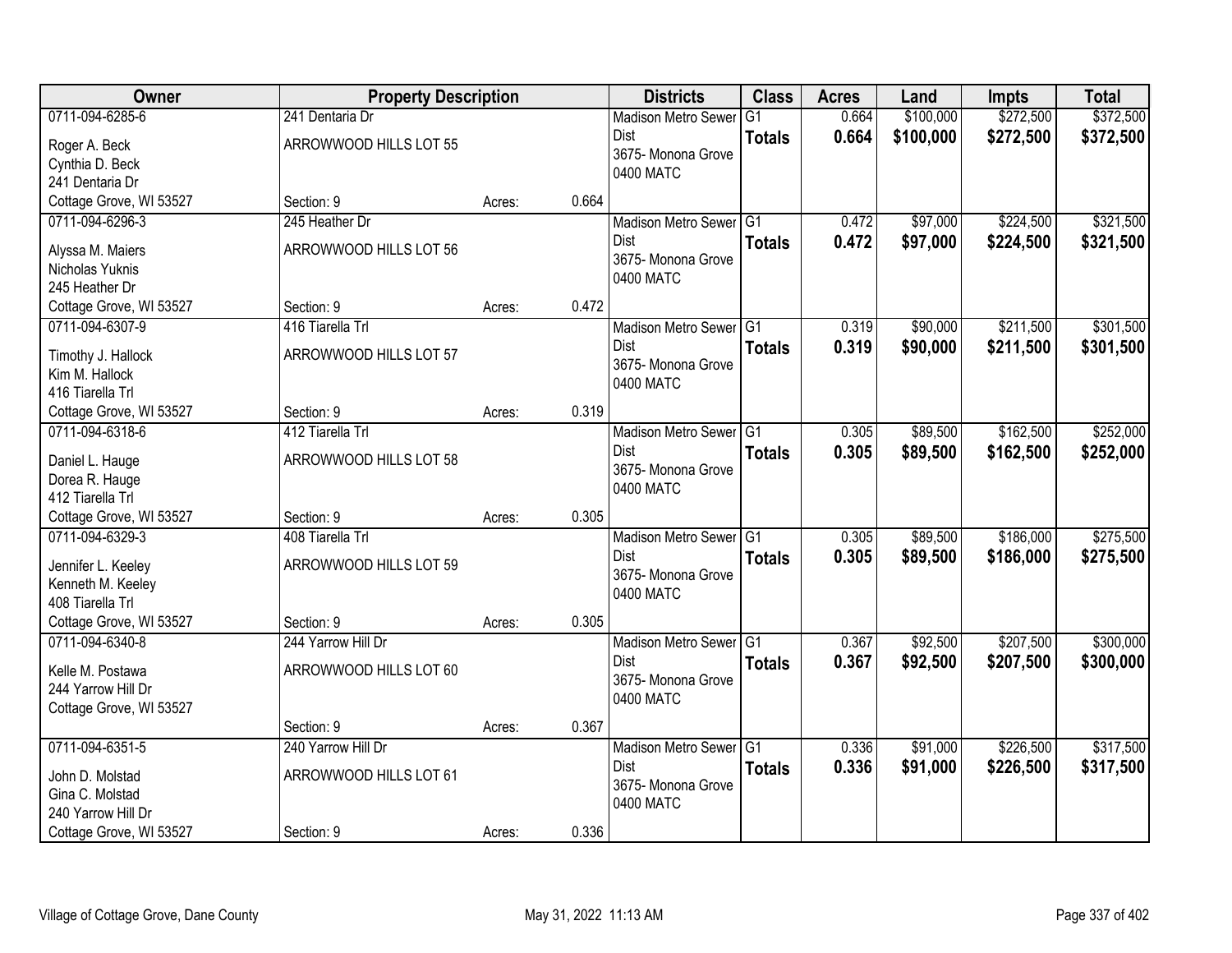| Owner                   | <b>Property Description</b> |        |       | <b>Districts</b>           | <b>Class</b>  | <b>Acres</b> | Land     | <b>Impts</b> | <b>Total</b> |
|-------------------------|-----------------------------|--------|-------|----------------------------|---------------|--------------|----------|--------------|--------------|
| 0711-094-6362-2         | 236 Yarrow Hill Dr          |        |       | <b>Madison Metro Sewer</b> | G1            | 0.357        | \$92,000 | \$270,500    | \$362,500    |
| <b>Todd Grams</b>       | ARROWWOOD HILLS LOT 62      |        |       | Dist                       | <b>Totals</b> | 0.357        | \$92,000 | \$270,500    | \$362,500    |
| Laura Grams             |                             |        |       | 3675- Monona Grove         |               |              |          |              |              |
| 236 Yarrow Hill Dr      |                             |        |       | 0400 MATC                  |               |              |          |              |              |
| Cottage Grove, WI 53527 | Section: 9                  | Acres: | 0.357 |                            |               |              |          |              |              |
| 0711-094-6373-9         | 232 Yarrow Hill Dr          |        |       | Madison Metro Sewer G1     |               | 0.289        | \$88,500 | \$196,000    | \$284,500    |
| John P. Nicolosi        | ARROWWOOD HILLS LOT 63      |        |       | <b>Dist</b>                | <b>Totals</b> | 0.289        | \$88,500 | \$196,000    | \$284,500    |
| Jean M. Nicolosi        |                             |        |       | 3675- Monona Grove         |               |              |          |              |              |
| 232 Yarrow Hill Dr      |                             |        |       | 0400 MATC                  |               |              |          |              |              |
| Cottage Grove, WI 53527 | Section: 9                  | Acres: | 0.289 |                            |               |              |          |              |              |
| 0711-094-6384-6         | 228 Yarrow Hill Dr          |        |       | Madison Metro Sewer G1     |               | 0.289        | \$88,500 | \$197,500    | \$286,000    |
| Daniel J. Piehler       | ARROWWOOD HILLS LOT 64      |        |       | Dist                       | <b>Totals</b> | 0.289        | \$88,500 | \$197,500    | \$286,000    |
| Molly L. Piehler        |                             |        |       | 3675- Monona Grove         |               |              |          |              |              |
| 228 Yarrow Hill Dr      |                             |        |       | 0400 MATC                  |               |              |          |              |              |
| Cottage Grove, WI 53527 | Section: 9                  | Acres: | 0.289 |                            |               |              |          |              |              |
| 0711-094-6395-3         | 224 Yarrow Hill Dr          |        |       | Madison Metro Sewer G1     |               | 0.289        | \$88,500 | \$219,000    | \$307,500    |
| David T. Paulus         | ARROWWOOD HILLS LOT 65      |        |       | Dist                       | <b>Totals</b> | 0.289        | \$88,500 | \$219,000    | \$307,500    |
| Jessica L. Paulus       |                             |        |       | 3675- Monona Grove         |               |              |          |              |              |
| 224 Yarrow Hill Dr      |                             |        |       | 0400 MATC                  |               |              |          |              |              |
| Cottage Grove, WI 53527 | Section: 9                  | Acres: | 0.289 |                            |               |              |          |              |              |
| 0711-094-6406-9         | 220 Yarrow Hill Dr          |        |       | Madison Metro Sewer G1     |               | 0.289        | \$88,500 | \$224,000    | \$312,500    |
| Kurt Klapperich         | ARROWWOOD HILLS LOT 66      |        |       | <b>Dist</b>                | <b>Totals</b> | 0.289        | \$88,500 | \$224,000    | \$312,500    |
| Mary A. Steiner         |                             |        |       | 3675- Monona Grove         |               |              |          |              |              |
| 220 Yarrow Hill Dr      |                             |        |       | 0400 MATC                  |               |              |          |              |              |
| Cottage Grove, WI 53527 | Section: 9                  | Acres: | 0.289 |                            |               |              |          |              |              |
| 0711-094-6417-6         | 216 Yarrow Hill Dr          |        |       | Madison Metro Sewer G1     |               | 0.289        | \$88,500 | \$217,500    | \$306,000    |
| Trevor L. Ford          | ARROWWOOD HILLS LOT 67      |        |       | Dist                       | <b>Totals</b> | 0.289        | \$88,500 | \$217,500    | \$306,000    |
| Katrina H. Ford         |                             |        |       | 3675- Monona Grove         |               |              |          |              |              |
| 216 Yarrow Hill Dr      |                             |        |       | 0400 MATC                  |               |              |          |              |              |
| Cottage Grove, WI 53527 | Section: 9                  | Acres: | 0.289 |                            |               |              |          |              |              |
| 0711-094-6428-3         | 212 Yarrow Hill Dr          |        |       | Madison Metro Sewer G1     |               | 0.312        | \$89,500 | \$220,500    | \$310,000    |
| Sherri L. Anderson      | ARROWWOOD HILLS LOT 68      |        |       | <b>Dist</b>                | <b>Totals</b> | 0.312        | \$89,500 | \$220,500    | \$310,000    |
| 212 Yarrow Hill Dr      |                             |        |       | 3675- Monona Grove         |               |              |          |              |              |
| Cottage Grove, WI 53527 |                             |        |       | 0400 MATC                  |               |              |          |              |              |
|                         | Section: 9                  | Acres: | 0.312 |                            |               |              |          |              |              |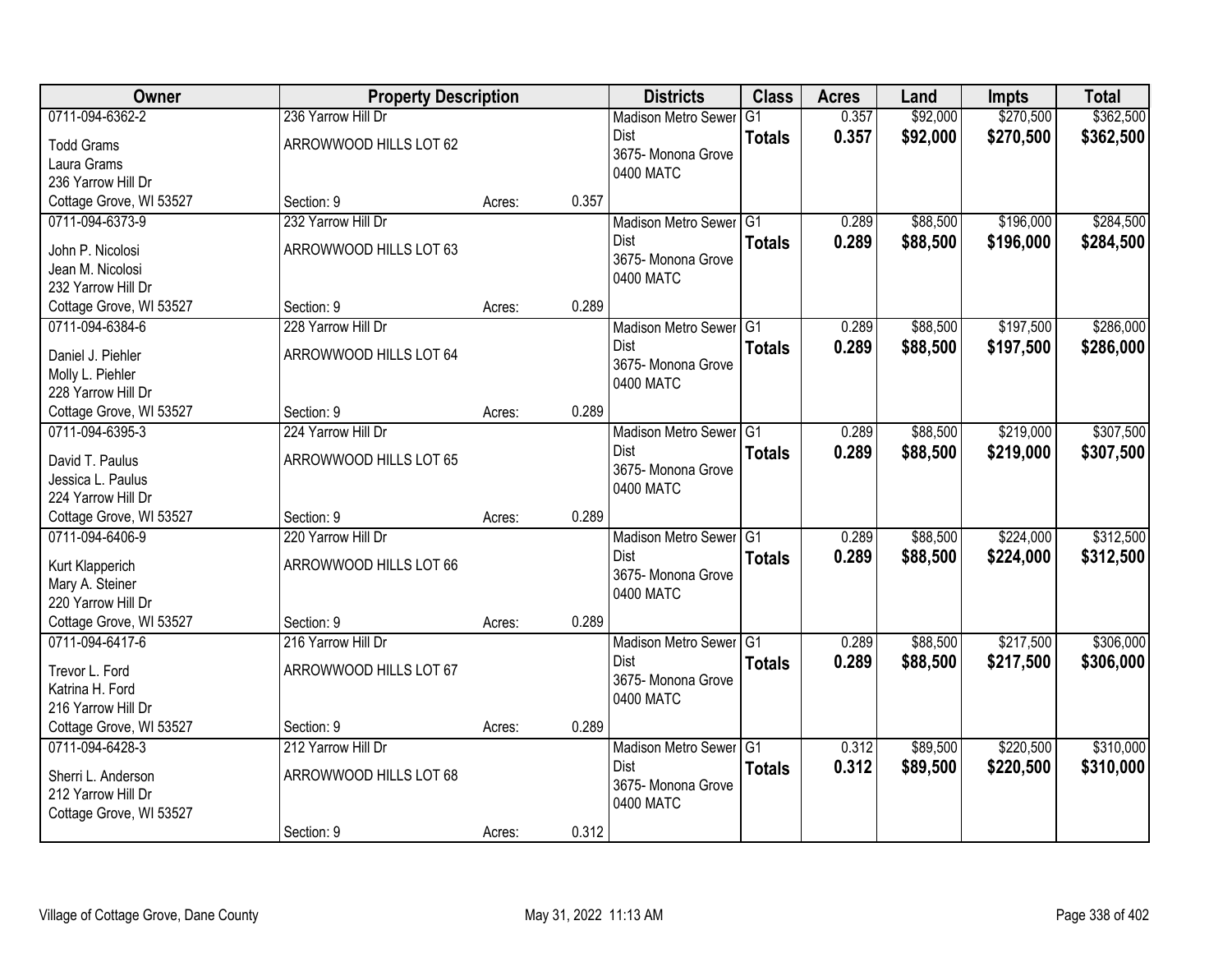| Owner                                   | <b>Property Description</b> |        |       | <b>Districts</b>           | <b>Class</b>  | <b>Acres</b> | Land     | <b>Impts</b> | <b>Total</b> |
|-----------------------------------------|-----------------------------|--------|-------|----------------------------|---------------|--------------|----------|--------------|--------------|
| 0711-094-6439-0                         | 208 Yarrow Hill Dr          |        |       | <b>Madison Metro Sewer</b> | G1            | 0.321        | \$90,000 | \$239,000    | \$329,000    |
| Richard T. Boehme                       | ARROWWOOD HILLS LOT 69      |        |       | Dist                       | <b>Totals</b> | 0.321        | \$90,000 | \$239,000    | \$329,000    |
| Mary K. Boehme                          |                             |        |       | 3675- Monona Grove         |               |              |          |              |              |
| 208 Yarrow Hill Dr                      |                             |        |       | 0400 MATC                  |               |              |          |              |              |
| Cottage Grove, WI 53527                 | Section: 9                  | Acres: | 0.321 |                            |               |              |          |              |              |
| 0711-094-6450-5                         | 204 Yarrow Hill Dr          |        |       | Madison Metro Sewer G1     |               | 0.321        | \$90,000 | \$212,500    | \$302,500    |
| Patrick J. Westberg                     | ARROWWOOD HILLS LOT 70      |        |       | <b>Dist</b>                | <b>Totals</b> | 0.321        | \$90,000 | \$212,500    | \$302,500    |
| Dana M. Hebel                           |                             |        |       | 3675- Monona Grove         |               |              |          |              |              |
| 204 Yarrow Hill Dr                      |                             |        |       | 0400 MATC                  |               |              |          |              |              |
| Cottage Grove, WI 53527                 | Section: 9                  | Acres: | 0.321 |                            |               |              |          |              |              |
| 0711-094-6461-2                         | 401 Trillium Trl            |        |       | Madison Metro Sewer G1     |               | 0.351        | \$92,000 | \$234,700    | \$326,700    |
| Jason R. Powell                         | ARROWWOOD HILLS LOT 71      |        |       | Dist                       | <b>Totals</b> | 0.351        | \$92,000 | \$234,700    | \$326,700    |
| Julie Furrer                            |                             |        |       | 3675- Monona Grove         |               |              |          |              |              |
| 401 Trillium Trl                        |                             |        |       | 0400 MATC                  |               |              |          |              |              |
| Cottage Grove, WI 53527                 | Section: 9                  | Acres: | 0.351 |                            |               |              |          |              |              |
| 0711-094-6472-9                         | 301 Heather Dr              |        |       | Madison Metro Sewer G1     |               | 0.366        | \$92,500 | \$216,500    | \$309,000    |
| Jordan Gunderson                        | ARROWWOOD HILLS LOT 72      |        |       | Dist                       | <b>Totals</b> | 0.366        | \$92,500 | \$216,500    | \$309,000    |
| Caitlin Gunderson                       |                             |        |       | 3675- Monona Grove         |               |              |          |              |              |
| 301 Heather Dr                          |                             |        |       | 0400 MATC                  |               |              |          |              |              |
| Cottage Grove, WI 53527                 | Section: 9                  | Acres: | 0.366 |                            |               |              |          |              |              |
| 0711-094-6483-6                         | 413 Tiarella Trl            |        |       | Madison Metro Sewer G1     |               | 0.361        | \$92,500 | \$151,000    | \$243,500    |
|                                         |                             |        |       | <b>Dist</b>                | <b>Totals</b> | 0.361        | \$92,500 | \$151,000    | \$243,500    |
| Cynthia A. Schaller<br>413 Tiarella Trl | ARROWWOOD HILLS LOT 73      |        |       | 3675- Monona Grove         |               |              |          |              |              |
| Cottage Grove, WI 53527                 |                             |        |       | 0400 MATC                  |               |              |          |              |              |
|                                         | Section: 9                  | Acres: | 0.361 |                            |               |              |          |              |              |
| 0711-094-6494-3                         | 409 Tiarella Trl            |        |       | Madison Metro Sewer G1     |               | 0.355        | \$92,000 | \$244,000    | \$336,000    |
|                                         | ARROWWOOD HILLS LOT 74      |        |       | Dist                       | <b>Totals</b> | 0.355        | \$92,000 | \$244,000    | \$336,000    |
| Klubertanz Rev Tr<br>409 Tiarella Trl   |                             |        |       | 3675- Monona Grove         |               |              |          |              |              |
| Cottage Grove, WI 53527                 |                             |        |       | 0400 MATC                  |               |              |          |              |              |
|                                         | Section: 9                  | Acres: | 0.355 |                            |               |              |          |              |              |
| 0711-094-6505-9                         | 401 Tiarella Trl            |        |       | Madison Metro Sewer G1     |               | 0.410        | \$94,500 | \$196,500    | \$291,000    |
|                                         | ARROWWOOD HILLS LOT 75      |        |       | <b>Dist</b>                | <b>Totals</b> | 0.410        | \$94,500 | \$196,500    | \$291,000    |
| Clay D. Zank<br>Stacy A. Bendt          |                             |        |       | 3675- Monona Grove         |               |              |          |              |              |
| 401 Tiarella Trl                        |                             |        |       | 0400 MATC                  |               |              |          |              |              |
| Cottage Grove, WI 53527                 | Section: 9                  | Acres: | 0.410 |                            |               |              |          |              |              |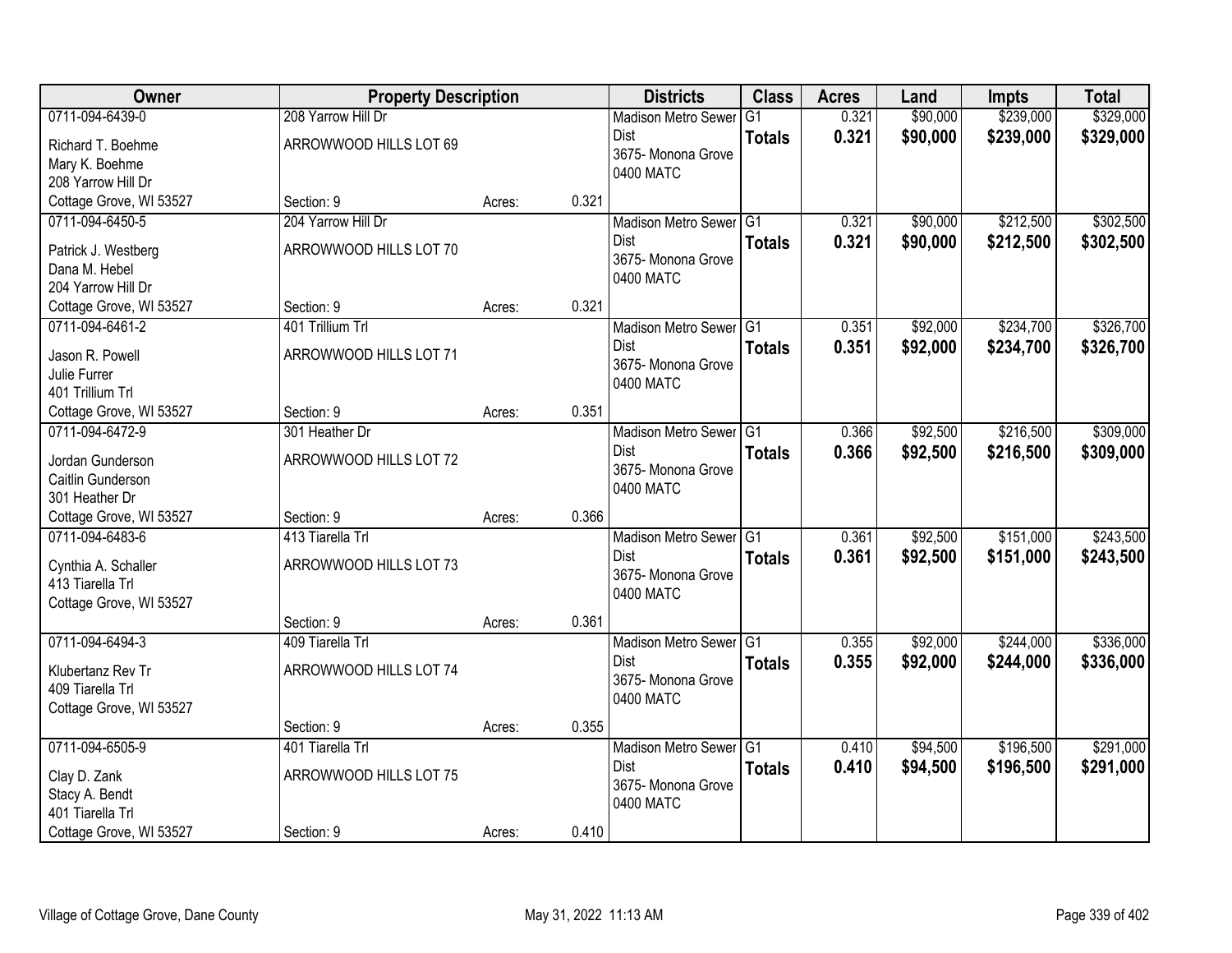| <b>Owner</b>                                                                       | <b>Property Description</b>                                |        |       | <b>Districts</b>                                                         | <b>Class</b>  | <b>Acres</b>   | Land                   | <b>Impts</b>           | <b>Total</b>           |
|------------------------------------------------------------------------------------|------------------------------------------------------------|--------|-------|--------------------------------------------------------------------------|---------------|----------------|------------------------|------------------------|------------------------|
| 0711-094-6516-6                                                                    | 301 Trillium Trl                                           |        |       | <b>Madison Metro Sewer</b>                                               | G1            | 0.377          | \$83,500               | \$234,000              | \$317,500              |
| Anita L. Schulz<br>301 Trillium Trl<br>Cottage Grove, WI 53527                     | ARROWWOOD HILLS LOT 76                                     |        |       | Dist<br>3675- Monona Grove<br>0400 MATC                                  | <b>Totals</b> | 0.377          | \$83,500               | \$234,000              | \$317,500              |
|                                                                                    | Section: 9                                                 | Acres: | 0.377 |                                                                          |               |                |                        |                        |                        |
| 0711-094-6527-3                                                                    | 205 Yarrow Hill Dr                                         |        |       | Madison Metro Sewer G1                                                   |               | 0.344          | \$82,500               | \$260,500              | \$343,000              |
| Sean P. Corrigan<br>Jessica A. Corrigan<br>205 Yarrow Hill Dr                      | ARROWWOOD HILLS LOT 77                                     |        |       | Dist<br>3675- Monona Grove<br>0400 MATC                                  | <b>Totals</b> | 0.344          | \$82,500               | \$260,500              | \$343,000              |
| Cottage Grove, WI 53527                                                            | Section: 16                                                | Acres: | 0.344 |                                                                          |               |                |                        |                        |                        |
| 0711-094-6538-0                                                                    | 209 Yarrow Hill Dr                                         |        |       | Madison Metro Sewer G1                                                   |               | 0.443          | \$86,500               | \$208,000              | \$294,500              |
| Ross W. Peebles<br>Robb A. Peebles<br>209 Yarrow Hill Dr                           | ARROWWOOD HILLS LOT 78                                     |        |       | <b>Dist</b><br>3675- Monona Grove<br>0400 MATC                           | <b>Totals</b> | 0.443          | \$86,500               | \$208,000              | \$294,500              |
| Cottage Grove, WI 53527                                                            | Section: 9                                                 | Acres: | 0.443 |                                                                          |               |                |                        |                        |                        |
| 0711-094-6549-7                                                                    | 213 Yarrow Hill Dr                                         |        |       | Madison Metro Sewer G1                                                   |               | 0.590          | \$99,500               | \$193,000              | \$292,500              |
| Kristine Stary<br>Jose Barberis<br>213 Yarrow Hill Dr                              | ARROWWOOD HILLS LOT 79                                     |        |       | Dist<br>3675- Monona Grove<br>0400 MATC                                  | <b>Totals</b> | 0.590          | \$99,500               | \$193,000              | \$292,500              |
| Cottage Grove, WI 53527                                                            | Section: 9                                                 | Acres: | 0.590 |                                                                          |               |                |                        |                        |                        |
| 0711-094-6560-2<br>Frederick A. Peterson<br>Dana E. Peterson<br>217 Yarrow Hill Dr | 217 Yarrow Hill Dr<br>ARROWWOOD HILLS LOT 80               |        |       | Madison Metro Sewer G1<br><b>Dist</b><br>3675- Monona Grove<br>0400 MATC | <b>Totals</b> | 0.650<br>0.650 | \$100,000<br>\$100,000 | \$205,500<br>\$205,500 | \$305,500<br>\$305,500 |
| Cottage Grove, WI 53527                                                            | Section: 9                                                 | Acres: | 0.650 |                                                                          |               |                |                        |                        |                        |
| 0711-094-6571-9                                                                    | 221 Yarrow Hill Dr                                         |        |       | Madison Metro Sewer G1                                                   |               | 0.815          | \$102,000              | \$204,000              | \$306,000              |
| Gary A. Mackey<br>Lori J. Mackey<br>221 Yarrow Hill Dr                             | ARROWWOOD HILLS LOT 81                                     |        |       | Dist<br>3675- Monona Grove<br>0400 MATC                                  | <b>Totals</b> | 0.815          | \$102,000              | \$204,000              | \$306,000              |
| Cottage Grove, WI 53527                                                            | Section: 9                                                 | Acres: | 0.815 |                                                                          |               |                |                        |                        |                        |
| 0711-094-6582-6<br>Donald K. Brinkmeier<br>PO Box 244<br>Cottage Grove, WI 53527   | 225 Yarrow Hill Dr<br>ARROWWOOD HILLS LOT 82<br>Section: 9 |        | 0.980 | Madison Metro Sewer G1<br><b>Dist</b><br>3675-Monona Grove<br>0400 MATC  | <b>Totals</b> | 0.980<br>0.980 | \$103,500<br>\$103,500 | \$233,500<br>\$233,500 | \$337,000<br>\$337,000 |
|                                                                                    |                                                            | Acres: |       |                                                                          |               |                |                        |                        |                        |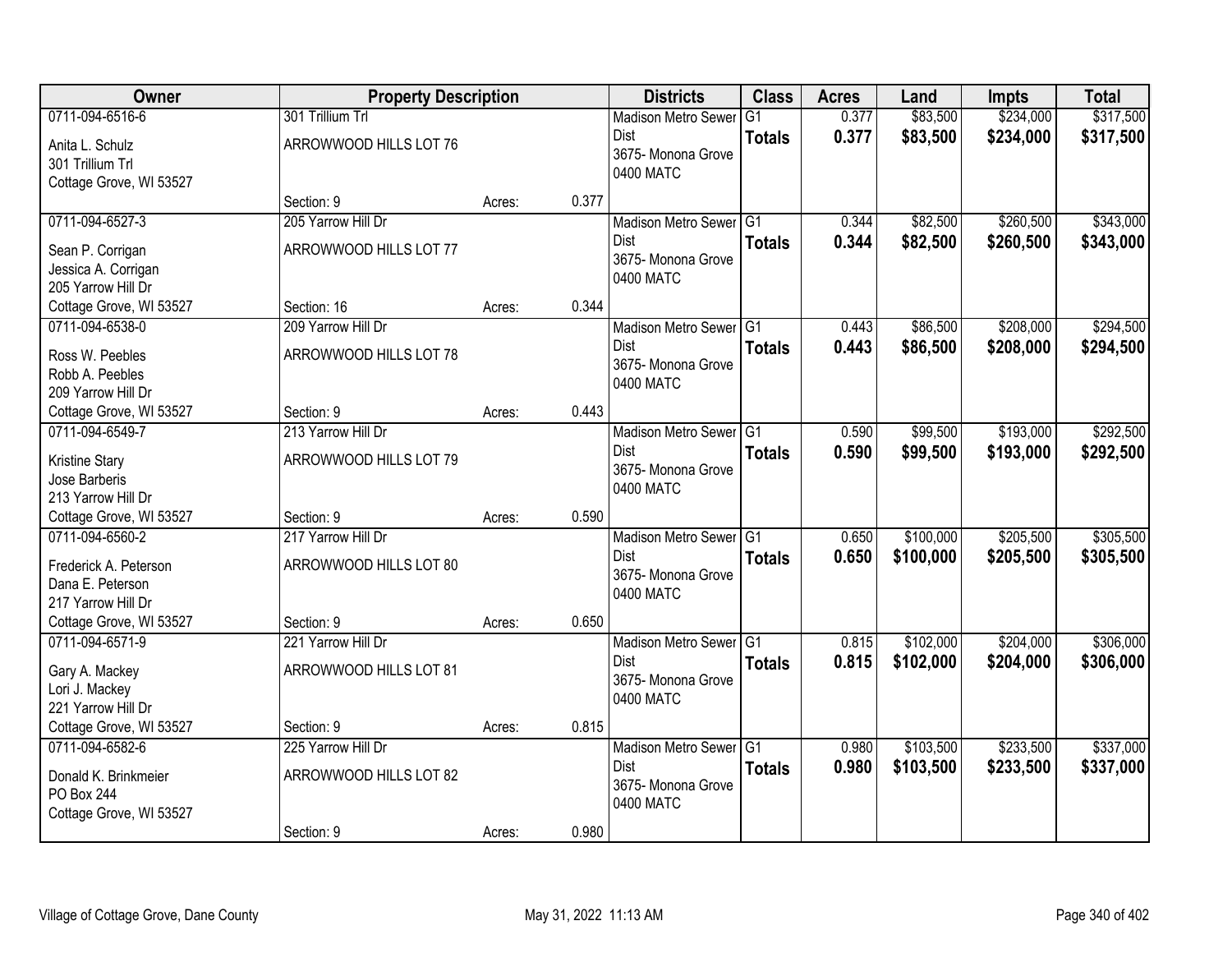| Owner                                 | <b>Property Description</b>        |        |       | <b>Districts</b>           | <b>Class</b>  | <b>Acres</b> | Land            | <b>Impts</b>    | <b>Total</b>    |
|---------------------------------------|------------------------------------|--------|-------|----------------------------|---------------|--------------|-----------------|-----------------|-----------------|
| 0711-094-6593-3                       | 229 Yarrow Hill Dr                 |        |       | <b>Madison Metro Sewer</b> | G1            | 1.027        | \$112,500       | \$207,500       | \$320,000       |
| Jose J. Balderas                      | ARROWWOOD HILLS LOT 83             |        |       | Dist                       | <b>Totals</b> | 1.027        | \$112,500       | \$207,500       | \$320,000       |
| Maria H. Balderas                     |                                    |        |       | 3675-Monona Grove          |               |              |                 |                 |                 |
| 229 Yarrow Hill Dr                    |                                    |        |       | 0400 MATC                  |               |              |                 |                 |                 |
| Cottage Grove, WI 53527               | Section: 9                         | Acres: | 1.027 |                            |               |              |                 |                 |                 |
| 0711-094-6604-9                       | 233 Yarrow Hill Dr                 |        |       | Madison Metro Sewer G1     |               | 0.730        | \$101,000       | \$214,000       | \$315,000       |
| Jason W. Babinchak                    | ARROWWOOD HILLS LOT 84             |        |       | Dist                       | <b>Totals</b> | 0.730        | \$101,000       | \$214,000       | \$315,000       |
| Josie L. Babinchak                    |                                    |        |       | 3675- Monona Grove         |               |              |                 |                 |                 |
| 233 Yarrow Hill Dr                    |                                    |        |       | 0400 MATC                  |               |              |                 |                 |                 |
| Cottage Grove, WI 53527               | Section: 9                         | Acres: | 0.730 |                            |               |              |                 |                 |                 |
| 0711-094-6615-6                       | 237 Yarrow Hill Dr                 |        |       | Madison Metro Sewer G1     |               | 0.459        | \$96,500        | \$228,500       | \$325,000       |
|                                       |                                    |        |       | <b>Dist</b>                | <b>Totals</b> | 0.459        | \$96,500        | \$228,500       | \$325,000       |
| Mark Teggatz                          | ARROWWOOD HILLS LOT 85             |        |       | 3675- Monona Grove         |               |              |                 |                 |                 |
| Lisa A. Teggatz<br>237 Yarrow Hill Dr |                                    |        |       | 0400 MATC                  |               |              |                 |                 |                 |
| Cottage Grove, WI 53527               | Section: 9                         | Acres: | 0.459 |                            |               |              |                 |                 |                 |
| 0711-094-6626-3                       | 241 Yarrow Hill Dr                 |        |       | Madison Metro Sewer G1     |               | 1.264        | \$97,500        | \$204,000       | \$301,500       |
|                                       |                                    |        |       | <b>Dist</b>                |               |              |                 |                 |                 |
| David C. Van Beckum                   | ARROWWOOD HILLS LOT 86             |        |       | 3675- Monona Grove         | <b>Totals</b> | 1.264        | \$97,500        | \$204,000       | \$301,500       |
| Carina D. Alt                         |                                    |        |       | 0400 MATC                  |               |              |                 |                 |                 |
| 241 Yarrow Hill Dr                    |                                    |        |       |                            |               |              |                 |                 |                 |
| Cottage Grove, WI 53527               | Section: 9                         | Acres: | 1.264 |                            |               |              |                 |                 |                 |
| 0711-094-6637-0                       | 245 Yarrow Hill Dr                 |        |       | Madison Metro Sewer G1     |               | 1.264        | \$97,500        | \$255,500       | \$353,000       |
| Adam R. Walz                          | ARROWWOOD HILLS LOT 87             |        |       | <b>Dist</b>                | <b>Totals</b> | 1.264        | \$97,500        | \$255,500       | \$353,000       |
| Anna K. Allbaugh                      |                                    |        |       | 3675- Monona Grove         |               |              |                 |                 |                 |
| 245 Yarrow Hill Dr                    |                                    |        |       | 0400 MATC                  |               |              |                 |                 |                 |
| Cottage Grove, WI 53527               | Section: 9                         | Acres: | 1.264 |                            |               |              |                 |                 |                 |
| 0711-094-6648-7                       | 301 Yarrow Hill Dr                 |        |       | Madison Metro Sewer G1     |               | 0.507        | \$98,500        | \$168,000       | \$266,500       |
| Wilson Rev Tr                         | ARROWWOOD HILLS LOT 88             |        |       | <b>Dist</b>                | <b>Totals</b> | 0.507        | \$98,500        | \$168,000       | \$266,500       |
| 301 Yarrow Hill Dr                    |                                    |        |       | 3675- Monona Grove         |               |              |                 |                 |                 |
| Cottage Grove, WI 53527               |                                    |        |       | 0400 MATC                  |               |              |                 |                 |                 |
|                                       | Section: 9                         | Acres: | 0.507 |                            |               |              |                 |                 |                 |
| 0711-094-6659-4                       | <b>Trillium Trl</b>                |        |       | Madison Metro Sewer X4     |               | 2.700        | $\overline{60}$ | $\overline{30}$ | $\overline{50}$ |
|                                       |                                    |        |       | Dist                       | <b>Totals</b> | 2.700        | \$0             | \$0             | \$0             |
| Cottage Grove, Village of             | ARROWWOOD HILLS PUBLIC STORM WATER |        |       | 3675- Monona Grove         |               |              |                 |                 |                 |
| 221 E Cottage Grove Rd                | <b>DRAINAGE</b>                    |        |       | 0400 MATC                  |               |              |                 |                 |                 |
| Cottage Grove, WI 53527               |                                    |        |       |                            |               |              |                 |                 |                 |
|                                       | Section: 9                         | Acres: | 2.700 |                            |               |              |                 |                 |                 |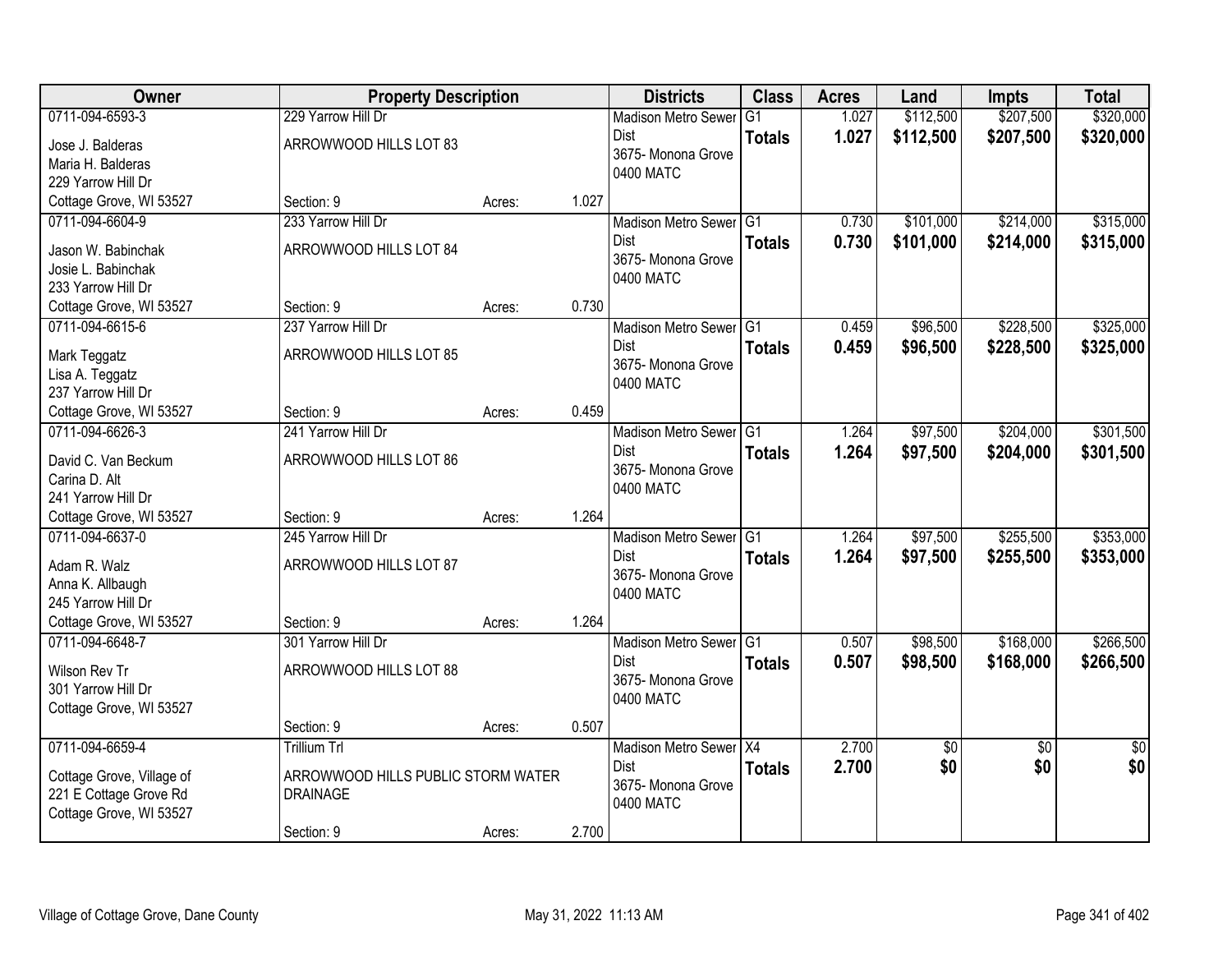| Owner                                                                               | <b>Property Description</b>                                                                                                                                                            | <b>Districts</b>                                                   | <b>Class</b>  | <b>Acres</b> | Land               | <b>Impts</b>    | <b>Total</b>     |
|-------------------------------------------------------------------------------------|----------------------------------------------------------------------------------------------------------------------------------------------------------------------------------------|--------------------------------------------------------------------|---------------|--------------|--------------------|-----------------|------------------|
| 0711-094-8510-1                                                                     | 200 E Cottage Grove Rd                                                                                                                                                                 | <b>Madison Metro Sewer</b>                                         | G2            | 15.920       | \$1,034,500        | \$150,000       | \$1,184,500      |
| Continental 607 Fund, LLC<br>W134 N8675 Executive Pkwy<br>Menomonee Falls, WI 53051 | LOT 1 CSM 15812 CS115/190-194 09/30/2021 F/K/A<br>SEC 9-7-11 PRT NW1/4SE1/4 N 528 FT THF EXC S 30<br>FT OF N 140 FT OF E 30 FT OF W 70 FT THF EXC<br>15.920<br>Section: 9<br>Acres:    | Dist<br>3675- Monona Grove<br>TID <sub>9</sub><br>0400 MATC        | <b>Totals</b> |              | 15.920 \$1,034,500 | \$150,000       | \$1,184,500      |
| 0711-094-8520-1                                                                     | 552 N Main St                                                                                                                                                                          | Madison Metro Sewer G2                                             |               | 9.170        | \$92,000           | \$0             | \$92,000         |
| Continental 607 Fund, LLC<br>W134 N8675 Executive Pkwy<br>Menomonee Falls, WI 53051 | OUTLOT 1 CSM 15812 CS115/190-194 09/30/2021<br>F/K/A SEC 9-7-11 PRT NW1/4SE1/4 N 528 FT THF<br>EXC S 30 FT OF N 140 FT OF E 30 FT OF W 70 FT<br>9.170<br>Section: 9<br>Acres:          | <b>Dist</b><br>3675- Monona Grove<br>TID <sub>9</sub><br>0400 MATC | <b>Totals</b> | 9.170        | \$92,000           | \$0             | \$92,000         |
| 0711-094-8600-9                                                                     | Main St                                                                                                                                                                                | Madison Metro Sewer X4                                             |               | 0.021        | \$0                | \$0             | \$0              |
| Cottage Grove, Village of<br>221 E Cottage Grove Rd<br>Cottage Grove, WI 53527      | SEC 9-7-11 PRT NW1/4 SE1/4 COM 110 FT S & 40 FT<br>E OF CEN SEC 9 TH E 30 FT S 30 FT W 30 FT N 30 FT<br>TO POB<br>Section: 9<br>0.021<br>Acres:                                        | Dist<br>3675- Monona Grove<br>TID <sub>6</sub><br>0400 MATC        | <b>Totals</b> | 0.021        | \$0                | \$0             | \$0              |
| 0711-094-8630-3                                                                     | 580 N Main St                                                                                                                                                                          | Madison Metro Sewer   Assessed with 0711-091-9260-2                |               |              |                    |                 |                  |
| Cottage Grove State Bank<br>8240 Mineral Point Rd<br>Madison, WI 53719              | SEC 9-7-11 PRT NW1/4SE1/4 COM SEC W1/4 COR TH<br>N89DEGE 2713.63 FT TO PT B TH N29DEGE TO N LN<br>SD 1/41/4 & POB TH S29DEGW TO PT B TH S 36 FT<br>0.000<br>Section: 9<br>Acres:       | Dist<br>3675- Monona Grove<br>TID <sub>9</sub><br>0400 MATC        |               |              |                    |                 |                  |
| 0711-094-8680-3                                                                     | 470 N Main St                                                                                                                                                                          | Madison Metro Sewer   X4                                           |               | 16.300       | $\overline{50}$    | $\overline{50}$ | \$0              |
| Jt School Dist #10<br>5301 Monona Dr<br>Monona, WI 53716                            | PRT NW1/4 SE1/4 COM 528 FT S OF NE COR TH S TO<br>PT 124.5 FT N OF SE COR TH W TO PT 542 FT E OF<br>W LN N 346 FT W 542 FT N TO PT 528 FT S OF N LN<br>16.300<br>Section: 9<br>Acres:  | Dist<br>3675- Monona Grove<br>TID <sub>6</sub><br>0400 MATC        | <b>Totals</b> | 16.300       | \$0                | \$0             | \$0              |
| 0711-094-8710-6                                                                     | 470 N Main St                                                                                                                                                                          | Madison Metro Sewer X4                                             |               | 2.400        | $\overline{60}$    | $\overline{50}$ | $\overline{\$0}$ |
| Jt School Dist #10<br>470 N Main St<br>Cottage Grove, WI 53527                      | PRT NW1/4 SE1/4 COM AT PT 321.75 FT N & 33 FT E<br>OF SW COR TH N 148.5 FT E 542.6 FT S 346.5 FT W<br>120 FT N 198 FT W 422.6 FT TO POB SEC 9 VOL 573<br>2.400<br>Section: 9<br>Acres: | Dist<br>3675- Monona Grove<br>TID <sub>6</sub><br>0400 MATC        | <b>Totals</b> | 2.400        | \$0                | \$0             | \$0              |
| 0711-094-8720-4                                                                     | 470 N Main St                                                                                                                                                                          | Madison Metro Sewer X4                                             |               | 1.918        | $\sqrt{6}$         | $\overline{50}$ | $\overline{50}$  |
| Jt School Dist #10<br>470 N Main St<br>Cottage Grove, WI 53527                      | SEC 9-7-11 PRT NW1/4 SE1/4 COM 124.5 FT N & 33<br>FT E OF SW COR TH N198 FT E 422 FT S 198 FT W<br>422 FT TO POB<br>1.918<br>Section: 9<br>Acres:                                      | <b>Dist</b><br>3675-Monona Grove<br>TID <sub>6</sub><br>0400 MATC  | <b>Totals</b> | 1.918        | \$0                | \$0             | \$0              |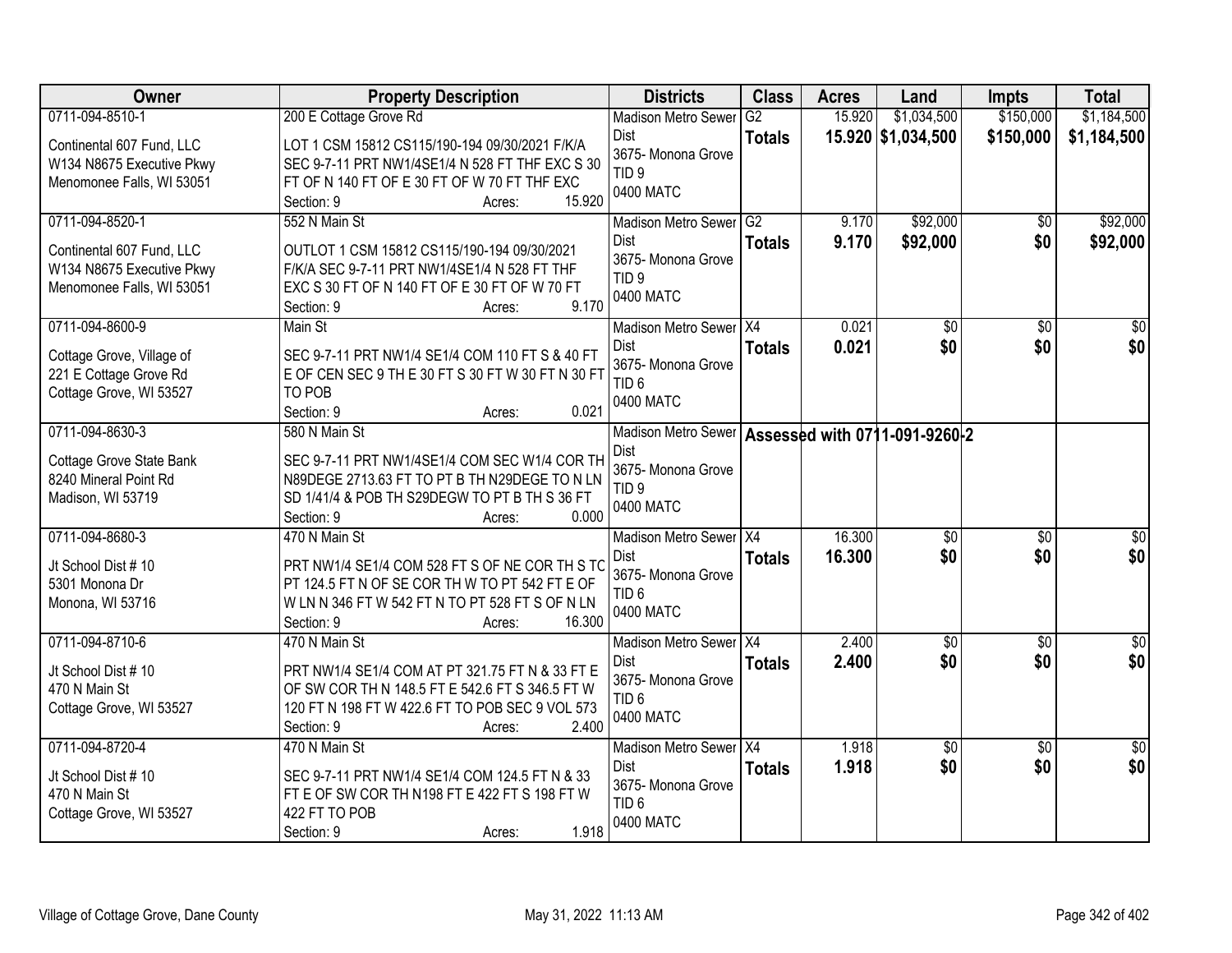| Owner                       |                                            | <b>Property Description</b>                      | <b>Districts</b>           | <b>Class</b>  | <b>Acres</b> | Land            | Impts           | <b>Total</b>    |
|-----------------------------|--------------------------------------------|--------------------------------------------------|----------------------------|---------------|--------------|-----------------|-----------------|-----------------|
| 0711-094-8740-0             | 434 N Main St                              |                                                  | <b>Madison Metro Sewer</b> | X4            | 1.600        | $\overline{60}$ | $\overline{50}$ | $\overline{50}$ |
| St Patricks Catholic Church |                                            | S 124.5 FT OF W 544.5 FT NW1/4 SE1/4 SEC 9 VOL   | <b>Dist</b>                | <b>Totals</b> | 1.600        | \$0             | \$0             | \$0             |
| 434 N Main St               | 121 P 210 INCL ESMT IN DOC #4605017        |                                                  | 3675- Monona Grove         |               |              |                 |                 |                 |
| Cottage Grove, WI 53527     |                                            |                                                  | TID <sub>6</sub>           |               |              |                 |                 |                 |
|                             | Section: 9                                 | 1.600<br>Acres:                                  | 0400 MATC                  |               |              |                 |                 |                 |
| 0711-094-8811-1             | 159 Taylor St                              |                                                  | Madison Metro Sewer G1     |               | 0.526        | \$93,500        | \$110,900       | \$204,400       |
| David J. Leemkuil           |                                            | LOT 1 CSM 11576 CS70/54 10-27-05 F/K/A LOT 2 CSM | Dist                       | <b>Totals</b> | 0.526        | \$93,500        | \$110,900       | \$204,400       |
| 159 Taylor St               |                                            | 11111 CS67/23-24 06-29-04 DESCR AS SEC 09-07-11  | 3675- Monona Grove         |               |              |                 |                 |                 |
| Cottage Grove, WI 53527     |                                            | PRT OF NW1/4 & SW1/4 OF SE1/4 (0.876 ACRE) EXC   | 0400 MATC                  |               |              |                 |                 |                 |
|                             | Section: 9                                 | 0.000<br>Acres:                                  |                            |               |              |                 |                 |                 |
| 0711-094-8821-1             | <b>Taylor St</b>                           |                                                  | Madison Metro Sewer G1     |               | 0.769        | \$66,000        | \$0             | \$66,000        |
| David J. Leemkuil           |                                            | LOT 2 CSM 11576 CS70/288&289-10/27/2005 F/K/A    | <b>Dist</b>                | <b>Totals</b> | 0.769        | \$66,000        | \$0             | \$66,000        |
| 159 Taylor St               |                                            | LOT 2 CSM 11111 CS67/23&24-6/29/2004 DESCR AS    | 3675- Monona Grove         |               |              |                 |                 |                 |
| Cottage Grove, WI 53527     | SEC 9-7-11 PRT NW1/4SW1/4 & PRTSW1/4SE1/4  |                                                  | 0400 MATC                  |               |              |                 |                 |                 |
|                             | Section: 9                                 | 0.000<br>Acres:                                  |                            |               |              |                 |                 |                 |
| 0711-094-8830-1             | 233 Taylor St                              |                                                  | Madison Metro Sewer G1     |               | 3.127        | \$131,000       | \$274,000       | \$405,000       |
| Nfpah Tr                    |                                            | LOT 3 CSM 11576 CS70/288&289-10/27/2005 F/K/A    | <b>Dist</b>                | <b>Totals</b> | 3.127        | \$131,000       | \$274,000       | \$405,000       |
| 233 Taylor St               |                                            | LOT 2 CSM 11111 CS67/23&24-6/29/2004 DESCR AS    | 3675-Monona Grove          |               |              |                 |                 |                 |
| Cottage Grove, WI 53527     | SEC 9-7-11 PRT NW1/4SE1/4 & PRT SW1/4SE1/4 |                                                  | 0400 MATC                  |               |              |                 |                 |                 |
|                             | Section: 9                                 | 3.127<br>Acres:                                  |                            |               |              |                 |                 |                 |
| 0711-094-8840-1             |                                            |                                                  | Madison Metro Sewer X4     |               | 0.610        | \$0             | $\overline{50}$ | \$0             |
| St Patrick Catholic Parish  |                                            | PRTS LOTS 1 & 2 CSM 11576 CS70/54 10-27-05 F/K/A | Dist                       | <b>Totals</b> | 0.610        | \$0             | \$0             | \$0             |
| PO Box 400                  |                                            | LOT 2 CSM 11111 CS67/23-24 06-29-04 DESCR AS     | 3675- Monona Grove         |               |              |                 |                 |                 |
| Cottage Grove, WI 53527     |                                            | SEC 09-07-11 PRT OF NW1/4 & SW1/4 OF SE1/4 BEG   | 0400 MATC                  |               |              |                 |                 |                 |
|                             | Section: 9                                 | 0.000<br>Acres:                                  |                            |               |              |                 |                 |                 |
| 0711-094-9010-1             | 231 Taylor St                              |                                                  | Madison Metro Sewer G1     |               | 0.297        | \$89,000        | \$214,000       | \$303,000       |
| Amy L. Hanson               |                                            | LOT 1 CSM 11111 CS67/23-24 06-29-04 DESCR AS     | <b>Dist</b>                | <b>Totals</b> | 0.297        | \$89,000        | \$214,000       | \$303,000       |
| 231 Taylor St               |                                            | SEC 14-07-11 PRT OF NW1/4 SE1/4 & PRT SW1/4      | 3675- Monona Grove         |               |              |                 |                 |                 |
| Cottage Grove, WI 53527     | SE1/4 (0.297 ACRE)                         |                                                  | 0400 MATC                  |               |              |                 |                 |                 |
|                             | Section: 9                                 | 0.297<br>Acres:                                  |                            |               |              |                 |                 |                 |
| 0711-094-9015-6             | 221 Taylor St                              |                                                  | Madison Metro Sewer G1     |               | 0.384        | \$88,500        | \$180,900       | \$269,400       |
| John Frederick              |                                            | SEC 9-7-11 PRT W1/2 SE1/4 COM NW COR SD 1/2 1/4  | Dist                       | <b>Totals</b> | 0.384        | \$88,500        | \$180,900       | \$269,400       |
| Wendy S. Frederick          | TH E 758.17 FT TH S3DEG2'W 100.64 FT TH    |                                                  | 3675- Monona Grove         |               |              |                 |                 |                 |
| 221 Taylor St               | N88DEG9'10"E 300 FT TO POB TH CONT         |                                                  | 0400 MATC                  |               |              |                 |                 |                 |
| Cottage Grove, WI 53527     | Section: 9                                 | 0.384<br>Acres:                                  |                            |               |              |                 |                 |                 |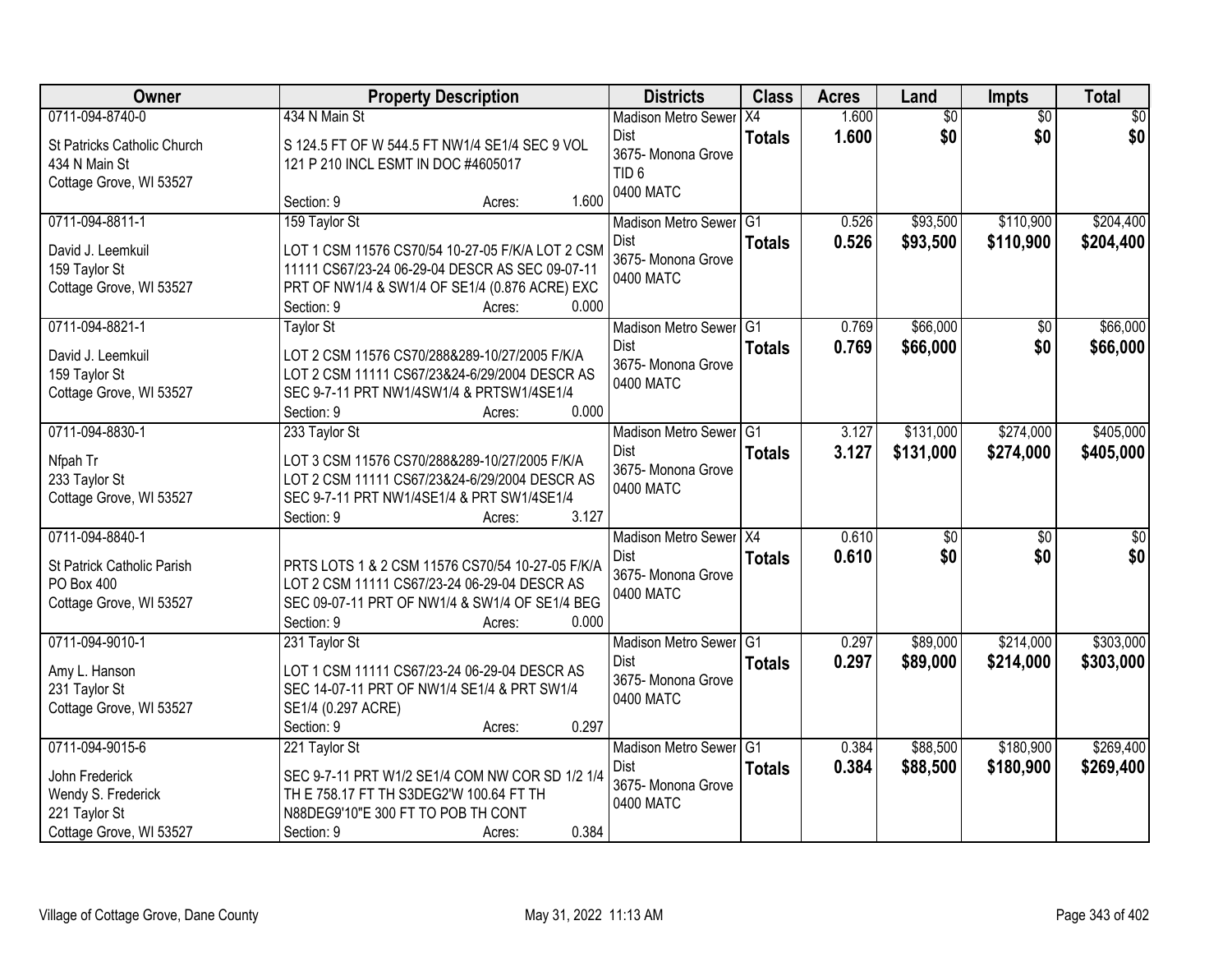| Owner                     | <b>Property Description</b>                      | <b>Districts</b>                | <b>Class</b>   | <b>Acres</b> | Land     | <b>Impts</b> | <b>Total</b> |
|---------------------------|--------------------------------------------------|---------------------------------|----------------|--------------|----------|--------------|--------------|
| 0711-094-9025-4           | 211 Taylor St                                    | <b>Madison Metro Sewer</b>      | G <sub>1</sub> | 0.399        | \$89,500 | \$101,700    | \$191,200    |
| Alan L. Nemitz            | SEC 9-7-11 PRT SW1/4 SE1/4 BEG 291 FT W OF INT   | Dist                            | <b>Totals</b>  | 0.399        | \$89,500 | \$101,700    | \$191,200    |
| Machelle M. Nemitz        | C/L W RIDGE RD & E LN SD 1/41/4 TH W 100 FT TH N | 3675- Monona Grove              |                |              |          |              |              |
| 211 Taylor St             | 207 FT TH E 100 FT TH S207 FT TO POB             | 0400 MATC                       |                |              |          |              |              |
| Cottage Grove, WI 53527   | 0.399<br>Section: 9<br>Acres:                    |                                 |                |              |          |              |              |
| 0711-094-9035-2           | 205 Taylor St                                    | Madison Metro Sewer G1          |                | 0.399        | \$89,500 | \$168,000    | \$257,500    |
|                           |                                                  | <b>Dist</b>                     | <b>Totals</b>  | 0.399        | \$89,500 | \$168,000    | \$257,500    |
| Steven J. Collier         | SEC 9-7-11 PRT SW1/4 SE1/4 DESCR AS COM AT       | 3675- Monona Grove              |                |              |          |              |              |
| Martina J. Collier        | INTERS C/L WEST RIDGE RD (TAYLOR ST) & E LN      | 0400 MATC                       |                |              |          |              |              |
| 205 Taylor St             | OF SD SW1/4SE1/4 TH S84DEG57'W ALG SD C/L 391.   |                                 |                |              |          |              |              |
| Cottage Grove, WI 53527   | 0.399<br>Section: 9<br>Acres:                    |                                 |                |              |          |              |              |
| 0711-094-9045-0           | 179 Taylor St                                    | Madison Metro Sewer G1          |                | 0.383        | \$88,500 | \$122,000    | \$210,500    |
| Gary L. Blakley           | SEC 9-7-11 PRT SW1/4SE1/4 COM NE COR SD 1/41/4   | Dist                            | <b>Totals</b>  | 0.383        | \$88,500 | \$122,000    | \$210,500    |
| Mary S. Blakley           | TH W 756.36 FT TH S 311.5 FT TH N84DEG57'E ALG   | 3675- Monona Grove              |                |              |          |              |              |
| 179 Taylor St             | TN RD C/L 179.2 FT TO POB TH N 200 FT TH         | 0400 MATC                       |                |              |          |              |              |
| Cottage Grove, WI 53527   | 0.383<br>Section: 9<br>Acres:                    |                                 |                |              |          |              |              |
| 0711-094-9055-8           | 168 Taylor St                                    | Madison Metro Sewer G1          |                | 0.389        | \$93,500 | \$130,600    | \$224,100    |
|                           |                                                  | Dist                            | <b>Totals</b>  | 0.389        | \$93,500 | \$130,600    | \$224,100    |
| Viken E. Le, Donald et al | SEC 9-7-11 PRT SW1/4 SE1/4 BEG AT PT 717.75 FT   | 3675- Monona Grove              |                |              |          |              |              |
| 168 Taylor St             | ELY FRM W LN 1/41/4 ON TAYLOR ST TH S 196 FT     | 0400 MATC                       |                |              |          |              |              |
| Cottage Grove, WI 53527   | THE 104 FT THN 196 FT THW 104 FT TO POB<br>0.389 |                                 |                |              |          |              |              |
|                           | Section: 9<br>Acres:                             |                                 | TG1            | 0.397        | \$94,000 | \$113,500    |              |
| 0711-094-9065-6           | 162 Taylor St                                    | <b>Madison Metro Sewer</b>      |                |              |          |              | \$207,500    |
| Kimberly Bezoenik         | SEC 9-7-11 PRT SW1/4SE1/4 COM NW COR TH S        | <b>Dist</b>                     | <b>Totals</b>  | 0.397        | \$94,000 | \$113,500    | \$207,500    |
| 162 Taylor St             | 326.5 FT TH N84DEG43'E 613.4 FT TO POB TH        | 3675- Monona Grove<br>0400 MATC |                |              |          |              |              |
| Cottage Grove, WI 53527   | SODEG12'E 196.0 FT TH N84DEG43'E 106.20 FT TH    |                                 |                |              |          |              |              |
|                           | 0.397<br>Section: 9<br>Acres:                    |                                 |                |              |          |              |              |
| 0711-094-9070-9           | 153 Taylor St                                    | Madison Metro Sewer G1          |                | 0.443        | \$78,500 | \$164,400    | \$242,900    |
| <b>Vincent Rose</b>       | SEC 9-7-11 PRT SW1/4SE1/4 BEG 756.36 FT W OF NE  | Dist                            | <b>Totals</b>  | 0.443        | \$78,500 | \$164,400    | \$242,900    |
| Julie Rose                | COR TH S 311.52 FT TH W 69.3 FT TH N 311.52 FT   | 3675- Monona Grove              |                |              |          |              |              |
| 153 Taylor St             | TO N LN TH E 69.3 FT TO POB                      | 0400 MATC                       |                |              |          |              |              |
| Cottage Grove, WI 53527   | 0.443<br>Section: 9<br>Acres:                    |                                 |                |              |          |              |              |
| 0711-094-9075-4           | 148 Taylor St                                    | Madison Metro Sewer G1          |                | 0.374        | \$93,000 | \$151,000    | \$244,000    |
|                           |                                                  | Dist                            |                | 0.374        | \$93,000 | \$151,000    |              |
| Daniel M. Harvey          | SEC 9-7-11 PRT SW1/4SE1/4 COM NW COR SD 1/41/4   | 3675- Monona Grove              | <b>Totals</b>  |              |          |              | \$244,000    |
| Christina M. Viken-Harvey | TH S 326.5 FT TH N84DEGE 513.4 FT ALG CL         | 0400 MATC                       |                |              |          |              |              |
| 148 Taylor St             | TAYLOR ST TO POB TH S 196 FT TH N84DEGE 100      |                                 |                |              |          |              |              |
| Cottage Grove, WI 53527   | 0.374<br>Section: 9<br>Acres:                    |                                 |                |              |          |              |              |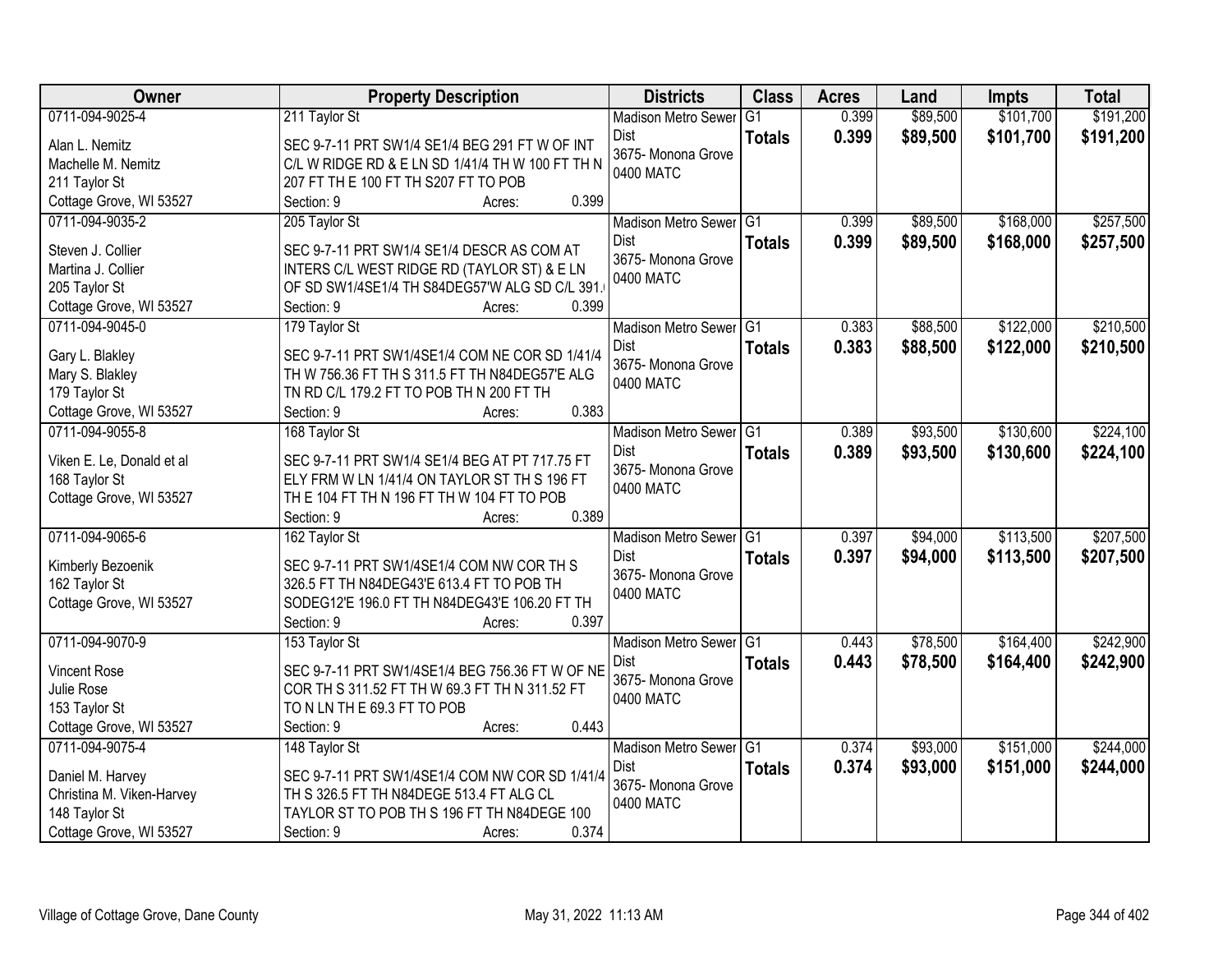| Owner                                    | <b>Property Description</b>                                                                   | <b>Districts</b>               | <b>Class</b>   | <b>Acres</b> | Land             | <b>Impts</b>    | <b>Total</b>    |
|------------------------------------------|-----------------------------------------------------------------------------------------------|--------------------------------|----------------|--------------|------------------|-----------------|-----------------|
| 0711-094-9080-7                          | 143 Taylor St                                                                                 | <b>Madison Metro Sewer</b>     | G <sub>1</sub> | 0.870        | \$87,000         | \$192,000       | \$279,000       |
| Todd L. Schnell                          | SEC 9-7-11 PRT SW1/4SE1/4 BEG ON N LN 825.66 FT                                               | Dist                           | <b>Totals</b>  | 0.870        | \$87,000         | \$192,000       | \$279,000       |
| Elizabeth Schnell                        | W OF NE COR THF TH S 311.52 FT TO C/L OF HWY                                                  | 3675- Monona Grove             |                |              |                  |                 |                 |
| 143 Taylor St                            | TH W 136 FT TH N 311.52 FT TO N LN SDSW1/4SE1/4                                               | 0400 MATC                      |                |              |                  |                 |                 |
| Cottage Grove, WI 53527                  | 0.870<br>Section: 9<br>Acres:                                                                 |                                |                |              |                  |                 |                 |
| 0711-094-9085-2                          | 146 Taylor St                                                                                 | Madison Metro Sewer G1         |                | 0.247        | \$86,000         | \$158,000       | \$244,000       |
| Richard S. Hildreth Jr                   | SEC 9-7-11 PRT SW1/4SE1/4 COM INTERS C/L                                                      | <b>Dist</b>                    | <b>Totals</b>  | 0.247        | \$86,000         | \$158,000       | \$244,000       |
| 146 Taylor St                            | TAYLOR ST & C/L CTH N TH E 440 FT TO POB TH                                                   | 3675- Monona Grove             |                |              |                  |                 |                 |
| Cottage Grove, WI 53527                  | CON E 66 FT TH S 196 FT TH W 66 FT TH N 196 FT                                                | 0400 MATC                      |                |              |                  |                 |                 |
|                                          | 0.247<br>Section: 9<br>Acres:                                                                 |                                |                |              |                  |                 |                 |
| 0711-094-9090-5                          | 129 Taylor St                                                                                 | Madison Metro Sewer G1         |                | 0.637        | \$85,000         | \$138,800       | \$223,800       |
|                                          | SEC 9-7-11 PRT SW1/4 SE1/4 COM 376 FT E OF NW                                                 | Dist                           | <b>Totals</b>  | 0.637        | \$85,000         | \$138,800       | \$223,800       |
| Tina M. Carpenter et al<br>129 Taylor St | COR TH S 314 FT W 101 FT TO PT 275.5 FT E OF W                                                | 3675- Monona Grove             |                |              |                  |                 |                 |
| Cottage Grove, WI 53527                  | LN TH N 198 FT E 5 FT N TO PT ON N LN 95.5 FT W                                               | 0400 MATC                      |                |              |                  |                 |                 |
|                                          | 0.637<br>Section: 9<br>Acres:                                                                 |                                |                |              |                  |                 |                 |
| 0711-094-9095-0                          | 136 Taylor St                                                                                 | Madison Metro Sewer G1         |                | 0.345        | \$91,500         | \$142,500       | \$234,000       |
|                                          |                                                                                               | Dist                           | <b>Totals</b>  | 0.345        | \$91,500         | \$142,500       | \$234,000       |
| Deanna L. Wollin                         | SEC 9-7-11 PRT SW1/4SE1/4 COM NW COR SD 1/41/4<br>TH S0DEG15MIN22SECW 325.53 FT TH ALG TAYLOR | 3675- Monona Grove             |                |              |                  |                 |                 |
| 136 Taylor St<br>Cottage Grove, WI 53527 | ST CL N85DEG11MINE 316.55 FT TO POB TH CON                                                    | 0400 MATC                      |                |              |                  |                 |                 |
|                                          | 0.345<br>Section: 9<br>Acres:                                                                 |                                |                |              |                  |                 |                 |
| 0711-094-9100-2                          | 432 N Main St                                                                                 | Madison Metro Sewer X4         |                | 0.787        | $\overline{\$0}$ | $\overline{50}$ | $\overline{50}$ |
|                                          |                                                                                               | Dist                           | <b>Totals</b>  | 0.787        | \$0              | \$0             | \$0             |
| St Patricks Catholic Church              | PRT SW1/4 SE1/4 COM AT NW COR TH E 280.5 FT S                                                 | 3675- Monona Grove             |                |              |                  |                 |                 |
| 434 N Main St                            | 116 FT M/L TO PT 198 FT N OF CL HWY WLY 280.5 FT                                              | TID <sub>6</sub>               |                |              |                  |                 |                 |
| Cottage Grove, WI 53527                  | N 128.5 FT M/L TO POB SEC 9 VOL 804 P 521 INCL                                                | 0400 MATC                      |                |              |                  |                 |                 |
| 0711-094-9115-5                          | 0.787<br>Section: 9<br>Acres:                                                                 |                                |                | 0.294        | \$0              | $\sqrt{6}$      | $\frac{1}{6}$   |
|                                          | 121 Taylor St                                                                                 | Madison Metro Sewer X4<br>Dist |                | 0.294        | \$0              | \$0             | \$0             |
| Saint Patricks Church                    | SEC 9-7-11 PRT SW1/4 SE1/4 BEG ON N LN 280.5 FT                                               | 3675- Monona Grove             | <b>Totals</b>  |              |                  |                 |                 |
| PO Box 400                               | E OF NW COR THE ALG N LN 95.5 FT S 314.5 FT TO                                                | 0400 MATC                      |                |              |                  |                 |                 |
| Cottage Grove, WI 53527                  | C/L E & W HWY W ALG CL SD HWY 178.5 FT N 198 FT                                               |                                |                |              |                  |                 |                 |
|                                          | 0.294<br>Section: 9<br>Acres:                                                                 |                                |                |              |                  |                 |                 |
| 0711-094-9125-3                          | 115 Taylor St                                                                                 | Madison Metro Sewer G1         |                | 0.209        | \$75,000         | \$135,700       | \$210,700       |
| Steven R. Ring                           | SEC 9-7-11 PRT SW1/4SE1/4 BEG 198 FT E OF                                                     | Dist                           | <b>Totals</b>  | 0.209        | \$75,000         | \$135,700       | \$210,700       |
| 115 Taylor St                            | INTERS TAYLOR ST & SD 1/41/4 W LN TH N 198 FT                                                 | 3675- Monona Grove             |                |              |                  |                 |                 |
| Cottage Grove, WI 53527                  | TH W 50 FT TH S 60 FT TH W 8 FT TH S 138 FT TH E                                              | TID <sub>6</sub><br>0400 MATC  |                |              |                  |                 |                 |
|                                          | 0.209<br>Section: 9<br>Acres:                                                                 |                                |                |              |                  |                 |                 |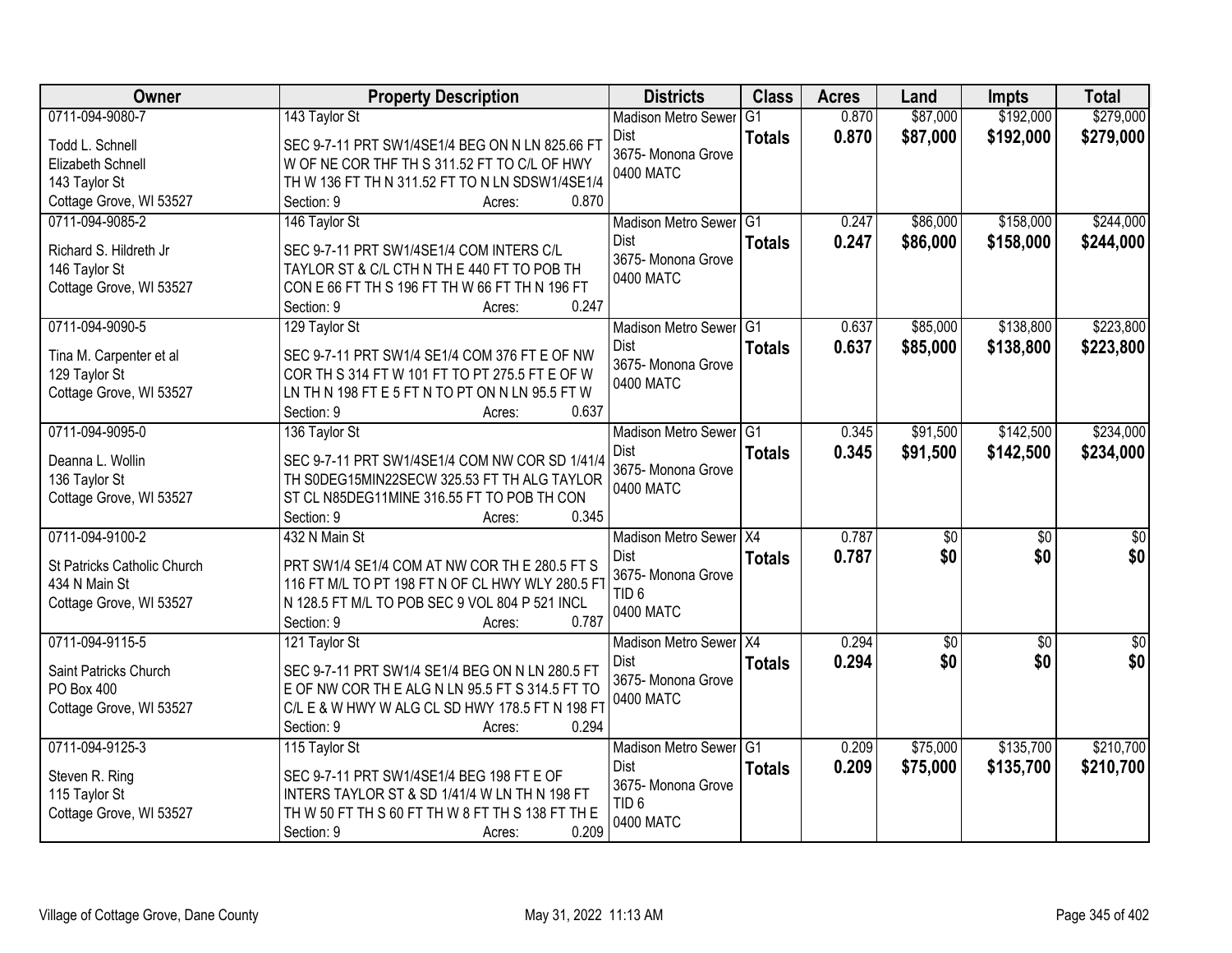| Owner                             | <b>Property Description</b>                                                                     |                 | <b>Districts</b>                       | <b>Class</b>   | <b>Acres</b> | Land      | <b>Impts</b> | <b>Total</b> |
|-----------------------------------|-------------------------------------------------------------------------------------------------|-----------------|----------------------------------------|----------------|--------------|-----------|--------------|--------------|
| 0711-094-9130-6                   | 412 N Main St                                                                                   |                 | <b>Madison Metro Sewer</b>             | G <sub>1</sub> | 0.178        | \$56,500  | \$123,100    | \$179,600    |
| Larry D. Schroeder                | SEC 9-7-11 PRT SW1/4SE1/4 DESCR AS COM AT A                                                     |                 | Dist                                   | <b>Totals</b>  | 0.178        | \$56,500  | \$123,100    | \$179,600    |
| Kathy Schroeder                   | PT 138 FT N OF PT WHERE W LN SD SW1/4SE1/4                                                      |                 | 3675- Monona Grove                     |                |              |           |              |              |
| 412 N Main St                     | INTERSECTS C/L PUBLIC HIGHWAY RUNNING E & W                                                     |                 | 0400 MATC                              |                |              |           |              |              |
| Cottage Grove, WI 53527           | Section: 9                                                                                      | 0.178<br>Acres: |                                        |                |              |           |              |              |
| 0711-094-9140-4                   | 402 N Main St                                                                                   |                 | Madison Metro Sewer G1                 |                | 0.238        | \$59,000  | \$198,500    | \$257,500    |
|                                   |                                                                                                 |                 | <b>Dist</b>                            | <b>Totals</b>  | 0.238        | \$59,000  | \$198,500    | \$257,500    |
| Jason A. Kudrna<br>402 N Main St  | SEC 9-7-11 PRT SW1/4SE1/4 BEG INTERS C/LS CTH<br>N & TAYLOR ST TH ALG C/L HWY E 140 FT TH N 130 |                 | 3675- Monona Grove                     |                |              |           |              |              |
| Cottage Grove, WI 53527           | FT TH W 140 FT TH S 130 FT TO POB                                                               |                 | 0400 MATC                              |                |              |           |              |              |
|                                   | Section: 9                                                                                      | 0.238<br>Acres: |                                        |                |              |           |              |              |
| 0711-094-9150-2                   | 326 N Main St                                                                                   |                 | Madison Metro Sewer G2                 |                | 0.479        | \$64,500  | \$206,500    | \$271,000    |
|                                   |                                                                                                 |                 | Dist                                   | <b>Totals</b>  | 0.479        | \$64,500  | \$206,500    | \$271,000    |
| Brian W. Wolff                    | SEC 9-7-11 PRT SW1/4SE1/4 COM SEC S1/4 COR TH                                                   |                 | 3675- Monona Grove                     |                |              |           |              |              |
| 6123 Sun Valley Pkwy              | N0DEG29'03"E ALG W LN SD 1/41/4 1331.25 FT TO                                                   |                 | 0400 MATC                              |                |              |           |              |              |
| Oregon, WI 53575                  | NW COR SD 1/41/4 (REC AS N0DEG15'22"E & ALSO                                                    |                 |                                        |                |              |           |              |              |
|                                   | Section: 9                                                                                      | 0.479<br>Acres: |                                        |                |              |           |              |              |
| 0711-094-9156-6                   | 120 Taylor St                                                                                   |                 | Madison Metro Sewer G1                 |                | 2.007        | \$107,500 | \$146,100    | \$253,600    |
| Joshua D. Forer                   | LOT 1 CSM 7922 CS42/52-55 R30580/33&36-8/16/95                                                  |                 | <b>Dist</b>                            | <b>Totals</b>  | 2.007        | \$107,500 | \$146,100    | \$253,600    |
| April M. Forer                    | DESCR AS SEC 9-7-11 PRT SW1/4SE1/4                                                              |                 | 3675- Monona Grove<br>TID <sub>6</sub> |                |              |           |              |              |
| 120 Taylor St                     |                                                                                                 |                 | 0400 MATC                              |                |              |           |              |              |
| Cottage Grove, WI 53527-9419      | Section: 9                                                                                      | 2.007<br>Acres: |                                        |                |              |           |              |              |
| 0711-094-9164-1                   | 316 N Main St                                                                                   |                 | Madison Metro Sewer G1                 |                | 0.240        | \$59,000  | \$111,400    | \$170,400    |
| King Tr, Wayne & Hattie           | LOT 1 CSM 15257 CS108/312&314-10/14/2019 DESCR                                                  |                 | Dist                                   | <b>Totals</b>  | 0.240        | \$59,000  | \$111,400    | \$170,400    |
| 316 N Main St                     | AS SEC 9-7-11 PRT SW1/4SE1/4 (0.24 ACRES)                                                       |                 | 3675- Monona Grove                     |                |              |           |              |              |
| Cottage Grove, WI 53527           |                                                                                                 |                 | 0400 MATC                              |                |              |           |              |              |
|                                   | Section: 9                                                                                      | 0.240<br>Acres: |                                        |                |              |           |              |              |
| 0711-094-9172-1                   | 308 N Main St                                                                                   |                 | Madison Metro Sewer G1                 |                | 0.180        | \$56,500  | \$239,000    | \$295,500    |
| <b>Bethany Meyering</b>           | LOT 2 CSM 15257 CS108/312&314-10/14/2019 DESCR                                                  |                 | Dist                                   | <b>Totals</b>  | 0.180        | \$56,500  | \$239,000    | \$295,500    |
| 308 N Main St                     | AS SEC 9-7-11 PRT SW1/4SE1/4 (0.18 ACRES)                                                       |                 | 3675- Monona Grove                     |                |              |           |              |              |
| Cottage Grove, WI 53527           |                                                                                                 |                 | 0400 MATC                              |                |              |           |              |              |
|                                   | Section: 9                                                                                      | 0.180<br>Acres: |                                        |                |              |           |              |              |
| 0711-094-9180-6                   | 302 N Main St                                                                                   |                 | Madison Metro Sewer G1                 |                | 0.486        | \$64,500  | \$124,700    | \$189,200    |
|                                   |                                                                                                 |                 | Dist                                   | <b>Totals</b>  | 0.486        | \$64,500  | \$124,700    | \$189,200    |
| Jeffrey A. Abbott                 | SEC 9-7-11 PRT SW1/4 SE1/4 BEG IN CL HWY ON W                                                   |                 | 3675- Monona Grove                     |                |              |           |              |              |
| Michelle R. Abbott<br>302 Main St | LN AT PT 261 FT S OF CL E & W HWY TH S 82.75 FT<br>E 289 FT N 82.75 FT W 289FT TO POB           |                 | 0400 MATC                              |                |              |           |              |              |
| Cottage Grove, WI 53527           | Section: 9                                                                                      | 0.486<br>Acres: |                                        |                |              |           |              |              |
|                                   |                                                                                                 |                 |                                        |                |              |           |              |              |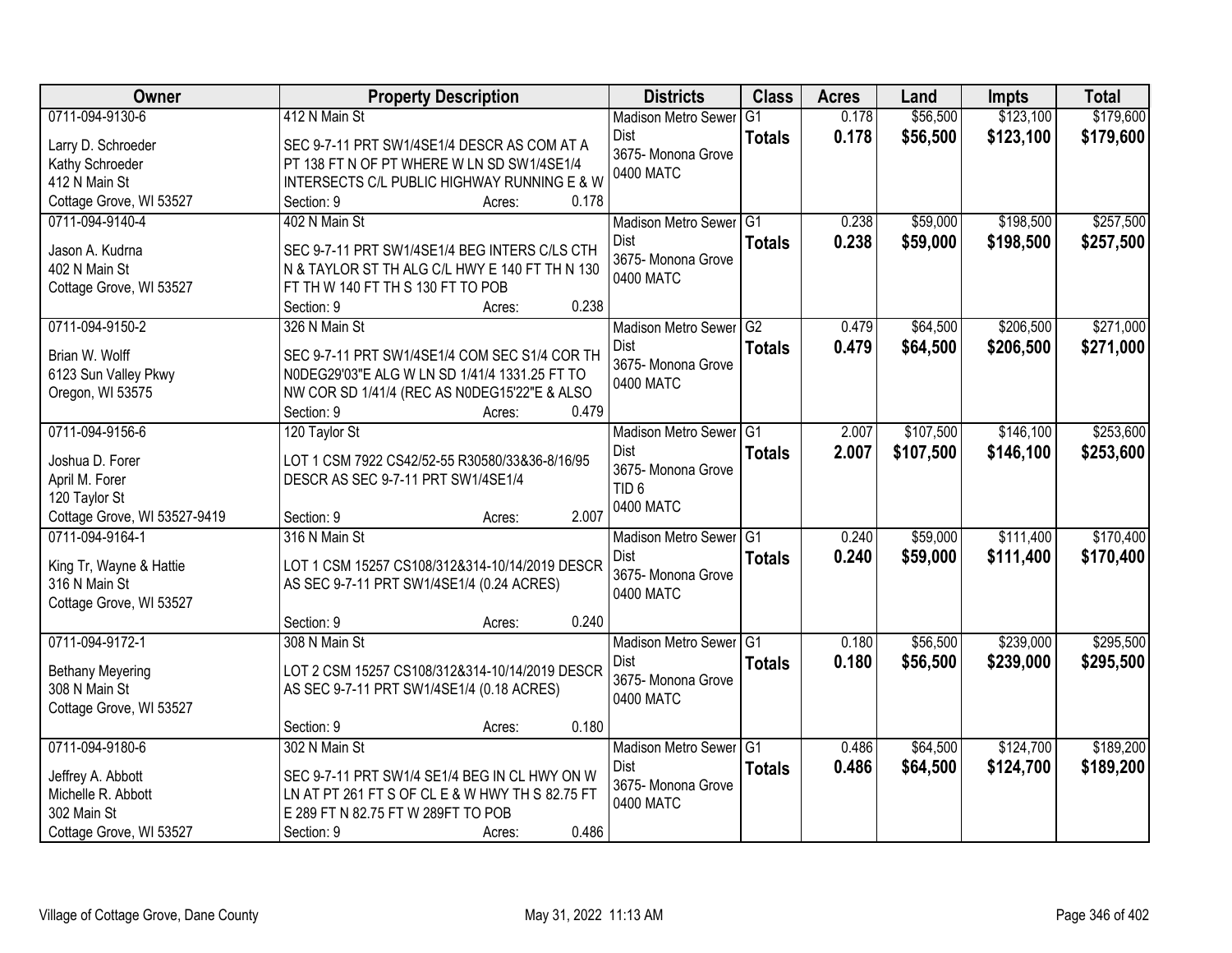| Owner                     | <b>Property Description</b>                        | <b>Districts</b>                                    | <b>Class</b>  | <b>Acres</b> | Land     | <b>Impts</b> | <b>Total</b> |
|---------------------------|----------------------------------------------------|-----------------------------------------------------|---------------|--------------|----------|--------------|--------------|
| 0711-094-9190-4           | 286 N Main St                                      | <b>Madison Metro Sewer</b>                          | G1            | 0.453        | \$64,000 | \$135,800    | \$199,800    |
| Kala C. Hoeschele Pamulak | SEC 9-7-11 PRT SW1/4SE1/4 DESCR AS BEG AT          | Dist                                                | <b>Totals</b> | 0.453        | \$64,000 | \$135,800    | \$199,800    |
| 286 N Main St             | INTERS OF W LN OF SD SW1/4SE1/4 & C/L OF PUBL      | 3675- Monona Grove                                  |               |              |          |              |              |
| Cottage Grove, WI 53527   | HWY RNG ELY & WLY TH S 343 FT 9 IN TH E 25 FT      | 0400 MATC                                           |               |              |          |              |              |
|                           | 0.453<br>Section: 9<br>Acres:                      |                                                     |               |              |          |              |              |
| 0711-094-9200-1           | 278 N Main St                                      | Madison Metro Sewer G1                              |               | 0.453        | \$64,000 | \$152,700    | \$216,700    |
|                           |                                                    | Dist                                                | <b>Totals</b> | 0.453        | \$64,000 | \$152,700    | \$216,700    |
| Timothy J. Zapp           | SEC 9-7-11 PRT SW1/4SE1/4 BEG 25 FT E OF CL HW     | 3675- Monona Grove                                  |               |              |          |              |              |
| Paula A. Zapp             | ON W LN SD 1/41/4 420.75 FT S OF C/L E & W HWY TH  | 0400 MATC                                           |               |              |          |              |              |
| 278 N Main St             | E 264 FT S 77 FT W 264 FT N 77 FT TO POB<br>0.453  |                                                     |               |              |          |              |              |
| Cottage Grove, WI 53527   | Section: 9<br>Acres:                               |                                                     |               |              |          |              |              |
| 0711-094-9210-9           | 270 N Main St                                      | Madison Metro Sewer G1                              |               | 0.724        | \$70,000 | \$88,500     | \$158,500    |
| Eric J. Willman           | SEC 9-7-11 PRT SW1/4SE1/4 COM NW COR SD1/41/4      | Dist                                                | <b>Totals</b> | 0.724        | \$70,000 | \$88,500     | \$158,500    |
| Alissa B. Willman         | TH S 823.4 FT TO POB TH S 82.35 FT TH ELY 445.5    | 3675- Monona Grove                                  |               |              |          |              |              |
| 270 N Main St             | FT TH N 66 FT TH WLY 156.5 FT TH N 16.35 FT TH     | 0400 MATC                                           |               |              |          |              |              |
| Cottage Grove, WI 53527   | 0.724<br>Section: 9<br>Acres:                      |                                                     |               |              |          |              |              |
| 0711-094-9215-4           | 264 N Main St                                      | Madison Metro Sewer   Assessed with 0711-094-9220-7 |               |              |          |              |              |
|                           |                                                    | Dist                                                |               |              |          |              |              |
| Charles L. Smith III      | SEC 9-7-11 PRT SW1/4SE1/4 COM ON W LN 580.25 F     | 3675- Monona Grove                                  |               |              |          |              |              |
| Amy S. Smith              | S OF C/L E & W HWY TH E 231 FT TO POB THIS         | 0400 MATC                                           |               |              |          |              |              |
| 264 N Main St             | DESCR TH E 214.5 FT S 66 FT W 214.5 FT N 66 FT     |                                                     |               |              |          |              |              |
| Cottage Grove, WI 53527   | 0.000<br>Section: 9<br>Acres:                      |                                                     |               |              |          |              |              |
| 0711-094-9220-7           | 264 N Main St                                      | Madison Metro Sewer G1                              |               | 0.625        | \$67,500 | \$121,000    | \$188,500    |
| Charles L. Smith III      | SEC 9-7-11 PRT SW1/4SE1/4 DESCR AS BEG IN C/L      | <b>Dist</b>                                         | <b>Totals</b> | 0.625        | \$67,500 | \$121,000    | \$188,500    |
| Amy S. Smith              | HWY ON W LN 580.25 FT S OF C/L E&W HWY TH E        | 3675- Monona Grove                                  |               |              |          |              |              |
| 264 N Main St             | 231 FT S 66 FT W 231 FT N 66 FT TO POB             | 0400 MATC                                           |               |              |          |              |              |
| Cottage Grove, WI 53527   | 0.625<br>Section: 9<br>Acres:                      |                                                     |               |              |          |              |              |
| 0711-094-9230-5           | 256 N Main St                                      | Madison Metro Sewer G1                              |               | 0.625        | \$67,500 | \$97,000     | \$164,500    |
|                           |                                                    | Dist                                                | <b>Totals</b> | 0.625        | \$67,500 | \$97,000     | \$164,500    |
| John C. Burdick           | SEC 9-7-11 PRT SW1/4SE1/4 COM 291 FT N OF SW       | 3675- Monona Grove                                  |               |              |          |              |              |
| 256 N Main St             | COR SD 1/41/4 T H N 66 FT TH E 445.5 FT TH S 66 FT | TID <sub>7</sub>                                    |               |              |          |              |              |
| Cottage Grove, WI 53527   | TH W 445.5 FT TO POB                               | 0400 MATC                                           |               |              |          |              |              |
|                           | 0.625<br>Section: 9<br>Acres:                      |                                                     |               |              |          |              |              |
| 0711-094-9241-2           | 240 N Main St                                      | Madison Metro Sewer G1                              |               | 0.352        | \$61,500 | \$158,500    | \$220,000    |
| Jean L. Brown             | LOT 1 CSM 7179 CS36/222&223                        | Dist                                                | <b>Totals</b> | 0.352        | \$61,500 | \$158,500    | \$220,000    |
| 240 N Main St             | R23829/16&17-7/28/93 DESCR AS SE C 9-7-11 PRT      | 3675- Monona Grove                                  |               |              |          |              |              |
| Cottage Grove, WI 53527   | SW1/4 SE1/4 CONT 15,316 SQ FT                      | TID <sub>7</sub>                                    |               |              |          |              |              |
|                           | 0.352<br>Section: 9<br>Acres:                      | 0400 MATC                                           |               |              |          |              |              |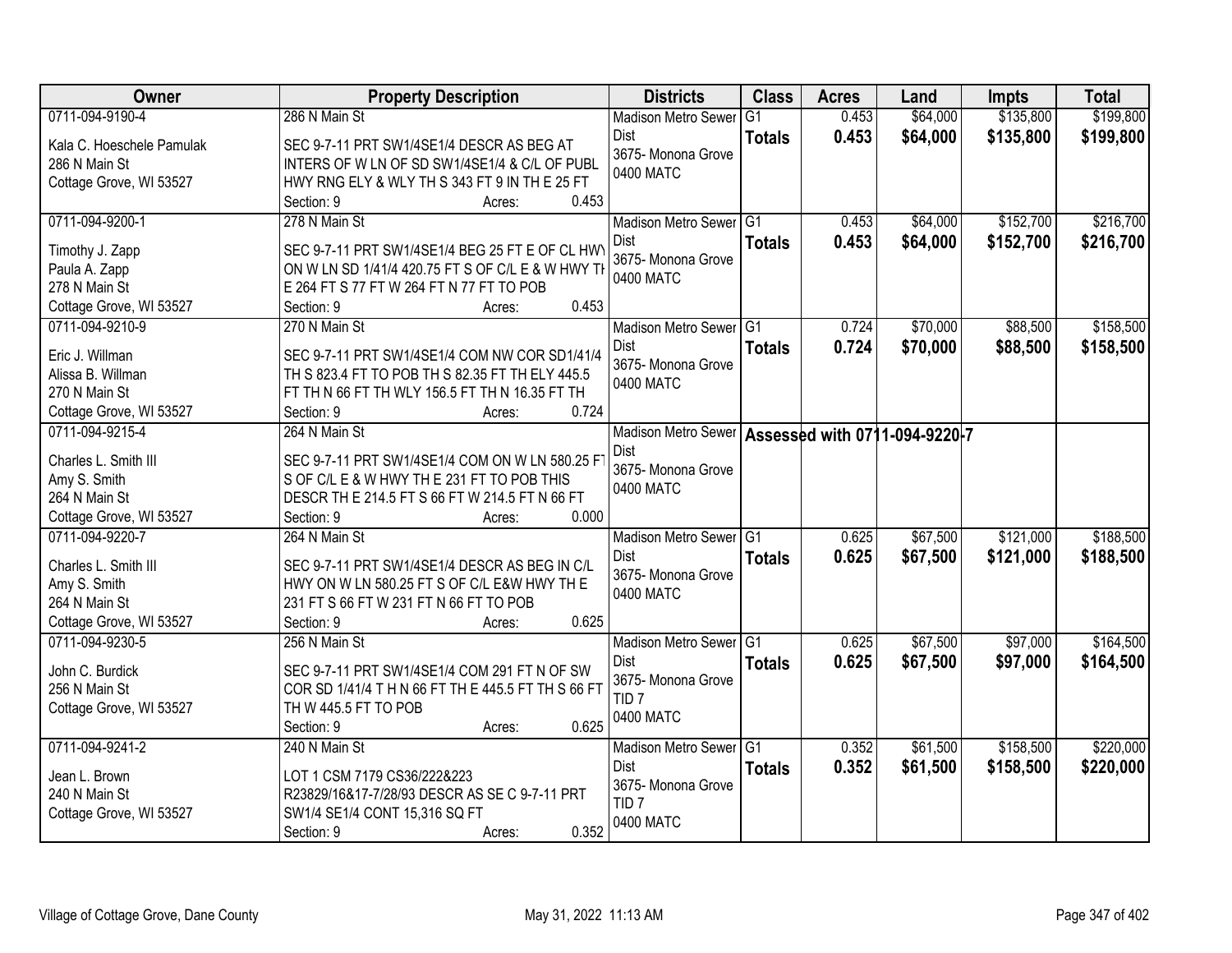| <b>Owner</b>                          | <b>Property Description</b>                                          | <b>Districts</b>               | <b>Class</b>  | <b>Acres</b> | Land     | <b>Impts</b> | <b>Total</b> |
|---------------------------------------|----------------------------------------------------------------------|--------------------------------|---------------|--------------|----------|--------------|--------------|
| 0711-094-9251-0                       | 248 N Main St                                                        | <b>Madison Metro Sewer</b>     | G1            | 0.795        | \$74,500 | \$144,000    | \$218,500    |
| Doris E. Bruns                        | LOT 2 CSM 7179 CS36/222&223                                          | Dist                           | <b>Totals</b> | 0.795        | \$74,500 | \$144,000    | \$218,500    |
| 2329 Essex Dr                         | R23829/16&17-7/28/93 DESCR AS SEC 9-7-11 PRT                         | 3675- Monona Grove             |               |              |          |              |              |
| Sun Prairie, WI 53590                 | SW1/4 SE1/4 CONT 34,644 SQ FT                                        | TID <sub>7</sub>               |               |              |          |              |              |
|                                       | 0.795<br>Section: 9<br>Acres:                                        | 0400 MATC                      |               |              |          |              |              |
| 0711-094-9260-9                       | 228 N Main St                                                        | Madison Metro Sewer G2         |               | 1.296        | \$88,500 | \$350,500    | \$439,000    |
|                                       |                                                                      | Dist                           | <b>Totals</b> | 1.296        | \$88,500 | \$350,500    | \$439,000    |
| Miller Property Group, LLC            | SEC 9-7-11 PRT SW1/4 SE1/4 BEG 53.5 FT N OF SW                       | 3675- Monona Grove             |               |              |          |              |              |
| 4437 Ridge Rd                         | COR TH N 61.5 FT E 123.5 FT N 74 FT E 322 FT M/L                     | TID <sub>7</sub>               |               |              |          |              |              |
| Deerfield, WI 53531                   | SLY 158.9 FT TO PT 53.5 FT N OF S LN W 445.5 FT<br>1.296             | 0400 MATC                      |               |              |          |              |              |
| 0711-094-9270-7                       | Section: 9<br>Acres:<br>224 N Main St                                |                                |               | 0.162        | \$55,500 | \$117,500    | \$173,000    |
|                                       |                                                                      | Madison Metro Sewer G1<br>Dist |               |              |          |              |              |
| Teachers Properties, LLP              | PRT SW1/4 SE1/4 BEG AT SW COR IN CL HWY TH N                         | 3675- Monona Grove             | <b>Totals</b> | 0.162        | \$55,500 | \$117,500    | \$173,000    |
| 300 Stoneheath End                    | 53.5 FT E 165 F T S 53.5 FT W 165 FT TO POB VOL                      | TID <sub>7</sub>               |               |              |          |              |              |
| Cottage Grove, WI 53527               | SEC 9 R434/563                                                       | 0400 MATC                      |               |              |          |              |              |
|                                       | 0.162<br>Section: 9<br>Acres:                                        |                                |               |              |          |              |              |
| 0711-094-9280-5                       | Main St                                                              | Madison Metro Sewer G1         |               | 0.344        | \$3,400  | \$0          | \$3,400      |
|                                       |                                                                      | Dist                           | <b>Totals</b> | 0.344        | \$3,400  | \$0          | \$3,400      |
| Mark A. Turben Jr                     | SEC 9-7-11 PRT SW1/4SE1/4 S 53.5 FT OF E 280.5 FT<br>OF W 445 FT THF | 3675- Monona Grove             |               |              |          |              |              |
| 555 Edgerton Rd<br>Edgerton, WI 53534 |                                                                      | 0400 MATC                      |               |              |          |              |              |
|                                       | 0.344<br>Section: 9<br>Acres:                                        |                                |               |              |          |              |              |
| 0711-094-9451-8                       | 236 Taylor St                                                        | Madison Metro Sewer G1         |               | 0.312        | \$89,500 | \$152,500    | \$242,000    |
|                                       |                                                                      | <b>Dist</b>                    |               | 0.312        |          |              |              |
| Jane M. Boldt                         | LOT 1 CSM 5089 CS23/64&66 R8986/22-24-10/27/86                       | 3675- Monona Grove             | <b>Totals</b> |              | \$89,500 | \$152,500    | \$242,000    |
| 236 Taylor St                         | DESCR AS SEC 9-7-11 PRT SW1/4SE1/4 (13,597 SQ                        | 0400 MATC                      |               |              |          |              |              |
| Cottage Grove, WI 53527               | FT)                                                                  |                                |               |              |          |              |              |
|                                       | Section: 9<br>0.312<br>Acres:                                        |                                |               |              |          |              |              |
| 0711-094-9462-5                       | 230 Taylor St                                                        | Madison Metro Sewer G1         |               | 0.424        | \$95,000 | \$147,500    | \$242,500    |
| Theresa M. Wohlers                    | LOT 2 CSM 5089 CS23/64-66 R8986/22-24-10/27/86                       | Dist                           | <b>Totals</b> | 0.424        | \$95,000 | \$147,500    | \$242,500    |
| Glen N. Wohlers                       | DESCR AS SEC 9-7-11 PRT SW1/4SE1/4 (18,452 SQ                        | 3675- Monona Grove             |               |              |          |              |              |
| 230 Taylor St                         | FT)                                                                  | 0400 MATC                      |               |              |          |              |              |
| Cottage Grove, WI 53527               | 0.424<br>Section: 9<br>Acres:                                        |                                |               |              |          |              |              |
| 0711-094-9473-2                       | 212 Taylor St                                                        | Madison Metro Sewer G1         |               | 0.474        | \$87,500 | \$214,300    | \$301,800    |
|                                       |                                                                      | Dist                           | <b>Totals</b> | 0.474        | \$87,500 | \$214,300    | \$301,800    |
| Robert Wilhelmsen                     | LOT 3 CSM 5089 CS23/64-66 R8986/22-24-10/27/86                       | 3675- Monona Grove             |               |              |          |              |              |
| 212 Taylor St                         | DESCR AS SEC 9-7-11 PRT SW1/4SE1/4 (20,657 SQ                        | 0400 MATC                      |               |              |          |              |              |
| Cottage Grove, WI 53527-9418          | FT)                                                                  |                                |               |              |          |              |              |
|                                       | 0.474<br>Section: 9<br>Acres:                                        |                                |               |              |          |              |              |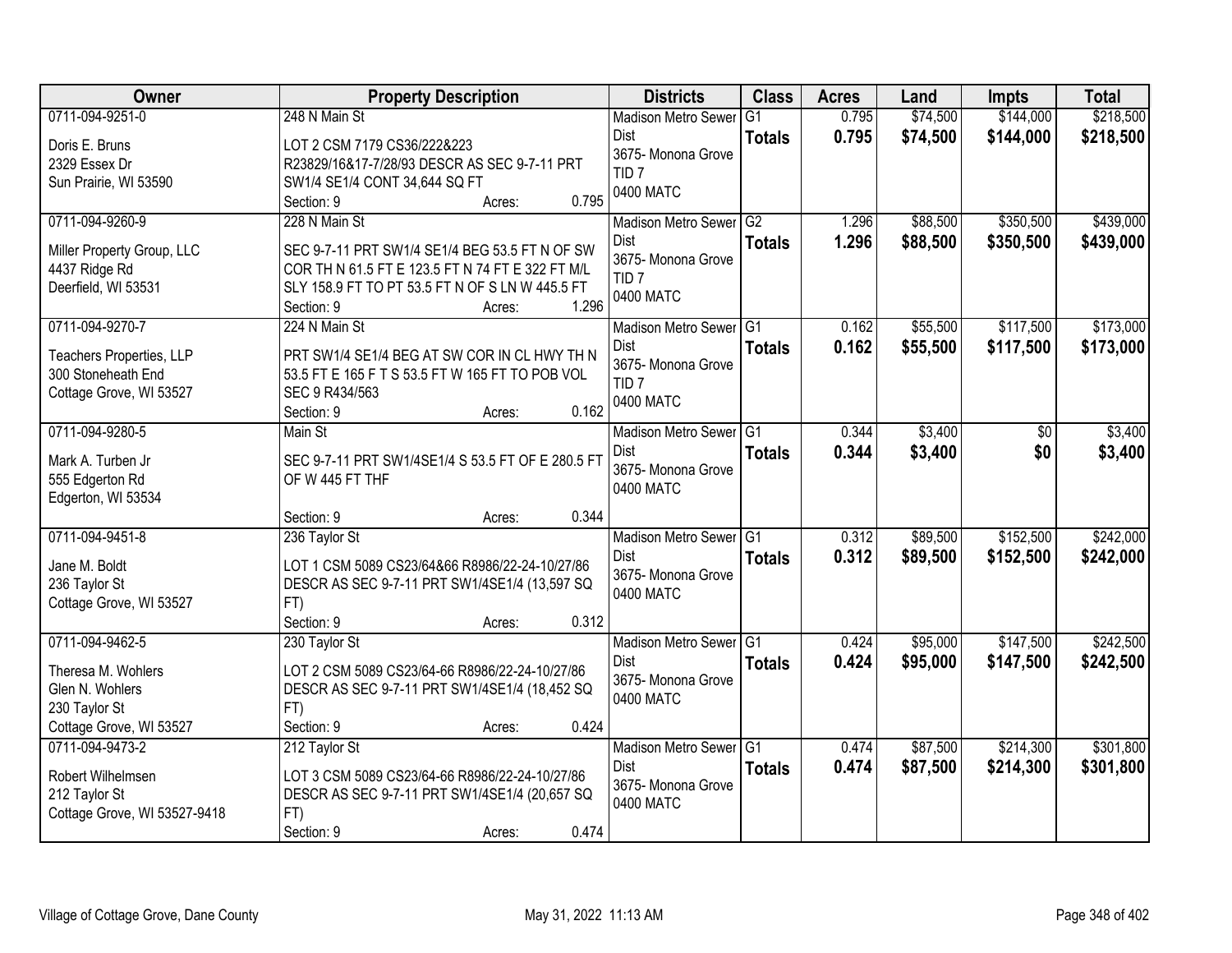| Owner                   | <b>Property Description</b>                    |                  | <b>Districts</b>           | <b>Class</b>  | <b>Acres</b> | Land     | <b>Impts</b>    | <b>Total</b> |
|-------------------------|------------------------------------------------|------------------|----------------------------|---------------|--------------|----------|-----------------|--------------|
| 0711-094-9484-9         | 206 Taylor St                                  |                  | <b>Madison Metro Sewer</b> | G1            | 0.466        | \$97,000 | \$170,500       | \$267,500    |
| Lori L. Kelley          | LOT 4 CSM 5089 CS23/64-66 R8986/22-24-10/27/86 |                  | Dist                       | <b>Totals</b> | 0.466        | \$97,000 | \$170,500       | \$267,500    |
| 206 Taylor St           | DESCR AS SEC 9-7-11 PRT SW1/4SE1/4 (20,281 SQ  |                  | 3675- Monona Grove         |               |              |          |                 |              |
| Cottage Grove, WI 53527 | FT)                                            |                  | 0400 MATC                  |               |              |          |                 |              |
|                         | Section: 9                                     | 0.466<br>Acres:  |                            |               |              |          |                 |              |
| 0711-094-9701-5         | 252 Taylor St                                  |                  | Madison Metro Sewer G1     |               | 0.444        | \$96,000 | \$193,000       | \$289,000    |
| Joseph J. Hickey        | LOT 1 CSM 7002 CS35/128&129                    |                  | Dist                       | <b>Totals</b> | 0.444        | \$96,000 | \$193,000       | \$289,000    |
| Melissa M. Hickey       | R21620/23&24-1/27/93 DESCR AS SEC 9-7-11 PRT   |                  | 3675- Monona Grove         |               |              |          |                 |              |
| 252 Taylor St           | SE1/4 CONT 19,329.8 SQ FT                      |                  | 0400 MATC                  |               |              |          |                 |              |
| Cottage Grove, WI 53527 | Section: 9                                     | 0.444<br>Acres:  |                            |               |              |          |                 |              |
| 0711-094-9712-2         | 248 Taylor St                                  |                  | Madison Metro Sewer G1     |               | 0.433        | \$95,500 | \$216,500       | \$312,000    |
|                         |                                                |                  | Dist                       | <b>Totals</b> | 0.433        | \$95,500 | \$216,500       | \$312,000    |
| Amanda Fazzini          | LOT 2 CSM 7002 CS35/128&129-1/27/93 DESCR AS   |                  | 3675- Monona Grove         |               |              |          |                 |              |
| Shane Sankey            | SEC 9-7-11 PRT SE1/4 CONT 18,854.7 SQ FT       |                  | 0400 MATC                  |               |              |          |                 |              |
| 248 Taylor St           |                                                |                  |                            |               |              |          |                 |              |
| Cottage Grove, WI 53527 | Section: 9                                     | 0.433<br>Acres:  |                            |               |              |          |                 |              |
| 0711-094-9723-9         | 244 Taylor St                                  |                  | Madison Metro Sewer G1     |               | 0.422        | \$95,000 | \$180,000       | \$275,000    |
| Michael J. Van Veghel   | LOT 3 CSM 7002 CS35/128&129                    |                  | Dist                       | <b>Totals</b> | 0.422        | \$95,000 | \$180,000       | \$275,000    |
| Annette Van Veghel      | R21620/23&24-1/27/93 DESCR AS SE C 9-7-11 PRT  |                  | 3675- Monona Grove         |               |              |          |                 |              |
| 244 Taylor St           | SE1/4 CONT 18,380.8 SQ FT                      |                  | 0400 MATC                  |               |              |          |                 |              |
| Cottage Grove, WI 53527 | Section: 9                                     | 0.422<br>Acres:  |                            |               |              |          |                 |              |
| 0711-094-9734-6         | 240 Taylor St                                  |                  | <b>Madison Metro Sewer</b> | TG1           | 0.422        | \$95,000 | \$225,000       | \$320,000    |
| Steven A. Maier         | LOT 4 CSM 7002 CS35/128&129                    |                  | <b>Dist</b>                | <b>Totals</b> | 0.422        | \$95,000 | \$225,000       | \$320,000    |
| Kristin A. Gregerson    | R21620/23&24-1/27/93 DESCR AS SE C 9-7-11 PRT  |                  | 3675- Monona Grove         |               |              |          |                 |              |
| 240 Taylor St           | SE1/4 CONT 18,401.2 SQ FT                      |                  | 0400 MATC                  |               |              |          |                 |              |
| Cottage Grove, WI 53527 | Section: 9                                     | 0.422<br>Acres:  |                            |               |              |          |                 |              |
| 0711-103-8001-1         | 2293 W Ridge Rd                                |                  | 3675-Monona Grove G4       |               | 40.500       | \$12,900 | $\overline{50}$ | \$12,900     |
|                         |                                                |                  | 0400 MATC                  | <b>Totals</b> | 40.500       | \$12,900 | \$0             | \$12,900     |
| Kendal D. Uphoff        | SEC 10-7-11 NE1/4 SW1/4                        |                  |                            |               |              |          |                 |              |
| Donna J. Uphoff         |                                                |                  |                            |               |              |          |                 |              |
| 4142 Ridge Rd           |                                                |                  |                            |               |              |          |                 |              |
| Deerfield, WI 53531     | Section: 10                                    | 40.500<br>Acres: |                            |               |              |          |                 |              |
| 0711-103-8501-1         | 2293 W Ridge Rd                                |                  | 3675- Monona Grove         | G4            | 30.000       | \$9,600  | $\overline{50}$ | \$9,600      |
| Kendal D. Uphoff        | SEC 10-7-11 NW1/4 SW1/4                        |                  | 0400 MATC                  | G5M           | 10.600       | \$10,900 | \$0             | \$10,900     |
| Donna J. Uphoff         |                                                |                  |                            | <b>Totals</b> | 40.600       | \$20,500 | \$0             | \$20,500     |
| 4142 Ridge Rd           |                                                |                  |                            |               |              |          |                 |              |
| Deerfield, WI 53531     | Section: 10                                    | 40.600<br>Acres: |                            |               |              |          |                 |              |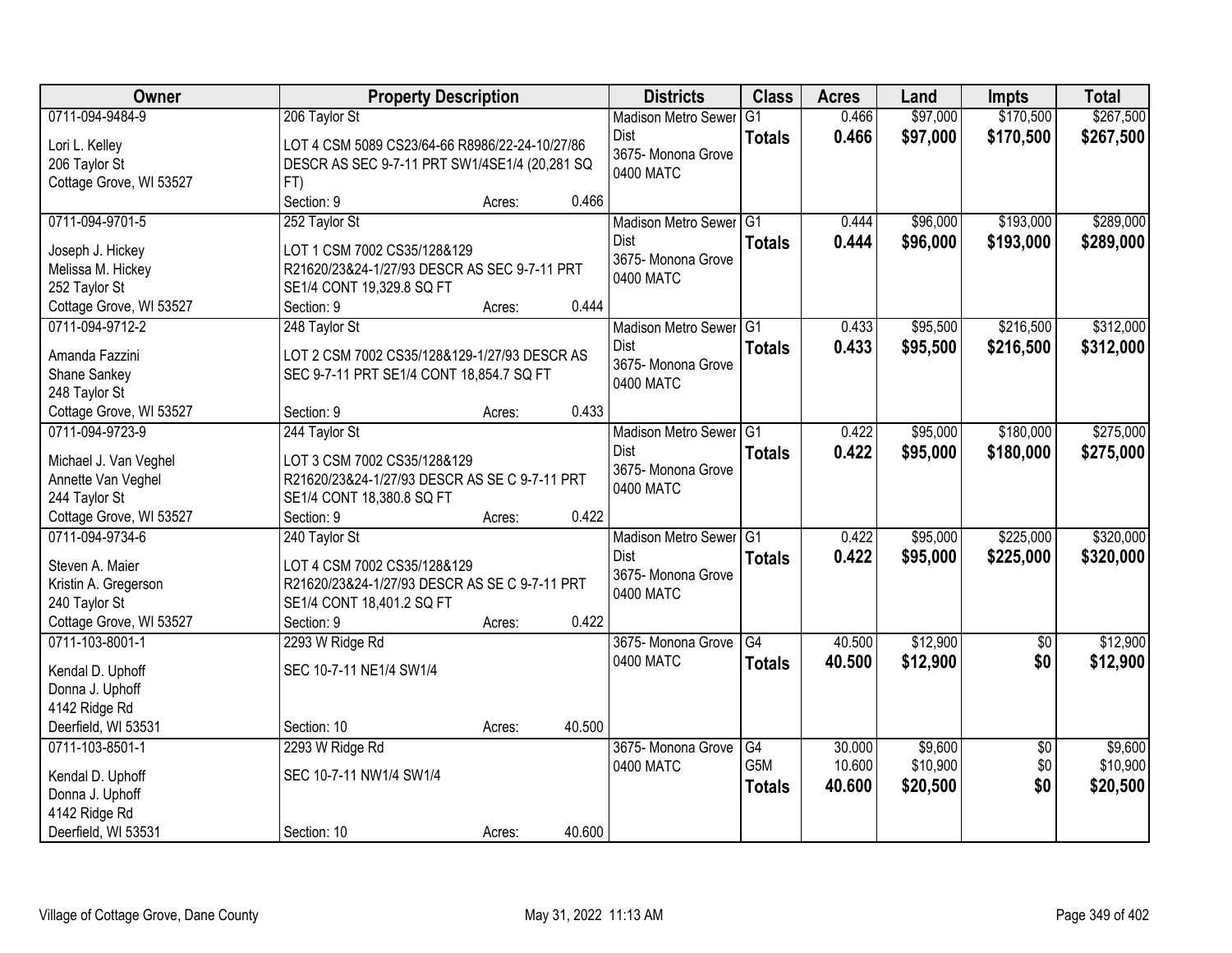| <b>Owner</b>                         |                                                                                            | <b>Property Description</b> |        | <b>Districts</b>           | <b>Class</b>         | <b>Acres</b> | Land            | Impts           | <b>Total</b> |
|--------------------------------------|--------------------------------------------------------------------------------------------|-----------------------------|--------|----------------------------|----------------------|--------------|-----------------|-----------------|--------------|
| 0711-103-9001-1                      | Ridge Rd                                                                                   |                             |        | 3675-Monona Grove          | G4                   | 28.561       | \$9,300         | $\overline{50}$ | \$9,300      |
| Kendal D. Uphoff                     | SEC 10-7-11 SW1/4 SW1/4 EXC CSM 2608 & CSM 277:                                            |                             |        | 0400 MATC                  | G <sub>5</sub>       | 1.500        | \$300           | \$0             | \$300        |
| Donna J. Uphoff                      |                                                                                            |                             |        |                            | <b>Totals</b>        | 30.061       | \$9,600         | \$0             | \$9,600      |
| 4142 Ridge Rd                        |                                                                                            |                             |        |                            |                      |              |                 |                 |              |
| Deerfield, WI 53531                  | Section: 10                                                                                | Acres:                      | 30.061 |                            |                      |              |                 |                 |              |
| 0711-103-9421-1                      | 2340 W Ridge Rd                                                                            |                             |        | 3675- Monona Grove         | G1                   | 2.000        | \$100,000       | \$197,500       | \$297,500    |
|                                      |                                                                                            |                             |        | 0400 MATC                  | G4                   | 6.939        | \$2,300         | \$0             | \$2,300      |
| Steven C. Lex                        | LOT 1 CSM 2608 CS10/212 & LOT CSM 2772 CS11/76                                             |                             |        |                            | G <sub>5</sub> M     | 1.500        | \$1,700         | \$0             | \$1,700      |
| 2340 W Ridge Rd                      | DESCR AS SEC 10-7-11 PRT SW1/4SW1/4 COM SEC                                                |                             |        |                            | <b>Totals</b>        | 10.439       | \$104,000       | \$197,500       | \$301,500    |
| Cottage Grove, WI 53527              | W1/4 COR TH S1DEGE 1634.21 FT TH S63DEGE                                                   |                             | 10.439 |                            |                      |              |                 |                 |              |
|                                      | Section: 10                                                                                | Acres:                      |        |                            |                      |              |                 |                 |              |
| 0711-103-9501-1                      | 2293 W Ridge Rd                                                                            |                             |        | 3675- Monona Grove         | G4<br>G <sub>5</sub> | 37.881       | \$12,000        | \$0             | \$12,000     |
| Kendal D. Uphoff                     | SEC 10-7-11 SE1/4 SW1/4 EXC R7653/92 & EXC PRT                                             |                             |        | 0400 MATC                  |                      | 0.500        | \$100           | \$0             | \$100        |
| Donna J. Uphoff                      | <b>REMAINING IN TOWN</b>                                                                   |                             |        |                            | <b>Totals</b>        | 38.381       | \$12,100        | \$0             | \$12,100     |
| 4142 Ridge Rd                        |                                                                                            |                             |        |                            |                      |              |                 |                 |              |
| Deerfield, WI 53531                  | Section: 10                                                                                | Acres:                      | 38.381 |                            |                      |              |                 |                 |              |
| 0711-152-8002-1                      | Ridge Rd                                                                                   |                             |        | 3675-Monona Grove          | G4                   | 0.969        | \$300           | $\sqrt[6]{}$    | \$300        |
|                                      |                                                                                            |                             |        | 0400 MATC                  | <b>Totals</b>        | 0.969        | \$300           | \$0             | \$300        |
| Kendal D. Uphoff                     | SEC 15-7-11 NE1/4NW1/4 EXC GLACIAL DRUMLIN<br>STATE TRAIL TOG W/ACCESS ESMT IN DOC 3120830 |                             |        |                            |                      |              |                 |                 |              |
| Donna J. Uphoff                      | SUBJ TO CONSERVATION ESMT IN DOC #3193155 &                                                |                             |        |                            |                      |              |                 |                 |              |
| 4142 Ridge Rd<br>Deerfield, WI 53531 |                                                                                            |                             | 0.969  |                            |                      |              |                 |                 |              |
| 0711-152-8501-1                      | Section: 15                                                                                | Acres:                      |        |                            | G4                   | 34.500       | \$7,800         | $\overline{50}$ | \$7,800      |
|                                      | Ridge Rd                                                                                   |                             |        | 3675- Monona Grove         | G <sub>5</sub>       | 2.000        | \$1,500         | \$0             | \$1,500      |
| Kendal D. Uphoff                     | SEC 15-7-11 NW1/4 NW1/4 EXC GLACIAL DRUMLIN                                                |                             |        | 0400 MATC                  | G7                   | 1.000        | \$10,000        | \$31,000        | \$41,000     |
| Donna J. Uphoff                      | STATE TRAIL TOG W/ACCESS ESMT IN DOC 3120830                                               |                             |        |                            |                      |              |                 |                 |              |
| 4142 Ridge Rd                        | SUBJ TO ESMT IN DOC #4965433                                                               |                             |        |                            | <b>Totals</b>        | 37.500       | \$19,300        | \$31,000        | \$50,300     |
| Deerfield, WI 53531                  | Section: 15                                                                                | Acres:                      | 37.500 |                            |                      |              |                 |                 |              |
| 0711-152-8701-1                      | Ridge Rd                                                                                   |                             |        | 3675-Monona Grove          | $\overline{X2}$      | 3.000        | $\overline{50}$ | \$0             | \$0          |
| WI Dnr                               | SEC 15-7-11 R/W THRU NW1/4 NW1/4 SUBJ TO                                                   |                             |        | 0400 MATC                  | <b>Totals</b>        | 3.000        | \$0             | \$0             | \$0          |
| PO Box 7921                          | ACCESS ESMT IN DOC 3120830                                                                 |                             |        |                            |                      |              |                 |                 |              |
| Madison, WI 53701-7921               |                                                                                            |                             |        |                            |                      |              |                 |                 |              |
|                                      | Section: 15                                                                                | Acres:                      | 3.000  |                            |                      |              |                 |                 |              |
| 0711-161-0012-5                      | 216 Heather Dr                                                                             |                             |        | <b>Madison Metro Sewer</b> | G1                   | 0.288        | \$88,500        | \$192,500       | \$281,000    |
|                                      |                                                                                            |                             |        | Dist                       |                      | 0.288        |                 |                 |              |
| Jaime L. Weitzel                     | ARROWWOOD HILLS LOT 12                                                                     |                             |        | 3675- Monona Grove         | <b>Totals</b>        |              | \$88,500        | \$192,500       | \$281,000    |
| 216 Heather Dr                       |                                                                                            |                             |        | 0400 MATC                  |                      |              |                 |                 |              |
| Cottage Grove, WI 53527              |                                                                                            |                             |        |                            |                      |              |                 |                 |              |
|                                      | Section: 16                                                                                | Acres:                      | 0.288  |                            |                      |              |                 |                 |              |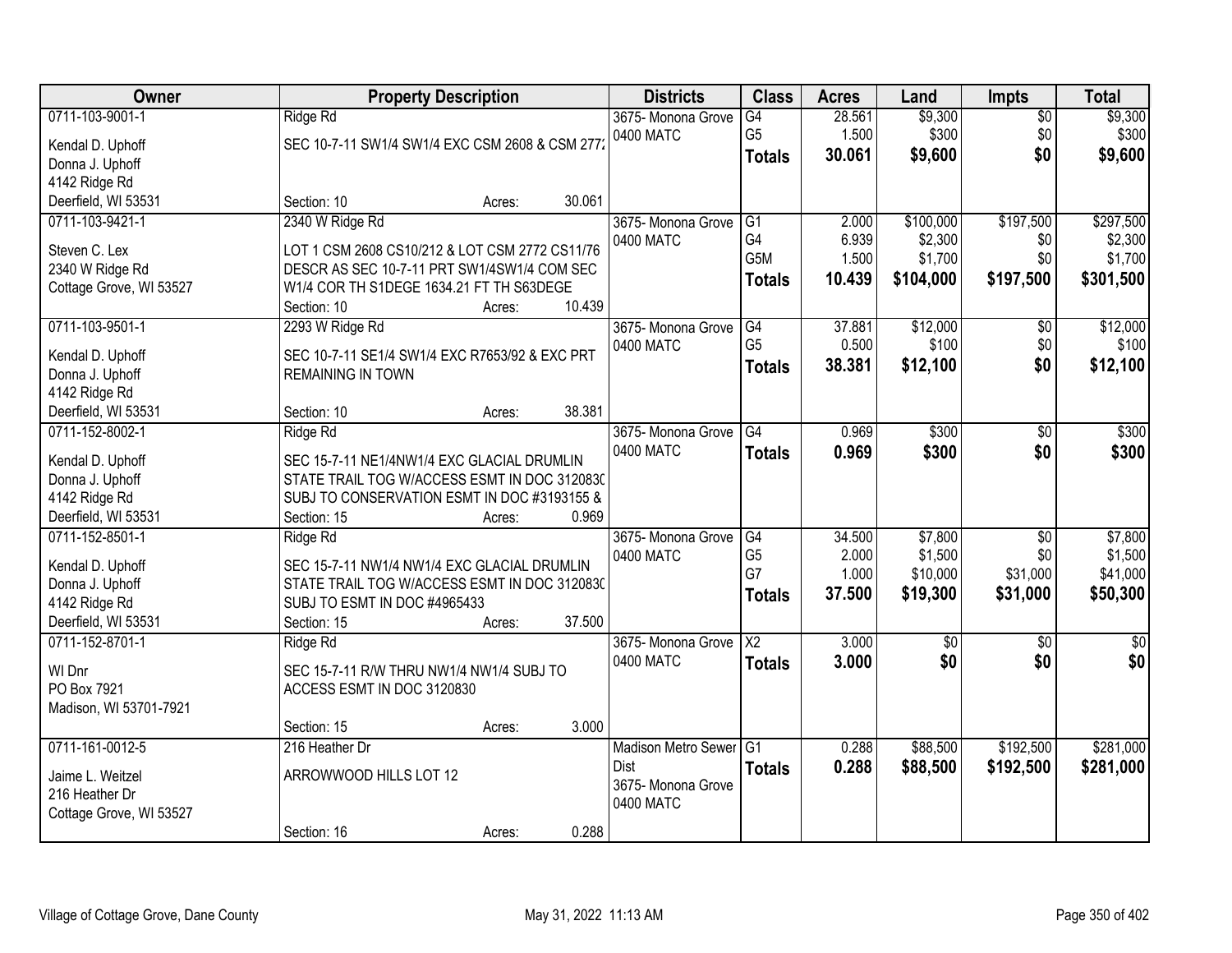| Owner                               | <b>Property Description</b>                |        |       | <b>Districts</b>           | <b>Class</b>  | <b>Acres</b> | Land     | <b>Impts</b> | <b>Total</b> |
|-------------------------------------|--------------------------------------------|--------|-------|----------------------------|---------------|--------------|----------|--------------|--------------|
| 0711-161-0023-2                     | 212 Heather Dr                             |        |       | <b>Madison Metro Sewer</b> | G1            | 0.287        | \$88,000 | \$178,500    | \$266,500    |
| Dale L. Meyers                      | ARROWWOOD HILLS LOT 13                     |        |       | Dist                       | <b>Totals</b> | 0.287        | \$88,000 | \$178,500    | \$266,500    |
| Renee M. Meyers                     |                                            |        |       | 3675- Monona Grove         |               |              |          |              |              |
| 212 Heather Dr                      |                                            |        |       | 0400 MATC                  |               |              |          |              |              |
| Cottage Grove, WI 53527             | Section: 16                                | Acres: | 0.287 |                            |               |              |          |              |              |
| 0711-161-0034-9                     | 208 Heather Dr                             |        |       | Madison Metro Sewer G1     |               | 0.286        | \$88,000 | \$173,500    | \$261,500    |
|                                     | ARROWWOOD HILLS LOT 14                     |        |       | Dist                       | <b>Totals</b> | 0.286        | \$88,000 | \$173,500    | \$261,500    |
| Abbie L. McDowell<br>208 Heather Dr |                                            |        |       | 3675- Monona Grove         |               |              |          |              |              |
| Cottage Grove, WI 53527             |                                            |        |       | 0400 MATC                  |               |              |          |              |              |
|                                     | Section: 16                                | Acres: | 0.286 |                            |               |              |          |              |              |
| 0711-161-0045-6                     | 204 Heather Dr                             |        |       | Madison Metro Sewer G1     |               | 0.284        | \$88,000 | \$195,500    | \$283,500    |
|                                     |                                            |        |       | Dist                       | <b>Totals</b> | 0.284        | \$88,000 | \$195,500    | \$283,500    |
| Leslie Westmont                     | ARROWWOOD HILLS LOT 15                     |        |       | 3675- Monona Grove         |               |              |          |              |              |
| 204 Heather Dr                      |                                            |        |       | 0400 MATC                  |               |              |          |              |              |
| Cottage Grove, WI 53527             | Section: 16                                | Acres: | 0.284 |                            |               |              |          |              |              |
| 0711-161-0056-3                     | 200 Heather Dr                             |        |       | Madison Metro Sewer G1     |               | 0.334        | \$91,000 | \$236,000    | \$327,000    |
|                                     |                                            |        |       | Dist                       | <b>Totals</b> | 0.334        | \$91,000 | \$236,000    | \$327,000    |
| Toni M. Connor                      | ARROWWOOD HILLS LOT 16                     |        |       | 3675- Monona Grove         |               |              |          |              |              |
| 200 Heather Dr                      |                                            |        |       | 0400 MATC                  |               |              |          |              |              |
| Cottage Grove, WI 53527             |                                            |        |       |                            |               |              |          |              |              |
|                                     | Section: 16                                | Acres: | 0.334 |                            |               |              |          |              |              |
| 0711-161-0067-0                     | 104 Heather Dr                             |        |       | <b>Madison Metro Sewer</b> | TG1           | 0.338        | \$91,000 | \$234,500    | \$325,500    |
| Mary E. Thompson                    | ARROWWOOD HILLS LOT 17                     |        |       | Dist                       | <b>Totals</b> | 0.338        | \$91,000 | \$234,500    | \$325,500    |
| Michael D. Thompson                 |                                            |        |       | 3675- Monona Grove         |               |              |          |              |              |
| 104 Heather Dr                      |                                            |        |       | 0400 MATC                  |               |              |          |              |              |
| Cottage Grove, WI 53727             | Section: 16                                | Acres: | 0.338 |                            |               |              |          |              |              |
| 0711-161-0078-7                     | 100 Heather Dr                             |        |       | Madison Metro Sewer G1     |               | 0.356        | \$92,000 | \$244,500    | \$336,500    |
| Smith Mcfadden Living Tr            | ARROWWOOD HILLS LOT 18 SUBJ TO ESMT IN DOC |        |       | Dist                       | <b>Totals</b> | 0.356        | \$92,000 | \$244,500    | \$336,500    |
| 100 Heather Dr                      | #4965433                                   |        |       | 3675- Monona Grove         |               |              |          |              |              |
| Cottage Grove, WI 53527             |                                            |        |       | 0400 MATC                  |               |              |          |              |              |
|                                     | Section: 16                                | Acres: | 0.356 |                            |               |              |          |              |              |
| 0711-161-0089-4                     | 524 E Dentaria Dr                          |        |       | Madison Metro Sewer G1     |               | 0.519        | \$98,500 | \$289,500    | \$388,000    |
| Megan Bauer                         | ARROWWOOD HILLS LOT 19 SUBJ TO ESMT IN DOC |        |       | Dist                       | <b>Totals</b> | 0.519        | \$98,500 | \$289,500    | \$388,000    |
| James Bauer                         | #4965434                                   |        |       | 3675- Monona Grove         |               |              |          |              |              |
| 524 E Dentaria Dr                   |                                            |        |       | 0400 MATC                  |               |              |          |              |              |
| Cottage Grove, WI 53527             | Section: 16                                | Acres: | 0.519 |                            |               |              |          |              |              |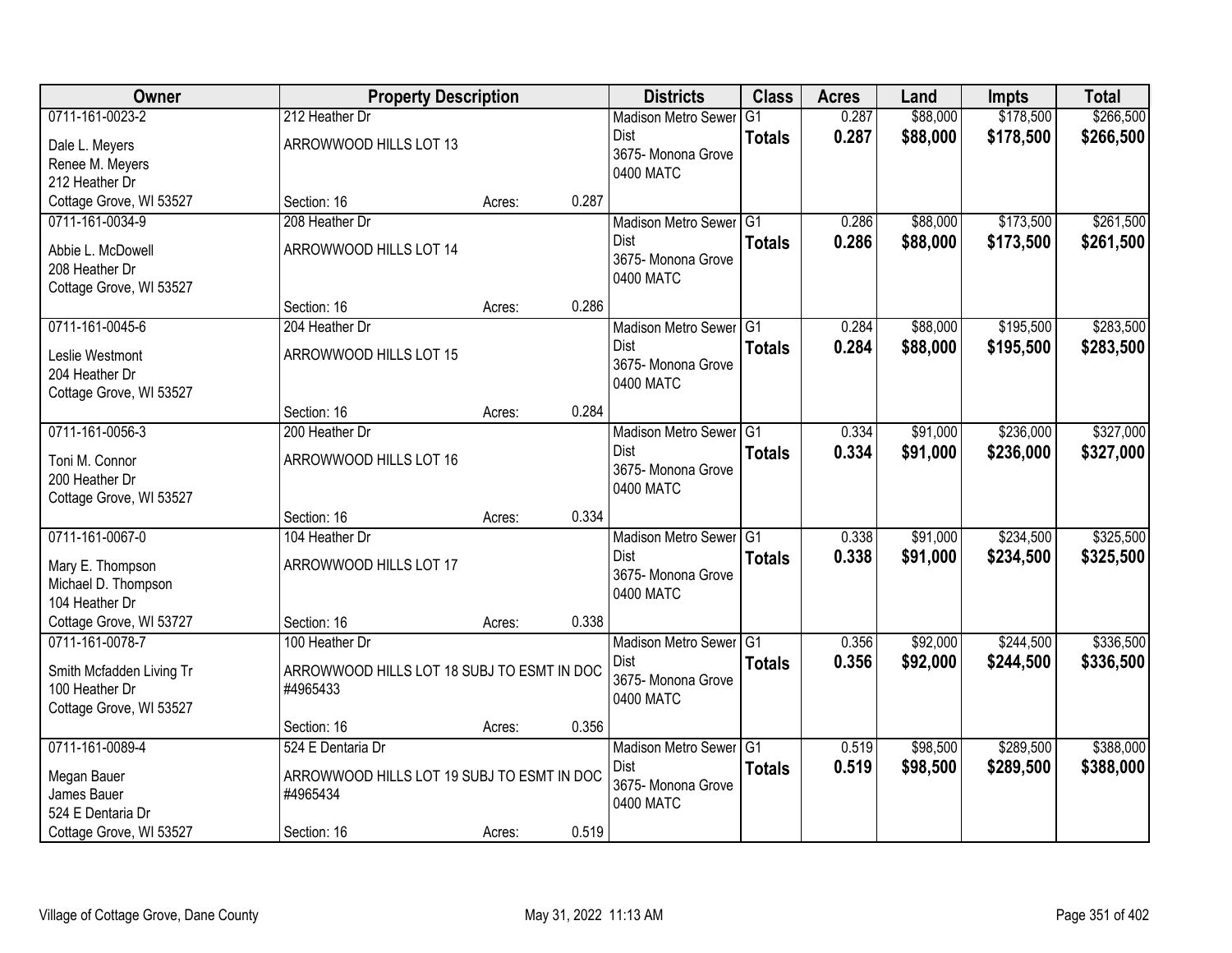| Owner                                       |                                                        | <b>Property Description</b> |       | <b>Districts</b>           | <b>Class</b>   | <b>Acres</b> | Land     | <b>Impts</b> | <b>Total</b> |
|---------------------------------------------|--------------------------------------------------------|-----------------------------|-------|----------------------------|----------------|--------------|----------|--------------|--------------|
| 0711-161-0100-8                             | 520 E Dentaria Dr                                      |                             |       | <b>Madison Metro Sewer</b> | G <sub>1</sub> | 0.424        | \$95,000 | \$244,700    | \$339,700    |
| Seth C. Peterson                            | ARROWWOOD HILLS LOT 20 SUBJ TO ESMT IN DOC             |                             |       | Dist                       | <b>Totals</b>  | 0.424        | \$95,000 | \$244,700    | \$339,700    |
| Alison L. Peterson                          | #4965434                                               |                             |       | 3675- Monona Grove         |                |              |          |              |              |
| 520 E Dentaria Dr                           |                                                        |                             |       | 0400 MATC                  |                |              |          |              |              |
| Cottage Grove, WI 53527                     | Section: 16                                            | Acres:                      | 0.424 |                            |                |              |          |              |              |
| 0711-161-0111-5                             | 516 E Dentaria Dr                                      |                             |       | Madison Metro Sewer G1     |                | 0.379        | \$93,000 | \$179,000    | \$272,000    |
| Alexander G. Melo                           | ARROWWOOD HILLS LOT 21 SUBJ TO ESMT IN DOC             |                             |       | Dist                       | <b>Totals</b>  | 0.379        | \$93,000 | \$179,000    | \$272,000    |
| Michelle P. Melo                            | #4965434                                               |                             |       | 3675- Monona Grove         |                |              |          |              |              |
| 516 E Dentaria Dr                           |                                                        |                             |       | 0400 MATC                  |                |              |          |              |              |
| Cottage Grove, WI 53527                     | Section: 16                                            | Acres:                      | 0.379 |                            |                |              |          |              |              |
| 0711-161-0122-2                             | 512 E Dentaria Dr                                      |                             |       | Madison Metro Sewer G1     |                | 0.349        | \$92,000 | \$217,000    | \$309,000    |
| Marc Laudonio                               | ARROWWOOD HILLS LOT 22 SUBJ TO ESMT IN DOC             |                             |       | <b>Dist</b>                | <b>Totals</b>  | 0.349        | \$92,000 | \$217,000    | \$309,000    |
| Julie Laudonio                              | #4965434                                               |                             |       | 3675- Monona Grove         |                |              |          |              |              |
| 512 E Dentaria Dr                           |                                                        |                             |       | 0400 MATC                  |                |              |          |              |              |
| Cottage Grove, WI 53527                     | Section: 16                                            | Acres:                      | 0.349 |                            |                |              |          |              |              |
| 0711-161-0133-9                             | 508 E Dentaria Dr                                      |                             |       | Madison Metro Sewer G1     |                | 0.487        | \$98,000 | \$228,000    | \$326,000    |
|                                             |                                                        |                             |       | Dist                       | <b>Totals</b>  | 0.487        | \$98,000 | \$228,000    | \$326,000    |
| Gary D. Strohfeldt<br>Tamara A. Strohfeldt  | ARROWWOOD HILLS LOT 23 SUBJ TO ESMT IN DOC<br>#4965434 |                             |       | 3675- Monona Grove         |                |              |          |              |              |
| 508 E Dentaria Dr                           |                                                        |                             |       | 0400 MATC                  |                |              |          |              |              |
| Cottage Grove, WI 53527                     | Section: 16                                            | Acres:                      | 0.487 |                            |                |              |          |              |              |
| 0711-161-0144-6                             | 504 E Dentaria Dr                                      |                             |       | Madison Metro Sewer G1     |                | 0.510        | \$98,500 | \$188,500    | \$287,000    |
|                                             |                                                        |                             |       | Dist                       | <b>Totals</b>  | 0.510        | \$98,500 | \$188,500    | \$287,000    |
| Michael C. Mellom                           | ARROWWOOD HILLS LOT 24 SUBJ TO ESMT IN DOC             |                             |       | 3675- Monona Grove         |                |              |          |              |              |
| Dawn M. Douglas-Mellom<br>504 E Dentaria Dr | #4965434                                               |                             |       | 0400 MATC                  |                |              |          |              |              |
| Cottage Grove, WI 53527                     | Section: 16                                            | Acres:                      | 0.510 |                            |                |              |          |              |              |
| 0711-161-0155-3                             | 500 Dentaria Dr                                        |                             |       | Madison Metro Sewer G1     |                | 0.347        | \$91,500 | \$214,000    | \$305,500    |
|                                             |                                                        |                             |       | Dist                       | <b>Totals</b>  | 0.347        | \$91,500 | \$214,000    | \$305,500    |
| Jeffrey L. Welsch                           | ARROWWOOD HILLS LOT 25                                 |                             |       | 3675- Monona Grove         |                |              |          |              |              |
| Susan C. Welsch                             |                                                        |                             |       | 0400 MATC                  |                |              |          |              |              |
| 500 Dentaria Dr<br>Cottage Grove, WI 53527  | Section: 16                                            |                             | 0.347 |                            |                |              |          |              |              |
| 0711-161-0166-0                             | 505 E Dentaria Dr                                      | Acres:                      |       | Madison Metro Sewer G1     |                | 0.363        | \$92,500 | \$199,500    | \$292,000    |
|                                             |                                                        |                             |       | <b>Dist</b>                | <b>Totals</b>  | 0.363        | \$92,500 | \$199,500    | \$292,000    |
| Nicholas Garcia                             | ARROWWOOD HILLS LOT 26                                 |                             |       | 3675- Monona Grove         |                |              |          |              |              |
| Bethany Garcia                              |                                                        |                             |       | 0400 MATC                  |                |              |          |              |              |
| 505 E Dentaria Dr                           |                                                        |                             |       |                            |                |              |          |              |              |
| Cottage Grove, WI 53527                     | Section: 16                                            | Acres:                      | 0.363 |                            |                |              |          |              |              |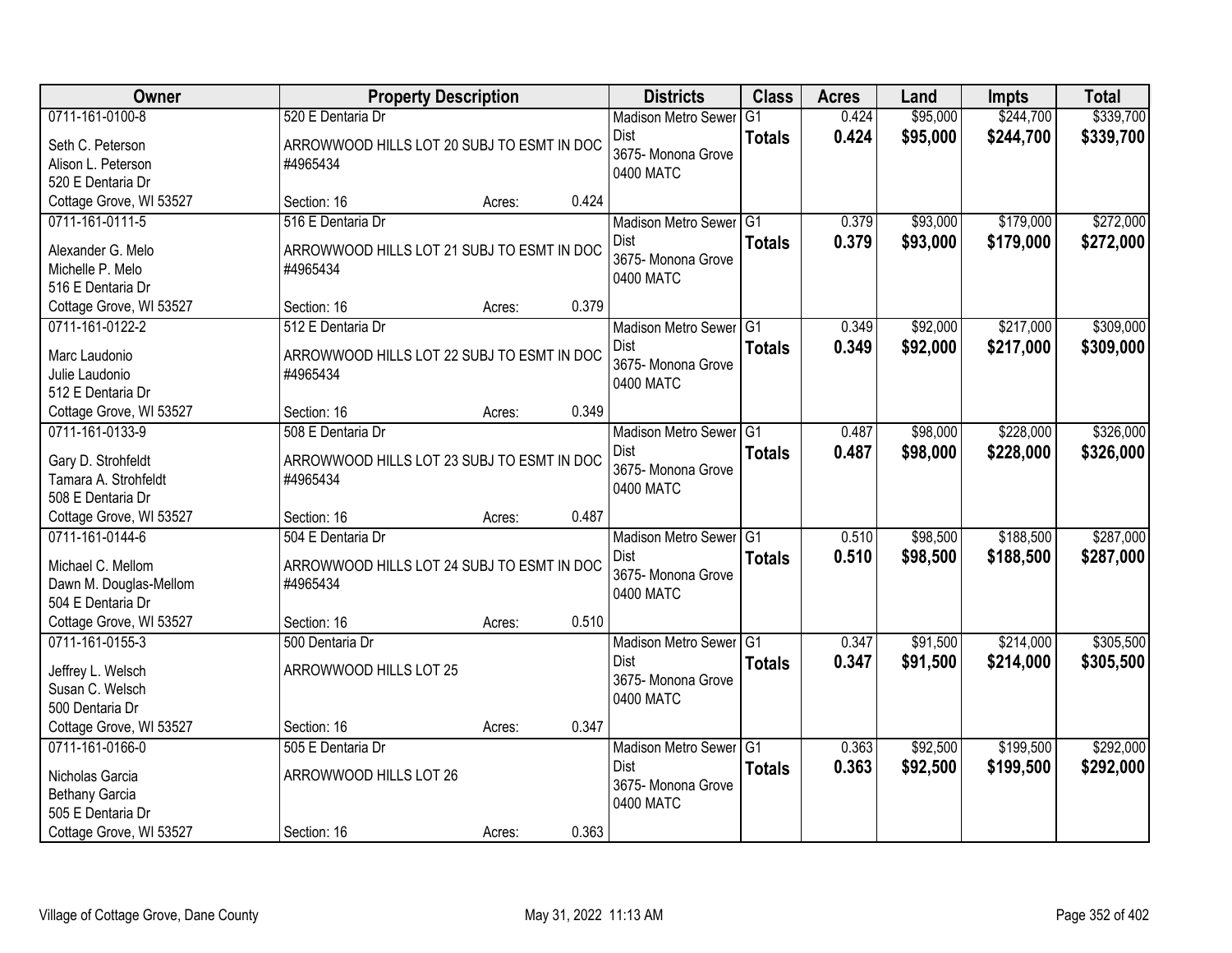| Owner                    | <b>Property Description</b> |        |       | <b>Districts</b>           | <b>Class</b>  | <b>Acres</b> | Land     | <b>Impts</b> | <b>Total</b> |
|--------------------------|-----------------------------|--------|-------|----------------------------|---------------|--------------|----------|--------------|--------------|
| 0711-161-0177-7          | 517 E Dentaria Dr           |        |       | <b>Madison Metro Sewer</b> | G1            | 0.353        | \$92,000 | \$208,500    | \$300,500    |
| Jerry Bentz              | ARROWWOOD HILLS LOT 27      |        |       | Dist                       | <b>Totals</b> | 0.353        | \$92,000 | \$208,500    | \$300,500    |
| Stephanie Bentz          |                             |        |       | 3675- Monona Grove         |               |              |          |              |              |
| 517 E Dentaria Dr        |                             |        |       | 0400 MATC                  |               |              |          |              |              |
| Cottage Grove, WI 53527  | Section: 16                 | Acres: | 0.353 |                            |               |              |          |              |              |
| 0711-161-0188-4          | 521 E Dentaria Dr           |        |       | Madison Metro Sewer G1     |               | 0.353        | \$92,000 | \$199,000    | \$291,000    |
| Mallek Tr                | ARROWWOOD HILLS LOT 28      |        |       | Dist                       | <b>Totals</b> | 0.353        | \$92,000 | \$199,000    | \$291,000    |
| 521 E Dentaria Dr        |                             |        |       | 3675- Monona Grove         |               |              |          |              |              |
| Cottage Grove, WI 53527  |                             |        |       | 0400 MATC                  |               |              |          |              |              |
|                          | Section: 16                 | Acres: | 0.353 |                            |               |              |          |              |              |
| 0711-161-0199-1          | 525 E Dentaria Dr           |        |       | Madison Metro Sewer G1     |               | 0.383        | \$93,500 | \$246,000    | \$339,500    |
| Alan A. Harper           | ARROWWOOD HILLS LOT 29      |        |       | Dist                       | <b>Totals</b> | 0.383        | \$93,500 | \$246,000    | \$339,500    |
| Leah R. Harper           |                             |        |       | 3675- Monona Grove         |               |              |          |              |              |
| 525 E Dentaria Dr        |                             |        |       | 0400 MATC                  |               |              |          |              |              |
| Cottage Grove, WI 53527  | Section: 16                 | Acres: | 0.383 |                            |               |              |          |              |              |
| 0711-161-0210-5          | 308 Heather Ct              |        |       | Madison Metro Sewer G1     |               | 0.372        | \$93,000 | \$202,500    | \$295,500    |
| John L. Fisher           | ARROWWOOD HILLS LOT 30      |        |       | Dist                       | <b>Totals</b> | 0.372        | \$93,000 | \$202,500    | \$295,500    |
| 308 Heather Ct           |                             |        |       | 3675- Monona Grove         |               |              |          |              |              |
| Cottage Grove, WI 53527  |                             |        |       | 0400 MATC                  |               |              |          |              |              |
|                          | Section: 16                 | Acres: | 0.372 |                            |               |              |          |              |              |
| 0711-161-0221-2          | 304 Heather Ct              |        |       | Madison Metro Sewer G1     |               | 0.581        | \$99,000 | \$269,000    | \$368,000    |
| Patrick Larkin           | ARROWWOOD HILLS LOT 31      |        |       | <b>Dist</b>                | <b>Totals</b> | 0.581        | \$99,000 | \$269,000    | \$368,000    |
| 304 Heather Ct           |                             |        |       | 3675- Monona Grove         |               |              |          |              |              |
| Cottage Grove, WI 53527  |                             |        |       | 0400 MATC                  |               |              |          |              |              |
|                          | Section: 16                 | Acres: | 0.581 |                            |               |              |          |              |              |
| 0711-161-0232-9          | 300 Heather Ct              |        |       | Madison Metro Sewer G1     |               | 0.464        | \$97,000 | \$212,500    | \$309,500    |
| Ashley Burt              | ARROWWOOD HILLS LOT 32      |        |       | Dist                       | <b>Totals</b> | 0.464        | \$97,000 | \$212,500    | \$309,500    |
| John Vande Burgt         |                             |        |       | 3675- Monona Grove         |               |              |          |              |              |
| 300 Heather Ct           |                             |        |       | 0400 MATC                  |               |              |          |              |              |
| Cottage Grove, WI 53527  | Section: 16                 | Acres: | 0.464 |                            |               |              |          |              |              |
| 0711-161-0243-6          | 301 Heather Ct              |        |       | Madison Metro Sewer G1     |               | 0.368        | \$92,500 | \$216,500    | \$309,000    |
| Stephanie M. Christensen | ARROWWOOD HILLS LOT 33      |        |       | <b>Dist</b>                | <b>Totals</b> | 0.368        | \$92,500 | \$216,500    | \$309,000    |
| Sean P. Christensen      |                             |        |       | 3675- Monona Grove         |               |              |          |              |              |
| 301 Heather Ct           |                             |        |       | 0400 MATC                  |               |              |          |              |              |
| Cottage Grove, WI 53527  | Section: 16                 | Acres: | 0.368 |                            |               |              |          |              |              |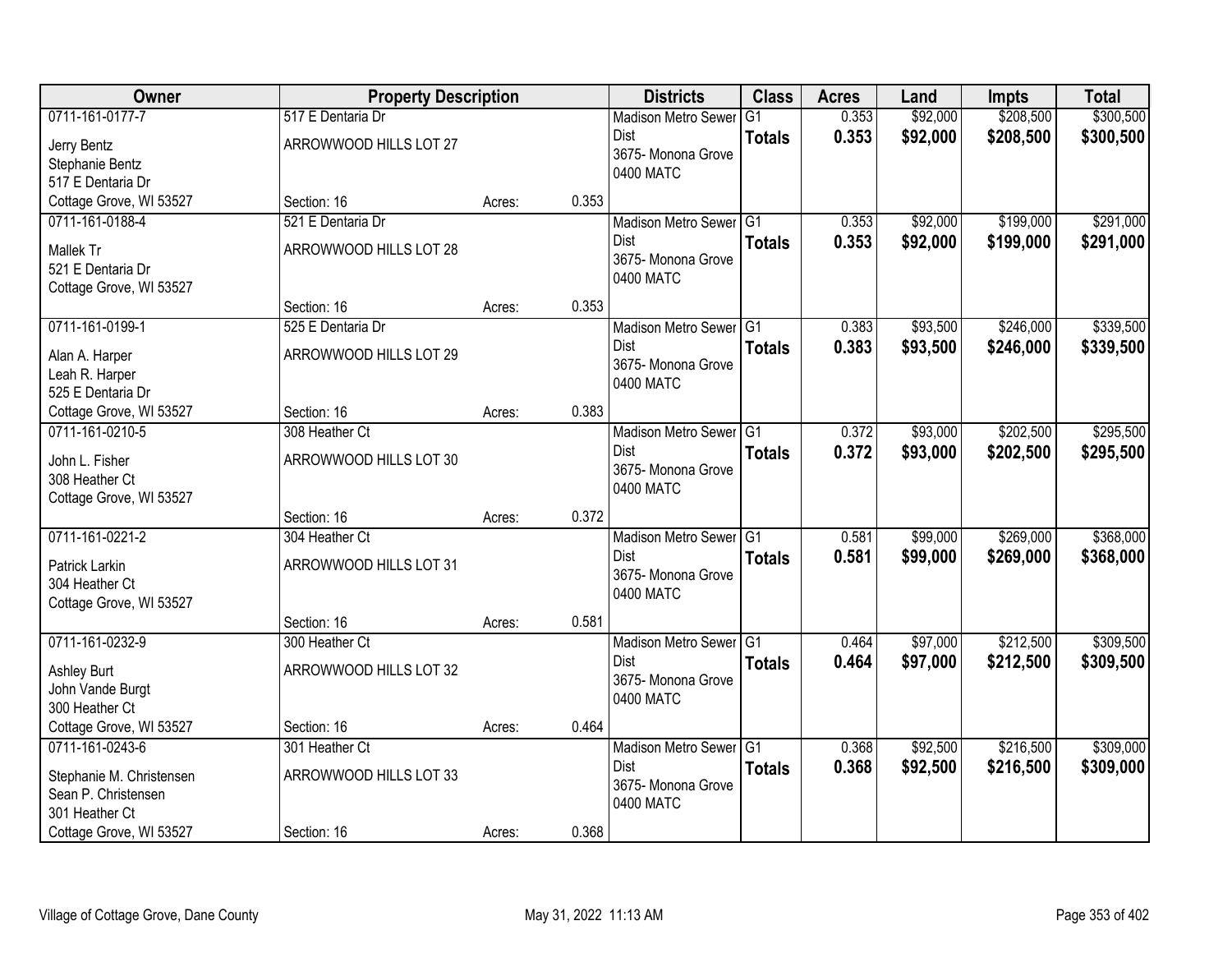| Owner                                                             | <b>Property Description</b> |        |       | <b>Districts</b>                               | <b>Class</b>  | <b>Acres</b> | Land     | <b>Impts</b> | <b>Total</b> |
|-------------------------------------------------------------------|-----------------------------|--------|-------|------------------------------------------------|---------------|--------------|----------|--------------|--------------|
| 0711-161-0254-3                                                   | 217 Heather Dr              |        |       | <b>Madison Metro Sewer</b>                     | G1            | 0.362        | \$92,500 | \$213,000    | \$305,500    |
| John T. Heyerholm<br>217 Heather Dr                               | ARROWWOOD HILLS LOT 34      |        |       | Dist<br>3675- Monona Grove                     | <b>Totals</b> | 0.362        | \$92,500 | \$213,000    | \$305,500    |
| Cottage Grove, WI 53527                                           |                             |        |       | 0400 MATC                                      |               |              |          |              |              |
|                                                                   | Section: 16                 | Acres: | 0.362 |                                                |               |              |          |              |              |
| 0711-161-0265-0                                                   | 225 Heather Dr              |        |       | Madison Metro Sewer G1                         |               | 0.354        | \$92,000 | \$220,500    | \$312,500    |
| Lisa A. Hergenrother<br>225 Heather Dr<br>Cottage Grove, WI 53527 | ARROWWOOD HILLS LOT 35      |        |       | <b>Dist</b><br>3675- Monona Grove<br>0400 MATC | <b>Totals</b> | 0.354        | \$92,000 | \$220,500    | \$312,500    |
|                                                                   | Section: 16                 | Acres: | 0.354 |                                                |               |              |          |              |              |
| 0711-161-0276-7                                                   | 233 Heather Dr              |        |       | Madison Metro Sewer G1                         |               | 0.344        | \$91,500 | \$188,000    | \$279,500    |
| Brian P. Peterson<br>233 Heather Dr                               | ARROWWOOD HILLS LOT 36      |        |       | Dist<br>3675- Monona Grove<br>0400 MATC        | <b>Totals</b> | 0.344        | \$91,500 | \$188,000    | \$279,500    |
| Cottage Grove, WI 53527                                           | Section: 16                 | Acres: | 0.344 |                                                |               |              |          |              |              |
| 0711-161-0287-4                                                   | 229 Heather Dr              |        |       | Madison Metro Sewer G1                         |               | 0.382        | \$93,000 | \$243,500    | \$336,500    |
|                                                                   |                             |        |       | Dist                                           | <b>Totals</b> | 0.382        | \$93,000 | \$243,500    | \$336,500    |
| Andrew A. Eberhardt                                               | ARROWWOOD HILLS LOT 37      |        |       | 3675- Monona Grove                             |               |              |          |              |              |
| Lori A. Eberhardt<br>229 Heather Dr                               |                             |        |       | 0400 MATC                                      |               |              |          |              |              |
| Cottage Grove, WI 53527                                           | Section: 16                 | Acres: | 0.382 |                                                |               |              |          |              |              |
| 0711-161-0298-1                                                   | 228 Dentaria Dr             |        |       | Madison Metro Sewer G1                         |               | 0.289        | \$88,500 | \$201,000    | \$289,500    |
|                                                                   |                             |        |       | <b>Dist</b>                                    | <b>Totals</b> | 0.289        | \$88,500 | \$201,000    | \$289,500    |
| Robert J. Fahey<br>Debra J. Fahey                                 | ARROWWOOD HILLS LOT 38      |        |       | 3675- Monona Grove                             |               |              |          |              |              |
| 228 Dentaria Dr                                                   |                             |        |       | 0400 MATC                                      |               |              |          |              |              |
| Cottage Grove, WI 53527                                           | Section: 16                 | Acres: | 0.289 |                                                |               |              |          |              |              |
| 0711-161-0309-7                                                   | 224 Dentaria Dr             |        |       | Madison Metro Sewer G1                         |               | 0.289        | \$88,500 | \$205,500    | \$294,000    |
| Jeffrey L. Lyon                                                   | ARROWWOOD HILLS LOT 39      |        |       | Dist                                           | <b>Totals</b> | 0.289        | \$88,500 | \$205,500    | \$294,000    |
| 224 Dentaria Dr                                                   |                             |        |       | 3675- Monona Grove                             |               |              |          |              |              |
| Cottage Grove, WI 53527                                           |                             |        |       | 0400 MATC                                      |               |              |          |              |              |
|                                                                   | Section: 16                 | Acres: | 0.289 |                                                |               |              |          |              |              |
| 0711-161-0320-2                                                   | 220 Dentaria Dr             |        |       | Madison Metro Sewer G1                         |               | 0.289        | \$88,500 | \$200,500    | \$289,000    |
| Douglas A. Hoeft                                                  | ARROWWOOD HILLS LOT 40      |        |       | <b>Dist</b>                                    | <b>Totals</b> | 0.289        | \$88,500 | \$200,500    | \$289,000    |
| Erin E. Wol Hoeft                                                 |                             |        |       | 3675- Monona Grove                             |               |              |          |              |              |
| 220 Dentaria Dr                                                   |                             |        |       | 0400 MATC                                      |               |              |          |              |              |
| Cottage Grove, WI 53527                                           | Section: 16                 | Acres: | 0.289 |                                                |               |              |          |              |              |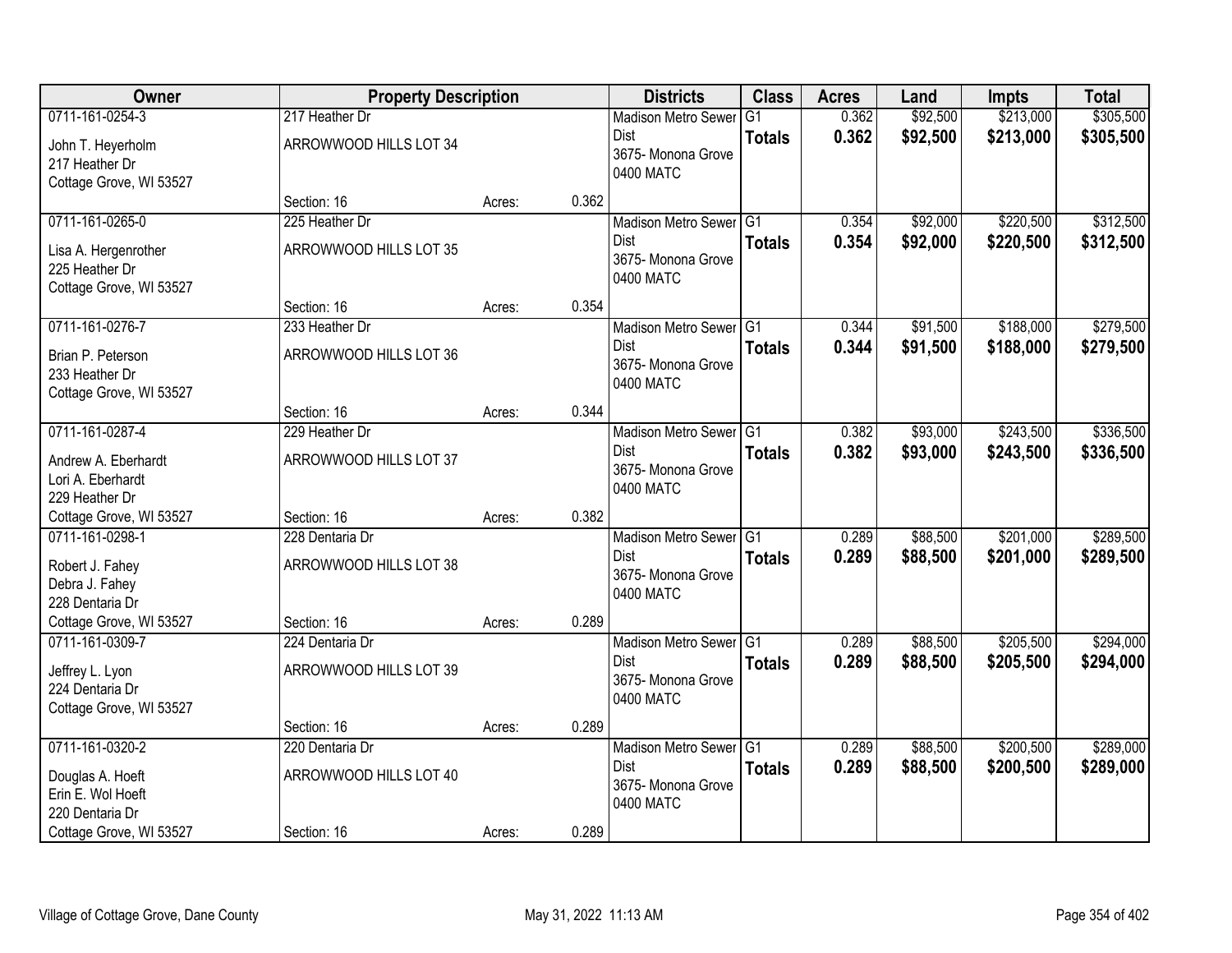| Owner                   | <b>Property Description</b> |        |       | <b>Districts</b>                  | <b>Class</b>  | <b>Acres</b> | Land     | <b>Impts</b> | <b>Total</b> |
|-------------------------|-----------------------------|--------|-------|-----------------------------------|---------------|--------------|----------|--------------|--------------|
| 0711-161-0331-9         | 216 Dentaria Dr             |        |       | <b>Madison Metro Sewer</b>        | G1            | 0.289        | \$88,500 | \$176,000    | \$264,500    |
| Shannon M. Skowronek    | ARROWWOOD HILLS LOT 41      |        |       | Dist                              | <b>Totals</b> | 0.289        | \$88,500 | \$176,000    | \$264,500    |
| 216 Dentaria Dr         |                             |        |       | 3675- Monona Grove                |               |              |          |              |              |
| Cottage Grove, WI 53527 |                             |        |       | 0400 MATC                         |               |              |          |              |              |
|                         | Section: 16                 | Acres: | 0.289 |                                   |               |              |          |              |              |
| 0711-161-0342-6         | 208 Dentaria Dr             |        |       | Madison Metro Sewer G1            |               | 0.335        | \$91,000 | \$214,500    | \$305,500    |
| Kevin A. Oren           | ARROWWOOD HILLS LOT 42      |        |       | <b>Dist</b>                       | <b>Totals</b> | 0.335        | \$91,000 | \$214,500    | \$305,500    |
| Jennifer E. Oren        |                             |        |       | 3675- Monona Grove<br>0400 MATC   |               |              |          |              |              |
| 208 Dentaria Dr         |                             |        |       |                                   |               |              |          |              |              |
| Cottage Grove, WI 53527 | Section: 16                 | Acres: | 0.335 |                                   |               |              |          |              |              |
| 0711-161-0353-3         | 204 Dentaria Dr             |        |       | Madison Metro Sewer G1            |               | 0.333        | \$91,000 | \$219,500    | \$310,500    |
| Kevin J. Tietz          | ARROWWOOD HILLS LOT 43      |        |       | Dist                              | <b>Totals</b> | 0.333        | \$91,000 | \$219,500    | \$310,500    |
| Christina J. Dohm       |                             |        |       | 3675- Monona Grove<br>0400 MATC   |               |              |          |              |              |
| 204 Dentaria Dr         |                             |        |       |                                   |               |              |          |              |              |
| Cottage Grove, WI 53527 | Section: 16                 | Acres: | 0.333 |                                   |               |              |          |              |              |
| 0711-161-0364-0         | 200 Dentaria Dr             |        |       | Madison Metro Sewer G1            |               | 0.289        | \$88,500 | \$187,000    | \$275,500    |
| James R. Voeck          | ARROWWOOD HILLS LOT 44      |        |       | Dist                              | <b>Totals</b> | 0.289        | \$88,500 | \$187,000    | \$275,500    |
| 200 Dentaria            |                             |        |       | 3675- Monona Grove<br>0400 MATC   |               |              |          |              |              |
| Cottage Grove, WI 53527 |                             |        |       |                                   |               |              |          |              |              |
|                         | Section: 16                 | Acres: | 0.289 |                                   |               |              |          |              |              |
| 0711-161-0375-7         | 201 Dentaria Dr             |        |       | Madison Metro Sewer G1            |               | 0.351        | \$92,000 | \$180,500    | \$272,500    |
| Garett W. Lafayette     | ARROWWOOD HILLS LOT 45      |        |       | <b>Dist</b>                       | <b>Totals</b> | 0.351        | \$92,000 | \$180,500    | \$272,500    |
| Amber J. Lafayette      |                             |        |       | 3675- Monona Grove<br>0400 MATC   |               |              |          |              |              |
| 201 Dentaria Dr         |                             |        |       |                                   |               |              |          |              |              |
| Cottage Grove, WI 53527 | Section: 16                 | Acres: | 0.351 |                                   |               |              |          |              |              |
| 0711-161-0386-4         | 205 Dentaria Dr             |        |       | Madison Metro Sewer G1            |               | 0.311        | \$89,500 | \$165,000    | \$254,500    |
| Michael J. Richichi     | ARROWWOOD HILLS LOT 46      |        |       | Dist<br>3675- Monona Grove        | <b>Totals</b> | 0.311        | \$89,500 | \$165,000    | \$254,500    |
| 205 Dentaria Dr         |                             |        |       | 0400 MATC                         |               |              |          |              |              |
| Cottage Grove, WI 53527 |                             |        |       |                                   |               |              |          |              |              |
|                         | Section: 16                 | Acres: | 0.311 |                                   |               |              |          |              |              |
| 0711-161-0397-1         | 209 Dentaria Dr             |        |       | Madison Metro Sewer G1            |               | 0.277        | \$87,500 | \$173,000    | \$260,500    |
| Dustin D. Fine          | ARROWWOOD HILLS LOT 47      |        |       | <b>Dist</b><br>3675- Monona Grove | <b>Totals</b> | 0.277        | \$87,500 | \$173,000    | \$260,500    |
| Sarah A. Miller         |                             |        |       | 0400 MATC                         |               |              |          |              |              |
| 209 Dentaria Dr         |                             |        |       |                                   |               |              |          |              |              |
| Cottage Grove, WI 53527 | Section: 16                 | Acres: | 0.277 |                                   |               |              |          |              |              |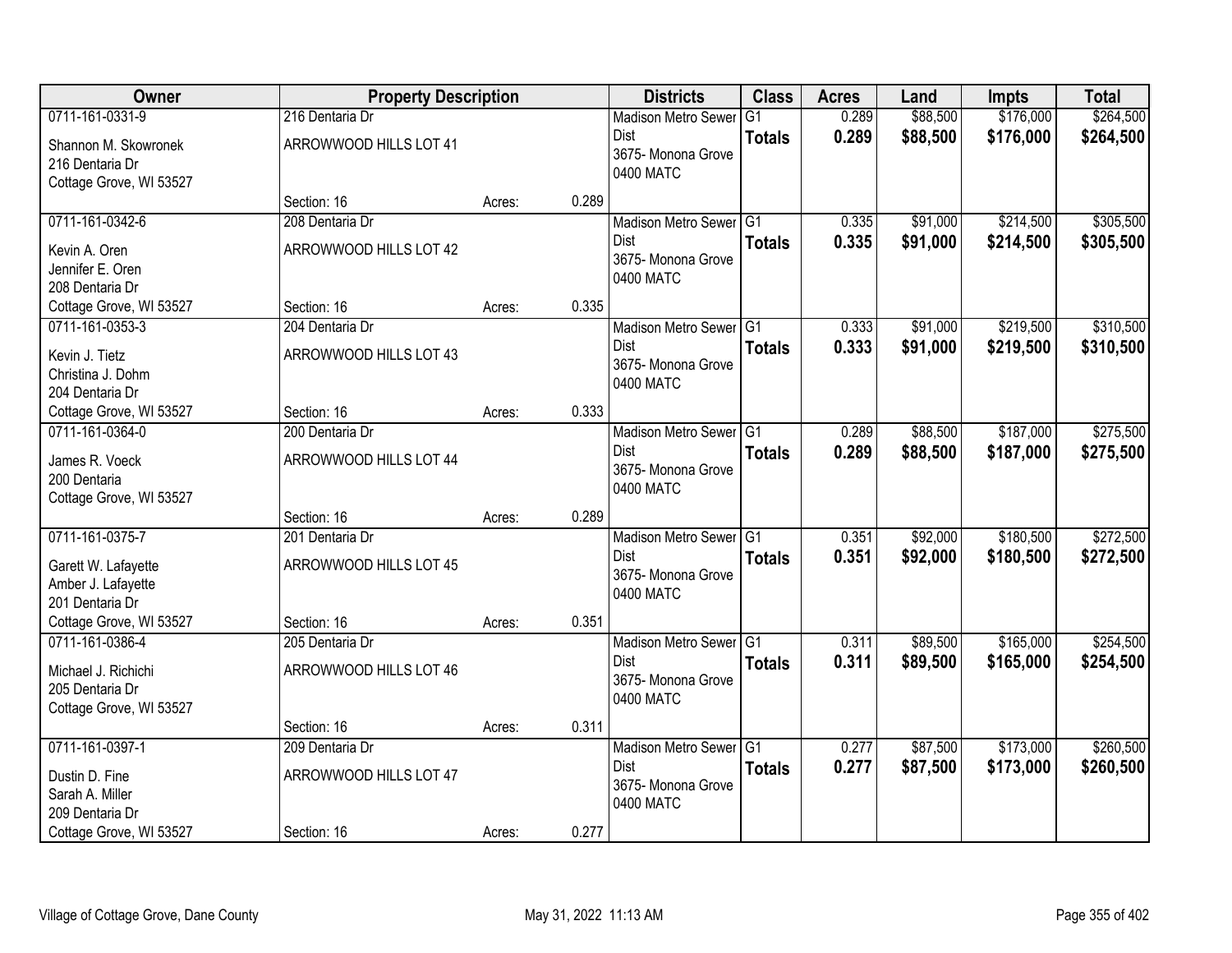| Owner                                               | <b>Property Description</b>        |                 | <b>Districts</b>                        | <b>Class</b>  | <b>Acres</b> | Land            | <b>Impts</b>    | <b>Total</b>    |
|-----------------------------------------------------|------------------------------------|-----------------|-----------------------------------------|---------------|--------------|-----------------|-----------------|-----------------|
| 0711-161-0411-2                                     | 400 Trillium Trl                   |                 | <b>Madison Metro Sewer</b>              | X4            | 2.939        | $\overline{60}$ | $\overline{50}$ | \$0             |
| Cottage Grove, Village of<br>221 E Cottage Grove Rd | ARROWWOOD HILLS OUTLOT 1           |                 | Dist<br>3675- Monona Grove<br>0400 MATC | <b>Totals</b> | 2.939        | \$0             | \$0             | \$0             |
| Cottage Grove, WI 53527                             |                                    |                 |                                         |               |              |                 |                 |                 |
| 0711-161-0422-9                                     | Section: 16<br><b>Trillium Trl</b> | 2.939<br>Acres: | Madison Metro Sewer X4                  |               | 0.018        | $\overline{50}$ | $\overline{50}$ | $\overline{50}$ |
|                                                     |                                    |                 | <b>Dist</b>                             | <b>Totals</b> | 0.018        | \$0             | \$0             | \$0             |
| Cottage Grove, Village of                           | ARROWWOOD HILLS OUTLOT 2           |                 | 3675- Monona Grove                      |               |              |                 |                 |                 |
| 221 E Cottage Grove Rd<br>Cottage Grove, WI 53527   |                                    |                 | 0400 MATC                               |               |              |                 |                 |                 |
|                                                     | Section: 16                        | 0.018<br>Acres: |                                         |               |              |                 |                 |                 |
| 0711-161-1501-1                                     | 96 Heather Dr                      |                 | Madison Metro Sewer G1                  |               | 0.306        | \$91,000        | \$235,100       | \$326,100       |
|                                                     | ARROWWOOD ESTATES LOT 1            |                 | Dist                                    | <b>Totals</b> | 0.306        | \$91,000        | \$235,100       | \$326,100       |
| John W. Pingry<br>Anne L. Pingry                    |                                    |                 | 3675-Monona Grove                       |               |              |                 |                 |                 |
| 96 Heather Dr                                       |                                    |                 | 0400 MATC                               |               |              |                 |                 |                 |
| Cottage Grove, WI 53527                             | Section: 16                        | 0.306<br>Acres: |                                         |               |              |                 |                 |                 |
| 0711-161-1512-8                                     | 90 Heather Dr                      |                 | Madison Metro Sewer G1                  |               | 0.303        | \$91,000        | \$363,000       | \$454,000       |
| Schmelzer Rev Tr, Richard D & Cynthia               | ARROWWOOD ESTATES LOT 2            |                 | Dist                                    | <b>Totals</b> | 0.303        | \$91,000        | \$363,000       | \$454,000       |
| A                                                   |                                    |                 | 3675- Monona Grove<br>0400 MATC         |               |              |                 |                 |                 |
| 90 Heather Dr                                       |                                    |                 |                                         |               |              |                 |                 |                 |
| Cottage Grove, WI 53527                             | Section: 16                        | 0.303<br>Acres: |                                         |               |              |                 |                 |                 |
| 0711-161-1523-5                                     | 84 Heather Dr                      |                 | Madison Metro Sewer <sup>1</sup> G1     |               | 0.301        | \$90,500        | \$277,000       | \$367,500       |
| Kevin Pomarnke                                      | ARROWWOOD ESTATES LOT 3            |                 | <b>Dist</b><br>3675- Monona Grove       | <b>Totals</b> | 0.301        | \$90,500        | \$277,000       | \$367,500       |
| 84 Heather Dr                                       |                                    |                 | 0400 MATC                               |               |              |                 |                 |                 |
| Cottage Grove, WI 53527                             |                                    |                 |                                         |               |              |                 |                 |                 |
| 0711-161-1534-2                                     | Section: 16<br>78 Heather Dr       | 0.301<br>Acres: |                                         |               | 0.300        | \$90,500        | \$351,000       | \$441,500       |
|                                                     |                                    |                 | Madison Metro Sewer G1<br>Dist          | <b>Totals</b> | 0.300        | \$90,500        | \$351,000       | \$441,500       |
| Robert J. Olson                                     | ARROWWOOD ESTATES LOT 4            |                 | 3675- Monona Grove                      |               |              |                 |                 |                 |
| Beth E. Olson                                       |                                    |                 | 0400 MATC                               |               |              |                 |                 |                 |
| 78 Heather Dr<br>Cottage Grove, WI 53589            | Section: 16                        | 0.300<br>Acres: |                                         |               |              |                 |                 |                 |
| 0711-161-1549-5                                     | 75 Heather Dr                      |                 | Madison Metro Sewer G1                  |               | 0.321        | \$92,500        | \$438,500       | \$531,000       |
|                                                     |                                    |                 | <b>Dist</b>                             | <b>Totals</b> | 0.321        | \$92,500        | \$438,500       | \$531,000       |
| Kirkpatrick Rev Tr<br>75 Heather Dr                 | ARROWWOOD ESTATES LOT 19           |                 | 3675- Monona Grove                      |               |              |                 |                 |                 |
| Cottage Grove, WI 53527                             |                                    |                 | 0400 MATC                               |               |              |                 |                 |                 |
|                                                     | Section: 16                        | 0.321<br>Acres: |                                         |               |              |                 |                 |                 |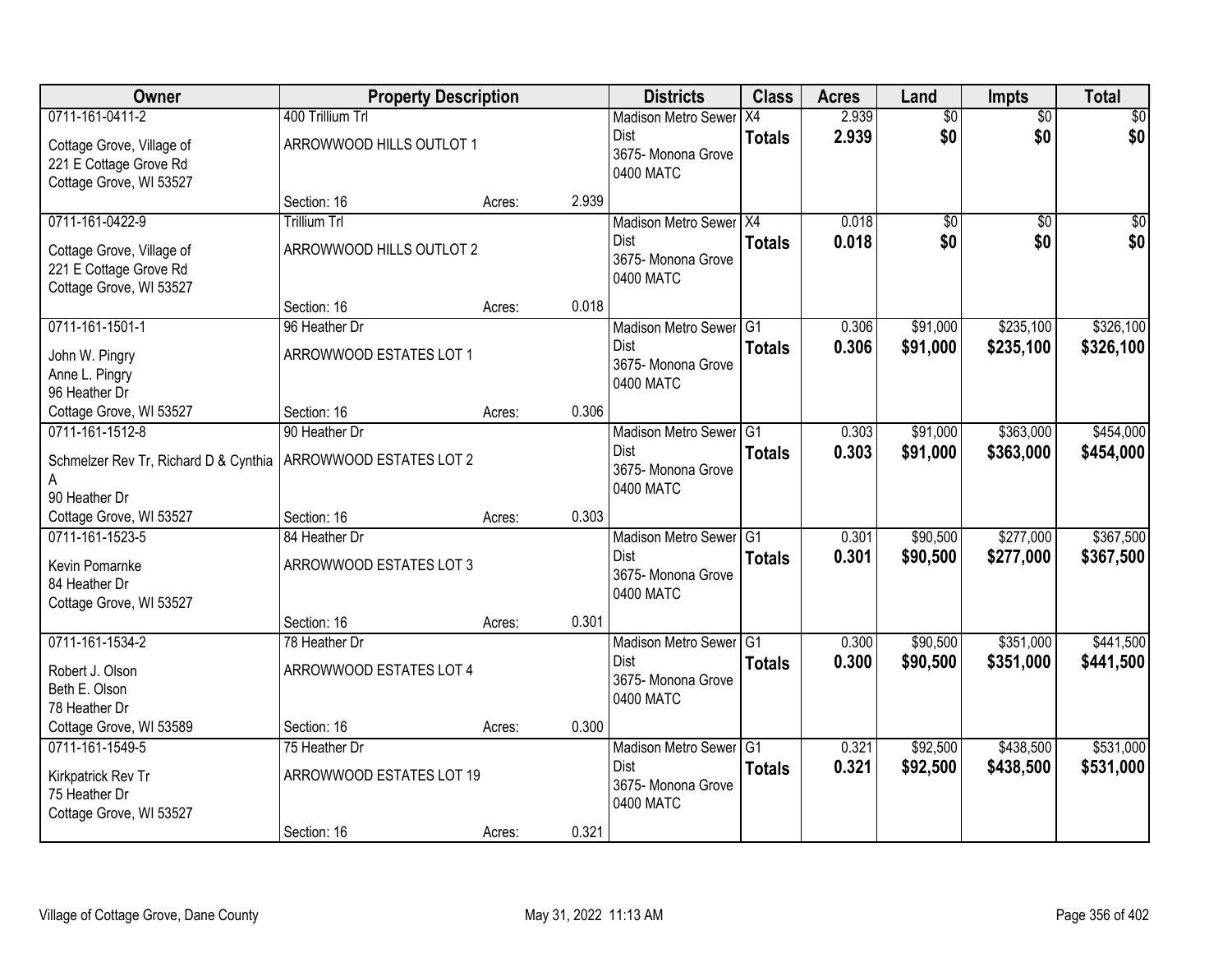| \$309,000<br>0711-161-1560-0<br>0.397<br>\$98,000<br>85 Heather Dr<br>G <sub>1</sub><br><b>Madison Metro Sewer</b><br>0.397<br>\$98,000<br>\$309,000<br>Dist<br><b>Totals</b><br>ARROWWOOD ESTATES LOT 20<br>Chad M. Noel<br>3675- Monona Grove<br>Ashley L. Noel<br>0400 MATC<br>526 Hawthorn Ct<br>0.397<br>Cottage Grove, WI 53527<br>Section: 16<br>Acres:<br>0711-161-1571-7<br>\$113,000<br>\$447,500<br>516 Hawthorn Ct<br>Madison Metro Sewer G1<br>0.298<br>0.298<br><b>Dist</b><br>\$113,000<br>\$447,500<br><b>Totals</b><br>ARROWWOOD ESTATES LOT 21<br>Rebecca L. Krisher<br>3675- Monona Grove<br>Jason R. Herrick<br>0400 MATC<br>516 Hawthorn Ct<br>0.298<br>Cottage Grove, WI 53527<br>Section: 16<br>Acres:<br>0711-161-1582-4<br>\$354,000<br>511 Hawthorn Ct<br>Madison Metro Sewer G1<br>\$118,500<br>0.414<br>Dist<br>0.414<br>\$118,500<br>\$354,000<br><b>Totals</b><br>ARROWWOOD ESTATES LOT 22<br>David N. Maurer<br>3675-Monona Grove<br>Katherine A. Maurer<br>0400 MATC<br>511 Hawthorn Ct<br>0.414<br>Cottage Grove, WI 53527<br>Section: 16<br>Acres:<br>0711-161-1593-1<br>\$94,000<br>\$257,500<br>515 Hawthorn Ct<br>Madison Metro Sewer G1<br>0.337<br>0.337<br>Dist<br>\$94,000<br>\$257,500<br><b>Totals</b><br>ARROWWOOD ESTATES LOT 23<br>Marc Maillefer<br>3675- Monona Grove<br>Lori Maillefer<br>0400 MATC<br>515 Hawthorn Ct<br>0.337<br>Cottage Grove, WI 53527<br>Section: 16<br>Acres:<br>\$307,500<br>0711-161-1604-7<br>525 Hawthorn Ct<br>Madison Metro Sewer <sup>1</sup> G1<br>0.388<br>\$97,500<br><b>Dist</b><br>0.388<br>\$97,500<br>\$307,500<br><b>Totals</b><br>ARROWWOOD ESTATES LOT 24<br>Unitan Family Tr<br>3675- Monona Grove<br>525 Hawthorn Ct<br>0400 MATC<br>Cottage Grove, WI 53527<br>0.388<br>Section: 16<br>Acres:<br>0711-161-4001-0<br>\$235,300<br>Madison Metro Sewer <sup>G2</sup><br>2.160<br>$\overline{50}$<br>Reynolds St<br>2.160<br>\$235,300<br>\$0<br>Dist<br><b>Totals</b><br>ARROWWOOD GREEN LOT 1 SUBJ TO LTD ESMT<br>Dale R. Huston<br>3675- Monona Grove<br>Dwight D. Huston<br>FOR SIDEWALK IN DOC #3115976<br>TID <sub>7</sub><br>2561 Coffeytown Rd<br>0400 MATC<br>Cottage Grove, WI 53527<br>2.160<br>Section: 16<br>Acres:<br>0711-161-4210-1<br>101 E Reynolds St Unit 101<br>\$18,000<br>\$147,000<br>Madison Metro Sewer G1<br>0.000<br><b>Dist</b><br>0.000<br>\$18,000<br>\$147,000<br><b>Totals</b><br>DRUMLIN TOWERS AT ARROWWOOD GREEN<br>Pirkl Living Tr, Sarah A<br>3675- Monona Grove<br>101 E Reynolds St Unit 101<br><b>CONDOMINIUM UNIT 101</b><br>TID <sub>7</sub><br>Cottage Grove, WI 53527<br>0400 MATC | Owner |             | <b>Property Description</b> |       | <b>Districts</b> | <b>Class</b> | <b>Acres</b> | Land | <b>Impts</b> | <b>Total</b> |
|-------------------------------------------------------------------------------------------------------------------------------------------------------------------------------------------------------------------------------------------------------------------------------------------------------------------------------------------------------------------------------------------------------------------------------------------------------------------------------------------------------------------------------------------------------------------------------------------------------------------------------------------------------------------------------------------------------------------------------------------------------------------------------------------------------------------------------------------------------------------------------------------------------------------------------------------------------------------------------------------------------------------------------------------------------------------------------------------------------------------------------------------------------------------------------------------------------------------------------------------------------------------------------------------------------------------------------------------------------------------------------------------------------------------------------------------------------------------------------------------------------------------------------------------------------------------------------------------------------------------------------------------------------------------------------------------------------------------------------------------------------------------------------------------------------------------------------------------------------------------------------------------------------------------------------------------------------------------------------------------------------------------------------------------------------------------------------------------------------------------------------------------------------------------------------------------------------------------------------------------------------------------------------------------------------------------------------------------------------------------------------------------------------------------------------------------------------------------------------------------------------------------------------------------------------------------------------------------------------------------------|-------|-------------|-----------------------------|-------|------------------|--------------|--------------|------|--------------|--------------|
|                                                                                                                                                                                                                                                                                                                                                                                                                                                                                                                                                                                                                                                                                                                                                                                                                                                                                                                                                                                                                                                                                                                                                                                                                                                                                                                                                                                                                                                                                                                                                                                                                                                                                                                                                                                                                                                                                                                                                                                                                                                                                                                                                                                                                                                                                                                                                                                                                                                                                                                                                                                                                         |       |             |                             |       |                  |              |              |      |              | \$407,000    |
| \$560,500<br>\$560,500<br>\$472,500<br>\$472,500<br>\$351,500<br>\$405,000<br>\$165,000                                                                                                                                                                                                                                                                                                                                                                                                                                                                                                                                                                                                                                                                                                                                                                                                                                                                                                                                                                                                                                                                                                                                                                                                                                                                                                                                                                                                                                                                                                                                                                                                                                                                                                                                                                                                                                                                                                                                                                                                                                                                                                                                                                                                                                                                                                                                                                                                                                                                                                                                 |       |             |                             |       |                  |              |              |      |              | \$407,000    |
|                                                                                                                                                                                                                                                                                                                                                                                                                                                                                                                                                                                                                                                                                                                                                                                                                                                                                                                                                                                                                                                                                                                                                                                                                                                                                                                                                                                                                                                                                                                                                                                                                                                                                                                                                                                                                                                                                                                                                                                                                                                                                                                                                                                                                                                                                                                                                                                                                                                                                                                                                                                                                         |       |             |                             |       |                  |              |              |      |              |              |
|                                                                                                                                                                                                                                                                                                                                                                                                                                                                                                                                                                                                                                                                                                                                                                                                                                                                                                                                                                                                                                                                                                                                                                                                                                                                                                                                                                                                                                                                                                                                                                                                                                                                                                                                                                                                                                                                                                                                                                                                                                                                                                                                                                                                                                                                                                                                                                                                                                                                                                                                                                                                                         |       |             |                             |       |                  |              |              |      |              |              |
|                                                                                                                                                                                                                                                                                                                                                                                                                                                                                                                                                                                                                                                                                                                                                                                                                                                                                                                                                                                                                                                                                                                                                                                                                                                                                                                                                                                                                                                                                                                                                                                                                                                                                                                                                                                                                                                                                                                                                                                                                                                                                                                                                                                                                                                                                                                                                                                                                                                                                                                                                                                                                         |       |             |                             |       |                  |              |              |      |              |              |
|                                                                                                                                                                                                                                                                                                                                                                                                                                                                                                                                                                                                                                                                                                                                                                                                                                                                                                                                                                                                                                                                                                                                                                                                                                                                                                                                                                                                                                                                                                                                                                                                                                                                                                                                                                                                                                                                                                                                                                                                                                                                                                                                                                                                                                                                                                                                                                                                                                                                                                                                                                                                                         |       |             |                             |       |                  |              |              |      |              |              |
|                                                                                                                                                                                                                                                                                                                                                                                                                                                                                                                                                                                                                                                                                                                                                                                                                                                                                                                                                                                                                                                                                                                                                                                                                                                                                                                                                                                                                                                                                                                                                                                                                                                                                                                                                                                                                                                                                                                                                                                                                                                                                                                                                                                                                                                                                                                                                                                                                                                                                                                                                                                                                         |       |             |                             |       |                  |              |              |      |              |              |
|                                                                                                                                                                                                                                                                                                                                                                                                                                                                                                                                                                                                                                                                                                                                                                                                                                                                                                                                                                                                                                                                                                                                                                                                                                                                                                                                                                                                                                                                                                                                                                                                                                                                                                                                                                                                                                                                                                                                                                                                                                                                                                                                                                                                                                                                                                                                                                                                                                                                                                                                                                                                                         |       |             |                             |       |                  |              |              |      |              |              |
|                                                                                                                                                                                                                                                                                                                                                                                                                                                                                                                                                                                                                                                                                                                                                                                                                                                                                                                                                                                                                                                                                                                                                                                                                                                                                                                                                                                                                                                                                                                                                                                                                                                                                                                                                                                                                                                                                                                                                                                                                                                                                                                                                                                                                                                                                                                                                                                                                                                                                                                                                                                                                         |       |             |                             |       |                  |              |              |      |              |              |
|                                                                                                                                                                                                                                                                                                                                                                                                                                                                                                                                                                                                                                                                                                                                                                                                                                                                                                                                                                                                                                                                                                                                                                                                                                                                                                                                                                                                                                                                                                                                                                                                                                                                                                                                                                                                                                                                                                                                                                                                                                                                                                                                                                                                                                                                                                                                                                                                                                                                                                                                                                                                                         |       |             |                             |       |                  |              |              |      |              |              |
|                                                                                                                                                                                                                                                                                                                                                                                                                                                                                                                                                                                                                                                                                                                                                                                                                                                                                                                                                                                                                                                                                                                                                                                                                                                                                                                                                                                                                                                                                                                                                                                                                                                                                                                                                                                                                                                                                                                                                                                                                                                                                                                                                                                                                                                                                                                                                                                                                                                                                                                                                                                                                         |       |             |                             |       |                  |              |              |      |              |              |
|                                                                                                                                                                                                                                                                                                                                                                                                                                                                                                                                                                                                                                                                                                                                                                                                                                                                                                                                                                                                                                                                                                                                                                                                                                                                                                                                                                                                                                                                                                                                                                                                                                                                                                                                                                                                                                                                                                                                                                                                                                                                                                                                                                                                                                                                                                                                                                                                                                                                                                                                                                                                                         |       |             |                             |       |                  |              |              |      |              |              |
|                                                                                                                                                                                                                                                                                                                                                                                                                                                                                                                                                                                                                                                                                                                                                                                                                                                                                                                                                                                                                                                                                                                                                                                                                                                                                                                                                                                                                                                                                                                                                                                                                                                                                                                                                                                                                                                                                                                                                                                                                                                                                                                                                                                                                                                                                                                                                                                                                                                                                                                                                                                                                         |       |             |                             |       |                  |              |              |      |              |              |
|                                                                                                                                                                                                                                                                                                                                                                                                                                                                                                                                                                                                                                                                                                                                                                                                                                                                                                                                                                                                                                                                                                                                                                                                                                                                                                                                                                                                                                                                                                                                                                                                                                                                                                                                                                                                                                                                                                                                                                                                                                                                                                                                                                                                                                                                                                                                                                                                                                                                                                                                                                                                                         |       |             |                             |       |                  |              |              |      |              |              |
| \$351,500<br>\$405,000<br>\$235,300<br>\$235,300<br>\$165,000                                                                                                                                                                                                                                                                                                                                                                                                                                                                                                                                                                                                                                                                                                                                                                                                                                                                                                                                                                                                                                                                                                                                                                                                                                                                                                                                                                                                                                                                                                                                                                                                                                                                                                                                                                                                                                                                                                                                                                                                                                                                                                                                                                                                                                                                                                                                                                                                                                                                                                                                                           |       |             |                             |       |                  |              |              |      |              |              |
|                                                                                                                                                                                                                                                                                                                                                                                                                                                                                                                                                                                                                                                                                                                                                                                                                                                                                                                                                                                                                                                                                                                                                                                                                                                                                                                                                                                                                                                                                                                                                                                                                                                                                                                                                                                                                                                                                                                                                                                                                                                                                                                                                                                                                                                                                                                                                                                                                                                                                                                                                                                                                         |       |             |                             |       |                  |              |              |      |              |              |
|                                                                                                                                                                                                                                                                                                                                                                                                                                                                                                                                                                                                                                                                                                                                                                                                                                                                                                                                                                                                                                                                                                                                                                                                                                                                                                                                                                                                                                                                                                                                                                                                                                                                                                                                                                                                                                                                                                                                                                                                                                                                                                                                                                                                                                                                                                                                                                                                                                                                                                                                                                                                                         |       |             |                             |       |                  |              |              |      |              |              |
|                                                                                                                                                                                                                                                                                                                                                                                                                                                                                                                                                                                                                                                                                                                                                                                                                                                                                                                                                                                                                                                                                                                                                                                                                                                                                                                                                                                                                                                                                                                                                                                                                                                                                                                                                                                                                                                                                                                                                                                                                                                                                                                                                                                                                                                                                                                                                                                                                                                                                                                                                                                                                         |       |             |                             |       |                  |              |              |      |              |              |
|                                                                                                                                                                                                                                                                                                                                                                                                                                                                                                                                                                                                                                                                                                                                                                                                                                                                                                                                                                                                                                                                                                                                                                                                                                                                                                                                                                                                                                                                                                                                                                                                                                                                                                                                                                                                                                                                                                                                                                                                                                                                                                                                                                                                                                                                                                                                                                                                                                                                                                                                                                                                                         |       |             |                             |       |                  |              |              |      |              |              |
|                                                                                                                                                                                                                                                                                                                                                                                                                                                                                                                                                                                                                                                                                                                                                                                                                                                                                                                                                                                                                                                                                                                                                                                                                                                                                                                                                                                                                                                                                                                                                                                                                                                                                                                                                                                                                                                                                                                                                                                                                                                                                                                                                                                                                                                                                                                                                                                                                                                                                                                                                                                                                         |       |             |                             |       |                  |              |              |      |              |              |
|                                                                                                                                                                                                                                                                                                                                                                                                                                                                                                                                                                                                                                                                                                                                                                                                                                                                                                                                                                                                                                                                                                                                                                                                                                                                                                                                                                                                                                                                                                                                                                                                                                                                                                                                                                                                                                                                                                                                                                                                                                                                                                                                                                                                                                                                                                                                                                                                                                                                                                                                                                                                                         |       |             |                             |       |                  |              |              |      |              |              |
|                                                                                                                                                                                                                                                                                                                                                                                                                                                                                                                                                                                                                                                                                                                                                                                                                                                                                                                                                                                                                                                                                                                                                                                                                                                                                                                                                                                                                                                                                                                                                                                                                                                                                                                                                                                                                                                                                                                                                                                                                                                                                                                                                                                                                                                                                                                                                                                                                                                                                                                                                                                                                         |       |             |                             |       |                  |              |              |      |              |              |
|                                                                                                                                                                                                                                                                                                                                                                                                                                                                                                                                                                                                                                                                                                                                                                                                                                                                                                                                                                                                                                                                                                                                                                                                                                                                                                                                                                                                                                                                                                                                                                                                                                                                                                                                                                                                                                                                                                                                                                                                                                                                                                                                                                                                                                                                                                                                                                                                                                                                                                                                                                                                                         |       |             |                             |       |                  |              |              |      |              |              |
|                                                                                                                                                                                                                                                                                                                                                                                                                                                                                                                                                                                                                                                                                                                                                                                                                                                                                                                                                                                                                                                                                                                                                                                                                                                                                                                                                                                                                                                                                                                                                                                                                                                                                                                                                                                                                                                                                                                                                                                                                                                                                                                                                                                                                                                                                                                                                                                                                                                                                                                                                                                                                         |       |             |                             |       |                  |              |              |      |              |              |
|                                                                                                                                                                                                                                                                                                                                                                                                                                                                                                                                                                                                                                                                                                                                                                                                                                                                                                                                                                                                                                                                                                                                                                                                                                                                                                                                                                                                                                                                                                                                                                                                                                                                                                                                                                                                                                                                                                                                                                                                                                                                                                                                                                                                                                                                                                                                                                                                                                                                                                                                                                                                                         |       |             |                             |       |                  |              |              |      |              |              |
|                                                                                                                                                                                                                                                                                                                                                                                                                                                                                                                                                                                                                                                                                                                                                                                                                                                                                                                                                                                                                                                                                                                                                                                                                                                                                                                                                                                                                                                                                                                                                                                                                                                                                                                                                                                                                                                                                                                                                                                                                                                                                                                                                                                                                                                                                                                                                                                                                                                                                                                                                                                                                         |       |             |                             |       |                  |              |              |      |              |              |
|                                                                                                                                                                                                                                                                                                                                                                                                                                                                                                                                                                                                                                                                                                                                                                                                                                                                                                                                                                                                                                                                                                                                                                                                                                                                                                                                                                                                                                                                                                                                                                                                                                                                                                                                                                                                                                                                                                                                                                                                                                                                                                                                                                                                                                                                                                                                                                                                                                                                                                                                                                                                                         |       |             |                             |       |                  |              |              |      |              |              |
|                                                                                                                                                                                                                                                                                                                                                                                                                                                                                                                                                                                                                                                                                                                                                                                                                                                                                                                                                                                                                                                                                                                                                                                                                                                                                                                                                                                                                                                                                                                                                                                                                                                                                                                                                                                                                                                                                                                                                                                                                                                                                                                                                                                                                                                                                                                                                                                                                                                                                                                                                                                                                         |       |             |                             |       |                  |              |              |      |              |              |
|                                                                                                                                                                                                                                                                                                                                                                                                                                                                                                                                                                                                                                                                                                                                                                                                                                                                                                                                                                                                                                                                                                                                                                                                                                                                                                                                                                                                                                                                                                                                                                                                                                                                                                                                                                                                                                                                                                                                                                                                                                                                                                                                                                                                                                                                                                                                                                                                                                                                                                                                                                                                                         |       |             |                             |       |                  |              |              |      |              |              |
|                                                                                                                                                                                                                                                                                                                                                                                                                                                                                                                                                                                                                                                                                                                                                                                                                                                                                                                                                                                                                                                                                                                                                                                                                                                                                                                                                                                                                                                                                                                                                                                                                                                                                                                                                                                                                                                                                                                                                                                                                                                                                                                                                                                                                                                                                                                                                                                                                                                                                                                                                                                                                         |       |             |                             |       |                  |              |              |      |              |              |
|                                                                                                                                                                                                                                                                                                                                                                                                                                                                                                                                                                                                                                                                                                                                                                                                                                                                                                                                                                                                                                                                                                                                                                                                                                                                                                                                                                                                                                                                                                                                                                                                                                                                                                                                                                                                                                                                                                                                                                                                                                                                                                                                                                                                                                                                                                                                                                                                                                                                                                                                                                                                                         |       |             |                             |       |                  |              |              |      |              |              |
|                                                                                                                                                                                                                                                                                                                                                                                                                                                                                                                                                                                                                                                                                                                                                                                                                                                                                                                                                                                                                                                                                                                                                                                                                                                                                                                                                                                                                                                                                                                                                                                                                                                                                                                                                                                                                                                                                                                                                                                                                                                                                                                                                                                                                                                                                                                                                                                                                                                                                                                                                                                                                         |       |             |                             |       |                  |              |              |      |              |              |
|                                                                                                                                                                                                                                                                                                                                                                                                                                                                                                                                                                                                                                                                                                                                                                                                                                                                                                                                                                                                                                                                                                                                                                                                                                                                                                                                                                                                                                                                                                                                                                                                                                                                                                                                                                                                                                                                                                                                                                                                                                                                                                                                                                                                                                                                                                                                                                                                                                                                                                                                                                                                                         |       |             |                             |       |                  |              |              |      |              |              |
|                                                                                                                                                                                                                                                                                                                                                                                                                                                                                                                                                                                                                                                                                                                                                                                                                                                                                                                                                                                                                                                                                                                                                                                                                                                                                                                                                                                                                                                                                                                                                                                                                                                                                                                                                                                                                                                                                                                                                                                                                                                                                                                                                                                                                                                                                                                                                                                                                                                                                                                                                                                                                         |       |             |                             |       |                  |              |              |      |              |              |
|                                                                                                                                                                                                                                                                                                                                                                                                                                                                                                                                                                                                                                                                                                                                                                                                                                                                                                                                                                                                                                                                                                                                                                                                                                                                                                                                                                                                                                                                                                                                                                                                                                                                                                                                                                                                                                                                                                                                                                                                                                                                                                                                                                                                                                                                                                                                                                                                                                                                                                                                                                                                                         |       |             |                             |       |                  |              |              |      |              |              |
|                                                                                                                                                                                                                                                                                                                                                                                                                                                                                                                                                                                                                                                                                                                                                                                                                                                                                                                                                                                                                                                                                                                                                                                                                                                                                                                                                                                                                                                                                                                                                                                                                                                                                                                                                                                                                                                                                                                                                                                                                                                                                                                                                                                                                                                                                                                                                                                                                                                                                                                                                                                                                         |       |             |                             |       |                  |              |              |      |              |              |
|                                                                                                                                                                                                                                                                                                                                                                                                                                                                                                                                                                                                                                                                                                                                                                                                                                                                                                                                                                                                                                                                                                                                                                                                                                                                                                                                                                                                                                                                                                                                                                                                                                                                                                                                                                                                                                                                                                                                                                                                                                                                                                                                                                                                                                                                                                                                                                                                                                                                                                                                                                                                                         |       | Section: 16 | Acres:                      | 0.000 |                  |              |              |      |              |              |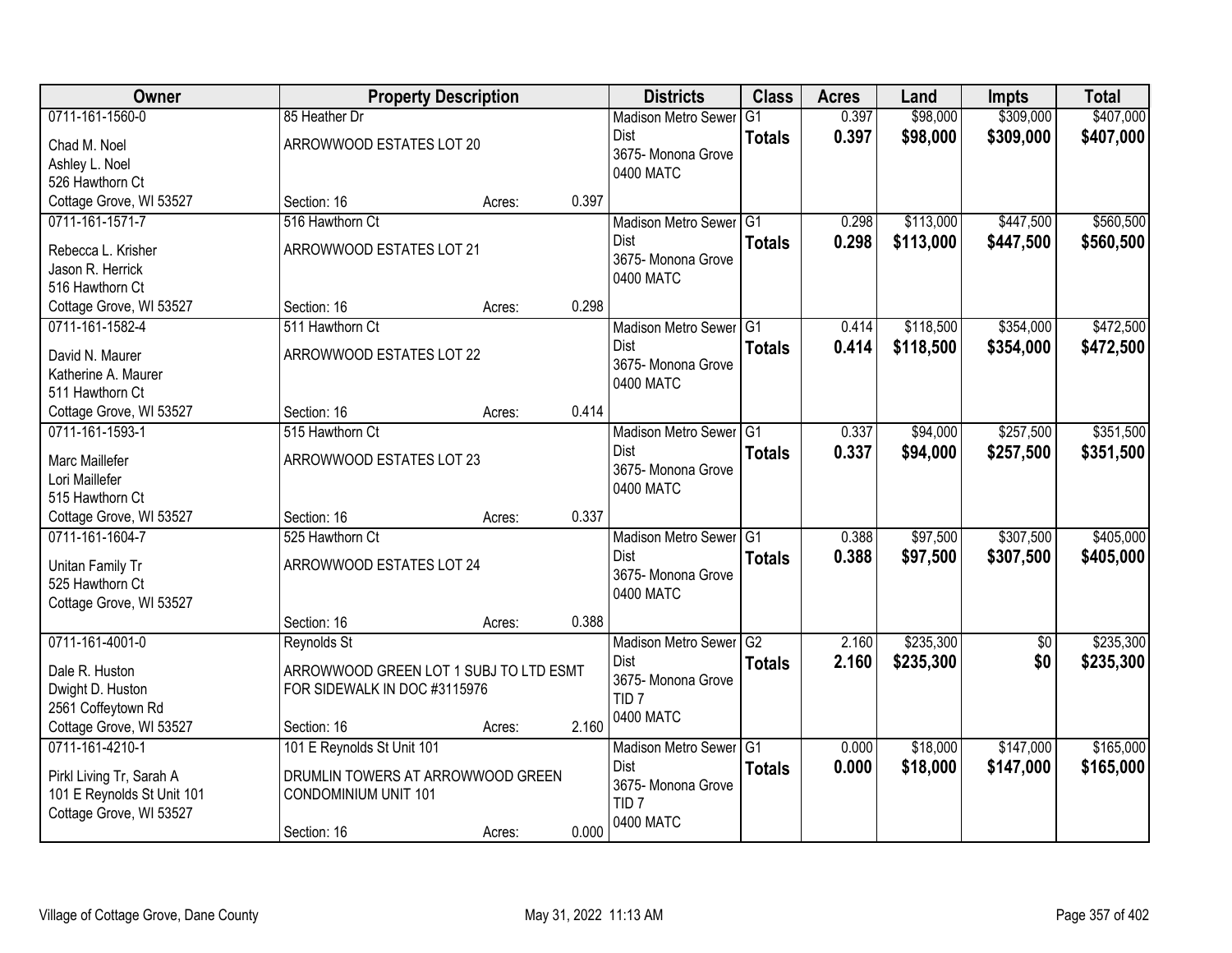| Owner                                                                    | <b>Property Description</b>                                                                        | <b>Districts</b>                                                   | <b>Class</b>  | <b>Acres</b>   | Land                 | <b>Impts</b>         | <b>Total</b>         |
|--------------------------------------------------------------------------|----------------------------------------------------------------------------------------------------|--------------------------------------------------------------------|---------------|----------------|----------------------|----------------------|----------------------|
| 0711-161-4212-1                                                          | 101 E Reynolds St Unit 102                                                                         | <b>Madison Metro Sewer</b>                                         | G1            | 0.000          | \$18,000             | \$131,000            | \$149,000            |
| Huston Properties, Inc<br>2561 Coffeytown Rd<br>Cottage Grove, WI 53527  | DRUMLIN TOWERS AT ARROWWOOD GREEN<br>CONDOMINIUM UNIT 102                                          | Dist<br>3675- Monona Grove<br>TID <sub>7</sub>                     | <b>Totals</b> | 0.000          | \$18,000             | \$131,000            | \$149,000            |
|                                                                          | 0.000<br>Section: 16<br>Acres:                                                                     | 0400 MATC                                                          |               |                |                      |                      |                      |
| 0711-161-4214-1<br>Huston Properties, Inc.<br>2561 Coffeytown Rd         | 101 E Reynolds St Unit 103<br>DRUMLIN TOWERS AT ARROWWOOD GREEN<br><b>CONDOMINIUM UNIT 103</b>     | Madison Metro Sewer G1<br>Dist<br>3675- Monona Grove               | <b>Totals</b> | 0.000<br>0.000 | \$18,000<br>\$18,000 | \$81,500<br>\$81,500 | \$99,500<br>\$99,500 |
| Cottage Grove, WI 53527                                                  | 0.000<br>Section: 16<br>Acres:                                                                     | TID <sub>7</sub><br>0400 MATC                                      |               |                |                      |                      |                      |
| 0711-161-4216-1                                                          | 101 E Reynolds St Unit 104                                                                         | Madison Metro Sewer G1                                             |               | 0.000          | \$18,000             | \$127,000            | \$145,000            |
| Huston Properties, Inc.<br>2561 Coffeytown Rd<br>Cottage Grove, WI 53527 | DRUMLIN TOWERS AT ARROWWOOD GREEN<br><b>CONDOMINIUM UNIT 104</b>                                   | Dist<br>3675- Monona Grove<br>TID <sub>7</sub><br>0400 MATC        | <b>Totals</b> | 0.000          | \$18,000             | \$127,000            | \$145,000            |
|                                                                          | 0.000<br>Section: 16<br>Acres:                                                                     |                                                                    |               |                |                      |                      |                      |
| 0711-161-4218-1                                                          | 101 E Reynolds St Unit 105                                                                         | Madison Metro Sewer G1                                             |               | 0.000          | \$18,000             | \$81,500             | \$99,500             |
| Huston Properties, Inc.<br>2561 Coffeytown Rd<br>Cottage Grove, WI 53527 | DRUMLIN TOWERS AT ARROWWOOD GREEN<br>CONDOMINIUM UNIT 105 SUBJ TO ESMT AGRMNT<br>DOC 5209109       | Dist<br>3675- Monona Grove<br>TID <sub>7</sub><br>0400 MATC        | <b>Totals</b> | 0.000          | \$18,000             | \$81,500             | \$99,500             |
| 0711-161-4220-1                                                          | 0.000<br>Section: 16<br>Acres:<br>101 E Reynolds St Unit 106                                       | <b>Madison Metro Sewer</b>                                         | TG1           | 0.000          | \$18,000             | \$81,500             | \$99,500             |
| Huston Properties, Inc.<br>2561 Coffeytown Rd<br>Cottage Grove, WI 53527 | DRUMLIN TOWERS AT ARROWWOOD GREEN<br><b>CONDOMINIUM UNIT 106</b><br>0.000<br>Section: 16<br>Acres: | <b>Dist</b><br>3675- Monona Grove<br>TID <sub>7</sub><br>0400 MATC | <b>Totals</b> | 0.000          | \$18,000             | \$81,500             | \$99,500             |
| 0711-161-4222-1                                                          | 101 E Reynolds St Unit 107                                                                         | Madison Metro Sewer G1                                             |               | 0.000          | \$18,000             | \$81,500             | \$99,500             |
| Evelyn J. Valeria<br>101 E Reynolds St 107<br>Cottage Grove, WI 53527    | DRUMLIN TOWERS AT ARROWWOOD GREEN<br><b>CONDOMINIUM UNIT 107</b><br>0.000<br>Section: 16<br>Acres: | Dist<br>3675- Monona Grove<br>TID <sub>7</sub><br>0400 MATC        | <b>Totals</b> | 0.000          | \$18,000             | \$81,500             | \$99,500             |
| 0711-161-4224-1                                                          | 101 E Reynolds St Unit 108                                                                         | Madison Metro Sewer G1                                             |               | 0.000          | \$18,000             | \$131,000            | \$149,000            |
| Huston Properties, Inc<br>2561 Coffeytown Rd<br>Cottage Grove, WI 53527  | DRUMLIN TOWERS AT ARROWWOOD GREEN<br><b>CONDOMINIUM UNIT 108</b>                                   | Dist<br>3675- Monona Grove<br>TID <sub>7</sub><br>0400 MATC        | <b>Totals</b> | 0.000          | \$18,000             | \$131,000            | \$149,000            |
|                                                                          | 0.000<br>Section: 16<br>Acres:                                                                     |                                                                    |               |                |                      |                      |                      |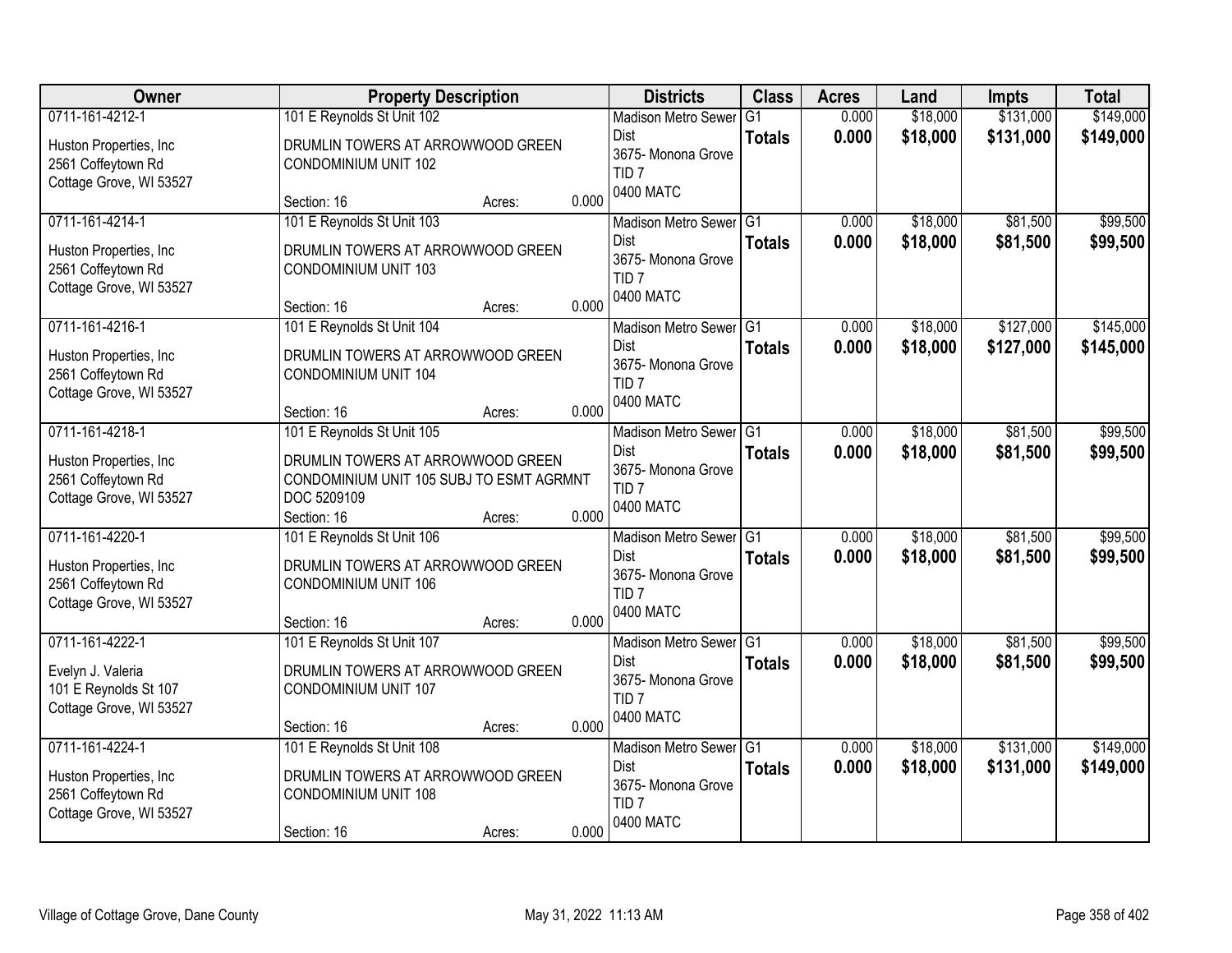| Owner                                                                                       | <b>Property Description</b>                                                                                                                                        | <b>Districts</b>                                                                                   | <b>Class</b>                    | <b>Acres</b>   | Land                 | <b>Impts</b>           | <b>Total</b>           |
|---------------------------------------------------------------------------------------------|--------------------------------------------------------------------------------------------------------------------------------------------------------------------|----------------------------------------------------------------------------------------------------|---------------------------------|----------------|----------------------|------------------------|------------------------|
| 0711-161-4226-1<br>Huston Properties, Inc.<br>2561 Coffeytown Rd<br>Cottage Grove, WI 53527 | 101 E Reynolds St Unit 109<br>DRUMLIN TOWERS AT ARROWWOOD GREEN<br><b>CONDOMINIUM UNIT 109</b>                                                                     | <b>Madison Metro Sewer</b><br>Dist<br>3675- Monona Grove<br>TID <sub>7</sub>                       | G <sub>1</sub><br><b>Totals</b> | 0.000<br>0.000 | \$18,000<br>\$18,000 | \$132,000<br>\$132,000 | \$150,000<br>\$150,000 |
|                                                                                             | 0.000<br>Section: 16<br>Acres:                                                                                                                                     | 0400 MATC                                                                                          |                                 |                |                      |                        |                        |
| 0711-161-4228-1<br>Huston Properties, Inc.<br>2561 Coffeytown Rd<br>Cottage Grove, WI 53527 | 101 E Reynolds St Unit 201<br>DRUMLIN TOWERS AT ARROWWOOD GREEN<br>CONDOMINIUM UNIT 201<br>0.000<br>Section: 16<br>Acres:                                          | Madison Metro Sewer G1<br><b>Dist</b><br>3675-Monona Grove<br>TID <sub>7</sub><br>0400 MATC        | <b>Totals</b>                   | 0.000<br>0.000 | \$18,000<br>\$18,000 | \$132,000<br>\$132,000 | \$150,000<br>\$150,000 |
| 0711-161-4230-1<br>Huston Properties, Inc.<br>2561 Coffeytown Rd<br>Cottage Grove, WI 53527 | 101 E Reynolds St Unit 202<br>DRUMLIN TOWERS AT ARROWWOOD GREEN<br><b>CONDOMINIUM UNIT 202</b><br>0.000<br>Section: 16<br>Acres:                                   | Madison Metro Sewer G1<br><b>Dist</b><br>3675- Monona Grove<br>TID <sub>7</sub><br>0400 MATC       | <b>Totals</b>                   | 0.000<br>0.000 | \$18,000<br>\$18,000 | \$131,000<br>\$131,000 | \$149,000<br>\$149,000 |
| 0711-161-4232-1<br>Huston Properties, Inc.<br>2561 Coffeytown Rd<br>Cottage Grove, WI 53527 | 101 E Reynolds St Unit 203<br>DRUMLIN TOWERS AT ARROWWOOD GREEN<br>CONDOMINIUM UNIT 203                                                                            | Madison Metro Sewer<br><b>Dist</b><br>3675- Monona Grove<br>TID <sub>7</sub><br>0400 MATC          | G <sub>1</sub><br><b>Totals</b> | 0.000<br>0.000 | \$18,000<br>\$18,000 | \$81,500<br>\$81,500   | \$99,500<br>\$99,500   |
| 0711-161-4234-1<br>Nancy L. Lesh<br>101 E Reynolds Ave 204<br>Cottage Grove, WI 53527       | 0.000<br>Section: 16<br>Acres:<br>101 E Reynolds St Unit 204<br>DRUMLIN TOWERS AT ARROWWOOD GREEN<br><b>CONDOMINIUM UNIT 204</b><br>0.000<br>Section: 16<br>Acres: | Madison Metro Sewer <sup>1</sup> G1<br>Dist<br>3675- Monona Grove<br>TID <sub>7</sub><br>0400 MATC | <b>Totals</b>                   | 0.000<br>0.000 | \$18,000<br>\$18,000 | \$127,000<br>\$127,000 | \$145,000<br>\$145,000 |
| 0711-161-4236-1<br>Huston Properties, Inc.<br>2561 Coffeytown Rd<br>Cottage Grove, WI 53527 | 101 E Reynolds St Unit 205<br>DRUMLIN TOWERS AT ARROWWOOD GREEN<br><b>CONDOMINIUM UNIT 205</b><br>0.000<br>Section: 16<br>Acres:                                   | Madison Metro Sewer G1<br>Dist<br>3675- Monona Grove<br>TID <sub>7</sub><br>0400 MATC              | <b>Totals</b>                   | 0.000<br>0.000 | \$18,000<br>\$18,000 | \$81,500<br>\$81,500   | \$99,500<br>\$99,500   |
| 0711-161-4238-1<br>Huston Properties, Inc<br>2561 Coffeytown Rd<br>Cottage Grove, WI 53527  | 101 E Reynolds St Unit 206<br>DRUMLIN TOWERS AT ARROWWOOD GREEN<br>CONDOMINIUM UNIT 206<br>0.000<br>Section: 16<br>Acres:                                          | Madison Metro Sewer G1<br><b>Dist</b><br>3675- Monona Grove<br>TID <sub>7</sub><br>0400 MATC       | <b>Totals</b>                   | 0.000<br>0.000 | \$18,000<br>\$18,000 | \$81,500<br>\$81,500   | \$99,500<br>\$99,500   |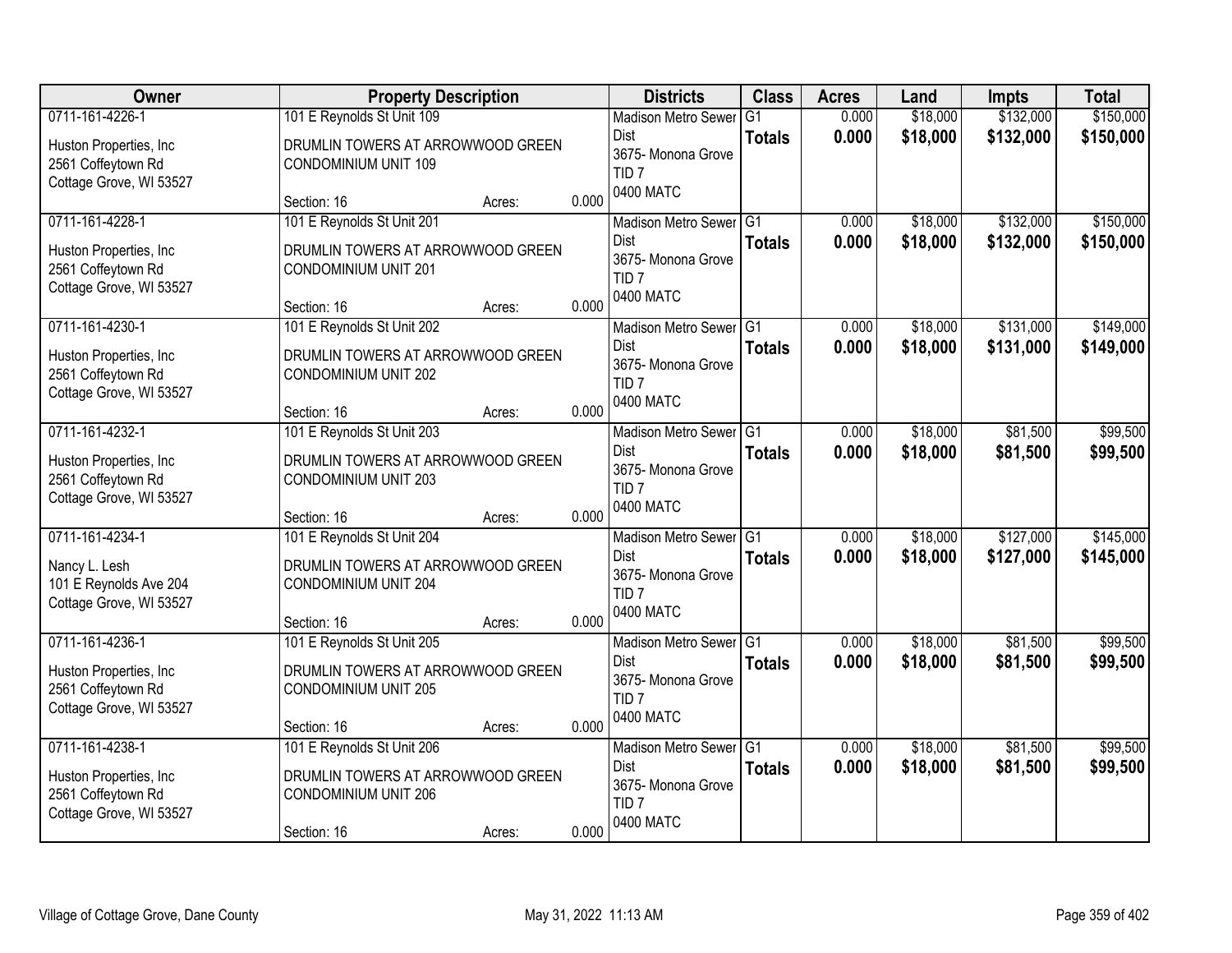| Owner                                                                                       | <b>Property Description</b>                                                                                                                                        | <b>Districts</b>                                                                                                | <b>Class</b>                    | <b>Acres</b>   | Land                 | <b>Impts</b>           | <b>Total</b>           |
|---------------------------------------------------------------------------------------------|--------------------------------------------------------------------------------------------------------------------------------------------------------------------|-----------------------------------------------------------------------------------------------------------------|---------------------------------|----------------|----------------------|------------------------|------------------------|
| 0711-161-4240-1<br>Huston Properties, Inc.<br>2561 Coffeytown Rd<br>Cottage Grove, WI 53527 | 101 E Reynolds St Unit 207<br>DRUMLIN TOWERS AT ARROWWOOD GREEN<br><b>CONDOMINIUM UNIT 207</b>                                                                     | <b>Madison Metro Sewer</b><br>Dist<br>3675- Monona Grove<br>TID <sub>7</sub>                                    | G <sub>1</sub><br><b>Totals</b> | 0.000<br>0.000 | \$18,000<br>\$18,000 | \$81,500<br>\$81,500   | \$99,500<br>\$99,500   |
|                                                                                             | 0.000<br>Section: 16<br>Acres:                                                                                                                                     | 0400 MATC                                                                                                       |                                 |                |                      |                        |                        |
| 0711-161-4242-1<br>Huston Properties, Inc.<br>2561 Coffeytown Rd<br>Cottage Grove, WI 53527 | 101 E Reynolds St Unit 208<br>DRUMLIN TOWERS AT ARROWWOOD GREEN<br>CONDOMINIUM UNIT 208<br>0.000<br>Section: 16<br>Acres:                                          | Madison Metro Sewer G1<br><b>Dist</b><br>3675-Monona Grove<br>TID <sub>7</sub><br>0400 MATC                     | <b>Totals</b>                   | 0.000<br>0.000 | \$18,000<br>\$18,000 | \$135,500<br>\$135,500 | \$153,500<br>\$153,500 |
| 0711-161-4244-1<br>Huston Properties, Inc.<br>2561 Coffeytown Rd<br>Cottage Grove, WI 53527 | 101 E Reynolds St Unit 209<br>DRUMLIN TOWERS AT ARROWWOOD GREEN<br><b>CONDOMINIUM UNIT 209</b><br>0.000<br>Section: 16<br>Acres:                                   | Madison Metro Sewer G1<br><b>Dist</b><br>3675- Monona Grove<br>TID <sub>7</sub><br>0400 MATC                    | <b>Totals</b>                   | 0.000<br>0.000 | \$18,000<br>\$18,000 | \$132,000<br>\$132,000 | \$150,000<br>\$150,000 |
| 0711-161-4246-1<br>Huston Properties, Inc.<br>2561 Coffeytown Rd<br>Cottage Grove, WI 53527 | 101 E Reynolds St<br>DRUMLIN TOWERS AT ARROWWOOD GREEN<br>CONDOMINIUM UNIT 301                                                                                     | Madison Metro Sewer<br><b>Dist</b><br>3675- Monona Grove<br>TID <sub>7</sub>                                    | G <sub>1</sub><br><b>Totals</b> | 0.000<br>0.000 | \$18,000<br>\$18,000 | \$132,000<br>\$132,000 | \$150,000<br>\$150,000 |
| 0711-161-4248-1<br>Huston Properties, Inc<br>2561 Coffeytown Rd<br>Cottage Grove, WI 53527  | 0.000<br>Section: 16<br>Acres:<br>101 E Reynolds St Unit 302<br>DRUMLIN TOWERS AT ARROWWOOD GREEN<br><b>CONDOMINIUM UNIT 302</b><br>0.000<br>Section: 16<br>Acres: | 0400 MATC<br>Madison Metro Sewer <sup>1</sup> G1<br>Dist<br>3675- Monona Grove<br>TID <sub>7</sub><br>0400 MATC | <b>Totals</b>                   | 0.000<br>0.000 | \$18,000<br>\$18,000 | \$131,000<br>\$131,000 | \$149,000<br>\$149,000 |
| 0711-161-4250-1<br>Huston Properties, Inc.<br>2561 Coffeytown Rd<br>Cottage Grove, WI 53527 | 101 E Reynolds St Unit 303<br>DRUMLIN TOWERS AT ARROWWOOD GREEN<br><b>CONDOMINIUM UNIT 303</b><br>0.000<br>Section: 16<br>Acres:                                   | Madison Metro Sewer G1<br>Dist<br>3675- Monona Grove<br>TID <sub>7</sub><br>0400 MATC                           | <b>Totals</b>                   | 0.000<br>0.000 | \$18,000<br>\$18,000 | \$81,500<br>\$81,500   | \$99,500<br>\$99,500   |
| 0711-161-4252-1<br>Huston Properties, Inc<br>2561 Coffeytown Rd<br>Cottage Grove, WI 53527  | 101 E Reynolds St Unit 304<br>DRUMLIN TOWERS AT ARROWWOOD GREEN<br>CONDOMINIUM UNIT 304<br>0.000<br>Section: 16<br>Acres:                                          | Madison Metro Sewer G1<br><b>Dist</b><br>3675- Monona Grove<br>TID <sub>7</sub><br>0400 MATC                    | <b>Totals</b>                   | 0.000<br>0.000 | \$18,000<br>\$18,000 | \$127,000<br>\$127,000 | \$145,000<br>\$145,000 |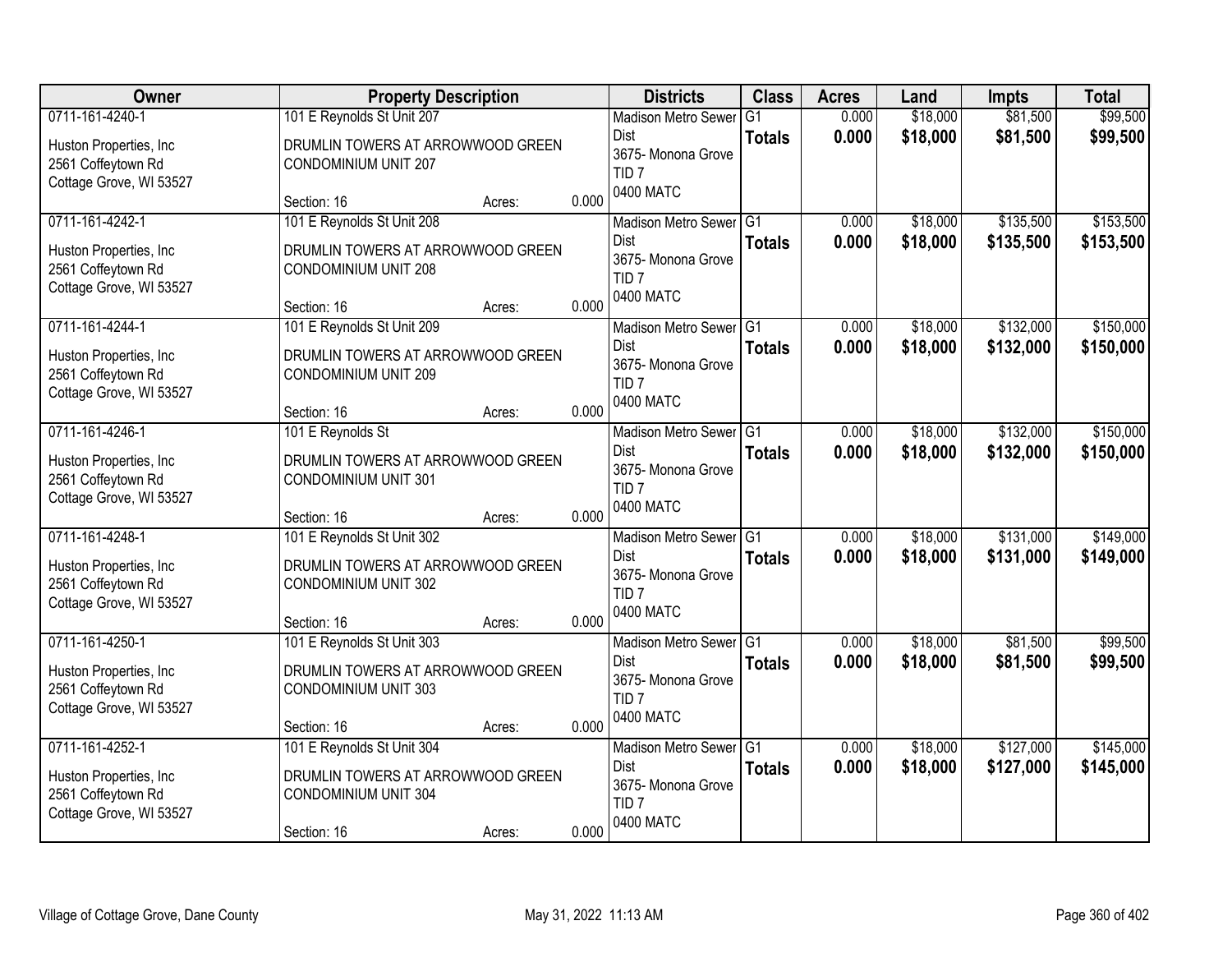| Owner                                                                                                  | <b>Property Description</b>                                                                                                                                                                                   | <b>Districts</b>                                                                             | <b>Class</b>                     | <b>Acres</b>   | Land                   | <b>Impts</b>               | <b>Total</b>               |
|--------------------------------------------------------------------------------------------------------|---------------------------------------------------------------------------------------------------------------------------------------------------------------------------------------------------------------|----------------------------------------------------------------------------------------------|----------------------------------|----------------|------------------------|----------------------------|----------------------------|
| 0711-161-4254-1<br>Huston Properties, Inc<br>2561 Coffeytown Rd<br>Cottage Grove, WI 53527             | 101 E Reynolds St Unit 305<br>DRUMLIN TOWERS AT ARROWWOOD GREEN<br><b>CONDOMINIUM UNIT 305</b>                                                                                                                | <b>Madison Metro Sewer</b><br>Dist<br>3675- Monona Grove<br>TID <sub>7</sub>                 | G1<br><b>Totals</b>              | 0.000<br>0.000 | \$18,000<br>\$18,000   | \$81,500<br>\$81,500       | \$99,500<br>\$99,500       |
|                                                                                                        | 0.000<br>Section: 16<br>Acres:                                                                                                                                                                                | 0400 MATC                                                                                    |                                  |                |                        |                            |                            |
| 0711-161-4256-1<br>Huston Properties, Inc.<br>2561 Coffeytown Rd<br>Cottage Grove, WI 53527            | 101 E Reynolds St Unit 306<br>DRUMLIN TOWERS AT ARROWWOOD GREEN<br><b>CONDOMINIUM UNIT 306</b><br>0.000<br>Section: 16<br>Acres:                                                                              | Madison Metro Sewer G1<br><b>Dist</b><br>3675- Monona Grove<br>TID <sub>7</sub><br>0400 MATC | <b>Totals</b>                    | 0.000<br>0.000 | \$18,000<br>\$18,000   | \$81,500<br>\$81,500       | \$99,500<br>\$99,500       |
| 0711-161-4258-1<br>Huston Properties, Inc.<br>2561 Coffeytown Rd<br>Cottage Grove, WI 53527            | 101 E Reynolds St Unit 307<br>DRUMLIN TOWERS AT ARROWWOOD GREEN<br><b>CONDOMINIUM UNIT 307</b><br>0.000<br>Section: 16<br>Acres:                                                                              | Madison Metro Sewer G1<br>Dist<br>3675- Monona Grove<br>TID <sub>7</sub><br>0400 MATC        | <b>Totals</b>                    | 0.000<br>0.000 | \$18,000<br>\$18,000   | \$81,500<br>\$81,500       | \$99,500<br>\$99,500       |
| 0711-161-4260-1<br>Huston Properties, Inc.<br>2561 Coffeytown Rd<br>Cottage Grove, WI 53527            | 101 E Reynolds St Unit 308<br>DRUMLIN TOWERS AT ARROWWOOD GREEN<br><b>CONDOMINIUM UNIT 308</b><br>0.000<br>Section: 16<br>Acres:                                                                              | Madison Metro Sewer G1<br>Dist<br>3675- Monona Grove<br>TID <sub>7</sub><br>0400 MATC        | <b>Totals</b>                    | 0.000<br>0.000 | \$18,000<br>\$18,000   | \$131,000<br>\$131,000     | \$149,000<br>\$149,000     |
| 0711-161-4262-1<br>Huston Properties, Inc<br>2561 Coffeytown Rd<br>Cottage Grove, WI 53527             | 101 E Reynolds St Unit 309<br>DRUMLIN TOWERS AT ARROWWOOD GREEN<br><b>CONDOMINIUM UNIT 309</b><br>0.000<br>Section: 16<br>Acres:                                                                              | <b>Madison Metro Sewer</b><br>Dist<br>3675- Monona Grove<br>TID <sub>7</sub><br>0400 MATC    | $\overline{G1}$<br><b>Totals</b> | 0.000<br>0.000 | \$18,000<br>\$18,000   | \$132,000<br>\$132,000     | \$150,000<br>\$150,000     |
| 0711-161-4278-1<br>Drumlin Reserve Property, LLC<br>20875 Crossroads Cir Ste 400<br>Waukesha, WI 53186 | 107 E Reynolds St<br>PRT OF LOT 1 CSM 13370 CS86/289&293-10/2/2012<br>F/K/A LOT 2 CSM 12219 CS75/254&257-8/9/2007 F/K/A<br>PRT LOT 1 CSM 11348 CS68/349&351-3/16/2005 F/K/A<br>0.000<br>Section: 16<br>Acres: | Madison Metro Sewer G2<br>Dist<br>3675- Monona Grove<br>TID <sub>7</sub><br>0400 MATC        | <b>Totals</b>                    | 1.867<br>1.867 | \$270,000<br>\$270,000 | \$4,400,000<br>\$4,400,000 | \$4,670,000<br>\$4,670,000 |
| 0711-161-4283-1<br>Huston Properties, Inc<br>2561 Coffeytown Rd<br>Cottage Grove, WI 53527             | <b>Reynolds St</b><br>LOT 1 CSM 13370 CS86/289&293-10/2/2012 F/K/A LOT<br>2 CSM 12219 CS75/254&257-8/9/2007 F/K/A PRT LOT<br>1 CSM 11348 CS68/349&351-3/16/2005 F/K/A<br>0.000<br>Section: 16<br>Acres:       | Madison Metro Sewer G2<br>Dist<br>3675- Monona Grove<br>TID <sub>7</sub><br>0400 MATC        | <b>Totals</b>                    | 2.462<br>2.462 | \$61,300<br>\$61,300   | $\overline{50}$<br>\$0     | \$61,300<br>\$61,300       |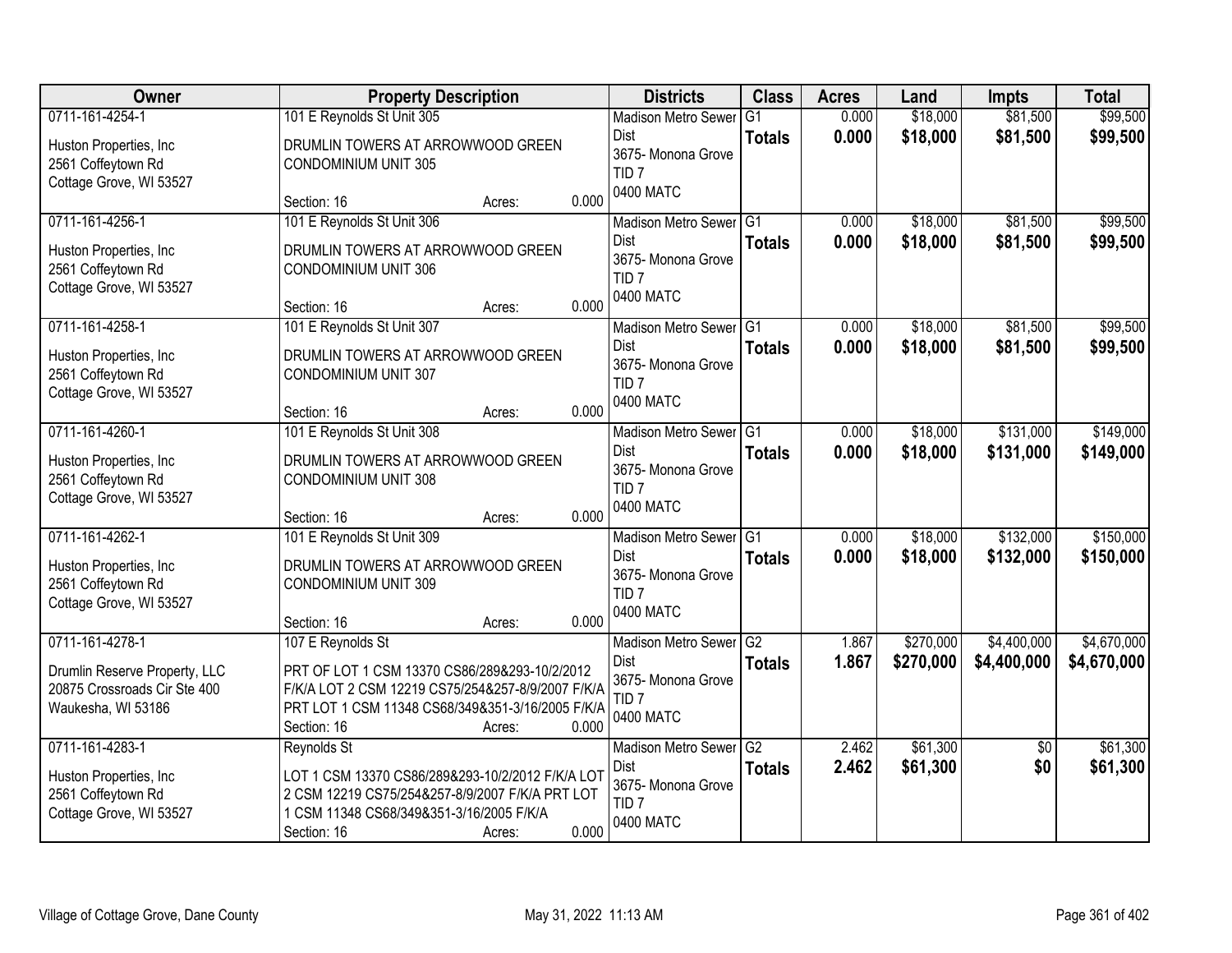| Owner                                 | <b>Property Description</b>                      |                 | <b>Districts</b>                       | <b>Class</b>    | <b>Acres</b> | Land      | <b>Impts</b>    | <b>Total</b> |
|---------------------------------------|--------------------------------------------------|-----------------|----------------------------------------|-----------------|--------------|-----------|-----------------|--------------|
| 0711-161-4287-1                       | 111 Reynolds St                                  |                 | <b>Madison Metro Sewer</b>             | G2              | 1.623        | \$240,000 | \$3,145,500     | \$3,385,500  |
| Drumlin Reserve Property, LLC         | PRT LOT 1 CSM 13370 CS86/289&293-10/2/2012 F/K/A |                 | <b>Dist</b><br>3675- Monona Grove      | <b>Totals</b>   | 1.623        | \$240,000 | \$3,145,500     | \$3,385,500  |
| 20875 Crossroads Cir Ste 400          | LOT 2 CSM 12219 CS75/254&257-8/9/2007 F/K/A PRT  |                 | TID <sub>7</sub>                       |                 |              |           |                 |              |
| Waukesha, WI 53186                    | LOT 1 CSM 11348 CS68/349&351-3/16/2005 F/K/A     |                 | 0400 MATC                              |                 |              |           |                 |              |
|                                       | Section: 16                                      | 1.623<br>Acres: |                                        |                 |              |           |                 |              |
| 0711-161-4306-1                       | 139 E Reynolds St                                |                 | <b>Madison Metro Sewer</b>             | IG <sub>2</sub> | 3.840        | \$334,500 | \$4,968,900     | \$5,303,400  |
| Drumlin Reserve Property, LLC         | LOT 2 CSM 13370 CS86/289&293-10/2/2012 F/K/A LOT |                 | <b>Dist</b>                            | <b>Totals</b>   | 3.840        | \$334,500 | \$4,968,900     | \$5,303,400  |
| 20875 Crossroads Cir Ste 400          | 2 CSM 12219 CS75/254&257-8/9/2007 F/K/A PRT LOT  |                 | 3675- Monona Grove<br>TID <sub>7</sub> |                 |              |           |                 |              |
| Waukesha, WI 53186                    | 1 CSM 11348 CS68/349&351-3/16/2005 F/K/A         |                 | 0400 MATC                              |                 |              |           |                 |              |
|                                       | Section: 16                                      | 0.000<br>Acres: |                                        |                 |              |           |                 |              |
| 0711-161-4312-1                       | Reynolds St                                      |                 | Madison Metro Sewer G2                 |                 | 0.180        | \$15,700  | $\overline{50}$ | \$15,700     |
| Drumlin Reserve Property, LLC         | PRT LOT 2 CSM 13370 CS86/289&293-10/2/2012 F/K/A |                 | Dist                                   | <b>Totals</b>   | 0.180        | \$15,700  | \$0             | \$15,700     |
| 20875 Crossroads Cir Ste 400          | LOT 2 CSM 12219 CS75/254&257-8/9/2007 F/K/A PRT  |                 | 3675- Monona Grove                     |                 |              |           |                 |              |
| Waukesha, WI 53186                    | LOT 1 CSM 11348 CS68/349&351-3/16/2005 F/K/A     |                 | TID <sub>7</sub>                       |                 |              |           |                 |              |
|                                       | Section: 16                                      | 0.000<br>Acres: | 0400 MATC                              |                 |              |           |                 |              |
| 0711-161-4454-3                       | Reynolds St                                      |                 | <b>Madison Metro Sewer</b>             | G <sub>2</sub>  | 2.704        | \$235,600 | \$0             | \$235,600    |
|                                       |                                                  |                 | Dist                                   | <b>Totals</b>   | 2.704        | \$235,600 | \$0             | \$235,600    |
| Huston Properties, Inc.<br>PO Box 399 | ARROWWOOD GREEN LOT 4 SUBJ TO PUBL               |                 | 3675- Monona Grove                     |                 |              |           |                 |              |
| Cottage Grove, WI 53527               | SIDEWALK ESMT IN DOC #5290000                    |                 | TID <sub>7</sub>                       |                 |              |           |                 |              |
|                                       | Section: 16                                      | 2.704<br>Acres: | 0400 MATC                              |                 |              |           |                 |              |
| 0711-161-4605-0                       | Reynolds St                                      |                 | <b>Madison Metro Sewer</b>             | $\overline{G2}$ | 1.322        | \$115,200 | $\overline{50}$ | \$115,200    |
|                                       |                                                  |                 | <b>Dist</b>                            | <b>Totals</b>   | 1.322        | \$115,200 | \$0             | \$115,200    |
| Huston Properties, Inc                | ARROWWOOD GREEN LOT 5                            |                 | 3675- Monona Grove                     |                 |              |           |                 |              |
| PO Box 399                            |                                                  |                 | TID <sub>7</sub>                       |                 |              |           |                 |              |
| Cottage Grove, WI 53527               |                                                  |                 | 0400 MATC                              |                 |              |           |                 |              |
|                                       | Section: 16                                      | 1.322<br>Acres: |                                        |                 |              |           |                 |              |
| 0711-161-4756-8                       | Reynolds St                                      |                 | Madison Metro Sewer G2                 |                 | 1.007        | \$87,700  | $\overline{50}$ | \$87,700     |
| Dwight D. Huston                      | ARROWWOOD GREEN LOT 6                            |                 | <b>Dist</b><br>3675- Monona Grove      | <b>Totals</b>   | 1.007        | \$87,700  | \$0             | \$87,700     |
| Dale R. Huston                        |                                                  |                 | TID <sub>7</sub>                       |                 |              |           |                 |              |
| 2561 Coffeytown Rd                    |                                                  |                 | 0400 MATC                              |                 |              |           |                 |              |
| Cottage Grove, WI 53527               | Section: 16                                      | 1.007<br>Acres: |                                        |                 |              |           |                 |              |
| 0711-161-4875-4                       | Reynolds St                                      |                 | Madison Metro Sewer G2                 |                 | 6.766        | \$27,000  | $\overline{50}$ | \$27,000     |
| Dih Land Holdings, LLC                | ARROWWOOD GREEN OUTLOT 2                         |                 | Dist                                   | <b>Totals</b>   | 6.766        | \$27,000  | \$0             | \$27,000     |
| 2561 Coffeytown Rd                    |                                                  |                 | 3675- Monona Grove                     |                 |              |           |                 |              |
| Cottage Grove, WI 53527               |                                                  |                 | 0400 MATC                              |                 |              |           |                 |              |
|                                       | Section: 16                                      | 6.766<br>Acres: |                                        |                 |              |           |                 |              |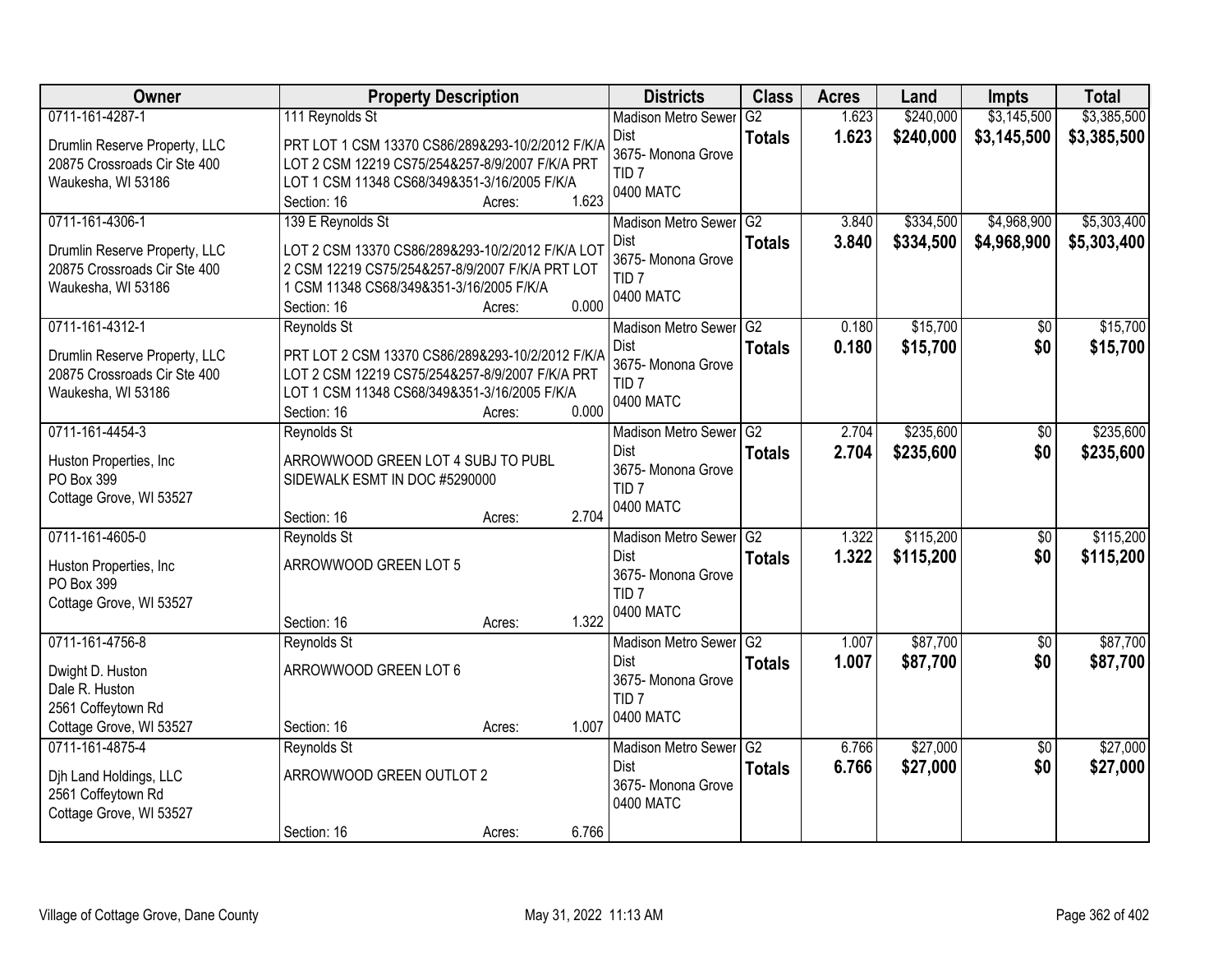| Owner                                      |                             | <b>Property Description</b>          |       | <b>Districts</b>                      | <b>Class</b>  | <b>Acres</b>   | Land                 | <b>Impts</b> | <b>Total</b> |
|--------------------------------------------|-----------------------------|--------------------------------------|-------|---------------------------------------|---------------|----------------|----------------------|--------------|--------------|
| 0711-161-4910-0                            | 101 Glenn Dr                |                                      |       | <b>Madison Metro Sewer</b>            | G1            | 0.000          | \$60,000             | \$215,500    | \$275,500    |
| <b>Beverly Conklin</b>                     |                             | ARROWWOOD GLENN CONDOMINIUM UNIT 101 |       | Dist                                  | <b>Totals</b> | 0.000          | \$60,000             | \$215,500    | \$275,500    |
| 101 Glenn Dr                               |                             |                                      |       | 3675- Monona Grove<br>0400 MATC       |               |                |                      |              |              |
| Cottage Grove, WI 53527                    |                             |                                      |       |                                       |               |                |                      |              |              |
|                                            | Section: 16                 | Acres:                               | 0.000 |                                       |               |                |                      |              |              |
| 0711-161-4912-8                            | 102 Glenn Dr                |                                      |       | Madison Metro Sewer G1                |               | 0.000          | \$60,000             | \$255,000    | \$315,000    |
| Peter R. Mcewen                            |                             | ARROWWOOD GLENN CONDOMINIUM UNIT 102 |       | <b>Dist</b><br>3675- Monona Grove     | <b>Totals</b> | 0.000          | \$60,000             | \$255,000    | \$315,000    |
| Margaret A. Mcewen                         |                             |                                      |       | 0400 MATC                             |               |                |                      |              |              |
| 102 Glenn Dr                               |                             |                                      |       |                                       |               |                |                      |              |              |
| Cottage Grove, WI 53527                    | Section: 16                 | Acres:                               | 0.000 |                                       |               |                |                      |              |              |
| 0711-161-4914-6                            | 103 Glenn Dr                |                                      |       | Madison Metro Sewer G1                |               | 0.000          | \$60,000             | \$253,000    | \$313,000    |
| Gerald L. Heitzinger                       |                             | ARROWWOOD GLENN CONDOMINIUM UNIT 103 |       | Dist<br>3675- Monona Grove            | <b>Totals</b> | 0.000          | \$60,000             | \$253,000    | \$313,000    |
| Linda K. Heitzinger                        |                             |                                      |       | 0400 MATC                             |               |                |                      |              |              |
| 103 Glenn Dr                               |                             |                                      |       |                                       |               |                |                      |              |              |
| Cottage Grove, WI 53527                    | Section: 16                 | Acres:                               | 0.000 |                                       |               |                |                      |              |              |
| 0711-161-4916-4                            | 104 Glenn Dr                |                                      |       | Madison Metro Sewer G1                |               | 0.000          | \$60,000             | \$194,500    | \$254,500    |
| Kelley Rev Tr, Carol a                     |                             | ARROWWOOD GLENN CONDOMINIUM UNIT 104 |       | Dist<br>3675- Monona Grove            | <b>Totals</b> | 0.000          | \$60,000             | \$194,500    | \$254,500    |
| 104 Glenn Dr                               |                             |                                      |       | 0400 MATC                             |               |                |                      |              |              |
| Cottage Grove, WI 53527                    |                             |                                      |       |                                       |               |                |                      |              |              |
|                                            | Section: 16                 | Acres:                               | 0.000 |                                       |               |                |                      |              |              |
| 0711-161-4918-2                            | 105 Glenn Dr                |                                      |       | Madison Metro Sewer G1<br><b>Dist</b> |               | 0.000          | \$60,000             | \$247,500    | \$307,500    |
| Roger K. Oakey                             |                             | ARROWWOOD GLENN CONDOMINIUM UNIT 105 |       | 3675- Monona Grove                    | <b>Totals</b> | 0.000          | \$60,000             | \$247,500    | \$307,500    |
| Suzanne M. Oakey                           |                             |                                      |       | 0400 MATC                             |               |                |                      |              |              |
| 105 Glenn Dr                               |                             |                                      |       |                                       |               |                |                      |              |              |
| Cottage Grove, WI 53527<br>0711-161-4920-8 | Section: 16                 | Acres:                               | 0.000 |                                       |               |                |                      | \$233,000    | \$293,000    |
|                                            | 106 Glenn Dr                |                                      |       | Madison Metro Sewer G1<br>Dist        |               | 0.000<br>0.000 | \$60,000<br>\$60,000 |              |              |
| Sandra J. Carleton                         |                             | ARROWWOOD GLENN CONDOMINIUM UNIT 106 |       | 3675- Monona Grove                    | <b>Totals</b> |                |                      | \$233,000    | \$293,000    |
| 106 Glenn Dr                               |                             |                                      |       | 0400 MATC                             |               |                |                      |              |              |
| Cottage Grove, WI 53527                    |                             |                                      |       |                                       |               |                |                      |              |              |
| 0711-161-4922-6                            | Section: 16<br>107 Glenn Dr | Acres:                               | 0.000 |                                       |               | 0.000          | \$60,000             | \$214,500    | \$274,500    |
|                                            |                             |                                      |       | Madison Metro Sewer G1<br>Dist        |               | 0.000          | \$60,000             | \$214,500    | \$274,500    |
| Patricia A. Biba                           |                             | ARROWWOOD GLENN CONDOMINIUM UNIT 107 |       | 3675-Monona Grove                     | <b>Totals</b> |                |                      |              |              |
| 107 Glenn Dr                               |                             |                                      |       | 0400 MATC                             |               |                |                      |              |              |
| Cottage Grove, WI 53527                    |                             |                                      |       |                                       |               |                |                      |              |              |
|                                            | Section: 16                 | Acres:                               | 0.000 |                                       |               |                |                      |              |              |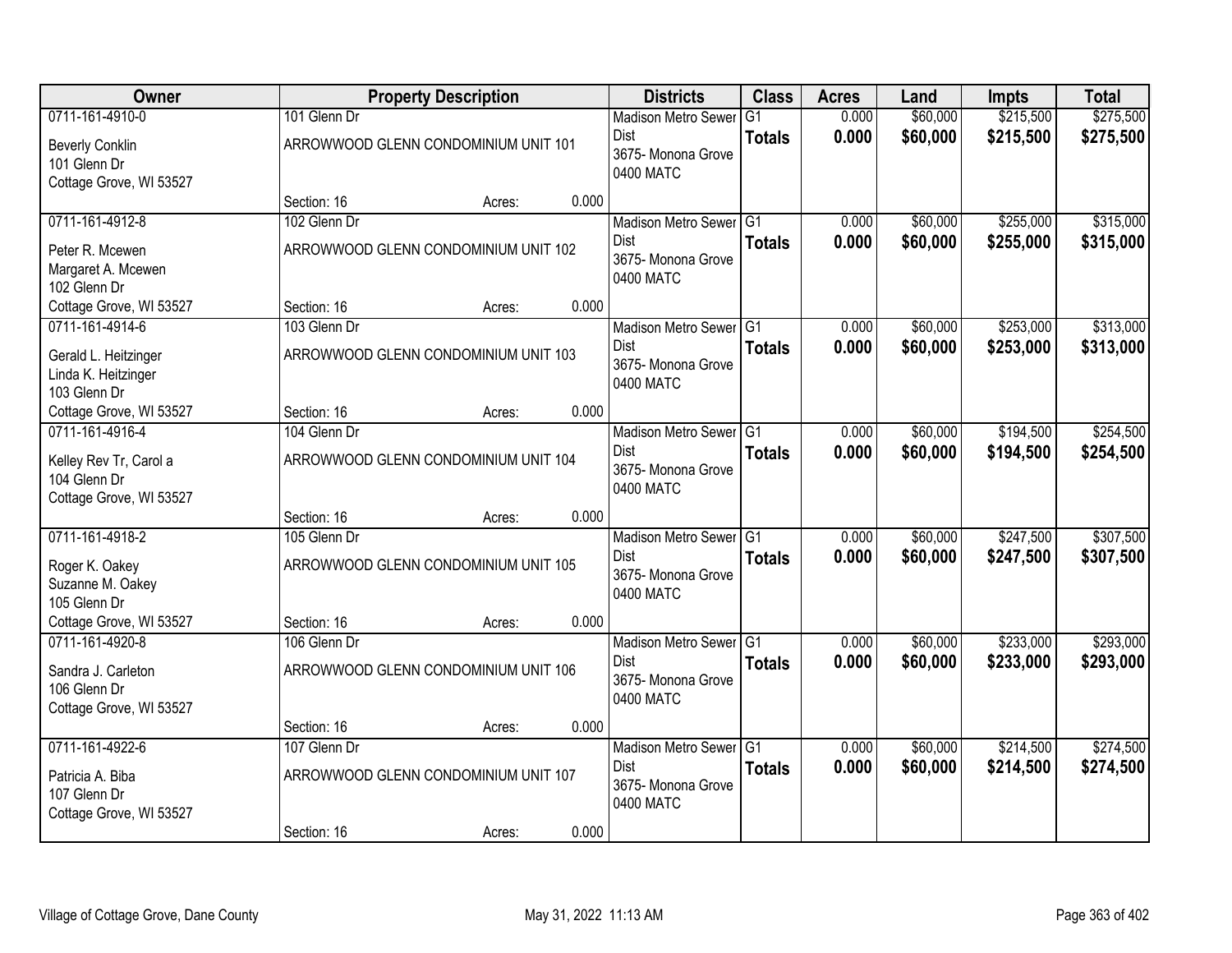| Owner                                                                           |                                      | <b>Property Description</b> |       | <b>Districts</b>                  | <b>Class</b>  | <b>Acres</b> | Land     | <b>Impts</b> | <b>Total</b> |
|---------------------------------------------------------------------------------|--------------------------------------|-----------------------------|-------|-----------------------------------|---------------|--------------|----------|--------------|--------------|
| 0711-161-4924-4                                                                 | 108 Glenn Dr                         |                             |       | <b>Madison Metro Sewer</b>        | G1            | 0.000        | \$60,000 | \$210,000    | \$270,000    |
| Susan Perretz                                                                   | ARROWWOOD GLENN CONDOMINIUM UNIT 108 |                             |       | Dist                              | <b>Totals</b> | 0.000        | \$60,000 | \$210,000    | \$270,000    |
| 108 Glenn Dr                                                                    |                                      |                             |       | 3675- Monona Grove                |               |              |          |              |              |
| Cottage Grove, WI 53527                                                         |                                      |                             |       | 0400 MATC                         |               |              |          |              |              |
|                                                                                 | Section: 16                          | Acres:                      | 0.000 |                                   |               |              |          |              |              |
| 0711-161-4926-2                                                                 | 109 Glenn Dr                         |                             |       | Madison Metro Sewer G1            |               | 0.000        | \$60,000 | \$261,000    | \$321,000    |
| Gregory A. Reagan                                                               | ARROWWOOD GLENN CONDOMINIUM UNIT 109 |                             |       | <b>Dist</b><br>3675- Monona Grove | <b>Totals</b> | 0.000        | \$60,000 | \$261,000    | \$321,000    |
| Bonnie J. Reagan                                                                |                                      |                             |       | 0400 MATC                         |               |              |          |              |              |
| 109 Glenn Dr                                                                    |                                      |                             |       |                                   |               |              |          |              |              |
| Cottage Grove, WI 53527                                                         | Section: 16                          | Acres:                      | 0.000 |                                   |               |              |          |              |              |
| 0711-161-4928-0                                                                 | 110 Glenn Dr                         |                             |       | Madison Metro Sewer G1            |               | 0.000        | \$60,000 | \$286,500    | \$346,500    |
| Timothy W. Thibedeau                                                            | ARROWWOOD GLENN CONDOMINIUM UNIT 110 |                             |       | Dist<br>3675- Monona Grove        | <b>Totals</b> | 0.000        | \$60,000 | \$286,500    | \$346,500    |
| Kathleen Thibedeau                                                              |                                      |                             |       | 0400 MATC                         |               |              |          |              |              |
| 110 Glenn Dr                                                                    |                                      |                             |       |                                   |               |              |          |              |              |
| Cottage Grove, WI 53527                                                         | Section: 16                          | Acres:                      | 0.000 |                                   |               |              |          |              |              |
| 0711-161-4930-6                                                                 | 111 Glenn Dr                         |                             |       | Madison Metro Sewer G1<br>Dist    |               | 0.000        | \$60,000 | \$193,500    | \$253,500    |
| Wagner Rev Living Tr, Robert E &                                                | ARROWWOOD GLENN CONDOMINIUM UNIT 111 |                             |       | 3675- Monona Grove                | <b>Totals</b> | 0.000        | \$60,000 | \$193,500    | \$253,500    |
| Melida                                                                          |                                      |                             |       | 0400 MATC                         |               |              |          |              |              |
| 111 Glenn Dr                                                                    |                                      |                             | 0.000 |                                   |               |              |          |              |              |
| Cottage Grove, WI 53527<br>0711-161-4932-4                                      | Section: 16<br>112 Glenn Dr          | Acres:                      |       | Madison Metro Sewer G1            |               | 0.000        | \$60,000 | \$198,500    | \$258,500    |
|                                                                                 |                                      |                             |       | Dist                              | <b>Totals</b> | 0.000        | \$60,000 | \$198,500    | \$258,500    |
| Dale J. Disch                                                                   | ARROWWOOD GLENN CONDOMINIUM UNIT 112 |                             |       | 3675- Monona Grove                |               |              |          |              |              |
| Mary E. Kessenich                                                               |                                      |                             |       | 0400 MATC                         |               |              |          |              |              |
| 112 Glenn Dr<br>Cottage Grove, WI 53527                                         | Section: 16                          | Acres:                      | 0.000 |                                   |               |              |          |              |              |
| 0711-161-4934-2                                                                 | 113 Glenn Dr                         |                             |       | Madison Metro Sewer G1            |               | 0.000        | \$60,000 | \$268,500    | \$328,500    |
|                                                                                 |                                      |                             |       | Dist                              | <b>Totals</b> | 0.000        | \$60,000 | \$268,500    | \$328,500    |
| Baird Jt Rev Living Tr, John T & Linda D   ARROWWOOD GLENN CONDOMINIUM UNIT 113 |                                      |                             |       | 3675- Monona Grove                |               |              |          |              |              |
| 113 Glenn Dr<br>Cottage Grove, WI 53527                                         |                                      |                             |       | 0400 MATC                         |               |              |          |              |              |
|                                                                                 | Section: 16                          | Acres:                      | 0.000 |                                   |               |              |          |              |              |
| 0711-161-4936-0                                                                 | 114 Glenn Dr                         |                             |       | Madison Metro Sewer G1            |               | 0.000        | \$60,000 | \$258,500    | \$318,500    |
|                                                                                 | ARROWWOOD GLENN CONDOMINIUM UNIT 114 |                             |       | <b>Dist</b>                       | <b>Totals</b> | 0.000        | \$60,000 | \$258,500    | \$318,500    |
| Andrew B. Cardinal<br>114 Glenn Dr                                              |                                      |                             |       | 3675- Monona Grove                |               |              |          |              |              |
| Cottage Grove, WI 53527                                                         |                                      |                             |       | 0400 MATC                         |               |              |          |              |              |
|                                                                                 | Section: 16                          | Acres:                      | 0.000 |                                   |               |              |          |              |              |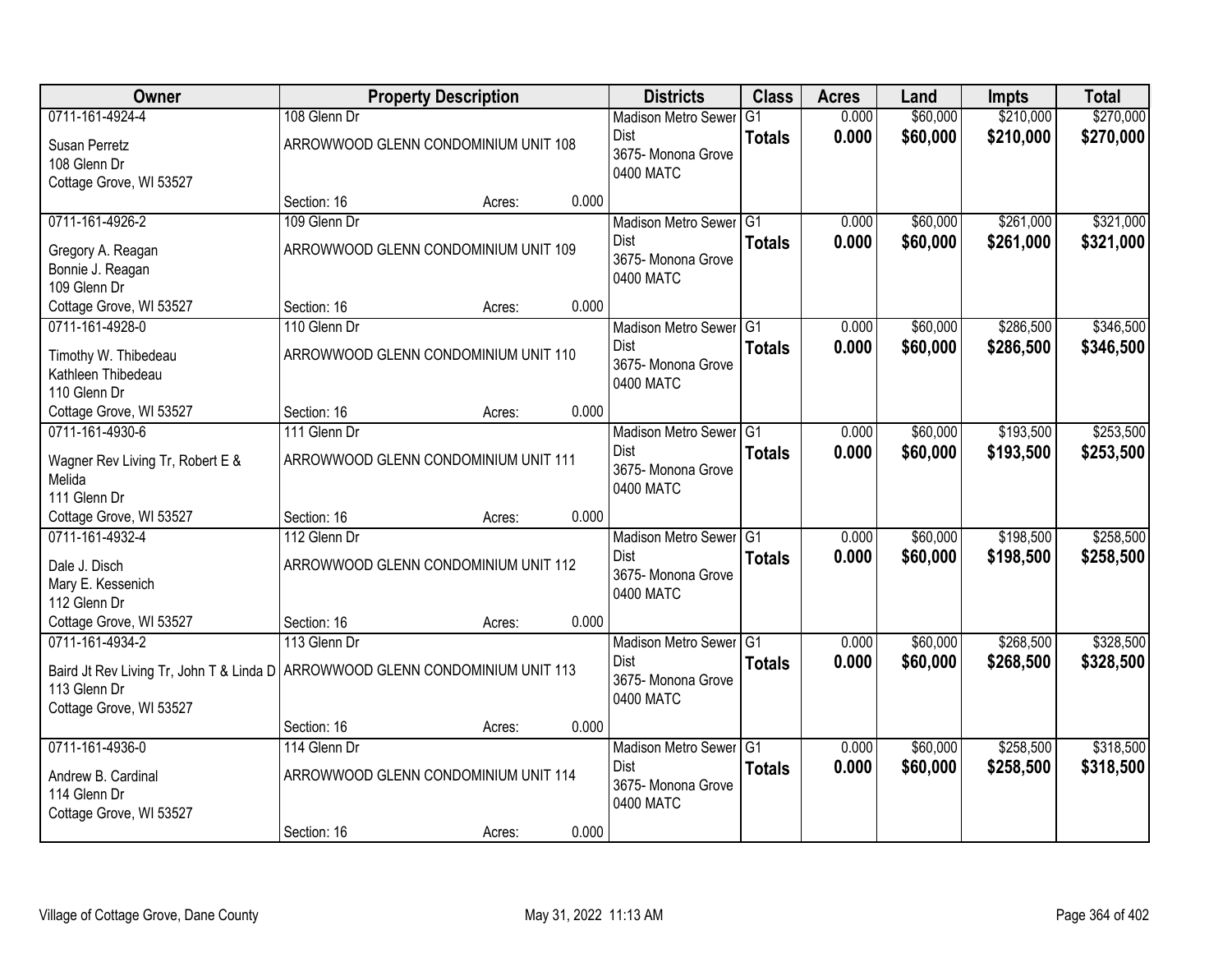| <b>Owner</b>                        |              | <b>Property Description</b>          |       | <b>Districts</b>           | <b>Class</b>    | <b>Acres</b> | Land     | <b>Impts</b> | <b>Total</b> |
|-------------------------------------|--------------|--------------------------------------|-------|----------------------------|-----------------|--------------|----------|--------------|--------------|
| 0711-161-4938-8                     | 115 Glenn Dr |                                      |       | <b>Madison Metro Sewer</b> | G1              | 0.000        | \$60,000 | \$219,000    | \$279,000    |
| Brunsell J. Le, Virginia            |              | ARROWWOOD GLENN CONDOMINIUM UNIT 115 |       | Dist                       | <b>Totals</b>   | 0.000        | \$60,000 | \$219,000    | \$279,000    |
| Jessica A. Lapcinski                |              |                                      |       | 3675-Monona Grove          |                 |              |          |              |              |
| 115 Glenn Dr                        |              |                                      |       | 0400 MATC                  |                 |              |          |              |              |
| Cottage Grove, WI 53527             | Section: 16  | Acres:                               | 0.000 |                            |                 |              |          |              |              |
| 0711-161-4940-4                     | 116 Glenn Dr |                                      |       | Madison Metro Sewer G1     |                 | 0.000        | \$60,000 | \$207,000    | \$267,000    |
| Ladwig Bertram 2012 Rev Res Tr      |              | ARROWWOOD GLENN CONDOMINIUM UNIT 116 |       | Dist                       | <b>Totals</b>   | 0.000        | \$60,000 | \$207,000    | \$267,000    |
| Eric & Andrew Residence Tr          |              |                                      |       | 3675- Monona Grove         |                 |              |          |              |              |
| 116 Glenn Dr                        |              |                                      |       | 0400 MATC                  |                 |              |          |              |              |
| Cottage Grove, WI 53527             | Section: 16  | Acres:                               | 0.000 |                            |                 |              |          |              |              |
| 0711-161-4942-2                     | 117 Glenn Dr |                                      |       | Madison Metro Sewer G1     |                 | 0.000        | \$60,000 | \$249,500    | \$309,500    |
| Nolan B. Anderson                   |              | ARROWWOOD GLENN CONDOMINIUM UNIT 117 |       | Dist                       | <b>Totals</b>   | 0.000        | \$60,000 | \$249,500    | \$309,500    |
| Susan P. Anderson                   |              |                                      |       | 3675- Monona Grove         |                 |              |          |              |              |
| 117 Glenn Dr                        |              |                                      |       | 0400 MATC                  |                 |              |          |              |              |
| Cottage Grove, WI 53527             | Section: 16  | Acres:                               | 0.000 |                            |                 |              |          |              |              |
| 0711-161-4944-0                     | 118 Glenn Dr |                                      |       | Madison Metro Sewer G1     |                 | 0.000        | \$60,000 | \$231,000    | \$291,000    |
| Sharon S. Akin                      |              | ARROWWOOD GLENN CONDOMINIUM UNIT 118 |       | Dist                       | <b>Totals</b>   | 0.000        | \$60,000 | \$231,000    | \$291,000    |
| 118 Glenn Dr                        |              |                                      |       | 3675- Monona Grove         |                 |              |          |              |              |
| Cottage Grove, WI 53527             |              |                                      |       | 0400 MATC                  |                 |              |          |              |              |
|                                     | Section: 16  | Acres:                               | 0.000 |                            |                 |              |          |              |              |
| 0711-161-4946-8                     | 119 Glenn Dr |                                      |       | <b>Madison Metro Sewer</b> | IG <sub>1</sub> | 0.000        | \$60,000 | \$249,500    | \$309,500    |
| Jon G. Grefsheim                    |              | ARROWWOOD GLENN CONDOMINIUM UNIT 119 |       | Dist                       | <b>Totals</b>   | 0.000        | \$60,000 | \$249,500    | \$309,500    |
| 119 Glenn Dr                        |              |                                      |       | 3675- Monona Grove         |                 |              |          |              |              |
| Cottage Grove, WI 53527             |              |                                      |       | 0400 MATC                  |                 |              |          |              |              |
|                                     | Section: 16  | Acres:                               | 0.000 |                            |                 |              |          |              |              |
| 0711-161-4948-6                     | 120 Glenn Dr |                                      |       | Madison Metro Sewer G1     |                 | 0.000        | \$60,000 | \$190,000    | \$250,000    |
| Thomas A. Panger                    |              | ARROWWOOD GLENN CONDOMINIUM UNIT 120 |       | Dist                       | <b>Totals</b>   | 0.000        | \$60,000 | \$190,000    | \$250,000    |
| Deborah Sutherland Panger           |              |                                      |       | 3675- Monona Grove         |                 |              |          |              |              |
| 120 Glenn Dr                        |              |                                      |       | 0400 MATC                  |                 |              |          |              |              |
| Cottage Grove, WI 53527             | Section: 16  | Acres:                               | 0.000 |                            |                 |              |          |              |              |
| 0711-161-4950-2                     | 121 Glenn Dr |                                      |       | Madison Metro Sewer G1     |                 | 0.000        | \$60,000 | \$263,000    | \$323,000    |
| Huston Living Tr, Wayne R & Gayle M |              | ARROWWOOD GLENN CONDOMINIUM UNIT 121 |       | Dist                       | <b>Totals</b>   | 0.000        | \$60,000 | \$263,000    | \$323,000    |
| 121 Glenn Dr                        |              |                                      |       | 3675- Monona Grove         |                 |              |          |              |              |
| Cottage Grove, WI 53527             |              |                                      |       | 0400 MATC                  |                 |              |          |              |              |
|                                     | Section: 16  | Acres:                               | 0.000 |                            |                 |              |          |              |              |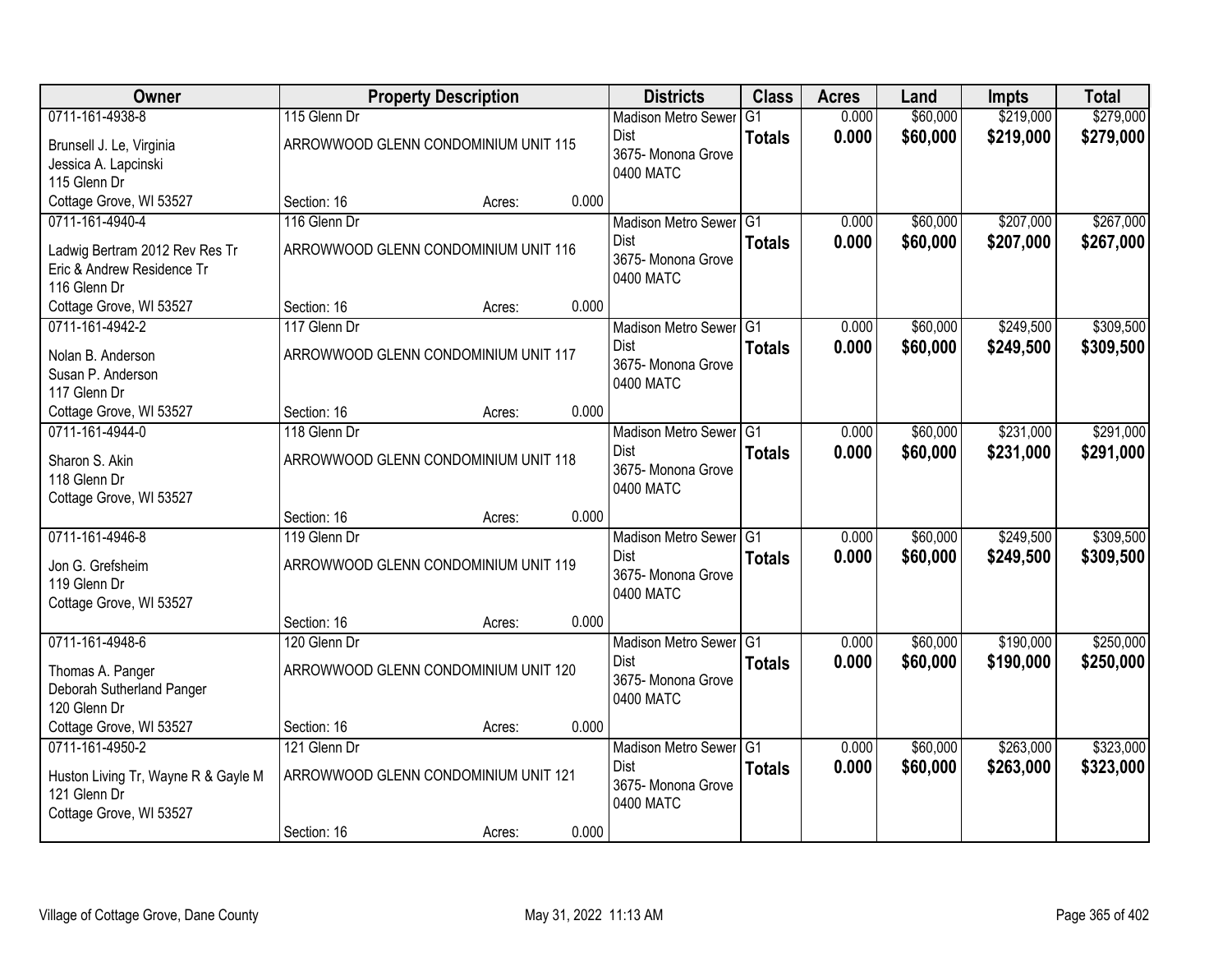| <b>Owner</b>                                                                   |              | <b>Property Description</b>          |       | <b>Districts</b>                               | <b>Class</b>  | <b>Acres</b> | Land     | <b>Impts</b> | <b>Total</b> |
|--------------------------------------------------------------------------------|--------------|--------------------------------------|-------|------------------------------------------------|---------------|--------------|----------|--------------|--------------|
| 0711-161-4954-8                                                                | 123 Glenn Dr |                                      |       | <b>Madison Metro Sewer</b>                     | G1            | 0.000        | \$60,000 | \$267,000    | \$327,000    |
| Beisenstein Rev Tr, William & Linda<br>123 Glenn Dr<br>Cottage Grove, WI 53527 |              | ARROWWOOD GLENN CONDOMINIUM UNIT 123 |       | Dist<br>3675- Monona Grove<br>0400 MATC        | <b>Totals</b> | 0.000        | \$60,000 | \$267,000    | \$327,000    |
|                                                                                | Section: 16  | Acres:                               | 0.000 |                                                |               |              |          |              |              |
| 0711-161-4958-4                                                                | 125 Glenn Dr |                                      |       | Madison Metro Sewer G1                         |               | 0.000        | \$60,000 | \$224,000    | \$284,000    |
| Michael Hermsmeier<br>Debra Hermsmeier<br>125 Glenn Dr                         |              | ARROWWOOD GLENN CONDOMINIUM UNIT 125 |       | <b>Dist</b><br>3675- Monona Grove<br>0400 MATC | <b>Totals</b> | 0.000        | \$60,000 | \$224,000    | \$284,000    |
| Cotttage Grove, WI 53527                                                       | Section: 16  | Acres:                               | 0.000 |                                                |               |              |          |              |              |
| 0711-161-4962-8                                                                | 127 Glenn Dr |                                      |       | Madison Metro Sewer G1                         |               | 0.000        | \$60,000 | \$244,000    | \$304,000    |
| William L. Rockeman<br>Gail H. Rockeman<br>127 Glenn Dr                        |              | ARROWWOOD GLENN CONDOMINIUM UNIT 127 |       | Dist<br>3675- Monona Grove<br>0400 MATC        | <b>Totals</b> | 0.000        | \$60,000 | \$244,000    | \$304,000    |
| Cottage Grove, WI 53527                                                        | Section: 16  | Acres:                               | 0.000 |                                                |               |              |          |              |              |
| 0711-161-4966-4                                                                | 129 Glenn Dr |                                      |       | Madison Metro Sewer G1                         |               | 0.000        | \$60,000 | \$330,300    | \$390,300    |
| Boll Family Irrev Tr<br>107 E Reynolds St Apt 321<br>Cottage Grove, WI 53527   |              | ARROWWOOD GLENN CONDOMINIUM UNIT 129 |       | <b>Dist</b><br>3675- Monona Grove<br>0400 MATC | <b>Totals</b> | 0.000        | \$60,000 | \$330,300    | \$390,300    |
|                                                                                | Section: 16  | Acres:                               | 0.000 |                                                |               |              |          |              |              |
| 0711-161-4970-8                                                                | 131 Glenn Dr |                                      |       | Madison Metro Sewer G1                         |               | 0.000        | \$60,000 | \$223,000    | \$283,000    |
| David N. Crockett<br>Barbara E. Crockett<br>131 Glenn Dr                       |              | ARROWWOOD GLENN CONDOMINIUM UNIT 131 |       | <b>Dist</b><br>3675- Monona Grove<br>0400 MATC | <b>Totals</b> | 0.000        | \$60,000 | \$223,000    | \$283,000    |
| Cottage Grove, WI 53527                                                        | Section: 16  | Acres:                               | 0.000 |                                                |               |              |          |              |              |
| 0711-161-4974-4                                                                | 133 Glenn Dr |                                      |       | Madison Metro Sewer G1                         |               | 0.000        | \$60,000 | \$257,000    | \$317,000    |
| Sharon Gleason<br>Julie Reis<br>133 Glenn Dr                                   |              | ARROWWOOD GLENN CONDOMINIUM UNIT 133 |       | Dist<br>3675- Monona Grove<br>0400 MATC        | <b>Totals</b> | 0.000        | \$60,000 | \$257,000    | \$317,000    |
| Cottage Grove, WI 53527                                                        | Section: 16  | Acres:                               | 0.000 |                                                |               |              |          |              |              |
| 0711-161-4978-0                                                                | 135 Glenn Dr |                                      |       | Madison Metro Sewer G1                         |               | 0.000        | \$60,000 | \$250,500    | \$310,500    |
| Halverson Rev Tr, Patricia M<br>135 Glenn Dr<br>Cottage Grove, WI 53207        |              | ARROWWOOD GLENN CONDOMINIUM UNIT 135 |       | <b>Dist</b><br>3675- Monona Grove<br>0400 MATC | <b>Totals</b> | 0.000        | \$60,000 | \$250,500    | \$310,500    |
|                                                                                | Section: 16  | Acres:                               | 0.000 |                                                |               |              |          |              |              |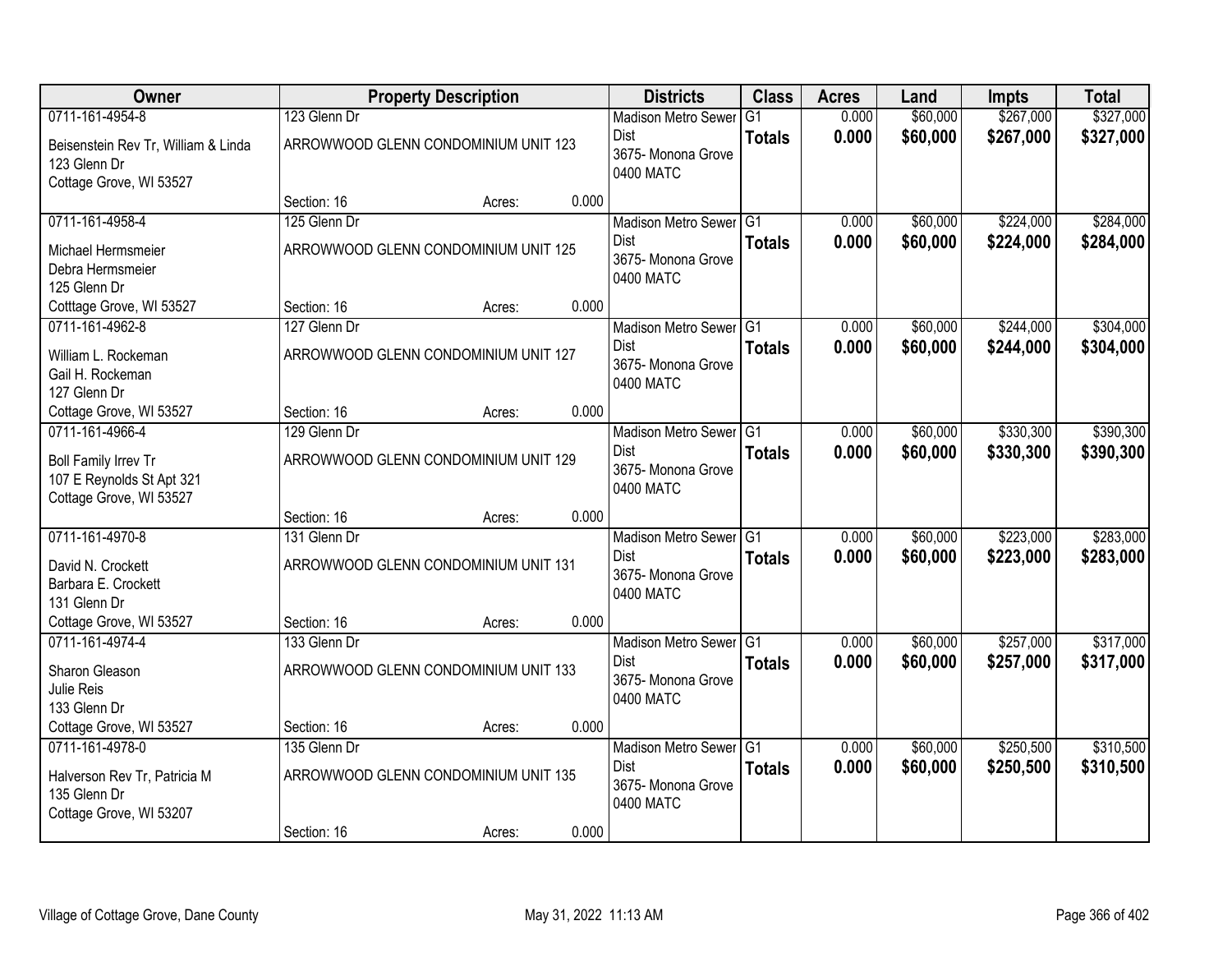| Owner                                                                  |                                      | <b>Property Description</b> |       | <b>Districts</b>                               | <b>Class</b>  | <b>Acres</b> | Land     | <b>Impts</b> | <b>Total</b> |
|------------------------------------------------------------------------|--------------------------------------|-----------------------------|-------|------------------------------------------------|---------------|--------------|----------|--------------|--------------|
| 0711-161-4982-4                                                        | 137 Glenn Dr                         |                             |       | <b>Madison Metro Sewer</b>                     | G1            | 0.000        | \$60,000 | \$276,000    | \$336,000    |
| Krump-Krysiak Rev Tr<br>137 Glenn Dr<br>Cottage Grove, WI 53527        | ARROWWOOD GLENN CONDOMINIUM UNIT 137 |                             |       | <b>Dist</b><br>3675- Monona Grove<br>0400 MATC | <b>Totals</b> | 0.000        | \$60,000 | \$276,000    | \$336,000    |
|                                                                        | Section: 16                          | Acres:                      | 0.000 |                                                |               |              |          |              |              |
| 0711-161-4986-0                                                        | 139 Glenn Dr                         |                             |       | Madison Metro Sewer G1                         |               | 0.000        | \$60,000 | \$197,000    | \$257,000    |
| Donald Minter<br>Antoinette R. Minter<br>139 Glenn Dr                  | ARROWWOOD GLENN CONDOMINIUM UNIT 139 |                             |       | Dist<br>3675- Monona Grove<br>0400 MATC        | <b>Totals</b> | 0.000        | \$60,000 | \$197,000    | \$257,000    |
| Cottage Grove, WI 53527                                                | Section: 16                          | Acres:                      | 0.000 |                                                |               |              |          |              |              |
| 0711-161-4990-4                                                        | 141 E Reynolds St                    |                             |       | Madison Metro Sewer G1                         |               | 0.000        | \$60,000 | \$174,500    | \$234,500    |
| Jacqualine R. Robinson<br>141 E Reynolds St<br>Cottage Grove, WI 53527 | ARROWWOOD GLENN CONDOMINIUM UNIT 141 |                             |       | <b>Dist</b><br>3675- Monona Grove<br>0400 MATC | <b>Totals</b> | 0.000        | \$60,000 | \$174,500    | \$234,500    |
|                                                                        | Section: 16                          | Acres:                      | 0.000 |                                                |               |              |          |              |              |
| 0711-161-4994-0                                                        | 143 E Reynolds St                    |                             |       | Madison Metro Sewer G1                         |               | 0.000        | \$60,000 | \$204,000    | \$264,000    |
| Joseph D. Bowers<br>143 E Reynolds St<br>Cottage Grove, WI 53527       | ARROWWOOD GLENN CONDOMINIUM UNIT 143 |                             |       | <b>Dist</b><br>3675- Monona Grove<br>0400 MATC | <b>Totals</b> | 0.000        | \$60,000 | \$204,000    | \$264,000    |
|                                                                        | Section: 16                          | Acres:                      | 0.000 |                                                |               |              |          |              |              |
| 0711-161-4998-6                                                        | 145 E Reynolds St                    |                             |       | <b>Madison Metro Sewer</b>                     | TG1           | 0.000        | \$60,000 | \$250,000    | \$310,000    |
| Borchert Tr<br>145 E Reynolds St<br>Cottage Grove, WI 53527            | ARROWWOOD GLENN CONDOMINIUM UNIT 145 |                             |       | Dist<br>3675- Monona Grove<br>0400 MATC        | <b>Totals</b> | 0.000        | \$60,000 | \$250,000    | \$310,000    |
|                                                                        | Section: 16                          | Acres:                      | 0.000 |                                                |               |              |          |              |              |
| 0711-161-5002-7                                                        | 147 E Reynolds St                    |                             |       | Madison Metro Sewer G1                         |               | 0.000        | \$60,000 | \$264,500    | \$324,500    |
| Richard D. Cheadle<br>Sherry L. Cheadle<br>147 E Reynolds St           | ARROWWOOD GLENN CONDOMINIUM UNIT 147 |                             |       | <b>Dist</b><br>3675- Monona Grove<br>0400 MATC | <b>Totals</b> | 0.000        | \$60,000 | \$264,500    | \$324,500    |
| Cottage Grove, WI 53527                                                | Section: 16                          | Acres:                      | 0.000 |                                                |               |              |          |              |              |
| 0711-161-5006-3                                                        | 149 E Reynolds St                    |                             |       | Madison Metro Sewer G1                         |               | 0.000        | \$60,000 | \$233,000    | \$293,000    |
| Michael P. Hughes Jr<br>Rosemarie Hughes<br>149 E Reynolds St          | ARROWWOOD GLENN CONDOMINIUM UNIT 149 |                             |       | <b>Dist</b><br>3675- Monona Grove<br>0400 MATC | <b>Totals</b> | 0.000        | \$60,000 | \$233,000    | \$293,000    |
| Cottage Grove, WI 53527                                                | Section: 16                          | Acres:                      | 0.000 |                                                |               |              |          |              |              |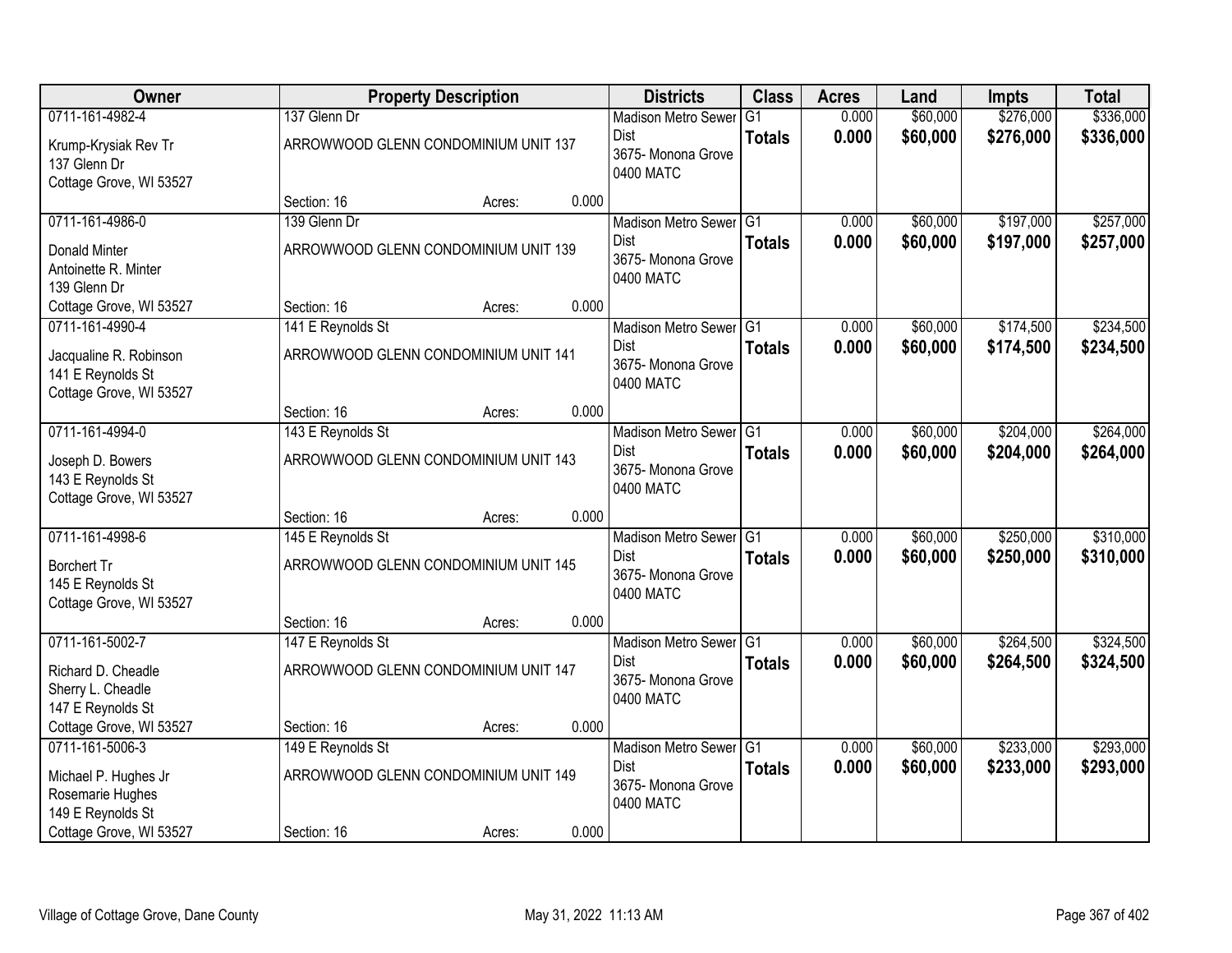| Owner                   | <b>Property Description</b>          |        |       | <b>Districts</b>                  | <b>Class</b>  | <b>Acres</b> | Land      | <b>Impts</b> | <b>Total</b> |
|-------------------------|--------------------------------------|--------|-------|-----------------------------------|---------------|--------------|-----------|--------------|--------------|
| 0711-161-5010-7         | 151 E Reynolds St                    |        |       | <b>Madison Metro Sewer</b>        | G1            | 0.000        | \$60,000  | \$304,500    | \$364,500    |
| Daryl B. Lund           | ARROWWOOD GLENN CONDOMINIUM UNIT 151 |        |       | <b>Dist</b><br>3675- Monona Grove | <b>Totals</b> | 0.000        | \$60,000  | \$304,500    | \$364,500    |
| Dawn K. Lund            |                                      |        |       | 0400 MATC                         |               |              |           |              |              |
| 151 E Reynolds St       |                                      |        | 0.000 |                                   |               |              |           |              |              |
| Cottage Grove, WI 53527 | Section: 16                          | Acres: |       |                                   |               |              |           |              |              |
| 0711-161-6005-2         | 72 Heather Dr                        |        |       | Madison Metro Sewer G1            |               | 0.298        | \$90,500  | \$252,500    | \$343,000    |
| John Giftos             | ARROWWOOD ESTATES LOT 5              |        |       | <b>Dist</b><br>3675- Monona Grove | <b>Totals</b> | 0.298        | \$90,500  | \$252,500    | \$343,000    |
| Melinda Giftos          |                                      |        |       | 0400 MATC                         |               |              |           |              |              |
| 72 Heather Dr           |                                      |        |       |                                   |               |              |           |              |              |
| Cottage Grove, WI 53527 | Section: 16                          | Acres: | 0.298 |                                   |               |              |           |              |              |
| 0711-161-6016-9         | 66 Heather Dr                        |        |       | Madison Metro Sewer G1            |               | 0.286        | \$89,500  | \$340,000    | \$429,500    |
| Jeffrey G. Baudhuin     | ARROWWOOD ESTATES LOT 6              |        |       | Dist                              | <b>Totals</b> | 0.286        | \$89,500  | \$340,000    | \$429,500    |
| Lisa K. Baudhuin        |                                      |        |       | 3675- Monona Grove                |               |              |           |              |              |
| 66 Heather Dr           |                                      |        |       | 0400 MATC                         |               |              |           |              |              |
| Cottage Grove, WI 53527 | Section: 16                          | Acres: | 0.286 |                                   |               |              |           |              |              |
| 0711-161-6027-6         | 62 Heather Dr                        |        |       | Madison Metro Sewer G1            |               | 0.365        | \$96,000  | \$252,000    | \$348,000    |
|                         |                                      |        |       | <b>Dist</b>                       | <b>Totals</b> | 0.365        | \$96,000  | \$252,000    | \$348,000    |
| Thomas Taylor           | ARROWWOOD ESTATES LOT 7 SUBJ TO ESMT |        |       | 3675- Monona Grove                |               |              |           |              |              |
| Samantha Taylor         | AGRMT IN DOC #3023678                |        |       | 0400 MATC                         |               |              |           |              |              |
| 62 Heather Dr           |                                      |        |       |                                   |               |              |           |              |              |
| Cottage Grove, WI 53527 | Section: 16                          | Acres: | 0.365 |                                   |               |              |           |              |              |
| 0711-161-6038-3         | 58 Heather Dr                        |        |       | Madison Metro Sewer G1            |               | 0.696        | \$106,500 | \$228,500    | \$335,000    |
| Wayne Kohlman           | ARROWWOOD ESTATES LOT 8              |        |       | <b>Dist</b>                       | <b>Totals</b> | 0.696        | \$106,500 | \$228,500    | \$335,000    |
| Lavonne M. Kohlman      |                                      |        |       | 3675- Monona Grove                |               |              |           |              |              |
| 58 Heather Dr           |                                      |        |       | 0400 MATC                         |               |              |           |              |              |
| Cottage Grove, WI 53527 | Section: 16                          | Acres: | 0.696 |                                   |               |              |           |              |              |
| 0711-161-6049-0         | 48 Heather Dr                        |        |       | Madison Metro Sewer G1            |               | 0.821        | \$108,000 | \$427,400    | \$535,400    |
| Steven G. Munz          | ARROWWOOD ESTATES LOT 9              |        |       | Dist                              | <b>Totals</b> | 0.821        | \$108,000 | \$427,400    | \$535,400    |
| Deann M. Munz           |                                      |        |       | 3675- Monona Grove                |               |              |           |              |              |
| 48 Heather Dr           |                                      |        |       | 0400 MATC                         |               |              |           |              |              |
| Cottage Grove, WI 53527 | Section: 16                          | Acres: | 0.821 |                                   |               |              |           |              |              |
| 0711-161-6060-5         | 30 Heather Dr                        |        |       | Madison Metro Sewer G1            |               | 0.786        | \$107,500 | \$254,000    | \$361,500    |
|                         |                                      |        |       | <b>Dist</b>                       | <b>Totals</b> | 0.786        | \$107,500 | \$254,000    | \$361,500    |
| John W. Scott           | ARROWWOOD ESTATES LOT 10             |        |       | 3675- Monona Grove                |               |              |           |              |              |
| Penelope A. Scott       |                                      |        |       | 0400 MATC                         |               |              |           |              |              |
| 30 Heather Dr           |                                      |        |       |                                   |               |              |           |              |              |
| Cottage Grove, WI 53527 | Section: 16                          | Acres: | 0.786 |                                   |               |              |           |              |              |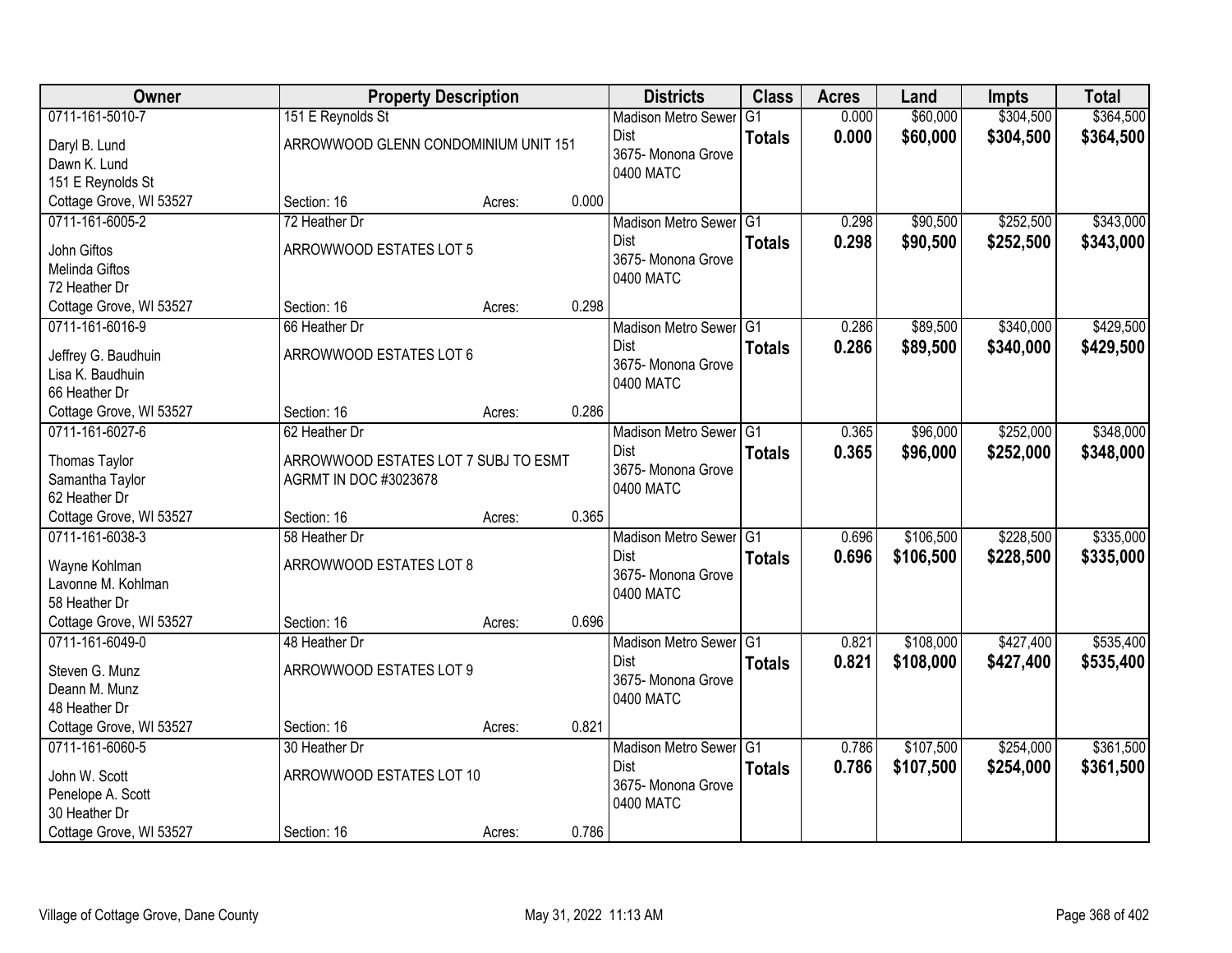| Owner                         |                          | <b>Property Description</b> |       | <b>Districts</b>                  | <b>Class</b>   | <b>Acres</b> | Land      | <b>Impts</b> | <b>Total</b> |
|-------------------------------|--------------------------|-----------------------------|-------|-----------------------------------|----------------|--------------|-----------|--------------|--------------|
| 0711-161-6071-2               | 26 Heather Dr            |                             |       | <b>Madison Metro Sewer</b>        | G <sub>1</sub> | 0.698        | \$106,500 | \$243,000    | \$349,500    |
| Matthew J. Hansen             | ARROWWOOD ESTATES LOT 11 |                             |       | Dist                              | <b>Totals</b>  | 0.698        | \$106,500 | \$243,000    | \$349,500    |
| Katherine M. Hansen           |                          |                             |       | 3675- Monona Grove                |                |              |           |              |              |
| 26 Heather Dr                 |                          |                             |       | 0400 MATC                         |                |              |           |              |              |
| Cottage Grove, WI 53527       | Section: 16              | Acres:                      | 0.698 |                                   |                |              |           |              |              |
| 0711-161-6082-9               | 19 Heather Dr            |                             |       | Madison Metro Sewer G1            |                | 1.481        | \$126,000 | \$354,000    | \$480,000    |
| Frohreich Irrev Tr, Lloyd E   | ARROWWOOD ESTATES LOT 12 |                             |       | <b>Dist</b>                       | <b>Totals</b>  | 1.481        | \$126,000 | \$354,000    | \$480,000    |
| 19 Heather Dr                 |                          |                             |       | 3675- Monona Grove                |                |              |           |              |              |
| Cottage Grove, WI 53527       |                          |                             |       | 0400 MATC                         |                |              |           |              |              |
|                               | Section: 16              | Acres:                      | 1.481 |                                   |                |              |           |              |              |
| 0711-161-6093-6               | 23 Heather Dr            |                             |       | Madison Metro Sewer G1            |                | 0.978        | \$109,500 | \$296,500    | \$406,000    |
|                               | ARROWWOOD ESTATES LOT 13 |                             |       | Dist                              | <b>Totals</b>  | 0.978        | \$109,500 | \$296,500    | \$406,000    |
| James R. Koch<br>Gale L. Koch |                          |                             |       | 3675-Monona Grove                 |                |              |           |              |              |
| 23 Heather Dr                 |                          |                             |       | 0400 MATC                         |                |              |           |              |              |
| Cottage Grove, WI 53527       | Section: 16              | Acres:                      | 0.978 |                                   |                |              |           |              |              |
| 0711-161-6104-2               | 27 Heather Dr            |                             |       | Madison Metro Sewer G1            |                | 0.451        | \$101,000 | \$375,500    | \$476,500    |
|                               |                          |                             |       | Dist                              | <b>Totals</b>  | 0.451        | \$101,000 | \$375,500    | \$476,500    |
| Timothy P. Marten             | ARROWWOOD ESTATES LOT 14 |                             |       | 3675- Monona Grove                |                |              |           |              |              |
| Susan K. Marten               |                          |                             |       | 0400 MATC                         |                |              |           |              |              |
| 27 Heather Dr                 |                          |                             |       |                                   |                |              |           |              |              |
| Cottage Grove, WI 53527       | Section: 16              | Acres:                      | 0.451 |                                   |                |              |           |              |              |
| 0711-161-6115-9               | 31 Heather Dr            |                             |       | Madison Metro Sewer <sup>G1</sup> |                | 0.321        | \$92,500  | \$328,000    | \$420,500    |
| James A. Elmore               | ARROWWOOD ESTATES LOT 15 |                             |       | <b>Dist</b>                       | <b>Totals</b>  | 0.321        | \$92,500  | \$328,000    | \$420,500    |
| Hanna E. Elmore               |                          |                             |       | 3675- Monona Grove                |                |              |           |              |              |
| 31 Heather Dr                 |                          |                             |       | 0400 MATC                         |                |              |           |              |              |
| Cottage Grove, WI 53527       | Section: 16              | Acres:                      | 0.321 |                                   |                |              |           |              |              |
| 0711-161-6126-6               | 47 Heather Dr            |                             |       | Madison Metro Sewer G1            |                | 0.321        | \$92,500  | \$251,500    | \$344,000    |
| Jacobus F. Rossouw            | ARROWWOOD ESTATES LOT 16 |                             |       | <b>Dist</b>                       | <b>Totals</b>  | 0.321        | \$92,500  | \$251,500    | \$344,000    |
| Tania Rossouw                 |                          |                             |       | 3675- Monona Grove                |                |              |           |              |              |
| 47 Heather Dr                 |                          |                             |       | 0400 MATC                         |                |              |           |              |              |
| Cottage Grove, WI 53527       | Section: 16              | Acres:                      | 0.321 |                                   |                |              |           |              |              |
| 0711-161-6137-3               | 61 Heather Dr            |                             |       | Madison Metro Sewer G1            |                | 0.364        | \$95,500  | \$435,500    | \$531,000    |
| Scott W. Stearns              | ARROWWOOD ESTATES LOT 17 |                             |       | <b>Dist</b>                       | <b>Totals</b>  | 0.364        | \$95,500  | \$435,500    | \$531,000    |
| Lisa B. Stearns               |                          |                             |       | 3675- Monona Grove                |                |              |           |              |              |
| 61 Heather Dr                 |                          |                             |       | 0400 MATC                         |                |              |           |              |              |
| Cottage Grove, WI 53527       | Section: 16              | Acres:                      | 0.364 |                                   |                |              |           |              |              |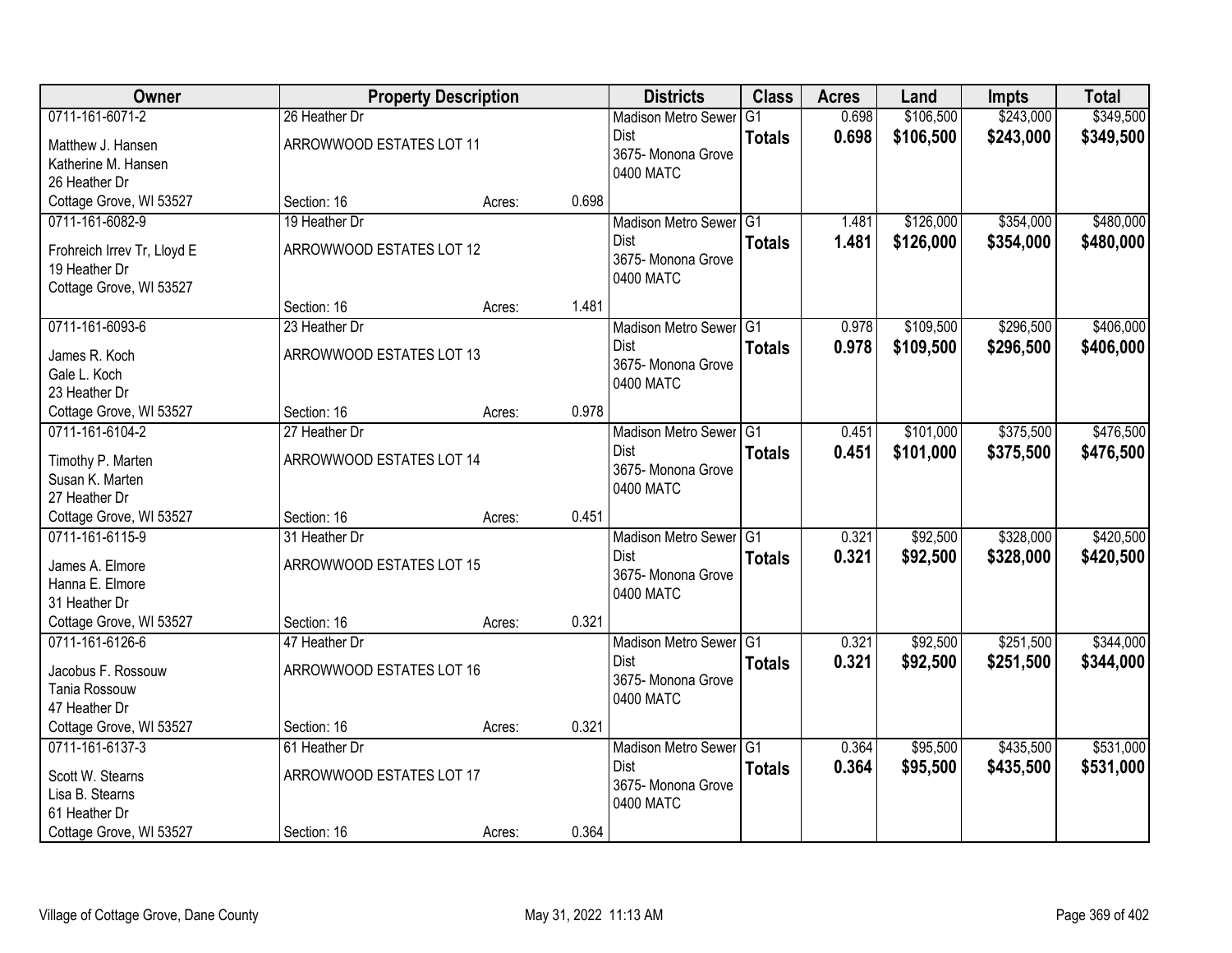| Owner                      |                                     | <b>Property Description</b>                     |        | <b>Districts</b>                       | <b>Class</b>   | <b>Acres</b> | Land            | <b>Impts</b>    | <b>Total</b> |
|----------------------------|-------------------------------------|-------------------------------------------------|--------|----------------------------------------|----------------|--------------|-----------------|-----------------|--------------|
| 0711-161-6148-0            | 71 Heather Dr                       |                                                 |        | <b>Madison Metro Sewer</b>             | G <sub>1</sub> | 0.328        | \$93,000        | \$408,500       | \$501,500    |
| 71 Heather Drive, LLC, Inc | ARROWWOOD ESTATES LOT 18            |                                                 |        | Dist                                   | <b>Totals</b>  | 0.328        | \$93,000        | \$408,500       | \$501,500    |
| 61 Heather Dr              |                                     |                                                 |        | 3675- Monona Grove<br>0400 MATC        |                |              |                 |                 |              |
| Cottage Grove, WI 53527    |                                     |                                                 |        |                                        |                |              |                 |                 |              |
|                            | Section: 16                         | Acres:                                          | 0.328  |                                        |                |              |                 |                 |              |
| 0711-161-8200-1            | <b>Trillium Trl</b>                 |                                                 |        | Madison Metro Sewer X2                 |                | 2.500        | $\overline{50}$ | $\overline{50}$ | \$0          |
| WI Dot                     |                                     | SEC 16-7-11 RR R/W IN PRT NE1/4 NW1/4 & PRT     |        | <b>Dist</b>                            | <b>Totals</b>  | 2.500        | \$0             | \$0             | \$0          |
| 2101 Wright St             |                                     | NW1/4 NE1/4 EXC R5883/58 SUBJ TO ESMT IN DOC    |        | 3675- Monona Grove<br>TID <sub>7</sub> |                |              |                 |                 |              |
| Madison, WI 53704-2583     |                                     | #4570318 SUBJ TO FREIGHT ESMT DEED IN DOC       |        | 0400 MATC                              |                |              |                 |                 |              |
|                            | Section: 16                         | Acres:                                          | 2.500  |                                        |                |              |                 |                 |              |
| 0711-161-8210-9            | 114 N Main St                       |                                                 |        | Madison Metro Sewer G2                 |                | 2.140        | \$26,300        | \$0             | \$26,300     |
| Hydrite Chemical Co        |                                     | SEC 16-7-11 PRT NW1/4 NE1/4 & NE1/4 NW1/4 COM   |        | <b>Dist</b>                            | <b>Totals</b>  | 2.140        | \$26,300        | \$0             | \$26,300     |
| c/o Grant Thornton, LLP    |                                     | AT N1/4 COR OF SD SEC 16 TH S0DEG06'38" W ALG   |        | 3675- Monona Grove<br>TID <sub>7</sub> |                |              |                 |                 |              |
| PO Box 59365               |                                     | W LN OF NW1/4 NE1/4 1075.51 FT TO FRMR SLY      |        | 0400 MATC                              |                |              |                 |                 |              |
| Schaumburg, IL 60159-0365  | Section: 16                         | Acres:                                          | 2.140  |                                        |                |              |                 |                 |              |
| 0711-161-8290-3            | <b>Heather Dr</b>                   |                                                 |        | 3675- Monona Grove                     | X2             | 1.700        | $\overline{30}$ | \$0             | \$0          |
| WI Dnr                     |                                     | SEC 16-7-11 R/W THRU NE1/4 NE1/4 EXC TH PRT     |        | 0400 MATC                              | <b>Totals</b>  | 1.700        | \$0             | \$0             | \$0          |
| PO Box 7921                | REMAINING IN TOWN OF COTTAGE GROVE  |                                                 |        |                                        |                |              |                 |                 |              |
| Madison, WI 53701-7921     |                                     |                                                 |        |                                        |                |              |                 |                 |              |
|                            | Section: 16                         | Acres:                                          | 1.700  |                                        |                |              |                 |                 |              |
| 0711-161-8415-2            | Heather Dr                          |                                                 |        | 3675- Monona Grove                     | G1             | 0.102        | \$9,000         | $\overline{50}$ | \$9,000      |
| Dih Land Holdings, LLC     |                                     | SEC 16-7-11 PRT NE1/4NE1/4 & PRT SE1/4NE1/4     |        | 0400 MATC                              | <b>Totals</b>  | 0.102        | \$9,000         | \$0             | \$9,000      |
| 2561 Coffeytown Rd         |                                     | DESCR AS BEG SW COR LOT 18 ARROWWOOD HILL       |        |                                        |                |              |                 |                 |              |
| Cottage Grove, WI 53527    |                                     | TH S00DEG25'46"W 101.72 FT TH S79DEG01'27"E     |        |                                        |                |              |                 |                 |              |
|                            | Section: 16                         | Acres:                                          | 0.102  |                                        |                |              |                 |                 |              |
| 0711-161-8500-8            | 120 N Main St                       |                                                 |        | Madison Metro Sewer G3                 |                | 12.040       | $\sqrt{$0}$     | $\sqrt{6}$      | $\sqrt{50}$  |
| Hydrite Chemical Co        |                                     | LOT 1 CSM 3304 CS13/48&50-9/20/79 DESCR AS SEC  |        | <b>Dist</b><br>3675- Monona Grove      | <b>Totals</b>  | 12.040       | \$0             | \$0             | \$0          |
| c/o Grant Thornton, LLP    |                                     | 16-7-11 PRT NE1/4NW1/4 & PRT NW1/4NE1/4 (12.04  |        | TID <sub>7</sub>                       |                |              |                 |                 |              |
| PO Box 59365               | ACRES) SUBJ TO ESMT IN DOC #4965434 |                                                 |        | 0400 MATC                              |                |              |                 |                 |              |
| Schaumburg, IL 60159-0365  | Section: 16                         | Acres:                                          | 12.042 |                                        |                |              |                 |                 |              |
| 0711-161-8562-1            | Main St                             |                                                 |        | Madison Metro Sewer G2                 |                | 19.890       | \$456,500       | $\overline{50}$ | \$456,500    |
| Hydrite Chemical Co        |                                     | SEC 16-7-11 NW1/4NE1/4 EXC N 189.75 FT OF W 165 |        | Dist<br>3675- Monona Grove             | <b>Totals</b>  | 19.890       | \$456,500       | \$0             | \$456,500    |
| Drawer 948                 |                                     | FT THF ALSO THAT PRT NE1/4NW1/4 SD SEC LYG E    |        | TID <sub>7</sub>                       |                |              |                 |                 |              |
| Brookfield, WI 53008-0948  |                                     | OF CL MAIN ST EXC CSM 3304 & RR R/W & DEPOT     |        | 0400 MATC                              |                |              |                 |                 |              |
|                            | Section: 16                         | Acres:                                          | 0.000  |                                        |                |              |                 |                 |              |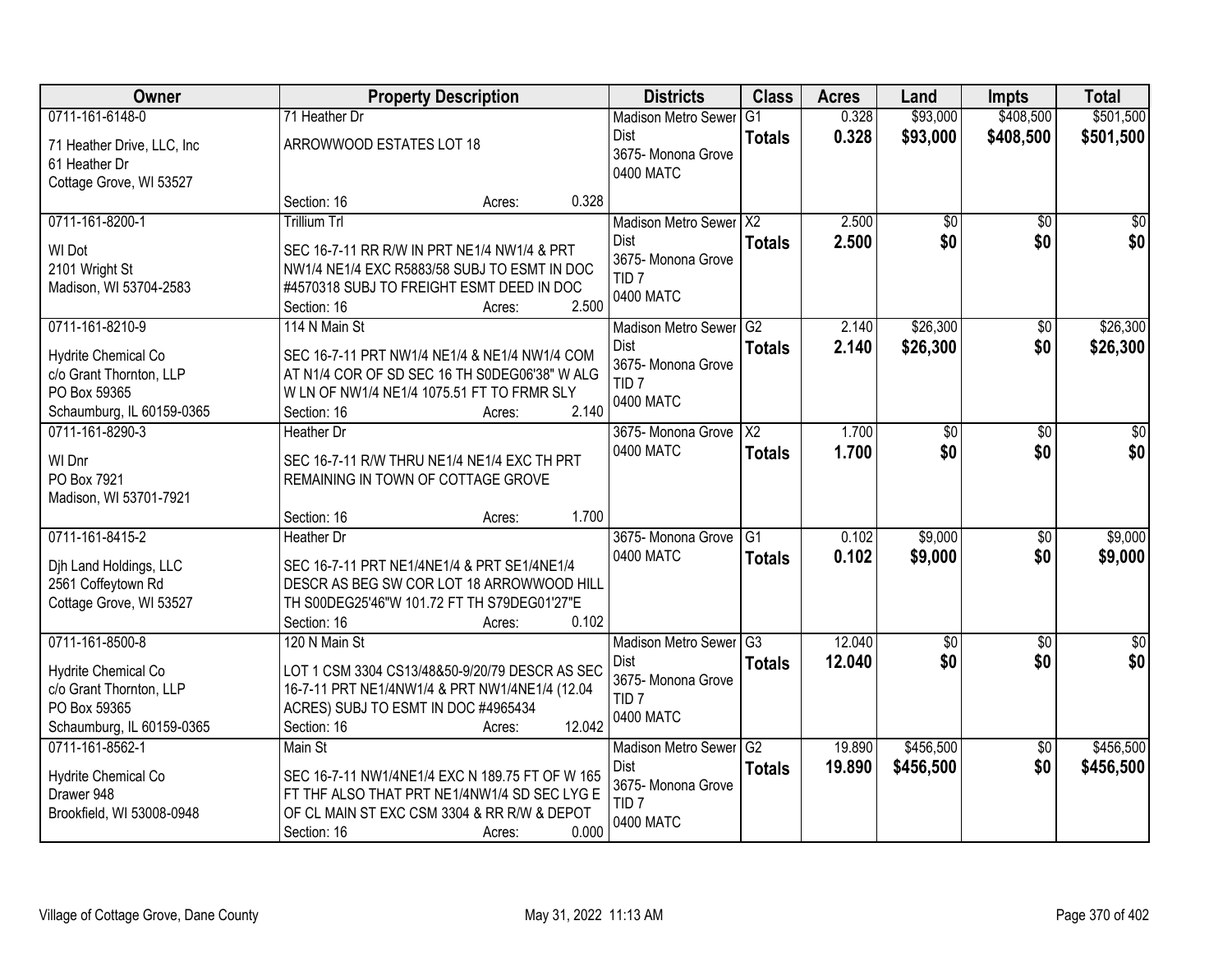| Owner                                       | <b>Property Description</b>                                                                    | <b>Districts</b>                    | <b>Class</b>   | <b>Acres</b> | Land        | <b>Impts</b>    | <b>Total</b>    |
|---------------------------------------------|------------------------------------------------------------------------------------------------|-------------------------------------|----------------|--------------|-------------|-----------------|-----------------|
| 0711-161-8610-5                             | 216 N Main St                                                                                  | <b>Madison Metro Sewer</b>          | G <sub>1</sub> | 0.312        | \$61,000    | \$147,000       | \$208,000       |
| Mary E. Jackson                             | SEC 16-7-11 PRT NW1/4 NE1/4 N1/2 OF FOLL DESCR                                                 | Dist                                | <b>Totals</b>  | 0.312        | \$61,000    | \$147,000       | \$208,000       |
| 216 N Main St                               | COM AT NW COR THE ON SEC LN 165 FT TH S 165                                                    | 3675- Monona Grove                  |                |              |             |                 |                 |
| Cottage Grove, WI 53527                     | FT TH W 165 FT TH N 165 FT TO POB                                                              | TID <sub>7</sub>                    |                |              |             |                 |                 |
|                                             | 0.312<br>Section: 16<br>Acres:                                                                 | 0400 MATC                           |                |              |             |                 |                 |
| 0711-161-8630-1                             | 208 N Main St                                                                                  | Madison Metro Sewer <sup>1</sup> G1 |                | 0.405        | \$63,000    | \$118,500       | \$181,500       |
| Roman R. Minyaylyuk                         | SEC 16-7-11 PRT NW1/4NE1/4 BEG 82.5 FT S OF NW                                                 | Dist                                | <b>Totals</b>  | 0.405        | \$63,000    | \$118,500       | \$181,500       |
| 208 N Main St                               | COR SD 1/41/4 TH E 165 FT TH S 107.25 FT TH W 165                                              | 3675- Monona Grove                  |                |              |             |                 |                 |
| Cottage Grove, WI 53527                     | FT TH N 107.25 FT TO POB                                                                       | TID <sub>7</sub>                    |                |              |             |                 |                 |
|                                             | 0.405<br>Section: 16<br>Acres:                                                                 | 0400 MATC                           |                |              |             |                 |                 |
| 0711-161-8700-6                             | 114 N Main St                                                                                  | Madison Metro Sewer G3              |                | 4.410        | \$0         | $\overline{50}$ | $\overline{50}$ |
| Hydrite Chemical Co                         | LOT 2 CSM 3304 CS13/48-50 & ADJ LANDS DESCR                                                    | <b>Dist</b>                         | <b>Totals</b>  | 4.410        | \$0         | \$0             | \$0             |
| c/o Grant Thornton, LLP                     | AS SEC 16-7-11 PRT NW1/4NE1/4 & NE1/4NW1/4 COM                                                 | 3675- Monona Grove                  |                |              |             |                 |                 |
| PO Box 59365                                | INTERS N&S 1/4 LN & RR MAIN TRACK C/L TH PARA                                                  | 0400 MATC                           |                |              |             |                 |                 |
| Schaumburg, IL 60159-0365                   | Section: 16<br>4.410<br>Acres:                                                                 |                                     |                |              |             |                 |                 |
| 0711-161-9126-1                             | 218 S Main St                                                                                  | Madison Metro Sewer G2              |                | 1.110        | \$191,400   | \$3,346,500     | \$3,537,900     |
|                                             |                                                                                                | <b>Dist</b>                         | <b>Totals</b>  | 1.110        | \$191,400   | \$3,346,500     | \$3,537,900     |
| Olde Town Center, LLC<br>2561 Coffeytown Rd | LOT 1 CSM 12157 CS75/79&83-5/18/2007 F/K/A PRT<br>LOT 1 CSM 11348 CS68/349&351-3/16/2005 F/K/A | 3675- Monona Grove                  |                |              |             |                 |                 |
| Cottage Grove, WI 53527                     | ARROWWOOD GREEN OUTLOT 1 & F/K/A LOT 1 CSM                                                     | TID <sub>7</sub>                    |                |              |             |                 |                 |
|                                             | 0.000<br>Section: 16<br>Acres:                                                                 | 0400 MATC                           |                |              |             |                 |                 |
| 0711-161-9135-1                             | 304 N Main St                                                                                  | <b>Madison Metro Sewer</b>          | G2             | 0.230        | \$49,000    | $\overline{50}$ | \$49,000        |
|                                             |                                                                                                | Dist                                | <b>Totals</b>  | 0.230        | \$49,000    | \$0             | \$49,000        |
| Olde Town Center 2, LLC                     | LOT 2 CSM 12157 CS75/79&83-5/18/2007 F/K/A PRT                                                 | 3675- Monona Grove                  |                |              |             |                 |                 |
| 2561 Coffeytown Rd                          | LOT 1 CSM 11348 CS68/349&351-3/16/2005 F/K/A                                                   | TID <sub>7</sub>                    |                |              |             |                 |                 |
| Cottage Grove, WI 53527                     | ARROWWOOD GREEN OUTLOT 1 & F/K/A LOT 1 CSM<br>0.230                                            | 0400 MATC                           |                |              |             |                 |                 |
| 0711-161-9155-1                             | Section: 16<br>Acres:<br>Reynolds St                                                           | Madison Metro Sewer X4              |                | 0.063        | $\sqrt{$0}$ | $\sqrt{6}$      | $\frac{1}{6}$   |
|                                             |                                                                                                | <b>Dist</b>                         | <b>Totals</b>  | 0.063        | \$0         | \$0             | \$0             |
| Cottage Grove, Village of                   | OUTLOT 1 CSM 12157 CS75/79&83-5/18/2007 F/K/A                                                  | 3675- Monona Grove                  |                |              |             |                 |                 |
| 221 E Cottage Grove Rd                      | PRT LOT 1 CSM 11348 CS68/349&351-3/16/2005 F/K/A                                               | TID <sub>7</sub>                    |                |              |             |                 |                 |
| Cottage Grove, WI 53527                     | ARROWWOOD GREEN OUTLOT 1 & F/K/A LOT 1 CSM                                                     | 0400 MATC                           |                |              |             |                 |                 |
|                                             | 0.063<br>Section: 16<br>Acres:                                                                 |                                     |                |              |             |                 |                 |
| 0711-161-9160-8                             | 312 S Main St                                                                                  | Madison Metro Sewer G2              |                | 0.027        | \$4,700     | $\overline{50}$ | \$4,700         |
| Olde Town Center 2, LLC                     | SEC 16-7-11 PRT SW1/4NE1/4 BEG C/L CTH N 296.2                                                 | Dist<br>3675- Monona Grove          | <b>Totals</b>  | 0.027        | \$4,700     | \$0             | \$4,700         |
| 2561 Coffeytown Rd                          | FT S OF NW COR SD 1/41/4 TH S ALG SD C/L 56.3 FT                                               | TID <sub>7</sub>                    |                |              |             |                 |                 |
| Cottage Grove, WI 53527                     | TH E 165 FT TH N 56.8 FT TH W 165.03 FT TO POB                                                 | 0400 MATC                           |                |              |             |                 |                 |
|                                             | 0.027<br>Section: 16<br>Acres:                                                                 |                                     |                |              |             |                 |                 |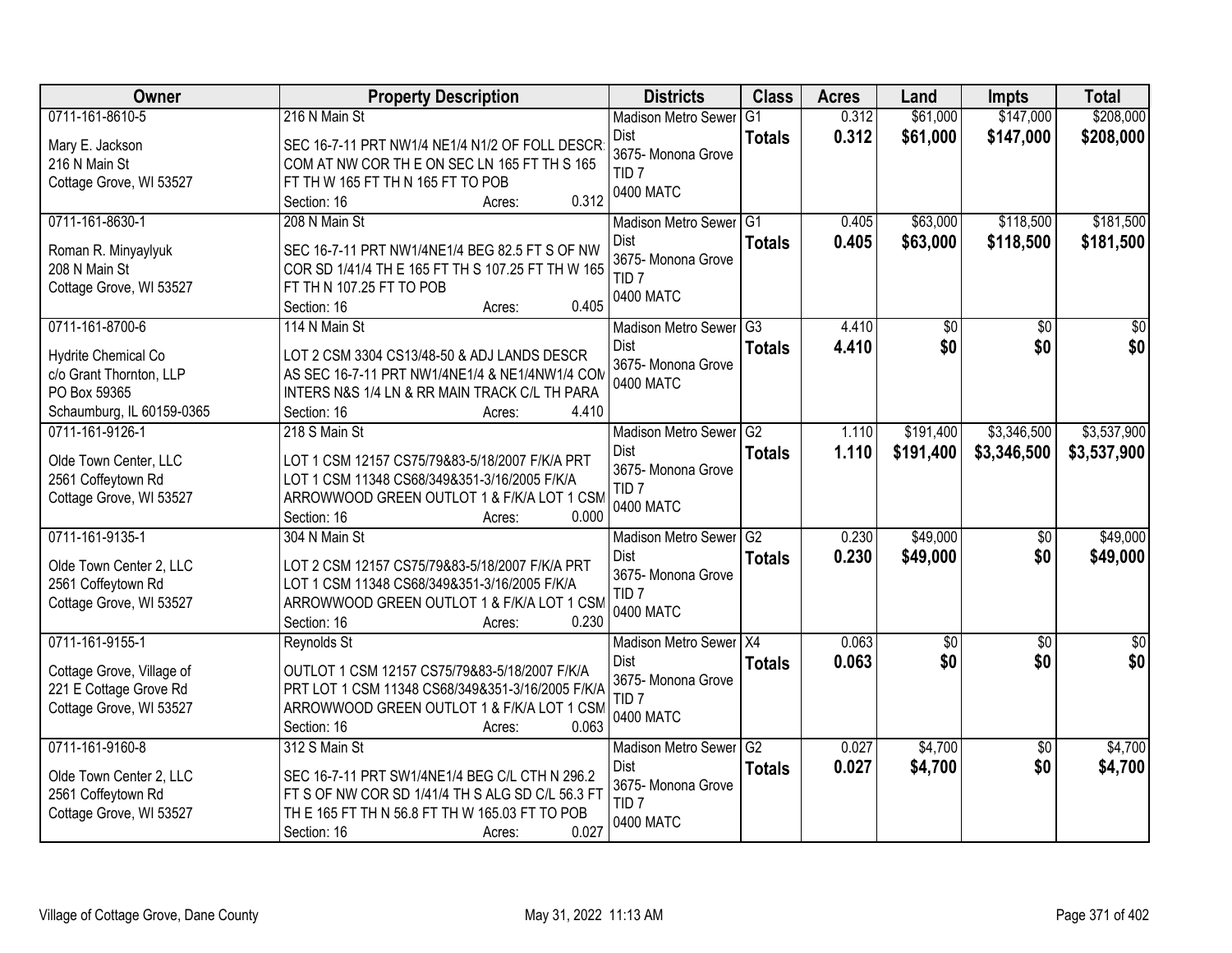| Owner                                           | <b>Property Description</b>                                                                   | <b>Districts</b>                    | <b>Class</b>  | <b>Acres</b> | Land     | Impts           | <b>Total</b> |
|-------------------------------------------------|-----------------------------------------------------------------------------------------------|-------------------------------------|---------------|--------------|----------|-----------------|--------------|
| 0711-161-9165-3                                 | 308 S Main St                                                                                 | <b>Madison Metro Sewer</b>          | G2            | 0.097        | \$42,100 | $\overline{50}$ | \$42,100     |
| Olde Town Center 2, LLC                         | SEC 16-7-11 PRT SW1/4NE1/4 BEG C/L HWY 270 FT S                                               | Dist                                | <b>Totals</b> | 0.097        | \$42,100 | \$0             | \$42,100     |
| 2561 Coffeytown Rd                              | OF NW COR TH S ALG C/L HWY 26.2 FT TH                                                         | 3675- Monona Grove                  |               |              |          |                 |              |
| Cottage Grove, WI 53527                         | N89DEG50'E 165.03 FT TH N 25.7 FT TH W 165 FT TO                                              | TID <sub>7</sub>                    |               |              |          |                 |              |
|                                                 | 0.097<br>Section: 16<br>Acres:                                                                | 0400 MATC                           |               |              |          |                 |              |
| 0711-161-9170-6                                 | 312 S Main St                                                                                 | Madison Metro Sewer G2              |               | 0.188        | \$46,800 | \$0             | \$46,800     |
| Olde Town Center 2, LLC                         | SEC 16-7-11 PRT SW1/4NE1/4 BEG C/L HWY 303 FT S                                               | Dist                                | <b>Totals</b> | 0.188        | \$46,800 | \$0             | \$46,800     |
| 2561 Coffeytown Rd                              | OF NW COR SD 1/41/4 TH S ALG SD C/L 49.5 FT TH E                                              | 3675- Monona Grove                  |               |              |          |                 |              |
| Cottage Grove, WI 53527                         | 165 FT TH N 49.5 FT TH W 165.03 FT TO POB                                                     | TID <sub>7</sub>                    |               |              |          |                 |              |
|                                                 | 0.188<br>Section: 16<br>Acres:                                                                | 0400 MATC                           |               |              |          |                 |              |
| 0711-161-9180-4                                 | 316 S Main St                                                                                 | Madison Metro Sewer G1              |               | 0.375        | \$62,000 | \$175,000       | \$237,000    |
| Jennifer Rose                                   | SEC 16-7-11 PRT SW1/4NE1/4 COM NW COR SD                                                      | <b>Dist</b>                         | <b>Totals</b> | 0.375        | \$62,000 | \$175,000       | \$237,000    |
| David Rose                                      | 1/41/4 TH S 352.5 FT TO POB TH CONT S 99 FT TH E                                              | 3675- Monona Grove                  |               |              |          |                 |              |
| 316 S Main St                                   | 165 FT TH N 99 FT TH W 165 FT TO POB                                                          | TID <sub>7</sub>                    |               |              |          |                 |              |
| Cottage Grove, WI 53527                         | 0.375<br>Section: 16<br>Acres:                                                                | 0400 MATC                           |               |              |          |                 |              |
| 0711-161-9190-2                                 | 326 S Main St                                                                                 | Madison Metro Sewer G1              |               | 0.375        | \$62,000 | \$172,500       | \$234,500    |
|                                                 |                                                                                               | <b>Dist</b>                         | <b>Totals</b> | 0.375        | \$62,000 | \$172,500       | \$234,500    |
| Donald F. Struckmeyer<br>Barbara J. Struckmeyer | PRT SW1/4 NE1/4 COM ON W LN 451.5 FT S OF NW<br>COR IN CL HWY THS ALG CL HWY 99 FT E 165 FT N | 3675- Monona Grove                  |               |              |          |                 |              |
| 326 S Main St                                   | 99 FT W 165 FT TO POB SEC 16 R309/191                                                         | TID <sub>7</sub>                    |               |              |          |                 |              |
| Cottage Grove, WI 53527                         | 0.375<br>Section: 16<br>Acres:                                                                | 0400 MATC                           |               |              |          |                 |              |
| 0711-162-0033-9                                 | 139 N Main St                                                                                 | Madison Metro Sewer G1              |               | 0.461        | \$64,000 | \$115,000       | \$179,000    |
|                                                 |                                                                                               | Dist                                | <b>Totals</b> | 0.461        | \$64,000 | \$115,000       | \$179,000    |
| Dustin W. Weiss                                 | CLARKS SECOND ADDN LOTS 3 & 4 BLOCK 1                                                         | 3675-Monona Grove                   |               |              |          |                 |              |
| 139 N Main St<br>Cottage Grove, WI 53527        |                                                                                               | TID <sub>7</sub>                    |               |              |          |                 |              |
|                                                 | 0.461<br>Section: 16<br>Acres:                                                                | 0400 MATC                           |               |              |          |                 |              |
| 0711-162-0055-3                                 | 145 N Main St                                                                                 | Madison Metro Sewer <sup>1</sup> G1 |               | 0.224        | \$58,500 | \$107,500       | \$166,000    |
|                                                 |                                                                                               | <b>Dist</b>                         | <b>Totals</b> | 0.224        | \$58,500 | \$107,500       | \$166,000    |
| Charles G. Cluney                               | CLARKS SECOND ADDN BLOCK 1 LOT 5                                                              | 3675- Monona Grove                  |               |              |          |                 |              |
| 145 N Main St                                   |                                                                                               | TID <sub>7</sub>                    |               |              |          |                 |              |
| Cottage Grove, WI 53527                         |                                                                                               | 0400 MATC                           |               |              |          |                 |              |
| 0711-162-0065-1                                 | 0.224<br>Section: 16<br>Acres:<br>151 N Main St                                               |                                     |               | 0.225        | \$58,500 | \$167,500       | \$226,000    |
|                                                 |                                                                                               | Madison Metro Sewer G1<br>Dist      |               | 0.225        |          | \$167,500       |              |
| Jc Duffy Properties, LLC                        | CLARKS SECOND ADDN BLOCK 1 LOT 6 SUBJ TO &                                                    | 3675- Monona Grove                  | <b>Totals</b> |              | \$58,500 |                 | \$226,000    |
| 4966 Midway Ln                                  | TOG W/JT DRIVEWAY ESMT IN DOC #3473912                                                        | TID <sub>7</sub>                    |               |              |          |                 |              |
| Marshall, WI 53559                              |                                                                                               | 0400 MATC                           |               |              |          |                 |              |
|                                                 | 0.225<br>Section: 16<br>Acres:                                                                |                                     |               |              |          |                 |              |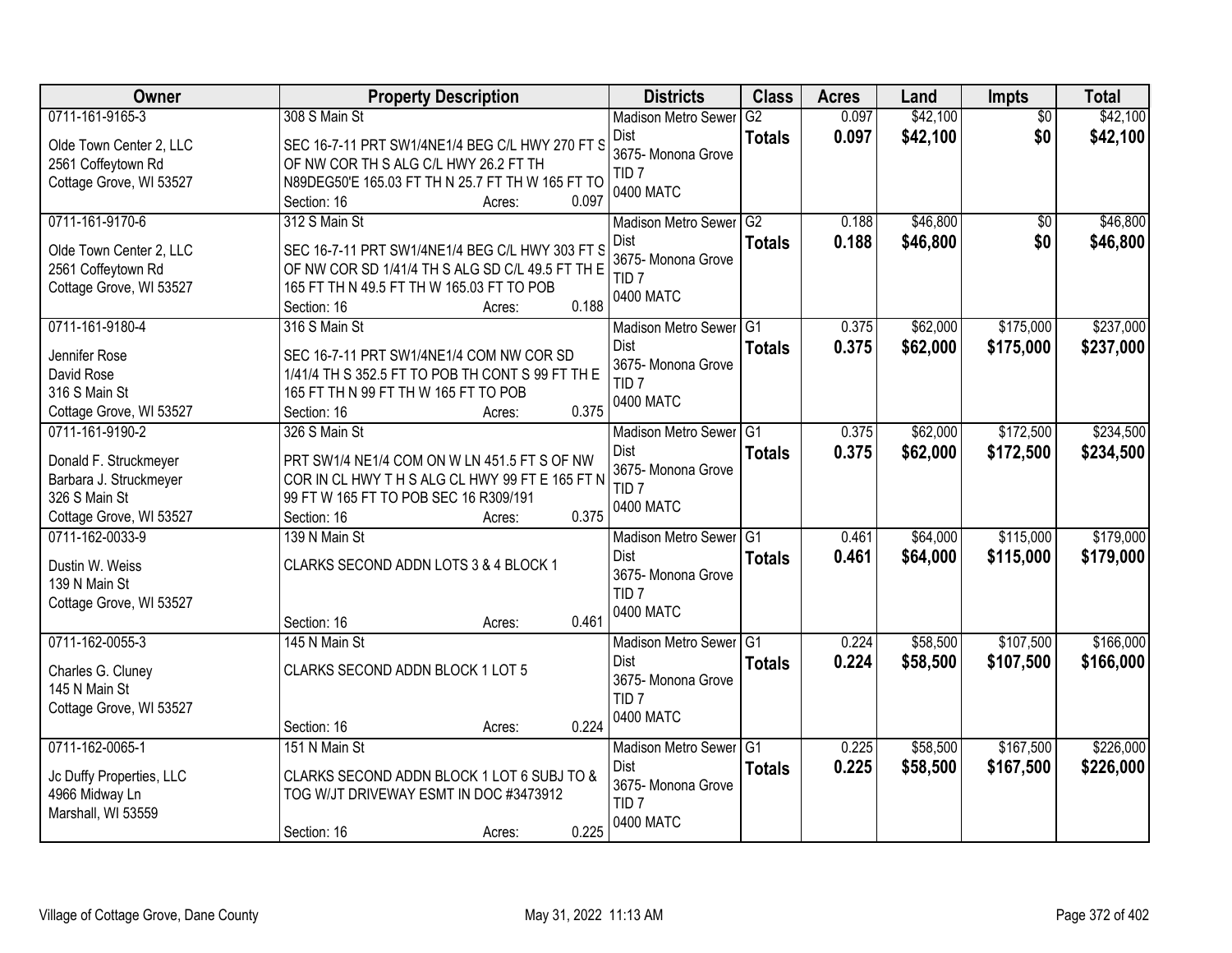| Owner                            | <b>Property Description</b>                      | <b>Districts</b>                       | <b>Class</b>   | <b>Acres</b> | Land            | <b>Impts</b>    | <b>Total</b>    |
|----------------------------------|--------------------------------------------------|----------------------------------------|----------------|--------------|-----------------|-----------------|-----------------|
| 0711-162-0077-1                  | 163 N Main St                                    | <b>Madison Metro Sewer</b>             | G <sub>1</sub> | 0.200        | \$57,500        | \$248,000       | \$305,500       |
| <b>Steven Rathert</b>            | CLARKS SECOND ADDN BLOCK 1 LOT 7 SUBJ TO &       | Dist                                   | <b>Totals</b>  | 0.200        | \$57,500        | \$248,000       | \$305,500       |
| Karolyn Hanson-Rathert           | TOG W/JT DRIVEWAY ESMT IN DOC #3473912           | 3675- Monona Grove<br>TID <sub>7</sub> |                |              |                 |                 |                 |
| 1960 Circle High                 |                                                  | 0400 MATC                              |                |              |                 |                 |                 |
| Cottage Grove, WI 53527          | 0.200<br>Section: 16<br>Acres:                   |                                        |                |              |                 |                 |                 |
| 0711-162-0088-4                  | 165 N Main St                                    | Madison Metro Sewer X4                 |                | 0.200        | \$0             | $\overline{50}$ | \$0             |
| Commonwealth Telephone Co        | CLARKS SECOND ADDN LOT 8 BLOCK 1                 | Dist                                   | <b>Totals</b>  | 0.200        | \$0             | \$0             | \$0             |
| c/o Frontier Communications      |                                                  | 3675- Monona Grove<br>TID <sub>7</sub> |                |              |                 |                 |                 |
| 401 Merritt 7                    |                                                  | 0400 MATC                              |                |              |                 |                 |                 |
| Norwalk, CT 06851                | 0.200<br>Section: 16<br>Acres:                   |                                        |                |              |                 |                 |                 |
| 0711-162-0099-1                  | 171 N Main St                                    | Madison Metro Sewer G1                 |                | 0.275        | \$60,000        | \$164,500       | \$224,500       |
| Bobbie S. Belin                  | CLARKS SECOND ADDN BLOCK 1 LOT 9 & SWLY 1/2      | Dist                                   | <b>Totals</b>  | 0.275        | \$60,000        | \$164,500       | \$224,500       |
| Gregory M. Belin                 | <b>LOT 10</b>                                    | 3675- Monona Grove                     |                |              |                 |                 |                 |
| 9437 Whittier Ct                 |                                                  | TID <sub>7</sub><br>0400 MATC          |                |              |                 |                 |                 |
| Las Vegas, NV 89117-0640         | 0.275<br>Section: 16<br>Acres:                   |                                        |                |              |                 |                 |                 |
| 0711-162-0116-9                  | 205 N Main St                                    | Madison Metro Sewer G1                 |                | 0.276        | \$60,000        | \$131,000       | \$191,000       |
| Peter Korth                      | LOT 1 CSM 8326 CS45/101&102-8/23/96 F/K/A LOT 11 | Dist                                   | <b>Totals</b>  | 0.276        | \$60,000        | \$131,000       | \$191,000       |
| 205 N Main St                    | & N1/2 LOT 10 BLOCK 1 CLARK'S SECOND ADDN        | 3675- Monona Grove                     |                |              |                 |                 |                 |
| Cottage Grove, WI 53527          | DESCR AS SEC 16-7-11 PRT NE1/4NW1/4 (.276        | TID <sub>7</sub>                       |                |              |                 |                 |                 |
|                                  | 0.276<br>Section: 16<br>Acres:                   | 0400 MATC                              |                |              |                 |                 |                 |
| 0711-162-0132-9                  | 217 N Main St                                    | Madison Metro Sewer X4                 |                | 0.122        | $\overline{50}$ | $\overline{50}$ | $\overline{50}$ |
| Bryn Mawr Presbyteri Chrch       | CLARKS SECOND ADDN BLOCK 1 LOT 12 EXC LYG        | <b>Dist</b>                            | <b>Totals</b>  | 0.122        | \$0             | \$0             | \$0             |
| 217 N Main St                    | NW OF LN DESCR AS BEG NE COR SD LOT TH SWLY      | 3675- Monona Grove                     |                |              |                 |                 |                 |
| Cottage Grove, WI 53527          | TO PT ON W LN SD LOT 45 FT S OF NW COR SD LOT    | TID <sub>7</sub>                       |                |              |                 |                 |                 |
|                                  | 0.122<br>Section: 16<br>Acres:                   | 0400 MATC                              |                |              |                 |                 |                 |
| 0711-162-0142-7                  | 229 N Main St                                    | Madison Metro Sewer X4                 |                | 0.146        | $\sqrt{6}$      | $\sqrt{6}$      | $\frac{6}{3}$   |
| Trustees of Bryn Mawr            | CLARKS SECOND ADDN BLOCK 1 PRT LOT 12 LYG        | Dist                                   | <b>Totals</b>  | 0.146        | \$0             | \$0             | \$0             |
| Presbyterian Church              | NWLY OF LN DESCR AS BEG NE COR SD LOT 12 TH      | 3675- Monona Grove                     |                |              |                 |                 |                 |
| Cottage Grove, WI 53527          | SWLY TO PT ON W LN SD LOT 45 FT S OF NW COR      | TID <sub>7</sub><br>0400 MATC          |                |              |                 |                 |                 |
|                                  | 0.146<br>Section: 16<br>Acres:                   |                                        |                |              |                 |                 |                 |
| 0711-162-0542-1                  | 222 Corporate Ct                                 | Madison Metro Sewer G2                 |                | 4.855        | \$338,000       | \$2,171,000     | \$2,509,000     |
| Corporate Court Investments, LLC | LOT 1 CSM 13852 CS92/34&37-11/14/2014 F/K/A LOT  | Dist                                   | <b>Totals</b>  | 4.855        | \$338,000       | \$2,171,000     | \$2,509,000     |
| 5126 W Terrace Dr                | 1 CSM 12907 CS82/79&82-5/25/2010 F/K/A COTTAGE   | 3675- Monona Grove                     |                |              |                 |                 |                 |
| Madison, WI 53718                | GROVE BUSINESS PARK LOTS 1 & 2 & ALSO F/K/A      | TID <sub>7</sub><br>0400 MATC          |                |              |                 |                 |                 |
|                                  | 4.855<br>Section: 16<br>Acres:                   |                                        |                |              |                 |                 |                 |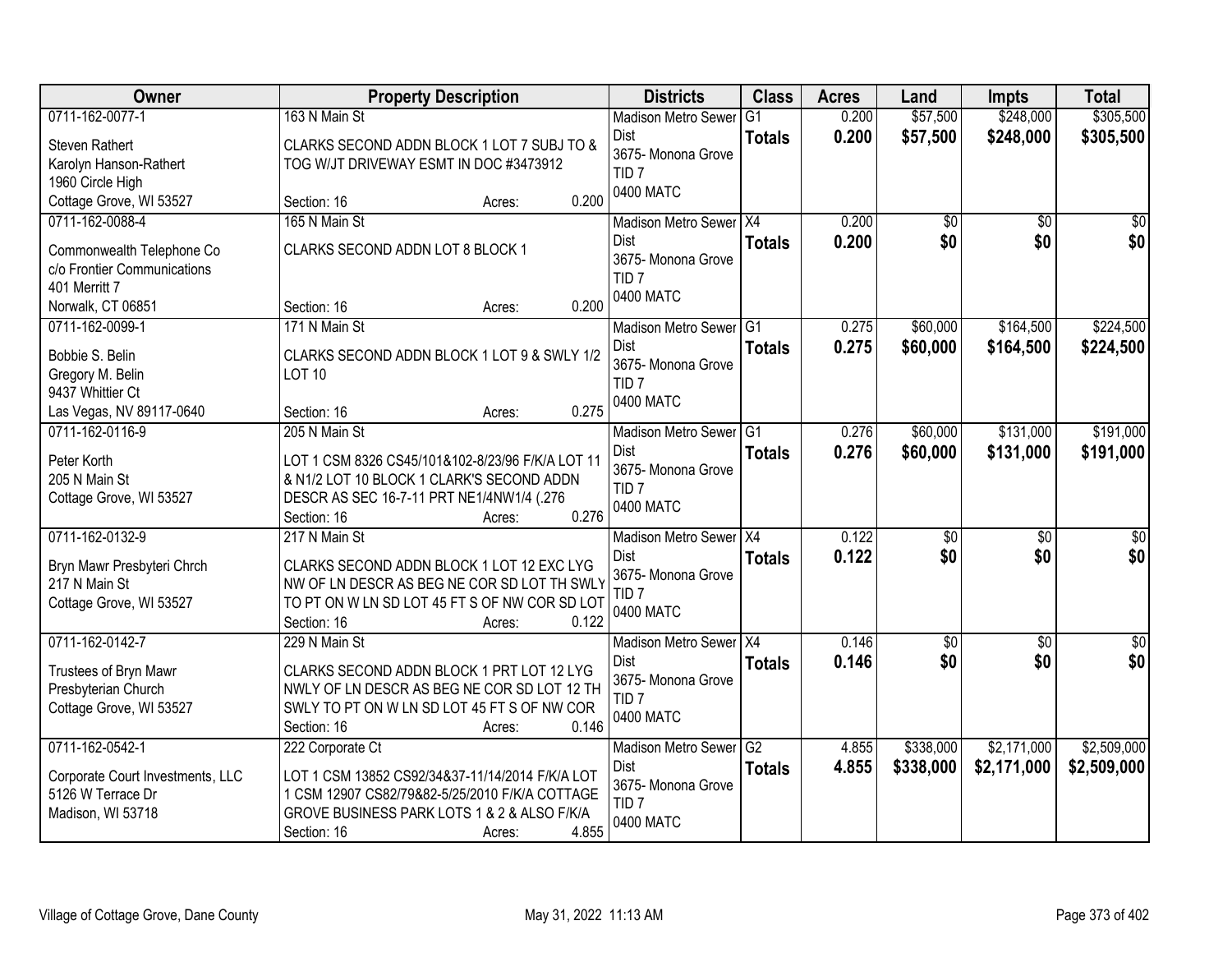| Owner                                                                                                          | <b>Property Description</b>                                                                                                                 |        | <b>Districts</b>                                                                                        | <b>Class</b>                     | <b>Acres</b>   | Land                   | <b>Impts</b>           | <b>Total</b>           |
|----------------------------------------------------------------------------------------------------------------|---------------------------------------------------------------------------------------------------------------------------------------------|--------|---------------------------------------------------------------------------------------------------------|----------------------------------|----------------|------------------------|------------------------|------------------------|
| 0711-162-0588-9                                                                                                | 200 Progress Dr                                                                                                                             |        | <b>Madison Metro Sewer</b>                                                                              | IX4                              | 2.871          | $\overline{50}$        | $\overline{50}$        | $\sqrt{30}$            |
| Village O Cottage Grove<br>221 E Cottage Grove Rd<br>Cottage Grove, WI 53527                                   | LOT 1 CSM 9236 CS52/141&142-3/19/99 F/K/A LOTS 4<br>& 5 COTTAGE GROVE BUSINESS PARK DESCR AS<br>SEC 16-7-11 PRT NW1/4NW1/4 & PRT NE1/4NW1/4 |        | Dist<br>3675- Monona Grove<br>0400 MATC                                                                 | <b>Totals</b>                    | 2.871          | \$0                    | \$0                    | \$0                    |
|                                                                                                                | Section: 16                                                                                                                                 | Acres: | 2.871                                                                                                   |                                  |                |                        |                        |                        |
| 0711-162-0621-7<br>Village O Cottage Grove<br>221 E Cottage Grove Rd<br>Cottage Grove, WI 53527                | Progress Dr<br>COTTAGE GROVE BUSINESS PARK LOT 6<br>Section: 16                                                                             | Acres: | Madison Metro Sewer   X4<br><b>Dist</b><br>3675- Monona Grove<br>TID <sub>7</sub><br>0400 MATC<br>1.702 | <b>Totals</b>                    | 1.702<br>1.702 | \$0<br>\$0             | $\overline{50}$<br>\$0 | \$0<br>\$0             |
| 0711-162-0643-1                                                                                                | 220 Bonnie Rd                                                                                                                               |        | Madison Metro Sewer X4                                                                                  |                                  | 1.557          | $\overline{50}$        | $\overline{50}$        | $\overline{30}$        |
| Village O Cottage Grove<br>221 E Cottage Grove Rd<br>Cottage Grove, WI 53527                                   | COTTAGE GROVE BUSINESS PARK LOT 7                                                                                                           |        | Dist<br>3675- Monona Grove<br>TID <sub>7</sub><br>0400 MATC                                             | <b>Totals</b>                    | 1.557          | \$0                    | \$0                    | \$0                    |
|                                                                                                                | Section: 16                                                                                                                                 | Acres: | 1.557                                                                                                   |                                  |                |                        |                        |                        |
| 0711-162-0665-5<br>Homburg Equipment, Inc.<br>6106 Milwaukee St<br>Madison, WI 53718                           | 240 Bonnie Rd<br>COTTAGE GROVE BUSINESS PARK LOT 8                                                                                          |        | <b>Madison Metro Sewer</b><br>Dist<br>3675- Monona Grove<br>TID <sub>7</sub><br>0400 MATC               | G2<br><b>Totals</b>              | 1.924<br>1.924 | \$125,000<br>\$125,000 | $\sqrt[6]{3}$<br>\$0   | \$125,000<br>\$125,000 |
|                                                                                                                | Section: 16                                                                                                                                 | Acres: | 1.924                                                                                                   |                                  |                |                        |                        |                        |
| 0711-162-0687-9<br>Hydrite Chemical Co<br>c/o Grant Thornton, LLP<br>PO Box 59365<br>Schaumburg, IL 60159-0365 | 150 Progress Dr<br>COTTAGE GROVE BUSINESS PARK LOT 23 SUBJ TO<br>ESMT IN DOC #4965434<br>Section: 16                                        | Acres: | <b>Madison Metro Sewer</b><br>Dist<br>3675- Monona Grove<br>TID <sub>7</sub><br>0400 MATC<br>7.000      | $\overline{G3}$<br><b>Totals</b> | 7.000<br>7.000 | $\overline{30}$<br>\$0 | $\overline{50}$<br>\$0 | $\overline{50}$<br>\$0 |
| 0711-162-0701-0                                                                                                | 120 Progress Dr                                                                                                                             |        | Madison Metro Sewer G2                                                                                  |                                  | 0.500          | \$8,000                | \$0                    | \$8,000                |
| Hydrite Chemical Co<br>c/o Grant Thornton, LLP<br>PO Box 59365<br>Schaumburg, IL 60159-0365                    | COTTAGE GROVE BUSINESS PARK OUTLOT 1<br>Section: 16                                                                                         | Acres: | <b>Dist</b><br>3675- Monona Grove<br>TID <sub>7</sub><br>0400 MATC<br>0.500                             | <b>Totals</b>                    | 0.500          | \$8,000                | \$0                    | \$8,000                |
| 0711-162-0725-2                                                                                                | Donkel Ct                                                                                                                                   |        | Madison Metro Sewer X4                                                                                  |                                  | 1.320          | $\overline{50}$        | $\overline{30}$        | $\overline{50}$        |
| Cottage Grove, Village of<br>221 E Cottage Grove Rd<br>Cottage Grove, WI 53527                                 | COTTAGE GROVE BUSINESS PARK OUTLOT 2                                                                                                        |        | Dist<br>3675- Monona Grove<br>TID <sub>7</sub><br>0400 MATC                                             | <b>Totals</b>                    | 1.320          | \$0                    | \$0                    | \$0                    |
|                                                                                                                | Section: 16                                                                                                                                 | Acres: | 1.320                                                                                                   |                                  |                |                        |                        |                        |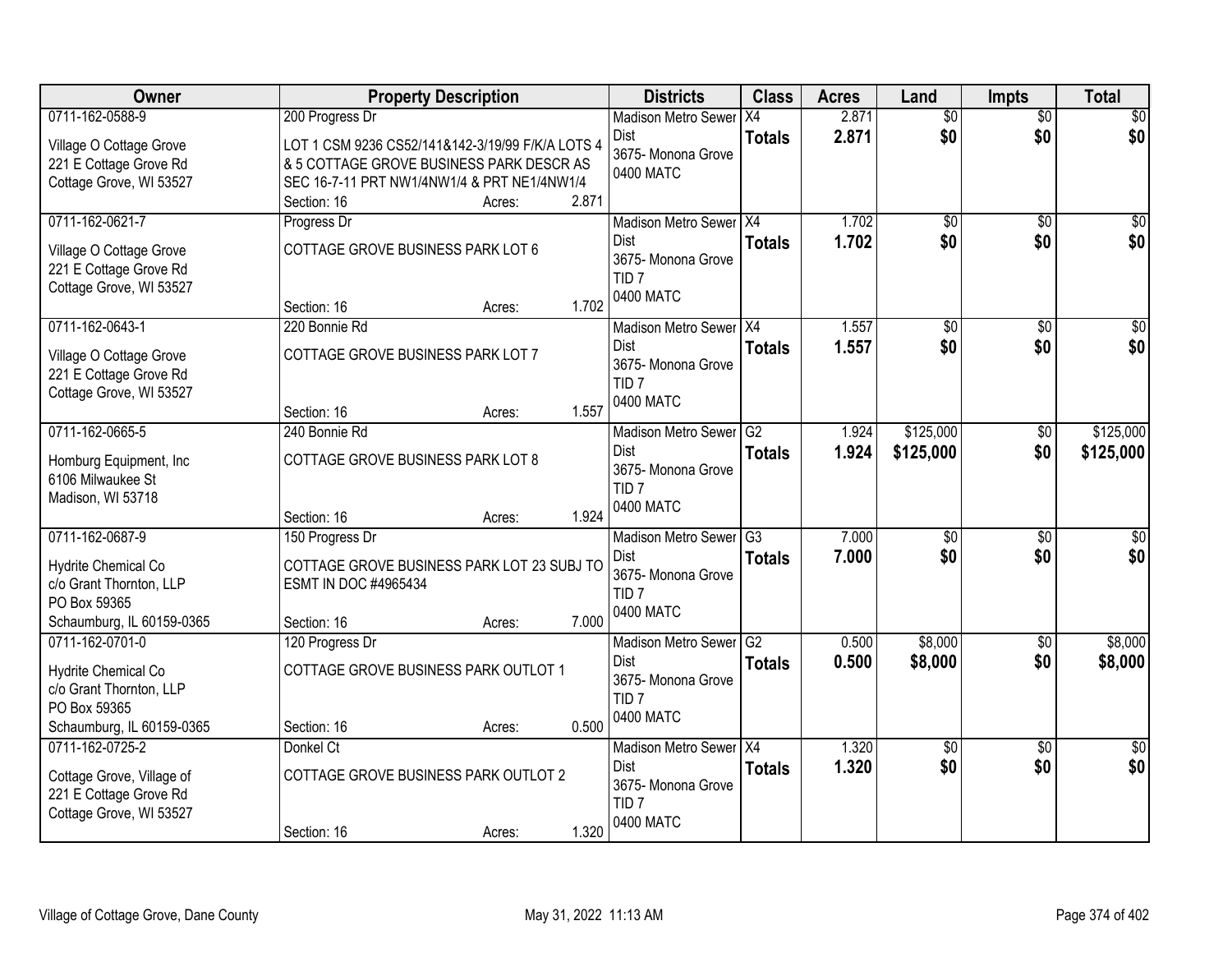| Owner                                   | <b>Property Description</b>                   | <b>Districts</b>              | <b>Class</b>   | <b>Acres</b> | Land     | <b>Impts</b> | <b>Total</b> |
|-----------------------------------------|-----------------------------------------------|-------------------------------|----------------|--------------|----------|--------------|--------------|
| 0711-162-1501-0                         | Clark St                                      | <b>Madison Metro Sewer</b>    | G <sub>1</sub> | 0.035        | \$15,500 | \$11,000     | \$26,500     |
| <b>Richard Wollin</b>                   | CLARK'S ADDN BLOCK 1 PRT LOT 1 COM S87DEGW    | <b>Dist</b>                   | <b>Totals</b>  | 0.035        | \$15,500 | \$11,000     | \$26,500     |
| 136 Taylor St                           | 92 FT FR NE COR TH S87DEGW 42.9 FT TH         | 3675- Monona Grove            |                |              |          |              |              |
| Cottage Grove, WI 53527-9419            | S0DEG47'E 35.1 FT TH N87DEGE 44.4 FT TH       | TID <sub>7</sub>              |                |              |          |              |              |
|                                         | 0.035<br>Section: 16<br>Acres:                | 0400 MATC                     |                |              |          |              |              |
| 0711-162-1511-8                         | 203 S Main St                                 | Madison Metro Sewer G1        |                | 0.056        | \$48,500 | \$165,000    | \$213,500    |
| Vp Madison, LLC                         | CLARK'S ADDN BLOCK 1 PRT LOT 1 BEG NE COR SD  | Dist                          | <b>Totals</b>  | 0.056        | \$48,500 | \$165,000    | \$213,500    |
| 361 Fall Rd 70075                       | LOT TH S10DEGE 26.1 FT TH S86DEG12'W 92.1 FT  | 3675- Monona Grove            |                |              |          |              |              |
| Grafton, WI 53024                       | TH N3DEG13'W 27 FT TH N87DEGE 89.1 FT TO POB  | TID <sub>7</sub>              |                |              |          |              |              |
|                                         | 0.056<br>Section: 16<br>Acres:                | 0400 MATC                     |                |              |          |              |              |
| 0711-162-1521-6                         | 205 S Main St                                 | Madison Metro Sewer G1        |                | 0.179        | \$56,500 | \$213,500    | \$270,000    |
| Wendy M. Labine                         | CLARK'S ADDN PRT LOTS 1 & 2 BLOCK 1 BEG       | <b>Dist</b>                   | <b>Totals</b>  | 0.179        | \$56,500 | \$213,500    | \$270,000    |
| 205 S Main St                           | S10DEGE 26.1 FT FR NE COR SD LOT 1 TH         | 3675- Monona Grove            |                |              |          |              |              |
| Cottage Grove, WI 53527                 | S86DEG12'W 92.1 FT TH S3DEG13'E 8 FT TH       | TID <sub>7</sub>              |                |              |          |              |              |
|                                         | 0.179<br>Section: 16<br>Acres:                | 0400 MATC                     |                |              |          |              |              |
| 0711-162-1532-3                         | 209 S Main St                                 | Madison Metro Sewer G2        |                | 0.127        | \$53,500 | \$166,500    | \$220,000    |
| 209 S Main St Pjr, LLC                  | CLARK'S ADDN PRT LOT 2 BLOCK 1 BEG SE COR SD  | Dist                          | <b>Totals</b>  | 0.127        | \$53,500 | \$166,500    | \$220,000    |
| 2116 E Washington Ave                   | LOT TH N10DEGW 49.5 FT TH S84DEG30'W 145.4 FT | 3675- Monona Grove            |                |              |          |              |              |
| Madison, WI 53704                       | TO LOT W LN TH S0DEG47'E 24.3 FT TO SW COR SD | TID <sub>7</sub>              |                |              |          |              |              |
|                                         | 0.127<br>Section: 16<br>Acres:                | 0400 MATC                     |                |              |          |              |              |
| 0711-162-1543-0                         | 118 Clark St                                  | Madison Metro Sewer           | G1             | 0.239        | \$59,000 | \$138,500    | \$197,500    |
|                                         |                                               | Dist                          | <b>Totals</b>  | 0.239        | \$59,000 | \$138,500    | \$197,500    |
| Joseph K. Buettner                      | CLARKS ADDN LOT 3 & 4 BLOCK 1                 | 3675- Monona Grove            |                |              |          |              |              |
| Brittan N. Buettner                     |                                               | TID <sub>7</sub>              |                |              |          |              |              |
| 118 Clark St<br>Cottage Grove, WI 53527 | 0.239                                         | 0400 MATC                     |                |              |          |              |              |
| 0711-162-1565-4                         | Section: 16<br>Acres:<br>122 Clark St         | Madison Metro Sewer G1        |                | 0.115        | \$53,000 | \$129,500    | \$182,500    |
|                                         |                                               | <b>Dist</b>                   |                | 0.115        | \$53,000 | \$129,500    |              |
| Bernard A. Albert                       | CLARKS ADDN LOT 5 BLOCK 1                     | 3675- Monona Grove            | <b>Totals</b>  |              |          |              | \$182,500    |
| Elizabeth J. Albert                     |                                               | TID <sub>7</sub>              |                |              |          |              |              |
| 122 Clark St                            |                                               | 0400 MATC                     |                |              |          |              |              |
| Cottage Grove, WI 53527                 | 0.115<br>Section: 16<br>Acres:                |                               |                |              |          |              |              |
| 0711-162-1576-1                         | 130 Clark St                                  | Madison Metro Sewer G1        |                | 0.115        | \$53,000 | \$120,900    | \$173,900    |
| Andrew Olson                            | CLARKS ADDN LOT 6 BLOCK 1                     | <b>Dist</b>                   | <b>Totals</b>  | 0.115        | \$53,000 | \$120,900    | \$173,900    |
| 130 Clark St                            |                                               | 3675- Monona Grove            |                |              |          |              |              |
| Cottage Grove, WI 53527                 |                                               | TID <sub>7</sub><br>0400 MATC |                |              |          |              |              |
|                                         | 0.115<br>Section: 16<br>Acres:                |                               |                |              |          |              |              |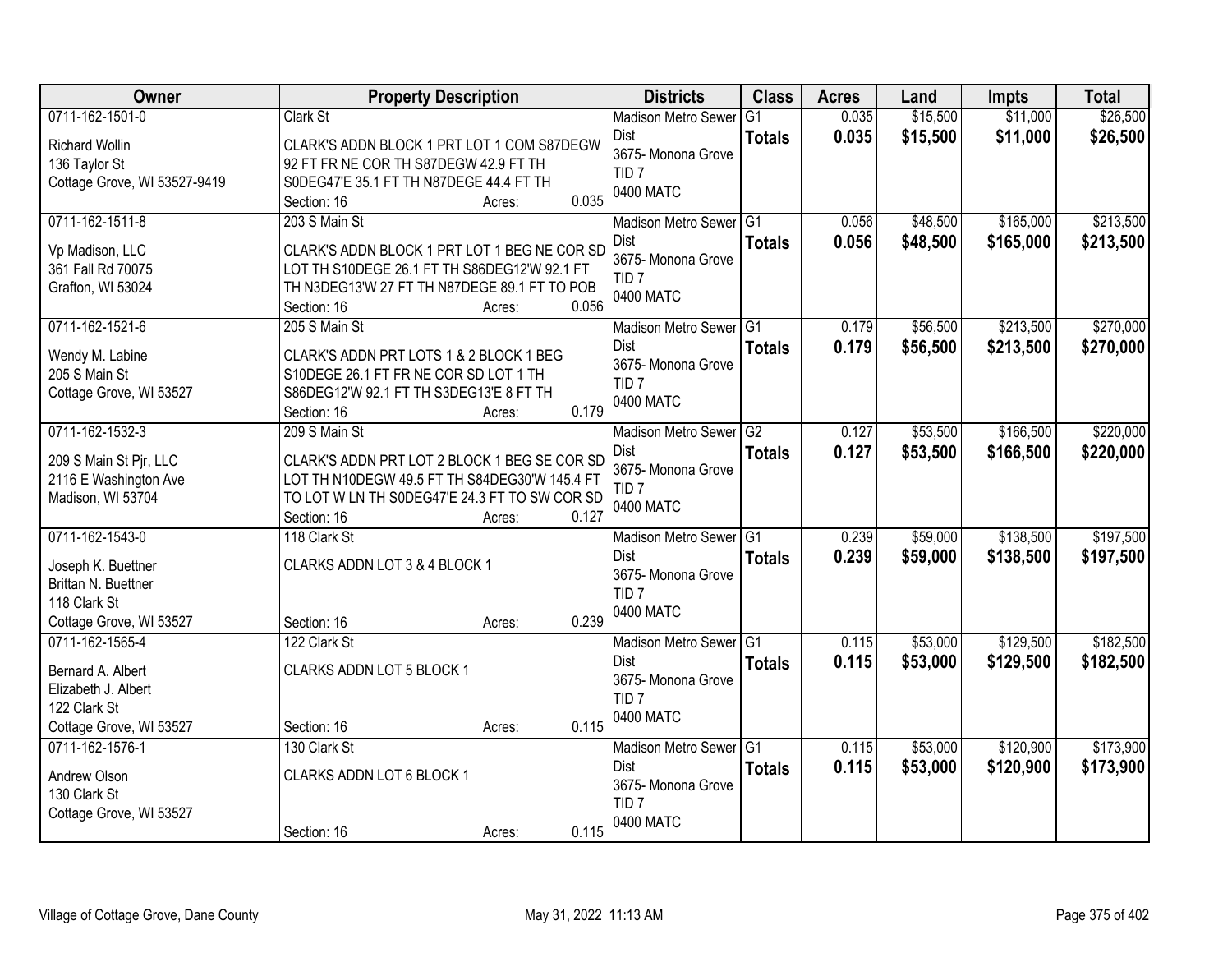| <b>Owner</b>                  | <b>Property Description</b>                  |                 | <b>Districts</b>              | <b>Class</b>  | <b>Acres</b> | Land     | <b>Impts</b>    | <b>Total</b> |
|-------------------------------|----------------------------------------------|-----------------|-------------------------------|---------------|--------------|----------|-----------------|--------------|
| 0711-162-1587-8               | 134 Clark St                                 |                 | <b>Madison Metro Sewer</b>    | G1            | 0.115        | \$53,000 | \$147,000       | \$200,000    |
| Joseph G. Mccloskey           | CLARKS ADDN LOT 7 BLOCK 1                    |                 | <b>Dist</b>                   | <b>Totals</b> | 0.115        | \$53,000 | \$147,000       | \$200,000    |
| Melissa C. Mccloskey          |                                              |                 | 3675- Monona Grove            |               |              |          |                 |              |
| 134 Clark St                  |                                              |                 | TID <sub>7</sub><br>0400 MATC |               |              |          |                 |              |
| Cottage Grove, WI 53527       | Section: 16                                  | 0.115<br>Acres: |                               |               |              |          |                 |              |
| 0711-162-1598-5               | 140 Clark St                                 |                 | Madison Metro Sewer G1        |               | 0.115        | \$53,000 | \$85,900        | \$138,900    |
| Gina Heiman                   | CLARKS ADDN BLOCK 1 LOT 8                    |                 | Dist                          | <b>Totals</b> | 0.115        | \$53,000 | \$85,900        | \$138,900    |
| 140 Clark St                  |                                              |                 | 3675- Monona Grove            |               |              |          |                 |              |
| Cottage Grove, WI 53527       |                                              |                 | TID <sub>7</sub><br>0400 MATC |               |              |          |                 |              |
|                               | Section: 16                                  | 0.115<br>Acres: |                               |               |              |          |                 |              |
| 0711-162-1609-1               | 146 Clark St                                 |                 | Madison Metro Sewer G1        |               | 0.136        | \$54,000 | \$140,500       | \$194,500    |
| <b>Courtney Miller</b>        | <b>CLARKS ADDITION BLOCK 1 LOT 9</b>         |                 | <b>Dist</b>                   | <b>Totals</b> | 0.136        | \$54,000 | \$140,500       | \$194,500    |
| 146 Clark St                  |                                              |                 | 3675- Monona Grove            |               |              |          |                 |              |
| Cottage Grove, WI 53527       |                                              |                 | TID <sub>7</sub><br>0400 MATC |               |              |          |                 |              |
|                               | Section: 16                                  | 0.136<br>Acres: |                               |               |              |          |                 |              |
| 0711-162-1620-6               | 150 Clark St                                 |                 | Madison Metro Sewer G1        |               | 0.164        | \$55,500 | \$138,000       | \$193,500    |
| William Sainsbury             | CLARKS ADDN BLOCK 1 LOT 10 & E 12 FT LOT 11  |                 | <b>Dist</b>                   | <b>Totals</b> | 0.164        | \$55,500 | \$138,000       | \$193,500    |
| Stephaney Sainsbury           |                                              |                 | 3675- Monona Grove            |               |              |          |                 |              |
| 150 Clark St                  |                                              |                 | TID <sub>7</sub>              |               |              |          |                 |              |
| Cottage Grove, WI 53527       | Section: 16                                  | 0.164<br>Acres: | 0400 MATC                     |               |              |          |                 |              |
| 0711-162-1641-1               | 121 S Main St                                |                 | <b>Madison Metro Sewer</b>    | IG1           | 0.234        | \$59,000 | \$137,500       | \$196,500    |
| Jeffrey A. Rimington          | CLARKS ADDN BLOCK 2 LOT 1 & LOT 2 EXC W 67.5 |                 | Dist                          | <b>Totals</b> | 0.234        | \$59,000 | \$137,500       | \$196,500    |
| 121 S Main St                 | FT OF LOT 2                                  |                 | 3675- Monona Grove            |               |              |          |                 |              |
| Cottage Grove, WI 53527       |                                              |                 | TID <sub>7</sub>              |               |              |          |                 |              |
|                               | Section: 16                                  | 0.234<br>Acres: | 0400 MATC                     |               |              |          |                 |              |
| 0711-162-1652-8               | 119 Clark St                                 |                 | Madison Metro Sewer G1        |               | 0.092        | \$52,000 | \$127,500       | \$179,500    |
| Mary Gentry                   | CLARKS ADDN W 67.5 FT LOT 2 BLOCK 2          |                 | <b>Dist</b>                   | <b>Totals</b> | 0.092        | \$52,000 | \$127,500       | \$179,500    |
| 119 Clark St                  |                                              |                 | 3675- Monona Grove            |               |              |          |                 |              |
| Cottage Grove, WI 53527       |                                              |                 | TID <sub>7</sub>              |               |              |          |                 |              |
|                               | Section: 16                                  | 0.092<br>Acres: | 0400 MATC                     |               |              |          |                 |              |
| 0711-162-1663-5               | 129 Clark St                                 |                 | Madison Metro Sewer G2        |               | 0.140        | \$54,500 | $\overline{50}$ | \$54,500     |
| Landmark Services Cooperative | CLARKS ADDN LOT 3 BLOCK 2                    |                 | Dist                          | <b>Totals</b> | 0.140        | \$54,500 | \$0             | \$54,500     |
| 1401 Landmark Dr              |                                              |                 | 3675- Monona Grove            |               |              |          |                 |              |
| Cottage Grove, WI 53527       |                                              |                 | TID <sub>7</sub>              |               |              |          |                 |              |
|                               | Section: 16                                  | 0.140<br>Acres: | 0400 MATC                     |               |              |          |                 |              |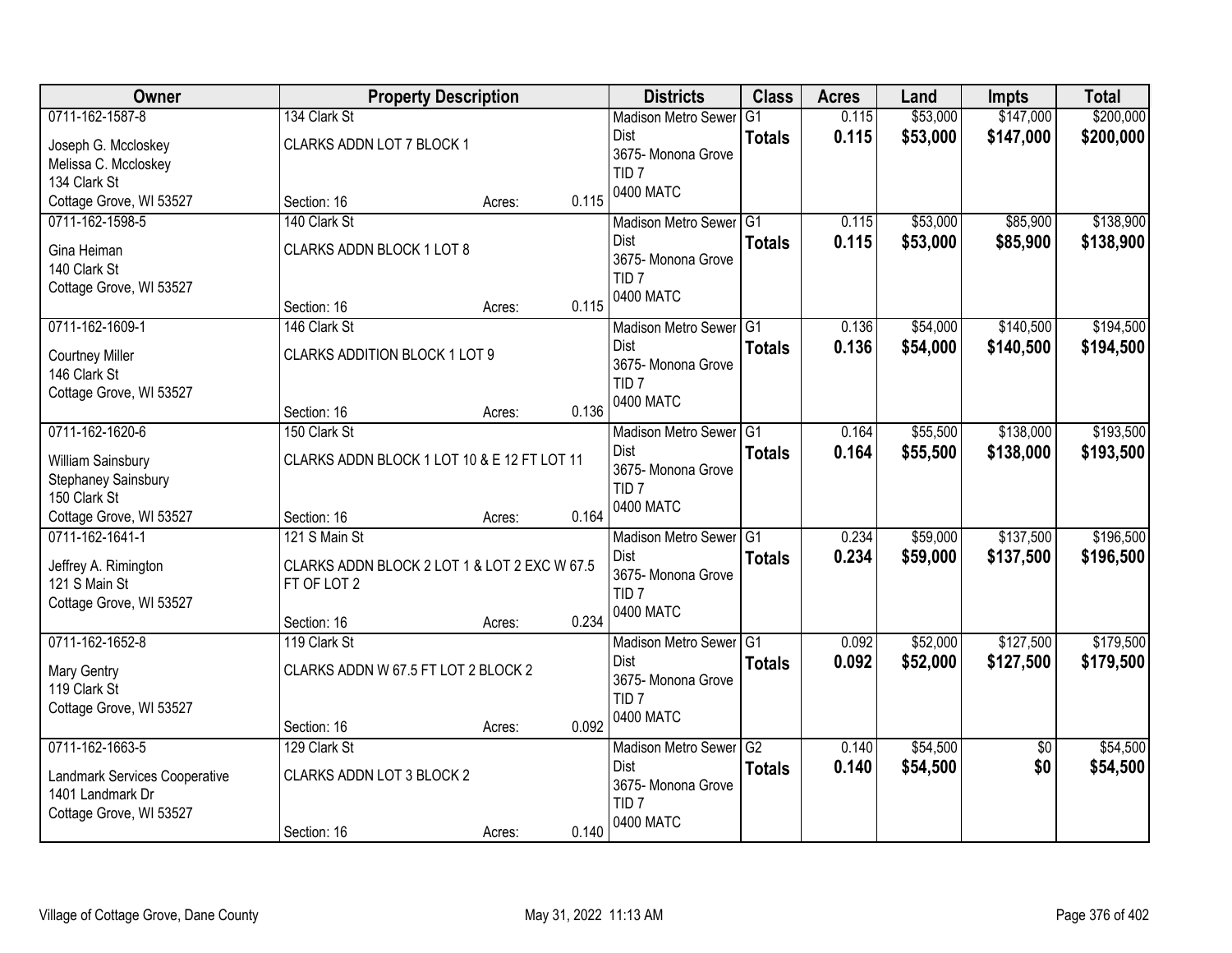| Owner                                                                                             | <b>Property Description</b>                                                                                                                                                           |       | <b>Districts</b>                                                                      | <b>Class</b>        | <b>Acres</b>   | Land                   | Impts                  | <b>Total</b>           |
|---------------------------------------------------------------------------------------------------|---------------------------------------------------------------------------------------------------------------------------------------------------------------------------------------|-------|---------------------------------------------------------------------------------------|---------------------|----------------|------------------------|------------------------|------------------------|
| 0711-162-1675-1<br>Landmark Services Cooperative<br>1401 Landmark Dr<br>Cottage Grove, WI 53527   | 141 Clark St<br>CLARKS ADDN BLOCK 2 LOT 4 EXC R16556/67                                                                                                                               |       | <b>Madison Metro Sewer</b><br>Dist<br>3675- Monona Grove<br>TID <sub>7</sub>          | G2<br><b>Totals</b> | 0.072<br>0.072 | \$51,000<br>\$51,000   | $\overline{50}$<br>\$0 | \$51,000<br>\$51,000   |
|                                                                                                   | Section: 16<br>Acres:                                                                                                                                                                 | 0.072 | 0400 MATC                                                                             |                     |                |                        |                        |                        |
| 0711-162-1685-9<br>Landmark Services Cooperative<br>1401 Landmark Dr<br>Cottage Grove, WI 53527   | Clark St<br>CLARKS ADDN BLOCK 2 PRT LOT 4 BEG MOST WLY<br>COR SD LOT 4 TH N81DEG00'00"E ALG N LN SD LOT<br>4 111.26 FT TH S9DEG00'00"E 17.77 FT TO A PT ON S<br>Section: 16<br>Acres: | 0.023 | Madison Metro Sewer G2<br>Dist<br>3675- Monona Grove<br>TID <sub>7</sub><br>0400 MATC | <b>Totals</b>       | 0.023<br>0.023 | \$2,000<br>\$2,000     | \$0<br>\$0             | \$2,000<br>\$2,000     |
| 0711-162-2011-1<br>Heller Holdings, LLC<br>243 Bonnie Rd<br>Cottage Grove, WI 53527               | 243 Bonnie Rd<br>COTTAGE GROVE BUSINESS PARK LOT 9<br>Section: 16<br>Acres:                                                                                                           | 1.654 | Madison Metro Sewer G2<br>Dist<br>3675- Monona Grove<br>0400 MATC                     | <b>Totals</b>       | 1.654<br>1.654 | \$145,000<br>\$145,000 | \$361,500<br>\$361,500 | \$506,500<br>\$506,500 |
| 0711-162-2033-5                                                                                   | 235 Bonnie Rd                                                                                                                                                                         |       | Madison Metro Sewer G2                                                                |                     | 1.133          | \$99,000               | \$459,100              | \$558,100              |
| 25293 Swan Ln<br>Winona, MN 55987                                                                 | Donskey Rev Tr, James P & Kathleen R   COTTAGE GROVE BUSINESS PARK LOT 10                                                                                                             |       | Dist<br>3675- Monona Grove<br>0400 MATC                                               | <b>Totals</b>       | 1.133          | \$99,000               | \$459,100              | \$558,100              |
|                                                                                                   | Section: 16<br>Acres:                                                                                                                                                                 | 1.133 |                                                                                       |                     |                |                        |                        |                        |
| 0711-162-2055-9<br>Cottage Grove, Village of<br>221 E Cottage Grove Rd<br>Cottage Grove, WI 53527 | 225 Bonnie Rd<br>COTTAGE GROVE BUSINESS PARK LOT 11 SUBJ TO<br>& TOG W/ESMT AGRMT IN DOC #2780557 & DOC<br>#2783147 & DOC #2840350<br>Section: 16<br>Acres:                           | 1.287 | Madison Metro Sewer X4<br><b>Dist</b><br>3675- Monona Grove<br>0400 MATC              | <b>Totals</b>       | 1.287<br>1.287 | $\overline{50}$<br>\$0 | $\overline{50}$<br>\$0 | $\overline{50}$<br>\$0 |
| 0711-162-2077-3                                                                                   | 221 Bonnie Rd                                                                                                                                                                         |       | Madison Metro Sewer G2                                                                |                     | 1.439          | \$126,000              | \$476,200              | \$602,200              |
| Toby Shop, LLC<br>1004 Fish Hatchery Rd<br>Madison, WI 53715                                      | COTTAGE GROVE BUSINESS PARK LOT 12 SUBJ TO<br>& TOG W/ESMT AGRMT IN DOC #2780557 & DOC<br>#2783147 & DOC #2840350<br>Section: 16<br>Acres:                                            | 1.439 | Dist<br>3675- Monona Grove<br>0400 MATC                                               | <b>Totals</b>       | 1.439          | \$126,000              | \$476,200              | \$602,200              |
| 0711-162-2100-1                                                                                   | 300 Progress Dr                                                                                                                                                                       |       | Madison Metro Sewer <sup>G2</sup>                                                     |                     | 1.069          | \$93,500               | \$697,200              | \$790,700              |
| Hogan Properties, LLC<br>W9981 River Oaks Rd<br>Poynette, WI 53955-9317                           | COTTAGE GROVE BUSINESS PARK LOT 13 & ELY 17<br>FT OF LOT 14                                                                                                                           |       | Dist<br>3675- Monona Grove<br>TID <sub>7</sub><br>0400 MATC                           | X4<br><b>Totals</b> | 0.074<br>1.143 | \$0<br>\$93,500        | \$0<br>\$697,200       | \$0<br>\$790,700       |
|                                                                                                   | Section: 16<br>Acres:                                                                                                                                                                 | 1.143 |                                                                                       |                     |                |                        |                        |                        |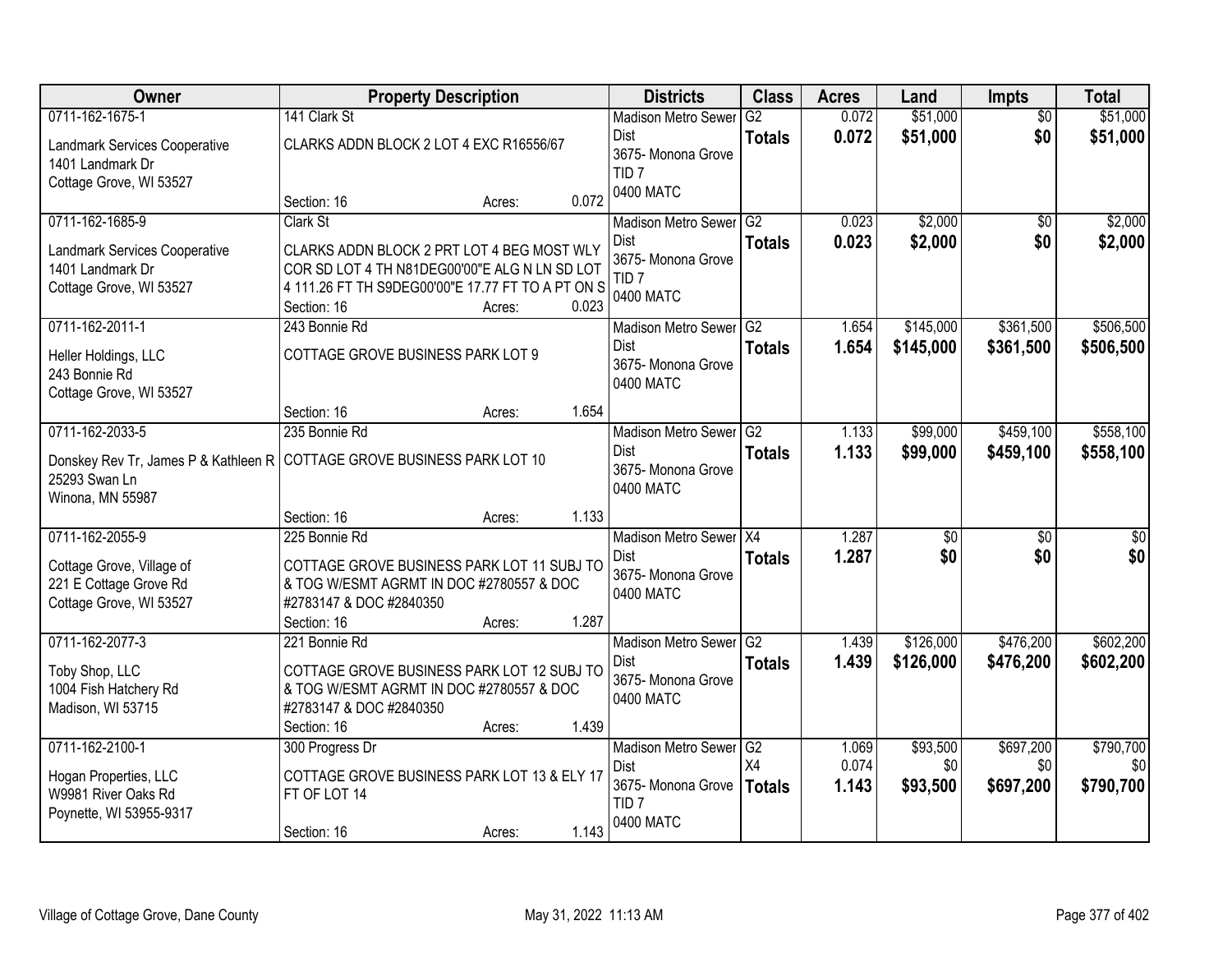| Owner                                                                                                                     | <b>Property Description</b>                                                                                                                                                                           | <b>Districts</b>                                                                          | <b>Class</b>                    | <b>Acres</b>   | Land                   | <b>Impts</b>           | <b>Total</b>               |
|---------------------------------------------------------------------------------------------------------------------------|-------------------------------------------------------------------------------------------------------------------------------------------------------------------------------------------------------|-------------------------------------------------------------------------------------------|---------------------------------|----------------|------------------------|------------------------|----------------------------|
| 0711-162-2122-1<br>Hogan Properties, LLC<br>W9981 River Oaks Rd<br>Poynette, WI 53955-9317                                | 328 Progress Dr<br>COTTAGE GROVE BUSINESS PARK LOT 14 EXC ELY<br>17 FT THF                                                                                                                            | <b>Madison Metro Sewer</b><br>Dist<br>3675- Monona Grove<br>TID <sub>7</sub><br>0400 MATC | G2<br><b>Totals</b>             | 0.963<br>0.963 | \$84,500<br>\$84,500   | \$11,000<br>\$11,000   | \$95,500<br>\$95,500       |
|                                                                                                                           | 0.963<br>Section: 16<br>Acres:                                                                                                                                                                        |                                                                                           |                                 |                |                        |                        |                            |
| 0711-162-2135-2<br>Collins Properties III, LLC<br>PO Box 108<br>Sun Prairie, WI 53590                                     | 352 Progress Dr<br>COTTAGE GROVE BUSINESS PARK LOT 15 EXC WLY<br>20 FT THF                                                                                                                            | Madison Metro Sewer G2<br>Dist<br>3675- Monona Grove<br>0400 MATC                         | <b>Totals</b>                   | 1.395<br>1.395 | \$122,000<br>\$122,000 | \$786,500<br>\$786,500 | \$908,500<br>\$908,500     |
|                                                                                                                           | 1.395<br>Section: 16<br>Acres:                                                                                                                                                                        |                                                                                           |                                 |                |                        |                        |                            |
| 0711-162-2150-1<br>In-Flight Services, LLC<br>PO Box 159<br>Cottage Grove, WI 53527                                       | 400 Progress Dr<br>LOT 1 CSM 11991 CS73/347&349-11/21/2006 F/K/A<br>LOT 1 CSM 9570 CS55/24&26-/1/6/2000 F/K/A LOTS<br>16, 17 & PRT OUTLOT 3 & PRT OUTLOT 15 COTTAGE<br>0.865<br>Section: 16<br>Acres: | Madison Metro Sewer G2<br><b>Dist</b><br>3675- Monona Grove<br>0400 MATC                  | <b>Totals</b>                   | 0.865<br>0.865 | \$113,500<br>\$113,500 | \$324,000<br>\$324,000 | \$437,500<br>\$437,500     |
| 0711-162-2166-1<br>Homburg Equipment, Inc.<br>6106 Milwaukee St<br>Madison, WI 53718                                      | Progress Dr<br>LOT 2 CSM 11991 CS73/347&349-11/21/2006 F/K/A<br>LOT 1 CSM 9570 CS55/24&26-/1/6/2000 F/K/A LOTS<br>16, 17 & PRT OUTLOT 3 & PRT OUTLOT 15 COTTAGE<br>0.855<br>Section: 16<br>Acres:     | Madison Metro Sewer G2<br>Dist<br>3675- Monona Grove<br>0400 MATC                         | <b>Totals</b>                   | 0.855<br>0.855 | \$37,500<br>\$37,500   | $\sqrt[6]{}$<br>\$0    | \$37,500<br>\$37,500       |
| 0711-162-2179-1<br>Jts Properties, LLC<br>c/o Pbbs Equipment Corp<br>N59 W16500 Greenway Cir<br>Menomonee Falls, WI 53051 | 380 Progress Dr<br>LOT 2 CSM 9570 CS55/24&26-/1/6/2000 F/K/A LOTS<br>16, 17 & PRT OUTLOT 3 & PRT OUTLOT 15 COTTAGE<br>GROVE BUSINESS PARK DESCR AS SEC 16-7-11<br>1.001<br>Section: 16<br>Acres:      | <b>Madison Metro Sewer</b><br>Dist<br>3675- Monona Grove<br>0400 MATC                     | G <sub>2</sub><br><b>Totals</b> | 1.001<br>1.001 | \$87,500<br>\$87,500   | \$238,000<br>\$238,000 | \$325,500<br>\$325,500     |
| 0711-162-2209-3<br>Cottage Grove Storage, LLC<br>502 Progress Dr<br>Cottage Grove, WI 53527                               | 401 Progress Dr<br>COTTAGE GROVE BUSINESS PARK LOT 18 SUBJ TO<br>ESMT IN DOC #4965434<br>1.487<br>Section: 16<br>Acres:                                                                               | Madison Metro Sewer G2<br>Dist<br>3675- Monona Grove<br>0400 MATC                         | <b>Totals</b>                   | 1.487<br>1.487 | \$130,000<br>\$130,000 | \$295,000<br>\$295,000 | \$425,000<br>\$425,000     |
| 0711-162-2231-5<br>Cottage Grove Storage, LLC<br>502 Progress Dr<br>Cottage Grove, WI 53527                               | 375 Progress Dr<br>COTTAGE GROVE BUSINESS PARK LOT 19 SUBJ TO<br>ESMT IN DOC #4965434<br>1.450<br>Section: 16<br>Acres:                                                                               | Madison Metro Sewer G2<br><b>Dist</b><br>3675- Monona Grove<br>0400 MATC                  | <b>Totals</b>                   | 1.450<br>1.450 | \$127,000<br>\$127,000 | \$906,500<br>\$906,500 | \$1,033,500<br>\$1,033,500 |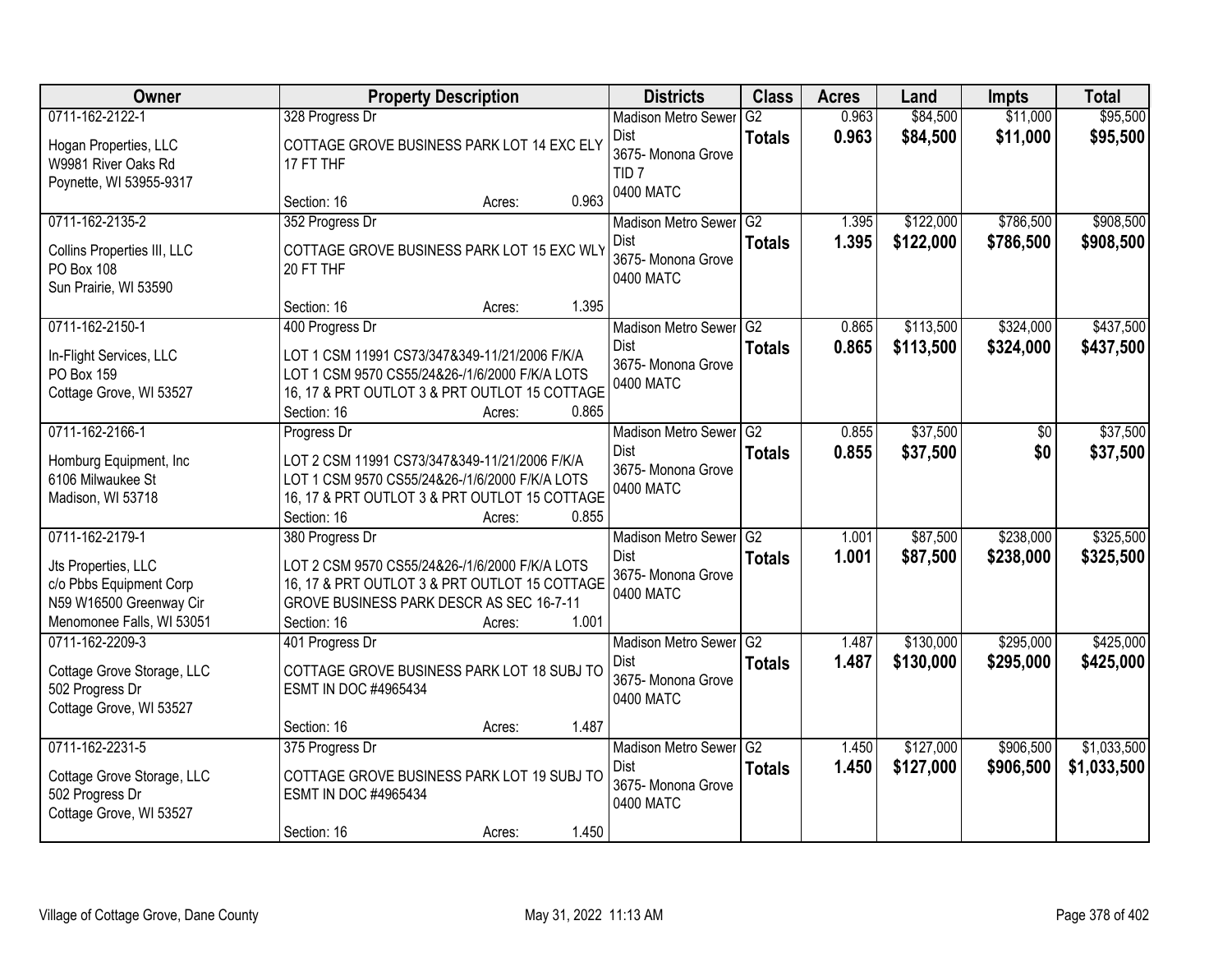| <b>Owner</b>                             |                                                                 | <b>Property Description</b> |        | <b>Districts</b>                  | <b>Class</b>    | <b>Acres</b>   | Land       | <b>Impts</b> | <b>Total</b> |
|------------------------------------------|-----------------------------------------------------------------|-----------------------------|--------|-----------------------------------|-----------------|----------------|------------|--------------|--------------|
| 0711-162-2253-9                          | 351 Progress Dr                                                 |                             |        | <b>Madison Metro Sewer</b>        | G2              | 1.484          | \$130,000  | \$426,000    | \$556,000    |
| Steve B. Wohlers                         | COTTAGE GROVE BUSINESS PARK LOT 20                              |                             |        | Dist                              | <b>Totals</b>   | 1.484          | \$130,000  | \$426,000    | \$556,000    |
| 202 Maria Ln                             |                                                                 |                             |        | 3675- Monona Grove<br>0400 MATC   |                 |                |            |              |              |
| Cottage Grove, WI 53527                  |                                                                 |                             |        |                                   |                 |                |            |              |              |
|                                          | Section: 16                                                     | Acres:                      | 1.484  |                                   |                 |                |            |              |              |
| 0711-162-2275-3                          | 321 Progress Dr                                                 |                             |        | Madison Metro Sewer G2            |                 | 1.301          | \$114,000  | \$321,500    | \$435,500    |
| J & M Uselman, LLC                       | COTTAGE GROVE BUSINESS PARK LOT 21 SUBJ TO                      |                             |        | <b>Dist</b><br>3675- Monona Grove | <b>Totals</b>   | 1.301          | \$114,000  | \$321,500    | \$435,500    |
| 4850 Alvin Rd                            | ESMT IN DOC #4965434                                            |                             |        | 0400 MATC                         |                 |                |            |              |              |
| Sun Prairie, WI 53590                    |                                                                 |                             |        |                                   |                 |                |            |              |              |
|                                          | Section: 16                                                     | Acres:                      | 1.301  |                                   |                 |                |            |              |              |
| 0711-162-2297-7                          | 301 Progress Dr                                                 |                             |        | Madison Metro Sewer G3<br>Dist    |                 | 1.392<br>1.392 | \$0<br>\$0 | \$0<br>\$0   | \$0<br>\$0   |
| 301 Progress, LLC                        | COTTAGE GROVE BUSINESS PARK LOT 22 SUBJ TO                      |                             |        | 3675- Monona Grove                | <b>Totals</b>   |                |            |              |              |
| 301 Progress Dr                          | ESMT IN DOC #4965434                                            |                             |        | 0400 MATC                         |                 |                |            |              |              |
| Cottage Grove, WI 53527                  |                                                                 |                             | 1.392  |                                   |                 |                |            |              |              |
| 0711-162-2301-1                          | Section: 16<br>Progress Dr                                      | Acres:                      |        | Madison Metro Sewer X4            |                 | 10.486         | \$0        | $\sqrt{6}$   | \$0          |
|                                          |                                                                 |                             |        | Dist                              | <b>Totals</b>   | 10.486         | \$0        | \$0          | \$0          |
| Cottage Grove, Village of                | COTTAGE GROVE BUSINESS PARK PRT OUTLOT 3                        |                             |        | 3675- Monona Grove                |                 |                |            |              |              |
| 223 E Cottage Grove Rd                   | DESCR AS BEG AT NW COR OF SD OUTLOT 3 TH                        |                             |        | 0400 MATC                         |                 |                |            |              |              |
| Cottage Grove, WI 53527                  | N88DEG26'28"E ALG N LN OF SD OUTLOT 3772.82<br>Section: 16      | Acres:                      | 10.486 |                                   |                 |                |            |              |              |
| 0711-162-6002-1                          | 219 S Main St                                                   |                             |        | Madison Metro Sewer               | $\overline{G2}$ | 0.411          | \$98,400   | \$533,500    | \$631,900    |
|                                          |                                                                 |                             |        | Dist                              | <b>Totals</b>   | 0.411          | \$98,400   | \$533,500    | \$631,900    |
| Denm Properties, LLC                     | FLYNN'S, JOHN SURVEY AND PLAT BLOCK 1 LOT 1,                    |                             |        | 3675- Monona Grove                |                 |                |            |              |              |
| 4034 Oak Park Rd                         | W 10 FT LOT 2 EXC THE E 3 FT IN DOC #3891470 &<br>ALL LOT 3     |                             |        | TID <sub>7</sub>                  |                 |                |            |              |              |
| Deerfield, WI 53531                      | Section: 16                                                     | Acres:                      | 0.411  | 0400 MATC                         |                 |                |            |              |              |
| 0711-162-6012-2                          | 227 S Main St                                                   |                             |        | Madison Metro Sewer G2            |                 | 0.189          | \$57,600   | \$264,500    | \$322,100    |
|                                          |                                                                 |                             |        | Dist                              | <b>Totals</b>   | 0.189          | \$57,600   | \$264,500    | \$322,100    |
| Retention, Inc.                          | JOHN FLYNN'S SURVEY AND PLAT BLOCK 1 LOT 2                      |                             |        | 3675- Monona Grove                |                 |                |            |              |              |
| 227 S Main St<br>Cottage Grove, WI 53527 | EXC W 10 FT THF & ALSO INCL THE E 3 FT OF THE<br><b>W 10 FT</b> |                             |        | TID <sub>7</sub>                  |                 |                |            |              |              |
|                                          | Section: 16                                                     | Acres:                      | 0.189  | 0400 MATC                         |                 |                |            |              |              |
| 0711-162-6034-6                          | 117 W Reynolds St                                               |                             |        | Madison Metro Sewer G2            |                 | 0.200          | \$43,600   | \$41,500     | \$85,100     |
|                                          |                                                                 |                             |        | Dist                              | <b>Totals</b>   | 0.200          | \$43,600   | \$41,500     | \$85,100     |
| Denm Properties, LLC<br>4034 Oak Park Rd | FLYNN'S, JOHN SURVEY AND PLAT BLOCK 1 LOT 4                     |                             |        | 3675-Monona Grove                 |                 |                |            |              |              |
| Deerfield, WI 53531                      |                                                                 |                             |        | TID <sub>7</sub>                  |                 |                |            |              |              |
|                                          | Section: 16                                                     | Acres:                      | 0.200  | 0400 MATC                         |                 |                |            |              |              |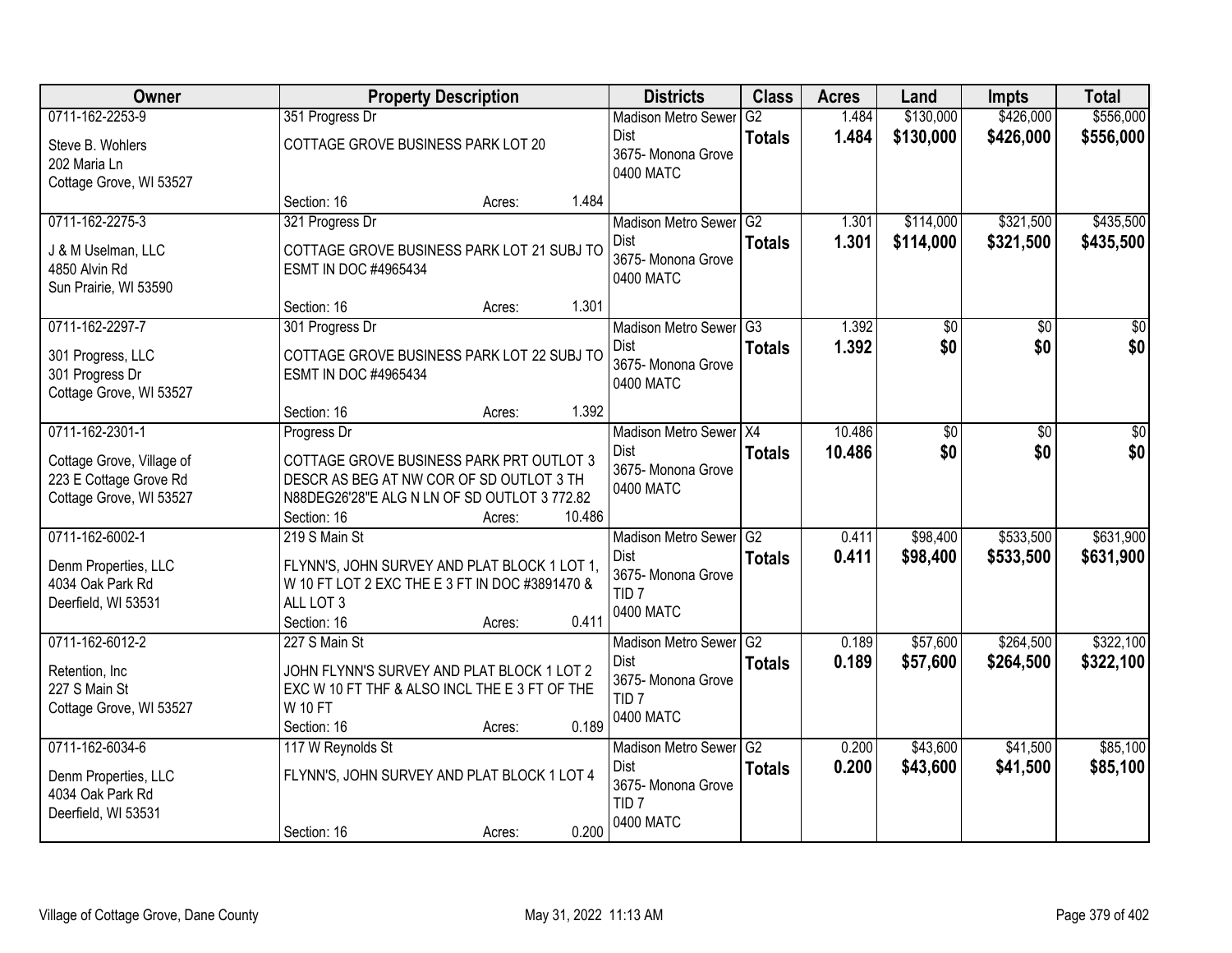| Owner                                                                                                  | <b>Property Description</b>                                                               |       | <b>Districts</b>                                                                                 | <b>Class</b>  | <b>Acres</b>   | Land                 | <b>Impts</b>           | <b>Total</b>           |
|--------------------------------------------------------------------------------------------------------|-------------------------------------------------------------------------------------------|-------|--------------------------------------------------------------------------------------------------|---------------|----------------|----------------------|------------------------|------------------------|
| 0711-162-6045-3                                                                                        | 131 W Reynolds St                                                                         |       | <b>Madison Metro Sewer</b>                                                                       | G1            | 0.200          | \$57,500             | \$163,000              | \$220,500              |
| Douglas R. Pollard<br>Kathleen Wopat<br>131 W Reynolds St                                              | FLYNN'S, JOHN SURVEY & PLAT LOT 5 BLOCK 1                                                 |       | Dist<br>3675- Monona Grove<br>TID <sub>7</sub>                                                   | <b>Totals</b> | 0.200          | \$57,500             | \$163,000              | \$220,500              |
| Cottage Grove, WI 53527                                                                                | Section: 16<br>Acres:                                                                     | 0.200 | 0400 MATC                                                                                        |               |                |                      |                        |                        |
| 0711-162-6061-3                                                                                        | 130 W Reynolds St                                                                         |       | Madison Metro Sewer G1                                                                           |               | 0.200          | \$57,500             | \$121,000              | \$178,500              |
| Robert L. Kelly<br>130 W Reynolds St<br>Cottage Grove, WI 53527                                        | FLYNN'S, JOHN SURVEY AND PLAT LOT 1 BLOCK 2<br>Section: 16<br>Acres:                      | 0.200 | Dist<br>3675- Monona Grove<br>TID <sub>7</sub><br>0400 MATC                                      | <b>Totals</b> | 0.200          | \$57,500             | \$121,000              | \$178,500              |
| 0711-162-6072-0                                                                                        | 122 W Reynolds St                                                                         |       | Madison Metro Sewer G1                                                                           |               | 0.200          | \$57,500             | \$113,000              | \$170,500              |
| Nicole L. Wells<br>Jacob J. Deon<br>122 W Reynolds St                                                  | FLYNN'S, JOHN SURVEY AND PLAT LOT 2 BLOCK 2                                               |       | Dist<br>3675- Monona Grove<br>TID <sub>7</sub>                                                   | <b>Totals</b> | 0.200          | \$57,500             | \$113,000              | \$170,500              |
| Cottage Grove, WI 53527                                                                                | Section: 16<br>Acres:                                                                     | 0.200 | 0400 MATC                                                                                        |               |                |                      |                        |                        |
| 0711-162-6083-7                                                                                        | 116 W Reynolds St                                                                         |       | Madison Metro Sewer X4                                                                           |               | 0.200          | \$0                  | \$0                    | \$0                    |
| Cottage Grove, Town<br>4058 County Highway N<br>Cottage Grove, WI 53527                                | FLYNN'S, JOHN SURVEY AND PLAT LOT 3 BLOCK 2                                               |       | Dist<br>3675- Monona Grove<br>TID <sub>7</sub>                                                   | <b>Totals</b> | 0.200          | \$0                  | \$0                    | \$0                    |
|                                                                                                        | Section: 16<br>Acres:                                                                     | 0.200 | 0400 MATC                                                                                        |               |                |                      |                        |                        |
| 0711-162-6094-4<br>Bruce G. Waddell<br>Lora J. Waddell<br>106 W Reynolds St<br>Cottage Grove, WI 53527 | 106 W Reynolds St<br>FLYNN'S, JOHN SURVEY AND PLAT LOT 4 BLOCK 2<br>Section: 16<br>Acres: | 0.200 | Madison Metro Sewer <sup>G1</sup><br>Dist<br>3675- Monona Grove<br>TID <sub>7</sub><br>0400 MATC | <b>Totals</b> | 0.200<br>0.200 | \$57,500<br>\$57,500 | \$199,500<br>\$199,500 | \$257,000<br>\$257,000 |
| 0711-162-6105-0                                                                                        | 311 S Main St                                                                             |       | Madison Metro Sewer G1                                                                           |               | 0.200          | \$57,500             | \$170,500              | \$228,000              |
| Gabriel F. Roman<br>311 S Main St<br>Cottage Grove, WI 53527                                           | FLYNN'S, JOHN SURVEY AND PLAT LOT 5 BLOCK 2<br>Section: 16<br>Acres:                      | 0.200 | Dist<br>3675- Monona Grove<br>TID <sub>7</sub><br>0400 MATC                                      | <b>Totals</b> | 0.200          | \$57,500             | \$170,500              | \$228,000              |
| 0711-162-6116-7                                                                                        | 315 S Main St                                                                             |       | Madison Metro Sewer G1                                                                           |               | 0.200          | \$57,500             | \$133,000              | \$190,500              |
| Kyle W. Richards<br>315 S Main St<br>Cottage Grove, WI 53527-9502                                      | FLYNN'S, JOHN SURVEY AND PLAT BLOCK 2 LOT 6<br>Section: 16<br>Acres:                      | 0.200 | Dist<br>3675- Monona Grove<br>TID <sub>7</sub><br>0400 MATC                                      | <b>Totals</b> | 0.200          | \$57,500             | \$133,000              | \$190,500              |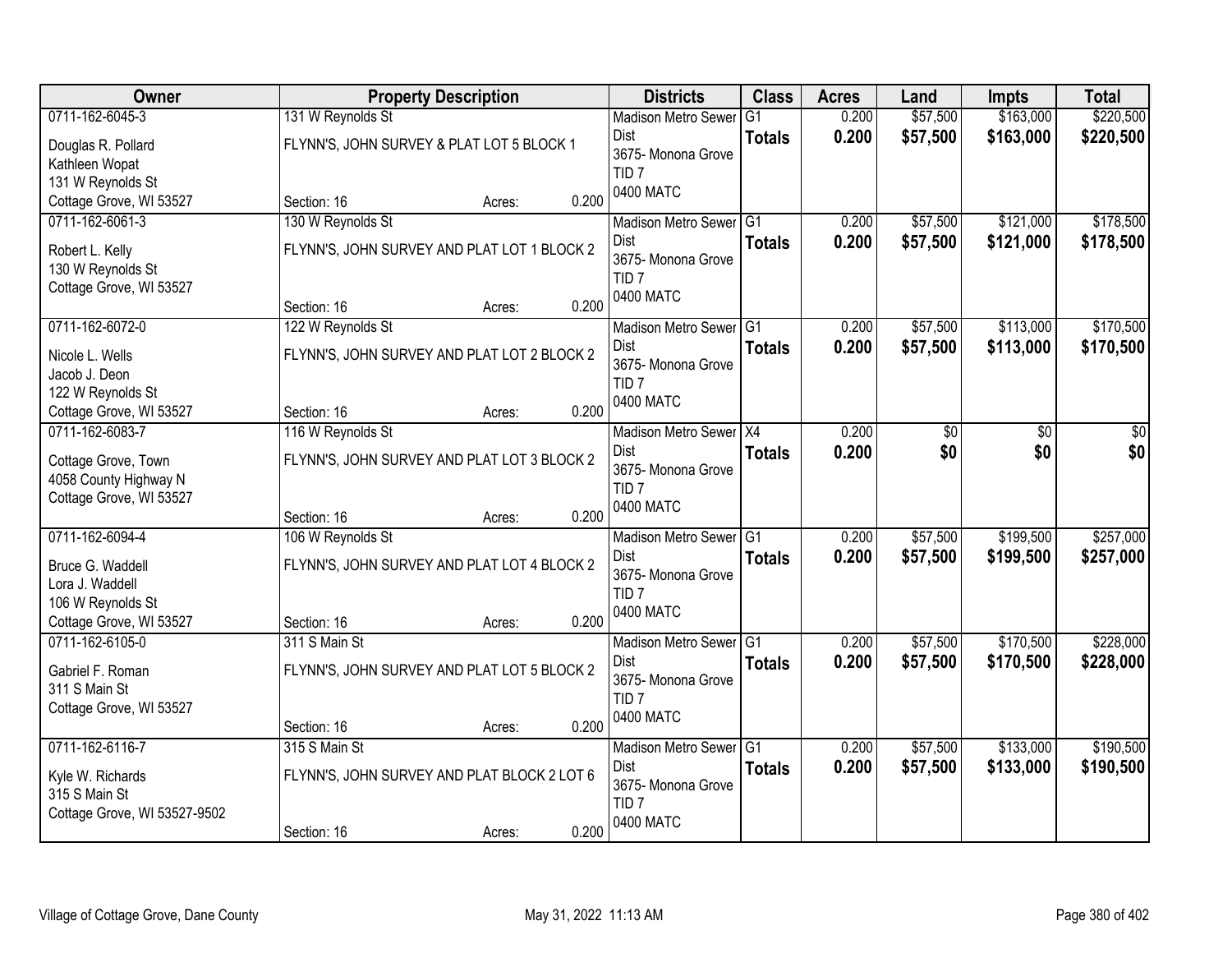| Owner                    | <b>Property Description</b>                  | <b>Districts</b>              | <b>Class</b>    | <b>Acres</b> | Land     | <b>Impts</b> | <b>Total</b> |
|--------------------------|----------------------------------------------|-------------------------------|-----------------|--------------|----------|--------------|--------------|
| 0711-162-6127-4          | 321 S Main St                                | <b>Madison Metro Sewer</b>    | G1              | 0.200        | \$57,500 | \$166,500    | \$224,000    |
| Maria K. Yanke           | FLYNN'S, JOHN SURVEY AND PLAT LOT 7 BLOCK 2  | Dist                          | <b>Totals</b>   | 0.200        | \$57,500 | \$166,500    | \$224,000    |
| Peter M. Yanke           |                                              | 3675- Monona Grove            |                 |              |          |              |              |
| 321 S Main St Unit 1 & 2 |                                              | TID <sub>7</sub><br>0400 MATC |                 |              |          |              |              |
| Cottage Grove, WI 53527  | 0.200<br>Section: 16<br>Acres:               |                               |                 |              |          |              |              |
| 0711-162-6138-1          | 327 S Main St                                | Madison Metro Sewer G1        |                 | 0.200        | \$57,500 | \$159,000    | \$216,500    |
| William J. Magnuson      | FLYNN'S, JOHN SURVEY AND PLAT LOT 8 BLOCK 2  | Dist                          | <b>Totals</b>   | 0.200        | \$57,500 | \$159,000    | \$216,500    |
| Nicole M. Magnuson       |                                              | 3675- Monona Grove            |                 |              |          |              |              |
| 327 S Main St            |                                              | TID <sub>7</sub><br>0400 MATC |                 |              |          |              |              |
| Cottage Grove, WI 53527  | 0.200<br>Section: 16<br>Acres:               |                               |                 |              |          |              |              |
| 0711-162-6149-8          | 333 S Main St                                | Madison Metro Sewer G1        |                 | 0.200        | \$57,500 | \$172,000    | \$229,500    |
| 333 South Main, LLC      | FLYNN'S, JOHN SURVEY & PLAT BLOCK 2 LOT 9    | Dist                          | <b>Totals</b>   | 0.200        | \$57,500 | \$172,000    | \$229,500    |
| 333 S Main St            |                                              | 3675- Monona Grove            |                 |              |          |              |              |
| Cottage Grove, WI 53527  |                                              | TID <sub>7</sub><br>0400 MATC |                 |              |          |              |              |
|                          | 0.200<br>Section: 16<br>Acres:               |                               |                 |              |          |              |              |
| 0711-162-6160-3          | 339 S Main St                                | Madison Metro Sewer G1        |                 | 0.200        | \$57,500 | \$189,500    | \$247,000    |
| Darren Soderholm         | FLYNN'S, JOHN SURVEY AND PLAT LOT 10 BLOCK 2 | Dist                          | <b>Totals</b>   | 0.200        | \$57,500 | \$189,500    | \$247,000    |
| 339 S Main St            |                                              | 3675- Monona Grove            |                 |              |          |              |              |
| Cottage Grove, WI 53527  |                                              | TID <sub>7</sub>              |                 |              |          |              |              |
|                          | 0.200<br>Section: 16<br>Acres:               | 0400 MATC                     |                 |              |          |              |              |
| 0711-162-6171-0          | 351 S Main St                                | <b>Madison Metro Sewer</b>    | $\overline{G2}$ | 0.400        | \$70,000 | \$115,500    | \$185,500    |
| Jerrold M. Sainsbury     | FLYNN'S, JOHN SURVEY AND PLAT LOTS 11 & 12   | Dist                          | <b>Totals</b>   | 0.400        | \$70,000 | \$115,500    | \$185,500    |
| Karen A. Sainsbury       | BLOCK <sub>2</sub>                           | 3675- Monona Grove            |                 |              |          |              |              |
| 2979 Jahnke Rd           |                                              | TID <sub>7</sub>              |                 |              |          |              |              |
| Cottage Grove, WI 53527  | 0.400<br>Section: 16<br>Acres:               | 0400 MATC                     |                 |              |          |              |              |
| 0711-162-6193-4          | 357 S Main St                                | Madison Metro Sewer G1        |                 | 0.200        | \$57,500 | \$135,000    | \$192,500    |
| Lawrence T. Kieck        | FLYNN'S, JOHN SURVEY AND PLAT LOT 13 BLOCK 2 | Dist                          | <b>Totals</b>   | 0.200        | \$57,500 | \$135,000    | \$192,500    |
| Kim A. Kieck             |                                              | 3675- Monona Grove            |                 |              |          |              |              |
| 357 S Main St            |                                              | TID <sub>7</sub>              |                 |              |          |              |              |
| Cottage Grove, WI 53527  | 0.200<br>Section: 16<br>Acres:               | 0400 MATC                     |                 |              |          |              |              |
| 0711-162-6204-0          | 363 S Main St                                | Madison Metro Sewer G1        |                 | 0.200        | \$57,500 | \$132,500    | \$190,000    |
| Witrust Holdings, LLC    | FLYNN'S, JOHN SURVEY AND PLAT BLOCK 2 LOT 14 | Dist                          | <b>Totals</b>   | 0.200        | \$57,500 | \$132,500    | \$190,000    |
| Attn: Lukang Xu          |                                              | 3675- Monona Grove            |                 |              |          |              |              |
| 5018 Milward Dr          |                                              | TID <sub>7</sub>              |                 |              |          |              |              |
| Madison, WI 53711        | 0.200<br>Section: 16<br>Acres:               | 0400 MATC                     |                 |              |          |              |              |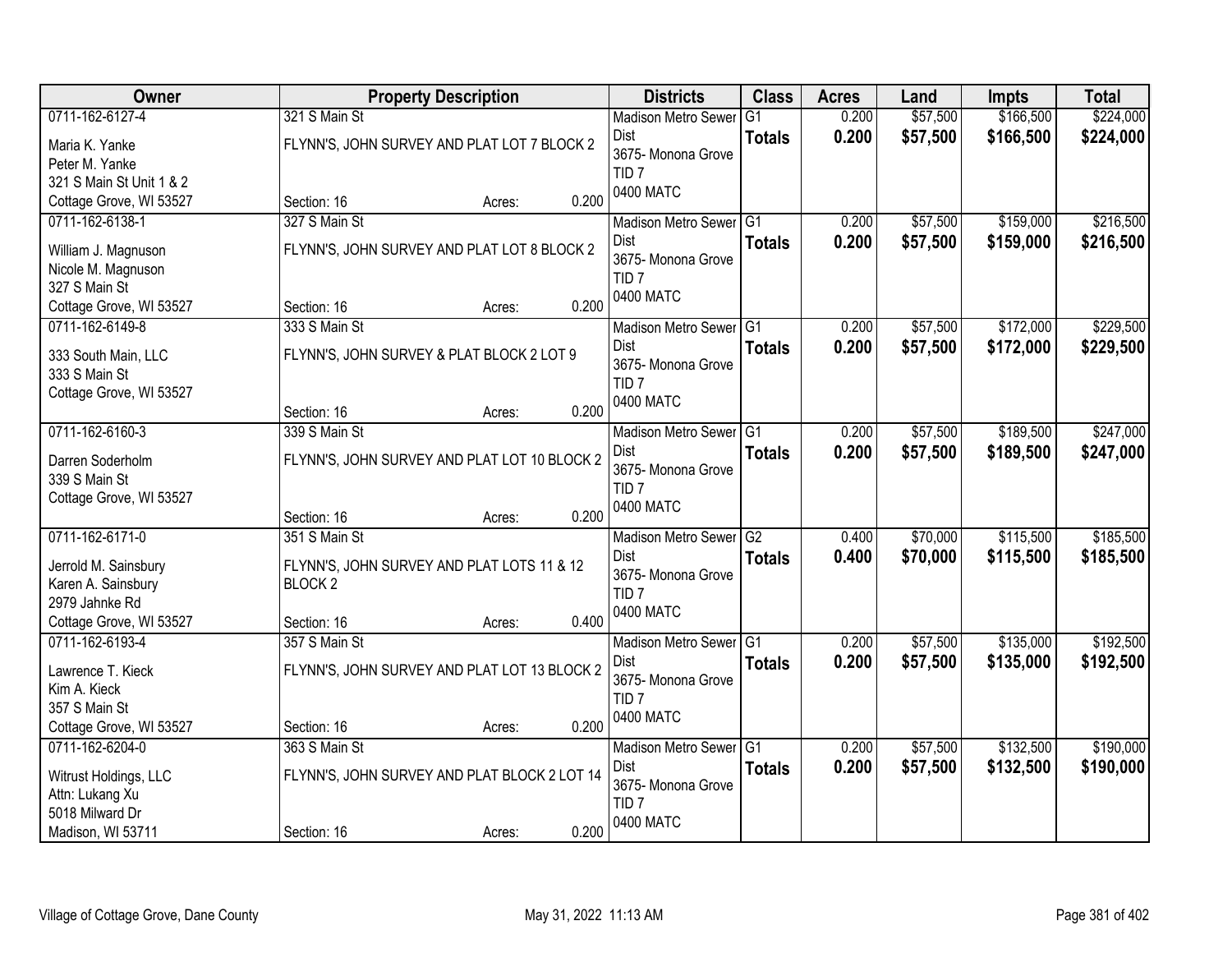| Owner                                        |                                  | <b>Property Description</b>                     |       | <b>Districts</b>                       | <b>Class</b>    | <b>Acres</b> | Land     | <b>Impts</b>    | <b>Total</b> |
|----------------------------------------------|----------------------------------|-------------------------------------------------|-------|----------------------------------------|-----------------|--------------|----------|-----------------|--------------|
| 0711-162-6215-7                              | 369 S Main St                    |                                                 |       | <b>Madison Metro Sewer</b>             | G <sub>1</sub>  | 0.200        | \$57,500 | \$152,000       | \$209,500    |
| Alice Claypool                               |                                  | FLYNN'S, JOHN SURVEY AND PLAT LOT 15 BLOCK 2    |       | Dist<br>3675- Monona Grove             | <b>Totals</b>   | 0.200        | \$57,500 | \$152,000       | \$209,500    |
| 2021 Remy Ln                                 |                                  |                                                 |       | TID <sub>7</sub>                       |                 |              |          |                 |              |
| Appleton, WI 54913                           |                                  |                                                 |       | 0400 MATC                              |                 |              |          |                 |              |
|                                              | Section: 16                      | Acres:                                          | 0.200 |                                        |                 |              |          |                 |              |
| 0711-162-6231-7                              | 137 W Reynolds St                |                                                 |       | Madison Metro Sewer G1                 |                 | 0.213        | \$58,000 | \$193,500       | \$251,500    |
| Michael P. Tomaloff                          |                                  | FLYNNS SECOND ADDN BLOCK 3 LOT 1 & ALL LDS      |       | <b>Dist</b>                            | <b>Totals</b>   | 0.213        | \$58,000 | \$193,500       | \$251,500    |
| Ellen R. Derge                               |                                  | LYG E OF SD LOT N OF REYNOLDS ST W OF JOHN      |       | 3675- Monona Grove<br>TID <sub>7</sub> |                 |              |          |                 |              |
| 137 W Reynolds St                            | FLYNN'S ADDN & S OF CLARKS ADDN  |                                                 |       | 0400 MATC                              |                 |              |          |                 |              |
| Cottage Grove, WI 53527                      | Section: 16                      | Acres:                                          | 0.213 |                                        |                 |              |          |                 |              |
| 0711-162-6233-5                              | Reynolds St                      |                                                 |       | Madison Metro Sewer   X4               |                 | 1.000        | \$0      | $\overline{50}$ | \$0          |
| Cottage Grove, Village of                    |                                  | FLYNNS SECOND ADDN BLOCK 5 LOTS 3, 4, 5, 6, & 7 |       | Dist                                   | <b>Totals</b>   | 1.000        | \$0      | \$0             | \$0          |
| 221 E Cottage Grove Rd                       |                                  |                                                 |       | 3675- Monona Grove                     |                 |              |          |                 |              |
| Cottage Grove, WI 53527                      |                                  |                                                 |       | TID <sub>7</sub>                       |                 |              |          |                 |              |
|                                              | Section: 16                      | Acres:                                          | 1.000 | 0400 MATC                              |                 |              |          |                 |              |
| 0711-162-6242-4                              | 143 W Reynolds St                |                                                 |       | Madison Metro Sewer G1                 |                 | 0.200        | \$57,500 | \$104,000       | \$161,500    |
|                                              |                                  |                                                 |       | <b>Dist</b>                            | <b>Totals</b>   | 0.200        | \$57,500 | \$104,000       | \$161,500    |
| Heidi J. Moe                                 | FLYNNS SECOND ADDN LOT 2 BLOCK 3 |                                                 |       | 3675- Monona Grove                     |                 |              |          |                 |              |
| 143 W Reynolds St<br>Cottage Grove, WI 53527 |                                  |                                                 |       | TID <sub>7</sub>                       |                 |              |          |                 |              |
|                                              | Section: 16                      | Acres:                                          | 0.200 | 0400 MATC                              |                 |              |          |                 |              |
| 0711-162-6253-1                              | 149 W Reynolds St                |                                                 |       | Madison Metro Sewer                    | $\overline{G1}$ | 0.200        | \$57,500 | \$175,000       | \$232,500    |
|                                              |                                  |                                                 |       | Dist                                   | <b>Totals</b>   | 0.200        | \$57,500 | \$175,000       | \$232,500    |
| <b>Tyler Kehoe</b>                           | FLYNNS SECOND ADDN LOT 3 BLOCK 3 |                                                 |       | 3675- Monona Grove                     |                 |              |          |                 |              |
| Kaitlyn Kehoe                                |                                  |                                                 |       | 0400 MATC                              |                 |              |          |                 |              |
| 149 W Reynolds St                            |                                  |                                                 |       |                                        |                 |              |          |                 |              |
| Cottage Grove, WI 53527                      | Section: 16                      | Acres:                                          | 0.200 |                                        |                 |              |          |                 |              |
| 0711-162-6264-8                              | 153 W Reynolds St                |                                                 |       | Madison Metro Sewer G1                 |                 | 0.182        | \$56,500 | \$137,500       | \$194,000    |
| Alycia K. Riehl                              | FLYNNS SECOND ADDN LOT 4 BLOCK 3 |                                                 |       | Dist                                   | <b>Totals</b>   | 0.182        | \$56,500 | \$137,500       | \$194,000    |
| 153 W Reynolds St                            |                                  |                                                 |       | 3675- Monona Grove                     |                 |              |          |                 |              |
| Cottage Grove, WI 53527                      |                                  |                                                 |       | TID <sub>7</sub>                       |                 |              |          |                 |              |
|                                              | Section: 16                      | Acres:                                          | 0.182 | 0400 MATC                              |                 |              |          |                 |              |
| 0711-162-6271-9                              | 136 W Reynolds St                |                                                 |       | Madison Metro Sewer G1                 |                 | 0.193        | \$57,000 | \$113,500       | \$170,500    |
| Andrew G. Loniello                           | FLYNNS SECOND ADDN LOT 1 BLOCK 4 |                                                 |       | <b>Dist</b>                            | <b>Totals</b>   | 0.193        | \$57,000 | \$113,500       | \$170,500    |
| Rebecca A. Eifert-Loniello                   |                                  |                                                 |       | 3675- Monona Grove                     |                 |              |          |                 |              |
| 136 W Reynolds St                            |                                  |                                                 |       | TID <sub>7</sub>                       |                 |              |          |                 |              |
| Cottage Grove, WI 53527                      | Section: 16                      | Acres:                                          | 0.193 | 0400 MATC                              |                 |              |          |                 |              |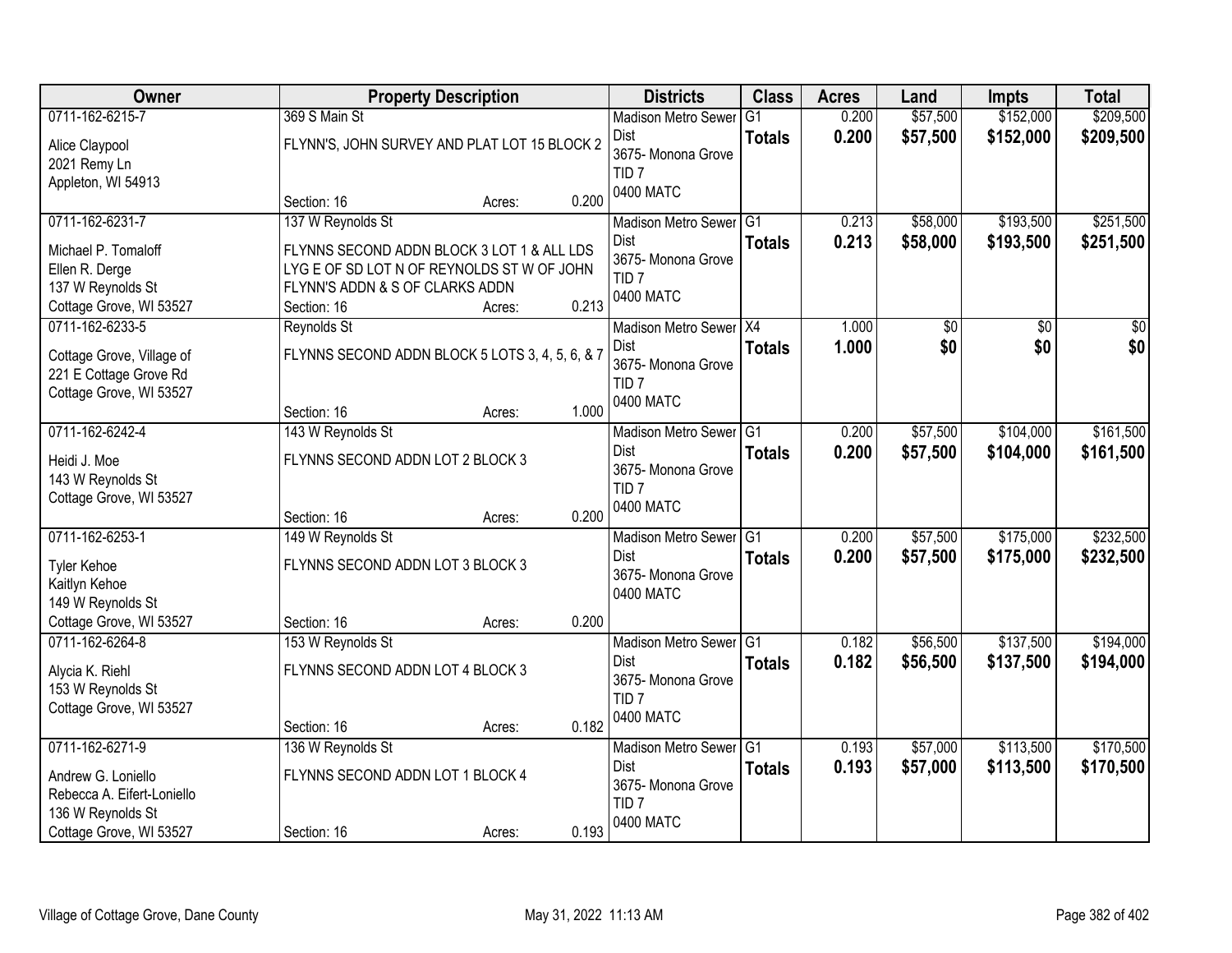| 0711-162-6282-6<br>\$57,500<br>\$134,500<br>\$192,000<br>142 W Reynolds St<br>0.200<br><b>Madison Metro Sewer</b><br>G1<br>0.200<br>\$57,500<br>\$134,500<br>\$192,000<br>Dist<br><b>Totals</b><br>FLYNNS SECOND ADDN BLOCK 4 LOT 2<br>Koua Vang<br>3675- Monona Grove<br>Dia Vang<br>TID <sub>7</sub><br>2919 Vang Rd<br>0400 MATC<br>0.200<br>Sun Prairie, WI 53590<br>Section: 16<br>Acres:<br>148 W Reynolds St<br>\$57,500<br>\$104,500<br>0711-162-6293-3<br>Madison Metro Sewer G1<br>0.200<br>0.200<br>\$57,500<br><b>Dist</b><br>\$104,500<br><b>Totals</b><br>FLYNNS SECOND ADDN LOT 3 BLOCK 4<br>Lisa G. Anderson<br>3675- Monona Grove<br>148 W Reynolds St<br>TID <sub>7</sub><br>Cottage Grove, WI 53527<br>0400 MATC<br>0.200<br>Section: 16<br>Acres:<br>0711-162-6304-9<br>\$56,500<br>\$132,500<br>154 W Reynolds St<br>Madison Metro Sewer G1<br>0.182<br><b>Dist</b><br>0.182<br>\$56,500<br>\$132,500<br><b>Totals</b><br>FLYNNS SECOND ADDN LOT 4 BLOCK 4<br>Graydon Lippitt<br>3675- Monona Grove<br>Natasha Lippitt<br>TID <sub>7</sub><br>154 W Reynolds St<br>0400 MATC<br>0.182<br>Cottage Grove, WI 53527<br>Section: 16<br>Acres:<br>\$136,500<br>0711-162-6311-0<br>\$62,500<br>202 W Reynolds St<br>Madison Metro Sewer G1<br>0.400<br>0.400<br><b>Dist</b><br>\$62,500<br>\$136,500<br><b>Totals</b><br>FLYNNS SECOND ADDN BLOCK 5 LOT 1 & LOT 2<br>Alan J. Bomkamp<br>3675- Monona Grove<br>202 Reynolds St<br>TID <sub>7</sub><br>Cottage Grove, WI 53527<br>0400 MATC<br>0.400<br>Section: 16<br>Acres:<br>0711-162-6388-9<br>Reynolds St<br>Madison Metro Sewer X4<br>0.560<br>\$0<br>\$0<br>\$0<br>\$0<br>0.560<br>\$0<br><b>Dist</b><br><b>Totals</b><br>FLYNNS SECOND ADDN BLOCK 5 LOTS 8, 9 & 10<br>Cottage Grove, Village of<br>3675- Monona Grove<br>221 E Cottage Grove Rd<br>TID <sub>7</sub><br>Cottage Grove, WI 53527<br>0400 MATC<br>0.560<br>Section: 16<br>Acres:<br>0711-162-6401-1<br>Madison Metro Sewer G1<br>\$57,500<br>\$135,500<br>205 W Reynolds St<br>0.200<br>0.200<br>\$57,500<br>\$135,500<br>Dist<br><b>Totals</b><br>FLYNNS SECOND ADDN LOT 1 BLOCK 6<br>Courtney J. Krisher<br>3675- Monona Grove<br>205 W Reynolds St<br>TID <sub>7</sub><br>Cottage Grove, WI 53527<br>0400 MATC<br>0.200<br>Section: 16<br>Acres:<br>0711-162-6412-8<br>\$57,500<br>\$131,500<br>211 W Reynolds St<br>Madison Metro Sewer G1<br>0.200<br><b>Dist</b><br>0.200<br>\$57,500<br>\$131,500<br><b>Totals</b><br>FLYNNS SECOND ADDN LOT 2 BLOCK 6<br>Charles A. Rogers<br>3675-Monona Grove<br>211 W Reynolds St<br>TID <sub>7</sub><br>Cottage Grove, WI 53527<br>0400 MATC<br>0.200 | Owner |             | <b>Property Description</b> | <b>Districts</b> | <b>Class</b> | <b>Acres</b> | Land | <b>Impts</b> | <b>Total</b> |
|--------------------------------------------------------------------------------------------------------------------------------------------------------------------------------------------------------------------------------------------------------------------------------------------------------------------------------------------------------------------------------------------------------------------------------------------------------------------------------------------------------------------------------------------------------------------------------------------------------------------------------------------------------------------------------------------------------------------------------------------------------------------------------------------------------------------------------------------------------------------------------------------------------------------------------------------------------------------------------------------------------------------------------------------------------------------------------------------------------------------------------------------------------------------------------------------------------------------------------------------------------------------------------------------------------------------------------------------------------------------------------------------------------------------------------------------------------------------------------------------------------------------------------------------------------------------------------------------------------------------------------------------------------------------------------------------------------------------------------------------------------------------------------------------------------------------------------------------------------------------------------------------------------------------------------------------------------------------------------------------------------------------------------------------------------------------------------------------------------------------------------------------------------------------------------------------------------------------------------------------------------------------------------------------------------------------------------------------------------------------------------------------------------------------------------------------------------------------------------------------------------------------------------------------------------------------------------------------------------------------------------------|-------|-------------|-----------------------------|------------------|--------------|--------------|------|--------------|--------------|
|                                                                                                                                                                                                                                                                                                                                                                                                                                                                                                                                                                                                                                                                                                                                                                                                                                                                                                                                                                                                                                                                                                                                                                                                                                                                                                                                                                                                                                                                                                                                                                                                                                                                                                                                                                                                                                                                                                                                                                                                                                                                                                                                                                                                                                                                                                                                                                                                                                                                                                                                                                                                                                      |       |             |                             |                  |              |              |      |              |              |
|                                                                                                                                                                                                                                                                                                                                                                                                                                                                                                                                                                                                                                                                                                                                                                                                                                                                                                                                                                                                                                                                                                                                                                                                                                                                                                                                                                                                                                                                                                                                                                                                                                                                                                                                                                                                                                                                                                                                                                                                                                                                                                                                                                                                                                                                                                                                                                                                                                                                                                                                                                                                                                      |       |             |                             |                  |              |              |      |              |              |
| \$162,000<br>\$162,000<br>\$189,000<br>\$189,000<br>\$199,000<br>\$199,000                                                                                                                                                                                                                                                                                                                                                                                                                                                                                                                                                                                                                                                                                                                                                                                                                                                                                                                                                                                                                                                                                                                                                                                                                                                                                                                                                                                                                                                                                                                                                                                                                                                                                                                                                                                                                                                                                                                                                                                                                                                                                                                                                                                                                                                                                                                                                                                                                                                                                                                                                           |       |             |                             |                  |              |              |      |              |              |
|                                                                                                                                                                                                                                                                                                                                                                                                                                                                                                                                                                                                                                                                                                                                                                                                                                                                                                                                                                                                                                                                                                                                                                                                                                                                                                                                                                                                                                                                                                                                                                                                                                                                                                                                                                                                                                                                                                                                                                                                                                                                                                                                                                                                                                                                                                                                                                                                                                                                                                                                                                                                                                      |       |             |                             |                  |              |              |      |              |              |
|                                                                                                                                                                                                                                                                                                                                                                                                                                                                                                                                                                                                                                                                                                                                                                                                                                                                                                                                                                                                                                                                                                                                                                                                                                                                                                                                                                                                                                                                                                                                                                                                                                                                                                                                                                                                                                                                                                                                                                                                                                                                                                                                                                                                                                                                                                                                                                                                                                                                                                                                                                                                                                      |       |             |                             |                  |              |              |      |              |              |
|                                                                                                                                                                                                                                                                                                                                                                                                                                                                                                                                                                                                                                                                                                                                                                                                                                                                                                                                                                                                                                                                                                                                                                                                                                                                                                                                                                                                                                                                                                                                                                                                                                                                                                                                                                                                                                                                                                                                                                                                                                                                                                                                                                                                                                                                                                                                                                                                                                                                                                                                                                                                                                      |       |             |                             |                  |              |              |      |              |              |
|                                                                                                                                                                                                                                                                                                                                                                                                                                                                                                                                                                                                                                                                                                                                                                                                                                                                                                                                                                                                                                                                                                                                                                                                                                                                                                                                                                                                                                                                                                                                                                                                                                                                                                                                                                                                                                                                                                                                                                                                                                                                                                                                                                                                                                                                                                                                                                                                                                                                                                                                                                                                                                      |       |             |                             |                  |              |              |      |              |              |
|                                                                                                                                                                                                                                                                                                                                                                                                                                                                                                                                                                                                                                                                                                                                                                                                                                                                                                                                                                                                                                                                                                                                                                                                                                                                                                                                                                                                                                                                                                                                                                                                                                                                                                                                                                                                                                                                                                                                                                                                                                                                                                                                                                                                                                                                                                                                                                                                                                                                                                                                                                                                                                      |       |             |                             |                  |              |              |      |              |              |
|                                                                                                                                                                                                                                                                                                                                                                                                                                                                                                                                                                                                                                                                                                                                                                                                                                                                                                                                                                                                                                                                                                                                                                                                                                                                                                                                                                                                                                                                                                                                                                                                                                                                                                                                                                                                                                                                                                                                                                                                                                                                                                                                                                                                                                                                                                                                                                                                                                                                                                                                                                                                                                      |       |             |                             |                  |              |              |      |              |              |
|                                                                                                                                                                                                                                                                                                                                                                                                                                                                                                                                                                                                                                                                                                                                                                                                                                                                                                                                                                                                                                                                                                                                                                                                                                                                                                                                                                                                                                                                                                                                                                                                                                                                                                                                                                                                                                                                                                                                                                                                                                                                                                                                                                                                                                                                                                                                                                                                                                                                                                                                                                                                                                      |       |             |                             |                  |              |              |      |              |              |
|                                                                                                                                                                                                                                                                                                                                                                                                                                                                                                                                                                                                                                                                                                                                                                                                                                                                                                                                                                                                                                                                                                                                                                                                                                                                                                                                                                                                                                                                                                                                                                                                                                                                                                                                                                                                                                                                                                                                                                                                                                                                                                                                                                                                                                                                                                                                                                                                                                                                                                                                                                                                                                      |       |             |                             |                  |              |              |      |              |              |
|                                                                                                                                                                                                                                                                                                                                                                                                                                                                                                                                                                                                                                                                                                                                                                                                                                                                                                                                                                                                                                                                                                                                                                                                                                                                                                                                                                                                                                                                                                                                                                                                                                                                                                                                                                                                                                                                                                                                                                                                                                                                                                                                                                                                                                                                                                                                                                                                                                                                                                                                                                                                                                      |       |             |                             |                  |              |              |      |              |              |
|                                                                                                                                                                                                                                                                                                                                                                                                                                                                                                                                                                                                                                                                                                                                                                                                                                                                                                                                                                                                                                                                                                                                                                                                                                                                                                                                                                                                                                                                                                                                                                                                                                                                                                                                                                                                                                                                                                                                                                                                                                                                                                                                                                                                                                                                                                                                                                                                                                                                                                                                                                                                                                      |       |             |                             |                  |              |              |      |              |              |
|                                                                                                                                                                                                                                                                                                                                                                                                                                                                                                                                                                                                                                                                                                                                                                                                                                                                                                                                                                                                                                                                                                                                                                                                                                                                                                                                                                                                                                                                                                                                                                                                                                                                                                                                                                                                                                                                                                                                                                                                                                                                                                                                                                                                                                                                                                                                                                                                                                                                                                                                                                                                                                      |       |             |                             |                  |              |              |      |              |              |
|                                                                                                                                                                                                                                                                                                                                                                                                                                                                                                                                                                                                                                                                                                                                                                                                                                                                                                                                                                                                                                                                                                                                                                                                                                                                                                                                                                                                                                                                                                                                                                                                                                                                                                                                                                                                                                                                                                                                                                                                                                                                                                                                                                                                                                                                                                                                                                                                                                                                                                                                                                                                                                      |       |             |                             |                  |              |              |      |              |              |
|                                                                                                                                                                                                                                                                                                                                                                                                                                                                                                                                                                                                                                                                                                                                                                                                                                                                                                                                                                                                                                                                                                                                                                                                                                                                                                                                                                                                                                                                                                                                                                                                                                                                                                                                                                                                                                                                                                                                                                                                                                                                                                                                                                                                                                                                                                                                                                                                                                                                                                                                                                                                                                      |       |             |                             |                  |              |              |      |              |              |
|                                                                                                                                                                                                                                                                                                                                                                                                                                                                                                                                                                                                                                                                                                                                                                                                                                                                                                                                                                                                                                                                                                                                                                                                                                                                                                                                                                                                                                                                                                                                                                                                                                                                                                                                                                                                                                                                                                                                                                                                                                                                                                                                                                                                                                                                                                                                                                                                                                                                                                                                                                                                                                      |       |             |                             |                  |              |              |      |              |              |
| \$0<br>\$193,000<br>\$193,000<br>\$189,000<br>\$189,000                                                                                                                                                                                                                                                                                                                                                                                                                                                                                                                                                                                                                                                                                                                                                                                                                                                                                                                                                                                                                                                                                                                                                                                                                                                                                                                                                                                                                                                                                                                                                                                                                                                                                                                                                                                                                                                                                                                                                                                                                                                                                                                                                                                                                                                                                                                                                                                                                                                                                                                                                                              |       |             |                             |                  |              |              |      |              |              |
|                                                                                                                                                                                                                                                                                                                                                                                                                                                                                                                                                                                                                                                                                                                                                                                                                                                                                                                                                                                                                                                                                                                                                                                                                                                                                                                                                                                                                                                                                                                                                                                                                                                                                                                                                                                                                                                                                                                                                                                                                                                                                                                                                                                                                                                                                                                                                                                                                                                                                                                                                                                                                                      |       |             |                             |                  |              |              |      |              |              |
|                                                                                                                                                                                                                                                                                                                                                                                                                                                                                                                                                                                                                                                                                                                                                                                                                                                                                                                                                                                                                                                                                                                                                                                                                                                                                                                                                                                                                                                                                                                                                                                                                                                                                                                                                                                                                                                                                                                                                                                                                                                                                                                                                                                                                                                                                                                                                                                                                                                                                                                                                                                                                                      |       |             |                             |                  |              |              |      |              |              |
|                                                                                                                                                                                                                                                                                                                                                                                                                                                                                                                                                                                                                                                                                                                                                                                                                                                                                                                                                                                                                                                                                                                                                                                                                                                                                                                                                                                                                                                                                                                                                                                                                                                                                                                                                                                                                                                                                                                                                                                                                                                                                                                                                                                                                                                                                                                                                                                                                                                                                                                                                                                                                                      |       |             |                             |                  |              |              |      |              |              |
|                                                                                                                                                                                                                                                                                                                                                                                                                                                                                                                                                                                                                                                                                                                                                                                                                                                                                                                                                                                                                                                                                                                                                                                                                                                                                                                                                                                                                                                                                                                                                                                                                                                                                                                                                                                                                                                                                                                                                                                                                                                                                                                                                                                                                                                                                                                                                                                                                                                                                                                                                                                                                                      |       |             |                             |                  |              |              |      |              |              |
|                                                                                                                                                                                                                                                                                                                                                                                                                                                                                                                                                                                                                                                                                                                                                                                                                                                                                                                                                                                                                                                                                                                                                                                                                                                                                                                                                                                                                                                                                                                                                                                                                                                                                                                                                                                                                                                                                                                                                                                                                                                                                                                                                                                                                                                                                                                                                                                                                                                                                                                                                                                                                                      |       |             |                             |                  |              |              |      |              |              |
|                                                                                                                                                                                                                                                                                                                                                                                                                                                                                                                                                                                                                                                                                                                                                                                                                                                                                                                                                                                                                                                                                                                                                                                                                                                                                                                                                                                                                                                                                                                                                                                                                                                                                                                                                                                                                                                                                                                                                                                                                                                                                                                                                                                                                                                                                                                                                                                                                                                                                                                                                                                                                                      |       |             |                             |                  |              |              |      |              |              |
|                                                                                                                                                                                                                                                                                                                                                                                                                                                                                                                                                                                                                                                                                                                                                                                                                                                                                                                                                                                                                                                                                                                                                                                                                                                                                                                                                                                                                                                                                                                                                                                                                                                                                                                                                                                                                                                                                                                                                                                                                                                                                                                                                                                                                                                                                                                                                                                                                                                                                                                                                                                                                                      |       |             |                             |                  |              |              |      |              |              |
|                                                                                                                                                                                                                                                                                                                                                                                                                                                                                                                                                                                                                                                                                                                                                                                                                                                                                                                                                                                                                                                                                                                                                                                                                                                                                                                                                                                                                                                                                                                                                                                                                                                                                                                                                                                                                                                                                                                                                                                                                                                                                                                                                                                                                                                                                                                                                                                                                                                                                                                                                                                                                                      |       |             |                             |                  |              |              |      |              |              |
|                                                                                                                                                                                                                                                                                                                                                                                                                                                                                                                                                                                                                                                                                                                                                                                                                                                                                                                                                                                                                                                                                                                                                                                                                                                                                                                                                                                                                                                                                                                                                                                                                                                                                                                                                                                                                                                                                                                                                                                                                                                                                                                                                                                                                                                                                                                                                                                                                                                                                                                                                                                                                                      |       |             |                             |                  |              |              |      |              |              |
|                                                                                                                                                                                                                                                                                                                                                                                                                                                                                                                                                                                                                                                                                                                                                                                                                                                                                                                                                                                                                                                                                                                                                                                                                                                                                                                                                                                                                                                                                                                                                                                                                                                                                                                                                                                                                                                                                                                                                                                                                                                                                                                                                                                                                                                                                                                                                                                                                                                                                                                                                                                                                                      |       |             |                             |                  |              |              |      |              |              |
|                                                                                                                                                                                                                                                                                                                                                                                                                                                                                                                                                                                                                                                                                                                                                                                                                                                                                                                                                                                                                                                                                                                                                                                                                                                                                                                                                                                                                                                                                                                                                                                                                                                                                                                                                                                                                                                                                                                                                                                                                                                                                                                                                                                                                                                                                                                                                                                                                                                                                                                                                                                                                                      |       |             |                             |                  |              |              |      |              |              |
|                                                                                                                                                                                                                                                                                                                                                                                                                                                                                                                                                                                                                                                                                                                                                                                                                                                                                                                                                                                                                                                                                                                                                                                                                                                                                                                                                                                                                                                                                                                                                                                                                                                                                                                                                                                                                                                                                                                                                                                                                                                                                                                                                                                                                                                                                                                                                                                                                                                                                                                                                                                                                                      |       |             |                             |                  |              |              |      |              |              |
|                                                                                                                                                                                                                                                                                                                                                                                                                                                                                                                                                                                                                                                                                                                                                                                                                                                                                                                                                                                                                                                                                                                                                                                                                                                                                                                                                                                                                                                                                                                                                                                                                                                                                                                                                                                                                                                                                                                                                                                                                                                                                                                                                                                                                                                                                                                                                                                                                                                                                                                                                                                                                                      |       |             |                             |                  |              |              |      |              |              |
|                                                                                                                                                                                                                                                                                                                                                                                                                                                                                                                                                                                                                                                                                                                                                                                                                                                                                                                                                                                                                                                                                                                                                                                                                                                                                                                                                                                                                                                                                                                                                                                                                                                                                                                                                                                                                                                                                                                                                                                                                                                                                                                                                                                                                                                                                                                                                                                                                                                                                                                                                                                                                                      |       |             |                             |                  |              |              |      |              |              |
|                                                                                                                                                                                                                                                                                                                                                                                                                                                                                                                                                                                                                                                                                                                                                                                                                                                                                                                                                                                                                                                                                                                                                                                                                                                                                                                                                                                                                                                                                                                                                                                                                                                                                                                                                                                                                                                                                                                                                                                                                                                                                                                                                                                                                                                                                                                                                                                                                                                                                                                                                                                                                                      |       |             |                             |                  |              |              |      |              |              |
|                                                                                                                                                                                                                                                                                                                                                                                                                                                                                                                                                                                                                                                                                                                                                                                                                                                                                                                                                                                                                                                                                                                                                                                                                                                                                                                                                                                                                                                                                                                                                                                                                                                                                                                                                                                                                                                                                                                                                                                                                                                                                                                                                                                                                                                                                                                                                                                                                                                                                                                                                                                                                                      |       | Section: 16 | Acres:                      |                  |              |              |      |              |              |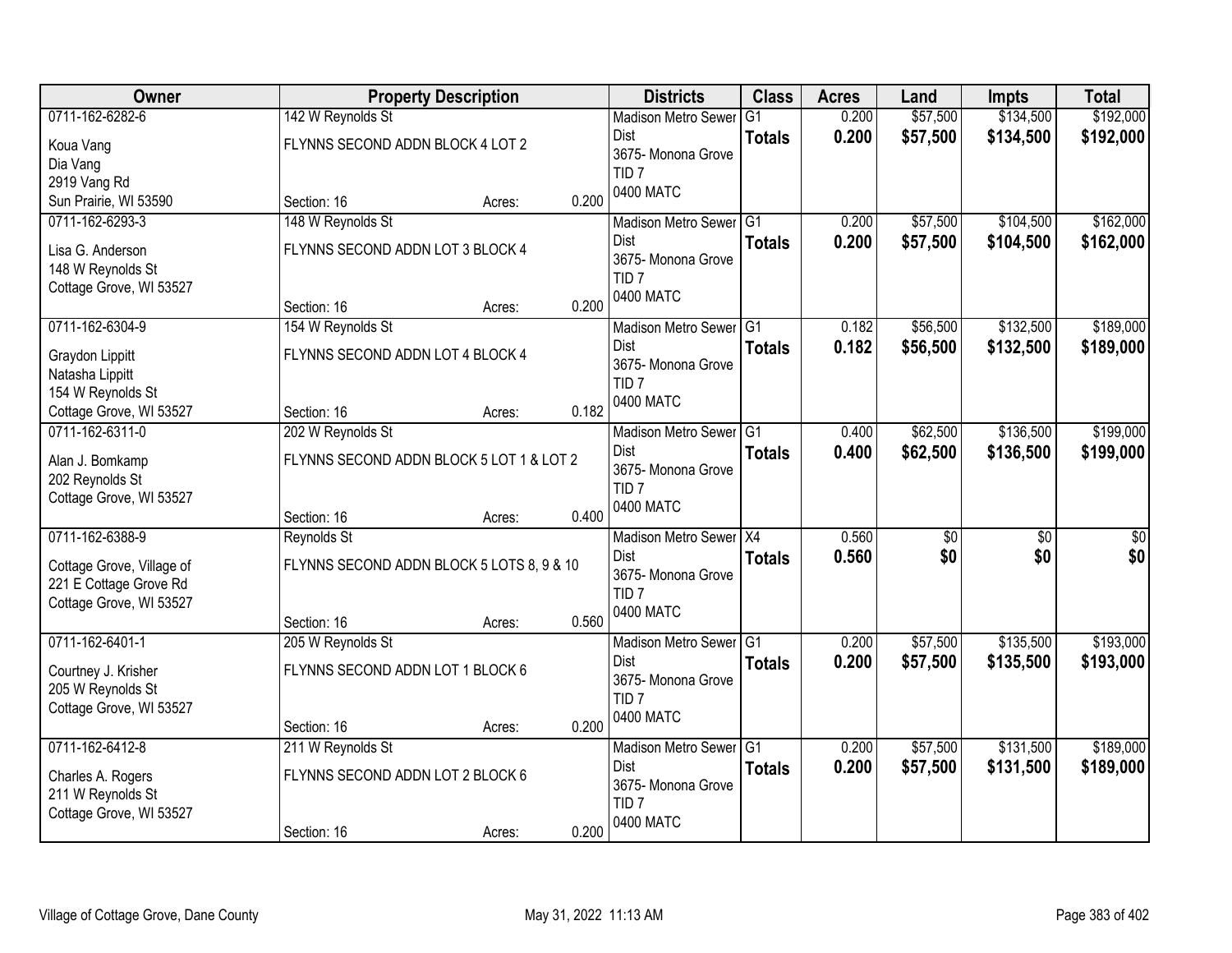| Owner                         |                                   | <b>Property Description</b>                     | <b>Districts</b>                       | <b>Class</b>           | <b>Acres</b> | Land            | <b>Impts</b>    | <b>Total</b>    |
|-------------------------------|-----------------------------------|-------------------------------------------------|----------------------------------------|------------------------|--------------|-----------------|-----------------|-----------------|
| 0711-162-6423-5               | Reynolds St                       |                                                 | <b>Madison Metro Sewer</b>             | X4                     | 0.200        | $\overline{50}$ | $\overline{50}$ | \$0             |
| Cottage Grove, Village of     | FLYNNS SECOND ADDN BLOCK 6 LOT 3  |                                                 | <b>Dist</b>                            | <b>Totals</b>          | 0.200        | \$0             | \$0             | \$0             |
| 221 E Cottage Grove Rd        |                                   |                                                 | 3675- Monona Grove<br>TID <sub>7</sub> |                        |              |                 |                 |                 |
| Cottage Grove, WI 53527       |                                   |                                                 | 0400 MATC                              |                        |              |                 |                 |                 |
|                               | Section: 16                       | 0.200<br>Acres:                                 |                                        |                        |              |                 |                 |                 |
| 0711-162-6434-2               | Reynolds St                       |                                                 | Madison Metro Sewer X4                 |                        | 1.200        | \$0             | $\overline{50}$ | \$0             |
| Cottage Grove, Village of     |                                   | FLYNNS SECOND ADDN BLOCK 6 LOTS 4, 5, 6, 7, 8 9 | Dist                                   | <b>Totals</b>          | 1.200        | \$0             | \$0             | \$0             |
| 221 E Cottage Grove Rd        |                                   |                                                 | 3675- Monona Grove<br>TID <sub>7</sub> |                        |              |                 |                 |                 |
| Cottage Grove, WI 53527       |                                   |                                                 | 0400 MATC                              |                        |              |                 |                 |                 |
|                               | Section: 16                       | 1.200<br>Acres:                                 |                                        |                        |              |                 |                 |                 |
| 0711-162-6500-1               | Reynolds St                       |                                                 | Madison Metro Sewer X4                 |                        | 0.213        | $\overline{50}$ | \$0             | $\sqrt{50}$     |
| Cottage Grove, Village of     | FLYNNS SECOND ADDN BLOCK 6 LOT 10 |                                                 | <b>Dist</b>                            | <b>Totals</b>          | 0.213        | \$0             | \$0             | \$0             |
| 221 E Cottage Grove Rd        |                                   |                                                 | 3675- Monona Grove                     |                        |              |                 |                 |                 |
| Cottage Grove, WI 53527       |                                   |                                                 | TID <sub>7</sub><br>0400 MATC          |                        |              |                 |                 |                 |
|                               | Section: 16                       | 0.213<br>Acres:                                 |                                        |                        |              |                 |                 |                 |
| 0711-162-8040-4               | 229 N Main St                     |                                                 | <b>Madison Metro Sewer</b>             | $\overline{)$ X4       | 1.100        | \$0             | $\sqrt[6]{3}$   | \$0             |
| Bryn Mawr Presbyteri Chrch    |                                   | SEC 16-7-11 PRT NE1/4NW1/4 DESCR AS COM N1/4    | Dist                                   | <b>Totals</b>          | 1.100        | \$0             | \$0             | \$0             |
| 229 N Main St                 |                                   | COR SEC 16 TH S 88DEG30'55"W ALG N LN SD 1/41/4 | 3675- Monona Grove                     |                        |              |                 |                 |                 |
| Cottage Grove, WI 53527       |                                   | 180.49 FT TO POB TH CONT S88 DEG30'55"W 314.21  | TID <sub>7</sub><br>0400 MATC          |                        |              |                 |                 |                 |
|                               | Section: 16                       | 1.100<br>Acres:                                 |                                        |                        |              |                 |                 |                 |
| 0711-162-8215-3               | 113 N Main St                     |                                                 | <b>Madison Metro Sewer</b>             | $\overline{\text{G3}}$ | 2.990        | $\overline{50}$ | \$0             | $\overline{50}$ |
| Hydrite Chemical Co           |                                   | SEC 16-7-11 PRT NW1/4 COM AT N1/4 COR SD SEC.   | Dist                                   | <b>Totals</b>          | 2.990        | \$0             | \$0             | \$0             |
| c/o Grant Thornton, LLP       |                                   | TH S 950.84 FT TH S79DEGW 1255.98 FT TH         | 3675- Monona Grove                     |                        |              |                 |                 |                 |
| PO Box 59365                  |                                   | N10DEGW 50 FT TO POB TH CON N10DEGW 124.89      | 0400 MATC                              |                        |              |                 |                 |                 |
| Schaumburg, IL 60159-0365     | Section: 16                       | 2.990<br>Acres:                                 |                                        |                        |              |                 |                 |                 |
| 0711-162-8220-6               | Clark St                          |                                                 | Madison Metro Sewer X4                 |                        | 0.453        | $\sqrt{$0}$     | \$0             | \$0             |
| Cottage Grove, Village of     |                                   | SEC 16-7-11 PRT NE1/4NW1/4 S OF RR & W OF       | Dist                                   | <b>Totals</b>          | 0.453        | \$0             | \$0             | \$0             |
| 221 E Cottage Grove Rd        | CLARKS ADDN EXC E 288.1 FT THF    |                                                 | 3675- Monona Grove                     |                        |              |                 |                 |                 |
| Cottage Grove, WI 53527       |                                   |                                                 | TID <sub>7</sub>                       |                        |              |                 |                 |                 |
|                               | Section: 16                       | 0.453<br>Acres:                                 | 0400 MATC                              |                        |              |                 |                 |                 |
| 0711-162-8245-7               | 241 Clark St                      |                                                 | <b>Madison Metro Sewer</b>             | G2                     | 1.119        | \$97,500        | \$443,000       | \$540,500       |
| Landmark Services Cooperative |                                   | SEC 16-7-11 PRT NE1/4NW1/4 BEG 1247 FT W & 50   | Dist                                   | <b>Totals</b>          | 1.119        | \$97,500        | \$443,000       | \$540,500       |
| 1401 Landmark Dr              |                                   | FT S OF INTERS RR MAIN TRACK C/L & E LN SD      | 3675- Monona Grove                     |                        |              |                 |                 |                 |
| Cottage Grove, WI 53527       |                                   | 1/41/4 TH S 75 FT TH PARA SD TRACK E 650 FT TH  | TID <sub>7</sub>                       |                        |              |                 |                 |                 |
|                               | Section: 16                       | 1.119<br>Acres:                                 | 0400 MATC                              |                        |              |                 |                 |                 |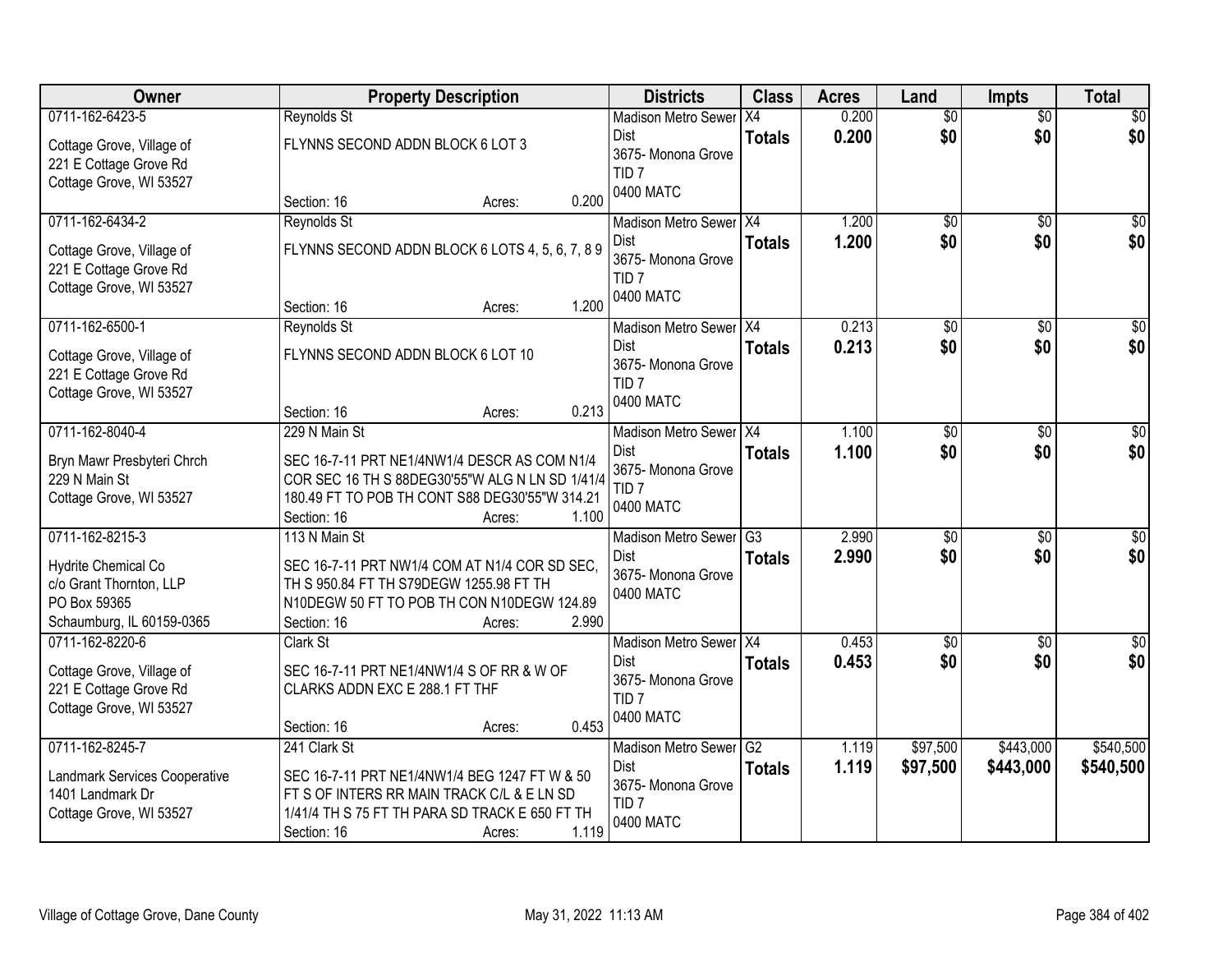| Owner                                                                                             | <b>Property Description</b>                                                                                                                                                                      | <b>Districts</b>                                                                                 | <b>Class</b>                    | <b>Acres</b>   | Land                 | <b>Impts</b>           | <b>Total</b>           |
|---------------------------------------------------------------------------------------------------|--------------------------------------------------------------------------------------------------------------------------------------------------------------------------------------------------|--------------------------------------------------------------------------------------------------|---------------------------------|----------------|----------------------|------------------------|------------------------|
| 0711-162-8256-1<br>Landmark Services Cooperative<br>1401 Landmark Dr<br>Cottage Grove, WI 53527   | Clark St<br>SEC 16-7-11 PRT NE1/4NW1/4 DESCR AS COM AT A<br>PT IN C/L OF MAIN TRACK RR DISTANT 1247 FT<br>SWLY AS MEASURED ALG SD MAIN TRACK C/L<br>0.000<br>Section: 16<br>Acres:               | <b>Madison Metro Sewer</b><br><b>Dist</b><br>3675- Monona Grove<br>TID <sub>7</sub><br>0400 MATC | G2<br><b>Totals</b>             | 0.918<br>0.918 | \$80,000<br>\$80,000 | $\overline{30}$<br>\$0 | \$80,000<br>\$80,000   |
| 0711-162-8265-1<br>Trailhead Investment, LLC<br>275 County Highway Bb<br>Marshall, WI 53559       | Main St<br>SEC 16-7-11 PRT NE1/4NW1/4 DESCR AS COM AT<br>N1/4 COR OF SD SEC 16 TH S00DEG01'15"E ALG E<br>LN OF NE1/4NW1/4 OF SEC 16 948.44 FT TO C/L OF<br>0.108<br>Section: 16<br>Acres:        | Madison Metro Sewer G2<br>Dist<br>3675- Monona Grove<br>TID <sub>7</sub><br>0400 MATC            | <b>Totals</b>                   | 0.109<br>0.109 | \$9,500<br>\$9,500   | $\overline{30}$<br>\$0 | \$9,500<br>\$9,500     |
| 0711-162-8280-4<br>Cottage Grove, Village of<br>221 E Cottage Grove Rd<br>Cottage Grove, WI 53527 | Clark St<br>R1869/5 SEC 16-7-11 PRT NE1/4 NW1/4 E 288.1 FT<br>OF PRT LYG W OF CLARKS ADDN & S OF RR<br><b>TRACKS</b><br>0.526<br>Section: 16<br>Acres:                                           | Madison Metro Sewer   X4<br>Dist<br>3675- Monona Grove<br>TID <sub>7</sub><br>0400 MATC          | <b>Totals</b>                   | 0.526<br>0.526 | \$0<br>\$0           | \$0<br>\$0             | $\overline{30}$<br>\$0 |
| 0711-162-8315-2<br>Mary Gentry<br>119 Clark St<br>Cottage Grove, WI 53527                         | 119 Clark St<br>SEC 16-7-11 PRT NE1/4 NW1/4 COM N1/4 COR TH S<br>950.84 FT TH S79DEG11'30"W 139.19 FT TH<br>S02DEG16'10"E 50.55 FT TH S79DEG11'30"W 175 FT<br>0.051<br>Section: 16<br>Acres:     | <b>Madison Metro Sewer</b><br>Dist<br>3675- Monona Grove<br>TID <sub>7</sub><br>0400 MATC        | G <sub>1</sub><br><b>Totals</b> | 0.051<br>0.051 | \$2,500<br>\$2,500   | $\sqrt{6}$<br>\$0      | \$2,500<br>\$2,500     |
| 0711-162-8325-0<br>Landmark Services Cooperative<br>1401 Landmark Dr<br>Cottage Grove, WI 53527   | 129 Clark St<br>SEC 16-7-11 PRT NE1/4NW1/4 COM AT N1/4 SD SEC<br>TH S 950.84 FT TH S79DEG11'30"W 139.19 FT TH<br>S02DEG16'10"E 50.55 FT TH S79DEG11'30"W 195.6<br>0.231<br>Section: 16<br>Acres: | Madison Metro Sewer G1<br>Dist<br>3675- Monona Grove<br>TID <sub>7</sub><br>0400 MATC            | <b>Totals</b>                   | 0.231<br>0.231 | \$59,000<br>\$59,000 | $\overline{50}$<br>\$0 | \$59,000<br>\$59,000   |
| 0711-162-8345-6<br>Landmark Services Cooperative<br>1401 Landmark Dr<br>Cottage Grove, WI 53527   | 141 Clark St<br>SEC 16-7-11 PRT NE1/4 NW1/4 COM SEC N1/4 COR<br>TH S 950.84 FT TH S79DEGW 139.19 FT TH S2DEGE<br>50.55 FT TH S79DEGW 328.92 FT TO POB TH<br>0.229<br>Section: 16<br>Acres:       | Madison Metro Sewer G1<br><b>Dist</b><br>3675- Monona Grove<br>TID <sub>7</sub><br>0400 MATC     | <b>Totals</b>                   | 0.229<br>0.229 | \$29,500<br>\$29,500 | $\sqrt{6}$<br>\$0      | \$29,500<br>\$29,500   |
| 0711-162-8356-1<br>Trailhead Investment, LLC<br>275 County Highway Bb<br>Marshall, WI 53559       | 119 S Main St<br>LOT 1 CSM 10090 CS59/68&70-6/29/2001 DESCR AS<br>SEC 16-7-11 PRT NE1/4NW1/4 (0.325 ACRES)<br>0.325<br>Section: 16<br>Acres:                                                     | Madison Metro Sewer G2<br><b>Dist</b><br>3675- Monona Grove<br>TID <sub>7</sub><br>0400 MATC     | <b>Totals</b>                   | 0.325<br>0.325 | \$84,900<br>\$84,900 | \$403,000<br>\$403,000 | \$487,900<br>\$487,900 |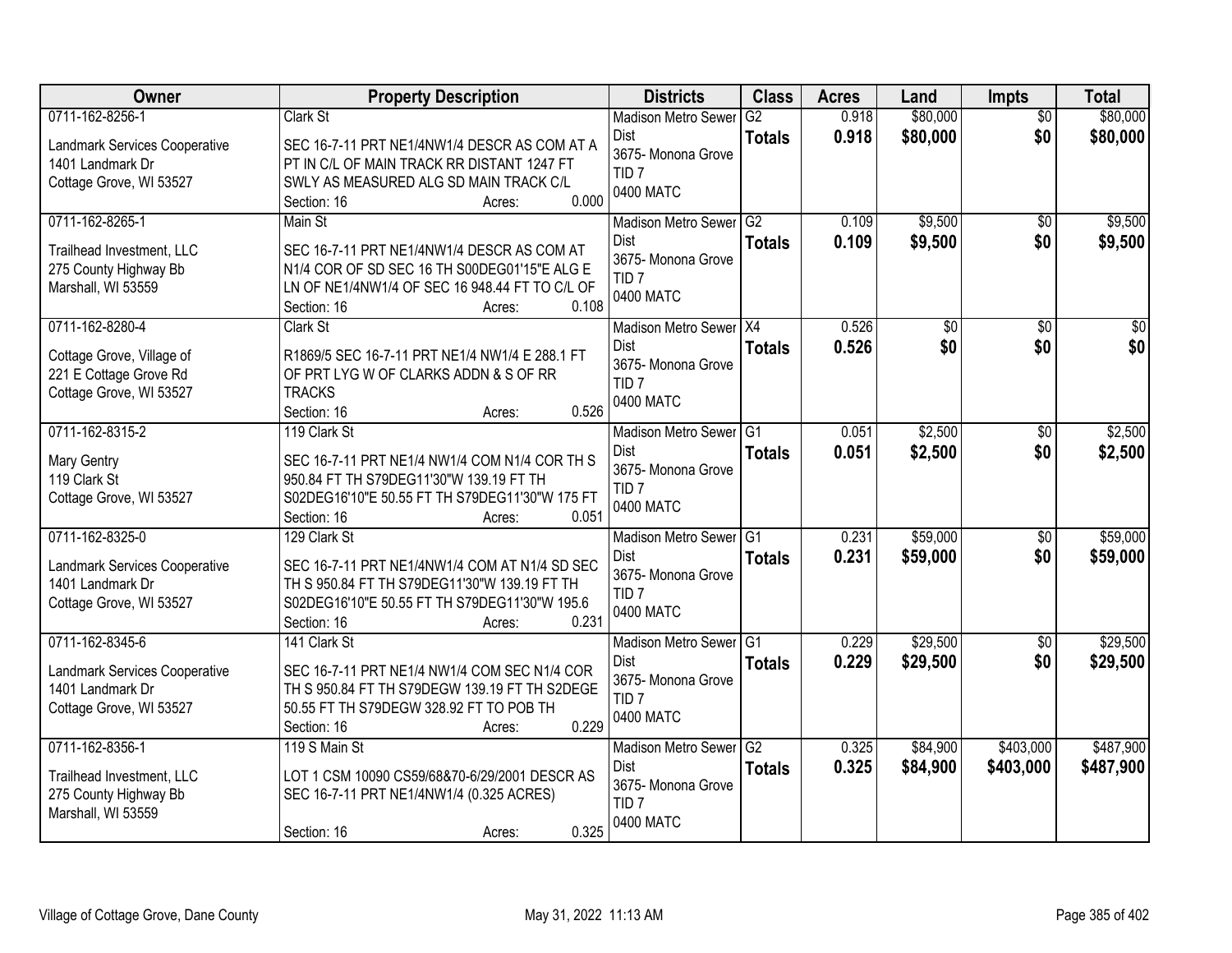| Owner                                    | <b>Property Description</b>                                                              |        |        | <b>Districts</b>                | <b>Class</b>   | <b>Acres</b>   | Land               | <b>Impts</b>    | <b>Total</b>         |
|------------------------------------------|------------------------------------------------------------------------------------------|--------|--------|---------------------------------|----------------|----------------|--------------------|-----------------|----------------------|
| 0711-162-8743-1                          | Clark St                                                                                 |        |        | <b>Madison Metro Sewer</b>      | X <sub>2</sub> | 3.000          | $\overline{50}$    | $\overline{50}$ | $\overline{50}$      |
| WI Dot                                   | SEC 16-7-11 R/W THRU NW1/4 NW1/4 SUBJ TO                                                 |        |        | Dist<br>3675- Monona Grove      | <b>Totals</b>  | 3.000          | \$0                | \$0             | \$0                  |
| 2101 Wright St                           | FREIGHT ESMT DEED IN DOC #5123698                                                        |        |        | 0400 MATC                       |                |                |                    |                 |                      |
| Madison, WI 53704-2583                   |                                                                                          |        | 3.000  |                                 |                |                |                    |                 |                      |
| 0711-162-8850-1                          | Section: 16<br>Clark St                                                                  | Acres: |        | Madison Metro Sewer   X4        |                | 0.213          | \$0                | $\overline{50}$ | \$0                  |
|                                          |                                                                                          |        |        | Dist                            | <b>Totals</b>  | 0.213          | \$0                | \$0             | \$0                  |
| Cottage Grove, Village of                | OUTLOT 1 CSM 12707 CS80/131-133 06-15-09 DESCR                                           |        |        | 3675- Monona Grove              |                |                |                    |                 |                      |
| 221 E Cottage Grove Rd                   | AS SEC 16-07-11 PRT OF NW1/4 NW1/4 & PRT SW1/4                                           |        |        | 0400 MATC                       |                |                |                    |                 |                      |
| Cottage Grove, WI 53527                  | NW1/4 (0.213 ACRE)<br>Section: 16                                                        | Acres: | 0.213  |                                 |                |                |                    |                 |                      |
| 0711-162-9001-9                          | 203 Grove St                                                                             |        |        | Madison Metro Sewer G1          |                | 0.404          | \$94,000           | \$201,500       | \$295,500            |
|                                          |                                                                                          |        |        | <b>Dist</b>                     | <b>Totals</b>  | 0.404          | \$94,000           | \$201,500       | \$295,500            |
| Christian M. Nelson<br>Charlene C. Marks | SEC 16-7-11 PRT NW1/4NW1/4 & PRT SW1/4NW1/4<br>DESCR AS COM INTERSECTION W LN 49.5 FT ST |        |        | 3675- Monona Grove              |                |                |                    |                 |                      |
| 203 Grove St                             | LYG ON W SIDE FLYNNS SECOND ADDITION & SLY                                               |        |        | 0400 MATC                       |                |                |                    |                 |                      |
| Cottage Grove, WI 53527                  | Section: 16                                                                              | Acres: | 0.404  |                                 |                |                |                    |                 |                      |
| 0711-162-9015-1                          | Grove St                                                                                 |        |        | Madison Metro Sewer X4          |                | 0.124          | \$0                | \$0             | $\sqrt[6]{}$         |
| Cottage Grove, Village of                | SEC 16-7-11 SW1/4 NW1/4 EXC E 112.2 FT OF N 120                                          |        |        | Dist                            | <b>Totals</b>  | 0.124          | \$0                | \$0             | \$0                  |
| 221 E Cottage Grove Rd                   | FT ALSO EXC PRT SW OF HWY & EXC CSM 12707                                                |        |        | 3675- Monona Grove              |                |                |                    |                 |                      |
| Cottage Grove, WI 53527                  | (GROVE STREET R/W)                                                                       |        |        | 0400 MATC                       |                |                |                    |                 |                      |
|                                          | Section: 16                                                                              | Acres: | 0.000  |                                 |                |                |                    |                 |                      |
| 0711-162-9025-1                          | 4064 Vilas Rd                                                                            |        |        | Madison Metro Sewer X4          |                | 28.556         | $\overline{30}$    | $\overline{50}$ | $\overline{\$0}$     |
| Cottage Grove, Village of                | LOT 1 CSM 12707 CS80/131-133 06-15-09 DESCR AS                                           |        |        | Dist                            | <b>Totals</b>  | 28.556         | \$0                | \$0             | \$0                  |
| 221 E Cottage Grove Rd                   | SEC 16-07-11 PRT OF NW1/4 NW1/4 & PRT SW1/4                                              |        |        | 3675- Monona Grove<br>0400 MATC |                |                |                    |                 |                      |
| Cottage Grove, WI 53527                  | NW1/4 (28.556 ACRE)                                                                      |        |        |                                 |                |                |                    |                 |                      |
|                                          | Section: 16                                                                              | Acres: | 28.556 |                                 |                |                |                    |                 |                      |
| 0711-162-9035-1                          | 513 Clark St                                                                             |        |        | Madison Metro Sewer X4<br>Dist  |                | 7.576<br>7.576 | $\sqrt{$0}$<br>\$0 | \$0<br>\$0      | $\frac{1}{6}$<br>\$0 |
| WRC Sports Complex, Inc                  | LOT 2 CSM 12707 CS80/131-133 06-15-09 DESCR AS                                           |        |        | 3675- Monona Grove              | <b>Totals</b>  |                |                    |                 |                      |
| c/o Steve Cohan                          | SEC 16-07-11 PRT OF NW1/4 NW1/4 & PRT SW1/4                                              |        |        | 0400 MATC                       |                |                |                    |                 |                      |
|                                          | NW1/4 (7.575 ACRE)<br>Section: 16                                                        | Acres: | 7.576  |                                 |                |                |                    |                 |                      |
| 0711-162-9545-2                          | 154 W Reynolds St                                                                        |        |        | Madison Metro Sewer G1          |                | 0.091          | \$6,300            | $\overline{30}$ | \$6,300              |
|                                          |                                                                                          |        |        | <b>Dist</b>                     | <b>Totals</b>  | 0.091          | \$6,300            | \$0             | \$6,300              |
| Graydon Lippitt                          | SEC 16-7-11 PRT SE1/4 NW1/4 COM SE COR LOT 4                                             |        |        | 3675- Monona Grove              |                |                |                    |                 |                      |
| Natasha Lippitt<br>154 W Reynolds St     | BLOCK 4 FLYNN SECOND ADD TH W 60 FT TH S 66<br>FT TH E 60 FT TH N 66 FT TO POB           |        |        | TID <sub>7</sub>                |                |                |                    |                 |                      |
| Cottage Grove, WI 53527                  | Section: 16                                                                              | Acres: | 0.091  | 0400 MATC                       |                |                |                    |                 |                      |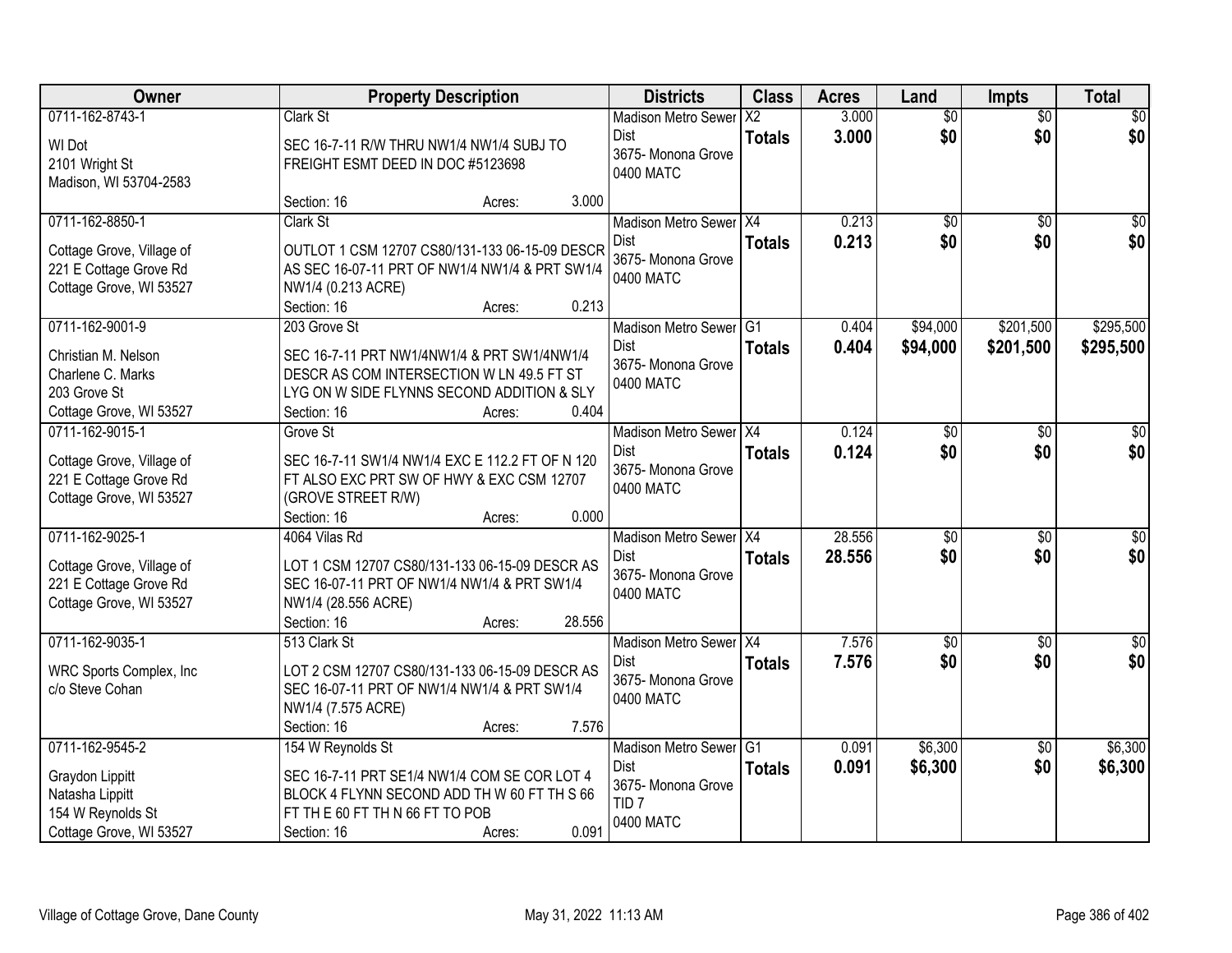| Owner                                          | <b>Property Description</b>                       | <b>Districts</b>                                  | <b>Class</b>  | <b>Acres</b> | Land            | <b>Impts</b>    | <b>Total</b>    |
|------------------------------------------------|---------------------------------------------------|---------------------------------------------------|---------------|--------------|-----------------|-----------------|-----------------|
| 0711-162-9555-0                                | 220 Grove St                                      | <b>Madison Metro Sewer</b>                        | X4            | 1.800        | $\overline{50}$ | $\overline{50}$ | $\sqrt{30}$     |
| Cottage Grove, Village of                      | SEC 16-7-11 PRT SE1/4 NW1/4 BEG AT PT 66 FT SLY   | Dist                                              | <b>Totals</b> | 1.800        | \$0             | \$0             | \$0             |
| 221 E Cottage Grove Rd                         | OF SW COR LOT 2 BLK 5 FLYNNS 2ND ADD TH ELY       | 3675- Monona Grove                                |               |              |                 |                 |                 |
| Cottage Grove, WI 53527                        | 181.5 FT TO PT 66 FT SLY FROM SW COR LOT 4 BLK    | TID <sub>7</sub>                                  |               |              |                 |                 |                 |
|                                                | 1.800<br>Section: 16<br>Acres:                    | 0400 MATC                                         |               |              |                 |                 |                 |
| 0711-162-9565-8                                | W Reynolds St                                     | Madison Metro Sewer   X4                          |               | 0.200        | $\overline{50}$ | $\overline{30}$ | $\overline{50}$ |
| Cottage Grove, Village of                      | SEC 16-7-11 PRT SE1/4NW1/4 BEG SE COR LOT 1       | Dist                                              | <b>Totals</b> | 0.200        | \$0             | \$0             | \$0             |
| 221 E Cottage Gr Rd                            | BLK 5 FLYNNS 2ND ADD TH S ALG EXT E LN LOT 1      | 3675- Monona Grove                                |               |              |                 |                 |                 |
| Cottage Grove, WI 53527                        | 66 FT TH W 133.5 FT TH N 66 FT TO SW COR LOT 2    | TID <sub>7</sub>                                  |               |              |                 |                 |                 |
|                                                | 0.200<br>Section: 16<br>Acres:                    | 0400 MATC                                         |               |              |                 |                 |                 |
| 0711-162-9650-4                                | Grove St                                          | Madison Metro Sewer X4                            |               | 6.100        | \$0             | \$0             | \$0             |
| Cottage Grove, Village of                      | SEC 16-7-11 PRT SE1/4 NW1/4 BEG AT SE COR OF      | <b>Dist</b>                                       | <b>Totals</b> | 6.100        | \$0             | \$0             | \$0             |
| 221 E Cottage Grove Rd                         | LOT 3 BLK 5 JOHN FLYNN 2ND ADD TH S 504 FT        | 3675- Monona Grove                                |               |              |                 |                 |                 |
| Cottage Grove, WI 53527                        | WLY 520.5 FT N TO SW COR LOT 10 BLOCK 5 E ALG     | TID <sub>7</sub>                                  |               |              |                 |                 |                 |
|                                                | Section: 16<br>6.100<br>Acres:                    | 0400 MATC                                         |               |              |                 |                 |                 |
| 0711-162-9722-1                                | 377 Grove St                                      | Madison Metro Sewer G1                            |               | 16.417       | \$204,600       | \$104,000       | \$308,600       |
|                                                | SEC 16-7-11 PRT SE1/4 NW1/4 COM SW COR LOT 15     | Dist                                              | <b>Totals</b> | 16.417       | \$204,600       | \$104,000       | \$308,600       |
| Holmes Tr, Terry & Kathleen<br>377 Grove St    | BLOCK 2 FLYNNS 1ST ADDN TH S 83.2 FT W 33 FT S    | 3675- Monona Grove                                |               |              |                 |                 |                 |
| Cottage Grove, WI 53527                        | 48.2 FT E 33 FT S 66 FT W 66 FT S TO S LN W TO SW | TID <sub>7</sub>                                  |               |              |                 |                 |                 |
|                                                | 0.000<br>Section: 16<br>Acres:                    | 0400 MATC                                         |               |              |                 |                 |                 |
| 0711-162-9776-1                                | 362 Grove St                                      | Madison Metro Sewer G1                            |               | 0.435        | \$75,700        | \$87,000        | \$162,700       |
| Lisa M. Hatton                                 | SEC 16-7-11 PRT SE1/4NW1/4 COM 66 FT N & 243.5    | Dist                                              | <b>Totals</b> | 0.435        | \$75,700        | \$87,000        | \$162,700       |
| 362 Grove St                                   | FT E OF SW COR TH E 30 FT TH N50DEG26'E 70 FT     | 3675- Monona Grove                                |               |              |                 |                 |                 |
| Cottage Grove, WI 53527                        | TH N 132 FT TH S50DEG26'W 109.5 FT TH S 107.7 FT  | TID <sub>7</sub>                                  |               |              |                 |                 |                 |
|                                                | 0.435<br>Section: 16<br>Acres:                    | 0400 MATC                                         |               |              |                 |                 |                 |
| 0711-162-9850-2                                | 393 S Main St                                     | Madison Metro Sewer G1                            |               | 0.600        | \$67,000        | \$473,500       | \$540,500       |
|                                                | SEC 16-7-11 PRT SE1/4 NW1/4 COM 198 FT S OF SE    | Dist                                              | <b>Totals</b> | 0.600        | \$67,000        | \$473,500       | \$540,500       |
| Clement Living Tr, Michelle M<br>393 S Main St | COR L 15 B 2 FLYNNS ADDN TH S 132 FT W 198 FT N   | 3675- Monona Grove                                |               |              |                 |                 |                 |
| Cottage Grove, WI 53527                        | 132 FT E 198 FT TO POB                            | TID <sub>7</sub>                                  |               |              |                 |                 |                 |
|                                                | 0.600<br>Section: 16<br>Acres:                    | 0400 MATC                                         |               |              |                 |                 |                 |
| 0711-162-9875-3                                | Main St                                           | Madison Metro Sewer Assessed with 0711-162-9880-6 |               |              |                 |                 |                 |
|                                                | SEC 16-7-11 PRT SE1/4 NW1/4 BEG 132 FT S OF SW    | Dist                                              |               |              |                 |                 |                 |
| Rachael Lange<br>387 S Main St                 | CORL 15 B 2 FLYNNS ADD TH S 66 FT W 33 FT N 66    | 3675- Monona Grove                                |               |              |                 |                 |                 |
| Cottage Grove, WI 53527                        | FT E 33 FT TO POB                                 | TID <sub>7</sub>                                  |               |              |                 |                 |                 |
|                                                | 0.000<br>Section: 16<br>Acres:                    | 0400 MATC                                         |               |              |                 |                 |                 |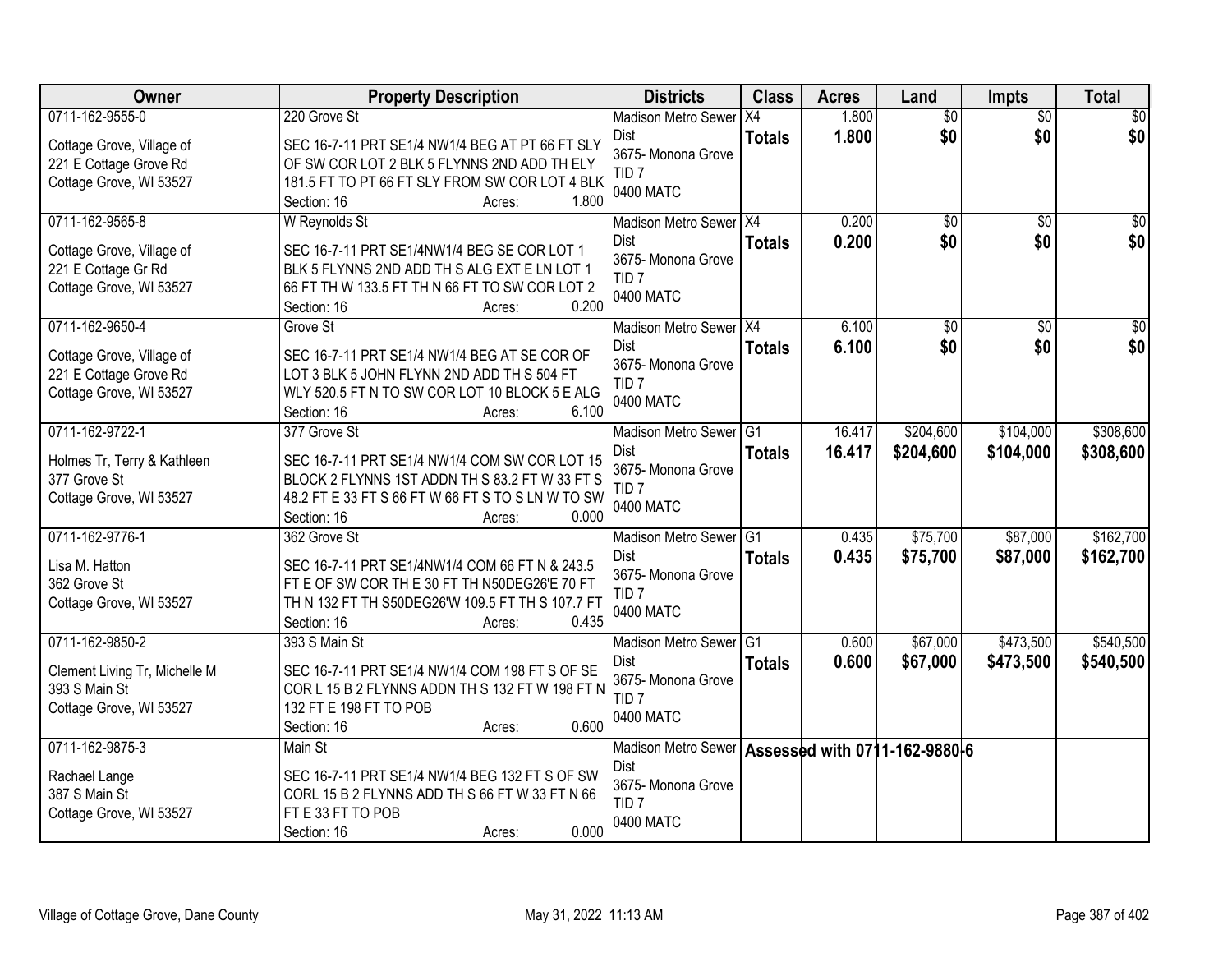| Owner                              | <b>Property Description</b>                                                                     | <b>Districts</b>                               | <b>Class</b>  | <b>Acres</b>   | Land                 | <b>Impts</b>           | <b>Total</b>           |
|------------------------------------|-------------------------------------------------------------------------------------------------|------------------------------------------------|---------------|----------------|----------------------|------------------------|------------------------|
| 0711-162-9880-6                    | 387 S Main St                                                                                   | <b>Madison Metro Sewer</b>                     | G1            | 0.250          | \$59,500             | \$173,000              | \$232,500              |
| Rachael Lange<br>387 S Main St     | SEC 16-7-11 PRT SE1/4 NW1/4 BEG 132 FT S OF SE<br>COR LOT 15 BLOCK 2 JOHN FLYNNS ADDN TH S 66   | Dist<br>3675- Monona Grove<br>TID <sub>7</sub> | <b>Totals</b> | 0.250          | \$59,500             | \$173,000              | \$232,500              |
| Cottage Grove, WI 53527            | FTW 132 FTN 66 FTE 132 FT TO POB<br>0.250<br>Section: 16<br>Acres:                              | 0400 MATC                                      |               |                |                      |                        |                        |
| 0711-162-9890-4                    | 381 S Main St                                                                                   | Madison Metro Sewer G1<br>Dist                 | <b>Totals</b> | 0.185<br>0.185 | \$56,500<br>\$56,500 | \$137,500<br>\$137,500 | \$194,000<br>\$194,000 |
| Gregg H. Madsen<br>Susan A. Madsen | SEC 16-7-11 PRT SE1/4 NW1/4 COM 83.2 FT S OF SE<br>COR OF LOT 15 BLK 2 FLYNNS ADDN TH S 48.8 FT | 3675- Monona Grove                             |               |                |                      |                        |                        |
| 381 S Main St                      | TH W 165 FT TH N 48.8 FT TH E 165 FT TO POB                                                     | TID <sub>7</sub><br>0400 MATC                  |               |                |                      |                        |                        |
| Cottage Grove, WI 53527            | 0.185<br>Section: 16<br>Acres:                                                                  |                                                |               |                |                      |                        |                        |
| 0711-162-9903-1                    | 377 S Main St                                                                                   | Madison Metro Sewer G1                         |               | 0.365          | \$62,000             | \$174,500              | \$236,500              |
| Valerian A. Powell                 | LOT 1 CSM 14737 CS102/310&312-3/13/2018 DESCR                                                   | Dist<br>3675- Monona Grove                     | <b>Totals</b> | 0.365          | \$62,000             | \$174,500              | \$236,500              |
| Amy S. Plaskowski                  | AS SEC 16-7-11 PRT SE1/4NW1/4 (0.365 ACRES)                                                     | TID <sub>7</sub>                               |               |                |                      |                        |                        |
| 377 S Main St                      |                                                                                                 | 0400 MATC                                      |               |                |                      |                        |                        |
| Cottage Grove, WI 53527            | 0.365<br>Section: 16<br>Acres:                                                                  |                                                |               |                |                      |                        |                        |
| 0711-162-9956-1                    | Main St                                                                                         | Madison Metro Sewer G1                         |               | 0.200          | \$14,000             | \$15,000               | \$29,000               |
| William J. Magnuson                | SEC 16-7-11 PRT SE1/4NW1/4 BEG NW COR LOT 6                                                     | Dist<br>3675- Monona Grove                     | <b>Totals</b> | 0.200          | \$14,000             | \$15,000               | \$29,000               |
| Nicole M. Magnuson                 | BLK 2 FLYNNS ADD TH W 132 FT TO SW COR LOT 2                                                    | TID <sub>7</sub>                               |               |                |                      |                        |                        |
| 327 S Main St                      | BLK 2 SD PLAT S 198 FT E 132 FT TO SW COR LOT 8                                                 | 0400 MATC                                      |               |                |                      |                        |                        |
| Cottage Grove, WI 53527            | 0.200<br>Section: 16<br>Acres:                                                                  |                                                |               |                |                      |                        |                        |
| 0711-162-9970-1                    | 327 S Main St                                                                                   | Madison Metro Sewer X4                         |               | 0.400          | \$0                  | $\overline{50}$        | \$0                    |
| Cottage Grove, Town of             | SEC 16-7-11 PRT SE1/4NW1/4 DESCR AS COM AT SW                                                   | Dist                                           | <b>Totals</b> | 0.400          | \$0                  | \$0                    | \$0                    |
| 4058 County Highway N              | COR OF LOT 8 BLOCK 2 JOHN FLYNN'S SURVEY &                                                      | 3675- Monona Grove<br>TID <sub>7</sub>         |               |                |                      |                        |                        |
| Cottage Grove, WI 53527            | PLAT TH ALG W LN OF SD LOT 8 N00DEG00'29"E                                                      | 0400 MATC                                      |               |                |                      |                        |                        |
|                                    | 0.400<br>Section: 16<br>Acres:                                                                  |                                                |               |                |                      |                        |                        |
| 0711-163-8021-1                    | 203 W Cottage Grove Rd                                                                          | Madison Metro Sewer <sup>G4</sup>              |               | 21.000         | \$6,000              | $\sqrt{6}$             | \$6,000                |
| Landmark Services Cooperative      | SEC 16-7-11 NE1/4 SW1/4 EXC COM 165 FT W OF NE                                                  | Dist                                           | G5M           | 11.000         | \$11,300             | \$0                    | \$11,300               |
| 1401 Landmark Dr                   | COR TH S 250.4 FT TH E 165 FT TH N TO NE COR                                                    | 3675- Monona Grove                             | <b>Totals</b> | 32.000         | \$17,300             | \$0                    | \$17,300               |
| Cottage Grove, WI 53527            | TH W TO POB ALSO EXC COM 900 FT S & 40 FT W OI                                                  | 0400 MATC                                      |               |                |                      |                        |                        |
|                                    | 32.000<br>Section: 16<br>Acres:                                                                 |                                                |               |                |                      |                        |                        |
| 0711-163-8111-1                    | 357 Grove St                                                                                    | 3675- Monona Grove                             | G1            | 1.300          | \$115,000            | \$174,500              | \$289,500              |
| Lawrence D. Cooper                 | LOT 1 CSM 6742 CS33/200&201-5/29/92 DESCR AS                                                    | 0400 MATC                                      | <b>Totals</b> | 1.300          | \$115,000            | \$174,500              | \$289,500              |
| Lynn M. Cooper                     | SEC 16-7-11 PRT NW1/4SW1/4 & PRT NE1/4SW1/4                                                     |                                                |               |                |                      |                        |                        |
| 357 Grove St                       | CONT 1.30 ACRES                                                                                 |                                                |               |                |                      |                        |                        |
| Cottage Grove, WI 53527            | 1.300<br>Section: 16<br>Acres:                                                                  |                                                |               |                |                      |                        |                        |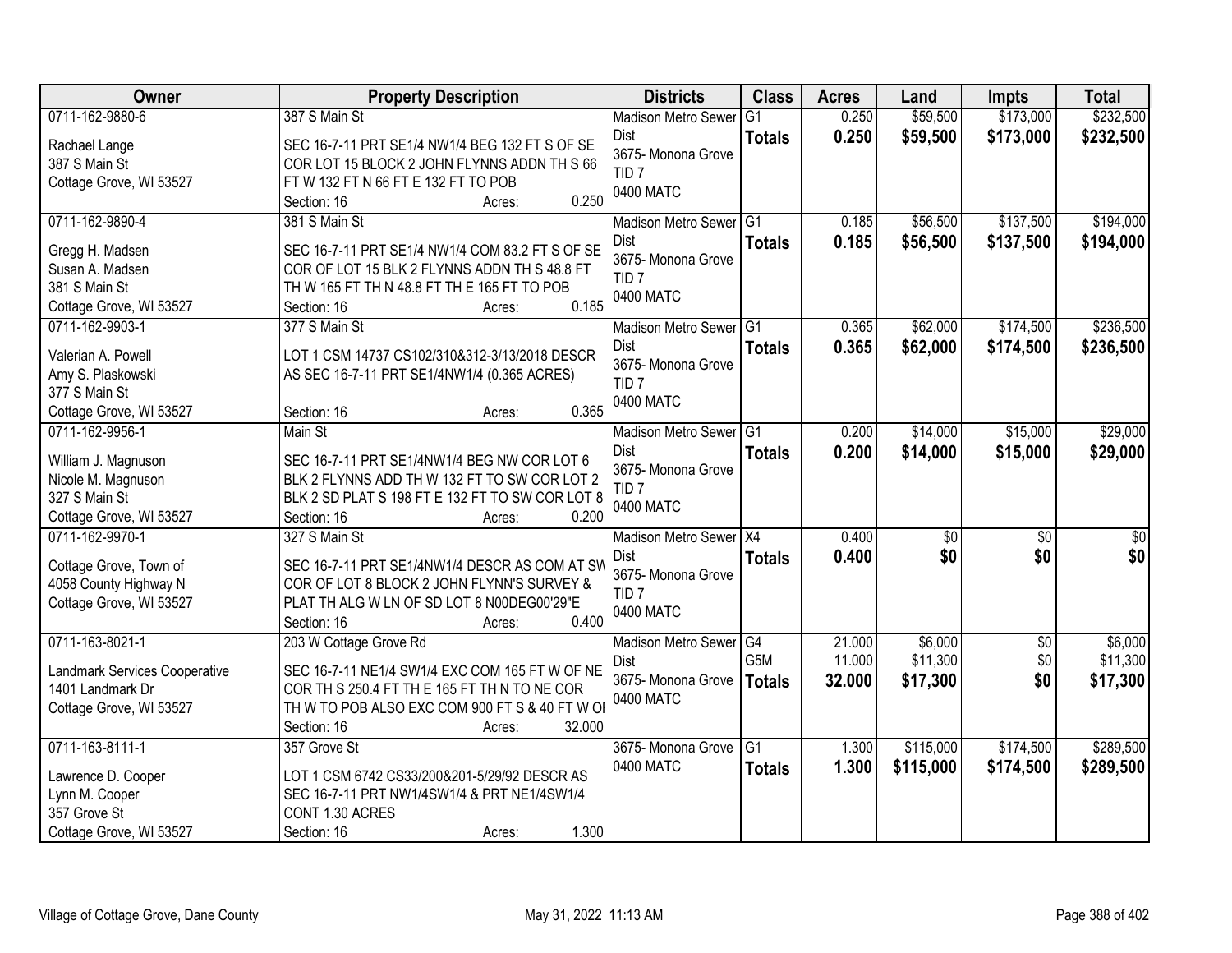| Owner                         | <b>Property Description</b>                             | <b>Districts</b>           | <b>Class</b>    | <b>Acres</b> | Land      | <b>Impts</b>    | <b>Total</b> |
|-------------------------------|---------------------------------------------------------|----------------------------|-----------------|--------------|-----------|-----------------|--------------|
| 0711-163-8121-1               | 365 Grove St                                            | 3675- Monona Grove         | $\overline{G1}$ | 1.144        | \$113,500 | \$200,000       | \$313,500    |
| Eugene Fredenberg             | SEC 16-7-11 PRT NE1/4SW1/4 N 247.5 FT OF W 412.5        | 0400 MATC                  | <b>Totals</b>   | 1.144        | \$113,500 | \$200,000       | \$313,500    |
| Rita Fredenberg               | FT EXC CSM 6742 & ALSO INCL ADDL LANDS DESCR            |                            |                 |              |           |                 |              |
| 365 Grove St                  | AS LOT 2 CSM 6742 CS33/200&201                          |                            |                 |              |           |                 |              |
| Cottage Grove, WI 53527       | 0.000<br>Section: 16<br>Acres:                          |                            |                 |              |           |                 |              |
| 0711-163-8711-1               | Vilas Rd                                                | 3675- Monona Grove         | $\overline{G5}$ | 2.013        | \$1,800   | $\overline{50}$ | \$1,800      |
|                               |                                                         | 0400 MATC                  | <b>Totals</b>   | 2.013        | \$1,800   | \$0             | \$1,800      |
| Timothy R. Olson et al        | SEC 16-7-11 NW1/4SW1/4 EXC R990/1 EXC CSM 3542          |                            |                 |              |           |                 |              |
| 2725 Coffeytown Rd            | EXC R10171/44 EXC CSM 5855 ALSO DRIVEWAY                |                            |                 |              |           |                 |              |
| Cottage Grove, WI 53527       | ESMT IN R12862/62 EXC R13071/13 & ALSO EXC PRT          |                            |                 |              |           |                 |              |
|                               | 0.000<br>Section: 16<br>Acres:                          |                            |                 |              |           |                 |              |
| 0711-163-8870-1               | 4020 Vilas Rd                                           | 3675- Monona Grove         | IG1             | 1.550        | \$91,000  | \$361,500       | \$452,500    |
| David W. Hanneman II          | LOT 1 CSM 12932 CS82/184&187-7/1/2010 DESCR AS          | 0400 MATC                  | <b>Totals</b>   | 1.550        | \$91,000  | \$361,500       | \$452,500    |
| Kathy A. Hanneman             | SEC 16-7-11 PRT SW1/4SW1/4 & PRT NW1/4SW1/4             |                            |                 |              |           |                 |              |
| 4020 Vilas Rd                 | (1.55 ACRES) TOG W/ESMT & DRIVEWAY AGRMT IN             |                            |                 |              |           |                 |              |
| Cottage Grove, WI 53527       | 1.550<br>Section: 16<br>Acres:                          |                            |                 |              |           |                 |              |
| 0711-163-8895-1               | <b>Vilas Rd</b>                                         | 3675- Monona Grove         | G1              | 16.804       | \$315,000 | \$0             | \$315,000    |
|                               |                                                         | 0400 MATC                  | <b>Totals</b>   | 16.804       | \$315,000 | \$0             | \$315,000    |
| Landmark Services Cooperative | LOT 2 CSM 12932 CS82/184&187-7/1/2010 DESCR AS          |                            |                 |              |           |                 |              |
| 1401 Landmark Dr              | SEC 16-7-11 PRT SW1/4SW1/4 & PRT NW1/4SW1/4             |                            |                 |              |           |                 |              |
| Cottage Grove, WI 53527       | (16.80 ACRES) SUBJ TO & TOG W/ESMT & DRIVEWAY<br>16.800 |                            |                 |              |           |                 |              |
| 0711-163-9301-1               | Section: 16<br>Acres:<br>2638 Coffeytown Rd             | 3675- Monona Grove         | G1              | 6.000        | \$136,000 | \$334,800       | \$470,800    |
|                               |                                                         |                            | G <sub>4</sub>  | 10.000       | \$2,800   | \$0             | \$2,800      |
| Daniel J. Schwab              | SEC 16-7-11 PRT SW1/4 SW1/4 LYG E OF VILAS              | 0400 MATC                  | G <sub>5</sub>  | 1.000        | \$1,000   | \$0             | \$1,000      |
| Katie L. Schwab               | ROAD EXC CSM 2858 & EXC N 400 FT                        |                            |                 |              |           |                 |              |
| 2638 Coffeytown Rd            |                                                         |                            | <b>Totals</b>   | 17.000       | \$139,800 | \$334,800       | \$474,600    |
| Cottage Grove, WI 53527       | 17.000<br>Section: 16<br>Acres:                         |                            |                 |              |           |                 |              |
| 0711-163-9501-1               | 2586 Coffeytown Rd                                      | 3675- Monona Grove         | G2              | 16.780       | \$233,000 | \$2,269,700     | \$2,502,700  |
| Landmark Services Cooperative | SEC 16-7-11 SE1/4SW1/4 EXC S 861.9 FT OF E 462.5        | 0400 MATC                  | G4              | 6.000        | \$2,000   | \$0             | \$2,000      |
| 1401 Landmark Dr              | FT THE EXC PRT REMAINING IN TOWN OF                     |                            | G <sub>5</sub>  | 2.900        | \$2,000   | \$0             | \$2,000      |
| Cottage Grove, WI 53527       | COTTAGE GROVE                                           |                            | <b>Totals</b>   | 25.680       | \$237,000 | \$2,269,700     | \$2,506,700  |
|                               | 25.680<br>Section: 16<br>Acres:                         |                            |                 |              |           |                 |              |
| 0711-171-0007-1               | 311 Southing Grange                                     | <b>Madison Metro Sewer</b> | IG1             | 0.324        | \$92,500  | \$259,000       | \$351,500    |
|                               |                                                         | Dist                       | <b>Totals</b>   | 0.324        | \$92,500  | \$259,000       | \$351,500    |
| Jon F. Russell                | SOUTHLAWN ESTATES 1ST ADDITION LOT 47                   | 3675- Monona Grove         |                 |              |           |                 |              |
| Amy L. Russell                |                                                         | 0400 MATC                  |                 |              |           |                 |              |
| 311 Southing Grange           |                                                         |                            |                 |              |           |                 |              |
| Cottage Grove, WI 53527       | 0.324<br>Section: 8<br>Acres:                           |                            |                 |              |           |                 |              |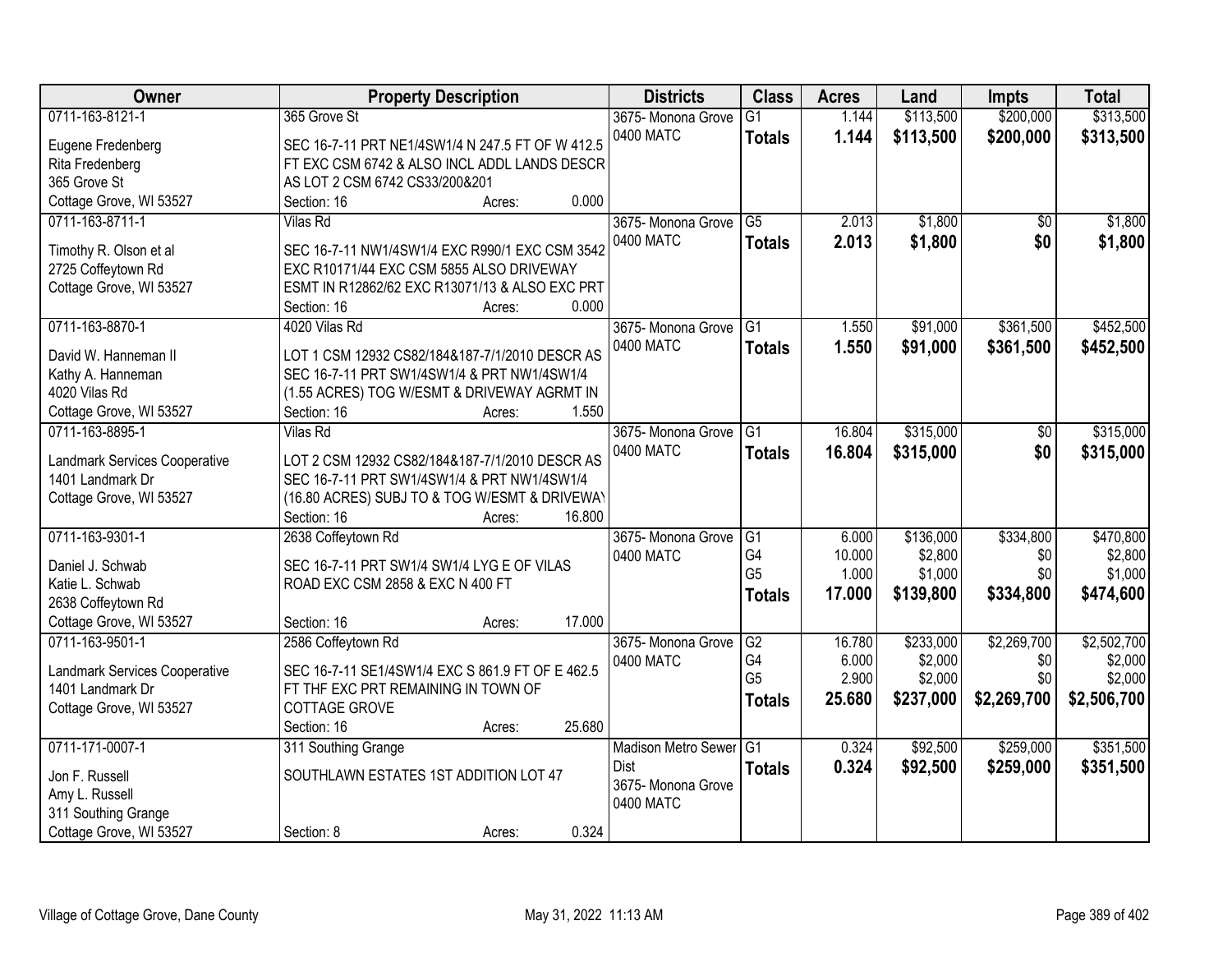| Owner                   |                                       | <b>Property Description</b> |       |                                 | <b>Class</b>  | <b>Acres</b> | Land     | <b>Impts</b> | <b>Total</b> |
|-------------------------|---------------------------------------|-----------------------------|-------|---------------------------------|---------------|--------------|----------|--------------|--------------|
| 0711-171-0018-1         | 309 Southing Grange                   |                             |       | <b>Madison Metro Sewer</b>      | G1            | 0.321        | \$92,500 | \$339,000    | \$431,500    |
| Andrew W. Licht         | SOUTHLAWN ESTATES 1ST ADDITION LOT 48 |                             |       | Dist                            | <b>Totals</b> | 0.321        | \$92,500 | \$339,000    | \$431,500    |
| Stephanie A. Licht      |                                       |                             |       | 3675- Monona Grove              |               |              |          |              |              |
| 309 Southing Grange     |                                       |                             |       | 0400 MATC                       |               |              |          |              |              |
| Cottage Grove, WI 53527 | Section: 17                           | Acres:                      | 0.321 |                                 |               |              |          |              |              |
| 0711-171-0029-1         | 307 Southing Grange                   |                             |       | Madison Metro Sewer G1          |               | 0.308        | \$91,500 | \$259,500    | \$351,000    |
| Bradley D. Meng         | SOUTHLAWN ESTATES 1ST ADDITION LOT 49 |                             |       | Dist                            | <b>Totals</b> | 0.308        | \$91,500 | \$259,500    | \$351,000    |
| Susan D. Meng           |                                       |                             |       | 3675- Monona Grove<br>0400 MATC |               |              |          |              |              |
| 307 Southing Grange     |                                       |                             |       |                                 |               |              |          |              |              |
| Cottage Grove, WI 53527 | Section: 17                           | Acres:                      | 0.308 |                                 |               |              |          |              |              |
| 0711-171-0040-1         | 305 Southing Grange                   |                             |       | Madison Metro Sewer G1          |               | 0.306        | \$91,000 | \$250,000    | \$341,000    |
| Michelle L. Jondle      | SOUTHLAWN ESTATES 1ST ADDITION LOT 50 |                             |       | Dist                            | <b>Totals</b> | 0.306        | \$91,000 | \$250,000    | \$341,000    |
| 305 Southing Grange     |                                       |                             |       | 3675- Monona Grove<br>0400 MATC |               |              |          |              |              |
| Cottage Grove, WI 53527 |                                       |                             |       |                                 |               |              |          |              |              |
|                         | Section: 17                           | Acres:                      | 0.306 |                                 |               |              |          |              |              |
| 0711-171-0051-1         | 303 Southing Grange                   |                             |       | Madison Metro Sewer G1          |               | 0.322        | \$92,500 | \$288,500    | \$381,000    |
| David A. Schommer       | SOUTHLAWN ESTATES 1ST ADDITION LOT 51 |                             |       | Dist                            | <b>Totals</b> | 0.322        | \$92,500 | \$288,500    | \$381,000    |
| Jeanne M. Schommer      |                                       |                             |       | 3675- Monona Grove<br>0400 MATC |               |              |          |              |              |
| 303 Southing Grange     |                                       |                             |       |                                 |               |              |          |              |              |
| Cottage Grove, WI 53527 | Section: 17                           | Acres:                      | 0.322 |                                 |               |              |          |              |              |
| 0711-171-0062-1         | 301 Southing Grange                   |                             |       | Madison Metro Sewer G1          |               | 0.334        | \$93,500 | \$400,000    | \$493,500    |
| <b>Andrew Hicks</b>     | SOUTHLAWN ESTATES 1ST ADDITION LOT 52 |                             |       | Dist                            | <b>Totals</b> | 0.334        | \$93,500 | \$400,000    | \$493,500    |
| Elizabeth Hicks         |                                       |                             |       | 3675- Monona Grove<br>0400 MATC |               |              |          |              |              |
| 301 Southing Grange     |                                       |                             |       |                                 |               |              |          |              |              |
| Cottage Grove, WI 53527 | Section: 17                           | Acres:                      | 0.334 |                                 |               |              |          |              |              |
| 0711-171-0073-1         | 320 Meadow Crest Trl                  |                             |       | Madison Metro Sewer G1          |               | 0.333        | \$93,500 | \$353,500    | \$447,000    |
| Kevin Skovenski         | SOUTHLAWN ESTATES 1ST ADDITION LOT 53 |                             |       | Dist                            | <b>Totals</b> | 0.333        | \$93,500 | \$353,500    | \$447,000    |
| Jessica Spindler        |                                       |                             |       | 3675- Monona Grove<br>0400 MATC |               |              |          |              |              |
| 320 Meadow Crest Trl    |                                       |                             |       |                                 |               |              |          |              |              |
| Cottage Grove, WI 53527 | Section: 8                            | Acres:                      | 0.333 |                                 |               |              |          |              |              |
| 0711-171-0084-1         | 322 Meadow Crest Trl                  |                             |       | Madison Metro Sewer G1          |               | 0.333        | \$93,500 | \$312,500    | \$406,000    |
| Christopher D. Perry    | SOUTHLAWN ESTATES 1ST ADDITION LOT 54 |                             |       | Dist                            | <b>Totals</b> | 0.333        | \$93,500 | \$312,500    | \$406,000    |
| Erin E. Perry           |                                       |                             |       | 3675- Monona Grove<br>0400 MATC |               |              |          |              |              |
| 322 Meadowcrest Trl     |                                       |                             |       |                                 |               |              |          |              |              |
| Cottage Grove, WI 53527 | Section: 8                            | Acres:                      | 0.333 |                                 |               |              |          |              |              |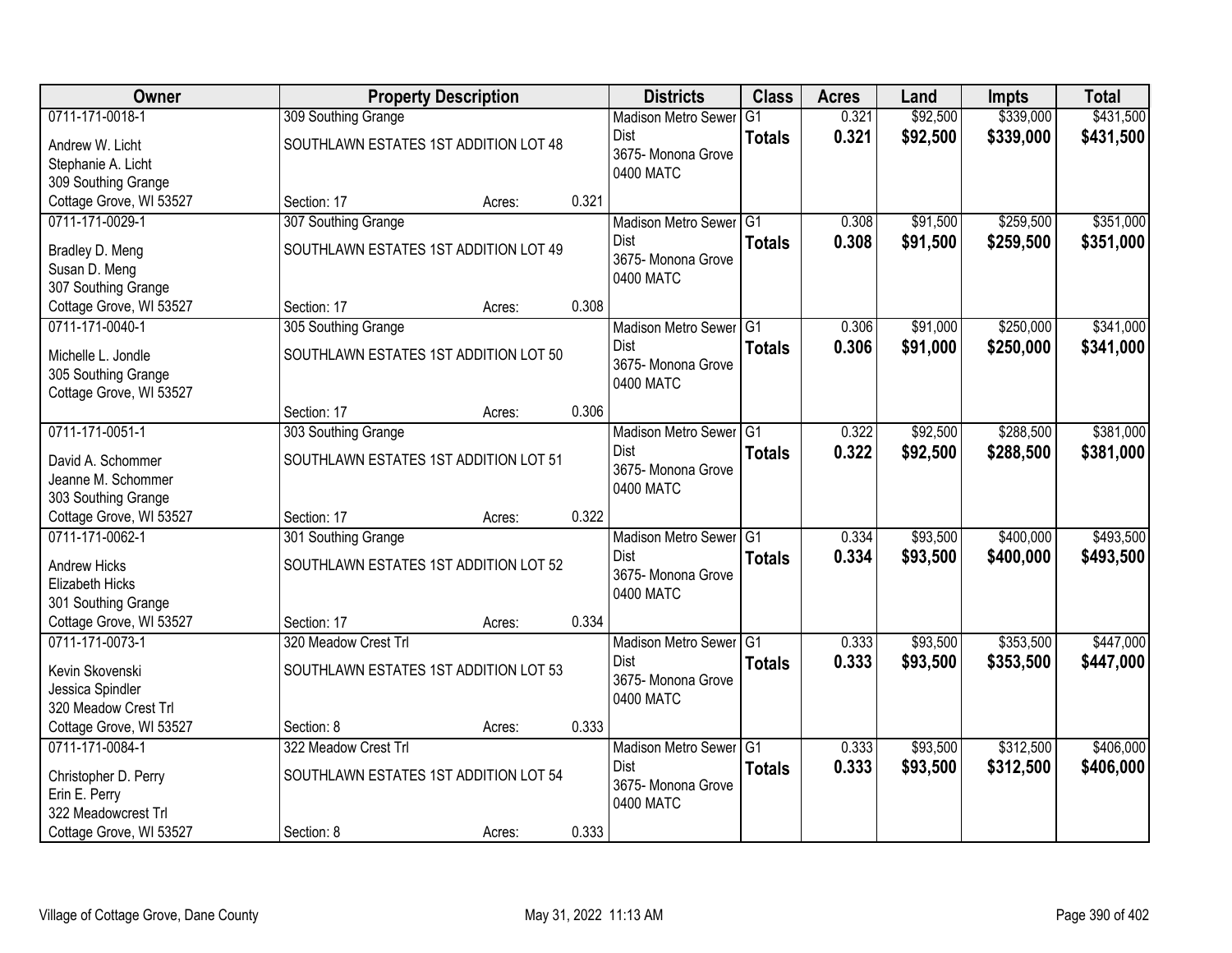| \$386,500<br>0711-171-0094-1<br>736 Weald Bridge Rd<br>\$103,000<br>\$489,500<br>G <sub>1</sub><br>0.337<br><b>Madison Metro Sewer</b><br>0.337<br>\$103,000<br>\$386,500<br>\$489,500<br><b>Dist</b><br><b>Totals</b><br>Chonh J. Her<br>LOT 1 CSM 10472 CS62/27&29-7/22/2002 F/K/A<br>3675- Monona Grove<br>SOUTHLAWN ESTATES 1ST ADDITION LOTS 116, 117<br>Jamie Her<br>0400 MATC<br>& 118 DESCR AS SEC 8-7-11 PRT SE1/4SE1/4 & PRT<br>736 Weald Bridge Rd<br>Cottage Grove, WI 53527<br>0.337<br>Section: 8<br>Acres:<br>\$414,500<br>0711-171-0104-1<br>738 Weald Bridge Rd<br>Madison Metro Sewer G1<br>\$109,000<br>0.414<br>0.414<br>\$109,000<br>\$414,500<br><b>Dist</b><br><b>Totals</b><br>Sdkd Tr<br>LOT 2 CSM 10472 CS62/27&29-7/22/2002 F/K/A PRT<br>3675- Monona Grove<br>738 Weald Bridge Rd<br>LOT 2 CSM 9557 CS54/303&306-12/21/99 & ALSO<br>0400 MATC<br>Cottage Grove, WI 53527<br>F/K/A SOUTHLAWN ESTATES 1ST ADDITION LOTS<br>0.414<br>Section: 17<br>Acres:<br>\$387,000<br>0711-171-0114-1<br>\$111,000<br>740 Weald Bridge Rd<br>Madison Metro Sewer G1<br>0.447<br><b>Dist</b><br>\$111,000<br>\$387,000<br>0.447<br><b>Totals</b><br>Carrie J. Thome<br>LOT 3 CSM 10472 CS62/27&29-7/22/2002 F/K/A PRT<br>3675-Monona Grove<br>740 Weald Bridge Rd<br>OF LOT 2 CSM 9557 CS54/303&306-12/21/99 F/K/A<br>0400 MATC<br>Cottage Grove, WI 53527<br>LOTS 1, 2 & 3 CSM 9127 CS51/164&167-12/10/98 F/K/A<br>0.447<br>Section: 17<br>Acres:<br>0711-171-0122-1<br>\$109,000<br>\$396,100<br>742 Weald Bridge Rd<br>Madison Metro Sewer G1<br>0.415<br><b>Dist</b><br>0.415<br>\$109,000<br>\$396,100<br><b>Totals</b><br>Thomas M. Sullivan<br>LOT 1 CSM 10471 CS62/25&26-7/22/2002 F/K/A<br>3675- Monona Grove<br>SOUTHLAWN ESTATES 1ST ADDITION LOTS 119, 120<br>Mary E. Sullivan<br>0400 MATC<br>742 Weald Bridge Rd<br>& 121 DESCR AS SEC 17-7-11 PRT NE1/4NE1/4 &<br>0.415<br>Cottage Grove, WI 53527<br>Section: 17<br>Acres:<br>\$107,500<br>\$328,500<br>0711-171-0132-1<br>0.397<br>744 Weald Bridge Rd<br>Madison Metro Sewer G1<br>Dist<br>0.397<br>\$107,500<br>\$328,500<br><b>Totals</b><br>Barry L. Boland<br>LOT 2 CSM 10471 CS62/25&26-7/22/2002 F/K/A<br>3675- Monona Grove<br>SOUTHLAWN ESTATES 1ST ADDITION LOTS 119, 120<br>Cindy L. Boland<br>0400 MATC<br>& 121 DESCR AS SEC 17-7-11 PRT NE1/4NE1/4 &<br>744 Weald Bridge Rd<br>Cottage Grove, WI 53527<br>0.397<br>Section: 17<br>Acres:<br>0711-171-0142-1<br>\$314,500<br>\$109,000<br>746 Weald Bridge Rd<br>Madison Metro Sewer G1<br>0.419<br>0.419<br>\$109,000<br>\$314,500<br><b>Dist</b><br><b>Totals</b><br>Jason D. Simac<br>LOT 3 CSM 10471 CS62/25&26-7/22/2002 F/K/A<br>3675- Monona Grove<br>SOUTHLAWN ESTATES 1ST ADDITION LOTS 119, 120<br>Laura A. Simac<br>0400 MATC<br>746 Weald Bridge Rd<br>& 121 DESCR AS SEC 17-7-11 PRT NE1/4NE1/4 &<br>Cottage Grove, WI 53527<br>0.419<br>Section: 17<br>Acres:<br>0711-171-0162-1<br>\$79,000<br>\$112,500<br>4196 Vilas Rd<br>Madison Metro Sewer G1<br>0.716<br>Dist<br>0.716<br>\$79,000<br>\$112,500<br><b>Totals</b><br>SOUTHLAWN ESTATES 1ST ADDITION LOT 122<br>Homburg Equipment, Inc.<br>3675- Monona Grove<br>6106 Milwaukee St<br>0400 MATC<br>Madison, WI 53718 | Owner | <b>Property Description</b>    | <b>Districts</b> | <b>Class</b> | <b>Acres</b> | Land | <b>Impts</b> | <b>Total</b> |
|-------------------------------------------------------------------------------------------------------------------------------------------------------------------------------------------------------------------------------------------------------------------------------------------------------------------------------------------------------------------------------------------------------------------------------------------------------------------------------------------------------------------------------------------------------------------------------------------------------------------------------------------------------------------------------------------------------------------------------------------------------------------------------------------------------------------------------------------------------------------------------------------------------------------------------------------------------------------------------------------------------------------------------------------------------------------------------------------------------------------------------------------------------------------------------------------------------------------------------------------------------------------------------------------------------------------------------------------------------------------------------------------------------------------------------------------------------------------------------------------------------------------------------------------------------------------------------------------------------------------------------------------------------------------------------------------------------------------------------------------------------------------------------------------------------------------------------------------------------------------------------------------------------------------------------------------------------------------------------------------------------------------------------------------------------------------------------------------------------------------------------------------------------------------------------------------------------------------------------------------------------------------------------------------------------------------------------------------------------------------------------------------------------------------------------------------------------------------------------------------------------------------------------------------------------------------------------------------------------------------------------------------------------------------------------------------------------------------------------------------------------------------------------------------------------------------------------------------------------------------------------------------------------------------------------------------------------------------------------------------------------------------------------------------------------------------------------------------------------------------------------------------------------------------------------------------------------------------------------------|-------|--------------------------------|------------------|--------------|--------------|------|--------------|--------------|
|                                                                                                                                                                                                                                                                                                                                                                                                                                                                                                                                                                                                                                                                                                                                                                                                                                                                                                                                                                                                                                                                                                                                                                                                                                                                                                                                                                                                                                                                                                                                                                                                                                                                                                                                                                                                                                                                                                                                                                                                                                                                                                                                                                                                                                                                                                                                                                                                                                                                                                                                                                                                                                                                                                                                                                                                                                                                                                                                                                                                                                                                                                                                                                                                                                     |       |                                |                  |              |              |      |              |              |
|                                                                                                                                                                                                                                                                                                                                                                                                                                                                                                                                                                                                                                                                                                                                                                                                                                                                                                                                                                                                                                                                                                                                                                                                                                                                                                                                                                                                                                                                                                                                                                                                                                                                                                                                                                                                                                                                                                                                                                                                                                                                                                                                                                                                                                                                                                                                                                                                                                                                                                                                                                                                                                                                                                                                                                                                                                                                                                                                                                                                                                                                                                                                                                                                                                     |       |                                |                  |              |              |      |              |              |
| \$523,500<br>\$523,500<br>\$498,000<br>\$498,000<br>\$505,100<br>\$505,100                                                                                                                                                                                                                                                                                                                                                                                                                                                                                                                                                                                                                                                                                                                                                                                                                                                                                                                                                                                                                                                                                                                                                                                                                                                                                                                                                                                                                                                                                                                                                                                                                                                                                                                                                                                                                                                                                                                                                                                                                                                                                                                                                                                                                                                                                                                                                                                                                                                                                                                                                                                                                                                                                                                                                                                                                                                                                                                                                                                                                                                                                                                                                          |       |                                |                  |              |              |      |              |              |
|                                                                                                                                                                                                                                                                                                                                                                                                                                                                                                                                                                                                                                                                                                                                                                                                                                                                                                                                                                                                                                                                                                                                                                                                                                                                                                                                                                                                                                                                                                                                                                                                                                                                                                                                                                                                                                                                                                                                                                                                                                                                                                                                                                                                                                                                                                                                                                                                                                                                                                                                                                                                                                                                                                                                                                                                                                                                                                                                                                                                                                                                                                                                                                                                                                     |       |                                |                  |              |              |      |              |              |
|                                                                                                                                                                                                                                                                                                                                                                                                                                                                                                                                                                                                                                                                                                                                                                                                                                                                                                                                                                                                                                                                                                                                                                                                                                                                                                                                                                                                                                                                                                                                                                                                                                                                                                                                                                                                                                                                                                                                                                                                                                                                                                                                                                                                                                                                                                                                                                                                                                                                                                                                                                                                                                                                                                                                                                                                                                                                                                                                                                                                                                                                                                                                                                                                                                     |       |                                |                  |              |              |      |              |              |
|                                                                                                                                                                                                                                                                                                                                                                                                                                                                                                                                                                                                                                                                                                                                                                                                                                                                                                                                                                                                                                                                                                                                                                                                                                                                                                                                                                                                                                                                                                                                                                                                                                                                                                                                                                                                                                                                                                                                                                                                                                                                                                                                                                                                                                                                                                                                                                                                                                                                                                                                                                                                                                                                                                                                                                                                                                                                                                                                                                                                                                                                                                                                                                                                                                     |       |                                |                  |              |              |      |              |              |
|                                                                                                                                                                                                                                                                                                                                                                                                                                                                                                                                                                                                                                                                                                                                                                                                                                                                                                                                                                                                                                                                                                                                                                                                                                                                                                                                                                                                                                                                                                                                                                                                                                                                                                                                                                                                                                                                                                                                                                                                                                                                                                                                                                                                                                                                                                                                                                                                                                                                                                                                                                                                                                                                                                                                                                                                                                                                                                                                                                                                                                                                                                                                                                                                                                     |       |                                |                  |              |              |      |              |              |
|                                                                                                                                                                                                                                                                                                                                                                                                                                                                                                                                                                                                                                                                                                                                                                                                                                                                                                                                                                                                                                                                                                                                                                                                                                                                                                                                                                                                                                                                                                                                                                                                                                                                                                                                                                                                                                                                                                                                                                                                                                                                                                                                                                                                                                                                                                                                                                                                                                                                                                                                                                                                                                                                                                                                                                                                                                                                                                                                                                                                                                                                                                                                                                                                                                     |       |                                |                  |              |              |      |              |              |
|                                                                                                                                                                                                                                                                                                                                                                                                                                                                                                                                                                                                                                                                                                                                                                                                                                                                                                                                                                                                                                                                                                                                                                                                                                                                                                                                                                                                                                                                                                                                                                                                                                                                                                                                                                                                                                                                                                                                                                                                                                                                                                                                                                                                                                                                                                                                                                                                                                                                                                                                                                                                                                                                                                                                                                                                                                                                                                                                                                                                                                                                                                                                                                                                                                     |       |                                |                  |              |              |      |              |              |
|                                                                                                                                                                                                                                                                                                                                                                                                                                                                                                                                                                                                                                                                                                                                                                                                                                                                                                                                                                                                                                                                                                                                                                                                                                                                                                                                                                                                                                                                                                                                                                                                                                                                                                                                                                                                                                                                                                                                                                                                                                                                                                                                                                                                                                                                                                                                                                                                                                                                                                                                                                                                                                                                                                                                                                                                                                                                                                                                                                                                                                                                                                                                                                                                                                     |       |                                |                  |              |              |      |              |              |
|                                                                                                                                                                                                                                                                                                                                                                                                                                                                                                                                                                                                                                                                                                                                                                                                                                                                                                                                                                                                                                                                                                                                                                                                                                                                                                                                                                                                                                                                                                                                                                                                                                                                                                                                                                                                                                                                                                                                                                                                                                                                                                                                                                                                                                                                                                                                                                                                                                                                                                                                                                                                                                                                                                                                                                                                                                                                                                                                                                                                                                                                                                                                                                                                                                     |       |                                |                  |              |              |      |              |              |
|                                                                                                                                                                                                                                                                                                                                                                                                                                                                                                                                                                                                                                                                                                                                                                                                                                                                                                                                                                                                                                                                                                                                                                                                                                                                                                                                                                                                                                                                                                                                                                                                                                                                                                                                                                                                                                                                                                                                                                                                                                                                                                                                                                                                                                                                                                                                                                                                                                                                                                                                                                                                                                                                                                                                                                                                                                                                                                                                                                                                                                                                                                                                                                                                                                     |       |                                |                  |              |              |      |              |              |
|                                                                                                                                                                                                                                                                                                                                                                                                                                                                                                                                                                                                                                                                                                                                                                                                                                                                                                                                                                                                                                                                                                                                                                                                                                                                                                                                                                                                                                                                                                                                                                                                                                                                                                                                                                                                                                                                                                                                                                                                                                                                                                                                                                                                                                                                                                                                                                                                                                                                                                                                                                                                                                                                                                                                                                                                                                                                                                                                                                                                                                                                                                                                                                                                                                     |       |                                |                  |              |              |      |              |              |
|                                                                                                                                                                                                                                                                                                                                                                                                                                                                                                                                                                                                                                                                                                                                                                                                                                                                                                                                                                                                                                                                                                                                                                                                                                                                                                                                                                                                                                                                                                                                                                                                                                                                                                                                                                                                                                                                                                                                                                                                                                                                                                                                                                                                                                                                                                                                                                                                                                                                                                                                                                                                                                                                                                                                                                                                                                                                                                                                                                                                                                                                                                                                                                                                                                     |       |                                |                  |              |              |      |              |              |
|                                                                                                                                                                                                                                                                                                                                                                                                                                                                                                                                                                                                                                                                                                                                                                                                                                                                                                                                                                                                                                                                                                                                                                                                                                                                                                                                                                                                                                                                                                                                                                                                                                                                                                                                                                                                                                                                                                                                                                                                                                                                                                                                                                                                                                                                                                                                                                                                                                                                                                                                                                                                                                                                                                                                                                                                                                                                                                                                                                                                                                                                                                                                                                                                                                     |       |                                |                  |              |              |      |              |              |
|                                                                                                                                                                                                                                                                                                                                                                                                                                                                                                                                                                                                                                                                                                                                                                                                                                                                                                                                                                                                                                                                                                                                                                                                                                                                                                                                                                                                                                                                                                                                                                                                                                                                                                                                                                                                                                                                                                                                                                                                                                                                                                                                                                                                                                                                                                                                                                                                                                                                                                                                                                                                                                                                                                                                                                                                                                                                                                                                                                                                                                                                                                                                                                                                                                     |       |                                |                  |              |              |      |              |              |
|                                                                                                                                                                                                                                                                                                                                                                                                                                                                                                                                                                                                                                                                                                                                                                                                                                                                                                                                                                                                                                                                                                                                                                                                                                                                                                                                                                                                                                                                                                                                                                                                                                                                                                                                                                                                                                                                                                                                                                                                                                                                                                                                                                                                                                                                                                                                                                                                                                                                                                                                                                                                                                                                                                                                                                                                                                                                                                                                                                                                                                                                                                                                                                                                                                     |       |                                |                  |              |              |      |              |              |
|                                                                                                                                                                                                                                                                                                                                                                                                                                                                                                                                                                                                                                                                                                                                                                                                                                                                                                                                                                                                                                                                                                                                                                                                                                                                                                                                                                                                                                                                                                                                                                                                                                                                                                                                                                                                                                                                                                                                                                                                                                                                                                                                                                                                                                                                                                                                                                                                                                                                                                                                                                                                                                                                                                                                                                                                                                                                                                                                                                                                                                                                                                                                                                                                                                     |       |                                |                  |              |              |      |              |              |
| \$436,000<br>\$436,000<br>\$423,500<br>\$423,500<br>\$191,500<br>\$191,500                                                                                                                                                                                                                                                                                                                                                                                                                                                                                                                                                                                                                                                                                                                                                                                                                                                                                                                                                                                                                                                                                                                                                                                                                                                                                                                                                                                                                                                                                                                                                                                                                                                                                                                                                                                                                                                                                                                                                                                                                                                                                                                                                                                                                                                                                                                                                                                                                                                                                                                                                                                                                                                                                                                                                                                                                                                                                                                                                                                                                                                                                                                                                          |       |                                |                  |              |              |      |              |              |
|                                                                                                                                                                                                                                                                                                                                                                                                                                                                                                                                                                                                                                                                                                                                                                                                                                                                                                                                                                                                                                                                                                                                                                                                                                                                                                                                                                                                                                                                                                                                                                                                                                                                                                                                                                                                                                                                                                                                                                                                                                                                                                                                                                                                                                                                                                                                                                                                                                                                                                                                                                                                                                                                                                                                                                                                                                                                                                                                                                                                                                                                                                                                                                                                                                     |       |                                |                  |              |              |      |              |              |
|                                                                                                                                                                                                                                                                                                                                                                                                                                                                                                                                                                                                                                                                                                                                                                                                                                                                                                                                                                                                                                                                                                                                                                                                                                                                                                                                                                                                                                                                                                                                                                                                                                                                                                                                                                                                                                                                                                                                                                                                                                                                                                                                                                                                                                                                                                                                                                                                                                                                                                                                                                                                                                                                                                                                                                                                                                                                                                                                                                                                                                                                                                                                                                                                                                     |       |                                |                  |              |              |      |              |              |
|                                                                                                                                                                                                                                                                                                                                                                                                                                                                                                                                                                                                                                                                                                                                                                                                                                                                                                                                                                                                                                                                                                                                                                                                                                                                                                                                                                                                                                                                                                                                                                                                                                                                                                                                                                                                                                                                                                                                                                                                                                                                                                                                                                                                                                                                                                                                                                                                                                                                                                                                                                                                                                                                                                                                                                                                                                                                                                                                                                                                                                                                                                                                                                                                                                     |       |                                |                  |              |              |      |              |              |
|                                                                                                                                                                                                                                                                                                                                                                                                                                                                                                                                                                                                                                                                                                                                                                                                                                                                                                                                                                                                                                                                                                                                                                                                                                                                                                                                                                                                                                                                                                                                                                                                                                                                                                                                                                                                                                                                                                                                                                                                                                                                                                                                                                                                                                                                                                                                                                                                                                                                                                                                                                                                                                                                                                                                                                                                                                                                                                                                                                                                                                                                                                                                                                                                                                     |       |                                |                  |              |              |      |              |              |
|                                                                                                                                                                                                                                                                                                                                                                                                                                                                                                                                                                                                                                                                                                                                                                                                                                                                                                                                                                                                                                                                                                                                                                                                                                                                                                                                                                                                                                                                                                                                                                                                                                                                                                                                                                                                                                                                                                                                                                                                                                                                                                                                                                                                                                                                                                                                                                                                                                                                                                                                                                                                                                                                                                                                                                                                                                                                                                                                                                                                                                                                                                                                                                                                                                     |       |                                |                  |              |              |      |              |              |
|                                                                                                                                                                                                                                                                                                                                                                                                                                                                                                                                                                                                                                                                                                                                                                                                                                                                                                                                                                                                                                                                                                                                                                                                                                                                                                                                                                                                                                                                                                                                                                                                                                                                                                                                                                                                                                                                                                                                                                                                                                                                                                                                                                                                                                                                                                                                                                                                                                                                                                                                                                                                                                                                                                                                                                                                                                                                                                                                                                                                                                                                                                                                                                                                                                     |       |                                |                  |              |              |      |              |              |
|                                                                                                                                                                                                                                                                                                                                                                                                                                                                                                                                                                                                                                                                                                                                                                                                                                                                                                                                                                                                                                                                                                                                                                                                                                                                                                                                                                                                                                                                                                                                                                                                                                                                                                                                                                                                                                                                                                                                                                                                                                                                                                                                                                                                                                                                                                                                                                                                                                                                                                                                                                                                                                                                                                                                                                                                                                                                                                                                                                                                                                                                                                                                                                                                                                     |       |                                |                  |              |              |      |              |              |
|                                                                                                                                                                                                                                                                                                                                                                                                                                                                                                                                                                                                                                                                                                                                                                                                                                                                                                                                                                                                                                                                                                                                                                                                                                                                                                                                                                                                                                                                                                                                                                                                                                                                                                                                                                                                                                                                                                                                                                                                                                                                                                                                                                                                                                                                                                                                                                                                                                                                                                                                                                                                                                                                                                                                                                                                                                                                                                                                                                                                                                                                                                                                                                                                                                     |       |                                |                  |              |              |      |              |              |
|                                                                                                                                                                                                                                                                                                                                                                                                                                                                                                                                                                                                                                                                                                                                                                                                                                                                                                                                                                                                                                                                                                                                                                                                                                                                                                                                                                                                                                                                                                                                                                                                                                                                                                                                                                                                                                                                                                                                                                                                                                                                                                                                                                                                                                                                                                                                                                                                                                                                                                                                                                                                                                                                                                                                                                                                                                                                                                                                                                                                                                                                                                                                                                                                                                     |       |                                |                  |              |              |      |              |              |
|                                                                                                                                                                                                                                                                                                                                                                                                                                                                                                                                                                                                                                                                                                                                                                                                                                                                                                                                                                                                                                                                                                                                                                                                                                                                                                                                                                                                                                                                                                                                                                                                                                                                                                                                                                                                                                                                                                                                                                                                                                                                                                                                                                                                                                                                                                                                                                                                                                                                                                                                                                                                                                                                                                                                                                                                                                                                                                                                                                                                                                                                                                                                                                                                                                     |       |                                |                  |              |              |      |              |              |
|                                                                                                                                                                                                                                                                                                                                                                                                                                                                                                                                                                                                                                                                                                                                                                                                                                                                                                                                                                                                                                                                                                                                                                                                                                                                                                                                                                                                                                                                                                                                                                                                                                                                                                                                                                                                                                                                                                                                                                                                                                                                                                                                                                                                                                                                                                                                                                                                                                                                                                                                                                                                                                                                                                                                                                                                                                                                                                                                                                                                                                                                                                                                                                                                                                     |       |                                |                  |              |              |      |              |              |
|                                                                                                                                                                                                                                                                                                                                                                                                                                                                                                                                                                                                                                                                                                                                                                                                                                                                                                                                                                                                                                                                                                                                                                                                                                                                                                                                                                                                                                                                                                                                                                                                                                                                                                                                                                                                                                                                                                                                                                                                                                                                                                                                                                                                                                                                                                                                                                                                                                                                                                                                                                                                                                                                                                                                                                                                                                                                                                                                                                                                                                                                                                                                                                                                                                     |       |                                |                  |              |              |      |              |              |
|                                                                                                                                                                                                                                                                                                                                                                                                                                                                                                                                                                                                                                                                                                                                                                                                                                                                                                                                                                                                                                                                                                                                                                                                                                                                                                                                                                                                                                                                                                                                                                                                                                                                                                                                                                                                                                                                                                                                                                                                                                                                                                                                                                                                                                                                                                                                                                                                                                                                                                                                                                                                                                                                                                                                                                                                                                                                                                                                                                                                                                                                                                                                                                                                                                     |       |                                |                  |              |              |      |              |              |
|                                                                                                                                                                                                                                                                                                                                                                                                                                                                                                                                                                                                                                                                                                                                                                                                                                                                                                                                                                                                                                                                                                                                                                                                                                                                                                                                                                                                                                                                                                                                                                                                                                                                                                                                                                                                                                                                                                                                                                                                                                                                                                                                                                                                                                                                                                                                                                                                                                                                                                                                                                                                                                                                                                                                                                                                                                                                                                                                                                                                                                                                                                                                                                                                                                     |       |                                |                  |              |              |      |              |              |
|                                                                                                                                                                                                                                                                                                                                                                                                                                                                                                                                                                                                                                                                                                                                                                                                                                                                                                                                                                                                                                                                                                                                                                                                                                                                                                                                                                                                                                                                                                                                                                                                                                                                                                                                                                                                                                                                                                                                                                                                                                                                                                                                                                                                                                                                                                                                                                                                                                                                                                                                                                                                                                                                                                                                                                                                                                                                                                                                                                                                                                                                                                                                                                                                                                     |       |                                |                  |              |              |      |              |              |
|                                                                                                                                                                                                                                                                                                                                                                                                                                                                                                                                                                                                                                                                                                                                                                                                                                                                                                                                                                                                                                                                                                                                                                                                                                                                                                                                                                                                                                                                                                                                                                                                                                                                                                                                                                                                                                                                                                                                                                                                                                                                                                                                                                                                                                                                                                                                                                                                                                                                                                                                                                                                                                                                                                                                                                                                                                                                                                                                                                                                                                                                                                                                                                                                                                     |       |                                |                  |              |              |      |              |              |
|                                                                                                                                                                                                                                                                                                                                                                                                                                                                                                                                                                                                                                                                                                                                                                                                                                                                                                                                                                                                                                                                                                                                                                                                                                                                                                                                                                                                                                                                                                                                                                                                                                                                                                                                                                                                                                                                                                                                                                                                                                                                                                                                                                                                                                                                                                                                                                                                                                                                                                                                                                                                                                                                                                                                                                                                                                                                                                                                                                                                                                                                                                                                                                                                                                     |       |                                |                  |              |              |      |              |              |
|                                                                                                                                                                                                                                                                                                                                                                                                                                                                                                                                                                                                                                                                                                                                                                                                                                                                                                                                                                                                                                                                                                                                                                                                                                                                                                                                                                                                                                                                                                                                                                                                                                                                                                                                                                                                                                                                                                                                                                                                                                                                                                                                                                                                                                                                                                                                                                                                                                                                                                                                                                                                                                                                                                                                                                                                                                                                                                                                                                                                                                                                                                                                                                                                                                     |       | 0.716<br>Section: 17<br>Acres: |                  |              |              |      |              |              |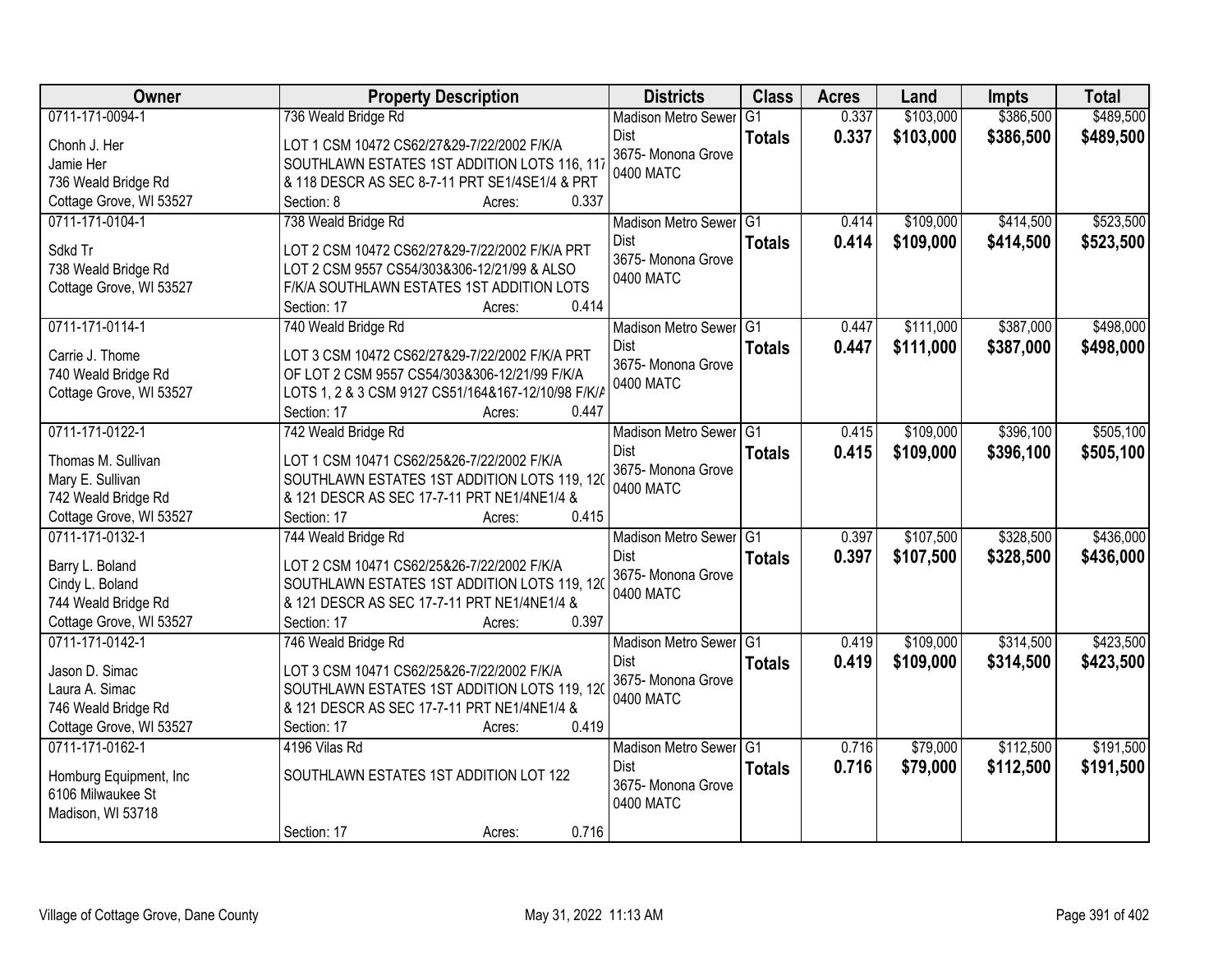| \$375,000<br>\$469,500<br>0711-171-0173-1<br>296 Southing Grange<br>0.343<br>\$94,500<br><b>Madison Metro Sewer</b><br>G1<br>0.343<br>\$94,500<br>\$375,000<br>\$469,500<br>Dist<br><b>Totals</b><br>SOUTHLAWN ESTATES 1ST ADDITION LOT 123<br>Praveena Kanakam<br>3675-Monona Grove<br>Dhanachezhian Duraikannu<br>0400 MATC<br>296 Southing Grange<br>Cottage Grove, WI 53527<br>0.343<br>Section: 17<br>Acres:<br>\$399,500<br>\$500,500<br>0711-171-0184-1<br>298 Southing Grange<br>\$101,000<br>Madison Metro Sewer G1<br>0.445<br>0.445<br>\$101,000<br>\$399,500<br>Dist<br>\$500,500<br><b>Totals</b><br>SOUTHLAWN ESTATES 1ST ADDITION LOT 124<br>Sponem Rev Tr, Mark J & Kim M<br>3675- Monona Grove<br>298 Southing Grange<br>0400 MATC<br>Cottage Grove, WI 53527<br>0.445<br>Section: 17<br>Acres:<br>\$378,500<br>\$483,500<br>0711-171-0195-1<br>300 Southing Grange<br>Madison Metro Sewer G1<br>\$105,000<br>0.570<br><b>Dist</b><br>0.570<br>\$378,500<br>\$105,000<br>\$483,500<br><b>Totals</b><br>SOUTHLAWN ESTATES 1ST ADDITION LOT 125<br>S & A Carimi Family Tr<br>3675- Monona Grove<br>300 Southing Grange<br>0400 MATC<br>Cottage Grove, WI 53527<br>0.570<br>Section: 17<br>Acres:<br>\$510,000<br>0711-171-0206-1<br>\$101,000<br>\$409,000<br>302 Southing Grange<br>Madison Metro Sewer G1<br>0.446<br>0.446<br>Dist<br>\$101,000<br>\$409,000<br>\$510,000<br><b>Totals</b><br>Thomas R. Engle<br>SOUTHLAWN ESTATES 1ST ADDITION LOT 126 SUBJ<br>3675- Monona Grove<br>Nancy J. Engle<br>TO ACCESS ESMT<br>0400 MATC<br>302 Southing Grange<br>Cottage Grove, WI 53527<br>0.446<br>Section: 17<br>Acres:<br>\$579,000<br>0711-171-0217-1<br>\$104,500<br>\$474,500<br>304 Southing Grange<br>Madison Metro Sewer G1<br>0.499<br>0.499<br>\$104,500<br>Dist<br>\$474,500<br>\$579,000<br><b>Totals</b><br>Oconnell Rev Living Tr, Nancy L<br>SOUTHLAWN ESTATES 1ST ADDITION LOT 127 SUB.<br>3675- Monona Grove<br>304 Southing Grange<br>TO ACCESS ESMT<br>0400 MATC<br>Cottage Grove, WI 53527<br>0.499<br>Section: 17<br>Acres:<br>\$317,000<br>\$422,000<br>0711-171-0228-1<br>Madison Metro Sewer G1<br>\$105,000<br>306 Southing Grange<br>0.543<br><b>Dist</b><br>0.543<br>\$105,000<br>\$317,000<br>\$422,000<br><b>Totals</b><br>SOUTHLAWN ESTATES 1ST ADDITION LOT 128<br>James R. Wogsland<br>3675- Monona Grove<br>Deborah A. Wogsland<br>0400 MATC | <b>Owner</b>        | <b>Property Description</b> | <b>Districts</b> | <b>Class</b> | <b>Acres</b> | Land | <b>Impts</b> | <b>Total</b> |  |
|------------------------------------------------------------------------------------------------------------------------------------------------------------------------------------------------------------------------------------------------------------------------------------------------------------------------------------------------------------------------------------------------------------------------------------------------------------------------------------------------------------------------------------------------------------------------------------------------------------------------------------------------------------------------------------------------------------------------------------------------------------------------------------------------------------------------------------------------------------------------------------------------------------------------------------------------------------------------------------------------------------------------------------------------------------------------------------------------------------------------------------------------------------------------------------------------------------------------------------------------------------------------------------------------------------------------------------------------------------------------------------------------------------------------------------------------------------------------------------------------------------------------------------------------------------------------------------------------------------------------------------------------------------------------------------------------------------------------------------------------------------------------------------------------------------------------------------------------------------------------------------------------------------------------------------------------------------------------------------------------------------------------------------------------------------------------------------------------------------------------------------------------------------------------------------------------------------------------------------------------------------------------------------------------------------------------------------------------------------------------------------------------|---------------------|-----------------------------|------------------|--------------|--------------|------|--------------|--------------|--|
|                                                                                                                                                                                                                                                                                                                                                                                                                                                                                                                                                                                                                                                                                                                                                                                                                                                                                                                                                                                                                                                                                                                                                                                                                                                                                                                                                                                                                                                                                                                                                                                                                                                                                                                                                                                                                                                                                                                                                                                                                                                                                                                                                                                                                                                                                                                                                                                                |                     |                             |                  |              |              |      |              |              |  |
|                                                                                                                                                                                                                                                                                                                                                                                                                                                                                                                                                                                                                                                                                                                                                                                                                                                                                                                                                                                                                                                                                                                                                                                                                                                                                                                                                                                                                                                                                                                                                                                                                                                                                                                                                                                                                                                                                                                                                                                                                                                                                                                                                                                                                                                                                                                                                                                                |                     |                             |                  |              |              |      |              |              |  |
|                                                                                                                                                                                                                                                                                                                                                                                                                                                                                                                                                                                                                                                                                                                                                                                                                                                                                                                                                                                                                                                                                                                                                                                                                                                                                                                                                                                                                                                                                                                                                                                                                                                                                                                                                                                                                                                                                                                                                                                                                                                                                                                                                                                                                                                                                                                                                                                                |                     |                             |                  |              |              |      |              |              |  |
|                                                                                                                                                                                                                                                                                                                                                                                                                                                                                                                                                                                                                                                                                                                                                                                                                                                                                                                                                                                                                                                                                                                                                                                                                                                                                                                                                                                                                                                                                                                                                                                                                                                                                                                                                                                                                                                                                                                                                                                                                                                                                                                                                                                                                                                                                                                                                                                                |                     |                             |                  |              |              |      |              |              |  |
|                                                                                                                                                                                                                                                                                                                                                                                                                                                                                                                                                                                                                                                                                                                                                                                                                                                                                                                                                                                                                                                                                                                                                                                                                                                                                                                                                                                                                                                                                                                                                                                                                                                                                                                                                                                                                                                                                                                                                                                                                                                                                                                                                                                                                                                                                                                                                                                                |                     |                             |                  |              |              |      |              |              |  |
|                                                                                                                                                                                                                                                                                                                                                                                                                                                                                                                                                                                                                                                                                                                                                                                                                                                                                                                                                                                                                                                                                                                                                                                                                                                                                                                                                                                                                                                                                                                                                                                                                                                                                                                                                                                                                                                                                                                                                                                                                                                                                                                                                                                                                                                                                                                                                                                                |                     |                             |                  |              |              |      |              |              |  |
|                                                                                                                                                                                                                                                                                                                                                                                                                                                                                                                                                                                                                                                                                                                                                                                                                                                                                                                                                                                                                                                                                                                                                                                                                                                                                                                                                                                                                                                                                                                                                                                                                                                                                                                                                                                                                                                                                                                                                                                                                                                                                                                                                                                                                                                                                                                                                                                                |                     |                             |                  |              |              |      |              |              |  |
|                                                                                                                                                                                                                                                                                                                                                                                                                                                                                                                                                                                                                                                                                                                                                                                                                                                                                                                                                                                                                                                                                                                                                                                                                                                                                                                                                                                                                                                                                                                                                                                                                                                                                                                                                                                                                                                                                                                                                                                                                                                                                                                                                                                                                                                                                                                                                                                                |                     |                             |                  |              |              |      |              |              |  |
|                                                                                                                                                                                                                                                                                                                                                                                                                                                                                                                                                                                                                                                                                                                                                                                                                                                                                                                                                                                                                                                                                                                                                                                                                                                                                                                                                                                                                                                                                                                                                                                                                                                                                                                                                                                                                                                                                                                                                                                                                                                                                                                                                                                                                                                                                                                                                                                                |                     |                             |                  |              |              |      |              |              |  |
|                                                                                                                                                                                                                                                                                                                                                                                                                                                                                                                                                                                                                                                                                                                                                                                                                                                                                                                                                                                                                                                                                                                                                                                                                                                                                                                                                                                                                                                                                                                                                                                                                                                                                                                                                                                                                                                                                                                                                                                                                                                                                                                                                                                                                                                                                                                                                                                                |                     |                             |                  |              |              |      |              |              |  |
|                                                                                                                                                                                                                                                                                                                                                                                                                                                                                                                                                                                                                                                                                                                                                                                                                                                                                                                                                                                                                                                                                                                                                                                                                                                                                                                                                                                                                                                                                                                                                                                                                                                                                                                                                                                                                                                                                                                                                                                                                                                                                                                                                                                                                                                                                                                                                                                                |                     |                             |                  |              |              |      |              |              |  |
|                                                                                                                                                                                                                                                                                                                                                                                                                                                                                                                                                                                                                                                                                                                                                                                                                                                                                                                                                                                                                                                                                                                                                                                                                                                                                                                                                                                                                                                                                                                                                                                                                                                                                                                                                                                                                                                                                                                                                                                                                                                                                                                                                                                                                                                                                                                                                                                                |                     |                             |                  |              |              |      |              |              |  |
|                                                                                                                                                                                                                                                                                                                                                                                                                                                                                                                                                                                                                                                                                                                                                                                                                                                                                                                                                                                                                                                                                                                                                                                                                                                                                                                                                                                                                                                                                                                                                                                                                                                                                                                                                                                                                                                                                                                                                                                                                                                                                                                                                                                                                                                                                                                                                                                                |                     |                             |                  |              |              |      |              |              |  |
|                                                                                                                                                                                                                                                                                                                                                                                                                                                                                                                                                                                                                                                                                                                                                                                                                                                                                                                                                                                                                                                                                                                                                                                                                                                                                                                                                                                                                                                                                                                                                                                                                                                                                                                                                                                                                                                                                                                                                                                                                                                                                                                                                                                                                                                                                                                                                                                                |                     |                             |                  |              |              |      |              |              |  |
|                                                                                                                                                                                                                                                                                                                                                                                                                                                                                                                                                                                                                                                                                                                                                                                                                                                                                                                                                                                                                                                                                                                                                                                                                                                                                                                                                                                                                                                                                                                                                                                                                                                                                                                                                                                                                                                                                                                                                                                                                                                                                                                                                                                                                                                                                                                                                                                                |                     |                             |                  |              |              |      |              |              |  |
|                                                                                                                                                                                                                                                                                                                                                                                                                                                                                                                                                                                                                                                                                                                                                                                                                                                                                                                                                                                                                                                                                                                                                                                                                                                                                                                                                                                                                                                                                                                                                                                                                                                                                                                                                                                                                                                                                                                                                                                                                                                                                                                                                                                                                                                                                                                                                                                                |                     |                             |                  |              |              |      |              |              |  |
|                                                                                                                                                                                                                                                                                                                                                                                                                                                                                                                                                                                                                                                                                                                                                                                                                                                                                                                                                                                                                                                                                                                                                                                                                                                                                                                                                                                                                                                                                                                                                                                                                                                                                                                                                                                                                                                                                                                                                                                                                                                                                                                                                                                                                                                                                                                                                                                                |                     |                             |                  |              |              |      |              |              |  |
|                                                                                                                                                                                                                                                                                                                                                                                                                                                                                                                                                                                                                                                                                                                                                                                                                                                                                                                                                                                                                                                                                                                                                                                                                                                                                                                                                                                                                                                                                                                                                                                                                                                                                                                                                                                                                                                                                                                                                                                                                                                                                                                                                                                                                                                                                                                                                                                                |                     |                             |                  |              |              |      |              |              |  |
|                                                                                                                                                                                                                                                                                                                                                                                                                                                                                                                                                                                                                                                                                                                                                                                                                                                                                                                                                                                                                                                                                                                                                                                                                                                                                                                                                                                                                                                                                                                                                                                                                                                                                                                                                                                                                                                                                                                                                                                                                                                                                                                                                                                                                                                                                                                                                                                                |                     |                             |                  |              |              |      |              |              |  |
|                                                                                                                                                                                                                                                                                                                                                                                                                                                                                                                                                                                                                                                                                                                                                                                                                                                                                                                                                                                                                                                                                                                                                                                                                                                                                                                                                                                                                                                                                                                                                                                                                                                                                                                                                                                                                                                                                                                                                                                                                                                                                                                                                                                                                                                                                                                                                                                                |                     |                             |                  |              |              |      |              |              |  |
|                                                                                                                                                                                                                                                                                                                                                                                                                                                                                                                                                                                                                                                                                                                                                                                                                                                                                                                                                                                                                                                                                                                                                                                                                                                                                                                                                                                                                                                                                                                                                                                                                                                                                                                                                                                                                                                                                                                                                                                                                                                                                                                                                                                                                                                                                                                                                                                                |                     |                             |                  |              |              |      |              |              |  |
|                                                                                                                                                                                                                                                                                                                                                                                                                                                                                                                                                                                                                                                                                                                                                                                                                                                                                                                                                                                                                                                                                                                                                                                                                                                                                                                                                                                                                                                                                                                                                                                                                                                                                                                                                                                                                                                                                                                                                                                                                                                                                                                                                                                                                                                                                                                                                                                                |                     |                             |                  |              |              |      |              |              |  |
|                                                                                                                                                                                                                                                                                                                                                                                                                                                                                                                                                                                                                                                                                                                                                                                                                                                                                                                                                                                                                                                                                                                                                                                                                                                                                                                                                                                                                                                                                                                                                                                                                                                                                                                                                                                                                                                                                                                                                                                                                                                                                                                                                                                                                                                                                                                                                                                                |                     |                             |                  |              |              |      |              |              |  |
|                                                                                                                                                                                                                                                                                                                                                                                                                                                                                                                                                                                                                                                                                                                                                                                                                                                                                                                                                                                                                                                                                                                                                                                                                                                                                                                                                                                                                                                                                                                                                                                                                                                                                                                                                                                                                                                                                                                                                                                                                                                                                                                                                                                                                                                                                                                                                                                                |                     |                             |                  |              |              |      |              |              |  |
|                                                                                                                                                                                                                                                                                                                                                                                                                                                                                                                                                                                                                                                                                                                                                                                                                                                                                                                                                                                                                                                                                                                                                                                                                                                                                                                                                                                                                                                                                                                                                                                                                                                                                                                                                                                                                                                                                                                                                                                                                                                                                                                                                                                                                                                                                                                                                                                                |                     |                             |                  |              |              |      |              |              |  |
|                                                                                                                                                                                                                                                                                                                                                                                                                                                                                                                                                                                                                                                                                                                                                                                                                                                                                                                                                                                                                                                                                                                                                                                                                                                                                                                                                                                                                                                                                                                                                                                                                                                                                                                                                                                                                                                                                                                                                                                                                                                                                                                                                                                                                                                                                                                                                                                                |                     |                             |                  |              |              |      |              |              |  |
|                                                                                                                                                                                                                                                                                                                                                                                                                                                                                                                                                                                                                                                                                                                                                                                                                                                                                                                                                                                                                                                                                                                                                                                                                                                                                                                                                                                                                                                                                                                                                                                                                                                                                                                                                                                                                                                                                                                                                                                                                                                                                                                                                                                                                                                                                                                                                                                                |                     |                             |                  |              |              |      |              |              |  |
|                                                                                                                                                                                                                                                                                                                                                                                                                                                                                                                                                                                                                                                                                                                                                                                                                                                                                                                                                                                                                                                                                                                                                                                                                                                                                                                                                                                                                                                                                                                                                                                                                                                                                                                                                                                                                                                                                                                                                                                                                                                                                                                                                                                                                                                                                                                                                                                                |                     |                             |                  |              |              |      |              |              |  |
|                                                                                                                                                                                                                                                                                                                                                                                                                                                                                                                                                                                                                                                                                                                                                                                                                                                                                                                                                                                                                                                                                                                                                                                                                                                                                                                                                                                                                                                                                                                                                                                                                                                                                                                                                                                                                                                                                                                                                                                                                                                                                                                                                                                                                                                                                                                                                                                                | 306 Southing Grange |                             |                  |              |              |      |              |              |  |
| Cottage Grove, WI 53527<br>0.543<br>Section: 17<br>Acres:                                                                                                                                                                                                                                                                                                                                                                                                                                                                                                                                                                                                                                                                                                                                                                                                                                                                                                                                                                                                                                                                                                                                                                                                                                                                                                                                                                                                                                                                                                                                                                                                                                                                                                                                                                                                                                                                                                                                                                                                                                                                                                                                                                                                                                                                                                                                      |                     |                             |                  |              |              |      |              |              |  |
| \$107,500<br>\$410,000<br>0711-171-0239-1<br>\$517,500<br>308 Southing Grange<br>Madison Metro Sewer G1<br>0.802                                                                                                                                                                                                                                                                                                                                                                                                                                                                                                                                                                                                                                                                                                                                                                                                                                                                                                                                                                                                                                                                                                                                                                                                                                                                                                                                                                                                                                                                                                                                                                                                                                                                                                                                                                                                                                                                                                                                                                                                                                                                                                                                                                                                                                                                               |                     |                             |                  |              |              |      |              |              |  |
| 0.802<br>Dist<br>\$107,500<br>\$410,000<br>\$517,500<br><b>Totals</b>                                                                                                                                                                                                                                                                                                                                                                                                                                                                                                                                                                                                                                                                                                                                                                                                                                                                                                                                                                                                                                                                                                                                                                                                                                                                                                                                                                                                                                                                                                                                                                                                                                                                                                                                                                                                                                                                                                                                                                                                                                                                                                                                                                                                                                                                                                                          |                     |                             |                  |              |              |      |              |              |  |
| SOUTHLAWN ESTATES 1ST ADDITION LOT 129 SUBJ<br>Mickey N. Conrad<br>3675- Monona Grove                                                                                                                                                                                                                                                                                                                                                                                                                                                                                                                                                                                                                                                                                                                                                                                                                                                                                                                                                                                                                                                                                                                                                                                                                                                                                                                                                                                                                                                                                                                                                                                                                                                                                                                                                                                                                                                                                                                                                                                                                                                                                                                                                                                                                                                                                                          |                     |                             |                  |              |              |      |              |              |  |
| Leann R. Conrad<br>TO ACCESS ESMT<br>0400 MATC<br>308 Southing Grange                                                                                                                                                                                                                                                                                                                                                                                                                                                                                                                                                                                                                                                                                                                                                                                                                                                                                                                                                                                                                                                                                                                                                                                                                                                                                                                                                                                                                                                                                                                                                                                                                                                                                                                                                                                                                                                                                                                                                                                                                                                                                                                                                                                                                                                                                                                          |                     |                             |                  |              |              |      |              |              |  |
| 0.802<br>Cottage Grove, WI 53527<br>Section: 17<br>Acres:                                                                                                                                                                                                                                                                                                                                                                                                                                                                                                                                                                                                                                                                                                                                                                                                                                                                                                                                                                                                                                                                                                                                                                                                                                                                                                                                                                                                                                                                                                                                                                                                                                                                                                                                                                                                                                                                                                                                                                                                                                                                                                                                                                                                                                                                                                                                      |                     |                             |                  |              |              |      |              |              |  |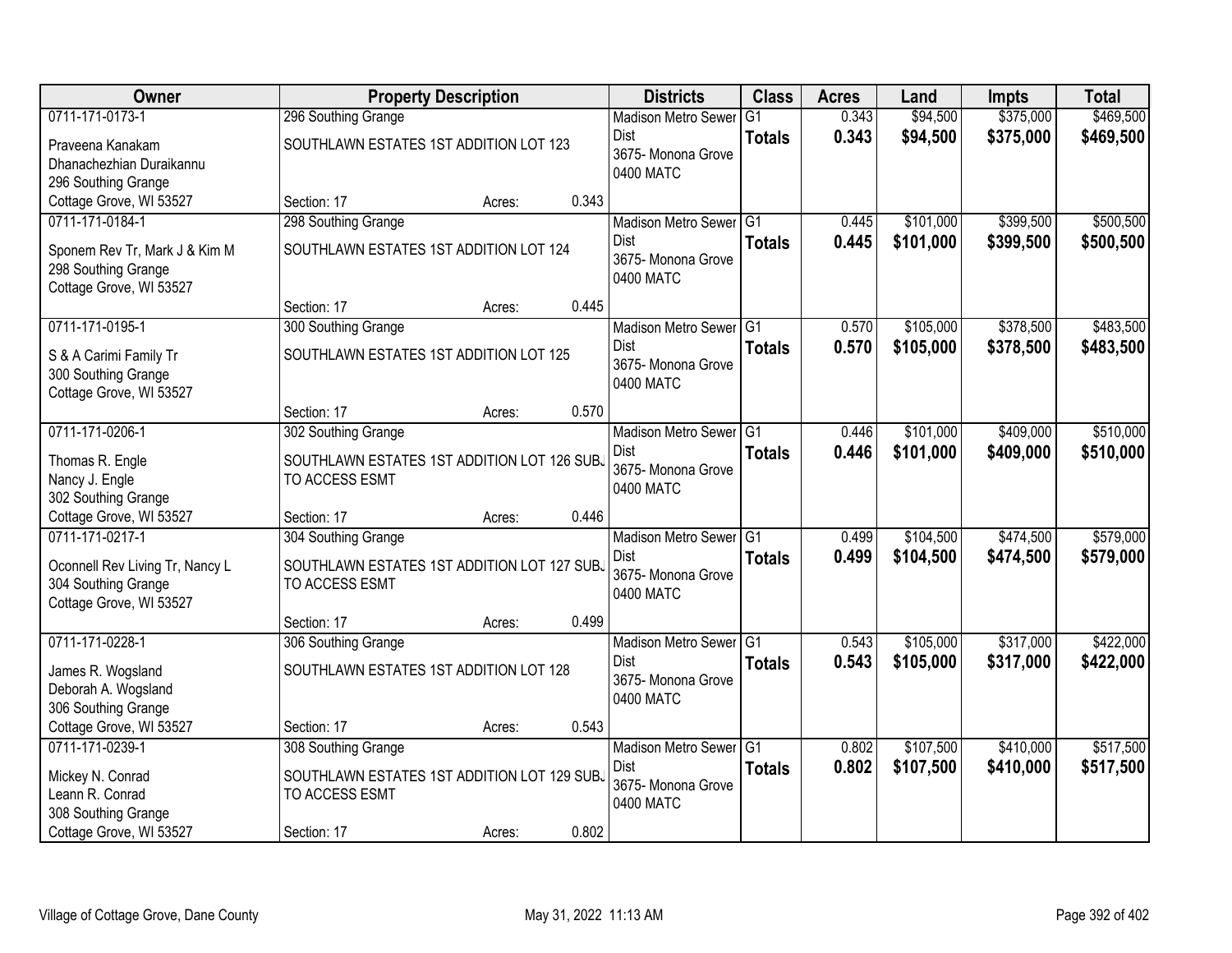| <b>Owner</b>                                                                          |                                                                                      | <b>Property Description</b> |       |                                                                              | <b>Class</b>         | <b>Acres</b>   | Land                   | <b>Impts</b>           | <b>Total</b>           |
|---------------------------------------------------------------------------------------|--------------------------------------------------------------------------------------|-----------------------------|-------|------------------------------------------------------------------------------|----------------------|----------------|------------------------|------------------------|------------------------|
| 0711-171-0250-1                                                                       | 310 Southing Grange                                                                  |                             |       | <b>Madison Metro Sewer</b>                                                   | G <sub>1</sub>       | 0.774          | \$107,500              | \$333,000              | \$440,500              |
| Thomas P. Reuter<br>310 Southing Grange<br>Cottage Grove, WI 53527                    | SOUTHLAWN ESTATES 1ST ADDITION LOT 130 SUBJ<br>TO ACCESS ESMT                        |                             |       | Dist<br>3675- Monona Grove<br>0400 MATC                                      | <b>Totals</b>        | 0.774          | \$107,500              | \$333,000              | \$440,500              |
|                                                                                       | Section: 17                                                                          | Acres:                      | 0.774 |                                                                              |                      |                |                        |                        |                        |
| 0711-171-0261-1                                                                       | 312 Southing Grange                                                                  |                             |       | Madison Metro Sewer G1                                                       |                      | 0.713          | \$106,500              | \$461,000              | \$567,500              |
| Kristine M. Eckles<br>312 Southing Grange<br>Cottage Grove, WI 53527                  | SOUTHLAWN ESTATES 1ST ADDITION LOT 131 SUBJ<br>TO ACCESS ESMT                        |                             |       | Dist<br>3675- Monona Grove<br>0400 MATC                                      | <b>Totals</b>        | 0.713          | \$106,500              | \$461,000              | \$567,500              |
|                                                                                       | Section: 17                                                                          | Acres:                      | 0.713 |                                                                              |                      |                |                        |                        |                        |
| 0711-171-0272-1                                                                       | 314 Southing Grange                                                                  |                             |       | Madison Metro Sewer G1                                                       |                      | 0.633          | \$106,000              | \$312,000              | \$418,000              |
| Heather L. Meinholz<br>314 Southing Grange<br>Cottage Grove, WI 53527                 | SOUTHLAWN ESTATES 1ST ADDITION LOT 132 SUB.<br>TO ACCESS ESMT                        |                             |       | <b>Dist</b><br>3675- Monona Grove<br>0400 MATC                               | <b>Totals</b>        | 0.633          | \$106,000              | \$312,000              | \$418,000              |
|                                                                                       | Section: 17                                                                          | Acres:                      | 0.633 |                                                                              |                      |                |                        |                        |                        |
| 0711-171-0283-1                                                                       | 316 Southing Grange                                                                  |                             |       | Madison Metro Sewer G1                                                       |                      | 0.570          | \$105,000              | \$308,000              | \$413,000              |
| Christopher J. Gramann<br>Cynthia A. Gramann<br>316 Southing Grange                   | SOUTHLAWN ESTATES 1ST ADDITION LOT 133 SUB.<br>TO ACCESS ESMT                        |                             |       | Dist<br>3675- Monona Grove<br>0400 MATC                                      | <b>Totals</b>        | 0.570          | \$105,000              | \$308,000              | \$413,000              |
| Cottage Grove, WI 53527                                                               | Section: 8                                                                           | Acres:                      | 0.570 |                                                                              |                      |                |                        |                        |                        |
| 0711-171-0294-1<br>Stephen Ellis<br><b>Emily Evenson</b><br>318 Southing Grange       | 318 Southing Grange<br>SOUTHLAWN ESTATES 1ST ADDITION LOT 134 SUB.<br>TO ACCESS ESMT |                             |       | <b>Madison Metro Sewer</b><br><b>Dist</b><br>3675- Monona Grove<br>0400 MATC | TG1<br><b>Totals</b> | 0.530<br>0.530 | \$104,500<br>\$104,500 | \$319,500<br>\$319,500 | \$424,000<br>\$424,000 |
| Cottage Grove, WI 53527                                                               | Section: 8                                                                           | Acres:                      | 0.530 |                                                                              |                      |                |                        |                        |                        |
| 0711-171-0307-1                                                                       | 324 Southing Grange                                                                  |                             |       | Madison Metro Sewer G1                                                       |                      | 0.951          | \$109,000              | \$261,000              | \$370,000              |
| Michael T. Raisbeck<br>324 Southing Grange<br>Cottage Grove, WI 53527                 | SOUTHLAWN ESTATES 1ST ADDITION LOT 137 SUB.<br>TO ACCESS ESMT                        |                             |       | Dist<br>3675- Monona Grove<br>0400 MATC                                      | <b>Totals</b>        | 0.951          | \$109,000              | \$261,000              | \$370,000              |
|                                                                                       | Section: 8                                                                           | Acres:                      | 0.951 |                                                                              |                      |                |                        |                        |                        |
| 0711-171-0318-1<br>Becker Living Tr<br>326 Southing Grange<br>Cottage Grove, WI 53527 | 326 Southing Grange<br>SOUTHLAWN ESTATES 1ST ADDITION LOT 138 SUB.<br>TO ACCESS ESMT |                             |       | Madison Metro Sewer G1<br><b>Dist</b><br>3675- Monona Grove<br>0400 MATC     | <b>Totals</b>        | 0.570<br>0.570 | \$105,000<br>\$105,000 | \$330,500<br>\$330,500 | \$435,500<br>\$435,500 |
|                                                                                       | Section: 8                                                                           | Acres:                      | 0.570 |                                                                              |                      |                |                        |                        |                        |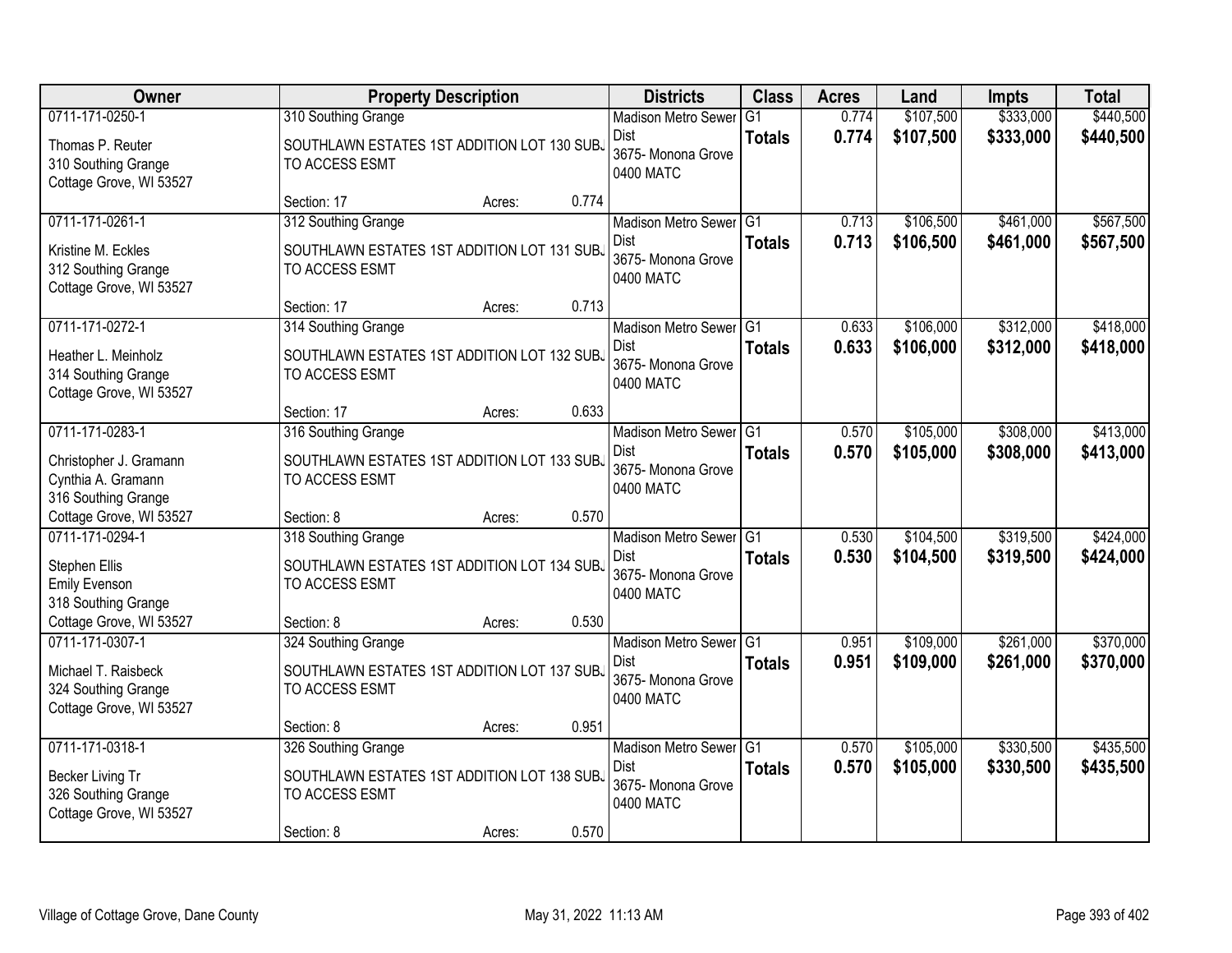| Owner                                                      | <b>Property Description</b>                 |        |       | <b>Districts</b>           | <b>Class</b>   | <b>Acres</b> | Land      | <b>Impts</b> | <b>Total</b> |
|------------------------------------------------------------|---------------------------------------------|--------|-------|----------------------------|----------------|--------------|-----------|--------------|--------------|
| 0711-171-0329-1                                            | 328 Southing Grange                         |        |       | <b>Madison Metro Sewer</b> | G <sub>1</sub> | 0.423        | \$99,500  | \$350,500    | \$450,000    |
| Kevin C. Attaway                                           | SOUTHLAWN ESTATES 1ST ADDITION LOT 139 SUBJ |        |       | Dist                       | <b>Totals</b>  | 0.423        | \$99,500  | \$350,500    | \$450,000    |
| Kristin A. Attaway                                         | TO ACCESS ESMT                              |        |       | 3675- Monona Grove         |                |              |           |              |              |
| 328 Southing Grange                                        |                                             |        |       | 0400 MATC                  |                |              |           |              |              |
| Cottage Grove, WI 53527                                    | Section: 8                                  | Acres: | 0.423 |                            |                |              |           |              |              |
| 0711-171-0340-1                                            | 330 Southing Grange                         |        |       | Madison Metro Sewer G1     |                | 0.377        | \$96,500  | \$346,000    | \$442,500    |
| Kneubuehl Rev Tr                                           | SOUTHLAWN ESTATES 1ST ADDITION LOT 140 SUBJ |        |       | Dist                       | <b>Totals</b>  | 0.377        | \$96,500  | \$346,000    | \$442,500    |
| 330 Southing Grange                                        | TO ACCESS ESMT                              |        |       | 3675- Monona Grove         |                |              |           |              |              |
| Cottage Grove, WI 53527                                    |                                             |        |       | 0400 MATC                  |                |              |           |              |              |
|                                                            | Section: 9                                  | Acres: | 0.377 |                            |                |              |           |              |              |
| 0711-171-0351-1                                            | 209 Donkel Ct                               |        |       | Madison Metro Sewer G1     |                | 0.937        | \$109,000 | \$564,000    | \$673,000    |
| Brett A. Lee                                               | SOUTHLAWN ESTATES 1ST ADDITION LOT 141      |        |       | Dist                       | <b>Totals</b>  | 0.937        | \$109,000 | \$564,000    | \$673,000    |
| 209 Donkel Ct                                              |                                             |        |       | 3675- Monona Grove         |                |              |           |              |              |
| Cottage Grove, WI 53527                                    |                                             |        |       | 0400 MATC                  |                |              |           |              |              |
|                                                            | Section: 17                                 | Acres: | 0.937 |                            |                |              |           |              |              |
| 0711-171-0362-1                                            | 207 Donkel Ct                               |        |       | Madison Metro Sewer G1     |                | 0.495        | \$109,000 | \$390,500    | \$499,500    |
| John Scheffler                                             | SOUTHLAWN ESTATES 1ST ADDITION LOT 142      |        |       | Dist                       | <b>Totals</b>  | 0.495        | \$109,000 | \$390,500    | \$499,500    |
| Kayla Scheffler                                            |                                             |        |       | 3675- Monona Grove         |                |              |           |              |              |
| 207 Donkel Ct                                              |                                             |        |       | 0400 MATC                  |                |              |           |              |              |
| Cottage Grove, WI 53527                                    | Section: 17                                 | Acres: | 0.495 |                            |                |              |           |              |              |
| 0711-171-0373-1                                            | 205 Donkel Ct                               |        |       | <b>Madison Metro Sewer</b> | TG1            | 0.440        | \$105,500 | \$351,500    | \$457,000    |
|                                                            | SOUTHLAWN ESTATES 1ST ADDITION LOT 143      |        |       | <b>Dist</b>                | <b>Totals</b>  | 0.440        | \$105,500 | \$351,500    | \$457,000    |
| Olson Rev Tr, L Kent & Janet<br>710 Cottage Grove Rd Ste a |                                             |        |       | 3675- Monona Grove         |                |              |           |              |              |
| Madison, WI 53716-1157                                     |                                             |        |       | 0400 MATC                  |                |              |           |              |              |
|                                                            | Section: 17                                 | Acres: | 0.440 |                            |                |              |           |              |              |
| 0711-171-0384-1                                            | 203 Donkel Ct                               |        |       | Madison Metro Sewer G1     |                | 0.472        | \$107,500 | \$299,000    | \$406,500    |
| David M. Kruchten                                          | SOUTHLAWN ESTATES 1ST ADDITION LOT 144      |        |       | <b>Dist</b>                | <b>Totals</b>  | 0.472        | \$107,500 | \$299,000    | \$406,500    |
| Emily M. Kruchten                                          |                                             |        |       | 3675- Monona Grove         |                |              |           |              |              |
| 203 Donkel Ct                                              |                                             |        |       | 0400 MATC                  |                |              |           |              |              |
| Cottage Grove, WI 53527                                    | Section: 17                                 | Acres: | 0.472 |                            |                |              |           |              |              |
| 0711-171-0395-1                                            | 500 Progress Dr                             |        |       | Madison Metro Sewer G1     |                | 0.365        | \$96,000  | \$283,500    | \$379,500    |
| David P. Bieck                                             | SOUTHLAWN ESTATES 1ST ADDITION LOT 145 SUBJ |        |       | Dist                       | <b>Totals</b>  | 0.365        | \$96,000  | \$283,500    | \$379,500    |
| Heather M. Bieck                                           | TO SIDEWALK ESMT                            |        |       | 3675- Monona Grove         |                |              |           |              |              |
| 500 Progress Dr                                            |                                             |        |       | 0400 MATC                  |                |              |           |              |              |
| Cottage Grove, WI 53527                                    | Section: 17                                 | Acres: | 0.365 |                            |                |              |           |              |              |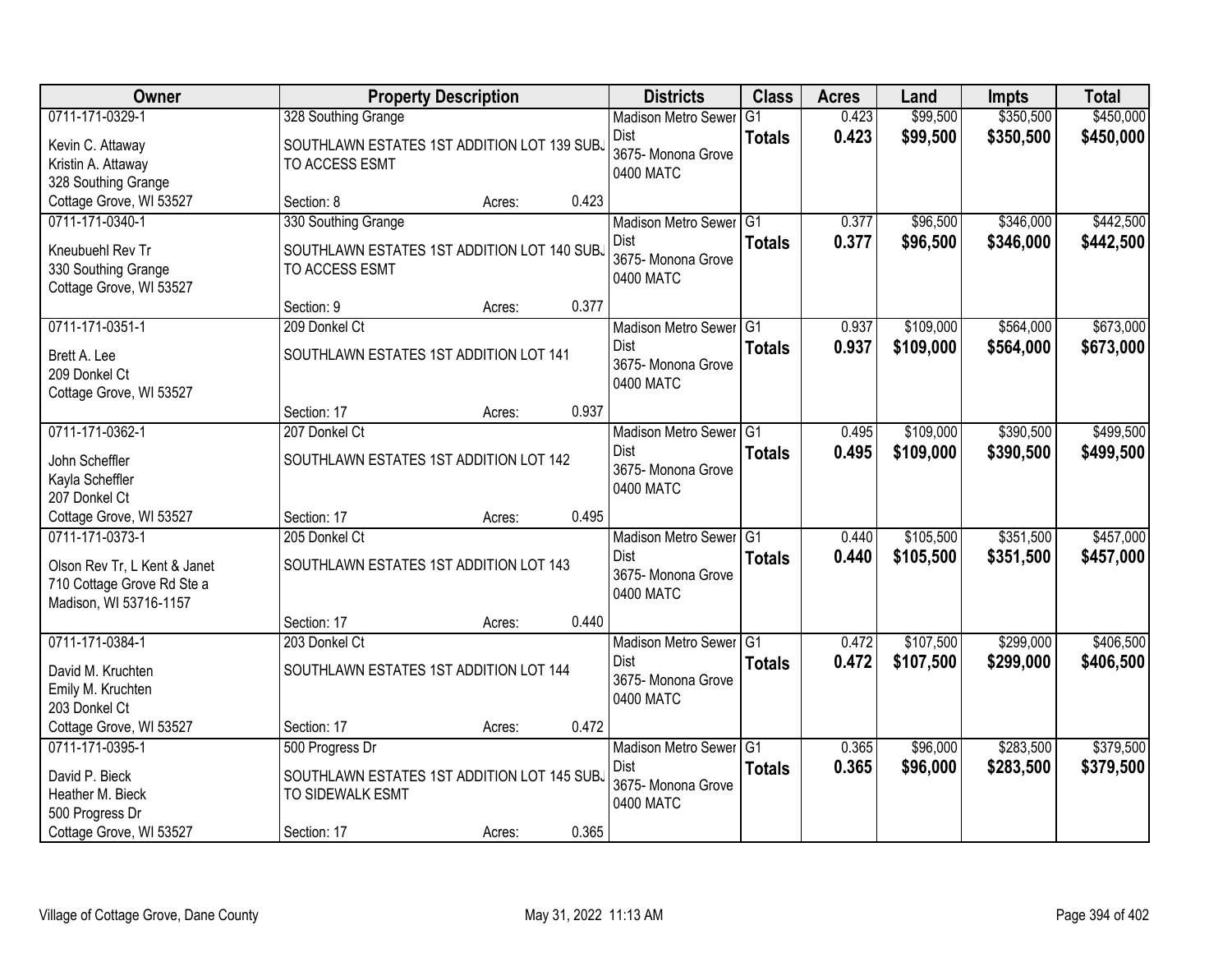| Owner                               |                                             | <b>Property Description</b> |       |                            | <b>Class</b>   | <b>Acres</b> | Land      | <b>Impts</b> | <b>Total</b> |
|-------------------------------------|---------------------------------------------|-----------------------------|-------|----------------------------|----------------|--------------|-----------|--------------|--------------|
| 0711-171-0406-1                     | 502 Progress Dr                             |                             |       | <b>Madison Metro Sewer</b> | G <sub>1</sub> | 0.343        | \$94,500  | \$362,000    | \$456,500    |
| Anthony J. Regali                   | SOUTHLAWN ESTATES 1ST ADDITION LOT 146      |                             |       | Dist                       | <b>Totals</b>  | 0.343        | \$94,500  | \$362,000    | \$456,500    |
| Janet Pulvermacher                  |                                             |                             |       | 3675- Monona Grove         |                |              |           |              |              |
| 502 Progress Dr                     |                                             |                             |       | 0400 MATC                  |                |              |           |              |              |
| Cottage Grove, WI 53527             | Section: 17                                 | Acres:                      | 0.343 |                            |                |              |           |              |              |
| 0711-171-0417-1                     | 504 Progress Dr                             |                             |       | Madison Metro Sewer G1     |                | 0.445        | \$101,000 | \$335,500    | \$436,500    |
| John Driscoll                       | SOUTHLAWN ESTATES 1ST ADDITION LOT 147      |                             |       | <b>Dist</b>                | <b>Totals</b>  | 0.445        | \$101,000 | \$335,500    | \$436,500    |
| <b>Audrey Driscoll</b>              |                                             |                             |       | 3675- Monona Grove         |                |              |           |              |              |
| 504 Progress Dr                     |                                             |                             |       | 0400 MATC                  |                |              |           |              |              |
| Cottage Grove, WI 53527             | Section: 17                                 | Acres:                      | 0.445 |                            |                |              |           |              |              |
| 0711-171-0428-1                     | 506 Progress Dr                             |                             |       | Madison Metro Sewer G1     |                | 0.352        | \$95,000  | \$233,500    | \$328,500    |
| Jude P. Wolf                        | SOUTHLAWN ESTATES 1ST ADDITION LOT 148 SUBJ |                             |       | Dist                       | <b>Totals</b>  | 0.352        | \$95,000  | \$233,500    | \$328,500    |
| Debra K. Wolf                       | TO ACCESS ESMT                              |                             |       | 3675- Monona Grove         |                |              |           |              |              |
| 506 Progress Dr                     |                                             |                             |       | 0400 MATC                  |                |              |           |              |              |
| Cottage Grove, WI 53527             | Section: 17                                 | Acres:                      | 0.352 |                            |                |              |           |              |              |
| 0711-171-0439-1                     | 508 Progress Dr                             |                             |       | Madison Metro Sewer G1     |                | 0.339        | \$94,000  | \$335,000    | \$429,000    |
| Kevin J. Greene                     | SOUTHLAWN ESTATES 1ST ADDITION LOT 149 SUBJ |                             |       | Dist                       | <b>Totals</b>  | 0.339        | \$94,000  | \$335,000    | \$429,000    |
| 508 Progress Dr                     | TO ACCESS ESMT                              |                             |       | 3675- Monona Grove         |                |              |           |              |              |
| Cottage Grove, WI 53527             |                                             |                             |       | 0400 MATC                  |                |              |           |              |              |
|                                     | Section: 17                                 | Acres:                      | 0.339 |                            |                |              |           |              |              |
| 0711-171-0450-1                     | 510 Progress Dr                             |                             |       | <b>Madison Metro Sewer</b> | TG1            | 0.338        | \$94,000  | \$326,000    | \$420,000    |
|                                     | SOUTHLAWN ESTATES 1ST ADDITION LOT 150      |                             |       | Dist                       | <b>Totals</b>  | 0.338        | \$94,000  | \$326,000    | \$420,000    |
| Courtney R. Putz<br>510 Progress Dr |                                             |                             |       | 3675- Monona Grove         |                |              |           |              |              |
| Cottage Grove, WI 53527             |                                             |                             |       | 0400 MATC                  |                |              |           |              |              |
|                                     | Section: 17                                 | Acres:                      | 0.338 |                            |                |              |           |              |              |
| 0711-171-0461-1                     | 512 Progress Dr                             |                             |       | Madison Metro Sewer G1     |                | 0.742        | \$96,500  | \$346,500    | \$443,000    |
| Brooks L. Johnson                   | SOUTHLAWN ESTATES 1ST ADDITION LOT 151      |                             |       | Dist                       | <b>Totals</b>  | 0.742        | \$96,500  | \$346,500    | \$443,000    |
| Jennifer J. Johnson                 |                                             |                             |       | 3675- Monona Grove         |                |              |           |              |              |
| 512 Progress Dr                     |                                             |                             |       | 0400 MATC                  |                |              |           |              |              |
| Cottage Grove, WI 53527             | Section: 17                                 | Acres:                      | 0.742 |                            |                |              |           |              |              |
| 0711-171-0472-1                     | 514 Progress Dr                             |                             |       | Madison Metro Sewer G1     |                | 1.000        | \$101,000 | \$322,500    | \$423,500    |
| Bollig Income Tr                    | SOUTHLAWN ESTATES 1ST ADDITION LOT 152      |                             |       | <b>Dist</b>                | <b>Totals</b>  | 1.000        | \$101,000 | \$322,500    | \$423,500    |
| 514 Progress Dr                     |                                             |                             |       | 3675- Monona Grove         |                |              |           |              |              |
| Cottage Grove, WI 53527             |                                             |                             |       | 0400 MATC                  |                |              |           |              |              |
|                                     | Section: 17                                 | Acres:                      | 1.000 |                            |                |              |           |              |              |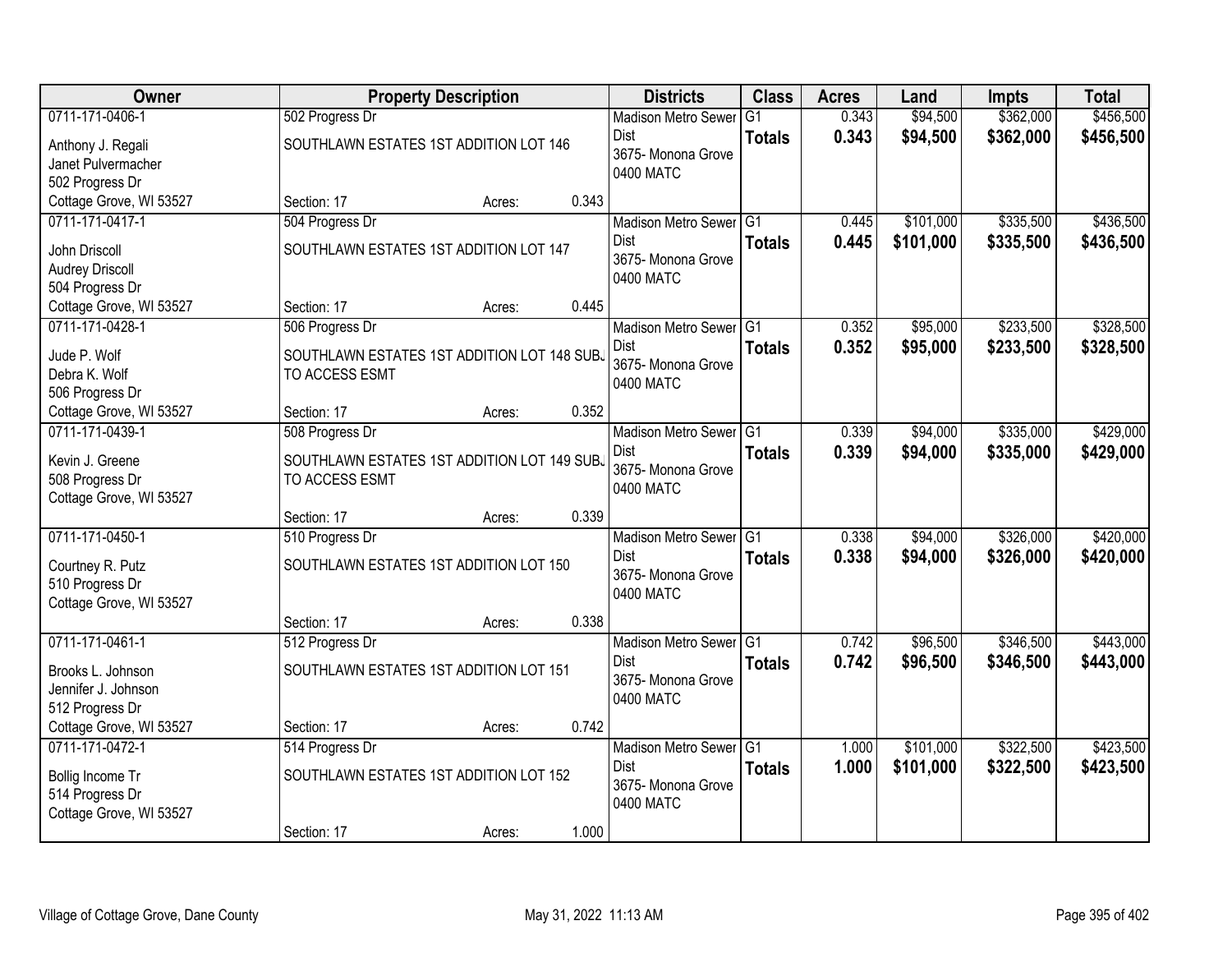| Owner                     | <b>Property Description</b>                  | <b>Districts</b>           | <b>Class</b>   | <b>Acres</b> | Land            | <b>Impts</b>    | <b>Total</b>    |
|---------------------------|----------------------------------------------|----------------------------|----------------|--------------|-----------------|-----------------|-----------------|
| 0711-171-0485-1           | 521 Progress Dr                              | <b>Madison Metro Sewer</b> | G <sub>1</sub> | 0.360        | \$95,500        | \$354,000       | \$449,500       |
| Gip-Gmb, LLC              | LOT 1 CSM 12081 CS74/248-250 03-02-07 F/K/A  | <b>Dist</b>                | <b>Totals</b>  | 0.360        | \$95,500        | \$354,000       | \$449,500       |
| PO Box 159                | SOUTHLAWN ESTATES 1ST ADDITION LOTS 153 &    | 3675- Monona Grove         |                |              |                 |                 |                 |
| Cottage Grove, WI 53527   | 154 DESCR AS SEC 17-07-11 PRT OF NE1/4 NE1/4 | 0400 MATC                  |                |              |                 |                 |                 |
|                           | 0.360<br>Section: 17<br>Acres:               |                            |                |              |                 |                 |                 |
| 0711-171-0495-1           | 517 Progress Dr                              | Madison Metro Sewer G1     |                | 0.325        | \$93,000        | \$364,000       | \$457,000       |
| Gip-Gmb, LLC              | LOT 2 CSM 12081 CS74/248-250 03-02-07 F/K/A  | Dist                       | <b>Totals</b>  | 0.325        | \$93,000        | \$364,000       | \$457,000       |
| PO Box 159                | SOUTHLAWN ESTATES 1ST ADDITION LOTS 153 &    | 3675- Monona Grove         |                |              |                 |                 |                 |
| Cottage Grove, WI 53527   | 154 DESCR AS SEC 17-07-11 PRT OF NE1/4 NE1/4 | 0400 MATC                  |                |              |                 |                 |                 |
|                           | 0.325<br>Section: 17<br>Acres:               |                            |                |              |                 |                 |                 |
| 0711-171-0505-1           | 513 Progress Dr                              | Madison Metro Sewer G1     |                | 0.368        | \$96,000        | \$370,000       | \$466,000       |
| Gip-Gmb, LLC              | SOUTHLAWN ESTATES 1ST ADDITION LOT 155 SUB.  | Dist                       | <b>Totals</b>  | 0.368        | \$96,000        | \$370,000       | \$466,000       |
| PO Box 159                | TO ESMT IN DOC #4965434                      | 3675- Monona Grove         |                |              |                 |                 |                 |
| Cottage Grove, WI 53527   |                                              | 0400 MATC                  |                |              |                 |                 |                 |
|                           | 0.368<br>Section: 17<br>Acres:               |                            |                |              |                 |                 |                 |
| 0711-171-0516-1           | 509 Progress Dr                              | Madison Metro Sewer G1     |                | 0.371        | \$96,000        | \$370,000       | \$466,000       |
| Gip-Gmb, LLC              | SOUTHLAWN ESTATES 1ST ADDITION LOT 156 SUB.  | Dist                       | <b>Totals</b>  | 0.371        | \$96,000        | \$370,000       | \$466,000       |
| PO Box 159                | TO ESMT IN DOC #4965434                      | 3675- Monona Grove         |                |              |                 |                 |                 |
| Cottage Grove, WI 53527   |                                              | 0400 MATC                  |                |              |                 |                 |                 |
|                           | 0.371<br>Section: 17<br>Acres:               |                            |                |              |                 |                 |                 |
| 0711-171-0527-1           | 501 Progress Dr                              | <b>Madison Metro Sewer</b> | G2             | 0.415        | \$93,500        | \$400,000       | \$493,500       |
| Jensen Grove Rentals, LLC | SOUTHLAWN ESTATES 1ST ADDITION LOT 157 SUBJ  | <b>Dist</b>                | <b>Totals</b>  | 0.415        | \$93,500        | \$400,000       | \$493,500       |
| 2852 Gaston Rd            | TO ESMT IN DOC #4965434                      | 3675- Monona Grove         |                |              |                 |                 |                 |
| Cottage Grove, WI 53527   |                                              | 0400 MATC                  |                |              |                 |                 |                 |
|                           | 0.415<br>Section: 17<br>Acres:               |                            |                |              |                 |                 |                 |
| 0711-171-0538-1           | 497 Progress Dr                              | Madison Metro Sewer G2     |                | 0.658        | \$111,000       | \$400,000       | \$511,000       |
| Jensen Grove Rentals, LLC | SOUTHLAWN ESTATES 1ST ADDITION LOT 158 SUB.  | Dist                       | <b>Totals</b>  | 0.658        | \$111,000       | \$400,000       | \$511,000       |
| 2852 Gaston Rd            | TO ESMT IN DOC #4965434                      | 3675- Monona Grove         |                |              |                 |                 |                 |
| Cottage Grove, WI 53527   |                                              | 0400 MATC                  |                |              |                 |                 |                 |
|                           | 0.658<br>Section: 17<br>Acres:               |                            |                |              |                 |                 |                 |
| 0711-171-0575-1           | Weald Bridge Rd                              | Madison Metro Sewer X4     |                | 1.069        | $\overline{50}$ | $\overline{50}$ | $\overline{50}$ |
| Cottage Grove, Village of | SOUTHLAWN ESTATES 1ST ADDITION OUTLOT 4      | Dist                       | <b>Totals</b>  | 1.069        | \$0             | \$0             | \$0             |
| 221 E Cottage Grove Rd    |                                              | 3675- Monona Grove         |                |              |                 |                 |                 |
| Cottage Grove, WI 53527   |                                              | 0400 MATC                  |                |              |                 |                 |                 |
|                           | 1.069<br>Section: 17<br>Acres:               |                            |                |              |                 |                 |                 |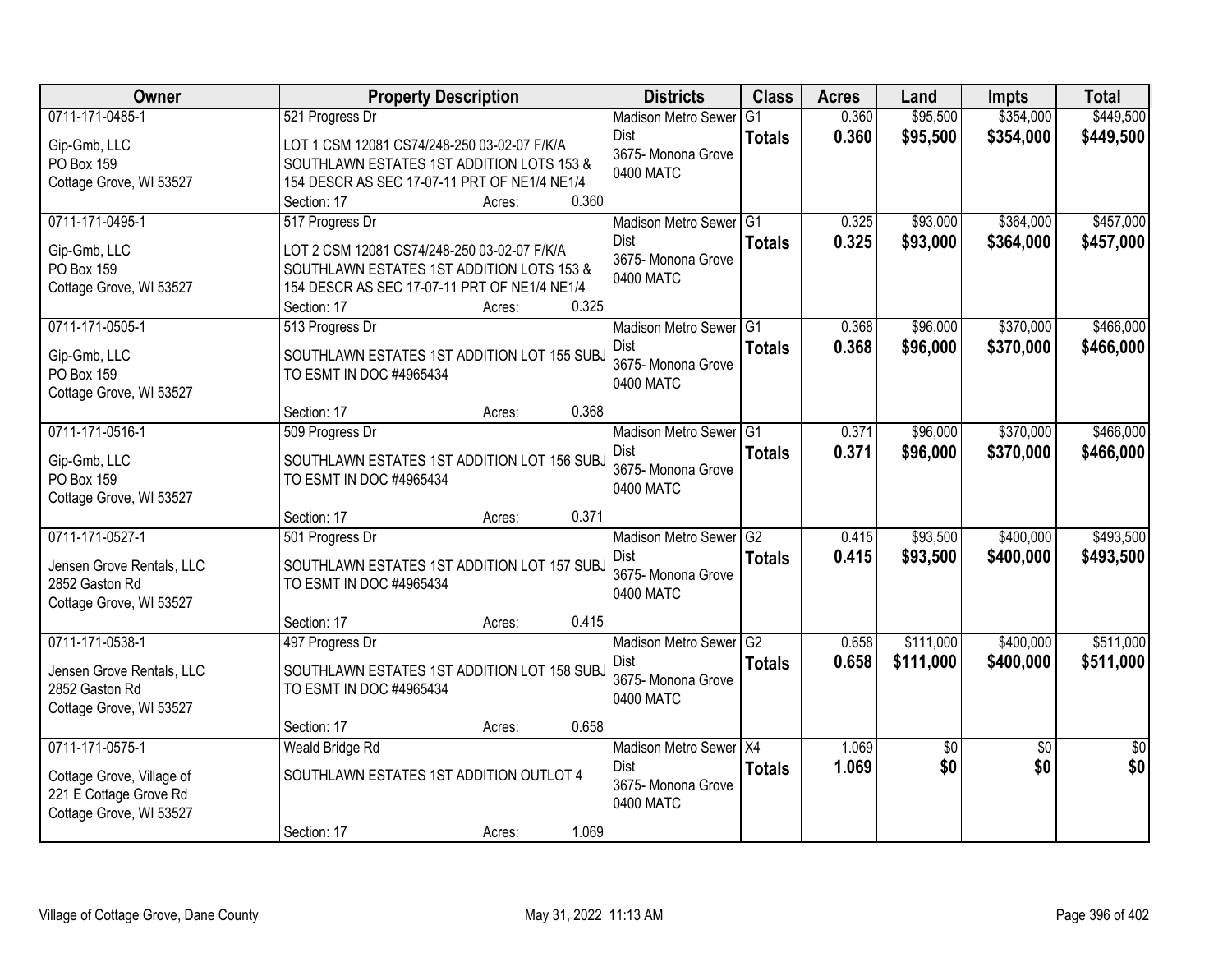| Owner                                                                                                    | <b>Property Description</b>                                                                                                                                                                       | <b>Districts</b>                                                                                 | <b>Class</b>         | <b>Acres</b>   | Land                   | <b>Impts</b>           | <b>Total</b>           |
|----------------------------------------------------------------------------------------------------------|---------------------------------------------------------------------------------------------------------------------------------------------------------------------------------------------------|--------------------------------------------------------------------------------------------------|----------------------|----------------|------------------------|------------------------|------------------------|
| 0711-171-0600-1<br>Cottage Grove, Village of<br>221 E Cottage Grove Rd<br>Cottage Grove, WI 53527        | Vilas Rd<br>SOUTHLAWN ESTATES 1ST ADDITION OUTLOT 6                                                                                                                                               | Madison Metro Sewer   X4<br>Dist<br>3675- Monona Grove<br>0400 MATC                              | <b>Totals</b>        | 0.512<br>0.512 | $\overline{50}$<br>\$0 | \$0<br>\$0             | $\frac{1}{20}$<br>\$0  |
| 0711-171-0625-1<br>Cottage Grove, Village of<br>221 E Cottage Grove Rd<br>Cottage Grove, WI 53527        | 0.512<br>Section: 17<br>Acres:<br>Vilas Rd<br>SOUTHLAWN ESTATES 1ST ADDITION OUTLOT 7<br>2.580<br>Section: 17                                                                                     | Madison Metro Sewer X4<br>Dist<br>3675- Monona Grove<br>0400 MATC                                | <b>Totals</b>        | 2.580<br>2.580 | $\overline{30}$<br>\$0 | $\overline{30}$<br>\$0 | $\overline{30}$<br>\$0 |
| 0711-171-0650-1<br>Cottage Grove, Village of<br>221 E Cottage Grove Rd<br>Cottage Grove, WI 53527        | Acres:<br><b>Vilas Rd</b><br>SOUTHLAWN ESTATES 1ST ADDITION OUTLOT 8<br>0.378<br>Section: 17<br>Acres:                                                                                            | Madison Metro Sewer   X4<br>Dist<br>3675- Monona Grove<br>0400 MATC                              | <b>Totals</b>        | 0.378<br>0.378 | $\overline{30}$<br>\$0 | \$0<br>\$0             | $\overline{50}$<br>\$0 |
| 0711-171-8186-8<br>Cottage Grove, Village of<br>221 E Cottage Grove Rd<br>Cottage Grove, WI 53527        | <b>Vilas Rd</b><br>LOT 1 CSM 3691 CS15/113 R2757/1-5/4/81 DESCR AS<br>SEC 17-7-11 PRT NE1/4NE1/4 (.49 ACRE M/L)<br>0.490<br>Section: 17<br>Acres:                                                 | Madison Metro Sewer   X4<br>Dist<br>3675- Monona Grove<br>0400 MATC                              | <b>Totals</b>        | 0.490<br>0.490 | \$0<br>\$0             | \$0<br>\$0             | $\overline{30}$<br>\$0 |
| 0711-171-8206-1<br>Donald D. Martinson<br>Diane J. Martinson<br>4181 Vilas Rd<br>Cottage Grove, WI 53527 | 4181 Vilas Rd<br>SEC 17-7-11 PRT NE1/4 NE1/4 COM INTER 1/41/4 W<br>LN & C/L TOWN RD TH SE ALG SD C/L 406 FT TO<br>POB TH SELY ALG C/L 133.8 FT TH S35DEGW 147.3<br>Section: 17<br>0.600<br>Acres: | <b>Madison Metro Sewer</b><br><b>Dist</b><br>3675- Monona Grove<br>0400 MATC                     | IG1<br><b>Totals</b> | 0.566<br>0.566 | \$66,500<br>\$66,500   | \$207,700<br>\$207,700 | \$274,200<br>\$274,200 |
| 0711-171-8216-1<br>John F. Oosterwyk<br>Joan N. Oosterwyk<br>4177 Vilas Rd<br>Cottage Grove, WI 53527    | 4177 Vilas Rd<br>SEC 17-7-11 PRT NE1/4 NE1/4 COM INTERS W LN<br>1/41/4 & C/L HWY TH SELY ALG C/L 539.8 FT TO POB<br>TH S35DEG30'W 147.3 FT TO NLY R/W LN RR TH<br>0.210<br>Section: 17<br>Acres:  | Madison Metro Sewer <sup>1</sup> G1<br>Dist<br>3675- Monona Grove<br>0400 MATC                   | <b>Totals</b>        | 0.210<br>0.210 | \$58,000<br>\$58,000   | \$79,000<br>\$79,000   | \$137,000<br>\$137,000 |
| 0711-171-8901-1<br>WI Dot<br>2101 Wright St<br>Madison, WI 53704-2583                                    | Vilas Rd<br>SEC 17-7-11 R/W THRU NW1/4 NE1/4 EXC PRT<br>REMAINING IN TOWN SUBJ TO FREIGHT ESMT<br>DEED IN DOC #5123698<br>1.500<br>Section: 17<br>Acres:                                          | Madison Metro Sewer X2<br>Dist<br>3675- Monona Grove<br>0400 MATC<br>Door Creek Drainage<br>Dist | <b>Totals</b>        | 1.500<br>1.500 | $\overline{50}$<br>\$0 | $\overline{50}$<br>\$0 | $\overline{50}$<br>\$0 |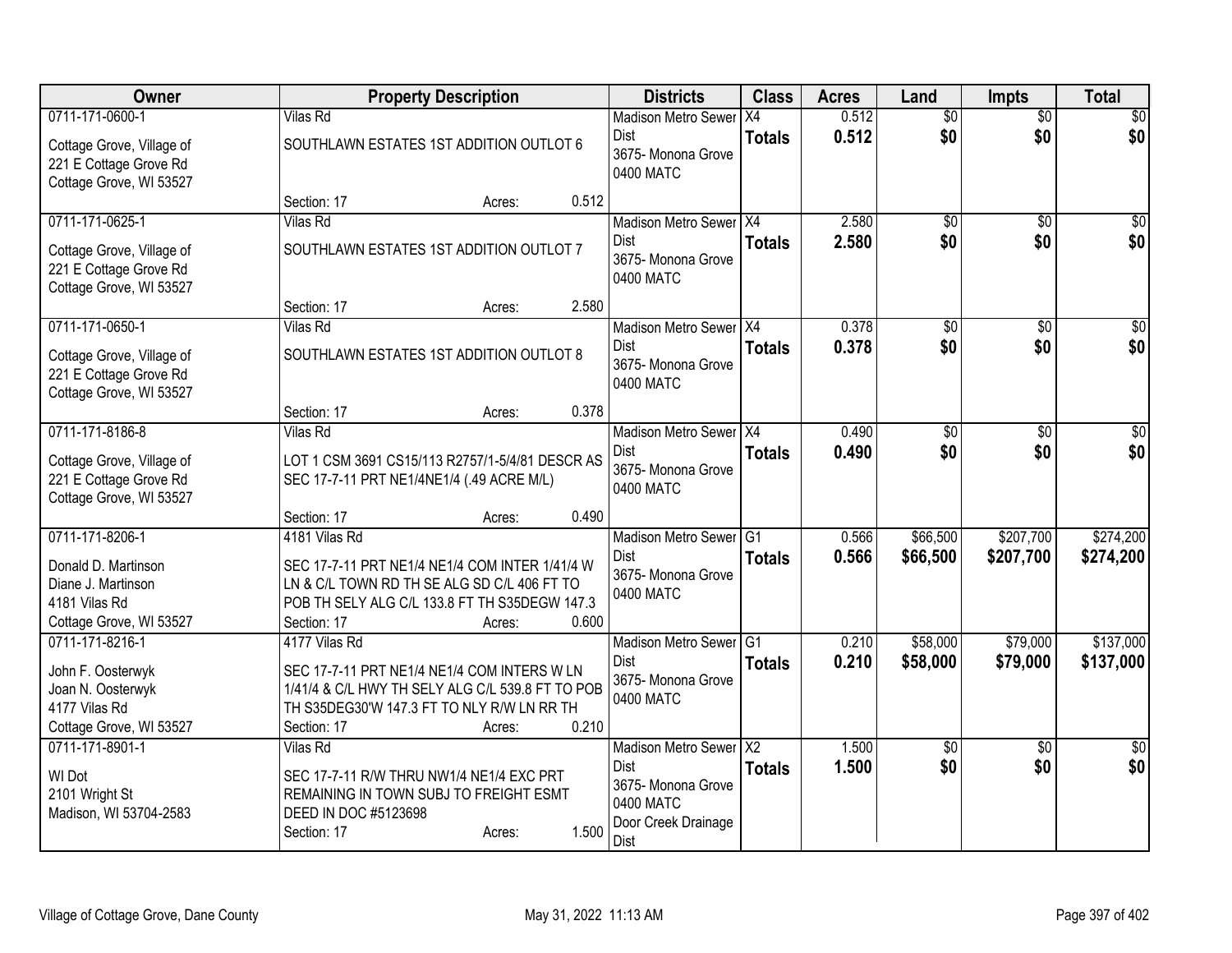| Owner                                        | <b>Property Description</b>                        | <b>Districts</b>     | <b>Class</b>    | <b>Acres</b> | Land      | <b>Impts</b>    | <b>Total</b> |
|----------------------------------------------|----------------------------------------------------|----------------------|-----------------|--------------|-----------|-----------------|--------------|
| 0711-171-8920-1                              | 4207 Vilas Rd                                      | 3675- Monona Grove   | $\overline{G1}$ | 4.580        | \$185,000 | \$375,500       | \$560,500    |
| Michael J. Davis                             | LOT 1 CSM 13955 CS93/89&91-4/30/2015 DESCR AS      | 0400 MATC            | <b>Totals</b>   | 4.580        | \$185,000 | \$375,500       | \$560,500    |
| Carrie L. Davis                              | SEC 17-7-11 PRT NW1/4NE1/4 (4.58 ACRES EXCL        |                      |                 |              |           |                 |              |
| PO Box 98                                    | $R/W$ )                                            |                      |                 |              |           |                 |              |
| Cottage Grove, WI 53527-0098                 | 4.580<br>Section: 17<br>Acres:                     |                      |                 |              |           |                 |              |
| 0711-171-8945-1                              | 4201 Vilas Rd                                      | 3675- Monona Grove   | G1              | 2.610        | \$105,500 | \$195,500       | \$301,000    |
|                                              |                                                    | 0400 MATC            | <b>Totals</b>   | 2.610        | \$105,500 | \$195,500       | \$301,000    |
| Kristina K. Nilsson                          | LOT 2 CSM 13955 CS93/89&91-4/30/2015 DESCR AS      |                      |                 |              |           |                 |              |
| 4201 Vilas Rd                                | SEC 17-7-11 PRT NW1/4NE1/4 (2.61 ACRES EXCL<br>R/W |                      |                 |              |           |                 |              |
| Cottage Grove, WI 53527                      | 2.610<br>Section: 17<br>Acres:                     |                      |                 |              |           |                 |              |
| 0711-171-9602-1                              | 4141 Vilas Rd                                      | 3675-Monona Grove G1 |                 | 2.000        | \$120,000 | \$751,000       | \$871,000    |
|                                              |                                                    | 0400 MATC            | G <sub>4</sub>  | 14.729       | \$4,100   | \$0             | \$4,100      |
| Widen Rev Tr, Reed C & Leanne M              | SEC 16-7-11 PRT SW1/4NW1/4 & SEC 17-7-11 PRT       | Door Creek Drainage  | G <sub>5</sub>  | 14.940       | \$12,900  | \$0             | \$12,900     |
| 4141 Vilas Rd                                | NE1/4NE1/4 & SE1/4NE1/4 DESCR AS BEG E1/4 COR      | <b>Dist</b>          | G5M             | 7.000        | \$7,000   | \$0             | \$7,000      |
| Cottage Grove, WI 53527                      | SEC 17 TH S87DEG47'40"W ALG S LN NE1/4 SEC 17      |                      | <b>Totals</b>   | 38.669       | \$144,000 | \$751,000       | \$895,000    |
|                                              | Section: 16<br>0.000<br>Acres:                     |                      |                 |              |           |                 |              |
| 0711-171-9751-1                              | <b>Vilas Rd</b>                                    | 3675- Monona Grove   | G6              | 0.014        | \$100     | \$0             | \$100        |
| Timothy R. Olson et al                       | SEC 17-7-11 PRT SE1/4 NE1/4 S 25 FT OF W 25 FT     | 0400 MATC            | <b>Totals</b>   | 0.014        | \$100     | \$0             | \$100        |
| 2725 Coffeytown Rd                           | <b>THF</b>                                         | Door Creek Drainage  |                 |              |           |                 |              |
| Cottage Grove, WI 53527                      |                                                    | <b>Dist</b>          |                 |              |           |                 |              |
|                                              | 0.010<br>Section: 17<br>Acres:                     |                      |                 |              |           |                 |              |
| 0711-174-8061-1                              | 2629 Coffeytown Rd                                 | 3675- Monona Grove   | G4              | 22.000       | \$6,800   | \$0             | \$6,800      |
|                                              | SEC 17-7-11 NE1/4 SE1/4 EXC LOT 2 & 3 CSM 3542     | 0400 MATC            | G <sub>6</sub>  | 13.200       | \$26,500  | \$0             | \$26,500     |
| Timothy R. Olson et al<br>2725 Coffeytown Rd |                                                    | Door Creek Drainage  | <b>Totals</b>   | 35.200       | \$33,300  | \$0             | \$33,300     |
| Cottage Grove, WI 53527                      |                                                    | <b>Dist</b>          |                 |              |           |                 |              |
|                                              | 35.200<br>Section: 17<br>Acres:                    |                      |                 |              |           |                 |              |
| 0811-321-8004-1                              | Sylver Ridge Ln                                    | 5656- Sun Prairie    | G4              | 0.006        | \$100     | $\sqrt{6}$      | \$100        |
|                                              |                                                    | Area                 | <b>Totals</b>   | 0.006        | \$100     | \$0             | \$100        |
| David Stauffacher                            | SEC 32-8-11 PRT NE1/4 NE1/4 BEG NE COR TH S 23     | 0400 MATC            |                 |              |           |                 |              |
| 4953 County Highway N                        | FT NE TO PT 23 FT W OF NE COR E ALG N LN 23 FT     | Drainage District 8  |                 |              |           |                 |              |
| Sun Prairie, WI 53590                        | TO POB                                             |                      |                 |              |           |                 |              |
|                                              | 0.006<br>Section: 32<br>Acres:                     |                      |                 |              |           |                 |              |
| 0811-321-8311-1                              | Sylver Ridge Ln                                    | 5656- Sun Prairie    | G5              | 4.000        | \$20,000  | $\overline{30}$ | \$20,000     |
| Viken Family Investments Flp                 | SEC 32-8-11 NE1/4 NE1/4 EXC COM NE COR TH S 23     | Area                 | <b>Totals</b>   | 4.000        | \$20,000  | \$0             | \$20,000     |
| 5116 Pierceville Rd                          | FT NE TO PT 23 FT W OF NE COREALGN LN 23 FT        | <b>TID 10</b>        |                 |              |           |                 |              |
| Cottage Grove, WI 53527                      | TO POB EXC R786/300 & PLAT OF SURVEY               | 0400 MATC            |                 |              |           |                 |              |
|                                              | 4.000<br>Section: 32<br>Acres:                     | Drainage District 8  |                 |              |           |                 |              |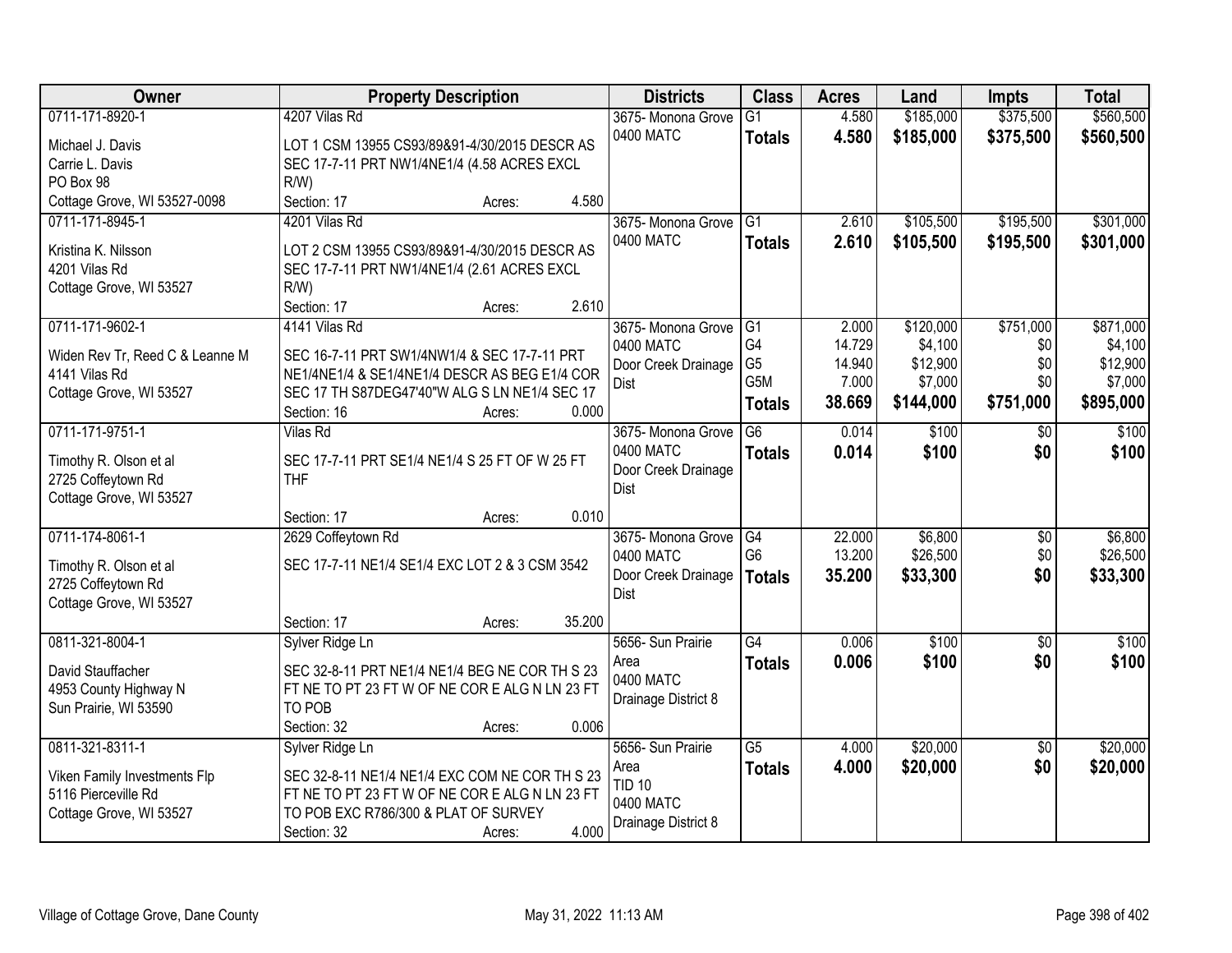| Owner                                                                          | <b>Property Description</b>                                                               |        |        | <b>Districts</b>                         | <b>Class</b>                      | <b>Acres</b>    | Land                 | <b>Impts</b>           | <b>Total</b>         |
|--------------------------------------------------------------------------------|-------------------------------------------------------------------------------------------|--------|--------|------------------------------------------|-----------------------------------|-----------------|----------------------|------------------------|----------------------|
| 0811-321-9376-1                                                                | Sylver Ridge Ln                                                                           |        |        | 5656- Sun Prairie                        | $\overline{G5}$                   | 0.025           | \$100                | $\overline{50}$<br>\$0 | \$100                |
| Viken Family Investments Flp<br>5116 Pierceville Rd<br>Cottage Grove, WI 53527 | SEC 32-8-11 R/W ESMT OVER S 33 FT OF E 33 FT OF<br>SW1/4NE1/4                             |        |        | Area<br>0400 MATC<br>Drainage District 8 | <b>Totals</b>                     | 0.025           | \$100                |                        | \$100                |
|                                                                                | Section: 32                                                                               | Acres: | 0.025  |                                          |                                   |                 |                      |                        |                      |
| 0811-321-9501-1                                                                | 4884 Alvin Rd                                                                             |        |        | 5656- Sun Prairie                        | G4                                | 25.600          | \$7,600              | \$0                    | \$7,600              |
| Viken Family Investments Flp                                                   | SEC 32-8-11 SE1/4 NE1/4                                                                   |        |        | Area<br><b>TID 10</b>                    | G <sub>5</sub><br>G5M             | 9.000<br>6.000  | \$15,800<br>\$30,000 | \$0<br>\$0             | \$15,800<br>\$30,000 |
| 5116 Pierceville Rd                                                            |                                                                                           |        |        | 0400 MATC                                | <b>Totals</b>                     | 40.600          | \$53,400             | \$0                    | \$53,400             |
| Cottage Grove, WI 53527                                                        |                                                                                           |        |        |                                          |                                   |                 |                      |                        |                      |
|                                                                                | Section: 32                                                                               | Acres: | 40.600 |                                          |                                   |                 |                      |                        |                      |
| 0811-331-9001-1                                                                | County Rd N                                                                               |        |        | 5656- Sun Prairie<br>Area                | $\overline{G4}$<br>G <sub>5</sub> | 37.590<br>0.810 | \$10,700<br>\$800    | $\overline{60}$<br>\$0 | \$10,700<br>\$800    |
| Scarlet Badger, LLC                                                            | SEC 33-8-11 SW1/4 NE1/4 EXC CSM 3953                                                      |        |        | <b>TID 10</b>                            | <b>Totals</b>                     | 38,400          | \$11,500             | \$0                    | \$11,500             |
| 1609 Landmark Dr Ste 106                                                       |                                                                                           |        |        | 0400 MATC                                |                                   |                 |                      |                        |                      |
| Cottage Grove, WI 53527                                                        | Section: 33                                                                               | Acres: | 38.400 | Drainage District 8                      |                                   |                 |                      |                        |                      |
| 0811-332-8072-1                                                                | 4953 County Highway N                                                                     |        |        | 5656- Sun Prairie                        | $\overline{G1}$                   | 2.600           | \$105,500            | \$213,500              | \$319,000            |
|                                                                                |                                                                                           |        |        | Area                                     | G4                                | 26.684          | \$8,100              | \$0                    | \$8,100              |
| David Stauffacher<br>Patricia Stauffacher                                      | SEC 33-8-11 NE1/4NW1/4 EXC N 440 FT OF E1/2 EXC<br>CSM 1132 EXC CSM 1833 EXC R9256/69 EXC |        |        | <b>TID 10</b>                            | <b>Totals</b>                     | 29.284          | \$113,600            | \$213,500              | \$327,100            |
| 4953 County Highway N                                                          | R17003/60                                                                                 |        |        | 0400 MATC                                |                                   |                 |                      |                        |                      |
| Sun Prairie, WI 53590                                                          | Section: 33                                                                               | Acres: | 29.284 | Drainage District 8                      |                                   |                 |                      |                        |                      |
| 0811-332-8182-1                                                                | <b>Town Rd</b>                                                                            |        |        | 5656- Sun Prairie                        | G4                                | 1.216           | \$400                | $\overline{50}$        | \$400                |
| Barn Development, LLC                                                          | SEC 33-8-11 PRT NE1/4NW1/4 COM SEC N1/4 COR                                               |        |        | Area                                     | Totals                            | 1.216           | \$400                | \$0                    | \$400                |
| 4953 County Highway N                                                          | TH S85DEG50'00"W 650.59 FT TO E LN CSM 1132 TH                                            |        |        | <b>TID 10</b><br>0400 MATC               |                                   |                 |                      |                        |                      |
| Sun Prairie, WI 53590-9772                                                     | S00DEG14'00"E ALG E LN CSM 1132 600.60 FT TO SE                                           |        |        | Drainage District 8                      |                                   |                 |                      |                        |                      |
|                                                                                | Section: 33                                                                               | Acres: | 1.216  |                                          |                                   |                 |                      |                        |                      |
| 0811-332-8501-1                                                                | Town Rd                                                                                   |        |        | 5656- Sun Prairie                        | G4<br>G <sub>5</sub>              | 32.900<br>4.250 | \$9,400<br>\$3,800   | $\sqrt{6}$<br>\$0      | \$9,400<br>\$3,800   |
| David Stauffacher                                                              | SEC 33-8-11 NW1/4 NW1/4                                                                   |        |        | Area<br><b>TID 10</b>                    | G5M                               | 3.250           | \$16,300             | \$0                    | \$16,300             |
| Patricia Stauffacher                                                           |                                                                                           |        |        | 0400 MATC                                | <b>Totals</b>                     | 40.400          | \$29,500             | \$0                    | \$29,500             |
| 4953 County Highway N<br>Sun Prairie, WI 53590                                 | Section: 33                                                                               |        | 40.400 | Drainage District 8                      |                                   |                 |                      |                        |                      |
| 0811-332-9001-1                                                                | County Rd N                                                                               | Acres: |        | 5656- Sun Prairie                        | $\overline{G2}$                   | 40.000          | \$760,000            | $\overline{30}$        | \$760,000            |
|                                                                                |                                                                                           |        |        | Area                                     | <b>Totals</b>                     | 40.000          | \$760,000            | \$0                    | \$760,000            |
| AmazonCom Services, LLC                                                        | SEC 33-8-11 SW1/4 NW1/4                                                                   |        |        | <b>TID 10</b>                            |                                   |                 |                      |                        |                      |
| 701 5th Ave Ste 2700<br>Seattle, WA 98104                                      |                                                                                           |        |        | 0400 MATC                                |                                   |                 |                      |                        |                      |
|                                                                                | Section: 33                                                                               | Acres: | 40.000 |                                          |                                   |                 |                      |                        |                      |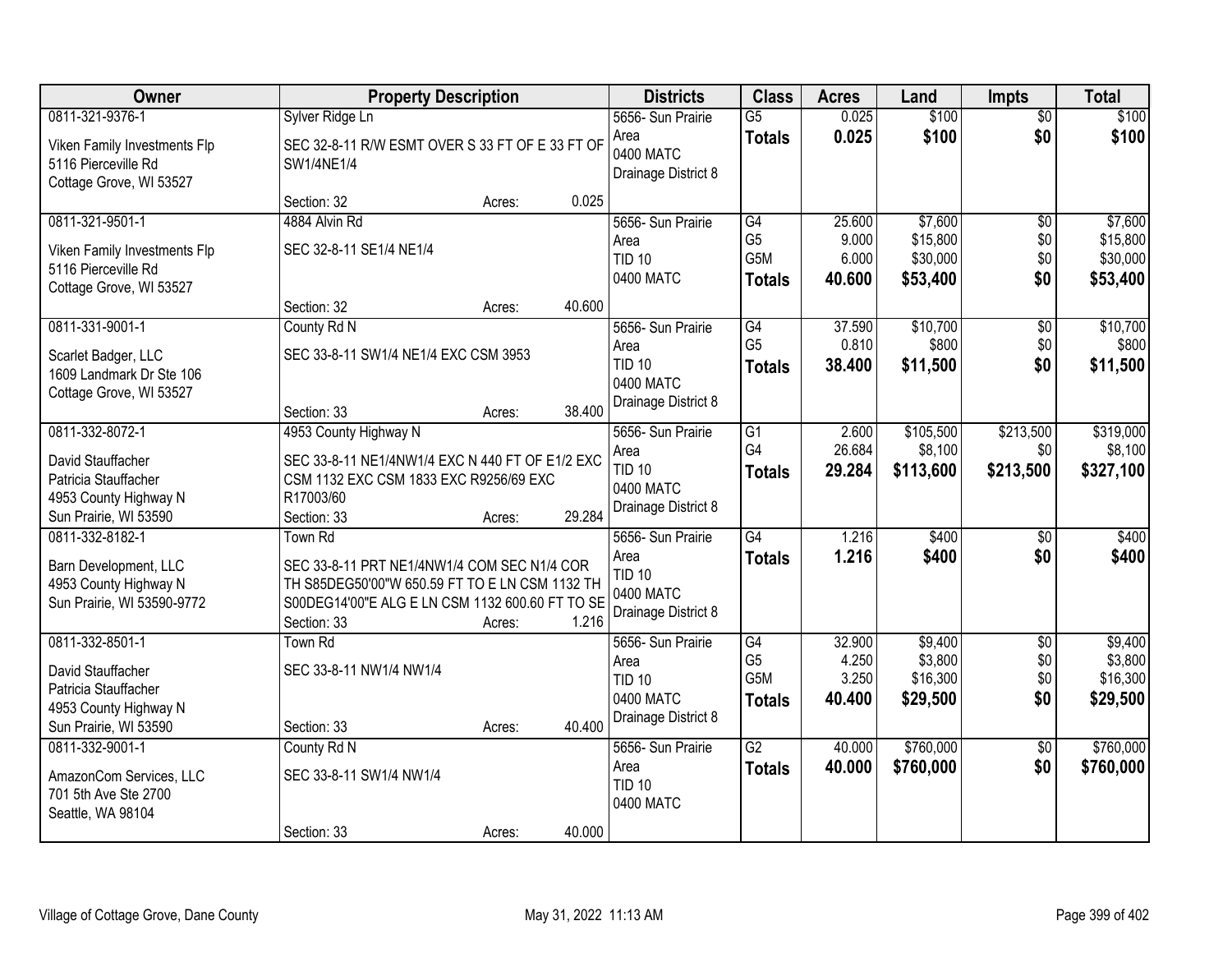| Owner                   | <b>Property Description</b>                     | <b>Districts</b>           | <b>Class</b>    | <b>Acres</b> | Land               | <b>Impts</b>    | <b>Total</b> |
|-------------------------|-------------------------------------------------|----------------------------|-----------------|--------------|--------------------|-----------------|--------------|
| 0811-332-9501-1         | County Rd N                                     | 5656- Sun Prairie          | $\overline{G2}$ | 24.000       | \$456,000          | $\overline{30}$ | \$456,000    |
| AmazonCom Services, LLC | SEC 33-8-11 ALL SE1/4NW1/4 EXC CSM 11491        | Area                       | <b>Totals</b>   | 24.000       | \$456,000          | \$0             | \$456,000    |
| 701 5th Ave Ste 2700    |                                                 | <b>TID 10</b>              |                 |              |                    |                 |              |
| Seattle, WA 98104       |                                                 | 0400 MATC                  |                 |              |                    |                 |              |
|                         | 24.000<br>Section: 33<br>Acres:                 |                            |                 |              |                    |                 |              |
| 0811-332-9782-1         | 4901 County Highway N                           | 5656- Sun Prairie          | $\overline{G1}$ | 1.435        | \$88,500           | \$124,600       | \$213,100    |
| AmazonCom Services, LLC | LOT 2 CSM 11491 CS70/67&68-8/22/2005 DESCR AS   | Area                       | G4              | 11.677       | \$3,200            | \$0             | \$3,200      |
| 701 5th Ave Ste 2700    | SEC 33-8-11 PRT SE1/4NW1/4 (13.712 ACRES) SUBJ  | <b>TID 10</b>              | G5M             | 0.600        | \$3,000            | \$0             | \$3,000      |
| Seattle, WA 98104       | TO CONSERVATION ESMT IN DOC #4128485            | 0400 MATC                  | <b>Totals</b>   | 13.712       | \$94,700           | \$124,600       | \$219,300    |
|                         | 13.712<br>Section: 33<br>Acres:                 |                            |                 |              |                    |                 |              |
| 0811-332-9791-1         | 11491 County Rd N                               | 5656- Sun Prairie          | G1              | 1.270        | \$85,500           | \$0             | \$85,500     |
| AmazonCom Services, LLC | LOT 1 CSM 11491 CS70/67&68-8/22/2005 DESCR AS   | Area                       | G4              | 0.104        | \$100              | \$0             | \$100        |
| 701 5th Ave Ste 2700    | SEC 33-8-11 PRT SE1/4 NW1/4 (1.374 ACRES)       | <b>TID 10</b>              | <b>Totals</b>   | 1.374        | \$85,600           | \$0             | \$85,600     |
| Seattle, WA 98104       |                                                 | 0400 MATC                  |                 |              |                    |                 |              |
|                         | 1.374<br>Section: 33<br>Acres:                  |                            |                 |              |                    |                 |              |
| 0811-333-8001-1         | 4877 County Rd N                                | 5656- Sun Prairie          | $\overline{G1}$ | 1.000        | \$80,000           | \$214,000       | \$294,000    |
| Jeffrey S. Gladem       | SEC 33-8-11 PRT NE1/4 SW1/4 BEG AT INTERS N LN  | Area                       | G <sub>2</sub>  | 1.000        | \$35,000           | \$72,000        | \$107,000    |
| Therese K. Gladem       | SD 1/41/4 & C/L HWY N TH W ALG SD N LN 436.5 FT | <b>TID 10</b><br>0400 MATC | <b>Totals</b>   | 2.000        | \$115,000          | \$286,000       | \$401,000    |
| 4877 County Highway N   | TH S3DEG44'00"W 200 FT TH E 436.5 FT TH         |                            |                 |              |                    |                 |              |
| Cottage Grove, WI 53590 | 2.000<br>Section: 33<br>Acres:                  |                            |                 |              |                    |                 |              |
| 0811-333-8075-1         | 4877 County Rd N                                | 5656- Sun Prairie          | $\overline{G2}$ | 62.750       | \$1,240,000        | \$0             | \$1,240,000  |
| AmazonCom Services, LLC | LOT 1 CSM 15154 CS107/221&223-6/19/2019 DESCR   | Area                       | <b>Totals</b>   |              | 62.750 \$1,240,000 | \$0             | \$1,240,000  |
| 701 5th Ave Ste 2700    | AS SEC 33-8-11 PRT NW1/4SW1/4 & PRT NE1/4SW1/4  | <b>TID 10</b>              |                 |              |                    |                 |              |
| Seattle, WA 98104       | (62.750 ACRES)                                  | 0400 MATC                  |                 |              |                    |                 |              |
|                         | Section: 33<br>62.750<br>Acres:                 |                            |                 |              |                    |                 |              |
| 0811-333-8611-1         | County Rd N                                     | 5656- Sun Prairie          | $\overline{G5}$ | 0.094        | \$500              | $\sqrt{6}$      | \$500        |
| AmazonCom Services, LLC | SEC 33-8-11 PRT NW1/4SW1/4 DESCR AS COM W1/4    | Area                       | <b>Totals</b>   | 0.094        | \$500              | \$0             | \$500        |
| 701 5th Ave Ste 2700    | COR SEC 33 TH S88DEG43'16"E ALG N LN SD 1/41/4  | 0400 MATC                  |                 |              |                    |                 |              |
| Seattle, WA 98104       | 33.0 FT TO POB TH CONT S88DEG43'16"E ALG SD N   |                            |                 |              |                    |                 |              |
|                         | 0.094<br>Section: 33<br>Acres:                  |                            |                 |              |                    |                 |              |
| 0811-333-8626-1         | County Rd N                                     | 5656- Sun Prairie          | $\overline{G5}$ | 0.013        | \$100              | $\overline{50}$ | \$100        |
| AmazonCom Services, LLC | SEC 33-8-11 PRT NW1/4 SW1/4 COM 33 FT S OF NW   | Area                       | <b>Totals</b>   | 0.013        | \$100              | \$0             | \$100        |
| 701 5th Ave Ste 2700    | COR TH N 33 FT E 33 FT SWLY TO POB              | 0400 MATC                  |                 |              |                    |                 |              |
| Seattle, WA 98104       |                                                 |                            |                 |              |                    |                 |              |
|                         | 0.013<br>Section: 33<br>Acres:                  |                            |                 |              |                    |                 |              |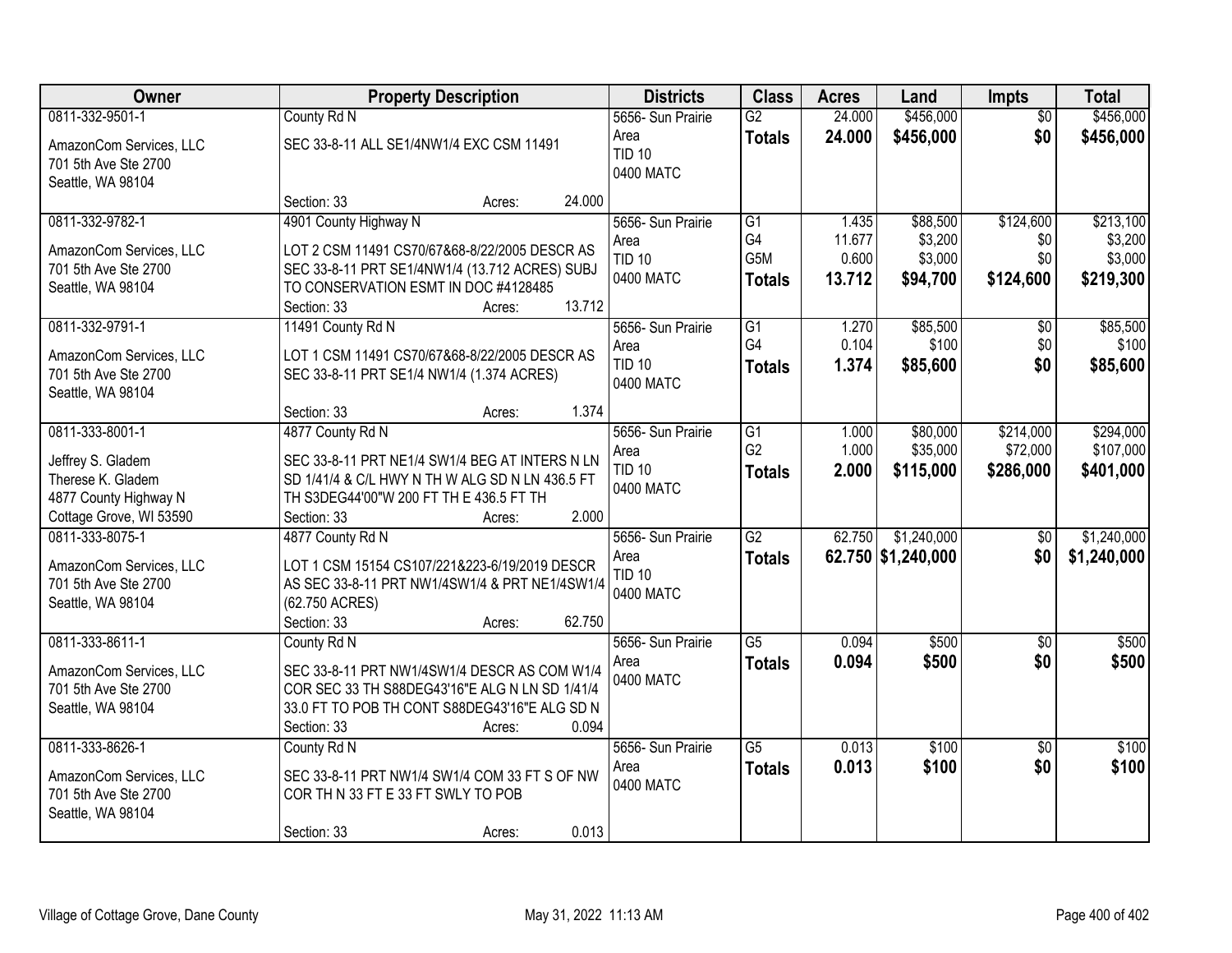| Owner                                         |                                       | <b>Property Description</b>                     |                               |                        | <b>Acres</b> | Land                | <b>Impts</b>    | <b>Total</b>     |
|-----------------------------------------------|---------------------------------------|-------------------------------------------------|-------------------------------|------------------------|--------------|---------------------|-----------------|------------------|
| 0811-333-8883-1                               | 4643 County Highway Tt                |                                                 | 5656- Sun Prairie             | $\overline{G1}$        | 0.630        | \$50,500            | \$196,500       | \$247,000        |
| Dao Yang                                      |                                       | LOT 1 CSM 1079 CS4/371-2/28/73 DESCR AS SEC     | Area<br><b>TID 10</b>         | <b>Totals</b>          | 0.630        | \$50,500            | \$196,500       | \$247,000        |
| 4643 County Highway Tt                        | 33-8-11 PRT N1/2 SW1/4 (0.63 ACRES)   |                                                 | 0400 MATC                     |                        |              |                     |                 |                  |
| Sun Prairie, WI 53590                         | Section: 33                           | Acres:                                          | 0.630                         |                        |              |                     |                 |                  |
| 0811-333-8895-1                               | 4643 County Highway Tt                |                                                 | 5656- Sun Prairie             | $\overline{G1}$        | 0.272        | \$13,500            | $\overline{50}$ | \$13,500         |
|                                               |                                       |                                                 | Area                          | <b>Totals</b>          | 0.272        | \$13,500            | \$0             | \$13,500         |
| Dao Yang<br>Yinpheng Yang                     | BEG AT NW COR OF LOT 1 CSM 1079 TH    | SEC 33-8-11 PRT NW1/4SW1/4 & PRT NE1/4SW1/4     | <b>TID 10</b>                 |                        |              |                     |                 |                  |
| 4643 County Highway Tt                        |                                       | N03DEG59'09"E 30.00 FT TH N86DEGE 233.01 FT TH  | 0400 MATC                     |                        |              |                     |                 |                  |
| Sun Prairie, WI 53590                         | Section: 33                           | Acres:                                          | 0.268                         |                        |              |                     |                 |                  |
| 0811-333-9506-1                               | 4708 County Highway Tt                |                                                 | 5656- Sun Prairie             | $\overline{X2}$        | 1.280        | \$0                 | \$0             | $\overline{\$0}$ |
| WI Dot                                        |                                       | LOT 2 CSM 4432 CS19/112&113-7/31/84 DESCR AS    | Area                          | <b>Totals</b>          | 1.280        | \$0                 | \$0             | \$0              |
| 2101 Wright St                                | SEC 33-8-11 PRT SE1/4SW1/4            |                                                 | TID <sub>5</sub><br>0400 MATC |                        |              |                     |                 |                  |
| Madison, WI 53704-2583                        |                                       |                                                 |                               |                        |              |                     |                 |                  |
|                                               | Section: 33                           | Acres:                                          | 1.280                         |                        |              |                     |                 |                  |
| 0811-333-9526-1                               | 4708 County Highway Tt                |                                                 | 5656- Sun Prairie             | $\overline{\text{X2}}$ | 2.305        | $\overline{50}$     | $\sqrt[6]{3}$   | $\sqrt{50}$      |
| WI Dot                                        |                                       | LOT 1 CSM 4432 CS19/112&113-7/31/84 DESCR AS    | Area<br>TID <sub>5</sub>      | <b>Totals</b>          | 2.305        | \$0                 | \$0             | \$0              |
| 2101 Wright St                                | SEC 33-8-11 PRT SE1/4SW1/4            |                                                 | 0400 MATC                     |                        |              |                     |                 |                  |
| Madison, WI 53704-2583                        |                                       |                                                 | 2.305                         |                        |              |                     |                 |                  |
| 0811-333-9546-1                               | Section: 33<br>4690 County Highway Tt | Acres:                                          | 5656- Sun Prairie             | $\overline{G2}$        | 2.000        | \$740,500           | \$0             | \$740,500        |
|                                               |                                       |                                                 | Area                          | <b>Totals</b>          | 2.000        | \$740,500           | \$0             | \$740,500        |
| Sugar River View, LLC                         |                                       | SEC 33-8-11 PRT SE1/4 SW1/4 COM 660 FT W OF NE  | TID <sub>5</sub>              |                        |              |                     |                 |                  |
| 2561 Coffeytown Rd<br>Cottage Grove, WI 53527 | TO POB                                | COR TH S 462 FT TH E 188.6 FT TH N 462 FT TH W  | 0400 MATC                     |                        |              |                     |                 |                  |
|                                               | Section: 33                           | Acres:                                          | 2.000                         |                        |              |                     |                 |                  |
| 0811-333-9566-1                               | County Rd TT                          |                                                 | 5656- Sun Prairie             | $\overline{G2}$        | 2.840        | \$1,051,500         | $\overline{50}$ | \$1,051,500      |
| Bwh Holdings, LLC                             |                                       | LOT 1 CSM 1732 CS7/112&113-7/7/75 DESCR AS SEC  | Area                          | <b>Totals</b>          |              | $2.840$ \$1,051,500 | \$0             | \$1,051,500      |
| 2561 Coffeytown Rd                            | 33-8-11 PRT SE1/4SW1/4 2.84 ACRES     |                                                 | TID <sub>5</sub>              |                        |              |                     |                 |                  |
| Cottage Grove, WI 53527                       |                                       |                                                 | 0400 MATC                     |                        |              |                     |                 |                  |
|                                               | Section: 33                           | Acres:                                          | 2.840                         |                        |              |                     |                 |                  |
| 0811-333-9591-1                               | 4672 County Highway Tt                |                                                 | 5656- Sun Prairie             | $\overline{G1}$        | 4.011        | \$1,202,000         | $\overline{50}$ | \$1,202,000      |
| Rg Huston Company, Inc.                       |                                       | LOT 1 CSM 6818 CS34/44&45-7/31/92 F/K/A PRT LOT | Area                          | <b>Totals</b>          |              | 4.011 \$1,202,000   | \$0             | \$1,202,000      |
| 2561 Coffeytown Rd                            |                                       | 2 CSM 1732 CS7/112&113-7/7/75 DESCR AS SEC      | TID <sub>5</sub><br>0400 MATC |                        |              |                     |                 |                  |
| Cottage Grove, WI 53527                       |                                       | 33-8-11 PRT SE1/4SW1/4 SUBJ TO JT DRIVEWAY      |                               |                        |              |                     |                 |                  |
|                                               | Section: 33                           | Acres:                                          | 4.011                         |                        |              |                     |                 |                  |